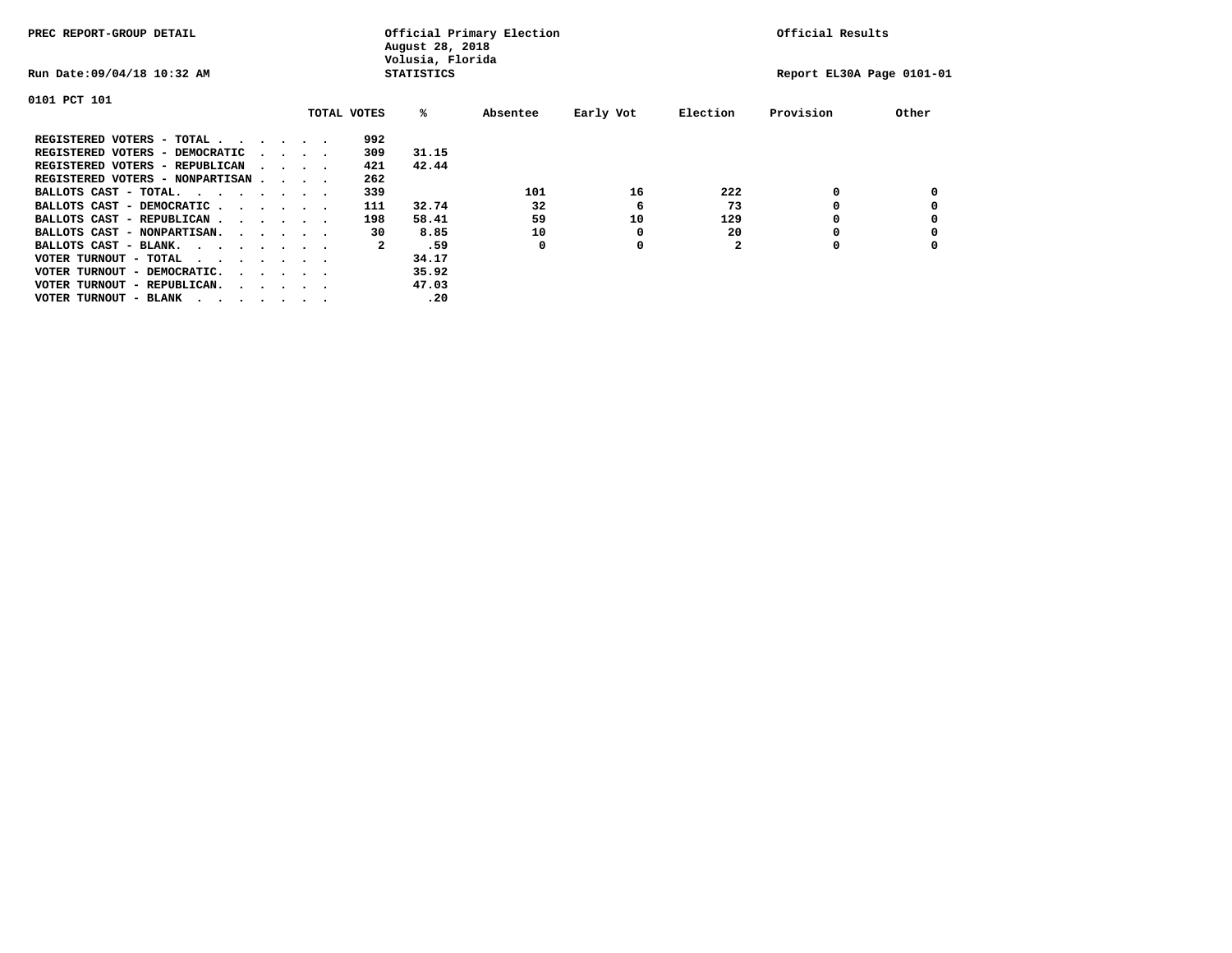| PREC REPORT-GROUP DETAIL                          |              | Official Primary Election<br>August 28, 2018<br>Volusia, Florida | Official Results              |                            |  |  |
|---------------------------------------------------|--------------|------------------------------------------------------------------|-------------------------------|----------------------------|--|--|
| Run Date: 09/04/18 10:32 AM                       |              | DEMOCRATIC                                                       |                               | Report EL30A Page 0101-02  |  |  |
| 0101 PCT 101                                      |              |                                                                  |                               |                            |  |  |
|                                                   | TOTAL VOTES  | ℁<br>Absentee                                                    | Early Vot<br>Election         | Provision<br>Other         |  |  |
| Representative in Congress Dist 6<br>(VOTE FOR) 1 |              |                                                                  |                               |                            |  |  |
| Stephen Sevigny                                   | 29           | 28.16<br>7                                                       | $\mathbf{2}$<br>20            | 0<br>0                     |  |  |
| Nancy Soderberg                                   | 40           | 38.83<br>10                                                      | 3<br>27                       | $\mathbf 0$<br>0           |  |  |
| John Upchurch                                     | 34           | 33.01<br>11                                                      | $\mathbf{1}$<br>22            | $\mathbf 0$<br>$\mathbf 0$ |  |  |
| Over Votes.                                       | 0            | 0                                                                | $\mathbf 0$<br>$\Omega$       | $\mathbf 0$<br>$\mathbf 0$ |  |  |
| Under Votes                                       | 8            | 4                                                                | $\mathbf 0$<br>4              | $\Omega$<br>$\mathbf 0$    |  |  |
| Governor and Lieutenant Governor<br>(VOTE FOR) 1  |              |                                                                  |                               |                            |  |  |
| Andrew Gillum                                     | 42           | 39.62<br>9                                                       | 3<br>30                       | 0<br>0                     |  |  |
| Gwen Graham.                                      | 32           | 30.19<br>10                                                      | $\mathbf{1}$<br>21            | 0<br>0                     |  |  |
| Jeff Greene.                                      | 9            | 8.49<br>з                                                        | $\mathbf 0$<br>6              | $\mathbf 0$<br>$\mathbf 0$ |  |  |
| Chris King.                                       | 4            | 3.77<br>1                                                        | $\mathbf 0$<br>3              | $\Omega$<br>0              |  |  |
| Philip Levine                                     | 14           | 5<br>13.21                                                       | $\overline{\mathbf{2}}$<br>7  | $\mathbf 0$<br>$\mathbf 0$ |  |  |
| Alex "Lundy" Lundmark                             | 3            | $\Omega$<br>2.83                                                 | $\mathbf 0$<br>$\overline{3}$ | $\mathbf 0$<br>$\mathbf 0$ |  |  |
| John Wetherbee.                                   | $\mathbf{2}$ | 1.89<br>$\mathbf 0$                                              | $\overline{a}$<br>$\mathbf 0$ | $\Omega$<br>$\mathbf 0$    |  |  |
| Over Votes                                        | 0            | $\Omega$                                                         | $\mathbf 0$<br>0              | $\mathbf 0$<br>$\mathbf 0$ |  |  |
| Under Votes                                       | 5            | 4                                                                | $\Omega$<br>$\mathbf{1}$      | $\Omega$<br>$\mathbf 0$    |  |  |
| Attorney General<br>(VOTE FOR) 1                  |              |                                                                  |                               |                            |  |  |
| Sean Shaw $\cdots$ $\cdots$ $\cdots$ $\cdots$     | 70           | 70.00<br>16                                                      | 5<br>49                       | 0<br>0                     |  |  |
| Ryan Torrens                                      | 30           | 30.00<br>10                                                      | $\mathbf{1}$<br>19            | $\mathbf 0$<br>0           |  |  |
| Over Votes.                                       | 0            | 0                                                                | $\mathbf 0$<br>0              | $\mathbf 0$<br>0           |  |  |
| Under Votes                                       | 11           | 6                                                                | $\mathbf 0$<br>5              | $\mathbf 0$<br>$\mathbf 0$ |  |  |
| Commissioner of Agriculture<br>(VOTE FOR) 1       |              |                                                                  |                               |                            |  |  |
| Nicole "Nikki" Fried.                             | 44           | 43.14<br>7                                                       | 4<br>33                       | 0<br>0                     |  |  |
| Jeffrey Duane Porter.                             | 21           | 20.59<br>3                                                       | $\mathbf{1}$<br>17            | $\mathbf 0$<br>$\mathbf 0$ |  |  |
| Roy David Walker                                  | 37           | 36.27<br>18                                                      | $\mathbf{1}$<br>18            | $\Omega$<br>$\mathbf 0$    |  |  |
| Over Votes                                        | $\mathbf 0$  | $\Omega$                                                         | $\Omega$<br>$\Omega$          | $\Omega$<br>$\mathbf 0$    |  |  |
| Under Votes                                       | 9            | $\overline{\bf 4}$                                               | $\mathbf 0$<br>5              | $\Omega$<br>$\mathbf 0$    |  |  |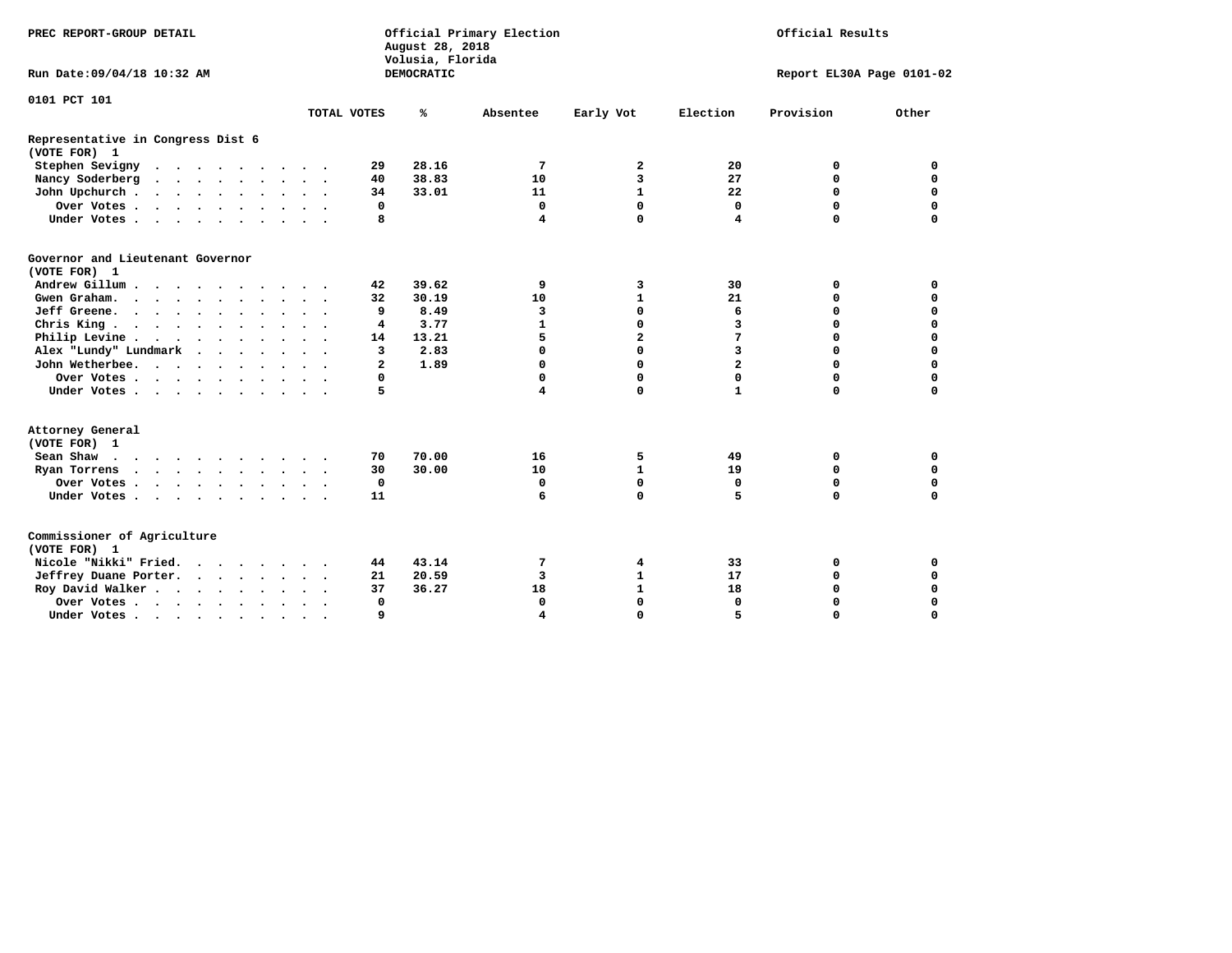| Volusia, Florida<br>Run Date: 09/04/18 10:32 AM<br>REPUBLICAN<br>0101 PCT 101<br>TOTAL VOTES<br>℁<br>Absentee<br>Early Vot                                                   | Election<br>6<br>122 | Report EL30A Page 0101-03<br>Provision | Other       |
|------------------------------------------------------------------------------------------------------------------------------------------------------------------------------|----------------------|----------------------------------------|-------------|
|                                                                                                                                                                              |                      |                                        |             |
|                                                                                                                                                                              |                      |                                        |             |
| United States Senator                                                                                                                                                        |                      |                                        |             |
| (VOTE FOR) 1                                                                                                                                                                 |                      |                                        |             |
| $\mathbf 0$<br>Roque "Rocky" De La Fuente.<br>9<br>4.59<br>3                                                                                                                 |                      | 0                                      | 0           |
| 55<br>10<br>Rick Scott<br>187<br>95.41                                                                                                                                       |                      | 0                                      | 0           |
| $\mathbf 0$<br>0<br>Over Votes<br>$\mathbf{o}$<br>$\bullet$<br>$\bullet$                                                                                                     | 0                    | $\mathbf 0$                            | $\mathbf 0$ |
| $\overline{a}$<br>$\mathbf 0$<br>1<br>Under Votes                                                                                                                            | $\mathbf{1}$         | $\mathbf 0$                            | $\mathbf 0$ |
| Representative in Congress Dist 6                                                                                                                                            |                      |                                        |             |
| (VOTE FOR) 1                                                                                                                                                                 |                      |                                        |             |
| Fred Costello<br>29.95<br>19<br>4<br>56                                                                                                                                      | 33                   | 0                                      | 0           |
| 20<br>Michael Waltz<br>71<br>37.97<br>4<br>$\ddot{\phantom{0}}$<br>$\sim$                                                                                                    | 47                   | $\mathbf 0$                            | $\mathbf 0$ |
| $\overline{2}$<br>John Ward<br>60<br>32.09<br>16                                                                                                                             | 42                   | 0                                      | 0           |
| 0<br>0<br>0<br>Over Votes<br>$\ddot{\phantom{1}}$                                                                                                                            | $^{\circ}$           | 0                                      | $\mathbf 0$ |
| $\mathbf 0$<br>4<br>Under Votes<br>11<br>$\sim$                                                                                                                              | $7\phantom{.0}$      | $\Omega$                               | $\mathbf 0$ |
| Governor and Lieutenant Governor                                                                                                                                             |                      |                                        |             |
| (VOTE FOR) 1                                                                                                                                                                 |                      |                                        |             |
| $\mathbf 0$<br>Don Baldauf.<br>1<br>.51<br>0<br>$\cdot$ $\cdot$ $\cdot$ $\cdot$<br>$\sim$                                                                                    | 1                    | 0                                      | $\mathbf 0$ |
| 87<br>43.94<br>29<br>7<br>Ron DeSantis<br>$\cdots$<br>$\bullet$                                                                                                              | 51                   | $\mathbf 0$                            | $\mathbf 0$ |
| $\mathbf{1}$<br>.51<br>$\mathbf 0$<br>Timothy M. Devine.<br>1<br>$\sim$<br>$\ddot{\phantom{a}}$<br>$\ddot{\phantom{a}}$                                                      | $\mathbf 0$          | $\mathbf 0$                            | $\mathbf 0$ |
| Bob Langford<br>$\mathbf 0$<br>$\mathbf 0$<br>0                                                                                                                              | $\mathbf 0$          | $\mathbf 0$                            | $\mathbf 0$ |
| John Joseph Mercadante<br>$\mathbf 0$<br>$\mathbf 0$<br>$\mathbf 0$<br>$\sim$ $\sim$                                                                                         | $\mathbf 0$          | $\mathbf 0$                            | $\mathbf 0$ |
| $\mathbf 0$<br>Bruce Nathan<br>0<br>0<br>$\bullet$<br>$\overline{\phantom{a}}$                                                                                               | $\mathbf 0$          | $\mathbf 0$                            | $\mathbf 0$ |
| 109<br>55.05<br>30<br>$\mathbf{2}$<br>Adam H. Putnam.<br>$\mathbf{r}$                                                                                                        | 77                   | $\mathbf 0$                            | 0           |
| $\mathbf 0$<br>Bob White<br>0<br>0<br>$\overline{\phantom{a}}$                                                                                                               | 0                    | $\mathbf 0$                            | $\mathbf 0$ |
| $\mathbf 0$<br>$\Omega$<br>$\mathbf 0$<br>Over Votes                                                                                                                         | $\mathbf 0$          | $\mathbf 0$                            | $\mathbf 0$ |
| $\mathbf 0$<br>$\mathbf 0$<br>Under Votes<br>0                                                                                                                               | $\mathbf 0$          | $\mathbf 0$                            | 0           |
| Attorney General                                                                                                                                                             |                      |                                        |             |
| (VOTE FOR) 1                                                                                                                                                                 |                      |                                        |             |
| 3<br>Ashley Moody<br>105<br>55.56<br>27                                                                                                                                      | 75                   | 0                                      | 0           |
| 44.44<br>29<br>7<br>Frank White.<br>84<br>$\cdots$                                                                                                                           | 48                   | $\mathbf 0$                            | 0           |
| $\mathbf{o}$<br>$\mathbf 0$<br>Over Votes<br>0<br>$\ddot{\phantom{0}}$<br>$\ddot{\phantom{a}}$<br>$\cdot$<br>$\bullet$                                                       | 0                    | 0                                      | 0           |
| 9<br>$\mathbf 0$<br>Under Votes<br>3                                                                                                                                         | 6                    | $\mathbf 0$                            | $\mathbf 0$ |
| Commissioner of Agriculture                                                                                                                                                  |                      |                                        |             |
| (VOTE FOR) 1                                                                                                                                                                 |                      |                                        |             |
| Matt Caldwell<br>59<br>30.73<br>17<br>5                                                                                                                                      | 37                   | 0                                      | 0           |
| $\mathbf{2}$<br>Denise Grimsley<br>$\cdot$ $\cdot$ $\cdot$ $\cdot$ $\cdot$ $\cdot$<br>41<br>21.35<br>8<br>$\ddot{\phantom{a}}$                                               | 31                   | $\mathbf 0$                            | $\mathbf 0$ |
| $\mathbf{2}$<br>Mike McCalister<br>13<br>6.77<br>1<br>$\cdots$<br>$\sim$<br>$\ddot{\phantom{a}}$                                                                             | 10                   | $\mathbf 0$                            | $\mathbf 0$ |
| 29<br>$\mathbf{1}$<br>Baxter Troutman<br>79<br>41.15<br>$\cdot$ $\cdot$ $\cdot$ $\cdot$                                                                                      | 49                   | $\mathbf 0$                            | $\mathbf 0$ |
| $\mathbf 0$<br>$\mathbf 0$<br>0<br>Over Votes<br>$\cdot$                                                                                                                     | 0                    | $\mathbf 0$                            | $\mathbf 0$ |
| 4<br>$\Omega$<br>Under Votes.<br>6<br>$\mathcal{A}^{\mathcal{A}}$ , and $\mathcal{A}^{\mathcal{A}}$ , and $\mathcal{A}^{\mathcal{A}}$<br>$\bullet$<br>$\bullet$<br>$\bullet$ | $\overline{2}$       | $\Omega$                               | $\Omega$    |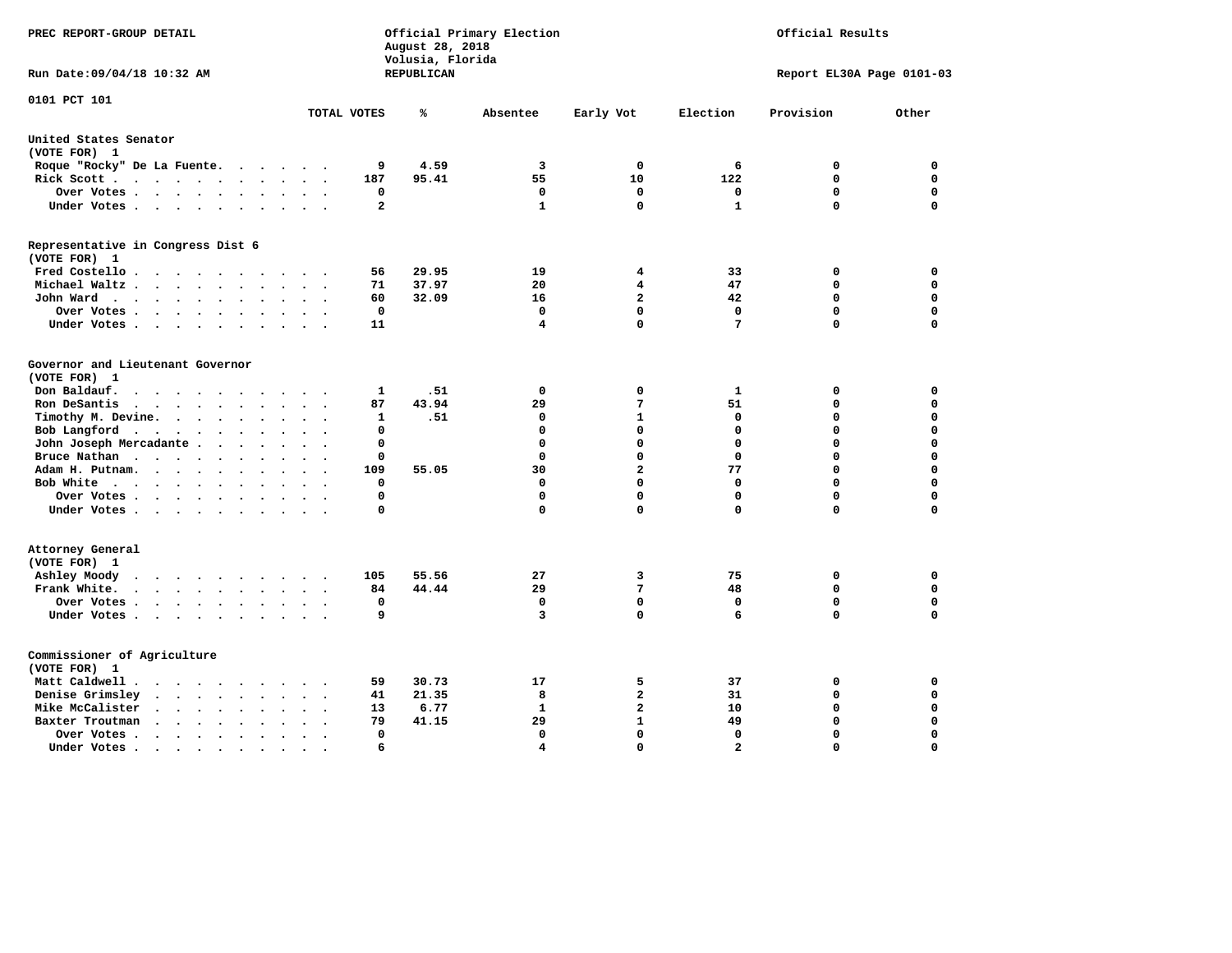| PREC REPORT-GROUP DETAIL                              |                                                                                                                                                                                                                                   |                                      |                                                  |                             | August 28, 2018<br>Volusia, Florida | Official Primary Election | Official Results |             |                           |                  |  |
|-------------------------------------------------------|-----------------------------------------------------------------------------------------------------------------------------------------------------------------------------------------------------------------------------------|--------------------------------------|--------------------------------------------------|-----------------------------|-------------------------------------|---------------------------|------------------|-------------|---------------------------|------------------|--|
| Run Date: 09/04/18 10:32 AM                           |                                                                                                                                                                                                                                   |                                      |                                                  |                             | <b>NONPARTISAN</b>                  |                           |                  |             | Report EL30A Page 0101-04 |                  |  |
| 0101 PCT 101                                          |                                                                                                                                                                                                                                   |                                      |                                                  | TOTAL VOTES                 | ℁                                   | Absentee                  | Early Vot        | Election    | Provision                 | Other            |  |
| Circuit Judge 7th Judicial, Grp 15                    |                                                                                                                                                                                                                                   |                                      |                                                  |                             |                                     |                           |                  |             |                           |                  |  |
| (VOTE FOR) 1                                          |                                                                                                                                                                                                                                   |                                      |                                                  |                             |                                     |                           |                  |             |                           |                  |  |
| Linda L. Gaustad                                      |                                                                                                                                                                                                                                   |                                      | $\sim$                                           | 81                          | 27.18                               | 20                        | 5                | 56          | $\mathbf 0$               | 0                |  |
| Sebrina L. Slack                                      |                                                                                                                                                                                                                                   | $\sim$<br>$\bullet$                  | $\ddot{\phantom{a}}$<br>$\overline{\phantom{a}}$ | 125                         | 41.95                               | 43                        | 7                | 75          | $\mathbf 0$               | $\mathbf 0$      |  |
| Ryan Will $\cdots$ $\cdots$ $\cdots$                  |                                                                                                                                                                                                                                   | $\sim$ $\sim$                        | $\sim$                                           | 92                          | 30.87                               | 19                        | 4                | 69          | $\mathbf 0$               | $\mathbf 0$      |  |
| Over Votes                                            |                                                                                                                                                                                                                                   | $\ddot{\phantom{1}}$                 |                                                  | 0                           |                                     | $^{\circ}$                | 0                | $^{\circ}$  | 0                         | 0                |  |
| Under Votes                                           |                                                                                                                                                                                                                                   |                                      | $\sim$ $\sim$                                    | 41                          |                                     | 19                        | 0                | 22          | $\mathbf 0$               | $\mathbf 0$      |  |
| County Judge 7th Judicial, Grp 5<br>(VOTE FOR) 1      |                                                                                                                                                                                                                                   |                                      |                                                  |                             |                                     |                           |                  |             |                           |                  |  |
| Steve Burk                                            |                                                                                                                                                                                                                                   |                                      |                                                  | 147                         | 49.66                               | 38                        | 9                | 100         | 0                         | 0                |  |
| Dawn "Pam" Fields.                                    |                                                                                                                                                                                                                                   |                                      | $\sim$ $\sim$                                    | 149                         | 50.34                               | 48                        | 7                | 94          | $\mathbf 0$               | $\mathbf 0$      |  |
| Over Votes                                            |                                                                                                                                                                                                                                   |                                      |                                                  | 0                           |                                     | 0                         | 0                | 0           | 0                         | 0                |  |
| Under Votes                                           |                                                                                                                                                                                                                                   |                                      | $\sim$ $\sim$                                    | 43                          |                                     | 15                        | 0                | 28          | $\mathbf 0$               | 0                |  |
| County Council at Large                               |                                                                                                                                                                                                                                   |                                      |                                                  |                             |                                     |                           |                  |             |                           |                  |  |
| (VOTE FOR) 1                                          |                                                                                                                                                                                                                                   |                                      |                                                  |                             |                                     |                           |                  |             |                           |                  |  |
| L. Ronald Durham                                      |                                                                                                                                                                                                                                   |                                      |                                                  | 59                          | 18.38                               | 17                        | 5                | 37          | 0<br>$\mathbf 0$          | 0                |  |
| Ben F. Johnson.                                       |                                                                                                                                                                                                                                   |                                      | $\sim$ $\sim$                                    | 262                         | 81.62                               | 75                        | 11               | 176         | 0                         | $\mathbf 0$<br>0 |  |
| WRITE-IN.                                             |                                                                                                                                                                                                                                   | $\ddot{\phantom{1}}$<br>$\mathbf{r}$ |                                                  | $\mathbf{o}$<br>$\mathbf 0$ |                                     | 0<br>$\mathbf 0$          | $\mathbf 0$<br>0 | 0<br>0      | 0                         | 0                |  |
| Over Votes<br>Under Votes                             |                                                                                                                                                                                                                                   | $\sim$                               | $\sim$                                           | 18                          |                                     | 9                         | 0                | 9           | 0                         | 0                |  |
| County Council Member District 1                      |                                                                                                                                                                                                                                   |                                      |                                                  |                             |                                     |                           |                  |             |                           |                  |  |
| (VOTE FOR) 1                                          |                                                                                                                                                                                                                                   |                                      |                                                  |                             |                                     |                           |                  |             |                           |                  |  |
| Jeff Brower.                                          |                                                                                                                                                                                                                                   |                                      |                                                  | 123                         | 39.42                               | 29                        | 7                | 87          | $\mathbf 0$               | 0                |  |
| Barbara Girtman                                       | $\mathbf{r}$ . The set of the set of the set of the set of the set of the set of the set of the set of the set of the set of the set of the set of the set of the set of the set of the set of the set of the set of the set of t | $\sim$                               |                                                  | 45                          | 14.42                               | 14                        | $\mathbf{2}$     | 29          | 0                         | $\mathbf 0$      |  |
| Eddie Molina                                          |                                                                                                                                                                                                                                   | $\ddot{\phantom{a}}$                 |                                                  | 16                          | 5.13                                | 4                         | $\mathbf{1}$     | 11          | 0                         | 0                |  |
| Pat Patterson                                         |                                                                                                                                                                                                                                   | $\ddot{\phantom{0}}$                 | $\sim$                                           | 128                         | 41.03                               | 40                        | 6                | 82          | 0                         | $\mathbf 0$      |  |
| Over Votes                                            |                                                                                                                                                                                                                                   | $\bullet$ .<br>$\bullet$             |                                                  | $\mathbf 0$                 |                                     | $\Omega$                  | $\Omega$         | $\mathbf 0$ | 0                         | $\mathbf 0$      |  |
| Under Votes                                           |                                                                                                                                                                                                                                   |                                      |                                                  | 27                          |                                     | 14                        | 0                | 13          | $\mathbf 0$               | $\mathbf 0$      |  |
| School Board Member District 1                        |                                                                                                                                                                                                                                   |                                      |                                                  |                             |                                     |                           |                  |             |                           |                  |  |
| (VOTE FOR) 1                                          |                                                                                                                                                                                                                                   |                                      |                                                  |                             |                                     |                           |                  |             |                           |                  |  |
| Al Bouie.                                             | the contract of the contract of the contract of the contract of the contract of the contract of the contract of                                                                                                                   |                                      |                                                  | 107                         | 36.15                               | 34                        | 3                | 70          | 0                         | 0                |  |
| Jamie Michele Haynes.                                 |                                                                                                                                                                                                                                   |                                      | $\ddot{\phantom{1}}$                             | 119                         | 40.20                               | 30                        | 9                | 80          | $\mathbf 0$               | $\mathbf 0$      |  |
| Leslie LaRue                                          |                                                                                                                                                                                                                                   | $\ddot{\phantom{0}}$<br>$\bullet$    | $\cdot$                                          | 70                          | 23.65                               | 20                        | 4                | 46          | 0                         | $\mathbf 0$      |  |
| Over Votes                                            |                                                                                                                                                                                                                                   |                                      |                                                  | 0                           |                                     | $\mathbf 0$               | $\mathbf 0$<br>0 | $\mathbf 0$ | $\mathbf 0$               | 0                |  |
| Under Votes                                           |                                                                                                                                                                                                                                   | $\sim$ $\sim$                        | $\sim$ $\sim$                                    | 43                          |                                     | 17                        |                  | 26          | 0                         | $\mathbf 0$      |  |
| W Volusia Hospital Auth Grp A, Seat 1<br>(VOTE FOR) 1 |                                                                                                                                                                                                                                   |                                      |                                                  |                             |                                     |                           |                  |             |                           |                  |  |
| John M. Hill                                          |                                                                                                                                                                                                                                   |                                      | $\cdot$ .                                        | 146                         | 51.23                               | 40                        | 8                | 98          | 0                         | 0                |  |
| Raymond Long<br>$\ddot{\phantom{a}}$                  | $\cdot$ $\cdot$ $\cdot$ $\cdot$ $\cdot$                                                                                                                                                                                           | $\bullet$ .<br>$\bullet$             | $\ddot{\phantom{a}}$<br>$\cdot$                  | 77                          | 27.02                               | 22                        | $\mathbf{1}$     | 54          | 0                         | 0                |  |
| Voloria Manning                                       | $\cdots$                                                                                                                                                                                                                          |                                      |                                                  | 62                          | 21.75                               | 19                        | 5                | 38          | $\mathbf 0$               | 0                |  |
| Over Votes .                                          | $\cdots$                                                                                                                                                                                                                          | $\sim$<br>$\ddot{\phantom{a}}$       | $\bullet$                                        | 0                           |                                     | $\mathbf 0$               | 0                | 0           | 0                         | 0                |  |
| Under Votes.                                          | $\cdots$                                                                                                                                                                                                                          |                                      |                                                  | 54                          |                                     | 20                        | $\mathbf{2}$     | 32          | $\mathbf 0$               | $\Omega$         |  |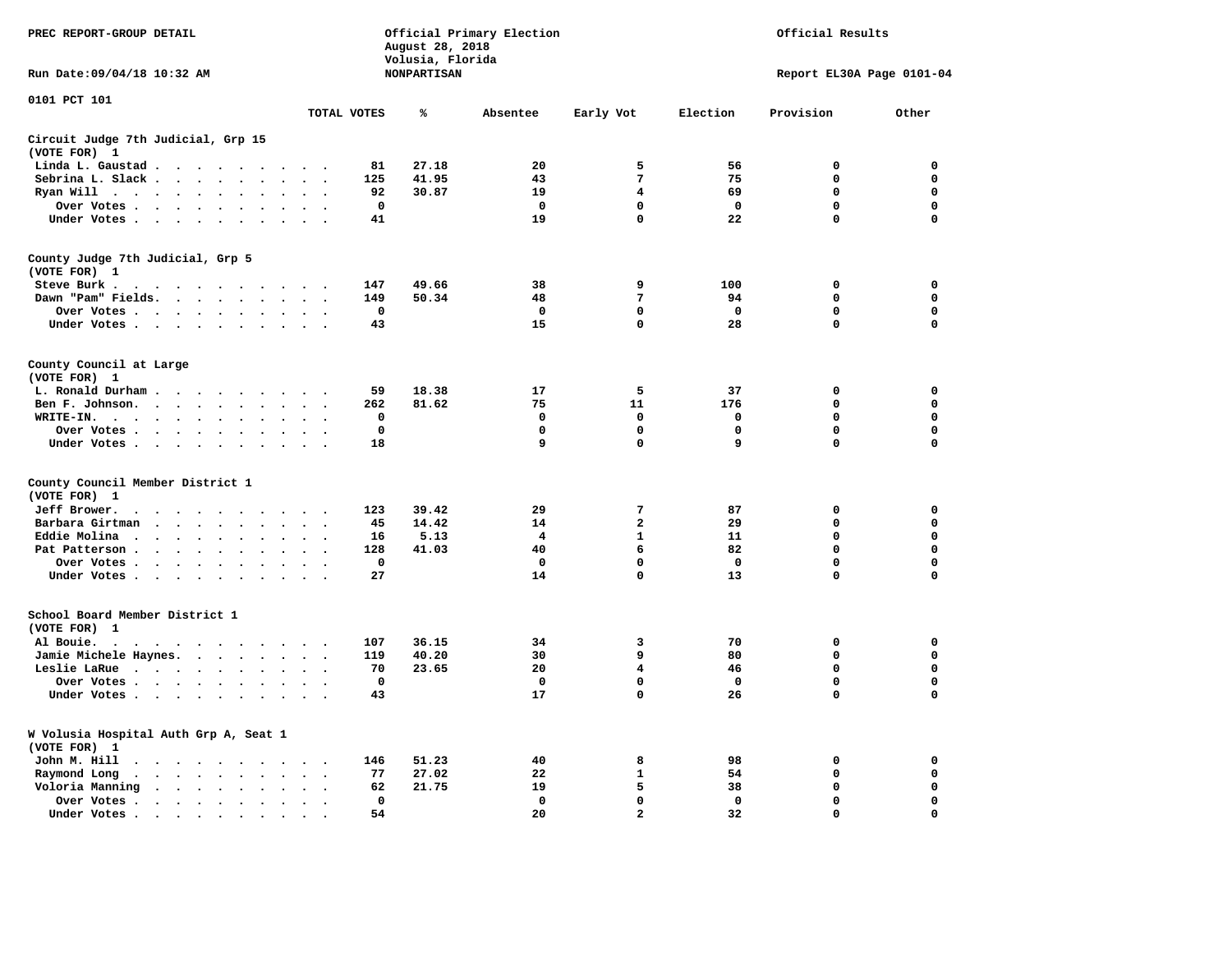| PREC REPORT-GROUP DETAIL                              |             | August 28, 2018<br>Volusia, Florida | Official Primary Election |           | Official Results |           |                           |
|-------------------------------------------------------|-------------|-------------------------------------|---------------------------|-----------|------------------|-----------|---------------------------|
| Run Date: 09/04/18 10:32 AM                           |             | <b>NONPARTISAN</b>                  |                           |           |                  |           | Report EL30A Page 0101-05 |
| 0101 PCT 101                                          |             |                                     |                           |           |                  |           |                           |
|                                                       | TOTAL VOTES | %ะ                                  | Absentee                  | Early Vot | Election         | Provision | Other                     |
| W Volusia Hospital Auth Grp B, Seat 2<br>(VOTE FOR) 1 |             |                                     |                           |           |                  |           |                           |
| Michael Ray.                                          | 104         | 38.24                               | 31                        | 4         | 69               |           |                           |
| Kathie D. Shepard.                                    | 114         | 41.91                               | 26                        | 6         | 82               |           |                           |
| Brian Soukup                                          |             | 54<br>19.85                         | 21                        |           | 29               |           |                           |
| Over Votes                                            |             | 0                                   | 0                         | 0         | 0                |           |                           |
| Under Votes                                           |             | 67                                  | 23                        |           | 42               |           |                           |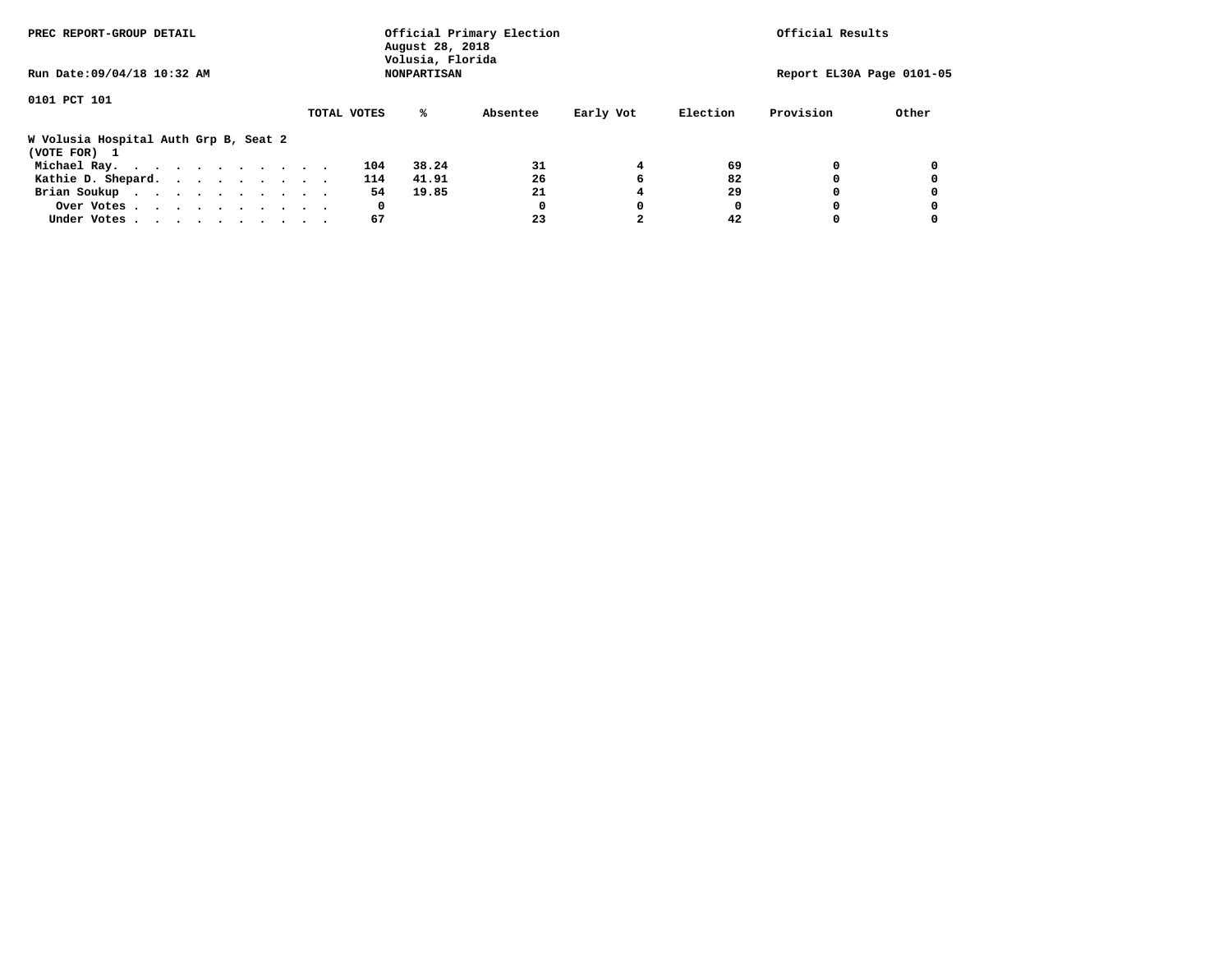| PREC REPORT-GROUP DETAIL         |  |                                         |                   |             | August 28, 2018<br>Volusia, Florida | Official Primary Election |           | Official Results |           |       |  |  |
|----------------------------------|--|-----------------------------------------|-------------------|-------------|-------------------------------------|---------------------------|-----------|------------------|-----------|-------|--|--|
| Run Date: 09/04/18 10:32 AM      |  |                                         | <b>STATISTICS</b> |             | Report EL30A Page 0105-01           |                           |           |                  |           |       |  |  |
| 0105 PCT 105                     |  |                                         |                   |             |                                     |                           |           |                  |           |       |  |  |
|                                  |  |                                         |                   | TOTAL VOTES | %ะ                                  | Absentee                  | Early Vot | Election         | Provision | Other |  |  |
| REGISTERED VOTERS - TOTAL        |  |                                         |                   | 834         |                                     |                           |           |                  |           |       |  |  |
| REGISTERED VOTERS - DEMOCRATIC   |  | $\cdot$ $\cdot$ $\cdot$ $\cdot$         |                   | 298         | 35.73                               |                           |           |                  |           |       |  |  |
| REGISTERED VOTERS - REPUBLICAN   |  | $\cdots$                                |                   | 304         | 36.45                               |                           |           |                  |           |       |  |  |
| REGISTERED VOTERS - NONPARTISAN  |  |                                         |                   | 232         |                                     |                           |           |                  |           |       |  |  |
| BALLOTS CAST - TOTAL.            |  |                                         |                   | 252         |                                     | 80                        |           | 165              | 0         |       |  |  |
| BALLOTS CAST - DEMOCRATIC        |  |                                         |                   | 89          | 35.32                               | 25                        |           | 60               |           |       |  |  |
| BALLOTS CAST - REPUBLICAN        |  |                                         |                   | 141         | 55.95                               | 47                        |           | 92               | 0         |       |  |  |
| BALLOTS CAST - NONPARTISAN.      |  |                                         |                   | 22          | 8.73                                |                           |           | 13               |           |       |  |  |
| BALLOTS CAST - BLANK.            |  |                                         |                   | 1           | .40                                 | 0                         | 0         |                  | O         |       |  |  |
| VOTER TURNOUT - TOTAL<br>.       |  |                                         |                   |             | 30.22                               |                           |           |                  |           |       |  |  |
| VOTER TURNOUT - DEMOCRATIC.      |  | $\cdot$ $\cdot$ $\cdot$ $\cdot$ $\cdot$ |                   |             | 29.87                               |                           |           |                  |           |       |  |  |
| VOTER TURNOUT - REPUBLICAN.<br>. |  |                                         |                   |             | 46.38                               |                           |           |                  |           |       |  |  |
| VOTER TURNOUT - BLANK            |  |                                         |                   |             | .12                                 |                           |           |                  |           |       |  |  |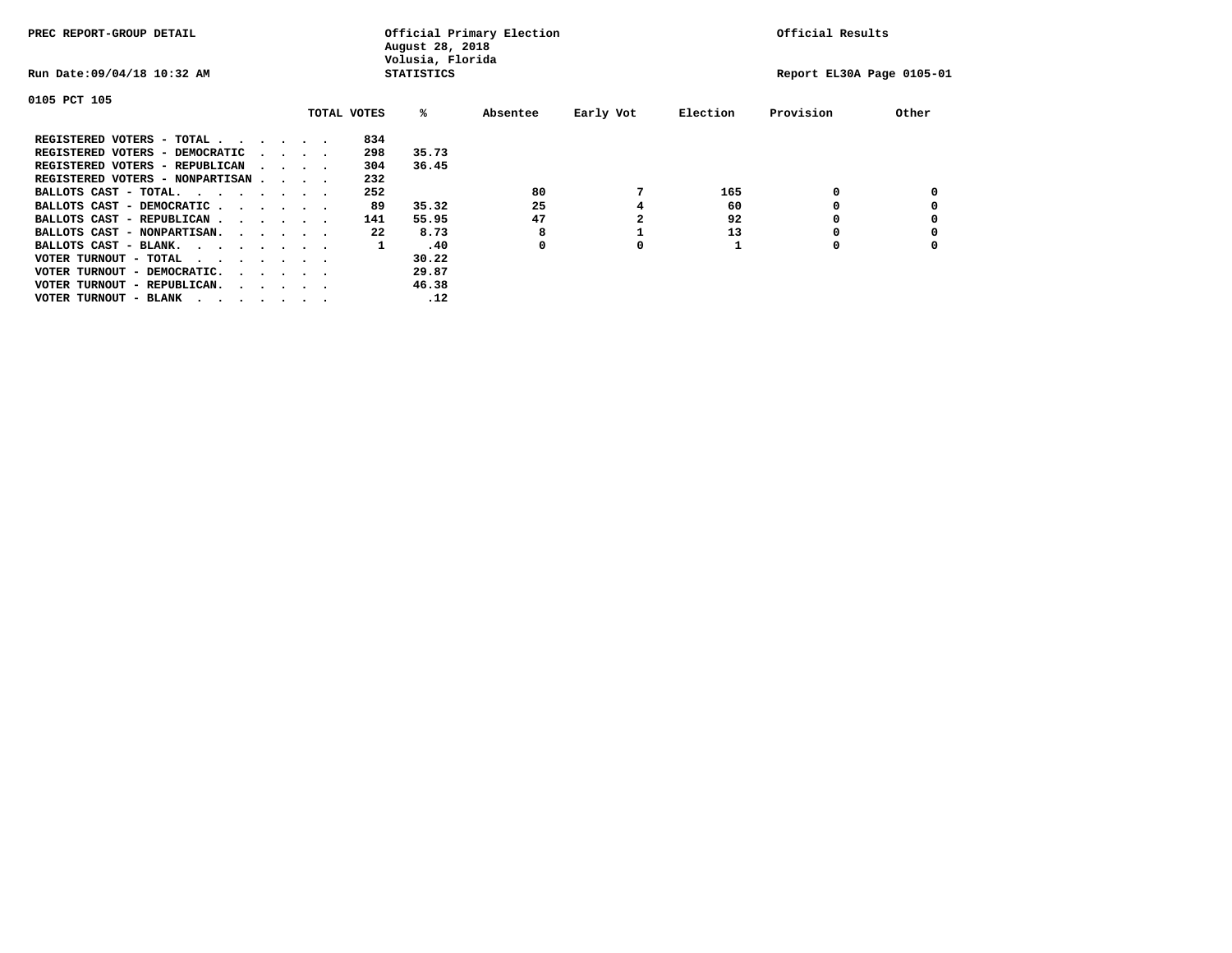| PREC REPORT-GROUP DETAIL                                                                                                                                                                                                                             |                      |              | August 28, 2018<br>Volusia, Florida | Official Primary Election |                | Official Results          |           |             |  |
|------------------------------------------------------------------------------------------------------------------------------------------------------------------------------------------------------------------------------------------------------|----------------------|--------------|-------------------------------------|---------------------------|----------------|---------------------------|-----------|-------------|--|
| Run Date: 09/04/18 10:32 AM                                                                                                                                                                                                                          |                      |              | <b>DEMOCRATIC</b>                   |                           |                | Report EL30A Page 0105-02 |           |             |  |
| 0105 PCT 105                                                                                                                                                                                                                                         |                      |              |                                     |                           |                |                           |           |             |  |
|                                                                                                                                                                                                                                                      |                      | TOTAL VOTES  | ℁                                   | Absentee                  | Early Vot      | Election                  | Provision | Other       |  |
| Representative in Congress Dist 6<br>(VOTE FOR) 1                                                                                                                                                                                                    |                      |              |                                     |                           |                |                           |           |             |  |
| Stephen Sevigny                                                                                                                                                                                                                                      |                      | 15           | 20.00                               | 1                         | 1              | 13                        | 0         | 0           |  |
| Nancy Soderberg<br>$\mathbf{r}$ . The contract of the contract of the contract of the contract of the contract of the contract of the contract of the contract of the contract of the contract of the contract of the contract of the contract of th |                      | 39           | 52.00                               | 10                        | $\mathbf{1}$   | 28                        | 0         | $\mathbf 0$ |  |
| John Upchurch                                                                                                                                                                                                                                        |                      | 21           | 28.00                               | 10                        | $\overline{a}$ | 9                         | $\Omega$  | $\mathbf 0$ |  |
| Over Votes                                                                                                                                                                                                                                           |                      | $\mathbf 0$  |                                     | 0                         | 0              | 0                         | 0         | $\mathbf 0$ |  |
| Under Votes                                                                                                                                                                                                                                          |                      | 14           |                                     | $\overline{\mathbf{4}}$   | $\Omega$       | 10                        | 0         | 0           |  |
| Governor and Lieutenant Governor<br>(VOTE FOR) 1                                                                                                                                                                                                     |                      |              |                                     |                           |                |                           |           |             |  |
| Andrew Gillum                                                                                                                                                                                                                                        |                      | 14           | 17.50                               | $\mathbf 0$               | 2              | 12                        | 0         | 0           |  |
| Gwen Graham.                                                                                                                                                                                                                                         |                      | 42           | 52.50                               | 11                        | $\overline{a}$ | 29                        | 0         | $\mathbf 0$ |  |
| Jeff Greene.                                                                                                                                                                                                                                         |                      | 5            | 6.25                                | $\overline{4}$            | 0              | $\mathbf{1}$              | 0         | $\Omega$    |  |
| Chris King                                                                                                                                                                                                                                           |                      | $\mathbf{z}$ | 2.50                                | $\mathbf{1}$              | $\Omega$       | $\mathbf{1}$              | 0         | $\Omega$    |  |
| Philip Levine                                                                                                                                                                                                                                        |                      | 14           | 17.50                               | 5                         | 0              | 9                         | 0         | $\Omega$    |  |
| Alex "Lundy" Lundmark<br>$\sim$ $\sim$ $\sim$ $\sim$                                                                                                                                                                                                 |                      | 0            |                                     | 0                         | $\Omega$       | $\Omega$                  | 0         | 0           |  |
| John Wetherbee.                                                                                                                                                                                                                                      |                      | 3            | 3.75                                | $\mathbf{1}$              | $\Omega$       | $\overline{a}$            | 0         | $\Omega$    |  |
| Over Votes                                                                                                                                                                                                                                           |                      | 0            |                                     | 0                         | $\Omega$       | $\Omega$                  | $\Omega$  | 0           |  |
| Under Votes                                                                                                                                                                                                                                          |                      | 9            |                                     | 3                         | 0              | 6                         | 0         | 0           |  |
| Attorney General<br>(VOTE FOR) 1                                                                                                                                                                                                                     |                      |              |                                     |                           |                |                           |           |             |  |
| Sean Shaw $\cdots$ $\cdots$ $\cdots$ $\cdots$                                                                                                                                                                                                        |                      | 45           | 66.18                               | 13                        | 3              | 29                        | 0         | 0           |  |
| Ryan Torrens                                                                                                                                                                                                                                         |                      | 23           | 33.82                               | 6                         | $\mathbf{1}$   | 16                        | 0         | $\mathbf 0$ |  |
| Over Votes                                                                                                                                                                                                                                           | $\ddot{\phantom{1}}$ | $\mathbf 0$  |                                     | 0                         | 0              | $\mathbf 0$               | 0         | $\Omega$    |  |
| Under Votes                                                                                                                                                                                                                                          |                      | 21           |                                     | 6                         | $\Omega$       | 15                        | $\Omega$  | $\Omega$    |  |
| Commissioner of Agriculture<br>(VOTE FOR) 1                                                                                                                                                                                                          |                      |              |                                     |                           |                |                           |           |             |  |
| Nicole "Nikki" Fried.                                                                                                                                                                                                                                |                      | 31           | 42.47                               | 6                         | 2              | 23                        | 0         | 0           |  |
| Jeffrey Duane Porter.                                                                                                                                                                                                                                |                      | 17           | 23.29                               | 5                         | $\mathbf{1}$   | 11                        | 0         | $\mathbf 0$ |  |
| Roy David Walker                                                                                                                                                                                                                                     |                      | 25           | 34.25                               | 6                         | $\mathbf{1}$   | 18                        | 0         | $\Omega$    |  |
| Over Votes                                                                                                                                                                                                                                           |                      | $\mathbf 0$  |                                     | $\Omega$                  | $\Omega$       | $\Omega$                  | $\Omega$  | $\Omega$    |  |
| Under Votes                                                                                                                                                                                                                                          | $\bullet$            | 16           |                                     | 8                         | 0              | 8                         | 0         | $\Omega$    |  |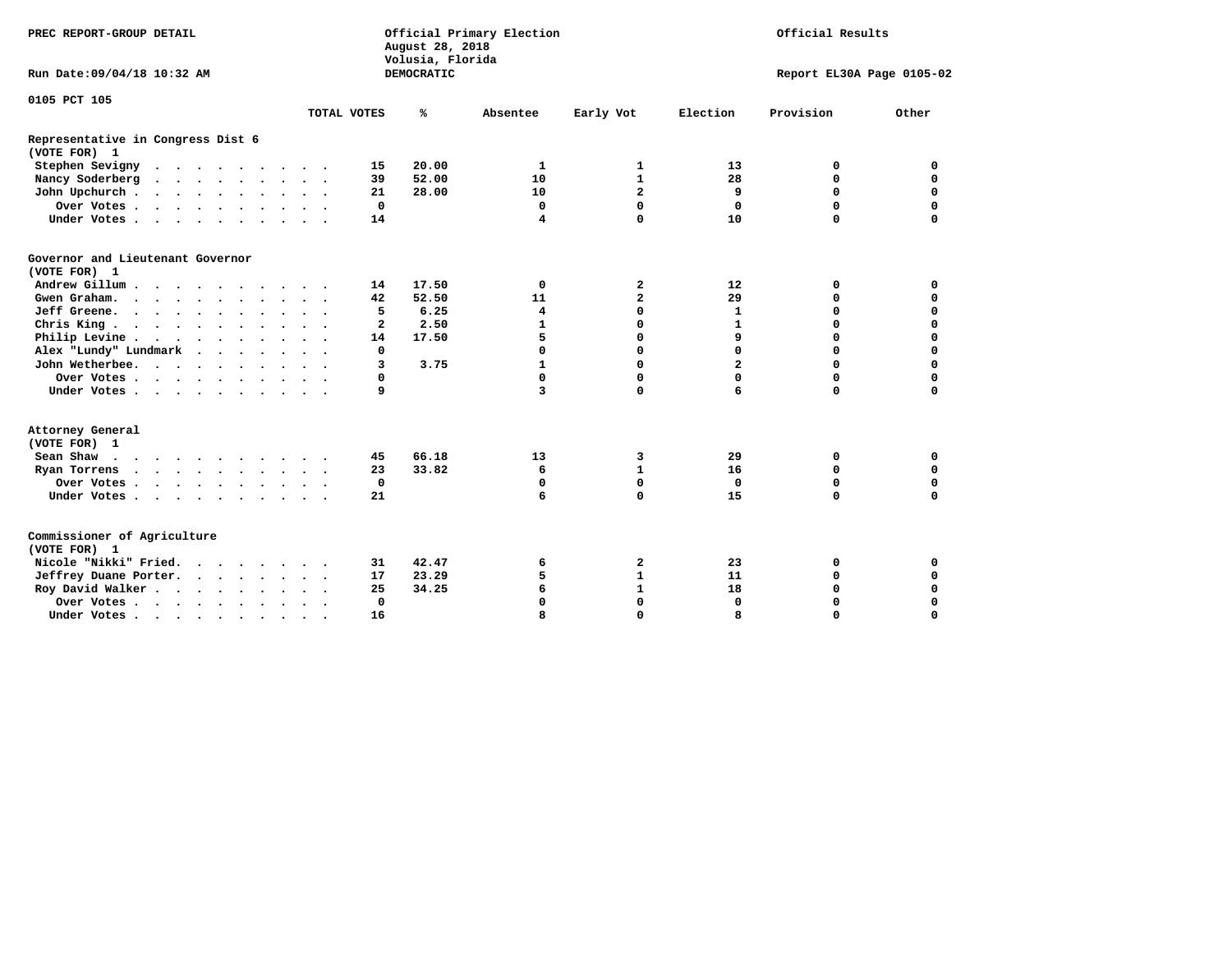| PREC REPORT-GROUP DETAIL                                                                                                                              |                         | August 28, 2018<br>Volusia, Florida | Official Primary Election |                | Official Results        |                           |             |  |
|-------------------------------------------------------------------------------------------------------------------------------------------------------|-------------------------|-------------------------------------|---------------------------|----------------|-------------------------|---------------------------|-------------|--|
| Run Date: 09/04/18 10:32 AM                                                                                                                           |                         | REPUBLICAN                          |                           |                |                         | Report EL30A Page 0105-03 |             |  |
| 0105 PCT 105                                                                                                                                          | TOTAL VOTES             | ℁                                   | Absentee                  | Early Vot      | Election                | Provision                 | Other       |  |
| United States Senator                                                                                                                                 |                         |                                     |                           |                |                         |                           |             |  |
| (VOTE FOR) 1                                                                                                                                          |                         |                                     |                           |                |                         |                           |             |  |
| Roque "Rocky" De La Fuente.<br>$\sim$ $\sim$ $\sim$<br>$\ddot{\phantom{a}}$                                                                           | 7                       | 5.04                                | 3                         | 0              | 4                       | 0                         | 0           |  |
| Rick Scott<br>$\bullet$<br>$\ddot{\phantom{0}}$                                                                                                       | 132                     | 94.96                               | 44                        | $\overline{a}$ | 86                      | 0                         | $\mathbf 0$ |  |
| Over Votes<br>$\bullet$<br>$\bullet$<br>$\cdot$                                                                                                       | 0                       |                                     | $\mathbf 0$               | $\mathbf 0$    | $\mathbf 0$             | $\mathbf 0$               | $\mathbf 0$ |  |
| Under Votes<br>$\sim$<br>$\ddot{\phantom{1}}$                                                                                                         | $\overline{a}$          |                                     | 0                         | $\mathbf 0$    | $\overline{\mathbf{2}}$ | $\mathbf 0$               | $\Omega$    |  |
| Representative in Congress Dist 6<br>(VOTE FOR) 1                                                                                                     |                         |                                     |                           |                |                         |                           |             |  |
| Fred Costello                                                                                                                                         | 23                      | 18.40                               | 9                         | 0              | 14                      | 0                         | 0           |  |
| Michael Waltz<br>$\sim$<br>$\sim$<br>$\sim$                                                                                                           | 53                      | 42.40                               | 21                        | $\mathbf{1}$   | 31                      | $\mathbf 0$               | $\mathbf 0$ |  |
| John Ward<br>$\bullet$<br>$\sim$ $\sim$                                                                                                               | 49                      | 39.20                               | 13                        | $\mathbf{1}$   | 35                      | $\mathbf 0$               | $\mathbf 0$ |  |
| Over Votes<br>$\bullet$<br>$\bullet$ .<br><br><br><br><br><br><br>$\bullet$                                                                           | $\mathbf{1}$            |                                     | $\mathbf{1}$              | $\mathbf{0}$   | $\mathbf 0$             | $\Omega$                  | $\mathbf 0$ |  |
| Under Votes<br>$\blacksquare$ .<br>$\ddot{\phantom{a}}$                                                                                               | 15                      |                                     | 3                         | $\mathbf 0$    | 12                      | $\mathbf 0$               | $\mathbf 0$ |  |
|                                                                                                                                                       |                         |                                     |                           |                |                         |                           |             |  |
| Governor and Lieutenant Governor                                                                                                                      |                         |                                     |                           |                |                         |                           |             |  |
| (VOTE FOR) 1                                                                                                                                          |                         |                                     |                           |                |                         |                           |             |  |
| Don Baldauf.<br>$\ddot{\phantom{a}}$<br>$\sim$                                                                                                        | $\mathbf{2}$            | 1.45                                | $\mathbf{z}$              | 0              | 0                       | 0                         | 0           |  |
| Ron DeSantis<br>$\cdot$ $\cdot$ $\cdot$<br>$\sim$<br>$\bullet$<br>$\bullet$                                                                           | 68                      | 49.28                               | 28                        | $\overline{a}$ | 38                      | 0                         | $\mathbf 0$ |  |
| Timothy M. Devine.<br>$\sim$ $\sim$<br>$\ddot{\phantom{a}}$<br>$\bullet$<br>$\bullet$                                                                 | 0                       |                                     | 0                         | $\mathbf{0}$   | 0                       | $\Omega$                  | $\mathbf 0$ |  |
| Bob Langford                                                                                                                                          | $\overline{a}$          | 1.45                                | 0                         | $\Omega$       | $\mathbf{2}$            | 0                         | $\mathbf 0$ |  |
| John Joseph Mercadante.<br>$\ddotsc$<br>$\ddot{\phantom{a}}$                                                                                          | 0                       |                                     | 0                         | $\mathbf{0}$   | $\mathbf 0$             | $\mathbf 0$               | $\mathbf 0$ |  |
| Bruce Nathan<br>$\bullet$<br>$\ddot{\phantom{1}}$<br>$\bullet$<br>$\ddot{\phantom{a}}$<br>$\cdot$                                                     | $\mathbf{2}$            | 1.45                                | 0                         | $\mathbf{0}$   | $\overline{\mathbf{2}}$ | $\mathbf 0$               | $\mathbf 0$ |  |
| Adam H. Putnam.<br>$\cdots$<br>$\ddot{\phantom{a}}$<br>$\ddot{\phantom{a}}$                                                                           | 63                      | 45.65                               | 15                        | $\Omega$       | 48                      | $\mathbf 0$               | $\mathbf 0$ |  |
| Bob White<br>$\sim$<br>$\sim$ $\sim$                                                                                                                  | 1                       | .72                                 | $\mathbf{1}$              | $\mathbf{0}$   | 0                       | $\mathbf 0$               | $\mathbf 0$ |  |
| Over Votes<br>$\bullet$<br>$\bullet$                                                                                                                  | 1                       |                                     | 1                         | $\mathbf 0$    | 0                       | 0                         | 0           |  |
| Under Votes                                                                                                                                           | $\overline{\mathbf{2}}$ |                                     | $\Omega$                  | $\mathbf 0$    | $\overline{\mathbf{2}}$ | $\mathbf 0$               | $\Omega$    |  |
| Attorney General<br>(VOTE FOR) 1                                                                                                                      |                         |                                     |                           |                |                         |                           |             |  |
| Ashley Moody<br>$\cdot$                                                                                                                               | 84                      | 65.12                               | 24                        | 0              | 60                      | 0                         | $\mathbf 0$ |  |
| Frank White.<br>$\cdots$                                                                                                                              | 45                      | 34.88                               | 18                        | $\overline{a}$ | 25                      | $\mathbf 0$               | $\mathbf 0$ |  |
| Over Votes.<br>$\cdots$<br>$\bullet$<br>$\bullet$                                                                                                     | $\mathbf 0$             |                                     | 0                         | $\mathbf 0$    | 0                       | $\mathbf 0$               | $\mathbf 0$ |  |
| Under Votes                                                                                                                                           | 12                      |                                     | 5                         | $\mathbf 0$    | $7\phantom{.0}$         | $\mathbf 0$               | $\mathbf 0$ |  |
| Commissioner of Agriculture<br>(VOTE FOR) 1                                                                                                           |                         |                                     |                           |                |                         |                           |             |  |
| Matt Caldwell.<br>$\begin{array}{cccccccccccccc} \bullet & \bullet & \bullet & \bullet & \bullet & \bullet & \bullet & \bullet & \bullet \end{array}$ | 40                      | 30.53                               | 13                        | 0              | 27                      | 0                         | 0           |  |
| Denise Grimsley<br>$\cdot$ $\cdot$<br>$\cdot$ $\cdot$<br>$\ddot{\phantom{a}}$                                                                         | 33                      | 25.19                               | 8                         | $\overline{a}$ | 23                      | $\mathbf 0$               | $\mathbf 0$ |  |
| Mike McCalister<br>$\cdot$ $\cdot$ $\cdot$ $\cdot$ $\cdot$<br>$\bullet$<br>$\bullet$<br>$\ddot{\phantom{a}}$                                          | 14                      | 10.69                               | 4                         | $\mathbf{0}$   | 10                      | 0                         | $\mathbf 0$ |  |
| Baxter Troutman<br>$\sim$ $\sim$<br>$\ddot{\phantom{a}}$<br>$\ddot{\phantom{a}}$                                                                      | 44                      | 33.59                               | 19                        | $\mathbf{0}$   | 25                      | $\mathbf 0$               | $\mathbf 0$ |  |
| Over Votes<br>$\bullet$<br>$\cdot$<br>$\ddot{\phantom{a}}$                                                                                            | 1                       |                                     | $\mathbf{1}$              | $\mathbf{0}$   | $\mathbf 0$             | $\mathbf 0$               | $\mathbf 0$ |  |
| Under Votes.<br>$\mathcal{A}=\mathcal{A}=\mathcal{A}=\mathcal{A}$ .<br>$\bullet$<br>$\bullet$<br>$\bullet$                                            | 9                       |                                     | $\mathbf{z}$              | $\Omega$       | 7                       | $\Omega$                  | $\Omega$    |  |
|                                                                                                                                                       |                         |                                     |                           |                |                         |                           |             |  |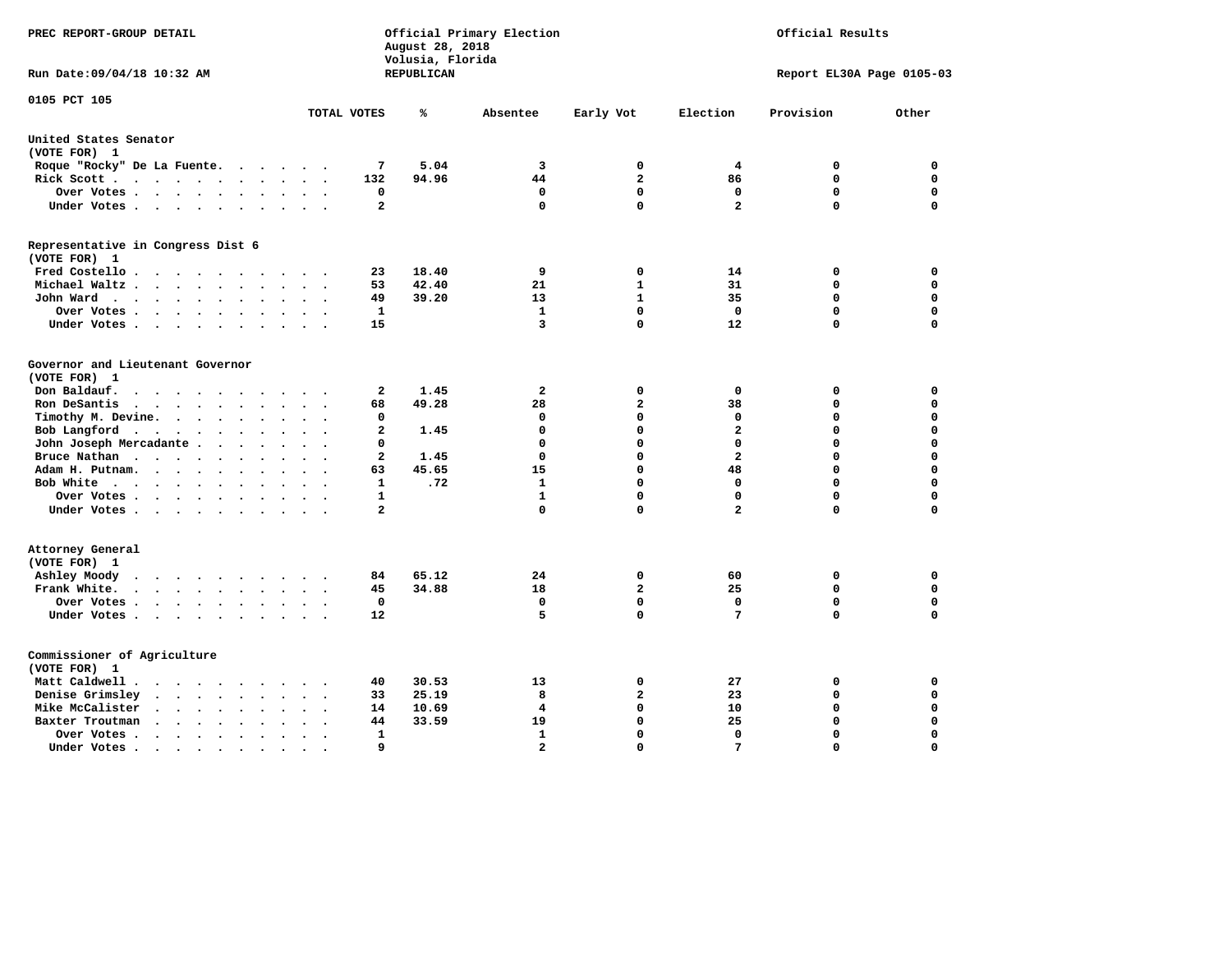| PREC REPORT-GROUP DETAIL                                     |                                                                                                                                                                                                                               |                                 |                             |                      |                                | August 28, 2018<br>Volusia, Florida | Official Primary Election | Official Results |             |                           |             |  |
|--------------------------------------------------------------|-------------------------------------------------------------------------------------------------------------------------------------------------------------------------------------------------------------------------------|---------------------------------|-----------------------------|----------------------|--------------------------------|-------------------------------------|---------------------------|------------------|-------------|---------------------------|-------------|--|
| Run Date: 09/04/18 10:32 AM                                  |                                                                                                                                                                                                                               |                                 |                             |                      |                                | <b>NONPARTISAN</b>                  |                           |                  |             | Report EL30A Page 0105-04 |             |  |
| 0105 PCT 105                                                 |                                                                                                                                                                                                                               |                                 |                             |                      | TOTAL VOTES                    | ℁                                   | Absentee                  | Early Vot        | Election    | Provision                 | Other       |  |
|                                                              |                                                                                                                                                                                                                               |                                 |                             |                      |                                |                                     |                           |                  |             |                           |             |  |
| Circuit Judge 7th Judicial, Grp 15<br>(VOTE FOR)<br><b>1</b> |                                                                                                                                                                                                                               |                                 |                             |                      |                                |                                     |                           |                  |             |                           |             |  |
| Linda L. Gaustad                                             |                                                                                                                                                                                                                               |                                 |                             | $\sim$ $\sim$        | 50                             | 25.00                               | 18                        | 2                | 30          | 0                         | 0           |  |
| Sebrina L. Slack                                             |                                                                                                                                                                                                                               | $\sim$                          | $\sim$                      | $\sim$               | 75<br>$\cdot$                  | 37.50                               | 25                        | $\mathbf{2}$     | 48          | 0                         | 0           |  |
| Ryan Will                                                    | $\cdots$                                                                                                                                                                                                                      |                                 | $\cdot$                     |                      | 75                             | 37.50                               | 26                        | 3                | 46          | $\mathbf 0$               | $\mathbf 0$ |  |
| Over Votes                                                   |                                                                                                                                                                                                                               |                                 |                             |                      | 0                              |                                     | 0                         | 0                | 0           | 0                         | 0           |  |
| Under Votes                                                  |                                                                                                                                                                                                                               |                                 |                             | $\ddot{\phantom{1}}$ | 52                             |                                     | 11                        | $\mathbf 0$      | 41          | $\mathbf 0$               | 0           |  |
| County Judge 7th Judicial, Grp 5<br>(VOTE FOR) 1             |                                                                                                                                                                                                                               |                                 |                             |                      |                                |                                     |                           |                  |             |                           |             |  |
| Steve Burk.                                                  | .                                                                                                                                                                                                                             |                                 |                             |                      | 93                             | 45.37                               | 31                        | 3                | 59          | 0                         | 0           |  |
| Dawn "Pam" Fields.                                           |                                                                                                                                                                                                                               |                                 |                             | $\ddot{\phantom{1}}$ | 112                            | 54.63                               | 36                        | 4                | 72          | 0                         | $\mathbf 0$ |  |
| Over Votes                                                   |                                                                                                                                                                                                                               | $\ddot{\phantom{0}}$<br>$\cdot$ |                             |                      | $\mathbf 0$                    |                                     | 0                         | 0                | 0           | 0                         | 0           |  |
| Under Votes                                                  |                                                                                                                                                                                                                               |                                 |                             |                      | 47                             |                                     | 13                        | $\mathbf 0$      | 34          | $\mathbf 0$               | 0           |  |
| County Council at Large<br>(VOTE FOR) 1                      |                                                                                                                                                                                                                               |                                 |                             |                      |                                |                                     |                           |                  |             |                           |             |  |
| L. Ronald Durham                                             |                                                                                                                                                                                                                               |                                 |                             | $\cdot$              | 64                             | 26.89                               | 16                        | 1                | 47          | 0                         | 0           |  |
| Ben F. Johnson.                                              |                                                                                                                                                                                                                               | $\ddot{\phantom{0}}$            | $\ddot{\phantom{a}}$        | $\ddot{\phantom{a}}$ | 174<br>$\ddot{\phantom{0}}$    | 73.11                               | 62                        | 6                | 106         | $\mathbf 0$               | $\mathbf 0$ |  |
| WRITE-IN.                                                    |                                                                                                                                                                                                                               |                                 | $\cdot$                     |                      | $\mathbf 0$                    |                                     | 0                         | $\mathbf 0$      | 0           | $\mathbf 0$               | 0           |  |
| Over Votes                                                   |                                                                                                                                                                                                                               |                                 |                             |                      | $\mathbf 0$                    |                                     | $\mathbf 0$               | $\mathbf 0$      | 0           | $\mathbf 0$               | 0           |  |
| Under Votes                                                  |                                                                                                                                                                                                                               | $\bullet$                       | $\bullet$                   |                      | 14                             |                                     | $\mathbf{2}$              | $\mathbf 0$      | 12          | $\mathbf 0$               | $\mathbf 0$ |  |
| County Council Member District 1                             |                                                                                                                                                                                                                               |                                 |                             |                      |                                |                                     |                           |                  |             |                           |             |  |
| (VOTE FOR) 1                                                 |                                                                                                                                                                                                                               |                                 |                             |                      |                                |                                     |                           |                  |             |                           |             |  |
| Jeff Brower.                                                 | $\cdot$                                                                                                                                                                                                                       |                                 | $\sim$ $\sim$ $\sim$ $\sim$ |                      | 72                             | 32.14                               | 28                        | 3                | 41          | 0                         | 0           |  |
| Barbara Girtman                                              |                                                                                                                                                                                                                               |                                 | $\ddot{\phantom{a}}$        |                      | 29                             | 12.95                               | $7\phantom{.0}$           | $\overline{a}$   | 20          | $\mathbf 0$               | $\mathbf 0$ |  |
| Eddie Molina                                                 |                                                                                                                                                                                                                               |                                 |                             |                      | 12                             | 5.36                                | 3                         | 0                | 9           | $\mathbf 0$               | $\mathbf 0$ |  |
| Pat Patterson                                                |                                                                                                                                                                                                                               | $\sim$                          | $\ddot{\phantom{0}}$        | $\mathbf{r}$         | 111                            | 49.55                               | 30                        | $\mathbf{1}$     | 80          | $\mathbf 0$               | $\mathbf 0$ |  |
| Over Votes                                                   |                                                                                                                                                                                                                               | $\cdot$                         | $\bullet$                   |                      | 1                              |                                     | $\mathbf{1}$              | 0                | $\Omega$    | $\mathbf 0$               | $\Omega$    |  |
| Under Votes                                                  |                                                                                                                                                                                                                               |                                 |                             |                      | 27                             |                                     | 11                        | $\mathbf{1}$     | 15          | $\mathbf 0$               | $\mathbf 0$ |  |
| School Board Member District 1<br>(VOTE FOR) 1               |                                                                                                                                                                                                                               |                                 |                             |                      |                                |                                     |                           |                  |             |                           |             |  |
| Al Bouie.<br>$\ddot{\phantom{0}}$<br>$\sim$                  | . The contract of the contract of the contract of the contract of the contract of the contract of the contract of the contract of the contract of the contract of the contract of the contract of the contract of the contrac |                                 |                             |                      | 73                             | 35.27                               | 20                        | $\mathbf{1}$     | 52          | $\mathbf 0$               | $\mathbf 0$ |  |
| Jamie Michele Haynes.                                        |                                                                                                                                                                                                                               |                                 |                             | $\sim$               | 83<br>$\overline{\phantom{a}}$ | 40.10                               | 33                        | 1                | 49          | 0                         | $\mathbf 0$ |  |
| Leslie LaRue                                                 |                                                                                                                                                                                                                               | $\sim$                          | $\bullet$                   | $\cdot$              | 51                             | 24.64                               | 13                        | 5                | 33          | 0                         | $\mathbf 0$ |  |
| Over Votes                                                   |                                                                                                                                                                                                                               |                                 |                             |                      | $\mathbf 0$                    |                                     | $\mathbf 0$               | $\mathbf 0$      | $\mathbf 0$ | $\mathbf 0$               | $\mathbf 0$ |  |
| Under Votes                                                  |                                                                                                                                                                                                                               |                                 | $\bullet$                   | $\bullet$            | 45                             |                                     | 14                        | $\mathbf 0$      | 31          | $\mathbf 0$               | $\mathbf 0$ |  |
| W Volusia Hospital Auth Grp A, Seat 1<br>(VOTE FOR) 1        |                                                                                                                                                                                                                               |                                 |                             |                      |                                |                                     |                           |                  |             |                           |             |  |
| John M. Hill                                                 |                                                                                                                                                                                                                               |                                 |                             | $\sim$ $\sim$        | 120                            | 58.25                               | 41                        | 4                | 75          | 0                         | 0           |  |
| Raymond Long<br>$\bullet$                                    | $\cdot$ $\cdot$ $\cdot$ $\cdot$ $\cdot$                                                                                                                                                                                       | $\ddot{\phantom{a}}$            | $\bullet$                   | $\cdot$              | 43<br>$\ddot{\phantom{1}}$     | 20.87                               | 9                         | 0                | 34          | 0                         | 0           |  |
| Voloria Manning                                              | $\mathbf{r}$ , $\mathbf{r}$ , $\mathbf{r}$ , $\mathbf{r}$ , $\mathbf{r}$ , $\mathbf{r}$                                                                                                                                       |                                 | $\cdot$                     |                      | 43                             | 20.87                               | 11                        | 3                | 29          | $\mathbf 0$               | 0           |  |
| Over Votes .                                                 | $\cdot$ $\cdot$ $\cdot$ $\cdot$ $\cdot$                                                                                                                                                                                       | $\ddot{\phantom{a}}$            | $\cdot$                     | $\bullet$            | 0                              |                                     | $\mathbf 0$               | $\mathbf 0$      | 0           | 0                         | 0           |  |
| Under Votes.                                                 | $\cdots$                                                                                                                                                                                                                      |                                 |                             |                      | 46                             |                                     | 19                        | $\mathbf 0$      | 27          | $\mathbf 0$               | $\Omega$    |  |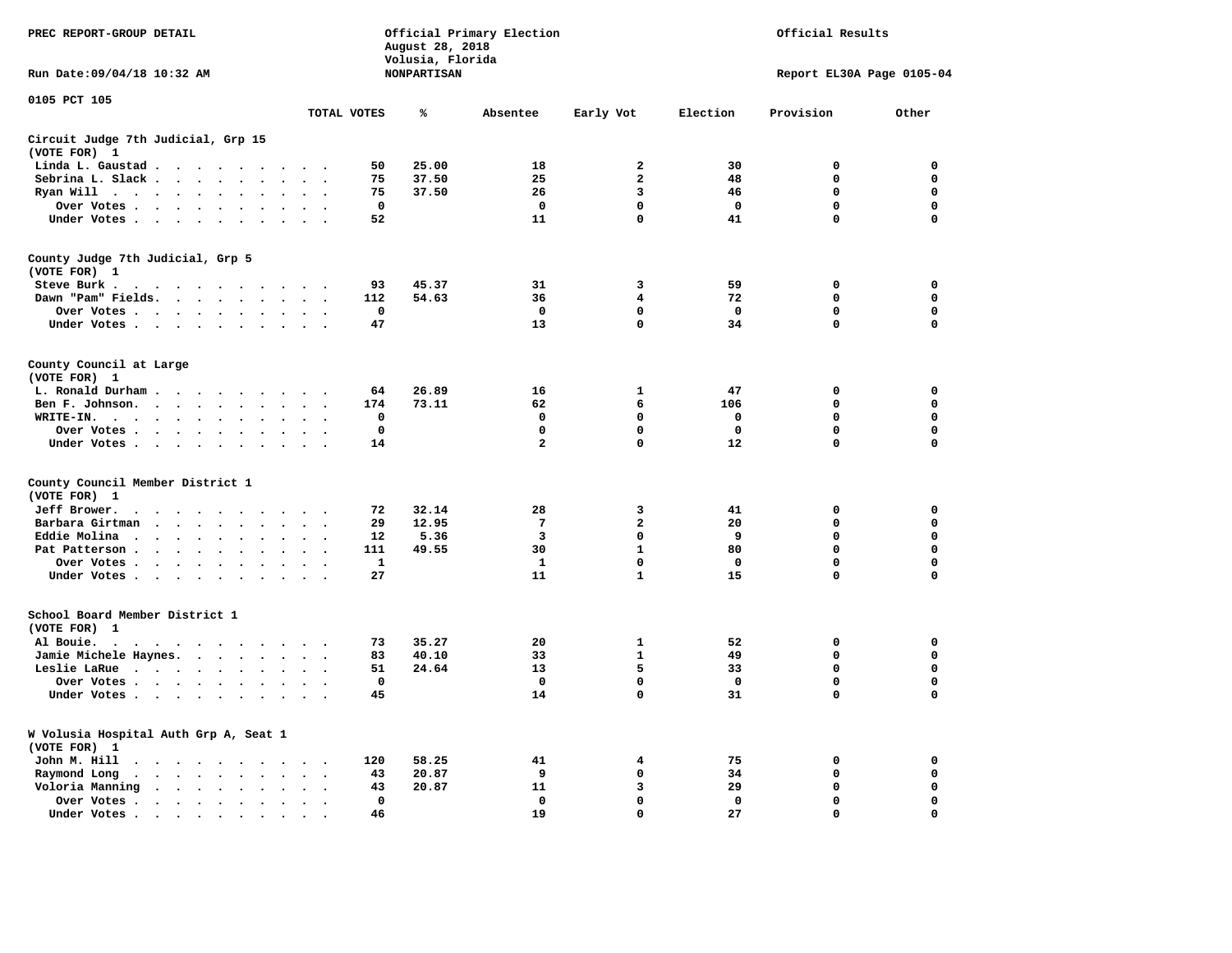| PREC REPORT-GROUP DETAIL                              |             | August 28, 2018<br>Volusia, Florida | Official Primary Election |           | Official Results |           |                           |
|-------------------------------------------------------|-------------|-------------------------------------|---------------------------|-----------|------------------|-----------|---------------------------|
| Run Date: 09/04/18 10:32 AM                           |             | <b>NONPARTISAN</b>                  |                           |           |                  |           | Report EL30A Page 0105-05 |
| 0105 PCT 105                                          |             |                                     |                           |           |                  |           |                           |
|                                                       | TOTAL VOTES | %ะ                                  | Absentee                  | Early Vot | Election         | Provision | Other                     |
| W Volusia Hospital Auth Grp B, Seat 2<br>(VOTE FOR) 1 |             |                                     |                           |           |                  |           |                           |
| Michael Ray.                                          |             | 35.90<br>70                         | 25                        |           | 44               |           |                           |
| Kathie D. Shepard.                                    |             | 79<br>40.51                         | 19                        |           | 56               |           |                           |
| Brian Soukup                                          |             | 46<br>23.59                         | 15                        |           | 29               |           |                           |
| Over Votes                                            |             | 0                                   | 0                         | 0         | 0                |           |                           |
| Under Votes                                           |             | 57                                  | 21                        |           | 36               |           |                           |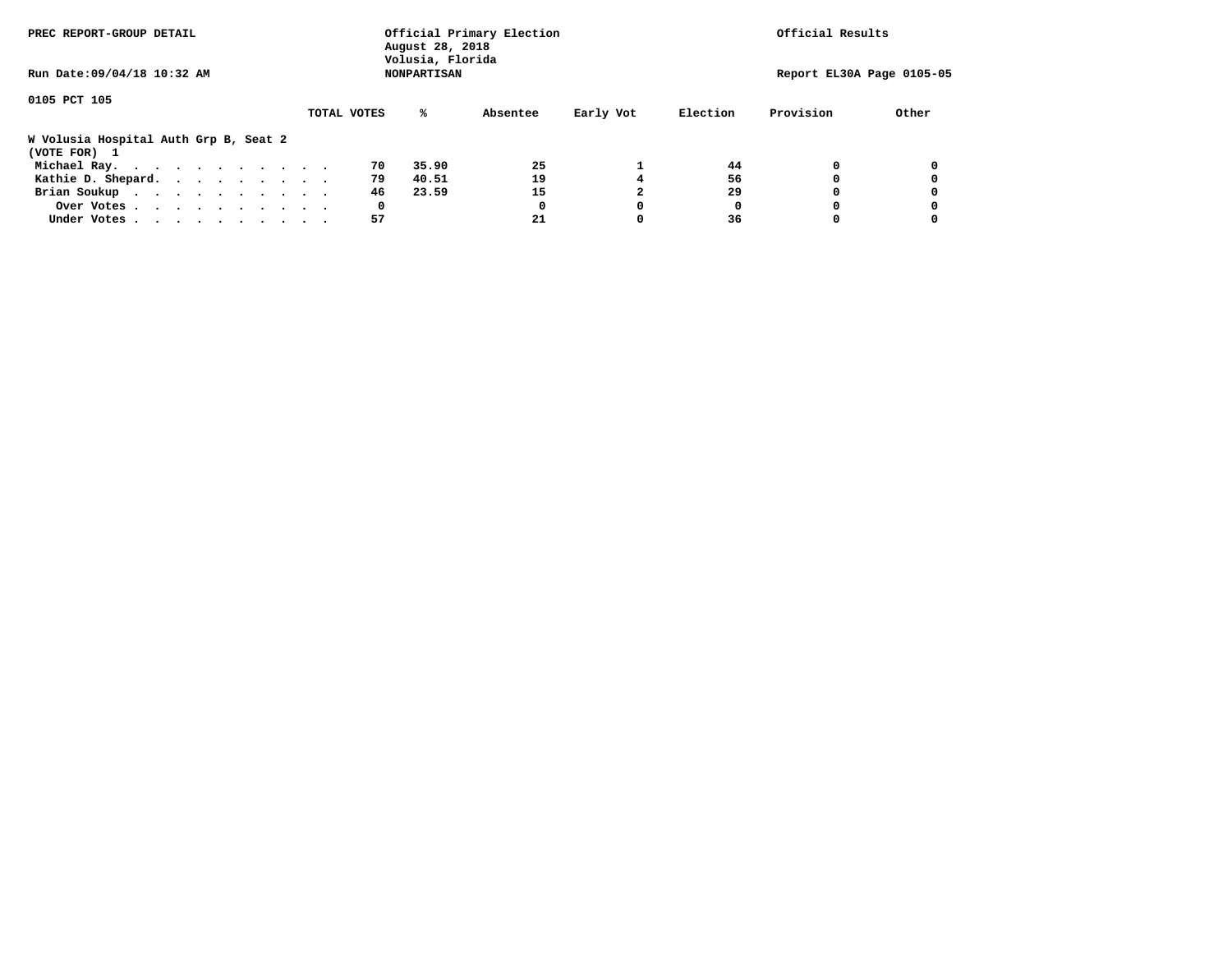| PREC REPORT-GROUP DETAIL               |  |  |                                         |             | Official Results<br>Official Primary Election<br>August 28, 2018<br>Volusia, Florida |          |           |          |           |       |
|----------------------------------------|--|--|-----------------------------------------|-------------|--------------------------------------------------------------------------------------|----------|-----------|----------|-----------|-------|
| Run Date: 09/04/18 10:32 AM            |  |  | <b>STATISTICS</b>                       |             | Report EL30A Page 0107-01                                                            |          |           |          |           |       |
| 0107 PCT 107                           |  |  |                                         |             |                                                                                      |          |           |          |           |       |
|                                        |  |  |                                         | TOTAL VOTES | %ะ                                                                                   | Absentee | Early Vot | Election | Provision | Other |
| REGISTERED VOTERS - TOTAL              |  |  |                                         | 1,531       |                                                                                      |          |           |          |           |       |
| REGISTERED VOTERS - DEMOCRATIC         |  |  | $\cdot$ $\cdot$ $\cdot$ $\cdot$         | 380         | 24.82                                                                                |          |           |          |           |       |
| REGISTERED VOTERS - REPUBLICAN         |  |  | $\sim$ $\sim$ $\sim$ $\sim$             | 708         | 46.24                                                                                |          |           |          |           |       |
| REGISTERED VOTERS - NONPARTISAN        |  |  |                                         | 443         |                                                                                      |          |           |          |           |       |
| BALLOTS CAST - TOTAL.                  |  |  |                                         | 499         |                                                                                      | 176      | 30        | 292      |           |       |
| BALLOTS CAST - DEMOCRATIC              |  |  |                                         | 110         | 22.04                                                                                | 41       |           | 67       |           |       |
| BALLOTS CAST - REPUBLICAN              |  |  |                                         | 333         | 66.73                                                                                | 109      | 21        | 203      |           |       |
| BALLOTS CAST - NONPARTISAN.            |  |  |                                         | 56          | 11.22                                                                                | 26       |           | 22       |           |       |
| BALLOTS CAST - BLANK.                  |  |  |                                         | 1           | .20                                                                                  |          | 0         | 0        | 0         |       |
| VOTER TURNOUT - TOTAL<br>$\cdots$      |  |  |                                         |             | 32.59                                                                                |          |           |          |           |       |
| VOTER TURNOUT - DEMOCRATIC.            |  |  | $\cdot$ $\cdot$ $\cdot$ $\cdot$ $\cdot$ |             | 28.95                                                                                |          |           |          |           |       |
| VOTER TURNOUT - REPUBLICAN.<br>$\cdot$ |  |  |                                         |             | 47.03                                                                                |          |           |          |           |       |
| VOTER TURNOUT - BLANK                  |  |  |                                         |             | .07                                                                                  |          |           |          |           |       |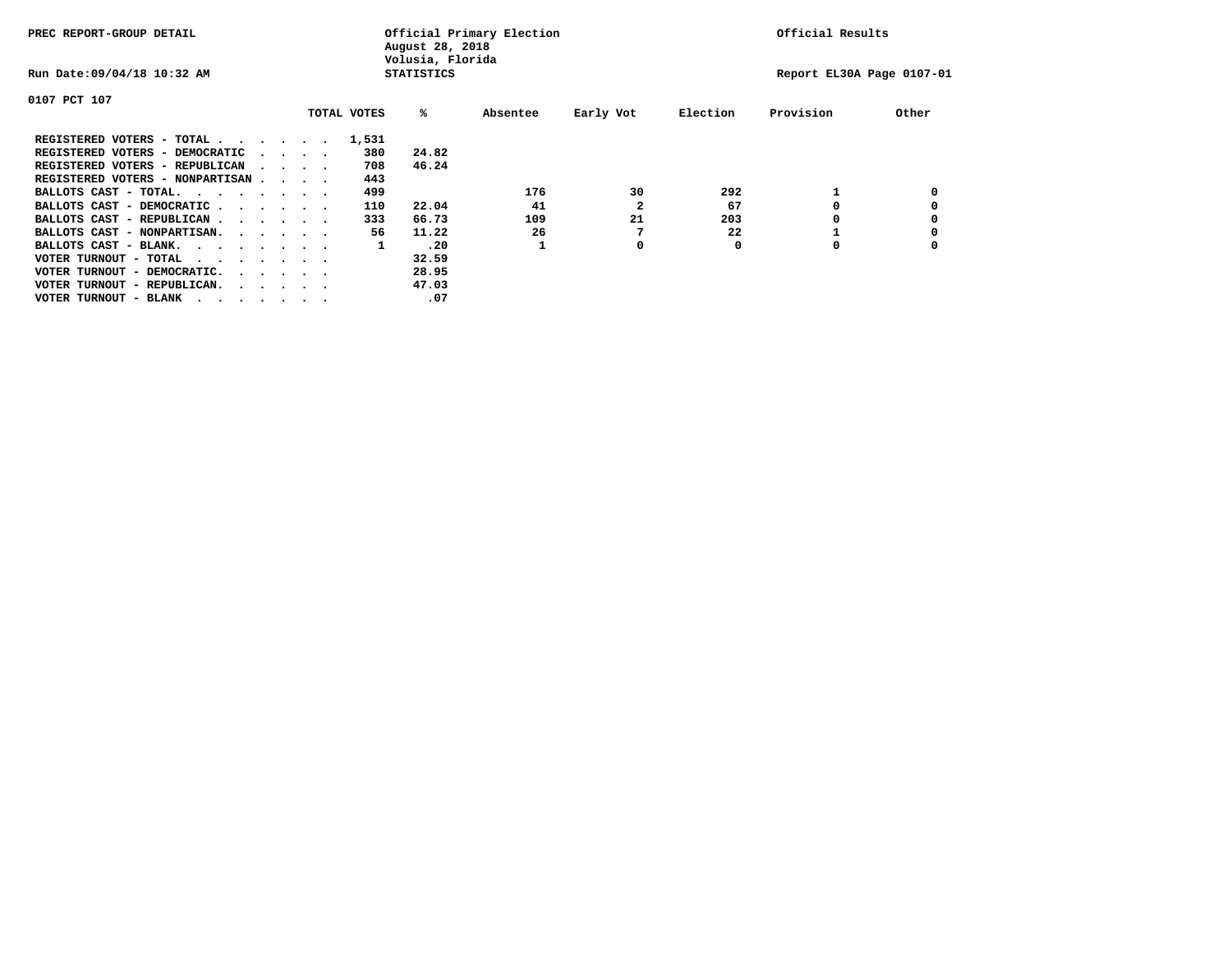| PREC REPORT-GROUP DETAIL                                 |           |                      |              | August 28, 2018<br>Volusia, Florida | Official Primary Election |                | Official Results          |           |             |  |  |
|----------------------------------------------------------|-----------|----------------------|--------------|-------------------------------------|---------------------------|----------------|---------------------------|-----------|-------------|--|--|
| Run Date: 09/04/18 10:32 AM                              |           |                      |              | DEMOCRATIC                          |                           |                | Report EL30A Page 0107-02 |           |             |  |  |
| 0107 PCT 107                                             |           |                      |              |                                     |                           |                |                           |           |             |  |  |
|                                                          |           |                      | TOTAL VOTES  | ℁                                   | Absentee                  | Early Vot      | Election                  | Provision | Other       |  |  |
| Representative in Congress Dist 6<br>(VOTE FOR) 1        |           |                      |              |                                     |                           |                |                           |           |             |  |  |
| Stephen Sevigny                                          |           |                      | 19           | 19.59                               | 8                         | 1              | 10                        | 0         | 0           |  |  |
| Nancy Soderberg                                          |           |                      | 49           | 50.52                               | 20                        | $\mathbf{1}$   | 28                        | 0         | $\mathbf 0$ |  |  |
| John Upchurch                                            |           |                      | 29           | 29.90                               | 10                        | 0              | 19                        | 0         | $\mathbf 0$ |  |  |
| Over Votes                                               |           |                      | 0            |                                     | 0                         | $\Omega$       | 0                         | 0         | $\mathbf 0$ |  |  |
| Under Votes                                              |           |                      | 13           |                                     | $\overline{3}$            | $\Omega$       | 10                        | 0         | $\mathbf 0$ |  |  |
| Governor and Lieutenant Governor<br>(VOTE FOR) 1         |           |                      |              |                                     |                           |                |                           |           |             |  |  |
| Andrew Gillum                                            | $\sim$    |                      | 10           | 9.90                                | 3                         | 0              | 7                         | 0         | 0           |  |  |
| Gwen Graham.                                             |           |                      | 63           | 62.38                               | 19                        | $\overline{a}$ | 42                        | 0         | $\mathbf 0$ |  |  |
| Jeff Greene.                                             |           |                      | 3            | 2.97                                | 3                         | 0              | $\mathbf 0$               | 0         | 0           |  |  |
| Chris King                                               |           |                      | 7            | 6.93                                | $\overline{\mathbf{4}}$   | $\Omega$       | 3                         | 0         | $\Omega$    |  |  |
| Philip Levine                                            |           |                      | 13           | 12.87                               | 5                         | 0              | 8                         | $\Omega$  | $\mathbf 0$ |  |  |
| Alex "Lundy" Lundmark<br>$\cdot$ $\cdot$ $\cdot$ $\cdot$ |           |                      | $\mathbf{1}$ | .99                                 | $\Omega$                  | 0              | $\mathbf{1}$              | $\Omega$  | 0           |  |  |
| John Wetherbee.                                          |           | $\ddot{\phantom{1}}$ | 4            | 3.96                                | $\overline{a}$            | $\Omega$       | $\overline{a}$            | $\Omega$  | $\Omega$    |  |  |
| Over Votes                                               |           |                      | 0            |                                     | 0                         | $\Omega$       | $\Omega$                  | $\Omega$  | 0           |  |  |
| Under Votes                                              |           |                      | 9            |                                     | 5                         | $\Omega$       | $\overline{\mathbf{4}}$   | 0         | 0           |  |  |
| Attorney General<br>(VOTE FOR) 1                         |           |                      |              |                                     |                           |                |                           |           |             |  |  |
| Sean Shaw $\cdots$ $\cdots$ $\cdots$ $\cdots$            |           |                      | 59           | 69.41                               | 23                        | 0              | 36                        | 0         | 0           |  |  |
| Ryan Torrens                                             |           |                      | 26           | 30.59                               | 11                        | $\mathbf{1}$   | 14                        | 0         | $\mathbf 0$ |  |  |
| Over Votes                                               |           | $\ddot{\phantom{1}}$ | $\mathbf 0$  |                                     | $\mathbf 0$               | 0              | $\mathbf 0$               | 0         | $\mathbf 0$ |  |  |
| Under Votes                                              |           |                      | 25           |                                     | 7                         | $\mathbf{1}$   | 17                        | $\Omega$  | $\Omega$    |  |  |
| Commissioner of Agriculture<br>(VOTE FOR) 1              |           |                      |              |                                     |                           |                |                           |           |             |  |  |
| Nicole "Nikki" Fried.                                    |           |                      | 43           | 47.78                               | 15                        | 1              | 27                        | 0         | 0           |  |  |
| Jeffrey Duane Porter.                                    |           |                      | 10           | 11.11                               | 6                         | 0              | 4                         | 0         | $\mathbf 0$ |  |  |
| Roy David Walker                                         |           |                      | 37           | 41.11                               | 14                        | 0              | 23                        | 0         | 0           |  |  |
| Over Votes                                               |           |                      | $\mathbf 0$  |                                     | $\Omega$                  | $\Omega$       | $\Omega$                  | 0         | 0           |  |  |
| Under Votes                                              | $\bullet$ |                      | 20           |                                     | 6                         | $\mathbf{1}$   | 13                        | 0         | $\mathbf 0$ |  |  |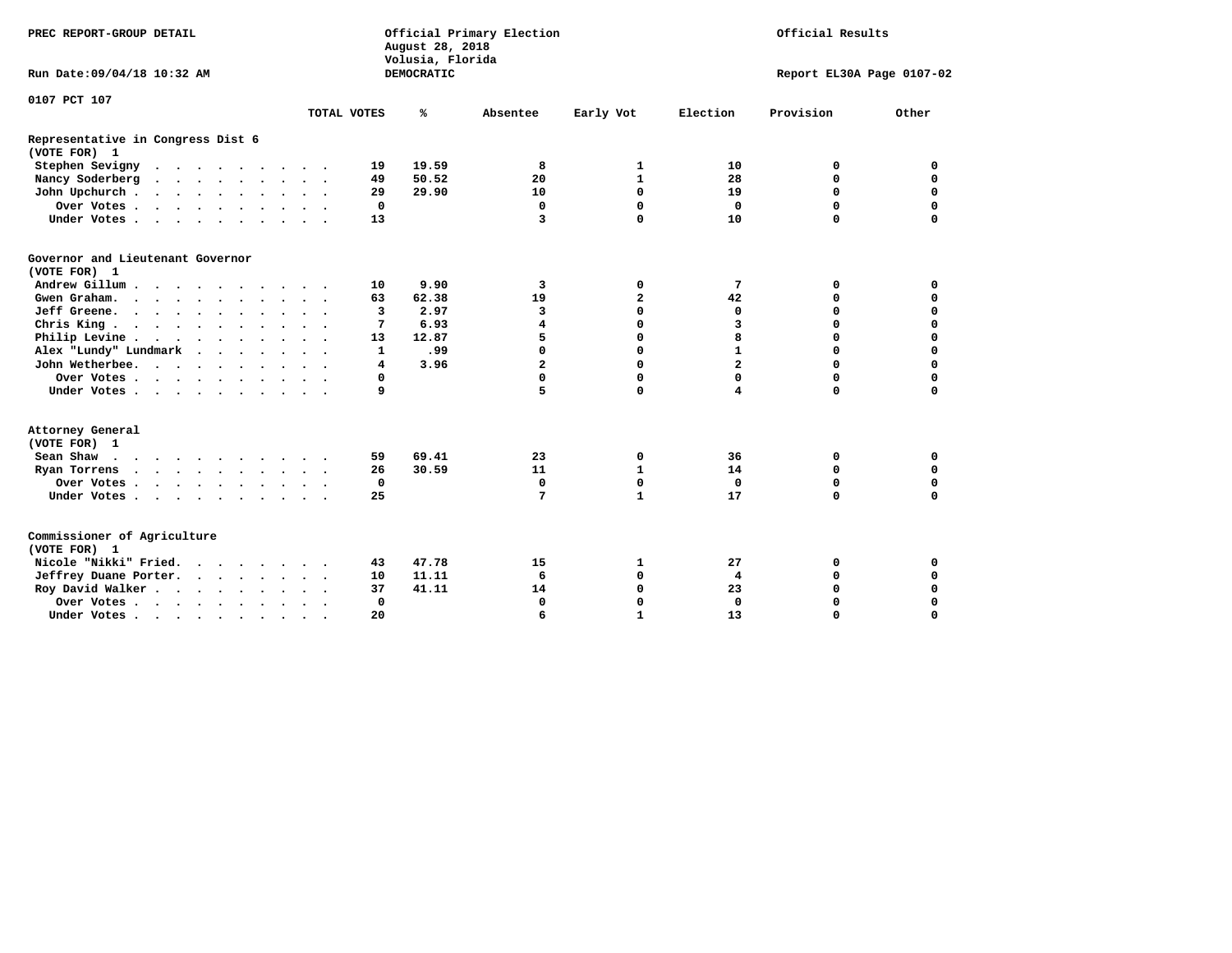| PREC REPORT-GROUP DETAIL                                                                                                                                                                     |                                                       | August 28, 2018<br>Volusia, Florida | Official Primary Election | Official Results |                         |                           |             |
|----------------------------------------------------------------------------------------------------------------------------------------------------------------------------------------------|-------------------------------------------------------|-------------------------------------|---------------------------|------------------|-------------------------|---------------------------|-------------|
| Run Date:09/04/18 10:32 AM                                                                                                                                                                   |                                                       | REPUBLICAN                          |                           |                  |                         | Report EL30A Page 0107-03 |             |
| 0107 PCT 107                                                                                                                                                                                 | TOTAL VOTES                                           | ℁                                   | Absentee                  | Early Vot        | Election                | Provision                 | Other       |
|                                                                                                                                                                                              |                                                       |                                     |                           |                  |                         |                           |             |
| United States Senator                                                                                                                                                                        |                                                       |                                     |                           |                  |                         |                           |             |
| (VOTE FOR) 1                                                                                                                                                                                 |                                                       |                                     |                           |                  |                         |                           |             |
| Roque "Rocky" De La Fuente.<br>$\cdots$                                                                                                                                                      | 22<br>$\sim$<br>$\sim$                                | 6.71                                | 8                         | 1                | 13                      | 0                         | 0           |
| Rick Scott                                                                                                                                                                                   | 306                                                   | 93.29                               | 100                       | 20               | 186                     | 0                         | $\mathbf 0$ |
| Over Votes                                                                                                                                                                                   | 1<br>$\bullet$<br>$\ddot{\phantom{a}}$<br>$\bullet$   |                                     | 0                         | 0                | 1                       | 0                         | $\mathbf 0$ |
| Under Votes<br>$\ddot{\phantom{a}}$                                                                                                                                                          | 4<br>$\overline{\phantom{a}}$                         |                                     | 1                         | 0                | 3                       | $\Omega$                  | $\mathbf 0$ |
| Representative in Congress Dist 6                                                                                                                                                            |                                                       |                                     |                           |                  |                         |                           |             |
| (VOTE FOR) 1                                                                                                                                                                                 |                                                       |                                     |                           |                  |                         |                           |             |
| Fred Costello.<br>$\cdot$ .                                                                                                                                                                  | 90                                                    | 28.94                               | 30                        | 3                | 57                      | 0                         | 0           |
| Michael Waltz.<br>$\cdots$<br>$\ddot{\phantom{a}}$<br>$\ddot{\phantom{a}}$<br>$\ddot{\phantom{a}}$                                                                                           | 113                                                   | 36.33                               | 45                        | 10               | 58                      | $\mathbf 0$               | $\mathbf 0$ |
| John Ward<br>$\begin{array}{cccccccccccccc} \bullet & \bullet & \bullet & \bullet & \bullet & \bullet & \bullet & \bullet & \bullet & \bullet & \bullet \end{array}$<br>$\ddot{\phantom{a}}$ | 108<br>$\bullet$                                      | 34.73                               | 26                        | $7\phantom{.0}$  | 75                      | $\mathbf 0$               | 0           |
| Over Votes<br>$\ddot{\phantom{a}}$                                                                                                                                                           | 1                                                     |                                     | 0                         | $\mathbf 0$      | $\mathbf{1}$            | $\mathbf 0$               | 0           |
| Under Votes<br>$\ddot{\phantom{a}}$                                                                                                                                                          | 21                                                    |                                     | 8                         | $\mathbf{1}$     | 12                      | $\mathbf 0$               | $\mathbf 0$ |
| Governor and Lieutenant Governor                                                                                                                                                             |                                                       |                                     |                           |                  |                         |                           |             |
| (VOTE FOR) 1                                                                                                                                                                                 |                                                       |                                     |                           |                  |                         |                           |             |
| Don Baldauf.<br>$\cdot$ $\cdot$ $\cdot$ $\cdot$                                                                                                                                              | 4                                                     | 1.22                                | 0                         | 0                | 4                       | 0                         | 0           |
| Ron DeSantis<br>$\sim$ $\sim$ $\sim$ $\sim$ $\sim$ $\sim$ $\sim$<br>$\bullet$                                                                                                                | 154<br>$\Delta \sim 10^{-11}$<br>$\ddot{\phantom{a}}$ | 46.95                               | 56                        | 12               | 86                      | 0                         | 0           |
| Timothy M. Devine.<br>$\ddot{\phantom{a}}$                                                                                                                                                   | $\mathbf{2}$                                          | .61                                 | 0                         | 0                | $\overline{\mathbf{2}}$ | 0                         | $\mathbf 0$ |
| Bob Langford<br>$\sim$<br>$\ddot{\phantom{a}}$                                                                                                                                               | $\overline{a}$<br>$\cdot$                             | .61                                 | $\mathbf{1}$              | $\mathbf 0$      | $\mathbf{1}$            | $\mathbf 0$               | $\mathbf 0$ |
| John Joseph Mercadante                                                                                                                                                                       | 1<br>$\overline{\phantom{a}}$                         | .30                                 | 0                         | 0                | $\mathbf{1}$            | $\mathbf 0$               | $\mathbf 0$ |
| Bruce Nathan<br>$\bullet$<br>$\ddot{\phantom{a}}$                                                                                                                                            | 3                                                     | .91                                 | $\Omega$                  | $\mathbf{1}$     | $\overline{a}$          | 0                         | $\mathbf 0$ |
| Adam H. Putnam.<br>$\cdot$                                                                                                                                                                   | 157                                                   | 47.87                               | 51                        | 6                | 100                     | $\Omega$                  | $\mathbf 0$ |
| Bob White<br>$\ddot{\phantom{a}}$                                                                                                                                                            | 5<br>$\ddot{\phantom{a}}$                             | 1.52                                | 0                         | $\mathbf{1}$     | 4                       | $\Omega$                  | $\mathbf 0$ |
| Over Votes .<br>$\cdot$                                                                                                                                                                      | $\overline{a}$                                        |                                     | 1                         | $\mathbf 0$      | $\mathbf{1}$            | $\mathbf 0$               | $\mathbf 0$ |
| Under Votes                                                                                                                                                                                  | 3                                                     |                                     | 0                         | $\mathbf{1}$     | $\overline{a}$          | $\Omega$                  | $\mathbf 0$ |
| Attorney General                                                                                                                                                                             |                                                       |                                     |                           |                  |                         |                           |             |
| (VOTE FOR) 1                                                                                                                                                                                 |                                                       |                                     |                           |                  |                         |                           |             |
| Ashley Moody<br>$\bullet$<br>.<br>$\sim$ $\sim$                                                                                                                                              | 176<br>$\cdot$                                        | 56.77                               | 59                        | 10               | 107                     | 0                         | $\mathbf 0$ |
| Frank White.<br>$\cdot$ $\cdot$ $\cdot$ $\cdot$ $\cdot$ $\cdot$<br>$\sim$                                                                                                                    | 134                                                   | 43.23                               | 43                        | 10               | 81                      | $\mathbf 0$               | 0           |
| Over Votes .<br>$\cdots$<br>$\bullet$                                                                                                                                                        | $\mathbf{1}$                                          |                                     | $\mathbf 0$               | $\mathbf 0$      | $\mathbf{1}$            | $\mathbf 0$               | $\mathbf 0$ |
| Under Votes<br>$\ddot{\phantom{a}}$                                                                                                                                                          | 22<br>$\ddot{\phantom{a}}$                            |                                     | 7                         | $\mathbf{1}$     | 14                      | $\Omega$                  | 0           |
|                                                                                                                                                                                              |                                                       |                                     |                           |                  |                         |                           |             |
| Commissioner of Agriculture                                                                                                                                                                  |                                                       |                                     |                           |                  |                         |                           |             |
| (VOTE FOR) 1                                                                                                                                                                                 |                                                       |                                     |                           |                  |                         |                           |             |
| Matt Caldwell.<br>$\cdot$ $\cdot$ $\cdot$ $\cdot$ $\cdot$ $\cdot$ $\cdot$ $\cdot$                                                                                                            | 123                                                   | 39.30                               | 43                        | 11               | 69                      | 0                         | 0           |
| Denise Grimsley<br>$\cdot$ $\cdot$ $\cdot$ $\cdot$ $\cdot$<br>$\ddot{\phantom{a}}$                                                                                                           | 62                                                    | 19.81                               | 21                        | 3                | 38                      | 0                         | 0           |
| Mike McCalister<br>$\cdots$<br>$\bullet$                                                                                                                                                     | 40<br>$\overline{\phantom{a}}$                        | 12.78                               | 16                        | 0                | 24                      | 0                         | 0           |
| Baxter Troutman<br>$\cdot$ $\cdot$ $\cdot$ $\cdot$<br>$\overline{\phantom{a}}$<br>$\ddot{\phantom{a}}$                                                                                       | 88                                                    | 28.12                               | 23                        | 5                | 60                      | 0                         | 0           |
| Over Votes .<br>$\sim$ $\sim$ $\sim$ $\sim$ $\sim$<br>$\bullet$                                                                                                                              | 1                                                     |                                     | $\Omega$                  | $\mathbf 0$      | 1                       | $\Omega$                  | $\mathbf 0$ |
| Under Votes.<br>.                                                                                                                                                                            | 19                                                    |                                     | 6                         | $\overline{a}$   | 11                      | $\Omega$                  | $\Omega$    |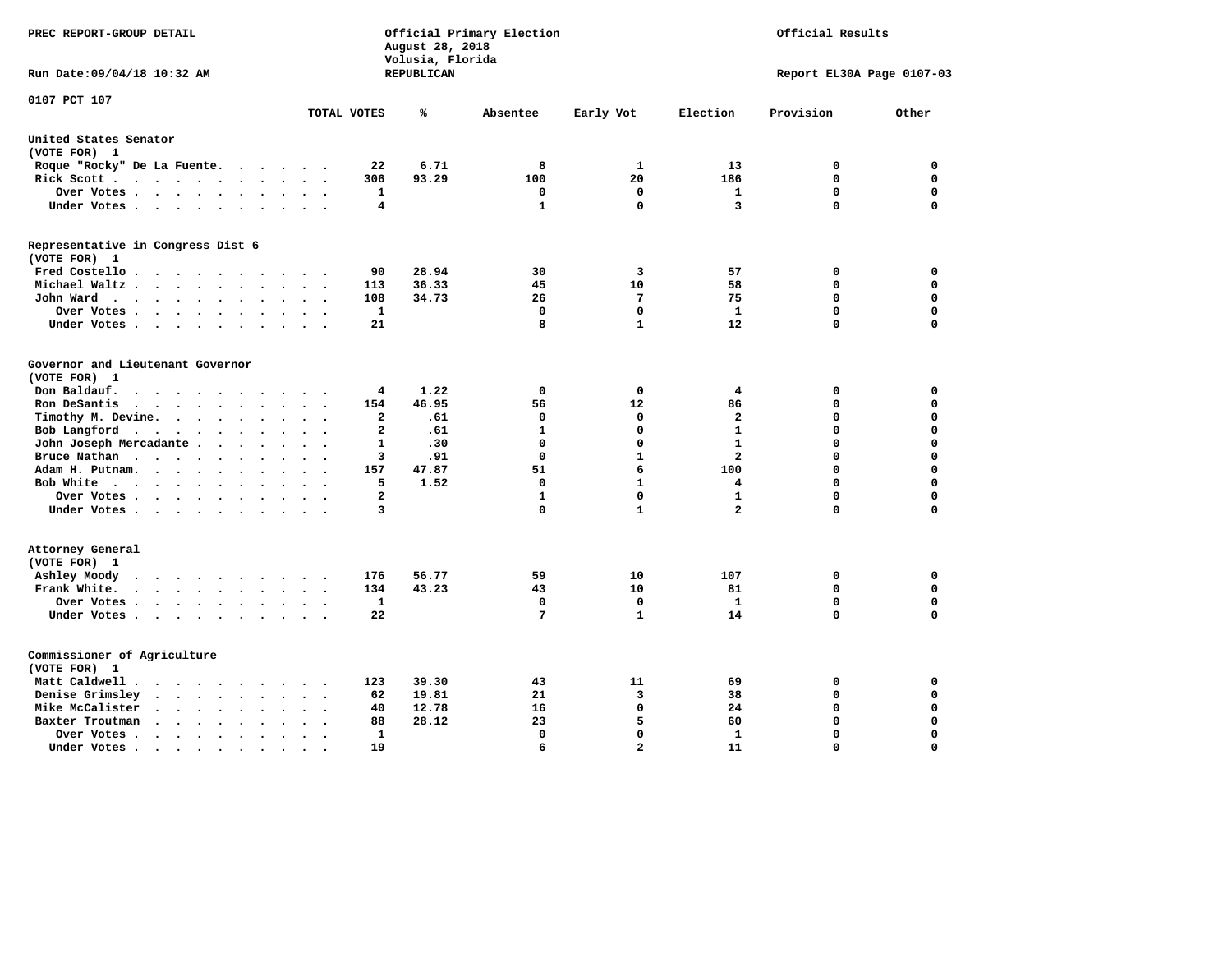| PREC REPORT-GROUP DETAIL                              |                                                           |                      |                      | Official Primary Election<br>August 28, 2018<br>Volusia, Florida |                      |                      |             |                    |              | Official Results |             |                           |             |
|-------------------------------------------------------|-----------------------------------------------------------|----------------------|----------------------|------------------------------------------------------------------|----------------------|----------------------|-------------|--------------------|--------------|------------------|-------------|---------------------------|-------------|
| Run Date: 09/04/18 10:32 AM                           |                                                           |                      |                      |                                                                  |                      |                      |             | <b>NONPARTISAN</b> |              |                  |             | Report EL30A Page 0107-04 |             |
| 0107 PCT 107                                          |                                                           |                      |                      |                                                                  |                      | TOTAL VOTES          |             | ℁                  | Absentee     | Early Vot        | Election    | Provision                 | Other       |
| Circuit Judge 7th Judicial, Grp 15<br>(VOTE FOR) 1    |                                                           |                      |                      |                                                                  |                      |                      |             |                    |              |                  |             |                           |             |
| Linda L. Gaustad                                      |                                                           |                      | $\ddot{\phantom{a}}$ |                                                                  |                      |                      | 91          | 22.09              | 34           | 5                | 52          | $\mathbf 0$               | 0           |
| Sebrina L. Slack                                      |                                                           |                      |                      |                                                                  |                      |                      | 174         | 42.23              | 70           | 10               | 94          | 0                         | 0           |
| Ryan Will $\cdots$                                    |                                                           | $\ddot{\phantom{a}}$ | $\sim$               |                                                                  |                      |                      | 147         | 35.68              | 46           | 12               | 89          | 0                         | 0           |
| Over Votes                                            |                                                           |                      |                      |                                                                  |                      |                      | $\mathbf 0$ |                    | $\mathbf 0$  | $\mathbf 0$      | $\mathbf 0$ | 0                         | $\mathbf 0$ |
| Under Votes                                           |                                                           |                      |                      | $\ddot{\phantom{0}}$                                             |                      |                      | 87          |                    | 26           | 3                | 57          | $\mathbf{1}$              | $\mathbf 0$ |
| County Judge 7th Judicial, Grp 5<br>(VOTE FOR) 1      |                                                           |                      |                      |                                                                  |                      |                      |             |                    |              |                  |             |                           |             |
| Steve Burk .                                          | .                                                         |                      |                      |                                                                  |                      |                      | 188         | 45.74              | 59           | 19               | 110         | $\mathbf 0$               | $\mathbf 0$ |
| Dawn "Pam" Fields.                                    |                                                           |                      |                      |                                                                  |                      |                      | 223         | 54.26              | 89           | 9                | 125         | 0                         | 0           |
| Over Votes                                            |                                                           |                      |                      |                                                                  |                      |                      | $\mathbf 0$ |                    | $\mathbf{o}$ | 0                | 0           | 0                         | 0           |
| Under Votes                                           |                                                           |                      |                      |                                                                  | $\sim$ $\sim$        |                      | 88          |                    | 28           | $\overline{a}$   | 57          | $\mathbf{1}$              | $\mathbf 0$ |
| County Council at Large<br>(VOTE FOR) 1               |                                                           |                      |                      |                                                                  |                      |                      |             |                    |              |                  |             |                           |             |
| L. Ronald Durham                                      |                                                           |                      |                      |                                                                  | $\sim$ $\sim$        |                      | 90          | 19.48              | 27           | 7                | 56          | 0                         | 0           |
| Ben F. Johnson.                                       |                                                           |                      |                      |                                                                  | $\sim$ $\sim$        |                      | 372         | 80.52              | 137          | 22               | 212         | 1                         | 0           |
| $WRITE-IN.$                                           |                                                           | $\sim$               |                      |                                                                  |                      |                      | 0           |                    | 0            | 0                | 0           | 0                         | 0           |
| Over Votes                                            |                                                           |                      |                      |                                                                  |                      |                      | $\mathbf 0$ |                    | $\mathbf 0$  | 0                | 0           | 0                         | 0           |
| Under Votes                                           |                                                           |                      |                      |                                                                  | $\cdot$ .<br>$\sim$  | $\cdot$              | 37          |                    | 12           | $\mathbf{1}$     | 24          | 0                         | $\mathbf 0$ |
| County Council Member District 1<br>(VOTE FOR) 1      |                                                           |                      |                      |                                                                  |                      |                      |             |                    |              |                  |             |                           |             |
| Jeff Brower.<br>$\ddot{\phantom{0}}$                  | $\cdots$                                                  |                      |                      |                                                                  |                      |                      | 209         | 46.86              | 64           | 16               | 129         | $\mathbf 0$               | 0           |
| Barbara Girtman                                       | $\cdot$ $\cdot$ $\cdot$ $\cdot$                           | $\sim$               |                      |                                                                  |                      |                      | 63          | 14.13              | 27           | $\mathbf{2}$     | 34          | 0                         | 0           |
| Eddie Molina                                          |                                                           | $\cdot$              |                      |                                                                  |                      |                      | 33          | 7.40               | 17           | 3                | 13          | 0                         | $\mathbf 0$ |
| Pat Patterson                                         |                                                           | $\ddot{\phantom{a}}$ | $\ddot{\phantom{a}}$ | $\bullet$                                                        |                      |                      | 141         | 31.61              | 50           | 8                | 83          | 0                         | $\mathbf 0$ |
|                                                       |                                                           |                      |                      |                                                                  |                      |                      | $\mathbf 0$ |                    | $\mathbf 0$  | $\mathbf 0$      | $\mathbf 0$ | 0                         | $\mathbf 0$ |
| Over Votes<br>Under Votes                             |                                                           |                      | $\ddot{\phantom{a}}$ | $\sim$                                                           |                      |                      | 53          |                    | 18           | $\mathbf{1}$     | 33          | $\mathbf{1}$              | $\mathbf 0$ |
| School Board Member District 1<br>(VOTE FOR) 1        |                                                           |                      |                      |                                                                  |                      |                      |             |                    |              |                  |             |                           |             |
| Al Bouie. .<br>$\sim$                                 | $\cdots$                                                  |                      |                      |                                                                  |                      |                      | 111         | 27.41              | 38           | 5                | 68          | $\mathbf 0$               | $\mathbf 0$ |
| Jamie Michele Haynes.                                 |                                                           |                      |                      |                                                                  | $\ddot{\phantom{1}}$ |                      | 188         | 46.42              | 66           | 13               | 109         | $\mathbf 0$               | $\mathbf 0$ |
| Leslie LaRue                                          |                                                           |                      | $\bullet$            | $\bullet$                                                        | $\mathbf{r}$         |                      | 106         | 26.17              | 40           | 8                | 58          | 0                         | $\mathbf 0$ |
| Over Votes                                            |                                                           |                      |                      |                                                                  |                      |                      | 0           |                    | $\Omega$     | 0                | $^{\circ}$  | 0                         | 0           |
| Under Votes                                           |                                                           |                      | $\sim$ $\sim$        |                                                                  | $\sim$ $\sim$        |                      | 94          |                    | 32           | 4                | 57          | $\mathbf{1}$              | $\mathbf 0$ |
|                                                       |                                                           |                      |                      |                                                                  |                      |                      |             |                    |              |                  |             |                           |             |
| W Volusia Hospital Auth Grp A, Seat 1<br>(VOTE FOR) 1 |                                                           |                      |                      |                                                                  |                      |                      |             |                    |              |                  |             |                           |             |
| John M. Hill<br>$\ddot{\phantom{0}}$                  | $\cdots$                                                  |                      |                      |                                                                  | $\cdot$ .            |                      | 220         | 54.32              | 83           | 15               | 122         | 0                         | 0           |
| Raymond Long<br>$\bullet$                             | $\cdot$ $\cdot$ $\cdot$ $\cdot$ $\cdot$                   |                      | $\bullet$            | $\ddot{\phantom{a}}$                                             | $\ddot{\phantom{a}}$ | $\ddot{\phantom{0}}$ | 106         | 26.17              | 28           | 10               | 68          | 0                         | 0           |
| Voloria Manning                                       | $\mathbf{r}$ , $\mathbf{r}$ , $\mathbf{r}$ , $\mathbf{r}$ |                      | $\sim$               | $\ddot{\phantom{a}}$                                             |                      |                      | 79          | 19.51              | 33           | $\mathbf{2}$     | 44          | $\mathbf 0$               | 0           |
| Over Votes .                                          | $\cdot$ $\cdot$ $\cdot$ $\cdot$ $\cdot$ $\cdot$           |                      | $\ddot{\phantom{a}}$ | $\cdot$                                                          | $\bullet$            |                      | 0           |                    | $\mathbf 0$  | 0                | $\mathbf 0$ | 0                         | 0           |
| Under Votes.                                          | $\cdots$                                                  |                      | $\ddot{\phantom{a}}$ |                                                                  |                      |                      | 94          |                    | 32           | 3                | 58          | $\mathbf{1}$              | $\Omega$    |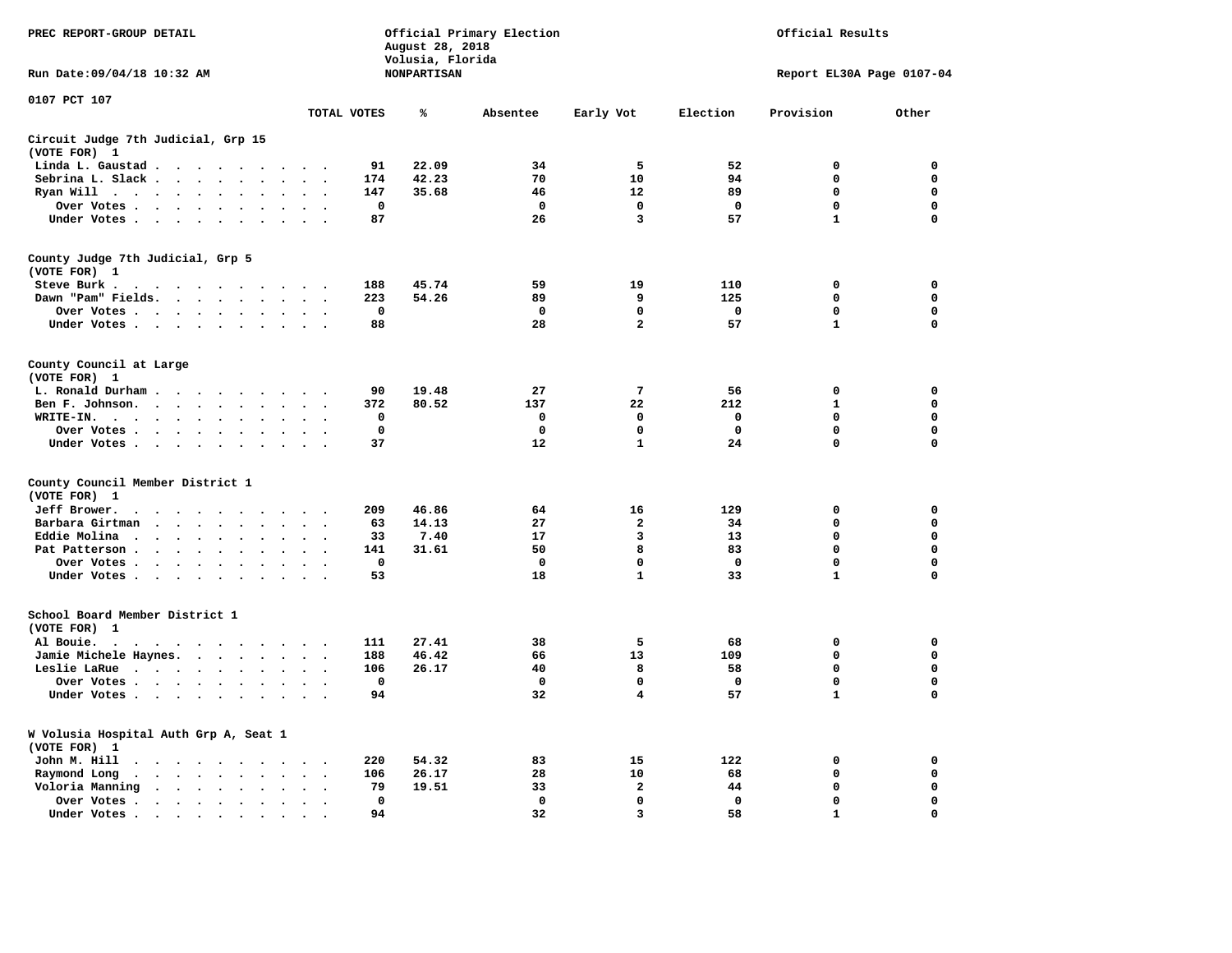| PREC REPORT-GROUP DETAIL                              |             | Official Primary Election<br>August 28, 2018<br>Volusia, Florida | Official Results |           |          |                           |       |
|-------------------------------------------------------|-------------|------------------------------------------------------------------|------------------|-----------|----------|---------------------------|-------|
| Run Date: 09/04/18 10:32 AM                           |             | <b>NONPARTISAN</b>                                               |                  |           |          | Report EL30A Page 0107-05 |       |
| 0107 PCT 107                                          |             |                                                                  |                  |           |          |                           |       |
|                                                       | TOTAL VOTES | ℁                                                                | Absentee         | Early Vot | Election | Provision                 | Other |
| W Volusia Hospital Auth Grp B, Seat 2<br>(VOTE FOR) 1 |             |                                                                  |                  |           |          |                           |       |
| Michael Ray.                                          |             | 128<br>32.00                                                     | 39               |           | 82       |                           |       |
| Kathie D. Shepard.                                    |             | 155<br>38.75                                                     | 59               | 11        | 85       |                           |       |
| Brian Soukup                                          |             | 117<br>29.25                                                     | 44               |           | 65       |                           |       |
| Over Votes                                            |             | 0                                                                | 0                | 0         | 0        |                           |       |
| Under Votes                                           |             | 99                                                               | 34               | 4         | 60       |                           |       |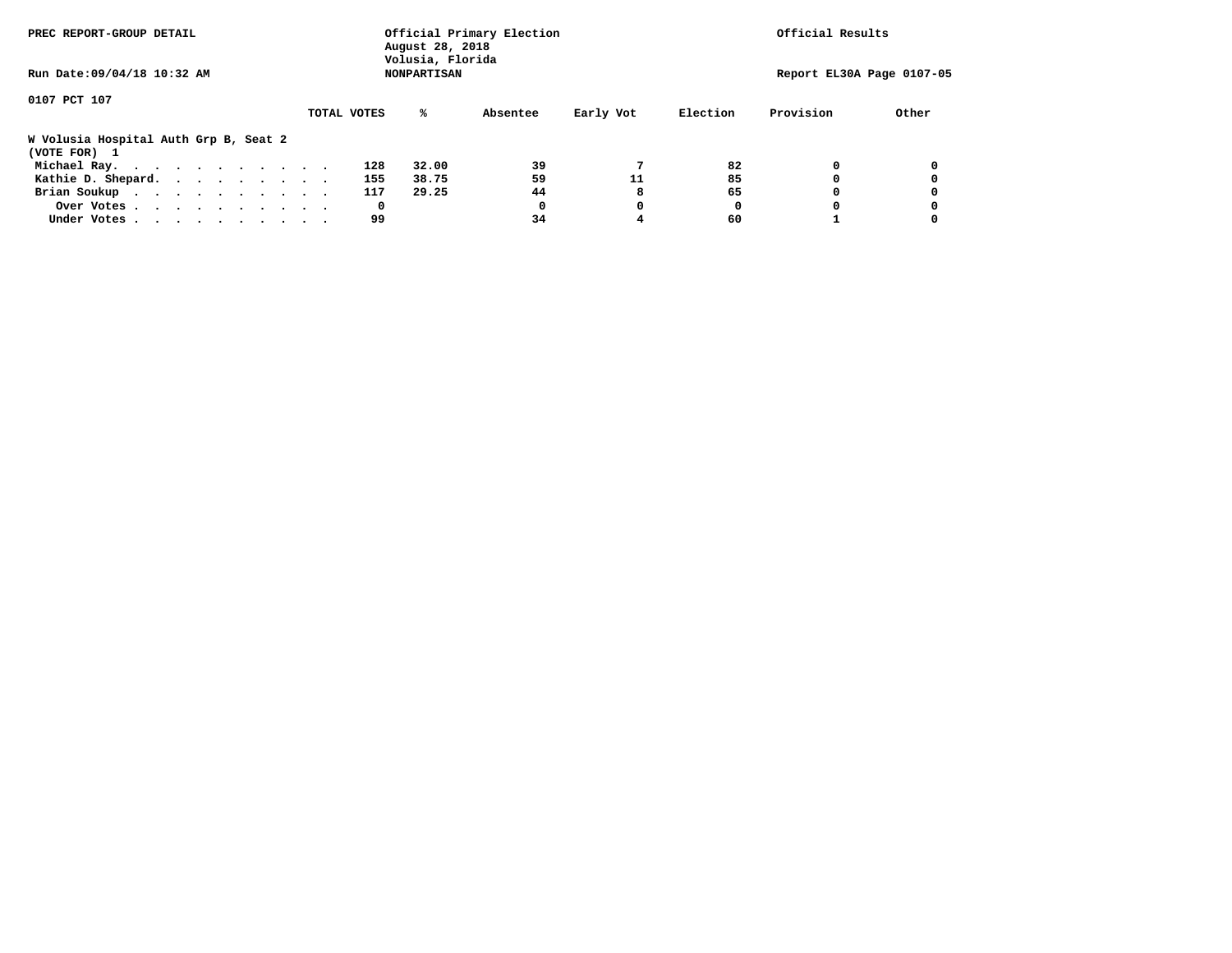| PREC REPORT-GROUP DETAIL                                               |  |                             |             | August 28, 2018<br>Volusia, Florida | Official Primary Election |           |          | Official Results          |       |
|------------------------------------------------------------------------|--|-----------------------------|-------------|-------------------------------------|---------------------------|-----------|----------|---------------------------|-------|
| Run Date: 09/04/18 10:32 AM                                            |  |                             |             | <b>STATISTICS</b>                   |                           |           |          | Report EL30A Page 0201-01 |       |
| 0201 PCT 201                                                           |  |                             |             |                                     |                           |           |          |                           |       |
|                                                                        |  |                             | TOTAL VOTES | %ะ                                  | Absentee                  | Early Vot | Election | Provision                 | Other |
| REGISTERED VOTERS - TOTAL                                              |  |                             | 4,905       |                                     |                           |           |          |                           |       |
| REGISTERED VOTERS - DEMOCRATIC                                         |  | $\sim$ $\sim$ $\sim$ $\sim$ | 1,366       | 27.85                               |                           |           |          |                           |       |
| REGISTERED VOTERS - REPUBLICAN                                         |  |                             | 2,232       | 45.50                               |                           |           |          |                           |       |
| REGISTERED VOTERS - NONPARTISAN                                        |  |                             | 1,307       |                                     |                           |           |          |                           |       |
| BALLOTS CAST - TOTAL.                                                  |  |                             | 1,868       |                                     | 861                       | 260       | 745      | 0                         | 2     |
| BALLOTS CAST - DEMOCRATIC                                              |  |                             | 621         | 33.24                               | 290                       | 122       | 209      |                           |       |
| BALLOTS CAST - REPUBLICAN                                              |  |                             | 1,033       | 55.30                               | 454                       | 115       | 462      | 0                         |       |
| BALLOTS CAST - NONPARTISAN.                                            |  |                             | 214         | 11.46                               | 117                       | 23        | 74       |                           |       |
| BALLOTS CAST - BLANK.                                                  |  |                             | 4           | .21                                 | 0                         |           |          | 0                         |       |
| VOTER TURNOUT - TOTAL<br>.                                             |  |                             |             | 38.08                               |                           |           |          |                           |       |
| VOTER TURNOUT - DEMOCRATIC.<br>$\cdot$ $\cdot$ $\cdot$ $\cdot$ $\cdot$ |  |                             |             | 45.46                               |                           |           |          |                           |       |
| VOTER TURNOUT - REPUBLICAN.<br>$\cdot$                                 |  |                             |             | 46.28                               |                           |           |          |                           |       |
| VOTER TURNOUT - BLANK                                                  |  |                             |             | .08                                 |                           |           |          |                           |       |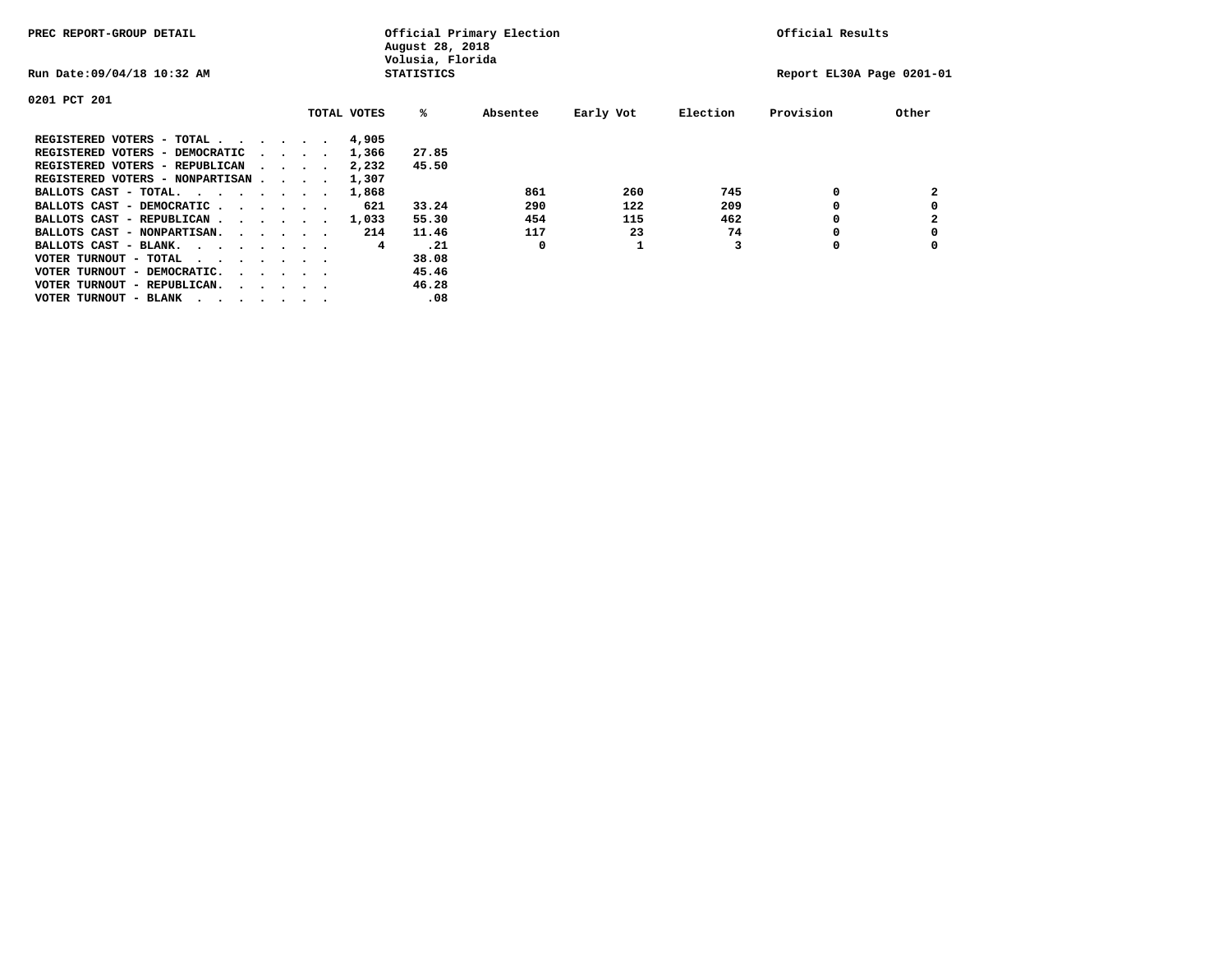| PREC REPORT-GROUP DETAIL                          |                                                  | Official Primary Election<br>August 28, 2018<br>Volusia, Florida | Official Results                        |                           |             |             |  |
|---------------------------------------------------|--------------------------------------------------|------------------------------------------------------------------|-----------------------------------------|---------------------------|-------------|-------------|--|
| Run Date: 09/04/18 10:32 AM                       |                                                  | DEMOCRATIC                                                       |                                         | Report EL30A Page 0201-02 |             |             |  |
| 0201 PCT 201                                      |                                                  |                                                                  |                                         |                           |             |             |  |
|                                                   | TOTAL VOTES                                      | %<br>Absentee                                                    | Early Vot                               | Election                  | Provision   | Other       |  |
| Representative in Congress Dist 6<br>(VOTE FOR) 1 |                                                  |                                                                  |                                         |                           |             |             |  |
| Stephen Sevigny                                   | 113                                              | 18.93                                                            | 55<br>10                                | 48                        | 0           | 0           |  |
| Nancy Soderberg<br>$\cdots$                       | 349                                              | 58.46<br>151                                                     | 80                                      | 118                       | $\Omega$    | $\mathbf 0$ |  |
| John Upchurch                                     | 135                                              | 22.61                                                            | 32<br>70                                | 33                        | $\mathbf 0$ | $\mathbf 0$ |  |
| Over Votes.                                       | $\mathbf 0$                                      |                                                                  | $\mathbf 0$<br>$\mathbf 0$              | $\mathbf 0$               | $\mathbf 0$ | $\mathbf 0$ |  |
| Under Votes                                       | 24                                               |                                                                  | 0<br>14                                 | 10                        | $\Omega$    | $\Omega$    |  |
| Governor and Lieutenant Governor<br>(VOTE FOR) 1  |                                                  |                                                                  |                                         |                           |             |             |  |
| Andrew Gillum                                     | 112                                              | 19.02                                                            | 21<br>45                                | 46                        | 0           | $\mathbf 0$ |  |
| Gwen Graham.                                      | 315                                              | 53.48<br>141                                                     | 66                                      | 108                       | $\mathbf 0$ | $\mathbf 0$ |  |
| Jeff Greene.                                      | 76                                               | 12.90                                                            | 18<br>40                                | 18                        | 0           | $\mathbf 0$ |  |
| Chris King                                        | 14                                               | 2.38                                                             | $\mathbf{1}$<br>9                       | $\overline{4}$            | 0           | $\mathbf 0$ |  |
| Philip Levine                                     | 62                                               | 10.53                                                            | 7<br>33                                 | 22                        | $\mathbf 0$ | $\mathbf 0$ |  |
| Alex "Lundy" Lundmark                             | 4                                                | .68                                                              | 3<br>0                                  | $\mathbf{1}$              | $\mathbf 0$ | $\mathbf 0$ |  |
| John Wetherbee.                                   | 6                                                | 1.02                                                             | $\overline{\mathbf{4}}$<br>$\mathbf{1}$ | $\mathbf{1}$              | $\mathbf 0$ | $\mathbf 0$ |  |
| Over Votes                                        | 4                                                |                                                                  | 0<br>4                                  | 0                         | $\mathbf 0$ | $\mathbf 0$ |  |
| Under Votes                                       | 28                                               |                                                                  | 5<br>14                                 | 9                         | $\Omega$    | $\mathbf 0$ |  |
| Attorney General<br>(VOTE FOR) 1                  |                                                  |                                                                  |                                         |                           |             |             |  |
| Sean Shaw                                         | 379                                              | 71.64<br>189                                                     | 76                                      | 114                       | 0           | 0           |  |
| Ryan Torrens<br>$\cdots$                          | 150                                              | 28.36                                                            | 30<br>67                                | 53                        | 0           | 0           |  |
| Over Votes                                        | $\mathbf 0$<br>$\bullet$<br>$\cdot$ $\cdot$      |                                                                  | 0<br>0                                  | $\mathbf 0$               | 0           | $\mathbf 0$ |  |
| Under Votes                                       | 92                                               |                                                                  | 16<br>34                                | 42                        | $\mathbf 0$ | $\Omega$    |  |
| Commissioner of Agriculture<br>(VOTE FOR) 1       |                                                  |                                                                  |                                         |                           |             |             |  |
| Nicole "Nikki" Fried.                             | 273                                              | 50.65<br>108                                                     | 63                                      | 102                       | 0           | 0           |  |
| Jeffrey Duane Porter.                             | 69                                               | 12.80                                                            | 8<br>36                                 | 25                        | 0           | $\mathbf 0$ |  |
| Roy David Walker                                  | 197                                              | 36.55<br>109                                                     | 38                                      | 50                        | $\mathbf 0$ | $\mathbf 0$ |  |
| Over Votes                                        | $\mathbf 0$<br>$\bullet$<br>$\bullet$<br>$\cdot$ |                                                                  | $\mathbf 0$<br>$\mathbf 0$              | $\Omega$                  | $\Omega$    | $\mathbf 0$ |  |
| Under Votes                                       | 82<br>$\bullet$                                  |                                                                  | 37<br>13                                | 32                        | 0           | $\mathbf 0$ |  |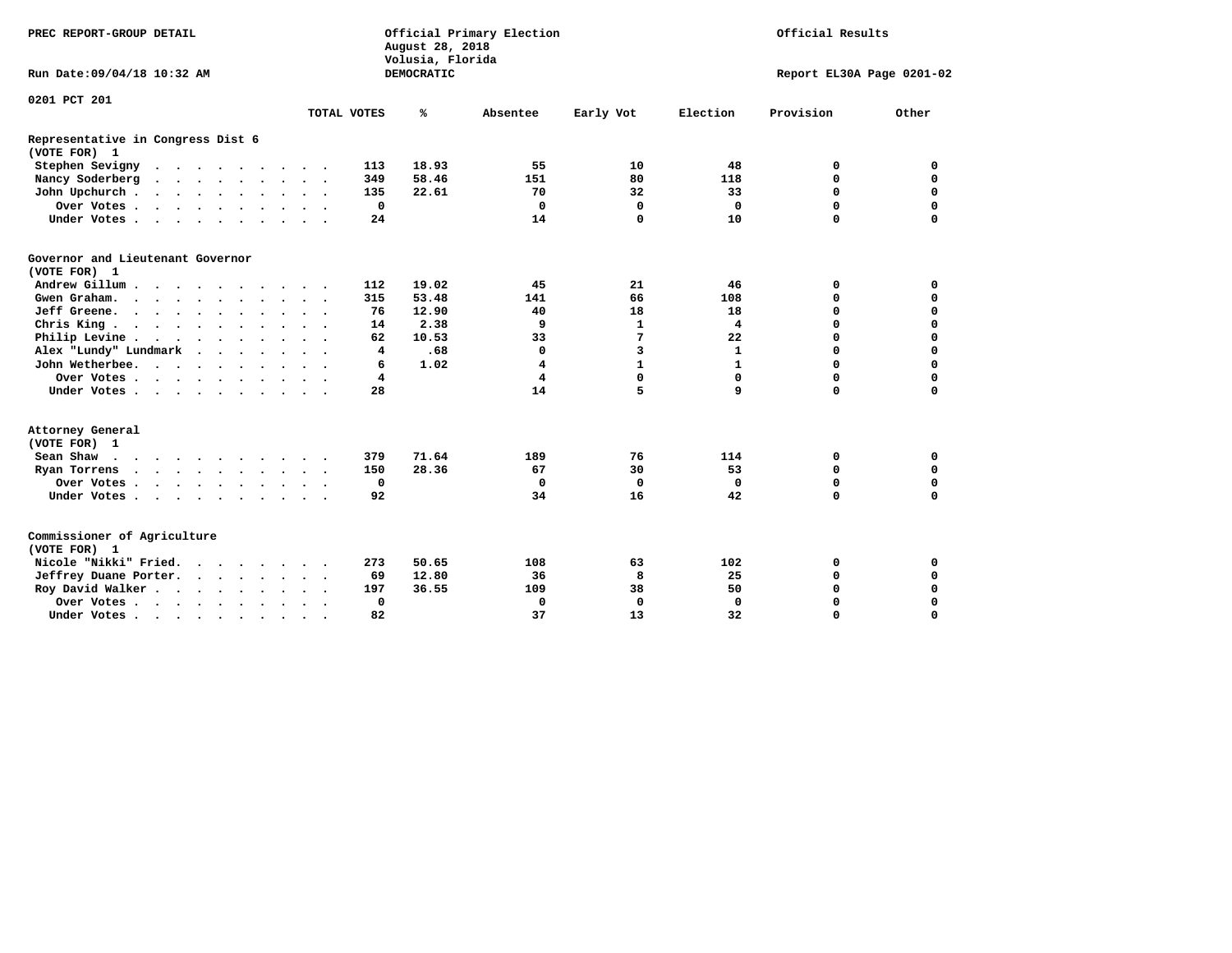| PREC REPORT-GROUP DETAIL                                                                                                                                                |                                                         | August 28, 2018<br>Volusia, Florida | Official Primary Election | Official Results    |                   |                           |                            |
|-------------------------------------------------------------------------------------------------------------------------------------------------------------------------|---------------------------------------------------------|-------------------------------------|---------------------------|---------------------|-------------------|---------------------------|----------------------------|
| Run Date: 09/04/18 10:32 AM                                                                                                                                             |                                                         | <b>REPUBLICAN</b>                   |                           |                     |                   | Report EL30A Page 0201-03 |                            |
| 0201 PCT 201                                                                                                                                                            | TOTAL VOTES                                             | ℁                                   | Absentee                  | Early Vot           | Election          | Provision                 | Other                      |
| United States Senator                                                                                                                                                   |                                                         |                                     |                           |                     |                   |                           |                            |
| (VOTE FOR) 1                                                                                                                                                            |                                                         |                                     |                           |                     |                   |                           |                            |
| Roque "Rocky" De La Fuente.<br>$\sim$<br>$\ddot{\phantom{a}}$<br>$\ddot{\phantom{1}}$                                                                                   | 91<br>$\ddot{\phantom{a}}$                              | 9.01                                | 43                        | 11                  | 37                | 0                         | 0                          |
| Rick Scott<br>$\bullet$<br>$\bullet$                                                                                                                                    | 919                                                     | 90.99                               | 401                       | 102                 | 414               | $\mathbf 0$               | $\mathbf{2}$               |
| Over Votes<br>$\ddot{\phantom{1}}$<br>$\cdot$                                                                                                                           | 0<br>$\bullet$<br>$\overline{\phantom{a}}$              |                                     | $\mathbf 0$               | 0                   | 0                 | $\mathbf 0$               | $\mathbf 0$                |
| Under Votes<br>$\sim$<br>$\sim$                                                                                                                                         | 23<br>$\ddot{\phantom{a}}$                              |                                     | 10                        | $\overline{a}$      | 11                | $\mathbf 0$               | $\mathbf 0$                |
| Representative in Congress Dist 6<br>(VOTE FOR) 1                                                                                                                       |                                                         |                                     |                           |                     |                   |                           |                            |
| Fred Costello.<br>$\sim$ $\sim$                                                                                                                                         | 248                                                     | 25.38                               | 93                        | 30                  | 125               | 0                         | 0                          |
| Michael Waltz<br>$\ddot{\phantom{a}}$                                                                                                                                   | 432                                                     | 44.22                               | 188                       | 51                  | 191               | 0                         | $\mathbf{2}$               |
| John Ward<br>$\bullet$<br>$\ddot{\phantom{1}}$<br>$\bullet$                                                                                                             | 297<br>$\bullet$                                        | 30.40                               | 146                       | 31                  | 120               | 0                         | $\mathbf 0$                |
| Over Votes .<br>$\sim$ $\sim$<br>$\ddot{\phantom{0}}$<br>$\cdot$<br>$\bullet$                                                                                           | 0<br>$\ddot{\phantom{0}}$                               |                                     | 0                         | $\mathbf 0$         | 0                 | 0                         | 0                          |
| Under Votes<br>$\sim$<br>$\bullet$                                                                                                                                      | 56                                                      |                                     | 27                        | 3                   | 26                | $\mathbf 0$               | $\Omega$                   |
| Governor and Lieutenant Governor<br>(VOTE FOR) 1<br>Don Baldauf.<br>$\cdot$ $\cdot$ $\cdot$                                                                             | 3                                                       | .30                                 | 1                         | 0                   | $\mathbf{2}$      | 0                         | $\mathbf 0$                |
| Ron DeSantis<br>$\cdot$ $\cdot$ $\cdot$<br>$\bullet$                                                                                                                    | 579                                                     | 57.50                               | 249                       | 70                  | 259               | $\mathbf 0$               | $\mathbf{1}$               |
| Timothy M. Devine. .<br>$\sim$<br>$\ddot{\phantom{a}}$<br>$\bullet$<br>$\bullet$<br>$\ddot{\phantom{0}}$                                                                | 12<br>$\ddot{\phantom{a}}$                              | 1.19                                | 6                         | $\mathbf 0$         | 6                 | $\mathbf 0$               | $\mathbf 0$                |
| Bob Langford<br>$\ddot{\phantom{1}}$<br>$\bullet$<br>$\bullet$<br>$\bullet$                                                                                             | 10                                                      | .99                                 | 9                         | $\mathbf{1}$        | $\mathbf 0$       | 0                         | $\mathbf 0$                |
| John Joseph Mercadante .<br>$\ddot{\phantom{a}}$<br>$\bullet$<br>$\ddot{\phantom{a}}$                                                                                   | 5<br>$\overline{\phantom{a}}$                           | .50                                 | 4                         | $\mathbf 0$         | $\mathbf{1}$      | $\mathbf 0$               | $\mathbf 0$                |
| Bruce Nathan<br>$\cdot \cdot \cdot \cdot$<br>$\bullet$<br>$\bullet$<br>$\bullet$<br>$\ddot{\phantom{a}}$                                                                | 12<br>$\overline{\phantom{a}}$                          | 1.19                                | 9                         | $\overline{a}$      | $\mathbf{1}$      | 0                         | $\mathbf 0$                |
| Adam H. Putnam.<br>$\ddot{\phantom{0}}$<br>$\sim$ $\sim$<br>$\bullet$                                                                                                   | 378                                                     | 37.54                               | 156                       | 41                  | 180               | 0                         | $\mathbf{1}$               |
| Bob White<br>$\bullet$<br>$\overline{\phantom{a}}$<br>$\bullet$                                                                                                         | 8<br>$\ddot{\phantom{a}}$                               | .79                                 | 3                         | $\mathbf 0$         | 5                 | $\mathbf 0$               | $\mathbf 0$                |
| Over Votes .<br>$\bullet$ .<br><br><br><br><br><br><br><br><br><br><br><br><br><br>$\bullet$<br>$\bullet$                                                               | 5                                                       |                                     | 4                         | $\Omega$            | $\mathbf{1}$      | $\mathbf 0$               | $\mathbf 0$                |
| Under Votes                                                                                                                                                             | 21<br>$\ddot{\phantom{a}}$                              |                                     | 13                        | $\mathbf{1}$        | 7                 | $\mathbf 0$               | 0                          |
| Attorney General<br>(VOTE FOR) 1                                                                                                                                        |                                                         |                                     |                           |                     |                   |                           |                            |
| Ashley Moody<br>$\cdot$ $\cdot$ $\cdot$ $\cdot$ $\cdot$<br>$\cdot$<br>$\cdot$<br>$\bullet$                                                                              | 534                                                     | 55.39                               | 217                       | 54                  | 261               | 0                         | $\mathbf{2}$               |
| Frank White.<br>$\cdot$ $\cdot$ $\cdot$ $\cdot$ $\cdot$<br>$\bullet$<br>$\bullet$                                                                                       | 430                                                     | 44.61                               | 199                       | 59                  | 172               | $\mathbf 0$               | $\mathbf 0$                |
| Over Votes.<br>$\mathbf{r} = \mathbf{r} + \mathbf{r} + \mathbf{r} + \mathbf{r}$<br>$\ddot{\phantom{0}}$<br>$\bullet$<br>$\bullet$<br>Under Votes<br>$\sim$<br>$\bullet$ | 0<br>$\ddot{\phantom{a}}$<br>69<br>$\ddot{\phantom{a}}$ |                                     | 0<br>38                   | 0<br>$\overline{a}$ | $\mathbf 0$<br>29 | 0<br>0                    | $\mathbf 0$<br>$\mathbf 0$ |
| Commissioner of Agriculture<br>(VOTE FOR) 1                                                                                                                             |                                                         |                                     |                           |                     |                   |                           |                            |
| Matt Caldwell.<br>$\begin{array}{cccccccccccccc} \bullet & \bullet & \bullet & \bullet & \bullet & \bullet & \bullet \end{array}$                                       | 320                                                     | 34.45                               | 137                       | 32                  | 151               | 0                         | 0                          |
| Denise Grimsley<br>$\ddot{\phantom{a}}$<br>$\ddot{\phantom{a}}$                                                                                                         | 270                                                     | 29.06                               | 108                       | 31                  | 129               | $\mathbf 0$               | $\mathbf{2}$               |
| Mike McCalister<br>$\ddot{\phantom{1}}$<br>$\sim$<br>$\bullet$<br>$\bullet$<br>$\ddot{\phantom{a}}$                                                                     | 137<br>$\bullet$                                        | 14.75                               | 64                        | 22                  | 51                | 0                         | $\mathbf 0$                |
| Baxter Troutman<br>$\ddot{\phantom{1}}$<br>$\cdot$                                                                                                                      | 202                                                     | 21.74                               | 91                        | 25                  | 86                | $\mathbf 0$               | $\mathbf 0$                |
| Over Votes.<br>$\sim$ $\sim$<br>$\ddot{\phantom{1}}$<br>$\Delta$<br>$\cdot$                                                                                             | 0<br>$\bullet$                                          |                                     | $\mathbf 0$               | $\mathbf 0$         | $\mathbf 0$       | $\mathbf 0$               | $\mathbf 0$                |
| Under Votes.<br>$\bullet$ . $\bullet$<br>$\sim$ $\sim$<br>$\bullet$<br>$\bullet$<br>$\bullet$                                                                           | 104                                                     |                                     | 54                        | 5                   | 45                | $\Omega$                  | $\Omega$                   |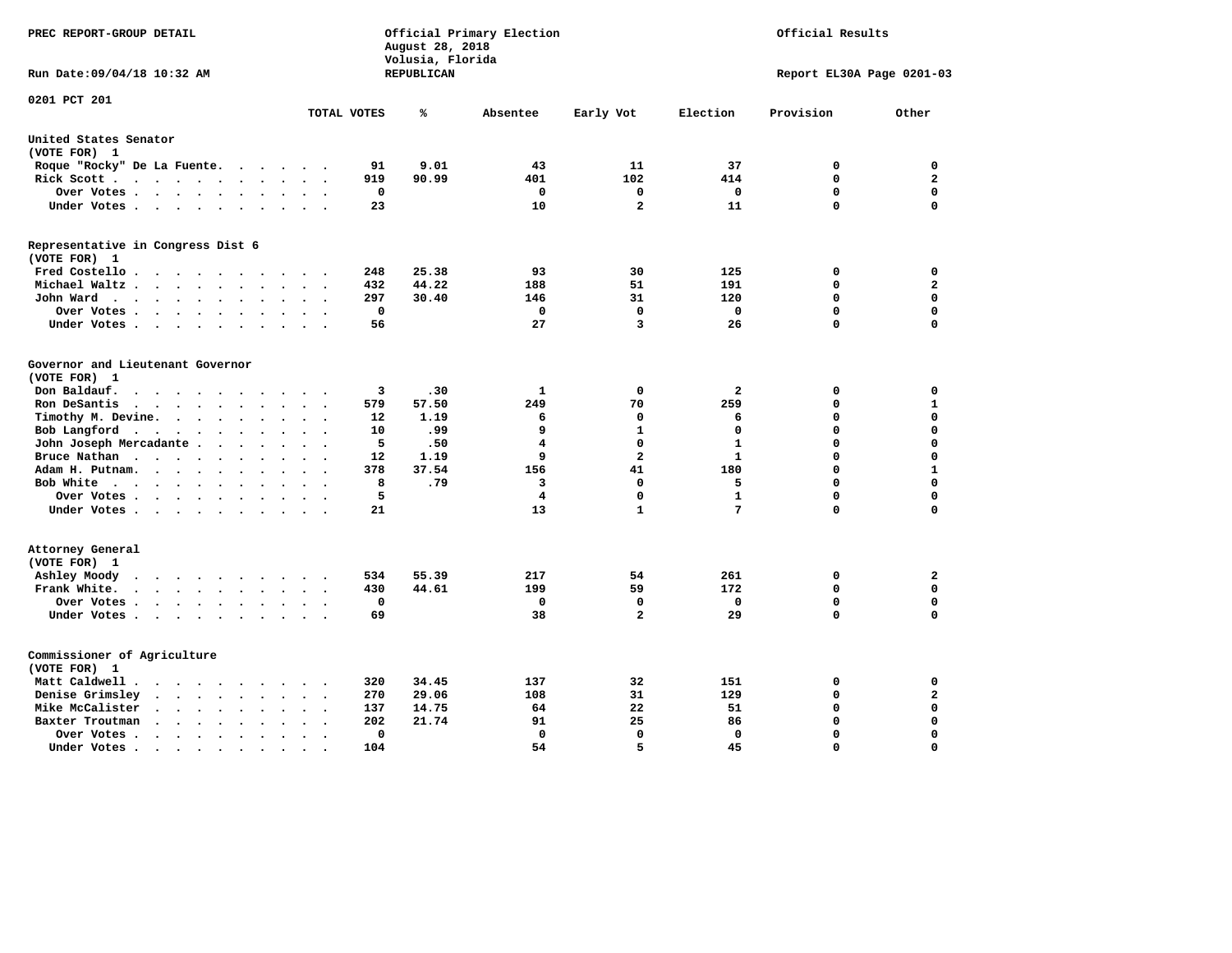| PREC REPORT-GROUP DETAIL                                                                                                                |                                                                | August 28, 2018<br>Volusia, Florida | Official Primary Election |             |             | Official Results           |                   |
|-----------------------------------------------------------------------------------------------------------------------------------------|----------------------------------------------------------------|-------------------------------------|---------------------------|-------------|-------------|----------------------------|-------------------|
| Run Date: 09/04/18 10:32 AM                                                                                                             |                                                                | <b>NONPARTISAN</b>                  |                           |             |             | Report EL30A Page 0201-04  |                   |
| 0201 PCT 201                                                                                                                            | TOTAL VOTES                                                    | ℁                                   | Absentee                  | Early Vot   | Election    | Provision                  | Other             |
| Circuit Judge 7th Judicial, Grp 15                                                                                                      |                                                                |                                     |                           |             |             |                            |                   |
| (VOTE FOR) 1                                                                                                                            |                                                                |                                     |                           |             |             |                            |                   |
| Linda L. Gaustad                                                                                                                        | 474                                                            | 28.81                               | 224                       | 71          | 178         | 0                          | 1                 |
| Sebrina L. Slack<br>$\ddot{\phantom{a}}$                                                                                                | 658<br>$\ddot{\phantom{a}}$<br>513                             | 40.00                               | 267<br>256                | 93<br>78    | 298         | $\mathbf 0$<br>$\mathbf 0$ | 0<br>$\mathbf{1}$ |
| Ryan Will $\cdots$ $\cdots$<br>Over Votes                                                                                               | 0                                                              | 31.19                               | 0                         | 0           | 178<br>0    | 0                          | 0                 |
| Under Votes                                                                                                                             | 223<br>$\sim$                                                  |                                     | 114                       | 18          | 91          | 0                          | $\mathbf 0$       |
|                                                                                                                                         |                                                                |                                     |                           |             |             |                            |                   |
| County Judge 7th Judicial, Grp 5<br>(VOTE FOR) 1                                                                                        |                                                                |                                     |                           |             |             |                            |                   |
| Steve Burk.<br>.                                                                                                                        | 756                                                            | 46.52                               | 357                       | 112         | 286         | $\mathbf 0$                | $\mathbf{1}$      |
| Dawn "Pam" Fields.<br>$\sim$                                                                                                            | 869                                                            | 53.48                               | 390                       | 122         | 356         | $\mathbf 0$                | $\mathbf{1}$      |
| Over Votes                                                                                                                              | $\mathbf 0$                                                    |                                     | $\mathbf 0$               | 0           | 0           | 0                          | 0                 |
| Under Votes                                                                                                                             | 243<br>$\cdot$ .                                               |                                     | 114                       | 26          | 103         | $\mathbf 0$                | 0                 |
| County Council at Large<br>(VOTE FOR) 1                                                                                                 |                                                                |                                     |                           |             |             |                            |                   |
| L. Ronald Durham                                                                                                                        | 415                                                            | 23.02                               | 185                       | 80          | 149         | $\mathbf 0$                | 1                 |
| Ben F. Johnson.                                                                                                                         | 1,380<br>$\ddot{\phantom{a}}$<br>$\sim$                        | 76.54                               | 644                       | 170         | 565         | 0                          | 1                 |
| WRITE-IN.                                                                                                                               | 8                                                              | .44                                 | 3                         | 4           | 1           | 0                          | 0                 |
| Over Votes                                                                                                                              | $\mathbf 0$<br>$\sim$<br>$\sim$<br>$\overline{\phantom{a}}$    |                                     | $\mathbf 0$               | 0           | $\mathbf 0$ | $\mathbf 0$                | $\mathbf 0$       |
| Under Votes                                                                                                                             | 65<br>$\sim$<br>$\overline{\phantom{a}}$                       |                                     | 29                        | 6           | 30          | $\mathbf 0$                | $\mathbf 0$       |
| County Council Member District 1                                                                                                        |                                                                |                                     |                           |             |             |                            |                   |
| (VOTE FOR) 1                                                                                                                            |                                                                |                                     |                           |             |             |                            |                   |
| Jeff Brower.<br>$\cdot$ $\cdot$ $\cdot$ $\cdot$<br>$\cdot$<br>$\sim$ $\sim$                                                             | 557<br>$\sim$                                                  | 31.92                               | 226                       | 71          | 259         | $\mathbf 0$                | 1                 |
| Barbara Girtman<br>$\cdots$<br>$\sim$<br>$\ddot{\phantom{a}}$                                                                           | 434                                                            | 24.87                               | 208                       | 85          | 141         | $\mathbf 0$                | 0                 |
| Eddie Molina<br>$\cdots$<br>$\sim$<br>$\ddot{\phantom{a}}$                                                                              | 149                                                            | 8.54                                | 70                        | 28          | 51          | 0                          | 0                 |
| Pat Patterson.<br><b>Contract Contract Contract</b><br>$\ddot{\phantom{1}}$<br>$\ddot{\phantom{a}}$                                     | 605                                                            | 34.67                               | 294                       | 67          | 243         | 0                          | $\mathbf{1}$      |
| Over Votes                                                                                                                              | 0                                                              |                                     | 0                         | 0           | 0           | $\mathbf 0$                | $\mathbf 0$       |
| Under Votes<br>$\sim$<br>$\ddot{\phantom{0}}$<br>$\ddot{\phantom{a}}$<br>$\ddot{\phantom{a}}$<br>$\ddot{\phantom{a}}$                   | 123                                                            |                                     | 63                        | 9           | 51          | $\mathbf 0$                | 0                 |
| School Board Member District 1<br>(VOTE FOR) 1                                                                                          |                                                                |                                     |                           |             |             |                            |                   |
| Al Bouie.<br>$\cdot$<br>the contract of the contract of the contract of the contract of the contract of the contract of the contract of | 633                                                            | 37.57                               | 317                       | 96          | 220         | $\mathbf 0$                | $\mathbf 0$       |
| Jamie Michele Haynes.                                                                                                                   | 609<br>$\ddot{\phantom{a}}$<br>$\ddot{\phantom{0}}$            | 36.14                               | 275                       | 78          | 254         | $\mathbf 0$                | $\mathbf{2}$      |
| Leslie LaRue                                                                                                                            | 443<br>$\bullet$ .                                             | 26.29                               | 175                       | 76          | 192         | $\mathbf 0$                | $\mathbf 0$       |
| Over Votes<br>$\ddot{\phantom{0}}$                                                                                                      | $\mathbf 0$                                                    |                                     | 0                         | 0           | $\mathbf 0$ | 0                          | 0                 |
| Under Votes                                                                                                                             | 183<br>$\sim$ $\sim$                                           |                                     | 94                        | 10          | 79          | 0                          | $\Omega$          |
| W Volusia Hospital Auth Grp A, Seat 1<br>(VOTE FOR) 1                                                                                   |                                                                |                                     |                           |             |             |                            |                   |
| John M. Hill<br>$\ddot{\phantom{0}}$<br>$\cdots$<br>$\cdot$                                                                             | 828                                                            | 49.88                               | 386                       | 113         | 327         | 0                          | 2                 |
| Raymond Long<br>$\cdot$ $\cdot$ $\cdot$ $\cdot$ $\cdot$<br>$\ddot{\phantom{0}}$<br>$\ddot{\phantom{a}}$                                 | 428<br>$\cdot$<br>$\ddot{\phantom{a}}$<br>$\ddot{\phantom{0}}$ | 25.78                               | 195                       | 48          | 185         | $\mathbf 0$                | $\mathbf 0$       |
| Voloria Manning<br>$\cdots$                                                                                                             | 404                                                            | 24.34                               | 180                       | 81          | 143         | $\mathbf 0$                | 0                 |
| Over Votes.<br>$\cdot$ $\cdot$ $\cdot$ $\cdot$ $\cdot$<br>$\cdot$                                                                       | $\mathbf 0$<br>$\cdot$<br>$\bullet$                            |                                     | $\mathbf 0$               | $\mathbf 0$ | $\mathbf 0$ | $\mathbf 0$                | $\mathbf 0$       |
| Under Votes<br>$\cdot$                                                                                                                  | 208                                                            |                                     | 100                       | 18          | 90          | $\mathbf 0$                | $\mathbf 0$       |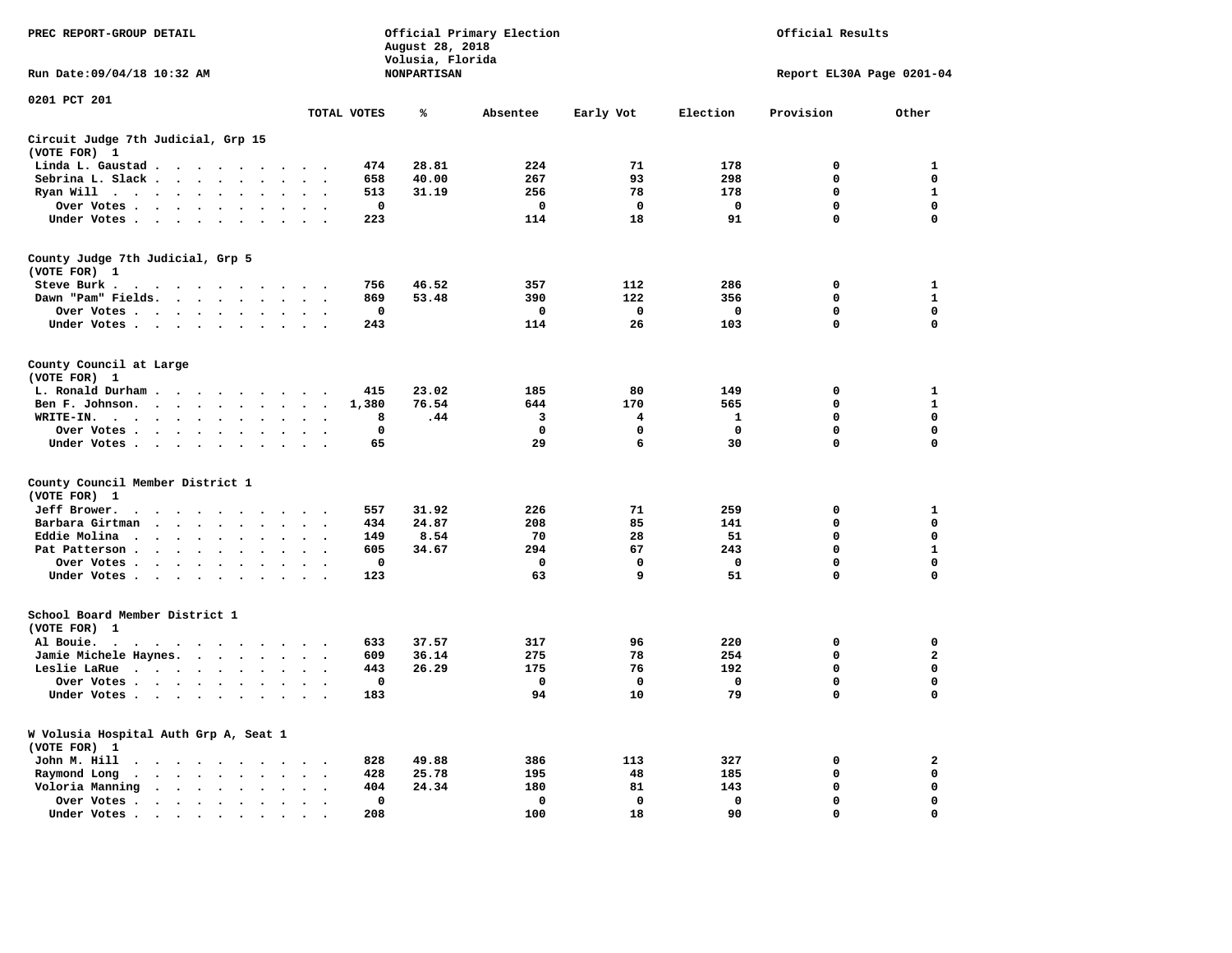| PREC REPORT-GROUP DETAIL                              |             | Official Primary Election<br>August 28, 2018<br>Volusia, Florida | Official Results |           |          |           |                           |
|-------------------------------------------------------|-------------|------------------------------------------------------------------|------------------|-----------|----------|-----------|---------------------------|
| Run Date: 09/04/18 10:32 AM                           |             | <b>NONPARTISAN</b>                                               |                  |           |          |           | Report EL30A Page 0201-05 |
| 0201 PCT 201                                          |             |                                                                  |                  |           |          |           |                           |
|                                                       | TOTAL VOTES | %ะ                                                               | Absentee         | Early Vot | Election | Provision | Other                     |
| W Volusia Hospital Auth Grp B, Seat 2<br>(VOTE FOR) 1 |             |                                                                  |                  |           |          |           |                           |
| Michael Ray.                                          |             | 28.71<br>458                                                     | 180              | 77        | 199      |           |                           |
| Kathie D. Shepard.                                    |             | 665<br>41.69                                                     | 313              | 111       | 241      |           |                           |
| Brian Soukup                                          |             | 29.59<br>472                                                     | 229              | 50        | 193      |           |                           |
| Over Votes                                            |             | 0                                                                | O                | 0         | O        |           |                           |
| Under Votes                                           |             | 273                                                              | 139              | 22        | 112      |           |                           |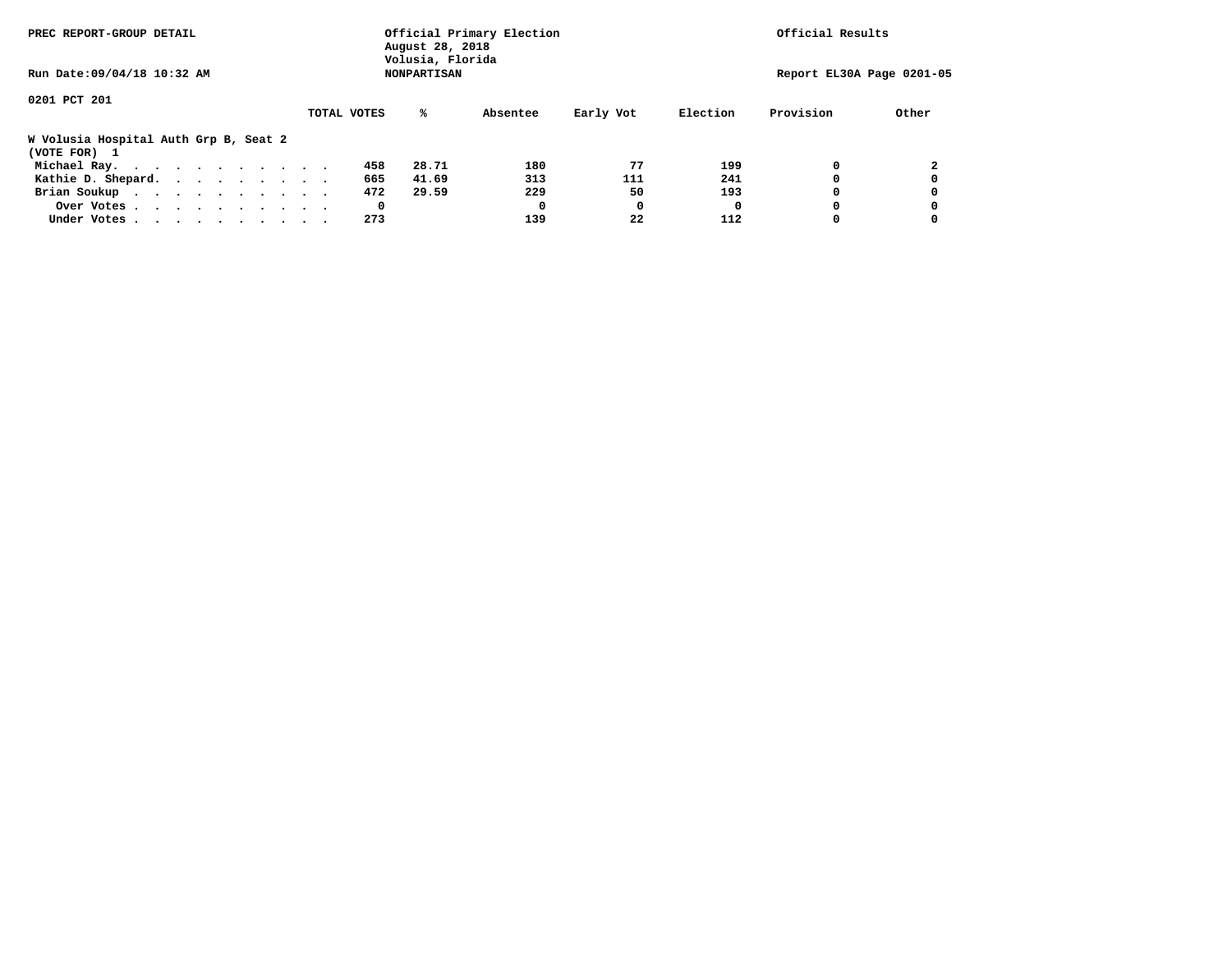| PREC REPORT-GROUP DETAIL               |  |                                         |             | August 28, 2018<br>Volusia, Florida | Official Primary Election |           |          | Official Results          |       |
|----------------------------------------|--|-----------------------------------------|-------------|-------------------------------------|---------------------------|-----------|----------|---------------------------|-------|
| Run Date: 09/04/18 10:32 AM            |  |                                         |             | <b>STATISTICS</b>                   |                           |           |          | Report EL30A Page 0202-01 |       |
| 0202 PCT 202                           |  |                                         |             |                                     |                           |           |          |                           |       |
|                                        |  |                                         | TOTAL VOTES | %ะ                                  | Absentee                  | Early Vot | Election | Provision                 | Other |
| REGISTERED VOTERS - TOTAL              |  |                                         | 3,848       |                                     |                           |           |          |                           |       |
| REGISTERED VOTERS - DEMOCRATIC         |  | $\sim$ $\sim$ $\sim$ $\sim$             | 1,217       | 31.63                               |                           |           |          |                           |       |
| REGISTERED VOTERS - REPUBLICAN         |  |                                         | 1,474       | 38.31                               |                           |           |          |                           |       |
| REGISTERED VOTERS - NONPARTISAN        |  |                                         | 1,157       |                                     |                           |           |          |                           |       |
| BALLOTS CAST - TOTAL.                  |  |                                         | 1,216       |                                     | 564                       | 115       | 537      | 0                         |       |
| BALLOTS CAST - DEMOCRATIC              |  |                                         | 443         | 36.43                               | 207                       | 53        | 183      |                           |       |
| BALLOTS CAST - REPUBLICAN              |  |                                         | 610         | 50.16                               | 254                       | 55        | 301      |                           |       |
| BALLOTS CAST - NONPARTISAN.            |  |                                         | 163         | 13.40                               | 103                       |           | 53       |                           |       |
| BALLOTS CAST - BLANK.                  |  |                                         | 2           | .16                                 | 0                         |           |          | 0                         |       |
| VOTER TURNOUT - TOTAL<br>.             |  |                                         |             | 31.60                               |                           |           |          |                           |       |
| VOTER TURNOUT - DEMOCRATIC.            |  | $\cdot$ $\cdot$ $\cdot$ $\cdot$ $\cdot$ |             | 36.40                               |                           |           |          |                           |       |
| VOTER TURNOUT - REPUBLICAN.<br>$\cdot$ |  |                                         |             | 41.38                               |                           |           |          |                           |       |
| VOTER TURNOUT - BLANK                  |  |                                         |             | .05                                 |                           |           |          |                           |       |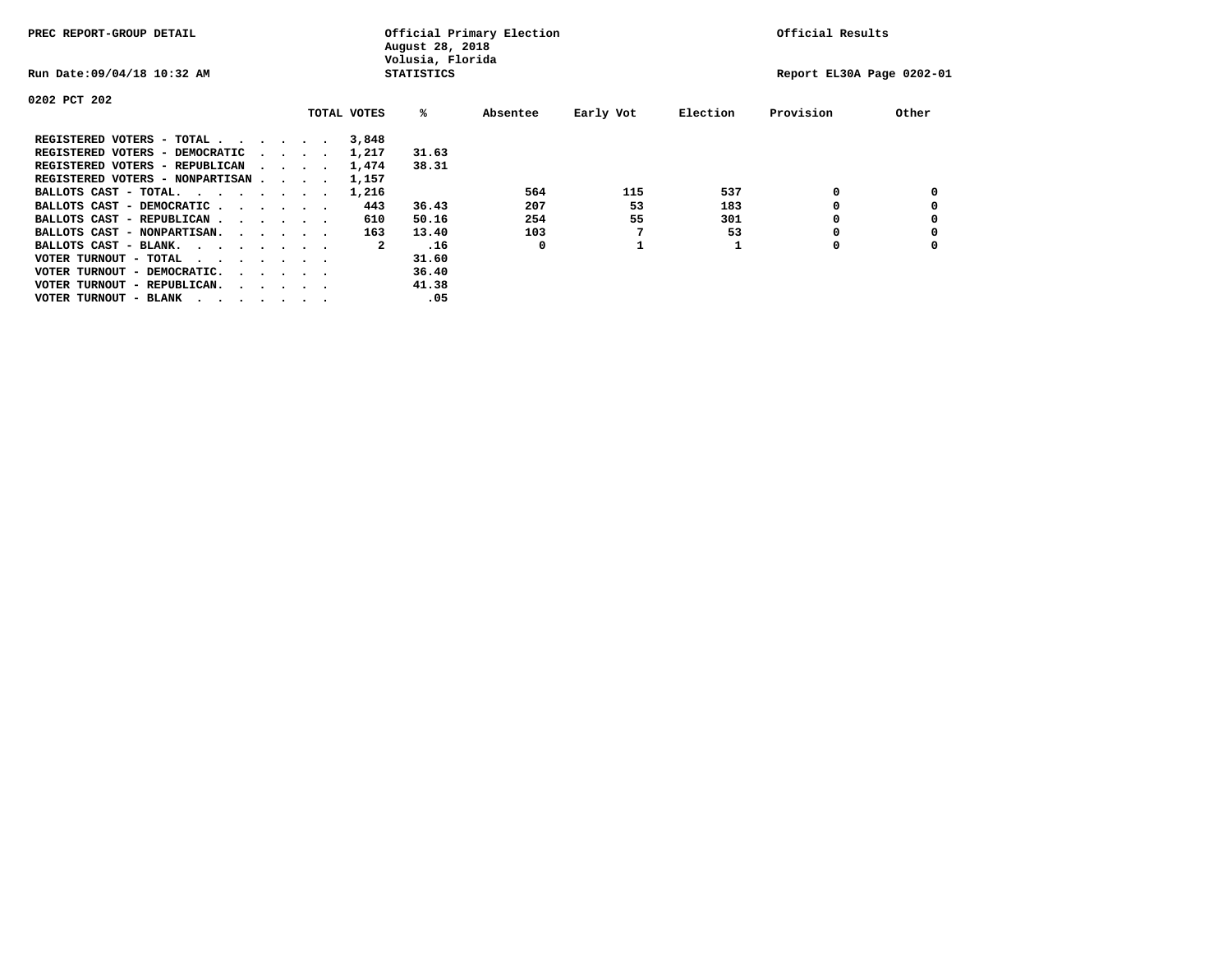| PREC REPORT-GROUP DETAIL                          |               |           |                      |                      |                      |             | August 28, 2018<br>Volusia, Florida | Official Primary Election | Official Results        |                |                           |             |  |  |  |
|---------------------------------------------------|---------------|-----------|----------------------|----------------------|----------------------|-------------|-------------------------------------|---------------------------|-------------------------|----------------|---------------------------|-------------|--|--|--|
| Run Date: 09/04/18 10:32 AM                       |               |           |                      |                      |                      |             | DEMOCRATIC                          |                           |                         |                | Report EL30A Page 0202-02 |             |  |  |  |
| 0202 PCT 202                                      |               |           |                      |                      |                      |             |                                     |                           |                         |                |                           |             |  |  |  |
|                                                   |               |           |                      |                      |                      | TOTAL VOTES | ℁                                   | Absentee                  | Early Vot               | Election       | Provision                 | Other       |  |  |  |
| Representative in Congress Dist 6<br>(VOTE FOR) 1 |               |           |                      |                      |                      |             |                                     |                           |                         |                |                           |             |  |  |  |
| Stephen Sevigny                                   |               |           |                      |                      |                      | 67          | 16.46                               | 24                        | 6                       | 37             | 0                         | 0           |  |  |  |
| Nancy Soderberg                                   |               |           |                      |                      |                      | 248         | 60.93                               | 114                       | 34                      | 100            | 0                         | $\mathbf 0$ |  |  |  |
| John Upchurch                                     |               |           |                      |                      |                      | 92          | 22.60                               | 51                        | 9                       | 32             | 0                         | $\mathbf 0$ |  |  |  |
| Over Votes                                        |               |           |                      |                      |                      | $\mathbf 0$ |                                     | $\mathbf 0$               | $\mathbf 0$             | $\Omega$       | 0                         | $\mathbf 0$ |  |  |  |
| Under Votes                                       |               |           |                      |                      |                      | 36          |                                     | 18                        | $\overline{\mathbf{4}}$ | 14             | $\Omega$                  | $\Omega$    |  |  |  |
| Governor and Lieutenant Governor<br>(VOTE FOR) 1  |               |           |                      |                      |                      |             |                                     |                           |                         |                |                           |             |  |  |  |
| Andrew Gillum                                     |               |           |                      | $\ddot{\phantom{1}}$ |                      | 75          | 17.65                               | 21                        | 15                      | 39             | 0                         | 0           |  |  |  |
| Gwen Graham.                                      |               |           |                      |                      |                      | 219         | 51.53                               | 98                        | 25                      | 96             | 0                         | $\mathbf 0$ |  |  |  |
| Jeff Greene.                                      |               |           |                      |                      |                      | 58          | 13.65                               | 44                        | 3                       | 11             | 0                         | $\mathbf 0$ |  |  |  |
| Chris King                                        |               |           |                      |                      |                      | 12          | 2.82                                | 8                         | $\mathbf{2}$            | $\mathbf{2}$   | 0                         | 0           |  |  |  |
| Philip Levine                                     |               |           |                      |                      | $\ddot{\phantom{1}}$ | 48          | 11.29                               | 20                        | 7                       | 21             | 0                         | $\mathbf 0$ |  |  |  |
| Alex "Lundy" Lundmark<br>$\ddot{\phantom{1}}$     | $\sim$ $\sim$ |           |                      |                      |                      | 3           | .71                                 | $\mathbf 0$               | 0                       | 3              | $\Omega$                  | 0           |  |  |  |
| John Wetherbee.                                   |               |           |                      |                      |                      | 10          | 2.35                                | 8                         | $\Omega$                | $\overline{a}$ | 0                         | $\Omega$    |  |  |  |
| Over Votes                                        |               |           |                      |                      |                      | 3           |                                     | $\overline{a}$            | $\mathbf 0$             | $\mathbf{1}$   | 0                         | 0           |  |  |  |
| Under Votes                                       |               |           |                      |                      |                      | 15          |                                     | 6                         | $\mathbf{1}$            | 8              | 0                         | 0           |  |  |  |
| Attorney General<br>(VOTE FOR) 1                  |               |           |                      |                      |                      |             |                                     |                           |                         |                |                           |             |  |  |  |
| Sean Shaw                                         |               |           |                      |                      |                      | 256         | 68.45                               | 112                       | 34                      | 110            | 0                         | 0           |  |  |  |
| Ryan Torrens                                      |               |           |                      |                      |                      | 118         | 31.55                               | 62                        | 12                      | 44             | 0                         | 0           |  |  |  |
| Over Votes                                        |               | $\bullet$ | $\ddot{\phantom{1}}$ |                      |                      | 1           |                                     | $\mathbf 0$               | $\mathbf{1}$            | $\mathbf 0$    | 0                         | $\mathbf 0$ |  |  |  |
| Under Votes                                       |               |           |                      |                      |                      | 68          |                                     | 33                        | 6                       | 29             | $\Omega$                  | $\Omega$    |  |  |  |
| Commissioner of Agriculture<br>(VOTE FOR) 1       |               |           |                      |                      |                      |             |                                     |                           |                         |                |                           |             |  |  |  |
| Nicole "Nikki" Fried.                             |               |           |                      |                      |                      | 213         | 55.47                               | 94                        | 33                      | 86             | 0                         | 0           |  |  |  |
| Jeffrey Duane Porter.                             |               |           |                      |                      |                      | 69          | 17.97                               | 37                        | 7                       | 25             | 0                         | $\mathbf 0$ |  |  |  |
| Roy David Walker                                  |               |           |                      |                      |                      | 102         | 26.56                               | 48                        | 8                       | 46             | 0                         | $\mathbf 0$ |  |  |  |
| Over Votes                                        |               |           |                      |                      |                      | 0           |                                     | 0                         | 0                       | $\mathbf 0$    | 0                         | $\mathbf 0$ |  |  |  |
| Under Votes                                       |               |           |                      | $\bullet$            |                      | 59          |                                     | 28                        | 5                       | 26             | 0                         | 0           |  |  |  |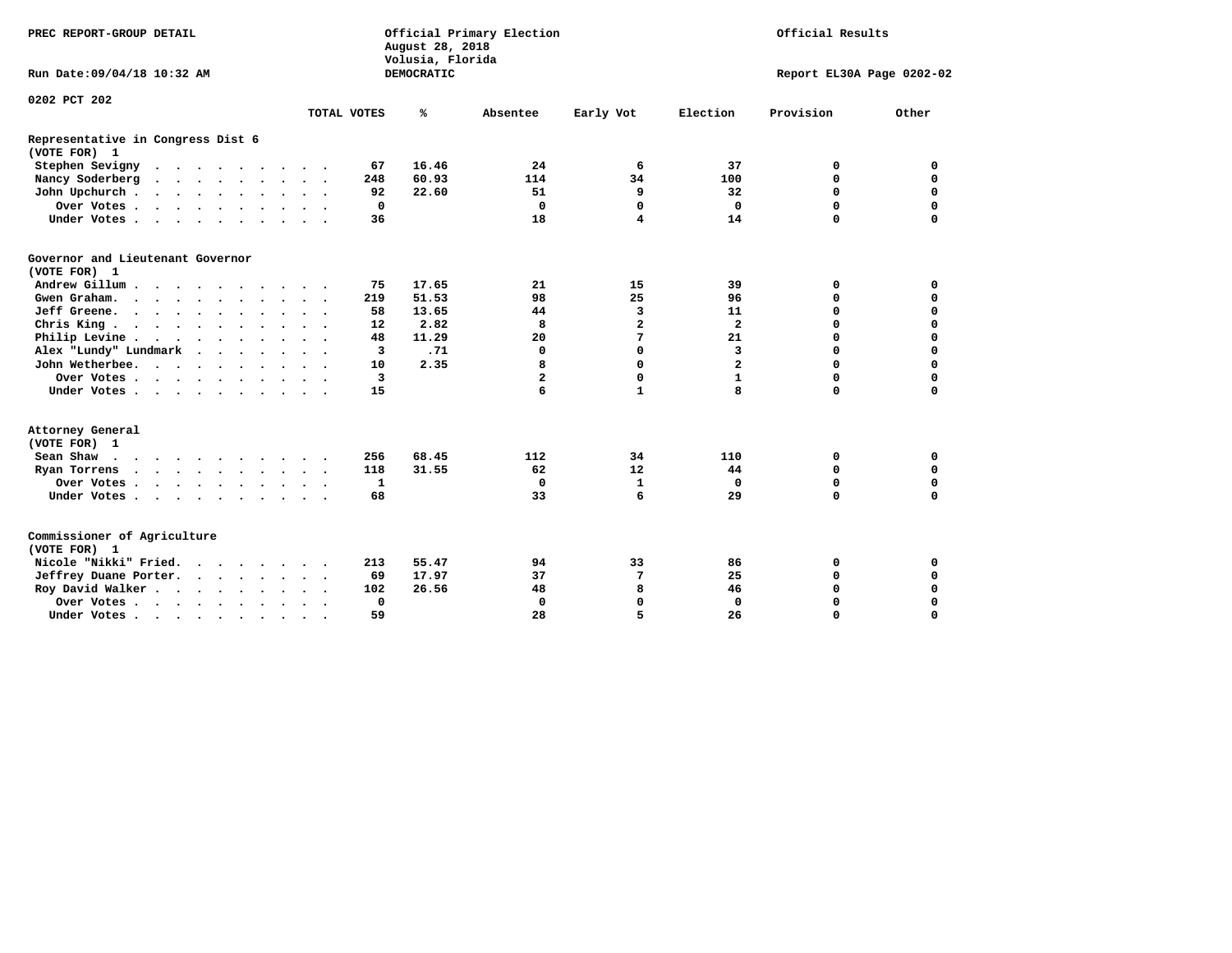| PREC REPORT-GROUP DETAIL                                                                          |                                                                | Official Primary Election<br>August 28, 2018<br>Volusia, Florida | Official Results |              |                |                           |             |
|---------------------------------------------------------------------------------------------------|----------------------------------------------------------------|------------------------------------------------------------------|------------------|--------------|----------------|---------------------------|-------------|
| Run Date: 09/04/18 10:32 AM                                                                       |                                                                | REPUBLICAN                                                       |                  |              |                | Report EL30A Page 0202-03 |             |
| 0202 PCT 202                                                                                      | TOTAL VOTES                                                    | ℁                                                                | Absentee         | Early Vot    | Election       | Provision                 | Other       |
|                                                                                                   |                                                                |                                                                  |                  |              |                |                           |             |
| United States Senator<br>(VOTE FOR) 1                                                             |                                                                |                                                                  |                  |              |                |                           |             |
| Roque "Rocky" De La Fuente.                                                                       | 48<br>$\cdot$                                                  | 7.93                                                             | 25               | 3            | 20             | 0                         | $\mathbf 0$ |
| Rick Scott                                                                                        | 557                                                            | 92.07                                                            | 226              | 52           | 279            | $\mathbf 0$               | 0           |
| Over Votes                                                                                        | 0<br>$\ddot{\phantom{a}}$<br>$\bullet$<br>$\ddot{\phantom{0}}$ |                                                                  | $\mathbf 0$      | $\mathbf 0$  | $\mathbf 0$    | $\mathbf 0$               | 0           |
| Under Votes                                                                                       | 5                                                              |                                                                  | 3                | $\mathbf 0$  | $\overline{a}$ | $\mathbf 0$               | $\mathbf 0$ |
| Representative in Congress Dist 6<br>(VOTE FOR) 1                                                 |                                                                |                                                                  |                  |              |                |                           |             |
| Fred Costello                                                                                     | 130                                                            | 22.93                                                            | 60               | 16           | 54             | 0                         | 0           |
| Michael Waltz<br>$\cdot$<br>$\sim$                                                                | 256                                                            | 45.15                                                            | 92               | 20           | 144            | $\mathbf 0$               | $\mathbf 0$ |
| John Ward<br>$\ddot{\phantom{a}}$                                                                 | 181<br>$\ddot{\phantom{a}}$                                    | 31.92                                                            | 83               | 18           | 80             | $\mathbf 0$               | $\mathbf 0$ |
| Over Votes.<br>$\cdots$<br>$\sim$                                                                 | $\mathbf 0$                                                    |                                                                  | 0                | $\mathbf 0$  | $\mathbf{0}$   | $\mathbf 0$               | $\mathbf 0$ |
| Under Votes<br>$\sim$                                                                             | 43                                                             |                                                                  | 19               | $\mathbf{1}$ | 23             | $\Omega$                  | $\Omega$    |
|                                                                                                   |                                                                |                                                                  |                  |              |                |                           |             |
| Governor and Lieutenant Governor<br>(VOTE FOR) 1                                                  |                                                                |                                                                  |                  |              |                |                           |             |
| Don Baldauf.<br>$\cdot$ $\cdot$ $\cdot$ $\cdot$                                                   | 6                                                              | 1.02                                                             | 4                | $\mathbf 0$  | $\overline{a}$ | 0                         | 0           |
| Ron DeSantis<br>$\overline{\phantom{a}}$<br>$\sim$                                                | 331                                                            | 56.01                                                            | 134              | 26           | 171            | $\mathbf 0$               | $\mathbf 0$ |
| Timothy M. Devine.<br>$\bullet$                                                                   | 0<br>$\ddot{\phantom{a}}$                                      |                                                                  | 0                | 0            | 0              | $\mathbf 0$               | $\mathbf 0$ |
| Bob Langford<br>$\ddot{\phantom{a}}$                                                              | 7<br>$\ddot{\phantom{a}}$                                      | 1.18                                                             | 4                | $\mathbf 0$  | 3              | $\mathbf 0$               | 0           |
| John Joseph Mercadante                                                                            | $\mathbf{1}$<br>$\overline{\phantom{a}}$                       | .17                                                              | $\mathbf 0$      | $\mathbf 0$  | $\mathbf{1}$   | $\mathbf 0$               | $\mathbf 0$ |
| Bruce Nathan<br>$\bullet$<br>$\bullet$                                                            | 2                                                              | .34                                                              | $\mathbf{1}$     | $\mathbf 0$  | $\mathbf 1$    | $\mathbf 0$               | $\mathbf 0$ |
| Adam H. Putnam.<br>$\cdots$                                                                       | 237                                                            | 40.10                                                            | 94               | 28           | 115            | $\mathbf 0$               | 0           |
| Bob White<br>$\ddot{\phantom{a}}$                                                                 | 7<br>$\ddot{\phantom{a}}$                                      | 1.18                                                             | 5                | $\mathbf{1}$ | 1              | $\mathbf 0$               | 0           |
| Over Votes .<br>$\cdots$                                                                          | $\Omega$                                                       |                                                                  | 0                | $\Omega$     | $\mathbf 0$    | $\mathbf 0$               | 0           |
| Under Votes                                                                                       | 19                                                             |                                                                  | 12               | $\mathbf 0$  | 7              | $\Omega$                  | $\mathbf 0$ |
| Attorney General<br>(VOTE FOR) 1                                                                  |                                                                |                                                                  |                  |              |                |                           |             |
| Ashley Moody<br>$\begin{array}{cccccccccccccccccc} . & . & . & . & . & . & . & . & . \end{array}$ | 345<br>$\cdot$                                                 | 60.63                                                            | 120              | 41           | 184            | 0                         | 0           |
| Frank White.<br>$\cdots$<br>$\sim$<br>$\overline{\phantom{a}}$                                    | 224                                                            | 39.37                                                            | 112              | 14           | 98             | $\mathbf 0$               | $\mathbf 0$ |
| Over Votes .<br>$\cdots$<br>$\ddot{\phantom{1}}$                                                  | $\Omega$                                                       |                                                                  | $\Omega$         | $\mathbf 0$  | $\mathbf{0}$   | $\mathbf 0$               | $\mathbf 0$ |
| Under Votes<br>$\ddot{\phantom{0}}$                                                               | 41<br>$\cdot$                                                  |                                                                  | 22               | $\mathbf 0$  | 19             | $\Omega$                  | $\mathbf 0$ |
| Commissioner of Agriculture<br>(VOTE FOR) 1                                                       |                                                                |                                                                  |                  |              |                |                           |             |
| Matt Caldwell.<br>$\cdot$ $\cdot$ $\cdot$ $\cdot$ $\cdot$ $\cdot$<br>$\sim$ $\sim$                | 200<br>$\ddot{\phantom{a}}$                                    | 35.91                                                            | 81               | 18           | 101            | 0                         | 0           |
| Denise Grimsley<br>$\cdot$ $\cdot$ $\cdot$ $\cdot$ $\cdot$<br>$\bullet$                           | 159                                                            | 28.55                                                            | 61               | 13           | 85             | $\mathbf 0$               | 0           |
| Mike McCalister<br>$\cdot$ $\cdot$ $\cdot$ $\cdot$ $\cdot$<br>$\bullet$                           | 92                                                             | 16.52                                                            | 49               | 4            | 39             | 0                         | 0           |
| Baxter Troutman<br>$\mathbf{r}$ , and $\mathbf{r}$ , and $\mathbf{r}$<br>$\sim$<br>$\sim$         | 106                                                            | 19.03                                                            | 39               | 16           | 51             | 0                         | 0           |
| Over Votes .<br>$\sim$ $\sim$ $\sim$ $\sim$ $\sim$<br>$\bullet$<br>$\bullet$                      | 0                                                              |                                                                  | $\Omega$         | 0            | $\Omega$       | $\mathbf 0$               | $\mathbf 0$ |
| Under Votes.<br>.                                                                                 | 53                                                             |                                                                  | 24               | 4            | 25             | $\Omega$                  | $\Omega$    |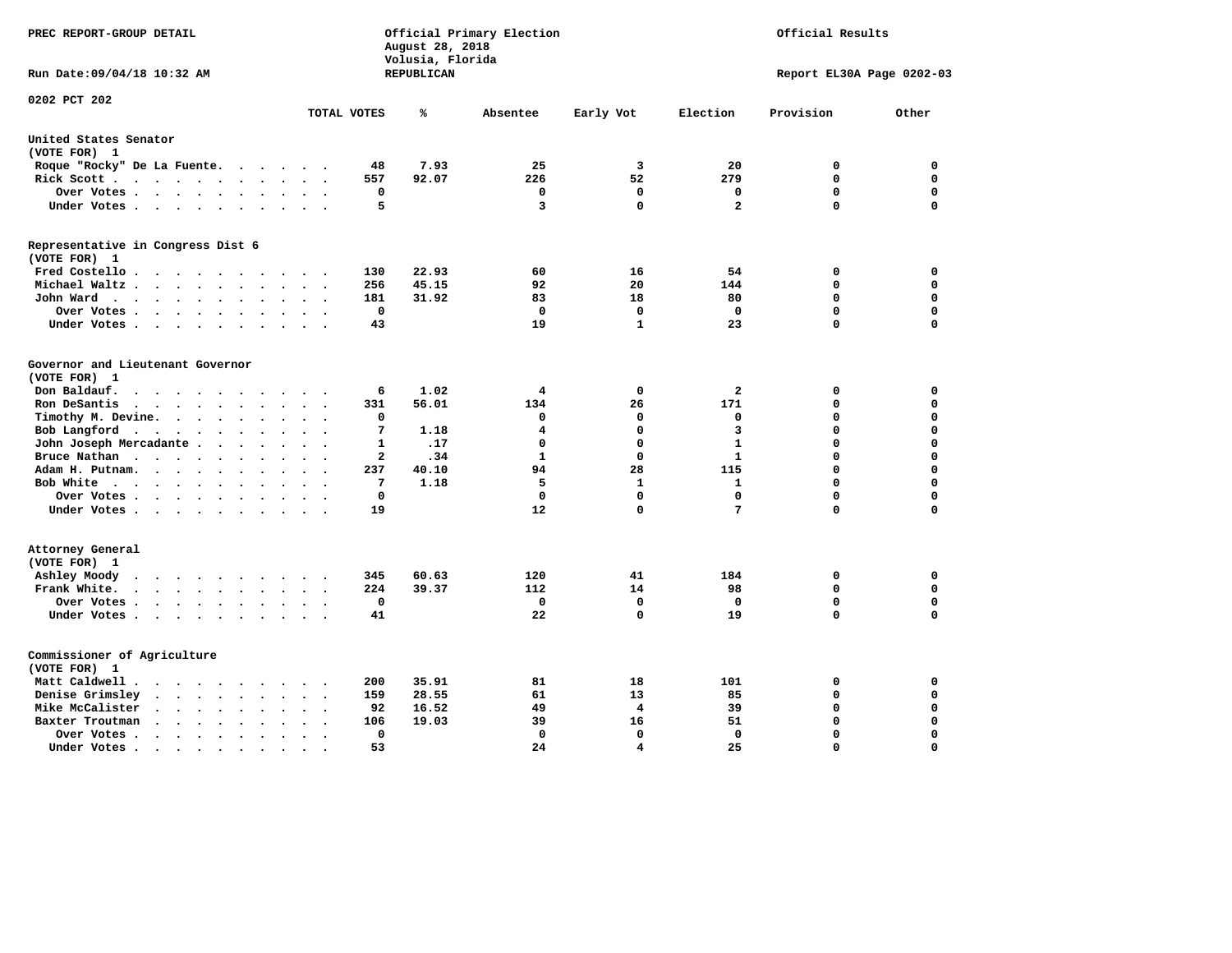| PREC REPORT-GROUP DETAIL                                 |                                 |                                              | Official Primary Election<br>Official Results<br>August 28, 2018<br>Volusia, Florida |                          |                                              |              |                    |             |                |              |                           |             |
|----------------------------------------------------------|---------------------------------|----------------------------------------------|--------------------------------------------------------------------------------------|--------------------------|----------------------------------------------|--------------|--------------------|-------------|----------------|--------------|---------------------------|-------------|
| Run Date: 09/04/18 10:32 AM                              |                                 |                                              |                                                                                      |                          |                                              |              | <b>NONPARTISAN</b> |             |                |              | Report EL30A Page 0202-04 |             |
| 0202 PCT 202                                             |                                 |                                              |                                                                                      |                          |                                              | TOTAL VOTES  | ℁                  | Absentee    | Early Vot      | Election     | Provision                 | Other       |
| Circuit Judge 7th Judicial, Grp 15<br>(VOTE FOR) 1       |                                 |                                              |                                                                                      |                          |                                              |              |                    |             |                |              |                           |             |
| Linda L. Gaustad                                         |                                 |                                              |                                                                                      |                          |                                              | 333          | 31.12              | 162         | 28             | 143          | $\mathbf 0$               | 0           |
| Sebrina L. Slack.                                        |                                 |                                              |                                                                                      |                          |                                              | 448          | 41.87              | 205         | 47             | 196          | $\mathbf 0$               | 0           |
| Ryan Will                                                |                                 | $\ddot{\phantom{a}}$<br>$\ddot{\phantom{a}}$ |                                                                                      |                          |                                              | 289          | 27.01              | 134         | 30             | 125          | 0                         | 0           |
| Over Votes                                               |                                 |                                              |                                                                                      | $\cdot$                  |                                              | $\mathbf 0$  |                    | $\mathbf 0$ | $\mathbf 0$    | $\mathbf 0$  | 0                         | $\mathbf 0$ |
| Under Votes                                              |                                 |                                              | $\ddot{\phantom{0}}$                                                                 | $\ddot{\phantom{a}}$     |                                              | 146          |                    | 63          | 10             | 73           | $\Omega$                  | $\mathbf 0$ |
| County Judge 7th Judicial, Grp 5<br>(VOTE FOR) 1         |                                 |                                              |                                                                                      |                          |                                              |              |                    |             |                |              |                           |             |
| Steve Burk .                                             | .                               |                                              |                                                                                      |                          |                                              | 487          | 46.03              | 207         | 45             | 235          | $\mathbf 0$               | $\mathbf 0$ |
| Dawn "Pam" Fields.                                       |                                 |                                              |                                                                                      |                          |                                              | 571          | 53.97              | 288         | 58             | 225          | $\mathbf 0$               | 0           |
| Over Votes                                               |                                 |                                              |                                                                                      |                          |                                              | 0            |                    | 0           | $\mathbf 0$    | $\mathbf 0$  | 0                         | 0           |
| Under Votes                                              |                                 |                                              |                                                                                      |                          | $\sim$ $\sim$                                | 158          |                    | 69          | 12             | 77           | $\mathbf 0$               | $\mathbf 0$ |
| County Council at Large<br>(VOTE FOR) 1                  |                                 |                                              |                                                                                      |                          |                                              |              |                    |             |                |              |                           |             |
| L. Ronald Durham                                         |                                 |                                              |                                                                                      |                          | $\sim$ $\sim$                                | 327          | 28.51              | 135         | 45             | 147          | 0                         | 0           |
| Ben F. Johnson.                                          |                                 |                                              |                                                                                      |                          | $\sim$<br>$\overline{\phantom{a}}$           | 811          | 70.71              | 405         | 63             | 343          | 0                         | 0           |
| WRITE-IN.                                                |                                 | $\sim$                                       |                                                                                      |                          |                                              | 9            | .78                | 3           | 1              | 5            | 0                         | 0           |
| Over Votes                                               |                                 |                                              | $\sim$                                                                               | $\cdot$                  | $\sim$                                       | $\mathbf{o}$ |                    | $\mathbf 0$ | $\mathbf 0$    | $\mathbf 0$  | 0                         | 0           |
| Under Votes                                              |                                 |                                              |                                                                                      | $\ddot{\phantom{a}}$     | $\sim$<br>$\cdot$                            | 69           |                    | 21          | 6              | 42           | $\mathbf 0$               | $\mathbf 0$ |
| County Council Member District 1<br>(VOTE FOR) 1         |                                 |                                              |                                                                                      |                          |                                              |              |                    |             |                |              |                           |             |
| Jeff Brower.                                             | $\cdots$                        | $\sim$                                       |                                                                                      |                          |                                              | 373          | 33.36              | 147         | 43             | 183          | $\mathbf 0$               | 0           |
| Barbara Girtman                                          | $\cdot$ $\cdot$ $\cdot$ $\cdot$ | $\sim$                                       |                                                                                      |                          |                                              | 302          | 27.01              | 147         | 37             | 118          | 0                         | 0           |
| Eddie Molina                                             |                                 | $\cdot$                                      |                                                                                      |                          |                                              | 72           | 6.44               | 33          | 6              | 33           | 0                         | $\mathbf 0$ |
| Pat Patterson                                            |                                 | $\ddot{\phantom{0}}$                         | $\mathbf{r}$                                                                         | $\overline{\phantom{a}}$ |                                              | 371          | 33.18              | 193         | 27             | 151          | $\mathbf 0$               | $\mathbf 0$ |
| Over Votes                                               |                                 |                                              | $\ddot{\phantom{a}}$                                                                 |                          |                                              | ${\bf 1}$    |                    | $\Omega$    | $\mathbf 0$    | $\mathbf{1}$ | 0                         | $\mathbf 0$ |
| Under Votes                                              |                                 |                                              | $\ddot{\phantom{a}}$                                                                 | $\cdot$                  |                                              | 97           |                    | 44          | $\overline{a}$ | 51           | $\mathbf 0$               | $\mathbf 0$ |
| W Volusia Hospital Auth Grp A, Seat 1<br>(VOTE FOR) 1    |                                 |                                              |                                                                                      |                          |                                              |              |                    |             |                |              |                           |             |
| John M. Hill                                             | .                               |                                              |                                                                                      |                          |                                              | 479          | 44.77              | 224         | 45             | 210          | $\mathbf 0$               | $\mathbf 0$ |
| Raymond Long                                             |                                 |                                              |                                                                                      |                          | $\ddot{\phantom{1}}$                         | 265          | 24.77              | 111         | 27             | 127          | $\mathbf 0$               | $\mathbf 0$ |
| Voloria Manning                                          |                                 |                                              | $\sim$                                                                               | $\bullet$                | $\bullet$                                    | 326          | 30.47              | 157         | 37             | 132          | $\mathbf 0$               | $\mathbf 0$ |
| Over Votes                                               |                                 |                                              |                                                                                      |                          |                                              | 0            |                    | $\Omega$    | 0              | $^{\circ}$   | $\mathbf 0$               | $\mathbf 0$ |
| Under Votes                                              |                                 |                                              | $\sim$ $\sim$                                                                        |                          | $\sim$ $\sim$                                | 146          |                    | 72          | 6              | 68           | 0                         | $\mathbf 0$ |
| W Volusia Hospital Auth Grp B, Seat 2<br>(VOTE FOR)<br>1 |                                 |                                              |                                                                                      |                          |                                              |              |                    |             |                |              |                           |             |
| Michael Ray.                                             |                                 |                                              |                                                                                      |                          | $\sim$                                       | 321          | 31.23              | 139         | 24             | 158          | 0                         | 0           |
| Kathie D. Shepard.                                       |                                 |                                              | $\sim$                                                                               | $\bullet$                | $\ddot{\phantom{a}}$<br>$\ddot{\phantom{0}}$ | 474          | 46.11              | 242         | 53             | 179          | 0                         | 0           |
| Brian Soukup                                             |                                 |                                              | $\sim$                                                                               | $\sim$                   |                                              | 233          | 22.67              | 98          | 28             | 107          | $\mathbf 0$               | 0           |
| Over Votes                                               |                                 |                                              |                                                                                      |                          |                                              | 1            |                    | $\mathbf 0$ | $\mathbf 0$    | 1            | 0                         | 0           |
| Under Votes                                              |                                 |                                              |                                                                                      |                          |                                              | 187          |                    | 85          | 10             | 92           | 0                         | $\Omega$    |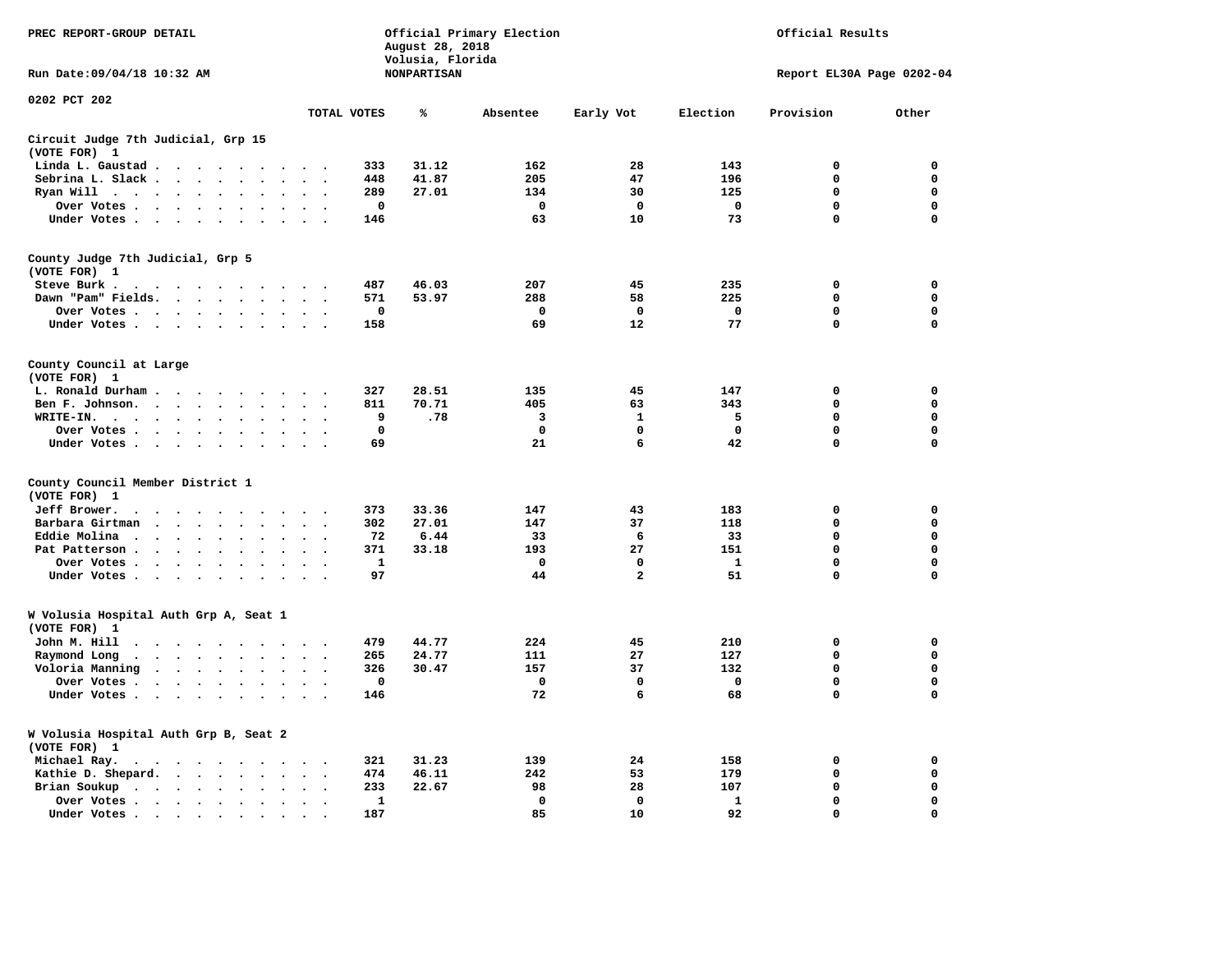| PREC REPORT-GROUP DETAIL          |  |                                         | Official Primary Election<br>August 28, 2018<br>Volusia, Florida | Official Results  |          |           |                           |           |       |
|-----------------------------------|--|-----------------------------------------|------------------------------------------------------------------|-------------------|----------|-----------|---------------------------|-----------|-------|
| Run Date: 09/04/18 10:32 AM       |  |                                         |                                                                  | <b>STATISTICS</b> |          |           | Report EL30A Page 0203-01 |           |       |
| 0203 PCT 203                      |  |                                         |                                                                  |                   |          |           |                           |           |       |
|                                   |  |                                         | TOTAL VOTES                                                      | %ะ                | Absentee | Early Vot | Election                  | Provision | Other |
| REGISTERED VOTERS - TOTAL         |  |                                         | 559                                                              |                   |          |           |                           |           |       |
| REGISTERED VOTERS - DEMOCRATIC    |  | $\cdot$ $\cdot$ $\cdot$ $\cdot$         | 157                                                              | 28.09             |          |           |                           |           |       |
| REGISTERED VOTERS - REPUBLICAN    |  |                                         | 245                                                              | 43.83             |          |           |                           |           |       |
| REGISTERED VOTERS - NONPARTISAN   |  |                                         | 157                                                              |                   |          |           |                           |           |       |
| BALLOTS CAST - TOTAL.             |  |                                         | 191                                                              |                   | 87       | 26        | 78                        | 0         |       |
| BALLOTS CAST - DEMOCRATIC         |  |                                         | 53                                                               | 27.75             | 22       | 10        | 21                        |           |       |
| BALLOTS CAST - REPUBLICAN         |  |                                         | 115                                                              | 60.21             | 49       | 16        | 50                        |           |       |
| BALLOTS CAST - NONPARTISAN.       |  |                                         | 23                                                               | 12.04             | 16       | 0         |                           |           |       |
| BALLOTS CAST - BLANK.             |  |                                         | 0                                                                |                   | 0        | 0         | O                         |           |       |
| VOTER TURNOUT - TOTAL<br>$\cdots$ |  |                                         |                                                                  | 34.17             |          |           |                           |           |       |
| VOTER TURNOUT - DEMOCRATIC.       |  | $\cdot$ $\cdot$ $\cdot$ $\cdot$ $\cdot$ |                                                                  | 33.76             |          |           |                           |           |       |
| VOTER TURNOUT - REPUBLICAN.<br>.  |  |                                         |                                                                  | 46.94             |          |           |                           |           |       |
| VOTER TURNOUT - BLANK             |  |                                         |                                                                  |                   |          |           |                           |           |       |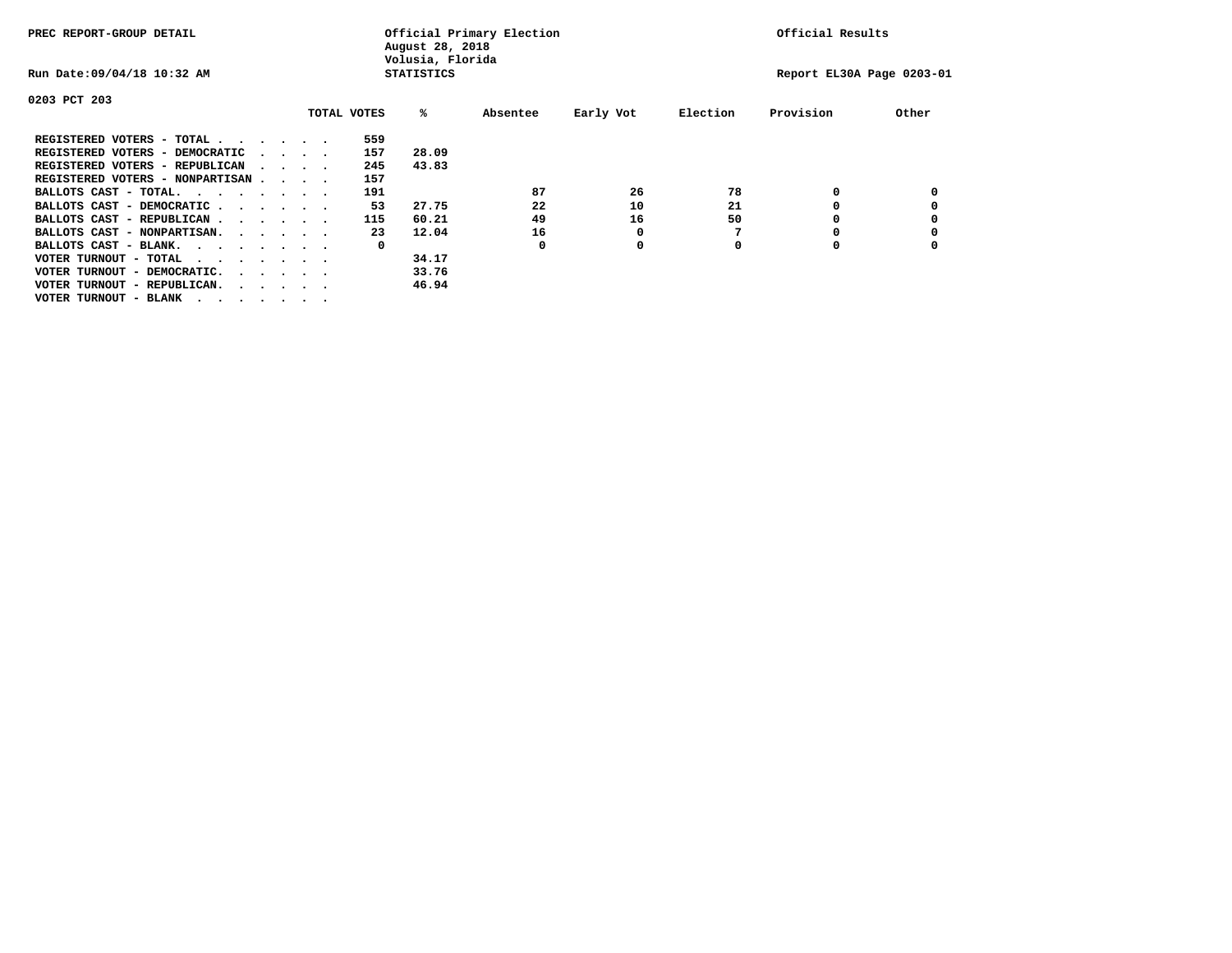| PREC REPORT-GROUP DETAIL                          | Official Primary Election<br>Official Results<br>August 28, 2018<br>Volusia, Florida |            |                         |              |                |                           |             |
|---------------------------------------------------|--------------------------------------------------------------------------------------|------------|-------------------------|--------------|----------------|---------------------------|-------------|
| Run Date: 09/04/18 10:32 AM                       |                                                                                      | DEMOCRATIC |                         |              |                | Report EL30A Page 0203-02 |             |
| 0203 PCT 203                                      |                                                                                      |            |                         |              |                |                           |             |
|                                                   | TOTAL VOTES                                                                          | ℁          | Absentee                | Early Vot    | Election       | Provision                 | Other       |
| Representative in Congress Dist 6<br>(VOTE FOR) 1 |                                                                                      |            |                         |              |                |                           |             |
| Stephen Sevigny                                   | 12                                                                                   | 25.00      | 7                       | 2            | 3              | 0                         | 0           |
| Nancy Soderberg                                   | 21                                                                                   | 43.75      | 7                       | 6            | 8              | $\mathbf 0$               | $\mathbf 0$ |
| John Upchurch                                     | 15                                                                                   | 31.25      | 4                       | $\mathbf{1}$ | 10             | $\mathbf 0$               | 0           |
| Over Votes                                        | 0                                                                                    |            | 0                       | 0            | 0              | $\mathbf 0$               | 0           |
| Under Votes                                       | 5                                                                                    |            | $\overline{\mathbf{4}}$ | $\mathbf{1}$ | 0              | $\Omega$                  | $\mathbf 0$ |
| Governor and Lieutenant Governor<br>(VOTE FOR) 1  |                                                                                      |            |                         |              |                |                           |             |
| Andrew Gillum                                     | 6                                                                                    | 12.00      | 3                       | 1            | $\mathbf{2}$   | 0                         | 0           |
| Gwen Graham.                                      | 33                                                                                   | 66.00      | 10                      | 8            | 15             | $\mathbf 0$               | $\mathbf 0$ |
| Jeff Greene.                                      | $\mathbf{1}$                                                                         | 2.00       | 1                       | 0            | 0              | $\Omega$                  | $\mathbf 0$ |
| Chris King.                                       | $\mathbf{2}$                                                                         | 4.00       | $\mathbf{z}$            | $\Omega$     | $\Omega$       | $\Omega$                  | $\Omega$    |
| Philip Levine                                     | 6                                                                                    | 12.00      | 4                       | 0            | $\overline{a}$ | $\mathbf 0$               | $\mathbf 0$ |
| Alex "Lundy" Lundmark                             | $\mathbf{1}$                                                                         | 2.00       | 0                       | 0            | $\mathbf{1}$   | $\mathbf 0$               | $\mathbf 0$ |
| John Wetherbee.                                   | 1                                                                                    | 2.00       | $\Omega$                | $\mathbf 0$  | $\mathbf{1}$   | $\Omega$                  | $\mathbf 0$ |
| Over Votes                                        | 0                                                                                    |            | 0                       | 0            | 0              | $\mathbf 0$               | $\mathbf 0$ |
| Under Votes                                       | 3                                                                                    |            | $\overline{a}$          | $\mathbf{1}$ | 0              | $\Omega$                  | $\mathbf 0$ |
| Attorney General<br>(VOTE FOR) 1                  |                                                                                      |            |                         |              |                |                           |             |
| Sean Shaw                                         | 24                                                                                   | 54.55      | 6                       | 6            | 12             | 0                         | 0           |
| Ryan Torrens                                      | 20                                                                                   | 45.45      | 10                      | $\mathbf{1}$ | 9              | 0                         | 0           |
| Over Votes                                        | 0                                                                                    |            | 0                       | $\mathbf 0$  | 0              | $\mathbf 0$               | 0           |
| Under Votes                                       | 9                                                                                    |            | 6                       | 3            | $\Omega$       | $\Omega$                  | $\mathbf 0$ |
| Commissioner of Agriculture<br>(VOTE FOR) 1       |                                                                                      |            |                         |              |                |                           |             |
| Nicole "Nikki" Fried.                             | 22                                                                                   | 47.83      | 6                       | 7            | 9              | 0                         | 0           |
| Jeffrey Duane Porter.                             | 8                                                                                    | 17.39      | $\overline{\mathbf{2}}$ | $\mathbf{1}$ | 5              | 0                         | 0           |
| Roy David Walker                                  | 16                                                                                   | 34.78      | 8                       | $\mathbf{1}$ | 7              | $\mathbf 0$               | 0           |
| Over Votes                                        | 0                                                                                    |            | 0                       | 0            | 0              | $\mathbf 0$               | 0           |
| Under Votes                                       | 7                                                                                    |            | 6                       | $\mathbf{1}$ | $\Omega$       | $\mathbf 0$               | $\Omega$    |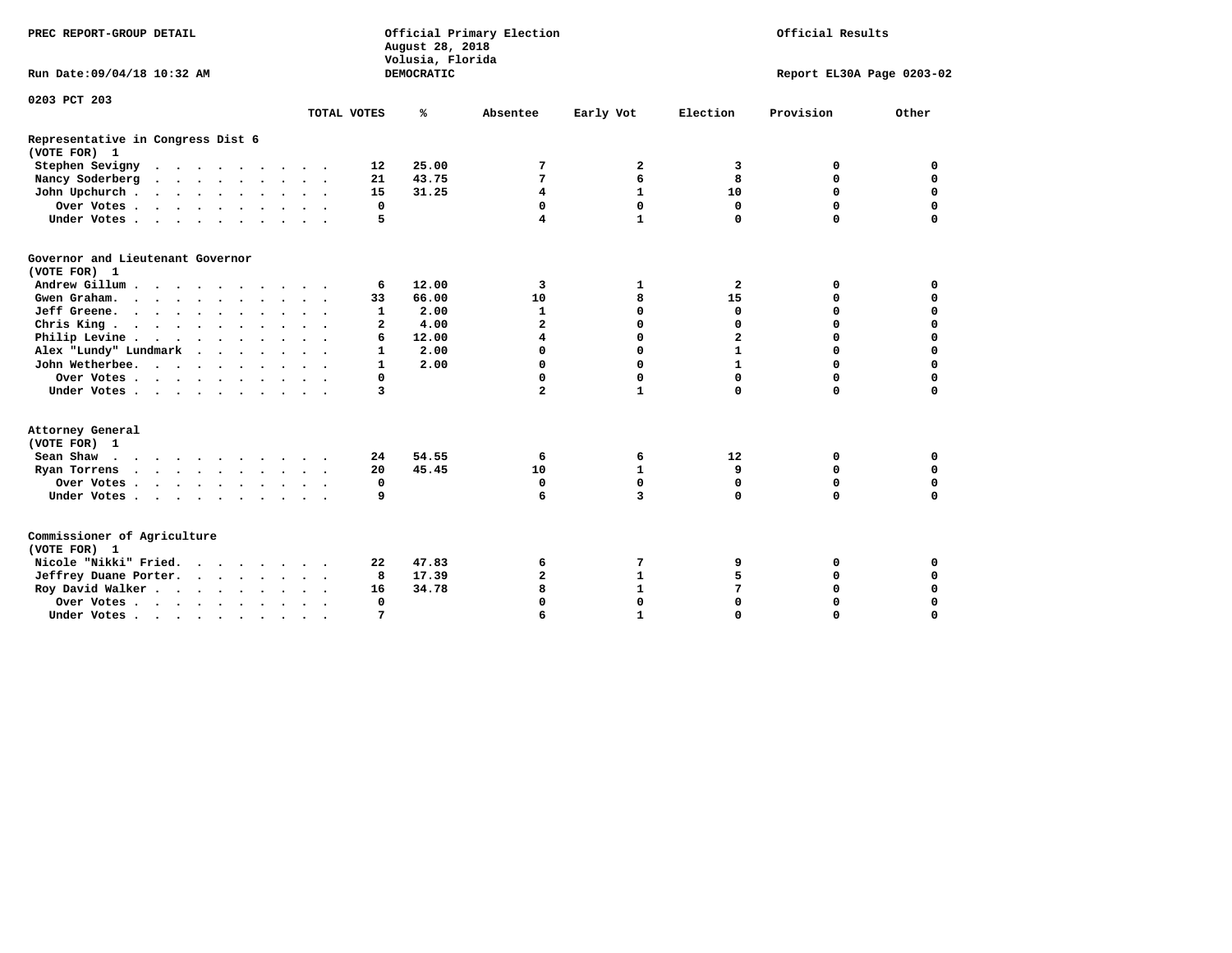| PREC REPORT-GROUP DETAIL                                                                              |                     | August 28, 2018<br>Volusia, Florida | Official Primary Election | Official Results |                           |             |             |
|-------------------------------------------------------------------------------------------------------|---------------------|-------------------------------------|---------------------------|------------------|---------------------------|-------------|-------------|
| Run Date: 09/04/18 10:32 AM                                                                           |                     | <b>REPUBLICAN</b>                   |                           |                  | Report EL30A Page 0203-03 |             |             |
| 0203 PCT 203                                                                                          | TOTAL VOTES         | ℁                                   | Absentee                  | Early Vot        | Election                  | Provision   | Other       |
| United States Senator                                                                                 |                     |                                     |                           |                  |                           |             |             |
| (VOTE FOR) 1                                                                                          |                     |                                     |                           |                  |                           |             |             |
| Roque "Rocky" De La Fuente.<br>$\ddot{\phantom{a}}$                                                   | 6                   | 5.31                                | 3                         | 0                | 3                         | 0           | 0           |
| Rick Scott<br>$\bullet$                                                                               | 107                 | 94.69                               | 45                        | 16               | 46                        | $\mathbf 0$ | $\mathbf 0$ |
| Over Votes<br>$\bullet$<br>$\bullet$                                                                  | 0<br>$\cdot$        |                                     | 0                         | 0                | 0                         | $\mathbf 0$ | $\mathbf 0$ |
| Under Votes<br>$\overline{\phantom{a}}$                                                               | $\mathbf{2}$        |                                     | $\mathbf{1}$              | $\Omega$         | $\mathbf{1}$              | $\mathbf 0$ | $\mathbf 0$ |
| Representative in Congress Dist 6<br>(VOTE FOR) 1                                                     |                     |                                     |                           |                  |                           |             |             |
| Fred Costello                                                                                         | 22                  | 20.75                               | $7\phantom{.0}$           | 1                | 14                        | 0           | 0           |
| Michael Waltz<br>$\ddot{\phantom{a}}$<br>$\ddot{\phantom{a}}$<br>$\cdot$                              | 41                  | 38.68                               | 18                        | 7                | 16                        | 0           | $\mathbf 0$ |
| John Ward<br>$\ddot{\phantom{1}}$                                                                     | 43<br>$\sim$ $\sim$ | 40.57                               | 20                        | 8                | 15                        | 0           | $\mathbf 0$ |
| Over Votes<br>$\sim$ $\sim$<br>$\cdot$<br>$\ddot{\phantom{a}}$                                        | 0                   |                                     | 0                         | 0                | 0                         | 0           | 0           |
| Under Votes                                                                                           | 9                   |                                     | 4                         | $\mathbf 0$      | 5                         | $\mathbf 0$ | $\Omega$    |
| Governor and Lieutenant Governor<br>(VOTE FOR) 1<br>Don Baldauf.<br>$\cdot$ $\cdot$ $\cdot$<br>$\sim$ | 0                   |                                     | $\mathbf 0$               | 0                | 0                         | 0           | 0           |
| Ron DeSantis<br>$\cdots$<br>$\sim$<br>$\bullet$                                                       | 50                  | 44.25                               | 26                        | 5                | 19                        | $\mathbf 0$ | $\mathbf 0$ |
| Timothy M. Devine.<br>$\bullet$<br>$\ddot{\phantom{a}}$                                               | $\mathbf 0$         |                                     | 0                         | $\mathbf 0$      | $\mathbf 0$               | $\mathbf 0$ | $\mathbf 0$ |
| Bob Langford $\cdot \cdot \cdot \cdot \cdot \cdot$                                                    | $\mathbf 0$         |                                     | 0                         | $\Omega$         | $\mathbf 0$               | $\mathbf 0$ | $\mathbf 0$ |
| John Joseph Mercadante<br>$\overline{\phantom{a}}$                                                    | $\mathbf{2}$        | 1.77                                | 0                         | $\mathbf 0$      | $\overline{\mathbf{2}}$   | $\mathbf 0$ | $\mathbf 0$ |
| Bruce Nathan<br>$\bullet$<br>$\sim$<br>$\bullet$<br>$\overline{\phantom{a}}$<br>$\ddot{\phantom{a}}$  | 1                   | .88                                 | $\mathbf{1}$              | $\mathbf 0$      | $\mathbf 0$               | 0           | $\mathbf 0$ |
| Adam H. Putnam.<br>$\cdots$<br>$\ddot{\phantom{a}}$                                                   | 60                  | 53.10                               | 22                        | 11               | 27                        | $\mathbf 0$ | $\mathbf 0$ |
| Bob White                                                                                             | 0<br>$\sim$ $\sim$  |                                     | $\mathbf 0$               | $\mathbf 0$      | $\mathbf 0$               | $\mathbf 0$ | $\mathbf 0$ |
| $\cdot$<br>Over Votes<br>$\bullet$                                                                    | $\mathbf 0$         |                                     | 0                         | $\Omega$         | $\mathbf 0$               | $\mathbf 0$ | $\mathbf 0$ |
| $\bullet$ .<br><br><br><br><br><br><br>Under Votes<br>$\sim$                                          | 2                   |                                     | 0                         | $\mathbf 0$      | $\overline{\mathbf{2}}$   | $\mathbf 0$ | 0           |
| Attorney General<br>(VOTE FOR) 1                                                                      |                     |                                     |                           |                  |                           |             |             |
| Ashley Moody<br>$\sim$ $\sim$<br>$\cdot$                                                              | 57                  | 52.29                               | 23                        | 9                | 25                        | 0           | 0           |
| Frank White.<br>$\cdots$                                                                              | 52                  | 47.71                               | 24                        | 7                | 21                        | $\mathbf 0$ | $\mathbf 0$ |
| Over Votes<br>$\ddot{\phantom{0}}$<br>$\bullet$<br>$\bullet$                                          | 0                   |                                     | 0                         | $\mathbf 0$      | 0                         | $\mathbf 0$ | $\mathbf 0$ |
| Under Votes<br>$\sim$<br>$\bullet$                                                                    | 6                   |                                     | $\overline{a}$            | $\mathbf 0$      | 4                         | $\mathbf 0$ | $\mathbf 0$ |
| Commissioner of Agriculture<br>(VOTE FOR) 1                                                           |                     |                                     |                           |                  |                           |             |             |
| Matt Caldwell.<br>$\cdots$                                                                            | 48                  | 46.15                               | 23                        | 10               | 15                        | 0           | 0           |
| Denise Grimsley<br>$\mathbf{r}$ , $\mathbf{r}$ , $\mathbf{r}$<br>$\ddot{\phantom{a}}$                 | 29                  | 27.88                               | 7                         | 3                | 19                        | 0           | $\mathbf 0$ |
| Mike McCalister<br>$\cdot$ $\cdot$ $\cdot$ $\cdot$ $\cdot$<br>$\bullet$<br>$\bullet$                  | 9                   | 8.65                                | 4                         | $\mathbf{1}$     | 4                         | 0           | $\mathbf 0$ |
| Baxter Troutman<br>$\sim$ $\sim$<br>$\ddot{\phantom{a}}$<br>$\ddot{\phantom{a}}$                      | 18                  | 17.31                               | 11                        | $\overline{a}$   | 5                         | $\mathbf 0$ | $\mathbf 0$ |
| Over Votes<br>$\bullet$<br>$\cdot$<br>$\ddot{\phantom{a}}$                                            | 0                   |                                     | $\mathbf{0}$              | $\mathbf{0}$     | $\mathbf 0$               | $\mathbf 0$ | $\mathbf 0$ |
| Under Votes.<br><b><i>Contract Contract</i></b><br>$\bullet$<br>$\bullet$<br>$\bullet$                | 11                  |                                     | 4                         | $\Omega$         | 7                         | $\Omega$    | $\Omega$    |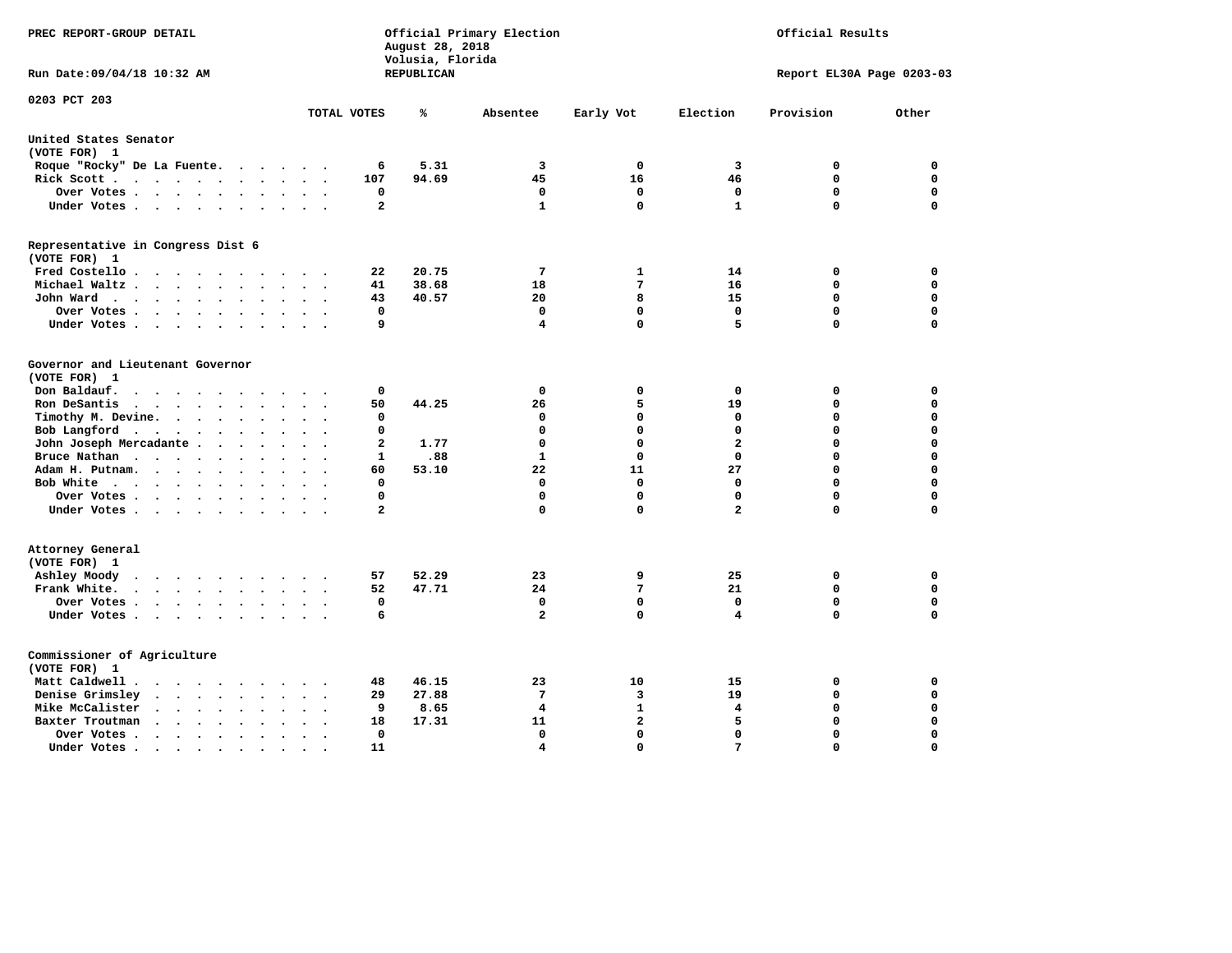| PREC REPORT-GROUP DETAIL                                                                                                      |                           | August 28, 2018<br>Volusia, Florida | Official Primary Election | Official Results<br>Report EL30A Page 0203-04 |             |             |             |
|-------------------------------------------------------------------------------------------------------------------------------|---------------------------|-------------------------------------|---------------------------|-----------------------------------------------|-------------|-------------|-------------|
| Run Date:09/04/18 10:32 AM                                                                                                    |                           | <b>NONPARTISAN</b>                  |                           |                                               |             |             |             |
| 0203 PCT 203                                                                                                                  |                           |                                     |                           |                                               |             |             |             |
|                                                                                                                               | TOTAL VOTES               | ℁                                   | Absentee                  | Early Vot                                     | Election    | Provision   | Other       |
| Circuit Judge 7th Judicial, Grp 15<br>(VOTE FOR) 1                                                                            |                           |                                     |                           |                                               |             |             |             |
| Linda L. Gaustad<br>$\sim$                                                                                                    | 32                        | 18.82                               | 19                        | 3                                             | 10          | 0           | 0           |
| Sebrina L. Slack<br>$\ddot{\phantom{a}}$                                                                                      | 98                        | 57.65                               | 38                        | 18                                            | 42          | 0           | $\mathbf 0$ |
| Ryan Will $\cdots$ $\cdots$                                                                                                   | 40                        | 23.53                               | 19                        | 3                                             | 18          | $\mathbf 0$ | $\mathbf 0$ |
| Over Votes<br>$\ddot{\phantom{0}}$                                                                                            | $\mathbf 0$               |                                     | $\mathbf 0$               | $\mathbf{0}$                                  | $\mathbf 0$ | $\mathbf 0$ | $\mathbf 0$ |
| Under Votes                                                                                                                   | 21                        |                                     | 11                        | $\overline{a}$                                | 8           | $\Omega$    | $\Omega$    |
| County Judge 7th Judicial, Grp 5<br>(VOTE FOR) 1                                                                              |                           |                                     |                           |                                               |             |             |             |
| Steve Burk.                                                                                                                   | 65                        | 40.63                               | 32                        | 8                                             | 25          | 0           | $\mathbf 0$ |
| Dawn "Pam" Fields.                                                                                                            | 95                        | 59.38                               | 39                        | 16                                            | 40          | 0           | $\mathbf 0$ |
| Over Votes<br>$\ddot{\phantom{a}}$<br>$\bullet$                                                                               | 0<br>$\bullet$            |                                     | $\mathbf 0$               | 0                                             | 0           | $\mathbf 0$ | $\mathbf 0$ |
| Under Votes                                                                                                                   | 31                        |                                     | 16                        | $\overline{a}$                                | 13          | 0           | $\mathbf 0$ |
| County Council at Large<br>(VOTE FOR) 1                                                                                       |                           |                                     |                           |                                               |             |             |             |
| L. Ronald Durham                                                                                                              | 21                        | 11.23                               | 7                         | 4                                             | 10          | 0           | 0           |
| Ben F. Johnson.<br>$\ddot{\phantom{a}}$                                                                                       | 165                       | 88.24                               | 78                        | 20                                            | 67          | 0           | $\mathbf 0$ |
| WRITE-IN.<br>$\mathbf{r}$ , $\mathbf{r}$ , $\mathbf{r}$ , $\mathbf{r}$ , $\mathbf{r}$<br>$\ddot{\phantom{0}}$<br>$\bullet$    | 1                         | .53                                 | 0                         | 0                                             | 1           | $\mathbf 0$ | $\mathbf 0$ |
| Over Votes<br>$\ddot{\phantom{a}}$<br>$\bullet$                                                                               | $\mathbf 0$               |                                     | 0                         | $\mathbf 0$                                   | $\mathbf 0$ | $\mathbf 0$ | $\mathbf 0$ |
| Under Votes<br>$\bullet$<br>$\bullet$                                                                                         | 4<br>$\ddot{\phantom{1}}$ |                                     | $\overline{a}$            | $\overline{a}$                                | $\mathbf 0$ | $\Omega$    | $\Omega$    |
| W Volusia Hospital Auth Grp A, Seat 1<br>(VOTE FOR) 1                                                                         |                           |                                     |                           |                                               |             |             |             |
| John M. Hill<br>$\sim$ $\sim$ $\sim$ $\sim$<br>$\cdot$<br>$\bullet$                                                           | 80                        | 54.42                               | 38                        | 8                                             | 34          | 0           | 0           |
| Raymond Long<br>$\cdots$<br>$\ddot{\phantom{0}}$                                                                              | 42                        | 28.57                               | 15                        | 8                                             | 19          | $\mathbf 0$ | $\mathbf 0$ |
| Voloria Manning<br>$\sim$<br>$\bullet$<br>$\bullet$ .<br>$\ddot{\phantom{a}}$<br>$\ddot{\phantom{a}}$<br>$\ddot{\phantom{a}}$ | 25                        | 17.01                               | 9                         | 7                                             | 9           | $\mathbf 0$ | $\mathbf 0$ |
| Over Votes .<br>$\cdot$ $\cdot$ $\cdot$ $\cdot$<br>$\bullet$                                                                  | $\mathbf 0$               |                                     | $\mathbf 0$               | $\mathbf 0$                                   | $\mathbf 0$ | $\mathbf 0$ | $\mathbf 0$ |
| Under Votes.<br>$\cdot$ $\cdot$ $\cdot$ $\cdot$<br>$\sim$ $\sim$<br>$\sim$                                                    | 44<br>$\sim$              |                                     | 25                        | 3                                             | 16          | 0           | $\mathbf 0$ |
| W Volusia Hospital Auth Grp B, Seat 2<br>(VOTE FOR) 1                                                                         |                           |                                     |                           |                                               |             |             |             |
| Michael Ray.<br>.                                                                                                             | 38                        | 28.15                               | 13                        | 10                                            | 15          | 0           | 0           |
| Kathie D. Shepard.<br>$\cdot$ $\cdot$ $\cdot$ $\cdot$                                                                         | 48                        | 35.56                               | 21                        | 6                                             | 21          | 0           | 0           |
| Brian Soukup<br>$\cdot$ $\cdot$ $\cdot$ $\cdot$                                                                               | 49                        | 36.30                               | 23                        | 4                                             | 22          | 0           | $\mathbf 0$ |
| Over Votes .<br>$\cdot$ $\cdot$ $\cdot$ $\cdot$<br>$\ddot{\phantom{0}}$<br>$\bullet$                                          | 0                         |                                     | $\mathbf 0$               | 0                                             | 0           | 0           | 0           |
| Under Votes<br>$\cdot$                                                                                                        | 56                        |                                     | 30                        | 6                                             | 20          | 0           | $\mathbf 0$ |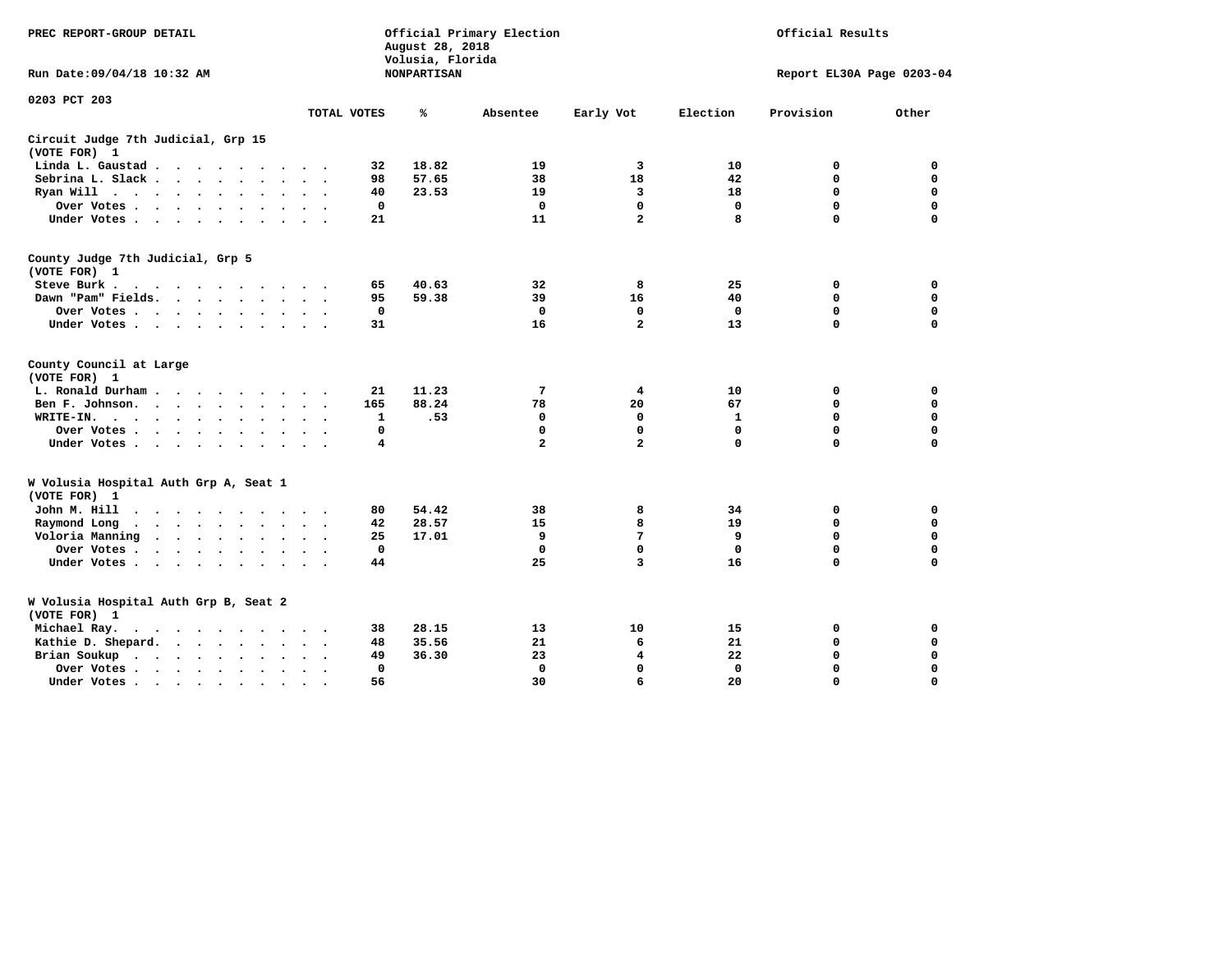| PREC REPORT-GROUP DETAIL               |  |  |                                         |  |             | Official Primary Election<br>August 28, 2018<br>Volusia, Florida | Official Results          |           |          |           |       |
|----------------------------------------|--|--|-----------------------------------------|--|-------------|------------------------------------------------------------------|---------------------------|-----------|----------|-----------|-------|
| Run Date: 09/04/18 10:32 AM            |  |  |                                         |  |             | <b>STATISTICS</b>                                                | Report EL30A Page 0204-01 |           |          |           |       |
| 0204 PCT 204                           |  |  |                                         |  |             |                                                                  |                           |           |          |           |       |
|                                        |  |  |                                         |  | TOTAL VOTES | %ะ                                                               | Absentee                  | Early Vot | Election | Provision | Other |
| REGISTERED VOTERS - TOTAL              |  |  |                                         |  | 830         |                                                                  |                           |           |          |           |       |
| REGISTERED VOTERS - DEMOCRATIC         |  |  | $\cdot$ $\cdot$ $\cdot$ $\cdot$         |  | 252         | 30.36                                                            |                           |           |          |           |       |
| REGISTERED VOTERS - REPUBLICAN         |  |  | $\sim$ $\sim$ $\sim$ $\sim$             |  | 321         | 38.67                                                            |                           |           |          |           |       |
| REGISTERED VOTERS - NONPARTISAN        |  |  |                                         |  | 257         |                                                                  |                           |           |          |           |       |
| BALLOTS CAST - TOTAL.                  |  |  |                                         |  | 237         |                                                                  | 89                        | 32        | 115      |           |       |
| BALLOTS CAST - DEMOCRATIC              |  |  |                                         |  | 62          | 26.16                                                            | 24                        | 12        | 26       |           |       |
| BALLOTS CAST - REPUBLICAN              |  |  |                                         |  | 144         | 60.76                                                            | 51                        | 19        | 73       |           |       |
| BALLOTS CAST - NONPARTISAN.            |  |  |                                         |  | 31          | 13.08                                                            | 14                        |           | 16       |           |       |
| BALLOTS CAST - BLANK.                  |  |  |                                         |  | 0           |                                                                  | 0                         | 0         | 0        | 0         |       |
| VOTER TURNOUT - TOTAL<br>.             |  |  |                                         |  |             | 28.55                                                            |                           |           |          |           |       |
| VOTER TURNOUT - DEMOCRATIC.            |  |  | $\cdot$ $\cdot$ $\cdot$ $\cdot$ $\cdot$ |  |             | 24.60                                                            |                           |           |          |           |       |
| VOTER TURNOUT - REPUBLICAN.<br>$\cdot$ |  |  |                                         |  |             | 44.86                                                            |                           |           |          |           |       |
| VOTER TURNOUT - BLANK                  |  |  |                                         |  |             |                                                                  |                           |           |          |           |       |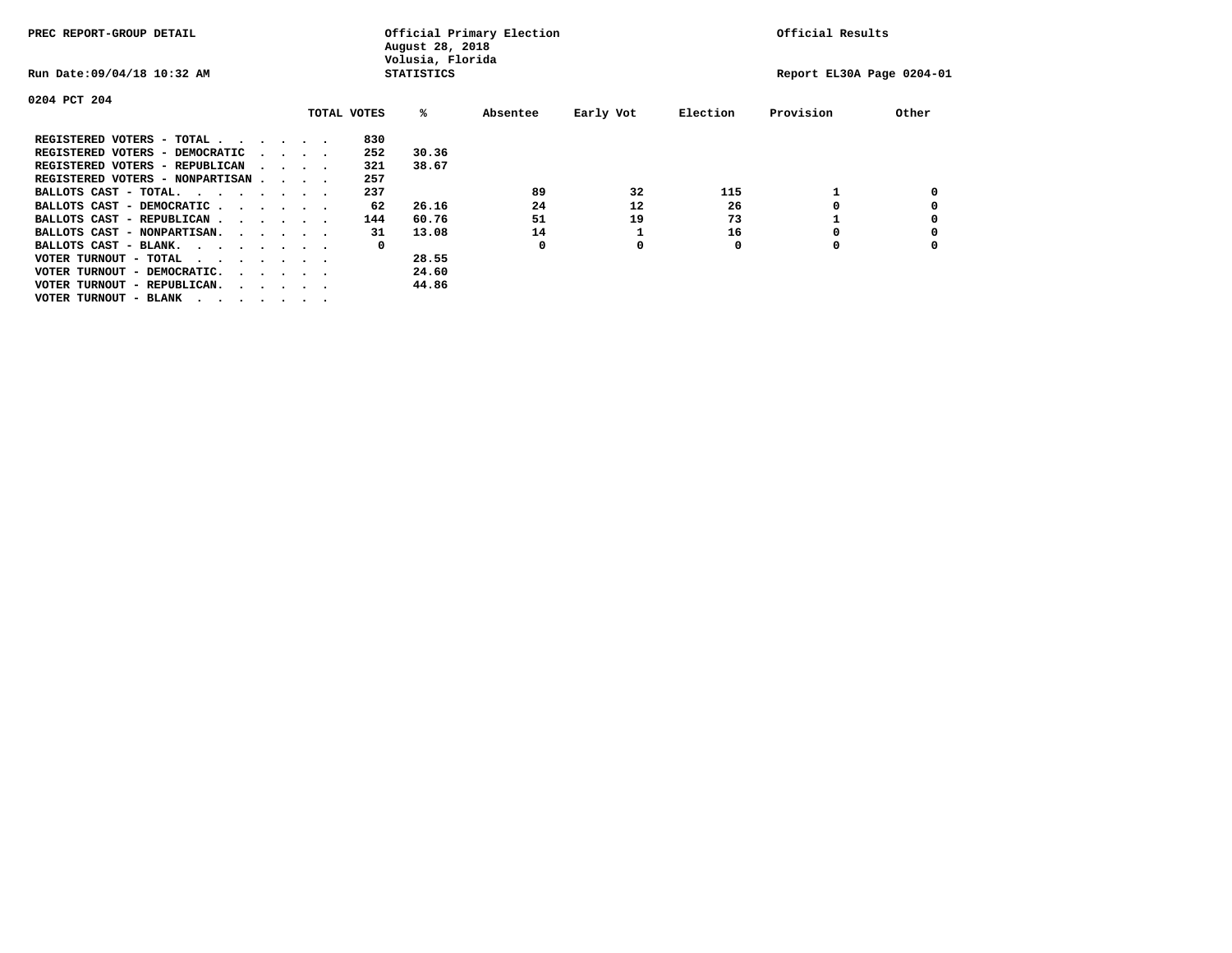| PREC REPORT-GROUP DETAIL                                                                                                                                                                              |                    | August 28, 2018<br>Volusia, Florida | Official Primary Election |                           | Official Results |                  |                            |
|-------------------------------------------------------------------------------------------------------------------------------------------------------------------------------------------------------|--------------------|-------------------------------------|---------------------------|---------------------------|------------------|------------------|----------------------------|
| Run Date: 09/04/18 10:32 AM                                                                                                                                                                           |                    | DEMOCRATIC                          |                           | Report EL30A Page 0204-02 |                  |                  |                            |
| 0204 PCT 204                                                                                                                                                                                          |                    |                                     |                           |                           |                  |                  |                            |
|                                                                                                                                                                                                       | TOTAL VOTES        | ℁                                   | Absentee                  | Early Vot                 | Election         | Provision        | Other                      |
| Representative in Congress Dist 6<br>(VOTE FOR) 1                                                                                                                                                     |                    |                                     |                           |                           |                  |                  |                            |
| Stephen Sevigny                                                                                                                                                                                       | 13                 | 21.31                               | 5                         | 4                         | 4                | 0                | 0                          |
| Nancy Soderberg<br>$\mathbf{a}$ , and $\mathbf{a}$ , and $\mathbf{a}$ , and $\mathbf{a}$<br>$\bullet$<br>$\ddot{\phantom{1}}$                                                                         | 31                 | 50.82                               | 11                        | 4                         | 16               | $\mathbf 0$      | $\mathbf 0$                |
| John Upchurch.<br>$\cdot$ $\cdot$ $\cdot$ $\cdot$ $\cdot$ $\cdot$<br>$\cdot$ $\cdot$ $\cdot$                                                                                                          | 17                 | 27.87                               | 8                         | 3                         | 6                | 0                | 0                          |
| Over Votes                                                                                                                                                                                            | 0                  |                                     | $\mathbf 0$               | $\mathbf 0$               | $\mathbf 0$      | $\mathbf 0$      | $\mathbf 0$                |
| Under Votes                                                                                                                                                                                           | $\mathbf{1}$       |                                     | $\mathbf{0}$              | $\mathbf{1}$              | $\mathbf 0$      | 0                | $\mathbf 0$                |
| Governor and Lieutenant Governor                                                                                                                                                                      |                    |                                     |                           |                           |                  |                  |                            |
| (VOTE FOR) 1                                                                                                                                                                                          |                    |                                     |                           |                           |                  |                  |                            |
| Andrew Gillum                                                                                                                                                                                         | 14                 | 23.33                               | 3                         | 3                         | 8                | 0                | 0                          |
| Gwen Graham.                                                                                                                                                                                          | 31                 | 51.67                               | 12                        | 6                         | 13               | 0                | $\mathbf 0$                |
| Jeff Greene.<br>$\sim$<br>$\ddot{\phantom{a}}$<br>$\bullet$<br>$\bullet$                                                                                                                              | 6                  | 10.00                               | 4                         | $\mathbf{1}$              | 1                | 0                | $\Omega$                   |
| Chris King                                                                                                                                                                                            | 4                  | 6.67                                | $\overline{a}$            | $\mathbf{1}$              | $\mathbf{1}$     | 0                | $\mathbf 0$                |
| Philip Levine .<br>$\begin{array}{cccccccccccccc} \bullet & \bullet & \bullet & \bullet & \bullet & \bullet & \bullet & \bullet & \bullet & \bullet \end{array}$<br>$\ddot{\phantom{0}}$<br>$\bullet$ | 4                  | 6.67                                | $\overline{2}$            | $\mathbf 0$               | $\overline{a}$   | 0                | $\mathbf 0$                |
| Alex "Lundy" Lundmark<br>$\sim$ $\sim$ $\sim$ $\sim$                                                                                                                                                  | $\mathbf{1}$       | 1.67                                | $\mathbf{1}$              | $\mathbf{0}$              | $\Omega$         | 0                | $\Omega$                   |
| John Wetherbee.                                                                                                                                                                                       | 0                  |                                     | 0                         | $\mathbf 0$               | $\Omega$         | $\Omega$         | $\Omega$                   |
| Over Votes.<br>$\cdots$                                                                                                                                                                               | $\mathbf 0$        |                                     | 0                         | 0                         | $\Omega$         | 0                | $\Omega$                   |
| Under Votes                                                                                                                                                                                           | $\overline{a}$     |                                     | 0                         | $\mathbf{1}$              | $\mathbf{1}$     | 0                | 0                          |
| Attorney General                                                                                                                                                                                      |                    |                                     |                           |                           |                  |                  |                            |
| (VOTE FOR) 1                                                                                                                                                                                          |                    |                                     |                           |                           |                  |                  |                            |
| Sean Shaw                                                                                                                                                                                             | 35                 | 61.40                               | 11                        | 10                        | 14               | 0                | 0                          |
| Ryan Torrens                                                                                                                                                                                          | 22                 | 38.60                               | 11                        | 1                         | 10               | $\mathbf 0$      | $\Omega$                   |
| Over Votes                                                                                                                                                                                            | $\mathbf 0$        |                                     | $\mathbf{0}$              | $\mathbf 0$               | $\mathbf 0$      | 0                | $\mathbf 0$                |
| Under Votes<br>$\sim$ $\sim$<br>$\sim$ $\sim$                                                                                                                                                         | 5                  |                                     | $\overline{a}$            | $\mathbf{1}$              | $\overline{a}$   | 0                | $\mathbf 0$                |
| Commissioner of Agriculture<br>(VOTE FOR) 1                                                                                                                                                           |                    |                                     |                           |                           |                  |                  |                            |
| Nicole "Nikki" Fried.                                                                                                                                                                                 | 34                 | 59.65                               | 14                        | 5                         | 15               | 0                | 0                          |
| Jeffrey Duane Porter.<br>$\sim$                                                                                                                                                                       | 6                  | 10.53                               | $\mathbf{1}$              | $\mathbf{1}$              | 4                | 0                | $\mathbf 0$                |
| Roy David Walker                                                                                                                                                                                      | 17                 | 29.82                               | 8                         | 5                         | 4                | $\mathbf 0$      | $\Omega$                   |
| Over Votes.<br>$\sim$<br>$\sim$ $\sim$                                                                                                                                                                | $\mathbf 0$        |                                     | $\mathbf 0$               | $\mathbf 0$               | $\Omega$         | $\Omega$         | $\Omega$                   |
| Under Votes                                                                                                                                                                                           | 5                  |                                     | $\mathbf{1}$              | $\mathbf{1}$              | 3                | $\Omega$         | $\Omega$                   |
| State Representative District 26                                                                                                                                                                      |                    |                                     |                           |                           |                  |                  |                            |
| (VOTE FOR) 1                                                                                                                                                                                          |                    |                                     |                           |                           |                  |                  |                            |
| Patrick Henry.<br>$\cdots$                                                                                                                                                                            | 34                 | 59.65<br>40.35                      | 15<br>7                   | 5<br>6                    | 14<br>10         | 0<br>$\mathbf 0$ | $\mathbf 0$<br>$\mathbf 0$ |
| Percy L. Williamson                                                                                                                                                                                   | 23<br>$\mathbf{0}$ |                                     | $\Omega$                  | $\mathbf 0$               | $\Omega$         | $\Omega$         | $\Omega$                   |
| Over Votes                                                                                                                                                                                            | 5.                 |                                     | $\mathbf{z}$              | $\mathbf{1}$              | $\mathbf{z}$     | $\Omega$         | $\Omega$                   |
| Under Votes                                                                                                                                                                                           |                    |                                     |                           |                           |                  |                  |                            |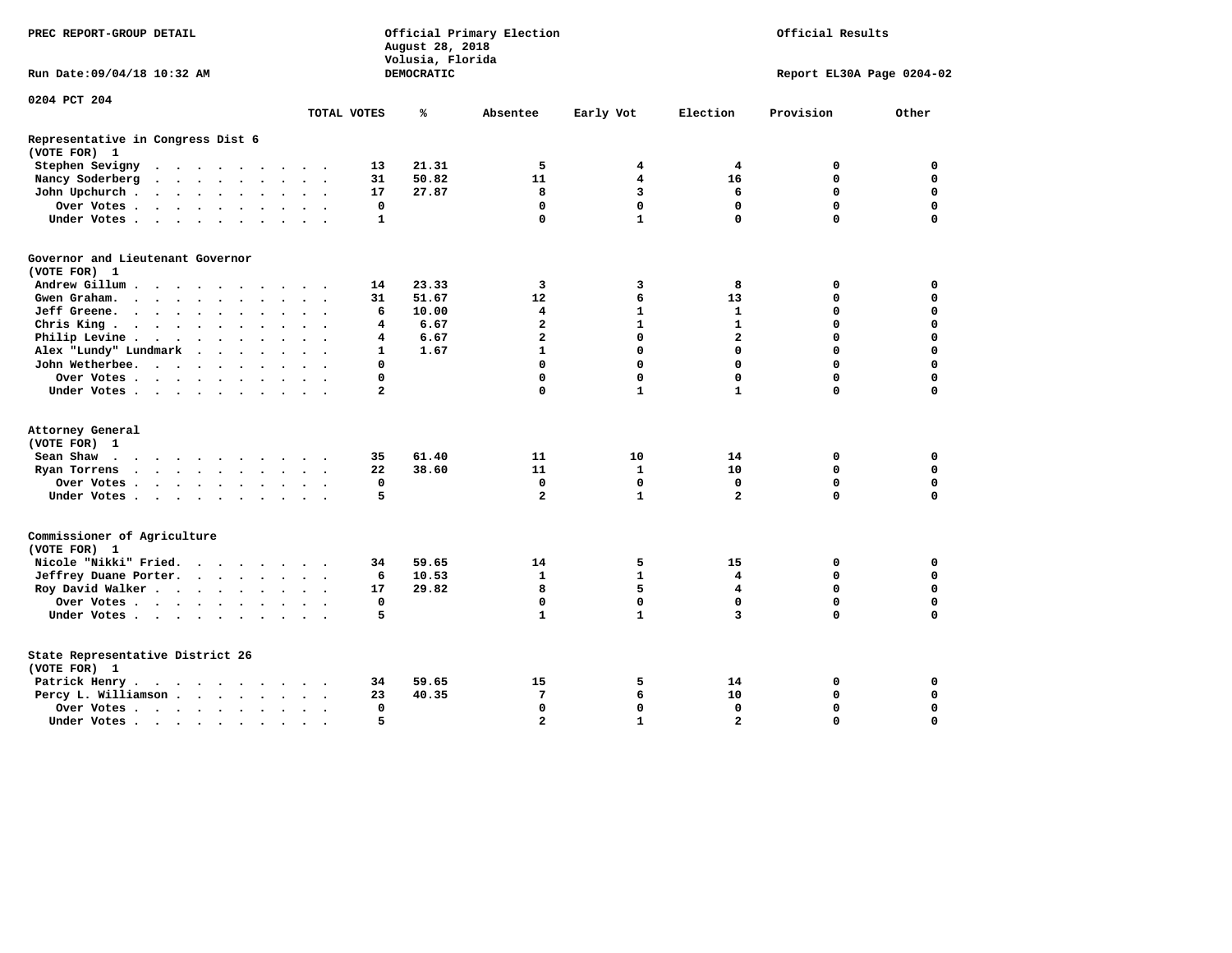| PREC REPORT-GROUP DETAIL                                                                                                                                                                                                                                                    |              | August 28, 2018<br>Volusia, Florida | Official Primary Election | Official Results |              |                           |             |
|-----------------------------------------------------------------------------------------------------------------------------------------------------------------------------------------------------------------------------------------------------------------------------|--------------|-------------------------------------|---------------------------|------------------|--------------|---------------------------|-------------|
| Run Date: 09/04/18 10:32 AM                                                                                                                                                                                                                                                 |              | REPUBLICAN                          |                           |                  |              | Report EL30A Page 0204-03 |             |
| 0204 PCT 204                                                                                                                                                                                                                                                                | TOTAL VOTES  | ℁                                   | Absentee                  | Early Vot        | Election     | Provision                 | Other       |
| United States Senator<br>(VOTE FOR) 1                                                                                                                                                                                                                                       |              |                                     |                           |                  |              |                           |             |
| Roque "Rocky" De La Fuente.                                                                                                                                                                                                                                                 | 13           | 9.29                                | 4                         | 3                | 6            | 0                         | 0           |
| Rick Scott                                                                                                                                                                                                                                                                  | 127          | 90.71                               | 45                        | 15               | 66           | 1                         | 0           |
| Over Votes                                                                                                                                                                                                                                                                  | 0            |                                     | 0                         | 0                | 0            | 0                         | 0           |
| Under Votes<br>$\sim$ $\sim$<br>$\ddot{\phantom{1}}$                                                                                                                                                                                                                        | 4            |                                     | $\overline{a}$            | $\mathbf{1}$     | $\mathbf{1}$ | 0                         | 0           |
| Representative in Congress Dist 6<br>(VOTE FOR) 1                                                                                                                                                                                                                           |              |                                     |                           |                  |              |                           |             |
| Fred Costello                                                                                                                                                                                                                                                               | 39           | 28.26                               | 10                        | 6                | 23           | 0                         | 0           |
| Michael Waltz<br>$\ddot{\phantom{1}}$                                                                                                                                                                                                                                       | 64           | 46.38                               | 25                        | 7                | 31           | 1                         | 0           |
| John Ward<br>$\cdot$ $\cdot$ $\cdot$                                                                                                                                                                                                                                        | 35           | 25.36                               | 14                        | 6                | 15           | 0                         | 0           |
| Over Votes .<br>$\cdot$ $\cdot$ $\cdot$ $\cdot$ $\cdot$ $\cdot$                                                                                                                                                                                                             | 0            |                                     | 0                         | $\mathbf 0$      | $\mathbf 0$  | $\mathbf 0$               | $\mathbf 0$ |
| Under Votes.<br>$\cdots$                                                                                                                                                                                                                                                    | 6            |                                     | $\overline{a}$            | $\mathbf 0$      | 4            | 0                         | $\mathbf 0$ |
| Governor and Lieutenant Governor<br>(VOTE FOR) 1                                                                                                                                                                                                                            |              |                                     |                           |                  |              |                           |             |
| Don Baldauf.                                                                                                                                                                                                                                                                | 2            | 1.43                                | 1                         | 1                | 0            | 0                         | 0           |
| Ron DeSantis<br>$\mathbf{r}$ . The set of the set of the set of the set of the set of the set of the set of the set of the set of the set of the set of the set of the set of the set of the set of the set of the set of the set of the set of t<br>$\ddot{\phantom{0}}$   | 77           | 55.00                               | 26                        | 12               | 39           | 0                         | 0           |
| Timothy M. Devine.                                                                                                                                                                                                                                                          | 0            |                                     | 0                         | 0                | 0            | 0                         | $\mathbf 0$ |
| Bob Langford $\cdot \cdot \cdot \cdot \cdot \cdot$<br>$\bullet$<br>$\bullet$ .<br>$\ddot{\phantom{0}}$                                                                                                                                                                      | $\mathbf{2}$ | 1.43                                | $\mathbf{1}$              | $\mathbf 0$      | $\mathbf{1}$ | 0                         | $\mathbf 0$ |
| John Joseph Mercadante                                                                                                                                                                                                                                                      | 1            | .71                                 | 0                         | 0                | $\mathbf{1}$ | 0                         | 0           |
| Bruce Nathan<br>$\bullet$<br>$\bullet$ .<br>$\ddot{\phantom{0}}$                                                                                                                                                                                                            | 1            | .71                                 | $\mathbf{1}$              | 0                | $\mathbf 0$  | 0                         | $\mathbf 0$ |
| Adam H. Putnam.<br>$\sim$ $\sim$ $\sim$ $\sim$                                                                                                                                                                                                                              | 57           | 40.71                               | 19                        | 6                | 31           | 1                         | $\mathbf 0$ |
| Bob White                                                                                                                                                                                                                                                                   | 0            |                                     | 0                         | 0                | $\mathbf 0$  | 0                         | $\mathbf 0$ |
| Over Votes .<br>$\mathbf{r}$ . The contract of the contract of the contract of the contract of the contract of the contract of the contract of the contract of the contract of the contract of the contract of the contract of the contract of th<br>$\bullet$<br>$\bullet$ | $\mathbf{1}$ |                                     | $\mathbf{1}$              | $\mathbf 0$      | $\mathbf 0$  | 0                         | $\mathbf 0$ |
| Under Votes                                                                                                                                                                                                                                                                 | 3            |                                     | $\overline{a}$            | $\mathbf 0$      | $\mathbf{1}$ | 0                         | 0           |
| Attorney General<br>(VOTE FOR) 1                                                                                                                                                                                                                                            | 89           | 64.03                               | 29                        | 9                | 51           | 0                         | 0           |
| Ashley Moody<br>$\cdots$<br>Frank White.                                                                                                                                                                                                                                    | 50           | 35.97                               | 17                        | 10               | 22           | 1                         | $\mathbf 0$ |
| $\mathbf{r}$ , and $\mathbf{r}$ , and $\mathbf{r}$ , and $\mathbf{r}$<br>$\bullet$ .<br>$\bullet$<br>$\bullet$<br>$\cdot$<br>Over Votes                                                                                                                                     | 0            |                                     | 0                         | 0                | 0            | 0                         | 0           |
| Under Votes<br>$\sim$<br>$\sim$ $\sim$                                                                                                                                                                                                                                      | 5            |                                     | 5                         | $\mathbf 0$      | $\mathbf 0$  | 0                         | $\mathbf 0$ |
| Commissioner of Agriculture<br>(VOTE FOR) 1                                                                                                                                                                                                                                 |              |                                     |                           |                  |              |                           |             |
| Matt Caldwell .<br>$\cdots$                                                                                                                                                                                                                                                 | 52           | 39.39                               | 19                        | 9                | 24           | 0                         | 0           |
| Denise Grimsley                                                                                                                                                                                                                                                             | 44           | 33.33                               | 9                         | 5                | 29           | 1                         | 0           |
| Mike McCalister<br>$\mathbf{r}$ , $\mathbf{r}$ , $\mathbf{r}$ , $\mathbf{r}$ , $\mathbf{r}$<br>$\ddot{\phantom{0}}$<br>$\cdot$                                                                                                                                              | 17           | 12.88                               | 9                         | 4                | 4            | 0                         | 0           |
| Baxter Troutman<br>.                                                                                                                                                                                                                                                        | 19           | 14.39                               | 7                         | 1                | 11           | 0                         | 0           |
| Over Votes .<br>$\sim$ $\sim$ $\sim$<br>$\ddot{\phantom{a}}$                                                                                                                                                                                                                | 0            |                                     | 0                         | 0                | 0            | 0                         | 0           |
| Under Votes.<br>$\bullet$<br>$\sim$                                                                                                                                                                                                                                         | 12           |                                     | 7                         | 0                | 5            | 0                         | $\mathbf 0$ |
| State Representative District 26<br>(VOTE FOR) 1                                                                                                                                                                                                                            |              |                                     |                           |                  |              |                           |             |
| Michael Cantu.<br>$\sim$ $\sim$ $\sim$<br>$\sim$<br>$\cdot$                                                                                                                                                                                                                 | 59           | 45.04                               | 24                        | 5                | 30           | 0                         | 0           |
| Elizabeth Fetterhoff.                                                                                                                                                                                                                                                       | 72           | 54.96                               | 23                        | 13               | 36           | 0                         | 0           |
| Over Votes                                                                                                                                                                                                                                                                  | 1            |                                     | 1                         | 0                | 0            | 0                         | 0           |
| Under Votes                                                                                                                                                                                                                                                                 | 12           |                                     | 3                         | $\mathbf{1}$     | 7            | 1                         | 0           |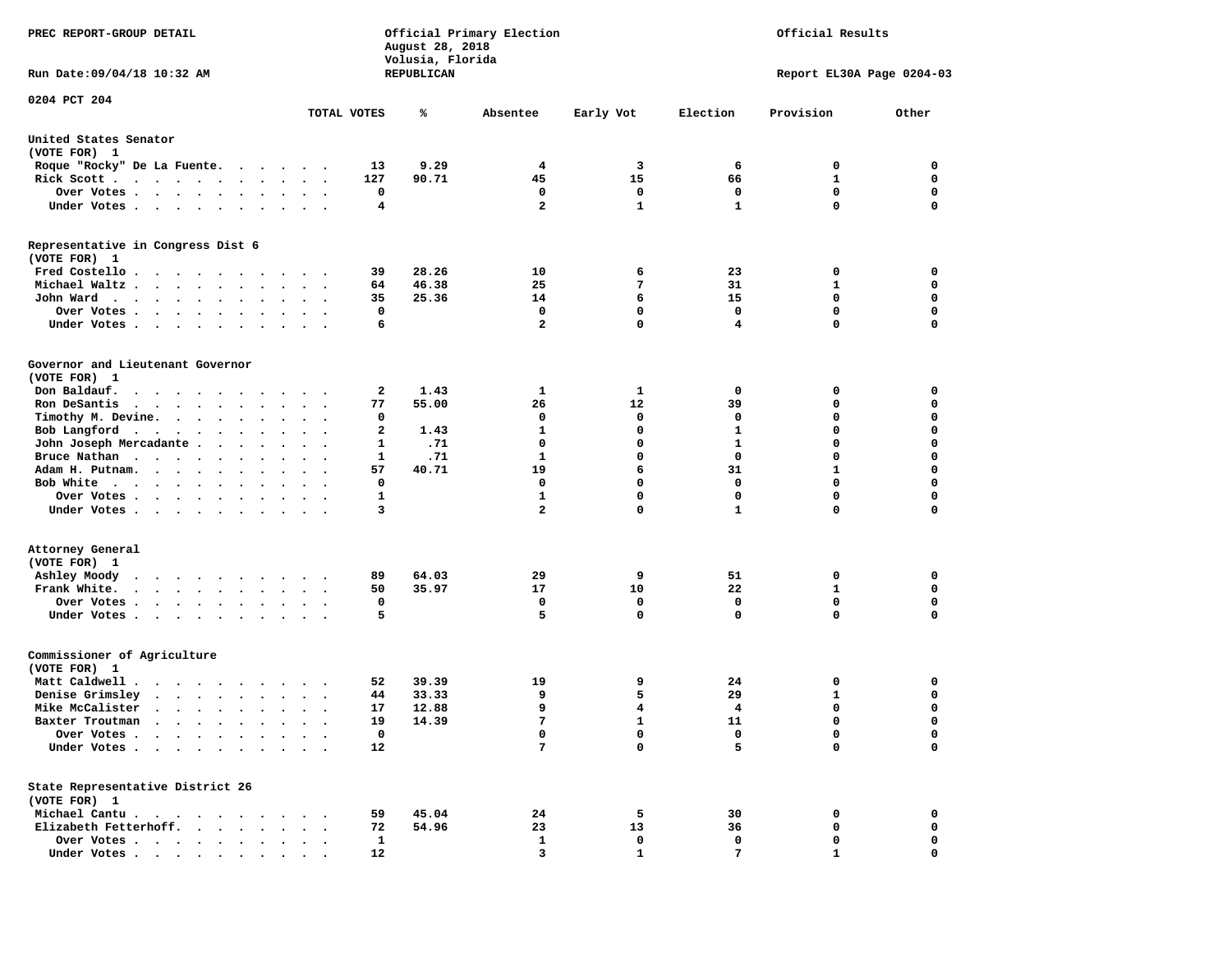| PREC REPORT-GROUP DETAIL                                                                                                                                                                                                                      |                                               | August 28, 2018<br>Volusia, Florida | Official Primary Election      |              | Official Results             |                           |             |  |  |
|-----------------------------------------------------------------------------------------------------------------------------------------------------------------------------------------------------------------------------------------------|-----------------------------------------------|-------------------------------------|--------------------------------|--------------|------------------------------|---------------------------|-------------|--|--|
| Run Date: 09/04/18 10:32 AM                                                                                                                                                                                                                   |                                               | <b>NONPARTISAN</b>                  |                                |              |                              | Report EL30A Page 0204-04 |             |  |  |
| 0204 PCT 204                                                                                                                                                                                                                                  | TOTAL VOTES                                   | ℁                                   | Absentee                       | Early Vot    | Election                     | Provision                 | Other       |  |  |
| Circuit Judge 7th Judicial, Grp 15                                                                                                                                                                                                            |                                               |                                     |                                |              |                              |                           |             |  |  |
| (VOTE FOR) 1                                                                                                                                                                                                                                  |                                               |                                     |                                |              |                              |                           |             |  |  |
| Linda L. Gaustad                                                                                                                                                                                                                              | 51                                            | 23.39                               | 17                             | 8            | 26                           | $\mathbf 0$               | 0           |  |  |
| Sebrina L. Slack<br>$\sim$                                                                                                                                                                                                                    | 105<br>$\bullet$<br>$\cdot$<br>$\bullet$      | 48.17                               | 42                             | 14           | 48                           | $\mathbf{1}$              | $\mathbf 0$ |  |  |
| Ryan Will $\cdots$ $\cdots$ $\cdots$                                                                                                                                                                                                          | 62<br>$\sim$                                  | 28.44                               | 24                             | 10           | 28                           | 0                         | $\mathbf 0$ |  |  |
| Over Votes                                                                                                                                                                                                                                    | 0                                             |                                     | $\mathbf 0$                    | $\Omega$     | $\mathbf{o}$                 | $\mathbf 0$               | 0           |  |  |
| Under Votes                                                                                                                                                                                                                                   | 19<br>$\sim$ $\sim$                           |                                     | 6                              | $\mathbf 0$  | 13                           | $\Omega$                  | $\mathbf 0$ |  |  |
| County Judge 7th Judicial, Grp 5<br>(VOTE FOR) 1                                                                                                                                                                                              |                                               |                                     |                                |              |                              |                           |             |  |  |
| Steve Burk .                                                                                                                                                                                                                                  | 101                                           | 47.64                               | 42                             | 14           | 44                           | 1                         | 0           |  |  |
| Dawn "Pam" Fields.                                                                                                                                                                                                                            | 111<br>$\sim$ $\sim$                          | 52.36                               | 38                             | 17           | 56                           | $\mathbf 0$               | $\mathbf 0$ |  |  |
| Over Votes                                                                                                                                                                                                                                    | 1                                             |                                     | 1                              | 0            | 0                            | 0                         | 0           |  |  |
| Under Votes                                                                                                                                                                                                                                   | 24<br>$\ddot{\phantom{1}}$                    |                                     | 8                              | $\mathbf{1}$ | 15                           | 0                         | 0           |  |  |
| County Council at Large                                                                                                                                                                                                                       |                                               |                                     |                                |              |                              |                           |             |  |  |
| (VOTE FOR) 1                                                                                                                                                                                                                                  |                                               | 27.88                               | 26                             |              |                              | $\mathbf 0$               | 0           |  |  |
| L. Ronald Durham<br>Ben F. Johnson.                                                                                                                                                                                                           | 63<br>161<br>$\cdot$ .                        | 71.24                               | 61                             | 11<br>20     | 26<br>79                     | $\mathbf{1}$              | 0           |  |  |
| WRITE-IN.<br>$\ddot{\phantom{0}}$<br>$\sim$                                                                                                                                                                                                   | $\overline{\mathbf{2}}$                       | .88                                 | $\mathbf{1}$                   | $\mathbf{o}$ | $\mathbf{1}$                 | 0                         | 0           |  |  |
| Over Votes                                                                                                                                                                                                                                    | $\mathbf 0$<br>$\cdot$                        |                                     | $\mathbf 0$                    | $\mathbf 0$  | $\mathbf 0$                  | $\mathbf 0$               | $\mathbf 0$ |  |  |
| Under Votes                                                                                                                                                                                                                                   | 11<br>$\cdot$ .                               |                                     | $\mathbf{1}$                   | $\mathbf{1}$ | 9                            | $\Omega$                  | $\mathbf 0$ |  |  |
| County Council Member District 1                                                                                                                                                                                                              |                                               |                                     |                                |              |                              |                           |             |  |  |
| (VOTE FOR) 1                                                                                                                                                                                                                                  |                                               |                                     |                                |              |                              |                           |             |  |  |
| Jeff Brower.                                                                                                                                                                                                                                  | 2                                             | 28.57                               | 0                              | 0            | 2                            | $\Omega$                  | 0           |  |  |
| Barbara Girtman<br>$\mathbf{r}$ . The set of $\mathbf{r}$<br>$\sim$                                                                                                                                                                           | $\mathbf{1}$<br>$\mathbf{r}$                  | 14.29                               | $\mathbf{1}$                   | 0            | 0                            | $\mathbf 0$               | $\mathbf 0$ |  |  |
| Eddie Molina                                                                                                                                                                                                                                  | 0                                             |                                     | $\mathbf 0$                    | 0            | 0                            | 0                         | $\mathbf 0$ |  |  |
| Pat Patterson<br>$\ddot{\phantom{a}}$<br>$\ddot{\phantom{a}}$                                                                                                                                                                                 | 4<br>$\sim$                                   | 57.14                               | 4                              | 0            | 0                            | $\mathbf 0$               | $\mathbf 0$ |  |  |
| Over Votes<br>$\bullet$                                                                                                                                                                                                                       | $\Omega$<br>$\bullet$<br>$\ddot{\phantom{0}}$ |                                     | $\mathbf 0$                    | 0            | 0                            | $\mathbf{0}$              | $\mathbf 0$ |  |  |
| Under Votes                                                                                                                                                                                                                                   | 1                                             |                                     | $\mathbf 0$                    | $\Omega$     | $\mathbf{1}$                 | $\mathbf 0$               | $\mathbf 0$ |  |  |
| School Board Member District 1                                                                                                                                                                                                                |                                               |                                     |                                |              |                              |                           |             |  |  |
| (VOTE FOR) 1                                                                                                                                                                                                                                  |                                               |                                     |                                |              |                              |                           |             |  |  |
| Al Bouie.<br>$\sim$<br>$\cdots$                                                                                                                                                                                                               | 4<br>$\sim$                                   | 57.14                               | $\mathbf{2}$<br>$\overline{a}$ | 0            | $\mathbf{2}$<br>$\mathbf{1}$ | 0                         | 0<br>0      |  |  |
| Jamie Michele Haynes.                                                                                                                                                                                                                         | 3<br>$\ddot{\phantom{1}}$<br>$\mathbf 0$      | 42.86                               | 0                              | 0<br>0       | 0                            | 0<br>0                    | 0           |  |  |
| Leslie LaRue<br>$\sim$ $\sim$<br>Over Votes                                                                                                                                                                                                   | $\mathbf 0$                                   |                                     | 0                              | 0            | 0                            | 0                         | 0           |  |  |
| Under Votes<br>$\ddot{\phantom{a}}$                                                                                                                                                                                                           | $\mathbf{1}$<br>$\cdot$                       |                                     | $\mathbf{1}$                   | 0            | 0                            | 0                         | 0           |  |  |
|                                                                                                                                                                                                                                               |                                               |                                     |                                |              |                              |                           |             |  |  |
| W Volusia Hospital Auth Grp A, Seat 1<br>(VOTE FOR) 1                                                                                                                                                                                         |                                               |                                     |                                |              |                              |                           |             |  |  |
| John M. Hill<br>.<br>$\ddot{\phantom{0}}$                                                                                                                                                                                                     | 112                                           | 52.83                               | 37                             | 22           | 52                           | 1                         | 0           |  |  |
| Raymond Long<br>$\cdots$<br>$\ddotsc$                                                                                                                                                                                                         | 55<br>$\bullet$<br>$\cdot$                    | 25.94                               | 22                             | 5            | 28                           | 0                         | 0           |  |  |
| Voloria Manning                                                                                                                                                                                                                               | 45<br>$\bullet$                               | 21.23                               | 20                             | 4            | 21                           | $\mathbf 0$               | 0           |  |  |
| Over Votes .<br>$\bullet$                                                                                                                                                                                                                     | $\mathbf{1}$                                  |                                     | $\mathbf{1}$                   | 0            | $\mathbf 0$                  | 0                         | 0           |  |  |
| Under Votes.<br>. The contract of the contract of the contract of the contract of the contract of the contract of the contract of the contract of the contract of the contract of the contract of the contract of the contract of the contrac | 24<br>$\cdot$                                 |                                     | 9                              | $\mathbf{1}$ | 14                           | $\mathbf 0$               | $\Omega$    |  |  |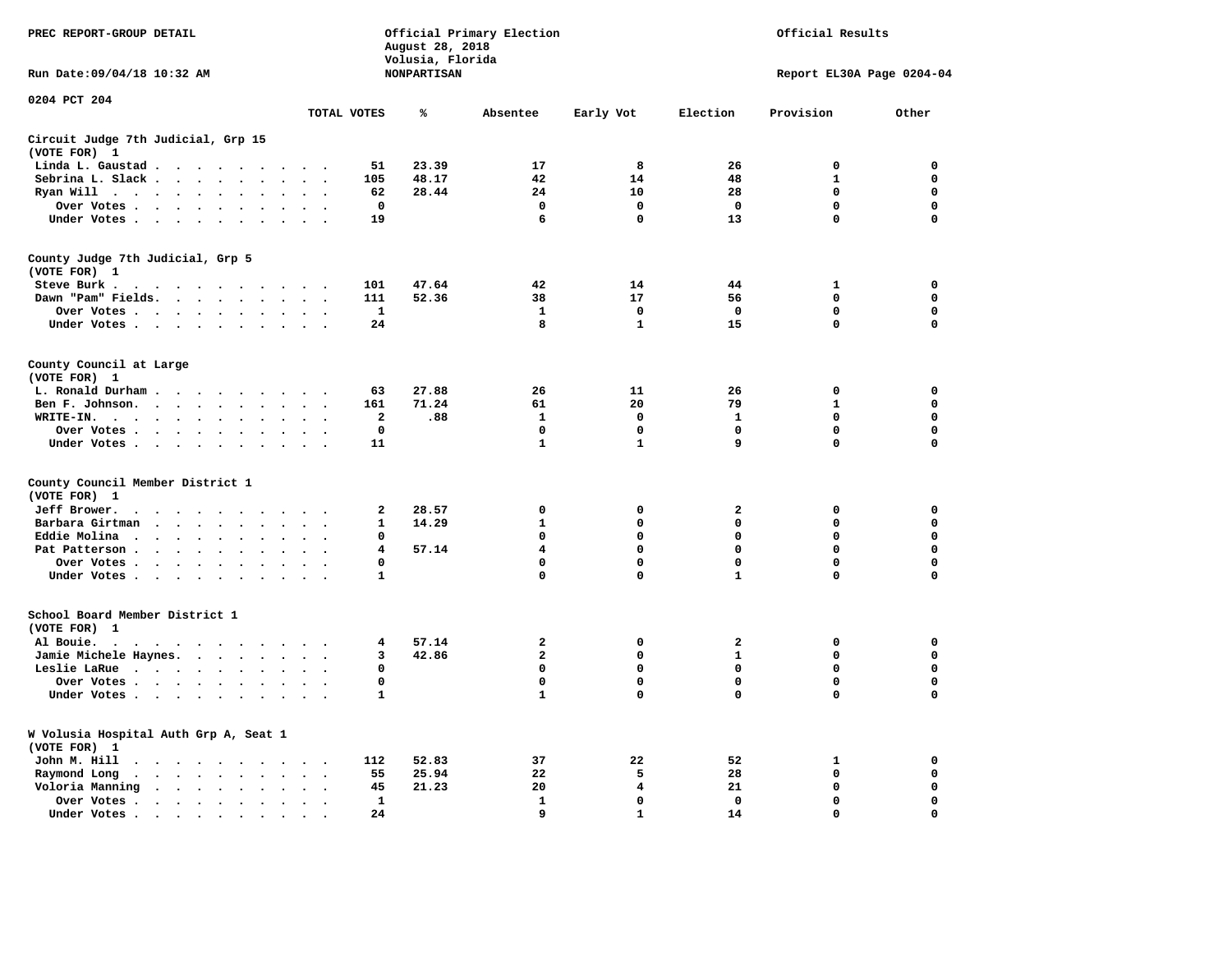| PREC REPORT-GROUP DETAIL                              |             | August 28, 2018<br>Volusia, Florida | Official Primary Election |           | Official Results          |           |       |
|-------------------------------------------------------|-------------|-------------------------------------|---------------------------|-----------|---------------------------|-----------|-------|
| Run Date: 09/04/18 10:32 AM                           |             | <b>NONPARTISAN</b>                  |                           |           | Report EL30A Page 0204-05 |           |       |
| 0204 PCT 204                                          |             |                                     |                           |           |                           |           |       |
|                                                       | TOTAL VOTES | ℁                                   | Absentee                  | Early Vot | Election                  | Provision | Other |
| W Volusia Hospital Auth Grp B, Seat 2<br>(VOTE FOR) 1 |             |                                     |                           |           |                           |           |       |
| Michael Ray.                                          |             | 53<br>25.73                         | 16                        | 11        | 25                        |           |       |
| Kathie D. Shepard.                                    |             | 97<br>47.09                         | 42                        | 11        | 44                        |           |       |
| Brian Soukup                                          |             | 56<br>27.18                         | 22                        |           | 27                        |           |       |
| Over Votes                                            |             |                                     |                           | 0         | 0                         |           |       |
| Under Votes                                           |             | 30                                  | 8                         |           | 19                        |           |       |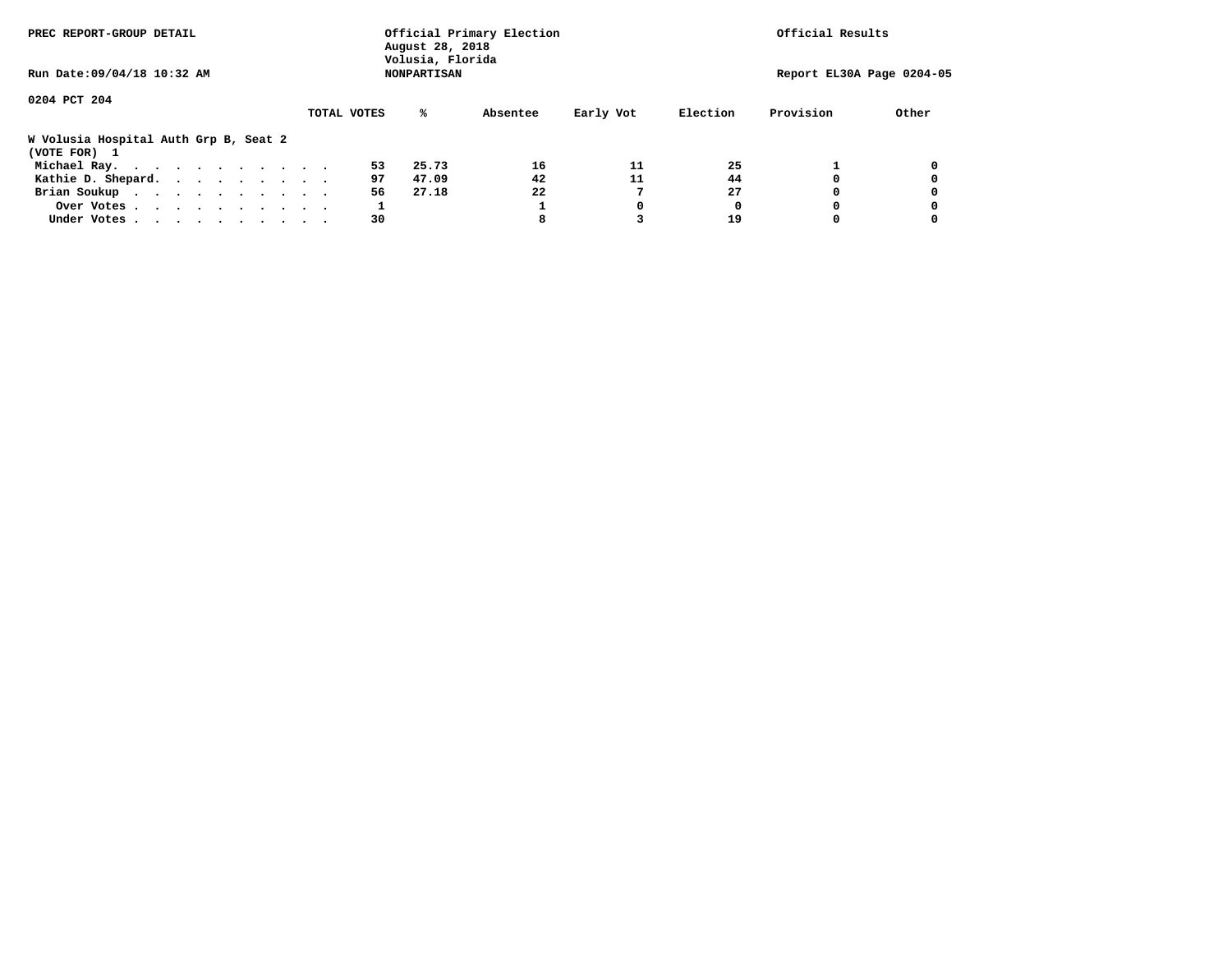| PREC REPORT-GROUP DETAIL                                                  |  |                                         |  |  |             | August 28, 2018<br>Volusia, Florida | Official Primary Election |           | Official Results |           |       |
|---------------------------------------------------------------------------|--|-----------------------------------------|--|--|-------------|-------------------------------------|---------------------------|-----------|------------------|-----------|-------|
| Run Date: 09/04/18 10:32 AM                                               |  |                                         |  |  |             | <b>STATISTICS</b>                   | Report EL30A Page 0205-01 |           |                  |           |       |
| 0205 PCT 205                                                              |  |                                         |  |  |             |                                     |                           |           |                  |           |       |
|                                                                           |  |                                         |  |  | TOTAL VOTES | %ะ                                  | Absentee                  | Early Vot | Election         | Provision | Other |
| REGISTERED VOTERS - TOTAL $\cdot$ $\cdot$ $\cdot$ $\cdot$ $\cdot$ $\cdot$ |  |                                         |  |  | 1,873       |                                     |                           |           |                  |           |       |
| REGISTERED VOTERS - DEMOCRATIC                                            |  | $\sim$ $\sim$ $\sim$ $\sim$             |  |  | 586         | 31.29                               |                           |           |                  |           |       |
| REGISTERED VOTERS - REPUBLICAN                                            |  |                                         |  |  | 674         | 35.99                               |                           |           |                  |           |       |
| REGISTERED VOTERS - NONPARTISAN                                           |  |                                         |  |  | 613         |                                     |                           |           |                  |           |       |
| BALLOTS CAST - TOTAL.                                                     |  |                                         |  |  | 543         |                                     | 222                       | 97        | 223              |           |       |
| BALLOTS CAST - DEMOCRATIC                                                 |  |                                         |  |  | 190         | 34.99                               | 86                        | 41        | 63               |           |       |
| BALLOTS CAST - REPUBLICAN                                                 |  |                                         |  |  | 288         | 53.04                               | 106                       | 47        | 134              |           |       |
| BALLOTS CAST - NONPARTISAN.                                               |  |                                         |  |  | 65          | 11.97                               | 30                        | 9         | 26               |           |       |
| BALLOTS CAST - BLANK.                                                     |  |                                         |  |  | 1           | .18                                 |                           | 0         | 0                | O         |       |
| VOTER TURNOUT - TOTAL<br>$\cdots$                                         |  |                                         |  |  |             | 28.99                               |                           |           |                  |           |       |
| VOTER TURNOUT - DEMOCRATIC.                                               |  | $\cdot$ $\cdot$ $\cdot$ $\cdot$ $\cdot$ |  |  |             | 32.42                               |                           |           |                  |           |       |
| VOTER TURNOUT - REPUBLICAN.<br>$\cdot$                                    |  |                                         |  |  |             | 42.73                               |                           |           |                  |           |       |
| VOTER TURNOUT - BLANK                                                     |  |                                         |  |  |             | .05                                 |                           |           |                  |           |       |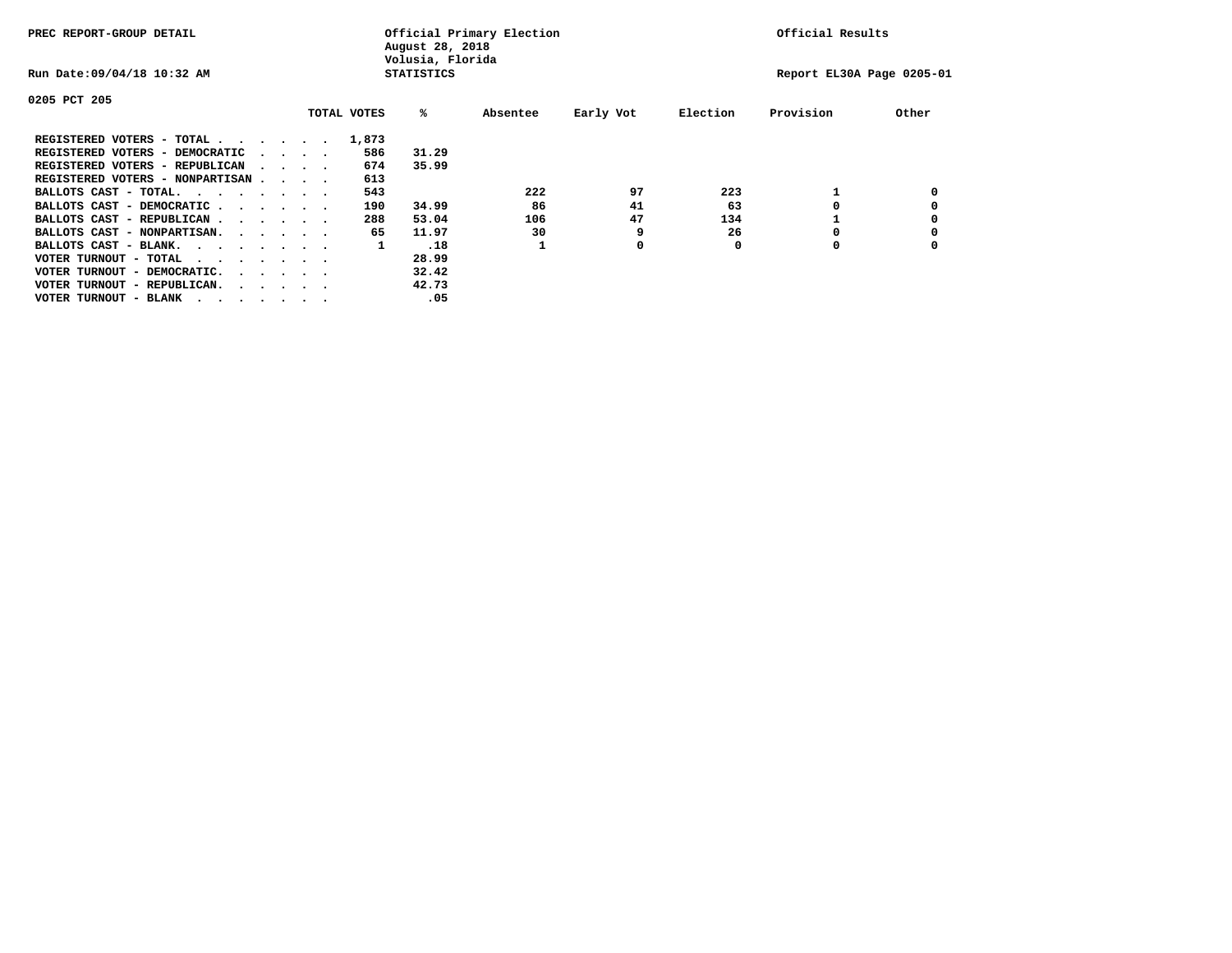| PREC REPORT-GROUP DETAIL                                                                                                                               |               |        |        |                         |              | August 28, 2018<br>Volusia, Florida | Official Primary Election | Official Results        |                         |                           |             |  |
|--------------------------------------------------------------------------------------------------------------------------------------------------------|---------------|--------|--------|-------------------------|--------------|-------------------------------------|---------------------------|-------------------------|-------------------------|---------------------------|-------------|--|
| Run Date: 09/04/18 10:32 AM                                                                                                                            |               |        |        |                         |              | DEMOCRATIC                          |                           |                         |                         | Report EL30A Page 0205-02 |             |  |
| 0205 PCT 205                                                                                                                                           |               |        |        |                         | TOTAL VOTES  | ℁                                   | Absentee                  | Early Vot               | Election                | Provision                 | Other       |  |
|                                                                                                                                                        |               |        |        |                         |              |                                     |                           |                         |                         |                           |             |  |
| Representative in Congress Dist 6<br>(VOTE FOR) 1                                                                                                      |               |        |        |                         |              |                                     |                           |                         |                         |                           |             |  |
| Stephen Sevigny                                                                                                                                        |               |        |        |                         | 41           | 22.91                               | 22                        | 5                       | 14                      | 0                         | 0           |  |
| Nancy Soderberg<br>$\mathcal{A}$ . The second contribution of $\mathcal{A}$                                                                            |               |        |        | $\cdots$                | 89           | 49.72                               | 37                        | 21                      | 31                      | $\mathbf 0$               | $\mathbf 0$ |  |
| John Upchurch                                                                                                                                          |               | $\sim$ |        | $\ddot{\phantom{1}}$    | 49           | 27.37                               | 20                        | 15                      | 14                      | 0                         | 0           |  |
| Over Votes                                                                                                                                             |               |        |        |                         | 0            |                                     | 0                         | 0                       | $\mathbf 0$             | $\mathbf 0$               | $\mathbf 0$ |  |
| Under Votes                                                                                                                                            |               |        |        | $\cdot$ $\cdot$ $\cdot$ | 11           |                                     | 7                         | $\mathbf 0$             | 4                       | $\Omega$                  | $\mathbf 0$ |  |
| Governor and Lieutenant Governor                                                                                                                       |               |        |        |                         |              |                                     |                           |                         |                         |                           |             |  |
| (VOTE FOR) 1                                                                                                                                           |               |        |        |                         |              |                                     |                           |                         |                         |                           |             |  |
| Andrew Gillum                                                                                                                                          | $\sim$ $\sim$ |        |        |                         | 51           | 27.72                               | 17                        | 14                      | 20                      | 0                         | 0           |  |
| Gwengraham                                                                                                                                             |               |        |        | $\cdot$ $\cdot$ $\cdot$ | 81           | 44.02                               | 36                        | 16                      | 29                      | $\mathbf 0$               | $\mathbf 0$ |  |
| Jeff Greene.                                                                                                                                           |               |        |        | $\bullet$               | 19           | 10.33                               | 11                        | 6                       | 2                       | 0                         | 0           |  |
| Chris King                                                                                                                                             |               |        |        |                         | 6            | 3.26                                | $\overline{\mathbf{2}}$   | 3                       | $\mathbf{1}$            | $\mathbf 0$               | $\mathbf 0$ |  |
| Philip Levine .<br>$\begin{array}{cccccccccccccc} \bullet & \bullet & \bullet & \bullet & \bullet & \bullet & \bullet & \bullet & \bullet \end{array}$ |               |        | $\sim$ | $\ddot{\phantom{0}}$    | 21           | 11.41                               | 15                        | $\overline{\mathbf{2}}$ | $\overline{\mathbf{4}}$ | $\mathbf 0$               | $\mathbf 0$ |  |
| Alex "Lundy" Lundmark                                                                                                                                  |               |        |        | $\ddot{\phantom{a}}$    | $\mathbf{2}$ | 1.09                                | 1                         | $\mathbf 0$             | $\mathbf{1}$            | $\mathbf 0$               | 0           |  |
| John Wetherbee.                                                                                                                                        |               |        |        | $\ddot{\phantom{a}}$    | 4            | 2.17                                | $\mathbf{1}$              | $\mathbf 0$             | 3                       | $\mathbf 0$               | $\mathbf 0$ |  |
| Over Votes                                                                                                                                             |               |        |        | $\sim$                  | 1            |                                     | $\mathbf{1}$              | $\mathbf 0$             | $\mathbf 0$             | $\mathbf 0$               | $\mathbf 0$ |  |
| Under Votes                                                                                                                                            |               |        |        |                         | 5            |                                     | $\overline{a}$            | $\mathbf 0$             | 3                       | $\mathbf 0$               | $\mathbf 0$ |  |
| Attorney General                                                                                                                                       |               |        |        |                         |              |                                     |                           |                         |                         |                           |             |  |
| (VOTE FOR) 1                                                                                                                                           |               |        |        |                         |              |                                     |                           |                         |                         |                           |             |  |
| Sean Shaw                                                                                                                                              |               |        |        |                         | 117          | 68.82                               | 49                        | 29                      | 39                      | 0                         | 0           |  |
| Ryan Torrens                                                                                                                                           |               |        |        | $\cdot$ $\cdot$ $\cdot$ | 53           | 31.18                               | 24                        | 11                      | 18                      | $\mathbf 0$               | $\mathbf 0$ |  |
| Over Votes                                                                                                                                             |               |        |        |                         | 0            |                                     | $\mathbf 0$               | $\mathbf 0$             | 0                       | $\mathbf 0$               | 0           |  |
| Under Votes                                                                                                                                            |               |        |        |                         | 20           |                                     | 13                        | $\mathbf{1}$            | 6                       | $\mathbf 0$               | $\mathbf 0$ |  |
| Commissioner of Agriculture<br>(VOTE FOR) 1                                                                                                            |               |        |        |                         |              |                                     |                           |                         |                         |                           |             |  |
| Nicole "Nikki" Fried.                                                                                                                                  |               |        |        |                         | 83           | 47.98                               | 35                        | 19                      | 29                      | 0                         | $\mathbf 0$ |  |
| Jeffrey Duane Porter.                                                                                                                                  |               |        |        |                         | 25           | 14.45                               | 12                        | 7                       | 6                       | $\mathbf 0$               | 0           |  |
| Roy David Walker                                                                                                                                       |               |        |        |                         | 65           | 37.57                               | 30                        | 13                      | 22                      | $\mathbf 0$               | $\mathbf 0$ |  |
| Over Votes                                                                                                                                             |               |        |        | $\ddot{\phantom{1}}$    | 0            |                                     | 0                         | 0                       | 0                       | $\mathbf 0$               | 0           |  |
| Under Votes                                                                                                                                            |               |        |        |                         | 17           |                                     | 9                         | $\overline{\mathbf{2}}$ | 6                       | $\mathbf 0$               | $\mathbf 0$ |  |
| State Representative District 26<br>(VOTE FOR) 1                                                                                                       |               |        |        |                         |              |                                     |                           |                         |                         |                           |             |  |
| Patrick Henry.<br>.                                                                                                                                    |               |        |        |                         | 125          | 71.02                               | 55                        | 30                      | 40                      | 0                         | 0           |  |
| Percy L. Williamson                                                                                                                                    |               |        | $\sim$ | $\ddot{\phantom{1}}$    | 51           | 28.98                               | 24                        | 9                       | 18                      | $\mathbf 0$               | $\mathbf 0$ |  |
| Over Votes                                                                                                                                             |               |        |        | $\ddot{\phantom{a}}$    | $\mathbf 0$  |                                     | $\mathbf 0$               | $\mathbf 0$             | $\mathbf 0$             | $\mathbf 0$               | $\mathbf 0$ |  |
| Under Votes                                                                                                                                            |               |        |        |                         | 14           |                                     | $\overline{7}$            | $\overline{a}$          | 5                       | $\Omega$                  | $\Omega$    |  |
|                                                                                                                                                        |               |        |        |                         |              |                                     |                           |                         |                         |                           |             |  |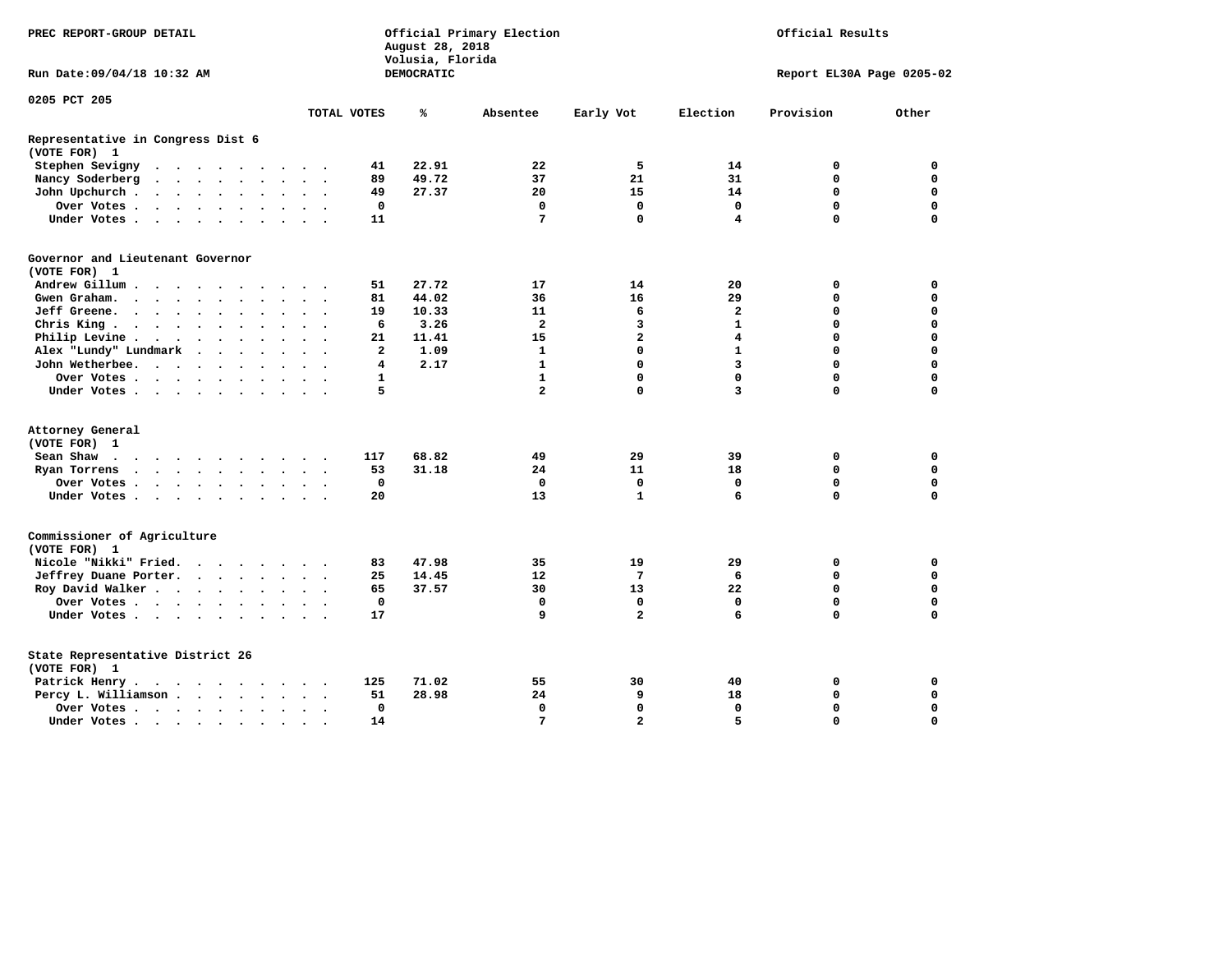| PREC REPORT-GROUP DETAIL                                                                                                                                                      | Official Primary Election<br>August 28, 2018<br>Volusia, Florida |                        | Official Results |                |                              |                           |                            |
|-------------------------------------------------------------------------------------------------------------------------------------------------------------------------------|------------------------------------------------------------------|------------------------|------------------|----------------|------------------------------|---------------------------|----------------------------|
| Run Date: 09/04/18 10:32 AM                                                                                                                                                   |                                                                  | REPUBLICAN             |                  |                |                              | Report EL30A Page 0205-03 |                            |
| 0205 PCT 205                                                                                                                                                                  | TOTAL VOTES                                                      | ℁                      | Absentee         | Early Vot      | Election                     | Provision                 | Other                      |
|                                                                                                                                                                               |                                                                  |                        |                  |                |                              |                           |                            |
| United States Senator<br>(VOTE FOR) 1                                                                                                                                         |                                                                  |                        |                  |                |                              |                           |                            |
| Roque "Rocky" De La Fuente.                                                                                                                                                   |                                                                  | 10.95<br>31            | 13               | 2              | 16                           | 0                         | 0                          |
| Rick Scott.<br>. The contract of the contract of the contract of the contract of the contract of the $\alpha$                                                                 | 252                                                              | 89.05                  | 91               | 44             | 116                          | 1                         | 0                          |
| Over Votes                                                                                                                                                                    |                                                                  | 0                      | 0                | 0              | 0                            | 0                         | 0                          |
| Under Votes<br>$\bullet$                                                                                                                                                      | $\ddot{\phantom{1}}$                                             | 5                      | $\overline{a}$   | $\mathbf{1}$   | $\overline{\mathbf{2}}$      | 0                         | 0                          |
| Representative in Congress Dist 6<br>(VOTE FOR) 1                                                                                                                             |                                                                  |                        |                  |                |                              |                           |                            |
| Fred Costello                                                                                                                                                                 |                                                                  | 24.16<br>65            | 20               | 13             | 32                           | 0                         | 0                          |
| Michael Waltz.<br>$\cdot$ $\cdot$ $\cdot$ $\cdot$<br>$\sim$<br>$\bullet$                                                                                                      | 116                                                              | 43.12                  | 41               | 20             | 55                           | 0                         | 0                          |
| John Ward<br>$\bullet$<br>$\cdot$                                                                                                                                             |                                                                  | 88<br>32.71            | 39               | 12             | 36                           | 1                         | 0                          |
| Over Votes .<br>$\cdot$ $\cdot$ $\cdot$<br>$\cdot$                                                                                                                            |                                                                  | $\mathbf 0$            | 0                | $\mathbf 0$    | 0                            | 0                         | $\mathbf 0$                |
| Under Votes.<br>$\cdot$ $\cdot$ $\cdot$ $\cdot$<br>$\ddot{\phantom{0}}$<br>$\cdot$                                                                                            |                                                                  | 19                     | 6                | $\overline{a}$ | 11                           | 0                         | $\mathbf 0$                |
| Governor and Lieutenant Governor                                                                                                                                              |                                                                  |                        |                  |                |                              |                           |                            |
| (VOTE FOR) 1                                                                                                                                                                  |                                                                  |                        |                  |                |                              |                           |                            |
| Don Baldauf.<br>$\sim$ $\sim$ $\sim$                                                                                                                                          |                                                                  | 2<br>.70               | 0                | 0              | 2                            | 0                         | 0                          |
| Ron DeSantis<br>$\cdots$                                                                                                                                                      | 159                                                              | 55.99                  | 56               | 27             | 75                           | 1                         | 0                          |
| Timothy M. Devine.                                                                                                                                                            |                                                                  | 1.06<br>3<br>5<br>1.76 | 1<br>$\mathbf 0$ | 0<br>0         | $\overline{\mathbf{2}}$<br>5 | 0<br>0                    | $\mathbf 0$<br>$\mathbf 0$ |
| Bob Langford<br>$\bullet$<br>John Joseph Mercadante.                                                                                                                          |                                                                  |                        | 0                | 0              | $\mathbf 0$                  | 0                         | 0                          |
| $\ddot{\phantom{1}}$<br>$\cdot$<br>Bruce Nathan<br>$\sim$<br>$\bullet$                                                                                                        |                                                                  | 0<br>.35<br>1          | 0                | 0              | $\mathbf{1}$                 | 0                         | $\mathbf 0$                |
| $\bullet$<br>Adam H. Putnam.<br>$\bullet$<br>$\sim$ $\sim$<br>$\cdot$                                                                                                         | 108                                                              | 38.03                  | 44               | 18             | 46                           | 0                         | $\mathbf 0$                |
| Bob White<br>$\sim$ $\sim$ $\sim$ $\sim$ $\sim$                                                                                                                               |                                                                  | 6<br>2.11              | 4                | 0              | $\mathbf{2}$                 | 0                         | $\mathbf 0$                |
| Over Votes .<br>$\sim$ $\sim$ $\sim$ $\sim$ $\sim$ $\sim$<br>$\bullet$<br>$\bullet$                                                                                           | $\bullet$                                                        | 3                      | $\mathbf{1}$     | $\mathbf{2}$   | $\mathbf 0$                  | 0                         | $\mathbf 0$                |
| Under Votes<br>$\ddot{\phantom{1}}$                                                                                                                                           |                                                                  | 1                      | 0                | $\mathbf 0$    | $\mathbf{1}$                 | 0                         | 0                          |
| Attorney General                                                                                                                                                              |                                                                  |                        |                  |                |                              |                           |                            |
| (VOTE FOR) 1                                                                                                                                                                  |                                                                  |                        |                  |                |                              |                           |                            |
| Ashley Moody<br>$\ddot{\phantom{0}}$<br>.                                                                                                                                     | 143                                                              | 53.36                  | 49               | 17             | 76                           | 1                         | 0                          |
| Frank White.<br>$\begin{array}{cccccccccccccc} \bullet & \bullet & \bullet & \bullet & \bullet & \bullet & \bullet & \bullet & \bullet \end{array}$<br>$\bullet$<br>$\bullet$ | 125<br>$\bullet$<br>$\cdot$                                      | 46.64                  | 53               | 25             | 47                           | $\mathbf 0$               | $\mathbf 0$                |
| Over Votes .<br>$\sim$ $\sim$ $\sim$ $\sim$<br>$\bullet$<br>$\bullet$                                                                                                         |                                                                  | 0                      | 0                | 0              | 0                            | 0                         | 0                          |
| Under Votes<br>$\bullet$<br>$\bullet$                                                                                                                                         | $\bullet$ . $\bullet$                                            | 20                     | 4                | 5              | 11                           | 0                         | $\mathbf 0$                |
| Commissioner of Agriculture<br>(VOTE FOR) 1                                                                                                                                   |                                                                  |                        |                  |                |                              |                           |                            |
| Matt Caldwell.<br>$\cdot$                                                                                                                                                     |                                                                  | 37.79<br>99            | 38               | 26             | 35                           | 0                         | 0                          |
| Denise Grimsley<br>$\ddot{\phantom{a}}$<br>$\cdots$                                                                                                                           |                                                                  | 64<br>24.43            | 21               | 5              | 38                           | 0                         | 0                          |
| Mike McCalister<br>$\cdots$                                                                                                                                                   |                                                                  | 17.18<br>45            | 22               | 7              | 16                           | 0                         | $\mathbf 0$                |
| Baxter Troutman<br>the contract of the contract of the contract of the contract of the contract of the contract of the contract of                                            |                                                                  | 54<br>20.61            | 18               | 9              | 26                           | 1                         | 0                          |
| Over Votes .<br>$\cdot$                                                                                                                                                       |                                                                  | 0                      | 0                | 0              | 0                            | 0                         | 0                          |
| Under Votes.<br>$\bullet$                                                                                                                                                     |                                                                  | 26                     | 7                | 0              | 19                           | 0                         | $\mathbf 0$                |
| State Representative District 26<br>(VOTE FOR) 1                                                                                                                              |                                                                  |                        |                  |                |                              |                           |                            |
| Michael Cantu.<br>$\cdots$                                                                                                                                                    | 115                                                              | 44.57                  | 36               | 22             | 56                           | 1                         | 0                          |
| Elizabeth Fetterhoff.                                                                                                                                                         | 143                                                              | 55.43                  | 62               | 24             | 57                           | 0                         | 0                          |
| Over Votes .<br>$\ddot{\phantom{1}}$<br>$\ddot{\phantom{0}}$<br>$\bullet$<br>$\bullet$                                                                                        |                                                                  | 0                      | 0                | 0              | 0                            | 0                         | 0                          |
| Under Votes                                                                                                                                                                   |                                                                  | 30                     | 8                | $\mathbf{1}$   | 21                           | 0                         | 0                          |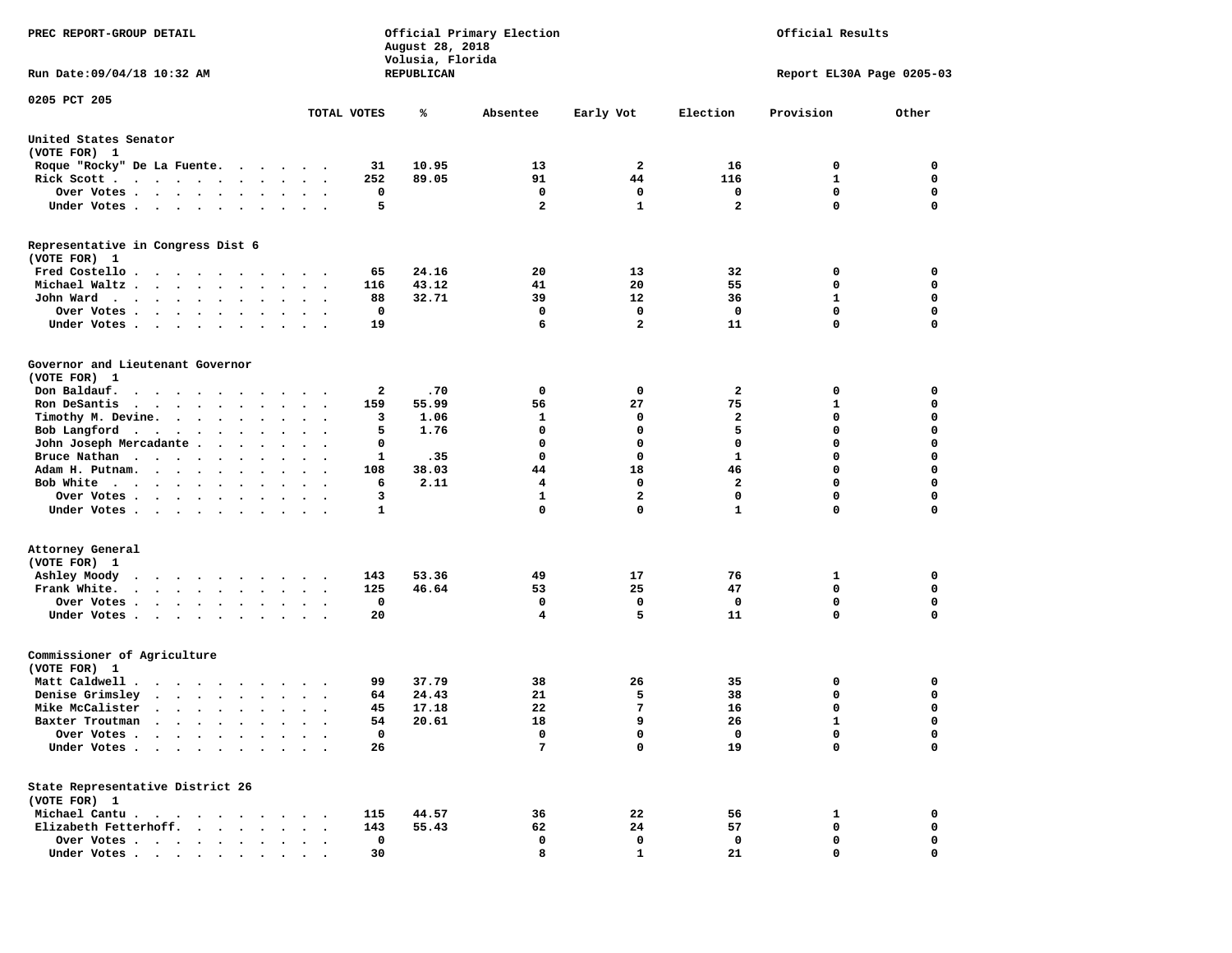| Official Primary Election<br>PREC REPORT-GROUP DETAIL<br>August 28, 2018                                                         |                                                   |                                        |              |              |              |                           | Official Results |  |  |  |
|----------------------------------------------------------------------------------------------------------------------------------|---------------------------------------------------|----------------------------------------|--------------|--------------|--------------|---------------------------|------------------|--|--|--|
| Run Date: 09/04/18 10:32 AM                                                                                                      |                                                   | Volusia, Florida<br><b>NONPARTISAN</b> |              |              |              | Report EL30A Page 0205-04 |                  |  |  |  |
| 0205 PCT 205                                                                                                                     | TOTAL VOTES                                       | ℁                                      | Absentee     | Early Vot    | Election     | Provision                 | Other            |  |  |  |
| Circuit Judge 7th Judicial, Grp 15                                                                                               |                                                   |                                        |              |              |              |                           |                  |  |  |  |
| (VOTE FOR) 1                                                                                                                     |                                                   |                                        |              |              |              |                           |                  |  |  |  |
| Linda L. Gaustad                                                                                                                 | 155                                               | 32.56                                  | 63           | 27           | 65           | $\mathbf 0$               | 0                |  |  |  |
| Sebrina L. Slack<br>$\sim$                                                                                                       | 187                                               | 39.29                                  | 82           | 37           | 67           | $\mathbf{1}$              | 0                |  |  |  |
| Ryan Will $\cdots$ $\cdots$<br>$\bullet$                                                                                         | 134                                               | 28.15                                  | 52           | 24           | 58           | 0                         | $\mathbf 0$      |  |  |  |
| Over Votes<br>$\ddot{\phantom{0}}$<br>$\bullet$<br>$\cdot$                                                                       | $\mathbf 0$                                       |                                        | $\mathbf 0$  | $\mathbf 0$  | $\mathbf 0$  | $\mathbf 0$               | 0                |  |  |  |
| Under Votes                                                                                                                      | 67<br>$\sim$                                      |                                        | 25           | 9            | 33           | $\mathbf 0$               | $\mathbf 0$      |  |  |  |
| County Judge 7th Judicial, Grp 5                                                                                                 |                                                   |                                        |              |              |              |                           |                  |  |  |  |
| (VOTE FOR) 1                                                                                                                     |                                                   |                                        |              |              |              |                           |                  |  |  |  |
| Steve Burk.                                                                                                                      | 243<br>$\sim$ $\sim$                              | 50.21                                  | 98           | 44           | 100          | 1                         | 0                |  |  |  |
| Dawn "Pam" Fields.                                                                                                               | 241<br>$\sim$<br>$\ddot{\phantom{0}}$             | 49.79                                  | 104          | 45           | 92           | 0                         | 0                |  |  |  |
| Over Votes<br>$\ddot{\phantom{a}}$                                                                                               | 0<br>$\ddot{\phantom{a}}$<br>$\ddot{\phantom{a}}$ |                                        | 0            | 0            | 0            | 0                         | $\mathbf 0$      |  |  |  |
| Under Votes                                                                                                                      | 59<br>$\sim$                                      |                                        | 20           | 8            | 31           | $\mathbf 0$               | $\mathbf 0$      |  |  |  |
| County Council at Large<br>(VOTE FOR) 1                                                                                          |                                                   |                                        |              |              |              |                           |                  |  |  |  |
| L. Ronald Durham                                                                                                                 | 152                                               | 29.17                                  | 59           | 33           | 59           | 1                         | 0                |  |  |  |
| Ben F. Johnson.<br>$\ddot{\phantom{a}}$<br>$\sim$                                                                                | 367<br>$\bullet$                                  | 70.44                                  | 153          | 63           | 151          | $\Omega$                  | 0                |  |  |  |
| WRITE-IN.<br>$\cdots$                                                                                                            | $\mathbf{z}$                                      | .38                                    | $\mathbf{1}$ | $\mathbf{0}$ | $\mathbf{1}$ | $\Omega$                  | $\mathbf 0$      |  |  |  |
| Over Votes .<br>$\cdot$ $\cdot$ $\cdot$ $\cdot$<br>$\bullet$                                                                     | $\mathbf 0$                                       |                                        | 0            | $\mathbf 0$  | $\mathbf 0$  | $\mathbf 0$               | 0                |  |  |  |
| Under Votes                                                                                                                      | 22                                                |                                        | 9            | $\mathbf{1}$ | 12           | 0                         | $\mathbf 0$      |  |  |  |
| School Board Member District 5                                                                                                   |                                                   |                                        |              |              |              |                           |                  |  |  |  |
| (VOTE FOR) 1                                                                                                                     |                                                   |                                        |              |              |              |                           |                  |  |  |  |
| Ruben Colon.<br>$\cdot$ $\cdot$ $\cdot$ $\cdot$ $\cdot$ $\cdot$<br>$\sim$ $\sim$                                                 | 68<br>$\sim$                                      | 14.38                                  | 23           | 9            | 36           | 0                         | 0                |  |  |  |
| Melody Johnson.<br>$\cdots$<br>$\sim$                                                                                            | 303<br>$\sim$<br>$\overline{\phantom{a}}$         | 64.06                                  | 125          | 63           | 114          | 1                         | 0                |  |  |  |
| Robert Mann.<br>$\sim$ $\sim$ $\sim$ $\sim$<br>$\bullet$                                                                         | 102                                               | 21.56                                  | 47           | 16           | 39           | $\mathbf 0$               | 0                |  |  |  |
| Over Votes<br>$\ddot{\phantom{a}}$<br>$\sim$                                                                                     | 0<br>$\sim$                                       |                                        | 0            | 0            | 0            | $\mathbf 0$               | $\mathbf 0$      |  |  |  |
| Under Votes<br>$\bullet$ .<br>$\cdot$                                                                                            | 70<br>$\bullet$<br>$\cdot$                        |                                        | 27           | 9            | 34           | $\mathbf 0$               | $\mathbf 0$      |  |  |  |
| W Volusia Hospital Auth Grp A, Seat 1                                                                                            |                                                   |                                        |              |              |              |                           |                  |  |  |  |
| (VOTE FOR) 1                                                                                                                     |                                                   |                                        |              |              |              |                           |                  |  |  |  |
| John M. Hill<br>$\ddot{\phantom{0}}$<br>$\cdots$<br>$\sim$ $\sim$                                                                | 208                                               | 43.97                                  | 80           | 42           | 86           | 0                         | 0                |  |  |  |
| Raymond Long<br>$\cdots$<br>$\ddot{\phantom{0}}$<br>$\ddot{\phantom{1}}$                                                         | 111<br>$\bullet$                                  | 23.47                                  | 59           | 15           | 36           | $\mathbf{1}$              | 0                |  |  |  |
| Voloria Manning<br>$\mathcal{L}^{\text{max}}$ , and $\mathcal{L}^{\text{max}}$<br>$\ddot{\phantom{0}}$<br>$\bullet$<br>$\bullet$ | 154<br>$\bullet$                                  | 32.56                                  | 60           | 32           | 62           | 0                         | 0                |  |  |  |
| Over Votes<br>$\sim$                                                                                                             | $\mathbf 0$                                       |                                        | $\mathbf 0$  | $\mathbf{0}$ | $\mathbf 0$  | $\Omega$                  | $\mathbf 0$      |  |  |  |
| Under Votes<br>$\cdots$<br>$\cdot$<br>$\cdot$                                                                                    | 70                                                |                                        | 23           | 8            | 39           | $\mathbf 0$               | $\mathbf 0$      |  |  |  |
| W Volusia Hospital Auth Grp B, Seat 2<br>(VOTE FOR) 1                                                                            |                                                   |                                        |              |              |              |                           |                  |  |  |  |
| Michael Ray.<br>.                                                                                                                | 153                                               | 33.26                                  | 70           | 28           | 54           | 1                         | 0                |  |  |  |
| Kathie D. Shepard.<br>$\ddot{\phantom{a}}$<br>$\sim$                                                                             | 203<br>$\bullet$<br>$\overline{\phantom{a}}$      | 44.13                                  | 86           | 43           | 74           | $\mathbf 0$               | 0                |  |  |  |
| Brian Soukup<br>$\cdot$ $\cdot$ $\cdot$ $\cdot$ $\cdot$ $\cdot$ $\cdot$<br>$\sim$                                                | 104                                               | 22.61                                  | 39           | 16           | 49           | $\mathbf 0$               | 0                |  |  |  |
| Over Votes<br>$\bullet$<br>$\ddot{\phantom{a}}$                                                                                  | 0<br>$\ddot{\phantom{a}}$                         |                                        | 0            | 0            | 0            | $\mathbf 0$               | $\mathbf 0$      |  |  |  |
| Under Votes<br>$\cdot$<br>$\overline{\phantom{a}}$                                                                               | 83                                                |                                        | 27           | 10           | 46           | $\mathbf 0$               | $\mathbf 0$      |  |  |  |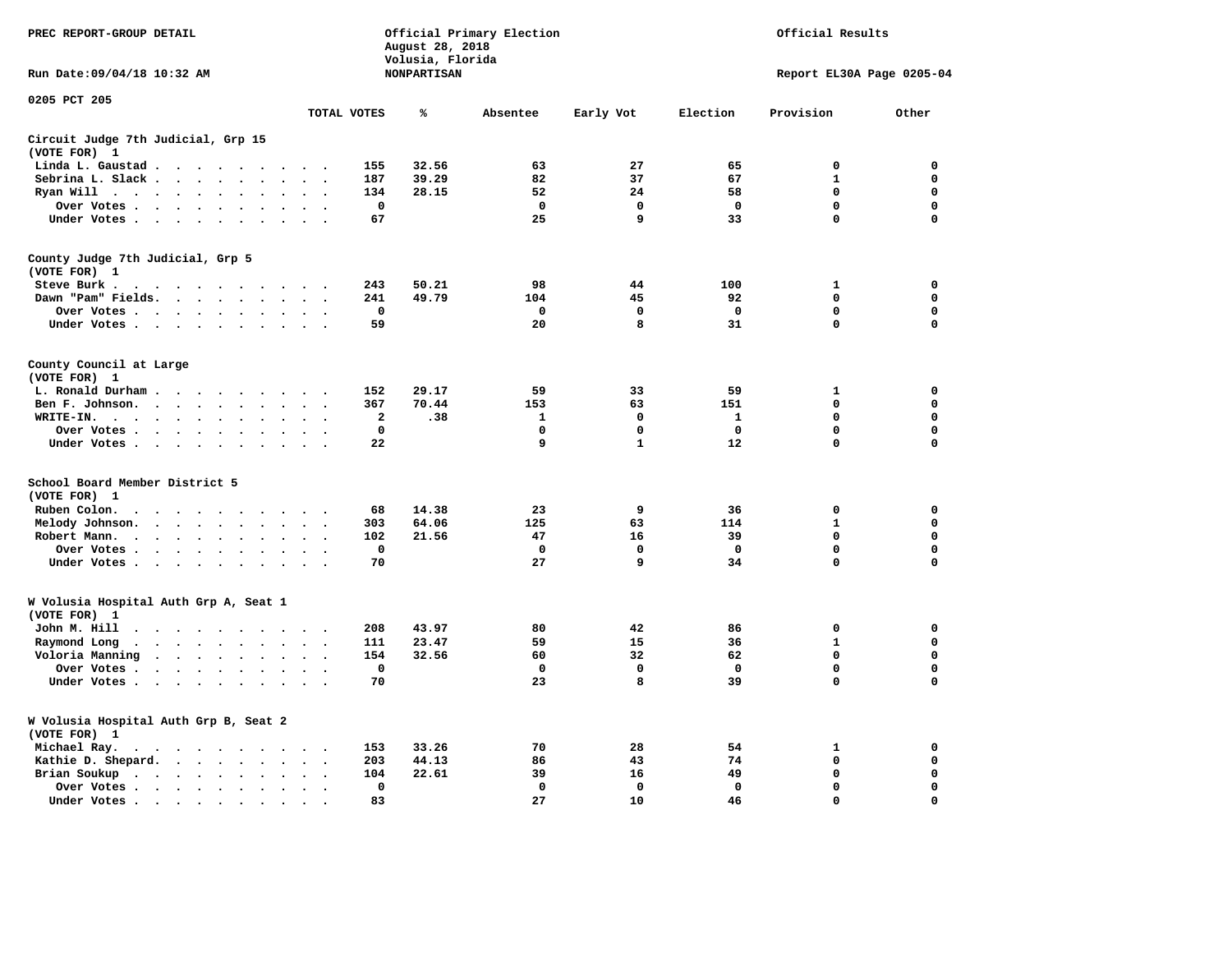| PREC REPORT-GROUP DETAIL               |  |                                         |  |  |             | Official Primary Election<br>August 28, 2018<br>Volusia, Florida | Official Results |           |          |                           |       |
|----------------------------------------|--|-----------------------------------------|--|--|-------------|------------------------------------------------------------------|------------------|-----------|----------|---------------------------|-------|
| Run Date: 09/04/18 10:32 AM            |  |                                         |  |  |             | <b>STATISTICS</b>                                                |                  |           |          | Report EL30A Page 0206-01 |       |
| 0206 PCT 206                           |  |                                         |  |  |             |                                                                  |                  |           |          |                           |       |
|                                        |  |                                         |  |  | TOTAL VOTES | %ะ                                                               | Absentee         | Early Vot | Election | Provision                 | Other |
| REGISTERED VOTERS - TOTAL              |  |                                         |  |  | 2,824       |                                                                  |                  |           |          |                           |       |
| REGISTERED VOTERS - DEMOCRATIC         |  | $\cdot$ $\cdot$ $\cdot$ $\cdot$         |  |  | 887         | 31.41                                                            |                  |           |          |                           |       |
| REGISTERED VOTERS - REPUBLICAN         |  |                                         |  |  | 1,120       | 39.66                                                            |                  |           |          |                           |       |
| REGISTERED VOTERS - NONPARTISAN        |  |                                         |  |  | 817         |                                                                  |                  |           |          |                           |       |
| BALLOTS CAST - TOTAL.                  |  |                                         |  |  | 946         |                                                                  | 361              | 139       | 440      | 6                         |       |
| BALLOTS CAST - DEMOCRATIC              |  |                                         |  |  | 347         | 36.68                                                            | 144              | 58        | 144      |                           |       |
| BALLOTS CAST - REPUBLICAN              |  |                                         |  |  | 503         | 53.17                                                            | 175              | 70        | 254      |                           |       |
| BALLOTS CAST - NONPARTISAN.            |  |                                         |  |  | 96          | 10.15                                                            | 42               | 11        | 42       |                           |       |
| BALLOTS CAST - BLANK.                  |  |                                         |  |  | 1           | .11                                                              | 0                | 0         |          | 0                         |       |
| VOTER TURNOUT - TOTAL<br>$\cdots$      |  |                                         |  |  |             | 33.50                                                            |                  |           |          |                           |       |
| VOTER TURNOUT - DEMOCRATIC.            |  | $\cdot$ $\cdot$ $\cdot$ $\cdot$ $\cdot$ |  |  |             | 39.12                                                            |                  |           |          |                           |       |
| VOTER TURNOUT - REPUBLICAN.<br>$\cdot$ |  |                                         |  |  |             | 44.91                                                            |                  |           |          |                           |       |
| VOTER TURNOUT - BLANK                  |  |                                         |  |  |             | .04                                                              |                  |           |          |                           |       |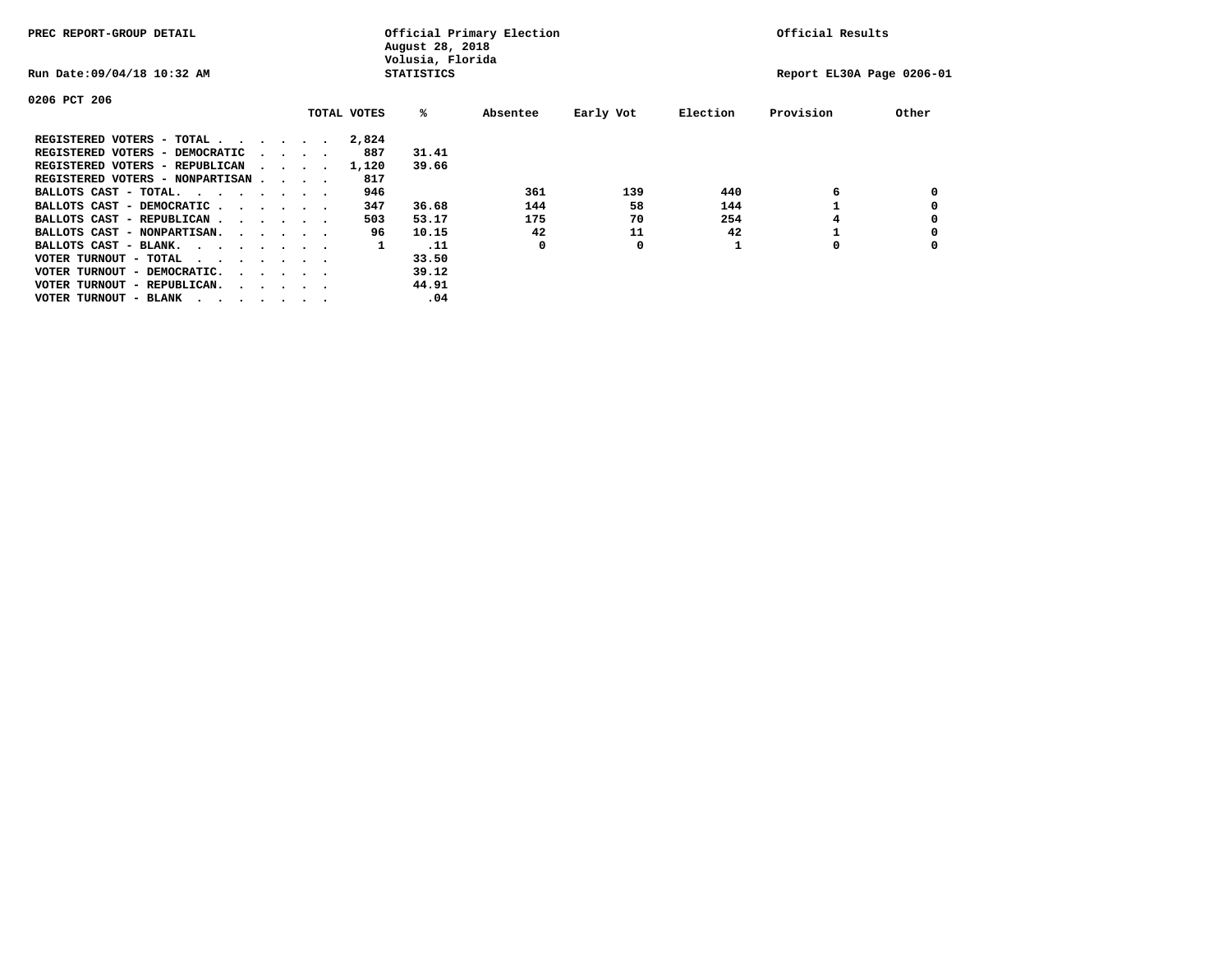| PREC REPORT-GROUP DETAIL                                                                                                                                                                                                                                                                            |              | August 28, 2018<br>Volusia, Florida | Official Primary Election | Official Results        |                |                           |             |
|-----------------------------------------------------------------------------------------------------------------------------------------------------------------------------------------------------------------------------------------------------------------------------------------------------|--------------|-------------------------------------|---------------------------|-------------------------|----------------|---------------------------|-------------|
| Run Date: 09/04/18 10:32 AM                                                                                                                                                                                                                                                                         |              | DEMOCRATIC                          |                           |                         |                | Report EL30A Page 0206-02 |             |
| 0206 PCT 206                                                                                                                                                                                                                                                                                        |              |                                     |                           |                         |                |                           |             |
|                                                                                                                                                                                                                                                                                                     | TOTAL VOTES  | ℁                                   | Absentee                  | Early Vot               | Election       | Provision                 | Other       |
| Representative in Congress Dist 6<br>(VOTE FOR) 1                                                                                                                                                                                                                                                   |              |                                     |                           |                         |                |                           |             |
| Stephen Sevigny<br>$\cdot$ $\cdot$ $\cdot$ $\cdot$ $\cdot$<br>$\bullet$                                                                                                                                                                                                                             | 58           | 18.01                               | 24                        | 7                       | 27             | 0                         | 0           |
| Nancy Soderberg<br>$\begin{array}{cccccccccccccc} \bullet & \bullet & \bullet & \bullet & \bullet & \bullet & \bullet & \bullet \end{array}$<br>$\bullet$<br>$\bullet$<br>$\ddotsc$                                                                                                                 | 204          | 63.35                               | 80                        | 40                      | 83             | $\mathbf{1}$              | $\mathbf 0$ |
| John Upchurch.<br>$\sim$ $\sim$ $\sim$ $\sim$ $\sim$<br>$\bullet$<br>$\bullet$                                                                                                                                                                                                                      | 60           | 18.63                               | 28                        | 9                       | 23             | $\mathbf 0$               | $\mathbf 0$ |
| Over Votes<br>$\bullet$<br>$\bullet$                                                                                                                                                                                                                                                                | 1            |                                     | $\mathbf 0$               | $\mathbf 0$             | $\mathbf{1}$   | $\mathbf 0$               | $\mathbf 0$ |
| Under Votes<br>$\cdot$<br>$\ddot{\phantom{a}}$<br>$\sim$                                                                                                                                                                                                                                            | 24           |                                     | 12                        | $\overline{a}$          | 10             | $\Omega$                  | $\Omega$    |
| Governor and Lieutenant Governor                                                                                                                                                                                                                                                                    |              |                                     |                           |                         |                |                           |             |
| (VOTE FOR) 1                                                                                                                                                                                                                                                                                        |              |                                     |                           |                         |                |                           |             |
| Andrew Gillum                                                                                                                                                                                                                                                                                       | 68           | 20.67                               | 13                        | 19                      | 36             | 0                         | 0           |
| Gwen Graham.<br>$\mathbf{r}$ . The set of $\mathbf{r}$<br>$\bullet$                                                                                                                                                                                                                                 | 180          | 54.71                               | 74                        | 35                      | 70             | 1                         | $\mathbf 0$ |
| Jeff Greene.<br>$\cdot$ $\cdot$ $\cdot$ $\cdot$<br>$\bullet$<br>$\bullet$                                                                                                                                                                                                                           | 34           | 10.33                               | 21                        | $\overline{\mathbf{2}}$ | 11             | 0                         | $\mathbf 0$ |
| Chris King<br>$\bullet$<br>$\bullet$                                                                                                                                                                                                                                                                | 10           | 3.04                                | 5                         | $\mathbf 0$             | 5              | 0                         | $\mathbf 0$ |
| Philip Levine .<br>$\bullet$<br>$\sim$ $\sim$<br>$\ddot{\phantom{a}}$<br>$\ddot{\phantom{0}}$<br>$\bullet$<br>$\bullet$<br>$\bullet$<br>$\overline{\phantom{a}}$                                                                                                                                    | 32           | 9.73                                | 16                        | $\mathbf{1}$            | 15             | 0                         | $\mathbf 0$ |
| Alex "Lundy" Lundmark<br>$\ddot{\phantom{a}}$<br>$\sim$<br>$\bullet$                                                                                                                                                                                                                                | 0            |                                     | 0                         | $\mathbf 0$             | $\Omega$       | 0                         | $\Omega$    |
| John Wetherbee.<br>$\ddot{\phantom{a}}$<br>$\sim$<br>$\sim$ $\sim$ $\sim$                                                                                                                                                                                                                           | 5            | 1.52                                | 3                         | $\Omega$                | $\overline{a}$ | $\Omega$                  | $\Omega$    |
| Over Votes .<br>$\ddot{\phantom{a}}$                                                                                                                                                                                                                                                                | $\mathbf{1}$ |                                     | $\mathbf 0$               | $\mathbf 0$             | $\mathbf{1}$   | 0                         | $\mathbf 0$ |
| Under Votes<br>$\bullet$                                                                                                                                                                                                                                                                            | 17           |                                     | 12                        | $\mathbf{1}$            | 4              | 0                         | 0           |
| Attorney General                                                                                                                                                                                                                                                                                    |              |                                     |                           |                         |                |                           |             |
| (VOTE FOR) 1                                                                                                                                                                                                                                                                                        |              |                                     |                           |                         |                |                           |             |
| Sean Shaw<br>$\overline{\phantom{a}}$                                                                                                                                                                                                                                                               | 205          | 68.79                               | 84                        | 37                      | 83             | 1                         | 0           |
| Ryan Torrens<br>$\mathbf{r}$ . The set of the set of the set of the set of the set of the set of the set of the set of the set of the set of the set of the set of the set of the set of the set of the set of the set of the set of the set of t<br>$\bullet$<br>$\bullet$<br>$\bullet$<br>$\cdot$ | 93           | 31.21                               | 39                        | 14                      | 40             | $\Omega$                  | $\mathbf 0$ |
| Over Votes.<br>$\sim$ $\sim$ $\sim$ $\sim$<br>$\ddot{\phantom{a}}$<br>$\ddot{\phantom{a}}$                                                                                                                                                                                                          | $\mathbf 0$  |                                     | $\mathbf 0$               | $\mathbf 0$             | $\mathbf 0$    | 0                         | $\mathbf 0$ |
| Under Votes<br>$\bullet$<br>$\bullet$<br>$\ddot{\phantom{1}}$                                                                                                                                                                                                                                       | 49           |                                     | 21                        | $\overline{7}$          | 21             | 0                         | $\mathbf 0$ |
| Commissioner of Agriculture<br>(VOTE FOR) 1                                                                                                                                                                                                                                                         |              |                                     |                           |                         |                |                           |             |
| Nicole "Nikki" Fried.<br>$\cdot$                                                                                                                                                                                                                                                                    | 153          | 50.66                               | 60                        | 28                      | 64             | 1                         | 0           |
| Jeffrey Duane Porter.<br>$\cdot$ $\cdot$ $\cdot$ $\cdot$                                                                                                                                                                                                                                            | 44           | 14.57                               | 22                        | 3                       | 19             | 0                         | $\mathbf 0$ |
| Roy David Walker                                                                                                                                                                                                                                                                                    | 105          | 34.77                               | 37                        | 23                      | 45             | $\mathbf 0$               | $\mathbf 0$ |
| Over Votes<br>$\bullet$                                                                                                                                                                                                                                                                             | $\mathbf{0}$ |                                     | $\mathbf 0$               | $\mathbf 0$             | $\Omega$       | 0                         | $\Omega$    |
| Under Votes<br>$\bullet$                                                                                                                                                                                                                                                                            | 45           |                                     | 25                        | $\overline{\mathbf{4}}$ | 16             | 0                         | 0           |
| State Representative District 26<br>(VOTE FOR) 1                                                                                                                                                                                                                                                    |              |                                     |                           |                         |                |                           |             |
| Patrick Henry.                                                                                                                                                                                                                                                                                      | 236          | 74.92                               | 96                        | 37                      | 102            | 1                         | 0           |
| Percy L. Williamson<br>$\ddot{\phantom{a}}$<br>$\bullet$<br>$\ddot{\phantom{0}}$                                                                                                                                                                                                                    | 79           | 25.08                               | 32                        | 19                      | 28             | $\mathbf 0$               | $\mathbf 0$ |
| Over Votes<br>$\bullet$                                                                                                                                                                                                                                                                             | $\mathbf 0$  |                                     | $\mathbf 0$               | $\mathbf 0$             | $\mathbf 0$    | 0                         | $\mathbf 0$ |
| Under Votes<br>$\bullet$                                                                                                                                                                                                                                                                            | 32           |                                     | 16                        | $\overline{a}$          | 14             | $\Omega$                  | $\Omega$    |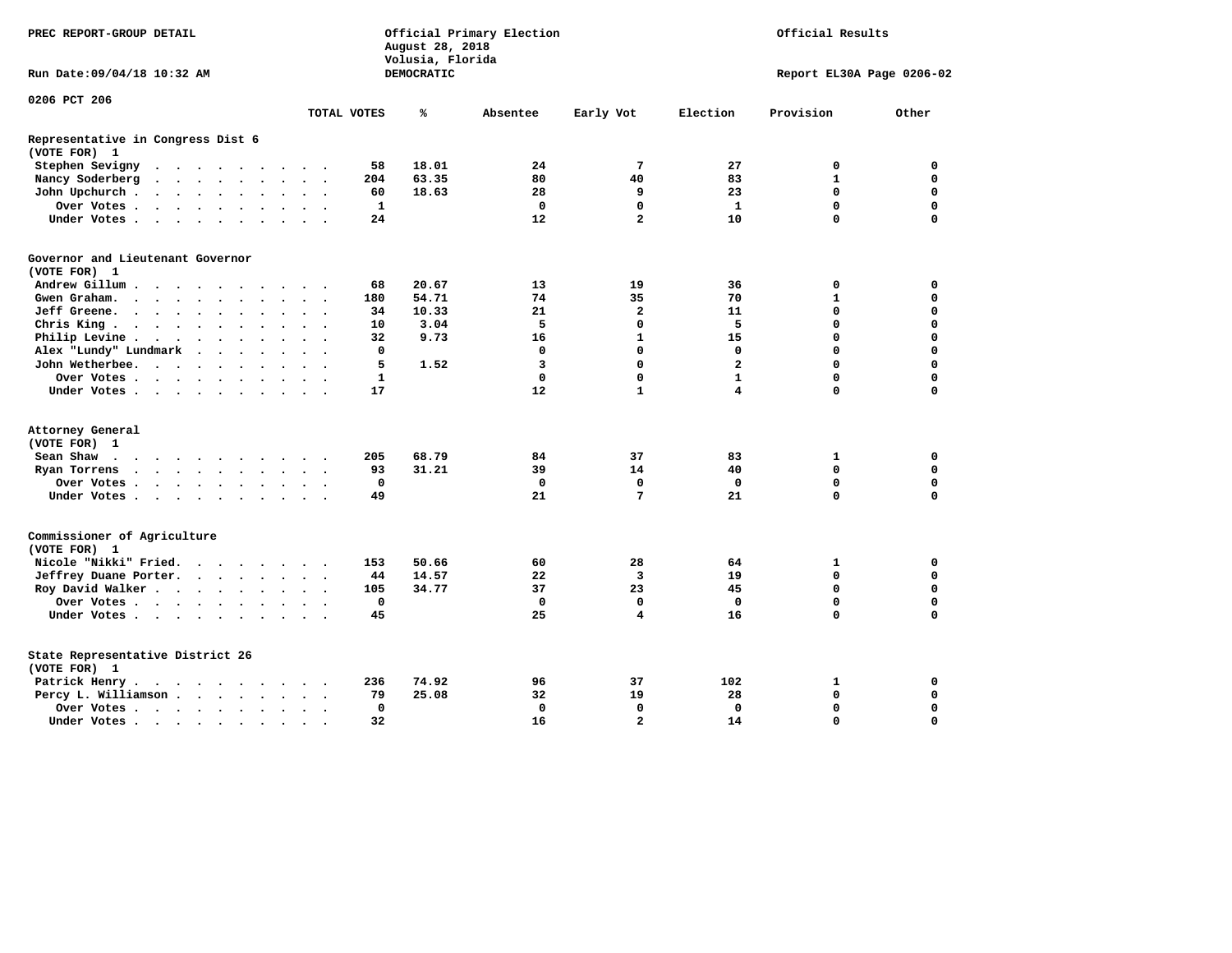| PREC REPORT-GROUP DETAIL                                                                                                                                                |                                                                               | August 28, 2018<br>Volusia, Florida | Official Primary Election | Official Results |              |                           |             |  |  |  |
|-------------------------------------------------------------------------------------------------------------------------------------------------------------------------|-------------------------------------------------------------------------------|-------------------------------------|---------------------------|------------------|--------------|---------------------------|-------------|--|--|--|
| Run Date: 09/04/18 10:32 AM                                                                                                                                             |                                                                               | REPUBLICAN                          |                           |                  |              | Report EL30A Page 0206-03 |             |  |  |  |
| 0206 PCT 206                                                                                                                                                            |                                                                               |                                     |                           |                  |              |                           |             |  |  |  |
|                                                                                                                                                                         | TOTAL VOTES                                                                   | ℁                                   | Absentee                  | Early Vot        | Election     | Provision                 | Other       |  |  |  |
| United States Senator<br>(VOTE FOR) 1                                                                                                                                   |                                                                               |                                     |                           |                  |              |                           |             |  |  |  |
| Roque "Rocky" De La Fuente.                                                                                                                                             | 35                                                                            | 7.13                                | 14                        | $\overline{4}$   | 17           | 0                         | 0           |  |  |  |
| Rick Scott                                                                                                                                                              | 456<br>$\sim$ $\sim$<br>$\sim$                                                | 92.87                               | 158                       | 64               | 230          | 4                         | 0           |  |  |  |
| Over Votes                                                                                                                                                              | 0                                                                             |                                     | 0                         | 0                | 0            | $\mathbf 0$               | 0           |  |  |  |
| Under Votes                                                                                                                                                             | 12<br>$\bullet$<br>$\ddot{\phantom{1}}$                                       |                                     | 3                         | $\overline{2}$   | 7            | $\Omega$                  | $\mathbf 0$ |  |  |  |
| Representative in Congress Dist 6<br>(VOTE FOR) 1                                                                                                                       |                                                                               |                                     |                           |                  |              |                           |             |  |  |  |
| Fred Costello                                                                                                                                                           | 134                                                                           | 28.09                               | 53                        | 18               | 62           | 1                         | 0           |  |  |  |
| Michael Waltz                                                                                                                                                           | 254<br>$\bullet$                                                              | 53.25                               | 77                        | 32               | 142          | 3                         | 0           |  |  |  |
| John Ward                                                                                                                                                               | 89<br>$\bullet$ .<br><br><br><br><br><br>$\bullet$<br>$\sim$                  | 18.66                               | 31                        | 19               | 39           | $\mathbf 0$               | 0           |  |  |  |
| Over Votes<br>$\cdot$<br>$\cdot$ $\cdot$ $\cdot$ $\cdot$<br>$\cdot$                                                                                                     | 0                                                                             |                                     | 0                         | 0                | $\mathbf 0$  | $\mathbf 0$               | 0           |  |  |  |
| Under Votes                                                                                                                                                             | 26                                                                            |                                     | 14                        | 1                | 11           | $\mathbf 0$               | 0           |  |  |  |
| Governor and Lieutenant Governor<br>(VOTE FOR) 1                                                                                                                        |                                                                               |                                     |                           |                  |              |                           |             |  |  |  |
| Don Baldauf.<br>$\cdot$                                                                                                                                                 | 0<br>$\cdot$ $\cdot$                                                          |                                     | 0                         | $\mathbf 0$      | 0            | 0                         | 0           |  |  |  |
| Ron DeSantis<br>$\cdots$                                                                                                                                                | 305<br>$\ddot{\phantom{0}}$                                                   | 61.87                               | 108                       | 44               | 149          | 4                         | 0           |  |  |  |
| Timothy M. Devine.                                                                                                                                                      | 1<br>$\ddot{\phantom{1}}$                                                     | .20                                 | 1                         | 0                | 0            | 0                         | $\mathbf 0$ |  |  |  |
| Bob Langford                                                                                                                                                            | 4<br>$\bullet$ .<br><br><br><br><br><br>$\bullet$<br>$\overline{\phantom{a}}$ | .81                                 | $\mathbf{2}$              | 1                | $\mathbf{1}$ | $\mathbf 0$               | 0           |  |  |  |
| John Joseph Mercadante .<br>$\sim$ $\sim$<br>$\ddot{\phantom{0}}$                                                                                                       | 0                                                                             |                                     | 0                         | 0                | 0            | $\mathbf 0$               | 0           |  |  |  |
| Bruce Nathan                                                                                                                                                            | 3<br>$\bullet$<br>$\cdot$                                                     | .61                                 | 1                         | 0                | $\mathbf{2}$ | $\mathbf 0$               | 0           |  |  |  |
| Adam H. Putnam.<br>$\sim$                                                                                                                                               | 176<br>$\sim$                                                                 | 35.70                               | 56                        | 23               | 97           | $\mathbf 0$               | 0           |  |  |  |
| Bob White                                                                                                                                                               | 4                                                                             | .81                                 | 1                         | 1                | $\mathbf{2}$ | $\mathbf 0$               | 0           |  |  |  |
| Over Votes .<br>$\cdots$<br>$\bullet$                                                                                                                                   | 0<br>$\cdot$                                                                  |                                     | 0                         | $\mathbf 0$      | 0            | $\mathbf 0$               | 0           |  |  |  |
| Under Votes                                                                                                                                                             | 10                                                                            |                                     | 6                         | $\mathbf{1}$     | 3            | $\mathbf 0$               | 0           |  |  |  |
| Attorney General<br>(VOTE FOR) 1                                                                                                                                        |                                                                               |                                     |                           |                  |              |                           |             |  |  |  |
| Ashley Moody                                                                                                                                                            | 274<br>$\cdot$ $\cdot$                                                        | 58.92                               | 73                        | 47               | 151          | 3                         | 0           |  |  |  |
| Frank White.<br>$\begin{array}{cccccccccccccc} \bullet & \bullet & \bullet & \bullet & \bullet & \bullet & \bullet & \bullet & \bullet & \bullet & \bullet \end{array}$ | 191<br>$\bullet$ .<br>$\bullet$<br>$\sim$                                     | 41.08                               | 85                        | 20               | 86           | $\mathbf 0$               | 0           |  |  |  |
| Over Votes.<br>$\cdot$<br>$\cdot$                                                                                                                                       | 0                                                                             |                                     | 0                         | 0                | 0            | $\mathbf 0$               | 0           |  |  |  |
| Under Votes                                                                                                                                                             | 38                                                                            |                                     | 17                        | 3                | 17           | $\mathbf{1}$              | $\mathbf 0$ |  |  |  |
| Commissioner of Agriculture<br>(VOTE FOR) 1                                                                                                                             |                                                                               |                                     |                           |                  |              |                           |             |  |  |  |
| Matt Caldwell .<br>$\cdots$                                                                                                                                             | 180                                                                           | 40.54                               | 67                        | 20               | 92           | 1                         | 0           |  |  |  |
| Denise Grimsley<br>$\cdot$ $\cdot$ $\cdot$ $\cdot$ $\cdot$ $\cdot$                                                                                                      | 142<br>$\cdot$                                                                | 31.98                               | 36                        | 28               | 78           | 0                         | 0           |  |  |  |
| Mike McCalister                                                                                                                                                         | 51<br>$\bullet$ .<br>$\ddot{\phantom{0}}$<br>$\cdot$                          | 11.49                               | 22                        | 9                | 20           | $\mathbf 0$               | 0           |  |  |  |
| Baxter Troutman                                                                                                                                                         | 71                                                                            | 15.99                               | 24                        | 10               | 35           | $\overline{2}$            | $\Omega$    |  |  |  |
| Over Votes .<br>$\cdots$                                                                                                                                                | $\mathbf 0$                                                                   |                                     | 0                         | 0                | 0            | 0                         | 0           |  |  |  |
| Under Votes.<br>$\ddot{\phantom{a}}$<br>$\ddot{\phantom{0}}$<br>$\ddot{\phantom{a}}$                                                                                    | 59                                                                            |                                     | 26                        | 3                | 29           | $\mathbf{1}$              | 0           |  |  |  |
| State Representative District 26<br>(VOTE FOR) 1                                                                                                                        |                                                                               |                                     |                           |                  |              |                           |             |  |  |  |
| Michael Cantu.<br>$\sim$ $\sim$                                                                                                                                         | 200                                                                           | 43.76                               | 74                        | 27               | 96           | 3                         | 0           |  |  |  |
| Elizabeth Fetterhoff.<br>$\bullet$<br>$\ddot{\phantom{a}}$                                                                                                              | 257                                                                           | 56.24                               | 85                        | 41               | 131          | $\mathbf 0$               | 0           |  |  |  |
| Over Votes<br>$\bullet$                                                                                                                                                 | 0                                                                             |                                     | 0                         | 0                | 0            | 0                         | 0           |  |  |  |
| Under Votes                                                                                                                                                             | 46                                                                            |                                     | 16                        | $\mathbf{2}$     | 27           | 1                         | $\mathbf 0$ |  |  |  |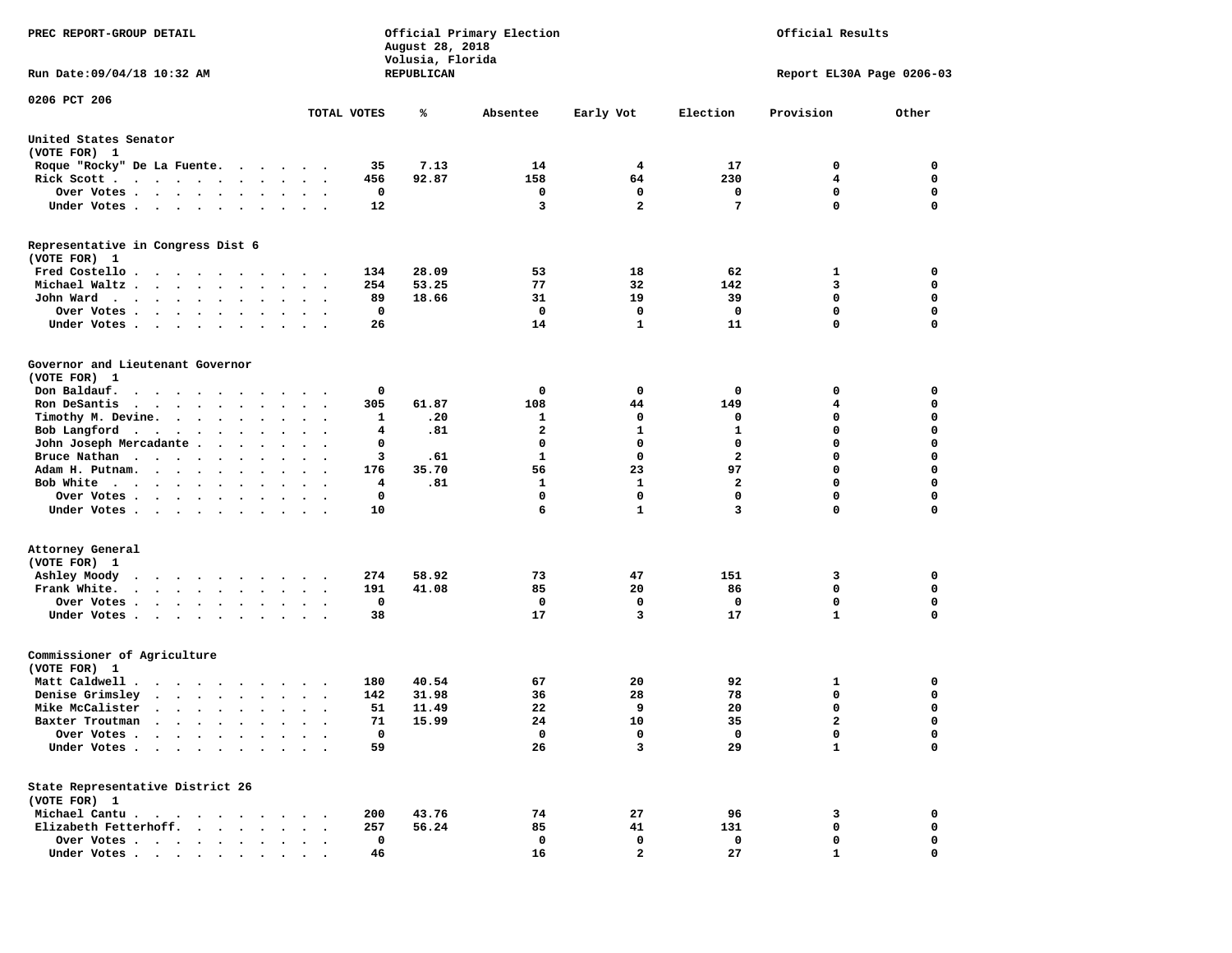| PREC REPORT-GROUP DETAIL                                                                                                                                                                        |                                           | August 28, 2018<br>Volusia, Florida | Official Primary Election |                 | Official Results          |                |             |  |  |  |
|-------------------------------------------------------------------------------------------------------------------------------------------------------------------------------------------------|-------------------------------------------|-------------------------------------|---------------------------|-----------------|---------------------------|----------------|-------------|--|--|--|
| Run Date: 09/04/18 10:32 AM                                                                                                                                                                     |                                           | <b>NONPARTISAN</b>                  |                           |                 | Report EL30A Page 0206-04 |                |             |  |  |  |
| 0206 PCT 206                                                                                                                                                                                    | TOTAL VOTES                               | ℁                                   | Absentee                  | Early Vot       | Election                  | Provision      | Other       |  |  |  |
|                                                                                                                                                                                                 |                                           |                                     |                           |                 |                           |                |             |  |  |  |
| Circuit Judge 7th Judicial, Grp 15<br>(VOTE FOR) 1                                                                                                                                              |                                           |                                     |                           |                 |                           |                |             |  |  |  |
| Linda L. Gaustad<br>$\ddot{\phantom{a}}$                                                                                                                                                        | 255                                       | 30.76                               | 96                        | 47              | 111                       | 1              | 0           |  |  |  |
| Sebrina L. Slack                                                                                                                                                                                | 312                                       | 37.64                               | 124                       | 51              | 137                       | $\Omega$       | $\mathbf 0$ |  |  |  |
| Ryan Will $\cdots$ $\cdots$ $\cdots$<br>$\ddot{\phantom{a}}$<br>$\sim$                                                                                                                          | 262                                       | 31.60                               | 93                        | 34              | 132                       | 3              | $\mathbf 0$ |  |  |  |
| Over Votes                                                                                                                                                                                      | $\mathbf 0$                               |                                     | $\mathbf 0$               | $\mathbf 0$     | $\mathbf 0$               | 0              | $\mathbf 0$ |  |  |  |
| Under Votes                                                                                                                                                                                     | 117<br>$\ddot{\phantom{0}}$               |                                     | 48                        | $7\phantom{.0}$ | 60                        | $\overline{a}$ | 0           |  |  |  |
| County Judge 7th Judicial, Grp 5<br>(VOTE FOR) 1                                                                                                                                                |                                           |                                     |                           |                 |                           |                |             |  |  |  |
| Steve Burk .                                                                                                                                                                                    | 390                                       | 46.99                               | 137                       | 52              | 198                       | 3              | 0           |  |  |  |
| Dawn "Pam" Fields.                                                                                                                                                                              | 440<br>$\overline{\phantom{a}}$           | 53.01                               | 175                       | 81              | 182                       | $\mathbf{2}$   | 0           |  |  |  |
| Over Votes                                                                                                                                                                                      | $\mathbf 0$                               |                                     | $\mathbf 0$               | $\mathbf 0$     | $\mathbf 0$               | 0              | $\mathbf 0$ |  |  |  |
| Under Votes                                                                                                                                                                                     | 116<br>$\sim$ $\sim$                      |                                     | 49                        | 6               | 60                        | $\mathbf{1}$   | $\mathbf 0$ |  |  |  |
| County Council at Large<br>(VOTE FOR) 1                                                                                                                                                         |                                           |                                     |                           |                 |                           |                |             |  |  |  |
| L. Ronald Durham                                                                                                                                                                                | 229<br>$\sim$                             | 24.97                               | 86                        | 46              | 94                        | 3              | 0           |  |  |  |
| Ben F. Johnson.<br>$\sim$ $\sim$                                                                                                                                                                | 675<br>$\overline{\phantom{a}}$           | 73.61                               | 258                       | 88              | 326                       | 3              | 0           |  |  |  |
| WRITE-IN.<br>$\sim$ $\sim$ $\sim$ $\sim$<br>$\sim$ $\sim$<br>$\ddot{\phantom{a}}$<br>$\ddot{\phantom{a}}$                                                                                       | 13                                        | 1.42                                | 8                         | 3               | $\mathbf{2}$              | 0              | 0           |  |  |  |
| Over Votes                                                                                                                                                                                      | 1                                         |                                     | $\mathbf{1}$              | $\mathbf 0$     | $\mathbf 0$               | 0              | $\mathbf 0$ |  |  |  |
| Under Votes                                                                                                                                                                                     | 28<br>$\sim$                              |                                     | 8                         | $\overline{a}$  | 18                        | 0              | $\mathbf 0$ |  |  |  |
| County Council Member District 1                                                                                                                                                                |                                           |                                     |                           |                 |                           |                |             |  |  |  |
| (VOTE FOR) 1                                                                                                                                                                                    |                                           |                                     |                           |                 |                           |                |             |  |  |  |
| Jeff Brower.<br>$\begin{array}{cccccccccccccc} \bullet & \bullet & \bullet & \bullet & \bullet & \bullet & \bullet & \bullet & \bullet \end{array}$                                             | 262                                       | 29.34                               | 101                       | 31              | 128                       | $\mathbf{2}$   | $\mathbf 0$ |  |  |  |
| Barbara Girtman<br>$\cdots$<br>$\ddot{\phantom{a}}$<br>$\ddot{\phantom{a}}$<br>$\sim$                                                                                                           | 220                                       | 24.64                               | 84                        | 41              | 94                        | $\mathbf{1}$   | 0           |  |  |  |
| Eddie Molina<br>$\cdot$                                                                                                                                                                         | 95                                        | 10.64                               | 36                        | 15              | 42                        | $\overline{a}$ | $\mathbf 0$ |  |  |  |
| Pat Patterson<br>$\bullet$<br>$\bullet$                                                                                                                                                         | 316                                       | 35.39                               | 121                       | 49              | 146                       | 0              | 0           |  |  |  |
| Over Votes<br>$\bullet$                                                                                                                                                                         | $\mathbf 0$                               |                                     | $\mathbf{0}$              | $\mathbf{0}$    | $\mathbf 0$               | 0              | $\mathbf 0$ |  |  |  |
| Under Votes<br>$\sim$                                                                                                                                                                           | 53<br>$\sim$                              |                                     | 19                        | 3               | 30                        | $\mathbf{1}$   | $\mathbf 0$ |  |  |  |
| School Board Member District 1<br>(VOTE FOR) 1                                                                                                                                                  |                                           |                                     |                           |                 |                           |                |             |  |  |  |
| Al Bouie.<br>$\cdot$<br>$\ddot{\phantom{0}}$<br>$\cdots$                                                                                                                                        | 311                                       | 36.55                               | 134                       | 53              | 123                       | $\mathbf{1}$   | $\mathbf 0$ |  |  |  |
| Jamie Michele Haynes.                                                                                                                                                                           | 297<br>$\sim$<br>$\overline{\phantom{a}}$ | 34.90                               | 104                       | 46              | 144                       | 3              | $\mathbf 0$ |  |  |  |
| Leslie LaRue<br>$\ddot{\phantom{a}}$<br>$\ddot{\phantom{a}}$                                                                                                                                    | 243                                       | 28.55                               | 80                        | 36              | 126                       | $\mathbf{1}$   | $\mathbf 0$ |  |  |  |
| Over Votes                                                                                                                                                                                      | 0                                         |                                     | $\Omega$                  | $\mathbf{0}$    | $\mathbf{0}$              | $\mathbf{0}$   | 0           |  |  |  |
| Under Votes<br>$\ddot{\phantom{a}}$                                                                                                                                                             | 95                                        |                                     | 43                        | 4               | 47                        | 1              | $\mathbf 0$ |  |  |  |
| W Volusia Hospital Auth Grp A, Seat 1<br>(VOTE FOR)<br>1                                                                                                                                        |                                           |                                     |                           |                 |                           |                |             |  |  |  |
| John M. Hill<br>$\begin{array}{cccccccccccccccccc} \bullet & \bullet & \bullet & \bullet & \bullet & \bullet & \bullet & \bullet & \bullet & \bullet & \bullet & \bullet & \bullet \end{array}$ | 411<br>$\cdot$                            | 48.87                               | 147                       | 54              | 206                       | 4              | 0           |  |  |  |
| Raymond Long<br>$\cdots$ $\cdots$<br>$\bullet$<br>$\ddot{\phantom{a}}$<br>$\ddot{\phantom{a}}$<br>$\ddot{\phantom{a}}$                                                                          | 181<br>$\cdot$<br>$\ddot{\phantom{0}}$    | 21.52                               | 67                        | 30              | 83                        | $\mathbf{1}$   | 0           |  |  |  |
| Voloria Manning<br>$\cdots$                                                                                                                                                                     | 249                                       | 29.61                               | 103                       | 47              | 99                        | $\mathbf 0$    | 0           |  |  |  |
| Over Votes.<br>$\cdot$ $\cdot$ $\cdot$ $\cdot$ $\cdot$<br>$\ddot{\phantom{a}}$                                                                                                                  | 0                                         |                                     | $\mathbf 0$               | 0               | $\mathbf 0$               | 0              | 0           |  |  |  |
| Under Votes<br>$\ddot{\phantom{a}}$                                                                                                                                                             | 105                                       |                                     | 44                        | 8               | 52                        | $\mathbf{1}$   | $\Omega$    |  |  |  |
|                                                                                                                                                                                                 |                                           |                                     |                           |                 |                           |                |             |  |  |  |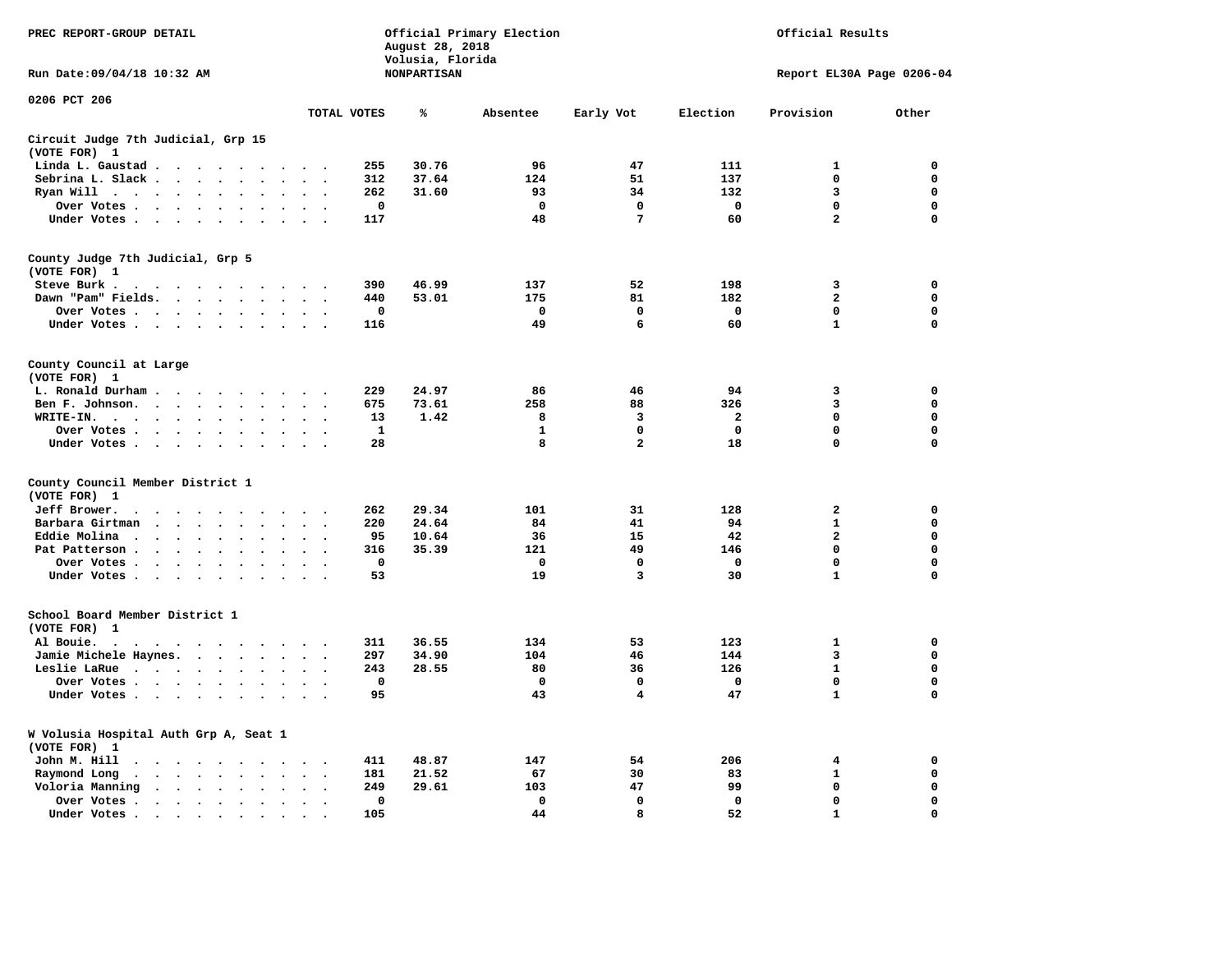| PREC REPORT-GROUP DETAIL                              | Official Primary Election<br>August 28, 2018<br>Volusia, Florida | Official Results   |          |           |          |           |                           |
|-------------------------------------------------------|------------------------------------------------------------------|--------------------|----------|-----------|----------|-----------|---------------------------|
| Run Date: 09/04/18 10:32 AM                           |                                                                  | <b>NONPARTISAN</b> |          |           |          |           | Report EL30A Page 0206-05 |
| 0206 PCT 206                                          |                                                                  |                    |          |           |          |           |                           |
|                                                       | TOTAL VOTES                                                      | ℁                  | Absentee | Early Vot | Election | Provision | Other                     |
| W Volusia Hospital Auth Grp B, Seat 2<br>(VOTE FOR) 1 |                                                                  |                    |          |           |          |           |                           |
| Michael Ray.                                          |                                                                  | 199<br>24.72       | 84       | 30        | 85       |           |                           |
| Kathie D. Shepard.                                    |                                                                  | 43.85<br>353       | 133      | 63        | 156      |           |                           |
| Brian Soukup                                          |                                                                  | 253<br>31.43       | 81       | 35        | 133      |           |                           |
| Over Votes                                            |                                                                  | 0                  | 0        | 0         | 0        |           |                           |
| Under Votes                                           |                                                                  | 141                | 63       | 11        | 66       |           |                           |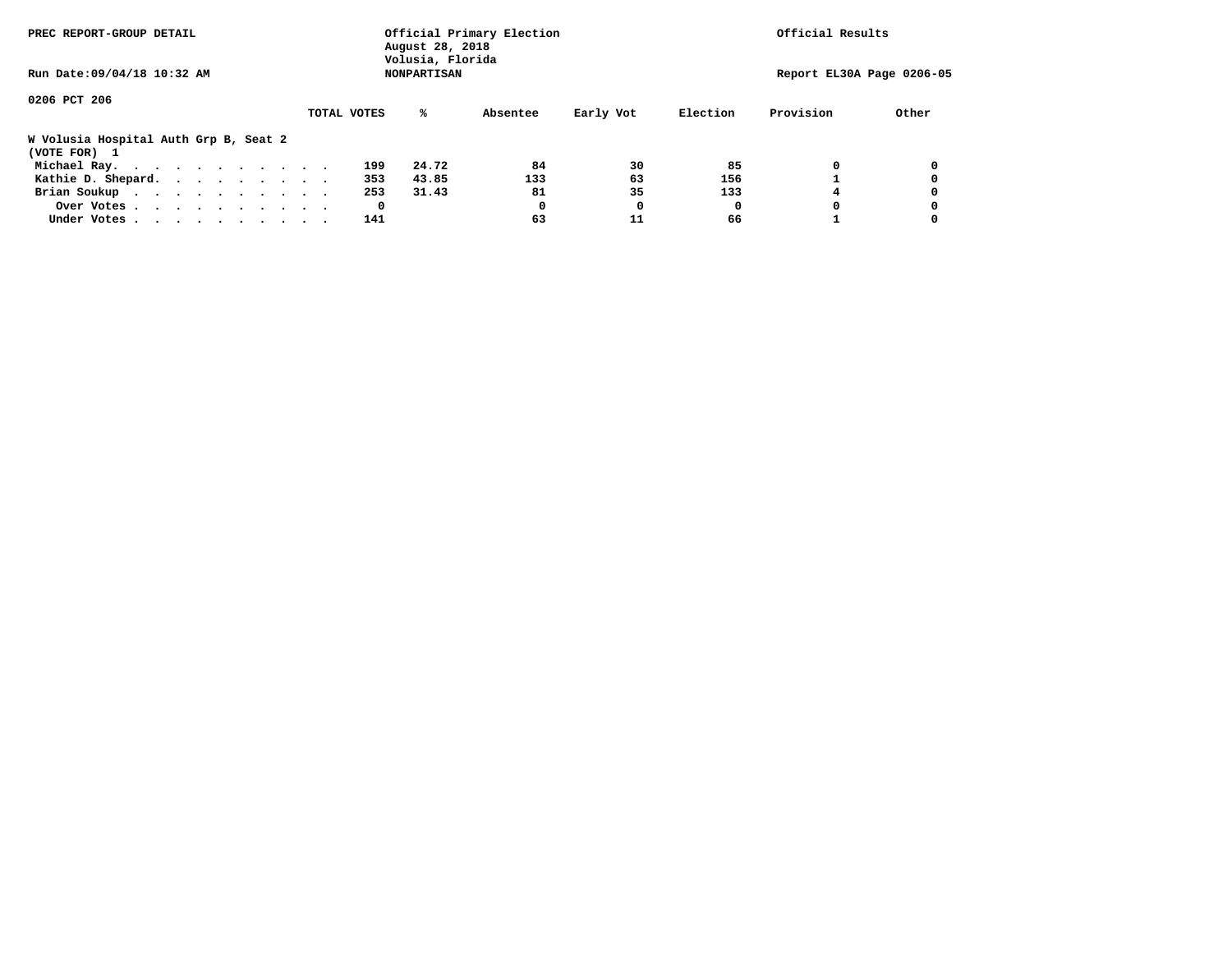| PREC REPORT-GROUP DETAIL                                               |  |  |                                 |  | Official Primary Election<br>August 28, 2018<br>Volusia, Florida | Official Results  |          |           |          |                           |       |
|------------------------------------------------------------------------|--|--|---------------------------------|--|------------------------------------------------------------------|-------------------|----------|-----------|----------|---------------------------|-------|
| Run Date: 09/04/18 10:32 AM                                            |  |  |                                 |  |                                                                  | <b>STATISTICS</b> |          |           |          | Report EL30A Page 0207-01 |       |
| 0207 PCT 207                                                           |  |  |                                 |  |                                                                  |                   |          |           |          |                           |       |
|                                                                        |  |  |                                 |  | TOTAL VOTES                                                      | ‱                 | Absentee | Early Vot | Election | Provision                 | Other |
| REGISTERED VOTERS - TOTAL                                              |  |  |                                 |  | 2,606                                                            |                   |          |           |          |                           |       |
| REGISTERED VOTERS - DEMOCRATIC                                         |  |  | $\cdot$ $\cdot$ $\cdot$ $\cdot$ |  | 745                                                              | 28.59             |          |           |          |                           |       |
| REGISTERED VOTERS - REPUBLICAN                                         |  |  |                                 |  | 1,195                                                            | 45.86             |          |           |          |                           |       |
| REGISTERED VOTERS - NONPARTISAN                                        |  |  |                                 |  | 666                                                              |                   |          |           |          |                           |       |
| BALLOTS CAST - TOTAL.                                                  |  |  |                                 |  | 1,059                                                            |                   | 454      | 151       | 453      |                           |       |
| BALLOTS CAST - DEMOCRATIC                                              |  |  |                                 |  | 334                                                              | 31.54             | 140      | 53        | 141      |                           |       |
| BALLOTS CAST - REPUBLICAN                                              |  |  |                                 |  | 621                                                              | 58.64             | 250      | 91        | 280      |                           |       |
| BALLOTS CAST - NONPARTISAN.                                            |  |  |                                 |  | 104                                                              | 9.82              | 64       |           | 32       |                           |       |
| BALLOTS CAST - BLANK.                                                  |  |  |                                 |  | 0                                                                |                   | 0        | 0         | O        | O                         |       |
| VOTER TURNOUT - TOTAL<br>.                                             |  |  |                                 |  |                                                                  | 40.64             |          |           |          |                           |       |
| VOTER TURNOUT - DEMOCRATIC.<br>$\cdot$ $\cdot$ $\cdot$ $\cdot$ $\cdot$ |  |  |                                 |  |                                                                  | 44.83             |          |           |          |                           |       |
| VOTER TURNOUT - REPUBLICAN.<br>$\cdots$                                |  |  |                                 |  |                                                                  | 51.97             |          |           |          |                           |       |
| VOTER TURNOUT - BLANK                                                  |  |  |                                 |  |                                                                  |                   |          |           |          |                           |       |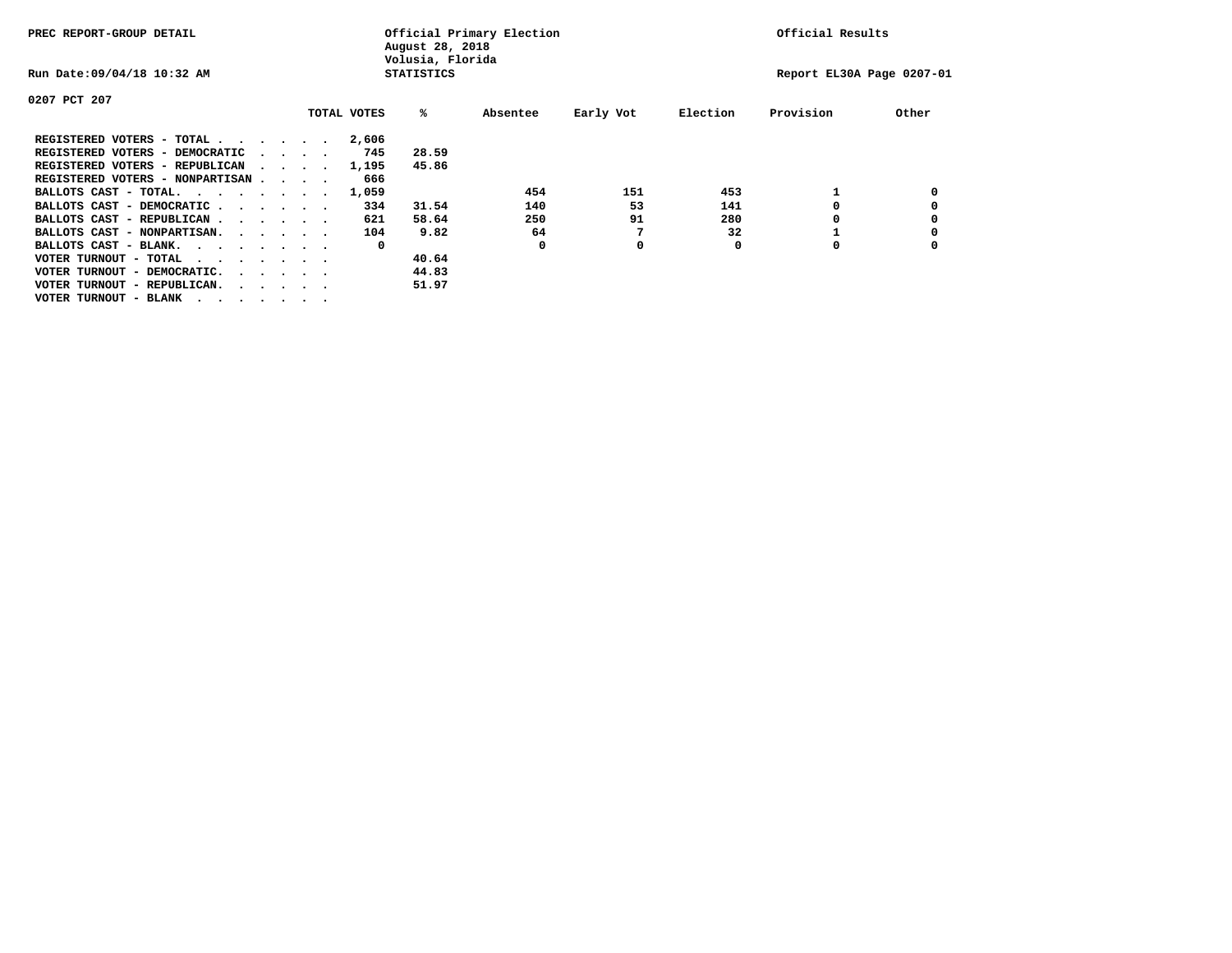| PREC REPORT-GROUP DETAIL                          |                                         | Official Primary Election<br>August 28, 2018<br>Volusia, Florida |                      |  |                      |                      |                         |                          |                | Official Results |              |                         |                         |                           |             |  |  |  |  |
|---------------------------------------------------|-----------------------------------------|------------------------------------------------------------------|----------------------|--|----------------------|----------------------|-------------------------|--------------------------|----------------|------------------|--------------|-------------------------|-------------------------|---------------------------|-------------|--|--|--|--|
| Run Date: 09/04/18 10:32 AM                       |                                         |                                                                  |                      |  |                      |                      |                         |                          |                | DEMOCRATIC       |              |                         |                         | Report EL30A Page 0207-02 |             |  |  |  |  |
| 0207 PCT 207                                      |                                         |                                                                  |                      |  |                      |                      |                         |                          |                |                  |              |                         |                         |                           |             |  |  |  |  |
|                                                   |                                         |                                                                  |                      |  |                      |                      |                         |                          | TOTAL VOTES    | ℁                | Absentee     | Early Vot               | Election                | Provision                 | Other       |  |  |  |  |
| Representative in Congress Dist 6<br>(VOTE FOR) 1 |                                         |                                                                  |                      |  |                      |                      |                         |                          |                |                  |              |                         |                         |                           |             |  |  |  |  |
| Stephen Sevigny                                   | $\cdots$                                |                                                                  |                      |  |                      |                      |                         |                          | 53             | 16.77            | 15           | 9                       | 29                      | 0                         | $\mathbf 0$ |  |  |  |  |
| Nancy Soderberg                                   |                                         |                                                                  |                      |  |                      |                      |                         |                          | 210            | 66.46            | 82           | 37                      | 91                      | $\mathbf 0$               | $\mathbf 0$ |  |  |  |  |
| John Upchurch                                     |                                         |                                                                  |                      |  |                      |                      | $\cdot$                 |                          | 53             | 16.77            | 29           | 6                       | 18                      | $\mathbf 0$               | $\mathbf 0$ |  |  |  |  |
| Over Votes                                        |                                         |                                                                  |                      |  |                      | $\ddot{\phantom{0}}$ | $\bullet$               |                          | 0              |                  | 0            | 0                       | $\mathbf 0$             | 0                         | 0           |  |  |  |  |
| Under Votes                                       |                                         |                                                                  |                      |  |                      |                      |                         |                          | 18             |                  | 14           | $\mathbf{1}$            | 3                       | $\Omega$                  | $\mathbf 0$ |  |  |  |  |
| Governor and Lieutenant Governor<br>(VOTE FOR) 1  |                                         |                                                                  |                      |  |                      |                      |                         |                          |                |                  |              |                         |                         |                           |             |  |  |  |  |
| Andrew Gillum                                     |                                         | $\sim$                                                           |                      |  |                      |                      |                         |                          | 45             | 14.11            | 8            | 14                      | 23                      | 0                         | 0           |  |  |  |  |
| Gwen Graham.                                      |                                         |                                                                  |                      |  | $\bullet$ .          |                      | $\sim$ $\sim$           | $\overline{\phantom{a}}$ | 176            | 55.17            | 75           | 22                      | 79                      | 0                         | 0           |  |  |  |  |
| Jeff Greene.                                      |                                         |                                                                  | $\ddot{\phantom{a}}$ |  |                      |                      |                         |                          | 42             | 13.17            | 26           | 4                       | 12                      | 0                         | 0           |  |  |  |  |
| Chris King                                        |                                         |                                                                  |                      |  |                      |                      |                         |                          | 7              | 2.19             | 7            | 0                       | 0                       | $\mathbf 0$               | $\mathbf 0$ |  |  |  |  |
| Philip Levine .                                   | $\cdot$ $\cdot$ $\cdot$ $\cdot$ $\cdot$ |                                                                  |                      |  | $\ddot{\phantom{a}}$ | $\ddot{\phantom{a}}$ | $\ddot{\phantom{a}}$    |                          | 38             | 11.91            | 11           | 10                      | 17                      | $\mathbf 0$               | $\mathbf 0$ |  |  |  |  |
| Alex "Lundy" Lundmark                             |                                         | $\sim$                                                           | $\sim$ $\sim$        |  | $\ddot{\phantom{a}}$ |                      | $\ddot{\phantom{a}}$    |                          | $\overline{2}$ | .63              | $\mathbf 0$  | $\mathbf 0$             | $\overline{2}$          | $\mathbf 0$               | $\mathbf 0$ |  |  |  |  |
| John Wetherbee.                                   |                                         |                                                                  |                      |  |                      |                      |                         |                          | 9              | 2.82             | 4            | $\mathbf{1}$            | $\overline{\mathbf{4}}$ | $\mathbf 0$               | $\mathbf 0$ |  |  |  |  |
| Over Votes                                        |                                         |                                                                  |                      |  |                      |                      | $\Delta$                |                          | $\mathbf{1}$   |                  | $\mathbf{1}$ | $\mathbf 0$             | $\mathbf 0$             | $\mathbf 0$               | $\mathbf 0$ |  |  |  |  |
| Under Votes                                       |                                         |                                                                  |                      |  |                      |                      |                         |                          | 14             |                  | 8            | $\overline{\mathbf{2}}$ | 4                       | $\mathbf 0$               | 0           |  |  |  |  |
|                                                   |                                         |                                                                  |                      |  |                      |                      |                         |                          |                |                  |              |                         |                         |                           |             |  |  |  |  |
| Attorney General                                  |                                         |                                                                  |                      |  |                      |                      |                         |                          |                |                  |              |                         |                         |                           |             |  |  |  |  |
| (VOTE FOR) 1                                      |                                         |                                                                  |                      |  |                      |                      |                         |                          |                |                  |              |                         |                         |                           |             |  |  |  |  |
| Sean Shaw                                         |                                         |                                                                  |                      |  |                      |                      | $\ddot{\phantom{1}}$    |                          | 195            | 70.91            | 84           | 34                      | 77                      | 0                         | $\mathbf 0$ |  |  |  |  |
| Ryan Torrens                                      |                                         |                                                                  |                      |  |                      |                      | $\ddot{\phantom{1}}$    | $\overline{\phantom{a}}$ | 80             | 29.09            | 26           | 11                      | 43                      | $\mathbf 0$               | $\mathbf 0$ |  |  |  |  |
| Over Votes                                        |                                         |                                                                  |                      |  |                      |                      |                         |                          | 0              |                  | $\mathbf 0$  | $\mathbf 0$             | $\mathbf 0$             | $\mathbf 0$               | 0           |  |  |  |  |
| Under Votes                                       |                                         |                                                                  |                      |  |                      |                      |                         |                          | 59             |                  | 30           | 8                       | 21                      | $\mathbf 0$               | $\mathbf 0$ |  |  |  |  |
| Commissioner of Agriculture<br>(VOTE FOR) 1       |                                         |                                                                  |                      |  |                      |                      |                         |                          |                |                  |              |                         |                         |                           |             |  |  |  |  |
| Nicole "Nikki" Fried.                             |                                         |                                                                  |                      |  |                      |                      |                         |                          | 139            | 48.77            | 46           | 21                      | 72                      | 0                         | 0           |  |  |  |  |
| Jeffrey Duane Porter.                             |                                         |                                                                  |                      |  |                      |                      | $\cdot$ $\cdot$ $\cdot$ |                          | 51             | 17.89            | 21           | 8                       | 22                      | 0                         | 0           |  |  |  |  |
| Roy David Walker                                  |                                         |                                                                  |                      |  |                      |                      |                         |                          | 95             | 33.33            | 47           | 17                      | 31                      | $\mathbf 0$               | $\mathbf 0$ |  |  |  |  |
| Over Votes                                        |                                         |                                                                  |                      |  |                      |                      | $\cdot$                 |                          | $\mathbf 0$    |                  | $\mathbf{0}$ | 0                       | $\Omega$                | $\mathbf 0$               | $\mathbf 0$ |  |  |  |  |
| Under Votes                                       |                                         |                                                                  |                      |  |                      |                      |                         |                          | 49             |                  | 26           | $7\phantom{.0}$         | 16                      | $\Omega$                  | $\mathbf 0$ |  |  |  |  |
| State Representative District 26<br>(VOTE FOR) 1  |                                         |                                                                  |                      |  |                      |                      |                         |                          |                |                  |              |                         |                         |                           |             |  |  |  |  |
| Patrick Henry.                                    | $\cdots$                                |                                                                  |                      |  |                      |                      |                         |                          | 212            | 70.90            | 86           | 33                      | 93                      | 0                         | 0           |  |  |  |  |
| Percy L. Williamson                               |                                         |                                                                  |                      |  |                      | $\ddot{\phantom{a}}$ | $\bullet$               | $\cdot$                  | 87             | 29.10            | 36           | 18                      | 33                      | $\mathbf 0$               | $\mathbf 0$ |  |  |  |  |
| Over Votes                                        |                                         |                                                                  |                      |  |                      |                      |                         |                          | 0              |                  | $\mathbf 0$  | $\mathbf 0$             | $\mathbf 0$             | $\mathbf 0$               | $\mathbf 0$ |  |  |  |  |
| Under Votes                                       |                                         |                                                                  |                      |  |                      |                      |                         |                          | 35             |                  | 18           | $\overline{a}$          | 15                      | $\Omega$                  | $\mathbf 0$ |  |  |  |  |
|                                                   |                                         |                                                                  |                      |  |                      |                      |                         |                          |                |                  |              |                         |                         |                           |             |  |  |  |  |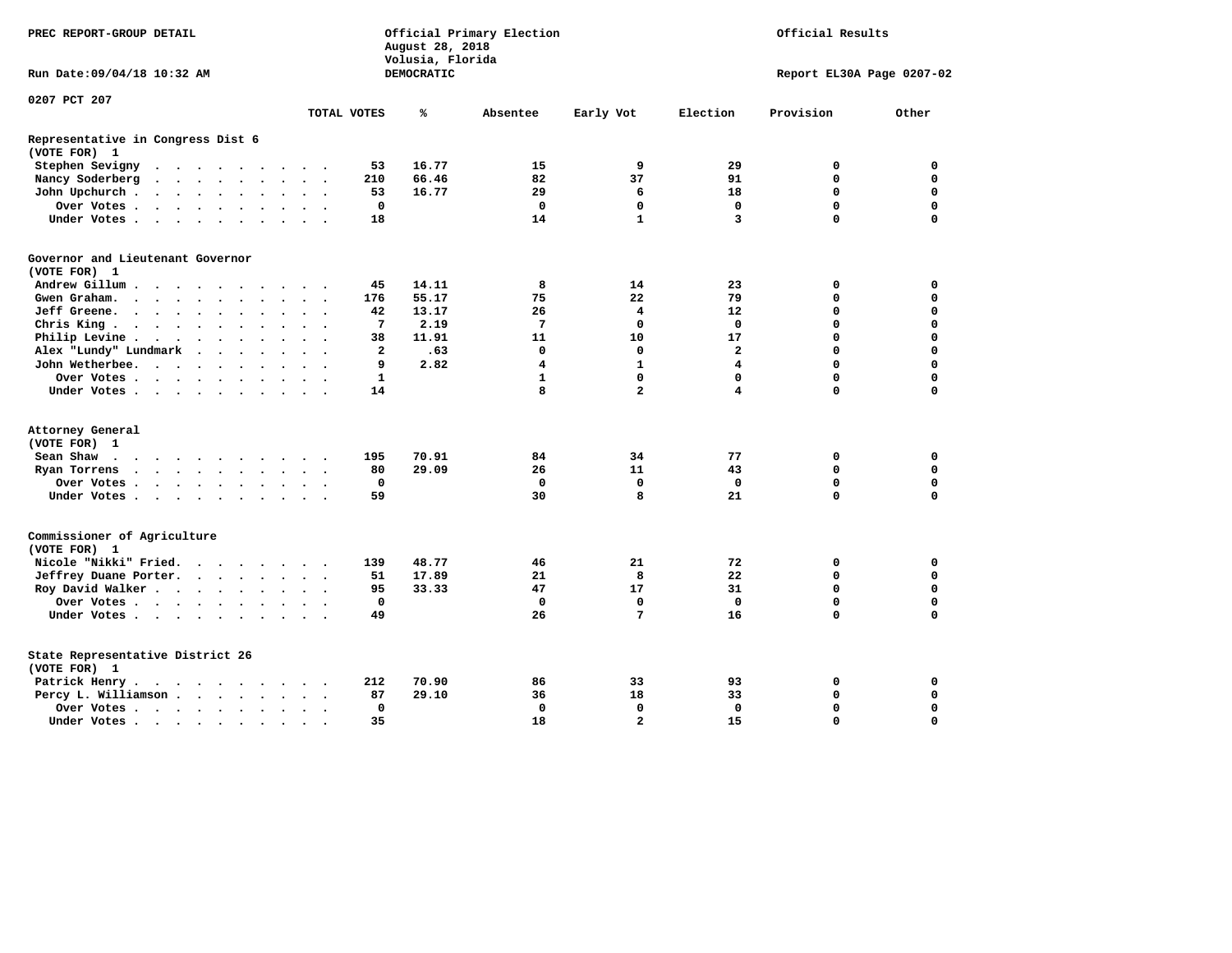| PREC REPORT-GROUP DETAIL                                                                     |                      |             | August 28, 2018<br>Volusia, Florida | Official Primary Election | Official Results<br>Report EL30A Page 0207-03 |              |             |             |
|----------------------------------------------------------------------------------------------|----------------------|-------------|-------------------------------------|---------------------------|-----------------------------------------------|--------------|-------------|-------------|
| Run Date: 09/04/18 10:32 AM                                                                  |                      |             | REPUBLICAN                          |                           |                                               |              |             |             |
| 0207 PCT 207                                                                                 |                      | TOTAL VOTES | ℁                                   | Absentee                  | Early Vot                                     | Election     | Provision   | Other       |
| United States Senator<br>(VOTE FOR) 1                                                        |                      |             |                                     |                           |                                               |              |             |             |
| Roque "Rocky" De La Fuente.<br>$\cdots$                                                      |                      | 41          | 6.68                                | 14                        | 4                                             | 23           | 0           | 0           |
| Rick Scott                                                                                   |                      | 573         | 93.32                               | 232                       | 87                                            | 254          | 0           | $\mathbf 0$ |
| Over Votes                                                                                   |                      | 0           |                                     | 0                         | 0                                             | 0            | 0           | 0           |
| Under Votes<br>$\sim$                                                                        | $\cdot$ .            | 7           |                                     | $\overline{\mathbf{4}}$   | $\mathbf 0$                                   | 3            | 0           | $\mathbf 0$ |
| Representative in Congress Dist 6<br>(VOTE FOR) 1                                            |                      |             |                                     |                           |                                               |              |             |             |
| Fred Costello                                                                                |                      | 164         | 28.23                               | 63                        | 31                                            | 70           | 0           | 0           |
| Michael Waltz.<br>$\ddot{\phantom{1}}$                                                       |                      | 251         | 43.20                               | 96                        | 38                                            | 117          | 0           | 0           |
| John Ward<br>$\ddot{\phantom{1}}$                                                            | $\ddot{\phantom{a}}$ | 166         | 28.57                               | 73                        | 19                                            | 74           | $\mathbf 0$ | $\mathbf 0$ |
| Over Votes .<br>$\sim$<br>$\bullet$<br>$\bullet$                                             |                      | 0           |                                     | 0                         | 0                                             | 0            | 0           | 0           |
| Under Votes<br>$\blacksquare$                                                                |                      | 40          |                                     | 18                        | 3                                             | 19           | 0           | $\mathbf 0$ |
| Governor and Lieutenant Governor<br>(VOTE FOR) 1                                             |                      |             |                                     |                           |                                               |              |             |             |
| Don Baldauf.                                                                                 |                      | 7           | 1.15                                | 3                         | 3                                             | 1            | 0           | 0           |
| Ron DeSantis<br>$\cdots$<br>$\bullet$                                                        | $\ddot{\phantom{0}}$ | 338         | 55.50                               | 144                       | 50                                            | 144          | 0           | 0           |
| Timothy M. Devine.                                                                           |                      | 5           | .82                                 | 0                         | $\mathbf{2}$                                  | 3            | 0           | $\mathbf 0$ |
| Bob Langford<br>$\bullet$                                                                    |                      | 5           | .82                                 | $\mathbf{2}$              | 0                                             | 3            | 0           | $\mathbf 0$ |
| John Joseph Mercadante.<br>$\sim$<br>$\bullet$<br>$\sim$ $\sim$                              |                      | 1           | .16                                 | 0                         | 0                                             | $\mathbf{1}$ | 0           | $\mathbf 0$ |
| Bruce Nathan                                                                                 |                      | 1           | .16                                 | $\mathbf{1}$              | $\mathbf 0$                                   | $\mathbf 0$  | 0           | $\mathbf 0$ |
| Adam H. Putnam.<br>$\cdot$ $\cdot$ $\cdot$<br>$\bullet$                                      |                      | 244         | 40.07                               | 86                        | 35                                            | 123          | 0           | 0           |
| Bob White<br>$\blacksquare$                                                                  |                      | 8           | 1.31                                | 5                         | $\mathbf{1}$                                  | 2            | 0           | $\mathbf 0$ |
| Over Votes .<br>$\bullet$<br>$\bullet$                                                       | $\bullet$<br>$\cdot$ | 0           |                                     | $\mathbf 0$               | $\mathbf 0$                                   | $\mathbf 0$  | 0           | $\mathbf 0$ |
| Under Votes<br>$\sim$                                                                        |                      | 12          |                                     | 9                         | $\mathbf 0$                                   | 3            | 0           | 0           |
| Attorney General<br>(VOTE FOR) 1                                                             |                      |             |                                     |                           |                                               |              |             |             |
| Ashley Moody<br>.<br>$\ddot{\phantom{0}}$                                                    |                      | 350         | 59.83                               | 135                       | 55                                            | 160          | 0           | 0           |
| Frank White.<br>$\bullet$<br>$\bullet$                                                       | $\bullet$            | 235         | 40.17                               | 100                       | 33                                            | 102          | 0           | 0           |
| Over Votes.<br>$\sim$ $\sim$ $\sim$ $\sim$<br>$\ddot{\phantom{0}}$<br>$\bullet$<br>$\bullet$ |                      | 0           |                                     | 0                         | 0                                             | 0            | 0           | 0           |
| Under Votes<br>$\bullet$<br>$\bullet$                                                        |                      | 36          |                                     | 15                        | 3                                             | 18           | 0           | $\Omega$    |
| Commissioner of Agriculture<br>(VOTE FOR) 1                                                  |                      |             |                                     |                           |                                               |              |             |             |
| Matt Caldwell.<br>$\mathbf{r}$ , $\mathbf{r}$ , $\mathbf{r}$ , $\mathbf{r}$ , $\mathbf{r}$   |                      | 190         | 33.99                               | 81                        | 27                                            | 82           | 0           | 0           |
| Denise Grimsley<br>.<br>$\bullet$                                                            |                      | 150         | 26.83                               | 52                        | 27                                            | 71           | 0           | 0           |
| Mike McCalister<br>$\cdots$<br>$\ddot{\phantom{0}}$                                          | $\cdot$              | 76          | 13.60                               | 34                        | 12                                            | 30           | 0           | $\mathbf 0$ |
| Baxter Troutman<br>.                                                                         |                      | 143         | 25.58                               | 55                        | 17                                            | 71           | 0           | 0           |
| Over Votes .<br>$\bullet$                                                                    |                      | 0           |                                     | 0                         | 0                                             | 0            | 0           | 0           |
| Under Votes.<br>$\ddot{\phantom{a}}$<br>$\sim$<br>$\bullet$                                  |                      | 62          |                                     | 28                        | 8                                             | 26           | 0           | $\mathbf 0$ |
| State Representative District 26<br>(VOTE FOR) 1                                             |                      |             |                                     |                           |                                               |              |             |             |
| Michael Cantu.<br>$\sim$ $\sim$ $\sim$                                                       |                      | 239         | 42.68                               | 94                        | 36                                            | 109          | 0           | 0           |
| Elizabeth Fetterhoff.                                                                        |                      | 321         | 57.32                               | 134                       | 51                                            | 136          | 0           | 0           |
| Over Votes.<br>$\sim$ $\sim$<br>$\ddot{\phantom{0}}$<br>$\bullet$<br>$\bullet$               |                      | 0           |                                     | 0                         | 0                                             | 0            | 0           | 0           |
| Under Votes.<br>$\cdot$ $\cdot$ $\cdot$ $\cdot$                                              |                      | 61          |                                     | 22                        | 4                                             | 35           | 0           | 0           |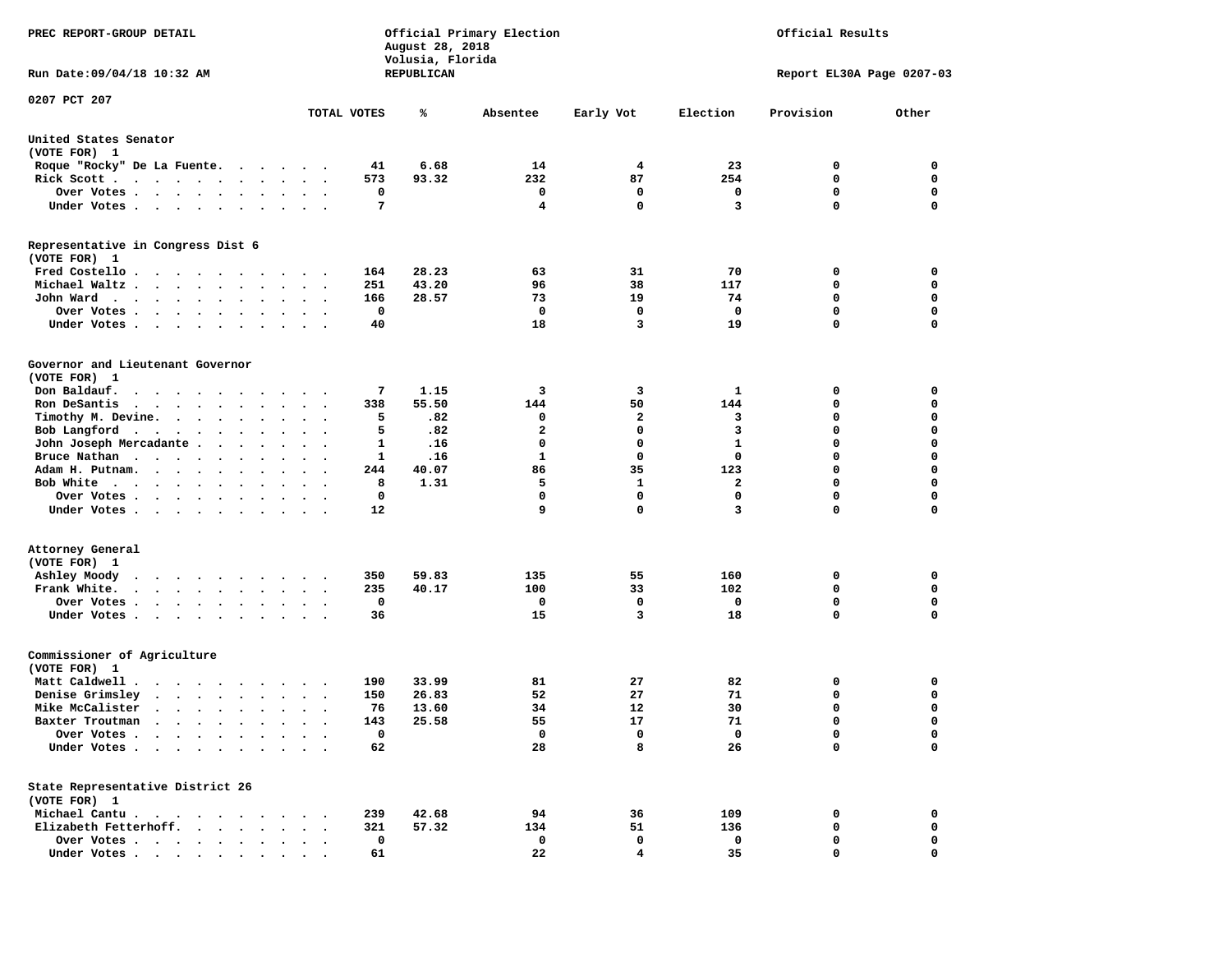| PREC REPORT-GROUP DETAIL                                                                                                                 |                                              | August 28, 2018<br>Volusia, Florida | Official Primary Election | Official Results |             |                           |             |
|------------------------------------------------------------------------------------------------------------------------------------------|----------------------------------------------|-------------------------------------|---------------------------|------------------|-------------|---------------------------|-------------|
| Run Date: 09/04/18 10:32 AM                                                                                                              |                                              | <b>NONPARTISAN</b>                  |                           |                  |             | Report EL30A Page 0207-04 |             |
| 0207 PCT 207                                                                                                                             | TOTAL VOTES                                  | ℁                                   | Absentee                  | Early Vot        | Election    | Provision                 | Other       |
| Circuit Judge 7th Judicial, Grp 15                                                                                                       |                                              |                                     |                           |                  |             |                           |             |
| (VOTE FOR) 1                                                                                                                             |                                              |                                     |                           |                  |             |                           |             |
| Linda L. Gaustad<br>$\ddot{\phantom{1}}$                                                                                                 |                                              | 259<br>27.97                        | 122                       | 36               | 101         | 0                         | 0           |
| Sebrina L. Slack<br>$\ddot{\phantom{a}}$                                                                                                 | $\overline{a}$                               | 352<br>38.01                        | 136                       | 64               | 152         | 0                         | 0           |
| Ryan Will $\cdots$                                                                                                                       |                                              | 34.02<br>315                        | 136                       | 36               | 143         | $\mathbf 0$               | $\mathbf 0$ |
| Over Votes<br>$\sim$                                                                                                                     | $\cdot$<br>$\sim$                            | 0                                   | 0                         | 0                | 0           | $\mathbf 0$               | $\mathbf 0$ |
| Under Votes<br>$\ddot{\phantom{a}}$<br>$\ddot{\phantom{0}}$<br>$\ddot{\phantom{a}}$                                                      | $\ddot{\phantom{a}}$<br>$\cdot$              | 133                                 | 60                        | 15               | 57          | $\mathbf{1}$              | $\mathbf 0$ |
| County Judge 7th Judicial, Grp 5<br>(VOTE FOR) 1                                                                                         |                                              |                                     |                           |                  |             |                           |             |
| Steve Burk.<br>.                                                                                                                         |                                              | 427<br>46.41                        | 181                       | 58               | 188         | $\mathbf 0$               | $\mathbf 0$ |
| Dawn "Pam" Fields. .<br>$\ddot{\phantom{0}}$<br>$\ddot{\phantom{a}}$<br>$\ddot{\phantom{a}}$                                             |                                              | 53.59<br>493                        | 210                       | 74               | 209         | 0                         | 0           |
| Over Votes                                                                                                                               | $\bullet$                                    | 0                                   | $\mathbf 0$               | $\mathbf 0$      | $\mathbf 0$ | $\mathbf 0$               | 0           |
| Under Votes<br>$\ddot{\phantom{0}}$                                                                                                      | $\bullet$<br>$\ddot{\phantom{a}}$            | 139                                 | 63                        | 19               | 56          | $\mathbf{1}$              | $\mathbf 0$ |
| County Council at Large<br>(VOTE FOR) 1                                                                                                  |                                              |                                     |                           |                  |             |                           |             |
| L. Ronald Durham                                                                                                                         |                                              | 21.62<br>224                        | 87                        | 37               | 100         | 0                         | $\mathbf 0$ |
| Ben F. Johnson.<br>$\ddot{\phantom{a}}$<br>$\sim$                                                                                        | $\sim$                                       | 78.09<br>809                        | 354                       | 112              | 342         | $\mathbf{1}$              | $\mathbf 0$ |
| WRITE-IN.<br>$\sim$                                                                                                                      |                                              | 3<br>.29                            | $\mathbf{2}$              | 0                | 1           | 0                         | $\mathbf 0$ |
| Over Votes<br>$\bullet$                                                                                                                  | $\bullet$<br>$\cdot$                         | $\mathbf 0$                         | $\mathbf 0$               | $\mathbf 0$      | $\mathbf 0$ | $\mathbf 0$               | $\mathbf 0$ |
| Under Votes<br>$\ddot{\phantom{0}}$<br>$\bullet$<br>$\bullet$                                                                            | $\ddot{\phantom{1}}$<br>$\ddot{\phantom{0}}$ | 23                                  | 11                        | $\overline{a}$   | 10          | $\mathbf 0$               | $\mathbf 0$ |
| County Council Member District 1<br>(VOTE FOR) 1                                                                                         |                                              |                                     |                           |                  |             |                           |             |
| Jeff Brower.<br>$\cdot$<br>$\cdot$ $\cdot$<br>$\overline{\phantom{a}}$<br>$\cdot$<br>$\ddot{\phantom{a}}$<br>$\cdot$                     | $\ddot{\phantom{1}}$                         | 29.45<br>291                        | 107                       | 42               | 142         | 0                         | 0           |
| Barbara Girtman<br>$\ddot{\phantom{a}}$                                                                                                  |                                              | 22.06<br>218                        | 97                        | 36               | 85          | 0                         | 0           |
| Eddie Molina<br>$\sim$<br>$\ddot{\phantom{1}}$<br>$\overline{\phantom{a}}$<br>$\overline{a}$<br>$\overline{\phantom{a}}$                 |                                              | 11.64<br>115                        | 37                        | 20               | 58          | 0                         | 0           |
| Pat Patterson.<br>$\bullet$<br>$\sim$<br>$\bullet$<br>$\overline{a}$<br>$\overline{\phantom{a}}$                                         |                                              | 36.84<br>364                        | 179                       | 45               | 140         | $\mathbf 0$               | $\mathbf 0$ |
| Over Votes<br>$\cdot$<br>$\ddot{\phantom{a}}$<br>$\ddot{\phantom{a}}$                                                                    |                                              | 0                                   | 0                         | $\mathbf 0$      | 0           | $\mathbf 0$               | $\mathbf 0$ |
| Under Votes.<br>$\ddot{\phantom{0}}$<br>$\bullet$<br>$\cdot$                                                                             |                                              | 71                                  | 34                        | 8                | 28          | $\mathbf{1}$              | $\mathbf 0$ |
| School Board Member District 1<br>(VOTE FOR) 1                                                                                           |                                              |                                     |                           |                  |             |                           |             |
| Al Bouie.<br>$\ddot{\phantom{1}}$<br>$\sim$ $\sim$<br>$\sim$<br>$\ddot{\phantom{0}}$                                                     | $\cdot$<br>$\cdot$                           | 39.03<br>370                        | 156                       | 48               | 166         | $\mathbf 0$               | 0           |
| Jamie Michele Haynes.<br><b>Contract Contract Contract</b>                                                                               | $\ddot{\phantom{a}}$<br>$\bullet$            | 35.55<br>337                        | 149                       | 54               | 134         | $\mathbf 0$               | $\mathbf 0$ |
| Leslie LaRue<br>$\bullet$<br>$\bullet$<br>$\bullet$                                                                                      |                                              | 241<br>25.42                        | 96                        | 38               | 106         | $\mathbf{1}$              | $\mathbf 0$ |
| Over Votes<br>$\bullet$                                                                                                                  |                                              | $\mathbf 0$                         | $\mathbf 0$               | 0                | 0           | 0                         | 0           |
| Under Votes<br>$\bullet$ . $\bullet$<br>$\cdot$                                                                                          | $\ddot{\phantom{a}}$<br>$\ddot{\phantom{a}}$ | 111                                 | 53                        | 11               | 47          | $\mathbf 0$               | 0           |
| W Volusia Hospital Auth Grp A, Seat 1<br>(VOTE FOR) 1                                                                                    |                                              |                                     |                           |                  |             |                           |             |
| John M. Hill<br>$\ddot{\phantom{1}}$<br>$\bullet$ . $\bullet$<br>$\ddot{\phantom{0}}$<br>$\bullet$<br>$\blacksquare$ .<br>$\blacksquare$ |                                              | 491<br>51.79                        | 214                       | 74               | 203         | 0                         | 0           |
| Raymond Long<br>$\bullet$<br>$\ddot{\phantom{a}}$<br>$\ddot{\phantom{a}}$<br>$\mathbf{r}$<br>$\bullet$<br>$\bullet$<br>$\bullet$         | $\ddot{\phantom{a}}$<br>$\cdot$<br>$\cdot$   | 229<br>24.16                        | 106                       | 24               | 99          | $\mathbf 0$               | $\mathbf 0$ |
| Voloria Manning<br>$\mathbf{r} = \mathbf{r} + \mathbf{r}$ .<br>$\bullet$<br>$\ddot{\phantom{a}}$<br>$\bullet$                            | $\cdot$                                      | 228<br>24.05                        | 87                        | 38               | 103         | $\mathbf 0$               | $\mathbf 0$ |
| Over Votes .<br>$\bullet$ . $\bullet$<br>$\cdot$<br>$\bullet$<br>$\bullet$<br>$\bullet$                                                  | $\bullet$<br>$\bullet$                       | $\mathbf 0$                         | $\mathbf 0$               | $\mathbf 0$      | $\mathbf 0$ | $\mathbf 0$               | $\mathbf 0$ |
| Under Votes.<br>$\sim$ $\sim$<br>$\sim$<br>$\cdot$<br>$\cdot$<br>$\ddot{\phantom{a}}$                                                    | $\Delta$                                     | 111                                 | 47                        | 15               | 48          | $\mathbf{1}$              | $\mathbf 0$ |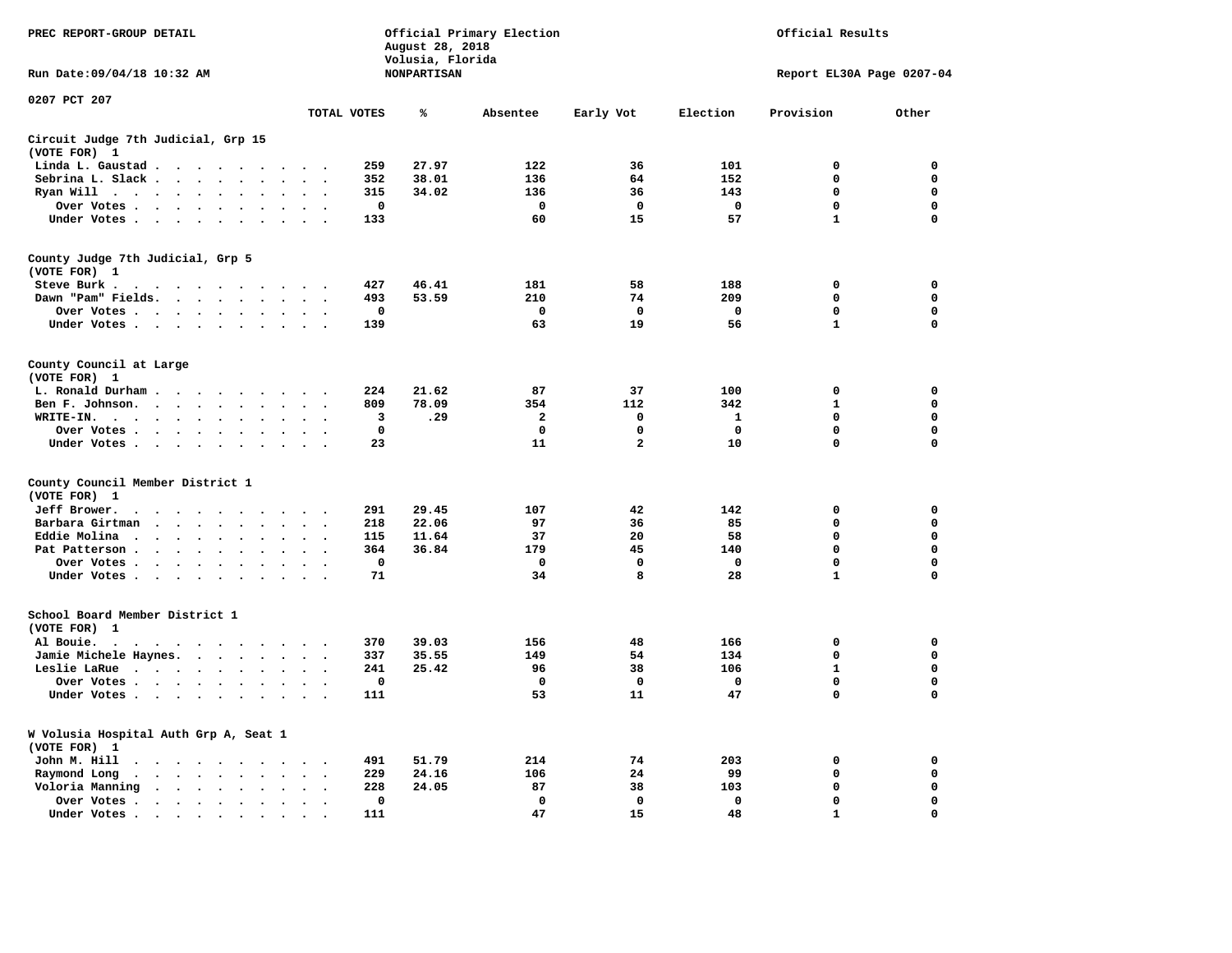| PREC REPORT-GROUP DETAIL                              |             | Official Primary Election<br>August 28, 2018<br>Volusia, Florida | Official Results |           |          |           |                           |
|-------------------------------------------------------|-------------|------------------------------------------------------------------|------------------|-----------|----------|-----------|---------------------------|
| Run Date: 09/04/18 10:32 AM                           |             | <b>NONPARTISAN</b>                                               |                  |           |          |           | Report EL30A Page 0207-05 |
| 0207 PCT 207                                          |             |                                                                  |                  |           |          |           |                           |
|                                                       | TOTAL VOTES | %ะ                                                               | Absentee         | Early Vot | Election | Provision | Other                     |
| W Volusia Hospital Auth Grp B, Seat 2<br>(VOTE FOR) 1 |             |                                                                  |                  |           |          |           |                           |
| Michael Ray.                                          |             | 288<br>32.58                                                     | 120              | 34        | 134      |           |                           |
| Kathie D. Shepard.                                    |             | 363<br>41.06                                                     | 160              | 54        | 149      |           |                           |
| Brian Soukup                                          |             | 233<br>26.36                                                     | 91               | 41        | 101      |           |                           |
| Over Votes                                            |             | 0                                                                | 0                | O         | O        |           |                           |
| Under Votes                                           |             | 175                                                              | 83               | 22        | 69       |           |                           |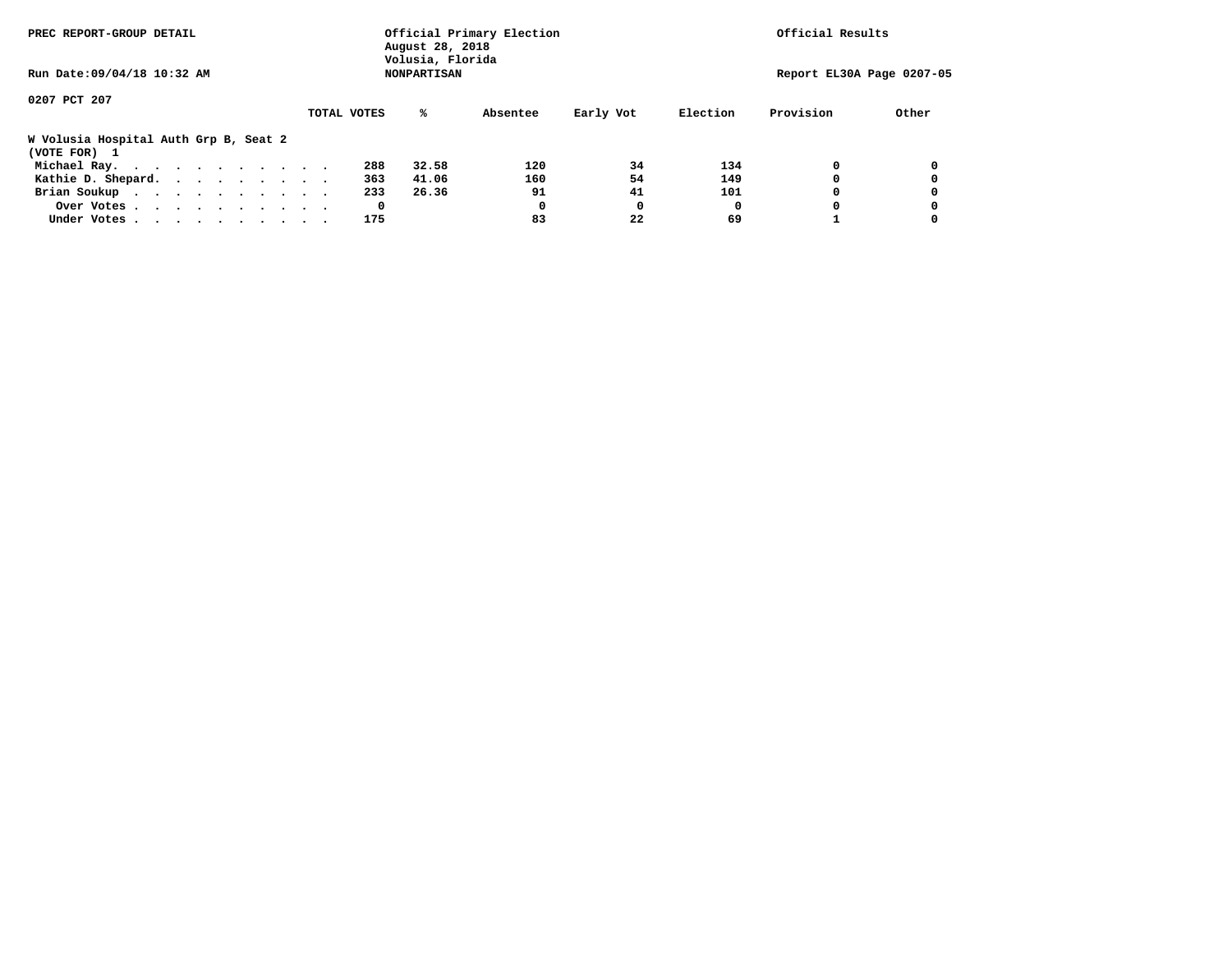| PREC REPORT-GROUP DETAIL               |  |                                         |  |  |             | Official Primary Election<br>August 28, 2018<br>Volusia, Florida | Official Results |           |          |                           |       |
|----------------------------------------|--|-----------------------------------------|--|--|-------------|------------------------------------------------------------------|------------------|-----------|----------|---------------------------|-------|
| Run Date: 09/04/18 10:32 AM            |  |                                         |  |  |             | <b>STATISTICS</b>                                                |                  |           |          | Report EL30A Page 0208-01 |       |
| 0208 PCT 208                           |  |                                         |  |  |             |                                                                  |                  |           |          |                           |       |
|                                        |  |                                         |  |  | TOTAL VOTES | %ะ                                                               | Absentee         | Early Vot | Election | Provision                 | Other |
| REGISTERED VOTERS - TOTAL              |  |                                         |  |  | 4,879       |                                                                  |                  |           |          |                           |       |
| REGISTERED VOTERS - DEMOCRATIC         |  | $\sim$ $\sim$ $\sim$ $\sim$             |  |  | 1,513       | 31.01                                                            |                  |           |          |                           |       |
| REGISTERED VOTERS - REPUBLICAN         |  |                                         |  |  | 1,921       | 39.37                                                            |                  |           |          |                           |       |
| REGISTERED VOTERS - NONPARTISAN        |  |                                         |  |  | 1,445       |                                                                  |                  |           |          |                           |       |
| BALLOTS CAST - TOTAL.                  |  |                                         |  |  | 1,534       |                                                                  | 674              | 216       | 644      | 0                         |       |
| BALLOTS CAST - DEMOCRATIC              |  |                                         |  |  | 547         | 35.66                                                            | 225              | 94        | 228      |                           |       |
| BALLOTS CAST - REPUBLICAN              |  |                                         |  |  | 819         | 53.39                                                            | 347              | 109       | 363      | 0                         |       |
| BALLOTS CAST - NONPARTISAN.            |  |                                         |  |  | 168         | 10.95                                                            | 102              | 13        | 53       |                           |       |
| BALLOTS CAST - BLANK.                  |  |                                         |  |  | 2           | .13                                                              | 2                | 0         | 0        | 0                         |       |
| VOTER TURNOUT - TOTAL<br>.             |  |                                         |  |  |             | 31.44                                                            |                  |           |          |                           |       |
| VOTER TURNOUT - DEMOCRATIC.            |  | $\cdot$ $\cdot$ $\cdot$ $\cdot$ $\cdot$ |  |  |             | 36.15                                                            |                  |           |          |                           |       |
| VOTER TURNOUT - REPUBLICAN.<br>$\cdot$ |  |                                         |  |  |             | 42.63                                                            |                  |           |          |                           |       |
| VOTER TURNOUT - BLANK                  |  |                                         |  |  |             | .04                                                              |                  |           |          |                           |       |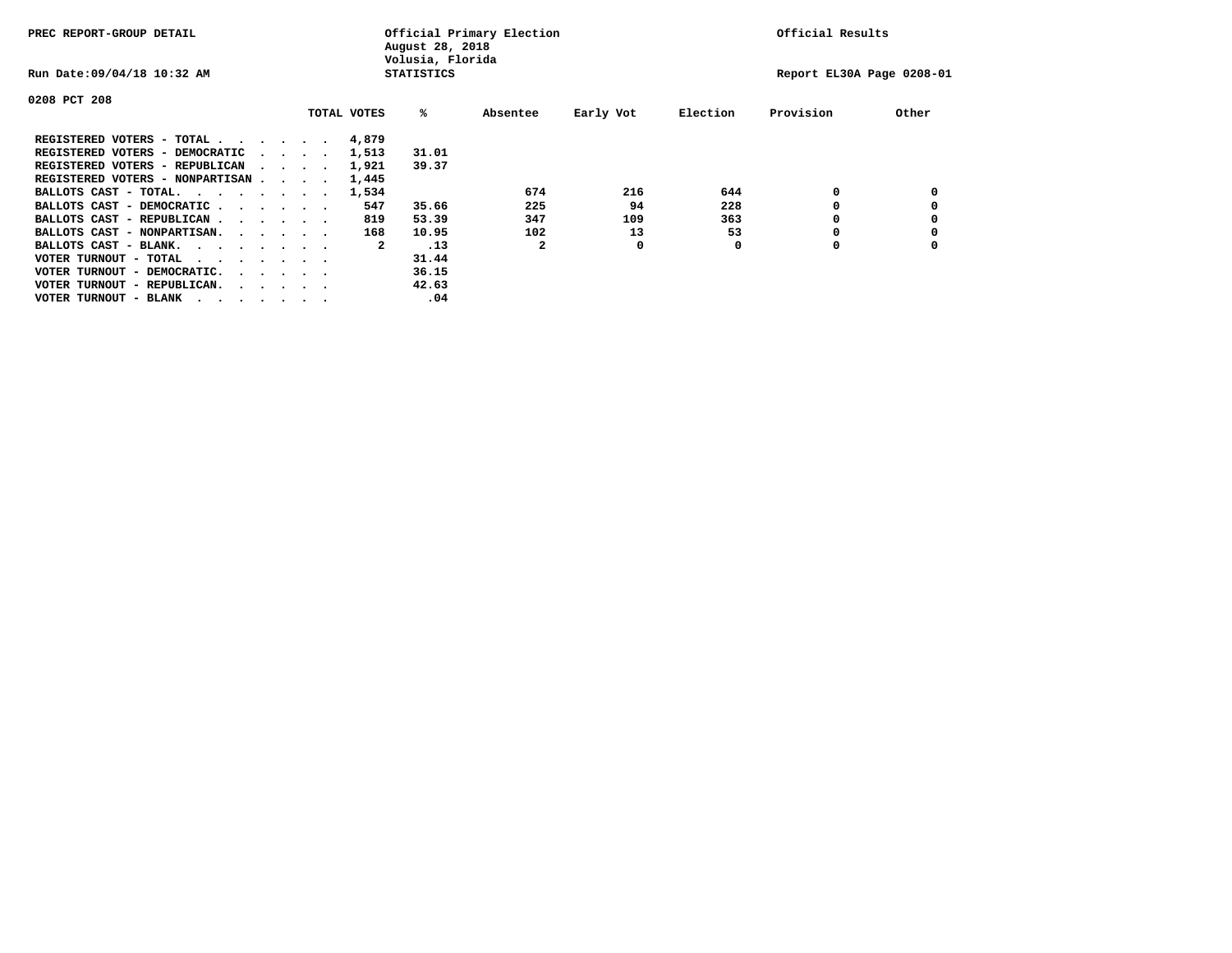| PREC REPORT-GROUP DETAIL                          |                                                                                         |                                         |                      |                      |                      |                      | August 28, 2018<br>Volusia, Florida | Official Primary Election |                | Official Results |              |                         |                           |             |             |  |  |
|---------------------------------------------------|-----------------------------------------------------------------------------------------|-----------------------------------------|----------------------|----------------------|----------------------|----------------------|-------------------------------------|---------------------------|----------------|------------------|--------------|-------------------------|---------------------------|-------------|-------------|--|--|
| Run Date: 09/04/18 10:32 AM                       |                                                                                         |                                         |                      |                      |                      |                      |                                     |                           |                | DEMOCRATIC       |              |                         | Report EL30A Page 0208-02 |             |             |  |  |
| 0208 PCT 208                                      |                                                                                         |                                         |                      |                      |                      |                      |                                     |                           | TOTAL VOTES    | ℁                | Absentee     | Early Vot               | Election                  | Provision   | Other       |  |  |
|                                                   |                                                                                         |                                         |                      |                      |                      |                      |                                     |                           |                |                  |              |                         |                           |             |             |  |  |
| Representative in Congress Dist 6<br>(VOTE FOR) 1 |                                                                                         |                                         |                      |                      |                      |                      |                                     |                           |                |                  |              |                         |                           |             |             |  |  |
| Stephen Sevigny                                   | $\cdots$                                                                                |                                         |                      |                      |                      |                      |                                     |                           | 89             | 17.21            | 41           | 8                       | 40                        | 0           | $\mathbf 0$ |  |  |
| Nancy Soderberg                                   | $\bullet$                                                                               | $\cdot$ $\cdot$ $\cdot$ $\cdot$ $\cdot$ |                      |                      |                      |                      | $\sim$ $\sim$                       | $\overline{\phantom{a}}$  | 301            | 58.22            | 120          | 56                      | 125                       | $\mathbf 0$ | $\mathbf 0$ |  |  |
| John Upchurch.                                    | $\mathcal{A}=\mathcal{A}=\mathcal{A}=\mathcal{A}=\mathcal{A}=\mathcal{A}=\mathcal{A}$ . |                                         |                      |                      |                      |                      | $\ddot{\phantom{1}}$                |                           | 127            | 24.56            | 55           | 25                      | 47                        | $\mathbf 0$ | $\mathbf 0$ |  |  |
| Over Votes                                        |                                                                                         |                                         |                      |                      |                      | $\ddot{\phantom{a}}$ | $\ddot{\phantom{1}}$                | $\sim$                    | $\mathbf 0$    |                  | $\mathbf 0$  | $\mathbf 0$             | $\mathbf 0$               | $\mathbf 0$ | $\mathbf 0$ |  |  |
| Under Votes                                       |                                                                                         |                                         |                      |                      | $\ddot{\phantom{0}}$ | $\sim$               | $\sim$                              |                           | 30             |                  | 9            | 5                       | 16                        | $\mathbf 0$ | $\mathbf 0$ |  |  |
| Governor and Lieutenant Governor<br>(VOTE FOR) 1  |                                                                                         |                                         |                      |                      |                      |                      |                                     |                           |                |                  |              |                         |                           |             |             |  |  |
| Andrew Gillum                                     |                                                                                         | $\sim$                                  |                      |                      |                      |                      |                                     |                           | 125            | 23.99            | 41           | 20                      | 64                        | 0           | 0           |  |  |
| Gwen Graham.                                      |                                                                                         |                                         |                      |                      | $\bullet$            |                      | $\ddot{\phantom{1}}$                | $\ddot{\phantom{1}}$      | 254            | 48.75            | 103          | 48                      | 103                       | 0           | $\mathbf 0$ |  |  |
| Jeff Greene.                                      |                                                                                         |                                         | $\ddot{\phantom{a}}$ |                      |                      |                      |                                     |                           | 49             | 9.40             | 26           | 10                      | 13                        | $\mathbf 0$ | $\mathbf 0$ |  |  |
| Chris King                                        |                                                                                         |                                         |                      |                      |                      |                      | $\ddot{\phantom{1}}$                |                           | 16             | 3.07             | 10           | $\overline{\mathbf{2}}$ | 4                         | $\mathbf 0$ | $\mathbf 0$ |  |  |
| Philip Levine .                                   | $\mathbf{r}$ , $\mathbf{r}$ , $\mathbf{r}$ , $\mathbf{r}$ , $\mathbf{r}$                |                                         |                      |                      | $\ddot{\phantom{a}}$ | $\ddot{\phantom{a}}$ | $\bullet$                           | $\overline{\phantom{a}}$  | 58             | 11.13            | 26           | 9                       | 23                        | $\mathbf 0$ | $\mathbf 0$ |  |  |
| Alex "Lundy" Lundmark                             |                                                                                         | $\ddot{\phantom{1}}$                    | $\ddot{\phantom{a}}$ | $\ddot{\phantom{a}}$ | $\ddot{\phantom{a}}$ |                      | $\bullet$                           |                           | 6              | 1.15             | 1            | $\mathbf{2}$            | 3                         | $\mathbf 0$ | $\mathbf 0$ |  |  |
| John Wetherbee.                                   |                                                                                         |                                         |                      |                      | $\bullet$            | $\bullet$            | $\cdot$                             |                           | 13             | 2.50             | 8            | $\mathbf{1}$            | $\overline{4}$            | $\mathbf 0$ | $\mathbf 0$ |  |  |
| Over Votes                                        |                                                                                         |                                         |                      |                      |                      |                      | $\Delta$                            |                           | $\overline{2}$ |                  | $\mathbf{1}$ | $\mathbf 0$             | $\mathbf{1}$              | $\Omega$    | $\mathbf 0$ |  |  |
| Under Votes                                       |                                                                                         |                                         |                      |                      |                      |                      |                                     |                           | 24             |                  | 9            | $\overline{a}$          | 13                        | $\mathbf 0$ | $\mathbf 0$ |  |  |
|                                                   |                                                                                         |                                         |                      |                      |                      |                      |                                     |                           |                |                  |              |                         |                           |             |             |  |  |
| Attorney General                                  |                                                                                         |                                         |                      |                      |                      |                      |                                     |                           |                |                  |              |                         |                           |             |             |  |  |
| (VOTE FOR) 1                                      |                                                                                         |                                         |                      |                      |                      |                      |                                     |                           |                |                  |              |                         |                           |             |             |  |  |
| Sean Shaw<br>$\cdots$                             |                                                                                         |                                         |                      |                      |                      |                      |                                     |                           | 308            | 68.29            | 126          | 55                      | 127                       | 0           | 0           |  |  |
| Ryan Torrens                                      |                                                                                         |                                         |                      |                      |                      |                      | $\ddot{\phantom{1}}$                | $\ddot{\phantom{1}}$      | 143            | 31.71            | 66           | 26                      | 51                        | $\mathbf 0$ | $\mathbf 0$ |  |  |
| Over Votes                                        |                                                                                         |                                         |                      |                      |                      |                      |                                     |                           | $\mathbf 0$    |                  | $\mathbf 0$  | $\mathbf 0$             | $\mathbf 0$               | $\mathbf 0$ | $\mathbf 0$ |  |  |
| Under Votes                                       |                                                                                         |                                         |                      |                      |                      |                      | $\sim$ $\sim$                       |                           | 96             |                  | 33           | 13                      | 50                        | $\mathbf 0$ | $\mathbf 0$ |  |  |
| Commissioner of Agriculture<br>(VOTE FOR) 1       |                                                                                         |                                         |                      |                      |                      |                      |                                     |                           |                |                  |              |                         |                           |             |             |  |  |
| Nicole "Nikki" Fried.                             |                                                                                         |                                         |                      |                      |                      |                      |                                     |                           | 257            | 55.75            | 101          | 40                      | 116                       | 0           | $\mathbf 0$ |  |  |
| Jeffrey Duane Porter.                             |                                                                                         |                                         |                      |                      |                      |                      | $\sim$ $\sim$                       |                           | 69             | 14.97            | 29           | 17                      | 23                        | $\mathbf 0$ | $\mathbf 0$ |  |  |
| Roy David Walker                                  |                                                                                         |                                         |                      |                      |                      |                      |                                     |                           | 135            | 29.28            | 61           | 24                      | 50                        | $\mathbf 0$ | $\mathbf 0$ |  |  |
| Over Votes                                        |                                                                                         |                                         |                      |                      |                      |                      | $\cdot$                             |                           | 0              |                  | $\mathbf{0}$ | 0                       | $\Omega$                  | $\mathbf 0$ | $\mathbf 0$ |  |  |
| Under Votes                                       |                                                                                         |                                         |                      |                      |                      |                      |                                     |                           | 86             |                  | 34           | 13                      | 39                        | $\Omega$    | $\mathbf 0$ |  |  |
| State Representative District 26<br>(VOTE FOR) 1  |                                                                                         |                                         |                      |                      |                      |                      |                                     |                           |                |                  |              |                         |                           |             |             |  |  |
| Patrick Henry.                                    | $\cdots$                                                                                |                                         |                      |                      |                      |                      |                                     |                           | 337            | 68.92            | 130          | 71                      | 136                       | 0           | 0           |  |  |
| Percy L. Williamson                               |                                                                                         |                                         |                      |                      |                      | $\bullet$            | $\bullet$                           | $\ddot{\phantom{0}}$      | 152            | 31.08            | 72           | 17                      | 63                        | $\mathbf 0$ | $\mathbf 0$ |  |  |
| Over Votes                                        |                                                                                         |                                         |                      |                      |                      |                      |                                     |                           | 0              |                  | $\mathbf 0$  | $\mathbf 0$             | $\mathbf 0$               | $\mathbf 0$ | $\mathbf 0$ |  |  |
| Under Votes                                       |                                                                                         |                                         |                      |                      |                      | $\ddot{\phantom{a}}$ |                                     |                           | 58             |                  | 23           | 6                       | 29                        | $\Omega$    | $\mathbf 0$ |  |  |
|                                                   |                                                                                         |                                         |                      |                      |                      |                      |                                     |                           |                |                  |              |                         |                           |             |             |  |  |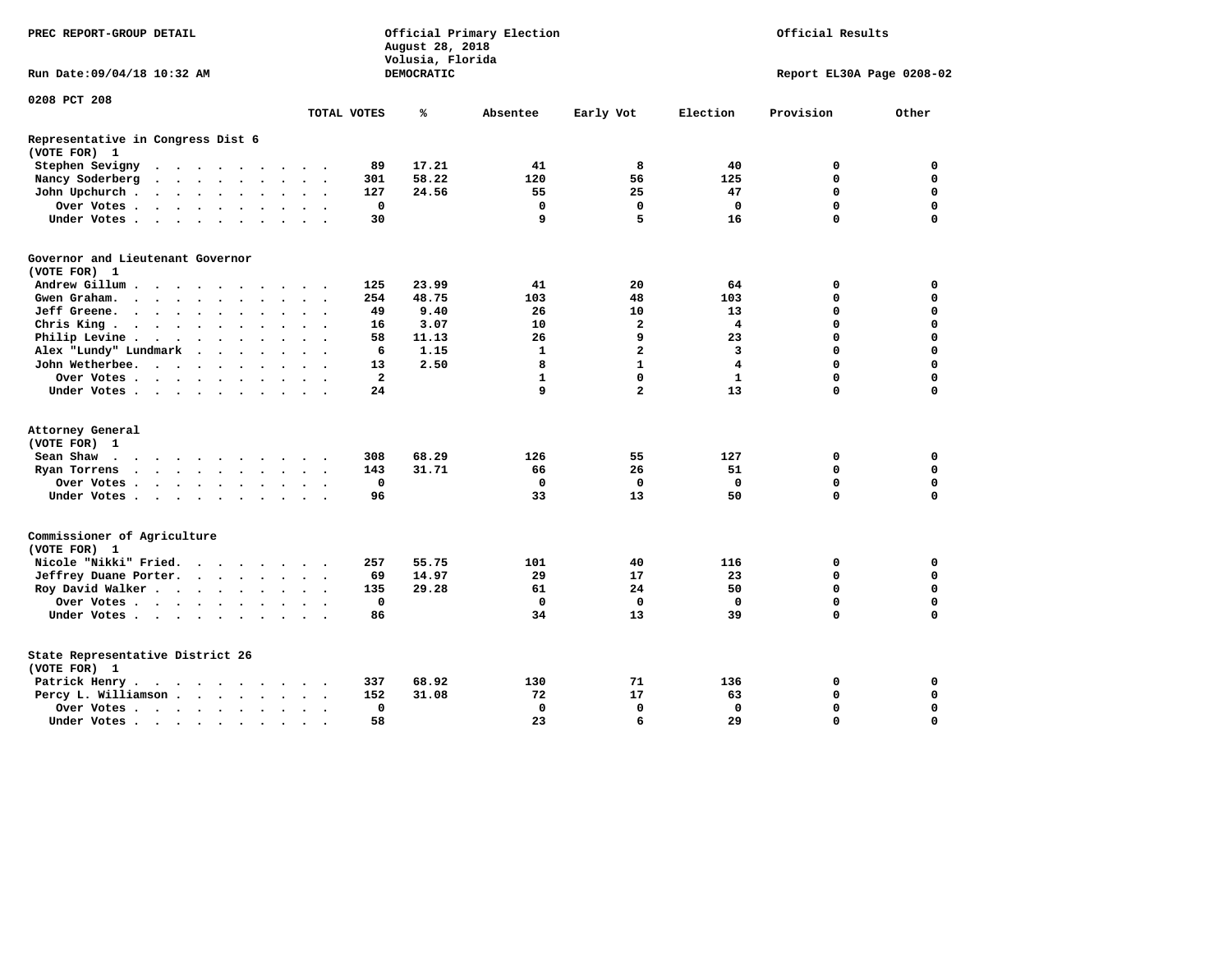| PREC REPORT-GROUP DETAIL                                                                                                                                                                                                                     |                      | August 28, 2018<br>Volusia, Florida | Official Primary Election | Official Results        |                 |                           |             |  |
|----------------------------------------------------------------------------------------------------------------------------------------------------------------------------------------------------------------------------------------------|----------------------|-------------------------------------|---------------------------|-------------------------|-----------------|---------------------------|-------------|--|
| Run Date: 09/04/18 10:32 AM                                                                                                                                                                                                                  |                      | REPUBLICAN                          |                           |                         |                 | Report EL30A Page 0208-03 |             |  |
| 0208 PCT 208                                                                                                                                                                                                                                 | TOTAL VOTES          | ℁                                   | Absentee                  | Early Vot               | Election        | Provision                 | Other       |  |
|                                                                                                                                                                                                                                              |                      |                                     |                           |                         |                 |                           |             |  |
| United States Senator<br>(VOTE FOR) 1                                                                                                                                                                                                        |                      |                                     |                           |                         |                 |                           |             |  |
| Roque "Rocky" De La Fuente.<br>.                                                                                                                                                                                                             |                      | 83<br>10.36                         | 38                        | 12                      | 33              | 0                         | 0           |  |
| Rick Scott.<br>. The contract of the contract of the contract of the contract of the contract of the contract of the contract of the contract of the contract of the contract of the contract of the contract of the contract of the contrac |                      | 89.64<br>718                        | 301                       | 95                      | 322             | 0                         | 0           |  |
| Over Votes                                                                                                                                                                                                                                   |                      | 0                                   | 0                         | 0                       | 0               | 0                         | 0           |  |
| Under Votes<br>$\bullet$                                                                                                                                                                                                                     | $\ddot{\phantom{1}}$ | 18                                  | 8                         | $\overline{a}$          | 8               | 0                         | 0           |  |
| Representative in Congress Dist 6<br>(VOTE FOR) 1                                                                                                                                                                                            |                      |                                     |                           |                         |                 |                           |             |  |
| Fred Costello                                                                                                                                                                                                                                |                      | 24.03<br>186                        | 77                        | 26                      | 83              | 0                         | 0           |  |
| Michael Waltz.<br>$\cdot$ $\cdot$ $\cdot$<br>$\bullet$<br>$\ddot{\phantom{1}}$<br>$\bullet$                                                                                                                                                  |                      | 321<br>41.47                        | 129                       | 57                      | 135             | 0                         | 0           |  |
| John Ward<br>$\bullet$<br>$\bullet$                                                                                                                                                                                                          | $\cdot$ .            | 267<br>34.50                        | 113                       | 22                      | 132             | 0                         | 0           |  |
| Over Votes .<br>$\sim$ $\sim$<br>$\cdot$                                                                                                                                                                                                     |                      | 0                                   | 0                         | 0                       | 0               | 0                         | $\mathbf 0$ |  |
| Under Votes.<br>$\sim$ $\sim$ $\sim$<br>$\blacksquare$<br>$\cdot$                                                                                                                                                                            |                      | 45                                  | 28                        | 4                       | 13              | 0                         | $\mathbf 0$ |  |
| Governor and Lieutenant Governor<br>(VOTE FOR) 1                                                                                                                                                                                             |                      |                                     |                           |                         |                 |                           |             |  |
| Don Baldauf.<br>$\begin{array}{cccccccccccccccccc} \bullet & \bullet & \bullet & \bullet & \bullet & \bullet & \bullet & \bullet & \bullet & \bullet & \bullet & \bullet \end{array}$                                                        | $\cdot$ .            | 7<br>.88                            | 3                         | 1                       | 3               | 0                         | 0           |  |
| Ron DeSantis<br>$\cdot$ $\cdot$ $\cdot$ $\cdot$ $\cdot$<br>$\sim$<br>$\bullet$                                                                                                                                                               |                      | 428<br>53.70                        | 157                       | 65                      | 206             | 0                         | 0           |  |
| Timothy M. Devine.                                                                                                                                                                                                                           |                      | 8<br>1.00                           | 6                         | 1                       | 1               | 0                         | $\mathbf 0$ |  |
| Bob Langford<br>$\bullet$<br>$\bullet$                                                                                                                                                                                                       | $\ddot{\phantom{0}}$ | 1.38<br>11                          | 5                         | $\mathbf{2}$            | 4               | 0                         | $\mathbf 0$ |  |
| John Joseph Mercadante .<br>$\bullet$<br>$\cdot$<br>$\bullet$                                                                                                                                                                                |                      | 9<br>1.13                           | 7                         | $\mathbf{1}$            | 1               | 0                         | 0           |  |
| Bruce Nathan<br>$\ddot{\phantom{0}}$<br>$\bullet$<br>$\bullet$                                                                                                                                                                               |                      | .50<br>4                            | 4                         | 0                       | 0               | 0                         | $\mathbf 0$ |  |
| Adam H. Putnam.<br>$\sim$<br>$\sim$ $\sim$<br>$\bullet$                                                                                                                                                                                      |                      | 39.02<br>311                        | 142                       | 34                      | 135             | 0                         | $\mathbf 0$ |  |
| Bob White<br>$\sim$<br>$\cdots$                                                                                                                                                                                                              |                      | 19<br>2.38                          | 11                        | 3                       | 5               | 0                         | $\mathbf 0$ |  |
| Over Votes .<br>$\mathbf{r}$ , and $\mathbf{r}$ , and $\mathbf{r}$<br>$\bullet$<br>$\bullet$                                                                                                                                                 | $\bullet$            | 3                                   | 0                         | $\overline{\mathbf{2}}$ | $\mathbf{1}$    | 0                         | $\mathbf 0$ |  |
| Under Votes<br>$\ddot{\phantom{1}}$                                                                                                                                                                                                          |                      | 19                                  | 12                        | $\mathbf 0$             | $7\phantom{.0}$ | 0                         | 0           |  |
| Attorney General                                                                                                                                                                                                                             |                      |                                     |                           |                         |                 |                           |             |  |
| (VOTE FOR) 1                                                                                                                                                                                                                                 |                      |                                     |                           |                         |                 |                           |             |  |
| Ashley Moody<br>$\ddot{\phantom{0}}$<br>.                                                                                                                                                                                                    |                      | 53.66<br>410                        | 149                       | 60                      | 201             | 0                         | 0           |  |
| Frank White.<br>$\begin{array}{cccccccccccccc} \bullet & \bullet & \bullet & \bullet & \bullet & \bullet & \bullet & \bullet & \bullet \end{array}$<br>$\bullet$<br>$\bullet$                                                                | $\bullet$<br>$\cdot$ | 46.34<br>354                        | 171                       | 43                      | 140             | 0                         | $\mathbf 0$ |  |
| Over Votes .<br>$\sim$ $\sim$ $\sim$ $\sim$ $\sim$<br>$\bullet$<br>$\bullet$                                                                                                                                                                 |                      | 0                                   | 0                         | 0                       | 0               | 0                         | 0           |  |
| Under Votes<br>$\sim$<br>$\bullet$<br>$\bullet$                                                                                                                                                                                              | $\sim$ $\sim$        | 55                                  | 27                        | 6                       | 22              | 0                         | 0           |  |
| Commissioner of Agriculture<br>(VOTE FOR) 1                                                                                                                                                                                                  |                      |                                     |                           |                         |                 |                           |             |  |
| Matt Caldwell.<br>$\cdot$ $\cdot$ $\cdot$ $\cdot$ $\cdot$ $\cdot$                                                                                                                                                                            |                      | 300<br>40.38                        | 112                       | 43                      | 145             | 0                         | 0           |  |
| Denise Grimsley<br>$\cdot$<br>$\bullet$                                                                                                                                                                                                      |                      | 28.53<br>212                        | 82                        | 22                      | 108             | 0                         | 0           |  |
| Mike McCalister<br>$\cdot$ $\cdot$ $\cdot$ $\cdot$ $\cdot$ $\cdot$<br>$\bullet$                                                                                                                                                              |                      | 107<br>14.40                        | 54                        | 14                      | 39              | 0                         | $\mathbf 0$ |  |
| Baxter Troutman<br>.                                                                                                                                                                                                                         |                      | 124<br>16.69                        | 59                        | 22                      | 43              | 0                         | 0           |  |
| Over Votes                                                                                                                                                                                                                                   |                      | 0                                   | 0                         | 0                       | 0               | 0                         | 0           |  |
| Under Votes.<br>$\bullet$                                                                                                                                                                                                                    |                      | 76                                  | 40                        | 8                       | 28              | 0                         | $\mathbf 0$ |  |
| State Representative District 26<br>(VOTE FOR) 1                                                                                                                                                                                             |                      |                                     |                           |                         |                 |                           |             |  |
| Michael Cantu.<br>$\cdots$                                                                                                                                                                                                                   |                      | 49.27<br>370                        | 141                       | 51                      | 178             | 0                         | 0           |  |
| Elizabeth Fetterhoff.                                                                                                                                                                                                                        |                      | 381<br>50.73                        | 175                       | 53                      | 153             | 0                         | 0           |  |
| Over Votes .<br>$\ddot{\phantom{1}}$<br>$\cdot$<br>$\bullet$<br>$\bullet$                                                                                                                                                                    |                      | 0                                   | 0                         | 0                       | 0               | 0                         | 0           |  |
| Under Votes<br>$\blacksquare$                                                                                                                                                                                                                |                      | 68                                  | 31                        | 5                       | 32              | 0                         | 0           |  |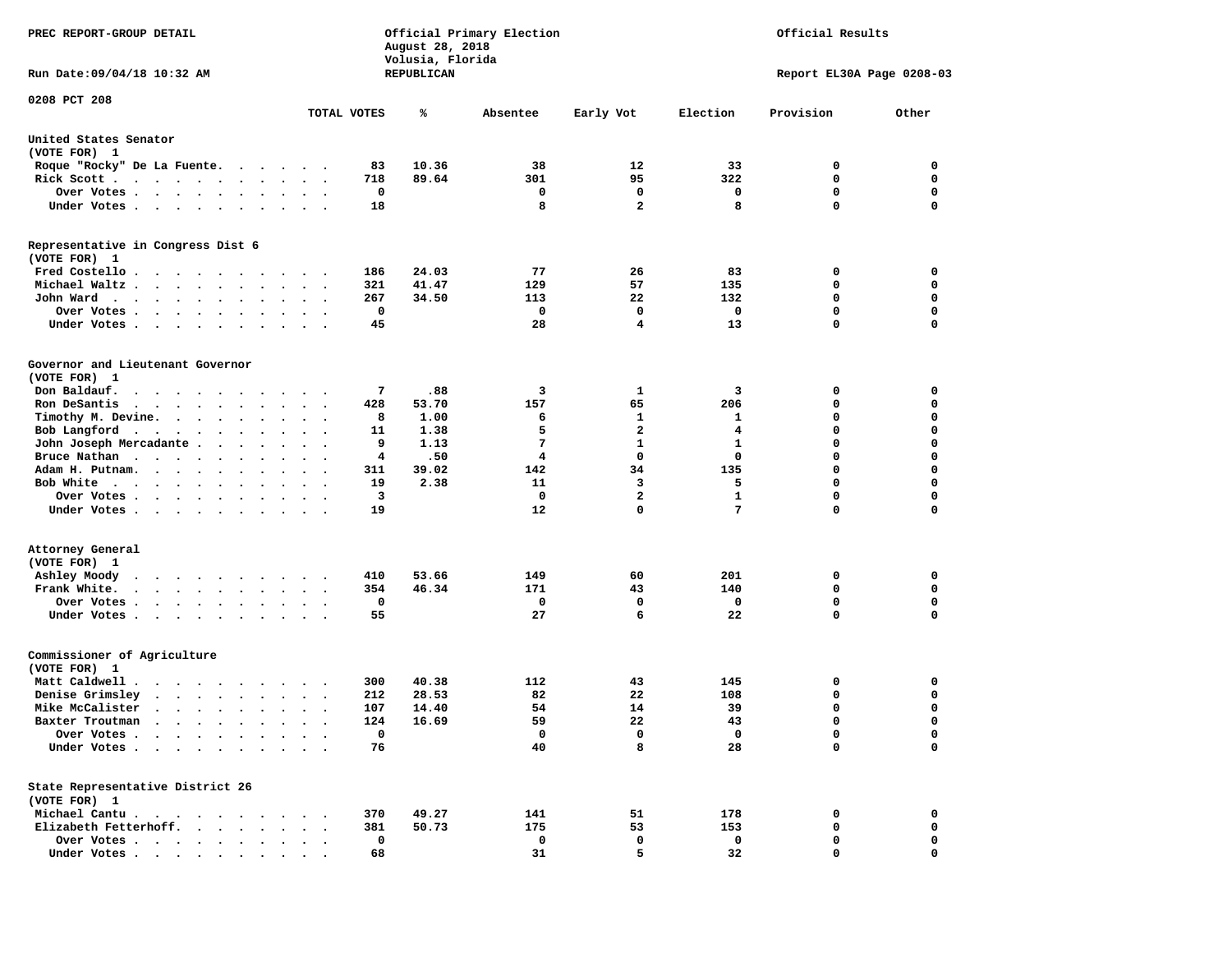| PREC REPORT-GROUP DETAIL                                                                                 |                                                         |                                   | August 28, 2018<br>Volusia, Florida | Official Primary Election |                | Official Results |                           |             |  |  |
|----------------------------------------------------------------------------------------------------------|---------------------------------------------------------|-----------------------------------|-------------------------------------|---------------------------|----------------|------------------|---------------------------|-------------|--|--|
| Run Date: 09/04/18 10:32 AM                                                                              |                                                         |                                   | <b>NONPARTISAN</b>                  |                           |                |                  | Report EL30A Page 0208-04 |             |  |  |
| 0208 PCT 208                                                                                             |                                                         | TOTAL VOTES                       | ℁                                   | Absentee                  | Early Vot      | Election         | Provision                 | Other       |  |  |
| Circuit Judge 7th Judicial, Grp 15                                                                       |                                                         |                                   |                                     |                           |                |                  |                           |             |  |  |
| (VOTE FOR) 1                                                                                             |                                                         |                                   |                                     |                           |                |                  |                           |             |  |  |
| Linda L. Gaustad                                                                                         | $\ddot{\phantom{a}}$                                    | 471                               | 35.15                               | 205                       | 76             | 190              | $\mathbf 0$               | 0           |  |  |
| Sebrina L. Slack                                                                                         | $\ddot{\phantom{a}}$                                    | 461<br>$\overline{\phantom{a}}$   | 34.40                               | 209                       | 65             | 187              | $\mathbf 0$               | 0           |  |  |
| Ryan Will .<br>$\sim$ $\sim$ $\sim$ $\sim$<br>$\ddot{\phantom{a}}$<br>$\ddot{\phantom{a}}$               |                                                         | 408                               | 30.45                               | 174                       | 58             | 176              | 0                         | 0           |  |  |
| Over Votes                                                                                               |                                                         | 0                                 |                                     | 0                         | 0              | 0                | 0                         | 0           |  |  |
| Under Votes                                                                                              | $\sim$<br>$\ddot{\phantom{a}}$                          | 194                               |                                     | 86                        | 17             | 91               | 0                         | $\mathbf 0$ |  |  |
| County Judge 7th Judicial, Grp 5<br>(VOTE FOR) 1                                                         |                                                         |                                   |                                     |                           |                |                  |                           |             |  |  |
| Steve Burk.                                                                                              |                                                         | 563                               | 42.33                               | 231                       | 96             | 236              | $\mathbf 0$               | 0           |  |  |
| Dawn "Pam" Fields.                                                                                       | $\sim$                                                  | 767                               | 57.67                               | 357                       | 100            | 310              | $\Omega$                  | $\mathbf 0$ |  |  |
| Over Votes                                                                                               |                                                         | $\mathbf 0$                       |                                     | $\mathbf 0$               | $\mathbf 0$    | $\mathbf 0$      | $\mathbf 0$               | 0           |  |  |
| Under Votes                                                                                              | $\cdot$ .                                               | 204                               |                                     | 86                        | 20             | 98               | $\mathbf 0$               | $\mathbf 0$ |  |  |
| County Council at Large<br>(VOTE FOR) 1                                                                  |                                                         |                                   |                                     |                           |                |                  |                           |             |  |  |
| L. Ronald Durham                                                                                         | $\cdot$ .                                               | 372                               | 25.17                               | 166                       | 69             | 137              | $\mathbf 0$               | $\mathbf 0$ |  |  |
| Ben F. Johnson.                                                                                          | $\sim$                                                  | 1,096<br>$\overline{\phantom{a}}$ | 74.15                               | 471                       | 143            | 482              | $\mathbf 0$               | $\mathbf 0$ |  |  |
| WRITE-IN.<br>$\cdot$ $\cdot$ $\cdot$ $\cdot$ $\cdot$ $\cdot$<br>$\sim$                                   |                                                         | 10                                | .68                                 | $\mathbf{2}$              | 2              | 6                | 0                         | 0           |  |  |
| Over Votes                                                                                               | $\sim$                                                  | 0<br>$\overline{\phantom{a}}$     |                                     | $\mathbf{0}$              | 0              | 0                | 0                         | 0           |  |  |
| Under Votes                                                                                              | $\sim$                                                  | 56<br>$\overline{\phantom{a}}$    |                                     | 35                        | $\overline{a}$ | 19               | 0                         | $\mathbf 0$ |  |  |
| County Council Member District 1                                                                         |                                                         |                                   |                                     |                           |                |                  |                           |             |  |  |
| (VOTE FOR) 1                                                                                             |                                                         |                                   |                                     |                           |                |                  |                           |             |  |  |
| Jeff Brower.<br>$\ddot{\phantom{0}}$<br>$\cdots$<br>$\sim$                                               | $\ddot{\phantom{a}}$                                    | 420                               | 29.45                               | 162                       | 60             | 198              | 0                         | 0           |  |  |
| Barbara Girtman<br>$\ddot{\phantom{a}}$<br>$\sim$ $\sim$<br>$\ddot{\phantom{a}}$<br>$\ddot{\phantom{a}}$ |                                                         | 432                               | 30.29                               | 195                       | 72             | 165              | 0                         | $\mathbf 0$ |  |  |
| Eddie Molina.<br>$\cdots$<br>$\ddot{\phantom{a}}$                                                        |                                                         | 123                               | 8.63                                | 51                        | 11             | 61               | $\mathbf 0$               | $\mathbf 0$ |  |  |
| Pat Patterson<br>$\ddot{\phantom{a}}$                                                                    | $\bullet$                                               | 451                               | 31.63                               | 216                       | 62             | 173              | $\mathbf 0$               | 0           |  |  |
| Over Votes                                                                                               | $\sim$                                                  | $\mathbf 0$                       |                                     | $\mathbf 0$               | $\mathbf 0$    | $\mathbf 0$      | $\mathbf 0$               | $\mathbf 0$ |  |  |
| Under Votes<br>$\sim$                                                                                    | $\sim$<br>$\sim$                                        | 108                               |                                     | 50                        | 11             | 47               | $\Omega$                  | 0           |  |  |
| School Board Member District 1<br>(VOTE FOR) 1                                                           |                                                         |                                   |                                     |                           |                |                  |                           |             |  |  |
| Al Bouie.<br>$\bullet$<br>$\cdots$<br>$\ddot{\phantom{1}}$                                               | $\ddot{\phantom{1}}$ .                                  | 509                               | 37.26                               | 210                       | 92             | 207              | $\mathbf 0$               | $\mathbf 0$ |  |  |
| Jamie Michele Haynes.                                                                                    | $\bullet$ .                                             | 494<br>$\overline{\phantom{a}}$   | 36.16                               | 219                       | 60             | 215              | $\Omega$                  | 0           |  |  |
| Leslie LaRue                                                                                             | $\bullet$<br>$\ddot{\phantom{a}}$                       | 363                               | 26.57                               | 167                       | 50             | 146              | $\Omega$                  | $\Omega$    |  |  |
| Over Votes                                                                                               |                                                         | 0                                 |                                     | $\Omega$                  | $\Omega$       | $\Omega$         | $\mathbf 0$               | $\mathbf 0$ |  |  |
| Under Votes                                                                                              | $\ddot{\phantom{a}}$<br>$\sim$                          | 168                               |                                     | 78                        | 14             | 76               | 0                         | $\mathbf 0$ |  |  |
| W Volusia Hospital Auth Grp A, Seat 1<br>(VOTE FOR) 1                                                    |                                                         |                                   |                                     |                           |                |                  |                           |             |  |  |
| John M. Hill                                                                                             | $\cdot$                                                 | 671                               | 49.96                               | 294                       | 96             | 281              | 0                         | 0           |  |  |
| Raymond Long<br>$\cdots$ $\cdots$<br>$\bullet$<br>$\ddot{\phantom{a}}$                                   | $\ddot{\phantom{a}}$<br>$\ddot{\phantom{a}}$<br>$\cdot$ | 286<br>$\cdot$                    | 21.30                               | 120                       | 39             | 127              | $\mathbf 0$               | 0           |  |  |
| Voloria Manning                                                                                          | $\sim$ $\sim$                                           | 386                               | 28.74                               | 171                       | 65             | 150              | $\mathbf 0$               | 0           |  |  |
| Over Votes.<br>$\cdot$ $\cdot$ $\cdot$ $\cdot$ $\cdot$                                                   | $\ddot{\phantom{a}}$                                    | 1                                 |                                     | 0                         | $\mathbf{1}$   | 0                | 0                         | 0           |  |  |
| Under Votes                                                                                              | $\ddot{\phantom{a}}$                                    | 190                               |                                     | 89                        | 15             | 86               | $\Omega$                  | 0           |  |  |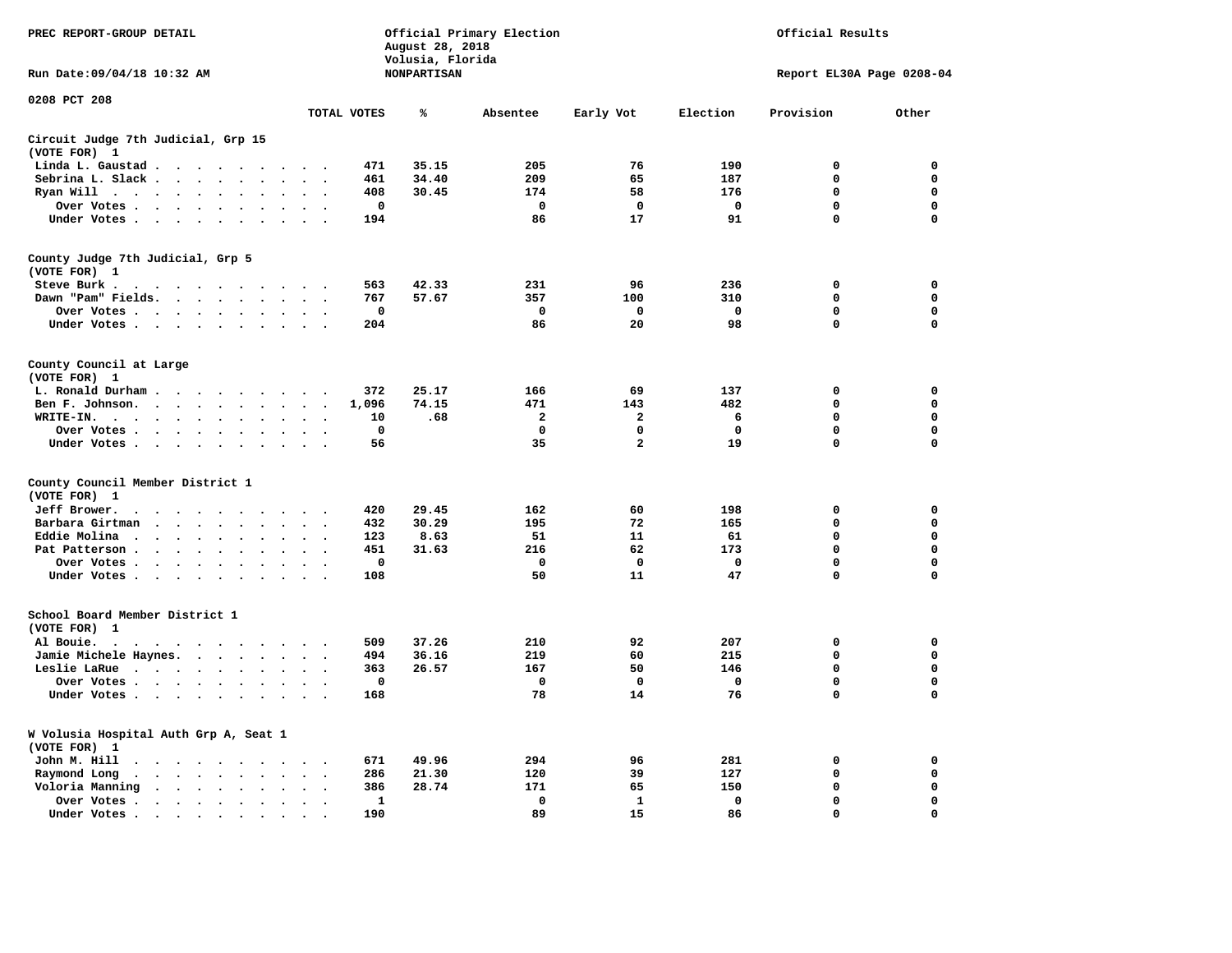| PREC REPORT-GROUP DETAIL                              | Official Primary Election<br>August 28, 2018<br>Volusia, Florida |                       | Official Results          |       |  |  |  |
|-------------------------------------------------------|------------------------------------------------------------------|-----------------------|---------------------------|-------|--|--|--|
| Run Date: 09/04/18 10:32 AM                           | <b>NONPARTISAN</b>                                               |                       | Report EL30A Page 0208-05 |       |  |  |  |
| 0208 PCT 208                                          | TOTAL VOTES<br>%ะ                                                | Early Vot<br>Absentee | Provision<br>Election     | Other |  |  |  |
| W Volusia Hospital Auth Grp B, Seat 2<br>(VOTE FOR) 1 |                                                                  |                       |                           |       |  |  |  |
| Michael Ray.                                          | 33.18<br>430                                                     | 60<br>184             | 0<br>186                  | 0     |  |  |  |
| Kathie D. Shepard.                                    | 44.60<br>578                                                     | 87<br>270             | 221<br>0                  | 0     |  |  |  |
| Brian Soukup                                          | 288<br>22.22                                                     | 47<br>114             | 127<br>0                  | 0     |  |  |  |
| Over Votes                                            | 0                                                                | 0<br>0                | 0                         | 0     |  |  |  |
| Under Votes                                           | 238                                                              | 22<br>106             | 110<br>0                  |       |  |  |  |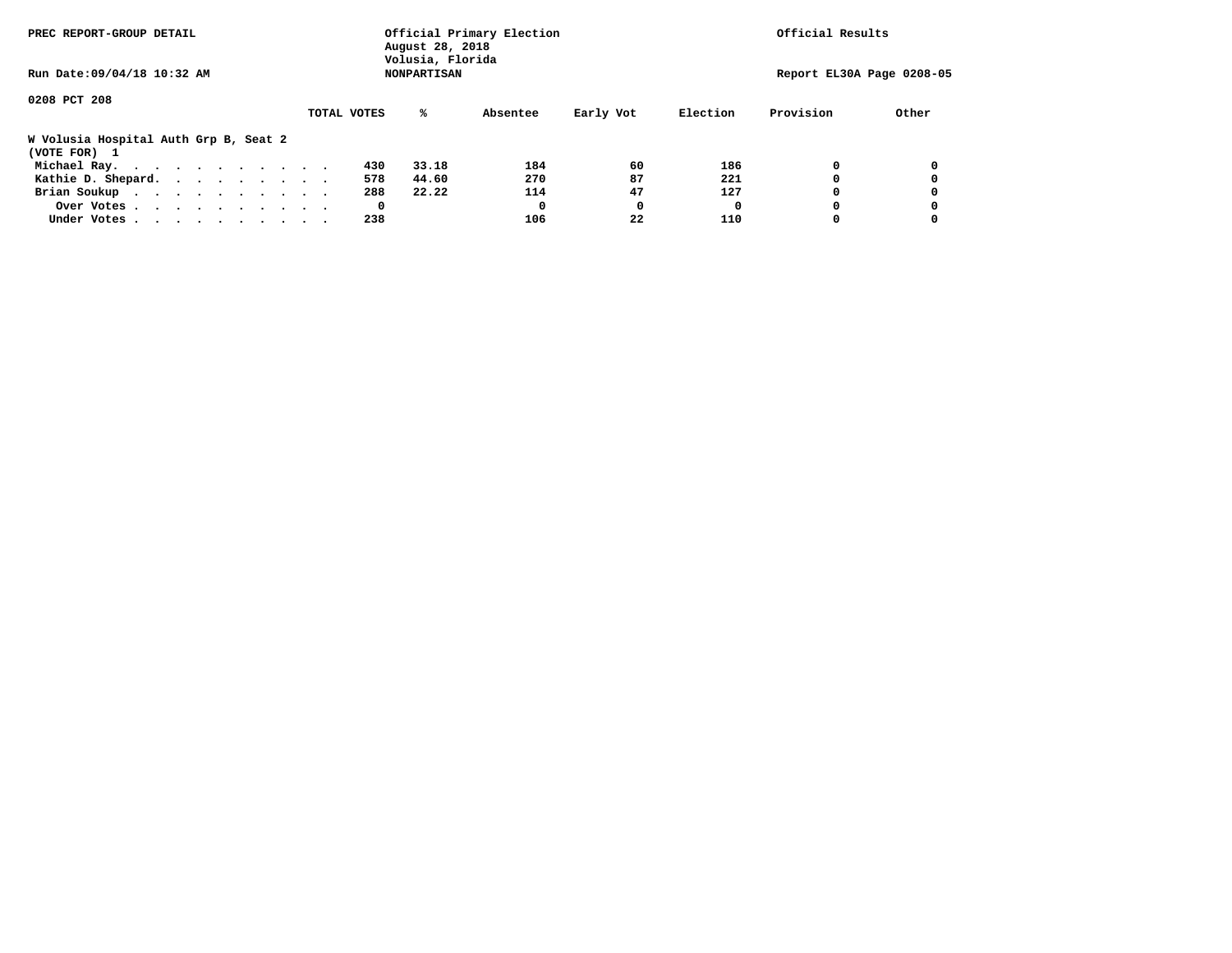| PREC REPORT-GROUP DETAIL                                               |  |  |                             |             | August 28, 2018<br>Volusia, Florida | Official Primary Election | Official Results |          |                           |       |
|------------------------------------------------------------------------|--|--|-----------------------------|-------------|-------------------------------------|---------------------------|------------------|----------|---------------------------|-------|
| Run Date: 09/04/18 10:32 AM                                            |  |  |                             |             | <b>STATISTICS</b>                   |                           |                  |          | Report EL30A Page 0212-01 |       |
| 0212 PCT 212                                                           |  |  |                             |             |                                     |                           |                  |          |                           |       |
|                                                                        |  |  |                             | TOTAL VOTES | ‱                                   | Absentee                  | Early Vot        | Election | Provision                 | Other |
| REGISTERED VOTERS - TOTAL                                              |  |  |                             | 3,568       |                                     |                           |                  |          |                           |       |
| REGISTERED VOTERS - DEMOCRATIC                                         |  |  | $\sim$ $\sim$ $\sim$ $\sim$ | 1,327       | 37.19                               |                           |                  |          |                           |       |
| REGISTERED VOTERS - REPUBLICAN                                         |  |  |                             | 1,243       | 34.84                               |                           |                  |          |                           |       |
| REGISTERED VOTERS - NONPARTISAN                                        |  |  |                             | 998         |                                     |                           |                  |          |                           |       |
| BALLOTS CAST - TOTAL.                                                  |  |  |                             | 1,219       |                                     | 568                       | 242              | 408      |                           |       |
| BALLOTS CAST - DEMOCRATIC                                              |  |  |                             | 518         | 42.49                               | 243                       | 115              | 160      |                           |       |
| BALLOTS CAST - REPUBLICAN                                              |  |  |                             | 542         | 44.46                               | 245                       | 91               | 206      |                           |       |
| BALLOTS CAST - NONPARTISAN.                                            |  |  |                             | 159         | 13.04                               | 80                        | 36               | 42       |                           |       |
| BALLOTS CAST - BLANK.                                                  |  |  |                             | 0           |                                     | $\mathbf 0$               | 0                | 0        | O                         |       |
| VOTER TURNOUT - TOTAL<br>.                                             |  |  |                             |             | 34.16                               |                           |                  |          |                           |       |
| VOTER TURNOUT - DEMOCRATIC.<br>$\cdot$ $\cdot$ $\cdot$ $\cdot$ $\cdot$ |  |  |                             |             | 39.04                               |                           |                  |          |                           |       |
| VOTER TURNOUT - REPUBLICAN.<br>$\cdots$                                |  |  |                             |             | 43.60                               |                           |                  |          |                           |       |
| VOTER TURNOUT - BLANK                                                  |  |  |                             |             |                                     |                           |                  |          |                           |       |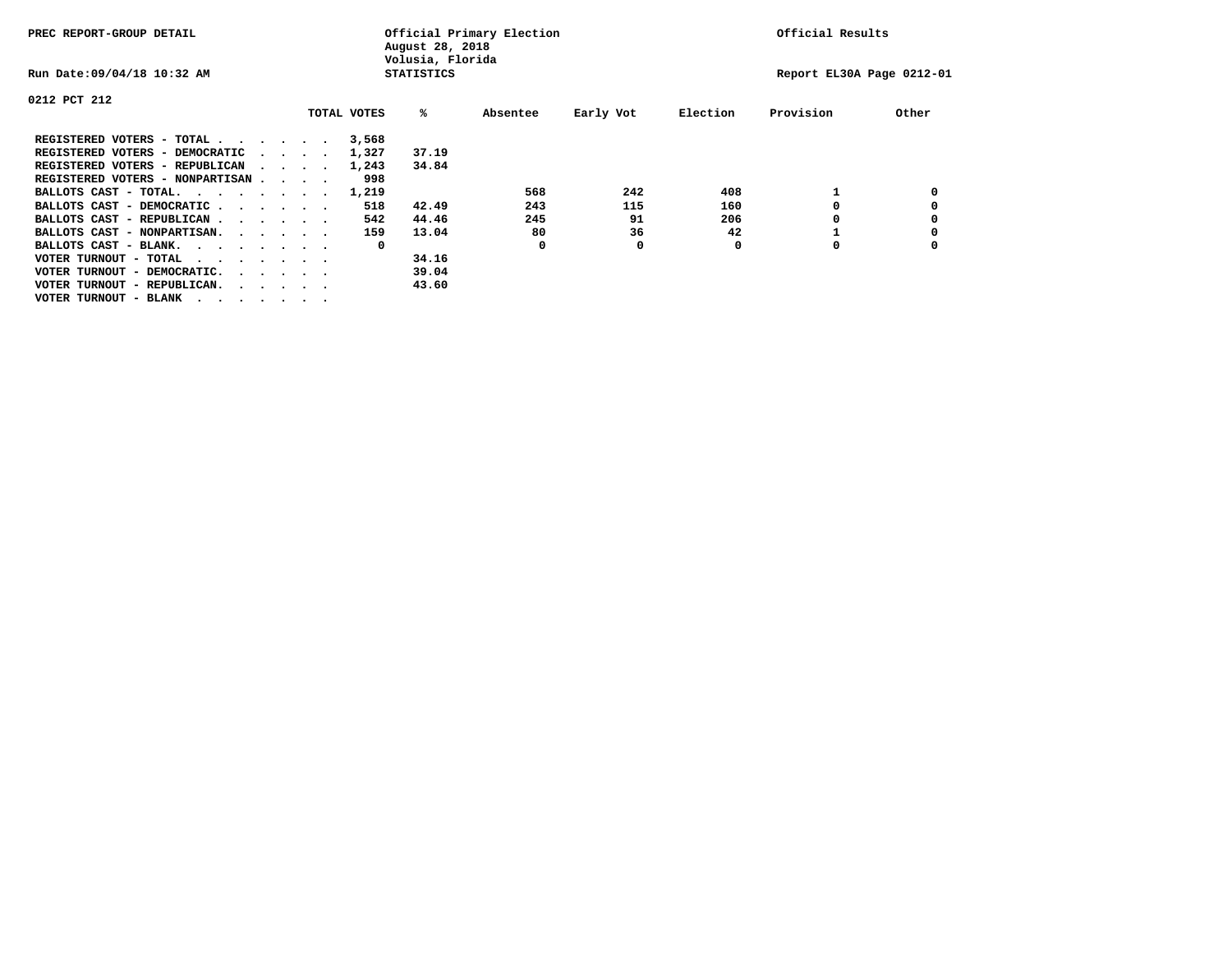| PREC REPORT-GROUP DETAIL                          |                                                                                                                                               |                      |                      |                      |                      |                      |                      | August 28, 2018<br>Volusia, Florida | Official Primary Election |                   | Official Results        |                         |                           |             |             |  |  |
|---------------------------------------------------|-----------------------------------------------------------------------------------------------------------------------------------------------|----------------------|----------------------|----------------------|----------------------|----------------------|----------------------|-------------------------------------|---------------------------|-------------------|-------------------------|-------------------------|---------------------------|-------------|-------------|--|--|
| Run Date: 09/04/18 10:32 AM                       |                                                                                                                                               |                      |                      |                      |                      |                      |                      |                                     |                           | <b>DEMOCRATIC</b> |                         |                         | Report EL30A Page 0212-02 |             |             |  |  |
| 0212 PCT 212                                      |                                                                                                                                               |                      |                      |                      |                      |                      |                      |                                     |                           |                   |                         |                         |                           |             |             |  |  |
|                                                   |                                                                                                                                               |                      |                      |                      |                      |                      |                      |                                     | TOTAL VOTES               | ℁                 | Absentee                | Early Vot               | Election                  | Provision   | Other       |  |  |
| Representative in Congress Dist 6<br>(VOTE FOR) 1 |                                                                                                                                               |                      |                      |                      |                      |                      |                      |                                     |                           |                   |                         |                         |                           |             |             |  |  |
| Stephen Sevigny                                   | $\cdot$                                                                                                                                       |                      |                      |                      |                      |                      |                      |                                     | 85                        | 17.53             | 51                      | 12                      | 22                        | 0           | $\mathbf 0$ |  |  |
| Nancy Soderberg                                   | $\begin{array}{cccccccccccccc} \bullet & \bullet & \bullet & \bullet & \bullet & \bullet & \bullet & \bullet & \bullet & \bullet \end{array}$ |                      |                      |                      |                      |                      | $\ddot{\phantom{1}}$ | $\overline{\phantom{a}}$            | 304                       | 62.68             | 131                     | 74                      | 99                        | 0           | 0           |  |  |
| John Upchurch.                                    | $\mathcal{A}=\mathcal{A}=\mathcal{A}=\mathcal{A}=\mathcal{A}=\mathcal{A}$ .                                                                   |                      |                      |                      |                      |                      | $\ddot{\phantom{0}}$ |                                     | 96                        | 19.79             | 41                      | 26                      | 29                        | 0           | 0           |  |  |
| Over Votes                                        |                                                                                                                                               |                      |                      |                      |                      | $\ddot{\phantom{a}}$ | $\bullet$            | $\ddot{\phantom{1}}$                | $\mathbf 0$               |                   | $\mathbf 0$             | 0                       | $\mathbf 0$               | 0           | 0           |  |  |
| Under Votes                                       |                                                                                                                                               |                      |                      |                      | $\sim$               | $\sim$               | $\sim$               |                                     | 33                        |                   | 20                      | 3                       | 10                        | 0           | 0           |  |  |
| Governor and Lieutenant Governor<br>(VOTE FOR) 1  |                                                                                                                                               |                      |                      |                      |                      |                      |                      |                                     |                           |                   |                         |                         |                           |             |             |  |  |
| Andrew Gillum                                     |                                                                                                                                               | $\ddot{\phantom{1}}$ |                      |                      |                      |                      |                      |                                     | 108                       | 21.34             | 29                      | 20                      | 59                        | 0           | 0           |  |  |
| Gwen Graham.                                      | $\cdots$                                                                                                                                      |                      |                      |                      |                      |                      | $\sim$ $\sim$        | $\overline{\phantom{a}}$            | 290                       | 57.31             | 143                     | 66                      | 81                        | 0           | 0           |  |  |
| Jeff Greene.                                      |                                                                                                                                               |                      | $\cdot$              |                      |                      |                      |                      |                                     | 49                        | 9.68              | 37                      | $7\phantom{.0}$         | 5                         | 0           | 0           |  |  |
| Chris King                                        |                                                                                                                                               |                      |                      |                      |                      |                      |                      |                                     | 17                        | 3.36              | 9                       | $\overline{\mathbf{2}}$ | 6                         | 0           | 0           |  |  |
| Philip Levine.                                    | $\mathcal{A}$ , and $\mathcal{A}$ , and $\mathcal{A}$ , and $\mathcal{A}$                                                                     |                      |                      |                      |                      | $\ddot{\phantom{a}}$ | $\bullet$            | $\ddot{\phantom{1}}$                | 39                        | 7.71              | 18                      | 17                      | $\overline{\mathbf{4}}$   | 0           | 0           |  |  |
| Alex "Lundy" Lundmark                             |                                                                                                                                               | $\sim$               | $\ddot{\phantom{0}}$ | $\ddot{\phantom{a}}$ | $\ddot{\phantom{a}}$ |                      |                      |                                     | 0                         |                   | 0                       | 0                       | $\mathbf 0$               | 0           | 0           |  |  |
| John Wetherbee.                                   |                                                                                                                                               |                      |                      |                      | $\bullet$            |                      |                      |                                     | 3                         | .59               | $\overline{\mathbf{2}}$ | $\mathbf{1}$            | $\mathbf{0}$              | 0           | 0           |  |  |
| Over Votes                                        |                                                                                                                                               |                      |                      |                      |                      |                      | $\Delta$             |                                     | $\mathbf{2}$              |                   | $\overline{\mathbf{2}}$ | 0                       | $\mathbf 0$               | $\mathbf 0$ | 0           |  |  |
| Under Votes                                       |                                                                                                                                               |                      |                      |                      |                      |                      |                      |                                     | 10                        |                   | 3                       | $\overline{a}$          | 5                         | $\Omega$    | 0           |  |  |
|                                                   |                                                                                                                                               |                      |                      |                      |                      |                      |                      |                                     |                           |                   |                         |                         |                           |             |             |  |  |
| Attorney General                                  |                                                                                                                                               |                      |                      |                      |                      |                      |                      |                                     |                           |                   |                         |                         |                           |             |             |  |  |
| (VOTE FOR) 1                                      |                                                                                                                                               |                      |                      |                      |                      |                      |                      |                                     |                           |                   |                         |                         |                           |             |             |  |  |
| Sean Shaw                                         |                                                                                                                                               |                      |                      |                      |                      |                      |                      |                                     | 327                       | 72.51             | 157                     | 79                      | 91                        | 0           | 0           |  |  |
| Ryan Torrens                                      | $\cdots$                                                                                                                                      |                      |                      |                      |                      | $\bullet$ .          | $\ddot{\phantom{a}}$ | $\ddot{\phantom{1}}$                | 124                       | 27.49             | 56                      | 25                      | 43                        | 0           | $\mathbf 0$ |  |  |
| Over Votes                                        |                                                                                                                                               |                      |                      |                      |                      |                      | $\ddot{\phantom{a}}$ |                                     | $\mathbf 0$               |                   | $\mathbf 0$             | $\mathbf 0$             | $\mathbf 0$               | 0           | $\mathbf 0$ |  |  |
| Under Votes                                       |                                                                                                                                               |                      |                      |                      |                      | $\bullet$ .          | $\sim$               |                                     | 67                        |                   | 30                      | 11                      | 26                        | 0           | 0           |  |  |
| Commissioner of Agriculture<br>(VOTE FOR) 1       |                                                                                                                                               |                      |                      |                      |                      |                      |                      |                                     |                           |                   |                         |                         |                           |             |             |  |  |
| Nicole "Nikki" Fried.                             |                                                                                                                                               |                      |                      |                      |                      |                      | $\sim$ $\sim$        |                                     | 259                       | 57.43             | 110                     | 57                      | 92                        | 0           | $\mathbf 0$ |  |  |
| Jeffrey Duane Porter.                             |                                                                                                                                               |                      |                      |                      |                      |                      | $\sim$ $\sim$        | $\sim$                              | 62                        | 13.75             | 33                      | 14                      | 15                        | 0           | 0           |  |  |
| Roy David Walker                                  |                                                                                                                                               |                      |                      |                      |                      |                      | $\ddot{\phantom{0}}$ |                                     | 130                       | 28.82             | 65                      | 31                      | 34                        | $\mathbf 0$ | 0           |  |  |
| Over Votes                                        |                                                                                                                                               |                      |                      |                      |                      |                      | $\cdot$              |                                     | $\mathbf 0$               |                   | $\mathbf 0$             | 0                       | $\Omega$                  | 0           | $\mathbf 0$ |  |  |
| Under Votes                                       |                                                                                                                                               |                      |                      |                      |                      |                      |                      |                                     | 67                        |                   | 35                      | 13                      | 19                        | $\mathbf 0$ | 0           |  |  |
| State Representative District 26<br>(VOTE FOR) 1  |                                                                                                                                               |                      |                      |                      |                      |                      |                      |                                     |                           |                   |                         |                         |                           |             |             |  |  |
| Patrick Henry.                                    |                                                                                                                                               |                      |                      |                      |                      |                      |                      |                                     | 348                       | 74.84             | 153                     | 91                      | 104                       | 0           | 0           |  |  |
| Percy L. Williamson                               |                                                                                                                                               |                      |                      |                      |                      | $\ddot{\phantom{a}}$ | $\bullet$            | $\cdot$                             | 117                       | 25.16             | 64                      | 19                      | 34                        | 0           | $\mathbf 0$ |  |  |
| Over Votes                                        |                                                                                                                                               |                      |                      |                      |                      |                      | $\ddot{\phantom{0}}$ |                                     | 0                         |                   | $\mathbf 0$             | $\mathbf 0$             | $\mathbf 0$               | 0           | 0           |  |  |
|                                                   |                                                                                                                                               |                      |                      |                      |                      |                      |                      |                                     | 53                        |                   | 26                      | 5                       | 22                        | $\mathbf 0$ | $\Omega$    |  |  |
| Under Votes                                       |                                                                                                                                               |                      |                      |                      |                      |                      |                      |                                     |                           |                   |                         |                         |                           |             |             |  |  |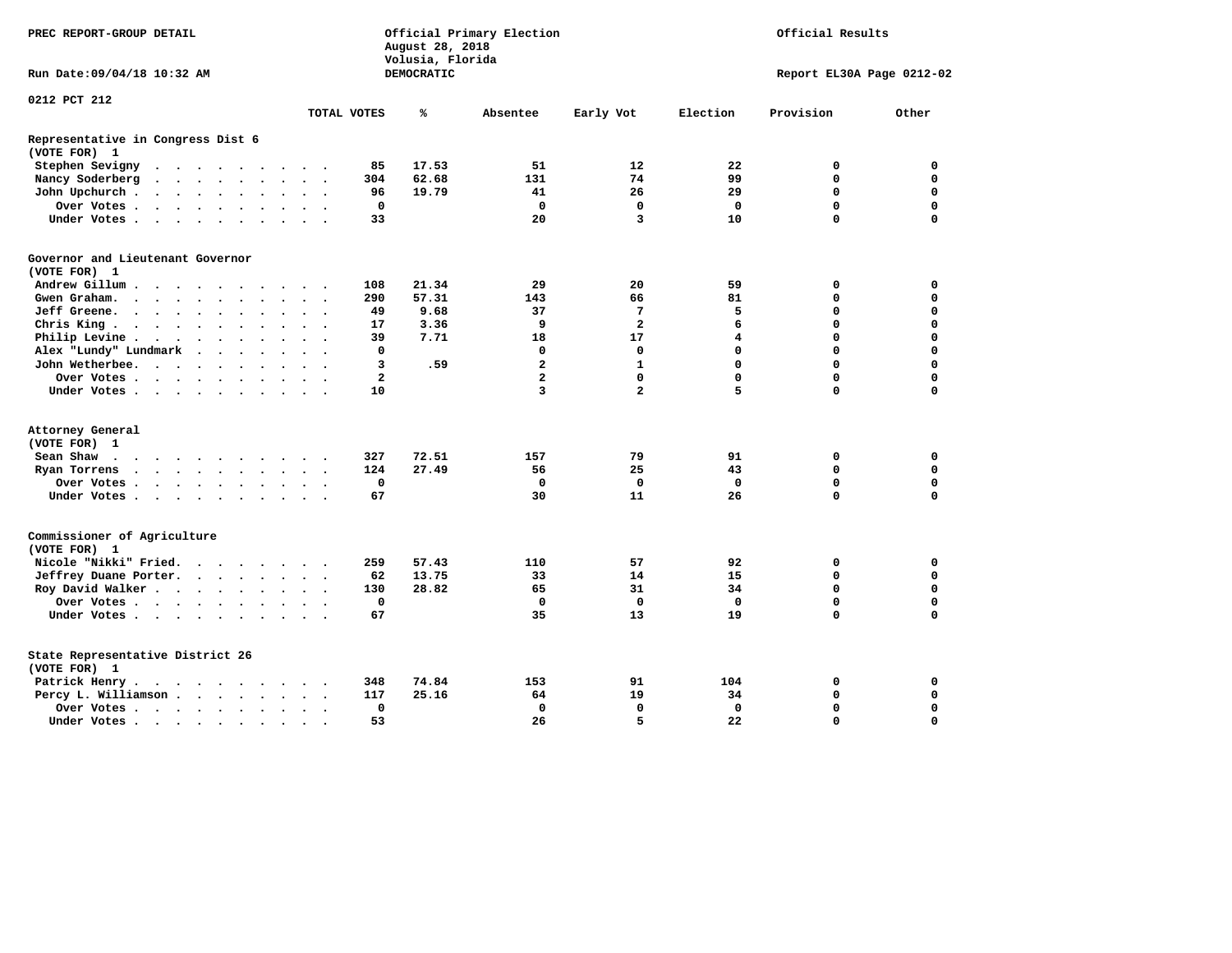| PREC REPORT-GROUP DETAIL                                                                    |                                                                     | August 28, 2018<br>Volusia, Florida | Official Primary Election | Official Results |                           |             |             |  |  |  |
|---------------------------------------------------------------------------------------------|---------------------------------------------------------------------|-------------------------------------|---------------------------|------------------|---------------------------|-------------|-------------|--|--|--|
| Run Date: 09/04/18 10:32 AM                                                                 |                                                                     | REPUBLICAN                          |                           |                  | Report EL30A Page 0212-03 |             |             |  |  |  |
| 0212 PCT 212                                                                                |                                                                     |                                     |                           |                  |                           |             |             |  |  |  |
|                                                                                             | TOTAL VOTES                                                         | ℁                                   | Absentee                  | Early Vot        | Election                  | Provision   | Other       |  |  |  |
| United States Senator<br>(VOTE FOR) 1                                                       |                                                                     |                                     |                           |                  |                           |             |             |  |  |  |
| Roque "Rocky" De La Fuente.                                                                 | 61                                                                  | 11.51                               | 30                        | 14               | 17                        | 0           | 0           |  |  |  |
| Rick Scott                                                                                  | 469<br>$\sim$ $\sim$<br>$\sim$                                      | 88.49                               | 207                       | 76               | 186                       | 0           | 0           |  |  |  |
| Over Votes                                                                                  | 0                                                                   |                                     | 0                         | $\mathbf 0$      | 0                         | $\mathbf 0$ | 0           |  |  |  |
| Under Votes                                                                                 | 12<br>$\bullet$ .<br>$\ddot{\phantom{1}}$                           |                                     | 8                         | $\mathbf{1}$     | 3                         | $\Omega$    | $\mathbf 0$ |  |  |  |
| Representative in Congress Dist 6<br>(VOTE FOR) 1                                           |                                                                     |                                     |                           |                  |                           |             |             |  |  |  |
| Fred Costello                                                                               | 122                                                                 | 24.11                               | 45                        | 24               | 53                        | 0           | 0           |  |  |  |
| Michael Waltz                                                                               | 269<br>$\ddot{\phantom{0}}$                                         | 53.16                               | 125                       | 47               | 97                        | 0           | 0           |  |  |  |
| John Ward                                                                                   | 115<br>$\ddot{\phantom{0}}$<br>$\sim$                               | 22.73                               | 55                        | 17               | 43                        | $\mathbf 0$ | 0           |  |  |  |
| Over Votes<br>$\sim$ $\sim$ $\sim$ $\sim$<br>$\cdot$<br>$\sim$<br>$\cdot$                   | $\mathbf 0$                                                         |                                     | 0                         | 0                | $\mathbf 0$               | $\mathbf 0$ | 0           |  |  |  |
| Under Votes                                                                                 | 36                                                                  |                                     | 20                        | 3                | 13                        | $\mathbf 0$ | 0           |  |  |  |
| Governor and Lieutenant Governor<br>(VOTE FOR) 1                                            |                                                                     |                                     |                           |                  |                           |             |             |  |  |  |
| Don Baldauf.<br>$\cdot$ $\cdot$ $\cdot$ $\cdot$ $\cdot$ $\cdot$ $\cdot$ $\cdot$             | $\cdot$ $\cdot$                                                     | .75<br>4                            | 2                         | 1                | 1                         | 0           | 0           |  |  |  |
| Ron DeSantis<br>$\cdots$                                                                    | 322<br>$\bullet$                                                    | 60.75                               | 141                       | 46               | 135                       | 0           | 0           |  |  |  |
| Timothy M. Devine.                                                                          |                                                                     | 5<br>.94                            | 3                         | 1                | 1                         | 0           | $\mathbf 0$ |  |  |  |
| Bob Langford                                                                                | 5<br>$\sim$ $\sim$<br>$\overline{\phantom{a}}$                      | .94                                 | $\mathbf{2}$              | $\mathbf 0$      | 3                         | $\mathbf 0$ | 0           |  |  |  |
| John Joseph Mercadante .<br>$\sim$ $\sim$ $\sim$ $\sim$                                     | 1<br>$\bullet$                                                      | .19                                 | 0                         | 0                | 1                         | $\mathbf 0$ | 0           |  |  |  |
| Bruce Nathan                                                                                | $\ddot{\phantom{0}}$<br>$\overline{\phantom{a}}$                    | .75<br>4                            | $\overline{\mathbf{3}}$   | 0                | $\mathbf{1}$              | $\mathbf 0$ | 0           |  |  |  |
| Adam H. Putnam.<br>$\sim$                                                                   | 180<br>$\sim$                                                       | 33.96                               | 82                        | 38               | 60                        | $\mathbf 0$ | 0           |  |  |  |
| Bob White                                                                                   | 9                                                                   | 1.70                                | 5                         | 3                | 1                         | $\mathbf 0$ | 0           |  |  |  |
| Over Votes .<br>$\cdots$<br>$\bullet$                                                       | 3<br>$\cdot$                                                        |                                     | $\overline{\mathbf{2}}$   | $\mathbf{1}$     | 0                         | $\mathbf 0$ | 0           |  |  |  |
| Under Votes                                                                                 | 9                                                                   |                                     | 5                         | $\mathbf{1}$     | 3                         | $\mathbf 0$ | 0           |  |  |  |
| Attorney General                                                                            |                                                                     |                                     |                           |                  |                           |             |             |  |  |  |
| (VOTE FOR) 1                                                                                |                                                                     |                                     |                           |                  |                           |             |             |  |  |  |
| Ashley Moody                                                                                | 280<br>$\cdot$ $\cdot$                                              | 55.67                               | 116                       | 42               | 122                       | 0           | 0           |  |  |  |
| Frank White.                                                                                | 223<br>$\bullet$<br>$\ddot{\phantom{a}}$<br>$\sim$                  | 44.33                               | 109                       | 44               | 70                        | 0           | 0           |  |  |  |
| Over Votes.<br>$\cdot$ $\cdot$ $\cdot$ $\cdot$ $\cdot$<br>$\ddot{\phantom{0}}$              | 1                                                                   |                                     | 0                         | 1                | 0                         | $\mathbf 0$ | 0           |  |  |  |
| Under Votes                                                                                 | 38                                                                  |                                     | 20                        | 4                | 14                        | $\Omega$    | $\mathbf 0$ |  |  |  |
| Commissioner of Agriculture<br>(VOTE FOR) 1                                                 |                                                                     |                                     |                           |                  |                           |             |             |  |  |  |
| Matt Caldwell .<br>$\mathbf{r}$ , $\mathbf{r}$ , $\mathbf{r}$ , $\mathbf{r}$ , $\mathbf{r}$ | 166                                                                 | 34.95                               | 75                        | 26               | 65                        | 0           | 0           |  |  |  |
| Denise Grimsley<br>$\cdot$ $\cdot$ $\cdot$ $\cdot$ $\cdot$ $\cdot$                          | 139<br>$\ddot{\phantom{0}}$                                         | 29.26                               | 56                        | 27               | 56                        | 0           | 0           |  |  |  |
| Mike McCalister                                                                             | 68<br>$\bullet$<br>$\ddot{\phantom{0}}$<br>$\overline{\phantom{a}}$ | 14.32                               | 37                        | 8                | 23                        | $\mathbf 0$ | 0           |  |  |  |
| Baxter Troutman<br>.                                                                        | 102                                                                 | 21.47                               | 44                        | 21               | 37                        | $\Omega$    | $\Omega$    |  |  |  |
| Over Votes .<br>$\sim$ $\sim$ $\sim$ $\sim$ $\sim$<br>$\bullet$                             | 0                                                                   |                                     | 0                         | 0                | 0                         | 0           | 0           |  |  |  |
| Under Votes.<br>$\sim$<br>$\sim$ $\sim$<br>$\bullet$                                        | 67                                                                  |                                     | 33                        | 9                | 25                        | $\mathbf 0$ | 0           |  |  |  |
| State Representative District 26<br>(VOTE FOR) 1                                            |                                                                     |                                     |                           |                  |                           |             |             |  |  |  |
| Michael Cantu.<br>$\sim$ $\sim$ $\sim$ $\sim$ $\sim$<br>$\sim$ $\sim$                       | 231                                                                 | 46.86                               | 104                       | 40               | 87                        | 0           | 0           |  |  |  |
| Elizabeth Fetterhoff.<br>$\ddot{\phantom{a}}$<br>$\ddot{\phantom{a}}$                       | 262                                                                 | 53.14                               | 116                       | 48               | 98                        | 0           | 0           |  |  |  |
| Over Votes<br>$\bullet$                                                                     | $\mathbf 0$                                                         |                                     | 0                         | 0                | 0                         | 0           | 0           |  |  |  |
| Under Votes                                                                                 | 49                                                                  |                                     | 25                        | 3                | 21                        | $\mathbf 0$ | $\mathbf 0$ |  |  |  |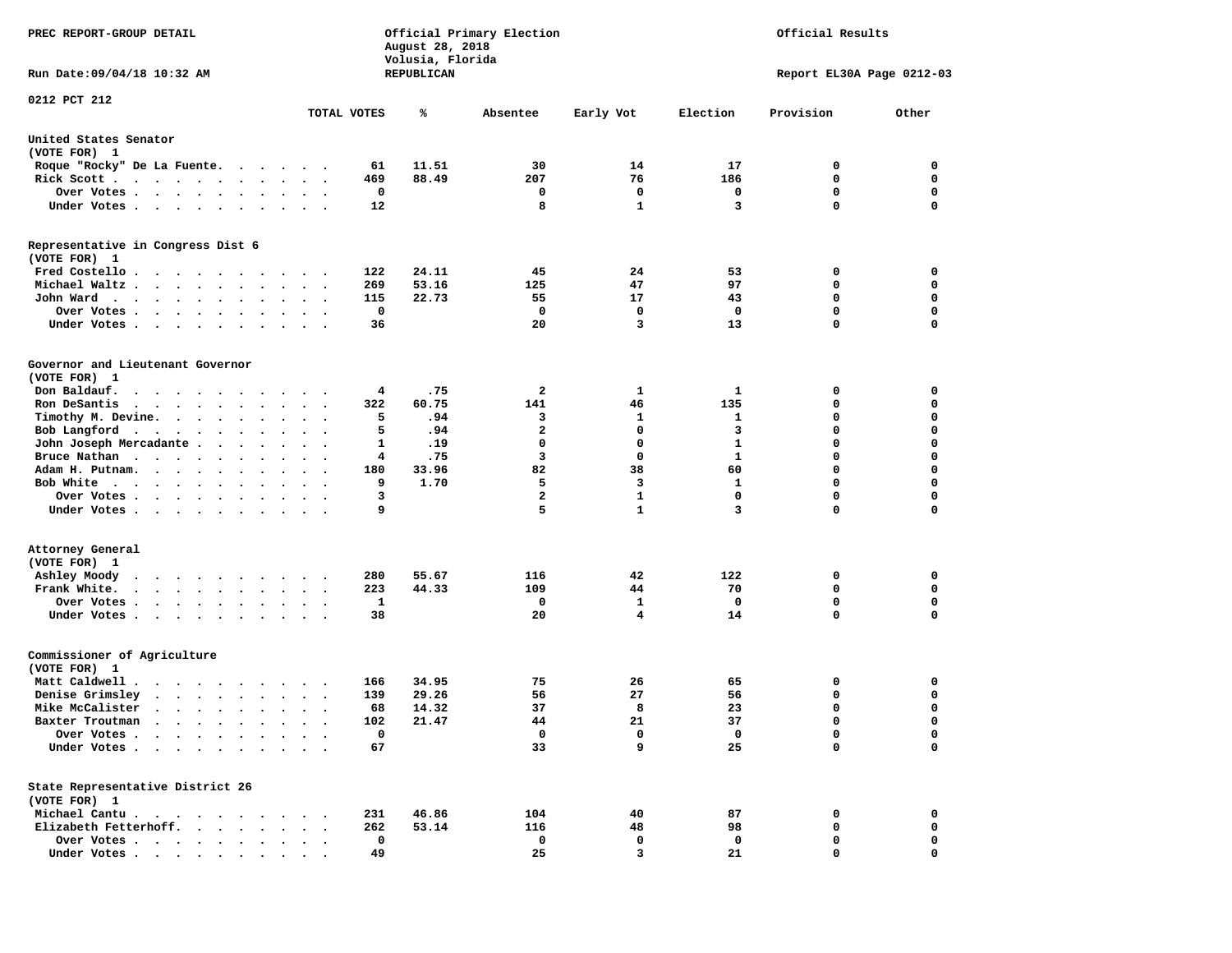| PREC REPORT-GROUP DETAIL                                                                                                                               |                                                         | August 28, 2018<br>Volusia, Florida | Official Primary Election | Official Results  |                   |                            |                  |  |
|--------------------------------------------------------------------------------------------------------------------------------------------------------|---------------------------------------------------------|-------------------------------------|---------------------------|-------------------|-------------------|----------------------------|------------------|--|
| Run Date: 09/04/18 10:32 AM                                                                                                                            |                                                         | <b>NONPARTISAN</b>                  |                           |                   |                   | Report EL30A Page 0212-04  |                  |  |
| 0212 PCT 212                                                                                                                                           | TOTAL VOTES                                             | ℁                                   | Absentee                  | Early Vot         | Election          | Provision                  | Other            |  |
| Circuit Judge 7th Judicial, Grp 15                                                                                                                     |                                                         |                                     |                           |                   |                   |                            |                  |  |
| (VOTE FOR) 1                                                                                                                                           |                                                         |                                     |                           |                   |                   |                            |                  |  |
| Linda L. Gaustad<br>$\sim$ $\sim$<br>$\bullet$                                                                                                         |                                                         | 36.76<br>390                        | 188                       | 91                | 110               | 1                          | 0                |  |
| Sebrina L. Slack<br>$\overline{\phantom{a}}$<br>$\overline{\phantom{a}}$                                                                               |                                                         | 39.40<br>418                        | 201                       | 81                | 136               | $\mathbf 0$                | $\mathbf 0$      |  |
| Ryan Will<br>$\bullet$                                                                                                                                 |                                                         | 23.85<br>253                        | 103                       | 51                | 99                | 0                          | 0                |  |
| Over Votes<br>$\sim$ $\sim$<br>$\overline{\phantom{a}}$                                                                                                | $\bullet$<br>$\cdot$                                    | $\mathbf 0$                         | $\mathbf 0$               | $\mathbf 0$       | $\mathbf 0$       | $\mathbf 0$                | $\mathbf 0$      |  |
| Under Votes<br>$\ddot{\phantom{0}}$<br>$\ddot{\phantom{a}}$<br>$\bullet$<br>$\bullet$                                                                  | $\ddot{\phantom{a}}$<br>$\ddot{\phantom{a}}$            | 158                                 | 76                        | 19                | 63                | $\mathbf 0$                | $\mathbf 0$      |  |
| County Judge 7th Judicial, Grp 5<br>(VOTE FOR) 1                                                                                                       |                                                         |                                     |                           |                   |                   |                            |                  |  |
| Steve Burk .                                                                                                                                           |                                                         | 489<br>45.87                        | 210                       | 101               | 178               | $\mathbf 0$                | 0                |  |
| Dawn "Pam" Fields. .<br>$\sim$<br>$\ddot{\phantom{0}}$<br>$\ddot{\phantom{a}}$                                                                         |                                                         | 54.13<br>577                        | 280                       | 120               | 176               | $\mathbf{1}$               | 0                |  |
| Over Votes<br>$\bullet$ . $\bullet$                                                                                                                    |                                                         | 1                                   | 0                         | 1                 | 0                 | $\mathbf 0$                | $\mathbf 0$      |  |
| Under Votes<br>$\ddot{\phantom{0}}$                                                                                                                    | $\ddot{\phantom{a}}$<br>$\cdot$                         | 152                                 | 78                        | 20                | 54                | $\Omega$                   | $\mathbf 0$      |  |
| County Council at Large<br>(VOTE FOR) 1                                                                                                                |                                                         |                                     |                           |                   |                   |                            |                  |  |
| L. Ronald Durham                                                                                                                                       |                                                         | 377<br>32.58                        | 155                       | 104               | 117               | $\mathbf{1}$               | $\mathbf 0$      |  |
| Ben F. Johnson.<br>$\sim$<br>$\sim$                                                                                                                    | $\sim$<br>$\ddot{\phantom{a}}$                          | 770<br>66.55                        | 377                       | 129               | 264               | $\mathbf 0$                | $\mathbf 0$      |  |
| WRITE-IN.<br>$\sim$ $\sim$<br>$\ddot{\phantom{a}}$                                                                                                     |                                                         | 10<br>.86                           | 6                         | 1                 | 3                 | 0                          | 0                |  |
| Over Votes<br>$\sim$ $\sim$<br>$\bullet$                                                                                                               | $\bullet$<br>$\sim$                                     | 2                                   | 0                         | 0                 | $\mathbf{2}$      | 0                          | 0                |  |
| Under Votes<br>$\ddot{\phantom{a}}$<br>$\cdot$<br>$\ddot{\phantom{a}}$                                                                                 | $\sim$<br>$\bullet$                                     | 60                                  | 30                        | 8                 | 22                | 0                          | 0                |  |
| County Council Member District 1<br>(VOTE FOR) 1                                                                                                       |                                                         |                                     |                           |                   |                   |                            |                  |  |
| Jeff Brower.<br>$\sim$ $\sim$<br>$\ddot{\phantom{a}}$<br>$\overline{\phantom{a}}$<br>$\overline{\phantom{a}}$<br>$\overline{\phantom{a}}$<br>$\cdot$   | $\cdot$                                                 | 24.80<br>281                        | 122                       | 46                | 113               | 0                          | 0                |  |
| Barbara Girtman<br>$\overline{\phantom{a}}$                                                                                                            |                                                         | 38.13<br>432                        | 189                       | 101               | 141               | $\mathbf{1}$               | $\mathbf 0$      |  |
| Eddie Molina<br>$\ddot{\phantom{1}}$<br>$\ddot{\phantom{a}}$<br>$\cdot$<br>$\ddot{\phantom{0}}$                                                        |                                                         | 8.91<br>101                         | 43                        | 28                | 30                | $\mathbf 0$                | $\mathbf 0$      |  |
| Pat Patterson.<br>$\bullet$<br>$\ddot{\phantom{1}}$<br>$\ddot{\phantom{a}}$<br>$\ddot{\phantom{a}}$                                                    |                                                         | 28.16<br>319                        | 169                       | 57                | 93                | 0                          | $\mathbf 0$      |  |
| Over Votes<br>$\sim$ $\sim$<br>$\bullet$<br>$\bullet$<br>$\bullet$                                                                                     |                                                         | $\mathbf 0$                         | 0                         | 0                 | $\mathbf 0$<br>31 | $\mathbf 0$<br>$\mathbf 0$ | 0<br>$\mathbf 0$ |  |
| Under Votes.<br>$\ddot{\phantom{0}}$<br>$\ddot{\phantom{1}}$<br>$\bullet$                                                                              |                                                         | 86                                  | 45                        | 10                |                   |                            |                  |  |
| School Board Member District 1<br>(VOTE FOR) 1                                                                                                         |                                                         |                                     |                           |                   |                   |                            |                  |  |
| Al Bouie.<br>$\ddot{\phantom{1}}$<br>$\cdot$ .<br>$\sim$<br>$\cdot$<br>$\cdot$ $\cdot$ $\cdot$ $\cdot$                                                 | $\ddot{\phantom{a}}$                                    | 38.55<br>421                        | 189                       | 99                | 133               | 0                          | 0                |  |
| Jamie Michele Haynes.<br>$\cdot$ $\cdot$ $\cdot$ $\cdot$                                                                                               | $\bullet$<br>$\ddot{\phantom{a}}$                       | 30.04<br>328                        | 166                       | 50                | 111               | $\mathbf{1}$               | $\mathbf 0$      |  |
| Leslie LaRue<br>$\bullet$<br>$\bullet$<br>$\bullet$                                                                                                    |                                                         | 343<br>31.41                        | 150                       | 74                | 119               | $\mathbf 0$                | $\mathbf 0$      |  |
| Over Votes<br>$\bullet$                                                                                                                                |                                                         | $\mathbf 0$                         | $\mathbf 0$<br>63         | $\mathbf 0$<br>19 | $\mathbf 0$<br>45 | 0<br>0                     | $\mathbf 0$<br>0 |  |
| Under Votes<br>$\ddot{\phantom{a}}$<br>$\cdot$                                                                                                         | $\bullet$<br>$\ddot{\phantom{a}}$                       | 127                                 |                           |                   |                   |                            |                  |  |
| W Volusia Hospital Auth Grp A, Seat 1<br>(VOTE FOR) 1                                                                                                  |                                                         |                                     |                           |                   |                   |                            |                  |  |
| John M. Hill<br>$\ddot{\phantom{1}}$<br>$\bullet$ . $\bullet$<br>$\ddot{\phantom{1}}$<br>$\bullet$<br>$\sim$<br>$\bullet$                              |                                                         | 40.15<br>430                        | 205                       | 69                | 156               | 0                          | 0                |  |
| Raymond Long<br>$\ddot{\phantom{a}}$<br>$\ddot{\phantom{a}}$<br>$\ddot{\phantom{a}}$<br>$\mathbf{r}$<br>$\ddot{\phantom{a}}$<br>$\bullet$<br>$\bullet$ | $\ddot{\phantom{a}}$<br>$\ddot{\phantom{a}}$<br>$\cdot$ | 249<br>23.25                        | 123                       | 57                | 69                | 0                          | 0                |  |
| Voloria Manning<br>$\sim$ $\sim$<br>$\bullet$<br>$\ddot{\phantom{a}}$<br>$\cdot$<br>$\bullet$                                                          | $\cdot$                                                 | 392<br>36.60                        | 166                       | 97                | 128               | $\mathbf{1}$               | $\mathbf 0$      |  |
| Over Votes .<br>$\bullet$ . $\bullet$<br>$\cdot$<br>$\bullet$<br>$\bullet$<br>$\bullet$                                                                | $\bullet$                                               | 0                                   | $\mathbf 0$               | $\mathbf 0$       | $\mathbf 0$       | $\mathbf 0$                | $\mathbf 0$      |  |
| Under Votes.<br>$\sim$ $\sim$<br>$\ddot{\phantom{a}}$<br>$\cdot$<br>$\cdot$<br>$\ddot{\phantom{a}}$                                                    |                                                         | 148                                 | 74                        | 19                | 55                | $\mathbf 0$                | $\mathbf 0$      |  |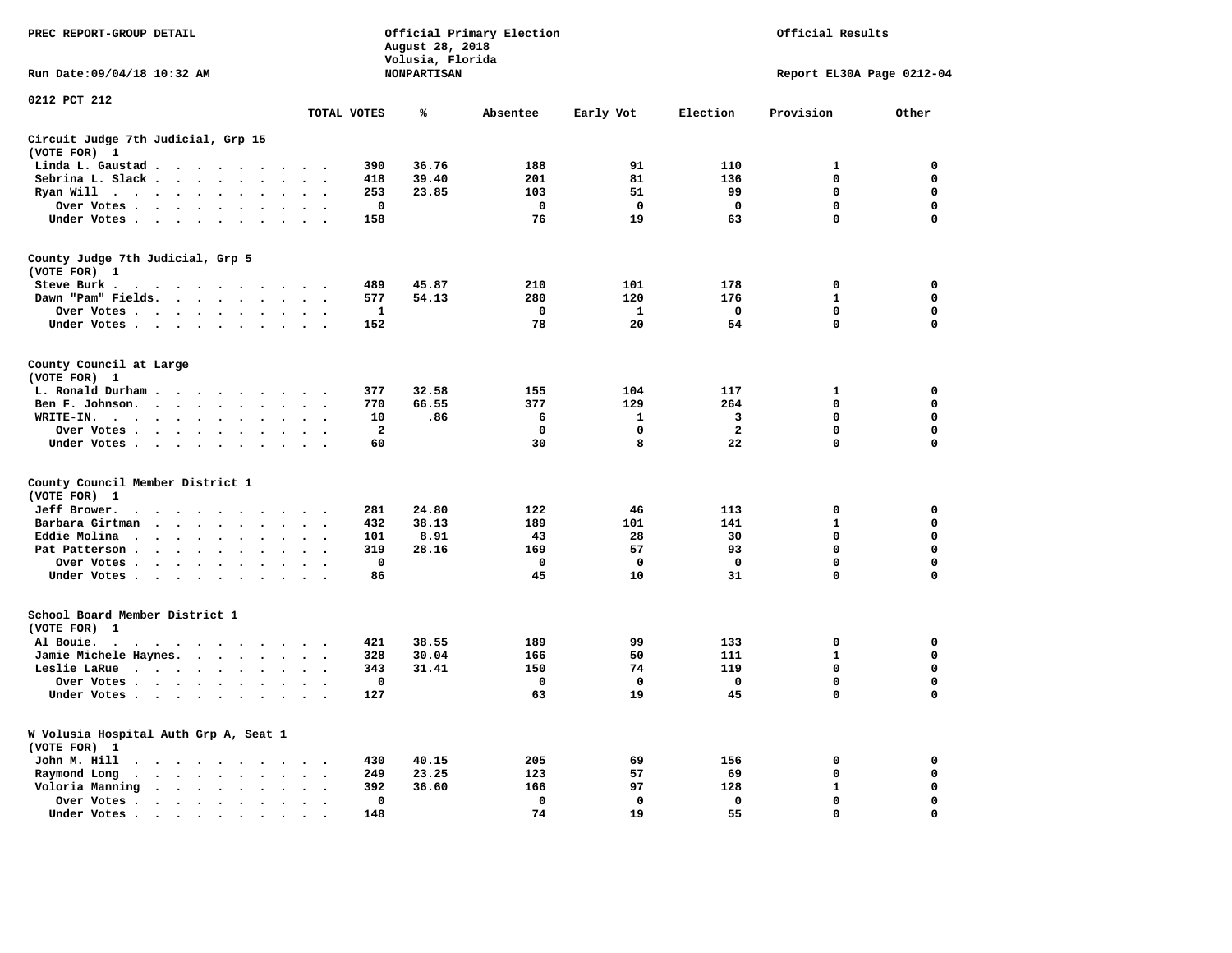| PREC REPORT-GROUP DETAIL                                               |             | August 28, 2018<br>Volusia, Florida | Official Primary Election | Official Results |          |                           |       |  |
|------------------------------------------------------------------------|-------------|-------------------------------------|---------------------------|------------------|----------|---------------------------|-------|--|
| Run Date: 09/04/18 10:32 AM                                            |             | <b>NONPARTISAN</b>                  |                           |                  |          | Report EL30A Page 0212-05 |       |  |
| 0212 PCT 212                                                           |             |                                     |                           |                  |          |                           |       |  |
|                                                                        | TOTAL VOTES | %ะ                                  | Absentee                  | Early Vot        | Election | Provision                 | Other |  |
| W Volusia Hospital Auth Grp B, Seat 2<br>(VOTE FOR) 1                  |             |                                     |                           |                  |          |                           |       |  |
| Michael Ray.                                                           |             | 25.97<br>267                        | 116                       | 40               | 111      |                           |       |  |
| Kathie D. Shepard.                                                     |             | 52.63<br>541                        | 273                       | 125              | 142      |                           |       |  |
| Brian Soukup                                                           |             | 21.40<br>220                        | 89                        | 48               | 83       |                           |       |  |
| Over Votes                                                             |             | $\mathbf{o}$                        | $\Omega$                  | $\Omega$         | 0        | 0                         |       |  |
| Under Votes                                                            |             | 191                                 | 90                        | 29               | 72       |                           |       |  |
| City of DeLand Seat 5                                                  |             |                                     |                           |                  |          |                           |       |  |
| (VOTE FOR) 1                                                           |             |                                     |                           |                  |          |                           |       |  |
| Markesha James.                                                        |             | 27.57<br>300                        | 133                       | 69               | 97       |                           |       |  |
| Phil Martin.                                                           |             | 24.91<br>271                        | 111                       | 66               | 94       | 0                         |       |  |
| Kevin Reid                                                             |             | 47.52<br>517                        | 252                       | 89               | 176      |                           |       |  |
| Over Votes                                                             |             | $\mathbf{o}$                        | 0                         | 0                |          |                           |       |  |
| Under Votes, $\cdot$ , $\cdot$ , $\cdot$ , $\cdot$ , $\cdot$ , $\cdot$ |             | 131                                 | 72                        | 18               | 41       |                           |       |  |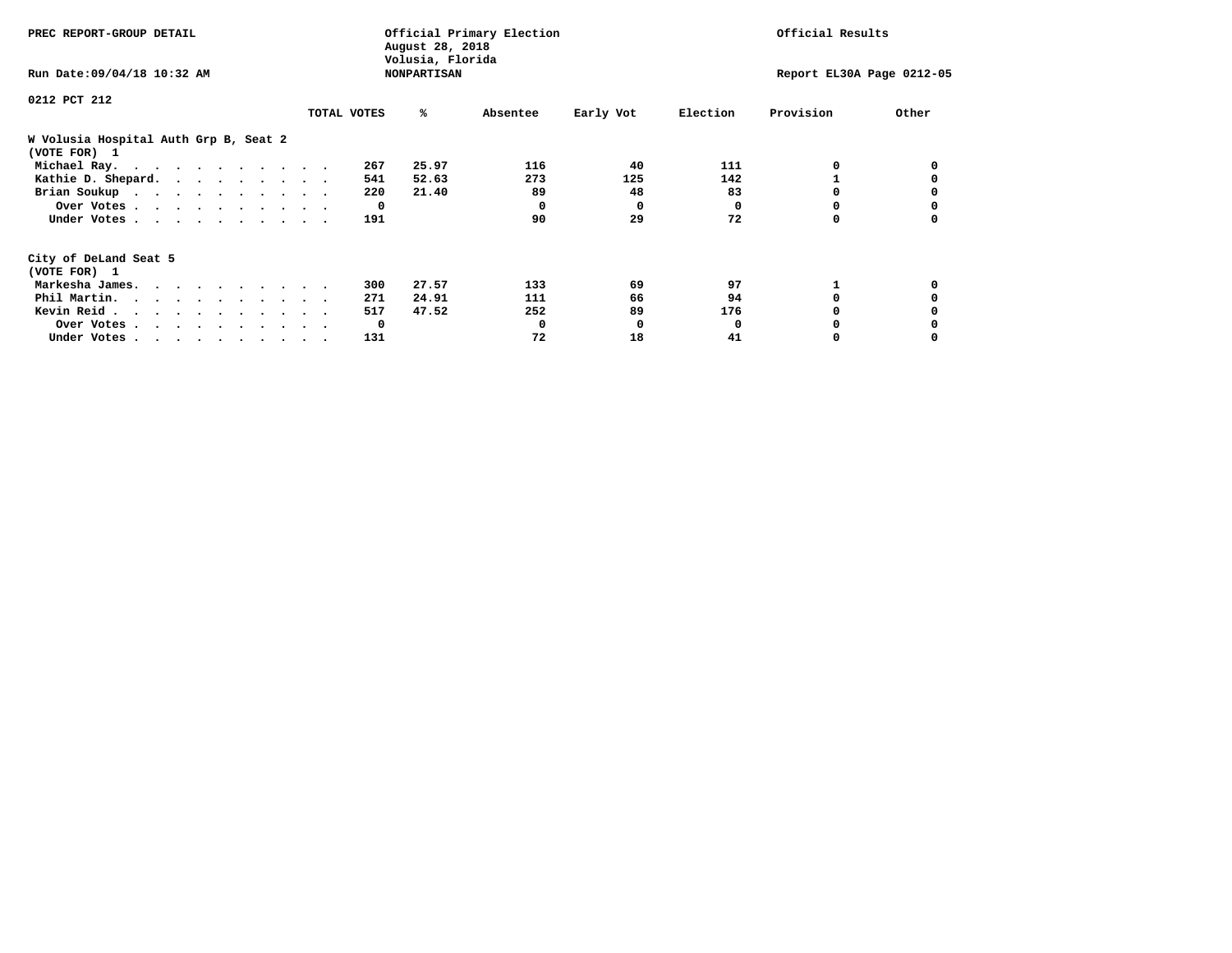| PREC REPORT-GROUP DETAIL               |  |                                         | August 28, 2018<br>Volusia, Florida | Official Primary Election |       | Official Results |           |                           |           |       |
|----------------------------------------|--|-----------------------------------------|-------------------------------------|---------------------------|-------|------------------|-----------|---------------------------|-----------|-------|
| Run Date: 09/04/18 10:32 AM            |  |                                         |                                     | <b>STATISTICS</b>         |       |                  |           | Report EL30A Page 0215-01 |           |       |
| 0215 PCT 215                           |  |                                         |                                     |                           |       |                  |           |                           |           |       |
|                                        |  |                                         |                                     | TOTAL VOTES               | %ะ    | Absentee         | Early Vot | Election                  | Provision | Other |
| REGISTERED VOTERS - TOTAL              |  |                                         |                                     | 4,674                     |       |                  |           |                           |           |       |
| REGISTERED VOTERS - DEMOCRATIC         |  | $\sim$ $\sim$ $\sim$ $\sim$             |                                     | 1,354                     | 28.97 |                  |           |                           |           |       |
| REGISTERED VOTERS - REPUBLICAN         |  |                                         |                                     | 2,107                     | 45.08 |                  |           |                           |           |       |
| REGISTERED VOTERS - NONPARTISAN        |  |                                         |                                     | 1,213                     |       |                  |           |                           |           |       |
| BALLOTS CAST - TOTAL.                  |  |                                         |                                     | 1,945                     |       | 915              | 352       | 678                       | 0         |       |
| BALLOTS CAST - DEMOCRATIC              |  |                                         |                                     | 691                       | 35.53 | 332              | 146       | 213                       |           |       |
| BALLOTS CAST - REPUBLICAN              |  |                                         |                                     | 1,036                     | 53.26 | 452              | 192       | 392                       |           |       |
| BALLOTS CAST - NONPARTISAN.            |  |                                         |                                     | 218                       | 11.21 | 131              | 14        | 73                        |           |       |
| BALLOTS CAST - BLANK.                  |  |                                         |                                     | 4                         | .21   |                  | 0         |                           | 0         |       |
| VOTER TURNOUT - TOTAL<br>.             |  |                                         |                                     |                           | 41.61 |                  |           |                           |           |       |
| VOTER TURNOUT - DEMOCRATIC.            |  | $\cdot$ $\cdot$ $\cdot$ $\cdot$ $\cdot$ |                                     |                           | 51.03 |                  |           |                           |           |       |
| VOTER TURNOUT - REPUBLICAN.<br>$\cdot$ |  |                                         |                                     |                           | 49.17 |                  |           |                           |           |       |
| VOTER TURNOUT - BLANK                  |  |                                         |                                     |                           | .09   |                  |           |                           |           |       |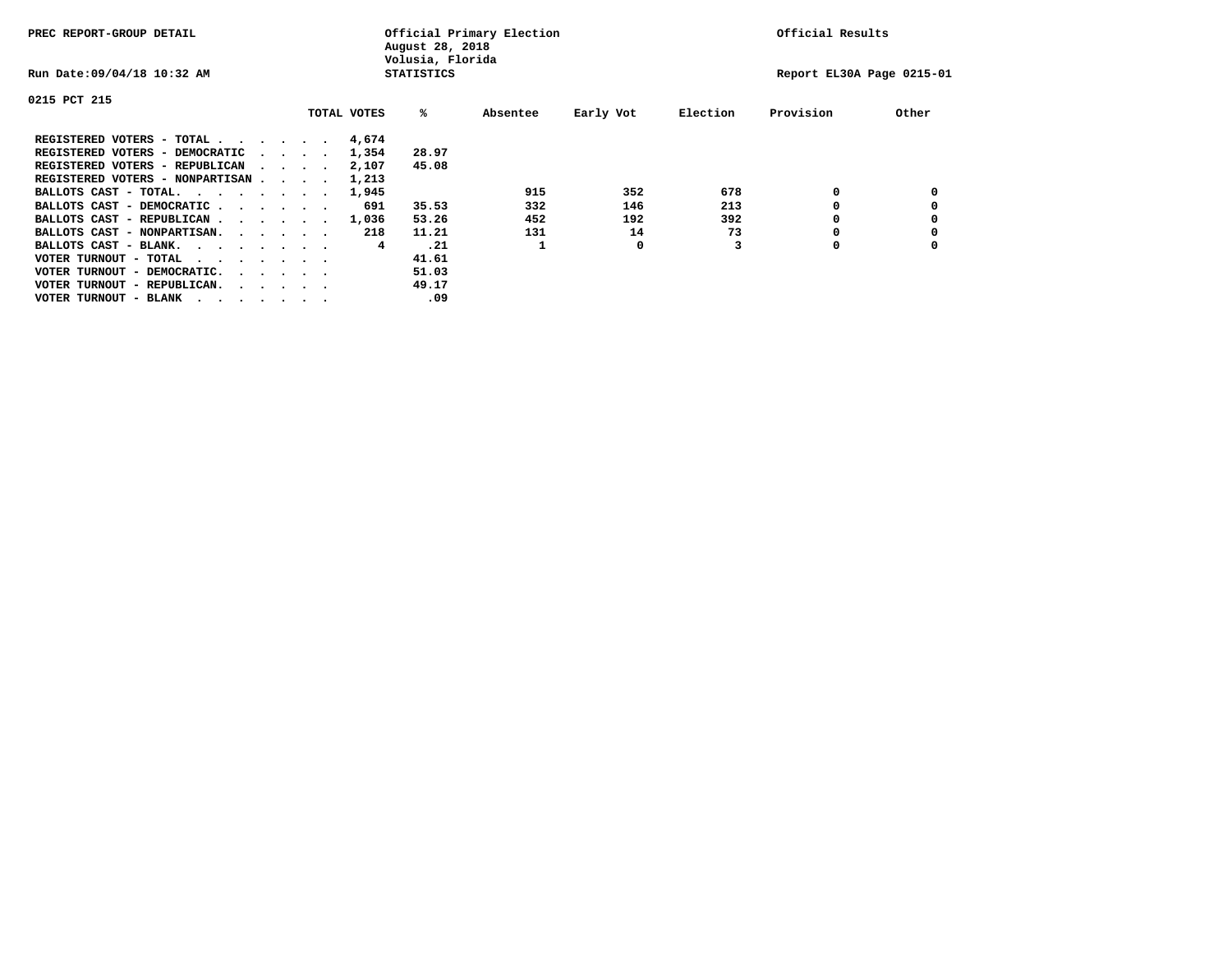| PREC REPORT-GROUP DETAIL                                                                                                                                                                                                                                                                                                |                          |                      |                      |                      |                                       |                          |              | August 28, 2018<br>Volusia, Florida | Official Primary Election |                         | Official Results          |             |             |  |  |
|-------------------------------------------------------------------------------------------------------------------------------------------------------------------------------------------------------------------------------------------------------------------------------------------------------------------------|--------------------------|----------------------|----------------------|----------------------|---------------------------------------|--------------------------|--------------|-------------------------------------|---------------------------|-------------------------|---------------------------|-------------|-------------|--|--|
| Run Date: 09/04/18 10:32 AM                                                                                                                                                                                                                                                                                             |                          |                      |                      |                      |                                       |                          |              | DEMOCRATIC                          |                           |                         | Report EL30A Page 0215-02 |             |             |  |  |
| 0215 PCT 215                                                                                                                                                                                                                                                                                                            |                          |                      |                      |                      |                                       |                          | TOTAL VOTES  | ℁                                   | Absentee                  | Early Vot               | Election                  | Provision   | Other       |  |  |
| Representative in Congress Dist 6<br>(VOTE FOR) 1                                                                                                                                                                                                                                                                       |                          |                      |                      |                      |                                       |                          |              |                                     |                           |                         |                           |             |             |  |  |
| Stephen Sevigny                                                                                                                                                                                                                                                                                                         |                          |                      |                      |                      |                                       |                          | 130          | 19.97                               | 73                        | 18                      | 39                        | 0           | 0           |  |  |
| Nancy Soderberg<br>$\cdot$ $\cdot$ $\cdot$ $\cdot$ $\cdot$<br>$\sim$                                                                                                                                                                                                                                                    |                          |                      |                      |                      | $\ddotsc$ $\ddotsc$                   |                          | 428          | 65.75                               | 198                       | 102                     | 128                       | $\mathbf 0$ | $\mathbf 0$ |  |  |
| John Upchurch.<br>$\cdot$ $\cdot$ $\cdot$ $\cdot$ $\cdot$ $\cdot$                                                                                                                                                                                                                                                       |                          |                      |                      |                      | $\ddot{\phantom{0}}$                  |                          | 93           | 14.29                               | 40                        | 22                      | 31                        | 0           | 0           |  |  |
| Over Votes.<br>. The contract of the contract of the contract of the contract of the contract of the contract of the contract of the contract of the contract of the contract of the contract of the contract of the contract of the contrac                                                                            |                          |                      |                      | $\bullet$            | $\sim$                                |                          | $\mathbf 0$  |                                     | $\mathbf 0$               | $\mathbf 0$             | $\mathbf 0$               | $\mathbf 0$ | $\mathbf 0$ |  |  |
| Under Votes                                                                                                                                                                                                                                                                                                             |                          |                      | $\ddot{\phantom{a}}$ |                      |                                       |                          | 40           |                                     | 21                        | 4                       | 15                        | $\Omega$    | $\mathbf 0$ |  |  |
| Governor and Lieutenant Governor<br>(VOTE FOR) 1                                                                                                                                                                                                                                                                        |                          |                      |                      |                      |                                       |                          |              |                                     |                           |                         |                           |             |             |  |  |
| Andrew Gillum<br>$\sim$<br>$\sim$                                                                                                                                                                                                                                                                                       | $\overline{\phantom{a}}$ | $\ddot{\phantom{a}}$ |                      | $\ddot{\phantom{a}}$ | $\sim$                                |                          | 116          | 17.26                               | 36                        | 26                      | 54                        | $\mathbf 0$ | 0           |  |  |
| Gwen Graham.                                                                                                                                                                                                                                                                                                            |                          |                      |                      |                      |                                       |                          | 357          | 53.13                               | 183                       | 73                      | 101                       | $\mathbf 0$ | $\mathbf 0$ |  |  |
| $\mathbf{r}$ , and $\mathbf{r}$ , and $\mathbf{r}$ , and $\mathbf{r}$<br>Jeff Greene.<br>and the contract of the contract of the contract of the contract of the contract of the contract of the contract of the contract of the contract of the contract of the contract of the contract of the contract of the contra |                          | $\sim$               | $\ddot{\phantom{1}}$ |                      | $\sim$ $\sim$<br>$\ddot{\phantom{a}}$ | $\ddot{\phantom{1}}$     | 71           | 10.57                               | 43                        | 16                      | 12                        | $\mathbf 0$ | $\mathbf 0$ |  |  |
|                                                                                                                                                                                                                                                                                                                         |                          |                      |                      |                      |                                       |                          | 20           | 2.98                                | 15                        | $\overline{\mathbf{2}}$ | 3                         | $\mathbf 0$ | $\mathbf 0$ |  |  |
| Chris King.<br>$\cdot$ $\cdot$ $\cdot$ $\cdot$ $\cdot$                                                                                                                                                                                                                                                                  |                          | $\ddot{\phantom{a}}$ |                      |                      | $\ddot{\phantom{1}}$                  |                          |              |                                     |                           |                         |                           |             |             |  |  |
| Philip Levine .<br><b>Contract Contract Contract</b>                                                                                                                                                                                                                                                                    |                          | $\ddotsc$            | $\ddot{\phantom{0}}$ |                      | $\sim$ $\sim$                         | $\overline{\phantom{a}}$ | 101          | 15.03                               | 44                        | 25                      | 32                        | $\mathbf 0$ | $\mathbf 0$ |  |  |
| Alex "Lundy" Lundmark<br>$\ddot{\phantom{a}}$                                                                                                                                                                                                                                                                           | $\ddot{\phantom{0}}$     | $\ddot{\phantom{a}}$ | $\ddot{\phantom{a}}$ |                      |                                       |                          | $\mathbf{1}$ | .15                                 | 0                         | $\mathbf 0$             | $\mathbf{1}$              | $\mathbf 0$ | $\mathbf 0$ |  |  |
| John Wetherbee.                                                                                                                                                                                                                                                                                                         |                          | $\ddot{\phantom{a}}$ | $\bullet$            | $\ddot{\phantom{0}}$ | $\bullet$                             |                          | 6            | .89                                 | $\mathbf{2}$              | $\mathbf{2}$            | $\overline{a}$            | $\mathbf 0$ | $\mathbf 0$ |  |  |
| Over Votes                                                                                                                                                                                                                                                                                                              |                          |                      |                      |                      |                                       |                          | 1            |                                     | $\mathbf{1}$              | $\mathbf 0$             | $\mathbf 0$               | $\mathbf 0$ | $\mathbf 0$ |  |  |
| Under Votes                                                                                                                                                                                                                                                                                                             |                          |                      |                      |                      |                                       |                          | 18           |                                     | 8                         | $\overline{a}$          | 8                         | $\mathbf 0$ | $\mathbf 0$ |  |  |
| Attorney General                                                                                                                                                                                                                                                                                                        |                          |                      |                      |                      |                                       |                          |              |                                     |                           |                         |                           |             |             |  |  |
| (VOTE FOR) 1                                                                                                                                                                                                                                                                                                            |                          |                      |                      |                      |                                       |                          |              |                                     |                           |                         |                           |             |             |  |  |
| Sean Shaw<br>$\cdots$                                                                                                                                                                                                                                                                                                   |                          |                      |                      |                      |                                       |                          | 426          | 72.20                               | 193                       | 98                      | 135                       | 0           | $\mathbf 0$ |  |  |
| Ryan Torrens<br>$\cdots$                                                                                                                                                                                                                                                                                                |                          |                      |                      | $\ddot{\phantom{a}}$ | $\bullet$                             | $\bullet$                | 164          | 27.80                               | 89                        | 27                      | 48                        | $\mathbf 0$ | $\mathbf 0$ |  |  |
| Over Votes                                                                                                                                                                                                                                                                                                              |                          |                      |                      |                      |                                       |                          | $\mathbf 0$  |                                     | $\mathbf 0$               | $\mathbf{0}$            | $\mathbf{0}$              | $\Omega$    | $\mathbf 0$ |  |  |
| Under Votes                                                                                                                                                                                                                                                                                                             |                          |                      | $\sim$               | $\ddot{\phantom{1}}$ | $\cdot$                               | $\overline{\phantom{a}}$ | 101          |                                     | 50                        | 21                      | 30                        | $\mathbf 0$ | $\mathbf 0$ |  |  |
| Commissioner of Agriculture<br>(VOTE FOR) 1                                                                                                                                                                                                                                                                             |                          |                      |                      |                      |                                       |                          |              |                                     |                           |                         |                           |             |             |  |  |
| Nicole "Nikki" Fried.                                                                                                                                                                                                                                                                                                   |                          |                      |                      |                      | $\sim$ $\sim$                         |                          | 337          | 55.61                               | 157                       | 67                      | 113                       | $\mathbf 0$ | $\mathbf 0$ |  |  |
| Jeffrey Duane Porter.                                                                                                                                                                                                                                                                                                   |                          |                      |                      | $\ddot{\phantom{a}}$ | $\ddot{\phantom{1}}$                  | $\sim$                   | 84           | 13.86                               | 51                        | 15                      | 18                        | 0           | 0           |  |  |
| Roy David Walker                                                                                                                                                                                                                                                                                                        |                          |                      |                      |                      | $\sim$ $\sim$                         |                          | 185          | 30.53                               | 80                        | 49                      | 56                        | $\mathbf 0$ | $\mathbf 0$ |  |  |
| Over Votes                                                                                                                                                                                                                                                                                                              |                          |                      |                      |                      | $\ddot{\phantom{a}}$                  |                          | $\mathbf 0$  |                                     | $\mathbf 0$               | $\mathbf 0$             | $\Omega$                  | $\mathbf 0$ | $\mathbf 0$ |  |  |
| Under Votes                                                                                                                                                                                                                                                                                                             |                          |                      | $\sim$ $\sim$        |                      | $\sim$ $\sim$                         |                          | 85           |                                     | 44                        | 15                      | 26                        | $\mathbf 0$ | $\mathbf 0$ |  |  |
| State Representative District 26<br>(VOTE FOR) 1                                                                                                                                                                                                                                                                        |                          |                      |                      |                      |                                       |                          |              |                                     |                           |                         |                           |             |             |  |  |
| Patrick Henry.<br>$\cdots$                                                                                                                                                                                                                                                                                              |                          |                      |                      |                      |                                       |                          | 438          | 71.92                               | 199                       | 99                      | 140                       | 0           | 0           |  |  |
| Percy L. Williamson                                                                                                                                                                                                                                                                                                     |                          |                      |                      | $\ddot{\phantom{a}}$ | $\bullet$                             | $\ddot{\phantom{1}}$     | 171          | 28.08                               | 84                        | 37                      | 50                        | $\mathbf 0$ | $\mathbf 0$ |  |  |
| Over Votes                                                                                                                                                                                                                                                                                                              |                          |                      |                      |                      | $\bullet$                             |                          | $\mathbf 0$  |                                     | $\mathbf 0$               | $\mathbf 0$             | $\mathbf 0$               | $\mathbf 0$ | $\mathbf 0$ |  |  |
| Under Votes                                                                                                                                                                                                                                                                                                             |                          |                      | $\blacksquare$ .     |                      |                                       |                          | 82           |                                     | 49                        | 10                      | 23                        | $\Omega$    | $\Omega$    |  |  |
|                                                                                                                                                                                                                                                                                                                         |                          |                      |                      |                      |                                       |                          |              |                                     |                           |                         |                           |             |             |  |  |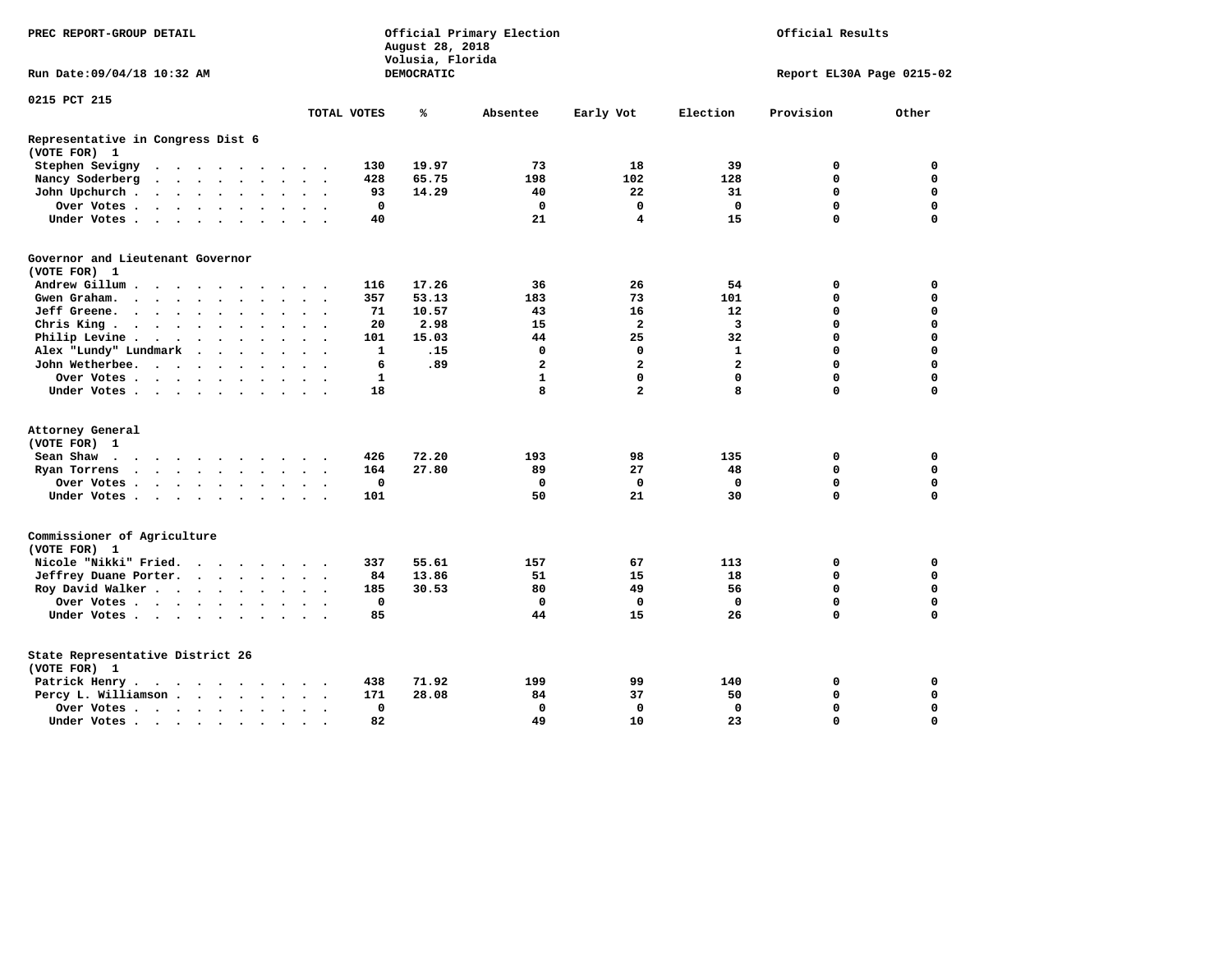| PREC REPORT-GROUP DETAIL                                                                                                                                        |                      |          | August 28, 2018<br>Volusia, Florida | Official Primary Election | Official Results |                           |             |             |  |  |
|-----------------------------------------------------------------------------------------------------------------------------------------------------------------|----------------------|----------|-------------------------------------|---------------------------|------------------|---------------------------|-------------|-------------|--|--|
| Run Date: 09/04/18 10:32 AM                                                                                                                                     |                      |          | REPUBLICAN                          |                           |                  | Report EL30A Page 0215-03 |             |             |  |  |
| 0215 PCT 215                                                                                                                                                    | TOTAL VOTES          |          | ℁                                   | Absentee                  | Early Vot        | Election                  | Provision   | Other       |  |  |
|                                                                                                                                                                 |                      |          |                                     |                           |                  |                           |             |             |  |  |
| United States Senator<br>(VOTE FOR) 1                                                                                                                           |                      |          |                                     |                           |                  |                           |             |             |  |  |
| Roque "Rocky" De La Fuente.<br>$\cdots$                                                                                                                         |                      | 83       | 8.15                                | 42                        | 11               | 30                        | 0           | 0           |  |  |
| Rick Scott                                                                                                                                                      | $\bullet$<br>$\cdot$ | 936      | 91.85                               | 402                       | 178              | 356                       | 0           | $\mathbf 0$ |  |  |
| Over Votes                                                                                                                                                      |                      | 0        |                                     | 0                         | 0                | 0                         | 0           | 0           |  |  |
| Under Votes<br>$\bullet$                                                                                                                                        | $\cdot$ $\cdot$      | 17       |                                     | 8                         | 3                | 6                         | 0           | $\mathbf 0$ |  |  |
| Representative in Congress Dist 6<br>(VOTE FOR) 1                                                                                                               |                      |          |                                     |                           |                  |                           |             |             |  |  |
| Fred Costello                                                                                                                                                   |                      | 223      | 23.18                               | 98                        | 47               | 78                        | 0           | 0           |  |  |
| Michael Waltz.<br>$\ddot{\phantom{a}}$                                                                                                                          |                      | 454      | 47.19                               | 173                       | 94               | 187                       | 0           | 0           |  |  |
| John Ward<br>$\bullet$                                                                                                                                          | $\ddot{\phantom{a}}$ | 285      | 29.63                               | 129                       | 46               | 110                       | $\mathbf 0$ | $\mathbf 0$ |  |  |
| Over Votes .<br>$\bullet$<br>$\ddot{\phantom{0}}$<br>$\bullet$                                                                                                  |                      | 0        |                                     | 0                         | 0                | 0                         | 0           | 0           |  |  |
| Under Votes.<br>$\bullet$                                                                                                                                       |                      | 74       |                                     | 52                        | 5                | 17                        | 0           | $\mathbf 0$ |  |  |
| Governor and Lieutenant Governor                                                                                                                                |                      |          |                                     |                           |                  |                           |             |             |  |  |
| (VOTE FOR) 1                                                                                                                                                    |                      |          |                                     |                           |                  |                           |             |             |  |  |
| Don Baldauf.<br>$\cdot$ $\cdot$ $\cdot$ $\cdot$<br>$\sim$ $\sim$ $\sim$<br>Ron DeSantis                                                                         |                      | 2<br>641 | .20<br>63.72                        | 1<br>257                  | 0<br>125         | 1<br>259                  | 0<br>0      | 0<br>0      |  |  |
| $\bullet$<br>Timothy M. Devine.<br>$\mathcal{A}=\mathcal{A}=\mathcal{A}=\mathcal{A}$ .                                                                          | $\bullet$            | 9        | .89                                 | 5                         | 1                | 3                         | 0           | $\mathbf 0$ |  |  |
| Bob Langford<br>$\bullet$<br>$\bullet$                                                                                                                          | $\cdot$              | 12       | 1.19                                | 9                         | 0                | 3                         | 0           | $\mathbf 0$ |  |  |
| John Joseph Mercadante .<br>$\ddot{\phantom{1}}$<br>$\bullet$                                                                                                   |                      | 5        | .50                                 | з                         | 1                | 1                         | 0           | $\mathbf 0$ |  |  |
| Bruce Nathan<br>$\bullet$                                                                                                                                       |                      | 6        | .60                                 | 4                         | $\mathbf{1}$     | $\mathbf{1}$              | 0           | $\mathbf 0$ |  |  |
| Adam H. Putnam.<br>$\cdot$ $\cdot$ $\cdot$<br>$\bullet$                                                                                                         |                      | 317      | 31.51                               | 145                       | 59               | 113                       | 0           | 0           |  |  |
| Bob White                                                                                                                                                       |                      | 14       | 1.39                                | 8                         | 3                | 3                         | 0           | $\mathbf 0$ |  |  |
| Over Votes .<br>$\sim$ , and $\sim$ , and $\sim$<br>$\bullet$<br>$\bullet$                                                                                      | $\bullet$<br>$\cdot$ | 0        |                                     | 0                         | $\mathbf 0$      | $\mathbf 0$               | 0           | $\mathbf 0$ |  |  |
| Under Votes<br>$\ddot{\phantom{1}}$                                                                                                                             |                      | 30       |                                     | 20                        | $\mathbf{2}$     | 8                         | 0           | 0           |  |  |
| Attorney General                                                                                                                                                |                      |          |                                     |                           |                  |                           |             |             |  |  |
| (VOTE FOR) 1                                                                                                                                                    |                      |          |                                     |                           |                  |                           |             |             |  |  |
| Ashley Moody<br>$\cdot$<br>$\ddot{\phantom{0}}$<br>$\overline{\phantom{a}}$                                                                                     |                      | 534      | 57.23                               | 198                       | 116              | 220                       | 0           | 0           |  |  |
| Frank White.<br>$\cdots$<br>$\bullet$                                                                                                                           | $\bullet$            | 399      | 42.77                               | 193                       | 68               | 138                       | 0           | 0           |  |  |
| Over Votes .<br>$\sim$ $\sim$ $\sim$ $\sim$ $\sim$<br>$\bullet$<br>$\bullet$<br>$\bullet$                                                                       |                      | 0        |                                     | 0                         | 0                | 0                         | 0           | 0           |  |  |
| Under Votes<br>$\ddot{\phantom{0}}$<br>$\bullet$<br>$\bullet$                                                                                                   |                      | 103      |                                     | 61                        | 8                | 34                        | 0           | $\Omega$    |  |  |
| Commissioner of Agriculture<br>(VOTE FOR) 1                                                                                                                     |                      |          |                                     |                           |                  |                           |             |             |  |  |
| Matt Caldwell.<br>$\begin{array}{cccccccccccccc} \bullet & \bullet & \bullet & \bullet & \bullet & \bullet & \bullet & \bullet & \bullet & \bullet \end{array}$ |                      | 280      | 31.39                               | 118                       | 56               | 106                       | 0           | 0           |  |  |
| Denise Grimsley<br>$\mathbf{r}$<br>$\bullet$                                                                                                                    |                      | 304      | 34.08                               | 110                       | 71               | 123                       | 0           | 0           |  |  |
| Mike McCalister<br>$\cdots$<br>$\ddot{\phantom{a}}$                                                                                                             | $\bullet$            | 136      | 15.25                               | 69                        | 21               | 46                        | 0           | $\mathbf 0$ |  |  |
| Baxter Troutman<br>.                                                                                                                                            |                      | 172      | 19.28                               | 77                        | 29               | 66                        | 0           | 0           |  |  |
| Over Votes .<br>$\ddotsc$ $\ddotsc$                                                                                                                             |                      | 0        |                                     | 0                         | 0                | $\mathbf 0$               | 0           | 0           |  |  |
| Under Votes.<br>$\bullet$ .<br><br><br><br><br><br><br><br><br><br><br><br><br>$\bullet$<br>$\bullet$                                                           |                      | 144      |                                     | 78                        | 15               | 51                        | 0           | $\mathbf 0$ |  |  |
| State Representative District 26<br>(VOTE FOR) 1                                                                                                                |                      |          |                                     |                           |                  |                           |             |             |  |  |
| Michael Cantu.<br>$\sim$ $\sim$ $\sim$                                                                                                                          |                      | 413      | 45.09                               | 182                       | 84               | 147                       | 0           | 0           |  |  |
| Elizabeth Fetterhoff.                                                                                                                                           |                      | 503      | 54.91                               | 203                       | 95               | 205                       | 0           | 0           |  |  |
| Over Votes<br>$\ddot{\phantom{0}}$<br>$\sim$                                                                                                                    |                      | 0        |                                     | 0                         | 0                | 0                         | 0           | 0           |  |  |
| Under Votes                                                                                                                                                     |                      | 120      |                                     | 67                        | 13               | 40                        | 0           | 0           |  |  |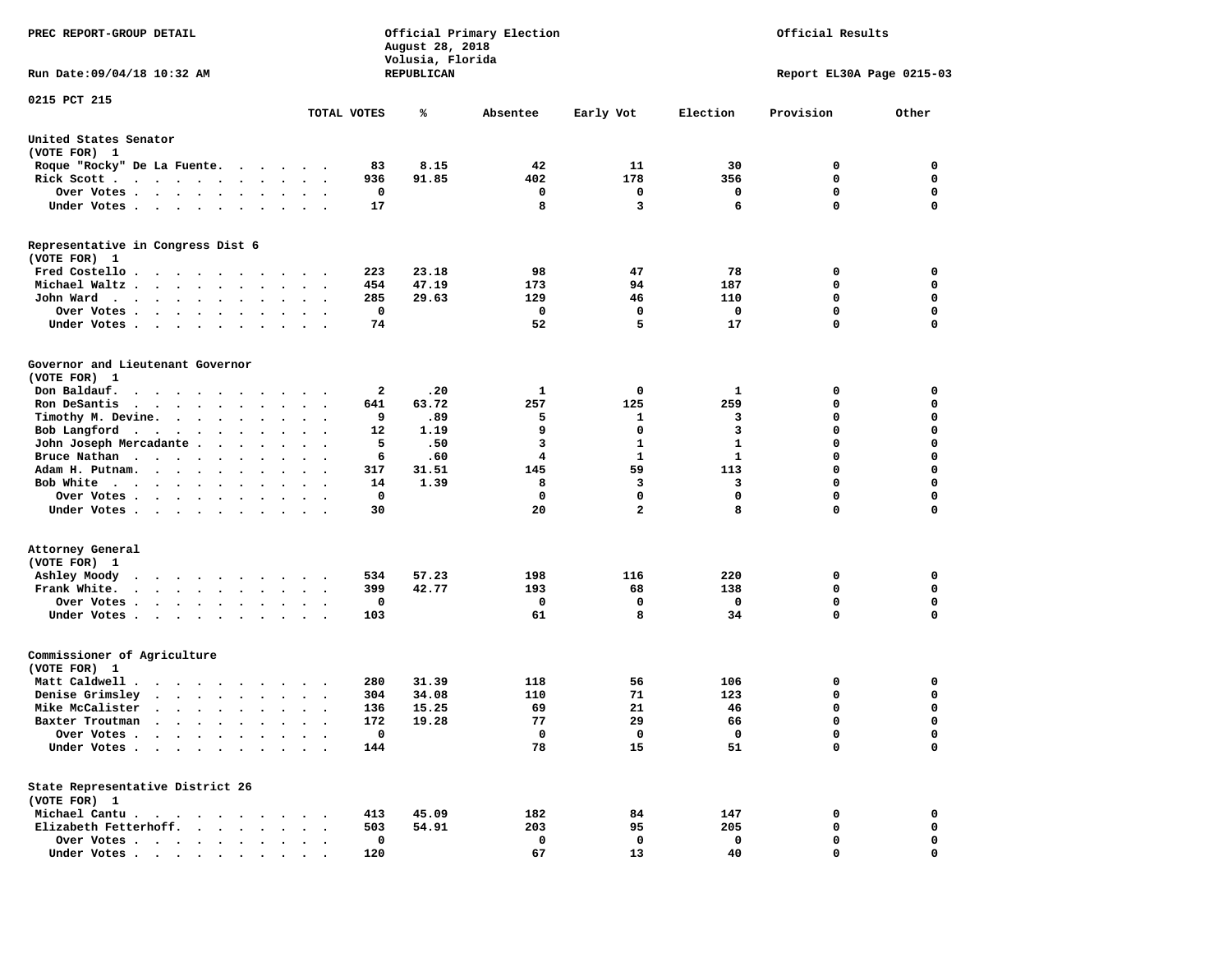| PREC REPORT-GROUP DETAIL                                                                 |                                                  | Official Primary Election<br>Official Results<br>August 28, 2018<br>Volusia, Florida |                    |             |             |                |                           |             |
|------------------------------------------------------------------------------------------|--------------------------------------------------|--------------------------------------------------------------------------------------|--------------------|-------------|-------------|----------------|---------------------------|-------------|
| Run Date: 09/04/18 10:32 AM                                                              |                                                  |                                                                                      | <b>NONPARTISAN</b> |             |             |                | Report EL30A Page 0215-04 |             |
| 0215 PCT 215                                                                             |                                                  | TOTAL VOTES                                                                          | ℁                  | Absentee    | Early Vot   | Election       | Provision                 | Other       |
| Circuit Judge 7th Judicial, Grp 15<br>(VOTE FOR) 1                                       |                                                  |                                                                                      |                    |             |             |                |                           |             |
| Linda L. Gaustad                                                                         | $\ddot{\phantom{a}}$<br>$\ddot{\phantom{a}}$     | 574                                                                                  | 34.81              | 271         | 100         | 203            | $\mathbf 0$               | 0           |
| Sebrina L. Slack                                                                         | $\ddot{\phantom{a}}$                             | 624                                                                                  | 37.84              | 302         | 128         | 194            | $\mathbf 0$               | 0           |
| Ryan Will $\cdots$ $\cdots$<br>$\ddot{\phantom{a}}$                                      |                                                  | 451                                                                                  | 27.35              | 185         | 90          | 176            | 0                         | 0           |
| Over Votes                                                                               | $\sim$ $\sim$                                    | $\mathbf{o}$                                                                         |                    | 0           | 0           | 0              | 0                         | 0           |
| Under Votes                                                                              | $\sim$                                           | 296                                                                                  |                    | 157         | 34          | 105            | 0                         | $\mathbf 0$ |
| County Judge 7th Judicial, Grp 5<br>(VOTE FOR) 1                                         |                                                  |                                                                                      |                    |             |             |                |                           |             |
| Steve Burk .<br>$\cdots$                                                                 |                                                  | 634                                                                                  | 38.19              | 269         | 137         | 228            | $\mathbf 0$               | 0           |
| Dawn "Pam" Fields.                                                                       | $\sim$<br>$\sim$<br>$\overline{\phantom{a}}$     | 1,026                                                                                | 61.81              | 502         | 180         | 344            | $\mathbf 0$               | $\mathbf 0$ |
| Over Votes                                                                               |                                                  | $\mathbf 0$                                                                          |                    | $\mathbf 0$ | $\mathbf 0$ | $\mathbf 0$    | 0                         | 0           |
| Under Votes                                                                              | $\sim$ $\sim$                                    | 285                                                                                  |                    | 144         | 35          | 106            | $\mathbf 0$               | $\mathbf 0$ |
| County Council at Large<br>(VOTE FOR) 1                                                  |                                                  |                                                                                      |                    |             |             |                |                           |             |
| L. Ronald Durham                                                                         | $\sim$ $\sim$                                    | 518                                                                                  | 29.13              | 226         | 100         | 192            | $\mathbf 0$               | $\mathbf 0$ |
| Ben F. Johnson.                                                                          | $\sim$<br>$\sim$                                 | 1,251                                                                                | 70.36              | 603         | 239         | 409            | $\mathbf 0$               | $\mathbf 0$ |
| WRITE-IN.<br>$\ddot{\phantom{a}}$                                                        |                                                  | 9                                                                                    | .51                | 4           | 1           | 4              | 0                         | 0           |
| Over Votes                                                                               | $\sim$ $\sim$                                    | 0                                                                                    |                    | $\mathbf 0$ | 0           | 0              | 0                         | 0           |
| Under Votes                                                                              | $\sim$ $\sim$                                    | 167                                                                                  |                    | 82          | 12          | 73             | 0                         | $\mathbf 0$ |
| County Council Member District 1<br>(VOTE FOR) 1                                         |                                                  |                                                                                      |                    |             |             |                |                           |             |
| Jeff Brower.<br>$\cdots$<br>$\sim$ $\sim$                                                |                                                  | 468                                                                                  | 26.80              | 205         | 92          | 171            | 0                         | 0           |
| Barbara Girtman<br>$\sim$ $\sim$ $\sim$ $\sim$<br>$\ddot{\phantom{a}}$                   |                                                  | 613                                                                                  | 35.11              | 300         | 120         | 193            | 0                         | $\mathbf 0$ |
| Eddie Molina.<br>$\cdots$<br>$\ddot{\phantom{a}}$                                        |                                                  | 229                                                                                  | 13.12              | 73          | 56          | 100            | $\mathbf 0$               | $\mathbf 0$ |
| Pat Patterson<br>$\ddot{\phantom{a}}$                                                    | $\ddot{\phantom{a}}$<br>$\bullet$                | 436                                                                                  | 24.97              | 226         | 72          | 138            | 0                         | 0           |
| Over Votes                                                                               | $\sim$<br>$\ddot{\phantom{a}}$                   | $\mathbf{2}$                                                                         |                    | $\mathbf 0$ | $\mathbf 0$ | $\overline{a}$ | 0                         | $\mathbf 0$ |
| Under Votes<br>$\sim$                                                                    | $\sim$<br>$\sim$                                 | 197                                                                                  |                    | 111         | 12          | 74             | $\Omega$                  | 0           |
| School Board Member District 1<br>(VOTE FOR) 1                                           |                                                  |                                                                                      |                    |             |             |                |                           |             |
| Al Bouie.<br>$\ddot{\phantom{0}}$<br>$\sim$ $\sim$<br>.                                  |                                                  | 668                                                                                  | 39.43              | 303         | 156         | 209            | $\mathbf 0$               | $\mathbf 0$ |
| Jamie Michele Haynes.                                                                    | $\sim$ $\sim$                                    | 534                                                                                  | 31.52              | 268         | 84          | 182            | $\Omega$                  | 0           |
| Leslie LaRue                                                                             | $\sim$<br>$\bullet$<br>$\mathbf{r}$              | 492                                                                                  | 29.04              | 218         | 81          | 193            | 0                         | $\Omega$    |
| Over Votes                                                                               |                                                  | 0                                                                                    |                    | 0           | $\Omega$    | $\mathbf{o}$   | 0                         | 0           |
| Under Votes                                                                              | $\sim$ $\sim$                                    | 251                                                                                  |                    | 126         | 31          | 94             | 0                         | $\mathbf 0$ |
| School Board Member District 5<br>(VOTE FOR) 1                                           |                                                  |                                                                                      |                    |             |             |                |                           |             |
| Ruben Colon.<br>$\mathcal{A}$ . The set of the set of the set of the $\mathcal{A}$       | $\ddot{\phantom{1}}$                             | 0                                                                                    |                    | 0           | 0           | 0              | 0                         | 0           |
| Melody Johnson.                                                                          | $\mathbf{r}$<br>$\bullet$                        | $\mathbf 0$                                                                          |                    | $\mathbf 0$ | $\mathbf 0$ | 0              | 0                         | 0           |
| Robert Mann.<br>$\mathbf{r}$ , $\mathbf{r}$ , $\mathbf{r}$ , $\mathbf{r}$ , $\mathbf{r}$ | $\overline{\phantom{a}}$                         | 0                                                                                    |                    | $\mathbf 0$ | 0           | 0              | $\mathbf 0$               | 0           |
| Over Votes .<br>$\cdots$                                                                 |                                                  | 0                                                                                    |                    | 0           | 0           | 0              | 0                         | 0           |
| Under Votes                                                                              | $\ddot{\phantom{a}}$<br>$\overline{\phantom{a}}$ | $\Omega$                                                                             |                    | $\mathbf 0$ | 0           | 0              | $\mathbf 0$               | $\Omega$    |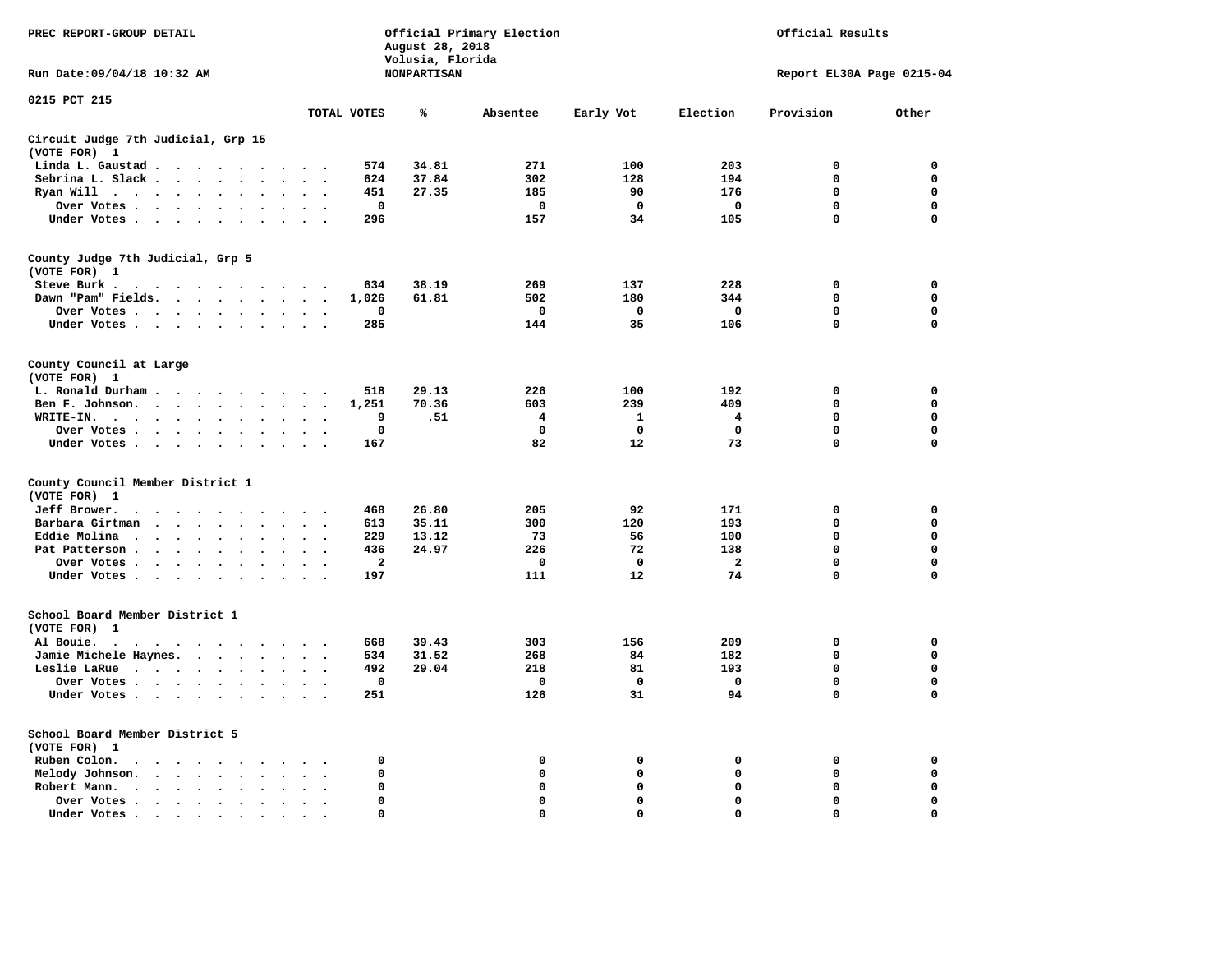| PREC REPORT-GROUP DETAIL                              |             | August 28, 2018<br>Volusia, Florida | Official Primary Election |           | Official Results |                           |          |
|-------------------------------------------------------|-------------|-------------------------------------|---------------------------|-----------|------------------|---------------------------|----------|
| Run Date: 09/04/18 10:32 AM                           |             | <b>NONPARTISAN</b>                  |                           |           |                  | Report EL30A Page 0215-05 |          |
| 0215 PCT 215                                          |             |                                     |                           |           |                  |                           |          |
|                                                       | TOTAL VOTES | %ะ                                  | Absentee                  | Early Vot | Election         | Provision                 | Other    |
| W Volusia Hospital Auth Grp A, Seat 1<br>(VOTE FOR) 1 |             |                                     |                           |           |                  |                           |          |
| John M. Hill                                          |             | 51.83<br>865                        | 412                       | 153       | 300              | 0                         | 0        |
| Raymond Long                                          |             | 19.35<br>323                        | 151                       | 65        | 107              | 0                         | 0        |
| Voloria Manning                                       |             | 481<br>28.82                        | 211                       | 101       | 169              | 0                         | 0        |
| Over Votes                                            |             | $\mathbf{o}$                        | $\Omega$                  | 0         | $\Omega$         | $\Omega$                  | 0        |
| Under Votes                                           |             | 276                                 | 141                       | 33        | 102              | $\Omega$                  | $\Omega$ |
| W Volusia Hospital Auth Grp B, Seat 2<br>(VOTE FOR) 1 |             |                                     |                           |           |                  |                           |          |
| Michael Ray.                                          |             | 30.18<br>478                        | 219                       | 90        | 169              | 0                         | 0        |
| Kathie D. Shepard.                                    |             | 43.56<br>690                        | 345                       | 117       | 228              | 0                         | 0        |
| Brian Soukup                                          |             | 416<br>26.26                        | 171                       | 97        | 148              | $\Omega$                  | 0        |
| Over Votes                                            |             | $\overline{\mathbf{2}}$             | 1                         | 1         | $\Omega$         | $\Omega$                  | 0        |
| Under Votes                                           |             | 359                                 | 179                       | 47        | 133              | 0                         | 0        |
| City of DeLand Seat 5<br>(VOTE FOR) 1                 |             |                                     |                           |           |                  |                           |          |
| Markesha James.                                       |             | 24.86<br>414                        | 180                       | 78        | 156              | 0                         | 0        |
| Phil Martin.                                          |             | 28.83<br>480                        | 249                       | 75        | 156              | $\Omega$                  | 0        |
| Kevin Reid                                            |             | 46.31<br>771                        | 342                       | 163       | 266              | $\Omega$                  | 0        |
| Over Votes                                            |             | 1                                   | 0                         | 1         | $\mathbf 0$      | 0                         | 0        |
| Under Votes                                           |             | 279                                 | 144                       | 35        | 100              | 0                         | $\Omega$ |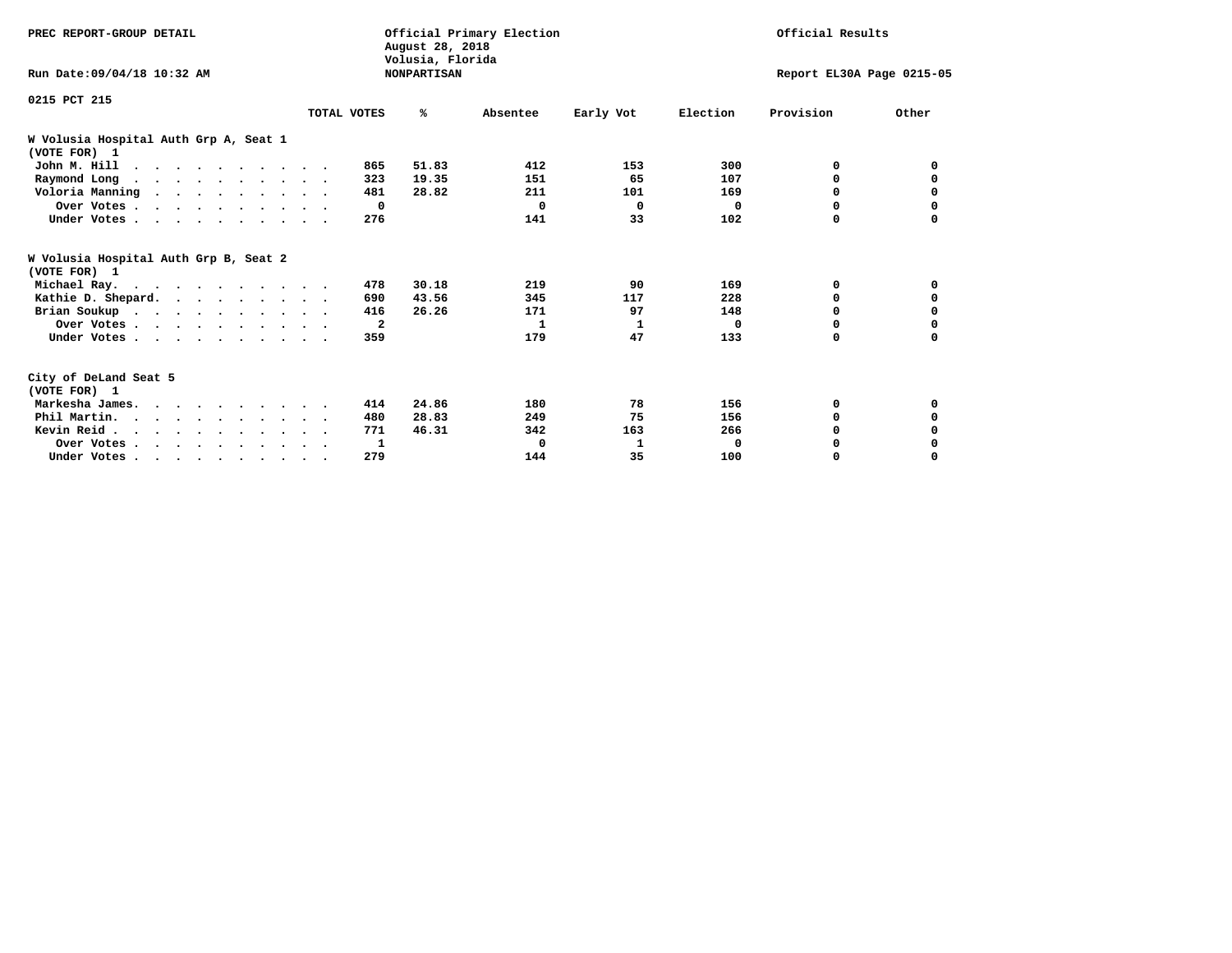| PREC REPORT-GROUP DETAIL                |  |                                         |  | Official Primary Election<br>August 28, 2018<br>Volusia, Florida | Official Results  |          |           |          |                           |       |
|-----------------------------------------|--|-----------------------------------------|--|------------------------------------------------------------------|-------------------|----------|-----------|----------|---------------------------|-------|
| Run Date: 09/04/18 10:32 AM             |  |                                         |  |                                                                  | <b>STATISTICS</b> |          |           |          | Report EL30A Page 0216-01 |       |
| 0216 PCT 216                            |  |                                         |  |                                                                  |                   |          |           |          |                           |       |
|                                         |  |                                         |  | TOTAL VOTES                                                      | %ะ                | Absentee | Early Vot | Election | Provision                 | Other |
| REGISTERED VOTERS - TOTAL               |  |                                         |  | 5,665                                                            |                   |          |           |          |                           |       |
| REGISTERED VOTERS - DEMOCRATIC          |  | $\sim$ $\sim$ $\sim$ $\sim$             |  | 2,189                                                            | 38.64             |          |           |          |                           |       |
| REGISTERED VOTERS - REPUBLICAN          |  |                                         |  | 1,730                                                            | 30.54             |          |           |          |                           |       |
| REGISTERED VOTERS - NONPARTISAN         |  |                                         |  | 1,746                                                            |                   |          |           |          |                           |       |
| BALLOTS CAST - TOTAL.                   |  |                                         |  | 1,497                                                            |                   | 664      | 243       | 589      |                           |       |
| BALLOTS CAST - DEMOCRATIC               |  |                                         |  | 703                                                              | 46.96             | 277      | 134       | 292      |                           |       |
| BALLOTS CAST - REPUBLICAN               |  |                                         |  | 600                                                              | 40.08             | 279      | 92        | 228      |                           |       |
| BALLOTS CAST - NONPARTISAN.             |  |                                         |  | 194                                                              | 12.96             | 108      | 17        | 69       |                           |       |
| BALLOTS CAST - BLANK.                   |  |                                         |  | 4                                                                | .27               | 2        |           |          | 0                         |       |
| VOTER TURNOUT - TOTAL<br>.              |  |                                         |  |                                                                  | 26.43             |          |           |          |                           |       |
| VOTER TURNOUT - DEMOCRATIC.             |  | $\cdot$ $\cdot$ $\cdot$ $\cdot$ $\cdot$ |  |                                                                  | 32.12             |          |           |          |                           |       |
| VOTER TURNOUT - REPUBLICAN.<br>$\cdots$ |  |                                         |  |                                                                  | 34.68             |          |           |          |                           |       |
| VOTER TURNOUT - BLANK                   |  |                                         |  |                                                                  | .07               |          |           |          |                           |       |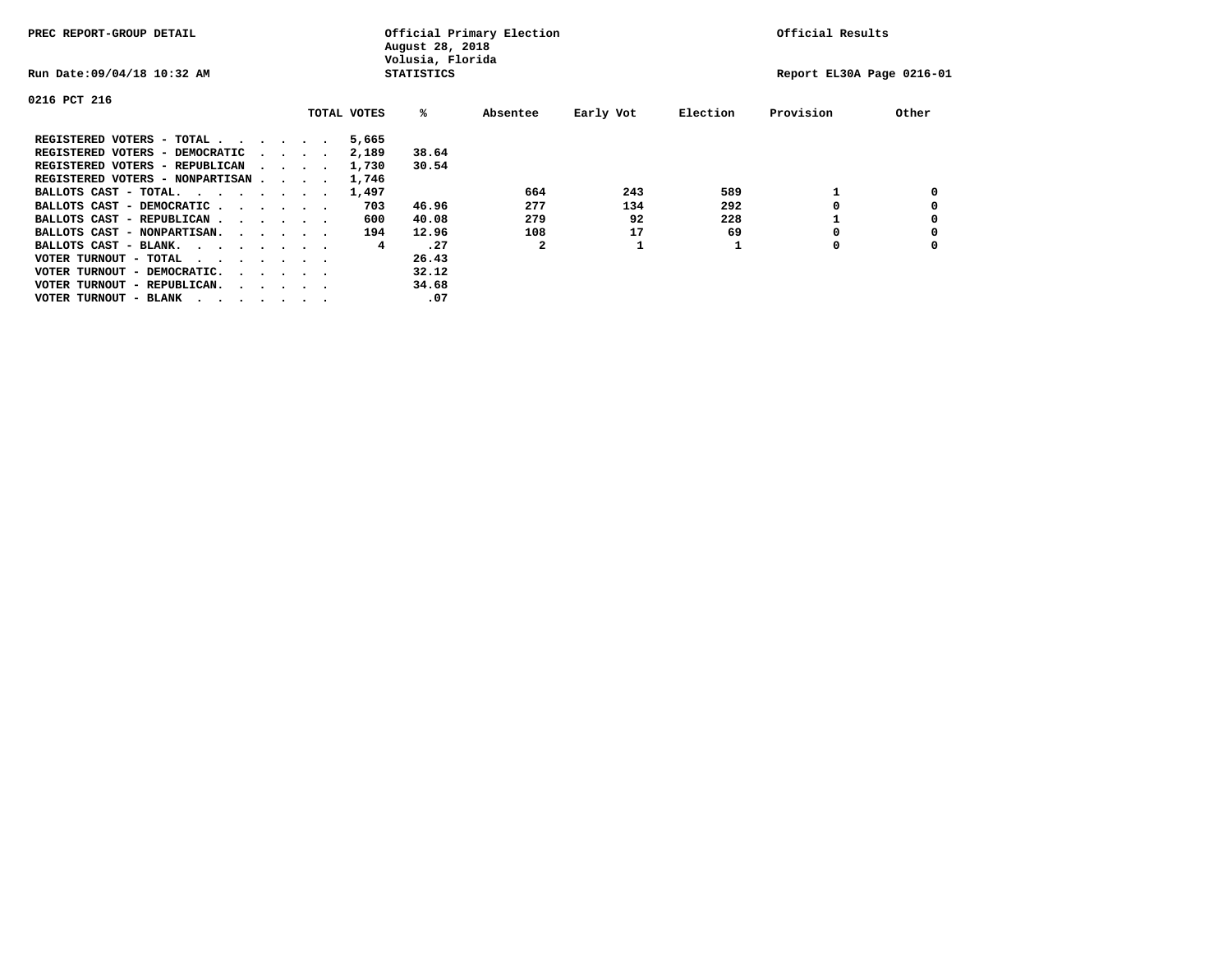|                                                   | Official Primary Election<br>Official Results<br>PREC REPORT-GROUP DETAIL<br>August 28, 2018<br>Volusia, Florida |                      |                      |                      |                      |                      |                          |                          |             |            |                |                         |                   |             |                           |
|---------------------------------------------------|------------------------------------------------------------------------------------------------------------------|----------------------|----------------------|----------------------|----------------------|----------------------|--------------------------|--------------------------|-------------|------------|----------------|-------------------------|-------------------|-------------|---------------------------|
| Run Date: 09/04/18 10:32 AM                       |                                                                                                                  |                      |                      |                      |                      |                      |                          |                          |             | DEMOCRATIC |                |                         |                   |             | Report EL30A Page 0216-02 |
| 0216 PCT 216                                      |                                                                                                                  |                      |                      |                      |                      |                      |                          |                          |             |            |                |                         |                   |             |                           |
|                                                   |                                                                                                                  |                      |                      |                      |                      |                      |                          |                          | TOTAL VOTES | ℁          | Absentee       | Early Vot               | Election          | Provision   | Other                     |
| Representative in Congress Dist 6<br>(VOTE FOR) 1 |                                                                                                                  |                      |                      |                      |                      |                      |                          |                          |             |            |                |                         |                   |             |                           |
| Stephen Sevigny                                   | $\cdots$                                                                                                         |                      |                      |                      |                      |                      |                          |                          | 141         | 21.01      | 70             | 19                      | 52                | 0           | $\mathbf 0$               |
| Nancy Soderberg                                   | $\bullet$                                                                                                        |                      |                      |                      |                      |                      | $\sim$ $\sim$            | $\overline{\phantom{a}}$ | 449         | 66.92      | 163            | 94                      | 192               | $\mathbf 0$ | $\mathbf 0$               |
| John Upchurch.                                    | $\mathcal{A}=\mathcal{A}=\mathcal{A}=\mathcal{A}=\mathcal{A}=\mathcal{A}=\mathcal{A}$ .                          |                      |                      |                      |                      |                      | $\ddot{\phantom{1}}$     |                          | 81          | 12.07      | 31             | 17                      | 33                | $\mathbf 0$ | $\mathbf 0$               |
| Over Votes.                                       |                                                                                                                  |                      |                      |                      |                      | $\ddot{\phantom{1}}$ | $\ddot{\phantom{1}}$     |                          | $\mathbf 0$ |            | $\mathbf 0$    | $\mathbf 0$             | $\mathbf 0$       | $\mathbf 0$ | $\mathbf 0$               |
| Under Votes                                       |                                                                                                                  |                      |                      |                      | $\sim$               | $\sim$               | $\sim$                   |                          | 32          |            | 13             | $\overline{\mathbf{4}}$ | 15                | $\mathbf 0$ | $\mathbf 0$               |
| Governor and Lieutenant Governor<br>(VOTE FOR) 1  |                                                                                                                  |                      |                      |                      |                      |                      |                          |                          |             |            |                |                         |                   |             |                           |
| Andrew Gillum                                     |                                                                                                                  | $\sim$               |                      |                      |                      |                      |                          |                          | 258         | 38.00      | 67             | 53                      | 138               | 0           | 0                         |
| Gwen Graham.                                      |                                                                                                                  |                      |                      |                      | $\bullet$            |                      | $\ddot{\phantom{1}}$     | $\ddot{\phantom{1}}$     | 274         | 40.35      | 137            | 43                      | 94                | 0           | $\mathbf 0$               |
| Jeff Greene.                                      |                                                                                                                  |                      | $\ddot{\phantom{a}}$ |                      |                      |                      | $\ddot{\phantom{a}}$     |                          | 48          | 7.07       | 24             | 7                       | 17                | $\mathbf 0$ | $\mathbf 0$               |
| Chris King                                        |                                                                                                                  |                      |                      |                      |                      |                      | $\ddot{\phantom{1}}$     |                          | 18          | 2.65       | 9              | 5                       | 4                 | $\mathbf 0$ | $\mathbf 0$               |
| Philip Levine .                                   | $\mathcal{A}$ , and $\mathcal{A}$ , and $\mathcal{A}$                                                            |                      |                      |                      | $\ddot{\phantom{a}}$ | $\ddot{\phantom{a}}$ | $\bullet$                | $\ddot{\phantom{1}}$     | 72          | 10.60      | 31             | 19                      | 22                | $\mathbf 0$ | $\mathbf 0$               |
| Alex "Lundy" Lundmark                             |                                                                                                                  | $\ddot{\phantom{1}}$ | $\ddot{\phantom{a}}$ | $\ddot{\phantom{a}}$ | $\ddot{\phantom{a}}$ |                      | $\overline{\phantom{a}}$ |                          | 3           | .44        | $\mathbf{2}$   | 0                       | 1                 | $\mathbf 0$ | $\mathbf 0$               |
| John Wetherbee.                                   |                                                                                                                  |                      |                      |                      | $\bullet$            | $\cdot$              | $\cdot$                  |                          | 6           | .88        | $\mathbf{1}$   | $\mathbf{2}$            | 3                 | $\mathbf 0$ | $\mathbf 0$               |
| Over Votes                                        |                                                                                                                  |                      |                      |                      |                      |                      | $\Delta$                 |                          | 4           |            | $\overline{a}$ | $\mathbf{1}$            | $\mathbf{1}$      | $\Omega$    | $\mathbf 0$               |
| Under Votes                                       |                                                                                                                  |                      |                      |                      |                      |                      |                          |                          | 20          |            | 4              | $\overline{4}$          | $12 \overline{ }$ | $\mathbf 0$ | $\mathbf 0$               |
|                                                   |                                                                                                                  |                      |                      |                      |                      |                      |                          |                          |             |            |                |                         |                   |             |                           |
| Attorney General<br>(VOTE FOR) 1                  |                                                                                                                  |                      |                      |                      |                      |                      |                          |                          |             |            |                |                         |                   |             |                           |
| Sean Shaw<br>$\cdots$                             |                                                                                                                  |                      |                      |                      |                      |                      |                          |                          | 484         | 77.56      | 183            | 91                      | 210               | 0           | 0                         |
| Ryan Torrens                                      |                                                                                                                  |                      |                      |                      |                      |                      | $\ddot{\phantom{1}}$     | $\ddot{\phantom{1}}$     | 140         | 22.44      | 65             | 27                      | 48                | $\mathbf 0$ | $\mathbf 0$               |
| Over Votes                                        |                                                                                                                  |                      |                      |                      |                      |                      |                          |                          | $\mathbf 0$ |            | $\mathbf 0$    | $\mathbf 0$             | $\mathbf{0}$      | $\mathbf 0$ | $\mathbf 0$               |
| Under Votes                                       |                                                                                                                  |                      |                      |                      |                      |                      | $\sim$ $\sim$            |                          | 79          |            | 29             | 16                      | 34                | $\mathbf 0$ | $\mathbf 0$               |
| Commissioner of Agriculture<br>(VOTE FOR) 1       |                                                                                                                  |                      |                      |                      |                      |                      |                          |                          |             |            |                |                         |                   |             |                           |
| Nicole "Nikki" Fried.                             |                                                                                                                  |                      |                      |                      |                      |                      |                          |                          | 358         | 57.56      | 130            | 72                      | 156               | 0           | $\mathbf 0$               |
| Jeffrey Duane Porter.                             |                                                                                                                  |                      |                      |                      |                      |                      |                          |                          | 104         | 16.72      | 44             | 25                      | 35                | $\mathbf 0$ | $\mathbf 0$               |
| Roy David Walker                                  |                                                                                                                  |                      |                      |                      |                      |                      |                          |                          | 160         | 25.72      | 75             | 22                      | 63                | $\mathbf 0$ | $\mathbf 0$               |
| Over Votes                                        |                                                                                                                  |                      |                      |                      |                      |                      | $\cdot$                  |                          | $\mathbf 0$ |            | $\mathbf 0$    | 0                       | $\mathbf{0}$      | $\mathbf 0$ | $\mathbf 0$               |
| Under Votes                                       |                                                                                                                  |                      |                      |                      |                      |                      | $\sim$ $\sim$            |                          | 81          |            | 28             | 15                      | 38                | $\Omega$    | $\mathbf 0$               |
| State Representative District 26<br>(VOTE FOR) 1  |                                                                                                                  |                      |                      |                      |                      |                      |                          |                          |             |            |                |                         |                   |             |                           |
| Patrick Henry.                                    | $\cdots$                                                                                                         |                      |                      |                      |                      |                      |                          |                          | 503         | 75.53      | 192            | 98                      | 213               | 0           | 0                         |
| Percy L. Williamson                               |                                                                                                                  |                      |                      |                      |                      | $\bullet$            | $\ddot{\phantom{a}}$     | $\ddot{\phantom{1}}$     | 163         | 24.47      | 67             | 33                      | 63                | $\mathbf 0$ | $\mathbf 0$               |
| Over Votes                                        |                                                                                                                  |                      |                      |                      |                      |                      | $\bullet$                |                          | 0           |            | $\mathbf 0$    | $\mathbf 0$             | $\mathbf 0$       | $\mathbf 0$ | $\mathbf 0$               |
| Under Votes                                       |                                                                                                                  |                      |                      |                      |                      | $\ddot{\phantom{a}}$ |                          |                          | 37          |            | 18             | $\overline{3}$          | 16                | $\Omega$    | $\mathbf 0$               |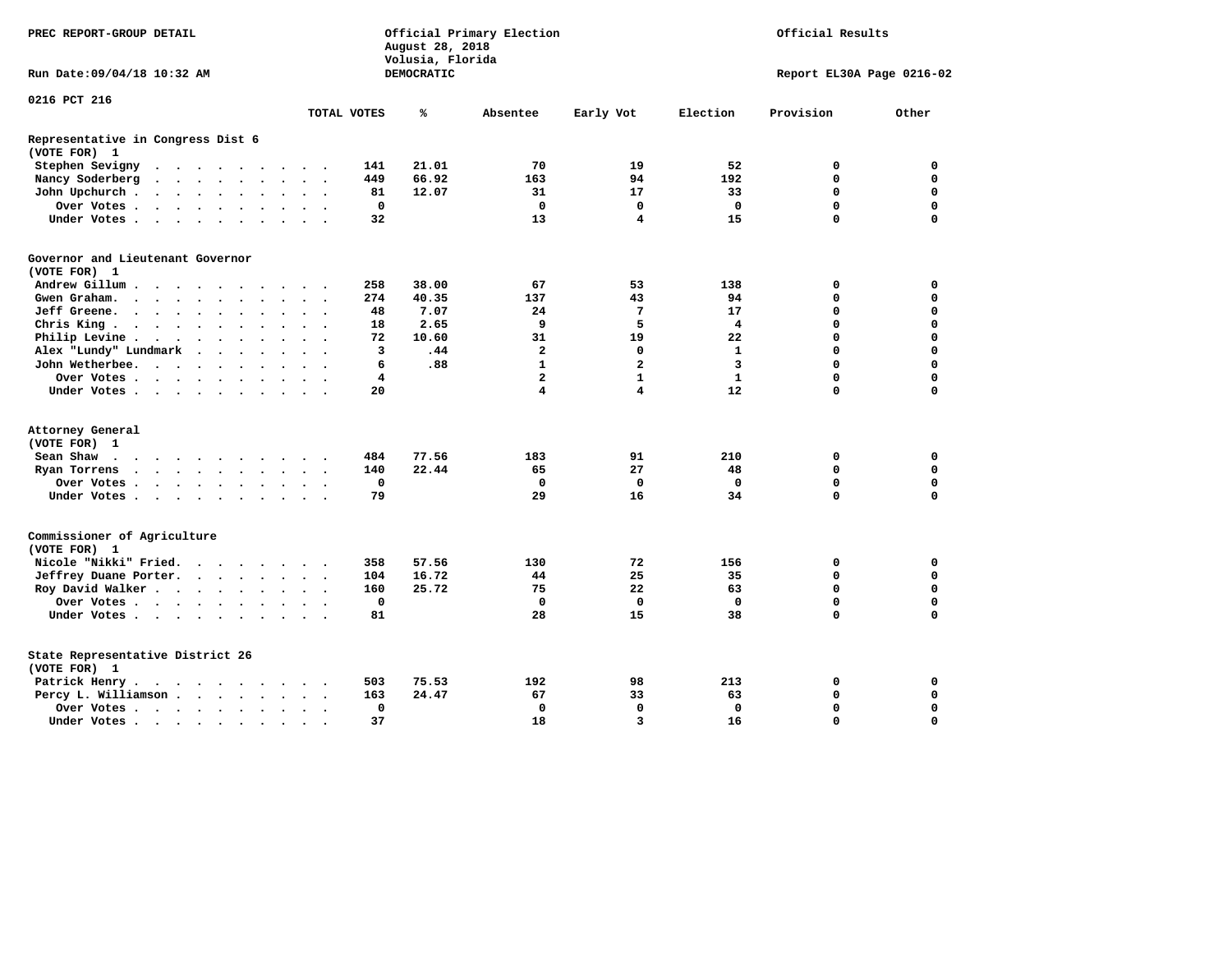| PREC REPORT-GROUP DETAIL<br>Official Primary Election<br>August 28, 2018<br>Volusia, Florida                                                                                                                                                     |                       |                |              |              | Official Results |                           |                  |
|--------------------------------------------------------------------------------------------------------------------------------------------------------------------------------------------------------------------------------------------------|-----------------------|----------------|--------------|--------------|------------------|---------------------------|------------------|
| Run Date: 09/04/18 10:32 AM                                                                                                                                                                                                                      |                       | REPUBLICAN     |              |              |                  | Report EL30A Page 0216-03 |                  |
| 0216 PCT 216                                                                                                                                                                                                                                     | TOTAL VOTES           | ℁              | Absentee     | Early Vot    | Election         | Provision                 | Other            |
|                                                                                                                                                                                                                                                  |                       |                |              |              |                  |                           |                  |
| United States Senator<br>(VOTE FOR) 1                                                                                                                                                                                                            |                       |                |              |              |                  |                           |                  |
| Roque "Rocky" De La Fuente.<br><b>Contract Contract</b>                                                                                                                                                                                          |                       | 8.60<br>51     | 15           | 10           | 26               | 0                         | 0                |
| Rick Scott.<br>$\mathbf{r}$ . The contract of the contract of the contract of the contract of the contract of the contract of the contract of the contract of the contract of the contract of the contract of the contract of the contract of th | $\ddot{\phantom{1}}$  | 542<br>91.40   | 259          | 81           | 201              | 1                         | 0                |
| Over Votes                                                                                                                                                                                                                                       |                       | 0              | 0            | 0            | 0                | $\mathbf 0$               | $\mathbf 0$      |
| Under Votes                                                                                                                                                                                                                                      | $\ddotsc$             | 7              | 5            | $\mathbf{1}$ | $\mathbf{1}$     | 0                         | $\mathbf 0$      |
| Representative in Congress Dist 6<br>(VOTE FOR) 1                                                                                                                                                                                                |                       |                |              |              |                  |                           |                  |
| Fred Costello                                                                                                                                                                                                                                    |                       | 21.16<br>120   | 43           | 25           | 52               | 0                         | 0                |
| Michael Waltz.<br>$\cdot$ $\cdot$ $\cdot$<br>$\bullet$<br>$\bullet$<br>$\bullet$                                                                                                                                                                 |                       | 278<br>49.03   | 142          | 36           | 99               | 1                         | 0                |
| John Ward<br>$\bullet$<br>$\bullet$                                                                                                                                                                                                              | $\cdot$               | 169<br>29.81   | 77           | 29           | 63               | 0                         | 0                |
| Over Votes .<br>$\cdots$<br>$\bullet$<br>$\cdot$                                                                                                                                                                                                 |                       | 1              | 1            | 0            | 0                | $\mathbf 0$               | $\mathbf 0$      |
| Under Votes<br>$\bullet$                                                                                                                                                                                                                         |                       | 32             | 16           | $\mathbf{2}$ | 14               | 0                         | $\mathbf 0$      |
| Governor and Lieutenant Governor<br>(VOTE FOR) 1                                                                                                                                                                                                 |                       |                |              |              |                  |                           |                  |
| Don Baldauf.                                                                                                                                                                                                                                     |                       | 5<br>.85       | 0            | 1            | 4                | 0                         | 0                |
| Ron DeSantis<br>the contract of the contract of the contract of the contract of the contract of the contract of the contract of<br>$\bullet$                                                                                                     | $\ddot{\phantom{0}}$  | 352<br>59.97   | 157          | 60           | 134              | 1                         | 0                |
| Timothy M. Devine.<br>$\bullet$                                                                                                                                                                                                                  |                       | 7<br>1.19      | 4            | 2            | 1                | 0                         | 0                |
| Bob Langford<br>$\bullet$<br>$\bullet$                                                                                                                                                                                                           |                       | 7<br>1.19      | 3            | 0            | 4                | 0                         | $\mathbf 0$      |
| John Joseph Mercadante .<br>$\ddot{\phantom{0}}$<br>$\bullet$                                                                                                                                                                                    |                       | 4<br>.68       | $\mathbf{1}$ | 0            | 3                | 0                         | $\mathbf 0$      |
| Bruce Nathan<br>$\bullet$<br>$\bullet$<br>$\bullet$<br>$\bullet$                                                                                                                                                                                 |                       | 5<br>.85       | 2            | 2            | $\mathbf{1}$     | 0                         | $\mathbf 0$      |
| Adam H. Putnam.<br>$\cdot$ $\cdot$ $\cdot$<br>$\cdot$                                                                                                                                                                                            |                       | 33.73<br>198   | 104          | 24           | 70               | 0                         | $\mathbf 0$      |
| Bob White                                                                                                                                                                                                                                        |                       | 9<br>1.53<br>0 | 3<br>0       | 3<br>0       | 3<br>$\mathbf 0$ | 0<br>0                    | $\mathbf 0$<br>0 |
| Over Votes .<br><b>Contract Contract Contract</b><br>$\bullet$<br>Under Votes<br>$\bullet$                                                                                                                                                       |                       | 13             | 5            | $\mathbf 0$  | 8                | 0                         | 0                |
|                                                                                                                                                                                                                                                  |                       |                |              |              |                  |                           |                  |
| Attorney General<br>(VOTE FOR) 1                                                                                                                                                                                                                 |                       |                |              |              |                  |                           |                  |
| Ashley Moody<br>$\cdots$                                                                                                                                                                                                                         |                       | 57.14<br>324   | 127          | 57           | 140              | 0                         | 0                |
| Frank White.<br>$\begin{array}{cccccccccccccc} \bullet & \bullet & \bullet & \bullet & \bullet & \bullet & \bullet & \bullet & \bullet & \bullet & \bullet \end{array}$<br>$\bullet$                                                             | $\ddot{\phantom{1}}$  | 42.86<br>243   | 136          | 33           | 73               | 1                         | $\mathbf 0$      |
| Over Votes.<br>$\mathbf{r}$ , and $\mathbf{r}$ , and $\mathbf{r}$<br>$\bullet$                                                                                                                                                                   |                       | 0              | 0            | 0            | 0                | 0                         | 0                |
| Under Votes                                                                                                                                                                                                                                      | $\bullet$ . $\bullet$ | 33             | 16           | $\mathbf{2}$ | 15               | 0                         | 0                |
| Commissioner of Agriculture<br>(VOTE FOR) 1                                                                                                                                                                                                      |                       |                |              |              |                  |                           |                  |
| Matt Caldwell.<br>$\cdots$                                                                                                                                                                                                                       |                       | 34.48<br>180   | 90           | 21           | 69               | 0                         | 0                |
| Denise Grimsley<br>$\bullet$<br>$\cdot$ $\cdot$ $\cdot$ $\cdot$<br>$\bullet$                                                                                                                                                                     |                       | 27.78<br>145   | 59           | 22           | 64               | 0                         | 0                |
| Mike McCalister<br>$\mathbf{r}$ , $\mathbf{r}$ , $\mathbf{r}$ , $\mathbf{r}$ , $\mathbf{r}$ , $\mathbf{r}$<br>$\bullet$<br>$\bullet$                                                                                                             |                       | 94<br>18.01    | 46           | 22           | 26               | 0                         | $\mathbf 0$      |
| Baxter Troutman<br>.                                                                                                                                                                                                                             |                       | 19.73<br>103   | 50           | 16           | 37               | 0                         | 0                |
| Over Votes<br>Under Votes                                                                                                                                                                                                                        |                       | 0<br>78        | 0<br>34      | 0<br>11      | 0<br>32          | 0<br>$\mathbf{1}$         | 0<br>$\mathbf 0$ |
|                                                                                                                                                                                                                                                  |                       |                |              |              |                  |                           |                  |
| State Representative District 26<br>(VOTE FOR) 1                                                                                                                                                                                                 |                       |                |              |              |                  |                           |                  |
| Michael Cantu                                                                                                                                                                                                                                    |                       | 46.89<br>249   | 108          | 40           | 101              | 0                         | 0                |
| Elizabeth Fetterhoff.<br><b>Contract Contract Contract</b>                                                                                                                                                                                       |                       | 282<br>53.11   | 143          | 42           | 96               | 1                         | 0                |
| Over Votes                                                                                                                                                                                                                                       |                       | 0              | 0            | 0            | 0                | 0                         | 0                |
| Under Votes                                                                                                                                                                                                                                      |                       | 69             | 28           | 10           | 31               | 0                         | 0                |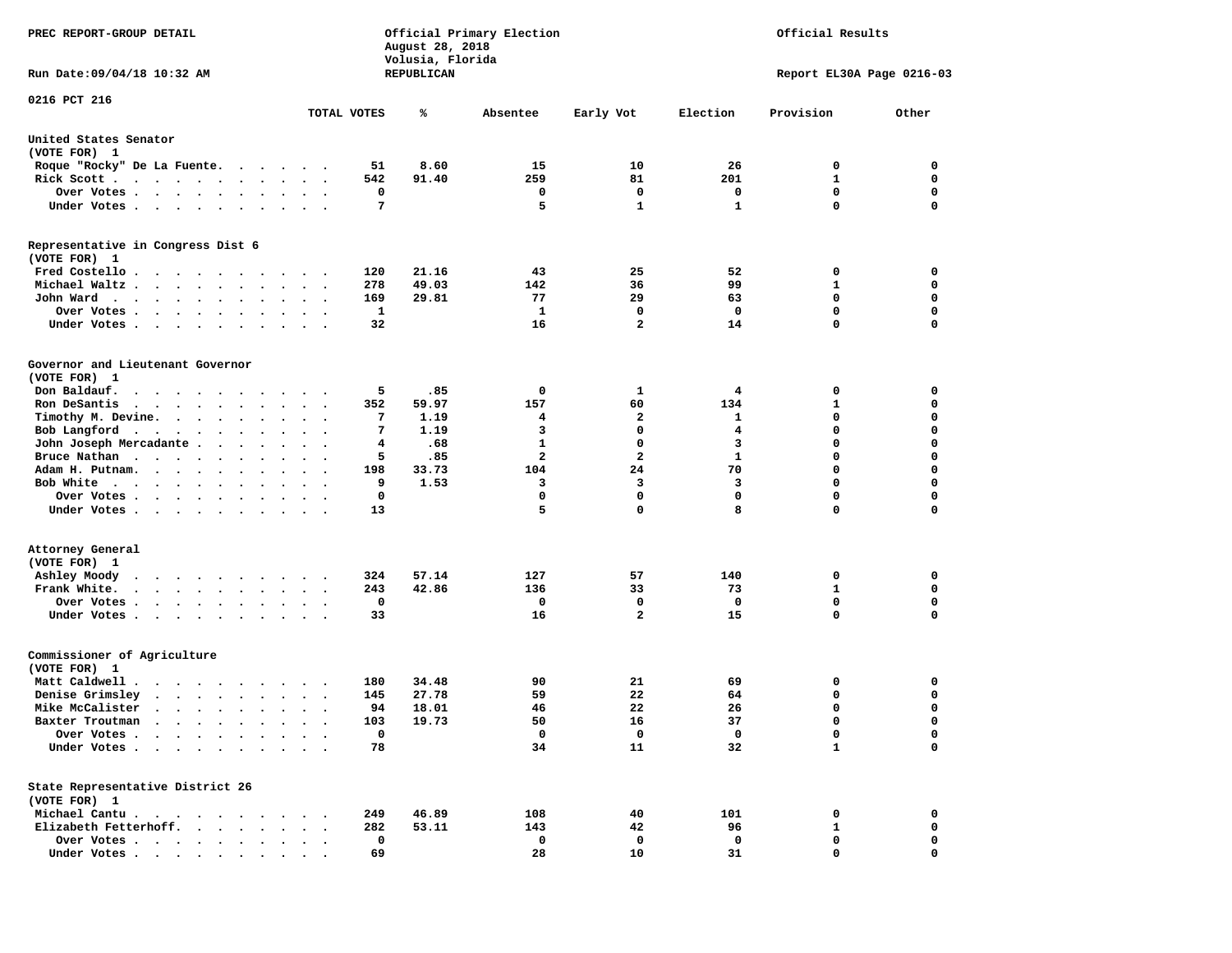| PREC REPORT-GROUP DETAIL                                                                                                                                       |                                                  | August 28, 2018<br>Volusia, Florida | Official Primary Election | Official Results |             |                   |                           |
|----------------------------------------------------------------------------------------------------------------------------------------------------------------|--------------------------------------------------|-------------------------------------|---------------------------|------------------|-------------|-------------------|---------------------------|
| Run Date: 09/04/18 10:32 AM                                                                                                                                    |                                                  | <b>NONPARTISAN</b>                  |                           |                  |             |                   | Report EL30A Page 0216-04 |
| 0216 PCT 216                                                                                                                                                   | TOTAL VOTES                                      | ℁                                   | Absentee                  | Early Vot        | Election    | Provision         | Other                     |
| Circuit Judge 7th Judicial, Grp 15                                                                                                                             |                                                  |                                     |                           |                  |             |                   |                           |
| (VOTE FOR) 1                                                                                                                                                   |                                                  |                                     |                           |                  |             |                   |                           |
| Linda L. Gaustad<br>$\cdot$                                                                                                                                    |                                                  | 40.21<br>530                        | 247                       | 100              | 183         | 0                 | 0                         |
| Sebrina L. Slack<br>$\sim$<br>$\cdot$<br>$\ddot{\phantom{a}}$                                                                                                  |                                                  | 494<br>37.48                        | 212                       | 70               | 212         | $\mathbf 0$       | 0                         |
| Ryan Will $\cdot \cdot \cdot$<br>$\ddot{\phantom{1}}$<br>$\ddot{\phantom{a}}$                                                                                  |                                                  | 22.31<br>294                        | 129                       | 47               | 118         | 0                 | 0                         |
| Over Votes<br>$\bullet$                                                                                                                                        | $\bullet$<br>$\overline{\phantom{a}}$            | 0                                   | 0                         | 0                | 0           | 0                 | 0                         |
| Under Votes<br>$\ddot{\phantom{0}}$<br>$\bullet$<br>$\bullet$<br>$\bullet$                                                                                     | $\ddot{\phantom{a}}$<br>$\overline{\phantom{a}}$ | 179                                 | 76                        | 26               | 76          | $\mathbf{1}$      | $\mathbf 0$               |
| County Judge 7th Judicial, Grp 5<br>(VOTE FOR) 1                                                                                                               |                                                  |                                     |                           |                  |             |                   |                           |
| Steve Burk.                                                                                                                                                    |                                                  | 40.51<br>542                        | 236                       | 99               | 207         | 0                 | 0                         |
| Dawn "Pam" Fields.<br>$\sim$<br>$\sim$<br>$\sim$<br>$\sim$                                                                                                     |                                                  | 59.49<br>796                        | 362                       | 122              | 312         | $\mathbf 0$       | $\mathbf 0$               |
| Over Votes<br>$\bullet$<br>$\blacksquare$ .                                                                                                                    |                                                  | $\mathbf{1}$                        | $\mathbf 0$               | $\mathbf{1}$     | $\mathbf 0$ | $\mathbf 0$       | $\mathbf 0$               |
| Under Votes<br>$\ddot{\phantom{0}}$                                                                                                                            | $\cdot$<br>$\ddot{\phantom{a}}$                  | 158                                 | 66                        | 21               | 70          | $\mathbf{1}$      | $\mathbf 0$               |
| County Council at Large<br>(VOTE FOR) 1                                                                                                                        |                                                  |                                     |                           |                  |             |                   |                           |
| L. Ronald Durham                                                                                                                                               | $\cdot$ .                                        | 38.77<br>544                        | 207                       | 109              | 228         | $\mathbf 0$       | $\mathbf 0$               |
| Ben F. Johnson.<br>$\sim$<br>$\sim$<br>$\sim$                                                                                                                  | $\sim$                                           | 60.37<br>847                        | 412                       | 121              | 313         | $\mathbf{1}$      | $\mathbf 0$               |
| WRITE-IN.<br>$\sim$ $\sim$<br>$\ddot{\phantom{a}}$<br>$\ddot{\phantom{a}}$                                                                                     |                                                  | 12<br>.86                           | 7                         | 1                | 4           | 0                 | 0                         |
| Over Votes<br>$\ddot{\phantom{0}}$<br>$\ddot{\phantom{a}}$<br>$\bullet$<br>Under Votes<br>$\ddot{\phantom{a}}$<br>$\ddot{\phantom{a}}$<br>$\ddot{\phantom{a}}$ | $\bullet$<br>$\sim$<br>$\sim$<br>$\bullet$       | 1<br>93                             | 1<br>37                   | 0<br>12          | 0<br>44     | 0<br>0            | 0<br>0                    |
| County Council Member District 1                                                                                                                               |                                                  |                                     |                           |                  |             |                   |                           |
| (VOTE FOR) 1                                                                                                                                                   |                                                  |                                     |                           |                  |             |                   |                           |
| Jeff Brower.<br>$\ddot{\phantom{a}}$<br>$\sim$<br>$\bullet$<br>$\ddot{\phantom{0}}$<br>$\bullet$<br>$\overline{\phantom{a}}$                                   | $\overline{\phantom{a}}$                         | 26.21<br>363<br>42.74               | 153                       | 66               | 144         | 0                 | 0<br>$\mathbf 0$          |
| Barbara Girtman<br>$\overline{\phantom{a}}$<br>$\overline{\phantom{a}}$                                                                                        |                                                  | 592<br>10.32                        | 235<br>57                 | 121              | 236         | 0<br>$\mathbf{1}$ | $\mathbf 0$               |
| Eddie Molina<br>$\ddot{\phantom{1}}$<br>$\ddot{\phantom{1}}$<br>Pat Patterson.                                                                                 |                                                  | 143<br>287<br>20.72                 | 170                       | 17<br>24         | 68<br>93    | $\mathbf 0$       | $\mathbf 0$               |
| $\ddot{\phantom{0}}$<br>$\bullet$<br>$\bullet$<br>$\bullet$<br>Over Votes .                                                                                    |                                                  | $\mathbf 0$                         | 0                         | $\mathbf 0$      | $\mathbf 0$ | $\mathbf 0$       | $\mathbf 0$               |
| $\sim$ $\sim$<br>$\ddot{\phantom{0}}$<br>$\bullet$<br>$\bullet$<br>$\bullet$<br>Under Votes.<br>$\sim$<br>$\ddot{\phantom{0}}$<br>$\bullet$                    | $\bullet$                                        | 112                                 | 49                        | 15               | 48          | 0                 | $\mathbf 0$               |
| School Board Member District 1<br>(VOTE FOR) 1                                                                                                                 |                                                  |                                     |                           |                  |             |                   |                           |
| Al Bouie.<br>$\ddot{\phantom{a}}$<br>$\sim$ $\sim$ $\sim$ $\sim$ $\sim$<br>$\cdot$<br>$\overline{\phantom{a}}$<br>$\overline{\phantom{a}}$<br>$\bullet$        | $\bullet$                                        | 43.24<br>588                        | 244                       | 103              | 241         | 0                 | 0                         |
| Jamie Michele Haynes.<br>$\sim$ $\sim$ $\sim$ $\sim$<br>$\ddot{\phantom{0}}$                                                                                   | $\bullet$<br>$\mathbf{r}$                        | 427<br>31.40                        | 210                       | 62               | 154         | $\mathbf{1}$      | $\mathbf 0$               |
| Leslie LaRue<br>$\bullet$<br>$\bullet$<br>$\bullet$                                                                                                            | $\ddot{\phantom{a}}$                             | 25.37<br>345                        | 149                       | 61               | 135         | $\mathbf 0$       | $\mathbf 0$               |
| Over Votes<br>$\ddot{\phantom{1}}$<br>$\cdot$                                                                                                                  |                                                  | $\mathbf 0$                         | 0                         | 0                | 0           | $\mathbf 0$       | $\mathbf 0$               |
| Under Votes<br>$\cdot$<br>$\bullet$                                                                                                                            | $\cdot$                                          | 137                                 | 61                        | 17               | 59          | $\mathbf 0$       | 0                         |
| W Volusia Hospital Auth Grp A, Seat 1<br>(VOTE FOR) 1                                                                                                          |                                                  |                                     |                           |                  |             |                   |                           |
| John M. Hill<br>$\ddot{\phantom{a}}$<br>$\bullet$ . $\bullet$<br>$\sim$<br>$\ddot{\phantom{1}}$<br>$\ddot{\phantom{1}}$                                        | $\bullet$<br>$\ddot{\phantom{0}}$                | 40.85<br>547                        | 272                       | 75               | 200         | 0                 | 0                         |
| Raymond Long<br>$\bullet$<br>$\ddot{\phantom{a}}$<br>$\ddot{\phantom{a}}$<br>$\bullet$<br>$\ddot{\phantom{a}}$<br>$\ddot{\phantom{a}}$<br>$\ddot{\phantom{a}}$ | $\ddot{\phantom{a}}$<br>$\cdot$                  | 232<br>17.33                        | 101                       | 25               | 106         | 0                 | 0                         |
| Voloria Manning<br>$\sim$ $\sim$<br>$\ddot{\phantom{a}}$<br>$\ddot{\phantom{a}}$<br>$\ddot{\phantom{a}}$                                                       |                                                  | 560<br>41.82                        | 221                       | 117              | 221         | ${\bf 1}$         | 0                         |
| Over Votes .<br>$\bullet$ . $\bullet$<br>$\cdot$<br>$\cdot$<br>$\bullet$                                                                                       |                                                  | 1                                   | ${\bf 1}$                 | 0                | 0           | 0                 | 0                         |
| Under Votes.<br>$\sim$ $\sim$<br>$\sim$<br>$\overline{\phantom{a}}$<br>$\overline{\phantom{a}}$<br>$\ddot{\phantom{a}}$                                        |                                                  | 157                                 | 69                        | 26               | 62          | $\mathbf 0$       | $\Omega$                  |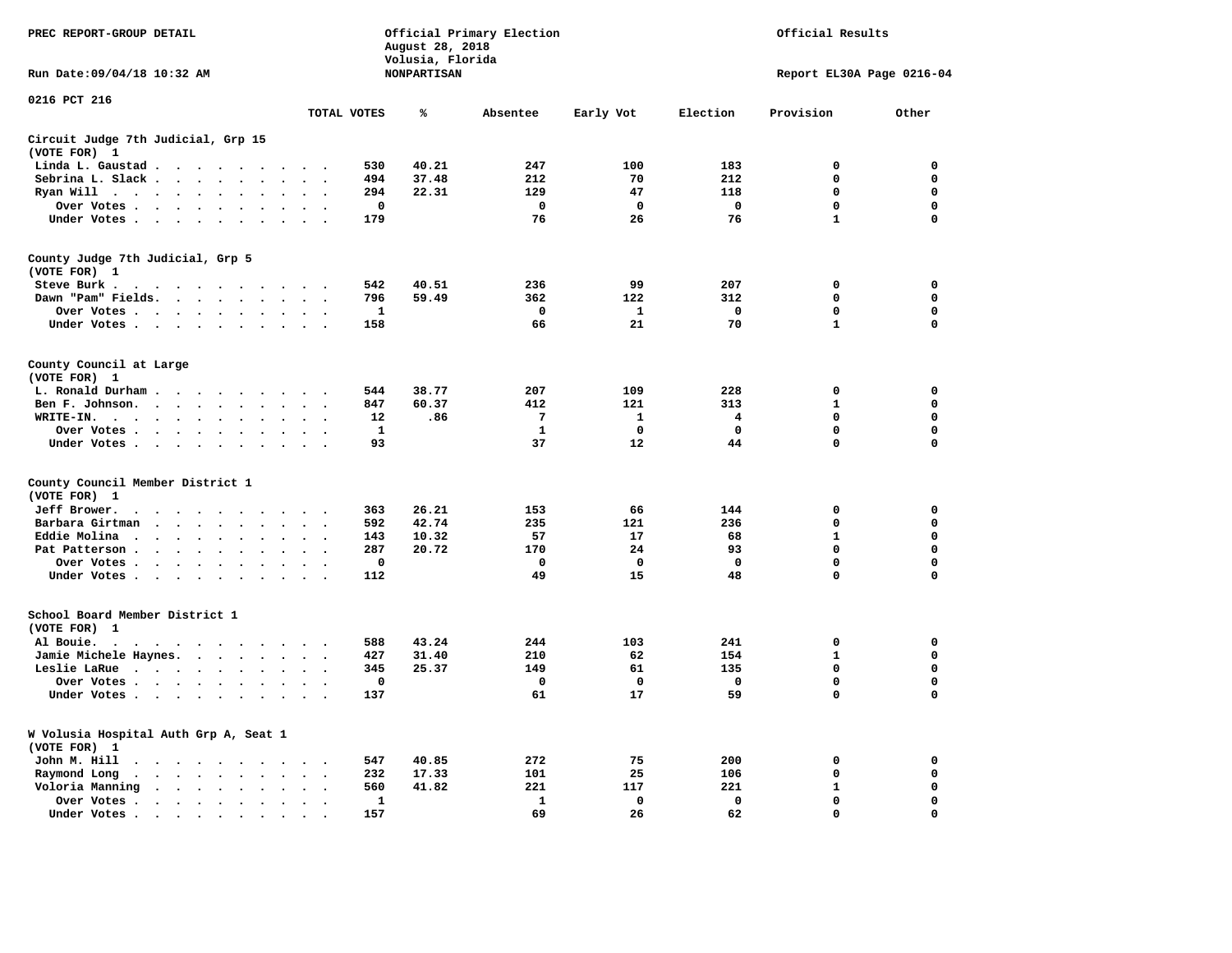| PREC REPORT-GROUP DETAIL                                               |             |              | August 28, 2018<br>Volusia, Florida | Official Primary Election | Official Results |          |                           |       |
|------------------------------------------------------------------------|-------------|--------------|-------------------------------------|---------------------------|------------------|----------|---------------------------|-------|
| Run Date: 09/04/18 10:32 AM                                            |             |              | <b>NONPARTISAN</b>                  |                           |                  |          | Report EL30A Page 0216-05 |       |
| 0216 PCT 216                                                           |             |              |                                     |                           |                  |          |                           |       |
|                                                                        | TOTAL VOTES |              | %ะ                                  | Absentee                  | Early Vot        | Election | Provision                 | Other |
| W Volusia Hospital Auth Grp B, Seat 2<br>(VOTE FOR) 1                  |             |              |                                     |                           |                  |          |                           |       |
| Michael Ray.                                                           |             | 372          | 28.81                               | 173                       | 63               | 135      |                           |       |
| Kathie D. Shepard.                                                     |             | 650          | 50.35                               | 281                       | 118              | 251      |                           |       |
| Brian Soukup                                                           |             | 269          | 20.84                               | 124                       | 33               | 112      |                           |       |
| Over Votes.                                                            |             | $\mathbf{o}$ |                                     | $\Omega$                  | $\Omega$         | 0        | 0                         |       |
| Under Votes                                                            |             | 206          |                                     | 86                        | 29               | 91       | 0                         |       |
| City of DeLand Seat 5                                                  |             |              |                                     |                           |                  |          |                           |       |
| (VOTE FOR) 1                                                           |             |              |                                     |                           |                  |          |                           |       |
| Markesha James.                                                        |             | 513          | 38.40                               | 181                       | 116              | 215      |                           |       |
| Phil Martin.                                                           |             | 363          | 27.17                               | 194                       | 45               | 124      | 0                         |       |
| Kevin Reid                                                             |             | 460          | 34.43                               | 216                       | 65               | 179      |                           |       |
| Over Votes                                                             |             | $\mathbf{o}$ |                                     |                           | 0                | 0        |                           |       |
| Under Votes, $\cdot$ , $\cdot$ , $\cdot$ , $\cdot$ , $\cdot$ , $\cdot$ |             | 161          |                                     | 73                        | 17               | 71       |                           |       |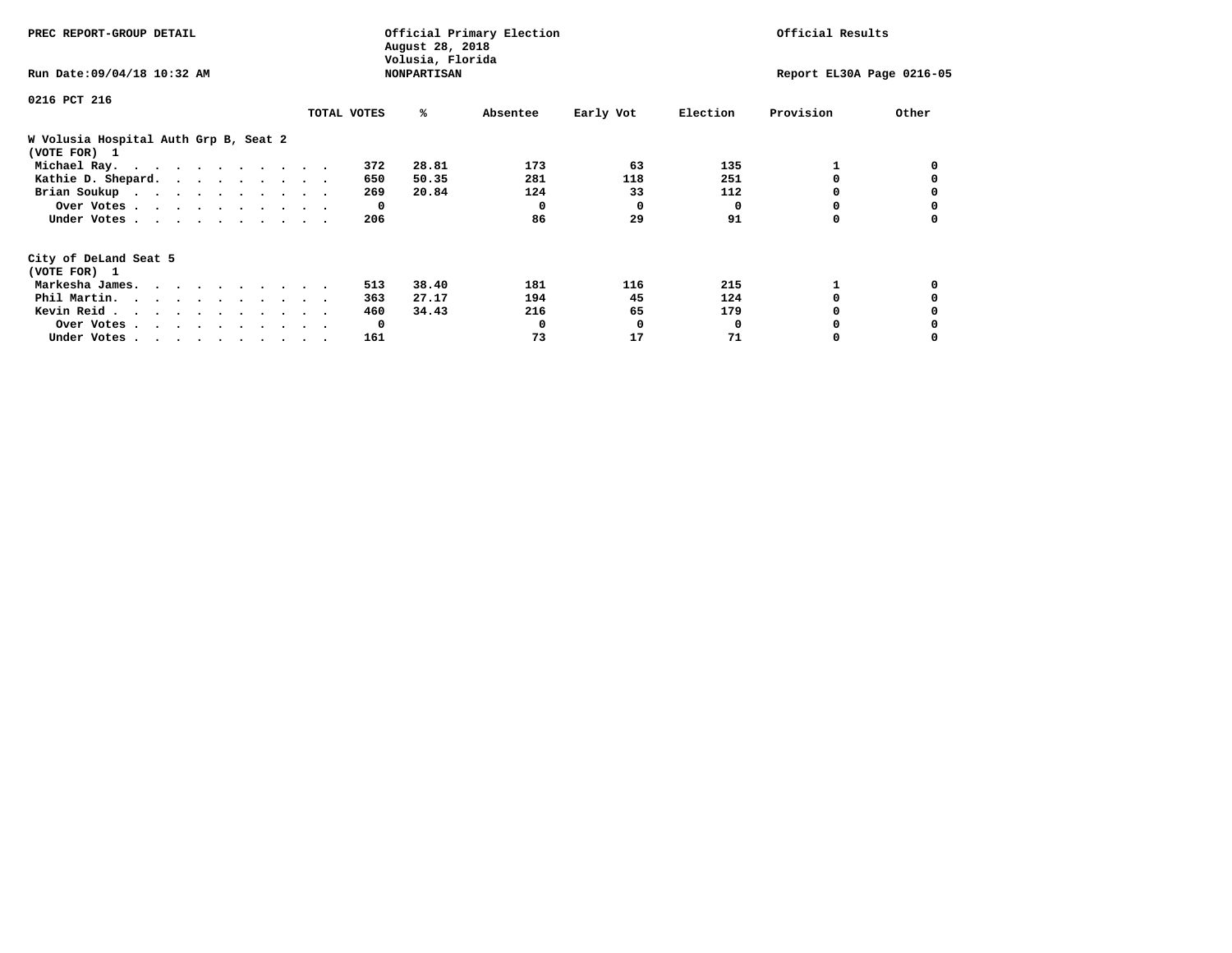| PREC REPORT-GROUP DETAIL               |  |  |                                         | Official Primary Election<br>August 28, 2018<br>Volusia, Florida | Official Results  |          |           |          |                           |       |
|----------------------------------------|--|--|-----------------------------------------|------------------------------------------------------------------|-------------------|----------|-----------|----------|---------------------------|-------|
| Run Date: 09/04/18 10:32 AM            |  |  |                                         |                                                                  | <b>STATISTICS</b> |          |           |          | Report EL30A Page 0217-01 |       |
| 0217 PCT 217                           |  |  |                                         |                                                                  |                   |          |           |          |                           |       |
|                                        |  |  |                                         | TOTAL VOTES                                                      | %ะ                | Absentee | Early Vot | Election | Provision                 | Other |
| REGISTERED VOTERS - TOTAL              |  |  |                                         | 3,364                                                            |                   |          |           |          |                           |       |
| REGISTERED VOTERS - DEMOCRATIC         |  |  | $\sim$ $\sim$ $\sim$ $\sim$             | 1,790                                                            | 53.21             |          |           |          |                           |       |
| REGISTERED VOTERS - REPUBLICAN         |  |  | $\cdots$                                | 715                                                              | 21.25             |          |           |          |                           |       |
| REGISTERED VOTERS - NONPARTISAN        |  |  |                                         | 859                                                              |                   |          |           |          |                           |       |
| BALLOTS CAST - TOTAL.                  |  |  |                                         | 970                                                              |                   | 393      | 195       | 382      | 0                         |       |
| BALLOTS CAST - DEMOCRATIC              |  |  |                                         | 626                                                              | 64.54             | 209      | 135       | 282      |                           |       |
| BALLOTS CAST - REPUBLICAN              |  |  |                                         | 252                                                              | 25.98             | 131      | 42        | 79       | 0                         |       |
| BALLOTS CAST - NONPARTISAN.            |  |  |                                         | 92                                                               | 9.48              | 53       | 18        | 21       |                           |       |
| BALLOTS CAST - BLANK.                  |  |  |                                         | 1                                                                | .10               | 0        |           | 0        | 0                         |       |
| VOTER TURNOUT - TOTAL<br>$\cdots$      |  |  |                                         |                                                                  | 28.83             |          |           |          |                           |       |
| VOTER TURNOUT - DEMOCRATIC.            |  |  | $\cdot$ $\cdot$ $\cdot$ $\cdot$ $\cdot$ |                                                                  | 34.97             |          |           |          |                           |       |
| VOTER TURNOUT - REPUBLICAN.<br>$\cdot$ |  |  |                                         |                                                                  | 35.24             |          |           |          |                           |       |
| VOTER TURNOUT - BLANK                  |  |  |                                         |                                                                  | .03               |          |           |          |                           |       |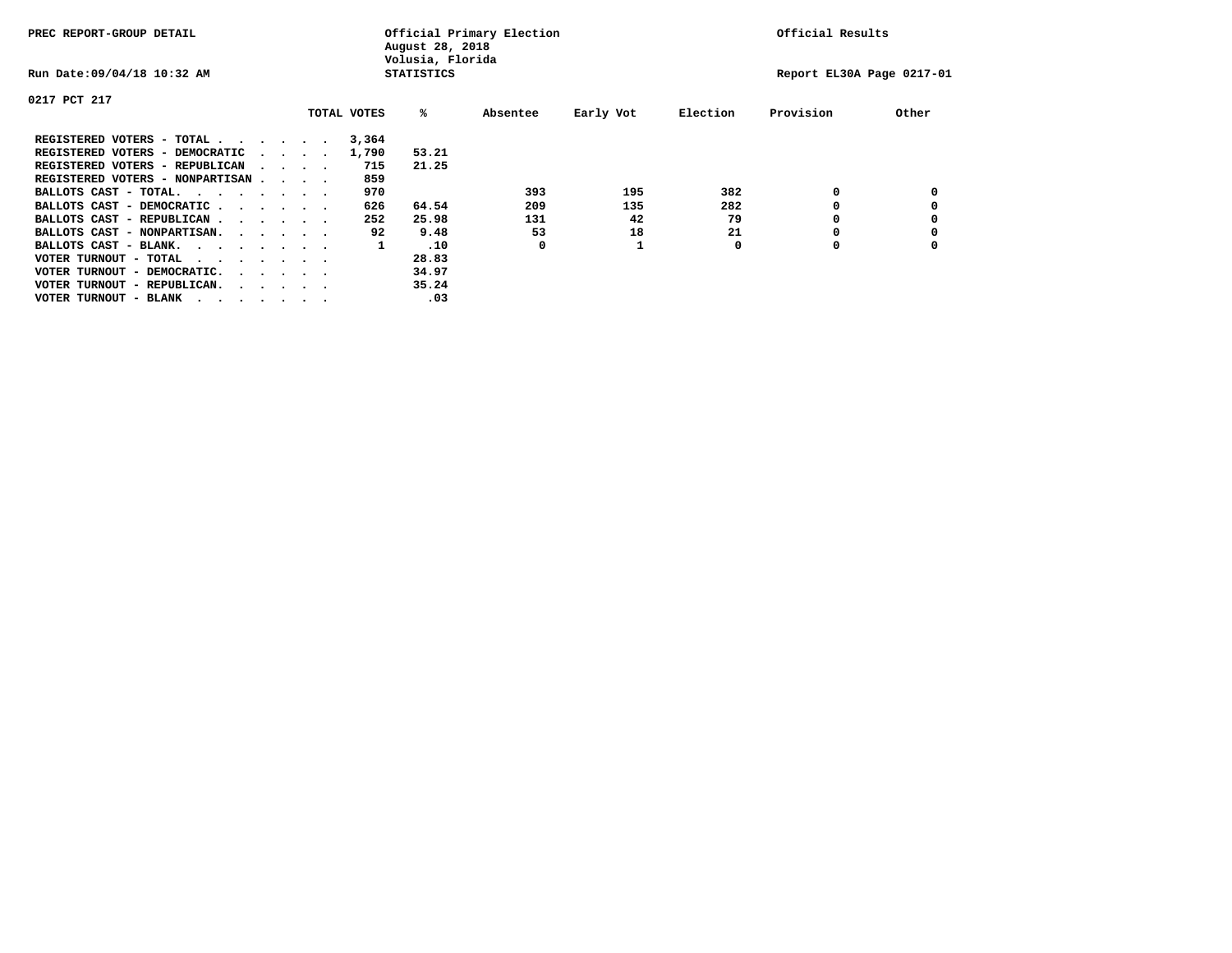| PREC REPORT-GROUP DETAIL                                                                                                                                                                                                                     | Official Primary Election<br>Official Results<br>August 28, 2018<br>Volusia, Florida |        |        |                      |                                         |                      |                          |                          |              |            |                         |                         |              |             |                           |
|----------------------------------------------------------------------------------------------------------------------------------------------------------------------------------------------------------------------------------------------|--------------------------------------------------------------------------------------|--------|--------|----------------------|-----------------------------------------|----------------------|--------------------------|--------------------------|--------------|------------|-------------------------|-------------------------|--------------|-------------|---------------------------|
| Run Date: 09/04/18 10:32 AM                                                                                                                                                                                                                  |                                                                                      |        |        |                      |                                         |                      |                          |                          |              | DEMOCRATIC |                         |                         |              |             | Report EL30A Page 0217-02 |
| 0217 PCT 217                                                                                                                                                                                                                                 |                                                                                      |        |        |                      |                                         |                      |                          |                          |              |            |                         |                         |              |             |                           |
|                                                                                                                                                                                                                                              |                                                                                      |        |        |                      |                                         |                      |                          |                          | TOTAL VOTES  | ℁          | Absentee                | Early Vot               | Election     | Provision   | Other                     |
| Representative in Congress Dist 6<br>(VOTE FOR) 1                                                                                                                                                                                            |                                                                                      |        |        |                      |                                         |                      |                          |                          |              |            |                         |                         |              |             |                           |
| Stephen Sevigny                                                                                                                                                                                                                              |                                                                                      |        |        |                      |                                         |                      |                          |                          | 131          | 21.87      | 58                      | 21                      | 52           | 0           | 0                         |
| Nancy Soderberg<br>$\sim$                                                                                                                                                                                                                    |                                                                                      |        |        |                      | $\cdot$ $\cdot$ $\cdot$ $\cdot$ $\cdot$ |                      | $\sim$ $\sim$            | $\overline{\phantom{a}}$ | 385          | 64.27      | 108                     | 94                      | 183          | $\mathbf 0$ | $\mathbf 0$               |
| John Upchurch.                                                                                                                                                                                                                               |                                                                                      |        |        |                      |                                         |                      | $\ddot{\phantom{1}}$     |                          | 83           | 13.86      | 32                      | 16                      | 35           | $\mathbf 0$ | $\mathbf 0$               |
| Over Votes.<br>. The contract of the contract of the contract of the contract of the contract of the contract of the contract of the contract of the contract of the contract of the contract of the contract of the contract of the contrac |                                                                                      |        |        |                      |                                         | $\ddot{\phantom{1}}$ | $\sim$                   |                          | $\mathbf 0$  |            | $\mathbf 0$             | 0                       | $\mathbf 0$  | $\mathbf 0$ | $\mathbf 0$               |
| Under Votes                                                                                                                                                                                                                                  |                                                                                      |        |        |                      | $\ddot{\phantom{1}}$                    | $\sim$               | $\sim$                   |                          | 27           |            | 11                      | $\overline{\mathbf{4}}$ | 12           | $\mathbf 0$ | $\mathbf 0$               |
| Governor and Lieutenant Governor<br>(VOTE FOR) 1                                                                                                                                                                                             |                                                                                      |        |        |                      |                                         |                      |                          |                          |              |            |                         |                         |              |             |                           |
| Andrew Gillum<br>$\ddot{\phantom{1}}$                                                                                                                                                                                                        | $\sim$                                                                               |        |        |                      |                                         |                      |                          |                          | 349          | 57.31      | 80                      | 64                      | 205          | $\mathbf 0$ | 0                         |
| Gwen Graham.<br>$\cdots$                                                                                                                                                                                                                     |                                                                                      |        |        |                      |                                         |                      | $\sim$ $\sim$            | $\ddot{\phantom{1}}$     | 158          | 25.94      | 66                      | 45                      | 47           | 0           | 0                         |
| Jeff Greene.<br>$\cdots$                                                                                                                                                                                                                     |                                                                                      |        |        |                      |                                         |                      | $\ddot{\phantom{a}}$     |                          | 50           | 8.21       | 28                      | 14                      | 8            | $\mathbf 0$ | $\mathbf 0$               |
| Chris King.<br>$\cdots$                                                                                                                                                                                                                      |                                                                                      |        |        |                      |                                         |                      | $\bullet$                |                          | 7            | 1.15       | 5                       | 1                       | $\mathbf{1}$ | 0           | $\mathbf 0$               |
| Philip Levine .<br>$\cdot$ $\cdot$ $\cdot$ $\cdot$ $\cdot$                                                                                                                                                                                   |                                                                                      |        |        |                      | $\bullet$                               |                      | $\sim$ $\sim$            |                          | 43           | 7.06       | 21                      | 8                       | 14           | $\mathbf 0$ | $\mathbf 0$               |
| Alex "Lundy" Lundmark                                                                                                                                                                                                                        |                                                                                      | $\sim$ | $\sim$ | $\ddot{\phantom{a}}$ | $\ddot{\phantom{a}}$                    |                      |                          |                          | $\mathbf{1}$ | .16        | $\mathbf{1}$            | $\mathbf 0$             | $\mathbf 0$  | $\mathbf 0$ | $\mathbf 0$               |
| John Wetherbee.                                                                                                                                                                                                                              |                                                                                      |        |        |                      | $\ddot{\phantom{a}}$                    | $\bullet$            | $\bullet$                |                          | $\mathbf{1}$ | .16        | $\mathbf{1}$            | $\mathbf 0$             | $\mathbf 0$  | $\mathbf 0$ | $\mathbf 0$               |
| Over Votes                                                                                                                                                                                                                                   |                                                                                      |        |        |                      |                                         |                      | $\bullet$                |                          | 4            |            | $\overline{\mathbf{4}}$ | $\mathbf 0$             | $\mathbf 0$  | $\mathbf 0$ | $\mathbf 0$               |
| Under Votes                                                                                                                                                                                                                                  |                                                                                      |        |        |                      |                                         |                      |                          |                          | 13           |            | 3                       | 3                       | 7            | $\mathbf 0$ | $\mathbf 0$               |
|                                                                                                                                                                                                                                              |                                                                                      |        |        |                      |                                         |                      |                          |                          |              |            |                         |                         |              |             |                           |
| Attorney General<br>(VOTE FOR) 1                                                                                                                                                                                                             |                                                                                      |        |        |                      |                                         |                      |                          |                          |              |            |                         |                         |              |             |                           |
| Sean Shaw<br>$\cdots$                                                                                                                                                                                                                        |                                                                                      |        |        |                      | $\sim$                                  |                      | $\sim$ $\sim$            |                          | 461          | 82.76      | 143                     | 98                      | 220          | $\mathbf 0$ | $\mathbf 0$               |
| Ryan Torrens<br>$\cdots$                                                                                                                                                                                                                     |                                                                                      |        |        |                      |                                         | $\bullet$            | $\bullet$                | $\overline{\phantom{a}}$ | 96           | 17.24      | 38                      | 24                      | 34           | 0           | 0                         |
| Over Votes                                                                                                                                                                                                                                   |                                                                                      |        |        |                      |                                         |                      |                          |                          | 0            |            | $\mathbf 0$             | $\mathbf 0$             | $\mathbf 0$  | $\mathbf 0$ | 0                         |
| Under Votes                                                                                                                                                                                                                                  |                                                                                      |        |        |                      | $\ddot{\phantom{0}}$                    | $\ddot{\phantom{1}}$ |                          | $\sim$ $\sim$            | 69           |            | 28                      | 13                      | 28           | $\mathbf 0$ | $\mathbf 0$               |
| Commissioner of Agriculture<br>(VOTE FOR) 1                                                                                                                                                                                                  |                                                                                      |        |        |                      |                                         |                      |                          |                          |              |            |                         |                         |              |             |                           |
| Nicole "Nikki" Fried.                                                                                                                                                                                                                        |                                                                                      |        |        |                      |                                         |                      |                          |                          | 374          | 68.37      | 103                     | 75                      | 196          | 0           | 0                         |
| Jeffrey Duane Porter.                                                                                                                                                                                                                        |                                                                                      |        |        |                      |                                         |                      | $\sim$ $\sim$            |                          | 93           | 17.00      | 39                      | 18                      | 36           | 0           | 0                         |
| Roy David Walker                                                                                                                                                                                                                             |                                                                                      |        |        |                      |                                         |                      | $\sim$ $\sim$            |                          | 80           | 14.63      | 35                      | 23                      | 22           | $\mathbf 0$ | $\mathbf 0$               |
| Over Votes                                                                                                                                                                                                                                   |                                                                                      |        |        |                      |                                         |                      | $\overline{\phantom{a}}$ |                          | $\mathbf 0$  |            | $\mathbf 0$             | $\mathbf 0$             | $\Omega$     | $\mathbf 0$ | $\mathbf 0$               |
| Under Votes                                                                                                                                                                                                                                  |                                                                                      |        |        |                      |                                         |                      | $\sim$ $\sim$            |                          | 79           |            | 32                      | 19                      | 28           | $\Omega$    | $\mathbf 0$               |
| State Representative District 26<br>(VOTE FOR) 1                                                                                                                                                                                             |                                                                                      |        |        |                      |                                         |                      |                          |                          |              |            |                         |                         |              |             |                           |
| Patrick Henry.<br>$\cdots$                                                                                                                                                                                                                   |                                                                                      |        |        |                      |                                         |                      |                          |                          | 478          | 80.47      | 146                     | 106                     | 226          | 0           | 0                         |
| Percy L. Williamson                                                                                                                                                                                                                          |                                                                                      |        |        |                      |                                         | $\ddot{\phantom{1}}$ | $\bullet$                | $\ddot{\phantom{1}}$     | 116          | 19.53      | 44                      | 22                      | 50           | $\mathbf 0$ | $\mathbf 0$               |
| Over Votes                                                                                                                                                                                                                                   |                                                                                      |        |        |                      |                                         |                      | $\bullet$                |                          | $\mathbf 0$  |            | $\mathbf 0$             | $\mathbf 0$             | $\mathbf 0$  | $\mathbf 0$ | $\mathbf 0$               |
| Under Votes                                                                                                                                                                                                                                  |                                                                                      |        |        |                      |                                         |                      |                          |                          | 32           |            | 19                      | 7                       | 6            | $\Omega$    | $\Omega$                  |
|                                                                                                                                                                                                                                              |                                                                                      |        |        |                      |                                         |                      |                          |                          |              |            |                         |                         |              |             |                           |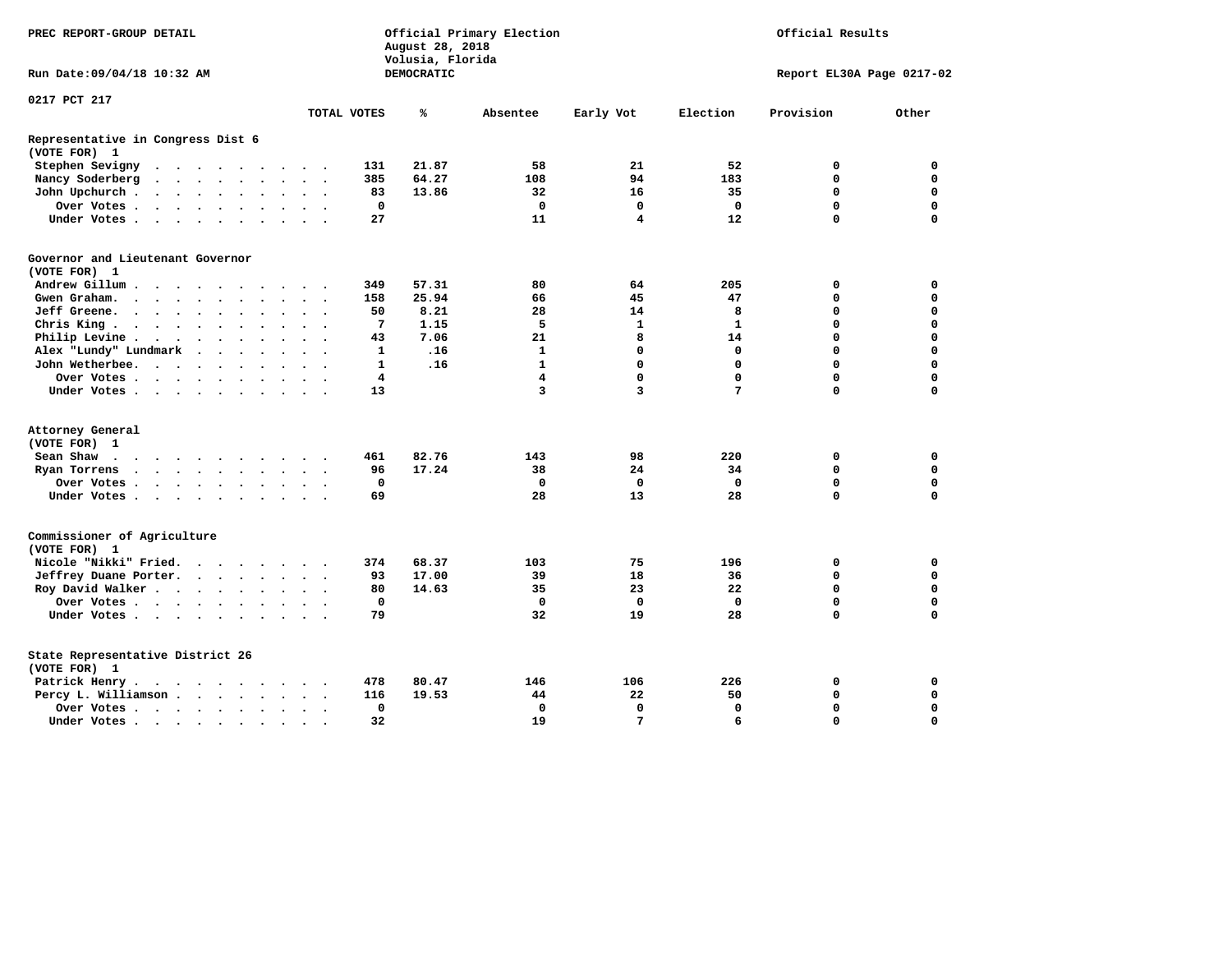| PREC REPORT-GROUP DETAIL                                               | Official Primary Election<br>Official Results<br>August 28, 2018<br>Volusia, Florida      |            |                 |                |              |                           |             |  |  |  |
|------------------------------------------------------------------------|-------------------------------------------------------------------------------------------|------------|-----------------|----------------|--------------|---------------------------|-------------|--|--|--|
| Run Date: 09/04/18 10:32 AM                                            |                                                                                           | REPUBLICAN |                 |                |              | Report EL30A Page 0217-03 |             |  |  |  |
| 0217 PCT 217                                                           |                                                                                           |            |                 |                |              |                           |             |  |  |  |
|                                                                        | TOTAL VOTES                                                                               | ℁          | Absentee        | Early Vot      | Election     | Provision                 | Other       |  |  |  |
| United States Senator<br>(VOTE FOR) 1                                  |                                                                                           |            |                 |                |              |                           |             |  |  |  |
| Roque "Rocky" De La Fuente.                                            | 30                                                                                        | 12.05      | 10              | 8              | 12           | 0                         | 0           |  |  |  |
| Rick Scott                                                             | 219                                                                                       | 87.95      | 118             | 34             | 67           | 0                         | 0           |  |  |  |
| Over Votes                                                             | 0<br>$\sim$ $\sim$                                                                        |            | 0               | 0              | 0            | $\mathbf 0$               | 0           |  |  |  |
| Under Votes                                                            | 3<br>$\cdots$                                                                             |            | 3               | $\mathbf 0$    | 0            | $\Omega$                  | $\mathbf 0$ |  |  |  |
| Representative in Congress Dist 6<br>(VOTE FOR) 1                      |                                                                                           |            |                 |                |              |                           |             |  |  |  |
| Fred Costello                                                          | 84                                                                                        | 35.44      | 53              | 14             | 17           | 0                         | 0           |  |  |  |
| Michael Waltz                                                          | 96<br>$\sim$ $\sim$                                                                       | 40.51      | 50              | 12             | 34           | 0                         | 0           |  |  |  |
| John Ward                                                              | 57<br>$\cdot$ $\cdot$ $\cdot$                                                             | 24.05      | 21              | 14             | 22           | 0                         | 0           |  |  |  |
| Over Votes.<br>$\cdot$                                                 | 0                                                                                         |            | 0               | $\mathbf 0$    | 0            | $\mathbf 0$               | 0           |  |  |  |
| Under Votes                                                            | 15                                                                                        |            | 7               | $\mathbf{2}$   | 6            | $\mathbf 0$               | 0           |  |  |  |
| Governor and Lieutenant Governor<br>(VOTE FOR) 1                       |                                                                                           |            |                 |                |              |                           |             |  |  |  |
| Don Baldauf.                                                           | 0                                                                                         |            | 0               | 0              | 0            | 0                         | 0           |  |  |  |
| Ron DeSantis<br>$\cdots$                                               | 148<br>$\bullet$<br>$\ddot{\phantom{1}}$                                                  | 59.68      | 86              | 23             | 39           | 0                         | 0           |  |  |  |
| Timothy M. Devine.                                                     | 2                                                                                         | .81        | $\mathbf{o}$    | 1              | 1            | 0                         | $\mathbf 0$ |  |  |  |
| Bob Langford                                                           | 5                                                                                         | 2.02       | 4               | $\mathbf{1}$   | $\mathbf 0$  | $\mathbf 0$               | 0           |  |  |  |
| John Joseph Mercadante                                                 | 1                                                                                         | .40        | 0               | 1              | 0            | $\mathbf 0$               | 0           |  |  |  |
| Bruce Nathan                                                           | 1<br>$\ddot{\phantom{0}}$<br>$\overline{\phantom{a}}$                                     | .40        | 0               | 0              | 1            | $\mathbf 0$               | 0           |  |  |  |
| Adam H. Putnam.                                                        | 87<br>$\sim$                                                                              | 35.08      | 38              | 14             | 35           | $\mathbf 0$               | $\mathbf 0$ |  |  |  |
| Bob White                                                              | 4                                                                                         | 1.61       | 1               | 1              | $\mathbf{2}$ | $\mathbf 0$               | 0           |  |  |  |
| Over Votes                                                             | 0<br>$\cdot$                                                                              |            | 0               | $\mathbf 0$    | 0            | $\mathbf 0$               | 0           |  |  |  |
| Under Votes                                                            | 4                                                                                         |            | $\overline{a}$  | $\mathbf{1}$   | $\mathbf{1}$ | $\mathbf 0$               | 0           |  |  |  |
| Attorney General                                                       |                                                                                           |            |                 |                |              |                           |             |  |  |  |
| (VOTE FOR) 1                                                           |                                                                                           |            |                 |                |              |                           |             |  |  |  |
| Ashley Moody                                                           | 137                                                                                       | 57.56      | 64              | 23             | 50           | 0                         | 0           |  |  |  |
| Frank White.                                                           | 101<br>$\bullet$<br>$\ddot{\phantom{a}}$<br>$\sim$                                        | 42.44      | 60              | 17             | 24           | 0                         | 0           |  |  |  |
| Over Votes                                                             | 0                                                                                         |            | 0               | 0              | 0            | $\mathbf 0$               | 0           |  |  |  |
| Under Votes                                                            | 14                                                                                        |            | $7\phantom{.0}$ | $\overline{a}$ | 5            | $\Omega$                  | $\mathbf 0$ |  |  |  |
| Commissioner of Agriculture<br>(VOTE FOR) 1                            |                                                                                           |            |                 |                |              |                           |             |  |  |  |
| Matt Caldwell.<br>$\cdots$                                             | 61                                                                                        | 26.07      | 25              | 16             | 20           | 0                         | 0           |  |  |  |
| Denise Grimsley                                                        | 94<br>$\ddot{\phantom{0}}$                                                                | 40.17      | 50              | 17             | 27           | 0                         | 0           |  |  |  |
| Mike McCalister                                                        | 28<br>$\bullet$ .<br><br><br><br><br><br>$\ddot{\phantom{a}}$<br>$\overline{\phantom{a}}$ | 11.97      | 15              | $\mathbf{2}$   | 11           | $\mathbf 0$               | 0           |  |  |  |
| Baxter Troutman                                                        | 51                                                                                        | 21.79      | 31              | 5              | 15           | $\Omega$                  | $\Omega$    |  |  |  |
| Over Votes .<br>$\sim$ $\sim$ $\sim$ $\sim$ $\sim$<br>$\sim$ $\sim$    | 0                                                                                         |            | 0               | 0              | 0            | 0                         | 0           |  |  |  |
| Under Votes.<br>$\sim$<br>$\ddot{\phantom{0}}$<br>$\ddot{\phantom{1}}$ | 18                                                                                        |            | 10              | 2              | 6            | $\mathbf 0$               | 0           |  |  |  |
| State Representative District 26<br>(VOTE FOR) 1                       |                                                                                           |            |                 |                |              |                           |             |  |  |  |
| Michael Cantu.<br>$\sim$ $\sim$ $\sim$ $\sim$ $\sim$<br>$\sim$ $\sim$  | 122                                                                                       | 52.81      | 65              | 16             | 41           | 0                         | 0           |  |  |  |
| Elizabeth Fetterhoff.<br>$\bullet$<br>$\ddot{\phantom{a}}$             | 109                                                                                       | 47.19      | 56              | 23             | 30           | 0                         | 0           |  |  |  |
| Over Votes<br>$\bullet$                                                | 0                                                                                         |            | 0               | 0              | 0            | 0                         | 0           |  |  |  |
| Under Votes                                                            | 21                                                                                        |            | 10              | 3              | 8            | $\mathbf 0$               | $\mathbf 0$ |  |  |  |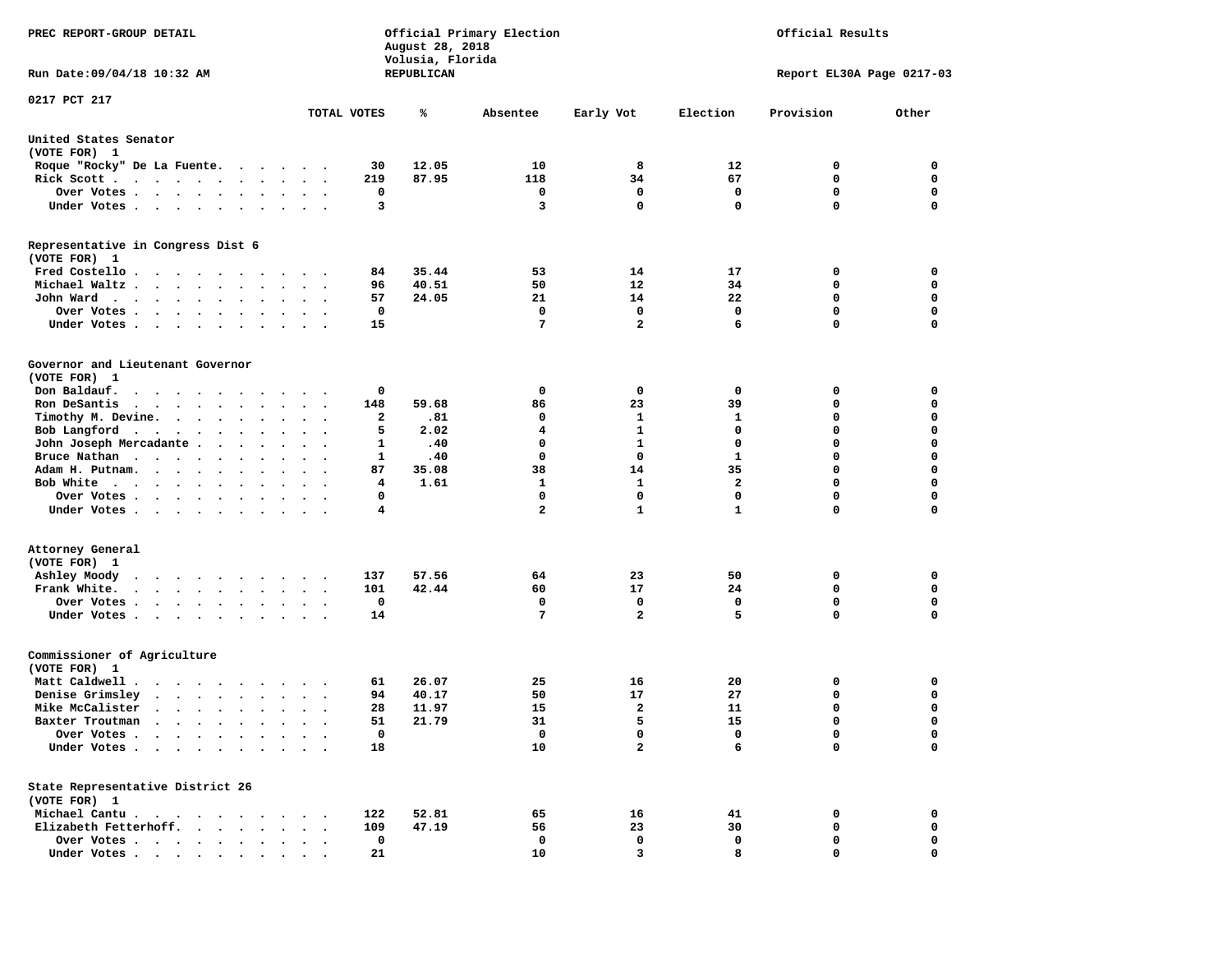| PREC REPORT-GROUP DETAIL                                                                                                                                         |                                        | August 28, 2018<br>Volusia, Florida | Official Primary Election | Official Results |                           |             |             |  |  |  |  |  |  |
|------------------------------------------------------------------------------------------------------------------------------------------------------------------|----------------------------------------|-------------------------------------|---------------------------|------------------|---------------------------|-------------|-------------|--|--|--|--|--|--|
| Run Date: 09/04/18 10:32 AM                                                                                                                                      |                                        | <b>NONPARTISAN</b>                  |                           |                  | Report EL30A Page 0217-04 |             |             |  |  |  |  |  |  |
| 0217 PCT 217                                                                                                                                                     | TOTAL VOTES                            | ℁                                   | Absentee                  | Early Vot        | Election                  | Provision   | Other       |  |  |  |  |  |  |
|                                                                                                                                                                  |                                        |                                     |                           |                  |                           |             |             |  |  |  |  |  |  |
| Circuit Judge 7th Judicial, Grp 15<br>(VOTE FOR) 1                                                                                                               |                                        |                                     |                           |                  |                           |             |             |  |  |  |  |  |  |
| Linda L. Gaustad<br>$\ddot{\phantom{a}}$                                                                                                                         | 337                                    | 38.51                               | 134                       | 79               | 124                       | $\mathbf 0$ | 0           |  |  |  |  |  |  |
| Sebrina L. Slack<br>$\mathbf{r}$                                                                                                                                 | 388                                    | 44.34                               | 158                       | 65               | 165                       | $\Omega$    | $\mathbf 0$ |  |  |  |  |  |  |
| Ryan Will $\cdots$ $\cdots$ $\cdots$<br>$\ddot{\phantom{a}}$<br>$\sim$                                                                                           | 150                                    | 17.14                               | 65                        | 32               | 53                        | $\mathbf 0$ | $\mathbf 0$ |  |  |  |  |  |  |
| Over Votes                                                                                                                                                       | $\mathbf 0$                            |                                     | $\mathbf 0$               | $\mathbf 0$      | $\mathbf 0$               | 0           | $\mathbf 0$ |  |  |  |  |  |  |
| Under Votes                                                                                                                                                      | 95<br>$\ddot{\phantom{a}}$             |                                     | 36                        | 19               | 40                        | $\Omega$    | $\mathbf 0$ |  |  |  |  |  |  |
| County Judge 7th Judicial, Grp 5<br>(VOTE FOR) 1                                                                                                                 |                                        |                                     |                           |                  |                           |             |             |  |  |  |  |  |  |
| Steve Burk .                                                                                                                                                     | 296                                    | 33.00                               | 125                       | 80               | 91                        | $\mathbf 0$ | 0           |  |  |  |  |  |  |
| Dawn "Pam" Fields.                                                                                                                                               | 601<br>$\overline{\phantom{a}}$        | 67.00                               | 241                       | 99               | 261                       | $\mathbf 0$ | 0           |  |  |  |  |  |  |
| Over Votes                                                                                                                                                       | $\mathbf 0$                            |                                     | $\mathbf 0$               | $\mathbf 0$      | $\mathbf 0$               | 0           | $\mathbf 0$ |  |  |  |  |  |  |
| Under Votes                                                                                                                                                      | 73<br>$\sim$ $\sim$                    |                                     | 27                        | 16               | 30                        | $\mathbf 0$ | $\mathbf 0$ |  |  |  |  |  |  |
| County Council at Large<br>(VOTE FOR) 1                                                                                                                          |                                        |                                     |                           |                  |                           |             |             |  |  |  |  |  |  |
| L. Ronald Durham                                                                                                                                                 | 532<br>$\sim$                          | 57.33                               | 171                       | 117              | 244                       | $\mathbf 0$ | 0           |  |  |  |  |  |  |
| Ben F. Johnson.<br>$\sim$ $\sim$                                                                                                                                 | 396<br>$\overline{\phantom{a}}$        | 42.67                               | 205                       | 70               | 121                       | $\mathbf 0$ | 0           |  |  |  |  |  |  |
| WRITE-IN.<br>$\sim$ $\sim$<br>$\sim$ $\sim$<br>$\ddot{\phantom{a}}$<br>$\ddot{\phantom{a}}$<br>$\sim$                                                            | 0                                      |                                     | 0                         | 0                | 0                         | 0           | 0           |  |  |  |  |  |  |
| Over Votes                                                                                                                                                       | $\mathbf 0$                            |                                     | $\mathbf 0$               | 0                | $\mathbf 0$               | 0           | $\mathbf 0$ |  |  |  |  |  |  |
| Under Votes<br>$\sim$                                                                                                                                            | 42<br>$\sim$                           |                                     | 17                        | 8                | 17                        | $\mathbf 0$ | $\mathbf 0$ |  |  |  |  |  |  |
| County Council Member District 1                                                                                                                                 |                                        |                                     |                           |                  |                           |             |             |  |  |  |  |  |  |
| (VOTE FOR) 1                                                                                                                                                     |                                        |                                     |                           |                  |                           |             |             |  |  |  |  |  |  |
| Jeff Brower.<br>$\cdot$ $\cdot$ $\cdot$ $\cdot$ $\cdot$<br>$\sim$                                                                                                | 152                                    | 16.47                               | 79                        | 32               | 41                        | $\mathbf 0$ | $\mathbf 0$ |  |  |  |  |  |  |
| Barbara Girtman<br>$\cdots$<br>$\ddot{\phantom{a}}$<br>$\ddot{\phantom{a}}$<br>$\sim$                                                                            | 565                                    | 61.21                               | 191                       | 120              | 254                       | $\mathbf 0$ | 0           |  |  |  |  |  |  |
| Eddie Molina.<br>$\cdots$<br>$\ddot{\phantom{a}}$                                                                                                                | 47                                     | 5.09                                | 21                        | 11               | 15                        | 0           | $\mathbf 0$ |  |  |  |  |  |  |
| Pat Patterson<br>$\bullet$<br>$\bullet$                                                                                                                          | 159                                    | 17.23                               | 83                        | 24               | 52                        | 0           | 0           |  |  |  |  |  |  |
| Over Votes<br>$\bullet$                                                                                                                                          | $\mathbf{1}$                           |                                     | $\mathbf{1}$              | $\mathbf{0}$     | $\mathbf{0}$              | $\mathbf 0$ | $\mathbf 0$ |  |  |  |  |  |  |
| Under Votes<br>$\ddot{\phantom{0}}$<br>$\sim$                                                                                                                    | 46<br>$\sim$                           |                                     | 18                        | 8                | 20                        | $\mathbf 0$ | $\mathbf 0$ |  |  |  |  |  |  |
| School Board Member District 1<br>(VOTE FOR) 1                                                                                                                   |                                        |                                     |                           |                  |                           |             |             |  |  |  |  |  |  |
| Al Bouie.<br>$\cdot$<br>$\ddot{\phantom{0}}$<br>$\sim$ $\sim$<br>.                                                                                               | 573                                    | 62.49                               | 201                       | 122              | 250                       | $\mathbf 0$ | $\mathbf 0$ |  |  |  |  |  |  |
| Jamie Michele Haynes.                                                                                                                                            | 186<br>$\sim$ $\sim$                   | 20.28                               | 105                       | 27               | 54                        | $\mathbf 0$ | $\mathbf 0$ |  |  |  |  |  |  |
| Leslie LaRue<br>$\ddot{\phantom{a}}$<br>$\ddot{\phantom{a}}$                                                                                                     | 158                                    | 17.23                               | 64                        | 33               | 61                        | $\mathbf 0$ | $\mathbf 0$ |  |  |  |  |  |  |
| Over Votes                                                                                                                                                       | 0                                      |                                     | $\Omega$                  | $\Omega$         | $\mathbf{0}$              | $\mathbf 0$ | 0           |  |  |  |  |  |  |
| Under Votes<br>$\ddot{\phantom{a}}$                                                                                                                              | 53                                     |                                     | 23                        | 13               | 17                        | 0           | $\mathbf 0$ |  |  |  |  |  |  |
| W Volusia Hospital Auth Grp A, Seat 1<br>(VOTE FOR)<br>1                                                                                                         |                                        |                                     |                           |                  |                           |             |             |  |  |  |  |  |  |
| John M. Hill<br>$\cdots$<br>$\cdot$                                                                                                                              | 260<br>$\cdot$                         | 28.95                               | 137                       | 51               | 72                        | 0           | 0           |  |  |  |  |  |  |
| Raymond Long<br>$\cdots$ $\cdots$<br>$\bullet$<br>$\ddot{\phantom{a}}$<br>$\ddot{\phantom{a}}$<br>$\ddot{\phantom{a}}$                                           | 103<br>$\cdot$<br>$\ddot{\phantom{0}}$ | 11.47                               | 45                        | 15               | 43                        | $\mathbf 0$ | 0           |  |  |  |  |  |  |
| Voloria Manning<br>$\cdot$                                                                                                                                       | 535                                    | 59.58                               | 180                       | 112              | 243                       | $\mathbf 0$ | 0           |  |  |  |  |  |  |
| Over Votes.<br>$\begin{array}{cccccccccccccc} \bullet & \bullet & \bullet & \bullet & \bullet & \bullet & \bullet & \bullet \end{array}$<br>$\ddot{\phantom{a}}$ | 1<br>$\bullet$                         |                                     | 1                         | 0                | $\mathbf 0$               | 0           | 0           |  |  |  |  |  |  |
| Under Votes<br>$\ddot{\phantom{a}}$                                                                                                                              | 71                                     |                                     | 30                        | 17               | 24                        | $\Omega$    | $\Omega$    |  |  |  |  |  |  |
|                                                                                                                                                                  |                                        |                                     |                           |                  |                           |             |             |  |  |  |  |  |  |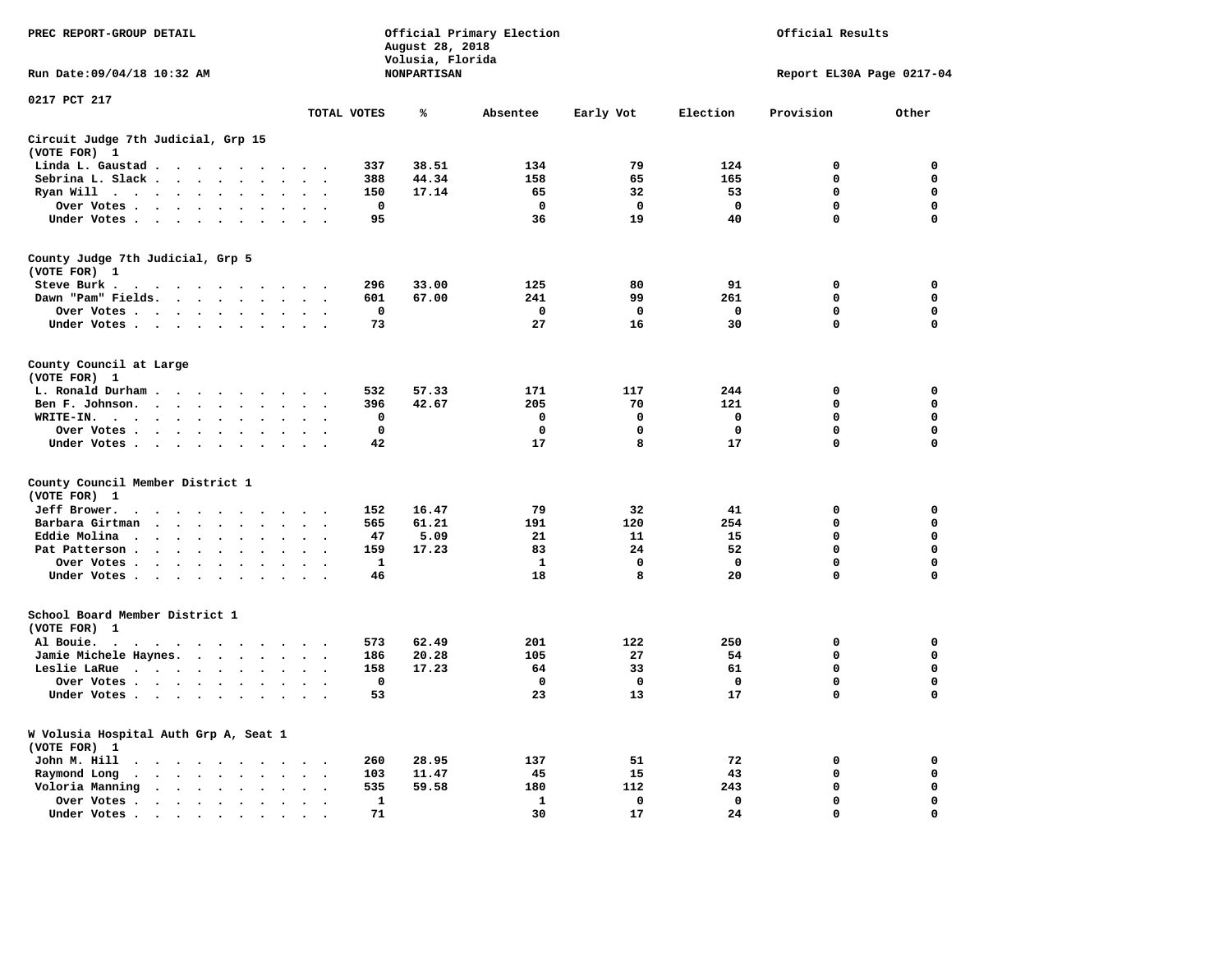| PREC REPORT-GROUP DETAIL                              |             | August 28, 2018<br>Volusia, Florida | Official Primary Election | Official Results |              |                           |       |  |
|-------------------------------------------------------|-------------|-------------------------------------|---------------------------|------------------|--------------|---------------------------|-------|--|
| Run Date: 09/04/18 10:32 AM                           |             | <b>NONPARTISAN</b>                  |                           |                  |              | Report EL30A Page 0217-05 |       |  |
| 0217 PCT 217                                          |             |                                     |                           |                  |              |                           |       |  |
|                                                       | TOTAL VOTES | %ะ                                  | Absentee                  | Early Vot        | Election     | Provision                 | Other |  |
| W Volusia Hospital Auth Grp B, Seat 2<br>(VOTE FOR) 1 |             |                                     |                           |                  |              |                           |       |  |
| Michael Ray.                                          |             | 20.64<br>180                        | 82                        | 32               | 66           | 0                         |       |  |
| Kathie D. Shepard.                                    |             | 63.76<br>556                        | 213                       | 112              | 231          |                           |       |  |
| Brian Soukup                                          |             | 15.60<br>136                        | 58                        | 30               | 48           |                           |       |  |
| Over Votes                                            |             | ı                                   |                           | $\Omega$         | $\Omega$     |                           |       |  |
| Under Votes                                           |             | 97                                  | 39                        | 21               | 37           | 0                         |       |  |
| City of DeLand Seat 5                                 |             |                                     |                           |                  |              |                           |       |  |
| (VOTE FOR) 1                                          |             |                                     |                           |                  |              |                           |       |  |
| Markesha James.                                       |             | 55.42<br>501                        | 150                       | 97               | 254          | 0                         |       |  |
| Phil Martin.                                          |             | 19.69<br>178                        | 106                       | 31               | 41           |                           |       |  |
| Kevin Reid                                            |             | 24.89<br>225                        | 100                       | 57               | 68           |                           |       |  |
| Over Votes                                            |             | $\mathbf{o}$                        | 0                         | 0                | <sup>0</sup> |                           |       |  |
| Under Votes                                           |             | 66                                  | 37                        | 10               | 19           |                           |       |  |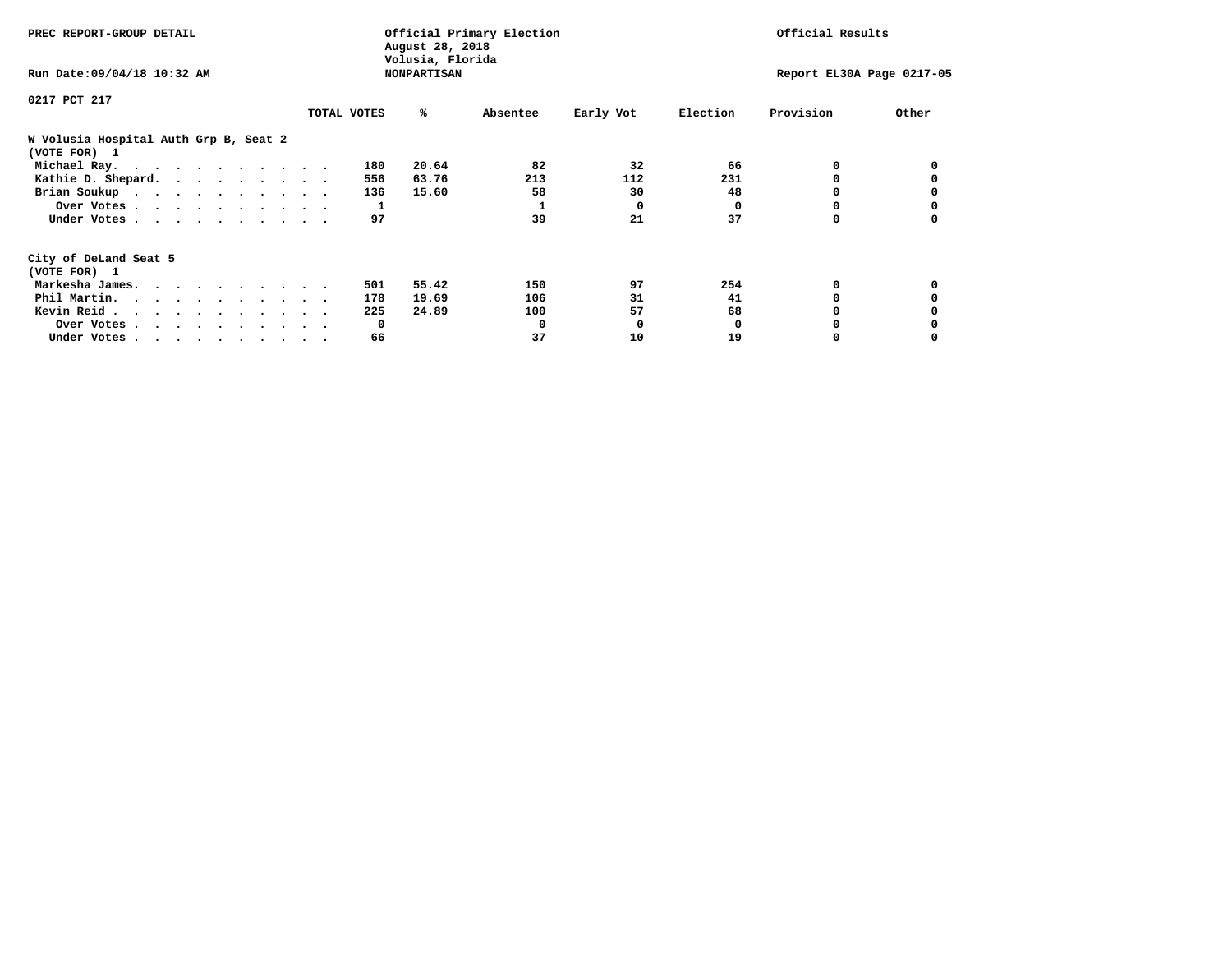| PREC REPORT-GROUP DETAIL               |  |                                         |             | August 28, 2018<br>Volusia, Florida | Official Primary Election |           |          | Official Results          |       |
|----------------------------------------|--|-----------------------------------------|-------------|-------------------------------------|---------------------------|-----------|----------|---------------------------|-------|
| Run Date: 09/04/18 10:32 AM            |  |                                         |             | <b>STATISTICS</b>                   |                           |           |          | Report EL30A Page 0218-01 |       |
| 0218 PCT 218                           |  |                                         |             |                                     |                           |           |          |                           |       |
|                                        |  |                                         | TOTAL VOTES | %ะ                                  | Absentee                  | Early Vot | Election | Provision                 | Other |
| REGISTERED VOTERS - TOTAL              |  |                                         | 4,577       |                                     |                           |           |          |                           |       |
| REGISTERED VOTERS - DEMOCRATIC         |  | $\sim$ $\sim$ $\sim$ $\sim$             | 1,657       | 36.20                               |                           |           |          |                           |       |
| REGISTERED VOTERS - REPUBLICAN         |  |                                         | 1,495       | 32.66                               |                           |           |          |                           |       |
| REGISTERED VOTERS - NONPARTISAN        |  |                                         | 1,425       |                                     |                           |           |          |                           |       |
| BALLOTS CAST - TOTAL.                  |  |                                         | 1,268       |                                     | 580                       | 216       | 472      | 0                         |       |
| BALLOTS CAST - DEMOCRATIC              |  |                                         | 574         | 45.27                               | 256                       | 112       | 206      |                           |       |
| BALLOTS CAST - REPUBLICAN              |  |                                         | 516         | 40.69                               | 226                       | 72        | 218      | 0                         |       |
| BALLOTS CAST - NONPARTISAN.            |  |                                         | 178         | 14.04                               | 98                        | 32        | 48       |                           |       |
| BALLOTS CAST - BLANK.                  |  |                                         | 6           | .47                                 | 4                         | 0         |          | 0                         |       |
| VOTER TURNOUT - TOTAL<br>.             |  |                                         |             | 27.70                               |                           |           |          |                           |       |
| VOTER TURNOUT - DEMOCRATIC.            |  | $\cdot$ $\cdot$ $\cdot$ $\cdot$ $\cdot$ |             | 34.64                               |                           |           |          |                           |       |
| VOTER TURNOUT - REPUBLICAN.<br>$\cdot$ |  |                                         |             | 34.52                               |                           |           |          |                           |       |
| VOTER TURNOUT - BLANK                  |  |                                         |             | .13                                 |                           |           |          |                           |       |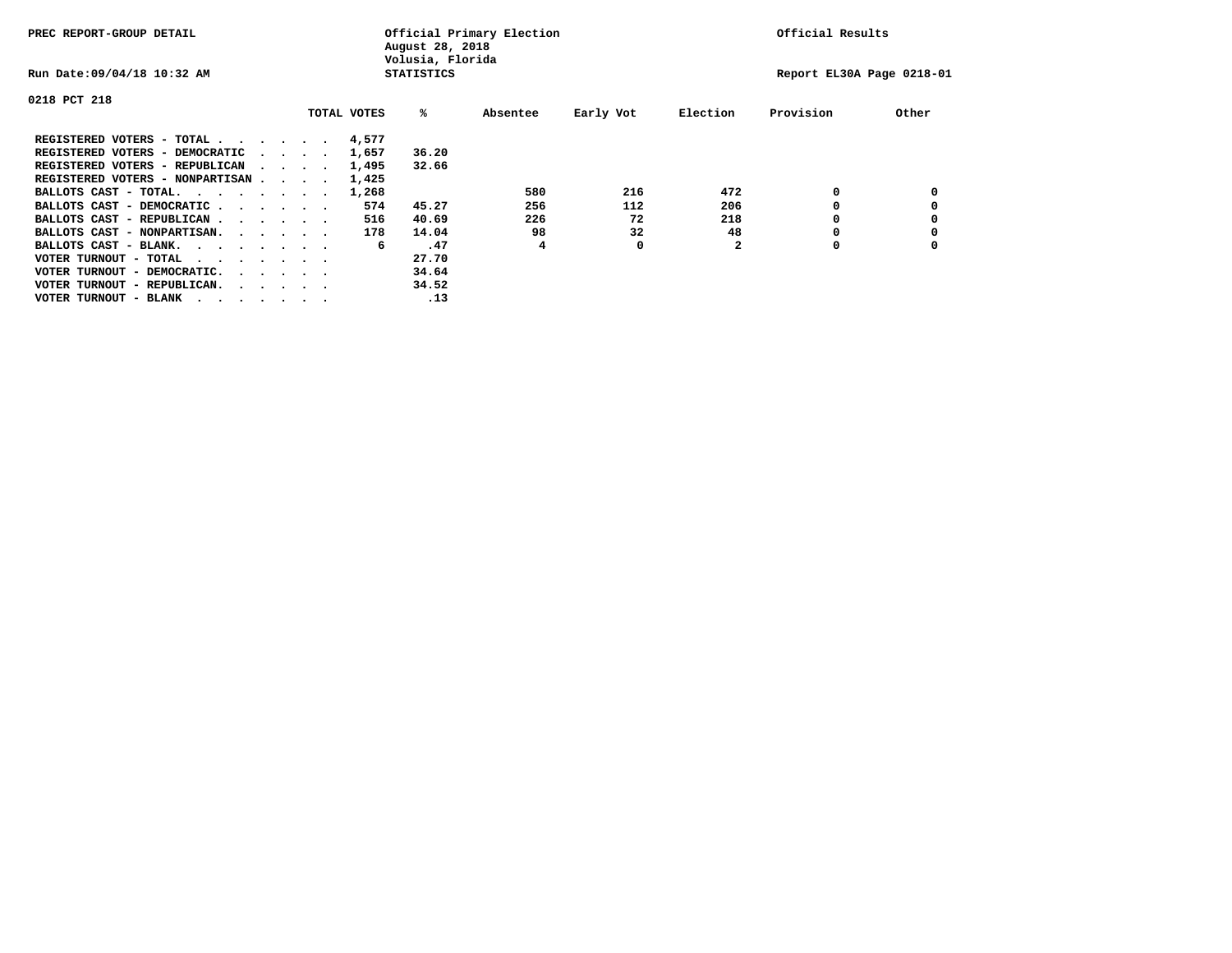| DEMOCRATIC<br>Run Date: 09/04/18 10:32 AM<br>Report EL30A Page 0218-02<br>Early Vot<br>Election<br>Provision<br>Other<br>TOTAL VOTES<br>℁<br>Absentee<br>Representative in Congress Dist 6<br>21.47<br>16<br>51<br>0<br>Stephen Sevigny<br>117<br>50<br>0<br>$\cdots$<br>327<br>60.00<br>141<br>73<br>113<br>$\mathbf 0$<br>$\mathbf 0$<br>Nancy Soderberg<br>$\mathbf{r}$ , $\mathbf{r}$ , $\mathbf{r}$ , $\mathbf{r}$ , $\mathbf{r}$<br>$\ddotsc$ $\ddotsc$<br>$\mathbf 0$<br>18.53<br>20<br>31<br>$\mathbf 0$<br>John Upchurch.<br>101<br>50<br>$\cdot$ $\cdot$ $\cdot$ $\cdot$ $\cdot$<br>$\ddot{\phantom{a}}$<br>$\ddot{\phantom{a}}$<br>$\mathbf 0$<br>$\mathbf 0$<br>$\mathbf 0$<br>$\mathbf 0$<br>$\mathbf 0$<br>$\mathbf 0$<br>Over Votes.<br>$\cdots$<br>$\ddot{\phantom{1}}$<br>$\ddot{\phantom{1}}$<br>$\sim$<br>$\Omega$<br>29<br>15<br>3<br>11<br>$\mathbf 0$<br>Under Votes<br>$\ddot{\phantom{a}}$<br>$\sim$<br>Governor and Lieutenant Governor<br>26.32<br>33<br>72<br>Andrew Gillum<br>145<br>40<br>0<br>0<br>$\sim$<br>263<br>47.73<br>52<br>84<br>$\mathbf 0$<br>Gwen Graham.<br>127<br>0<br>$\cdots$<br>$\ddot{\phantom{a}}$<br>$\ddot{\phantom{1}}$<br>$\sim$<br>Jeff Greene.<br>56<br>10.16<br>11<br>11<br>$\mathbf 0$<br>$\mathbf 0$<br>34<br>$\ddot{\phantom{a}}$<br>$\mathbf{2}$<br>Chris King<br>2.90<br>8<br>6<br>$\mathbf 0$<br>$\mathbf 0$<br>16<br>$\sim$<br>8<br>11.62<br>32<br>24<br>$\mathbf 0$<br>$\mathbf 0$<br>Philip Levine.<br>64<br>$\mathcal{A}=\mathcal{A}=\mathcal{A}=\mathcal{A}=\mathcal{A}=\mathcal{A}$<br>$\ddot{\phantom{0}}$<br>$\bullet$<br>$\ddot{\phantom{0}}$<br>$\overline{\phantom{a}}$<br>$\overline{a}$<br>$\mathbf 0$<br>$\mathbf 0$<br>Alex "Lundy" Lundmark<br>5<br>.91<br>$\mathbf{2}$<br>1<br>$\ddot{\phantom{a}}$<br>$\ddot{\phantom{a}}$<br>$\ddot{\phantom{a}}$<br>$\mathbf{1}$<br>$\mathbf{1}$<br>0<br>$\mathbf 0$<br>$\mathbf 0$<br>John Wetherbee.<br>$\mathbf{2}$<br>.36<br>$\cdot$<br>3<br>0<br>$\mathbf 0$<br>$\mathbf 0$<br>$\mathbf 0$<br>3<br>Over Votes<br>20<br>9<br>4<br>7<br>$\Omega$<br>$\mathbf 0$<br>Under Votes<br>(VOTE FOR) 1<br>376<br>75.81<br>171<br>64<br>141<br>0<br>0<br>Sean Shaw<br>$\cdots$<br>24.19<br>34<br>$\mathbf 0$<br>$\mathbf 0$<br>Ryan Torrens<br>120<br>45<br>41<br>$\cdots$<br>$\ddot{\phantom{1}}$<br>$\sim$<br>$\mathbf 0$<br>$\mathbf 0$<br>$\mathbf 0$<br>$\mathbf 0$<br>$\mathbf 0$<br>$\mathbf 0$<br>Over Votes<br>78<br>40<br>14<br>24<br>$\Omega$<br>$\Omega$<br>Under Votes<br>$\ddot{\phantom{a}}$<br>Commissioner of Agriculture<br>Nicole "Nikki" Fried.<br>261<br>109<br>53.05<br>54<br>98<br>0<br>0<br>$\cdot$<br>Jeffrey Duane Porter.<br>56<br>11.38<br>25<br>8<br>23<br>0<br>0<br>$\cdots$<br>$\sim$<br>$\sim$<br>$\sim$<br>$\mathbf 0$<br>175<br>81<br>40<br>54<br>$\mathbf 0$<br>Roy David Walker<br>35.57<br>$\sim$<br>$\ddot{\phantom{a}}$<br>$\mathbf 0$<br>$\mathbf 0$<br>$\mathbf 0$<br>$\mathbf{0}$<br>$\mathbf 0$<br>$\mathbf 0$<br>Over Votes<br>$\ddot{\phantom{a}}$<br>$\Omega$<br>82<br>41<br>10<br>31<br>$\mathbf 0$<br>Under Votes<br>$\ddot{\phantom{1}}$<br>State Representative District 26<br>111<br>Patrick Henry.<br>376<br>72.59<br>179<br>86<br>0<br>0<br>$\cdots$<br>$\mathbf 0$<br>27.41<br>19<br>73<br>$\mathbf 0$<br>Percy L. Williamson<br>142<br>50<br>$\ddot{\phantom{a}}$<br>$\overline{\phantom{a}}$<br>$\ddot{\phantom{0}}$<br>$\mathbf 0$<br>$\mathbf 0$<br>$\mathbf 0$<br>$\mathbf 0$<br>$\mathbf 0$<br>$\mathbf 0$<br>Over Votes.<br>$\ddot{\phantom{a}}$<br>$\bullet$<br>Under Votes | PREC REPORT-GROUP DETAIL |  | Official Primary Election<br>Official Results<br>August 28, 2018<br>Volusia, Florida |  |  |  |  |    |    |   |    |          |          |
|------------------------------------------------------------------------------------------------------------------------------------------------------------------------------------------------------------------------------------------------------------------------------------------------------------------------------------------------------------------------------------------------------------------------------------------------------------------------------------------------------------------------------------------------------------------------------------------------------------------------------------------------------------------------------------------------------------------------------------------------------------------------------------------------------------------------------------------------------------------------------------------------------------------------------------------------------------------------------------------------------------------------------------------------------------------------------------------------------------------------------------------------------------------------------------------------------------------------------------------------------------------------------------------------------------------------------------------------------------------------------------------------------------------------------------------------------------------------------------------------------------------------------------------------------------------------------------------------------------------------------------------------------------------------------------------------------------------------------------------------------------------------------------------------------------------------------------------------------------------------------------------------------------------------------------------------------------------------------------------------------------------------------------------------------------------------------------------------------------------------------------------------------------------------------------------------------------------------------------------------------------------------------------------------------------------------------------------------------------------------------------------------------------------------------------------------------------------------------------------------------------------------------------------------------------------------------------------------------------------------------------------------------------------------------------------------------------------------------------------------------------------------------------------------------------------------------------------------------------------------------------------------------------------------------------------------------------------------------------------------------------------------------------------------------------------------------------------------------------------------------------------------------------------------------------------------------------------------------------------------------------------------------------------------------------------------------------------------------------------------------------------------------------------------------------------------------------------------------------------------------------------------------------------------------|--------------------------|--|--------------------------------------------------------------------------------------|--|--|--|--|----|----|---|----|----------|----------|
|                                                                                                                                                                                                                                                                                                                                                                                                                                                                                                                                                                                                                                                                                                                                                                                                                                                                                                                                                                                                                                                                                                                                                                                                                                                                                                                                                                                                                                                                                                                                                                                                                                                                                                                                                                                                                                                                                                                                                                                                                                                                                                                                                                                                                                                                                                                                                                                                                                                                                                                                                                                                                                                                                                                                                                                                                                                                                                                                                                                                                                                                                                                                                                                                                                                                                                                                                                                                                                                                                                                                                      |                          |  |                                                                                      |  |  |  |  |    |    |   |    |          |          |
|                                                                                                                                                                                                                                                                                                                                                                                                                                                                                                                                                                                                                                                                                                                                                                                                                                                                                                                                                                                                                                                                                                                                                                                                                                                                                                                                                                                                                                                                                                                                                                                                                                                                                                                                                                                                                                                                                                                                                                                                                                                                                                                                                                                                                                                                                                                                                                                                                                                                                                                                                                                                                                                                                                                                                                                                                                                                                                                                                                                                                                                                                                                                                                                                                                                                                                                                                                                                                                                                                                                                                      | 0218 PCT 218             |  |                                                                                      |  |  |  |  |    |    |   |    |          |          |
|                                                                                                                                                                                                                                                                                                                                                                                                                                                                                                                                                                                                                                                                                                                                                                                                                                                                                                                                                                                                                                                                                                                                                                                                                                                                                                                                                                                                                                                                                                                                                                                                                                                                                                                                                                                                                                                                                                                                                                                                                                                                                                                                                                                                                                                                                                                                                                                                                                                                                                                                                                                                                                                                                                                                                                                                                                                                                                                                                                                                                                                                                                                                                                                                                                                                                                                                                                                                                                                                                                                                                      |                          |  |                                                                                      |  |  |  |  |    |    |   |    |          |          |
|                                                                                                                                                                                                                                                                                                                                                                                                                                                                                                                                                                                                                                                                                                                                                                                                                                                                                                                                                                                                                                                                                                                                                                                                                                                                                                                                                                                                                                                                                                                                                                                                                                                                                                                                                                                                                                                                                                                                                                                                                                                                                                                                                                                                                                                                                                                                                                                                                                                                                                                                                                                                                                                                                                                                                                                                                                                                                                                                                                                                                                                                                                                                                                                                                                                                                                                                                                                                                                                                                                                                                      | (VOTE FOR) 1             |  |                                                                                      |  |  |  |  |    |    |   |    |          |          |
|                                                                                                                                                                                                                                                                                                                                                                                                                                                                                                                                                                                                                                                                                                                                                                                                                                                                                                                                                                                                                                                                                                                                                                                                                                                                                                                                                                                                                                                                                                                                                                                                                                                                                                                                                                                                                                                                                                                                                                                                                                                                                                                                                                                                                                                                                                                                                                                                                                                                                                                                                                                                                                                                                                                                                                                                                                                                                                                                                                                                                                                                                                                                                                                                                                                                                                                                                                                                                                                                                                                                                      |                          |  |                                                                                      |  |  |  |  |    |    |   |    |          |          |
|                                                                                                                                                                                                                                                                                                                                                                                                                                                                                                                                                                                                                                                                                                                                                                                                                                                                                                                                                                                                                                                                                                                                                                                                                                                                                                                                                                                                                                                                                                                                                                                                                                                                                                                                                                                                                                                                                                                                                                                                                                                                                                                                                                                                                                                                                                                                                                                                                                                                                                                                                                                                                                                                                                                                                                                                                                                                                                                                                                                                                                                                                                                                                                                                                                                                                                                                                                                                                                                                                                                                                      |                          |  |                                                                                      |  |  |  |  |    |    |   |    |          |          |
|                                                                                                                                                                                                                                                                                                                                                                                                                                                                                                                                                                                                                                                                                                                                                                                                                                                                                                                                                                                                                                                                                                                                                                                                                                                                                                                                                                                                                                                                                                                                                                                                                                                                                                                                                                                                                                                                                                                                                                                                                                                                                                                                                                                                                                                                                                                                                                                                                                                                                                                                                                                                                                                                                                                                                                                                                                                                                                                                                                                                                                                                                                                                                                                                                                                                                                                                                                                                                                                                                                                                                      |                          |  |                                                                                      |  |  |  |  |    |    |   |    |          |          |
|                                                                                                                                                                                                                                                                                                                                                                                                                                                                                                                                                                                                                                                                                                                                                                                                                                                                                                                                                                                                                                                                                                                                                                                                                                                                                                                                                                                                                                                                                                                                                                                                                                                                                                                                                                                                                                                                                                                                                                                                                                                                                                                                                                                                                                                                                                                                                                                                                                                                                                                                                                                                                                                                                                                                                                                                                                                                                                                                                                                                                                                                                                                                                                                                                                                                                                                                                                                                                                                                                                                                                      |                          |  |                                                                                      |  |  |  |  |    |    |   |    |          |          |
|                                                                                                                                                                                                                                                                                                                                                                                                                                                                                                                                                                                                                                                                                                                                                                                                                                                                                                                                                                                                                                                                                                                                                                                                                                                                                                                                                                                                                                                                                                                                                                                                                                                                                                                                                                                                                                                                                                                                                                                                                                                                                                                                                                                                                                                                                                                                                                                                                                                                                                                                                                                                                                                                                                                                                                                                                                                                                                                                                                                                                                                                                                                                                                                                                                                                                                                                                                                                                                                                                                                                                      |                          |  |                                                                                      |  |  |  |  |    |    |   |    |          |          |
|                                                                                                                                                                                                                                                                                                                                                                                                                                                                                                                                                                                                                                                                                                                                                                                                                                                                                                                                                                                                                                                                                                                                                                                                                                                                                                                                                                                                                                                                                                                                                                                                                                                                                                                                                                                                                                                                                                                                                                                                                                                                                                                                                                                                                                                                                                                                                                                                                                                                                                                                                                                                                                                                                                                                                                                                                                                                                                                                                                                                                                                                                                                                                                                                                                                                                                                                                                                                                                                                                                                                                      | (VOTE FOR) 1             |  |                                                                                      |  |  |  |  |    |    |   |    |          |          |
|                                                                                                                                                                                                                                                                                                                                                                                                                                                                                                                                                                                                                                                                                                                                                                                                                                                                                                                                                                                                                                                                                                                                                                                                                                                                                                                                                                                                                                                                                                                                                                                                                                                                                                                                                                                                                                                                                                                                                                                                                                                                                                                                                                                                                                                                                                                                                                                                                                                                                                                                                                                                                                                                                                                                                                                                                                                                                                                                                                                                                                                                                                                                                                                                                                                                                                                                                                                                                                                                                                                                                      |                          |  |                                                                                      |  |  |  |  |    |    |   |    |          |          |
|                                                                                                                                                                                                                                                                                                                                                                                                                                                                                                                                                                                                                                                                                                                                                                                                                                                                                                                                                                                                                                                                                                                                                                                                                                                                                                                                                                                                                                                                                                                                                                                                                                                                                                                                                                                                                                                                                                                                                                                                                                                                                                                                                                                                                                                                                                                                                                                                                                                                                                                                                                                                                                                                                                                                                                                                                                                                                                                                                                                                                                                                                                                                                                                                                                                                                                                                                                                                                                                                                                                                                      |                          |  |                                                                                      |  |  |  |  |    |    |   |    |          |          |
|                                                                                                                                                                                                                                                                                                                                                                                                                                                                                                                                                                                                                                                                                                                                                                                                                                                                                                                                                                                                                                                                                                                                                                                                                                                                                                                                                                                                                                                                                                                                                                                                                                                                                                                                                                                                                                                                                                                                                                                                                                                                                                                                                                                                                                                                                                                                                                                                                                                                                                                                                                                                                                                                                                                                                                                                                                                                                                                                                                                                                                                                                                                                                                                                                                                                                                                                                                                                                                                                                                                                                      |                          |  |                                                                                      |  |  |  |  |    |    |   |    |          |          |
|                                                                                                                                                                                                                                                                                                                                                                                                                                                                                                                                                                                                                                                                                                                                                                                                                                                                                                                                                                                                                                                                                                                                                                                                                                                                                                                                                                                                                                                                                                                                                                                                                                                                                                                                                                                                                                                                                                                                                                                                                                                                                                                                                                                                                                                                                                                                                                                                                                                                                                                                                                                                                                                                                                                                                                                                                                                                                                                                                                                                                                                                                                                                                                                                                                                                                                                                                                                                                                                                                                                                                      |                          |  |                                                                                      |  |  |  |  |    |    |   |    |          |          |
|                                                                                                                                                                                                                                                                                                                                                                                                                                                                                                                                                                                                                                                                                                                                                                                                                                                                                                                                                                                                                                                                                                                                                                                                                                                                                                                                                                                                                                                                                                                                                                                                                                                                                                                                                                                                                                                                                                                                                                                                                                                                                                                                                                                                                                                                                                                                                                                                                                                                                                                                                                                                                                                                                                                                                                                                                                                                                                                                                                                                                                                                                                                                                                                                                                                                                                                                                                                                                                                                                                                                                      |                          |  |                                                                                      |  |  |  |  |    |    |   |    |          |          |
|                                                                                                                                                                                                                                                                                                                                                                                                                                                                                                                                                                                                                                                                                                                                                                                                                                                                                                                                                                                                                                                                                                                                                                                                                                                                                                                                                                                                                                                                                                                                                                                                                                                                                                                                                                                                                                                                                                                                                                                                                                                                                                                                                                                                                                                                                                                                                                                                                                                                                                                                                                                                                                                                                                                                                                                                                                                                                                                                                                                                                                                                                                                                                                                                                                                                                                                                                                                                                                                                                                                                                      |                          |  |                                                                                      |  |  |  |  |    |    |   |    |          |          |
|                                                                                                                                                                                                                                                                                                                                                                                                                                                                                                                                                                                                                                                                                                                                                                                                                                                                                                                                                                                                                                                                                                                                                                                                                                                                                                                                                                                                                                                                                                                                                                                                                                                                                                                                                                                                                                                                                                                                                                                                                                                                                                                                                                                                                                                                                                                                                                                                                                                                                                                                                                                                                                                                                                                                                                                                                                                                                                                                                                                                                                                                                                                                                                                                                                                                                                                                                                                                                                                                                                                                                      |                          |  |                                                                                      |  |  |  |  |    |    |   |    |          |          |
|                                                                                                                                                                                                                                                                                                                                                                                                                                                                                                                                                                                                                                                                                                                                                                                                                                                                                                                                                                                                                                                                                                                                                                                                                                                                                                                                                                                                                                                                                                                                                                                                                                                                                                                                                                                                                                                                                                                                                                                                                                                                                                                                                                                                                                                                                                                                                                                                                                                                                                                                                                                                                                                                                                                                                                                                                                                                                                                                                                                                                                                                                                                                                                                                                                                                                                                                                                                                                                                                                                                                                      |                          |  |                                                                                      |  |  |  |  |    |    |   |    |          |          |
|                                                                                                                                                                                                                                                                                                                                                                                                                                                                                                                                                                                                                                                                                                                                                                                                                                                                                                                                                                                                                                                                                                                                                                                                                                                                                                                                                                                                                                                                                                                                                                                                                                                                                                                                                                                                                                                                                                                                                                                                                                                                                                                                                                                                                                                                                                                                                                                                                                                                                                                                                                                                                                                                                                                                                                                                                                                                                                                                                                                                                                                                                                                                                                                                                                                                                                                                                                                                                                                                                                                                                      |                          |  |                                                                                      |  |  |  |  |    |    |   |    |          |          |
|                                                                                                                                                                                                                                                                                                                                                                                                                                                                                                                                                                                                                                                                                                                                                                                                                                                                                                                                                                                                                                                                                                                                                                                                                                                                                                                                                                                                                                                                                                                                                                                                                                                                                                                                                                                                                                                                                                                                                                                                                                                                                                                                                                                                                                                                                                                                                                                                                                                                                                                                                                                                                                                                                                                                                                                                                                                                                                                                                                                                                                                                                                                                                                                                                                                                                                                                                                                                                                                                                                                                                      |                          |  |                                                                                      |  |  |  |  |    |    |   |    |          |          |
|                                                                                                                                                                                                                                                                                                                                                                                                                                                                                                                                                                                                                                                                                                                                                                                                                                                                                                                                                                                                                                                                                                                                                                                                                                                                                                                                                                                                                                                                                                                                                                                                                                                                                                                                                                                                                                                                                                                                                                                                                                                                                                                                                                                                                                                                                                                                                                                                                                                                                                                                                                                                                                                                                                                                                                                                                                                                                                                                                                                                                                                                                                                                                                                                                                                                                                                                                                                                                                                                                                                                                      | Attorney General         |  |                                                                                      |  |  |  |  |    |    |   |    |          |          |
|                                                                                                                                                                                                                                                                                                                                                                                                                                                                                                                                                                                                                                                                                                                                                                                                                                                                                                                                                                                                                                                                                                                                                                                                                                                                                                                                                                                                                                                                                                                                                                                                                                                                                                                                                                                                                                                                                                                                                                                                                                                                                                                                                                                                                                                                                                                                                                                                                                                                                                                                                                                                                                                                                                                                                                                                                                                                                                                                                                                                                                                                                                                                                                                                                                                                                                                                                                                                                                                                                                                                                      |                          |  |                                                                                      |  |  |  |  |    |    |   |    |          |          |
|                                                                                                                                                                                                                                                                                                                                                                                                                                                                                                                                                                                                                                                                                                                                                                                                                                                                                                                                                                                                                                                                                                                                                                                                                                                                                                                                                                                                                                                                                                                                                                                                                                                                                                                                                                                                                                                                                                                                                                                                                                                                                                                                                                                                                                                                                                                                                                                                                                                                                                                                                                                                                                                                                                                                                                                                                                                                                                                                                                                                                                                                                                                                                                                                                                                                                                                                                                                                                                                                                                                                                      |                          |  |                                                                                      |  |  |  |  |    |    |   |    |          |          |
|                                                                                                                                                                                                                                                                                                                                                                                                                                                                                                                                                                                                                                                                                                                                                                                                                                                                                                                                                                                                                                                                                                                                                                                                                                                                                                                                                                                                                                                                                                                                                                                                                                                                                                                                                                                                                                                                                                                                                                                                                                                                                                                                                                                                                                                                                                                                                                                                                                                                                                                                                                                                                                                                                                                                                                                                                                                                                                                                                                                                                                                                                                                                                                                                                                                                                                                                                                                                                                                                                                                                                      |                          |  |                                                                                      |  |  |  |  |    |    |   |    |          |          |
|                                                                                                                                                                                                                                                                                                                                                                                                                                                                                                                                                                                                                                                                                                                                                                                                                                                                                                                                                                                                                                                                                                                                                                                                                                                                                                                                                                                                                                                                                                                                                                                                                                                                                                                                                                                                                                                                                                                                                                                                                                                                                                                                                                                                                                                                                                                                                                                                                                                                                                                                                                                                                                                                                                                                                                                                                                                                                                                                                                                                                                                                                                                                                                                                                                                                                                                                                                                                                                                                                                                                                      |                          |  |                                                                                      |  |  |  |  |    |    |   |    |          |          |
|                                                                                                                                                                                                                                                                                                                                                                                                                                                                                                                                                                                                                                                                                                                                                                                                                                                                                                                                                                                                                                                                                                                                                                                                                                                                                                                                                                                                                                                                                                                                                                                                                                                                                                                                                                                                                                                                                                                                                                                                                                                                                                                                                                                                                                                                                                                                                                                                                                                                                                                                                                                                                                                                                                                                                                                                                                                                                                                                                                                                                                                                                                                                                                                                                                                                                                                                                                                                                                                                                                                                                      | (VOTE FOR) 1             |  |                                                                                      |  |  |  |  |    |    |   |    |          |          |
|                                                                                                                                                                                                                                                                                                                                                                                                                                                                                                                                                                                                                                                                                                                                                                                                                                                                                                                                                                                                                                                                                                                                                                                                                                                                                                                                                                                                                                                                                                                                                                                                                                                                                                                                                                                                                                                                                                                                                                                                                                                                                                                                                                                                                                                                                                                                                                                                                                                                                                                                                                                                                                                                                                                                                                                                                                                                                                                                                                                                                                                                                                                                                                                                                                                                                                                                                                                                                                                                                                                                                      |                          |  |                                                                                      |  |  |  |  |    |    |   |    |          |          |
|                                                                                                                                                                                                                                                                                                                                                                                                                                                                                                                                                                                                                                                                                                                                                                                                                                                                                                                                                                                                                                                                                                                                                                                                                                                                                                                                                                                                                                                                                                                                                                                                                                                                                                                                                                                                                                                                                                                                                                                                                                                                                                                                                                                                                                                                                                                                                                                                                                                                                                                                                                                                                                                                                                                                                                                                                                                                                                                                                                                                                                                                                                                                                                                                                                                                                                                                                                                                                                                                                                                                                      |                          |  |                                                                                      |  |  |  |  |    |    |   |    |          |          |
|                                                                                                                                                                                                                                                                                                                                                                                                                                                                                                                                                                                                                                                                                                                                                                                                                                                                                                                                                                                                                                                                                                                                                                                                                                                                                                                                                                                                                                                                                                                                                                                                                                                                                                                                                                                                                                                                                                                                                                                                                                                                                                                                                                                                                                                                                                                                                                                                                                                                                                                                                                                                                                                                                                                                                                                                                                                                                                                                                                                                                                                                                                                                                                                                                                                                                                                                                                                                                                                                                                                                                      |                          |  |                                                                                      |  |  |  |  |    |    |   |    |          |          |
|                                                                                                                                                                                                                                                                                                                                                                                                                                                                                                                                                                                                                                                                                                                                                                                                                                                                                                                                                                                                                                                                                                                                                                                                                                                                                                                                                                                                                                                                                                                                                                                                                                                                                                                                                                                                                                                                                                                                                                                                                                                                                                                                                                                                                                                                                                                                                                                                                                                                                                                                                                                                                                                                                                                                                                                                                                                                                                                                                                                                                                                                                                                                                                                                                                                                                                                                                                                                                                                                                                                                                      |                          |  |                                                                                      |  |  |  |  |    |    |   |    |          |          |
|                                                                                                                                                                                                                                                                                                                                                                                                                                                                                                                                                                                                                                                                                                                                                                                                                                                                                                                                                                                                                                                                                                                                                                                                                                                                                                                                                                                                                                                                                                                                                                                                                                                                                                                                                                                                                                                                                                                                                                                                                                                                                                                                                                                                                                                                                                                                                                                                                                                                                                                                                                                                                                                                                                                                                                                                                                                                                                                                                                                                                                                                                                                                                                                                                                                                                                                                                                                                                                                                                                                                                      |                          |  |                                                                                      |  |  |  |  |    |    |   |    |          |          |
|                                                                                                                                                                                                                                                                                                                                                                                                                                                                                                                                                                                                                                                                                                                                                                                                                                                                                                                                                                                                                                                                                                                                                                                                                                                                                                                                                                                                                                                                                                                                                                                                                                                                                                                                                                                                                                                                                                                                                                                                                                                                                                                                                                                                                                                                                                                                                                                                                                                                                                                                                                                                                                                                                                                                                                                                                                                                                                                                                                                                                                                                                                                                                                                                                                                                                                                                                                                                                                                                                                                                                      | (VOTE FOR) 1             |  |                                                                                      |  |  |  |  |    |    |   |    |          |          |
|                                                                                                                                                                                                                                                                                                                                                                                                                                                                                                                                                                                                                                                                                                                                                                                                                                                                                                                                                                                                                                                                                                                                                                                                                                                                                                                                                                                                                                                                                                                                                                                                                                                                                                                                                                                                                                                                                                                                                                                                                                                                                                                                                                                                                                                                                                                                                                                                                                                                                                                                                                                                                                                                                                                                                                                                                                                                                                                                                                                                                                                                                                                                                                                                                                                                                                                                                                                                                                                                                                                                                      |                          |  |                                                                                      |  |  |  |  |    |    |   |    |          |          |
|                                                                                                                                                                                                                                                                                                                                                                                                                                                                                                                                                                                                                                                                                                                                                                                                                                                                                                                                                                                                                                                                                                                                                                                                                                                                                                                                                                                                                                                                                                                                                                                                                                                                                                                                                                                                                                                                                                                                                                                                                                                                                                                                                                                                                                                                                                                                                                                                                                                                                                                                                                                                                                                                                                                                                                                                                                                                                                                                                                                                                                                                                                                                                                                                                                                                                                                                                                                                                                                                                                                                                      |                          |  |                                                                                      |  |  |  |  |    |    |   |    |          |          |
|                                                                                                                                                                                                                                                                                                                                                                                                                                                                                                                                                                                                                                                                                                                                                                                                                                                                                                                                                                                                                                                                                                                                                                                                                                                                                                                                                                                                                                                                                                                                                                                                                                                                                                                                                                                                                                                                                                                                                                                                                                                                                                                                                                                                                                                                                                                                                                                                                                                                                                                                                                                                                                                                                                                                                                                                                                                                                                                                                                                                                                                                                                                                                                                                                                                                                                                                                                                                                                                                                                                                                      |                          |  |                                                                                      |  |  |  |  |    |    |   |    |          |          |
|                                                                                                                                                                                                                                                                                                                                                                                                                                                                                                                                                                                                                                                                                                                                                                                                                                                                                                                                                                                                                                                                                                                                                                                                                                                                                                                                                                                                                                                                                                                                                                                                                                                                                                                                                                                                                                                                                                                                                                                                                                                                                                                                                                                                                                                                                                                                                                                                                                                                                                                                                                                                                                                                                                                                                                                                                                                                                                                                                                                                                                                                                                                                                                                                                                                                                                                                                                                                                                                                                                                                                      |                          |  |                                                                                      |  |  |  |  | 56 | 27 | 7 | 22 | $\Omega$ | $\Omega$ |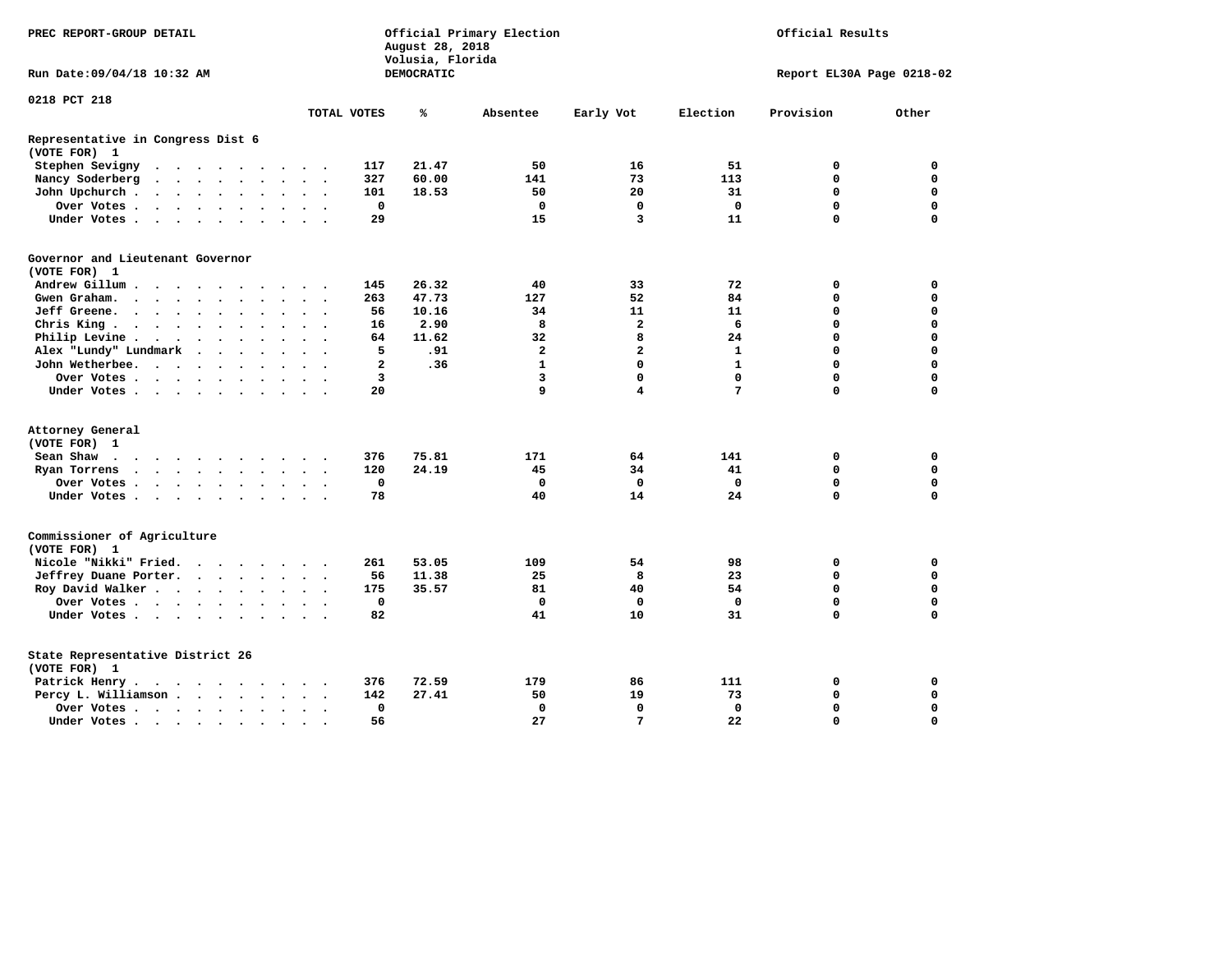| PREC REPORT-GROUP DETAIL                                                                                                                                                      |                             | August 28, 2018<br>Volusia, Florida | Official Primary Election |                         |                             | Official Results          |                            |
|-------------------------------------------------------------------------------------------------------------------------------------------------------------------------------|-----------------------------|-------------------------------------|---------------------------|-------------------------|-----------------------------|---------------------------|----------------------------|
| Run Date: 09/04/18 10:32 AM                                                                                                                                                   |                             | REPUBLICAN                          |                           |                         |                             | Report EL30A Page 0218-03 |                            |
| 0218 PCT 218                                                                                                                                                                  | TOTAL VOTES                 | ℁                                   | Absentee                  | Early Vot               | Election                    | Provision                 | Other                      |
|                                                                                                                                                                               |                             |                                     |                           |                         |                             |                           |                            |
| United States Senator<br>(VOTE FOR) 1                                                                                                                                         |                             |                                     |                           |                         |                             |                           |                            |
| Roque "Rocky" De La Fuente.<br>$\sim$                                                                                                                                         |                             | 10.10<br>51                         | 20                        | 9                       | 22                          | 0                         | 0                          |
| Rick Scott.<br>$\mathcal{A}$ . The second contribution of the second contribution $\mathcal{A}$                                                                               | 454<br>$\ddotsc$            | 89.90                               | 201                       | 62                      | 191                         | 0                         | 0                          |
| Over Votes                                                                                                                                                                    |                             | 0                                   | 0                         | 0                       | 0                           | 0                         | 0                          |
| Under Votes<br>$\bullet$                                                                                                                                                      | $\ddot{\phantom{1}}$        | 11                                  | 5                         | $\mathbf{1}$            | 5                           | 0                         | 0                          |
| Representative in Congress Dist 6<br>(VOTE FOR) 1                                                                                                                             |                             |                                     |                           |                         |                             |                           |                            |
| Fred Costello                                                                                                                                                                 | 123                         | 25.41                               | 55                        | 21                      | 47                          | 0                         | 0                          |
| Michael Waltz.<br>$\sim$<br>$\bullet$<br>$\ddot{\phantom{0}}$                                                                                                                 | 237                         | 48.97                               | 100                       | 34                      | 103                         | 0                         | 0                          |
| John Ward<br>$\bullet$<br>$\bullet$                                                                                                                                           | 124                         | 25.62                               | 58                        | 13                      | 53                          | 0                         | 0                          |
| Over Votes .<br>$\ddot{\phantom{a}}$<br>$\ddot{\phantom{a}}$<br>$\sim$<br>$\bullet$                                                                                           |                             | 1                                   | 1                         | 0                       | 0                           | 0                         | $\mathbf 0$                |
| Under Votes<br>$\bullet$                                                                                                                                                      |                             | 31                                  | 12                        | 4                       | 15                          | 0                         | $\mathbf 0$                |
| Governor and Lieutenant Governor<br>(VOTE FOR) 1                                                                                                                              |                             |                                     |                           |                         |                             |                           |                            |
| Don Baldauf.                                                                                                                                                                  |                             | 1.20<br>6                           | 3                         | 0                       | 3                           | 0                         | 0                          |
| Ron DeSantis<br>$\cdot$ $\cdot$ $\cdot$ $\cdot$ $\cdot$                                                                                                                       | 302                         | 60.28                               | 125                       | 37                      | 140                         | 0                         | 0                          |
| Timothy M. Devine.<br>$\sim$ $\sim$ $\sim$ $\sim$ $\sim$ $\sim$<br>$\bullet$                                                                                                  |                             | 5<br>1.00                           | 1                         | 3                       | 1                           | 0                         | $\mathbf 0$                |
| Bob Langford.<br>$\sim$ $\sim$ $\sim$ $\sim$ $\sim$<br>$\bullet$<br>$\bullet$<br>$\cdot$                                                                                      |                             | 5<br>1.00                           | 4                         | 0                       | $\mathbf 1$                 | 0                         | $\mathbf 0$                |
| John Joseph Mercadante .<br>$\ddot{\phantom{0}}$<br>$\bullet$                                                                                                                 |                             | з<br>.60                            | 3                         | 0                       | $\mathbf 0$                 | 0                         | 0                          |
| Bruce Nathan<br>$\bullet$<br>$\bullet$<br>$\bullet$                                                                                                                           |                             | 3<br>.60                            | 0                         | $\mathbf{1}$            | $\overline{a}$              | 0                         | $\mathbf 0$                |
| Adam H. Putnam.<br>$\bullet$<br>$\bullet$<br>$\ddot{\phantom{0}}$                                                                                                             | 172                         | 34.33                               | 81                        | 29                      | 62                          | 0<br>0                    | $\mathbf 0$<br>$\mathbf 0$ |
| Bob White<br>$\ddot{\phantom{0}}$<br>$\cdots$<br>Over Votes .                                                                                                                 |                             | 5<br>1.00<br>1                      | 3<br>$\mathbf{1}$         | 0<br>0                  | $\mathbf{2}$<br>$\mathbf 0$ | 0                         | $\mathbf 0$                |
| $\cdot \cdot \cdot \cdot$<br>$\bullet$<br>$\bullet$<br>Under Votes                                                                                                            | $\cdot$                     | 14                                  | 5                         | $\overline{\mathbf{2}}$ | 7                           | 0                         | 0                          |
|                                                                                                                                                                               |                             |                                     |                           |                         |                             |                           |                            |
| Attorney General<br>(VOTE FOR) 1                                                                                                                                              |                             |                                     |                           |                         |                             |                           |                            |
| Ashley Moody<br>$\cdots$<br>$\cdot$ $\cdot$                                                                                                                                   | 291                         | 61.39                               | 120                       | 37                      | 134                         | 0                         | 0                          |
| Frank White.<br>$\begin{array}{cccccccccccccc} \bullet & \bullet & \bullet & \bullet & \bullet & \bullet & \bullet & \bullet & \bullet \end{array}$<br>$\bullet$<br>$\bullet$ | 183<br>$\ddot{\phantom{0}}$ | 38.61                               | 92                        | 29                      | 62                          | 0                         | $\mathbf 0$                |
| Over Votes.<br>$\sim$ $\sim$ $\sim$ $\sim$<br>$\bullet$<br>$\bullet$<br>$\bullet$                                                                                             |                             | 0                                   | 0                         | 0                       | 0                           | 0                         | 0                          |
| Under Votes<br>$\bullet$<br>$\bullet$                                                                                                                                         |                             | 42                                  | 14                        | 6                       | 22                          | 0                         | 0                          |
| Commissioner of Agriculture<br>(VOTE FOR) 1                                                                                                                                   |                             |                                     |                           |                         |                             |                           |                            |
| Matt Caldwell .<br>$\cdot$ $\cdot$ $\cdot$ $\cdot$ $\cdot$ $\cdot$                                                                                                            | 150                         | 32.47                               | 70                        | 22                      | 58                          | 0                         | 0                          |
| Denise Grimsley<br>$\cdot$ $\cdot$ $\cdot$ $\cdot$<br>$\bullet$<br>$\bullet$                                                                                                  | 159                         | 34.42                               | 63                        | 20                      | 76                          | 0                         | 0                          |
| Mike McCalister<br>$\cdots$<br>$\ddot{\phantom{a}}$                                                                                                                           |                             | 73<br>15.80                         | 45                        | 12                      | 16                          | 0                         | 0                          |
| Baxter Troutman<br>.                                                                                                                                                          |                             | 80<br>17.32                         | 28                        | 13                      | 39                          | 0                         | 0                          |
| Over Votes .<br>$\ddot{\phantom{1}}$<br>Under Votes.<br>$\ddot{\phantom{a}}$<br>$\ddot{\phantom{a}}$                                                                          |                             | 0<br>54                             | 0<br>20                   | 0<br>5                  | 0<br>29                     | 0<br>0                    | 0<br>$\mathbf 0$           |
|                                                                                                                                                                               |                             |                                     |                           |                         |                             |                           |                            |
| State Representative District 26<br>(VOTE FOR) 1                                                                                                                              |                             |                                     |                           |                         |                             |                           |                            |
| Michael Cantu.<br>$\sim$ $\sim$ $\sim$<br>$\sim$                                                                                                                              | 208                         | 44.64                               | 97                        | 30                      | 81                          | 0                         | 0                          |
| Elizabeth Fetterhoff.                                                                                                                                                         | 258                         | 55.36                               | 112                       | 36                      | 110                         | 0                         | 0                          |
| Over Votes .<br>$\sim$ $\sim$<br>$\ddot{\phantom{0}}$<br>$\bullet$<br>$\bullet$<br>Under Votes                                                                                |                             | 0<br>50                             | 0<br>17                   | 0<br>6                  | 0<br>27                     | 0<br>0                    | 0<br>0                     |
|                                                                                                                                                                               |                             |                                     |                           |                         |                             |                           |                            |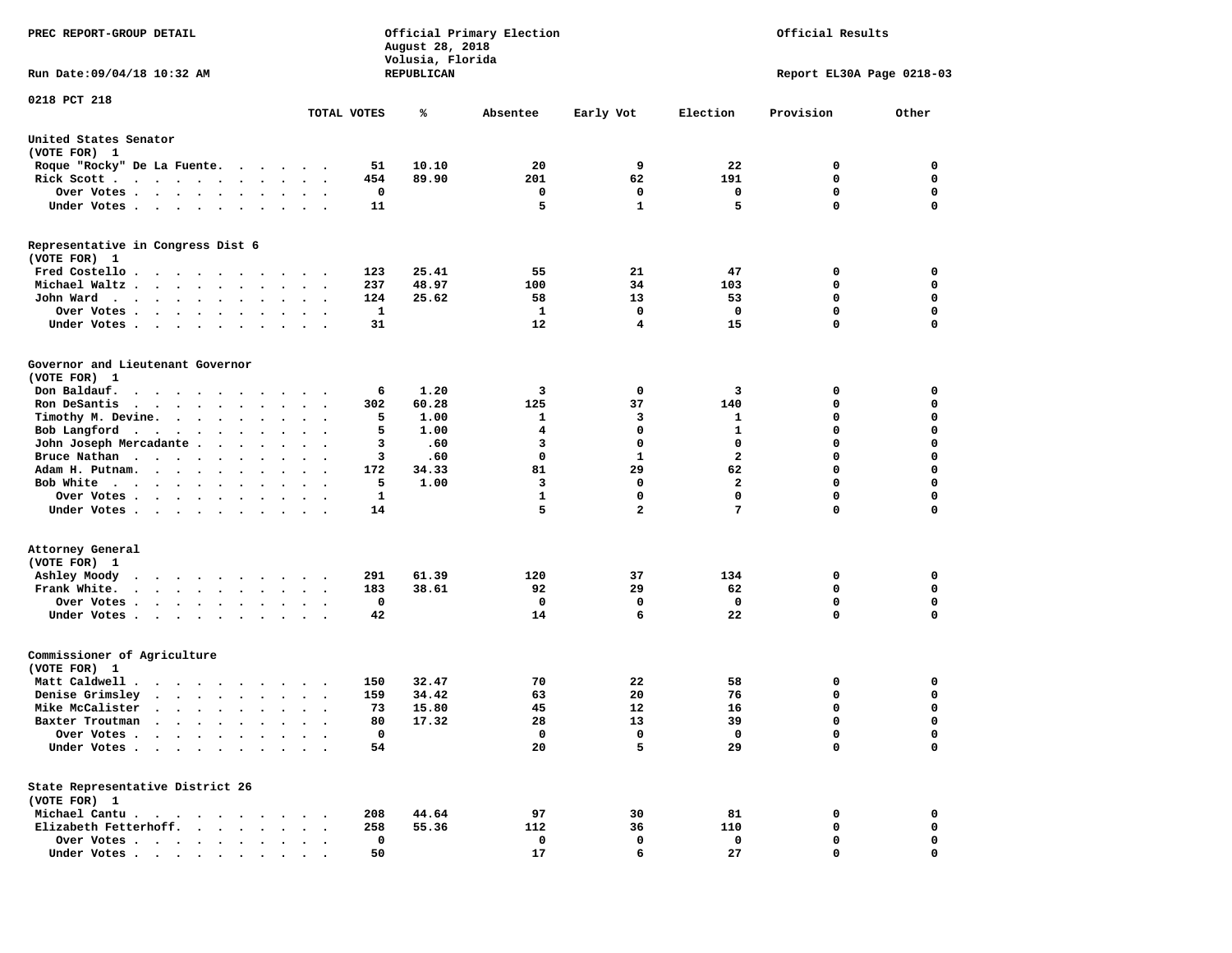| PREC REPORT-GROUP DETAIL                                                                                                                                                    |                                                  | August 28, 2018<br>Volusia, Florida | Official Primary Election |              |              | Official Results |                           |
|-----------------------------------------------------------------------------------------------------------------------------------------------------------------------------|--------------------------------------------------|-------------------------------------|---------------------------|--------------|--------------|------------------|---------------------------|
| Run Date: 09/04/18 10:32 AM                                                                                                                                                 |                                                  | <b>NONPARTISAN</b>                  |                           |              |              |                  | Report EL30A Page 0218-04 |
| 0218 PCT 218                                                                                                                                                                | TOTAL VOTES                                      | ℁                                   | Absentee                  | Early Vot    | Election     | Provision        | Other                     |
|                                                                                                                                                                             |                                                  |                                     |                           |              |              |                  |                           |
| Circuit Judge 7th Judicial, Grp 15<br>(VOTE FOR) 1                                                                                                                          |                                                  |                                     |                           |              |              |                  |                           |
| Linda L. Gaustad<br>$\cdot$ $\cdot$<br>$\cdot$                                                                                                                              |                                                  | 38.92<br>432                        | 225                       | 76           | 131          | 0                | 0                         |
| Sebrina L. Slack<br>$\ddot{\phantom{a}}$<br>$\ddot{\phantom{a}}$                                                                                                            |                                                  | 395<br>35.59                        | 173                       | 72           | 150          | $\mathbf 0$      | $\mathbf 0$               |
| Ryan Will $\cdots$<br>$\ddot{\phantom{a}}$<br>$\cdot$<br>$\ddot{\phantom{a}}$                                                                                               |                                                  | 25.50<br>283                        | 114                       | 45           | 124          | $\mathbf 0$      | 0                         |
| Over Votes<br>$\bullet$<br>$\bullet$<br>$\cdot$<br>$\bullet$                                                                                                                |                                                  | $\mathbf 0$                         | $\mathbf 0$               | $\mathbf 0$  | $\mathbf 0$  | $\mathbf 0$      | 0                         |
| Under Votes<br>$\blacksquare$<br>$\ddot{\phantom{0}}$<br>$\bullet$<br>$\bullet$                                                                                             |                                                  | 158                                 | 68                        | 23           | 67           | $\mathbf 0$      | $\mathbf 0$               |
| County Judge 7th Judicial, Grp 5<br>(VOTE FOR) 1                                                                                                                            |                                                  |                                     |                           |              |              |                  |                           |
| Steve Burk .                                                                                                                                                                |                                                  | 472<br>42.68                        | 227                       | 70           | 175          | 0                | 0                         |
| Dawn "Pam" Fields.<br>$\ddot{\phantom{a}}$<br>$\sim$<br>$\sim$<br>$\sim$                                                                                                    | $\sim$                                           | 634<br>57.32                        | 280                       | 129          | 225          | $\mathbf 0$      | $\mathbf 0$               |
| Over Votes<br>$\ddot{\phantom{0}}$<br>$\bullet$                                                                                                                             |                                                  | 0                                   | $\mathbf 0$               | $\mathbf 0$  | $\mathbf 0$  | $\mathbf 0$      | $\mathbf 0$               |
| Under Votes<br>$\ddot{\phantom{0}}$<br>$\ddot{\phantom{a}}$                                                                                                                 | $\ddot{\phantom{a}}$                             | 162                                 | 73                        | 17           | 72           | $\mathbf 0$      | $\mathbf 0$               |
| County Council at Large<br>(VOTE FOR) 1                                                                                                                                     |                                                  |                                     |                           |              |              |                  |                           |
| L. Ronald Durham                                                                                                                                                            | $\bullet$<br>$\bullet$                           | 443<br>37.57                        | 171                       | 90           | 182          | 0                | 0                         |
| Ben F. Johnson.<br>$\sim$ $\sim$ $\sim$ $\sim$<br>$\sim$<br>$\sim$<br>$\sim$<br>$\ddot{\phantom{a}}$                                                                        | $\sim$                                           | 731<br>62.00                        | 365                       | 115          | 251          | 0                | $\mathbf 0$               |
| WRITE-IN.<br>$\sim$<br>$\ddot{\phantom{0}}$<br>$\bullet$                                                                                                                    |                                                  | 5<br>.42                            | 1                         | $\mathbf{2}$ | $\mathbf{2}$ | $\mathbf 0$      | $\mathbf 0$               |
| Over Votes.<br><b>Contract Contract Contract</b><br>$\cdot$<br>$\sim$<br>$\cdot$<br>$\ddot{\phantom{a}}$                                                                    |                                                  | 0                                   | 0                         | $\mathbf 0$  | $\mathbf 0$  | $\mathbf 0$      | $\mathbf 0$               |
| Under Votes<br>$\cdot$<br>$\cdot$<br>$\cdot$<br>$\cdot$                                                                                                                     | $\ddot{\phantom{0}}$                             | 89                                  | 43                        | 9            | 37           | $\mathbf 0$      | $\mathbf 0$               |
| County Council Member District 1<br>(VOTE FOR) 1                                                                                                                            |                                                  |                                     |                           |              |              |                  |                           |
| Jeff Brower.<br>$\bullet$<br>$\bullet$ . $\bullet$<br>$\ddot{\phantom{0}}$<br>$\ddot{\phantom{a}}$<br>$\ddot{\phantom{a}}$<br>$\cdot$                                       |                                                  | 24.34<br>286                        | 132                       | 54           | 100          | 0                | 0                         |
| Barbara Girtman<br>$\ddot{\phantom{a}}$<br>$\ddot{\phantom{a}}$                                                                                                             |                                                  | 39.23<br>461                        | 201                       | 90           | 170          | 0                | $\mathbf 0$               |
| Eddie Molina<br>$\ddot{\phantom{0}}$<br>$\ddot{\phantom{1}}$                                                                                                                |                                                  | 11.23<br>132                        | 58                        | 16           | 58           | $\mathbf 0$      | $\mathbf 0$               |
| Pat Patterson.<br>$\ddot{\phantom{1}}$<br>$\bullet$<br>$\bullet$<br>$\bullet$<br>$\bullet$                                                                                  |                                                  | 296<br>25.19                        | 147                       | 45           | 104          | $\mathbf 0$      | $\mathbf 0$               |
| Over Votes<br>$\bullet$<br>$\bullet$<br>$\ddot{\phantom{0}}$<br>$\ddot{\phantom{a}}$<br>$\bullet$                                                                           |                                                  | $\mathbf 0$                         | $\mathbf 0$               | $\mathbf 0$  | $\mathbf 0$  | $\mathbf 0$      | $\mathbf 0$               |
| Under Votes<br>$\ddot{\phantom{0}}$<br>$\bullet$                                                                                                                            |                                                  | 93                                  | 42                        | 11           | 40           | 0                | $\mathbf 0$               |
| School Board Member District 1<br>(VOTE FOR) 1                                                                                                                              |                                                  |                                     |                           |              |              |                  |                           |
| Al Bouie.<br>$\ddot{\phantom{0}}$<br>$\bullet$ , $\bullet$ , $\bullet$ , $\bullet$<br>$\ddot{\phantom{1}}$<br>$\sim$<br>$\sim$<br>$\bullet$<br>$\bullet$                    |                                                  | 39.52<br>449                        | 214                       | 81           | 154          | 0                | 0                         |
| Jamie Michele Haynes.<br>$\cdot$ $\cdot$ $\cdot$ $\cdot$ $\cdot$<br>$\bullet$                                                                                               | $\ddot{\phantom{a}}$                             | 30.02<br>341                        | 172                       | 58           | 111          | 0                | 0                         |
| Leslie LaRue<br>$\bullet$<br>$\bullet$<br>$\bullet$                                                                                                                         |                                                  | 346<br>30.46                        | 141                       | 60           | 145          | $\mathbf 0$      | $\mathbf 0$               |
| Over Votes<br>$\bullet$<br>$\cdot$                                                                                                                                          |                                                  | $\mathbf 0$                         | $\mathbf 0$               | $\mathbf 0$  | $\mathbf 0$  | $\mathbf 0$      | $\mathbf 0$               |
| Under Votes<br>$\ddot{\phantom{0}}$<br>$\bullet$<br>$\ddot{\phantom{a}}$                                                                                                    | $\bullet$                                        | 132                                 | 53                        | 17           | 62           | 0                | 0                         |
| W Volusia Hospital Auth Grp A, Seat 1<br>(VOTE FOR) 1                                                                                                                       |                                                  |                                     |                           |              |              |                  |                           |
| John M. Hill<br>$\ddot{\phantom{1}}$<br>$\ddot{\phantom{a}}$<br>$\ddot{\phantom{1}}$<br>$\ddot{\phantom{1}}$<br>$\bullet$<br>$\blacksquare$ .<br>$\bullet$                  |                                                  | 43.89<br>492                        | 246                       | 78           | 168          | 0                | 0                         |
| Raymond Long<br>$\ddot{\phantom{a}}$<br>$\bullet$<br>$\ddot{\phantom{a}}$<br>$\ddot{\phantom{a}}$<br>$\bullet$<br>$\bullet$<br>$\ddot{\phantom{a}}$<br>$\ddot{\phantom{a}}$ | $\ddot{\phantom{a}}$<br>$\overline{\phantom{a}}$ | 218<br>19.45                        | 94                        | 37           | 87           | 0                | 0                         |
| Voloria Manning<br>$\sim$<br>$\ddot{\phantom{0}}$<br>$\bullet$<br>$\cdot$<br>$\cdot$<br>$\ddot{\phantom{a}}$                                                                | $\cdot$                                          | 411<br>36.66                        | 174                       | 87           | 150          | $\mathbf 0$      | $\mathbf 0$               |
| Over Votes .<br>$\bullet$ . $\bullet$<br>$\cdot$<br>$\bullet$<br>$\bullet$<br>$\bullet$                                                                                     | $\bullet$                                        | 0                                   | $\mathbf 0$               | $\mathbf 0$  | $\mathbf 0$  | $\mathbf 0$      | $\mathbf 0$               |
| Under Votes.<br>$\sim$ $\sim$<br>$\ddot{\phantom{a}}$<br>$\cdot$<br>$\cdot$<br>$\ddot{\phantom{a}}$                                                                         |                                                  | 147                                 | 66                        | 14           | 67           | $\mathbf 0$      | $\mathbf 0$               |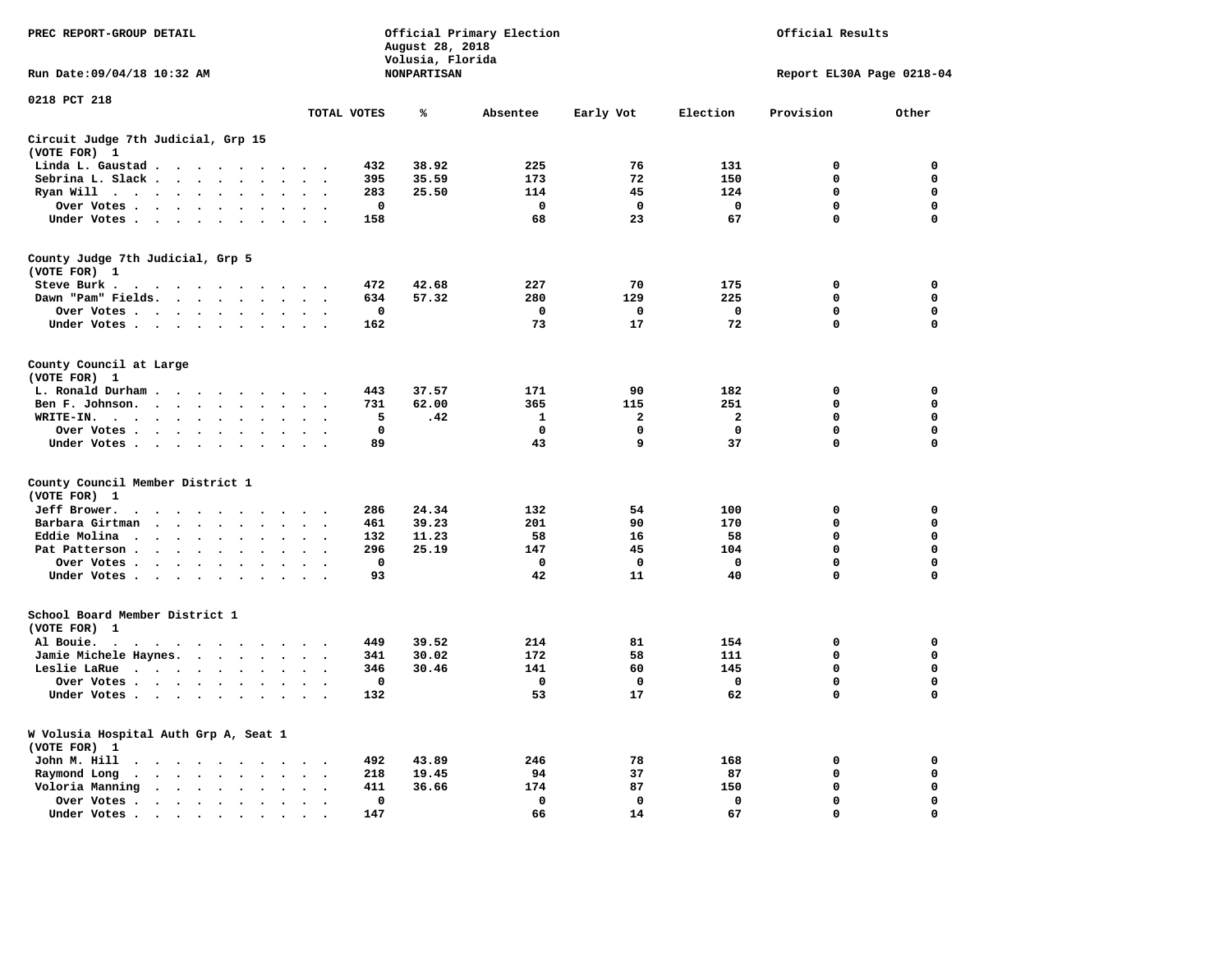| PREC REPORT-GROUP DETAIL                              |             | August 28, 2018<br>Volusia, Florida | Official Primary Election |           |              | Official Results          |       |
|-------------------------------------------------------|-------------|-------------------------------------|---------------------------|-----------|--------------|---------------------------|-------|
| Run Date: 09/04/18 10:32 AM                           |             | <b>NONPARTISAN</b>                  |                           |           |              | Report EL30A Page 0218-05 |       |
| 0218 PCT 218                                          |             |                                     |                           |           |              |                           |       |
|                                                       | TOTAL VOTES | %ะ                                  | Absentee                  | Early Vot | Election     | Provision                 | Other |
| W Volusia Hospital Auth Grp B, Seat 2<br>(VOTE FOR) 1 |             |                                     |                           |           |              |                           |       |
| Michael Ray.                                          |             | 26.99<br>291                        | 148                       | 45        | 98           | 0                         |       |
| Kathie D. Shepard.                                    |             | 51.11<br>551                        | 255                       | 102       | 194          |                           |       |
| Brian Soukup                                          |             | 21.89<br>236                        | 91                        | 51        | 94           |                           |       |
| Over Votes                                            |             | $\mathbf{o}$                        | 0                         | $\Omega$  | 0            |                           |       |
| Under Votes                                           |             | 190                                 | 86                        | 18        | 86           | 0                         |       |
| City of DeLand Seat 5                                 |             |                                     |                           |           |              |                           |       |
| (VOTE FOR) 1                                          |             |                                     |                           |           |              |                           |       |
| Markesha James.                                       |             | 31.14<br>351                        | 146                       | 68        | 137          | 0                         |       |
| Phil Martin.                                          |             | 24.58<br>277                        | 149                       | 43        | 85           |                           |       |
| Kevin Reid                                            |             | 44.28<br>499                        | 223                       | 91        | 185          |                           |       |
| Over Votes                                            |             | $\mathbf{o}$                        | 0                         | 0         | <sup>0</sup> |                           |       |
| Under Votes                                           |             | 141                                 | 62                        | 14        | 65           |                           |       |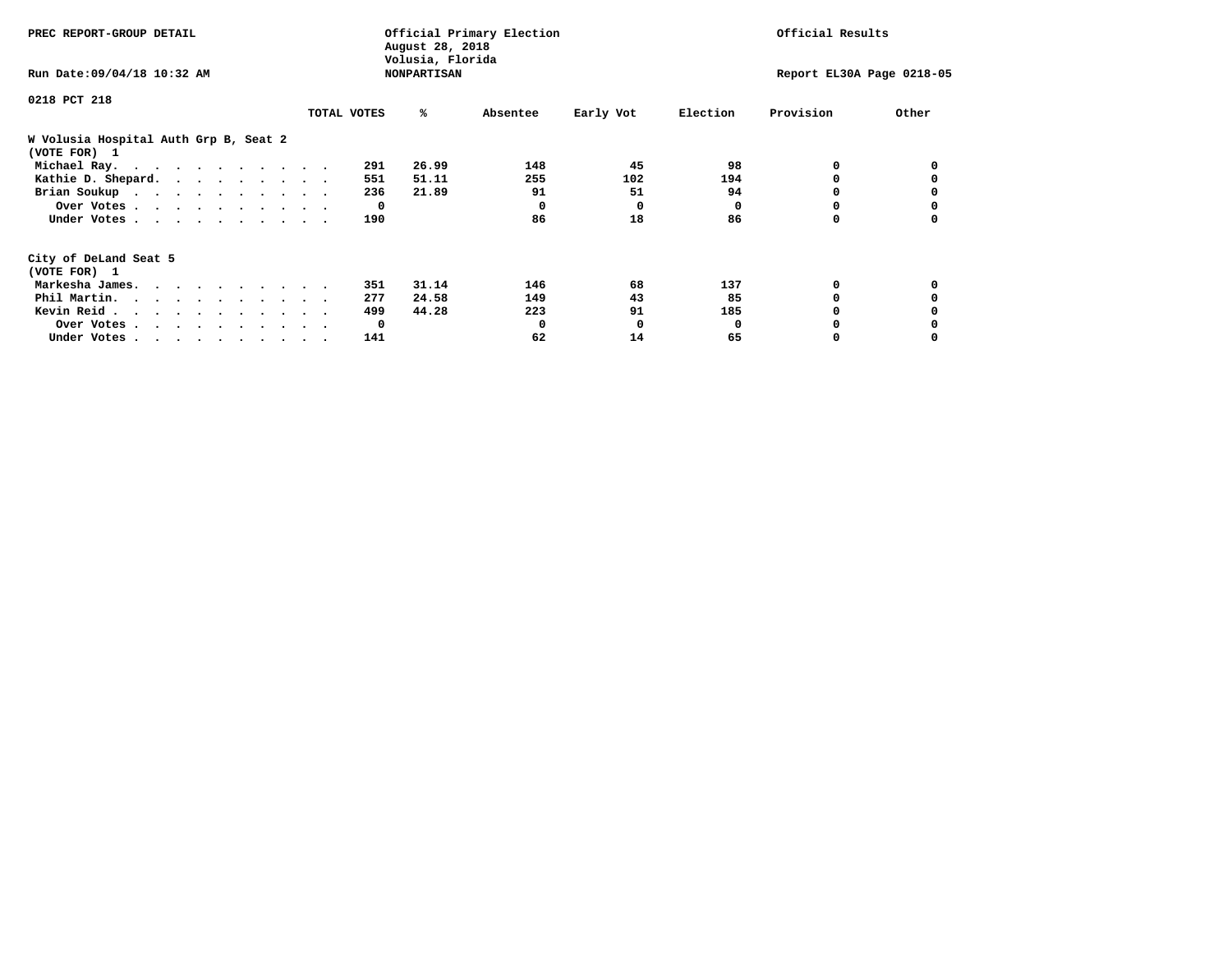| PREC REPORT-GROUP DETAIL                                               |  |                                         |             | August 28, 2018<br>Volusia, Florida | Official Primary Election |           |          | Official Results          |       |
|------------------------------------------------------------------------|--|-----------------------------------------|-------------|-------------------------------------|---------------------------|-----------|----------|---------------------------|-------|
| Run Date: 09/04/18 10:32 AM                                            |  |                                         |             | <b>STATISTICS</b>                   |                           |           |          | Report EL30A Page 0220-01 |       |
| 0220 PCT 220                                                           |  |                                         |             |                                     |                           |           |          |                           |       |
|                                                                        |  |                                         | TOTAL VOTES | %ะ                                  | Absentee                  | Early Vot | Election | Provision                 | Other |
| REGISTERED VOTERS - TOTAL                                              |  |                                         | 629         |                                     |                           |           |          |                           |       |
| REGISTERED VOTERS - DEMOCRATIC                                         |  | $\cdot$ $\cdot$ $\cdot$ $\cdot$ $\cdot$ | 457         | 72.66                               |                           |           |          |                           |       |
| REGISTERED VOTERS - REPUBLICAN                                         |  | $\sim$ $\sim$ $\sim$ $\sim$             | 31          | 4.93                                |                           |           |          |                           |       |
| REGISTERED VOTERS - NONPARTISAN                                        |  |                                         | 141         |                                     |                           |           |          |                           |       |
| BALLOTS CAST - TOTAL.                                                  |  |                                         | 155         |                                     | 44                        | 32        | 79       | 0                         |       |
| BALLOTS CAST - DEMOCRATIC                                              |  |                                         | 142         | 91.61                               | 41                        | 29        | 72       |                           |       |
| BALLOTS CAST - REPUBLICAN                                              |  |                                         | 4           | 2.58                                |                           | 0         |          |                           |       |
| BALLOTS CAST - NONPARTISAN.                                            |  |                                         | 9           | 5.81                                |                           |           | 4        |                           |       |
| BALLOTS CAST - BLANK.                                                  |  |                                         | 0           |                                     |                           | 0         |          |                           |       |
| VOTER TURNOUT - TOTAL<br>.                                             |  |                                         |             | 24.64                               |                           |           |          |                           |       |
| VOTER TURNOUT - DEMOCRATIC.<br>$\cdot$ $\cdot$ $\cdot$ $\cdot$ $\cdot$ |  |                                         |             | 31.07                               |                           |           |          |                           |       |
| VOTER TURNOUT - REPUBLICAN.<br>.                                       |  |                                         |             | 12.90                               |                           |           |          |                           |       |
| VOTER TURNOUT - BLANK                                                  |  |                                         |             |                                     |                           |           |          |                           |       |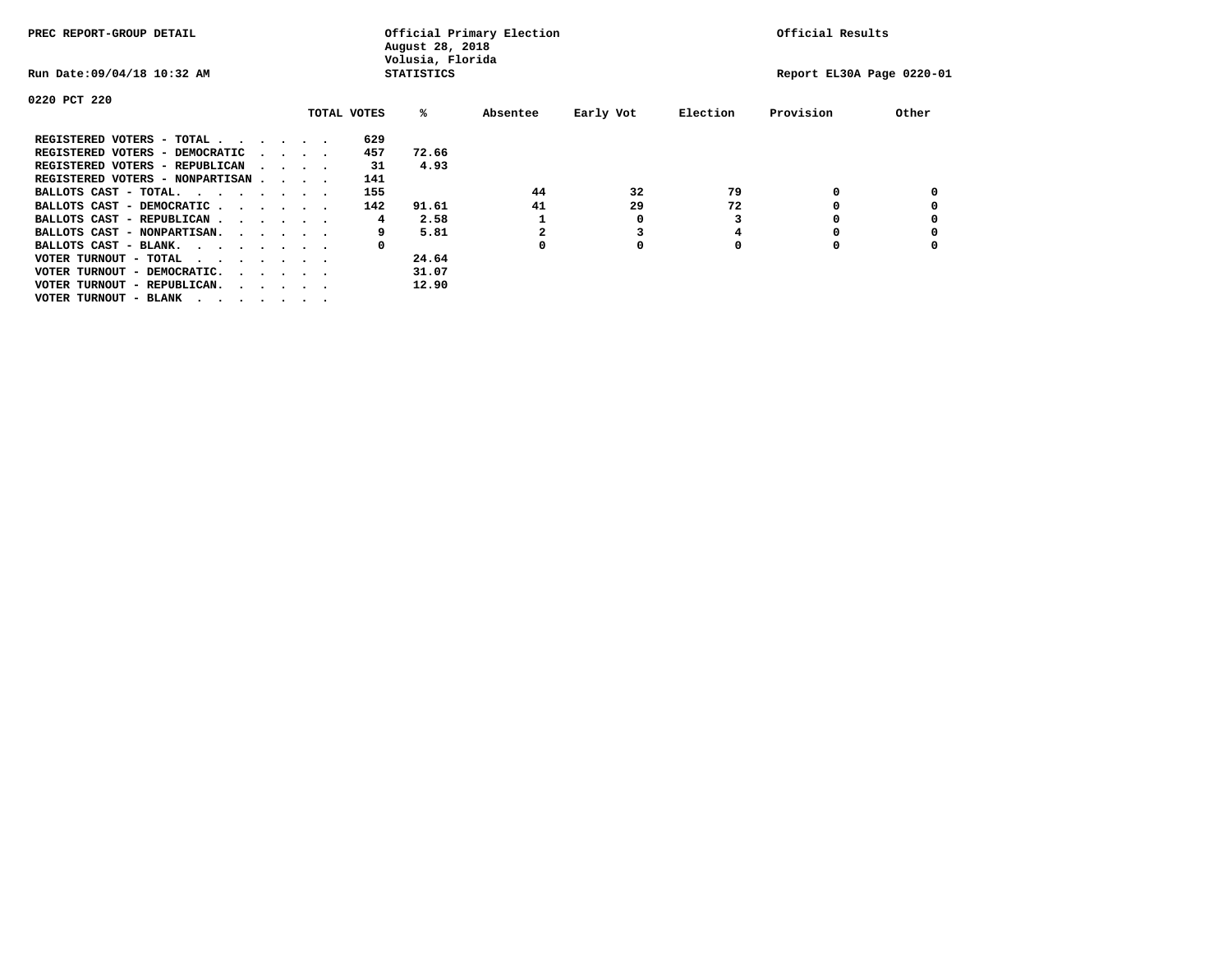| PREC REPORT-GROUP DETAIL                          |                              | August 28, 2018<br>Volusia, Florida | Official Primary Election |                         | Official Results |                           |             |  |  |
|---------------------------------------------------|------------------------------|-------------------------------------|---------------------------|-------------------------|------------------|---------------------------|-------------|--|--|
| Run Date: 09/04/18 10:32 AM                       |                              | DEMOCRATIC                          |                           |                         |                  | Report EL30A Page 0220-02 |             |  |  |
| 0220 PCT 220                                      | TOTAL VOTES                  | ℁                                   | Absentee                  | Early Vot               | Election         | Provision                 | Other       |  |  |
|                                                   |                              |                                     |                           |                         |                  |                           |             |  |  |
| Representative in Congress Dist 6<br>(VOTE FOR) 1 |                              |                                     |                           |                         |                  |                           |             |  |  |
| Stephen Sevigny                                   | 18                           | 12.95                               | 6                         | $\mathbf{1}$            | 11               | 0                         | 0           |  |  |
| Nancy Soderberg                                   | 100                          | 71.94                               | 24                        | 26                      | 50               | $\mathbf 0$               | $\mathbf 0$ |  |  |
| John Upchurch                                     | 21                           | 15.11                               | 11                        | $\mathbf{2}$            | 8                | 0                         | 0           |  |  |
| Over Votes                                        | 0                            |                                     | $\mathbf 0$               | 0                       | $\mathbf 0$      | $\mathbf 0$               | $\mathbf 0$ |  |  |
| Under Votes.                                      | 3                            |                                     | $\mathbf 0$               | $\mathbf 0$             | 3                | $\Omega$                  | $\mathbf 0$ |  |  |
| Governor and Lieutenant Governor<br>(VOTE FOR) 1  |                              |                                     |                           |                         |                  |                           |             |  |  |
| Andrew Gillum<br>$\sim$ $\sim$ $\sim$             | 94                           | 67.14                               | 21                        | 17                      | 56               | 0                         | 0           |  |  |
| Gwen Graham.                                      | 17                           | 12.14                               | 8                         | $\overline{\mathbf{4}}$ | 5                | $\mathbf 0$               | $\mathbf 0$ |  |  |
| Jeff Greene.                                      | 11<br>$\bullet$              | 7.86                                | 6                         | 1                       | 4                | 0                         | 0           |  |  |
| Chris King                                        | 1<br>$\sim$ $\sim$           | .71                                 | $\mathbf{1}$              | $\mathbf 0$             | $\mathbf 0$      | $\mathbf 0$               | $\mathbf 0$ |  |  |
| Philip Levine                                     | 16                           | 11.43                               | 4                         | 7                       | 5                | $\mathbf 0$               | $\mathbf 0$ |  |  |
| Alex "Lundy" Lundmark                             | 0                            |                                     | $\mathbf 0$               | $\mathbf 0$             | $\mathbf 0$      | $\mathbf 0$               | 0           |  |  |
| John Wetherbee.                                   | 1<br>$\sim$                  | .71                                 | $\mathbf{1}$              | $\mathbf 0$             | $\mathbf 0$      | $\mathbf 0$               | $\mathbf 0$ |  |  |
| Over Votes                                        | $\mathbf 0$<br>$\sim$ $\sim$ |                                     | $\mathbf 0$               | $\mathbf 0$             | $\mathbf 0$      | $\mathbf 0$               | $\mathbf 0$ |  |  |
| Under Votes                                       | $\overline{a}$               |                                     | $\mathbf 0$               | 0                       | $\overline{a}$   | $\Omega$                  | $\mathbf 0$ |  |  |
| Attorney General                                  |                              |                                     |                           |                         |                  |                           |             |  |  |
| (VOTE FOR) 1                                      |                              |                                     |                           |                         |                  |                           |             |  |  |
| Sean Shaw                                         | 115                          | 86.47                               | 31                        | 26                      | 58               | 0                         | 0           |  |  |
| Ryan Torrens                                      | 18                           | 13.53                               | 7                         | $\mathbf{2}$            | 9                | $\mathbf 0$               | $\mathbf 0$ |  |  |
| Over Votes                                        | 0<br>$\bullet$               |                                     | 0                         | $\mathbf 0$             | 0                | $\mathbf 0$               | 0           |  |  |
| Under Votes                                       | 9                            |                                     | 3                         | $\mathbf{1}$            | 5                | $\mathbf 0$               | $\mathbf 0$ |  |  |
| Commissioner of Agriculture<br>(VOTE FOR) 1       |                              |                                     |                           |                         |                  |                           |             |  |  |
| Nicole "Nikki" Fried.                             | 93                           | 68.38                               | 22                        | 20                      | 51               | 0                         | $\mathbf 0$ |  |  |
| Jeffrey Duane Porter.                             | 29                           | 21.32                               | 12                        | 6                       | 11               | $\mathbf 0$               | 0           |  |  |
| Roy David Walker                                  | 14                           | 10.29                               | 4                         | $\mathbf{2}$            | 8                | $\mathbf 0$               | $\mathbf 0$ |  |  |
| Over Votes                                        | 0<br>$\ddot{\phantom{1}}$    |                                     | 0                         | 0                       | $\mathbf{0}$     | $\mathbf 0$               | 0           |  |  |
| Under Votes                                       | 6                            |                                     | 3                         | $\mathbf{1}$            | $\overline{a}$   | $\mathbf 0$               | $\mathbf 0$ |  |  |
| State Representative District 26<br>(VOTE FOR) 1  |                              |                                     |                           |                         |                  |                           |             |  |  |
| Patrick Henry                                     | 113                          | 80.71                               | 31                        | 21                      | 61               | 0                         | 0           |  |  |
| Percy L. Williamson                               | 27                           | 19.29                               | 10                        | 8                       | 9                | $\mathbf 0$               | $\mathbf 0$ |  |  |
| Over Votes                                        | $\mathbf 0$<br>$\sim$        |                                     | $\mathbf 0$               | $\mathbf 0$             | $\mathbf 0$      | $\mathbf 0$               | $\mathbf 0$ |  |  |
| Under Votes                                       | $\overline{2}$               |                                     | $\Omega$                  | $\Omega$                | $\overline{2}$   | $\Omega$                  | $\Omega$    |  |  |
|                                                   |                              |                                     |                           |                         |                  |                           |             |  |  |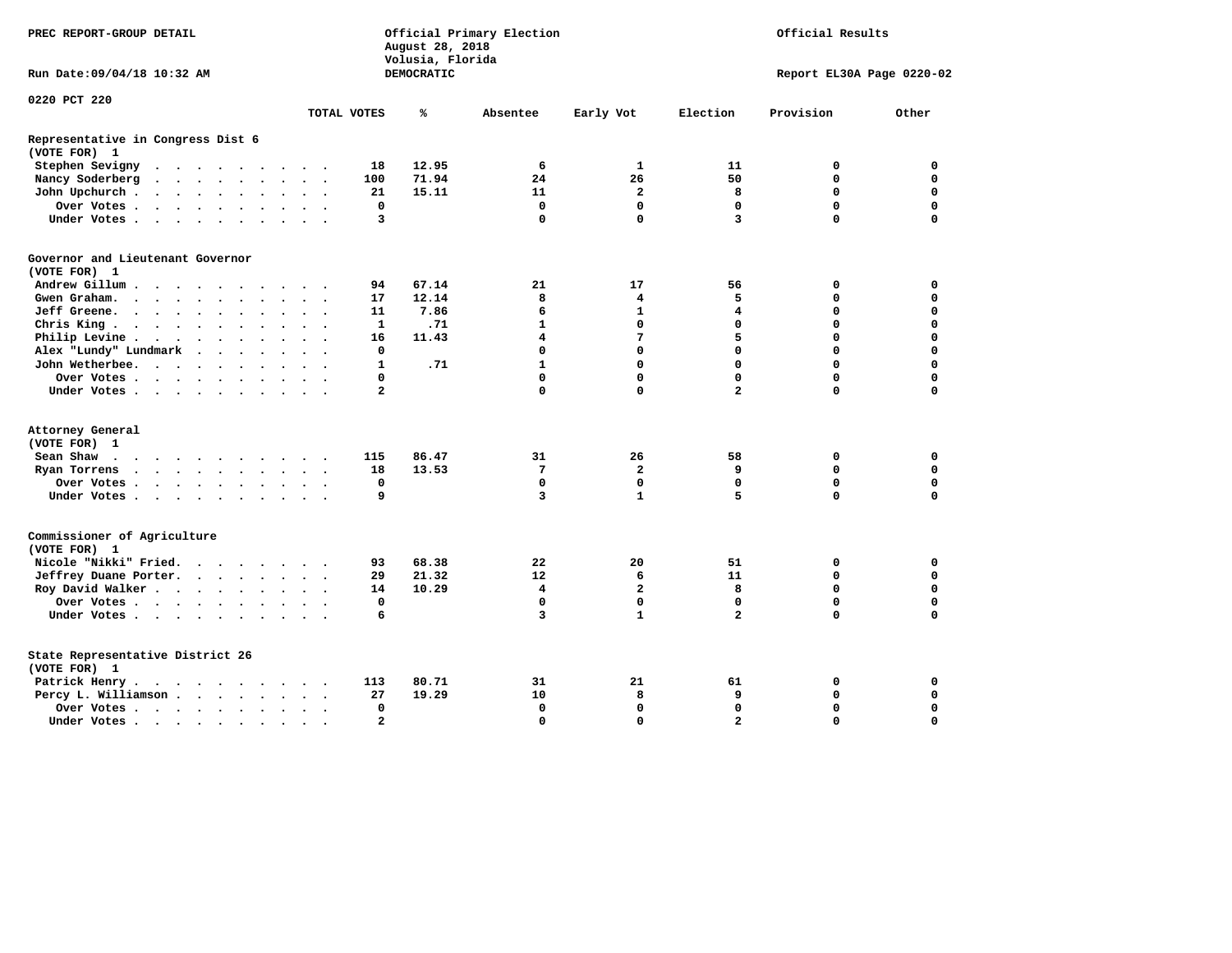| PREC REPORT-GROUP DETAIL                                                                                                                                                                                                                                                               |                                              |                | August 28, 2018<br>Volusia, Florida | Official Primary Election |              |              | Official Results          |                  |
|----------------------------------------------------------------------------------------------------------------------------------------------------------------------------------------------------------------------------------------------------------------------------------------|----------------------------------------------|----------------|-------------------------------------|---------------------------|--------------|--------------|---------------------------|------------------|
| Run Date: 09/04/18 10:32 AM                                                                                                                                                                                                                                                            |                                              |                | REPUBLICAN                          |                           |              |              | Report EL30A Page 0220-03 |                  |
| 0220 PCT 220                                                                                                                                                                                                                                                                           |                                              | TOTAL VOTES    | ℁                                   | Absentee                  | Early Vot    | Election     | Provision                 | Other            |
| United States Senator<br>(VOTE FOR) 1                                                                                                                                                                                                                                                  |                                              |                |                                     |                           |              |              |                           |                  |
| Roque "Rocky" De La Fuente.<br>$\sim$ $\sim$ $\sim$                                                                                                                                                                                                                                    | $\cdots$                                     | 1              | 25.00                               | 0                         | 0            | 1            | 0                         | 0                |
| Rick Scott                                                                                                                                                                                                                                                                             | $\bullet$ .<br>$\ddot{\phantom{0}}$          | з              | 75.00                               | $\mathbf{1}$              | 0            | $\mathbf{2}$ | 0                         | 0                |
| Over Votes                                                                                                                                                                                                                                                                             |                                              | 0              |                                     | 0                         | $\mathbf 0$  | $\mathbf 0$  | $\mathbf 0$               | $\mathbf 0$      |
| Under Votes.<br>.                                                                                                                                                                                                                                                                      |                                              | 0              |                                     | 0                         | $\mathbf{0}$ | $\mathbf 0$  | $\mathbf 0$               | $\mathbf 0$      |
| Representative in Congress Dist 6<br>(VOTE FOR) 1                                                                                                                                                                                                                                      |                                              |                |                                     |                           |              |              |                           |                  |
| Fred Costello                                                                                                                                                                                                                                                                          |                                              | 2              | 50.00                               | 1                         | 0            | 1            | 0                         | 0                |
| Michael Waltz.                                                                                                                                                                                                                                                                         | $\sim$                                       | 1              | 25.00                               | 0                         | 0            | 1            | 0                         | 0                |
| John Ward                                                                                                                                                                                                                                                                              |                                              | 1              | 25.00                               | 0                         | 0            | 1            | $\mathbf 0$               | $\mathbf 0$      |
| Over Votes .<br>$\bullet$                                                                                                                                                                                                                                                              | $\sim$<br>$\cdot$ .                          | 0              |                                     | 0                         | $\mathbf 0$  | $\mathbf 0$  | $\mathbf 0$               | $\mathbf 0$      |
| Under Votes                                                                                                                                                                                                                                                                            |                                              | 0              |                                     | 0                         | $\mathbf{0}$ | $\mathbf 0$  | 0                         | 0                |
| Governor and Lieutenant Governor<br>(VOTE FOR) 1                                                                                                                                                                                                                                       |                                              |                |                                     |                           |              |              |                           |                  |
| Don Baldauf.                                                                                                                                                                                                                                                                           |                                              | 0              |                                     | 0                         | 0            | 0            | 0                         | 0                |
| Ron DeSantis<br>$\cdots$                                                                                                                                                                                                                                                               |                                              | 2              | 50.00                               | 0                         | 0            | $\mathbf{2}$ | 0                         | 0                |
| $\bullet$                                                                                                                                                                                                                                                                              | $\cdot$                                      | 0              |                                     | 0                         | 0            | $\mathbf 0$  | 0                         | 0                |
| Timothy M. Devine.                                                                                                                                                                                                                                                                     |                                              |                |                                     | 0                         | 0            | $\mathbf 0$  | 0                         | $\mathbf 0$      |
| Bob Langford                                                                                                                                                                                                                                                                           |                                              | 0              |                                     |                           |              | $\mathbf 0$  |                           |                  |
| John Joseph Mercadante .<br>$\bullet$<br>$\sim$ $\sim$                                                                                                                                                                                                                                 |                                              | 0              |                                     | 0                         | 0            | $\mathbf 0$  | 0<br>0                    | 0<br>$\mathbf 0$ |
| Bruce Nathan<br>$\bullet$                                                                                                                                                                                                                                                              |                                              | 0              |                                     | 0                         | 0            |              |                           |                  |
| Adam H. Putnam.<br>$\cdot$ $\cdot$ $\cdot$ $\cdot$<br>$\ddot{\phantom{a}}$<br>$\ddot{\phantom{0}}$                                                                                                                                                                                     | $\cdot$                                      | 2              | 50.00                               | $\mathbf{1}$              | 0            | $\mathbf{1}$ | 0                         | $\mathbf 0$      |
| Bob White<br>$\ddot{\phantom{a}}$                                                                                                                                                                                                                                                      |                                              | 0              |                                     | 0                         | $\mathbf 0$  | $\mathbf 0$  | 0                         | 0                |
| Over Votes.<br>$\cdots$                                                                                                                                                                                                                                                                | $\bullet$<br>$\ddot{\phantom{1}}$            | 0              |                                     | 0                         | $\mathbf 0$  | $\mathbf 0$  | 0                         | $\mathbf 0$      |
| Under Votes                                                                                                                                                                                                                                                                            |                                              | 0              |                                     | 0                         | 0            | $\mathbf 0$  | 0                         | $\mathbf 0$      |
| Attorney General<br>(VOTE FOR) 1<br>Ashley Moody<br>$\mathcal{A}$ . The set of the set of the set of the set of the set of the set of the set of the set of the set of the set of the set of the set of the set of the set of the set of the set of the set of the set of the set of t |                                              | 3              | 75.00                               | 1                         | $\mathbf{o}$ | 2            | 0                         | 0                |
| Frank White.                                                                                                                                                                                                                                                                           |                                              | 1              | 25.00                               | $\mathbf 0$               | $\mathbf 0$  | $\mathbf{1}$ | $\mathbf 0$               | $\mathbf 0$      |
| Over Votes .<br>$\cdot$ $\cdot$ $\cdot$ $\cdot$ $\cdot$<br>$\ddot{\phantom{a}}$                                                                                                                                                                                                        | $\bullet$                                    | 0              |                                     | 0                         | 0            | 0            | 0                         | 0                |
| Under Votes<br>$\bullet$                                                                                                                                                                                                                                                               |                                              | 0              |                                     | 0                         | $\mathbf{0}$ | 0            | 0                         | 0                |
| Commissioner of Agriculture<br>(VOTE FOR) 1                                                                                                                                                                                                                                            |                                              |                |                                     |                           |              |              |                           |                  |
| Matt Caldwell.<br>$\cdots$                                                                                                                                                                                                                                                             |                                              | 0              |                                     | 0                         | 0            | 0            | 0                         | 0                |
| Denise Grimsley<br>$\begin{array}{cccccccccccccc} \bullet & \bullet & \bullet & \bullet & \bullet & \bullet & \bullet & \bullet & \bullet & \bullet & \bullet \end{array}$                                                                                                             | $\bullet$                                    | 2<br>$\bullet$ | 50.00                               | 0                         | 0            | $\mathbf{z}$ | 0                         | 0                |
| Mike McCalister<br>$\cdot$ $\cdot$ $\cdot$ $\cdot$ $\cdot$ $\cdot$                                                                                                                                                                                                                     | $\ddot{\phantom{0}}$<br>$\ddot{\phantom{a}}$ | 1              | 25.00                               | 0                         | 0            | 1            | 0                         | $\mathbf 0$      |
| Baxter Troutman<br>$\bullet$<br>$\mathcal{A}=\mathcal{A}=\mathcal{A}=\mathcal{A}=\mathcal{A}=\mathcal{A}$ .<br>$\bullet$                                                                                                                                                               | $\bullet$                                    | $\mathbf{1}$   | 25.00                               | $\mathbf{1}$              | $\Omega$     | $\mathbf 0$  | $\Omega$                  | $\Omega$         |
| Over Votes .                                                                                                                                                                                                                                                                           |                                              | 0              |                                     | 0                         | 0            | 0            | 0                         | 0                |
| Under Votes.                                                                                                                                                                                                                                                                           |                                              | 0              |                                     | 0                         | 0            | $\mathbf 0$  | 0                         | 0                |
| State Representative District 26<br>(VOTE FOR) 1                                                                                                                                                                                                                                       |                                              |                |                                     |                           |              |              |                           |                  |
| Michael Cantu.<br>$\ddot{\phantom{1}}$<br>$\cdot$<br>$\sim$ $\sim$                                                                                                                                                                                                                     |                                              | 3              | 75.00                               | 0                         | 0            | 3            | 0                         | 0                |
| Elizabeth Fetterhoff.                                                                                                                                                                                                                                                                  |                                              | $\mathbf{1}$   | 25.00                               | 1                         | 0            | 0            | 0                         | 0                |
| Over Votes .<br>$\cdots$                                                                                                                                                                                                                                                               |                                              | 0              |                                     | 0                         | 0            | 0            | 0                         | 0                |
| Under Votes                                                                                                                                                                                                                                                                            |                                              | 0              |                                     | 0                         | 0            | 0            | 0                         | 0                |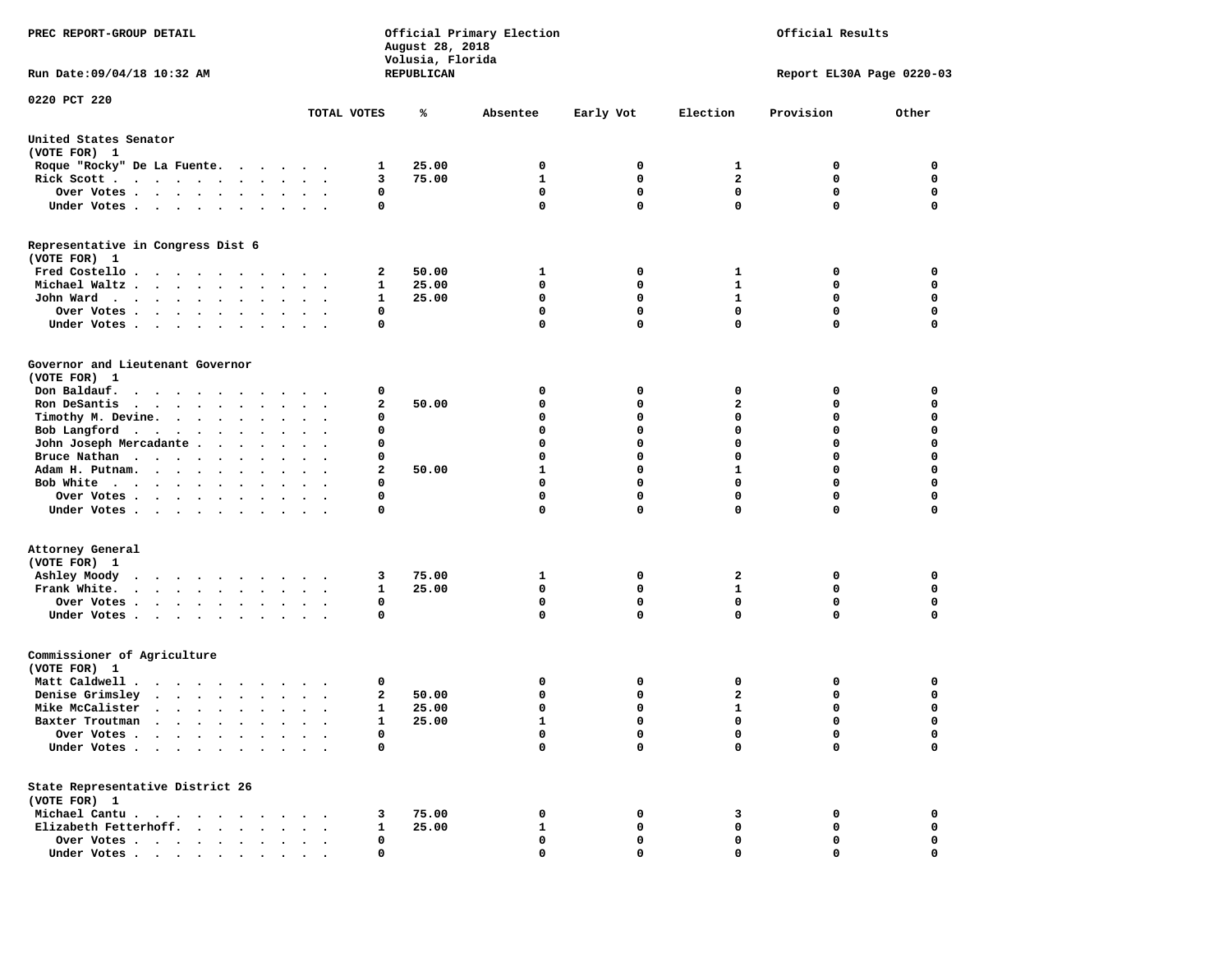| PREC REPORT-GROUP DETAIL                         |                                       |                                                           | August 28, 2018<br>Volusia, Florida | Official Primary Election |                         |                         | Official Results |             |
|--------------------------------------------------|---------------------------------------|-----------------------------------------------------------|-------------------------------------|---------------------------|-------------------------|-------------------------|------------------|-------------|
| Run Date:09/04/18 10:32 AM                       |                                       |                                                           | NONPARTISAN                         | Report EL30A Page 0220-04 |                         |                         |                  |             |
| 0220 PCT 220                                     |                                       | TOTAL VOTES                                               | ℁                                   | Absentee                  | Early Vot               | Election                | Provision        | Other       |
| Circuit Judge 7th Judicial, Grp 15               |                                       |                                                           |                                     |                           |                         |                         |                  |             |
| (VOTE FOR) 1                                     |                                       |                                                           |                                     |                           |                         |                         |                  |             |
| Linda L. Gaustad                                 |                                       | 58                                                        | 39.73                               | 16                        | 19                      | 23                      | 0                | 0           |
| Sebrina L. Slack                                 | $\bullet$ .<br>$\ddot{\phantom{a}}$   | 77<br>$\ddot{\phantom{a}}$                                | 52.74                               | 17                        | 11                      | 49                      | $\mathbf 0$      | $\mathbf 0$ |
| Ryan Will $\cdots$ $\cdots$ $\cdots$             | $\ddot{\phantom{a}}$                  | 11                                                        | 7.53                                | $7\phantom{.0}$           | $\mathbf 0$             | 4                       | $\mathbf 0$      | $\mathbf 0$ |
|                                                  | Over Votes                            | $\mathbf 0$                                               |                                     | $\mathbf 0$               | $\mathbf 0$             | $\mathbf 0$             | $\mathbf 0$      | $\mathbf 0$ |
|                                                  | Under Votes                           | 9                                                         |                                     | 4                         | $\overline{a}$          | 3                       | $\Omega$         | $\mathbf 0$ |
| County Judge 7th Judicial, Grp 5<br>(VOTE FOR) 1 |                                       |                                                           |                                     |                           |                         |                         |                  |             |
| Steve Burk .                                     |                                       | 25                                                        | 16.67                               | 9                         | $\mathbf{2}$            | 14                      | $\mathbf 0$      | 0           |
|                                                  | Dawn "Pam" Fields.                    | 125<br>$\sim$ $\sim$                                      | 83.33                               | 35                        | 29                      | 61                      | $\mathbf 0$      | 0           |
|                                                  | Over Votes                            | $\mathbf 0$                                               |                                     | $\mathbf 0$               | $\mathbf 0$             | $\mathbf 0$             | $\mathbf 0$      | $\mathbf 0$ |
|                                                  | Under Votes                           | 5<br>$\sim$ $\sim$                                        |                                     | $\mathbf 0$               | $\mathbf{1}$            | $\overline{\mathbf{4}}$ | $\mathbf 0$      | $\mathbf 0$ |
| County Council at Large<br>(VOTE FOR) 1          |                                       |                                                           |                                     |                           |                         |                         |                  |             |
|                                                  | L. Ronald Durham                      | 125                                                       | 82.24                               | 30                        | 27                      | 68                      | $\mathbf 0$      | 0           |
|                                                  | Ben F. Johnson.                       | 27<br>$\sim$ $\sim$                                       | 17.76                               | 14                        | 4                       | 9                       | $\mathbf 0$      | 0           |
| WRITE-IN.                                        | $\ddot{\phantom{a}}$                  | 0                                                         |                                     | 0                         | 0                       | 0                       | 0                | 0           |
|                                                  | Over Votes.                           | $\mathbf 0$                                               |                                     | $\mathbf 0$               | $\mathbf 0$             | $\mathbf 0$             | $\mathbf 0$      | $\mathbf 0$ |
|                                                  | Under Votes                           | 3                                                         |                                     | $\mathbf 0$               | $\mathbf{1}$            | $\overline{a}$          | $\mathbf 0$      | $\mathbf 0$ |
| County Council Member District 1<br>(VOTE FOR) 1 |                                       |                                                           |                                     |                           |                         |                         |                  |             |
| Jeff Brower.                                     | .                                     | 8                                                         | 5.23                                | 3                         | $\mathbf{1}$            | 4                       | $\mathbf 0$      | $\mathbf 0$ |
| Barbara Girtman                                  | $\sim$                                | 125                                                       | 81.70                               | 31                        | 28                      | 66                      | $\mathbf 0$      | 0           |
| Eddie Molina                                     |                                       | 8                                                         | 5.23                                | 3                         | $\overline{\mathbf{2}}$ | 3                       | $\mathbf 0$      | $\mathbf 0$ |
| Pat Patterson                                    | $\ddot{\phantom{1}}$                  | 12<br>$\sim$                                              | 7.84                                | 7                         | 0                       | 5                       | $\mathbf 0$      | 0           |
| Over Votes                                       | $\sim$<br>$\ddot{\phantom{1}}$        | $^{\circ}$                                                |                                     | $\mathbf 0$               | $\mathbf 0$             | $\mathbf 0$             | $\mathbf 0$      | $\mathbf 0$ |
|                                                  | Under Votes                           | $\overline{a}$<br>$\cdot$ .                               |                                     | $\mathbf 0$               | $\mathbf{1}$            | $\mathbf{1}$            | $\mathbf 0$      | $\mathbf 0$ |
| School Board Member District 1<br>(VOTE FOR) 1   |                                       |                                                           |                                     |                           |                         |                         |                  |             |
| Al Bouie. .<br>$\sim$ $\sim$                     | .                                     | 132                                                       | 85.16                               | 34                        | 29                      | 69                      | $\mathbf 0$      | $\mathbf 0$ |
|                                                  | Jamie Michele Haynes.                 | 15                                                        | 9.68                                | 6                         | 3                       | 6                       | $\mathbf 0$      | $\mathbf 0$ |
|                                                  | Leslie LaRue                          | 8<br>$\cdot$<br>$\ddot{\phantom{0}}$                      | 5.16                                | 4                         | $\mathbf 0$             | 4                       | $\mathbf 0$      | $\mathbf 0$ |
|                                                  | Over Votes                            | $\mathbf 0$                                               |                                     | 0                         | 0                       | 0                       | $\mathbf 0$      | 0           |
| Under Votes                                      | $\sim$ $\sim$                         | 0<br>$\sim$ $\sim$                                        |                                     | 0                         | 0                       | $\mathbf 0$             | 0                | $\mathbf 0$ |
| (VOTE FOR) 1                                     | W Volusia Hospital Auth Grp A, Seat 1 |                                                           |                                     |                           |                         |                         |                  |             |
| John M. Hill                                     |                                       | 17                                                        | 11.18                               | 7                         | 3                       | 7                       | 0                | 0           |
| Raymond Long<br>$\ddot{\phantom{1}}$             | $\sim$                                | 12<br>$\sim$ $\sim$                                       | 7.89                                | 4                         | $\mathbf{1}$            | $7\phantom{.0}$         | $\mathbf 0$      | 0           |
| Voloria Manning                                  | $\cdot$                               | 123                                                       | 80.92                               | 33                        | 27                      | 63                      | $\mathbf 0$      | 0           |
| Over Votes .                                     | $\cdots$<br>$\cdot$                   | 0<br>$\cdot$                                              |                                     | 0                         | 0                       | 0                       | 0                | 0           |
| Under Votes.                                     | $\cdots$<br>$\sim$                    | 3<br>$\overline{\phantom{a}}$<br>$\overline{\phantom{a}}$ |                                     | $\mathbf 0$               | ${\bf 1}$               | $\mathbf{2}$            | $\mathbf 0$      | $\Omega$    |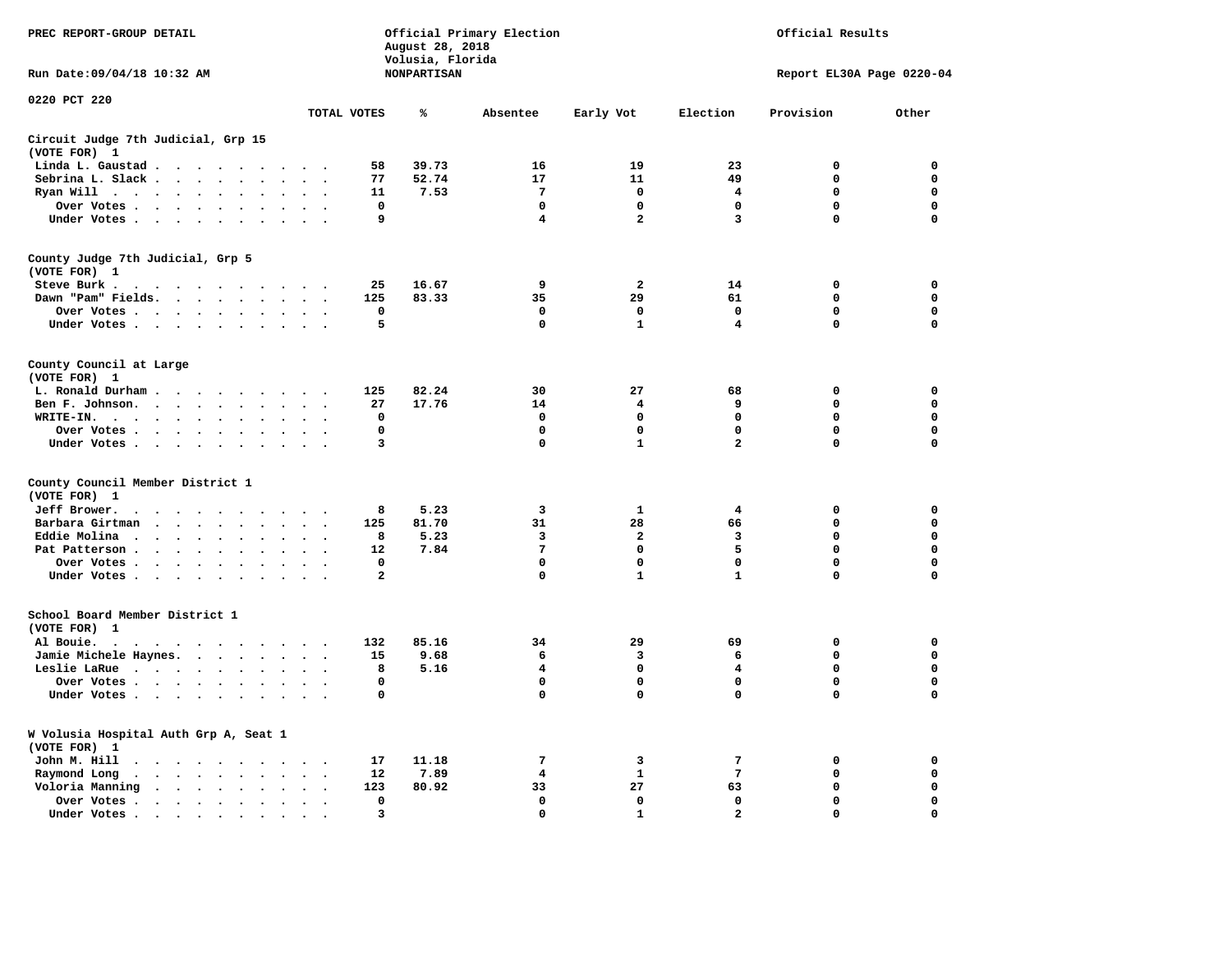| PREC REPORT-GROUP DETAIL                              |             | August 28, 2018<br>Volusia, Florida | Official Primary Election |           |          | Official Results          |       |
|-------------------------------------------------------|-------------|-------------------------------------|---------------------------|-----------|----------|---------------------------|-------|
| Run Date: 09/04/18 10:32 AM                           |             | <b>NONPARTISAN</b>                  |                           |           |          | Report EL30A Page 0220-05 |       |
| 0220 PCT 220                                          |             |                                     |                           |           |          |                           |       |
|                                                       | TOTAL VOTES | ℁                                   | Absentee                  | Early Vot | Election | Provision                 | Other |
| W Volusia Hospital Auth Grp B, Seat 2<br>(VOTE FOR) 1 |             |                                     |                           |           |          |                           |       |
| Michael Ray.                                          |             | 34<br>23.45                         | 8                         |           | 17       |                           |       |
| Kathie D. Shepard.                                    |             | 98<br>67.59                         | 31                        | 16        | 51       |                           |       |
| Brian Soukup                                          |             | 13<br>8.97                          |                           |           |          |                           |       |
| Over Votes                                            |             | 0                                   |                           |           | 0        |                           |       |
| Under Votes                                           |             | 10                                  |                           |           | 6        |                           |       |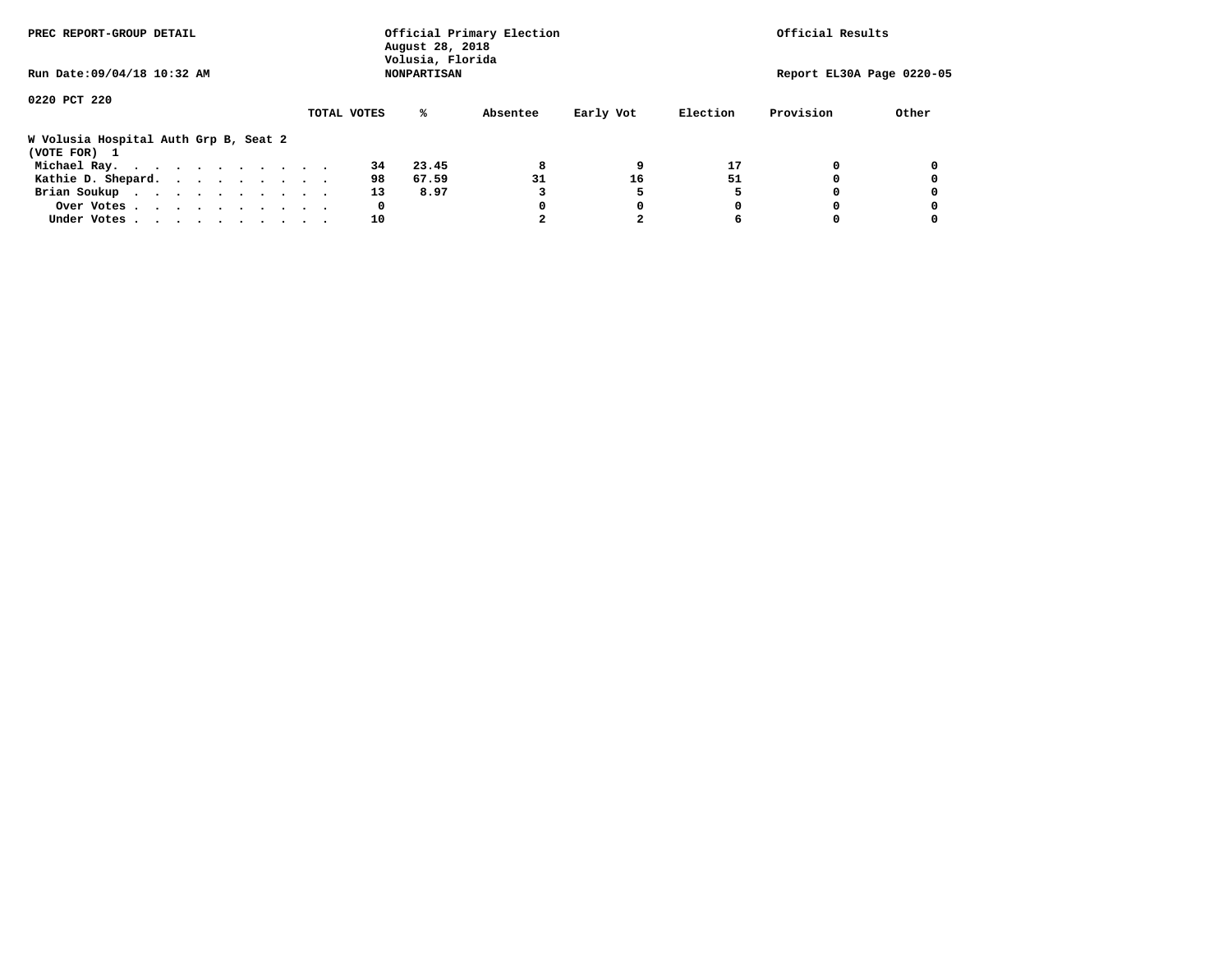| PREC REPORT-GROUP DETAIL                |                                         |  |             | August 28, 2018<br>Volusia, Florida | Official Primary Election |           |              | Official Results          |       |
|-----------------------------------------|-----------------------------------------|--|-------------|-------------------------------------|---------------------------|-----------|--------------|---------------------------|-------|
| Run Date: 09/04/18 10:32 AM             |                                         |  |             | <b>STATISTICS</b>                   |                           |           |              | Report EL30A Page 0222-01 |       |
| 0222 PCT 222                            |                                         |  |             |                                     |                           |           |              |                           |       |
|                                         |                                         |  | TOTAL VOTES | %ะ                                  | Absentee                  | Early Vot | Election     | Provision                 | Other |
| REGISTERED VOTERS - TOTAL               |                                         |  | 2,804       |                                     |                           |           |              |                           |       |
| REGISTERED VOTERS - DEMOCRATIC          | $\cdot$ $\cdot$ $\cdot$ $\cdot$         |  | 933         | 33.27                               |                           |           |              |                           |       |
| REGISTERED VOTERS - REPUBLICAN          |                                         |  | 1,067       | 38.05                               |                           |           |              |                           |       |
| REGISTERED VOTERS - NONPARTISAN         |                                         |  | 804         |                                     |                           |           |              |                           |       |
| BALLOTS CAST - TOTAL.                   |                                         |  | 926         |                                     | 314                       | 69        | 540          |                           |       |
| BALLOTS CAST - DEMOCRATIC               |                                         |  | 397         | 42.87                               | 136                       | 29        | 230          |                           |       |
| BALLOTS CAST - REPUBLICAN               |                                         |  | 416         | 44.92                               | 130                       | 37        | 249          |                           |       |
| BALLOTS CAST - NONPARTISAN.             |                                         |  | 113         | 12.20                               | 48                        |           | 61           |                           |       |
| BALLOTS CAST - BLANK.                   |                                         |  | 2           | .22                                 | 0                         | 0         | $\mathbf{2}$ | 0                         |       |
| VOTER TURNOUT - TOTAL<br>.              |                                         |  |             | 33.02                               |                           |           |              |                           |       |
| VOTER TURNOUT - DEMOCRATIC.             | $\cdot$ $\cdot$ $\cdot$ $\cdot$ $\cdot$ |  |             | 42.55                               |                           |           |              |                           |       |
| VOTER TURNOUT - REPUBLICAN.<br>$\cdots$ |                                         |  |             | 38.99                               |                           |           |              |                           |       |
| VOTER TURNOUT - BLANK                   |                                         |  |             | .07                                 |                           |           |              |                           |       |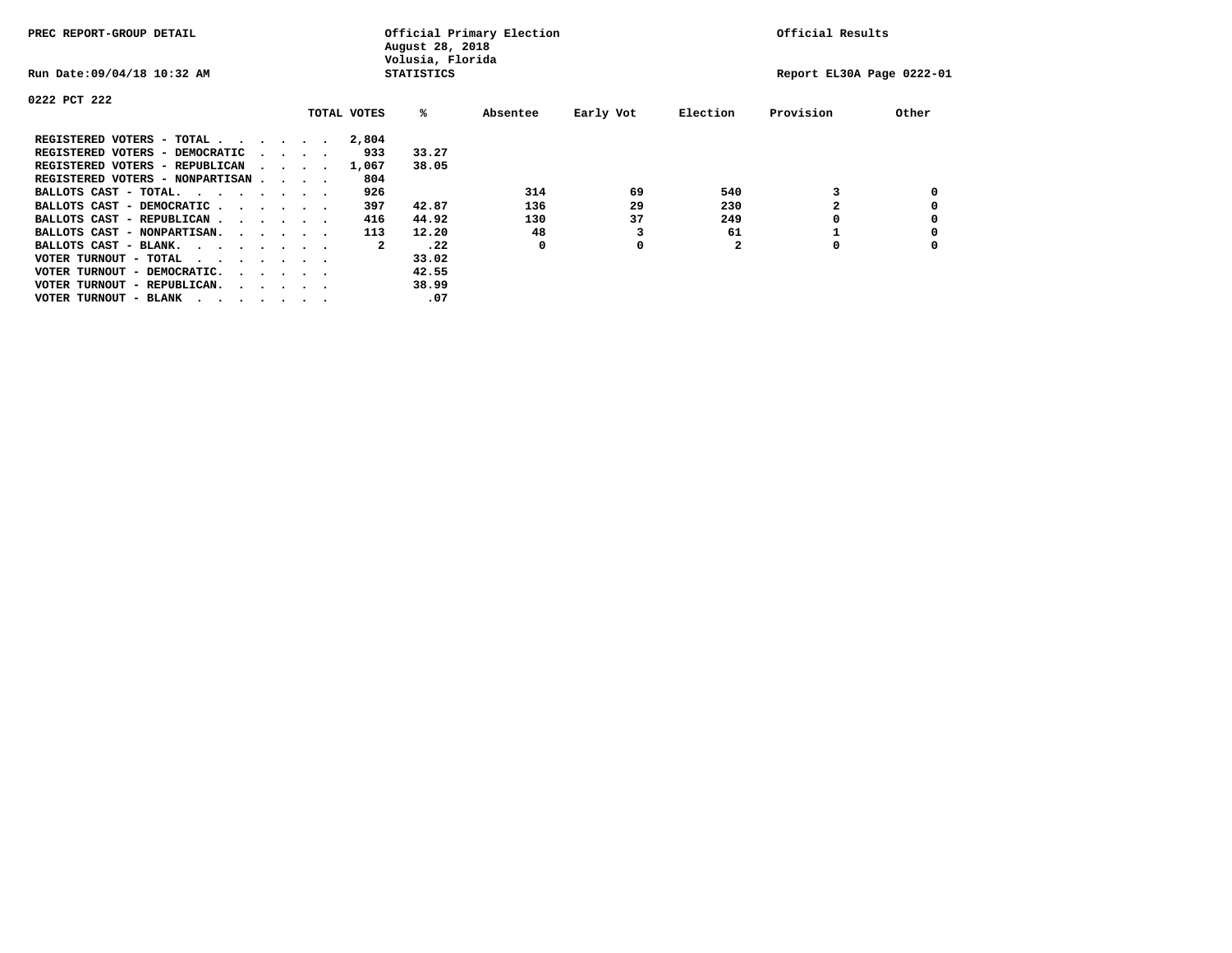| PREC REPORT-GROUP DETAIL                          |                                                                                                                                                                                                                               |        |           |                          |                                    |             |          | August 28, 2018<br>Volusia, Florida | Official Primary Election |                         | Official Results |                           |             |  |
|---------------------------------------------------|-------------------------------------------------------------------------------------------------------------------------------------------------------------------------------------------------------------------------------|--------|-----------|--------------------------|------------------------------------|-------------|----------|-------------------------------------|---------------------------|-------------------------|------------------|---------------------------|-------------|--|
| Run Date: 09/04/18 10:32 AM                       |                                                                                                                                                                                                                               |        |           |                          |                                    |             |          | DEMOCRATIC                          |                           |                         |                  | Report EL30A Page 0222-02 |             |  |
| 0222 PCT 222                                      |                                                                                                                                                                                                                               |        |           |                          |                                    |             |          |                                     |                           |                         |                  |                           |             |  |
|                                                   |                                                                                                                                                                                                                               |        |           |                          |                                    | TOTAL VOTES |          | ℁                                   | Absentee                  | Early Vot               | Election         | Provision                 | Other       |  |
| Representative in Congress Dist 6<br>(VOTE FOR) 1 |                                                                                                                                                                                                                               |        |           |                          |                                    |             |          |                                     |                           |                         |                  |                           |             |  |
| Stephen Sevigny                                   | . The contract of the contract of the contract of the contract of the contract of the contract of the contract of the contract of the contract of the contract of the contract of the contract of the contract of the contrac |        |           |                          |                                    |             | 72       | 19.30                               | 32                        | $\mathbf 0$             | 40               | $\mathbf 0$               | 0           |  |
| Nancy Soderberg                                   |                                                                                                                                                                                                                               |        |           |                          |                                    |             | 223      | 59.79                               | 69                        | 20                      | 132              | $\mathbf{2}$              | $\mathbf 0$ |  |
| John Upchurch                                     |                                                                                                                                                                                                                               |        | $\bullet$ | $\ddot{\phantom{a}}$     | $\ddot{\phantom{a}}$               |             | 78       | 20.91                               | 29                        | 8                       | 41               | 0                         | $\mathbf 0$ |  |
| Over Votes                                        |                                                                                                                                                                                                                               |        |           |                          | $\cdot$ .                          |             | 0        |                                     | $\mathbf 0$               | $\mathbf 0$             | $\mathbf 0$      | 0                         | $\mathbf 0$ |  |
| Under Votes                                       |                                                                                                                                                                                                                               |        |           |                          | $\cdot$ $\cdot$ $\cdot$            |             | 24       |                                     | 6                         | $\mathbf{1}$            | 17               | $\mathbf 0$               | $\mathbf 0$ |  |
| Governor and Lieutenant Governor<br>(VOTE FOR) 1  |                                                                                                                                                                                                                               |        |           |                          |                                    |             |          |                                     |                           |                         |                  |                           |             |  |
| Andrew Gillum                                     |                                                                                                                                                                                                                               |        |           |                          |                                    |             | 106      | 27.53                               | 24                        | 9                       | 73               | 0                         | $\mathbf 0$ |  |
| Gwen Graham.                                      |                                                                                                                                                                                                                               |        |           |                          | $\ddot{\phantom{0}}$               |             | 182      | 47.27                               | 60                        | 12                      | 108              | $\mathbf{2}$              | $\mathbf 0$ |  |
| Jeff Greene.                                      |                                                                                                                                                                                                                               | $\sim$ | $\cdot$   | $\cdot$                  | $\cdot$<br>$\cdot$                 |             | 41       | 10.65                               | 28                        | 4                       | 9                | $\mathbf 0$               | $\mathbf 0$ |  |
| Chris King                                        |                                                                                                                                                                                                                               |        |           | $\cdot$                  | $\sim$                             |             | 8        | 2.08                                | 5                         | $\mathbf 0$             | $\overline{3}$   | $\mathbf 0$               | $\mathbf 0$ |  |
| Philip Levine                                     |                                                                                                                                                                                                                               |        | $\cdot$   | $\ddot{\phantom{a}}$     | $\sim$ $\sim$                      |             | 36       | 9.35                                | 13                        | 4                       | 19               | $\mathbf{0}$              | $\mathbf 0$ |  |
| Alex "Lundy" Lundmark                             |                                                                                                                                                                                                                               |        |           |                          |                                    |             | 6        | 1.56                                | $\overline{\mathbf{2}}$   | 0                       | 4                | 0                         | $\mathbf 0$ |  |
| John Wetherbee.                                   |                                                                                                                                                                                                                               |        | $\sim$    | $\ddot{\phantom{a}}$     | $\overline{\phantom{a}}$           |             | 6        | 1.56                                | $\mathbf 0$               | 0                       | 6                | 0                         | $\mathbf 0$ |  |
| Over Votes                                        |                                                                                                                                                                                                                               |        |           |                          |                                    |             | 3        |                                     | $\overline{a}$            | 0                       | $\mathbf{1}$     | $\mathbf 0$               | $\mathbf 0$ |  |
| Under Votes                                       |                                                                                                                                                                                                                               |        |           |                          |                                    |             | 9        |                                     | $\overline{a}$            | 0                       | 7                | $\mathbf 0$               | $\mathbf 0$ |  |
| Attorney General<br>(VOTE FOR) 1<br>Sean Shaw     |                                                                                                                                                                                                                               |        |           | $\sim$ $\sim$            |                                    |             | 246      | 69.89                               | 88                        | 25                      | 132              | $\mathbf{1}$              | $\mathbf 0$ |  |
| Ryan Torrens                                      |                                                                                                                                                                                                                               |        |           |                          |                                    |             | 106      | 30.11                               | 34                        | $\overline{\mathbf{3}}$ | 68               | $\mathbf{1}$              | $\mathbf 0$ |  |
| Over Votes                                        |                                                                                                                                                                                                                               |        |           | $\bullet$                | $\ddot{\phantom{a}}$               |             | $\Omega$ |                                     | 0                         | $\mathbf 0$             | $^{\circ}$       | 0                         | $\mathbf 0$ |  |
| Under Votes                                       |                                                                                                                                                                                                                               |        |           |                          |                                    |             | 45       |                                     | 14                        | $\mathbf{1}$            | 30               | $\mathbf 0$               | $\mathbf 0$ |  |
| Commissioner of Agriculture<br>(VOTE FOR) 1       |                                                                                                                                                                                                                               |        |           |                          |                                    |             |          |                                     |                           |                         |                  |                           |             |  |
| Nicole "Nikki" Fried.                             |                                                                                                                                                                                                                               |        |           |                          |                                    |             | 194      | 54.34                               | 72                        | 16                      | 105              | 1                         | 0           |  |
| Jeffrey Duane Porter.                             |                                                                                                                                                                                                                               |        |           |                          |                                    |             | 49       | 13.73                               | 19                        | 3                       | 26               | 1                         | $\mathbf 0$ |  |
| Roy David Walker                                  |                                                                                                                                                                                                                               |        |           |                          | $\overline{\phantom{a}}$           |             | 114      | 31.93                               | 36                        | 10                      | 68               | 0                         | 0           |  |
| Over Votes                                        |                                                                                                                                                                                                                               |        |           | $\bullet$                | $\bullet$ .                        |             | $\Omega$ |                                     | $\mathbf 0$               | $\mathbf 0$             | $\Omega$         | $\mathbf 0$               | $\mathbf 0$ |  |
| Under Votes                                       |                                                                                                                                                                                                                               |        |           |                          | $\sim$ $\sim$                      |             | 40       |                                     | 9                         | $\mathbf 0$             | 31               | $\mathbf 0$               | $\mathbf 0$ |  |
| State Representative District 26<br>(VOTE FOR) 1  |                                                                                                                                                                                                                               |        |           |                          |                                    |             |          |                                     |                           |                         |                  |                           |             |  |
| Patrick Henry                                     |                                                                                                                                                                                                                               |        |           |                          |                                    |             | 51       | 70.83                               | 22                        | 4                       | 24               | 1                         | 0           |  |
| Percy L. Williamson                               |                                                                                                                                                                                                                               |        |           |                          |                                    |             | 21       | 29.17                               | 5                         | 4                       | 12               | 0                         | 0           |  |
| Over Votes                                        |                                                                                                                                                                                                                               |        |           | $\cdot$                  | $\sim$<br>$\overline{\phantom{a}}$ |             | 0        |                                     | $\mathbf 0$               | 0                       | 0                | 0                         | 0           |  |
| Under Votes                                       |                                                                                                                                                                                                                               |        |           |                          |                                    |             | 7        |                                     | $\mathbf 0$               | 0                       | 7                | $\mathbf 0$               | $\mathbf 0$ |  |
| State Representative District 27<br>(VOTE FOR) 1  |                                                                                                                                                                                                                               |        |           |                          |                                    |             |          |                                     |                           |                         |                  |                           |             |  |
| Neil Henrichsen                                   |                                                                                                                                                                                                                               |        |           |                          |                                    |             | 72       | 24.66                               | 27                        | 4                       | 41               | $\mathbf 0$               | $\mathbf 0$ |  |
| Carol Lawrence.                                   | $\mathbf{r}$ , $\mathbf{r}$ , $\mathbf{r}$ , $\mathbf{r}$ , $\mathbf{r}$                                                                                                                                                      |        |           | $\sim$                   | $\ddot{\phantom{a}}$               |             | 220      | 75.34                               | 75                        | 16                      | 128              | $\mathbf{1}$              | $\mathbf 0$ |  |
| Over Votes                                        |                                                                                                                                                                                                                               |        |           |                          | $\cdot$ $\cdot$ $\cdot$            |             | 0        |                                     | $\mathbf 0$               | $\mathbf 0$             | 0                | $\mathbf 0$               | $\mathbf 0$ |  |
| Under Votes.                                      | the contract of the contract of the contract of the contract of the contract of the contract of the contract of                                                                                                               |        |           | $\overline{\phantom{a}}$ |                                    |             | 26       |                                     | $7\phantom{.0}$           | $\mathbf{1}$            | 18               | $\mathbf 0$               | $\mathbf 0$ |  |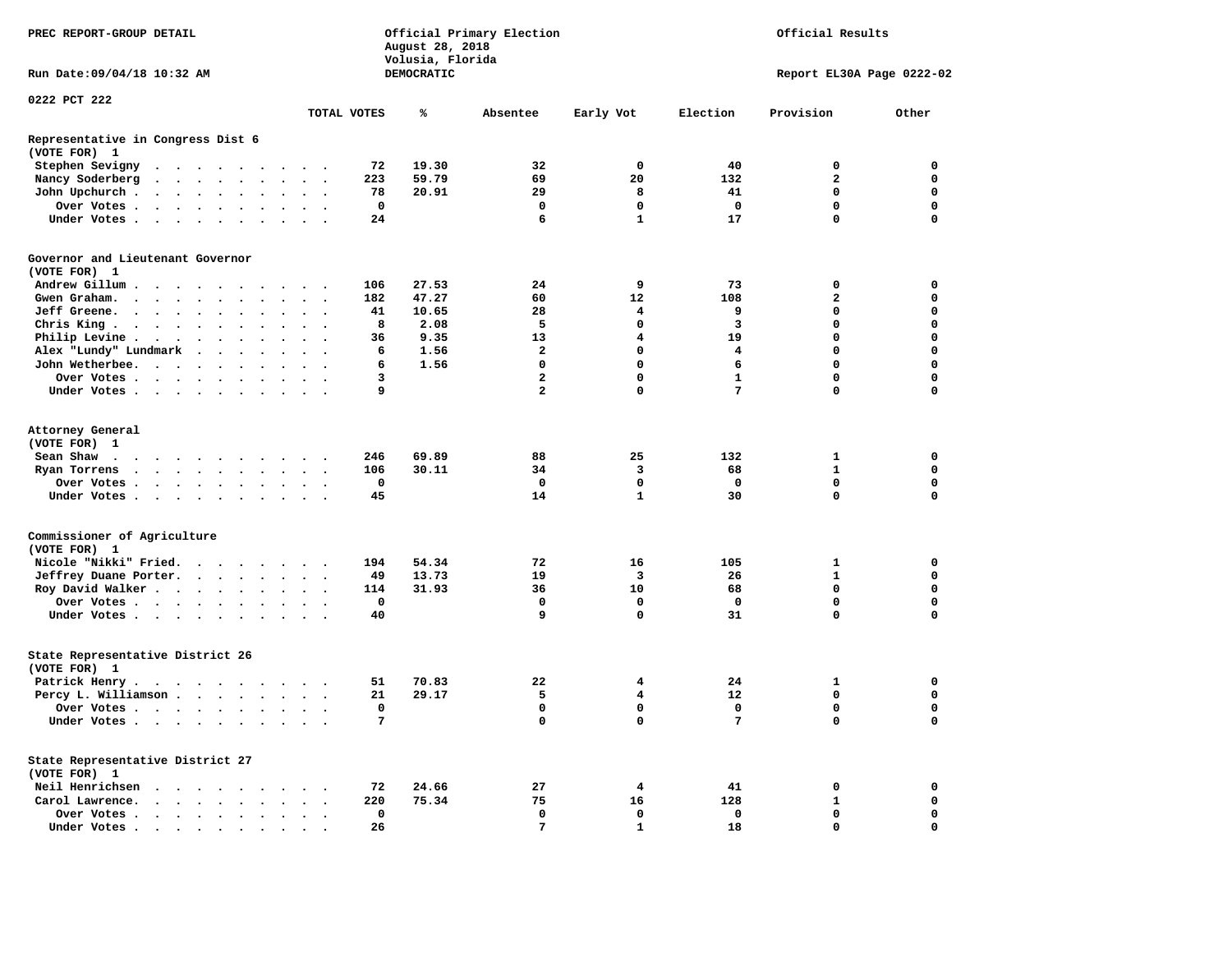| PREC REPORT-GROUP DETAIL                                                          | Official Primary Election<br>Official Results<br>August 28, 2018<br>Volusia, Florida |            |                   |                           |                         |             |             |  |  |
|-----------------------------------------------------------------------------------|--------------------------------------------------------------------------------------|------------|-------------------|---------------------------|-------------------------|-------------|-------------|--|--|
| Run Date: 09/04/18 10:32 AM                                                       |                                                                                      | REPUBLICAN |                   | Report EL30A Page 0222-03 |                         |             |             |  |  |
| 0222 PCT 222                                                                      |                                                                                      |            |                   |                           |                         |             |             |  |  |
|                                                                                   | TOTAL VOTES                                                                          | ℁          | Absentee          | Early Vot                 | Election                | Provision   | Other       |  |  |
| United States Senator<br>(VOTE FOR) 1                                             |                                                                                      |            |                   |                           |                         |             |             |  |  |
| Roque "Rocky" De La Fuente.                                                       | 54                                                                                   | 13.04      | 19                | 6                         | 29                      | 0           | 0           |  |  |
| Rick Scott                                                                        | 360                                                                                  | 86.96      | 111               | 31                        | 218                     | 0           | 0           |  |  |
| Over Votes                                                                        | 0<br>$\ddot{\phantom{1}}$                                                            |            | 0                 | 0                         | 0                       | $\mathbf 0$ | 0           |  |  |
| Under Votes                                                                       | 2<br>$\cdots$                                                                        |            | 0                 | $\mathbf 0$               | $\overline{\mathbf{2}}$ | $\Omega$    | $\mathbf 0$ |  |  |
| Representative in Congress Dist 6<br>(VOTE FOR) 1                                 |                                                                                      |            |                   |                           |                         |             |             |  |  |
| Fred Costello                                                                     | 92                                                                                   | 23.71      | 25                | 7                         | 60                      | 0           | 0           |  |  |
| Michael Waltz                                                                     | 128<br>$\ddot{\phantom{1}}$                                                          | 32.99      | 47                | 5                         | 76                      | 0           | 0           |  |  |
| John Ward                                                                         | 168<br>$\sim$ $\sim$<br>$\sim$                                                       | 43.30      | 48                | 24                        | 96                      | $\mathbf 0$ | 0           |  |  |
| Over Votes<br>$\sim$ $\sim$ $\sim$ $\sim$<br>$\cdot$<br>$\sim$<br>$\cdot$         | $\mathbf 0$                                                                          |            | 0                 | $\mathbf 0$               | $\mathbf 0$             | $\mathbf 0$ | 0           |  |  |
| Under Votes                                                                       | 28                                                                                   |            | 10                | $\mathbf{1}$              | 17                      | $\mathbf 0$ | 0           |  |  |
| Governor and Lieutenant Governor<br>(VOTE FOR) 1                                  |                                                                                      |            |                   |                           |                         |             |             |  |  |
| Don Baldauf.<br>.                                                                 | 3                                                                                    | .73        | 1                 | 0                         | $\mathbf{2}$            | 0           | 0           |  |  |
| Ron DeSantis<br>$\cdots$                                                          | 204<br>$\bullet$                                                                     | 49.51      | 58                | 19                        | 127                     | 0           | 0           |  |  |
| Timothy M. Devine.                                                                | 5                                                                                    | 1.21       | 1                 | 0                         | 4                       | 0           | $\mathbf 0$ |  |  |
| Bob Langford                                                                      | 7<br>$\overline{\phantom{a}}$                                                        | 1.70       | 3                 | $\mathbf 0$               | 4                       | $\mathbf 0$ | 0           |  |  |
| John Joseph Mercadante                                                            | 3<br>$\ddot{\phantom{1}}$                                                            | .73        | $\mathbf{2}$      | 1                         | 0                       | $\mathbf 0$ | 0           |  |  |
| Bruce Nathan                                                                      | 4<br>$\ddot{\phantom{1}}$<br>$\ddot{\phantom{1}}$                                    | .97        | $\mathbf 0$       | 0                         | 4                       | $\mathbf 0$ | 0           |  |  |
| Adam H. Putnam.                                                                   | 173<br>$\overline{\phantom{a}}$                                                      | 41.99      | 56                | 13                        | 104                     | $\mathbf 0$ | $\mathbf 0$ |  |  |
|                                                                                   |                                                                                      |            |                   |                           |                         | $\mathbf 0$ | 0           |  |  |
| Bob White<br>Over Votes .                                                         | 13<br>1                                                                              | 3.16       | 5<br>$\mathbf{1}$ | 4<br>$\mathbf 0$          | 4<br>0                  | $\mathbf 0$ | 0           |  |  |
| .<br>Under Votes                                                                  | $\bullet$<br>$\cdot$<br>3                                                            |            | 3                 | 0                         | 0                       | $\mathbf 0$ | 0           |  |  |
| Attorney General                                                                  |                                                                                      |            |                   |                           |                         |             |             |  |  |
| (VOTE FOR) 1                                                                      |                                                                                      |            |                   |                           |                         |             |             |  |  |
| Ashley Moody<br>$\cdot$ $\cdot$ $\cdot$ $\cdot$ $\cdot$ $\cdot$ $\cdot$           | 227<br>$\sim$ $\sim$                                                                 | 57.61      | 61                | 18                        | 148                     | 0           | 0           |  |  |
| Frank White.<br>$\cdot$ $\cdot$ $\cdot$ $\cdot$ $\cdot$ $\cdot$ $\cdot$           | 167<br>$\bullet$<br>$\ddot{\phantom{a}}$<br>$\sim$                                   | 42.39      | 59                | 19                        | 89                      | $\mathbf 0$ | 0           |  |  |
| Over Votes.                                                                       | 0                                                                                    |            | 0                 | 0                         | $\mathbf 0$             | $\mathbf 0$ | 0           |  |  |
| Under Votes                                                                       | 22                                                                                   |            | 10                | $\mathbf 0$               | 12                      | $\Omega$    | $\mathbf 0$ |  |  |
| Commissioner of Agriculture<br>(VOTE FOR) 1                                       |                                                                                      |            |                   |                           |                         |             |             |  |  |
| Matt Caldwell.<br>$\mathbf{r}$ , $\mathbf{r}$ , $\mathbf{r}$ , $\mathbf{r}$       | 154                                                                                  | 39.49      | 48                | 11                        | 95                      | 0           | 0           |  |  |
| Denise Grimsley                                                                   | 101<br>$\ddot{\phantom{0}}$                                                          | 25.90      | 30                | 10                        | 61                      | $\mathbf 0$ | 0           |  |  |
| Mike McCalister                                                                   | 42<br>$\bullet$<br>$\bullet$<br>$\overline{\phantom{a}}$                             | 10.77      | 12                | 6                         | 24                      | $\mathbf 0$ | 0           |  |  |
| Baxter Troutman                                                                   | 93                                                                                   | 23.85      | 26                | 9                         | 58                      | $\Omega$    | $\Omega$    |  |  |
| Over Votes .<br>$\sim$ $\sim$ $\sim$ $\sim$<br>$\sim$                             | $\mathbf{1}$                                                                         |            | 0                 | 0                         | $\mathbf{1}$            | 0           | 0           |  |  |
| Under Votes.<br>$\sim$<br>$\sim$ $\sim$ $\sim$<br>$\ddot{\phantom{0}}$<br>$\cdot$ | 25                                                                                   |            | 14                | $\mathbf{1}$              | 10                      | $\mathbf 0$ | 0           |  |  |
| State Representative District 26                                                  |                                                                                      |            |                   |                           |                         |             |             |  |  |
| (VOTE FOR) 1                                                                      |                                                                                      |            |                   |                           |                         |             |             |  |  |
| Michael Cantu.                                                                    | 19                                                                                   | 52.78      | 12                | 0                         | 7                       | 0           | 0           |  |  |
| Elizabeth Fetterhoff.<br>$\sim$<br>$\ddot{\phantom{0}}$                           | 17                                                                                   | 47.22      | 7                 | 1                         | 9                       | 0           | 0           |  |  |
| Over Votes                                                                        | 0                                                                                    |            | 0                 | 0                         | 0                       | 0           | 0           |  |  |
| Under Votes                                                                       | 7                                                                                    |            | 3                 | 0                         |                         | 0           | $\mathbf 0$ |  |  |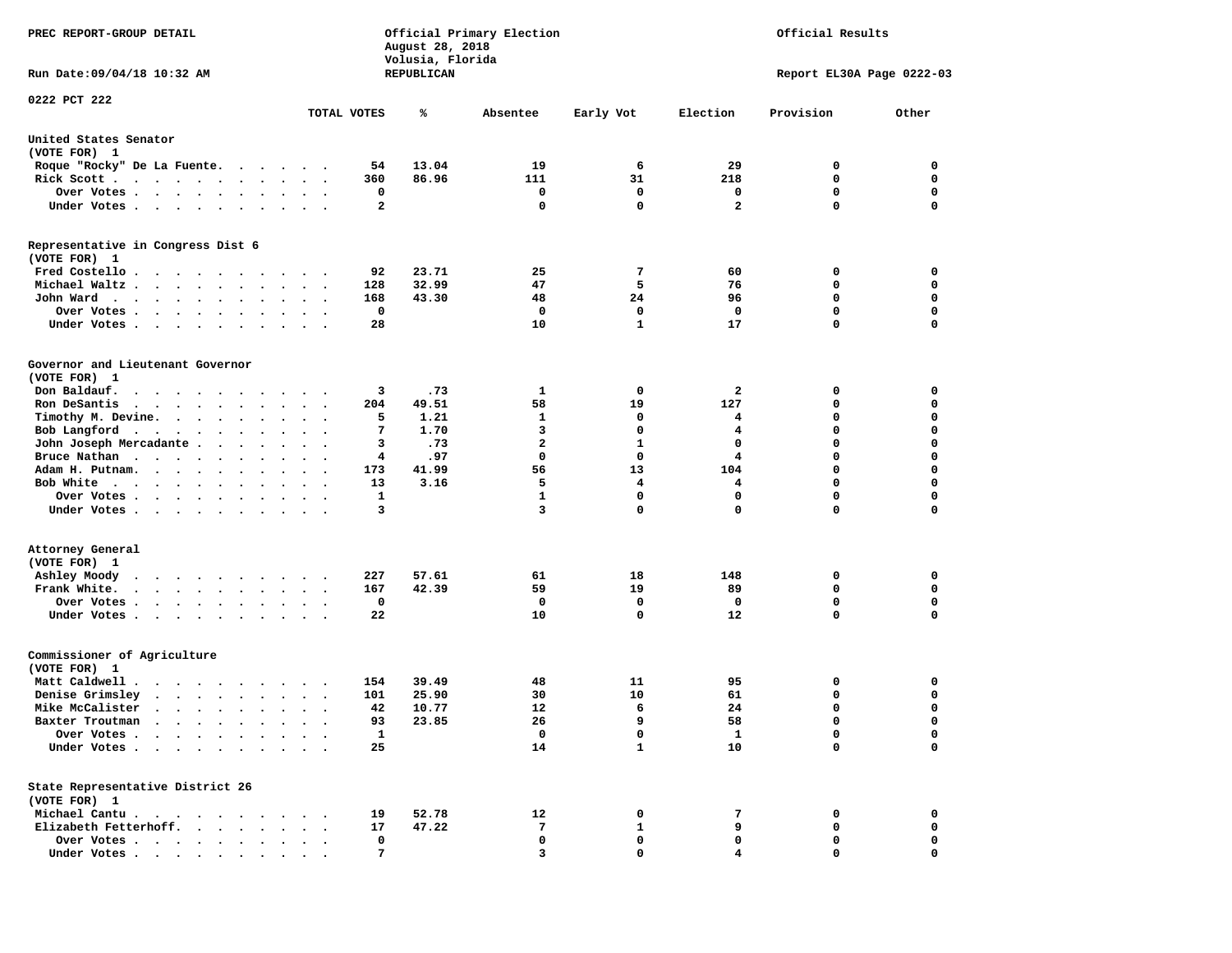| PREC REPORT-GROUP DETAIL                                                                                       |                                                     | Official Results<br>Official Primary Election<br>August 28, 2018<br>Volusia, Florida |              |                         |                           |                |             |  |  |
|----------------------------------------------------------------------------------------------------------------|-----------------------------------------------------|--------------------------------------------------------------------------------------|--------------|-------------------------|---------------------------|----------------|-------------|--|--|
| Run Date: 09/04/18 10:32 AM                                                                                    |                                                     | <b>NONPARTISAN</b>                                                                   |              |                         | Report EL30A Page 0222-04 |                |             |  |  |
| 0222 PCT 222                                                                                                   | TOTAL VOTES                                         | ℁                                                                                    | Absentee     | Early Vot               | Election                  | Provision      | Other       |  |  |
| Circuit Judge 7th Judicial, Grp 15                                                                             |                                                     |                                                                                      |              |                         |                           |                |             |  |  |
| (VOTE FOR) 1                                                                                                   |                                                     |                                                                                      |              |                         |                           |                |             |  |  |
| Linda L. Gaustad                                                                                               | 315                                                 | 38.27                                                                                | 124          | 22                      | 169                       | $\mathbf 0$    | 0           |  |  |
| Sebrina L. Slack<br>$\sim$                                                                                     | 275<br>$\ddot{\phantom{0}}$                         | 33.41                                                                                | 83           | 25                      | 164                       | 3              | $\mathbf 0$ |  |  |
| Ryan Will $\cdots$ $\cdots$<br>$\sim$                                                                          | 233<br>$\mathbf{r}$                                 | 28.31                                                                                | 79           | 18                      | 136                       | 0              | 0           |  |  |
| Over Votes                                                                                                     | $\mathbf 0$                                         |                                                                                      | $\mathbf 0$  | $\mathbf 0$             | $\mathbf 0$               | 0              | 0           |  |  |
| Under Votes                                                                                                    | 103                                                 |                                                                                      | 28           | 4                       | 71                        | $\mathbf 0$    | $\mathbf 0$ |  |  |
| County Judge 7th Judicial, Grp 5<br>(VOTE FOR) 1                                                               |                                                     |                                                                                      |              |                         |                           |                |             |  |  |
| Steve Burk .                                                                                                   | 360                                                 | 43.53                                                                                | 114          | 30                      | 215                       | 1              | 0           |  |  |
| Dawn "Pam" Fields.                                                                                             | 467<br>$\sim$                                       | 56.47                                                                                | 176          | 34                      | 255                       | $\overline{a}$ | 0           |  |  |
| Over Votes                                                                                                     | $\mathbf 0$                                         |                                                                                      | $\mathbf 0$  | $\mathbf 0$             | $\mathbf 0$               | 0              | $\mathbf 0$ |  |  |
| Under Votes                                                                                                    | 99<br>$\cdot$ .                                     |                                                                                      | 24           | 5                       | 70                        | $\mathbf 0$    | $\mathbf 0$ |  |  |
| County Council at Large<br>(VOTE FOR) 1                                                                        |                                                     |                                                                                      |              |                         |                           |                |             |  |  |
| L. Ronald Durham                                                                                               | 297<br>$\sim$ $\sim$                                | 33.52                                                                                | 96           | 27                      | 173                       | 1              | 0           |  |  |
| Ben F. Johnson.<br>$\sim$ $\sim$                                                                               | 587<br>$\sim$<br>$\overline{\phantom{a}}$           | 66.25                                                                                | 207          | 41                      | 337                       | $\overline{a}$ | 0           |  |  |
| $WRITE-IN.$<br>$\ddot{\phantom{a}}$<br>$\mathbf{r}$                                                            | 2                                                   | .23                                                                                  | 1            | 0                       | 1                         | 0              | 0           |  |  |
| Over Votes<br>$\sim$                                                                                           | $\mathbf 0$                                         |                                                                                      | $\mathbf 0$  | 0                       | $\mathbf 0$               | 0              | $\mathbf 0$ |  |  |
| Under Votes                                                                                                    | 40<br>$\sim$                                        |                                                                                      | 10           | $\mathbf{1}$            | 29                        | 0              | $\mathbf 0$ |  |  |
| County Council Member District 1<br>(VOTE FOR) 1                                                               |                                                     |                                                                                      |              |                         |                           |                |             |  |  |
| Jeff Brower.                                                                                                   | 249                                                 | 30.67                                                                                | 87           | 23                      | 139                       | $\mathbf 0$    | $\mathbf 0$ |  |  |
| Barbara Girtman<br>$\mathbf{r}$ , $\mathbf{r}$ , $\mathbf{r}$ , $\mathbf{r}$<br>$\ddot{\phantom{a}}$<br>$\sim$ | 298                                                 | 36.70                                                                                | 109          | 23                      | 164                       | $\mathbf{2}$   | 0           |  |  |
| Eddie Molina<br>$\bullet$                                                                                      | 43                                                  | 5.30                                                                                 | 11           | $\overline{\mathbf{2}}$ | 29                        | $\mathbf{1}$   | $\mathbf 0$ |  |  |
| Pat Patterson<br>$\ddot{\phantom{a}}$                                                                          | 222<br>$\ddot{\phantom{a}}$                         | 27.34                                                                                | 68           | 12                      | 142                       | 0              | 0           |  |  |
| Over Votes<br>$\bullet$ .                                                                                      | $\Omega$                                            |                                                                                      | $\mathbf{0}$ | 0                       | $^{\circ}$                | 0              | $\mathbf 0$ |  |  |
| Under Votes                                                                                                    | 63<br>$\sim$                                        |                                                                                      | 20           | 3                       | 40                        | $\mathbf 0$    | $\mathbf 0$ |  |  |
| School Board Member District 1<br>(VOTE FOR) 1                                                                 |                                                     |                                                                                      |              |                         |                           |                |             |  |  |
| Al Bouie. .<br>$\sim$<br>.                                                                                     | 313                                                 | 41.96                                                                                | 100          | 27                      | 183                       | 3              | $\mathbf 0$ |  |  |
| Jamie Michele Haynes.                                                                                          | 231<br>$\ddot{\phantom{1}}$                         | 30.97                                                                                | 83           | 11                      | 137                       | $\mathbf 0$    | $\mathbf 0$ |  |  |
| Leslie LaRue<br>$\ddot{\phantom{a}}$                                                                           | 202<br>$\ddot{\phantom{a}}$<br>$\ddot{\phantom{a}}$ | 27.08                                                                                | 71           | 16                      | 115                       | 0              | $\mathbf 0$ |  |  |
| Over Votes                                                                                                     | $\Omega$                                            |                                                                                      | $^{\circ}$   | $\mathbf 0$             | $\mathbf{0}$              | $\mathbf 0$    | 0           |  |  |
| Under Votes<br>$\sim$ $\sim$                                                                                   | 79<br>$\sim$ $\sim$                                 |                                                                                      | 26           | 3                       | 50                        | 0              | $\mathbf 0$ |  |  |
| School Board Member District 5<br>(VOTE FOR) 1                                                                 |                                                     |                                                                                      |              |                         |                           |                |             |  |  |
| Ruben Colon.<br>$\mathbf{r}$ , and $\mathbf{r}$ , and $\mathbf{r}$ , and $\mathbf{r}$ , and $\mathbf{r}$       | 21<br>$\sim$                                        | 22.58                                                                                | 10           | 4                       | 7                         | 0              | 0           |  |  |
| Melody Johnson.<br>$\cdot$<br>$\sim$                                                                           | 53<br>$\bullet$<br>$\bullet$                        | 56.99                                                                                | 16           | 5                       | 32                        | 0              | 0           |  |  |
| Robert Mann.<br>$\mathbf{r}$ , $\mathbf{r}$ , $\mathbf{r}$ , $\mathbf{r}$ , $\mathbf{r}$ , $\mathbf{r}$        | 19<br>$\sim$                                        | 20.43                                                                                | 7            | 3                       | 9                         | $\mathbf 0$    | 0           |  |  |
| Over Votes .<br>$\cdots$                                                                                       | $\mathbf 0$                                         |                                                                                      | 0            | 0                       | 0                         | 0              | 0           |  |  |
| Under Votes<br>$\ddot{\phantom{a}}$                                                                            | 8                                                   |                                                                                      | $\mathbf{1}$ | $\mathbf 0$             | 7                         | $\mathbf 0$    | $\Omega$    |  |  |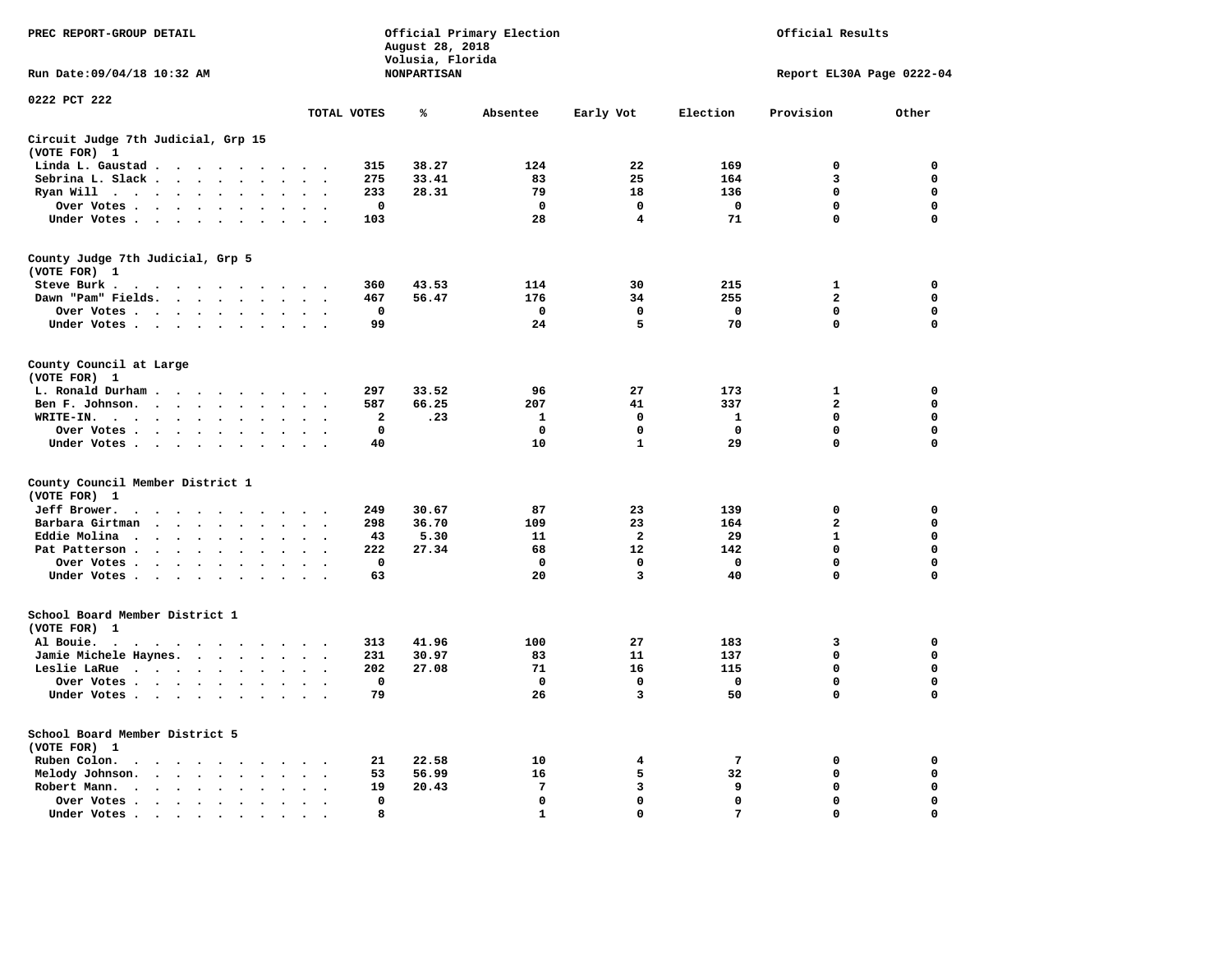| PREC REPORT-GROUP DETAIL                                               |             |     | Official Primary Election<br>August 28, 2018 |          | Official Results |          |                           |       |  |
|------------------------------------------------------------------------|-------------|-----|----------------------------------------------|----------|------------------|----------|---------------------------|-------|--|
| Run Date: 09/04/18 10:32 AM                                            |             |     | Volusia, Florida<br><b>NONPARTISAN</b>       |          |                  |          | Report EL30A Page 0222-05 |       |  |
| 0222 PCT 222                                                           |             |     |                                              |          |                  |          |                           |       |  |
|                                                                        | TOTAL VOTES |     | ℁                                            | Absentee | Early Vot        | Election | Provision                 | Other |  |
| W Volusia Hospital Auth Grp A, Seat 1                                  |             |     |                                              |          |                  |          |                           |       |  |
| (VOTE FOR) 1                                                           |             |     |                                              |          |                  |          |                           |       |  |
| John M. Hill $\ldots$ ,                                                |             | 340 | 41.16                                        | 126      | 16               | 198      | O.                        |       |  |
| Raymond Long                                                           |             | 213 | 25.79                                        | 56       | 23               | 134      | 0                         |       |  |
| Voloria Manning                                                        |             | 273 | 33.05                                        | 105      | 26               | 139      |                           |       |  |
| Over Votes                                                             |             | 1   |                                              | 0        | 0                |          | 0                         |       |  |
| Under Votes                                                            |             | 99  |                                              | 27       | 4                | 68       | 0                         |       |  |
| W Volusia Hospital Auth Grp B, Seat 2                                  |             |     |                                              |          |                  |          |                           |       |  |
| (VOTE FOR) 1                                                           |             |     |                                              |          |                  |          |                           |       |  |
| Michael Ray.                                                           |             | 210 | 26.02                                        | 66       | 14               | 129      |                           |       |  |
| Kathie D. Shepard.                                                     |             | 396 | 49.07                                        | 150      | 27               | 217      |                           |       |  |
| Brian Soukup                                                           |             | 201 | 24.91                                        | 60       | 24               | 117      |                           |       |  |
| Over Votes.                                                            |             | 0   |                                              |          | 0                | $\Omega$ |                           |       |  |
| Under Votes, $\cdot$ , $\cdot$ , $\cdot$ , $\cdot$ , $\cdot$ , $\cdot$ |             | 119 |                                              | 38       |                  | 77       |                           |       |  |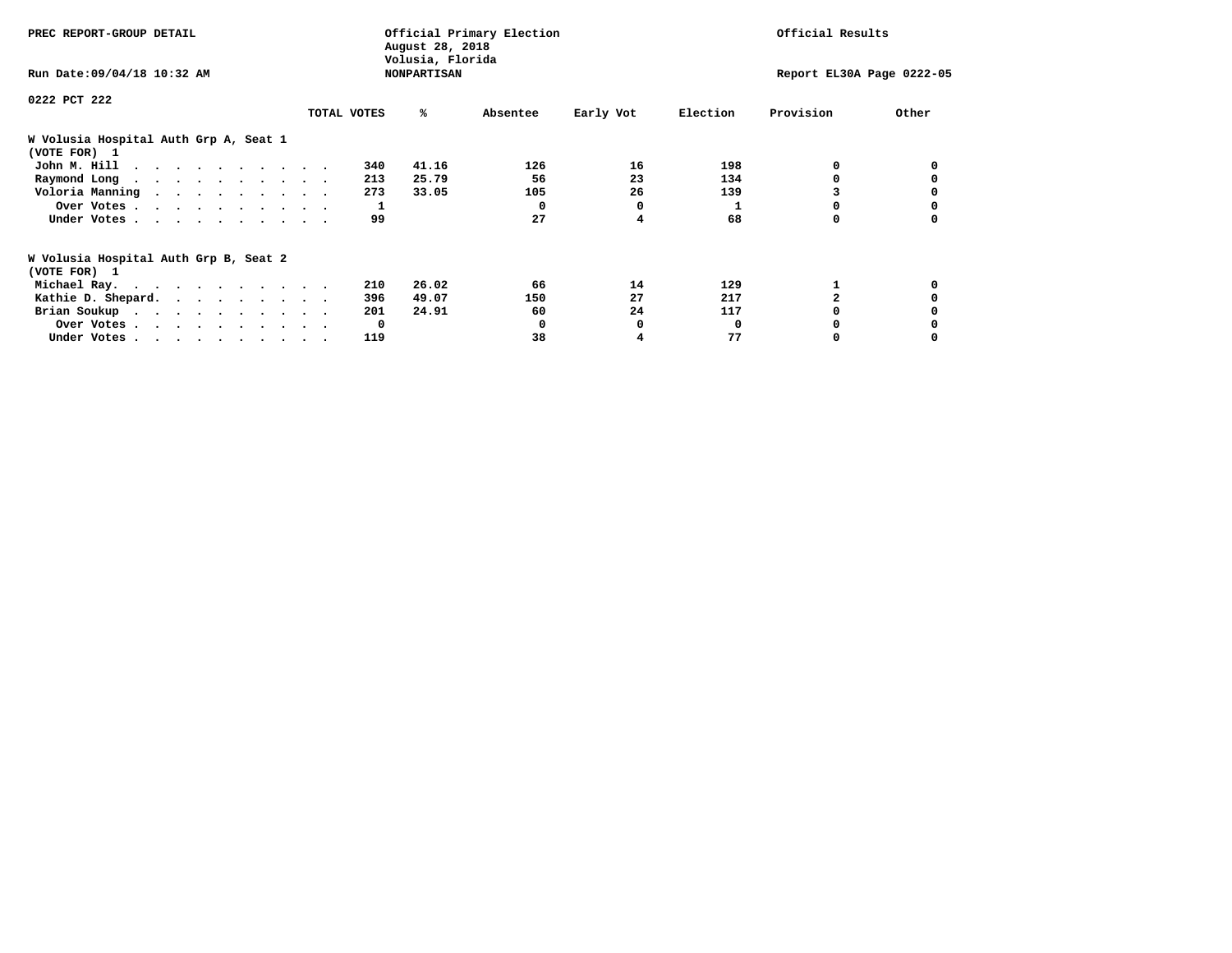| PREC REPORT-GROUP DETAIL          |  |                                         |  |  | Official Primary Election<br>August 28, 2018<br>Volusia, Florida | Official Results  |          |           |          |                           |       |
|-----------------------------------|--|-----------------------------------------|--|--|------------------------------------------------------------------|-------------------|----------|-----------|----------|---------------------------|-------|
| Run Date: 09/04/18 10:32 AM       |  |                                         |  |  |                                                                  | <b>STATISTICS</b> |          |           |          | Report EL30A Page 0223-01 |       |
| 0223 PCT 223                      |  |                                         |  |  |                                                                  |                   |          |           |          |                           |       |
|                                   |  |                                         |  |  | TOTAL VOTES                                                      | %ะ                | Absentee | Early Vot | Election | Provision                 | Other |
| REGISTERED VOTERS - TOTAL         |  |                                         |  |  | 339                                                              |                   |          |           |          |                           |       |
| REGISTERED VOTERS - DEMOCRATIC    |  | $\sim$ $\sim$ $\sim$ $\sim$             |  |  | 106                                                              | 31.27             |          |           |          |                           |       |
| REGISTERED VOTERS - REPUBLICAN    |  |                                         |  |  | 122                                                              | 35.99             |          |           |          |                           |       |
| REGISTERED VOTERS - NONPARTISAN   |  |                                         |  |  | 111                                                              |                   |          |           |          |                           |       |
| BALLOTS CAST - TOTAL.             |  |                                         |  |  | 97                                                               |                   | 30       | 9         | 58       | 0                         |       |
| BALLOTS CAST - DEMOCRATIC         |  |                                         |  |  | 38                                                               | 39.18             | 13       |           | 22       |                           |       |
| BALLOTS CAST - REPUBLICAN         |  |                                         |  |  | 48                                                               | 49.48             | 15       |           | 31       |                           |       |
| BALLOTS CAST - NONPARTISAN.       |  |                                         |  |  | 11                                                               | 11.34             |          | 4         |          |                           |       |
| BALLOTS CAST - BLANK.             |  |                                         |  |  | 0                                                                |                   |          | 0         |          |                           |       |
| VOTER TURNOUT - TOTAL<br>$\cdots$ |  |                                         |  |  |                                                                  | 28.61             |          |           |          |                           |       |
| VOTER TURNOUT - DEMOCRATIC.       |  | $\cdot$ $\cdot$ $\cdot$ $\cdot$ $\cdot$ |  |  |                                                                  | 35.85             |          |           |          |                           |       |
| VOTER TURNOUT - REPUBLICAN.<br>.  |  |                                         |  |  |                                                                  | 39.34             |          |           |          |                           |       |
| VOTER TURNOUT - BLANK             |  |                                         |  |  |                                                                  |                   |          |           |          |                           |       |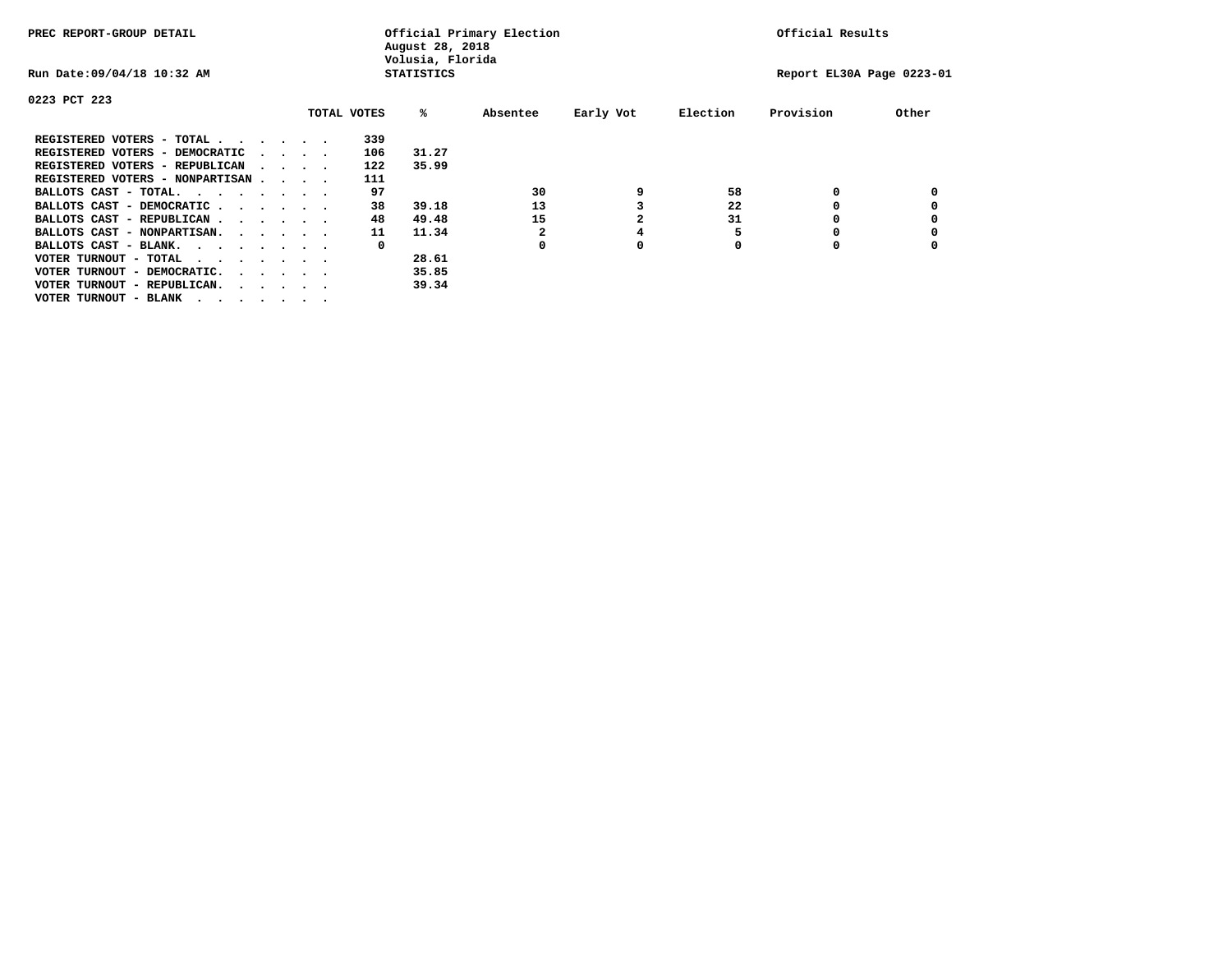| PREC REPORT-GROUP DETAIL                                                    |                                                                                                                                                                                                                               | Official Primary Election<br>August 28, 2018<br>Volusia, Florida |  |        |        |               |                                                             | Official Results |                |                         |                   |                           |              |                  |  |
|-----------------------------------------------------------------------------|-------------------------------------------------------------------------------------------------------------------------------------------------------------------------------------------------------------------------------|------------------------------------------------------------------|--|--------|--------|---------------|-------------------------------------------------------------|------------------|----------------|-------------------------|-------------------|---------------------------|--------------|------------------|--|
| Run Date: 09/04/18 10:32 AM                                                 |                                                                                                                                                                                                                               |                                                                  |  |        |        |               |                                                             |                  | DEMOCRATIC     |                         |                   | Report EL30A Page 0223-02 |              |                  |  |
| 0223 PCT 223                                                                |                                                                                                                                                                                                                               |                                                                  |  |        |        |               |                                                             |                  |                |                         |                   |                           |              |                  |  |
|                                                                             |                                                                                                                                                                                                                               |                                                                  |  |        |        |               |                                                             | TOTAL VOTES      | ℁              | Absentee                | Early Vot         | Election                  | Provision    | Other            |  |
| Representative in Congress Dist 6<br>(VOTE FOR) 1                           |                                                                                                                                                                                                                               |                                                                  |  |        |        |               |                                                             |                  |                |                         |                   |                           |              |                  |  |
| Stephen Sevigny                                                             |                                                                                                                                                                                                                               |                                                                  |  |        |        |               |                                                             | 12               | 34.29          | 6                       | $\mathbf{1}$      | 5                         | 0            | 0                |  |
| Nancy Soderberg                                                             |                                                                                                                                                                                                                               |                                                                  |  |        |        |               |                                                             | 19               | 54.29          | 7                       | $\mathbf{1}$      | 11                        | 0            | 0                |  |
| John Upchurch                                                               |                                                                                                                                                                                                                               |                                                                  |  |        |        |               |                                                             | 4                | 11.43          | 0                       | $\mathbf{0}$      | 4                         | 0            | 0                |  |
| Over Votes                                                                  |                                                                                                                                                                                                                               |                                                                  |  |        |        |               | $\bullet$ .<br><br><br><br><br><br><br><br><br><br><br><br> | $\Omega$         |                | $\mathbf 0$             | $\mathbf{0}$      | $\Omega$                  | $\mathbf{0}$ | $\mathbf{0}$     |  |
| Under Votes                                                                 |                                                                                                                                                                                                                               |                                                                  |  |        |        | $\sim$ $\sim$ |                                                             | 3                |                | 0                       | $\mathbf{1}$      | $\overline{a}$            | $\mathbf 0$  | $\mathbf 0$      |  |
| Governor and Lieutenant Governor<br>(VOTE FOR) 1                            |                                                                                                                                                                                                                               |                                                                  |  |        |        |               |                                                             |                  |                |                         |                   |                           |              |                  |  |
| Andrew Gillum                                                               |                                                                                                                                                                                                                               |                                                                  |  |        |        |               |                                                             | 4                | 10.81          | 0                       | 0                 | 4                         | 0            | 0                |  |
| Gwen Graham.                                                                |                                                                                                                                                                                                                               |                                                                  |  |        |        |               |                                                             | 16               | 43.24          | 4                       | $\mathbf{2}$      | 10                        | 0            | 0                |  |
| Jeff Greene.                                                                |                                                                                                                                                                                                                               |                                                                  |  | $\sim$ | $\sim$ | $\mathbf{r}$  | $\bullet$                                                   | 7                | 18.92          | 6                       | $\mathbf 0$       | 1                         | $\mathbf 0$  | $\mathbf 0$      |  |
| Chris King.                                                                 |                                                                                                                                                                                                                               |                                                                  |  |        |        |               |                                                             | 1                | 2.70           | $\mathbf{1}$            | $\mathbf 0$       | $\mathbf 0$               | $\mathbf 0$  | $\mathbf 0$      |  |
| Philip Levine                                                               |                                                                                                                                                                                                                               |                                                                  |  |        |        |               |                                                             | 8                | 21.62          | $\overline{\mathbf{2}}$ | $\mathbf 0$       | 6                         | $\mathbf 0$  | $\mathbf 0$      |  |
| Alex "Lundy" Lundmark                                                       |                                                                                                                                                                                                                               |                                                                  |  |        |        | $\sim$ $\sim$ |                                                             | $\mathbf{0}$     |                | $\mathbf 0$             | $\mathbf 0$       | $\mathbf 0$               | $\mathbf 0$  | $\mathbf 0$      |  |
| John Wetherbee.                                                             |                                                                                                                                                                                                                               |                                                                  |  |        |        | $\sim$ $\sim$ |                                                             | $\mathbf{1}$     | 2.70           | $\mathbf 0$             | 0                 | $\mathbf{1}$              | $\mathbf 0$  | $\mathbf 0$      |  |
| Over Votes                                                                  |                                                                                                                                                                                                                               |                                                                  |  |        |        | $\sim$ $\sim$ |                                                             | $\mathbf 0$      |                | $\mathbf 0$             | $\mathbf{0}$      | $\mathbf 0$               | $\mathbf 0$  | $\Omega$         |  |
| Under Votes                                                                 |                                                                                                                                                                                                                               |                                                                  |  |        |        |               |                                                             | $\mathbf{1}$     |                | $\mathbf 0$             | $\mathbf{1}$      | $\mathbf{0}$              | $\mathbf 0$  | $\mathbf 0$      |  |
| Attorney General<br>(VOTE FOR)<br>$\mathbf{1}$<br>Sean Shaw<br>Ryan Torrens |                                                                                                                                                                                                                               |                                                                  |  |        |        | $\sim$ $\sim$ |                                                             | 21<br>12         | 63.64<br>36.36 | 9<br>3                  | 1<br>$\mathbf{1}$ | 11<br>8                   | 0<br>0       | 0<br>$\mathbf 0$ |  |
| Over Votes                                                                  |                                                                                                                                                                                                                               |                                                                  |  |        |        |               | $\cdot$ $\cdot$ $\cdot$                                     | 0                |                | $\mathbf 0$             | 0                 | $\mathbf 0$               | $\mathbf 0$  | $\mathbf 0$      |  |
| Under Votes                                                                 |                                                                                                                                                                                                                               |                                                                  |  |        |        |               |                                                             | 5                |                | $\mathbf{1}$            | $\mathbf{1}$      | 3                         | $\mathbf 0$  | $\mathbf 0$      |  |
| Commissioner of Agriculture<br>(VOTE FOR) 1                                 |                                                                                                                                                                                                                               |                                                                  |  |        |        |               |                                                             |                  |                |                         |                   |                           |              |                  |  |
| Nicole "Nikki" Fried.                                                       |                                                                                                                                                                                                                               |                                                                  |  |        |        |               |                                                             | 15               | 42.86          | 7                       | $\mathbf{1}$      | 7                         | 0            | $\mathbf 0$      |  |
| Jeffrey Duane Porter.                                                       |                                                                                                                                                                                                                               |                                                                  |  |        |        |               |                                                             | $\overline{2}$   | 5.71           | $\mathbf{1}$            | $\mathbf{0}$      | $\mathbf{1}$              | 0            | $\mathbf{0}$     |  |
| Roy David Walker                                                            |                                                                                                                                                                                                                               |                                                                  |  |        |        |               |                                                             | 18               | 51.43          | 5                       | $\mathbf{1}$      | $12 \overline{ }$         | $\mathbf 0$  | $\mathbf 0$      |  |
| Over Votes                                                                  |                                                                                                                                                                                                                               |                                                                  |  |        |        |               |                                                             | 0                |                | $\mathbf 0$             | 0                 | $\mathbf 0$               | $\mathbf 0$  | $\mathbf 0$      |  |
| Under Votes                                                                 |                                                                                                                                                                                                                               |                                                                  |  |        |        |               |                                                             | 3                |                | $\mathbf 0$             | $\mathbf{1}$      | $\mathbf{2}$              | $\mathbf 0$  | 0                |  |
| State Representative District 26<br>(VOTE FOR) 1                            |                                                                                                                                                                                                                               |                                                                  |  |        |        |               |                                                             |                  |                |                         |                   |                           |              |                  |  |
| Patrick Henry                                                               |                                                                                                                                                                                                                               |                                                                  |  |        |        |               |                                                             | 2                | 100.00         | 1                       | 0                 | $\mathbf{1}$              | 0            | 0                |  |
| Percy L. Williamson                                                         |                                                                                                                                                                                                                               |                                                                  |  |        |        |               |                                                             | $\Omega$         |                | $\mathbf 0$             | $\mathbf 0$       | $\mathbf 0$               | $\mathbf 0$  | 0                |  |
| Over Votes                                                                  |                                                                                                                                                                                                                               |                                                                  |  |        |        |               |                                                             | 0                |                | $\mathbf 0$             | $\mathbf 0$       | $\mathbf 0$               | $\mathbf 0$  | $\mathbf 0$      |  |
| Under Votes                                                                 |                                                                                                                                                                                                                               |                                                                  |  |        |        |               |                                                             | 0                |                | $\mathbf 0$             | $\mathbf{0}$      | $\Omega$                  | $\mathbf 0$  | $\Omega$         |  |
| State Representative District 27<br>(VOTE FOR) 1                            |                                                                                                                                                                                                                               |                                                                  |  |        |        |               |                                                             |                  |                |                         |                   |                           |              |                  |  |
| Neil Henrichsen                                                             |                                                                                                                                                                                                                               |                                                                  |  |        |        |               |                                                             | 13               | 40.63          | 6                       | $\mathbf 0$       | $7\phantom{.0}$           | $\mathbf 0$  | $\mathbf 0$      |  |
| Carol Lawrence.                                                             |                                                                                                                                                                                                                               |                                                                  |  |        |        |               |                                                             | 19               | 59.38          | 5                       | $\mathbf{2}$      | $12 \overline{ }$         | $\mathbf 0$  | $\mathbf 0$      |  |
| Over Votes                                                                  |                                                                                                                                                                                                                               |                                                                  |  |        |        |               |                                                             | 0                |                | $\mathbf 0$             | $\mathbf 0$       | $\mathbf 0$               | $\mathbf 0$  | $\mathbf 0$      |  |
| Under Votes.                                                                | the company of the company of the company of the company of the company of the company of the company of the company of the company of the company of the company of the company of the company of the company of the company |                                                                  |  |        |        |               |                                                             | 4                |                | $\mathbf{1}$            | $\mathbf{1}$      | $\overline{a}$            | $\Omega$     | $\mathbf 0$      |  |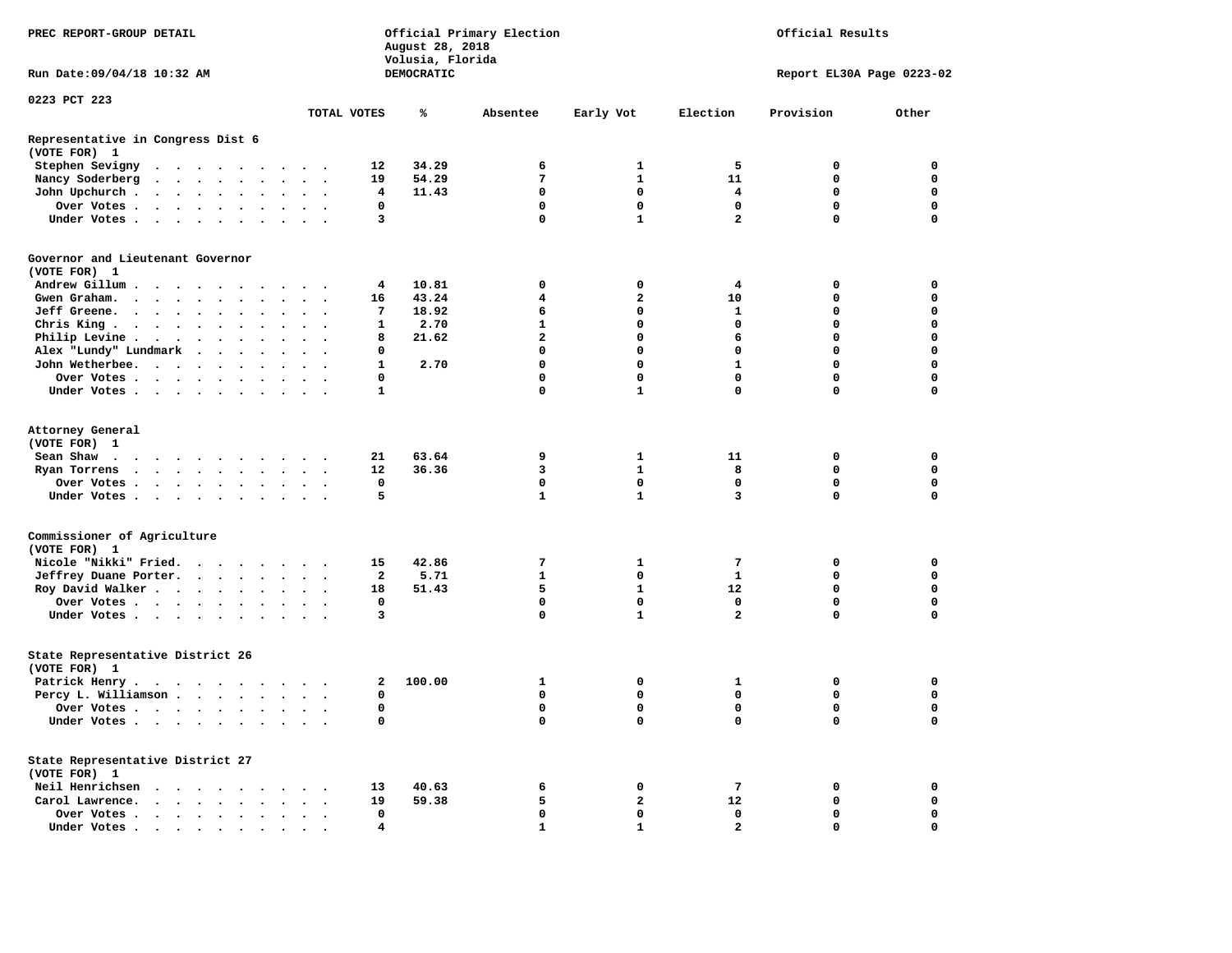| PREC REPORT-GROUP DETAIL                                                        |        |                      |              | August 28, 2018<br>Volusia, Florida | Official Primary Election |                     | Official Results |                           |             |  |
|---------------------------------------------------------------------------------|--------|----------------------|--------------|-------------------------------------|---------------------------|---------------------|------------------|---------------------------|-------------|--|
| Run Date: 09/04/18 10:32 AM                                                     |        |                      |              | REPUBLICAN                          |                           |                     |                  | Report EL30A Page 0223-03 |             |  |
| 0223 PCT 223                                                                    |        |                      |              |                                     |                           |                     |                  |                           |             |  |
|                                                                                 |        |                      | TOTAL VOTES  | ℁                                   | Absentee                  | Early Vot           | Election         | Provision                 | Other       |  |
| United States Senator<br>(VOTE FOR) 1                                           |        |                      |              |                                     |                           |                     |                  |                           |             |  |
| Roque "Rocky" De La Fuente.                                                     |        |                      | 3            | 6.38                                | 1                         | 0                   | 2                | 0                         | 0           |  |
| Rick Scott                                                                      |        |                      | 44           | 93.62                               | 14                        | $\overline{a}$      | 28               | $\mathbf 0$               | $\mathbf 0$ |  |
| Over Votes                                                                      |        |                      | 0            |                                     | 0                         | 0                   | 0                | 0                         | 0           |  |
| Under Votes                                                                     |        |                      | 1            |                                     | 0                         | $\mathbf{0}$        | $\mathbf{1}$     | $\mathbf 0$               | $\mathbf 0$ |  |
| Representative in Congress Dist 6<br>(VOTE FOR) 1                               |        |                      |              |                                     |                           |                     |                  |                           |             |  |
| Fred Costello                                                                   |        |                      | 13           | 31.71                               | 5                         | 0                   | 8                | 0                         | 0           |  |
| Michael Waltz.                                                                  |        |                      | 11           | 26.83                               | 4                         | 0                   | 7                | 0                         | 0           |  |
| John Ward.                                                                      |        |                      | 17           | 41.46                               | 5                         | $\overline{a}$      | 10               | 0                         | $\mathbf 0$ |  |
| Over Votes .                                                                    |        |                      | 0            |                                     | 0                         | $\mathbf{0}$        | 0                | 0                         | 0           |  |
| Under Votes                                                                     |        |                      | 7            |                                     | $\mathbf{1}$              | $\mathbf{0}$        | 6                | 0                         | $\Omega$    |  |
| Governor and Lieutenant Governor<br>(VOTE FOR) 1                                |        |                      |              |                                     |                           |                     |                  |                           |             |  |
| Don Baldauf.<br>.                                                               |        |                      | 0            |                                     | 0                         | 0                   | 0                | 0                         | 0           |  |
| Ron DeSantis<br>$\cdots$                                                        |        | $\ddot{\phantom{1}}$ | 34           | 73.91                               | 9                         | 1                   | 24               | 0                         | 0           |  |
| Timothy M. Devine.                                                              |        |                      | 0            |                                     | 0                         | 0                   | 0                | 0                         | $\mathbf 0$ |  |
| Bob Langford                                                                    |        | $\sim$ $\sim$        | 0            |                                     | 0                         | $\mathbf 0$         | $\mathbf 0$      | 0                         | $\mathbf 0$ |  |
| John Joseph Mercadante                                                          |        |                      | 0            |                                     | 0                         | $\mathbf 0$         | $\mathbf 0$      | 0                         | $\mathbf 0$ |  |
| Bruce Nathan                                                                    |        |                      | 0            |                                     | 0                         | $\mathbf 0$         | $\mathbf 0$      | 0                         | $\mathbf 0$ |  |
| Adam H. Putnam.<br>$\cdot$                                                      |        |                      | 12           | 26.09                               | 5                         | $\mathbf{1}$        | 6                | 0                         | 0           |  |
| Bob White                                                                       |        |                      | 0            |                                     | 0                         | $\mathbf{0}$        | $\Omega$         | 0                         | $\mathbf 0$ |  |
| Over Votes                                                                      |        | $\ddot{\phantom{1}}$ | 0            |                                     | 0                         | $\mathbf 0$         | $\mathbf 0$      | 0                         | $\mathbf 0$ |  |
| Under Votes                                                                     |        |                      | 2            |                                     | $\mathbf{1}$              | 0                   | $\mathbf{1}$     | 0                         | 0           |  |
| Attorney General<br>(VOTE FOR) 1                                                |        |                      |              |                                     |                           |                     |                  |                           |             |  |
| Ashley Moody<br>.                                                               |        |                      | 28<br>18     | 60.87<br>39.13                      | 6<br>8                    | 0<br>$\overline{a}$ | 22<br>8          | 0<br>0                    | 0<br>0      |  |
| Frank White.                                                                    | $\sim$ | $\ddot{\phantom{1}}$ | 0            |                                     | 0                         | $\mathbf 0$         | 0                | 0                         | 0           |  |
| Over Votes<br>Under Votes                                                       |        |                      | $\mathbf{2}$ |                                     | $\mathbf{1}$              | $\mathbf{0}$        | $\mathbf{1}$     | 0                         | $\Omega$    |  |
| Commissioner of Agriculture<br>(VOTE FOR) 1                                     |        |                      |              |                                     |                           |                     |                  |                           |             |  |
| Matt Caldwell.<br>$\cdots$                                                      |        |                      | 19           | 44.19                               | 6                         | 1                   | 12               | 0                         | 0           |  |
| Denise Grimsley<br>$\cdots$                                                     |        |                      | 12           | 27.91                               | 4                         | 0                   | 8                | 0                         | 0           |  |
| Mike McCalister<br>$\cdots$                                                     |        |                      | 5            | 11.63                               | 0                         | $\mathbf 0$         | 5                | 0                         | $\mathbf 0$ |  |
| Baxter Troutman<br>.                                                            |        |                      |              | 16.28                               | 4                         | 1                   | 2                | $\Omega$                  | 0           |  |
| Over Votes .<br>$\cdot$ $\cdot$ $\cdot$<br>$\cdot$ $\cdot$                      |        |                      | 0            |                                     | 0                         | 0                   | 0                | 0                         | 0           |  |
| Under Votes.<br>$\cdot$ $\cdot$ $\cdot$ $\cdot$ $\cdot$                         |        |                      | 5            |                                     | $\mathbf{1}$              | $\mathbf{0}$        | 4                | 0                         | $\mathbf 0$ |  |
| State Representative District 26<br>(VOTE FOR) 1                                |        |                      |              |                                     |                           |                     |                  |                           |             |  |
| Michael Cantu.                                                                  |        |                      | 0            |                                     | 0                         | 0                   | 0                | 0                         | 0           |  |
| Elizabeth Fetterhoff.<br>$\ddot{\phantom{0}}$<br>$\sim$<br>$\ddot{\phantom{a}}$ |        |                      | 0            |                                     | 0                         | 0                   | 0                | 0                         | 0           |  |
| Over Votes                                                                      |        |                      | 0            |                                     | 0                         | 0                   | 0                | 0                         | 0           |  |
| Under Votes                                                                     |        |                      | 0            |                                     | 0                         | 0                   | 0                | 0                         | 0           |  |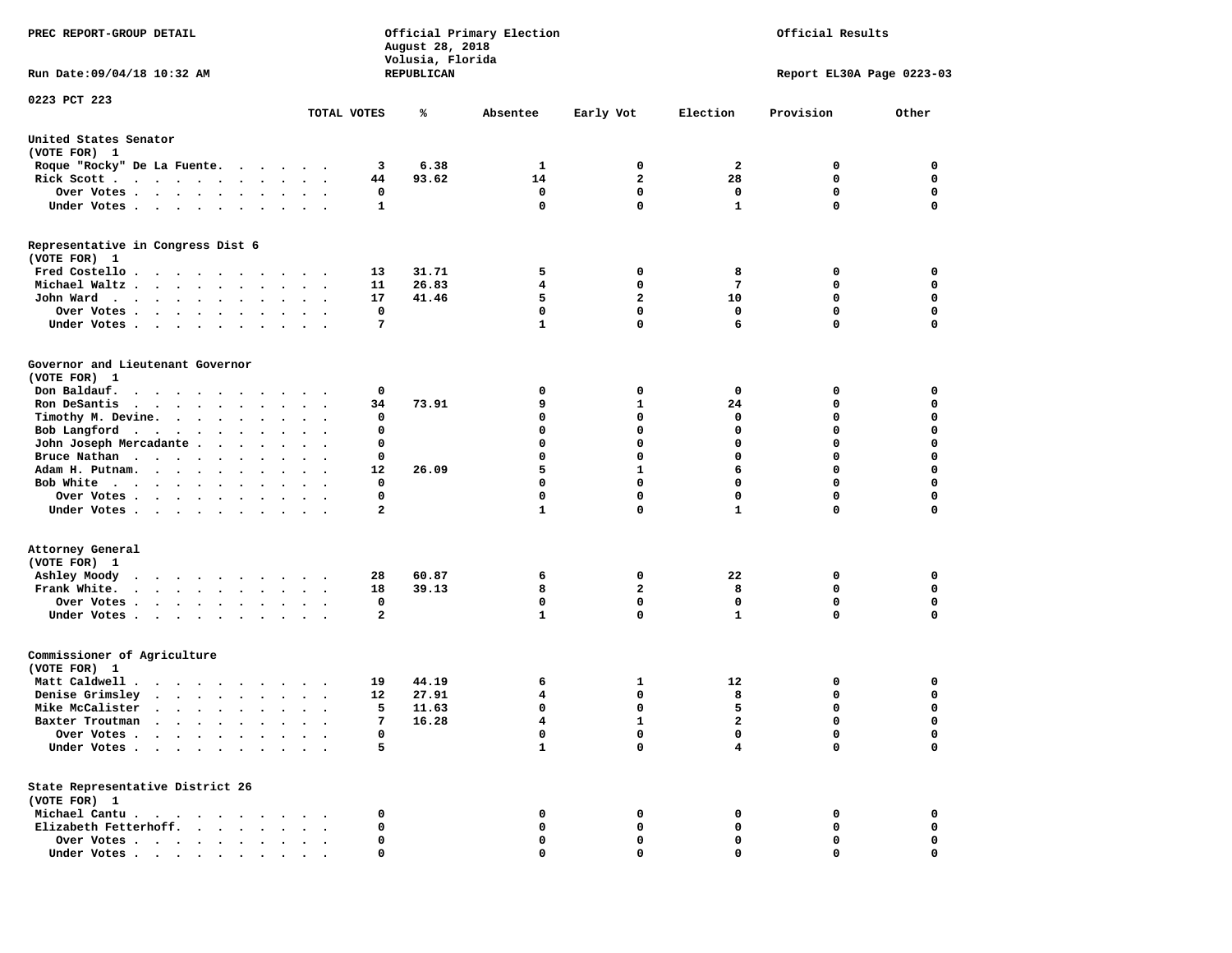| PREC REPORT-GROUP DETAIL                                     | Official Primary Election<br>Official Results<br>August 28, 2018<br>Volusia, Florida |                    |                            |                         |                  |                           |                            |
|--------------------------------------------------------------|--------------------------------------------------------------------------------------|--------------------|----------------------------|-------------------------|------------------|---------------------------|----------------------------|
| Run Date: 09/04/18 10:32 AM                                  |                                                                                      | <b>NONPARTISAN</b> |                            |                         |                  | Report EL30A Page 0223-04 |                            |
| 0223 PCT 223                                                 | TOTAL VOTES                                                                          | ℁                  | Absentee                   | Early Vot               | Election         | Provision                 | Other                      |
|                                                              |                                                                                      |                    |                            |                         |                  |                           |                            |
| Circuit Judge 7th Judicial, Grp 15<br>(VOTE FOR) 1           |                                                                                      |                    |                            |                         |                  |                           |                            |
| Linda L. Gaustad                                             | 24<br>$\sim$ $\sim$                                                                  | 29.27              | 9                          | 3                       | 12               | $\mathbf 0$               | 0                          |
| Sebrina L. Slack<br>$\Delta \sim 10$                         | 36<br>$\bullet$<br>$\cdot$<br>$\cdot$                                                | 43.90              | 11                         | 3                       | 22               | $\mathbf 0$               | $\mathbf 0$                |
| Ryan Will $\cdots$ , $\cdots$ , $\cdots$                     | 22<br>$\sim$                                                                         | 26.83              | 8                          | $\mathbf{1}$            | 13               | 0                         | $\mathbf 0$                |
| Over Votes                                                   | 0                                                                                    |                    | 0                          | 0                       | $\mathbf{o}$     | 0                         | $\mathbf 0$                |
| Under Votes                                                  | 15<br>$\cdot$ .                                                                      |                    | $\overline{a}$             | $\overline{a}$          | 11               | $\mathbf 0$               | $\mathbf 0$                |
| County Judge 7th Judicial, Grp 5<br>(VOTE FOR) 1             |                                                                                      |                    |                            |                         |                  |                           |                            |
| Steve Burk                                                   | 37                                                                                   | 44.05              | 8                          | 3                       | 26               | 0                         | 0                          |
| Dawn "Pam" Fields.                                           | 47<br>$\ddot{\phantom{1}}$                                                           | 55.95              | 20                         | 4                       | 23               | 0                         | 0                          |
| Over Votes                                                   | 0                                                                                    |                    | 0                          | 0                       | 0                | 0                         | 0                          |
| Under Votes                                                  | 13                                                                                   |                    | $\overline{a}$             | $\overline{a}$          | 9                | 0                         | 0                          |
| County Council at Large                                      |                                                                                      |                    |                            |                         |                  |                           |                            |
| (VOTE FOR) 1                                                 |                                                                                      |                    |                            |                         |                  |                           |                            |
| L. Ronald Durham                                             | 25                                                                                   | 26.60              | 9                          | 0                       | 16               | $\mathbf 0$               | 0                          |
| Ben F. Johnson.                                              | 69                                                                                   | 73.40              | 21                         | 9                       | 39               | 0                         | $\mathbf 0$                |
| WRITE-IN.<br>$\sim$                                          | 0                                                                                    |                    | $\mathbf 0$                | 0                       | $\mathbf 0$      | 0                         | 0                          |
| Over Votes<br>Under Votes                                    | $\mathbf 0$<br>3<br>$\sim$                                                           |                    | $\mathbf 0$<br>$\mathbf 0$ | 0<br>$\mathbf 0$        | $\mathbf 0$<br>3 | 0<br>$\Omega$             | $\mathbf 0$<br>$\mathbf 0$ |
| County Council Member District 1                             |                                                                                      |                    |                            |                         |                  |                           |                            |
| (VOTE FOR) 1                                                 |                                                                                      |                    |                            |                         |                  |                           |                            |
| Jeff Brower.<br>.                                            | 17                                                                                   | 19.77              | 5                          | $\mathbf{1}$            | 11               | $\mathbf 0$               | $\mathbf 0$                |
| Barbara Girtman                                              | 23                                                                                   | 26.74              | 8                          | $\mathbf{2}$            | 13               | 0                         | 0                          |
| Eddie Molina                                                 | 11                                                                                   | 12.79              | 3                          | 0                       | 8                | 0                         | 0                          |
| Pat Patterson                                                | 35<br>$\sim$                                                                         | 40.70              | 13                         | $\overline{\mathbf{4}}$ | 18               | 0                         | $\mathbf 0$                |
| Over Votes<br>$\ddot{\phantom{0}}$                           | $\Omega$<br>$\cdot$<br>$\ddot{\phantom{a}}$                                          |                    | $\mathbf 0$                | $\mathbf{0}$            | $\mathbf 0$      | $\mathbf{0}$              | $\mathbf 0$                |
| Under Votes                                                  | 11                                                                                   |                    | $\mathbf{1}$               | $\overline{a}$          | 8                | $\mathbf 0$               | $\mathbf 0$                |
| School Board Member District 5<br>(VOTE FOR) 1               |                                                                                      |                    |                            |                         |                  |                           |                            |
| Ruben Colon.                                                 | 15                                                                                   | 16.85              | 5                          | 1                       | 9                | $\mathbf 0$               | $\Omega$                   |
| Melody Johnson.                                              | 56<br>$\ddot{\phantom{1}}$                                                           | 62.92              | 21                         | 5                       | 30               | 0                         | 0                          |
| Robert Mann.<br>$\sim$                                       | 18<br>$\bullet$<br>$\cdot$                                                           | 20.22              | 4                          | $\overline{a}$          | 12               | 0                         | $\mathbf 0$                |
| Over Votes                                                   | $\mathbf 0$                                                                          |                    | $\mathbf 0$                | 0                       | $\mathbf 0$      | $\mathbf 0$               | $\mathbf 0$                |
| Under Votes<br>$\sim$ $\sim$                                 | 8<br>$\sim$ $\sim$                                                                   |                    | $\Omega$                   | $\mathbf{1}$            | 7                | 0                         | $\Omega$                   |
|                                                              |                                                                                      |                    |                            |                         |                  |                           |                            |
| W Volusia Hospital Auth Grp A, Seat 1<br>(VOTE FOR) 1        |                                                                                      |                    |                            |                         |                  |                           |                            |
| John M. Hill                                                 | 40<br>$\ddot{\phantom{1}}$                                                           | 47.06              | 15                         | 2                       | 23               | 0                         | 0                          |
| Raymond Long<br>$\ddot{\phantom{a}}$<br>$\ddot{\phantom{0}}$ | 18<br>$\ddot{\phantom{a}}$<br>$\cdot$                                                | 21.18              | 4                          | 1                       | 13               | 0                         | 0                          |
| Voloria Manning<br>$\cdot$                                   | 27                                                                                   | 31.76              | 8                          | 4                       | 15               | $\mathbf 0$               | 0                          |
| Over Votes .<br>$\sim$                                       | 0<br>$\ddot{\phantom{a}}$<br>$\cdot$                                                 |                    | 0                          | 0                       | 0                | 0                         | 0                          |
| Under Votes                                                  | 12                                                                                   |                    | $\overline{3}$             | $\mathbf{2}$            | 7                | $\mathbf 0$               | $\Omega$                   |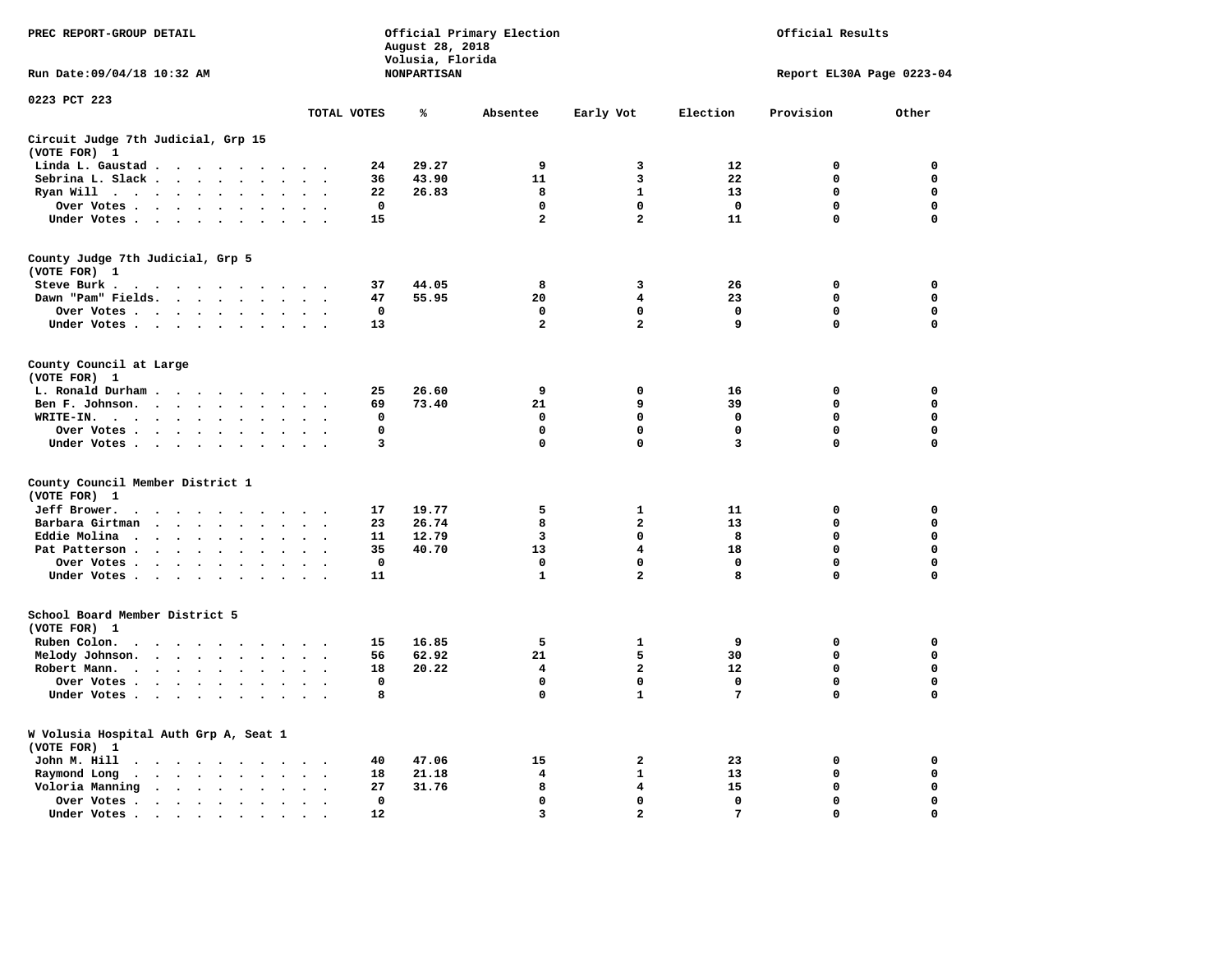| PREC REPORT-GROUP DETAIL                              |             | August 28, 2018<br>Volusia, Florida | Official Primary Election |           |          | Official Results          |       |
|-------------------------------------------------------|-------------|-------------------------------------|---------------------------|-----------|----------|---------------------------|-------|
| Run Date: 09/04/18 10:32 AM                           |             | <b>NONPARTISAN</b>                  |                           |           |          | Report EL30A Page 0223-05 |       |
| 0223 PCT 223                                          |             |                                     |                           |           |          |                           |       |
|                                                       | TOTAL VOTES | %ะ                                  | Absentee                  | Early Vot | Election | Provision                 | Other |
| W Volusia Hospital Auth Grp B, Seat 2<br>(VOTE FOR) 1 |             |                                     |                           |           |          |                           |       |
| Michael Ray.                                          |             | 28<br>34.57                         | 9                         |           | 17       |                           |       |
| Kathie D. Shepard.                                    |             | 35<br>43.21                         | 10                        |           | 21       |                           |       |
| Brian Soukup                                          |             | 18<br>22.22                         | 8                         |           | 9        |                           |       |
| Over Votes                                            |             | 0                                   | 0                         | 0         | 0        |                           |       |
| Under Votes                                           |             | 16                                  |                           |           |          |                           |       |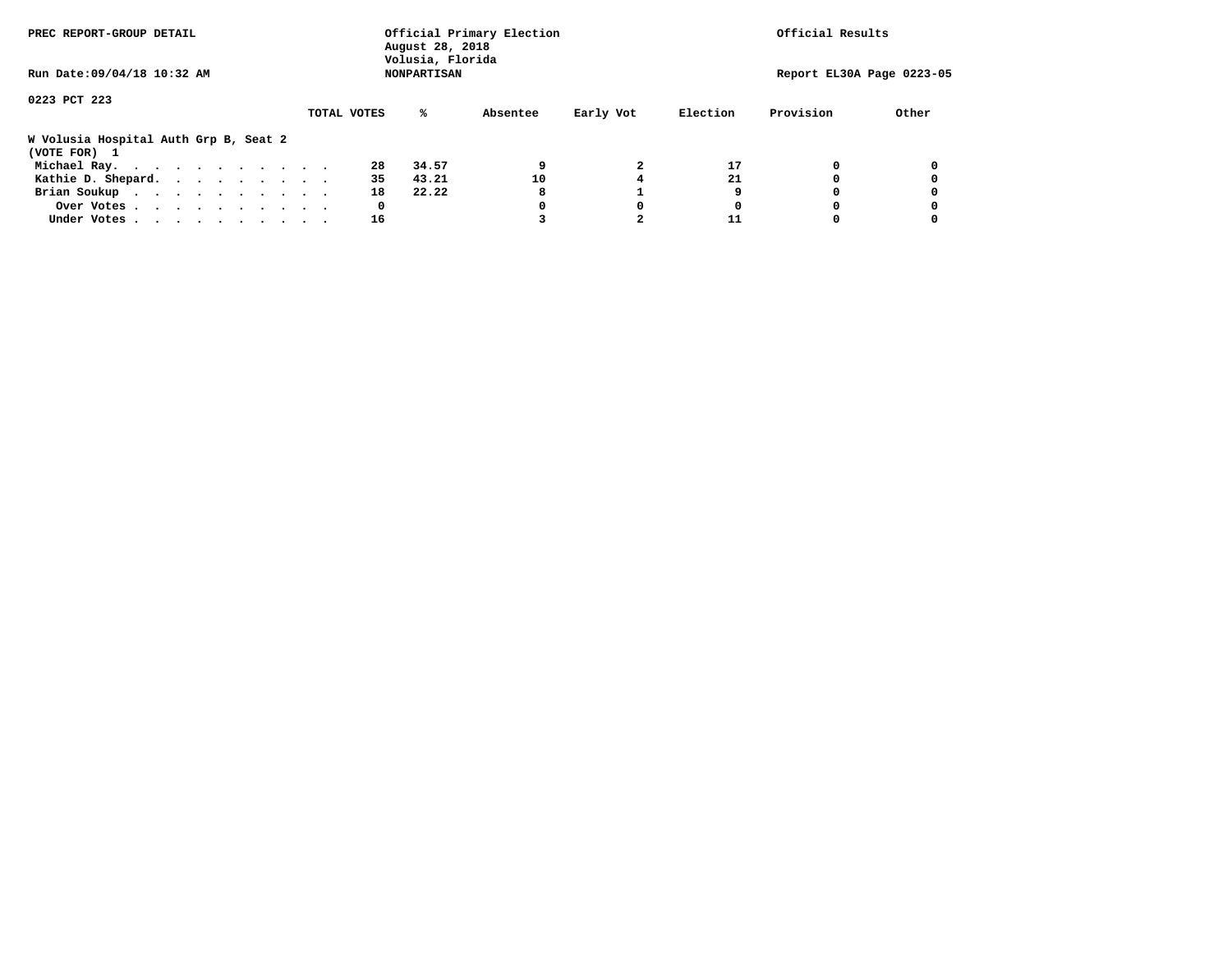| PREC REPORT-GROUP DETAIL               |  |                                         |             | August 28, 2018<br>Volusia, Florida | Official Primary Election |           |          | Official Results          |       |
|----------------------------------------|--|-----------------------------------------|-------------|-------------------------------------|---------------------------|-----------|----------|---------------------------|-------|
| Run Date: 09/04/18 10:32 AM            |  |                                         |             | <b>STATISTICS</b>                   |                           |           |          | Report EL30A Page 0224-01 |       |
| 0224 PCT 224                           |  |                                         |             |                                     |                           |           |          |                           |       |
|                                        |  |                                         | TOTAL VOTES | %ะ                                  | Absentee                  | Early Vot | Election | Provision                 | Other |
| REGISTERED VOTERS - TOTAL              |  |                                         | 3,345       |                                     |                           |           |          |                           |       |
| REGISTERED VOTERS - DEMOCRATIC         |  | $\cdot$ $\cdot$ $\cdot$ $\cdot$         | 936         | 27.98                               |                           |           |          |                           |       |
| REGISTERED VOTERS - REPUBLICAN         |  |                                         | 1,492       | 44.60                               |                           |           |          |                           |       |
| REGISTERED VOTERS - NONPARTISAN        |  |                                         | 917         |                                     |                           |           |          |                           |       |
| BALLOTS CAST - TOTAL.                  |  |                                         | 1,219       |                                     | 557                       | 179       | 482      |                           |       |
| BALLOTS CAST - DEMOCRATIC              |  |                                         | 425         | 34.86                               | 197                       | 83        | 144      |                           |       |
| BALLOTS CAST - REPUBLICAN              |  |                                         | 668         | 54.80                               | 278                       | 88        | 302      |                           |       |
| BALLOTS CAST - NONPARTISAN.            |  |                                         | 126         | 10.34                               | 82                        | 8         | 36       |                           |       |
| BALLOTS CAST - BLANK.                  |  |                                         | 1           | .08                                 | 0                         | 0         |          | 0                         |       |
| VOTER TURNOUT - TOTAL<br>.             |  |                                         |             | 36.44                               |                           |           |          |                           |       |
| VOTER TURNOUT - DEMOCRATIC.            |  | $\cdot$ $\cdot$ $\cdot$ $\cdot$ $\cdot$ |             | 45.41                               |                           |           |          |                           |       |
| VOTER TURNOUT - REPUBLICAN.<br>$\cdot$ |  |                                         |             | 44.77                               |                           |           |          |                           |       |
| VOTER TURNOUT - BLANK                  |  |                                         |             | .03                                 |                           |           |          |                           |       |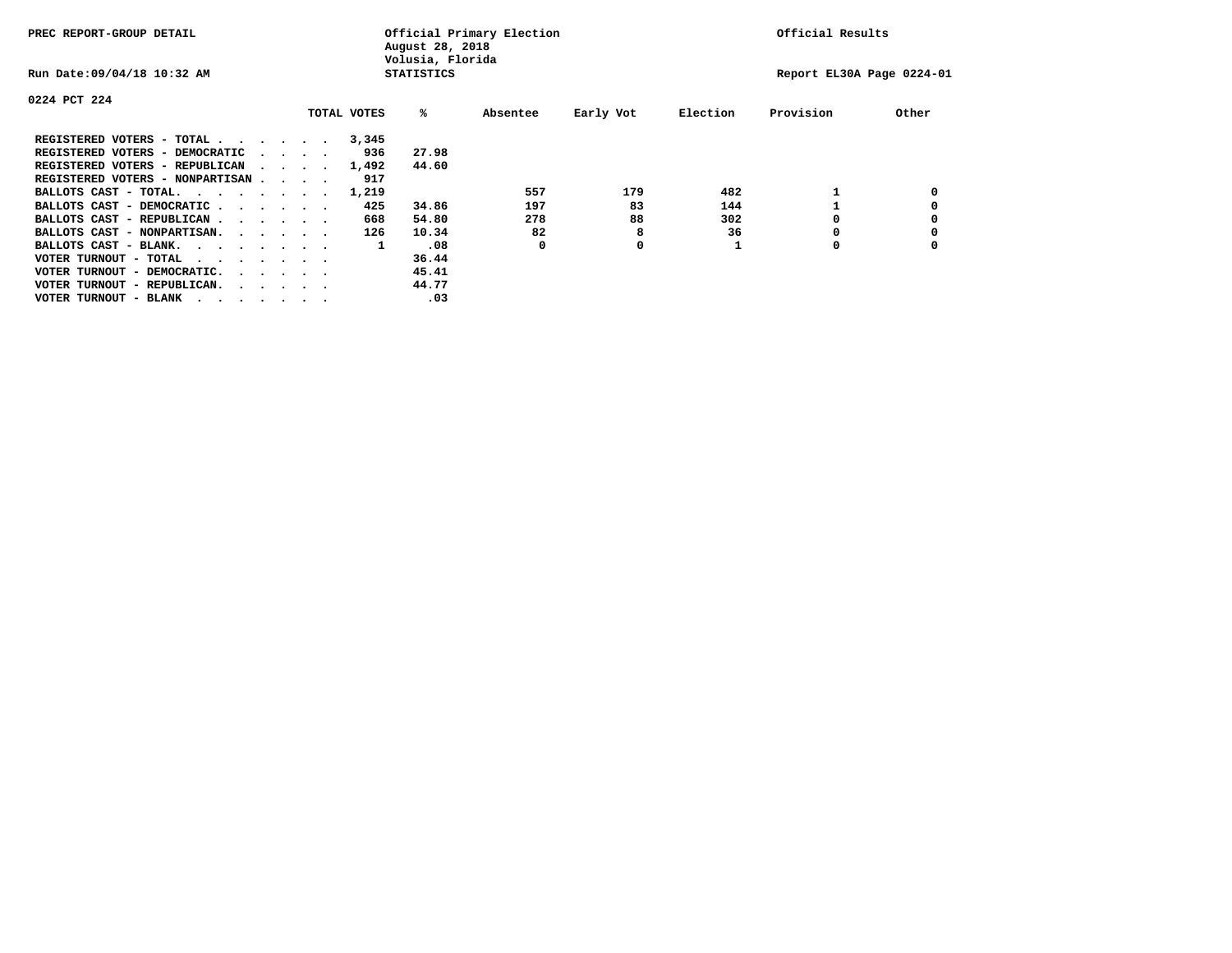| PREC REPORT-GROUP DETAIL                                                                                                                                 |                | August 28, 2018<br>Volusia, Florida | Official Primary Election | Official Results |                |                           |             |  |
|----------------------------------------------------------------------------------------------------------------------------------------------------------|----------------|-------------------------------------|---------------------------|------------------|----------------|---------------------------|-------------|--|
| Run Date: 09/04/18 10:32 AM                                                                                                                              |                | DEMOCRATIC                          |                           |                  |                | Report EL30A Page 0224-02 |             |  |
| 0224 PCT 224                                                                                                                                             |                |                                     |                           |                  |                |                           |             |  |
|                                                                                                                                                          | TOTAL VOTES    | ℁                                   | Absentee                  | Early Vot        | Election       | Provision                 | Other       |  |
| Representative in Congress Dist 6<br>(VOTE FOR) 1                                                                                                        |                |                                     |                           |                  |                |                           |             |  |
| Stephen Sevigny<br>$\ddot{\phantom{a}}$<br>$\cdots$<br>.                                                                                                 | 64             | 15.88                               | 40                        | 9                | 15             | 0                         | $\mathbf 0$ |  |
| Nancy Soderberg<br>$\bullet$<br>$\mathbf{r}$ , $\mathbf{r}$ , $\mathbf{r}$ , $\mathbf{r}$ , $\mathbf{r}$<br>$\ddot{\phantom{a}}$<br>$\ddot{\phantom{1}}$ | 271            | 67.25                               | 114                       | 61               | 95             | $\mathbf{1}$              | $\mathbf 0$ |  |
| John Upchurch.<br>$\mathbf{r}$ , and $\mathbf{r}$ , and $\mathbf{r}$<br>$\overline{\phantom{a}}$                                                         | 68             | 16.87                               | 31                        | 13               | 24             | 0                         | $\mathbf 0$ |  |
| Over Votes<br>$\ddot{\phantom{1}}$<br>$\bullet$<br>$\bullet$<br>$\bullet$                                                                                | 0              |                                     | 0                         | 0                | 0              | 0                         | $\mathbf 0$ |  |
| Under Votes<br>$\bullet$<br>$\cdot$                                                                                                                      | 22             |                                     | 12                        | $\mathbf 0$      | 10             | 0                         | 0           |  |
| Governor and Lieutenant Governor                                                                                                                         |                |                                     |                           |                  |                |                           |             |  |
| (VOTE FOR) 1                                                                                                                                             |                |                                     |                           |                  |                |                           |             |  |
| Andrew Gillum<br>$\sim$                                                                                                                                  | 81             | 19.57                               | 23                        | 16               | 42             | 0                         | 0           |  |
| Gwen Graham.<br>$\ddot{\phantom{0}}$<br>$\bullet$<br>$\bullet$<br>$\ddot{\phantom{0}}$<br>$\ddot{\phantom{0}}$                                           | 227            | 54.83                               | 115                       | 44               | 68             | 0                         | $\mathbf 0$ |  |
| Jeff Greene.<br>$\bullet$                                                                                                                                | 40             | 9.66                                | 20                        | 10               | 10             | 0                         | 0           |  |
| Chris King<br>$\bullet$                                                                                                                                  | 8              | 1.93                                | $\overline{a}$            | 3                | 3              | 0                         | $\mathbf 0$ |  |
| Philip Levine .<br>$\bullet$<br>$\sim$ $\sim$<br>$\cdot$ $\cdot$<br>$\bullet$<br>$\bullet$<br>$\bullet$<br>$\ddot{\phantom{0}}$                          | 51             | 12.32                               | 25                        | 9                | 17             | $\Omega$                  | $\Omega$    |  |
| Alex "Lundy" Lundmark<br>$\ddot{\phantom{a}}$<br>$\ddot{\phantom{0}}$<br>$\ddot{\phantom{a}}$<br>$\bullet$                                               | $\overline{a}$ | .48                                 | $\mathbf{1}$              | $\mathbf 0$      | 1              | 0                         | $\mathbf 0$ |  |
| John Wetherbee.<br>$\ddot{\phantom{a}}$<br>$\sim$<br>$\sim$ $\sim$ $\sim$<br>$\ddot{\phantom{1}}$<br>$\bullet$                                           | 5              | 1.21                                | $\overline{3}$            | $\mathbf{1}$     | $\mathbf{1}$   | $\Omega$                  | $\Omega$    |  |
| Over Votes .<br>$\cdots$<br>$\cdot$<br>$\bullet$                                                                                                         | $\mathbf{1}$   |                                     | $\mathbf{1}$              | $\mathbf 0$      | $\mathbf 0$    | 0                         | $\mathbf 0$ |  |
| Under Votes.<br>$\bullet$                                                                                                                                | 10             |                                     | 7                         | 0                | $\overline{a}$ | 1                         | 0           |  |
| Attorney General                                                                                                                                         |                |                                     |                           |                  |                |                           |             |  |
| (VOTE FOR) 1                                                                                                                                             |                |                                     |                           |                  |                |                           |             |  |
| Sean Shaw<br>$\cdots$                                                                                                                                    | 279            | 75.41                               | 128                       | 64               | 87             | 0                         | $\mathbf 0$ |  |
| Ryan Torrens<br>$\mathbf{r}$ , and $\mathbf{r}$ , and $\mathbf{r}$ , and $\mathbf{r}$<br>$\bullet$<br>$\bullet$<br>$\sim$                                | 91             | 24.59                               | 42                        | 15               | 34             | 0                         | $\mathbf 0$ |  |
| Over Votes .<br>$\sim$ $\sim$ $\sim$ $\sim$<br>$\sim$<br>$\bullet$                                                                                       | 0              |                                     | 0                         | 0                | $\mathbf 0$    | 0                         | $\mathbf 0$ |  |
| Under Votes<br>$\bullet$<br>$\ddot{\phantom{1}}$                                                                                                         | 55             |                                     | 27                        | 4                | 23             | $\mathbf{1}$              | $\mathbf 0$ |  |
| Commissioner of Agriculture<br>(VOTE FOR) 1                                                                                                              |                |                                     |                           |                  |                |                           |             |  |
| Nicole "Nikki" Fried.<br>$\ddot{\phantom{0}}$<br>$\cdots$                                                                                                | 196            | 52.55                               | 84                        | 39               | 73             | 0                         | 0           |  |
| Jeffrey Duane Porter.<br>$\cdot$ $\cdot$ $\cdot$ $\cdot$                                                                                                 | 47             | 12.60                               | 30                        | 5                | 12             | 0                         | $\mathbf 0$ |  |
| Roy David Walker                                                                                                                                         | 130            | 34.85                               | 61                        | 32               | 37             | $\mathbf 0$               | $\mathbf 0$ |  |
| Over Votes                                                                                                                                               | $\mathbf 0$    |                                     | $\mathbf{0}$              | 0                | $\mathbf 0$    | 0                         | $\mathbf 0$ |  |
| Under Votes<br>$\bullet$                                                                                                                                 | 52             |                                     | 22                        | $7\phantom{.0}$  | 22             | $\mathbf{1}$              | 0           |  |
| State Representative District 26<br>(VOTE FOR) 1                                                                                                         |                |                                     |                           |                  |                |                           |             |  |
| Patrick Henry.<br>$\cdots$                                                                                                                               | 265            | 68.83                               | 122                       | 53               | 89             | 1                         | 0           |  |
| Percy L. Williamson<br>$\bullet$<br>$\bullet$<br>$\ddot{\phantom{0}}$                                                                                    | 120            | 31.17                               | 55                        | 24               | 41             | $\mathbf 0$               | $\mathbf 0$ |  |
| Over Votes<br>$\bullet$                                                                                                                                  | $\mathbf 0$    |                                     | $\mathbf 0$               | $\mathbf 0$      | $\mathbf 0$    | 0                         | $\mathbf 0$ |  |
| Under Votes<br>$\cdot$                                                                                                                                   | 40             |                                     | 20                        | 6                | 14             | $\Omega$                  | $\Omega$    |  |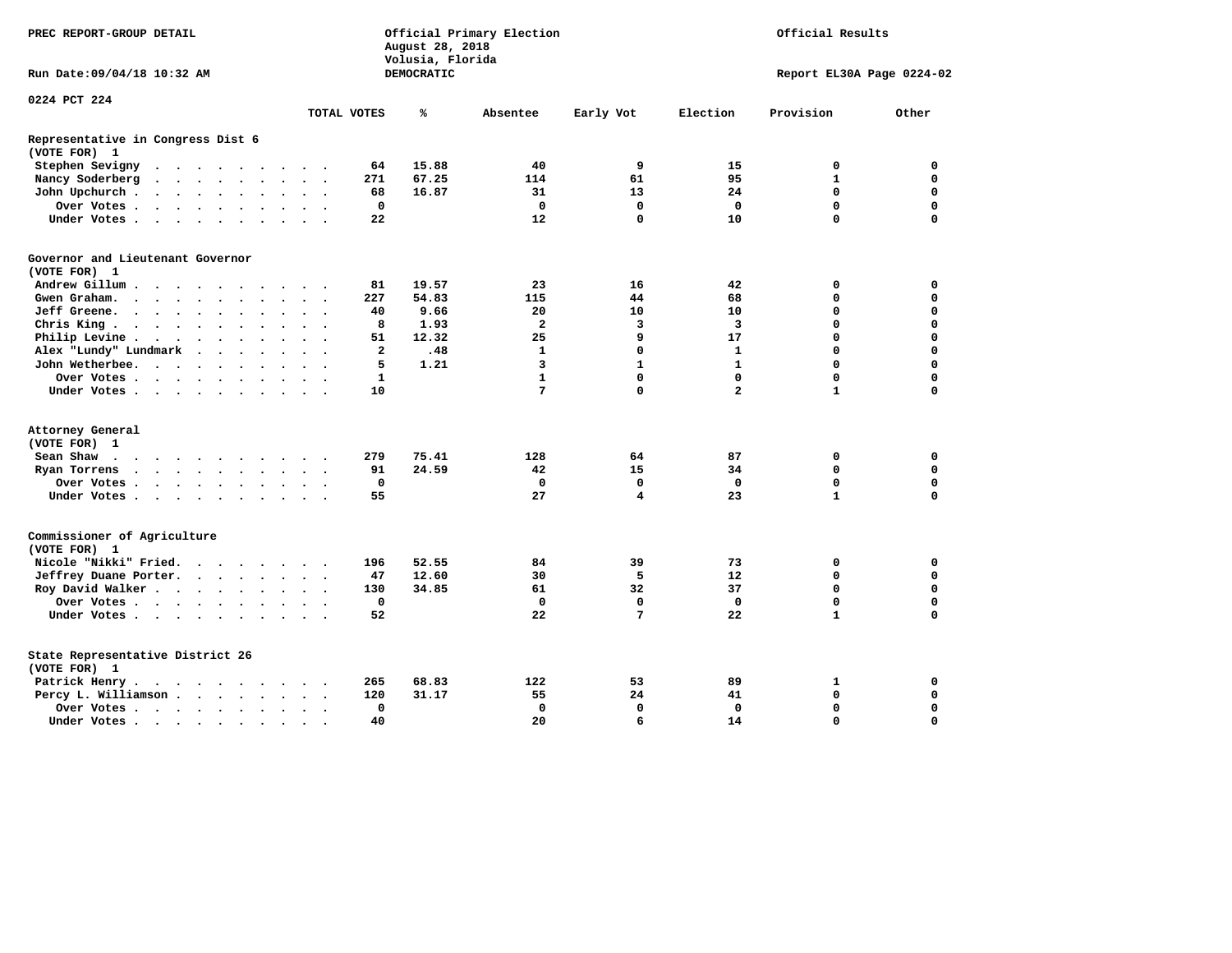| PREC REPORT-GROUP DETAIL                                                     |                                                                             | August 28, 2018<br>Volusia, Florida | Official Primary Election | Official Results |                     |                            |                  |
|------------------------------------------------------------------------------|-----------------------------------------------------------------------------|-------------------------------------|---------------------------|------------------|---------------------|----------------------------|------------------|
| Run Date: 09/04/18 10:32 AM                                                  |                                                                             | REPUBLICAN                          |                           |                  |                     | Report EL30A Page 0224-03  |                  |
| 0224 PCT 224                                                                 |                                                                             |                                     |                           |                  |                     |                            |                  |
|                                                                              | TOTAL VOTES                                                                 | ℁                                   | Absentee                  | Early Vot        | Election            | Provision                  | Other            |
| United States Senator<br>(VOTE FOR) 1                                        |                                                                             |                                     |                           |                  |                     |                            |                  |
| Roque "Rocky" De La Fuente.                                                  | 57                                                                          | 8.72                                | 23                        | 7                | 27                  | 0                          | 0                |
| Rick Scott                                                                   | 597<br>$\sim$ $\sim$<br>$\ddot{\phantom{1}}$                                | 91.28                               | 251                       | 77               | 269                 | 0                          | 0                |
| Over Votes                                                                   | 0                                                                           |                                     | 0                         | 0                | $\mathbf{o}$        | $\mathbf 0$                | 0                |
| Under Votes                                                                  | 14                                                                          |                                     | 4                         | $\overline{4}$   | 6                   | $\mathbf 0$                | $\mathbf 0$      |
| Representative in Congress Dist 6<br>(VOTE FOR) 1                            |                                                                             |                                     |                           |                  |                     |                            |                  |
| Fred Costello.<br>$\cdots$                                                   | 156                                                                         | 24.88                               | 70                        | 14               | 72                  | 0                          | 0                |
| Michael Waltz                                                                | 278<br>$\bullet$                                                            | 44.34                               | 119                       | 36               | 123                 | 0                          | 0                |
| John Ward<br>$\ddot{\phantom{1}}$                                            | 193<br>$\ddot{\phantom{0}}$<br>$\ddot{\phantom{a}}$<br>$\ddot{\phantom{1}}$ | 30.78                               | 72                        | 34               | 87                  | 0                          | 0                |
| Over Votes<br>$\cdots$<br>$\cdot$                                            | 0                                                                           |                                     | 0                         | 0                | $\mathbf{o}$        | $\mathbf 0$                | 0                |
| Under Votes                                                                  | 41                                                                          |                                     | 17                        | 4                | 20                  | $\mathbf 0$                | 0                |
| Governor and Lieutenant Governor                                             |                                                                             |                                     |                           |                  |                     |                            |                  |
| (VOTE FOR) 1<br>Don Baldauf.                                                 | 3                                                                           | .46                                 | 2                         | 0                | 1                   | 0                          | 0                |
| Ron DeSantis<br>$\cdots$                                                     | 358                                                                         | 55.25                               | 159                       | 45               | 154                 | 0                          | 0                |
| Timothy M. Devine.                                                           | $\ddot{\phantom{1}}$<br>3                                                   | .46                                 | 2                         | 0                | 1                   | 0                          | 0                |
|                                                                              | 6                                                                           | .93                                 | 2                         | $\mathbf 0$      | 4                   | $\mathbf 0$                | $\mathbf 0$      |
| Bob Langford                                                                 | $\ddot{\phantom{0}}$                                                        |                                     | $\mathbf 0$               | $\mathbf 0$      | $\mathbf{1}$        | $\mathbf 0$                |                  |
| John Joseph Mercadante.<br>$\cdots$<br>Bruce Nathan                          | 1<br>$\sim$ $\sim$<br>1                                                     | .15<br>.15                          | 1                         | 0                | 0                   | $\mathbf 0$                | 0<br>0           |
|                                                                              | $\ddot{\phantom{1}}$<br>$\blacksquare$ .                                    |                                     | 98                        | 39               |                     | $\mathbf 0$                | $\mathbf 0$      |
| Adam H. Putnam.                                                              | 266<br>$\sim$                                                               | 41.05                               |                           | $\overline{2}$   | 129<br>$\mathbf{2}$ | $\mathbf 0$                |                  |
| Bob White                                                                    | 10<br>$\sim$ $\sim$                                                         | 1.54                                | 6<br>0                    | 0                |                     | 0                          | 0<br>0           |
| Over Votes<br>Under Votes                                                    | 2<br>$\cdot$<br>18                                                          |                                     | 8                         | $\overline{a}$   | 2<br>8              | $\mathbf 0$                | 0                |
|                                                                              |                                                                             |                                     |                           |                  |                     |                            |                  |
| Attorney General                                                             |                                                                             |                                     |                           |                  |                     |                            |                  |
| (VOTE FOR) 1                                                                 |                                                                             | 56.18                               |                           | 52               |                     |                            | 0                |
| Ashley Moody<br>.                                                            | 341                                                                         |                                     | 118                       | 30               | 171<br>103          | 0<br>0                     | 0                |
| Frank White.                                                                 | 266<br>$\cdot$ $\cdot$ $\cdot$                                              | 43.82                               | 133                       | $\mathbf 0$      |                     |                            |                  |
| Over Votes                                                                   | 0<br>$\sim$ $\sim$<br>61                                                    |                                     | 0<br>27                   | 6                | 0<br>28             | $\mathbf 0$<br>$\mathbf 0$ | 0<br>$\mathbf 0$ |
| Under Votes                                                                  |                                                                             |                                     |                           |                  |                     |                            |                  |
| Commissioner of Agriculture<br>(VOTE FOR) 1                                  |                                                                             |                                     |                           |                  |                     |                            |                  |
| Matt Caldwell .<br>$\cdots$                                                  | 209                                                                         | 34.89                               | 85                        | 22               | 102                 | 0                          | 0                |
| Denise Grimsley<br>$\mathbf{r}$ , $\mathbf{r}$ , $\mathbf{r}$ , $\mathbf{r}$ | 176                                                                         | 29.38                               | 60                        | 25               | 91                  | 0                          | 0                |
| Mike McCalister                                                              | 80<br>$\bullet$<br>$\bullet$<br>$\bullet$                                   | 13.36                               | 39                        | 8                | 33                  | $\mathbf 0$                | 0                |
| Baxter Troutman<br>.                                                         | 134                                                                         | 22.37                               | 58                        | 27               | 49                  | $\mathbf 0$                | $\mathbf 0$      |
| Over Votes                                                                   | 0                                                                           |                                     | 0                         | 0                | 0                   | 0                          | 0                |
| Under Votes                                                                  | 69                                                                          |                                     | 36                        | 6                | 27                  | $\mathbf 0$                | $\mathbf 0$      |
| State Representative District 26                                             |                                                                             |                                     |                           |                  |                     |                            |                  |
| (VOTE FOR) 1                                                                 |                                                                             |                                     |                           |                  |                     |                            |                  |
| Michael Cantu.<br>Elizabeth Fetterhoff.                                      | 248                                                                         | 41.96                               | 111                       | 29               | 108                 | 0                          | 0<br>0           |
|                                                                              | 343<br>0                                                                    | 58.04                               | 133<br>0                  | 52<br>0          | 158<br>0            | 0<br>0                     | 0                |
| Over Votes<br>Under Votes                                                    | $\ddot{\phantom{0}}$<br>77                                                  |                                     | 34                        | 7                | 36                  | 0                          | 0                |
|                                                                              |                                                                             |                                     |                           |                  |                     |                            |                  |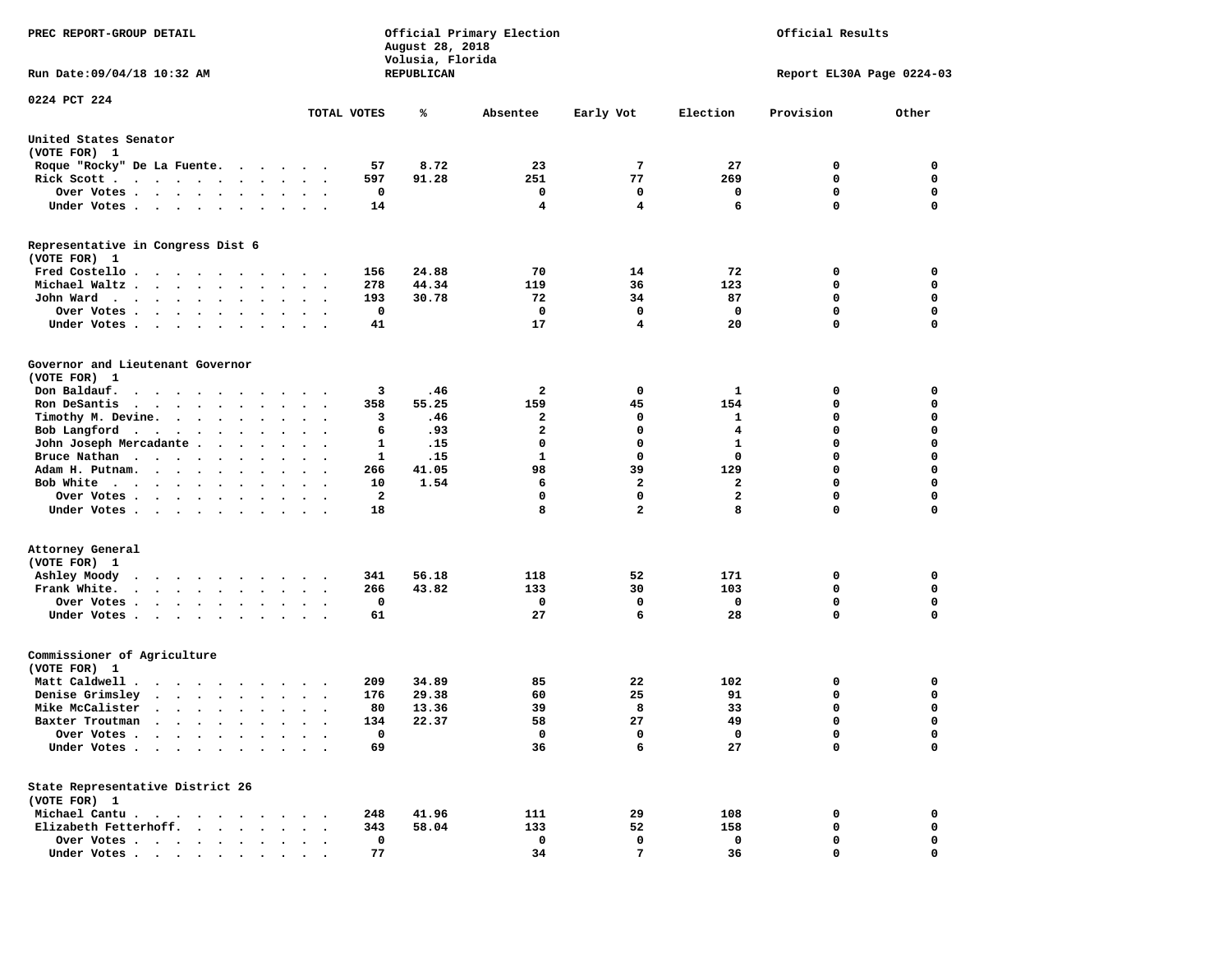| PREC REPORT-GROUP DETAIL                                                                                                                                                                        |                                                                | Official Results<br>Official Primary Election<br>August 28, 2018<br>Volusia, Florida |              |              |                           |                   |                  |  |  |  |
|-------------------------------------------------------------------------------------------------------------------------------------------------------------------------------------------------|----------------------------------------------------------------|--------------------------------------------------------------------------------------|--------------|--------------|---------------------------|-------------------|------------------|--|--|--|
| Run Date: 09/04/18 10:32 AM                                                                                                                                                                     |                                                                | <b>NONPARTISAN</b>                                                                   |              |              | Report EL30A Page 0224-04 |                   |                  |  |  |  |
| 0224 PCT 224                                                                                                                                                                                    | TOTAL VOTES                                                    | ℁                                                                                    | Absentee     | Early Vot    | Election                  | Provision         | Other            |  |  |  |
| Circuit Judge 7th Judicial, Grp 15                                                                                                                                                              |                                                                |                                                                                      |              |              |                           |                   |                  |  |  |  |
| (VOTE FOR) 1                                                                                                                                                                                    |                                                                |                                                                                      |              |              |                           |                   |                  |  |  |  |
| Linda L. Gaustad<br>$\ddot{\phantom{a}}$                                                                                                                                                        | 357                                                            | 33.33                                                                                | 155          | 65           | 136                       | 1                 | 0                |  |  |  |
| Sebrina L. Slack<br>$\mathbf{r}$                                                                                                                                                                | 347                                                            | 32.40                                                                                | 172          | 51           | 124                       | $\Omega$          | $\mathbf 0$      |  |  |  |
| Ryan Will $\cdots$ $\cdots$ $\cdots$<br>$\ddot{\phantom{a}}$                                                                                                                                    | 367<br>$\sim$                                                  | 34.27                                                                                | 168          | 45           | 154                       | $\mathbf 0$       | $\mathbf 0$      |  |  |  |
| Over Votes                                                                                                                                                                                      | $\mathbf 0$                                                    |                                                                                      | $\mathbf 0$  | $\mathbf 0$  | $\mathbf 0$               | 0                 | $\mathbf 0$      |  |  |  |
| Under Votes                                                                                                                                                                                     | 148<br>$\ddot{\phantom{a}}$                                    |                                                                                      | 62           | 18           | 68                        | $\Omega$          | $\mathbf 0$      |  |  |  |
| County Judge 7th Judicial, Grp 5<br>(VOTE FOR) 1                                                                                                                                                |                                                                |                                                                                      |              |              |                           |                   |                  |  |  |  |
| Steve Burk .                                                                                                                                                                                    | 483                                                            | 45.22                                                                                | 188          | 81           | 213                       | 1                 | 0                |  |  |  |
| Dawn "Pam" Fields.                                                                                                                                                                              | 585<br>$\overline{\phantom{a}}$                                | 54.78                                                                                | 304          | 81           | 200                       | $\mathbf 0$       | 0                |  |  |  |
| Over Votes                                                                                                                                                                                      | $\mathbf 0$                                                    |                                                                                      | $\mathbf 0$  | $\mathbf 0$  | $\mathbf 0$               | 0                 | $\mathbf 0$      |  |  |  |
| Under Votes                                                                                                                                                                                     | 151<br>$\sim$ $\sim$                                           |                                                                                      | 65           | 17           | 69                        | $\mathbf 0$       | $\mathbf 0$      |  |  |  |
| County Council at Large<br>(VOTE FOR) 1                                                                                                                                                         |                                                                |                                                                                      |              |              |                           |                   |                  |  |  |  |
| L. Ronald Durham                                                                                                                                                                                | 288<br>$\sim$                                                  | 24.57                                                                                | 120          | 56           | 111                       | 1                 | 0                |  |  |  |
| Ben F. Johnson.<br>$\sim$ $\sim$                                                                                                                                                                | 872<br>$\overline{\phantom{a}}$                                | 74.40                                                                                | 411          | 118          | 343                       | $\mathbf 0$       | 0                |  |  |  |
| WRITE-IN.<br>$\sim$ $\sim$ $\sim$ $\sim$<br>$\sim$ $\sim$<br>$\ddot{\phantom{a}}$<br>$\ddot{\phantom{a}}$                                                                                       | 12                                                             | 1.02                                                                                 | 9            | 2            | 1                         | 0                 | 0                |  |  |  |
| Over Votes                                                                                                                                                                                      | 0                                                              |                                                                                      | $\mathbf 0$  | 0            | $\mathbf 0$               | 0                 | 0                |  |  |  |
| Under Votes                                                                                                                                                                                     | 47<br>$\sim$                                                   |                                                                                      | 17           | 3            | 27                        | $\mathbf 0$       | $\mathbf 0$      |  |  |  |
| County Council Member District 1                                                                                                                                                                |                                                                |                                                                                      |              |              |                           |                   |                  |  |  |  |
| (VOTE FOR) 1                                                                                                                                                                                    |                                                                |                                                                                      |              |              |                           |                   |                  |  |  |  |
| Jeff Brower.                                                                                                                                                                                    | 335                                                            | 29.36                                                                                | 140          | 47           | 148                       | $\mathbf 0$       | $\mathbf 0$      |  |  |  |
| Barbara Girtman<br>$\cdots$<br>$\ddot{\phantom{a}}$<br>$\ddot{\phantom{a}}$<br>$\sim$                                                                                                           | 329                                                            | 28.83<br>11.74                                                                       | 145<br>55    | 66<br>20     | 117<br>59                 | $\mathbf{1}$<br>0 | 0<br>$\mathbf 0$ |  |  |  |
| Eddie Molina<br>$\cdot$                                                                                                                                                                         | 134                                                            | 30.06                                                                                | 187          | 40           | 116                       | 0                 | 0                |  |  |  |
| Pat Patterson<br>$\bullet$                                                                                                                                                                      | 343<br>$\bullet$<br>$\mathbf 0$                                |                                                                                      | $\mathbf{0}$ | $\mathbf{0}$ | $\mathbf 0$               | $\mathbf 0$       | $\mathbf 0$      |  |  |  |
| Over Votes<br>$\bullet$ .<br>Under Votes<br>$\sim$                                                                                                                                              | 78<br>$\sim$                                                   |                                                                                      | 30           | 6            | 42                        | $\mathbf 0$       | $\mathbf 0$      |  |  |  |
| School Board Member District 1                                                                                                                                                                  |                                                                |                                                                                      |              |              |                           |                   |                  |  |  |  |
| (VOTE FOR) 1                                                                                                                                                                                    |                                                                |                                                                                      |              |              |                           |                   |                  |  |  |  |
| Al Bouie.<br>$\cdot$<br>$\ddot{\phantom{0}}$<br>$\cdots$                                                                                                                                        | 446                                                            | 40.58                                                                                | 199          | 85           | 161                       | $\mathbf{1}$      | $\mathbf 0$      |  |  |  |
| Jamie Michele Haynes.                                                                                                                                                                           | 352<br>$\sim$<br>$\cdot$                                       | 32.03                                                                                | 169          | 46           | 137                       | $\mathbf 0$       | $\mathbf 0$      |  |  |  |
| Leslie LaRue<br>$\ddot{\phantom{a}}$                                                                                                                                                            | 301<br>$\ddot{\phantom{a}}$                                    | 27.39                                                                                | 144          | 38           | 119                       | $\mathbf 0$       | $\mathbf 0$      |  |  |  |
| Over Votes                                                                                                                                                                                      | 0                                                              |                                                                                      | 0            | 0            | $\Omega$                  | $\mathbf 0$       | 0                |  |  |  |
| Under Votes<br>$\sim$ $\sim$                                                                                                                                                                    | 120                                                            |                                                                                      | 45           | 10           | 65                        | 0                 | $\mathbf 0$      |  |  |  |
| W Volusia Hospital Auth Grp A, Seat 1<br>(VOTE FOR)<br>1                                                                                                                                        |                                                                |                                                                                      |              |              |                           |                   |                  |  |  |  |
| John M. Hill<br>$\begin{array}{cccccccccccccccccc} \bullet & \bullet & \bullet & \bullet & \bullet & \bullet & \bullet & \bullet & \bullet & \bullet & \bullet & \bullet & \bullet \end{array}$ | 555<br>$\cdot$                                                 | 50.50                                                                                | 256          | 71           | 228                       | 0                 | 0                |  |  |  |
| Raymond Long<br>$\cdots$ $\cdots$<br>$\bullet$<br>$\ddot{\phantom{a}}$<br>$\ddot{\phantom{a}}$                                                                                                  | 250<br>$\ddot{\phantom{a}}$<br>$\cdot$<br>$\ddot{\phantom{0}}$ | 22.75                                                                                | 115          | 31           | 104                       | $\mathbf 0$       | 0                |  |  |  |
| Voloria Manning<br>$\cdots$                                                                                                                                                                     | 294                                                            | 26.75                                                                                | 135          | 62           | 96                        | $\mathbf 1$       | 0                |  |  |  |
| Over Votes.<br>$\cdot$ $\cdot$ $\cdot$ $\cdot$ $\cdot$<br>$\ddot{\phantom{a}}$                                                                                                                  | 0<br>$\bullet$                                                 |                                                                                      | 0            | 0            | $\mathbf 0$               | 0                 | 0                |  |  |  |
| Under Votes<br>$\ddot{\phantom{a}}$                                                                                                                                                             | 120                                                            |                                                                                      | 51           | 15           | 54                        | $\Omega$          | $\Omega$         |  |  |  |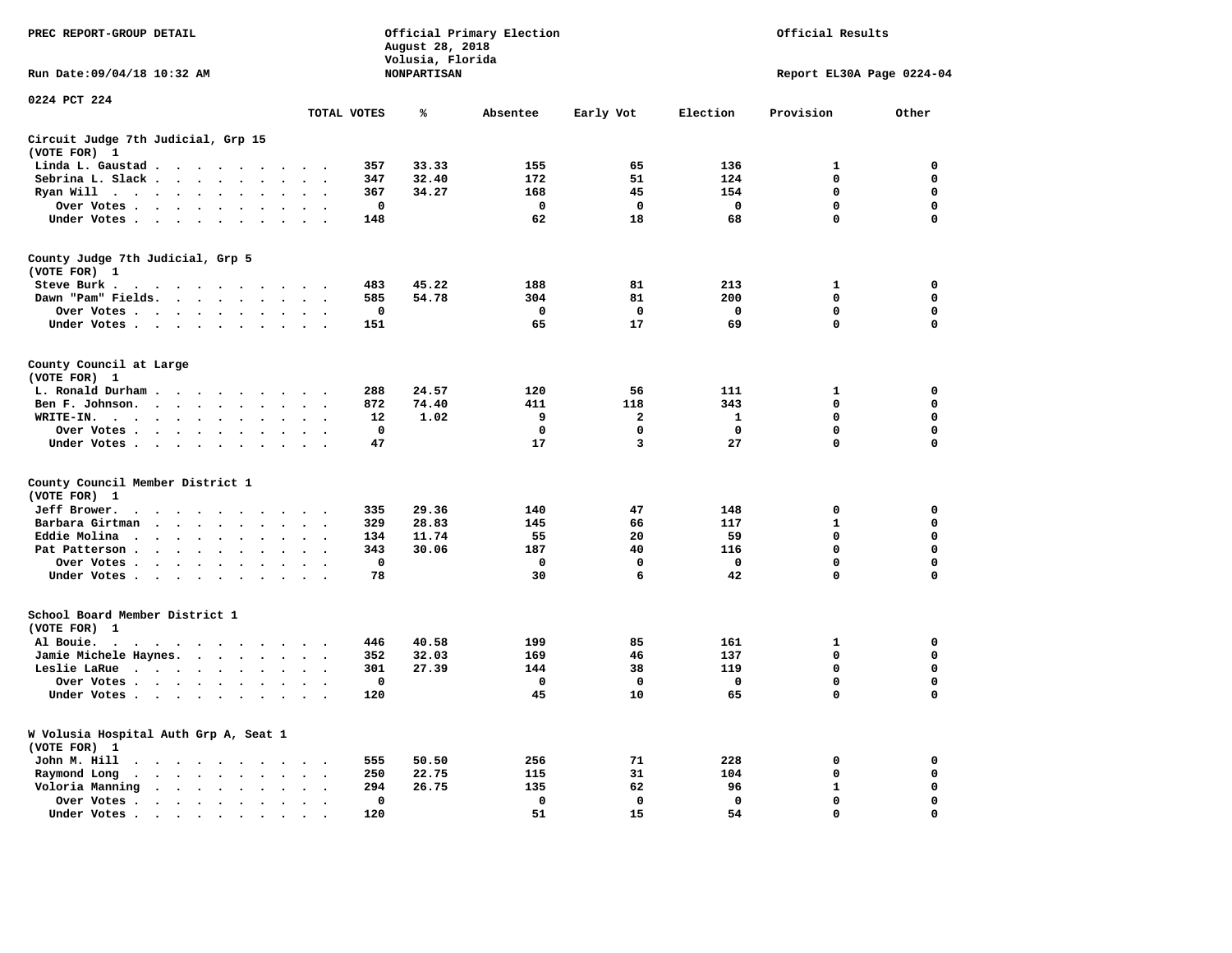| PREC REPORT-GROUP DETAIL                              | Official Primary Election<br>August 28, 2018<br>Volusia, Florida |                           |          | Official Results   |  |  |  |
|-------------------------------------------------------|------------------------------------------------------------------|---------------------------|----------|--------------------|--|--|--|
| Run Date: 09/04/18 10:32 AM                           |                                                                  | Report EL30A Page 0224-05 |          |                    |  |  |  |
| 0224 PCT 224                                          | TOTAL VOTES<br>‱                                                 | Absentee<br>Early Vot     | Election | Provision<br>Other |  |  |  |
| W Volusia Hospital Auth Grp B, Seat 2<br>(VOTE FOR) 1 |                                                                  |                           |          |                    |  |  |  |
| Michael Ray.                                          | 31.50<br>327                                                     | 45<br>147                 | 135      | 0<br>0             |  |  |  |
| Kathie D. Shepard.                                    | 39.69<br>412                                                     | 76<br>188                 | 147      | 0                  |  |  |  |
| Brian Soukup                                          | 299<br>28.81                                                     | 40<br>138                 | 121      | 0                  |  |  |  |
| Over Votes                                            |                                                                  | 0                         |          | 0<br>0             |  |  |  |
| Under Votes                                           | 180                                                              | 83<br>18                  | 79       | 0                  |  |  |  |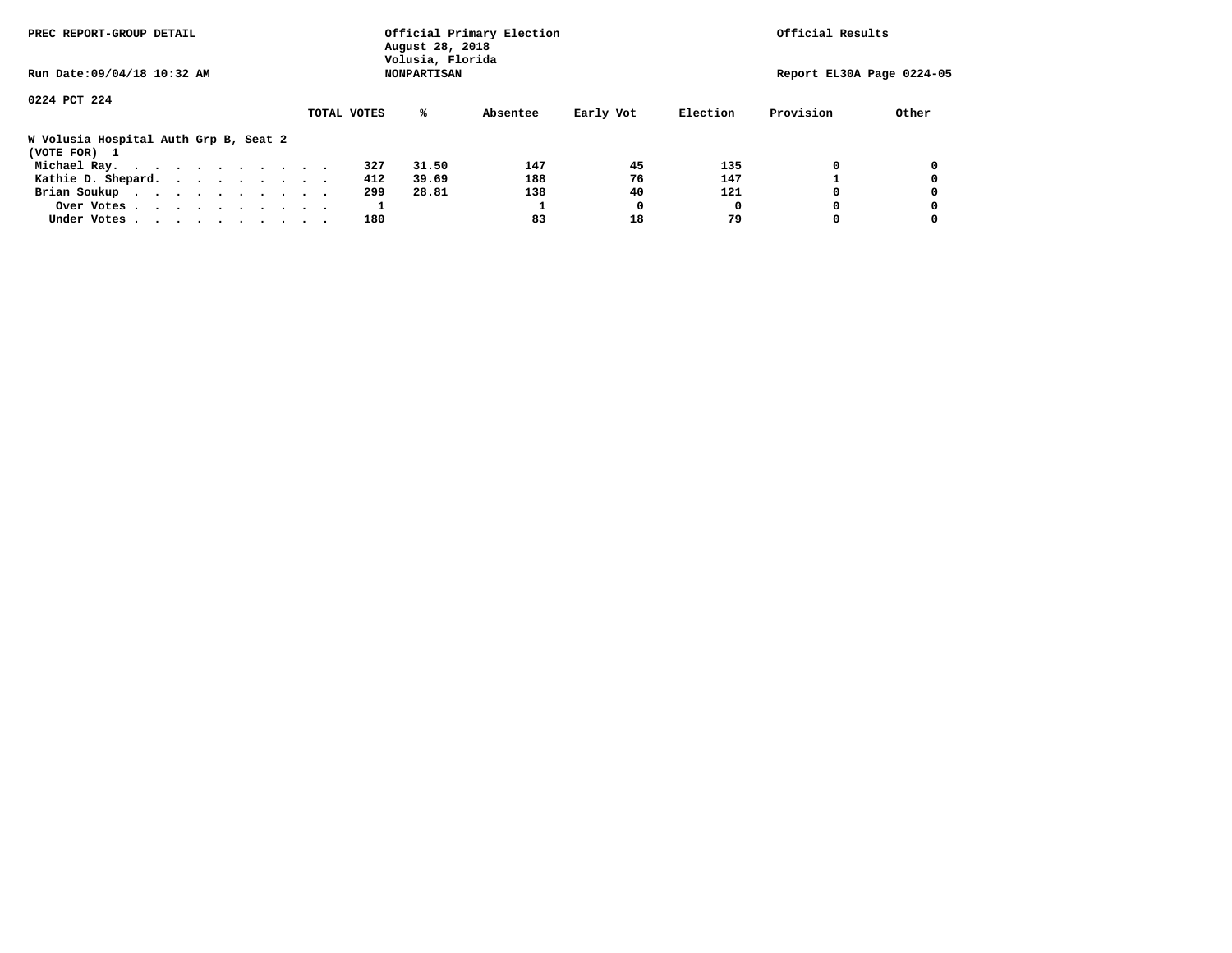| PREC REPORT-GROUP DETAIL               |  |  |                                         |  | Official Primary Election<br>August 28, 2018<br>Volusia, Florida | Official Results  |          |           |          |                           |       |
|----------------------------------------|--|--|-----------------------------------------|--|------------------------------------------------------------------|-------------------|----------|-----------|----------|---------------------------|-------|
| Run Date: 09/04/18 10:32 AM            |  |  |                                         |  |                                                                  | <b>STATISTICS</b> |          |           |          | Report EL30A Page 0301-01 |       |
| 0301 PCT 301                           |  |  |                                         |  |                                                                  |                   |          |           |          |                           |       |
|                                        |  |  |                                         |  | TOTAL VOTES                                                      | %ะ                | Absentee | Early Vot | Election | Provision                 | Other |
| REGISTERED VOTERS - TOTAL              |  |  |                                         |  | 4,252                                                            |                   |          |           |          |                           |       |
| REGISTERED VOTERS - DEMOCRATIC         |  |  | $\sim$ $\sim$ $\sim$ $\sim$             |  | 1,247                                                            | 29.33             |          |           |          |                           |       |
| REGISTERED VOTERS - REPUBLICAN         |  |  |                                         |  | 1,546                                                            | 36.36             |          |           |          |                           |       |
| REGISTERED VOTERS - NONPARTISAN        |  |  |                                         |  | 1,459                                                            |                   |          |           |          |                           |       |
| BALLOTS CAST - TOTAL.                  |  |  |                                         |  | 920                                                              |                   | 390      | 95        | 435      | 0                         |       |
| BALLOTS CAST - DEMOCRATIC              |  |  |                                         |  | 330                                                              | 35.87             | 146      | 45        | 139      |                           |       |
| BALLOTS CAST - REPUBLICAN              |  |  |                                         |  | 475                                                              | 51.63             | 167      | 45        | 263      | 0                         |       |
| BALLOTS CAST - NONPARTISAN.            |  |  |                                         |  | 115                                                              | 12.50             | 77       |           | 33       |                           |       |
| BALLOTS CAST - BLANK.                  |  |  |                                         |  | 1                                                                | .11               | 0        | 0         |          | 0                         |       |
| VOTER TURNOUT - TOTAL<br>.             |  |  |                                         |  |                                                                  | 21.64             |          |           |          |                           |       |
| VOTER TURNOUT - DEMOCRATIC.            |  |  | $\cdot$ $\cdot$ $\cdot$ $\cdot$ $\cdot$ |  |                                                                  | 26.46             |          |           |          |                           |       |
| VOTER TURNOUT - REPUBLICAN.<br>$\cdot$ |  |  |                                         |  |                                                                  | 30.72             |          |           |          |                           |       |
| VOTER TURNOUT - BLANK                  |  |  |                                         |  |                                                                  | .02               |          |           |          |                           |       |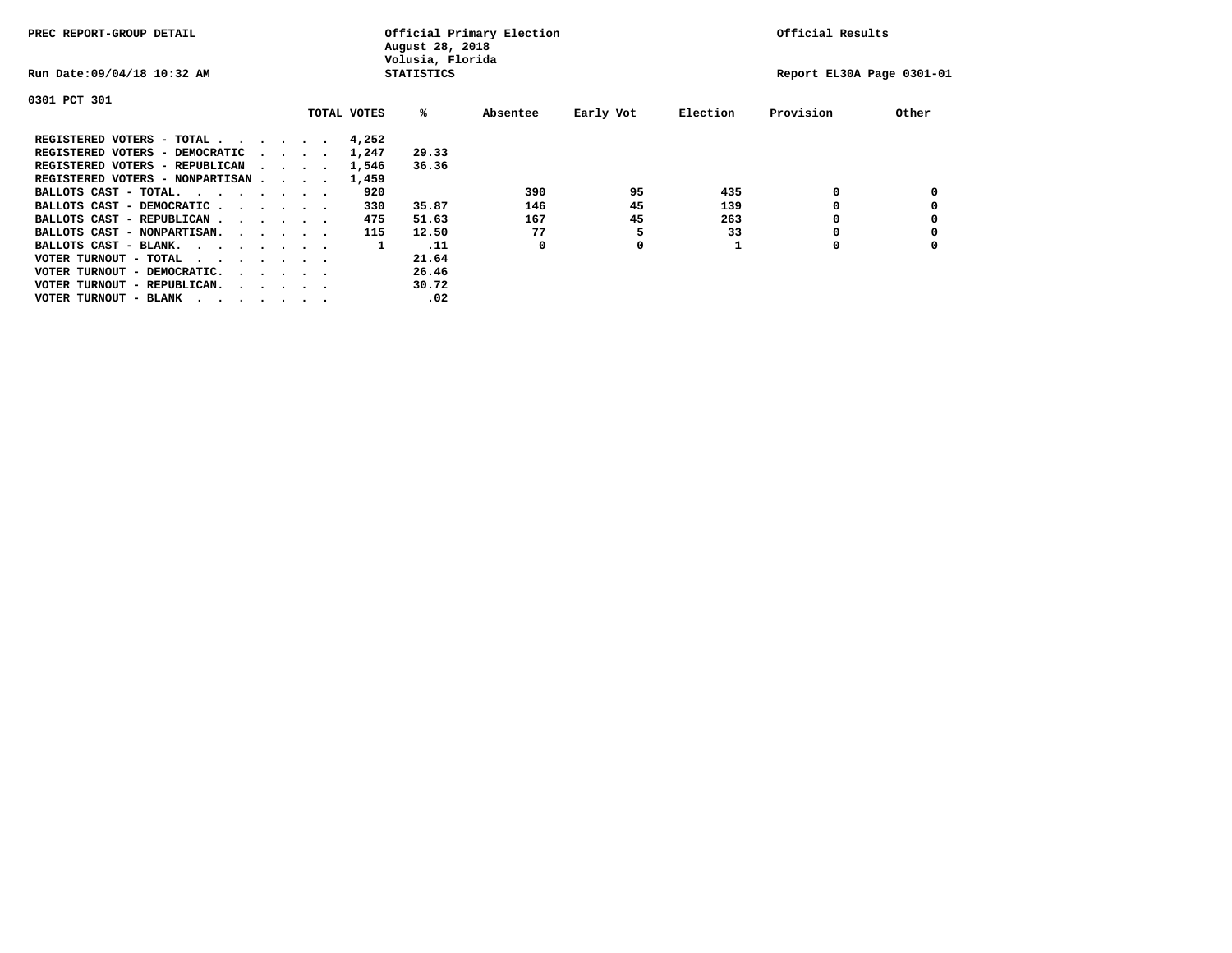| DEMOCRATIC<br>Report EL30A Page 0301-02<br>TOTAL VOTES<br>℁<br>Election<br>Provision<br>Other<br>Absentee<br>Early Vot<br>Stephen Sevigny<br>51<br>16.09<br>17<br>11<br>23<br>0<br>0<br>$\cdots$<br>$\sim$ $\sim$<br>61.83<br>87<br>26<br>83<br>0<br>$\mathbf 0$<br>Nancy Soderberg<br>196<br>$\bullet$<br>$\bullet$<br>$\ddot{\phantom{1}}$<br>22.08<br>27<br>0<br>$\mathbf 0$<br>John Upchurch.<br>70<br>37<br>6<br>$\mathbf{r} = \mathbf{r} + \mathbf{r} + \mathbf{r} + \mathbf{r}$<br>$\bullet$<br>$\mathbf 0$<br>$\mathbf 0$<br>$\mathbf 0$<br>$\mathbf 0$<br>$\mathbf 0$<br>Over Votes<br>0<br>$\bullet$<br>$\bullet$<br>5<br>$\overline{a}$<br>6<br>$\Omega$<br>$\Omega$<br>13<br>Under Votes<br>$\cdot$<br>$\ddot{\phantom{a}}$<br>$\sim$<br>(VOTE FOR) 1<br>Andrew Gillum<br>22.12<br>0<br>71<br>20<br>11<br>40<br>0<br>150<br>46.73<br>70<br>20<br>0<br>$\mathbf 0$<br>Gwen Graham.<br>60<br>$\cdots$ $\cdots$<br>$\bullet$<br>$\sim$<br>$\ddot{\phantom{a}}$<br>$\mathbf{2}$<br>$\mathbf 0$<br>Jeff Greene.<br>32<br>9.97<br>25<br>5<br>0<br>$\bullet$<br>$\bullet$<br>$\bullet$<br>$\overline{a}$<br>5<br>0<br>$\mathbf 0$<br>3.12<br>3<br>Chris King<br>10<br>$\ddot{\phantom{0}}$<br>$\bullet$<br>Philip Levine .<br>48<br>14.95<br>21<br>6<br>21<br>0<br>$\mathbf 0$<br>$\sim$<br>$\bullet$<br>$\bullet$<br>$\ddot{\phantom{0}}$<br>$\bullet$<br>$\bullet$<br>$\bullet$<br>$\ddot{\phantom{0}}$<br>$\Omega$<br>Alex "Lundy" Lundmark<br>$\overline{\mathbf{4}}$<br>1.25<br>$\overline{2}$<br>$\mathbf 0$<br>$\overline{a}$<br>0<br>$\ddot{\phantom{a}}$<br>$\cdot$<br>$\cdot$<br>1.87<br>3<br>$\overline{3}$<br>$\Omega$<br>$\Omega$<br>$\Omega$<br>John Wetherbee.<br>6<br>$\sim$ $\sim$<br>$\cdots$ $\cdots$<br>$\ddot{\phantom{1}}$<br>$\mathbf{1}$<br>$\Omega$<br>0<br>Over Votes .<br>2<br>$\mathbf{1}$<br>$\mathbf 0$<br>$\cdots$<br>$\cdot$<br>7<br>$\overline{a}$<br>$\mathbf 0$<br>5<br>0<br>0<br>Under Votes<br>$\cdot$<br>$\mathbf 0$<br>Sean Shaw<br>201<br>69.55<br>90<br>29<br>82<br>0<br>$\overline{\phantom{a}}$<br>$\Omega$<br>$\mathbf 0$<br>88<br>30.45<br>43<br>13<br>32<br>Ryan Torrens<br>$\cdots$<br>$\ddot{\phantom{a}}$<br>$\bullet$<br>$\bullet$<br>$\cdot$<br>$\mathbf 0$<br>$\mathbf 0$<br>$\mathbf 0$<br>$\mathbf 0$<br>0<br>$\mathbf 0$<br>Over Votes.<br>$\mathcal{A}=\mathcal{A}=\mathcal{A}=\mathcal{A}$ .<br>$\ddot{\phantom{a}}$<br>3<br>25<br>0<br>$\mathbf 0$<br>13<br>Under Votes<br>41<br>$\bullet$<br>$\bullet$<br>$\ddot{\phantom{1}}$<br>Nicole "Nikki" Fried.<br>53.74<br>158<br>65<br>21<br>72<br>0<br>0<br>$\cdot$ $\cdot$ $\cdot$ $\cdot$<br>45<br>7<br>21<br>0<br>$\mathbf 0$<br>Jeffrey Duane Porter.<br>15.31<br>17<br>$\cdot$ $\cdot$ $\cdot$ $\cdot$<br>$\mathbf 0$<br>$\mathbf 0$<br>Roy David Walker<br>91<br>30.95<br>49<br>13<br>29<br>Over Votes<br>$\mathbf{0}$<br>$\mathbf 0$<br>$\mathbf 0$<br>$\Omega$<br>0<br>$\mathbf 0$<br>$\bullet$<br>$\overline{\mathbf{4}}$<br>0<br>$\mathbf 0$<br>Under Votes<br>36<br>15<br>17<br>$\bullet$<br>Patrick Henry.<br>207<br>70.17<br>93<br>34<br>80<br>0<br>0<br>29.83<br>7<br>43<br>$\mathbf 0$<br>$\mathbf 0$<br>Percy L. Williamson<br>88<br>38<br>$\ddot{\phantom{a}}$<br>$\bullet$<br>$\ddot{\phantom{0}}$<br>$\mathbf 0$<br>$\mathbf 0$<br>$\mathbf 0$<br>$\mathbf 0$<br>0<br>$\mathbf 0$<br>Over Votes | PREC REPORT-GROUP DETAIL                          |    | August 28, 2018<br>Volusia, Florida | Official Primary Election | Official Results |    |          |          |  |
|-------------------------------------------------------------------------------------------------------------------------------------------------------------------------------------------------------------------------------------------------------------------------------------------------------------------------------------------------------------------------------------------------------------------------------------------------------------------------------------------------------------------------------------------------------------------------------------------------------------------------------------------------------------------------------------------------------------------------------------------------------------------------------------------------------------------------------------------------------------------------------------------------------------------------------------------------------------------------------------------------------------------------------------------------------------------------------------------------------------------------------------------------------------------------------------------------------------------------------------------------------------------------------------------------------------------------------------------------------------------------------------------------------------------------------------------------------------------------------------------------------------------------------------------------------------------------------------------------------------------------------------------------------------------------------------------------------------------------------------------------------------------------------------------------------------------------------------------------------------------------------------------------------------------------------------------------------------------------------------------------------------------------------------------------------------------------------------------------------------------------------------------------------------------------------------------------------------------------------------------------------------------------------------------------------------------------------------------------------------------------------------------------------------------------------------------------------------------------------------------------------------------------------------------------------------------------------------------------------------------------------------------------------------------------------------------------------------------------------------------------------------------------------------------------------------------------------------------------------------------------------------------------------------------------------------------------------------------------------------------------------------------------------------------------------------------------------------------------------------------------------------------------------------------------------------------------------------------------------------------------------------------------------------------------------------------------------|---------------------------------------------------|----|-------------------------------------|---------------------------|------------------|----|----------|----------|--|
|                                                                                                                                                                                                                                                                                                                                                                                                                                                                                                                                                                                                                                                                                                                                                                                                                                                                                                                                                                                                                                                                                                                                                                                                                                                                                                                                                                                                                                                                                                                                                                                                                                                                                                                                                                                                                                                                                                                                                                                                                                                                                                                                                                                                                                                                                                                                                                                                                                                                                                                                                                                                                                                                                                                                                                                                                                                                                                                                                                                                                                                                                                                                                                                                                                                                                                                               | Run Date: 09/04/18 10:32 AM                       |    |                                     |                           |                  |    |          |          |  |
|                                                                                                                                                                                                                                                                                                                                                                                                                                                                                                                                                                                                                                                                                                                                                                                                                                                                                                                                                                                                                                                                                                                                                                                                                                                                                                                                                                                                                                                                                                                                                                                                                                                                                                                                                                                                                                                                                                                                                                                                                                                                                                                                                                                                                                                                                                                                                                                                                                                                                                                                                                                                                                                                                                                                                                                                                                                                                                                                                                                                                                                                                                                                                                                                                                                                                                                               | 0301 PCT 301                                      |    |                                     |                           |                  |    |          |          |  |
|                                                                                                                                                                                                                                                                                                                                                                                                                                                                                                                                                                                                                                                                                                                                                                                                                                                                                                                                                                                                                                                                                                                                                                                                                                                                                                                                                                                                                                                                                                                                                                                                                                                                                                                                                                                                                                                                                                                                                                                                                                                                                                                                                                                                                                                                                                                                                                                                                                                                                                                                                                                                                                                                                                                                                                                                                                                                                                                                                                                                                                                                                                                                                                                                                                                                                                                               |                                                   |    |                                     |                           |                  |    |          |          |  |
|                                                                                                                                                                                                                                                                                                                                                                                                                                                                                                                                                                                                                                                                                                                                                                                                                                                                                                                                                                                                                                                                                                                                                                                                                                                                                                                                                                                                                                                                                                                                                                                                                                                                                                                                                                                                                                                                                                                                                                                                                                                                                                                                                                                                                                                                                                                                                                                                                                                                                                                                                                                                                                                                                                                                                                                                                                                                                                                                                                                                                                                                                                                                                                                                                                                                                                                               | Representative in Congress Dist 6<br>(VOTE FOR) 1 |    |                                     |                           |                  |    |          |          |  |
|                                                                                                                                                                                                                                                                                                                                                                                                                                                                                                                                                                                                                                                                                                                                                                                                                                                                                                                                                                                                                                                                                                                                                                                                                                                                                                                                                                                                                                                                                                                                                                                                                                                                                                                                                                                                                                                                                                                                                                                                                                                                                                                                                                                                                                                                                                                                                                                                                                                                                                                                                                                                                                                                                                                                                                                                                                                                                                                                                                                                                                                                                                                                                                                                                                                                                                                               |                                                   |    |                                     |                           |                  |    |          |          |  |
|                                                                                                                                                                                                                                                                                                                                                                                                                                                                                                                                                                                                                                                                                                                                                                                                                                                                                                                                                                                                                                                                                                                                                                                                                                                                                                                                                                                                                                                                                                                                                                                                                                                                                                                                                                                                                                                                                                                                                                                                                                                                                                                                                                                                                                                                                                                                                                                                                                                                                                                                                                                                                                                                                                                                                                                                                                                                                                                                                                                                                                                                                                                                                                                                                                                                                                                               |                                                   |    |                                     |                           |                  |    |          |          |  |
|                                                                                                                                                                                                                                                                                                                                                                                                                                                                                                                                                                                                                                                                                                                                                                                                                                                                                                                                                                                                                                                                                                                                                                                                                                                                                                                                                                                                                                                                                                                                                                                                                                                                                                                                                                                                                                                                                                                                                                                                                                                                                                                                                                                                                                                                                                                                                                                                                                                                                                                                                                                                                                                                                                                                                                                                                                                                                                                                                                                                                                                                                                                                                                                                                                                                                                                               |                                                   |    |                                     |                           |                  |    |          |          |  |
|                                                                                                                                                                                                                                                                                                                                                                                                                                                                                                                                                                                                                                                                                                                                                                                                                                                                                                                                                                                                                                                                                                                                                                                                                                                                                                                                                                                                                                                                                                                                                                                                                                                                                                                                                                                                                                                                                                                                                                                                                                                                                                                                                                                                                                                                                                                                                                                                                                                                                                                                                                                                                                                                                                                                                                                                                                                                                                                                                                                                                                                                                                                                                                                                                                                                                                                               |                                                   |    |                                     |                           |                  |    |          |          |  |
|                                                                                                                                                                                                                                                                                                                                                                                                                                                                                                                                                                                                                                                                                                                                                                                                                                                                                                                                                                                                                                                                                                                                                                                                                                                                                                                                                                                                                                                                                                                                                                                                                                                                                                                                                                                                                                                                                                                                                                                                                                                                                                                                                                                                                                                                                                                                                                                                                                                                                                                                                                                                                                                                                                                                                                                                                                                                                                                                                                                                                                                                                                                                                                                                                                                                                                                               |                                                   |    |                                     |                           |                  |    |          |          |  |
|                                                                                                                                                                                                                                                                                                                                                                                                                                                                                                                                                                                                                                                                                                                                                                                                                                                                                                                                                                                                                                                                                                                                                                                                                                                                                                                                                                                                                                                                                                                                                                                                                                                                                                                                                                                                                                                                                                                                                                                                                                                                                                                                                                                                                                                                                                                                                                                                                                                                                                                                                                                                                                                                                                                                                                                                                                                                                                                                                                                                                                                                                                                                                                                                                                                                                                                               | Governor and Lieutenant Governor                  |    |                                     |                           |                  |    |          |          |  |
|                                                                                                                                                                                                                                                                                                                                                                                                                                                                                                                                                                                                                                                                                                                                                                                                                                                                                                                                                                                                                                                                                                                                                                                                                                                                                                                                                                                                                                                                                                                                                                                                                                                                                                                                                                                                                                                                                                                                                                                                                                                                                                                                                                                                                                                                                                                                                                                                                                                                                                                                                                                                                                                                                                                                                                                                                                                                                                                                                                                                                                                                                                                                                                                                                                                                                                                               |                                                   |    |                                     |                           |                  |    |          |          |  |
|                                                                                                                                                                                                                                                                                                                                                                                                                                                                                                                                                                                                                                                                                                                                                                                                                                                                                                                                                                                                                                                                                                                                                                                                                                                                                                                                                                                                                                                                                                                                                                                                                                                                                                                                                                                                                                                                                                                                                                                                                                                                                                                                                                                                                                                                                                                                                                                                                                                                                                                                                                                                                                                                                                                                                                                                                                                                                                                                                                                                                                                                                                                                                                                                                                                                                                                               |                                                   |    |                                     |                           |                  |    |          |          |  |
|                                                                                                                                                                                                                                                                                                                                                                                                                                                                                                                                                                                                                                                                                                                                                                                                                                                                                                                                                                                                                                                                                                                                                                                                                                                                                                                                                                                                                                                                                                                                                                                                                                                                                                                                                                                                                                                                                                                                                                                                                                                                                                                                                                                                                                                                                                                                                                                                                                                                                                                                                                                                                                                                                                                                                                                                                                                                                                                                                                                                                                                                                                                                                                                                                                                                                                                               |                                                   |    |                                     |                           |                  |    |          |          |  |
|                                                                                                                                                                                                                                                                                                                                                                                                                                                                                                                                                                                                                                                                                                                                                                                                                                                                                                                                                                                                                                                                                                                                                                                                                                                                                                                                                                                                                                                                                                                                                                                                                                                                                                                                                                                                                                                                                                                                                                                                                                                                                                                                                                                                                                                                                                                                                                                                                                                                                                                                                                                                                                                                                                                                                                                                                                                                                                                                                                                                                                                                                                                                                                                                                                                                                                                               |                                                   |    |                                     |                           |                  |    |          |          |  |
|                                                                                                                                                                                                                                                                                                                                                                                                                                                                                                                                                                                                                                                                                                                                                                                                                                                                                                                                                                                                                                                                                                                                                                                                                                                                                                                                                                                                                                                                                                                                                                                                                                                                                                                                                                                                                                                                                                                                                                                                                                                                                                                                                                                                                                                                                                                                                                                                                                                                                                                                                                                                                                                                                                                                                                                                                                                                                                                                                                                                                                                                                                                                                                                                                                                                                                                               |                                                   |    |                                     |                           |                  |    |          |          |  |
|                                                                                                                                                                                                                                                                                                                                                                                                                                                                                                                                                                                                                                                                                                                                                                                                                                                                                                                                                                                                                                                                                                                                                                                                                                                                                                                                                                                                                                                                                                                                                                                                                                                                                                                                                                                                                                                                                                                                                                                                                                                                                                                                                                                                                                                                                                                                                                                                                                                                                                                                                                                                                                                                                                                                                                                                                                                                                                                                                                                                                                                                                                                                                                                                                                                                                                                               |                                                   |    |                                     |                           |                  |    |          |          |  |
|                                                                                                                                                                                                                                                                                                                                                                                                                                                                                                                                                                                                                                                                                                                                                                                                                                                                                                                                                                                                                                                                                                                                                                                                                                                                                                                                                                                                                                                                                                                                                                                                                                                                                                                                                                                                                                                                                                                                                                                                                                                                                                                                                                                                                                                                                                                                                                                                                                                                                                                                                                                                                                                                                                                                                                                                                                                                                                                                                                                                                                                                                                                                                                                                                                                                                                                               |                                                   |    |                                     |                           |                  |    |          |          |  |
|                                                                                                                                                                                                                                                                                                                                                                                                                                                                                                                                                                                                                                                                                                                                                                                                                                                                                                                                                                                                                                                                                                                                                                                                                                                                                                                                                                                                                                                                                                                                                                                                                                                                                                                                                                                                                                                                                                                                                                                                                                                                                                                                                                                                                                                                                                                                                                                                                                                                                                                                                                                                                                                                                                                                                                                                                                                                                                                                                                                                                                                                                                                                                                                                                                                                                                                               |                                                   |    |                                     |                           |                  |    |          |          |  |
|                                                                                                                                                                                                                                                                                                                                                                                                                                                                                                                                                                                                                                                                                                                                                                                                                                                                                                                                                                                                                                                                                                                                                                                                                                                                                                                                                                                                                                                                                                                                                                                                                                                                                                                                                                                                                                                                                                                                                                                                                                                                                                                                                                                                                                                                                                                                                                                                                                                                                                                                                                                                                                                                                                                                                                                                                                                                                                                                                                                                                                                                                                                                                                                                                                                                                                                               |                                                   |    |                                     |                           |                  |    |          |          |  |
|                                                                                                                                                                                                                                                                                                                                                                                                                                                                                                                                                                                                                                                                                                                                                                                                                                                                                                                                                                                                                                                                                                                                                                                                                                                                                                                                                                                                                                                                                                                                                                                                                                                                                                                                                                                                                                                                                                                                                                                                                                                                                                                                                                                                                                                                                                                                                                                                                                                                                                                                                                                                                                                                                                                                                                                                                                                                                                                                                                                                                                                                                                                                                                                                                                                                                                                               |                                                   |    |                                     |                           |                  |    |          |          |  |
|                                                                                                                                                                                                                                                                                                                                                                                                                                                                                                                                                                                                                                                                                                                                                                                                                                                                                                                                                                                                                                                                                                                                                                                                                                                                                                                                                                                                                                                                                                                                                                                                                                                                                                                                                                                                                                                                                                                                                                                                                                                                                                                                                                                                                                                                                                                                                                                                                                                                                                                                                                                                                                                                                                                                                                                                                                                                                                                                                                                                                                                                                                                                                                                                                                                                                                                               | Attorney General                                  |    |                                     |                           |                  |    |          |          |  |
|                                                                                                                                                                                                                                                                                                                                                                                                                                                                                                                                                                                                                                                                                                                                                                                                                                                                                                                                                                                                                                                                                                                                                                                                                                                                                                                                                                                                                                                                                                                                                                                                                                                                                                                                                                                                                                                                                                                                                                                                                                                                                                                                                                                                                                                                                                                                                                                                                                                                                                                                                                                                                                                                                                                                                                                                                                                                                                                                                                                                                                                                                                                                                                                                                                                                                                                               | (VOTE FOR) 1                                      |    |                                     |                           |                  |    |          |          |  |
|                                                                                                                                                                                                                                                                                                                                                                                                                                                                                                                                                                                                                                                                                                                                                                                                                                                                                                                                                                                                                                                                                                                                                                                                                                                                                                                                                                                                                                                                                                                                                                                                                                                                                                                                                                                                                                                                                                                                                                                                                                                                                                                                                                                                                                                                                                                                                                                                                                                                                                                                                                                                                                                                                                                                                                                                                                                                                                                                                                                                                                                                                                                                                                                                                                                                                                                               |                                                   |    |                                     |                           |                  |    |          |          |  |
|                                                                                                                                                                                                                                                                                                                                                                                                                                                                                                                                                                                                                                                                                                                                                                                                                                                                                                                                                                                                                                                                                                                                                                                                                                                                                                                                                                                                                                                                                                                                                                                                                                                                                                                                                                                                                                                                                                                                                                                                                                                                                                                                                                                                                                                                                                                                                                                                                                                                                                                                                                                                                                                                                                                                                                                                                                                                                                                                                                                                                                                                                                                                                                                                                                                                                                                               |                                                   |    |                                     |                           |                  |    |          |          |  |
|                                                                                                                                                                                                                                                                                                                                                                                                                                                                                                                                                                                                                                                                                                                                                                                                                                                                                                                                                                                                                                                                                                                                                                                                                                                                                                                                                                                                                                                                                                                                                                                                                                                                                                                                                                                                                                                                                                                                                                                                                                                                                                                                                                                                                                                                                                                                                                                                                                                                                                                                                                                                                                                                                                                                                                                                                                                                                                                                                                                                                                                                                                                                                                                                                                                                                                                               |                                                   |    |                                     |                           |                  |    |          |          |  |
|                                                                                                                                                                                                                                                                                                                                                                                                                                                                                                                                                                                                                                                                                                                                                                                                                                                                                                                                                                                                                                                                                                                                                                                                                                                                                                                                                                                                                                                                                                                                                                                                                                                                                                                                                                                                                                                                                                                                                                                                                                                                                                                                                                                                                                                                                                                                                                                                                                                                                                                                                                                                                                                                                                                                                                                                                                                                                                                                                                                                                                                                                                                                                                                                                                                                                                                               |                                                   |    |                                     |                           |                  |    |          |          |  |
|                                                                                                                                                                                                                                                                                                                                                                                                                                                                                                                                                                                                                                                                                                                                                                                                                                                                                                                                                                                                                                                                                                                                                                                                                                                                                                                                                                                                                                                                                                                                                                                                                                                                                                                                                                                                                                                                                                                                                                                                                                                                                                                                                                                                                                                                                                                                                                                                                                                                                                                                                                                                                                                                                                                                                                                                                                                                                                                                                                                                                                                                                                                                                                                                                                                                                                                               | Commissioner of Agriculture<br>(VOTE FOR) 1       |    |                                     |                           |                  |    |          |          |  |
|                                                                                                                                                                                                                                                                                                                                                                                                                                                                                                                                                                                                                                                                                                                                                                                                                                                                                                                                                                                                                                                                                                                                                                                                                                                                                                                                                                                                                                                                                                                                                                                                                                                                                                                                                                                                                                                                                                                                                                                                                                                                                                                                                                                                                                                                                                                                                                                                                                                                                                                                                                                                                                                                                                                                                                                                                                                                                                                                                                                                                                                                                                                                                                                                                                                                                                                               |                                                   |    |                                     |                           |                  |    |          |          |  |
|                                                                                                                                                                                                                                                                                                                                                                                                                                                                                                                                                                                                                                                                                                                                                                                                                                                                                                                                                                                                                                                                                                                                                                                                                                                                                                                                                                                                                                                                                                                                                                                                                                                                                                                                                                                                                                                                                                                                                                                                                                                                                                                                                                                                                                                                                                                                                                                                                                                                                                                                                                                                                                                                                                                                                                                                                                                                                                                                                                                                                                                                                                                                                                                                                                                                                                                               |                                                   |    |                                     |                           |                  |    |          |          |  |
|                                                                                                                                                                                                                                                                                                                                                                                                                                                                                                                                                                                                                                                                                                                                                                                                                                                                                                                                                                                                                                                                                                                                                                                                                                                                                                                                                                                                                                                                                                                                                                                                                                                                                                                                                                                                                                                                                                                                                                                                                                                                                                                                                                                                                                                                                                                                                                                                                                                                                                                                                                                                                                                                                                                                                                                                                                                                                                                                                                                                                                                                                                                                                                                                                                                                                                                               |                                                   |    |                                     |                           |                  |    |          |          |  |
|                                                                                                                                                                                                                                                                                                                                                                                                                                                                                                                                                                                                                                                                                                                                                                                                                                                                                                                                                                                                                                                                                                                                                                                                                                                                                                                                                                                                                                                                                                                                                                                                                                                                                                                                                                                                                                                                                                                                                                                                                                                                                                                                                                                                                                                                                                                                                                                                                                                                                                                                                                                                                                                                                                                                                                                                                                                                                                                                                                                                                                                                                                                                                                                                                                                                                                                               |                                                   |    |                                     |                           |                  |    |          |          |  |
|                                                                                                                                                                                                                                                                                                                                                                                                                                                                                                                                                                                                                                                                                                                                                                                                                                                                                                                                                                                                                                                                                                                                                                                                                                                                                                                                                                                                                                                                                                                                                                                                                                                                                                                                                                                                                                                                                                                                                                                                                                                                                                                                                                                                                                                                                                                                                                                                                                                                                                                                                                                                                                                                                                                                                                                                                                                                                                                                                                                                                                                                                                                                                                                                                                                                                                                               |                                                   |    |                                     |                           |                  |    |          |          |  |
|                                                                                                                                                                                                                                                                                                                                                                                                                                                                                                                                                                                                                                                                                                                                                                                                                                                                                                                                                                                                                                                                                                                                                                                                                                                                                                                                                                                                                                                                                                                                                                                                                                                                                                                                                                                                                                                                                                                                                                                                                                                                                                                                                                                                                                                                                                                                                                                                                                                                                                                                                                                                                                                                                                                                                                                                                                                                                                                                                                                                                                                                                                                                                                                                                                                                                                                               | State Representative District 26<br>(VOTE FOR) 1  |    |                                     |                           |                  |    |          |          |  |
|                                                                                                                                                                                                                                                                                                                                                                                                                                                                                                                                                                                                                                                                                                                                                                                                                                                                                                                                                                                                                                                                                                                                                                                                                                                                                                                                                                                                                                                                                                                                                                                                                                                                                                                                                                                                                                                                                                                                                                                                                                                                                                                                                                                                                                                                                                                                                                                                                                                                                                                                                                                                                                                                                                                                                                                                                                                                                                                                                                                                                                                                                                                                                                                                                                                                                                                               |                                                   |    |                                     |                           |                  |    |          |          |  |
|                                                                                                                                                                                                                                                                                                                                                                                                                                                                                                                                                                                                                                                                                                                                                                                                                                                                                                                                                                                                                                                                                                                                                                                                                                                                                                                                                                                                                                                                                                                                                                                                                                                                                                                                                                                                                                                                                                                                                                                                                                                                                                                                                                                                                                                                                                                                                                                                                                                                                                                                                                                                                                                                                                                                                                                                                                                                                                                                                                                                                                                                                                                                                                                                                                                                                                                               |                                                   |    |                                     |                           |                  |    |          |          |  |
|                                                                                                                                                                                                                                                                                                                                                                                                                                                                                                                                                                                                                                                                                                                                                                                                                                                                                                                                                                                                                                                                                                                                                                                                                                                                                                                                                                                                                                                                                                                                                                                                                                                                                                                                                                                                                                                                                                                                                                                                                                                                                                                                                                                                                                                                                                                                                                                                                                                                                                                                                                                                                                                                                                                                                                                                                                                                                                                                                                                                                                                                                                                                                                                                                                                                                                                               |                                                   |    |                                     |                           |                  |    |          |          |  |
|                                                                                                                                                                                                                                                                                                                                                                                                                                                                                                                                                                                                                                                                                                                                                                                                                                                                                                                                                                                                                                                                                                                                                                                                                                                                                                                                                                                                                                                                                                                                                                                                                                                                                                                                                                                                                                                                                                                                                                                                                                                                                                                                                                                                                                                                                                                                                                                                                                                                                                                                                                                                                                                                                                                                                                                                                                                                                                                                                                                                                                                                                                                                                                                                                                                                                                                               | Under Votes<br>$\bullet$                          | 35 |                                     | 15                        | 4                | 16 | $\Omega$ | $\Omega$ |  |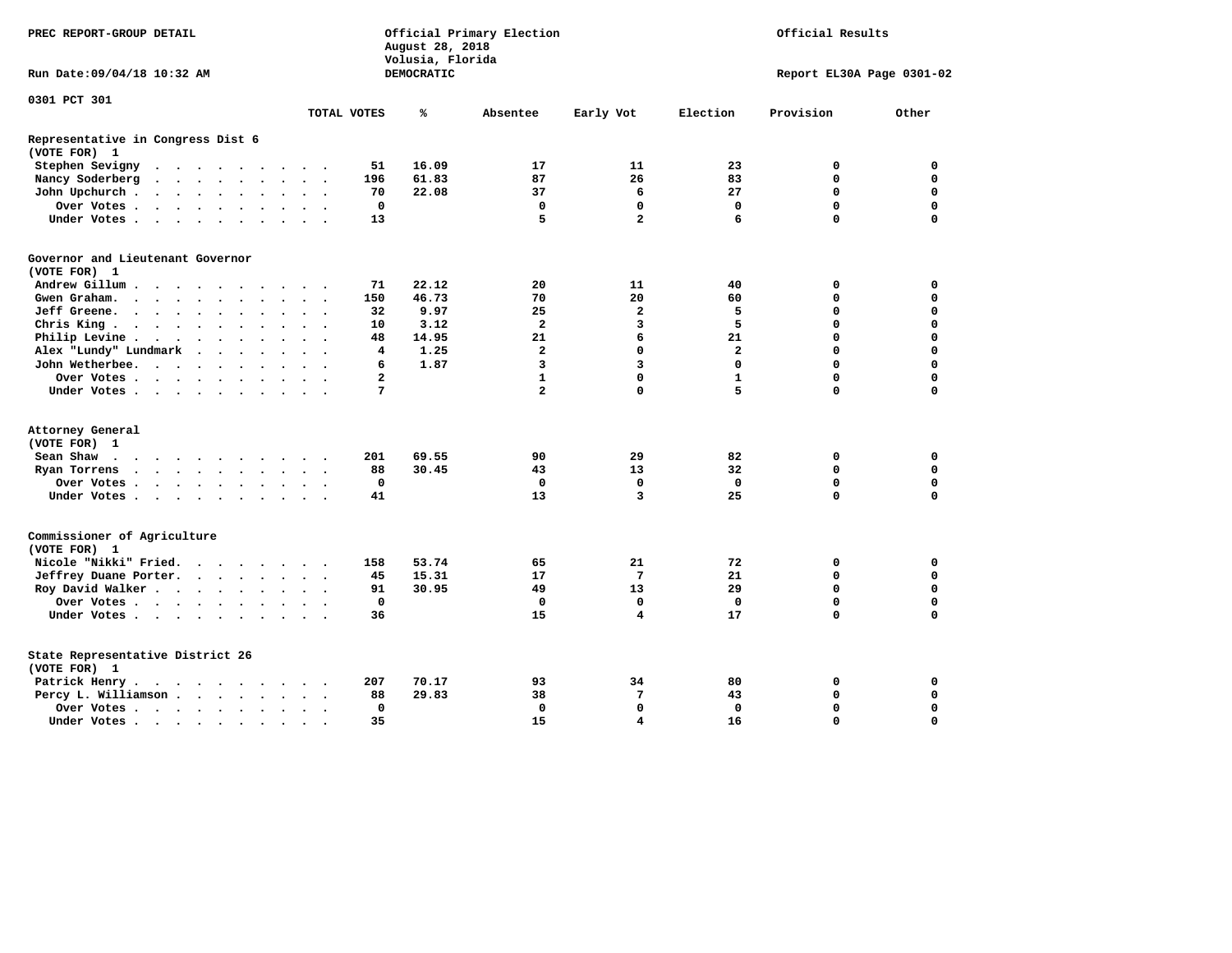| PREC REPORT-GROUP DETAIL                                                                                                                                                                                                                     |                                                                                     | August 28, 2018<br>Volusia, Florida | Official Primary Election | Official Results |                         |                           |             |  |  |
|----------------------------------------------------------------------------------------------------------------------------------------------------------------------------------------------------------------------------------------------|-------------------------------------------------------------------------------------|-------------------------------------|---------------------------|------------------|-------------------------|---------------------------|-------------|--|--|
| Run Date: 09/04/18 10:32 AM                                                                                                                                                                                                                  |                                                                                     | <b>REPUBLICAN</b>                   |                           |                  |                         | Report EL30A Page 0301-03 |             |  |  |
| 0301 PCT 301                                                                                                                                                                                                                                 | TOTAL VOTES                                                                         | ℁                                   | Absentee                  |                  | Election                | Provision                 | Other       |  |  |
|                                                                                                                                                                                                                                              |                                                                                     |                                     |                           | Early Vot        |                         |                           |             |  |  |
| United States Senator<br>(VOTE FOR) 1                                                                                                                                                                                                        |                                                                                     |                                     |                           |                  |                         |                           |             |  |  |
| Roque "Rocky" De La Fuente.                                                                                                                                                                                                                  | 47                                                                                  | 10.00                               | 19                        | 4                | 24                      | 0                         | 0           |  |  |
| Rick Scott                                                                                                                                                                                                                                   | 423<br>$\ddot{\phantom{a}}$<br>$\ddot{\phantom{0}}$                                 | 90.00                               | 145                       | 41               | 237                     | 0                         | 0           |  |  |
| Over Votes                                                                                                                                                                                                                                   |                                                                                     | 0                                   | 0                         | 0                | 0                       | 0                         | 0           |  |  |
| Under Votes                                                                                                                                                                                                                                  | $\sim$<br>$\ddot{\phantom{1}}$                                                      | 5                                   | 3                         | $\mathbf 0$      | $\overline{\mathbf{2}}$ | $\mathbf 0$               | $\mathbf 0$ |  |  |
| Representative in Congress Dist 6<br>(VOTE FOR) 1                                                                                                                                                                                            |                                                                                     |                                     |                           |                  |                         |                           |             |  |  |
| Fred Costello.<br>.                                                                                                                                                                                                                          | 96                                                                                  | 21.67                               | 31                        | 10               | 55                      | 0                         | 0           |  |  |
| Michael Waltz<br>$\ddot{\phantom{a}}$<br>$\ddot{\phantom{a}}$                                                                                                                                                                                | 208<br>$\bullet$                                                                    | 46.95                               | 69                        | 24               | 115                     | 0                         | 0           |  |  |
| John Ward<br>$\cdots$<br>$\ddot{\phantom{1}}$                                                                                                                                                                                                | 139<br>$\bullet$<br>$\cdot$                                                         | 31.38                               | 53                        | 11               | 75                      | 0                         | 0           |  |  |
| Over Votes.<br>$\cdot$ $\cdot$ $\cdot$ $\cdot$ $\cdot$<br>$\bullet$<br>$\cdot$                                                                                                                                                               |                                                                                     | 0                                   | 0                         | 0                | $\mathbf{o}$            | 0                         | 0           |  |  |
| Under Votes<br>$\bullet$                                                                                                                                                                                                                     | 32                                                                                  |                                     | 14                        | $\mathbf 0$      | 18                      | $\mathbf 0$               | 0           |  |  |
| Governor and Lieutenant Governor                                                                                                                                                                                                             |                                                                                     |                                     |                           |                  |                         |                           |             |  |  |
| (VOTE FOR) 1                                                                                                                                                                                                                                 |                                                                                     |                                     |                           |                  |                         |                           |             |  |  |
| Don Baldauf.<br>$\cdot$                                                                                                                                                                                                                      | $\sim$ $\sim$                                                                       | 7<br>1.50                           | 1                         | 0                | 6                       | 0                         | 0           |  |  |
| Ron DeSantis<br>$\cdots$                                                                                                                                                                                                                     | 252<br>$\bullet$<br>$\cdot$                                                         | 53.96                               | 88                        | 28<br>0          | 136                     | 0<br>0                    | 0<br>0      |  |  |
| Timothy M. Devine.                                                                                                                                                                                                                           |                                                                                     | .64<br>3                            | 2<br>3                    |                  | 1<br>3                  | $\mathbf 0$               | $\mathbf 0$ |  |  |
| Bob Langford                                                                                                                                                                                                                                 | $\bullet$ .<br><br><br><br><br><br>$\ddot{\phantom{1}}$<br>$\overline{\phantom{a}}$ | 6<br>1.28                           | $\mathbf 0$               | 0                | $\mathbf{1}$            | $\mathbf 0$               |             |  |  |
| John Joseph Mercadante .<br>$\sim$ $\sim$<br>$\ddot{\phantom{a}}$                                                                                                                                                                            | $\ddot{\phantom{a}}$                                                                | 1<br>.21<br>1.28                    | 4                         | 0<br>0           | 2                       | $\mathbf 0$               | 0<br>0      |  |  |
| Bruce Nathan<br>$\sim$ $\sim$<br>$\ddot{\phantom{0}}$                                                                                                                                                                                        | $\bullet$<br>$\bullet$<br>$\bullet$                                                 | 6<br>40.04                          | 61                        | 17               | 109                     | $\mathbf 0$               | $\mathbf 0$ |  |  |
| Adam H. Putnam.<br>$\sim$ $\sim$ $\sim$ $\sim$ $\sim$                                                                                                                                                                                        | 187                                                                                 | 5                                   |                           | $\mathbf 0$      |                         | 0                         | 0           |  |  |
| Bob White<br>Over Votes .                                                                                                                                                                                                                    | $\cdot$                                                                             | 1.07<br>0                           | 1<br>0                    | 0                | 4<br>0                  | 0                         | 0           |  |  |
| $\cdots$<br>$\bullet$<br>Under Votes                                                                                                                                                                                                         |                                                                                     | 8                                   | 7                         | $\mathbf 0$      | 1                       | $\mathbf 0$               | 0           |  |  |
|                                                                                                                                                                                                                                              |                                                                                     |                                     |                           |                  |                         |                           |             |  |  |
| Attorney General<br>(VOTE FOR) 1                                                                                                                                                                                                             |                                                                                     |                                     |                           |                  |                         |                           |             |  |  |
| Ashley Moody                                                                                                                                                                                                                                 | 256                                                                                 | 57.27                               | 78                        | 27               | 151                     | 0                         | 0           |  |  |
| Frank White.                                                                                                                                                                                                                                 | 191<br>$\bullet$ .<br>$\ddot{\phantom{0}}$<br>$\blacksquare$ .                      | 42.73                               | 75                        | 17               | 99                      | 0                         | 0           |  |  |
| Over Votes.<br>. The contract of the contract of the contract of the contract of the contract of the contract of the contract of the contract of the contract of the contract of the contract of the contract of the contract of the contrac | $\cdot$                                                                             | 0                                   | 0                         | 0                | 0                       | 0                         | 0           |  |  |
| Under Votes                                                                                                                                                                                                                                  | 28<br>$\bullet$<br>$\sim$                                                           |                                     | 14                        | 1                | 13                      | $\Omega$                  | $\mathbf 0$ |  |  |
| Commissioner of Agriculture<br>(VOTE FOR) 1                                                                                                                                                                                                  |                                                                                     |                                     |                           |                  |                         |                           |             |  |  |
| Matt Caldwell .<br>$\cdots$                                                                                                                                                                                                                  | 182                                                                                 | 42.23                               | 66                        | 20               | 96                      | 0                         | 0           |  |  |
| Denise Grimsley<br>$\begin{array}{cccccccccccccc} \bullet & \bullet & \bullet & \bullet & \bullet & \bullet & \bullet & \bullet & \bullet \end{array}$                                                                                       | 110                                                                                 | 25.52                               | 34                        | 11               | 65                      | 0                         | 0           |  |  |
| Mike McCalister                                                                                                                                                                                                                              | 60<br>$\bullet$<br>$\bullet$                                                        | 13.92                               | 28                        | 3                | 29                      | 0                         | 0           |  |  |
| Baxter Troutman<br>the contract of the contract of the contract of the contract of the contract of the contract of the contract of                                                                                                           | 79                                                                                  | 18.33                               | 26                        | 8                | 45                      | $\mathbf 0$               | $\mathbf 0$ |  |  |
| Over Votes                                                                                                                                                                                                                                   |                                                                                     | 0                                   | 0                         | 0                | 0                       | 0                         | 0           |  |  |
| Under Votes                                                                                                                                                                                                                                  | 44                                                                                  |                                     | 13                        | 3                | 28                      | $\mathbf 0$               | $\mathbf 0$ |  |  |
| State Representative District 26<br>(VOTE FOR) 1                                                                                                                                                                                             |                                                                                     |                                     |                           |                  |                         |                           |             |  |  |
| Michael Cantu.                                                                                                                                                                                                                               | 199                                                                                 | 46.17                               | 73                        | 22               | 104                     | 0                         | 0           |  |  |
| Elizabeth Fetterhoff.                                                                                                                                                                                                                        | 232                                                                                 | 53.83                               | 78                        | 20               | 134                     | 0                         | 0           |  |  |
| Over Votes                                                                                                                                                                                                                                   |                                                                                     | 0                                   | 0                         | 0                | 0                       | 0                         | 0           |  |  |
| Under Votes                                                                                                                                                                                                                                  | 44                                                                                  |                                     | 16                        | 3                | 25                      | 0                         | 0           |  |  |
|                                                                                                                                                                                                                                              |                                                                                     |                                     |                           |                  |                         |                           |             |  |  |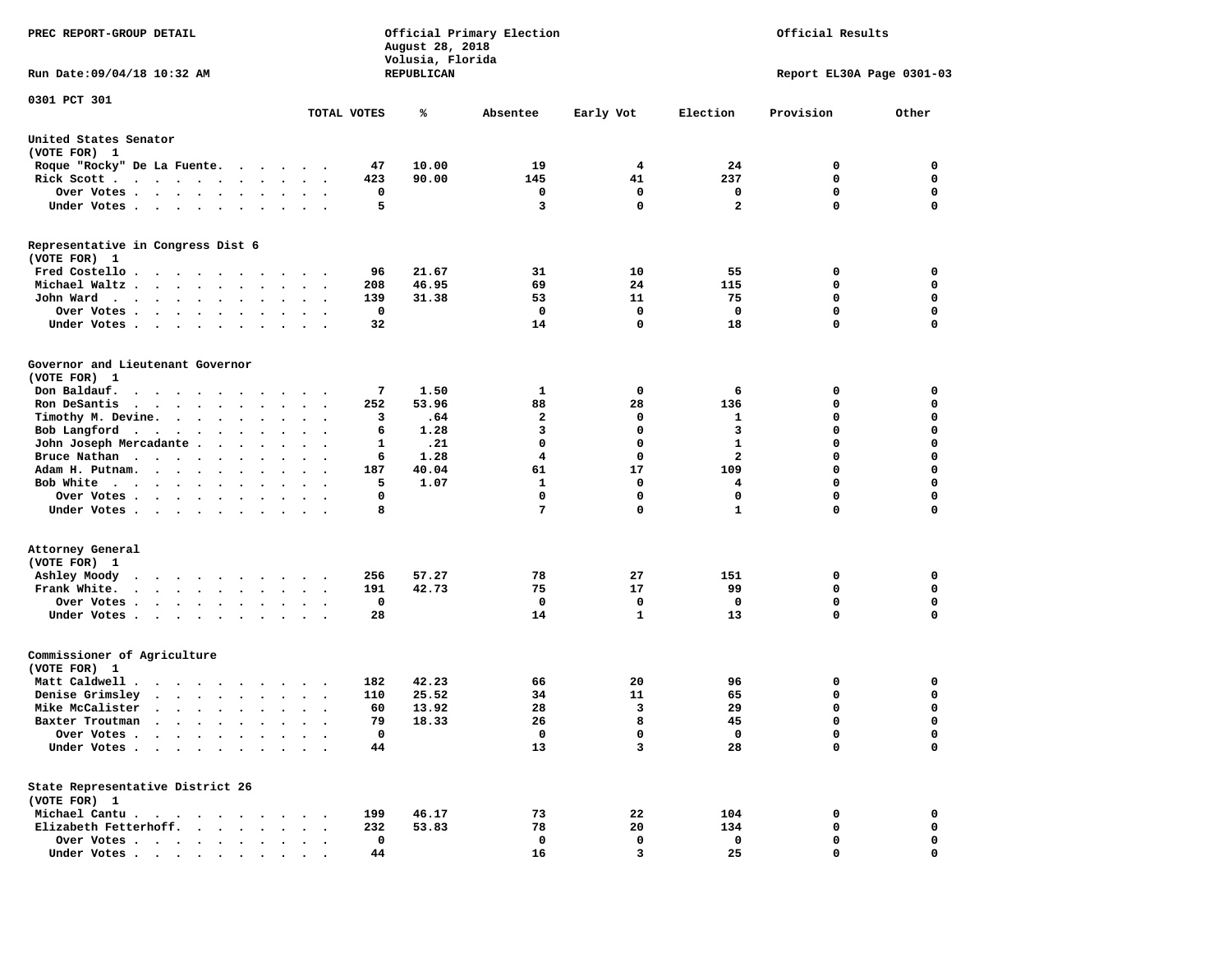| PREC REPORT-GROUP DETAIL                                                                                            |                                              |                                 | August 28, 2018                        | Official Primary Election |                 |             | Official Results          |             |  |  |  |
|---------------------------------------------------------------------------------------------------------------------|----------------------------------------------|---------------------------------|----------------------------------------|---------------------------|-----------------|-------------|---------------------------|-------------|--|--|--|
| Run Date: 09/04/18 10:32 AM                                                                                         |                                              |                                 | Volusia, Florida<br><b>NONPARTISAN</b> |                           |                 |             | Report EL30A Page 0301-04 |             |  |  |  |
| 0301 PCT 301                                                                                                        |                                              | TOTAL VOTES                     | ℁                                      | Absentee                  | Early Vot       | Election    | Provision                 | Other       |  |  |  |
| Circuit Judge 7th Judicial, Grp 15                                                                                  |                                              |                                 |                                        |                           |                 |             |                           |             |  |  |  |
| (VOTE FOR) 1                                                                                                        |                                              |                                 |                                        |                           |                 |             |                           |             |  |  |  |
| Linda L. Gaustad                                                                                                    | $\bullet$                                    | 315                             | 39.18                                  | 141                       | 34              | 140         | 0                         | 0           |  |  |  |
| Sebrina L. Slack<br>$\sim$                                                                                          |                                              | 255<br>$\overline{\phantom{a}}$ | 31.72                                  | 103                       | 30              | 122         | $\Omega$                  | $\mathbf 0$ |  |  |  |
| Ryan Will .<br>$\sim$ $\sim$ $\sim$ $\sim$<br>$\ddot{\phantom{0}}$<br>$\bullet$<br>$\ddot{\phantom{a}}$             |                                              | 234                             | 29.10                                  | 102                       | 20              | 112         | $\mathbf 0$               | 0           |  |  |  |
| Over Votes                                                                                                          |                                              | $\mathbf 0$                     |                                        | $\mathbf 0$               | 0               | $\mathbf 0$ | 0                         | 0           |  |  |  |
| Under Votes                                                                                                         | $\cdot$<br>$\cdot$                           | 116<br>$\cdot$                  |                                        | 44                        | 11              | 61          | $\mathbf 0$               | 0           |  |  |  |
| County Judge 7th Judicial, Grp 5<br>(VOTE FOR) 1                                                                    |                                              |                                 |                                        |                           |                 |             |                           |             |  |  |  |
| Steve Burk .<br>.                                                                                                   |                                              | 342                             | 42.75                                  | 138                       | 41              | 163         | $\mathbf 0$               | 0           |  |  |  |
| Dawn "Pam" Fields.                                                                                                  | $\ddot{\phantom{a}}$                         | 458                             | 57.25                                  | 209                       | 45              | 204         | $\mathbf 0$               | 0           |  |  |  |
| Over Votes                                                                                                          |                                              | 0                               |                                        | 0                         | 0               | 0           | 0                         | 0           |  |  |  |
| Under Votes                                                                                                         | $\cdot$ .                                    | 120                             |                                        | 43                        | 9               | 68          | $\Omega$                  | $\mathbf 0$ |  |  |  |
| County Council at Large<br>(VOTE FOR) 1                                                                             |                                              |                                 |                                        |                           |                 |             |                           |             |  |  |  |
| L. Ronald Durham                                                                                                    |                                              | 219                             | 25.20                                  | 96                        | 33              | 90          | $\mathbf 0$               | $\mathbf 0$ |  |  |  |
| Ben F. Johnson.                                                                                                     | $\sim$<br>$\sim$                             | 646<br>$\overline{\phantom{a}}$ | 74.34                                  | 276                       | 58              | 312         | $\mathbf 0$               | $\mathbf 0$ |  |  |  |
| WRITE-IN.<br>$\cdot$ $\cdot$ $\cdot$ $\cdot$ $\cdot$ $\cdot$<br>$\ddot{\phantom{a}}$                                |                                              | 4                               | .46                                    | 1                         | 1               | 2           | 0                         | 0           |  |  |  |
| Over Votes                                                                                                          | $\ddot{\phantom{a}}$<br>$\sim$<br>$\sim$     | 0                               |                                        | 0                         | 0               | 0           | 0                         | 0           |  |  |  |
| Under Votes                                                                                                         | $\sim$<br>$\sim$<br>$\sim$                   | 51<br>$\cdot$                   |                                        | 17                        | 3               | 31          | 0                         | $\mathbf 0$ |  |  |  |
| County Council Member District 1<br>(VOTE FOR) 1                                                                    |                                              |                                 |                                        |                           |                 |             |                           |             |  |  |  |
| Jeff Brower.<br>$\cdot$ $\cdot$ $\cdot$ $\cdot$<br>$\cdot$<br>$\sim$                                                | $\sim$                                       | 300                             | 35.55                                  | 107                       | 35              | 158         | 0                         | 0           |  |  |  |
| Barbara Girtman<br>$\ddot{\phantom{a}}$<br>$\ddot{\phantom{a}}$<br>$\ddot{\phantom{a}}$<br>$\overline{\phantom{a}}$ |                                              | 223                             | 26.42                                  | 103                       | 29              | 91          | 0                         | 0           |  |  |  |
| Eddie Molina<br>$\cdot$ $\cdot$ $\cdot$<br>$\ddot{\phantom{0}}$<br>$\cdot$<br>$\ddot{\phantom{a}}$                  |                                              | 74                              | 8.77                                   | 32                        | 10              | 32          | 0                         | 0           |  |  |  |
| Pat Patterson.<br>$\sim$ $\sim$ $\sim$ $\sim$<br>$\bullet$<br>$\bullet$<br>$\ddot{\phantom{0}}$                     |                                              | 247                             | 29.27                                  | 118                       | 17              | 112         | 0                         | 0           |  |  |  |
| Over Votes                                                                                                          | $\bullet$                                    | $\mathbf 0$                     |                                        | 0                         | 0               | $\mathbf 0$ | 0                         | 0           |  |  |  |
| Under Votes<br>$\ddot{\phantom{0}}$<br>$\ddot{\phantom{a}}$<br>$\ddot{\phantom{a}}$<br>$\bullet$                    |                                              | 76                              |                                        | 30                        | 4               | 42          | $\mathbf 0$               | $\mathbf 0$ |  |  |  |
| School Board Member District 1<br>(VOTE FOR) 1                                                                      |                                              |                                 |                                        |                           |                 |             |                           |             |  |  |  |
| Al Bouie.<br>$\cdot$<br>$\sim$<br>$\cdot$ $\cdot$                                                                   |                                              | 260                             | 31.78                                  | 113                       | 31              | 116         | 0                         | 0           |  |  |  |
| Jamie Michele Haynes.                                                                                               | $\ddot{\phantom{a}}$                         | 307                             | 37.53                                  | 130                       | 31              | 146         | $\mathbf 0$               | 0           |  |  |  |
| Leslie LaRue                                                                                                        | $\bullet$ .                                  | 251                             | 30.68                                  | 107                       | 28              | 116         | $\mathbf 0$               | $\mathbf 0$ |  |  |  |
| Over Votes                                                                                                          | $\bullet$                                    | $\mathbf 0$                     |                                        | 0                         | 0               | $\mathbf 0$ | $\mathbf 0$               | 0           |  |  |  |
| Under Votes                                                                                                         | $\sim$<br>$\cdot$                            | 102                             |                                        | 40                        | 5               | 57          | $\mathbf 0$               | $\mathbf 0$ |  |  |  |
| W Volusia Hospital Auth Grp A, Seat 1<br>(VOTE FOR) 1                                                               |                                              |                                 |                                        |                           |                 |             |                           |             |  |  |  |
| John M. Hill<br>$\cdot$<br>$\cdot$                                                                                  | $\bullet$                                    | 382                             | 47.63                                  | 160                       | 44              | 178         | 0                         | 0           |  |  |  |
| Raymond Long<br>$\cdot$ $\cdot$ $\cdot$ $\cdot$<br>$\ddot{\phantom{1}}$<br>$\ddot{\phantom{1}}$                     | $\cdot$<br>$\ddot{\phantom{a}}$<br>$\bullet$ | 189<br>$\ddot{\phantom{0}}$     | 23.57                                  | 66                        | 20              | 103         | 0                         | 0           |  |  |  |
| Voloria Manning                                                                                                     | $\ddot{\phantom{a}}$<br>$\sim$<br>$\cdot$    | 231                             | 28.80                                  | 112                       | 24              | 95          | $\mathbf 0$               | 0           |  |  |  |
| Over Votes.<br>$\cdots$                                                                                             | $\cdot$<br>$\Delta$<br>$\bullet$             | $\mathbf 0$                     |                                        | $\mathbf 0$               | $\mathbf 0$     | $\mathbf 0$ | $\mathbf 0$               | $\mathbf 0$ |  |  |  |
| Under Votes.<br>$\cdots$                                                                                            | $\ddot{\phantom{a}}$                         | 118                             |                                        | 52                        | $7\phantom{.0}$ | 59          | $\mathbf 0$               | $\mathbf 0$ |  |  |  |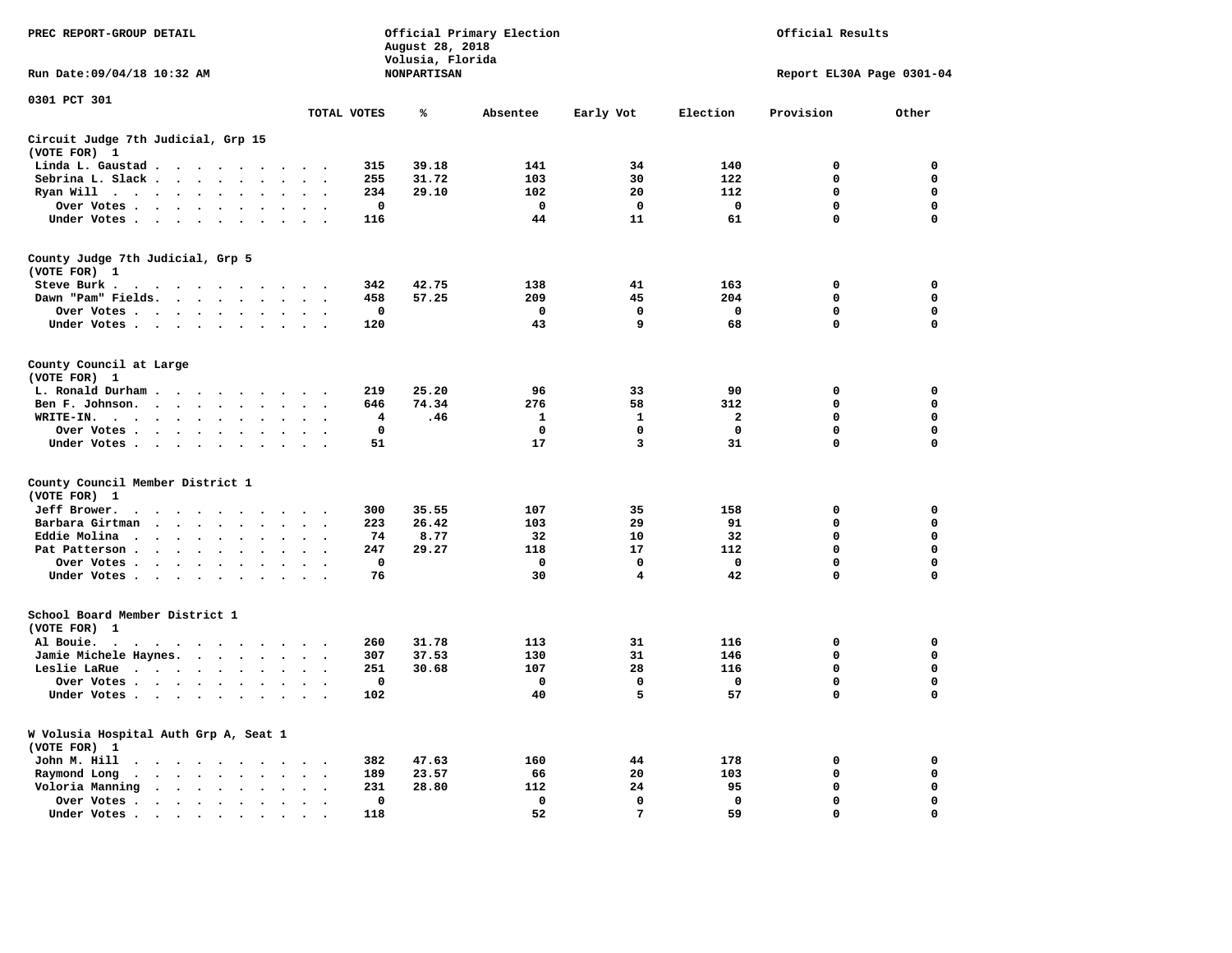| PREC REPORT-GROUP DETAIL                              |             | August 28, 2018<br>Volusia, Florida | Official Primary Election | Official Results |          |           |                           |
|-------------------------------------------------------|-------------|-------------------------------------|---------------------------|------------------|----------|-----------|---------------------------|
| Run Date: 09/04/18 10:32 AM                           |             | <b>NONPARTISAN</b>                  |                           |                  |          |           | Report EL30A Page 0301-05 |
| 0301 PCT 301                                          |             |                                     |                           |                  |          |           |                           |
|                                                       | TOTAL VOTES | %ะ                                  | Absentee                  | Early Vot        | Election | Provision | Other                     |
| W Volusia Hospital Auth Grp B, Seat 2<br>(VOTE FOR) 1 |             |                                     |                           |                  |          |           |                           |
| Michael Ray.                                          |             | 247<br>31.46                        | 98                        | 26               | 123      |           |                           |
| Kathie D. Shepard.                                    |             | 321<br>40.89                        | 143                       | 34               | 144      |           |                           |
| Brian Soukup                                          |             | 27.64<br>217                        | 90                        | 26               | 101      |           |                           |
| Over Votes                                            |             | 0                                   | 0                         | O                | O        |           |                           |
| Under Votes                                           |             | 135                                 | 59                        |                  | 67       |           |                           |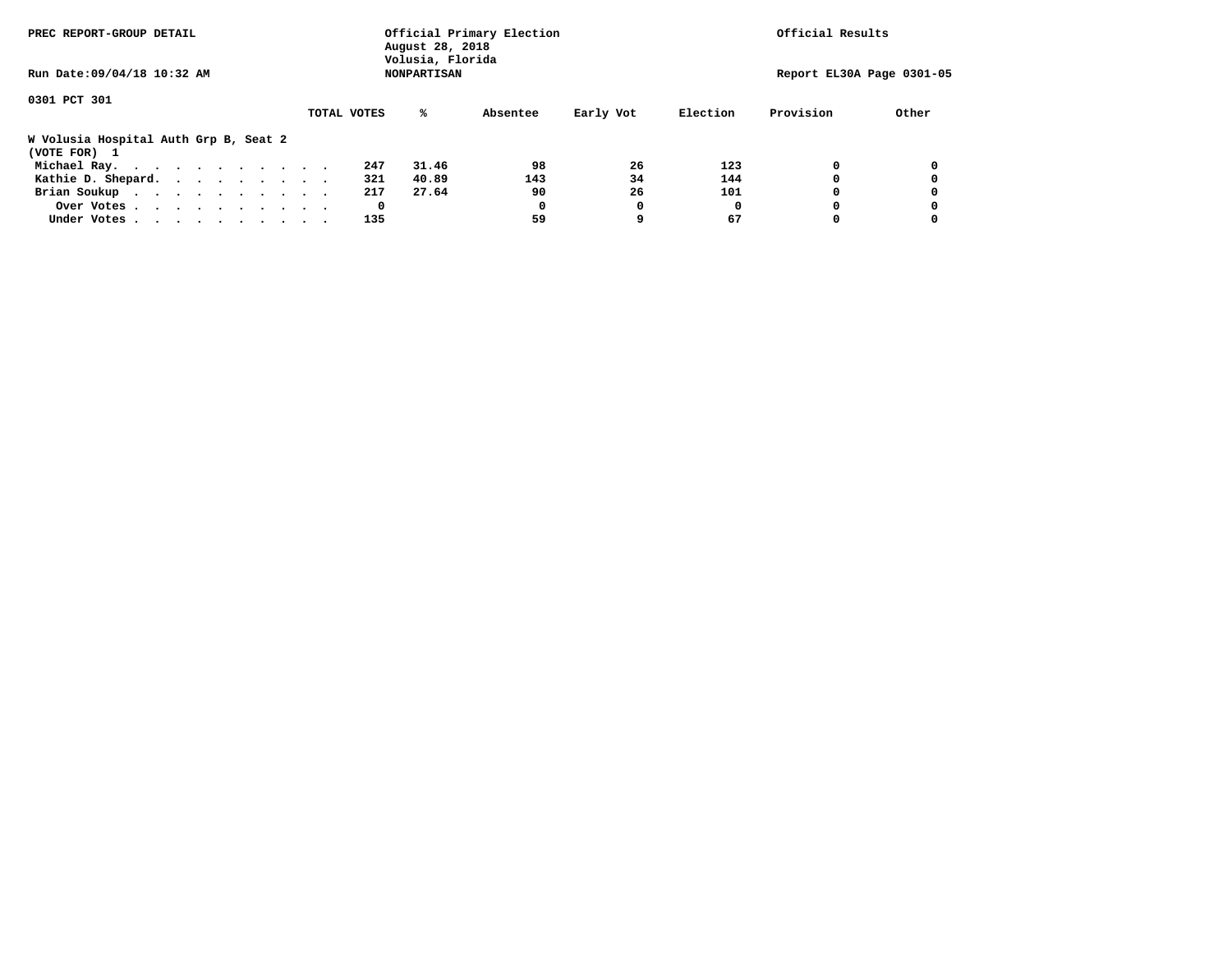| PREC REPORT-GROUP DETAIL               |  |                                         |  |  | Official Primary Election<br>August 28, 2018<br>Volusia, Florida | Official Results  |          |           |          |                           |       |
|----------------------------------------|--|-----------------------------------------|--|--|------------------------------------------------------------------|-------------------|----------|-----------|----------|---------------------------|-------|
| Run Date: 09/04/18 10:32 AM            |  |                                         |  |  |                                                                  | <b>STATISTICS</b> |          |           |          | Report EL30A Page 0303-01 |       |
| 0303 PCT 303                           |  |                                         |  |  |                                                                  |                   |          |           |          |                           |       |
|                                        |  |                                         |  |  | TOTAL VOTES                                                      | %ะ                | Absentee | Early Vot | Election | Provision                 | Other |
| REGISTERED VOTERS - TOTAL              |  |                                         |  |  | 3,235                                                            |                   |          |           |          |                           |       |
| REGISTERED VOTERS - DEMOCRATIC         |  | $\sim$ $\sim$ $\sim$ $\sim$             |  |  | 1,006                                                            | 31.10             |          |           |          |                           |       |
| REGISTERED VOTERS - REPUBLICAN         |  |                                         |  |  | 1,284                                                            | 39.69             |          |           |          |                           |       |
| REGISTERED VOTERS - NONPARTISAN        |  |                                         |  |  | 945                                                              |                   |          |           |          |                           |       |
| BALLOTS CAST - TOTAL.                  |  |                                         |  |  | 1,020                                                            |                   | 515      | 58        | 447      | 0                         |       |
| BALLOTS CAST - DEMOCRATIC              |  |                                         |  |  | 347                                                              | 34.02             | 184      | 26        | 137      |                           |       |
| BALLOTS CAST - REPUBLICAN              |  |                                         |  |  | 547                                                              | 53.63             | 256      | 31        | 260      |                           |       |
| BALLOTS CAST - NONPARTISAN.            |  |                                         |  |  | 126                                                              | 12.35             | 75       |           | 50       |                           |       |
| BALLOTS CAST - BLANK.                  |  |                                         |  |  | 3                                                                | .29               | 0        | 0         |          | 0                         |       |
| VOTER TURNOUT - TOTAL<br>.             |  |                                         |  |  |                                                                  | 31.53             |          |           |          |                           |       |
| VOTER TURNOUT - DEMOCRATIC.            |  | $\cdot$ $\cdot$ $\cdot$ $\cdot$ $\cdot$ |  |  |                                                                  | 34.49             |          |           |          |                           |       |
| VOTER TURNOUT - REPUBLICAN.<br>$\cdot$ |  |                                         |  |  |                                                                  | 42.60             |          |           |          |                           |       |
| VOTER TURNOUT - BLANK                  |  |                                         |  |  |                                                                  | .09               |          |           |          |                           |       |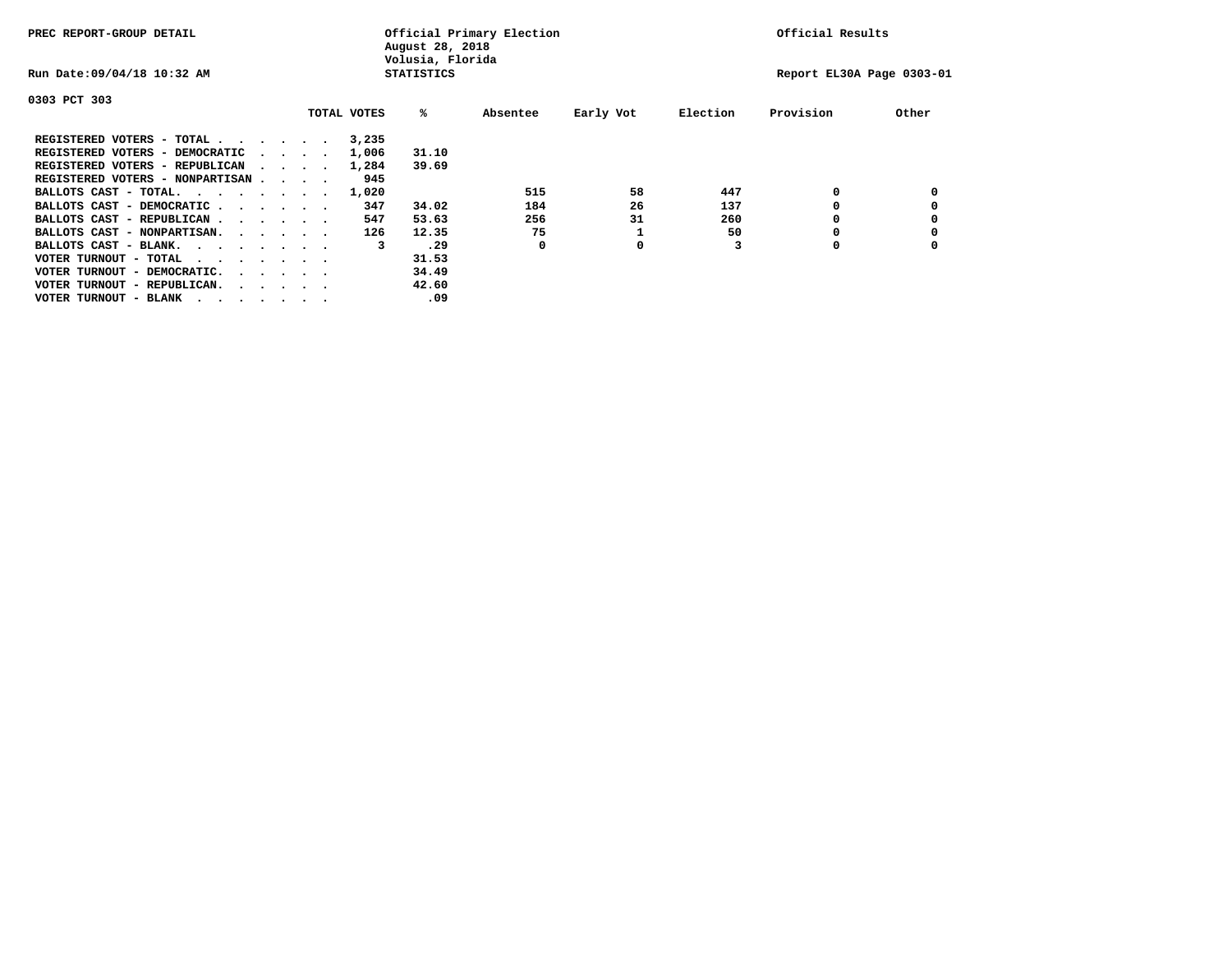| PREC REPORT-GROUP DETAIL                          |                                                                                                                 |                                    |                      |                      |                      |                          |                | August 28, 2018<br>Volusia, Florida | Official Primary Election | Official Results |              |                           |             |  |  |  |
|---------------------------------------------------|-----------------------------------------------------------------------------------------------------------------|------------------------------------|----------------------|----------------------|----------------------|--------------------------|----------------|-------------------------------------|---------------------------|------------------|--------------|---------------------------|-------------|--|--|--|
| Run Date: 09/04/18 10:32 AM                       |                                                                                                                 |                                    |                      |                      |                      |                          |                | DEMOCRATIC                          |                           |                  |              | Report EL30A Page 0303-02 |             |  |  |  |
| 0303 PCT 303                                      |                                                                                                                 |                                    |                      |                      |                      |                          |                |                                     |                           |                  |              |                           |             |  |  |  |
|                                                   |                                                                                                                 |                                    |                      |                      |                      |                          | TOTAL VOTES    | ℁                                   | Absentee                  | Early Vot        | Election     | Provision                 | Other       |  |  |  |
| Representative in Congress Dist 6<br>(VOTE FOR) 1 |                                                                                                                 |                                    |                      |                      |                      |                          |                |                                     |                           |                  |              |                           |             |  |  |  |
| Stephen Sevigny                                   | $\cdots$                                                                                                        |                                    |                      |                      |                      |                          | 55             | 16.52                               | 25                        | 8                | 22           | 0                         | 0           |  |  |  |
| Nancy Soderberg                                   | $\cdots$                                                                                                        |                                    |                      |                      | $\sim$ $\sim$        | $\overline{\phantom{a}}$ | 212            | 63.66                               | 112                       | 16               | 84           | $\mathbf 0$               | $\mathbf 0$ |  |  |  |
| John Upchurch.                                    | $\cdots$                                                                                                        |                                    |                      | $\bullet$ .          | $\sim$               | $\ddot{\phantom{a}}$     | 66             | 19.82                               | 41                        | $\overline{2}$   | 23           | $\mathbf{0}$              | $\mathbf 0$ |  |  |  |
| Over Votes                                        |                                                                                                                 |                                    |                      |                      |                      | $\ddot{\phantom{0}}$     | $\mathbf 0$    |                                     | $\mathbf 0$               | $\mathbf 0$      | $\mathbf 0$  | $\mathbf 0$               | $\mathbf 0$ |  |  |  |
| Under Votes                                       |                                                                                                                 |                                    |                      |                      | $\sim$ $\sim$        |                          | 14             |                                     | 6                         | $\mathbf 0$      | 8            | $\mathbf 0$               | $\mathbf 0$ |  |  |  |
| Governor and Lieutenant Governor                  |                                                                                                                 |                                    |                      |                      |                      |                          |                |                                     |                           |                  |              |                           |             |  |  |  |
| (VOTE FOR) 1                                      |                                                                                                                 |                                    |                      |                      |                      |                          |                |                                     |                           |                  |              |                           |             |  |  |  |
| Andrew Gillum.                                    | $\sim$ $\sim$ $\sim$ $\sim$ $\sim$                                                                              |                                    | $\cdots$             |                      |                      |                          | 53             | 15.73                               | 11                        | 11               | 31           | 0                         | 0           |  |  |  |
| Gwen Graham.<br>$\sim$                            | $\sim$                                                                                                          | $\sim$ $\sim$ $\sim$ $\sim$ $\sim$ | $\ddot{\phantom{0}}$ | $\ddot{\phantom{a}}$ | $\sim$ $\sim$        | $\ddot{\phantom{1}}$     | 182            | 54.01                               | 109                       | 7                | 66           | 0                         | 0           |  |  |  |
| Jeff Greene.                                      |                                                                                                                 |                                    | $\bullet$            |                      |                      | $\ddot{\phantom{a}}$     | 48             | 14.24                               | 30                        | 4                | 14           | $\mathbf 0$               | $\mathbf 0$ |  |  |  |
| Chris King                                        |                                                                                                                 | $\ddot{\phantom{0}}$               | $\ddot{\phantom{0}}$ | $\sim$               |                      | $\sim$                   | 15             | 4.45                                | 8                         | 0                | 7            | 0                         | 0           |  |  |  |
| Philip Levine                                     |                                                                                                                 |                                    |                      |                      |                      | $\cdot$                  | 35             | 10.39                               | 18                        | 3                | 14           | $\mathbf 0$               | $\mathbf 0$ |  |  |  |
| Alex "Lundy" Lundmark                             |                                                                                                                 |                                    |                      |                      | $\sim$ $\sim$        | $\sim$                   | $\overline{a}$ | .59                                 | 0                         | $\mathbf{1}$     | 1            | 0                         | 0           |  |  |  |
| John Wetherbee.                                   |                                                                                                                 | $\sim$                             | $\ddot{\phantom{a}}$ |                      |                      | $\sim$                   | $\overline{2}$ | .59                                 | $\mathbf{1}$              | $\mathbf 0$      | $\mathbf{1}$ | $\mathbf 0$               | $\mathbf 0$ |  |  |  |
| Over Votes                                        |                                                                                                                 |                                    |                      |                      |                      |                          | $\mathbf{1}$   |                                     | $\mathbf{1}$              | $\mathbf 0$      | $\mathbf 0$  | $\mathbf 0$               | $\mathbf 0$ |  |  |  |
| Under Votes                                       |                                                                                                                 |                                    |                      |                      |                      |                          | 9              |                                     | 6                         | 0                | 3            | $\mathbf 0$               | 0           |  |  |  |
| Attorney General                                  |                                                                                                                 |                                    |                      |                      |                      |                          |                |                                     |                           |                  |              |                           |             |  |  |  |
| (VOTE FOR) 1                                      |                                                                                                                 |                                    |                      |                      |                      |                          |                |                                     |                           |                  |              |                           |             |  |  |  |
| Sean Shaw<br>$\cdots$                             |                                                                                                                 |                                    |                      |                      | $\ddot{\phantom{1}}$ |                          | 204            | 67.11                               | 107                       | 17               | 80           | 0                         | $\mathbf 0$ |  |  |  |
| Ryan Torrens                                      |                                                                                                                 |                                    |                      |                      |                      | $\ddot{\phantom{a}}$     | 100            | 32.89                               | 51                        | 6                | 43           | $\mathbf 0$               | $\mathbf 0$ |  |  |  |
| Over Votes                                        |                                                                                                                 |                                    |                      |                      | $\bullet$            | $\bullet$                | $\mathbf 0$    |                                     | $\mathbf{0}$              | $\mathbf 0$      | $\Omega$     | $\mathbf 0$               | $\mathbf 0$ |  |  |  |
| Under Votes                                       |                                                                                                                 |                                    |                      |                      |                      |                          | 43             |                                     | 26                        | 3                | 14           | $\mathbf 0$               | $\mathbf 0$ |  |  |  |
| Commissioner of Agriculture                       |                                                                                                                 |                                    |                      |                      |                      |                          |                |                                     |                           |                  |              |                           |             |  |  |  |
| (VOTE FOR) 1                                      |                                                                                                                 |                                    |                      |                      |                      |                          |                |                                     |                           |                  |              |                           |             |  |  |  |
| Nicole "Nikki" Fried.                             |                                                                                                                 | $\cdots$                           |                      |                      |                      |                          | 161            | 52.44                               | 81                        | 14               | 66           | $\mathbf 0$               | $\mathbf 0$ |  |  |  |
| Jeffrey Duane Porter.                             |                                                                                                                 |                                    |                      |                      |                      |                          | 62             | 20.20                               | 32                        | 3                | 27           | $\mathbf 0$               | $\mathbf 0$ |  |  |  |
| Roy David Walker                                  |                                                                                                                 |                                    |                      |                      | $\sim$ $\sim$        |                          | 84             | 27.36                               | 47                        | 8                | 29           | $\mathbf 0$               | $\mathbf 0$ |  |  |  |
| Over Votes                                        |                                                                                                                 |                                    |                      |                      |                      | $\cdot$                  | $\Omega$       |                                     | $\mathbf 0$               | $\mathbf 0$      | $\mathbf{0}$ | $\mathbf 0$               | $\Omega$    |  |  |  |
| Under Votes                                       |                                                                                                                 |                                    |                      |                      | $\sim$               |                          | 40             |                                     | 24                        | $\mathbf{1}$     | 15           | 0                         | 0           |  |  |  |
| State Representative District 26                  |                                                                                                                 |                                    |                      |                      |                      |                          |                |                                     |                           |                  |              |                           |             |  |  |  |
| (VOTE FOR) 1                                      |                                                                                                                 |                                    |                      |                      |                      |                          |                |                                     |                           |                  |              |                           |             |  |  |  |
| Patrick Henry                                     |                                                                                                                 |                                    |                      |                      |                      |                          | 99             | 58.58                               | 56                        | 10               | 33           | 0                         | 0           |  |  |  |
| Percy L. Williamson                               |                                                                                                                 |                                    |                      |                      |                      |                          | 70             | 41.42                               | 30                        | 9                | 31           | 0                         | 0           |  |  |  |
| Over Votes                                        |                                                                                                                 |                                    |                      |                      | $\ddot{\phantom{a}}$ | $\ddot{\phantom{a}}$     | 0              |                                     | 0                         | 0                | 0            | 0                         | 0           |  |  |  |
| Under Votes                                       |                                                                                                                 |                                    |                      |                      |                      |                          | 16             |                                     | 4                         | $\mathbf{1}$     | 11           | $\mathbf 0$               | $\mathbf 0$ |  |  |  |
| State Representative District 27                  |                                                                                                                 |                                    |                      |                      |                      |                          |                |                                     |                           |                  |              |                           |             |  |  |  |
| (VOTE FOR) 1                                      |                                                                                                                 |                                    |                      |                      |                      |                          |                |                                     |                           |                  |              |                           |             |  |  |  |
| Neil Henrichsen                                   | $\cdots$                                                                                                        |                                    |                      |                      |                      |                          | 35             | 23.33                               | 22                        | 3                | 10           | 0                         | $\mathbf 0$ |  |  |  |
| Carol Lawrence.                                   | $\cdots$                                                                                                        |                                    |                      |                      |                      | $\cdot$                  | 115            | 76.67                               | 64                        | 3                | 48           | $\mathbf 0$               | $\mathbf 0$ |  |  |  |
| Over Votes                                        |                                                                                                                 |                                    |                      |                      | $\ddot{\phantom{1}}$ | $\overline{\phantom{a}}$ | 0              |                                     | $\mathbf 0$               | $\mathbf 0$      | $\mathbf 0$  | $\mathbf 0$               | $\mathbf 0$ |  |  |  |
| Under Votes.                                      | the contract of the contract of the contract of the contract of the contract of the contract of the contract of |                                    |                      |                      |                      | $\bullet$                | 12             |                                     | 8                         | $\mathbf 0$      | 4            | $\Omega$                  | $\mathbf 0$ |  |  |  |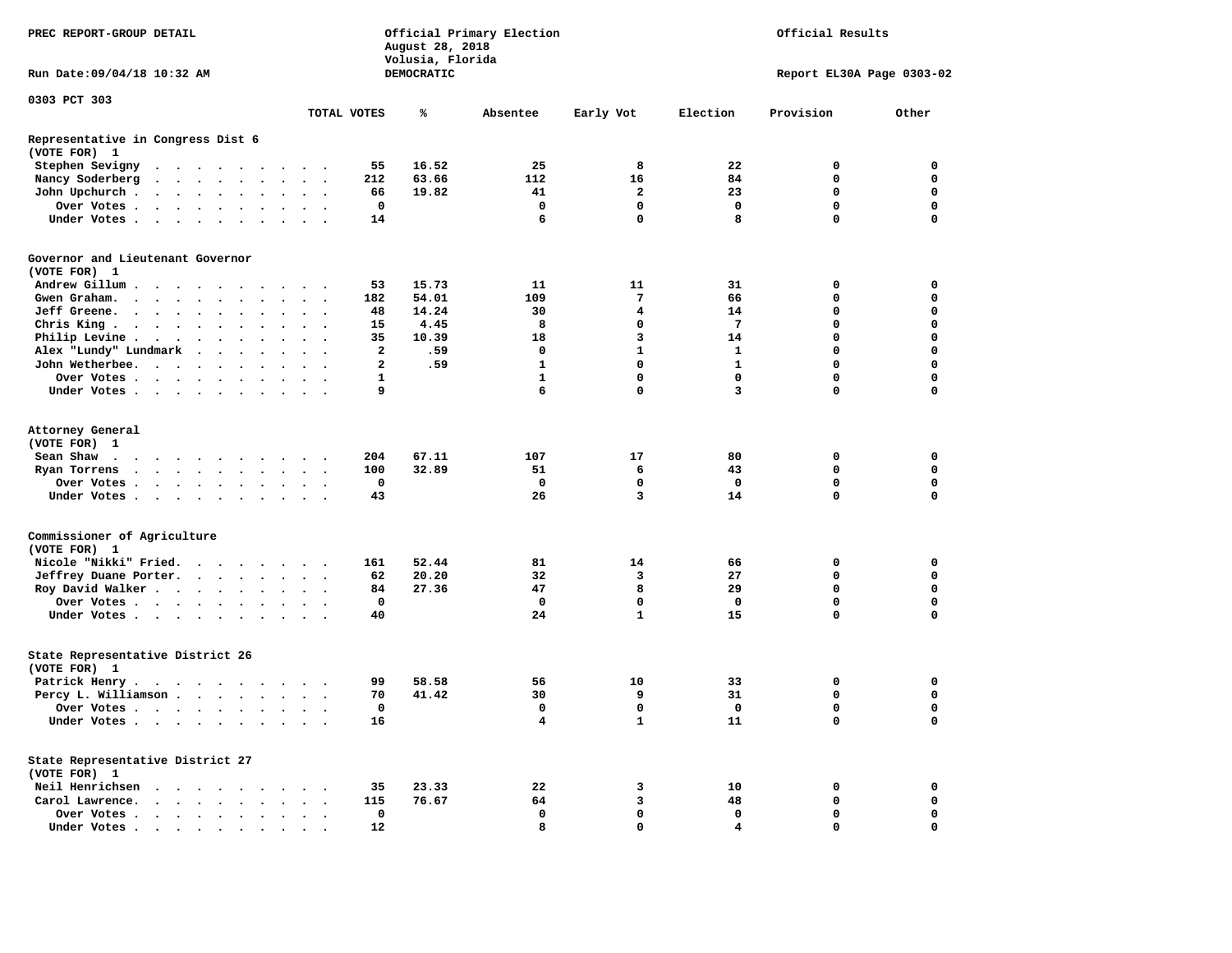| PREC REPORT-GROUP DETAIL                                                                                                                                                                                                                     |                       | August 28, 2018<br>Volusia, Florida | Official Primary Election |                | Official Results |                           |             |  |
|----------------------------------------------------------------------------------------------------------------------------------------------------------------------------------------------------------------------------------------------|-----------------------|-------------------------------------|---------------------------|----------------|------------------|---------------------------|-------------|--|
| Run Date: 09/04/18 10:32 AM                                                                                                                                                                                                                  |                       | REPUBLICAN                          |                           |                |                  | Report EL30A Page 0303-03 |             |  |
| 0303 PCT 303                                                                                                                                                                                                                                 | TOTAL VOTES           | ℁                                   | Absentee                  | Early Vot      | Election         | Provision                 | Other       |  |
| United States Senator<br>(VOTE FOR) 1                                                                                                                                                                                                        |                       |                                     |                           |                |                  |                           |             |  |
| Roque "Rocky" De La Fuente.                                                                                                                                                                                                                  |                       | 10.02<br>54                         | 33                        | 1              | 20               | 0                         | 0           |  |
| Rick Scott.<br>. The contract of the contract of the contract of the contract of the contract of the contract of the contract of the contract of the contract of the contract of the contract of the contract of the contract of the contrac |                       | 485<br>89.98                        | 219                       | 29             | 237              | 0                         | 0           |  |
| Over Votes                                                                                                                                                                                                                                   |                       | 0                                   | 0                         | 0              | 0                | 0                         | 0           |  |
| Under Votes<br>$\ddot{\phantom{0}}$                                                                                                                                                                                                          | $\ddot{\phantom{1}}$  | 8                                   | 4                         | $\mathbf{1}$   | 3                | 0                         | 0           |  |
| Representative in Congress Dist 6<br>(VOTE FOR) 1                                                                                                                                                                                            |                       |                                     |                           |                |                  |                           |             |  |
| Fred Costello                                                                                                                                                                                                                                |                       | 19.81<br>102                        | 47                        | 11             | 44               | 0                         | 0           |  |
| Michael Waltz.<br>$\ddot{\phantom{a}}$<br>$\bullet$<br>$\ddot{\phantom{1}}$<br>$\bullet$                                                                                                                                                     |                       | 252<br>48.93                        | 118                       | 16             | 118              | 0                         | 0           |  |
| John Ward<br>$\bullet$<br>$\bullet$                                                                                                                                                                                                          | $\bullet$ .           | 161<br>31.26                        | 71                        | 4              | 86               | 0                         | 0           |  |
| Over Votes .<br>$\sim$ $\sim$<br>$\cdot$                                                                                                                                                                                                     |                       | 0                                   | 0                         | 0              | 0                | 0                         | $\mathbf 0$ |  |
| Under Votes.<br>$\sim$ $\sim$ $\sim$<br>$\blacksquare$<br>$\ddot{\phantom{a}}$                                                                                                                                                               |                       | 32                                  | 20                        | 0              | 12               | 0                         | $\mathbf 0$ |  |
| Governor and Lieutenant Governor<br>(VOTE FOR) 1                                                                                                                                                                                             |                       |                                     |                           |                |                  |                           |             |  |
| Don Baldauf.<br>$\begin{array}{cccccccccccccccccc} \bullet & \bullet & \bullet & \bullet & \bullet & \bullet & \bullet & \bullet & \bullet & \bullet & \bullet & \bullet \end{array}$                                                        | $\cdot$ .             | 3<br>.57                            | 3                         | 0              | 0                | 0                         | 0           |  |
| Ron DeSantis<br>$\cdot$ $\cdot$ $\cdot$ $\cdot$ $\cdot$ $\cdot$<br>$\sim$<br>$\ddot{\phantom{a}}$                                                                                                                                            |                       | 300<br>57.03                        | 130                       | 16             | 154              | 0                         | 0           |  |
| Timothy M. Devine.                                                                                                                                                                                                                           |                       | 8<br>1.52                           | 5                         | 0              | 3                | 0                         | $\mathbf 0$ |  |
| Bob Langford<br>$\bullet$<br>$\bullet$                                                                                                                                                                                                       | $\ddot{\phantom{0}}$  | 2.47<br>13                          | 10                        | $\mathbf 0$    | 3                | 0                         | $\mathbf 0$ |  |
| John Joseph Mercadante .<br>$\ddot{\phantom{a}}$<br>$\ddot{\phantom{a}}$<br>$\bullet$                                                                                                                                                        |                       | 2<br>.38                            | 1                         | ${\bf 1}$      | $\mathbf 0$      | 0                         | 0           |  |
| Bruce Nathan<br>$\ddot{\phantom{0}}$<br>$\bullet$<br>$\bullet$                                                                                                                                                                               |                       | 1.14<br>6                           | $\overline{2}$            | 1              | 3                | 0                         | $\mathbf 0$ |  |
| Adam H. Putnam.<br>$\sim$<br>$\sim$ $\sim$<br>$\bullet$                                                                                                                                                                                      |                       | 35.93<br>189                        | 90                        | 13             | 86               | 0                         | $\mathbf 0$ |  |
| Bob White<br>$\sim$<br>$\cdots$                                                                                                                                                                                                              |                       | 5<br>.95                            | 5                         | 0              | 0                | 0                         | $\mathbf 0$ |  |
| Over Votes .<br>$\mathbf{r}$ , and $\mathbf{r}$ , and $\mathbf{r}$<br>$\bullet$<br>$\bullet$                                                                                                                                                 | $\bullet$             | 3                                   | $\mathbf{2}$              | 0              | 1                | 0                         | $\mathbf 0$ |  |
| Under Votes<br>$\ddot{\phantom{1}}$                                                                                                                                                                                                          |                       | 18                                  | 8                         | $\mathbf 0$    | 10               | 0                         | 0           |  |
| Attorney General<br>(VOTE FOR) 1                                                                                                                                                                                                             |                       |                                     |                           |                |                  |                           |             |  |
| Ashley Moody<br>$\ddot{\phantom{0}}$<br>.                                                                                                                                                                                                    |                       | 52.89<br>265                        | 109                       | 21             | 135              | 0                         | 0           |  |
| Frank White.<br>$\begin{array}{cccccccccccccc} \bullet & \bullet & \bullet & \bullet & \bullet & \bullet & \bullet & \bullet & \bullet \end{array}$<br>$\bullet$<br>$\bullet$                                                                | $\bullet$<br>$\cdot$  | 47.11<br>236                        | 118                       | 8              | 110              | 0                         | $\mathbf 0$ |  |
| Over Votes .<br>$\sim$ $\sim$ $\sim$ $\sim$ $\sim$<br>$\bullet$<br>$\bullet$                                                                                                                                                                 |                       | 0                                   | 0                         | 0              | 0                | 0                         | 0           |  |
| Under Votes<br>$\sim$<br>$\bullet$<br>$\bullet$                                                                                                                                                                                              | $\bullet$ . $\bullet$ | 46                                  | 29                        | $\overline{a}$ | 15               | 0                         | $\Omega$    |  |
| Commissioner of Agriculture<br>(VOTE FOR) 1                                                                                                                                                                                                  |                       |                                     |                           |                |                  |                           |             |  |
| Matt Caldwell.<br>$\cdot$ $\cdot$ $\cdot$ $\cdot$ $\cdot$ $\cdot$                                                                                                                                                                            |                       | 36.17<br>174                        | 86                        | 10             | 78               | 0                         | 0           |  |
| Denise Grimsley<br>$\cdot$<br>$\bullet$                                                                                                                                                                                                      |                       | 26.40<br>127                        | 45                        | 10             | 72               | 0                         | 0           |  |
| Mike McCalister<br>$\cdot$ $\cdot$ $\cdot$ $\cdot$ $\cdot$ $\cdot$<br>$\bullet$                                                                                                                                                              | $\bullet$             | 13.10<br>63                         | 32                        | $\mathbf{2}$   | 29               | 0                         | $\mathbf 0$ |  |
| Baxter Troutman<br>.                                                                                                                                                                                                                         |                       | 117<br>24.32                        | 54                        | 5              | 58               | 0                         | 0           |  |
| Over Votes .                                                                                                                                                                                                                                 |                       | $\mathbf{1}$                        | $\mathbf{1}$              | 0              | 0                | 0                         | 0           |  |
| Under Votes.<br>$\bullet$                                                                                                                                                                                                                    |                       | 65                                  | 38                        | 4              | 23               | 0                         | $\mathbf 0$ |  |
| State Representative District 26<br>(VOTE FOR) 1                                                                                                                                                                                             |                       |                                     |                           |                |                  |                           |             |  |
| Michael Cantu.<br>$\sim$ $\sim$ $\sim$                                                                                                                                                                                                       |                       | 42.78<br>83                         | 38                        | 8              | 37               | 0                         | 0           |  |
| Elizabeth Fetterhoff.                                                                                                                                                                                                                        |                       | 111<br>57.22                        | 42                        | 9              | 60               | 0                         | 0           |  |
| Over Votes .<br>$\ddot{\phantom{1}}$<br>$\ddot{\phantom{0}}$<br>$\bullet$<br>$\cdot$                                                                                                                                                         |                       | 0                                   | 0                         | 0              | 0                | 0                         | 0           |  |
| Under Votes.<br>$\sim$ $\sim$                                                                                                                                                                                                                |                       | 31                                  | 8                         | 5              | 18               | 0                         | 0           |  |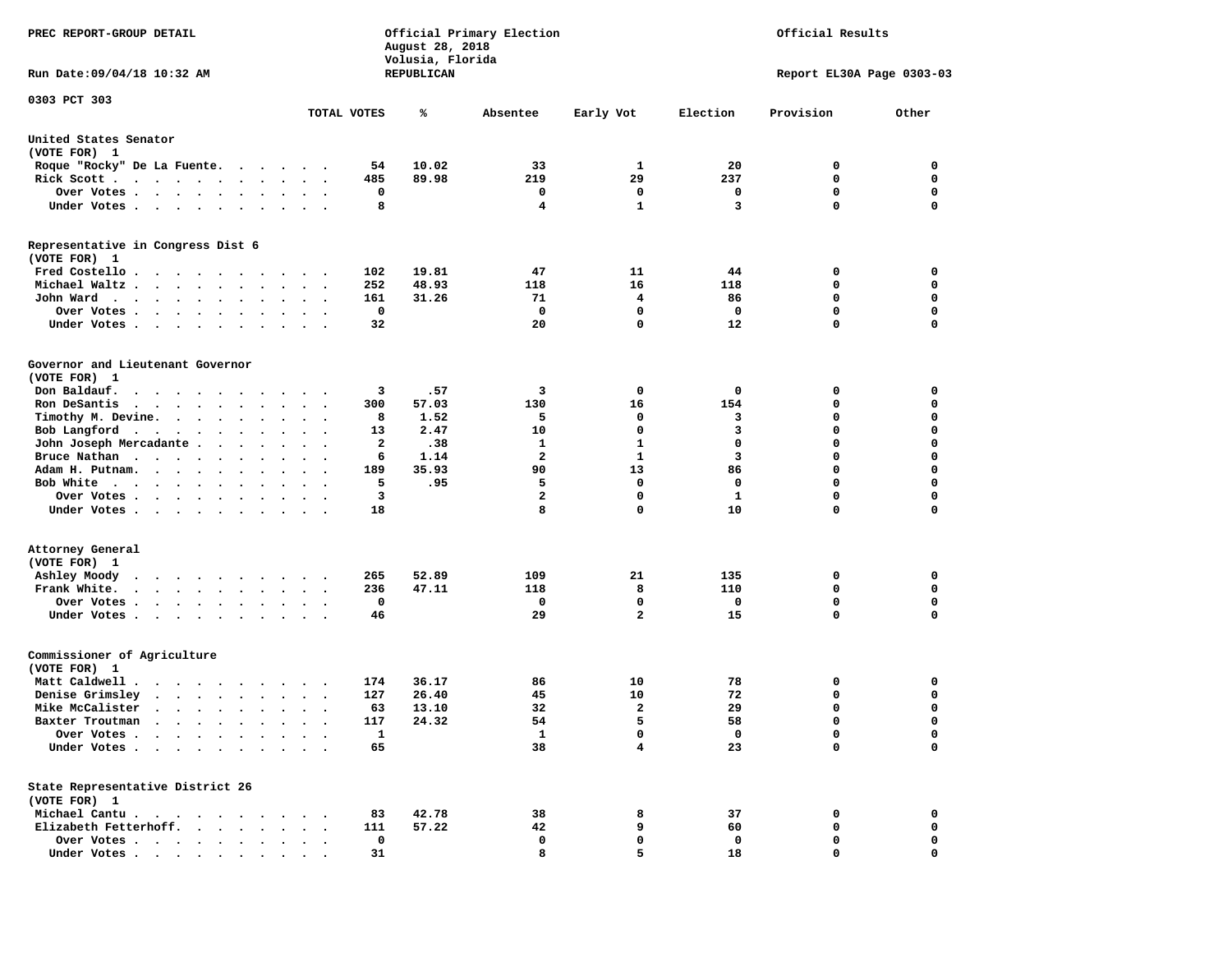| PREC REPORT-GROUP DETAIL                               |                                                                                                                 |                                              |              | August 28, 2018<br>Volusia, Florida | Official Primary Election |             |              | Official Results          |             |
|--------------------------------------------------------|-----------------------------------------------------------------------------------------------------------------|----------------------------------------------|--------------|-------------------------------------|---------------------------|-------------|--------------|---------------------------|-------------|
| Run Date: 09/04/18 10:32 AM                            |                                                                                                                 |                                              |              | <b>NONPARTISAN</b>                  |                           |             |              | Report EL30A Page 0303-04 |             |
| 0303 PCT 303                                           |                                                                                                                 | TOTAL VOTES                                  |              | ℁                                   | Absentee                  | Early Vot   | Election     | Provision                 | Other       |
| Circuit Judge 7th Judicial, Grp 15                     |                                                                                                                 |                                              |              |                                     |                           |             |              |                           |             |
| (VOTE FOR) 1                                           |                                                                                                                 |                                              |              |                                     |                           |             |              |                           |             |
| Linda L. Gaustad                                       |                                                                                                                 |                                              | 364          | 41.51                               | 196                       | 22          | 146          | 0                         | 0           |
| Sebrina L. Slack                                       | $\sim$                                                                                                          | $\overline{\phantom{a}}$                     | 261          | 29.76                               | 128                       | 20          | 113          | $\mathbf 0$               | 0           |
| Ryan Will $\cdots$ $\cdots$                            | $\ddot{\phantom{a}}$                                                                                            |                                              | 252          | 28.73                               | 121                       | 8           | 123          | $\mathbf 0$               | 0           |
| Over Votes                                             |                                                                                                                 |                                              | 0            |                                     | $\mathbf 0$               | 0           | 0            | 0                         | $\mathbf 0$ |
| Under Votes                                            |                                                                                                                 | $\sim$<br>$\overline{\phantom{a}}$           | 143          |                                     | 70                        | 8           | 65           | 0                         | $\mathbf 0$ |
| County Judge 7th Judicial, Grp 5<br>(VOTE FOR) 1       |                                                                                                                 |                                              |              |                                     |                           |             |              |                           |             |
| Steve Burk.                                            | .                                                                                                               |                                              | 362          | 41.85                               | 170                       | 22          | 170          | $\mathbf 0$               | $\mathbf 0$ |
| Dawn "Pam" Fields.                                     | $\sim$                                                                                                          |                                              | 503          | 58.15                               | 272                       | 27          | 204          | $\mathbf 0$               | 0           |
| Over Votes                                             |                                                                                                                 |                                              | $\mathbf{1}$ |                                     | $\mathbf{1}$              | $\mathbf 0$ | $\mathbf 0$  | 0                         | 0           |
| Under Votes                                            |                                                                                                                 | $\cdot$ .                                    | 154          |                                     | 72                        | 9           | 73           | $\mathbf 0$               | 0           |
| County Council at Large<br>(VOTE FOR) 1                |                                                                                                                 |                                              |              |                                     |                           |             |              |                           |             |
| L. Ronald Durham                                       |                                                                                                                 |                                              | 279          | 30.06                               | 145                       | 20          | 114          | $\mathbf 0$               | 0           |
| Ben F. Johnson.                                        |                                                                                                                 | $\sim$                                       | 645          | 69.50                               | 325                       | 33          | 287          | 0                         | 0           |
| WRITE-IN.                                              |                                                                                                                 |                                              | 4            | .43                                 | $\mathbf{2}$              | 0           | $\mathbf{2}$ | 0                         | 0           |
| Over Votes                                             |                                                                                                                 | $\sim$                                       | $\mathbf 0$  |                                     | $\mathbf 0$               | 0           | $\mathbf 0$  | $\mathbf 0$               | $\mathbf 0$ |
| Under Votes                                            |                                                                                                                 | $\sim$<br>$\overline{\phantom{a}}$           | 92           |                                     | 43                        | 5           | 44           | $\mathbf 0$               | $\mathbf 0$ |
| County Council Member District 1                       |                                                                                                                 |                                              |              |                                     |                           |             |              |                           |             |
| (VOTE FOR) 1                                           |                                                                                                                 |                                              |              |                                     |                           |             |              |                           |             |
| Jeff Brower.<br>$\sim$ $\sim$ $\sim$ $\sim$<br>$\cdot$ | $\sim$ $\sim$<br>$\ddot{\phantom{a}}$<br>$\sim$                                                                 |                                              | 231          | 25.30                               | 100                       | 23          | 108          | $\mathbf 0$               | 0           |
| Barbara Girtman<br>$\cdots$<br>$\sim$                  | $\ddot{\phantom{a}}$                                                                                            |                                              | 272          | 29.79                               | 153                       | 15          | 104          | $\mathbf 0$               | 0           |
| Eddie Molina.<br>$\cdots$                              | $\ddot{\phantom{a}}$                                                                                            |                                              | 106          | 11.61                               | 50                        | 4           | 52           | 0                         | 0           |
| Pat Patterson.<br><b>Contract Contract Contract</b>    | $\ddot{\phantom{0}}$<br>$\ddot{\phantom{a}}$                                                                    |                                              | 304          | 33.30                               | 163                       | 11          | 130          | 0                         | $\mathbf 0$ |
| Over Votes                                             |                                                                                                                 |                                              | 0            |                                     | 0                         | $\mathbf 0$ | 0            | $\mathbf 0$               | $\mathbf 0$ |
| Under Votes<br>$\sim$                                  | $\ddot{\phantom{0}}$<br>$\ddot{\phantom{a}}$<br>$\ddot{\phantom{a}}$<br>$\ddot{\phantom{a}}$                    |                                              | 107          |                                     | 49                        | 5           | 53           | $\mathbf 0$               | 0           |
| School Board Member District 1<br>(VOTE FOR) 1         |                                                                                                                 |                                              |              |                                     |                           |             |              |                           |             |
| Al Bouie.<br>$\cdot$                                   | the contract of the contract of the contract of the contract of the contract of the contract of the contract of |                                              | 289          | 32.73                               | 156                       | 16          | 117          | $\mathbf 0$               | $\mathbf 0$ |
| Jamie Michele Haynes.                                  |                                                                                                                 | $\ddot{\phantom{a}}$<br>$\ddot{\phantom{0}}$ | 324          | 36.69                               | 163                       | 14          | 147          | $\mathbf 0$               | 0           |
| Leslie LaRue                                           | $\bullet$ .                                                                                                     |                                              | 270          | 30.58                               | 133                       | 19          | 118          | $\mathbf 0$               | $\mathbf 0$ |
| Over Votes                                             | $\ddot{\phantom{0}}$                                                                                            |                                              | 0            |                                     | 0                         | 0           | $\mathbf 0$  | 0                         | 0           |
| Under Votes                                            | $\sim$ $\sim$                                                                                                   |                                              | 137          |                                     | 63                        | 9           | 65           | 0                         | $\Omega$    |
| W Volusia Hospital Auth Grp A, Seat 1<br>(VOTE FOR) 1  |                                                                                                                 |                                              |              |                                     |                           |             |              |                           |             |
| John M. Hill<br>$\ddot{\phantom{0}}$                   | $\cdot$ $\cdot$ $\cdot$ $\cdot$ $\cdot$<br>$\cdot$                                                              |                                              | 466          | 53.50                               | 224                       | 24          | 218          | 0                         | 0           |
| Raymond Long<br>$\cdot$                                | $\cdot$ $\cdot$ $\cdot$ $\cdot$ $\cdot$<br>$\ddot{\phantom{a}}$<br>$\cdot$                                      | $\ddot{\phantom{a}}$<br>$\cdot$              | 180          | 20.67                               | 85                        | 8           | 87           | $\mathbf 0$               | $\mathbf 0$ |
| Voloria Manning                                        | $\cdots$                                                                                                        |                                              | 225          | 25.83                               | 127                       | 17          | 81           | $\mathbf 0$               | 0           |
| Over Votes.                                            | $\cdot$ $\cdot$ $\cdot$ $\cdot$ $\cdot$<br>$\cdot$<br>$\cdot$                                                   | $\bullet$                                    | $\mathbf 0$  |                                     | $\mathbf 0$               | $\mathbf 0$ | $\mathbf 0$  | $\mathbf 0$               | $\mathbf 0$ |
| Under Votes                                            | $\cdot$                                                                                                         |                                              | 149          |                                     | 79                        | 9           | 61           | $\mathbf 0$               | $\mathbf 0$ |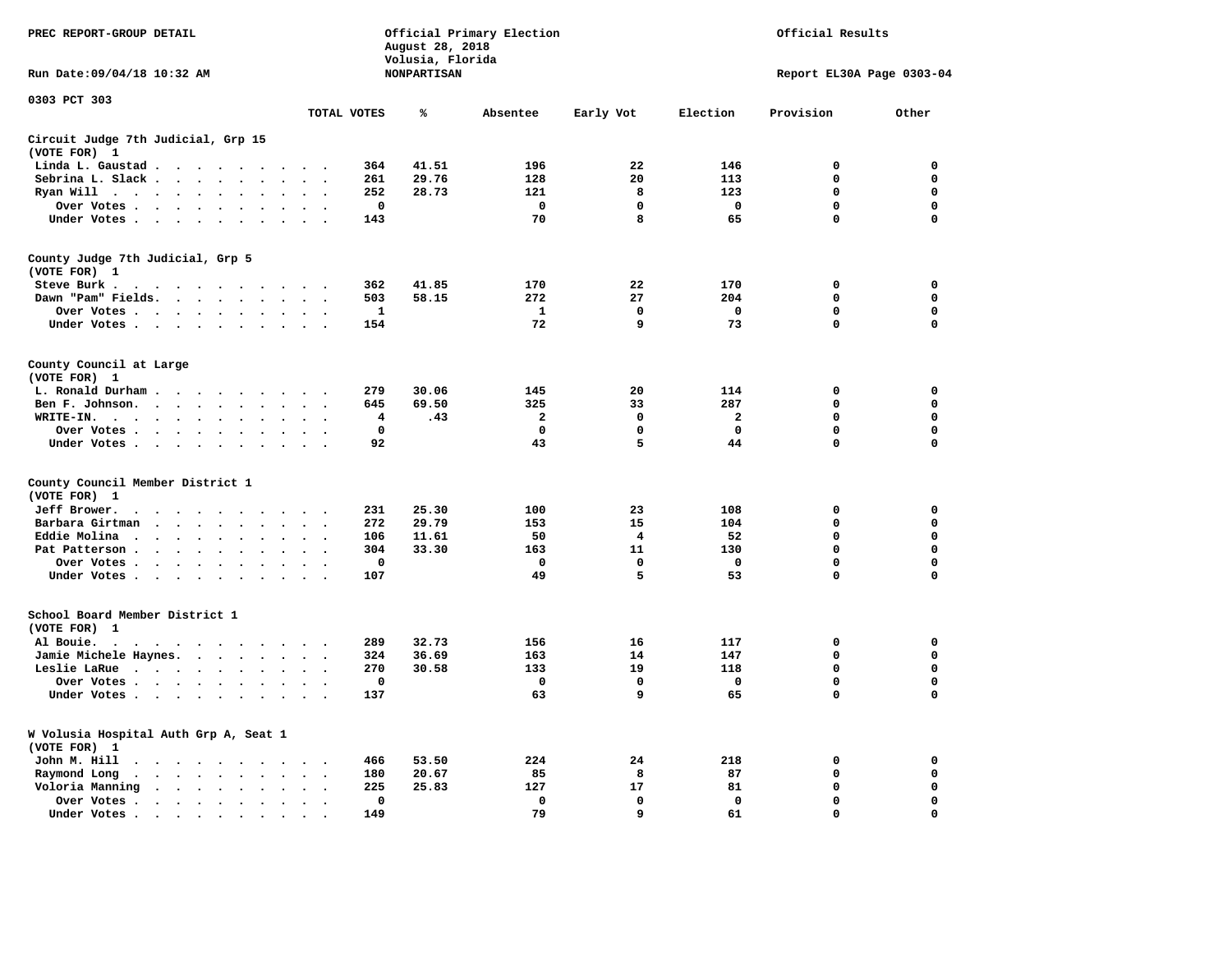| PREC REPORT-GROUP DETAIL                              |             | Official Primary Election<br>August 28, 2018<br>Volusia, Florida | Official Results |           |          |           |                           |
|-------------------------------------------------------|-------------|------------------------------------------------------------------|------------------|-----------|----------|-----------|---------------------------|
| Run Date: 09/04/18 10:32 AM                           |             | <b>NONPARTISAN</b>                                               |                  |           |          |           | Report EL30A Page 0303-05 |
| 0303 PCT 303                                          |             |                                                                  |                  |           |          |           |                           |
|                                                       | TOTAL VOTES | %ะ                                                               | Absentee         | Early Vot | Election | Provision | Other                     |
| W Volusia Hospital Auth Grp B, Seat 2<br>(VOTE FOR) 1 |             |                                                                  |                  |           |          |           |                           |
| Michael Ray.                                          |             | 32.62<br>275                                                     | 134              | 12        | 129      |           |                           |
| Kathie D. Shepard.                                    |             | 42.11<br>355                                                     | 207              | 13        | 135      |           |                           |
| Brian Soukup                                          |             | 213<br>25.27                                                     | 86               | 21        | 106      |           |                           |
| Over Votes                                            |             | 0                                                                | 0                | O         | 0        |           |                           |
| Under Votes                                           |             | 177                                                              | 88               | 12        |          |           |                           |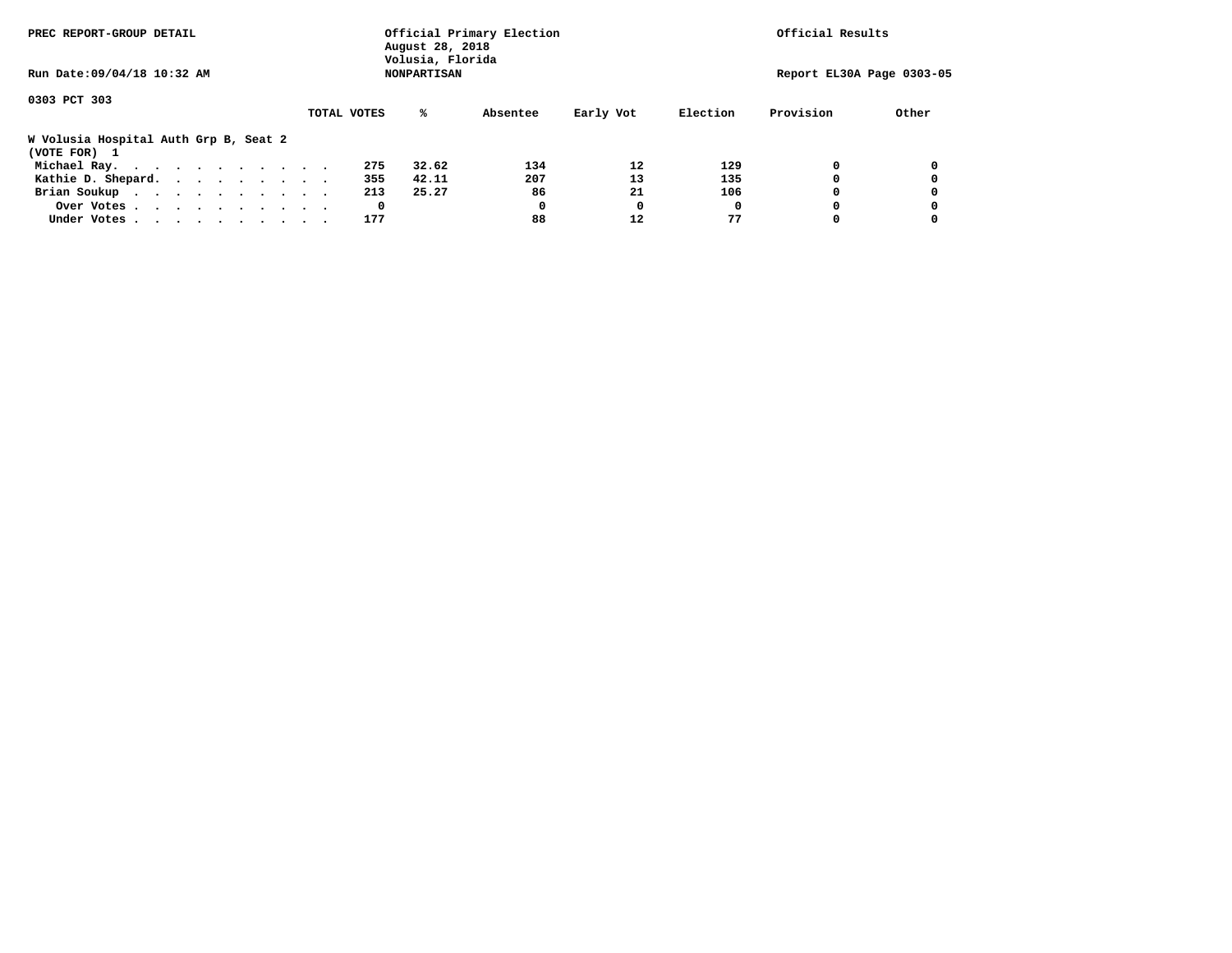| PREC REPORT-GROUP DETAIL               |  |  |                                         |  | Official Primary Election<br>August 28, 2018<br>Volusia, Florida | Official Results  |          |           |          |                           |       |
|----------------------------------------|--|--|-----------------------------------------|--|------------------------------------------------------------------|-------------------|----------|-----------|----------|---------------------------|-------|
| Run Date: 09/04/18 10:32 AM            |  |  |                                         |  |                                                                  | <b>STATISTICS</b> |          |           |          | Report EL30A Page 0304-01 |       |
| 0304 PCT 304                           |  |  |                                         |  |                                                                  |                   |          |           |          |                           |       |
|                                        |  |  |                                         |  | TOTAL VOTES                                                      | %ะ                | Absentee | Early Vot | Election | Provision                 | Other |
| REGISTERED VOTERS - TOTAL              |  |  |                                         |  | 3,712                                                            |                   |          |           |          |                           |       |
| REGISTERED VOTERS - DEMOCRATIC         |  |  | $\sim$ $\sim$ $\sim$ $\sim$             |  | 1,086                                                            | 29.26             |          |           |          |                           |       |
| REGISTERED VOTERS - REPUBLICAN         |  |  |                                         |  | 1,559                                                            | 42.00             |          |           |          |                           |       |
| REGISTERED VOTERS - NONPARTISAN        |  |  |                                         |  | 1,067                                                            |                   |          |           |          |                           |       |
| BALLOTS CAST - TOTAL.                  |  |  |                                         |  | 1,148                                                            |                   | 525      | 108       | 514      |                           |       |
| BALLOTS CAST - DEMOCRATIC              |  |  |                                         |  | 363                                                              | 31.62             | 182      | 39        | 142      |                           |       |
| BALLOTS CAST - REPUBLICAN              |  |  |                                         |  | 624                                                              | 54.36             | 278      | 55        | 290      |                           |       |
| BALLOTS CAST - NONPARTISAN.            |  |  |                                         |  | 161                                                              | 14.02             | 65       | 14        | 82       |                           |       |
| BALLOTS CAST - BLANK.                  |  |  |                                         |  | 6                                                                | .52               |          |           | 4        | 0                         |       |
| VOTER TURNOUT - TOTAL<br>.             |  |  |                                         |  |                                                                  | 30.93             |          |           |          |                           |       |
| VOTER TURNOUT - DEMOCRATIC.            |  |  | $\cdot$ $\cdot$ $\cdot$ $\cdot$ $\cdot$ |  |                                                                  | 33.43             |          |           |          |                           |       |
| VOTER TURNOUT - REPUBLICAN.<br>$\cdot$ |  |  |                                         |  |                                                                  | 40.03             |          |           |          |                           |       |
| VOTER TURNOUT - BLANK                  |  |  |                                         |  |                                                                  | .16               |          |           |          |                           |       |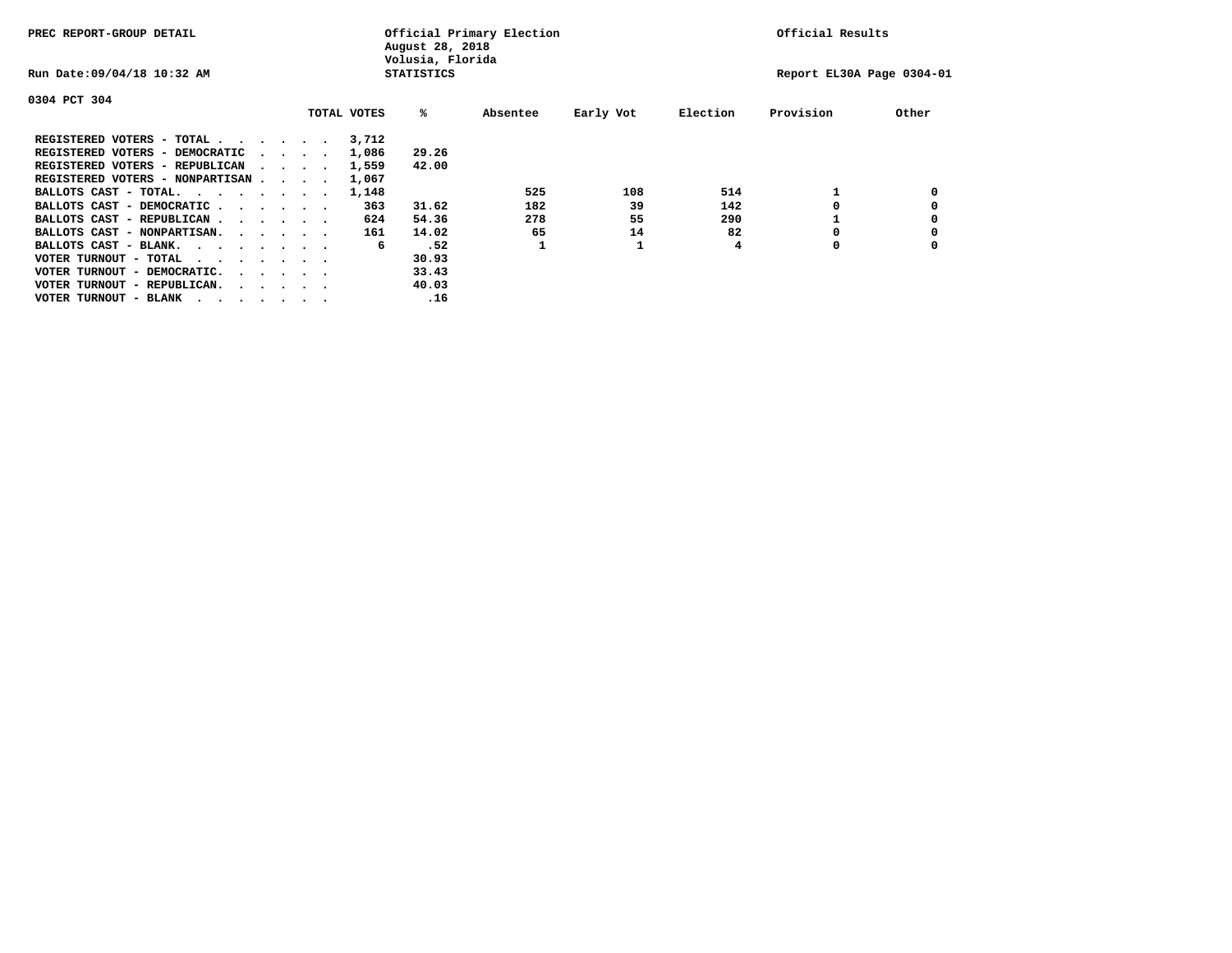| DEMOCRATIC<br>Report EL30A Page 0304-02<br>0304 PCT 304<br>TOTAL VOTES<br>Early Vot<br>Election<br>Provision<br>Other<br>℁<br>Absentee<br>Representative in Congress Dist 6<br>(VOTE FOR) 1<br>20.11<br>6<br>Stephen Sevigny<br>70<br>35<br>29<br>0<br>0<br>$\cdot$ $\cdot$ $\cdot$ $\cdot$ $\cdot$ $\cdot$<br>.<br>Nancy Soderberg<br>217<br>62.36<br>113<br>23<br>81<br>0<br>$\mathbf 0$<br><b>Contract Contract Contract</b><br>$\ddot{\phantom{a}}$<br>$\sim$ $\sim$<br>$\ddot{\phantom{a}}$<br>$\ddot{\phantom{1}}$<br>$\mathbf 0$<br>17.53<br>7<br>26<br>0<br>John Upchurch.<br>61<br>28<br>$\cdot$ $\cdot$ $\cdot$ $\cdot$<br>$\ddot{\phantom{a}}$<br>$\mathbf 0$<br>$\mathbf 0$<br>$\mathbf 0$<br>Over Votes .<br>$\mathbf 0$<br>$\mathbf 0$<br>$\mathbf 0$<br>$\cdots$<br>$\ddot{\phantom{a}}$<br>$\bullet$<br>$\ddot{\phantom{0}}$<br>$\bullet$<br>$\overline{\mathbf{3}}$<br>6<br>$\Omega$<br>Under Votes<br>15<br>6<br>$\Omega$<br>$\sim$<br>$\sim$<br>$\sim$<br>Governor and Lieutenant Governor<br>(VOTE FOR) 1<br>21.94<br>Andrew Gillum.<br>77<br>30<br>11<br>36<br>0<br>0<br>$\sim$<br>$\sim$<br>47.58<br>18<br>$\mathbf 0$<br>$\mathbf 0$<br>Gwen Graham.<br>167<br>81<br>68<br>$\cdots$<br>$\ddot{\phantom{a}}$<br>$\ddot{\phantom{0}}$<br>$\bullet$<br>$\ddot{\phantom{0}}$<br>$\ddot{\phantom{0}}$<br>Jeff Greene.<br>46<br>13.11<br>37<br>3<br>6<br>0<br>$\mathbf 0$<br>$\sim$ $\sim$<br>$\ddot{\phantom{1}}$<br>$\ddot{\phantom{a}}$<br>5<br>5<br>0<br>$\mathbf 0$<br>Chris King<br>2.85<br>$\mathbf 0$<br>10<br>$\bullet$<br>$\bullet$<br>12.25<br>20<br>0<br>$\mathbf 0$<br>Philip Levine .<br>43<br>19<br>4<br>$\sim$ $\sim$<br>$\bullet$ . $\bullet$ .<br>$\bullet$<br>$\bullet$<br>$\bullet$<br>$\bullet$<br>$\cdot$<br>$\ddot{\phantom{0}}$<br>.85<br>$\overline{a}$<br>$\mathbf{1}$<br>0<br>$\mathbf 0$<br>Alex "Lundy" Lundmark<br>3<br>0<br>$\ddot{\phantom{1}}$<br>$\ddot{\phantom{a}}$<br>$\bullet$<br>$\mathbf{1}$<br>$\Omega$<br>5<br>1.42<br>3<br>$\mathbf{1}$<br>$\mathbf 0$<br>John Wetherbee.<br>$\sim$ $\sim$<br>$\ddot{\phantom{a}}$<br>$\overline{\phantom{a}}$<br>$\bullet$<br>$\bullet$<br>$\Omega$<br>$\Omega$<br>0<br>$\Omega$<br>$\mathbf 0$<br>$\mathbf 0$<br>Over Votes .<br>$\cdot$ $\cdot$ $\cdot$ $\cdot$<br>$\sim$<br>5<br>$\mathbf{1}$<br>6<br>$\Omega$<br>$\Omega$<br>Under Votes.<br>12<br>$\cdots$<br>(VOTE FOR) 1<br>Sean Shaw<br>217<br>68.45<br>116<br>30<br>71<br>0<br>0<br>$\sim$ $\sim$<br>.<br>$\cdot$<br>31.55<br>0<br>$\mathbf 0$<br>Ryan Torrens<br>100<br>45<br>6<br>49<br>$\cdots$<br>$\bullet$<br>$\sim$<br>$\cdot$<br>0<br>$\mathbf 0$<br>$\mathbf 0$<br>$\mathbf 0$<br>$\mathbf 0$<br>$\mathbf 0$<br>Over Votes.<br>$\cdots$<br>21<br>$\overline{3}$<br>22<br>0<br>$\mathbf 0$<br>Under Votes<br>46<br>$\ddot{\phantom{a}}$<br>$\bullet$<br>$\sim$ $\sim$<br>Commissioner of Agriculture<br>(VOTE FOR) 1<br>Nicole "Nikki" Fried.<br>182<br>55.83<br>94<br>19<br>0<br>0<br>69<br>$\cdot$ $\cdot$ $\cdot$ $\cdot$<br>$\mathbf 0$<br>Jeffrey Duane Porter.<br>41<br>12.58<br>22<br>$\overline{\mathbf{2}}$<br>17<br>0<br>$\cdot$ $\cdot$ $\cdot$ $\cdot$<br>$\mathbf 0$<br>Roy David Walker<br>49<br>17<br>37<br>$\mathbf 0$<br>103<br>31.60<br>$\ddot{\phantom{a}}$<br>$\sim$<br>Over Votes<br>$\mathbf 0$<br>$\Omega$<br>$\mathbf{0}$<br>$\mathbf 0$<br>0<br>$\mathbf 0$<br>$\Omega$<br>17<br>$\mathbf{1}$<br>19<br>$\Omega$<br>Under Votes<br>37<br>$\ddot{\phantom{a}}$<br>State Representative District 27<br>(VOTE FOR) 1<br>Neil Henrichsen<br>72<br>21.30<br>33<br>10<br>29<br>0<br>0<br>$\sim$<br>$\bullet$<br>$\bullet$<br>$\cdot$<br>78.70<br>140<br>27<br>99<br>0<br>$\mathbf 0$<br>Carol Lawrence.<br>266<br>$\cdot$ $\cdot$ $\cdot$ $\cdot$<br>$\ddot{\phantom{a}}$<br>$\bullet$<br>$\bullet$<br>$\bullet$<br>$\cdot$<br>$\mathbf 0$<br>$\mathbf 0$<br>$\mathbf 0$<br>$\mathbf 0$<br>0<br>$\mathbf 0$<br>Over Votes .<br>$\cdots$<br>$\ddot{\phantom{a}}$<br>$\cdot$<br>$\overline{a}$<br>9<br>14<br>$\Omega$<br>$\Omega$<br>Under Votes.<br>25<br>$\sim$ $\sim$<br>$\sim$ $\sim$<br>$\bullet$ .<br>$\bullet$ | PREC REPORT-GROUP DETAIL    | August 28, 2018<br>Volusia, Florida | Official Primary Election |  | Official Results |  |
|----------------------------------------------------------------------------------------------------------------------------------------------------------------------------------------------------------------------------------------------------------------------------------------------------------------------------------------------------------------------------------------------------------------------------------------------------------------------------------------------------------------------------------------------------------------------------------------------------------------------------------------------------------------------------------------------------------------------------------------------------------------------------------------------------------------------------------------------------------------------------------------------------------------------------------------------------------------------------------------------------------------------------------------------------------------------------------------------------------------------------------------------------------------------------------------------------------------------------------------------------------------------------------------------------------------------------------------------------------------------------------------------------------------------------------------------------------------------------------------------------------------------------------------------------------------------------------------------------------------------------------------------------------------------------------------------------------------------------------------------------------------------------------------------------------------------------------------------------------------------------------------------------------------------------------------------------------------------------------------------------------------------------------------------------------------------------------------------------------------------------------------------------------------------------------------------------------------------------------------------------------------------------------------------------------------------------------------------------------------------------------------------------------------------------------------------------------------------------------------------------------------------------------------------------------------------------------------------------------------------------------------------------------------------------------------------------------------------------------------------------------------------------------------------------------------------------------------------------------------------------------------------------------------------------------------------------------------------------------------------------------------------------------------------------------------------------------------------------------------------------------------------------------------------------------------------------------------------------------------------------------------------------------------------------------------------------------------------------------------------------------------------------------------------------------------------------------------------------------------------------------------------------------------------------------------------------------------------------------------------------------------------------------------------------------------------------------------------------------------------------------------------------------------------------------------------------------------------------------------------------------------------------------------------------------------------------------------------------------------------------------------------------------------------------------------------------------------------------|-----------------------------|-------------------------------------|---------------------------|--|------------------|--|
|                                                                                                                                                                                                                                                                                                                                                                                                                                                                                                                                                                                                                                                                                                                                                                                                                                                                                                                                                                                                                                                                                                                                                                                                                                                                                                                                                                                                                                                                                                                                                                                                                                                                                                                                                                                                                                                                                                                                                                                                                                                                                                                                                                                                                                                                                                                                                                                                                                                                                                                                                                                                                                                                                                                                                                                                                                                                                                                                                                                                                                                                                                                                                                                                                                                                                                                                                                                                                                                                                                                                                                                                                                                                                                                                                                                                                                                                                                                                                                                                                                                                                                    | Run Date: 09/04/18 10:32 AM |                                     |                           |  |                  |  |
|                                                                                                                                                                                                                                                                                                                                                                                                                                                                                                                                                                                                                                                                                                                                                                                                                                                                                                                                                                                                                                                                                                                                                                                                                                                                                                                                                                                                                                                                                                                                                                                                                                                                                                                                                                                                                                                                                                                                                                                                                                                                                                                                                                                                                                                                                                                                                                                                                                                                                                                                                                                                                                                                                                                                                                                                                                                                                                                                                                                                                                                                                                                                                                                                                                                                                                                                                                                                                                                                                                                                                                                                                                                                                                                                                                                                                                                                                                                                                                                                                                                                                                    |                             |                                     |                           |  |                  |  |
|                                                                                                                                                                                                                                                                                                                                                                                                                                                                                                                                                                                                                                                                                                                                                                                                                                                                                                                                                                                                                                                                                                                                                                                                                                                                                                                                                                                                                                                                                                                                                                                                                                                                                                                                                                                                                                                                                                                                                                                                                                                                                                                                                                                                                                                                                                                                                                                                                                                                                                                                                                                                                                                                                                                                                                                                                                                                                                                                                                                                                                                                                                                                                                                                                                                                                                                                                                                                                                                                                                                                                                                                                                                                                                                                                                                                                                                                                                                                                                                                                                                                                                    |                             |                                     |                           |  |                  |  |
|                                                                                                                                                                                                                                                                                                                                                                                                                                                                                                                                                                                                                                                                                                                                                                                                                                                                                                                                                                                                                                                                                                                                                                                                                                                                                                                                                                                                                                                                                                                                                                                                                                                                                                                                                                                                                                                                                                                                                                                                                                                                                                                                                                                                                                                                                                                                                                                                                                                                                                                                                                                                                                                                                                                                                                                                                                                                                                                                                                                                                                                                                                                                                                                                                                                                                                                                                                                                                                                                                                                                                                                                                                                                                                                                                                                                                                                                                                                                                                                                                                                                                                    |                             |                                     |                           |  |                  |  |
|                                                                                                                                                                                                                                                                                                                                                                                                                                                                                                                                                                                                                                                                                                                                                                                                                                                                                                                                                                                                                                                                                                                                                                                                                                                                                                                                                                                                                                                                                                                                                                                                                                                                                                                                                                                                                                                                                                                                                                                                                                                                                                                                                                                                                                                                                                                                                                                                                                                                                                                                                                                                                                                                                                                                                                                                                                                                                                                                                                                                                                                                                                                                                                                                                                                                                                                                                                                                                                                                                                                                                                                                                                                                                                                                                                                                                                                                                                                                                                                                                                                                                                    |                             |                                     |                           |  |                  |  |
|                                                                                                                                                                                                                                                                                                                                                                                                                                                                                                                                                                                                                                                                                                                                                                                                                                                                                                                                                                                                                                                                                                                                                                                                                                                                                                                                                                                                                                                                                                                                                                                                                                                                                                                                                                                                                                                                                                                                                                                                                                                                                                                                                                                                                                                                                                                                                                                                                                                                                                                                                                                                                                                                                                                                                                                                                                                                                                                                                                                                                                                                                                                                                                                                                                                                                                                                                                                                                                                                                                                                                                                                                                                                                                                                                                                                                                                                                                                                                                                                                                                                                                    |                             |                                     |                           |  |                  |  |
|                                                                                                                                                                                                                                                                                                                                                                                                                                                                                                                                                                                                                                                                                                                                                                                                                                                                                                                                                                                                                                                                                                                                                                                                                                                                                                                                                                                                                                                                                                                                                                                                                                                                                                                                                                                                                                                                                                                                                                                                                                                                                                                                                                                                                                                                                                                                                                                                                                                                                                                                                                                                                                                                                                                                                                                                                                                                                                                                                                                                                                                                                                                                                                                                                                                                                                                                                                                                                                                                                                                                                                                                                                                                                                                                                                                                                                                                                                                                                                                                                                                                                                    |                             |                                     |                           |  |                  |  |
|                                                                                                                                                                                                                                                                                                                                                                                                                                                                                                                                                                                                                                                                                                                                                                                                                                                                                                                                                                                                                                                                                                                                                                                                                                                                                                                                                                                                                                                                                                                                                                                                                                                                                                                                                                                                                                                                                                                                                                                                                                                                                                                                                                                                                                                                                                                                                                                                                                                                                                                                                                                                                                                                                                                                                                                                                                                                                                                                                                                                                                                                                                                                                                                                                                                                                                                                                                                                                                                                                                                                                                                                                                                                                                                                                                                                                                                                                                                                                                                                                                                                                                    |                             |                                     |                           |  |                  |  |
|                                                                                                                                                                                                                                                                                                                                                                                                                                                                                                                                                                                                                                                                                                                                                                                                                                                                                                                                                                                                                                                                                                                                                                                                                                                                                                                                                                                                                                                                                                                                                                                                                                                                                                                                                                                                                                                                                                                                                                                                                                                                                                                                                                                                                                                                                                                                                                                                                                                                                                                                                                                                                                                                                                                                                                                                                                                                                                                                                                                                                                                                                                                                                                                                                                                                                                                                                                                                                                                                                                                                                                                                                                                                                                                                                                                                                                                                                                                                                                                                                                                                                                    |                             |                                     |                           |  |                  |  |
|                                                                                                                                                                                                                                                                                                                                                                                                                                                                                                                                                                                                                                                                                                                                                                                                                                                                                                                                                                                                                                                                                                                                                                                                                                                                                                                                                                                                                                                                                                                                                                                                                                                                                                                                                                                                                                                                                                                                                                                                                                                                                                                                                                                                                                                                                                                                                                                                                                                                                                                                                                                                                                                                                                                                                                                                                                                                                                                                                                                                                                                                                                                                                                                                                                                                                                                                                                                                                                                                                                                                                                                                                                                                                                                                                                                                                                                                                                                                                                                                                                                                                                    |                             |                                     |                           |  |                  |  |
|                                                                                                                                                                                                                                                                                                                                                                                                                                                                                                                                                                                                                                                                                                                                                                                                                                                                                                                                                                                                                                                                                                                                                                                                                                                                                                                                                                                                                                                                                                                                                                                                                                                                                                                                                                                                                                                                                                                                                                                                                                                                                                                                                                                                                                                                                                                                                                                                                                                                                                                                                                                                                                                                                                                                                                                                                                                                                                                                                                                                                                                                                                                                                                                                                                                                                                                                                                                                                                                                                                                                                                                                                                                                                                                                                                                                                                                                                                                                                                                                                                                                                                    |                             |                                     |                           |  |                  |  |
|                                                                                                                                                                                                                                                                                                                                                                                                                                                                                                                                                                                                                                                                                                                                                                                                                                                                                                                                                                                                                                                                                                                                                                                                                                                                                                                                                                                                                                                                                                                                                                                                                                                                                                                                                                                                                                                                                                                                                                                                                                                                                                                                                                                                                                                                                                                                                                                                                                                                                                                                                                                                                                                                                                                                                                                                                                                                                                                                                                                                                                                                                                                                                                                                                                                                                                                                                                                                                                                                                                                                                                                                                                                                                                                                                                                                                                                                                                                                                                                                                                                                                                    |                             |                                     |                           |  |                  |  |
|                                                                                                                                                                                                                                                                                                                                                                                                                                                                                                                                                                                                                                                                                                                                                                                                                                                                                                                                                                                                                                                                                                                                                                                                                                                                                                                                                                                                                                                                                                                                                                                                                                                                                                                                                                                                                                                                                                                                                                                                                                                                                                                                                                                                                                                                                                                                                                                                                                                                                                                                                                                                                                                                                                                                                                                                                                                                                                                                                                                                                                                                                                                                                                                                                                                                                                                                                                                                                                                                                                                                                                                                                                                                                                                                                                                                                                                                                                                                                                                                                                                                                                    |                             |                                     |                           |  |                  |  |
|                                                                                                                                                                                                                                                                                                                                                                                                                                                                                                                                                                                                                                                                                                                                                                                                                                                                                                                                                                                                                                                                                                                                                                                                                                                                                                                                                                                                                                                                                                                                                                                                                                                                                                                                                                                                                                                                                                                                                                                                                                                                                                                                                                                                                                                                                                                                                                                                                                                                                                                                                                                                                                                                                                                                                                                                                                                                                                                                                                                                                                                                                                                                                                                                                                                                                                                                                                                                                                                                                                                                                                                                                                                                                                                                                                                                                                                                                                                                                                                                                                                                                                    |                             |                                     |                           |  |                  |  |
|                                                                                                                                                                                                                                                                                                                                                                                                                                                                                                                                                                                                                                                                                                                                                                                                                                                                                                                                                                                                                                                                                                                                                                                                                                                                                                                                                                                                                                                                                                                                                                                                                                                                                                                                                                                                                                                                                                                                                                                                                                                                                                                                                                                                                                                                                                                                                                                                                                                                                                                                                                                                                                                                                                                                                                                                                                                                                                                                                                                                                                                                                                                                                                                                                                                                                                                                                                                                                                                                                                                                                                                                                                                                                                                                                                                                                                                                                                                                                                                                                                                                                                    |                             |                                     |                           |  |                  |  |
|                                                                                                                                                                                                                                                                                                                                                                                                                                                                                                                                                                                                                                                                                                                                                                                                                                                                                                                                                                                                                                                                                                                                                                                                                                                                                                                                                                                                                                                                                                                                                                                                                                                                                                                                                                                                                                                                                                                                                                                                                                                                                                                                                                                                                                                                                                                                                                                                                                                                                                                                                                                                                                                                                                                                                                                                                                                                                                                                                                                                                                                                                                                                                                                                                                                                                                                                                                                                                                                                                                                                                                                                                                                                                                                                                                                                                                                                                                                                                                                                                                                                                                    |                             |                                     |                           |  |                  |  |
|                                                                                                                                                                                                                                                                                                                                                                                                                                                                                                                                                                                                                                                                                                                                                                                                                                                                                                                                                                                                                                                                                                                                                                                                                                                                                                                                                                                                                                                                                                                                                                                                                                                                                                                                                                                                                                                                                                                                                                                                                                                                                                                                                                                                                                                                                                                                                                                                                                                                                                                                                                                                                                                                                                                                                                                                                                                                                                                                                                                                                                                                                                                                                                                                                                                                                                                                                                                                                                                                                                                                                                                                                                                                                                                                                                                                                                                                                                                                                                                                                                                                                                    |                             |                                     |                           |  |                  |  |
|                                                                                                                                                                                                                                                                                                                                                                                                                                                                                                                                                                                                                                                                                                                                                                                                                                                                                                                                                                                                                                                                                                                                                                                                                                                                                                                                                                                                                                                                                                                                                                                                                                                                                                                                                                                                                                                                                                                                                                                                                                                                                                                                                                                                                                                                                                                                                                                                                                                                                                                                                                                                                                                                                                                                                                                                                                                                                                                                                                                                                                                                                                                                                                                                                                                                                                                                                                                                                                                                                                                                                                                                                                                                                                                                                                                                                                                                                                                                                                                                                                                                                                    |                             |                                     |                           |  |                  |  |
|                                                                                                                                                                                                                                                                                                                                                                                                                                                                                                                                                                                                                                                                                                                                                                                                                                                                                                                                                                                                                                                                                                                                                                                                                                                                                                                                                                                                                                                                                                                                                                                                                                                                                                                                                                                                                                                                                                                                                                                                                                                                                                                                                                                                                                                                                                                                                                                                                                                                                                                                                                                                                                                                                                                                                                                                                                                                                                                                                                                                                                                                                                                                                                                                                                                                                                                                                                                                                                                                                                                                                                                                                                                                                                                                                                                                                                                                                                                                                                                                                                                                                                    |                             |                                     |                           |  |                  |  |
|                                                                                                                                                                                                                                                                                                                                                                                                                                                                                                                                                                                                                                                                                                                                                                                                                                                                                                                                                                                                                                                                                                                                                                                                                                                                                                                                                                                                                                                                                                                                                                                                                                                                                                                                                                                                                                                                                                                                                                                                                                                                                                                                                                                                                                                                                                                                                                                                                                                                                                                                                                                                                                                                                                                                                                                                                                                                                                                                                                                                                                                                                                                                                                                                                                                                                                                                                                                                                                                                                                                                                                                                                                                                                                                                                                                                                                                                                                                                                                                                                                                                                                    | Attorney General            |                                     |                           |  |                  |  |
|                                                                                                                                                                                                                                                                                                                                                                                                                                                                                                                                                                                                                                                                                                                                                                                                                                                                                                                                                                                                                                                                                                                                                                                                                                                                                                                                                                                                                                                                                                                                                                                                                                                                                                                                                                                                                                                                                                                                                                                                                                                                                                                                                                                                                                                                                                                                                                                                                                                                                                                                                                                                                                                                                                                                                                                                                                                                                                                                                                                                                                                                                                                                                                                                                                                                                                                                                                                                                                                                                                                                                                                                                                                                                                                                                                                                                                                                                                                                                                                                                                                                                                    |                             |                                     |                           |  |                  |  |
|                                                                                                                                                                                                                                                                                                                                                                                                                                                                                                                                                                                                                                                                                                                                                                                                                                                                                                                                                                                                                                                                                                                                                                                                                                                                                                                                                                                                                                                                                                                                                                                                                                                                                                                                                                                                                                                                                                                                                                                                                                                                                                                                                                                                                                                                                                                                                                                                                                                                                                                                                                                                                                                                                                                                                                                                                                                                                                                                                                                                                                                                                                                                                                                                                                                                                                                                                                                                                                                                                                                                                                                                                                                                                                                                                                                                                                                                                                                                                                                                                                                                                                    |                             |                                     |                           |  |                  |  |
|                                                                                                                                                                                                                                                                                                                                                                                                                                                                                                                                                                                                                                                                                                                                                                                                                                                                                                                                                                                                                                                                                                                                                                                                                                                                                                                                                                                                                                                                                                                                                                                                                                                                                                                                                                                                                                                                                                                                                                                                                                                                                                                                                                                                                                                                                                                                                                                                                                                                                                                                                                                                                                                                                                                                                                                                                                                                                                                                                                                                                                                                                                                                                                                                                                                                                                                                                                                                                                                                                                                                                                                                                                                                                                                                                                                                                                                                                                                                                                                                                                                                                                    |                             |                                     |                           |  |                  |  |
|                                                                                                                                                                                                                                                                                                                                                                                                                                                                                                                                                                                                                                                                                                                                                                                                                                                                                                                                                                                                                                                                                                                                                                                                                                                                                                                                                                                                                                                                                                                                                                                                                                                                                                                                                                                                                                                                                                                                                                                                                                                                                                                                                                                                                                                                                                                                                                                                                                                                                                                                                                                                                                                                                                                                                                                                                                                                                                                                                                                                                                                                                                                                                                                                                                                                                                                                                                                                                                                                                                                                                                                                                                                                                                                                                                                                                                                                                                                                                                                                                                                                                                    |                             |                                     |                           |  |                  |  |
|                                                                                                                                                                                                                                                                                                                                                                                                                                                                                                                                                                                                                                                                                                                                                                                                                                                                                                                                                                                                                                                                                                                                                                                                                                                                                                                                                                                                                                                                                                                                                                                                                                                                                                                                                                                                                                                                                                                                                                                                                                                                                                                                                                                                                                                                                                                                                                                                                                                                                                                                                                                                                                                                                                                                                                                                                                                                                                                                                                                                                                                                                                                                                                                                                                                                                                                                                                                                                                                                                                                                                                                                                                                                                                                                                                                                                                                                                                                                                                                                                                                                                                    |                             |                                     |                           |  |                  |  |
|                                                                                                                                                                                                                                                                                                                                                                                                                                                                                                                                                                                                                                                                                                                                                                                                                                                                                                                                                                                                                                                                                                                                                                                                                                                                                                                                                                                                                                                                                                                                                                                                                                                                                                                                                                                                                                                                                                                                                                                                                                                                                                                                                                                                                                                                                                                                                                                                                                                                                                                                                                                                                                                                                                                                                                                                                                                                                                                                                                                                                                                                                                                                                                                                                                                                                                                                                                                                                                                                                                                                                                                                                                                                                                                                                                                                                                                                                                                                                                                                                                                                                                    |                             |                                     |                           |  |                  |  |
|                                                                                                                                                                                                                                                                                                                                                                                                                                                                                                                                                                                                                                                                                                                                                                                                                                                                                                                                                                                                                                                                                                                                                                                                                                                                                                                                                                                                                                                                                                                                                                                                                                                                                                                                                                                                                                                                                                                                                                                                                                                                                                                                                                                                                                                                                                                                                                                                                                                                                                                                                                                                                                                                                                                                                                                                                                                                                                                                                                                                                                                                                                                                                                                                                                                                                                                                                                                                                                                                                                                                                                                                                                                                                                                                                                                                                                                                                                                                                                                                                                                                                                    |                             |                                     |                           |  |                  |  |
|                                                                                                                                                                                                                                                                                                                                                                                                                                                                                                                                                                                                                                                                                                                                                                                                                                                                                                                                                                                                                                                                                                                                                                                                                                                                                                                                                                                                                                                                                                                                                                                                                                                                                                                                                                                                                                                                                                                                                                                                                                                                                                                                                                                                                                                                                                                                                                                                                                                                                                                                                                                                                                                                                                                                                                                                                                                                                                                                                                                                                                                                                                                                                                                                                                                                                                                                                                                                                                                                                                                                                                                                                                                                                                                                                                                                                                                                                                                                                                                                                                                                                                    |                             |                                     |                           |  |                  |  |
|                                                                                                                                                                                                                                                                                                                                                                                                                                                                                                                                                                                                                                                                                                                                                                                                                                                                                                                                                                                                                                                                                                                                                                                                                                                                                                                                                                                                                                                                                                                                                                                                                                                                                                                                                                                                                                                                                                                                                                                                                                                                                                                                                                                                                                                                                                                                                                                                                                                                                                                                                                                                                                                                                                                                                                                                                                                                                                                                                                                                                                                                                                                                                                                                                                                                                                                                                                                                                                                                                                                                                                                                                                                                                                                                                                                                                                                                                                                                                                                                                                                                                                    |                             |                                     |                           |  |                  |  |
|                                                                                                                                                                                                                                                                                                                                                                                                                                                                                                                                                                                                                                                                                                                                                                                                                                                                                                                                                                                                                                                                                                                                                                                                                                                                                                                                                                                                                                                                                                                                                                                                                                                                                                                                                                                                                                                                                                                                                                                                                                                                                                                                                                                                                                                                                                                                                                                                                                                                                                                                                                                                                                                                                                                                                                                                                                                                                                                                                                                                                                                                                                                                                                                                                                                                                                                                                                                                                                                                                                                                                                                                                                                                                                                                                                                                                                                                                                                                                                                                                                                                                                    |                             |                                     |                           |  |                  |  |
|                                                                                                                                                                                                                                                                                                                                                                                                                                                                                                                                                                                                                                                                                                                                                                                                                                                                                                                                                                                                                                                                                                                                                                                                                                                                                                                                                                                                                                                                                                                                                                                                                                                                                                                                                                                                                                                                                                                                                                                                                                                                                                                                                                                                                                                                                                                                                                                                                                                                                                                                                                                                                                                                                                                                                                                                                                                                                                                                                                                                                                                                                                                                                                                                                                                                                                                                                                                                                                                                                                                                                                                                                                                                                                                                                                                                                                                                                                                                                                                                                                                                                                    |                             |                                     |                           |  |                  |  |
|                                                                                                                                                                                                                                                                                                                                                                                                                                                                                                                                                                                                                                                                                                                                                                                                                                                                                                                                                                                                                                                                                                                                                                                                                                                                                                                                                                                                                                                                                                                                                                                                                                                                                                                                                                                                                                                                                                                                                                                                                                                                                                                                                                                                                                                                                                                                                                                                                                                                                                                                                                                                                                                                                                                                                                                                                                                                                                                                                                                                                                                                                                                                                                                                                                                                                                                                                                                                                                                                                                                                                                                                                                                                                                                                                                                                                                                                                                                                                                                                                                                                                                    |                             |                                     |                           |  |                  |  |
|                                                                                                                                                                                                                                                                                                                                                                                                                                                                                                                                                                                                                                                                                                                                                                                                                                                                                                                                                                                                                                                                                                                                                                                                                                                                                                                                                                                                                                                                                                                                                                                                                                                                                                                                                                                                                                                                                                                                                                                                                                                                                                                                                                                                                                                                                                                                                                                                                                                                                                                                                                                                                                                                                                                                                                                                                                                                                                                                                                                                                                                                                                                                                                                                                                                                                                                                                                                                                                                                                                                                                                                                                                                                                                                                                                                                                                                                                                                                                                                                                                                                                                    |                             |                                     |                           |  |                  |  |
|                                                                                                                                                                                                                                                                                                                                                                                                                                                                                                                                                                                                                                                                                                                                                                                                                                                                                                                                                                                                                                                                                                                                                                                                                                                                                                                                                                                                                                                                                                                                                                                                                                                                                                                                                                                                                                                                                                                                                                                                                                                                                                                                                                                                                                                                                                                                                                                                                                                                                                                                                                                                                                                                                                                                                                                                                                                                                                                                                                                                                                                                                                                                                                                                                                                                                                                                                                                                                                                                                                                                                                                                                                                                                                                                                                                                                                                                                                                                                                                                                                                                                                    |                             |                                     |                           |  |                  |  |
|                                                                                                                                                                                                                                                                                                                                                                                                                                                                                                                                                                                                                                                                                                                                                                                                                                                                                                                                                                                                                                                                                                                                                                                                                                                                                                                                                                                                                                                                                                                                                                                                                                                                                                                                                                                                                                                                                                                                                                                                                                                                                                                                                                                                                                                                                                                                                                                                                                                                                                                                                                                                                                                                                                                                                                                                                                                                                                                                                                                                                                                                                                                                                                                                                                                                                                                                                                                                                                                                                                                                                                                                                                                                                                                                                                                                                                                                                                                                                                                                                                                                                                    |                             |                                     |                           |  |                  |  |
|                                                                                                                                                                                                                                                                                                                                                                                                                                                                                                                                                                                                                                                                                                                                                                                                                                                                                                                                                                                                                                                                                                                                                                                                                                                                                                                                                                                                                                                                                                                                                                                                                                                                                                                                                                                                                                                                                                                                                                                                                                                                                                                                                                                                                                                                                                                                                                                                                                                                                                                                                                                                                                                                                                                                                                                                                                                                                                                                                                                                                                                                                                                                                                                                                                                                                                                                                                                                                                                                                                                                                                                                                                                                                                                                                                                                                                                                                                                                                                                                                                                                                                    |                             |                                     |                           |  |                  |  |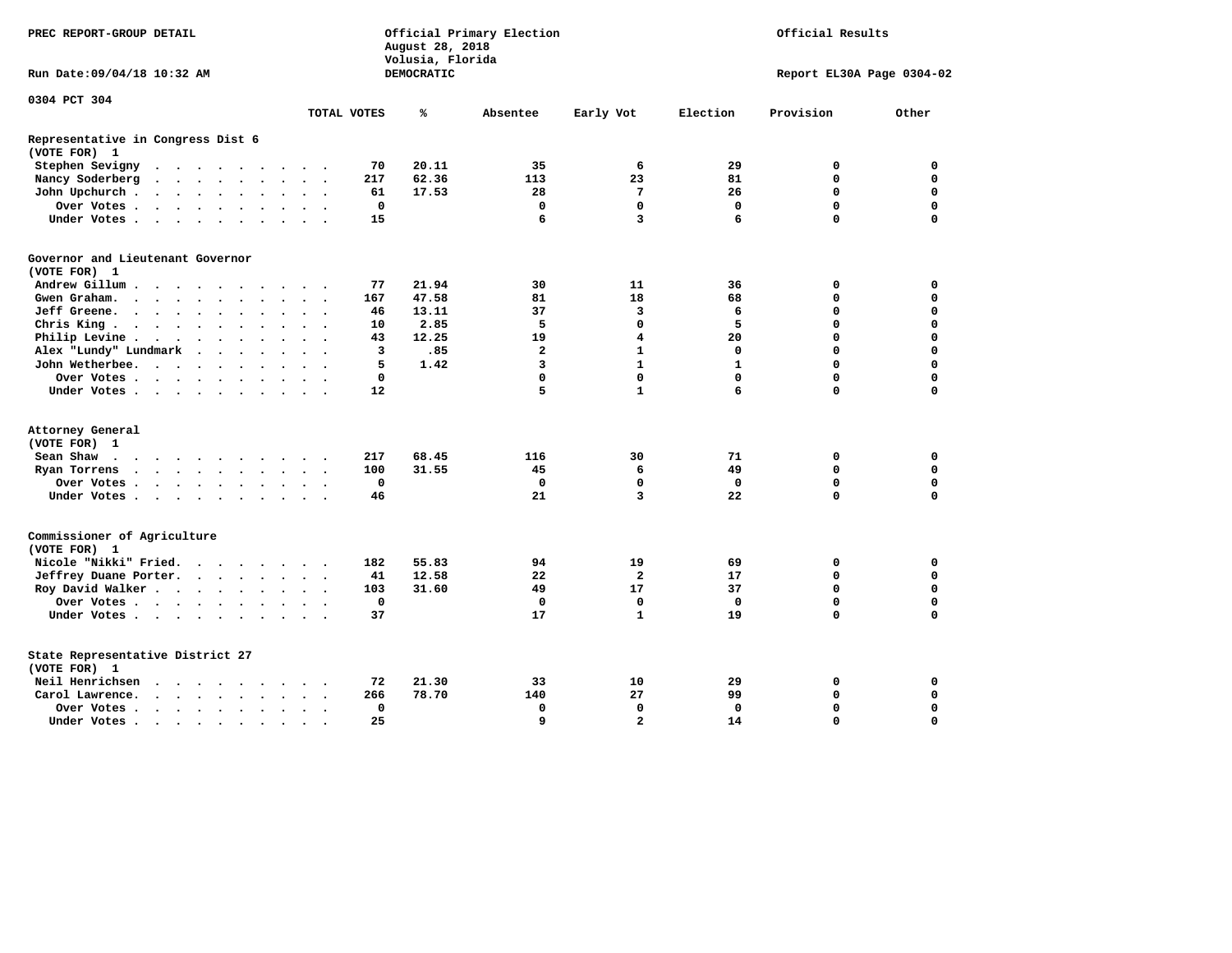| PREC REPORT-GROUP DETAIL                                                                                                           |                                                                | August 28, 2018<br>Volusia, Florida | Official Primary Election | Official Results        |                         |                           |             |  |
|------------------------------------------------------------------------------------------------------------------------------------|----------------------------------------------------------------|-------------------------------------|---------------------------|-------------------------|-------------------------|---------------------------|-------------|--|
| Run Date:09/04/18 10:32 AM                                                                                                         |                                                                | REPUBLICAN                          |                           |                         |                         | Report EL30A Page 0304-03 |             |  |
| 0304 PCT 304                                                                                                                       | TOTAL VOTES                                                    | ℁                                   | Absentee                  | Early Vot               | Election                | Provision                 | Other       |  |
|                                                                                                                                    |                                                                |                                     |                           |                         |                         |                           |             |  |
| United States Senator<br>(VOTE FOR) 1                                                                                              |                                                                |                                     |                           |                         |                         |                           |             |  |
| Roque "Rocky" De La Fuente.<br>$\cdots$                                                                                            | 55<br>$\sim$<br>$\overline{\phantom{a}}$                       | 8.93                                | 19                        | 6                       | 30                      | 0                         | 0           |  |
| Rick Scott<br>$\sim$                                                                                                               | 561                                                            | 91.07                               | 257                       | 47                      | 256                     | 1                         | $\mathbf 0$ |  |
| Over Votes<br>$\ddot{\phantom{1}}$                                                                                                 | 0<br>$\ddot{\phantom{a}}$<br>$\ddot{\phantom{a}}$<br>$\bullet$ |                                     | 0                         | 0                       | 0                       | 0                         | $\mathbf 0$ |  |
| Under Votes<br>$\ddot{\phantom{a}}$                                                                                                | 8<br>$\ddot{\phantom{a}}$                                      |                                     | $\mathbf{2}$              | $\overline{\mathbf{2}}$ | 4                       | $\Omega$                  | $\mathbf 0$ |  |
| Representative in Congress Dist 6                                                                                                  |                                                                |                                     |                           |                         |                         |                           |             |  |
| (VOTE FOR) 1                                                                                                                       |                                                                |                                     |                           |                         |                         |                           |             |  |
| Fred Costello.<br>$\cdots$<br>$\sim$<br>$\sim$ $\sim$                                                                              | 133                                                            | 23.05                               | 51                        | 13                      | 68                      | 1                         | 0           |  |
| Michael Waltz.<br>$\cdots$<br>$\ddot{\phantom{a}}$<br>$\mathbf{r}$                                                                 | 280                                                            | 48.53                               | 127                       | 25                      | 128                     | $\mathbf 0$               | $\mathbf 0$ |  |
| John Ward<br>$\cdots$<br>$\sim$<br>$\bullet$                                                                                       | 164<br>$\ddot{\phantom{a}}$                                    | 28.42                               | 83                        | 12                      | 69                      | $\mathbf 0$               | 0           |  |
| Over Votes<br>$\cdot$                                                                                                              | 1                                                              |                                     | $\mathbf{1}$              | $\mathbf 0$             | $\mathbf 0$             | $\mathbf 0$               | 0           |  |
| Under Votes<br>$\cdot$<br>$\cdot$                                                                                                  | 46                                                             |                                     | 16                        | 5                       | 25                      | $\mathbf 0$               | $\mathbf 0$ |  |
| Governor and Lieutenant Governor                                                                                                   |                                                                |                                     |                           |                         |                         |                           |             |  |
| (VOTE FOR) 1                                                                                                                       |                                                                |                                     |                           |                         |                         |                           |             |  |
| Don Baldauf.<br>$\bullet$ .<br><br><br><br><br><br><br><br><br><br><br><br><br>$\sim$                                              | 6                                                              | .99                                 | 5                         | 0                       | 1                       | 0                         | 0           |  |
| Ron DeSantis<br>$\bullet$                                                                                                          | 366<br>$\Delta \sim 10^{-11}$<br>$\ddot{\phantom{a}}$          | 60.30                               | 153                       | 33                      | 179                     | $\mathbf 1$               | 0           |  |
| Timothy M. Devine.<br>$\ddot{\phantom{a}}$<br>$\ddot{\phantom{a}}$                                                                 | 6                                                              | .99                                 | 1                         | 0                       | 5                       | 0                         | $\mathbf 0$ |  |
| Bob Langford<br>$\ddot{\phantom{0}}$<br>$\bullet$<br>$\bullet$                                                                     | 6<br>$\cdot$                                                   | .99                                 | 4                         | $\mathbf 0$             | $\overline{a}$          | $\mathbf 0$               | $\mathbf 0$ |  |
| John Joseph Mercadante                                                                                                             | $\mathbf{2}$<br>$\overline{\phantom{a}}$                       | .33                                 | 1                         | 0                       | $\mathbf{1}$            | $\mathbf 0$               | $\mathbf 0$ |  |
| Bruce Nathan<br>$\bullet$<br>$\ddot{\phantom{a}}$                                                                                  | 4                                                              | .66                                 | 1                         | 0                       | $\overline{\mathbf{3}}$ | 0                         | $\mathbf 0$ |  |
| Adam H. Putnam.<br>$\sim$                                                                                                          | 210                                                            | 34.60                               | 103                       | 18                      | 89                      | $\Omega$                  | $\mathbf 0$ |  |
| Bob White<br>$\sim$                                                                                                                | 7<br>$\ddot{\phantom{a}}$                                      | 1.15                                | 1                         | 0                       | 6                       | $\mathbf 0$               | $\mathbf 0$ |  |
| Over Votes .<br>$\sim$                                                                                                             | $\mathbf{1}$                                                   |                                     | 1                         | $\mathbf 0$             | $\mathbf 0$             | $\mathbf 0$               | $\mathbf 0$ |  |
| Under Votes<br>$\sim$                                                                                                              | 16                                                             |                                     | 8                         | 4                       | 4                       | $\mathbf 0$               | $\mathbf 0$ |  |
| Attorney General                                                                                                                   |                                                                |                                     |                           |                         |                         |                           |             |  |
| (VOTE FOR) 1                                                                                                                       |                                                                |                                     |                           |                         |                         |                           |             |  |
| Ashley Moody<br>$\cdot$ $\cdot$ $\cdot$ $\cdot$ $\cdot$<br>$\bullet$<br>$\sim$                                                     | 347                                                            | 59.32                               | 132                       | 31                      | 184                     | 0                         | 0           |  |
| Frank White.<br>$\cdots$<br>$\overline{\phantom{a}}$<br>$\sim$                                                                     | 238                                                            | 40.68                               | 126                       | 20                      | 91                      | $\mathbf{1}$              | 0           |  |
| Over Votes .<br>$\cdots$<br>$\bullet$                                                                                              | $\mathbf 0$                                                    |                                     | 0                         | $\mathbf 0$             | $\mathbf{0}$            | $\mathbf 0$               | 0           |  |
| Under Votes<br>$\sim$<br>$\ddot{\phantom{0}}$<br>$\ddot{\phantom{a}}$                                                              | 39<br>$\bullet$                                                |                                     | 20                        | 4                       | 15                      | $\mathbf 0$               | 0           |  |
| Commissioner of Agriculture                                                                                                        |                                                                |                                     |                           |                         |                         |                           |             |  |
| (VOTE FOR) 1                                                                                                                       |                                                                |                                     |                           |                         |                         |                           |             |  |
| Matt Caldwell.<br>$\cdot$ $\cdot$ $\cdot$ $\cdot$ $\cdot$<br>$\sim$ $\sim$                                                         | 242<br>$\ddot{\phantom{a}}$                                    | 43.21                               | 110                       | 10                      | 122                     | 0                         | 0           |  |
| Denise Grimsley<br>$\mathbf{a}$ , and $\mathbf{a}$ , and $\mathbf{a}$<br>$\ddot{\phantom{a}}$<br>$\bullet$<br>$\ddot{\phantom{a}}$ | 156                                                            | 27.86                               | 57                        | 22                      | 76                      | 1                         | 0           |  |
| Mike McCalister<br>$\mathbf{a}$ , and $\mathbf{a}$ , and $\mathbf{a}$<br>$\ddot{\phantom{0}}$<br>$\bullet$                         | 66<br>$\overline{\phantom{a}}$                                 | 11.79                               | 34                        | 10                      | 22                      | 0                         | 0           |  |
| Baxter Troutman<br>$\sim$ $\sim$ $\sim$ $\sim$<br>$\ddot{\phantom{0}}$<br>$\sim$<br>$\sim$                                         | 96                                                             | 17.14                               | 42                        | 8                       | 46                      | 0                         | 0           |  |
| Over Votes .<br>$\sim$ $\sim$ $\sim$<br>$\bullet$<br>$\bullet$                                                                     | $\Omega$                                                       |                                     | 0                         | 0                       | $\Omega$                | $\mathbf 0$               | $\mathbf 0$ |  |
| Under Votes.<br>.                                                                                                                  | 64                                                             |                                     | 35                        | 5                       | 24                      | $\Omega$                  | $\Omega$    |  |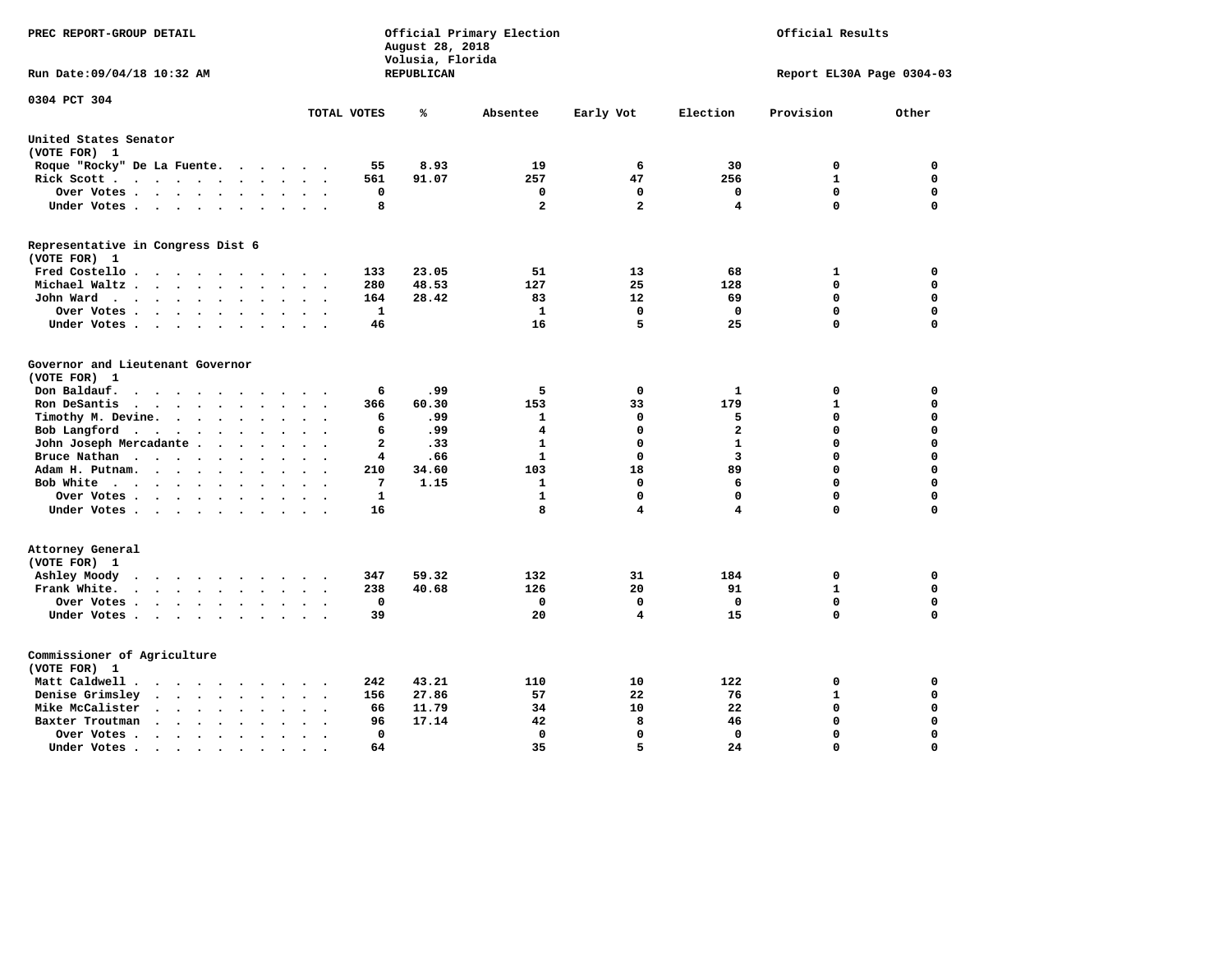| PREC REPORT-GROUP DETAIL                                                                                                                                                                                                                                        |                                              | Official Primary Election<br>Official Results<br>August 28, 2018<br>Volusia, Florida |             |                    |             |              |             |                           |             |
|-----------------------------------------------------------------------------------------------------------------------------------------------------------------------------------------------------------------------------------------------------------------|----------------------------------------------|--------------------------------------------------------------------------------------|-------------|--------------------|-------------|--------------|-------------|---------------------------|-------------|
| Run Date: 09/04/18 10:32 AM                                                                                                                                                                                                                                     |                                              |                                                                                      |             | <b>NONPARTISAN</b> |             |              |             | Report EL30A Page 0304-04 |             |
| 0304 PCT 304                                                                                                                                                                                                                                                    |                                              | TOTAL VOTES                                                                          |             | ℁                  | Absentee    | Early Vot    | Election    | Provision                 | Other       |
| Circuit Judge 7th Judicial, Grp 15                                                                                                                                                                                                                              |                                              |                                                                                      |             |                    |             |              |             |                           |             |
| (VOTE FOR) 1<br>Linda L. Gaustad                                                                                                                                                                                                                                |                                              |                                                                                      |             | 40.95              | 205         |              | 156         | 0                         | 0           |
| Sebrina L. Slack                                                                                                                                                                                                                                                | $\bullet$                                    | $\overline{\phantom{a}}$                                                             | 407<br>318  | 31.99              | 147         | 46<br>27     | 143         | $\mathbf{1}$              | $\mathbf 0$ |
| Ryan Will .<br>$\sim$ $\sim$ $\sim$ $\sim$<br>$\ddot{\phantom{0}}$<br>$\bullet$                                                                                                                                                                                 | $\ddot{\phantom{a}}$<br>$\ddot{\phantom{a}}$ |                                                                                      | 269         | 27.06              | 119         | 24           | 126         | $\mathbf 0$               | 0           |
| Over Votes                                                                                                                                                                                                                                                      |                                              |                                                                                      | $\mathbf 0$ |                    | $\mathbf 0$ | 0            | $\mathbf 0$ | 0                         | 0           |
| Under Votes                                                                                                                                                                                                                                                     | $\ddot{\phantom{a}}$                         | $\cdot$                                                                              | 154         |                    | 54          | 11           | 89          | $\mathbf 0$               | 0           |
| County Judge 7th Judicial, Grp 5<br>(VOTE FOR) 1                                                                                                                                                                                                                |                                              |                                                                                      |             |                    |             |              |             |                           |             |
| Steve Burk .<br>.                                                                                                                                                                                                                                               |                                              |                                                                                      | 400         | 40.86              | 194         | 31           | 175         | $\mathbf 0$               | 0           |
| Dawn "Pam" Fields.                                                                                                                                                                                                                                              | $\cdot$<br>$\sim$                            |                                                                                      | 579         | 59.14              | 270         | 63           | 245         | $\mathbf{1}$              | 0           |
| Over Votes                                                                                                                                                                                                                                                      |                                              |                                                                                      | 0           |                    | 0           | 0            | 0           | $\mathbf 0$               | 0           |
| Under Votes                                                                                                                                                                                                                                                     |                                              | $\cdot$ .                                                                            | 169         |                    | 61          | 14           | 94          | $\mathbf 0$               | $\mathbf 0$ |
| County Council at Large<br>(VOTE FOR) 1                                                                                                                                                                                                                         |                                              |                                                                                      |             |                    |             |              |             |                           |             |
| L. Ronald Durham                                                                                                                                                                                                                                                |                                              |                                                                                      | 305         | 29.02              | 134         | 37           | 134         | $\mathbf 0$               | $\mathbf 0$ |
| Ben F. Johnson.                                                                                                                                                                                                                                                 | $\sim$<br>$\sim$                             | $\overline{\phantom{a}}$                                                             | 741         | 70.50              | 354         | 58           | 328         | $\mathbf{1}$              | $\mathbf 0$ |
| WRITE-IN.<br>$\cdot$ $\cdot$ $\cdot$ $\cdot$ $\cdot$ $\cdot$<br>$\ddot{\phantom{a}}$                                                                                                                                                                            |                                              |                                                                                      | 5           | .48                | 0           | 2            | 3           | $\mathbf 0$               | 0           |
| Over Votes.                                                                                                                                                                                                                                                     |                                              | $\sim$                                                                               | 0           |                    | 0           | 0            | 0           | 0                         | 0           |
| Under Votes                                                                                                                                                                                                                                                     |                                              | $\sim$<br>$\cdot$                                                                    | 97          |                    | 37          | 11           | 49          | 0                         | $\mathbf 0$ |
| County Council Member District 1<br>(VOTE FOR) 1                                                                                                                                                                                                                |                                              |                                                                                      |             |                    |             |              |             |                           |             |
| Jeff Brower.<br>$\cdot$<br>$\cdot$                                                                                                                                                                                                                              | $\sim$<br>$\sim$                             |                                                                                      | 354         | 34.54              | 149         | 29           | 176         | 0                         | 0           |
| Barbara Girtman<br>$\sim$<br>$\ddot{\phantom{a}}$<br>$\sim$<br>$\overline{\phantom{a}}$                                                                                                                                                                         | $\ddot{\phantom{a}}$                         |                                                                                      | 252         | 24.59              | 137         | 29           | 86          | 0                         | 0           |
| Eddie Molina<br>$\ddot{\phantom{0}}$<br>$\cdot$                                                                                                                                                                                                                 | $\ddot{\phantom{a}}$                         |                                                                                      | 137         | 13.37              | 57          | 13           | 67          | 0                         | 0           |
| Pat Patterson.<br>$\mathcal{A}^{\mathcal{A}}$ , and $\mathcal{A}^{\mathcal{A}}$ , and $\mathcal{A}^{\mathcal{A}}$<br>$\bullet$                                                                                                                                  | $\ddot{\phantom{a}}$                         |                                                                                      | 282         | 27.51              | 137         | 25           | 119         | $\mathbf{1}$              | 0           |
| Over Votes                                                                                                                                                                                                                                                      | $\bullet$                                    |                                                                                      | $\mathbf 0$ |                    | 0           | 0            | 0           | 0                         | 0           |
| Under Votes<br>$\sim$<br>$\ddot{\phantom{0}}$<br>$\bullet$                                                                                                                                                                                                      | $\ddot{\phantom{a}}$<br>$\ddot{\phantom{a}}$ |                                                                                      | 123         |                    | 45          | 12           | 66          | $\mathbf 0$               | $\mathbf 0$ |
| School Board Member District 1<br>(VOTE FOR) 1                                                                                                                                                                                                                  |                                              |                                                                                      |             |                    |             |              |             |                           |             |
| Al Bouie.<br>$\cdot$<br>$\sim$<br>. The contract of the contract of the contract of the contract of the contract of the contract of the contract of the contract of the contract of the contract of the contract of the contract of the contract of the contrac |                                              |                                                                                      | 275         | 27.39              | 149         | 30           | 96          | 0                         | 0           |
| Jamie Michele Haynes.                                                                                                                                                                                                                                           |                                              | $\ddot{\phantom{a}}$<br>$\ddot{\phantom{0}}$                                         | 432         | 43.03              | 197         | 35           | 199         | $\mathbf{1}$              | 0           |
| Leslie LaRue                                                                                                                                                                                                                                                    | $\bullet$                                    |                                                                                      | 297         | 29.58              | 130         | 31           | 136         | $\mathbf 0$               | $\mathbf 0$ |
| Over Votes                                                                                                                                                                                                                                                      | $\bullet$                                    |                                                                                      | $\mathbf 0$ |                    | $\mathbf 0$ | $\mathbf{o}$ | $\mathbf 0$ | $\mathbf 0$               | 0           |
| Under Votes                                                                                                                                                                                                                                                     | $\sim$<br>$\cdot$                            |                                                                                      | 144         |                    | 49          | 12           | 83          | 0                         | $\mathbf 0$ |
| W Volusia Hospital Auth Grp A, Seat 1<br>(VOTE FOR) 1                                                                                                                                                                                                           |                                              |                                                                                      |             |                    |             |              |             |                           |             |
| John M. Hill<br>$\cdot$<br>$\cdot$                                                                                                                                                                                                                              | $\bullet$                                    |                                                                                      | 478         | 49.33              | 217         | 47           | 213         | 1                         | 0           |
| Raymond Long<br>$\cdot$ $\cdot$ $\cdot$ $\cdot$ $\cdot$<br>$\ddot{\phantom{1}}$                                                                                                                                                                                 | $\ddot{\phantom{a}}$<br>$\ddot{\phantom{a}}$ | $\cdot$<br>$\ddot{\phantom{0}}$                                                      | 227         | 23.43              | 104         | 20           | 103         | 0                         | 0           |
| Voloria Manning<br>$\cdot$ $\cdot$ $\cdot$ $\cdot$ $\cdot$ $\cdot$                                                                                                                                                                                              | $\cdot$<br>$\sim$                            |                                                                                      | 264         | 27.24              | 130         | 32           | 102         | $\mathbf 0$               | 0           |
| Over Votes.<br>$\cdots$                                                                                                                                                                                                                                         | $\cdot$<br>$\ddot{\phantom{a}}$              | $\bullet$                                                                            | $\mathbf 0$ |                    | $\mathbf 0$ | $\mathbf 0$  | $\mathbf 0$ | $\mathbf 0$               | $\mathbf 0$ |
| Under Votes.<br>$\cdots$                                                                                                                                                                                                                                        | $\cdot$                                      |                                                                                      | 179         |                    | 74          | 9            | 96          | $\mathbf 0$               | $\mathbf 0$ |
|                                                                                                                                                                                                                                                                 |                                              |                                                                                      |             |                    |             |              |             |                           |             |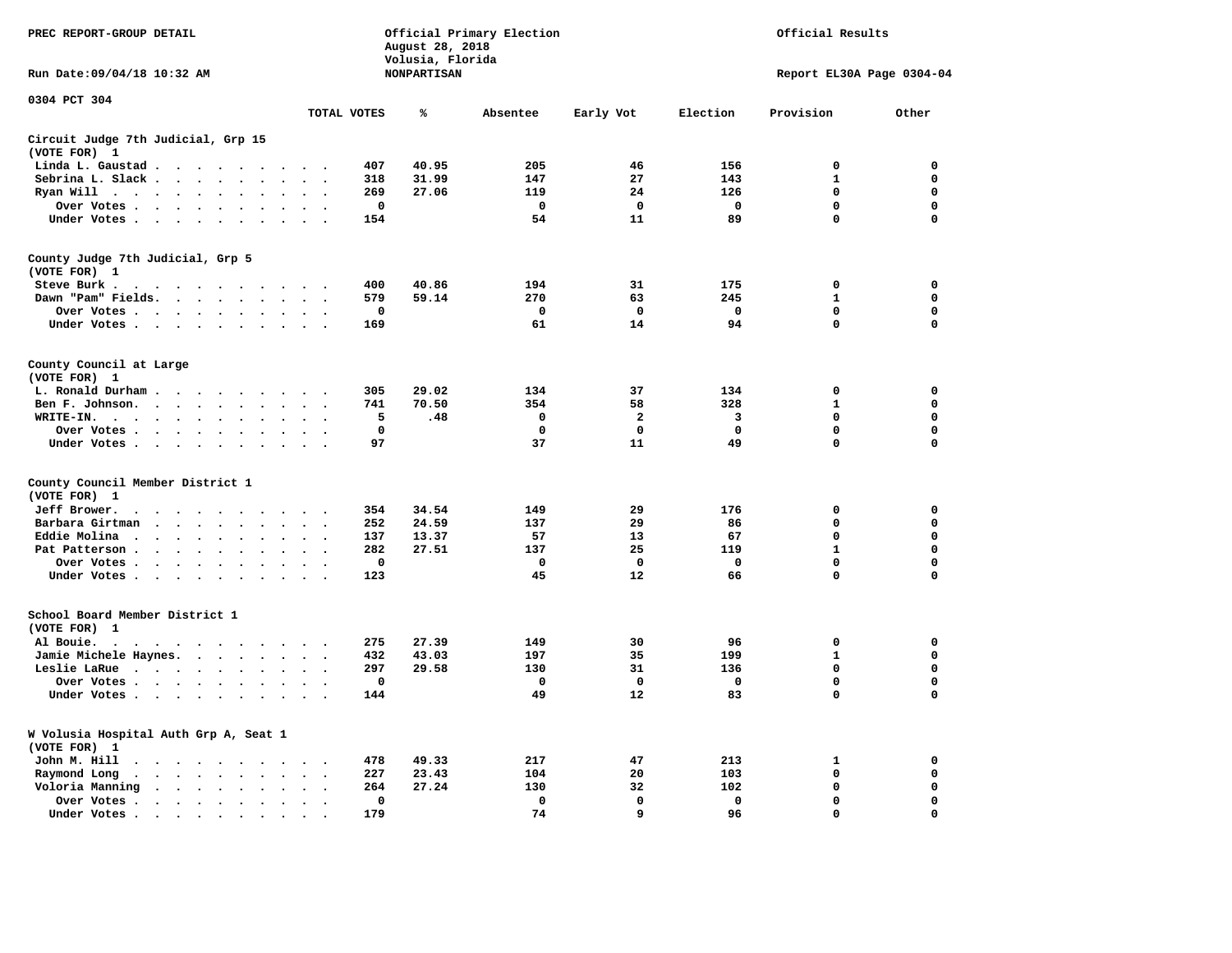| PREC REPORT-GROUP DETAIL                              |             | August 28, 2018                        | Official Primary Election |           |          | Official Results          |          |
|-------------------------------------------------------|-------------|----------------------------------------|---------------------------|-----------|----------|---------------------------|----------|
| Run Date: 09/04/18 10:32 AM                           |             | Volusia, Florida<br><b>NONPARTISAN</b> |                           |           |          | Report EL30A Page 0304-05 |          |
| 0304 PCT 304                                          | TOTAL VOTES | %ะ                                     | Absentee                  | Early Vot | Election | Provision                 | Other    |
| W Volusia Hospital Auth Grp B, Seat 2<br>(VOTE FOR) 1 |             |                                        |                           |           |          |                           |          |
| Michael Ray.                                          | 276         | 28.75                                  | 137                       | 30        | 109      | 0                         | 0        |
| Kathie D. Shepard.                                    | 391         | 40.73                                  | 189                       | 45        | 157      | 0                         | 0        |
| Brian Soukup                                          | 293         | 30.52                                  | 127                       | 21        | 144      | 1                         | 0        |
| Over Votes                                            |             | $\mathbf{o}$                           | $\Omega$                  | 0         | $\Omega$ | $\Omega$                  | 0        |
| Under Votes                                           | 188         |                                        | 72                        | 12        | 104      | 0                         | $\Omega$ |
| City of DeBary Seat 3<br>(VOTE FOR) 1                 |             |                                        |                           |           |          |                           |          |
| Bret George Douglas                                   | 281         | 27.36                                  | 141                       | 23        | 116      | 1                         | 0        |
| Howard Gates                                          | 246         | 23.95                                  | 102                       | 21        | 123      | 0                         | 0        |
| Patricia Stevenson                                    | 500         | 48.69                                  | 235                       | 54        | 211      | $\Omega$                  | 0        |
| Over Votes                                            |             | $\mathbf{o}$                           | $\Omega$                  | 0         | 0        | $\Omega$                  | 0        |
| Under Votes                                           | 121         |                                        | 47                        | 10        | 64       | $\Omega$                  | 0        |
| City of DeBary Seat 4<br>(VOTE FOR) 1                 |             |                                        |                           |           |          |                           |          |
| Phyllis Butlien                                       | 379         | 37.05                                  | 179                       | 40        | 160      | 0                         | 0        |
| Eugene G. Kowalski                                    | 372         | 36.36                                  | 169                       | 28        | 174      | $\mathbf{1}$              | 0        |
| William Sell                                          | 272         | 26.59                                  | 130                       | 30        | 112      | $\Omega$                  |          |
| Over Votes                                            |             | 0                                      | 0                         | 0         | 0        | 0                         |          |
| Under Votes                                           | 125         |                                        | 47                        | 10        | 68       | 0                         | $\Omega$ |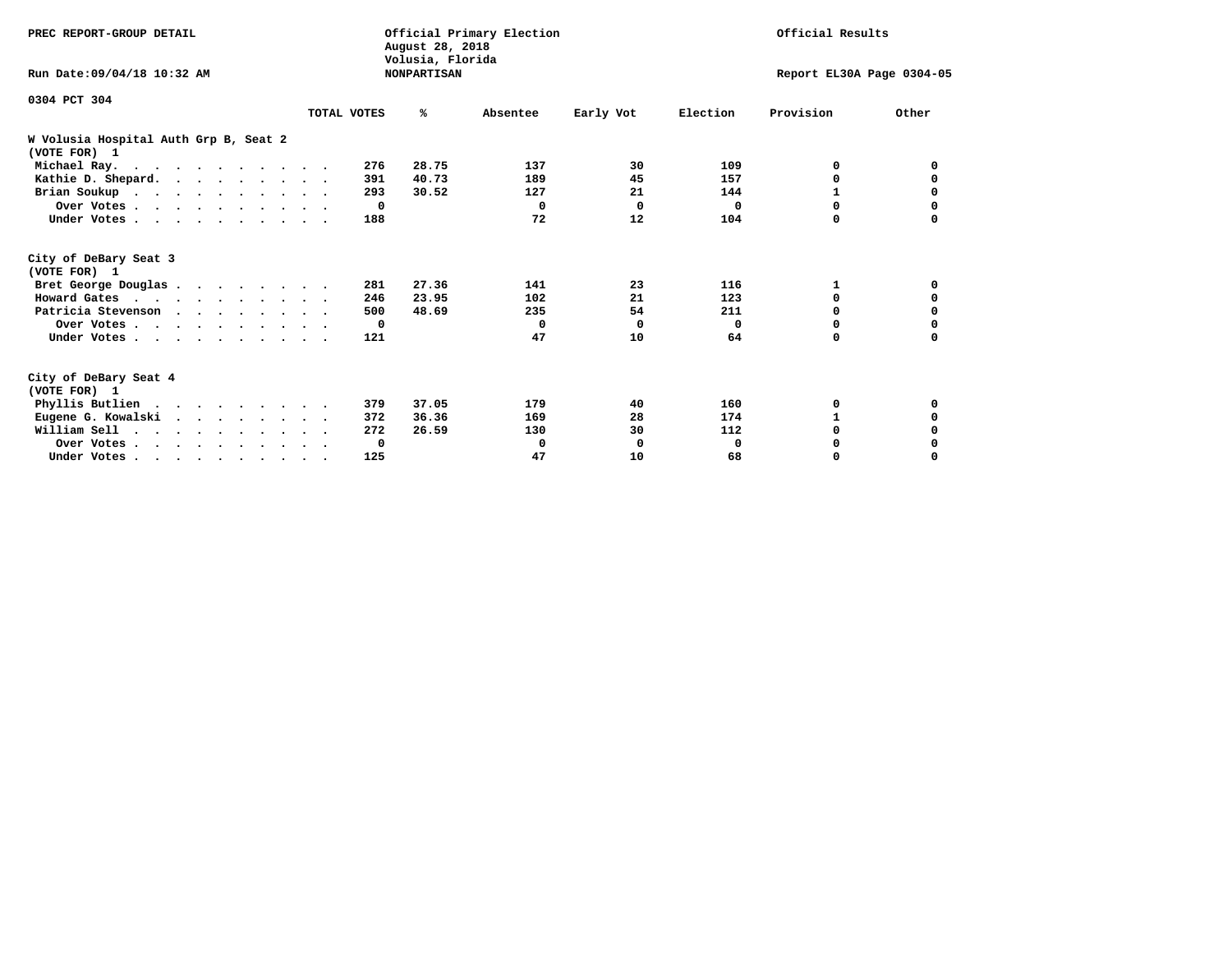| PREC REPORT-GROUP DETAIL                |                                         |  |             | August 28, 2018<br>Volusia, Florida | Official Primary Election |           |          | Official Results          |       |
|-----------------------------------------|-----------------------------------------|--|-------------|-------------------------------------|---------------------------|-----------|----------|---------------------------|-------|
| Run Date: 09/04/18 10:32 AM             |                                         |  |             | <b>STATISTICS</b>                   |                           |           |          | Report EL30A Page 0305-01 |       |
| 0305 PCT 305                            |                                         |  |             |                                     |                           |           |          |                           |       |
|                                         |                                         |  | TOTAL VOTES | %ะ                                  | Absentee                  | Early Vot | Election | Provision                 | Other |
| REGISTERED VOTERS - TOTAL               |                                         |  | 4,384       |                                     |                           |           |          |                           |       |
| REGISTERED VOTERS - DEMOCRATIC          | $\sim$ $\sim$ $\sim$ $\sim$             |  | 1,138       | 25.96                               |                           |           |          |                           |       |
| REGISTERED VOTERS - REPUBLICAN          |                                         |  | 1,883       | 42.95                               |                           |           |          |                           |       |
| REGISTERED VOTERS - NONPARTISAN         |                                         |  | 1,363       |                                     |                           |           |          |                           |       |
| BALLOTS CAST - TOTAL.                   |                                         |  | 1,297       |                                     | 529                       | 115       | 650      |                           |       |
| BALLOTS CAST - DEMOCRATIC               |                                         |  | 380         | 29.30                               | 135                       | 56        | 189      |                           |       |
| BALLOTS CAST - REPUBLICAN               |                                         |  | 714         | 55.05                               | 289                       | 48        | 374      |                           |       |
| BALLOTS CAST - NONPARTISAN.             |                                         |  | 203         | 15.65                               | 105                       | 11        | 87       |                           |       |
| BALLOTS CAST - BLANK.                   |                                         |  | 1           | .08                                 | 0                         | 0         |          | 0                         |       |
| VOTER TURNOUT - TOTAL<br>.              |                                         |  |             | 29.58                               |                           |           |          |                           |       |
| VOTER TURNOUT - DEMOCRATIC.             | $\cdot$ $\cdot$ $\cdot$ $\cdot$ $\cdot$ |  |             | 33.39                               |                           |           |          |                           |       |
| VOTER TURNOUT - REPUBLICAN.<br>$\cdots$ |                                         |  |             | 37.92                               |                           |           |          |                           |       |
| VOTER TURNOUT - BLANK                   |                                         |  |             | .02                                 |                           |           |          |                           |       |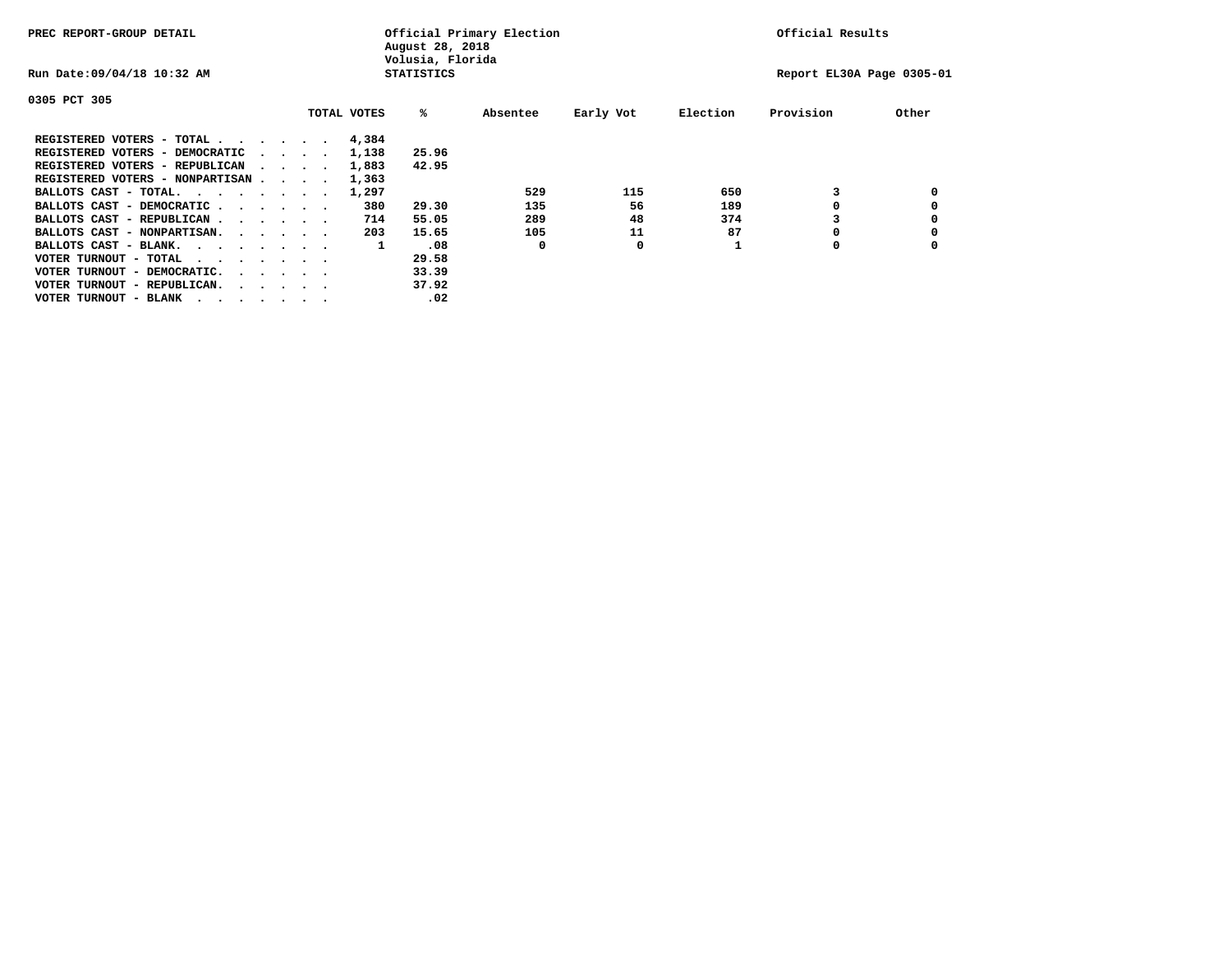| PREC REPORT-GROUP DETAIL                                                                                                                                 |                   | August 28, 2018<br>Volusia, Florida | Official Primary Election |                  |                   | Official Results          |             |
|----------------------------------------------------------------------------------------------------------------------------------------------------------|-------------------|-------------------------------------|---------------------------|------------------|-------------------|---------------------------|-------------|
| Run Date: 09/04/18 10:32 AM                                                                                                                              |                   | DEMOCRATIC                          |                           |                  |                   | Report EL30A Page 0305-02 |             |
| 0305 PCT 305                                                                                                                                             |                   |                                     |                           |                  |                   |                           |             |
|                                                                                                                                                          | TOTAL VOTES       | ℁                                   | Absentee                  | Early Vot        | Election          | Provision                 | Other       |
| Representative in Congress Dist 6<br>(VOTE FOR) 1                                                                                                        |                   |                                     |                           |                  |                   |                           |             |
| Stephen Sevigny<br>$\cdot$ $\cdot$ $\cdot$ $\cdot$ $\cdot$ $\cdot$<br>.                                                                                  | 78                | 21.97                               | 26                        | 8                | 44                | 0                         | 0           |
| Nancy Soderberg<br><b>Contract Contract Contract</b><br>$\ddot{\phantom{a}}$<br>$\sim$ $\sim$<br>$\ddot{\phantom{a}}$<br>$\ddot{\phantom{1}}$            | 217               | 61.13                               | 80                        | 35               | 102               | 0                         | $\mathbf 0$ |
| John Upchurch.<br>$\cdot$ $\cdot$ $\cdot$ $\cdot$<br>$\ddot{\phantom{a}}$                                                                                | 60                | 16.90                               | 22                        | 10               | 28                | 0                         | $\mathbf 0$ |
| Over Votes .<br>$\cdot$ $\cdot$ $\cdot$ $\cdot$ $\cdot$<br>$\ddot{\phantom{1}}$<br>$\bullet$<br>$\ddot{\phantom{0}}$<br>$\cdot$                          | $\mathbf 0$       |                                     | $\mathbf 0$               | $\mathbf 0$      | $\mathbf 0$       | $\mathbf 0$               | $\mathbf 0$ |
| Under Votes<br>$\sim$<br>$\sim$                                                                                                                          | 25                |                                     | 7                         | 3                | 15                | 0                         | $\Omega$    |
| Governor and Lieutenant Governor<br>(VOTE FOR) 1                                                                                                         |                   |                                     |                           |                  |                   |                           |             |
| Andrew Gillum.<br>$\sim$<br>$\sim$                                                                                                                       | 86                | 23.56                               | 12                        | 20               | 54                | 0                         | 0           |
| Gwen Graham.<br>$\cdots$<br>$\ddot{\phantom{a}}$<br>$\ddot{\phantom{0}}$<br>$\bullet$<br>$\ddot{\phantom{0}}$<br>$\ddot{\phantom{0}}$                    | 165               | 45.21                               | 63                        | 17               | 85                | $\mathbf 0$               | $\mathbf 0$ |
| Jeff Greene.<br>$\sim$ $\sim$<br>$\sim$<br>$\ddot{\phantom{a}}$                                                                                          | 45                | 12.33                               | 27                        | 5                | 13                | 0                         | $\mathbf 0$ |
| Chris King<br>$\bullet$<br>$\bullet$                                                                                                                     | 13                | 3.56                                | 6                         | $\mathbf{2}$     | 5                 | 0                         | $\mathbf 0$ |
| Philip Levine .<br>$\sim$ $\sim$<br>$\sim$ $\sim$ $\sim$<br>$\bullet$<br>$\cdot$<br>$\ddot{\phantom{0}}$<br>$\bullet$<br>$\cdot$<br>$\ddot{\phantom{0}}$ | 46                | 12.60                               | 14                        | 11               | 21                | 0                         | $\mathbf 0$ |
| Alex "Lundy" Lundmark<br>$\ddot{\phantom{a}}$<br>$\ddot{\phantom{a}}$<br>$\bullet$                                                                       | 3                 | .82                                 | $\overline{2}$            | 0                | 1                 | 0                         | $\mathbf 0$ |
| John Wetherbee.<br>$\ddot{\phantom{a}}$<br>$\sim$ $\sim$<br>$\overline{\phantom{a}}$<br>$\bullet$<br>$\bullet$                                           | 7                 | 1.92                                | 4                         | $\mathbf{0}$     | 3                 | $\mathbf 0$               | $\Omega$    |
| Over Votes .<br>$\cdot$ $\cdot$ $\cdot$ $\cdot$<br>$\sim$                                                                                                | $\overline{a}$    |                                     | $\overline{a}$            | 0                | $\mathbf 0$       | 0                         | $\Omega$    |
| Under Votes.<br>$\cdots$                                                                                                                                 | 13                |                                     | 5                         | $\mathbf{1}$     | 7                 | $\Omega$                  | $\Omega$    |
|                                                                                                                                                          |                   |                                     |                           |                  |                   |                           |             |
| Attorney General                                                                                                                                         |                   |                                     |                           |                  |                   |                           |             |
| (VOTE FOR) 1                                                                                                                                             | 224               |                                     | 78                        |                  | 110               | 0                         | 0           |
| Sean Shaw<br>$\sim$ $\sim$<br>.<br>$\cdot$                                                                                                               | 94                | 70.44<br>29.56                      | 34                        | 36               |                   | 0                         | $\mathbf 0$ |
| Ryan Torrens<br>$\cdots$<br>$\bullet$<br>$\cdot$<br>$\cdot$                                                                                              |                   |                                     |                           | 13               | 47                | 0                         | $\mathbf 0$ |
| Over Votes.<br>$\cdots$                                                                                                                                  | $\mathbf 0$<br>62 |                                     | $\mathbf 0$<br>23         | $\mathbf 0$<br>7 | $\mathbf 0$<br>32 | 0                         | $\mathbf 0$ |
| Under Votes<br>$\ddot{\phantom{a}}$<br>$\ddot{\phantom{a}}$<br>$\sim$ $\sim$                                                                             |                   |                                     |                           |                  |                   |                           |             |
| Commissioner of Agriculture<br>(VOTE FOR) 1                                                                                                              |                   |                                     |                           |                  |                   |                           |             |
| Nicole "Nikki" Fried.<br>$\cdot$ $\cdot$ $\cdot$ $\cdot$                                                                                                 | 179               | 55.42                               | 61                        | 27               | 91                | 0                         | 0           |
| Jeffrey Duane Porter.<br>$\cdot$ $\cdot$ $\cdot$ $\cdot$<br>$\ddot{\phantom{a}}$                                                                         | 52                | 16.10                               | 16                        | 9                | 27                | 0                         | $\mathbf 0$ |
| Roy David Walker<br>$\bullet$<br>$\sim$                                                                                                                  | 92                | 28.48                               | 35                        | 13               | 44                | $\mathbf 0$               | $\mathbf 0$ |
| Over Votes                                                                                                                                               | $\mathbf 0$       |                                     | $\mathbf{0}$              | $\mathbf{0}$     | $\mathbf 0$       | 0                         | $\mathbf 0$ |
| Under Votes                                                                                                                                              | 57                |                                     | 23                        | $7\phantom{.0}$  | 27                | $\Omega$                  | $\Omega$    |
| State Representative District 27<br>(VOTE FOR) 1                                                                                                         |                   |                                     |                           |                  |                   |                           |             |
| Neil Henrichsen<br>$\sim$<br>$\bullet$<br>$\bullet$<br>$\cdot$                                                                                           | 75                | 21.99                               | 25                        | 13               | 37                | 0                         | 0           |
| Carol Lawrence.<br>$\cdot$ $\cdot$ $\cdot$ $\cdot$<br>$\ddot{\phantom{a}}$<br>$\bullet$<br>$\bullet$<br>$\bullet$<br>$\sim$                              | 266               | 78.01                               | 98                        | 38               | 130               | $\mathbf 0$               | $\mathbf 0$ |
| Over Votes .<br>$\cdots$<br>$\ddot{\phantom{a}}$<br>$\cdot$                                                                                              | $\mathbf 0$       |                                     | $\mathbf 0$               | $\mathbf 0$      | $\mathbf 0$       | 0                         | $\mathbf 0$ |
| Under Votes.<br>$\sim$ $\sim$<br>$\sim$ $\sim$<br>$\bullet$<br>$\bullet$                                                                                 | 39                |                                     | 12                        | 5.               | 22                | $\Omega$                  | $\Omega$    |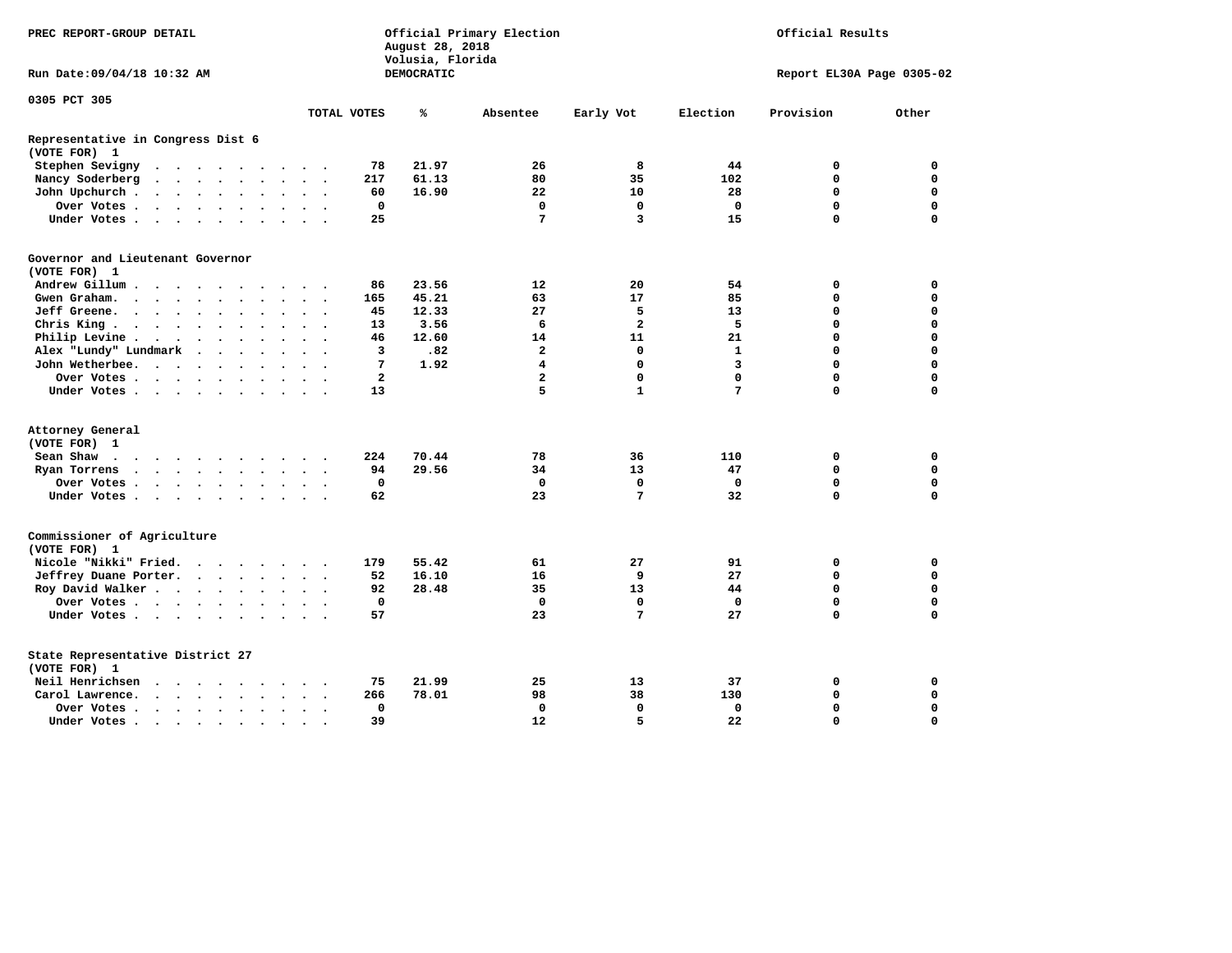| PREC REPORT-GROUP DETAIL                                                                                             |                                                    | August 28, 2018<br>Volusia, Florida | Official Primary Election |                   |              | Official Results          |             |
|----------------------------------------------------------------------------------------------------------------------|----------------------------------------------------|-------------------------------------|---------------------------|-------------------|--------------|---------------------------|-------------|
| Run Date: 09/04/18 10:32 AM                                                                                          |                                                    | REPUBLICAN                          |                           |                   |              | Report EL30A Page 0305-03 |             |
| 0305 PCT 305                                                                                                         | TOTAL VOTES                                        | ℁                                   | Absentee                  | Early Vot         | Election     | Provision                 | Other       |
| United States Senator                                                                                                |                                                    |                                     |                           |                   |              |                           |             |
| (VOTE FOR) 1                                                                                                         |                                                    |                                     |                           |                   |              |                           |             |
| Roque "Rocky" De La Fuente.<br>$\sim$ $\sim$                                                                         | 75<br>$\ddot{\phantom{a}}$<br>$\ddot{\phantom{a}}$ | 10.68                               | 38                        | 5                 | 32           | 0                         | 0           |
| Rick Scott<br>$\bullet$<br>$\cdot$                                                                                   | 627                                                | 89.32                               | 247                       | 42                | 335          | 3                         | $\mathbf 0$ |
| Over Votes<br>$\ddot{\phantom{a}}$                                                                                   | 0<br>$\ddot{\phantom{0}}$<br>$\bullet$             |                                     | 0                         | $\mathbf 0$       | $\mathbf 0$  | $\mathbf 0$               | $\mathbf 0$ |
| Under Votes<br>$\sim$<br>$\sim$                                                                                      | 12<br>$\sim$<br>$\sim$                             |                                     | 4                         | $\mathbf{1}$      | 7            | $\mathbf 0$               | $\mathbf 0$ |
| Representative in Congress Dist 6<br>(VOTE FOR) 1                                                                    |                                                    |                                     |                           |                   |              |                           |             |
| Fred Costello                                                                                                        | 141                                                | 21.63                               | 47                        | 9                 | 85           | 0                         | 0           |
| Michael Waltz<br>$\ddot{\phantom{a}}$<br>$\ddot{\phantom{a}}$                                                        | 271                                                | 41.56                               | 113                       | 24                | 133          | $\mathbf{1}$              | $\mathbf 0$ |
| John Ward<br>$\bullet$<br>$\bullet$                                                                                  | 240<br>$\bullet$<br>$\bullet$                      | 36.81                               | 102                       | $12 \overline{ }$ | 124          | $\mathbf{2}$              | $\mathbf 0$ |
| Over Votes .<br>$\ddot{\phantom{1}}$<br>$\ddot{\phantom{1}}$<br>$\ddot{\phantom{0}}$<br>$\bullet$                    | 0                                                  |                                     | 0                         | $\Omega$          | 0            | $\mathbf 0$               | 0           |
| Under Votes<br>$\ddot{\phantom{1}}$<br>$\bullet$                                                                     | 62                                                 |                                     | 27                        | 3                 | 32           | $\Omega$                  | $\Omega$    |
| Governor and Lieutenant Governor<br>(VOTE FOR) 1<br>Don Baldauf.<br>$\ddotsc$ $\ddotsc$<br>$\overline{\phantom{a}}$  | 6                                                  | .87                                 | 3                         | 0                 | 3            | 0                         | 0           |
| Ron DeSantis<br>$\cdot$ $\cdot$ $\cdot$                                                                              | 372                                                | 53.84                               | 153                       | 27                | 191          | $\mathbf{1}$              | $\mathbf 0$ |
| Timothy M. Devine. .<br>$\ddot{\phantom{0}}$<br>$\ddot{\phantom{a}}$<br>$\ddot{\phantom{a}}$<br>$\ddot{\phantom{a}}$ | 12<br>$\bullet$<br>$\ddot{\phantom{a}}$            | 1.74                                | 7                         | $\overline{a}$    | 3            | $\mathbf 0$               | $\mathbf 0$ |
| Bob Langford<br>$\blacksquare$<br>$\bullet$<br>$\bullet$<br>$\bullet$                                                | 7                                                  | 1.01                                | 5                         | $\mathbf{1}$      | $\mathbf{1}$ | 0                         | $\mathbf 0$ |
| John Joseph Mercadante .<br>$\ddot{\phantom{a}}$<br>$\ddot{\phantom{a}}$                                             | $\overline{a}$                                     | .29                                 | $\overline{\mathbf{2}}$   | $\mathbf 0$       | $\mathbf 0$  | $\mathbf 0$               | $\mathbf 0$ |
| Bruce Nathan<br>$\cdots$ $\cdots$<br>$\bullet$<br>$\overline{\phantom{a}}$<br>$\bullet$                              | $\overline{\mathbf{2}}$                            | .29                                 | $\mathbf{1}$              | $\mathbf 0$       | $\mathbf{1}$ | 0                         | $\mathbf 0$ |
| Adam H. Putnam.<br>$\sim$ $\sim$<br>$\ddot{\phantom{0}}$<br>$\ddot{\phantom{a}}$                                     | 280                                                | 40.52                               | 108                       | 14                | 156          | $\overline{\mathbf{2}}$   | $\mathbf 0$ |
| Bob White<br>$\ddot{\phantom{a}}$<br>$\ddot{\phantom{a}}$                                                            | 10<br>$\cdot$<br>$\ddot{\phantom{a}}$              | 1.45                                | 4                         | $\overline{a}$    | 4            | 0                         | $\mathbf 0$ |
| Over Votes .<br><b>Contract Contract Contract</b><br>$\bullet$<br>$\bullet$                                          | 1                                                  |                                     | 0                         | $\mathbf 0$       | $\mathbf{1}$ | 0                         | $\mathbf 0$ |
| Under Votes<br>$\sim$                                                                                                | 22                                                 |                                     | 6                         | $\overline{a}$    | 14           | 0                         | 0           |
| Attorney General<br>(VOTE FOR) 1                                                                                     |                                                    |                                     |                           |                   |              |                           |             |
| Ashley Moody<br>$\cdots$<br>$\bullet$<br>$\sim$                                                                      | 416<br>$\cdot$                                     | 62.93                               | 154                       | 30                | 231          | 1                         | 0           |
| Frank White.<br>$\mathbf{z} = \mathbf{z} + \mathbf{z}$ . The $\mathbf{z}$<br>$\bullet$ .<br>$\bullet$<br>$\bullet$   | 245                                                | 37.07                               | 114                       | 16                | 113          | $\mathbf{2}$              | $\mathbf 0$ |
| Over Votes.<br>$\mathbf{r} = \mathbf{r} + \mathbf{r} + \mathbf{r} + \mathbf{r}$<br>$\bullet$<br>$\bullet$            | $\mathbf 0$<br>$\ddot{\phantom{a}}$<br>$\bullet$   |                                     | 0                         | $\mathbf 0$       | 0            | 0                         | $\mathbf 0$ |
| Under Votes<br>$\ddot{\phantom{0}}$                                                                                  | 53<br>$\ddot{\phantom{a}}$<br>$\bullet$            |                                     | 21                        | $\overline{a}$    | 30           | 0                         | $\mathbf 0$ |
| Commissioner of Agriculture<br>(VOTE FOR) 1                                                                          |                                                    |                                     |                           |                   |              |                           |             |
| Matt Caldwell.<br>$\cdot$ $\cdot$ $\cdot$ $\cdot$                                                                    | 201                                                | 32.79                               | 79                        | 13                | 109          | 0                         | 0           |
| Denise Grimsley<br>$\ddot{\phantom{a}}$<br>$\sim$<br>$\ddot{\phantom{a}}$                                            | 197                                                | 32.14                               | 77                        | 13                | 106          | $\mathbf{1}$              | $\mathbf 0$ |
| Mike McCalister<br>$\ddot{\phantom{0}}$<br>$\sim$<br>$\bullet$<br>$\bullet$<br>$\ddot{\phantom{a}}$                  | 90<br>$\bullet$                                    | 14.68                               | 41                        | 9                 | 40           | $\mathbf 0$               | $\Omega$    |
| Baxter Troutman<br>$\ddot{\phantom{a}}$<br>$\ddot{\phantom{a}}$                                                      | 125                                                | 20.39                               | 43                        | 11                | 70           | $\mathbf{1}$              | $\Omega$    |
| Over Votes.<br>$\sim$ $\sim$<br>$\cdot$<br>$\cdot$<br>$\ddot{\phantom{a}}$                                           | $\mathbf 0$<br>$\bullet$                           |                                     | 0                         | $\mathbf 0$       | $\mathbf 0$  | $\mathbf 0$               | $\mathbf 0$ |
| Under Votes.<br>$\bullet$ . $\bullet$ .<br>$\sim$<br>$\bullet$<br>$\bullet$                                          | 101                                                |                                     | 49                        | $\mathbf{z}$      | 49           | $\mathbf{1}$              | $\Omega$    |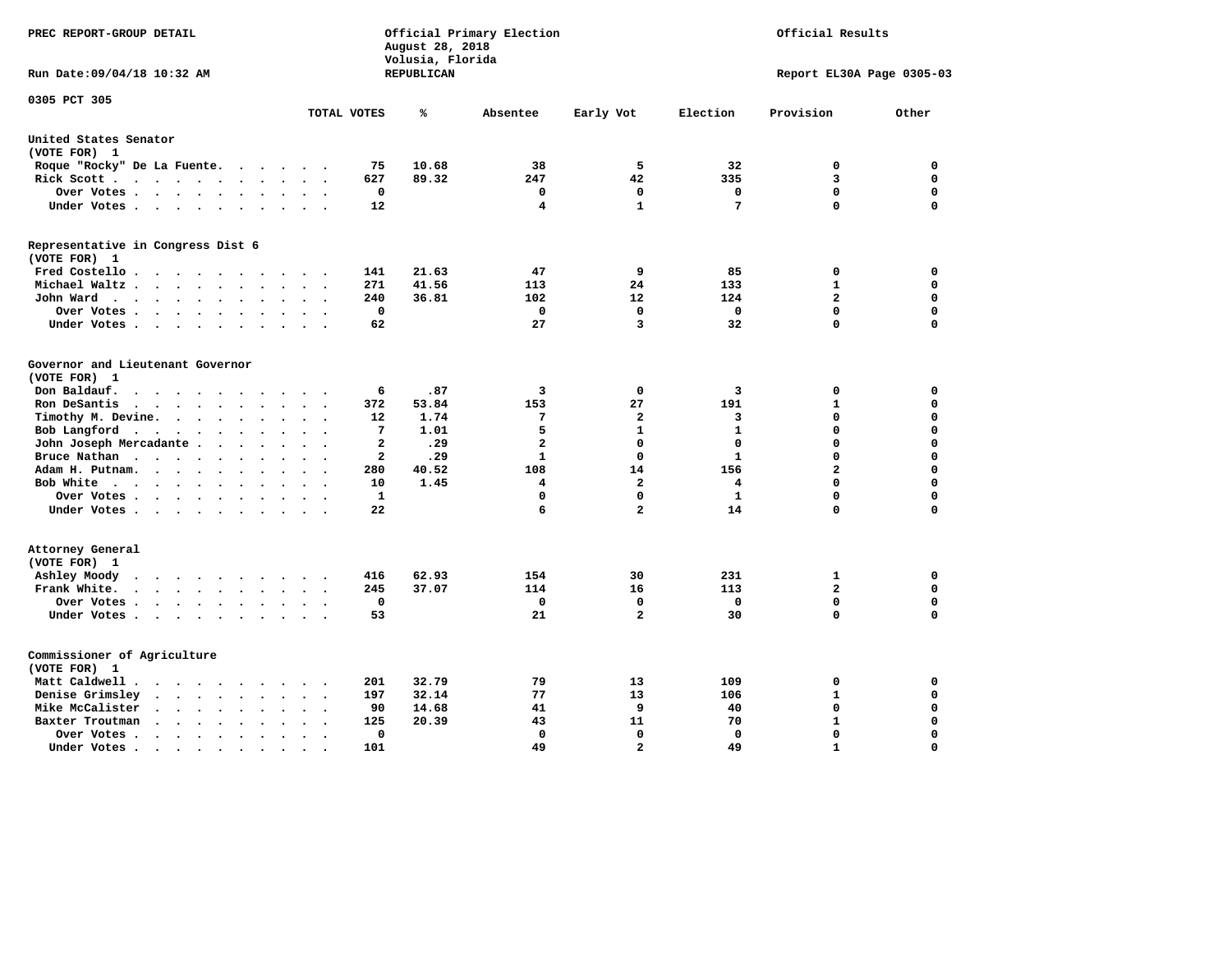| PREC REPORT-GROUP DETAIL                                                                                                        | Official Primary Election<br>Official Results<br>August 28, 2018<br>Volusia, Florida |                    |              |             |                         |                           |             |
|---------------------------------------------------------------------------------------------------------------------------------|--------------------------------------------------------------------------------------|--------------------|--------------|-------------|-------------------------|---------------------------|-------------|
| Run Date: 09/04/18 10:32 AM                                                                                                     |                                                                                      | <b>NONPARTISAN</b> |              |             |                         | Report EL30A Page 0305-04 |             |
| 0305 PCT 305                                                                                                                    | TOTAL VOTES                                                                          | ℁                  | Absentee     | Early Vot   | Election                | Provision                 | Other       |
| Circuit Judge 7th Judicial, Grp 15                                                                                              |                                                                                      |                    |              |             |                         |                           |             |
| (VOTE FOR) 1                                                                                                                    |                                                                                      |                    |              |             |                         |                           |             |
| Linda L. Gaustad                                                                                                                | 422                                                                                  | 38.82              | 167          | 53          | 200                     | $\mathbf{2}$              | 0           |
| Sebrina L. Slack<br>$\sim$                                                                                                      | 369                                                                                  | 33.95              | 148          | 36          | 185                     | 0                         | 0           |
| Ryan Will $\cdots$ $\cdots$<br>$\bullet$                                                                                        | 296<br>$\sim$                                                                        | 27.23              | 134          | 16          | 145                     | $\mathbf{1}$              | 0           |
| Over Votes<br>$\ddot{\phantom{0}}$<br>$\bullet$<br>$\ddot{\phantom{a}}$                                                         | 1<br>$\sim$<br>$\overline{\phantom{a}}$                                              |                    | 0            | 0           | 1                       | 0                         | 0           |
| Under Votes                                                                                                                     | 209<br>$\overline{\phantom{a}}$                                                      |                    | 80           | 10          | 119                     | 0                         | $\mathbf 0$ |
| County Judge 7th Judicial, Grp 5                                                                                                |                                                                                      |                    |              |             |                         |                           |             |
| (VOTE FOR) 1                                                                                                                    |                                                                                      |                    |              |             |                         |                           |             |
| Steve Burk .<br>.                                                                                                               | 414                                                                                  | 38.91              | 157          | 46          | 210                     | 1                         | 0           |
| Dawn "Pam" Fields.<br>$\bullet$<br>$\bullet$                                                                                    | 650<br>$\bullet$<br>$\ddot{\phantom{0}}$                                             | 61.09              | 287          | 57          | 304                     | $\mathbf{2}$              | 0           |
| Over Votes<br>$\bullet$                                                                                                         | $\mathbf 0$                                                                          |                    | $\mathbf 0$  | $\mathbf 0$ | $\mathbf 0$             | 0                         | $\mathbf 0$ |
| Under Votes<br>$\ddot{\phantom{1}}$<br>$\bullet$                                                                                | 233                                                                                  |                    | 85           | 12          | 136                     | $\Omega$                  | $\mathbf 0$ |
| County Council at Large                                                                                                         |                                                                                      |                    |              |             |                         |                           |             |
| (VOTE FOR) 1                                                                                                                    |                                                                                      |                    |              |             |                         |                           |             |
| L. Ronald Durham.<br>$\cdot$<br>$\cdot$                                                                                         | 314                                                                                  | 26.72              | 117          | 41          | 155                     | 1                         | 0           |
| Ben F. Johnson.<br>$\ddot{\phantom{a}}$<br>$\ddot{\phantom{a}}$<br>$\cdot$<br>$\cdot$                                           | 858<br>$\cdot$<br>$\ddot{\phantom{0}}$                                               | 73.02              | 363          | 71          | 423                     | $\mathbf{1}$              | 0           |
| WRITE-IN.<br>$\ddot{\phantom{1}}$<br>$\cdots$<br>$\sim$                                                                         | 3                                                                                    | .26                | 1            | 0           | 2                       | $\mathbf 0$               | $\mathbf 0$ |
| Over Votes.<br>$\sim$ $\sim$ $\sim$ $\sim$ $\sim$<br>$\sim$                                                                     | 0                                                                                    |                    | 0            | 0           | $\mathbf 0$             | 0                         | 0           |
| Under Votes<br>$\cdot$                                                                                                          | 122<br>$\sim$ $\sim$                                                                 |                    | 48           | 3           | 70                      | $\mathbf{1}$              | $\mathbf 0$ |
| County Council Member District 5                                                                                                |                                                                                      |                    |              |             |                         |                           |             |
| (VOTE FOR)<br>1                                                                                                                 |                                                                                      |                    |              |             |                         |                           |             |
| Dan Hunt.<br>$\bullet$<br>.                                                                                                     | 612                                                                                  | 53.78              | 268          | 54          | 289                     | 1                         | 0           |
| Fred Lowry.<br><b>Contract Contract Contract</b><br>$\ddot{\phantom{a}}$<br>$\bullet$<br>$\sim$                                 | 523                                                                                  | 45.96              | 199          | 56          | 266                     | $\overline{a}$            | $\mathbf 0$ |
| WRITE-IN.<br>$\cdots$<br>$\bullet$<br>$\cdot$                                                                                   | 3                                                                                    | .26                | $\mathbf{1}$ | $\mathbf 0$ | $\overline{\mathbf{2}}$ | 0                         | 0           |
| Over Votes<br>$\sim$<br>$\bullet$<br>$\cdot$                                                                                    | 1<br>$\ddot{\phantom{a}}$                                                            |                    | $\mathbf 0$  | 0           | 1                       | $\mathbf 0$               | 0           |
| Under Votes                                                                                                                     | 158                                                                                  |                    | 61           | 5           | 92                      | $\mathbf 0$               | $\mathbf 0$ |
| School Board Member District 1                                                                                                  |                                                                                      |                    |              |             |                         |                           |             |
| (VOTE FOR) 1                                                                                                                    |                                                                                      |                    |              |             |                         |                           |             |
| Al Bouie.<br>$\bullet$<br>$\sim$ $\sim$ $\sim$ $\sim$ $\sim$ $\sim$<br>$\sim$ $\sim$<br>$\cdot$<br>$\cdot$                      | 248                                                                                  | 22.82              | 107          | 32          | 109                     | $\mathbf 0$               | 0           |
| Jamie Michele Haynes.                                                                                                           | 504<br>$\bullet$<br>$\overline{\phantom{a}}$                                         | 46.37              | 195          | 44          | 263                     | $\overline{a}$            | $\mathbf 0$ |
| Leslie LaRue<br>$\ddot{\phantom{a}}$<br>$\ddot{\phantom{a}}$<br>$\ddot{\phantom{a}}$                                            | 335<br>$\ddot{\phantom{a}}$<br>$\overline{\phantom{a}}$                              | 30.82              | 144          | 27          | 164                     | 0                         | 0           |
| Over Votes                                                                                                                      | 0                                                                                    |                    | 0            | 0           | 0                       | 0                         | $\mathbf 0$ |
| Under Votes<br>$\cdot$<br>$\sim$                                                                                                | 210                                                                                  |                    | 83           | 12          | 114                     | $\mathbf{1}$              | $\mathbf 0$ |
| W Volusia Hospital Auth Grp A, Seat 1<br>(VOTE FOR) 1                                                                           |                                                                                      |                    |              |             |                         |                           |             |
| John M. Hill                                                                                                                    | 529                                                                                  | 49.86              | 224          | 52          | 251                     | $\mathbf{2}$              | 0           |
| $\ddot{\phantom{1}}$<br>$\cdots$                                                                                                | 261                                                                                  | 24.60              | 104          | 19          | 138                     | $\mathbf 0$               | 0           |
| Raymond Long<br>$\ddot{\phantom{0}}$<br>$\sim$                                                                                  | $\ddot{\phantom{0}}$                                                                 | 25.54              | 117          |             | 120                     | $\mathbf 0$               | 0           |
| Voloria Manning<br>$\sim$ $\sim$ $\sim$<br>$\ddot{\phantom{a}}$<br>$\ddot{\phantom{1}}$<br>$\bullet$                            | 271                                                                                  |                    |              | 34          |                         | 0                         |             |
| Over Votes .<br>$\cdots$<br>$\cdot$<br>$\cdot$                                                                                  | $\mathbf 0$<br>$\cdot$<br>$\ddot{\phantom{0}}$                                       |                    | $\mathbf 0$  | 0           | $\mathbf 0$             |                           | 0           |
| Under Votes.<br>the contract of the contract of the contract of the contract of the contract of the contract of the contract of | 236                                                                                  |                    | 84           | 10          | 141                     | $\mathbf{1}$              | $\mathbf 0$ |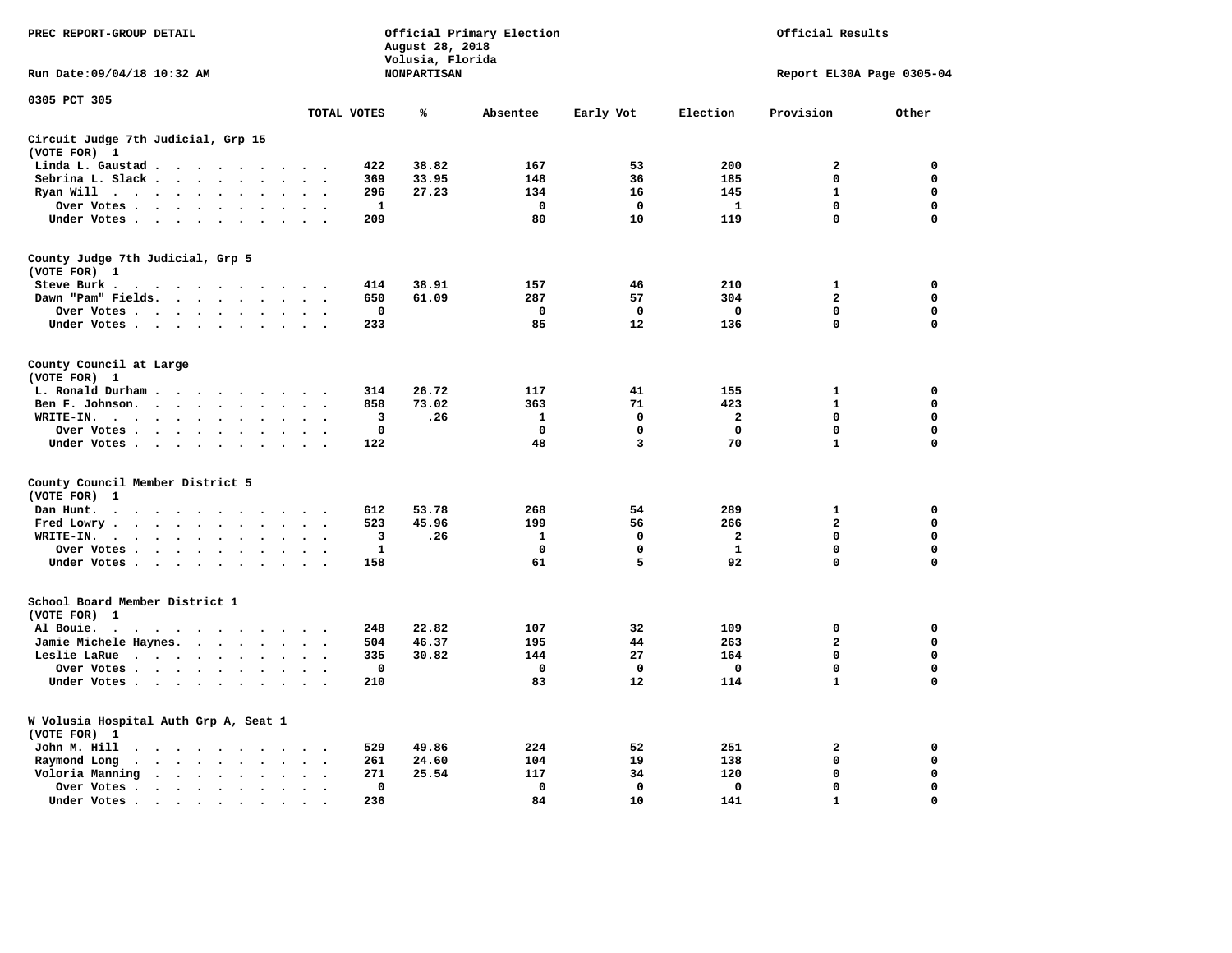| PREC REPORT-GROUP DETAIL                              |             | August 28, 2018<br>Volusia, Florida | Official Primary Election |           |          | Official Results          |          |
|-------------------------------------------------------|-------------|-------------------------------------|---------------------------|-----------|----------|---------------------------|----------|
| Run Date: 09/04/18 10:32 AM                           |             | <b>NONPARTISAN</b>                  |                           |           |          | Report EL30A Page 0305-05 |          |
| 0305 PCT 305                                          |             |                                     |                           |           |          |                           |          |
|                                                       | TOTAL VOTES | %ะ                                  | Absentee                  | Early Vot | Election | Provision                 | Other    |
| W Volusia Hospital Auth Grp B, Seat 2<br>(VOTE FOR) 1 |             |                                     |                           |           |          |                           |          |
| Michael Ray.                                          |             | 33.17<br>343                        | 135                       | 42        | 165      | 1                         | 0        |
| Kathie D. Shepard.                                    |             | 39.56<br>409                        | 175                       | 42        | 191      | 1                         | 0        |
| Brian Soukup                                          |             | 27.27<br>282                        | 120                       | 19        | 143      | 0                         | 0        |
| Over Votes                                            |             | $\mathbf{o}$                        | $\Omega$                  | 0         | $\Omega$ | 0                         | 0        |
| Under Votes                                           |             | 263                                 | 99                        | 12        | 151      | 1                         | $\Omega$ |
| City of DeBary Seat 3<br>(VOTE FOR) 1                 |             |                                     |                           |           |          |                           |          |
| Bret George Douglas                                   |             | 26.76<br>316                        | 123                       | 28        | 164      | 1                         | 0        |
| Howard Gates                                          |             | 28.28<br>334                        | 141                       | 34        | 158      | 1                         | 0        |
| Patricia Stevenson                                    |             | 44.96<br>531                        | 218                       | 49        | 264      | $\Omega$                  | 0        |
| Over Votes                                            |             | $\mathbf{o}$                        | 0                         | 0         | $\Omega$ | $\Omega$                  |          |
| Under Votes                                           |             | 116                                 | 47                        | 4         | 64       | 1                         | 0        |
| City of DeBary Seat 4<br>(VOTE FOR) 1                 |             |                                     |                           |           |          |                           |          |
| Phyllis Butlien                                       |             | 32.91<br>386                        | 158                       | 40        | 187      | 1                         | 0        |
| Eugene G. Kowalski                                    |             | 37.25<br>437                        | 169                       | 27        | 240      | 1                         | 0        |
| William Sell                                          |             | 29.84<br>350                        | 154                       | 43        | 153      | 0                         | 0        |
| Over Votes                                            |             | 0                                   | 0                         | 0         | 0        | 0                         | 0        |
| Under Votes.                                          |             | 124                                 | 48                        | 5         | 70       |                           | $\Omega$ |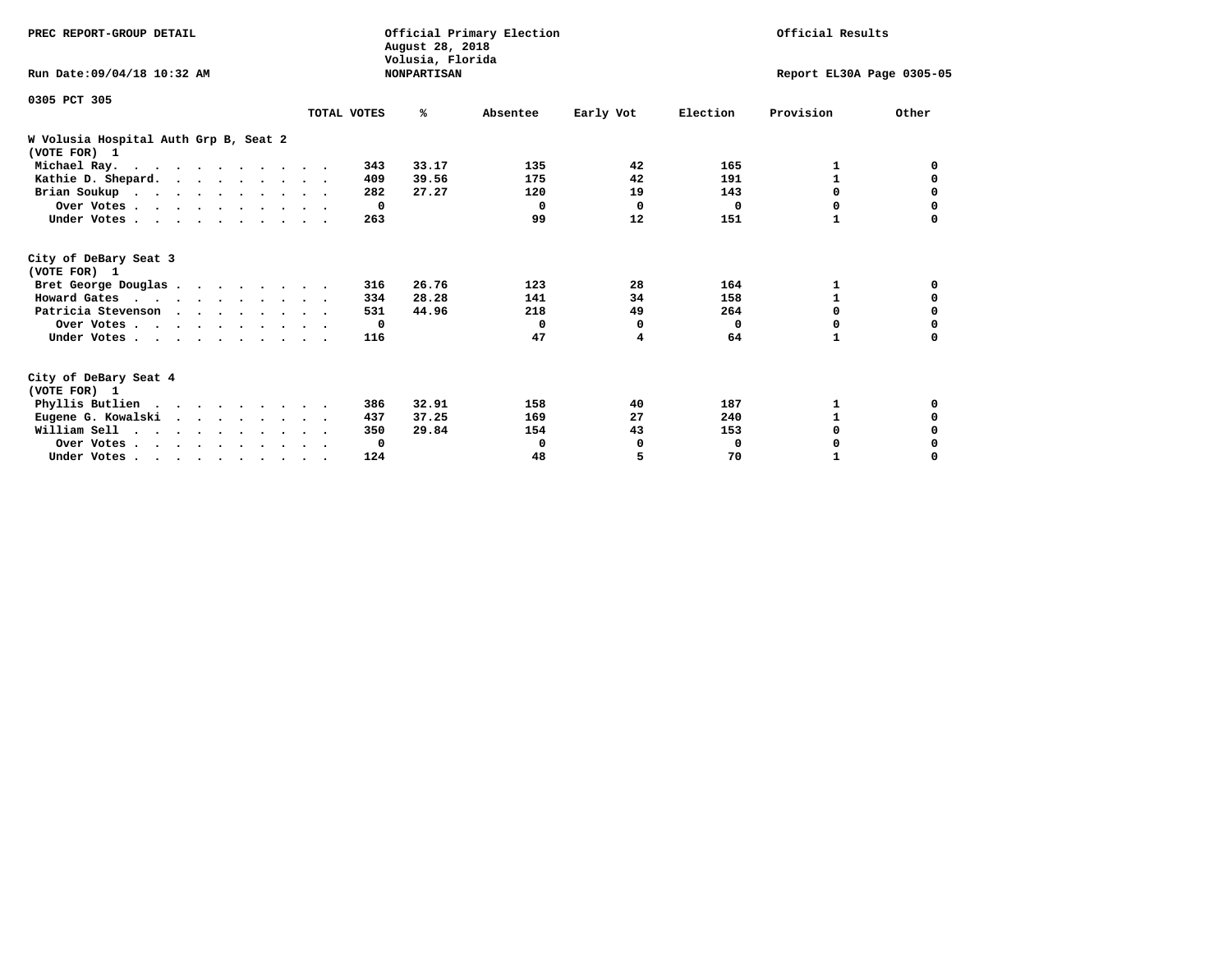| PREC REPORT-GROUP DETAIL               |  |                                         |             | August 28, 2018<br>Volusia, Florida | Official Primary Election |           |          | Official Results          |       |
|----------------------------------------|--|-----------------------------------------|-------------|-------------------------------------|---------------------------|-----------|----------|---------------------------|-------|
| Run Date: 09/04/18 10:32 AM            |  |                                         |             | <b>STATISTICS</b>                   |                           |           |          | Report EL30A Page 0306-01 |       |
| 0306 PCT 306                           |  |                                         |             |                                     |                           |           |          |                           |       |
|                                        |  |                                         | TOTAL VOTES | %ะ                                  | Absentee                  | Early Vot | Election | Provision                 | Other |
| REGISTERED VOTERS - TOTAL              |  |                                         | 4,479       |                                     |                           |           |          |                           |       |
| REGISTERED VOTERS - DEMOCRATIC         |  | $\sim$ $\sim$ $\sim$ $\sim$             | 1,153       | 25.74                               |                           |           |          |                           |       |
| REGISTERED VOTERS - REPUBLICAN         |  |                                         | 2,148       | 47.96                               |                           |           |          |                           |       |
| REGISTERED VOTERS - NONPARTISAN        |  |                                         | 1,178       |                                     |                           |           |          |                           |       |
| BALLOTS CAST - TOTAL.                  |  |                                         | 1,598       |                                     | 832                       | 141       | 625      | 0                         |       |
| BALLOTS CAST - DEMOCRATIC              |  |                                         | 455         | 28.47                               | 222                       | 61        | 172      |                           |       |
| BALLOTS CAST - REPUBLICAN              |  |                                         | 908         | 56.82                               | 446                       | 73        | 389      | 0                         |       |
| BALLOTS CAST - NONPARTISAN.            |  |                                         | 235         | 14.71                               | 164                       |           | 64       |                           |       |
| BALLOTS CAST - BLANK.                  |  |                                         | 5           | .31                                 | 0                         | 0         |          | 0                         |       |
| VOTER TURNOUT - TOTAL<br>.             |  |                                         |             | 35.68                               |                           |           |          |                           |       |
| VOTER TURNOUT - DEMOCRATIC.            |  | $\cdot$ $\cdot$ $\cdot$ $\cdot$ $\cdot$ |             | 39.46                               |                           |           |          |                           |       |
| VOTER TURNOUT - REPUBLICAN.<br>$\cdot$ |  |                                         |             | 42.27                               |                           |           |          |                           |       |
| VOTER TURNOUT - BLANK                  |  |                                         |             | .11                                 |                           |           |          |                           |       |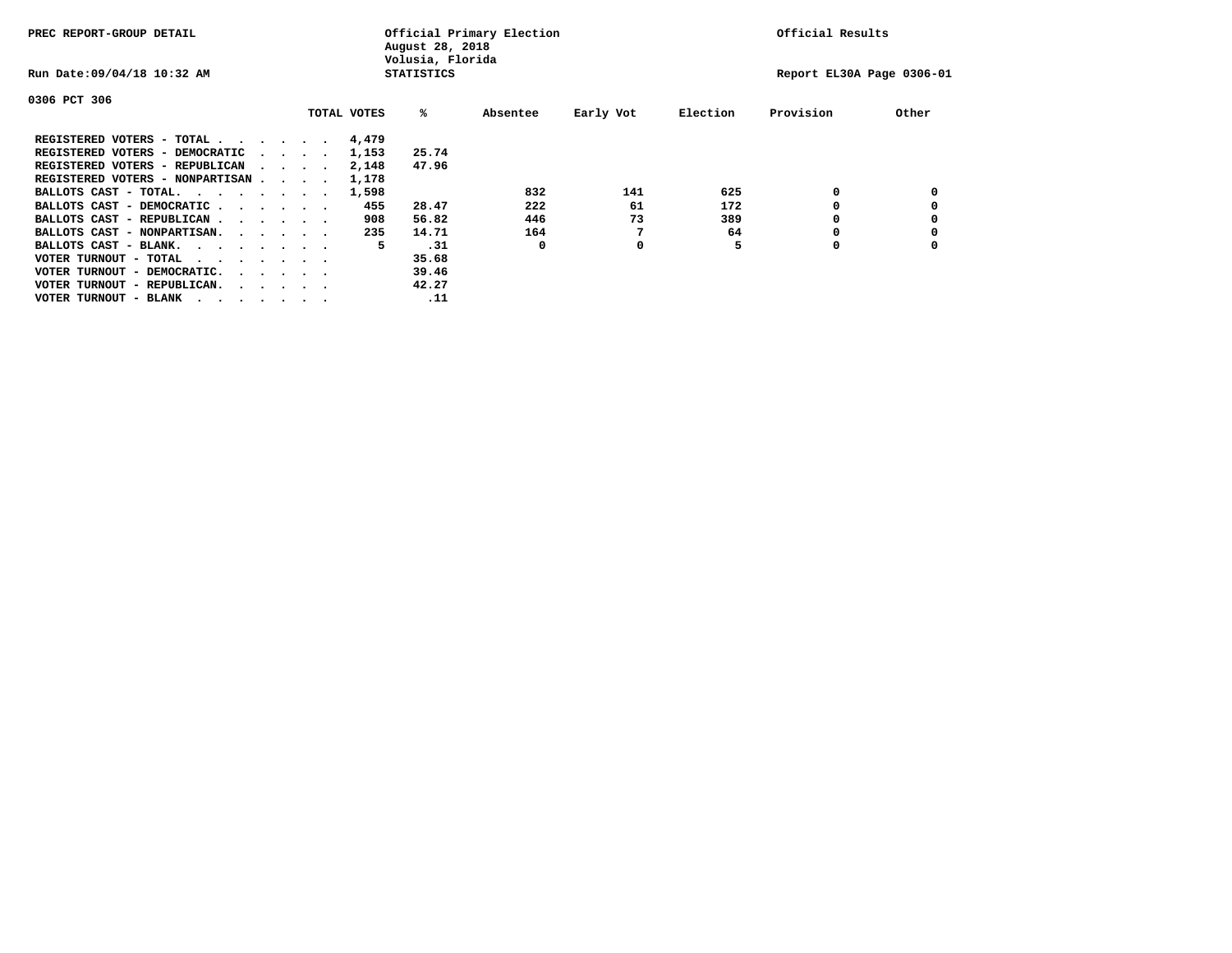| PREC REPORT-GROUP DETAIL                                                                                                                                                       |                                      | August 28, 2018<br>Volusia, Florida | Official Primary Election |                         |             | Official Results          |             |
|--------------------------------------------------------------------------------------------------------------------------------------------------------------------------------|--------------------------------------|-------------------------------------|---------------------------|-------------------------|-------------|---------------------------|-------------|
| Run Date: 09/04/18 10:32 AM                                                                                                                                                    |                                      | DEMOCRATIC                          |                           |                         |             | Report EL30A Page 0306-02 |             |
| 0306 PCT 306                                                                                                                                                                   |                                      |                                     |                           |                         |             |                           |             |
|                                                                                                                                                                                | TOTAL VOTES                          | ℁                                   | Absentee                  | Early Vot               | Election    | Provision                 | Other       |
| Representative in Congress Dist 6                                                                                                                                              |                                      |                                     |                           |                         |             |                           |             |
| (VOTE FOR) 1                                                                                                                                                                   |                                      |                                     |                           |                         |             |                           |             |
| Stephen Sevigny<br>$\bullet$<br>$\sim$<br>$\cdots$<br>$\sim$                                                                                                                   | 71                                   | 16.78                               | 32                        | 13                      | 26          | 0                         | $\mathbf 0$ |
| Nancy Soderberg<br>$\cdots$<br>$\bullet$<br>$\bullet$<br>$\ddot{\phantom{1}}$                                                                                                  | 273                                  | 64.54                               | 135                       | 40                      | 98          | 0                         | 0           |
| John Upchurch.<br>$\bullet$<br>$\ddot{\phantom{a}}$                                                                                                                            | 79                                   | 18.68                               | 41                        | 6                       | 32          | 0                         | $\mathbf 0$ |
| Over Votes .<br>$\begin{array}{cccccccccccccc} \bullet & \bullet & \bullet & \bullet & \bullet & \bullet & \bullet & \bullet \end{array}$<br>$\bullet$<br>$\bullet$<br>$\cdot$ | 0<br>$\ddot{\phantom{0}}$            |                                     | 0                         | 0                       | 0           | $\mathbf 0$               | $\mathbf 0$ |
| Under Votes<br>$\ddot{\phantom{0}}$<br>$\sim$<br>$\ddot{\phantom{a}}$                                                                                                          | 32                                   |                                     | 14                        | $\overline{a}$          | 16          | 0                         | $\mathbf 0$ |
| Governor and Lieutenant Governor                                                                                                                                               |                                      |                                     |                           |                         |             |                           |             |
| (VOTE FOR) 1                                                                                                                                                                   |                                      |                                     |                           |                         |             |                           |             |
| Andrew Gillum.<br>$\sim$ $\sim$ $\sim$                                                                                                                                         | 81                                   | 18.28                               | 19                        | 15                      | 47          | 0                         | 0           |
| Gwen Graham.<br>$\cdot$<br>$\bullet$<br>$\ddot{\phantom{a}}$<br>$\sim$<br>$\bullet$<br>$\sim$                                                                                  | 217                                  | 48.98                               | 118                       | 27                      | 72          | 0                         | $\mathbf 0$ |
| Jeff Greene.<br>$\sim$ $\sim$ $\sim$ $\sim$<br>$\bullet$                                                                                                                       | 55                                   | 12.42                               | 35                        | 5                       | 15          | 0                         | $\mathbf 0$ |
| Chris King<br>$\ddot{\phantom{a}}$<br>$\bullet$                                                                                                                                | 14                                   | 3.16                                | 8                         | $\mathbf{1}$            | 5           | $\Omega$                  | $\Omega$    |
| Philip Levine .<br>$\sim$ $\sim$<br>$\bullet$<br>$\sim$<br>$\bullet$<br>$\bullet$<br>$\bullet$<br>$\ddot{\phantom{a}}$                                                         | 68<br>$\ddot{\phantom{0}}$           | 15.35                               | 30                        | 13                      | 25          | 0                         | $\mathbf 0$ |
| Alex "Lundy" Lundmark<br>$\ddot{\phantom{a}}$<br>$\ddot{\phantom{1}}$<br>$\bullet$                                                                                             | 1                                    | .23                                 | 1                         | 0                       | 0           | 0                         | $\mathbf 0$ |
| John Wetherbee.<br>$\bullet$<br>$\sim$ $\sim$<br>$\ddot{\phantom{a}}$<br>$\ddot{\phantom{a}}$                                                                                  | 7                                    | 1.58                                | $\overline{\mathbf{4}}$   | $\mathbf{0}$            | 3           | 0                         | $\Omega$    |
| Over Votes .<br>$\sim$<br>$\sim$<br>$\sim$ $\sim$<br>$\overline{\phantom{a}}$                                                                                                  | 3                                    |                                     | 3                         | 0                       | $\mathbf 0$ | 0                         | $\mathbf 0$ |
| Under Votes.<br>$\cdot$ $\cdot$ $\cdot$ $\cdot$<br>$\bullet$                                                                                                                   | 9                                    |                                     | 4                         | $\mathbf{0}$            | 5           | 0                         | $\Omega$    |
|                                                                                                                                                                                |                                      |                                     |                           |                         |             |                           |             |
| Attorney General                                                                                                                                                               |                                      |                                     |                           |                         |             |                           |             |
| (VOTE FOR) 1                                                                                                                                                                   |                                      |                                     |                           |                         |             |                           |             |
| Sean Shaw<br>$\sim$ $\sim$<br>.                                                                                                                                                | 280                                  | 70.89                               | 137                       | 47                      | 96          | 0                         | 0           |
| Ryan Torrens<br>$\mathbf{r}$ , and $\mathbf{r}$ , and $\mathbf{r}$<br>$\ddot{\phantom{a}}$<br>$\ddot{\phantom{a}}$<br>$\cdot$ $\cdot$                                          | 115<br>$\bullet$                     | 29.11                               | 60                        | 10                      | 45          | 0                         | $\mathbf 0$ |
| Over Votes.<br>$\sim$ $\sim$ $\sim$ $\sim$ $\sim$<br>$\ddot{\phantom{a}}$<br>$\cdot$                                                                                           | $\mathbf 0$                          |                                     | $\mathbf 0$               | $\mathbf 0$             | $\mathbf 0$ | 0                         | $\mathbf 0$ |
| Under Votes<br>$\bullet$<br>$\bullet$<br>$\bullet$ $\bullet$                                                                                                                   | 60                                   |                                     | 25                        | $\overline{\mathbf{4}}$ | 31          | 0                         | $\mathbf 0$ |
| Commissioner of Agriculture<br>(VOTE FOR) 1                                                                                                                                    |                                      |                                     |                           |                         |             |                           |             |
| Nicole "Nikki" Fried.<br>$\cdot$ $\cdot$ $\cdot$ $\cdot$                                                                                                                       | 244                                  | 60.40                               | 117                       | 43                      | 84          | 0                         | 0           |
| Jeffrey Duane Porter.<br>$\sim$ $\sim$ $\sim$ $\sim$<br>$\ddot{\phantom{a}}$                                                                                                   | 62                                   | 15.35                               | 28                        | $7\phantom{.0}$         | 27          | 0                         | $\mathbf 0$ |
| Roy David Walker<br>$\bullet$                                                                                                                                                  | 98                                   | 24.26                               | 53                        | 6                       | 39          | $\mathbf 0$               | $\mathbf 0$ |
| Over Votes<br>$\cdot$<br>$\bullet$                                                                                                                                             | 0<br>$\ddot{\phantom{0}}$            |                                     | $\Omega$                  | 0                       | 0           | 0                         | $\mathbf 0$ |
| Under Votes<br>$\ddot{\phantom{1}}$<br>$\bullet$                                                                                                                               | 51                                   |                                     | 24                        | 5                       | 22          | 0                         | 0           |
| State Representative District 27<br>(VOTE FOR) 1                                                                                                                               |                                      |                                     |                           |                         |             |                           |             |
| Neil Henrichsen<br>$\sim$                                                                                                                                                      | 98                                   | 23.39                               | 40                        | 16                      | 42          | 0                         | 0           |
| $\ddot{\phantom{a}}$<br>$\ddot{\phantom{a}}$<br>$\cdot$<br>Carol Lawrence.                                                                                                     | 321                                  | 76.61                               | 171                       | 38                      | 112         | 0                         | $\mathbf 0$ |
| $\cdot$ $\cdot$ $\cdot$ $\cdot$<br>$\bullet$<br>$\bullet$                                                                                                                      | $\ddot{\phantom{0}}$<br>$\mathbf{0}$ |                                     | $\mathbf 0$               | $\mathbf 0$             | $\mathbf 0$ | $\mathbf 0$               | $\mathbf 0$ |
| Over Votes .<br>$\bullet$ .<br><br><br><br><br><br><br><br><br><br><br><br><br>$\ddot{\phantom{a}}$<br>$\bullet$                                                               |                                      |                                     |                           |                         |             |                           |             |
| Under Votes.<br>$\cdots$<br>$\sim$                                                                                                                                             | 36                                   |                                     | 11                        | $7\phantom{.0}$         | 18          | $\Omega$                  | $\Omega$    |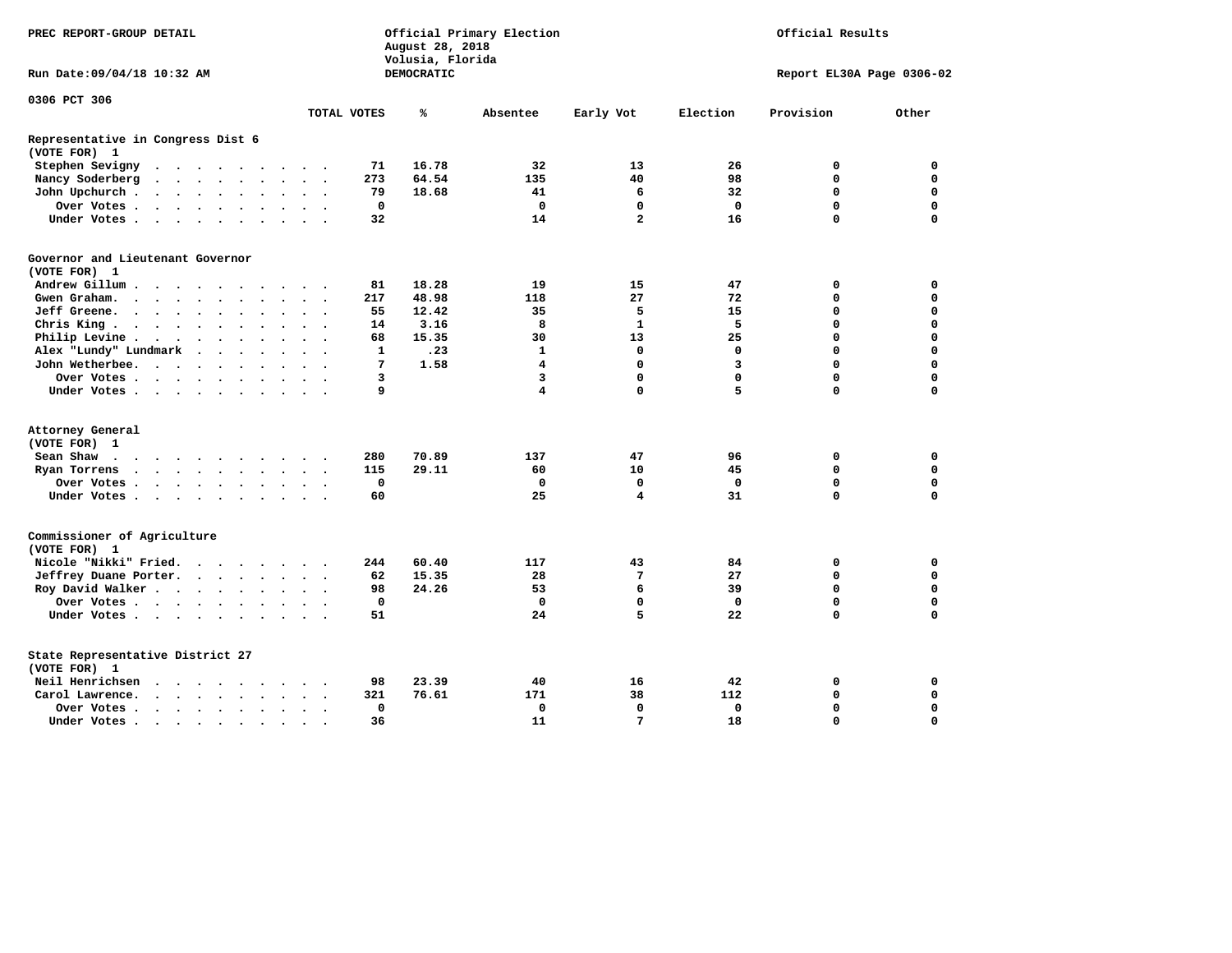| PREC REPORT-GROUP DETAIL                                                                                                                    |                                                     | August 28, 2018<br>Volusia, Florida | Official Primary Election    | Official Results         |                  |                            |             |  |
|---------------------------------------------------------------------------------------------------------------------------------------------|-----------------------------------------------------|-------------------------------------|------------------------------|--------------------------|------------------|----------------------------|-------------|--|
| Run Date: 09/04/18 10:32 AM                                                                                                                 |                                                     | REPUBLICAN                          |                              |                          |                  | Report EL30A Page 0306-03  |             |  |
| 0306 PCT 306                                                                                                                                | TOTAL VOTES                                         | ℁                                   | Absentee                     | Early Vot                | Election         | Provision                  | Other       |  |
| United States Senator                                                                                                                       |                                                     |                                     |                              |                          |                  |                            |             |  |
| (VOTE FOR) 1                                                                                                                                |                                                     |                                     |                              |                          |                  |                            |             |  |
| Roque "Rocky" De La Fuente.<br>$\cdots$                                                                                                     | 50<br>$\sim$<br>$\overline{\phantom{a}}$            | 5.59                                | 22                           | 8                        | 20               | 0                          | $\mathbf 0$ |  |
| Rick Scott<br>$\bullet$                                                                                                                     | 845                                                 | 94.41                               | 416                          | 65                       | 364              | $\mathbf 0$                | 0           |  |
| Over Votes                                                                                                                                  | 0<br>$\bullet$<br>$\bullet$<br>$\ddot{\phantom{0}}$ |                                     | $\mathbf 0$                  | $\mathbf 0$              | $\mathbf 0$      | $\mathbf 0$                | 0           |  |
| Under Votes                                                                                                                                 | 13                                                  |                                     | 8                            | $\mathbf 0$              | 5                | $\mathbf 0$                | $\mathbf 0$ |  |
| Representative in Congress Dist 6                                                                                                           |                                                     |                                     |                              |                          |                  |                            |             |  |
| (VOTE FOR) 1<br>Fred Costello                                                                                                               | 158                                                 | 18.90                               | 76                           | 15                       | 67               | 0                          | 0           |  |
| Michael Waltz<br>$\ddot{\phantom{a}}$<br>$\sim$                                                                                             | 371                                                 | 44.38                               | 182                          | 29                       | 160              | $\mathbf 0$                | $\mathbf 0$ |  |
| John Ward<br>$\ddot{\phantom{a}}$                                                                                                           | 307<br>$\bullet$                                    | 36.72                               | 150                          | 24                       | 133              | $\mathbf 0$                | $\mathbf 0$ |  |
| Over Votes .<br>.<br>$\sim$                                                                                                                 | $\overline{a}$                                      |                                     | 0                            | $\mathbf{0}$             | $\overline{a}$   | $\mathbf 0$                | $\mathbf 0$ |  |
| Under Votes<br>$\overline{\phantom{a}}$                                                                                                     | 70                                                  |                                     | 38                           | 5                        | 27               | $\mathbf 0$                | $\Omega$    |  |
|                                                                                                                                             |                                                     |                                     |                              |                          |                  |                            |             |  |
| Governor and Lieutenant Governor<br>(VOTE FOR) 1                                                                                            |                                                     |                                     |                              |                          |                  |                            |             |  |
| Don Baldauf.                                                                                                                                | 5                                                   | .56                                 | 4                            | $\mathbf 0$              | $\mathbf{1}$     | 0                          | 0           |  |
| $\ddot{\phantom{a}}$<br>$\sim$<br>Ron DeSantis<br>$\ddot{\phantom{a}}$                                                                      | 554                                                 | 62.60                               | 270                          | 46                       | 238              | $\mathbf 0$                | 0           |  |
|                                                                                                                                             | 5                                                   | .56                                 | 1                            | 1                        | 3                | $\mathbf 0$                | $\mathbf 0$ |  |
| Timothy M. Devine.<br>$\bullet$                                                                                                             | 9                                                   |                                     |                              | $\mathbf 0$              |                  | $\mathbf 0$                | 0           |  |
| Bob Langford<br>$\sim$<br>$\bullet$<br>$\ddot{\phantom{0}}$                                                                                 | $\ddot{\phantom{a}}$<br>$\overline{a}$              | 1.02<br>.23                         | 6<br>$\overline{\mathbf{2}}$ | $\mathbf 0$              | 3<br>$\mathbf 0$ | $\mathbf 0$                | $\mathbf 0$ |  |
| John Joseph Mercadante                                                                                                                      | $\sim$ $\sim$<br>$\ddot{\phantom{1}}$               | .56                                 | 3                            | $\mathbf 0$              | $\mathbf{2}$     | $\mathbf 0$                | $\mathbf 0$ |  |
| Bruce Nathan<br>$\cdots$<br>$\bullet$<br>$\ddot{\phantom{a}}$                                                                               | 5                                                   |                                     |                              |                          | 127              | $\mathbf 0$                | 0           |  |
| Adam H. Putnam.<br>$\cdots$<br>$\sim$                                                                                                       | 290                                                 | 32.77                               | 140                          | 23                       |                  |                            |             |  |
| Bob White<br>$\bullet$                                                                                                                      | 15<br>$\ddot{\phantom{a}}$                          | 1.69                                | 7                            | $\mathbf{1}$<br>$\Omega$ | 7                | $\mathbf 0$<br>$\mathbf 0$ | 0           |  |
| Over Votes .<br>$\cdots$                                                                                                                    | $\overline{\mathbf{2}}$                             |                                     | 1                            |                          | ${\bf 1}$<br>7   | $\Omega$                   | 0           |  |
| Under Votes                                                                                                                                 | 21                                                  |                                     | 12                           | $\mathbf{2}$             |                  |                            | $\mathbf 0$ |  |
| Attorney General                                                                                                                            |                                                     |                                     |                              |                          |                  |                            |             |  |
| (VOTE FOR) 1                                                                                                                                |                                                     |                                     |                              |                          |                  |                            |             |  |
| Ashley Moody<br>$\ddot{\phantom{0}}$<br>$\cdots$<br>$\sim$ $\sim$                                                                           | 475<br>$\cdot$                                      | 56.01                               | 200                          | 38                       | 237              | 0                          | 0           |  |
| Frank White.<br>$\cdot$ $\cdot$ $\cdot$ $\cdot$ $\cdot$<br>$\overline{\phantom{a}}$                                                         | 373                                                 | 43.99                               | 214                          | 31                       | 128              | $\mathbf 0$                | $\mathbf 0$ |  |
| Over Votes .<br>$\sim$ $\sim$ $\sim$ $\sim$ $\sim$<br>$\ddot{\phantom{1}}$                                                                  | $\mathbf 0$                                         |                                     | $\Omega$                     | $\mathbf 0$              | $\mathbf{0}$     | $\mathbf 0$                | $\mathbf 0$ |  |
| Under Votes<br>$\sim$ $\sim$<br>$\ddot{\phantom{0}}$                                                                                        | 60<br>$\cdot$                                       |                                     | 32                           | 4                        | 24               | $\Omega$                   | $\mathbf 0$ |  |
| Commissioner of Agriculture                                                                                                                 |                                                     |                                     |                              |                          |                  |                            |             |  |
| (VOTE FOR) 1                                                                                                                                |                                                     |                                     |                              |                          |                  |                            |             |  |
| Matt Caldwell.<br>$\cdot$ $\cdot$ $\cdot$ $\cdot$ $\cdot$<br>$\sim$                                                                         | 303<br>$\ddot{\phantom{a}}$                         | 38.07                               | 156                          | 28                       | 119              | 0                          | 0           |  |
| Denise Grimsley<br>$\bullet$ .<br><br><br><br><br><br><br><br><br><br><br><br><br>$\bullet$<br>$\ddot{\phantom{a}}$<br>$\ddot{\phantom{a}}$ | 223                                                 | 28.02                               | 77                           | 17                       | 129              | $\mathbf 0$                | 0           |  |
| Mike McCalister<br>$\cdots$<br>$\bullet$                                                                                                    | 107                                                 | 13.44                               | 63                           | 9                        | 35               | 0                          | 0           |  |
| Baxter Troutman<br>$\cdot$ $\cdot$ $\cdot$ $\cdot$<br>$\sim$<br>$\sim$                                                                      | 163                                                 | 20.48                               | 90                           | 10                       | 63               | 0                          | 0           |  |
| Over Votes .<br>$\sim$ $\sim$ $\sim$ $\sim$ $\sim$<br>$\bullet$<br>$\cdot$                                                                  | 0                                                   |                                     | 0                            | 0                        | $\Omega$         | $\mathbf 0$                | $\mathbf 0$ |  |
| Under Votes.<br>.                                                                                                                           | 112                                                 |                                     | 60                           | 9                        | 43               | $\Omega$                   | $\Omega$    |  |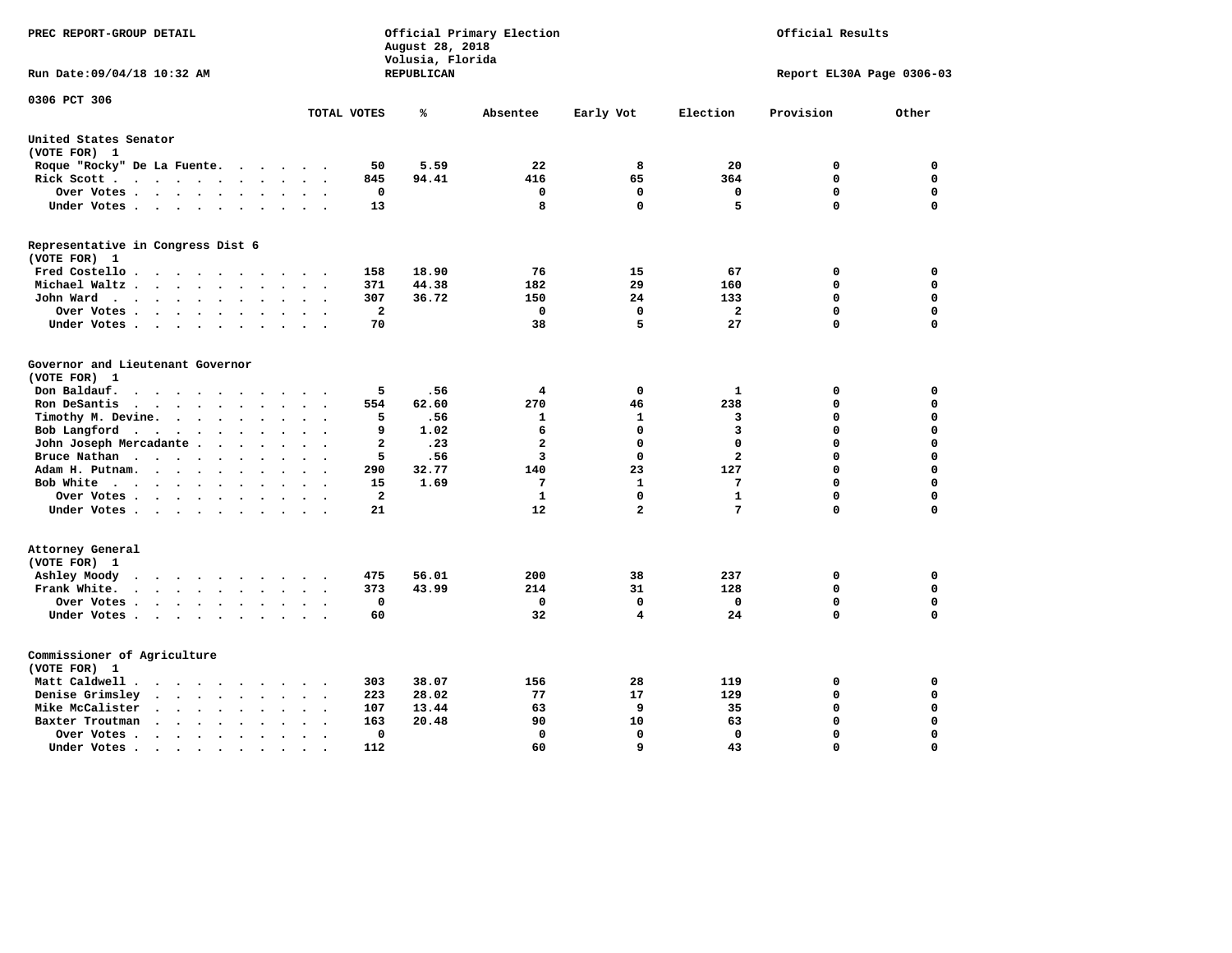| PREC REPORT-GROUP DETAIL                              |                                                                          |                                              |                                              |                                                  |             | August 28, 2018<br>Volusia, Florida | Official Primary Election |             |             | Official Results          |             |
|-------------------------------------------------------|--------------------------------------------------------------------------|----------------------------------------------|----------------------------------------------|--------------------------------------------------|-------------|-------------------------------------|---------------------------|-------------|-------------|---------------------------|-------------|
| Run Date: 09/04/18 10:32 AM                           |                                                                          |                                              |                                              |                                                  |             | <b>NONPARTISAN</b>                  |                           |             |             | Report EL30A Page 0306-04 |             |
| 0306 PCT 306                                          |                                                                          |                                              |                                              |                                                  | TOTAL VOTES | ℁                                   | Absentee                  | Early Vot   | Election    | Provision                 | Other       |
| Circuit Judge 7th Judicial, Grp 15<br>(VOTE FOR) 1    |                                                                          |                                              |                                              |                                                  |             |                                     |                           |             |             |                           |             |
| Linda L. Gaustad                                      |                                                                          |                                              | $\sim$                                       |                                                  | 531         | 39.83                               | 277                       | 46          | 208         | 0                         | 0           |
| Sebrina L. Slack                                      |                                                                          |                                              |                                              | $\overline{\phantom{a}}$                         | 386         | 28.96                               | 221                       | 32          | 133         | $\mathbf 0$               | $\mathbf 0$ |
| Ryan Will                                             | $\sim$                                                                   | $\ddot{\phantom{a}}$<br>$\ddot{\phantom{a}}$ |                                              |                                                  | 416         | 31.21                               | 220                       | 42          | 154         | 0                         | 0           |
| Over Votes                                            |                                                                          |                                              | $\bullet$                                    |                                                  | $\mathbf 0$ |                                     | $\mathbf 0$               | 0           | $\mathbf 0$ | 0                         | 0           |
| Under Votes                                           |                                                                          |                                              | $\ddot{\phantom{a}}$                         |                                                  | 265         |                                     | 114                       | 21          | 130         | 0                         | 0           |
| County Judge 7th Judicial, Grp 5<br>(VOTE FOR) 1      |                                                                          |                                              |                                              |                                                  |             |                                     |                           |             |             |                           |             |
| Steve Burk .                                          | .                                                                        |                                              |                                              |                                                  | 536         | 40.39                               | 284                       | 57          | 195         | $\mathbf 0$               | $\mathbf 0$ |
| Dawn "Pam" Fields.                                    |                                                                          |                                              | $\ddot{\phantom{a}}$<br>$\sim$               |                                                  | 791         | 59.61                               | 425                       | 65          | 301         | $\mathbf 0$               | 0           |
| Over Votes                                            |                                                                          |                                              |                                              |                                                  | 0           |                                     | 0                         | 0           | 0           | 0                         | 0           |
| Under Votes                                           |                                                                          |                                              |                                              | $\cdot$ .                                        | 271         |                                     | 123                       | 19          | 129         | $\mathbf 0$               | $\mathbf 0$ |
| County Council at Large<br>(VOTE FOR) 1               |                                                                          |                                              |                                              |                                                  |             |                                     |                           |             |             |                           |             |
| L. Ronald Durham                                      |                                                                          |                                              |                                              | $\cdot$ .                                        | 381         | 26.70                               | 194                       | 50          | 137         | $\mathbf 0$               | $\mathbf 0$ |
| Ben F. Johnson.                                       |                                                                          |                                              |                                              | $\sim$<br>$\overline{\phantom{a}}$               | 1,043       | 73.09                               | 557                       | 84          | 402         | $\mathbf 0$               | $\mathbf 0$ |
| WRITE-IN.                                             |                                                                          | $\ddot{\phantom{a}}$                         |                                              |                                                  | 3           | .21                                 | 3                         | 0           | 0           | 0                         | 0           |
| Over Votes                                            |                                                                          |                                              |                                              | $\sim$ $\sim$                                    | 0           |                                     | $\mathbf 0$               | 0           | 0           | 0                         | 0           |
| Under Votes                                           |                                                                          |                                              | $\cdot$ $\cdot$                              | $\cdot$ .                                        | 171         |                                     | 78                        | 7           | 86          | 0                         | $\mathbf 0$ |
| County Council Member District 1<br>(VOTE FOR) 1      |                                                                          |                                              |                                              |                                                  |             |                                     |                           |             |             |                           |             |
| Jeff Brower.<br>$\ddot{\phantom{0}}$                  | $\cdots$                                                                 | $\sim$ $\sim$                                |                                              |                                                  | 407         | 29.24                               | 189                       | 43          | 175         | 0                         | 0           |
| Barbara Girtman                                       | $\sim$<br>$\ddot{\phantom{a}}$<br>$\ddot{\phantom{a}}$                   | $\ddot{\phantom{a}}$<br>$\sim$               |                                              |                                                  | 350         | 25.14                               | 185                       | 39          | 126         | 0                         | 0           |
| Eddie Molina.                                         | $\cdots$                                                                 | $\bullet$                                    |                                              |                                                  | 143         | 10.27                               | 71                        | 15          | 57          | 0                         | 0           |
| Pat Patterson.                                        | $\sim$ $\sim$ $\sim$ $\sim$ $\sim$                                       | $\ddot{\phantom{a}}$<br>$\ddot{\phantom{a}}$ |                                              |                                                  | 492         | 35.34                               | 293                       | 26          | 173         | 0                         | 0           |
| Over Votes                                            |                                                                          |                                              | $\sim$<br>$\sim$                             |                                                  | $\mathbf 0$ |                                     | 0                         | $\mathbf 0$ | $\mathbf 0$ | 0                         | 0           |
| Under Votes                                           | $\sim$                                                                   | $\ddot{\phantom{a}}$<br>$\ddot{\phantom{a}}$ | $\sim$                                       |                                                  | 206         |                                     | 94                        | 18          | 94          | 0                         | $\mathbf 0$ |
| School Board Member District 1<br>(VOTE FOR) 1        |                                                                          |                                              |                                              |                                                  |             |                                     |                           |             |             |                           |             |
| Al Bouie.<br>$\cdot$<br>$\sim$                        | $\cdot$ .                                                                |                                              |                                              |                                                  | 376         | 28.21                               | 202                       | 37          | 137         | $\mathbf 0$               | 0           |
| Jamie Michele Haynes.                                 |                                                                          |                                              |                                              | $\ddot{\phantom{a}}$<br>$\overline{\phantom{a}}$ | 549         | 41.19                               | 299                       | 47          | 203         | 0                         | $\mathbf 0$ |
| Leslie LaRue                                          |                                                                          |                                              | $\ddot{\phantom{a}}$<br>$\cdot$              |                                                  | 408         | 30.61                               | 212                       | 36          | 160         | 0                         | $\mathbf 0$ |
| Over Votes                                            |                                                                          |                                              | $\bullet$                                    |                                                  | $\mathbf 0$ |                                     | $\mathbf 0$               | $\mathbf 0$ | $\mathbf 0$ | 0                         | 0           |
| Under Votes                                           |                                                                          |                                              | $\sim$ $\sim$                                | $\sim$ $\sim$                                    | 265         |                                     | 119                       | 21          | 125         | 0                         | $\mathbf 0$ |
| W Volusia Hospital Auth Grp A, Seat 1<br>(VOTE FOR) 1 |                                                                          |                                              |                                              |                                                  |             |                                     |                           |             |             |                           |             |
| John M. Hill<br>$\ddot{\phantom{0}}$                  | $\cdots$                                                                 |                                              | $\bullet$                                    | $\ddot{\phantom{1}}$                             | 700         | 53.48                               | 366                       | 57          | 277         | 0                         | 0           |
| Raymond Long<br>$\ddot{\phantom{0}}$                  | $\cdot$ $\cdot$ $\cdot$ $\cdot$ $\cdot$                                  |                                              | $\sim$<br>$\ddot{\phantom{a}}$               | $\cdot$<br>$\ddot{\phantom{0}}$                  | 268         | 20.47                               | 157                       | 16          | 95          | 0                         | 0           |
| Voloria Manning                                       | $\mathbf{r}$ , $\mathbf{r}$ , $\mathbf{r}$ , $\mathbf{r}$ , $\mathbf{r}$ |                                              | $\ddot{\phantom{a}}$<br>$\ddot{\phantom{a}}$ | $\cdot$                                          | 341         | 26.05                               | 175                       | 44          | 122         | $\mathbf 0$               | 0           |
| Over Votes.                                           | $\cdots$                                                                 |                                              | $\cdot$<br>$\cdot$                           | $\bullet$                                        | 0           |                                     | $\mathbf 0$               | $\mathbf 0$ | $\mathbf 0$ | $\mathbf 0$               | $\mathbf 0$ |
| Under Votes.                                          |                                                                          | $\sim$                                       | $\bullet$                                    |                                                  | 289         |                                     | 134                       | 24          | 131         | $\mathbf 0$               | $\mathbf 0$ |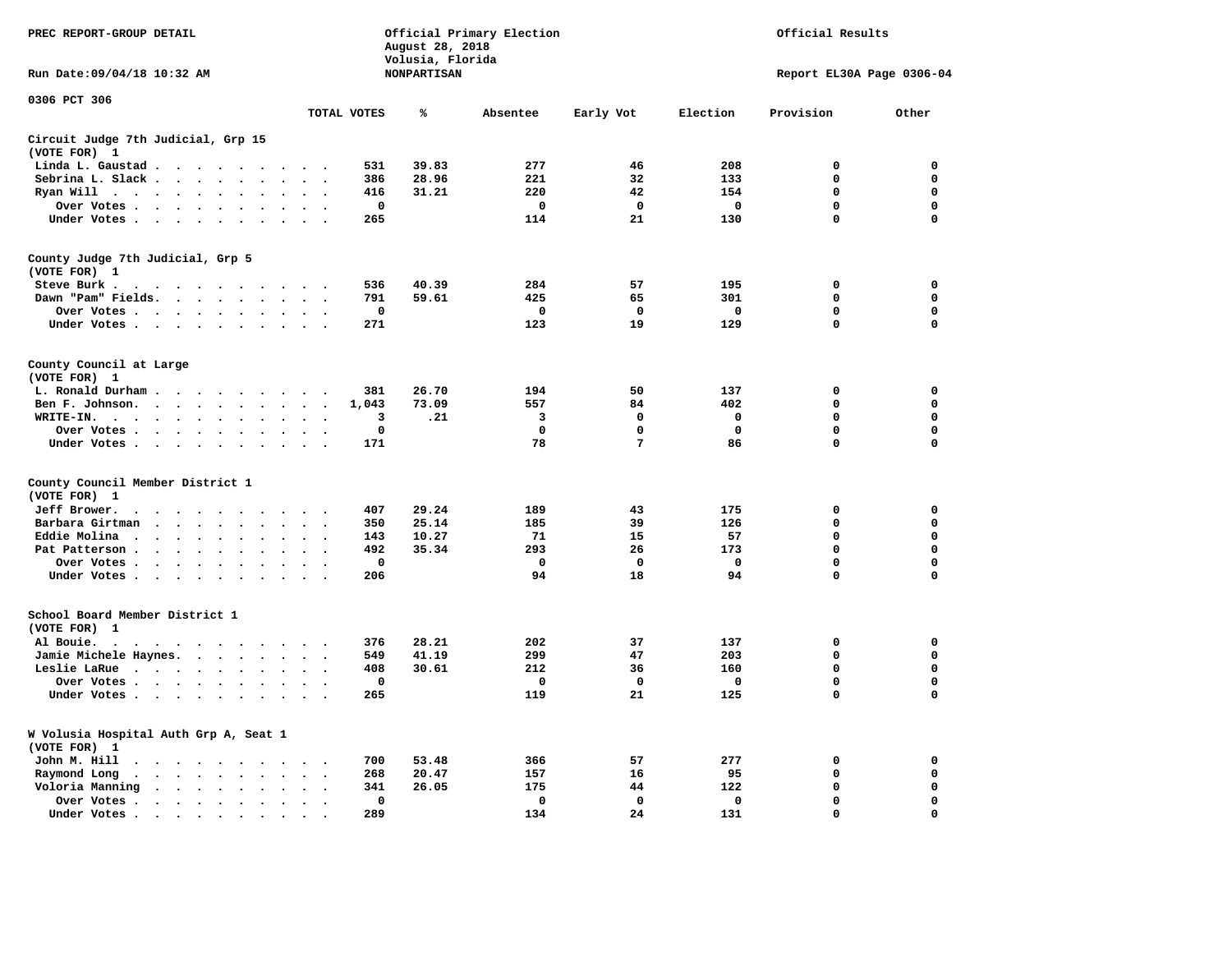| PREC REPORT-GROUP DETAIL                              |             | August 28, 2018<br>Volusia, Florida | Official Primary Election |                           | Official Results |           |              |
|-------------------------------------------------------|-------------|-------------------------------------|---------------------------|---------------------------|------------------|-----------|--------------|
| Run Date: 09/04/18 10:32 AM                           |             | <b>NONPARTISAN</b>                  |                           | Report EL30A Page 0306-05 |                  |           |              |
| 0306 PCT 306                                          |             |                                     |                           |                           |                  |           |              |
|                                                       | TOTAL VOTES | ℁                                   | Absentee                  | Early Vot                 | Election         | Provision | Other        |
| W Volusia Hospital Auth Grp B, Seat 2<br>(VOTE FOR) 1 |             |                                     |                           |                           |                  |           |              |
| Michael Ray.                                          |             | 30.23<br>390                        | 201                       | 38                        | 151              | 0         | <sup>0</sup> |
| Kathie D. Shepard.                                    |             | 40.93<br>528                        | 286                       | 49                        | 193              | 0         |              |
| Brian Soukup                                          |             | 372<br>28.84                        | 195                       | 29                        | 148              | 0         | 0            |
| Over Votes                                            |             | -1                                  | 1                         | 0                         | $\Omega$         | 0         | 0            |
| Under Votes                                           |             | 307                                 | 149                       | 25                        | 133              | $\Omega$  | $\Omega$     |
| City of DeBary Seat 3<br>(VOTE FOR) 1                 |             |                                     |                           |                           |                  |           |              |
| Bret George Douglas                                   |             | 24.08<br>342                        | 185                       | 26                        | 131              | 0         | 0            |
| Howard Gates                                          |             | 30.00<br>426                        | 215                       | 30                        | 181              | 0         | 0            |
| Patricia Stevenson                                    |             | 45.92<br>652                        | 348                       | 69                        | 235              | $\Omega$  | 0            |
| Over Votes                                            |             | $\mathbf{o}$                        | $\Omega$                  | $\Omega$                  | 0                | 0         | 0            |
| Under Votes                                           |             | 178                                 | 84                        | 16                        | 78               | 0         |              |
| City of DeBary Seat 4<br>(VOTE FOR) 1                 |             |                                     |                           |                           |                  |           |              |
| Phyllis Butlien                                       |             | 30.82<br>433                        | 232                       | 40                        | 161              | 0         | 0            |
| Eugene G. Kowalski                                    |             | 40.43<br>568                        | 291                       | 41                        | 236              | $\Omega$  | 0            |
| William Sell                                          |             | 28.75<br>404                        | 218                       | 41                        | 145              | $\Omega$  |              |
| Over Votes                                            |             | 0                                   | 0                         | 0                         | 0                | 0         |              |
| Under Votes                                           |             | 193                                 | 91                        | 19                        | 83               | 0         | $\Omega$     |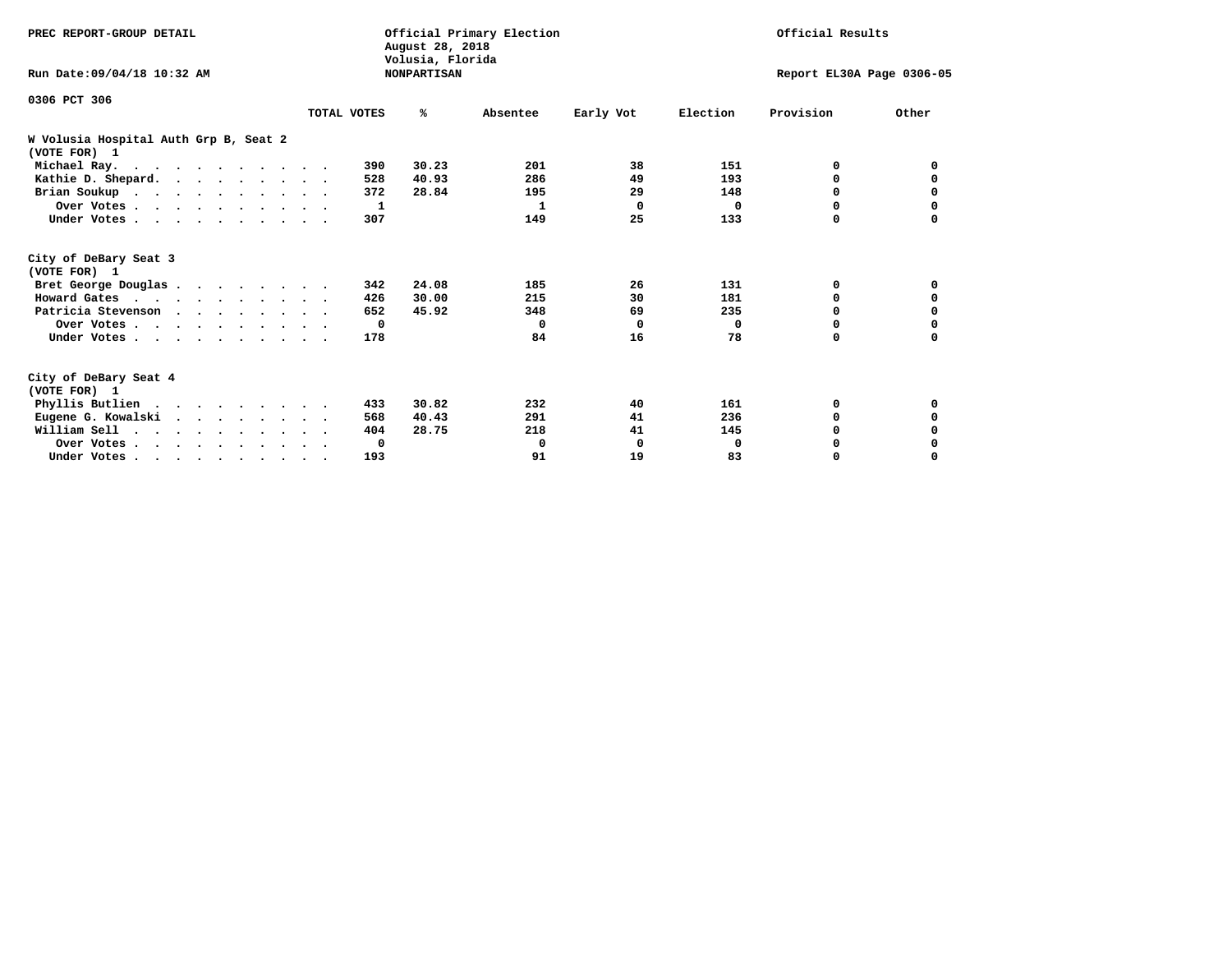| PREC REPORT-GROUP DETAIL                                                                       |  |  |                                         | August 28, 2018<br>Volusia, Florida | Official Primary Election |          | Official Results          |          |           |       |
|------------------------------------------------------------------------------------------------|--|--|-----------------------------------------|-------------------------------------|---------------------------|----------|---------------------------|----------|-----------|-------|
| Run Date: 09/04/18 10:32 AM                                                                    |  |  |                                         |                                     | <b>STATISTICS</b>         |          | Report EL30A Page 0307-01 |          |           |       |
| 0307 PCT 307                                                                                   |  |  |                                         |                                     |                           |          |                           |          |           |       |
|                                                                                                |  |  |                                         | TOTAL VOTES                         | %ะ                        | Absentee | Early Vot                 | Election | Provision | Other |
| REGISTERED VOTERS - TOTAL                                                                      |  |  |                                         | 3,159                               |                           |          |                           |          |           |       |
| REGISTERED VOTERS - DEMOCRATIC                                                                 |  |  | $\cdot$ $\cdot$ $\cdot$ $\cdot$         | 891                                 | 28.21                     |          |                           |          |           |       |
| REGISTERED VOTERS - REPUBLICAN                                                                 |  |  |                                         | 1,223                               | 38.71                     |          |                           |          |           |       |
| REGISTERED VOTERS - NONPARTISAN                                                                |  |  |                                         | 1,045                               |                           |          |                           |          |           |       |
| BALLOTS CAST - TOTAL.                                                                          |  |  |                                         | 836                                 |                           | 327      | 52                        | 457      | 0         |       |
| BALLOTS CAST - DEMOCRATIC                                                                      |  |  |                                         | 258                                 | 30.86                     | 102      | 21                        | 135      |           |       |
| BALLOTS CAST - REPUBLICAN                                                                      |  |  |                                         | 452                                 | 54.07                     | 163      | 24                        | 265      | 0         |       |
| BALLOTS CAST - NONPARTISAN.                                                                    |  |  |                                         | 126                                 | 15.07                     | 62       |                           | 57       |           |       |
| BALLOTS CAST - BLANK.                                                                          |  |  |                                         | 0                                   |                           | 0        | 0                         | 0        | 0         |       |
| VOTER TURNOUT - TOTAL<br>$\mathbf{r}$ , and $\mathbf{r}$ , and $\mathbf{r}$ , and $\mathbf{r}$ |  |  |                                         |                                     | 26.46                     |          |                           |          |           |       |
| VOTER TURNOUT - DEMOCRATIC.                                                                    |  |  | $\cdot$ $\cdot$ $\cdot$ $\cdot$ $\cdot$ |                                     | 28.96                     |          |                           |          |           |       |
| VOTER TURNOUT - REPUBLICAN.<br>$\cdot$                                                         |  |  |                                         |                                     | 36.96                     |          |                           |          |           |       |
| VOTER TURNOUT - BLANK                                                                          |  |  |                                         |                                     |                           |          |                           |          |           |       |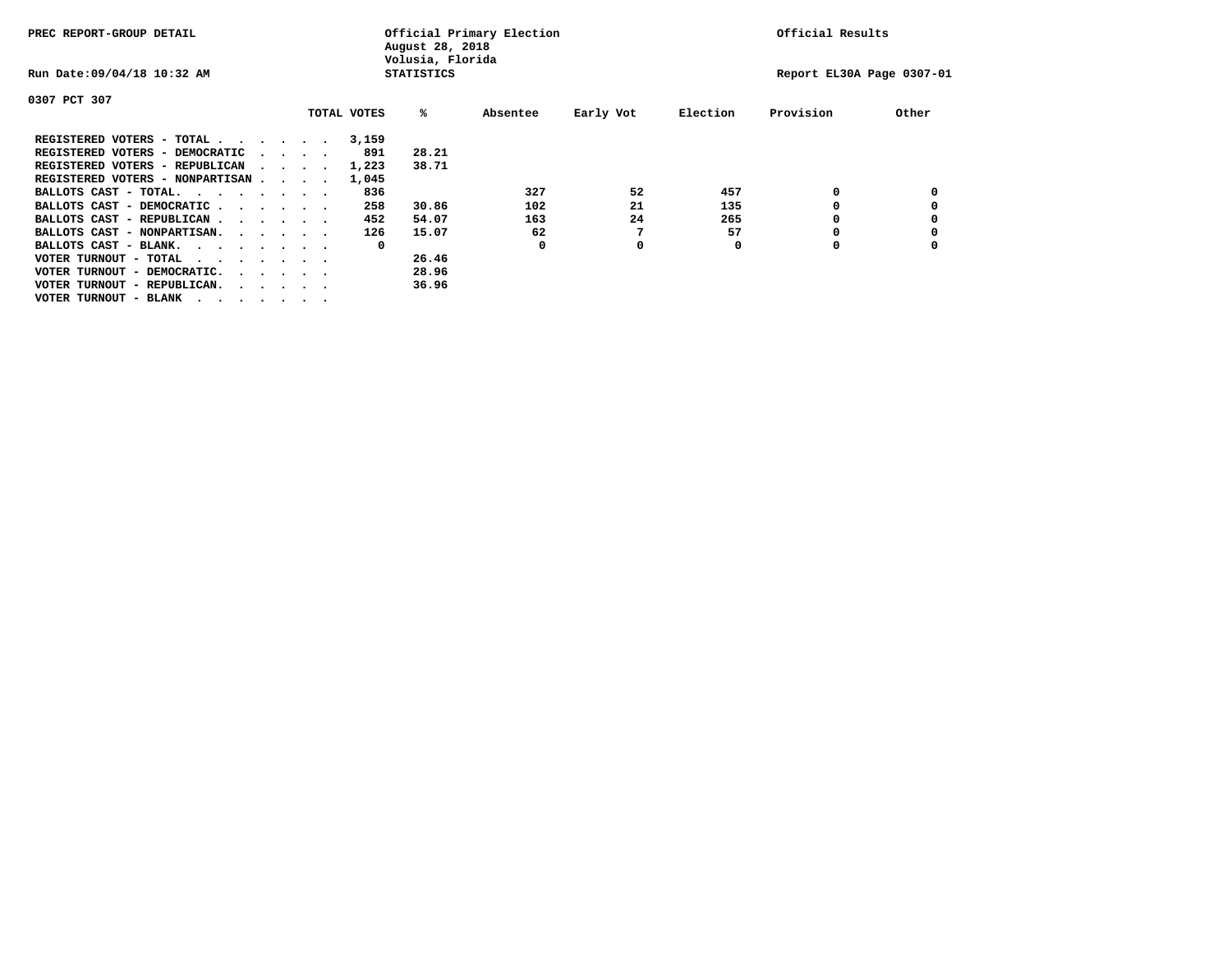| PREC REPORT-GROUP DETAIL                                                                                                                                                                                                                                                                             |                                | August 28, 2018<br>Volusia, Florida | Official Primary Election | Official Results |              |                           |             |
|------------------------------------------------------------------------------------------------------------------------------------------------------------------------------------------------------------------------------------------------------------------------------------------------------|--------------------------------|-------------------------------------|---------------------------|------------------|--------------|---------------------------|-------------|
| Run Date: 09/04/18 10:32 AM                                                                                                                                                                                                                                                                          |                                | DEMOCRATIC                          |                           |                  |              | Report EL30A Page 0307-02 |             |
| 0307 PCT 307                                                                                                                                                                                                                                                                                         |                                |                                     |                           |                  |              |                           |             |
|                                                                                                                                                                                                                                                                                                      | TOTAL VOTES                    | ℁                                   | Absentee                  | Early Vot        | Election     | Provision                 | Other       |
| Representative in Congress Dist 6<br>(VOTE FOR) 1                                                                                                                                                                                                                                                    |                                |                                     |                           |                  |              |                           |             |
| Stephen Sevigny<br>.                                                                                                                                                                                                                                                                                 | 46                             | 18.85                               | 18                        | 1                | 27           | 0                         | 0           |
| Nancy Soderberg<br>$\mathbf{r}$ . The contract of the contract of the contract of the contract of the contract of the contract of the contract of the contract of the contract of the contract of the contract of the contract of the contract of th<br>$\ddot{\phantom{a}}$<br>$\ddot{\phantom{1}}$ | 154                            | 63.11                               | 64                        | 13               | 77           | 0                         | $\mathbf 0$ |
| John Upchurch.<br>$\cdot$ $\cdot$ $\cdot$ $\cdot$ $\cdot$                                                                                                                                                                                                                                            | 44                             | 18.03                               | 16                        | 7                | 21           | 0                         | $\mathbf 0$ |
| Over Votes .<br>$\cdot$ $\cdot$ $\cdot$ $\cdot$ $\cdot$<br>$\ddot{\phantom{1}}$<br>$\ddot{\phantom{1}}$<br>$\ddot{\phantom{0}}$                                                                                                                                                                      | $\mathbf 0$<br>$\bullet$       |                                     | $\mathbf 0$               | $\mathbf 0$      | $\mathbf 0$  | $\mathbf 0$               | $\mathbf 0$ |
| Under Votes<br>$\sim$<br>$\sim$                                                                                                                                                                                                                                                                      | 14                             |                                     | 4                         | $\mathbf{0}$     | 10           | 0                         | $\Omega$    |
| Governor and Lieutenant Governor                                                                                                                                                                                                                                                                     |                                |                                     |                           |                  |              |                           |             |
| (VOTE FOR) 1                                                                                                                                                                                                                                                                                         |                                |                                     |                           |                  |              |                           |             |
| Andrew Gillum.<br>$\sim$ $\sim$                                                                                                                                                                                                                                                                      | 45                             | 18.00                               | 9                         | 6                | 30           | 0                         | 0           |
| Gwen Graham.<br>$\sim$<br>$\bullet$<br>$\bullet$<br>$\bullet$ .                                                                                                                                                                                                                                      | 115<br>$\bullet$               | 46.00                               | 40                        | 8                | 67           | $\mathbf 0$               | $\mathbf 0$ |
| Jeff Greene.<br>$\mathbf{r}$ , and $\mathbf{r}$ , and $\mathbf{r}$<br>$\ddot{\phantom{a}}$                                                                                                                                                                                                           | 32                             | 12.80                               | 19                        | $\mathbf{1}$     | 12           | 0                         | $\mathbf 0$ |
| Chris King<br>$\bullet$                                                                                                                                                                                                                                                                              | 17                             | 6.80                                | 9                         | 3                | 5            | 0                         | $\mathbf 0$ |
| Philip Levine .<br><b><i>Contract Contract</i></b><br>$\bullet$<br>$\ddot{\phantom{0}}$<br>$\bullet$<br>$\bullet$<br>$\cdot$                                                                                                                                                                         | 34<br>$\cdot$                  | 13.60                               | 17                        | 3                | 14           | 0                         | $\mathbf 0$ |
| Alex "Lundy" Lundmark<br>$\ddot{\phantom{0}}$<br>$\ddot{\phantom{a}}$<br>$\bullet$<br>$\ddot{\phantom{0}}$                                                                                                                                                                                           | $\mathbf{2}$                   | .80                                 | $\mathbf{1}$              | 0                | 1            | 0                         | $\mathbf 0$ |
| John Wetherbee.<br>$\ddot{\phantom{a}}$<br>$\sim$ $\sim$ $\sim$<br>$\bullet$<br>$\cdot$<br>$\bullet$                                                                                                                                                                                                 | 5                              | 2.00                                | $\overline{\mathbf{4}}$   | $\mathbf{0}$     | $\mathbf{1}$ | $\mathbf 0$               | $\Omega$    |
| Over Votes .<br>$\sim$ $\sim$ $\sim$ $\sim$<br>$\sim$                                                                                                                                                                                                                                                | $\overline{a}$                 |                                     | $\overline{a}$            | $\Omega$         | $\mathbf 0$  | $\Omega$                  | $\Omega$    |
| Under Votes.<br>$\cdots$                                                                                                                                                                                                                                                                             | 6                              |                                     | $\mathbf{1}$              | $\Omega$         | 5            | $\Omega$                  | $\Omega$    |
| Attorney General                                                                                                                                                                                                                                                                                     |                                |                                     |                           |                  |              |                           |             |
| (VOTE FOR) 1                                                                                                                                                                                                                                                                                         |                                |                                     |                           |                  |              |                           |             |
| Sean Shaw<br>$\sim$ $\sim$<br>.<br>$\sim$                                                                                                                                                                                                                                                            | 160                            | 67.80                               | 66                        | 20               | 74           | 0                         | 0           |
| Ryan Torrens<br>$\cdots$<br>$\bullet$<br>$\cdot$                                                                                                                                                                                                                                                     | 76<br>$\overline{\phantom{a}}$ | 32.20                               | 29                        | 1                | 46           | 0                         | $\mathbf 0$ |
| Over Votes.<br>$\cdots$                                                                                                                                                                                                                                                                              | $\mathbf 0$                    |                                     | $\mathbf 0$               | $\mathbf 0$      | $\mathbf 0$  | 0                         | $\mathbf 0$ |
| Under Votes<br>$\ddot{\phantom{0}}$<br>$\bullet$<br>$\sim$ $\sim$                                                                                                                                                                                                                                    | 22                             |                                     | 7                         | $\mathbf{0}$     | 15           | 0                         | $\mathbf 0$ |
| Commissioner of Agriculture<br>(VOTE FOR) 1                                                                                                                                                                                                                                                          |                                |                                     |                           |                  |              |                           |             |
| Nicole "Nikki" Fried.<br>$\cdot$                                                                                                                                                                                                                                                                     | 137                            | 57.81                               | 56                        | 8                | 73           | 0                         | 0           |
| Jeffrey Duane Porter.<br><b>Contract Contract Contract</b>                                                                                                                                                                                                                                           | 35                             | 14.77                               | 15                        | 5                | 15           | 0                         | $\mathbf 0$ |
| Roy David Walker<br>$\bullet$<br>$\cdot$ .                                                                                                                                                                                                                                                           | 65                             | 27.43                               | 24                        | 8                | 33           | $\mathbf 0$               | $\mathbf 0$ |
| Over Votes                                                                                                                                                                                                                                                                                           | $\mathbf 0$                    |                                     | $\mathbf 0$               | $\mathbf{0}$     | $\mathbf 0$  | 0                         | $\mathbf 0$ |
| Under Votes                                                                                                                                                                                                                                                                                          | 21                             |                                     | 7                         | $\Omega$         | 14           | $\Omega$                  | $\Omega$    |
| State Representative District 27<br>(VOTE FOR) 1                                                                                                                                                                                                                                                     |                                |                                     |                           |                  |              |                           |             |
| Neil Henrichsen<br>$\ddot{\phantom{1}}$<br>$\bullet$<br>$\ddot{\phantom{0}}$                                                                                                                                                                                                                         | 60                             | 25.00                               | 22                        | 8                | 30           | 0                         | 0           |
| Carol Lawrence.<br>$\cdot$ $\cdot$ $\cdot$ $\cdot$<br>$\ddot{\phantom{a}}$<br>$\ddot{\phantom{a}}$<br>$\ddot{\phantom{a}}$<br>$\sim$                                                                                                                                                                 | 180<br>$\bullet$               | 75.00                               | 74                        | 13               | 93           | $\mathbf 0$               | $\mathbf 0$ |
| Over Votes .<br><b>Contract Contract Contract Contract</b><br>$\bullet$<br>$\cdot$                                                                                                                                                                                                                   | $\mathbf 0$                    |                                     | $\mathbf 0$               | $\mathbf 0$      | $\mathbf 0$  | 0                         | $\mathbf 0$ |
| Under Votes.<br>$\cdots$<br>$\sim 100$ km s $^{-1}$<br>$\sim$ $-$<br>$\bullet$                                                                                                                                                                                                                       | 18                             |                                     | 6                         | $\Omega$         | 12           | $\Omega$                  | $\Omega$    |
|                                                                                                                                                                                                                                                                                                      |                                |                                     |                           |                  |              |                           |             |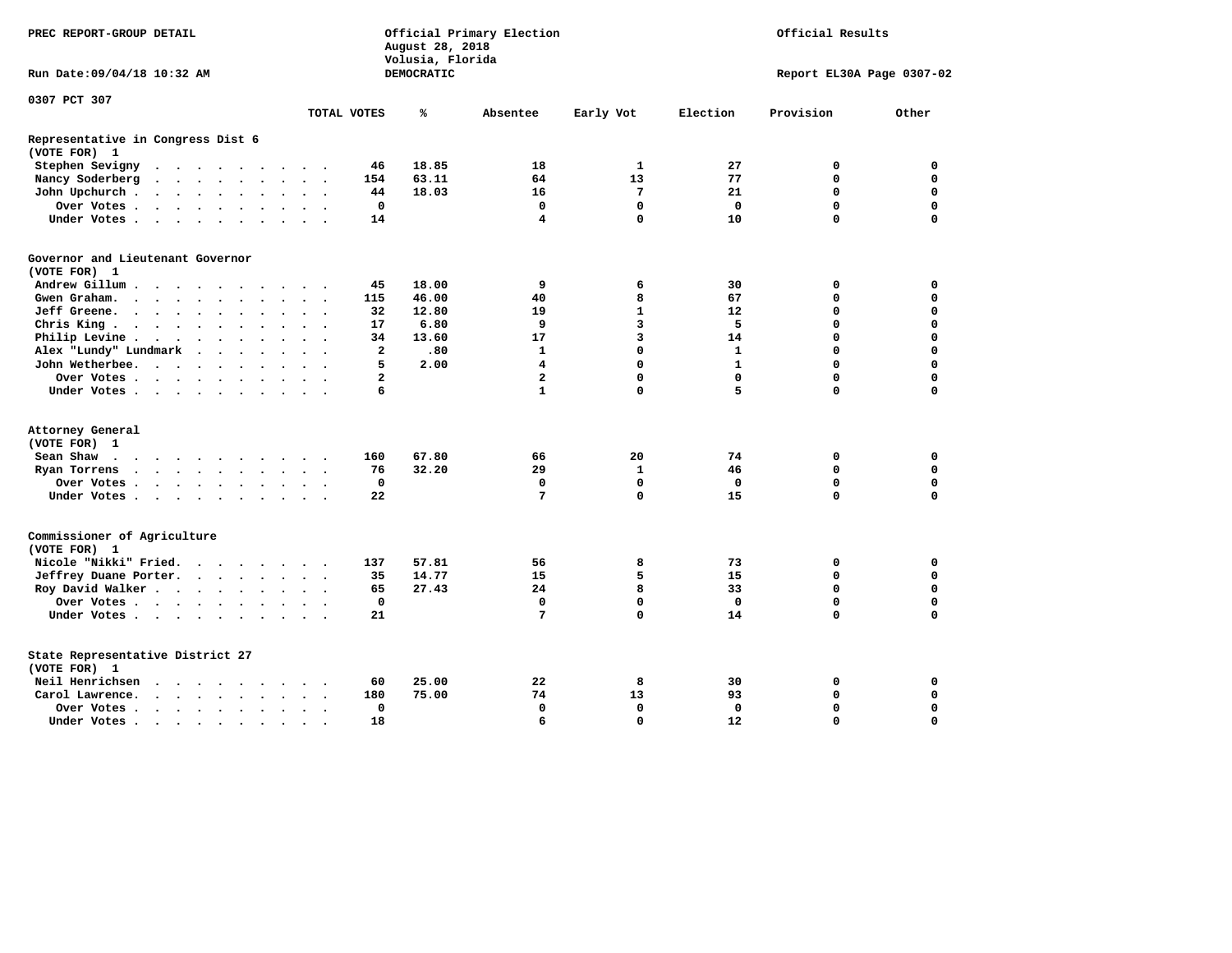| PREC REPORT-GROUP DETAIL                                                                                                                        |                            | August 28, 2018<br>Volusia, Florida | Official Primary Election | Official Results        |                  |                           |                            |
|-------------------------------------------------------------------------------------------------------------------------------------------------|----------------------------|-------------------------------------|---------------------------|-------------------------|------------------|---------------------------|----------------------------|
| Run Date: 09/04/18 10:32 AM                                                                                                                     |                            | REPUBLICAN                          |                           |                         |                  | Report EL30A Page 0307-03 |                            |
| 0307 PCT 307                                                                                                                                    | TOTAL VOTES                | %                                   | Absentee                  | Early Vot               | Election         | Provision                 | Other                      |
| United States Senator                                                                                                                           |                            |                                     |                           |                         |                  |                           |                            |
| (VOTE FOR) 1                                                                                                                                    |                            |                                     |                           |                         |                  |                           |                            |
| Roque "Rocky" De La Fuente.<br>$\sim$ $\sim$<br>$\ddot{\phantom{1}}$<br>$\ddot{\phantom{a}}$                                                    | 56                         | 12.64                               | 21                        | $\mathbf{2}$            | 33               | 0                         | 0                          |
| Rick Scott<br>$\ddot{\phantom{a}}$<br>$\sim$                                                                                                    | 387                        | 87.36                               | 140                       | 22                      | 225              | $\mathbf 0$               | $\mathbf 0$                |
| Over Votes<br>$\ddot{\phantom{0}}$<br>$\bullet$<br>$\ddot{\phantom{a}}$                                                                         | 0                          |                                     | 0                         | 0                       | 0                | $\mathbf 0$               | 0                          |
| Under Votes<br>$\ddot{\phantom{1}}$<br>$\ddot{\phantom{a}}$<br>$\ddot{\phantom{a}}$                                                             | 9                          |                                     | $\overline{\mathbf{2}}$   | $\Omega$                | 7                | $\mathbf 0$               | 0                          |
| Representative in Congress Dist 6<br>(VOTE FOR) 1                                                                                               |                            |                                     |                           |                         |                  |                           |                            |
| Fred Costello<br>$\cdot$<br>$\ddot{\phantom{a}}$<br>$\overline{\phantom{a}}$<br>$\cdot$                                                         | 96                         | 22.91                               | 40                        | $\mathbf{2}$            | 54               | $\mathbf 0$               | $\mathbf 0$                |
| Michael Waltz.<br>$\ddot{\phantom{0}}$<br>$\ddot{\phantom{a}}$                                                                                  | 160                        | 38.19                               | 56                        | 9                       | 95               | $\mathbf 0$               | $\mathbf 0$                |
| John Ward<br>$\cdots$<br>$\ddot{\phantom{1}}$<br>$\bullet$<br>$\bullet$<br>$\bullet$<br>$\bullet$                                               | 163                        | 38.90                               | 57                        | 13                      | 93               | $\mathbf 0$               | $\mathbf 0$                |
| Over Votes.<br>$\cdot$ $\cdot$ $\cdot$ $\cdot$<br>$\cdot$<br>$\cdot$                                                                            | $\mathbf 0$                |                                     | $\mathbf 0$               | $\mathbf 0$             | $\mathbf 0$      | $\mathbf 0$               | $\mathbf 0$                |
| Under Votes<br>$\bullet$<br>$\ddot{\phantom{a}}$                                                                                                | 33                         |                                     | 10                        | $\mathbf 0$             | 23               | 0                         | $\mathbf 0$                |
| Governor and Lieutenant Governor<br>(VOTE FOR) 1                                                                                                |                            |                                     |                           |                         |                  |                           |                            |
| Don Baldauf.<br>$\sim$ $\sim$ $\sim$ $\sim$<br>$\sim$                                                                                           | 9                          | 2.06                                | $\mathbf{2}$              | 0                       | 7                | 0                         | 0                          |
| Ron DeSantis<br>$\cdot$ $\cdot$ $\cdot$ $\cdot$<br>$\bullet$<br>$\ddot{\phantom{a}}$<br>$\sim$<br>$\ddot{\phantom{a}}$<br>$\sim$                | 218                        | 50.00                               | 93                        | 9<br>$\mathbf 0$        | 116              | 0                         | 0                          |
| Timothy M. Devine.<br>$\bullet$<br>$\bullet$<br>$\bullet$<br>$\bullet$                                                                          | 5                          | 1.15                                | $\mathbf{2}$              | $\mathbf 0$             | 3                | 0                         | 0                          |
| Bob Langford<br>$\mathbf{r}$ , and $\mathbf{r}$ , and $\mathbf{r}$<br>$\bullet$<br>$\bullet$<br>$\ddot{\phantom{a}}$                            | 10                         | 2.29                                | 6<br>$\mathbf{1}$         | $\Omega$                | 4<br>$\mathbf 0$ | 0<br>0                    | $\mathbf 0$<br>$\mathbf 0$ |
| John Joseph Mercadante .<br>$\cdots$<br>$\ddot{\phantom{a}}$<br>$\sim$                                                                          | 1                          | .23                                 | $\mathbf{1}$              | $\Omega$                |                  | $\Omega$                  | 0                          |
| Bruce Nathan<br>$\sim$ $\sim$ $\sim$ $\sim$<br>$\bullet$<br>$\bullet$                                                                           | 6                          | 1.38                                |                           |                         | 5                | 0                         | $\mathbf 0$                |
| Adam H. Putnam.<br>$\ddot{\phantom{a}}$<br>$\sim$                                                                                               | 180                        | 41.28                               | 51                        | 14                      | 115              |                           |                            |
| Bob White<br>$\bullet$<br>$\bullet$<br>$\bullet$                                                                                                | 7<br>$\Omega$              | 1.61                                | $\mathbf{1}$<br>0         | 1<br>$\mathbf 0$        | 5<br>$\mathbf 0$ | 0<br>0                    | $\mathbf 0$<br>$\mathbf 0$ |
| Over Votes .<br>$\cdot$ $\cdot$ $\cdot$ $\cdot$<br>$\overline{\phantom{a}}$<br>Under Votes                                                      | 16                         |                                     | 6                         | 0                       | 10               | 0                         | $\mathbf 0$                |
| Attorney General<br>(VOTE FOR) 1                                                                                                                |                            |                                     |                           |                         |                  |                           |                            |
| Ashley Moody<br>$\cdot$ $\cdot$ $\cdot$ $\cdot$ $\cdot$<br>$\ddot{\phantom{0}}$<br>$\blacksquare$                                               | 253                        | 60.82                               | 75                        | 15                      | 163              | 0                         | $\mathbf 0$                |
| Frank White.<br>$\cdot$ $\cdot$ $\cdot$ $\cdot$ $\cdot$<br>$\ddot{\phantom{0}}$                                                                 | 163                        | 39.18                               | 75                        | 9                       | 79               | $\mathbf 0$               | $\mathbf 0$                |
| Over Votes.<br>$\mathbf{r} = \mathbf{r} + \mathbf{r} + \mathbf{r} + \mathbf{r}$<br>$\bullet$<br>$\bullet$<br>$\bullet$                          | $\mathbf 0$                |                                     | $\mathbf 0$               | $\mathbf 0$             | $\mathbf 0$      | $\mathbf 0$               | $\mathbf 0$                |
| Under Votes<br>$\ddot{\phantom{1}}$<br>$\bullet$                                                                                                | 36                         |                                     | 13                        | $\mathbf 0$             | 23               | 0                         | $\mathbf 0$                |
| Commissioner of Agriculture<br>(VOTE FOR) 1                                                                                                     |                            |                                     |                           |                         |                  |                           |                            |
| Matt Caldwell.<br>$\cdot$ $\cdot$ $\cdot$ $\cdot$<br>$\sim$                                                                                     | 156                        | 38.71                               | 66                        | 13                      | 77               | 0                         | 0                          |
| Denise Grimsley<br>$\ddot{\phantom{1}}$<br>$\ddot{\phantom{a}}$<br>$\ddot{\phantom{a}}$                                                         | 109                        | 27.05                               | 29                        | 5                       | 75               | 0                         | $\mathbf 0$                |
| Mike McCalister<br>$\sim$ $\sim$<br>$\ddot{\phantom{a}}$<br>$\ddot{\phantom{0}}$<br>$\bullet$<br>$\bullet$<br>$\bullet$<br>$\ddot{\phantom{a}}$ | 57<br>$\ddot{\phantom{a}}$ | 14.14                               | 20                        | 3                       | 34               | 0                         | 0                          |
| Baxter Troutman<br>$\ddot{\phantom{1}}$<br>$\ddot{\phantom{a}}$<br>$\ddot{\phantom{a}}$<br>$\sim$<br>$\sim$                                     | 81                         | 20.10                               | 31                        | $\overline{\mathbf{3}}$ | 47               | $\mathbf 0$               | $\mathbf 0$                |
| Over Votes .<br>$\sim$ $\sim$<br>$\cdot$<br>$\ddot{\phantom{a}}$<br>$\ddot{\phantom{0}}$<br>$\ddot{\phantom{0}}$                                | 0                          |                                     | $\mathbf 0$               | $\mathbf 0$             | 0                | $\mathbf 0$               | $\mathbf 0$                |
| Under Votes.<br>.<br>$\overline{\phantom{a}}$<br>$\cdot$ $\cdot$                                                                                | 49                         |                                     | 17                        | $\Omega$                | 32               | $\Omega$                  | $\Omega$                   |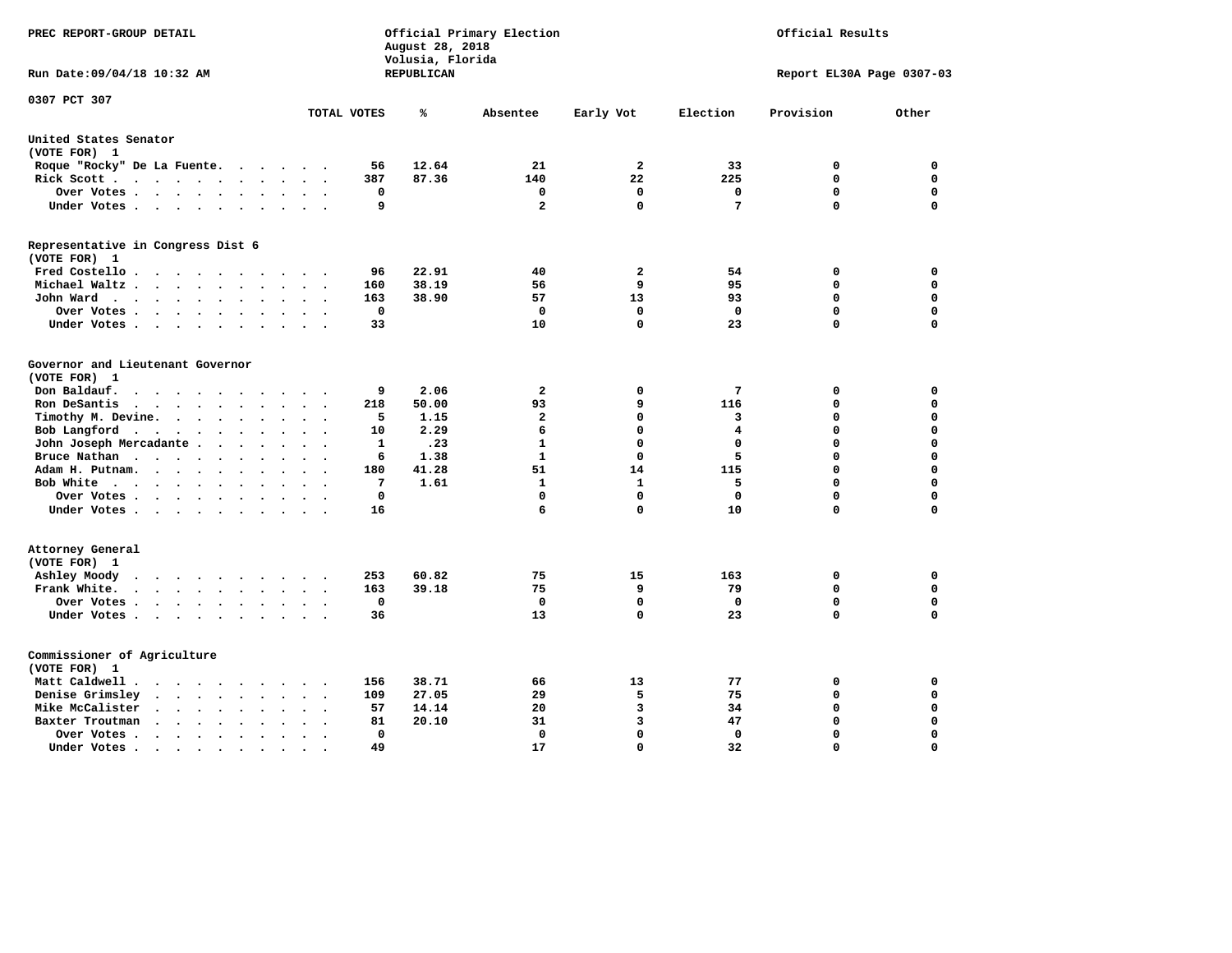| PREC REPORT-GROUP DETAIL                                                                                        | Official Primary Election<br>Official Results<br>August 28, 2018<br>Volusia, Florida |                    |             |                |                         |                           |             |
|-----------------------------------------------------------------------------------------------------------------|--------------------------------------------------------------------------------------|--------------------|-------------|----------------|-------------------------|---------------------------|-------------|
| Run Date: 09/04/18 10:32 AM                                                                                     |                                                                                      | <b>NONPARTISAN</b> |             |                |                         | Report EL30A Page 0307-04 |             |
| 0307 PCT 307                                                                                                    | TOTAL VOTES                                                                          | ℁                  | Absentee    | Early Vot      | Election                | Provision                 | Other       |
| Circuit Judge 7th Judicial, Grp 15<br>(VOTE FOR) 1                                                              |                                                                                      |                    |             |                |                         |                           |             |
| Linda L. Gaustad                                                                                                | 273                                                                                  | 36.64              | 104         | 19             | 150                     | 0                         | 0           |
| Sebrina L. Slack<br>$\sim$                                                                                      | 237                                                                                  | 31.81              | 104         | 14             | 119                     | $\mathbf 0$               | 0           |
| Ryan Will $\cdots$ $\cdots$<br>$\bullet$                                                                        | 235<br>$\sim$                                                                        | 31.54              | 87          | 17             | 131                     | 0                         | 0           |
| Over Votes<br>$\ddot{\phantom{0}}$<br>$\bullet$<br>$\ddot{\phantom{a}}$                                         | 0<br>$\overline{a}$                                                                  |                    | 0           | 0              | $\mathbf 0$             | 0                         | 0           |
| Under Votes                                                                                                     | 91<br>$\sim$                                                                         |                    | 32          | $\overline{a}$ | 57                      | 0                         | $\mathbf 0$ |
| County Judge 7th Judicial, Grp 5                                                                                |                                                                                      |                    |             |                |                         |                           |             |
| (VOTE FOR) 1                                                                                                    |                                                                                      |                    |             |                |                         |                           |             |
| Steve Burk .                                                                                                    | 294                                                                                  | 39.84              | 102         | 22             | 170                     | 0                         | 0           |
| Dawn "Pam" Fields.<br>$\bullet$<br>$\ddot{\phantom{a}}$                                                         | 444<br>$\bullet$                                                                     | 60.16              | 194         | 23             | 227                     | $\mathbf 0$               | 0           |
| Over Votes<br>$\bullet$                                                                                         | $\mathbf 0$                                                                          |                    | $\mathbf 0$ | $\mathbf 0$    | $\mathbf 0$             | 0                         | $\mathbf 0$ |
| Under Votes<br>$\ddot{\phantom{1}}$<br>$\bullet$                                                                | 98                                                                                   |                    | 31          | 7              | 60                      | $\mathbf 0$               | $\mathbf 0$ |
| County Council at Large                                                                                         |                                                                                      |                    |             |                |                         |                           |             |
| (VOTE FOR) 1                                                                                                    |                                                                                      |                    |             |                |                         |                           |             |
| L. Ronald Durham.<br>$\cdot$<br>$\ddot{\phantom{a}}$                                                            | 220                                                                                  | 27.99              | 80          | 22             | 118                     | 0                         | 0           |
| Ben F. Johnson.<br>$\ddot{\phantom{a}}$<br>$\ddot{\phantom{a}}$<br>$\ddot{\phantom{a}}$<br>$\cdot$              | 566<br>$\cdot$<br>$\ddot{\phantom{0}}$                                               | 72.01              | 235         | 30             | 301                     | $\mathbf 0$               | 0           |
| WRITE-IN.<br>$\ddot{\phantom{1}}$<br>$\cdots$<br>$\sim$                                                         | 0                                                                                    |                    | 0           | 0              | 0                       | 0                         | $\mathbf 0$ |
| Over Votes.<br>$\sim$ $\sim$ $\sim$ $\sim$ $\sim$<br>$\overline{\phantom{a}}$                                   | $\mathbf 0$                                                                          |                    | 0           | 0              | $\mathbf 0$             | 0                         | 0           |
| Under Votes<br>$\cdot$                                                                                          | 50<br>$\sim$<br>$\cdot$                                                              |                    | 12          | 0              | 38                      | 0                         | $\mathbf 0$ |
| County Council Member District 5<br>(VOTE FOR)<br>1                                                             |                                                                                      |                    |             |                |                         |                           |             |
| Dan Hunt.<br>$\bullet$<br>.                                                                                     | 392                                                                                  | 51.17              | 160         | 29             | 203                     | 0                         | 0           |
| Fred Lowry.<br><b><i>Contract Contract</i></b><br>$\ddot{\phantom{a}}$<br>$\ddot{\phantom{a}}$<br>$\bullet$     | 372                                                                                  | 48.56              | 142         | 21             | 209                     | $\mathbf 0$               | $\mathbf 0$ |
| WRITE-IN.<br>$\bullet$<br>$\cdot$                                                                               | $\mathbf{2}$                                                                         | .26                | $\mathbf 0$ | $\mathbf 0$    | $\overline{\mathbf{2}}$ | 0                         | 0           |
| Over Votes<br>$\ddot{\phantom{1}}$<br>$\bullet$<br>$\cdot$                                                      | $\mathbf 0$                                                                          |                    | $\mathbf 0$ | 0              | $\mathbf 0$             | 0                         | 0           |
| Under Votes                                                                                                     | 70<br>$\cdot$ $\cdot$ $\cdot$                                                        |                    | 25          | $\overline{a}$ | 43                      | $\mathbf 0$               | $\mathbf 0$ |
| School Board Member District 1<br>(VOTE FOR) 1                                                                  |                                                                                      |                    |             |                |                         |                           |             |
| Al Bouie.<br>$\bullet$<br>$\sim$ $\sim$ $\sim$ $\sim$ $\sim$ $\sim$<br>$\sim$ $\sim$<br>$\cdot$<br>$\cdot$      | 208                                                                                  | 28.26              | 96          | 16             | 96                      | 0                         | 0           |
| Jamie Michele Haynes.                                                                                           | 303<br>$\sim$<br>$\overline{\phantom{a}}$                                            | 41.17              | 118         | 20             | 165                     | 0                         | $\mathbf 0$ |
| Leslie LaRue<br>$\ddot{\phantom{a}}$<br>$\ddot{\phantom{a}}$<br>$\ddot{\phantom{a}}$                            | 225<br>$\ddot{\phantom{a}}$                                                          | 30.57              | 80          | 10             | 135                     | $\mathbf 0$               | 0           |
|                                                                                                                 | $\overline{\phantom{a}}$<br>0                                                        |                    | 0           | 0              | 0                       | 0                         | $\mathbf 0$ |
| Over Votes                                                                                                      |                                                                                      |                    |             |                |                         |                           |             |
| Under Votes<br>$\ddot{\phantom{a}}$<br>$\sim$                                                                   | 100                                                                                  |                    | 33          | 6              | 61                      | $\mathbf 0$               | $\mathbf 0$ |
| W Volusia Hospital Auth Grp A, Seat 1<br>(VOTE FOR) 1                                                           |                                                                                      |                    |             |                |                         |                           |             |
| John M. Hill<br>$\ddot{\phantom{1}}$<br>$\cdots$                                                                | 337                                                                                  | 46.94              | 131         | 21             | 185                     | $\mathbf 0$               | 0           |
| Raymond Long<br>$\cdots$<br>$\ddot{\phantom{0}}$<br>$\bullet$ .                                                 | 188<br>$\ddot{\phantom{0}}$                                                          | 26.18              | 73          | 11             | 104                     | $\mathbf 0$               | 0           |
| Voloria Manning<br>$\cdots$<br>$\ddot{\phantom{a}}$<br>$\ddot{\phantom{1}}$<br>$\bullet$                        | 193                                                                                  | 26.88              | 85          | 14             | 94                      | $\mathbf 0$               | 0           |
| Over Votes .<br>$\cdots$<br>$\cdot$<br>$\cdot$                                                                  | $\mathbf 0$<br>$\cdot$<br>$\ddot{\phantom{0}}$                                       |                    | $\mathbf 0$ | $\mathbf 0$    | $\mathbf 0$             | $\mathbf 0$               | 0           |
| Under Votes.                                                                                                    | 118                                                                                  |                    | 38          | 6              | 74                      | 0                         | $\mathbf 0$ |
| the contract of the contract of the contract of the contract of the contract of the contract of the contract of |                                                                                      |                    |             |                |                         |                           |             |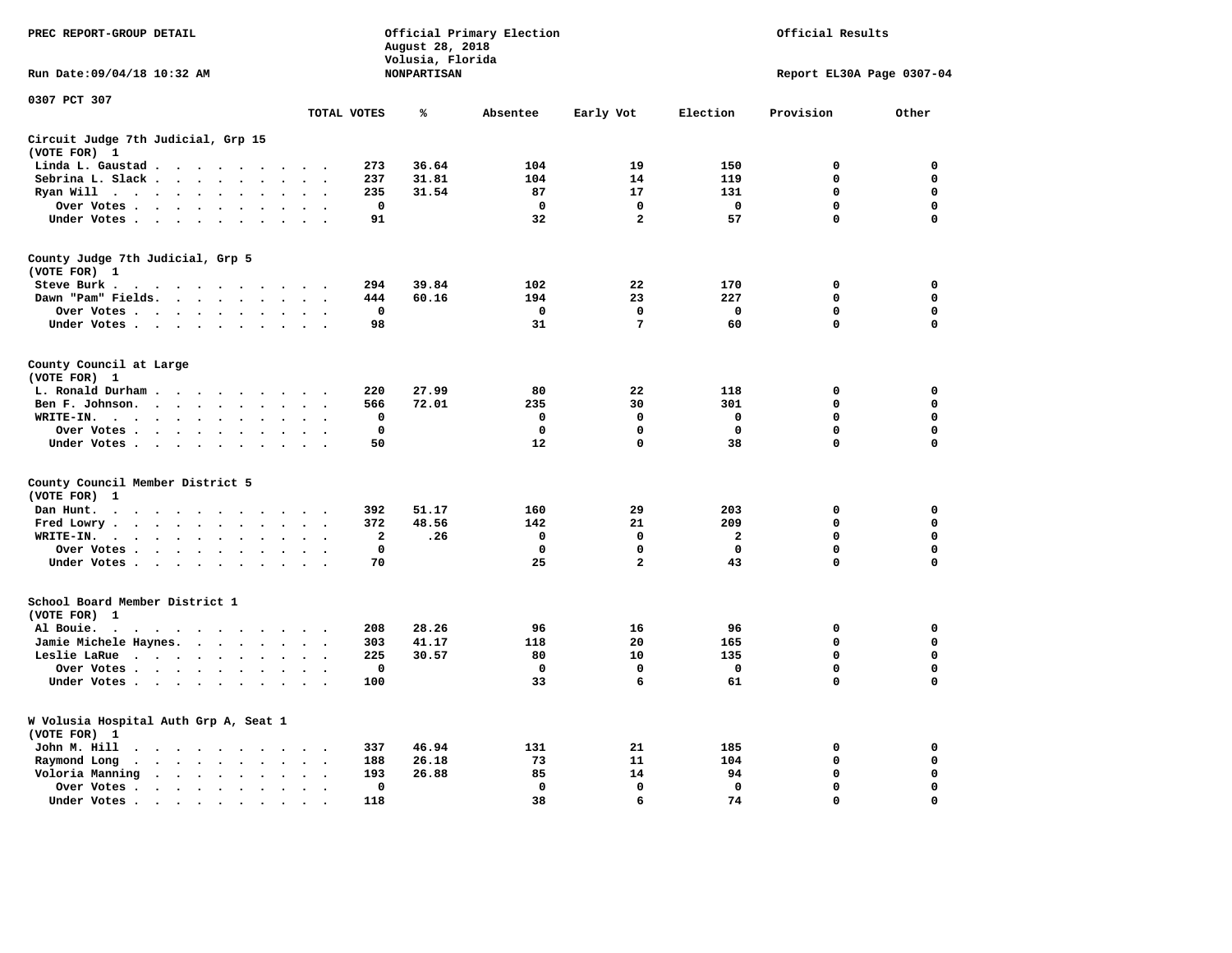| PREC REPORT-GROUP DETAIL                              |             | August 28, 2018<br>Volusia, Florida | Official Primary Election |                           | Official Results |           |              |  |
|-------------------------------------------------------|-------------|-------------------------------------|---------------------------|---------------------------|------------------|-----------|--------------|--|
| Run Date: 09/04/18 10:32 AM                           |             | <b>NONPARTISAN</b>                  |                           | Report EL30A Page 0307-05 |                  |           |              |  |
| 0307 PCT 307                                          |             |                                     |                           |                           |                  |           |              |  |
|                                                       | TOTAL VOTES | %ะ                                  | Absentee                  | Early Vot                 | Election         | Provision | Other        |  |
| W Volusia Hospital Auth Grp B, Seat 2<br>(VOTE FOR) 1 |             |                                     |                           |                           |                  |           |              |  |
| Michael Ray.                                          |             | 30.66<br>218                        | 87                        | 17                        | 114              | 0         | <sup>0</sup> |  |
| Kathie D. Shepard.                                    |             | 40.08<br>285                        | 123                       | 15                        | 147              | 0         | 0            |  |
| Brian Soukup                                          |             | 29.25<br>208                        | 76                        | 16                        | 116              | 0         | 0            |  |
| Over Votes                                            |             | $\mathbf 0$                         | $\Omega$                  | 0                         | $\Omega$         | $\Omega$  | 0            |  |
| Under Votes                                           |             | 125                                 | 41                        | 4                         | 80               | $\Omega$  | $\Omega$     |  |
| City of DeBary Seat 3<br>(VOTE FOR) 1                 |             |                                     |                           |                           |                  |           |              |  |
| Bret George Douglas                                   |             | 28.30<br>225                        | 101                       | 9                         | 115              | 0         | 0            |  |
| Howard Gates                                          |             | 28.68<br>228                        | 80                        | 22                        | 126              | 0         | 0            |  |
| Patricia Stevenson                                    |             | 43.02<br>342                        | 133                       | 19                        | 190              | $\Omega$  | 0            |  |
| Over Votes                                            |             | $\mathbf{o}$                        | $\Omega$                  | 0                         | $\Omega$         | $\Omega$  | 0            |  |
| Under Votes                                           |             | 41                                  | 13                        | $\overline{a}$            | 26               | 0         |              |  |
| City of DeBary Seat 4<br>(VOTE FOR) 1                 |             |                                     |                           |                           |                  |           |              |  |
| Phyllis Butlien                                       |             | 29.96<br>234                        | 90                        | 17                        | 127              | 0         | 0            |  |
| Eugene G. Kowalski                                    |             | 312<br>39.95                        | 115                       | 19                        | 178              | $\Omega$  | 0            |  |
| William Sell                                          |             | 30.09<br>235                        | 101                       | 14                        | 120              | $\Omega$  |              |  |
| Over Votes                                            |             | 0                                   | 0                         | 0                         | 0                | 0         |              |  |
| Under Votes                                           |             | 55                                  | 21                        | $\overline{a}$            | 32               | 0         | $\Omega$     |  |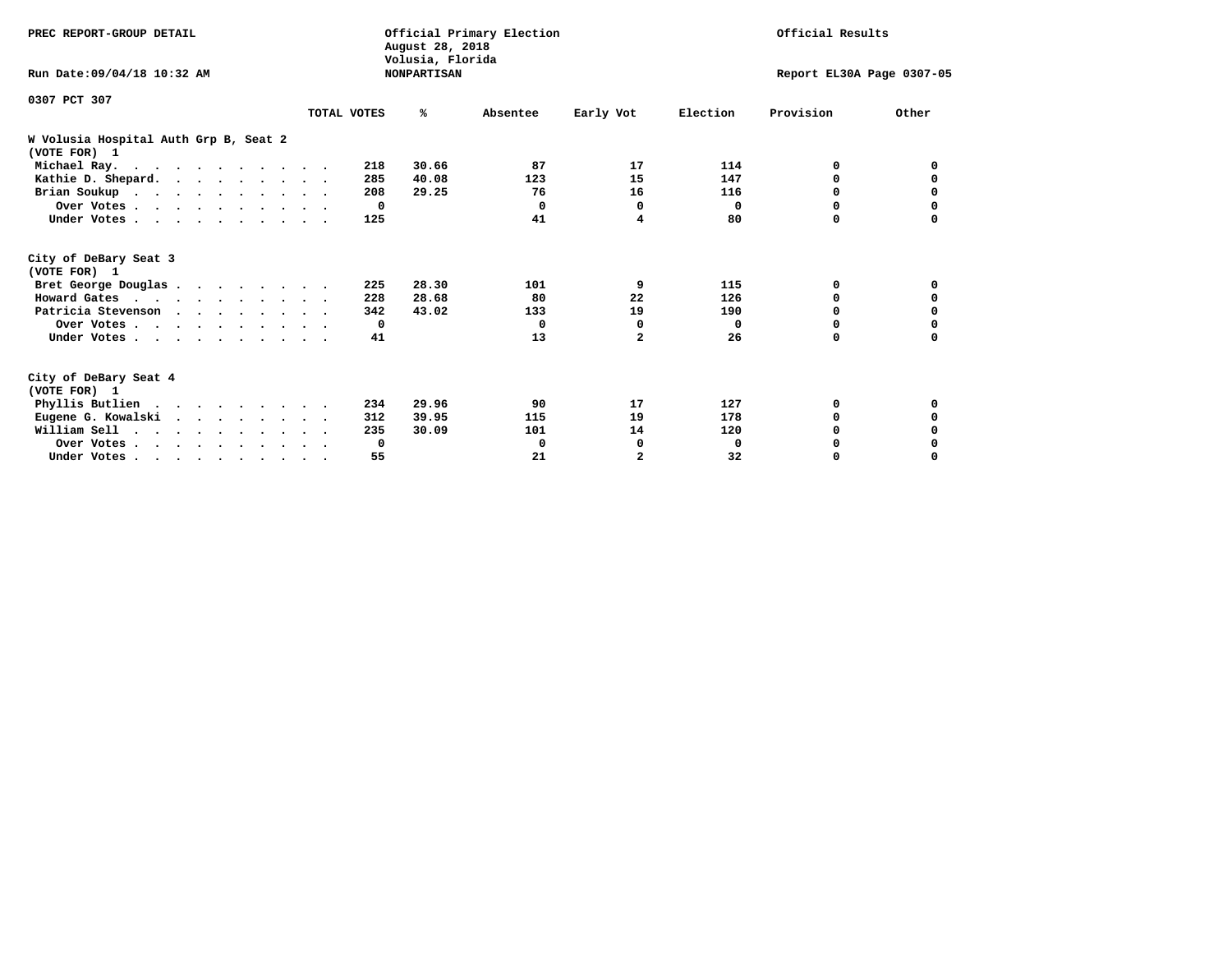| PREC REPORT-GROUP DETAIL               |  |  |                                         |             | Official Primary Election<br>August 28, 2018<br>Volusia, Florida |                           | Official Results |          |           |       |
|----------------------------------------|--|--|-----------------------------------------|-------------|------------------------------------------------------------------|---------------------------|------------------|----------|-----------|-------|
| Run Date: 09/04/18 10:32 AM            |  |  |                                         |             | <b>STATISTICS</b>                                                | Report EL30A Page 0308-01 |                  |          |           |       |
| 0308 PCT 308                           |  |  |                                         |             |                                                                  |                           |                  |          |           |       |
|                                        |  |  |                                         | TOTAL VOTES | %ะ                                                               | Absentee                  | Early Vot        | Election | Provision | Other |
| REGISTERED VOTERS - TOTAL              |  |  |                                         | 3,103       |                                                                  |                           |                  |          |           |       |
| REGISTERED VOTERS - DEMOCRATIC         |  |  | $\sim$ $\sim$ $\sim$ $\sim$             | 1,029       | 33.16                                                            |                           |                  |          |           |       |
| REGISTERED VOTERS - REPUBLICAN         |  |  |                                         | 1,056       | 34.03                                                            |                           |                  |          |           |       |
| REGISTERED VOTERS - NONPARTISAN        |  |  |                                         | 1,018       |                                                                  |                           |                  |          |           |       |
| BALLOTS CAST - TOTAL.                  |  |  |                                         | 739         |                                                                  | 332                       | 85               | 322      | 0         |       |
| BALLOTS CAST - DEMOCRATIC              |  |  |                                         | 291         | 39.38                                                            | 128                       | 43               | 120      |           |       |
| BALLOTS CAST - REPUBLICAN              |  |  |                                         | 361         | 48.85                                                            | 153                       | 38               | 170      | 0         |       |
| BALLOTS CAST - NONPARTISAN.            |  |  |                                         | 87          | 11.77                                                            | 51                        | 4                | 32       |           |       |
| BALLOTS CAST - BLANK.                  |  |  |                                         | 1           | .14                                                              | 0                         | 0                |          | 0         |       |
| VOTER TURNOUT - TOTAL<br>.             |  |  |                                         |             | 23.82                                                            |                           |                  |          |           |       |
| VOTER TURNOUT - DEMOCRATIC.            |  |  | $\cdot$ $\cdot$ $\cdot$ $\cdot$ $\cdot$ |             | 28.28                                                            |                           |                  |          |           |       |
| VOTER TURNOUT - REPUBLICAN.<br>$\cdot$ |  |  |                                         |             | 34.19                                                            |                           |                  |          |           |       |
| VOTER TURNOUT - BLANK                  |  |  |                                         |             | .03                                                              |                           |                  |          |           |       |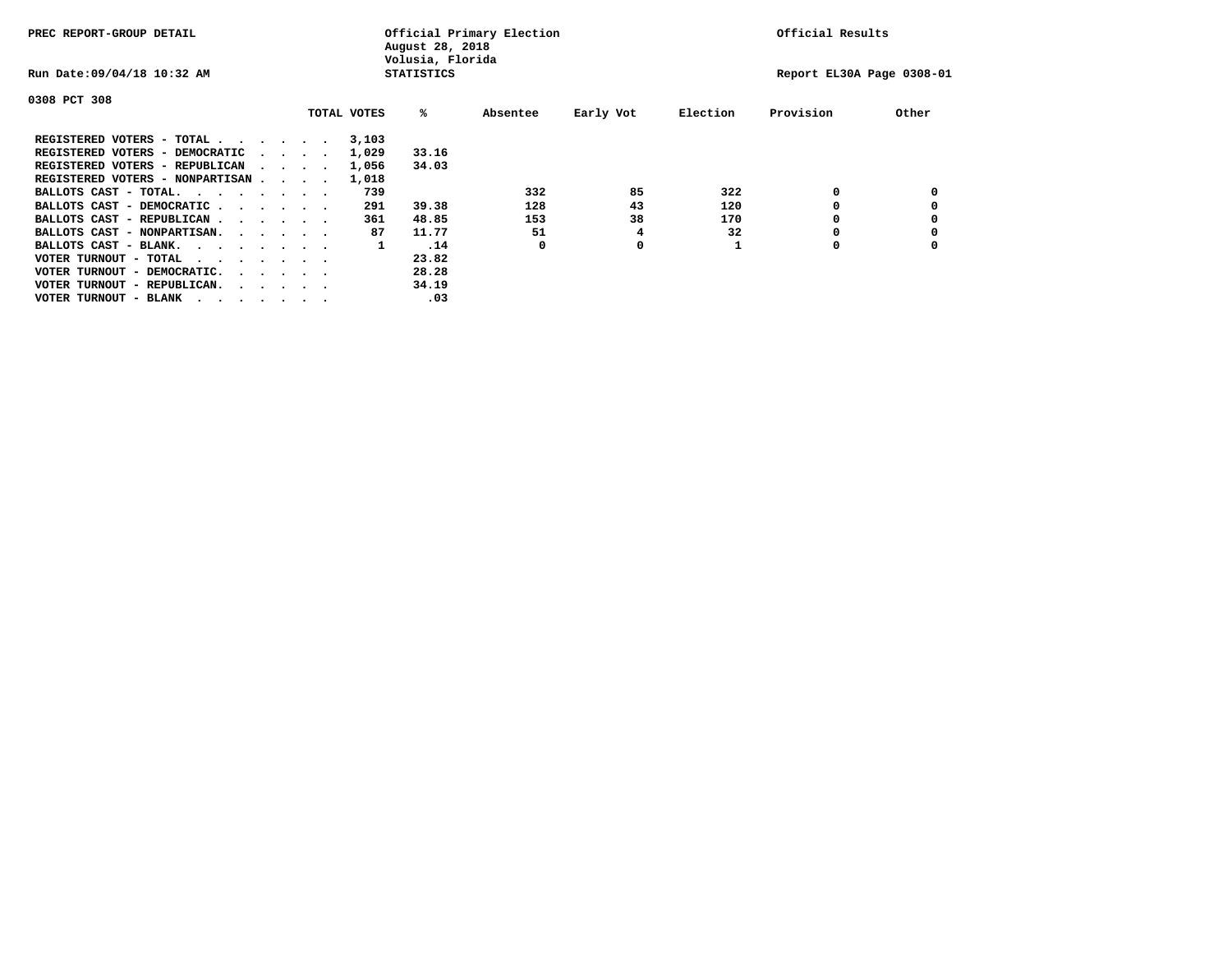| PREC REPORT-GROUP DETAIL                                                                                                                                                                                                                                   |                                          | August 28, 2018<br>Volusia, Florida | Official Primary Election | Official Results |                |                           |             |
|------------------------------------------------------------------------------------------------------------------------------------------------------------------------------------------------------------------------------------------------------------|------------------------------------------|-------------------------------------|---------------------------|------------------|----------------|---------------------------|-------------|
| Run Date: 09/04/18 10:32 AM                                                                                                                                                                                                                                |                                          | DEMOCRATIC                          |                           |                  |                | Report EL30A Page 0308-02 |             |
| 0308 PCT 308                                                                                                                                                                                                                                               | TOTAL VOTES                              | ℁                                   | Absentee                  | Early Vot        | Election       | Provision                 | Other       |
|                                                                                                                                                                                                                                                            |                                          |                                     |                           |                  |                |                           |             |
| Representative in Congress Dist 6<br>(VOTE FOR) 1                                                                                                                                                                                                          |                                          |                                     |                           |                  |                |                           |             |
| Stephen Sevigny                                                                                                                                                                                                                                            | 53                                       | 19.70                               | 22                        | 9                | 22             | 0                         | 0           |
| Nancy Soderberg<br>$\begin{array}{cccccccccccccc} \bullet & \bullet & \bullet & \bullet & \bullet & \bullet & \bullet & \bullet & \bullet & \bullet \end{array}$                                                                                           | 161<br>$\cdots$                          | 59.85                               | 67                        | 23               | 71             | $\mathbf 0$               | $\mathbf 0$ |
| John Upchurch.<br>$\cdots$<br>$\ddot{\phantom{1}}$                                                                                                                                                                                                         | 55<br>$\ddot{\phantom{a}}$               | 20.45                               | 25                        | 11               | 19             | 0                         | 0           |
| Over Votes<br>$\ddot{\phantom{0}}$                                                                                                                                                                                                                         | 0<br>$\sim$                              |                                     | 0                         | 0                | 0              | $\mathbf 0$               | $\mathbf 0$ |
| Under Votes                                                                                                                                                                                                                                                | 22<br>$\cdot$ $\cdot$ $\cdot$            |                                     | 14                        | $\mathbf 0$      | 8              | $\Omega$                  | $\mathbf 0$ |
| Governor and Lieutenant Governor<br>(VOTE FOR) 1                                                                                                                                                                                                           |                                          |                                     |                           |                  |                |                           |             |
| Andrew Gillum                                                                                                                                                                                                                                              | 60                                       | 21.35                               | 20                        | 4                | 36             | 0                         | 0           |
| Gwen Graham.<br>$\mathbf{r}$ . The set of the set of the set of the set of the set of the set of the set of the set of the set of the set of the set of the set of the set of the set of the set of the set of the set of the set of the set of t          | 131<br>$\sim$ $\sim$                     | 46.62                               | 53                        | 25               | 53             | $\Omega$                  | $\mathbf 0$ |
| Jeff Greene.<br>$\bullet$                                                                                                                                                                                                                                  | 30<br>$\bullet$                          | 10.68                               | 16                        | 5                | 9              | 0                         | 0           |
| Chris King                                                                                                                                                                                                                                                 | 10<br>$\bullet$                          | 3.56                                | 7                         | $\mathbf 0$      | 3              | $\mathbf 0$               | $\mathbf 0$ |
| Philip Levine .<br>$\mathbf{r}$ , and $\mathbf{r}$ , and $\mathbf{r}$<br>$\ddot{\phantom{a}}$<br>$\ddot{\phantom{a}}$                                                                                                                                      | 38<br>$\bullet$                          | 13.52                               | 19                        | 8                | 11             | $\mathbf 0$               | $\mathbf 0$ |
| Alex "Lundy" Lundmark<br>$\cdot$ $\cdot$ $\cdot$ $\cdot$                                                                                                                                                                                                   | 4<br>$\ddot{\phantom{a}}$                | 1.42                                | 3                         | $\mathbf 0$      | $\mathbf{1}$   | $\mathbf 0$               | 0           |
| John Wetherbee.                                                                                                                                                                                                                                            | 8<br>$\ddot{\phantom{a}}$                | 2.85                                | 3                         | $\mathbf{1}$     | $\overline{4}$ | $\mathbf 0$               | $\mathbf 0$ |
| Over Votes                                                                                                                                                                                                                                                 | 3<br>$\Delta$                            |                                     | 3                         | $\mathbf 0$      | $\mathbf{0}$   | $\mathbf 0$               | $\mathbf 0$ |
| Under Votes                                                                                                                                                                                                                                                | 7                                        |                                     | 4                         | $\mathbf 0$      | 3              | $\Omega$                  | $\Omega$    |
| Attorney General                                                                                                                                                                                                                                           |                                          |                                     |                           |                  |                |                           |             |
| (VOTE FOR) 1                                                                                                                                                                                                                                               |                                          |                                     |                           |                  |                |                           |             |
| Sean Shaw<br>$\cdots$<br>$\sim$ $\sim$                                                                                                                                                                                                                     | 167                                      | 67.61                               | 69                        | 31               | 67             | 0                         | 0           |
| Ryan Torrens<br>. The contract of the contract of the contract of the contract of the contract of the contract of the contract of the contract of the contract of the contract of the contract of the contract of the contract of the contrac<br>$\bullet$ | 80<br>$\bullet$<br>$\sim$                | 32.39                               | 31                        | 11               | 38             | $\mathbf 0$               | $\mathbf 0$ |
| Over Votes                                                                                                                                                                                                                                                 | 0                                        |                                     | $\mathbf 0$               | $\mathbf 0$      | 0              | $\mathbf 0$               | 0           |
| Under Votes                                                                                                                                                                                                                                                | 44                                       |                                     | 28                        | $\mathbf{1}$     | 15             | $\Omega$                  | $\Omega$    |
| Commissioner of Agriculture<br>(VOTE FOR) 1                                                                                                                                                                                                                |                                          |                                     |                           |                  |                |                           |             |
| Nicole "Nikki" Fried.                                                                                                                                                                                                                                      | 153                                      | 59.53                               | 60                        | 23               | 70             | 0                         | $\mathbf 0$ |
| Jeffrey Duane Porter.                                                                                                                                                                                                                                      | 35                                       | 13.62                               | 16                        | $\overline{a}$   | 17             | $\Omega$                  | 0           |
| Roy David Walker                                                                                                                                                                                                                                           | 69<br>$\sim$ $\sim$                      | 26.85                               | 31                        | 17               | 21             | $\mathbf 0$               | $\mathbf 0$ |
| Over Votes                                                                                                                                                                                                                                                 | 0<br>$\bullet$                           |                                     | 0                         | 0                | $\Omega$       | $\mathbf 0$               | 0           |
| Under Votes                                                                                                                                                                                                                                                | 34                                       |                                     | 21                        | $\mathbf{1}$     | 12             | $\Omega$                  | $\mathbf 0$ |
| State Representative District 27<br>(VOTE FOR) 1                                                                                                                                                                                                           |                                          |                                     |                           |                  |                |                           |             |
| Neil Henrichsen                                                                                                                                                                                                                                            | 70                                       | 26.42                               | 35                        | 6                | 29             | 0                         | 0           |
| Carol Lawrence.<br>$\sim$ $\sim$ $\sim$ $\sim$ $\sim$<br>$\ddot{\phantom{a}}$<br>$\ddot{\phantom{a}}$                                                                                                                                                      | 195<br>$\ddot{\phantom{1}}$<br>$\bullet$ | 73.58                               | 77                        | 36               | 82             | $\mathbf 0$               | $\mathbf 0$ |
| Over Votes .<br>$\cdots$<br>$\bullet$                                                                                                                                                                                                                      | $\mathbf{1}$<br>$\bullet$                |                                     | $\mathbf 0$               | $\mathbf{1}$     | $\mathbf 0$    | $\mathbf 0$               | $\mathbf 0$ |
| Under Votes.<br>$\bullet$                                                                                                                                                                                                                                  | 25                                       |                                     | 16                        | $\Omega$         | 9              | $\Omega$                  | $\Omega$    |
|                                                                                                                                                                                                                                                            |                                          |                                     |                           |                  |                |                           |             |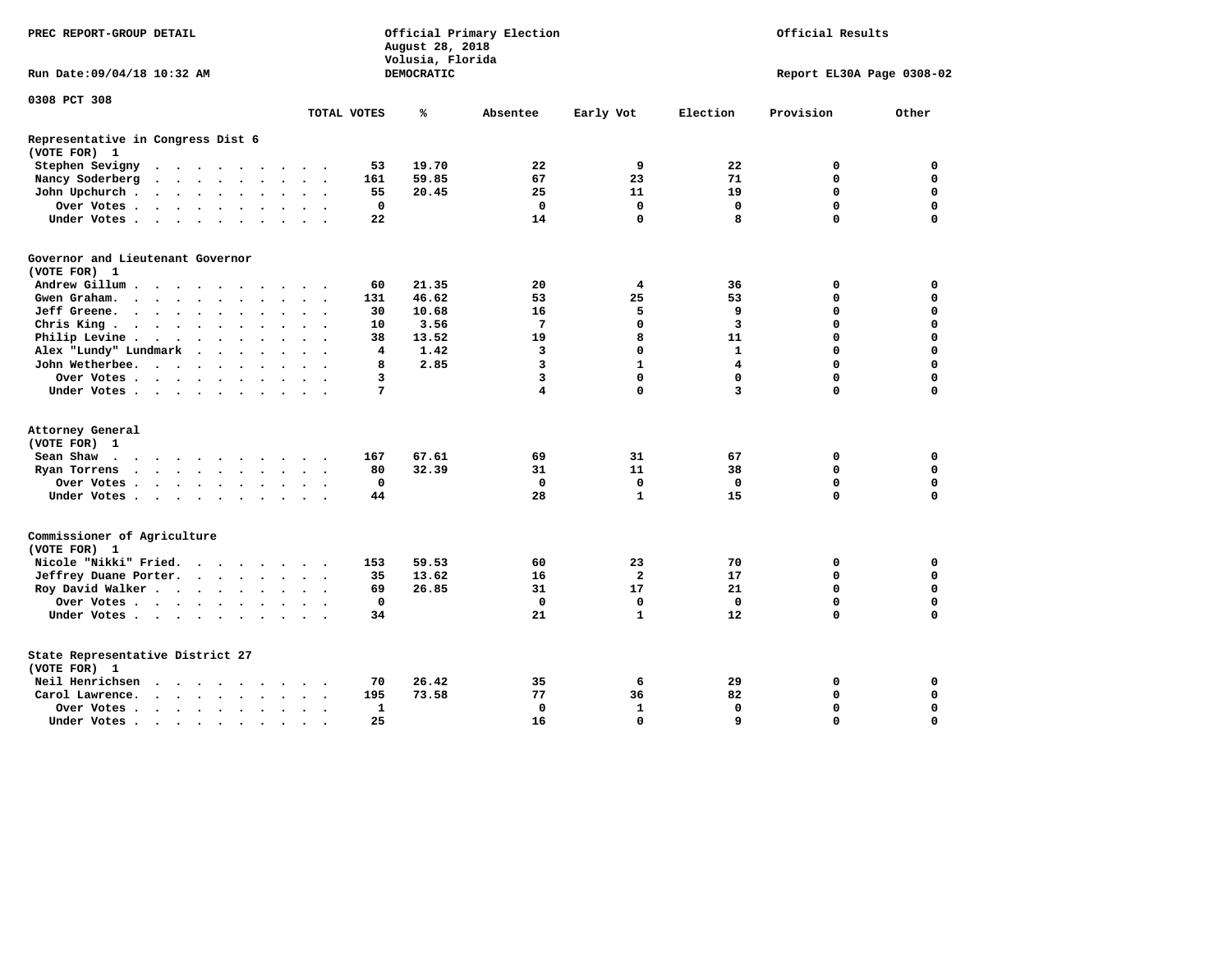| PREC REPORT-GROUP DETAIL                                                                                                                                                                                                                                                               |                                                       | August 28, 2018<br>Volusia, Florida | Official Primary Election |              | Official Results        |                           |             |  |
|----------------------------------------------------------------------------------------------------------------------------------------------------------------------------------------------------------------------------------------------------------------------------------------|-------------------------------------------------------|-------------------------------------|---------------------------|--------------|-------------------------|---------------------------|-------------|--|
| Run Date:09/04/18 10:32 AM                                                                                                                                                                                                                                                             |                                                       | REPUBLICAN                          |                           |              |                         | Report EL30A Page 0308-03 |             |  |
| 0308 PCT 308                                                                                                                                                                                                                                                                           | TOTAL VOTES                                           | ℁                                   | Absentee                  | Early Vot    | Election                | Provision                 | Other       |  |
|                                                                                                                                                                                                                                                                                        |                                                       |                                     |                           |              |                         |                           |             |  |
| United States Senator<br>(VOTE FOR) 1                                                                                                                                                                                                                                                  |                                                       |                                     |                           |              |                         |                           |             |  |
| Roque "Rocky" De La Fuente.<br>$\sim$ $\sim$ $\sim$                                                                                                                                                                                                                                    | 30<br>$\sim$<br>$\sim$                                | 8.40                                | 10                        | 4            | 16                      | 0                         | 0           |  |
| Rick Scott<br>$\sim$                                                                                                                                                                                                                                                                   | 327                                                   | 91.60                               | 141                       | 34           | 152                     | $\mathbf 0$               | $\mathbf 0$ |  |
| Over Votes<br>$\ddot{\phantom{1}}$                                                                                                                                                                                                                                                     | 0<br>$\sim$<br>$\ddot{\phantom{a}}$<br>$\overline{a}$ |                                     | 0                         | $\mathbf 0$  | 0                       | $\mathbf 0$               | $\mathbf 0$ |  |
| Under Votes<br>$\ddot{\phantom{a}}$                                                                                                                                                                                                                                                    | 4<br>$\sim$                                           |                                     | $\mathbf{2}$              | $\mathbf 0$  | $\overline{\mathbf{2}}$ | $\mathbf 0$               | $\mathbf 0$ |  |
| Representative in Congress Dist 6                                                                                                                                                                                                                                                      |                                                       |                                     |                           |              |                         |                           |             |  |
| (VOTE FOR) 1                                                                                                                                                                                                                                                                           |                                                       |                                     |                           |              |                         |                           |             |  |
| Fred Costello.                                                                                                                                                                                                                                                                         | 61<br>.                                               | 18.21                               | 25                        | 7            | 29                      | 0                         | 0           |  |
| Michael Waltz<br>$\cdot$<br>$\ddot{\phantom{a}}$                                                                                                                                                                                                                                       | 155                                                   | 46.27                               | 59                        | 20           | 76                      | 0                         | $\mathbf 0$ |  |
| John Ward<br>$\ddot{\phantom{a}}$                                                                                                                                                                                                                                                      | 119<br>$\bullet$                                      | 35.52                               | 52                        | 11           | 56                      | $\mathbf 0$               | $\mathbf 0$ |  |
| Over Votes.<br>$\cdots$<br>$\sim$                                                                                                                                                                                                                                                      | 0                                                     |                                     | 0                         | $\mathbf 0$  | $\mathbf 0$             | $\mathbf 0$               | $\mathbf 0$ |  |
| Under Votes<br>$\overline{\phantom{a}}$<br>$\sim$                                                                                                                                                                                                                                      | 26                                                    |                                     | 17                        | 0            | 9                       | $\mathbf 0$               | $\mathbf 0$ |  |
| Governor and Lieutenant Governor                                                                                                                                                                                                                                                       |                                                       |                                     |                           |              |                         |                           |             |  |
| (VOTE FOR) 1                                                                                                                                                                                                                                                                           |                                                       |                                     |                           |              |                         |                           |             |  |
| Don Baldauf.<br>$\ddot{\phantom{a}}$<br>$\sim$                                                                                                                                                                                                                                         | $\mathbf{1}$                                          | .28                                 | 1                         | $\mathbf 0$  | $\mathbf 0$             | 0                         | 0           |  |
| Ron DeSantis<br>$\cdots$<br>$\overline{\phantom{a}}$<br>$\sim$                                                                                                                                                                                                                         | 192                                                   | 54.24                               | 83                        | 22           | 87                      | $\mathbf 0$               | $\mathbf 0$ |  |
| Timothy M. Devine.<br>$\bullet$                                                                                                                                                                                                                                                        | 1                                                     | .28                                 | $\mathbf{1}$              | $\mathbf 0$  | 0                       | $\mathbf 0$               | $\mathbf 0$ |  |
| Bob Langford<br>$\sim$<br>$\ddot{\phantom{a}}$                                                                                                                                                                                                                                         | $\overline{a}$<br>$\ddot{\phantom{a}}$                | .56                                 | $\mathbf{1}$              | $\mathbf 0$  | $\mathbf{1}$            | $\mathbf 0$               | $\mathbf 0$ |  |
| John Joseph Mercadante                                                                                                                                                                                                                                                                 | $\mathbf 0$<br>$\ddot{\phantom{a}}$                   |                                     | $\mathbf 0$               | $\mathbf 0$  | $\mathbf 0$             | $\mathbf 0$               | $\mathbf 0$ |  |
| Bruce Nathan<br>$\mathbf{r}$ . The set of the set of the set of the set of the set of the set of the set of the set of the set of the set of the set of the set of the set of the set of the set of the set of the set of the set of the set of t<br>$\ddot{\phantom{a}}$<br>$\bullet$ | 4                                                     | 1.13                                | 3                         | $\mathbf 0$  | $\mathbf{1}$            | $\mathbf 0$               | $\mathbf 0$ |  |
| Adam H. Putnam.<br>$\cdots$<br>$\sim$<br>$\ddot{\phantom{a}}$                                                                                                                                                                                                                          | 146                                                   | 41.24                               | 58                        | 14           | 74                      | $\mathbf 0$               | $\mathbf 0$ |  |
| Bob White<br>$\sim$                                                                                                                                                                                                                                                                    | 8<br>$\sim$<br>$\cdot$                                | 2.26                                | $\overline{\mathbf{4}}$   | $\mathbf{1}$ | $\overline{\mathbf{3}}$ | $\mathbf 0$               | $\mathbf 0$ |  |
| Over Votes .<br>.                                                                                                                                                                                                                                                                      | $\Omega$                                              |                                     | $\Omega$                  | $\mathbf 0$  | $\mathbf 0$             | $\mathbf 0$               | 0           |  |
| Under Votes                                                                                                                                                                                                                                                                            | $\overline{7}$                                        |                                     | $\overline{\mathbf{2}}$   | $\mathbf{1}$ | 4                       | $\mathbf 0$               | $\mathbf 0$ |  |
| Attorney General                                                                                                                                                                                                                                                                       |                                                       |                                     |                           |              |                         |                           |             |  |
| (VOTE FOR) 1                                                                                                                                                                                                                                                                           |                                                       |                                     |                           |              |                         |                           |             |  |
| Ashley Moody<br>$\begin{array}{cccccccccccccccccc} \bullet & \bullet & \bullet & \bullet & \bullet & \bullet & \bullet & \bullet & \bullet & \bullet & \bullet \end{array}$                                                                                                            | 193<br>$\cdot$<br>$\cdot$                             | 57.27                               | 70                        | 18           | 105                     | 0                         | 0           |  |
| Frank White.<br>$\cdots$<br>$\overline{\phantom{a}}$<br>$\bullet$                                                                                                                                                                                                                      | 144                                                   | 42.73                               | 71                        | 20           | 53                      | $\mathbf 0$               | 0           |  |
| Over Votes .<br>$\bullet$                                                                                                                                                                                                                                                              | 0<br>$\cdot$<br>$\ddot{\phantom{0}}$                  |                                     | 0                         | $\mathbf 0$  | 0                       | $\mathbf 0$               | 0           |  |
| Under Votes                                                                                                                                                                                                                                                                            | 24<br>$\sim$ $\sim$                                   |                                     | 12                        | $\mathbf 0$  | 12                      | $\mathbf 0$               | $\mathbf 0$ |  |
| Commissioner of Agriculture                                                                                                                                                                                                                                                            |                                                       |                                     |                           |              |                         |                           |             |  |
| (VOTE FOR) 1                                                                                                                                                                                                                                                                           |                                                       |                                     |                           |              |                         |                           |             |  |
| Matt Caldwell.<br>$\cdot$ $\cdot$ $\cdot$ $\cdot$ $\cdot$<br>$\sim$                                                                                                                                                                                                                    | 134                                                   | 41.36                               | 54                        | 18           | 62                      | 0                         | 0           |  |
| Denise Grimsley<br>$\cdot$ $\cdot$<br>$\ddot{\phantom{a}}$<br>$\cdot$                                                                                                                                                                                                                  | 71                                                    | 21.91                               | 33                        | 9            | 29                      | $\mathbf 0$               | $\mathbf 0$ |  |
| Mike McCalister<br>$\sim$ , and $\sim$ , and $\sim$<br>$\ddot{\phantom{a}}$                                                                                                                                                                                                            | 54<br>$\bullet$                                       | 16.67                               | 26                        | $\mathbf{2}$ | 26                      | $\mathbf 0$               | 0           |  |
| Baxter Troutman<br>$\mathbf{a}$ , and $\mathbf{a}$ , and $\mathbf{a}$<br>$\ddot{\phantom{a}}$<br>$\sim$                                                                                                                                                                                | 65                                                    | 20.06                               | 23                        | 8            | 34                      | $\mathbf 0$               | $\mathbf 0$ |  |
| Over Votes .<br>$\sim$ $\sim$ $\sim$ $\sim$ $\sim$<br>$\cdot$<br>$\cdot$                                                                                                                                                                                                               | $\Omega$                                              |                                     | 0                         | 0            | $\Omega$                | $\mathbf 0$               | $\mathbf 0$ |  |
| Under Votes.<br>$\cdots$<br>$\blacksquare$                                                                                                                                                                                                                                             | 37<br>$\bullet$                                       |                                     | 17                        | $\mathbf{1}$ | 19                      | $\Omega$                  | $\Omega$    |  |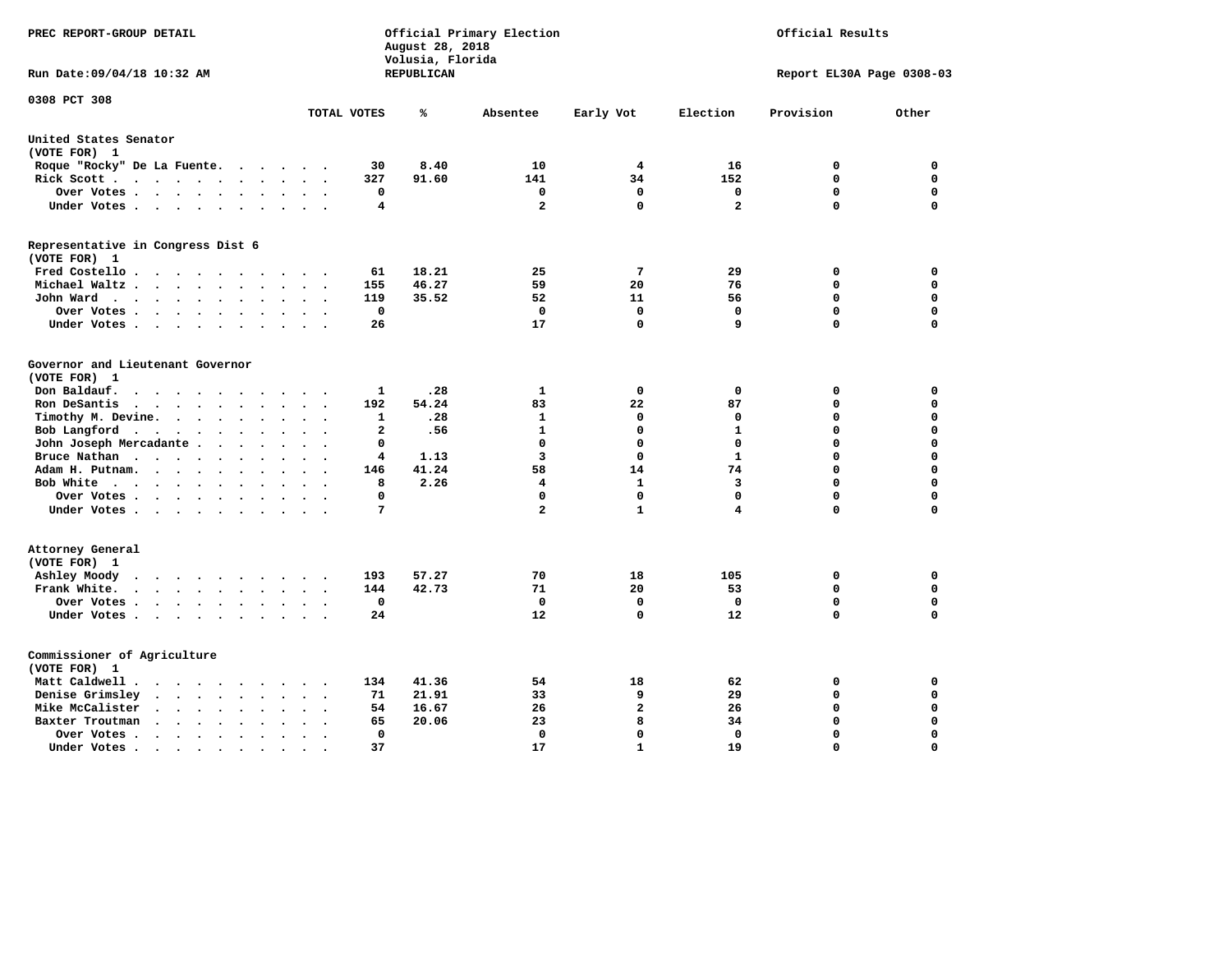| PREC REPORT-GROUP DETAIL                                                                                                                                         | Official Primary Election<br>August 28, 2018<br>Volusia, Florida |                    |              |                 |                           | Official Results |             |  |  |  |
|------------------------------------------------------------------------------------------------------------------------------------------------------------------|------------------------------------------------------------------|--------------------|--------------|-----------------|---------------------------|------------------|-------------|--|--|--|
| Run Date: 09/04/18 10:32 AM                                                                                                                                      |                                                                  | <b>NONPARTISAN</b> |              |                 | Report EL30A Page 0308-04 |                  |             |  |  |  |
| 0308 PCT 308                                                                                                                                                     | TOTAL VOTES                                                      | ℁                  | Absentee     | Early Vot       | Election                  | Provision        | Other       |  |  |  |
| Circuit Judge 7th Judicial, Grp 15                                                                                                                               |                                                                  |                    |              |                 |                           |                  |             |  |  |  |
| (VOTE FOR) 1                                                                                                                                                     |                                                                  |                    |              |                 |                           |                  |             |  |  |  |
| Linda L. Gaustad<br>$\ddot{\phantom{a}}$                                                                                                                         | 245                                                              | 37.58              | 94           | 31              | 120                       | $\mathbf 0$      | 0           |  |  |  |
| Sebrina L. Slack                                                                                                                                                 | 193                                                              | 29.60              | 83           | 31              | 79                        | $\Omega$         | $\mathbf 0$ |  |  |  |
| Ryan Will $\cdots$ $\cdots$ $\cdots$<br>$\ddot{\phantom{a}}$                                                                                                     | 214                                                              | 32.82              | 111          | 16              | 87                        | $\mathbf 0$      | $\mathbf 0$ |  |  |  |
| Over Votes<br>$\bullet$ .                                                                                                                                        | $\mathbf 0$                                                      |                    | $\mathbf 0$  | $\mathbf 0$     | $\mathbf 0$               | 0                | $\mathbf 0$ |  |  |  |
| Under Votes                                                                                                                                                      | 87                                                               |                    | 44           | $7\phantom{.0}$ | 36                        | $\Omega$         | $\mathbf 0$ |  |  |  |
| County Judge 7th Judicial, Grp 5<br>(VOTE FOR) 1                                                                                                                 |                                                                  |                    |              |                 |                           |                  |             |  |  |  |
| Steve Burk .                                                                                                                                                     | 272                                                              | 41.91              | 120          | 36              | 116                       | $\mathbf 0$      | 0           |  |  |  |
| Dawn "Pam" Fields.                                                                                                                                               | 377<br>$\overline{\phantom{a}}$                                  | 58.09              | 167          | 44              | 166                       | 0                | 0           |  |  |  |
| Over Votes                                                                                                                                                       | $\mathbf 0$                                                      |                    | $\mathbf 0$  | $\mathbf 0$     | $\mathbf 0$               | 0                | $\mathbf 0$ |  |  |  |
| Under Votes                                                                                                                                                      | 90<br>$\sim$                                                     |                    | 45           | 5               | 40                        | $\mathbf 0$      | $\mathbf 0$ |  |  |  |
| County Council at Large<br>(VOTE FOR) 1                                                                                                                          |                                                                  |                    |              |                 |                           |                  |             |  |  |  |
| L. Ronald Durham                                                                                                                                                 | 193<br>$\sim$                                                    | 27.65              | 84           | 30              | 79                        | $\mathbf 0$      | 0           |  |  |  |
| Ben F. Johnson.<br>$\sim$ $\sim$                                                                                                                                 | 503<br>$\overline{\phantom{a}}$                                  | 72.06              | 226          | 53              | 224                       | $\mathbf 0$      | 0           |  |  |  |
| WRITE-IN.<br>$\sim$ $\sim$<br>$\sim$<br>$\ddot{\phantom{a}}$<br>$\ddot{\phantom{a}}$<br>$\ddot{\phantom{a}}$<br>$\sim$                                           | 2                                                                | .29                | 0            | 1               | 1                         | 0                | 0           |  |  |  |
| Over Votes                                                                                                                                                       | 0                                                                |                    | $\mathbf 0$  | $\mathbf 0$     | $\mathbf 0$               | 0                | $\mathbf 0$ |  |  |  |
| Under Votes                                                                                                                                                      | 41<br>$\sim$<br>$\sim$                                           |                    | 22           | $\mathbf{1}$    | 18                        | $\mathbf 0$      | $\mathbf 0$ |  |  |  |
| County Council Member District 1<br>(VOTE FOR) 1                                                                                                                 |                                                                  |                    |              |                 |                           |                  |             |  |  |  |
| Jeff Brower.<br>$\cdot$ $\cdot$ $\cdot$ $\cdot$ $\cdot$<br>$\sim$                                                                                                | 207                                                              | 30.67              | 90           | 21              | 96                        | $\mathbf 0$      | $\mathbf 0$ |  |  |  |
| Barbara Girtman<br>$\cdots$<br>$\ddot{\phantom{a}}$<br>$\sim$<br>$\sim$                                                                                          | 171                                                              | 25.33              | 69           | 21              | 81                        | $\mathbf 0$      | 0           |  |  |  |
| Eddie Molina.<br>$\cdots$                                                                                                                                        | 68                                                               | 10.07              | 24           | 14              | 30                        | 0                | $\mathbf 0$ |  |  |  |
| Pat Patterson<br>$\ddot{\phantom{a}}$                                                                                                                            | 229<br>$\ddot{\phantom{a}}$                                      | 33.93              | 111          | 28              | 90                        | 0                | 0           |  |  |  |
| Over Votes<br>$\ddot{\phantom{a}}$                                                                                                                               | $\mathbf 0$                                                      |                    | $\mathbf{0}$ | $\mathbf{0}$    | $\mathbf{0}$              | $\mathbf 0$      | $\mathbf 0$ |  |  |  |
| Under Votes<br>$\sim$                                                                                                                                            | 64<br>$\sim$<br>$\sim$                                           |                    | 38           | $\mathbf{1}$    | 25                        | $\mathbf 0$      | $\mathbf 0$ |  |  |  |
| School Board Member District 1<br>(VOTE FOR) 1                                                                                                                   |                                                                  |                    |              |                 |                           |                  |             |  |  |  |
| Al Bouie.<br>$\cdot$<br>$\blacksquare$<br>$\sim$ $\sim$<br>.                                                                                                     | 186                                                              | 28.75              | 88           | 22              | 76                        | $\mathbf 0$      | $\mathbf 0$ |  |  |  |
| Jamie Michele Haynes.                                                                                                                                            | 276<br>$\sim$<br>$\cdot$                                         | 42.66              | 123          | 33              | 120                       | $\mathbf 0$      | $\mathbf 0$ |  |  |  |
| Leslie LaRue<br>$\ddot{\phantom{a}}$                                                                                                                             | 185<br>$\cdot$                                                   | 28.59              | 77           | 26              | 82                        | $\mathbf 0$      | $\mathbf 0$ |  |  |  |
| Over Votes                                                                                                                                                       | 0                                                                |                    | $\Omega$     | $\mathbf{0}$    | $\mathbf{0}$              | $\mathbf 0$      | 0           |  |  |  |
| Under Votes<br>$\ddot{\phantom{a}}$                                                                                                                              | 92<br>$\sim$                                                     |                    | 44           | 4               | 44                        | 0                | $\mathbf 0$ |  |  |  |
| W Volusia Hospital Auth Grp A, Seat 1<br>(VOTE FOR)<br>1                                                                                                         |                                                                  |                    |              |                 |                           |                  |             |  |  |  |
| John M. Hill<br>$\cdots$<br>$\cdot$                                                                                                                              | 315<br>$\cdot$                                                   | 49.07              | 140          | 41              | 134                       | 0                | 0           |  |  |  |
| Raymond Long<br>$\cdot$ $\cdot$ $\cdot$ $\cdot$<br>$\bullet$<br>$\ddot{\phantom{a}}$<br>$\ddot{\phantom{a}}$                                                     | 145<br>$\ddot{\phantom{a}}$<br>$\cdot$<br>$\ddot{\phantom{0}}$   | 22.59              | 64           | 13              | 68                        | $\mathbf 0$      | 0           |  |  |  |
| Voloria Manning<br>$\cdot$                                                                                                                                       | 182                                                              | 28.35              | 78           | 28              | 76                        | $\mathbf 0$      | 0           |  |  |  |
| Over Votes.<br>$\begin{array}{cccccccccccccc} \bullet & \bullet & \bullet & \bullet & \bullet & \bullet & \bullet & \bullet \end{array}$<br>$\ddot{\phantom{a}}$ | 0<br>$\bullet$                                                   |                    | $\mathbf 0$  | 0               | $\mathbf 0$               | 0                | 0           |  |  |  |
| Under Votes.<br>$\cdots$<br>$\ddot{\phantom{a}}$                                                                                                                 | 97                                                               |                    | 50           | 3               | 44                        | $\Omega$         | $\Omega$    |  |  |  |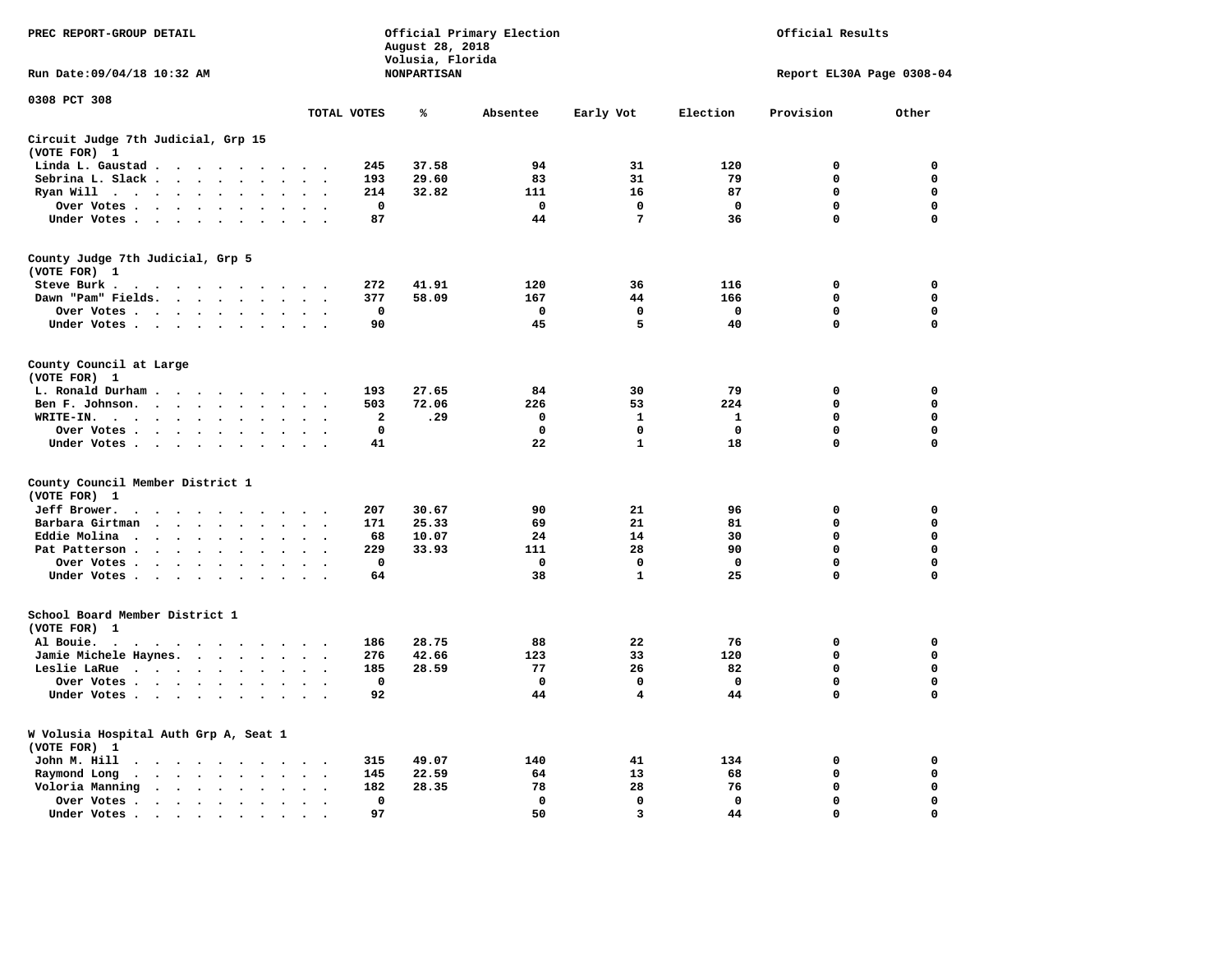| PREC REPORT-GROUP DETAIL                              | August 28, 2018<br>Volusia, Florida | Official Primary Election |          | Official Results |          |           |                           |
|-------------------------------------------------------|-------------------------------------|---------------------------|----------|------------------|----------|-----------|---------------------------|
| Run Date: 09/04/18 10:32 AM                           |                                     | <b>NONPARTISAN</b>        |          |                  |          |           | Report EL30A Page 0308-05 |
| 0308 PCT 308                                          |                                     |                           |          |                  |          |           |                           |
|                                                       | TOTAL VOTES                         | ℁                         | Absentee | Early Vot        | Election | Provision | Other                     |
| W Volusia Hospital Auth Grp B, Seat 2<br>(VOTE FOR) 1 |                                     |                           |          |                  |          |           |                           |
| Michael Ray.                                          |                                     | 27.96<br>177              | 89       | 16               | 72       |           |                           |
| Kathie D. Shepard.                                    |                                     | 43.92<br>278              | 117      | 43               | 118      |           |                           |
| Brian Soukup                                          |                                     | 28.12<br>178              | 77       | 21               | 80       |           |                           |
| Over Votes                                            |                                     |                           | 0        | 0                |          |           |                           |
| Under Votes                                           |                                     | 105                       | 49       |                  | 51       |           |                           |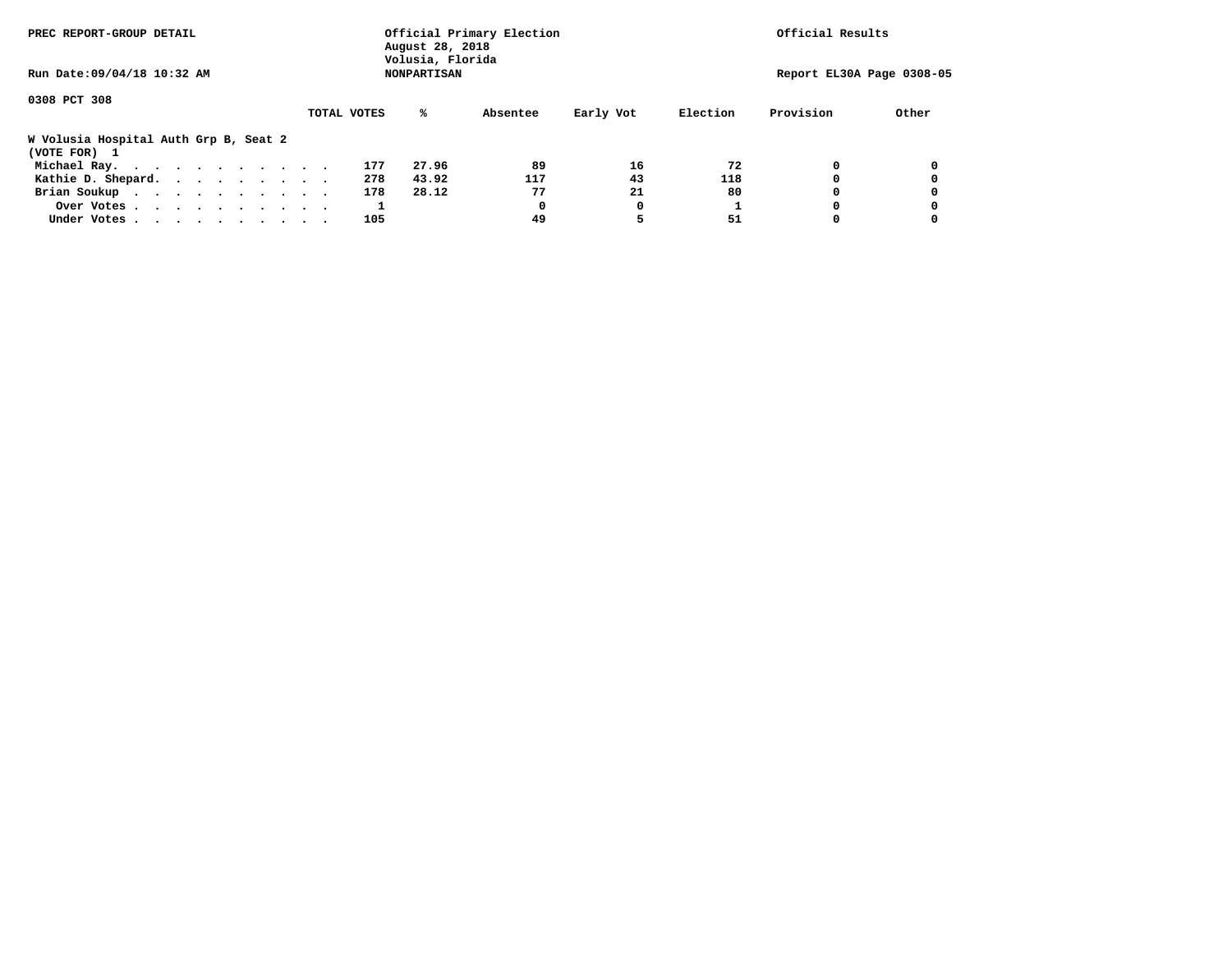| PREC REPORT-GROUP DETAIL               |  |  |                                         |             | Official Primary Election<br>August 28, 2018<br>Volusia, Florida |          | Official Results |          |                           |       |
|----------------------------------------|--|--|-----------------------------------------|-------------|------------------------------------------------------------------|----------|------------------|----------|---------------------------|-------|
| Run Date: 09/04/18 10:32 AM            |  |  |                                         |             | <b>STATISTICS</b>                                                |          |                  |          | Report EL30A Page 0309-01 |       |
| 0309 PCT 309                           |  |  |                                         |             |                                                                  |          |                  |          |                           |       |
|                                        |  |  |                                         | TOTAL VOTES | %ะ                                                               | Absentee | Early Vot        | Election | Provision                 | Other |
| REGISTERED VOTERS - TOTAL              |  |  |                                         | 4,553       |                                                                  |          |                  |          |                           |       |
| REGISTERED VOTERS - DEMOCRATIC         |  |  | $\sim$ $\sim$ $\sim$ $\sim$             | 1,606       | 35.27                                                            |          |                  |          |                           |       |
| REGISTERED VOTERS - REPUBLICAN         |  |  |                                         | 1,437       | 31.56                                                            |          |                  |          |                           |       |
| REGISTERED VOTERS - NONPARTISAN        |  |  |                                         | 1,510       |                                                                  |          |                  |          |                           |       |
| BALLOTS CAST - TOTAL.                  |  |  |                                         | 992         |                                                                  | 530      | 86               | 375      | 0                         |       |
| BALLOTS CAST - DEMOCRATIC              |  |  |                                         | 391         | 39.42                                                            | 197      | 45               | 148      |                           |       |
| BALLOTS CAST - REPUBLICAN              |  |  |                                         | 460         | 46.37                                                            | 254      | 31               | 175      | 0                         |       |
| BALLOTS CAST - NONPARTISAN.            |  |  |                                         | 141         | 14.21                                                            | 79       | 10               | 52       |                           |       |
| BALLOTS CAST - BLANK.                  |  |  |                                         | 5           | .50                                                              | 0        | 0                | 4        | 0                         |       |
| VOTER TURNOUT - TOTAL<br>$\cdots$      |  |  |                                         |             | 21.79                                                            |          |                  |          |                           |       |
| VOTER TURNOUT - DEMOCRATIC.            |  |  | $\cdot$ $\cdot$ $\cdot$ $\cdot$ $\cdot$ |             | 24.35                                                            |          |                  |          |                           |       |
| VOTER TURNOUT - REPUBLICAN.<br>$\cdot$ |  |  |                                         |             | 32.01                                                            |          |                  |          |                           |       |
| VOTER TURNOUT - BLANK                  |  |  |                                         |             | .11                                                              |          |                  |          |                           |       |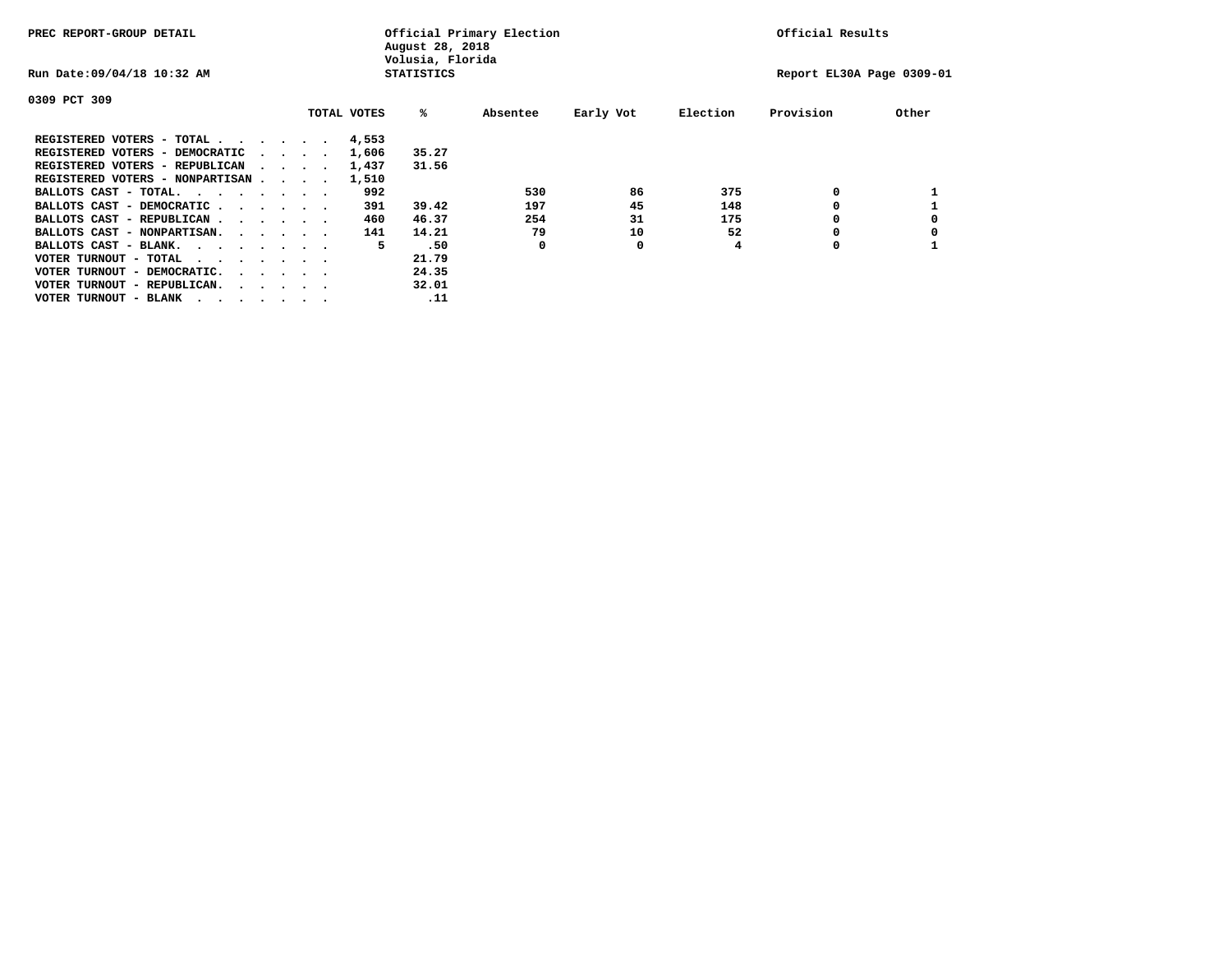| PREC REPORT-GROUP DETAIL<br>Run Date: 09/04/18 10:32 AM |                                                                                                                                                                                                                               |  |  |        | August 28, 2018<br>Volusia, Florida | Official Primary Election |                             |                      | Official Results |            |                         |                         |                 |                           |              |
|---------------------------------------------------------|-------------------------------------------------------------------------------------------------------------------------------------------------------------------------------------------------------------------------------|--|--|--------|-------------------------------------|---------------------------|-----------------------------|----------------------|------------------|------------|-------------------------|-------------------------|-----------------|---------------------------|--------------|
|                                                         |                                                                                                                                                                                                                               |  |  |        |                                     |                           |                             |                      |                  | DEMOCRATIC |                         |                         |                 | Report EL30A Page 0309-02 |              |
| 0309 PCT 309                                            |                                                                                                                                                                                                                               |  |  |        |                                     |                           |                             |                      |                  |            |                         |                         |                 |                           |              |
|                                                         |                                                                                                                                                                                                                               |  |  |        |                                     |                           |                             |                      | TOTAL VOTES      | ℁          | Absentee                | Early Vot               | Election        | Provision                 | Other        |
| Representative in Congress Dist 6<br>(VOTE FOR) 1       |                                                                                                                                                                                                                               |  |  |        |                                     |                           |                             |                      |                  |            |                         |                         |                 |                           |              |
| Stephen Sevigny                                         | . The contract of the contract of the contract of the contract of the contract of the contract of the contract of the contract of the contract of the contract of the contract of the contract of the contract of the contrac |  |  |        |                                     |                           |                             |                      | 53               | 14.40      | 29                      | 5                       | 19              | 0                         | $\mathbf 0$  |
| Nancy Soderberg                                         |                                                                                                                                                                                                                               |  |  |        |                                     |                           | $\sim$ $\sim$ $\sim$ $\sim$ |                      | 244              | 66.30      | 117                     | 31                      | 96              | 0                         | 0            |
| John Upchurch.                                          |                                                                                                                                                                                                                               |  |  |        | $\ddot{\phantom{a}}$                | $\sim$                    | $\sim$                      |                      | 71               | 19.29      | 40                      | 5                       | 26              | 0                         | 0            |
| Over Votes                                              |                                                                                                                                                                                                                               |  |  |        |                                     | $\ddot{\phantom{1}}$      | $\sim$                      |                      | 0                |            | 0                       | 0                       | $\mathbf 0$     | 0                         | $\mathbf 0$  |
| Under Votes                                             |                                                                                                                                                                                                                               |  |  |        |                                     | $\sim$ $\sim$             |                             |                      | 23               |            | 11                      | 4                       | 7               | $\mathbf 0$               | $\mathbf{1}$ |
| Governor and Lieutenant Governor                        |                                                                                                                                                                                                                               |  |  |        |                                     |                           |                             |                      |                  |            |                         |                         |                 |                           |              |
| (VOTE FOR) 1                                            |                                                                                                                                                                                                                               |  |  |        |                                     |                           |                             |                      |                  |            |                         |                         |                 |                           |              |
| Andrew Gillum.                                          | $\sim$ $\sim$ $\sim$ $\sim$                                                                                                                                                                                                   |  |  |        |                                     | $\cdots$                  |                             |                      | 93               | 24.80      | 29                      | 12                      | 52              | 0                         | 0            |
| Gwen Graham.                                            |                                                                                                                                                                                                                               |  |  |        |                                     | $\sim$ $\sim$             |                             | $\ddot{\phantom{a}}$ | 159              | 42.40      | 83                      | 16                      | 60              | 0                         | 0            |
| Jeff Greene.                                            |                                                                                                                                                                                                                               |  |  |        |                                     |                           | $\bullet$                   |                      | 41               | 10.93      | 27                      | $\mathbf{2}$            | 12              | $\mathbf 0$               | $\mathbf 0$  |
| Chris King                                              |                                                                                                                                                                                                                               |  |  |        | $\mathbf{r}$                        | $\ddot{\phantom{a}}$      | $\sim$                      |                      | 15               | 4.00       | 8                       | $\mathbf 0$             | $7\phantom{.0}$ | $\mathbf 0$               | $\mathbf 0$  |
| Philip Levine                                           |                                                                                                                                                                                                                               |  |  |        |                                     | $\cdot$ $\cdot$           |                             |                      | 58               | 15.47      | 30                      | 15                      | 13              | $\mathbf 0$               | $\mathbf 0$  |
| Alex "Lundy" Lundmark                                   |                                                                                                                                                                                                                               |  |  |        |                                     | $\sim$ $\sim$             |                             | $\sim$               | 4                | 1.07       | 4                       | 0                       | 0               | $\mathbf 0$               | $\mathbf 0$  |
| John Wetherbee.                                         |                                                                                                                                                                                                                               |  |  | $\sim$ |                                     | $\mathbf{r}$              |                             |                      | 5                | 1.33       | 5                       | $\mathbf 0$             | $\mathbf 0$     | $\mathbf 0$               | $\mathbf 0$  |
| Over Votes                                              |                                                                                                                                                                                                                               |  |  |        |                                     | $\sim$ $\sim$             |                             |                      | 6                |            | 6                       | $\mathbf 0$             | 0               | $\mathbf 0$               | $\mathbf 0$  |
| Under Votes                                             |                                                                                                                                                                                                                               |  |  |        |                                     |                           |                             |                      | 10               |            | 5                       | 0                       | 4               | $\mathbf 0$               | $\mathbf{1}$ |
| Attorney General                                        |                                                                                                                                                                                                                               |  |  |        |                                     |                           |                             |                      |                  |            |                         |                         |                 |                           |              |
| (VOTE FOR) 1                                            |                                                                                                                                                                                                                               |  |  |        |                                     |                           |                             |                      |                  |            |                         |                         |                 |                           |              |
| Sean Shaw                                               |                                                                                                                                                                                                                               |  |  |        |                                     | $\sim$ $\sim$             |                             |                      | 239              | 68.48      | 123                     | 27                      | 89              | 0                         | $\mathbf 0$  |
| Ryan Torrens                                            |                                                                                                                                                                                                                               |  |  |        |                                     |                           |                             | $\blacksquare$       | 110              | 31.52      | 54                      | 12                      | 44              | $\mathbf 0$               | $\mathbf 0$  |
| Over Votes                                              |                                                                                                                                                                                                                               |  |  |        |                                     | $\sim$ $\sim$             |                             |                      | $\mathbf 0$      |            | $\mathbf 0$             | $\mathbf 0$             | $\mathbf{0}$    | $\mathbf 0$               | $\mathbf 0$  |
| Under Votes                                             |                                                                                                                                                                                                                               |  |  |        |                                     |                           |                             |                      | 42               |            | 20                      | 6                       | 15              | $\mathbf 0$               | $\mathbf{1}$ |
| Commissioner of Agriculture                             |                                                                                                                                                                                                                               |  |  |        |                                     |                           |                             |                      |                  |            |                         |                         |                 |                           |              |
| (VOTE FOR) 1                                            |                                                                                                                                                                                                                               |  |  |        |                                     |                           |                             |                      |                  |            |                         |                         |                 |                           |              |
| Nicole "Nikki" Fried.                                   |                                                                                                                                                                                                                               |  |  |        |                                     | $\cdots$                  |                             |                      | 179              | 50.85      | 85                      | 23                      | 71              | 0                         | 0            |
| Jeffrey Duane Porter.                                   |                                                                                                                                                                                                                               |  |  |        |                                     |                           |                             |                      | 62               | 17.61      | 31                      | $\overline{\mathbf{4}}$ | 27              | $\mathbf 0$               | $\mathbf 0$  |
| Roy David Walker                                        |                                                                                                                                                                                                                               |  |  |        |                                     | $\ddot{\phantom{1}}$      |                             |                      | 111              | 31.53      | 64                      | 14                      | 33              | $\mathbf 0$               | $\mathbf 0$  |
| Over Votes                                              |                                                                                                                                                                                                                               |  |  |        |                                     |                           | $\sim$                      |                      | $\mathbf 0$      |            | $\mathbf 0$             | $\mathbf 0$             | $\Omega$        | $\mathbf 0$               | $\mathbf 0$  |
| Under Votes                                             |                                                                                                                                                                                                                               |  |  |        |                                     | $\cdot$                   |                             |                      | 39               |            | 17                      | $\overline{\mathbf{4}}$ | 17              | $\mathbf 0$               | $\mathbf{1}$ |
| State Representative District 26                        |                                                                                                                                                                                                                               |  |  |        |                                     |                           |                             |                      |                  |            |                         |                         |                 |                           |              |
| (VOTE FOR) 1                                            |                                                                                                                                                                                                                               |  |  |        |                                     |                           |                             |                      |                  |            |                         |                         |                 |                           |              |
| Patrick Henry                                           |                                                                                                                                                                                                                               |  |  |        |                                     |                           |                             |                      | 35               | 57.38      | 12                      | $\mathbf 0$             | 23              | $\mathbf 0$               | $\mathbf 0$  |
| Percy L. Williamson                                     |                                                                                                                                                                                                                               |  |  |        |                                     |                           |                             |                      | 26               | 42.62      | 16                      | $\mathbf{1}$            | 9               | $\mathbf 0$               | $\mathbf 0$  |
| Over Votes                                              |                                                                                                                                                                                                                               |  |  |        |                                     | $\cdot$                   | $\ddot{\phantom{0}}$        | $\sim$               | 0                |            | 0                       | 0                       | $\mathbf 0$     | 0                         | 0            |
| Under Votes                                             |                                                                                                                                                                                                                               |  |  |        |                                     |                           |                             |                      | 8                |            | $\overline{\mathbf{2}}$ | 3                       | $\overline{a}$  | $\Omega$                  | $\mathbf{1}$ |
| State Representative District 27                        |                                                                                                                                                                                                                               |  |  |        |                                     |                           |                             |                      |                  |            |                         |                         |                 |                           |              |
| (VOTE FOR) 1                                            |                                                                                                                                                                                                                               |  |  |        |                                     |                           |                             |                      |                  |            |                         |                         |                 |                           |              |
| Neil Henrichsen                                         |                                                                                                                                                                                                                               |  |  |        |                                     |                           |                             |                      | 67               | 22.11      | 37                      | 11                      | 19              | $\mathbf 0$               | $\mathbf 0$  |
| Carol Lawrence.                                         |                                                                                                                                                                                                                               |  |  |        |                                     | $\sim$ $\sim$             |                             | $\ddot{\phantom{0}}$ | 236              | 77.89      | 122                     | 27                      | 87              | $\mathbf 0$               | $\mathbf 0$  |
| Over Votes.                                             | $\cdots$                                                                                                                                                                                                                      |  |  |        |                                     | $\ddot{\phantom{0}}$      |                             | $\sim$               | 0                |            | $\mathbf 0$             | $\mathbf 0$             | $\mathbf 0$     | $\mathbf 0$               | $\mathbf 0$  |
| Under Votes.                                            | .                                                                                                                                                                                                                             |  |  |        |                                     |                           |                             |                      | 19               |            | 8                       | 3                       | 8               | $\mathbf 0$               | $\mathbf 0$  |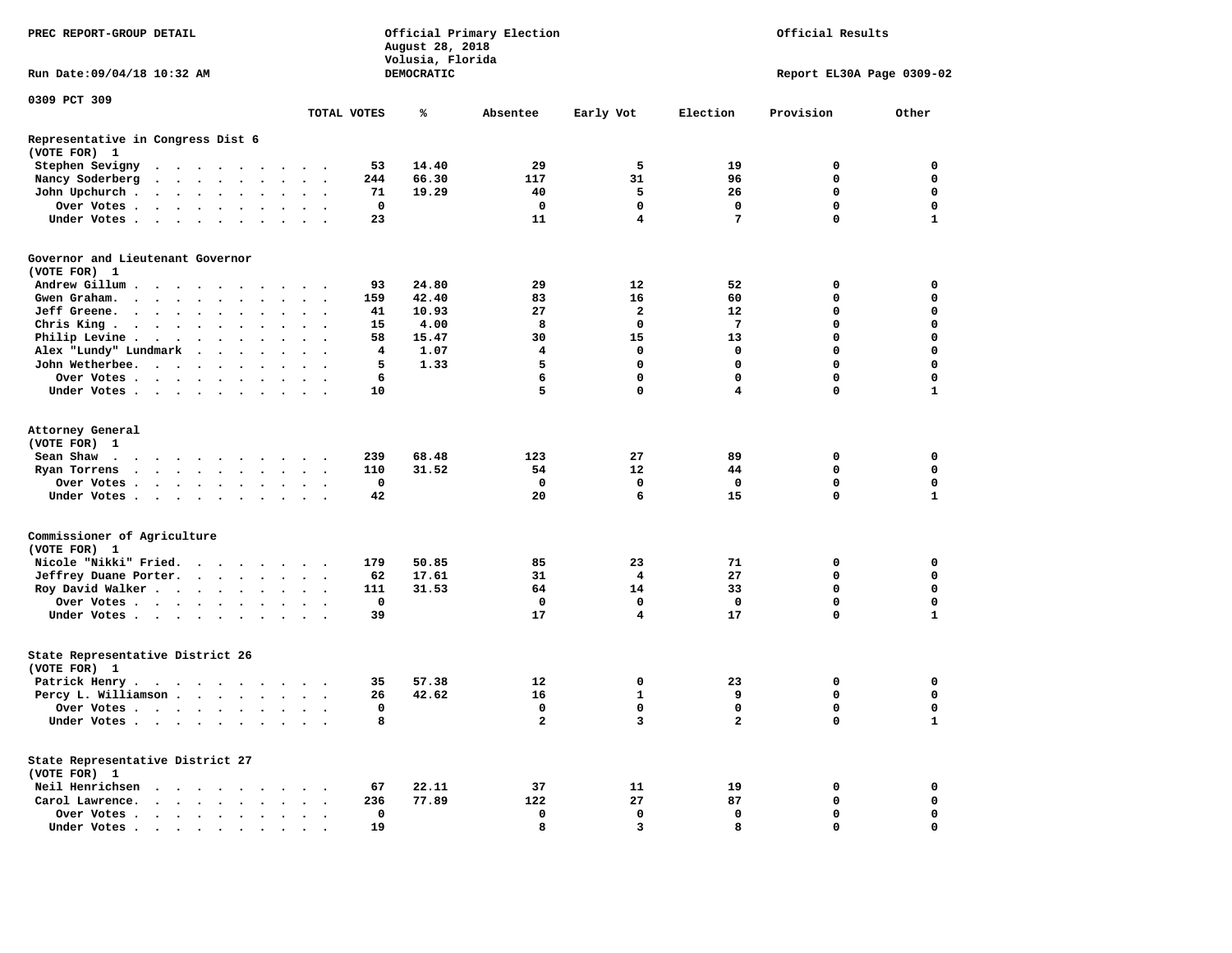| PREC REPORT-GROUP DETAIL                                                                                                                                                                                                                            |                                                                          | August 28, 2018<br>Volusia, Florida | Official Primary Election |              |                         | Official Results          |             |
|-----------------------------------------------------------------------------------------------------------------------------------------------------------------------------------------------------------------------------------------------------|--------------------------------------------------------------------------|-------------------------------------|---------------------------|--------------|-------------------------|---------------------------|-------------|
| Run Date: 09/04/18 10:32 AM                                                                                                                                                                                                                         |                                                                          | REPUBLICAN                          |                           |              |                         | Report EL30A Page 0309-03 |             |
| 0309 PCT 309                                                                                                                                                                                                                                        |                                                                          |                                     |                           |              |                         |                           |             |
|                                                                                                                                                                                                                                                     | TOTAL VOTES                                                              | ℁                                   | Absentee                  | Early Vot    | Election                | Provision                 | Other       |
| United States Senator<br>(VOTE FOR) 1                                                                                                                                                                                                               |                                                                          |                                     |                           |              |                         |                           |             |
| Roque "Rocky" De La Fuente.                                                                                                                                                                                                                         |                                                                          | 9.65<br>44                          | 25                        | 7            | 12                      | 0                         | 0           |
| Rick Scott                                                                                                                                                                                                                                          | 412                                                                      | 90.35                               | 227                       | 24           | 161                     | 0                         | 0           |
| Over Votes                                                                                                                                                                                                                                          | $\sim$ $\sim$                                                            | 0                                   | 0                         | 0            | 0                       | $\mathbf 0$               | 0           |
| Under Votes                                                                                                                                                                                                                                         | $\cdots$                                                                 | 4                                   | $\overline{a}$            | $\mathbf 0$  | $\overline{\mathbf{2}}$ | $\Omega$                  | $\mathbf 0$ |
| Representative in Congress Dist 6<br>(VOTE FOR) 1                                                                                                                                                                                                   |                                                                          |                                     |                           |              |                         |                           |             |
| Fred Costello                                                                                                                                                                                                                                       |                                                                          | 20.14<br>86                         | 41                        | 5            | 40                      | 0                         | 0           |
| Michael Waltz                                                                                                                                                                                                                                       | 207<br>$\ddot{\phantom{1}}$                                              | 48.48                               | 110                       | 18           | 79                      | 0                         | 0           |
| John Ward                                                                                                                                                                                                                                           | 134<br>$\sim$ $\sim$<br>$\overline{\phantom{a}}$                         | 31.38                               | 78                        | 6            | 50                      | $\mathbf 0$               | 0           |
| Over Votes.<br>$\cdots$                                                                                                                                                                                                                             |                                                                          | $\mathbf 0$                         | 0                         | $\mathbf 0$  | 0                       | $\mathbf 0$               | 0           |
| Under Votes                                                                                                                                                                                                                                         |                                                                          | 33                                  | 25                        | 2            | 6                       | $\mathbf 0$               | 0           |
| Governor and Lieutenant Governor<br>(VOTE FOR) 1                                                                                                                                                                                                    |                                                                          |                                     |                           |              |                         |                           |             |
| Don Baldauf.<br>.                                                                                                                                                                                                                                   |                                                                          | 2<br>.44                            | 2                         | 0            | 0                       | 0                         | 0           |
| Ron DeSantis<br>$\cdots$                                                                                                                                                                                                                            | 231<br>$\bullet$<br>$\ddot{\phantom{1}}$                                 | 51.33                               | 135                       | 9            | 87                      | 0                         | 0           |
| Timothy M. Devine.                                                                                                                                                                                                                                  |                                                                          | 3<br>.67                            | $\mathbf{2}$              | 0            | 1                       | $\mathbf 0$               | $\mathbf 0$ |
| Bob Langford                                                                                                                                                                                                                                        |                                                                          | 1.78<br>8                           | 8                         | $\mathbf 0$  | $\mathbf 0$             | $\mathbf 0$               | 0           |
| John Joseph Mercadante                                                                                                                                                                                                                              | $\ddot{\phantom{0}}$                                                     | 2<br>.44                            | $\mathbf{2}$              | 0            | 0                       | $\mathbf 0$               | 0           |
| Bruce Nathan                                                                                                                                                                                                                                        | $\ddot{\phantom{1}}$<br>$\ddot{\phantom{1}}$                             | 3<br>.67                            | $\overline{a}$            | 0            | 1                       | $\mathbf 0$               | 0           |
| Adam H. Putnam.<br>$\sim$                                                                                                                                                                                                                           | 182<br>$\sim$                                                            | 40.44                               | 86                        | 18           | 78                      | $\mathbf 0$               | $\mathbf 0$ |
| Bob White                                                                                                                                                                                                                                           | 19                                                                       | 4.22                                | 10                        | 4            | 5                       | $\mathbf 0$               | 0           |
| Over Votes .<br>.                                                                                                                                                                                                                                   | $\cdot$<br>$\bullet$                                                     | 1                                   | 1                         | $\mathbf 0$  | 0                       | $\mathbf 0$               | 0           |
| Under Votes                                                                                                                                                                                                                                         |                                                                          | 9                                   | 6                         | 0            | 3                       | $\mathbf 0$               | 0           |
| Attorney General                                                                                                                                                                                                                                    |                                                                          |                                     |                           |              |                         |                           |             |
| (VOTE FOR) 1                                                                                                                                                                                                                                        |                                                                          |                                     |                           |              |                         |                           |             |
| Ashley Moody                                                                                                                                                                                                                                        | 210                                                                      | 47.95                               | 97                        | 20           | 93                      | 0                         | 0           |
| Frank White.                                                                                                                                                                                                                                        | 228<br>$\bullet$ .<br><br><br><br><br><br>$\ddot{\phantom{a}}$<br>$\sim$ | 52.05                               | 144                       | 11           | 73                      | 0                         | 0           |
| Over Votes.                                                                                                                                                                                                                                         |                                                                          | 0                                   | 0                         | 0            | 0                       | $\mathbf 0$               | 0           |
| Under Votes                                                                                                                                                                                                                                         |                                                                          | 22                                  | 13                        | $\mathbf 0$  | 9                       | $\Omega$                  | $\mathbf 0$ |
| Commissioner of Agriculture<br>(VOTE FOR) 1                                                                                                                                                                                                         |                                                                          |                                     |                           |              |                         |                           |             |
| Matt Caldwell.<br>$\mathbf{r}$ . The set of the set of the set of the set of the set of the set of the set of the set of the set of the set of the set of the set of the set of the set of the set of the set of the set of the set of the set of t | 173                                                                      | 41.99                               | 93                        | 15           | 65                      | 0                         | 0           |
| Denise Grimsley                                                                                                                                                                                                                                     | $\ddot{\phantom{0}}$                                                     | 24.03<br>99                         | 51                        | 6            | 42                      | 0                         | 0           |
| Mike McCalister                                                                                                                                                                                                                                     | $\bullet$<br>$\bullet$<br>$\overline{\phantom{a}}$                       | 12.14<br>50                         | 31                        | $\mathbf{2}$ | 17                      | $\mathbf 0$               | 0           |
| Baxter Troutman                                                                                                                                                                                                                                     |                                                                          | 21.84<br>90                         | 48                        | 6            | 36                      | $\Omega$                  | $\Omega$    |
| Over Votes .<br>$\sim$ $\sim$ $\sim$ $\sim$ $\sim$<br>$\bullet$                                                                                                                                                                                     |                                                                          | $\mathbf{1}$                        | $\mathbf{1}$              | 0            | 0                       | 0                         | 0           |
| Under Votes.<br>$\sim$<br>$\sim$ $\sim$<br>$\bullet$                                                                                                                                                                                                |                                                                          | 47                                  | 30                        | 2            | 15                      | $\mathbf 0$               | 0           |
| State Representative District 26<br>(VOTE FOR) 1                                                                                                                                                                                                    |                                                                          |                                     |                           |              |                         |                           |             |
| Michael Cantu.<br>$\sim$ $\sim$                                                                                                                                                                                                                     |                                                                          | 50.00<br>44                         | 25                        | 2            | 17                      | 0                         | 0           |
| Elizabeth Fetterhoff.<br>$\ddot{\phantom{1}}$<br>$\ddot{\phantom{a}}$                                                                                                                                                                               |                                                                          | 50.00<br>44                         | 15                        | 3            | 26                      | 0                         | 0           |
| Over Votes<br>$\ddot{\phantom{1}}$                                                                                                                                                                                                                  |                                                                          | 0                                   | 0                         | 0            | 0                       | 0                         | 0           |
| Under Votes                                                                                                                                                                                                                                         |                                                                          | 14                                  | 9                         | 1            | 4                       | 0                         | $\mathbf 0$ |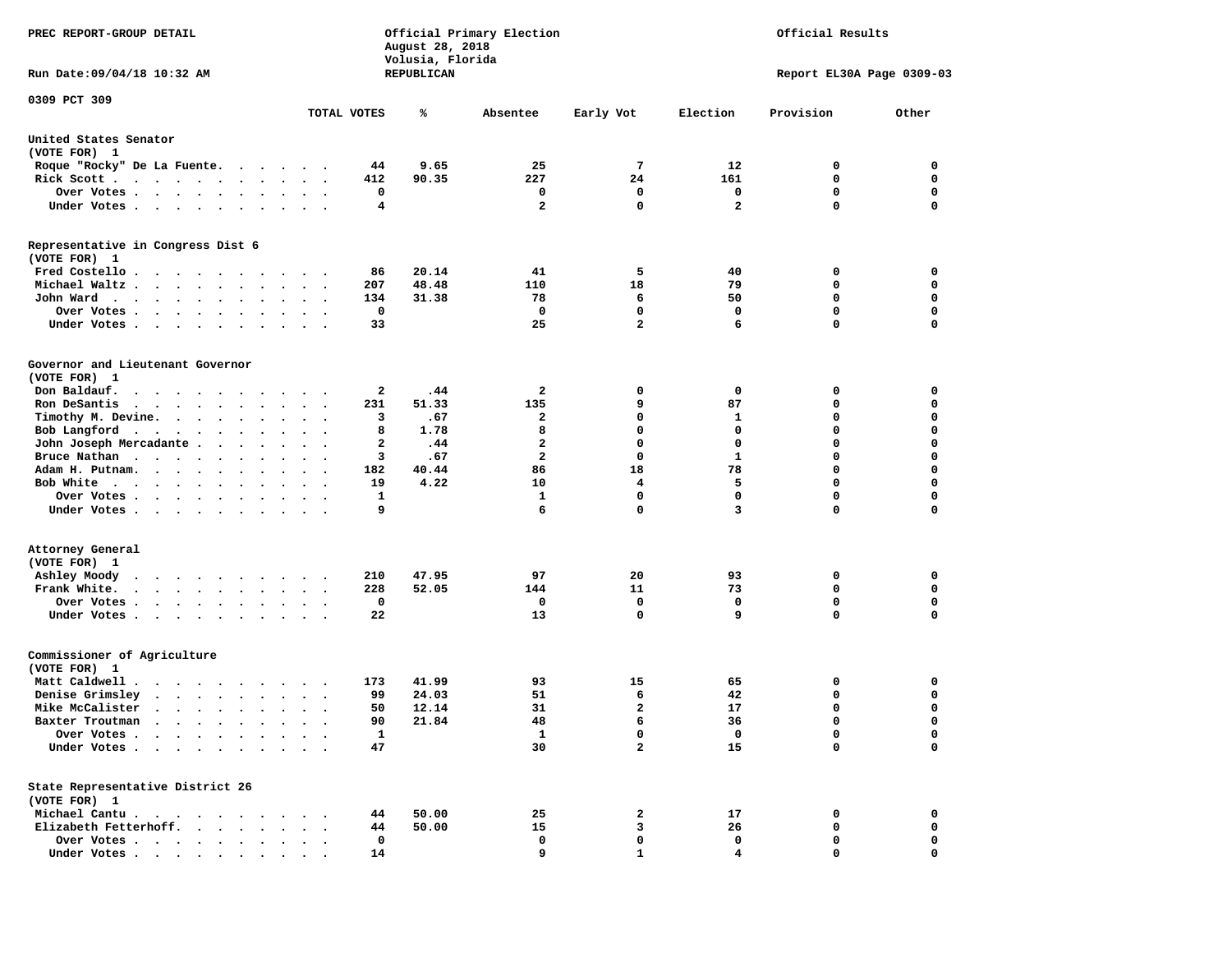| PREC REPORT-GROUP DETAIL                                     | Official Primary Election<br>August 28, 2018<br>Volusia, Florida |                                   |                          |                      |                                     |             | Official Results   |             |             |             |                           |              |
|--------------------------------------------------------------|------------------------------------------------------------------|-----------------------------------|--------------------------|----------------------|-------------------------------------|-------------|--------------------|-------------|-------------|-------------|---------------------------|--------------|
| Run Date: 09/04/18 10:32 AM                                  |                                                                  |                                   |                          |                      |                                     |             | <b>NONPARTISAN</b> |             |             |             | Report EL30A Page 0309-04 |              |
| 0309 PCT 309                                                 |                                                                  |                                   |                          |                      |                                     | TOTAL VOTES | ℁                  | Absentee    | Early Vot   | Election    | Provision                 | Other        |
| Circuit Judge 7th Judicial, Grp 15<br>(VOTE FOR) 1           |                                                                  |                                   |                          |                      |                                     |             |                    |             |             |             |                           |              |
| Linda L. Gaustad                                             |                                                                  |                                   | $\cdot$                  |                      |                                     | 369         | 42.08              | 194         | 39          | 136         | 0                         | 0            |
| Sebrina L. Slack.                                            |                                                                  |                                   |                          |                      | $\ddot{\phantom{0}}$                | 254         | 28.96              | 138         | 22          | 94          | $\mathbf 0$               | 0            |
| Ryan Will .                                                  | $\ddot{\phantom{0}}$                                             | $\bullet$<br>$\ddot{\phantom{a}}$ | $\overline{\phantom{a}}$ |                      |                                     | 254         | 28.96              | 135         | 16          | 103         | $\mathbf 0$               | 0            |
| Over Votes                                                   |                                                                  |                                   |                          |                      |                                     | $\mathbf 0$ |                    | $\mathbf 0$ | $\mathbf 0$ | $\mathbf 0$ | 0                         | $\mathbf 0$  |
| Under Votes                                                  |                                                                  |                                   | $\ddot{\phantom{a}}$     | $\bullet$            |                                     | 115         |                    | 63          | 9           | 42          | $\Omega$                  | $\mathbf{1}$ |
| County Judge 7th Judicial, Grp 5<br>(VOTE FOR) 1             |                                                                  |                                   |                          |                      |                                     |             |                    |             |             |             |                           |              |
| Steve Burk .                                                 | .                                                                |                                   |                          |                      |                                     | 359         | 40.94              | 178         | 28          | 153         | $\mathbf 0$               | $\mathbf 0$  |
| Dawn "Pam" Fields.                                           |                                                                  |                                   |                          | $\ddot{\phantom{a}}$ |                                     | 518         | 59.06              | 290         | 51          | 177         | $\mathbf 0$               | 0            |
| Over Votes                                                   |                                                                  |                                   |                          |                      |                                     | 0           |                    | 0           | $\mathbf 0$ | 0           | 0                         | 0            |
| Under Votes                                                  |                                                                  |                                   |                          |                      | $\sim$ $\sim$                       | 115         |                    | 62          | 7           | 45          | $\Omega$                  | $\mathbf{1}$ |
| County Council at Large<br>(VOTE FOR) 1                      |                                                                  |                                   |                          |                      |                                     |             |                    |             |             |             |                           |              |
| L. Ronald Durham                                             |                                                                  |                                   |                          |                      | $\sim$ $\sim$                       | 302         | 33.26              | 155         | 30          | 117         | 0                         | 0            |
| Ben F. Johnson.                                              |                                                                  |                                   | $\sim$                   | $\sim$               | $\overline{\phantom{a}}$            | 603         | 66.41              | 331         | 47          | 225         | 0                         | 0            |
| WRITE-IN.<br>$\cdot$ $\cdot$ $\cdot$ $\cdot$ $\cdot$ $\cdot$ |                                                                  | $\ddot{\phantom{a}}$              |                          |                      |                                     | 3           | .33                | 1           | 1           | 1           | 0                         | 0            |
| Over Votes                                                   |                                                                  |                                   |                          |                      |                                     | $\mathbf 0$ |                    | $\mathbf 0$ | 0           | 0           | 0                         | 0            |
| Under Votes                                                  |                                                                  |                                   |                          |                      | $\sim$<br>$\cdot$                   | 84          |                    | 43          | 8           | 32          | $\mathbf 0$               | $\mathbf{1}$ |
| County Council Member District 1<br>(VOTE FOR) 1             |                                                                  |                                   |                          |                      |                                     |             |                    |             |             |             |                           |              |
| Jeff Brower.                                                 | $\cdot$                                                          | $\sim$                            |                          |                      |                                     | 204         | 22.62              | 98          | 14          | 92          | $\mathbf 0$               | 0            |
| Barbara Girtman<br>$\ddot{\phantom{a}}$                      | $\cdot$ $\cdot$                                                  | $\sim$<br>$\sim$                  |                          |                      |                                     | 334         | 37.03              | 181         | 35          | 118         | 0                         | 0            |
| Eddie Molina                                                 |                                                                  |                                   |                          |                      |                                     | 117         | 12.97              | 67          | 12          | 38          | $\mathbf 0$               | $\mathbf 0$  |
| Pat Patterson                                                |                                                                  | $\ddot{\phantom{a}}$              | $\bullet$                |                      |                                     | 247         | 27.38              | 143         | 16          | 88          | $\mathbf 0$               | $\mathbf 0$  |
| Over Votes                                                   |                                                                  |                                   | $\cdot$                  |                      |                                     | $\mathbf 0$ |                    | $\mathbf 0$ | $\mathbf 0$ | $\mathbf 0$ | $\mathbf 0$               | $\mathbf 0$  |
| Under Votes                                                  |                                                                  |                                   | $\ddot{\phantom{a}}$     | $\cdot$              |                                     | 90          |                    | 41          | 9           | 39          | $\mathbf 0$               | $\mathbf{1}$ |
| School Board Member District 1<br>(VOTE FOR) 1               |                                                                  |                                   |                          |                      |                                     |             |                    |             |             |             |                           |              |
| Al Bouie.<br>$\cdot$<br>$\cdot$<br>$\ddot{\phantom{1}}$      | $\sim$                                                           |                                   |                          |                      | $\ddot{\phantom{1}}$ .              | 302         | 34.12              | 171         | 30          | 101         | $\mathbf 0$               | $\mathbf 0$  |
| Jamie Michele Haynes.                                        |                                                                  |                                   |                          |                      | $\bullet$ .<br>$\ddot{\phantom{a}}$ | 319         | 36.05              | 162         | 28          | 129         | $\mathbf 0$               | $\mathbf 0$  |
| Leslie LaRue                                                 |                                                                  | $\sim$                            | $\bullet$                | $\ddot{\phantom{a}}$ |                                     | 264         | 29.83              | 140         | 21          | 103         | $\mathbf 0$               | $\mathbf 0$  |
| Over Votes                                                   |                                                                  |                                   |                          |                      |                                     | 1           |                    | $\Omega$    | 0           | 1           | $\mathbf 0$               | 0            |
| Under Votes                                                  |                                                                  |                                   | $\ddot{\phantom{a}}$     | $\sim$               |                                     | 106         |                    | 57          | 7           | 41          | 0                         | $\mathbf{1}$ |
| W Volusia Hospital Auth Grp A, Seat 1<br>(VOTE FOR) 1        |                                                                  |                                   |                          |                      |                                     |             |                    |             |             |             |                           |              |
| John M. Hill<br>$\cdot$                                      | $\cdots$                                                         |                                   |                          |                      | $\ddot{\phantom{a}}$                | 379         | 43.17              | 223         | 21          | 135         | 0                         | 0            |
| Raymond Long<br>$\bullet$<br>$\ddot{\phantom{a}}$            | $\cdot$ $\cdot$ $\cdot$                                          | $\ddot{\phantom{0}}$              | $\ddot{\phantom{a}}$     | $\ddot{\phantom{a}}$ | $\cdot$<br>$\cdot$                  | 185         | 21.07              | 102         | 15          | 68          | $\mathbf 0$               | 0            |
| Voloria Manning                                              | $\cdot$ $\cdot$ $\cdot$ $\cdot$ $\cdot$                          |                                   | $\ddot{\phantom{a}}$     | $\sim$               |                                     | 314         | 35.76              | 152         | 43          | 119         | $\mathbf 0$               | 0            |
| Over Votes.                                                  | $\cdot$ $\cdot$ $\cdot$ $\cdot$ $\cdot$                          |                                   | $\ddot{\phantom{a}}$     |                      |                                     | 0           |                    | 0           | 0           | $\mathbf 0$ | 0                         | 0            |
| Under Votes.                                                 | $\sim$ $\sim$ $\sim$ $\sim$ $\sim$                               |                                   | $\ddot{\phantom{a}}$     |                      |                                     | 114         |                    | 53          | 7           | 53          | $\mathbf 0$               | $\mathbf 1$  |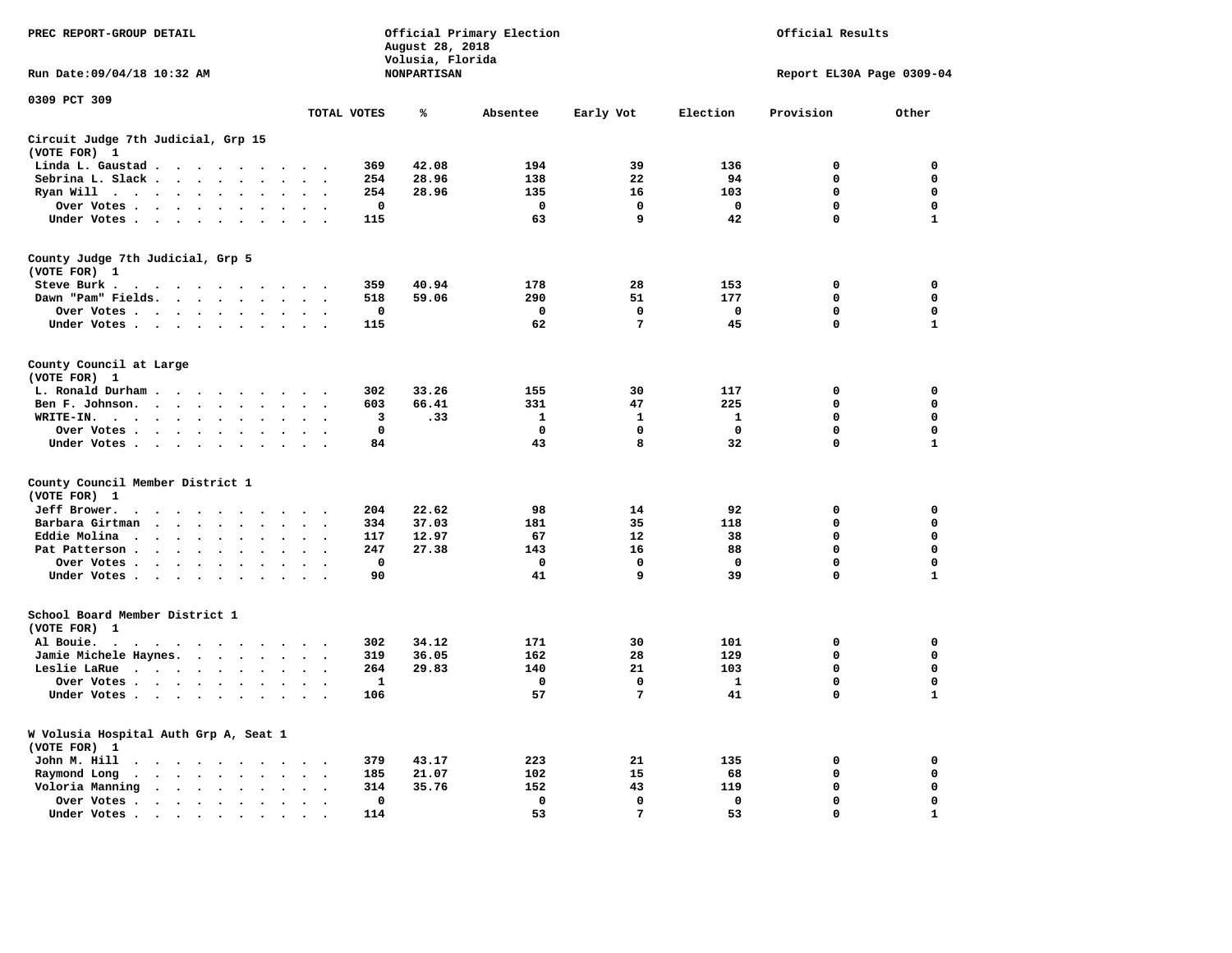| PREC REPORT-GROUP DETAIL                              | Official Primary Election<br>August 28, 2018<br>Volusia, Florida |                    | Official Results |           |          |           |                           |
|-------------------------------------------------------|------------------------------------------------------------------|--------------------|------------------|-----------|----------|-----------|---------------------------|
| Run Date: 09/04/18 10:32 AM                           |                                                                  | <b>NONPARTISAN</b> |                  |           |          |           | Report EL30A Page 0309-05 |
| 0309 PCT 309                                          |                                                                  |                    |                  |           |          |           |                           |
|                                                       | TOTAL VOTES                                                      | %ะ                 | Absentee         | Early Vot | Election | Provision | Other                     |
| W Volusia Hospital Auth Grp B, Seat 2<br>(VOTE FOR) 1 |                                                                  |                    |                  |           |          |           |                           |
| Michael Ray.                                          |                                                                  | 27.93<br>241       | 128              | 17        | 96       |           |                           |
| Kathie D. Shepard.                                    |                                                                  | 434<br>50.29       | 227              | 42        | 165      |           |                           |
| Brian Soukup                                          |                                                                  | 188<br>21.78       | 111              | 15        | 62       |           |                           |
| Over Votes                                            |                                                                  | 0                  | 0                | O         | 0        |           |                           |
| Under Votes                                           |                                                                  | 129                | 64               | 12        | 52       |           |                           |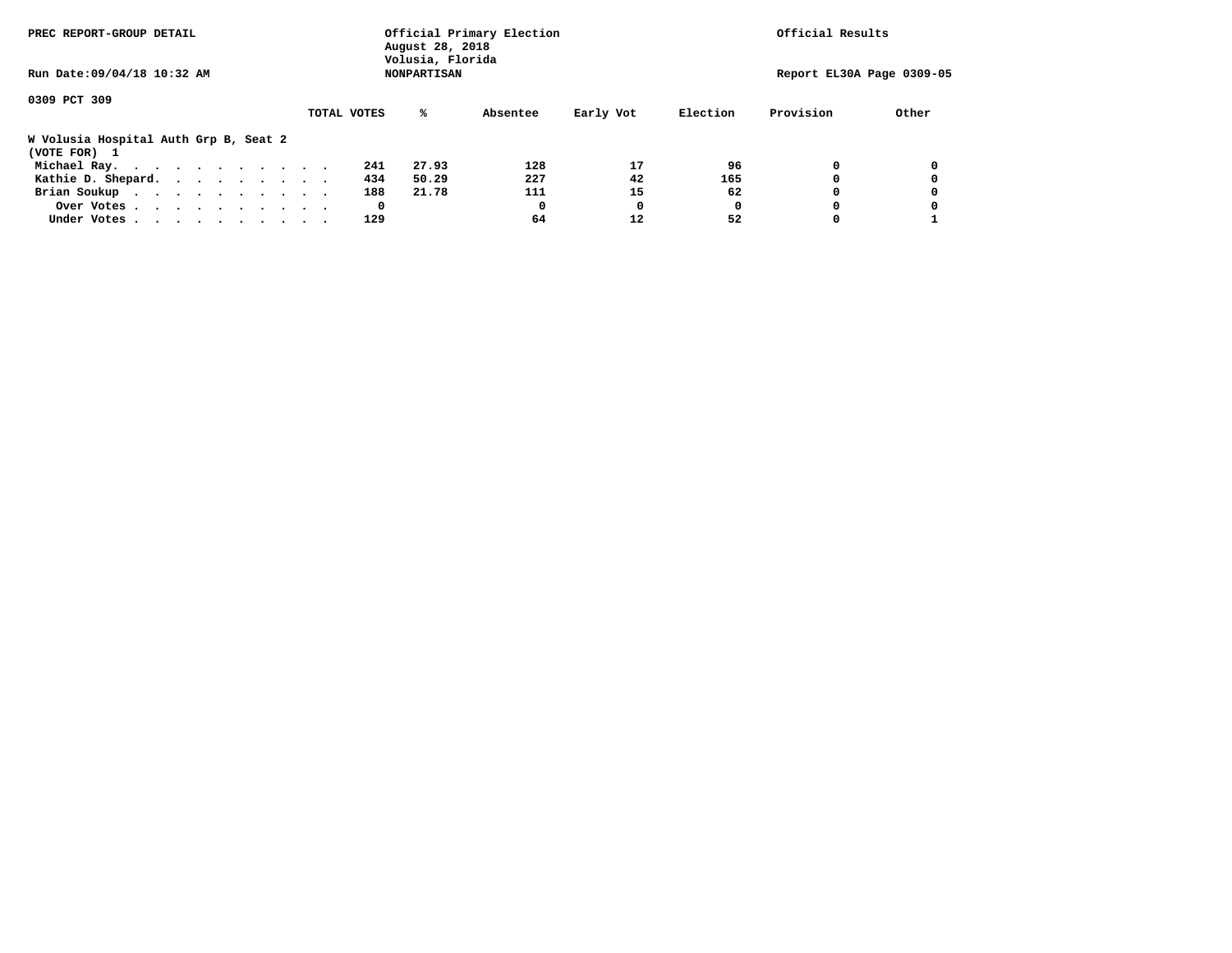| PREC REPORT-GROUP DETAIL                                               |  |  |                                         |             | August 28, 2018<br>Volusia, Florida | Official Primary Election | Official Results |          |                           |       |
|------------------------------------------------------------------------|--|--|-----------------------------------------|-------------|-------------------------------------|---------------------------|------------------|----------|---------------------------|-------|
| Run Date: 09/04/18 10:32 AM                                            |  |  |                                         |             | <b>STATISTICS</b>                   |                           |                  |          | Report EL30A Page 0401-01 |       |
| 0401 PCT 401                                                           |  |  |                                         |             |                                     |                           |                  |          |                           |       |
|                                                                        |  |  |                                         | TOTAL VOTES | %ะ                                  | Absentee                  | Early Vot        | Election | Provision                 | Other |
| REGISTERED VOTERS - TOTAL                                              |  |  |                                         | 5,133       |                                     |                           |                  |          |                           |       |
| REGISTERED VOTERS - DEMOCRATIC                                         |  |  | $\cdot$ $\cdot$ $\cdot$ $\cdot$ $\cdot$ | 1,928       | 37.56                               |                           |                  |          |                           |       |
| REGISTERED VOTERS - REPUBLICAN                                         |  |  |                                         | 1,488       | 28.99                               |                           |                  |          |                           |       |
| REGISTERED VOTERS - NONPARTISAN                                        |  |  |                                         | 1,717       |                                     |                           |                  |          |                           |       |
| BALLOTS CAST - TOTAL.                                                  |  |  |                                         | 1,306       |                                     | 515                       | 235              | 556      |                           |       |
| BALLOTS CAST - DEMOCRATIC                                              |  |  |                                         | 548         | 41.96                               | 185                       | 123              | 240      |                           |       |
| BALLOTS CAST - REPUBLICAN                                              |  |  |                                         | 580         | 44.41                               | 240                       | 83               | 257      |                           |       |
| BALLOTS CAST - NONPARTISAN.                                            |  |  |                                         | 178         | 13.63                               | 90                        | 29               | 59       | o                         |       |
| BALLOTS CAST - BLANK.                                                  |  |  |                                         | 0           |                                     | O                         | 0                | O        | o                         |       |
| VOTER TURNOUT - TOTAL<br>$\cdots$                                      |  |  |                                         |             | 25.44                               |                           |                  |          |                           |       |
| VOTER TURNOUT - DEMOCRATIC.<br>$\cdot$ $\cdot$ $\cdot$ $\cdot$ $\cdot$ |  |  |                                         |             | 28.42                               |                           |                  |          |                           |       |
| VOTER TURNOUT - REPUBLICAN.                                            |  |  |                                         |             | 38.98                               |                           |                  |          |                           |       |
| VOTER TURNOUT - BLANK                                                  |  |  |                                         |             |                                     |                           |                  |          |                           |       |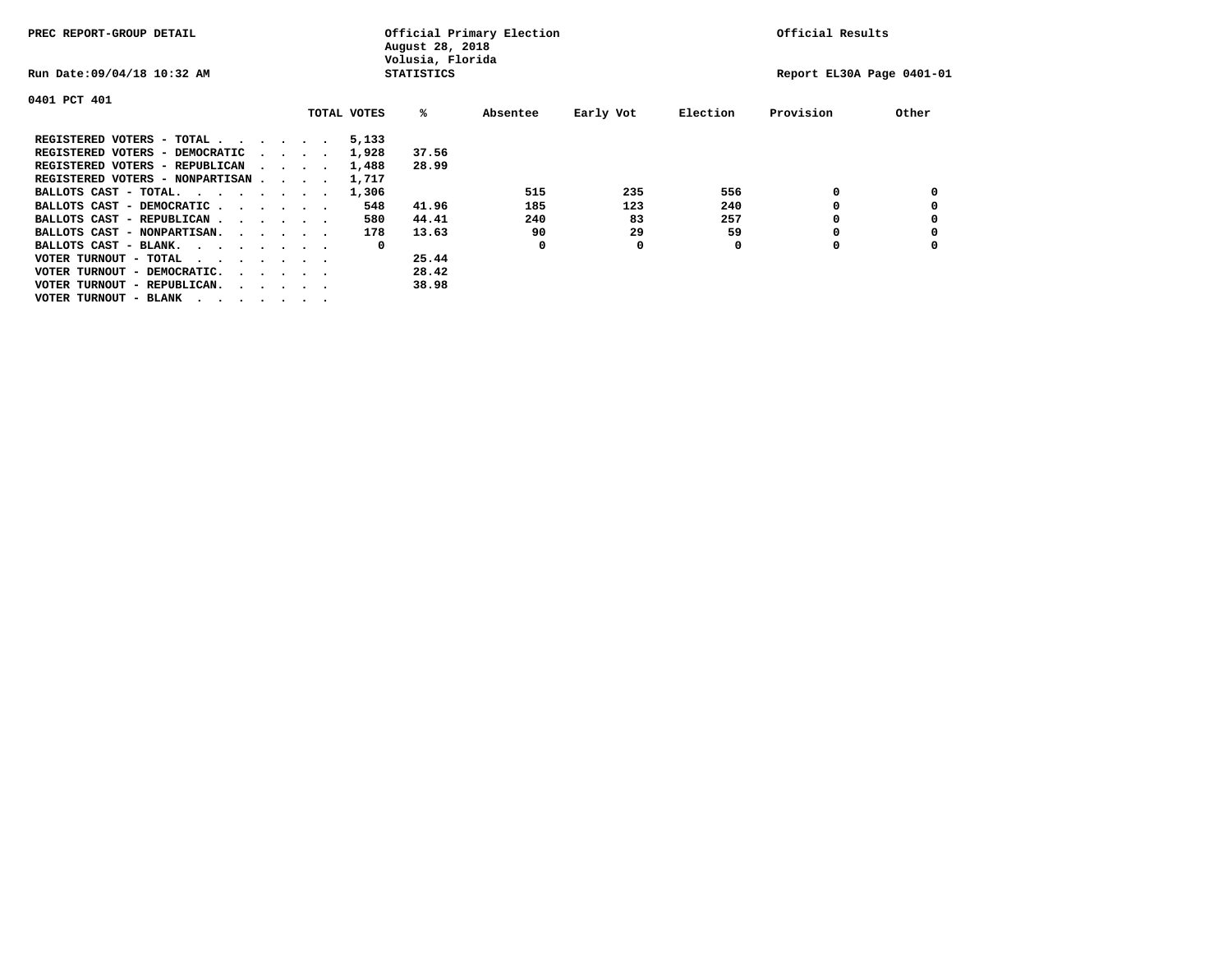| PREC REPORT-GROUP DETAIL<br>Run Date: 09/04/18 10:32 AM |                                                                                                                                                                                                                               |                      |                      |                      | August 28, 2018<br>Volusia, Florida | Official Primary Election |                      |           | Official Results |            |                         |              |              |                           |             |
|---------------------------------------------------------|-------------------------------------------------------------------------------------------------------------------------------------------------------------------------------------------------------------------------------|----------------------|----------------------|----------------------|-------------------------------------|---------------------------|----------------------|-----------|------------------|------------|-------------------------|--------------|--------------|---------------------------|-------------|
|                                                         |                                                                                                                                                                                                                               |                      |                      |                      |                                     |                           |                      |           |                  | DEMOCRATIC |                         |              |              | Report EL30A Page 0401-02 |             |
| 0401 PCT 401                                            |                                                                                                                                                                                                                               |                      |                      |                      |                                     |                           |                      |           |                  |            |                         |              |              |                           |             |
|                                                         |                                                                                                                                                                                                                               |                      |                      |                      |                                     |                           |                      |           | TOTAL VOTES      | ℁          | Absentee                | Early Vot    | Election     | Provision                 | Other       |
| Representative in Congress Dist 6<br>(VOTE FOR) 1       |                                                                                                                                                                                                                               |                      |                      |                      |                                     |                           |                      |           |                  |            |                         |              |              |                           |             |
| Stephen Sevigny                                         | $\cdot$                                                                                                                                                                                                                       |                      |                      |                      |                                     |                           |                      |           | 115              | 22.37      | 44                      | 30           | 41           | 0                         | $\mathbf 0$ |
| Nancy Soderberg                                         | $\begin{array}{cccccccccccccccccc} . & . & . & . & . & . & . & . & . & . & . & . \end{array}$                                                                                                                                 |                      |                      |                      |                                     |                           |                      |           | 283              | 55.06      | 102                     | 58           | 123          | $\mathbf 0$               | $\mathbf 0$ |
| John Upchurch.                                          | $\cdots$                                                                                                                                                                                                                      |                      |                      |                      | $\ddot{\phantom{a}}$                | $\ddot{\phantom{a}}$      | $\cdot$              |           | 116              | 22.57      | 30                      | 29           | 57           | $\Omega$                  | $\mathbf 0$ |
| Over Votes                                              |                                                                                                                                                                                                                               |                      |                      |                      | $\bullet$                           | $\bullet$                 | $\bullet$            |           | 0                |            | 0                       | 0            | 0            | 0                         | 0           |
| Under Votes                                             |                                                                                                                                                                                                                               |                      |                      |                      |                                     | $\ddot{\phantom{0}}$      | $\cdot$              |           | 34               |            | 9                       | 6            | 19           | $\Omega$                  | $\mathbf 0$ |
| Governor and Lieutenant Governor<br>(VOTE FOR) 1        |                                                                                                                                                                                                                               |                      |                      |                      |                                     |                           |                      |           |                  |            |                         |              |              |                           |             |
| Andrew Gillum                                           | $\sim$                                                                                                                                                                                                                        | $\sim$               |                      |                      |                                     |                           |                      |           | 152              | 29.06      | 29                      | 37           | 86           | 0                         | 0           |
| Gwen Graham.                                            | $\cdots$                                                                                                                                                                                                                      |                      |                      | $\ddot{\phantom{0}}$ | $\cdot$                             |                           | $\ddot{\phantom{1}}$ | $\cdot$   | 200              | 38.24      | 74                      | 48           | 78           | 0                         | 0           |
| Jeff Greene.                                            | $\cdots$                                                                                                                                                                                                                      |                      | $\bullet$            |                      |                                     |                           |                      |           | 59               | 11.28      | 27                      | 16           | 16           | 0                         | 0           |
| Chris King                                              |                                                                                                                                                                                                                               |                      |                      |                      |                                     |                           |                      |           | 20               | 3.82       | 8                       | 3            | 9            | $\mathbf 0$               | $\mathbf 0$ |
| Philip Levine .                                         | $\cdot$ $\cdot$ $\cdot$ $\cdot$ $\cdot$                                                                                                                                                                                       |                      |                      |                      | $\cdot$                             | $\ddot{\phantom{a}}$      | $\ddot{\phantom{a}}$ | $\sim$    | 81               | 15.49      | 33                      | 17           | 31           | $\mathbf 0$               | $\mathbf 0$ |
| Alex "Lundy" Lundmark                                   |                                                                                                                                                                                                                               | $\ddot{\phantom{a}}$ | $\ddot{\phantom{0}}$ | $\ddot{\phantom{a}}$ |                                     |                           | $\ddot{\phantom{a}}$ |           | 3                | .57        | $\mathbf{1}$            | $\mathbf{1}$ | $\mathbf{1}$ | $\mathbf 0$               | $\mathbf 0$ |
| John Wetherbee.                                         |                                                                                                                                                                                                                               |                      |                      |                      |                                     |                           |                      |           | 8                | 1.53       | $\overline{\mathbf{3}}$ | $\mathbf{0}$ | 5            | $\mathbf 0$               | $\mathbf 0$ |
|                                                         |                                                                                                                                                                                                                               |                      |                      |                      |                                     |                           |                      |           | $\overline{a}$   |            | $\overline{\mathbf{2}}$ | $\mathbf 0$  | $\mathbf 0$  | $\mathbf 0$               | $\mathbf 0$ |
| Over Votes                                              |                                                                                                                                                                                                                               |                      |                      | $\sim$               |                                     |                           | $\blacksquare$       |           |                  |            | 8                       |              |              | $\mathbf 0$               |             |
| Under Votes                                             |                                                                                                                                                                                                                               |                      |                      |                      |                                     |                           |                      |           | 23               |            |                         | $\mathbf{1}$ | 14           |                           | 0           |
| Attorney General                                        |                                                                                                                                                                                                                               |                      |                      |                      |                                     |                           |                      |           |                  |            |                         |              |              |                           |             |
| (VOTE FOR) 1                                            |                                                                                                                                                                                                                               |                      |                      |                      |                                     |                           |                      |           |                  |            |                         |              |              |                           |             |
| Sean Shaw<br>$\cdots$                                   |                                                                                                                                                                                                                               |                      |                      |                      |                                     |                           |                      |           | 328              | 66.53      | 101                     | 87           | 140          | 0                         | $\mathbf 0$ |
| Ryan Torrens                                            | . The contract of the contract of the contract of the contract of the contract of the contract of the contract of the contract of the contract of the contract of the contract of the contract of the contract of the contrac |                      |                      |                      |                                     | $\bullet$                 | $\bullet$            | $\sim$    | 165              | 33.47      | 66                      | 26           | 73           | $\mathbf 0$               | $\mathbf 0$ |
| Over Votes                                              |                                                                                                                                                                                                                               |                      |                      |                      |                                     |                           |                      |           | $\mathbf 0$      |            | 0                       | $\mathbf 0$  | $\mathbf 0$  | $\mathbf 0$               | 0           |
| Under Votes                                             |                                                                                                                                                                                                                               |                      |                      |                      |                                     |                           |                      |           | 55               |            | 18                      | 10           | 27           | $\mathbf 0$               | $\mathbf 0$ |
| Commissioner of Agriculture<br>(VOTE FOR) 1             |                                                                                                                                                                                                                               |                      |                      |                      |                                     |                           |                      |           |                  |            |                         |              |              |                           |             |
| Nicole "Nikki" Fried.                                   |                                                                                                                                                                                                                               |                      | $\cdots$             |                      |                                     |                           | $\ddot{\phantom{1}}$ |           | 264              | 53.23      | 87                      | 60           | 117          | 0                         | 0           |
| Jeffrey Duane Porter.                                   |                                                                                                                                                                                                                               |                      |                      |                      |                                     |                           | $\sim$               |           | 87               | 17.54      | 33                      | 19           | 35           | 0                         | 0           |
| Roy David Walker                                        |                                                                                                                                                                                                                               |                      |                      |                      |                                     |                           | $\sim$ $\sim$        |           | 145              | 29.23      | 52                      | 34           | 59           | $\mathbf 0$               | $\mathbf 0$ |
| Over Votes                                              |                                                                                                                                                                                                                               |                      |                      |                      | $\bullet$                           |                           | $\bullet$            |           | $\mathbf 0$      |            | $\mathbf{0}$            | 0            | $\mathbf{0}$ | $\mathbf 0$               | $\mathbf 0$ |
| Under Votes                                             |                                                                                                                                                                                                                               |                      |                      |                      |                                     |                           |                      |           | 52               |            | 13                      | 10           | 29           | $\Omega$                  | $\mathbf 0$ |
| State Representative District 27<br>(VOTE FOR) 1        |                                                                                                                                                                                                                               |                      |                      |                      |                                     |                           |                      |           |                  |            |                         |              |              |                           |             |
| Neil Henrichsen                                         | $\sim$                                                                                                                                                                                                                        | $\cdot$ $\cdot$      | $\sim$ $\sim$        |                      |                                     |                           |                      |           | 138              | 27.60      | 53                      | 31           | 54           | 0                         | 0           |
| Carol Lawrence.                                         | $\cdot$ $\cdot$ $\cdot$ $\cdot$                                                                                                                                                                                               |                      |                      | $\ddot{\phantom{a}}$ | $\ddot{\phantom{a}}$                | $\bullet$                 | $\bullet$            | $\bullet$ | 362              | 72.40      | 121                     | 86           | 155          | $\mathbf 0$               | $\mathbf 0$ |
| Over Votes                                              |                                                                                                                                                                                                                               |                      |                      |                      |                                     |                           |                      |           | 0                |            | $\mathbf 0$             | $\mathbf 0$  | 0            | $\mathbf 0$               | $\mathbf 0$ |
|                                                         |                                                                                                                                                                                                                               |                      |                      |                      | $\bullet$                           |                           |                      |           | 48               |            | 11                      | 6            | 31           | $\Omega$                  | $\mathbf 0$ |
| Under Votes                                             |                                                                                                                                                                                                                               |                      |                      |                      | $\sim$                              |                           |                      |           |                  |            |                         |              |              |                           |             |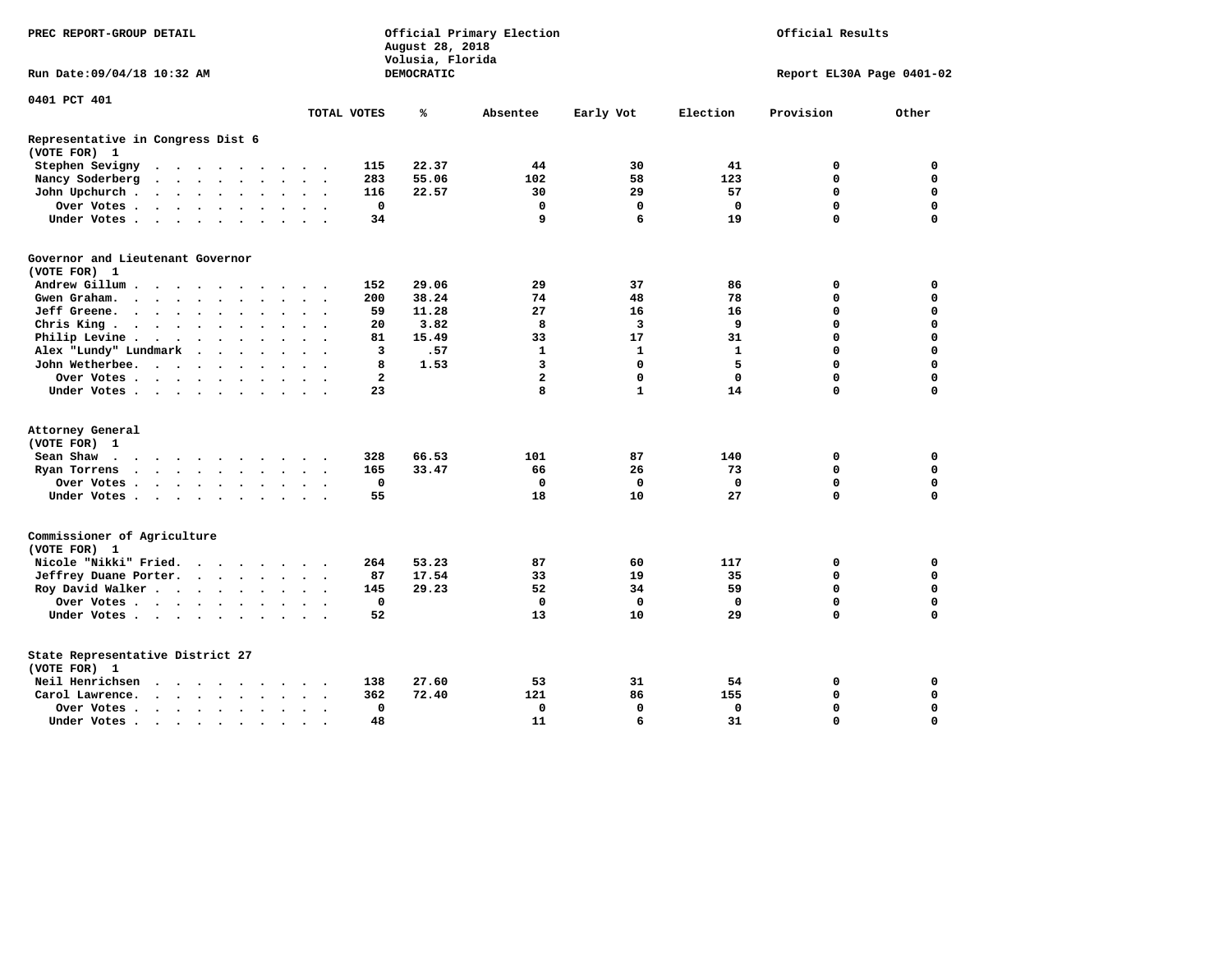| PREC REPORT-GROUP DETAIL                                                                                                           |                                                       | August 28, 2018<br>Volusia, Florida | Official Primary Election |              |                         | Official Results          |             |
|------------------------------------------------------------------------------------------------------------------------------------|-------------------------------------------------------|-------------------------------------|---------------------------|--------------|-------------------------|---------------------------|-------------|
| Run Date:09/04/18 10:32 AM                                                                                                         |                                                       | REPUBLICAN                          |                           |              |                         | Report EL30A Page 0401-03 |             |
| 0401 PCT 401                                                                                                                       | TOTAL VOTES                                           | ℁                                   | Absentee                  | Early Vot    | Election                | Provision                 | Other       |
|                                                                                                                                    |                                                       |                                     |                           |              |                         |                           |             |
| United States Senator<br>(VOTE FOR) 1                                                                                              |                                                       |                                     |                           |              |                         |                           |             |
| Roque "Rocky" De La Fuente.<br>$\cdots$                                                                                            | 50<br>$\sim$<br>$\sim$                                | 8.76                                | 22                        | 10           | 18                      | 0                         | 0           |
| Rick Scott<br>$\sim$                                                                                                               | 521                                                   | 91.24                               | 216                       | 69           | 236                     | $\mathbf 0$               | $\mathbf 0$ |
| Over Votes<br>$\ddot{\phantom{a}}$                                                                                                 | 0<br>$\ddot{\phantom{a}}$<br>$\ddot{\phantom{a}}$     |                                     | 0                         | 0            | 0                       | $\mathbf 0$               | $\mathbf 0$ |
| Under Votes<br>$\ddot{\phantom{a}}$                                                                                                | 9<br>$\ddot{\phantom{a}}$                             |                                     | $\mathbf{2}$              | 4            | 3                       | $\Omega$                  | $\mathbf 0$ |
| Representative in Congress Dist 6                                                                                                  |                                                       |                                     |                           |              |                         |                           |             |
| (VOTE FOR) 1                                                                                                                       |                                                       |                                     |                           |              |                         |                           |             |
| Fred Costello<br>$\sim$<br>$\sim$ $\sim$                                                                                           | 107                                                   | 19.42                               | 40                        | 25           | 42                      | 0                         | 0           |
| Michael Waltz.<br>$\cdots$<br>$\ddot{\phantom{a}}$<br>$\mathbf{r}$                                                                 | 276                                                   | 50.09                               | 108                       | 42           | 126                     | $\mathbf 0$               | $\mathbf 0$ |
| John Ward<br>$\cdots$<br>$\sim$<br>$\bullet$                                                                                       | 168<br>$\ddot{\phantom{a}}$                           | 30.49                               | 77                        | 11           | 80                      | $\mathbf 0$               | 0           |
| Over Votes<br>$\cdot$<br>$\cdot$                                                                                                   | $\mathbf 0$                                           |                                     | 0                         | $\mathbf 0$  | $\mathbf 0$             | $\mathbf 0$               | 0           |
| Under Votes<br>$\cdot$                                                                                                             | 29                                                    |                                     | 15                        | 5            | 9                       | $\Omega$                  | $\mathbf 0$ |
| Governor and Lieutenant Governor<br>(VOTE FOR) 1                                                                                   |                                                       |                                     |                           |              |                         |                           |             |
| Don Baldauf.<br>$\sim$ $\sim$ $\sim$ $\sim$<br>$\sim$                                                                              | 4                                                     | .70                                 | 3                         | 0            | 1                       | 0                         | 0           |
| Ron DeSantis<br>$\cdot$ $\cdot$ $\cdot$ $\cdot$ $\cdot$ $\cdot$<br>$\bullet$                                                       | 325<br>$\Delta \sim 10^{-11}$<br>$\ddot{\phantom{a}}$ | 57.12                               | 130                       | 43           | 152                     | 0                         | 0           |
| Timothy M. Devine.<br>$\ddot{\phantom{a}}$<br>$\bullet$                                                                            | 9                                                     | 1.58                                | $\mathbf{2}$              | 1            | 6                       | 0                         | $\mathbf 0$ |
| Bob Langford<br>$\ddot{\phantom{0}}$<br>$\bullet$<br>$\ddot{\phantom{a}}$                                                          | 6<br>$\ddot{\phantom{a}}$                             | 1.05                                | 5                         | $\mathbf 0$  | $\mathbf{1}$            | $\mathbf 0$               | $\mathbf 0$ |
| John Joseph Mercadante                                                                                                             | 7<br>$\overline{\phantom{a}}$                         | 1.23                                | 4                         | $\mathbf{1}$ | $\overline{a}$          | $\mathbf 0$               | $\mathbf 0$ |
| Bruce Nathan<br>$\bullet$<br>$\ddot{\phantom{a}}$                                                                                  | 10                                                    | 1.76                                | $\overline{4}$            | 0            | 6                       | 0                         | $\mathbf 0$ |
| Adam H. Putnam.                                                                                                                    | 198                                                   | 34.80                               | 82                        | 32           | 84                      | $\Omega$                  | $\mathbf 0$ |
| Bob White<br>$\ddot{\phantom{a}}$                                                                                                  | 10<br>$\ddot{\phantom{a}}$                            | 1.76                                | 5                         | 3            | $\overline{a}$          | $\mathbf 0$               | $\mathbf 0$ |
| Over Votes .<br>$\sim$                                                                                                             | $\overline{a}$                                        |                                     | $\overline{a}$            | $\mathbf 0$  | $\mathbf 0$             | $\mathbf 0$               | $\mathbf 0$ |
| Under Votes<br>$\sim$                                                                                                              | 9                                                     |                                     | 3                         | 3            | $\overline{\mathbf{3}}$ | $\mathbf 0$               | $\mathbf 0$ |
| Attorney General<br>(VOTE FOR) 1                                                                                                   |                                                       |                                     |                           |              |                         |                           |             |
| Ashley Moody<br>$\bullet$<br>$\cdot$ $\cdot$ $\cdot$ $\cdot$ $\cdot$<br>$\sim$                                                     | 277                                                   | 50.64                               | 91                        | 44           | 142                     | 0                         | 0           |
| Frank White.<br>$\cdots$<br>$\ddot{\phantom{a}}$<br>$\sim$                                                                         | 270                                                   | 49.36                               | 134                       | 35           | 101                     | $\mathbf 0$               | 0           |
| Over Votes .<br>$\cdots$<br>$\bullet$                                                                                              | $\mathbf 0$                                           |                                     | 0                         | $\mathbf 0$  | $\mathbf{0}$            | $\mathbf 0$               | $\mathbf 0$ |
| Under Votes<br>$\sim$<br>$\ddot{\phantom{0}}$<br>$\ddot{\phantom{a}}$                                                              | 33<br>$\bullet$                                       |                                     | 15                        | 4            | 14                      | $\mathbf 0$               | 0           |
| Commissioner of Agriculture<br>(VOTE FOR) 1                                                                                        |                                                       |                                     |                           |              |                         |                           |             |
| Matt Caldwell.<br>$\cdot$ $\cdot$ $\cdot$ $\cdot$ $\cdot$<br>$\sim$ $\sim$                                                         | 199<br>$\ddot{\phantom{a}}$                           | 37.34                               | 80                        | 32           | 87                      | 0                         | 0           |
| Denise Grimsley<br>$\mathbf{a}$ , and $\mathbf{a}$ , and $\mathbf{a}$<br>$\bullet$<br>$\ddot{\phantom{a}}$<br>$\ddot{\phantom{a}}$ | 163                                                   | 30.58                               | 48                        | 22           | 93                      | 0                         | 0           |
| Mike McCalister<br>$\cdot$ $\cdot$ $\cdot$ $\cdot$ $\cdot$<br>$\bullet$                                                            | 89<br>$\overline{\phantom{a}}$                        | 16.70                               | 46                        | 12           | 31                      | 0                         | 0           |
| Baxter Troutman<br>$\sim$ $\sim$ $\sim$ $\sim$<br>$\sim$<br>$\sim$<br>$\sim$                                                       | 82                                                    | 15.38                               | 42                        | 10           | 30                      | 0                         | 0           |
| Over Votes .<br>$\cdot$ $\cdot$ $\cdot$ $\cdot$<br>$\bullet$<br>$\bullet$                                                          | 0                                                     |                                     | 0                         | 0            | $\Omega$                | $\mathbf 0$               | $\mathbf 0$ |
| Under Votes.<br>.                                                                                                                  | 47                                                    |                                     | 24                        | 7            | 16                      | $\Omega$                  | $\Omega$    |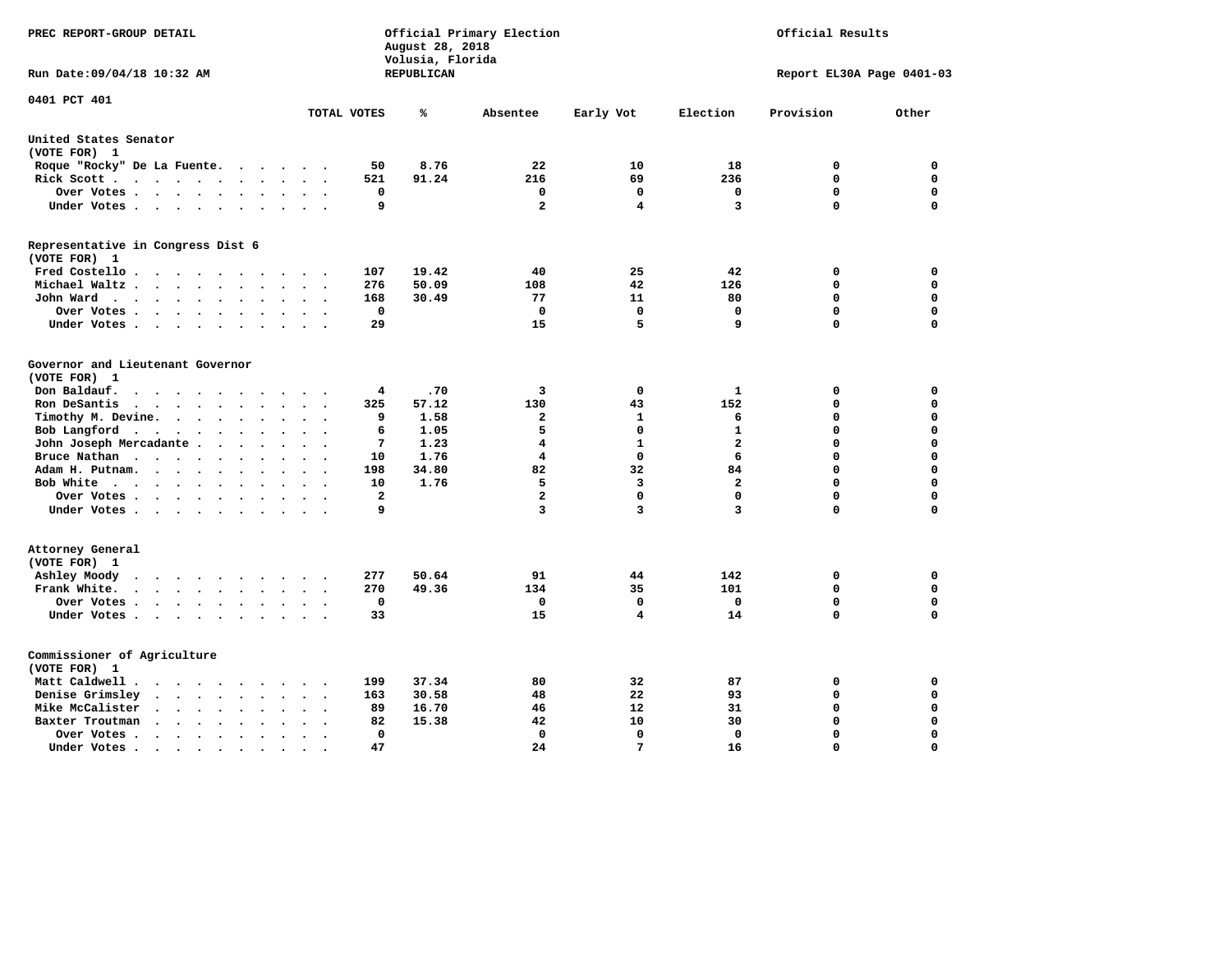| PREC REPORT-GROUP DETAIL                                                                                                                     |                                                     | August 28, 2018<br>Volusia, Florida | Official Primary Election |                         |             | Official Results          |             |
|----------------------------------------------------------------------------------------------------------------------------------------------|-----------------------------------------------------|-------------------------------------|---------------------------|-------------------------|-------------|---------------------------|-------------|
| Run Date: 09/04/18 10:32 AM                                                                                                                  |                                                     | <b>NONPARTISAN</b>                  |                           |                         |             | Report EL30A Page 0401-04 |             |
| 0401 PCT 401                                                                                                                                 | TOTAL VOTES                                         | ℁                                   | Absentee                  | Early Vot               | Election    | Provision                 | Other       |
| Circuit Judge 7th Judicial, Grp 15<br>(VOTE FOR) 1                                                                                           |                                                     |                                     |                           |                         |             |                           |             |
| Linda L. Gaustad                                                                                                                             | 513                                                 | 43.47                               | 210                       | 93                      | 210         | 0                         | 0           |
| Sebrina L. Slack<br>$\sim$                                                                                                                   | 349                                                 | 29.58                               | 135                       | 79                      | 135         | $\mathbf 0$               | 0           |
| Ryan Will $\cdots$ $\cdots$<br>$\ddot{\phantom{a}}$                                                                                          | 318<br>$\sim$                                       | 26.95                               | 127                       | 43                      | 148         | 0                         | 0           |
| Over Votes<br>$\bullet$<br>$\bullet$<br>$\overline{\phantom{a}}$                                                                             | 0<br>$\overline{a}$<br>$\overline{\phantom{a}}$     |                                     | 0                         | 0                       | $\mathbf 0$ | 0                         | 0           |
| Under Votes                                                                                                                                  | 126<br>$\cdot$                                      |                                     | 43                        | 20                      | 63          | 0                         | $\mathbf 0$ |
| County Judge 7th Judicial, Grp 5                                                                                                             |                                                     |                                     |                           |                         |             |                           |             |
| (VOTE FOR) 1                                                                                                                                 |                                                     |                                     |                           |                         |             |                           |             |
| Steve Burk .                                                                                                                                 | 484                                                 | 41.98                               | 193                       | 89                      | 202         | 0                         | 0           |
| Dawn "Pam" Fields.<br>$\bullet$<br>$\sim$                                                                                                    | 669<br>$\bullet$<br>$\ddot{\phantom{0}}$            | 58.02                               | 273                       | 126                     | 270         | $\mathbf 0$               | 0           |
| Over Votes<br>$\bullet$                                                                                                                      | $\mathbf 0$                                         |                                     | $\mathbf 0$               | $\mathbf 0$             | $\mathbf 0$ | $\mathbf 0$               | $\mathbf 0$ |
| Under Votes<br>$\ddot{\phantom{a}}$<br>$\bullet$                                                                                             | 153                                                 |                                     | 49                        | 20                      | 84          | $\mathbf 0$               | $\mathbf 0$ |
| County Council at Large<br>(VOTE FOR) 1                                                                                                      |                                                     |                                     |                           |                         |             |                           |             |
| L. Ronald Durham.<br>$\cdot$<br>$\cdot$                                                                                                      | 404                                                 | 32.95                               | 141                       | 95                      | 168         | 0                         | 0           |
|                                                                                                                                              |                                                     |                                     |                           |                         |             | $\mathbf 0$               |             |
| Ben F. Johnson.<br>$\ddot{\phantom{a}}$<br>$\ddot{\phantom{a}}$<br>$\bullet$<br>$\cdot$<br>$\cdot$                                           | 814<br>$\ddot{\phantom{a}}$<br>$\ddot{\phantom{0}}$ | 66.39                               | 350                       | 125                     | 339         |                           | 0           |
| WRITE-IN.<br>$\overline{\phantom{a}}$ .<br>$\ddot{\phantom{1}}$<br>$\cdots$<br>$\ddot{\phantom{a}}$                                          | 8                                                   | .65                                 | з                         | 3                       | 2           | 0                         | $\mathbf 0$ |
| Over Votes.<br>$\cdot \cdot \cdot \cdot$<br>$\sim$                                                                                           | 0                                                   |                                     | 0                         | 0                       | 0           | 0                         | 0           |
| Under Votes<br>$\sim$<br>$\bullet$                                                                                                           | 80<br>$\ddot{\phantom{a}}$<br>$\cdot$               |                                     | 21                        | 12                      | 47          | 0                         | $\mathbf 0$ |
| County Council Member District 5<br>(VOTE FOR)<br>1                                                                                          |                                                     |                                     |                           |                         |             |                           |             |
| Dan Hunt.<br>$\bullet$<br>.                                                                                                                  | 482                                                 | 40.23                               | 187                       | 122                     | 173         | 0                         | 0           |
| Fred Lowry.<br>$\mathcal{L}(\mathcal{A})$ , and $\mathcal{L}(\mathcal{A})$ , and $\mathcal{L}(\mathcal{A})$<br>$\bullet$<br>$\sim$<br>$\sim$ | 707                                                 | 59.02                               | 286                       | 98                      | 323         | $\mathbf 0$               | $\mathbf 0$ |
| WRITE-IN.<br>$\cdot$<br>$\bullet$<br>$\cdot$                                                                                                 | 9                                                   | .75                                 | 3                         | $\overline{\mathbf{2}}$ | 4           | 0                         | 0           |
| Over Votes<br>$\ddot{\phantom{1}}$<br>$\bullet$<br>$\cdot$                                                                                   | 0                                                   |                                     | $\mathbf 0$               | $\mathbf 0$             | $\mathbf 0$ | $\mathbf 0$               | 0           |
| Under Votes<br>$\sim$ $\sim$                                                                                                                 | 108                                                 |                                     | 39                        | 13                      | 56          | $\mathbf 0$               | $\mathbf 0$ |
| School Board Member District 5                                                                                                               |                                                     |                                     |                           |                         |             |                           |             |
| (VOTE FOR) 1                                                                                                                                 |                                                     |                                     |                           |                         |             |                           |             |
| Ruben Colon.<br>$\cdot$<br>$\sim$<br>$\cdot$<br>$\sim$ $\sim$<br>$\cdot$<br>$\overline{\phantom{a}}$<br>$\bullet$                            | 443                                                 | 36.34                               | 134                       | 83                      | 226         | 0                         | 0           |
| Melody Johnson.<br>$\cdots$<br>$\bullet$<br>$\sim$                                                                                           | 573<br>$\bullet$<br>$\overline{\phantom{a}}$        | 47.01                               | 245                       | 111                     | 217         | 0                         | $\mathbf 0$ |
| Robert Mann.<br>$\cdot$ $\cdot$ $\cdot$ $\cdot$<br>$\bullet$<br>$\ddot{\phantom{a}}$                                                         | 203<br>$\ddot{\phantom{a}}$                         | 16.65                               | 102                       | 31                      | 70          | $\mathbf 0$               | 0           |
| Over Votes<br>$\ddot{\phantom{a}}$<br>$\cdot$                                                                                                | $\overline{\mathbf{2}}$                             |                                     | 0                         | 2                       | 0           | 0                         | $\mathbf 0$ |
| Under Votes<br>$\cdot$                                                                                                                       | 85                                                  |                                     | 34                        | 8                       | 43          | $\mathbf 0$               | $\mathbf 0$ |
|                                                                                                                                              |                                                     |                                     |                           |                         |             |                           |             |
| W Volusia Hospital Auth Grp A, Seat 1<br>(VOTE FOR) 1                                                                                        |                                                     |                                     |                           |                         |             |                           |             |
| John M. Hill<br>$\bullet$<br>$\cdots$                                                                                                        | 506                                                 | 43.81                               | 201                       | 80                      | 225         | $\mathbf 0$               | 0           |
| Raymond Long<br>$\cdot$ $\cdot$ $\cdot$ $\cdot$ $\cdot$<br>$\ddot{\phantom{1}}$<br>$\cdot$                                                   | 246<br>$\cdot$<br>$\ddot{\phantom{0}}$              | 21.30                               | 112                       | 42                      | 92          | $\mathbf 0$               | 0           |
| Voloria Manning<br>$\cdots$<br>$\bullet$<br>$\ddot{\phantom{a}}$<br>$\bullet$                                                                | 403                                                 | 34.89                               | 149                       | 91                      | 163         | $\mathbf 0$               | 0           |
| Over Votes .<br>$\cdot \cdot \cdot \cdot$<br>$\ddot{\phantom{0}}$<br>$\cdot$<br>$\cdot$                                                      | $\mathbf 0$<br>$\bullet$<br>$\ddot{\phantom{0}}$    |                                     | $\mathbf 0$               | $\mathbf 0$             | $\mathbf 0$ | $\mathbf 0$               | 0           |
| Under Votes.                                                                                                                                 | 151                                                 |                                     | 53                        | 22                      | 76          | 0                         | $\mathbf 0$ |
| the contract of the contract of the contract of the contract of the contract of the contract of the contract of                              | $\bullet$                                           |                                     |                           |                         |             |                           |             |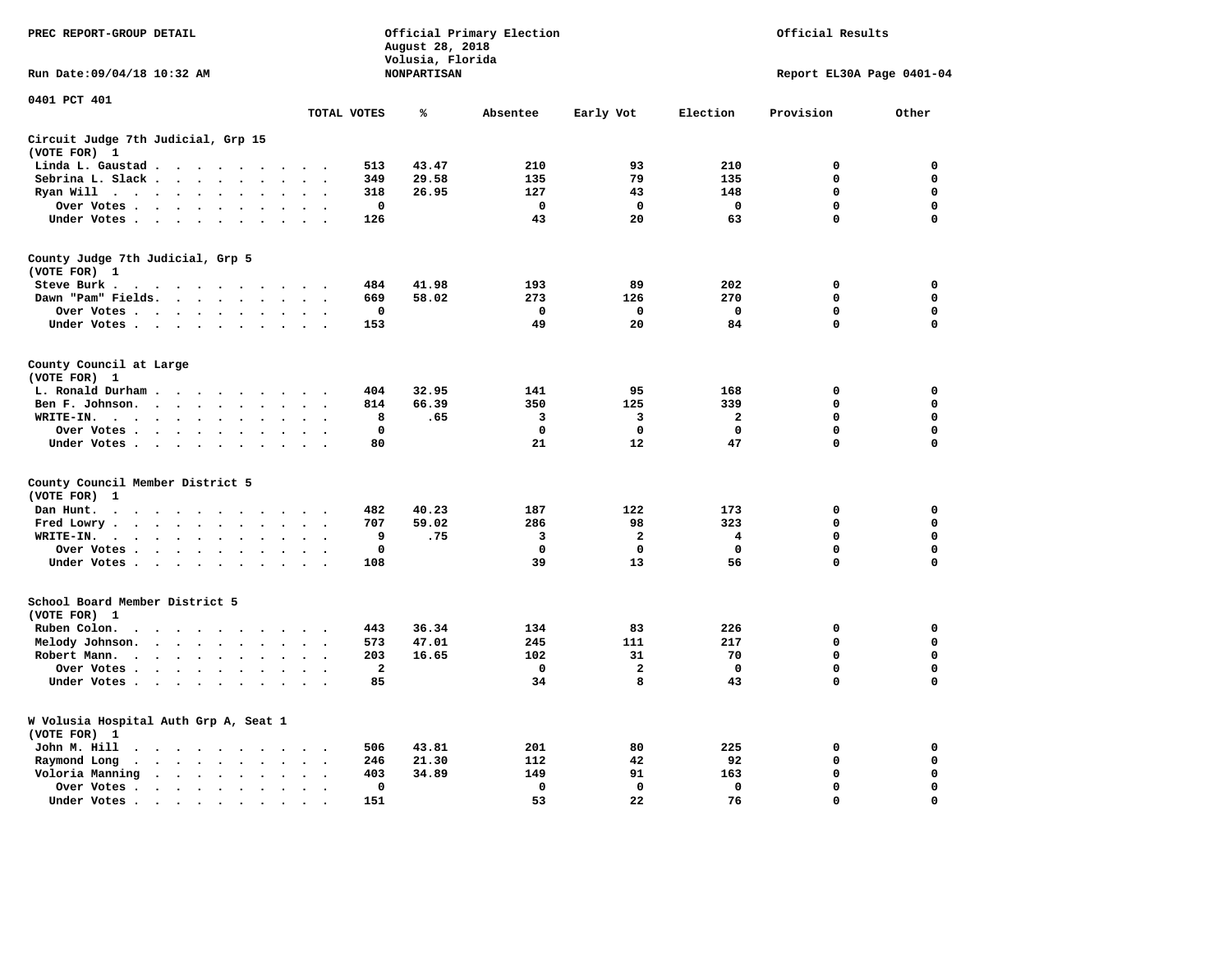| PREC REPORT-GROUP DETAIL                                               |             |              | August 28, 2018<br>Volusia, Florida | Official Primary Election | Official Results |                           |           |       |  |
|------------------------------------------------------------------------|-------------|--------------|-------------------------------------|---------------------------|------------------|---------------------------|-----------|-------|--|
| Run Date: 09/04/18 10:32 AM                                            |             |              | <b>NONPARTISAN</b>                  |                           |                  | Report EL30A Page 0401-05 |           |       |  |
| 0401 PCT 401                                                           |             |              |                                     |                           |                  |                           |           |       |  |
|                                                                        | TOTAL VOTES |              | ℁                                   | Absentee                  | Early Vot        | Election                  | Provision | Other |  |
| W Volusia Hospital Auth Grp B, Seat 2<br>(VOTE FOR) 1                  |             |              |                                     |                           |                  |                           |           |       |  |
| Michael Ray.                                                           |             | 270          | 23.50                               | 113                       | 40               | 117                       | 0         |       |  |
| Kathie D. Shepard.                                                     |             | 535          | 46.56                               | 219                       | 103              | 213                       |           |       |  |
| Brian Soukup                                                           |             | 344          | 29.94                               | 123                       | 72               | 149                       |           |       |  |
| Over Votes                                                             |             | $\mathbf{o}$ |                                     | 0                         | $\mathbf{o}$     | 0                         | 0         |       |  |
| Under Votes                                                            |             | 157          |                                     | 60                        | 20               | 77                        | 0         |       |  |
| City of Deltona Mayor                                                  |             |              |                                     |                           |                  |                           |           |       |  |
| (VOTE FOR) 1                                                           |             |              |                                     |                           |                  |                           |           |       |  |
| Santiago Avila Jr.                                                     |             | 412          | 32.36                               | 149                       | 68               | 195                       | 0         |       |  |
| Heidi K. Herzberg.                                                     |             | 647          | 50.82                               | 253                       | 127              | 267                       |           |       |  |
| Troy Shimkus                                                           |             | 214          | 16.81                               | 99                        | 36               | 79                        |           |       |  |
| Over Votes                                                             |             | 0            |                                     |                           | 0                | 0                         |           |       |  |
| Under Votes, $\cdot$ , $\cdot$ , $\cdot$ , $\cdot$ , $\cdot$ , $\cdot$ |             | 33           |                                     | 14                        |                  | 15                        |           |       |  |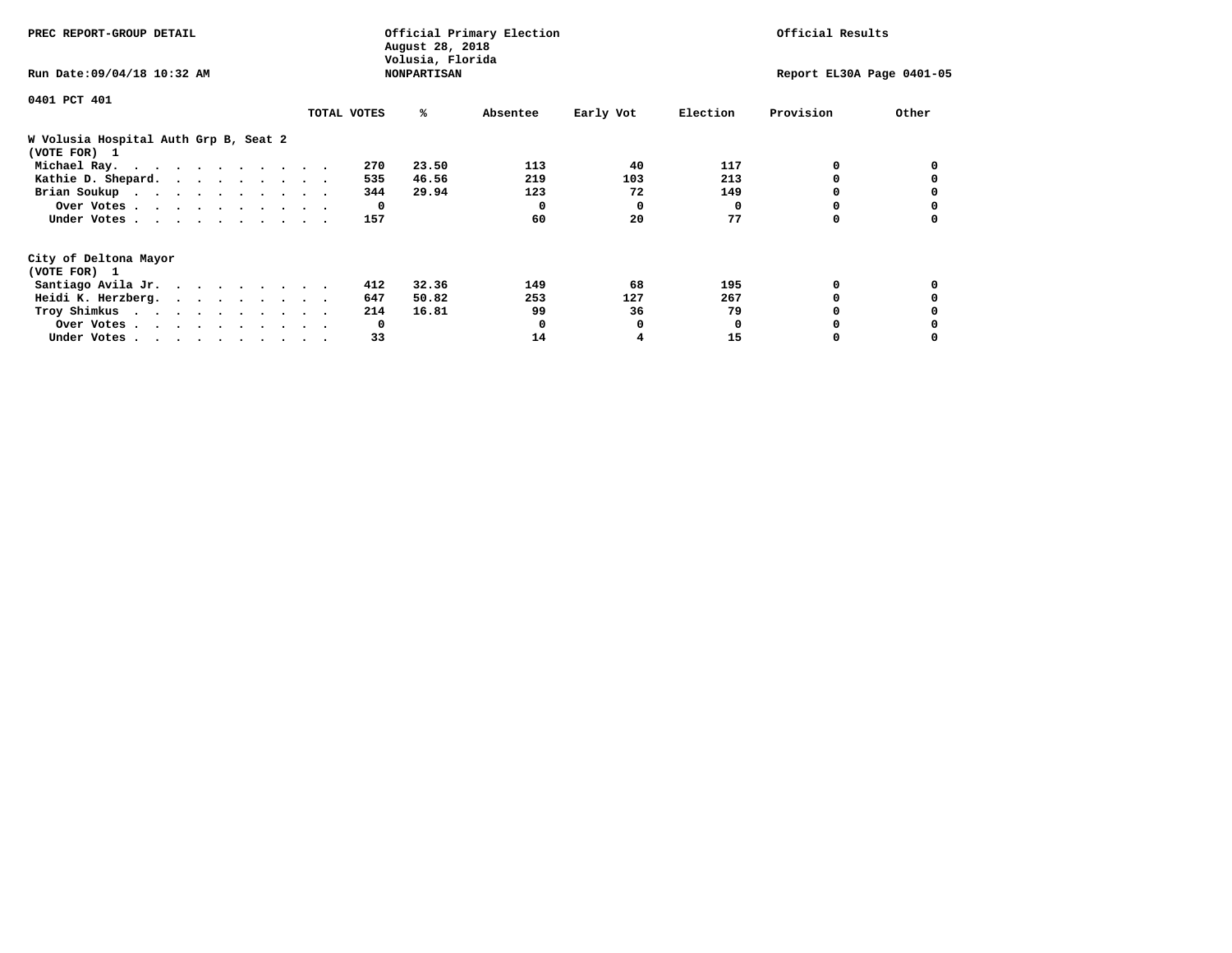| PREC REPORT-GROUP DETAIL                                                                                                                                                                                 |  |                                         |  |             | August 28, 2018<br>Volusia, Florida | Official Primary Election |           |          | Official Results          |       |
|----------------------------------------------------------------------------------------------------------------------------------------------------------------------------------------------------------|--|-----------------------------------------|--|-------------|-------------------------------------|---------------------------|-----------|----------|---------------------------|-------|
| Run Date: 09/04/18 10:32 AM                                                                                                                                                                              |  |                                         |  |             | <b>STATISTICS</b>                   |                           |           |          | Report EL30A Page 0403-01 |       |
| 0403 PCT 403                                                                                                                                                                                             |  |                                         |  |             |                                     |                           |           |          |                           |       |
|                                                                                                                                                                                                          |  |                                         |  | TOTAL VOTES | %ะ                                  | Absentee                  | Early Vot | Election | Provision                 | Other |
| REGISTERED VOTERS - TOTAL                                                                                                                                                                                |  |                                         |  | 3,844       |                                     |                           |           |          |                           |       |
| REGISTERED VOTERS - DEMOCRATIC                                                                                                                                                                           |  | $\cdot$ $\cdot$ $\cdot$ $\cdot$ $\cdot$ |  | 1,490       | 38.76                               |                           |           |          |                           |       |
| REGISTERED VOTERS - REPUBLICAN                                                                                                                                                                           |  |                                         |  | 1,004       | 26.12                               |                           |           |          |                           |       |
| REGISTERED VOTERS - NONPARTISAN                                                                                                                                                                          |  |                                         |  | 1,350       |                                     |                           |           |          |                           |       |
| BALLOTS CAST - TOTAL.                                                                                                                                                                                    |  |                                         |  | 799         |                                     | 250                       | 142       | 407      | 0                         |       |
| BALLOTS CAST - DEMOCRATIC                                                                                                                                                                                |  |                                         |  | 370         | 46.31                               | 117                       | 73        | 180      |                           |       |
| BALLOTS CAST - REPUBLICAN                                                                                                                                                                                |  |                                         |  | 298         | 37.30                               | 81                        | 52        | 165      | 0                         |       |
| BALLOTS CAST - NONPARTISAN.                                                                                                                                                                              |  |                                         |  | 131         | 16.40                               | 52                        | 17        | 62       | 0                         |       |
| BALLOTS CAST - BLANK.                                                                                                                                                                                    |  |                                         |  | 0           |                                     | 0                         | 0         | 0        | O                         |       |
| VOTER TURNOUT - TOTAL<br>$\begin{array}{cccccccccccccccccc} \bullet & \bullet & \bullet & \bullet & \bullet & \bullet & \bullet & \bullet & \bullet & \bullet & \bullet & \bullet & \bullet \end{array}$ |  |                                         |  |             | 20.79                               |                           |           |          |                           |       |
| VOTER TURNOUT - DEMOCRATIC.                                                                                                                                                                              |  | $\cdot$                                 |  |             | 24.83                               |                           |           |          |                           |       |
| VOTER TURNOUT - REPUBLICAN.<br>$\cdots$                                                                                                                                                                  |  |                                         |  |             | 29.68                               |                           |           |          |                           |       |
| VOTER TURNOUT - BLANK                                                                                                                                                                                    |  |                                         |  |             |                                     |                           |           |          |                           |       |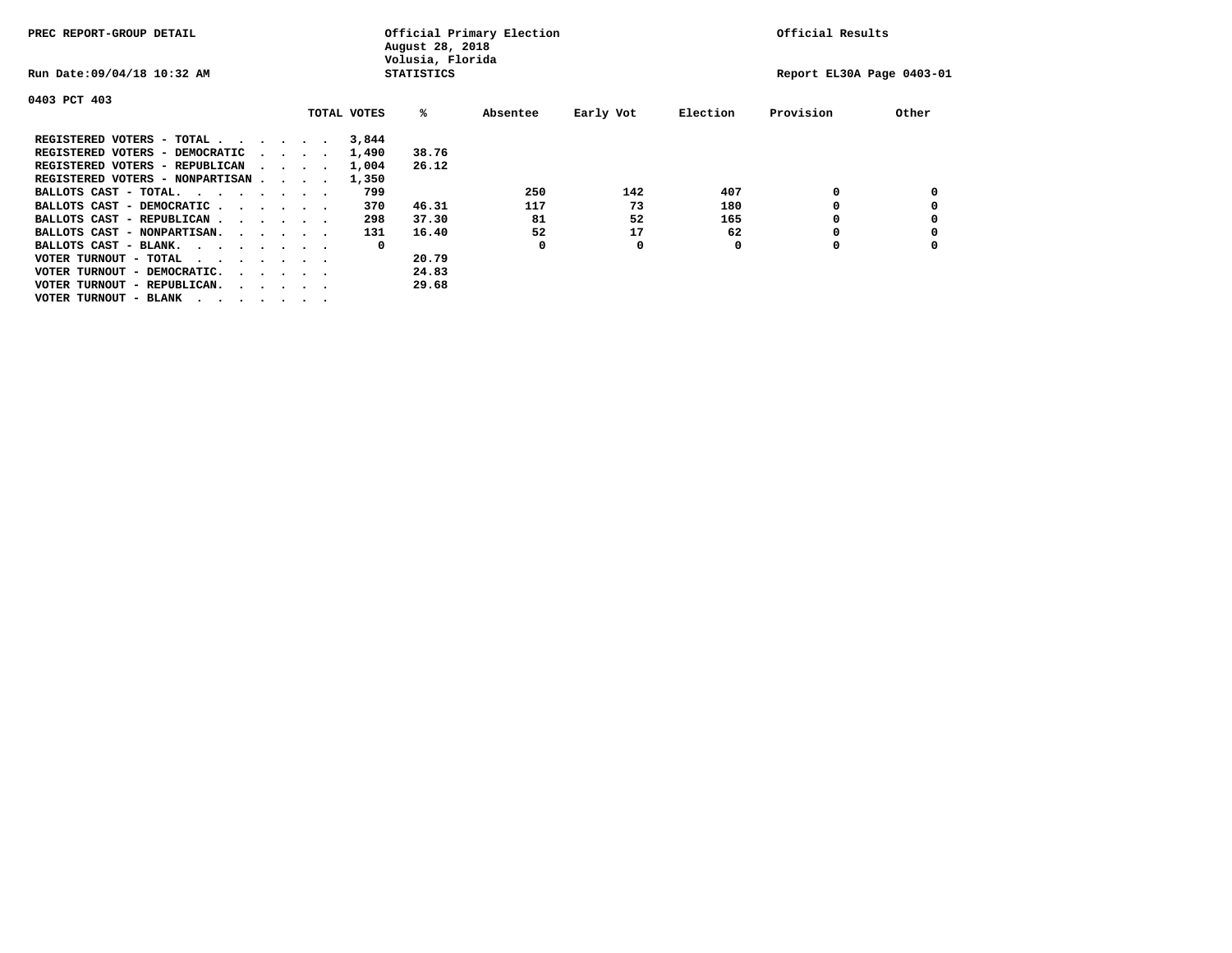| PREC REPORT-GROUP DETAIL                                                                                                                      |                                                         | August 28, 2018<br>Volusia, Florida | Official Primary Election | Official Results |              |                           |             |
|-----------------------------------------------------------------------------------------------------------------------------------------------|---------------------------------------------------------|-------------------------------------|---------------------------|------------------|--------------|---------------------------|-------------|
| Run Date: 09/04/18 10:32 AM                                                                                                                   |                                                         | DEMOCRATIC                          |                           |                  |              | Report EL30A Page 0403-02 |             |
| 0403 PCT 403                                                                                                                                  |                                                         |                                     |                           |                  |              |                           |             |
|                                                                                                                                               | TOTAL VOTES                                             | ℁                                   | Absentee                  | Early Vot        | Election     | Provision                 | Other       |
| Representative in Congress Dist 6<br>(VOTE FOR) 1                                                                                             |                                                         |                                     |                           |                  |              |                           |             |
| Stephen Sevigny<br>$\cdot$ $\cdot$ $\cdot$ $\cdot$ $\cdot$ $\cdot$                                                                            | 53<br>$\cdots$                                          | 14.97                               | 26                        | 5                | 22           | 0                         | $\mathbf 0$ |
| Nancy Soderberg<br>$\mathbf{z} = \mathbf{z} + \mathbf{z}$ .<br>$\ddot{\phantom{a}}$<br>$\sim$<br>$\ddot{\phantom{a}}$<br>$\ddot{\phantom{a}}$ | 217<br>$\ddot{\phantom{0}}$                             | 61.30                               | 63                        | 49               | 105          | 0                         | $\mathbf 0$ |
| John Upchurch.<br>$\cdot$ $\cdot$ $\cdot$ $\cdot$<br>$\bullet$                                                                                | 84                                                      | 23.73                               | 21                        | 18               | 45           | 0                         | $\mathbf 0$ |
| Over Votes .<br>$\cdot$ $\cdot$ $\cdot$ $\cdot$ $\cdot$<br>$\ddot{\phantom{0}}$<br>$\bullet$                                                  | 0<br>$\ddot{\phantom{0}}$<br>$\cdot$                    |                                     | $\mathbf 0$               | $\mathbf 0$      | $\mathbf 0$  | 0                         | $\mathbf 0$ |
| Under Votes<br>$\ddot{\phantom{a}}$<br>$\ddot{\phantom{0}}$<br>$\ddot{\phantom{0}}$                                                           | 16                                                      |                                     | 7                         | $\mathbf{1}$     | 8            | 0                         | $\mathbf 0$ |
| Governor and Lieutenant Governor<br>(VOTE FOR) 1                                                                                              |                                                         |                                     |                           |                  |              |                           |             |
| Andrew Gillum.<br>$\sim$ $\sim$<br>$\sim$                                                                                                     | 112                                                     | 31.20                               | 20                        | 21               | 71           | 0                         | 0           |
| Gwen Graham.<br>$\bullet$<br>$\bullet$                                                                                                        | 127<br>$\bullet$<br>$\ddot{\phantom{0}}$                | 35.38                               | 33                        | 24               | 70           | 0                         | $\mathbf 0$ |
| Jeff Greene.<br>$\sim$ $\sim$ $\sim$ $\sim$<br>$\ddot{\phantom{a}}$                                                                           | 40                                                      | 11.14                               | 21                        | 5                | 14           | 0                         | $\mathbf 0$ |
| Chris King<br>$\ddot{\phantom{a}}$                                                                                                            | 17                                                      | 4.74                                | 6                         | 5                | 6            | 0                         | $\mathbf 0$ |
| Philip Levine .<br>$\langle \cdot \rangle$<br>$\sim$<br>$\sim$ $\sim$ $\sim$<br>$\bullet$<br>$\ddot{\phantom{a}}$<br>$\bullet$                | 57<br>$\bullet$<br>$\bullet$                            | 15.88                               | 28                        | 16               | 13           | 0                         | $\mathbf 0$ |
| Alex "Lundy" Lundmark<br>$\ddot{\phantom{0}}$<br>$\ddot{\phantom{a}}$<br>$\cdot$<br>$\ddot{\phantom{0}}$                                      | 5                                                       | 1.39                                | $\mathbf{2}$              | 1                | 2            | 0                         | $\mathbf 0$ |
| John Wetherbee.<br>$\ddot{\phantom{a}}$<br>$\sim$<br>$\sim$ $\sim$ $\sim$<br>$\bullet$<br>$\bullet$<br>$\bullet$                              | $\mathbf{1}$                                            | .28                                 | $\mathbf{1}$              | $\mathbf{0}$     | $\mathbf 0$  | 0                         | $\Omega$    |
| Over Votes.<br>$\cdot$ $\cdot$ $\cdot$ $\cdot$<br>$\ddot{\phantom{a}}$                                                                        | 3                                                       |                                     | 3                         | 0                | $\mathbf 0$  | $\Omega$                  | $\Omega$    |
| Under Votes.<br>$\cdots$                                                                                                                      | 8                                                       |                                     | 3                         | $\mathbf{1}$     | 4            | $\Omega$                  | $\Omega$    |
| Attorney General                                                                                                                              |                                                         |                                     |                           |                  |              |                           |             |
| (VOTE FOR) 1                                                                                                                                  |                                                         |                                     |                           |                  |              |                           |             |
| Sean Shaw<br>$\blacksquare$ .<br>$\ddot{\phantom{1}}$<br>$\cdots$<br>$\sim$                                                                   | 226                                                     | 65.70                               | 69                        | 43               | 114          | 0                         | 0           |
| Ryan Torrens<br>$\cdots$<br>$\bullet$                                                                                                         | 118<br>$\ddot{\phantom{0}}$<br>$\overline{\phantom{a}}$ | 34.30                               | 37                        | 27               | 54           | 0                         | $\mathbf 0$ |
| Over Votes .<br>$\cdot$ $\cdot$ $\cdot$ $\cdot$ $\cdot$                                                                                       | $\mathbf 0$                                             |                                     | $\Omega$                  | $\mathbf 0$      | $\mathbf 0$  | 0                         | $\mathbf 0$ |
| Under Votes<br>$\sim$<br>$\bullet$                                                                                                            | 26<br>$\ddot{\phantom{1}}$                              |                                     | 11                        | 3                | 12           | 0                         | $\Omega$    |
| Commissioner of Agriculture<br>(VOTE FOR) 1                                                                                                   |                                                         |                                     |                           |                  |              |                           |             |
| Nicole "Nikki" Fried.<br>$\cdot$ $\cdot$ $\cdot$ $\cdot$                                                                                      | 202                                                     | 59.41                               | 61                        | 45               | 96           | 0                         | $\mathbf 0$ |
| Jeffrey Duane Porter.<br>$\cdot$ $\cdot$ $\cdot$ $\cdot$                                                                                      | 57                                                      | 16.76                               | 22                        | 6                | 29           | 0                         | $\mathbf 0$ |
| Roy David Walker<br>$\bullet$                                                                                                                 | 81<br>$\sim$                                            | 23.82                               | 23                        | 17               | 41           | $\mathbf 0$               | $\mathbf 0$ |
| Over Votes                                                                                                                                    | $\mathbf 0$                                             |                                     | $\mathbf{0}$              | 0                | $\mathbf{0}$ | 0                         | $\mathbf 0$ |
| Under Votes<br>$\ddot{\phantom{0}}$                                                                                                           | 30                                                      |                                     | 11                        | 5                | 14           | $\Omega$                  | 0           |
| State Representative District 27<br>(VOTE FOR) 1                                                                                              |                                                         |                                     |                           |                  |              |                           |             |
| Neil Henrichsen<br>$\ddot{\phantom{a}}$<br>$\overline{\phantom{a}}$<br>$\ddot{\phantom{0}}$                                                   | 103                                                     | 30.03                               | 37                        | 24               | 42           | 0                         | 0           |
| Carol Lawrence.<br>$\sim$<br>$\sim$ $\sim$<br>$\sim$<br>$\ddot{\phantom{a}}$<br>$\bullet$<br>$\bullet$                                        | 240<br>$\bullet$<br>$\bullet$                           | 69.97                               | 72                        | 44               | 124          | $\mathbf 0$               | $\mathbf 0$ |
| Over Votes.<br>$\cdots$<br>$\bullet$<br>$\bullet$                                                                                             | $\mathbf 0$                                             |                                     | $\Omega$                  | $\mathbf 0$      | $\mathbf 0$  | 0                         | $\mathbf 0$ |
| Under Votes.<br>$\mathcal{L}(\mathbf{a})$ . The set of $\mathcal{L}(\mathbf{a})$<br>$\sim$ $\sim$                                             | 27                                                      |                                     | 8                         | 5                | 14           | $\Omega$                  | $\Omega$    |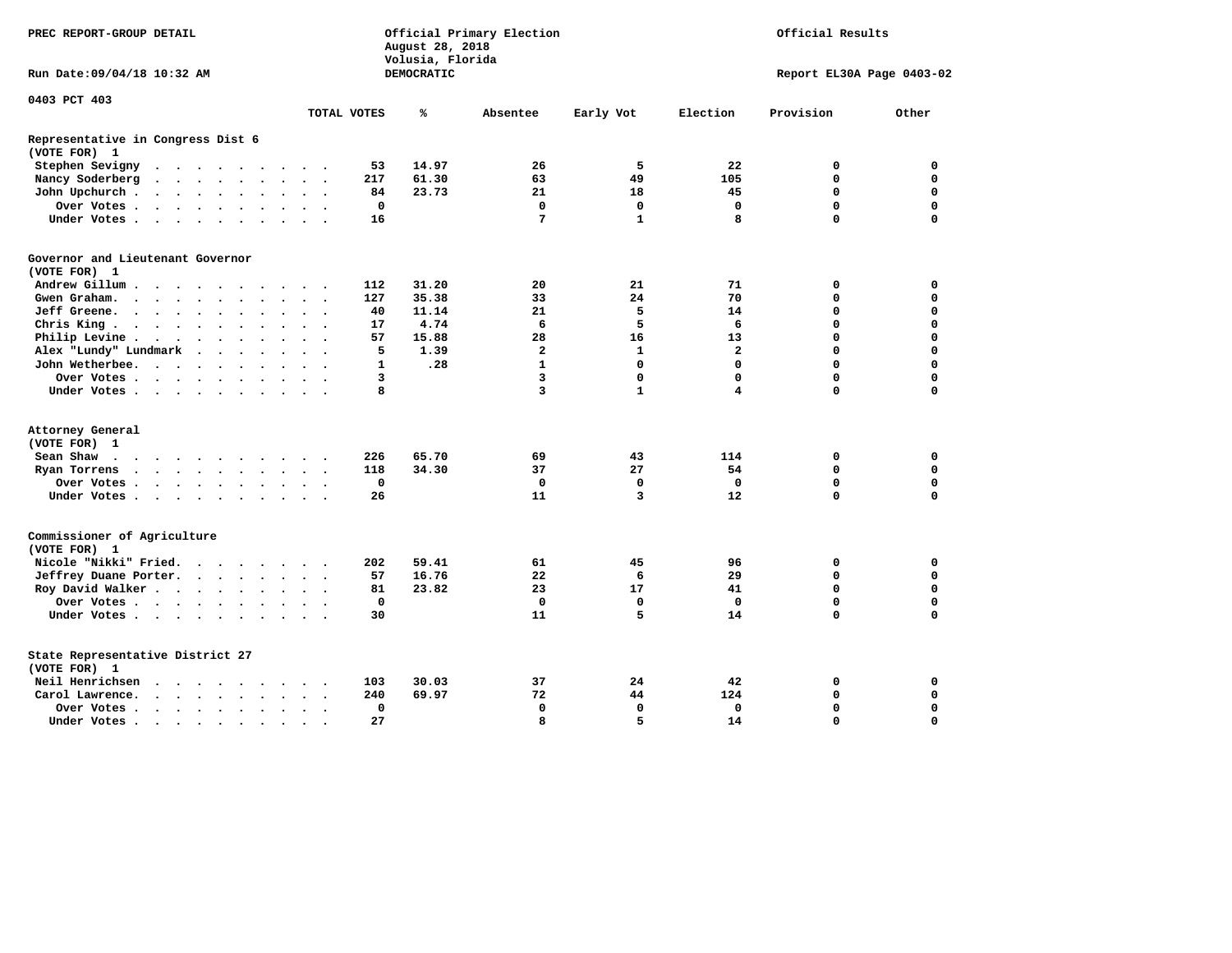| PREC REPORT-GROUP DETAIL                                                                                               |                                                       | August 28, 2018<br>Volusia, Florida | Official Primary Election |                 | Official Results |                           |             |
|------------------------------------------------------------------------------------------------------------------------|-------------------------------------------------------|-------------------------------------|---------------------------|-----------------|------------------|---------------------------|-------------|
| Run Date: 09/04/18 10:32 AM                                                                                            |                                                       | REPUBLICAN                          |                           |                 |                  | Report EL30A Page 0403-03 |             |
| 0403 PCT 403                                                                                                           | TOTAL VOTES                                           | ℁                                   | Absentee                  | Early Vot       | Election         | Provision                 | Other       |
|                                                                                                                        |                                                       |                                     |                           |                 |                  |                           |             |
| United States Senator<br>(VOTE FOR) 1                                                                                  |                                                       |                                     |                           |                 |                  |                           |             |
| Roque "Rocky" De La Fuente.                                                                                            | 40<br>$\cdots$                                        | 13.51                               | 14                        | 6               | 20               | 0                         | 0           |
| Rick Scott                                                                                                             | 256<br>$\bullet$                                      | 86.49                               | 66                        | 46              | 144              | 0                         | 0           |
| Over Votes                                                                                                             | 0<br>$\bullet$<br>$\cdot$                             |                                     | 0                         | $\mathbf 0$     | 0                | $\mathbf 0$               | 0           |
| Under Votes                                                                                                            | $\overline{a}$                                        |                                     | $\mathbf{1}$              | $\Omega$        | $\mathbf{1}$     | $\Omega$                  | $\mathbf 0$ |
| Representative in Congress Dist 6<br>(VOTE FOR) 1                                                                      |                                                       |                                     |                           |                 |                  |                           |             |
| Fred Costello                                                                                                          | 82                                                    | 29.82                               | 18                        | 20              | 44               | 0                         | $\mathbf 0$ |
| Michael Waltz<br>$\ddot{\phantom{a}}$<br>$\ddot{\phantom{a}}$                                                          | 111<br>$\ddot{\phantom{a}}$                           | 40.36                               | 34                        | 19              | 58               | $\mathbf 0$               | $\mathbf 0$ |
| John Ward                                                                                                              | 82                                                    | 29.82                               | 25                        | 12              | 45               | $\mathbf 0$               | 0           |
| Over Votes<br>$\cdot$                                                                                                  | $\mathbf 0$                                           |                                     | $\mathbf 0$               | $\mathbf 0$     | $\Omega$         | $\mathbf 0$               | 0           |
| Under Votes<br>$\sim$                                                                                                  | 23                                                    |                                     | 4                         | 1               | 18               | $\mathbf 0$               | $\mathbf 0$ |
|                                                                                                                        |                                                       |                                     |                           |                 |                  |                           |             |
| Governor and Lieutenant Governor<br>(VOTE FOR) 1                                                                       |                                                       |                                     |                           |                 |                  |                           |             |
| Don Baldauf.<br>$\cdot$ $\cdot$ $\cdot$ $\cdot$                                                                        | 2                                                     | .69                                 | 1                         | 0               | 1                | 0                         | 0           |
| Ron DeSantis<br>$\cdot$                                                                                                | 141                                                   | 48.96                               | 31                        | 24              | 86               | $\mathbf 0$               | $\mathbf 0$ |
| Timothy M. Devine.<br>$\ddot{\phantom{a}}$                                                                             | 3<br>$\ddot{\phantom{a}}$<br>$\overline{\phantom{a}}$ | 1.04                                | 1                         | 1               | 1                | $\mathbf 0$               | $\mathbf 0$ |
| Bob Langford                                                                                                           | 5                                                     | 1.74                                | 3                         | 1               | $\mathbf{1}$     | $\mathbf 0$               | $\mathbf 0$ |
| John Joseph Mercadante                                                                                                 | 4                                                     | 1.39                                | $\overline{a}$            | $\mathbf 0$     | $\overline{a}$   | $\mathbf 0$               | $\mathbf 0$ |
| Bruce Nathan<br>$\ddot{\phantom{a}}$                                                                                   | 3                                                     | 1.04                                | $\mathbf{1}$              | 1               | 1                | 0                         | $\mathbf 0$ |
| Adam H. Putnam.<br>$\cdot$<br>$\cdot$                                                                                  | 121                                                   | 42.01                               | 37                        | 22              | 62               | $\mathbf 0$               | $\mathbf 0$ |
| Bob White                                                                                                              | 9<br>$\sim$                                           | 3.13                                | $\overline{2}$            | $\overline{a}$  | 5                | $\mathbf 0$               | $\mathbf 0$ |
| Over Votes                                                                                                             | 0                                                     |                                     | $\Omega$                  | 0               | $\Omega$         | $\mathbf 0$               | $\mathbf 0$ |
| Under Votes                                                                                                            | 10                                                    |                                     | 3                         | $\mathbf{1}$    | 6                | $\Omega$                  | $\mathbf 0$ |
| Attorney General<br>(VOTE FOR) 1                                                                                       |                                                       |                                     |                           |                 |                  |                           |             |
| Ashley Moody                                                                                                           | 161<br>$\sim$<br>$\overline{\phantom{a}}$             | 57.71                               | 39                        | 28              | 94               | 0                         | $\mathbf 0$ |
| Frank White.<br>$\mathbf{r}$ , $\mathbf{r}$ , $\mathbf{r}$ , $\mathbf{r}$ , $\mathbf{r}$ , $\mathbf{r}$ , $\mathbf{r}$ | 118                                                   | 42.29                               | 38                        | 20              | 60               | $\mathbf 0$               | 0           |
| Over Votes                                                                                                             | $\mathbf 0$<br>$\cdot$<br>$\cdot$<br>$\cdot$          |                                     | $\mathbf 0$               | $\mathbf 0$     | 0                | $\mathbf 0$               | $\mathbf 0$ |
| Under Votes                                                                                                            | 19                                                    |                                     | 4                         | 4               | 11               | $\mathbf 0$               | $\mathbf 0$ |
| Commissioner of Agriculture<br>(VOTE FOR) 1                                                                            |                                                       |                                     |                           |                 |                  |                           |             |
| Matt Caldwell.<br>$\cdots$                                                                                             | 104                                                   | 39.39                               | 24                        | 18              | 62               | 0                         | 0           |
| Denise Grimsley<br>$\cdot$ $\cdot$ $\cdot$ $\cdot$<br>$\sim$                                                           | 79                                                    | 29.92                               | 25                        | 11              | 43               | 0                         | 0           |
| Mike McCalister<br>$\bullet$                                                                                           | 35<br>$\bullet$                                       | 13.26                               | 13                        | $7\phantom{.0}$ | 15               | $\mathbf 0$               | 0           |
| Baxter Troutman<br>$\sim$ $\sim$ $\sim$ $\sim$<br>$\overline{\phantom{a}}$<br>$\ddot{\phantom{a}}$                     | 46                                                    | 17.42                               | 12                        | 13              | 21               | $\mathbf 0$               | $\mathbf 0$ |
| Over Votes .<br>$\cdot$<br>$\cdot$                                                                                     | $\Omega$                                              |                                     | 0                         | 0               | $\Omega$         | $\mathbf 0$               | $\mathbf 0$ |
| Under Votes.<br>$\cdots$<br>$\sim$ $\sim$                                                                              | 34<br>$\bullet$                                       |                                     | 7                         | 3               | 24               | $\Omega$                  | $\Omega$    |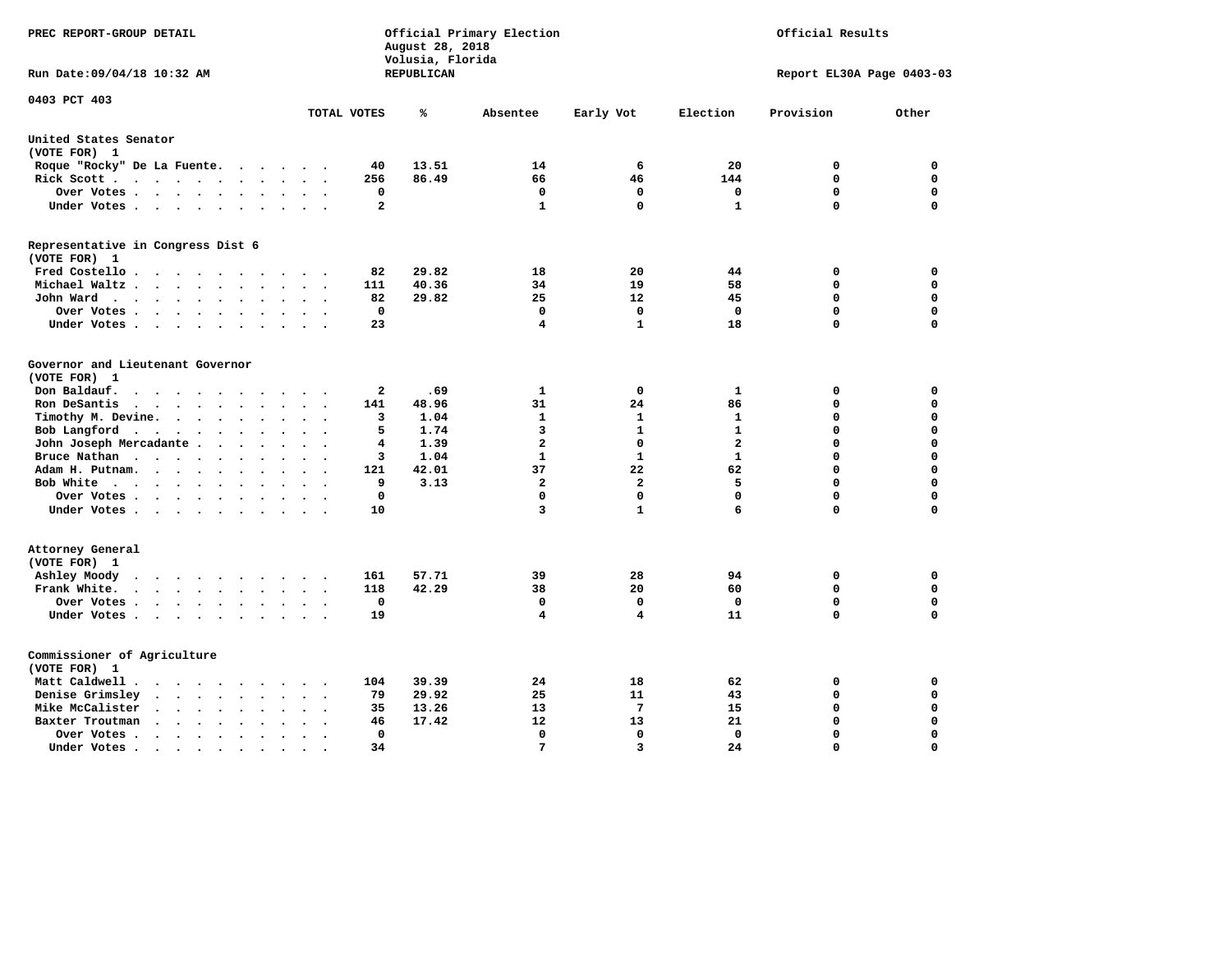| PREC REPORT-GROUP DETAIL                                                                                                                                                                                                                                          |                                                     | August 28, 2018                        | Official Primary Election |                         | Official Results<br>Report EL30A Page 0403-04 |             |             |  |
|-------------------------------------------------------------------------------------------------------------------------------------------------------------------------------------------------------------------------------------------------------------------|-----------------------------------------------------|----------------------------------------|---------------------------|-------------------------|-----------------------------------------------|-------------|-------------|--|
| Run Date: 09/04/18 10:32 AM                                                                                                                                                                                                                                       |                                                     | Volusia, Florida<br><b>NONPARTISAN</b> |                           |                         |                                               |             |             |  |
| 0403 PCT 403                                                                                                                                                                                                                                                      | TOTAL VOTES                                         | ℁                                      | Absentee                  | Early Vot               | Election                                      | Provision   | Other       |  |
|                                                                                                                                                                                                                                                                   |                                                     |                                        |                           |                         |                                               |             |             |  |
| Circuit Judge 7th Judicial, Grp 15<br>(VOTE FOR) 1                                                                                                                                                                                                                |                                                     |                                        |                           |                         |                                               |             |             |  |
| Linda L. Gaustad                                                                                                                                                                                                                                                  | 302                                                 | 41.14                                  | 93                        | 51                      | 158                                           | $\mathbf 0$ | 0           |  |
| Sebrina L. Slack<br>$\sim$<br>$\Delta$                                                                                                                                                                                                                            | 244                                                 | 33.24                                  | 84                        | 49                      | 111                                           | 0           | 0           |  |
| Ryan Will $\cdots$ $\cdots$<br>$\ddot{\phantom{a}}$                                                                                                                                                                                                               | 188                                                 | 25.61                                  | 61                        | 35                      | 92                                            | $\mathbf 0$ | 0           |  |
| Over Votes<br>$\bullet$<br>$\bullet$                                                                                                                                                                                                                              | $\mathbf 0$<br>$\ddot{\phantom{a}}$                 |                                        | $\mathbf 0$               | 0                       | $\mathbf 0$                                   | 0           | 0           |  |
| Under Votes                                                                                                                                                                                                                                                       | 65                                                  |                                        | 12                        | $7\phantom{.0}$         | 46                                            | $\mathbf 0$ | 0           |  |
| County Judge 7th Judicial, Grp 5                                                                                                                                                                                                                                  |                                                     |                                        |                           |                         |                                               |             |             |  |
| (VOTE FOR) 1                                                                                                                                                                                                                                                      |                                                     |                                        |                           |                         |                                               |             |             |  |
| Steve Burk.<br>. As the contract of the contract of the contract of the contract of the contract of the contract of the contract of the contract of the contract of the contract of the contract of the contract of the contract of the cont                      | 302                                                 | 41.03                                  | 104                       | 50                      | 148                                           | $\mathbf 0$ | 0           |  |
| Dawn "Pam" Fields.                                                                                                                                                                                                                                                | 434<br>$\ddot{\phantom{1}}$                         | 58.97                                  | 132                       | 84                      | 218                                           | 0           | $\mathbf 0$ |  |
| Over Votes<br>$\ddot{\phantom{a}}$<br>$\ddot{\phantom{a}}$                                                                                                                                                                                                        | $\mathbf 0$<br>$\bullet$                            |                                        | $\mathbf 0$               | 0                       | $\mathbf 0$                                   | 0           | $\mathbf 0$ |  |
| Under Votes                                                                                                                                                                                                                                                       | 63<br>$\cdot$                                       |                                        | 14                        | 8                       | 41                                            | 0           | $\mathbf 0$ |  |
|                                                                                                                                                                                                                                                                   |                                                     |                                        |                           |                         |                                               |             |             |  |
| County Council at Large<br>(VOTE FOR) 1                                                                                                                                                                                                                           |                                                     |                                        |                           |                         |                                               |             |             |  |
| L. Ronald Durham                                                                                                                                                                                                                                                  | 298                                                 | 39.58                                  | 107                       | 54                      | 137                                           | $\mathbf 0$ | 0           |  |
|                                                                                                                                                                                                                                                                   |                                                     |                                        |                           |                         |                                               |             |             |  |
| Ben F. Johnson.<br>$\ddot{\phantom{a}}$<br>$\ddot{\phantom{a}}$<br>$\ddot{\phantom{a}}$                                                                                                                                                                           | 449<br>$\ddot{\phantom{a}}$<br>$\ddot{\phantom{0}}$ | 59.63                                  | 131                       | 83                      | 235                                           | 0           | 0           |  |
| WRITE-IN.<br>$\ddot{\phantom{a}}$                                                                                                                                                                                                                                 | 6                                                   | .80                                    | 3                         | $\mathbf{1}$            | $\mathbf{2}$                                  | $\Omega$    | $\mathbf 0$ |  |
| Over Votes .<br>$\cdot$ $\cdot$ $\cdot$ $\cdot$<br>$\bullet$                                                                                                                                                                                                      | $\mathbf 0$                                         |                                        | 0                         | $\mathbf 0$             | $\mathbf 0$                                   | 0           | 0           |  |
| Under Votes<br>$\ddot{\phantom{a}}$<br>$\cdot$                                                                                                                                                                                                                    | 46<br>$\sim$                                        |                                        | 9                         | $\overline{\mathbf{4}}$ | 33                                            | 0           | $\mathbf 0$ |  |
| County Council Member District 5                                                                                                                                                                                                                                  |                                                     |                                        |                           |                         |                                               |             |             |  |
| (VOTE FOR)<br>1                                                                                                                                                                                                                                                   |                                                     |                                        |                           |                         |                                               |             |             |  |
| Dan Hunt.<br>.                                                                                                                                                                                                                                                    | 312                                                 | 41.99                                  | 106                       | 58                      | 148                                           | $\mathbf 0$ | $\mathbf 0$ |  |
| Fred Lowry.<br>$\mathbf{r}$ . The set of the set of the set of the set of the set of the set of the set of the set of the set of the set of the set of the set of the set of the set of the set of the set of the set of the set of the set of t<br>$\sim$ $\sim$ | 428<br>$\sim$ $\sim$                                | 57.60                                  | 131                       | 78                      | 219                                           | $\mathbf 0$ | $\mathbf 0$ |  |
| WRITE-IN.<br>$\cdot$<br>$\sim$                                                                                                                                                                                                                                    | 3                                                   | .40                                    | $\mathbf{1}$              | $\mathbf{1}$            | $\mathbf{1}$                                  | 0           | 0           |  |
| Over Votes<br>$\ddot{\phantom{a}}$<br>$\ddot{\phantom{1}}$                                                                                                                                                                                                        | $\mathbf 0$<br>$\cdot$                              |                                        | $\mathbf{0}$              | 0                       | $\mathbf 0$                                   | 0           | $\mathbf 0$ |  |
| Under Votes                                                                                                                                                                                                                                                       | 56                                                  |                                        | 12                        | 5                       | 39                                            | $\Omega$    | $\mathbf 0$ |  |
| $\bullet$ .<br><br><br><br><br><br><br><br><br><br><br><br><br>                                                                                                                                                                                                   | $\ddot{\phantom{0}}$                                |                                        |                           |                         |                                               |             |             |  |
| School Board Member District 5                                                                                                                                                                                                                                    |                                                     |                                        |                           |                         |                                               |             |             |  |
| (VOTE FOR) 1                                                                                                                                                                                                                                                      |                                                     |                                        |                           |                         |                                               |             |             |  |
| Ruben Colon.<br>$\ddot{\phantom{0}}$<br>$\cdot$ $\cdot$<br>$\ddot{\phantom{a}}$<br>$\ddot{\phantom{a}}$<br>$\ddot{\phantom{a}}$                                                                                                                                   | 247                                                 | 32.89                                  | 77                        | 48                      | 122                                           | 0           | 0           |  |
| Melody Johnson.<br>$\mathbf{r}$                                                                                                                                                                                                                                   | 361<br>$\sim$                                       | 48.07                                  | 113                       | 67                      | 181                                           | 0           | 0           |  |
| Robert Mann.<br>$\cdots$<br>$\bullet$<br>$\ddot{\phantom{a}}$                                                                                                                                                                                                     | 143<br>$\overline{a}$                               | 19.04                                  | 46                        | 26                      | 71                                            | 0           | 0           |  |
| Over Votes<br>$\ddot{\phantom{a}}$<br>$\bullet$                                                                                                                                                                                                                   | $\mathbf{2}$                                        |                                        | $\mathbf 0$               | $\mathbf 0$             | $\overline{a}$                                | 0           | 0           |  |
| Under Votes<br>$\sim$<br>$\sim$                                                                                                                                                                                                                                   | 46<br>$\sim$                                        |                                        | 14                        | $\mathbf{1}$            | 31                                            | 0           | $\mathbf 0$ |  |
|                                                                                                                                                                                                                                                                   |                                                     |                                        |                           |                         |                                               |             |             |  |
| W Volusia Hospital Auth Grp A, Seat 1<br>(VOTE FOR) 1                                                                                                                                                                                                             |                                                     |                                        |                           |                         |                                               |             |             |  |
| John M. Hill<br>$\sim$ $\sim$                                                                                                                                                                                                                                     | 297<br>$\ddot{\phantom{a}}$                         | 41.08                                  | 93                        | 54                      | 150                                           | 0           | 0           |  |
| Raymond Long<br>$\mathbf{r}$ . The set of the set of $\mathbf{r}$<br>$\bullet$                                                                                                                                                                                    | 168                                                 | 23.24                                  | 61                        | 33                      | 74                                            | $\mathbf 0$ | $\mathbf 0$ |  |
| $\ddot{\phantom{0}}$<br>$\bullet$<br>Voloria Manning<br>$\ddot{\phantom{a}}$<br>$\ddot{\phantom{a}}$                                                                                                                                                              | $\bullet$<br>$\bullet$<br>258<br>$\cdot$            | 35.68                                  | 82                        | 45                      | 131                                           | $\mathbf 0$ | 0           |  |
| Over Votes.                                                                                                                                                                                                                                                       | $\mathbf 1$                                         |                                        | $\mathbf 0$               | $\mathbf 0$             | 1                                             | 0           | $\mathbf 0$ |  |
| $\cdot \cdot \cdot \cdot$<br>$\bullet$<br>$\bullet$<br>$\bullet$                                                                                                                                                                                                  | $\ddot{\phantom{a}}$<br>$\cdot$                     |                                        |                           |                         |                                               | $\Omega$    | $\Omega$    |  |
| Under Votes.<br>$\bullet$<br>$\cdots$<br>$\bullet$                                                                                                                                                                                                                | 75                                                  |                                        | 14                        | 10                      | 51                                            |             |             |  |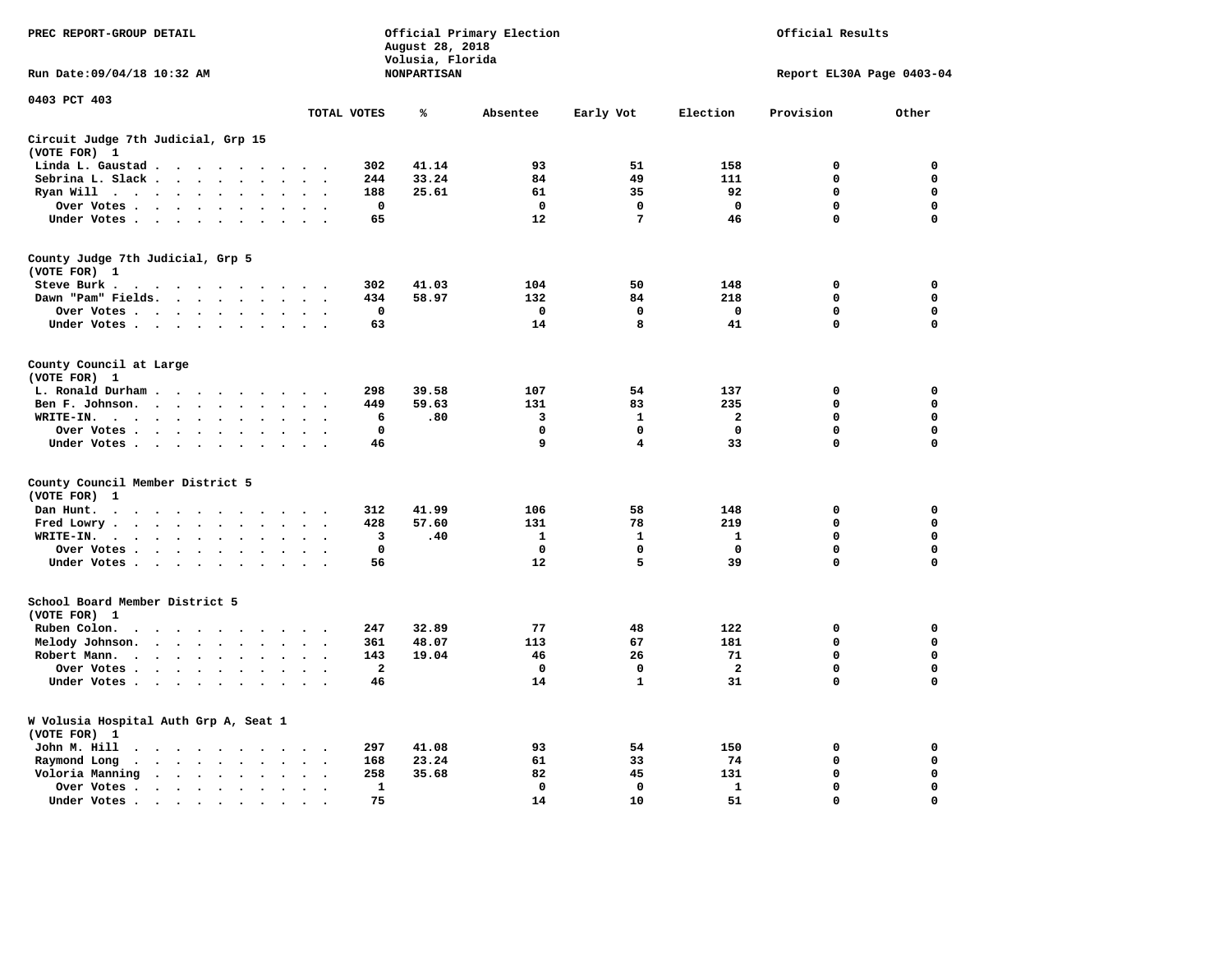| PREC REPORT-GROUP DETAIL                              |             |     | August 28, 2018<br>Volusia, Florida | Official Primary Election |           |          | Official Results          |              |
|-------------------------------------------------------|-------------|-----|-------------------------------------|---------------------------|-----------|----------|---------------------------|--------------|
| Run Date: 09/04/18 10:32 AM                           |             |     | <b>NONPARTISAN</b>                  |                           |           |          | Report EL30A Page 0403-05 |              |
| 0403 PCT 403                                          |             |     |                                     |                           |           |          |                           |              |
|                                                       | TOTAL VOTES |     | ℁                                   | Absentee                  | Early Vot | Election | Provision                 | Other        |
| W Volusia Hospital Auth Grp B, Seat 2<br>(VOTE FOR) 1 |             |     |                                     |                           |           |          |                           |              |
| Michael Ray.                                          |             | 176 | 24.04                               | 53                        | 34        | 89       | 0                         | <sup>0</sup> |
| Kathie D. Shepard.                                    |             | 307 | 41.94                               | 107                       | 47        | 153      | 0                         | 0            |
| Brian Soukup                                          |             | 249 | 34.02                               | 75                        | 52        | 122      | 0                         | 0            |
| Over Votes                                            |             | 0   |                                     | 0                         | $\Omega$  | $\Omega$ | $\Omega$                  | 0            |
| Under Votes                                           |             | 67  |                                     | 15                        | 9         | 43       | $\Omega$                  | $\Omega$     |
| City of Deltona Mayor<br>(VOTE FOR) 1                 |             |     |                                     |                           |           |          |                           |              |
| Santiago Avila Jr.                                    |             | 292 | 37.77                               | 80                        | 60        | 152      | 0                         | 0            |
| Heidi K. Herzberg.                                    |             | 350 | 45.28                               | 111                       | 56        | 183      | 0                         | 0            |
| Troy Shimkus                                          |             | 131 | 16.95                               | 52                        | 26        | 53       | $\Omega$                  | 0            |
| Over Votes                                            |             | 0   |                                     | 0                         | 0         | 0        | $\Omega$                  | 0            |
| Under Votes                                           |             | 26  |                                     | 7                         | 0         | 19       | 0                         | 0            |
| City of Deltona District 1<br>(VOTE FOR) 1            |             |     |                                     |                           |           |          |                           |              |
| Loren King                                            |             | 380 | 50.33                               | 116                       | 72        | 192      | 0                         | 0            |
| Michael Putkowski.                                    |             | 186 | 24.64                               | 66                        | 35        | 85       | $\Omega$                  | 0            |
| Willie Thomas Stephens                                |             | 189 | 25.03                               | 55                        | 30        | 104      | $\Omega$                  |              |
| Over Votes                                            |             | 0   |                                     | 0                         | 0         | 0        | 0                         |              |
| Under Votes                                           |             | 44  |                                     | 13                        | 5         | 26       | 0                         | $\Omega$     |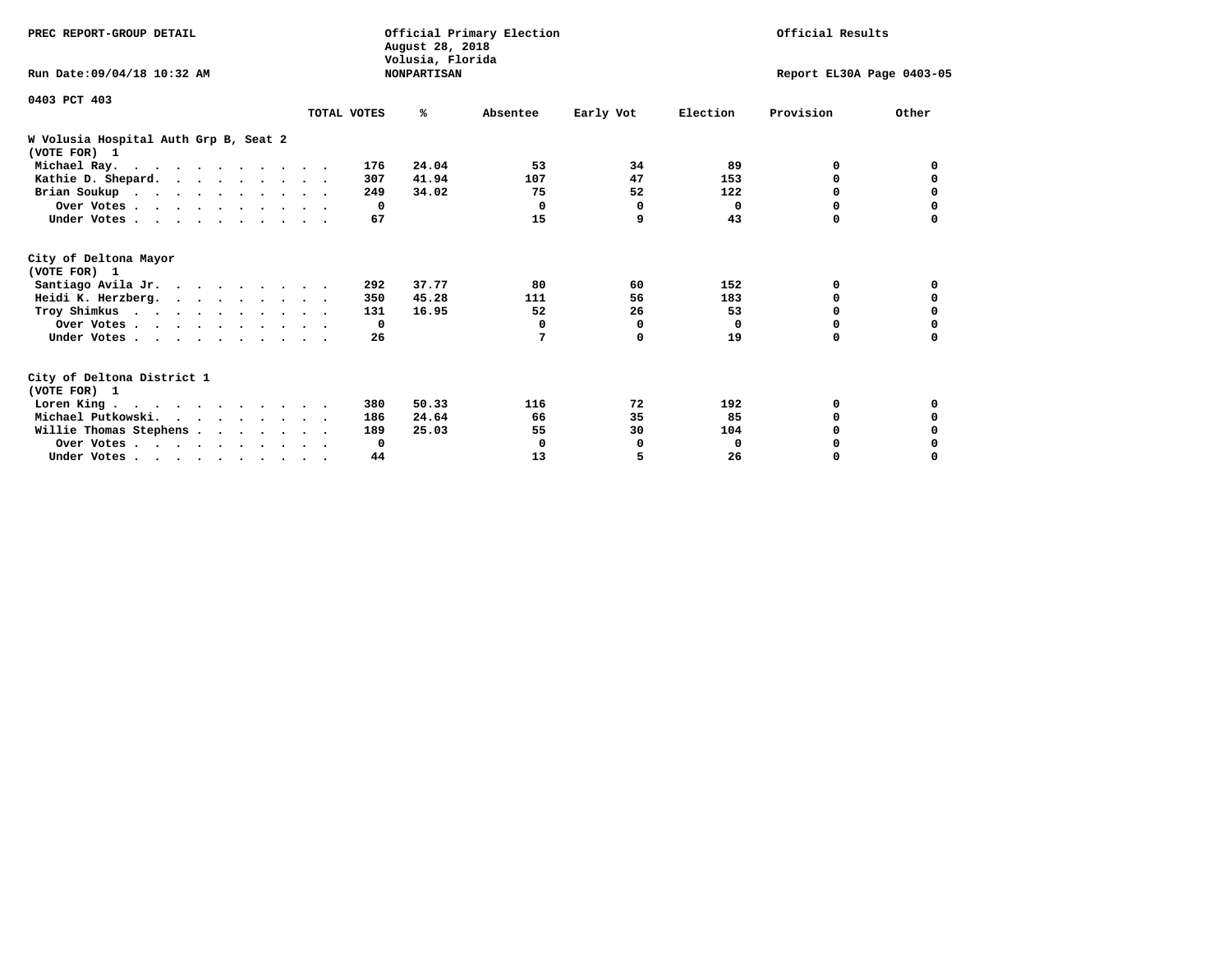| PREC REPORT-GROUP DETAIL               |  |                                 |             | August 28, 2018<br>Volusia, Florida | Official Primary Election |           |              | Official Results          |       |
|----------------------------------------|--|---------------------------------|-------------|-------------------------------------|---------------------------|-----------|--------------|---------------------------|-------|
| Run Date: 09/04/18 10:32 AM            |  |                                 |             | <b>STATISTICS</b>                   |                           |           |              | Report EL30A Page 0404-01 |       |
| 0404 PCT 404                           |  |                                 |             |                                     |                           |           |              |                           |       |
|                                        |  |                                 | TOTAL VOTES | %ะ                                  | Absentee                  | Early Vot | Election     | Provision                 | Other |
| REGISTERED VOTERS - TOTAL              |  |                                 | 1,509       |                                     |                           |           |              |                           |       |
| REGISTERED VOTERS - DEMOCRATIC         |  | $\cdot$ $\cdot$ $\cdot$ $\cdot$ | 317         | 21.01                               |                           |           |              |                           |       |
| REGISTERED VOTERS - REPUBLICAN         |  |                                 | 767         | 50.83                               |                           |           |              |                           |       |
| REGISTERED VOTERS - NONPARTISAN        |  |                                 | 425         |                                     |                           |           |              |                           |       |
| BALLOTS CAST - TOTAL.                  |  |                                 | 457         |                                     | 181                       | 28        | 248          | 0                         |       |
| BALLOTS CAST - DEMOCRATIC              |  |                                 | 110         | 24.07                               | 51                        |           | 56           |                           |       |
| BALLOTS CAST - REPUBLICAN              |  |                                 | 308         | 67.40                               | 109                       | 23        | 176          | ٥                         |       |
| BALLOTS CAST - NONPARTISAN.            |  |                                 | 39          | 8.53                                | 21                        | 2         | 16           |                           |       |
| BALLOTS CAST - BLANK.                  |  |                                 | 2           | .44                                 | 0                         | 0         | $\mathbf{2}$ | ٥                         |       |
| VOTER TURNOUT - TOTAL<br>$\cdots$      |  |                                 |             | 30.28                               |                           |           |              |                           |       |
| VOTER TURNOUT - DEMOCRATIC.            |  | $\cdot$                         |             | 34.70                               |                           |           |              |                           |       |
| VOTER TURNOUT - REPUBLICAN.<br>$\cdot$ |  |                                 |             | 40.16                               |                           |           |              |                           |       |
| VOTER TURNOUT - BLANK                  |  |                                 |             | .13                                 |                           |           |              |                           |       |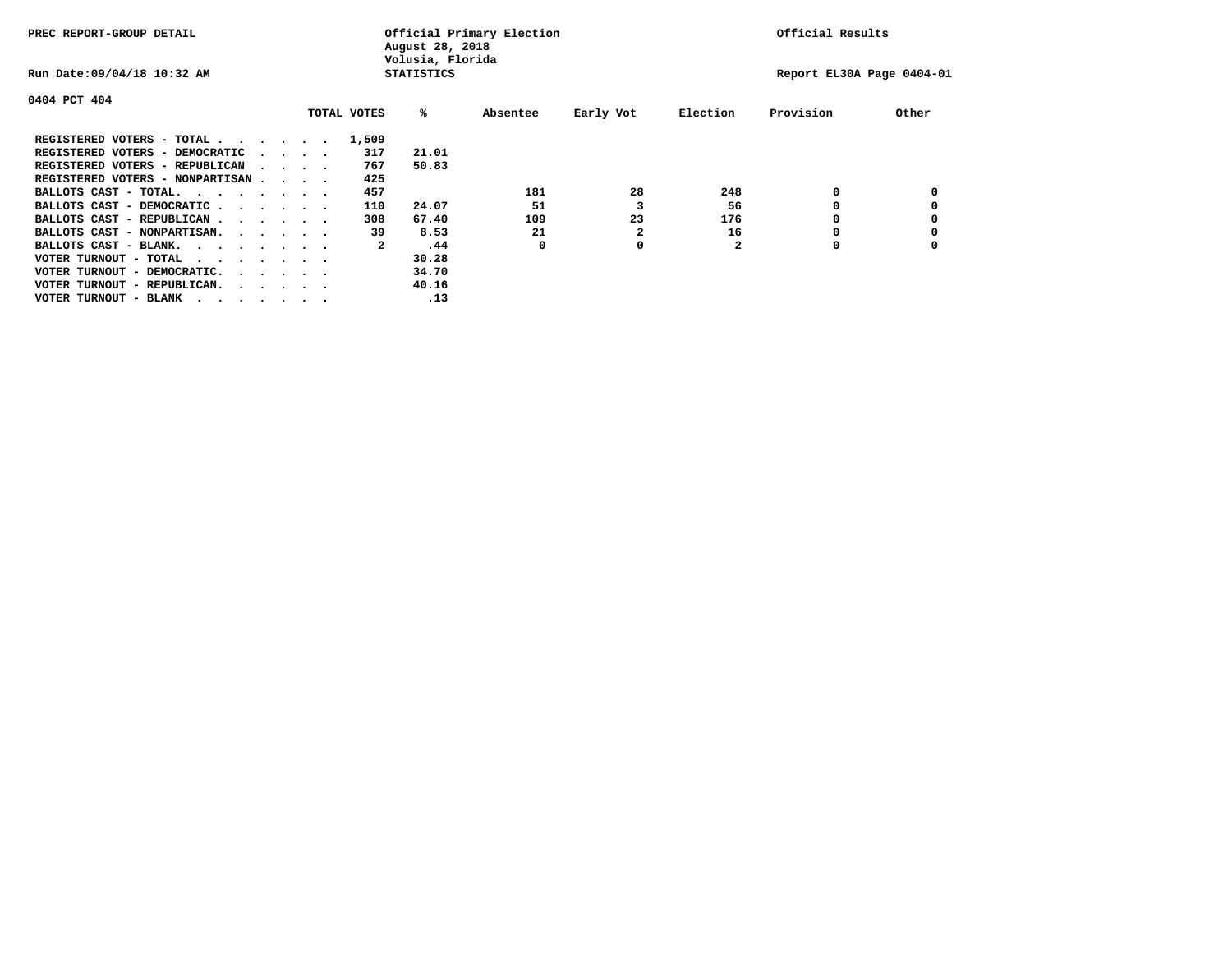| PREC REPORT-GROUP DETAIL                                                                                       |                                                   | August 28, 2018<br>Volusia, Florida | Official Primary Election | Official Results |              |                           |             |
|----------------------------------------------------------------------------------------------------------------|---------------------------------------------------|-------------------------------------|---------------------------|------------------|--------------|---------------------------|-------------|
| Run Date: 09/04/18 10:32 AM                                                                                    |                                                   | DEMOCRATIC                          |                           |                  |              | Report EL30A Page 0404-02 |             |
| 0404 PCT 404                                                                                                   |                                                   |                                     |                           |                  |              |                           |             |
|                                                                                                                | TOTAL VOTES                                       | ℁                                   | Absentee                  | Early Vot        | Election     | Provision                 | Other       |
| Representative in Congress Dist 6<br>(VOTE FOR) 1                                                              |                                                   |                                     |                           |                  |              |                           |             |
| Stephen Sevigny<br>$\ddot{\phantom{a}}$<br>$\cdots$<br>$\ddot{\phantom{1}}$                                    | 17                                                | 17.71                               | 6                         | $\mathbf 0$      | 11           | 0                         | $\mathbf 0$ |
| Nancy Soderberg<br>$\cdot$ $\cdot$ $\cdot$ $\cdot$ $\cdot$ $\cdot$<br>$\ddot{\phantom{0}}$                     | 59<br>$\bullet$ .<br><br><br><br><br><br>$\cdot$  | 61.46                               | 29                        | 3                | 27           | $\mathbf 0$               | $\mathbf 0$ |
| John Upchurch.<br>$\cdot$ $\cdot$ $\cdot$ $\cdot$<br>$\bullet$<br>$\ddot{\phantom{a}}$                         | 20                                                | 20.83                               | 9                         | $\Omega$         | 11           | 0                         | $\mathbf 0$ |
| Over Votes .<br>$\cdots$<br>$\cdot$                                                                            | $\mathbf 0$                                       |                                     | $\mathbf 0$               | $\mathbf{0}$     | $\mathbf 0$  | $\mathbf 0$               | $\mathbf 0$ |
| Under Votes<br>$\ddot{\phantom{a}}$                                                                            | 14                                                |                                     | 7                         | $\Omega$         | 7            | $\Omega$                  | $\Omega$    |
| Governor and Lieutenant Governor                                                                               |                                                   |                                     |                           |                  |              |                           |             |
| (VOTE FOR) 1                                                                                                   |                                                   |                                     |                           |                  |              |                           |             |
| Andrew Gillum<br>$\ddot{\phantom{a}}$                                                                          | 14                                                | 13.59                               | 5                         | 0                | 9            | 0                         | $\mathbf 0$ |
| Gwen Graham.<br>$\bullet$<br>$\ddot{\phantom{a}}$                                                              | 57                                                | 55.34                               | 27                        | 1                | 29           | 0                         | $\mathbf 0$ |
| Jeff Greene.<br>$\ddot{\phantom{0}}$<br>$\ddot{\phantom{a}}$<br>$\bullet$                                      | 9<br>$\ddot{\phantom{a}}$<br>$\ddot{\phantom{0}}$ | 8.74                                | 6                         | $\mathbf{1}$     | $\mathbf{2}$ | 0                         | $\mathbf 0$ |
| Chris King<br>$\sim$                                                                                           | 9                                                 | 8.74                                | 3                         | $\mathbf{1}$     | 5            | 0                         | $\mathbf 0$ |
| Philip Levine .<br>$\cdot$ $\cdot$ $\cdot$ $\cdot$ $\cdot$<br>$\bullet$<br>$\ddot{\phantom{0}}$                | 13<br>$\bullet$                                   | 12.62                               | 8                         | $\mathbf{0}$     | 5            | 0                         | $\mathbf 0$ |
| Alex "Lundy" Lundmark<br>$\sim$ $\sim$<br>$\ddot{\phantom{a}}$                                                 | $\mathbf 0$                                       |                                     | 0                         | 0                | $\Omega$     | 0                         | $\Omega$    |
| John Wetherbee.<br>$\cdot$ $\cdot$ $\cdot$ $\cdot$ $\cdot$                                                     | $\mathbf{1}$                                      | .97                                 | 0                         | $\mathbf{0}$     | $\mathbf{1}$ | 0                         | $\mathbf 0$ |
| Over Votes .<br>$\cdots$<br>$\ddot{\phantom{0}}$                                                               | $\mathbf{0}$                                      |                                     | 0                         | 0                | $\mathbf 0$  | 0                         | $\mathbf 0$ |
| Under Votes<br>$\ddot{\phantom{a}}$                                                                            | $7\phantom{.0}$                                   |                                     | $\overline{a}$            | 0                | 5            | $\Omega$                  | 0           |
| Attorney General                                                                                               |                                                   |                                     |                           |                  |              |                           |             |
| (VOTE FOR) 1                                                                                                   |                                                   |                                     |                           |                  |              |                           |             |
| Sean Shaw<br>$\cdots$                                                                                          | 67                                                | 76.14                               | 33                        | 1                | 33           | 0                         | 0           |
| Ryan Torrens<br>. The contract of the contract of the contract of the contract of the contract of the $\alpha$ | 21<br>$\ddot{\phantom{1}}$                        | 23.86                               | 9                         | $\overline{a}$   | 10           | 0                         | $\mathbf 0$ |
| Over Votes.<br>$\cdots$                                                                                        | 0                                                 |                                     | $\mathbf 0$               | $\mathbf 0$      | $\mathbf 0$  | 0                         | $\mathbf 0$ |
| Under Votes<br>$\ddot{\phantom{0}}$                                                                            | 22<br>$\ddot{\phantom{1}}$                        |                                     | 9                         | $\mathbf{0}$     | 13           | 0                         | $\mathbf 0$ |
| Commissioner of Agriculture<br>(VOTE FOR) 1                                                                    |                                                   |                                     |                           |                  |              |                           |             |
| Nicole "Nikki" Fried.<br>$\cdot$                                                                               | 47                                                | 51.09                               | 24                        | 3                | 20           | 0                         | 0           |
| Jeffrey Duane Porter.<br>$\cdot$                                                                               | 10                                                | 10.87                               | 3                         | 0                | 7            | 0                         | 0           |
| Roy David Walker                                                                                               | 35                                                | 38.04                               | 17                        | $\mathbf 0$      | 18           | $\mathbf 0$               | $\mathbf 0$ |
| Over Votes                                                                                                     | 0                                                 |                                     | $\mathbf 0$               | $\mathbf 0$      | $\mathbf 0$  | 0                         | $\mathbf 0$ |
| Under Votes<br>$\bullet$                                                                                       | 18                                                |                                     | 7                         | $\mathbf{0}$     | 11           | 0                         | 0           |
| State Representative District 27                                                                               |                                                   |                                     |                           |                  |              |                           |             |
| (VOTE FOR) 1                                                                                                   |                                                   |                                     |                           |                  |              |                           |             |
| Neil Henrichsen<br>.                                                                                           | 28                                                | 30.11                               | 7                         | 0                | 21           | 0                         | 0           |
| Carol Lawrence.<br>$\cdot$ $\cdot$ $\cdot$ $\cdot$ $\cdot$<br>$\bullet$<br>$\bullet$                           | 65                                                | 69.89                               | 35                        | 3                | 27           | 0                         | 0           |
| Over Votes .<br>$\bullet$                                                                                      | 0                                                 |                                     | $\mathbf 0$               | $\mathbf 0$      | 0            | 0                         | $\mathbf 0$ |
| Under Votes.<br>.                                                                                              | 17                                                |                                     | 9                         | 0                | 8            | 0                         | $\Omega$    |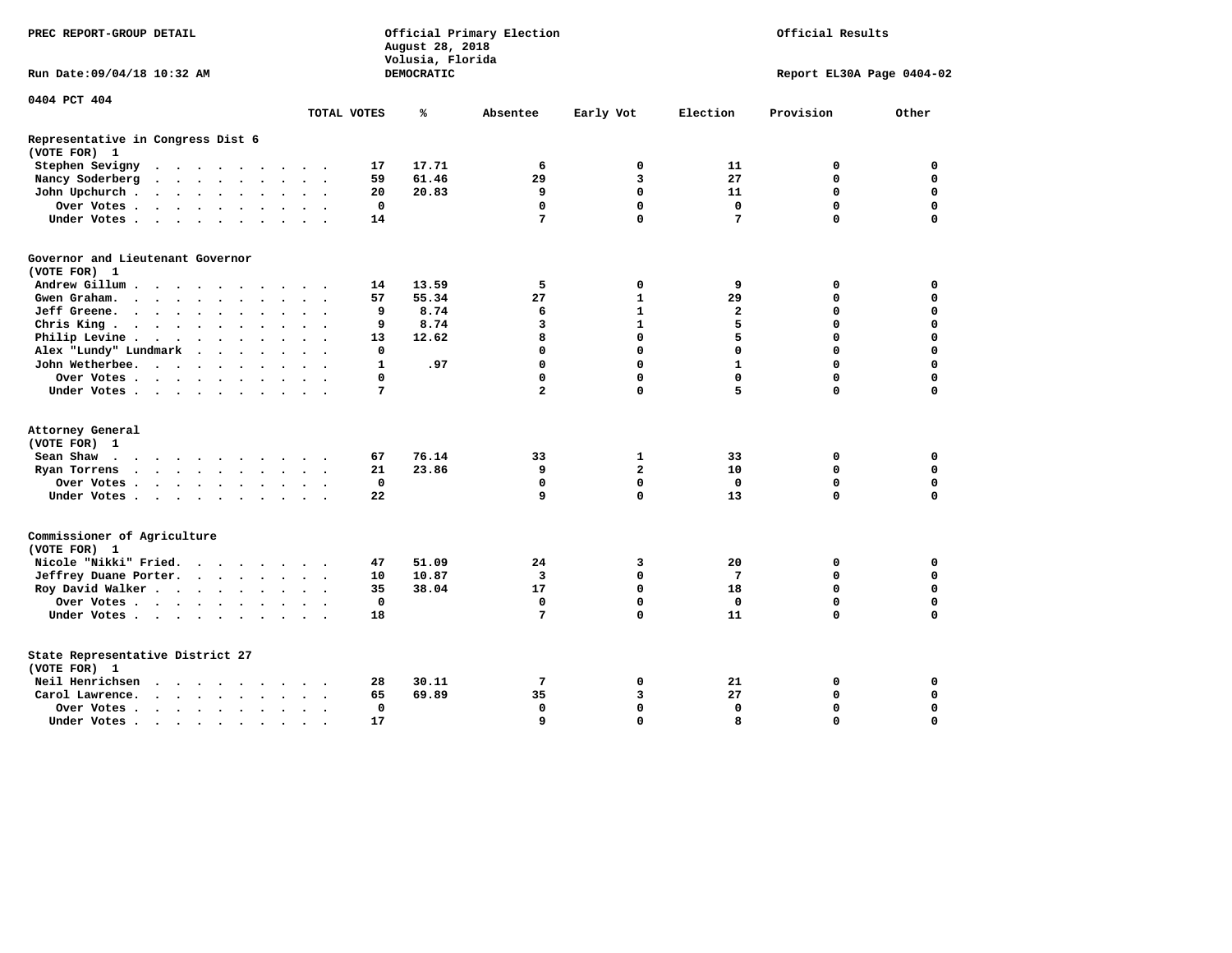| PREC REPORT-GROUP DETAIL                                                                                                                          |                                                  | August 28, 2018<br>Volusia, Florida | Official Primary Election |                      |                   | Official Results          |                  |
|---------------------------------------------------------------------------------------------------------------------------------------------------|--------------------------------------------------|-------------------------------------|---------------------------|----------------------|-------------------|---------------------------|------------------|
| Run Date: 09/04/18 10:32 AM                                                                                                                       |                                                  | <b>REPUBLICAN</b>                   |                           |                      |                   | Report EL30A Page 0404-03 |                  |
| 0404 PCT 404                                                                                                                                      | TOTAL VOTES                                      | ℁                                   | Absentee                  | Early Vot            | Election          | Provision                 | Other            |
| United States Senator                                                                                                                             |                                                  |                                     |                           |                      |                   |                           |                  |
| (VOTE FOR) 1                                                                                                                                      |                                                  |                                     |                           |                      |                   |                           |                  |
| Roque "Rocky" De La Fuente.<br>$\cdots$                                                                                                           | 18<br>$\sim$ $\sim$                              | 5.92                                | 7                         | 1                    | 10                | 0                         | 0                |
| Rick Scott<br>$\ddot{\phantom{0}}$                                                                                                                | 286                                              | 94.08                               | 100                       | 21                   | 165               | $\mathbf 0$               | $\mathbf 0$      |
| Over Votes<br>$\sim$<br>$\ddot{\phantom{a}}$                                                                                                      | $\mathbf 0$<br>$\bullet$<br>$\ddot{\phantom{a}}$ |                                     | 0                         | $\mathbf 0$          | $\mathbf 0$       | $\mathbf 0$               | $\mathbf 0$      |
| Under Votes                                                                                                                                       | 4<br>$\bullet$                                   |                                     | $\overline{a}$            | $\mathbf{1}$         | $\mathbf{1}$      | $\mathbf 0$               | $\Omega$         |
| Representative in Congress Dist 6<br>(VOTE FOR) 1                                                                                                 |                                                  |                                     |                           |                      |                   |                           |                  |
| Fred Costello                                                                                                                                     | 61                                               | 21.18                               | 16                        | 3                    | 42                | 0                         | 0                |
| Michael Waltz<br>$\ddot{\phantom{a}}$                                                                                                             | 111<br>$\sim$                                    | 38.54                               | 39                        | 15                   | 57                | 0                         | $\mathbf 0$      |
| John Ward<br>$\ddot{\phantom{a}}$<br>$\bullet$                                                                                                    | 116<br>$\bullet$                                 | 40.28                               | 47                        | 3                    | 66                | $\mathbf 0$               | $\mathbf 0$      |
| Over Votes<br>$\overline{\phantom{a}}$<br>$\ddot{\phantom{a}}$                                                                                    | $\mathbf 0$                                      |                                     | $\mathbf 0$               | $\mathbf{0}$         | $\mathbf 0$       | $\mathbf 0$               | $\mathbf 0$      |
| Under Votes<br>$\cdot$<br>$\cdot$                                                                                                                 | 20<br>$\ddot{\phantom{0}}$                       |                                     | 7                         | $\overline{a}$       | 11                | 0                         | $\mathbf 0$      |
| Governor and Lieutenant Governor<br>(VOTE FOR) 1<br>Don Baldauf.                                                                                  |                                                  |                                     | $\mathbf{1}$              |                      |                   |                           | $\mathbf 0$      |
| $\sim$ $\sim$ $\sim$ $\sim$<br>$\sim$<br>$\cdot$<br>$\overline{\phantom{a}}$                                                                      | $\mathbf{2}$                                     | .66                                 |                           | $\mathbf 0$          | 1                 | 0<br>$\mathbf 0$          | $\mathbf 0$      |
| Ron DeSantis<br>$\bullet$ .<br><br><br><br><br><br>$\ddot{\phantom{a}}$<br>$\ddot{\phantom{a}}$                                                   | 157<br>$\sim$<br>3                               | 51.48<br>.98                        | 48<br>$\overline{a}$      | 13<br>$\mathbf 0$    | 96<br>1           | 0                         | $\mathbf 0$      |
| Timothy M. Devine.<br>$\ddot{\phantom{a}}$<br>$\ddot{\phantom{a}}$<br>Bob Langford<br>$\ddot{\phantom{a}}$<br>$\ddot{\phantom{a}}$                | з                                                | .98                                 | $\mathbf{1}$              | $\mathbf 0$          | $\mathbf{2}$      | 0                         | $\mathbf 0$      |
| John Joseph Mercadante<br>$\ddot{\phantom{a}}$                                                                                                    | 0<br>$\sim$                                      |                                     | $\mathbf 0$               | $\mathbf 0$          | $\mathbf 0$       | 0                         | $\mathbf 0$      |
| Bruce Nathan<br>$\mathcal{L}(\mathcal{A})$ , and $\mathcal{A}(\mathcal{A})$ , and $\mathcal{A}(\mathcal{A})$<br>$\ddot{\phantom{a}}$<br>$\bullet$ | 2                                                | .66                                 | $\mathbf 0$               | $\mathbf 0$          | $\mathbf{2}$      | 0                         | $\mathbf 0$      |
| Adam H. Putnam.<br>$\cdot$ $\cdot$ $\cdot$<br>$\ddot{\phantom{a}}$                                                                                | 133                                              | 43.61                               | 53                        | 9                    | 71                | 0                         | $\mathbf 0$      |
| Bob White<br>$\bullet$<br>$\bullet$<br>$\bullet$                                                                                                  | 5<br>$\ddot{\phantom{a}}$                        | 1.64                                | 3                         | $\mathbf{1}$         | 1                 | 0                         | $\mathbf 0$      |
| Over Votes .<br>$\cdot \cdot \cdot \cdot$<br>$\overline{\phantom{a}}$                                                                             | $\mathbf{1}$                                     |                                     | $\mathbf{1}$              | $\Omega$             | $\mathbf 0$       | $\Omega$                  | $\mathbf 0$      |
| Under Votes                                                                                                                                       | $\mathbf{2}$                                     |                                     | $\mathbf 0$               | $\mathbf 0$          | $\overline{a}$    | 0                         | $\mathbf 0$      |
| Attorney General<br>(VOTE FOR) 1                                                                                                                  |                                                  |                                     |                           |                      |                   |                           |                  |
| Ashley Moody<br>$\cdots$<br>$\cdot$<br>$\bullet$                                                                                                  | 191                                              | 63.67                               | 55                        | 20<br>$\overline{a}$ | 116               | 0<br>$\mathbf 0$          | 0<br>$\mathbf 0$ |
| Frank White.                                                                                                                                      | 109<br>$\Omega$                                  | 36.33                               | 52<br>$\mathbf 0$         | $\mathbf 0$          | 55<br>$\mathbf 0$ | $\mathbf 0$               | $\mathbf 0$      |
| Over Votes<br>$\ddot{\phantom{0}}$<br>$\bullet$                                                                                                   | $\bullet$                                        |                                     | $\overline{a}$            | $\mathbf{1}$         | 5                 | 0                         | $\mathbf 0$      |
| Under Votes<br>$\ddot{\phantom{1}}$<br>$\ddot{\phantom{1}}$                                                                                       | 8                                                |                                     |                           |                      |                   |                           |                  |
| Commissioner of Agriculture<br>(VOTE FOR) 1                                                                                                       |                                                  |                                     |                           |                      |                   |                           |                  |
| Matt Caldwell.<br>$\cdot$ $\cdot$ $\cdot$ $\cdot$<br>$\sim$<br>$\sim$<br>$\sim$                                                                   | 113                                              | 39.37                               | 37                        | 5                    | 71                | 0                         | 0                |
| Denise Grimsley<br>$\bullet$ .<br><br><br>$\bullet$ .<br>$\sim$<br>$\bullet$<br>$\ddot{\phantom{a}}$                                              | 82                                               | 28.57                               | 20                        | 9                    | 53                | 0                         | $\mathbf 0$      |
| Mike McCalister<br>$\sim$ $\sim$<br>$\bullet$ .<br><br><br>$\bullet$ .<br>$\bullet$<br>$\bullet$<br>$\bullet$                                     | 42<br>$\bullet$                                  | 14.63                               | 22                        | $\mathbf{2}$         | 18                | 0                         | $\mathbf 0$      |
| Baxter Troutman<br>$\sim$<br>$\ddot{\phantom{0}}$<br>$\sim$<br>$\sim$<br>$\ddot{\phantom{a}}$                                                     | 50<br>$\sim$                                     | 17.42                               | 23                        | 3                    | 24                | $\mathbf 0$               | $\mathbf 0$      |
| Over Votes .<br>$\ddot{\phantom{0}}$<br>$\cdot$<br>$\bullet$<br>$\bullet$                                                                         | $\mathbf 0$<br>$\ddot{\phantom{0}}$              |                                     | $\mathbf 0$               | $\mathbf 0$          | 0                 | $\mathbf 0$               | $\mathbf 0$      |
| Under Votes.<br>.                                                                                                                                 | 21<br>$\bullet$                                  |                                     | 7                         | $\overline{4}$       | 10                | $\Omega$                  | $\Omega$         |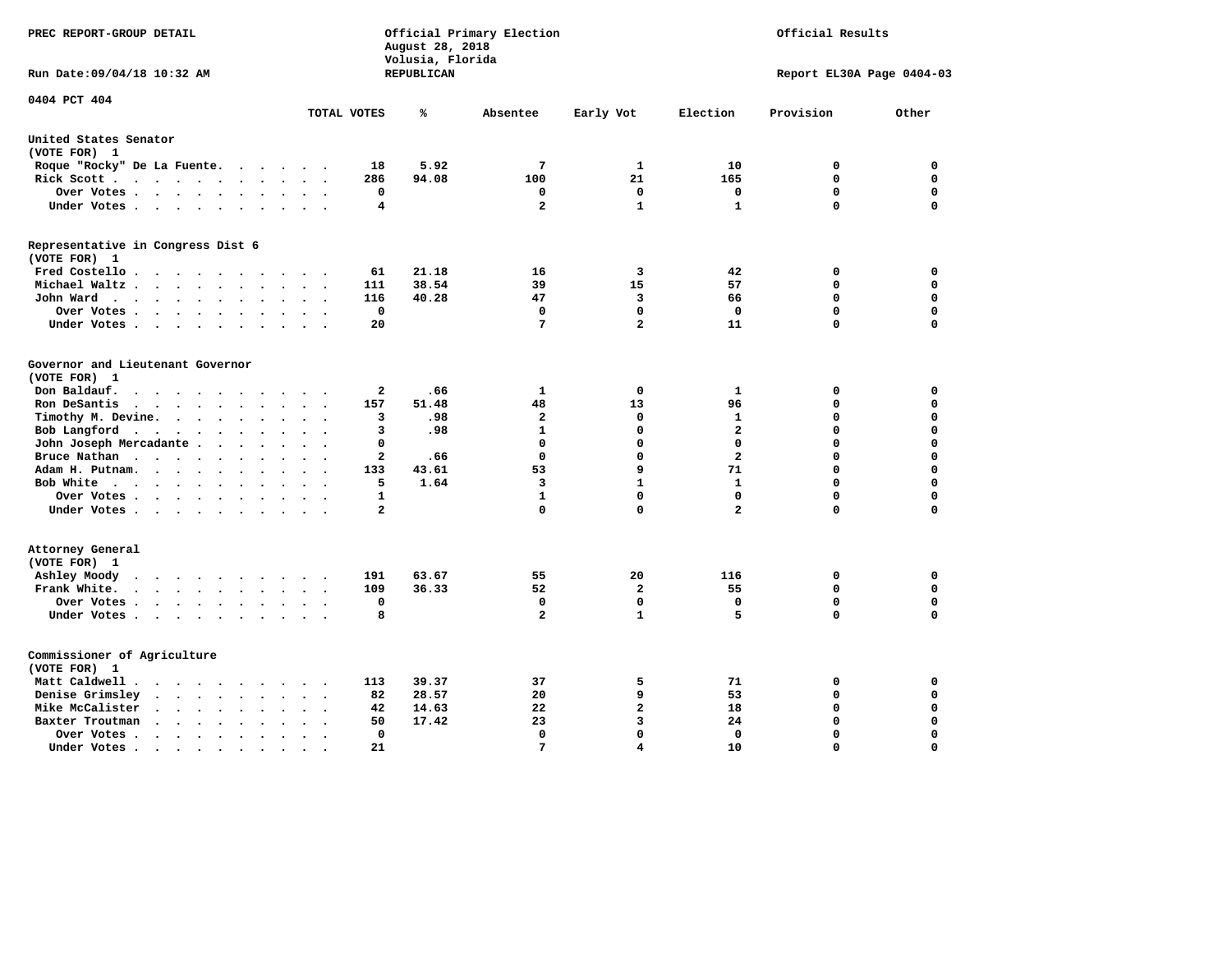| PREC REPORT-GROUP DETAIL                                                                                    |                                                      | August 28, 2018<br>Volusia, Florida | Official Primary Election |                 | Official Results<br>Report EL30A Page 0404-04 |             |             |  |
|-------------------------------------------------------------------------------------------------------------|------------------------------------------------------|-------------------------------------|---------------------------|-----------------|-----------------------------------------------|-------------|-------------|--|
| Run Date: 09/04/18 10:32 AM                                                                                 |                                                      | <b>NONPARTISAN</b>                  |                           |                 |                                               |             |             |  |
| 0404 PCT 404                                                                                                | TOTAL VOTES                                          | ℁                                   | Absentee                  | Early Vot       | Election                                      | Provision   | Other       |  |
| Circuit Judge 7th Judicial, Grp 15                                                                          |                                                      |                                     |                           |                 |                                               |             |             |  |
| (VOTE FOR) 1                                                                                                |                                                      |                                     |                           |                 |                                               |             |             |  |
| Linda L. Gaustad                                                                                            | 106<br>$\cdot$ .                                     | 28.80                               | 46                        | 6               | 54                                            | 0           | 0           |  |
| Sebrina L. Slack                                                                                            | 110                                                  | 29.89                               | 48                        | 10              | 52                                            | $\mathbf 0$ | 0           |  |
| Ryan Will $\cdots$ $\cdots$                                                                                 | 152                                                  | 41.30                               | 56                        | $7\phantom{.0}$ | 89                                            | 0           | 0           |  |
| Over Votes<br>$\ddot{\phantom{a}}$<br>$\bullet$                                                             | $\mathbf 0$                                          |                                     | $\mathbf 0$               | 0               | $\mathbf 0$                                   | $\mathbf 0$ | $\mathbf 0$ |  |
| Under Votes                                                                                                 | 89                                                   |                                     | 31                        | 5               | 53                                            | $\Omega$    | $\mathbf 0$ |  |
| County Judge 7th Judicial, Grp 5                                                                            |                                                      |                                     |                           |                 |                                               |             |             |  |
| (VOTE FOR) 1                                                                                                |                                                      |                                     |                           |                 |                                               |             |             |  |
| Steve Burk.                                                                                                 | 163<br>$\cdot$ .                                     | 44.29                               | 58                        | 11              | 94                                            | $\mathbf 0$ | 0           |  |
| Dawn "Pam" Fields.                                                                                          | 205<br>$\sim$<br>$\overline{\phantom{a}}$            | 55.71                               | 93                        | 11              | 101                                           | 0           | $\mathbf 0$ |  |
| Over Votes<br>$\ddot{\phantom{a}}$                                                                          | 0<br>$\cdot$                                         |                                     | 0                         | 0               | 0                                             | 0           | 0           |  |
| Under Votes                                                                                                 | 89<br>$\sim$                                         |                                     | 30                        | 6               | 53                                            | 0           | $\mathbf 0$ |  |
| County Council at Large<br>(VOTE FOR) 1                                                                     |                                                      |                                     |                           |                 |                                               |             |             |  |
| L. Ronald Durham                                                                                            | 73                                                   | 17.38                               | 38                        | 1               | 34                                            | 0           | 0           |  |
| Ben F. Johnson.<br>$\bullet$<br>$\bullet$                                                                   | 344<br>$\sim$<br>$\overline{\phantom{a}}$            | 81.90                               | 128                       | 23              | 193                                           | $\mathbf 0$ | 0           |  |
| WRITE-IN.<br>$\bullet$                                                                                      | 3                                                    | .71                                 | $\mathbf 0$               | $\mathbf{1}$    | $\mathbf{2}$                                  | $\mathbf 0$ | $\mathbf 0$ |  |
| Over Votes<br>$\ddot{\phantom{a}}$                                                                          | $\mathbf 0$                                          |                                     | $\mathbf 0$               | $\mathbf 0$     | $\mathbf 0$                                   | $\mathbf 0$ | 0           |  |
| Under Votes<br>$\cdot$                                                                                      | 37                                                   |                                     | 15                        | 3               | 19                                            | 0           | $\mathbf 0$ |  |
|                                                                                                             |                                                      |                                     |                           |                 |                                               |             |             |  |
| County Council Member District 5<br>(VOTE FOR)<br>-1                                                        |                                                      |                                     |                           |                 |                                               |             |             |  |
| Dan Hunt.<br>$\bullet$<br>$\sim$<br>$\cdots$                                                                | 86<br>$\cdot$ .                                      | 36.13                               | 29                        | 8               | 49                                            | $\mathbf 0$ | 0           |  |
| Fred Lowry.<br>$\sim$<br>$\sim$                                                                             | 151<br>$\sim$<br>$\overline{\phantom{a}}$            | 63.45                               | 46                        | 12              | 93                                            | 0           | 0           |  |
| WRITE-IN.<br>$\cdot$ $\cdot$ $\cdot$ $\cdot$<br>$\ddot{\phantom{a}}$<br>$\ddot{\phantom{a}}$<br>$\cdot$     | 1                                                    | .42                                 | 0                         | 0               | 1                                             | 0           | 0           |  |
| Over Votes<br>$\ddot{\phantom{a}}$<br>$\sim$                                                                | 0<br>$\sim$<br>$\overline{\phantom{a}}$              |                                     | 0                         | 0               | 0                                             | 0           | $\mathbf 0$ |  |
| Under Votes                                                                                                 | 15                                                   |                                     | 6                         | 0               | 9                                             | $\mathbf 0$ | $\mathbf 0$ |  |
| School Board Member District 5                                                                              |                                                      |                                     |                           |                 |                                               |             |             |  |
| (VOTE FOR) 1                                                                                                |                                                      |                                     |                           |                 |                                               |             |             |  |
| Ruben Colon.<br>$\cdots$<br>$\ddot{\phantom{0}}$<br>$\sim$<br>$\sim$                                        | 60                                                   | 15.54                               | 20                        | 7               | 33                                            | $\mathbf 0$ | 0           |  |
| Melody Johnson.<br>$\cdot$                                                                                  | 249                                                  | 64.51                               | 106                       | 11              | 132                                           | 0           | $\mathbf 0$ |  |
| Robert Mann.<br>$\cdots$<br>$\ddot{\phantom{a}}$<br>$\ddot{\phantom{a}}$<br>$\ddot{\phantom{a}}$            | 77                                                   | 19.95                               | 27                        | 4               | 46                                            | $\mathbf 0$ | $\mathbf 0$ |  |
| Over Votes                                                                                                  | $\mathbf 0$                                          |                                     | $\mathbf 0$               | 0               | $\mathbf 0$                                   | 0           | $\mathbf 0$ |  |
| Under Votes<br>$\sim$<br>$\sim$                                                                             | 71                                                   |                                     | 28                        | 6               | 37                                            | 0           | $\mathbf 0$ |  |
| W Volusia Hospital Auth Grp A, Seat 1<br>(VOTE FOR) 1                                                       |                                                      |                                     |                           |                 |                                               |             |             |  |
| John M. Hill<br>$\cdots$                                                                                    | 158<br>$\sim$<br>$\cdot$                             | 45.27                               | 57                        | 13              | 88                                            | 0           | 0           |  |
| Raymond Long<br>$\mathbf{r}$ , $\mathbf{r}$ , $\mathbf{r}$ , $\mathbf{r}$<br>$\ddot{\phantom{0}}$<br>$\sim$ | 97                                                   | 27.79                               | 41                        | $\mathbf 0$     | 56                                            | $\mathbf 0$ | 0           |  |
| $\ddot{\phantom{0}}$<br>Voloria Manning<br>$\cdots$                                                         | $\bullet$<br>$\bullet$<br>94<br>$\ddot{\phantom{a}}$ | 26.93                               | 43                        | 8               | 43                                            | 0           | 0           |  |
| Over Votes .<br>$\sim$ , and $\sim$ , and $\sim$<br>$\bullet$<br>$\bullet$                                  | 1<br>$\bullet$                                       |                                     | $\mathbf{0}$              | 0               | 1                                             | $\mathbf 0$ | $\mathbf 0$ |  |
| Under Votes<br>$\bullet$<br>$\ddot{\phantom{a}}$                                                            | 107                                                  |                                     | 40                        | $7\phantom{.0}$ | 60                                            | $\Omega$    | $\Omega$    |  |
|                                                                                                             |                                                      |                                     |                           |                 |                                               |             |             |  |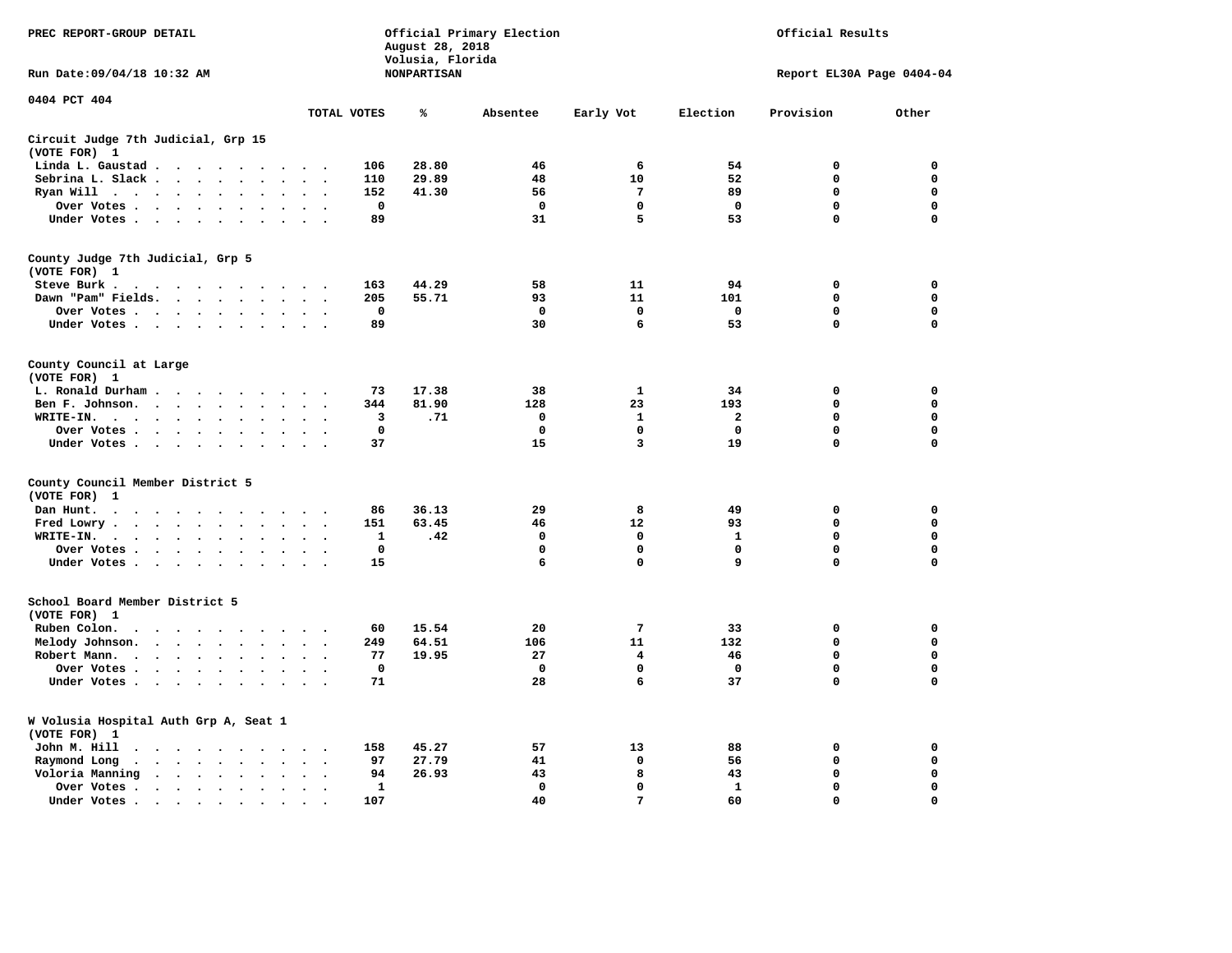| PREC REPORT-GROUP DETAIL                              |             | August 28, 2018<br>Volusia, Florida | Official Primary Election |           |          | Official Results          |       |
|-------------------------------------------------------|-------------|-------------------------------------|---------------------------|-----------|----------|---------------------------|-------|
| Run Date: 09/04/18 10:32 AM                           |             | <b>NONPARTISAN</b>                  |                           |           |          | Report EL30A Page 0404-05 |       |
| 0404 PCT 404                                          |             |                                     |                           |           |          |                           |       |
|                                                       | TOTAL VOTES | %ะ                                  | Absentee                  | Early Vot | Election | Provision                 | Other |
| W Volusia Hospital Auth Grp B, Seat 2<br>(VOTE FOR) 1 |             |                                     |                           |           |          |                           |       |
| Michael Ray.                                          | 125         | 35.41                               | 44                        | 5         | 76       |                           |       |
| Kathie D. Shepard.                                    | 147         | 41.64                               | 70                        |           | 69       |                           |       |
| Brian Soukup                                          |             | 81<br>22.95                         | 29                        |           | 45       |                           |       |
| Over Votes                                            |             | 0                                   | 0                         | 0         | 0        |                           |       |
| Under Votes                                           | 104         |                                     | 38                        |           | 58       |                           |       |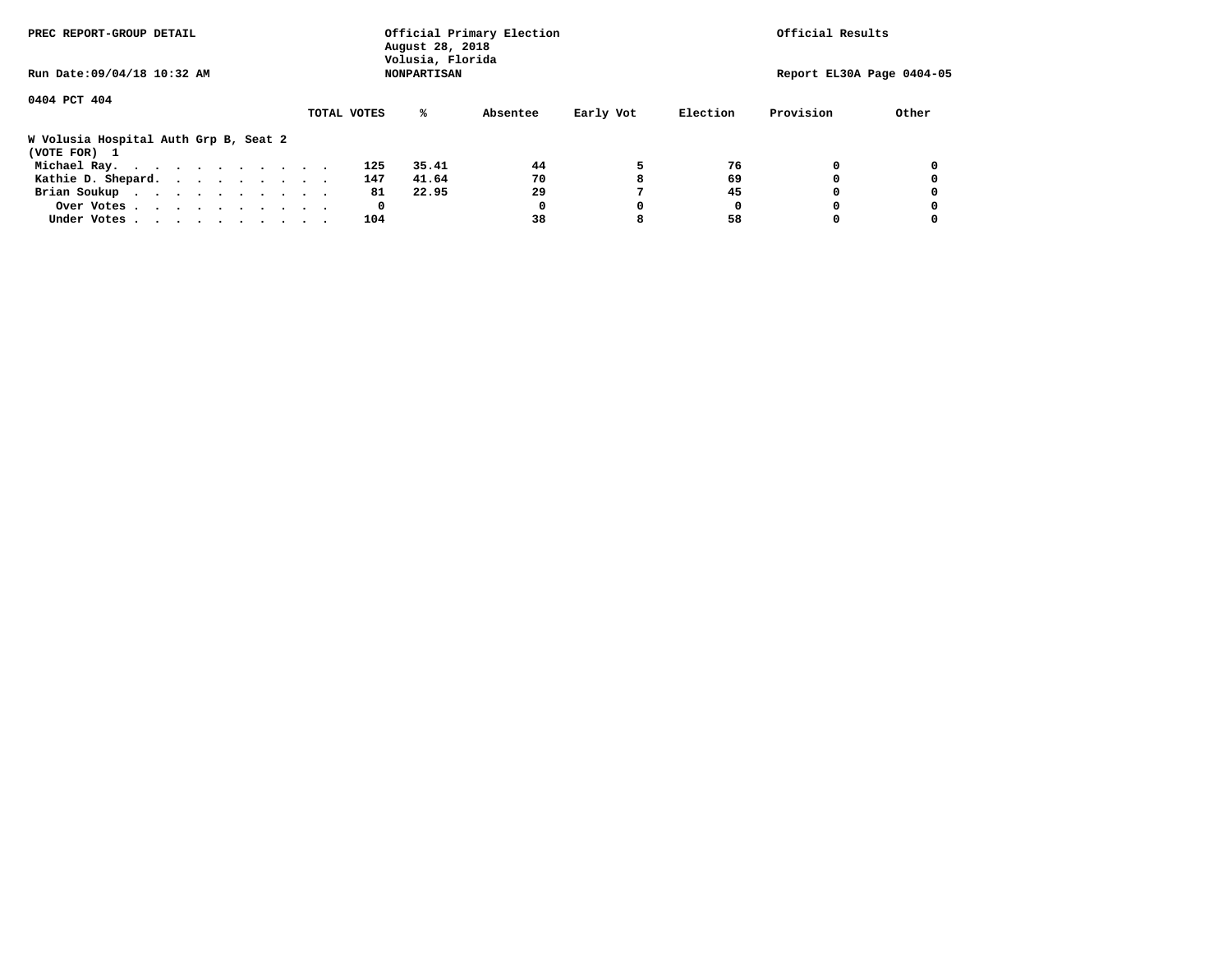| PREC REPORT-GROUP DETAIL               |                                         |  |             | August 28, 2018<br>Volusia, Florida | Official Primary Election |           |          | Official Results          |       |
|----------------------------------------|-----------------------------------------|--|-------------|-------------------------------------|---------------------------|-----------|----------|---------------------------|-------|
| Run Date: 09/04/18 10:32 AM            |                                         |  |             | <b>STATISTICS</b>                   |                           |           |          | Report EL30A Page 0405-01 |       |
| 0405 PCT 405                           |                                         |  |             |                                     |                           |           |          |                           |       |
|                                        |                                         |  | TOTAL VOTES | %ะ                                  | Absentee                  | Early Vot | Election | Provision                 | Other |
| REGISTERED VOTERS - TOTAL              |                                         |  | 2,939       |                                     |                           |           |          |                           |       |
| REGISTERED VOTERS - DEMOCRATIC         | $\sim$ $\sim$ $\sim$ $\sim$             |  | 1,146       | 38.99                               |                           |           |          |                           |       |
| REGISTERED VOTERS - REPUBLICAN         |                                         |  | 734         | 24.97                               |                           |           |          |                           |       |
| REGISTERED VOTERS - NONPARTISAN        |                                         |  | 1,059       |                                     |                           |           |          |                           |       |
| BALLOTS CAST - TOTAL.                  |                                         |  | 574         |                                     | 205                       | 112       | 257      | 0                         |       |
| BALLOTS CAST - DEMOCRATIC              |                                         |  | 253         | 44.08                               | 83                        | 69        | 101      |                           |       |
| BALLOTS CAST - REPUBLICAN              |                                         |  | 224         | 39.02                               | 83                        | 28        | 113      | 0                         |       |
| BALLOTS CAST - NONPARTISAN.            |                                         |  | 97          | 16.90                               | 39                        | 15        | 43       |                           |       |
| BALLOTS CAST - BLANK.                  |                                         |  | 2           | .35                                 |                           | 0         |          | 0                         |       |
| VOTER TURNOUT - TOTAL<br>.             |                                         |  |             | 19.53                               |                           |           |          |                           |       |
| VOTER TURNOUT - DEMOCRATIC.            | $\cdot$ $\cdot$ $\cdot$ $\cdot$ $\cdot$ |  |             | 22.08                               |                           |           |          |                           |       |
| VOTER TURNOUT - REPUBLICAN.<br>$\cdot$ |                                         |  |             | 30.52                               |                           |           |          |                           |       |
| VOTER TURNOUT - BLANK                  |                                         |  |             | .07                                 |                           |           |          |                           |       |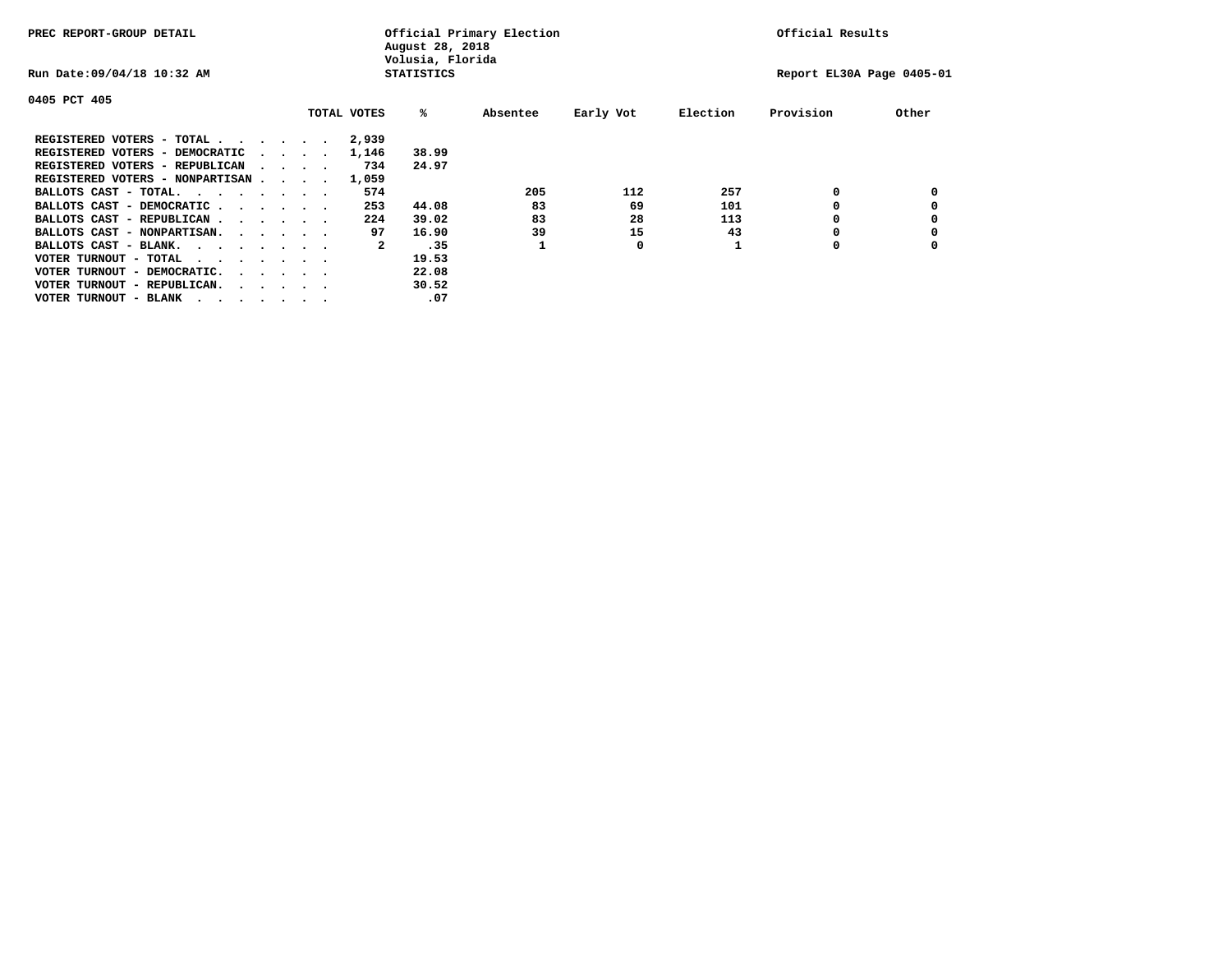| PREC REPORT-GROUP DETAIL                          |                                           |        |  |                         |                      |                      | Official Primary Election<br>Official Results<br>August 28, 2018<br>Volusia, Florida |              |                   |                         |                   |                |                           |              |
|---------------------------------------------------|-------------------------------------------|--------|--|-------------------------|----------------------|----------------------|--------------------------------------------------------------------------------------|--------------|-------------------|-------------------------|-------------------|----------------|---------------------------|--------------|
| Run Date:09/04/18 10:32 AM                        |                                           |        |  |                         |                      |                      |                                                                                      |              | <b>DEMOCRATIC</b> |                         |                   |                | Report EL30A Page 0405-02 |              |
| 0405 PCT 405                                      |                                           |        |  |                         |                      |                      |                                                                                      |              |                   |                         |                   |                |                           |              |
|                                                   |                                           |        |  |                         |                      |                      |                                                                                      | TOTAL VOTES  | ℁                 | Absentee                | Early Vot         | Election       | Provision                 | Other        |
| Representative in Congress Dist 6<br>(VOTE FOR) 1 |                                           |        |  |                         |                      |                      |                                                                                      |              |                   |                         |                   |                |                           |              |
| Stephen Sevigny                                   | $\cdots$                                  |        |  |                         |                      |                      |                                                                                      | 54           | 22.59             | 20                      | $12 \overline{ }$ | 22             | 0                         | 0            |
| Nancy Soderberg                                   |                                           |        |  |                         |                      |                      |                                                                                      | 128          | 53.56             | 40                      | 40                | 48             | 0                         | 0            |
| John Upchurch.                                    |                                           |        |  |                         |                      | $\cdot$ $\cdot$      |                                                                                      | 57           | 23.85             | 23                      | 12                | 22             | $\mathbf 0$               | $\mathbf 0$  |
| Over Votes                                        |                                           |        |  |                         |                      | $\sim$               |                                                                                      | $\mathbf 0$  |                   | $\mathbf 0$             | $\mathbf 0$       | $\mathbf 0$    | $\mathbf 0$               | $\mathbf 0$  |
| Under Votes                                       |                                           |        |  |                         | $\ddot{\phantom{0}}$ | $\sim$               |                                                                                      | 14           |                   | $\mathbf 0$             | 5                 | 9              | $\Omega$                  | $\mathbf 0$  |
| Governor and Lieutenant Governor<br>(VOTE FOR) 1  |                                           |        |  |                         |                      |                      |                                                                                      |              |                   |                         |                   |                |                           |              |
| Andrew Gillum                                     |                                           |        |  |                         |                      |                      |                                                                                      | 79           | 31.98             | 10                      | 23                | 46             | 0                         | 0            |
| Gwen Graham.                                      |                                           |        |  |                         |                      | $\sim$ $\sim$        | $\ddot{\phantom{1}}$                                                                 | 73           | 29.55             | 36                      | 12                | 25             | 0                         | 0            |
| Jeff Greene.                                      |                                           |        |  |                         |                      | $\ddot{\phantom{a}}$ |                                                                                      | 36           | 14.57             | 13                      | 14                | 9              | $\mathbf 0$               | $\mathbf 0$  |
| Chris King.                                       | $\cdots$                                  |        |  |                         |                      | $\sim$ $\sim$        |                                                                                      | 16           | 6.48              | 6                       | 5                 | 5              | $\mathbf 0$               | $\mathbf 0$  |
| Philip Levine .                                   |                                           |        |  |                         |                      | $\sim$ $\sim$        | $\overline{\phantom{a}}$                                                             | 39           | 15.79             | 13                      | 13                | 13             | $\mathbf 0$               | $\mathbf 0$  |
| Alex "Lundy" Lundmark                             |                                           | $\sim$ |  | $\cdot$ $\cdot$ $\cdot$ |                      | $\sim$               |                                                                                      | $\mathbf{1}$ | .40               | $\mathbf 0$             | $\mathbf{1}$      | $\mathbf 0$    | $\mathbf 0$               | $\mathbf 0$  |
| John Wetherbee.                                   |                                           |        |  |                         | $\ddot{\phantom{a}}$ | $\cdot$              |                                                                                      | 3            | 1.21              | 3                       | $\mathbf{0}$      | $\mathbf 0$    | $\Omega$                  | $\mathbf 0$  |
| Over Votes                                        |                                           |        |  |                         |                      |                      |                                                                                      | 3            |                   | $\mathbf{1}$            | $\mathbf{1}$      | $\mathbf{1}$   | $\mathbf 0$               | $\mathbf 0$  |
| Under Votes                                       |                                           |        |  |                         |                      | $\sim$ $\sim$        |                                                                                      | 3            |                   | $\mathbf{1}$            | $\mathbf 0$       | $\overline{2}$ | $\mathbf 0$               | 0            |
|                                                   |                                           |        |  |                         |                      |                      |                                                                                      |              |                   |                         |                   |                |                           |              |
| Attorney General                                  |                                           |        |  |                         |                      |                      |                                                                                      |              |                   |                         |                   |                |                           |              |
| (VOTE FOR) 1                                      |                                           |        |  |                         |                      |                      |                                                                                      |              |                   |                         |                   |                |                           |              |
| Sean Shaw                                         |                                           |        |  |                         |                      |                      |                                                                                      | 156          | 65.82             | 56                      | 44                | 56             | 0                         | $\mathbf 0$  |
| Ryan Torrens                                      |                                           |        |  |                         |                      | $\ddot{\phantom{1}}$ | $\sim$                                                                               | 81           | 34.18             | 25                      | 20                | 36             | $\mathbf 0$               | $\mathbf 0$  |
| Over Votes                                        |                                           |        |  |                         |                      |                      |                                                                                      | $\mathbf 0$  |                   | $\mathbf 0$             | $\mathbf{0}$      | $\mathbf{0}$   | $\Omega$                  | $\mathbf 0$  |
| Under Votes                                       |                                           |        |  |                         | $\sim$               | $\ddotsc$            |                                                                                      | 16           |                   | $\overline{\mathbf{2}}$ | 5                 | 9              | $\mathbf 0$               | $\mathbf 0$  |
| Commissioner of Agriculture<br>(VOTE FOR) 1       |                                           |        |  |                         |                      |                      |                                                                                      |              |                   |                         |                   |                |                           |              |
| Nicole "Nikki" Fried.                             |                                           |        |  |                         |                      |                      |                                                                                      | 132          | 56.41             | 45                      | 36                | 51             | 0                         | 0            |
| Jeffrey Duane Porter.                             |                                           |        |  |                         |                      | $\sim$ $\sim$        |                                                                                      | 50           | 21.37             | 17                      | 15                | 18             | $\mathbf 0$               | $\mathbf 0$  |
| Roy David Walker                                  |                                           |        |  |                         |                      |                      |                                                                                      | 52           | 22.22             | 16                      | 11                | 25             | $\mathbf 0$               | $\mathbf{0}$ |
| Over Votes                                        |                                           |        |  |                         |                      | $\sim$               |                                                                                      | $\mathbf 0$  |                   | $\mathbf 0$             | $\mathbf 0$       | $\mathbf 0$    | $\Omega$                  | $\mathbf 0$  |
| Under Votes                                       |                                           |        |  |                         |                      |                      |                                                                                      | 19           |                   | 5                       | 7                 | 7              | $\mathbf 0$               | 0            |
| State Representative District 27<br>(VOTE FOR) 1  |                                           |        |  |                         |                      |                      |                                                                                      |              |                   |                         |                   |                |                           |              |
| Neil Henrichsen                                   | $\sim$ $\sim$ $\sim$ $\sim$ $\sim$ $\sim$ |        |  |                         |                      |                      |                                                                                      | 58           | 24.79             | 19                      | 12                | 27             | 0                         | $\mathbf 0$  |
| Carol Lawrence.                                   | $\cdots$                                  |        |  |                         | $\sim$               | $\bullet$            | $\ddot{\phantom{1}}$                                                                 | 176          | 75.21             | 63                      | 50                | 63             | $\mathbf 0$               | $\mathbf 0$  |
| Over Votes                                        |                                           |        |  |                         | $\ddot{\phantom{a}}$ | $\ddot{\phantom{a}}$ |                                                                                      | $\mathbf 0$  |                   | $\mathbf 0$             | $\mathbf 0$       | $\mathbf 0$    | $\Omega$                  | $\mathbf 0$  |
| Under Votes.                                      |                                           |        |  |                         |                      |                      |                                                                                      | 19           |                   | $\mathbf{1}$            | 7                 | 11             | $\Omega$                  | $\Omega$     |
|                                                   | $\cdots$                                  |        |  |                         | $\bullet$            | $\bullet$            |                                                                                      |              |                   |                         |                   |                |                           |              |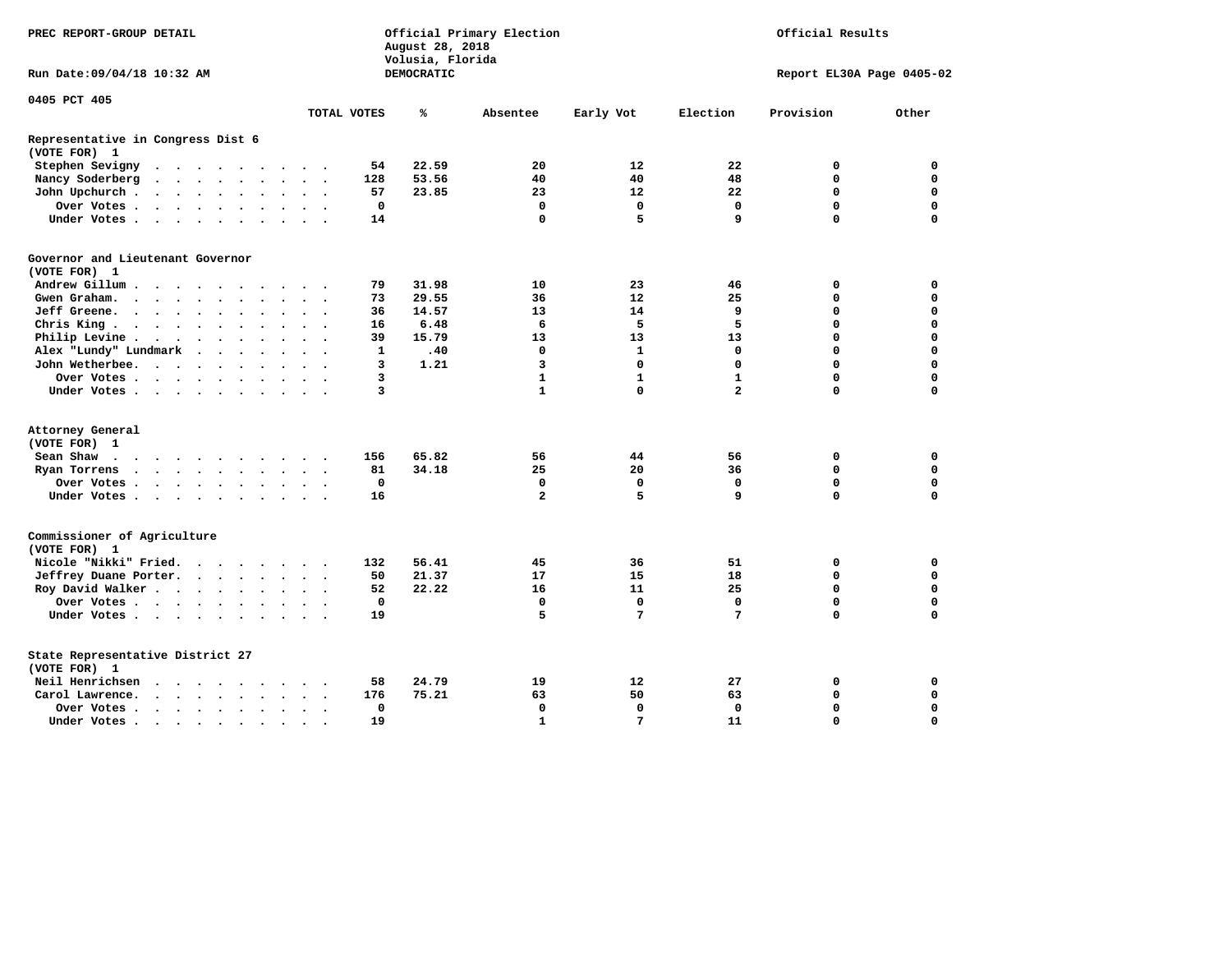| PREC REPORT-GROUP DETAIL                                                                                                                                                                 |                                            | August 28, 2018<br>Volusia, Florida | Official Primary Election |                         |                | Official Results           |                            |
|------------------------------------------------------------------------------------------------------------------------------------------------------------------------------------------|--------------------------------------------|-------------------------------------|---------------------------|-------------------------|----------------|----------------------------|----------------------------|
| Run Date: 09/04/18 10:32 AM                                                                                                                                                              |                                            | <b>REPUBLICAN</b>                   |                           |                         |                | Report EL30A Page 0405-03  |                            |
| 0405 PCT 405                                                                                                                                                                             | TOTAL VOTES                                | ℁                                   | Absentee                  | Early Vot               | Election       | Provision                  | Other                      |
| United States Senator                                                                                                                                                                    |                                            |                                     |                           |                         |                |                            |                            |
| (VOTE FOR) 1                                                                                                                                                                             |                                            |                                     |                           |                         |                |                            |                            |
| Roque "Rocky" De La Fuente.<br>$\sim$ $\sim$<br>$\sim$                                                                                                                                   | 20<br>$\ddot{\phantom{a}}$                 | 9.13                                | 6                         | 6                       | 8              | 0                          | 0                          |
| Rick Scott                                                                                                                                                                               | 199<br>$\bullet$                           | 90.87                               | 74                        | 22                      | 103            | $\mathbf 0$                | $\mathbf 0$                |
| Over Votes<br>$\bullet$                                                                                                                                                                  | 0<br>$\bullet$<br>$\overline{\phantom{a}}$ |                                     | $\mathbf 0$               | 0                       | 0              | $\mathbf 0$                | $\mathbf 0$                |
| Under Votes                                                                                                                                                                              | 5<br>$\ddot{\phantom{a}}$                  |                                     | 3                         | $\Omega$                | $\overline{a}$ | $\mathbf 0$                | $\mathbf 0$                |
| Representative in Congress Dist 6<br>(VOTE FOR) 1                                                                                                                                        |                                            |                                     |                           |                         |                |                            |                            |
| Fred Costello                                                                                                                                                                            | 59                                         | 28.10                               | 19                        | 10                      | 30             | 0                          | 0                          |
| Michael Waltz<br>$\cdot$                                                                                                                                                                 | 76<br>$\ddot{\phantom{a}}$                 | 36.19                               | 33                        | 8                       | 35             | 0                          | $\mathbf 0$                |
| John Ward<br>$\bullet$                                                                                                                                                                   | 75<br>$\ddot{\phantom{1}}$                 | 35.71                               | 25                        | 8                       | 42             | 0                          | $\mathbf 0$                |
| Over Votes<br>$\ddot{\phantom{0}}$<br>$\bullet$<br>$\ddot{\phantom{a}}$                                                                                                                  | 0                                          |                                     | 0                         | 0                       | 0              | 0                          | 0                          |
| Under Votes<br>$\cdot$<br>$\bullet$                                                                                                                                                      | 14                                         |                                     | 6                         | $\overline{a}$          | 6              | $\mathbf 0$                | $\Omega$                   |
| Governor and Lieutenant Governor<br>(VOTE FOR) 1<br>Don Baldauf.<br>$\ddot{\phantom{a}}$<br>$\overline{\phantom{a}}$                                                                     | $\mathbf{2}$                               | .91                                 | $\mathbf 0$               | 0                       | $\mathbf{2}$   | 0                          | 0                          |
| Ron DeSantis<br>$\cdots$<br>$\ddot{\phantom{a}}$<br>$\bullet$                                                                                                                            | 110                                        | 50.00                               | 38                        | 15                      | 57             | $\mathbf 0$                | $\mathbf 0$                |
| Timothy M. Devine.<br>$\bullet$<br>$\sim$<br>$\bullet$<br>$\bullet$                                                                                                                      | 1<br>$\ddot{\phantom{a}}$                  | .45                                 | $\mathbf{1}$              | $\mathbf 0$             | $\mathbf 0$    | $\mathbf 0$                | $\mathbf 0$                |
| Bob Langford<br>$\sim$ $\sim$                                                                                                                                                            | 1<br>$\bullet$                             | .45                                 | 0                         | $\mathbf{1}$            | $\mathbf 0$    | $\mathbf 0$                | $\mathbf 0$                |
| John Joseph Mercadante .<br>$\ddot{\phantom{0}}$<br>$\ddot{\phantom{a}}$<br>$\ddot{\phantom{a}}$                                                                                         | 1<br>$\overline{\phantom{a}}$              | .45                                 | 0                         | $\mathbf 0$             | $\mathbf{1}$   | $\mathbf 0$                | $\mathbf 0$                |
| Bruce Nathan<br>$\bullet$<br>$\bullet$<br>$\bullet$<br>$\ddot{\phantom{a}}$                                                                                                              | 3<br>$\overline{\phantom{a}}$              | 1.36                                | 3                         | $\mathbf 0$             | $\mathbf 0$    | 0                          | $\mathbf 0$                |
| Adam H. Putnam.<br>$\cdots$<br>$\bullet$                                                                                                                                                 | 97                                         | 44.09                               | 39                        | 8                       | 50             | $\mathbf 0$                | $\mathbf 0$                |
| Bob White<br>$\sim$<br>$\cdot$                                                                                                                                                           | 5<br>$\sim$ $\sim$                         | 2.27                                | $\mathbf{1}$              | $\overline{\mathbf{4}}$ | $\mathbf 0$    | $\mathbf 0$                | $\mathbf 0$                |
| Over Votes<br>$\bullet$<br>$\bullet$ .                                                                                                                                                   | 1                                          |                                     | $\mathbf{1}$              | $\mathbf{0}$            | $\mathbf 0$    | $\mathbf 0$                | $\mathbf 0$                |
| Under Votes                                                                                                                                                                              | 3<br>$\cdot$                               |                                     | 0                         | $\mathbf 0$             | 3              | $\mathbf 0$                | 0                          |
| Attorney General<br>(VOTE FOR) 1                                                                                                                                                         |                                            |                                     |                           |                         |                |                            |                            |
| Ashley Moody<br>$\begin{array}{cccccccccccccccccc} \bullet & \bullet & \bullet & \bullet & \bullet & \bullet & \bullet & \bullet & \bullet & \bullet & \bullet \end{array}$<br>$\bullet$ | 127<br>$\cdot$                             | 60.77                               | 34                        | 20                      | 73             | 0                          | 0                          |
| Frank White.<br>$\cdot$ $\cdot$ $\cdot$ $\cdot$<br>$\bullet$ .<br>$\bullet$                                                                                                              | 82                                         | 39.23                               | 43                        | 7<br>$\mathbf 0$        | 32             | $\mathbf 0$<br>$\mathbf 0$ | $\mathbf 0$<br>$\mathbf 0$ |
| Over Votes.<br>$\mathcal{A}$ , and $\mathcal{A}$ , and $\mathcal{A}$<br>$\bullet$<br>$\bullet$<br>Under Votes<br>$\sim$ $\sim$                                                           | 0<br>$\bullet$<br>15                       |                                     | 0<br>6                    | $\mathbf{1}$            | 0<br>8         | $\mathbf 0$                | $\mathbf 0$                |
| Commissioner of Agriculture<br>(VOTE FOR) 1                                                                                                                                              |                                            |                                     |                           |                         |                |                            |                            |
| Matt Caldwell.<br>$\cdot$ $\cdot$ $\cdot$ $\cdot$ $\cdot$ $\cdot$                                                                                                                        | 82                                         | 39.42                               | 35                        | 7                       | 40             | 0                          | 0                          |
| Denise Grimsley<br>$\ddot{\phantom{a}}$<br>$\sim$<br>$\ddot{\phantom{a}}$<br>$\cdot$                                                                                                     | 53                                         | 25.48                               | 14                        | 13                      | 26             | $\mathbf 0$                | $\mathbf 0$                |
| Mike McCalister<br>$\mathbf{a}$ , and $\mathbf{a}$ , and $\mathbf{a}$<br>$\bullet$<br>$\bullet$<br>$\bullet$                                                                             | 25                                         | 12.02                               | 8                         | 3                       | 14             | 0                          | $\mathbf 0$                |
| Baxter Troutman<br>$\ddot{\phantom{1}}$<br>$\cdot$<br>$\ddot{\phantom{a}}$                                                                                                               | 48                                         | 23.08                               | 18                        | 5                       | 25             | $\mathbf 0$                | $\mathbf 0$                |
| Over Votes<br>$\bullet$<br>$\cdot$                                                                                                                                                       | 0<br>$\overline{\phantom{a}}$              |                                     | $\mathbf{0}$              | $\mathbf{0}$            | $\mathbf 0$    | $\mathbf 0$                | $\mathbf 0$                |
| Under Votes.<br>$\bullet$ .<br><br><br><br><br><br><br><br><br><br><br><br><br>$\bullet$<br>$\bullet$<br>$\bullet$                                                                       | 16                                         |                                     | 8                         | $\Omega$                | 8              | $\Omega$                   | $\Omega$                   |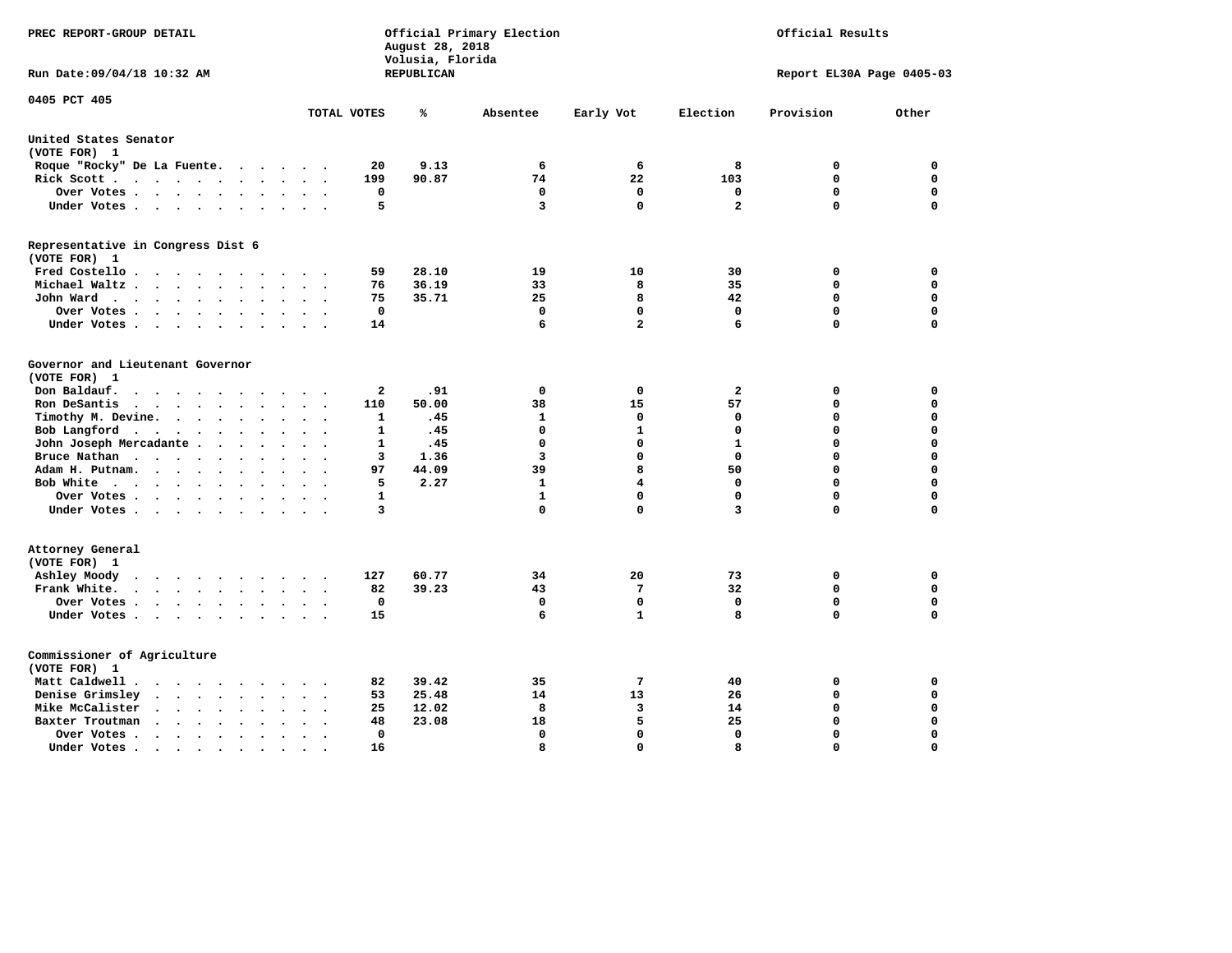| PREC REPORT-GROUP DETAIL                                                                                                       |                                        | August 28, 2018                        | Official Primary Election |             | Official Results |                           |             |  |
|--------------------------------------------------------------------------------------------------------------------------------|----------------------------------------|----------------------------------------|---------------------------|-------------|------------------|---------------------------|-------------|--|
| Run Date: 09/04/18 10:32 AM                                                                                                    |                                        | Volusia, Florida<br><b>NONPARTISAN</b> |                           |             |                  | Report EL30A Page 0405-04 |             |  |
| 0405 PCT 405                                                                                                                   | TOTAL VOTES                            | ℁                                      | Absentee                  | Early Vot   | Election         | Provision                 | Other       |  |
| Circuit Judge 7th Judicial, Grp 15                                                                                             |                                        |                                        |                           |             |                  |                           |             |  |
| (VOTE FOR) 1                                                                                                                   |                                        |                                        |                           |             |                  |                           |             |  |
| Linda L. Gaustad                                                                                                               | 217                                    | 42.05                                  | 73                        | 45          | 99               | $\mathbf 0$               | 0           |  |
| Sebrina L. Slack<br>$\sim$<br>$\sim$                                                                                           | 165                                    | 31.98                                  | 60                        | 33          | 72               | 0                         | 0           |  |
| Ryan Will $\cdots$<br>$\cdot$                                                                                                  | 134                                    | 25.97                                  | 45                        | 28          | 61               | 0                         | 0           |  |
| Over Votes<br>$\bullet$<br>$\cdot$<br>$\bullet$                                                                                | $\mathbf{o}$<br>$\bullet$              |                                        | $\mathbf 0$               | 0           | $\mathbf 0$      | 0                         | 0           |  |
| Under Votes                                                                                                                    | 58<br>$\sim$ $\sim$                    |                                        | 27                        | 6           | 25               | 0                         | $\mathbf 0$ |  |
| County Judge 7th Judicial, Grp 5                                                                                               |                                        |                                        |                           |             |                  |                           |             |  |
| (VOTE FOR) 1                                                                                                                   |                                        |                                        |                           |             |                  |                           |             |  |
| Steve Burk.                                                                                                                    | 206<br>$\sim$ $\sim$                   | 39.62                                  | 64                        | 36          | 106              | 0                         | 0           |  |
| Dawn "Pam" Fields.<br>$\sim$<br>$\cdot$                                                                                        | 314<br>$\cdot$ .                       | 60.38                                  | 124                       | 70          | 120              | $\mathbf 0$               | 0           |  |
| Over Votes<br>$\sim$<br>$\ddot{\phantom{a}}$                                                                                   | 0<br>$\cdot$                           |                                        | 0                         | 0           | 0                | 0                         | 0           |  |
| Under Votes                                                                                                                    | 54<br>$\sim$                           |                                        | 17                        | 6           | 31               | $\mathbf 0$               | $\mathbf 0$ |  |
| County Council at Large<br>(VOTE FOR) 1                                                                                        |                                        |                                        |                           |             |                  |                           |             |  |
| L. Ronald Durham                                                                                                               | 191                                    | 36.38                                  | 79                        | 43          | 69               | $\mathbf 0$               | 0           |  |
| Ben F. Johnson.<br>$\ddot{\phantom{a}}$<br>$\ddot{\phantom{a}}$<br>$\bullet$                                                   | 333<br>$\cdot$<br>$\ddot{\phantom{0}}$ | 63.43                                  | 110                       | 61          | 162              | $\mathbf 0$               | 0           |  |
| WRITE-IN.<br>$\cdots$                                                                                                          | $\mathbf 1$                            | .19                                    | $\mathbf 0$               | $\mathbf 0$ | $\mathbf{1}$     | 0                         | $\mathbf 0$ |  |
| Over Votes.<br>$\sim$ $\sim$ $\sim$ $\sim$<br>$\bullet$<br>$\cdot$                                                             | $\mathbf{1}$                           |                                        | $\mathbf 0$               | 0           | $\mathbf{1}$     | 0                         | 0           |  |
| Under Votes<br>$\sim$<br>$\overline{\phantom{a}}$                                                                              | 48                                     |                                        | 16                        | 8           | 24               | $\mathbf 0$               | 0           |  |
|                                                                                                                                |                                        |                                        |                           |             |                  |                           |             |  |
| County Council Member District 5<br>(VOTE FOR)<br>1                                                                            |                                        |                                        |                           |             |                  |                           |             |  |
| Dan Hunt.<br>$\bullet$<br>. The contract of the contract of the contract of the $\alpha$                                       | 175<br>$\cdot$ $\cdot$ $\cdot$ $\cdot$ | 39.50                                  | 68                        | 44          | 63               | 0                         | 0           |  |
| Fred Lowry.<br>$\cdots$<br>$\sim$<br>$\sim$                                                                                    | 267<br>$\ddot{\phantom{1}}$            | 60.27                                  | 82                        | 50          | 135              | $\mathbf 0$               | $\mathbf 0$ |  |
| WRITE-IN.<br>$\mathcal{A}=\mathcal{A}=\mathcal{A}=\mathcal{A}$ .<br>$\ddot{\phantom{a}}$<br>$\ddot{\phantom{a}}$               | 1                                      | .23                                    | 0                         | 0           | 1                | 0                         | $\mathbf 0$ |  |
| Over Votes<br>$\ddot{\phantom{a}}$<br>$\bullet$                                                                                | $\mathbf 0$<br>$\ddot{\phantom{a}}$    |                                        | $\mathbf 0$               | $\mathbf 0$ | $\mathbf 0$      | $\mathbf 0$               | 0           |  |
| Under Votes<br>$\sim$ $\sim$                                                                                                   | 37<br>$\sim$ $\sim$                    |                                        | 15                        | 3           | 19               | $\mathbf 0$               | $\mathbf 0$ |  |
| School Board Member District 5                                                                                                 |                                        |                                        |                           |             |                  |                           |             |  |
| (VOTE FOR) 1                                                                                                                   |                                        |                                        |                           |             |                  |                           |             |  |
| Ruben Colon.<br>$\ddot{\phantom{0}}$<br>$\sim$<br>$\sim$                                                                       | 179                                    | 33.90                                  | 58                        | 44          | 77               | $\mathbf 0$               | 0           |  |
| Melody Johnson.<br>$\ddot{\phantom{a}}$                                                                                        | 251                                    | 47.54                                  | 103                       | 40          | 108              | 0                         | 0           |  |
| Robert Mann.<br>$\cdot \cdot \cdot \cdot$<br>$\ddot{\phantom{a}}$<br>$\ddot{\phantom{a}}$<br>$\ddot{\phantom{a}}$<br>$\bullet$ | 98                                     | 18.56                                  | 26                        | 24          | 48               | 0                         | 0           |  |
| Over Votes<br>$\sim$<br>$\cdot$                                                                                                | $\mathbf{o}$                           |                                        | $\mathbf 0$               | 0           | 0                | 0                         | 0           |  |
| Under Votes<br>$\cdot$                                                                                                         | 46                                     |                                        | 18                        | 4           | 24               | 0                         | $\mathbf 0$ |  |
|                                                                                                                                |                                        |                                        |                           |             |                  |                           |             |  |
| W Volusia Hospital Auth Grp A, Seat 1<br>(VOTE FOR) 1                                                                          |                                        |                                        |                           |             |                  |                           |             |  |
| John M. Hill<br>$\cdot$ $\cdot$                                                                                                | 213<br>$\sim$                          | 41.68                                  | 77                        | 35          | 101              | 0                         | 0           |  |
| Raymond Long<br>$\langle \rangle$<br>$\bullet$<br>$\bullet$                                                                    | 120<br>$\bullet$<br>$\cdot$            | 23.48                                  | 40                        | 26          | 54               | $\mathbf 0$               | 0           |  |
| Voloria Manning<br>$\cdots$                                                                                                    | 178<br>$\ddot{\phantom{a}}$            | 34.83                                  | 64                        | 43          | 71               | 0                         | 0           |  |
| Over Votes .<br>$\cdots$<br>$\bullet$<br>$\bullet$                                                                             | 1<br>$\bullet$<br>$\bullet$            |                                        | $\mathbf 0$               | $\mathbf 0$ | 1                | $\mathbf 0$               | $\mathbf 0$ |  |
| Under Votes.<br>$\bullet$                                                                                                      | 62                                     |                                        | 24                        | 8           | 30               | $\Omega$                  | $\Omega$    |  |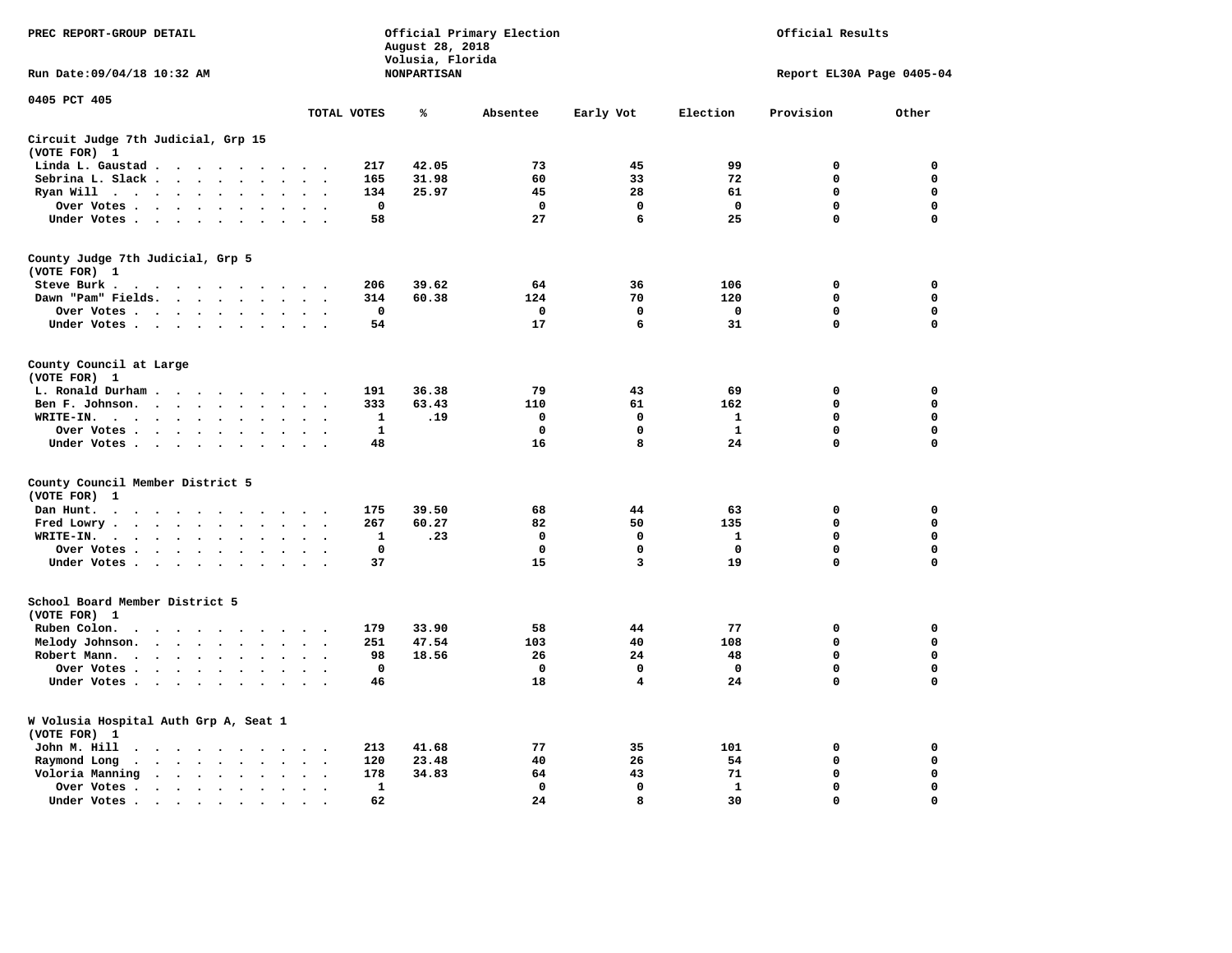| PREC REPORT-GROUP DETAIL                              |             | August 28, 2018<br>Volusia, Florida | Official Primary Election |                           | Official Results |           |          |  |
|-------------------------------------------------------|-------------|-------------------------------------|---------------------------|---------------------------|------------------|-----------|----------|--|
| Run Date: 09/04/18 10:32 AM                           |             | <b>NONPARTISAN</b>                  |                           | Report EL30A Page 0405-05 |                  |           |          |  |
| 0405 PCT 405                                          | TOTAL VOTES | %ะ                                  | Absentee                  | Early Vot                 | Election         | Provision | Other    |  |
|                                                       |             |                                     |                           |                           |                  |           |          |  |
| W Volusia Hospital Auth Grp B, Seat 2<br>(VOTE FOR) 1 |             |                                     |                           |                           |                  |           |          |  |
| Michael Ray.                                          |             | 27.11<br>138                        | 40                        | 16                        | 82               | 0         | 0        |  |
| Kathie D. Shepard.                                    |             | 45.19<br>230                        | 85                        | 51                        | 94               | 0         | 0        |  |
| Brian Soukup                                          |             | 27.70<br>141                        | 53                        | 37                        | 51               | 0         | 0        |  |
| Over Votes                                            |             | 1                                   | 1                         | 0                         | 0                | 0         | 0        |  |
| Under Votes                                           |             | 64                                  | 26                        | 8                         | 30               | O         |          |  |
| City of Deltona Mayor<br>(VOTE FOR) 1                 |             |                                     |                           |                           |                  |           |          |  |
| Santiago Avila Jr.                                    |             | 41.18<br>189                        | 67                        | 39                        | 83               | 0         | 0        |  |
| Heidi K. Herzberg.                                    |             | 47.28<br>217                        | 77                        | 44                        | 96               | 0         | 0        |  |
| Troy Shimkus                                          |             | 11.55<br>53                         | 16                        | 12                        | 25               | $\Omega$  | $\Omega$ |  |
| Over Votes                                            |             | $\mathbf{o}$                        | 0                         | 0                         | $\mathbf 0$      | 0         |          |  |
| Under Votes                                           |             | 21                                  | 5                         | $\overline{\mathbf{2}}$   | 14               | 0         | $\Omega$ |  |
| City of Deltona District 1<br>(VOTE FOR) 1            |             |                                     |                           |                           |                  |           |          |  |
| Loren King                                            |             | 47.23<br>213                        | 80                        | 37                        | 96               | 0         | 0        |  |
| Michael Putkowski.                                    |             | 21.73<br>98                         | 30                        | 22                        | 46               | 0         | 0        |  |
| Willie Thomas Stephens                                |             | 31.04<br>140                        | 43                        | 35                        | 62               | $\Omega$  |          |  |
| Over Votes                                            |             | 0                                   | 0                         | 0                         | 0                | 0         |          |  |
| Under Votes.                                          |             | 29                                  | 12                        | 3                         | 14               | 0         | $\Omega$ |  |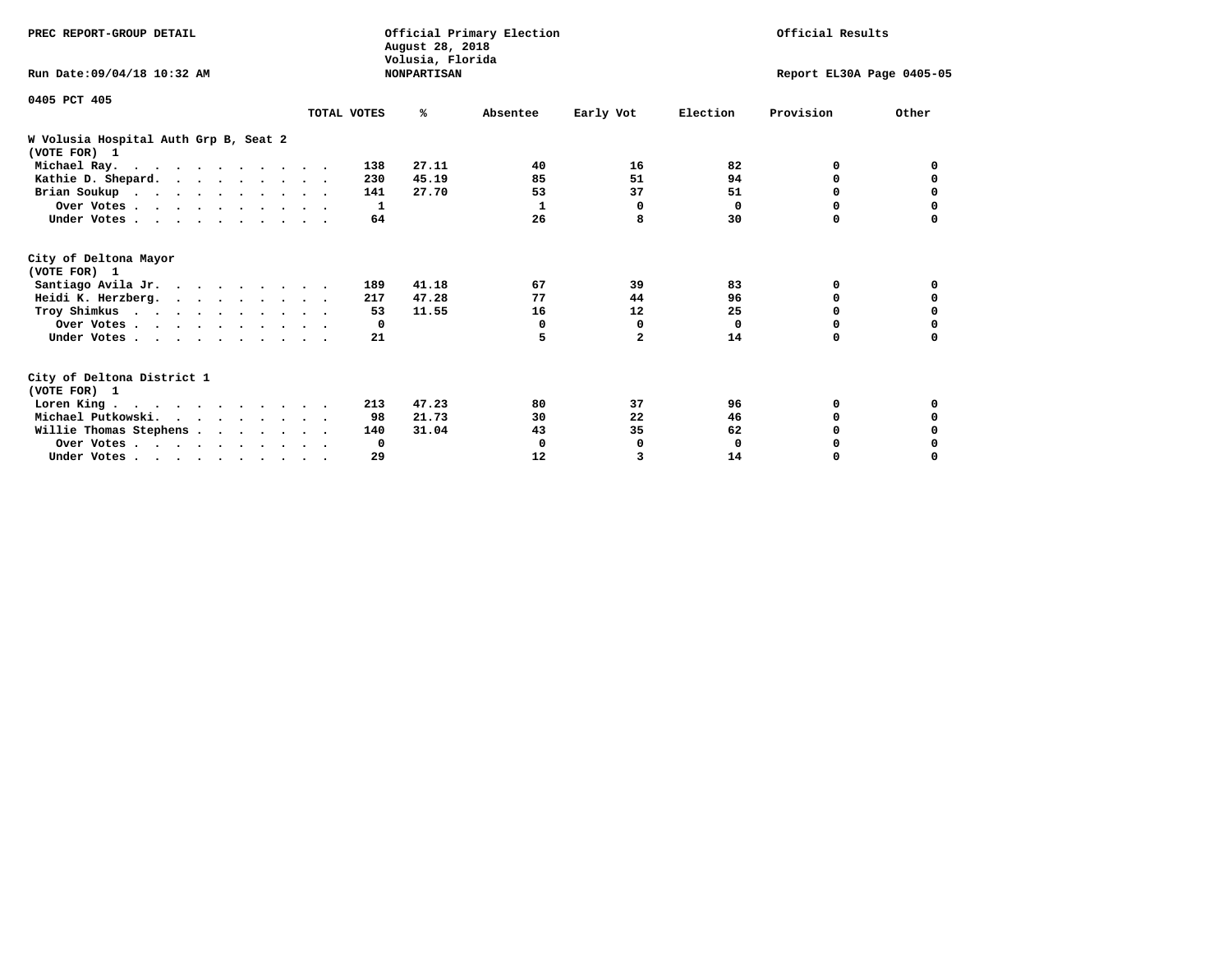| PREC REPORT-GROUP DETAIL                |  |  |                                         |  |             | August 28, 2018<br>Volusia, Florida | Official Primary Election | Official Results |          |                           |       |
|-----------------------------------------|--|--|-----------------------------------------|--|-------------|-------------------------------------|---------------------------|------------------|----------|---------------------------|-------|
| Run Date: 09/04/18 10:32 AM             |  |  |                                         |  |             | <b>STATISTICS</b>                   |                           |                  |          | Report EL30A Page 0406-01 |       |
| 0406 PCT 406                            |  |  |                                         |  |             |                                     |                           |                  |          |                           |       |
|                                         |  |  |                                         |  | TOTAL VOTES | %ะ                                  | Absentee                  | Early Vot        | Election | Provision                 | Other |
| REGISTERED VOTERS - TOTAL               |  |  |                                         |  | 5,599       |                                     |                           |                  |          |                           |       |
| REGISTERED VOTERS - DEMOCRATIC          |  |  | $\sim$ $\sim$ $\sim$ $\sim$             |  | 2,114       | 37.76                               |                           |                  |          |                           |       |
| REGISTERED VOTERS - REPUBLICAN          |  |  |                                         |  | 1,647       | 29.42                               |                           |                  |          |                           |       |
| REGISTERED VOTERS - NONPARTISAN         |  |  |                                         |  | 1,838       |                                     |                           |                  |          |                           |       |
| BALLOTS CAST - TOTAL.                   |  |  |                                         |  | 1,448       |                                     | 561                       | 393              | 492      |                           |       |
| BALLOTS CAST - DEMOCRATIC               |  |  |                                         |  | 653         | 45.10                               | 237                       | 191              | 225      |                           |       |
| BALLOTS CAST - REPUBLICAN               |  |  |                                         |  | 560         | 38.67                               | 208                       | 152              | 199      |                           |       |
| BALLOTS CAST - NONPARTISAN.             |  |  |                                         |  | 235         | 16.23                               | 116                       | 50               | 68       |                           |       |
| BALLOTS CAST - BLANK.                   |  |  |                                         |  | 5           | .35                                 |                           | 0                | 4        | 0                         |       |
| VOTER TURNOUT - TOTAL<br>$\cdots$       |  |  |                                         |  |             | 25.86                               |                           |                  |          |                           |       |
| VOTER TURNOUT - DEMOCRATIC.             |  |  | $\cdot$ $\cdot$ $\cdot$ $\cdot$ $\cdot$ |  |             | 30.89                               |                           |                  |          |                           |       |
| VOTER TURNOUT - REPUBLICAN.<br>$\cdots$ |  |  |                                         |  |             | 34.00                               |                           |                  |          |                           |       |
| VOTER TURNOUT - BLANK                   |  |  |                                         |  |             | .09                                 |                           |                  |          |                           |       |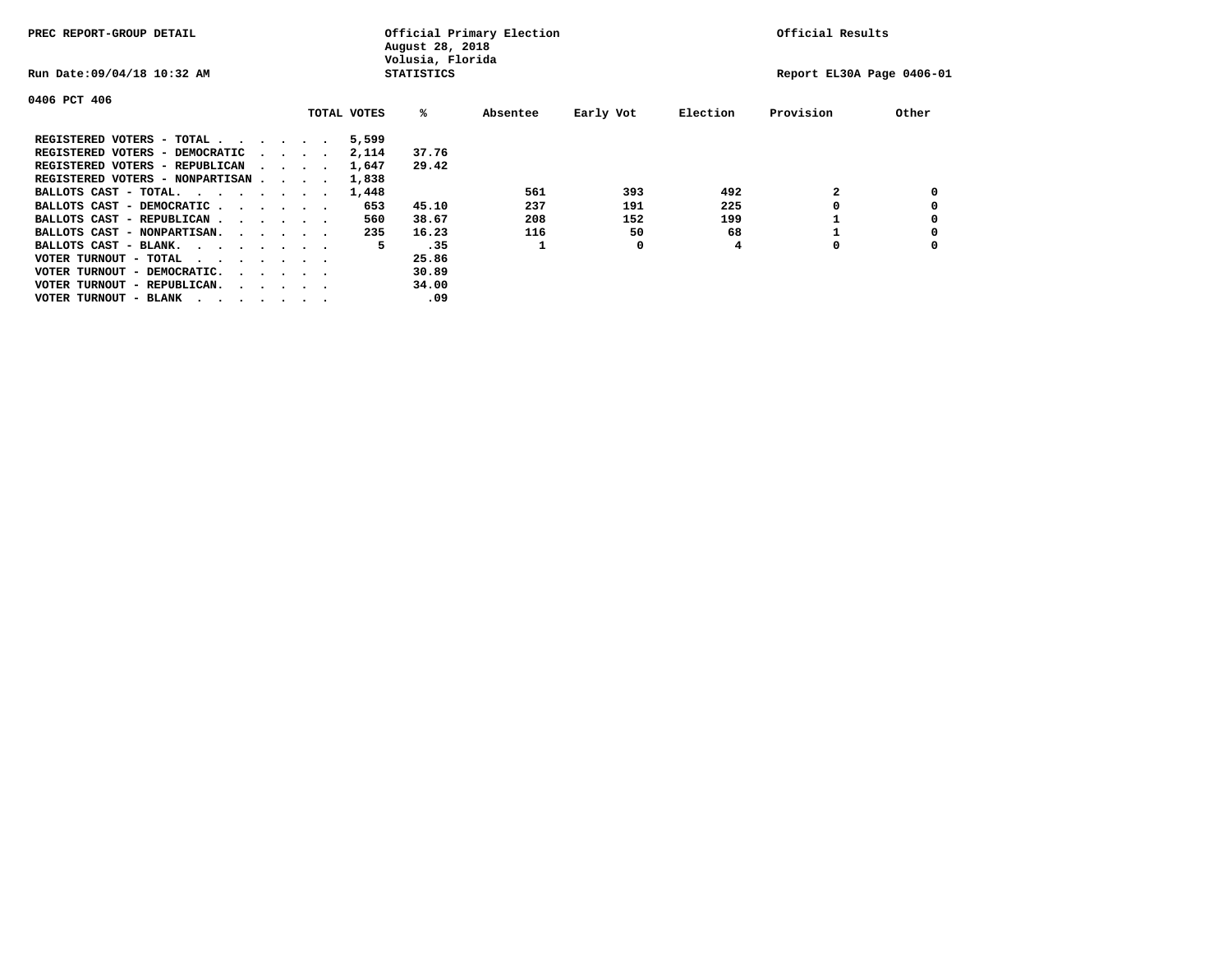| PREC REPORT-GROUP DETAIL                          |                                                    |                      |                                         |                      |                      |                      | Official Primary Election<br>August 28, 2018<br>Volusia, Florida |                          | Official Results |                   |                         |              |                |             |                           |
|---------------------------------------------------|----------------------------------------------------|----------------------|-----------------------------------------|----------------------|----------------------|----------------------|------------------------------------------------------------------|--------------------------|------------------|-------------------|-------------------------|--------------|----------------|-------------|---------------------------|
| Run Date:09/04/18 10:32 AM                        |                                                    |                      |                                         |                      |                      |                      |                                                                  |                          |                  | <b>DEMOCRATIC</b> |                         |              |                |             | Report EL30A Page 0406-02 |
| 0406 PCT 406                                      |                                                    |                      |                                         |                      |                      |                      |                                                                  |                          |                  |                   |                         |              |                |             |                           |
|                                                   |                                                    |                      |                                         |                      |                      |                      |                                                                  |                          | TOTAL VOTES      | ℁                 | Absentee                | Early Vot    | Election       | Provision   | Other                     |
| Representative in Congress Dist 6<br>(VOTE FOR) 1 |                                                    |                      |                                         |                      |                      |                      |                                                                  |                          |                  |                   |                         |              |                |             |                           |
| Stephen Sevigny                                   |                                                    |                      |                                         |                      |                      |                      |                                                                  |                          | 147              | 24.30             | 61                      | 38           | 48             | 0           | 0                         |
| Nancy Soderberg                                   | $\sim$                                             |                      | $\cdot$ $\cdot$ $\cdot$ $\cdot$ $\cdot$ |                      |                      |                      | $\sim$ $\sim$                                                    | $\overline{\phantom{a}}$ | 315              | 52.07             | 111                     | 97           | 107            | $\mathbf 0$ | 0                         |
| John Upchurch.                                    | $\cdot$ $\cdot$ $\cdot$ $\cdot$ $\cdot$            |                      |                                         |                      |                      | $\ddot{\phantom{a}}$ | $\cdot$                                                          |                          | 143              | 23.64             | 49                      | 44           | 50             | $\Omega$    | $\mathbf 0$               |
| Over Votes.                                       | $\cdots$                                           |                      |                                         |                      |                      | $\ddot{\phantom{a}}$ | $\ddot{\phantom{a}}$                                             |                          | $\mathbf{1}$     |                   | $\mathbf 0$             | $\mathbf{1}$ | $\mathbf 0$    | $\mathbf 0$ | $\mathbf 0$               |
| Under Votes                                       |                                                    |                      |                                         |                      |                      | $\cdot$              | $\sim$                                                           |                          | 47               |                   | 16                      | 11           | 20             | $\Omega$    | $\mathbf 0$               |
| Governor and Lieutenant Governor                  |                                                    |                      |                                         |                      |                      |                      |                                                                  |                          |                  |                   |                         |              |                |             |                           |
| (VOTE FOR) 1                                      |                                                    |                      |                                         |                      |                      |                      |                                                                  |                          |                  |                   |                         |              |                |             |                           |
| Andrew Gillum                                     | $\sim$                                             | $\sim$               |                                         |                      |                      |                      |                                                                  |                          | 199              | 31.54             | 58                      | 56           | 85             | 0           | 0                         |
| Gwen Graham.                                      | $\cdot$                                            |                      |                                         |                      | $\sim$               |                      | $\sim$ $\sim$                                                    | $\sim$                   | 223              | 35.34             | 85                      | 61           | 77             | $\mathbf 0$ | $\mathbf 0$               |
| Jeff Greene.                                      | $\cdot$ $\cdot$ $\cdot$ $\cdot$                    |                      | $\ddot{\phantom{a}}$                    |                      |                      |                      | $\ddot{\phantom{a}}$                                             |                          | 92               | 14.58             | 47                      | 23           | 22             | $\mathbf 0$ | $\mathbf 0$               |
| Chris King                                        |                                                    |                      |                                         |                      |                      |                      | $\bullet$                                                        |                          | 19               | 3.01              | 7                       | 6            | 6              | $\mathbf 0$ | $\mathbf 0$               |
| Philip Levine.                                    | $\mathbf{r}$ , and $\mathbf{r}$ , and $\mathbf{r}$ |                      |                                         |                      | $\bullet$            | $\ddot{\phantom{a}}$ | $\bullet$                                                        | $\sim$                   | 84               | 13.31             | 25                      | 39           | 20             | $\mathbf 0$ | $\mathbf 0$               |
| Alex "Lundy" Lundmark                             |                                                    | $\ddot{\phantom{1}}$ | $\ddot{\phantom{0}}$                    | $\ddot{\phantom{a}}$ | $\ddot{\phantom{a}}$ |                      | $\ddot{\phantom{a}}$                                             |                          | 7                | 1.11              | 3                       | $\mathbf{2}$ | $\overline{2}$ | $\mathbf 0$ | 0                         |
| John Wetherbee.                                   |                                                    |                      |                                         |                      | $\bullet$            | $\ddot{\phantom{0}}$ |                                                                  |                          | 7                | 1.11              | $\overline{\mathbf{2}}$ | $\mathbf{1}$ | 4              | $\mathbf 0$ | $\mathbf 0$               |
| Over Votes                                        |                                                    |                      |                                         |                      |                      |                      | $\ddot{\phantom{a}}$                                             |                          | 3                |                   | $\overline{\mathbf{2}}$ | $\mathbf 0$  | $\mathbf{1}$   | $\Omega$    | $\mathbf 0$               |
| Under Votes                                       |                                                    |                      |                                         |                      |                      |                      |                                                                  |                          | 19               |                   | 8                       | 3            | 8              | $\mathbf 0$ | $\mathbf 0$               |
|                                                   |                                                    |                      |                                         |                      |                      |                      |                                                                  |                          |                  |                   |                         |              |                |             |                           |
| Attorney General                                  |                                                    |                      |                                         |                      |                      |                      |                                                                  |                          |                  |                   |                         |              |                |             |                           |
| (VOTE FOR) 1                                      |                                                    |                      |                                         |                      |                      |                      |                                                                  |                          |                  |                   |                         |              |                |             |                           |
| Sean Shaw<br>$\cdots$                             |                                                    |                      |                                         |                      |                      |                      |                                                                  |                          | 412              | 71.78             | 145                     | 135          | 132            | 0           | 0                         |
| Ryan Torrens                                      | $\cdots$                                           |                      |                                         |                      |                      | $\ddot{\phantom{a}}$ | $\bullet$                                                        | $\ddot{\phantom{1}}$     | 162              | 28.22             | 59                      | 39           | 64             | $\mathbf 0$ | $\mathbf 0$               |
| Over Votes                                        |                                                    |                      |                                         |                      |                      |                      |                                                                  |                          | $\mathbf 0$      |                   | $\mathbf 0$             | $\mathbf 0$  | $\mathbf 0$    | $\mathbf 0$ | $\mathbf 0$               |
| Under Votes                                       |                                                    |                      |                                         |                      | $\ddot{\phantom{1}}$ | $\ddot{\phantom{a}}$ | $\ddot{\phantom{a}}$                                             |                          | 79               |                   | 33                      | 17           | 29             | $\mathbf 0$ | $\mathbf 0$               |
| Commissioner of Agriculture<br>(VOTE FOR) 1       |                                                    |                      |                                         |                      |                      |                      |                                                                  |                          |                  |                   |                         |              |                |             |                           |
| Nicole "Nikki" Fried.                             |                                                    |                      |                                         |                      |                      |                      |                                                                  |                          | 296              | 51.66             | 97                      | 89           | 110            | 0           | 0                         |
| Jeffrey Duane Porter.                             |                                                    |                      |                                         |                      |                      |                      | $\sim$ $\sim$                                                    |                          | 110              | 19.20             | 38                      | 32           | 40             | 0           | 0                         |
| Roy David Walker                                  |                                                    |                      |                                         |                      |                      | $\bullet$            | $\sim$                                                           |                          | 167              | 29.14             | 70                      | 55           | 42             | $\mathbf 0$ | $\mathbf 0$               |
| Over Votes                                        |                                                    |                      |                                         |                      | $\sim$               |                      | $\ddot{\phantom{1}}$                                             |                          | $\mathbf 0$      |                   | $\mathbf{0}$            | $\mathbf 0$  | $\mathbf{0}$   | $\mathbf 0$ | $\mathbf 0$               |
| Under Votes                                       |                                                    |                      |                                         |                      |                      |                      |                                                                  |                          | 80               |                   | 32                      | 15           | 33             | $\Omega$    | $\mathbf 0$               |
|                                                   |                                                    |                      |                                         |                      |                      |                      |                                                                  |                          |                  |                   |                         |              |                |             |                           |
| State Representative District 27<br>(VOTE FOR) 1  |                                                    |                      |                                         |                      |                      |                      |                                                                  |                          |                  |                   |                         |              |                |             |                           |
| Neil Henrichsen                                   | $\cdot$ $\cdot$ $\cdot$ $\cdot$ $\cdot$            |                      |                                         |                      |                      |                      |                                                                  |                          | 199              | 34.02             | 77                      | 59           | 63             | 0           | 0                         |
| Carol Lawrence.                                   |                                                    |                      |                                         |                      | $\ddot{\phantom{a}}$ | $\bullet$            | $\bullet$                                                        | $\bullet$                | 386              | 65.98             | 137                     | 115          | 134            | $\mathbf 0$ | $\mathbf 0$               |
| Over Votes.                                       | $\cdot$ $\cdot$ $\cdot$ $\cdot$                    |                      |                                         | $\ddot{\phantom{a}}$ | $\ddot{\phantom{a}}$ |                      | $\bullet$                                                        |                          | $\mathbf 0$      |                   | $\mathbf 0$             | $\mathbf 0$  | $\mathbf 0$    | $\mathbf 0$ | $\mathbf 0$               |
| Under Votes.                                      | $\cdots$                                           |                      | $\sim$ 100 $\pm$                        | $\bullet$            |                      |                      |                                                                  |                          | 68               |                   | 23                      | 17           | 28             | $\Omega$    | $\Omega$                  |
|                                                   |                                                    |                      |                                         |                      |                      |                      |                                                                  |                          |                  |                   |                         |              |                |             |                           |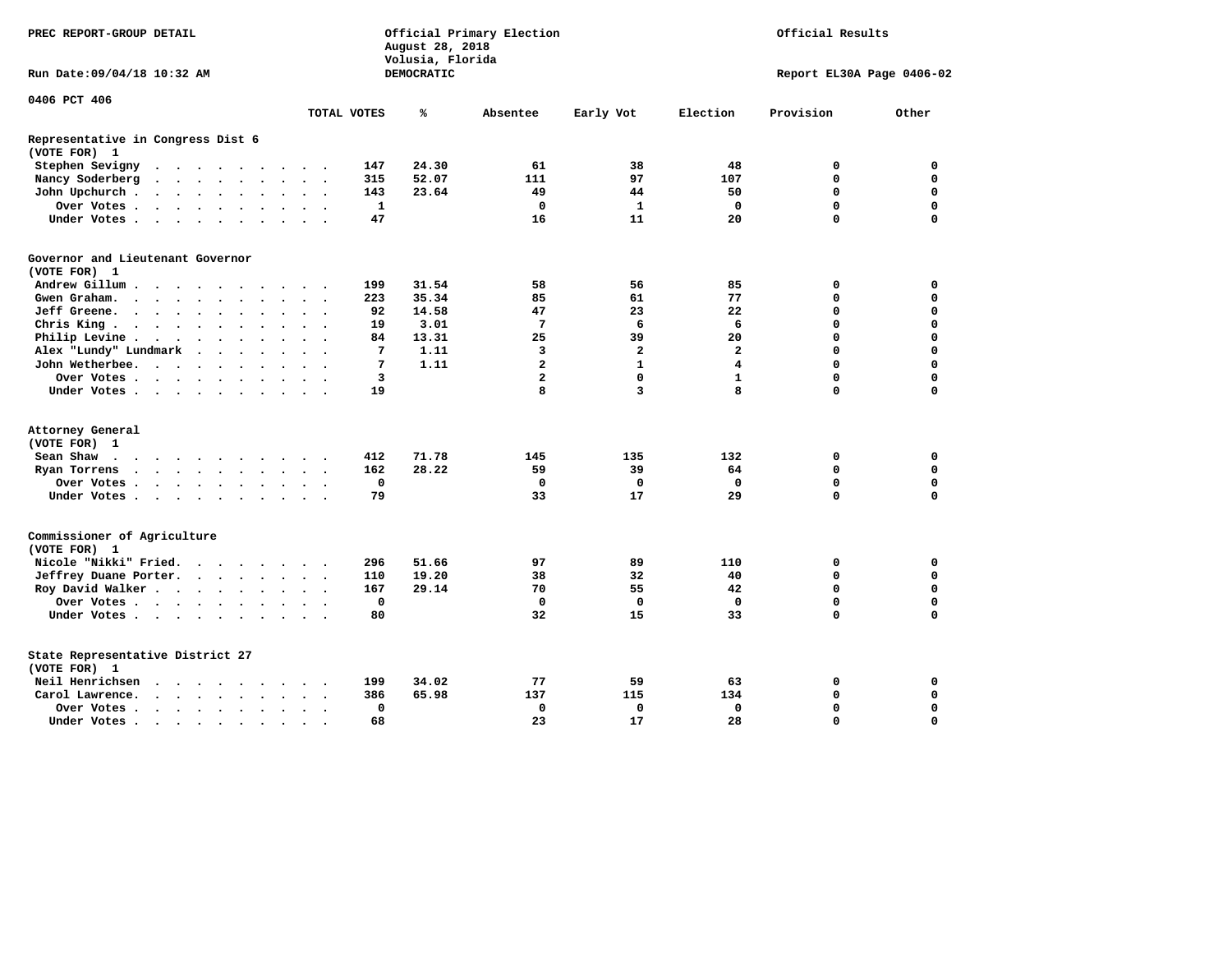| PREC REPORT-GROUP DETAIL                                                                                                                                  |                                      | August 28, 2018<br>Volusia, Florida | Official Primary Election | Official Results |                         |                           |          |
|-----------------------------------------------------------------------------------------------------------------------------------------------------------|--------------------------------------|-------------------------------------|---------------------------|------------------|-------------------------|---------------------------|----------|
| Run Date: 09/04/18 10:32 AM                                                                                                                               |                                      | REPUBLICAN                          |                           |                  |                         | Report EL30A Page 0406-03 |          |
| 0406 PCT 406                                                                                                                                              | TOTAL VOTES                          | ℁                                   | Absentee                  | Early Vot        | Election                | Provision                 | Other    |
|                                                                                                                                                           |                                      |                                     |                           |                  |                         |                           |          |
| United States Senator<br>(VOTE FOR) 1                                                                                                                     |                                      |                                     |                           |                  |                         |                           |          |
| Roque "Rocky" De La Fuente.<br>$\sim$ $\sim$ $\sim$                                                                                                       | 55<br><b>Contract</b>                | 9.95                                | 16                        | 16               | 23                      | 0                         | 0        |
| Rick Scott                                                                                                                                                | 498                                  | 90.05                               | 188                       | 136              | 173                     | $\mathbf{1}$              | 0        |
| Over Votes                                                                                                                                                | 0<br>$\sim$<br>$\ddot{\phantom{a}}$  |                                     | 0                         | 0                | 0                       | $\mathbf 0$               | 0        |
| Under Votes<br>$\ddot{\phantom{1}}$                                                                                                                       | 7<br>$\ddot{\phantom{a}}$            |                                     | 4                         | 0                | 3                       | $\mathbf 0$               | 0        |
| Representative in Congress Dist 6                                                                                                                         |                                      |                                     |                           |                  |                         |                           |          |
| (VOTE FOR) 1                                                                                                                                              |                                      |                                     |                           |                  |                         |                           |          |
| Fred Costello.                                                                                                                                            | 146<br>$\sim$ $\sim$ $\sim$ $\sim$   | 27.60                               | 40                        | 35               | 70                      | 1                         | 0        |
| Michael Waltz .<br>$\cdots$<br>$\ddot{\phantom{a}}$                                                                                                       | 235                                  | 44.42                               | 90                        | 73               | 72                      | 0                         | 0        |
| John Ward<br>$\sim$ $\sim$<br>$\bullet$                                                                                                                   | 148<br>$\ddot{\phantom{0}}$          | 27.98                               | 64                        | 38               | 46                      | 0                         | 0        |
| Over Votes.<br>$\cdots$<br>$\sim$<br>$\sim$                                                                                                               | $\overline{\mathbf{2}}$              |                                     | 1                         | $\mathbf{1}$     | $\Omega$                | $\mathbf 0$               | 0        |
| Under Votes<br>$\overline{\phantom{a}}$<br>$\cdot$                                                                                                        | 29                                   |                                     | 13                        | 5                | 11                      | $\mathbf 0$               | 0        |
| Governor and Lieutenant Governor                                                                                                                          |                                      |                                     |                           |                  |                         |                           |          |
| (VOTE FOR) 1                                                                                                                                              |                                      |                                     |                           |                  |                         |                           |          |
| Don Baldauf.<br>$\ddot{\phantom{a}}$                                                                                                                      | 5                                    | .91                                 | 1                         | $\mathbf{1}$     | 3                       | 0                         | 0        |
| Ron DeSantis<br>$\cdot$ $\cdot$ $\cdot$ $\cdot$<br>$\ddot{\phantom{a}}$<br>$\bullet$<br>$\ddot{\phantom{a}}$                                              | 315                                  | 57.07                               | 108                       | 90               | 116                     | $\mathbf{1}$              | 0        |
| Timothy M. Devine.<br>$\bullet$<br>$\bullet$                                                                                                              | 9                                    | 1.63                                | 3                         | 4                | $\mathbf{2}$            | $\mathbf 0$               | 0        |
| Bob Langford<br>$\ddot{\phantom{0}}$<br>$\ddot{\phantom{0}}$<br>$\sim$<br>$\ddot{\phantom{a}}$                                                            | 7<br>$\bullet$                       | 1.27                                | 5                         | $\mathbf 0$      | $\overline{a}$          | $\mathbf 0$               | 0        |
| John Joseph Mercadante                                                                                                                                    | 4                                    | .72                                 | $\mathbf{1}$              | 0                | $\overline{\mathbf{3}}$ | $\mathbf 0$               | 0        |
| Bruce Nathan<br>$\cdot$<br>$\ddot{\phantom{1}}$<br>$\bullet$                                                                                              | 2                                    | .36                                 | $\mathbf{1}$              | $\mathbf{1}$     | $\mathbf 0$             | $\mathbf 0$               | 0        |
| Adam H. Putnam.<br>$\cdots$<br>$\ddot{\phantom{a}}$<br>$\bullet$                                                                                          | 195                                  | 35.33                               | 77                        | 52               | 66                      | $\mathbf 0$               | 0        |
| Bob White<br>$\ddot{\phantom{a}}$                                                                                                                         | 15<br>$\sim$<br>$\ddot{\phantom{a}}$ | 2.72                                | 9                         | $\overline{a}$   | $\overline{\mathbf{4}}$ | $\mathbf 0$               | 0        |
| Over Votes .<br>$\cdots$<br>$\ddot{\phantom{a}}$                                                                                                          | $\mathbf 0$                          |                                     | $\mathbf 0$               | 0                | $\mathbf 0$             | $\mathbf 0$               | 0        |
| Under Votes<br>$\sim$                                                                                                                                     | 8                                    |                                     | 3                         | $\overline{a}$   | 3                       | $\mathbf 0$               | 0        |
| Attorney General                                                                                                                                          |                                      |                                     |                           |                  |                         |                           |          |
| (VOTE FOR) 1                                                                                                                                              |                                      |                                     |                           |                  |                         |                           |          |
| Ashley Moody<br>$\sim$ $\sim$ $\sim$ $\sim$ $\sim$<br>$\cdot$<br>$\sim$                                                                                   | 298<br>$\bullet$                     | 56.23                               | 103                       | 80               | 114                     | 1                         | 0        |
| Frank White.<br>$\cdot$ $\cdot$ $\cdot$ $\cdot$ $\cdot$ $\cdot$<br>$\ddot{\phantom{a}}$<br>$\overline{\phantom{a}}$                                       | 232                                  | 43.77                               | 97                        | 66               | 69                      | $\mathbf 0$               | 0        |
| Over Votes .<br>$\cdots$<br>$\bullet$                                                                                                                     | 0<br>$\ddot{\phantom{a}}$            |                                     | 0                         | 0                | 0                       | $\mathbf 0$               | 0        |
| Under Votes                                                                                                                                               | 30<br>$\sim$ $\sim$                  |                                     | 8                         | 6                | 16                      | $\mathbf 0$               | 0        |
| Commissioner of Agriculture                                                                                                                               |                                      |                                     |                           |                  |                         |                           |          |
| (VOTE FOR) 1                                                                                                                                              |                                      |                                     |                           |                  |                         |                           |          |
| Matt Caldwell.<br>$\cdot$ $\cdot$ $\cdot$ $\cdot$<br>$\sim$<br>$\overline{\phantom{a}}$                                                                   | 206                                  | 39.85                               | 79                        | 55               | 71                      | 1                         | 0        |
| Denise Grimsley<br>$\cdot$ $\cdot$<br>$\ddot{\phantom{a}}$<br>$\cdot$<br>$\ddot{\phantom{a}}$                                                             | 165                                  | 31.91                               | 59                        | 44               | 62                      | $\mathbf 0$               | 0        |
| Mike McCalister<br>$\begin{array}{cccccccccccccc} \bullet & \bullet & \bullet & \bullet & \bullet & \bullet & \bullet & \bullet \end{array}$<br>$\bullet$ | 75                                   | 14.51                               | 35                        | 12               | 28                      | $\mathbf 0$               | 0        |
| Baxter Troutman<br>$\cdot$ $\cdot$ $\cdot$<br>$\sim$<br>$\ddot{\phantom{a}}$<br>$\ddot{\phantom{a}}$                                                      | 71                                   | 13.73                               | 23                        | 25               | 23                      | $\mathbf 0$               | 0        |
| Over Votes .<br>$\cdot$ $\cdot$ $\cdot$ $\cdot$<br>$\bullet$<br>$\cdot$                                                                                   | 0                                    |                                     | 0                         | 0                | 0                       | $\mathbf 0$               | 0        |
| Under Votes.<br>$\cdot$ $\cdot$ $\cdot$ $\cdot$<br>$\sim$<br>$\blacksquare$                                                                               | 43<br>$\bullet$                      |                                     | 12                        | 16               | 15                      | $\Omega$                  | $\Omega$ |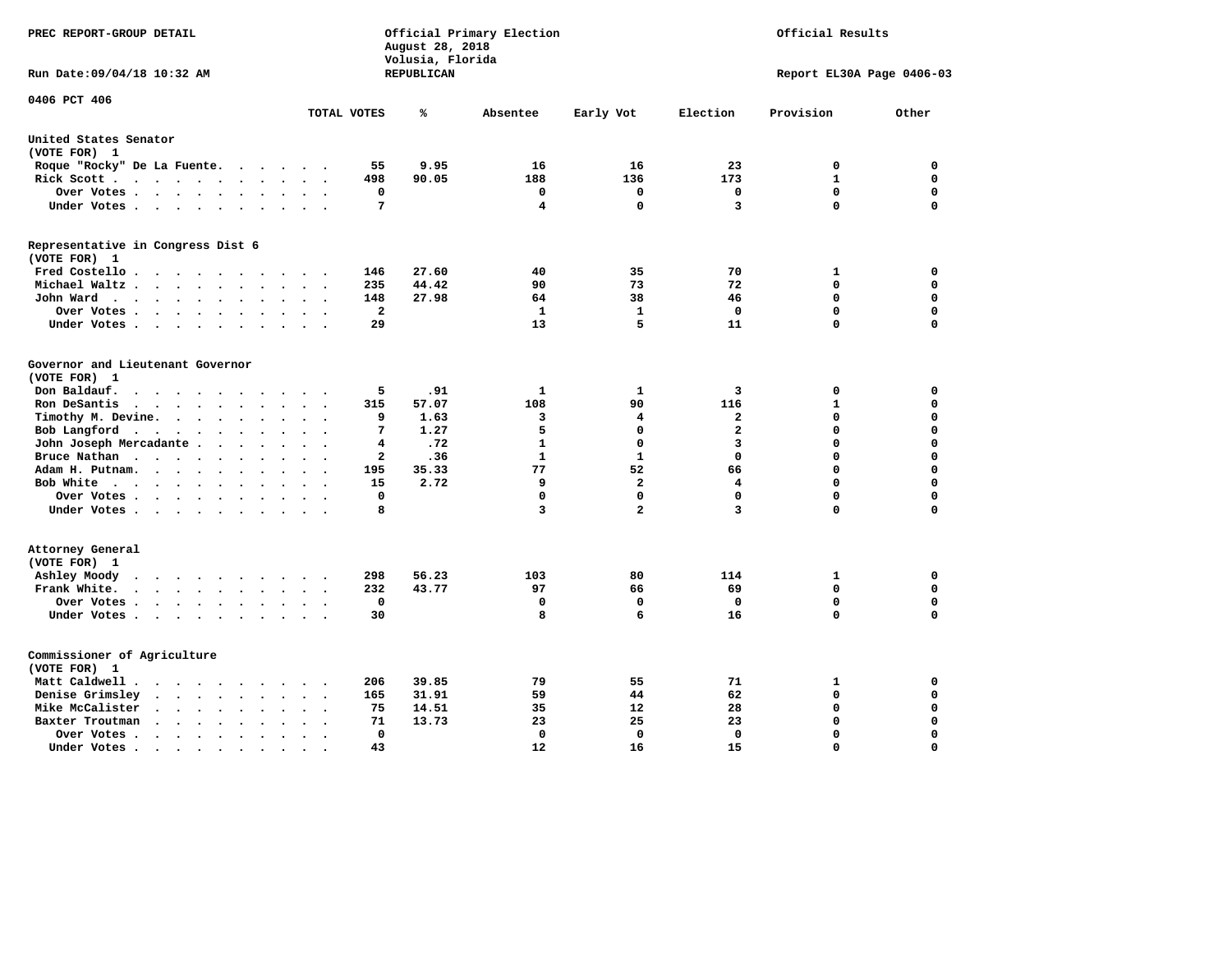| PREC REPORT-GROUP DETAIL                                                                                                                                                                                                                      |                                                     | August 28, 2018<br>Volusia, Florida | Official Primary Election | Official Results |                           |              |             |  |
|-----------------------------------------------------------------------------------------------------------------------------------------------------------------------------------------------------------------------------------------------|-----------------------------------------------------|-------------------------------------|---------------------------|------------------|---------------------------|--------------|-------------|--|
| Run Date: 09/04/18 10:32 AM                                                                                                                                                                                                                   |                                                     | <b>NONPARTISAN</b>                  |                           |                  | Report EL30A Page 0406-04 |              |             |  |
| 0406 PCT 406                                                                                                                                                                                                                                  | TOTAL VOTES                                         | ℁                                   | Absentee                  | Early Vot        | Election                  | Provision    | Other       |  |
| Circuit Judge 7th Judicial, Grp 15                                                                                                                                                                                                            |                                                     |                                     |                           |                  |                           |              |             |  |
| (VOTE FOR) 1                                                                                                                                                                                                                                  |                                                     |                                     |                           |                  |                           |              |             |  |
| Linda L. Gaustad<br>$\sim$                                                                                                                                                                                                                    | 523                                                 | 40.67                               | 202                       | 142              | 179                       | 0            | 0           |  |
| Sebrina L. Slack                                                                                                                                                                                                                              | 410                                                 | 31.88                               | 165                       | 118              | 126                       | 1            | 0           |  |
| Ryan Will $\cdots$ $\cdots$<br>$\ddot{\phantom{1}}$                                                                                                                                                                                           | 353<br>$\sim$<br>$\overline{\phantom{a}}$           | 27.45                               | 147                       | 98               | 107                       | $\mathbf{1}$ | $\mathbf 0$ |  |
| Over Votes<br>$\bullet$<br>$\cdot$                                                                                                                                                                                                            | $\mathbf 0$<br>$\cdot$<br>$\ddot{\phantom{0}}$      |                                     | $\mathbf 0$               | $\mathbf 0$      | $\mathbf 0$               | $\mathbf 0$  | $\mathbf 0$ |  |
| Under Votes                                                                                                                                                                                                                                   | 162                                                 |                                     | 47                        | 35               | 80                        | $\mathbf 0$  | $\mathbf 0$ |  |
| County Judge 7th Judicial, Grp 5                                                                                                                                                                                                              |                                                     |                                     |                           |                  |                           |              |             |  |
| (VOTE FOR) 1                                                                                                                                                                                                                                  |                                                     |                                     |                           |                  |                           |              |             |  |
| Steve Burk .<br>. The contract of the contract of the contract of the contract of the contract of the contract of the contract of the contract of the contract of the contract of the contract of the contract of the contract of the contrac | 519                                                 | 40.42                               | 186                       | 144              | 188                       | $\mathbf 1$  | $\mathbf 0$ |  |
| Dawn "Pam" Fields.<br>$\ddot{\phantom{a}}$<br>$\ddot{\phantom{a}}$                                                                                                                                                                            | 765<br>$\ddot{\phantom{a}}$<br>$\ddot{\phantom{0}}$ | 59.58                               | 323                       | 214              | 227                       | $\mathbf{1}$ | 0           |  |
| Over Votes<br>$\sim$                                                                                                                                                                                                                          | 0                                                   |                                     | $\mathbf 0$               | $\mathbf 0$      | $\mathbf 0$               | $\mathbf 0$  | $\mathbf 0$ |  |
| Under Votes<br>$\ddot{\phantom{a}}$                                                                                                                                                                                                           | 164                                                 |                                     | 52                        | 35               | 77                        | $\mathbf 0$  | 0           |  |
| County Council at Large                                                                                                                                                                                                                       |                                                     |                                     |                           |                  |                           |              |             |  |
| (VOTE FOR)<br>$\mathbf{1}$                                                                                                                                                                                                                    |                                                     |                                     |                           |                  |                           |              |             |  |
| L. Ronald Durham<br>$\ddot{\phantom{a}}$                                                                                                                                                                                                      | 518                                                 | 38.34                               | 177                       | 161              | 179                       | 1            | 0           |  |
| Ben F. Johnson.<br>$\ddot{\phantom{a}}$<br>$\ddot{\phantom{a}}$<br>$\sim$                                                                                                                                                                     | 830<br>$\mathbf{r}$<br>$\overline{\phantom{a}}$     | 61.44                               | 348                       | 211              | 270                       | $\mathbf{1}$ | $\mathbf 0$ |  |
| WRITE-IN.<br>$\ddot{\phantom{a}}$<br>$\cdots$<br>$\sim$                                                                                                                                                                                       | 3                                                   | .22                                 | 1                         | 0                | 2                         | $\mathbf 0$  | 0           |  |
| Over Votes                                                                                                                                                                                                                                    | 0                                                   |                                     | 0                         | 0                | 0                         | 0            | $\mathbf 0$ |  |
| Under Votes                                                                                                                                                                                                                                   | 97<br>$\cdot$ .                                     |                                     | 35                        | 21               | 41                        | $\mathbf 0$  | $\mathbf 0$ |  |
| County Council Member District 5                                                                                                                                                                                                              |                                                     |                                     |                           |                  |                           |              |             |  |
| (VOTE FOR)<br>1                                                                                                                                                                                                                               |                                                     |                                     |                           |                  |                           |              |             |  |
| Dan Hunt.<br>$\bullet$<br>the contract of the contract of the contract of the contract of the contract of the contract of the contract of                                                                                                     | 590                                                 | 43.96                               | 222                       | 181              | 186                       | ${\bf 1}$    | $\mathbf 0$ |  |
| Fred Lowry.<br>$\ddot{\phantom{a}}$<br>$\ddot{\phantom{a}}$<br>$\sim$<br>$\ddot{\phantom{a}}$                                                                                                                                                 | 750                                                 | 55.89                               | 298                       | 190              | 261                       | $\mathbf{1}$ | 0           |  |
| WRITE-IN.<br>$\cdots$<br>$\bullet$<br>$\cdot$                                                                                                                                                                                                 | 2                                                   | .15                                 | $\mathbf{1}$              | 0                | $\mathbf{1}$              | 0            | 0           |  |
| Over Votes<br>$\ddot{\phantom{a}}$<br>$\bullet$<br>$\cdot$                                                                                                                                                                                    | 0                                                   |                                     | $\mathbf 0$               | 0                | $\mathbf 0$               | $\mathbf 0$  | 0           |  |
| Under Votes                                                                                                                                                                                                                                   | 106                                                 |                                     | 40                        | 22               | 44                        | $\Omega$     | $\mathbf 0$ |  |
|                                                                                                                                                                                                                                               |                                                     |                                     |                           |                  |                           |              |             |  |
| School Board Member District 5<br>(VOTE FOR) 1                                                                                                                                                                                                |                                                     |                                     |                           |                  |                           |              |             |  |
| Ruben Colon.<br>$\sim$<br>$\mathbf{r}$<br>$\sim$ $\sim$ $\sim$ $\sim$<br>$\sim$ $\sim$<br>$\overline{\phantom{a}}$                                                                                                                            | 455<br>$\sim$                                       | 33.68                               | 148                       | 137              | 170                       | 0            | 0           |  |
| Melody Johnson.                                                                                                                                                                                                                               | 609<br>$\sim$<br>$\ddot{\phantom{0}}$               | 45.08                               | 277                       | 168              | 163                       | $\mathbf{1}$ | 0           |  |
| Robert Mann.<br>$\mathbf{r}$ , and $\mathbf{r}$ , and $\mathbf{r}$<br>$\bullet$<br>$\overline{a}$<br>$\overline{\phantom{a}}$                                                                                                                 | 287<br>$\ddot{\phantom{a}}$                         | 21.24                               | 89                        | 71               | 126                       | $\mathbf{1}$ | $\mathbf 0$ |  |
| Over Votes<br>$\cdot$<br>$\bullet$                                                                                                                                                                                                            | $\mathbf 0$                                         |                                     | $\mathbf 0$               | $\mathbf 0$      | $\mathbf 0$               | $\mathbf 0$  | 0           |  |
| Under Votes<br>$\sim$<br>$\cdot$                                                                                                                                                                                                              | 97                                                  |                                     | 47                        | 17               | 33                        | $\mathbf 0$  | $\mathbf 0$ |  |
|                                                                                                                                                                                                                                               |                                                     |                                     |                           |                  |                           |              |             |  |
| W Volusia Hospital Auth Grp A, Seat 1<br>(VOTE FOR) 1                                                                                                                                                                                         |                                                     |                                     |                           |                  |                           |              |             |  |
| John M. Hill<br>$\ddot{\phantom{1}}$<br>$\sim$ , and $\sim$ , and $\sim$                                                                                                                                                                      | 536                                                 | 42.17                               | 205                       | 145              | 184                       | 2            | 0           |  |
| Raymond Long<br>$\cdots$<br>$\cdot$<br>$\bullet$ .                                                                                                                                                                                            | 249                                                 | 19.59                               | 115                       | 59               | 75                        | $\mathbf 0$  | 0           |  |
| Voloria Manning<br>$\cdots$<br>$\ddot{\phantom{a}}$<br>$\ddot{\phantom{0}}$<br>$\bullet$                                                                                                                                                      | 486                                                 | 38.24                               | 180                       | 149              | 157                       | $\mathbf 0$  | 0           |  |
| Over Votes .<br>$\cdots$<br>$\cdot$<br>$\cdot$                                                                                                                                                                                                | $\mathbf 0$                                         |                                     | $\mathbf 0$               | $\mathbf 0$      | $\mathbf 0$               | $\mathbf 0$  | 0           |  |
|                                                                                                                                                                                                                                               | $\bullet$<br>$\ddot{\phantom{0}}$<br>177            |                                     | 61                        | 40               | 76                        | 0            | $\mathbf 0$ |  |
| Under Votes.<br>the contract of the contract of the contract of the contract of the contract of the contract of the contract of                                                                                                               | $\bullet$                                           |                                     |                           |                  |                           |              |             |  |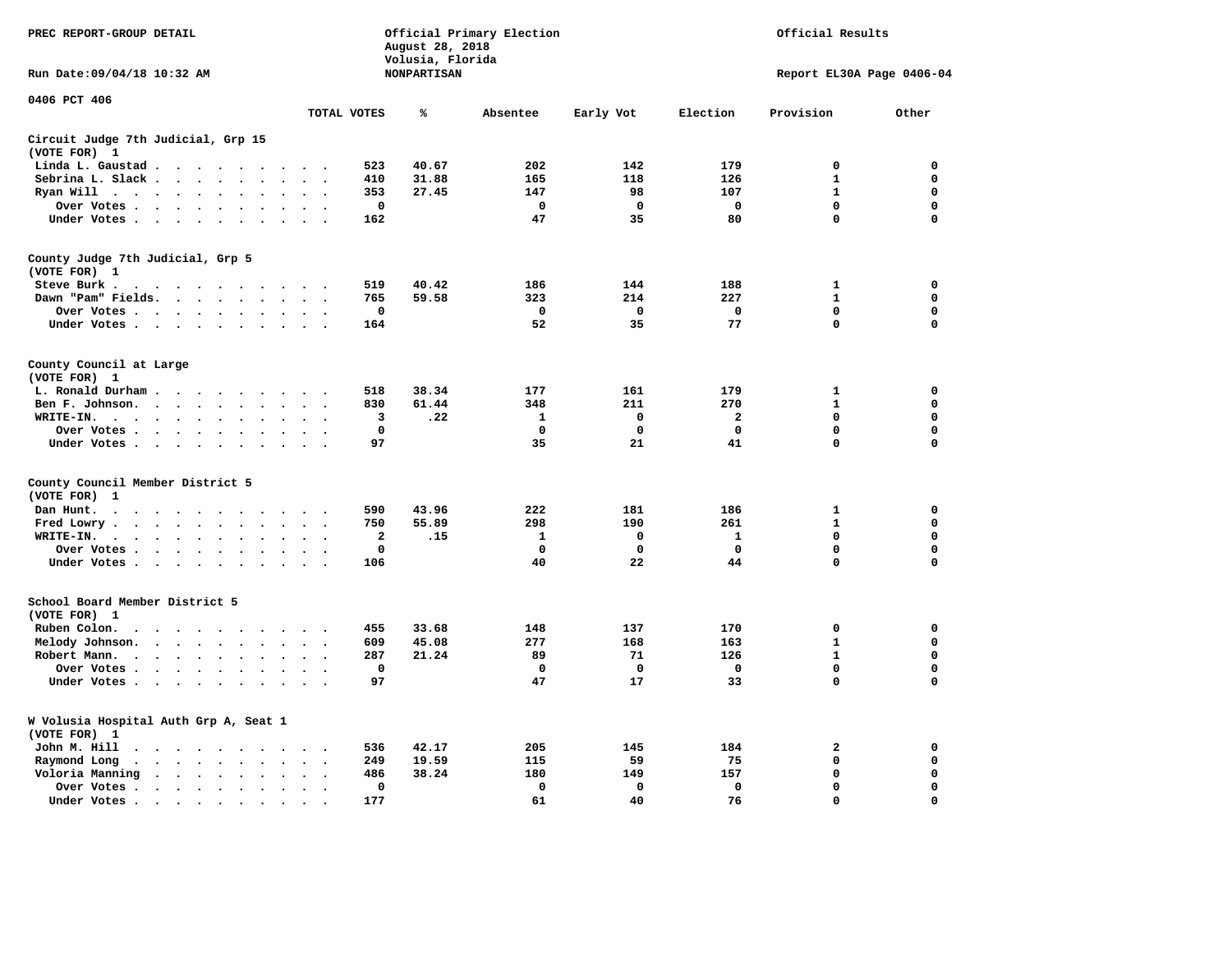| PREC REPORT-GROUP DETAIL                                               | Official Primary Election<br>August 28, 2018<br>Volusia, Florida |              |                    |          |              | Official Results          |           |       |  |  |
|------------------------------------------------------------------------|------------------------------------------------------------------|--------------|--------------------|----------|--------------|---------------------------|-----------|-------|--|--|
| Run Date: 09/04/18 10:32 AM                                            |                                                                  |              | <b>NONPARTISAN</b> |          |              | Report EL30A Page 0406-05 |           |       |  |  |
| 0406 PCT 406                                                           |                                                                  |              |                    |          |              |                           |           |       |  |  |
|                                                                        |                                                                  | TOTAL VOTES  | %ะ                 | Absentee | Early Vot    | Election                  | Provision | Other |  |  |
| W Volusia Hospital Auth Grp B, Seat 2<br>(VOTE FOR) 1                  |                                                                  |              |                    |          |              |                           |           |       |  |  |
| Michael Ray.                                                           |                                                                  | 321          | 25.10              | 124      | 94           | 102                       |           |       |  |  |
| Kathie D. Shepard.                                                     |                                                                  | 550          | 43.00              | 208      | 156          | 186                       |           |       |  |  |
| Brian Soukup                                                           |                                                                  | 408          | 31.90              | 161      | 109          | 137                       |           |       |  |  |
| Over Votes                                                             |                                                                  | $\mathbf{o}$ |                    | 0        | $\mathbf{o}$ | 0                         | 0         |       |  |  |
| Under Votes                                                            |                                                                  | 169          |                    | 68       | 34           | 67                        | 0         |       |  |  |
| City of Deltona Mayor                                                  |                                                                  |              |                    |          |              |                           |           |       |  |  |
| (VOTE FOR) 1                                                           |                                                                  |              |                    |          |              |                           |           |       |  |  |
| Santiago Avila Jr.                                                     |                                                                  | 526          | 37.54              | 189      | 131          | 205                       |           |       |  |  |
| Heidi K. Herzberg.                                                     |                                                                  | 672          | 47.97              | 278      | 194          | 200                       |           |       |  |  |
| Troy Shimkus                                                           |                                                                  | 203          | 14.49              | 80       | 58           | 64                        |           |       |  |  |
| Over Votes                                                             |                                                                  | 1            |                    | 0        | 0            |                           |           |       |  |  |
| Under Votes, $\cdot$ , $\cdot$ , $\cdot$ , $\cdot$ , $\cdot$ , $\cdot$ |                                                                  | 46           |                    | 14       | 10           | 22                        |           |       |  |  |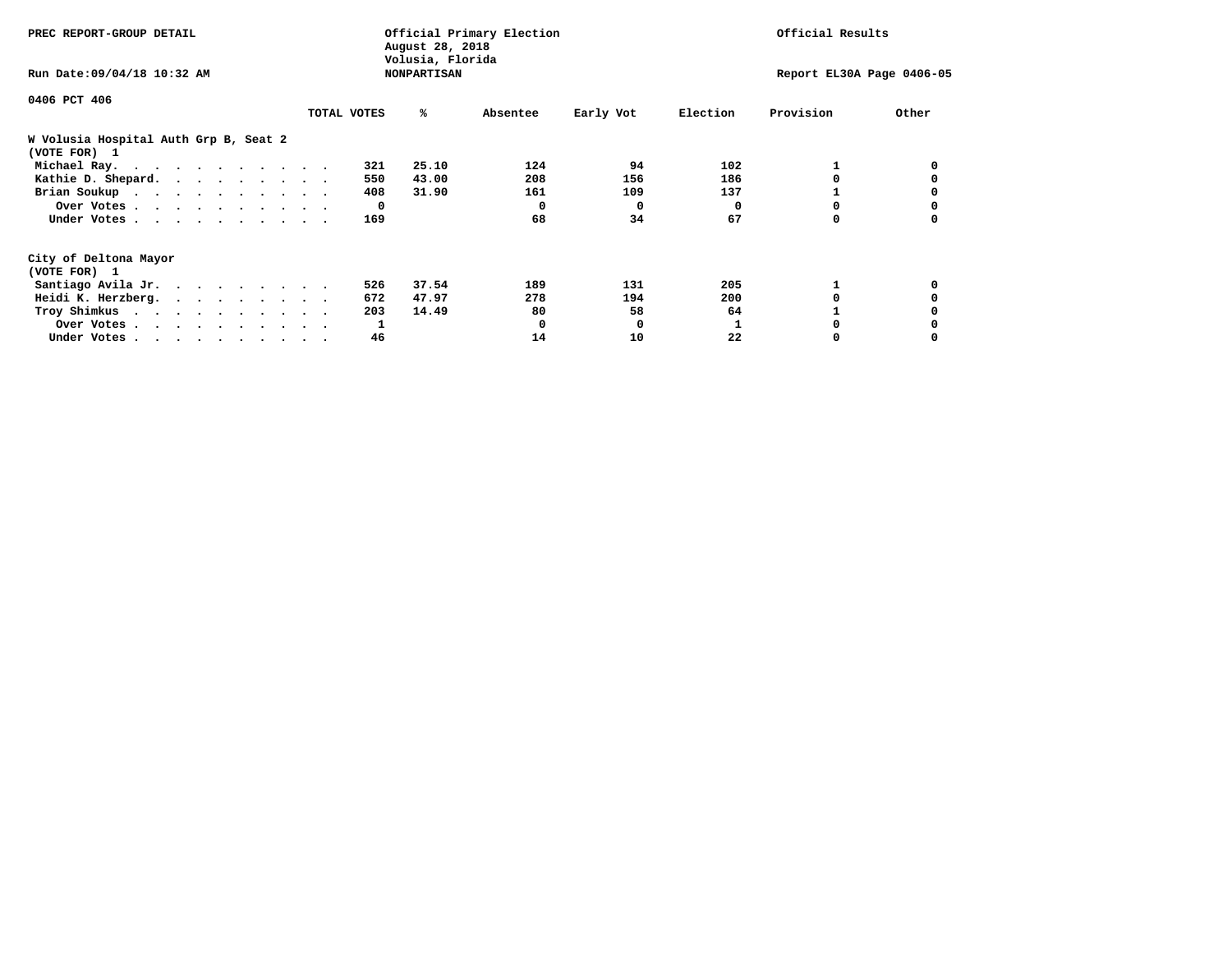| PREC REPORT-GROUP DETAIL                |  |                                 |  |  | Official Primary Election<br>August 28, 2018<br>Volusia, Florida | Official Results  |          |           |          |                           |       |
|-----------------------------------------|--|---------------------------------|--|--|------------------------------------------------------------------|-------------------|----------|-----------|----------|---------------------------|-------|
| Run Date: 09/04/18 10:32 AM             |  |                                 |  |  |                                                                  | <b>STATISTICS</b> |          |           |          | Report EL30A Page 0407-01 |       |
| 0407 PCT 407                            |  |                                 |  |  |                                                                  |                   |          |           |          |                           |       |
|                                         |  |                                 |  |  | TOTAL VOTES                                                      | %ะ                | Absentee | Early Vot | Election | Provision                 | Other |
| REGISTERED VOTERS - TOTAL               |  |                                 |  |  | 3,942                                                            |                   |          |           |          |                           |       |
| REGISTERED VOTERS - DEMOCRATIC          |  | $\cdot$ $\cdot$ $\cdot$ $\cdot$ |  |  | 1,519                                                            | 38.53             |          |           |          |                           |       |
| REGISTERED VOTERS - REPUBLICAN          |  | $\sim$ $\sim$ $\sim$ $\sim$     |  |  | 960                                                              | 24.35             |          |           |          |                           |       |
| REGISTERED VOTERS - NONPARTISAN         |  |                                 |  |  | 1,463                                                            |                   |          |           |          |                           |       |
| BALLOTS CAST - TOTAL.                   |  |                                 |  |  | 732                                                              |                   | 314      | 105       | 313      | 0                         |       |
| BALLOTS CAST - DEMOCRATIC               |  |                                 |  |  | 335                                                              | 45.77             | 148      | 58        | 129      |                           |       |
| BALLOTS CAST - REPUBLICAN               |  |                                 |  |  | 284                                                              | 38.80             | 121      | 33        | 130      | 0                         |       |
| BALLOTS CAST - NONPARTISAN.             |  |                                 |  |  | 113                                                              | 15.44             | 45       | 14        | 54       | 0                         |       |
| BALLOTS CAST - BLANK.                   |  |                                 |  |  | 0                                                                |                   | 0        | 0         | 0        | O                         |       |
| VOTER TURNOUT - TOTAL<br>$\cdots$       |  |                                 |  |  |                                                                  | 18.57             |          |           |          |                           |       |
| VOTER TURNOUT - DEMOCRATIC.             |  | $\cdot$                         |  |  |                                                                  | 22.05             |          |           |          |                           |       |
| VOTER TURNOUT - REPUBLICAN.<br>$\cdots$ |  |                                 |  |  |                                                                  | 29.58             |          |           |          |                           |       |
| VOTER TURNOUT - BLANK                   |  |                                 |  |  |                                                                  |                   |          |           |          |                           |       |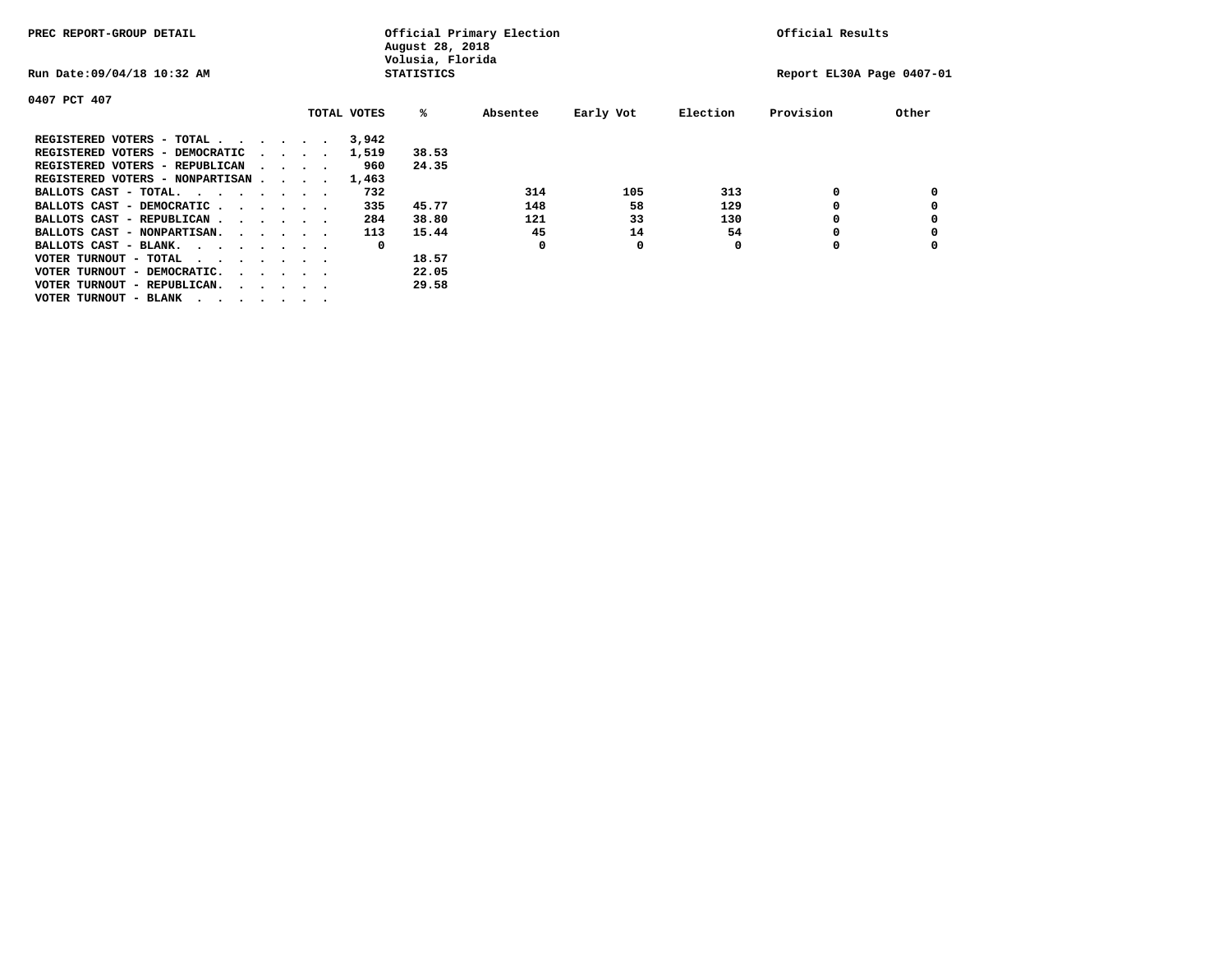| PREC REPORT-GROUP DETAIL                                                                |                                                  | August 28, 2018<br>Volusia, Florida | Official Primary Election | Official Results |                         |             |             |  |
|-----------------------------------------------------------------------------------------|--------------------------------------------------|-------------------------------------|---------------------------|------------------|-------------------------|-------------|-------------|--|
| Run Date: 09/04/18 10:32 AM                                                             | <b>DEMOCRATIC</b><br>Report EL30A Page 0407-02   |                                     |                           |                  |                         |             |             |  |
| 0407 PCT 407                                                                            |                                                  |                                     |                           |                  |                         |             |             |  |
|                                                                                         | TOTAL VOTES                                      | ℁                                   | Absentee                  | Early Vot        | Election                | Provision   | Other       |  |
| Representative in Congress Dist 6<br>(VOTE FOR) 1                                       |                                                  |                                     |                           |                  |                         |             |             |  |
| Stephen Sevigny<br>$\cdots$                                                             |                                                  | 24.52<br>77                         | 38                        | $\overline{7}$   | 32                      | 0           | 0           |  |
| Nancy Soderberg                                                                         |                                                  | 178<br>56.69                        | 83                        | 33               | 62                      | 0           | 0           |  |
| John Upchurch.                                                                          | $\sim$ $\sim$                                    | 59<br>18.79                         | 19                        | 12               | 28                      | $\mathbf 0$ | $\mathbf 0$ |  |
| Over Votes                                                                              |                                                  | 0                                   | $\mathbf 0$               | $\mathbf 0$      | $\mathbf 0$             | 0           | $\mathbf 0$ |  |
| Under Votes                                                                             |                                                  | 21                                  | 8                         | 6                | 7                       | $\Omega$    | $\mathbf 0$ |  |
| Governor and Lieutenant Governor                                                        |                                                  |                                     |                           |                  |                         |             |             |  |
| (VOTE FOR) 1                                                                            |                                                  |                                     |                           |                  |                         |             |             |  |
| Andrew Gillum<br>$\overline{\phantom{a}}$                                               |                                                  | 29.14<br>95                         | 28                        | 18               | 49                      | 0           | $\mathbf 0$ |  |
| Gwen Graham.                                                                            | $\sim$ $\sim$<br>$\overline{\phantom{a}}$        | 35.28<br>115                        | 57                        | 16               | 42                      | $\mathbf 0$ | $\mathbf 0$ |  |
| Jeff Greene.                                                                            | $\bullet$                                        | 43<br>13.19                         | 28                        | 3                | 12                      | 0           | 0           |  |
| Chris King                                                                              | $\sim$ $\sim$                                    | 4.29<br>14                          | 6                         | 4                | 4                       | 0           | 0           |  |
| Philip Levine.<br>$\mathbf{r}$ , and $\mathbf{r}$ , and $\mathbf{r}$ , and $\mathbf{r}$ | $\sim$ $\sim$<br>$\sim$                          | 15.95<br>52                         | 23                        | 11               | 18                      | $\mathbf 0$ | $\mathbf 0$ |  |
| Alex "Lundy" Lundmark                                                                   | $\sim$                                           | 3<br>.92                            | 3                         | $\mathbf 0$      | 0                       | $\mathbf 0$ | $\mathbf 0$ |  |
| John Wetherbee.                                                                         | $\ddot{\phantom{1}}$                             | 1.23<br>4                           | $\mathbf 0$               | $\mathbf{1}$     | $\overline{\mathbf{3}}$ | $\mathbf 0$ | $\mathbf 0$ |  |
| Over Votes                                                                              | $\sim$ $\sim$                                    | 1                                   | $\mathbf{1}$              | $\mathbf 0$      | $\mathbf 0$             | $\Omega$    | $\mathbf 0$ |  |
| Under Votes                                                                             |                                                  | 8                                   | $\overline{a}$            | 5                | $\mathbf{1}$            | $\Omega$    | $\mathbf 0$ |  |
| Attorney General                                                                        |                                                  |                                     |                           |                  |                         |             |             |  |
| (VOTE FOR) 1                                                                            |                                                  |                                     |                           |                  |                         |             |             |  |
| Sean Shaw<br>$\cdots$                                                                   |                                                  | 208<br>66.24                        | 85                        | 39               | 84                      | 0           | 0           |  |
| Ryan Torrens<br>$\cdots$                                                                | $\ddot{\phantom{1}}$<br>$\overline{\phantom{a}}$ | 33.76<br>106                        | 55                        | 12               | 39                      | 0           | 0           |  |
| Over Votes                                                                              |                                                  | 0                                   | $\mathbf 0$               | $\mathbf 0$      | $\mathbf 0$             | $\mathbf 0$ | 0           |  |
| Under Votes                                                                             | $\ddot{\phantom{1}}$<br>$\sim$ $\sim$            | 21                                  | 8                         | $\overline{7}$   | 6                       | $\mathbf 0$ | $\mathbf 0$ |  |
| Commissioner of Agriculture<br>(VOTE FOR) 1                                             |                                                  |                                     |                           |                  |                         |             |             |  |
| Nicole "Nikki" Fried.                                                                   |                                                  | 172<br>54.78                        | 75                        | 33               | 64                      | 0           | $\mathbf 0$ |  |
| Jeffrey Duane Porter.                                                                   |                                                  | 21.02<br>66                         | 30                        | 6                | 30                      | $\mathbf 0$ | $\mathbf 0$ |  |
| Roy David Walker                                                                        |                                                  | 24.20<br>76                         | 36                        | 12               | 28                      | $\mathbf 0$ | $\mathbf 0$ |  |
| Over Votes                                                                              | $\sim$                                           | 0                                   | 0                         | $\mathbf 0$      | $\mathbf 0$             | $\mathbf 0$ | $\mathbf 0$ |  |
| Under Votes                                                                             |                                                  | 21                                  | 7                         | 7                | 7                       | $\mathbf 0$ | 0           |  |
| State Representative District 27<br>(VOTE FOR) 1                                        |                                                  |                                     |                           |                  |                         |             |             |  |
| Neil Henrichsen<br>$\cdot$                                                              |                                                  | 34.18<br>108                        | 53                        | 17               | 38                      | 0           | $\mathbf 0$ |  |
| Carol Lawrence.<br>$\cdots$                                                             | $\sim$<br>$\bullet$                              | 65.82<br>208                        | 90                        | 35               | 83                      | $\mathbf 0$ | $\mathbf 0$ |  |
| Over Votes                                                                              | $\ddot{\phantom{a}}$<br>$\ddot{\phantom{a}}$     | $\mathbf 0$                         | $\mathbf 0$               | $\mathbf 0$      | $\mathbf 0$             | $\Omega$    | $\mathbf 0$ |  |
| Under Votes.                                                                            |                                                  | 19                                  | 5                         | 6                | 8                       | $\Omega$    | $\Omega$    |  |
|                                                                                         | $\bullet$<br>$\bullet$                           |                                     |                           |                  |                         |             |             |  |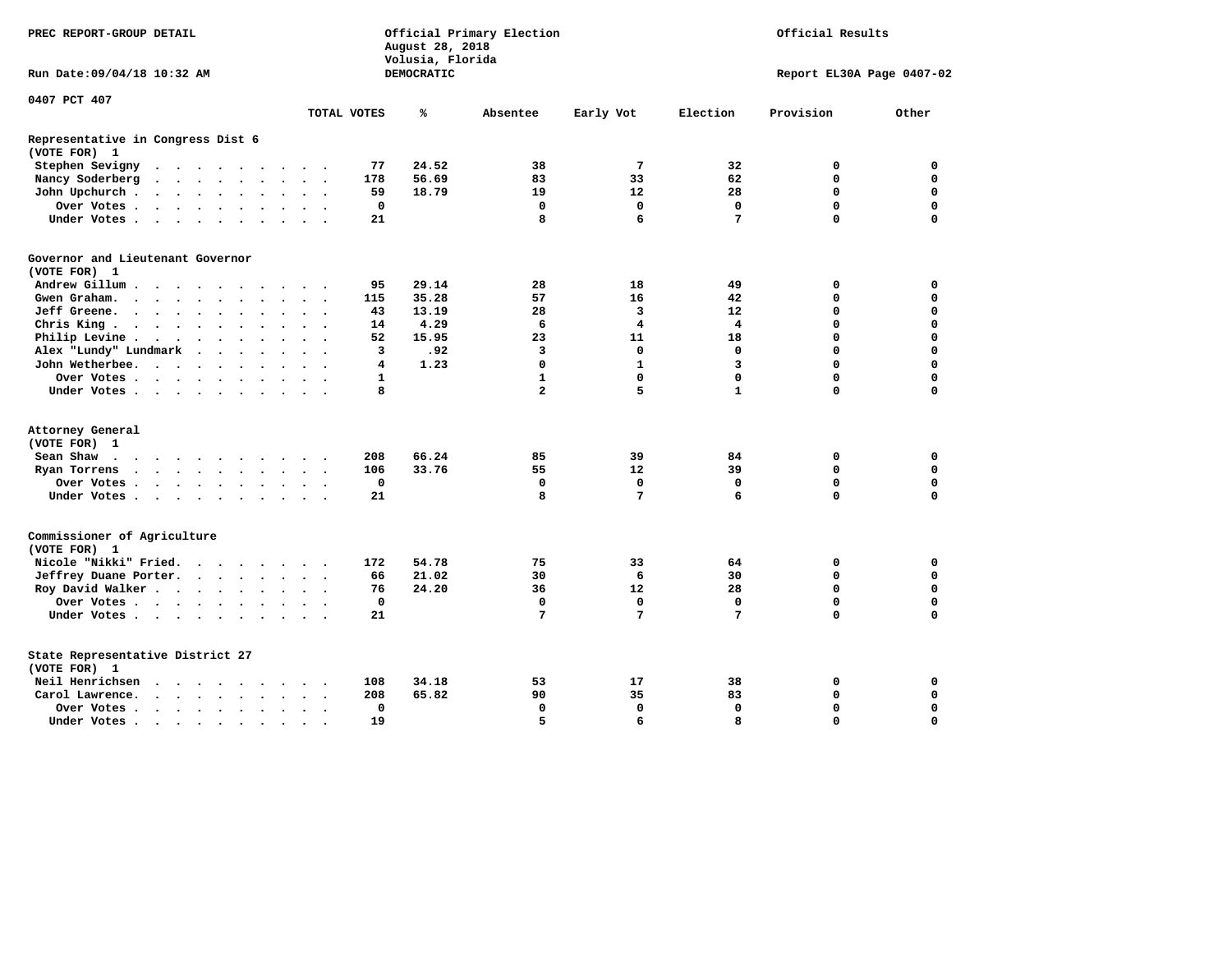| PREC REPORT-GROUP DETAIL                                                                              |                                                   | August 28, 2018<br>Volusia, Florida | Official Primary Election |              | Official Results          |             |             |  |  |
|-------------------------------------------------------------------------------------------------------|---------------------------------------------------|-------------------------------------|---------------------------|--------------|---------------------------|-------------|-------------|--|--|
| Run Date: 09/04/18 10:32 AM                                                                           |                                                   | REPUBLICAN                          |                           |              | Report EL30A Page 0407-03 |             |             |  |  |
| 0407 PCT 407                                                                                          | TOTAL VOTES                                       | ℁                                   | Absentee                  | Early Vot    | Election                  | Provision   | Other       |  |  |
|                                                                                                       |                                                   |                                     |                           |              |                           |             |             |  |  |
| United States Senator<br>(VOTE FOR) 1                                                                 |                                                   |                                     |                           |              |                           |             |             |  |  |
| Roque "Rocky" De La Fuente.                                                                           | 33<br>$\cdots$                                    | 11.79                               | 13                        | 5            | 15                        | 0           | 0           |  |  |
| Rick Scott                                                                                            | 247<br>$\ddot{\phantom{1}}$                       | 88.21                               | 104                       | 28           | 115                       | 0           | 0           |  |  |
| Over Votes                                                                                            | 0<br>$\ddot{\phantom{1}}$<br>$\bullet$<br>$\cdot$ |                                     | 0                         | 0            | 0                         | $\mathbf 0$ | 0           |  |  |
| Under Votes                                                                                           | 4                                                 |                                     | $\overline{4}$            | 0            | $\mathbf 0$               | $\Omega$    | 0           |  |  |
| Representative in Congress Dist 6<br>(VOTE FOR) 1                                                     |                                                   |                                     |                           |              |                           |             |             |  |  |
| Fred Costello                                                                                         | 69                                                | 26.44                               | 27                        | 10           | 32                        | 0           | 0           |  |  |
| Michael Waltz<br>$\ddot{\phantom{a}}$<br>$\ddot{\phantom{a}}$                                         | 124                                               | 47.51                               | 53                        | 15           | 56                        | $\mathbf 0$ | 0           |  |  |
| John Ward                                                                                             | 68<br>$\sim$                                      | 26.05                               | 27                        | 8            | 33                        | $\mathbf 0$ | 0           |  |  |
| Over Votes .<br>$\cdots$<br>$\cdot$                                                                   | $\mathbf 0$                                       |                                     | $\mathbf 0$               | 0            | $\mathbf 0$               | $\mathbf 0$ | 0           |  |  |
| Under Votes<br>$\ddot{\phantom{0}}$                                                                   | 23                                                |                                     | 14                        | 0            | 9                         | $\mathbf 0$ | 0           |  |  |
|                                                                                                       |                                                   |                                     |                           |              |                           |             |             |  |  |
| Governor and Lieutenant Governor<br>(VOTE FOR) 1                                                      |                                                   |                                     |                           |              |                           |             |             |  |  |
| Don Baldauf.<br>$\cdot$ $\cdot$ $\cdot$                                                               | 4                                                 | 1.45                                | $\mathbf{2}$              | 0            | $\mathbf{2}$              | 0           | 0           |  |  |
| Ron DeSantis<br>$\cdot$<br>$\sim$<br>$\sim$                                                           | 147                                               | 53.45                               | 55                        | 15           | 77                        | $\mathbf 0$ | 0           |  |  |
| Timothy M. Devine.<br>$\ddot{\phantom{a}}$                                                            | 1<br>$\ddot{\phantom{a}}$                         | .36                                 | 0                         | 0            | 1                         | $\mathbf 0$ | 0           |  |  |
| Bob Langford                                                                                          | 1                                                 | .36                                 | 1                         | 0            | 0                         | $\mathbf 0$ | 0           |  |  |
| John Joseph Mercadante                                                                                | 3                                                 | 1.09                                | 1                         | 0            | $\overline{a}$            | $\mathbf 0$ | 0           |  |  |
| Bruce Nathan<br>$\mathbf{r}$ , and $\mathbf{r}$ , and $\mathbf{r}$ , and $\mathbf{r}$                 | 4<br>$\ddot{\phantom{a}}$                         | 1.45                                | 3                         | 0            | 1                         | 0           | 0           |  |  |
| Adam H. Putnam.<br>$\sim$<br>$\ddot{\phantom{a}}$                                                     | 110                                               | 40.00                               | 50                        | 16           | 44                        | $\mathbf 0$ | 0           |  |  |
| Bob White                                                                                             | 5<br>$\sim$                                       | 1.82                                | 4                         | $\mathbf{1}$ | 0                         | $\mathbf 0$ | 0           |  |  |
| Over Votes<br>$\cdot$                                                                                 | 1                                                 |                                     | $\mathbf{1}$              | 0            | $\Omega$                  | $\mathbf 0$ | 0           |  |  |
| Under Votes                                                                                           | 8                                                 |                                     | 4                         | $\mathbf{1}$ | 3                         | $\Omega$    | 0           |  |  |
| Attorney General<br>(VOTE FOR) 1                                                                      |                                                   |                                     |                           |              |                           |             |             |  |  |
| Ashley Moody                                                                                          | 142                                               | 52.99                               | 63                        | 14           | 65                        | 0           | $\mathbf 0$ |  |  |
| Frank White.<br>$\cdot$ $\cdot$ $\cdot$ $\cdot$ $\cdot$ $\cdot$ $\cdot$<br>$\sim$                     | 126                                               | 47.01                               | 49                        | 19           | 58                        | $\mathbf 0$ | 0           |  |  |
| Over Votes                                                                                            | $\mathbf 0$<br>$\bullet$                          |                                     | $\mathbf 0$               | $\mathbf 0$  | $\mathbf 0$               | $\mathbf 0$ | 0           |  |  |
| Under Votes                                                                                           | 16                                                |                                     | 9                         | 0            | $7\phantom{.0}$           | $\mathbf 0$ | 0           |  |  |
| Commissioner of Agriculture<br>(VOTE FOR) 1                                                           |                                                   |                                     |                           |              |                           |             |             |  |  |
| Matt Caldwell.<br><b>Contract Contract Contract Contract Contract</b><br>$\sim$                       | 88                                                | 35.06                               | 37                        | 10           | 41                        | 0           | 0           |  |  |
| Denise Grimsley<br>$\cdot$ $\cdot$ $\cdot$ $\cdot$<br>$\bullet$                                       | 71                                                | 28.29                               | 28                        | 9            | 34                        | $\mathbf 0$ | 0           |  |  |
| Mike McCalister<br>$\bullet$                                                                          | 33<br>$\bullet$                                   | 13.15                               | 13                        | 4            | 16                        | $\mathbf 0$ | 0           |  |  |
| Baxter Troutman<br>$\sim$ $\sim$ $\sim$ $\sim$ $\sim$<br>$\ddot{\phantom{a}}$<br>$\ddot{\phantom{a}}$ | 59                                                | 23.51                               | 23                        | 9            | 27                        | $\mathbf 0$ | 0           |  |  |
| Over Votes.<br>$\cdot$<br>$\blacksquare$ .<br>$\cdot$                                                 | 0                                                 |                                     | 0                         | 0            | $\Omega$                  | $\mathbf 0$ | 0           |  |  |
| Under Votes.<br>$\cdots$<br>$\blacksquare$                                                            | 33<br>$\bullet$                                   |                                     | 20                        | $\mathbf{1}$ | 12                        | $\Omega$    | $\Omega$    |  |  |
|                                                                                                       |                                                   |                                     |                           |              |                           |             |             |  |  |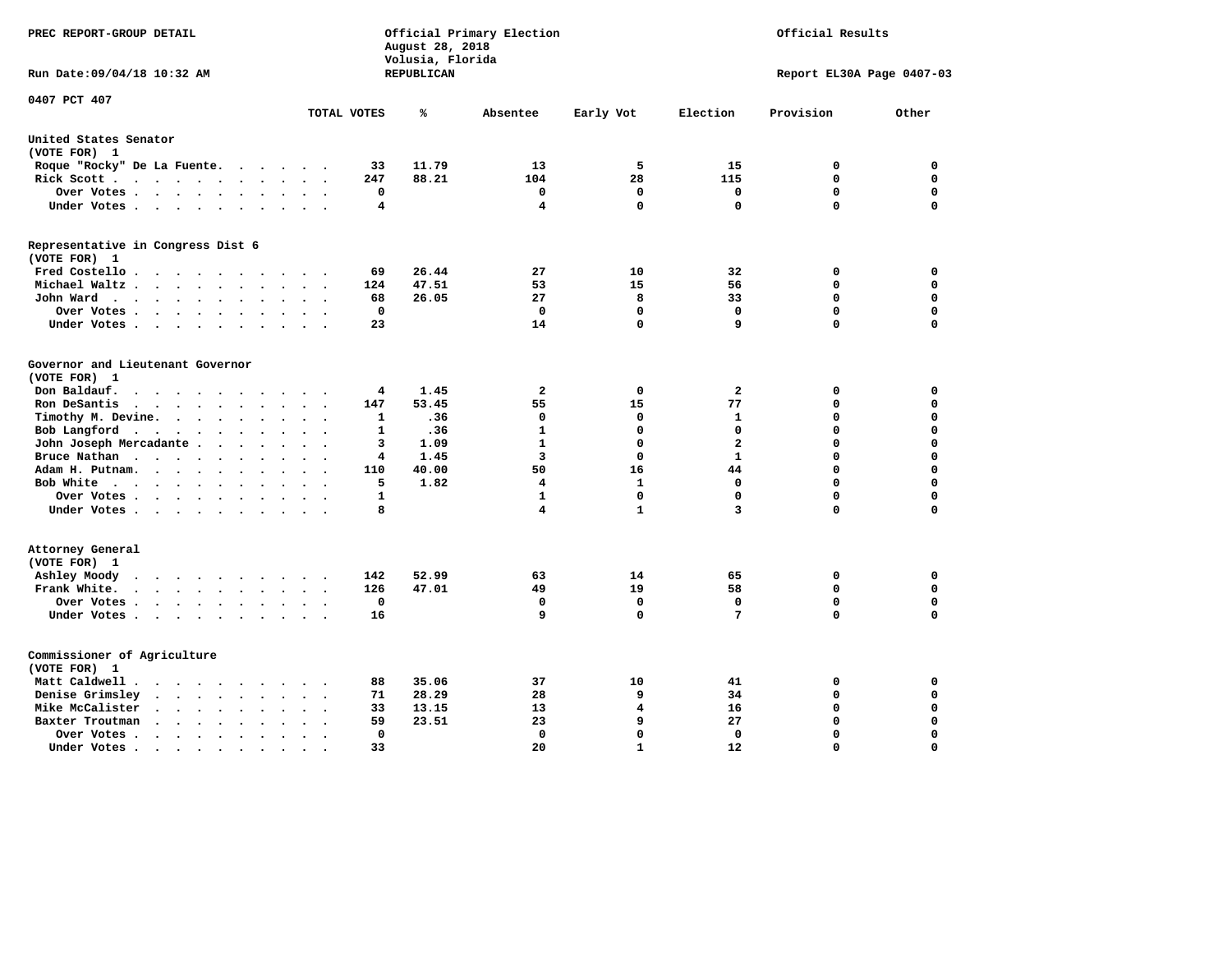| PREC REPORT-GROUP DETAIL                                                                                                                                                                                                                                |                                                         | August 28, 2018<br>Volusia, Florida | Official Primary Election |                         | Official Results          |             |             |  |  |
|---------------------------------------------------------------------------------------------------------------------------------------------------------------------------------------------------------------------------------------------------------|---------------------------------------------------------|-------------------------------------|---------------------------|-------------------------|---------------------------|-------------|-------------|--|--|
| Run Date: 09/04/18 10:32 AM                                                                                                                                                                                                                             |                                                         | <b>NONPARTISAN</b>                  |                           |                         | Report EL30A Page 0407-04 |             |             |  |  |
| 0407 PCT 407                                                                                                                                                                                                                                            | TOTAL VOTES                                             | ℁                                   | Absentee                  | Early Vot               | Election                  | Provision   | Other       |  |  |
| Circuit Judge 7th Judicial, Grp 15                                                                                                                                                                                                                      |                                                         |                                     |                           |                         |                           |             |             |  |  |
| (VOTE FOR) 1                                                                                                                                                                                                                                            |                                                         |                                     |                           |                         |                           |             |             |  |  |
| Linda L. Gaustad                                                                                                                                                                                                                                        | 294                                                     | 44.89                               | 123                       | 48                      | 123                       | $\mathbf 0$ | 0           |  |  |
| Sebrina L. Slack<br>$\sim$<br>$\Delta$                                                                                                                                                                                                                  | 190                                                     | 29.01                               | 87                        | 27                      | 76                        | $\mathbf 0$ | $\mathbf 0$ |  |  |
| Ryan Will $\cdots$ $\cdots$<br>$\cdot$                                                                                                                                                                                                                  | 171                                                     | 26.11                               | 77                        | 18                      | 76                        | 0           | 0           |  |  |
| Over Votes<br>$\ddot{\phantom{a}}$<br>$\bullet$<br>$\cdot$                                                                                                                                                                                              | 0<br>$\ddot{\phantom{a}}$                               |                                     | 0                         | $\mathbf 0$             | $\mathbf 0$               | 0           | $\mathbf 0$ |  |  |
| Under Votes                                                                                                                                                                                                                                             | 77                                                      |                                     | 27                        | 12                      | 38                        | $\mathbf 0$ | 0           |  |  |
| County Judge 7th Judicial, Grp 5                                                                                                                                                                                                                        |                                                         |                                     |                           |                         |                           |             |             |  |  |
| (VOTE FOR) 1                                                                                                                                                                                                                                            |                                                         |                                     |                           |                         |                           |             |             |  |  |
| Steve Burk .                                                                                                                                                                                                                                            | 267                                                     | 40.76                               | 102                       | 34                      | 131                       | $\mathbf 0$ | 0           |  |  |
| Dawn "Pam" Fields.<br>$\sim$                                                                                                                                                                                                                            | 388<br>$\ddot{\phantom{a}}$                             | 59.24                               | 185                       | 59                      | 144                       | 0           | $\mathbf 0$ |  |  |
| Over Votes<br>$\bullet$                                                                                                                                                                                                                                 | $\mathbf 0$                                             |                                     | 0                         | $\mathbf 0$             | $\mathbf 0$               | 0           | $\mathbf 0$ |  |  |
| Under Votes<br>$\sim$                                                                                                                                                                                                                                   | 77<br>$\cdot$                                           |                                     | 27                        | 12                      | 38                        | $\mathbf 0$ | $\mathbf 0$ |  |  |
| County Council at Large<br>(VOTE FOR) 1                                                                                                                                                                                                                 |                                                         |                                     |                           |                         |                           |             |             |  |  |
| L. Ronald Durham.                                                                                                                                                                                                                                       | 263                                                     | 38.51                               | 109                       | 43                      | 111                       | 0           | 0           |  |  |
| $\sim$ $\sim$ $\sim$ $\sim$<br>$\sim 100$ km s $^{-1}$<br>$\cdot$<br>Ben F. Johnson.<br>$\ddot{\phantom{a}}$<br>$\ddot{\phantom{a}}$<br>$\ddot{\phantom{a}}$<br>$\ddot{\phantom{a}}$                                                                    | 417                                                     | 61.05                               | 191                       | 53                      | 173                       | $\mathbf 0$ | $\mathbf 0$ |  |  |
|                                                                                                                                                                                                                                                         | $\ddot{\phantom{a}}$<br>$\ddot{\phantom{0}}$            |                                     |                           | 0                       | $\mathbf{2}$              | $\mathbf 0$ | 0           |  |  |
| WRITE-IN.<br>$\cdots$<br>$\ddot{\phantom{1}}$<br>$\ddot{\phantom{a}}$                                                                                                                                                                                   | 3                                                       | .44                                 | 1                         |                         |                           |             |             |  |  |
| Over Votes.<br>$\cdot \cdot \cdot \cdot$<br>$\cdot$                                                                                                                                                                                                     | $\mathbf{2}$                                            |                                     | $\mathbf{1}$              | 0                       | ${\bf 1}$                 | $\mathbf 0$ | $\mathbf 0$ |  |  |
| Under Votes<br>$\sim$<br>$\sim$                                                                                                                                                                                                                         | 47<br>$\sim$<br>$\overline{\phantom{a}}$                |                                     | 12                        | 9                       | 26                        | $\mathbf 0$ | $\mathbf 0$ |  |  |
| County Council Member District 5<br>(VOTE FOR)<br>1                                                                                                                                                                                                     |                                                         |                                     |                           |                         |                           |             |             |  |  |
| Dan Hunt.<br>$\bullet$<br>. The contract of the contract of the contract of the contract of the contract of the contract of the contract of the contract of the contract of the contract of the contract of the contract of the contract of the contrac | 289                                                     | 43.20                               | 124                       | 55                      | 110                       | $\mathbf 0$ | 0           |  |  |
| Fred Lowry.<br>$\begin{array}{cccccccccccccc} \bullet & \bullet & \bullet & \bullet & \bullet & \bullet & \bullet & \bullet \end{array}$<br>$\ddot{\phantom{0}}$<br>$\ddot{\phantom{a}}$<br>$\ddot{\phantom{a}}$                                        | 376                                                     | 56.20                               | 162                       | 46                      | 168                       | $\mathbf 0$ | 0           |  |  |
| WRITE-IN.<br>$\cdots$<br>$\cdot$<br>$\cdot$                                                                                                                                                                                                             | 4                                                       | .60                                 | $\overline{a}$            | 0                       | 2                         | 0           | 0           |  |  |
| Over Votes<br>$\bullet$<br>$\bullet$                                                                                                                                                                                                                    | $\mathbf 0$                                             |                                     | $\mathbf{0}$              | 0                       | 0                         | 0           | 0           |  |  |
| Under Votes<br>$\sim$ $\sim$                                                                                                                                                                                                                            | 63<br>$\sim$                                            |                                     | 26                        | $\overline{\mathbf{4}}$ | 33                        | $\Omega$    | $\mathbf 0$ |  |  |
| School Board Member District 5                                                                                                                                                                                                                          |                                                         |                                     |                           |                         |                           |             |             |  |  |
| (VOTE FOR) 1                                                                                                                                                                                                                                            |                                                         |                                     |                           |                         |                           |             |             |  |  |
| Ruben Colon.<br>$\bullet$<br>$\ddot{\phantom{a}}$<br>$\sim$<br>$\cdot$<br>$\sim$<br>$\cdot$<br>$\cdot$                                                                                                                                                  | 256                                                     | 37.93                               | 96                        | 44                      | 116                       | $\mathbf 0$ | 0           |  |  |
| Melody Johnson.<br>$\cdots$<br>$\sim$<br>$\sim$                                                                                                                                                                                                         | 282<br>$\ddot{\phantom{0}}$<br>$\overline{\phantom{a}}$ | 41.78                               | 142                       | 29                      | 111                       | 0           | $\mathbf 0$ |  |  |
| Robert Mann.<br>$\cdot$ $\cdot$ $\cdot$ $\cdot$ $\cdot$<br>$\bullet$<br>$\ddot{\phantom{a}}$<br>$\ddot{\phantom{a}}$                                                                                                                                    | 137<br>$\ddot{\phantom{a}}$                             | 20.30                               | 52                        | 25                      | 60                        | 0           | 0           |  |  |
| Over Votes<br>$\ddot{\phantom{a}}$<br>$\sim$                                                                                                                                                                                                            | $\overline{\mathbf{2}}$                                 |                                     | 1                         | 1                       | 0                         | $\mathbf 0$ | $\mathbf 0$ |  |  |
| Under Votes<br>$\ddot{\phantom{a}}$<br>$\sim$                                                                                                                                                                                                           | 55                                                      |                                     | 23                        | 6                       | 26                        | $\Omega$    | $\Omega$    |  |  |
| W Volusia Hospital Auth Grp A, Seat 1<br>(VOTE FOR) 1                                                                                                                                                                                                   |                                                         |                                     |                           |                         |                           |             |             |  |  |
| John M. Hill<br>$\ddot{\phantom{1}}$<br>$\cdots$                                                                                                                                                                                                        | 248                                                     | 38.10                               | 116                       | 34                      | 98                        | $\mathbf 0$ | 0           |  |  |
| Raymond Long<br>$\cdot$ $\cdot$ $\cdot$ $\cdot$ $\cdot$<br>$\ddot{\phantom{a}}$<br>$\sim$                                                                                                                                                               | 148<br>$\cdot$<br>$\ddot{\phantom{0}}$                  | 22.73                               | 54                        | 22                      | 72                        | $\mathbf 0$ | 0           |  |  |
| Voloria Manning<br>$\sim$ $\sim$ $\sim$ $\sim$<br>$\ddot{\phantom{a}}$<br>$\ddot{\phantom{a}}$<br>$\bullet$                                                                                                                                             | 255                                                     | 39.17                               | 110                       | 40                      | 105                       | $\mathbf 0$ | 0           |  |  |
|                                                                                                                                                                                                                                                         | $\mathbf 0$                                             |                                     | $\mathbf 0$               | $\mathbf 0$             | $\mathbf 0$               | $\mathbf 0$ | 0           |  |  |
| Over Votes .<br>$\cdot \cdot \cdot \cdot$<br>$\ddot{\phantom{0}}$<br>$\ddot{\phantom{a}}$<br>$\cdot$                                                                                                                                                    | $\bullet$<br>$\ddot{\phantom{0}}$                       |                                     |                           | 9                       |                           |             | $\mathbf 0$ |  |  |
| Under Votes.<br>the contract of the contract of the contract of the contract of the contract of the contract of the contract of                                                                                                                         | 81                                                      |                                     | 34                        |                         | 38                        | 0           |             |  |  |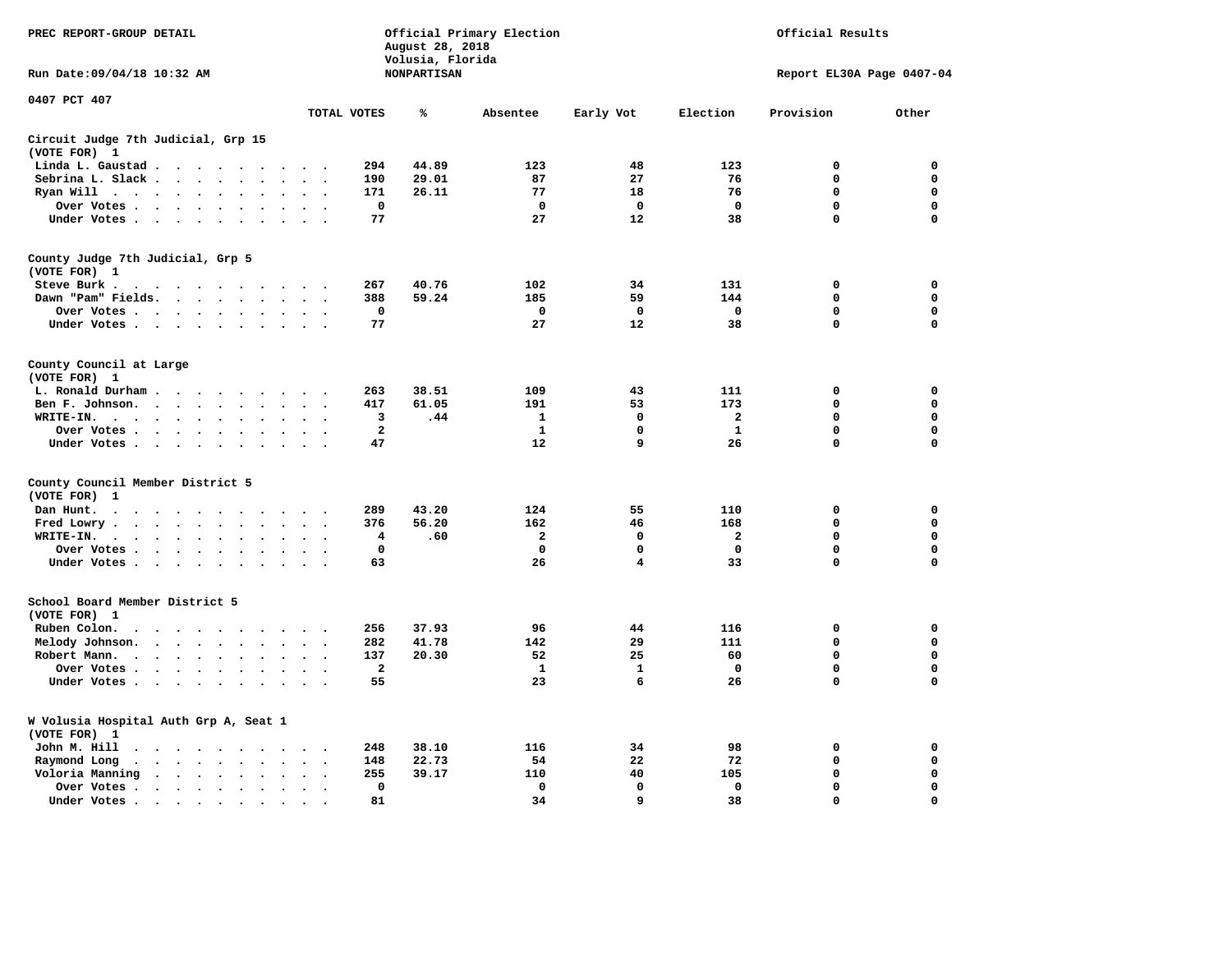| PREC REPORT-GROUP DETAIL                              |             | August 28, 2018<br>Volusia, Florida | Official Primary Election | Official Results |                           |           |       |  |
|-------------------------------------------------------|-------------|-------------------------------------|---------------------------|------------------|---------------------------|-----------|-------|--|
| Run Date: 09/04/18 10:32 AM                           |             | <b>NONPARTISAN</b>                  |                           |                  | Report EL30A Page 0407-05 |           |       |  |
| 0407 PCT 407                                          |             |                                     |                           |                  |                           |           |       |  |
|                                                       | TOTAL VOTES | ℁                                   | Absentee                  | Early Vot        | Election                  | Provision | Other |  |
| W Volusia Hospital Auth Grp B, Seat 2<br>(VOTE FOR) 1 |             |                                     |                           |                  |                           |           |       |  |
| Michael Ray.                                          | 156         | 24.04                               | 68                        | 18               | 70                        | 0         |       |  |
| Kathie D. Shepard.                                    | 339         | 52.23                               | 160                       | 45               | 134                       |           |       |  |
| Brian Soukup                                          | 154         | 23.73                               | 53                        | 30               | 71                        |           |       |  |
| Over Votes                                            | 0           |                                     | $\Omega$                  | 0                | $\Omega$                  |           |       |  |
| Under Votes                                           | 83          |                                     | 33                        | 12               | 38                        | 0         |       |  |
| City of Deltona Mayor                                 |             |                                     |                           |                  |                           |           |       |  |
| (VOTE FOR) 1                                          |             |                                     |                           |                  |                           |           |       |  |
| Santiago Avila Jr.                                    | 241         | 34.33                               | 102                       | 32               | 107                       | 0         |       |  |
| Heidi K. Herzberg.                                    | 361         | 51.42                               | 150                       | 59               | 152                       |           |       |  |
| Troy Shimkus                                          | 100         | 14.25                               | 49                        | 9                | 42                        |           |       |  |
| Over Votes                                            | 0           |                                     | 0                         |                  | <sup>0</sup>              |           |       |  |
| Under Votes                                           | 30          |                                     | 13                        |                  | 12                        |           |       |  |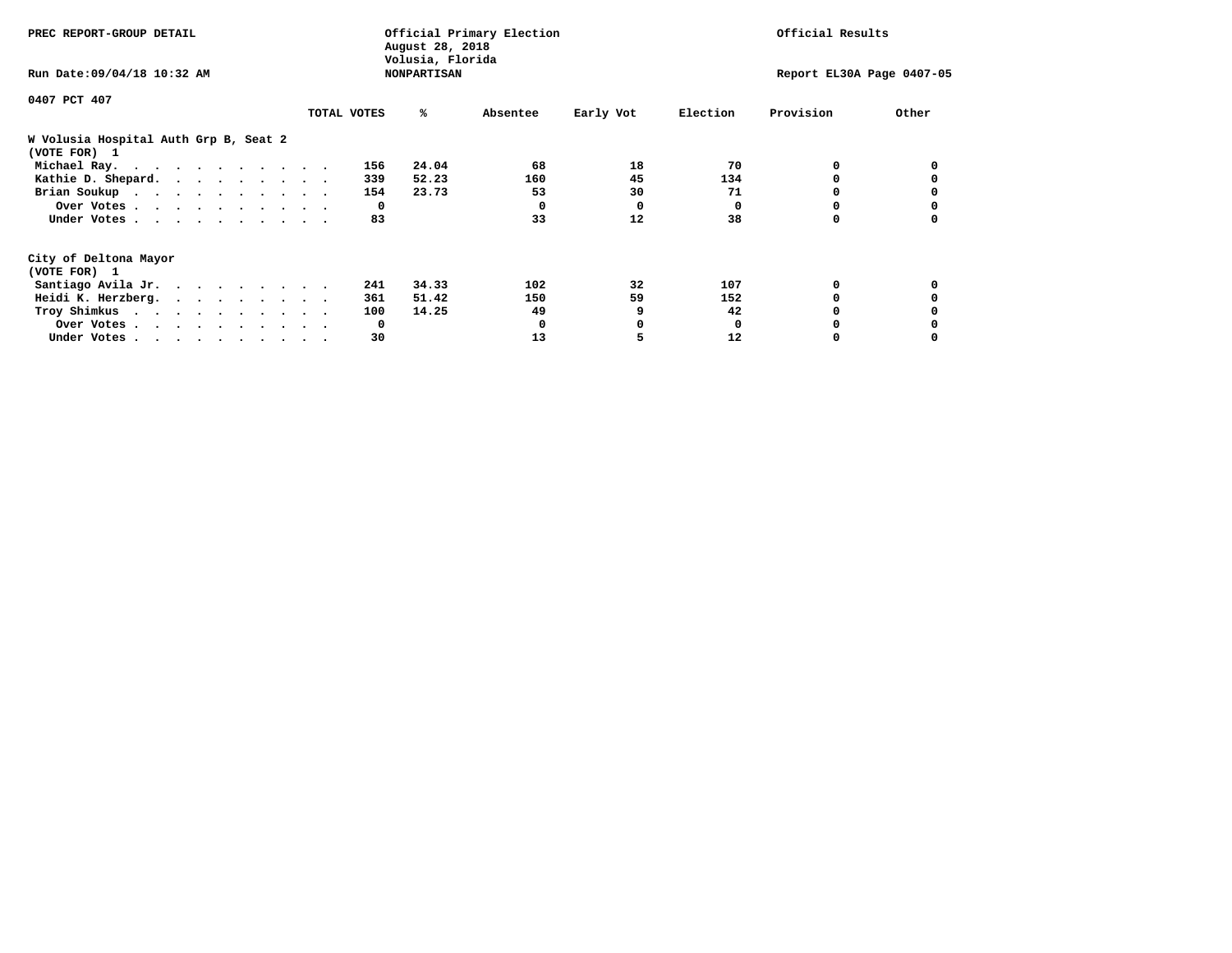| PREC REPORT-GROUP DETAIL                                               |  |  |                                         |  |             | Official Primary Election<br>August 28, 2018<br>Volusia, Florida | Official Results |           |          |                           |       |
|------------------------------------------------------------------------|--|--|-----------------------------------------|--|-------------|------------------------------------------------------------------|------------------|-----------|----------|---------------------------|-------|
| Run Date: 09/04/18 10:32 AM                                            |  |  |                                         |  |             | <b>STATISTICS</b>                                                |                  |           |          | Report EL30A Page 0410-01 |       |
| 0410 PCT 410                                                           |  |  |                                         |  |             |                                                                  |                  |           |          |                           |       |
|                                                                        |  |  |                                         |  | TOTAL VOTES | %ะ                                                               | Absentee         | Early Vot | Election | Provision                 | Other |
| REGISTERED VOTERS - TOTAL                                              |  |  |                                         |  | 3,682       |                                                                  |                  |           |          |                           |       |
| REGISTERED VOTERS - DEMOCRATIC                                         |  |  | $\cdot$ $\cdot$ $\cdot$ $\cdot$ $\cdot$ |  | 1,441       | 39.14                                                            |                  |           |          |                           |       |
| REGISTERED VOTERS - REPUBLICAN                                         |  |  | $\cdots$                                |  | 959         | 26.05                                                            |                  |           |          |                           |       |
| REGISTERED VOTERS - NONPARTISAN                                        |  |  |                                         |  | 1,282       |                                                                  |                  |           |          |                           |       |
| BALLOTS CAST - TOTAL.<br>$\cdots$                                      |  |  |                                         |  | 781         |                                                                  | 233              | 138       | 409      |                           |       |
| BALLOTS CAST - DEMOCRATIC.<br>$\cdots$                                 |  |  |                                         |  | 352         | 45.07                                                            | 101              | 66        | 184      |                           |       |
| BALLOTS CAST - REPUBLICAN                                              |  |  |                                         |  | 308         | 39.44                                                            | 93               | 54        | 161      |                           |       |
| BALLOTS CAST - NONPARTISAN.                                            |  |  |                                         |  | 121         | 15.49                                                            | 39               | 18        | 64       | o                         |       |
| BALLOTS CAST - BLANK.                                                  |  |  |                                         |  | 0           |                                                                  | O                | 0         | O        | o                         |       |
| VOTER TURNOUT - TOTAL<br>$\cdots$                                      |  |  |                                         |  |             | 21.21                                                            |                  |           |          |                           |       |
| VOTER TURNOUT - DEMOCRATIC.<br>$\cdot$ $\cdot$ $\cdot$ $\cdot$ $\cdot$ |  |  |                                         |  |             | 24.43                                                            |                  |           |          |                           |       |
| VOTER TURNOUT - REPUBLICAN.                                            |  |  |                                         |  |             | 32.12                                                            |                  |           |          |                           |       |
| VOTER TURNOUT - BLANK                                                  |  |  |                                         |  |             |                                                                  |                  |           |          |                           |       |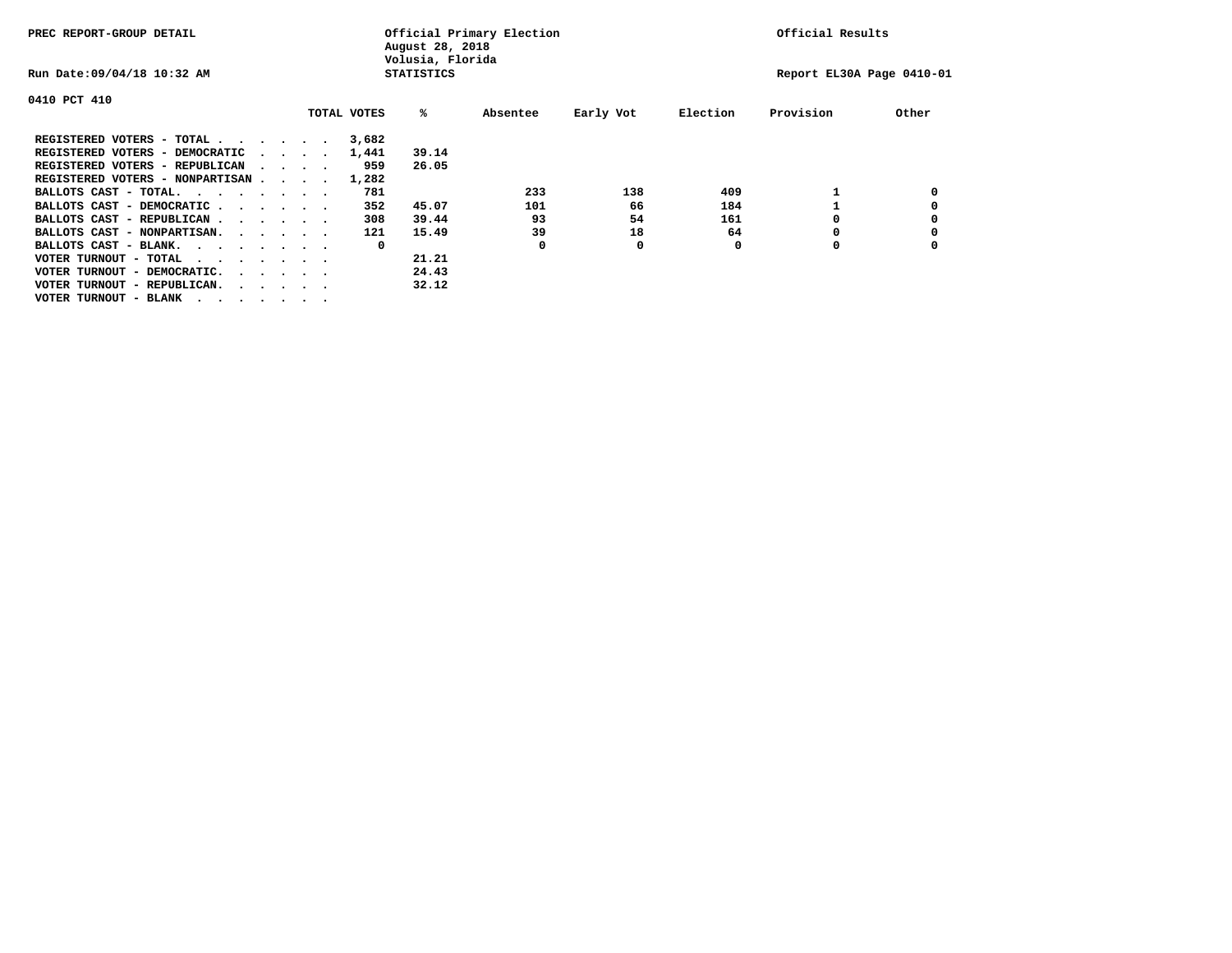| PREC REPORT-GROUP DETAIL                          |                                                                                               |                      |                      |               | August 28, 2018<br>Volusia, Florida | Official Primary Election | Official Results         |                      |                |            |                         |                         |             |                                                                                                                                                                                                                                                                                                                                                                                                                                                                                                                                                                                                                                                                                                                          |             |  |  |
|---------------------------------------------------|-----------------------------------------------------------------------------------------------|----------------------|----------------------|---------------|-------------------------------------|---------------------------|--------------------------|----------------------|----------------|------------|-------------------------|-------------------------|-------------|--------------------------------------------------------------------------------------------------------------------------------------------------------------------------------------------------------------------------------------------------------------------------------------------------------------------------------------------------------------------------------------------------------------------------------------------------------------------------------------------------------------------------------------------------------------------------------------------------------------------------------------------------------------------------------------------------------------------------|-------------|--|--|
| Run Date:09/04/18 10:32 AM                        |                                                                                               |                      |                      |               |                                     |                           |                          |                      |                | DEMOCRATIC |                         |                         |             | Report EL30A Page 0410-02<br>Election<br>Provision<br>Other<br>34<br>0<br>0<br>106<br>$\mathbf 0$<br>0<br>35<br>$\mathbf{1}$<br>$\mathbf 0$<br>$\mathbf 0$<br>$\mathbf 0$<br>$\mathbf 0$<br>$\Omega$<br>9<br>$\mathbf 0$<br>80<br>1<br>0<br>51<br>$\mathbf 0$<br>$\mathbf 0$<br>14<br>$\mathbf 0$<br>$\mathbf 0$<br>5<br>$\mathbf 0$<br>$\mathbf 0$<br>$\mathbf 0$<br>$\mathbf 0$<br>26<br>3<br>$\mathbf 0$<br>$\mathbf 0$<br>$\mathbf{0}$<br>$\mathbf 0$<br>$\mathbf 0$<br>$\mathbf 0$<br>$\Omega$<br>$\mathbf 0$<br>5<br>$\Omega$<br>$\mathbf 0$<br>102<br>1<br>0<br>$\mathbf 0$<br>$\mathbf 0$<br>64<br>$\mathbf 0$<br>$\mathbf 0$<br>$\mathbf 0$<br>18<br>$\mathbf 0$<br>$\mathbf 0$<br>91<br>1<br>0<br>34<br>0<br>0 |             |  |  |
| 0410 PCT 410                                      |                                                                                               |                      |                      |               |                                     |                           |                          |                      |                |            |                         |                         |             |                                                                                                                                                                                                                                                                                                                                                                                                                                                                                                                                                                                                                                                                                                                          |             |  |  |
|                                                   |                                                                                               |                      |                      |               |                                     |                           |                          |                      | TOTAL VOTES    | ℁          | Absentee                | Early Vot               |             |                                                                                                                                                                                                                                                                                                                                                                                                                                                                                                                                                                                                                                                                                                                          |             |  |  |
| Representative in Congress Dist 6<br>(VOTE FOR) 1 |                                                                                               |                      |                      |               |                                     |                           |                          |                      |                |            |                         |                         |             |                                                                                                                                                                                                                                                                                                                                                                                                                                                                                                                                                                                                                                                                                                                          |             |  |  |
| Stephen Sevigny                                   | $\cdots$                                                                                      |                      |                      |               |                                     |                           |                          |                      | 68             | 20.24      | 18                      | 16                      |             |                                                                                                                                                                                                                                                                                                                                                                                                                                                                                                                                                                                                                                                                                                                          |             |  |  |
| Nancy Soderberg                                   | $\begin{array}{cccccccccccccccccc} . & . & . & . & . & . & . & . & . & . & . & . \end{array}$ |                      |                      |               |                                     |                           |                          |                      | 196            | 58.33      | 56                      | 34                      |             |                                                                                                                                                                                                                                                                                                                                                                                                                                                                                                                                                                                                                                                                                                                          |             |  |  |
| John Upchurch.                                    |                                                                                               |                      |                      |               |                                     |                           | $\cdot$                  |                      | 72             | 21.43      | 21                      | 15                      |             |                                                                                                                                                                                                                                                                                                                                                                                                                                                                                                                                                                                                                                                                                                                          |             |  |  |
| Over Votes                                        |                                                                                               |                      |                      |               |                                     | $\ddot{\phantom{a}}$      | $\ddot{\phantom{1}}$     |                      | $\mathbf 0$    |            | $\mathbf 0$             | $\mathbf{o}$            |             |                                                                                                                                                                                                                                                                                                                                                                                                                                                                                                                                                                                                                                                                                                                          |             |  |  |
| Under Votes                                       |                                                                                               |                      |                      |               |                                     | $\ddot{\phantom{0}}$      | $\sim$                   |                      | 16             |            | 6                       | $\mathbf{1}$            |             |                                                                                                                                                                                                                                                                                                                                                                                                                                                                                                                                                                                                                                                                                                                          |             |  |  |
| Governor and Lieutenant Governor<br>(VOTE FOR) 1  |                                                                                               |                      |                      |               |                                     |                           |                          |                      |                |            |                         |                         |             |                                                                                                                                                                                                                                                                                                                                                                                                                                                                                                                                                                                                                                                                                                                          |             |  |  |
| Andrew Gillum                                     |                                                                                               | $\sim$               |                      |               |                                     |                           |                          |                      | 129            | 37.83      | 23                      | 25                      |             |                                                                                                                                                                                                                                                                                                                                                                                                                                                                                                                                                                                                                                                                                                                          |             |  |  |
| Gwen Graham.                                      | $\cdots$                                                                                      |                      |                      |               |                                     |                           | $\sim$ $\sim$            | $\sim$               | 94             | 27.57      | 33                      | 10                      |             |                                                                                                                                                                                                                                                                                                                                                                                                                                                                                                                                                                                                                                                                                                                          |             |  |  |
| Jeff Greene.                                      | $\cdots$                                                                                      |                      | $\ddot{\phantom{a}}$ |               |                                     |                           | $\ddot{\phantom{a}}$     |                      | 51             | 14.96      | 21                      | 16                      |             |                                                                                                                                                                                                                                                                                                                                                                                                                                                                                                                                                                                                                                                                                                                          |             |  |  |
| Chris King                                        |                                                                                               |                      |                      |               |                                     |                           | $\bullet$ . $\bullet$    |                      | 13             | 3.81       | 5                       | 3                       |             |                                                                                                                                                                                                                                                                                                                                                                                                                                                                                                                                                                                                                                                                                                                          |             |  |  |
| Philip Levine.                                    | $\mathcal{A}=\mathcal{A}=\mathcal{A}=\mathcal{A}=\mathcal{A}=\mathcal{A}$ .                   |                      |                      |               |                                     | $\ddot{\phantom{a}}$      | $\sim$                   | $\sim$               | 48             | 14.08      | 13                      | 9                       |             |                                                                                                                                                                                                                                                                                                                                                                                                                                                                                                                                                                                                                                                                                                                          |             |  |  |
| Alex "Lundy" Lundmark                             |                                                                                               | $\ddot{\phantom{0}}$ |                      | $\sim$ $\sim$ | $\sim$                              |                           | $\ddot{\phantom{a}}$     |                      | 4              | 1.17       | 1                       | $\mathbf 0$             |             |                                                                                                                                                                                                                                                                                                                                                                                                                                                                                                                                                                                                                                                                                                                          |             |  |  |
| John Wetherbee.                                   |                                                                                               |                      |                      |               |                                     |                           |                          |                      | $\mathbf{2}$   | .59        | $\Omega$                | $\overline{\mathbf{2}}$ |             |                                                                                                                                                                                                                                                                                                                                                                                                                                                                                                                                                                                                                                                                                                                          |             |  |  |
|                                                   |                                                                                               |                      |                      |               |                                     | $\ddot{\phantom{a}}$      | $\bullet$                |                      | $\overline{a}$ |            | $\overline{\mathbf{2}}$ | $\mathbf 0$             |             |                                                                                                                                                                                                                                                                                                                                                                                                                                                                                                                                                                                                                                                                                                                          |             |  |  |
| Over Votes                                        |                                                                                               |                      |                      |               |                                     |                           | $\Delta$                 |                      | 9              |            | 3                       | $\mathbf{1}$            |             |                                                                                                                                                                                                                                                                                                                                                                                                                                                                                                                                                                                                                                                                                                                          |             |  |  |
| Under Votes                                       |                                                                                               |                      |                      |               |                                     |                           |                          |                      |                |            |                         |                         |             |                                                                                                                                                                                                                                                                                                                                                                                                                                                                                                                                                                                                                                                                                                                          |             |  |  |
| Attorney General                                  |                                                                                               |                      |                      |               |                                     |                           |                          |                      |                |            |                         |                         |             |                                                                                                                                                                                                                                                                                                                                                                                                                                                                                                                                                                                                                                                                                                                          |             |  |  |
| (VOTE FOR) 1                                      |                                                                                               |                      |                      |               |                                     |                           |                          |                      |                |            |                         |                         |             |                                                                                                                                                                                                                                                                                                                                                                                                                                                                                                                                                                                                                                                                                                                          |             |  |  |
| Sean Shaw                                         |                                                                                               |                      |                      |               |                                     |                           |                          |                      | 208            | 64.00      | 56                      | 49                      |             |                                                                                                                                                                                                                                                                                                                                                                                                                                                                                                                                                                                                                                                                                                                          |             |  |  |
| Ryan Torrens                                      | $\cdots$                                                                                      |                      |                      |               |                                     |                           | $\ddot{\phantom{1}}$     | $\ddot{\phantom{0}}$ | 117            | 36.00      | 38                      | 15                      |             |                                                                                                                                                                                                                                                                                                                                                                                                                                                                                                                                                                                                                                                                                                                          |             |  |  |
| Over Votes                                        |                                                                                               |                      |                      |               |                                     |                           |                          |                      | $\mathbf 0$    |            | $\mathbf 0$             | $\mathbf 0$             |             |                                                                                                                                                                                                                                                                                                                                                                                                                                                                                                                                                                                                                                                                                                                          |             |  |  |
| Under Votes                                       |                                                                                               |                      |                      |               |                                     | $\ddot{\phantom{1}}$      | $\sim$ $\sim$            |                      | 27             |            | 7                       | $\overline{a}$          |             |                                                                                                                                                                                                                                                                                                                                                                                                                                                                                                                                                                                                                                                                                                                          |             |  |  |
| Commissioner of Agriculture<br>(VOTE FOR) 1       |                                                                                               |                      |                      |               |                                     |                           |                          |                      |                |            |                         |                         |             |                                                                                                                                                                                                                                                                                                                                                                                                                                                                                                                                                                                                                                                                                                                          |             |  |  |
| Nicole "Nikki" Fried.                             |                                                                                               |                      |                      |               |                                     |                           |                          |                      | 168            | 51.69      | 52                      | 24                      |             |                                                                                                                                                                                                                                                                                                                                                                                                                                                                                                                                                                                                                                                                                                                          |             |  |  |
| Jeffrey Duane Porter.                             |                                                                                               |                      |                      |               |                                     |                           | $\sim$ $\sim$            |                      | 68             | 20.92      | 17                      | 17                      |             |                                                                                                                                                                                                                                                                                                                                                                                                                                                                                                                                                                                                                                                                                                                          |             |  |  |
| Roy David Walker                                  |                                                                                               |                      |                      |               |                                     |                           | $\sim$ $\sim$            |                      | 89             | 27.38      | 25                      | 24                      | 40          | $\mathbf 0$                                                                                                                                                                                                                                                                                                                                                                                                                                                                                                                                                                                                                                                                                                              | $\mathbf 0$ |  |  |
| Over Votes                                        |                                                                                               |                      |                      |               |                                     |                           | $\overline{\phantom{a}}$ |                      | $\mathbf 0$    |            | $\mathbf 0$             | $\mathbf 0$             | $\mathbf 0$ | $\mathbf 0$                                                                                                                                                                                                                                                                                                                                                                                                                                                                                                                                                                                                                                                                                                              | $\mathbf 0$ |  |  |
| Under Votes                                       |                                                                                               |                      |                      |               |                                     |                           |                          |                      | 27             |            | 7                       | $\mathbf{1}$            | 19          | $\Omega$                                                                                                                                                                                                                                                                                                                                                                                                                                                                                                                                                                                                                                                                                                                 | $\mathbf 0$ |  |  |
| State Representative District 27<br>(VOTE FOR) 1  |                                                                                               |                      |                      |               |                                     |                           |                          |                      |                |            |                         |                         |             |                                                                                                                                                                                                                                                                                                                                                                                                                                                                                                                                                                                                                                                                                                                          |             |  |  |
| Neil Henrichsen                                   | $\mathbf{r}$ , $\mathbf{r}$ , $\mathbf{r}$ , $\mathbf{r}$ , $\mathbf{r}$                      |                      |                      |               |                                     |                           |                          |                      | 106            | 32.82      | 36                      | 19                      | 50          | 1                                                                                                                                                                                                                                                                                                                                                                                                                                                                                                                                                                                                                                                                                                                        | 0           |  |  |
| Carol Lawrence.                                   |                                                                                               |                      |                      |               | $\ddot{\phantom{a}}$                | $\bullet$                 | $\bullet$                | $\cdot$              | 217            | 67.18      | 56                      | 46                      | 115         | $\mathbf 0$                                                                                                                                                                                                                                                                                                                                                                                                                                                                                                                                                                                                                                                                                                              | $\mathbf 0$ |  |  |
| Over Votes                                        |                                                                                               |                      |                      |               | $\bullet$                           |                           | $\bullet$                |                      | $\mathbf 0$    |            | $\mathbf 0$             | $\mathbf 0$             | $\mathbf 0$ | $\mathbf 0$                                                                                                                                                                                                                                                                                                                                                                                                                                                                                                                                                                                                                                                                                                              | $\mathbf 0$ |  |  |
| Under Votes                                       |                                                                                               |                      |                      |               |                                     |                           |                          |                      | 29             |            | $\mathbf{q}$            | $\mathbf{1}$            | 19          | $\Omega$                                                                                                                                                                                                                                                                                                                                                                                                                                                                                                                                                                                                                                                                                                                 | $\Omega$    |  |  |
|                                                   |                                                                                               |                      |                      |               |                                     |                           |                          |                      |                |            |                         |                         |             |                                                                                                                                                                                                                                                                                                                                                                                                                                                                                                                                                                                                                                                                                                                          |             |  |  |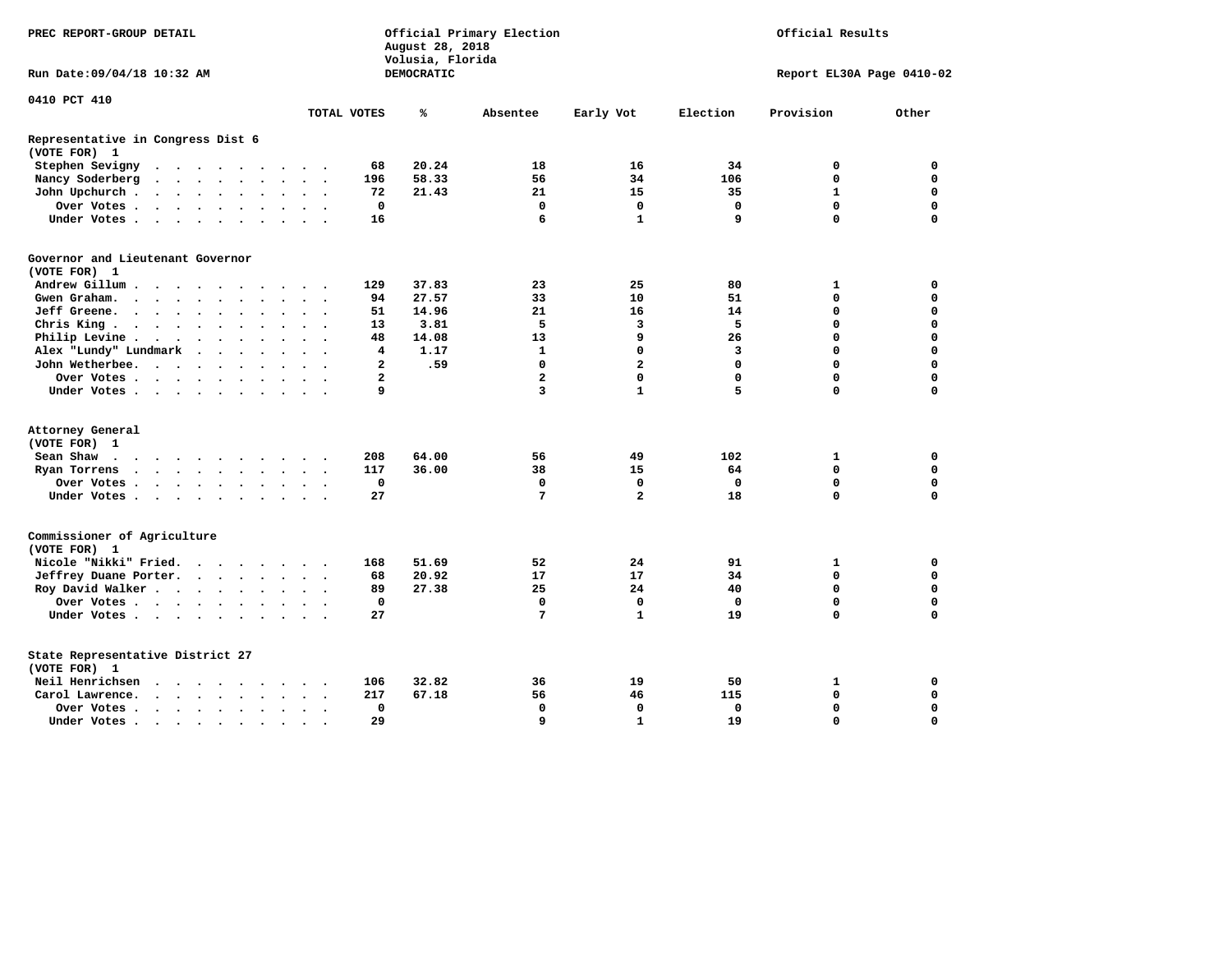| PREC REPORT-GROUP DETAIL                                                                                                                                                   |                                                   | August 28, 2018<br>Volusia, Florida | Official Primary Election |                         |                         | Official Results          |             |
|----------------------------------------------------------------------------------------------------------------------------------------------------------------------------|---------------------------------------------------|-------------------------------------|---------------------------|-------------------------|-------------------------|---------------------------|-------------|
| Run Date: 09/04/18 10:32 AM                                                                                                                                                |                                                   | REPUBLICAN                          |                           |                         |                         | Report EL30A Page 0410-03 |             |
| 0410 PCT 410                                                                                                                                                               | TOTAL VOTES                                       | ℁                                   | Absentee                  | Early Vot               | Election                | Provision                 | Other       |
|                                                                                                                                                                            |                                                   |                                     |                           |                         |                         |                           |             |
| United States Senator<br>(VOTE FOR) 1                                                                                                                                      |                                                   |                                     |                           |                         |                         |                           |             |
| Roque "Rocky" De La Fuente.                                                                                                                                                | 30<br>$\sim$ $\sim$ $\sim$ $\sim$ $\sim$          | 9.84                                | $7\phantom{.0}$           | 8                       | 15                      | 0                         | 0           |
| Rick Scott                                                                                                                                                                 | 275<br>$\bullet$                                  | 90.16                               | 85                        | 46                      | 144                     | 0                         | 0           |
| Over Votes                                                                                                                                                                 | 0<br>$\ddot{\phantom{a}}$<br>$\bullet$<br>$\cdot$ |                                     | 0                         | $\mathbf 0$             | $\mathbf 0$             | $\mathbf 0$               | 0           |
| Under Votes                                                                                                                                                                | 3                                                 |                                     | 1                         | $\mathbf 0$             | $\overline{2}$          | $\mathbf 0$               | $\mathbf 0$ |
| Representative in Congress Dist 6                                                                                                                                          |                                                   |                                     |                           |                         |                         |                           |             |
| (VOTE FOR) 1                                                                                                                                                               |                                                   |                                     |                           |                         |                         |                           |             |
| Fred Costello                                                                                                                                                              | 74                                                | 25.26                               | 14                        | 23                      | 37                      | 0                         | 0           |
| Michael Waltz<br>$\sim$<br>$\ddot{\phantom{a}}$                                                                                                                            | 107<br>$\sim$                                     | 36.52                               | 34                        | 16                      | 57                      | $\mathbf 0$               | $\mathbf 0$ |
| John Ward                                                                                                                                                                  | 112                                               | 38.23                               | 42                        | 14                      | 56                      | 0                         | 0           |
| Over Votes<br>$\bullet$                                                                                                                                                    | 0                                                 |                                     | 0                         | 0                       | $\Omega$                | 0                         | $\mathbf 0$ |
| Under Votes<br>$\ddot{\phantom{0}}$                                                                                                                                        | 15                                                |                                     | 3                         | 1                       | 11                      | $\Omega$                  | $\mathbf 0$ |
| Governor and Lieutenant Governor                                                                                                                                           |                                                   |                                     |                           |                         |                         |                           |             |
| (VOTE FOR) 1                                                                                                                                                               |                                                   |                                     |                           |                         |                         |                           |             |
| Don Baldauf.<br>$\cdot$ $\cdot$ $\cdot$ $\cdot$                                                                                                                            | 7                                                 | 2.34                                | 1                         | 1                       | 5                       | 0                         | $\mathbf 0$ |
| Ron DeSantis<br>$\sim$ $\sim$ $\sim$<br>$\ddot{\phantom{a}}$<br>$\ddot{\phantom{a}}$                                                                                       | 178                                               | 59.53                               | 60                        | 34                      | 84                      | $\mathbf 0$               | $\mathbf 0$ |
| Timothy M. Devine.<br>$\bullet$                                                                                                                                            | 5<br>$\ddot{\phantom{a}}$<br>$\ddot{\phantom{a}}$ | 1.67                                | $\overline{a}$            | $\mathbf 0$             | $\overline{\mathbf{3}}$ | $\mathbf 0$               | $\mathbf 0$ |
| Bob Langford<br>$\sim$<br>$\ddot{\phantom{a}}$                                                                                                                             | $\overline{a}$<br>$\sim$                          | .67                                 | $\mathbf{1}$              | $\mathbf 0$             | $\mathbf{1}$            | $\mathbf 0$               | $\mathbf 0$ |
| John Joseph Mercadante.<br>$\sim$ $\sim$<br>$\ddot{\phantom{a}}$                                                                                                           | 1                                                 | .33                                 | $\mathbf 0$               | $\mathbf{1}$            | $\mathbf 0$             | $\mathbf 0$               | $\mathbf 0$ |
| Bruce Nathan<br>$\ddot{\phantom{a}}$<br>$\bullet$                                                                                                                          | 3                                                 | 1.00                                | $\mathbf 0$               | $\mathbf{1}$            | $\overline{a}$          | $\mathbf 0$               | $\mathbf 0$ |
| Adam H. Putnam.<br>$\cdots$<br>$\overline{\phantom{a}}$                                                                                                                    | 94                                                | 31.44                               | 24                        | 14                      | 56                      | $\mathbf 0$               | 0           |
| Bob White<br>$\sim$                                                                                                                                                        | 9                                                 | 3.01                                | 0                         | $\overline{\mathbf{2}}$ | $7\phantom{.0}$         | $\mathbf 0$               | $\mathbf 0$ |
| Over Votes .<br><b>Contract Contract Contract Contract</b><br>$\bullet$                                                                                                    | $\mathbf 0$                                       |                                     | $\Omega$                  | $\mathbf 0$             | $\mathbf 0$             | $\mathbf 0$               | $\mathbf 0$ |
| Under Votes                                                                                                                                                                | 9                                                 |                                     | 5                         | $\mathbf{1}$            | 3                       | $\mathbf 0$               | 0           |
| Attorney General                                                                                                                                                           |                                                   |                                     |                           |                         |                         |                           |             |
| (VOTE FOR) 1                                                                                                                                                               |                                                   |                                     |                           |                         |                         |                           |             |
| Ashley Moody<br>$\begin{array}{cccccccccccccccccc} . & . & . & . & . & . & . & . & . & . \end{array}$                                                                      | 152                                               | 52.78                               | 34                        | 35                      | 83                      | 0                         | 0           |
| Frank White.<br>$\begin{array}{cccccccccccccc} \bullet & \bullet & \bullet & \bullet & \bullet & \bullet & \bullet & \bullet & \bullet & \bullet \end{array}$<br>$\bullet$ | 136                                               | 47.22                               | 51                        | 19                      | 66                      | $\mathbf 0$               | 0           |
| Over Votes .<br>$\mathcal{A}=\mathcal{A}=\mathcal{A}=\mathcal{A}=\mathcal{A}$ .<br>$\sim$                                                                                  | 0<br>$\cdot$<br>$\cdot$                           |                                     | $\mathbf{o}$              | $\mathbf 0$             | 0                       | 0                         | 0           |
| Under Votes                                                                                                                                                                | 20                                                |                                     | 8                         | $\mathbf 0$             | 12                      | $\mathbf 0$               | $\mathbf 0$ |
|                                                                                                                                                                            |                                                   |                                     |                           |                         |                         |                           |             |
| Commissioner of Agriculture                                                                                                                                                |                                                   |                                     |                           |                         |                         |                           |             |
| (VOTE FOR) 1                                                                                                                                                               |                                                   |                                     |                           |                         |                         |                           |             |
| Matt Caldwell.<br>$\cdots$                                                                                                                                                 | 112                                               | 39.86                               | 33                        | 18                      | 61                      | 0                         | 0           |
| Denise Grimsley<br>$\mathbf{r}$ . The set of $\mathbf{r}$<br>$\ddot{\phantom{a}}$<br>$\ddot{\phantom{a}}$<br>$\ddot{\phantom{a}}$                                          | 72                                                | 25.62                               | 14                        | 15                      | 43                      | $\mathbf 0$               | $\mathbf 0$ |
| Mike McCalister<br>$\mathbf{r}$ , $\mathbf{r}$ , $\mathbf{r}$ , $\mathbf{r}$<br>$\bullet$                                                                                  | 47                                                | 16.73                               | 22                        | $7\phantom{.0}$         | 18                      | $\mathbf 0$               | $\mathbf 0$ |
| Baxter Troutman<br>$\cdot$ $\cdot$ $\cdot$ $\cdot$                                                                                                                         | 50                                                | 17.79                               | 13                        | 13                      | 24                      | $\mathbf 0$               | $\mathbf 0$ |
| Over Votes.<br>$\cdots$<br>$\cdot$<br>$\cdot$                                                                                                                              | 0                                                 |                                     | 0                         | 0                       | 0                       | $\mathbf 0$               | $\mathbf 0$ |
| Under Votes.<br>$\bullet$ . $\bullet$ . $\bullet$<br>$\bullet$<br>$\bullet$<br>$\bullet$                                                                                   | 27                                                |                                     | 11                        | $\mathbf{1}$            | 15                      | $\Omega$                  | $\Omega$    |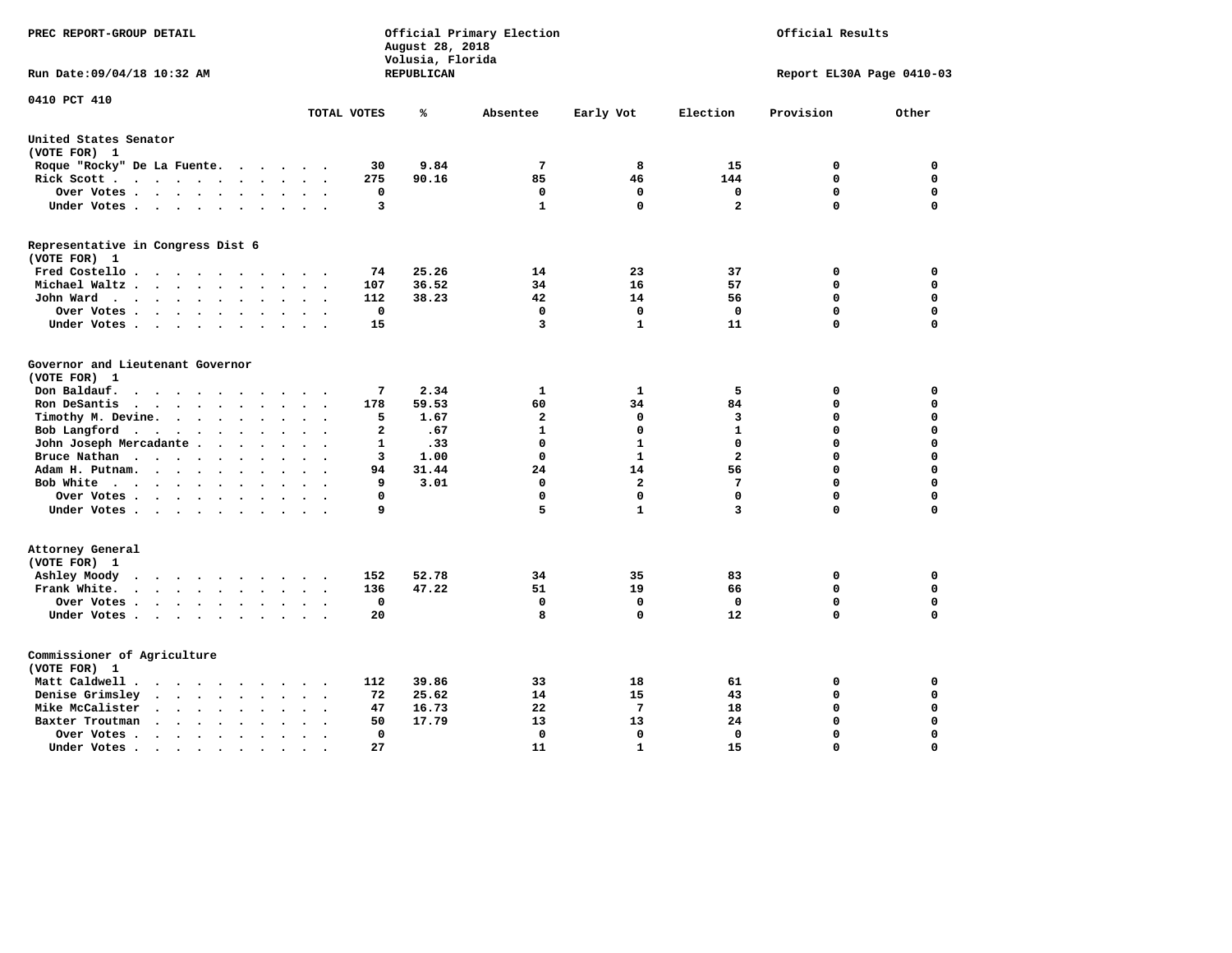| PREC REPORT-GROUP DETAIL                                                                                                                                                                                                                      |                                  | August 28, 2018<br>Volusia, Florida | Official Primary Election |              |              | Official Results          |             |  |
|-----------------------------------------------------------------------------------------------------------------------------------------------------------------------------------------------------------------------------------------------|----------------------------------|-------------------------------------|---------------------------|--------------|--------------|---------------------------|-------------|--|
| Run Date: 09/04/18 10:32 AM                                                                                                                                                                                                                   |                                  | <b>NONPARTISAN</b>                  |                           |              |              | Report EL30A Page 0410-04 |             |  |
| 0410 PCT 410                                                                                                                                                                                                                                  | TOTAL VOTES                      | ℁                                   | Absentee                  | Early Vot    | Election     | Provision                 | Other       |  |
| Circuit Judge 7th Judicial, Grp 15                                                                                                                                                                                                            |                                  |                                     |                           |              |              |                           |             |  |
| (VOTE FOR) 1                                                                                                                                                                                                                                  |                                  |                                     |                           |              |              |                           |             |  |
| Linda L. Gaustad<br>$\ddot{\phantom{a}}$                                                                                                                                                                                                      | 323                              | 46.28                               | 99                        | 69           | 155          | $\mathbf 0$               | 0           |  |
| Sebrina L. Slack<br>$\cdot$ $\cdot$<br>$\ddot{\phantom{a}}$                                                                                                                                                                                   | 191                              | 27.36                               | 68                        | 32           | 91           | 0                         | 0           |  |
| Ryan Will $\cdots$ $\cdots$ $\cdots$                                                                                                                                                                                                          | 184                              | 26.36                               | 44                        | 33           | 106          | $\mathbf{1}$              | 0           |  |
| Over Votes<br>$\ddot{\phantom{a}}$<br>$\cdot$                                                                                                                                                                                                 | $\mathbf{o}$<br>$\bullet$        |                                     | $\mathbf 0$               | $\mathbf 0$  | 0            | 0                         | 0           |  |
| Under Votes                                                                                                                                                                                                                                   | 83<br>$\sim$                     |                                     | 22                        | 4            | 57           | $\mathbf 0$               | $\mathbf 0$ |  |
| County Judge 7th Judicial, Grp 5                                                                                                                                                                                                              |                                  |                                     |                           |              |              |                           |             |  |
| (VOTE FOR) 1                                                                                                                                                                                                                                  |                                  |                                     |                           |              |              |                           |             |  |
| Steve Burk .<br>. The contract of the contract of the contract of the contract of the contract of the contract of the contract of the contract of the contract of the contract of the contract of the contract of the contract of the contrac | 275                              | 40.03                               | 80                        | 59           | 136          | $\mathbf 0$               | 0           |  |
| Dawn "Pam" Fields.<br>$\ddot{\phantom{a}}$<br>$\ddot{\phantom{1}}$                                                                                                                                                                            | 412<br>$\ddot{\phantom{1}}$      | 59.97                               | 127                       | 73           | 211          | $\mathbf{1}$              | 0           |  |
| Over Votes<br>$\sim$<br>$\bullet$                                                                                                                                                                                                             | $\Omega$<br>$\bullet$            |                                     | $\mathbf{0}$              | $\mathbf{0}$ | $\mathbf{0}$ | 0                         | 0           |  |
| Under Votes                                                                                                                                                                                                                                   | 94<br>$\cdot$                    |                                     | 26                        | 6            | 62           | $\mathbf 0$               | $\mathbf 0$ |  |
| County Council at Large<br>(VOTE FOR) 1                                                                                                                                                                                                       |                                  |                                     |                           |              |              |                           |             |  |
| L. Ronald Durham.                                                                                                                                                                                                                             | 255                              | 34.88                               | 81                        | 52           | 121          | 1                         | 0           |  |
| Ben F. Johnson.<br>$\ddot{\phantom{a}}$<br>$\ddot{\phantom{a}}$<br>$\ddot{\phantom{a}}$                                                                                                                                                       | 473<br>$\ddot{\phantom{a}}$      | 64.71                               | 137                       | 85           | 251          | 0                         | 0           |  |
| WRITE-IN.<br>$\cdot$                                                                                                                                                                                                                          | $\ddot{\phantom{0}}$<br>3        | .41                                 | 1                         | 0            | $\mathbf{2}$ | $\Omega$                  | $\mathbf 0$ |  |
| $\cdots$<br>Over Votes .<br>$\mathcal{A}=\mathcal{A}=\mathcal{A}=\mathcal{A}$ .<br>$\bullet$                                                                                                                                                  | $\mathbf{o}$                     |                                     | 0                         | 0            | 0            | 0                         | 0           |  |
| $\bullet$<br>Under Votes<br>$\sim$<br>$\overline{\phantom{a}}$                                                                                                                                                                                | 50<br>$\sim$                     |                                     | 14                        | $\mathbf{1}$ | 35           | 0                         | 0           |  |
|                                                                                                                                                                                                                                               |                                  |                                     |                           |              |              |                           |             |  |
| County Council Member District 5<br>(VOTE FOR)<br>1                                                                                                                                                                                           |                                  |                                     |                           |              |              |                           |             |  |
| Dan Hunt.<br>.                                                                                                                                                                                                                                | 281                              | 38.49                               | 81                        | 67           | 132          | 1                         | 0           |  |
| Fred Lowry.<br>$\cdots$<br>$\sim$<br>$\sim$                                                                                                                                                                                                   | 446                              | 61.10                               | 139                       | 68           | 239          | $\mathbf 0$               | $\mathbf 0$ |  |
| WRITE-IN.<br>$\cdots$<br>$\ddot{\phantom{a}}$<br>$\cdot$                                                                                                                                                                                      | $\cdot$ .<br>3                   | .41                                 | 1                         | 0            | $\mathbf{2}$ | 0                         | 0           |  |
| Over Votes                                                                                                                                                                                                                                    | $\mathbf{1}$<br>$\sim$<br>$\sim$ |                                     | $\mathbf 0$               | $\mathbf 0$  | $\mathbf{1}$ | 0                         | $\mathbf 0$ |  |
| $\ddot{\phantom{0}}$<br>$\bullet$                                                                                                                                                                                                             | 50                               |                                     | 12                        | 3            | 35           | 0                         | $\Omega$    |  |
| Under Votes                                                                                                                                                                                                                                   | $\cdot$ $\cdot$ $\cdot$ $\cdot$  |                                     |                           |              |              |                           |             |  |
| School Board Member District 5<br>(VOTE FOR) 1                                                                                                                                                                                                |                                  |                                     |                           |              |              |                           |             |  |
| Ruben Colon.<br>$\ddot{\phantom{0}}$<br>$\sim$<br>$\ddot{\phantom{1}}$                                                                                                                                                                        | 253                              | 34.85                               | 58                        | 49           | 146          | $\mathbf 0$               | 0           |  |
| Melody Johnson.<br>$\ddot{\phantom{a}}$                                                                                                                                                                                                       | 351<br>$\ddot{\phantom{a}}$      | 48.35                               | 114                       | 59           | 177          | $\mathbf{1}$              | 0           |  |
| Robert Mann.<br>$\cdots$<br>$\ddot{\phantom{a}}$<br>$\ddot{\phantom{a}}$<br>$\bullet$                                                                                                                                                         | 122                              | 16.80                               | 42                        | 29           | 51           | 0                         | 0           |  |
| Over Votes<br>$\sim$<br>$\overline{\phantom{a}}$                                                                                                                                                                                              | $\mathbf 0$                      |                                     | $\mathbf 0$               | $\mathbf 0$  | $\mathbf 0$  | 0                         | 0           |  |
| Under Votes<br>$\cdot$                                                                                                                                                                                                                        | 55                               |                                     | 19                        | $\mathbf{1}$ | 35           | 0                         | $\mathbf 0$ |  |
|                                                                                                                                                                                                                                               |                                  |                                     |                           |              |              |                           |             |  |
| W Volusia Hospital Auth Grp A, Seat 1<br>(VOTE FOR) 1                                                                                                                                                                                         |                                  |                                     |                           |              |              |                           |             |  |
| John M. Hill<br>$\cdot$ $\cdot$                                                                                                                                                                                                               | 304<br>$\cdot$ .                 | 44.25                               | 84                        | 61           | 159          | 0                         | 0           |  |
| Raymond Long<br>$\ddot{\phantom{1}}$ .<br>$\bullet$<br>$\bullet$                                                                                                                                                                              | 145<br>$\bullet$<br>$\cdot$      | 21.11                               | 45                        | 26           | 74           | $\mathbf 0$               | 0           |  |
| Voloria Manning<br>$\begin{array}{cccccccccccccccccc} \bullet & \bullet & \bullet & \bullet & \bullet & \bullet & \bullet & \bullet & \bullet & \bullet & \bullet & \bullet \end{array}$                                                      | 238<br>$\ddot{\phantom{a}}$      | 34.64                               | 76                        | 44           | 117          | $\mathbf{1}$              | 0           |  |
| Over Votes.<br>$\cdots$<br>$\ddot{\phantom{a}}$<br>$\cdot$                                                                                                                                                                                    | $\Omega$<br>$\cdot$              |                                     | $\mathbf 0$               | $\mathbf{0}$ | 0            | 0                         | $\mathbf 0$ |  |
| Under Votes.<br>$\bullet$                                                                                                                                                                                                                     | 94                               |                                     | 28                        | 7            | 59           | $\Omega$                  | $\Omega$    |  |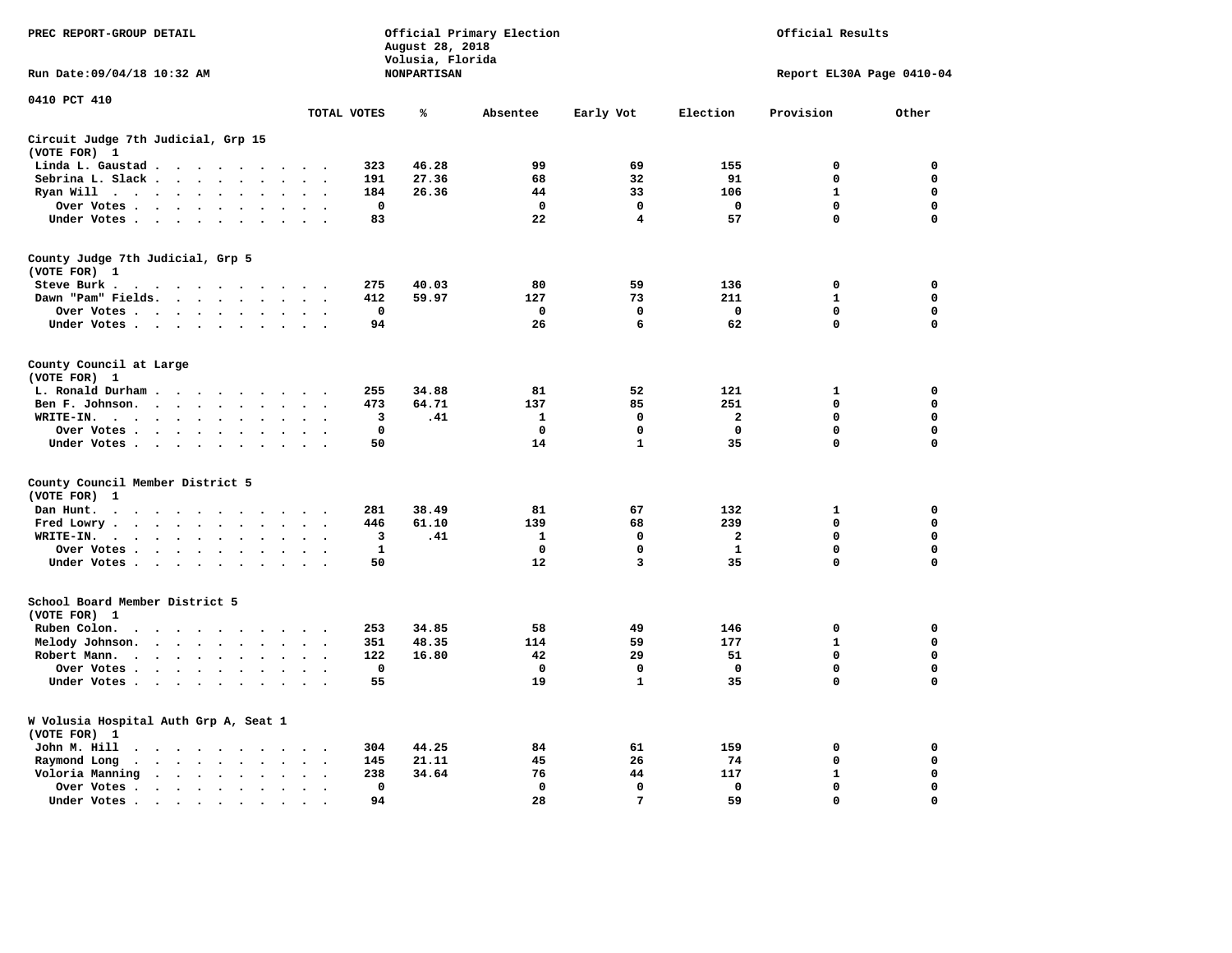| PREC REPORT-GROUP DETAIL                              |             |     | August 28, 2018<br>Volusia, Florida | Official Primary Election |           |          | Official Results          |       |
|-------------------------------------------------------|-------------|-----|-------------------------------------|---------------------------|-----------|----------|---------------------------|-------|
| Run Date: 09/04/18 10:32 AM                           |             |     | <b>NONPARTISAN</b>                  |                           |           |          | Report EL30A Page 0410-05 |       |
| 0410 PCT 410                                          |             |     |                                     |                           |           |          |                           |       |
|                                                       | TOTAL VOTES |     | ℁                                   | Absentee                  | Early Vot | Election | Provision                 | Other |
| W Volusia Hospital Auth Grp B, Seat 2<br>(VOTE FOR) 1 |             |     |                                     |                           |           |          |                           |       |
| Michael Ray.                                          |             | 159 | 22.81                               | 51                        | 24        | 84       |                           |       |
| Kathie D. Shepard.                                    |             | 292 | 41.89                               | 92                        | 59        | 140      |                           |       |
| Brian Soukup                                          |             | 246 | 35.29                               | 66                        | 49        | 131      |                           |       |
| Over Votes                                            |             | 0   |                                     | 0                         | 0         | 0        | 0                         |       |
| Under Votes                                           |             | 84  |                                     | 24                        | 6         | 54       | 0                         |       |
| City of Deltona Mayor                                 |             |     |                                     |                           |           |          |                           |       |
| (VOTE FOR) 1                                          |             |     |                                     |                           |           |          |                           |       |
| Santiago Avila Jr.                                    |             | 288 | 38.10                               | 79                        | 62        | 146      |                           |       |
| Heidi K. Herzberg.                                    |             | 385 | 50.93                               | 115                       | 65        | 205      |                           |       |
| Troy Shimkus                                          |             | 83  | 10.98                               | 32                        | 11        | 40       |                           |       |
| Over Votes                                            |             | 0   |                                     |                           | 0         |          |                           |       |
|                                                       |             | 25  |                                     |                           | 0         | 18       |                           |       |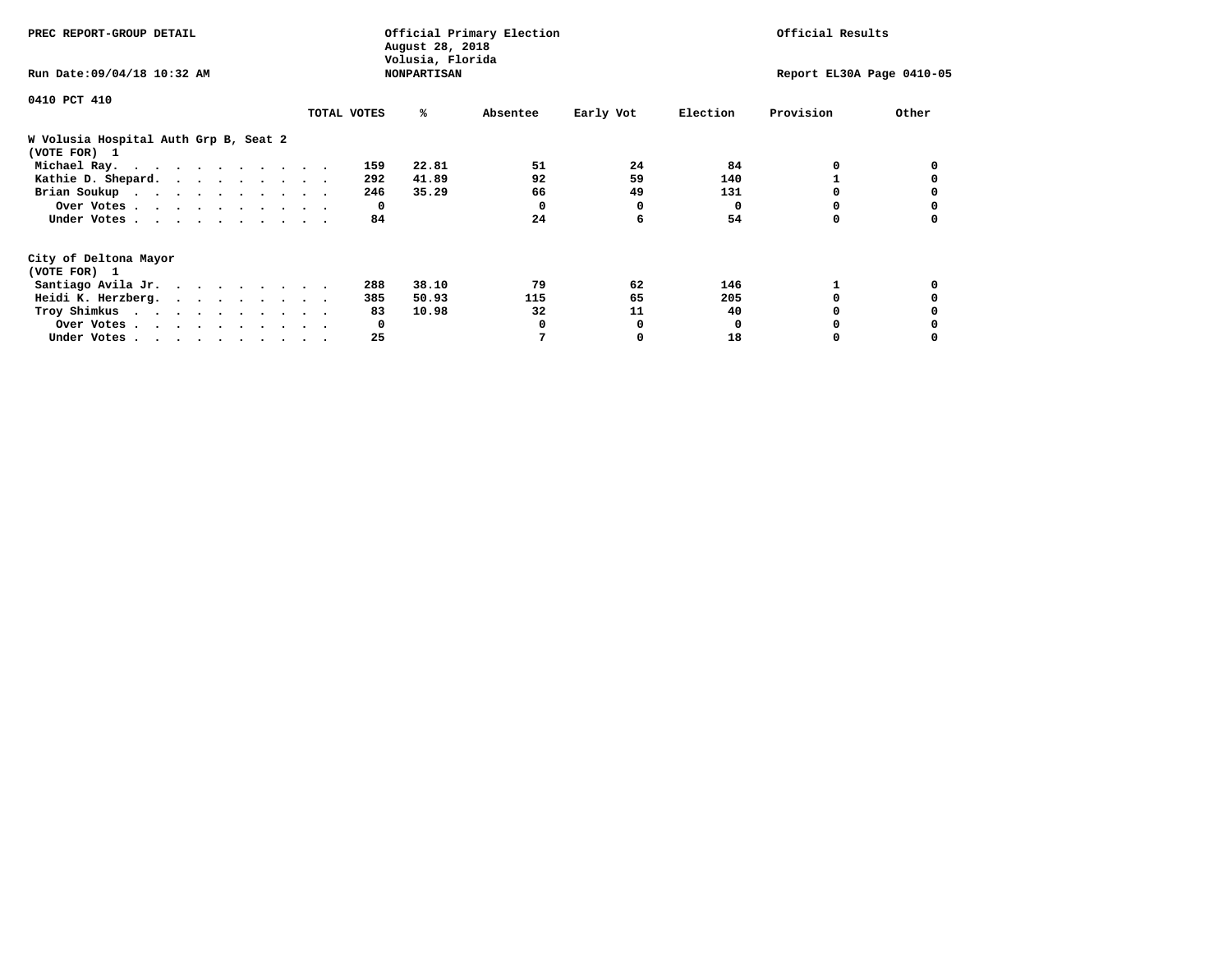| PREC REPORT-GROUP DETAIL         |  |                                         |             | August 28, 2018<br>Volusia, Florida | Official Primary Election |           |          | Official Results          |       |
|----------------------------------|--|-----------------------------------------|-------------|-------------------------------------|---------------------------|-----------|----------|---------------------------|-------|
| Run Date: 09/04/18 10:32 AM      |  |                                         |             | <b>STATISTICS</b>                   |                           |           |          | Report EL30A Page 0411-01 |       |
| 0411 PCT 411                     |  |                                         |             |                                     |                           |           |          |                           |       |
|                                  |  |                                         | TOTAL VOTES | %ะ                                  | Absentee                  | Early Vot | Election | Provision                 | Other |
| REGISTERED VOTERS - TOTAL        |  |                                         | 3,369       |                                     |                           |           |          |                           |       |
| REGISTERED VOTERS - DEMOCRATIC   |  | $\sim$ $\sim$ $\sim$ $\sim$             | 1,198       | 35.56                               |                           |           |          |                           |       |
| REGISTERED VOTERS - REPUBLICAN   |  |                                         | 978         | 29.03                               |                           |           |          |                           |       |
| REGISTERED VOTERS - NONPARTISAN  |  |                                         | 1,193       |                                     |                           |           |          |                           |       |
| BALLOTS CAST - TOTAL.            |  |                                         | 746         |                                     | 283                       | 152       | 309      |                           |       |
| BALLOTS CAST - DEMOCRATIC        |  |                                         | 302         | 40.48                               | 90                        | 73        | 138      |                           |       |
| BALLOTS CAST - REPUBLICAN        |  |                                         | 318         | 42.63                               | 121                       | 58        | 138      |                           |       |
| BALLOTS CAST - NONPARTISAN.      |  |                                         | 126         | 16.89                               | 72                        | 21        | 33       |                           |       |
| BALLOTS CAST - BLANK.            |  |                                         | 1           | .13                                 | 0                         | 0         | 0        | 0                         |       |
| VOTER TURNOUT - TOTAL<br>.       |  |                                         |             | 22.14                               |                           |           |          |                           |       |
| VOTER TURNOUT - DEMOCRATIC.      |  | $\cdot$ $\cdot$ $\cdot$ $\cdot$ $\cdot$ |             | 25.21                               |                           |           |          |                           |       |
| VOTER TURNOUT - REPUBLICAN.<br>. |  |                                         |             | 32.52                               |                           |           |          |                           |       |
| VOTER TURNOUT - BLANK            |  |                                         |             | .03                                 |                           |           |          |                           |       |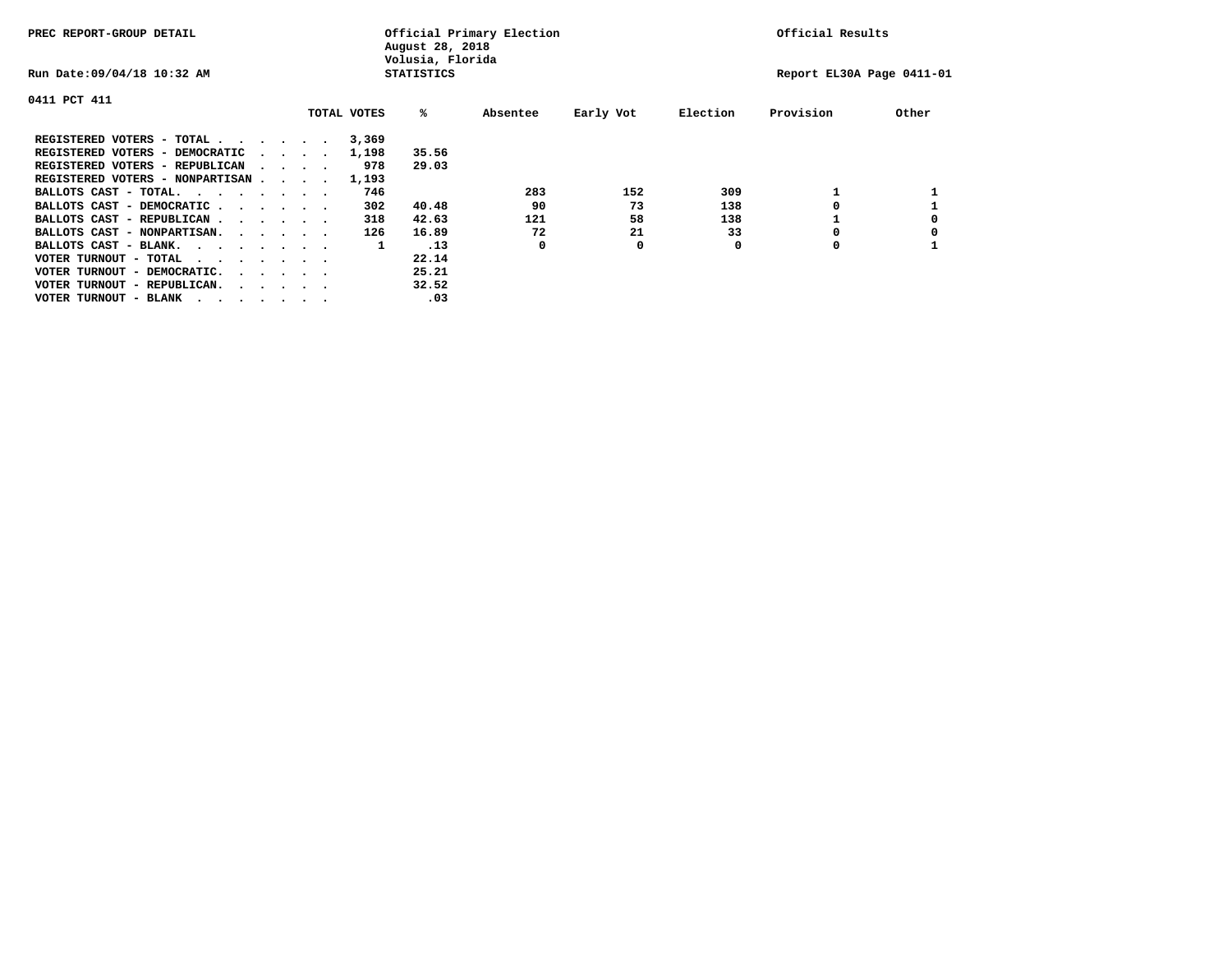| PREC REPORT-GROUP DETAIL                                                                                                                                                                |                         | August 28, 2018<br>Volusia, Florida | Official Primary Election |              |                         | Official Results          |              |
|-----------------------------------------------------------------------------------------------------------------------------------------------------------------------------------------|-------------------------|-------------------------------------|---------------------------|--------------|-------------------------|---------------------------|--------------|
| Run Date: 09/04/18 10:32 AM                                                                                                                                                             |                         | DEMOCRATIC                          |                           |              |                         | Report EL30A Page 0411-02 |              |
| 0411 PCT 411                                                                                                                                                                            |                         |                                     |                           |              |                         |                           |              |
|                                                                                                                                                                                         | TOTAL VOTES             | ℁                                   | Absentee                  | Early Vot    | Election                | Provision                 | Other        |
| Representative in Congress Dist 6<br>(VOTE FOR) 1                                                                                                                                       |                         |                                     |                           |              |                         |                           |              |
| Stephen Sevigny<br>$\cdot$ $\cdot$ $\cdot$ $\cdot$ $\cdot$ $\cdot$<br>$\bullet$                                                                                                         | 62                      | 21.91                               | 18                        | 14           | 30                      | 0                         | 0            |
| Nancy Soderberg<br>$\mathbf{a} = \mathbf{a} + \mathbf{a} + \mathbf{a} + \mathbf{a} + \mathbf{a}$<br>$\bullet$<br>$\bullet$<br>$\ddot{\phantom{1}}$                                      | 153                     | 54.06                               | 44                        | 40           | 69                      | 0                         | $\mathbf 0$  |
| John Upchurch.<br>$\sim$ $\sim$ $\sim$<br>$\sim$ $\sim$<br>$\bullet$                                                                                                                    | 68                      | 24.03                               | 20                        | 16           | 32                      | 0                         | 0            |
| Over Votes<br>$\bullet$<br>$\bullet$<br>$\bullet$ .                                                                                                                                     | 0                       |                                     | 0                         | 0            | 0                       | $\mathbf 0$               | $\mathbf 0$  |
| Under Votes<br>$\sim$<br>$\sim$<br>$\ddot{\phantom{a}}$                                                                                                                                 | 19                      |                                     | 8                         | 3            | 7                       | 0                         | $\mathbf{1}$ |
| Governor and Lieutenant Governor                                                                                                                                                        |                         |                                     |                           |              |                         |                           |              |
| (VOTE FOR) 1                                                                                                                                                                            |                         |                                     |                           |              |                         |                           |              |
| Andrew Gillum.<br>$\sim$ $\sim$                                                                                                                                                         | 82                      | 28.18                               | 10                        | 24           | 48                      | 0                         | 0            |
| Gwen Graham.<br>$\sim$ $\sim$ $\sim$ $\sim$ $\sim$<br>$\ddot{\phantom{a}}$<br>$\ddot{\phantom{a}}$<br>$\sim$<br>$\overline{\phantom{a}}$                                                | 101                     | 34.71                               | 36                        | 21           | 44                      | 0                         | $\Omega$     |
| Jeff Greene.<br>$\sim$ $\sim$ $\sim$ $\sim$<br>$\bullet$                                                                                                                                | 43                      | 14.78                               | 13                        | 10           | 20                      | 0                         | 0            |
| Chris King $\cdots$<br>$\bullet$<br>$\bullet$                                                                                                                                           | 11                      | 3.78                                | 7                         | $\mathbf{2}$ | $\mathbf{2}$            | 0                         | $\mathbf 0$  |
| Philip Levine.<br>$\bullet$<br>$\sim$<br>$\ddot{\phantom{1}}$<br>$\ddot{\phantom{0}}$<br>$\ddot{\phantom{a}}$<br>$\bullet$<br>$\bullet$<br>$\ddot{\phantom{0}}$<br>$\ddot{\phantom{0}}$ | 47                      | 16.15                               | 19                        | 12           | 16                      | 0                         | $\mathbf 0$  |
| Alex "Lundy" Lundmark<br>$\ddot{\phantom{a}}$<br>$\ddot{\phantom{1}}$<br>$\bullet$                                                                                                      | $\overline{\mathbf{2}}$ | .69                                 | 0                         | 0            | $\mathbf{2}$            | 0                         | $\mathbf 0$  |
| John Wetherbee.<br>$\ddot{\phantom{0}}$<br>$\ddot{\phantom{a}}$<br>$\sim$ $\sim$<br>$\bullet$                                                                                           | 5                       | 1.72                                | $\overline{a}$            | $\mathbf{1}$ | $\overline{\mathbf{2}}$ | $\Omega$                  | $\Omega$     |
| Over Votes .<br>$\cdot$ $\cdot$ $\cdot$ $\cdot$<br>$\overline{\phantom{a}}$                                                                                                             | $\mathbf{1}$            |                                     | $\mathbf{1}$              | 0            | $\mathbf 0$             | 0                         | $\mathbf 0$  |
| Under Votes.<br>$\cdot$                                                                                                                                                                 | 10                      |                                     | $\overline{a}$            | 3            | 4                       | 0                         | $\mathbf{1}$ |
| Attorney General                                                                                                                                                                        |                         |                                     |                           |              |                         |                           |              |
| (VOTE FOR) 1                                                                                                                                                                            |                         |                                     |                           |              |                         |                           |              |
| Sean Shaw<br>.<br>$\bullet$ .                                                                                                                                                           | 187                     | 69.52                               | 51                        | 47           | 89                      | 0                         | 0            |
| Ryan Torrens<br>$\mathbf{r}$ , and $\mathbf{r}$ , and $\mathbf{r}$ , and $\mathbf{r}$<br>$\bullet$<br>$\bullet$<br>$\bullet$<br>$\bullet$                                               | 82                      | 30.48                               | 26                        | 21           | 35                      | 0                         | $\mathbf 0$  |
| Over Votes.                                                                                                                                                                             | 0                       |                                     | 0                         | 0            | $\mathbf 0$             | 0                         | 0            |
| Under Votes<br>$\bullet$<br>$\bullet$<br>$\ddot{\phantom{1}}$                                                                                                                           | 33                      |                                     | 13                        | 5            | 14                      | 0                         | $\mathbf{1}$ |
| Commissioner of Agriculture<br>(VOTE FOR) 1                                                                                                                                             |                         |                                     |                           |              |                         |                           |              |
| Nicole "Nikki" Fried.<br>$\cdot$ $\cdot$ $\cdot$ $\cdot$                                                                                                                                | 139                     | 51.67                               | 37                        | 33           | 69                      | 0                         | $\mathbf 0$  |
| Jeffrey Duane Porter.<br>$\cdot$ $\cdot$ $\cdot$ $\cdot$                                                                                                                                | 43                      | 15.99                               | 11                        | 7            | 25                      | 0                         | $\mathbf 0$  |
| Roy David Walker<br>$\cdot$<br>$\sim$                                                                                                                                                   | 87                      | 32.34                               | 31                        | 25           | 31                      | $\mathbf 0$               | $\mathbf 0$  |
| Over Votes                                                                                                                                                                              | 0                       |                                     | 0                         | 0            | 0                       | 0                         | 0            |
| Under Votes<br>$\bullet$                                                                                                                                                                | 33                      |                                     | 11                        | 8            | 13                      | 0                         | $\mathbf{1}$ |
| State Representative District 27                                                                                                                                                        |                         |                                     |                           |              |                         |                           |              |
| (VOTE FOR) 1                                                                                                                                                                            |                         |                                     |                           |              |                         |                           |              |
| Neil Henrichsen<br>$\sim$<br>$\bullet$<br>$\bullet$<br>$\bullet$                                                                                                                        | 84                      | 30.88                               | 19                        | 22           | 43                      | 0                         | 0            |
| Carol Lawrence.<br>$\mathbf{z} = \mathbf{z} + \mathbf{z} + \mathbf{z} + \mathbf{z}$<br>$\ddot{\phantom{a}}$<br>$\ddot{\phantom{a}}$<br>$\bullet$<br>$\bullet$<br>$\cdot$                | 188                     | 69.12                               | 63                        | 46           | 79                      | 0                         | $\mathbf 0$  |
| Over Votes .<br>$\cdots$<br>$\bullet$<br>$\cdot$                                                                                                                                        | $\mathbf 0$             |                                     | $\mathbf 0$               | $\mathbf 0$  | $\mathbf 0$             | 0                         | $\mathbf 0$  |
| Under Votes.<br>$\cdots$<br>$\sim$ $\sim$<br>$\sim$<br>$\bullet$                                                                                                                        | 30                      |                                     | 8                         | 5.           | 16                      | $\Omega$                  | $\mathbf{1}$ |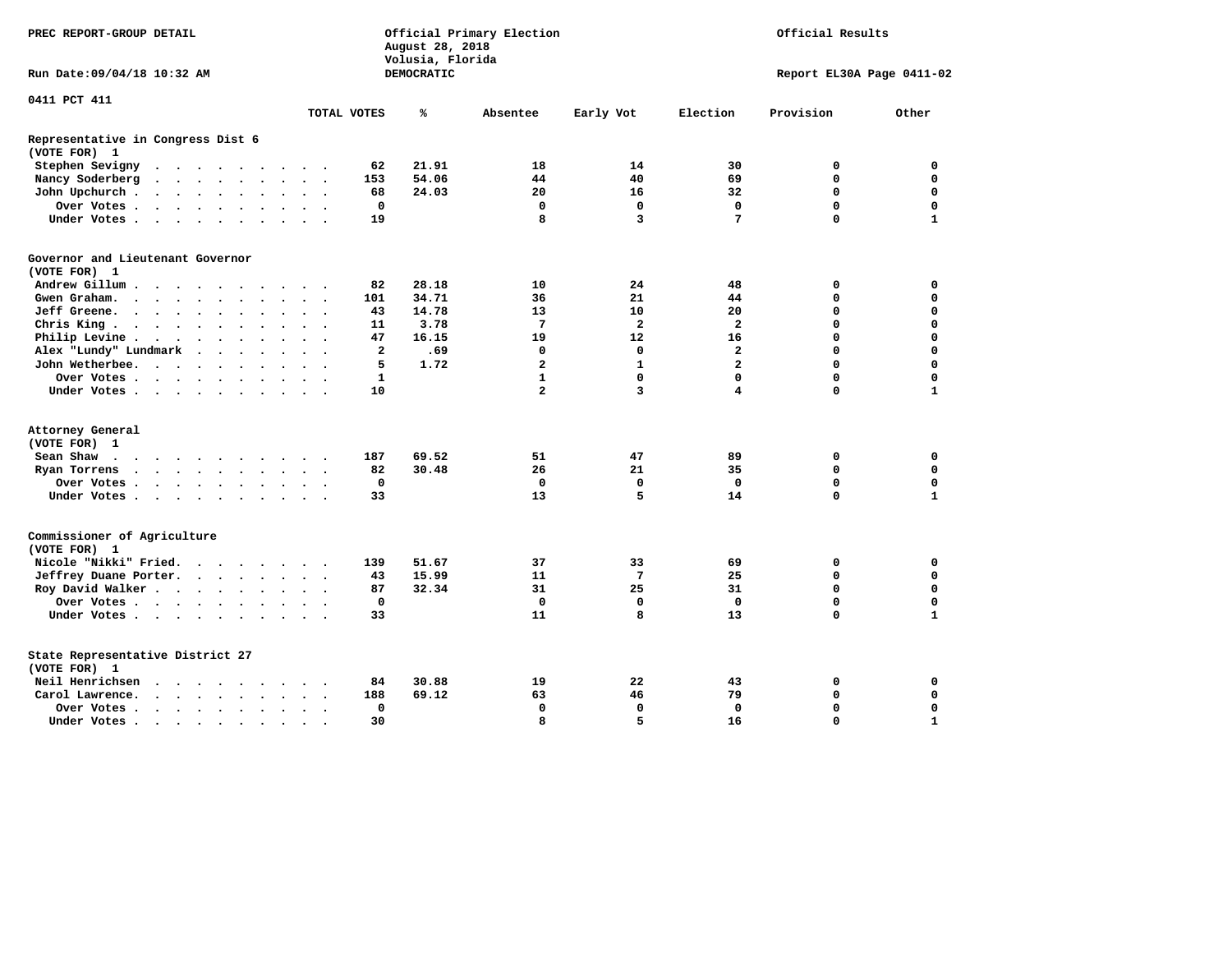| PREC REPORT-GROUP DETAIL                                                                                                                          |                                                    | August 28, 2018<br>Volusia, Florida | Official Primary Election |                   |                   | Official Results            |                            |
|---------------------------------------------------------------------------------------------------------------------------------------------------|----------------------------------------------------|-------------------------------------|---------------------------|-------------------|-------------------|-----------------------------|----------------------------|
| Run Date: 09/04/18 10:32 AM                                                                                                                       |                                                    | <b>REPUBLICAN</b>                   |                           |                   |                   | Report EL30A Page 0411-03   |                            |
| 0411 PCT 411                                                                                                                                      | TOTAL VOTES                                        | ℁                                   | Absentee                  | Early Vot         | Election          | Provision                   | Other                      |
| United States Senator                                                                                                                             |                                                    |                                     |                           |                   |                   |                             |                            |
| (VOTE FOR) 1                                                                                                                                      |                                                    |                                     |                           |                   |                   |                             |                            |
| Roque "Rocky" De La Fuente.<br>$\cdots$                                                                                                           | 35<br>$\sim$ $\sim$                                | 11.29                               | 12                        | 7                 | 16                | 0                           | 0                          |
| Rick Scott<br>$\ddot{\phantom{0}}$                                                                                                                | 275                                                | 88.71                               | 103                       | 51                | 120               | $\mathbf{1}$                | $\mathbf 0$                |
| Over Votes<br>$\ddot{\phantom{a}}$                                                                                                                | 0<br>$\ddot{\phantom{a}}$                          |                                     | 0                         | $\mathbf 0$       | $\mathbf 0$       | $\mathbf 0$                 | $\mathbf 0$                |
| Under Votes                                                                                                                                       | 8<br>$\bullet$                                     |                                     | 6                         | $\mathbf 0$       | $\mathbf{2}$      | $\mathbf 0$                 | $\Omega$                   |
| Representative in Congress Dist 6<br>(VOTE FOR) 1                                                                                                 |                                                    |                                     |                           |                   |                   |                             |                            |
| Fred Costello                                                                                                                                     | 74                                                 | 24.67                               | 22                        | 20                | 32                | 0                           | 0                          |
| Michael Waltz<br>$\ddot{\phantom{a}}$                                                                                                             | 148<br>$\ddot{\phantom{a}}$                        | 49.33                               | 53                        | 24                | 70                | $\mathbf{1}$                | $\mathbf 0$                |
| John Ward<br>$\ddot{\phantom{a}}$<br>$\bullet$                                                                                                    | 78<br>$\ddot{\phantom{0}}$                         | 26.00                               | 35                        | 14                | 29                | $\mathbf 0$                 | $\Omega$                   |
| Over Votes<br>$\overline{\phantom{a}}$                                                                                                            | $\mathbf 0$                                        |                                     | $\mathbf 0$               | $\mathbf 0$       | $\mathbf 0$       | $\mathbf 0$                 | $\Omega$                   |
| Under Votes<br>$\cdot$<br>$\cdot$                                                                                                                 | 18                                                 |                                     | 11                        | 0                 | 7                 | 0                           | $\Omega$                   |
| Governor and Lieutenant Governor<br>(VOTE FOR) 1<br>Don Baldauf.<br>$\sim$ $\sim$ $\sim$ $\sim$<br>$\sim$<br>$\overline{\phantom{a}}$             | 3                                                  | .97                                 | $\mathbf{1}$              | 1                 | 1                 | 0                           | $\mathbf 0$                |
| Ron DeSantis<br>$\bullet$                                                                                                                         | 174<br>$\mathbf{r}$                                | 56.13                               | 59                        | 28                | 87                | $\mathbf 0$                 | $\mathbf 0$                |
| Timothy M. Devine.<br>$\bullet$<br>$\ddot{\phantom{a}}$<br>$\ddot{\phantom{a}}$<br>$\ddot{\phantom{a}}$                                           | 7                                                  | 2.26                                | $\mathbf{1}$              | $\overline{a}$    | 4                 | 0                           | $\mathbf 0$                |
| Bob Langford<br>$\ddot{\phantom{a}}$<br>$\ddot{\phantom{a}}$                                                                                      | 4                                                  | 1.29                                | 3                         | $\mathbf 0$       | $\mathbf{1}$      | 0                           | $\mathbf 0$                |
| John Joseph Mercadante<br>$\bullet$                                                                                                               | 0<br>$\sim$                                        |                                     | $\mathbf 0$               | $\mathbf 0$       | $\mathbf 0$       | 0                           | $\mathbf 0$                |
| Bruce Nathan<br>$\mathcal{L}(\mathcal{A})$ , and $\mathcal{A}(\mathcal{A})$ , and $\mathcal{A}(\mathcal{A})$<br>$\ddot{\phantom{a}}$<br>$\bullet$ | 8                                                  | 2.58                                | 3                         | $\mathbf{0}$      | 5                 | $\mathbf 0$                 | $\mathbf 0$                |
| Adam H. Putnam.<br>$\ddotsc$ $\ddotsc$<br>$\ddot{\phantom{a}}$                                                                                    | 107                                                | 34.52                               | 45                        | 24                | 37                | $\mathbf{1}$                | $\mathbf 0$                |
| Bob White<br>$\bullet$<br>$\bullet$<br>$\bullet$                                                                                                  | 7<br>$\ddot{\phantom{a}}$                          | 2.26                                | 4                         | $\mathbf{2}$      | ${\bf 1}$         | $\mathbf 0$                 | $\mathbf 0$                |
| Over Votes .<br>$\cdot \cdot \cdot \cdot$                                                                                                         | $\mathbf{1}$                                       |                                     | $\mathbf{1}$              | $\Omega$          | $\mathbf 0$       | $\Omega$                    | $\mathbf 0$                |
| Under Votes                                                                                                                                       | 7                                                  |                                     | 4                         | $\mathbf{1}$      | $\overline{a}$    | 0                           | $\mathbf 0$                |
| Attorney General<br>(VOTE FOR) 1                                                                                                                  |                                                    |                                     |                           |                   |                   |                             |                            |
| Ashley Moody<br>$\cdot$<br>$\cdot$<br>$\sim$<br>$\bullet$                                                                                         | 177                                                | 59.00                               | 66                        | 40                | 71                | 0                           | 0                          |
| Frank White.<br>$\cdot$ $\cdot$ $\cdot$ $\cdot$ $\cdot$ $\cdot$                                                                                   | 123                                                | 41.00                               | 49<br>$\mathbf 0$         | 14<br>$\mathbf 0$ | 59<br>$\mathbf 0$ | $\mathbf{1}$<br>$\mathbf 0$ | $\mathbf 0$<br>$\mathbf 0$ |
| Over Votes<br>$\ddot{\phantom{0}}$<br>$\ddot{\phantom{a}}$                                                                                        | $\mathbf 0$<br>$\bullet$                           |                                     | 6                         | 4                 | 8                 | 0                           | $\mathbf 0$                |
| Under Votes<br>$\ddot{\phantom{0}}$<br>$\ddot{\phantom{1}}$                                                                                       | 18                                                 |                                     |                           |                   |                   |                             |                            |
| Commissioner of Agriculture<br>(VOTE FOR) 1                                                                                                       |                                                    |                                     |                           |                   |                   |                             |                            |
| Matt Caldwell.<br>$\cdot$ $\cdot$ $\cdot$ $\cdot$<br>$\sim$                                                                                       | 107                                                | 36.52                               | 43                        | 14                | 49                | 1                           | 0                          |
| Denise Grimsley<br>$\sim$ $\sim$ $\sim$<br>$\sim$<br>$\bullet$<br>$\ddot{\phantom{a}}$                                                            | 104                                                | 35.49                               | 35                        | 27                | 42                | $\mathbf 0$                 | $\mathbf 0$                |
| Mike McCalister<br>$\mathbf{a} = \mathbf{a} \cdot \mathbf{a}$<br>$\sim 100$ km s $^{-1}$<br>$\bullet$<br>$\bullet$<br>$\bullet$                   | 44<br>$\ddot{\phantom{a}}$<br>$\ddot{\phantom{0}}$ | 15.02                               | 18                        | 5                 | 21                | $\mathbf 0$                 | $\mathbf 0$                |
| Baxter Troutman<br>$\sim$<br>$\ddot{\phantom{0}}$<br>$\sim$<br>$\sim$<br>$\ddot{\phantom{a}}$                                                     | 38<br>$\sim$                                       | 12.97                               | 14                        | 8                 | 16                | $\mathbf 0$                 | $\mathbf 0$                |
| Over Votes .<br>$\cdot$ $\cdot$<br>$\cdot$<br>$\bullet$<br>$\bullet$                                                                              | 1<br>$\ddot{\phantom{0}}$                          |                                     | 1                         | $\mathbf 0$       | $\mathbf 0$       | $\mathbf 0$                 | $\mathbf 0$                |
| Under Votes.<br>.<br>$\cdot$ $\cdot$                                                                                                              | 24                                                 |                                     | 10                        | $\overline{4}$    | 10                | $\Omega$                    | $\Omega$                   |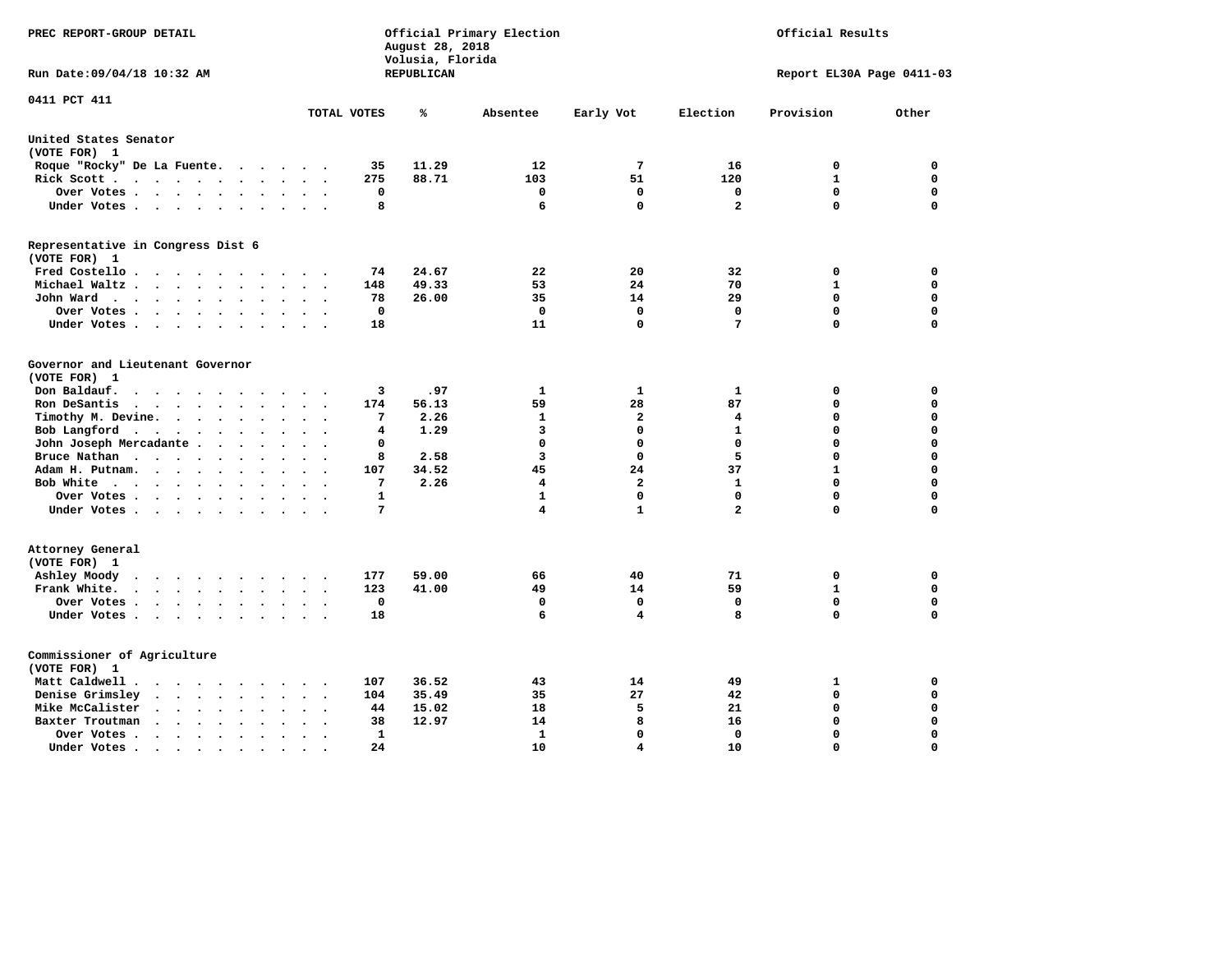| PREC REPORT-GROUP DETAIL                                                                                                                                                                                                                         |                                                 | August 28, 2018                        | Official Primary Election | Official Results   |                   |                           |                  |
|--------------------------------------------------------------------------------------------------------------------------------------------------------------------------------------------------------------------------------------------------|-------------------------------------------------|----------------------------------------|---------------------------|--------------------|-------------------|---------------------------|------------------|
| Run Date: 09/04/18 10:32 AM                                                                                                                                                                                                                      |                                                 | Volusia, Florida<br><b>NONPARTISAN</b> |                           |                    |                   | Report EL30A Page 0411-04 |                  |
| 0411 PCT 411                                                                                                                                                                                                                                     | TOTAL VOTES                                     | ℁                                      | Absentee                  | Early Vot          | Election          | Provision                 | Other            |
| Circuit Judge 7th Judicial, Grp 15                                                                                                                                                                                                               |                                                 |                                        |                           |                    |                   |                           |                  |
| (VOTE FOR) 1                                                                                                                                                                                                                                     |                                                 |                                        |                           |                    |                   |                           |                  |
| Linda L. Gaustad                                                                                                                                                                                                                                 | 299                                             | 44.83                                  | 128                       | 59                 | 112               | $\mathbf 0$               | 0                |
| Sebrina L. Slack<br>$\ddot{\phantom{a}}$<br>$\sim$                                                                                                                                                                                               | 193                                             | 28.94                                  | 72                        | 49                 | 72                | 0                         | 0                |
| Ryan Will $\cdots$ $\cdots$<br>$\ddot{\phantom{a}}$                                                                                                                                                                                              | 175                                             | 26.24                                  | 57                        | 29                 | 88                | $\mathbf{1}$              | 0                |
| Over Votes<br>$\ddot{\phantom{a}}$<br>$\bullet$<br>$\bullet$                                                                                                                                                                                     | $\mathbf 0$<br>$\cdot$                          |                                        | 0                         | 0                  | $\mathbf 0$       | 0                         | 0                |
| Under Votes                                                                                                                                                                                                                                      | 79                                              |                                        | 26                        | 15                 | 37                | $\mathbf 0$               | $\mathbf{1}$     |
| County Judge 7th Judicial, Grp 5                                                                                                                                                                                                                 |                                                 |                                        |                           |                    |                   |                           |                  |
| (VOTE FOR) 1                                                                                                                                                                                                                                     |                                                 |                                        |                           |                    |                   |                           |                  |
| Steve Burk.<br>$\mathbf{a}$ . The contribution of the contribution of the contribution of the contribution of the contribution of the contribution of the contribution of the contribution of the contribution of the contribution of the contri | 266<br>$\cdot$ .                                | 40.24                                  | 89                        | 59                 | 117               | 1                         | 0                |
| Dawn "Pam" Fields.                                                                                                                                                                                                                               | 395<br>$\sim$<br>$\overline{\phantom{a}}$       | 59.76                                  | 167                       | 78                 | 150               | $\mathbf 0$               | 0                |
| Over Votes<br>$\bullet$<br>$\Delta$                                                                                                                                                                                                              | 0<br>$\cdot$<br>$\ddot{\phantom{0}}$            |                                        | 0                         | 0                  | 0                 | 0                         | 0                |
| Under Votes                                                                                                                                                                                                                                      | 85<br>$\sim$                                    |                                        | 27                        | 15                 | 42                | $\mathbf 0$               | $\mathbf{1}$     |
| County Council at Large                                                                                                                                                                                                                          |                                                 |                                        |                           |                    |                   |                           |                  |
| (VOTE FOR) 1                                                                                                                                                                                                                                     |                                                 |                                        |                           |                    |                   |                           |                  |
| L. Ronald Durham<br>$\bullet$                                                                                                                                                                                                                    | 221                                             | 31.66                                  | 73                        | 62                 | 85                | ${\bf 1}$                 | 0                |
| Ben F. Johnson.<br>$\ddot{\phantom{a}}$<br>$\bullet$<br>$\bullet$                                                                                                                                                                                | 474<br>$\cdot$<br>$\ddot{\phantom{0}}$          | 67.91                                  | 191                       | 81                 | 202               | $\mathbf 0$               | 0                |
| WRITE-IN.<br>$\mathcal{A}=\mathcal{A}=\mathcal{A}=\mathcal{A}=\mathcal{A}=\mathcal{A}$ .                                                                                                                                                         | 3                                               | .43                                    | $\mathbf{1}$              | $\mathbf{0}$       | $\mathbf{2}$      | $\mathbf 0$               | $\mathbf 0$      |
| Over Votes.<br><b>Contract Contract</b><br>$\bullet$<br>$\cdot$                                                                                                                                                                                  | $\mathbf 0$                                     |                                        | $\mathbf 0$               | 0                  | $\mathbf 0$       | 0                         | 0                |
| Under Votes<br>$\sim$                                                                                                                                                                                                                            | 48                                              |                                        | 18                        | 9                  | 20                | $\mathbf 0$               | $\mathbf{1}$     |
| County Council Member District 5                                                                                                                                                                                                                 |                                                 |                                        |                           |                    |                   |                           |                  |
| (VOTE FOR)<br>1                                                                                                                                                                                                                                  |                                                 |                                        |                           |                    |                   |                           |                  |
| Dan Hunt.<br>$\bullet$<br>. As the contract of the state $\mathcal{A}$<br>$\sim$ $\sim$                                                                                                                                                          | 304<br>$\ddot{\phantom{1}}$                     | 43.37                                  | 109                       | 77                 | 118               | 0                         | 0                |
| Fred Lowry.<br>$\cdots$<br>$\ddot{\phantom{a}}$<br>$\sim$                                                                                                                                                                                        | 390<br>$\sim$<br>$\ddot{\phantom{a}}$           | 55.63                                  | 159                       | 67                 | 163               | $\mathbf{1}$              | $\mathbf 0$      |
| WRITE-IN.<br>$\mathbf{r} = \mathbf{r} + \mathbf{r} + \mathbf{r} + \mathbf{r}$<br>$\sim$<br>$\ddot{\phantom{a}}$<br>$\cdot$                                                                                                                       | 7                                               | 1.00                                   | $\overline{a}$            | $\overline{a}$     | 3                 | 0                         | $\mathbf 0$      |
| Over Votes<br>$\ddot{\phantom{a}}$<br>$\cdot$                                                                                                                                                                                                    | $\mathbf{1}$<br>$\ddot{\phantom{a}}$<br>$\cdot$ |                                        | $\mathbf 0$               | 0                  | $\mathbf{1}$      | $\mathbf 0$               | 0                |
| Under Votes                                                                                                                                                                                                                                      | 44                                              |                                        | 13                        | 6                  | 24                | $\mathbf 0$               | $\mathbf{1}$     |
| School Board Member District 5                                                                                                                                                                                                                   |                                                 |                                        |                           |                    |                   |                           |                  |
| (VOTE FOR) 1                                                                                                                                                                                                                                     |                                                 |                                        |                           |                    |                   |                           |                  |
| Ruben Colon.<br>$\overline{\phantom{a}}$<br>$\ddot{\phantom{0}}$<br><u>in a shekara</u><br>$\ddot{\phantom{a}}$                                                                                                                                  | 214                                             | 30.88                                  | 69                        | 45                 | 99                | 1                         | 0                |
| Melody Johnson.<br>$\sim$ $\sim$ $\sim$ $\sim$ $\sim$<br>$\cdot$                                                                                                                                                                                 | 344                                             | 49.64                                  | 149                       | 60                 | 135               | 0                         | 0                |
| Robert Mann.<br>$\cdot$ $\cdot$ $\cdot$ $\cdot$<br>$\ddot{\phantom{a}}$<br>$\ddot{\phantom{a}}$<br>$\bullet$<br>$\bullet$                                                                                                                        | 135                                             | 19.48                                  | 48                        | 36                 | 51                | $\mathbf 0$               | 0                |
| Over Votes                                                                                                                                                                                                                                       | $\mathbf 0$                                     |                                        | $\mathbf 0$               | 0                  | $\mathbf 0$       | 0                         | 0                |
| Under Votes<br>$\bullet$<br>$\sim$                                                                                                                                                                                                               | 53                                              |                                        | 17                        | 11                 | 24                | 0                         | $\mathbf{1}$     |
| W Volusia Hospital Auth Grp A, Seat 1                                                                                                                                                                                                            |                                                 |                                        |                           |                    |                   |                           |                  |
| (VOTE FOR) 1                                                                                                                                                                                                                                     |                                                 |                                        |                           |                    |                   |                           |                  |
| John M. Hill<br>.                                                                                                                                                                                                                                | 282<br>$\ddot{\phantom{a}}$                     | 42.66                                  | 114                       | 52                 | 115               | 1                         | 0                |
| Raymond Long<br>$\sim$ $\sim$ $\sim$ $\sim$ $\sim$<br>$\ddot{\phantom{0}}$<br>$\bullet$<br>$\bullet$                                                                                                                                             | 149<br>$\bullet$<br>$\cdot$                     | 22.54                                  | 49                        | 34                 | 66                | $\mathbf 0$               | 0                |
| Voloria Manning<br>$\cdots$                                                                                                                                                                                                                      | 230<br>$\cdot$<br>$\mathbf 0$                   | 34.80                                  | 90<br>$\mathbf{0}$        | 50<br>$\mathbf{0}$ | 90<br>$\mathbf 0$ | 0<br>$\mathbf 0$          | 0<br>$\mathbf 0$ |
| Over Votes.<br>$\bullet$<br>$\bullet$                                                                                                                                                                                                            | $\bullet$<br>$\cdot$<br>85                      |                                        |                           |                    |                   | $\Omega$                  | $\mathbf{1}$     |
| Under Votes<br>$\bullet$<br>$\cdot$                                                                                                                                                                                                              |                                                 |                                        | 30                        | 16                 | 38                |                           |                  |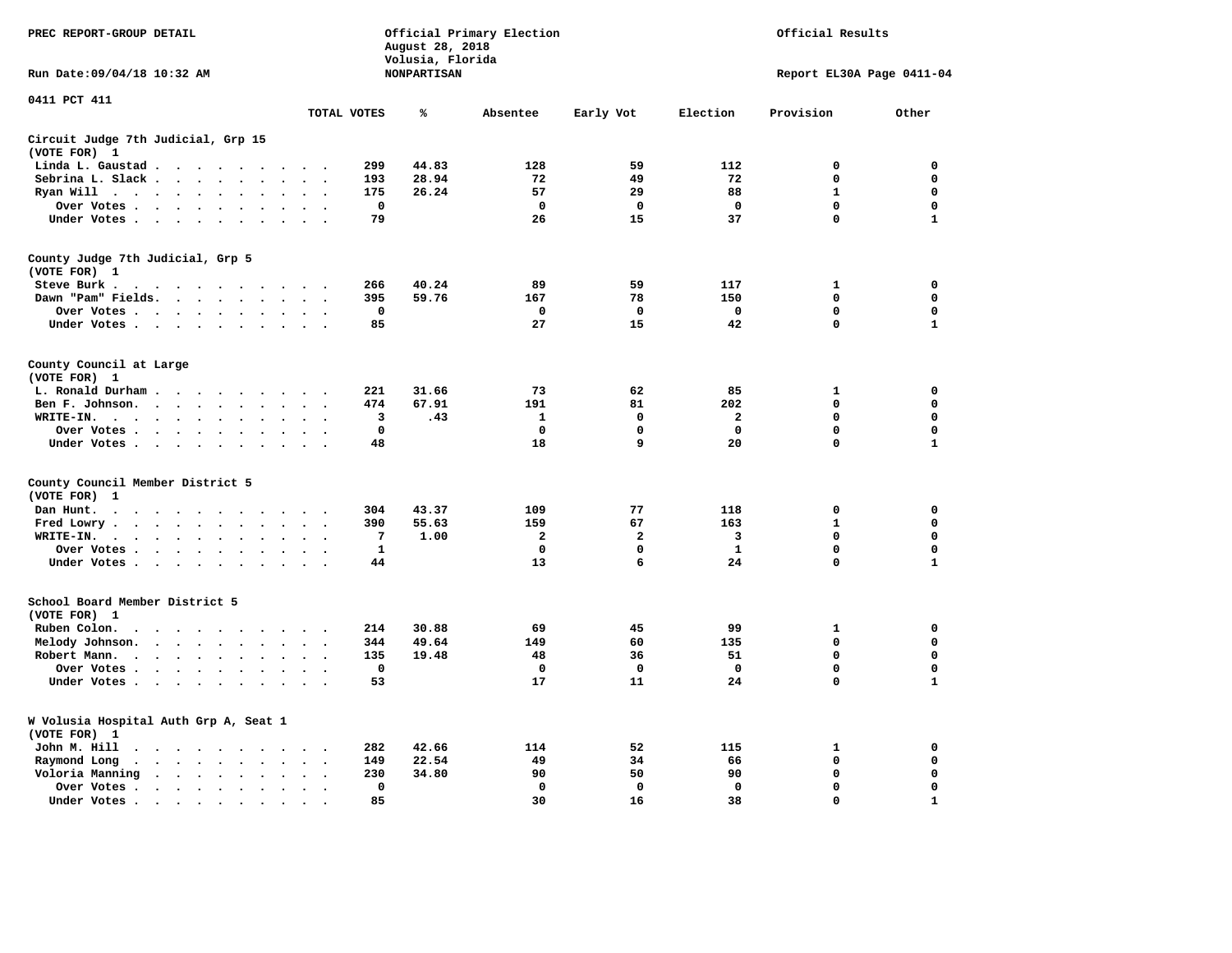| PREC REPORT-GROUP DETAIL                              |             |     | August 28, 2018<br>Volusia, Florida | Official Primary Election |           |              | Official Results          |       |
|-------------------------------------------------------|-------------|-----|-------------------------------------|---------------------------|-----------|--------------|---------------------------|-------|
| Run Date: 09/04/18 10:32 AM                           |             |     | <b>NONPARTISAN</b>                  |                           |           |              | Report EL30A Page 0411-05 |       |
| 0411 PCT 411                                          |             |     |                                     |                           |           |              |                           |       |
|                                                       | TOTAL VOTES |     | ℁                                   | Absentee                  | Early Vot | Election     | Provision                 | Other |
| W Volusia Hospital Auth Grp B, Seat 2<br>(VOTE FOR) 1 |             |     |                                     |                           |           |              |                           |       |
| Michael Ray.                                          |             | 155 | 23.34                               | 46                        | 45        | 64           | 0                         |       |
| Kathie D. Shepard.                                    |             | 305 | 45.93                               | 125                       | 59        | 121          |                           |       |
| Brian Soukup                                          |             | 204 | 30.72                               | 88                        | 31        | 84           |                           |       |
| Over Votes                                            |             | 0   |                                     | 0                         | 0         | 0            |                           |       |
| Under Votes                                           |             | 82  |                                     | 24                        | 17        | 40           | 0                         |       |
| City of Deltona Mayor                                 |             |     |                                     |                           |           |              |                           |       |
| (VOTE FOR) 1                                          |             |     |                                     |                           |           |              |                           |       |
| Santiago Avila Jr.                                    |             | 255 | 35.81                               | 81                        | 53        | 120          |                           |       |
| Heidi K. Herzberg.                                    |             | 347 | 48.74                               | 143                       | 74        | 130          |                           |       |
| Troy Shimkus                                          |             | 110 | 15.45                               | 42                        | 21        | 47           |                           |       |
| Over Votes                                            |             | 0   |                                     |                           | 0         | <sup>0</sup> |                           |       |
| Under Votes                                           |             | 34  |                                     | 17                        |           | 12           |                           |       |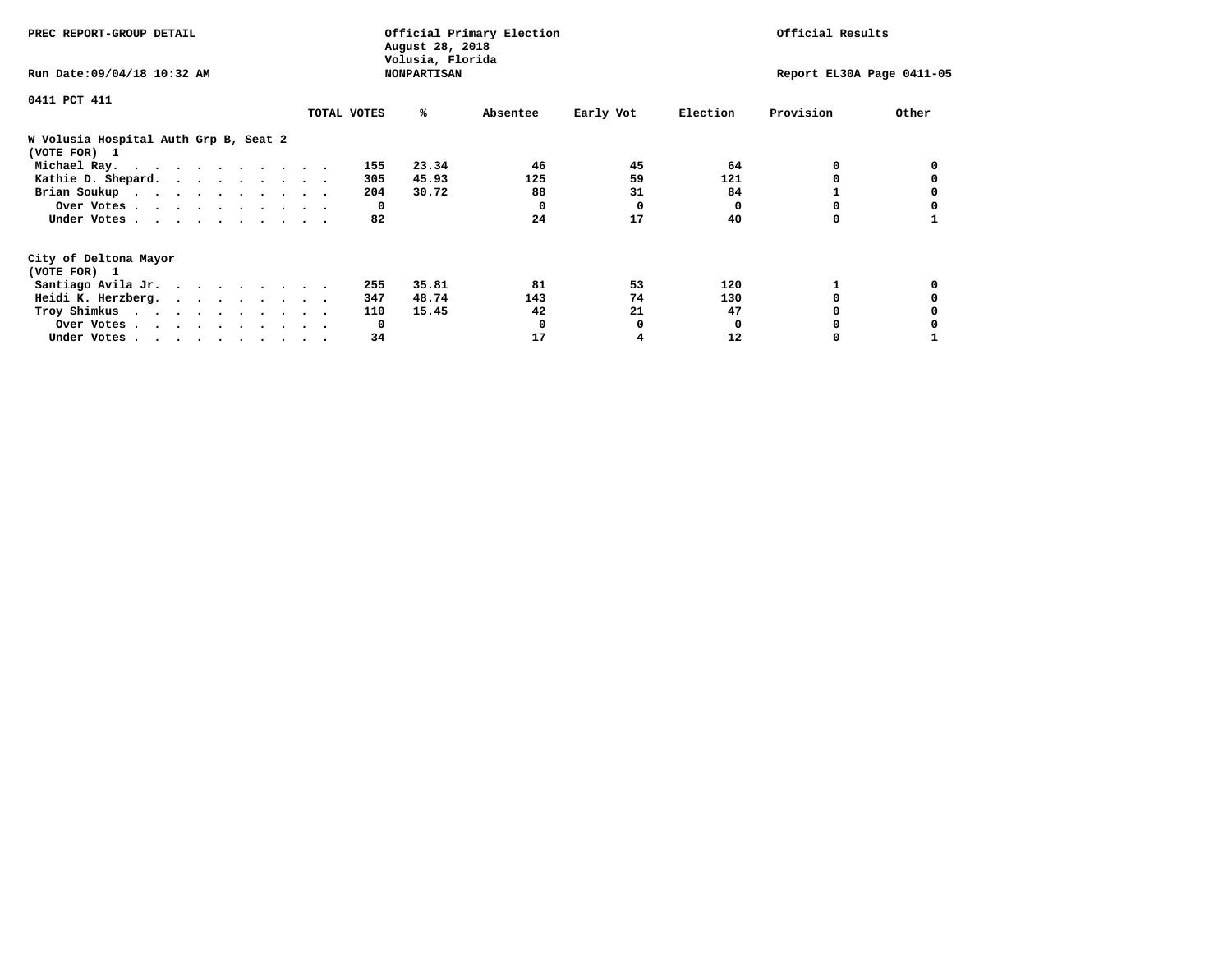| PREC REPORT-GROUP DETAIL                                                  |  |                                                 |             | August 28, 2018<br>Volusia, Florida | Official Primary Election |              |          | Official Results          |       |
|---------------------------------------------------------------------------|--|-------------------------------------------------|-------------|-------------------------------------|---------------------------|--------------|----------|---------------------------|-------|
| Run Date: 09/04/18 10:32 AM                                               |  |                                                 |             | <b>STATISTICS</b>                   |                           |              |          | Report EL30A Page 0412-01 |       |
| 0412 PCT 412                                                              |  |                                                 |             |                                     |                           |              |          |                           |       |
|                                                                           |  |                                                 | TOTAL VOTES | %ะ                                  | Absentee                  | Early Vot    | Election | Provision                 | Other |
| REGISTERED VOTERS - TOTAL $\cdot$ $\cdot$ $\cdot$ $\cdot$ $\cdot$ $\cdot$ |  |                                                 | 1,850       |                                     |                           |              |          |                           |       |
| REGISTERED VOTERS - DEMOCRATIC                                            |  | $\sim$ $\sim$ $\sim$ $\sim$                     | 464         | 25.08                               |                           |              |          |                           |       |
| REGISTERED VOTERS - REPUBLICAN                                            |  |                                                 | 840         | 45.41                               |                           |              |          |                           |       |
| REGISTERED VOTERS - NONPARTISAN                                           |  |                                                 | 546         |                                     |                           |              |          |                           |       |
| BALLOTS CAST - TOTAL.                                                     |  |                                                 | 550         |                                     | 250                       | 66           | 234      | 0                         |       |
| BALLOTS CAST - DEMOCRATIC                                                 |  |                                                 | 130         | 23.64                               | 49                        | 26           | 55       |                           |       |
| BALLOTS CAST - REPUBLICAN                                                 |  |                                                 | 361         | 65.64                               | 165                       | 38           | 158      |                           |       |
| BALLOTS CAST - NONPARTISAN.                                               |  |                                                 | 59          | 10.73                               | 36                        | $\mathbf{2}$ | 21       |                           |       |
| BALLOTS CAST - BLANK.                                                     |  |                                                 | 0           |                                     | 0                         | 0            | O        | o                         |       |
| VOTER TURNOUT - TOTAL<br>$\cdots$                                         |  |                                                 |             | 29.73                               |                           |              |          |                           |       |
| VOTER TURNOUT - DEMOCRATIC.                                               |  | $\cdot$ $\cdot$ $\cdot$ $\cdot$ $\cdot$ $\cdot$ |             | 28.02                               |                           |              |          |                           |       |
| VOTER TURNOUT - REPUBLICAN.<br>.                                          |  |                                                 |             | 42.98                               |                           |              |          |                           |       |
| VOTER TURNOUT - BLANK                                                     |  |                                                 |             |                                     |                           |              |          |                           |       |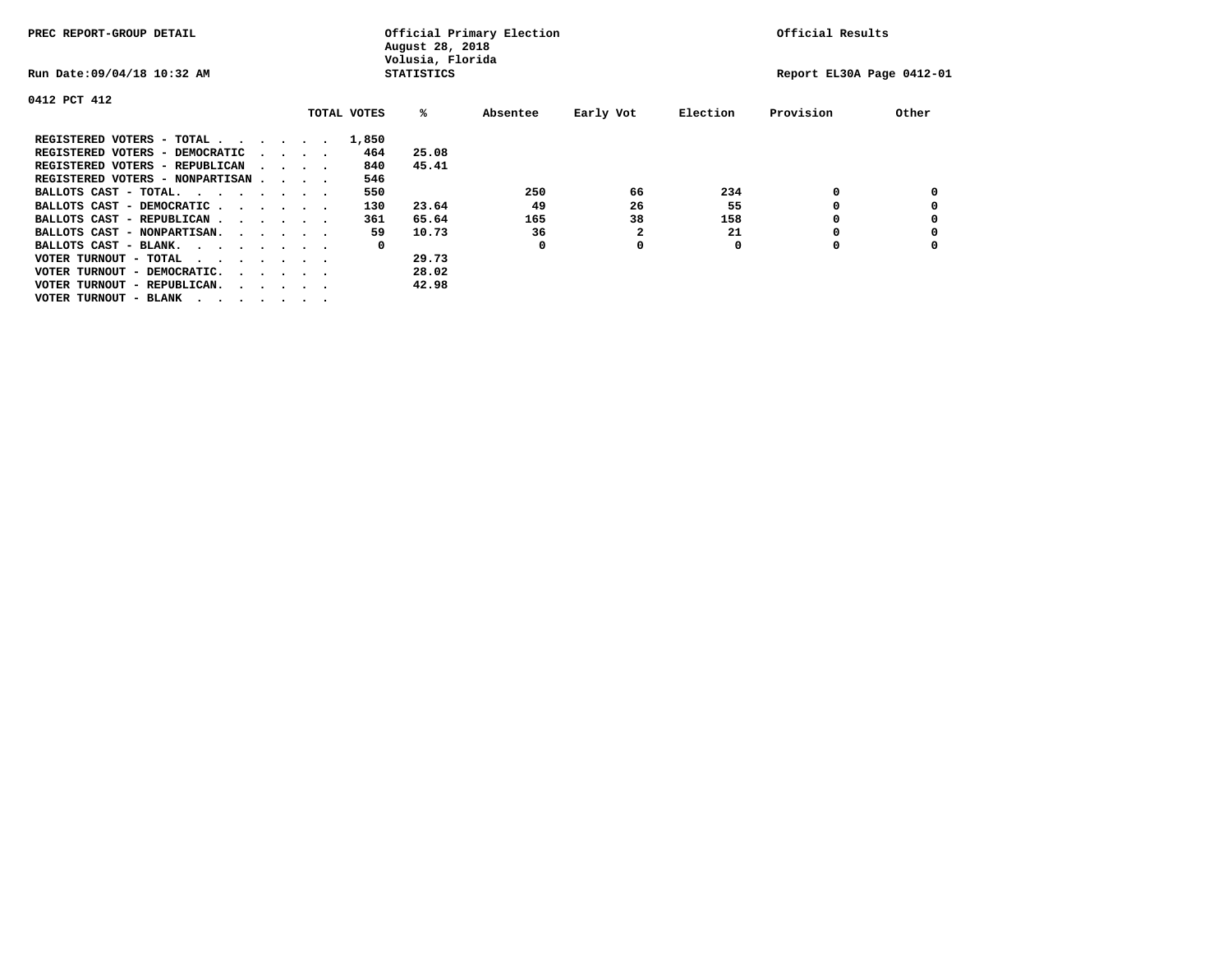| PREC REPORT-GROUP DETAIL                                                                                                                                                                                                                         |                            | August 28, 2018<br>Volusia, Florida | Official Primary Election<br>Official Results |              |                         |                           |             |
|--------------------------------------------------------------------------------------------------------------------------------------------------------------------------------------------------------------------------------------------------|----------------------------|-------------------------------------|-----------------------------------------------|--------------|-------------------------|---------------------------|-------------|
| Run Date: 09/04/18 10:32 AM                                                                                                                                                                                                                      |                            | DEMOCRATIC                          |                                               |              |                         | Report EL30A Page 0412-02 |             |
| 0412 PCT 412                                                                                                                                                                                                                                     | TOTAL VOTES                | ℁                                   | Absentee                                      | Early Vot    | Election                | Provision                 | Other       |
|                                                                                                                                                                                                                                                  |                            |                                     |                                               |              |                         |                           |             |
| Representative in Congress Dist 6<br>(VOTE FOR) 1                                                                                                                                                                                                |                            |                                     |                                               |              |                         |                           |             |
| Stephen Sevigny<br>. The contract of the contract of the contract of the contract of the contract of the contract of the contract of the contract of the contract of the contract of the contract of the contract of the contract of the contrac | 22                         | 17.60                               | 11                                            | 5            | 6                       | 0                         | 0           |
| Nancy Soderberg<br>$\mathbf{r}$ , $\mathbf{r}$ , $\mathbf{r}$ , $\mathbf{r}$ , $\mathbf{r}$<br>$\cdots$                                                                                                                                          | 77                         | 61.60                               | 24                                            | 16           | 37                      | 0                         | 0           |
| John Upchurch<br>$\sim$                                                                                                                                                                                                                          | 26                         | 20.80                               | 13                                            | 4            | 9                       | 0                         | 0           |
| Over Votes                                                                                                                                                                                                                                       | 0                          |                                     | $\mathbf 0$                                   | 0            | $\mathbf 0$             | $\mathbf 0$               | $\mathbf 0$ |
| Under Votes<br>$\sim$ $\sim$ $\sim$                                                                                                                                                                                                              | 5                          |                                     | $\mathbf{1}$                                  | $\mathbf{1}$ | 3                       | $\Omega$                  | $\mathbf 0$ |
| Governor and Lieutenant Governor<br>(VOTE FOR) 1                                                                                                                                                                                                 |                            |                                     |                                               |              |                         |                           |             |
| Andrew Gillum<br>$\sim$ $\sim$                                                                                                                                                                                                                   | 23                         | 18.25                               | 4                                             | 9            | 10                      | 0                         | 0           |
| Gwengraham<br>$\cdot$ $\cdot$ $\cdot$                                                                                                                                                                                                            | 65                         | 51.59                               | 24                                            | 11           | 30                      | $\mathbf 0$               | $\mathbf 0$ |
| Jeff Greene.<br>$\bullet$                                                                                                                                                                                                                        | 13                         | 10.32                               | 9                                             | 0            | 4                       | 0                         | 0           |
| Chris King<br>$\sim$ $\sim$                                                                                                                                                                                                                      | 7                          | 5.56                                | 4                                             | $\mathbf{1}$ | $\overline{\mathbf{2}}$ | $\mathbf 0$               | $\mathbf 0$ |
| Philip Levine .                                                                                                                                                                                                                                  | 16                         | 12.70                               | 3                                             | 5            | 8                       | $\mathbf 0$               | $\mathbf 0$ |
| Alex "Lundy" Lundmark<br>$\sim$                                                                                                                                                                                                                  | $\mathbf{2}$               | 1.59                                | $\overline{\mathbf{2}}$                       | $\mathbf 0$  | $\mathbf 0$             | $\mathbf 0$               | 0           |
| John Wetherbee.<br>$\ddot{\phantom{a}}$                                                                                                                                                                                                          | 0                          |                                     | $\mathbf 0$                                   | $\mathbf 0$  | $\mathbf 0$             | $\mathbf 0$               | $\mathbf 0$ |
| Over Votes<br>$\sim$ $\sim$                                                                                                                                                                                                                      | 1                          |                                     | $\mathbf{1}$                                  | $\mathbf 0$  | $\mathbf{0}$            | $\mathbf 0$               | $\mathbf 0$ |
| Under Votes                                                                                                                                                                                                                                      | 3                          |                                     | $\overline{a}$                                | 0            | $\mathbf{1}$            | $\mathbf 0$               | $\mathbf 0$ |
| Attorney General                                                                                                                                                                                                                                 |                            |                                     |                                               |              |                         |                           |             |
| (VOTE FOR) 1                                                                                                                                                                                                                                     |                            |                                     |                                               |              |                         |                           |             |
| Sean Shaw                                                                                                                                                                                                                                        | 82                         | 73.87                               | 28                                            | 16           | 38                      | 0                         | 0           |
| Ryan Torrens<br>$\cdot$ $\cdot$ $\cdot$                                                                                                                                                                                                          | 29                         | 26.13                               | 14                                            | 7            | 8                       | $\mathbf 0$               | $\mathbf 0$ |
| Over Votes                                                                                                                                                                                                                                       | 0                          |                                     | 0                                             | 0            | $\mathbf 0$             | $\mathbf 0$               | 0           |
| Under Votes                                                                                                                                                                                                                                      | 19                         |                                     | 7                                             | 3            | 9                       | $\mathbf 0$               | $\mathbf 0$ |
| Commissioner of Agriculture<br>(VOTE FOR) 1                                                                                                                                                                                                      |                            |                                     |                                               |              |                         |                           |             |
| Nicole "Nikki" Fried.                                                                                                                                                                                                                            | 65                         | 57.02                               | 24                                            | 15           | 26                      | 0                         | $\mathbf 0$ |
| Jeffrey Duane Porter.                                                                                                                                                                                                                            | 19                         | 16.67                               | $7\phantom{.0}$                               | 5            | 7                       | $\mathbf 0$               | 0           |
| Roy David Walker                                                                                                                                                                                                                                 | 30                         | 26.32                               | 13                                            | 3            | 14                      | $\mathbf 0$               | $\mathbf 0$ |
| Over Votes<br>$\ddot{\phantom{1}}$                                                                                                                                                                                                               | 0                          |                                     | 0                                             | $\mathbf 0$  | 0                       | $\mathbf 0$               | 0           |
| Under Votes                                                                                                                                                                                                                                      | 16                         |                                     | 5                                             | 3            | 8                       | $\mathbf 0$               | $\mathbf 0$ |
| State Representative District 27<br>(VOTE FOR) 1                                                                                                                                                                                                 |                            |                                     |                                               |              |                         |                           |             |
| Neil Henrichsen<br>$\cdots$                                                                                                                                                                                                                      | 26                         | 22.22                               | 7                                             | 7            | 12                      | 0                         | 0           |
| Carol Lawrence.<br>$\ddot{\phantom{a}}$<br>$\ddot{\phantom{a}}$<br>$\bullet$                                                                                                                                                                     | 91<br>$\ddot{\phantom{0}}$ | 77.78                               | 35                                            | 18           | 38                      | $\mathbf 0$               | $\mathbf 0$ |
| Over Votes<br>$\bullet$                                                                                                                                                                                                                          | $\mathbf 0$                |                                     | $\mathbf 0$                                   | $\mathbf 0$  | $\mathbf 0$             | $\mathbf 0$               | $\mathbf 0$ |
| Under Votes                                                                                                                                                                                                                                      | 13                         |                                     | $\overline{7}$                                | $\mathbf{1}$ | 5                       | $\Omega$                  | $\Omega$    |
|                                                                                                                                                                                                                                                  |                            |                                     |                                               |              |                         |                           |             |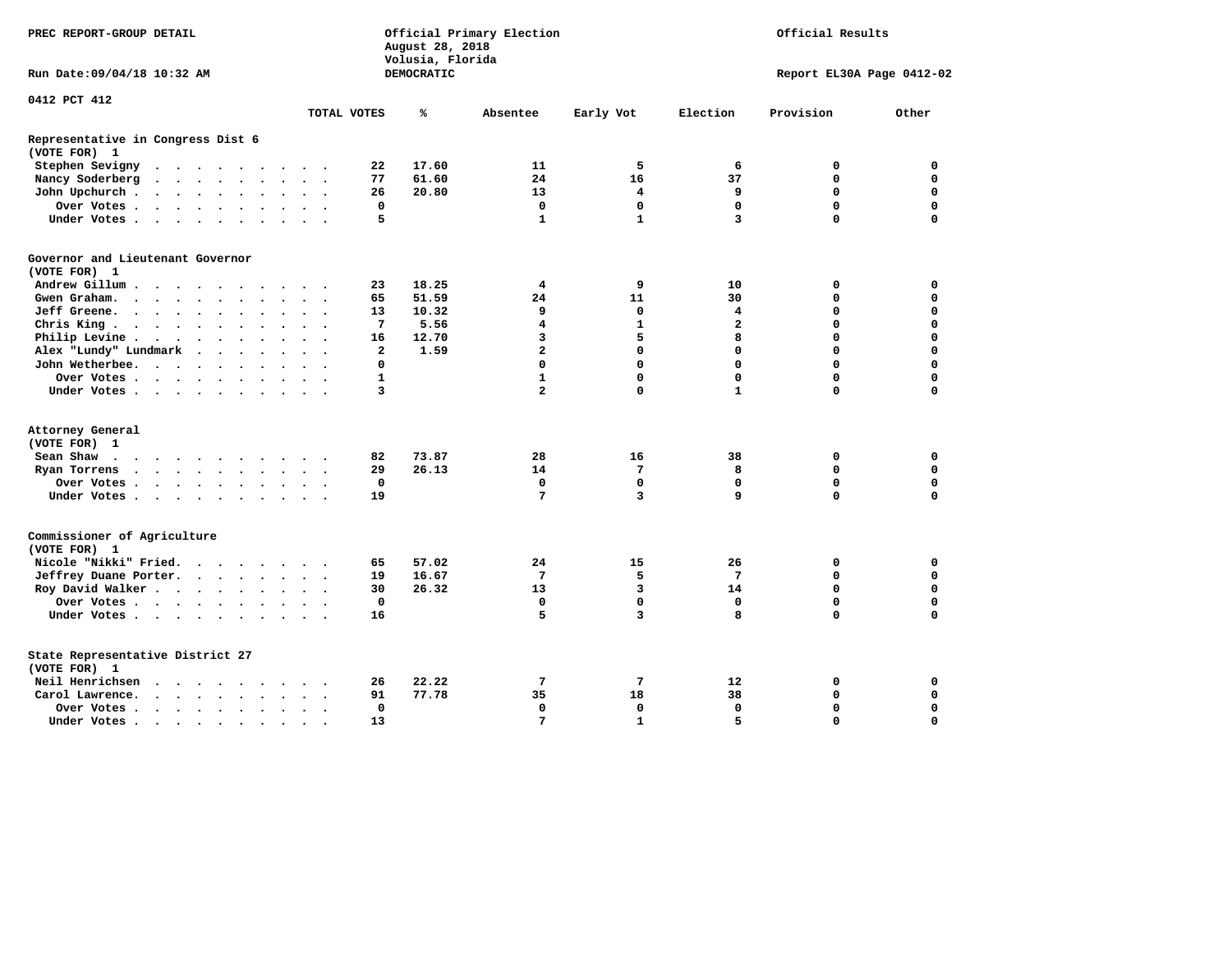| PREC REPORT-GROUP DETAIL                                                                                |                                                       | August 28, 2018<br>Volusia, Florida | Official Primary Election |                 |              | Official Results          |             |
|---------------------------------------------------------------------------------------------------------|-------------------------------------------------------|-------------------------------------|---------------------------|-----------------|--------------|---------------------------|-------------|
| Run Date:09/04/18 10:32 AM                                                                              |                                                       | REPUBLICAN                          |                           |                 |              | Report EL30A Page 0412-03 |             |
| 0412 PCT 412                                                                                            | TOTAL VOTES                                           | ℁                                   | Absentee                  | Early Vot       | Election     | Provision                 | Other       |
|                                                                                                         |                                                       |                                     |                           |                 |              |                           |             |
| United States Senator<br>(VOTE FOR) 1                                                                   |                                                       |                                     |                           |                 |              |                           |             |
| Roque "Rocky" De La Fuente.<br>$\sim$ $\sim$ $\sim$                                                     | 20<br>$\sim$<br>$\sim$                                | 5.59                                | 12                        | 0               | 8            | 0                         | 0           |
| Rick Scott<br>$\sim$                                                                                    | 338                                                   | 94.41                               | 152                       | 36              | 150          | $\mathbf 0$               | $\mathbf 0$ |
| Over Votes<br>$\ddot{\phantom{1}}$                                                                      | 0<br>$\sim$<br>$\ddot{\phantom{a}}$<br>$\overline{a}$ |                                     | 0                         | 0               | 0            | $\mathbf 0$               | $\mathbf 0$ |
| Under Votes<br>$\ddot{\phantom{0}}$                                                                     | 3<br>$\sim$                                           |                                     | 1                         | $\overline{a}$  | 0            | $\mathbf 0$               | $\mathbf 0$ |
| Representative in Congress Dist 6                                                                       |                                                       |                                     |                           |                 |              |                           |             |
| (VOTE FOR) 1                                                                                            |                                                       |                                     |                           |                 |              |                           |             |
| Fred Costello.                                                                                          | 100<br>$\sim$ $\sim$ $\sim$ $\sim$                    | 29.41                               | 44                        | 12              | 44           | 0                         | 0           |
| Michael Waltz<br>$\cdot$<br>$\ddot{\phantom{a}}$                                                        | 116                                                   | 34.12                               | 59                        | $7\phantom{.0}$ | 50           | 0                         | $\mathbf 0$ |
| John Ward<br>$\ddot{\phantom{a}}$                                                                       | 124<br>$\ddot{\phantom{a}}$                           | 36.47                               | 50                        | 18              | 56           | $\mathbf 0$               | $\mathbf 0$ |
| Over Votes.<br>$\cdots$<br>$\sim$                                                                       | 0                                                     |                                     | 0                         | 0               | $\mathbf 0$  | $\mathbf 0$               | $\mathbf 0$ |
| Under Votes<br>$\sim$                                                                                   | 21                                                    |                                     | 12                        | $\mathbf{1}$    | 8            | $\mathbf 0$               | $\mathbf 0$ |
| Governor and Lieutenant Governor                                                                        |                                                       |                                     |                           |                 |              |                           |             |
| (VOTE FOR) 1                                                                                            |                                                       |                                     |                           |                 |              |                           |             |
| Don Baldauf.<br>$\sim$                                                                                  | 2                                                     | .56                                 | 1                         | $\mathbf 0$     | $\mathbf{1}$ | 0                         | 0           |
| Ron DeSantis<br>$\overline{\phantom{a}}$<br>$\sim$                                                      | 183                                                   | 51.40                               | 82                        | 25              | 76           | $\mathbf 0$               | $\mathbf 0$ |
| Timothy M. Devine.<br>$\bullet$                                                                         | $\overline{a}$                                        | .56                                 | $\mathbf{2}$              | $\mathbf 0$     | $\mathbf 0$  | $\mathbf 0$               | $\mathbf 0$ |
| Bob Langford<br>$\ddot{\phantom{a}}$                                                                    | $\overline{a}$<br>$\ddot{\phantom{a}}$                | .56                                 | $\mathbf{1}$              | $\mathbf 0$     | $\mathbf{1}$ | $\mathbf 0$               | $\mathbf 0$ |
| John Joseph Mercadante                                                                                  | $\mathbf 0$<br>$\ddot{\phantom{a}}$                   |                                     | $\mathbf 0$               | $\mathbf 0$     | $\mathbf 0$  | $\mathbf 0$               | $\mathbf 0$ |
| Bruce Nathan<br>$\ddot{\phantom{a}}$<br>$\bullet$                                                       | 3                                                     | .84                                 | $\overline{\mathbf{3}}$   | $\mathbf 0$     | $\mathbf{0}$ | $\mathbf 0$               | $\mathbf 0$ |
| Adam H. Putnam.<br>$\cdots$<br>$\sim$<br>$\ddot{\phantom{a}}$                                           | 162                                                   | 45.51                               | 71                        | 13              | 78           | $\mathbf 0$               | $\mathbf 0$ |
| Bob White<br>$\sim$                                                                                     | $\overline{a}$<br>$\sim$<br>$\ddot{\phantom{0}}$      | .56                                 | $\mathbf{1}$              | $\mathbf 0$     | $\mathbf{1}$ | $\mathbf 0$               | $\mathbf 0$ |
| Over Votes .<br>.                                                                                       | $\mathbf 0$                                           |                                     | $\Omega$                  | $\mathbf 0$     | $\mathbf 0$  | $\mathbf 0$               | 0           |
| Under Votes                                                                                             | 5                                                     |                                     | 4                         | $\mathbf 0$     | $\mathbf{1}$ | $\mathbf 0$               | $\mathbf 0$ |
| Attorney General                                                                                        |                                                       |                                     |                           |                 |              |                           |             |
| (VOTE FOR) 1                                                                                            |                                                       |                                     |                           |                 |              |                           |             |
| Ashley Moody                                                                                            | 212<br>$\cdot$                                        | 61.81                               | 93                        | 17              | 102          | 0                         | 0           |
| Frank White.<br>$\cdots$<br>$\ddot{\phantom{a}}$<br>$\bullet$                                           | 131                                                   | 38.19                               | 61                        | 20              | 50           | $\mathbf 0$               | 0           |
| Over Votes .<br>$\sim$ $\sim$ $\sim$ $\sim$ $\sim$<br>$\bullet$                                         | $\mathbf 0$<br>$\cdot$<br>$\ddot{\phantom{0}}$        |                                     | 0                         | $\mathbf 0$     | $\mathbf 0$  | $\mathbf 0$               | 0           |
| Under Votes                                                                                             | 18<br>$\sim$ $\sim$                                   |                                     | 11                        | 1               | 6            | $\mathbf 0$               | $\mathbf 0$ |
| Commissioner of Agriculture                                                                             |                                                       |                                     |                           |                 |              |                           |             |
| (VOTE FOR) 1                                                                                            |                                                       |                                     |                           |                 |              |                           |             |
| Matt Caldwell.<br>$\cdot$ $\cdot$ $\cdot$ $\cdot$ $\cdot$<br>$\sim$                                     | 144                                                   | 42.99                               | 66                        | 15              | 63           | 0                         | 0           |
| Denise Grimsley<br>$\cdot$ $\cdot$ $\cdot$<br>$\cdot$                                                   | 80                                                    | 23.88                               | 30                        | 11              | 39           | $\mathbf 0$               | $\mathbf 0$ |
| Mike McCalister<br>$\sim$ , and $\sim$ , and $\sim$<br>$\ddot{\phantom{a}}$                             | 51<br>$\bullet$                                       | 15.22                               | 25                        | 5               | 21           | $\mathbf 0$               | 0           |
| Baxter Troutman<br>$\mathbf{a}$ , and $\mathbf{a}$ , and $\mathbf{a}$<br>$\ddot{\phantom{a}}$<br>$\sim$ | 60                                                    | 17.91                               | 29                        | 6               | 25           | $\mathbf 0$               | $\mathbf 0$ |
| Over Votes .<br>$\cdot$<br>$\cdot$<br>$\cdot$                                                           | $\Omega$                                              |                                     | 0                         | 0               | $\Omega$     | $\mathbf 0$               | $\mathbf 0$ |
| Under Votes.<br>$\cdots$<br>$\blacksquare$                                                              | 26<br>$\bullet$                                       |                                     | 15                        | $\mathbf{1}$    | 10           | $\Omega$                  | $\Omega$    |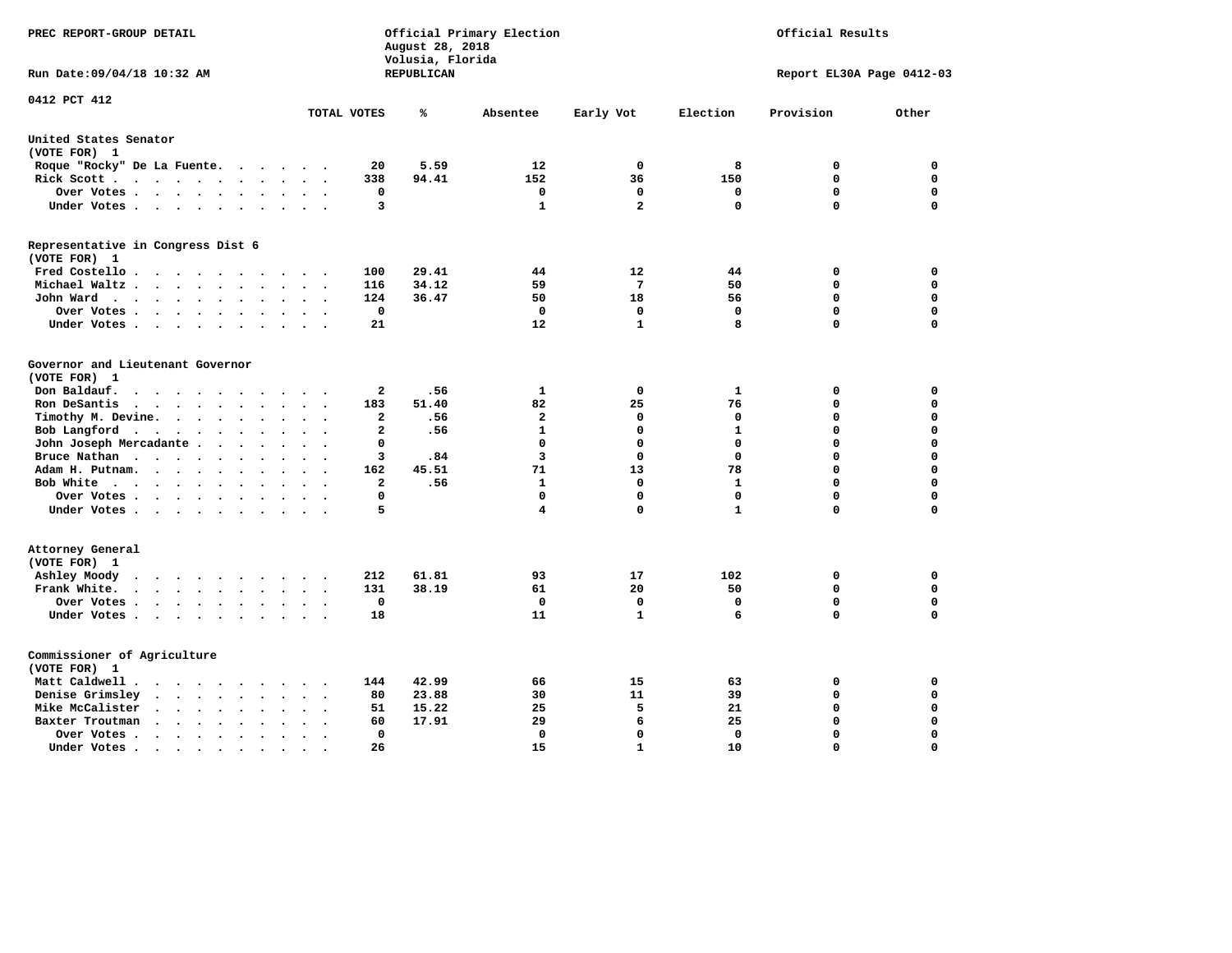| PREC REPORT-GROUP DETAIL                                                                                                                                                                 |                                           | August 28, 2018                        | Official Primary Election |                         | Official Results          |             |             |  |  |
|------------------------------------------------------------------------------------------------------------------------------------------------------------------------------------------|-------------------------------------------|----------------------------------------|---------------------------|-------------------------|---------------------------|-------------|-------------|--|--|
| Run Date: 09/04/18 10:32 AM                                                                                                                                                              |                                           | Volusia, Florida<br><b>NONPARTISAN</b> |                           |                         | Report EL30A Page 0412-04 |             |             |  |  |
| 0412 PCT 412                                                                                                                                                                             | TOTAL VOTES                               | ℁                                      | Absentee                  | Early Vot               | Election                  | Provision   | Other       |  |  |
|                                                                                                                                                                                          |                                           |                                        |                           |                         |                           |             |             |  |  |
| Circuit Judge 7th Judicial, Grp 15<br>(VOTE FOR) 1                                                                                                                                       |                                           |                                        |                           |                         |                           |             |             |  |  |
| Linda L. Gaustad                                                                                                                                                                         | 141<br>$\sim$ $\sim$                      | 28.48                                  | 64                        | 20                      | 57                        | 0           | 0           |  |  |
| Sebrina L. Slack<br>$\sim$                                                                                                                                                               | 170                                       | 34.34                                  | 85                        | 14                      | 71                        | $\mathbf 0$ | 0           |  |  |
| Ryan Will $\cdots$ $\cdots$                                                                                                                                                              | 184                                       | 37.17                                  | 75                        | 30                      | 79                        | $\mathbf 0$ | 0           |  |  |
| Over Votes<br>$\ddot{\phantom{a}}$<br>$\bullet$                                                                                                                                          | $\mathbf 0$                               |                                        | $\mathbf 0$               | $\mathbf 0$             | $\mathbf 0$               | 0           | $\mathbf 0$ |  |  |
| Under Votes                                                                                                                                                                              | 55<br>$\sim$                              |                                        | 26                        | $\mathbf{2}$            | 27                        | $\mathbf 0$ | $\mathbf 0$ |  |  |
| County Judge 7th Judicial, Grp 5                                                                                                                                                         |                                           |                                        |                           |                         |                           |             |             |  |  |
| (VOTE FOR) 1                                                                                                                                                                             |                                           |                                        |                           |                         |                           |             |             |  |  |
| Steve Burk.<br>$\begin{array}{cccccccccccccccccc} . & . & . & . & . & . & . & . & . & . \end{array}$                                                                                     | 218<br>$\sim$ $\sim$                      | 45.23                                  | 92                        | 34                      | 92                        | 0           | 0           |  |  |
| Dawn "Pam" Fields.<br>$\sim$<br>$\sim$                                                                                                                                                   | 264<br>$\sim$ $\sim$                      | 54.77                                  | 128                       | 30                      | 106                       | 0           | $\mathbf 0$ |  |  |
| Over Votes<br>$\ddot{\phantom{a}}$<br>$\ddot{\phantom{a}}$                                                                                                                               | 0<br>$\cdot$                              |                                        | 0                         | 0                       | $\mathbf 0$               | 0           | 0           |  |  |
| Under Votes                                                                                                                                                                              | 68<br>$\sim$                              |                                        | 30                        | $\overline{\mathbf{2}}$ | 36                        | 0           | $\mathbf 0$ |  |  |
| County Council at Large<br>(VOTE FOR) 1                                                                                                                                                  |                                           |                                        |                           |                         |                           |             |             |  |  |
| L. Ronald Durham<br>$\ddot{\phantom{1}}$                                                                                                                                                 | 116                                       | 21.85                                  | 58                        | 11                      | 47                        | 0           | 0           |  |  |
| Ben F. Johnson.<br>$\ddot{\phantom{a}}$<br>$\bullet$                                                                                                                                     | 412<br>$\bullet$<br>$\bullet$             | 77.59                                  | 180                       | 54                      | 178                       | $\Omega$    | 0           |  |  |
| WRITE-IN.<br>$\bullet$                                                                                                                                                                   | 3                                         | .56                                    | $\mathbf{2}$              | $\mathbf{0}$            | $\mathbf{1}$              | 0           | $\mathbf 0$ |  |  |
| Over Votes .<br>$\cdot$ $\cdot$ $\cdot$ $\cdot$<br>$\ddot{\phantom{a}}$                                                                                                                  | $\mathbf 0$                               |                                        | $\mathbf 0$               | 0                       | 0                         | 0           | $\mathbf 0$ |  |  |
| Under Votes                                                                                                                                                                              | 19                                        |                                        | 10                        | $\mathbf{1}$            | 8                         | 0           | 0           |  |  |
| County Council Member District 5                                                                                                                                                         |                                           |                                        |                           |                         |                           |             |             |  |  |
| (VOTE FOR)<br>-1                                                                                                                                                                         |                                           |                                        |                           |                         |                           |             |             |  |  |
| Dan Hunt.<br>$\ddot{\phantom{a}}$<br>$\mathcal{A}$ , and $\mathcal{A}$ , and $\mathcal{A}$ , and $\mathcal{A}$<br>$\sim$ $\sim$                                                          | 58<br>$\sim$ $\sim$                       | 31.87                                  | 28                        | 6                       | 24                        | 0           | 0           |  |  |
| Fred Lowry.<br>$\cdot$ $\cdot$ $\cdot$ $\cdot$ $\cdot$<br>$\sim$<br>$\sim$<br>$\sim$                                                                                                     | 123<br>$\sim$<br>$\overline{\phantom{a}}$ | 67.58                                  | 56                        | 13                      | 54                        | 0           | 0           |  |  |
| WRITE-IN.<br>$\mathbf{a} = \mathbf{a} + \mathbf{a} + \mathbf{a} + \mathbf{a}$<br>$\bullet$<br>$\ddot{\phantom{a}}$                                                                       | 1                                         | .55                                    | $\mathbf 0$               | 0                       | 1                         | 0           | 0           |  |  |
| Over Votes<br>$\ddot{\phantom{a}}$<br>$\bullet$                                                                                                                                          | 0<br>$\cdot$                              |                                        | 0                         | 0                       | $\mathbf 0$               | 0           | $\mathbf 0$ |  |  |
| Under Votes<br>$\sim$ $\sim$                                                                                                                                                             | 20<br>$\ddot{\phantom{1}}$                |                                        | 12                        | $\mathbf{1}$            | 7                         | $\Omega$    | $\Omega$    |  |  |
| School Board Member District 5                                                                                                                                                           |                                           |                                        |                           |                         |                           |             |             |  |  |
| (VOTE FOR) 1                                                                                                                                                                             |                                           |                                        |                           |                         |                           |             |             |  |  |
| Ruben Colon.<br>$\ddot{\phantom{0}}$<br>$\cdots$<br>$\sim$                                                                                                                               | 76                                        | 15.38                                  | 30                        | 12                      | 34                        | 0           | 0           |  |  |
| Melody Johnson.                                                                                                                                                                          | 325                                       | 65.79                                  | 149                       | 37                      | 139                       | 0           | $\mathbf 0$ |  |  |
| Robert Mann.<br>$\mathcal{A}$ , and $\mathcal{A}$ , and $\mathcal{A}$<br>$\ddot{\phantom{a}}$<br>$\ddot{\phantom{a}}$<br>$\bullet$                                                       | 93                                        | 18.83                                  | 42                        | 13                      | 38                        | 0           | $\mathbf 0$ |  |  |
| Over Votes<br>$\sim$<br>$\cdot$                                                                                                                                                          | $\mathbf 0$                               |                                        | $\mathbf 0$               | $\mathbf 0$             | $\mathbf 0$               | 0           | 0           |  |  |
| Under Votes<br>$\sim$<br>$\overline{\phantom{a}}$                                                                                                                                        | 56                                        |                                        | 29                        | 4                       | 23                        | 0           | $\mathbf 0$ |  |  |
|                                                                                                                                                                                          |                                           |                                        |                           |                         |                           |             |             |  |  |
| W Volusia Hospital Auth Grp A, Seat 1<br>(VOTE FOR) 1                                                                                                                                    |                                           |                                        |                           |                         |                           |             |             |  |  |
| John M. Hill<br>$\cdot$                                                                                                                                                                  | 230<br>$\ddot{\phantom{0}}$               | 52.27                                  | 114                       | 26                      | 90                        | 0           | 0           |  |  |
| Raymond Long<br>$\ddot{\phantom{1}}$<br>$\bullet$<br>$\bullet$                                                                                                                           | 120<br>$\bullet$<br>$\bullet$             | 27.27                                  | 43                        | 21                      | 56                        | $\mathbf 0$ | $\mathbf 0$ |  |  |
| Voloria Manning<br>$\begin{array}{cccccccccccccccccc} \bullet & \bullet & \bullet & \bullet & \bullet & \bullet & \bullet & \bullet & \bullet & \bullet & \bullet & \bullet \end{array}$ | 90<br>$\cdot$                             | 20.45                                  | 44                        | 10                      | 36                        | 0           | 0           |  |  |
| Over Votes .<br>$\bullet$<br>$\bullet$                                                                                                                                                   | $\Omega$<br>$\bullet$                     |                                        | $\mathbf 0$               | $\mathbf{0}$            | $\mathbf{0}$              | $\mathbf 0$ | $\mathbf 0$ |  |  |
| Under Votes.<br>$\cdots$<br>$\bullet$                                                                                                                                                    | 82                                        |                                        | 38                        | 9                       | 35                        | $\Omega$    | $\Omega$    |  |  |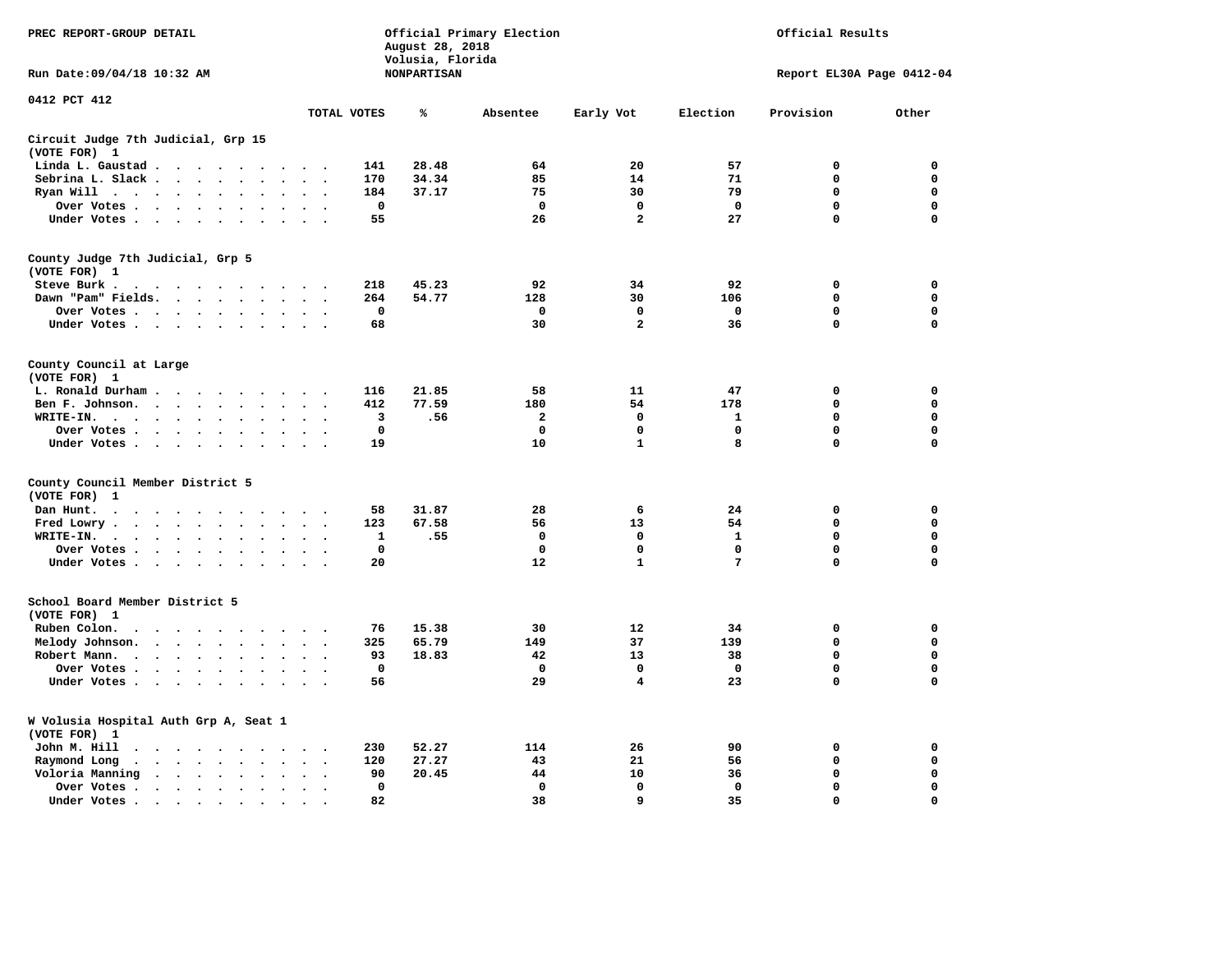| PREC REPORT-GROUP DETAIL                              | August 28, 2018<br>Volusia, Florida | Official Primary Election |                       | Official Results          |  |  |  |  |  |
|-------------------------------------------------------|-------------------------------------|---------------------------|-----------------------|---------------------------|--|--|--|--|--|
| Run Date: 09/04/18 10:32 AM                           | <b>NONPARTISAN</b>                  |                           |                       | Report EL30A Page 0412-05 |  |  |  |  |  |
| 0412 PCT 412                                          | TOTAL VOTES<br>%ะ                   | Absentee                  | Early Vot<br>Election | Provision<br>Other        |  |  |  |  |  |
| W Volusia Hospital Auth Grp B, Seat 2<br>(VOTE FOR) 1 |                                     |                           |                       |                           |  |  |  |  |  |
| Michael Ray.                                          | 30.30<br>133                        | 55                        | 15<br>63              | 0<br>0                    |  |  |  |  |  |
| Kathie D. Shepard.                                    | 38.95<br>171                        | 90                        | 23<br>58              | 0<br>0                    |  |  |  |  |  |
| Brian Soukup                                          | 30.75<br>135                        | 55                        | 62<br>18              | 0                         |  |  |  |  |  |
| Over Votes                                            | 0                                   |                           | 0                     | 0<br>0                    |  |  |  |  |  |
| Under Votes                                           | 83                                  | 39                        | 10<br>34              | 0                         |  |  |  |  |  |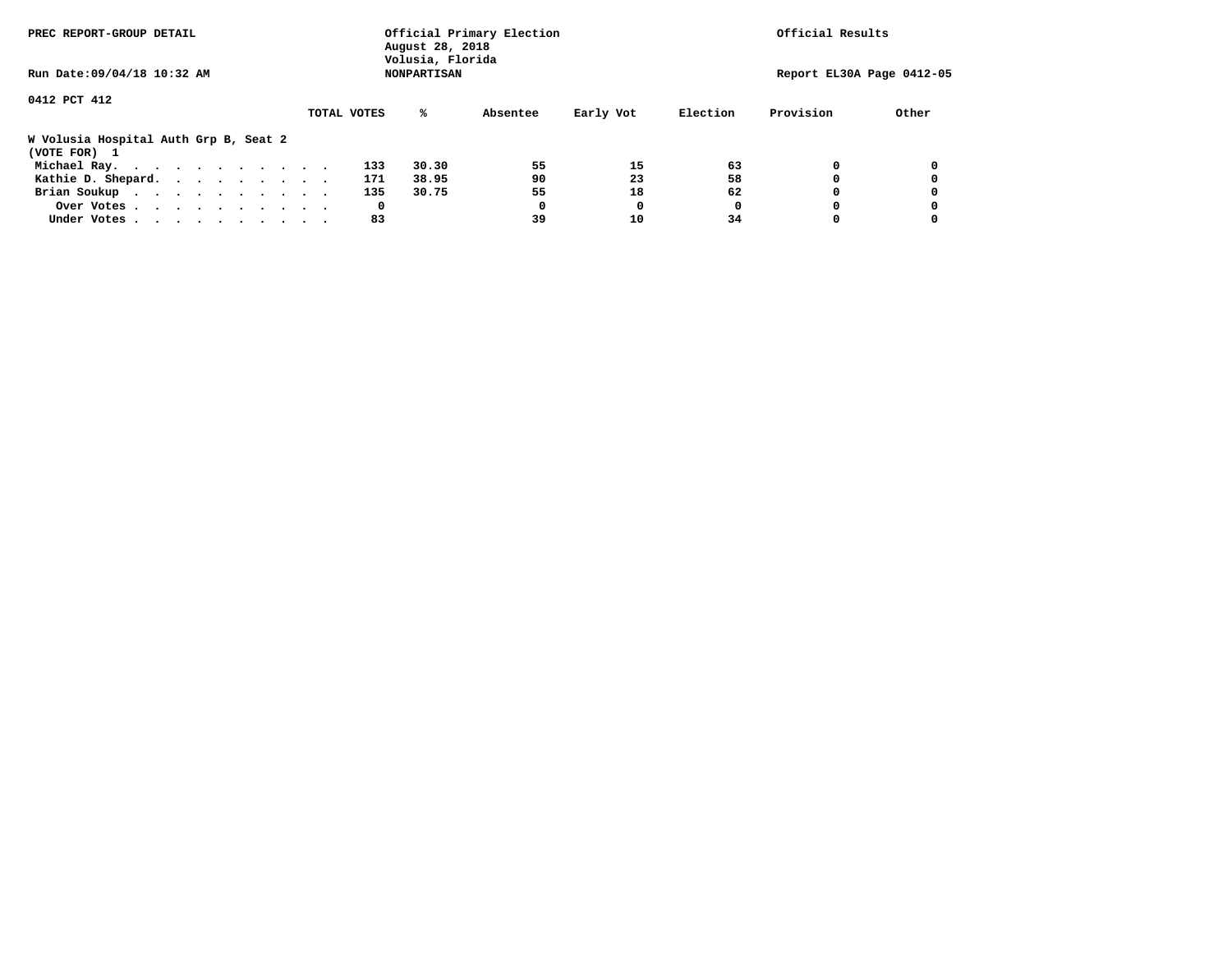| PREC REPORT-GROUP DETAIL               | Official Primary Election<br>August 28, 2018<br>Volusia, Florida |  |  |             |                   | Official Results |           |          |                           |       |
|----------------------------------------|------------------------------------------------------------------|--|--|-------------|-------------------|------------------|-----------|----------|---------------------------|-------|
| Run Date: 09/04/18 10:32 AM            |                                                                  |  |  |             | <b>STATISTICS</b> |                  |           |          | Report EL30A Page 0413-01 |       |
| 0413 PCT 413                           |                                                                  |  |  |             |                   |                  |           |          |                           |       |
|                                        |                                                                  |  |  | TOTAL VOTES | %ะ                | Absentee         | Early Vot | Election | Provision                 | Other |
| REGISTERED VOTERS - TOTAL              |                                                                  |  |  | 2,849       |                   |                  |           |          |                           |       |
| REGISTERED VOTERS - DEMOCRATIC         | $\sim$ $\sim$ $\sim$ $\sim$                                      |  |  | 1,028       | 36.08             |                  |           |          |                           |       |
| REGISTERED VOTERS - REPUBLICAN         | $\sim$ $\sim$ $\sim$ $\sim$                                      |  |  | 822         | 28.85             |                  |           |          |                           |       |
| REGISTERED VOTERS - NONPARTISAN        |                                                                  |  |  | 999         |                   |                  |           |          |                           |       |
| BALLOTS CAST - TOTAL.                  |                                                                  |  |  | 673         |                   | 245              | 114       | 314      | 0                         |       |
| BALLOTS CAST - DEMOCRATIC              |                                                                  |  |  | 296         | 43.98             | 95               | 64        | 137      |                           |       |
| BALLOTS CAST - REPUBLICAN              |                                                                  |  |  | 277         | 41.16             | 107              | 36        | 134      | 0                         |       |
| BALLOTS CAST - NONPARTISAN.            |                                                                  |  |  | 100         | 14.86             | 43               | 14        | 43       |                           |       |
| BALLOTS CAST - BLANK.                  |                                                                  |  |  | 1           | .15               | 0                | 0         |          | 0                         |       |
| VOTER TURNOUT - TOTAL<br>.             |                                                                  |  |  |             | 23.62             |                  |           |          |                           |       |
| VOTER TURNOUT - DEMOCRATIC.            | $\cdot$ $\cdot$ $\cdot$ $\cdot$ $\cdot$                          |  |  |             | 28.79             |                  |           |          |                           |       |
| VOTER TURNOUT - REPUBLICAN.<br>$\cdot$ |                                                                  |  |  |             | 33.70             |                  |           |          |                           |       |
| VOTER TURNOUT - BLANK                  |                                                                  |  |  |             | .04               |                  |           |          |                           |       |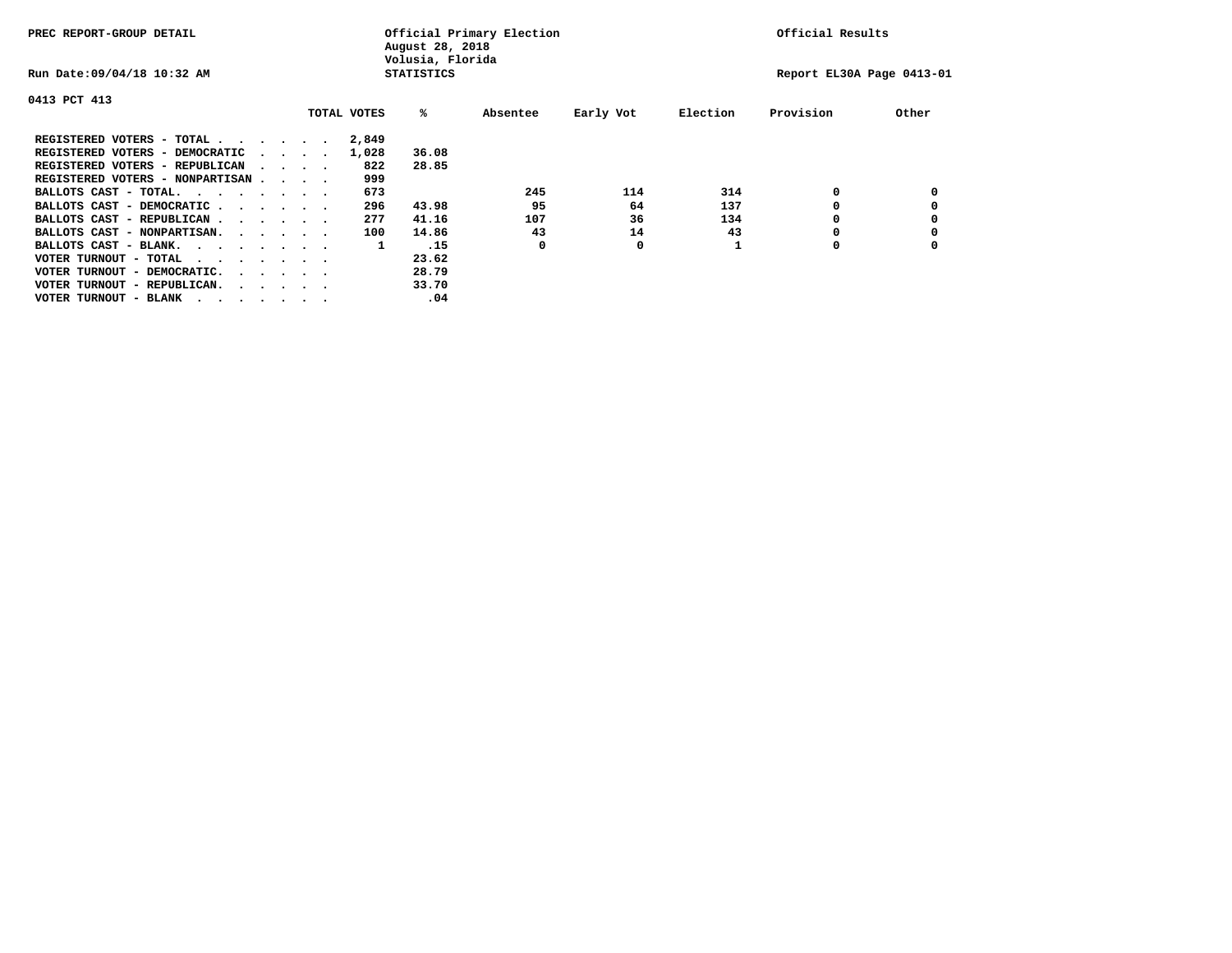| PREC REPORT-GROUP DETAIL                                                                                         |                                                                             | Official Primary Election<br>August 28, 2018<br>Volusia, Florida | Official Results        |                               |             |  |  |
|------------------------------------------------------------------------------------------------------------------|-----------------------------------------------------------------------------|------------------------------------------------------------------|-------------------------|-------------------------------|-------------|--|--|
| Run Date: 09/04/18 10:32 AM                                                                                      |                                                                             | <b>DEMOCRATIC</b>                                                |                         | Report EL30A Page 0413-02     |             |  |  |
| 0413 PCT 413                                                                                                     |                                                                             |                                                                  |                         |                               |             |  |  |
|                                                                                                                  | TOTAL VOTES                                                                 | ℁<br>Absentee                                                    | Early Vot<br>Election   | Provision<br>Other            |             |  |  |
| Representative in Congress Dist 6<br>(VOTE FOR) 1                                                                |                                                                             |                                                                  |                         |                               |             |  |  |
| Stephen Sevigny                                                                                                  | 52                                                                          | 18.51<br>16                                                      | 12<br>24                | 0                             | 0           |  |  |
| Nancy Soderberg<br>$\begin{array}{cccccccccccccccccc} . & . & . & . & . & . & . & . & . & . & . & . \end{array}$ | 173                                                                         | 61.57<br>55                                                      | 42<br>76                | 0                             | 0           |  |  |
| John Upchurch.<br>$\cdots$<br>$\sim$                                                                             | 56<br>$\sim$                                                                | 19.93<br>18                                                      | 9<br>29                 | $\mathbf 0$                   | $\mathbf 0$ |  |  |
| Over Votes                                                                                                       | 0<br>$\sim$<br>$\sim$ $\sim$                                                | 0                                                                | 0                       | $\mathbf 0$<br>$\mathbf 0$    | $\mathbf 0$ |  |  |
| Under Votes                                                                                                      | 15                                                                          | 6                                                                | $\mathbf{1}$            | $\Omega$<br>8                 | $\mathbf 0$ |  |  |
| Governor and Lieutenant Governor                                                                                 |                                                                             |                                                                  |                         |                               |             |  |  |
| (VOTE FOR) 1                                                                                                     |                                                                             |                                                                  |                         |                               |             |  |  |
| Andrew Gillum<br>$\cdot$                                                                                         | 109                                                                         | 37.59<br>20                                                      | 20<br>69                | 0                             | 0           |  |  |
| Gwen Graham.                                                                                                     | 88<br>$\sim$<br>$\sim$ $\sim$<br>$\sim$                                     | 27<br>30.34                                                      | 22<br>39                | 0                             | $\mathbf 0$ |  |  |
| Jeff Greene.                                                                                                     | 33                                                                          | 11.38<br>16                                                      | 8                       | 9<br>0                        | 0           |  |  |
| Chris King $\cdots$ $\cdots$ $\cdots$                                                                            | 11<br>$\sim$ $\sim$                                                         | 3.79<br>8                                                        | $\overline{\mathbf{2}}$ | $\mathbf{1}$<br>$\mathbf 0$   | $\mathbf 0$ |  |  |
| Philip Levine .                                                                                                  | 45<br>$\ddot{\phantom{a}}$<br>$\ddot{\phantom{a}}$<br>$\sim$<br>$\sim$      | 15.52<br>18                                                      | 11<br>16                | $\Omega$                      | $\mathbf 0$ |  |  |
| Alex "Lundy" Lundmark<br>$\mathcal{A}=\mathcal{A}=\mathcal{A}=\mathcal{A}$ .                                     | $\overline{a}$<br>$\cdot$                                                   | .69<br>$\mathbf{1}$                                              | $\mathbf{0}$            | $\mathbf{1}$<br>$\mathbf 0$   | $\mathbf 0$ |  |  |
| John Wetherbee.                                                                                                  | $\mathbf{2}$<br>$\ddot{\phantom{a}}$                                        | $\mathbf{1}$<br>.69                                              | $\mathbf{1}$            | $\mathbf 0$<br>$\Omega$       | $\mathbf 0$ |  |  |
| Over Votes                                                                                                       | 0<br>$\bullet$                                                              | $\mathbf 0$                                                      | $\mathbf 0$             | $\mathbf 0$<br>$\mathbf 0$    | $\mathbf 0$ |  |  |
| Under Votes                                                                                                      | 6                                                                           | 4                                                                | 0                       | $\overline{a}$<br>$\mathbf 0$ | 0           |  |  |
| Attorney General                                                                                                 |                                                                             |                                                                  |                         |                               |             |  |  |
| (VOTE FOR) 1                                                                                                     |                                                                             |                                                                  |                         |                               |             |  |  |
| Sean Shaw                                                                                                        | 169<br>$\sim$ $\sim$                                                        | 62.83<br>53                                                      | 38<br>78                | 0                             | $\mathbf 0$ |  |  |
| Ryan Torrens<br>$\mathbf{r}$ , $\mathbf{r}$ , $\mathbf{r}$ , $\mathbf{r}$ , $\mathbf{r}$ , $\mathbf{r}$          | 100<br>$\sim$ $\sim$<br>$\ddot{\phantom{1}}$                                | 37.17<br>32                                                      | 19<br>49                | $\mathbf 0$                   | $\mathbf 0$ |  |  |
|                                                                                                                  | $\mathbf 0$                                                                 | $\mathbf 0$                                                      | $\mathbf 0$             | $\mathbf 0$<br>$\mathbf 0$    | $\mathbf 0$ |  |  |
| Over Votes<br>Under Votes                                                                                        | 27<br>$\sim$ $\sim$                                                         | 10                                                               | 7<br>10                 | $\mathbf 0$                   | $\mathbf 0$ |  |  |
|                                                                                                                  |                                                                             |                                                                  |                         |                               |             |  |  |
| Commissioner of Agriculture<br>(VOTE FOR) 1                                                                      |                                                                             |                                                                  |                         |                               |             |  |  |
| Nicole "Nikki" Fried.                                                                                            | 164                                                                         | 62.36<br>55                                                      | 37<br>72                | 0                             | 0           |  |  |
| Jeffrey Duane Porter.                                                                                            | 41                                                                          | 15.59<br>10                                                      | 6<br>25                 | 0                             | 0           |  |  |
| Roy David Walker                                                                                                 | 58                                                                          | 22.05<br>17                                                      | 15<br>26                | $\mathbf 0$                   | $\mathbf 0$ |  |  |
| Over Votes                                                                                                       | $\mathbf 0$<br>$\overline{\phantom{a}}$                                     | $\mathbf{0}$                                                     | $\mathbf 0$             | $\Omega$<br>$\mathbf 0$       | $\mathbf 0$ |  |  |
| Under Votes                                                                                                      | 33                                                                          | 13                                                               | 6<br>14                 | $\Omega$                      | 0           |  |  |
|                                                                                                                  |                                                                             |                                                                  |                         |                               |             |  |  |
| State Representative District 27<br>(VOTE FOR) 1                                                                 |                                                                             |                                                                  |                         |                               |             |  |  |
| Neil Henrichsen<br>$\cdots$                                                                                      | 79                                                                          | 29.04<br>25                                                      | 14<br>40                | 0                             | 0           |  |  |
| Carol Lawrence.                                                                                                  | 193<br>$\ddot{\phantom{a}}$<br>$\cdot$<br>$\ddot{\phantom{1}}$<br>$\bullet$ | 70.96<br>61                                                      | 44<br>88                | $\mathbf 0$                   | $\mathbf 0$ |  |  |
| Over Votes<br>$\ddot{\phantom{0}}$                                                                               | $\mathbf 0$<br>$\bullet$                                                    | $\mathbf 0$                                                      | $\mathbf 0$             | $\mathbf 0$<br>$\mathbf 0$    | $\mathbf 0$ |  |  |
| Under Votes<br>$\bullet$                                                                                         | 24                                                                          | $\mathbf{q}$                                                     | 6                       | 9<br>$\Omega$                 | $\Omega$    |  |  |
|                                                                                                                  |                                                                             |                                                                  |                         |                               |             |  |  |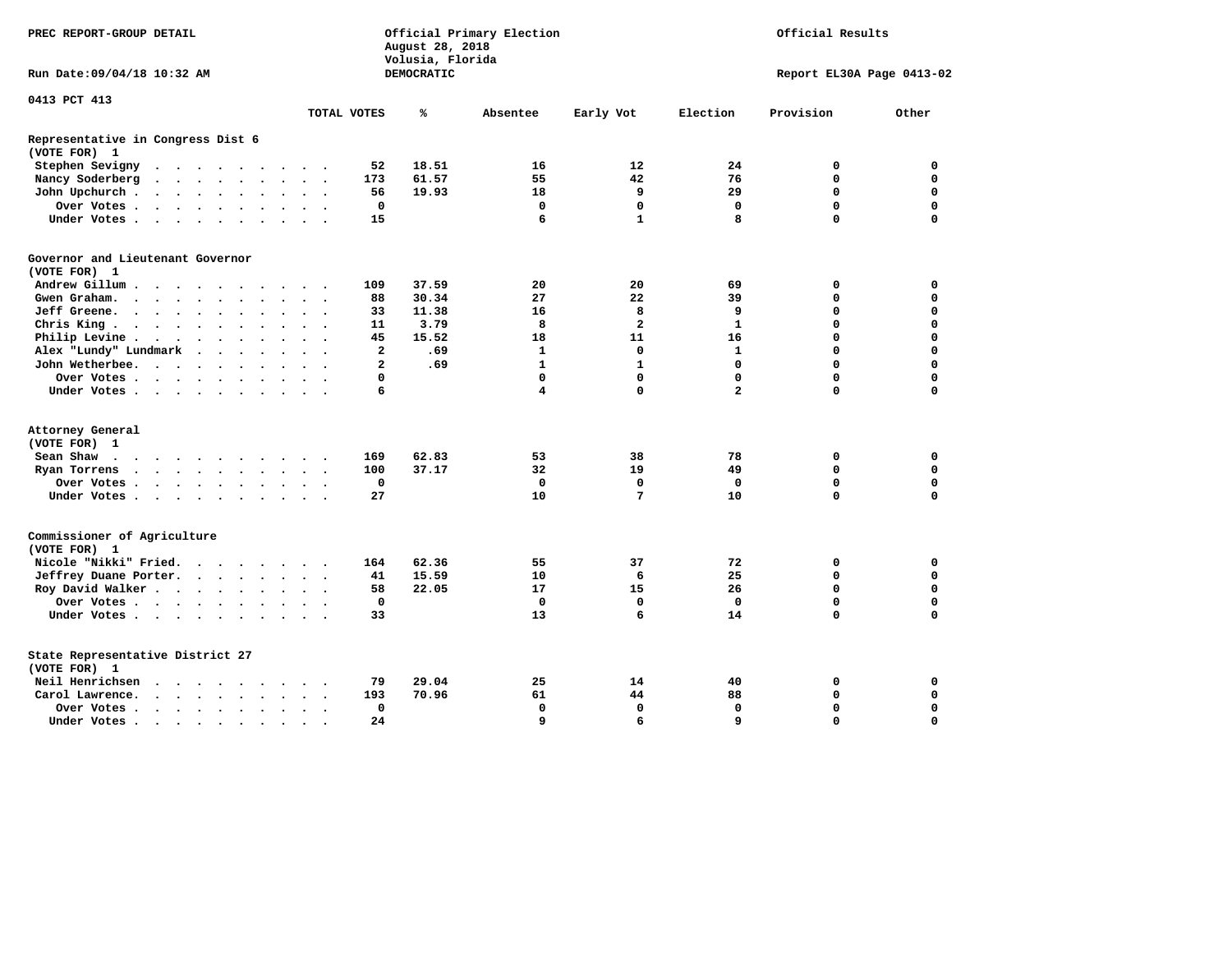| PREC REPORT-GROUP DETAIL                                                                                                    |                       | August 28, 2018<br>Volusia, Florida | Official Primary Election |                   | Official Results   |                           |                  |  |
|-----------------------------------------------------------------------------------------------------------------------------|-----------------------|-------------------------------------|---------------------------|-------------------|--------------------|---------------------------|------------------|--|
| Run Date: 09/04/18 10:32 AM                                                                                                 |                       | REPUBLICAN                          |                           |                   |                    | Report EL30A Page 0413-03 |                  |  |
| 0413 PCT 413                                                                                                                | TOTAL VOTES           | ℁                                   | Absentee                  | Early Vot         | Election           | Provision                 | Other            |  |
| United States Senator                                                                                                       |                       |                                     |                           |                   |                    |                           |                  |  |
| (VOTE FOR) 1                                                                                                                |                       |                                     |                           |                   |                    |                           |                  |  |
| Roque "Rocky" De La Fuente.<br>$\cdots$<br>$\sim$                                                                           | 29                    | 10.66                               | 11                        | 3                 | 15                 | 0                         | 0                |  |
| Rick Scott<br>$\bullet$                                                                                                     | 243                   | 89.34                               | 94                        | 32                | 117                | $\mathbf 0$               | $\mathbf 0$      |  |
| Over Votes<br>$\ddot{\phantom{0}}$<br>$\bullet$<br>$\ddot{\phantom{a}}$                                                     | $\mathbf 0$           |                                     | 0                         | $\mathbf 0$       | $\mathbf 0$        | $\mathbf 0$               | $\mathbf 0$      |  |
| Under Votes<br>$\bullet$                                                                                                    | 5                     |                                     | $\overline{a}$            | $\mathbf{1}$      | $\mathbf{2}$       | $\mathbf 0$               | $\mathbf 0$      |  |
| Representative in Congress Dist 6<br>(VOTE FOR) 1                                                                           |                       |                                     |                           |                   |                    |                           |                  |  |
| Fred Costello                                                                                                               | 57                    | 22.01                               | 15                        | 14                | 28                 | 0                         | 0                |  |
| Michael Waltz<br>$\ddot{\phantom{a}}$<br>$\ddot{\phantom{a}}$<br>$\sim$                                                     | 127                   | 49.03                               | 53                        | 13                | 61                 | 0                         | $\mathbf 0$      |  |
| John Ward<br>$\sim$<br>$\ddot{\phantom{a}}$<br>$\bullet$<br>$\ddot{\phantom{0}}$                                            | 75                    | 28.96                               | 33                        | 8                 | 34                 | $\mathbf 0$               | $\mathbf 0$      |  |
| Over Votes.<br>$\cdot$ $\cdot$ $\cdot$ $\cdot$<br>$\sim$<br>$\overline{\phantom{a}}$                                        | $\mathbf 0$           |                                     | $\mathbf 0$               | $\mathbf 0$       | $\mathbf 0$        | $\mathbf 0$               | $\mathbf 0$      |  |
| Under Votes<br>$\cdot$<br>$\cdot$<br>$\cdot$                                                                                | 18                    |                                     | 6                         | $\mathbf{1}$      | 11                 | 0                         | $\mathbf 0$      |  |
| Governor and Lieutenant Governor<br>(VOTE FOR) 1<br>Don Baldauf.                                                            |                       |                                     | $\mathbf 0$               |                   |                    |                           | $\mathbf 0$      |  |
| $\sim$ $\sim$ $\sim$ $\sim$<br>$\overline{\phantom{a}}$                                                                     | 1                     | .37                                 |                           | 1<br>8            | 0                  | 0<br>$\mathbf 0$          | $\mathbf 0$      |  |
| Ron DeSantis<br>$\cdot$ $\cdot$ $\cdot$ $\cdot$<br>$\bullet$<br>$\bullet$<br>$\sim$<br>$\ddot{\phantom{a}}$                 | 143<br>5              | 53.56<br>1.87                       | 56<br>4                   | $\mathbf{1}$      | 79<br>0            | 0                         | $\mathbf 0$      |  |
| Timothy M. Devine.<br>$\bullet$<br>$\bullet$<br>$\bullet$<br>Bob Langford<br>$\cdots$<br>$\bullet$                          | 0                     |                                     | $\mathbf 0$               | $\mathbf 0$       | 0                  | 0                         | $\mathbf 0$      |  |
| $\bullet$<br>John Joseph Mercadante .<br>$\cdots$<br>$\ddot{\phantom{a}}$<br>$\sim$                                         | 1                     | .37                                 | $\mathbf 0$               | $\mathbf{1}$      | $\mathbf 0$        | 0                         | $\mathbf 0$      |  |
| Bruce Nathan<br><b>Contract Contract Contract Contract</b><br>$\ddot{\phantom{a}}$<br>$\bullet$                             | 1                     | .37                                 | $\mathbf{1}$              | $\mathbf{0}$      | $\mathbf 0$        | 0                         | $\mathbf 0$      |  |
| Adam H. Putnam.<br>$\ddotsc$ $\ddotsc$<br>$\bullet$                                                                         | 106                   | 39.70                               | 38                        | 20                | 48                 | 0                         | $\mathbf 0$      |  |
| Bob White<br>$\bullet$<br>$\bullet$<br>$\bullet$<br>$\cdot$                                                                 | 10                    | 3.75                                | $\mathbf{2}$              | 4                 | 4                  | $\mathbf 0$               | $\mathbf 0$      |  |
| Over Votes.<br>$\sim$ $\sim$ $\sim$ $\sim$<br>$\overline{\phantom{a}}$                                                      | $\Omega$              |                                     | $\Omega$                  | $\Omega$          | $\mathbf 0$        | $\mathbf 0$               | $\mathbf 0$      |  |
| Under Votes<br>$\ddot{\phantom{a}}$                                                                                         | 10                    |                                     | 6                         | $\mathbf{1}$      | 3                  | 0                         | $\mathbf 0$      |  |
| Attorney General<br>(VOTE FOR) 1                                                                                            |                       |                                     |                           |                   |                    |                           |                  |  |
| Ashley Moody<br>$\cdots$<br>$\bullet$<br>$\blacksquare$ .                                                                   | 137                   | 52.69                               | 45                        | 20<br>12          | 72                 | 0<br>$\mathbf 0$          | 0<br>$\mathbf 0$ |  |
| Frank White.<br>$\cdot$ $\cdot$ $\cdot$ $\cdot$ $\cdot$ $\cdot$<br>$\sim$                                                   | 123<br>$\overline{a}$ | 47.31                               | 55<br>$\mathbf 0$         |                   | 56<br>$\mathbf{1}$ | $\mathbf 0$               | $\mathbf 0$      |  |
| Over Votes.<br>$\cdots$<br>$\bullet$<br>$\bullet$<br>$\cdot$<br>Under Votes<br>$\ddot{\phantom{1}}$<br>$\ddot{\phantom{a}}$ | 15                    |                                     | 7                         | $\mathbf{1}$<br>3 | 5                  | 0                         | $\mathbf 0$      |  |
| Commissioner of Agriculture<br>(VOTE FOR) 1                                                                                 |                       |                                     |                           |                   |                    |                           |                  |  |
| Matt Caldwell.<br>$\cdot$ $\cdot$ $\cdot$ $\cdot$<br>$\sim$                                                                 | 98                    | 38.43                               | 29                        | 9                 | 60                 | 0                         | 0                |  |
| Denise Grimsley<br>$\ddotsc$<br>$\sim$<br>$\ddot{\phantom{a}}$                                                              | 83                    | 32.55                               | 32                        | 16                | 35                 | 0                         | $\mathbf 0$      |  |
| Mike McCalister<br>$\ddotsc$<br>$\sim$ $\sim$<br>$\bullet$<br>$\bullet$<br>$\bullet$<br>$\ddot{\phantom{a}}$                | 35                    | 13.73                               | 21                        | 3                 | 11                 | 0                         | $\mathbf 0$      |  |
| Baxter Troutman<br>$\ddot{\phantom{1}}$<br>$\ddot{\phantom{a}}$<br>$\sim$<br>$\cdot$<br>$\sim$                              | 39                    | 15.29                               | 13                        | 6                 | 20                 | $\mathbf 0$               | $\mathbf 0$      |  |
| Over Votes .<br>$\ddot{\phantom{0}}$<br>$\bullet$<br>$\bullet$<br>$\ddot{\phantom{a}}$<br>$\ddot{\phantom{0}}$              | 0                     |                                     | $\mathbf 0$               | $\mathbf 0$       | $\mathbf 0$        | $\mathbf 0$               | $\mathbf 0$      |  |
| Under Votes.<br>.<br>$\cdot$ $\cdot$                                                                                        | 22                    |                                     | 12                        | $\overline{a}$    | 8                  | $\Omega$                  | $\Omega$         |  |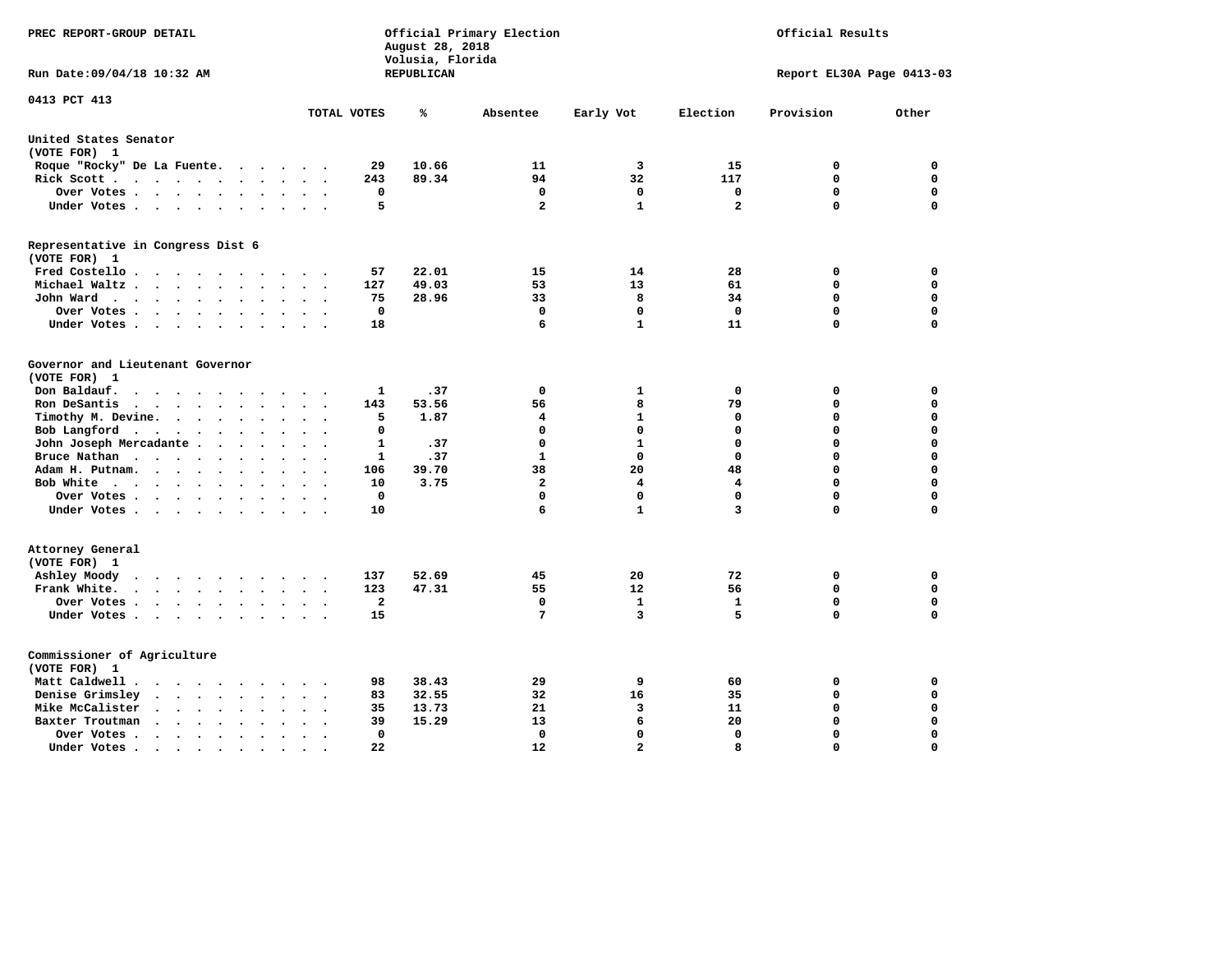| PREC REPORT-GROUP DETAIL                                                                                                            |                                           | August 28, 2018                        | Official Primary Election |              | Official Results          |             |             |  |  |
|-------------------------------------------------------------------------------------------------------------------------------------|-------------------------------------------|----------------------------------------|---------------------------|--------------|---------------------------|-------------|-------------|--|--|
| Run Date: 09/04/18 10:32 AM                                                                                                         |                                           | Volusia, Florida<br><b>NONPARTISAN</b> |                           |              | Report EL30A Page 0413-04 |             |             |  |  |
| 0413 PCT 413                                                                                                                        | TOTAL VOTES                               | ℁                                      | Absentee                  | Early Vot    | Election                  | Provision   | Other       |  |  |
|                                                                                                                                     |                                           |                                        |                           |              |                           |             |             |  |  |
| Circuit Judge 7th Judicial, Grp 15<br>(VOTE FOR) 1                                                                                  |                                           |                                        |                           |              |                           |             |             |  |  |
| Linda L. Gaustad                                                                                                                    | 232<br>$\sim$ $\sim$                      | 38.80                                  | 76                        | 47           | 109                       | 0           | 0           |  |  |
| Sebrina L. Slack<br>$\sim$<br>$\sim$                                                                                                | 177                                       | 29.60                                  | 71                        | 29           | 77                        | $\mathbf 0$ | 0           |  |  |
| Ryan Will $\cdots$ $\cdots$<br>$\bullet$                                                                                            | 189                                       | 31.61                                  | 67                        | 25           | 97                        | $\mathbf 0$ | 0           |  |  |
| Over Votes<br>$\ddot{\phantom{a}}$<br>$\bullet$                                                                                     | $\mathbf 0$                               |                                        | $\mathbf 0$               | $\mathbf 0$  | $\mathbf 0$               | 0           | 0           |  |  |
| Under Votes                                                                                                                         | 75<br>$\sim$                              |                                        | 31                        | 13           | 31                        | $\mathbf 0$ | $\mathbf 0$ |  |  |
| County Judge 7th Judicial, Grp 5                                                                                                    |                                           |                                        |                           |              |                           |             |             |  |  |
| (VOTE FOR) 1                                                                                                                        |                                           |                                        |                           |              |                           |             |             |  |  |
| Steve Burk.<br>$\begin{array}{cccccccccccccccccc} . & . & . & . & . & . & . & . & . & . \end{array}$                                | 223<br>$\sim$ $\sim$                      | 37.35                                  | 75                        | 29           | 119                       | 0           | 0           |  |  |
| Dawn "Pam" Fields.<br>$\sim$<br>$\sim$                                                                                              | 374<br>$\sim$<br>$\overline{\phantom{a}}$ | 62.65                                  | 134                       | 75           | 165                       | 0           | $\mathbf 0$ |  |  |
| Over Votes<br>$\ddot{\phantom{a}}$<br>$\cdot$                                                                                       | 0<br>$\cdot$                              |                                        | 0                         | 0            | 0                         | 0           | 0           |  |  |
| Under Votes                                                                                                                         | 76<br>$\sim$                              |                                        | 36                        | 10           | 30                        | 0           | $\mathbf 0$ |  |  |
| County Council at Large<br>(VOTE FOR) 1                                                                                             |                                           |                                        |                           |              |                           |             |             |  |  |
| L. Ronald Durham                                                                                                                    | 214                                       | 33.65                                  | 62                        | 46           | 106                       | 0           | 0           |  |  |
| Ben F. Johnson.<br>$\bullet$<br>$\bullet$                                                                                           | 419<br>$\mathbf{r}$                       | 65.88                                  | 168                       | 62           | 189                       | $\mathbf 0$ | 0           |  |  |
| WRITE-IN.                                                                                                                           | 3                                         | .47                                    | $\mathbf{1}$              | $\mathbf{1}$ | 1                         | 0           | $\mathbf 0$ |  |  |
| Over Votes .<br>$\cdot$ $\cdot$ $\cdot$ $\cdot$<br>$\ddot{\phantom{a}}$                                                             | $\mathbf 0$                               |                                        | $\mathbf 0$               | 0            | $\mathbf 0$               | 0           | 0           |  |  |
| Under Votes                                                                                                                         | 37                                        |                                        | 14                        | 5            | 18                        | 0           | 0           |  |  |
| County Council Member District 5                                                                                                    |                                           |                                        |                           |              |                           |             |             |  |  |
| (VOTE FOR)<br>-1                                                                                                                    |                                           |                                        |                           |              |                           |             |             |  |  |
| Dan Hunt.<br>$\ddot{\phantom{a}}$<br>$\sim$<br>$\sim$ $\sim$ $\sim$<br>$\sim$ $\sim$ $\sim$<br>$\sim$ $\sim$                        | 256<br>$\sim$ $\sim$                      | 40.96                                  | 85                        | 40           | 131                       | 0           | 0           |  |  |
| Fred Lowry.<br>$\cdot$ $\cdot$ $\cdot$ $\cdot$ $\cdot$<br>$\sim$<br>$\sim$                                                          | 364<br>$\sim$<br>$\overline{\phantom{a}}$ | 58.24                                  | 138                       | 68           | 158                       | 0           | 0           |  |  |
| WRITE-IN.<br><b>Contract Contract Contract</b><br>$\ddot{\phantom{a}}$<br>$\bullet$<br>$\ddot{\phantom{a}}$<br>$\ddot{\phantom{a}}$ | 5                                         | .80                                    | 3                         | 1            | 1                         | 0           | 0           |  |  |
| Over Votes<br>$\ddot{\phantom{a}}$<br>$\bullet$                                                                                     | 0<br>$\cdot$                              |                                        | 0                         | 0            | 0                         | 0           | 0           |  |  |
| Under Votes<br>$\sim$ $\sim$                                                                                                        | 48<br>$\ddot{\phantom{1}}$                |                                        | 19                        | 5            | 24                        | $\mathbf 0$ | $\mathbf 0$ |  |  |
|                                                                                                                                     |                                           |                                        |                           |              |                           |             |             |  |  |
| School Board Member District 5<br>(VOTE FOR) 1                                                                                      |                                           |                                        |                           |              |                           |             |             |  |  |
| and a state of the state of the state of the state of the state of the state of the state of the state of the<br>$\sim$<br>$\sim$   | 201                                       | 31.96                                  | 77                        | 29           | 95                        | 0           | 0           |  |  |
| Ruben Colon.<br>$\bullet$                                                                                                           |                                           |                                        |                           | 53           |                           | 0           | $\mathbf 0$ |  |  |
| Melody Johnson.<br>$\ddot{\phantom{a}}$<br>Robert Mann.                                                                             | 306<br>122                                | 48.65<br>19.40                         | 118<br>33                 | 28           | 135<br>61                 | 0           | 0           |  |  |
| $\mathcal{A}$ , and $\mathcal{A}$ , and $\mathcal{A}$<br>$\ddot{\phantom{a}}$<br>$\ddot{\phantom{a}}$<br>$\bullet$                  | $\mathbf 0$                               |                                        | $\mathbf 0$               | $\mathbf 0$  | $\mathbf 0$               | 0           | 0           |  |  |
| Over Votes<br>$\sim$<br>$\cdot$                                                                                                     |                                           |                                        |                           |              |                           |             |             |  |  |
| Under Votes<br>$\overline{\phantom{a}}$                                                                                             | 44                                        |                                        | 17                        | 4            | 23                        | 0           | 0           |  |  |
| W Volusia Hospital Auth Grp A, Seat 1<br>(VOTE FOR) 1                                                                               |                                           |                                        |                           |              |                           |             |             |  |  |
| John M. Hill<br>$\cdot$ $\cdot$                                                                                                     | 233<br>$\cdot$                            | 39.76                                  | 84                        | 33           | 116                       | 0           | 0           |  |  |
| Raymond Long<br>$\sim$ , and $\sim$ , and $\sim$<br>$\ddot{\phantom{0}}$<br>$\cdot$<br>$\bullet$                                    | 142<br>$\bullet$<br>$\bullet$             | 24.23                                  | 51                        | 19           | 72                        | $\mathbf 0$ | 0           |  |  |
| Voloria Manning<br>$\sim$<br>$\ddot{\phantom{a}}$                                                                                   | 211<br>$\cdot$                            | 36.01                                  | 76                        | 51           | 84                        | 0           | 0           |  |  |
| Over Votes .<br>$\bullet$<br>$\bullet$                                                                                              | $\Omega$<br>$\bullet$                     |                                        | $\mathbf 0$               | $\mathbf{0}$ | $\mathbf{0}$              | $\Omega$    | $\Omega$    |  |  |
| Under Votes.<br>$\bullet$                                                                                                           | 87                                        |                                        | 34                        | 11           | 42                        | $\Omega$    | $\Omega$    |  |  |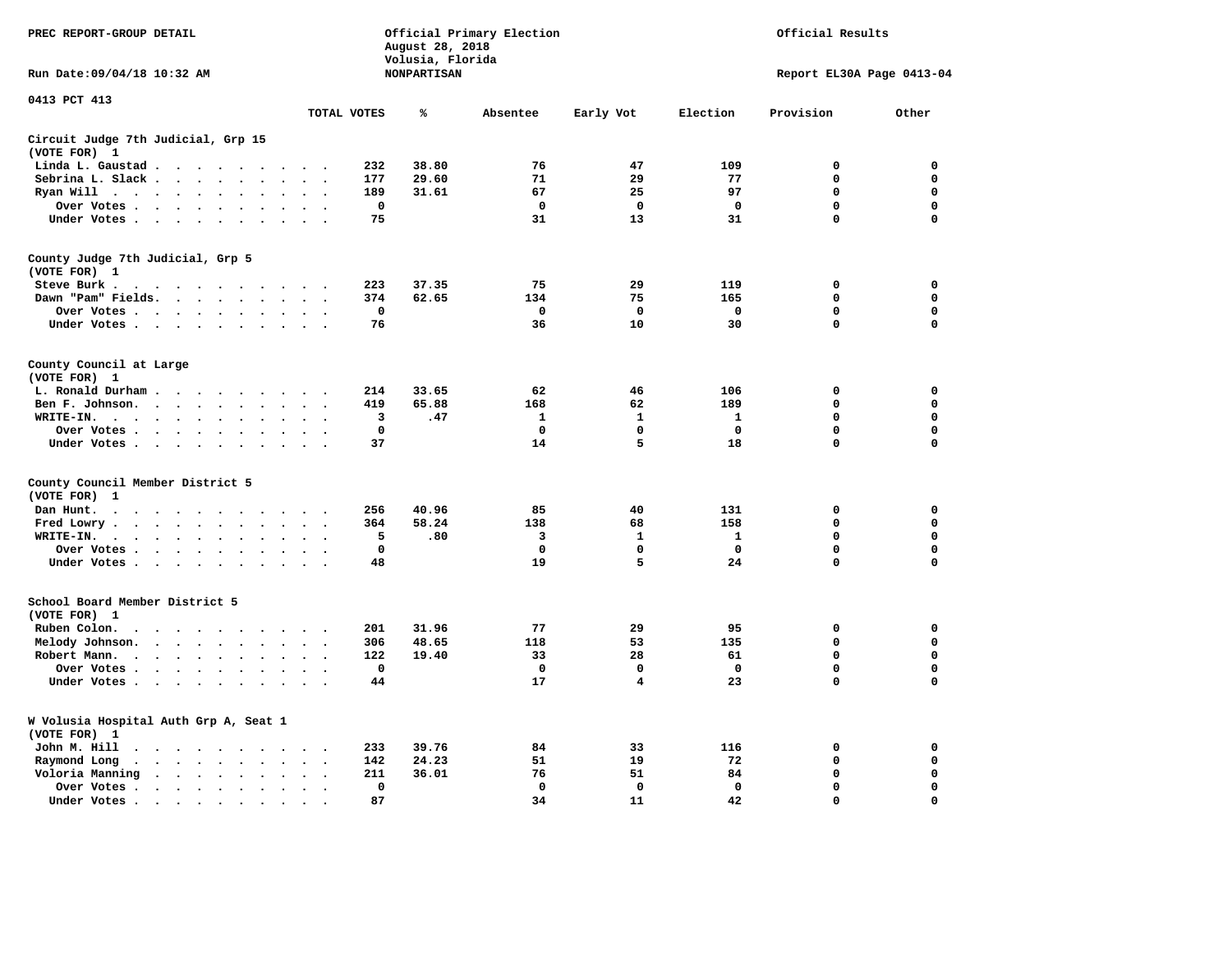| PREC REPORT-GROUP DETAIL                              | Official Primary Election<br>August 28, 2018<br>Volusia, Florida |     |       |          |           |              | Official Results          |       |  |  |
|-------------------------------------------------------|------------------------------------------------------------------|-----|-------|----------|-----------|--------------|---------------------------|-------|--|--|
| Run Date: 09/04/18 10:32 AM                           | <b>NONPARTISAN</b>                                               |     |       |          |           |              | Report EL30A Page 0413-05 |       |  |  |
| 0413 PCT 413                                          |                                                                  |     |       |          |           |              |                           |       |  |  |
|                                                       | TOTAL VOTES                                                      |     | ℁     | Absentee | Early Vot | Election     | Provision                 | Other |  |  |
| W Volusia Hospital Auth Grp B, Seat 2<br>(VOTE FOR) 1 |                                                                  |     |       |          |           |              |                           |       |  |  |
| Michael Ray.                                          |                                                                  | 163 | 27.82 | 61       | 18        | 84           | 0                         |       |  |  |
| Kathie D. Shepard.                                    |                                                                  | 259 | 44.20 | 95       | 52        | 112          | 0                         |       |  |  |
| Brian Soukup                                          |                                                                  | 164 | 27.99 | 54       | 32        | 78           |                           |       |  |  |
| Over Votes                                            |                                                                  | 0   |       | 0        | 0         | 0            |                           |       |  |  |
| Under Votes                                           |                                                                  | 87  |       | 35       | 12        | 40           | 0                         |       |  |  |
| City of Deltona Mayor                                 |                                                                  |     |       |          |           |              |                           |       |  |  |
| (VOTE FOR) 1                                          |                                                                  |     |       |          |           |              |                           |       |  |  |
| Santiago Avila Jr.                                    |                                                                  | 228 | 34.97 | 91       | 33        | 104          | 0                         |       |  |  |
| Heidi K. Herzberg.                                    |                                                                  | 328 | 50.31 | 113      | 61        | 154          |                           |       |  |  |
| Troy Shimkus                                          |                                                                  | 96  | 14.72 | 37       | 16        | 43           |                           |       |  |  |
| Over Votes                                            |                                                                  | 0   |       |          | 0         | <sup>0</sup> |                           |       |  |  |
| Under Votes                                           |                                                                  | 21  |       |          |           | 13           |                           |       |  |  |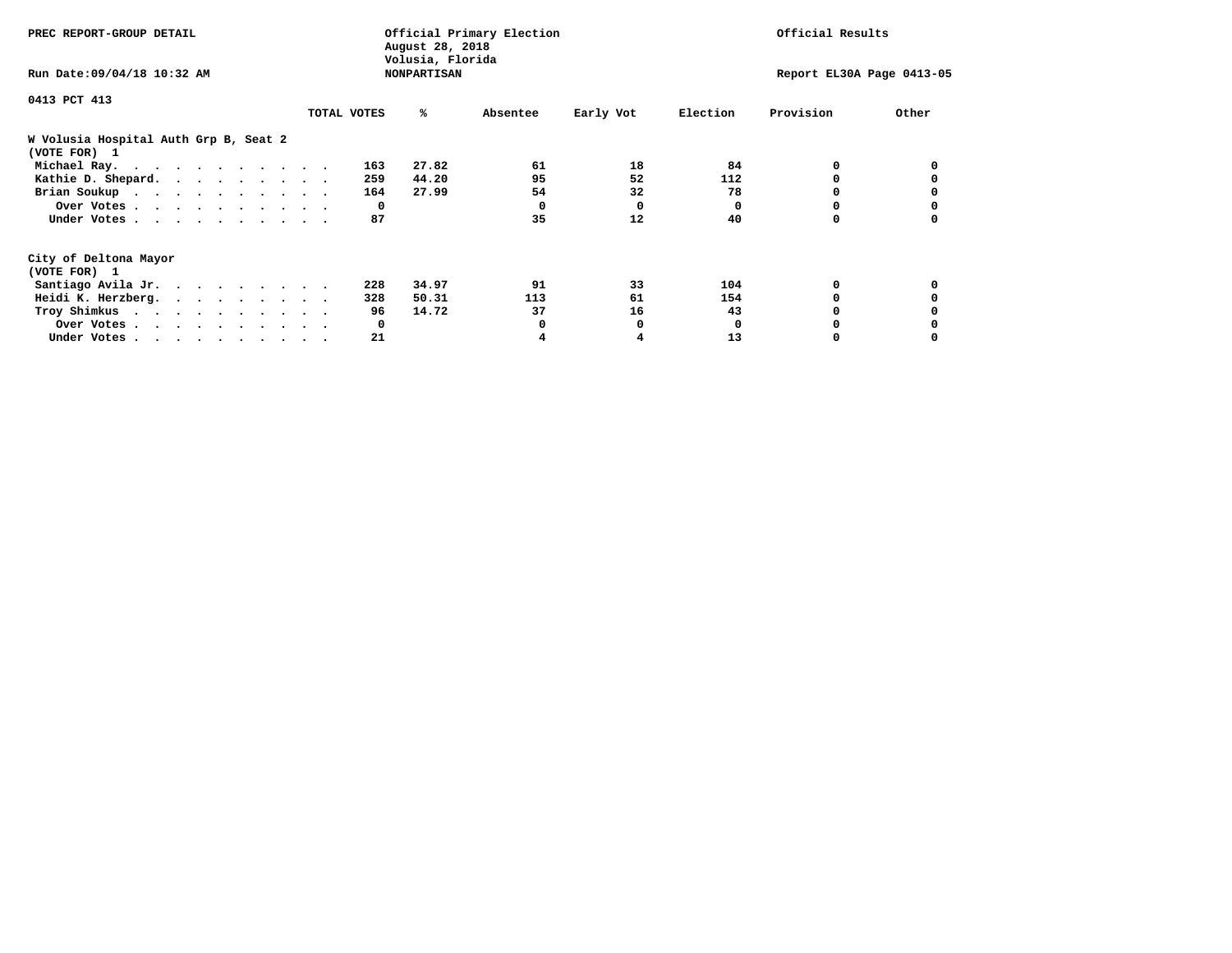| PREC REPORT-GROUP DETAIL               |  |                                         |  |             | August 28, 2018<br>Volusia, Florida | Official Primary Election |           | Official Results |                           |       |
|----------------------------------------|--|-----------------------------------------|--|-------------|-------------------------------------|---------------------------|-----------|------------------|---------------------------|-------|
| Run Date: 09/04/18 10:32 AM            |  |                                         |  |             | <b>STATISTICS</b>                   |                           |           |                  | Report EL30A Page 0414-01 |       |
| 0414 PCT 414                           |  |                                         |  |             |                                     |                           |           |                  |                           |       |
|                                        |  |                                         |  | TOTAL VOTES | %ะ                                  | Absentee                  | Early Vot | Election         | Provision                 | Other |
| REGISTERED VOTERS - TOTAL              |  |                                         |  | 3,134       |                                     |                           |           |                  |                           |       |
| REGISTERED VOTERS - DEMOCRATIC         |  | $\cdot$ $\cdot$ $\cdot$ $\cdot$         |  | 1,191       | 38.00                               |                           |           |                  |                           |       |
| REGISTERED VOTERS - REPUBLICAN         |  |                                         |  | 902         | 28.78                               |                           |           |                  |                           |       |
| REGISTERED VOTERS - NONPARTISAN        |  |                                         |  | 1,041       |                                     |                           |           |                  |                           |       |
| BALLOTS CAST - TOTAL.<br>$\cdots$      |  |                                         |  | 749         |                                     | 239                       | 174       | 336              |                           |       |
| BALLOTS CAST - DEMOCRATIC.<br>$\cdots$ |  |                                         |  | 326         | 43.52                               | 101                       | 70        | 155              |                           |       |
| BALLOTS CAST - REPUBLICAN              |  |                                         |  | 318         | 42.46                               | 96                        | 84        | 138              |                           |       |
| BALLOTS CAST - NONPARTISAN.            |  |                                         |  | 105         | 14.02                               | 42                        | 20        | 43               | o                         |       |
| BALLOTS CAST - BLANK.                  |  |                                         |  | 0           |                                     | 0                         | 0         | O                | o                         |       |
| VOTER TURNOUT - TOTAL<br>$\cdots$      |  |                                         |  |             | 23.90                               |                           |           |                  |                           |       |
| VOTER TURNOUT - DEMOCRATIC.            |  | $\cdot$ $\cdot$ $\cdot$ $\cdot$ $\cdot$ |  |             | 27.37                               |                           |           |                  |                           |       |
| VOTER TURNOUT - REPUBLICAN.            |  |                                         |  |             | 35.25                               |                           |           |                  |                           |       |
| VOTER TURNOUT - BLANK                  |  |                                         |  |             |                                     |                           |           |                  |                           |       |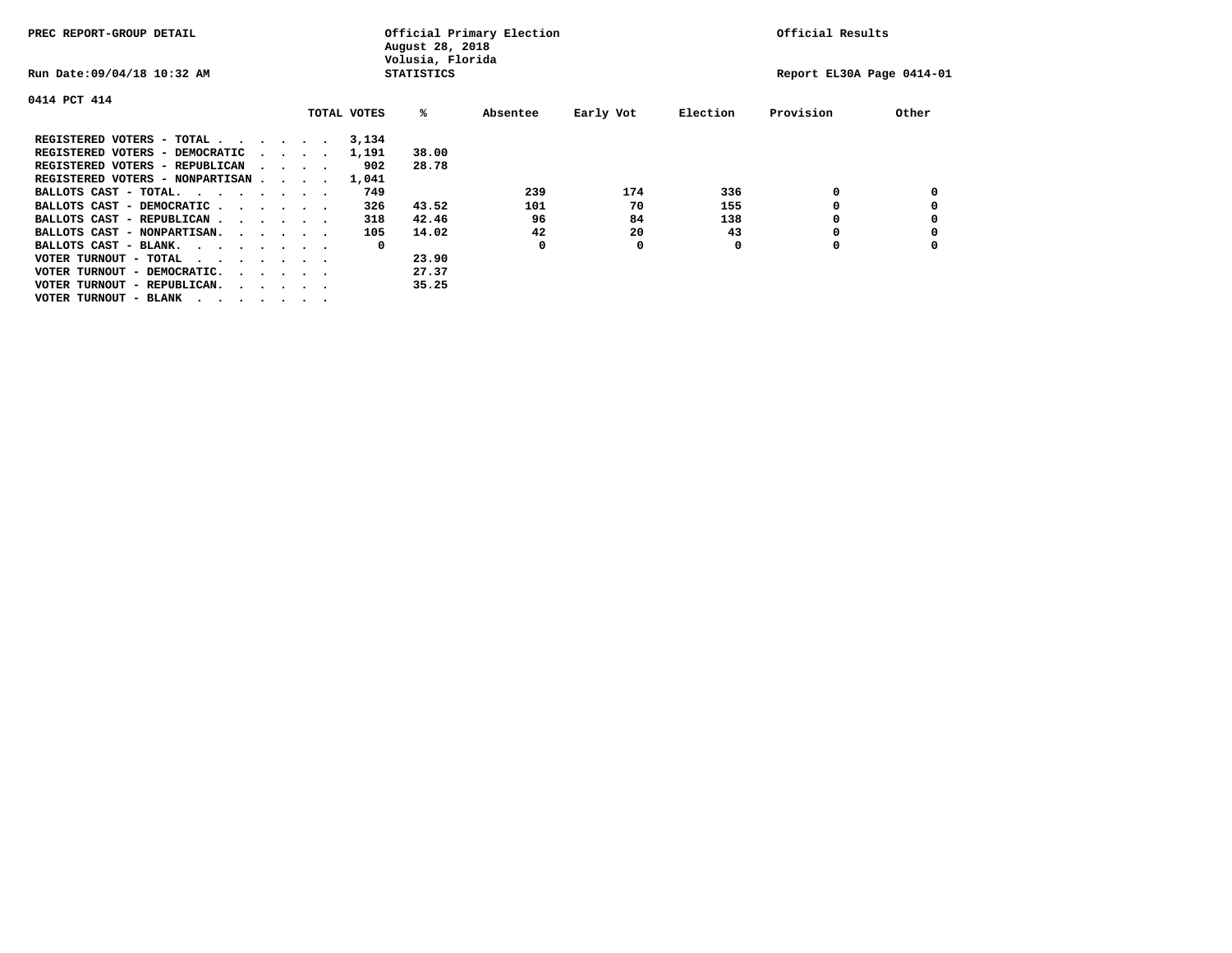| PREC REPORT-GROUP DETAIL                                  |                                                             | August 28, 2018<br>Volusia, Florida | Official Primary Election |                         | Official Results        |                           |             |  |  |
|-----------------------------------------------------------|-------------------------------------------------------------|-------------------------------------|---------------------------|-------------------------|-------------------------|---------------------------|-------------|--|--|
| Run Date: 09/04/18 10:32 AM                               |                                                             | DEMOCRATIC                          |                           |                         |                         | Report EL30A Page 0414-02 |             |  |  |
| 0414 PCT 414                                              | TOTAL VOTES                                                 | ℁                                   | Absentee                  | Early Vot               | Election                | Provision                 | Other       |  |  |
|                                                           |                                                             |                                     |                           |                         |                         |                           |             |  |  |
| Representative in Congress Dist 6<br>(VOTE FOR) 1         |                                                             |                                     |                           |                         |                         |                           |             |  |  |
| Stephen Sevigny<br>$\cdots$                               | 55                                                          | 17.97                               | 22                        | 9                       | 24                      | 0                         | $\mathbf 0$ |  |  |
| Nancy Soderberg                                           | 188                                                         | 61.44                               | 53                        | 50                      | 85                      | $\Omega$                  | $\Omega$    |  |  |
| John Upchurch.<br>$\cdot$ $\cdot$ $\cdot$ $\cdot$ $\cdot$ | 63<br>$\ddot{\phantom{0}}$<br>$\sim$                        | 20.59                               | 19                        | 9                       | 35                      | $\Omega$                  | $\mathbf 0$ |  |  |
| Over Votes                                                | 0                                                           |                                     | 0                         | 0                       | 0                       | 0                         | 0           |  |  |
| Under Votes                                               | 20                                                          |                                     | 7                         | $\overline{\mathbf{2}}$ | 11                      | $\Omega$                  | $\mathbf 0$ |  |  |
| Governor and Lieutenant Governor<br>(VOTE FOR) 1          |                                                             |                                     |                           |                         |                         |                           |             |  |  |
| Andrew Gillum<br>$\ddot{\phantom{1}}$                     | 91                                                          | 29.07                               | 15                        | 25                      | 51                      | 0                         | 0           |  |  |
| Gwen Graham.                                              | 143<br>$\sim$<br>$\cdot$ $\cdot$ $\cdot$                    | 45.69                               | 47                        | 30                      | 66                      | $\mathbf 0$               | $\mathbf 0$ |  |  |
| Jeff Greene.                                              | 32<br>$\bullet$                                             | 10.22                               | 13                        | 3                       | 16                      | $\Omega$                  | $\Omega$    |  |  |
| Chris King $\cdots$ $\cdots$ $\cdots$                     | 9<br>$\ddot{\phantom{1}}$                                   | 2.88                                | 3                         | 4                       | $\overline{a}$          | $\Omega$                  | $\Omega$    |  |  |
| Philip Levine .<br>$\cdots$                               | 29<br>$\ddot{\phantom{a}}$<br>$\sim$                        | 9.27                                | 10                        | 7                       | 12                      | $\Omega$                  | $\Omega$    |  |  |
| Alex "Lundy" Lundmark                                     | $\overline{a}$<br>$\ddot{\phantom{a}}$                      | .64                                 | $\mathbf{2}$              | $\mathbf 0$             | $\mathbf{0}$            | $\Omega$                  | $\mathbf 0$ |  |  |
| John Wetherbee.                                           | 7<br>$\sim$ $\sim$                                          | 2.24                                | $\overline{\mathbf{3}}$   | $\mathbf 0$             | $\overline{\mathbf{4}}$ | $\Omega$                  | $\mathbf 0$ |  |  |
| Over Votes                                                | 4                                                           |                                     | $\overline{\mathbf{4}}$   | $\mathbf 0$             | $\mathbf 0$             | $\mathbf 0$               | $\mathbf 0$ |  |  |
|                                                           | $\sim$<br>9                                                 |                                     | 4                         | $\mathbf{1}$            | 4                       | $\mathbf 0$               | 0           |  |  |
| Under Votes                                               |                                                             |                                     |                           |                         |                         |                           |             |  |  |
| Attorney General                                          |                                                             |                                     |                           |                         |                         |                           |             |  |  |
| (VOTE FOR) 1                                              |                                                             |                                     |                           |                         |                         |                           |             |  |  |
| Sean Shaw                                                 | 201<br>$\sim$ $\sim$                                        | 68.84                               | 62                        | 54                      | 85                      | 0                         | 0           |  |  |
| Ryan Torrens<br>$\cdots$                                  | 91<br>$\ddot{\phantom{1}}$<br>$\ddot{\phantom{1}}$          | 31.16                               | 25                        | 12                      | 54                      | $\mathbf 0$               | $\mathbf 0$ |  |  |
| Over Votes                                                | $\mathbf 0$                                                 |                                     | $\mathbf 0$               | $\mathbf 0$             | $\mathbf 0$             | $\mathbf 0$               | $\mathbf 0$ |  |  |
| Under Votes                                               | 34<br>$\sim$<br>$\sim$ $\sim$                               |                                     | 14                        | $\overline{4}$          | 16                      | $\mathbf 0$               | $\mathbf 0$ |  |  |
| Commissioner of Agriculture<br>(VOTE FOR) 1               |                                                             |                                     |                           |                         |                         |                           |             |  |  |
| Nicole "Nikki" Fried.                                     | 174                                                         | 59.59                               | 61                        | 36                      | 77                      | 0                         | 0           |  |  |
| Jeffrey Duane Porter.                                     | 45                                                          | 15.41                               | 10                        | 11                      | 24                      | 0                         | 0           |  |  |
| Roy David Walker                                          | 73                                                          | 25.00                               | 18                        | 17                      | 38                      | $\mathbf 0$               | $\mathbf 0$ |  |  |
| Over Votes                                                | $\mathbf 0$<br>$\overline{\phantom{a}}$                     |                                     | $\mathbf 0$               | 0                       | $\mathbf 0$             | $\mathbf 0$               | $\mathbf 0$ |  |  |
| Under Votes                                               | 34                                                          |                                     | 12                        | 6                       | 16                      | $\mathbf 0$               | 0           |  |  |
| State Representative District 27<br>(VOTE FOR) 1          |                                                             |                                     |                           |                         |                         |                           |             |  |  |
| Neil Henrichsen                                           | 86                                                          | 28.96                               | 24                        | 21                      | 41                      | 0                         | $\mathbf 0$ |  |  |
| Carol Lawrence.<br>$\cdots$                               | 211<br>$\sim$<br>$\bullet$<br>$\bullet$                     | 71.04                               | 68                        | 46                      | 97                      | $\mathbf 0$               | $\mathbf 0$ |  |  |
| Over Votes                                                | $\mathbf 0$<br>$\ddot{\phantom{a}}$<br>$\ddot{\phantom{a}}$ |                                     | $\mathbf 0$               | $\mathbf 0$             | $\mathbf 0$             | $\Omega$                  | $\mathbf 0$ |  |  |
| Under Votes.                                              | 29                                                          |                                     | $\mathbf{q}$              | 3                       | 17                      | $\Omega$                  | $\Omega$    |  |  |
| $\cdots$                                                  | $\bullet$<br>$\bullet$                                      |                                     |                           |                         |                         |                           |             |  |  |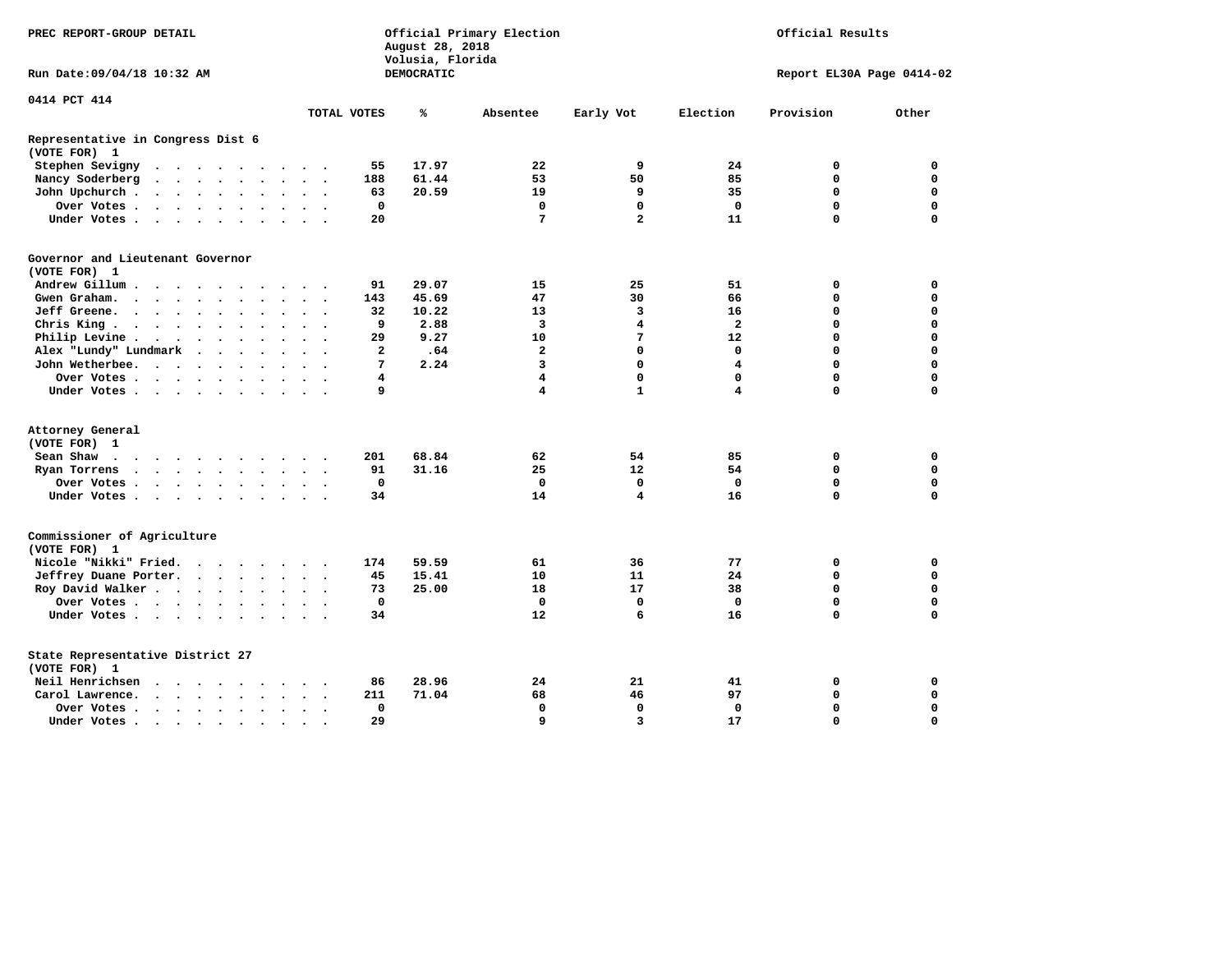| PREC REPORT-GROUP DETAIL                                                          | Official Primary Election<br>Official Results<br>August 28, 2018<br>Volusia, Florida |       |                         |                |                         |             |             |
|-----------------------------------------------------------------------------------|--------------------------------------------------------------------------------------|-------|-------------------------|----------------|-------------------------|-------------|-------------|
| Run Date: 09/04/18 10:32 AM                                                       | REPUBLICAN<br>Report EL30A Page 0414-03                                              |       |                         |                |                         |             |             |
| 0414 PCT 414                                                                      | TOTAL VOTES                                                                          | ℁     | Absentee                | Early Vot      | Election                | Provision   | Other       |
|                                                                                   |                                                                                      |       |                         |                |                         |             |             |
| United States Senator<br>(VOTE FOR) 1                                             |                                                                                      |       |                         |                |                         |             |             |
| Roque "Rocky" De La Fuente.                                                       | 37<br>$\cdots$                                                                       | 11.75 | 10                      | 10             | 17                      | 0           | $\mathbf 0$ |
| Rick Scott                                                                        | 278                                                                                  | 88.25 | 85                      | 74             | 119                     | $\mathbf 0$ | 0           |
| Over Votes                                                                        | 0<br>$\ddot{\phantom{a}}$<br>$\cdot$                                                 |       | $\mathbf 0$             | $\mathbf 0$    | $\mathbf 0$             | $\mathbf 0$ | 0           |
| Under Votes                                                                       | 3                                                                                    |       | $\mathbf{1}$            | $\mathbf 0$    | $\overline{a}$          | $\mathbf 0$ | $\mathbf 0$ |
| Representative in Congress Dist 6<br>(VOTE FOR) 1                                 |                                                                                      |       |                         |                |                         |             |             |
| Fred Costello                                                                     | 67                                                                                   | 21.82 | 14                      | 22             | 31                      | 0           | 0           |
| Michael Waltz<br>$\ddot{\phantom{a}}$<br>$\sim$<br>$\sim$                         | 150                                                                                  | 48.86 | 55                      | 40             | 55                      | $\mathbf 0$ | $\mathbf 0$ |
| John Ward<br>$\ddot{\phantom{0}}$                                                 | 90<br>$\ddot{\phantom{a}}$<br>$\bullet$                                              | 29.32 | 26                      | 20             | 44                      | $\Omega$    | $\mathbf 0$ |
| Over Votes<br>$\sim$                                                              | $\mathbf{1}$                                                                         |       | 1                       | $\mathbf 0$    | $\mathbf 0$             | $\Omega$    | $\mathbf 0$ |
| Under Votes<br>$\sim$                                                             | 10                                                                                   |       | 0                       | $\overline{a}$ | 8                       | $\Omega$    | $\Omega$    |
|                                                                                   |                                                                                      |       |                         |                |                         |             |             |
| Governor and Lieutenant Governor<br>(VOTE FOR) 1                                  |                                                                                      |       |                         |                |                         |             |             |
| Don Baldauf.<br>$\cdot$ $\cdot$ $\cdot$ $\cdot$<br>$\sim$                         | 1                                                                                    | .33   | 0                       | $\mathbf{1}$   | $\mathbf 0$             | 0           | 0           |
| Ron DeSantis<br>$\cdots$<br>$\sim$                                                | 181                                                                                  | 59.34 | 56                      | 42             | 83                      | $\mathbf 0$ | $\mathbf 0$ |
| Timothy M. Devine.<br>$\ddot{\phantom{0}}$                                        | 3<br>$\ddot{\phantom{a}}$<br>$\ddot{\phantom{a}}$<br>$\ddot{\phantom{a}}$            | .98   | 1                       | $\mathbf{1}$   | $\mathbf{1}$            | $\mathbf 0$ | $\mathbf 0$ |
| Bob Langford<br>$\sim$                                                            | $\overline{a}$<br>$\ddot{\phantom{1}}$                                               | .66   | $\overline{\mathbf{2}}$ | $\mathbf 0$    | $\mathbf 0$             | $\mathbf 0$ | 0           |
| John Joseph Mercadante                                                            | 5<br>$\overline{\phantom{a}}$                                                        | 1.64  | $\mathbf{1}$            | $\mathbf{1}$   | $\overline{\mathbf{3}}$ | $\mathbf 0$ | $\mathbf 0$ |
| Bruce Nathan<br>$\ddot{\phantom{a}}$                                              | 2                                                                                    | .66   | $\mathbf{1}$            | $\mathbf 0$    | $\mathbf{1}$            | $\Omega$    | $\mathbf 0$ |
| Adam H. Putnam.                                                                   | 103                                                                                  | 33.77 | 30                      | 33             | 40                      | $\mathbf 0$ | 0           |
| Bob White<br>$\ddot{\phantom{a}}$                                                 | 8<br>$\bullet$<br>$\cdot$                                                            | 2.62  | $\mathbf{1}$            | 4              | 3                       | $\mathbf 0$ | 0           |
| Over Votes .<br>$\cdots$                                                          | 3                                                                                    |       | $\mathbf{1}$            | $\Omega$       | $\mathbf{2}$            | $\Omega$    | 0           |
| Under Votes                                                                       | 10                                                                                   |       | 3                       | $\overline{a}$ | 5                       | $\Omega$    | $\mathbf 0$ |
| Attorney General<br>(VOTE FOR) 1                                                  |                                                                                      |       |                         |                |                         |             |             |
| Ashley Moody                                                                      | 164                                                                                  | 53.42 | 48                      | 46             | 70                      | 0           | 0           |
| Frank White.<br>$\cdot$ $\cdot$ $\cdot$ $\cdot$ $\cdot$ $\cdot$ $\cdot$<br>$\sim$ | 143                                                                                  | 46.58 | 46                      | 34             | 63                      | $\mathbf 0$ | $\mathbf 0$ |
| Over Votes.                                                                       | $\mathbf 0$                                                                          |       | $\Omega$                | $\mathbf 0$    | $\Omega$                | $\mathbf 0$ | $\mathbf 0$ |
| Under Votes                                                                       | 11<br>$\cdot$ $\cdot$                                                                |       | $\overline{a}$          | 4              | 5                       | $\Omega$    | $\mathbf 0$ |
| Commissioner of Agriculture<br>(VOTE FOR) 1                                       |                                                                                      |       |                         |                |                         |             |             |
| Matt Caldwell .<br>$\cdots$                                                       | 113                                                                                  | 38.57 | 33                      | 42             | 38                      | 0           | 0           |
| Denise Grimsley<br>$\cdot$ $\cdot$ $\cdot$ $\cdot$ $\cdot$<br>$\bullet$           | 98                                                                                   | 33.45 | 24                      | 26             | 48                      | 0           | 0           |
| Mike McCalister<br>$\cdot$ $\cdot$ $\cdot$ $\cdot$ $\cdot$<br>$\bullet$           | 48<br>$\ddot{\phantom{a}}$<br>$\bullet$                                              | 16.38 | 19                      | 7              | 22                      | 0           | 0           |
| Baxter Troutman<br>$\cdot \cdot \cdot \cdot$<br>$\bullet$<br>$\bullet$            | 34                                                                                   | 11.60 | 12                      | 4              | 18                      | 0           | 0           |
| Over Votes .<br>$\bullet$<br>$\bullet$                                            | 1                                                                                    |       | $\Omega$                | 0              | $\mathbf{1}$            | $\mathbf 0$ | $\mathbf 0$ |
| Under Votes.<br>.                                                                 | 24                                                                                   |       | 8                       | 5              | 11                      | $\Omega$    | $\Omega$    |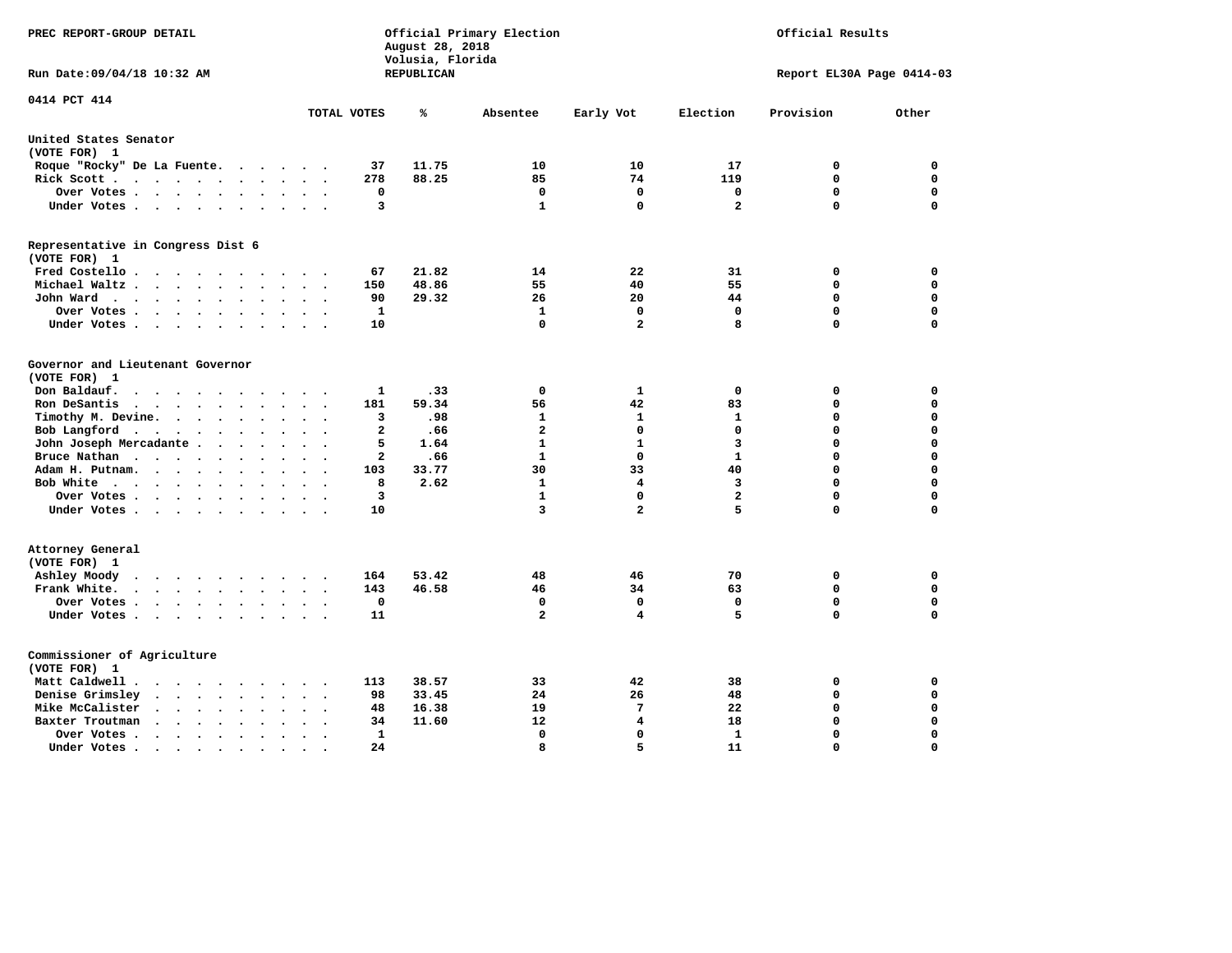| PREC REPORT-GROUP DETAIL                                                                                                                                                                                                                                                     |                                               | August 28, 2018                        | Official Primary Election |              | Official Results          |             |             |  |  |
|------------------------------------------------------------------------------------------------------------------------------------------------------------------------------------------------------------------------------------------------------------------------------|-----------------------------------------------|----------------------------------------|---------------------------|--------------|---------------------------|-------------|-------------|--|--|
| Run Date: 09/04/18 10:32 AM                                                                                                                                                                                                                                                  |                                               | Volusia, Florida<br><b>NONPARTISAN</b> |                           |              | Report EL30A Page 0414-04 |             |             |  |  |
| 0414 PCT 414                                                                                                                                                                                                                                                                 | TOTAL VOTES                                   | ℁                                      | Absentee                  | Early Vot    | Election                  | Provision   | Other       |  |  |
| Circuit Judge 7th Judicial, Grp 15                                                                                                                                                                                                                                           |                                               |                                        |                           |              |                           |             |             |  |  |
| (VOTE FOR) 1                                                                                                                                                                                                                                                                 |                                               |                                        |                           |              |                           |             |             |  |  |
| Linda L. Gaustad                                                                                                                                                                                                                                                             | 307                                           | 44.95                                  | 98                        | 73           | 136                       | $\mathbf 0$ | 0           |  |  |
| Sebrina L. Slack<br>$\sim$<br>$\sim$                                                                                                                                                                                                                                         | 199                                           | 29.14                                  | 68                        | 49           | 82                        | 0           | 0           |  |  |
| Ryan Will $\cdots$ $\cdots$<br>$\ddot{\phantom{a}}$                                                                                                                                                                                                                          | 177                                           | 25.92                                  | 48                        | 42           | 87                        | 0           | 0           |  |  |
| Over Votes<br>$\ddot{\phantom{a}}$<br>$\ddot{\phantom{a}}$<br>$\bullet$                                                                                                                                                                                                      | $\mathbf{o}$<br>$\bullet$                     |                                        | $\mathbf 0$               | 0            | $\mathbf 0$               | 0           | 0           |  |  |
| Under Votes                                                                                                                                                                                                                                                                  | 66                                            |                                        | 25                        | 10           | 31                        | 0           | $\mathbf 0$ |  |  |
| County Judge 7th Judicial, Grp 5                                                                                                                                                                                                                                             |                                               |                                        |                           |              |                           |             |             |  |  |
| (VOTE FOR) 1                                                                                                                                                                                                                                                                 |                                               |                                        |                           |              |                           |             |             |  |  |
| Steve Burk.                                                                                                                                                                                                                                                                  | 277<br>$\sim$ $\sim$                          | 41.16                                  | 79                        | 63           | 135                       | 0           | 0           |  |  |
| Dawn "Pam" Fields.<br>$\cdot$                                                                                                                                                                                                                                                | 396<br>$\cdot$ .                              | 58.84                                  | 137                       | 99           | 160                       | $\mathbf 0$ | 0           |  |  |
| Over Votes<br>$\sim$<br>$\ddot{\phantom{a}}$                                                                                                                                                                                                                                 | 0<br>$\cdot$                                  |                                        | 0                         | 0            | 0                         | 0           | 0           |  |  |
| Under Votes                                                                                                                                                                                                                                                                  | 76<br>$\sim$                                  |                                        | 23                        | 12           | 41                        | $\mathbf 0$ | $\mathbf 0$ |  |  |
| County Council at Large<br>(VOTE FOR) 1                                                                                                                                                                                                                                      |                                               |                                        |                           |              |                           |             |             |  |  |
| L. Ronald Durham                                                                                                                                                                                                                                                             | 258                                           | 36.29                                  | 74                        | 78           | 106                       | $\mathbf 0$ | 0           |  |  |
| Ben F. Johnson.<br>$\ddot{\phantom{a}}$<br>$\ddot{\phantom{a}}$<br>$\bullet$                                                                                                                                                                                                 | 451<br>$\cdot$<br>$\ddot{\phantom{0}}$        | 63.43                                  | 154                       | 90           | 207                       | $\mathbf 0$ | 0           |  |  |
| WRITE-IN.<br>$\cdots$                                                                                                                                                                                                                                                        | 2                                             | .28                                    | $\mathbf{1}$              | $\mathbf{1}$ | $\mathbf 0$               | $\mathbf 0$ | $\mathbf 0$ |  |  |
| Over Votes.<br>$\sim$ $\sim$ $\sim$ $\sim$<br>$\bullet$<br>$\cdot$                                                                                                                                                                                                           | $\mathbf 0$                                   |                                        | 0                         | 0            | $\mathbf 0$               | 0           | 0           |  |  |
| Under Votes<br>$\sim$<br>$\overline{\phantom{a}}$                                                                                                                                                                                                                            | 38                                            |                                        | 10                        | 5            | 23                        | $\mathbf 0$ | 0           |  |  |
|                                                                                                                                                                                                                                                                              |                                               |                                        |                           |              |                           |             |             |  |  |
| County Council Member District 5<br>(VOTE FOR)<br>1                                                                                                                                                                                                                          |                                               |                                        |                           |              |                           |             |             |  |  |
| Dan Hunt.<br>$\bullet$<br>$\sim$ $\sim$                                                                                                                                                                                                                                      | 301<br>$\sim$ $\sim$                          | 42.39                                  | 94                        | 80           | 127                       | 0           | 0           |  |  |
| . The contract of the contract of the contract of the contract of the contract of the contract of the contract of the contract of the contract of the contract of the contract of the contract of the contract of the contrac<br>Fred Lowry.<br>$\cdots$<br>$\sim$<br>$\sim$ | 404<br>$\sim$ $\sim$                          | 56.90                                  | 129                       | 88           | 187                       | $\mathbf 0$ | $\mathbf 0$ |  |  |
| WRITE-IN.<br>$\sim$<br>$\ddot{\phantom{a}}$                                                                                                                                                                                                                                  | 5                                             | .70                                    | 3                         | 0            | $\mathbf{2}$              | 0           | $\mathbf 0$ |  |  |
| Over Votes<br>$\ddot{\phantom{a}}$                                                                                                                                                                                                                                           | $\mathbf 0$<br>$\cdot$                        |                                        | $\mathbf 0$               | $\mathbf 0$  | $\mathbf 0$               | $\mathbf 0$ | 0           |  |  |
| $\bullet$<br>Under Votes                                                                                                                                                                                                                                                     | 39                                            |                                        | 13                        | 6            | 20                        | $\mathbf 0$ | $\mathbf 0$ |  |  |
| $\sim$ $\sim$                                                                                                                                                                                                                                                                | $\sim$ $\sim$                                 |                                        |                           |              |                           |             |             |  |  |
| School Board Member District 5                                                                                                                                                                                                                                               |                                               |                                        |                           |              |                           |             |             |  |  |
| (VOTE FOR) 1                                                                                                                                                                                                                                                                 |                                               |                                        | 70                        |              | 110                       | $\mathbf 0$ |             |  |  |
| Ruben Colon.<br>$\ddot{\phantom{0}}$<br>$\sim$ $\sim$ $\sim$ $\sim$<br>$\sim$<br>$\sim$                                                                                                                                                                                      | 235                                           | 33.96                                  |                           | 55           |                           |             | 0           |  |  |
| Melody Johnson.                                                                                                                                                                                                                                                              | 315                                           | 45.52                                  | 113                       | 77           | 125                       | 0           | 0           |  |  |
| Robert Mann.<br>$\cdot$ $\cdot$ $\cdot$ $\cdot$ $\cdot$<br>$\ddot{\phantom{a}}$<br>$\ddot{\phantom{a}}$<br>$\bullet$                                                                                                                                                         | 142                                           | 20.52                                  | 33                        | 37           | 72                        | 0           | 0           |  |  |
| Over Votes<br>$\sim$<br>$\ddot{\phantom{a}}$                                                                                                                                                                                                                                 | $\mathbf{1}$                                  |                                        | $\mathbf 0$               | 0            | 1                         | 0           | 0           |  |  |
| Under Votes<br>$\cdot$                                                                                                                                                                                                                                                       | 56                                            |                                        | 23                        | 5            | 28                        | 0           | $\mathbf 0$ |  |  |
| W Volusia Hospital Auth Grp A, Seat 1<br>(VOTE FOR) 1                                                                                                                                                                                                                        |                                               |                                        |                           |              |                           |             |             |  |  |
| John M. Hill<br>$\cdot$ $\cdot$                                                                                                                                                                                                                                              | 283<br>$\sim$                                 | 42.24                                  | 93                        | 70           | 120                       | 0           | 0           |  |  |
| Raymond Long<br>$\ddot{\phantom{1}}$<br>$\bullet$<br>$\bullet$                                                                                                                                                                                                               | 138<br>$\bullet$<br>$\cdot$                   | 20.60                                  | 44                        | 31           | 63                        | $\mathbf 0$ | 0           |  |  |
| Voloria Manning                                                                                                                                                                                                                                                              | 249<br>$\ddot{\phantom{a}}$                   | 37.16                                  | 73                        | 64           | 112                       | 0           | 0           |  |  |
| Over Votes .<br>$\bullet$<br>$\bullet$                                                                                                                                                                                                                                       | $\Omega$<br>$\ddot{\phantom{a}}$<br>$\bullet$ |                                        | $\mathbf 0$               | $\mathbf{0}$ | 0                         | $\Omega$    | $\Omega$    |  |  |
| Under Votes.<br>$\cdots$<br>$\bullet$                                                                                                                                                                                                                                        | 79                                            |                                        | 29                        | 9            | 41                        | $\Omega$    | $\Omega$    |  |  |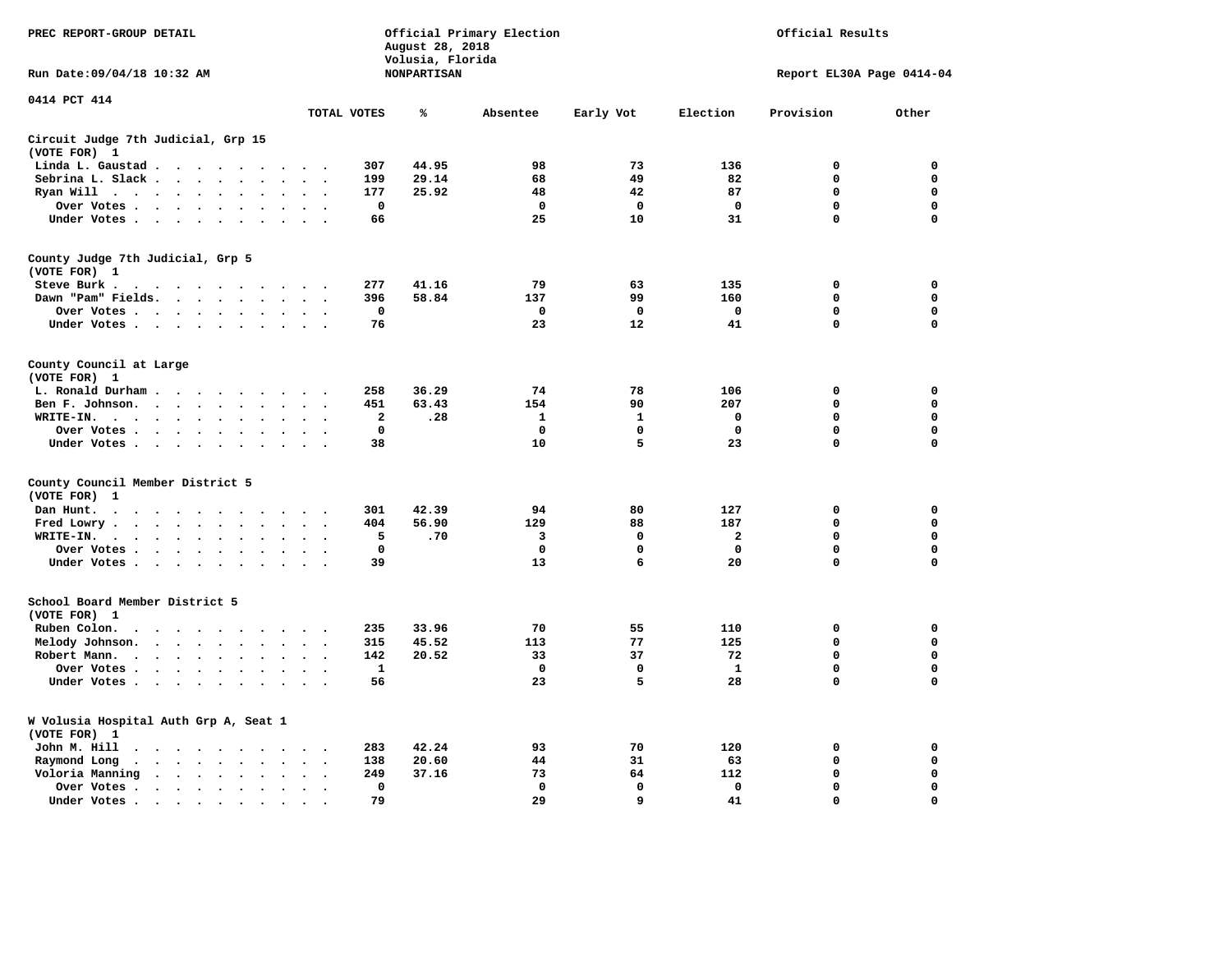| PREC REPORT-GROUP DETAIL                              | Official Primary Election<br>August 28, 2018<br>Volusia, Florida |             |       |          |           | Official Results |                           |       |  |  |
|-------------------------------------------------------|------------------------------------------------------------------|-------------|-------|----------|-----------|------------------|---------------------------|-------|--|--|
| Run Date: 09/04/18 10:32 AM                           | <b>NONPARTISAN</b>                                               |             |       |          |           |                  | Report EL30A Page 0414-05 |       |  |  |
| 0414 PCT 414                                          |                                                                  |             |       |          |           |                  |                           |       |  |  |
|                                                       |                                                                  | TOTAL VOTES | ℁     | Absentee | Early Vot | Election         | Provision                 | Other |  |  |
| W Volusia Hospital Auth Grp B, Seat 2<br>(VOTE FOR) 1 |                                                                  |             |       |          |           |                  |                           |       |  |  |
| Michael Ray.                                          |                                                                  | 138         | 20.63 | 41       | 37        | 60               | 0                         |       |  |  |
| Kathie D. Shepard.                                    |                                                                  | 283         | 42.30 | 105      | 64        | 114              |                           |       |  |  |
| Brian Soukup                                          |                                                                  | 248         | 37.07 | 63       | 64        | 121              |                           |       |  |  |
| Over Votes                                            |                                                                  | 0           |       | $\Omega$ | 0         | $\Omega$         |                           |       |  |  |
| Under Votes                                           |                                                                  | 80          |       | 30       | 9         | 41               | 0                         |       |  |  |
| City of Deltona Mayor                                 |                                                                  |             |       |          |           |                  |                           |       |  |  |
| (VOTE FOR) 1                                          |                                                                  |             |       |          |           |                  |                           |       |  |  |
| Santiago Avila Jr.                                    |                                                                  | 263         | 36.38 | 75       | 58        | 130              | 0                         |       |  |  |
| Heidi K. Herzberg.                                    |                                                                  | 356         | 49.24 | 123      | 88        | 145              |                           |       |  |  |
| Troy Shimkus                                          |                                                                  | 104         | 14.38 | 34       | 26        | 44               |                           |       |  |  |
| Over Votes                                            |                                                                  | 0           |       |          | 0         | <sup>0</sup>     |                           |       |  |  |
| Under Votes                                           |                                                                  | 26          |       |          |           | 17               |                           |       |  |  |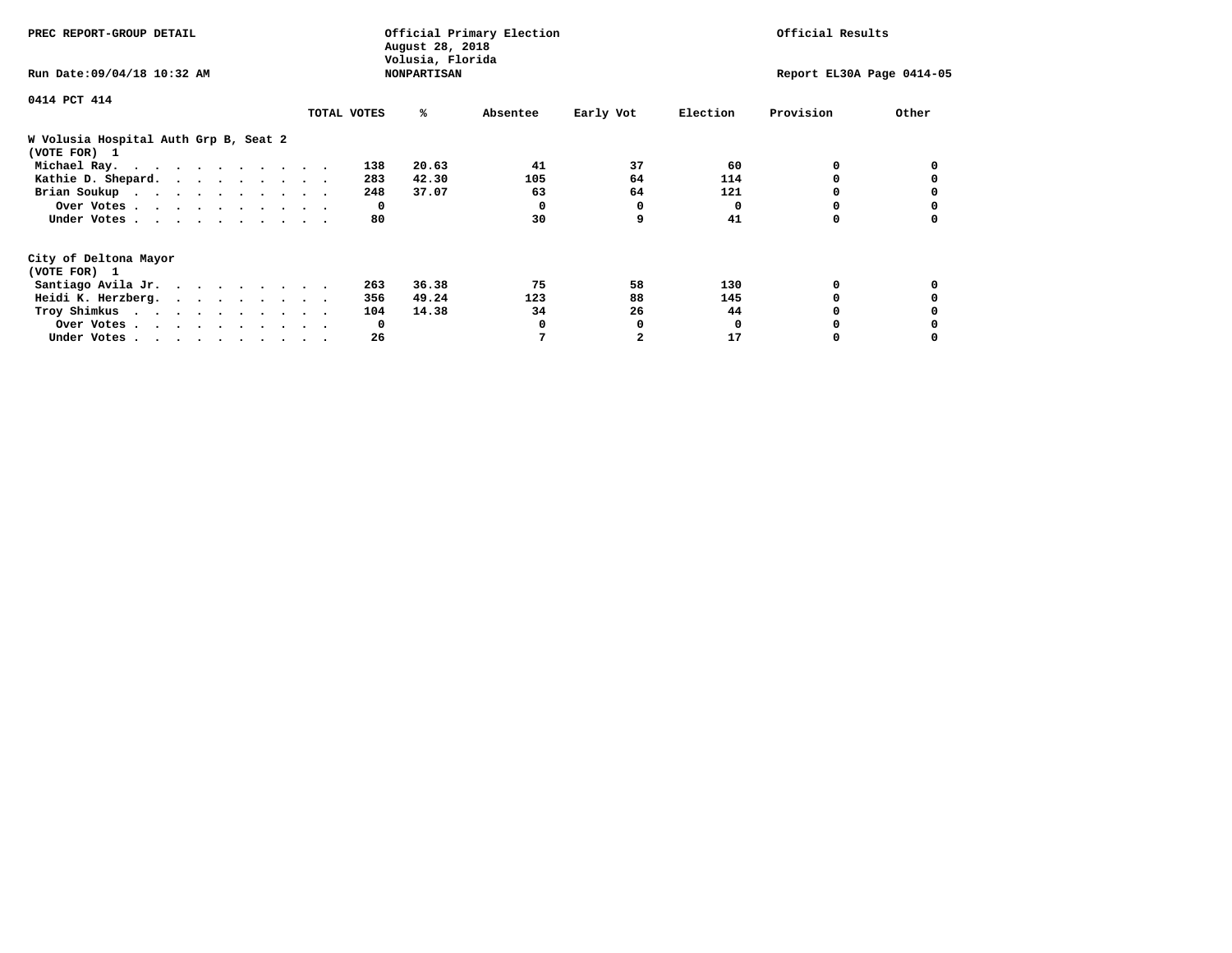| PREC REPORT-GROUP DETAIL               |  |                                         |  |             | August 28, 2018<br>Volusia, Florida | Official Primary Election |           | Official Results |                           |       |  |
|----------------------------------------|--|-----------------------------------------|--|-------------|-------------------------------------|---------------------------|-----------|------------------|---------------------------|-------|--|
| Run Date: 09/04/18 10:32 AM            |  |                                         |  |             | <b>STATISTICS</b>                   |                           |           |                  | Report EL30A Page 0415-01 |       |  |
| 0415 PCT 415                           |  |                                         |  |             |                                     |                           |           |                  |                           |       |  |
|                                        |  |                                         |  | TOTAL VOTES | %ะ                                  | Absentee                  | Early Vot | Election         | Provision                 | Other |  |
| REGISTERED VOTERS - TOTAL              |  |                                         |  | 3,690       |                                     |                           |           |                  |                           |       |  |
| REGISTERED VOTERS - DEMOCRATIC         |  | $\sim$ $\sim$ $\sim$ $\sim$             |  | 1,478       | 40.05                               |                           |           |                  |                           |       |  |
| REGISTERED VOTERS - REPUBLICAN         |  |                                         |  | 978         | 26.50                               |                           |           |                  |                           |       |  |
| REGISTERED VOTERS - NONPARTISAN        |  |                                         |  | 1,234       |                                     |                           |           |                  |                           |       |  |
| BALLOTS CAST - TOTAL.                  |  |                                         |  | 834         |                                     | 272                       | 191       | 366              |                           |       |  |
| BALLOTS CAST - DEMOCRATIC              |  |                                         |  | 397         | 47.60                               | 114                       | 116       | 164              |                           |       |  |
| BALLOTS CAST - REPUBLICAN              |  |                                         |  | 325         | 38.97                               | 111                       | 59        | 153              |                           |       |  |
| BALLOTS CAST - NONPARTISAN.            |  |                                         |  | 112         | 13.43                               | 47                        | 16        | 49               |                           |       |  |
| BALLOTS CAST - BLANK.                  |  |                                         |  | 1           | .12                                 | 1                         | 0         | 0                | 0                         |       |  |
| VOTER TURNOUT - TOTAL<br>.             |  |                                         |  |             | 22.60                               |                           |           |                  |                           |       |  |
| VOTER TURNOUT - DEMOCRATIC.            |  | $\cdot$ $\cdot$ $\cdot$ $\cdot$ $\cdot$ |  |             | 26.86                               |                           |           |                  |                           |       |  |
| VOTER TURNOUT - REPUBLICAN.<br>$\cdot$ |  |                                         |  |             | 33.23                               |                           |           |                  |                           |       |  |
| VOTER TURNOUT - BLANK                  |  |                                         |  |             | .03                                 |                           |           |                  |                           |       |  |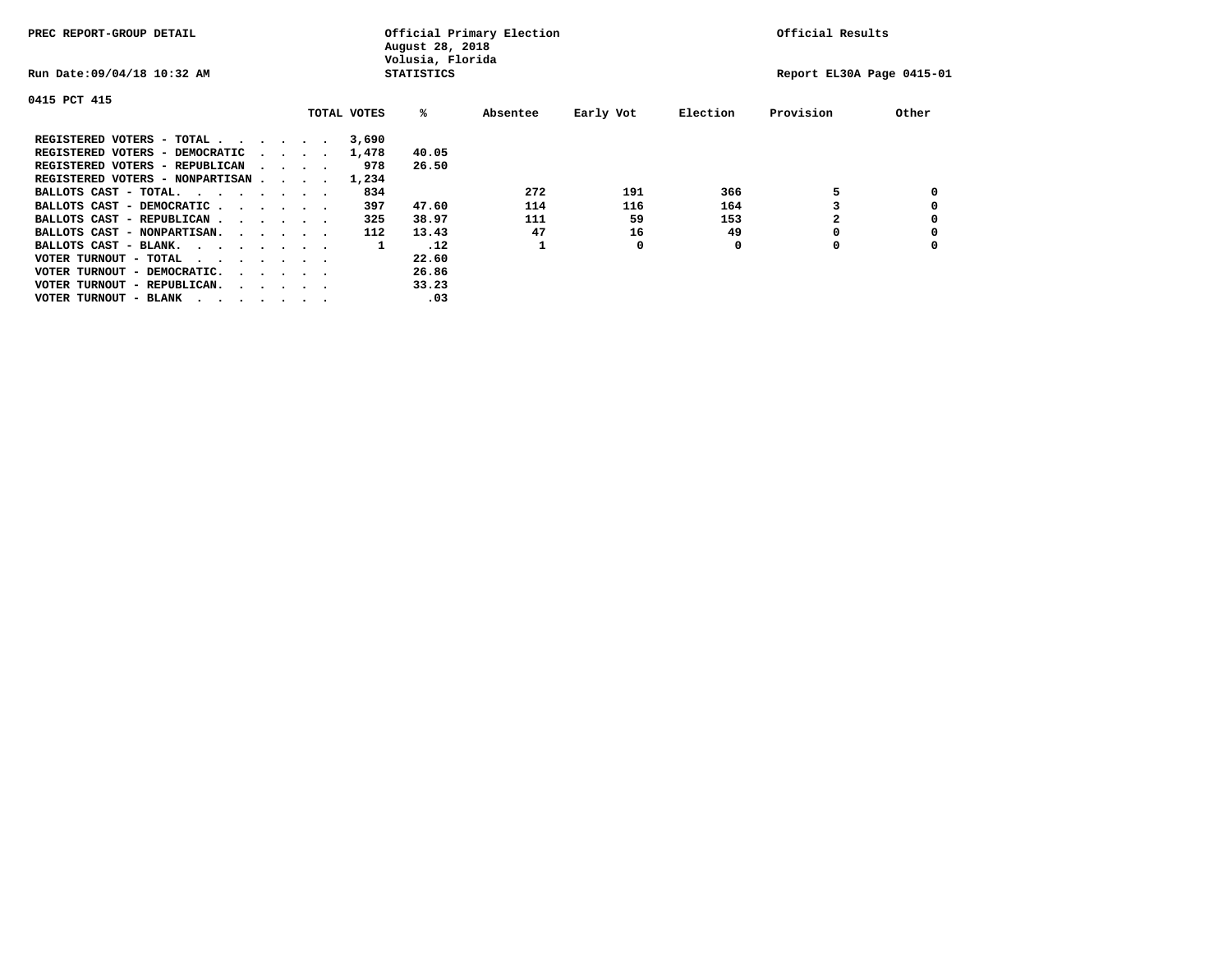| PREC REPORT-GROUP DETAIL                          |                                                                                               |                      |               |                      |                      | Official Primary Election<br>August 28, 2018<br>Volusia, Florida |                      |              |            |                |                         | Official Results |                           |             |  |  |  |  |  |  |
|---------------------------------------------------|-----------------------------------------------------------------------------------------------|----------------------|---------------|----------------------|----------------------|------------------------------------------------------------------|----------------------|--------------|------------|----------------|-------------------------|------------------|---------------------------|-------------|--|--|--|--|--|--|
| Run Date: 09/04/18 10:32 AM                       |                                                                                               |                      |               |                      |                      |                                                                  |                      |              | DEMOCRATIC |                |                         |                  | Report EL30A Page 0415-02 |             |  |  |  |  |  |  |
| 0415 PCT 415                                      |                                                                                               |                      |               |                      |                      |                                                                  |                      |              |            |                |                         |                  |                           |             |  |  |  |  |  |  |
|                                                   |                                                                                               |                      |               |                      |                      |                                                                  |                      | TOTAL VOTES  | ℁          | Absentee       | Early Vot               | Election         | Provision                 | Other       |  |  |  |  |  |  |
| Representative in Congress Dist 6<br>(VOTE FOR) 1 |                                                                                               |                      |               |                      |                      |                                                                  |                      |              |            |                |                         |                  |                           |             |  |  |  |  |  |  |
| Stephen Sevigny                                   | $\cdots$                                                                                      |                      |               |                      |                      |                                                                  |                      | 57           | 14.96      | 23             | 16                      | 18               | 0                         | 0           |  |  |  |  |  |  |
| Nancy Soderberg                                   | $\begin{array}{cccccccccccccccccc} . & . & . & . & . & . & . & . & . & . & . & . \end{array}$ |                      |               |                      |                      |                                                                  |                      | 227          | 59.58      | 61             | 69                      | 95               | $\mathbf{2}$              | 0           |  |  |  |  |  |  |
| John Upchurch.                                    |                                                                                               |                      |               |                      |                      | $\cdot$                                                          |                      | 97           | 25.46      | 26             | 27                      | 43               | $\mathbf{1}$              | $\mathbf 0$ |  |  |  |  |  |  |
| Over Votes                                        |                                                                                               |                      |               |                      | $\ddot{\phantom{a}}$ | $\ddot{\phantom{1}}$                                             |                      | $\mathbf 0$  |            | $\mathbf 0$    | $\mathbf 0$             | $\mathbf 0$      | $\mathbf 0$               | $\mathbf 0$ |  |  |  |  |  |  |
| Under Votes                                       |                                                                                               |                      |               |                      |                      | $\sim$                                                           |                      | 16           |            | 4              | $\overline{\mathbf{4}}$ | 8                | $\Omega$                  | $\Omega$    |  |  |  |  |  |  |
| Governor and Lieutenant Governor                  |                                                                                               |                      |               |                      |                      |                                                                  |                      |              |            |                |                         |                  |                           |             |  |  |  |  |  |  |
| (VOTE FOR) 1                                      |                                                                                               |                      |               |                      |                      |                                                                  |                      |              |            |                |                         |                  |                           |             |  |  |  |  |  |  |
| Andrew Gillum                                     |                                                                                               |                      |               |                      |                      |                                                                  |                      | 106          | 27.68      | 16             | 36                      | 53               | 1                         | 0           |  |  |  |  |  |  |
| Gwen Graham.                                      | $\cdots$                                                                                      |                      |               |                      |                      | $\sim$ $\sim$                                                    | $\sim$               | 125          | 32.64      | 44             | 30                      | 50               | $\mathbf{1}$              | $\mathbf 0$ |  |  |  |  |  |  |
| Jeff Greene.                                      |                                                                                               |                      |               |                      |                      | $\ddot{\phantom{a}}$                                             |                      | 62           | 16.19      | 26             | 17                      | 19               | $\mathbf 0$               | $\mathbf 0$ |  |  |  |  |  |  |
| Chris King                                        |                                                                                               |                      |               |                      |                      | $\bullet$ . $\bullet$                                            |                      | 18           | 4.70       | 5              | 5                       | 7                | $\mathbf{1}$              | $\mathbf 0$ |  |  |  |  |  |  |
| Philip Levine.                                    | $\mathcal{A}=\mathcal{A}=\mathcal{A}=\mathcal{A}=\mathcal{A}=\mathcal{A}$ .                   |                      |               |                      | $\ddot{\phantom{a}}$ | $\sim$                                                           | $\sim$               | 66           | 17.23      | 13             | 24                      | 29               | $\mathbf 0$               | $\mathbf 0$ |  |  |  |  |  |  |
| Alex "Lundy" Lundmark                             |                                                                                               | $\ddot{\phantom{0}}$ | $\sim$ $\sim$ | $\sim$               |                      | $\bullet$                                                        |                      | $\mathbf{1}$ | .26        | 1              | 0                       | 0                | $\mathbf 0$               | 0           |  |  |  |  |  |  |
| John Wetherbee.                                   |                                                                                               |                      |               |                      | $\bullet$            | $\bullet$                                                        |                      | 5            | 1.31       | $\mathbf{1}$   | $\overline{\mathbf{2}}$ | $\overline{a}$   | $\mathbf 0$               | $\Omega$    |  |  |  |  |  |  |
| Over Votes                                        |                                                                                               |                      |               |                      |                      | $\Delta$                                                         |                      | 4            |            | 4              | $\mathbf 0$             | $\mathbf 0$      | $\Omega$                  | $\mathbf 0$ |  |  |  |  |  |  |
| Under Votes                                       |                                                                                               |                      |               |                      |                      |                                                                  |                      | 10           |            | 4              | $\overline{a}$          | 4                | $\Omega$                  | $\Omega$    |  |  |  |  |  |  |
| Attorney General                                  |                                                                                               |                      |               |                      |                      |                                                                  |                      |              |            |                |                         |                  |                           |             |  |  |  |  |  |  |
| (VOTE FOR) 1                                      |                                                                                               |                      |               |                      |                      |                                                                  |                      |              |            |                |                         |                  |                           |             |  |  |  |  |  |  |
| Sean Shaw                                         |                                                                                               |                      |               |                      |                      |                                                                  |                      | 240          | 65.40      | 76             | 66                      | 97               | $\mathbf{1}$              | 0           |  |  |  |  |  |  |
|                                                   |                                                                                               |                      |               |                      |                      |                                                                  |                      | 127          | 34.60      | 29             | 43                      | 53               | $\overline{a}$            | $\mathbf 0$ |  |  |  |  |  |  |
| Ryan Torrens                                      | $\cdots$                                                                                      |                      |               |                      |                      | $\ddot{\phantom{0}}$                                             | $\ddot{\phantom{1}}$ |              |            |                |                         |                  |                           |             |  |  |  |  |  |  |
| Over Votes                                        |                                                                                               |                      |               |                      |                      |                                                                  |                      | 0            |            | $\mathbf 0$    | $\mathbf 0$             | $\mathbf 0$      | $\mathbf 0$               | $\mathbf 0$ |  |  |  |  |  |  |
| Under Votes                                       |                                                                                               |                      |               |                      | $\ddot{\phantom{1}}$ | $\sim$ $\sim$                                                    |                      | 30           |            | 9              | $7\phantom{.}$          | 14               | $\mathbf 0$               | $\mathbf 0$ |  |  |  |  |  |  |
| Commissioner of Agriculture<br>(VOTE FOR) 1       |                                                                                               |                      |               |                      |                      |                                                                  |                      |              |            |                |                         |                  |                           |             |  |  |  |  |  |  |
| Nicole "Nikki" Fried.                             |                                                                                               |                      |               |                      |                      |                                                                  |                      | 213          | 58.20      | 64             | 56                      | 90               | 3                         | 0           |  |  |  |  |  |  |
| Jeffrey Duane Porter.                             |                                                                                               |                      |               |                      |                      |                                                                  |                      | 58           | 15.85      | 15             | 26                      | 17               | 0                         | 0           |  |  |  |  |  |  |
| Roy David Walker                                  |                                                                                               |                      |               |                      |                      | $\sim$ $\sim$                                                    |                      | 95           | 25.96      | 26             | 26                      | 43               | $\mathbf 0$               | $\mathbf 0$ |  |  |  |  |  |  |
| Over Votes                                        |                                                                                               |                      |               |                      |                      | $\overline{\phantom{a}}$                                         |                      | $\mathbf 0$  |            | $\mathbf 0$    | $\mathbf 0$             | $\mathbf{0}$     | $\mathbf 0$               | $\mathbf 0$ |  |  |  |  |  |  |
| Under Votes                                       |                                                                                               |                      |               |                      |                      |                                                                  |                      | 31           |            | 9              | 8                       | 14               | $\Omega$                  | $\mathbf 0$ |  |  |  |  |  |  |
|                                                   |                                                                                               |                      |               |                      |                      |                                                                  |                      |              |            |                |                         |                  |                           |             |  |  |  |  |  |  |
| State Representative District 27<br>(VOTE FOR) 1  |                                                                                               |                      |               |                      |                      |                                                                  |                      |              |            |                |                         |                  |                           |             |  |  |  |  |  |  |
| Neil Henrichsen                                   | $\mathbf{r}$ , $\mathbf{r}$ , $\mathbf{r}$ , $\mathbf{r}$ , $\mathbf{r}$                      |                      |               |                      |                      |                                                                  |                      | 125          | 33.42      | 35             | 41                      | 48               | 1                         | 0           |  |  |  |  |  |  |
| Carol Lawrence.                                   |                                                                                               |                      |               | $\ddot{\phantom{a}}$ | $\bullet$            | $\bullet$                                                        | $\cdot$              | 249          | 66.58      | 72             | 71                      | 104              | $\overline{a}$            | $\mathbf 0$ |  |  |  |  |  |  |
| Over Votes                                        |                                                                                               |                      |               | $\bullet$            |                      | $\bullet$                                                        |                      | $\mathbf 0$  |            | $\mathbf 0$    | $\mathbf 0$             | $\mathbf 0$      | $\mathbf 0$               | $\mathbf 0$ |  |  |  |  |  |  |
| Under Votes                                       |                                                                                               |                      |               |                      |                      |                                                                  |                      | 23           |            | $\overline{7}$ | 4                       | 12               | $\Omega$                  | $\Omega$    |  |  |  |  |  |  |
|                                                   |                                                                                               |                      |               |                      |                      |                                                                  |                      |              |            |                |                         |                  |                           |             |  |  |  |  |  |  |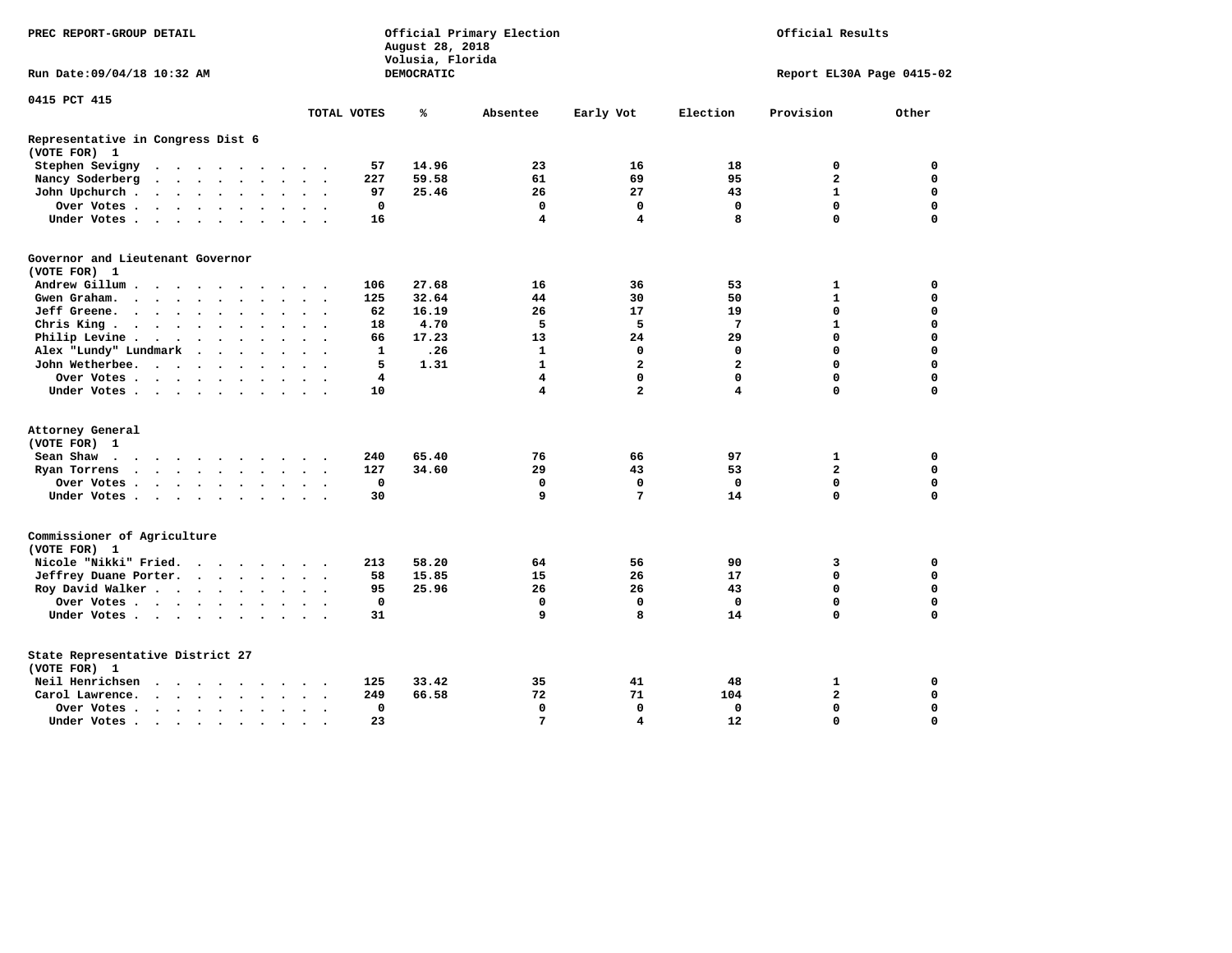| PREC REPORT-GROUP DETAIL                                                                                      |                                                   | August 28, 2018<br>Volusia, Florida | Official Primary Election |                | Official Results |                           |             |  |
|---------------------------------------------------------------------------------------------------------------|---------------------------------------------------|-------------------------------------|---------------------------|----------------|------------------|---------------------------|-------------|--|
| Run Date: 09/04/18 10:32 AM                                                                                   |                                                   | <b>REPUBLICAN</b>                   |                           |                |                  | Report EL30A Page 0415-03 |             |  |
| 0415 PCT 415                                                                                                  | TOTAL VOTES                                       | ℁                                   | Absentee                  | Early Vot      | Election         | Provision                 | Other       |  |
| United States Senator                                                                                         |                                                   |                                     |                           |                |                  |                           |             |  |
| (VOTE FOR) 1                                                                                                  |                                                   |                                     |                           |                |                  |                           |             |  |
| Roque "Rocky" De La Fuente.<br>$\sim$ $\sim$<br>$\bullet$                                                     | 36<br>$\ddot{\phantom{a}}$                        | 11.36                               | 13                        | 4              | 19               | 0                         | 0           |  |
| Rick Scott                                                                                                    | 281                                               | 88.64                               | 94                        | 55             | 131              | 1                         | 0           |  |
| Over Votes<br>$\bullet$<br>$\cdot$                                                                            | 0<br>$\bullet$<br>$\ddot{\phantom{a}}$            |                                     | 0                         | 0              | 0                | $\mathbf 0$               | $\mathbf 0$ |  |
| Under Votes<br>$\sim$                                                                                         | 8<br>$\bullet$                                    |                                     | 4                         | $\Omega$       | 3                | $\mathbf{1}$              | $\mathbf 0$ |  |
| Representative in Congress Dist 6<br>(VOTE FOR) 1                                                             |                                                   |                                     |                           |                |                  |                           |             |  |
| Fred Costello                                                                                                 | 69                                                | 22.48                               | 20                        | 11             | 38               | 0                         | $\mathbf 0$ |  |
| Michael Waltz<br>$\ddot{\phantom{a}}$                                                                         | 140<br>$\overline{\phantom{a}}$                   | 45.60                               | 56                        | 28             | 56               | 0                         | 0           |  |
| John Ward<br>$\bullet$<br>$\bullet$                                                                           | 98<br>$\bullet$<br>$\bullet$                      | 31.92                               | 27                        | 18             | 52               | $\mathbf{1}$              | $\mathbf 0$ |  |
| Over Votes<br>$\ddot{\phantom{a}}$<br>$\bullet$                                                               | $\mathbf 0$                                       |                                     | $\mathbf 0$               | $\mathbf{0}$   | $\mathbf 0$      | $\mathbf 0$               | $\mathbf 0$ |  |
| Under Votes<br>$\cdot$<br>$\bullet$                                                                           | 18<br>$\ddot{\phantom{1}}$                        |                                     | 8                         | $\overline{a}$ | 7                | $\mathbf{1}$              | $\mathbf 0$ |  |
| Governor and Lieutenant Governor<br>(VOTE FOR) 1<br>Don Baldauf.<br>$\sim$ $\sim$ $\sim$ $\sim$<br>$\sim$     | 7                                                 | 2.19                                | 5                         | 1              | 1                | 0                         | 0           |  |
| Ron DeSantis<br>$\sim$ $\sim$ $\sim$<br>$\sim$<br>$\ddot{\phantom{a}}$<br>$\sim$                              | 180                                               | 56.43                               | 52                        | 38             | 90               | $\mathbf 0$               | $\mathbf 0$ |  |
| Timothy M. Devine.<br>$\ddot{\phantom{a}}$<br>$\bullet$<br>$\bullet$<br>$\cdot$                               | 5                                                 | 1.57                                | $\mathbf{z}$              | 0              | 3                | 0                         | $\mathbf 0$ |  |
| Bob Langford<br>$\sim$ $\sim$<br>$\ddot{\phantom{0}}$<br>$\bullet$                                            | 8                                                 | 2.51                                | 5                         | $\Omega$       | 3                | 0                         | 0           |  |
| John Joseph Mercadante.<br>$\sim$ $\sim$ $\sim$<br>$\ddot{\phantom{a}}$                                       | 7<br>$\ddot{\phantom{a}}$<br>$\ddot{\phantom{a}}$ | 2.19                                | 3                         | $\mathbf 0$    | 4                | $\mathbf 0$               | $\mathbf 0$ |  |
| Bruce Nathan<br>$\sim$ $\sim$ $\sim$ $\sim$<br>$\bullet$<br>$\bullet$<br>$\bullet$                            | 3                                                 | .94                                 | 1                         | 1              | 1                | 0                         | 0           |  |
| Adam H. Putnam.<br>$\sim$ $\sim$<br>$\sim$                                                                    | 106                                               | 33.23                               | 37                        | 19             | 49               | $\mathbf{1}$              | $\mathbf 0$ |  |
| Bob White<br>$\ddot{\phantom{1}}$<br>$\cdot$                                                                  | 3<br>$\ddot{\phantom{a}}$                         | .94                                 | 3                         | $\mathbf 0$    | 0                | $\mathbf 0$               | $\mathbf 0$ |  |
| Over Votes<br>$\cdot$<br>$\cdot$                                                                              | $\mathbf{2}$                                      |                                     | 1                         | $\mathbf 0$    | $\mathbf{1}$     | $\Omega$                  | 0           |  |
| Under Votes                                                                                                   | 4                                                 |                                     | $\overline{\mathbf{2}}$   | $\mathbf 0$    | $\mathbf{1}$     | $\mathbf{1}$              | $\Omega$    |  |
| Attorney General<br>(VOTE FOR) 1                                                                              |                                                   |                                     |                           |                |                  |                           |             |  |
| Ashley Moody<br>$\ddot{\phantom{0}}$<br>$\cdots$<br>$\bullet$<br>$\bullet$                                    | 159<br>$\bullet$                                  | 51.13                               | 39                        | 35             | 85               | 0                         | 0           |  |
| Frank White.<br>$\cdot$ $\cdot$ $\cdot$ $\cdot$ $\cdot$<br>$\sim$<br>$\bullet$                                | 152                                               | 48.87                               | 66                        | 22             | 63               | $\mathbf{1}$              | $\mathbf 0$ |  |
| Over Votes .<br>$\cdots$<br>$\bullet$<br>$\bullet$                                                            | $\mathbf 0$<br>$\ddot{\phantom{a}}$               |                                     | 0                         | $\mathbf 0$    | $\mathbf 0$      | $\mathbf 0$               | $\mathbf 0$ |  |
| Under Votes<br>$\sim$ $\sim$                                                                                  | 14<br>$\bullet$ .<br>$\ddot{\phantom{a}}$         |                                     | 6                         | $\overline{a}$ | 5                | $\mathbf{1}$              | $\Omega$    |  |
| Commissioner of Agriculture<br>(VOTE FOR) 1                                                                   |                                                   |                                     |                           |                |                  |                           |             |  |
| Matt Caldwell .<br>$\ddot{\phantom{0}}$<br>$\sim$ $\sim$                                                      | 109                                               | 37.59                               | 34                        | 17             | 57               | 1                         | 0           |  |
| Denise Grimsley<br>$\bullet$<br>$\ddot{\phantom{0}}$                                                          | 84                                                | 28.97                               | 25                        | 20             | 39               | 0                         | 0           |  |
| Mike McCalister<br>$\mathbf{z} = \mathbf{z} + \mathbf{z} + \mathbf{z} + \mathbf{z}$<br>$\bullet$<br>$\bullet$ | 41<br>$\bullet$<br>$\bullet$                      | 14.14                               | 14                        | 6              | 21               | $\Omega$                  | $\Omega$    |  |
| Baxter Troutman<br>$\cdot$ $\cdot$<br>$\ddot{\phantom{a}}$<br>$\ddot{\phantom{a}}$                            | 56<br>$\ddot{\phantom{a}}$                        | 19.31                               | 26                        | 10             | 20               | $\Omega$                  | $\Omega$    |  |
| Over Votes .<br>$\ddot{\phantom{0}}$<br>$\ddot{\phantom{a}}$<br>$\cdot$<br>$\cdot$                            | 0<br>$\ddot{\phantom{a}}$                         |                                     | 0                         | $\mathbf{0}$   | 0                | $\mathbf 0$               | $\mathbf 0$ |  |
| Under Votes.<br>$\bullet$<br>$\bullet$                                                                        | 35                                                |                                     | 12                        | 6              | 16               | $\mathbf{1}$              | $\Omega$    |  |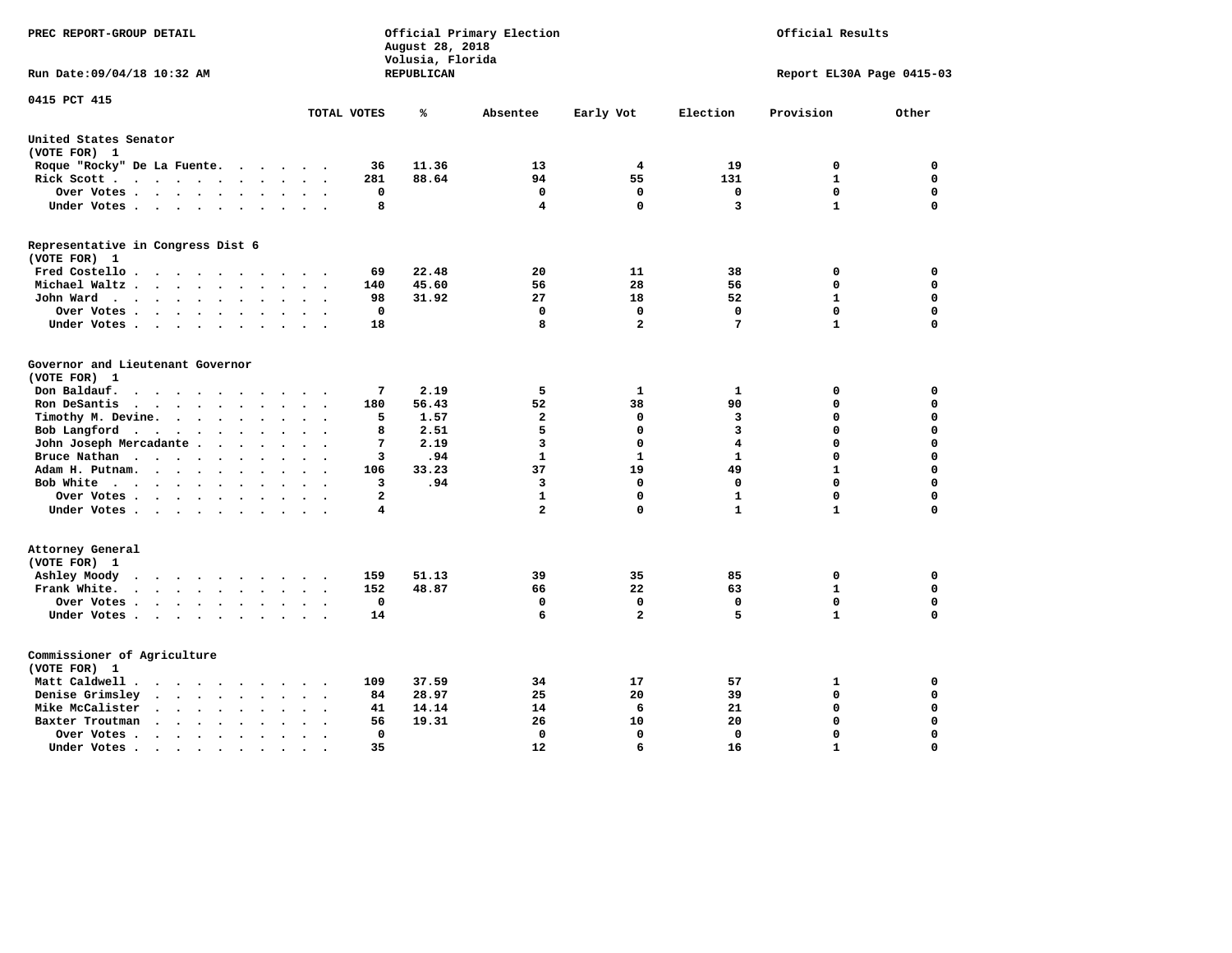| PREC REPORT-GROUP DETAIL                                                                                                                                                                                                                                                           |                                                             | August 28, 2018<br>Volusia, Florida | Official Primary Election |              |                         | Official Results          |             |
|------------------------------------------------------------------------------------------------------------------------------------------------------------------------------------------------------------------------------------------------------------------------------------|-------------------------------------------------------------|-------------------------------------|---------------------------|--------------|-------------------------|---------------------------|-------------|
| Run Date: 09/04/18 10:32 AM                                                                                                                                                                                                                                                        |                                                             | <b>NONPARTISAN</b>                  |                           |              |                         | Report EL30A Page 0415-04 |             |
| 0415 PCT 415                                                                                                                                                                                                                                                                       | TOTAL VOTES                                                 | ℁                                   | Absentee                  | Early Vot    | Election                | Provision                 | Other       |
| Circuit Judge 7th Judicial, Grp 15                                                                                                                                                                                                                                                 |                                                             |                                     |                           |              |                         |                           |             |
| (VOTE FOR) 1                                                                                                                                                                                                                                                                       |                                                             |                                     |                           |              |                         |                           |             |
| Linda L. Gaustad                                                                                                                                                                                                                                                                   | 324                                                         | 43.09                               | 111                       | 83           | 128                     | $\mathbf{2}$              | 0           |
| Sebrina L. Slack<br>$\ddot{\phantom{a}}$<br>$\ddot{\phantom{a}}$                                                                                                                                                                                                                   | 235                                                         | 31.25                               | 73                        | 65           | 95                      | $\mathbf{2}$              | 0           |
| Ryan Will $\cdots$<br>$\bullet$                                                                                                                                                                                                                                                    | 193                                                         | 25.66                               | 59                        | 30           | 103                     | $\mathbf{1}$              | 0           |
| Over Votes<br>$\ddot{\phantom{a}}$<br>$\bullet$<br>$\cdot$                                                                                                                                                                                                                         | 1<br>$\cdot$                                                |                                     | 0                         | $\mathbf{1}$ | $\mathbf 0$             | 0                         | 0           |
| Under Votes                                                                                                                                                                                                                                                                        | 81                                                          |                                     | 29                        | 12           | 40                      | $\mathbf 0$               | $\mathbf 0$ |
| County Judge 7th Judicial, Grp 5                                                                                                                                                                                                                                                   |                                                             |                                     |                           |              |                         |                           |             |
| (VOTE FOR) 1                                                                                                                                                                                                                                                                       |                                                             |                                     |                           |              |                         |                           |             |
| Steve Burk.<br>$\mathbf{a}$ . The contribution of the contribution of the contribution of the contribution of the contribution of the contribution of the contribution of the contribution of the contribution of the contribution of the contri                                   | 315<br>$\cdot$ .                                            | 42.17                               | 89                        | 65           | 159                     | $\mathbf{2}$              | 0           |
| Dawn "Pam" Fields.<br>$\sim$                                                                                                                                                                                                                                                       | 432<br>$\sim$<br>$\overline{\phantom{a}}$                   | 57.83                               | 153                       | 112          | 164                     | 3                         | 0           |
| Over Votes<br>$\cdot$<br>$\Delta$                                                                                                                                                                                                                                                  | 0<br>$\cdot$<br>$\ddot{\phantom{0}}$                        |                                     | 0                         | 0            | 0                       | 0                         | 0           |
| Under Votes                                                                                                                                                                                                                                                                        | 87<br>$\sim$                                                |                                     | 30                        | 14           | 43                      | $\mathbf 0$               | $\mathbf 0$ |
| County Council at Large                                                                                                                                                                                                                                                            |                                                             |                                     |                           |              |                         |                           |             |
| (VOTE FOR) 1                                                                                                                                                                                                                                                                       |                                                             |                                     |                           |              |                         |                           |             |
| L. Ronald Durham<br>$\bullet$                                                                                                                                                                                                                                                      | 291                                                         | 37.55                               | 91                        | 73           | 126                     | ${\bf 1}$                 | 0           |
| Ben F. Johnson.<br>$\ddot{\phantom{a}}$<br>$\bullet$                                                                                                                                                                                                                               | 480<br>$\cdot$<br>$\ddot{\phantom{a}}$                      | 61.94                               | 155                       | 104          | 217                     | 4                         | 0           |
| WRITE-IN.<br>$\mathbf{r}$ , $\mathbf{r}$ , $\mathbf{r}$ , $\mathbf{r}$ , $\mathbf{r}$<br>$\bullet$                                                                                                                                                                                 | 4                                                           | .52                                 | $\mathbf{1}$              | $\mathbf{1}$ | $\overline{\mathbf{2}}$ | $\mathbf 0$               | $\mathbf 0$ |
| Over Votes.<br>$\sim$ $\sim$ $\sim$ $\sim$ $\sim$<br>$\bullet$<br>$\cdot$                                                                                                                                                                                                          | $\mathbf 1$                                                 |                                     | $\mathbf 0$               | 0            | $\mathbf{1}$            | 0                         | 0           |
| Under Votes<br>$\ddot{\phantom{a}}$                                                                                                                                                                                                                                                | 58                                                          |                                     | 25                        | 13           | 20                      | $\mathbf 0$               | 0           |
| County Council Member District 5                                                                                                                                                                                                                                                   |                                                             |                                     |                           |              |                         |                           |             |
| (VOTE FOR)<br>1                                                                                                                                                                                                                                                                    |                                                             |                                     |                           |              |                         |                           |             |
| Dan Hunt.<br>$\bullet$<br>$\sim$<br>. The contract of the contract of the contract of the contract of the contract of the contract of the contract of the contract of the contract of the contract of the contract of the contract of the contract of the contrac<br>$\sim$ $\sim$ | 354<br>$\ddot{\phantom{1}}$                                 | 45.74                               | 117                       | 85           | 150                     | $\mathbf{2}$              | 0           |
| Fred Lowry.<br>$\sim$ $\sim$ $\sim$ $\sim$ $\sim$<br>$\sim$<br>$\ddot{\phantom{a}}$<br>$\sim$                                                                                                                                                                                      | 417<br>$\sim$<br>$\ddot{\phantom{a}}$                       | 53.88                               | 130                       | 97           | 187                     | 3                         | $\mathbf 0$ |
| WRITE-IN.<br>$\mathbf{r}=\mathbf{r}+\mathbf{r}+\mathbf{r}+\mathbf{r}$<br>$\mathbf{r}$<br>$\ddot{\phantom{a}}$<br>$\ddot{\phantom{a}}$                                                                                                                                              | 3                                                           | .39                                 | 0                         | 1            | $\mathbf{2}$            | 0                         | $\mathbf 0$ |
| Over Votes<br>$\cdot$<br>$\cdot$                                                                                                                                                                                                                                                   | $\mathbf 0$<br>$\ddot{\phantom{a}}$<br>$\ddot{\phantom{0}}$ |                                     | $\mathbf 0$               | 0            | $\mathbf 0$             | $\mathbf 0$               | 0           |
| Under Votes<br>$\sim$ $\sim$                                                                                                                                                                                                                                                       | 60<br>$\ddot{\phantom{1}}$                                  |                                     | 25                        | 8            | 27                      | $\mathbf 0$               | $\mathbf 0$ |
| School Board Member District 5                                                                                                                                                                                                                                                     |                                                             |                                     |                           |              |                         |                           |             |
| (VOTE FOR) 1                                                                                                                                                                                                                                                                       |                                                             |                                     |                           |              |                         |                           |             |
| Ruben Colon.<br>$\ddot{\phantom{1}}$<br>$\sim$ $\sim$<br>$\sim$<br>$\sim$<br>$\ddot{\phantom{a}}$                                                                                                                                                                                  | 285                                                         | 36.73                               | 79                        | 70           | 135                     | $\mathbf{1}$              | 0           |
| Melody Johnson.<br>$\sim$ $\sim$ $\sim$ $\sim$<br>$\ddot{\phantom{a}}$<br>$\cdot$                                                                                                                                                                                                  | 345                                                         | 44.46                               | 124                       | 68           | 151                     | $\overline{\mathbf{2}}$   | 0           |
| Robert Mann.<br>$\cdot$ $\cdot$ $\cdot$ $\cdot$<br>$\bullet$<br>$\ddot{\phantom{a}}$<br>$\bullet$<br>$\bullet$                                                                                                                                                                     | 146                                                         | 18.81                               | 43                        | 42           | 60                      | $\mathbf{1}$              | 0           |
| Over Votes<br>$\sim$                                                                                                                                                                                                                                                               | $\mathbf 0$                                                 |                                     | 0                         | 0            | $\mathbf 0$             | 0                         | 0           |
| Under Votes<br>$\ddot{\phantom{a}}$<br>$\overline{\phantom{a}}$                                                                                                                                                                                                                    | 58                                                          |                                     | 26                        | 11           | 20                      | $\mathbf{1}$              | $\mathbf 0$ |
| W Volusia Hospital Auth Grp A, Seat 1<br>(VOTE FOR) 1                                                                                                                                                                                                                              |                                                             |                                     |                           |              |                         |                           |             |
| John M. Hill<br>.                                                                                                                                                                                                                                                                  | 277<br>$\cdot$                                              | 37.53                               | 79                        | 57           | 139                     | 2                         | 0           |
| Raymond Long<br>$\cdots$<br>$\ddot{\phantom{0}}$<br>$\bullet$                                                                                                                                                                                                                      | 176                                                         | 23.85                               | 58                        | 38           | 80                      | $\mathbf 0$               | 0           |
| $\bullet$<br>Voloria Manning                                                                                                                                                                                                                                                       | $\bullet$<br>$\cdot$<br>285<br>$\cdot$                      | 38.62                               | 100                       | 81           | 102                     | $\overline{\mathbf{2}}$   | 0           |
| Over Votes.                                                                                                                                                                                                                                                                        | 1                                                           |                                     | 0                         | 1            | 0                       | 0                         | 0           |
| $\bullet$<br>$\bullet$                                                                                                                                                                                                                                                             | $\bullet$<br>$\bullet$<br>95                                |                                     | 35                        | 14           | 45                      | $\mathbf{1}$              | $\Omega$    |
| Under Votes<br>$\bullet$<br>$\cdot$                                                                                                                                                                                                                                                |                                                             |                                     |                           |              |                         |                           |             |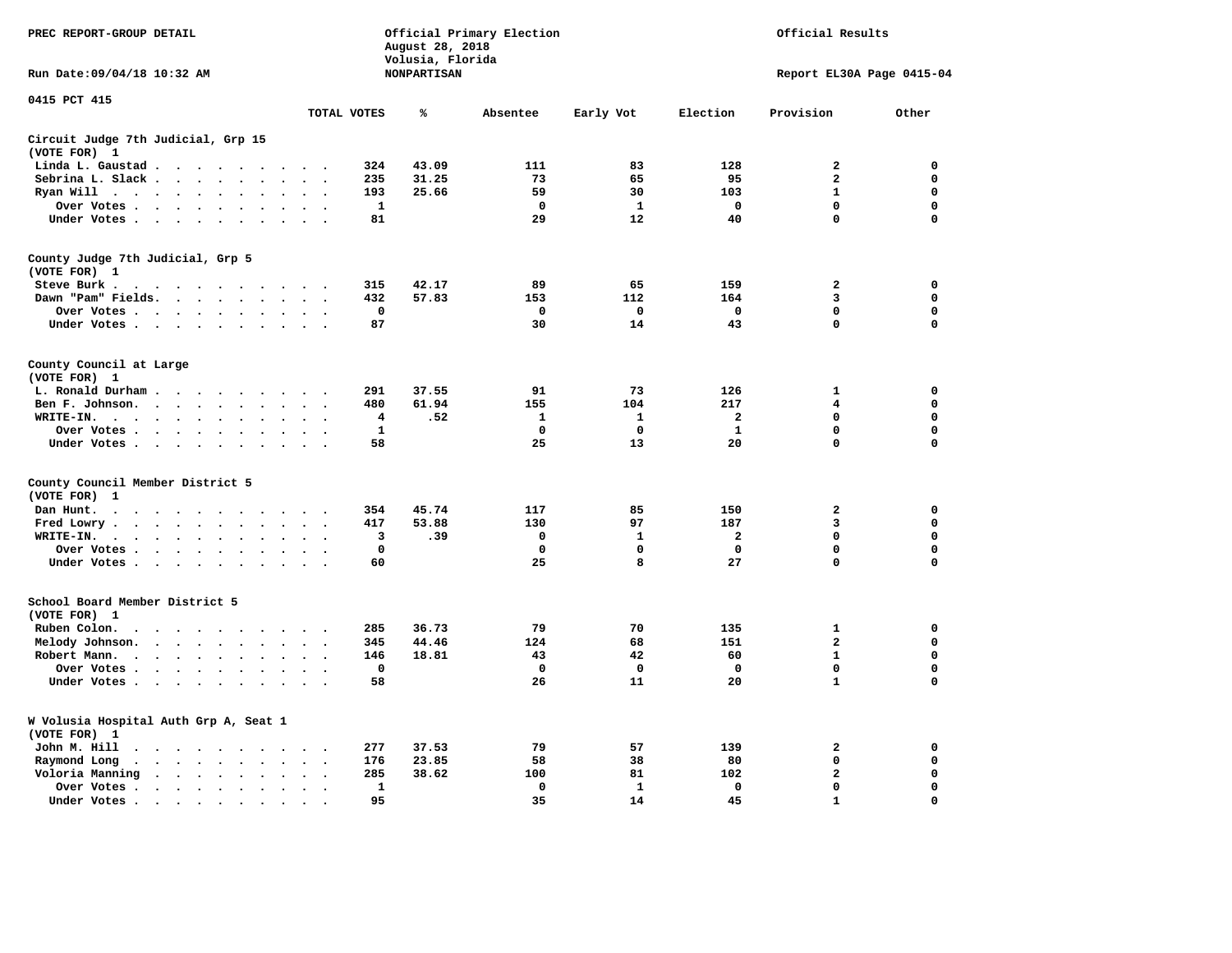| PREC REPORT-GROUP DETAIL                              |             |              | August 28, 2018<br>Volusia, Florida | Official Primary Election |           | Official Results |                           |          |  |
|-------------------------------------------------------|-------------|--------------|-------------------------------------|---------------------------|-----------|------------------|---------------------------|----------|--|
| Run Date: 09/04/18 10:32 AM                           |             |              | <b>NONPARTISAN</b>                  |                           |           |                  | Report EL30A Page 0415-05 |          |  |
| 0415 PCT 415                                          | TOTAL VOTES |              | %ะ                                  | Absentee                  | Early Vot | Election         | Provision                 | Other    |  |
| W Volusia Hospital Auth Grp B, Seat 2<br>(VOTE FOR) 1 |             |              |                                     |                           |           |                  |                           |          |  |
| Michael Ray.                                          |             | 184          | 24.57                               | 53                        | 30        | 99               | 2                         | 0        |  |
| Kathie D. Shepard.                                    |             | 350          | 46.73                               | 121                       | 89        | 138              | $\overline{\mathbf{2}}$   | 0        |  |
| Brian Soukup                                          |             | 215          | 28.70                               | 67                        | 58        | 90               | 0                         | 0        |  |
| Over Votes                                            |             | 1            |                                     | $\Omega$                  | 0         | 1                | $\Omega$                  | 0        |  |
| Under Votes                                           |             | 84           |                                     | 31                        | 14        | 38               | 1                         | $\Omega$ |  |
| City of Deltona Mayor<br>(VOTE FOR) 1                 |             |              |                                     |                           |           |                  |                           |          |  |
| Santiago Avila Jr.                                    |             | 295          | 36.65                               | 81                        | 73        | 138              | 3                         | 0        |  |
| Heidi K. Herzberg.                                    |             | 384          | 47.70                               | 144                       | 86        | 152              | $\overline{\mathbf{2}}$   | 0        |  |
| Troy Shimkus                                          |             | 126          | 15.65                               | 36                        | 28        | 62               | $\Omega$                  | 0        |  |
| Over Votes                                            |             | $\mathbf{o}$ |                                     | $\Omega$                  | 0         | 0                | 0                         | 0        |  |
| Under Votes                                           |             | 29           |                                     | 11                        | 4         | 14               | $\Omega$                  | $\Omega$ |  |
| City of Deltona District 4<br>(VOTE FOR) 1            |             |              |                                     |                           |           |                  |                           |          |  |
| Robert "Bob" McFall                                   |             | 417          | 54.37                               | 154                       | 85        | 177              | 1                         | 0        |  |
| Ruben Munoz.                                          |             | 190          | 24.77                               | 47                        | 51        | 88               | 4                         | 0        |  |
| Kurt Sniffin.                                         |             | 160          | 20.86                               | 46                        | 41        | 73               | $\Omega$                  |          |  |
| Over Votes                                            |             | 0            |                                     | 0                         | 0         | 0                | 0                         |          |  |
| Under Votes                                           |             | 67           |                                     | 25                        | 14        | 28               | 0                         | $\Omega$ |  |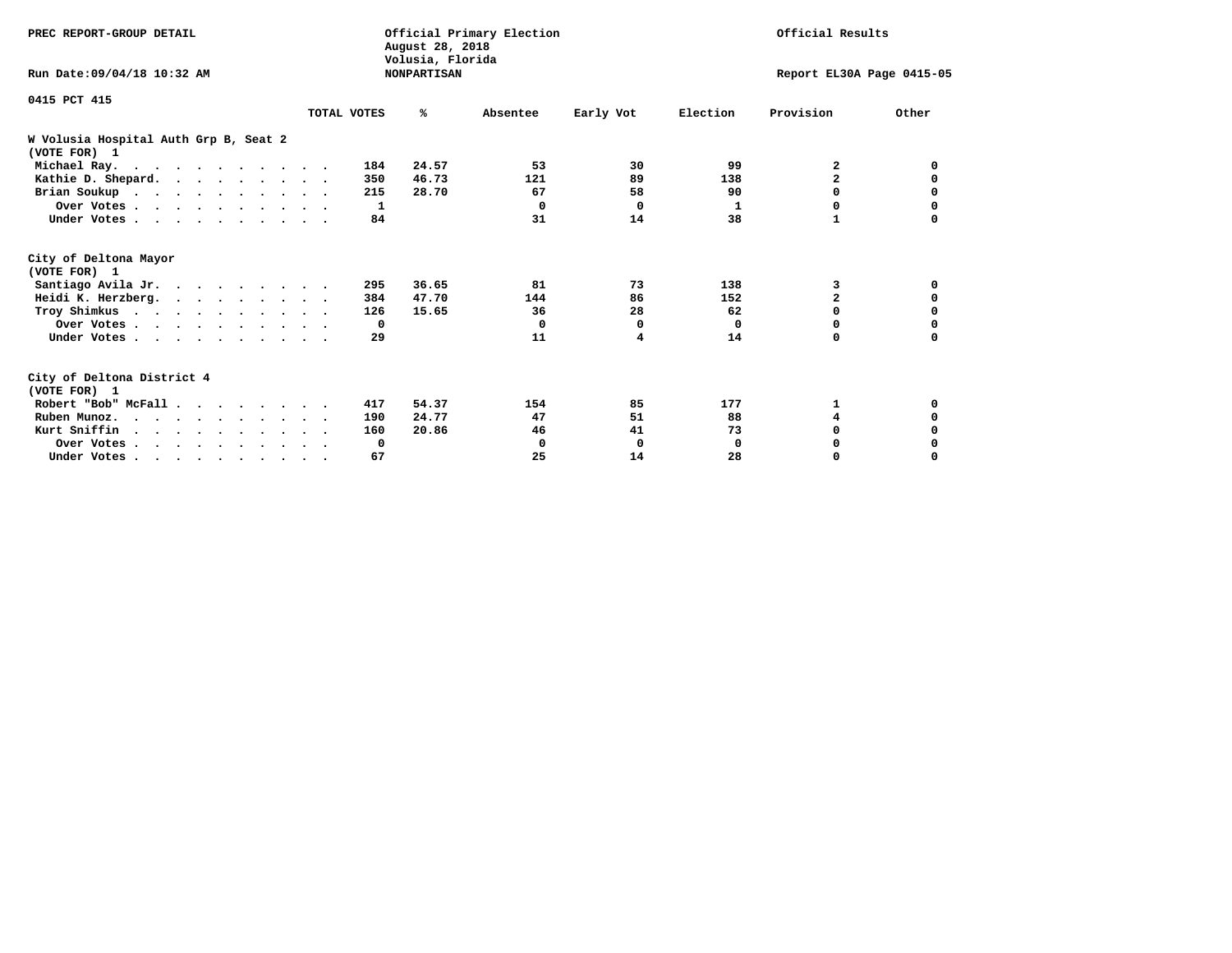| PREC REPORT-GROUP DETAIL                                               |  |  |                             |             | August 28, 2018<br>Volusia, Florida | Official Primary Election | Official Results |          |                           |       |  |
|------------------------------------------------------------------------|--|--|-----------------------------|-------------|-------------------------------------|---------------------------|------------------|----------|---------------------------|-------|--|
| Run Date: 09/04/18 10:32 AM                                            |  |  |                             |             | <b>STATISTICS</b>                   |                           |                  |          | Report EL30A Page 0416-01 |       |  |
| 0416 PCT 416                                                           |  |  |                             |             |                                     |                           |                  |          |                           |       |  |
|                                                                        |  |  |                             | TOTAL VOTES | %ะ                                  | Absentee                  | Early Vot        | Election | Provision                 | Other |  |
| REGISTERED VOTERS - TOTAL                                              |  |  |                             | 5,070       |                                     |                           |                  |          |                           |       |  |
| REGISTERED VOTERS - DEMOCRATIC                                         |  |  | $\sim$ $\sim$ $\sim$ $\sim$ | 2,035       | 40.14                               |                           |                  |          |                           |       |  |
| REGISTERED VOTERS - REPUBLICAN                                         |  |  |                             | 1,271       | 25.07                               |                           |                  |          |                           |       |  |
| REGISTERED VOTERS - NONPARTISAN                                        |  |  |                             | 1,764       |                                     |                           |                  |          |                           |       |  |
| BALLOTS CAST - TOTAL.                                                  |  |  |                             | 1,065       |                                     | 388                       | 192              | 484      |                           |       |  |
| BALLOTS CAST - DEMOCRATIC                                              |  |  |                             | 511         | 47.98                               | 174                       | 105              | 232      |                           |       |  |
| BALLOTS CAST - REPUBLICAN                                              |  |  |                             | 376         | 35.31                               | 134                       | 68               | 174      |                           |       |  |
| BALLOTS CAST - NONPARTISAN.                                            |  |  |                             | 178         | 16.71                               | 80                        | 19               | 78       |                           |       |  |
| BALLOTS CAST - BLANK.                                                  |  |  |                             | 0           |                                     | O                         | 0                | O        | o                         |       |  |
| VOTER TURNOUT - TOTAL<br>$\cdots$                                      |  |  |                             |             | 21.01                               |                           |                  |          |                           |       |  |
| VOTER TURNOUT - DEMOCRATIC.<br>$\cdot$ $\cdot$ $\cdot$ $\cdot$ $\cdot$ |  |  |                             |             | 25.11                               |                           |                  |          |                           |       |  |
| VOTER TURNOUT - REPUBLICAN.                                            |  |  |                             |             | 29.58                               |                           |                  |          |                           |       |  |
| VOTER TURNOUT - BLANK                                                  |  |  |                             |             |                                     |                           |                  |          |                           |       |  |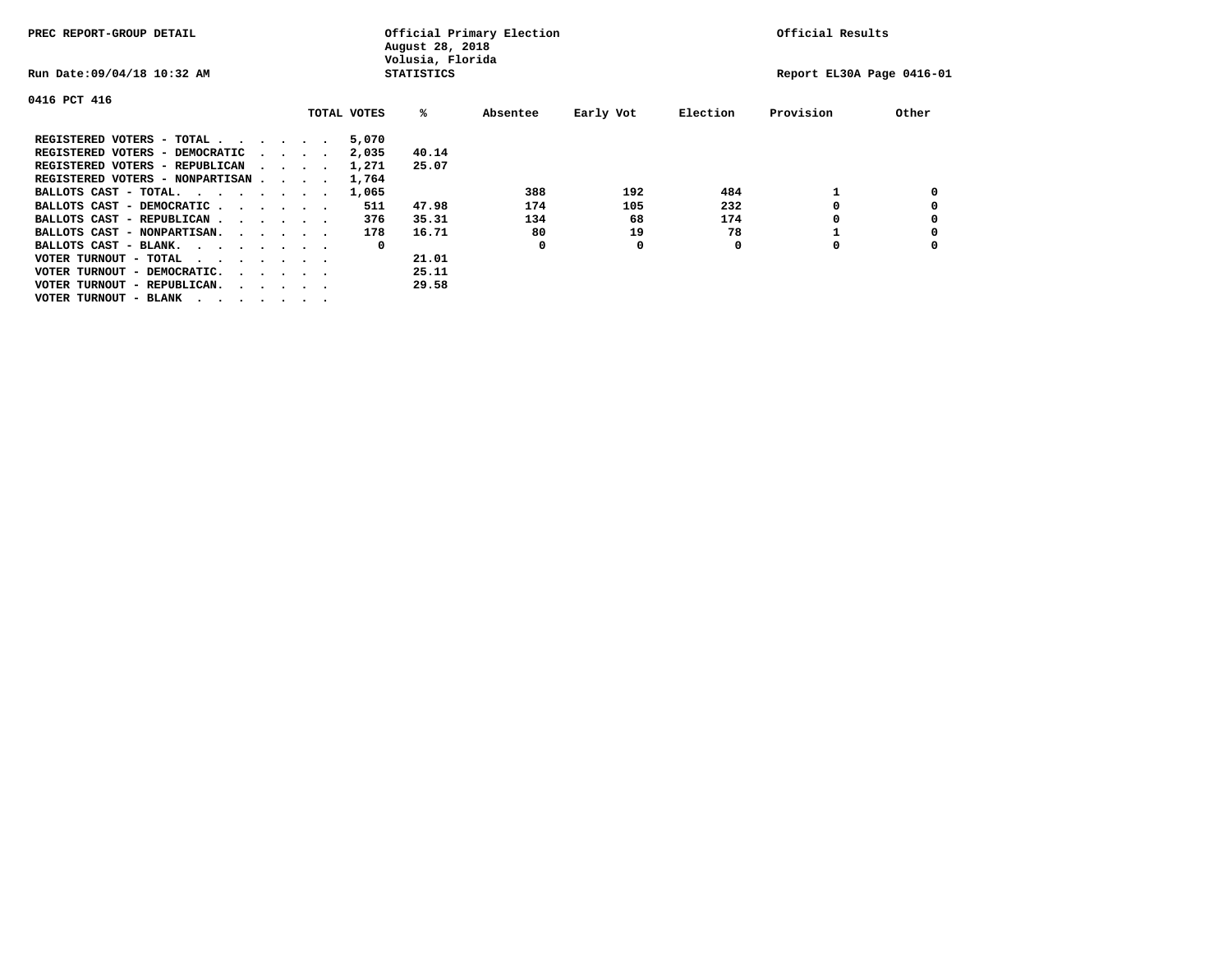| PREC REPORT-GROUP DETAIL                                                                                                                                                                 |                            | August 28, 2018<br>Volusia, Florida | Official Primary Election |              | Official Results |                           |             |  |
|------------------------------------------------------------------------------------------------------------------------------------------------------------------------------------------|----------------------------|-------------------------------------|---------------------------|--------------|------------------|---------------------------|-------------|--|
| Run Date: 09/04/18 10:32 AM                                                                                                                                                              |                            | DEMOCRATIC                          |                           |              |                  | Report EL30A Page 0416-02 |             |  |
| 0416 PCT 416                                                                                                                                                                             |                            |                                     |                           |              |                  |                           |             |  |
|                                                                                                                                                                                          | TOTAL VOTES                | ℁                                   | Absentee                  | Early Vot    | Election         | Provision                 | Other       |  |
| Representative in Congress Dist 6<br>(VOTE FOR) 1                                                                                                                                        |                            |                                     |                           |              |                  |                           |             |  |
| Stephen Sevigny<br>$\cdot$<br>$\sim$ $\sim$                                                                                                                                              | 106                        | 21.99                               | 44                        | 18           | 44               | 0                         | 0           |  |
| Nancy Soderberg<br>$\mathcal{L}(\mathbf{z})$ , and $\mathcal{L}(\mathbf{z})$ , and<br>$\ddot{\phantom{a}}$<br>$\ddot{\phantom{0}}$<br>$\bullet$<br>$\ddot{\phantom{0}}$<br>$\sim$ $\sim$ | 257                        | 53.32                               | 89                        | 55           | 113              | 0                         | $\mathbf 0$ |  |
| John Upchurch.<br>$\begin{array}{cccccccccccccc} \bullet & \bullet & \bullet & \bullet & \bullet & \bullet & \bullet & \bullet \end{array}$<br>$\bullet$                                 | 119                        | 24.69                               | 34                        | 24           | 61               | 0                         | $\mathbf 0$ |  |
| Over Votes .<br>$\cdot$ $\cdot$ $\cdot$ $\cdot$ $\cdot$<br>$\ddot{\phantom{a}}$<br>$\bullet$<br>$\ddot{\phantom{0}}$                                                                     | $\mathbf 0$<br>$\cdot$     |                                     | $\mathbf 0$               | $\mathbf 0$  | $\mathbf 0$      | $\mathbf 0$               | $\mathbf 0$ |  |
| Under Votes<br>$\ddot{\phantom{a}}$<br>$\sim$<br>$\sim$                                                                                                                                  | 29                         |                                     | 7                         | 8            | 14               | 0                         | $\Omega$    |  |
| Governor and Lieutenant Governor<br>(VOTE FOR) 1                                                                                                                                         |                            |                                     |                           |              |                  |                           |             |  |
| Andrew Gillum.<br>$\sim$<br>$\sim$                                                                                                                                                       | 165                        | 33.60                               | 38                        | 30           | 97               | 0                         | 0           |  |
| Gwen Graham.<br>$\cdots$<br>$\ddot{\phantom{a}}$<br>$\ddot{\phantom{0}}$<br>$\bullet$<br>$\ddot{\phantom{0}}$                                                                            | 149                        | 30.35                               | 63                        | 31           | 55               | 0                         | $\Omega$    |  |
| Jeff Greene.<br>$\sim$ $\sim$<br>$\ddot{\phantom{1}}$<br>$\ddot{\phantom{a}}$                                                                                                            | 78                         | 15.89                               | 30                        | 14           | 34               | 0                         | $\Omega$    |  |
| Chris King<br>$\bullet$<br>$\bullet$                                                                                                                                                     | 15                         | 3.05                                | 8                         | $\mathbf{2}$ | 5                | 0                         | $\mathbf 0$ |  |
| Philip Levine .<br>$\sim$ $\sim$<br>$\bullet$ . $\bullet$ .<br>$\bullet$<br>$\bullet$<br>$\ddot{\phantom{0}}$<br>$\bullet$<br>$\cdot$                                                    | 75<br>$\ddot{\phantom{0}}$ | 15.27                               | 22                        | 21           | 32               | 0                         | $\mathbf 0$ |  |
| Alex "Lundy" Lundmark<br>$\ddot{\phantom{1}}$<br>$\ddot{\phantom{a}}$<br>$\bullet$                                                                                                       | 4                          | .81                                 | $\mathbf{1}$              | 1            | $\mathbf{2}$     | 0                         | $\mathbf 0$ |  |
| John Wetherbee.<br>$\sim$ $\sim$<br>$\ddot{\phantom{a}}$<br>$\overline{\phantom{a}}$<br>$\bullet$<br>$\bullet$                                                                           | 5                          | 1.02                                | $\overline{4}$            | $\mathbf 0$  | $\mathbf{1}$     | $\mathbf 0$               | $\Omega$    |  |
| Over Votes .<br>$\cdot$ $\cdot$ $\cdot$ $\cdot$<br>$\sim$                                                                                                                                | 6                          |                                     | 5                         | $\mathbf{1}$ | $\Omega$         | 0                         | $\Omega$    |  |
| Under Votes.<br>$\cdots$                                                                                                                                                                 | 14                         |                                     | 3                         | 5            | 6                | $\Omega$                  | $\Omega$    |  |
| Attorney General                                                                                                                                                                         |                            |                                     |                           |              |                  |                           |             |  |
| (VOTE FOR) 1                                                                                                                                                                             |                            |                                     |                           |              |                  |                           |             |  |
| Sean Shaw<br>$\sim$ $\sim$<br>.                                                                                                                                                          | 302                        | 65.51                               | 123                       | 70           | 109              | 0                         | 0           |  |
| Ryan Torrens<br>$\cdots$<br>$\bullet$<br>$\sim$<br>$\cdot$                                                                                                                               | 159                        | 34.49                               | 42                        | 20           | 97               | 0                         | $\mathbf 0$ |  |
| Over Votes.<br>$\cdots$                                                                                                                                                                  | $\mathbf 0$                |                                     | $\mathbf 0$               | $\mathbf 0$  | $\mathbf 0$      | 0                         | $\mathbf 0$ |  |
| Under Votes<br>$\ddot{\phantom{a}}$<br>$\ddot{\phantom{0}}$<br>$\ddot{\phantom{1}}$                                                                                                      | 50                         |                                     | 9                         | 15           | 26               | 0                         | $\mathbf 0$ |  |
| Commissioner of Agriculture<br>(VOTE FOR) 1                                                                                                                                              |                            |                                     |                           |              |                  |                           |             |  |
| Nicole "Nikki" Fried.<br>$\cdot$ $\cdot$ $\cdot$ $\cdot$                                                                                                                                 | 244                        | 53.04                               | 92                        | 54           | 98               | 0                         | 0           |  |
| Jeffrey Duane Porter.<br>$\cdot$ $\cdot$ $\cdot$ $\cdot$                                                                                                                                 | 94                         | 20.43                               | 29                        | 16           | 49               | 0                         | $\mathbf 0$ |  |
| Roy David Walker<br>$\bullet$<br>$\sim$                                                                                                                                                  | 122                        | 26.52                               | 40                        | 22           | 60               | $\mathbf 0$               | $\mathbf 0$ |  |
| Over Votes                                                                                                                                                                               | $\mathbf 0$                |                                     | $\Omega$                  | $\mathbf 0$  | $\mathbf 0$      | 0                         | $\mathbf 0$ |  |
| Under Votes<br>$\ddot{\phantom{a}}$                                                                                                                                                      | 51                         |                                     | 13                        | 13           | 25               | $\Omega$                  | $\Omega$    |  |
| State Representative District 27<br>(VOTE FOR) 1                                                                                                                                         |                            |                                     |                           |              |                  |                           |             |  |
| Neil Henrichsen<br>$\sim$<br>$\bullet$<br>$\bullet$<br>$\bullet$                                                                                                                         | 145                        | 31.66                               | 49                        | 31           | 65               | 0                         | 0           |  |
| Carol Lawrence.<br>$\cdot$ $\cdot$ $\cdot$ $\cdot$<br>$\ddot{\phantom{a}}$<br>$\bullet$<br>$\bullet$<br>$\bullet$                                                                        | 313<br>$\cdot$             | 68.34                               | 110                       | 59           | 144              | 0                         | $\mathbf 0$ |  |
| Over Votes .<br>$\sim$ $\sim$ $\sim$ $\sim$<br>$\ddot{\phantom{a}}$<br>$\ddot{\phantom{a}}$<br>$\cdot$                                                                                   | $\mathbf 0$                |                                     | $\mathbf 0$               | $\mathbf 0$  | $\mathbf 0$      | 0                         | $\mathbf 0$ |  |
| Under Votes.<br>$\sim$ $\sim$<br>$\sim$ $\sim$<br>$\bullet$<br>$\bullet$                                                                                                                 | 53                         |                                     | 15                        | 15           | 23               | $\Omega$                  | $\Omega$    |  |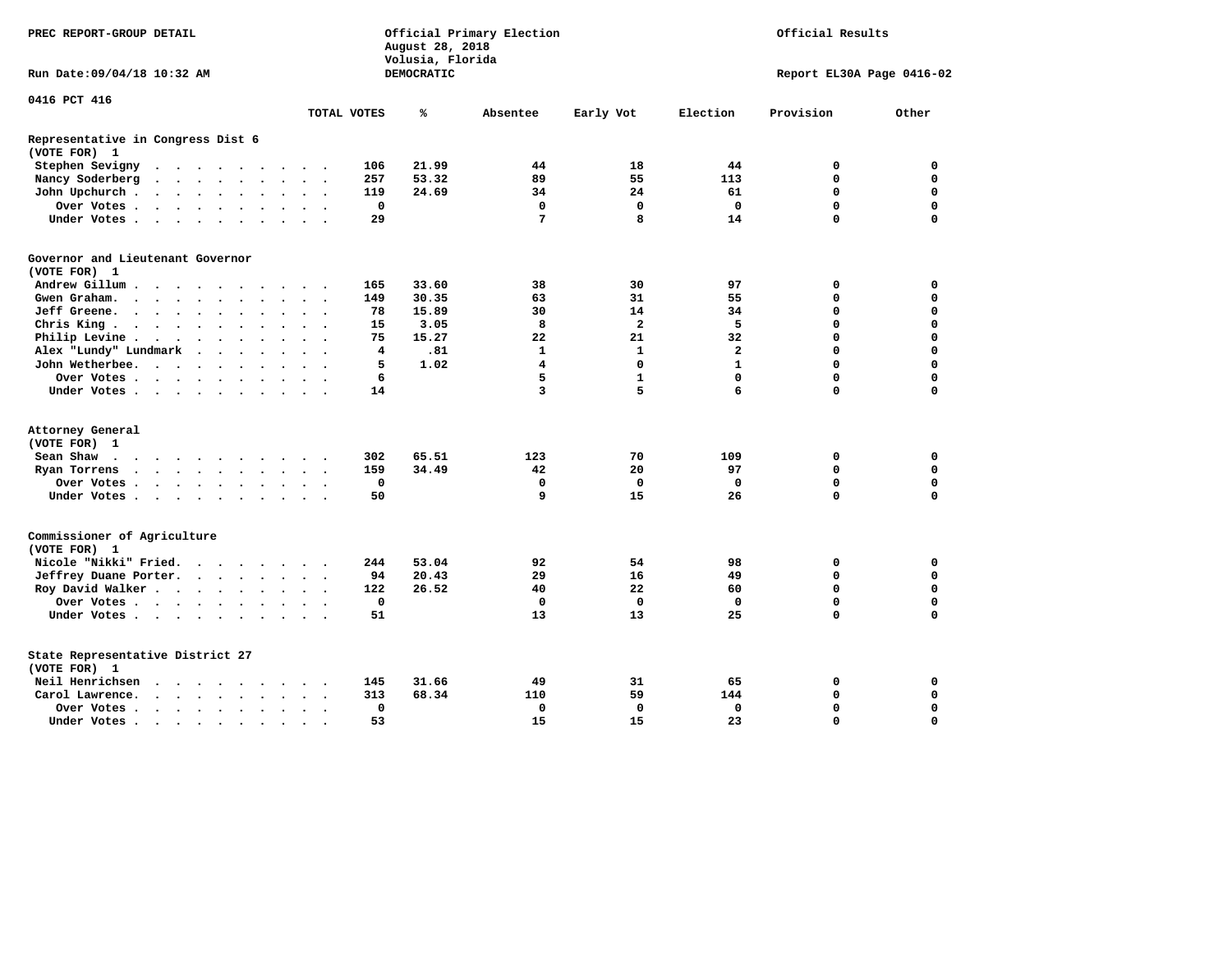| PREC REPORT-GROUP DETAIL                                                   |                                          | August 28, 2018<br>Volusia, Florida | Official Primary Election | Official Results |                         |                           |             |  |
|----------------------------------------------------------------------------|------------------------------------------|-------------------------------------|---------------------------|------------------|-------------------------|---------------------------|-------------|--|
| Run Date: 09/04/18 10:32 AM                                                |                                          | REPUBLICAN                          |                           |                  |                         | Report EL30A Page 0416-03 |             |  |
| 0416 PCT 416                                                               | TOTAL VOTES                              | ℁                                   | Absentee                  | Early Vot        | Election                | Provision                 | Other       |  |
|                                                                            |                                          |                                     |                           |                  |                         |                           |             |  |
| United States Senator<br>(VOTE FOR) 1                                      |                                          |                                     |                           |                  |                         |                           |             |  |
| Roque "Rocky" De La Fuente.<br>$\cdots$                                    | 36                                       | 9.68                                | 12                        | $7\phantom{.0}$  | 17                      | 0                         | $\mathbf 0$ |  |
| Rick Scott                                                                 | 336<br>$\bullet$                         | 90.32                               | 121                       | 61               | 154                     | $\mathbf 0$               | 0           |  |
| Over Votes                                                                 | 0<br>$\ddot{\phantom{a}}$<br>$\cdot$     |                                     | $\mathbf 0$               | $\mathbf 0$      | $\mathbf 0$             | $\mathbf 0$               | 0           |  |
| Under Votes                                                                | $\overline{\bf 4}$                       |                                     | $\mathbf{1}$              | $\mathbf 0$      | $\overline{\mathbf{3}}$ | $\mathbf 0$               | $\mathbf 0$ |  |
| Representative in Congress Dist 6                                          |                                          |                                     |                           |                  |                         |                           |             |  |
| (VOTE FOR) 1<br>Fred Costello                                              | 80                                       | 22.60                               | 26                        | 15               | 39                      | 0                         | 0           |  |
| Michael Waltz<br>$\ddot{\phantom{a}}$<br>$\sim$                            | 149                                      | 42.09                               | 48                        | 29               | 72                      | $\mathbf 0$               | $\mathbf 0$ |  |
| John Ward<br>$\ddot{\phantom{0}}$                                          | 125                                      | 35.31                               | 52                        | 21               | 52                      | $\mathbf 0$               | $\mathbf 0$ |  |
| Over Votes.<br>$\cdots$<br>$\sim$                                          | $\overline{a}$                           |                                     | 0                         | $\mathbf{1}$     | $\mathbf{1}$            | $\mathbf 0$               | $\mathbf 0$ |  |
| Under Votes<br>$\sim$                                                      | 20                                       |                                     | 8                         | $\overline{a}$   | 10                      | $\Omega$                  | $\Omega$    |  |
|                                                                            |                                          |                                     |                           |                  |                         |                           |             |  |
| Governor and Lieutenant Governor<br>(VOTE FOR) 1                           |                                          |                                     |                           |                  |                         |                           |             |  |
| Don Baldauf.<br>$\cdot$ $\cdot$ $\cdot$ $\cdot$                            | 3                                        | .82                                 | 1                         | $\mathbf{1}$     | $\mathbf{1}$            | 0                         | 0           |  |
| Ron DeSantis<br>$\cdots$<br>$\sim$                                         | 212                                      | 58.08                               | 61                        | 37               | 114                     | $\mathbf 0$               | $\mathbf 0$ |  |
| Timothy M. Devine.<br>$\bullet$                                            | 4<br>$\ddot{\phantom{a}}$                | 1.10                                | $\mathbf{2}$              | 0                | $\mathbf{2}$            | $\mathbf 0$               | $\mathbf 0$ |  |
| Bob Langford<br>$\ddot{\phantom{a}}$                                       | 8<br>$\ddot{\phantom{a}}$                | 2.19                                | 4                         | $\mathbf{1}$     | 3                       | $\mathbf 0$               | 0           |  |
| John Joseph Mercadante                                                     | $\mathbf{1}$<br>$\overline{\phantom{a}}$ | .27                                 | $\mathbf 0$               | $\mathbf 0$      | $\mathbf{1}$            | $\mathbf 0$               | $\mathbf 0$ |  |
| Bruce Nathan<br>$\bullet$                                                  | 3                                        | .82                                 | $\mathbf{1}$              | $\mathbf{1}$     | $\mathbf{1}$            | $\mathbf 0$               | $\mathbf 0$ |  |
| Adam H. Putnam.                                                            | 122                                      | 33.42                               | 52                        | 25               | 45                      | $\mathbf 0$               | 0           |  |
| Bob White<br>$\ddot{\phantom{a}}$                                          | 12<br>$\bullet$<br>$\cdot$               | 3.29                                | 6                         | $\mathbf{2}$     | 4                       | $\mathbf 0$               | 0           |  |
| Over Votes .<br>$\cdots$                                                   | $\overline{\mathbf{2}}$                  |                                     | $\mathbf{2}$              | $\Omega$         | $\mathbf 0$             | $\mathbf 0$               | 0           |  |
| Under Votes                                                                | 9                                        |                                     | 5                         | $\mathbf{1}$     | $\overline{3}$          | $\Omega$                  | $\mathbf 0$ |  |
| Attorney General<br>(VOTE FOR) 1                                           |                                          |                                     |                           |                  |                         |                           |             |  |
| Ashley Moody                                                               | 200                                      | 56.34                               | 66                        | 39               | 95                      | 0                         | 0           |  |
| Frank White.<br>$\cdot$ $\cdot$ $\cdot$ $\cdot$ $\cdot$ $\cdot$<br>$\sim$  | 155                                      | 43.66                               | 61                        | 23               | 71                      | $\mathbf 0$               | $\mathbf 0$ |  |
| Over Votes.<br>$\cdots$<br>$\bullet$                                       | $\mathbf 0$                              |                                     | $\Omega$                  | $\mathbf 0$      | $\mathbf{0}$            | $\mathbf 0$               | $\mathbf 0$ |  |
| Under Votes<br>$\sim$ $\sim$                                               | 21                                       |                                     | 7                         | 6                | 8                       | $\Omega$                  | $\mathbf 0$ |  |
| Commissioner of Agriculture<br>(VOTE FOR) 1                                |                                          |                                     |                           |                  |                         |                           |             |  |
| Matt Caldwell .<br>$\cdot$ $\cdot$ $\cdot$ $\cdot$ $\cdot$ $\cdot$ $\cdot$ | 142                                      | 40.34                               | 55                        | 24               | 63                      | 0                         | 0           |  |
| Denise Grimsley<br>$\cdots$<br>$\bullet$                                   | 102                                      | 28.98                               | 29                        | 16               | 57                      | 0                         | 0           |  |
| Mike McCalister<br>$\cdot$ $\cdot$ $\cdot$ $\cdot$ $\cdot$<br>$\bullet$    | 55<br>$\ddot{\phantom{a}}$               | 15.63                               | 24                        | 10               | 21                      | 0                         | 0           |  |
| Baxter Troutman<br>$\cdots$<br>$\cdot$<br>$\bullet$                        | 53                                       | 15.06                               | 14                        | 13               | 26                      | 0                         | 0           |  |
| Over Votes .<br>$\sim$ $\sim$ $\sim$ $\sim$ $\sim$<br>$\bullet$<br>$\cdot$ | $\Omega$                                 |                                     | 0                         | $\mathbf{0}$     | $\Omega$                | $\mathbf 0$               | $\mathbf 0$ |  |
| Under Votes.<br>.                                                          | 24                                       |                                     | 12                        | 5                | 7                       | $\Omega$                  | $\Omega$    |  |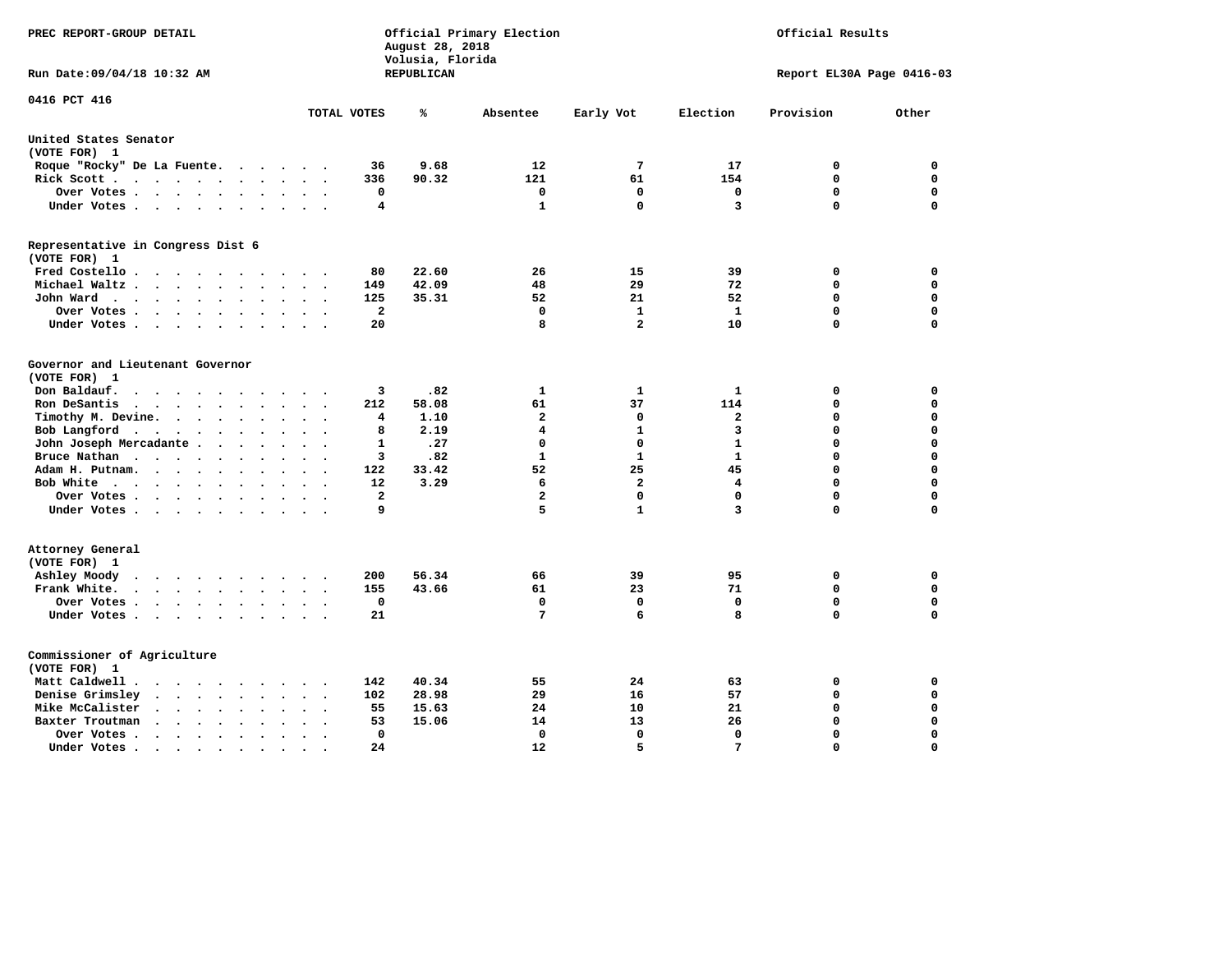| PREC REPORT-GROUP DETAIL                                                                                                                                   |                                                         | August 28, 2018<br>Volusia, Florida | Official Primary Election |             |             | Official Results          |             |  |  |
|------------------------------------------------------------------------------------------------------------------------------------------------------------|---------------------------------------------------------|-------------------------------------|---------------------------|-------------|-------------|---------------------------|-------------|--|--|
| Run Date: 09/04/18 10:32 AM                                                                                                                                |                                                         | <b>NONPARTISAN</b>                  |                           |             |             | Report EL30A Page 0416-04 |             |  |  |
| 0416 PCT 416                                                                                                                                               | TOTAL VOTES                                             | ℁                                   | Absentee                  | Early Vot   | Election    | Provision                 | Other       |  |  |
| Circuit Judge 7th Judicial, Grp 15                                                                                                                         |                                                         |                                     |                           |             |             |                           |             |  |  |
| (VOTE FOR) 1                                                                                                                                               |                                                         |                                     |                           |             |             |                           |             |  |  |
| Linda L. Gaustad                                                                                                                                           | 406                                                     | 42.87                               | 146                       | 74          | 185         | 1                         | 0           |  |  |
| Sebrina L. Slack<br>$\sim$                                                                                                                                 | 298                                                     | 31.47                               | 117                       | 47          | 134         | $\mathbf 0$               | 0           |  |  |
| Ryan Will $\cdots$ $\cdots$<br>$\bullet$                                                                                                                   | 243<br>$\sim$                                           | 25.66                               | 88                        | 50          | 105         | 0                         | 0           |  |  |
| Over Votes<br>$\bullet$<br>$\bullet$<br>$\ddot{\phantom{a}}$                                                                                               | 0<br>$\overline{a}$<br>$\overline{\phantom{a}}$         |                                     | 0                         | 0           | 0           | 0                         | 0           |  |  |
| Under Votes                                                                                                                                                | 118<br>$\cdot$                                          |                                     | 37                        | 21          | 60          | 0                         | $\mathbf 0$ |  |  |
| County Judge 7th Judicial, Grp 5                                                                                                                           |                                                         |                                     |                           |             |             |                           |             |  |  |
| (VOTE FOR) 1                                                                                                                                               |                                                         |                                     |                           |             |             |                           |             |  |  |
| Steve Burk .                                                                                                                                               | 371                                                     | 39.94                               | 135                       | 63          | 172         | 1                         | 0           |  |  |
| Dawn "Pam" Fields.<br>$\bullet$<br>$\bullet$                                                                                                               | 558<br>$\bullet$<br>$\ddot{\phantom{0}}$                | 60.06                               | 215                       | 104         | 239         | 0                         | 0           |  |  |
| Over Votes<br>$\bullet$                                                                                                                                    | $\mathbf 0$                                             |                                     | $\mathbf 0$               | $\mathbf 0$ | $\mathbf 0$ | $\mathbf 0$               | $\mathbf 0$ |  |  |
| Under Votes<br>$\ddot{\phantom{1}}$<br>$\bullet$                                                                                                           | 136                                                     |                                     | 38                        | 25          | 73          | $\mathbf 0$               | $\mathbf 0$ |  |  |
| County Council at Large                                                                                                                                    |                                                         |                                     |                           |             |             |                           |             |  |  |
| (VOTE FOR) 1                                                                                                                                               |                                                         |                                     |                           |             |             |                           |             |  |  |
| L. Ronald Durham.<br>$\cdot$                                                                                                                               | 374                                                     | 38.01                               | 139                       | 71          | 164         | 0                         | 0           |  |  |
| Ben F. Johnson.<br>$\sim$<br>$\ddot{\phantom{a}}$<br>$\ddot{\phantom{a}}$<br>$\cdot$<br>$\cdot$                                                            | 605<br>$\cdot$<br>$\bullet$                             | 61.48                               | 226                       | 106         | 272         | $\mathbf{1}$              | 0           |  |  |
| WRITE-IN.<br>$\ddot{\phantom{1}}$<br>$\cdots$<br>$\sim$                                                                                                    | 5                                                       | .51                                 | 1                         | 1           | 3           | $\mathbf 0$               | 0           |  |  |
| Over Votes.<br>$\sim$ $\sim$ $\sim$ $\sim$ $\sim$<br>$\sim$                                                                                                | $\mathbf 0$                                             |                                     | 0                         | 0           | $\mathbf 0$ | 0                         | 0           |  |  |
| Under Votes<br>$\cdot$                                                                                                                                     | 81<br>$\sim$<br>$\cdot$                                 |                                     | 22                        | 14          | 45          | 0                         | $\mathbf 0$ |  |  |
| County Council Member District 5                                                                                                                           |                                                         |                                     |                           |             |             |                           |             |  |  |
| (VOTE FOR)<br>1                                                                                                                                            |                                                         |                                     |                           |             |             |                           |             |  |  |
| Dan Hunt.<br>$\bullet$<br>.                                                                                                                                | 393                                                     | 39.94                               | 154                       | 75          | 163         | 1                         | 0           |  |  |
| Fred Lowry.<br>$\mathcal{L}(\mathcal{A})$ , and $\mathcal{L}(\mathcal{A})$ , and $\mathcal{L}(\mathcal{A})$<br>$\ddot{\phantom{a}}$<br>$\bullet$<br>$\sim$ | 591                                                     | 60.06                               | 208                       | 103         | 280         | 0                         | $\mathbf 0$ |  |  |
| WRITE-IN.<br>$\cdots$<br>$\bullet$<br>$\cdot$                                                                                                              | $\mathbf 0$                                             |                                     | $\mathbf 0$               | $\mathbf 0$ | $\mathbf 0$ | 0                         | 0           |  |  |
| Over Votes<br>$\ddot{\phantom{0}}$<br>$\bullet$<br>$\cdot$                                                                                                 | $\mathbf 0$                                             |                                     | $\mathbf 0$               | $\mathbf 0$ | $\mathbf 0$ | $\mathbf 0$               | 0           |  |  |
| Under Votes                                                                                                                                                | 81<br>$\cdot$ $\cdot$ $\cdot$ $\cdot$                   |                                     | 26                        | 14          | 41          | $\mathbf 0$               | $\mathbf 0$ |  |  |
| School Board Member District 5                                                                                                                             |                                                         |                                     |                           |             |             |                           |             |  |  |
| (VOTE FOR) 1                                                                                                                                               |                                                         |                                     |                           |             |             |                           |             |  |  |
| Ruben Colon.<br>$\cdot$<br>$\sim$<br>$\cdot$<br>$\sim$ $\sim$<br>$\cdot$<br>$\overline{\phantom{a}}$<br>$\bullet$                                          | 402                                                     | 40.48                               | 132                       | 64          | 205         | 1                         | 0           |  |  |
| Melody Johnson.<br>$\ddot{\phantom{0}}$                                                                                                                    | 445<br>$\ddot{\phantom{a}}$<br>$\overline{\phantom{a}}$ | 44.81                               | 180                       | 82          | 183         | 0                         | $\mathbf 0$ |  |  |
| Robert Mann.<br>$\cdot$ $\cdot$ $\cdot$ $\cdot$ $\cdot$<br>$\sim$<br>$\overline{\phantom{a}}$                                                              | 146<br>$\ddot{\phantom{a}}$                             | 14.70                               | 49                        | 34          | 63          | $\mathbf 0$               | 0           |  |  |
| Over Votes<br>$\ddot{\phantom{a}}$<br>$\cdot$                                                                                                              | 0                                                       |                                     | 0                         | 0           | 0           | 0                         | $\mathbf 0$ |  |  |
| Under Votes<br>$\sim$                                                                                                                                      | 72                                                      |                                     | 27                        | 12          | 33          | $\mathbf 0$               | $\mathbf 0$ |  |  |
| W Volusia Hospital Auth Grp A, Seat 1                                                                                                                      |                                                         |                                     |                           |             |             |                           |             |  |  |
| (VOTE FOR) 1                                                                                                                                               |                                                         |                                     |                           |             |             |                           |             |  |  |
| John M. Hill<br>$\ddot{\phantom{1}}$<br>$\sim$ $\sim$ $\sim$ $\sim$ $\sim$                                                                                 | 380                                                     | 41.08                               | 138                       | 65          | 176         | 1                         | 0           |  |  |
| Raymond Long<br>$\cdot$ $\cdot$ $\cdot$ $\cdot$ $\cdot$<br>$\cdot$<br>$\sim$                                                                               | 194<br>$\cdot$<br>$\ddot{\phantom{0}}$                  | 20.97                               | 69                        | 33          | 92          | $\mathbf 0$               | 0           |  |  |
| Voloria Manning<br>$\sim$ $\sim$ $\sim$ $\sim$<br>$\ddot{\phantom{a}}$<br>$\ddot{\phantom{a}}$<br>$\bullet$                                                | 351                                                     | 37.95                               | 139                       | 63          | 149         | $\mathbf 0$               | 0           |  |  |
| Over Votes .<br>$\cdot$ $\cdot$ $\cdot$ $\cdot$ $\cdot$<br>$\ddot{\phantom{a}}$<br>$\cdot$                                                                 | $\mathbf 0$<br>$\bullet$<br>$\ddot{\phantom{0}}$        |                                     | $\mathbf 0$               | $\mathbf 0$ | $\mathbf 0$ | $\mathbf 0$               | 0           |  |  |
| Under Votes.<br>the contract of the contract of the contract of the contract of the contract of the contract of the contract of                            | 140                                                     |                                     | 42                        | 31          | 67          | 0                         | $\mathbf 0$ |  |  |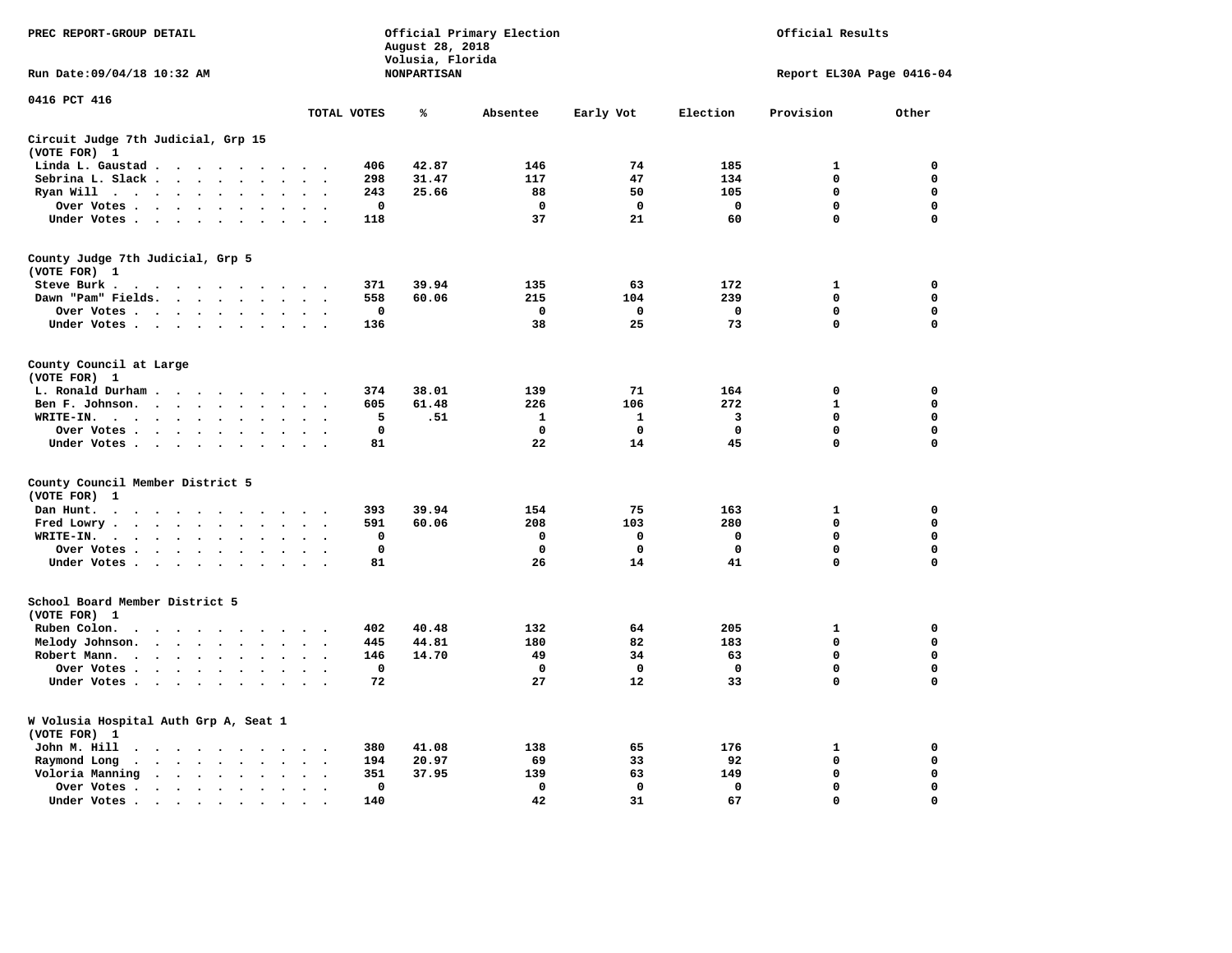| PREC REPORT-GROUP DETAIL                              |             | August 28, 2018<br>Volusia, Florida | Official Primary Election |            | Official Results |                           |             |  |
|-------------------------------------------------------|-------------|-------------------------------------|---------------------------|------------|------------------|---------------------------|-------------|--|
| Run Date: 09/04/18 10:32 AM                           |             | <b>NONPARTISAN</b>                  |                           |            |                  | Report EL30A Page 0416-05 |             |  |
| 0416 PCT 416                                          |             |                                     |                           |            |                  |                           |             |  |
|                                                       | TOTAL VOTES | ℁                                   | Absentee                  | Early Vot  | Election         | Provision                 | Other       |  |
| W Volusia Hospital Auth Grp B, Seat 2<br>(VOTE FOR) 1 |             |                                     |                           |            |                  |                           |             |  |
| Michael Ray.                                          |             | 209<br>22.69                        | 82                        | 35         | 91               | 1                         | 0           |  |
| Kathie D. Shepard.                                    |             | 49.73<br>458                        | 182                       | 73         | 203              | $\Omega$                  | 0           |  |
| Brian Soukup                                          |             | 27.58<br>254                        | 85                        | 51         | 118              | 0                         | 0           |  |
| Over Votes                                            |             | $\mathbf{o}$                        | 0                         | $^{\circ}$ | $\Omega$         | 0                         | 0           |  |
| Under Votes.                                          |             | 144                                 | 39                        | 33         | 72               | $\Omega$                  | $\Omega$    |  |
| City of Deltona Mayor<br>(VOTE FOR) 1                 |             |                                     |                           |            |                  |                           |             |  |
| Santiago Avila Jr.                                    |             | 43.00<br>445                        | 152                       | 55         | 237              | 1                         | 0           |  |
| Heidi K. Herzberg.                                    |             | 45.99<br>476                        | 192                       | 107        | 177              | 0                         | 0           |  |
| Troy Shimkus                                          |             | 11.01<br>114                        | 36                        | 22         | 56               | $\Omega$                  | $\mathbf 0$ |  |
| Over Votes                                            |             | 0                                   | 0                         | 0          | 0                | $\Omega$                  |             |  |
| Under Votes.                                          |             | 30                                  | 8                         | 8          | 14               | 0                         | 0           |  |
| City of Deltona District 4<br>(VOTE FOR) 1            |             |                                     |                           |            |                  |                           |             |  |
| Robert "Bob" McFall                                   |             | 45.34<br>452                        | 190                       | 96         | 166              | 0                         | 0           |  |
| Ruben Munoz.                                          |             | 26.78<br>267                        | 78                        | 36         | 152              | 1                         | 0           |  |
| Kurt Sniffin                                          |             | 27.88<br>278                        | 98                        | 46         | 134              | $\Omega$                  | 0           |  |
| Over Votes                                            |             | 0                                   | 0                         | 0          | 0                | 0                         | 0           |  |
| Under Votes.                                          |             | 68                                  | 22                        | 14         | 32               | 0                         | $\Omega$    |  |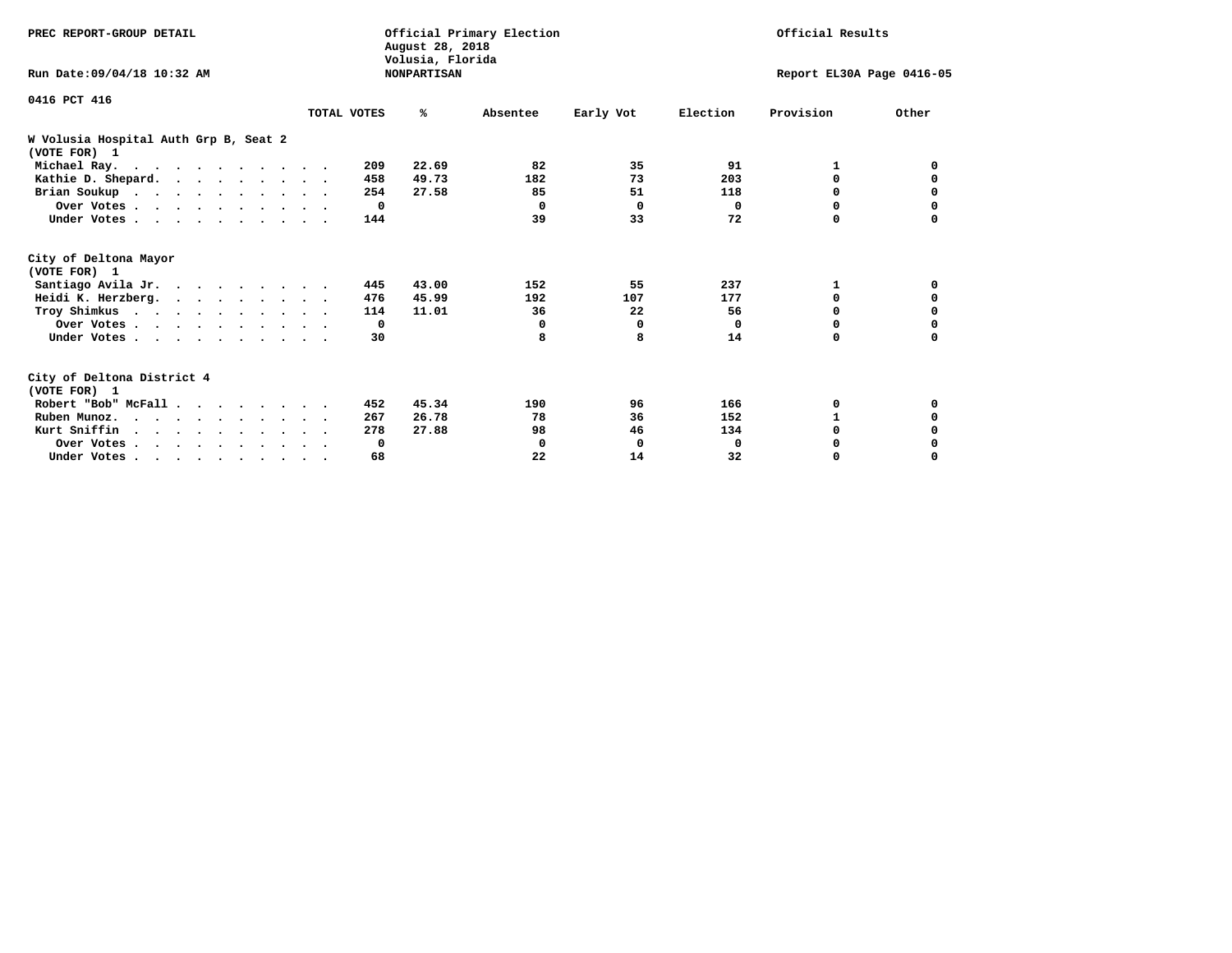| PREC REPORT-GROUP DETAIL               |  |                                         |  | Official Primary Election<br>August 28, 2018<br>Volusia, Florida | Official Results  |          |           |          |                           |       |
|----------------------------------------|--|-----------------------------------------|--|------------------------------------------------------------------|-------------------|----------|-----------|----------|---------------------------|-------|
| Run Date: 09/04/18 10:32 AM            |  |                                         |  |                                                                  | <b>STATISTICS</b> |          |           |          | Report EL30A Page 0417-01 |       |
| 0417 PCT 417                           |  |                                         |  |                                                                  |                   |          |           |          |                           |       |
|                                        |  |                                         |  | TOTAL VOTES                                                      | %ะ                | Absentee | Early Vot | Election | Provision                 | Other |
| REGISTERED VOTERS - TOTAL              |  |                                         |  | 1,861                                                            |                   |          |           |          |                           |       |
| REGISTERED VOTERS - DEMOCRATIC         |  | $\cdot$ $\cdot$ $\cdot$ $\cdot$         |  | 735                                                              | 39.49             |          |           |          |                           |       |
| REGISTERED VOTERS - REPUBLICAN         |  | $\sim$ $\sim$ $\sim$ $\sim$             |  | 475                                                              | 25.52             |          |           |          |                           |       |
| REGISTERED VOTERS - NONPARTISAN        |  |                                         |  | 651                                                              |                   |          |           |          |                           |       |
| BALLOTS CAST - TOTAL.                  |  |                                         |  | 396                                                              |                   | 139      | 72        | 185      | 0                         |       |
| BALLOTS CAST - DEMOCRATIC              |  |                                         |  | 194                                                              | 48.99             | 52       | 43        | 99       |                           |       |
| BALLOTS CAST - REPUBLICAN              |  |                                         |  | 133                                                              | 33.59             | 58       | 19        | 56       | 0                         |       |
| BALLOTS CAST - NONPARTISAN.            |  |                                         |  | 69                                                               | 17.42             | 29       | 10        | 30       |                           |       |
| BALLOTS CAST - BLANK.                  |  |                                         |  | 1                                                                | .25               | 0        | 0         |          | 0                         |       |
| VOTER TURNOUT - TOTAL<br>$\cdots$      |  |                                         |  |                                                                  | 21.28             |          |           |          |                           |       |
| VOTER TURNOUT - DEMOCRATIC.            |  | $\cdot$ $\cdot$ $\cdot$ $\cdot$ $\cdot$ |  |                                                                  | 26.39             |          |           |          |                           |       |
| VOTER TURNOUT - REPUBLICAN.<br>$\cdot$ |  |                                         |  |                                                                  | 28.00             |          |           |          |                           |       |
| VOTER TURNOUT - BLANK                  |  |                                         |  |                                                                  | .05               |          |           |          |                           |       |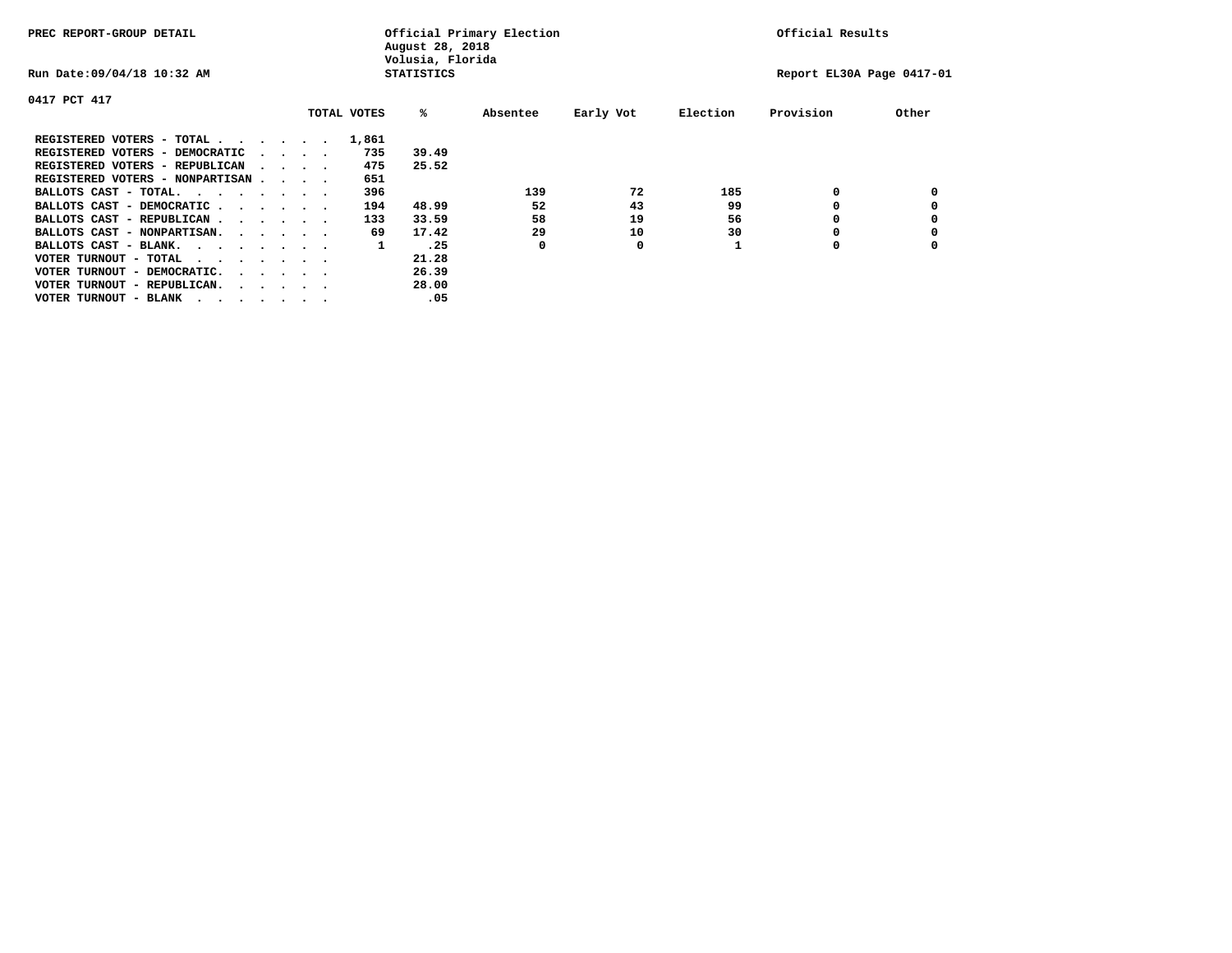| PREC REPORT-GROUP DETAIL                                                                                                                                               | Official Primary Election<br>Official Results |                                |                |                         |                         |                           |             |
|------------------------------------------------------------------------------------------------------------------------------------------------------------------------|-----------------------------------------------|--------------------------------|----------------|-------------------------|-------------------------|---------------------------|-------------|
| Run Date: 09/04/18 10:32 AM                                                                                                                                            |                                               | Volusia, Florida<br>DEMOCRATIC |                |                         |                         | Report EL30A Page 0417-02 |             |
| 0417 PCT 417                                                                                                                                                           |                                               |                                |                |                         |                         |                           |             |
|                                                                                                                                                                        | TOTAL VOTES                                   | ℁                              | Absentee       | Early Vot               | Election                | Provision                 | Other       |
| Representative in Congress Dist 6<br>(VOTE FOR) 1                                                                                                                      |                                               |                                |                |                         |                         |                           |             |
| Stephen Sevigny<br>$\begin{array}{cccccccccccccc} \bullet & \bullet & \bullet & \bullet & \bullet & \bullet & \bullet & \bullet & \bullet \end{array}$<br>$\sim$       | 41                                            | 21.93                          | 17             | 5                       | 19                      | 0                         | 0           |
| Nancy Soderberg<br>$\bullet$<br>$\bullet$<br>$\bullet$<br>$\bullet$                                                                                                    | 104                                           | 55.61                          | 26             | 30                      | 48                      | 0                         | $\mathbf 0$ |
| John Upchurch.<br>$\mathbf{r}$ , $\mathbf{r}$ , $\mathbf{r}$ , $\mathbf{r}$<br>$\ddot{\phantom{0}}$<br>$\ddot{\phantom{0}}$                                            | 42                                            | 22.46                          | 8              | 8                       | 26                      | 0                         | 0           |
| Over Votes.<br>$\mathbf{r}$ , $\mathbf{r}$ , $\mathbf{r}$ , $\mathbf{r}$ , $\mathbf{r}$<br>$\bullet$<br>$\bullet$<br>$\cdot$ .                                         | 0                                             |                                | $\mathbf 0$    | $\mathbf 0$             | $\mathbf 0$             | $\mathbf 0$               | $\mathbf 0$ |
| Under Votes<br>$\ddot{\phantom{a}}$<br>$\sim$                                                                                                                          | 7                                             |                                | $\mathbf{1}$   | $\mathbf{0}$            | 6                       | 0                         | $\Omega$    |
| Governor and Lieutenant Governor                                                                                                                                       |                                               |                                |                |                         |                         |                           |             |
| (VOTE FOR) 1                                                                                                                                                           |                                               |                                |                |                         |                         |                           |             |
| Andrew Gillum                                                                                                                                                          | 50                                            | 26.32                          | 6              | 8                       | 36                      | 0                         | $\mathbf 0$ |
| Gwen Graham<br>$\ddot{\phantom{a}}$                                                                                                                                    | 61                                            | 32.11                          | 15             | 15                      | 31                      | 0                         | $\Omega$    |
| Jeff Greene.<br>$\sim$<br>$\ddot{\phantom{a}}$<br>$\bullet$<br>$\bullet$<br>$\ddot{\phantom{0}}$                                                                       | 32                                            | 16.84                          | 16             | 5                       | 11                      | 0                         | 0           |
| Chris King<br>$\ddot{\phantom{a}}$<br>$\ddot{\phantom{a}}$                                                                                                             | 9                                             | 4.74                           | $\overline{a}$ | 4                       | 3                       | 0                         | $\mathbf 0$ |
| Philip Levine .<br>$\begin{array}{cccccccccccccc} \bullet & \bullet & \bullet & \bullet & \bullet & \bullet & \bullet & \bullet \end{array}$<br>$\bullet$<br>$\bullet$ | 33                                            | 17.37                          | 12             | 11                      | 10                      | 0                         | $\mathbf 0$ |
| Alex "Lundy" Lundmark<br>$\sim$ $\sim$<br>$\ddot{\phantom{a}}$                                                                                                         | $\overline{a}$                                | 1.05                           | $\Omega$       | $\mathbf 0$             | $\mathbf{2}$            | 0                         | $\mathbf 0$ |
| John Wetherbee.<br>$\cdot$ $\cdot$ $\cdot$ $\cdot$ $\cdot$ $\cdot$                                                                                                     | 3                                             | 1.58                           | $\mathbf 0$    | $\mathbf{0}$            | 3                       | 0                         | $\mathbf 0$ |
| Over Votes .<br>$\ddot{\phantom{1}}$                                                                                                                                   | $\mathbf{1}$                                  |                                | $\mathbf{1}$   | 0                       | $\mathbf 0$             | 0                         | $\mathbf 0$ |
| Under Votes<br>$\ddot{\phantom{1}}$                                                                                                                                    | 3                                             |                                | $\Omega$       | 0                       | $\overline{\mathbf{3}}$ | $\Omega$                  | 0           |
| Attorney General                                                                                                                                                       |                                               |                                |                |                         |                         |                           |             |
| (VOTE FOR) 1                                                                                                                                                           |                                               |                                |                |                         |                         |                           |             |
| Sean Shaw<br>$\sim$ $\sim$<br>$\cdots$<br>$\bullet$                                                                                                                    | 117                                           | 63.59                          | 26             | 32                      | 59                      | 0                         | 0           |
| Ryan Torrens<br>$\bullet$<br>$\bullet$<br>$\cdot$<br>$\cdot$                                                                                                           | 67                                            | 36.41                          | 23             | 11                      | 33                      | 0                         | $\mathbf 0$ |
| Over Votes.<br>$\cdot$ $\cdot$ $\cdot$ $\cdot$ $\cdot$<br>$\ddot{\phantom{0}}$                                                                                         | 0                                             |                                | 0              | 0                       | 0                       | 0                         | 0           |
| Under Votes<br>$\cdot$<br>$\ddot{\phantom{1}}$                                                                                                                         | 10                                            |                                | 3              | $\mathbf{0}$            | 7                       | 0                         | $\mathbf 0$ |
| Commissioner of Agriculture<br>(VOTE FOR) 1                                                                                                                            |                                               |                                |                |                         |                         |                           |             |
| Nicole "Nikki" Fried.<br>$\cdots$                                                                                                                                      | 84                                            | 45.90                          | 28             | 19                      | 37                      | 0                         | 0           |
| Jeffrey Duane Porter.<br>$\sim$ $\sim$ $\sim$ $\sim$                                                                                                                   | 39                                            | 21.31                          | 8              | 3                       | 28                      | 0                         | $\mathbf 0$ |
| Roy David Walker                                                                                                                                                       | 60                                            | 32.79                          | 15             | 18                      | 27                      | $\mathbf 0$               | $\mathbf 0$ |
| Over Votes<br>$\bullet$<br>$\bullet$                                                                                                                                   | 0                                             |                                | 0              | 0                       | 0                       | 0                         | $\mathbf 0$ |
| Under Votes<br>$\ddot{\phantom{a}}$                                                                                                                                    | 11                                            |                                | $\mathbf{1}$   | 3                       | 7                       | 0                         | 0           |
| State Representative District 27<br>(VOTE FOR) 1                                                                                                                       |                                               |                                |                |                         |                         |                           |             |
| Neil Henrichsen<br>$\cdot$ $\cdot$<br>$\sim$                                                                                                                           | 62                                            | 33.16                          | 17             | 10                      | 35                      | 0                         | 0           |
| Carol Lawrence.<br>$\cdot$ $\cdot$ $\cdot$ $\cdot$ $\cdot$<br>$\ddot{\phantom{a}}$<br>$\bullet$<br>$\bullet$<br>$\bullet$                                              | 125                                           | 66.84                          | 35             | 30                      | 60                      | $\mathbf 0$               | $\mathbf 0$ |
| Over Votes<br>$\ddot{\phantom{0}}$                                                                                                                                     | $\mathbf{0}$                                  |                                | $\Omega$       | $\mathbf 0$             | $\mathbf 0$             | 0                         | $\mathbf 0$ |
| Under Votes.<br>$\sim$ $\sim$ $\sim$ $\sim$ $\sim$ $\sim$ $\sim$ $\sim$                                                                                                | 7                                             |                                | $\Omega$       | $\overline{\mathbf{3}}$ | 4                       | $\Omega$                  | $\Omega$    |
|                                                                                                                                                                        |                                               |                                |                |                         |                         |                           |             |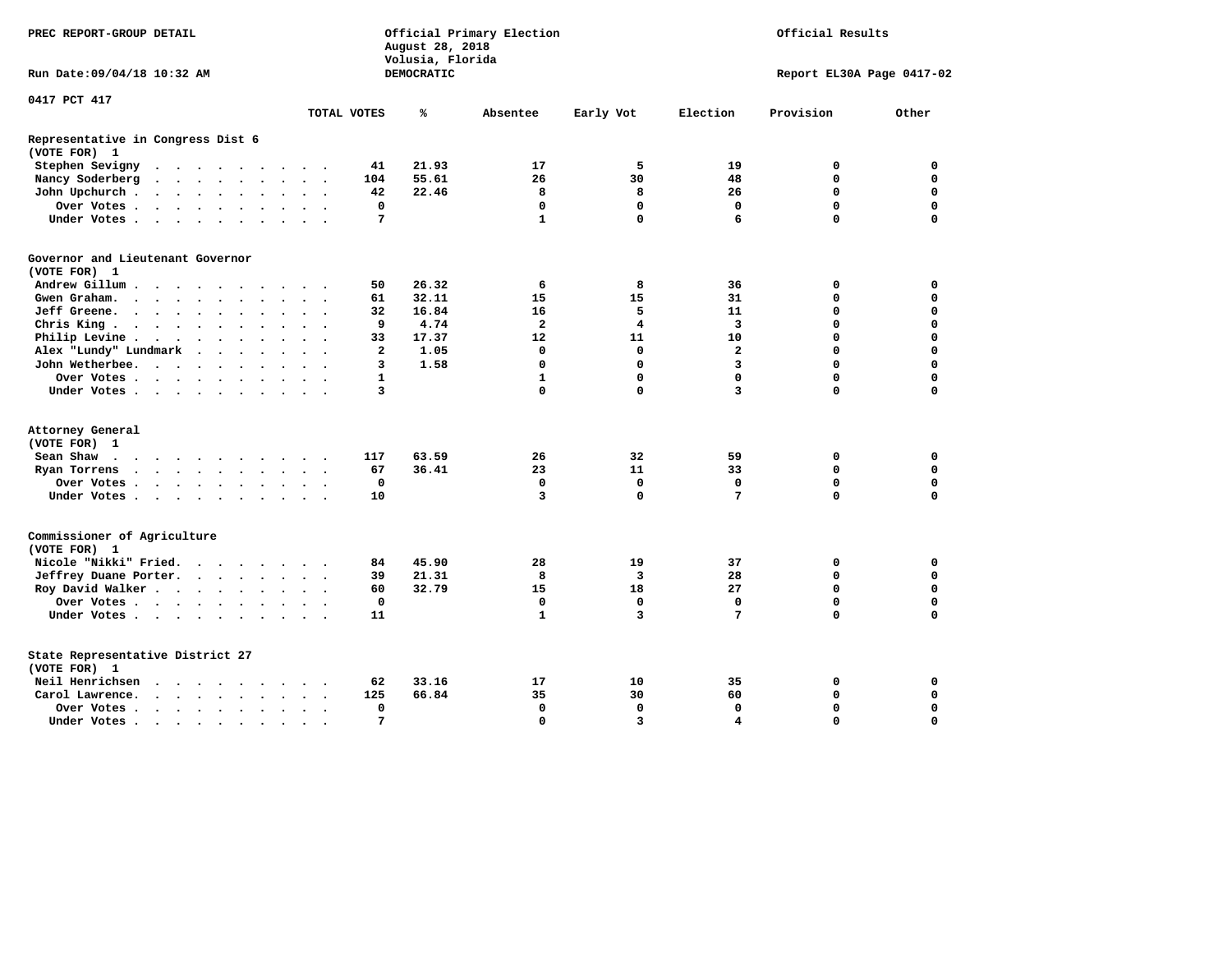| PREC REPORT-GROUP DETAIL                                                                                                  |                  | August 28, 2018<br>Volusia, Florida | Official Primary Election |                            |                | Official Results           |                            |
|---------------------------------------------------------------------------------------------------------------------------|------------------|-------------------------------------|---------------------------|----------------------------|----------------|----------------------------|----------------------------|
| Run Date: 09/04/18 10:32 AM                                                                                               |                  | REPUBLICAN                          |                           |                            |                | Report EL30A Page 0417-03  |                            |
| 0417 PCT 417                                                                                                              | TOTAL VOTES      | %                                   | Absentee                  | Early Vot                  | Election       | Provision                  | Other                      |
| United States Senator                                                                                                     |                  |                                     |                           |                            |                |                            |                            |
| (VOTE FOR) 1                                                                                                              |                  |                                     |                           |                            |                |                            |                            |
| Roque "Rocky" De La Fuente.<br>$\cdots$<br>$\sim$ $\sim$                                                                  | 21               | 16.15                               | 13                        | 4                          | 4              | 0                          | 0                          |
| Rick Scott<br>$\ddot{\phantom{a}}$                                                                                        | 109              | 83.85                               | 44                        | 14                         | 51             | 0                          | $\mathbf 0$                |
| Over Votes<br>$\bullet$<br>$\ddot{\phantom{a}}$<br>$\cdot$                                                                | $\mathbf 0$      |                                     | $\mathbf 0$               | $\mathbf 0$                | $\mathbf 0$    | $\mathbf 0$                | $\mathbf 0$                |
| Under Votes                                                                                                               | 3                |                                     | $\mathbf{1}$              | $\mathbf{1}$               | $\mathbf{1}$   | $\mathbf 0$                | $\Omega$                   |
| Representative in Congress Dist 6<br>(VOTE FOR) 1                                                                         |                  |                                     |                           |                            |                |                            |                            |
| Fred Costello                                                                                                             | 33               | 27.05                               | 11                        | 8                          | 14             | 0                          | 0                          |
| Michael Waltz<br>$\sim$                                                                                                   | 52               | 42.62                               | 22                        | 6                          | 24             | $\mathbf 0$                | $\mathbf 0$                |
| John Ward<br>$\bullet$ .<br>$\ddot{\phantom{1}}$                                                                          | 37               | 30.33                               | 18                        | 4                          | 15             | $\mathbf 0$                | $\mathbf 0$                |
| Over Votes<br>$\bullet$<br>$\bullet$                                                                                      | $\mathbf 0$      |                                     | $\mathbf 0$               | $\mathbf{0}$               | $\Omega$       | $\mathbf 0$                | $\mathbf 0$                |
| Under Votes<br>$\cdot$<br>$\ddot{\phantom{1}}$                                                                            | 11               |                                     | 7                         | $\mathbf{1}$               | 3              | 0                          | 0                          |
| Governor and Lieutenant Governor<br>(VOTE FOR) 1<br>Don Baldauf.<br>$\sim$ $\sim$ $\sim$ $\sim$                           | $\mathbf{2}$     | 1.56                                | $\overline{a}$            | 0                          | 0              | 0                          | 0                          |
| Ron DeSantis<br>$\bullet$                                                                                                 | 73               | 57.03                               | 28                        | 9                          | 36             | 0                          | $\mathbf 0$                |
| Timothy M. Devine.<br>$\ddot{\phantom{a}}$<br>$\bullet$<br>$\bullet$                                                      | 3                | 2.34                                | 3                         | $\mathbf{0}$               | 0              | $\Omega$                   | $\mathbf 0$                |
| Bob Langford<br>$\cdot$ $\cdot$                                                                                           | $\mathbf{2}$     | 1.56                                | $\mathbf{1}$              | $\mathbf{1}$               | $\Omega$       | 0                          | $\Omega$                   |
| John Joseph Mercadante .<br>$\sim$ $\sim$<br>$\ddot{\phantom{a}}$                                                         | 1                | .78                                 | $\mathbf{1}$              | $\mathbf{0}$               | $\mathbf 0$    | $\mathbf 0$                | $\mathbf 0$                |
| Bruce Nathan<br>$\ddot{\phantom{a}}$<br>$\ddot{\phantom{a}}$<br>$\bullet$<br>$\ddot{\phantom{a}}$<br>$\ddot{\phantom{a}}$ | $\mathbf{2}$     | 1.56                                | $\mathbf{1}$              | $\mathbf{0}$               | $\mathbf{1}$   | 0                          | $\mathbf 0$                |
| Adam H. Putnam.<br>$\cdot$<br>$\ddot{\phantom{a}}$                                                                        | 43               | 33.59                               | 19                        | 9                          | 15             | 0                          | $\mathbf 0$                |
| Bob White<br>$\sim$<br>$\bullet$                                                                                          | $\mathbf{2}$     | 1.56                                | $\mathbf 0$               | 0                          | $\mathbf{2}$   | $\mathbf 0$                | $\mathbf 0$                |
| Over Votes<br>$\ddot{\phantom{a}}$<br>$\bullet$                                                                           | 0                |                                     | 0                         | $\Omega$                   | 0              | 0                          | 0                          |
| Under Votes                                                                                                               | 5                |                                     | 3                         | $\Omega$                   | $\overline{a}$ | 0                          | $\mathbf 0$                |
| Attorney General<br>(VOTE FOR) 1                                                                                          |                  |                                     |                           |                            |                |                            |                            |
| Ashley Moody                                                                                                              | 67               | 52.34                               | 24                        | 14                         | 29             | 0                          | $\mathbf 0$                |
| Frank White.<br>$\mathbf{r}$ , $\mathbf{r}$ , $\mathbf{r}$ , $\mathbf{r}$ , $\mathbf{r}$                                  | 61               | 47.66                               | 32                        | 5                          | 24             | $\mathbf 0$                | $\mathbf 0$                |
| Over Votes<br>$\ddot{\phantom{0}}$<br>$\bullet$<br>$\sim$<br>Under Votes<br>$\sim$ $\sim$                                 | $\mathbf 0$<br>5 |                                     | 0<br>$\overline{a}$       | $\mathbf 0$<br>$\mathbf 0$ | 0<br>3         | $\mathbf 0$<br>$\mathbf 0$ | $\mathbf 0$<br>$\mathbf 0$ |
|                                                                                                                           |                  |                                     |                           |                            |                |                            |                            |
| Commissioner of Agriculture<br>(VOTE FOR) 1                                                                               |                  |                                     |                           |                            |                |                            |                            |
| Matt Caldwell .                                                                                                           | 46               | 36.80                               | 21                        | 8                          | 17             | 0                          | 0                          |
| Denise Grimsley<br>$\cdot$ $\cdot$ $\cdot$<br>$\ddot{\phantom{a}}$<br>$\ddot{\phantom{a}}$<br>$\ddot{\phantom{a}}$        | 36               | 28.80                               | 15                        | 3                          | 18             | 0                          | $\mathbf 0$                |
| Mike McCalister<br>$\mathbf{u} = \mathbf{u} + \mathbf{u} + \mathbf{u} + \mathbf{u}$<br>$\bullet$<br>$\bullet$             | 21               | 16.80                               | 7                         | 4                          | 10             | 0                          | $\mathbf 0$                |
| Baxter Troutman<br>$\sim$<br>$\ddot{\phantom{a}}$                                                                         | 22               | 17.60                               | 11                        | 4                          | 7              | $\mathbf 0$                | $\mathbf 0$                |
| Over Votes.<br>$\sim$ $\sim$ $\sim$ $\sim$<br>$\bullet$<br>$\cdot$<br>$\ddot{\phantom{a}}$                                | $\mathbf 0$      |                                     | $\mathbf 0$               | $\mathbf 0$                | $\mathbf 0$    | $\mathbf 0$                | $\mathbf 0$                |
| Under Votes.<br>$\sim$ $\sim$ $\sim$ $\sim$<br>$\bullet$<br>$\bullet$                                                     | 8                |                                     | 4                         | $\Omega$                   | 4              | $\Omega$                   | $\Omega$                   |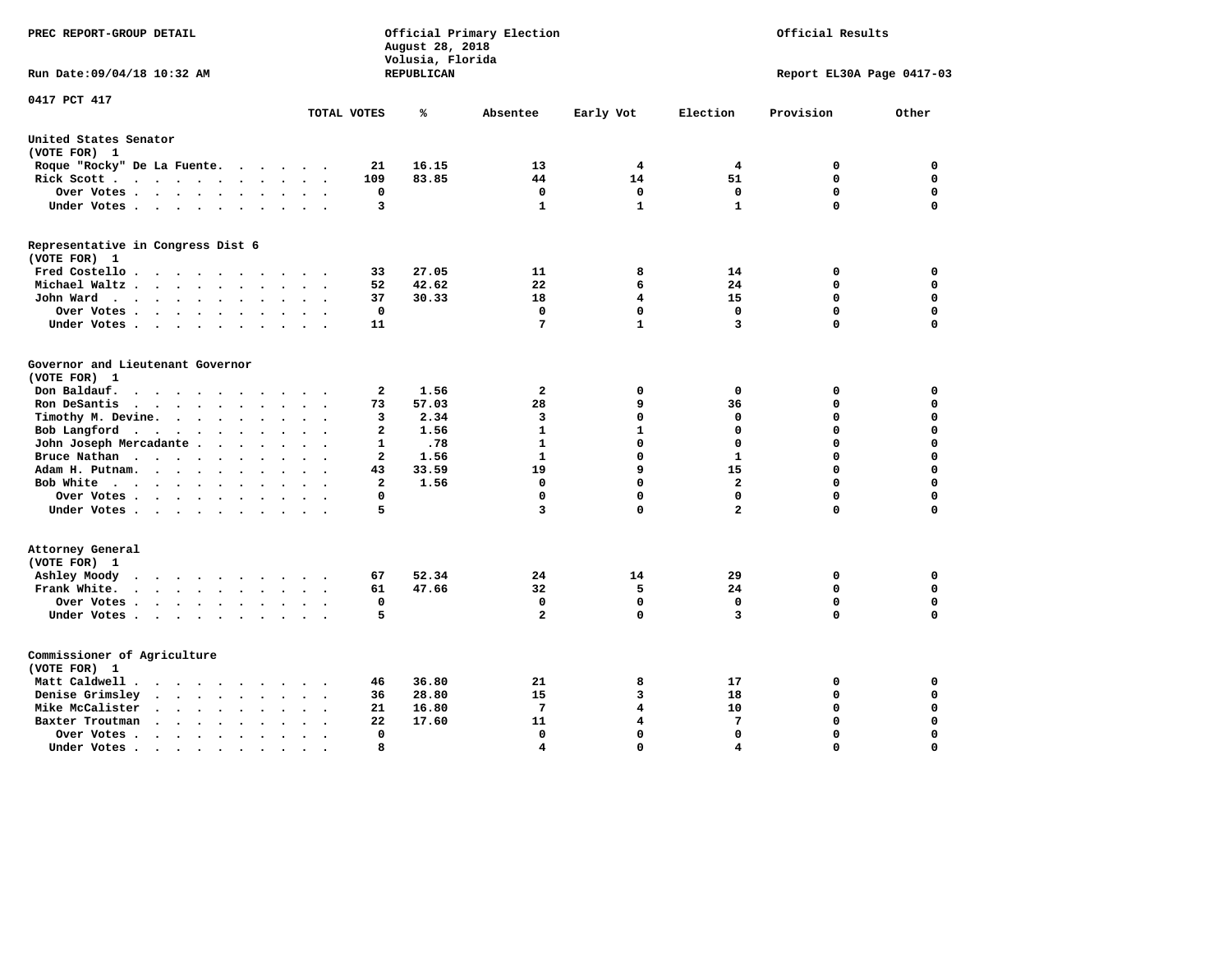| PREC REPORT-GROUP DETAIL                                                                                             | Official Results<br>Official Primary Election<br>August 28, 2018<br>Volusia, Florida |                    |              |                         |             |                           |             |
|----------------------------------------------------------------------------------------------------------------------|--------------------------------------------------------------------------------------|--------------------|--------------|-------------------------|-------------|---------------------------|-------------|
| Run Date: 09/04/18 10:32 AM                                                                                          |                                                                                      | <b>NONPARTISAN</b> |              |                         |             | Report EL30A Page 0417-04 |             |
| 0417 PCT 417                                                                                                         | TOTAL VOTES                                                                          | ℁                  | Absentee     | Early Vot               | Election    | Provision                 | Other       |
| Circuit Judge 7th Judicial, Grp 15                                                                                   |                                                                                      |                    |              |                         |             |                           |             |
| (VOTE FOR) 1                                                                                                         |                                                                                      |                    |              |                         |             |                           |             |
| Linda L. Gaustad                                                                                                     | 181                                                                                  | 49.18              | 41           | 48                      | 92          | $\mathbf 0$               | 0           |
| Sebrina L. Slack<br>$\sim$                                                                                           | 94                                                                                   | 25.54              | 45           | 10                      | 39          | $\mathbf 0$               | 0           |
| Ryan Will $\cdots$ $\cdots$<br>$\bullet$                                                                             | 93                                                                                   | 25.27              | 44           | 11                      | 38          | 0                         | 0           |
| Over Votes<br>$\ddot{\phantom{a}}$<br>$\bullet$                                                                      | $\mathbf 0$<br>$\cdot$                                                               |                    | 0            | 0                       | $\mathbf 0$ | 0                         | 0           |
| Under Votes                                                                                                          | 28                                                                                   |                    | 9            | 3                       | 16          | 0                         | 0           |
| County Judge 7th Judicial, Grp 5                                                                                     |                                                                                      |                    |              |                         |             |                           |             |
| (VOTE FOR) 1                                                                                                         |                                                                                      |                    |              |                         |             |                           |             |
| Steve Burk.                                                                                                          | 168                                                                                  | 46.28              | 61           | 29                      | 78          | 0                         | 0           |
| Dawn "Pam" Fields.                                                                                                   | 195<br>$\ddot{\phantom{0}}$                                                          | 53.72              | 69           | 38                      | 88          | 0                         | 0           |
| Over Votes<br>$\sim$<br>$\ddot{\phantom{a}}$                                                                         | 0<br>$\cdot$                                                                         |                    | $\mathbf 0$  | 0                       | 0           | 0                         | $\mathbf 0$ |
| Under Votes                                                                                                          | 33                                                                                   |                    | 9            | 5                       | 19          | $\mathbf 0$               | $\mathbf 0$ |
| County Council at Large<br>(VOTE FOR) 1                                                                              |                                                                                      |                    |              |                         |             |                           |             |
| L. Ronald Durham<br>$\sim$ $\sim$                                                                                    | 137                                                                                  | 36.24              | 38           | 37                      | 62          | 0                         | 0           |
| Ben F. Johnson.<br>$\sim$<br>$\bullet$                                                                               | 240<br>$\bullet$<br>$\ddot{\phantom{1}}$                                             | 63.49              | 94           | 32                      | 114         | 0                         | 0           |
| WRITE-IN.<br>$\bullet$                                                                                               | $\mathbf 1$                                                                          | .26                | $\mathbf{1}$ | $\mathbf{0}$            | $\mathbf 0$ | 0                         | $\mathbf 0$ |
| Over Votes .<br>$\bullet$                                                                                            | $\mathbf 0$                                                                          |                    | 0            | 0                       | 0           | 0                         | $\mathbf 0$ |
| Under Votes                                                                                                          | 18                                                                                   |                    | 6            | 3                       | 9           | $\mathbf 0$               | 0           |
| County Council Member District 5                                                                                     |                                                                                      |                    |              |                         |             |                           |             |
| (VOTE FOR) 1                                                                                                         |                                                                                      |                    |              |                         |             |                           |             |
| Dan Hunt.<br>$\ddot{\phantom{a}}$<br>$\cdot$ $\cdot$                                                                 | 159<br>$\sim$ $\sim$                                                                 | 41.95              | 58           | 39                      | 62          | 0                         | 0           |
| Fred Lowry.<br>$\cdots$<br>$\sim$<br>$\sim$                                                                          | 220<br>$\sim$ $\sim$                                                                 | 58.05              | 74           | 31                      | 115         | 0                         | 0           |
| WRITE-IN.<br>$\cdot$ $\cdot$ $\cdot$ $\cdot$<br>$\ddot{\phantom{a}}$<br>$\ddot{\phantom{a}}$<br>$\ddot{\phantom{a}}$ | 0                                                                                    |                    | $\mathbf 0$  | $\mathbf 0$             | 0           | 0                         | 0           |
| Over Votes<br>$\sim$<br>$\sim$                                                                                       | $\mathbf 0$<br>$\sim$                                                                |                    | $\mathbf 0$  | $\mathbf 0$             | $\mathbf 0$ | 0                         | $\mathbf 0$ |
| Under Votes                                                                                                          | 17<br>$\sim$ $\sim$                                                                  |                    | 7            | $\overline{\mathbf{2}}$ | 8           | $\mathbf 0$               | $\mathbf 0$ |
| School Board Member District 5                                                                                       |                                                                                      |                    |              |                         |             |                           |             |
| (VOTE FOR) 1                                                                                                         |                                                                                      |                    |              |                         |             |                           |             |
| Ruben Colon.<br>$\cdots$<br>$\bullet$<br>$\sim$ $\sim$                                                               | 149                                                                                  | 40.16              | 37           | 26                      | 86          | 0                         | 0           |
| Melody Johnson.<br>$\bullet$                                                                                         | 162                                                                                  | 43.67              | 71           | 27                      | 64          | 0                         | 0           |
| Robert Mann.<br>$\cdot$ $\cdot$ $\cdot$ $\cdot$ $\cdot$<br>$\ddot{\phantom{0}}$<br>$\bullet$<br>$\bullet$            | 60<br>$\bullet$                                                                      | 16.17              | 22           | 15                      | 23          | 0                         | 0           |
| Over Votes<br>$\sim$<br>$\cdot$                                                                                      | $\mathbf 0$                                                                          |                    | $\mathbf 0$  | $\mathbf 0$             | $^{\circ}$  | 0                         | $\mathbf 0$ |
| Under Votes<br>$\ddot{\phantom{a}}$<br>$\cdot$                                                                       | 25                                                                                   |                    | 9            | 4                       | 12          | 0                         | $\mathbf 0$ |
| W Volusia Hospital Auth Grp A, Seat 1<br>(VOTE FOR) 1                                                                |                                                                                      |                    |              |                         |             |                           |             |
| John M. Hill<br>$\cdot$                                                                                              | 138<br>$\cdot$ .                                                                     | 38.55              | 57           | 19                      | 62          | 0                         | 0           |
| Raymond Long<br>$\bullet$<br>$\sim$<br>$\bullet$                                                                     | 89<br>$\bullet$<br>$\overline{\phantom{a}}$                                          | 24.86              | 31           | 16                      | 42          | 0                         | 0           |
| Voloria Manning<br>$\mathbf{r}$ , $\mathbf{r}$ , $\mathbf{r}$ , $\mathbf{r}$<br>$\sim$ $\sim$                        | 131<br>$\cdot$                                                                       | 36.59              | 37           | 33                      | 61          | $\mathbf 0$               | 0           |
| Over Votes.<br>$\mathbf{r}$ , and $\mathbf{r}$ , and $\mathbf{r}$<br>$\ddot{\phantom{a}}$<br>$\cdot$                 | 0<br>$\cdot$                                                                         |                    | 0            | $\mathbf 0$             | $\mathbf 0$ | $\mathbf 0$               | $\mathbf 0$ |
| Under Votes.<br>$\cdots$<br>$\sim$<br>$\overline{\phantom{a}}$                                                       | 38<br>$\Delta$                                                                       |                    | 14           | 4                       | 20          | $\mathbf 0$               | $\mathbf 0$ |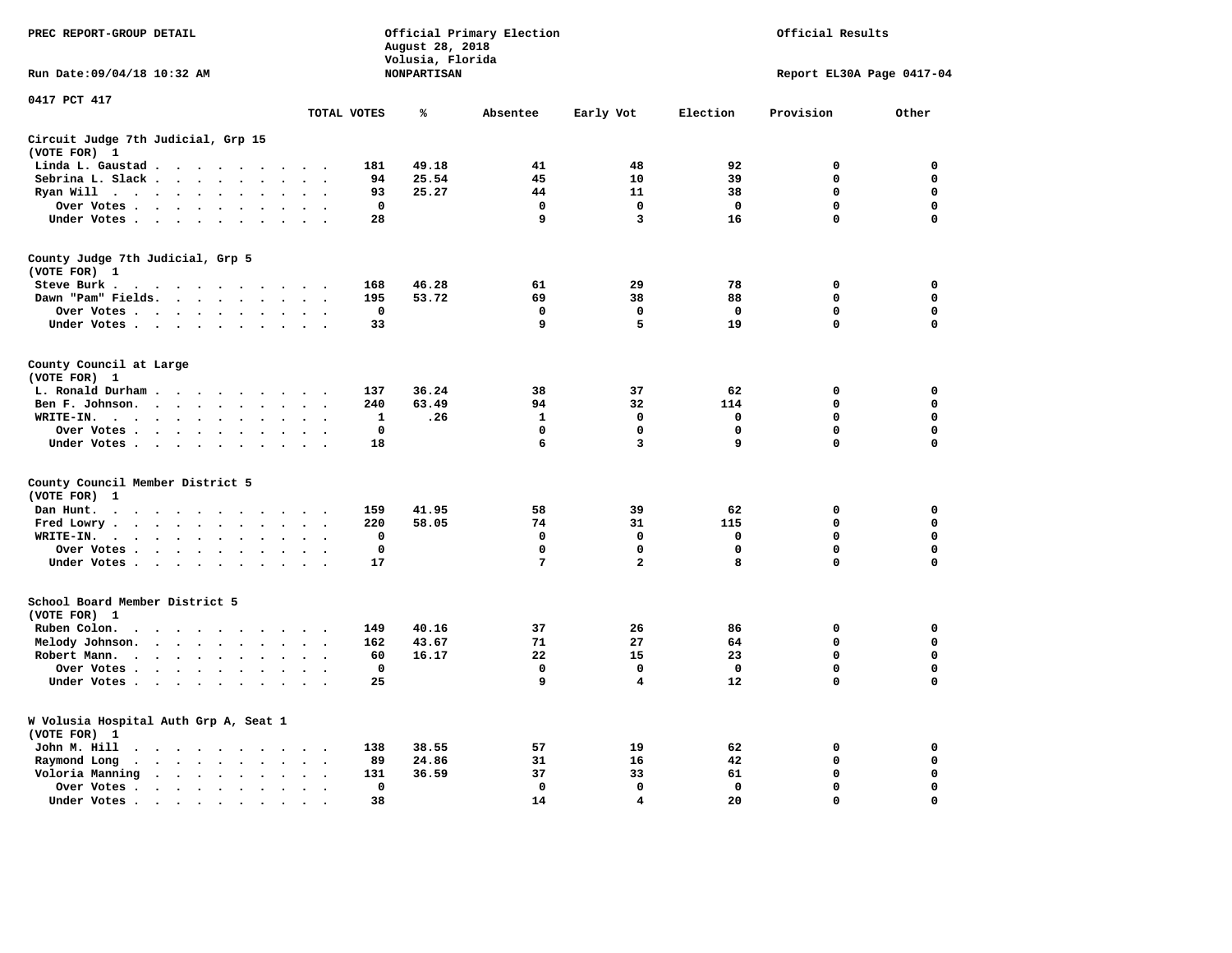| PREC REPORT-GROUP DETAIL                              |             | August 28, 2018                        | Official Primary Election |           |          | Official Results          |       |
|-------------------------------------------------------|-------------|----------------------------------------|---------------------------|-----------|----------|---------------------------|-------|
| Run Date: 09/04/18 10:32 AM                           |             | Volusia, Florida<br><b>NONPARTISAN</b> |                           |           |          | Report EL30A Page 0417-05 |       |
| 0417 PCT 417                                          |             |                                        |                           |           |          |                           |       |
|                                                       | TOTAL VOTES | ℁                                      | Absentee                  | Early Vot | Election | Provision                 | Other |
| W Volusia Hospital Auth Grp B, Seat 2<br>(VOTE FOR) 1 |             |                                        |                           |           |          |                           |       |
| Michael Ray.                                          |             | 25.91<br>93                            | 38                        | 18        | 37       | 0                         |       |
| Kathie D. Shepard.                                    |             | 49.03<br>176                           | 56                        | 35        | 85       |                           |       |
| Brian Soukup                                          |             | 25.07<br>90                            | 33                        | 15        | 42       |                           |       |
| Over Votes                                            |             | 0                                      | $\Omega$                  | 0         | 0        |                           |       |
| Under Votes                                           |             | 37                                     | 12                        | 4         | 21       | 0                         |       |
| City of Deltona Mayor                                 |             |                                        |                           |           |          |                           |       |
| (VOTE FOR) 1                                          |             |                                        |                           |           |          |                           |       |
| Santiago Avila Jr.                                    |             | 30.59<br>119                           | 34                        | 24        | 61       | 0                         |       |
| Heidi K. Herzberg.                                    |             | 55.01<br>214                           | 80                        | 34        | 100      |                           |       |
| Troy Shimkus                                          |             | 14.40<br>56                            | 21                        | 13        | 22       |                           |       |
| Over Votes                                            |             | 0                                      |                           | 0         |          |                           |       |
| Under Votes                                           |             | 7                                      |                           |           |          |                           |       |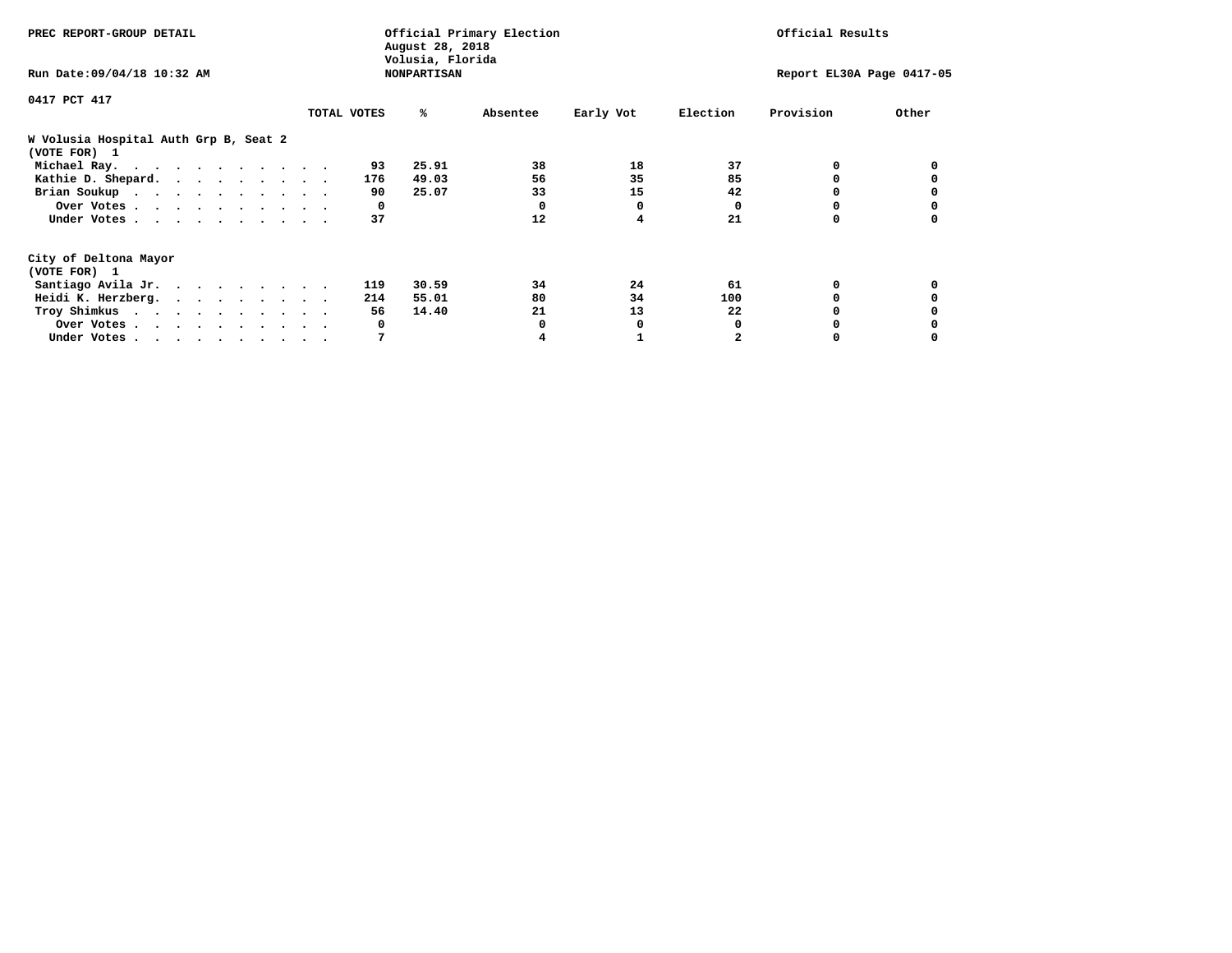| PREC REPORT-GROUP DETAIL                |                                         |  |             | August 28, 2018<br>Volusia, Florida | Official Primary Election |           |          | Official Results          |       |
|-----------------------------------------|-----------------------------------------|--|-------------|-------------------------------------|---------------------------|-----------|----------|---------------------------|-------|
| Run Date: 09/04/18 10:32 AM             |                                         |  |             | <b>STATISTICS</b>                   |                           |           |          | Report EL30A Page 0419-01 |       |
| 0419 PCT 419                            |                                         |  |             |                                     |                           |           |          |                           |       |
|                                         |                                         |  | TOTAL VOTES | %ะ                                  | Absentee                  | Early Vot | Election | Provision                 | Other |
| REGISTERED VOTERS - TOTAL               |                                         |  | 1,686       |                                     |                           |           |          |                           |       |
| REGISTERED VOTERS - DEMOCRATIC          | $\cdot$ $\cdot$ $\cdot$ $\cdot$         |  | 645         | 38.26                               |                           |           |          |                           |       |
| REGISTERED VOTERS - REPUBLICAN          | $\sim$ $\sim$ $\sim$ $\sim$             |  | 439         | 26.04                               |                           |           |          |                           |       |
| REGISTERED VOTERS - NONPARTISAN         |                                         |  | 602         |                                     |                           |           |          |                           |       |
| BALLOTS CAST - TOTAL.                   |                                         |  | 387         |                                     | 137                       | 78        | 172      | 0                         |       |
| BALLOTS CAST - DEMOCRATIC               |                                         |  | 187         | 48.32                               | 56                        | 43        | 88       |                           |       |
| BALLOTS CAST - REPUBLICAN               |                                         |  | 138         | 35.66                               | 52                        | 24        | 62       | 0                         |       |
| BALLOTS CAST - NONPARTISAN.             |                                         |  | 62          | 16.02                               | 29                        | 11        | 22       |                           |       |
| BALLOTS CAST - BLANK.                   |                                         |  | 1           | .26                                 |                           | 0         | 0        | 0                         |       |
| VOTER TURNOUT - TOTAL<br>$\cdots$       |                                         |  |             | 22.95                               |                           |           |          |                           |       |
| VOTER TURNOUT - DEMOCRATIC.             | $\cdot$ $\cdot$ $\cdot$ $\cdot$ $\cdot$ |  |             | 28.99                               |                           |           |          |                           |       |
| VOTER TURNOUT - REPUBLICAN.<br>$\cdots$ |                                         |  |             | 31.44                               |                           |           |          |                           |       |
| VOTER TURNOUT - BLANK                   |                                         |  |             | .06                                 |                           |           |          |                           |       |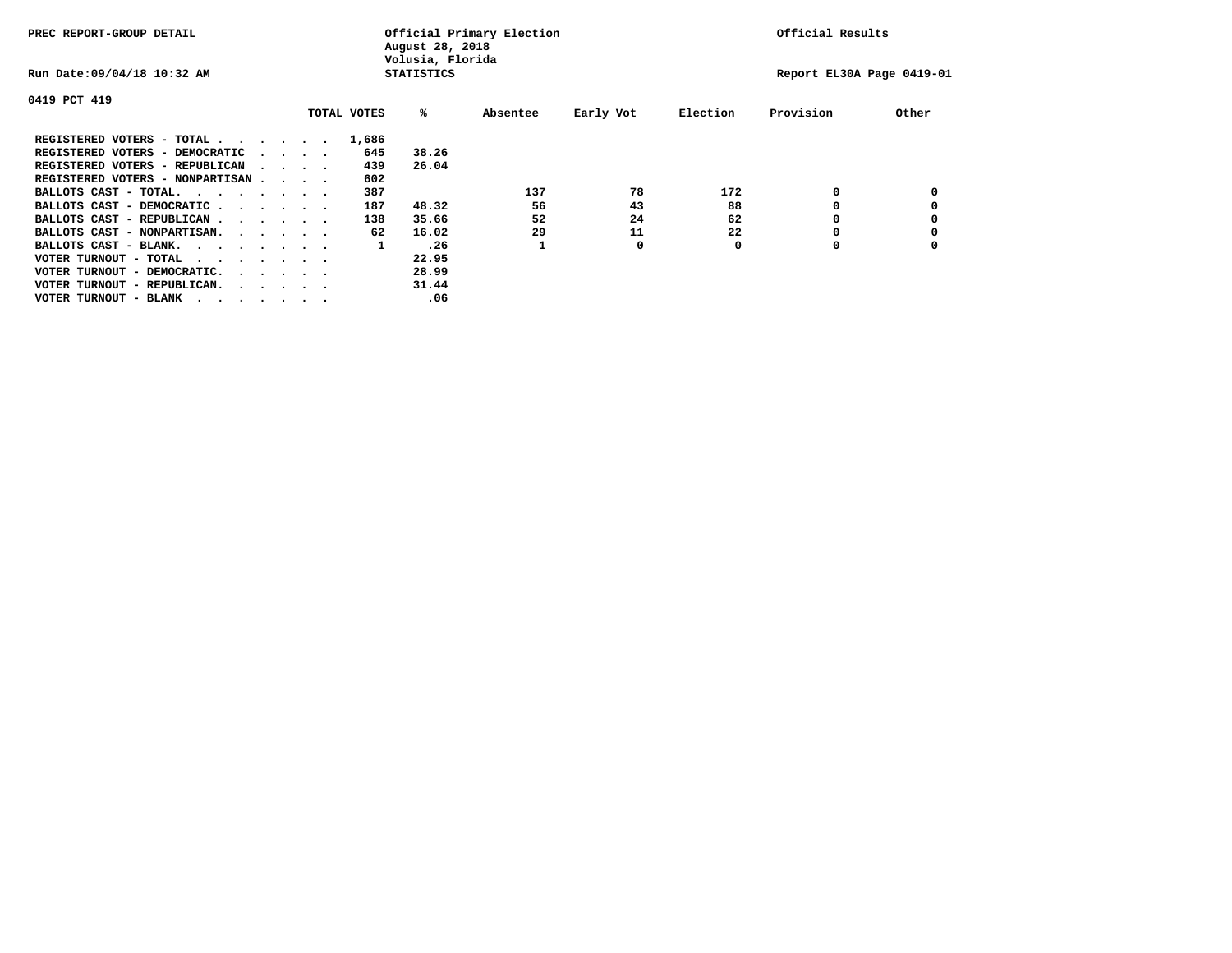| PREC REPORT-GROUP DETAIL                                                                                                                                                                                                                                       |                                                 | August 28, 2018                | Official Primary Election | Official Results        |                   |                           |             |
|----------------------------------------------------------------------------------------------------------------------------------------------------------------------------------------------------------------------------------------------------------------|-------------------------------------------------|--------------------------------|---------------------------|-------------------------|-------------------|---------------------------|-------------|
| Run Date: 09/04/18 10:32 AM                                                                                                                                                                                                                                    |                                                 | Volusia, Florida<br>DEMOCRATIC |                           |                         |                   | Report EL30A Page 0419-02 |             |
| 0419 PCT 419                                                                                                                                                                                                                                                   | TOTAL VOTES                                     | ℁                              | Absentee                  | Early Vot               | Election          | Provision                 | Other       |
|                                                                                                                                                                                                                                                                |                                                 |                                |                           |                         |                   |                           |             |
| Representative in Congress Dist 6<br>(VOTE FOR) 1                                                                                                                                                                                                              |                                                 |                                |                           |                         |                   |                           |             |
| Stephen Sevigny                                                                                                                                                                                                                                                | 36                                              | 20.11                          | 16                        | 9                       | 11                | 0                         | 0           |
| Nancy Soderberg<br>$\ddot{\phantom{a}}$                                                                                                                                                                                                                        | 98<br>$\sim$ $\sim$<br>$\overline{\phantom{a}}$ | 54.75                          | 30                        | 20                      | 48                | $\mathbf 0$               | $\mathbf 0$ |
| John Upchurch<br>$\ddot{\phantom{a}}$                                                                                                                                                                                                                          | 45<br>$\bullet$                                 | 25.14                          | 9                         | 13                      | 23                | 0                         | 0           |
| Over Votes                                                                                                                                                                                                                                                     | 0<br>$\sim$<br>$\bullet$                        |                                | $\mathbf 0$               | $\mathbf 0$             | $\mathbf 0$       | $\mathbf 0$               | $\mathbf 0$ |
| Under Votes                                                                                                                                                                                                                                                    | 8<br>$\sim$                                     |                                | $\mathbf{1}$              | $\mathbf{1}$            | 6                 | $\mathbf 0$               | $\mathbf 0$ |
| Governor and Lieutenant Governor<br>(VOTE FOR) 1                                                                                                                                                                                                               |                                                 |                                |                           |                         |                   |                           |             |
| Andrew Gillum                                                                                                                                                                                                                                                  | 55                                              | 29.73                          | 11                        | 13                      | 31                | 0                         | $\mathbf 0$ |
| Gwen Graham.<br>$\sim$ $\sim$ $\sim$ $\sim$<br>$\ddot{\phantom{a}}$                                                                                                                                                                                            | 68<br>$\ddot{\phantom{a}}$                      | 36.76                          | 22                        | 15                      | 31                | $\mathbf 0$               | $\mathbf 0$ |
| Jeff Greene.<br>$\ddot{\phantom{a}}$<br>$\bullet$                                                                                                                                                                                                              | 28<br>$\bullet$                                 | 15.14                          | 11                        | 9                       | 8                 | 0                         | 0           |
| Chris King<br>$\ddot{\phantom{a}}$                                                                                                                                                                                                                             | $\mathbf 0$                                     |                                | $\mathbf 0$               | $\mathbf 0$             | $\mathbf 0$       | $\mathbf 0$               | $\mathbf 0$ |
| Philip Levine .<br>$\cdots$<br>$\bullet$                                                                                                                                                                                                                       | 30<br>$\ddot{\phantom{a}}$                      | 16.22                          | 9                         | 5                       | 16                | $\mathbf 0$               | 0           |
| Alex "Lundy" Lundmark<br>$\ddot{\phantom{a}}$<br>$\sim$ $\sim$ $\sim$                                                                                                                                                                                          | $\mathbf{2}$<br>$\ddot{\phantom{a}}$            | 1.08                           | $\mathbf{1}$              | $\mathbf{1}$            | 0                 | $\mathbf 0$               | $\mathbf 0$ |
| John Wetherbee.                                                                                                                                                                                                                                                | $\mathbf{2}$                                    | 1.08                           | $\mathbf{1}$              | $\mathbf 0$             | $\mathbf{1}$      | $\mathbf 0$               | $\mathbf 0$ |
| Over Votes                                                                                                                                                                                                                                                     | 0                                               |                                | $\mathbf 0$               | $\mathbf 0$             | $\mathbf 0$       | $\mathbf 0$               | $\mathbf 0$ |
| Under Votes                                                                                                                                                                                                                                                    | $\overline{a}$                                  |                                | $\mathbf{1}$              | 0                       | $\mathbf{1}$      | $\Omega$                  | $\mathbf 0$ |
| Attorney General                                                                                                                                                                                                                                               |                                                 |                                |                           |                         |                   |                           |             |
| (VOTE FOR) 1                                                                                                                                                                                                                                                   |                                                 |                                |                           |                         |                   |                           |             |
| Sean Shaw<br>$\cdots$                                                                                                                                                                                                                                          | 110                                             | 65.09                          | 33                        | 27                      | 50                | 0                         | 0           |
| Ryan Torrens<br>$\mathbf{r}$ . The set of the set of the set of the set of the set of the set of the set of the set of the set of the set of the set of the set of the set of the set of the set of the set of the set of the set of the set of t<br>$\bullet$ | 59<br>$\bullet$<br>$\ddot{\phantom{1}}$         | 34.91                          | 19                        | 13                      | 27                | $\mathbf 0$               | $\mathbf 0$ |
| Over Votes                                                                                                                                                                                                                                                     | 0                                               |                                | 0                         | 0                       | 0                 | $\mathbf 0$               | 0           |
| Under Votes                                                                                                                                                                                                                                                    | 18<br>$\cdot$ $\cdot$ $\cdot$                   |                                | 4                         | $\overline{\mathbf{3}}$ | 11                | $\mathbf 0$               | $\mathbf 0$ |
| Commissioner of Agriculture<br>(VOTE FOR) 1                                                                                                                                                                                                                    |                                                 |                                |                           |                         |                   |                           |             |
| Nicole "Nikki" Fried.                                                                                                                                                                                                                                          | 86                                              | 50.89                          | 30                        | 15                      | 41                | 0                         | 0           |
| Jeffrey Duane Porter.                                                                                                                                                                                                                                          | 45<br>$\cdot$ $\cdot$ $\cdot$                   | 26.63                          | 12                        | 14                      | 19                | $\mathbf 0$               | $\mathbf 0$ |
| Roy David Walker                                                                                                                                                                                                                                               | 38<br>$\ddot{\phantom{1}}$                      | 22.49                          | 11                        | 11                      | 16                | $\mathbf 0$               | $\mathbf 0$ |
| Over Votes<br>$\bullet$                                                                                                                                                                                                                                        | 0<br>$\bullet$                                  |                                | $\mathbf 0$               | 0                       | 0                 | $\mathbf 0$               | 0           |
| Under Votes                                                                                                                                                                                                                                                    | 18                                              |                                | 3                         | 3                       | $12 \overline{ }$ | $\mathbf 0$               | $\mathbf 0$ |
| State Representative District 27<br>(VOTE FOR) 1                                                                                                                                                                                                               |                                                 |                                |                           |                         |                   |                           |             |
| Neil Henrichsen<br>$\cdot$ $\cdot$ $\cdot$ $\cdot$ $\cdot$ $\cdot$                                                                                                                                                                                             | 37                                              | 21.26                          | 15                        | 8                       | 14                | 0                         | 0           |
| Carol Lawrence.<br>$\mathbf{r}$ , $\mathbf{r}$ , $\mathbf{r}$ , $\mathbf{r}$ , $\mathbf{r}$<br>$\sim$                                                                                                                                                          | 137<br>$\ddot{\phantom{1}}$<br>$\bullet$        | 78.74                          | 40                        | 33                      | 64                | $\mathbf 0$               | $\mathbf 0$ |
| Over Votes<br>$\ddot{\phantom{a}}$                                                                                                                                                                                                                             | 0                                               |                                | $\mathbf 0$               | $\mathbf 0$             | $\mathbf 0$       | $\mathbf 0$               | $\mathbf 0$ |
| Under Votes<br>$\sim$                                                                                                                                                                                                                                          | 13<br>$\sim$ $\sim$                             |                                | $\mathbf{1}$              | $\overline{a}$          | 10                | $\Omega$                  | $\mathbf 0$ |
|                                                                                                                                                                                                                                                                |                                                 |                                |                           |                         |                   |                           |             |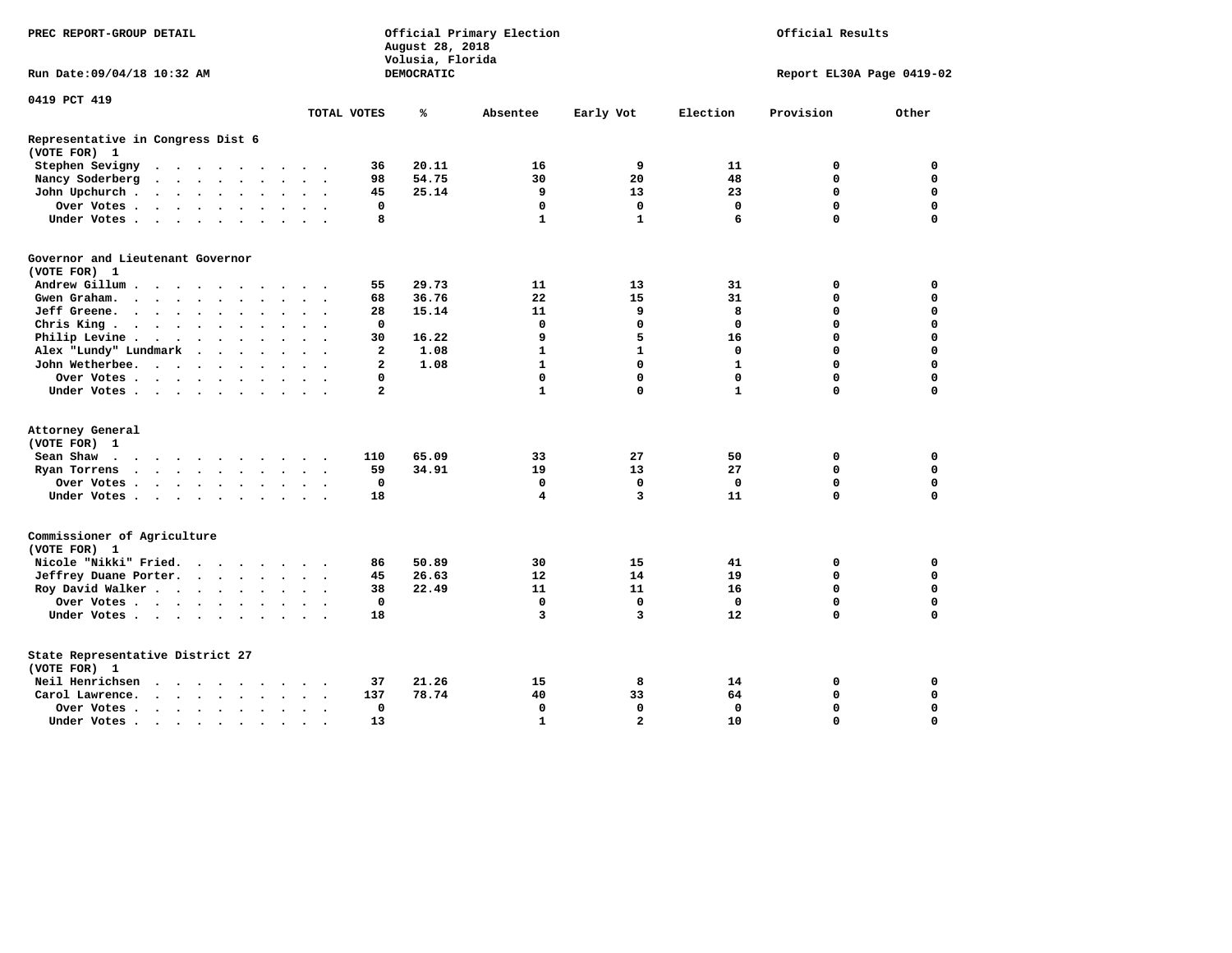| PREC REPORT-GROUP DETAIL                                                                                              |              | August 28, 2018<br>Volusia, Florida | Official Primary Election |                |                         | Official Results          |             |
|-----------------------------------------------------------------------------------------------------------------------|--------------|-------------------------------------|---------------------------|----------------|-------------------------|---------------------------|-------------|
| Run Date: 09/04/18 10:32 AM                                                                                           |              | REPUBLICAN                          |                           |                |                         | Report EL30A Page 0419-03 |             |
| 0419 PCT 419                                                                                                          | TOTAL VOTES  | %                                   | Absentee                  | Early Vot      | Election                | Provision                 | Other       |
| United States Senator                                                                                                 |              |                                     |                           |                |                         |                           |             |
| (VOTE FOR) 1                                                                                                          |              |                                     |                           |                |                         |                           |             |
| Roque "Rocky" De La Fuente.<br>$\cdots$<br>$\sim$ $\sim$                                                              | 16           | 11.68                               | 5                         | 1              | 10                      | 0                         | 0           |
| Rick Scott<br>$\ddot{\phantom{a}}$                                                                                    | 121          | 88.32                               | 46                        | 23             | 52                      | 0                         | $\mathbf 0$ |
| Over Votes<br>$\bullet$<br>$\ddot{\phantom{0}}$<br>$\cdot$                                                            | $\mathbf 0$  |                                     | 0                         | $\mathbf 0$    | $\mathbf 0$             | $\mathbf 0$               | $\mathbf 0$ |
| Under Votes                                                                                                           | $\mathbf{1}$ |                                     | $\mathbf{1}$              | $\mathbf 0$    | $\mathbf 0$             | $\mathbf 0$               | $\Omega$    |
| Representative in Congress Dist 6<br>(VOTE FOR) 1                                                                     |              |                                     |                           |                |                         |                           |             |
| Fred Costello                                                                                                         | 43           | 33.33                               | 14                        | 7              | 22                      | 0                         | 0           |
| Michael Waltz<br>$\sim$                                                                                               | 46           | 35.66                               | 14                        | 8              | 24                      | $\mathbf 0$               | $\mathbf 0$ |
| John Ward<br>$\bullet$ .<br>$\ddot{\phantom{1}}$                                                                      | 40           | 31.01                               | 20                        | 6              | 14                      | $\mathbf 0$               | $\mathbf 0$ |
| Over Votes<br>$\bullet$<br>$\bullet$                                                                                  | 0            |                                     | $\mathbf 0$               | $\mathbf{0}$   | $\mathbf 0$             | $\mathbf 0$               | $\mathbf 0$ |
| Under Votes<br>$\cdot$<br>$\cdot$                                                                                     | 9            |                                     | 4                         | 3              | $\overline{\mathbf{2}}$ | 0                         | 0           |
| Governor and Lieutenant Governor<br>(VOTE FOR) 1<br>Don Baldauf.<br><b><i>Charles Committee Committee States</i></b>  | 4            | 2.99                                | 3                         | 0              | 1                       | 0                         | 0           |
| Ron DeSantis<br>$\bullet$                                                                                             | 77           | 57.46                               | 23                        | 16             | 38                      | 0                         | $\mathbf 0$ |
| Timothy M. Devine.<br>$\sim$<br>$\ddot{\phantom{a}}$<br>$\bullet$<br>$\bullet$                                        | 1            | .75                                 | $\mathbf{1}$              | 0              | 0                       | $\mathbf 0$               | $\mathbf 0$ |
| Bob Langford<br>$\sim$ $\sim$                                                                                         | $\mathbf{2}$ | 1.49                                | 0                         | 0              | $\overline{a}$          | 0                         | $\mathbf 0$ |
| John Joseph Mercadante .<br>$\sim$ $\sim$<br>$\ddot{\phantom{a}}$                                                     | 0            |                                     | $\mathbf 0$               | $\mathbf 0$    | $\mathbf 0$             | $\mathbf 0$               | $\mathbf 0$ |
| Bruce Nathan<br>$\ddot{\phantom{a}}$<br>$\bullet$<br>$\bullet$<br>$\ddot{\phantom{a}}$<br>$\ddot{\phantom{a}}$        | 3            | 2.24                                | 1                         | $\mathbf{0}$   | $\overline{a}$          | 0                         | $\mathbf 0$ |
| Adam H. Putnam.<br>$\cdot$<br>$\ddot{\phantom{a}}$                                                                    | 47           | 35.07                               | 22                        | 7              | 18                      | 0                         | $\mathbf 0$ |
| Bob White<br>$\sim$<br>$\cdot$                                                                                        | 0            |                                     | $\mathbf 0$               | $\mathbf{0}$   | 0                       | $\mathbf 0$               | $\mathbf 0$ |
| Over Votes<br>$\ddot{\phantom{a}}$<br>$\bullet$                                                                       | 1            |                                     | 1                         | $\Omega$       | 0                       | 0                         | 0           |
| Under Votes                                                                                                           | 3            |                                     | $\mathbf{1}$              | $\mathbf{1}$   | $\mathbf{1}$            | 0                         | $\Omega$    |
| Attorney General<br>(VOTE FOR) 1                                                                                      |              |                                     |                           |                |                         |                           |             |
| Ashley Moody<br>$\sim$ $\sim$                                                                                         | 77           | 59.23                               | 26                        | 14             | 37                      | 0                         | $\mathbf 0$ |
| Frank White.<br>$\mathbf{r}$ , $\mathbf{r}$ , $\mathbf{r}$ , $\mathbf{r}$ , $\mathbf{r}$                              | 53           | 40.77                               | 22                        | 9              | 22                      | $\mathbf 0$               | $\mathbf 0$ |
| Over Votes<br>$\ddot{\phantom{0}}$<br>$\bullet$<br>$\ddot{\phantom{a}}$                                               | $\mathbf 0$  |                                     | 0                         | $\mathbf 0$    | 0                       | $\mathbf 0$               | $\mathbf 0$ |
| Under Votes<br>$\sim$                                                                                                 | 8            |                                     | 4                         | $\mathbf{1}$   | 3                       | $\mathbf 0$               | $\mathbf 0$ |
| Commissioner of Agriculture<br>(VOTE FOR) 1                                                                           |              |                                     |                           |                |                         |                           |             |
| Matt Caldwell .<br>$\mathcal{A}=\mathcal{A}=\mathcal{A}=\mathcal{A}=\mathcal{A}=\mathcal{A}$                          | 50           | 40.98                               | 15                        | 10             | 25                      | 0                         | 0           |
| Denise Grimsley<br>$\cdot$ $\cdot$ $\cdot$<br>$\ddot{\phantom{a}}$                                                    | 43           | 35.25                               | 19                        | 5              | 19                      | $\mathbf 0$               | $\mathbf 0$ |
| Mike McCalister<br>$\mathbf{u} = \mathbf{u} + \mathbf{u} + \mathbf{u} + \mathbf{u}$<br>$\bullet$<br>$\sim$<br>$\cdot$ | 19           | 15.57                               | 8                         | 5              | 6                       | 0                         | $\mathbf 0$ |
| Baxter Troutman<br>$\sim$<br>$\ddot{\phantom{a}}$                                                                     | 10           | 8.20                                | 3                         | $\overline{a}$ | 5                       | $\mathbf 0$               | $\mathbf 0$ |
| Over Votes.<br>$\sim$ $\sim$ $\sim$ $\sim$<br>$\bullet$<br>$\cdot$<br>$\ddot{\phantom{a}}$                            | $\mathbf 0$  |                                     | 0                         | $\mathbf{0}$   | $\mathbf 0$             | $\mathbf 0$               | $\mathbf 0$ |
| Under Votes.<br>$\sim$ $\sim$ $\sim$ $\sim$<br>$\bullet$<br>$\bullet$<br>$\bullet$                                    | 16           |                                     | 7                         | $\overline{2}$ | 7                       | $\Omega$                  | $\Omega$    |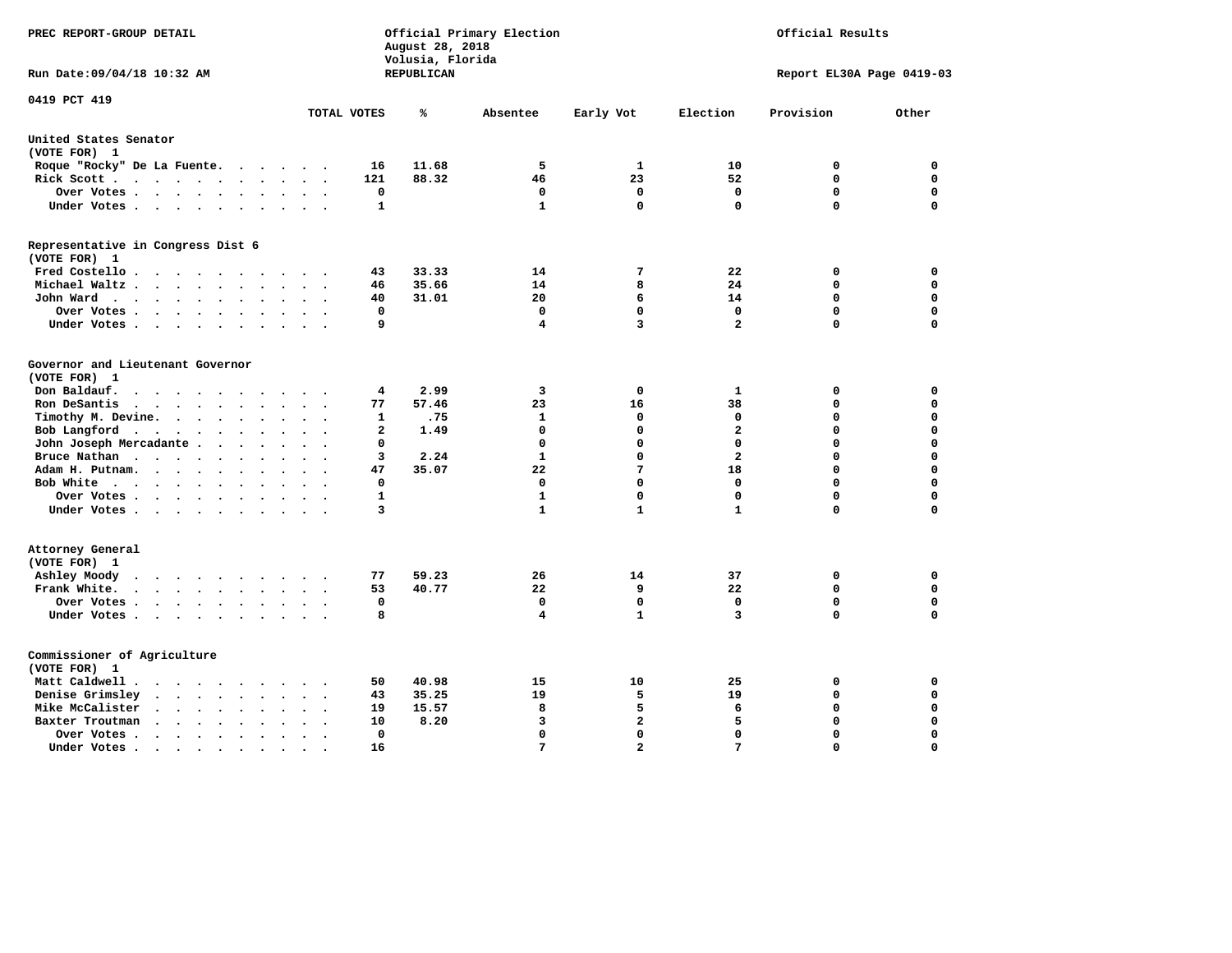| PREC REPORT-GROUP DETAIL                                                                                                                                                                                                                                                                                                                                                                                                                                                | Official Primary Election<br>Official Results<br>August 28, 2018<br>Volusia, Florida |                    |                 |              |              |                           |             |
|-------------------------------------------------------------------------------------------------------------------------------------------------------------------------------------------------------------------------------------------------------------------------------------------------------------------------------------------------------------------------------------------------------------------------------------------------------------------------|--------------------------------------------------------------------------------------|--------------------|-----------------|--------------|--------------|---------------------------|-------------|
| Run Date: 09/04/18 10:32 AM                                                                                                                                                                                                                                                                                                                                                                                                                                             |                                                                                      | <b>NONPARTISAN</b> |                 |              |              | Report EL30A Page 0419-04 |             |
| 0419 PCT 419                                                                                                                                                                                                                                                                                                                                                                                                                                                            | TOTAL VOTES                                                                          | ℁                  | Absentee        | Early Vot    | Election     | Provision                 | Other       |
| Circuit Judge 7th Judicial, Grp 15                                                                                                                                                                                                                                                                                                                                                                                                                                      |                                                                                      |                    |                 |              |              |                           |             |
| (VOTE FOR) 1                                                                                                                                                                                                                                                                                                                                                                                                                                                            |                                                                                      |                    |                 |              |              |                           |             |
| Linda L. Gaustad                                                                                                                                                                                                                                                                                                                                                                                                                                                        | 151                                                                                  | 42.66              | 57              | 25           | 69           | $\mathbf 0$               | 0           |
| Sebrina L. Slack<br>$\sim$<br>$\mathbf{r}$                                                                                                                                                                                                                                                                                                                                                                                                                              | 128                                                                                  | 36.16              | 41              | 33           | 54           | 0                         | 0           |
| Ryan Will $\cdots$ $\cdots$<br>$\cdot$                                                                                                                                                                                                                                                                                                                                                                                                                                  | 75                                                                                   | 21.19              | 29              | 15           | 31           | 0                         | 0           |
| Over Votes<br>$\bullet$<br>$\bullet$                                                                                                                                                                                                                                                                                                                                                                                                                                    | $\mathbf{o}$<br>$\bullet$                                                            |                    | $\mathbf 0$     | 0            | $\mathbf 0$  | 0                         | 0           |
| Under Votes                                                                                                                                                                                                                                                                                                                                                                                                                                                             | 33<br>$\sim$ $\sim$                                                                  |                    | 10              | 5            | 18           | 0                         | $\mathbf 0$ |
| County Judge 7th Judicial, Grp 5                                                                                                                                                                                                                                                                                                                                                                                                                                        |                                                                                      |                    |                 |              |              |                           |             |
| (VOTE FOR) 1                                                                                                                                                                                                                                                                                                                                                                                                                                                            |                                                                                      |                    |                 |              |              |                           |             |
| Steve Burk.<br>. As the second contribution of the second contribution $\mathcal{L}_\mathbf{r}$                                                                                                                                                                                                                                                                                                                                                                         | 141<br>$\sim$ $\sim$                                                                 | 40.52              | 46              | 28           | 67           | 0                         | 0           |
| Dawn "Pam" Fields.                                                                                                                                                                                                                                                                                                                                                                                                                                                      | 207<br>$\cdot$ .                                                                     | 59.48              | 80              | 44           | 83           | $\mathbf 0$               | 0           |
| Over Votes<br>$\ddot{\phantom{a}}$<br>$\ddot{\phantom{a}}$                                                                                                                                                                                                                                                                                                                                                                                                              | 0<br>$\cdot$                                                                         |                    | 0               | 0            | $\mathbf{o}$ | 0                         | 0           |
| Under Votes                                                                                                                                                                                                                                                                                                                                                                                                                                                             | 39<br>$\sim$                                                                         |                    | 11              | 6            | 22           | $\mathbf 0$               | $\mathbf 0$ |
| County Council at Large<br>(VOTE FOR) 1                                                                                                                                                                                                                                                                                                                                                                                                                                 |                                                                                      |                    |                 |              |              |                           |             |
| L. Ronald Durham                                                                                                                                                                                                                                                                                                                                                                                                                                                        | 118                                                                                  | 32.87              | 31              | 27           | 60           | $\mathbf 0$               | 0           |
| Ben F. Johnson.                                                                                                                                                                                                                                                                                                                                                                                                                                                         | 239                                                                                  | 66.57              | 98              | 45           | 96           | 0                         | 0           |
| $\ddot{\phantom{a}}$<br>$\bullet$<br>WRITE-IN.                                                                                                                                                                                                                                                                                                                                                                                                                          | $\cdot$<br>$\ddot{\phantom{0}}$<br>$\overline{\mathbf{2}}$                           | .56                | $\mathbf{1}$    | $\mathbf{0}$ | $\mathbf{1}$ | 0                         | $\mathbf 0$ |
| $\mathcal{A}=\mathcal{A}=\mathcal{A}=\mathcal{A}=\mathcal{A}=\mathcal{A}$ .                                                                                                                                                                                                                                                                                                                                                                                             | $\mathbf 0$                                                                          |                    | 0               | 0            | 0            | 0                         | 0           |
| Over Votes .<br>$\sim$ $\sim$ $\sim$ $\sim$ $\sim$<br>$\sim$<br>$\cdot$<br>Under Votes<br>$\sim$<br>$\overline{\phantom{a}}$                                                                                                                                                                                                                                                                                                                                            | 28                                                                                   |                    | $7\phantom{.0}$ | 6            | 15           | $\mathbf 0$               | 0           |
|                                                                                                                                                                                                                                                                                                                                                                                                                                                                         |                                                                                      |                    |                 |              |              |                           |             |
| County Council Member District 5<br>(VOTE FOR)<br>1                                                                                                                                                                                                                                                                                                                                                                                                                     |                                                                                      |                    |                 |              |              |                           |             |
| Dan Hunt.<br>$\mathbf{a} \qquad \mathbf{a} \qquad \mathbf{a} \qquad \mathbf{a} \qquad \mathbf{a} \qquad \mathbf{a} \qquad \mathbf{a} \qquad \mathbf{a} \qquad \mathbf{a} \qquad \mathbf{a} \qquad \mathbf{a} \qquad \mathbf{a} \qquad \mathbf{a} \qquad \mathbf{a} \qquad \mathbf{a} \qquad \mathbf{a} \qquad \mathbf{a} \qquad \mathbf{a} \qquad \mathbf{a} \qquad \mathbf{a} \qquad \mathbf{a} \qquad \mathbf{a} \qquad \mathbf{a} \qquad \mathbf{a} \qquad \mathbf{$ | 140                                                                                  | 39.55              | 58              | 23           | 59           | 0                         | 0           |
| Fred Lowry.<br>$\cdots$<br>$\sim$<br>$\sim$                                                                                                                                                                                                                                                                                                                                                                                                                             | 212<br>$\sim$ $\sim$                                                                 | 59.89              | 70              | 48           | 94           | $\mathbf 0$               | $\mathbf 0$ |
| WRITE-IN.<br>$\sim$ $\sim$ $\sim$ $\sim$ $\sim$<br>$\ddot{\phantom{a}}$<br>$\ddot{\phantom{a}}$<br>$\cdot$                                                                                                                                                                                                                                                                                                                                                              | $\mathbf{2}$                                                                         | .56                | 1               | 0            | 1            | 0                         | $\mathbf 0$ |
| Over Votes<br>$\bullet$<br>$\bullet$                                                                                                                                                                                                                                                                                                                                                                                                                                    | $\mathbf 0$<br>$\ddot{\phantom{a}}$<br>$\cdot$                                       |                    | $\mathbf 0$     | $\mathbf 0$  | $\mathbf 0$  | $\mathbf 0$               | 0           |
| Under Votes                                                                                                                                                                                                                                                                                                                                                                                                                                                             | 33<br>$\cdot$ $\cdot$ $\cdot$ $\cdot$                                                |                    | 8               | 7            | 18           | $\mathbf 0$               | $\mathbf 0$ |
| School Board Member District 5                                                                                                                                                                                                                                                                                                                                                                                                                                          |                                                                                      |                    |                 |              |              |                           |             |
| (VOTE FOR) 1                                                                                                                                                                                                                                                                                                                                                                                                                                                            |                                                                                      |                    |                 |              |              |                           |             |
| Ruben Colon.<br>$\ddot{\phantom{a}}$<br>$\cdots$                                                                                                                                                                                                                                                                                                                                                                                                                        | 122                                                                                  | 33.61              | 35              | 33           | 54           | $\mathbf 0$               | 0           |
| Melody Johnson.                                                                                                                                                                                                                                                                                                                                                                                                                                                         | 164                                                                                  | 45.18              | 73              | 25           | 66           | 0                         | 0           |
| Robert Mann.<br>$\mathbf{r}$ , $\mathbf{r}$ , $\mathbf{r}$ , $\mathbf{r}$<br>$\bullet$<br>$\ddot{\phantom{a}}$<br>$\bullet$                                                                                                                                                                                                                                                                                                                                             | 77                                                                                   | 21.21              | 24              | 16           | 37           | 0                         | 0           |
| Over Votes<br>$\cdot$                                                                                                                                                                                                                                                                                                                                                                                                                                                   | $\mathbf{o}$                                                                         |                    | $\mathbf 0$     | 0            | $\mathbf 0$  | 0                         | 0           |
| Under Votes<br>$\sim$<br>$\cdot$                                                                                                                                                                                                                                                                                                                                                                                                                                        | 24                                                                                   |                    | 5               | 4            | 15           | 0                         | $\mathbf 0$ |
| W Volusia Hospital Auth Grp A, Seat 1<br>(VOTE FOR) 1                                                                                                                                                                                                                                                                                                                                                                                                                   |                                                                                      |                    |                 |              |              |                           |             |
| John M. Hill<br>$\cdot$                                                                                                                                                                                                                                                                                                                                                                                                                                                 | 128<br>$\cdot$ .                                                                     | 37.98              | 42              | 31           | 55           | 0                         | 0           |
| Raymond Long<br>$\ddot{\phantom{1}}$ .<br>$\sim$<br>$\bullet$                                                                                                                                                                                                                                                                                                                                                                                                           | 76<br>$\bullet$<br>$\cdot$                                                           | 22.55              | 21              | 12           | 43           | $\mathbf 0$               | 0           |
| Voloria Manning                                                                                                                                                                                                                                                                                                                                                                                                                                                         | 133<br>$\ddot{\phantom{a}}$                                                          | 39.47              | 56              | 28           | 49           | 0                         | 0           |
| Over Votes .<br>$\bullet$<br>$\bullet$                                                                                                                                                                                                                                                                                                                                                                                                                                  | $\Omega$<br>$\ddot{\phantom{a}}$                                                     |                    | $\mathbf 0$     | $\mathbf{0}$ | $\mathbf{0}$ | $\mathbf 0$               | $\mathbf 0$ |
| Under Votes.<br>$\cdots$<br>$\bullet$                                                                                                                                                                                                                                                                                                                                                                                                                                   | 50                                                                                   |                    | 18              | 7            | 25           | $\Omega$                  | $\Omega$    |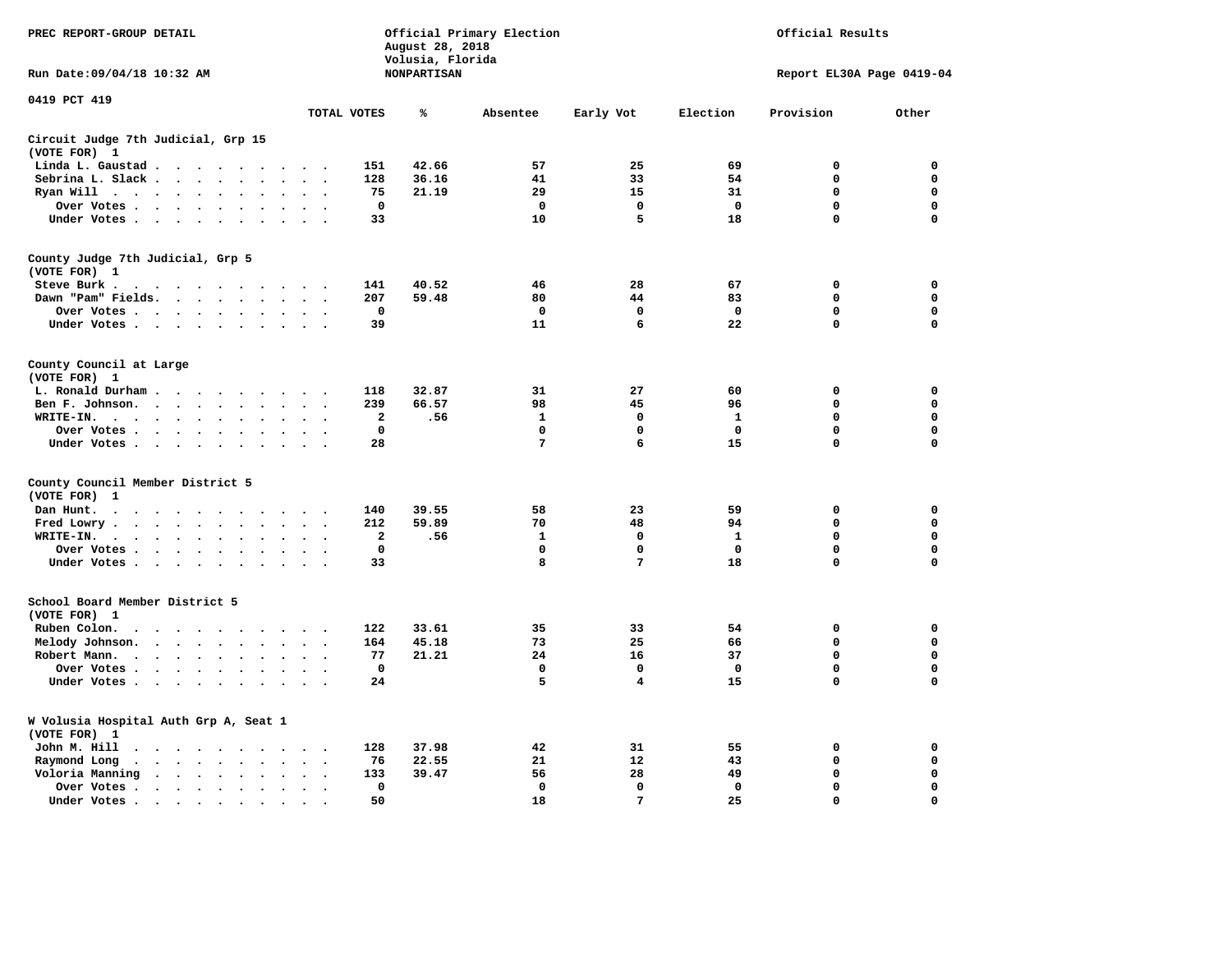| PREC REPORT-GROUP DETAIL                              |             |     | August 28, 2018                        | Official Primary Election |           |          | Official Results          |       |
|-------------------------------------------------------|-------------|-----|----------------------------------------|---------------------------|-----------|----------|---------------------------|-------|
| Run Date: 09/04/18 10:32 AM                           |             |     | Volusia, Florida<br><b>NONPARTISAN</b> |                           |           |          | Report EL30A Page 0419-05 |       |
| 0419 PCT 419                                          |             |     |                                        |                           |           |          |                           |       |
|                                                       | TOTAL VOTES |     | ℁                                      | Absentee                  | Early Vot | Election | Provision                 | Other |
| W Volusia Hospital Auth Grp B, Seat 2<br>(VOTE FOR) 1 |             |     |                                        |                           |           |          |                           |       |
| Michael Ray.                                          |             | 88  | 26.35                                  | 25                        | 18        | 45       |                           |       |
| Kathie D. Shepard.                                    |             | 160 | 47.90                                  | 59                        | 37        | 64       |                           |       |
| Brian Soukup                                          |             | 86  | 25.75                                  | 34                        | 14        | 38       |                           |       |
| Over Votes                                            |             | 1   |                                        |                           | 0         | $\Omega$ | 0                         |       |
| Under Votes                                           |             | 52  |                                        | 18                        | 9         | 25       |                           |       |
| City of Deltona Mayor                                 |             |     |                                        |                           |           |          |                           |       |
| (VOTE FOR) 1                                          |             |     |                                        |                           |           |          |                           |       |
| Santiago Avila Jr.                                    |             | 141 | 37.90                                  | 48                        | 28        | 65       | 0                         |       |
| Heidi K. Herzberg.                                    |             | 178 | 47.85                                  | 66                        | 39        | 73       |                           |       |
| Troy Shimkus                                          |             | 53  | 14.25                                  | 20                        | 8         | 25       |                           |       |
| Over Votes                                            |             | 0   |                                        |                           |           |          |                           |       |
| Under Votes                                           |             | 15  |                                        |                           |           |          |                           |       |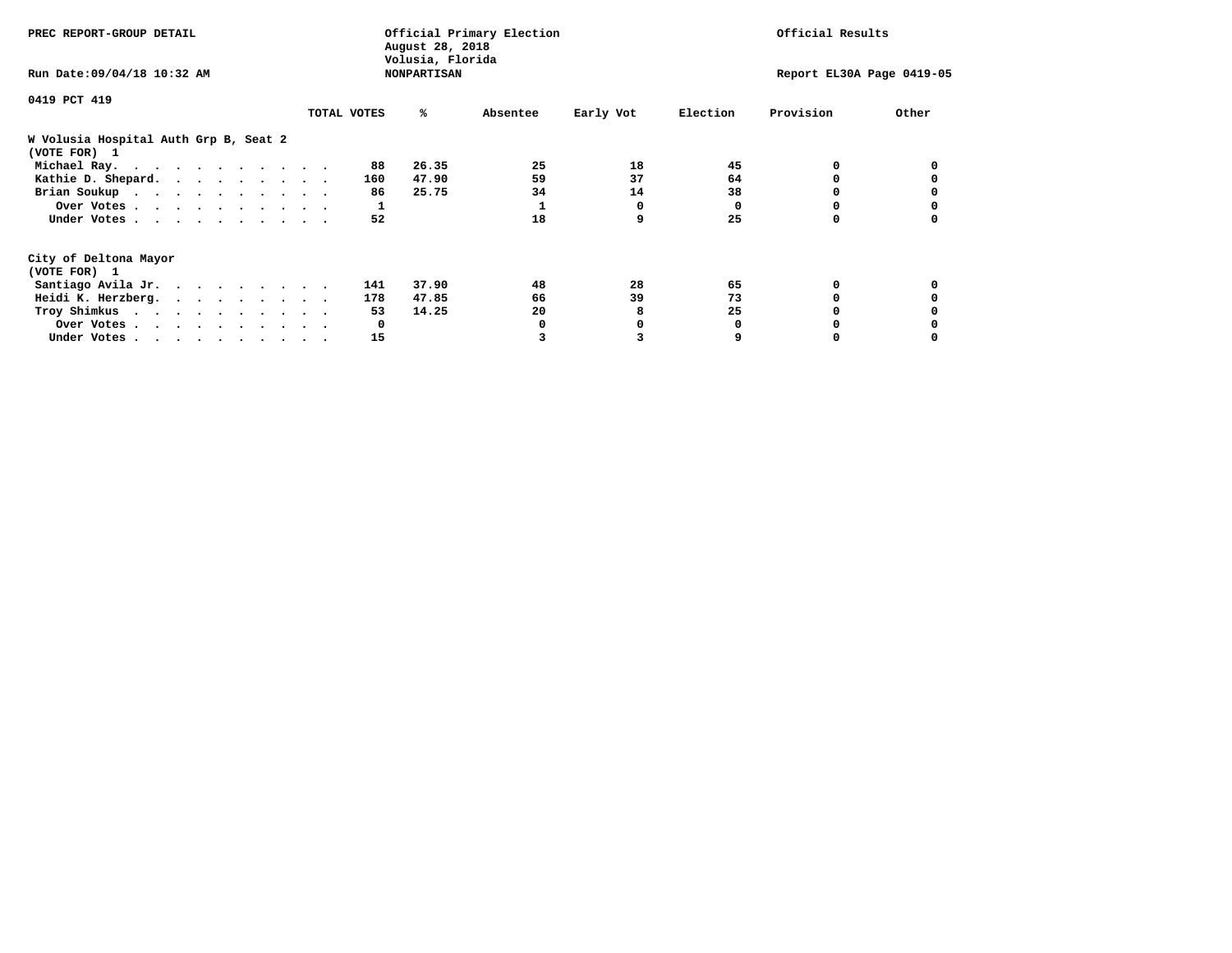| PREC REPORT-GROUP DETAIL               |                                         |  |             | August 28, 2018<br>Volusia, Florida | Official Primary Election |           |              | Official Results          |       |
|----------------------------------------|-----------------------------------------|--|-------------|-------------------------------------|---------------------------|-----------|--------------|---------------------------|-------|
| Run Date: 09/04/18 10:32 AM            |                                         |  |             | <b>STATISTICS</b>                   |                           |           |              | Report EL30A Page 0420-01 |       |
| 0420 PCT 420                           |                                         |  |             |                                     |                           |           |              |                           |       |
|                                        |                                         |  | TOTAL VOTES | %ะ                                  | Absentee                  | Early Vot | Election     | Provision                 | Other |
| REGISTERED VOTERS - TOTAL              |                                         |  | 3,849       |                                     |                           |           |              |                           |       |
| REGISTERED VOTERS - DEMOCRATIC         | $\sim$ $\sim$ $\sim$ $\sim$             |  | 1,365       | 35.46                               |                           |           |              |                           |       |
| REGISTERED VOTERS - REPUBLICAN         |                                         |  | 1,180       | 30.66                               |                           |           |              |                           |       |
| REGISTERED VOTERS - NONPARTISAN        |                                         |  | 1,304       |                                     |                           |           |              |                           |       |
| BALLOTS CAST - TOTAL.                  |                                         |  | 968         |                                     | 362                       | 139       | 466          |                           |       |
| BALLOTS CAST - DEMOCRATIC              |                                         |  | 404         | 41.74                               | 136                       | 73        | 195          |                           |       |
| BALLOTS CAST - REPUBLICAN              |                                         |  | 438         | 45.25                               | 167                       | 51        | 219          |                           |       |
| BALLOTS CAST - NONPARTISAN.            |                                         |  | 126         | 13.02                               | 59                        | 15        | 52           |                           |       |
| BALLOTS CAST - BLANK.                  |                                         |  | 2           | .21                                 | 0                         | 0         | $\mathbf{2}$ | 0                         |       |
| VOTER TURNOUT - TOTAL<br>.             |                                         |  |             | 25.15                               |                           |           |              |                           |       |
| VOTER TURNOUT - DEMOCRATIC.            | $\cdot$ $\cdot$ $\cdot$ $\cdot$ $\cdot$ |  |             | 29.60                               |                           |           |              |                           |       |
| VOTER TURNOUT - REPUBLICAN.<br>$\cdot$ |                                         |  |             | 37.12                               |                           |           |              |                           |       |
| VOTER TURNOUT - BLANK                  |                                         |  |             | .05                                 |                           |           |              |                           |       |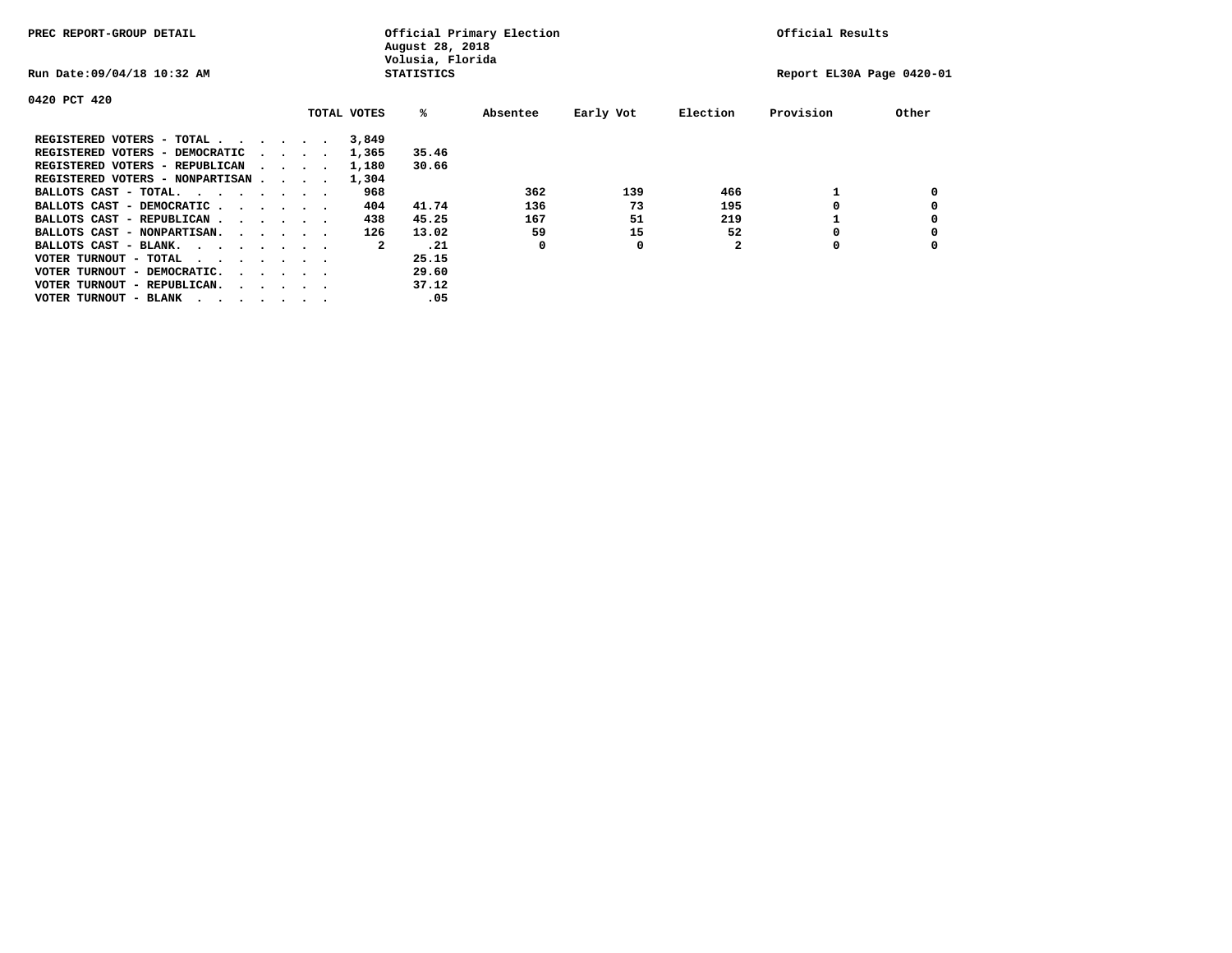| PREC REPORT-GROUP DETAIL                                                                                                 |                                                                                          | August 28, 2018<br>Volusia, Florida | Official Primary Election | Official Results        |                |                           |             |
|--------------------------------------------------------------------------------------------------------------------------|------------------------------------------------------------------------------------------|-------------------------------------|---------------------------|-------------------------|----------------|---------------------------|-------------|
| Run Date: 09/04/18 10:32 AM                                                                                              |                                                                                          | <b>DEMOCRATIC</b>                   |                           |                         |                | Report EL30A Page 0420-02 |             |
| 0420 PCT 420                                                                                                             | TOTAL VOTES                                                                              | ℁                                   | Absentee                  | Early Vot               | Election       | Provision                 | Other       |
|                                                                                                                          |                                                                                          |                                     |                           |                         |                |                           |             |
| Representative in Congress Dist 6<br>(VOTE FOR) 1                                                                        |                                                                                          |                                     |                           |                         |                |                           |             |
| Stephen Sevigny<br>$\cdot$                                                                                               | $\sim$ $\sim$                                                                            | 77<br>20.37                         | 40                        | 11                      | 26             | 0                         | 0           |
| Nancy Soderberg<br>$\begin{array}{cccccccccccccccccc} . & . & . & . & . & . & . & . & . & . & . & . \end{array}$         | 220                                                                                      | 58.20                               | 68                        | 37                      | 115            | 0                         | 0           |
| John Upchurch.<br>$\cdots$                                                                                               | $\ddot{\phantom{a}}$<br>$\ddot{\phantom{a}}$                                             | 21.43<br>81                         | 26                        | 20                      | 35             | $\mathbf 0$               | $\mathbf 0$ |
| Over Votes                                                                                                               | $\ddot{\phantom{0}}$<br>$\ddot{\phantom{1}}$                                             | 0                                   | $\mathbf 0$               | 0                       | $\mathbf 0$    | $\mathbf 0$               | $\mathbf 0$ |
| Under Votes                                                                                                              | <b>San Adams</b>                                                                         | 26                                  | $\overline{\mathbf{2}}$   | 5                       | 19             | $\Omega$                  | $\mathbf 0$ |
| Governor and Lieutenant Governor                                                                                         |                                                                                          |                                     |                           |                         |                |                           |             |
| (VOTE FOR) 1                                                                                                             |                                                                                          |                                     |                           |                         |                |                           |             |
| Andrew Gillum<br>$\cdot$                                                                                                 | 122                                                                                      | 30.58                               | 30                        | 23                      | 69             | 0                         | 0           |
| Gwen Graham.                                                                                                             | 159<br>$\sim$<br>$\sim$ $\sim$                                                           | 39.85                               | 60                        | 25                      | 74             | 0                         | $\mathbf 0$ |
| Jeff Greene.                                                                                                             |                                                                                          | 52<br>13.03                         | 23                        | 13                      | 16             | 0                         | 0           |
| Chris King $\cdots$ $\cdots$ $\cdots$                                                                                    | $\sim$ $\sim$                                                                            | 3.26<br>13                          | 5                         | 4                       | 4              | $\mathbf 0$               | $\mathbf 0$ |
| Philip Levine .                                                                                                          | $\ddot{\phantom{a}}$<br>$\ddot{\phantom{a}}$<br>$\sim$<br>$\overline{\phantom{a}}$       | 10.53<br>42                         | 13                        | 6                       | 23             | $\Omega$                  | $\mathbf 0$ |
| Alex "Lundy" Lundmark<br>$\mathcal{L}^{\mathcal{L}}$ , and $\mathcal{L}^{\mathcal{L}}$ , and $\mathcal{L}^{\mathcal{L}}$ | $\ddot{\phantom{a}}$                                                                     | 1.00<br>4                           | $\mathbf{1}$              | $\mathbf{1}$            | $\overline{2}$ | $\mathbf 0$               | $\mathbf 0$ |
| John Wetherbee.                                                                                                          | $\ddot{\phantom{a}}$                                                                     | 1.75<br>7                           | $\overline{\mathbf{3}}$   | $\mathbf 0$             | $\overline{4}$ | $\Omega$                  | $\mathbf 0$ |
| Over Votes                                                                                                               | $\bullet$                                                                                | 0                                   | $\mathbf 0$               | $\mathbf 0$             | $\mathbf 0$    | $\mathbf 0$               | $\mathbf 0$ |
| Under Votes                                                                                                              |                                                                                          | 5                                   | 1                         | $\mathbf{1}$            | 3              | $\mathbf 0$               | 0           |
| Attorney General                                                                                                         |                                                                                          |                                     |                           |                         |                |                           |             |
| (VOTE FOR) 1                                                                                                             |                                                                                          |                                     |                           |                         |                |                           |             |
| Sean Shaw<br>$\cdots$                                                                                                    | 248                                                                                      | 67.03                               | 86                        | 55                      | 107            | 0                         | $\mathbf 0$ |
| Ryan Torrens<br>$\cdots$                                                                                                 | 122<br>$\ddot{\phantom{1}}$<br>$\sim$                                                    | 32.97                               | 43                        | 14                      | 65             | $\mathbf 0$               | $\mathbf 0$ |
| Over Votes                                                                                                               |                                                                                          | $\mathbf 0$                         | $\mathbf 0$               | $\mathbf 0$             | $\mathbf 0$    | $\mathbf 0$               | $\mathbf 0$ |
| Under Votes                                                                                                              | $\sim$                                                                                   | 34                                  | 7                         | $\overline{\mathbf{4}}$ | 23             | $\mathbf 0$               | $\mathbf 0$ |
| Commissioner of Agriculture<br>(VOTE FOR) 1                                                                              |                                                                                          |                                     |                           |                         |                |                           |             |
| Nicole "Nikki" Fried.                                                                                                    | 206                                                                                      | 55.68                               | 62                        | 41                      | 103            | 0                         | 0           |
| Jeffrey Duane Porter.                                                                                                    | $\sim$ $\sim$                                                                            | 61<br>16.49                         | 17                        | 10                      | 34             | 0                         | 0           |
| Roy David Walker                                                                                                         | 103                                                                                      | 27.84                               | 49                        | 17                      | 37             | $\mathbf 0$               | $\mathbf 0$ |
| Over Votes                                                                                                               | $\ddot{\phantom{a}}$                                                                     | $\mathbf 0$                         | $\mathbf 0$               | $\mathbf 0$             | $\Omega$       | $\mathbf 0$               | $\mathbf 0$ |
| Under Votes                                                                                                              |                                                                                          | 34                                  | 8                         | 5                       | 21             | $\Omega$                  | 0           |
| State Representative District 27<br>(VOTE FOR) 1                                                                         |                                                                                          |                                     |                           |                         |                |                           |             |
| Neil Henrichsen<br>$\mathbf{r}$ , $\mathbf{r}$ , $\mathbf{r}$ , $\mathbf{r}$ , $\mathbf{r}$                              | 129                                                                                      | 34.96                               | 56                        | 24                      | 49             | 0                         | 0           |
| Carol Lawrence.                                                                                                          | 240<br>$\ddot{\phantom{a}}$<br>$\ddot{\phantom{a}}$<br>$\bullet$<br>$\ddot{\phantom{1}}$ | 65.04                               | 74                        | 45                      | 121            | $\mathbf 0$               | $\mathbf 0$ |
| Over Votes                                                                                                               | $\ddot{\phantom{0}}$<br>$\bullet$                                                        | $\mathbf 0$                         | $\mathbf 0$               | $\mathbf 0$             | $\mathbf 0$    | $\mathbf 0$               | $\mathbf 0$ |
| Under Votes                                                                                                              |                                                                                          | 35                                  | 6                         | 4                       | 25             | $\Omega$                  | $\Omega$    |
|                                                                                                                          |                                                                                          |                                     |                           |                         |                |                           |             |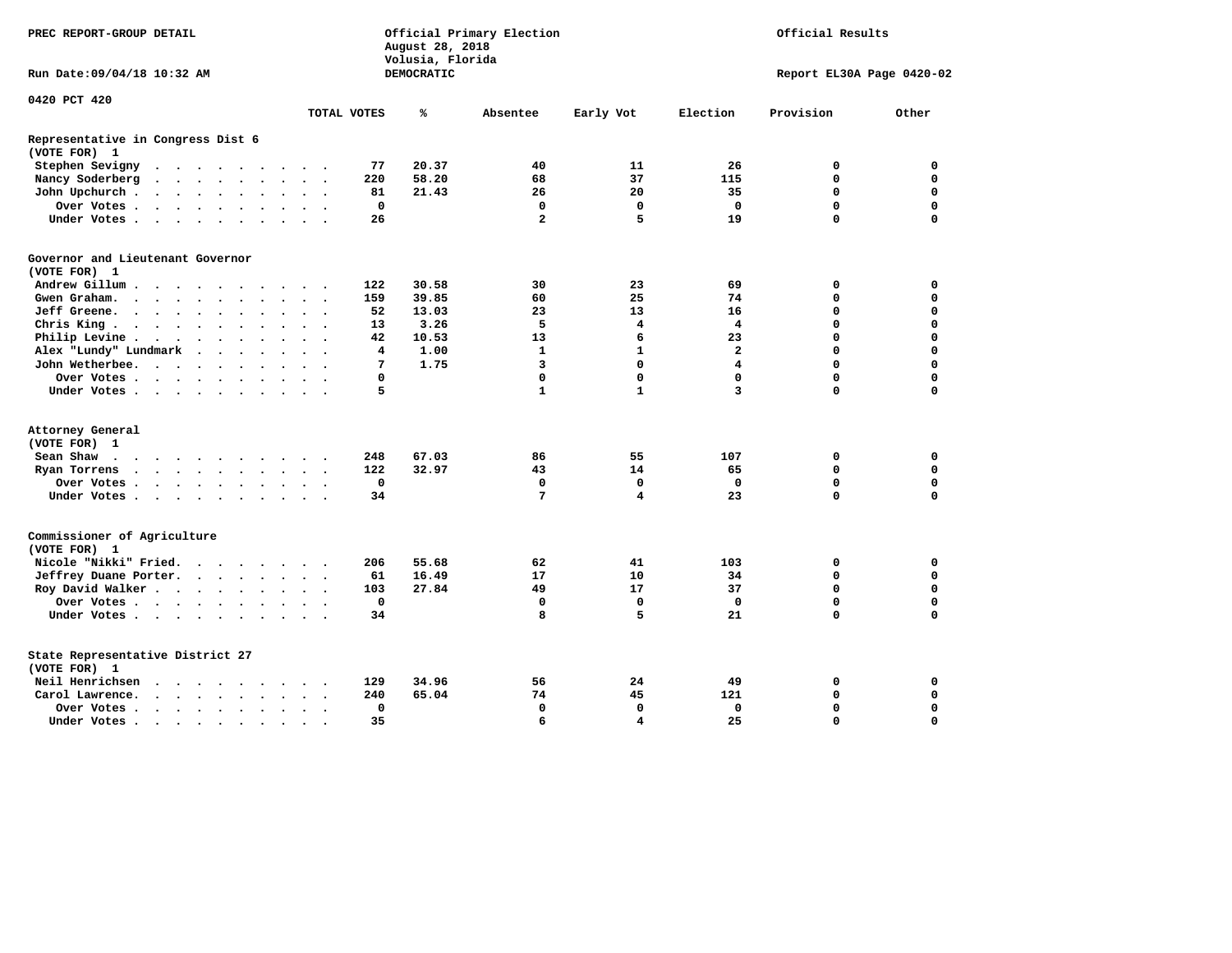| PREC REPORT-GROUP DETAIL                                                                                          |                                                   | August 28, 2018<br>Volusia, Florida | Official Primary Election |                         |                         | Official Results          |             |
|-------------------------------------------------------------------------------------------------------------------|---------------------------------------------------|-------------------------------------|---------------------------|-------------------------|-------------------------|---------------------------|-------------|
| Run Date: 09/04/18 10:32 AM                                                                                       |                                                   | <b>REPUBLICAN</b>                   |                           |                         |                         | Report EL30A Page 0420-03 |             |
| 0420 PCT 420                                                                                                      | TOTAL VOTES                                       | ℁                                   | Absentee                  | Early Vot               | Election                | Provision                 | Other       |
| United States Senator                                                                                             |                                                   |                                     |                           |                         |                         |                           |             |
| (VOTE FOR) 1                                                                                                      |                                                   |                                     |                           |                         |                         |                           |             |
| Roque "Rocky" De La Fuente.<br>$\sim$ $\sim$<br>$\bullet$                                                         | 47<br>$\ddot{\phantom{a}}$                        | 10.96                               | 17                        | 3                       | 26                      | 1                         | 0           |
| Rick Scott<br>$\cdot$                                                                                             | 382                                               | 89.04                               | 147                       | 46                      | 189                     | $\mathbf 0$               | $\mathbf 0$ |
| Over Votes<br>$\ddot{\phantom{0}}$<br>$\ddot{\phantom{a}}$                                                        | 0<br>$\ddot{\phantom{a}}$<br>$\ddot{\phantom{0}}$ |                                     | 0                         | $\mathbf 0$             | $\mathbf 0$             | $\mathbf 0$               | $\mathbf 0$ |
| Under Votes                                                                                                       | 9<br>$\bullet$                                    |                                     | 3                         | $\overline{a}$          | 4                       | $\mathbf 0$               | $\mathbf 0$ |
| Representative in Congress Dist 6<br>(VOTE FOR) 1                                                                 |                                                   |                                     |                           |                         |                         |                           |             |
| Fred Costello.                                                                                                    | 88                                                | 21.41                               | 36                        | 9                       | 43                      | 0                         | 0           |
| Michael Waltz<br>$\ddot{\phantom{a}}$<br>$\ddot{\phantom{a}}$                                                     | 181<br>$\ddot{\phantom{a}}$                       | 44.04                               | 74                        | 25                      | 82                      | 0                         | $\mathbf 0$ |
| John Ward<br>$\bullet$<br>$\bullet$<br>$\bullet$                                                                  | 142<br>$\bullet$                                  | 34.55                               | 47                        | 13                      | 81                      | $\mathbf{1}$              | $\mathbf 0$ |
| Over Votes<br>$\bullet$<br>$\mathbf{A}$                                                                           | $\mathbf 0$                                       |                                     | $\mathbf 0$               | $\mathbf{0}$            | $\mathbf 0$             | $\mathbf 0$               | $\mathbf 0$ |
| Under Votes<br>$\cdot$                                                                                            | 27<br>$\cdot$                                     |                                     | 10                        | 4                       | 13                      | 0                         | $\mathbf 0$ |
| Governor and Lieutenant Governor<br>(VOTE FOR) 1<br>Don Baldauf.<br>$\sim$ $\sim$ $\sim$ $\sim$<br>$\cdot$        | 4                                                 | .94                                 | $\overline{\mathbf{2}}$   | 0                       | $\mathbf{2}$            | 0                         | $\mathbf 0$ |
| Ron DeSantis<br>$\cdot$ $\cdot$ $\cdot$ $\cdot$ $\cdot$<br>$\ddot{\phantom{0}}$<br>$\ddot{\phantom{0}}$<br>$\sim$ | 244<br>$\overline{\phantom{a}}$                   | 57.55                               | 97                        | 26                      | 121                     | $\mathbf 0$               | $\mathbf 0$ |
| Timothy M. Devine.<br>$\bullet$<br>$\bullet$<br>$\bullet$<br>$\bullet$                                            | 2                                                 | .47                                 | 0                         | 0                       | $\mathbf{2}$            | $\mathbf 0$               | $\mathbf 0$ |
| Bob Langford<br>$\sim$ $\sim$<br>$\bullet$<br>$\bullet$                                                           | 4                                                 | .94                                 | 3                         | $\mathbf 0$             | $\mathbf{1}$            | $\mathbf 0$               | $\mathbf 0$ |
| John Joseph Mercadante<br>$\ddot{\phantom{a}}$                                                                    | 4<br>$\ddot{\phantom{a}}$                         | .94                                 | $\mathbf{1}$              | $\overline{\mathbf{2}}$ | $\mathbf{1}$            | 0                         | $\mathbf 0$ |
| Bruce Nathan<br>$\mathcal{A}=\mathcal{A}=\mathcal{A}=\mathcal{A}$ .<br>$\bullet$<br>$\bullet$                     | з                                                 | .71                                 | $\mathbf{1}$              | $\mathbf{0}$            | $\mathbf{2}$            | $\mathbf 0$               | $\mathbf 0$ |
| Adam H. Putnam.<br>$\cdot$ $\cdot$ $\cdot$                                                                        | 155                                               | 36.56                               | 54                        | 19                      | 81                      | $\mathbf{1}$              | $\mathbf 0$ |
| Bob White<br>$\bullet$<br>$\bullet$                                                                               | 8<br>$\bullet$                                    | 1.89                                | 4                         | $\mathbf{2}$            | $\overline{\mathbf{2}}$ | $\mathbf 0$               | $\mathbf 0$ |
| Over Votes.<br><b>Contract Contract Contract</b><br>$\ddot{\phantom{a}}$                                          | $\mathbf 0$                                       |                                     | 0                         | $\Omega$                | $\mathbf 0$             | $\Omega$                  | $\mathbf 0$ |
| Under Votes                                                                                                       | 14                                                |                                     | 5                         | $\overline{a}$          | 7                       | 0                         | $\mathbf 0$ |
| Attorney General<br>(VOTE FOR) 1                                                                                  | 224                                               | 53.98                               |                           | 29                      | 129                     | 1                         | 0           |
| Ashley Moody<br>$\cdot$ $\cdot$ $\cdot$ $\cdot$ $\cdot$<br>$\bullet$<br>$\blacksquare$ .                          | 191                                               | 46.02                               | 65<br>95                  | 21                      | 75                      | $\mathbf 0$               | $\mathbf 0$ |
| Frank White.<br>$\cdot$ $\cdot$ $\cdot$ $\cdot$ $\cdot$ $\cdot$ $\cdot$                                           | $\mathbf 0$                                       |                                     | 0                         | $\Omega$                | $\mathbf 0$             | $\mathbf 0$               | $\mathbf 0$ |
| Over Votes<br>$\bullet$<br>$\bullet$<br>Under Votes<br>$\ddot{\phantom{0}}$<br>$\ddot{\phantom{a}}$               | $\bullet$<br>23                                   |                                     | $7\phantom{.0}$           | $\mathbf{1}$            | 15                      | $\mathbf 0$               | $\mathbf 0$ |
| Commissioner of Agriculture<br>(VOTE FOR) 1                                                                       |                                                   |                                     |                           |                         |                         |                           |             |
| Matt Caldwell .<br>$\ddot{\phantom{1}}$<br>$\cdot$ $\cdot$<br>$\sim$<br>$\sim$                                    | 163                                               | 40.75                               | 68                        | 17                      | 78                      | 0                         | 0           |
| Denise Grimsley<br>$\sim$ $\sim$<br>$\sim$<br>$\bullet$                                                           | 104                                               | 26.00                               | 33                        | 16                      | 54                      | $\mathbf{1}$              | $\mathbf 0$ |
| Mike McCalister<br>$\sim$ $\sim$<br>$\ddotsc$<br>$\bullet$<br>$\bullet$<br>$\bullet$                              | 53<br>$\ddot{\phantom{a}}$                        | 13.25                               | 22                        | 8                       | 23                      | $\mathbf 0$               | 0           |
| Baxter Troutman<br>$\sim$ $\sim$<br>$\ddot{\phantom{0}}$<br>$\ddot{\phantom{a}}$                                  | 80<br>$\ddot{\phantom{a}}$                        | 20.00                               | 34                        | 6                       | 40                      | $\mathbf 0$               | $\mathbf 0$ |
| Over Votes .<br>$\sim$ $\sim$<br>$\ddot{\phantom{0}}$<br>$\cdot$<br>$\ddot{\phantom{a}}$                          | 0<br>$\ddot{\phantom{a}}$                         |                                     | 0                         | $\Omega$                | $\mathbf 0$             | $\mathbf 0$               | $\mathbf 0$ |
| Under Votes                                                                                                       | 38<br>$\cdot$ $\cdot$                             |                                     | 10                        | $\overline{\mathbf{4}}$ | 24                      | $\mathbf 0$               | $\Omega$    |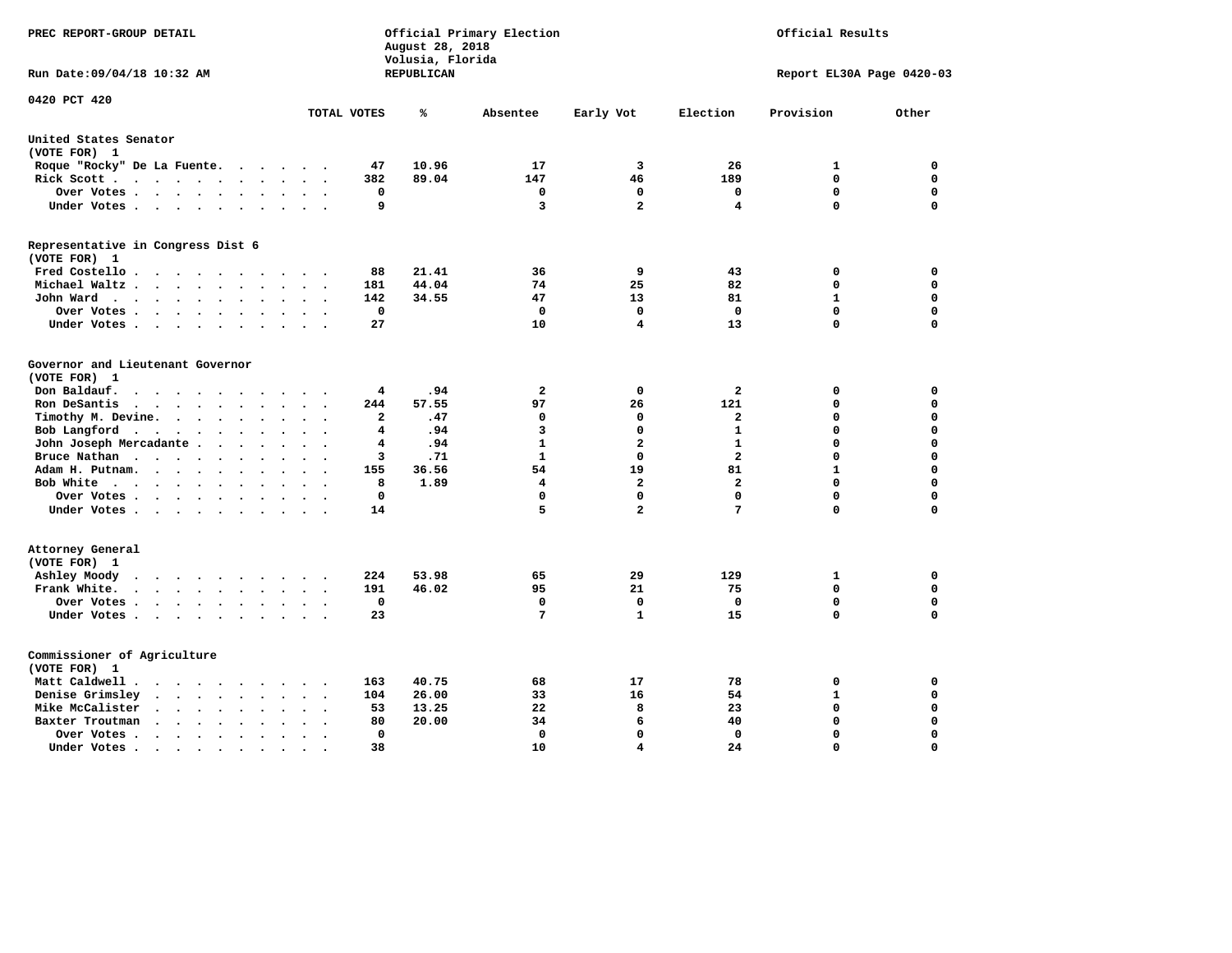| PREC REPORT-GROUP DETAIL                                                                                                                                                                                                                                                                              |                                                         | August 28, 2018<br>Volusia, Florida | Official Primary Election |              | Official Results |                           |             |  |
|-------------------------------------------------------------------------------------------------------------------------------------------------------------------------------------------------------------------------------------------------------------------------------------------------------|---------------------------------------------------------|-------------------------------------|---------------------------|--------------|------------------|---------------------------|-------------|--|
| Run Date: 09/04/18 10:32 AM                                                                                                                                                                                                                                                                           |                                                         | <b>NONPARTISAN</b>                  |                           |              |                  | Report EL30A Page 0420-04 |             |  |
| 0420 PCT 420                                                                                                                                                                                                                                                                                          | TOTAL VOTES                                             | ℁                                   | Absentee                  | Early Vot    | Election         | Provision                 | Other       |  |
| Circuit Judge 7th Judicial, Grp 15                                                                                                                                                                                                                                                                    |                                                         |                                     |                           |              |                  |                           |             |  |
| (VOTE FOR) 1                                                                                                                                                                                                                                                                                          |                                                         |                                     |                           |              |                  |                           |             |  |
| Linda L. Gaustad<br>$\sim$                                                                                                                                                                                                                                                                            | 338                                                     | 38.45                               | 114                       | 64           | 160              | $\mathbf 0$               | 0           |  |
| Sebrina L. Slack<br>$\ddot{\phantom{a}}$<br>$\sim$                                                                                                                                                                                                                                                    | 271                                                     | 30.83                               | 121                       | 34           | 115              | $\mathbf{1}$              | 0           |  |
| Ryan Will $\cdots$ $\cdots$<br>$\ddot{\phantom{a}}$                                                                                                                                                                                                                                                   | 270                                                     | 30.72                               | 104                       | 32           | 134              | 0                         | 0           |  |
| Over Votes<br>$\bullet$<br>$\cdot$                                                                                                                                                                                                                                                                    | 0<br>$\cdot$                                            |                                     | $\mathbf 0$               | $\mathbf 0$  | $\mathbf 0$      | 0                         | 0           |  |
| Under Votes                                                                                                                                                                                                                                                                                           | 89                                                      |                                     | 23                        | 9            | 57               | $\mathbf 0$               | $\mathbf 0$ |  |
| County Judge 7th Judicial, Grp 5                                                                                                                                                                                                                                                                      |                                                         |                                     |                           |              |                  |                           |             |  |
| (VOTE FOR) 1                                                                                                                                                                                                                                                                                          |                                                         |                                     |                           |              |                  |                           |             |  |
| Steve Burk.<br>. The contract of the contract of the contract of the contract of the contract of the contract of the contract of the contract of the contract of the contract of the contract of the contract of the contract of the contrac                                                          | 348                                                     | 40.18                               | 126                       | 54           | 168              | 0                         | 0           |  |
| Dawn "Pam" Fields.                                                                                                                                                                                                                                                                                    | 518<br>$\ddot{\phantom{0}}$<br>$\cdot$                  | 59.82                               | 210                       | 76           | 231              | $\mathbf{1}$              | $\mathbf 0$ |  |
| Over Votes<br>$\ddot{\phantom{a}}$                                                                                                                                                                                                                                                                    | $\overline{\mathbf{2}}$                                 |                                     | $\overline{a}$            | 0            | 0                | 0                         | $\mathbf 0$ |  |
| Under Votes                                                                                                                                                                                                                                                                                           | 100<br>$\ddot{\phantom{a}}$                             |                                     | 24                        | 9            | 67               | $\mathbf 0$               | $\mathbf 0$ |  |
| County Council at Large                                                                                                                                                                                                                                                                               |                                                         |                                     |                           |              |                  |                           |             |  |
| (VOTE FOR) 1                                                                                                                                                                                                                                                                                          |                                                         |                                     |                           |              |                  |                           |             |  |
| L. Ronald Durham<br>$\cdot$                                                                                                                                                                                                                                                                           | 312                                                     | 34.48                               | 105                       | 67           | 139              | $\mathbf{1}$              | 0           |  |
| Ben F. Johnson.<br>$\ddot{\phantom{a}}$<br>$\sim$<br>$\sim$                                                                                                                                                                                                                                           | 589<br>$\overline{\phantom{a}}$<br>$\ddot{\phantom{0}}$ | 65.08                               | 241                       | 65           | 283              | $\mathbf 0$               | $\mathbf 0$ |  |
| WRITE-IN.<br>$\cdots$<br>$\sim$                                                                                                                                                                                                                                                                       | 4                                                       | .44                                 | $\mathbf{2}$              | $\mathbf{1}$ | $\mathbf{1}$     | $\mathbf 0$               | 0           |  |
| Over Votes<br>$\ddot{\phantom{a}}$                                                                                                                                                                                                                                                                    | 0                                                       |                                     | $\mathbf 0$               | 0            | 0                | $\mathbf 0$               | $\mathbf 0$ |  |
| Under Votes                                                                                                                                                                                                                                                                                           | 63<br>$\sim$                                            |                                     | 14                        | 6            | 43               | $\mathbf 0$               | 0           |  |
| County Council Member District 5<br>(VOTE FOR)<br>-1                                                                                                                                                                                                                                                  |                                                         |                                     |                           |              |                  |                           |             |  |
| Dan Hunt.<br>$\mathbf{a} \cdot \mathbf{a} \cdot \mathbf{a} \cdot \mathbf{a} \cdot \mathbf{a} \cdot \mathbf{a} \cdot \mathbf{a} \cdot \mathbf{a} \cdot \mathbf{a} \cdot \mathbf{a} \cdot \mathbf{a} \cdot \mathbf{a}$                                                                                  | 377                                                     | 42.26                               | 139                       | 63           | 175              | $\mathbf 0$               | 0           |  |
| Fred Lowry.<br>$\cdots$<br>$\sim$ $\sim$                                                                                                                                                                                                                                                              | 513<br>$\sim$ $\sim$                                    | 57.51                               | 203                       | 72           | 237              | 1                         | 0           |  |
| WRITE-IN.<br>$\begin{array}{cccccccccccccc} \bullet & \bullet & \bullet & \bullet & \bullet & \bullet & \bullet & \bullet & \bullet & \bullet \end{array}$<br>$\sim$                                                                                                                                  | $\overline{\mathbf{2}}$                                 | .22                                 | $\mathbf{1}$              | $\Omega$     | 1                | 0                         | 0           |  |
| Over Votes<br>$\cdot$<br>$\ddot{\phantom{a}}$                                                                                                                                                                                                                                                         | $\mathbf 0$<br>$\ddot{\phantom{a}}$                     |                                     | $\mathbf 0$               | 0            | $\mathbf 0$      | $\mathbf 0$               | 0           |  |
| Under Votes                                                                                                                                                                                                                                                                                           | 76                                                      |                                     | 19                        | 4            | 53               | $\mathbf 0$               | $\mathbf 0$ |  |
|                                                                                                                                                                                                                                                                                                       |                                                         |                                     |                           |              |                  |                           |             |  |
| School Board Member District 5<br>(VOTE FOR) 1                                                                                                                                                                                                                                                        |                                                         |                                     |                           |              |                  |                           |             |  |
| $\ddot{\phantom{a}}$<br>$\sim$<br>$\sim$<br>$\sim$<br>$\sim$<br>$\sim$                                                                                                                                                                                                                                | 291                                                     | 32.55                               | 98                        | 50           | 143              | $\mathbf 0$               | $\mathbf 0$ |  |
| Ruben Colon.<br>$\bullet$                                                                                                                                                                                                                                                                             |                                                         |                                     |                           |              |                  | $\mathbf{1}$              | 0           |  |
| Melody Johnson.<br>$\cdot$ $\cdot$ $\cdot$ $\cdot$ $\cdot$<br>$\ddot{\phantom{0}}$                                                                                                                                                                                                                    | 445<br>$\bullet$<br>$\overline{\phantom{a}}$            | 49.78                               | 195                       | 48<br>34     | 201<br>76        | $\mathbf 0$               | $\mathbf 0$ |  |
| Robert Mann.<br>$\cdot$ $\cdot$ $\cdot$ $\cdot$ $\cdot$<br>$\ddot{\phantom{a}}$<br>$\ddot{\phantom{a}}$<br>$\ddot{\phantom{a}}$                                                                                                                                                                       | 158<br>$\overline{a}$                                   | 17.67                               | 48                        |              |                  |                           |             |  |
| Over Votes                                                                                                                                                                                                                                                                                            | 1                                                       |                                     | $\mathbf 0$               | $\mathbf{1}$ | $\mathbf 0$      | $\mathbf 0$               | 0           |  |
| Under Votes<br>$\ddot{\phantom{a}}$<br>$\sim$                                                                                                                                                                                                                                                         | 73<br>$\sim$                                            |                                     | 21                        | 6            | 46               | 0                         | $\mathbf 0$ |  |
| W Volusia Hospital Auth Grp A, Seat 1<br>(VOTE FOR) 1                                                                                                                                                                                                                                                 |                                                         |                                     |                           |              |                  |                           |             |  |
| John M. Hill<br>$\begin{array}{cccccccccccccc} \bullet & \bullet & \bullet & \bullet & \bullet & \bullet & \bullet & \bullet & \bullet & \bullet & \bullet \end{array}$<br>$\sim$                                                                                                                     | 375                                                     | 44.33                               | 152                       | 48           | 175              | 0                         | 0           |  |
| $\mathbf{r}$ . The set of the set of the set of the set of the set of the set of the set of the set of the set of the set of the set of the set of the set of the set of the set of the set of the set of the set of the set of t<br>Raymond Long<br>$\ddot{\phantom{0}}$<br>$\bullet$ .<br>$\bullet$ | 203<br>$\bullet$<br>$\bullet$                           | 24.00                               | 85                        | 24           | 94               | $\mathbf 0$               | $\mathbf 0$ |  |
| Voloria Manning<br>$\ddot{\phantom{a}}$<br>$\ddot{\phantom{a}}$                                                                                                                                                                                                                                       | 268<br>$\cdot$                                          | 31.68                               | 95                        | 52           | 120              | 1                         | 0           |  |
| Over Votes .<br>$\cdots$<br>$\bullet$                                                                                                                                                                                                                                                                 | $\mathbf 0$<br>$\bullet$                                |                                     | $\mathbf 0$               | $\mathbf 0$  | $\mathbf 0$      | 0                         | $\mathbf 0$ |  |
| Under Votes.<br>$\begin{array}{cccccccccccccc} \bullet & \bullet & \bullet & \bullet & \bullet & \bullet & \bullet \end{array}$<br>$\bullet$                                                                                                                                                          | 122                                                     |                                     | 30                        | 15           | 77               | $\Omega$                  | $\Omega$    |  |
|                                                                                                                                                                                                                                                                                                       |                                                         |                                     |                           |              |                  |                           |             |  |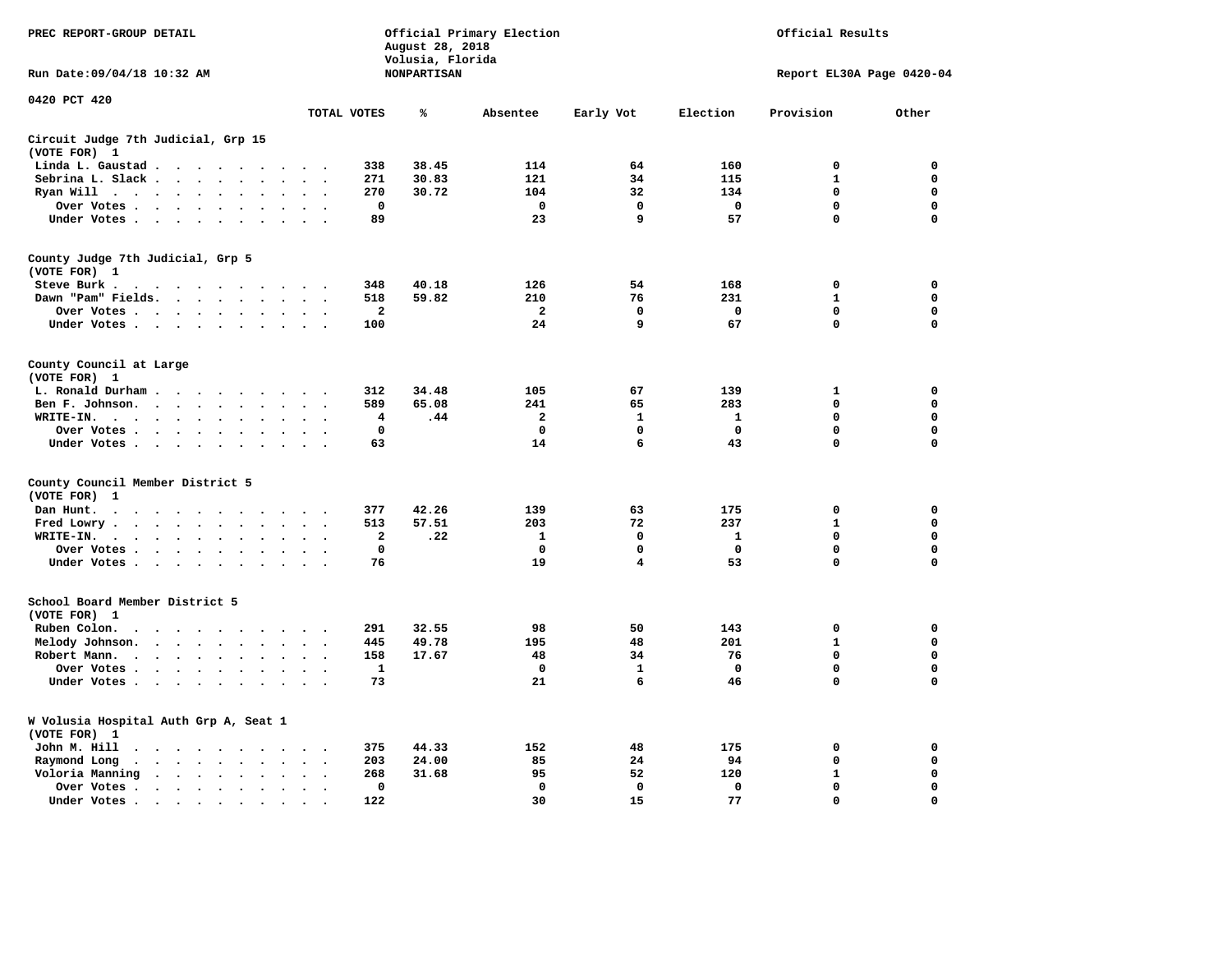| PREC REPORT-GROUP DETAIL                              | Official Primary Election<br>August 28, 2018<br>Volusia, Florida |                    |          |              |          | Official Results |                           |  |  |
|-------------------------------------------------------|------------------------------------------------------------------|--------------------|----------|--------------|----------|------------------|---------------------------|--|--|
| Run Date: 09/04/18 10:32 AM                           |                                                                  | <b>NONPARTISAN</b> |          |              |          |                  | Report EL30A Page 0420-05 |  |  |
| 0420 PCT 420                                          |                                                                  |                    |          |              |          |                  |                           |  |  |
|                                                       | TOTAL VOTES                                                      | ℁                  | Absentee | Early Vot    | Election | Provision        | Other                     |  |  |
| W Volusia Hospital Auth Grp B, Seat 2<br>(VOTE FOR) 1 |                                                                  |                    |          |              |          |                  |                           |  |  |
| Michael Ray.                                          |                                                                  | 26.67<br>231       | 87       | 27           | 117      | 0                |                           |  |  |
| Kathie D. Shepard.                                    |                                                                  | 43.19<br>374       | 145      | 56           | 172      |                  |                           |  |  |
| Brian Soukup                                          |                                                                  | 30.14<br>261       | 102      | 45           | 114      |                  |                           |  |  |
| Over Votes                                            |                                                                  | $\mathbf{o}$       | 0        | $\Omega$     | $\Omega$ |                  |                           |  |  |
| Under Votes                                           |                                                                  | 102                | 28       | 11           | 63       | 0                |                           |  |  |
| City of Deltona Mayor                                 |                                                                  |                    |          |              |          |                  |                           |  |  |
| (VOTE FOR) 1                                          |                                                                  |                    |          |              |          |                  |                           |  |  |
| Santiago Avila Jr.                                    |                                                                  | 36.44<br>340       | 117      | 53           | 170      |                  |                           |  |  |
| Heidi K. Herzberg.                                    |                                                                  | 48.66<br>454       | 180      | 64           | 209      |                  |                           |  |  |
| Troy Shimkus                                          |                                                                  | 14.90<br>139       | 56       | 18           | 65       |                  |                           |  |  |
| Over Votes                                            |                                                                  | $\mathbf{o}$       |          | <sup>0</sup> | 0        |                  |                           |  |  |
| Under Votes                                           |                                                                  | 35                 |          |              | 22       |                  |                           |  |  |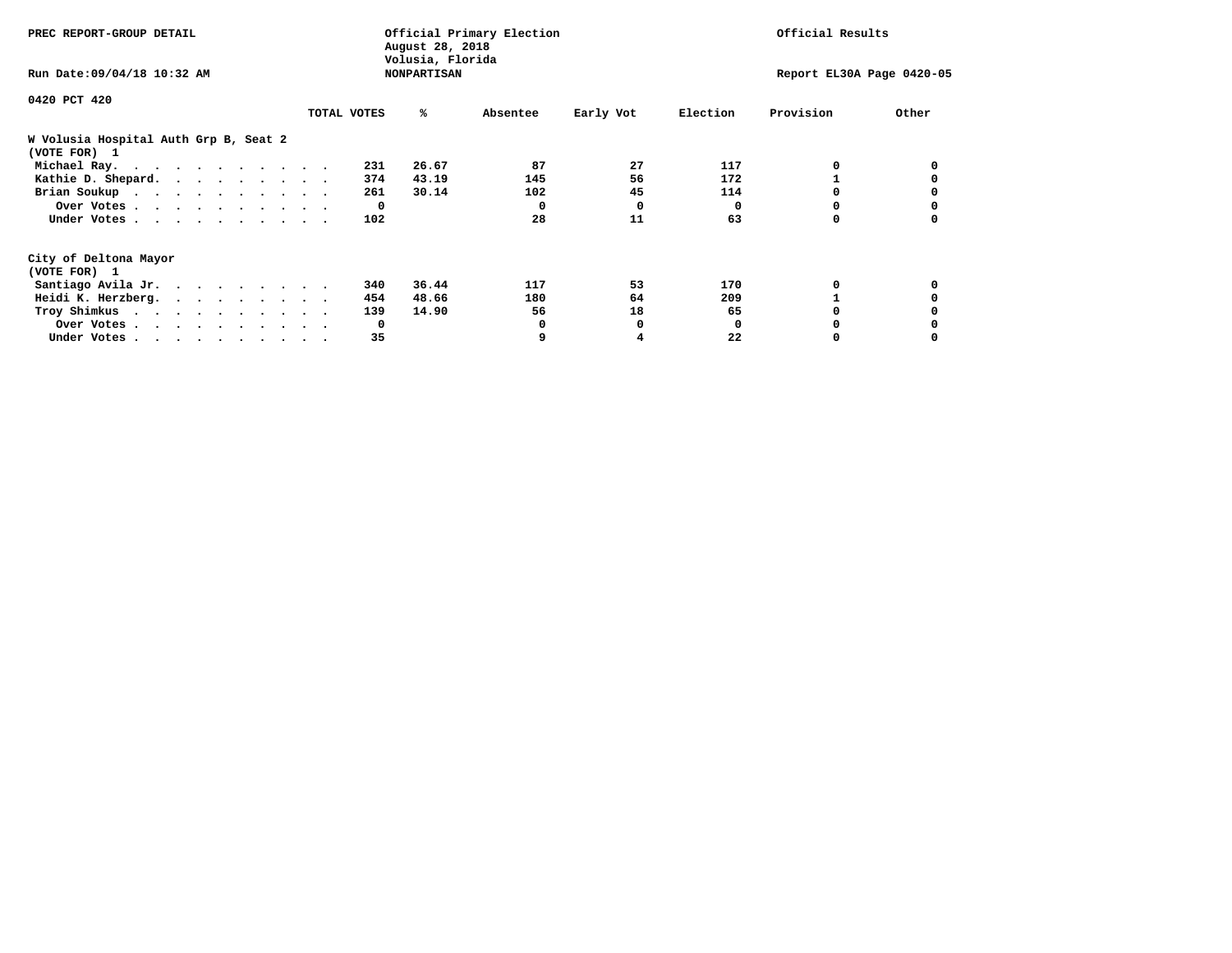| PREC REPORT-GROUP DETAIL                |  |                                         |  |  | August 28, 2018<br>Volusia, Florida | Official Primary Election | Official Results |           |          |                           |       |
|-----------------------------------------|--|-----------------------------------------|--|--|-------------------------------------|---------------------------|------------------|-----------|----------|---------------------------|-------|
| Run Date: 09/04/18 10:32 AM             |  |                                         |  |  |                                     | <b>STATISTICS</b>         |                  |           |          | Report EL30A Page 0421-01 |       |
| 0421 PCT 421                            |  |                                         |  |  |                                     |                           |                  |           |          |                           |       |
|                                         |  |                                         |  |  | TOTAL VOTES                         | %ะ                        | Absentee         | Early Vot | Election | Provision                 | Other |
| REGISTERED VOTERS - TOTAL               |  |                                         |  |  | 2,620                               |                           |                  |           |          |                           |       |
| REGISTERED VOTERS - DEMOCRATIC          |  | $\cdot$ $\cdot$ $\cdot$ $\cdot$         |  |  | 746                                 | 28.47                     |                  |           |          |                           |       |
| REGISTERED VOTERS - REPUBLICAN          |  |                                         |  |  | 1,118                               | 42.67                     |                  |           |          |                           |       |
| REGISTERED VOTERS - NONPARTISAN         |  |                                         |  |  | 756                                 |                           |                  |           |          |                           |       |
| BALLOTS CAST - TOTAL.                   |  |                                         |  |  | 793                                 |                           | 313              | 111       | 369      | 0                         |       |
| BALLOTS CAST - DEMOCRATIC               |  |                                         |  |  | 241                                 | 30.39                     | 110              | 33        | 98       |                           |       |
| BALLOTS CAST - REPUBLICAN               |  |                                         |  |  | 473                                 | 59.65                     | 170              | 66        | 237      | 0                         |       |
| BALLOTS CAST - NONPARTISAN.             |  |                                         |  |  | 79                                  | 9.96                      | 33               | 12        | 34       |                           |       |
| BALLOTS CAST - BLANK.                   |  |                                         |  |  | 2                                   | .25                       | 0                | 0         |          | 0                         |       |
| VOTER TURNOUT - TOTAL<br>.              |  |                                         |  |  |                                     | 30.27                     |                  |           |          |                           |       |
| VOTER TURNOUT - DEMOCRATIC.             |  | $\cdot$ $\cdot$ $\cdot$ $\cdot$ $\cdot$ |  |  |                                     | 32.31                     |                  |           |          |                           |       |
| VOTER TURNOUT - REPUBLICAN.<br>$\cdots$ |  |                                         |  |  |                                     | 42.31                     |                  |           |          |                           |       |
| VOTER TURNOUT - BLANK                   |  |                                         |  |  |                                     | .08                       |                  |           |          |                           |       |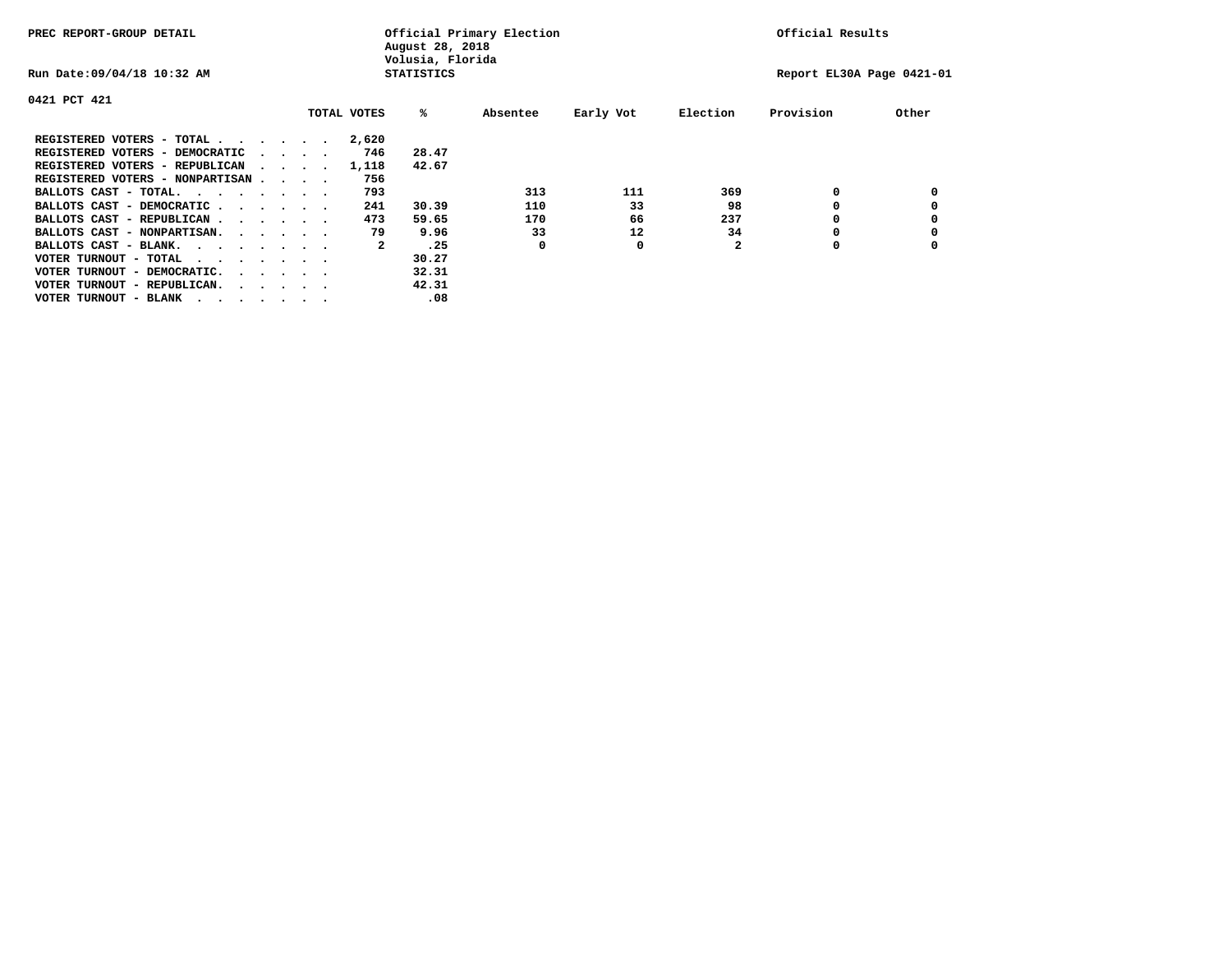| PREC REPORT-GROUP DETAIL                                                                                                                                                                                                                          |                                                        | Official Primary Election<br>August 28, 2018<br>Volusia, Florida | Official Results |                |                           |             |  |
|---------------------------------------------------------------------------------------------------------------------------------------------------------------------------------------------------------------------------------------------------|--------------------------------------------------------|------------------------------------------------------------------|------------------|----------------|---------------------------|-------------|--|
| Run Date: 09/04/18 10:32 AM                                                                                                                                                                                                                       |                                                        | DEMOCRATIC                                                       |                  |                | Report EL30A Page 0421-02 |             |  |
| 0421 PCT 421                                                                                                                                                                                                                                      | TOTAL VOTES                                            | ℁<br>Absentee                                                    | Early Vot        | Election       | Provision                 | Other       |  |
|                                                                                                                                                                                                                                                   |                                                        |                                                                  |                  |                |                           |             |  |
| Representative in Congress Dist 6<br>(VOTE FOR) 1                                                                                                                                                                                                 |                                                        |                                                                  |                  |                |                           |             |  |
| Stephen Sevigny                                                                                                                                                                                                                                   | 43                                                     | 18.53<br>15                                                      | 8                | 20             | 0                         | 0           |  |
| Nancy Soderberg<br>$\mathbf{r}$ , and $\mathbf{r}$ , and $\mathbf{r}$ , and $\mathbf{r}$                                                                                                                                                          | 147<br>$\sim$ $\sim$ $\sim$ $\sim$                     | 63.36<br>68                                                      | 22               | 57             | $\mathbf 0$               | $\mathbf 0$ |  |
| John Upchurch.<br>$\cdots$<br>$\ddot{\phantom{a}}$                                                                                                                                                                                                | 42<br>$\ddot{\phantom{1}}$                             | 18.10<br>23                                                      | 3                | 16             | 0                         | 0           |  |
| Over Votes                                                                                                                                                                                                                                        | 0<br>$\cdot$ $\cdot$ $\cdot$                           | $\mathbf 0$                                                      | 0                | 0              | $\mathbf 0$               | $\mathbf 0$ |  |
| Under Votes                                                                                                                                                                                                                                       | 9<br>$\sim$ $\sim$ $\sim$                              | 4                                                                | $\mathbf 0$      | 5              | $\Omega$                  | $\mathbf 0$ |  |
| Governor and Lieutenant Governor<br>(VOTE FOR) 1                                                                                                                                                                                                  |                                                        |                                                                  |                  |                |                           |             |  |
| Andrew Gillum<br>$\sim$<br>$\sim$                                                                                                                                                                                                                 | 46                                                     | 19.57<br>16                                                      | 5                | 25             | 0                         | 0           |  |
| Gwen Graham.<br>$\mathbf{r}$ . The contract of the contract of the contract of the contract of the contract of the contract of the contract of the contract of the contract of the contract of the contract of the contract of the contract of th | 123<br>$\cdot$ $\cdot$                                 | 52.34<br>60                                                      | 19               | 44             | $\mathbf 0$               | $\mathbf 0$ |  |
| Jeff Greene.<br>$\ddot{\phantom{a}}$                                                                                                                                                                                                              | 21<br>$\bullet$                                        | 8.94<br>12                                                       | 1                | 8              | 0                         | 0           |  |
| Chris King                                                                                                                                                                                                                                        | 9                                                      | 3.83<br>6                                                        | $\mathbf 0$      | 3              | $\mathbf 0$               | $\mathbf 0$ |  |
| Philip Levine .<br>$\begin{array}{cccccccccccccc} \bullet & \bullet & \bullet & \bullet & \bullet & \bullet & \bullet & \bullet & \bullet & \bullet \end{array}$                                                                                  | 34<br>$\bullet$<br>$\bullet$                           | 14.47<br>14                                                      | 7                | 13             | $\mathbf 0$               | $\mathbf 0$ |  |
| Alex "Lundy" Lundmark<br>$\cdot \cdot \cdot \cdot$ .                                                                                                                                                                                              | 0                                                      | 0                                                                | $\mathbf 0$      | 0              | $\Omega$                  | 0           |  |
| John Wetherbee.                                                                                                                                                                                                                                   | $\overline{a}$<br>$\ddot{\phantom{a}}$                 | $\mathbf 0$<br>.85                                               | $\mathbf 0$      | $\overline{a}$ | $\mathbf 0$               | $\mathbf 0$ |  |
| Over Votes                                                                                                                                                                                                                                        | $\mathbf{1}$<br>$\sim$                                 | $\mathbf{1}$                                                     | $\mathbf 0$      | $\mathbf{0}$   | $\mathbf 0$               | $\mathbf 0$ |  |
| Under Votes                                                                                                                                                                                                                                       | 5                                                      | $\mathbf{1}$                                                     | $\mathbf{1}$     | 3              | $\Omega$                  | $\Omega$    |  |
| Attorney General                                                                                                                                                                                                                                  |                                                        |                                                                  |                  |                |                           |             |  |
| (VOTE FOR) 1                                                                                                                                                                                                                                      |                                                        |                                                                  |                  |                |                           |             |  |
| Sean Shaw<br>$\cdots$                                                                                                                                                                                                                             | 152                                                    | 70.70<br>68                                                      | 26               | 58             | 0                         | 0           |  |
| Ryan Torrens<br>$\mathbf{r}$ , and $\mathbf{r}$ , and $\mathbf{r}$ , and $\mathbf{r}$                                                                                                                                                             | 63<br>$\ddot{\phantom{0}}$<br>$\overline{\phantom{a}}$ | 29.30<br>29                                                      | 6                | 28             | $\mathbf 0$               | $\mathbf 0$ |  |
| Over Votes                                                                                                                                                                                                                                        | 0                                                      | 0                                                                | $\mathbf 0$      | $\mathbf 0$    | $\mathbf 0$               | 0           |  |
| Under Votes                                                                                                                                                                                                                                       | 26                                                     | 13                                                               | $\mathbf{1}$     | 12             | $\Omega$                  | $\Omega$    |  |
| Commissioner of Agriculture<br>(VOTE FOR) 1                                                                                                                                                                                                       |                                                        |                                                                  |                  |                |                           |             |  |
| Nicole "Nikki" Fried.                                                                                                                                                                                                                             | 120                                                    | 54.55<br>49                                                      | 19               | 52             | 0                         | $\mathbf 0$ |  |
| Jeffrey Duane Porter.                                                                                                                                                                                                                             | 38                                                     | 19<br>17.27                                                      | 8                | 11             | $\Omega$                  | 0           |  |
| Roy David Walker                                                                                                                                                                                                                                  | 62                                                     | 34<br>28.18                                                      | 6                | 22             | $\mathbf 0$               | $\mathbf 0$ |  |
| Over Votes                                                                                                                                                                                                                                        | 0<br>$\ddot{\phantom{1}}$                              | 0                                                                | 0                | $^{\circ}$     | $\mathbf 0$               | 0           |  |
| Under Votes                                                                                                                                                                                                                                       | 21                                                     | 8                                                                | $\mathbf 0$      | 13             | $\Omega$                  | $\mathbf 0$ |  |
| State Representative District 27<br>(VOTE FOR) 1                                                                                                                                                                                                  |                                                        |                                                                  |                  |                |                           |             |  |
| Neil Henrichsen                                                                                                                                                                                                                                   | 60                                                     | 26.91<br>29                                                      | 6                | 25             | 0                         | 0           |  |
| Carol Lawrence.<br>$\ddot{\phantom{a}}$                                                                                                                                                                                                           | 163<br>$\cdot$<br>$\ddot{\phantom{1}}$<br>$\bullet$    | 73.09<br>76                                                      | 27               | 60             | $\mathbf 0$               | $\mathbf 0$ |  |
| Over Votes<br>$\ddot{\phantom{0}}$                                                                                                                                                                                                                | $\mathbf 0$<br>$\bullet$                               | $\mathbf 0$                                                      | $\mathbf 0$      | $\mathbf 0$    | $\mathbf 0$               | $\mathbf 0$ |  |
| Under Votes<br>$\blacksquare$                                                                                                                                                                                                                     | 18                                                     | 5                                                                | $\Omega$         | 13             | $\Omega$                  | $\Omega$    |  |
|                                                                                                                                                                                                                                                   |                                                        |                                                                  |                  |                |                           |             |  |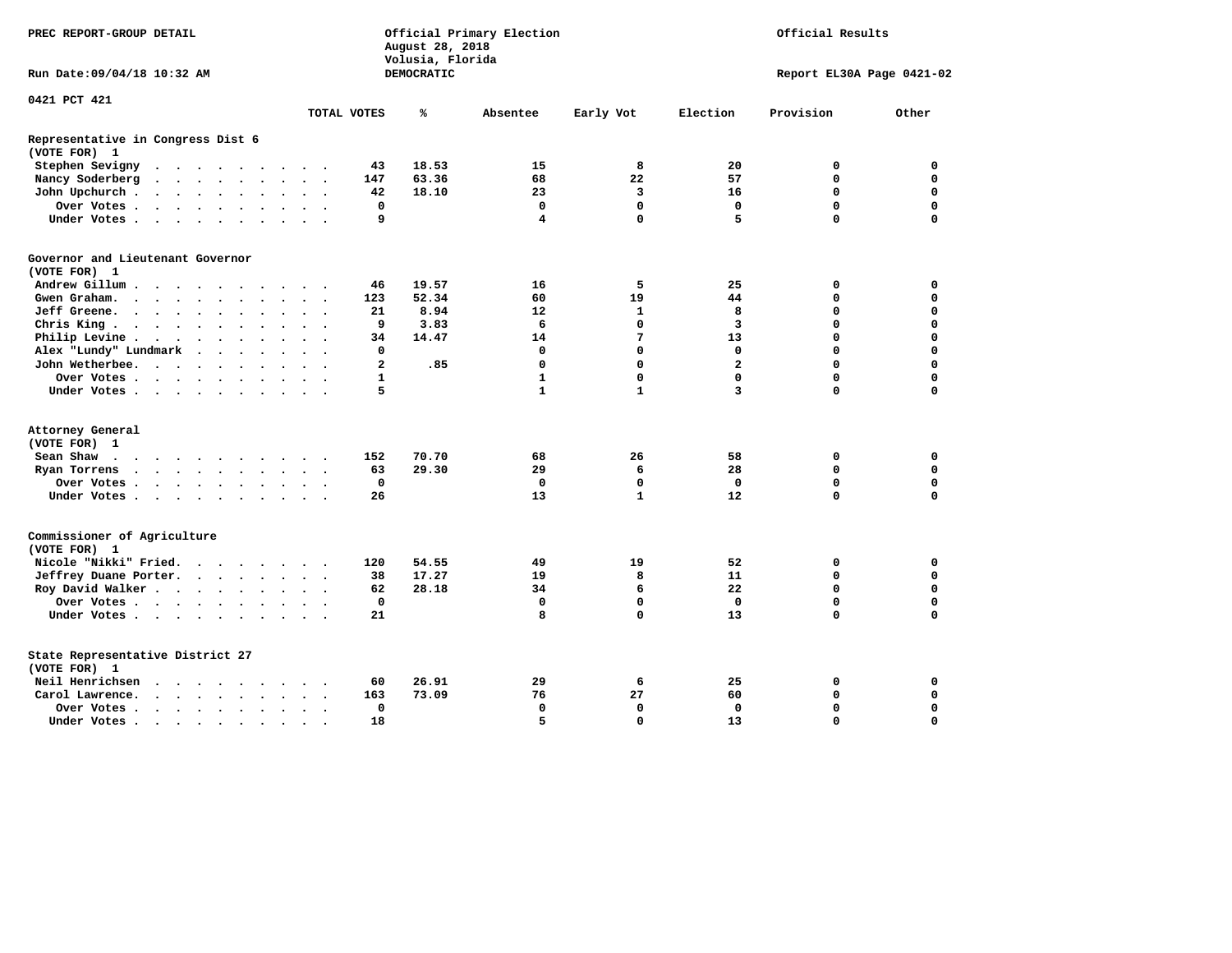| PREC REPORT-GROUP DETAIL                                                                                                                                         |                                      | August 28, 2018<br>Volusia, Florida | Official Primary Election | Official Results |                |                           |          |  |
|------------------------------------------------------------------------------------------------------------------------------------------------------------------|--------------------------------------|-------------------------------------|---------------------------|------------------|----------------|---------------------------|----------|--|
| Run Date: 09/04/18 10:32 AM                                                                                                                                      |                                      | REPUBLICAN                          |                           |                  |                | Report EL30A Page 0421-03 |          |  |
| 0421 PCT 421                                                                                                                                                     | TOTAL VOTES                          | ℁                                   | Absentee                  | Early Vot        | Election       | Provision                 | Other    |  |
| United States Senator                                                                                                                                            |                                      |                                     |                           |                  |                |                           |          |  |
| (VOTE FOR) 1                                                                                                                                                     |                                      |                                     |                           |                  |                |                           |          |  |
| Roque "Rocky" De La Fuente.<br>$\mathcal{L}(\mathbf{z})$ , and $\mathcal{L}(\mathbf{z})$                                                                         | 28<br>$\sim$                         | 5.97                                | 11                        | $\overline{a}$   | 15             | 0                         | 0        |  |
| Rick Scott<br>$\sim$ $\sim$                                                                                                                                      | 441                                  | 94.03                               | 158                       | 64               | 219            | $\mathbf 0$               | 0        |  |
| Over Votes                                                                                                                                                       | 0<br>$\cdot$<br>$\cdot$<br>$\cdot$   |                                     | 0                         | $\mathbf 0$      | 0              | 0                         | 0        |  |
| Under Votes                                                                                                                                                      | 4<br>$\bullet$                       |                                     | 1                         | 0                | 3              | $\mathbf 0$               | 0        |  |
| Representative in Congress Dist 6<br>(VOTE FOR) 1                                                                                                                |                                      |                                     |                           |                  |                |                           |          |  |
| Fred Costello                                                                                                                                                    | 98                                   | 22.12                               | 32                        | 18               | 48             | 0                         | 0        |  |
| Michael Waltz<br>$\ddot{\phantom{a}}$<br>$\sim$                                                                                                                  | 183                                  | 41.31                               | 54                        | 31               | 98             | $\mathbf 0$               | 0        |  |
| John Ward<br>$\ddot{\phantom{0}}$                                                                                                                                | 162<br>$\bullet$                     | 36.57                               | 68                        | 17               | 77             | $\mathbf 0$               | 0        |  |
| Over Votes .<br>$\cdots$<br>$\cdot$                                                                                                                              | $\mathbf{1}$                         |                                     | 1                         | $\mathbf 0$      | 0              | $\mathbf 0$               | 0        |  |
| Under Votes<br>$\overline{\phantom{a}}$                                                                                                                          | 29                                   |                                     | 15                        | 0                | 14             | $\mathbf 0$               | 0        |  |
|                                                                                                                                                                  |                                      |                                     |                           |                  |                |                           |          |  |
| Governor and Lieutenant Governor<br>(VOTE FOR) 1                                                                                                                 |                                      |                                     |                           |                  |                |                           |          |  |
| Don Baldauf.<br>$\ddot{\phantom{a}}$                                                                                                                             | 4                                    | .86                                 | 2                         | 0                | 2              | 0                         | 0        |  |
| Ron DeSantis<br>$\sim$ $\sim$ $\sim$<br>$\ddot{\phantom{a}}$<br>$\ddot{\phantom{a}}$<br>$\overline{\phantom{a}}$                                                 | 269                                  | 57.85                               | 87                        | 35               | 147            | $\mathbf 0$               | 0        |  |
| Timothy M. Devine.<br>$\bullet$<br>$\bullet$                                                                                                                     | $\mathbf{2}$<br>$\ddot{\phantom{a}}$ | .43                                 | $\mathbf{2}$              | 0                | 0              | $\mathbf 0$               | 0        |  |
| Bob Langford<br>$\sim$ $\sim$<br>$\ddot{\phantom{0}}$                                                                                                            | 5<br>$\cdot$                         | 1.08                                | $\overline{\mathbf{2}}$   | 0                | 3              | $\mathbf 0$               | 0        |  |
| John Joseph Mercadante                                                                                                                                           | 0<br>$\Delta \sim 10$                |                                     | $\mathbf 0$               | 0                | $\mathbf 0$    | $\mathbf 0$               | 0        |  |
| Bruce Nathan<br>$\cdots$<br>$\ddot{\phantom{0}}$<br>$\bullet$                                                                                                    | 5                                    | 1.08                                | 4                         | $\mathbf{1}$     | $\Omega$       | 0                         | 0        |  |
| Adam H. Putnam.<br>$\sim$ $\sim$ $\sim$<br>$\ddot{\phantom{a}}$<br>$\ddot{\phantom{a}}$                                                                          | 172                                  | 36.99                               | 63                        | 28               | 81             | $\mathbf 0$               | 0        |  |
| Bob White<br>$\sim$                                                                                                                                              | 8<br>$\overline{\phantom{a}}$        | 1.72                                | 5                         | $\mathbf{1}$     | $\overline{a}$ | $\Omega$                  | 0        |  |
| Over Votes.<br>$\cdots$<br>$\bullet$                                                                                                                             | $\mathbf{2}$                         |                                     | $\mathbf{1}$              | 1                | $\mathbf 0$    | $\mathbf 0$               | 0        |  |
| Under Votes<br>$\sim$                                                                                                                                            | 6                                    |                                     | 4                         | 0                | $\overline{a}$ | $\Omega$                  | 0        |  |
| Attorney General                                                                                                                                                 |                                      |                                     |                           |                  |                |                           |          |  |
| (VOTE FOR) 1                                                                                                                                                     |                                      |                                     |                           |                  |                |                           |          |  |
| Ashley Moody<br>$\cdots$<br>$\ddot{\phantom{a}}$                                                                                                                 | 265<br>$\sim$                        | 58.50                               | 83                        | 44               | 138            | 0                         | 0        |  |
| Frank White.<br>$\cdot$ $\cdot$ $\cdot$ $\cdot$<br>$\ddot{\phantom{1}}$<br>$\ddot{\phantom{0}}$<br>$\overline{\phantom{a}}$                                      | 188                                  | 41.50                               | 80                        | 20               | 88             | 0                         | 0        |  |
| Over Votes.<br>$\begin{array}{cccccccccccccc} \bullet & \bullet & \bullet & \bullet & \bullet & \bullet & \bullet & \bullet \end{array}$<br>$\ddot{\phantom{1}}$ | 0<br>$\sim$                          |                                     | 0                         | 0                | 0              | $\mathbf 0$               | 0        |  |
| Under Votes                                                                                                                                                      | 20                                   |                                     | 7                         | $\overline{a}$   | 11             | $\mathbf 0$               | 0        |  |
| Commissioner of Agriculture<br>(VOTE FOR) 1                                                                                                                      |                                      |                                     |                           |                  |                |                           |          |  |
| Matt Caldwell .<br>$\cdots$                                                                                                                                      | 205                                  | 47.67                               | 71                        | 23               | 111            | 0                         | 0        |  |
| Denise Grimsley<br>$\cdot$ $\cdot$ $\cdot$<br>$\ddot{\phantom{a}}$<br>$\cdot$<br>$\ddot{\phantom{a}}$                                                            | 106                                  | 24.65                               | 31                        | 19               | 56             | $\mathbf 0$               | 0        |  |
| Mike McCalister<br>$\cdots$<br>$\bullet$                                                                                                                         | 51                                   | 11.86                               | 27                        | 9                | 15             | $\mathbf 0$               | 0        |  |
| Baxter Troutman<br>$\sim$ $\sim$ $\sim$<br>$\bullet$<br>$\ddot{\phantom{a}}$                                                                                     | 68                                   | 15.81                               | 22                        | 12               | 34             | $\mathbf 0$               | 0        |  |
| Over Votes.<br>$\mathcal{L}=\mathcal{L}=\mathcal{L}=\mathcal{L}$ .<br>$\bullet$<br>$\cdot$                                                                       | 0                                    |                                     | 0                         | $\mathbf 0$      | 0              | $\mathbf 0$               | 0        |  |
| Under Votes .<br>$\sim$ $\sim$ $\sim$ $\sim$<br>$\bullet$<br>$\bullet$<br>$\bullet$                                                                              | 43                                   |                                     | 19                        | 3                | 21             | $\Omega$                  | $\Omega$ |  |
|                                                                                                                                                                  |                                      |                                     |                           |                  |                |                           |          |  |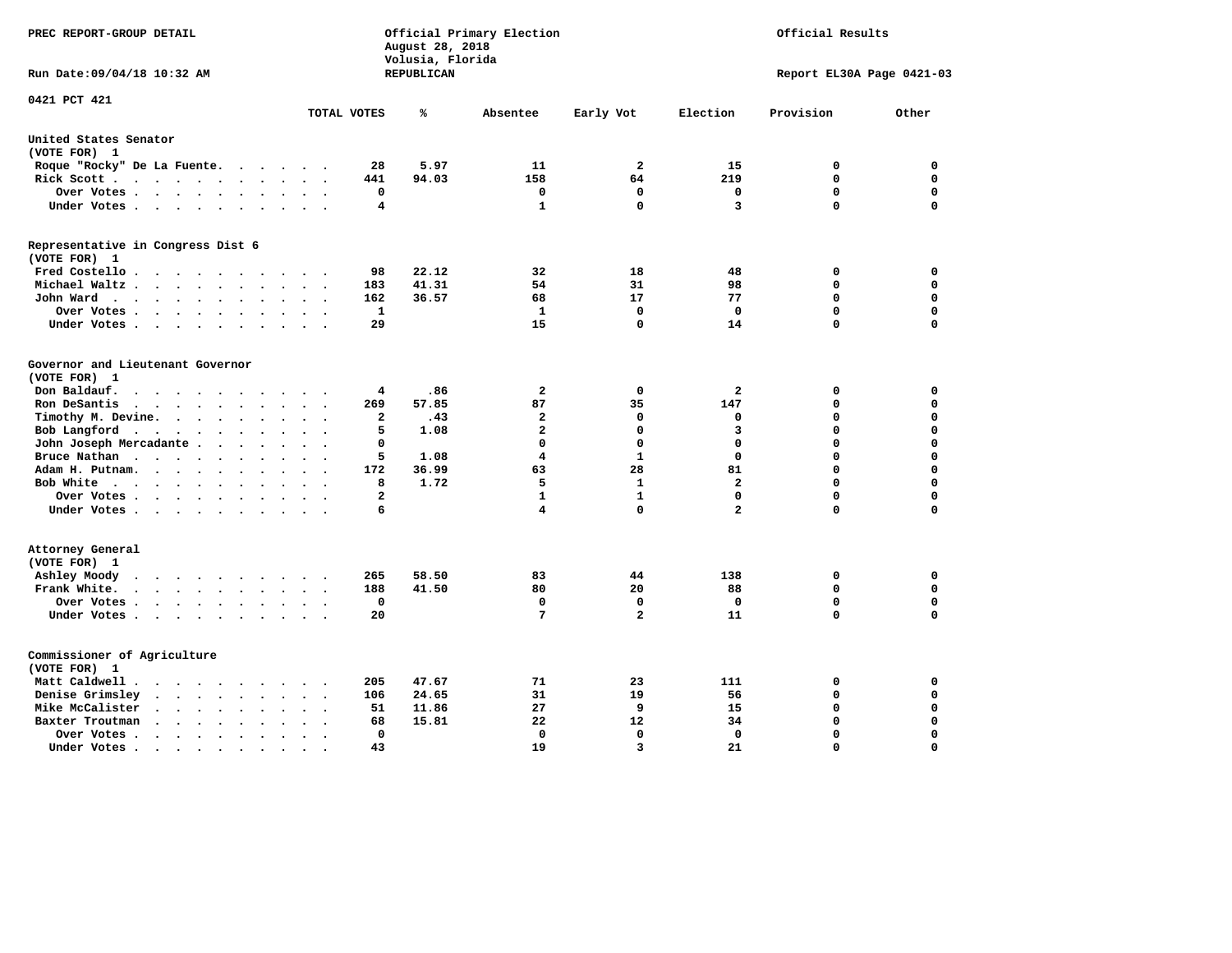| PREC REPORT-GROUP DETAIL                                                                                                                                                                                                                        |                                        | August 28, 2018                        | Official Primary Election | Official Results |              |                           |             |  |
|-------------------------------------------------------------------------------------------------------------------------------------------------------------------------------------------------------------------------------------------------|----------------------------------------|----------------------------------------|---------------------------|------------------|--------------|---------------------------|-------------|--|
| Run Date: 09/04/18 10:32 AM                                                                                                                                                                                                                     |                                        | Volusia, Florida<br><b>NONPARTISAN</b> |                           |                  |              | Report EL30A Page 0421-04 |             |  |
| 0421 PCT 421                                                                                                                                                                                                                                    | TOTAL VOTES                            | ℁                                      | Absentee                  | Early Vot        | Election     | Provision                 | Other       |  |
| Circuit Judge 7th Judicial, Grp 15                                                                                                                                                                                                              |                                        |                                        |                           |                  |              |                           |             |  |
| (VOTE FOR) 1                                                                                                                                                                                                                                    |                                        |                                        |                           |                  |              |                           |             |  |
| Linda L. Gaustad                                                                                                                                                                                                                                | 230                                    | 33.09                                  | 91                        | 35               | 104          | $\mathbf 0$               | 0           |  |
| Sebrina L. Slack<br>$\sim$                                                                                                                                                                                                                      | 236                                    | 33.96                                  | 101                       | 37               | 98           | 0                         | 0           |  |
| Ryan Will $\cdots$ $\cdots$<br>$\cdot$                                                                                                                                                                                                          | 229                                    | 32.95                                  | 89                        | 32               | 108          | 0                         | 0           |  |
| Over Votes<br>$\bullet$<br>$\cdot$<br>$\bullet$                                                                                                                                                                                                 | $\mathbf 0$<br>$\bullet$               |                                        | $\mathbf 0$               | 0                | 0            | 0                         | 0           |  |
| Under Votes                                                                                                                                                                                                                                     | 98<br>$\sim$ $\sim$                    |                                        | 32                        | $\overline{7}$   | 59           | 0                         | $\mathbf 0$ |  |
| County Judge 7th Judicial, Grp 5                                                                                                                                                                                                                |                                        |                                        |                           |                  |              |                           |             |  |
| (VOTE FOR) 1                                                                                                                                                                                                                                    |                                        |                                        |                           |                  |              |                           |             |  |
| Steve Burk.                                                                                                                                                                                                                                     | 294<br>$\sim$ $\sim$                   | 42.24                                  | 114                       | 44               | 136          | 0                         | 0           |  |
| Dawn "Pam" Fields.<br>$\sim$<br>$\cdot$                                                                                                                                                                                                         | 402<br>$\cdot$ .                       | 57.76                                  | 166                       | 60               | 176          | $\mathbf 0$               | 0           |  |
| Over Votes<br>$\sim$<br>$\cdot$                                                                                                                                                                                                                 | 0<br>$\cdot$                           |                                        | 0                         | 0                | 0            | 0                         | 0           |  |
| Under Votes                                                                                                                                                                                                                                     | 97<br>$\sim$                           |                                        | 33                        | 7                | 57           | $\mathbf 0$               | $\mathbf 0$ |  |
| County Council at Large<br>(VOTE FOR) 1                                                                                                                                                                                                         |                                        |                                        |                           |                  |              |                           |             |  |
| L. Ronald Durham                                                                                                                                                                                                                                | 205                                    | 27.30                                  | 79                        | 39               | 87           | $\mathbf 0$               | 0           |  |
| Ben F. Johnson.<br>$\ddot{\phantom{a}}$<br>$\ddot{\phantom{a}}$<br>$\bullet$                                                                                                                                                                    | 545<br>$\cdot$<br>$\ddot{\phantom{0}}$ | 72.57                                  | 218                       | 69               | 258          | $\mathbf 0$               | 0           |  |
| WRITE-IN.<br>$\mathcal{A}$ . The set of the set of the set of the set of the set of the set of the set of the set of the set of the set of the set of the set of the set of the set of the set of the set of the set of the set of the set of t | 1                                      | .13                                    | $\mathbf{1}$              | $\mathbf 0$      | $\mathbf 0$  | 0                         | $\mathbf 0$ |  |
| Over Votes.<br>$\sim$ $\sim$ $\sim$ $\sim$<br>$\bullet$<br>$\cdot$                                                                                                                                                                              | $\mathbf 0$                            |                                        | 0                         | 0                | $\mathbf 0$  | 0                         | 0           |  |
| Under Votes<br>$\sim$<br>$\overline{\phantom{a}}$                                                                                                                                                                                               | 42                                     |                                        | 15                        | 3                | 24           | $\mathbf 0$               | 0           |  |
|                                                                                                                                                                                                                                                 |                                        |                                        |                           |                  |              |                           |             |  |
| County Council Member District 5<br>(VOTE FOR)<br>1                                                                                                                                                                                             |                                        |                                        |                           |                  |              |                           |             |  |
| Dan Hunt.<br>$\bullet$<br>. The contract of the contract of the contract of the $\alpha$<br>$\cdot$ $\cdot$                                                                                                                                     | 259<br>$\sim$ $\sim$                   | 35.05                                  | 118                       | 41               | 100          | 0                         | 0           |  |
| Fred Lowry.<br>$\cdots$<br>$\sim$<br>$\sim$                                                                                                                                                                                                     | 479<br>$\sim$<br>$\cdot$               | 64.82                                  | 172                       | 67               | 240          | $\mathbf 0$               | $\mathbf 0$ |  |
| WRITE-IN.<br><b>Contract Contract Contract</b><br>$\sim$<br>$\cdot$                                                                                                                                                                             | 1                                      | .14                                    | 0                         | 0                | 1            | 0                         | $\mathbf 0$ |  |
| Over Votes<br>$\cdot$<br>$\bullet$                                                                                                                                                                                                              | $\mathbf 0$<br>$\cdot$                 |                                        | $\mathbf 0$               | $\mathbf 0$      | $\mathbf 0$  | $\mathbf 0$               | 0           |  |
| Under Votes<br>$\sim$ $\sim$                                                                                                                                                                                                                    | 54<br>$\cdot$ .                        |                                        | 23                        | 3                | 28           | $\mathbf 0$               | $\mathbf 0$ |  |
| School Board Member District 5                                                                                                                                                                                                                  |                                        |                                        |                           |                  |              |                           |             |  |
| (VOTE FOR) 1                                                                                                                                                                                                                                    |                                        |                                        |                           |                  |              |                           |             |  |
| Ruben Colon.<br>$\ddot{\phantom{1}}$<br>$\cdots$<br>$\sim$<br>$\sim$                                                                                                                                                                            | 194                                    | 27.60                                  | 67                        | 28               | 99           | $\mathbf 0$               | 0           |  |
| Melody Johnson.<br>$\ddot{\phantom{a}}$                                                                                                                                                                                                         | 384                                    | 54.62                                  | 156                       | 56               | 172          | 0                         | 0           |  |
| Robert Mann.<br>$\cdot \cdot \cdot \cdot$<br>$\ddot{\phantom{a}}$<br>$\bullet$<br>$\ddot{\phantom{a}}$<br>$\bullet$                                                                                                                             | 125                                    | 17.78                                  | 50                        | 22               | 53           | 0                         | 0           |  |
| Over Votes<br>$\sim$<br>$\cdot$                                                                                                                                                                                                                 | $\mathbf 0$                            |                                        | $\mathbf 0$               | 0                | $\mathbf 0$  | 0                         | 0           |  |
| Under Votes<br>$\cdot$                                                                                                                                                                                                                          | 90                                     |                                        | 40                        | 5                | 45           | 0                         | $\mathbf 0$ |  |
| W Volusia Hospital Auth Grp A, Seat 1<br>(VOTE FOR) 1                                                                                                                                                                                           |                                        |                                        |                           |                  |              |                           |             |  |
| John M. Hill<br>$\cdot$ $\cdot$                                                                                                                                                                                                                 | 323<br>$\ddot{\phantom{0}}$            | 47.29                                  | 120                       | 51               | 152          | 0                         | 0           |  |
| Raymond Long<br>$\langle \rangle$<br>$\cdot$<br>$\bullet$                                                                                                                                                                                       | 173<br>$\bullet$<br>$\cdot$            | 25.33                                  | 63                        | 32               | 78           | $\mathbf 0$               | 0           |  |
| Voloria Manning<br>$\sim$<br>$\ddot{\phantom{a}}$                                                                                                                                                                                               | 187<br>$\ddot{\phantom{a}}$            | 27.38                                  | 88                        | 22               | 77           | 0                         | 0           |  |
| Over Votes .<br>$\cdots$<br>$\bullet$<br>$\bullet$                                                                                                                                                                                              | 0<br>$\bullet$                         |                                        | $\mathbf 0$               | $\mathbf{0}$     | $\mathbf{0}$ | $\mathbf 0$               | $\mathbf 0$ |  |
| Under Votes.<br>$\bullet$                                                                                                                                                                                                                       | 110                                    |                                        | 42                        | 6                | 62           | $\Omega$                  | $\Omega$    |  |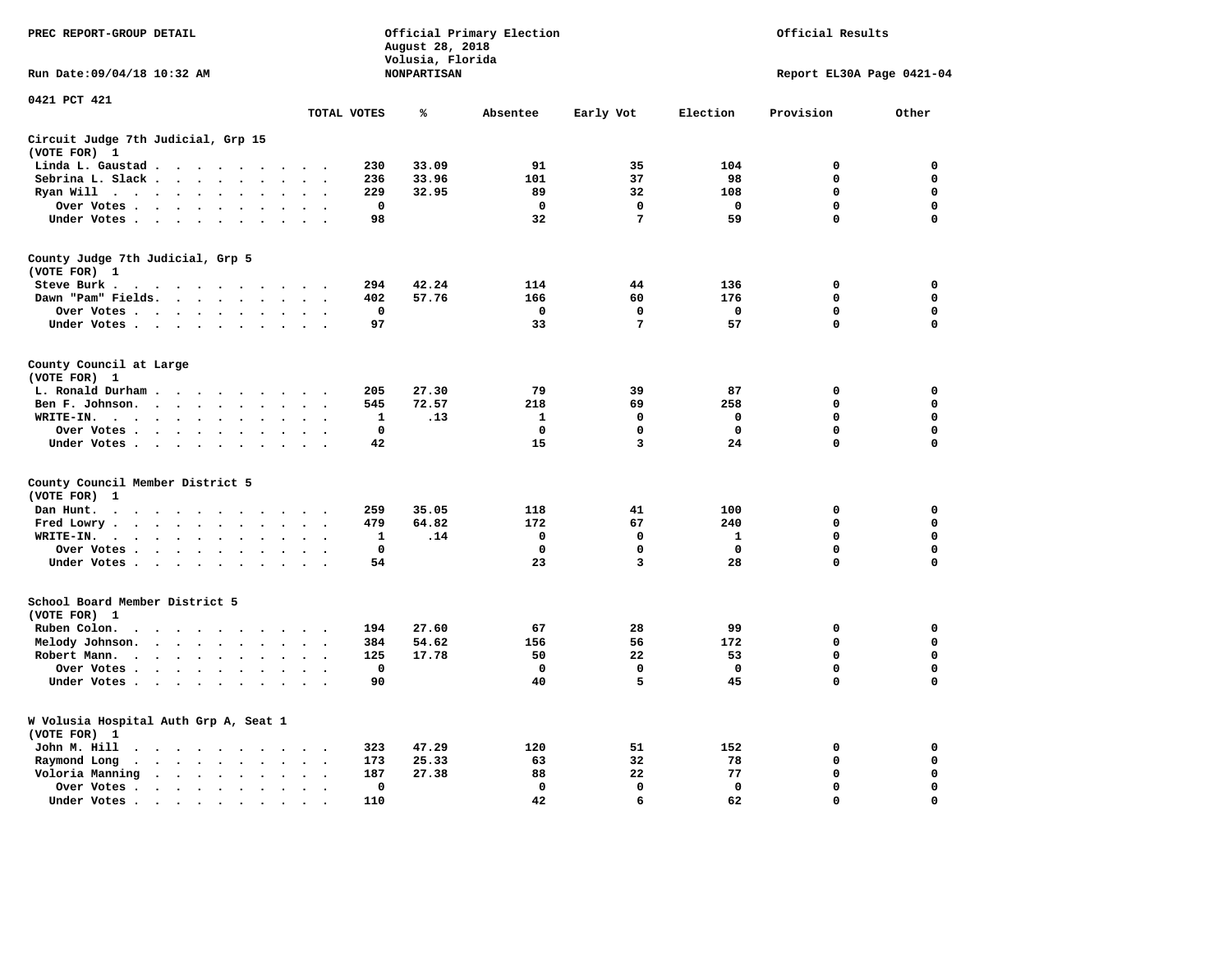| PREC REPORT-GROUP DETAIL                              | August 28, 2018<br>Volusia, Florida | Official Primary Election | Official Results      |                    |   |  |  |
|-------------------------------------------------------|-------------------------------------|---------------------------|-----------------------|--------------------|---|--|--|
| Run Date: 09/04/18 10:32 AM                           | Report EL30A Page 0421-05           |                           |                       |                    |   |  |  |
| 0421 PCT 421                                          | TOTAL VOTES<br>%ะ                   | Absentee                  | Election<br>Early Vot | Provision<br>Other |   |  |  |
| W Volusia Hospital Auth Grp B, Seat 2<br>(VOTE FOR) 1 |                                     |                           |                       |                    |   |  |  |
| Michael Ray.                                          | 27.05<br>185                        | 71                        | 84<br>30              | 0                  | 0 |  |  |
| Kathie D. Shepard.                                    | 40.64<br>278                        | 125                       | 45<br>108             | 0                  | 0 |  |  |
| Brian Soukup                                          | 221<br>32.31                        | 77                        | 30<br>114             | 0                  |   |  |  |
| Over Votes                                            |                                     | 0                         | 0                     | 0                  | 0 |  |  |
| Under Votes                                           | 108                                 | 40                        | 6<br>62               | 0                  |   |  |  |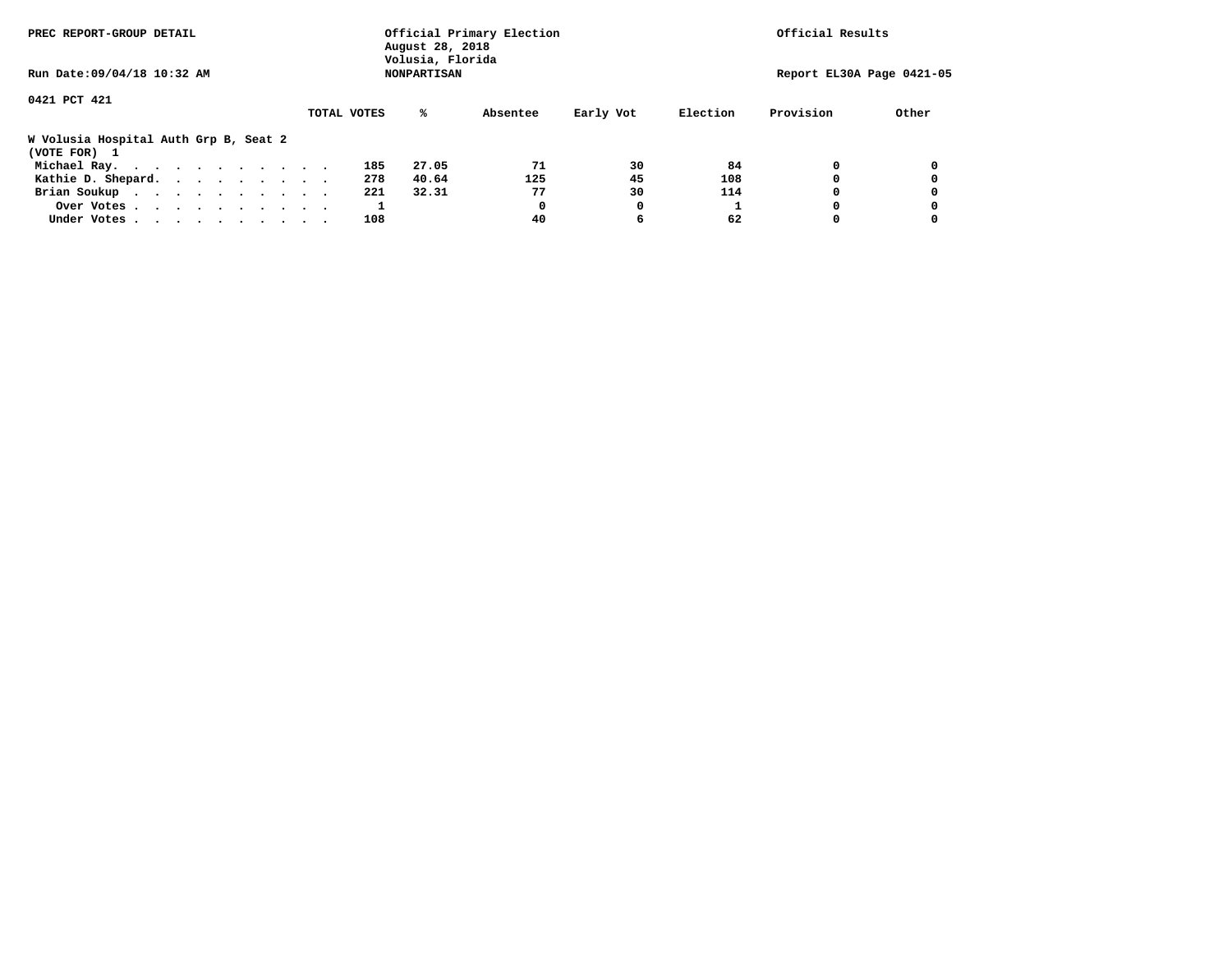| PREC REPORT-GROUP DETAIL                                               |  |  |                                         |  |             | August 28, 2018<br>Volusia, Florida | Official Primary Election | Official Results |          |                           |       |
|------------------------------------------------------------------------|--|--|-----------------------------------------|--|-------------|-------------------------------------|---------------------------|------------------|----------|---------------------------|-------|
| Run Date: 09/04/18 10:32 AM                                            |  |  |                                         |  |             | <b>STATISTICS</b>                   |                           |                  |          | Report EL30A Page 0422-01 |       |
| 0422 PCT 422                                                           |  |  |                                         |  |             |                                     |                           |                  |          |                           |       |
|                                                                        |  |  |                                         |  | TOTAL VOTES | %ะ                                  | Absentee                  | Early Vot        | Election | Provision                 | Other |
| REGISTERED VOTERS - TOTAL                                              |  |  |                                         |  | 3,138       |                                     |                           |                  |          |                           |       |
| REGISTERED VOTERS - DEMOCRATIC                                         |  |  | $\cdot$ $\cdot$ $\cdot$ $\cdot$ $\cdot$ |  | 1,210       | 38.56                               |                           |                  |          |                           |       |
| REGISTERED VOTERS - REPUBLICAN                                         |  |  |                                         |  | 807         | 25.72                               |                           |                  |          |                           |       |
| REGISTERED VOTERS - NONPARTISAN                                        |  |  |                                         |  | 1,121       |                                     |                           |                  |          |                           |       |
| BALLOTS CAST - TOTAL.<br>$\cdots$                                      |  |  |                                         |  | 685         |                                     | 284                       | 132              | 269      |                           |       |
| BALLOTS CAST - DEMOCRATIC.<br>$\cdots$                                 |  |  |                                         |  | 321         | 46.86                               | 137                       | 66               | 118      |                           |       |
| BALLOTS CAST - REPUBLICAN                                              |  |  |                                         |  | 247         | 36.06                               | 92                        | 40               | 115      |                           |       |
| BALLOTS CAST - NONPARTISAN.                                            |  |  |                                         |  | 117         | 17.08                               | 55                        | 26               | 36       | o                         |       |
| BALLOTS CAST - BLANK.                                                  |  |  |                                         |  | 0           |                                     | O                         | 0                | O        | O                         |       |
| VOTER TURNOUT - TOTAL<br>$\cdots$                                      |  |  |                                         |  |             | 21.83                               |                           |                  |          |                           |       |
| VOTER TURNOUT - DEMOCRATIC.<br>$\cdot$ $\cdot$ $\cdot$ $\cdot$ $\cdot$ |  |  |                                         |  |             | 26.53                               |                           |                  |          |                           |       |
| VOTER TURNOUT - REPUBLICAN.                                            |  |  |                                         |  |             | 30.61                               |                           |                  |          |                           |       |
| VOTER TURNOUT - BLANK                                                  |  |  |                                         |  |             |                                     |                           |                  |          |                           |       |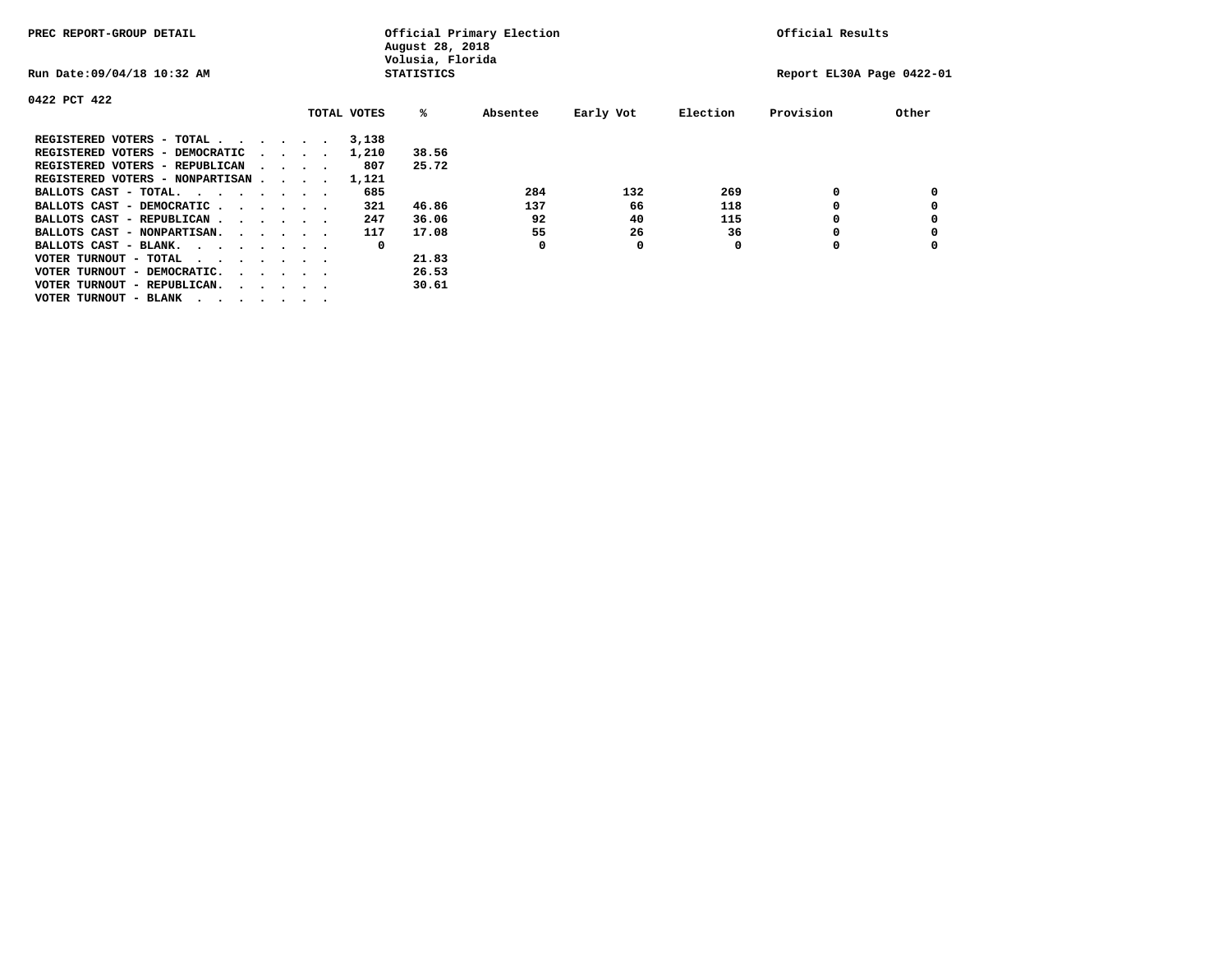| PREC REPORT-GROUP DETAIL                                                                                                                                                                                                                                                        |                            | August 28, 2018<br>Volusia, Florida | Official Primary Election |                | Official Results |                           |             |  |
|---------------------------------------------------------------------------------------------------------------------------------------------------------------------------------------------------------------------------------------------------------------------------------|----------------------------|-------------------------------------|---------------------------|----------------|------------------|---------------------------|-------------|--|
| Run Date: 09/04/18 10:32 AM                                                                                                                                                                                                                                                     |                            | <b>DEMOCRATIC</b>                   |                           |                |                  | Report EL30A Page 0422-02 |             |  |
| 0422 PCT 422                                                                                                                                                                                                                                                                    |                            |                                     |                           |                |                  |                           |             |  |
|                                                                                                                                                                                                                                                                                 | TOTAL VOTES                | ℁                                   | Absentee                  | Early Vot      | Election         | Provision                 | Other       |  |
| Representative in Congress Dist 6<br>(VOTE FOR) 1                                                                                                                                                                                                                               |                            |                                     |                           |                |                  |                           |             |  |
| Stephen Sevigny<br>$\mathbf{a}$ , and $\mathbf{a}$ , and $\mathbf{a}$ , and $\mathbf{a}$<br>$\sim$ $\sim$                                                                                                                                                                       | 70                         | 23.33                               | 32                        | 16             | 22               | 0                         | $\mathbf 0$ |  |
| Nancy Soderberg<br>$\begin{array}{cccccccccccccc} \bullet & \bullet & \bullet & \bullet & \bullet & \bullet & \bullet & \bullet & \bullet & \bullet \end{array}$<br>$\bullet$<br>$\ddotsc$                                                                                      | 182                        | 60.67                               | 80                        | 40             | 62               | $\Omega$                  | $\mathbf 0$ |  |
| John Upchurch.<br>$\begin{array}{cccccccccccccc} \bullet & \bullet & \bullet & \bullet & \bullet & \bullet & \bullet & \bullet \end{array}$<br>$\bullet$                                                                                                                        | 48                         | 16.00                               | 18                        | 8              | 22               | $\mathbf 0$               | $\mathbf 0$ |  |
| Over Votes<br>$\bullet$<br>$\bullet$ .                                                                                                                                                                                                                                          | 0                          |                                     | 0                         | 0              | 0                | $\mathbf 0$               | $\mathbf 0$ |  |
| Under Votes<br>$\sim$                                                                                                                                                                                                                                                           | 21                         |                                     | 7                         | $\overline{a}$ | 12               | 0                         | $\mathbf 0$ |  |
| Governor and Lieutenant Governor                                                                                                                                                                                                                                                |                            |                                     |                           |                |                  |                           |             |  |
| (VOTE FOR) 1                                                                                                                                                                                                                                                                    |                            |                                     |                           |                |                  |                           |             |  |
| Andrew Gillum                                                                                                                                                                                                                                                                   | 86                         | 27.92                               | 12 <sup>2</sup>           | 20             | 54               | 0                         | 0           |  |
| Gwen Graham.<br>$\sim$ $\sim$ $\sim$ $\sim$<br>$\ddot{\phantom{a}}$                                                                                                                                                                                                             | 125                        | 40.58                               | 74                        | 21             | 30               | 0                         | $\mathbf 0$ |  |
| Jeff Greene.<br>$\sim$ $\sim$ $\sim$ $\sim$ $\sim$<br>$\ddot{\phantom{a}}$<br>$\ddot{\phantom{a}}$                                                                                                                                                                              | 32<br>$\ddot{\phantom{0}}$ | 10.39                               | 15                        | 11             | 6                | 0                         | $\mathbf 0$ |  |
| Chris King<br>$\ddot{\phantom{a}}$                                                                                                                                                                                                                                              | 16                         | 5.19                                | $7\phantom{.0}$           | 4              | 5                | $\Omega$                  | $\Omega$    |  |
| Philip Levine.<br>$\sim$<br>$\ddot{\phantom{0}}$<br>$\sim$ $\sim$<br>$\ddot{\phantom{a}}$<br>$\bullet$<br>$\bullet$                                                                                                                                                             | 43<br>$\ddot{\phantom{0}}$ | 13.96                               | 25                        | 5              | 13               | 0                         | $\mathbf 0$ |  |
| Alex "Lundy" Lundmark<br>$\ddot{\phantom{a}}$<br>$\ddot{\phantom{a}}$<br>$\ddot{\phantom{a}}$                                                                                                                                                                                   | $\overline{\mathbf{4}}$    | 1.30                                | $\mathbf 0$               | 3              | $\mathbf{1}$     | 0                         | $\Omega$    |  |
| John Wetherbee.<br>$\cdot$ $\cdot$ $\cdot$ $\cdot$ $\cdot$<br>$\ddot{\phantom{a}}$                                                                                                                                                                                              | $\overline{a}$             | .65                                 | $\mathbf 0$               | $\mathbf{1}$   | $\mathbf{1}$     | $\Omega$                  | $\Omega$    |  |
| Over Votes .<br>$\sim$ $\sim$ $\sim$ $\sim$ $\sim$<br>$\bullet$                                                                                                                                                                                                                 | $\mathbf{2}$               |                                     | $\mathbf 0$               | $\Omega$       | $\overline{a}$   | 0                         | $\Omega$    |  |
| Under Votes                                                                                                                                                                                                                                                                     | 11                         |                                     | $\overline{\mathbf{4}}$   | $\mathbf{1}$   | 6                | 0                         | 0           |  |
| Attorney General                                                                                                                                                                                                                                                                |                            |                                     |                           |                |                  |                           |             |  |
| (VOTE FOR) 1                                                                                                                                                                                                                                                                    |                            |                                     |                           |                |                  |                           |             |  |
| Sean Shaw<br>. The contract of the contract of the contract of the contract of the contract of the contract of the contract of the contract of the contract of the contract of the contract of the contract of the contract of the contrac<br><b>Contract Contract Contract</b> | 202                        | 71.13                               | 88                        | 43             | 71               | 0                         | 0           |  |
| Ryan Torrens<br>$\mathcal{A}$ . The set of the set of the set of $\mathcal{A}$<br>$\bullet$<br>$\ddot{\phantom{0}}$                                                                                                                                                             | 82<br>$\bullet$            | 28.87                               | 30                        | 18             | 34               | 0                         | $\mathbf 0$ |  |
| Over Votes.                                                                                                                                                                                                                                                                     | $\mathbf 0$                |                                     | $\mathbf 0$               | $\mathbf 0$    | $\mathbf 0$      | 0                         | $\mathbf 0$ |  |
| Under Votes<br>$\ddot{\phantom{a}}$<br>$\sim$ $\sim$                                                                                                                                                                                                                            | 37                         |                                     | 19                        | 5              | 13               | 0                         | $\Omega$    |  |
| Commissioner of Agriculture<br>(VOTE FOR) 1                                                                                                                                                                                                                                     |                            |                                     |                           |                |                  |                           |             |  |
| Nicole "Nikki" Fried.<br>$\cdot$                                                                                                                                                                                                                                                | 148                        | 51.57                               | 54                        | 35             | 59               | 0                         | 0           |  |
| Jeffrey Duane Porter.<br>$\cdot$ $\cdot$ $\cdot$ $\cdot$                                                                                                                                                                                                                        | 51                         | 17.77                               | 21                        | 8              | 22               | 0                         | $\mathbf 0$ |  |
| Roy David Walker                                                                                                                                                                                                                                                                | 88                         | 30.66                               | 46                        | 20             | 22               | $\mathbf 0$               | $\mathbf 0$ |  |
| Over Votes                                                                                                                                                                                                                                                                      | 0                          |                                     | $\mathbf 0$               | 0              | 0                | 0                         | $\mathbf 0$ |  |
| Under Votes<br>$\ddot{\phantom{1}}$                                                                                                                                                                                                                                             | 34                         |                                     | 16                        | 3              | 15               | $\Omega$                  | 0           |  |
| State Representative District 27<br>(VOTE FOR) 1                                                                                                                                                                                                                                |                            |                                     |                           |                |                  |                           |             |  |
| Neil Henrichsen<br>$\sim$<br>$\sim$<br>$\sim$<br>$\cdots$                                                                                                                                                                                                                       | 89                         | 29.87                               | 36                        | 19             | 34               | 0                         | 0           |  |
| Carol Lawrence.<br>$\cdot$ $\cdot$ $\cdot$ $\cdot$ $\cdot$<br>$\ddot{\phantom{a}}$<br>$\ddot{\phantom{a}}$<br>$\bullet$                                                                                                                                                         | 209<br>$\cdot$             | 70.13                               | 92                        | 44             | 73               | 0                         | $\mathbf 0$ |  |
| Over Votes .<br>and the state of the state of the<br>$\ddot{\phantom{a}}$<br>$\bullet$                                                                                                                                                                                          | $\mathbf 0$                |                                     | $\mathbf 0$               | $\mathbf 0$    | $\mathbf 0$      | 0                         | $\mathbf 0$ |  |
| Under Votes<br>$\sim$ $\sim$<br>$\bullet$                                                                                                                                                                                                                                       | 2.3                        |                                     | 9                         | 3              | 11               | $\Omega$                  | $\Omega$    |  |
|                                                                                                                                                                                                                                                                                 |                            |                                     |                           |                |                  |                           |             |  |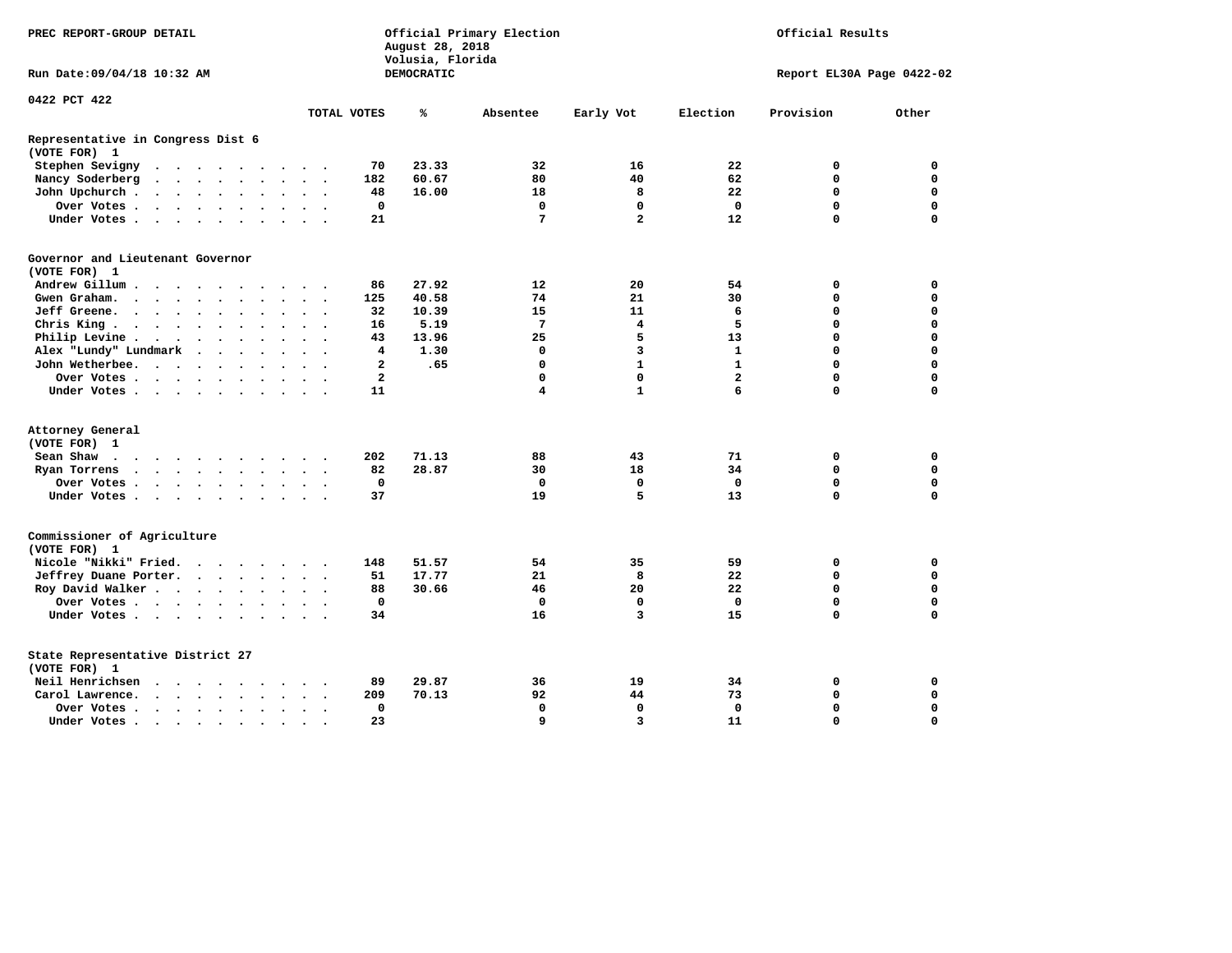| PREC REPORT-GROUP DETAIL                                                                                                                                               |              | August 28, 2018<br>Volusia, Florida | Official Primary Election | Official Results |                         |                           |             |
|------------------------------------------------------------------------------------------------------------------------------------------------------------------------|--------------|-------------------------------------|---------------------------|------------------|-------------------------|---------------------------|-------------|
| Run Date: 09/04/18 10:32 AM                                                                                                                                            |              | REPUBLICAN                          |                           |                  |                         | Report EL30A Page 0422-03 |             |
| 0422 PCT 422                                                                                                                                                           | TOTAL VOTES  | ℁                                   | Absentee                  | Early Vot        | Election                | Provision                 | Other       |
| United States Senator                                                                                                                                                  |              |                                     |                           |                  |                         |                           |             |
| (VOTE FOR) 1                                                                                                                                                           |              |                                     |                           |                  |                         |                           |             |
| Roque "Rocky" De La Fuente.<br>$\cdots$<br>$\sim$ $\sim$                                                                                                               | 22           | 8.98                                | 8                         | 1                | 13                      | $\mathbf 0$               | $\mathbf 0$ |
| Rick Scott<br>$\bullet$                                                                                                                                                | 223          | 91.02                               | 82                        | 39               | 102                     | $\mathbf 0$               | $\mathbf 0$ |
| Over Votes<br>$\ddot{\phantom{0}}$<br>$\bullet$<br>$\bullet$<br>$\ddot{\phantom{0}}$                                                                                   | $\mathbf 0$  |                                     | 0                         | $\mathbf 0$      | 0                       | $\mathbf 0$               | $\mathbf 0$ |
| Under Votes<br>$\ddot{\phantom{1}}$<br>$\bullet$ .<br><br><br><br><br>                                                                                                 | $\mathbf{2}$ |                                     | $\overline{a}$            | $\mathbf 0$      | $\mathbf 0$             | $\mathbf 0$               | $\Omega$    |
| Representative in Congress Dist 6<br>(VOTE FOR) 1                                                                                                                      |              |                                     |                           |                  |                         |                           |             |
| Fred Costello                                                                                                                                                          | 86           | 36.29                               | 34                        | 13               | 39                      | 0                         | 0           |
| Michael Waltz<br>$\ddot{\phantom{a}}$<br>$\ddot{\phantom{a}}$<br>$\ddot{\phantom{a}}$<br>$\ddot{\phantom{a}}$                                                          | 87           | 36.71                               | 28                        | 12               | 47                      | $\mathbf 0$               | $\mathbf 0$ |
| John Ward<br>$\ddot{\phantom{1}}$<br>$\bullet$                                                                                                                         | 64           | 27.00                               | 27                        | 13               | 24                      | $\mathbf 0$               | $\mathbf 0$ |
| Over Votes<br>$\ddot{\phantom{0}}$<br>$\bullet$                                                                                                                        | 0            |                                     | 0                         | $\Omega$         | 0                       | $\mathbf 0$               | $\mathbf 0$ |
| Under Votes<br>$\bullet$<br>$\cdot$                                                                                                                                    | 10           |                                     | 3                         | $\overline{2}$   | 5                       | 0                         | $\mathbf 0$ |
| Governor and Lieutenant Governor<br>(VOTE FOR) 1<br>Don Baldauf.<br>$\cdot$ $\cdot$ $\cdot$<br>$\sim$                                                                  | 1            | .42                                 | $\mathbf 0$               | 0                | 1                       | 0                         | 0           |
| Ron DeSantis<br>$\cdot$ $\cdot$ $\cdot$<br>$\bullet$<br>$\bullet$                                                                                                      | 129          | 53.97                               | 46                        | 19               | 64                      | $\mathbf 0$               | $\mathbf 0$ |
| Timothy M. Devine.<br>$\ddot{\phantom{a}}$<br>$\bullet$<br>$\ddot{\phantom{a}}$<br>$\bullet$<br>$\ddot{\phantom{0}}$                                                   | 3            | 1.26                                | $\mathbf{2}$              | $\mathbf{1}$     | $\mathbf 0$             | 0                         | $\mathbf 0$ |
| Bob Langford<br>$\sim$<br>$\ddot{\phantom{a}}$                                                                                                                         | 4            | 1.67                                | 3                         | $\mathbf{1}$     | $\mathbf 0$             | 0                         | $\mathbf 0$ |
| John Joseph Mercadante .<br>$\sim$<br>$\sim$<br>$\mathbf{r}$<br>$\ddot{\phantom{a}}$<br>$\mathbf{r}$                                                                   | 0            |                                     | $\mathbf 0$               | $\mathbf 0$      | $\mathbf 0$             | $\mathbf 0$               | $\mathbf 0$ |
| Bruce Nathan<br>$\sim$ $\sim$ $\sim$ $\sim$<br>$\bullet$<br>$\bullet$<br>$\bullet$<br>$\ddot{\phantom{a}}$                                                             | 3            | 1.26                                | $\mathbf{1}$              | $\mathbf 0$      | $\overline{\mathbf{2}}$ | 0                         | $\mathbf 0$ |
| Adam H. Putnam.<br>$\cdot$ $\cdot$ $\cdot$ $\cdot$<br>$\bullet$<br>$\bullet$                                                                                           | 95           | 39.75                               | 35                        | 17               | 43                      | 0                         | $\mathbf 0$ |
| Bob White<br>$\sim$<br>$\ddot{\phantom{a}}$<br>$\bullet$                                                                                                               | 4            | 1.67                                | $\overline{a}$            | $\mathbf{1}$     | $\mathbf{1}$            | 0                         | $\mathbf 0$ |
| Over Votes .<br><b>Contract Contract Contract</b><br>$\bullet$<br>$\bullet$                                                                                            | 0            |                                     | 0                         | $\Omega$         | $\Omega$                | $\Omega$                  | $\mathbf 0$ |
| Under Votes                                                                                                                                                            | 8            |                                     | 3                         | $\mathbf{1}$     | 4                       | 0                         | 0           |
| Attorney General<br>(VOTE FOR) 1                                                                                                                                       |              |                                     |                           |                  |                         |                           |             |
| Ashley Moody<br>$\cdots$<br>$\ddot{\phantom{0}}$<br>$\bullet$<br>$\sim$                                                                                                | 140          | 59.83                               | 41                        | 23               | 76                      | 0                         | 0           |
| Frank White.<br>$\cdot$ $\cdot$ $\cdot$ $\cdot$<br>$\sim$<br>$\bullet$                                                                                                 | 94           | 40.17                               | 48                        | 14               | 32                      | $\mathbf 0$               | $\mathbf 0$ |
| Over Votes .<br>$\cdots$<br>$\ddot{\phantom{0}}$<br>$\ddot{\phantom{0}}$<br>$\bullet$                                                                                  | $\mathbf{1}$ |                                     | $\mathbf 0$               | $\mathbf{1}$     | $\mathbf 0$             | $\mathbf 0$               | $\mathbf 0$ |
| Under Votes<br>$\ddot{\phantom{a}}$                                                                                                                                    | 12           |                                     | 3                         | $\overline{2}$   | 7                       | 0                         | $\Omega$    |
| Commissioner of Agriculture<br>(VOTE FOR) 1                                                                                                                            |              |                                     |                           |                  |                         |                           |             |
| Matt Caldwell.<br>$\cdots$ $\cdots$                                                                                                                                    | 90           | 39.30                               | 29                        | 11               | 50                      | 0                         | 0           |
| Denise Grimsley<br>$\sim$<br>$\sim$<br>$\bullet$                                                                                                                       | 68           | 29.69                               | 22                        | 15               | 31                      | 0                         | 0           |
| Mike McCalister<br>$\bullet$ .<br><br><br><br><br><br><br><br><br><br><br><br><br><br>$\ddot{\phantom{0}}$<br>$\bullet$<br>$\bullet$<br>$\bullet$                      | 36           | 15.72                               | 16                        | 4                | 16                      | $\mathbf 0$               | $\mathbf 0$ |
| Baxter Troutman<br>$\ddot{\phantom{1}}$<br>$\ddot{\phantom{a}}$<br>$\overline{a}$<br>$\ddot{\phantom{a}}$                                                              | 35           | 15.28                               | 17                        | 7                | 11                      | $\mathbf 0$               | $\mathbf 0$ |
| Over Votes.<br>$\sim$ $\sim$<br>$\ddot{\phantom{1}}$<br>$\cdot$<br>$\cdot$<br>$\ddot{\phantom{0}}$                                                                     | $\mathbf 0$  |                                     | $\mathbf 0$               | $\mathbf 0$      | $\mathbf 0$             | $\mathbf 0$               | $\mathbf 0$ |
| Under Votes.<br>$\begin{array}{cccccccccccccc} \bullet & \bullet & \bullet & \bullet & \bullet & \bullet & \bullet \end{array}$<br>$\bullet$<br>$\bullet$<br>$\bullet$ | 18           |                                     | 8                         | $\overline{3}$   | 7                       | $\Omega$                  | $\Omega$    |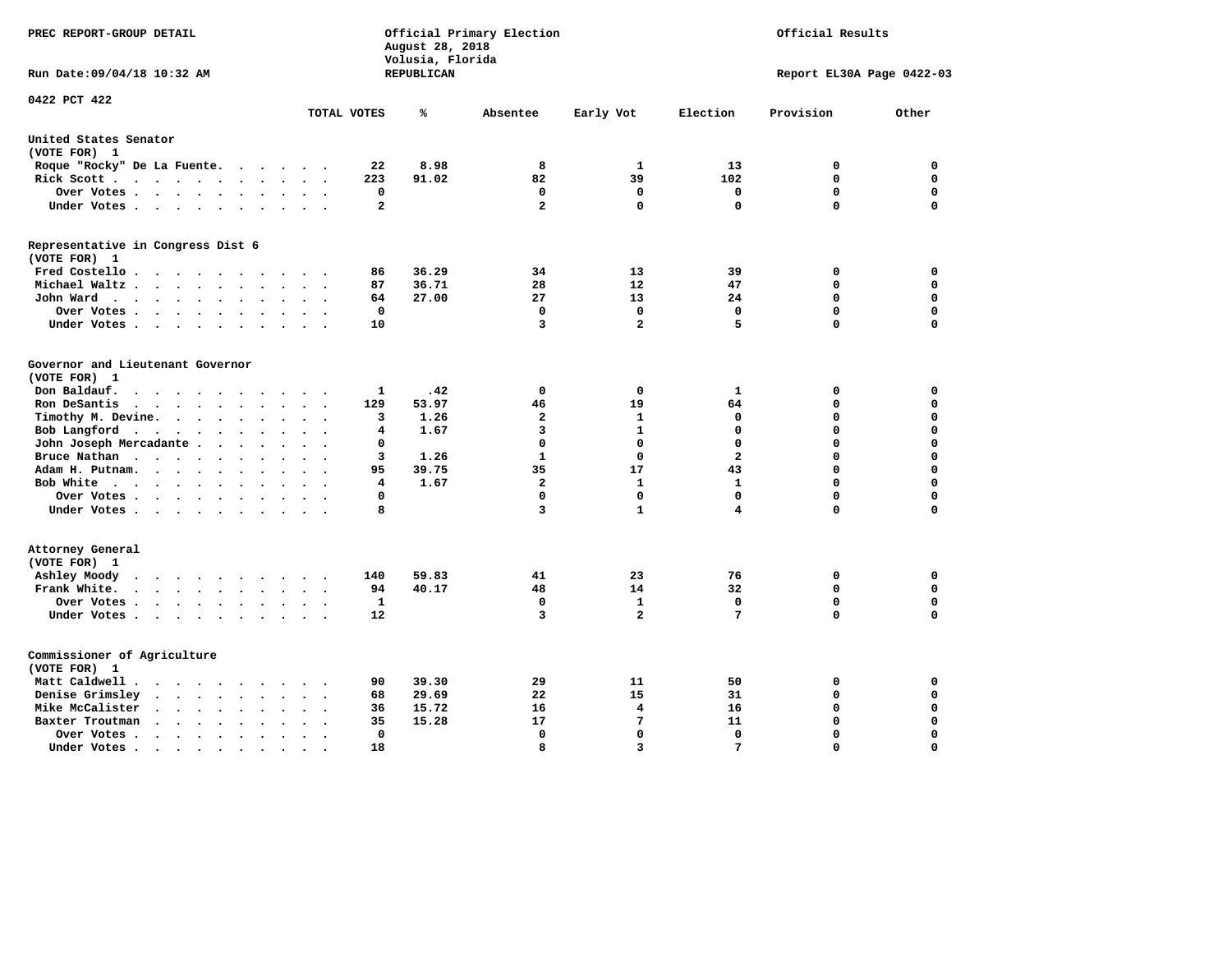| PREC REPORT-GROUP DETAIL                                                                                                                                                                                                                                                 |                                      | August 28, 2018                        | Official Primary Election | Official Results |             |                           |             |
|--------------------------------------------------------------------------------------------------------------------------------------------------------------------------------------------------------------------------------------------------------------------------|--------------------------------------|----------------------------------------|---------------------------|------------------|-------------|---------------------------|-------------|
| Run Date: 09/04/18 10:32 AM                                                                                                                                                                                                                                              |                                      | Volusia, Florida<br><b>NONPARTISAN</b> |                           |                  |             | Report EL30A Page 0422-04 |             |
| 0422 PCT 422                                                                                                                                                                                                                                                             | TOTAL VOTES                          | ℁                                      | Absentee                  | Early Vot        | Election    | Provision                 | Other       |
| Circuit Judge 7th Judicial, Grp 15                                                                                                                                                                                                                                       |                                      |                                        |                           |                  |             |                           |             |
| (VOTE FOR) 1                                                                                                                                                                                                                                                             |                                      |                                        |                           |                  |             |                           |             |
| Linda L. Gaustad                                                                                                                                                                                                                                                         | 261                                  | 41.83                                  | 88                        | 59               | 114         | $\mathbf 0$               | 0           |
| Sebrina L. Slack<br>$\sim$                                                                                                                                                                                                                                               | 215                                  | 34.46                                  | 103                       | 41               | 71          | 0                         | 0           |
| Ryan Will $\cdots$ $\cdots$<br>$\cdot$                                                                                                                                                                                                                                   | 148                                  | 23.72                                  | 67                        | 21               | 60          | 0                         | 0           |
| Over Votes<br>$\ddot{\phantom{1}}$<br>$\cdot$<br>$\bullet$                                                                                                                                                                                                               | $\mathbf{o}$<br>$\ddot{\phantom{a}}$ |                                        | $\mathbf 0$               | 0                | $\mathbf 0$ | 0                         | 0           |
| Under Votes                                                                                                                                                                                                                                                              | 61<br>$\sim$ $\sim$                  |                                        | 26                        | 11               | 24          | 0                         | $\mathbf 0$ |
| County Judge 7th Judicial, Grp 5                                                                                                                                                                                                                                         |                                      |                                        |                           |                  |             |                           |             |
| (VOTE FOR) 1                                                                                                                                                                                                                                                             |                                      |                                        |                           |                  |             |                           |             |
| Steve Burk.                                                                                                                                                                                                                                                              | 254<br>$\sim$ $\sim$                 | 41.23                                  | 94                        | 50               | 110         | 0                         | 0           |
| Dawn "Pam" Fields.<br>$\sim$<br>$\cdot$                                                                                                                                                                                                                                  | 362<br>$\cdot$ .                     | 58.77                                  | 165                       | 69               | 128         | $\mathbf 0$               | 0           |
| Over Votes<br>$\sim$<br>$\ddot{\phantom{a}}$                                                                                                                                                                                                                             | 1<br>$\cdot$                         |                                        | 1                         | 0                | 0           | 0                         | 0           |
| Under Votes                                                                                                                                                                                                                                                              | 68<br>$\sim$                         |                                        | 24                        | 13               | 31          | $\mathbf 0$               | $\mathbf 0$ |
| County Council at Large<br>(VOTE FOR) 1                                                                                                                                                                                                                                  |                                      |                                        |                           |                  |             |                           |             |
| L. Ronald Durham                                                                                                                                                                                                                                                         | 246                                  | 37.85                                  | 110                       | 56               | 80          | $\mathbf 0$               | 0           |
| Ben F. Johnson.<br>$\ddot{\phantom{a}}$<br>$\ddot{\phantom{a}}$<br>$\bullet$                                                                                                                                                                                             | 403<br>$\cdot$                       | 62.00                                  | 162                       | 67               | 174         | $\mathbf 0$               | 0           |
| WRITE-IN.<br>$\cdots$                                                                                                                                                                                                                                                    | $\mathbf 1$                          | .15                                    | $\mathbf{1}$              | $\mathbf 0$      | $\mathbf 0$ | 0                         | $\mathbf 0$ |
| Over Votes.<br>$\cdot$                                                                                                                                                                                                                                                   | $\mathbf 0$                          |                                        | 0                         | 0                | 0           | 0                         | 0           |
| $\sim$ $\sim$ $\sim$ $\sim$<br>$\bullet$<br>Under Votes<br>$\sim$<br>$\overline{\phantom{a}}$                                                                                                                                                                            | 35                                   |                                        | 11                        | 9                | 15          | $\mathbf 0$               | 0           |
|                                                                                                                                                                                                                                                                          |                                      |                                        |                           |                  |             |                           |             |
| County Council Member District 5<br>(VOTE FOR)<br>1                                                                                                                                                                                                                      |                                      |                                        |                           |                  |             |                           |             |
| Dan Hunt.<br>$\bullet$<br>. The contract of the contract of the contract of the contract of the contract of the contract of the contract of the contract of the contract of the contract of the contract of the contract of the contract of the contrac<br>$\sim$ $\sim$ | 266<br>$\sim$ $\sim$                 | 41.24                                  | 122                       | 53               | 91          | 0                         | 0           |
| Fred Lowry.<br>$\sim$<br>$\sim$<br>$\sim$                                                                                                                                                                                                                                | 378<br>$\sim$<br>$\cdot$             | 58.60                                  | 143                       | 74               | 161         | $\mathbf 0$               | $\mathbf 0$ |
| WRITE-IN.<br>$\mathcal{L}(\mathbf{z})$ , and $\mathcal{L}(\mathbf{z})$ , and $\mathcal{L}(\mathbf{z})$<br>$\ddot{\phantom{a}}$<br>$\ddot{\phantom{a}}$                                                                                                                   | 1                                    | .16                                    | 1                         | 0                | 0           | 0                         | $\mathbf 0$ |
| Over Votes<br>$\cdot$<br>$\bullet$                                                                                                                                                                                                                                       | $\mathbf 0$<br>$\cdot$               |                                        | $\mathbf 0$               | $\mathbf 0$      | $\mathbf 0$ | $\mathbf 0$               | 0           |
| Under Votes<br>$\sim$ $\sim$                                                                                                                                                                                                                                             | 40<br>$\cdot$ .                      |                                        | 18                        | 5                | 17          | $\mathbf 0$               | $\mathbf 0$ |
|                                                                                                                                                                                                                                                                          |                                      |                                        |                           |                  |             |                           |             |
| School Board Member District 5<br>(VOTE FOR) 1                                                                                                                                                                                                                           |                                      |                                        |                           |                  |             |                           |             |
| Ruben Colon.<br>$\bullet$<br>$\sim$ $\sim$ $\sim$<br>$\sim$<br>$\sim$                                                                                                                                                                                                    | 211                                  | 32.87                                  | 78                        | 55               | 78          | $\mathbf 0$               | 0           |
| Melody Johnson.<br>$\ddot{\phantom{a}}$                                                                                                                                                                                                                                  | 313                                  | 48.75                                  | 133                       | 52               | 128         | 0                         | 0           |
| Robert Mann.<br>$\cdot$ $\cdot$ $\cdot$ $\cdot$<br>$\ddot{\phantom{a}}$<br>$\ddot{\phantom{a}}$<br>$\ddot{\phantom{a}}$<br>$\bullet$                                                                                                                                     | 118                                  | 18.38                                  | 50                        | 22               | 46          | 0                         | 0           |
|                                                                                                                                                                                                                                                                          | $\mathbf 0$                          |                                        | $\mathbf 0$               | 0                | 0           | 0                         | 0           |
| Over Votes<br>$\sim$<br>$\cdot$                                                                                                                                                                                                                                          |                                      |                                        |                           | 3                |             | 0                         | $\mathbf 0$ |
| Under Votes<br>$\overline{\phantom{a}}$                                                                                                                                                                                                                                  | 43                                   |                                        | 23                        |                  | 17          |                           |             |
| W Volusia Hospital Auth Grp A, Seat 1<br>(VOTE FOR) 1                                                                                                                                                                                                                    |                                      |                                        |                           |                  |             |                           |             |
| John M. Hill<br>$\cdot$ $\cdot$                                                                                                                                                                                                                                          | 262<br>$\ddot{\phantom{0}}$          | 42.67                                  | 114                       | 46               | 102         | 0                         | 0           |
| Raymond Long<br>$\sim$ , and $\sim$ , and $\sim$<br>$\ddot{\phantom{1}}$<br>$\cdot$<br>$\bullet$                                                                                                                                                                         | 116<br>$\bullet$<br>$\cdot$          | 18.89                                  | 38                        | 24               | 54          | $\mathbf 0$               | 0           |
| Voloria Manning<br>$\sim$<br>$\ddot{\phantom{a}}$                                                                                                                                                                                                                        | 236<br>$\ddot{\phantom{a}}$          | 38.44                                  | 99                        | 53               | 84          | 0                         | 0           |
| Over Votes .<br>$\cdots$<br>$\bullet$<br>$\bullet$                                                                                                                                                                                                                       | $\Omega$<br>$\bullet$                |                                        | $\mathbf 0$               | $\mathbf{0}$     | $\mathbf 0$ | $\mathbf 0$               | $\mathbf 0$ |
| Under Votes.<br>$\bullet$                                                                                                                                                                                                                                                | 71                                   |                                        | 33                        | 9                | 29          | $\Omega$                  | $\Omega$    |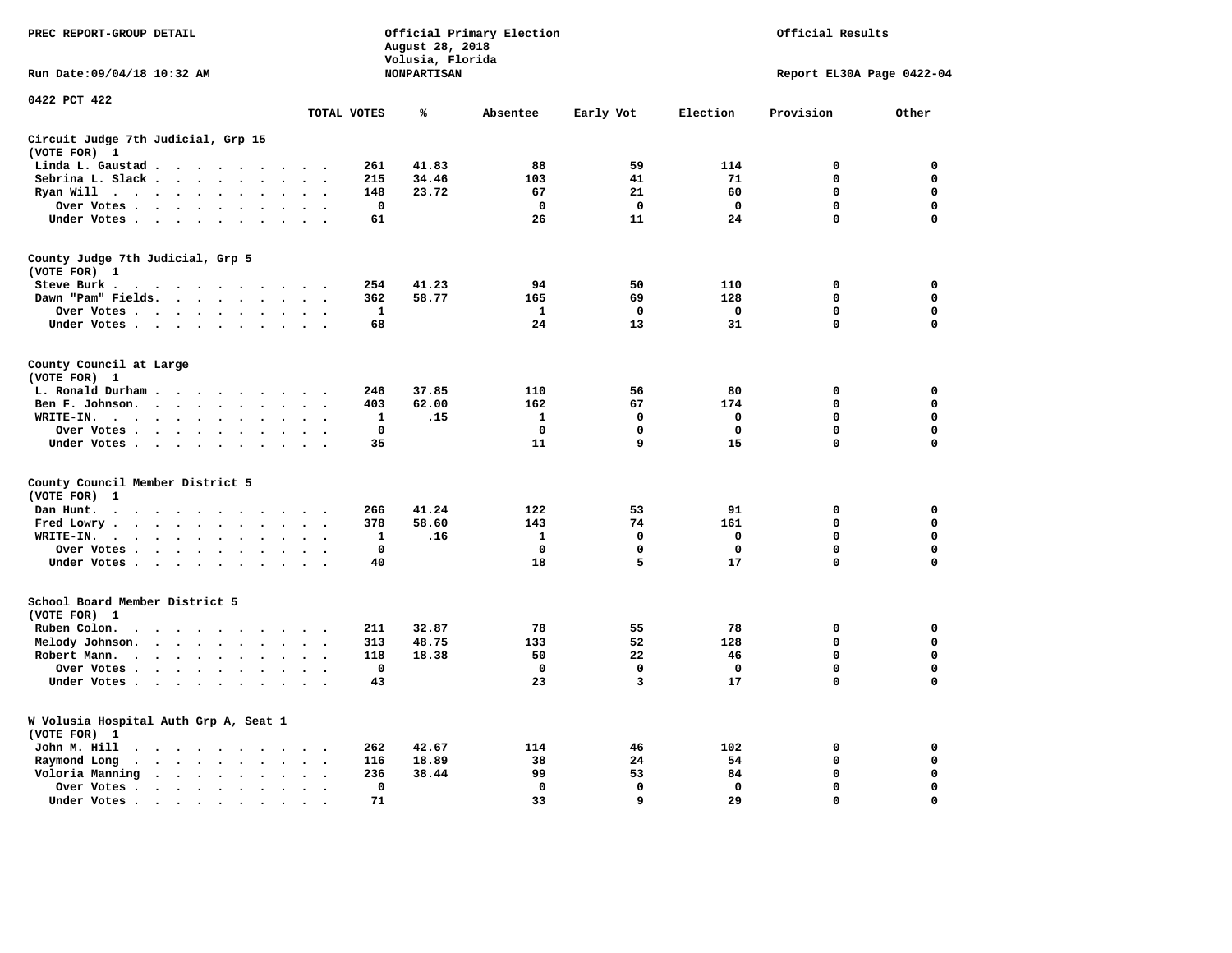| PREC REPORT-GROUP DETAIL                              | Official Primary Election<br>August 28, 2018<br>Volusia, Florida |                    |          |           |             | Official Results          |          |  |  |
|-------------------------------------------------------|------------------------------------------------------------------|--------------------|----------|-----------|-------------|---------------------------|----------|--|--|
| Run Date: 09/04/18 10:32 AM                           |                                                                  | <b>NONPARTISAN</b> |          |           |             | Report EL30A Page 0422-05 |          |  |  |
| 0422 PCT 422                                          |                                                                  |                    |          |           | Election    | Provision                 | Other    |  |  |
|                                                       | TOTAL VOTES                                                      | %ะ                 | Absentee | Early Vot |             |                           |          |  |  |
| W Volusia Hospital Auth Grp B, Seat 2<br>(VOTE FOR) 1 |                                                                  |                    |          |           |             |                           |          |  |  |
| Michael Ray.                                          |                                                                  | 26.60<br>162       | 73       | 19        | 70          | 0                         | 0        |  |  |
| Kathie D. Shepard.                                    |                                                                  | 43.35<br>264       | 108      | 55        | 101         | 0                         | 0        |  |  |
| Brian Soukup                                          |                                                                  | 183<br>30.05       | 66       | 50        | 67          | 0                         | 0        |  |  |
| Over Votes                                            |                                                                  | 0                  | $\Omega$ | 0         | 0           | $\Omega$                  | 0        |  |  |
| Under Votes                                           |                                                                  | 76                 | 37       | 8         | 31          | O                         |          |  |  |
| City of Deltona Mayor<br>(VOTE FOR) 1                 |                                                                  |                    |          |           |             |                           |          |  |  |
| Santiago Avila Jr.                                    |                                                                  | 37.14<br>244       | 84       | 52        | 108         | 0                         | 0        |  |  |
| Heidi K. Herzberg.                                    |                                                                  | 48.55<br>319       | 144      | 56        | 119         | 0                         | 0        |  |  |
| Troy Shimkus                                          |                                                                  | 14.31<br>94        | 37       | 24        | 33          | $\Omega$                  | $\Omega$ |  |  |
| Over Votes                                            |                                                                  | $\mathbf{o}$       | 0        | 0         | 0           | $\Omega$                  |          |  |  |
| Under Votes                                           |                                                                  | 28                 | 19       | 0         | 9           | 0                         | 0        |  |  |
| City of Deltona District 1<br>(VOTE FOR) 1            |                                                                  |                    |          |           |             |                           |          |  |  |
| Loren King                                            |                                                                  | 47.45<br>307       | 122      | 68        | 117         | 0                         | 0        |  |  |
| Michael Putkowski.                                    |                                                                  | 25.19<br>163       | 67       | 25        | 71          | 0                         | 0        |  |  |
| Willie Thomas Stephens                                |                                                                  | 27.36<br>177       | 75       | 36        | 66          | $\Omega$                  | 0        |  |  |
| Over Votes                                            |                                                                  | 0                  | 0        | 0         | $\mathbf 0$ | 0                         |          |  |  |
| Under Votes                                           |                                                                  | 38                 | 20       | 3         | 15          | 0                         | $\Omega$ |  |  |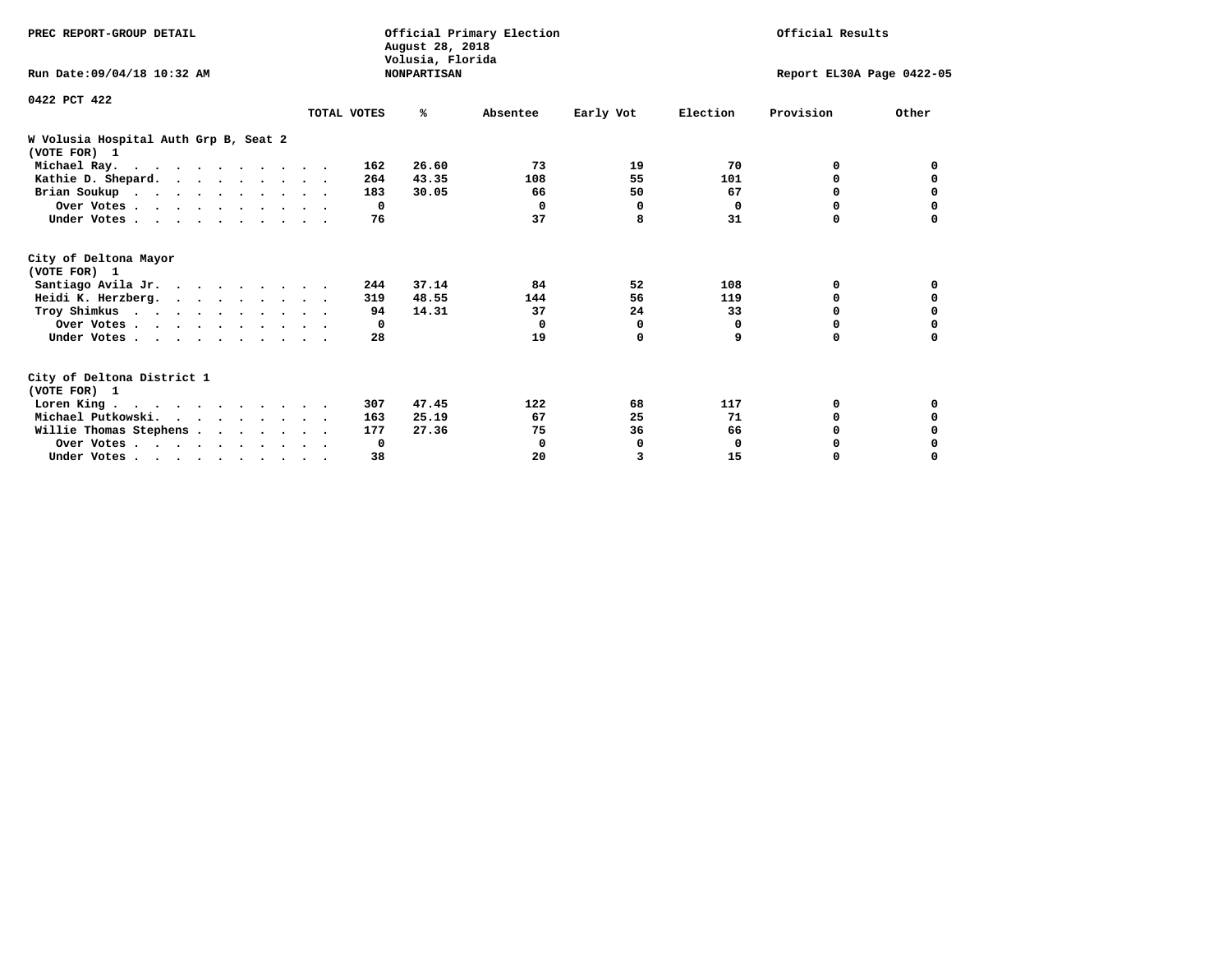| PREC REPORT-GROUP DETAIL                                                                                                                 | Official Primary Election<br>August 28, 2018<br>Volusia, Florida |                             |  |             |                   |          |           |          | Official Results          |       |  |
|------------------------------------------------------------------------------------------------------------------------------------------|------------------------------------------------------------------|-----------------------------|--|-------------|-------------------|----------|-----------|----------|---------------------------|-------|--|
| Run Date: 09/04/18 10:32 AM                                                                                                              |                                                                  |                             |  |             | <b>STATISTICS</b> |          |           |          | Report EL30A Page 0423-01 |       |  |
| 0423 PCT 423                                                                                                                             |                                                                  |                             |  |             |                   |          |           |          |                           |       |  |
|                                                                                                                                          |                                                                  |                             |  | TOTAL VOTES | %ะ                | Absentee | Early Vot | Election | Provision                 | Other |  |
| REGISTERED VOTERS - TOTAL                                                                                                                |                                                                  |                             |  | 2,828       |                   |          |           |          |                           |       |  |
| REGISTERED VOTERS - DEMOCRATIC                                                                                                           |                                                                  | $\sim$ $\sim$ $\sim$ $\sim$ |  | 1,063       | 37.59             |          |           |          |                           |       |  |
| REGISTERED VOTERS - REPUBLICAN                                                                                                           |                                                                  | $\sim$ $\sim$ $\sim$ $\sim$ |  | 769         | 27.19             |          |           |          |                           |       |  |
| REGISTERED VOTERS - NONPARTISAN                                                                                                          |                                                                  |                             |  | 996         |                   |          |           |          |                           |       |  |
| BALLOTS CAST - TOTAL.                                                                                                                    |                                                                  |                             |  | 604         |                   | 261      | 78        | 265      | 0                         |       |  |
| BALLOTS CAST - DEMOCRATIC                                                                                                                |                                                                  |                             |  | 230         | 38.08             | 88       | 39        | 103      |                           |       |  |
| BALLOTS CAST - REPUBLICAN                                                                                                                |                                                                  |                             |  | 284         | 47.02             | 123      | 29        | 132      | 0                         |       |  |
| BALLOTS CAST - NONPARTISAN.                                                                                                              |                                                                  |                             |  | 90          | 14.90             | 50       | 10        | 30       |                           |       |  |
| BALLOTS CAST - BLANK.                                                                                                                    |                                                                  |                             |  | 2           | .33               |          | 0         |          | 0                         |       |  |
| VOTER TURNOUT - TOTAL<br>the contract of the contract of the contract of the contract of the contract of the contract of the contract of |                                                                  |                             |  |             | 21.36             |          |           |          |                           |       |  |
| VOTER TURNOUT - DEMOCRATIC.                                                                                                              |                                                                  | $\cdot$                     |  |             | 21.64             |          |           |          |                           |       |  |
| VOTER TURNOUT - REPUBLICAN.<br>$\cdots$                                                                                                  |                                                                  |                             |  |             | 36.93             |          |           |          |                           |       |  |
| VOTER TURNOUT - BLANK                                                                                                                    |                                                                  |                             |  |             | .07               |          |           |          |                           |       |  |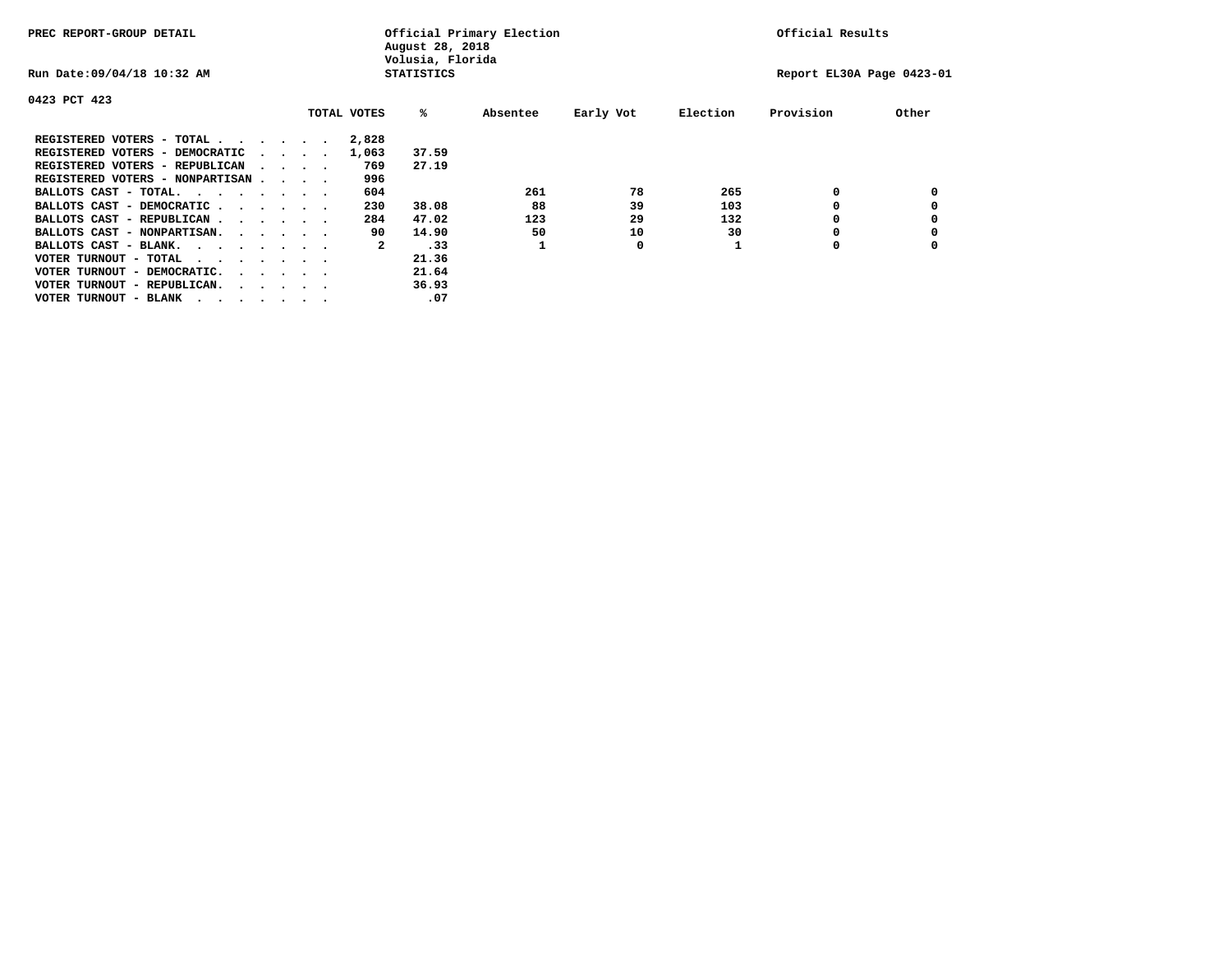| PREC REPORT-GROUP DETAIL                                                                                                                                                                                                                          |                             |                                              |             | August 28, 2018<br>Volusia, Florida | Official Primary Election | Official Results        |                |                           |             |  |
|---------------------------------------------------------------------------------------------------------------------------------------------------------------------------------------------------------------------------------------------------|-----------------------------|----------------------------------------------|-------------|-------------------------------------|---------------------------|-------------------------|----------------|---------------------------|-------------|--|
| Run Date: 09/04/18 10:32 AM                                                                                                                                                                                                                       |                             |                                              |             | DEMOCRATIC                          |                           |                         |                | Report EL30A Page 0423-02 |             |  |
| 0423 PCT 423                                                                                                                                                                                                                                      |                             | TOTAL VOTES                                  |             | ℁                                   | Absentee                  | Early Vot               | Election       | Provision                 | Other       |  |
|                                                                                                                                                                                                                                                   |                             |                                              |             |                                     |                           |                         |                |                           |             |  |
| Representative in Congress Dist 6<br>(VOTE FOR) 1                                                                                                                                                                                                 |                             |                                              |             |                                     |                           |                         |                |                           |             |  |
| Stephen Sevigny<br>$\mathcal{A}=\mathcal{A}=\mathcal{A}=\mathcal{A}=\mathcal{A}=\mathcal{A}=\mathcal{A}=\mathcal{A}$                                                                                                                              |                             |                                              | 51          | 22.67                               | 25                        | 16                      | 10             | 0                         | 0           |  |
| Nancy Soderberg                                                                                                                                                                                                                                   |                             | $\sim$ $\sim$ $\sim$ $\sim$                  | 123         | 54.67                               | 41                        | 14                      | 68             | $\mathbf 0$               | $\mathbf 0$ |  |
| John Upchurch.<br>$\cdots$                                                                                                                                                                                                                        | $\sim$                      | $\ddot{\phantom{1}}$                         | 51          | 22.67                               | 21                        | 7                       | 23             | 0                         | 0           |  |
| Over Votes                                                                                                                                                                                                                                        |                             |                                              | 0           |                                     | $\mathbf 0$               | 0                       | 0              | $\mathbf 0$               | $\mathbf 0$ |  |
| Under Votes                                                                                                                                                                                                                                       |                             | $\sim$ $\sim$ $\sim$                         | 5           |                                     | $\mathbf{1}$              | $\overline{\mathbf{2}}$ | $\overline{a}$ | $\Omega$                  | $\Omega$    |  |
| Governor and Lieutenant Governor                                                                                                                                                                                                                  |                             |                                              |             |                                     |                           |                         |                |                           |             |  |
| (VOTE FOR) 1                                                                                                                                                                                                                                      |                             |                                              |             |                                     |                           |                         |                |                           |             |  |
| Andrew Gillum<br>$\sim$                                                                                                                                                                                                                           | $\sim$                      |                                              | 63          | 28.00                               | 11                        | 6                       | 46             | 0                         | 0           |  |
| Gwen Graham.<br>$\mathbf{r}$ . The contract of the contract of the contract of the contract of the contract of the contract of the contract of the contract of the contract of the contract of the contract of the contract of the contract of th |                             | $\ddot{\phantom{1}}$                         | 68          | 30.22                               | 31                        | 16                      | 21             | $\Omega$                  | $\mathbf 0$ |  |
| Jeff Greene.                                                                                                                                                                                                                                      |                             | $\bullet$                                    | 34          | 15.11                               | 19                        | 5                       | 10             | 0                         | 0           |  |
| Chris King                                                                                                                                                                                                                                        |                             | $\sim$ $\sim$                                | 12          | 5.33                                | 5                         | $\mathbf 0$             | 7              | $\mathbf 0$               | $\mathbf 0$ |  |
| Philip Levine .<br>$\begin{array}{cccccccccccccc} \bullet & \bullet & \bullet & \bullet & \bullet & \bullet & \bullet & \bullet & \bullet & \bullet \end{array}$                                                                                  |                             | $\sim$ $\sim$                                | 47          | 20.89                               | 18                        | 11                      | 18             | $\mathbf 0$               | $\mathbf 0$ |  |
| Alex "Lundy" Lundmark                                                                                                                                                                                                                             | $\cdot \cdot \cdot \cdot$ . | $\ddot{\phantom{a}}$                         | 1           | .44                                 | 0                         | 0                       | 1              | $\Omega$                  | 0           |  |
| John Wetherbee.                                                                                                                                                                                                                                   |                             | $\ddot{\phantom{a}}$                         | 0           |                                     | $\mathbf 0$               | $\mathbf 0$             | $\mathbf{0}$   | $\mathbf 0$               | $\mathbf 0$ |  |
| Over Votes                                                                                                                                                                                                                                        |                             | $\sim$                                       | 0           |                                     | $\Omega$                  | $\mathbf 0$             | $\mathbf{0}$   | $\mathbf 0$               | $\mathbf 0$ |  |
| Under Votes                                                                                                                                                                                                                                       |                             |                                              | 5           |                                     | 4                         | $\mathbf{1}$            | $\mathbf 0$    | $\Omega$                  | $\Omega$    |  |
| Attorney General                                                                                                                                                                                                                                  |                             |                                              |             |                                     |                           |                         |                |                           |             |  |
| (VOTE FOR) 1                                                                                                                                                                                                                                      |                             |                                              |             |                                     |                           |                         |                |                           |             |  |
| Sean Shaw<br>$\cdots$                                                                                                                                                                                                                             |                             |                                              | 136         | 62.96                               | 48                        | 30                      | 58             | 0                         | 0           |  |
| Ryan Torrens<br>$\mathbf{r}$ , and $\mathbf{r}$ , and $\mathbf{r}$ , and $\mathbf{r}$                                                                                                                                                             |                             | $\ddot{\phantom{0}}$<br>$\ddot{\phantom{1}}$ | 80          | 37.04                               | 33                        | 7                       | 40             | $\mathbf 0$               | $\mathbf 0$ |  |
| Over Votes                                                                                                                                                                                                                                        |                             |                                              | 0           |                                     | 0                         | $\mathbf 0$             | 0              | $\mathbf 0$               | 0           |  |
| Under Votes                                                                                                                                                                                                                                       |                             |                                              | 14          |                                     | 7                         | $\overline{2}$          | 5              | $\mathbf 0$               | $\mathbf 0$ |  |
| Commissioner of Agriculture<br>(VOTE FOR) 1                                                                                                                                                                                                       |                             |                                              |             |                                     |                           |                         |                |                           |             |  |
| Nicole "Nikki" Fried.                                                                                                                                                                                                                             |                             |                                              | 132         | 61.11                               | 49                        | 22                      | 61             | 0                         | $\mathbf 0$ |  |
| Jeffrey Duane Porter.                                                                                                                                                                                                                             |                             |                                              | 35          | 16.20                               | 9                         | 7                       | 19             | $\mathbf 0$               | 0           |  |
| Roy David Walker                                                                                                                                                                                                                                  |                             |                                              | 49          | 22.69                               | 20                        | 10                      | 19             | $\mathbf 0$               | $\mathbf 0$ |  |
| Over Votes                                                                                                                                                                                                                                        |                             | $\ddot{\phantom{1}}$                         | 0           |                                     | 0                         | 0                       | 0              | $\mathbf 0$               | 0           |  |
| Under Votes                                                                                                                                                                                                                                       |                             |                                              | 14          |                                     | 10                        | $\mathbf 0$             | 4              | $\mathbf 0$               | $\mathbf 0$ |  |
| State Representative District 27                                                                                                                                                                                                                  |                             |                                              |             |                                     |                           |                         |                |                           |             |  |
| (VOTE FOR) 1                                                                                                                                                                                                                                      |                             |                                              |             |                                     |                           |                         |                |                           |             |  |
| Neil Henrichsen                                                                                                                                                                                                                                   |                             |                                              | 68          | 30.77                               | 31                        | 13                      | 24             | 0                         | 0           |  |
| Carol Lawrence.                                                                                                                                                                                                                                   | $\ddot{\phantom{a}}$        | $\cdot$<br>$\bullet$<br>$\ddot{\phantom{0}}$ | 153         | 69.23                               | 52                        | 25                      | 76             | $\mathbf 0$               | $\mathbf 0$ |  |
| Over Votes                                                                                                                                                                                                                                        | $\ddot{\phantom{0}}$        | $\bullet$                                    | $\mathbf 0$ |                                     | $\mathbf 0$               | $\mathbf 0$             | $\mathbf 0$    | $\mathbf 0$               | $\mathbf 0$ |  |
| Under Votes                                                                                                                                                                                                                                       | $\blacksquare$              |                                              | 9           |                                     | 5                         | $\mathbf{1}$            | 3              | $\Omega$                  | $\Omega$    |  |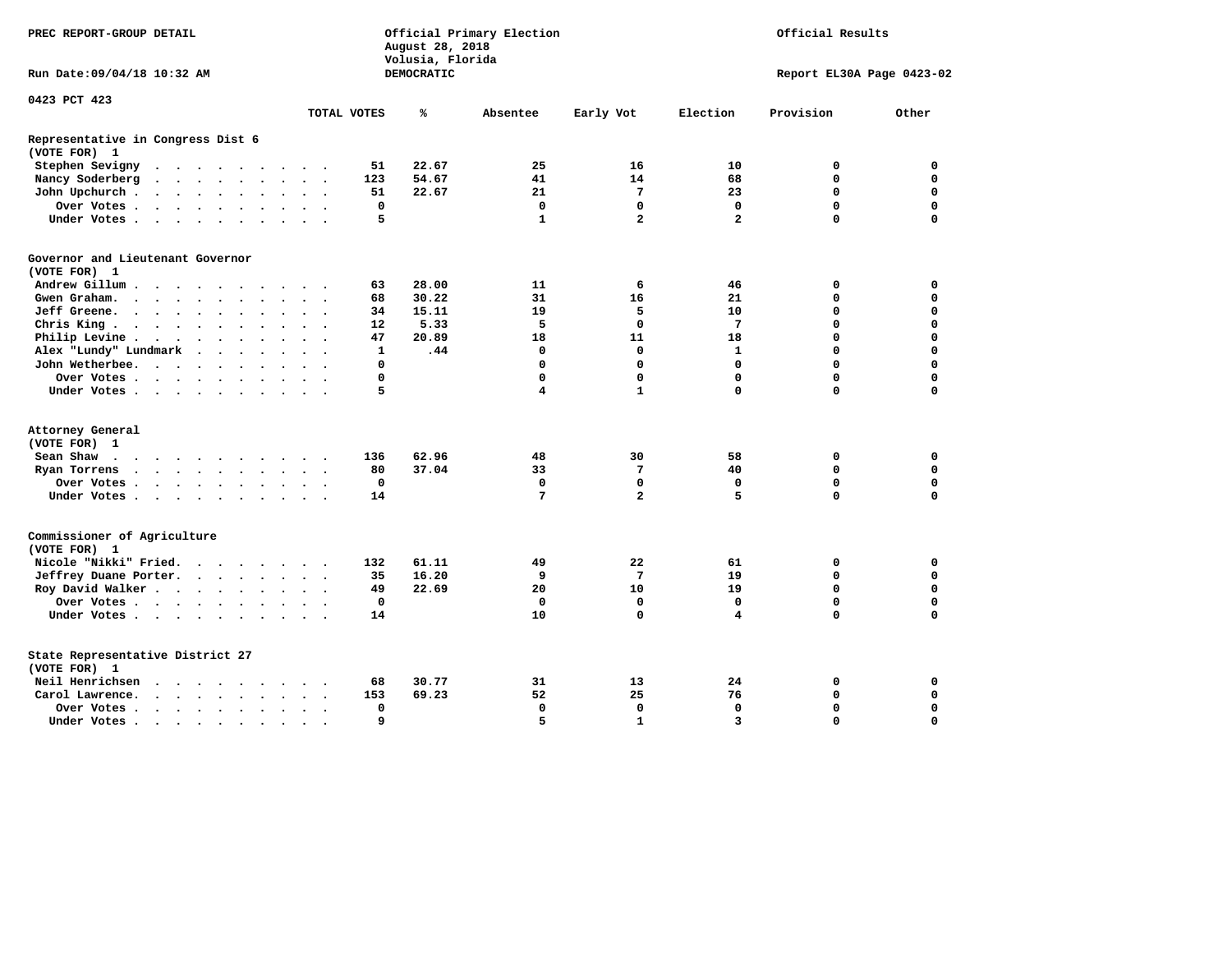| PREC REPORT-GROUP DETAIL                                                                                                                                                          |                                                                | August 28, 2018<br>Volusia, Florida | Official Primary Election | Official Results |                |                           |             |  |
|-----------------------------------------------------------------------------------------------------------------------------------------------------------------------------------|----------------------------------------------------------------|-------------------------------------|---------------------------|------------------|----------------|---------------------------|-------------|--|
| Run Date:09/04/18 10:32 AM                                                                                                                                                        |                                                                | REPUBLICAN                          |                           |                  |                | Report EL30A Page 0423-03 |             |  |
| 0423 PCT 423                                                                                                                                                                      | TOTAL VOTES                                                    | ℁                                   | Absentee                  | Early Vot        | Election       | Provision                 | Other       |  |
|                                                                                                                                                                                   |                                                                |                                     |                           |                  |                |                           |             |  |
| United States Senator<br>(VOTE FOR) 1                                                                                                                                             |                                                                |                                     |                           |                  |                |                           |             |  |
| Roque "Rocky" De La Fuente.<br>$\sim$ $\sim$ $\sim$                                                                                                                               | 29<br>$\sim$ $\sim$<br>$\overline{\phantom{a}}$                | 10.43                               | 10                        | 3                | 16             | 0                         | 0           |  |
| Rick Scott                                                                                                                                                                        | 249                                                            | 89.57                               | 110                       | 25               | 114            | $\mathbf 0$               | $\mathbf 0$ |  |
| Over Votes                                                                                                                                                                        | 0<br>$\ddot{\phantom{0}}$<br>$\ddot{\phantom{a}}$<br>$\bullet$ |                                     | 0                         | 0                | 0              | $\mathbf 0$               | $\mathbf 0$ |  |
| Under Votes<br>$\ddot{\phantom{1}}$                                                                                                                                               | 6<br>$\sim$                                                    |                                     | 3                         | $\mathbf{1}$     | $\mathbf{2}$   | $\Omega$                  | $\mathbf 0$ |  |
| Representative in Congress Dist 6                                                                                                                                                 |                                                                |                                     |                           |                  |                |                           |             |  |
| (VOTE FOR) 1                                                                                                                                                                      |                                                                |                                     |                           |                  |                |                           |             |  |
| Fred Costello.                                                                                                                                                                    | 68<br>.                                                        | 25.00                               | 28                        | 9                | 31             | 0                         | 0           |  |
| Michael Waltz<br>$\ddot{\phantom{a}}$<br>$\ddot{\phantom{a}}$<br>$\ddot{\phantom{a}}$                                                                                             | 121                                                            | 44.49                               | 45                        | 16               | 60             | $\mathbf 0$               | $\mathbf 0$ |  |
| John Ward<br>$\begin{array}{cccccccccccccc} \bullet & \bullet & \bullet & \bullet & \bullet & \bullet & \bullet & \bullet & \bullet & \bullet & \bullet \end{array}$<br>$\bullet$ | 83<br>$\ddot{\phantom{a}}$                                     | 30.51                               | 45                        | 3                | 35             | $\mathbf 0$               | 0           |  |
| Over Votes<br>$\ddot{\phantom{a}}$                                                                                                                                                | $\mathbf 0$                                                    |                                     | $\mathbf 0$               | $\mathbf 0$      | $\mathbf 0$    | $\mathbf 0$               | 0           |  |
| Under Votes<br>$\ddot{\phantom{a}}$                                                                                                                                               | 12                                                             |                                     | 5                         | $\mathbf{1}$     | 6              | $\Omega$                  | $\mathbf 0$ |  |
| Governor and Lieutenant Governor                                                                                                                                                  |                                                                |                                     |                           |                  |                |                           |             |  |
| (VOTE FOR) 1                                                                                                                                                                      |                                                                |                                     |                           |                  |                |                           |             |  |
| Don Baldauf.<br>$\cdot$ $\cdot$ $\cdot$ $\cdot$<br>$\sim$                                                                                                                         | 5                                                              | 1.79                                | $\mathbf{1}$              | 0                | 4              | 0                         | 0           |  |
| Ron DeSantis                                                                                                                                                                      | 173<br>$\ddot{\phantom{0}}$<br>$\ddot{\phantom{a}}$            | 62.01                               | 76                        | 20               | 77             | 0                         | 0           |  |
| Timothy M. Devine.<br>$\bullet$                                                                                                                                                   | 4                                                              | 1.43                                | $\mathbf{2}$              | 0                | $\mathbf{2}$   | 0                         | $\mathbf 0$ |  |
| Bob Langford<br>$\ddot{\phantom{a}}$                                                                                                                                              | 3<br>$\cdot$                                                   | 1.08                                | 3                         | $\mathbf 0$      | $\mathbf 0$    | $\mathbf 0$               | $\mathbf 0$ |  |
| John Joseph Mercadante                                                                                                                                                            | 3<br>$\overline{\phantom{a}}$                                  | 1.08                                | $\mathbf{1}$              | 0                | $\overline{a}$ | $\mathbf 0$               | $\mathbf 0$ |  |
| Bruce Nathan<br>$\ddot{\phantom{a}}$<br>$\ddot{\phantom{a}}$                                                                                                                      | 3                                                              | 1.08                                | $\overline{3}$            | $\Omega$         | $^{\circ}$     | $\mathbf 0$               | $\mathbf 0$ |  |
| Adam H. Putnam.<br>$\cdot$                                                                                                                                                        | 80                                                             | 28.67                               | 31                        | 9                | 40             | $\Omega$                  | $\mathbf 0$ |  |
| Bob White<br>$\ddot{\phantom{a}}$                                                                                                                                                 | 8<br>$\ddot{\phantom{a}}$                                      | 2.87                                | 3                         | $\Omega$         | 5              | $\mathbf 0$               | $\mathbf 0$ |  |
| Over Votes .<br>$\cdots$                                                                                                                                                          | $\mathbf 0$                                                    |                                     | 0                         | $\mathbf 0$      | $\mathbf{0}$   | $\mathbf 0$               | $\mathbf 0$ |  |
| Under Votes                                                                                                                                                                       | 5                                                              |                                     | 3                         | $\mathbf 0$      | $\overline{a}$ | $\mathbf 0$               | $\mathbf 0$ |  |
| Attorney General                                                                                                                                                                  |                                                                |                                     |                           |                  |                |                           |             |  |
| (VOTE FOR) 1                                                                                                                                                                      |                                                                |                                     |                           | 18               | 65             |                           | $\mathbf 0$ |  |
| Ashley Moody<br>$\cdot$ $\cdot$ $\cdot$ $\cdot$ $\cdot$ $\cdot$<br>$\sim$ $\sim$                                                                                                  | 132<br>$\cdot$                                                 | 50.00                               | 49<br>64                  | 10               | 58             | 0<br>$\mathbf 0$          | 0           |  |
| Frank White.<br>$\cdot$ $\cdot$ $\cdot$ $\cdot$ $\cdot$ $\cdot$<br>$\sim$                                                                                                         | 132<br>$\mathbf 0$                                             | 50.00                               | 0                         | $\mathbf 0$      | $\mathbf 0$    | $\mathbf 0$               | $\mathbf 0$ |  |
| Over Votes .<br>$\cdot$<br>$\bullet$                                                                                                                                              | 20                                                             |                                     | 10                        | $\mathbf{1}$     | 9              | $\mathbf 0$               | $\mathbf 0$ |  |
| Under Votes<br>$\ddot{\phantom{0}}$                                                                                                                                               | $\ddot{\phantom{a}}$                                           |                                     |                           |                  |                |                           |             |  |
| Commissioner of Agriculture                                                                                                                                                       |                                                                |                                     |                           |                  |                |                           |             |  |
| (VOTE FOR) 1                                                                                                                                                                      |                                                                |                                     |                           |                  |                |                           |             |  |
| Matt Caldwell.<br>$\cdot$ $\cdot$ $\cdot$ $\cdot$ $\cdot$ $\cdot$ $\cdot$                                                                                                         | 122                                                            | 48.61                               | 48                        | 17               | 57             | 0                         | 0           |  |
| Denise Grimsley<br>$\cdot$ $\cdot$ $\cdot$ $\cdot$ $\cdot$<br>$\bullet$                                                                                                           | 62                                                             | 24.70                               | 16                        | 8                | 38             | 0                         | 0           |  |
| Mike McCalister<br>$\cdot$ $\cdot$ $\cdot$ $\cdot$ $\cdot$<br>$\bullet$                                                                                                           | 32<br>$\overline{\phantom{a}}$                                 | 12.75                               | 19                        | $\mathbf{1}$     | 12             | 0                         | 0           |  |
| Baxter Troutman<br>$\cdots$<br>$\overline{\phantom{a}}$<br>$\bullet$                                                                                                              | 35                                                             | 13.94                               | 18                        | 3                | 14             | 0                         | 0           |  |
| Over Votes .<br>$\sim$ $\sim$ $\sim$ $\sim$ $\sim$<br>$\bullet$<br>$\cdot$                                                                                                        | $\Omega$                                                       |                                     | 0                         | $\mathbf 0$      | $\Omega$       | $\mathbf 0$               | $\mathbf 0$ |  |
| Under Votes.<br>.                                                                                                                                                                 | 33                                                             |                                     | 22                        | $\mathbf 0$      | 11             | $\Omega$                  | $\Omega$    |  |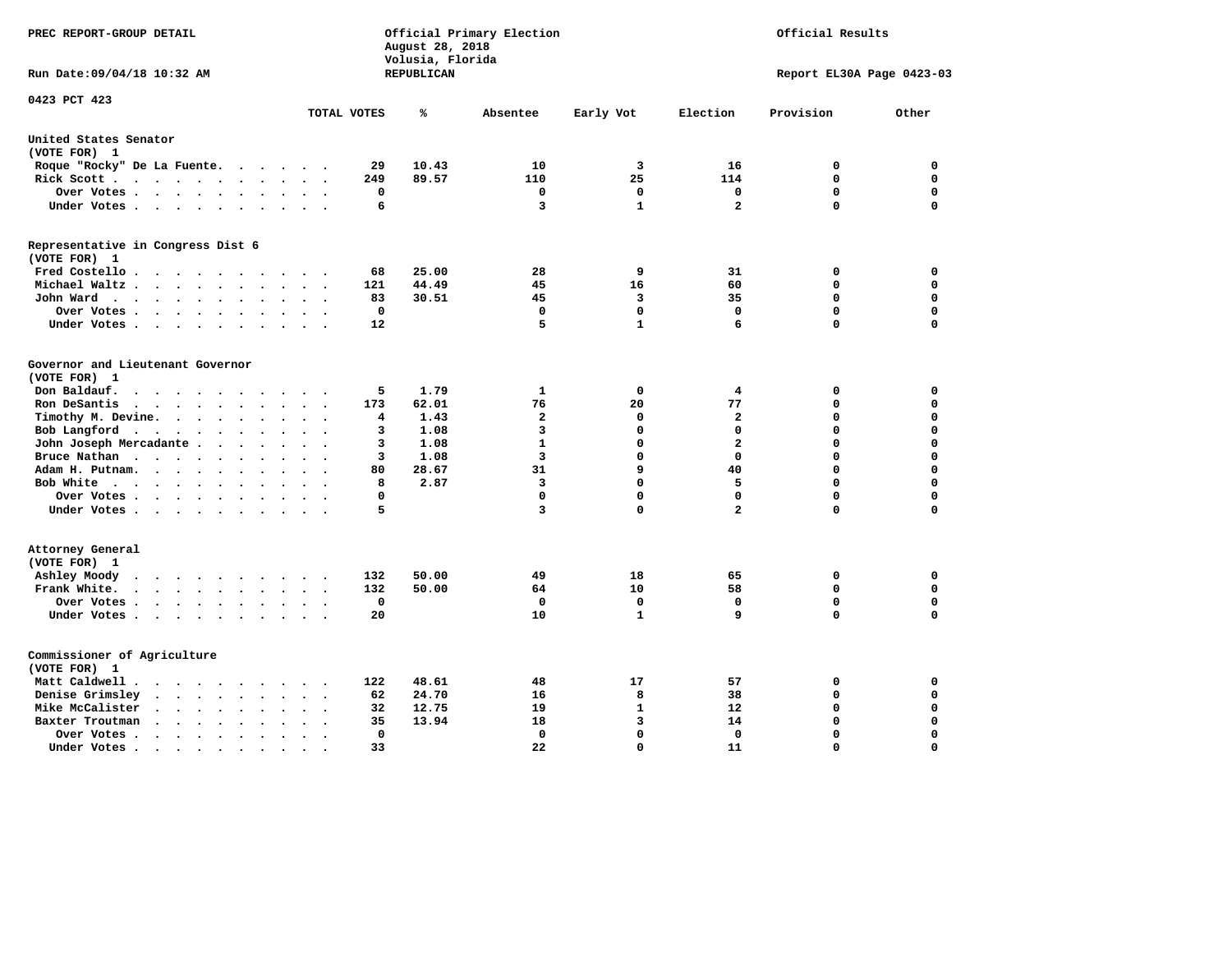| PREC REPORT-GROUP DETAIL                                                                                                                                                                                                                        |                                                     | August 28, 2018                        | Official Primary Election | Official Results |              |                           |             |  |
|-------------------------------------------------------------------------------------------------------------------------------------------------------------------------------------------------------------------------------------------------|-----------------------------------------------------|----------------------------------------|---------------------------|------------------|--------------|---------------------------|-------------|--|
| Run Date: 09/04/18 10:32 AM                                                                                                                                                                                                                     |                                                     | Volusia, Florida<br><b>NONPARTISAN</b> |                           |                  |              | Report EL30A Page 0423-04 |             |  |
| 0423 PCT 423                                                                                                                                                                                                                                    | TOTAL VOTES                                         | ℁                                      | Absentee                  | Early Vot        | Election     | Provision                 | Other       |  |
| Circuit Judge 7th Judicial, Grp 15                                                                                                                                                                                                              |                                                     |                                        |                           |                  |              |                           |             |  |
| (VOTE FOR) 1                                                                                                                                                                                                                                    |                                                     |                                        |                           |                  |              |                           |             |  |
| Linda L. Gaustad                                                                                                                                                                                                                                | 229                                                 | 41.86                                  | 96                        | 30               | 103          | $\mathbf 0$               | 0           |  |
| Sebrina L. Slack<br>$\sim$<br>$\sim$                                                                                                                                                                                                            | 167                                                 | 30.53                                  | 76                        | 24               | 67           | 0                         | 0           |  |
| Ryan Will $\cdots$ $\cdots$<br>$\cdot$                                                                                                                                                                                                          | 151                                                 | 27.61                                  | 59                        | 21               | 71           | 0                         | 0           |  |
| Over Votes<br>$\ddot{\phantom{a}}$<br>$\cdot$<br>$\bullet$                                                                                                                                                                                      | $\mathbf 0$<br>$\bullet$                            |                                        | $\mathbf 0$               | 0                | $\mathbf 0$  | 0                         | 0           |  |
| Under Votes                                                                                                                                                                                                                                     | 57                                                  |                                        | 30                        | 3                | 24           | 0                         | $\mathbf 0$ |  |
| County Judge 7th Judicial, Grp 5                                                                                                                                                                                                                |                                                     |                                        |                           |                  |              |                           |             |  |
| (VOTE FOR) 1                                                                                                                                                                                                                                    |                                                     |                                        |                           |                  |              |                           |             |  |
| Steve Burk.                                                                                                                                                                                                                                     | 225<br>$\sim$ $\sim$                                | 41.36                                  | 107                       | 21               | 97           | 0                         | 0           |  |
| Dawn "Pam" Fields.<br>$\cdot$                                                                                                                                                                                                                   | 319<br>$\cdot$ .                                    | 58.64                                  | 127                       | 53               | 139          | $\mathbf 0$               | 0           |  |
| Over Votes<br>$\sim$<br>$\ddot{\phantom{a}}$                                                                                                                                                                                                    | 0<br>$\cdot$                                        |                                        | 0                         | 0                | 0            | 0                         | 0           |  |
| Under Votes                                                                                                                                                                                                                                     | 60<br>$\sim$                                        |                                        | 27                        | 4                | 29           | $\mathbf 0$               | $\mathbf 0$ |  |
| County Council at Large<br>(VOTE FOR) 1                                                                                                                                                                                                         |                                                     |                                        |                           |                  |              |                           |             |  |
| L. Ronald Durham                                                                                                                                                                                                                                | 182                                                 | 32.21                                  | 70                        | 28               | 84           | $\mathbf 0$               | 0           |  |
| Ben F. Johnson.<br>$\ddot{\phantom{a}}$<br>$\ddot{\phantom{a}}$<br>$\bullet$                                                                                                                                                                    | 380<br>$\cdot$<br>$\ddot{\phantom{0}}$              | 67.26                                  | 170                       | 47               | 163          | $\mathbf 0$               | 0           |  |
| WRITE-IN.<br>$\mathcal{A}$ . The set of the set of the set of the set of the set of the set of the set of the set of the set of the set of the set of the set of the set of the set of the set of the set of the set of the set of the set of t | 3                                                   | .53                                    | $\mathbf{2}$              | $\mathbf 0$      | $\mathbf{1}$ | 0                         | $\mathbf 0$ |  |
| Over Votes.<br>$\sim$ $\sim$ $\sim$ $\sim$<br>$\bullet$<br>$\cdot$                                                                                                                                                                              | $\mathbf 0$                                         |                                        | 0                         | 0                | 0            | 0                         | 0           |  |
| Under Votes<br>$\sim$<br>$\overline{\phantom{a}}$                                                                                                                                                                                               | 39                                                  |                                        | 19                        | 3                | 17           | $\mathbf 0$               | 0           |  |
| County Council Member District 5                                                                                                                                                                                                                |                                                     |                                        |                           |                  |              |                           |             |  |
| (VOTE FOR)<br>1                                                                                                                                                                                                                                 |                                                     |                                        |                           |                  |              |                           |             |  |
| Dan Hunt.<br>$\bullet$<br>. The contract of the contract of the contract of the $\alpha$<br>$\sim$ $\sim$                                                                                                                                       | 242<br>$\sim$ $\sim$                                | 43.76                                  | 93                        | 35               | 114          | 0                         | 0           |  |
| Fred Lowry.<br>$\cdots$<br>$\sim$<br>$\sim$                                                                                                                                                                                                     | 310<br>$\cdot$ .                                    | 56.06                                  | 142                       | 41               | 127          | $\mathbf 0$               | $\mathbf 0$ |  |
| WRITE-IN.<br>$\sim$ $\sim$ $\sim$ $\sim$<br>$\sim$<br>$\cdot$                                                                                                                                                                                   | 1                                                   | .18                                    | 1                         | 0                | 0            | 0                         | $\mathbf 0$ |  |
| Over Votes<br>$\ddot{\phantom{a}}$<br>$\bullet$                                                                                                                                                                                                 | $\mathbf 0$<br>$\ddot{\phantom{a}}$                 |                                        | $\mathbf 0$               | $\mathbf 0$      | $\mathbf 0$  | $\mathbf 0$               | 0           |  |
| Under Votes                                                                                                                                                                                                                                     | 51<br>$\cdot$ $\cdot$ $\cdot$ $\cdot$               |                                        | 25                        | $\overline{a}$   | 24           | $\mathbf 0$               | $\mathbf 0$ |  |
|                                                                                                                                                                                                                                                 |                                                     |                                        |                           |                  |              |                           |             |  |
| School Board Member District 5<br>(VOTE FOR) 1                                                                                                                                                                                                  |                                                     |                                        |                           |                  |              |                           |             |  |
| Ruben Colon.<br>$\ddot{\phantom{0}}$<br>$\cdot$ $\cdot$ $\cdot$ $\cdot$<br>$\sim$                                                                                                                                                               | 161                                                 | 28.90                                  | 52                        | 27               | 82           | $\mathbf 0$               | 0           |  |
| Melody Johnson.                                                                                                                                                                                                                                 | 303                                                 | 54.40                                  | 144                       | 35               | 124          | 0                         | 0           |  |
| Robert Mann.<br>$\cdot$ $\cdot$ $\cdot$ $\cdot$ $\cdot$<br>$\ddot{\phantom{a}}$<br>$\ddot{\phantom{a}}$<br>$\bullet$                                                                                                                            | 93                                                  | 16.70                                  | 40                        | 15               | 38           | 0                         | 0           |  |
| Over Votes<br>$\sim$<br>$\ddot{\phantom{a}}$                                                                                                                                                                                                    | $\mathbf 0$                                         |                                        | $\mathbf 0$               | 0                | $\mathbf 0$  | 0                         | 0           |  |
| Under Votes<br>$\overline{\phantom{a}}$                                                                                                                                                                                                         | 47                                                  |                                        | 25                        | $\mathbf{1}$     | 21           | 0                         | $\mathbf 0$ |  |
| W Volusia Hospital Auth Grp A, Seat 1<br>(VOTE FOR) 1                                                                                                                                                                                           |                                                     |                                        |                           |                  |              |                           |             |  |
| John M. Hill<br>$\cdot$ $\cdot$                                                                                                                                                                                                                 | 236<br>$\sim$                                       | 44.44                                  | 111                       | 27               | 98           | 0                         | 0           |  |
| Raymond Long<br>$\bullet$<br>$\bullet$                                                                                                                                                                                                          | 102                                                 | 19.21                                  | 39                        | 12               | 51           | $\mathbf 0$               | 0           |  |
| $\langle \rangle$<br>Voloria Manning<br>$\begin{array}{cccccccccccccccccc} \bullet & \bullet & \bullet & \bullet & \bullet & \bullet & \bullet & \bullet & \bullet & \bullet & \bullet & \bullet \end{array}$                                   | $\bullet$<br>$\cdot$<br>193<br>$\ddot{\phantom{a}}$ | 36.35                                  | 70                        | 37               | 86           | 0                         | 0           |  |
| Over Votes .<br>$\bullet$<br>$\bullet$                                                                                                                                                                                                          | $\Omega$<br>$\ddot{\phantom{a}}$<br>$\cdot$         |                                        | $\mathbf 0$               | $\mathbf{0}$     | $\mathbf{0}$ | $\mathbf 0$               | $\mathbf 0$ |  |
| Under Votes.<br>$\cdots$<br>$\bullet$                                                                                                                                                                                                           | 73                                                  |                                        | 41                        | $\overline{a}$   | 30           | $\Omega$                  | $\Omega$    |  |
|                                                                                                                                                                                                                                                 |                                                     |                                        |                           |                  |              |                           |             |  |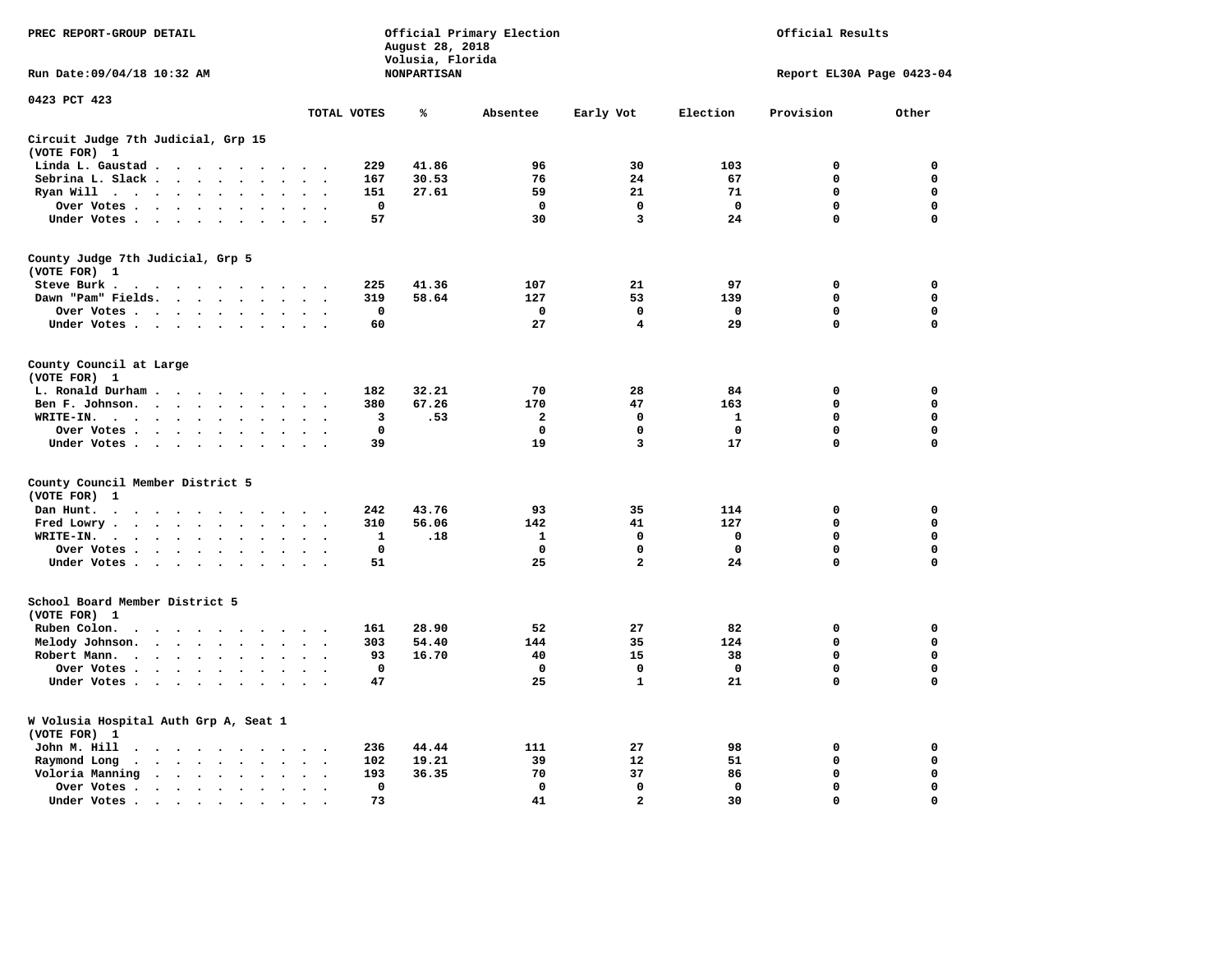| PREC REPORT-GROUP DETAIL                              | Official Primary Election<br>August 28, 2018<br>Volusia, Florida |     |       |          |           | Official Results |                           |       |  |  |
|-------------------------------------------------------|------------------------------------------------------------------|-----|-------|----------|-----------|------------------|---------------------------|-------|--|--|
| Run Date: 09/04/18 10:32 AM                           | <b>NONPARTISAN</b>                                               |     |       |          |           |                  | Report EL30A Page 0423-05 |       |  |  |
| 0423 PCT 423                                          |                                                                  |     |       |          |           |                  |                           |       |  |  |
|                                                       | TOTAL VOTES                                                      |     | ℁     | Absentee | Early Vot | Election         | Provision                 | Other |  |  |
| W Volusia Hospital Auth Grp B, Seat 2<br>(VOTE FOR) 1 |                                                                  |     |       |          |           |                  |                           |       |  |  |
| Michael Ray.                                          |                                                                  | 135 | 25.52 | 53       | 18        | 64               | 0                         |       |  |  |
| Kathie D. Shepard.                                    |                                                                  | 235 | 44.42 | 109      | 31        | 95               | 0                         |       |  |  |
| Brian Soukup                                          |                                                                  | 159 | 30.06 | 60       | 24        | 75               |                           |       |  |  |
| Over Votes                                            |                                                                  | 0   |       | 0        | 0         | 0                |                           |       |  |  |
| Under Votes                                           |                                                                  | 75  |       | 39       | 5         | 31               | 0                         |       |  |  |
| City of Deltona Mayor                                 |                                                                  |     |       |          |           |                  |                           |       |  |  |
| (VOTE FOR) 1                                          |                                                                  |     |       |          |           |                  |                           |       |  |  |
| Santiago Avila Jr.                                    |                                                                  | 181 | 31.37 | 72       | 29        | 80               | 0                         |       |  |  |
| Heidi K. Herzberg.                                    |                                                                  | 307 | 53.21 | 131      | 39        | 137              |                           |       |  |  |
| Troy Shimkus                                          |                                                                  | 89  | 15.42 | 43       | 9         | 37               |                           |       |  |  |
| Over Votes                                            |                                                                  | 0   |       |          |           | <sup>0</sup>     |                           |       |  |  |
| Under Votes                                           |                                                                  | 27  |       | 15       |           | 11               |                           |       |  |  |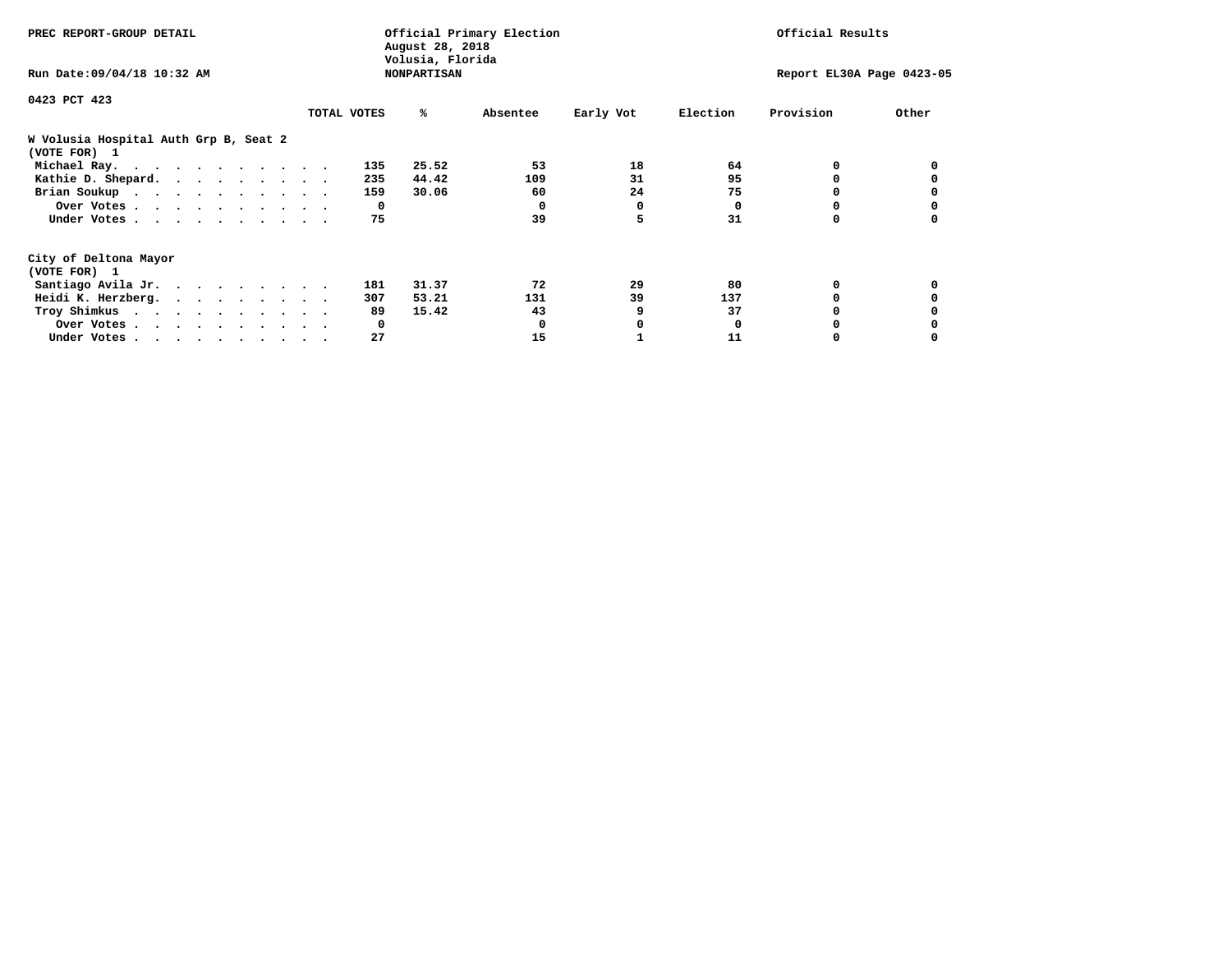| PREC REPORT-GROUP DETAIL                                               |  |                             |             | August 28, 2018<br>Volusia, Florida | Official Primary Election |           |              | Official Results          |       |
|------------------------------------------------------------------------|--|-----------------------------|-------------|-------------------------------------|---------------------------|-----------|--------------|---------------------------|-------|
| Run Date: 09/04/18 10:32 AM                                            |  |                             |             | <b>STATISTICS</b>                   |                           |           |              | Report EL30A Page 0427-01 |       |
| 0427 PCT 427                                                           |  |                             |             |                                     |                           |           |              |                           |       |
|                                                                        |  |                             | TOTAL VOTES | ‱                                   | Absentee                  | Early Vot | Election     | Provision                 | Other |
| REGISTERED VOTERS - TOTAL                                              |  |                             | 3,188       |                                     |                           |           |              |                           |       |
| REGISTERED VOTERS - DEMOCRATIC                                         |  | $\sim$ $\sim$ $\sim$ $\sim$ | 1,225       | 38.43                               |                           |           |              |                           |       |
| REGISTERED VOTERS - REPUBLICAN                                         |  | $\sim$ $\sim$ $\sim$ $\sim$ | 860         | 26.98                               |                           |           |              |                           |       |
| REGISTERED VOTERS - NONPARTISAN                                        |  |                             | 1,103       |                                     |                           |           |              |                           |       |
| BALLOTS CAST - TOTAL.                                                  |  |                             | 696         |                                     | 254                       | 139       | 302          | 0                         |       |
| BALLOTS CAST - DEMOCRATIC                                              |  |                             | 312         | 44.83                               | 117                       | 58        | 136          |                           |       |
| BALLOTS CAST - REPUBLICAN                                              |  |                             | 279         | 40.09                               | 88                        | 63        | 128          | 0                         |       |
| BALLOTS CAST - NONPARTISAN.                                            |  |                             | 105         | 15.09                               | 49                        | 18        | 38           |                           |       |
| BALLOTS CAST - BLANK.                                                  |  |                             | 2           | .29                                 | 0                         | 0         | $\mathbf{2}$ | O                         |       |
| VOTER TURNOUT - TOTAL<br>.                                             |  |                             |             | 21.83                               |                           |           |              |                           |       |
| VOTER TURNOUT - DEMOCRATIC.<br>$\cdot$ $\cdot$ $\cdot$ $\cdot$ $\cdot$ |  |                             |             | 25.47                               |                           |           |              |                           |       |
| VOTER TURNOUT - REPUBLICAN.<br>$\cdots$                                |  |                             |             | 32.44                               |                           |           |              |                           |       |
| VOTER TURNOUT - BLANK                                                  |  |                             |             | .06                                 |                           |           |              |                           |       |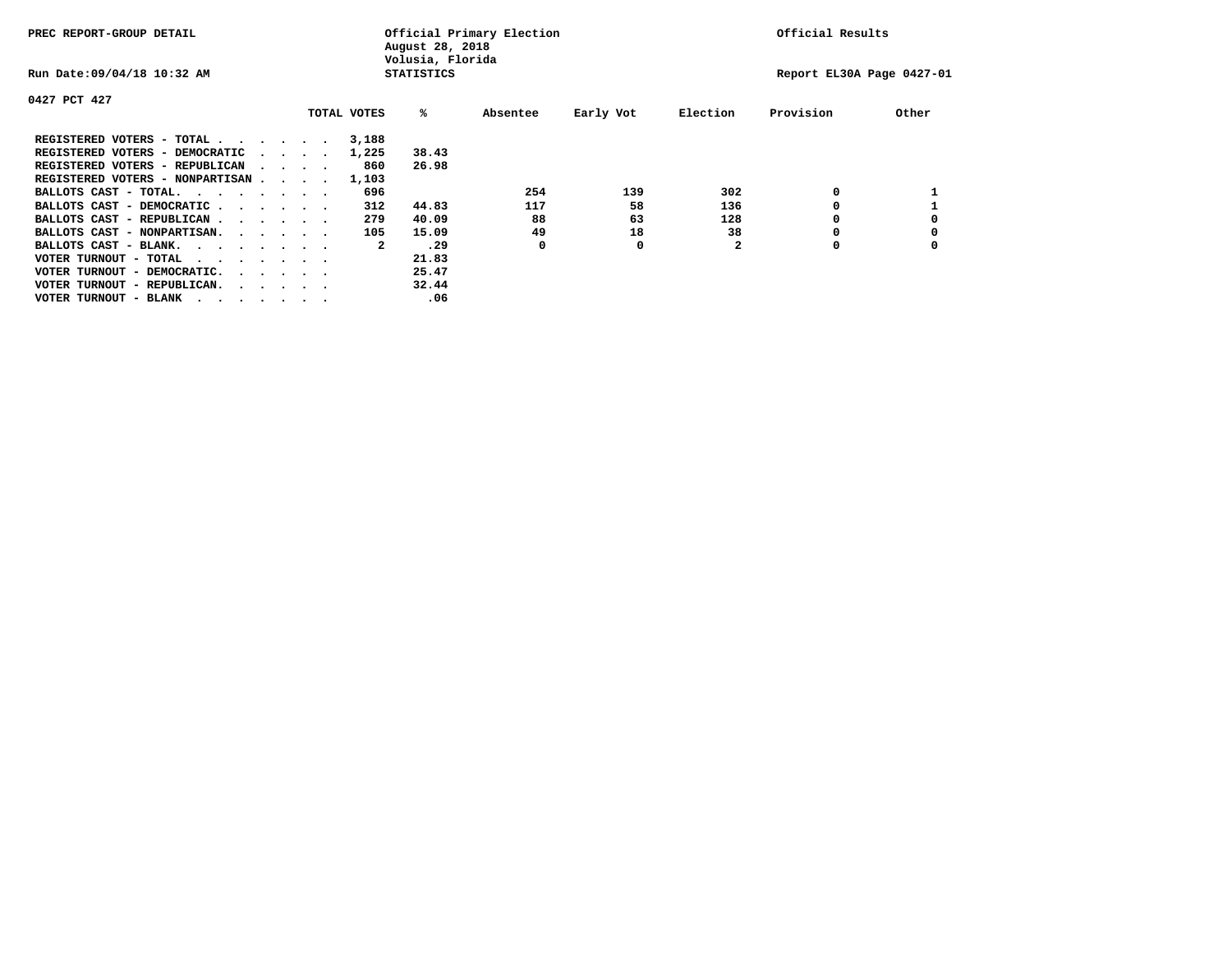| PREC REPORT-GROUP DETAIL                                                                                                 |                                           | August 28, 2018<br>Volusia, Florida | Official Primary Election | Official Results |              |                           |              |
|--------------------------------------------------------------------------------------------------------------------------|-------------------------------------------|-------------------------------------|---------------------------|------------------|--------------|---------------------------|--------------|
| Run Date:09/04/18 10:32 AM                                                                                               |                                           | DEMOCRATIC                          |                           |                  |              | Report EL30A Page 0427-02 |              |
| 0427 PCT 427                                                                                                             |                                           |                                     |                           |                  |              |                           |              |
|                                                                                                                          | TOTAL VOTES                               | ℁                                   | Absentee                  | Early Vot        | Election     | Provision                 | Other        |
| Representative in Congress Dist 6<br>(VOTE FOR) 1                                                                        |                                           |                                     |                           |                  |              |                           |              |
| Stephen Sevigny<br>$\cdot$<br>$\ddot{\phantom{a}}$                                                                       | 55                                        | 18.77                               | 19                        | 8                | 28           | 0                         | 0            |
| Nancy Soderberg<br>$\cdots$<br>$\bullet$                                                                                 | 187<br>$\ddot{\phantom{1}}$               | 63.82                               | 78                        | 40               | 68           | 0                         | 1            |
| John Upchurch.<br>$\sim$<br>$\sim 100$ km s $^{-1}$<br>$\bullet$<br>$\bullet$<br>$\bullet$<br>$\bullet$                  | 51                                        | 17.41                               | 17                        | 9                | 25           | 0                         | $\mathbf 0$  |
| Over Votes<br>$\bullet$<br>$\bullet$                                                                                     | 0<br>$\bullet$ .                          |                                     | $\mathbf 0$               | $\mathbf 0$      | $\mathbf 0$  | $\mathbf 0$               | $\mathbf 0$  |
| Under Votes<br>$\sim$<br>$\sim$<br>$\sim$                                                                                | 19                                        |                                     | 3                         | $\mathbf{1}$     | 15           | $\Omega$                  | $\Omega$     |
| Governor and Lieutenant Governor                                                                                         |                                           |                                     |                           |                  |              |                           |              |
| (VOTE FOR) 1                                                                                                             |                                           |                                     |                           |                  |              |                           |              |
| Andrew Gillum.<br>$\sim$ $\sim$                                                                                          | 88                                        | 29.04                               | 18                        | 20               | 50           | 0                         | 0            |
| Gwen Graham.<br>$\sim$ $\sim$ $\sim$ $\sim$ $\sim$<br>$\ddot{\phantom{a}}$<br>$\sim$                                     | 108<br>$\sim$<br>$\overline{\phantom{a}}$ | 35.64                               | 47                        | 20               | 41           | 0                         | $\mathbf 0$  |
| Jeff Greene.<br>$\sim$ $\sim$ $\sim$ $\sim$<br>$\ddot{\phantom{a}}$<br>$\bullet$                                         | 41                                        | 13.53                               | 23                        | 7                | 11           | 0                         | $\mathbf 0$  |
| Chris King $\cdots$ $\cdots$<br>$\bullet$<br>$\bullet$                                                                   | 10                                        | 3.30                                | 4                         | $\mathbf{1}$     | 5            | 0                         | $\mathbf 0$  |
| Philip Levine.<br>$\sim$ $\sim$<br>$\bullet$<br>$\ddot{\phantom{0}}$<br>$\bullet$<br>$\bullet$<br>$\bullet$<br>$\bullet$ | 51<br>$\bullet$<br>$\ddot{\phantom{0}}$   | 16.83                               | 19                        | 10               | 22           | 0                         | $\mathbf 0$  |
| Alex "Lundy" Lundmark<br>$\ddot{\phantom{a}}$<br>$\ddot{\phantom{1}}$<br>$\bullet$                                       | 1                                         | .33                                 | 0                         | 0                | 1            | 0                         | $\mathbf 0$  |
| John Wetherbee.<br>$\ddot{\phantom{a}}$<br>$\cdot$<br>$\sim$ $\sim$<br>$\bullet$                                         | 4                                         | 1.32                                | $\overline{a}$            | $\mathbf{0}$     | $\mathbf{1}$ | 0                         | $\mathbf{1}$ |
| Over Votes .<br>$\sim$<br>$\sim$<br>$\sim$ $\sim$<br>$\overline{\phantom{a}}$                                            | 4                                         |                                     | 3                         | 0                | $\mathbf{1}$ | 0                         | $\mathbf 0$  |
| Under Votes.<br>$\cdot$ $\cdot$ $\cdot$ $\cdot$<br>$\cdot$                                                               | 5                                         |                                     | $\mathbf{1}$              | $\mathbf{0}$     | 4            | 0                         | 0            |
| Attorney General                                                                                                         |                                           |                                     |                           |                  |              |                           |              |
| (VOTE FOR) 1                                                                                                             |                                           |                                     |                           |                  |              |                           |              |
| Sean Shaw<br>$\sim$ $\sim$<br>$\cdots$                                                                                   | 201                                       | 70.53                               | 72                        | 47               | 81           | 0                         | 1            |
| Ryan Torrens<br>$\mathcal{A}$ . The set of the set of the set of the $\mathcal{A}$<br>$\bullet$<br>$\bullet$             | 84<br>$\cdot$<br>$\bullet$                | 29.47                               | 37                        | 9                | 38           | 0                         | $\mathbf 0$  |
| Over Votes.<br>$\cdot$ $\cdot$ $\cdot$ $\cdot$<br>$\ddot{\phantom{a}}$                                                   | $\mathbf 0$                               |                                     | $\mathbf 0$               | 0                | $\mathbf 0$  | 0                         | $\mathbf 0$  |
| Under Votes<br>$\ddot{\phantom{a}}$<br>$\ddot{\phantom{0}}$                                                              | 27<br>$\cdot$                             |                                     | 8                         | $\overline{a}$   | 17           | 0                         | $\mathbf 0$  |
| Commissioner of Agriculture<br>(VOTE FOR) 1                                                                              |                                           |                                     |                           |                  |              |                           |              |
| Nicole "Nikki" Fried.<br>$\cdot$ $\cdot$ $\cdot$ $\cdot$                                                                 | 146                                       | 51.59                               | 56                        | 28               | 62           | 0                         | 0            |
| Jeffrey Duane Porter.<br>$\cdot$ $\cdot$ $\cdot$ $\cdot$                                                                 | 62                                        | 21.91                               | 25                        | $7\phantom{.0}$  | 30           | 0                         | $\mathbf 0$  |
| Roy David Walker<br>$\bullet$                                                                                            | 75                                        | 26.50                               | 27                        | 19               | 28           | $\mathbf 0$               | $\mathbf{1}$ |
| Over Votes                                                                                                               | $\mathbf 0$                               |                                     | $\Omega$                  | 0                | $\mathbf 0$  | 0                         | $\mathbf 0$  |
| Under Votes<br>$\ddot{\phantom{a}}$                                                                                      | 29                                        |                                     | 9                         | 4                | 16           | $\Omega$                  | 0            |
| State Representative District 27<br>(VOTE FOR) 1                                                                         |                                           |                                     |                           |                  |              |                           |              |
| Neil Henrichsen<br>$\overline{\phantom{a}}$<br>$\overline{\phantom{a}}$<br>$\cdot$                                       | 81                                        | 28.03                               | 31                        | 17               | 33           | 0                         | 0            |
| Carol Lawrence.<br>$\ddot{\phantom{0}}$<br>$\sim$<br>$\sim$<br>$\ddot{\phantom{a}}$<br>$\bullet$<br>$\bullet$            | 208<br>$\bullet$<br>$\bullet$             | 71.97                               | 81                        | 38               | 88           | $\mathbf 0$               | $\mathbf{1}$ |
| Over Votes.<br>$\ddot{\phantom{a}}$<br>$\bullet$                                                                         | $\mathbf 0$                               |                                     | $\mathbf 0$               | 0                | $\mathbf 0$  | 0                         | $\mathbf 0$  |
| Under Votes.<br>$\sim$ $\sim$ $\sim$ $\sim$ $\sim$ $\sim$ $\sim$<br>$\sim$                                               | 23                                        |                                     | 5                         | $\overline{3}$   | 15           | $\Omega$                  | $\Omega$     |
|                                                                                                                          |                                           |                                     |                           |                  |              |                           |              |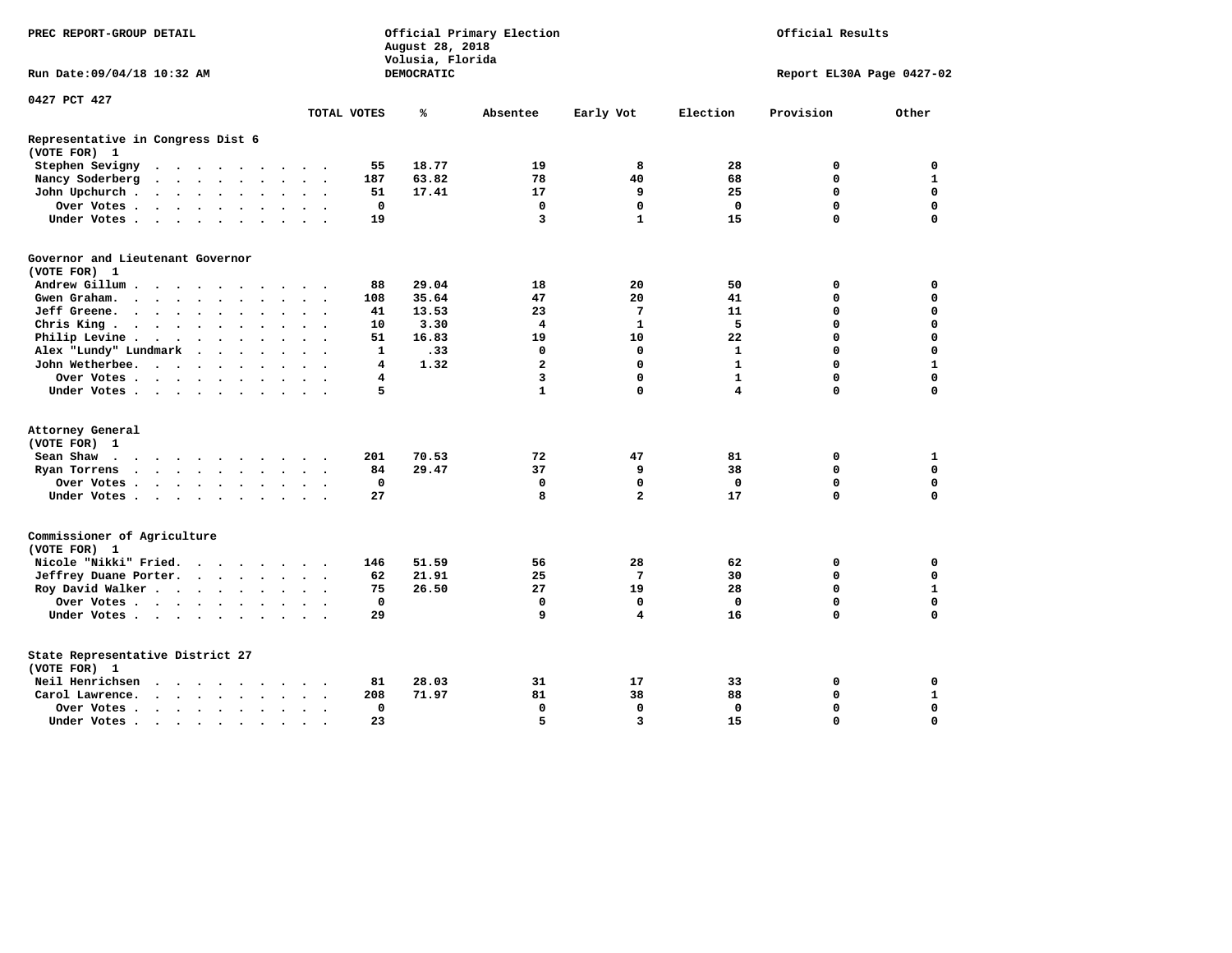| PREC REPORT-GROUP DETAIL                                                                                                                              |              | August 28, 2018<br>Volusia, Florida | Official Primary Election |                   |                         | Official Results          |             |
|-------------------------------------------------------------------------------------------------------------------------------------------------------|--------------|-------------------------------------|---------------------------|-------------------|-------------------------|---------------------------|-------------|
| Run Date: 09/04/18 10:32 AM                                                                                                                           |              | REPUBLICAN                          |                           |                   |                         | Report EL30A Page 0427-03 |             |
| 0427 PCT 427                                                                                                                                          | TOTAL VOTES  | ℁                                   | Absentee                  | Early Vot         | Election                | Provision                 | Other       |
| United States Senator                                                                                                                                 |              |                                     |                           |                   |                         |                           |             |
| (VOTE FOR) 1                                                                                                                                          |              |                                     |                           |                   |                         |                           |             |
| Roque "Rocky" De La Fuente.<br>$\cdots$<br>$\sim$ $\sim$                                                                                              | 23           | 8.36                                | 13                        | 1                 | 9                       | 0                         | 0           |
| Rick Scott                                                                                                                                            | 252          | 91.64                               | 74                        | 61                | 117                     | 0                         | $\mathbf 0$ |
| Over Votes<br>$\cdot$<br>$\bullet$<br>$\ddot{\phantom{0}}$<br>$\cdot$                                                                                 | $\mathbf 0$  |                                     | $\mathbf 0$               | $\mathbf 0$       | $\mathbf 0$             | $\mathbf 0$               | $\mathbf 0$ |
| Under Votes<br>$\sim$<br>$\ddot{\phantom{1}}$                                                                                                         | 4            |                                     | $\mathbf{1}$              | $\mathbf{1}$      | $\overline{\mathbf{2}}$ | $\mathbf 0$               | $\Omega$    |
| Representative in Congress Dist 6<br>(VOTE FOR) 1                                                                                                     |              |                                     |                           |                   |                         |                           |             |
| Fred Costello                                                                                                                                         | 48           | 17.78                               | 16                        | 6                 | 26                      | 0                         | 0           |
| Michael Waltz<br>$\sim$<br>$\sim$<br>$\sim$                                                                                                           | 155          | 57.41                               | 46                        | 41                | 68                      | $\mathbf 0$               | 0           |
| John Ward<br>$\ddot{\phantom{0}}$<br>$\ddotsc$<br>$\bullet$                                                                                           | 67           | 24.81                               | 22                        | 16                | 29                      | $\mathbf 0$               | $\mathbf 0$ |
| Over Votes<br>$\bullet$<br>$\bullet$                                                                                                                  | 0            |                                     | $\mathbf 0$               | $\mathbf 0$       | $\mathbf 0$             | $\mathbf 0$               | $\mathbf 0$ |
| Under Votes<br>$\ddot{\phantom{a}}$<br>$\cdot$                                                                                                        | 9            |                                     | 4                         | $\mathbf 0$       | 5                       | 0                         | 0           |
| Governor and Lieutenant Governor<br>(VOTE FOR) 1<br>Don Baldauf.<br>$\cdot$ $\cdot$ $\cdot$<br>$\sim$                                                 | 3            | 1.12                                | 3                         | 0                 | 0                       | 0                         | 0           |
| Ron DeSantis<br>$\cdot$ $\cdot$ $\cdot$<br>$\ddot{\phantom{1}}$<br>$\bullet$                                                                          | 168          | 62.69                               | 50                        | 35                | 83                      | 0                         | $\mathbf 0$ |
| Timothy M. Devine.<br>$\ddot{\phantom{a}}$<br>$\sim$<br>$\ddot{\phantom{a}}$<br>$\bullet$<br>$\ddot{\phantom{a}}$                                     | з            | 1.12                                | $\overline{a}$            | 0                 | $\mathbf{1}$            | $\mathbf 0$               | $\mathbf 0$ |
| Bob Langford<br>$\ddot{\phantom{1}}$<br>$\ddot{\phantom{a}}$<br>$\bullet$                                                                             | 4            | 1.49                                | $\mathbf{1}$              | $\mathbf{1}$      | $\overline{a}$          | 0                         | $\mathbf 0$ |
| John Joseph Mercadante .<br>$\ddot{\phantom{a}}$<br>$\ddot{\phantom{a}}$                                                                              | $\mathbf{2}$ | .75                                 | $\mathbf 0$               | $\mathbf{1}$      | $\mathbf{1}$            | $\mathbf 0$               | $\mathbf 0$ |
| Bruce Nathan<br><b>Contract Contract Contract Contract</b><br>$\ddot{\phantom{a}}$<br>$\bullet$<br>$\bullet$                                          | $\mathbf{2}$ | .75                                 | $\overline{a}$            | $\mathbf{0}$      | $\mathbf 0$             | 0                         | $\mathbf 0$ |
| Adam H. Putnam.<br>$\cdots$<br>$\ddot{\phantom{a}}$                                                                                                   | 77           | 28.73                               | 22                        | 21                | 34                      | 0                         | $\mathbf 0$ |
| Bob White<br>$\ddot{\phantom{0}}$<br>$\ddot{\phantom{a}}$<br>$\cdot$<br>$\sim$                                                                        | 9            | 3.36                                | 3                         | $\overline{a}$    | 4                       | 0                         | $\mathbf 0$ |
| Over Votes .<br><b>Contract Contract Contract</b><br>$\bullet$<br>$\ddot{\phantom{a}}$                                                                | $\mathbf{2}$ |                                     | $\overline{a}$            | 0                 | 0                       | $\mathbf 0$               | 0           |
| Under Votes                                                                                                                                           | 9            |                                     | 3                         | 3                 | 3                       | 0                         | 0           |
| Attorney General<br>(VOTE FOR) 1                                                                                                                      |              |                                     |                           |                   |                         |                           |             |
| Ashley Moody<br>$\cdots$<br>$\ddot{\phantom{a}}$<br>$\sim$<br>$\cdot$ .                                                                               | 138          | 52.87                               | 37                        | 31                | 70                      | 0                         | $\mathbf 0$ |
| Frank White.                                                                                                                                          | 123          | 47.13                               | 43                        | 28                | 52                      | $\mathbf 0$               | $\mathbf 0$ |
| Over Votes.<br>$\cdots$<br>$\bullet$<br>$\bullet$<br>$\cdot$                                                                                          | $\mathbf 0$  |                                     | 0                         | $\mathbf 0$       | 0                       | $\mathbf 0$               | $\mathbf 0$ |
| Under Votes<br>$\sim$<br>$\sim$ $\sim$                                                                                                                | 18           |                                     | 8                         | 4                 | 6                       | 0                         | $\mathbf 0$ |
| Commissioner of Agriculture<br>(VOTE FOR) 1                                                                                                           |              |                                     |                           |                   |                         |                           |             |
| Matt Caldwell.<br>$\begin{array}{cccccccccccccc} \bullet & \bullet & \bullet & \bullet & \bullet & \bullet & \bullet & \bullet & \bullet \end{array}$ | 89           | 34.77                               | 26                        | 14                | 49                      | 0                         | 0           |
| Denise Grimsley<br>$\ddot{\phantom{a}}$<br>$\sim$<br>$\ddot{\phantom{a}}$<br>$\ddot{\phantom{a}}$                                                     | 69           | 26.95                               | 21                        | 19                | 29                      | $\mathbf 0$               | $\mathbf 0$ |
| Mike McCalister<br>$\mathbf{r}=\mathbf{r}+\mathbf{r}+\mathbf{r}+\mathbf{r}$<br>$\bullet$<br>$\bullet$<br>$\ddot{\phantom{a}}$                         | 49           | 19.14                               | 15                        | $12 \overline{ }$ | 22                      | 0                         | $\Omega$    |
| Baxter Troutman<br>$\ddot{\phantom{1}}$<br>$\ddot{\phantom{a}}$                                                                                       | 49           | 19.14                               | 14                        | 14                | 21                      | $\mathbf 0$               | $\Omega$    |
| Over Votes.<br>$\cdots$<br>$\cdot$<br>$\cdot$<br>$\ddot{\phantom{1}}$                                                                                 | 1            |                                     | $\mathbf{1}$              | 0                 | $\mathbf 0$             | 0                         | $\Omega$    |
| Under Votes.<br>$\bullet$ , $\bullet$ , $\bullet$ , $\bullet$<br>$\bullet$<br>$\bullet$                                                               | 22           |                                     | 11                        | 4                 | 7                       | $\Omega$                  | $\Omega$    |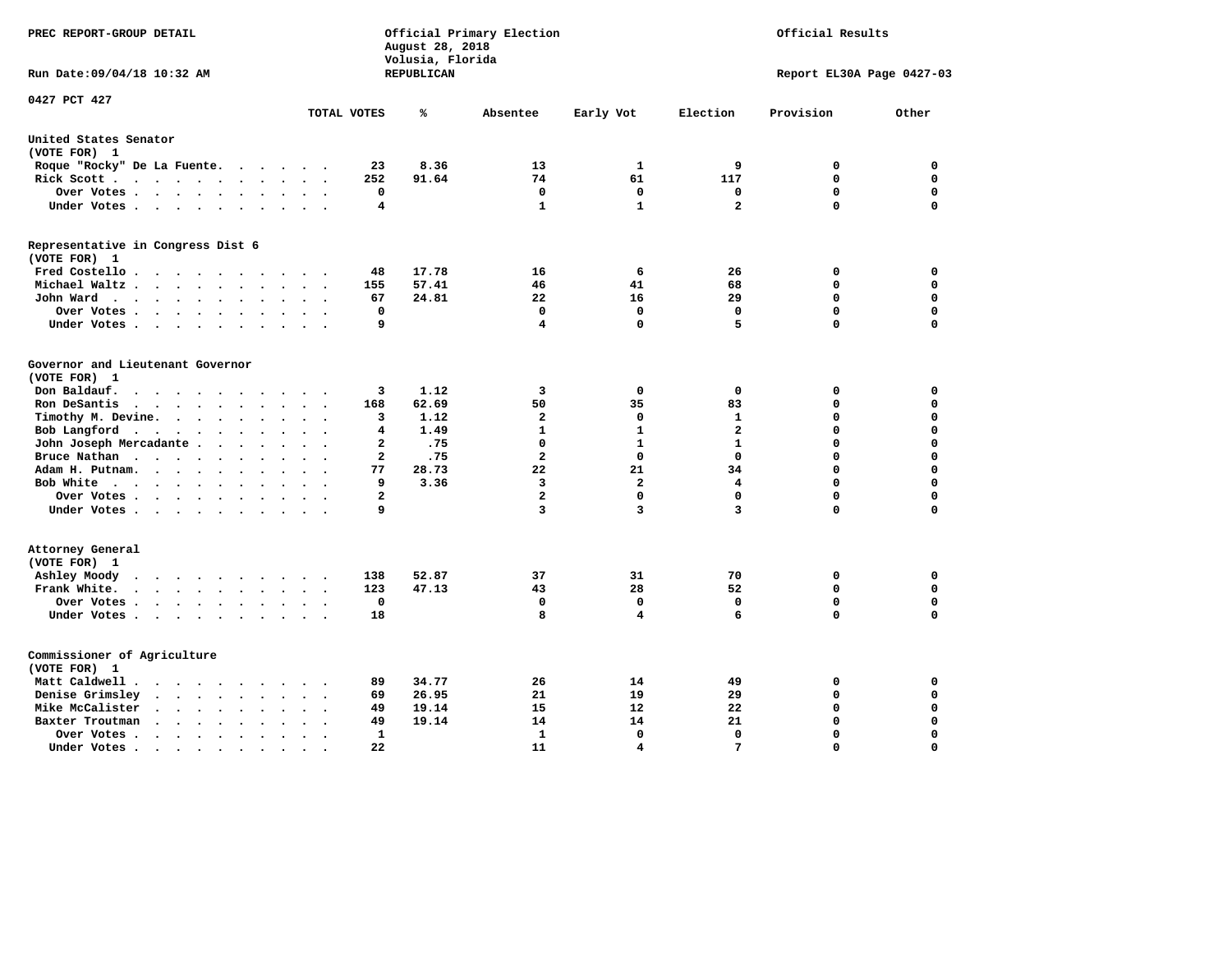| PREC REPORT-GROUP DETAIL                                                                                  |                                        | August 28, 2018                        | Official Primary Election | Official Results |              |                           |              |  |
|-----------------------------------------------------------------------------------------------------------|----------------------------------------|----------------------------------------|---------------------------|------------------|--------------|---------------------------|--------------|--|
| Run Date: 09/04/18 10:32 AM                                                                               |                                        | Volusia, Florida<br><b>NONPARTISAN</b> |                           |                  |              | Report EL30A Page 0427-04 |              |  |
| 0427 PCT 427                                                                                              | TOTAL VOTES                            | ℁                                      | Absentee                  | Early Vot        | Election     | Provision                 | Other        |  |
|                                                                                                           |                                        |                                        |                           |                  |              |                           |              |  |
| Circuit Judge 7th Judicial, Grp 15<br>(VOTE FOR) 1                                                        |                                        |                                        |                           |                  |              |                           |              |  |
| Linda L. Gaustad                                                                                          | 259                                    | 41.64                                  | 96                        | 50               | 112          | $\mathbf 0$               | 1            |  |
| Sebrina L. Slack<br>$\sim$<br>$\sim$                                                                      | 191                                    | 30.71                                  | 77                        | 42               | 72           | 0                         | 0            |  |
| Ryan Will $\cdots$<br>$\cdot$                                                                             | 172                                    | 27.65                                  | 57                        | 33               | 82           | 0                         | 0            |  |
| Over Votes<br>$\bullet$<br>$\cdot$<br>$\bullet$                                                           | $\mathbf 0$<br>$\bullet$               |                                        | $\mathbf 0$               | 0                | $\mathbf 0$  | 0                         | 0            |  |
| Under Votes                                                                                               | 74<br>$\sim$ $\sim$                    |                                        | 24                        | 14               | 36           | 0                         | $\mathbf 0$  |  |
| County Judge 7th Judicial, Grp 5                                                                          |                                        |                                        |                           |                  |              |                           |              |  |
| (VOTE FOR) 1                                                                                              |                                        |                                        |                           |                  |              |                           |              |  |
| Steve Burk.                                                                                               | 278<br>$\sim$ $\sim$                   | 45.06                                  | 100                       | 55               | 122          | 0                         | 1            |  |
| Dawn "Pam" Fields.<br>$\cdot$                                                                             | 339<br>$\cdot$ .                       | 54.94                                  | 129                       | 72               | 138          | $\mathbf 0$               | $\mathbf 0$  |  |
| Over Votes<br>$\sim$<br>$\ddot{\phantom{a}}$                                                              | 0<br>$\cdot$                           |                                        | 0                         | 0                | 0            | 0                         | 0            |  |
| Under Votes                                                                                               | 79<br>$\sim$                           |                                        | 25                        | 12               | 42           | $\Omega$                  | $\Omega$     |  |
| County Council at Large<br>(VOTE FOR) 1                                                                   |                                        |                                        |                           |                  |              |                           |              |  |
| L. Ronald Durham                                                                                          | 200                                    | 30.77                                  | 57                        | 53               | 90           | $\mathbf 0$               | 0            |  |
| Ben F. Johnson.<br>$\ddot{\phantom{a}}$<br>$\ddot{\phantom{a}}$<br>$\bullet$                              | 446<br>$\cdot$<br>$\ddot{\phantom{0}}$ | 68.62                                  | 182                       | 79               | 184          | 0                         | $\mathbf{1}$ |  |
| WRITE-IN.<br>$\cdots$                                                                                     | 4                                      | .62                                    | 3                         | $\mathbf 0$      | $\mathbf{1}$ | 0                         | $\Omega$     |  |
| Over Votes.<br>$\cdot$                                                                                    | $\mathbf 0$                            |                                        | 0                         | 0                | 0            | 0                         | 0            |  |
| $\sim$ $\sim$ $\sim$ $\sim$<br>$\bullet$<br>Under Votes<br>$\sim$<br>$\overline{\phantom{a}}$             | 46                                     |                                        | 12                        | 7                | 27           | $\mathbf 0$               | 0            |  |
|                                                                                                           |                                        |                                        |                           |                  |              |                           |              |  |
| County Council Member District 5<br>(VOTE FOR)<br>1                                                       |                                        |                                        |                           |                  |              |                           |              |  |
| Dan Hunt.<br>$\bullet$<br>. The contract of the contract of the contract of the $\alpha$<br>$\sim$ $\sim$ | 253<br>$\sim$ $\sim$                   | 38.86                                  | 90                        | 56               | 106          | 0                         | 1            |  |
| Fred Lowry.<br>$\cdots$<br>$\sim$<br>$\sim$                                                               | 395<br>$\sim$ $\sim$                   | 60.68                                  | 151                       | 76               | 168          | $\mathbf 0$               | $\mathbf 0$  |  |
| WRITE-IN.<br>$\ddot{\phantom{a}}$<br>$\ddot{\phantom{a}}$                                                 | 3                                      | .46                                    | 1                         | 0                | $\mathbf{2}$ | 0                         | $\mathbf 0$  |  |
| Over Votes<br>$\ddot{\phantom{a}}$<br>$\bullet$                                                           | $\mathbf 0$<br>$\cdot$                 |                                        | $\mathbf 0$               | $\mathbf 0$      | $\mathbf 0$  | $\mathbf 0$               | 0            |  |
| Under Votes<br>$\sim$ $\sim$                                                                              | 45<br>$\sim$ $\sim$                    |                                        | 12                        | 7                | 26           | $\mathbf 0$               | $\mathbf 0$  |  |
| School Board Member District 5                                                                            |                                        |                                        |                           |                  |              |                           |              |  |
| (VOTE FOR) 1                                                                                              |                                        |                                        |                           |                  |              |                           |              |  |
| Ruben Colon.<br>$\ddot{\phantom{0}}$<br>$\sim$<br>$\sim$                                                  | 204                                    | 31.58                                  | 66                        | 50               | 87           | $\mathbf 0$               | 1            |  |
| Melody Johnson.<br>$\ddot{\phantom{a}}$                                                                   | 317                                    | 49.07                                  | 125                       | 54               | 138          | 0                         | 0            |  |
| Robert Mann.<br>$\cdots$<br>$\ddot{\phantom{a}}$<br>$\ddot{\phantom{a}}$<br>$\bullet$                     | 125                                    | 19.35                                  | 42                        | 31               | 52           | 0                         | 0            |  |
| Over Votes<br>$\sim$<br>$\ddot{\phantom{a}}$                                                              | $\mathbf 0$                            |                                        | $\mathbf 0$               | 0                | $\mathbf 0$  | 0                         | 0            |  |
| Under Votes<br>$\cdot$                                                                                    | 50                                     |                                        | 21                        | 4                | 25           | 0                         | $\mathbf 0$  |  |
| W Volusia Hospital Auth Grp A, Seat 1<br>(VOTE FOR) 1                                                     |                                        |                                        |                           |                  |              |                           |              |  |
| John M. Hill<br>$\cdot$ $\cdot$                                                                           | 247<br>$\sim$                          | 40.63                                  | 91                        | 45               | 111          | 0                         | 0            |  |
| Raymond Long<br>$\langle \rangle$<br>$\cdot$<br>$\bullet$                                                 | 161<br>$\bullet$<br>$\cdot$            | 26.48                                  | 54                        | 40               | 67           | $\mathbf 0$               | 0            |  |
| Voloria Manning<br>$\cdots$<br>$\sim$                                                                     | 200<br>$\ddot{\phantom{a}}$            | 32.89                                  | 80                        | 41               | 78           | 0                         | 1            |  |
| Over Votes .<br>$\bullet$<br>$\bullet$                                                                    | $\Omega$<br>$\bullet$                  |                                        | $\mathbf 0$               | $\mathbf{0}$     | $\mathbf{0}$ | $\mathbf 0$               | 0            |  |
| Under Votes.<br>$\bullet$                                                                                 | 88                                     |                                        | 29                        | 13               | 46           | $\Omega$                  | $\Omega$     |  |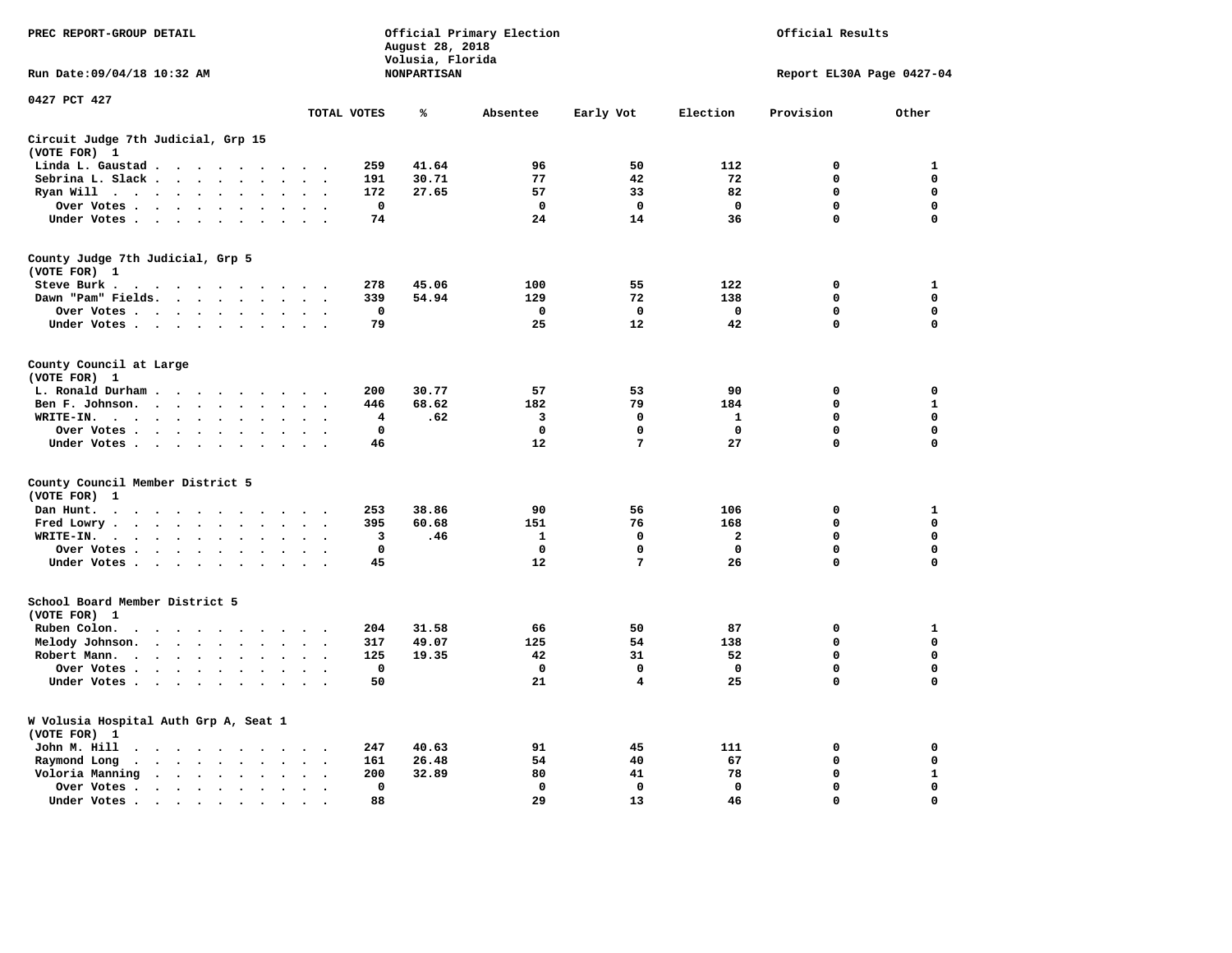| PREC REPORT-GROUP DETAIL                              | Official Primary Election<br>August 28, 2018<br>Volusia, Florida |              |          |           | Official Results<br>Report EL30A Page 0427-05 |           |       |
|-------------------------------------------------------|------------------------------------------------------------------|--------------|----------|-----------|-----------------------------------------------|-----------|-------|
| Run Date: 09/04/18 10:32 AM                           | <b>NONPARTISAN</b>                                               |              |          |           |                                               |           |       |
| 0427 PCT 427                                          |                                                                  |              |          |           |                                               |           |       |
|                                                       | TOTAL VOTES                                                      | ℁            | Absentee | Early Vot | Election                                      | Provision | Other |
| W Volusia Hospital Auth Grp B, Seat 2<br>(VOTE FOR) 1 |                                                                  |              |          |           |                                               |           |       |
| Michael Ray.                                          |                                                                  | 25.24<br>157 | 50       | 26        | 80                                            | 0         |       |
| Kathie D. Shepard.                                    |                                                                  | 45.82<br>285 | 118      | 56        | 111                                           |           |       |
| Brian Soukup                                          |                                                                  | 28.94<br>180 | 63       | 44        | 73                                            |           |       |
| Over Votes                                            |                                                                  | $\mathbf{o}$ | 0        | $\Omega$  | 0                                             |           |       |
| Under Votes                                           |                                                                  | 74           | 23       | 13        | 38                                            |           |       |
| City of Deltona Mayor                                 |                                                                  |              |          |           |                                               |           |       |
| (VOTE FOR) 1                                          |                                                                  |              |          |           |                                               |           |       |
| Santiago Avila Jr.                                    |                                                                  | 34.08<br>229 | 77       | 53        | 99                                            | 0         |       |
| Heidi K. Herzberg.                                    |                                                                  | 46.58<br>313 | 114      | 67        | 131                                           |           |       |
| Troy Shimkus                                          |                                                                  | 19.35<br>130 | 57       | 17        | 56                                            |           |       |
| Over Votes                                            |                                                                  | $\mathbf{o}$ |          |           | <sup>0</sup>                                  |           |       |
| Under Votes                                           |                                                                  | 24           |          |           | 16                                            |           |       |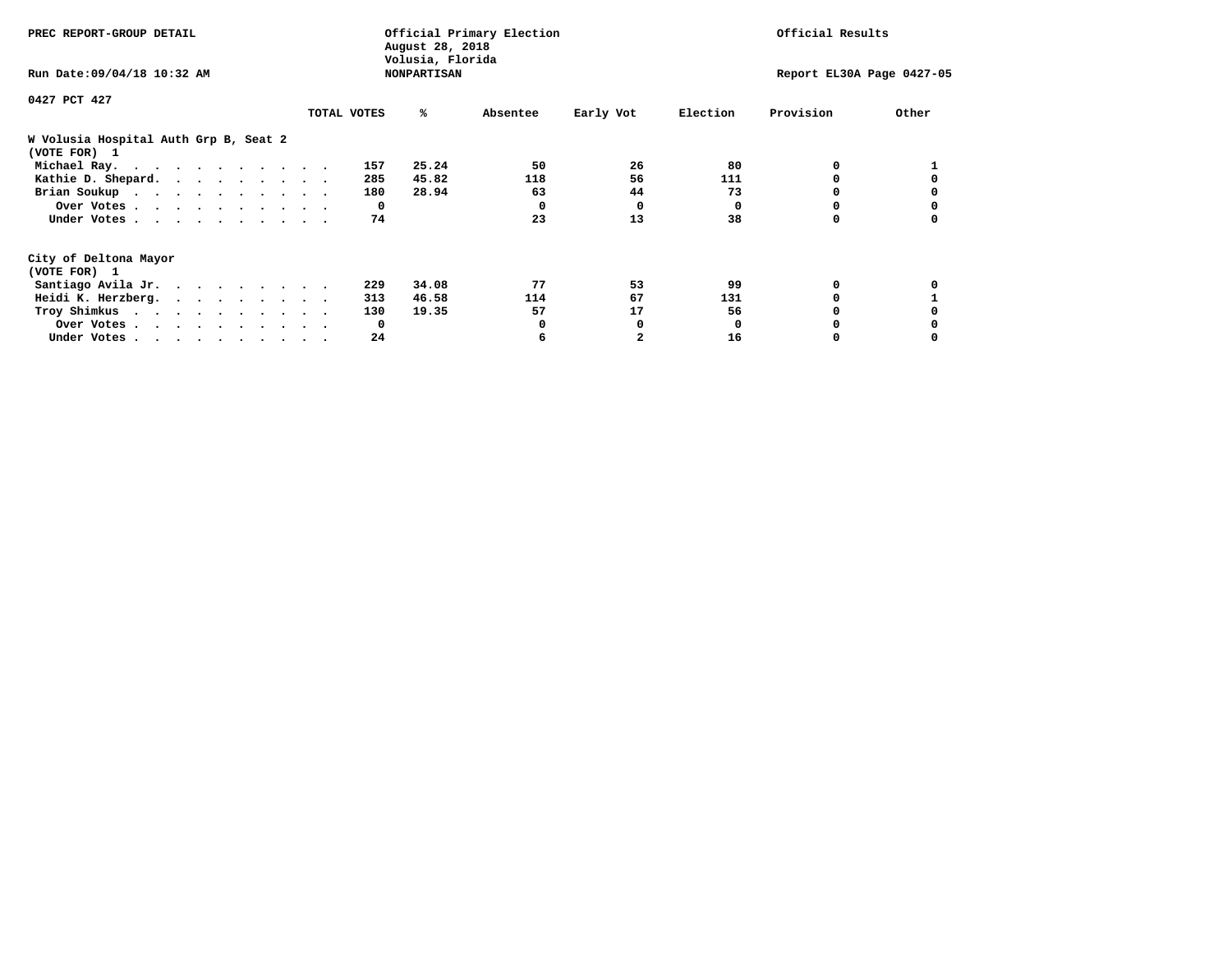| PREC REPORT-GROUP DETAIL               |  |                                         |             | August 28, 2018<br>Volusia, Florida | Official Primary Election |           |          | Official Results          |       |
|----------------------------------------|--|-----------------------------------------|-------------|-------------------------------------|---------------------------|-----------|----------|---------------------------|-------|
| Run Date: 09/04/18 10:32 AM            |  |                                         |             | <b>STATISTICS</b>                   |                           |           |          | Report EL30A Page 0429-01 |       |
| 0429 PCT 429                           |  |                                         |             |                                     |                           |           |          |                           |       |
|                                        |  |                                         | TOTAL VOTES | %ะ                                  | Absentee                  | Early Vot | Election | Provision                 | Other |
| REGISTERED VOTERS - TOTAL              |  |                                         | 1,831       |                                     |                           |           |          |                           |       |
| REGISTERED VOTERS - DEMOCRATIC         |  | $\cdot$ $\cdot$ $\cdot$ $\cdot$         | 725         | 39.60                               |                           |           |          |                           |       |
| REGISTERED VOTERS - REPUBLICAN         |  |                                         | 471         | 25.72                               |                           |           |          |                           |       |
| REGISTERED VOTERS - NONPARTISAN        |  |                                         | 635         |                                     |                           |           |          |                           |       |
| BALLOTS CAST - TOTAL.                  |  |                                         | 382         |                                     | 127                       | 76        | 179      | 0                         |       |
| BALLOTS CAST - DEMOCRATIC              |  |                                         | 170         | 44.50                               | 48                        | 33        | 89       |                           |       |
| BALLOTS CAST - REPUBLICAN              |  |                                         | 171         | 44.76                               | 64                        | 34        | 73       | ٥                         |       |
| BALLOTS CAST - NONPARTISAN.            |  |                                         | 41          | 10.73                               | 15                        | 9         | 17       |                           |       |
| BALLOTS CAST - BLANK.                  |  |                                         | 0           |                                     | 0                         | 0         | 0        | ٥                         |       |
| VOTER TURNOUT - TOTAL<br>$\cdots$      |  |                                         |             | 20.86                               |                           |           |          |                           |       |
| VOTER TURNOUT - DEMOCRATIC.            |  | $\cdot$ $\cdot$ $\cdot$ $\cdot$ $\cdot$ |             | 23.45                               |                           |           |          |                           |       |
| VOTER TURNOUT - REPUBLICAN.<br>$\cdot$ |  |                                         |             | 36.31                               |                           |           |          |                           |       |
| VOTER TURNOUT - BLANK                  |  |                                         |             |                                     |                           |           |          |                           |       |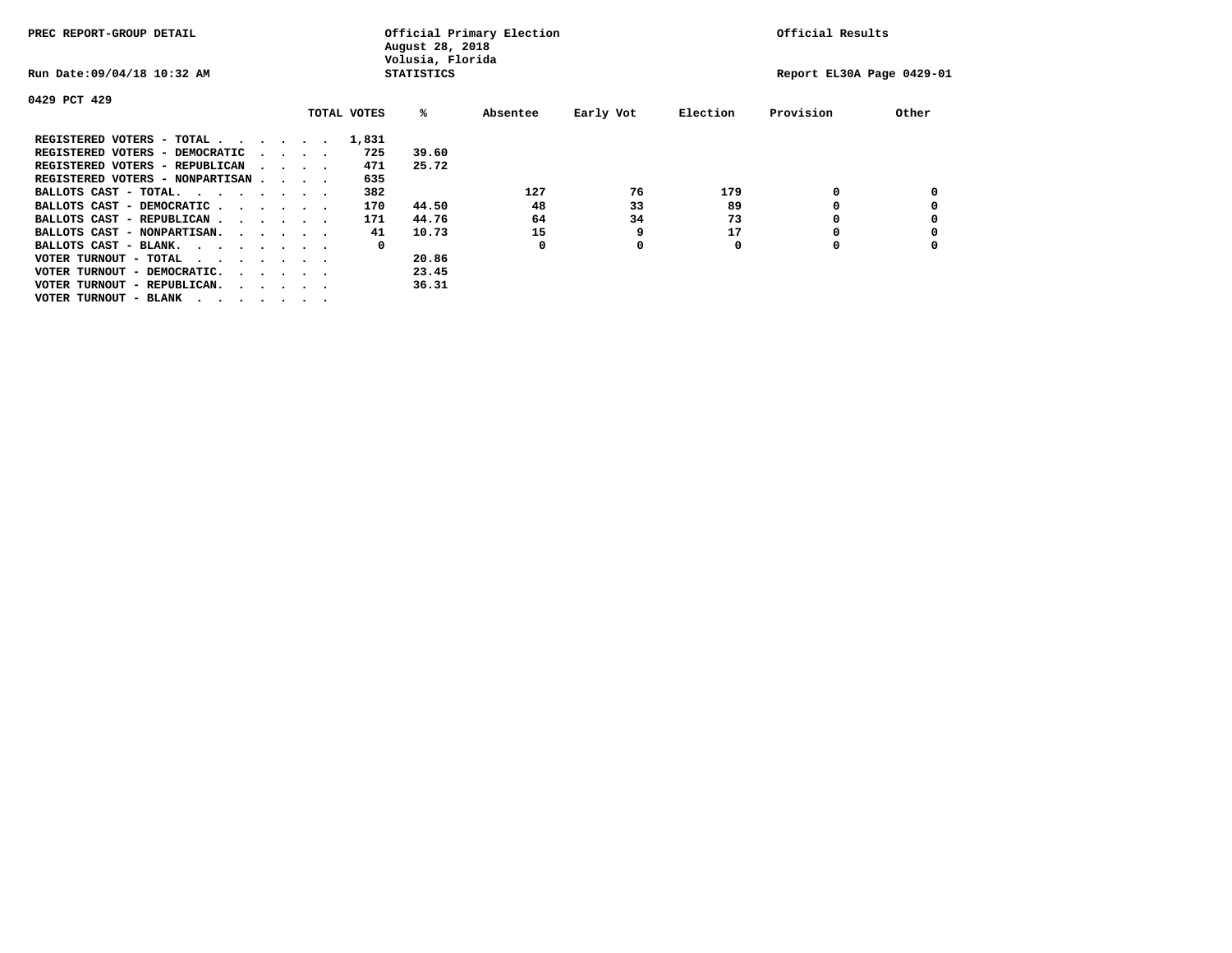| PREC REPORT-GROUP DETAIL                                                                                                                                                                                                                                                            |              | August 28, 2018<br>Volusia, Florida | Official Primary Election |              |             | Official Results          |             |
|-------------------------------------------------------------------------------------------------------------------------------------------------------------------------------------------------------------------------------------------------------------------------------------|--------------|-------------------------------------|---------------------------|--------------|-------------|---------------------------|-------------|
| Run Date: 09/04/18 10:32 AM                                                                                                                                                                                                                                                         |              | DEMOCRATIC                          |                           |              |             | Report EL30A Page 0429-02 |             |
| 0429 PCT 429                                                                                                                                                                                                                                                                        |              |                                     |                           |              |             |                           |             |
|                                                                                                                                                                                                                                                                                     | TOTAL VOTES  | ℁                                   | Absentee                  | Early Vot    | Election    | Provision                 | Other       |
| Representative in Congress Dist 6<br>(VOTE FOR) 1                                                                                                                                                                                                                                   |              |                                     |                           |              |             |                           |             |
| Stephen Sevigny<br>$\begin{array}{cccccccccccccc} \bullet & \bullet & \bullet & \bullet & \bullet & \bullet & \bullet & \bullet & \bullet & \bullet \end{array}$<br>$\cdot$ $\cdot$                                                                                                 | 35           | 20.96                               | 16                        | 5            | 14          | 0                         | 0           |
| Nancy Soderberg<br>$\begin{array}{cccccccccccccc} \bullet & \bullet & \bullet & \bullet & \bullet & \bullet & \bullet & \bullet & \bullet & \bullet & \bullet \end{array}$<br>$\ddot{\phantom{1}}$                                                                                  | 102          | 61.08                               | 25                        | 23           | 54          | 0                         | $\mathbf 0$ |
| John Upchurch.<br>$\cdot$ $\cdot$ $\cdot$ $\cdot$ $\cdot$<br>$\sim$ $\sim$                                                                                                                                                                                                          | 30           | 17.96                               | 7                         | 5            | 18          | 0                         | $\mathbf 0$ |
| Over Votes<br>$\bullet$<br>$\bullet$<br>$\bullet$ .                                                                                                                                                                                                                                 | 0            |                                     | $\mathbf 0$               | $\mathbf 0$  | $\mathbf 0$ | $\mathbf 0$               | $\mathbf 0$ |
| Under Votes<br>$\ddot{\phantom{a}}$<br>$\sim$                                                                                                                                                                                                                                       | 3            |                                     | $\mathbf 0$               | $\mathbf 0$  | 3           | 0                         | $\mathbf 0$ |
| Governor and Lieutenant Governor                                                                                                                                                                                                                                                    |              |                                     |                           |              |             |                           |             |
| (VOTE FOR) 1                                                                                                                                                                                                                                                                        |              |                                     |                           |              |             |                           |             |
| Andrew Gillum                                                                                                                                                                                                                                                                       | 55           | 32.54                               | 9                         | 12           | 34          | 0                         | 0           |
| Gwen Graham.<br>$\mathbf{r}$ . The set of the set of the set of the set of the set of the set of the set of the set of the set of the set of the set of the set of the set of the set of the set of the set of the set of the set of the set of t<br>$\ddot{\phantom{a}}$<br>$\sim$ | 59           | 34.91                               | 21                        | 15           | 23          | 0                         | $\Omega$    |
| Jeff Greene.<br>$\cdot$ $\cdot$ $\cdot$ $\cdot$<br>$\bullet$<br>$\bullet$                                                                                                                                                                                                           | 17           | 10.06                               | 5                         | 4            | 8           | 0                         | 0           |
| Chris King                                                                                                                                                                                                                                                                          | 11           | 6.51                                | $\overline{\mathbf{2}}$   | $\mathbf{2}$ | 7           | 0                         | $\mathbf 0$ |
| Philip Levine .<br>$\mathcal{L}(\mathbf{z})$ , and $\mathcal{L}(\mathbf{z})$ , and $\mathcal{L}(\mathbf{z})$<br>$\ddot{\phantom{a}}$<br>$\bullet$<br>$\bullet$<br>$\bullet$<br>$\ddot{\phantom{0}}$                                                                                 | 26           | 15.38                               | 9                         | $\mathbf 0$  | 17          | 0                         | $\mathbf 0$ |
| Alex "Lundy" Lundmark<br>$\sim$<br>$\sim$<br>$\ddot{\phantom{1}}$                                                                                                                                                                                                                   | $\mathbf{1}$ | .59                                 | $\mathbf{1}$              | $\mathbf 0$  | 0           | 0                         | $\mathbf 0$ |
| John Wetherbee.                                                                                                                                                                                                                                                                     | 0            |                                     | 0                         | $\Omega$     | $\Omega$    | $\Omega$                  | $\Omega$    |
| Over Votes .<br>and the state of the state of the                                                                                                                                                                                                                                   | $\mathbf{1}$ |                                     | $\mathbf{1}$              | $\mathbf 0$  | $\Omega$    | 0                         | $\mathbf 0$ |
| Under Votes<br>$\ddot{\phantom{0}}$                                                                                                                                                                                                                                                 | 0            |                                     | 0                         | $\mathbf 0$  | $\Omega$    | $\Omega$                  | $\Omega$    |
| Attorney General                                                                                                                                                                                                                                                                    |              |                                     |                           |              |             |                           |             |
| (VOTE FOR) 1                                                                                                                                                                                                                                                                        |              |                                     |                           |              |             |                           |             |
| Sean Shaw<br>$\mathbf{r}$ . The contract of the contract of the contract of the contract of the contract of the contract of the contract of the contract of the contract of the contract of the contract of the contract of the contract of th<br>$\cdots$                          | 111          | 67.27                               | 35                        | 20           | 56          | 0                         | 0           |
| Ryan Torrens<br>. The contract of the contract of the contract of the contract of the contract of the contract of the contract of the contract of the contract of the contract of the contract of the contract of the contract of the contrac<br>$\ddot{\phantom{1}}$               | 54           | 32.73                               | 13                        | 13           | 28          | 0                         | $\mathbf 0$ |
| Over Votes                                                                                                                                                                                                                                                                          | 0            |                                     | $\mathbf 0$               | $\mathbf 0$  | $\mathbf 0$ | 0                         | $\mathbf 0$ |
| Under Votes<br>$\ddot{\phantom{a}}$<br>$\ddot{\phantom{1}}$                                                                                                                                                                                                                         | 5            |                                     | $\mathbf 0$               | $\mathbf 0$  | 5           | 0                         | $\mathbf 0$ |
| Commissioner of Agriculture<br>(VOTE FOR) 1                                                                                                                                                                                                                                         |              |                                     |                           |              |             |                           |             |
| Nicole "Nikki" Fried.<br>$\cdots$                                                                                                                                                                                                                                                   | 95           | 58.28                               | 29                        | 15           | 51          | 0                         | $\mathbf 0$ |
| Jeffrey Duane Porter.<br>$\sim$                                                                                                                                                                                                                                                     | 26           | 15.95                               | 4                         | 7            | 15          | 0                         | $\mathbf 0$ |
| Roy David Walker<br>$\ddot{\phantom{0}}$                                                                                                                                                                                                                                            | 42           | 25.77                               | 14                        | 10           | 18          | $\mathbf 0$               | $\mathbf 0$ |
| Over Votes                                                                                                                                                                                                                                                                          | 0            |                                     | 0                         | 0            | 0           | 0                         | 0           |
| Under Votes<br>$\ddot{\phantom{1}}$                                                                                                                                                                                                                                                 | 7            |                                     | $\mathbf{1}$              | $\mathbf{1}$ | 5           | 0                         | 0           |
| State Representative District 27<br>(VOTE FOR) 1                                                                                                                                                                                                                                    |              |                                     |                           |              |             |                           |             |
| Neil Henrichsen<br>$\sim$ $\sim$<br>$\sim$<br>$\cdots$                                                                                                                                                                                                                              | 56           | 34.36                               | 19                        | 10           | 27          | 0                         | 0           |
| Carol Lawrence.<br>$\cdot$ $\cdot$ $\cdot$ $\cdot$ $\cdot$<br>$\ddot{\phantom{a}}$<br>$\ddot{\phantom{a}}$<br>$\bullet$<br>$\cdot$                                                                                                                                                  | 107          | 65.64                               | 28                        | 22           | 57          | 0                         | $\mathbf 0$ |
| Over Votes .<br>and the state of the state of the<br>$\bullet$<br>$\bullet$                                                                                                                                                                                                         | $\mathbf 0$  |                                     | $\mathbf 0$               | $\mathbf 0$  | $\mathbf 0$ | 0                         | $\mathbf 0$ |
| Under Votes<br>$\sim$ $\sim$<br>$\bullet$                                                                                                                                                                                                                                           | 7            |                                     | $\mathbf{1}$              | $\mathbf{1}$ | 5           | $\Omega$                  | $\Omega$    |
|                                                                                                                                                                                                                                                                                     |              |                                     |                           |              |             |                           |             |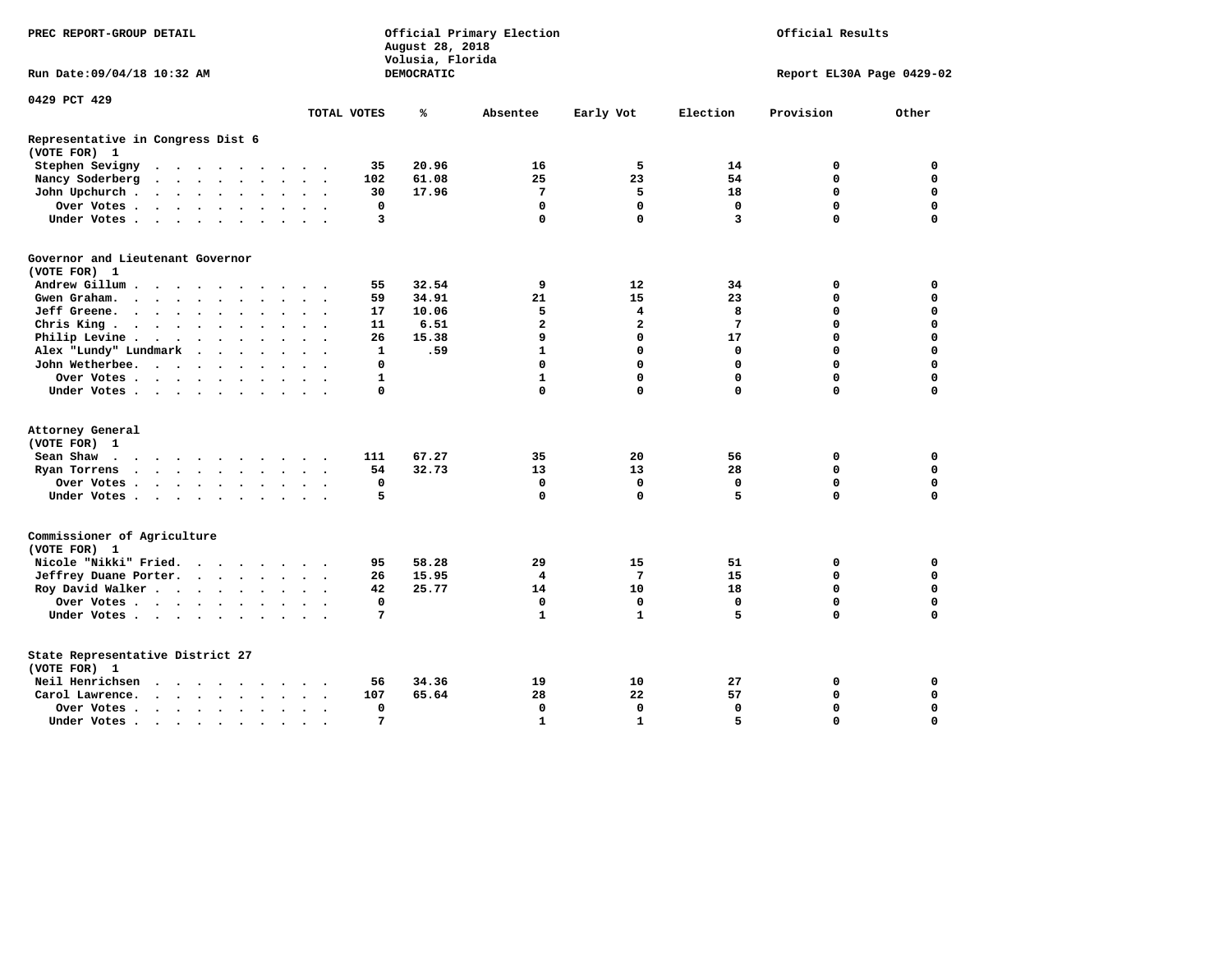| PREC REPORT-GROUP DETAIL                                                                                      |                         | August 28, 2018<br>Volusia, Florida | Official Primary Election |                            | Official Results |                            |                         |  |
|---------------------------------------------------------------------------------------------------------------|-------------------------|-------------------------------------|---------------------------|----------------------------|------------------|----------------------------|-------------------------|--|
| Run Date: 09/04/18 10:32 AM                                                                                   |                         | <b>REPUBLICAN</b>                   |                           |                            |                  | Report EL30A Page 0429-03  |                         |  |
| 0429 PCT 429                                                                                                  | TOTAL VOTES             | ℁                                   | Absentee                  | Early Vot                  | Election         | Provision                  | Other                   |  |
| United States Senator                                                                                         |                         |                                     |                           |                            |                  |                            |                         |  |
| (VOTE FOR) 1                                                                                                  |                         |                                     |                           |                            |                  |                            |                         |  |
| Roque "Rocky" De La Fuente.<br>.                                                                              | 16                      | 9.52                                | 8                         | 1                          | 7                | $\mathbf 0$                | $\mathbf 0$             |  |
| Rick Scott<br>$\bullet$<br>$\ddot{\phantom{a}}$                                                               | 152                     | 90.48                               | 53                        | 33                         | 66               | $\mathbf 0$                | $\mathbf 0$             |  |
| Over Votes<br>$\ddot{\phantom{1}}$<br>$\bullet$<br>Under Votes                                                | 0<br>3                  |                                     | $\mathbf 0$<br>3          | $\mathbf 0$<br>$\mathbf 0$ | 0<br>$\mathbf 0$ | $\mathbf 0$<br>$\mathbf 0$ | $\mathbf 0$<br>$\Omega$ |  |
|                                                                                                               |                         |                                     |                           |                            |                  |                            |                         |  |
| Representative in Congress Dist 6<br>(VOTE FOR) 1                                                             |                         |                                     |                           |                            |                  |                            |                         |  |
| Fred Costello                                                                                                 | 29                      | 18.13                               | 9                         | 10                         | 10               | 0                          | 0                       |  |
| Michael Waltz.<br>$\ddot{\phantom{a}}$<br>$\sim$                                                              | 82                      | 51.25                               | 32                        | 12                         | 38               | 0                          | 0                       |  |
| John Ward<br>$\bullet$ .<br>$\sim$                                                                            | 49                      | 30.63                               | 17                        | 12                         | 20               | $\mathbf 0$                | $\mathbf 0$             |  |
| Over Votes .<br>$\sim$ $\sim$ $\sim$ $\sim$ $\sim$<br>$\bullet$<br>$\bullet$<br>$\bullet$                     | 0                       |                                     | 0                         | 0                          | 0                | $\mathbf 0$                | $\mathbf 0$             |  |
| Under Votes<br>$\bullet$<br>$\bullet$                                                                         | 11                      |                                     | 6                         | $\mathbf 0$                | 5                | 0                          | $\mathbf 0$             |  |
| Governor and Lieutenant Governor<br>(VOTE FOR) 1                                                              |                         |                                     |                           |                            |                  |                            |                         |  |
| Don Baldauf.<br>$\cdot$ $\cdot$ $\cdot$ $\cdot$<br>$\cdot$<br>$\bullet$                                       | $\mathbf{2}$            | 1.18                                | $\overline{a}$            | 0                          | 0                | 0                          | $\mathbf 0$             |  |
| Ron DeSantis<br><b>Contract Contract Contract Contract</b><br>$\bullet$<br>$\bullet$                          | 100                     | 59.17                               | 37                        | 23                         | 40               | $\mathbf 0$                | $\mathbf 0$             |  |
| Timothy M. Devine.<br>$\sim$<br>$\ddot{\phantom{a}}$<br>$\bullet$<br>$\bullet$<br>$\ddot{\phantom{0}}$        | $\mathbf{1}$            | .59                                 | $\mathbf{1}$              | 0                          | $\mathbf 0$      | $\mathbf 0$                | $\mathbf 0$             |  |
| Bob Langford<br>$\cdot$ $\cdot$<br>$\cdot$                                                                    | $\mathbf{2}$            | 1.18                                | $\overline{a}$            | $\mathbf 0$                | $\mathbf 0$      | 0                          | $\mathbf 0$             |  |
| John Joseph Mercadante .<br>$\ddot{\phantom{0}}$                                                              | 3                       | 1.78                                | $\mathbf{1}$              | $\mathbf 0$                | $\mathbf{2}$     | $\mathbf 0$                | $\mathbf 0$             |  |
| Bruce Nathan<br>$\ddot{\phantom{1}}$<br>$\bullet$<br>$\bullet$<br>$\ddot{\phantom{a}}$                        | $\mathbf{1}$            | .59                                 | $\mathbf 0$               | $\mathbf 0$                | $\mathbf{1}$     | 0                          | $\mathbf 0$             |  |
| Adam H. Putnam.<br>$\sim$ $\sim$ $\sim$ $\sim$ $\sim$<br>$\bullet$                                            | 58                      | 34.32                               | 19                        | 10                         | 29               | 0                          | $\mathbf 0$             |  |
| Bob White<br>$\sim$<br>$\ddot{\phantom{a}}$<br>$\sim$                                                         | $\mathbf{2}$            | 1.18                                | $\mathbf 0$               | $\mathbf{1}$               | $\mathbf{1}$     | $\Omega$                   | $\Omega$                |  |
| Over Votes .<br>$\cdot$ $\cdot$ $\cdot$ $\cdot$<br>$\bullet$<br>$\cdot$                                       | $\Omega$                |                                     | 0                         | 0                          | $\mathbf 0$      | 0                          | $\mathbf 0$             |  |
| Under Votes                                                                                                   | $\overline{a}$          |                                     | $\overline{a}$            | $\mathbf 0$                | $\mathbf 0$      | 0                          | $\mathbf 0$             |  |
| Attorney General<br>(VOTE FOR) 1                                                                              |                         | 53.29                               | 30                        |                            | 44               | $\mathbf 0$                | $\mathbf 0$             |  |
| Ashley Moody<br>.<br>$\ddot{\phantom{1}}$                                                                     | 89<br>78                |                                     | 31                        | 15<br>19                   |                  | $\mathbf 0$                |                         |  |
| Frank White.                                                                                                  |                         | 46.71                               |                           |                            | 28               |                            | $\mathbf 0$             |  |
| Over Votes.<br>$\cdots$<br>$\ddot{\phantom{a}}$<br>$\bullet$<br>$\cdot$<br>$\bullet$                          | 0                       |                                     | $\mathbf 0$               | $\mathbf 0$                | $\mathbf 0$      | $\mathbf 0$                | $\mathbf 0$             |  |
| Under Votes<br>$\sim$<br>$\sim$                                                                               | $\overline{\mathbf{4}}$ |                                     | 3                         | $\mathbf 0$                | $\mathbf{1}$     | 0                          | $\mathbf 0$             |  |
| Commissioner of Agriculture<br>(VOTE FOR) 1                                                                   |                         |                                     |                           |                            |                  |                            |                         |  |
| Matt Caldwell.<br>$\cdot$ $\cdot$ $\cdot$ $\cdot$ $\cdot$ $\cdot$                                             | 68                      | 41.72                               | 16                        | 20                         | 32               | 0                          | 0                       |  |
| Denise Grimsley<br>$\cdot$ $\cdot$ $\cdot$<br>$\bullet$                                                       | 43                      | 26.38                               | 25                        | 4                          | 14               | 0                          | 0                       |  |
| Mike McCalister<br>$\mathbf{u} = \mathbf{u} + \mathbf{u} + \mathbf{u} + \mathbf{u}$<br>$\bullet$<br>$\bullet$ | 22                      | 13.50                               | 9                         | 3                          | 10               | 0                          | $\mathbf 0$             |  |
| Baxter Troutman<br>$\sim$<br>$\ddot{\phantom{a}}$<br>$\ddot{\phantom{a}}$<br>$\ddot{\phantom{a}}$             | 30                      | 18.40                               | 10                        | 7                          | 13               | $\mathbf 0$                | $\mathbf 0$             |  |
| Over Votes.<br>$\sim$ $\sim$ $\sim$ $\sim$<br>$\bullet$<br>$\cdot$                                            | 0                       |                                     | $\mathbf 0$               | $\mathbf 0$                | $\mathbf 0$      | 0                          | $\mathbf 0$             |  |
| Under Votes.<br>$\bullet$ .<br><br><br><br><br><br><br><br><br><br><br><br><br>$\bullet$<br>$\bullet$         | 8                       |                                     | 4                         | $\Omega$                   | 4                | $\Omega$                   | $\Omega$                |  |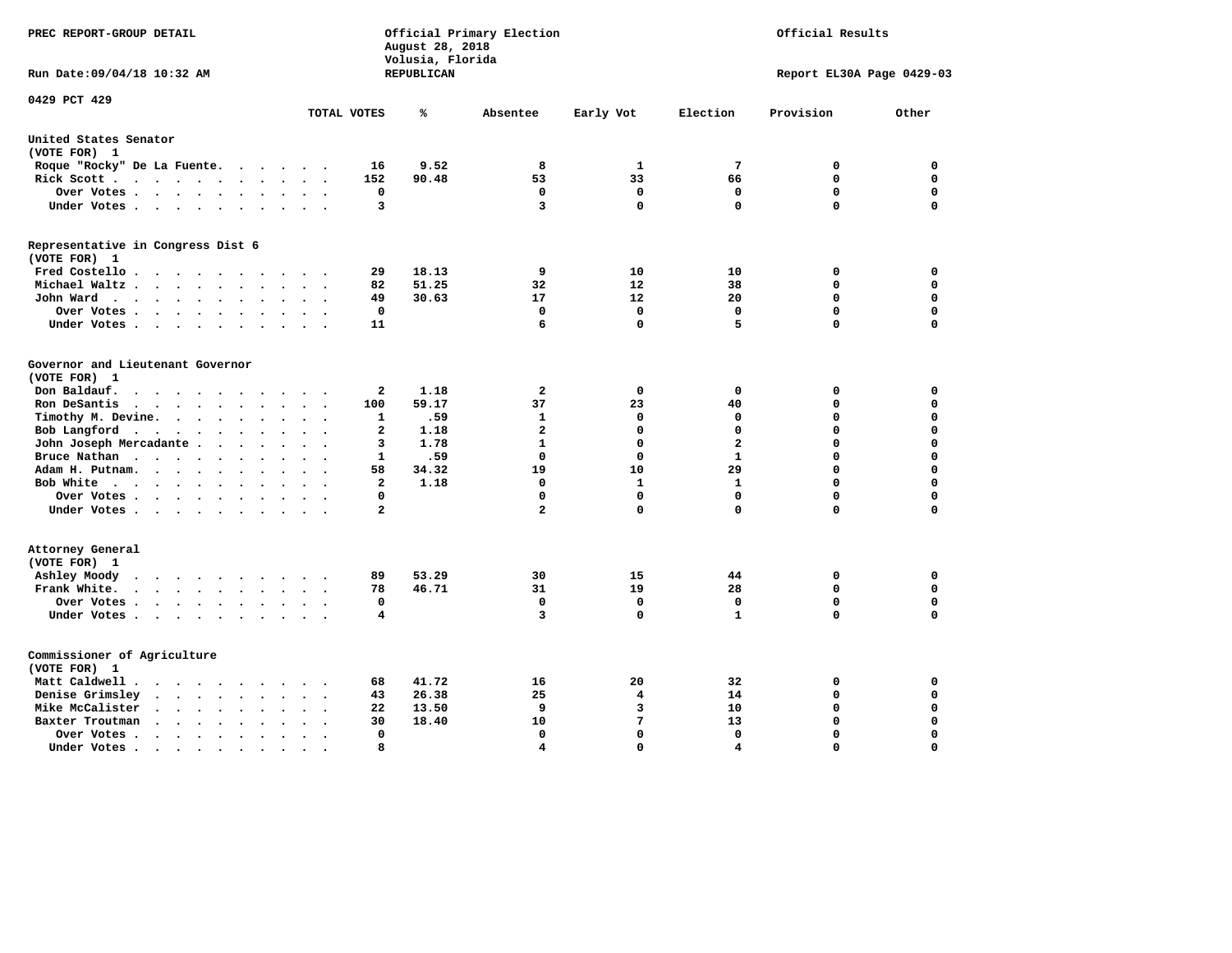| PREC REPORT-GROUP DETAIL                                                                                                                                                                                                          |                                        | August 28, 2018                        | Official Primary Election |                 |              | Official Results          |             |
|-----------------------------------------------------------------------------------------------------------------------------------------------------------------------------------------------------------------------------------|----------------------------------------|----------------------------------------|---------------------------|-----------------|--------------|---------------------------|-------------|
| Run Date: 09/04/18 10:32 AM                                                                                                                                                                                                       |                                        | Volusia, Florida<br><b>NONPARTISAN</b> |                           |                 |              | Report EL30A Page 0429-04 |             |
| 0429 PCT 429                                                                                                                                                                                                                      | TOTAL VOTES                            | ℁                                      | Absentee                  | Early Vot       | Election     | Provision                 | Other       |
| Circuit Judge 7th Judicial, Grp 15                                                                                                                                                                                                |                                        |                                        |                           |                 |              |                           |             |
| (VOTE FOR) 1                                                                                                                                                                                                                      |                                        |                                        |                           |                 |              |                           |             |
| Linda L. Gaustad                                                                                                                                                                                                                  | 162                                    | 44.88                                  | 59                        | 29              | 74           | $\mathbf 0$               | 0           |
| Sebrina L. Slack<br>$\mathbf{r}$                                                                                                                                                                                                  | 102                                    | 28.25                                  | 32                        | 25              | 45           | 0                         | 0           |
| Ryan Will $\cdots$ $\cdots$<br>$\ddot{\phantom{a}}$                                                                                                                                                                               | 97                                     | 26.87                                  | 30                        | 21              | 46           | 0                         | 0           |
| Over Votes<br>$\bullet$<br>$\bullet$                                                                                                                                                                                              | $\mathbf 0$<br>$\bullet$               |                                        | $\mathbf 0$               | 0               | $\mathbf 0$  | 0                         | 0           |
| Under Votes                                                                                                                                                                                                                       | 21<br>$\sim$ $\sim$                    |                                        | 6                         | $\mathbf{1}$    | 14           | 0                         | $\mathbf 0$ |
| County Judge 7th Judicial, Grp 5                                                                                                                                                                                                  |                                        |                                        |                           |                 |              |                           |             |
| (VOTE FOR) 1                                                                                                                                                                                                                      |                                        |                                        |                           |                 |              |                           |             |
| Steve Burk.<br>. As a set of the set of the set of the set of the $\alpha$                                                                                                                                                        | 157<br>$\sim$ $\sim$                   | 44.23                                  | 60                        | 33              | 64           | 0                         | 0           |
| Dawn "Pam" Fields.                                                                                                                                                                                                                | 198<br>$\cdot$ .                       | 55.77                                  | 63                        | 43              | 92           | $\mathbf 0$               | 0           |
| Over Votes<br>$\ddot{\phantom{a}}$<br>$\ddot{\phantom{a}}$                                                                                                                                                                        | 0<br>$\cdot$                           |                                        | 0                         | 0               | $\mathbf{o}$ | 0                         | 0           |
| Under Votes                                                                                                                                                                                                                       | 27<br>$\sim$                           |                                        | 4                         | 0               | 23           | $\mathbf 0$               | $\mathbf 0$ |
|                                                                                                                                                                                                                                   |                                        |                                        |                           |                 |              |                           |             |
| County Council at Large<br>(VOTE FOR) 1                                                                                                                                                                                           |                                        |                                        |                           |                 |              |                           |             |
| L. Ronald Durham                                                                                                                                                                                                                  | 117                                    | 32.23                                  | 40                        | 28              | 49           | $\mathbf 0$               | 0           |
| Ben F. Johnson.<br>$\bullet$<br>$\bullet$                                                                                                                                                                                         | 244<br>$\cdot$<br>$\ddot{\phantom{0}}$ | 67.22                                  | 79                        | 48              | 117          | 0                         | 0           |
| WRITE-IN.                                                                                                                                                                                                                         | $\overline{\mathbf{2}}$                | .55                                    | $\mathbf{1}$              | $\mathbf{0}$    | $\mathbf{1}$ | 0                         | $\mathbf 0$ |
| $\mathbf{r}$ . The contract of the contract of the contract of the contract of the contract of the contract of the contract of the contract of the contract of the contract of the contract of the contract of the contract of th | $\mathbf 0$                            |                                        | 0                         | 0               | 0            | 0                         | 0           |
| Over Votes .<br>$\sim$ $\sim$ $\sim$ $\sim$ $\sim$<br>$\ddot{\phantom{0}}$<br>$\cdot$                                                                                                                                             | 19                                     |                                        | $7\phantom{.0}$           | $\mathbf 0$     | 12           | $\mathbf 0$               | 0           |
| Under Votes<br>$\sim$<br>$\overline{\phantom{a}}$                                                                                                                                                                                 |                                        |                                        |                           |                 |              |                           |             |
| County Council Member District 5                                                                                                                                                                                                  |                                        |                                        |                           |                 |              |                           |             |
| (VOTE FOR)<br>1                                                                                                                                                                                                                   |                                        |                                        |                           |                 |              |                           |             |
| Dan Hunt.                                                                                                                                                                                                                         | 157                                    | 43.13                                  | 59                        | 24              | 74           | 0                         | 0           |
| Fred Lowry.<br>$\cdots$<br>$\sim$<br>$\sim$                                                                                                                                                                                       | 206<br>$\cdot$ .                       | 56.59                                  | 59                        | 51              | 96           | $\mathbf 0$               | $\mathbf 0$ |
| WRITE-IN.<br>$\cdots$<br>$\ddot{\phantom{a}}$<br>$\cdot$                                                                                                                                                                          | 1                                      | .27                                    | 1                         | 0               | 0            | 0                         | $\mathbf 0$ |
| Over Votes<br>$\sim$<br>$\bullet$                                                                                                                                                                                                 | $\mathbf 0$<br>$\ddot{\phantom{a}}$    |                                        | $\mathbf 0$               | $\mathbf 0$     | 0            | 0                         | 0           |
| Under Votes                                                                                                                                                                                                                       | 18<br>$\cdot$ $\cdot$ $\cdot$ $\cdot$  |                                        | 8                         | $\mathbf{1}$    | 9            | $\mathbf 0$               | $\mathbf 0$ |
| School Board Member District 5                                                                                                                                                                                                    |                                        |                                        |                           |                 |              |                           |             |
| (VOTE FOR) 1                                                                                                                                                                                                                      |                                        |                                        |                           |                 |              |                           |             |
|                                                                                                                                                                                                                                   | 129                                    | 35.34                                  | 37                        | 22              | 70           | $\mathbf 0$               | 0           |
| Ruben Colon.<br>$\ddot{\phantom{a}}$<br>$\cdots$                                                                                                                                                                                  |                                        |                                        |                           |                 |              | 0                         | 0           |
| Melody Johnson.                                                                                                                                                                                                                   | 158                                    | 43.29                                  | 55<br>31                  | 38              | 65           | 0                         |             |
| Robert Mann.<br>$\cdots$<br>$\ddot{\phantom{a}}$<br>$\ddot{\phantom{a}}$<br>$\bullet$                                                                                                                                             | 78                                     | 21.37                                  |                           | 15              | 32           |                           | 0           |
| Over Votes                                                                                                                                                                                                                        | $\mathbf 0$                            |                                        | 0                         | 0               | $\mathbf 0$  | 0                         | 0           |
| Under Votes<br>$\sim$<br>$\cdot$                                                                                                                                                                                                  | 17                                     |                                        | 4                         | $\mathbf{1}$    | 12           | 0                         | $\mathbf 0$ |
| W Volusia Hospital Auth Grp A, Seat 1                                                                                                                                                                                             |                                        |                                        |                           |                 |              |                           |             |
| (VOTE FOR) 1                                                                                                                                                                                                                      |                                        |                                        |                           |                 |              |                           |             |
| John M. Hill<br>$\cdot$                                                                                                                                                                                                           | 133<br>$\cdot$ .                       | 37.89                                  | 34                        | 42              | 57           | 0                         | 0           |
| Raymond Long<br>$\ddot{\phantom{1}}$ .<br>$\bullet$ .<br>$\bullet$                                                                                                                                                                | 74<br>$\bullet$<br>$\bullet$           | 21.08                                  | 29                        | $7\phantom{.0}$ | 38           | $\mathbf 0$               | 0           |
| Voloria Manning                                                                                                                                                                                                                   | 144<br>$\ddot{\phantom{a}}$            | 41.03                                  | 56                        | 26              | 62           | 0                         | 0           |
| Over Votes .<br>$\sim$ , and $\sim$ , and $\sim$<br>$\bullet$<br>$\bullet$                                                                                                                                                        | 0<br>$\ddot{\phantom{a}}$              |                                        | $\mathbf 0$               | $\mathbf{0}$    | $\mathbf{0}$ | $\mathbf 0$               | $\mathbf 0$ |
| Under Votes.<br>$\cdots$<br>$\bullet$                                                                                                                                                                                             | 31                                     |                                        | 8                         | $\mathbf{1}$    | 22           | $\Omega$                  | $\Omega$    |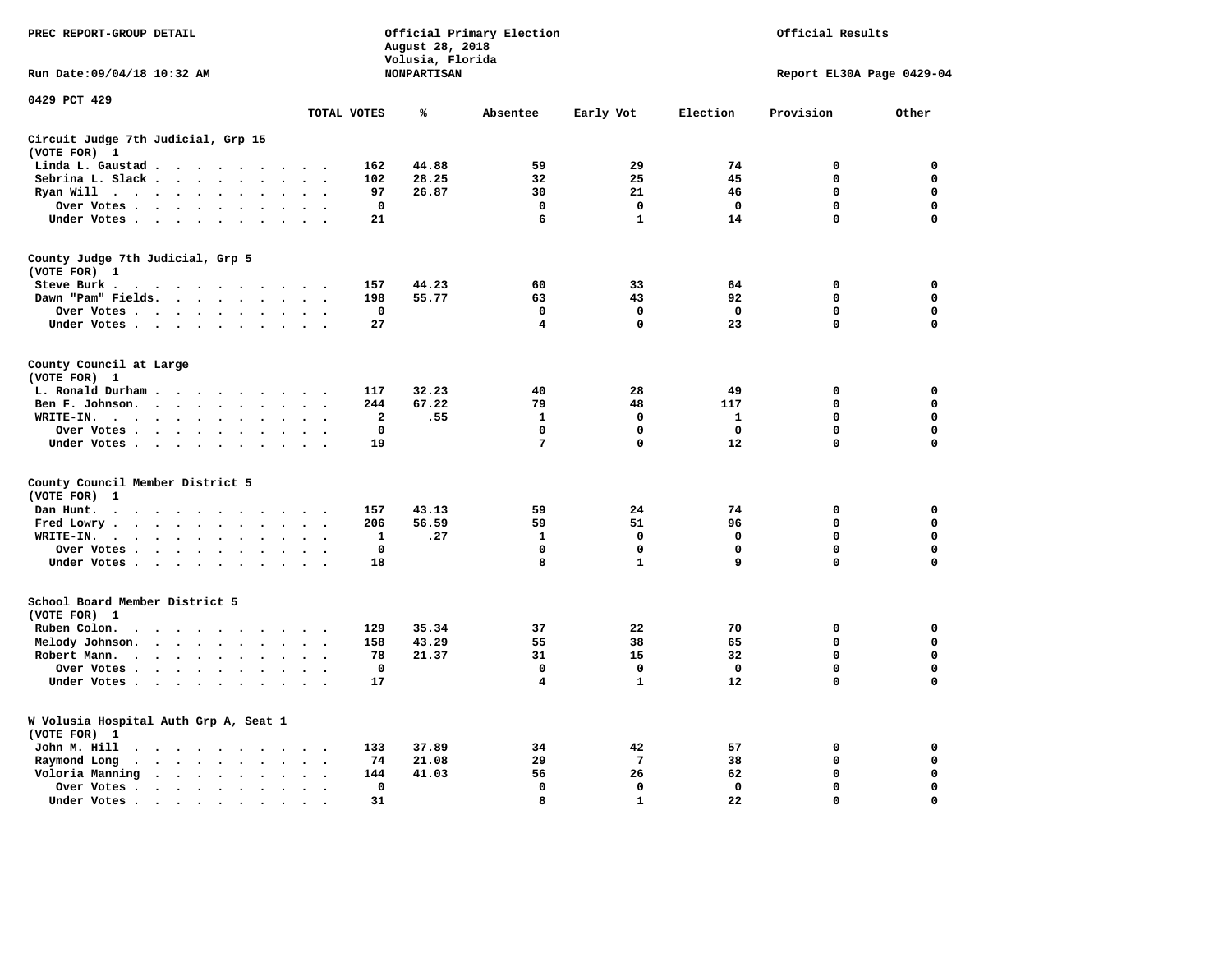| PREC REPORT-GROUP DETAIL                              |             | August 28, 2018<br>Volusia, Florida | Official Primary Election |              | Official Results          |           |          |  |
|-------------------------------------------------------|-------------|-------------------------------------|---------------------------|--------------|---------------------------|-----------|----------|--|
| Run Date: 09/04/18 10:32 AM                           |             | <b>NONPARTISAN</b>                  |                           |              | Report EL30A Page 0429-05 |           |          |  |
| 0429 PCT 429                                          |             |                                     |                           |              |                           |           |          |  |
|                                                       | TOTAL VOTES | %ะ                                  | Absentee                  | Early Vot    | Election                  | Provision | Other    |  |
| W Volusia Hospital Auth Grp B, Seat 2<br>(VOTE FOR) 1 |             |                                     |                           |              |                           |           |          |  |
| Michael Ray.                                          |             | 27.40<br>97                         | 26                        | 22           | 49                        | 0         | 0        |  |
| Kathie D. Shepard.                                    |             | 49.72<br>176                        | 63                        | 34           | 79                        | 0         | 0        |  |
| Brian Soukup                                          |             | 22.88<br>81                         | 31                        | 19           | 31                        | 0         | 0        |  |
| Over Votes                                            |             | $^{\circ}$                          | 0                         | 0            | 0                         | 0         | 0        |  |
| Under Votes                                           |             | 28                                  | 7                         | $\mathbf{1}$ | 20                        | O         |          |  |
| City of Deltona Mayor<br>(VOTE FOR) 1                 |             |                                     |                           |              |                           |           |          |  |
| Santiago Avila Jr.                                    |             | 41.44<br>155                        | 42                        | 36           | 77                        | 0         | 0        |  |
| Heidi K. Herzberg.                                    |             | 47.59<br>178                        | 69                        | 32           | 77                        | 0         | 0        |  |
| Troy Shimkus                                          |             | 10.96<br>41                         | 15                        | 8            | 18                        | $\Omega$  | $\Omega$ |  |
| Over Votes                                            |             | 0                                   | 0                         | 0            | 0                         | $\Omega$  |          |  |
| Under Votes                                           |             | 8                                   | 1                         | $\mathbf 0$  | 7                         | 0         | $\Omega$ |  |
| City of Deltona District 4<br>(VOTE FOR) 1            |             |                                     |                           |              |                           |           |          |  |
| Robert "Bob" McFall                                   |             | 53.20<br>191                        | 81                        | 36           | 74                        | 0         | 0        |  |
| Ruben Munoz.                                          |             | 27.86<br>100                        | 21                        | 21           | 58                        | 0         | 0        |  |
| Kurt Sniffin                                          |             | 18.94<br>68                         | 20                        | 18           | 30                        | $\Omega$  |          |  |
| Over Votes                                            |             | 0                                   | 0                         | 0            | $\mathbf 0$               | 0         |          |  |
| Under Votes                                           |             | 23                                  | 5                         | 1            | 17                        | 0         | $\Omega$ |  |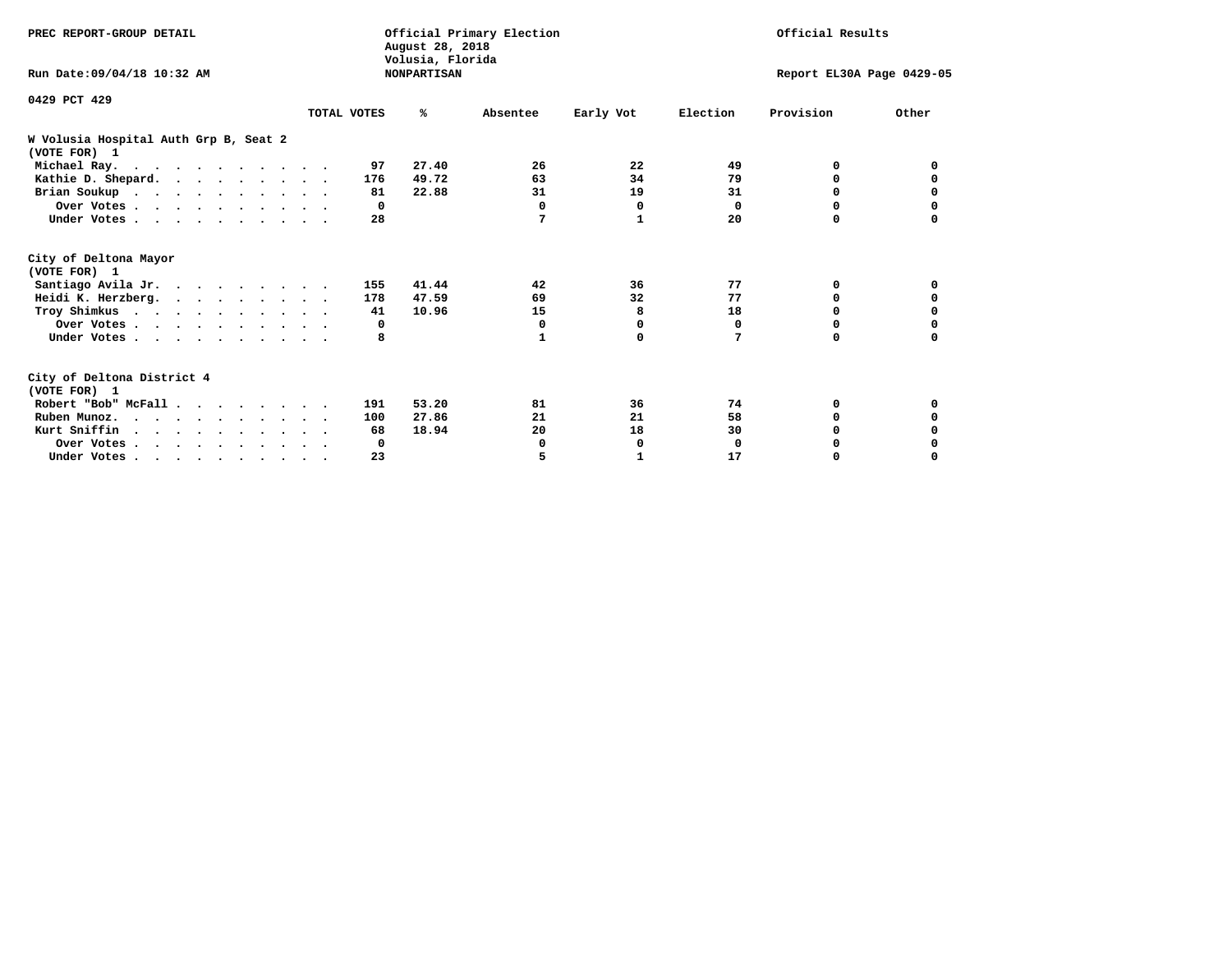| PREC REPORT-GROUP DETAIL               |  |  |                                         |  | Official Primary Election<br>August 28, 2018<br>Volusia, Florida | Official Results  |          |           |          |                           |       |
|----------------------------------------|--|--|-----------------------------------------|--|------------------------------------------------------------------|-------------------|----------|-----------|----------|---------------------------|-------|
| Run Date: 09/04/18 10:32 AM            |  |  |                                         |  |                                                                  | <b>STATISTICS</b> |          |           |          | Report EL30A Page 0501-01 |       |
| 0501 PCT 501                           |  |  |                                         |  |                                                                  |                   |          |           |          |                           |       |
|                                        |  |  |                                         |  | TOTAL VOTES                                                      | %ะ                | Absentee | Early Vot | Election | Provision                 | Other |
| REGISTERED VOTERS - TOTAL              |  |  |                                         |  | 2,860                                                            |                   |          |           |          |                           |       |
| REGISTERED VOTERS - DEMOCRATIC         |  |  | $\cdot$ $\cdot$ $\cdot$ $\cdot$         |  | 725                                                              | 25.35             |          |           |          |                           |       |
| REGISTERED VOTERS - REPUBLICAN         |  |  |                                         |  | 1,310                                                            | 45.80             |          |           |          |                           |       |
| REGISTERED VOTERS - NONPARTISAN        |  |  |                                         |  | 825                                                              |                   |          |           |          |                           |       |
| BALLOTS CAST - TOTAL.                  |  |  |                                         |  | 1,051                                                            |                   | 557      | 159       | 334      |                           |       |
| BALLOTS CAST - DEMOCRATIC              |  |  |                                         |  | 317                                                              | 30.16             | 146      | 76        | 95       |                           |       |
| BALLOTS CAST - REPUBLICAN              |  |  |                                         |  | 608                                                              | 57.85             | 319      | 75        | 213      |                           |       |
| BALLOTS CAST - NONPARTISAN.            |  |  |                                         |  | 126                                                              | 11.99             | 92       | 8         | 26       |                           |       |
| BALLOTS CAST - BLANK.                  |  |  |                                         |  | 1                                                                | .10               | 0        | 0         |          | 0                         |       |
| VOTER TURNOUT - TOTAL<br>.             |  |  |                                         |  |                                                                  | 36.75             |          |           |          |                           |       |
| VOTER TURNOUT - DEMOCRATIC.            |  |  | $\cdot$ $\cdot$ $\cdot$ $\cdot$ $\cdot$ |  |                                                                  | 43.72             |          |           |          |                           |       |
| VOTER TURNOUT - REPUBLICAN.<br>$\cdot$ |  |  |                                         |  |                                                                  | 46.41             |          |           |          |                           |       |
| VOTER TURNOUT - BLANK                  |  |  |                                         |  |                                                                  | .03               |          |           |          |                           |       |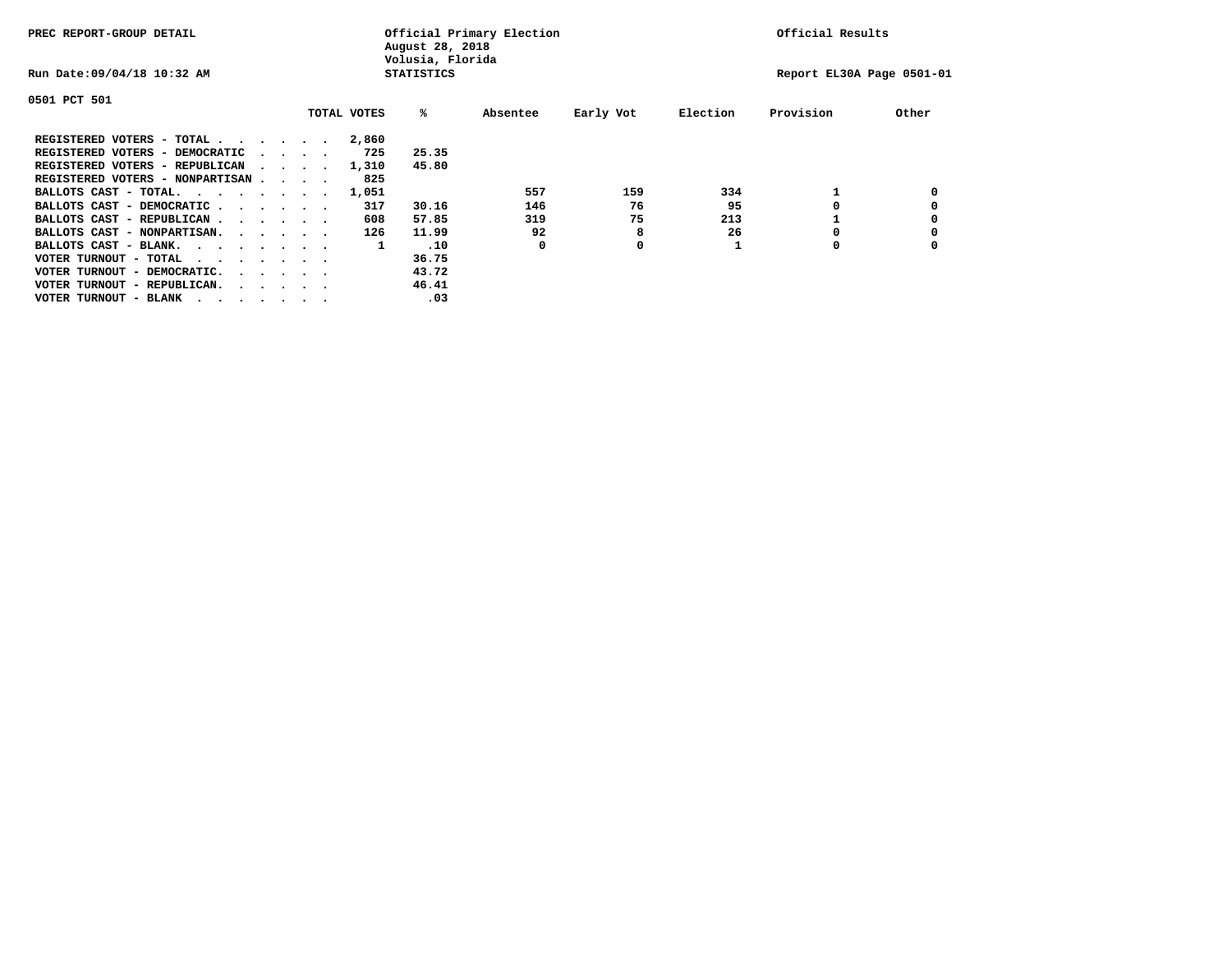| PREC REPORT-GROUP DETAIL                                         |                      |              | August 28, 2018<br>Volusia, Florida | Official Primary Election |              | Official Results |                           |             |  |
|------------------------------------------------------------------|----------------------|--------------|-------------------------------------|---------------------------|--------------|------------------|---------------------------|-------------|--|
| Run Date: 09/04/18 10:32 AM                                      |                      |              | DEMOCRATIC                          |                           |              |                  | Report EL30A Page 0501-02 |             |  |
| 0501 PCT 501                                                     |                      |              |                                     |                           |              |                  |                           |             |  |
|                                                                  | TOTAL VOTES          |              | ℁                                   | Absentee                  | Early Vot    | Election         | Provision                 | Other       |  |
| Representative in Congress Dist 6<br>(VOTE FOR) 1                |                      |              |                                     |                           |              |                  |                           |             |  |
| Stephen Sevigny                                                  |                      | 85           | 28.24                               | 39                        | 18           | 28               | 0                         | 0           |  |
| Nancy Soderberg                                                  |                      | 142          | 47.18                               | 62                        | 36           | 44               | 0                         | $\mathbf 0$ |  |
| John Upchurch                                                    |                      | 74           | 24.58                               | 34                        | 22           | 18               | $\Omega$                  | $\mathbf 0$ |  |
| Over Votes                                                       |                      | $\mathbf{0}$ |                                     | $\mathbf 0$               | $\mathbf 0$  | $\Omega$         | 0                         | $\mathbf 0$ |  |
| Under Votes                                                      |                      | 16           |                                     | 11                        | $\mathbf 0$  | 5                | 0                         | $\mathbf 0$ |  |
| Governor and Lieutenant Governor<br>(VOTE FOR) 1                 |                      |              |                                     |                           |              |                  |                           |             |  |
| Andrew Gillum<br>$\cdot$ $\cdot$ $\cdot$                         | $\ddot{\phantom{0}}$ | 48           | 15.89                               | 14                        | 19           | 15               | 0                         | 0           |  |
| Gwen Graham.                                                     |                      | 167          | 55.30                               | 74                        | 37           | 56               | 0                         | $\mathbf 0$ |  |
| Jeff Greene.                                                     |                      | 31           | 10.26                               | 20                        | 7            | 4                | 0                         | $\Omega$    |  |
| Chris King<br>$\ddot{\phantom{a}}$                               |                      | 6            | 1.99                                | 3                         | $\Omega$     | 3                | 0                         | $\Omega$    |  |
| Philip Levine                                                    |                      | 44           | 14.57                               | 20                        | 11           | 13               | 0                         | $\Omega$    |  |
| Alex "Lundy" Lundmark<br>$\ddot{\phantom{1}}$<br>$\cdot$ $\cdot$ |                      | $\mathbf{1}$ | .33                                 | 0                         | $\mathbf{1}$ | $\mathbf 0$      | 0                         | 0           |  |
| John Wetherbee.                                                  |                      | 5            | 1.66                                | 3                         | $\Omega$     | $\mathbf{2}$     | 0                         | $\Omega$    |  |
| Over Votes                                                       |                      | 4            |                                     | $\overline{\mathbf{4}}$   | $\mathbf 0$  | $\Omega$         | $\Omega$                  | 0           |  |
| Under Votes                                                      |                      | 11           |                                     | 8                         | $\mathbf{1}$ | $\overline{a}$   | 0                         | 0           |  |
| Attorney General<br>(VOTE FOR) 1                                 |                      |              |                                     |                           |              |                  |                           |             |  |
| Sean Shaw                                                        | $\sim$ $\sim$        | 195          | 73.31                               | 87                        | 50           | 58               | 0                         | 0           |  |
| Ryan Torrens                                                     |                      | 71           | 26.69                               | 29                        | 21           | 21               | 0                         | 0           |  |
| Over Votes<br>$\ddot{\phantom{1}}$                               |                      | $\mathbf 0$  |                                     | $\Omega$                  | 0            | $\Omega$         | 0                         | $\mathbf 0$ |  |
| Under Votes                                                      |                      | 51           |                                     | 30                        | 5            | 16               | $\Omega$                  | 0           |  |
| Commissioner of Agriculture<br>(VOTE FOR) 1                      |                      |              |                                     |                           |              |                  |                           |             |  |
| Nicole "Nikki" Fried.                                            |                      | 167          | 60.73                               | 71                        | 46           | 50               | 0                         | 0           |  |
| Jeffrey Duane Porter.                                            |                      | 37           | 13.45                               | 18                        | 8            | 11               | 0                         | $\mathbf 0$ |  |
| Roy David Walker                                                 |                      | 71           | 25.82                               | 33                        | 18           | 20               | 0                         | 0           |  |
| Over Votes                                                       |                      | 0            |                                     | 0                         | 0            | 0                | 0                         | $\mathbf 0$ |  |
| Under Votes                                                      | $\sim$               | 42           |                                     | 24                        | 4            | 14               | $\Omega$                  | 0           |  |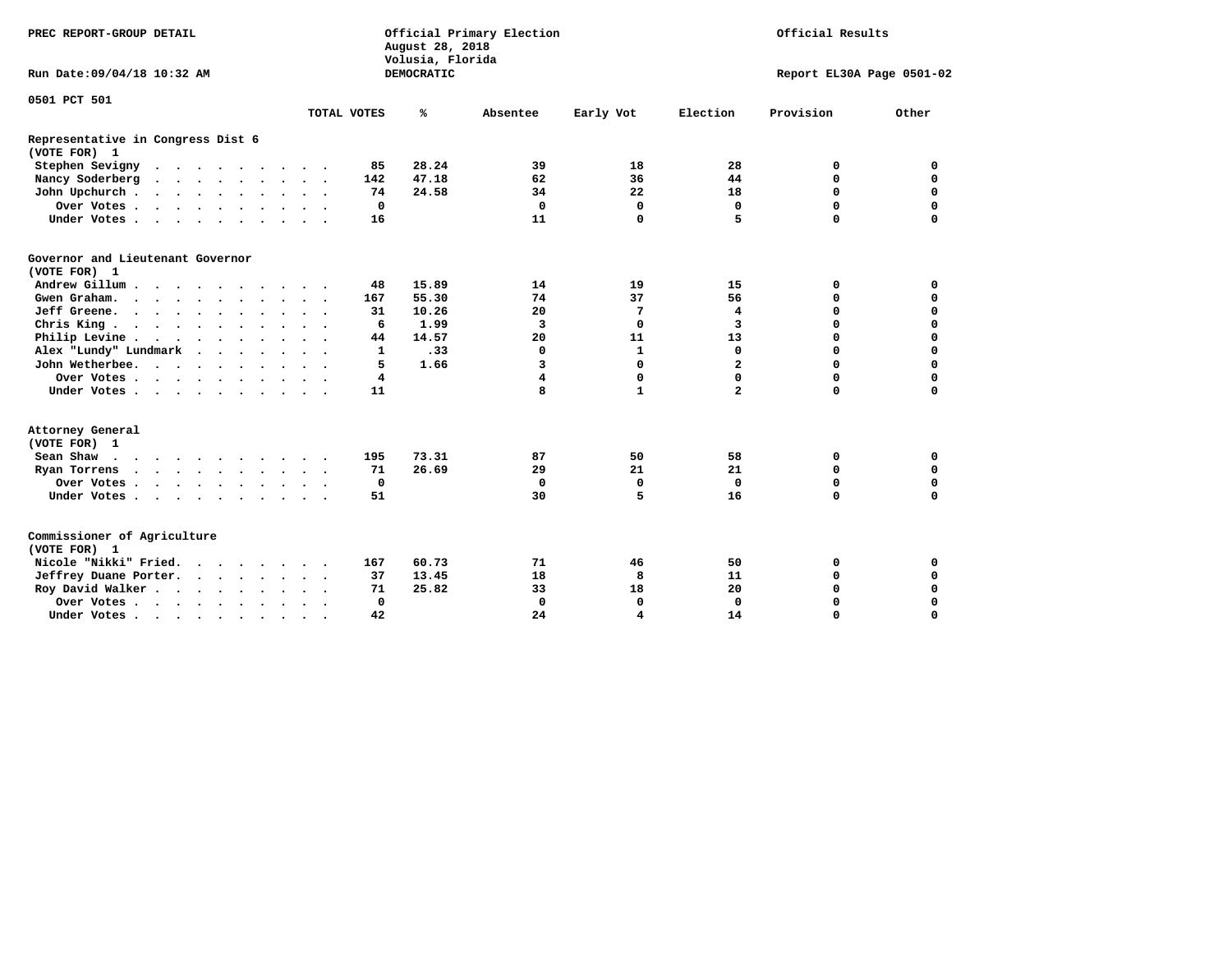| PREC REPORT-GROUP DETAIL                                                                                                 |                                     | August 28, 2018<br>Volusia, Florida | Official Primary Election | Official Results |              |                           |             |
|--------------------------------------------------------------------------------------------------------------------------|-------------------------------------|-------------------------------------|---------------------------|------------------|--------------|---------------------------|-------------|
| Run Date: 09/04/18 10:32 AM                                                                                              |                                     | REPUBLICAN                          |                           |                  |              | Report EL30A Page 0501-03 |             |
| 0501 PCT 501                                                                                                             | TOTAL VOTES                         | ℁                                   | Absentee                  | Early Vot        | Election     | Provision                 | Other       |
| United States Senator                                                                                                    |                                     |                                     |                           |                  |              |                           |             |
| (VOTE FOR) 1                                                                                                             |                                     |                                     |                           |                  |              |                           |             |
| Roque "Rocky" De La Fuente.<br>$\sim$ $\sim$<br>$\bullet$                                                                | 37<br>$\ddot{\phantom{a}}$          | 6.10                                | 25                        | 5                | 7            | 0                         | 0           |
| Rick Scott<br>$\ddot{\phantom{a}}$                                                                                       | 570                                 | 93.90                               | 294                       | 69               | 206          | $\mathbf{1}$              | $\mathbf 0$ |
| Over Votes<br>$\bullet$<br>$\bullet$                                                                                     | 0<br>$\ddot{\phantom{a}}$           |                                     | 0                         | 0                | 0            | $\mathbf 0$               | 0           |
| Under Votes<br>$\ddot{\phantom{1}}$<br>$\ddot{\phantom{1}}$                                                              | 1                                   |                                     | 0                         | 1                | $\mathbf 0$  | $\mathbf 0$               | 0           |
| Representative in Congress Dist 6                                                                                        |                                     |                                     |                           |                  |              |                           |             |
| (VOTE FOR) 1                                                                                                             |                                     |                                     |                           |                  |              |                           |             |
| Fred Costello<br>$\overline{\phantom{a}}$<br>$\bullet$                                                                   | 225                                 | 38.07                               | 114                       | 23               | 88           | 0                         | $\mathbf 0$ |
| Michael Waltz.<br>$\cdot$ $\cdot$<br>$\sim$                                                                              | 239                                 | 40.44                               | 127                       | 33               | 79           | $\mathbf 0$               | $\mathbf 0$ |
| John Ward<br>$\cdot$ $\cdot$ $\cdot$ $\cdot$<br>$\ddot{\phantom{0}}$<br>$\bullet$<br>$\bullet$<br>$\bullet$<br>$\bullet$ | 127<br>$\ddot{\phantom{a}}$         | 21.49                               | 65                        | 18               | 43           | $\mathbf{1}$              | $\mathbf 0$ |
| Over Votes<br>$\bullet$<br>$\ddot{\phantom{a}}$                                                                          | $\mathbf 0$<br>$\ddot{\phantom{a}}$ |                                     | $\mathbf 0$               | $\mathbf 0$      | $\mathbf 0$  | $\mathbf 0$               | $\mathbf 0$ |
| Under Votes<br>$\cdot$                                                                                                   | 17                                  |                                     | 13                        | $\mathbf{1}$     | 3            | $\mathbf 0$               | $\Omega$    |
| Governor and Lieutenant Governor<br>(VOTE FOR) 1                                                                         |                                     |                                     |                           |                  |              |                           |             |
| Don Baldauf.<br>$\sim$ $\sim$ $\sim$ $\sim$<br>$\overline{\phantom{a}}$                                                  | 0                                   |                                     | 0                         | 0                | 0            | 0                         | 0           |
| Ron DeSantis<br>$\bullet$<br>$\bullet$ .<br><br><br><br><br><br><br>$\ddot{\phantom{a}}$<br>$\ddot{\phantom{a}}$         | 393<br>$\ddot{\phantom{a}}$         | 66.16                               | 204                       | 46               | 142          | ${\bf 1}$                 | 0           |
| Timothy M. Devine.<br>$\ddot{\phantom{a}}$<br>$\bullet$                                                                  | 1                                   | .17                                 | 1                         | $\mathbf 0$      | 0            | 0                         | 0           |
| Bob Langford<br>$\sim$ $\sim$ $\sim$ $\sim$<br>$\ddot{\phantom{a}}$<br>$\bullet$<br>$\bullet$                            | 1                                   | .17                                 | 0                         | $\mathbf 0$      | $\mathbf{1}$ | $\mathbf 0$               | $\mathbf 0$ |
| John Joseph Mercadante.<br>$\cdots$<br>$\ddot{\phantom{1}}$<br>$\bullet$                                                 | $\mathbf{2}$                        | .34                                 | $\mathbf{1}$              | $\Omega$         | $\mathbf{1}$ | 0                         | $\mathbf 0$ |
| Bruce Nathan<br>$\cdot$ $\cdot$ $\cdot$<br>$\sim$<br>$\bullet$                                                           | 8                                   | 1.35                                | 5                         | $\overline{a}$   | $\mathbf{1}$ | $\Omega$                  | 0           |
| Adam H. Putnam.<br>$\cdot$<br>$\sim$ $\sim$                                                                              | 183                                 | 30.81                               | 94                        | 23               | 66           | 0                         | $\Omega$    |
| Bob White<br>$\bullet$<br>$\bullet$<br>$\bullet$                                                                         | 6                                   | 1.01                                | 4                         | 1                | 1            | 0                         | 0           |
| Over Votes .<br>$\cdot$ $\cdot$ $\cdot$ $\cdot$<br>$\Delta$                                                              | $\overline{a}$                      |                                     | $\mathbf{z}$              | $\mathbf{0}$     | $\mathbf 0$  | $\Omega$                  | $\Omega$    |
| Under Votes<br>$\cdot$                                                                                                   | 12                                  |                                     | 8                         | 3                | $\mathbf{1}$ | 0                         | $\Omega$    |
| Attorney General<br>(VOTE FOR) 1                                                                                         |                                     |                                     |                           |                  |              |                           |             |
| Ashley Moody<br>$\bullet$<br>$\cdot$ $\cdot$ $\cdot$ $\cdot$<br>$\sim$<br>$\cdot$                                        | 319                                 | 55.19                               | 143                       | 44               | 131          | 1                         | $\mathbf 0$ |
| Frank White.<br>$\cdot$ $\cdot$ $\cdot$ $\cdot$ $\cdot$<br>$\sim$<br>$\ddot{\phantom{a}}$                                | 259                                 | 44.81                               | 156                       | 29               | 74           | $\mathbf 0$               | $\mathbf 0$ |
| Over Votes .<br><b>Contract Contract Contract</b><br>$\bullet$<br>$\bullet$<br>$\bullet$                                 | $\mathbf 0$                         |                                     | $\mathbf 0$               | $\Omega$         | $\mathbf 0$  | $\mathbf 0$               | $\mathbf 0$ |
| Under Votes<br>$\sim$ $\sim$<br>$\bullet$                                                                                | 30                                  |                                     | 20                        | $\overline{a}$   | 8            | $\mathbf 0$               | $\Omega$    |
| Commissioner of Agriculture<br>(VOTE FOR) 1                                                                              |                                     |                                     |                           |                  |              |                           |             |
| Matt Caldwell.<br>$\ddot{\phantom{1}}$<br>$\sim$ $\sim$<br>$\cdot$<br>$\cdot$                                            | 186                                 | 34.44                               | 91                        | 21               | 74           | 0                         | 0           |
| Denise Grimsley<br>$\bullet$<br>$\ddot{\phantom{0}}$                                                                     | 173                                 | 32.04                               | 85                        | 24               | 63           | $\mathbf{1}$              | $\mathbf 0$ |
| Mike McCalister<br>$\ddot{\phantom{0}}$<br>$\ddot{\phantom{1}}$<br>$\bullet$<br>$\bullet$<br>$\bullet$<br>$\bullet$      | 91<br>$\bullet$                     | 16.85                               | 44                        | 18               | 29           | 0                         | 0           |
| Baxter Troutman<br>$\sim$ $\sim$<br>$\ddot{\phantom{a}}$<br>$\ddot{\phantom{a}}$                                         | 90<br>$\overline{\phantom{a}}$      | 16.67                               | 51                        | 9                | 30           | $\mathbf 0$               | $\mathbf 0$ |
| Over Votes .<br>$\ddot{\phantom{1}}$<br>$\ddot{\phantom{1}}$<br>$\cdot$<br>$\ddot{\phantom{a}}$                          | 0<br>$\ddot{\phantom{a}}$           |                                     | $\mathbf{0}$              | $\Omega$         | $\mathbf 0$  | $\mathbf 0$               | $\mathbf 0$ |
| Under Votes                                                                                                              | 68<br>$\cdot$ $\cdot$               |                                     | 48                        | $\overline{3}$   | 17           | $\mathbf 0$               | $\Omega$    |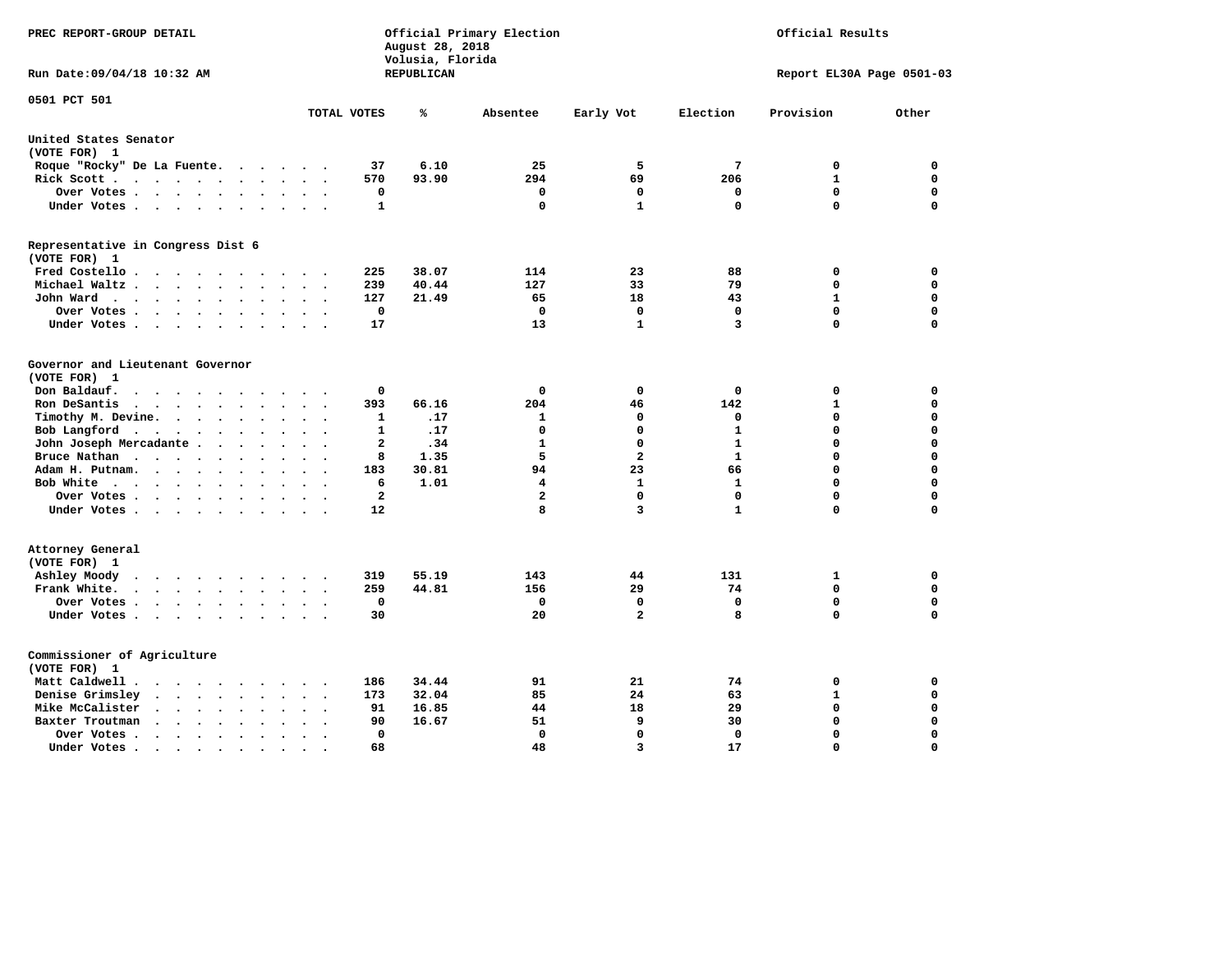| PREC REPORT-GROUP DETAIL                                                         |             | August 28, 2018<br>Volusia, Florida | Official Primary Election | Official Results |                           |           |          |
|----------------------------------------------------------------------------------|-------------|-------------------------------------|---------------------------|------------------|---------------------------|-----------|----------|
| Run Date: 09/04/18 10:32 AM                                                      |             | <b>NONPARTISAN</b>                  |                           |                  | Report EL30A Page 0501-04 |           |          |
| 0501 PCT 501                                                                     |             |                                     |                           |                  |                           |           | Other    |
|                                                                                  | TOTAL VOTES | ℁                                   | Absentee                  | Early Vot        | Election                  | Provision |          |
| Circuit Judge 7th Judicial, Grp 15<br>(VOTE FOR) 1                               |             |                                     |                           |                  |                           |           |          |
| Linda L. Gaustad                                                                 |             | 23.09<br>212                        | 120                       | 34               | 57                        | 1         | 0        |
| Sebrina L. Slack.                                                                |             | 35.40<br>325                        | 174                       | 59               | 92                        | $\Omega$  |          |
| Ryan Will $\cdots$ , $\cdots$ , $\cdots$ , $\cdots$                              |             | 381<br>41.50                        | 182                       | 55               | 144                       | 0         | 0        |
| Over Votes                                                                       |             | $\Omega$                            | 0                         | 0                | 0                         | 0         | 0        |
| Under Votes.                                                                     | 133         |                                     | 81                        | 11               | 41                        | O         |          |
| County Judge 7th Judicial, Grp 5<br>(VOTE FOR) 1                                 |             |                                     |                           |                  |                           |           |          |
| Steve Burk                                                                       |             | 41.22<br>373                        | 193                       | 56               | 124                       | 0         | 0        |
| Dawn "Pam" Fields.                                                               |             | 58.78<br>532                        | 285                       | 88               | 158                       |           | 0        |
| Over Votes                                                                       |             | 1                                   | 1                         | $^{\circ}$       | 0                         | 0         | 0        |
| Under Votes                                                                      | 145         |                                     | 78                        | 15               | 52                        | $\Omega$  | $\Omega$ |
| County Council at Large<br>(VOTE FOR) 1                                          |             |                                     |                           |                  |                           |           |          |
| L. Ronald Durham                                                                 |             | 28.01<br>272                        | 141                       | 52               | 79                        | 0         | 0        |
| Ben F. Johnson.                                                                  |             | 71.47<br>694                        | 356                       | 101              | 236                       | 1         | 0        |
| WRITE-IN.                                                                        |             | .51<br>5                            | 4                         | 1                | 0                         | $\Omega$  |          |
| Over Votes                                                                       |             | 1                                   | $\mathbf 0$               | 1                | $\Omega$                  | 0         |          |
| Under Votes, $\cdot$ , $\cdot$ , $\cdot$ , $\cdot$ , $\cdot$ , $\cdot$ , $\cdot$ |             | 79                                  | 56                        | 4                | 19                        | 0         | $\Omega$ |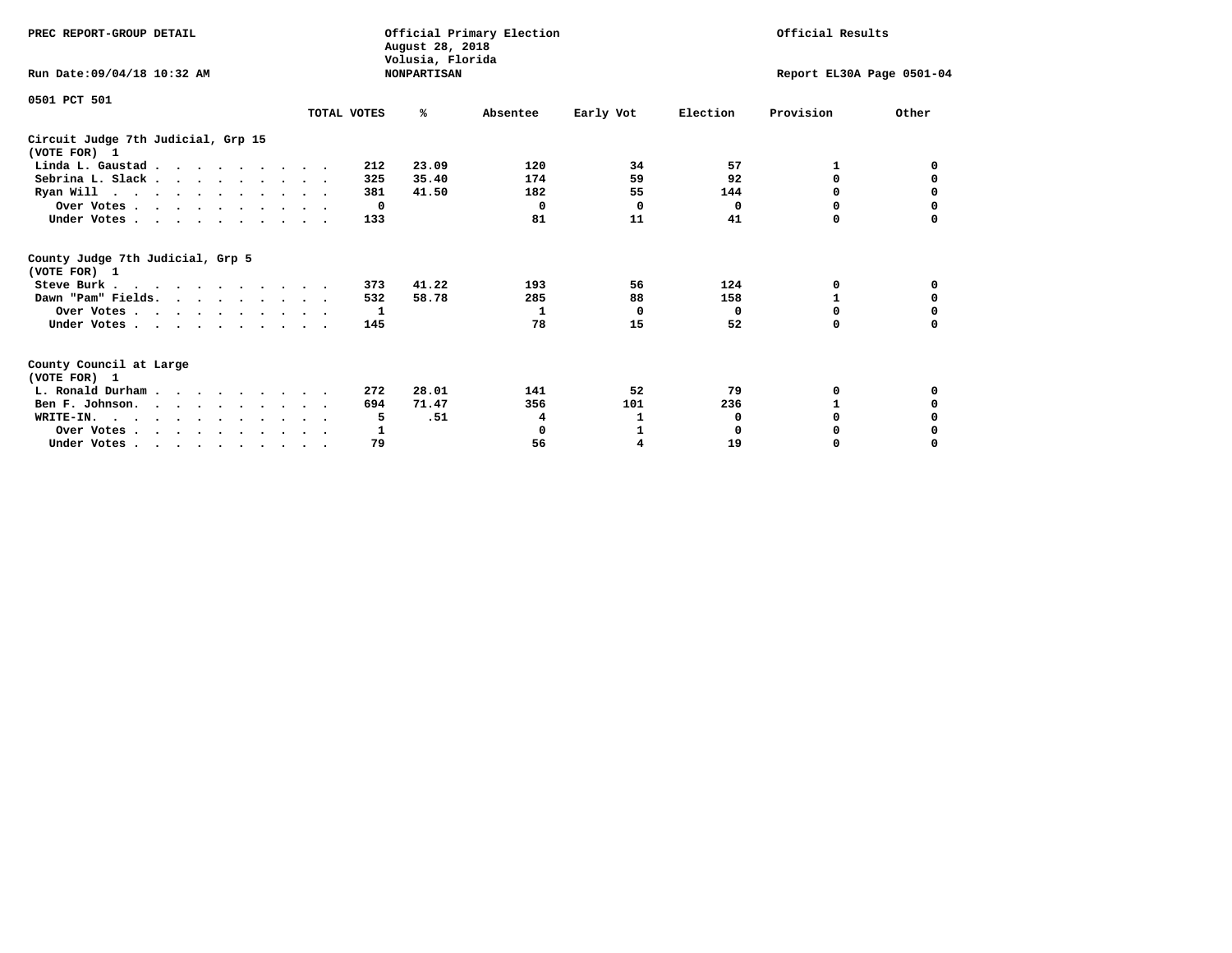| PREC REPORT-GROUP DETAIL               |  |                                         |  |  | Official Primary Election<br>August 28, 2018<br>Volusia, Florida | Official Results  |          |           |          |                           |       |
|----------------------------------------|--|-----------------------------------------|--|--|------------------------------------------------------------------|-------------------|----------|-----------|----------|---------------------------|-------|
| Run Date: 09/04/18 10:32 AM            |  |                                         |  |  |                                                                  | <b>STATISTICS</b> |          |           |          | Report EL30A Page 0502-01 |       |
| 0502 PCT 502                           |  |                                         |  |  |                                                                  |                   |          |           |          |                           |       |
|                                        |  |                                         |  |  | TOTAL VOTES                                                      | %ะ                | Absentee | Early Vot | Election | Provision                 | Other |
| REGISTERED VOTERS - TOTAL              |  |                                         |  |  | 4,913                                                            |                   |          |           |          |                           |       |
| REGISTERED VOTERS - DEMOCRATIC         |  | $\sim$ $\sim$ $\sim$ $\sim$             |  |  | 1,464                                                            | 29.80             |          |           |          |                           |       |
| REGISTERED VOTERS - REPUBLICAN         |  |                                         |  |  | 1,969                                                            | 40.08             |          |           |          |                           |       |
| REGISTERED VOTERS - NONPARTISAN        |  |                                         |  |  | 1,480                                                            |                   |          |           |          |                           |       |
| BALLOTS CAST - TOTAL.                  |  |                                         |  |  | 1,727                                                            |                   | 764      | 299       | 662      |                           |       |
| BALLOTS CAST - DEMOCRATIC              |  |                                         |  |  | 636                                                              | 36.83             | 284      | 129       | 223      |                           |       |
| BALLOTS CAST - REPUBLICAN              |  |                                         |  |  | 881                                                              | 51.01             | 354      | 156       | 369      |                           |       |
| BALLOTS CAST - NONPARTISAN.            |  |                                         |  |  | 210                                                              | 12.16             | 126      | 14        | 70       |                           |       |
| BALLOTS CAST - BLANK.                  |  |                                         |  |  | 2                                                                | .12               |          |           | 0        | 0                         |       |
| VOTER TURNOUT - TOTAL<br>.             |  |                                         |  |  |                                                                  | 35.15             |          |           |          |                           |       |
| VOTER TURNOUT - DEMOCRATIC.            |  | $\cdot$ $\cdot$ $\cdot$ $\cdot$ $\cdot$ |  |  |                                                                  | 43.44             |          |           |          |                           |       |
| VOTER TURNOUT - REPUBLICAN.<br>$\cdot$ |  |                                         |  |  |                                                                  | 44.74             |          |           |          |                           |       |
| VOTER TURNOUT - BLANK                  |  |                                         |  |  |                                                                  | .04               |          |           |          |                           |       |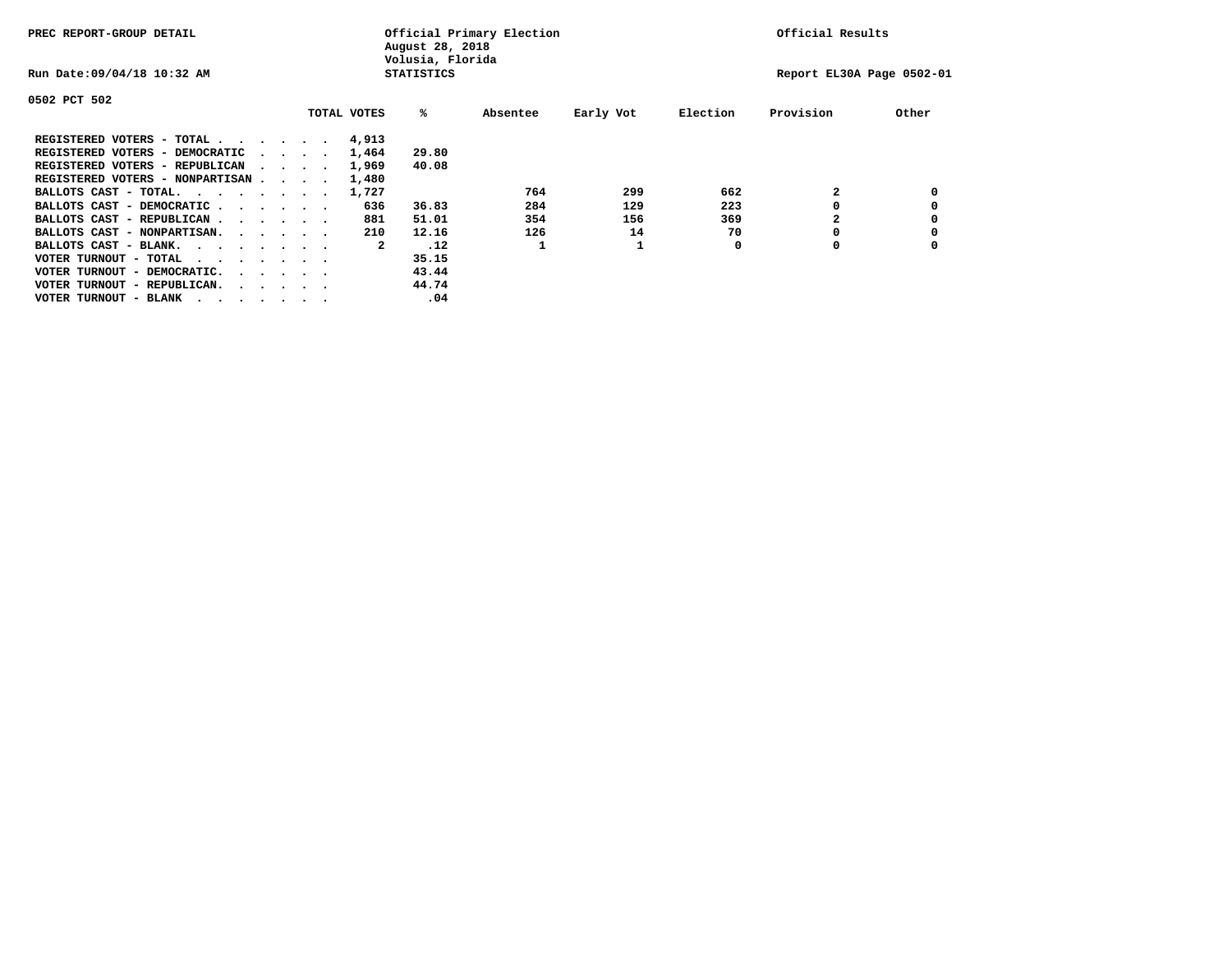| PREC REPORT-GROUP DETAIL                          |                                                                 | Official Primary Election<br>August 28, 2018<br>Volusia, Florida | Official Results                                   |                            |  |  |
|---------------------------------------------------|-----------------------------------------------------------------|------------------------------------------------------------------|----------------------------------------------------|----------------------------|--|--|
| Run Date: 09/04/18 10:32 AM                       |                                                                 | DEMOCRATIC                                                       |                                                    | Report EL30A Page 0502-02  |  |  |
| 0502 PCT 502                                      |                                                                 |                                                                  |                                                    |                            |  |  |
|                                                   | TOTAL VOTES                                                     | %<br>Absentee                                                    | Election<br>Early Vot                              | Provision<br>Other         |  |  |
| Representative in Congress Dist 6<br>(VOTE FOR) 1 |                                                                 |                                                                  |                                                    |                            |  |  |
| Stephen Sevigny                                   | 179                                                             | 28.50<br>90                                                      | 28<br>61                                           | 0<br>0                     |  |  |
| Nancy Soderberg<br>$\cdots$                       | 237                                                             | 37.74<br>107                                                     | 53<br>77                                           | $\mathbf 0$<br>$\mathbf 0$ |  |  |
| John Upchurch                                     | 212                                                             | 33.76<br>82                                                      | 82<br>48                                           | $\mathbf 0$<br>$\mathbf 0$ |  |  |
| Over Votes                                        | 0                                                               | 0                                                                | $\mathbf 0$<br>$\mathbf 0$                         | $\mathbf 0$<br>$\mathbf 0$ |  |  |
| Under Votes                                       | 8                                                               | 5                                                                | $\mathbf 0$<br>3                                   | $\Omega$<br>$\mathbf 0$    |  |  |
| Governor and Lieutenant Governor<br>(VOTE FOR) 1  |                                                                 |                                                                  |                                                    |                            |  |  |
| Andrew Gillum                                     | 85                                                              | 13.54<br>27                                                      | 20<br>38                                           | 0<br>0                     |  |  |
| Gwen Graham.                                      | 317                                                             | 50.48<br>129                                                     | 75<br>113                                          | $\mathbf 0$<br>0           |  |  |
| Jeff Greene.                                      | 96                                                              | 15.29<br>64                                                      | 9<br>23                                            | $\mathbf 0$<br>$\mathbf 0$ |  |  |
| Chris King                                        | 19                                                              | 3.03<br>15                                                       | $\overline{\mathbf{2}}$<br>$\overline{\mathbf{2}}$ | $\mathbf 0$<br>$\mathbf 0$ |  |  |
| Philip Levine                                     | 105                                                             | 16.72<br>40                                                      | 22<br>43                                           | $\mathbf 0$<br>$\mathbf 0$ |  |  |
| Alex "Lundy" Lundmark                             | $\overline{a}$                                                  | .32<br>1                                                         | $\mathbf{1}$<br>$\mathbf 0$                        | $\mathbf 0$<br>$\mathbf 0$ |  |  |
| John Wetherbee.                                   | 4                                                               | .64<br>1                                                         | 0<br>3                                             | $\mathbf 0$<br>0           |  |  |
| Over Votes                                        | $\mathbf{2}$                                                    | $\overline{\mathbf{2}}$                                          | 0<br>0                                             | $\mathbf 0$<br>$\mathbf 0$ |  |  |
| Under Votes                                       | 6                                                               | 5                                                                | 0<br>$\mathbf{1}$                                  | $\mathbf 0$<br>$\mathbf 0$ |  |  |
| Attorney General<br>(VOTE FOR) 1                  |                                                                 |                                                                  |                                                    |                            |  |  |
| Sean Shaw                                         | 381                                                             | 71.21<br>174                                                     | 74<br>133                                          | 0<br>0                     |  |  |
| Ryan Torrens<br>$\cdots$                          | 154                                                             | 28.79<br>67                                                      | 37<br>50                                           | $\mathbf 0$<br>0           |  |  |
| Over Votes                                        | $\mathbf 0$<br>$\ddot{\phantom{0}}$<br>$\overline{\phantom{a}}$ | 0                                                                | $\mathbf 0$<br>0                                   | 0<br>0                     |  |  |
| Under Votes                                       | 101                                                             | 43                                                               | 18<br>40                                           | $\Omega$<br>$\mathbf 0$    |  |  |
| Commissioner of Agriculture<br>(VOTE FOR) 1       |                                                                 |                                                                  |                                                    |                            |  |  |
| Nicole "Nikki" Fried.                             | 326                                                             | 58.21<br>141                                                     | 69<br>116                                          | 0<br>0                     |  |  |
| Jeffrey Duane Porter.                             | 67                                                              | 11.96<br>29                                                      | 13<br>25                                           | $\mathbf 0$<br>$\mathbf 0$ |  |  |
| Roy David Walker                                  | 167                                                             | 29.82<br>78                                                      | 53<br>36                                           | $\mathbf 0$<br>$\mathbf 0$ |  |  |
| Over Votes                                        | $\mathbf 0$<br>$\bullet$                                        | $\Omega$                                                         | $\mathbf 0$<br>$\Omega$                            | $\Omega$<br>$\mathbf 0$    |  |  |
| Under Votes                                       | 76<br>$\cdot$<br>$\cdot$                                        | 36                                                               | 11<br>29                                           | $\mathbf 0$<br>$\mathbf 0$ |  |  |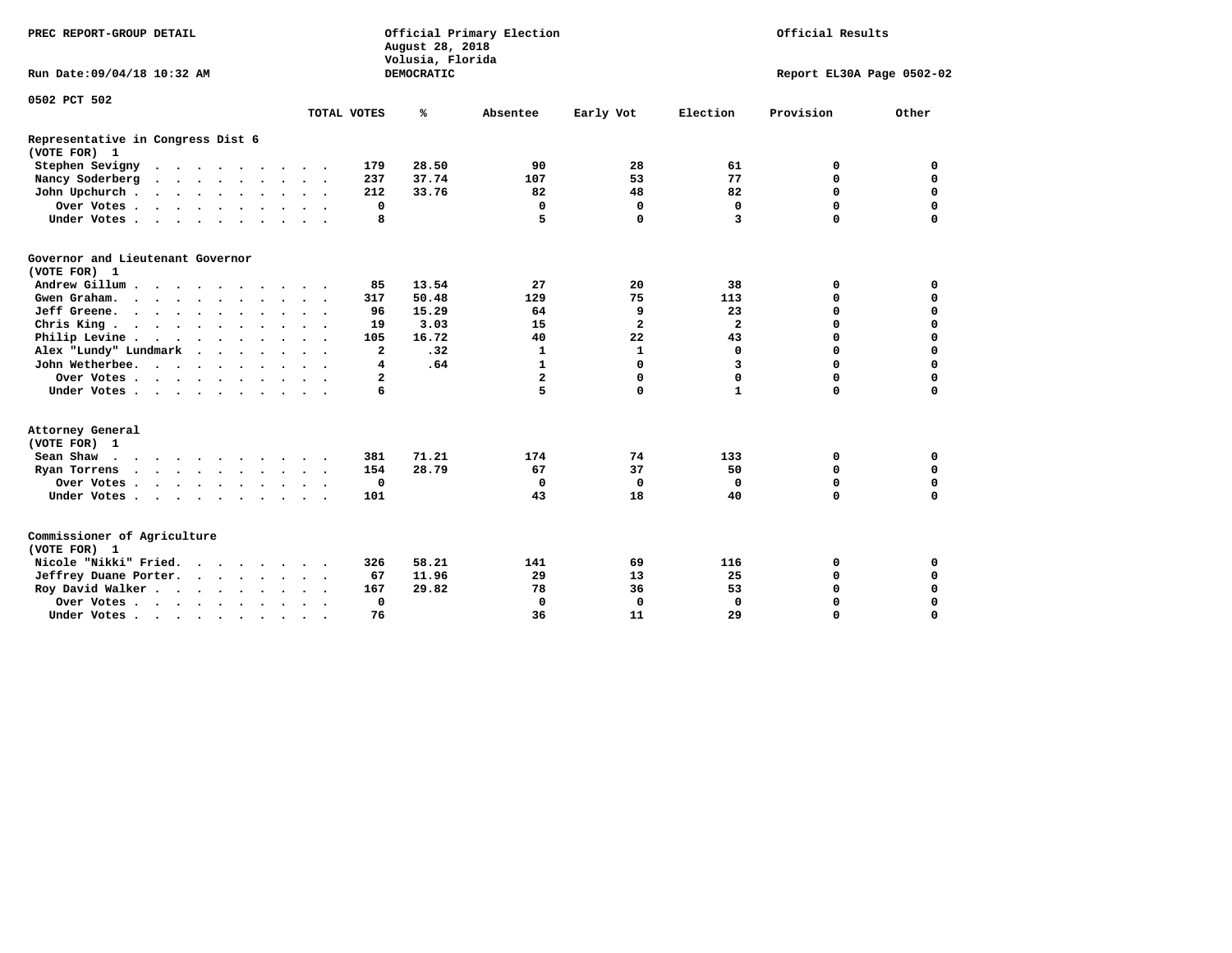| PREC REPORT-GROUP DETAIL                                                                                                                                             |                             | August 28, 2018<br>Volusia, Florida | Official Primary Election | Official Results |                         |                           |             |
|----------------------------------------------------------------------------------------------------------------------------------------------------------------------|-----------------------------|-------------------------------------|---------------------------|------------------|-------------------------|---------------------------|-------------|
| Run Date: 09/04/18 10:32 AM                                                                                                                                          |                             | REPUBLICAN                          |                           |                  |                         | Report EL30A Page 0502-03 |             |
| 0502 PCT 502                                                                                                                                                         | TOTAL VOTES                 | ℁                                   | Absentee                  | Early Vot        | Election                | Provision                 | Other       |
| United States Senator                                                                                                                                                |                             |                                     |                           |                  |                         |                           |             |
| (VOTE FOR) 1                                                                                                                                                         |                             |                                     |                           |                  |                         |                           |             |
| Roque "Rocky" De La Fuente.<br>$\sim$ $\sim$ $\sim$                                                                                                                  | 79<br>$\sim$ 100 $\mu$      | 9.08                                | 32                        | 16               | 31                      | 0                         | 0           |
| Rick Scott                                                                                                                                                           | 791                         | 90.92                               | 319                       | 137              | 333                     | $\overline{\mathbf{2}}$   | 0           |
| Over Votes                                                                                                                                                           | 0<br>$\ddot{\phantom{a}}$   |                                     | 0                         | 0                | 0                       | $\mathbf 0$               | 0           |
| Under Votes<br>$\sim$                                                                                                                                                | 11<br>$\ddot{\phantom{a}}$  |                                     | 3                         | 3                | 5                       | $\mathbf 0$               | 0           |
| Representative in Congress Dist 6                                                                                                                                    |                             |                                     |                           |                  |                         |                           |             |
| (VOTE FOR) 1                                                                                                                                                         |                             |                                     |                           |                  |                         |                           |             |
| Fred Costello.                                                                                                                                                       | 324<br>$\sim$ $\sim$ $\sim$ | 38.07                               | 133                       | 61               | 130                     | 0                         | 0           |
| Michael Waltz .<br>$\cdots$<br>$\ddot{\phantom{a}}$                                                                                                                  | 318                         | 37.37                               | 117                       | 55               | 144                     | $\mathbf{2}$              | 0           |
| John Ward<br>$\sim$<br>$\ddot{\phantom{a}}$                                                                                                                          | 209<br>$\ddot{\phantom{0}}$ | 24.56                               | 91                        | 38               | 80                      | $\mathbf 0$               | 0           |
| Over Votes.<br>$\cdots$<br>$\sim$<br>$\sim$                                                                                                                          | $\mathbf 0$                 |                                     | 0                         | 0                | 0                       | $\mathbf 0$               | 0           |
| Under Votes<br>$\overline{\phantom{a}}$<br>$\cdot$                                                                                                                   | 30                          |                                     | 13                        | $\mathbf{2}$     | 15                      | $\mathbf 0$               | 0           |
| Governor and Lieutenant Governor                                                                                                                                     |                             |                                     |                           |                  |                         |                           |             |
| (VOTE FOR) 1                                                                                                                                                         |                             |                                     |                           |                  |                         |                           |             |
| Don Baldauf.<br>$\ddot{\phantom{a}}$                                                                                                                                 | 4                           | .46                                 | 1                         | ${\bf 1}$        | $\overline{a}$          | 0                         | 0           |
| Ron DeSantis<br>$\sim$ $\sim$ $\sim$ $\sim$<br>$\ddot{\phantom{a}}$<br>$\bullet$<br>$\ddot{\phantom{a}}$                                                             | 590                         | 68.45                               | 236                       | 110              | 243                     | $\mathbf{1}$              | 0           |
| Timothy M. Devine.<br>$\bullet$<br>$\bullet$                                                                                                                         | 9                           | 1.04                                | 3                         | з                | 3                       | $\mathbf 0$               | 0           |
| Bob Langford<br>$\ddot{\phantom{0}}$<br>$\ddot{\phantom{a}}$<br>$\bullet$<br>$\ddot{\phantom{0}}$                                                                    | 8<br>$\bullet$              | .93                                 | 4                         | $\overline{a}$   | $\overline{a}$          | $\mathbf 0$               | 0           |
| John Joseph Mercadante                                                                                                                                               | 6<br>$\sim$                 | .70                                 | 3                         | $\mathbf{1}$     | $\overline{a}$          | $\mathbf 0$               | 0           |
| Bruce Nathan<br>$\cdots$<br>$\sim$ $\sim$<br>$\bullet$                                                                                                               | 12                          | 1.39                                | 7                         | $\mathbf{1}$     | $\overline{\mathbf{4}}$ | $\mathbf 0$               | 0           |
| Adam H. Putnam.<br>$\cdot$ $\cdot$ $\cdot$<br>$\ddot{\phantom{a}}$<br>$\bullet$                                                                                      | 222                         | 25.75                               | 84                        | 34               | 103                     | $\mathbf{1}$              | 0           |
| Bob White<br>$\sim$                                                                                                                                                  | 11<br>$\sim$                | 1.28                                | 5                         | $\mathbf{1}$     | 5                       | $\mathbf 0$               | 0           |
| Over Votes .<br>$\cdots$<br>$\ddot{\phantom{0}}$                                                                                                                     | 3                           |                                     | 3                         | 0                | $\Omega$                | $\mathbf 0$               | 0           |
| Under Votes<br>$\sim$                                                                                                                                                | 16                          |                                     | 8                         | 3                | 5                       | $\mathbf 0$               | 0           |
| Attorney General                                                                                                                                                     |                             |                                     |                           |                  |                         |                           |             |
| (VOTE FOR) 1                                                                                                                                                         |                             |                                     |                           |                  |                         |                           |             |
| Ashley Moody<br>$\cdots$<br>$\cdot$<br>$\sim$ $\sim$                                                                                                                 | 438<br>$\cdot$              | 53.35                               | 149                       | 83               | 206                     | 0                         | 0           |
| Frank White.<br>$\cdot$ $\cdot$ $\cdot$ $\cdot$ $\cdot$<br>$\ddot{\phantom{a}}$<br>$\overline{\phantom{a}}$                                                          | 383                         | 46.65                               | 180                       | 65               | 136                     | $\mathbf{2}$              | 0           |
| Over Votes .<br>$\cdots$<br>$\bullet$                                                                                                                                | 0<br>$\ddot{\phantom{a}}$   |                                     | 0                         | 0                | 0                       | $\mathbf 0$               | 0           |
| Under Votes                                                                                                                                                          | 60<br>$\sim$ $\sim$         |                                     | 25                        | 8                | 27                      | $\mathbf 0$               | 0           |
| Commissioner of Agriculture                                                                                                                                          |                             |                                     |                           |                  |                         |                           |             |
| (VOTE FOR) 1                                                                                                                                                         |                             |                                     |                           |                  |                         |                           |             |
| Matt Caldwell.<br>$\cdot$ $\cdot$ $\cdot$ $\cdot$<br>$\sim$<br>$\overline{\phantom{a}}$                                                                              | 269                         | 33.84                               | 119                       | 44               | 106                     | 0                         | 0           |
| Denise Grimsley<br>$\cdot$ $\cdot$<br>$\ddot{\phantom{a}}$<br>$\cdot$<br>$\cdot$                                                                                     | 245                         | 30.82                               | 89                        | 53               | 102                     | 1                         | 0           |
| Mike McCalister<br>$\begin{array}{cccccccccccccc} \bullet & \bullet & \bullet & \bullet & \bullet & \bullet & \bullet & \bullet \end{array}$<br>$\ddot{\phantom{a}}$ | 136<br>$\bullet$            | 17.11                               | 50                        | 28               | 57                      | 1                         | 0           |
| Baxter Troutman<br>$\cdot$ $\cdot$ $\cdot$ $\cdot$<br>$\sim$<br>$\ddot{\phantom{a}}$<br>$\ddot{\phantom{a}}$                                                         | 145                         | 18.24                               | 48                        | 26               | 71                      | $\mathbf 0$               | 0           |
| Over Votes .<br>$\cdot$ $\cdot$ $\cdot$ $\cdot$<br>$\bullet$<br>$\cdot$                                                                                              | 0                           |                                     | 0                         | 0                | 0                       | $\mathbf 0$               | 0           |
| Under Votes.<br>$\cdot$ $\cdot$ $\cdot$ $\cdot$<br>$\sim$<br>$\blacksquare$                                                                                          | 86<br>$\bullet$             |                                     | 48                        | 5                | 33                      | $\Omega$                  | $\mathbf 0$ |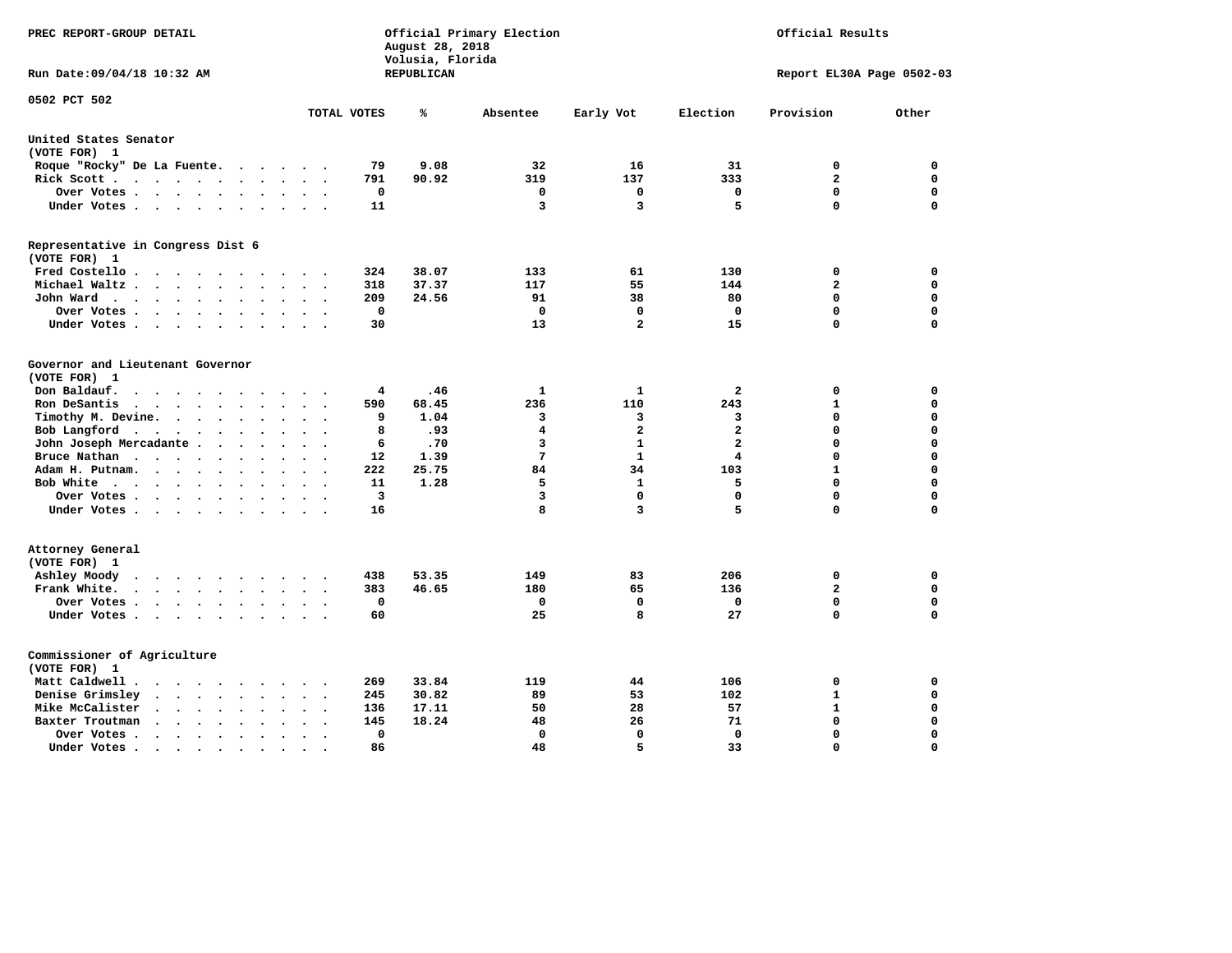| PREC REPORT-GROUP DETAIL                                                         |  | Official Primary Election<br>August 28, 2018<br>Volusia, Florida |                    | Official Results |           |                           |                |          |
|----------------------------------------------------------------------------------|--|------------------------------------------------------------------|--------------------|------------------|-----------|---------------------------|----------------|----------|
| Run Date: 09/04/18 10:32 AM                                                      |  |                                                                  | <b>NONPARTISAN</b> |                  |           | Report EL30A Page 0502-04 |                |          |
| 0502 PCT 502                                                                     |  | TOTAL VOTES                                                      | ℁                  | Absentee         | Early Vot | Election                  | Provision      | Other    |
|                                                                                  |  |                                                                  |                    |                  |           |                           |                |          |
| Circuit Judge 7th Judicial, Grp 15<br>(VOTE FOR) 1                               |  |                                                                  |                    |                  |           |                           |                |          |
| Linda L. Gaustad                                                                 |  | 380                                                              | 25.28              | 194              | 70        | 116                       | 0              | 0        |
| Sebrina L. Slack.                                                                |  | 512                                                              | 34.07              | 218              | 99        | 193                       | $\overline{a}$ | 0        |
| Ryan Will $\cdots$ , $\cdots$ , $\cdots$ , $\cdots$                              |  | 611                                                              | 40.65              | 244              | 103       | 264                       | 0              |          |
| Over Votes                                                                       |  | 1                                                                |                    | 1                | 0         | 0                         | 0              | 0        |
| Under Votes                                                                      |  | 223                                                              |                    | 107              | 27        | 89                        | O              |          |
| County Judge 7th Judicial, Grp 5<br>(VOTE FOR) 1                                 |  |                                                                  |                    |                  |           |                           |                |          |
| Steve Burk                                                                       |  | 533                                                              | 35.77              | 242              | 89        | 201                       | 1              | 0        |
| Dawn "Pam" Fields.                                                               |  | 957                                                              | 64.23              | 417              | 180       | 359                       |                |          |
| Over Votes                                                                       |  | 0                                                                |                    | 0                | 0         | $\Omega$                  | 0              | 0        |
| Under Votes                                                                      |  | 237                                                              |                    | 105              | 30        | 102                       | $\Omega$       | $\Omega$ |
| County Council at Large<br>(VOTE FOR) 1                                          |  |                                                                  |                    |                  |           |                           |                |          |
| L. Ronald Durham                                                                 |  | 514                                                              | 32.27              | 244              | 82        | 188                       | 0              | 0        |
| Ben F. Johnson.                                                                  |  | 1,069                                                            | 67.11              | 472              | 184       | 411                       | $\mathbf{z}$   | 0        |
| WRITE-IN.                                                                        |  | 10                                                               | .63                | 4                | 4         | 2                         | $\Omega$       |          |
| Over Votes                                                                       |  | 0                                                                |                    | 0                | 0         | $\mathbf 0$               | O              |          |
| Under Votes, $\cdot$ , $\cdot$ , $\cdot$ , $\cdot$ , $\cdot$ , $\cdot$ , $\cdot$ |  | 134                                                              |                    | 44               | 29        | 61                        | 0              | $\Omega$ |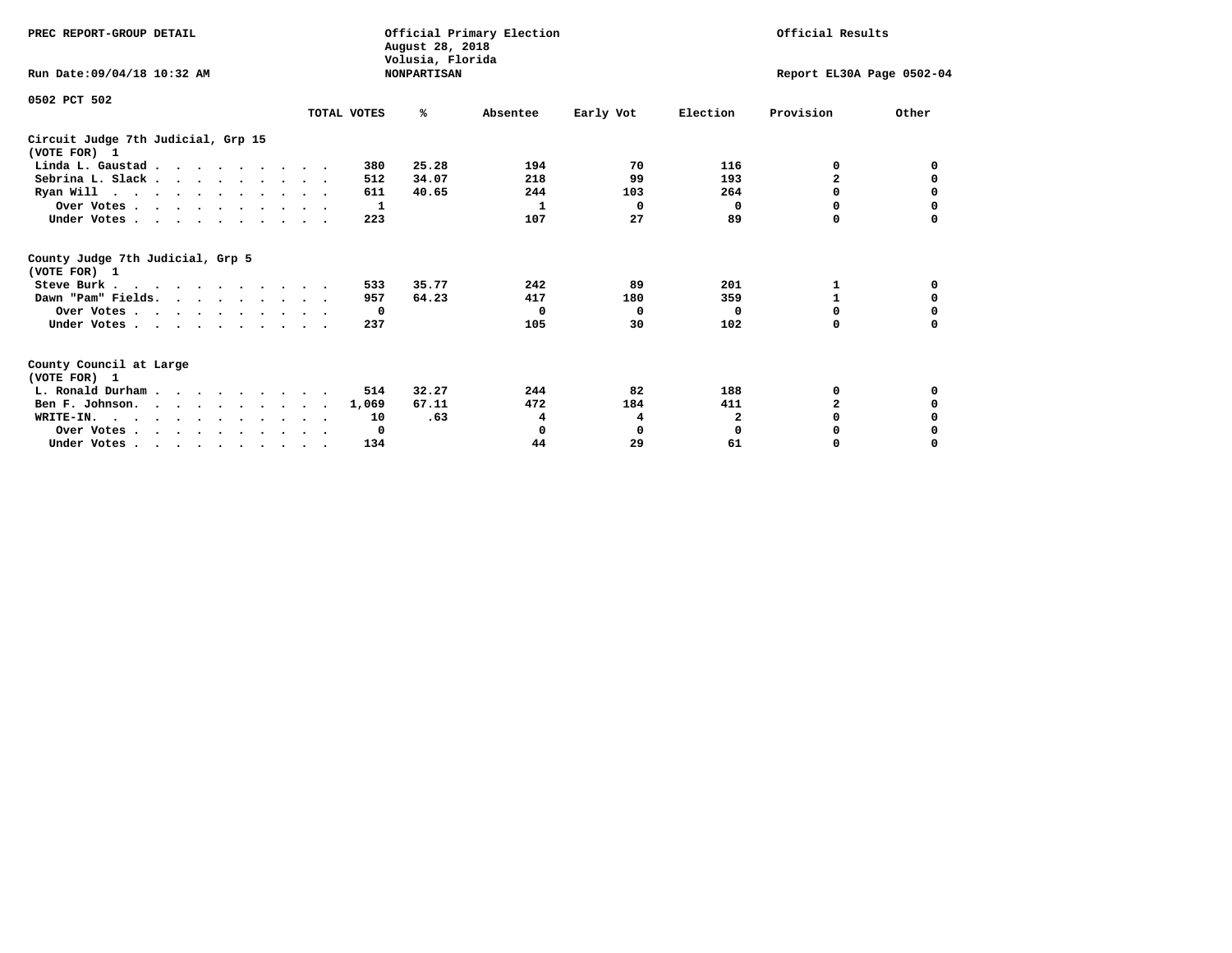| PREC REPORT-GROUP DETAIL               |  |  |                                         |  | Official Primary Election<br>August 28, 2018<br>Volusia, Florida | Official Results  |          |           |          |                           |       |
|----------------------------------------|--|--|-----------------------------------------|--|------------------------------------------------------------------|-------------------|----------|-----------|----------|---------------------------|-------|
| Run Date: 09/04/18 10:32 AM            |  |  |                                         |  |                                                                  | <b>STATISTICS</b> |          |           |          | Report EL30A Page 0503-01 |       |
| 0503 PCT 503                           |  |  |                                         |  |                                                                  |                   |          |           |          |                           |       |
|                                        |  |  |                                         |  | TOTAL VOTES                                                      | %ะ                | Absentee | Early Vot | Election | Provision                 | Other |
| REGISTERED VOTERS - TOTAL              |  |  |                                         |  | 1,165                                                            |                   |          |           |          |                           |       |
| REGISTERED VOTERS - DEMOCRATIC         |  |  | $\cdot$ $\cdot$ $\cdot$ $\cdot$         |  | 303                                                              | 26.01             |          |           |          |                           |       |
| REGISTERED VOTERS - REPUBLICAN         |  |  |                                         |  | 557                                                              | 47.81             |          |           |          |                           |       |
| REGISTERED VOTERS - NONPARTISAN        |  |  |                                         |  | 305                                                              |                   |          |           |          |                           |       |
| BALLOTS CAST - TOTAL.                  |  |  |                                         |  | 465                                                              |                   | 203      | 55        | 207      | 0                         |       |
| BALLOTS CAST - DEMOCRATIC              |  |  |                                         |  | 141                                                              | 30.32             | 68       | 21        | 52       |                           |       |
| BALLOTS CAST - REPUBLICAN              |  |  |                                         |  | 271                                                              | 58.28             | 108      | 33        | 130      | 0                         |       |
| BALLOTS CAST - NONPARTISAN.            |  |  |                                         |  | 53                                                               | 11.40             | 27       |           | 25       |                           |       |
| BALLOTS CAST - BLANK.                  |  |  |                                         |  | 0                                                                |                   | 0        | 0         | 0        | 0                         |       |
| VOTER TURNOUT - TOTAL<br>.             |  |  |                                         |  |                                                                  | 39.91             |          |           |          |                           |       |
| VOTER TURNOUT - DEMOCRATIC.            |  |  | $\cdot$ $\cdot$ $\cdot$ $\cdot$ $\cdot$ |  |                                                                  | 46.53             |          |           |          |                           |       |
| VOTER TURNOUT - REPUBLICAN.<br>$\cdot$ |  |  |                                         |  |                                                                  | 48.65             |          |           |          |                           |       |
| VOTER TURNOUT - BLANK                  |  |  |                                         |  |                                                                  |                   |          |           |          |                           |       |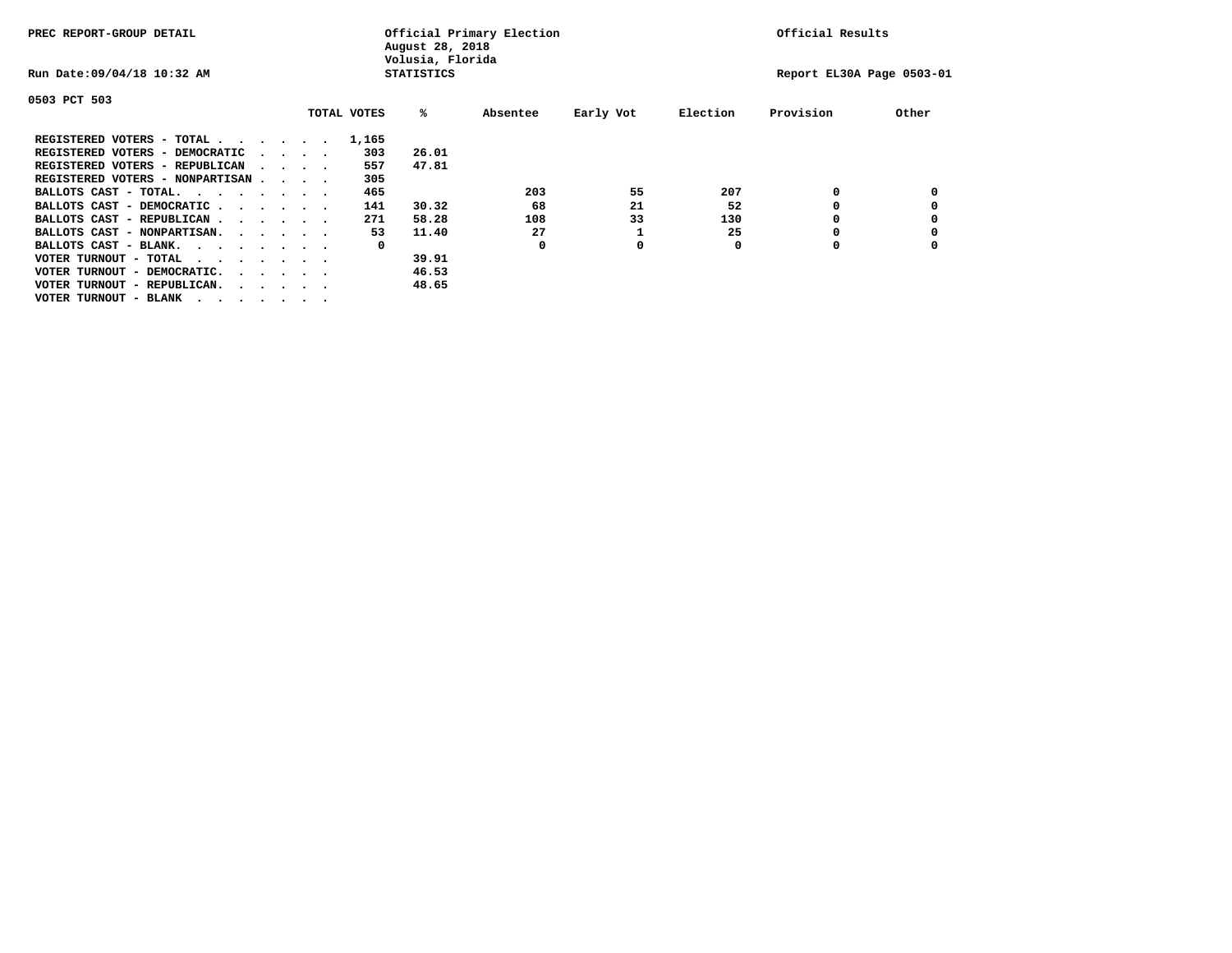| PREC REPORT-GROUP DETAIL                          |  |  |               |  |              | August 28, 2018<br>Volusia, Florida | Official Primary Election |                         | Official Results          |           |             |  |
|---------------------------------------------------|--|--|---------------|--|--------------|-------------------------------------|---------------------------|-------------------------|---------------------------|-----------|-------------|--|
| Run Date: 09/04/18 10:32 AM                       |  |  |               |  |              | DEMOCRATIC                          |                           |                         | Report EL30A Page 0503-02 |           |             |  |
| 0503 PCT 503                                      |  |  |               |  |              |                                     |                           |                         |                           |           |             |  |
|                                                   |  |  |               |  | TOTAL VOTES  | ℁                                   | Absentee                  | Early Vot               | Election                  | Provision | Other       |  |
| Representative in Congress Dist 6<br>(VOTE FOR) 1 |  |  |               |  |              |                                     |                           |                         |                           |           |             |  |
| Stephen Sevigny                                   |  |  |               |  | 29           | 21.01                               | 8                         | 0                       | 21                        | 0         | 0           |  |
| Nancy Soderberg<br>$\cdots$                       |  |  |               |  | 64           | 46.38                               | 37                        | 14                      | 13                        | 0         | $\mathbf 0$ |  |
| John Upchurch                                     |  |  |               |  | 45           | 32.61                               | 20                        | 7                       | 18                        | 0         | $\mathbf 0$ |  |
| Over Votes                                        |  |  |               |  | 0            |                                     | $\mathbf 0$               | $\Omega$                | $\Omega$                  | $\Omega$  | $\mathbf 0$ |  |
| Under Votes                                       |  |  |               |  | 3            |                                     | $\overline{\mathbf{3}}$   | $\mathbf 0$             | $\mathbf 0$               | $\Omega$  | $\Omega$    |  |
| Governor and Lieutenant Governor<br>(VOTE FOR) 1  |  |  |               |  |              |                                     |                           |                         |                           |           |             |  |
| Andrew Gillum                                     |  |  | $\sim$ $\sim$ |  | 20           | 14.81                               | 8                         | 4                       | 8                         | 0         | 0           |  |
| Gwen Graham.                                      |  |  |               |  | 68           | 50.37                               | 32                        | 8                       | 28                        | 0         | $\mathbf 0$ |  |
| Jeff Greene.                                      |  |  |               |  | 13           | 9.63                                | 5                         | 4                       | 4                         | $\Omega$  | 0           |  |
| Chris King                                        |  |  |               |  | 12           | 8.89                                | 10                        | $\mathbf{1}$            | $\mathbf{1}$              | 0         | $\mathbf 0$ |  |
| Philip Levine                                     |  |  |               |  | 20           | 14.81                               | 7                         | $\overline{\mathbf{4}}$ | 9                         | $\Omega$  | 0           |  |
| Alex "Lundy" Lundmark                             |  |  |               |  | 1            | .74                                 | $\mathbf 0$               | $\Omega$                | $\mathbf{1}$              | $\Omega$  | 0           |  |
| John Wetherbee.                                   |  |  |               |  | $\mathbf{1}$ | .74                                 | 1                         | $\Omega$                | $\Omega$                  | $\Omega$  | $\Omega$    |  |
| Over Votes                                        |  |  |               |  | 2            |                                     | $\overline{a}$            | $\mathbf 0$             | $\Omega$                  | $\Omega$  | 0           |  |
| Under Votes                                       |  |  |               |  | 4            |                                     | 3                         | $\Omega$                | $\mathbf{1}$              | 0         | 0           |  |
| Attorney General<br>(VOTE FOR) 1                  |  |  |               |  |              |                                     |                           |                         |                           |           |             |  |
| Sean Shaw                                         |  |  |               |  | 80           | 64.52                               | 34                        | 16                      | 30                        | 0         | 0           |  |
| Ryan Torrens                                      |  |  |               |  | 44           | 35.48                               | 23                        | 3                       | 18                        | 0         | $\Omega$    |  |
| Over Votes                                        |  |  |               |  | $\mathbf 0$  |                                     | $\mathbf 0$               | $\Omega$                | 0                         | 0         | 0           |  |
| Under Votes                                       |  |  |               |  | 17           |                                     | 11                        | $\overline{a}$          | 4                         | 0         | $\Omega$    |  |
| Commissioner of Agriculture<br>(VOTE FOR) 1       |  |  |               |  |              |                                     |                           |                         |                           |           |             |  |
| Nicole "Nikki" Fried.                             |  |  |               |  | 73           | 58.40                               | 28                        | 14                      | 31                        | 0         | 0           |  |
| Jeffrey Duane Porter.                             |  |  |               |  | 18           | 14.40                               | $12 \overline{ }$         | $\mathbf{2}$            | $\overline{4}$            | 0         | $\mathbf 0$ |  |
| Roy David Walker                                  |  |  |               |  | 34           | 27.20                               | 17                        | 4                       | 13                        | 0         | $\mathbf 0$ |  |
| Over Votes                                        |  |  | $\bullet$     |  | $\mathbf 0$  |                                     | $\Omega$                  | $\Omega$                | $\Omega$                  | 0         | $\Omega$    |  |
| Under Votes                                       |  |  | $\cdot$       |  | 16           |                                     | 11                        | $\mathbf{1}$            | 4                         | 0         | 0           |  |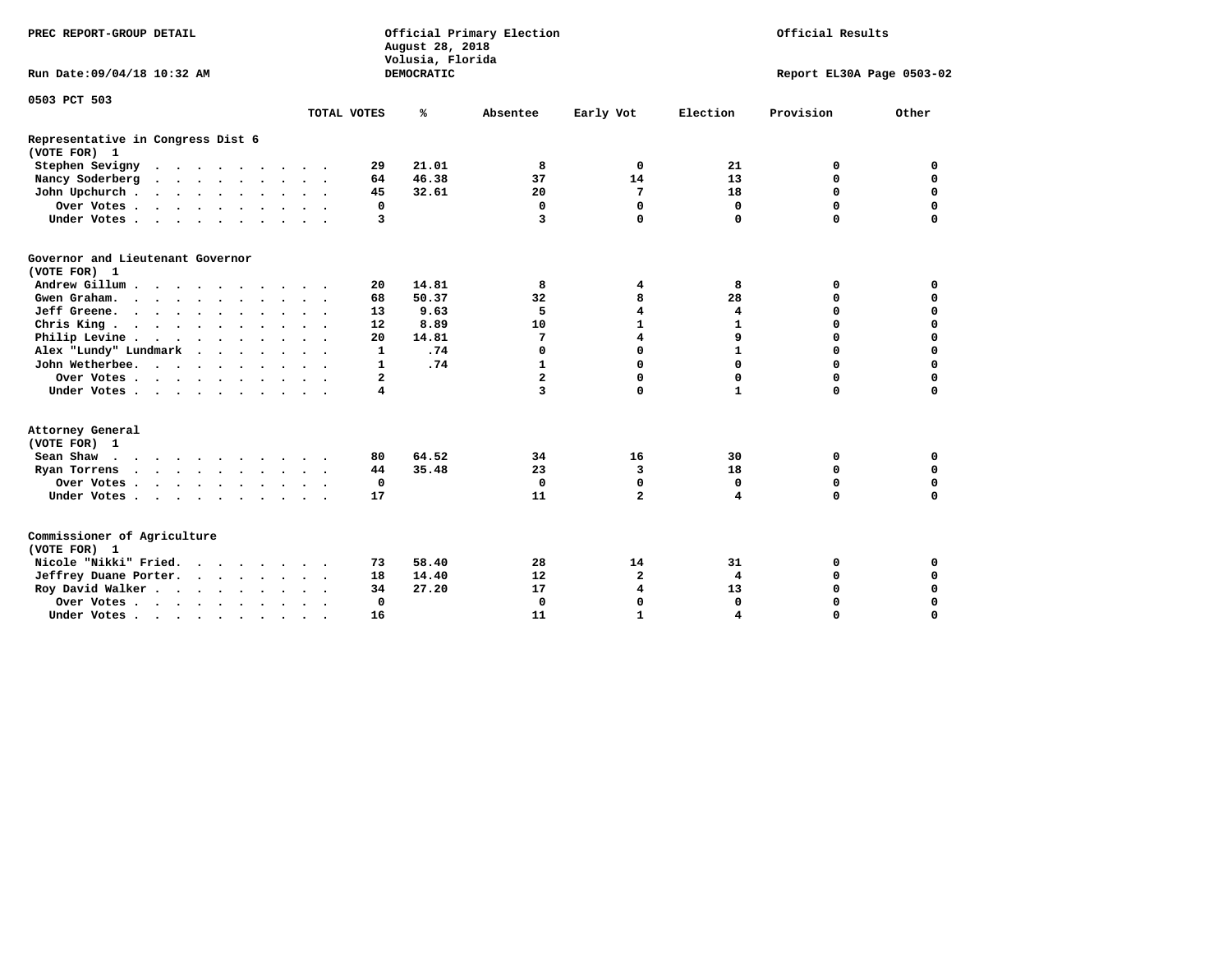| PREC REPORT-GROUP DETAIL                                                                              |                                                                           | Official Primary Election<br>August 28, 2018<br>Volusia, Florida |                         | Official Results |              |                           |             |
|-------------------------------------------------------------------------------------------------------|---------------------------------------------------------------------------|------------------------------------------------------------------|-------------------------|------------------|--------------|---------------------------|-------------|
| Run Date: 09/04/18 10:32 AM                                                                           |                                                                           | REPUBLICAN                                                       |                         |                  |              | Report EL30A Page 0503-03 |             |
| 0503 PCT 503                                                                                          | TOTAL VOTES                                                               | ℁                                                                | Absentee                | Early Vot        | Election     | Provision                 | Other       |
|                                                                                                       |                                                                           |                                                                  |                         |                  |              |                           |             |
| United States Senator<br>(VOTE FOR) 1                                                                 |                                                                           |                                                                  |                         |                  |              |                           |             |
| Roque "Rocky" De La Fuente.                                                                           | 15                                                                        | 5.60                                                             | 6                       | $\overline{a}$   | 7            | 0                         | $\mathbf 0$ |
| Rick Scott                                                                                            | 253                                                                       | 94.40                                                            | 99                      | 31               | 123          | $\mathbf 0$               | 0           |
| Over Votes                                                                                            | 0<br>$\bullet$<br>$\cdot$                                                 |                                                                  | $\mathbf 0$             | $\mathbf 0$      | $\mathbf 0$  | $\mathbf 0$               | 0           |
| Under Votes                                                                                           | 3                                                                         |                                                                  | 3                       | $\mathbf 0$      | $\mathbf 0$  | $\mathbf 0$               | $\mathbf 0$ |
| Representative in Congress Dist 6                                                                     |                                                                           |                                                                  |                         |                  |              |                           |             |
| (VOTE FOR) 1<br>Fred Costello                                                                         | 121                                                                       | 45.15                                                            | 49                      | 12               | 60           | 0                         | 0           |
| Michael Waltz<br>$\sim$<br>$\sim$                                                                     | 104                                                                       | 38.81                                                            | 38                      | 18               | 48           | $\mathbf 0$               | $\mathbf 0$ |
| John Ward                                                                                             | 43<br>$\sim$ $\sim$<br>$\bullet$                                          | 16.04                                                            | 19                      | 3                | 21           | $\mathbf 0$               | $\mathbf 0$ |
| Over Votes<br>$\sim$                                                                                  | $\mathbf{0}$                                                              |                                                                  | 0                       | $\mathbf 0$      | $\mathbf{0}$ | $\mathbf 0$               | $\mathbf 0$ |
| Under Votes                                                                                           | 3                                                                         |                                                                  | $\mathbf{2}$            | 0                | $\mathbf{1}$ | $\Omega$                  | $\Omega$    |
|                                                                                                       |                                                                           |                                                                  |                         |                  |              |                           |             |
| Governor and Lieutenant Governor<br>(VOTE FOR) 1                                                      |                                                                           |                                                                  |                         |                  |              |                           |             |
| Don Baldauf.<br>$\cdot$ $\cdot$ $\cdot$ $\cdot$<br>$\sim$                                             | 3                                                                         | 1.12                                                             | 3                       | $\mathbf 0$      | $\mathbf 0$  | 0                         | $\mathbf 0$ |
| Ron DeSantis<br>$\sim$                                                                                | 181                                                                       | 67.79                                                            | 65                      | 19               | 97           | $\mathbf 0$               | $\mathbf 0$ |
| Timothy M. Devine.<br>$\ddot{\phantom{0}}$                                                            | 1<br>$\ddot{\phantom{a}}$<br>$\ddot{\phantom{a}}$<br>$\ddot{\phantom{0}}$ | .37                                                              | 0                       | 0                | 1            | $\mathbf 0$               | $\mathbf 0$ |
| Bob Langford                                                                                          | $\mathbf 0$                                                               |                                                                  | $\mathbf 0$             | $\mathbf 0$      | $\mathbf 0$  | $\mathbf 0$               | 0           |
| John Joseph Mercadante                                                                                | $\mathbf{1}$<br>$\overline{\phantom{a}}$                                  | .37                                                              | $\mathbf{1}$            | $\mathbf 0$      | $\mathbf 0$  | $\mathbf 0$               | $\mathbf 0$ |
| Bruce Nathan<br>$\bullet$                                                                             | $\Omega$                                                                  |                                                                  | $\Omega$                | $\mathbf 0$      | $\Omega$     | $\mathbf 0$               | $\mathbf 0$ |
| Adam H. Putnam.                                                                                       | 79                                                                        | 29.59                                                            | 35                      | 14               | 30           | $\mathbf 0$               | 0           |
| Bob White<br>$\ddot{\phantom{a}}$                                                                     | $\overline{\mathbf{2}}$<br>$\ddot{\phantom{a}}$<br>$\cdot$                | .75                                                              | $\overline{\mathbf{2}}$ | $\mathbf 0$      | $\mathbf 0$  | $\mathbf 0$               | 0           |
| Over Votes.<br>$\cdots$                                                                               | $\mathbf{1}$                                                              |                                                                  | $\Omega$                | $\mathbf 0$      | ${\bf 1}$    | $\mathbf 0$               | 0           |
| Under Votes                                                                                           | 3                                                                         |                                                                  | $\overline{a}$          | $\mathbf 0$      | $\mathbf{1}$ | $\Omega$                  | $\mathbf 0$ |
| Attorney General<br>(VOTE FOR) 1                                                                      |                                                                           |                                                                  |                         |                  |              |                           |             |
| Ashley Moody<br>$\begin{array}{cccccccccccccccccc} . & . & . & . & . & . & . & . & . & . \end{array}$ | 150                                                                       | 59.06                                                            | 38                      | 24               | 88           | 0                         | 0           |
| Frank White.<br>$\cdot$ $\cdot$ $\cdot$ $\cdot$ $\cdot$ $\cdot$ $\cdot$ $\cdot$                       | 104                                                                       | 40.94                                                            | 58                      | 9                | 37           | $\mathbf 0$               | $\mathbf 0$ |
| Over Votes.<br>$\cdots$                                                                               | $\mathbf{1}$                                                              |                                                                  | $\Omega$                | $\mathbf 0$      | $\mathbf{1}$ | $\mathbf 0$               | $\mathbf 0$ |
| Under Votes                                                                                           | 16                                                                        |                                                                  | 12                      | $\mathbf 0$      | 4            | $\Omega$                  | $\mathbf 0$ |
|                                                                                                       |                                                                           |                                                                  |                         |                  |              |                           |             |
| Commissioner of Agriculture<br>(VOTE FOR) 1                                                           |                                                                           |                                                                  |                         |                  |              |                           |             |
| Matt Caldwell .<br>$\cdots$                                                                           | 99                                                                        | 40.08                                                            | 50                      | 10               | 39           | 0                         | 0           |
| Denise Grimsley<br>$\cdot$ $\cdot$ $\cdot$ $\cdot$ $\cdot$<br>$\bullet$                               | 70                                                                        | 28.34                                                            | 17                      | 8                | 45           | 0                         | 0           |
| Mike McCalister<br>$\cdot$ $\cdot$ $\cdot$ $\cdot$ $\cdot$<br>$\bullet$                               | 37<br>$\ddot{\phantom{a}}$                                                | 14.98                                                            | 13                      | 6                | 18           | 0                         | 0           |
| Baxter Troutman<br>$\cdot$ $\cdot$ $\cdot$ $\cdot$<br>$\bullet$<br>$\sim$                             | 41                                                                        | 16.60                                                            | 13                      | 7                | 21           | 0                         | 0           |
| Over Votes .<br>$\bullet$<br>$\bullet$                                                                | 0                                                                         |                                                                  | 0                       | $\mathbf 0$      | $\mathbf{0}$ | $\mathbf 0$               | $\mathbf 0$ |
| Under Votes.<br>.                                                                                     | 24                                                                        |                                                                  | 15                      | $\overline{a}$   | 7            | $\Omega$                  | $\Omega$    |
|                                                                                                       |                                                                           |                                                                  |                         |                  |              |                           |             |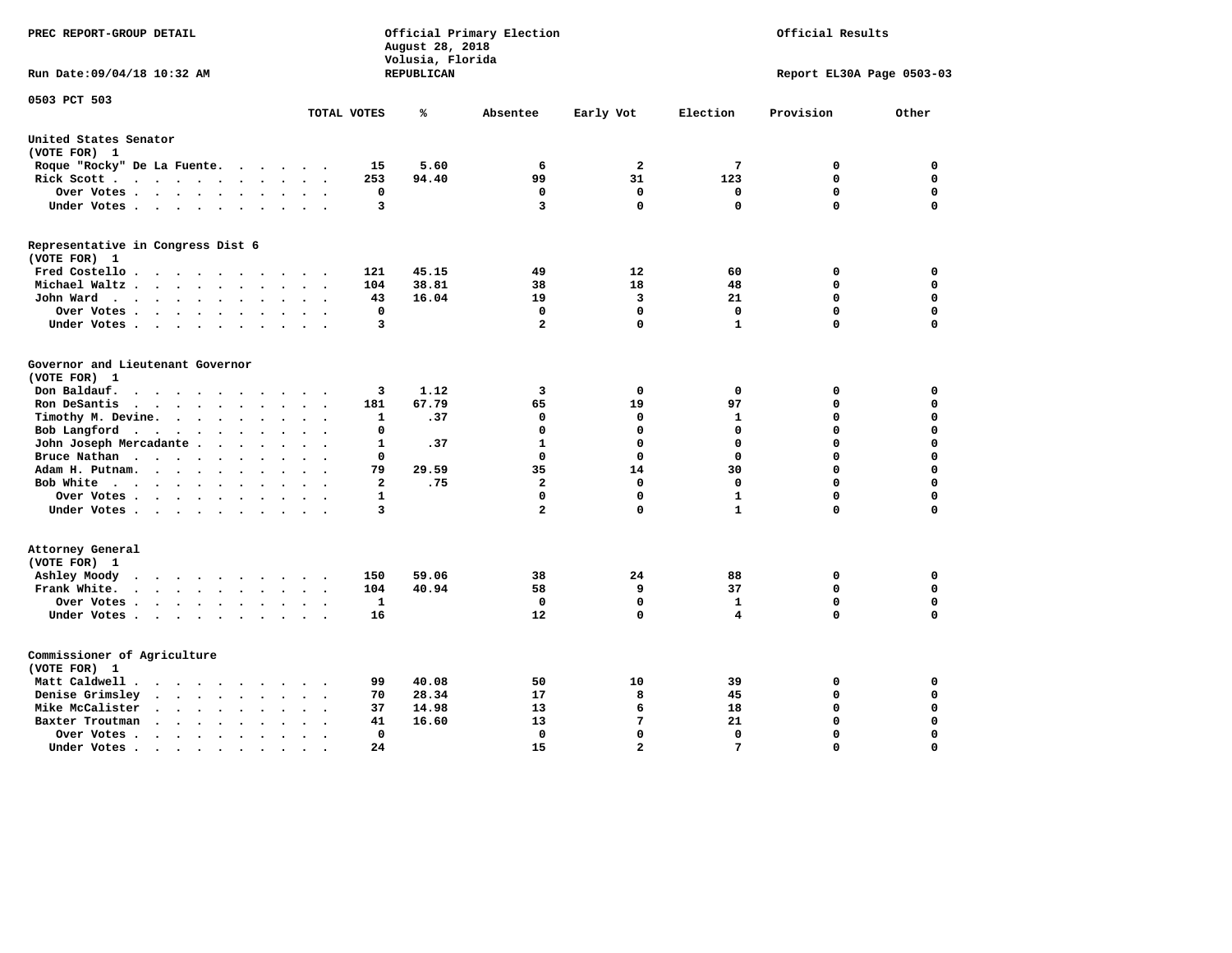| PREC REPORT-GROUP DETAIL                            |                      | August 28, 2018<br>Volusia, Florida | Official Primary Election |           |                           | Official Results |          |
|-----------------------------------------------------|----------------------|-------------------------------------|---------------------------|-----------|---------------------------|------------------|----------|
| Run Date: 09/04/18 10:32 AM                         |                      | <b>NONPARTISAN</b>                  |                           |           | Report EL30A Page 0503-04 |                  |          |
| 0503 PCT 503                                        |                      |                                     |                           |           |                           |                  |          |
|                                                     | TOTAL VOTES          | ℁                                   | Absentee                  | Early Vot | Election                  | Provision        | Other    |
| Circuit Judge 7th Judicial, Grp 15<br>(VOTE FOR) 1  |                      |                                     |                           |           |                           |                  |          |
| Linda L. Gaustad                                    |                      | 19.57<br>82                         | 33                        | 10        | 39                        | 0                | 0        |
| Sebrina L. Slack                                    |                      | 34.13<br>143                        | 61                        | 27        | 55                        | 0                |          |
| Ryan Will $\cdots$ , $\cdots$ , $\cdots$ , $\cdots$ |                      | 194<br>46.30                        | 84                        | 14        | 96                        | 0                | 0        |
| Over Votes                                          |                      | $\Omega$                            | 0                         | $\Omega$  | 0                         | 0                | 0        |
| Under Votes                                         |                      | 46                                  | 25                        | 4         | 17                        | 0                |          |
| County Judge 7th Judicial, Grp 5<br>(VOTE FOR) 1    |                      |                                     |                           |           |                           |                  |          |
| Steve Burk                                          | $\ddot{\phantom{1}}$ | 31.34<br>131                        | 42                        | 11        | 78                        | 0                | 0        |
| Dawn "Pam" Fields.                                  |                      | 287<br>68.66                        | 137                       | 40        | 110                       | 0                |          |
| Over Votes                                          |                      | $\mathbf{o}$                        | $^{\circ}$                | 0         | 0                         | 0                | 0        |
| Under Votes                                         |                      | 47                                  | 24                        | 4         | 19                        | $\Omega$         | $\Omega$ |
| County Council at Large<br>(VOTE FOR) 1             |                      |                                     |                           |           |                           |                  |          |
| L. Ronald Durham                                    |                      | 27.83<br>123                        | 62                        | 14        | 47                        | 0                | 0        |
| Ben F. Johnson.                                     |                      | 71.04<br>314                        | 126                       | 38        | 150                       | <sup>0</sup>     | 0        |
| WRITE-IN.                                           |                      | 1.13<br>5                           | 5                         | 0         | 0                         | $\Omega$         |          |
| Over Votes                                          |                      | 0                                   | 0                         | 0         | $\mathbf 0$               | 0                |          |
| Under Votes, , , , , , , , , ,                      |                      | 23                                  | 10                        | 3         | 10                        | 0                | $\Omega$ |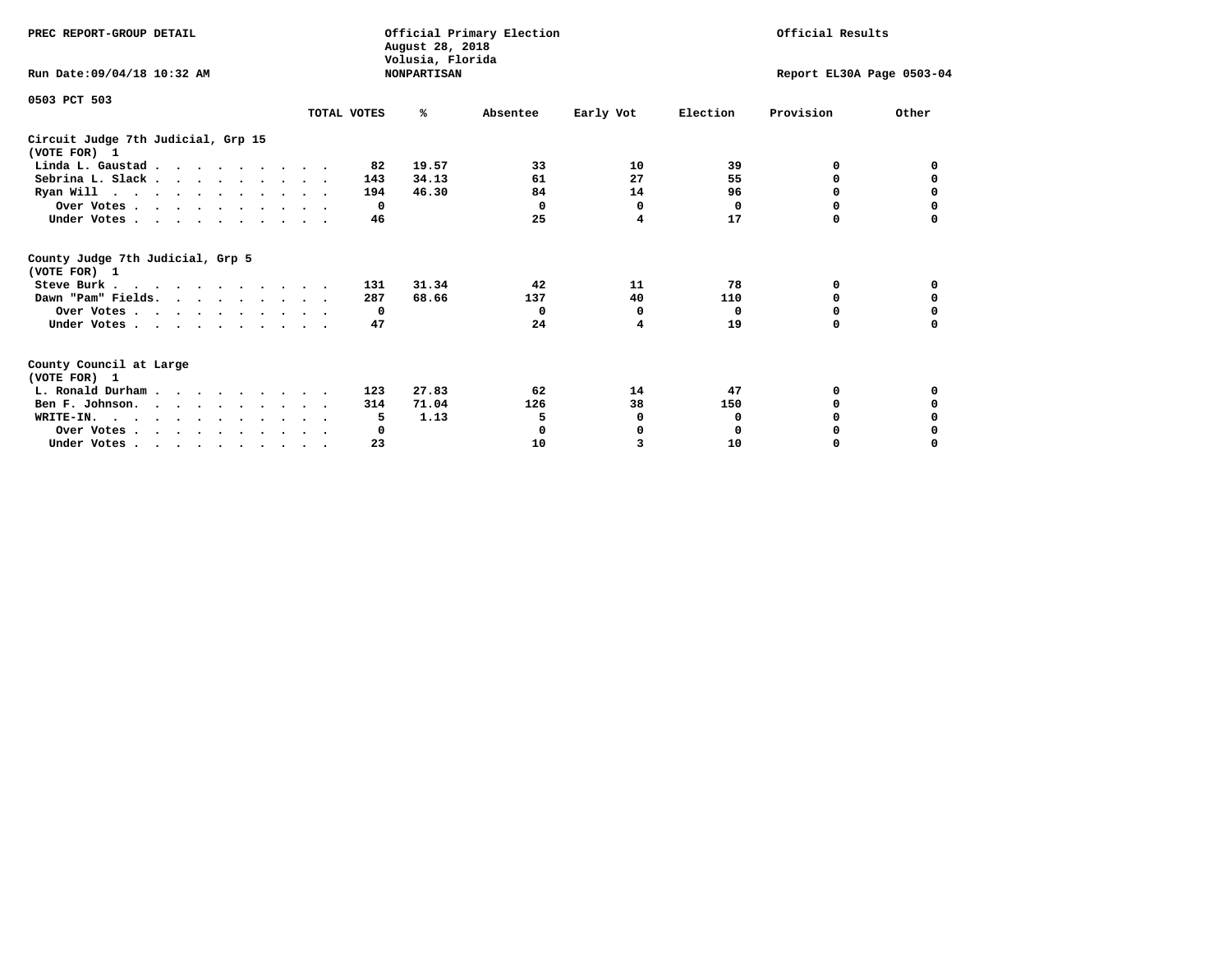| PREC REPORT-GROUP DETAIL                                                                                                                                                                                                                                            |  |  |                                         |             | August 28, 2018<br>Volusia, Florida | Official Primary Election | Official Results |          |                           |       |
|---------------------------------------------------------------------------------------------------------------------------------------------------------------------------------------------------------------------------------------------------------------------|--|--|-----------------------------------------|-------------|-------------------------------------|---------------------------|------------------|----------|---------------------------|-------|
| Run Date: 09/04/18 10:32 AM                                                                                                                                                                                                                                         |  |  |                                         |             | <b>STATISTICS</b>                   |                           |                  |          | Report EL30A Page 0504-01 |       |
| 0504 PCT 504                                                                                                                                                                                                                                                        |  |  |                                         |             |                                     |                           |                  |          |                           |       |
|                                                                                                                                                                                                                                                                     |  |  |                                         | TOTAL VOTES | %ะ                                  | Absentee                  | Early Vot        | Election | Provision                 | Other |
| REGISTERED VOTERS - TOTAL .<br><u>in the second contract of the second second and the second second second and second second and second second second and second second and second and second second and second second and second second and second and second </u> |  |  |                                         | 2,405       |                                     |                           |                  |          |                           |       |
| REGISTERED VOTERS - DEMOCRATIC                                                                                                                                                                                                                                      |  |  | $\cdot$ $\cdot$ $\cdot$ $\cdot$         | 719         | 29.90                               |                           |                  |          |                           |       |
| REGISTERED VOTERS - REPUBLICAN                                                                                                                                                                                                                                      |  |  |                                         | 972         | 40.42                               |                           |                  |          |                           |       |
| REGISTERED VOTERS - NONPARTISAN                                                                                                                                                                                                                                     |  |  |                                         | 714         |                                     |                           |                  |          |                           |       |
| BALLOTS CAST - TOTAL.<br>$\cdots$                                                                                                                                                                                                                                   |  |  |                                         | 743         |                                     | 347                       | 128              | 267      |                           |       |
| BALLOTS CAST - DEMOCRATIC.<br>$\cdots$                                                                                                                                                                                                                              |  |  |                                         | 287         | 38.63                               | 120                       | 58               | 108      |                           |       |
| BALLOTS CAST - REPUBLICAN                                                                                                                                                                                                                                           |  |  |                                         | 388         | 52.22                               | 192                       | 65               | 131      |                           |       |
| BALLOTS CAST - NONPARTISAN.                                                                                                                                                                                                                                         |  |  |                                         | 68          | 9.15                                | 35                        | 5                | 28       | o                         |       |
| BALLOTS CAST - BLANK.                                                                                                                                                                                                                                               |  |  |                                         | 0           |                                     | O                         | 0                | O        | o                         |       |
| VOTER TURNOUT - TOTAL<br>$\cdots$                                                                                                                                                                                                                                   |  |  |                                         |             | 30.89                               |                           |                  |          |                           |       |
| VOTER TURNOUT - DEMOCRATIC.                                                                                                                                                                                                                                         |  |  | $\cdot$ $\cdot$ $\cdot$ $\cdot$ $\cdot$ |             | 39.92                               |                           |                  |          |                           |       |
| VOTER TURNOUT - REPUBLICAN.                                                                                                                                                                                                                                         |  |  |                                         |             | 39.92                               |                           |                  |          |                           |       |
| VOTER TURNOUT - BLANK                                                                                                                                                                                                                                               |  |  |                                         |             |                                     |                           |                  |          |                           |       |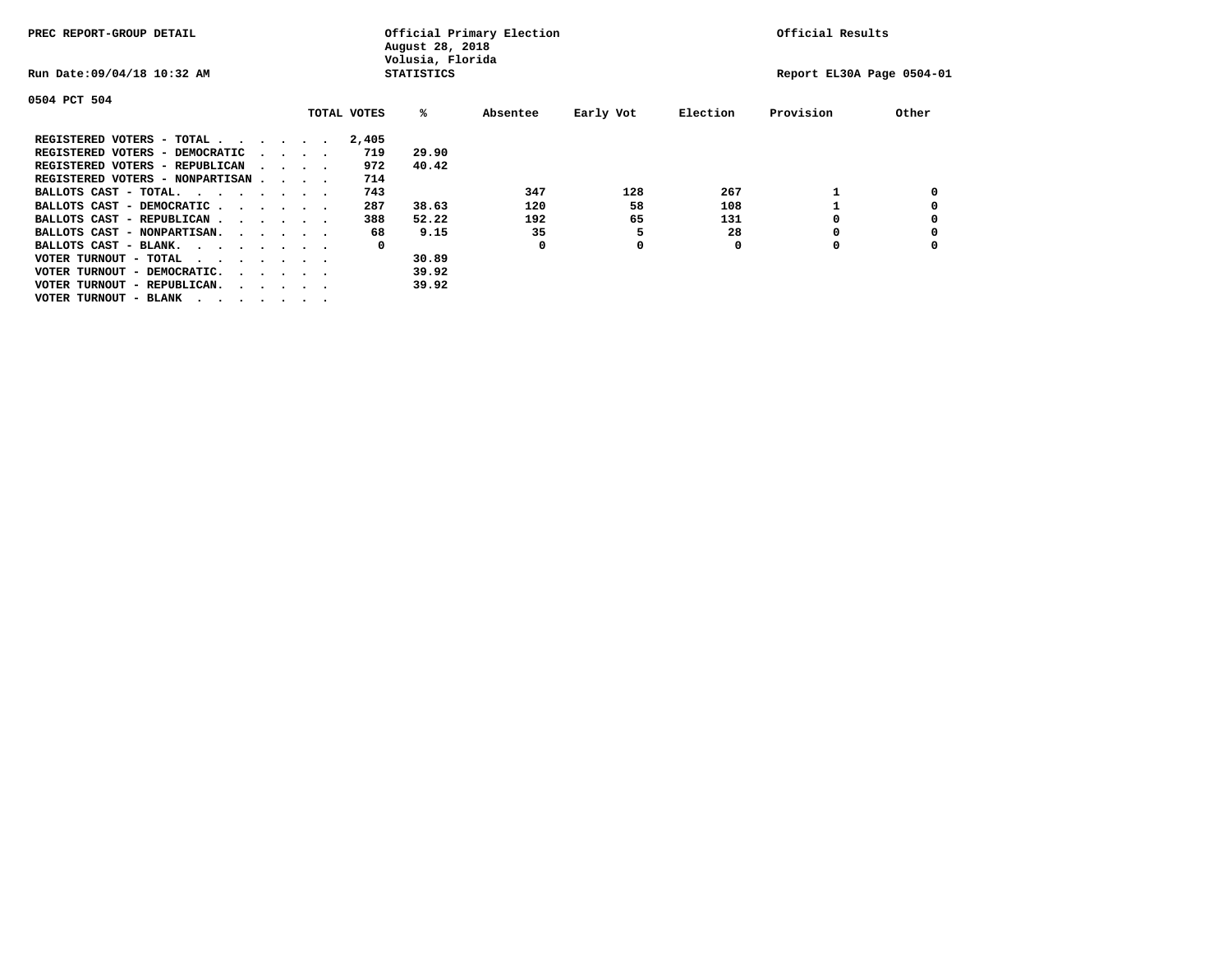| PREC REPORT-GROUP DETAIL                             |                                                    | Official Primary Election<br>August 28, 2018<br>Volusia, Florida |                         | Official Results |              |                           |             |  |
|------------------------------------------------------|----------------------------------------------------|------------------------------------------------------------------|-------------------------|------------------|--------------|---------------------------|-------------|--|
| Run Date: 09/04/18 10:32 AM                          |                                                    | <b>DEMOCRATIC</b>                                                |                         |                  |              | Report EL30A Page 0504-02 |             |  |
| 0504 PCT 504                                         |                                                    |                                                                  |                         |                  |              |                           |             |  |
|                                                      | TOTAL VOTES                                        | ℁                                                                | Absentee                | Early Vot        | Election     | Provision                 | Other       |  |
| Representative in Congress Dist 6<br>(VOTE FOR) 1    |                                                    |                                                                  |                         |                  |              |                           |             |  |
| Stephen Sevigny                                      | 63                                                 | 22.26                                                            | 27                      | 9                | 27           | 0                         | 0           |  |
| Nancy Soderberg                                      | 136                                                | 48.06                                                            | 56                      | 30               | 50           | $\mathbf 0$               | 0           |  |
| John Upchurch                                        | 84                                                 | 29.68                                                            | 35                      | 18               | 30           | $\mathbf{1}$              | $\mathbf 0$ |  |
| Over Votes                                           | 0                                                  |                                                                  | 0                       | 0                | 0            | $\mathbf 0$               | $\mathbf 0$ |  |
| Under Votes                                          | 4                                                  |                                                                  | $\mathbf{z}$            | $\mathbf{1}$     | $\mathbf{1}$ | $\Omega$                  | $\Omega$    |  |
| Governor and Lieutenant Governor<br>(VOTE FOR) 1     |                                                    |                                                                  |                         |                  |              |                           |             |  |
| Andrew Gillum                                        | 54                                                 | 19.15                                                            | 16                      | 10               | 28           | 0                         | 0           |  |
| Gwen Graham.                                         | 131                                                | 46.45                                                            | 49                      | 25               | 56           | $\mathbf{1}$              | $\mathbf 0$ |  |
| Jeff Greene.                                         | 42                                                 | 14.89                                                            | 26                      | 9                | 7            | $\mathbf 0$               | $\mathbf 0$ |  |
| Chris King                                           | 6                                                  | 2.13                                                             | 4                       | 0                | $\mathbf{z}$ | $\Omega$                  | $\Omega$    |  |
| Philip Levine                                        | 40                                                 | 14.18                                                            | 19                      | 13               | 8            | $\mathbf 0$               | $\Omega$    |  |
| Alex "Lundy" Lundmark<br>$\sim$ $\sim$ $\sim$ $\sim$ | 4                                                  | 1.42                                                             | $\overline{\mathbf{2}}$ | $\mathbf{1}$     | $\mathbf{1}$ | $\mathbf 0$               | $\mathbf 0$ |  |
| John Wetherbee.                                      | 5                                                  | 1.77                                                             | $\overline{\mathbf{2}}$ | 0                | 3            | $\Omega$                  | $\mathbf 0$ |  |
| Over Votes                                           | $\mathbf{1}$                                       |                                                                  | $\mathbf{1}$            | 0                | 0            | $\mathbf 0$               | $\mathbf 0$ |  |
| Under Votes                                          | $\overline{\mathbf{4}}$                            |                                                                  | $\mathbf{1}$            | 0                | 3            | $\mathbf 0$               | $\mathbf 0$ |  |
| Attorney General<br>(VOTE FOR) 1                     |                                                    |                                                                  |                         |                  |              |                           |             |  |
| Sean Shaw                                            | 174                                                | 69.32                                                            | 75                      | 40               | 59           | 0                         | 0           |  |
| Ryan Torrens<br>$\cdots$                             | 77                                                 | 30.68                                                            | 33                      | 15               | 28           | $\mathbf{1}$              | $\mathbf 0$ |  |
| Over Votes                                           | $\mathbf 0$                                        |                                                                  | $\mathbf 0$             | $\mathbf 0$      | $\Omega$     | $\mathbf 0$               | $\mathbf 0$ |  |
| Under Votes                                          | 36                                                 |                                                                  | 12                      | 3                | 21           | $\mathbf 0$               | $\mathbf 0$ |  |
| Commissioner of Agriculture<br>(VOTE FOR) 1          |                                                    |                                                                  |                         |                  |              |                           |             |  |
| Nicole "Nikki" Fried.                                | 136                                                | 53.13                                                            | 57                      | 26               | 52           | 1                         | 0           |  |
| Jeffrey Duane Porter.                                | 41                                                 | 16.02                                                            | 18                      | 8                | 15           | $\mathbf 0$               | $\mathbf 0$ |  |
| Roy David Walker                                     | 79                                                 | 30.86                                                            | 31                      | 21               | 27           | $\mathbf 0$               | 0           |  |
| Over Votes                                           | 0                                                  |                                                                  | $\mathbf 0$             | $\mathbf 0$      | 0            | $\mathbf 0$               | 0           |  |
| Under Votes                                          | 31<br>$\ddot{\phantom{1}}$<br>$\ddot{\phantom{1}}$ |                                                                  | 14                      | 3                | 14           | $\mathbf 0$               | $\mathbf 0$ |  |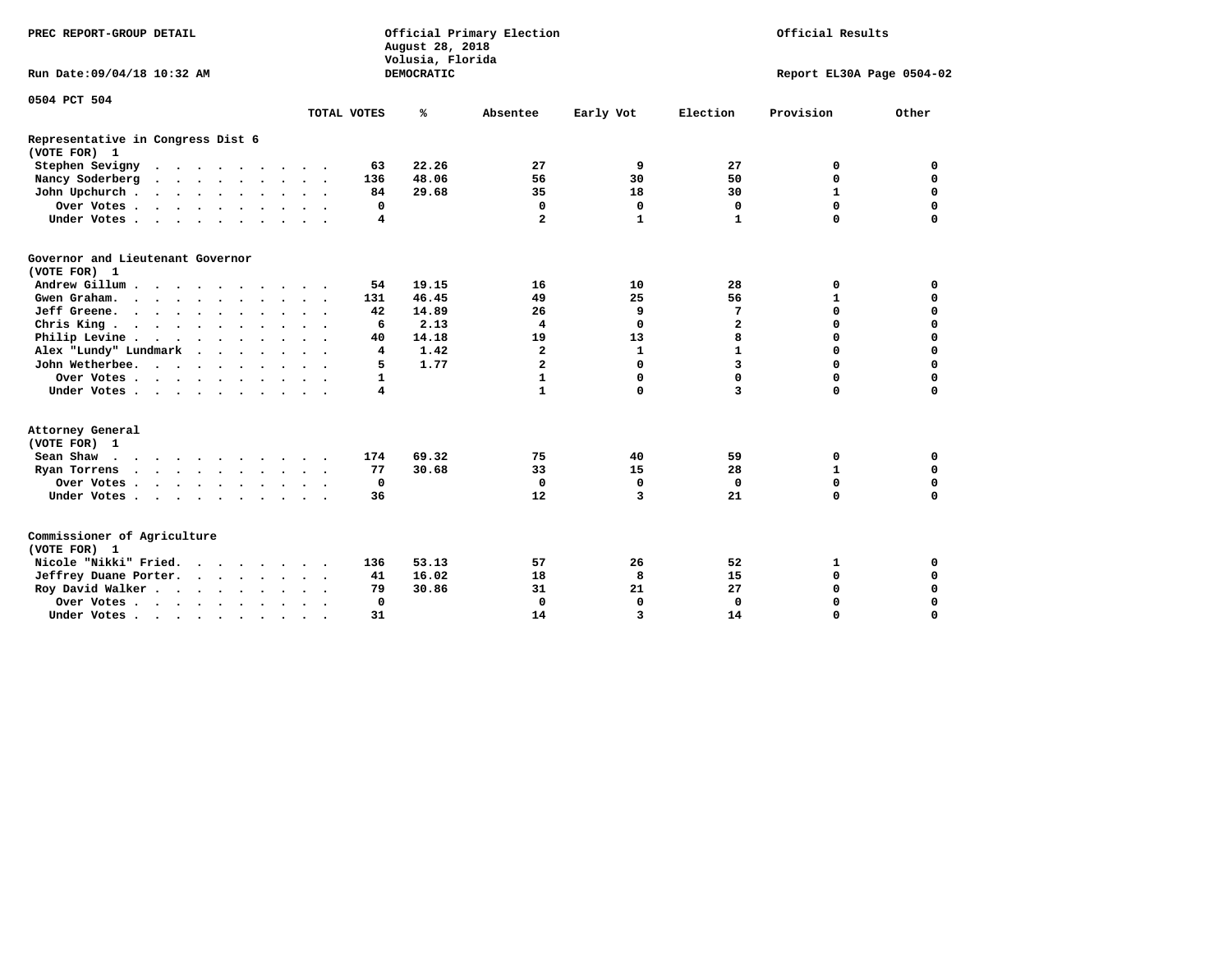| PREC REPORT-GROUP DETAIL                                                                                                                                          |                                                              | August 28, 2018<br>Volusia, Florida | Official Primary Election |                 | Official Results |                           |          |  |
|-------------------------------------------------------------------------------------------------------------------------------------------------------------------|--------------------------------------------------------------|-------------------------------------|---------------------------|-----------------|------------------|---------------------------|----------|--|
| Run Date: 09/04/18 10:32 AM                                                                                                                                       |                                                              | REPUBLICAN                          |                           |                 |                  | Report EL30A Page 0504-03 |          |  |
| 0504 PCT 504                                                                                                                                                      | TOTAL VOTES                                                  | ℁                                   | Absentee                  | Early Vot       | Election         | Provision                 | Other    |  |
|                                                                                                                                                                   |                                                              |                                     |                           |                 |                  |                           |          |  |
| United States Senator<br>(VOTE FOR) 1                                                                                                                             |                                                              |                                     |                           |                 |                  |                           |          |  |
| Roque "Rocky" De La Fuente.                                                                                                                                       | 45<br>$\cdot$                                                | 11.75                               | 25                        | $7\phantom{.0}$ | 13               | 0                         | 0        |  |
| Rick Scott                                                                                                                                                        | 338<br>$\ddot{\phantom{a}}$                                  | 88.25                               | 164                       | 57              | 117              | 0                         | 0        |  |
| Over Votes                                                                                                                                                        | 0<br>$\ddot{\phantom{a}}$<br>$\ddot{\phantom{0}}$<br>$\cdot$ |                                     | 0                         | 0               | 0                | $\mathbf 0$               | 0        |  |
| Under Votes                                                                                                                                                       | 5                                                            |                                     | 3                         | $\mathbf{1}$    | $\mathbf{1}$     | $\mathbf 0$               | $\Omega$ |  |
| Representative in Congress Dist 6<br>(VOTE FOR) 1                                                                                                                 |                                                              |                                     |                           |                 |                  |                           |          |  |
| Fred Costello                                                                                                                                                     | 172                                                          | 46.99                               | 92                        | 27              | 53               | 0                         | 0        |  |
| Michael Waltz<br>$\ddot{\phantom{a}}$<br>$\ddot{\phantom{a}}$                                                                                                     | 121                                                          | 33.06                               | 41                        | 21              | 59               | $\mathbf 0$               | 0        |  |
| John Ward<br>$\ddot{\phantom{0}}$                                                                                                                                 | 73<br>$\bullet$                                              | 19.95                               | 45                        | 13              | 15               | 0                         | 0        |  |
| Over Votes .<br>$\cdots$<br>$\sim$<br>$\cdot$                                                                                                                     | $\Omega$                                                     |                                     | 0                         | $\Omega$        | $\Omega$         | 0                         | 0        |  |
| Under Votes                                                                                                                                                       | 22                                                           |                                     | 14                        | 4               | 4                | $\Omega$                  | 0        |  |
|                                                                                                                                                                   |                                                              |                                     |                           |                 |                  |                           |          |  |
| Governor and Lieutenant Governor                                                                                                                                  |                                                              |                                     |                           |                 |                  |                           |          |  |
| (VOTE FOR) 1                                                                                                                                                      |                                                              |                                     |                           |                 |                  |                           |          |  |
| Don Baldauf.<br>$\cdot$ $\cdot$ $\cdot$                                                                                                                           | 4                                                            | 1.07                                | $\mathbf{2}$              | 1               | 1                | 0                         | 0        |  |
| Ron DeSantis<br>$\ddot{\phantom{a}}$<br>$\bullet$<br>$\bullet$                                                                                                    | 237                                                          | 63.54                               | 110                       | 54              | 73               | $\mathbf 0$               | 0        |  |
| Timothy M. Devine.<br>$\bullet$                                                                                                                                   | $\mathbf{2}$<br>$\bullet$                                    | .54                                 | $\mathbf{2}$              | 0               | $\mathbf 0$      | $\mathbf 0$               | 0        |  |
| Bob Langford<br>$\ddot{\phantom{1}}$                                                                                                                              | $\mathbf{1}$<br>$\sim$                                       | .27                                 | $\mathbf{1}$              | 0               | $\mathbf 0$      | $\mathbf 0$               | 0        |  |
| John Joseph Mercadante<br>$\ddot{\phantom{a}}$                                                                                                                    | 3                                                            | .80                                 | $\mathbf{1}$              | $\overline{a}$  | $\mathbf 0$      | $\mathbf 0$               | 0        |  |
| Bruce Nathan<br>$\bullet$<br>$\bullet$                                                                                                                            | $\overline{\mathbf{2}}$                                      | .54                                 | $\mathbf 0$               | $\mathbf{1}$    | $\mathbf{1}$     | $\mathbf 0$               | 0        |  |
| Adam H. Putnam.<br>$\cdots$<br>$\overline{\phantom{a}}$                                                                                                           | 120                                                          | 32.17                               | 61                        | $7\phantom{.0}$ | 52               | $\mathbf 0$               | 0        |  |
| Bob White<br>$\sim$                                                                                                                                               | 4                                                            | 1.07                                | 4                         | 0               | $\mathbf 0$      | $\mathbf 0$               | 0        |  |
| Over Votes.<br>$\bullet$<br>$\bullet$                                                                                                                             | $\overline{2}$                                               |                                     | $\mathbf{2}$              | 0               | $\mathbf 0$      | $\mathbf 0$               | 0        |  |
| Under Votes                                                                                                                                                       | 13                                                           |                                     | 9                         | 0               | 4                | $\mathbf 0$               | 0        |  |
| Attorney General<br>(VOTE FOR) 1                                                                                                                                  |                                                              |                                     |                           |                 |                  |                           |          |  |
| Ashley Moody<br>$\cdots$<br>$\ddot{\phantom{a}}$                                                                                                                  | 177<br>$\cdot$                                               | 49.72                               | 66                        | 32              | 79               | 0                         | 0        |  |
| Frank White.<br>$\cdots$<br>$\sim$ $\sim$<br>$\bullet$<br>$\ddot{\phantom{a}}$                                                                                    | 179                                                          | 50.28                               | 105                       | 29              | 45               | 0                         | 0        |  |
| Over Votes .<br>$\begin{array}{cccccccccccccc} \bullet & \bullet & \bullet & \bullet & \bullet & \bullet & \bullet & \bullet \end{array}$<br>$\ddot{\phantom{0}}$ | 0<br>$\cdot$<br>$\cdot$                                      |                                     | 0                         | 0               | 0                | $\mathbf 0$               | 0        |  |
| Under Votes                                                                                                                                                       | 32                                                           |                                     | 21                        | 4               | 7                | $\mathbf 0$               | 0        |  |
|                                                                                                                                                                   |                                                              |                                     |                           |                 |                  |                           |          |  |
| Commissioner of Agriculture<br>(VOTE FOR) 1                                                                                                                       |                                                              |                                     |                           |                 |                  |                           |          |  |
| Matt Caldwell.<br>$\cdots$                                                                                                                                        | 112                                                          | 32.28                               | 53                        | 17              | 42               | 0                         | 0        |  |
| Denise Grimsley<br>$\cdot$ $\cdot$ $\cdot$<br>$\ddot{\phantom{a}}$<br>$\ddot{\phantom{a}}$<br>$\ddot{\phantom{a}}$                                                | 104                                                          | 29.97                               | 43                        | 13              | 48               | $\mathbf 0$               | 0        |  |
| Mike McCalister<br>$\cdots$<br>$\bullet$                                                                                                                          | 73                                                           | 21.04                               | 38                        | 15              | 20               | $\mathbf 0$               | 0        |  |
| Baxter Troutman<br>$\sim$ $\sim$<br>$\bullet$<br>$\ddot{\phantom{a}}$                                                                                             | 58                                                           | 16.71                               | 31                        | 14              | 13               | $\mathbf 0$               | 0        |  |
| Over Votes.<br>$\cdot$<br>$\bullet$<br>$\cdot$                                                                                                                    | 0                                                            |                                     | 0                         | $\mathbf 0$     | $\mathbf 0$      | $\mathbf 0$               | 0        |  |
| Under Votes .<br>$\bullet$ .<br><br><br><br><br><br><br><br><br><br><br><br>$\bullet$<br>$\bullet$<br>$\bullet$                                                   | 41                                                           |                                     | 27                        | 6               | 8                | $\Omega$                  | $\Omega$ |  |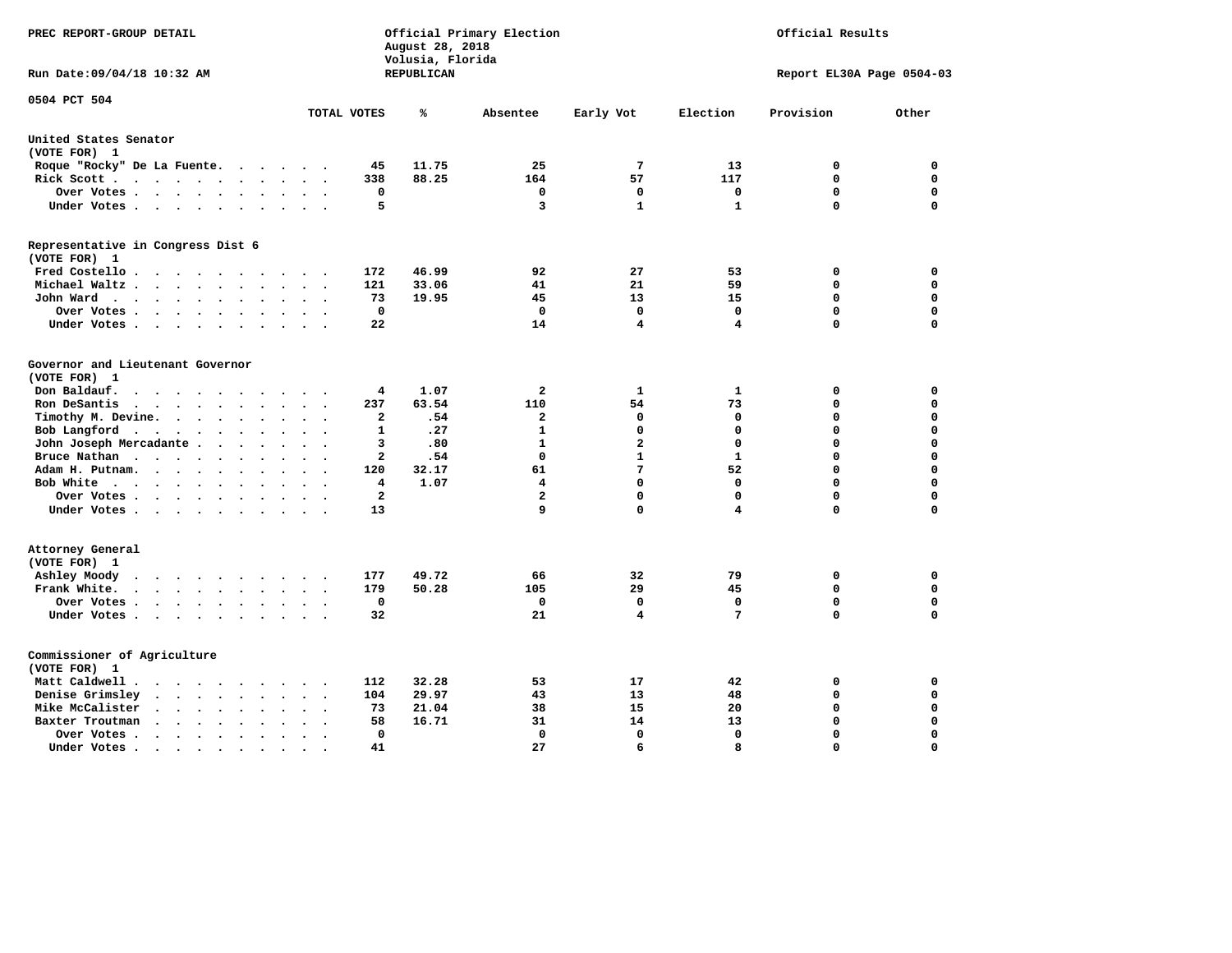| PREC REPORT-GROUP DETAIL                            |             | August 28, 2018<br>Volusia, Florida | Official Primary Election |                           |             | Official Results |          |
|-----------------------------------------------------|-------------|-------------------------------------|---------------------------|---------------------------|-------------|------------------|----------|
| Run Date: 09/04/18 10:32 AM                         |             | <b>NONPARTISAN</b>                  |                           | Report EL30A Page 0504-04 |             |                  |          |
| 0504 PCT 504                                        |             |                                     |                           |                           |             |                  |          |
|                                                     | TOTAL VOTES | ℁                                   | Absentee                  | Early Vot                 | Election    | Provision        | Other    |
| Circuit Judge 7th Judicial, Grp 15<br>(VOTE FOR) 1  |             |                                     |                           |                           |             |                  |          |
| Linda L. Gaustad                                    |             | 27.81<br>183                        | 82                        | 34                        | 67          | 0                | 0        |
| Sebrina L. Slack                                    |             | 35.11<br>231                        | 109                       | 42                        | 80          | 0                |          |
| Ryan Will $\cdots$ , $\cdots$ , $\cdots$ , $\cdots$ |             | 244<br>37.08                        | 109                       | 42                        | 92          | 1                | 0        |
| Over Votes                                          |             | 1                                   | 1                         | $\Omega$                  | 0           | $\Omega$         | 0        |
| Under Votes                                         |             | 84                                  | 46                        | 10                        | 28          | 0                |          |
| County Judge 7th Judicial, Grp 5<br>(VOTE FOR) 1    |             |                                     |                           |                           |             |                  |          |
| Steve Burk                                          |             | 32.97<br>214                        | 97                        | 34                        | 83          | 0                | 0        |
| Dawn "Pam" Fields.                                  |             | 67.03<br>435                        | 199                       | 79                        | 156         |                  |          |
| Over Votes                                          |             | $\mathbf{o}$                        | $\Omega$                  | 0                         | 0           | 0                | 0        |
| Under Votes                                         |             | 94                                  | 51                        | 15                        | 28          | $\Omega$         | $\Omega$ |
| County Council at Large<br>(VOTE FOR) 1             |             |                                     |                           |                           |             |                  |          |
| L. Ronald Durham                                    |             | 34.15<br>236                        | 89                        | 51                        | 95          | 1                | 0        |
| Ben F. Johnson.                                     |             | 65.12<br>450                        | 227                       | 67                        | 156         | <sup>0</sup>     | 0        |
| WRITE-IN.                                           |             | .72<br>5                            | 2                         | $\mathbf{2}$              | 1           | $\Omega$         |          |
| Over Votes                                          |             | 0                                   | 0                         | 0                         | $\mathbf 0$ | 0                |          |
| Under Votes, , , , , , , , , ,                      |             | 52                                  | 29                        | 8                         | 15          | 0                | $\Omega$ |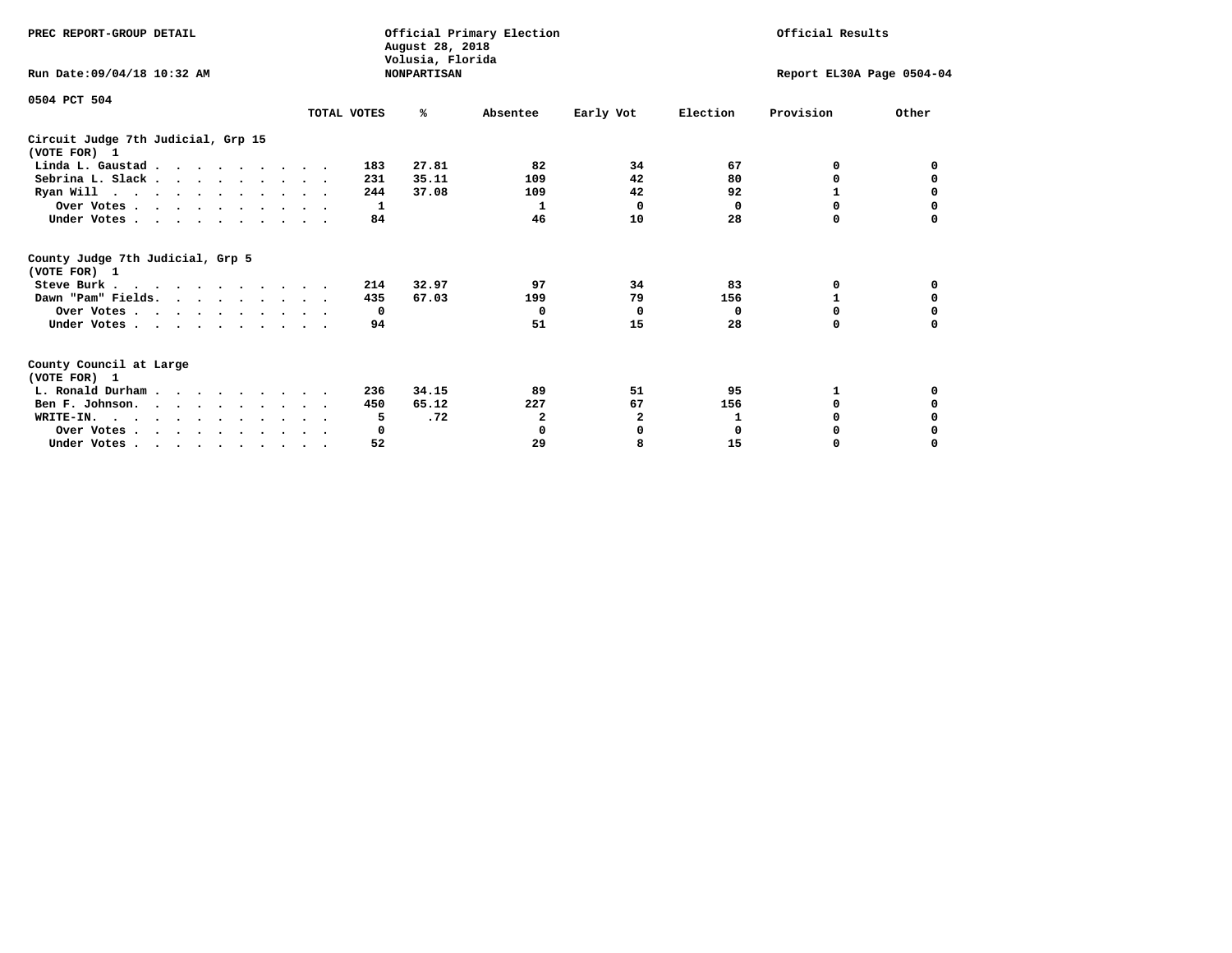| PREC REPORT-GROUP DETAIL               |  |                                         |             | August 28, 2018<br>Volusia, Florida | Official Primary Election |           |          | Official Results          |       |
|----------------------------------------|--|-----------------------------------------|-------------|-------------------------------------|---------------------------|-----------|----------|---------------------------|-------|
| Run Date: 09/04/18 10:32 AM            |  |                                         |             | <b>STATISTICS</b>                   |                           |           |          | Report EL30A Page 0506-01 |       |
| 0506 PCT 506                           |  |                                         |             |                                     |                           |           |          |                           |       |
|                                        |  |                                         | TOTAL VOTES | %ะ                                  | Absentee                  | Early Vot | Election | Provision                 | Other |
| REGISTERED VOTERS - TOTAL              |  |                                         | 2,834       |                                     |                           |           |          |                           |       |
| REGISTERED VOTERS - DEMOCRATIC         |  | $\sim$ $\sim$ $\sim$ $\sim$             | 902         | 31.83                               |                           |           |          |                           |       |
| REGISTERED VOTERS - REPUBLICAN         |  |                                         | 1,142       | 40.30                               |                           |           |          |                           |       |
| REGISTERED VOTERS - NONPARTISAN        |  |                                         | 790         |                                     |                           |           |          |                           |       |
| BALLOTS CAST - TOTAL.                  |  |                                         | 1,074       |                                     | 425                       | 238       | 411      | 0                         |       |
| BALLOTS CAST - DEMOCRATIC              |  |                                         | 432         | 40.22                               | 149                       | 108       | 175      |                           |       |
| BALLOTS CAST - REPUBLICAN              |  |                                         | 521         | 48.51                               | 217                       | 117       | 187      | 0                         |       |
| BALLOTS CAST - NONPARTISAN.            |  |                                         | 121         | 11.27                               | 59                        | 13        | 49       |                           |       |
| BALLOTS CAST - BLANK.                  |  |                                         | 3           | .28                                 | 0                         | 0         |          | 0                         |       |
| VOTER TURNOUT - TOTAL<br>.             |  |                                         |             | 37.90                               |                           |           |          |                           |       |
| VOTER TURNOUT - DEMOCRATIC.            |  | $\cdot$ $\cdot$ $\cdot$ $\cdot$ $\cdot$ |             | 47.89                               |                           |           |          |                           |       |
| VOTER TURNOUT - REPUBLICAN.<br>$\cdot$ |  |                                         |             | 45.62                               |                           |           |          |                           |       |
| VOTER TURNOUT - BLANK                  |  |                                         |             | .11                                 |                           |           |          |                           |       |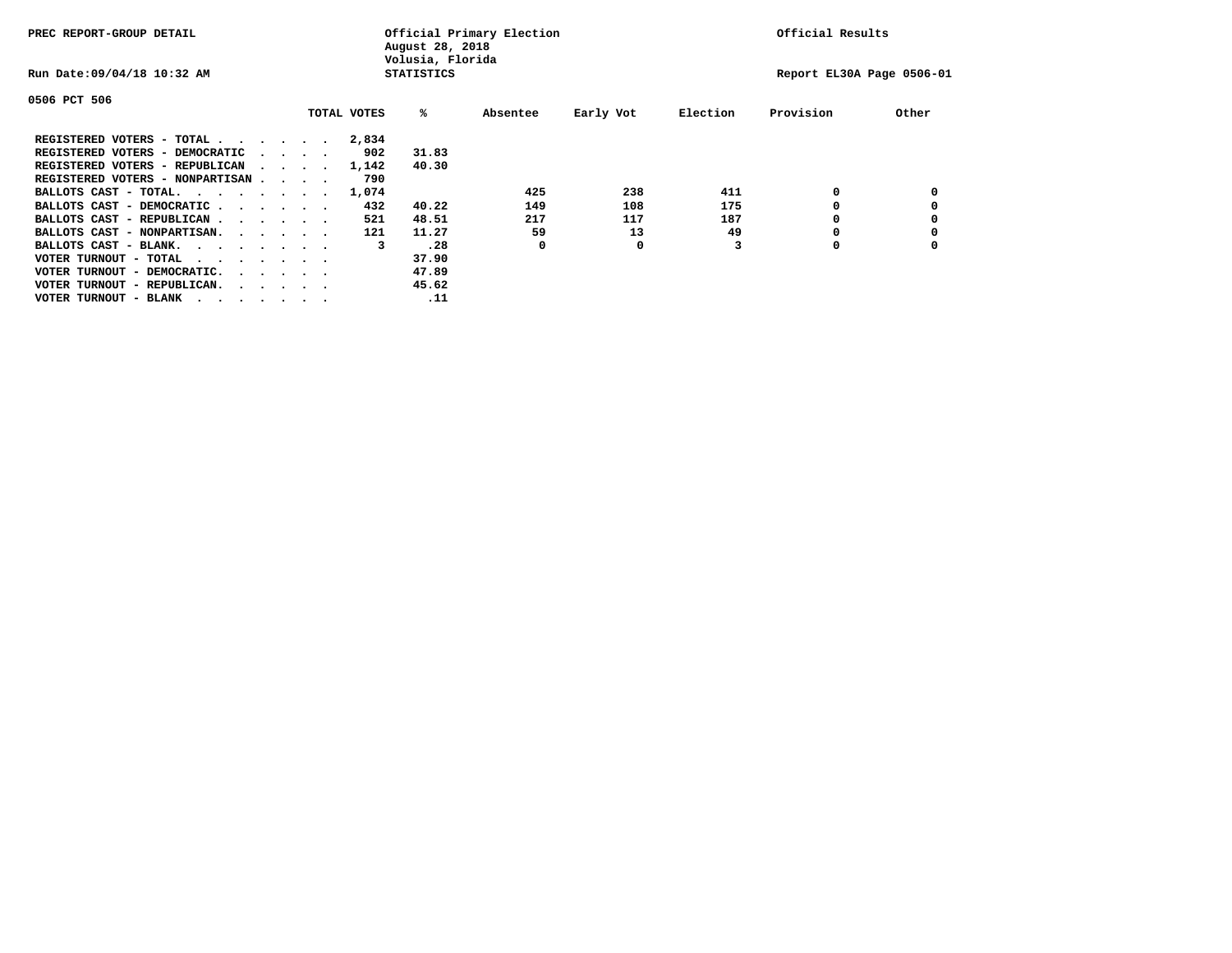| PREC REPORT-GROUP DETAIL                          | Official Primary Election<br>Official Results<br>August 28, 2018<br>Volusia, Florida |                      |              |            |                         |              |                |                           |             |
|---------------------------------------------------|--------------------------------------------------------------------------------------|----------------------|--------------|------------|-------------------------|--------------|----------------|---------------------------|-------------|
| Run Date: 09/04/18 10:32 AM                       |                                                                                      |                      |              | DEMOCRATIC |                         |              |                | Report EL30A Page 0506-02 |             |
| 0506 PCT 506                                      |                                                                                      |                      |              |            |                         |              |                |                           |             |
|                                                   |                                                                                      | TOTAL VOTES          |              | ℁          | Absentee                | Early Vot    | Election       | Provision                 | Other       |
| Representative in Congress Dist 6<br>(VOTE FOR) 1 |                                                                                      |                      |              |            |                         |              |                |                           |             |
| Stephen Sevigny                                   |                                                                                      |                      | 179          | 42.22      | 65                      | 47           | 67             | 0                         | 0           |
| Nancy Soderberg                                   |                                                                                      |                      | 144          | 33.96      | 44                      | 44           | 56             | $\mathbf 0$               | $\mathbf 0$ |
| John Upchurch                                     |                                                                                      |                      | 101          | 23.82      | 38                      | 16           | 47             | $\mathbf 0$               | $\mathbf 0$ |
| Over Votes                                        |                                                                                      |                      | $\mathbf{1}$ |            | $\mathbf{1}$            | $\mathbf 0$  | $\mathbf 0$    | $\mathbf 0$               | $\mathbf 0$ |
| Under Votes                                       |                                                                                      |                      | 7            |            | $\mathbf{1}$            | $\mathbf{1}$ | 5              | $\Omega$                  | $\mathbf 0$ |
| Governor and Lieutenant Governor<br>(VOTE FOR) 1  |                                                                                      |                      |              |            |                         |              |                |                           |             |
| Andrew Gillum                                     |                                                                                      |                      | 74           | 17.54      | 17                      | 13           | 44             | 0                         | 0           |
| Gwen Graham.                                      |                                                                                      |                      | 217          | 51.42      | 68                      | 67           | 82             | $\mathbf 0$               | 0           |
| Jeff Greene.                                      |                                                                                      |                      | 47           | 11.14      | 25                      | 7            | 15             | $\mathbf 0$               | $\mathbf 0$ |
| Chris King                                        |                                                                                      |                      | 9            | 2.13       | 6                       | 0            | 3              | $\mathbf 0$               | $\mathbf 0$ |
| Philip Levine                                     |                                                                                      |                      | 66           | 15.64      | 24                      | 21           | 21             | $\mathbf 0$               | $\mathbf 0$ |
| Alex "Lundy" Lundmark                             |                                                                                      |                      | 3            | .71        | $\overline{\mathbf{2}}$ | 0            | $\mathbf{1}$   | $\mathbf 0$               | $\mathbf 0$ |
| John Wetherbee.                                   |                                                                                      |                      | 6            | 1.42       | 4                       | 0            | $\overline{a}$ | $\mathbf 0$               | 0           |
| Over Votes                                        |                                                                                      |                      | 3            |            | 3                       | 0            | 0              | $\mathbf 0$               | $\mathbf 0$ |
| Under Votes                                       |                                                                                      |                      | 7            |            | 0                       | 0            | 7              | $\mathbf 0$               | $\mathbf 0$ |
| Attorney General<br>(VOTE FOR) 1                  |                                                                                      |                      |              |            |                         |              |                |                           |             |
| Sean Shaw                                         |                                                                                      |                      | 269          | 70.79      | 92                      | 68           | 109            | 0                         | $\mathbf 0$ |
| Ryan Torrens<br>$\cdots$                          |                                                                                      |                      | 111          | 29.21      | 50                      | 24           | 37             | $\mathbf 0$               | $\mathbf 0$ |
| Over Votes                                        | $\sim$                                                                               | $\sim$ $\sim$        | $\mathbf 0$  |            | $\mathbf 0$             | $\mathbf 0$  | $\Omega$       | $\mathbf 0$               | $\mathbf 0$ |
| Under Votes                                       |                                                                                      |                      | 52           |            | 7                       | 16           | 29             | $\mathbf 0$               | $\mathbf 0$ |
| Commissioner of Agriculture<br>(VOTE FOR) 1       |                                                                                      |                      |              |            |                         |              |                |                           |             |
| Nicole "Nikki" Fried.                             |                                                                                      |                      | 197          | 51.30      | 70                      | 52           | 75             | 0                         | 0           |
| Jeffrey Duane Porter.                             |                                                                                      |                      | 63           | 16.41      | 21                      | 14           | 28             | 0                         | $\mathbf 0$ |
| Roy David Walker                                  |                                                                                      |                      | 124          | 32.29      | 51                      | 26           | 47             | $\mathbf 0$               | $\mathbf 0$ |
| Over Votes                                        | $\ddot{\phantom{0}}$                                                                 | $\bullet$<br>$\cdot$ | $\mathbf 0$  |            | $\Omega$                | $\mathbf 0$  | $\Omega$       | $\Omega$                  | $\mathbf 0$ |
| Under Votes                                       | $\bullet$                                                                            |                      | 48           |            | 7                       | 16           | 25             | 0                         | $\mathbf 0$ |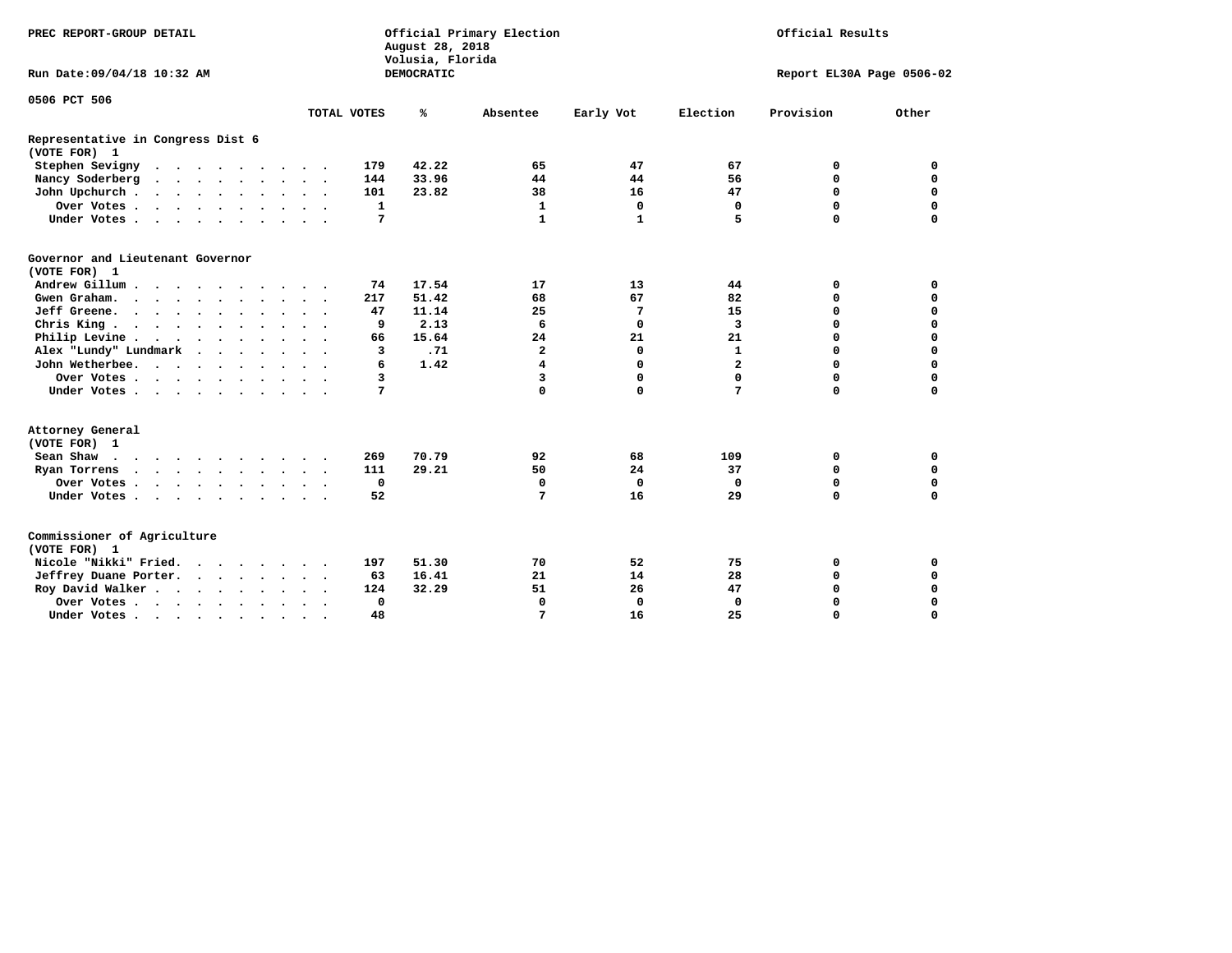| PREC REPORT-GROUP DETAIL                                                                                                                                                                                            |                               | August 28, 2018<br>Volusia, Florida | Official Primary Election                          | Official Results        |                            |                           |                            |
|---------------------------------------------------------------------------------------------------------------------------------------------------------------------------------------------------------------------|-------------------------------|-------------------------------------|----------------------------------------------------|-------------------------|----------------------------|---------------------------|----------------------------|
| Run Date: 09/04/18 10:32 AM                                                                                                                                                                                         |                               | REPUBLICAN                          |                                                    |                         |                            | Report EL30A Page 0506-03 |                            |
| 0506 PCT 506                                                                                                                                                                                                        | TOTAL VOTES                   | ℁                                   | Absentee                                           | Early Vot               | Election                   | Provision                 | Other                      |
| United States Senator                                                                                                                                                                                               |                               |                                     |                                                    |                         |                            |                           |                            |
| (VOTE FOR) 1                                                                                                                                                                                                        |                               |                                     |                                                    |                         |                            |                           |                            |
| Roque "Rocky" De La Fuente.<br>$\sim$ $\sim$ $\sim$<br>$\ddot{\phantom{a}}$<br>$\bullet$                                                                                                                            | 42                            | 8.16                                | 21                                                 | 7                       | 14                         | $\mathbf 0$               | 0                          |
| Rick Scott<br>$\bullet$<br>$\bullet$                                                                                                                                                                                | 473                           | 91.84                               | 191                                                | 110                     | 172                        | $\mathbf 0$               | $\mathbf 0$                |
| Over Votes<br>$\bullet$<br>$\bullet$                                                                                                                                                                                | 0<br>$\bullet$                |                                     | 0                                                  | 0                       | 0                          | $\mathbf 0$               | $\mathbf 0$                |
| Under Votes                                                                                                                                                                                                         | 6<br>$\ddot{\phantom{0}}$     |                                     | 5                                                  | $\mathbf 0$             | $\mathbf{1}$               | $\mathbf 0$               | $\Omega$                   |
| Representative in Congress Dist 6<br>(VOTE FOR) 1                                                                                                                                                                   |                               |                                     |                                                    |                         |                            |                           |                            |
| Fred Costello<br>$\sim$                                                                                                                                                                                             | 234                           | 46.15                               | 109                                                | 49                      | 76                         | 0                         | 0                          |
| Michael Waltz<br>$\cdot$<br>$\sim$                                                                                                                                                                                  | 212<br>$\ddot{\phantom{a}}$   | 41.81                               | 80                                                 | 52                      | 80                         | 0                         | 0                          |
| John Ward<br>the contract of the contract of the contract of the contract of the contract of the contract of the contract of<br>$\ddot{\phantom{0}}$<br>$\bullet$ .<br><br><br><br><br><br><br>$\bullet$<br>$\cdot$ | 61<br>$\sim$                  | 12.03                               | 21                                                 | 14                      | 26                         | $\mathbf 0$               | $\mathbf 0$                |
| Over Votes<br>$\ddot{\phantom{0}}$<br>$\bullet$<br>$\bullet$                                                                                                                                                        | 0                             |                                     | 0                                                  | 0                       | 0                          | $\mathbf 0$               | $\mathbf 0$                |
| Under Votes<br>$\ddot{\phantom{0}}$<br>$\sim$<br>$\bullet$                                                                                                                                                          | 14                            |                                     | 7                                                  | $\overline{a}$          | 5                          | $\mathbf 0$               | $\Omega$                   |
| Governor and Lieutenant Governor<br>(VOTE FOR) 1                                                                                                                                                                    |                               |                                     | $\mathbf{z}$                                       |                         | $\mathbf 0$                |                           | $\mathbf 0$                |
| Don Baldauf.<br>$\ddot{\phantom{a}}$<br>$\overline{\phantom{a}}$                                                                                                                                                    | $\mathbf{2}$                  | .39                                 |                                                    | $\mathbf 0$             |                            | 0                         |                            |
| Ron DeSantis<br>$\sim$ $\sim$ $\sim$ $\sim$<br>$\ddot{\phantom{a}}$<br>$\ddot{\phantom{a}}$                                                                                                                         | 325                           | 64.10                               | 130                                                | 74                      | 121                        | $\mathbf 0$               | $\mathbf 0$                |
| Timothy M. Devine. .<br>$\sim$ $\sim$<br>$\ddot{\phantom{1}}$<br>$\bullet$<br>$\bullet$                                                                                                                             | 7                             | 1.38                                | 4                                                  | $\mathbf 0$             | з                          | $\mathbf 0$               | $\mathbf 0$                |
| Bob Langford<br>$\sim$<br>$\bullet$<br>$\bullet$<br>$\overline{\phantom{a}}$                                                                                                                                        | $\mathbf{2}$                  | .39                                 | $\mathbf{z}$                                       | $\mathbf 0$<br>$\Omega$ | $\mathbf 0$                | 0<br>$\Omega$             | $\mathbf 0$                |
| John Joseph Mercadante .<br>$\ddot{\phantom{a}}$<br>$\bullet$                                                                                                                                                       | 2                             | .39                                 | $\overline{\mathbf{2}}$<br>$\overline{\mathbf{2}}$ | $\mathbf{1}$            | $\mathbf 0$<br>$\mathbf 1$ | 0                         | $\mathbf 0$<br>$\mathbf 0$ |
| Bruce Nathan<br>$\cdot$ $\cdot$ $\cdot$ $\cdot$ $\cdot$<br>$\bullet$<br>$\bullet$<br>$\bullet$<br>$\ddot{\phantom{a}}$                                                                                              | 4<br>$\ddot{\phantom{a}}$     | .79                                 |                                                    |                         |                            |                           |                            |
| Adam H. Putnam.<br><b>Contract Contract Contract</b><br>$\bullet$                                                                                                                                                   | 156                           | 30.77                               | 60                                                 | 41                      | 55                         | 0                         | $\mathbf 0$<br>$\Omega$    |
| Bob White<br>$\ddot{\phantom{a}}$<br>$\ddot{\phantom{a}}$                                                                                                                                                           | 9<br>$\ddot{\phantom{a}}$     | 1.78                                | 5                                                  | $\mathbf{0}$            | $\overline{\mathbf{4}}$    | $\mathbf 0$               |                            |
| Over Votes<br>$\bullet$<br>$\bullet$ .<br><br><br><br><br><br>$\bullet$<br>$\ddot{\phantom{a}}$                                                                                                                     | $\mathbf{2}$                  |                                     | $\mathbf{1}$                                       | $\mathbf{1}$            | $\Omega$                   | $\mathbf 0$               | $\mathbf 0$                |
| Under Votes<br>$\ddot{\phantom{a}}$                                                                                                                                                                                 | 12                            |                                     | 9                                                  | $\mathbf{0}$            | 3                          | 0                         | $\mathbf 0$                |
| Attorney General<br>(VOTE FOR) 1                                                                                                                                                                                    |                               |                                     |                                                    |                         |                            |                           |                            |
| Ashley Moody<br>$\cdots$<br>$\bullet$<br>$\cdot$                                                                                                                                                                    | 310                           | 62.88                               | 115                                                | 75                      | 120                        | $\mathbf 0$               | $\mathbf 0$                |
| Frank White.<br>$\mathbf{r}$ , $\mathbf{r}$ , $\mathbf{r}$ , $\mathbf{r}$<br>$\bullet$<br>$\ddot{\phantom{0}}$                                                                                                      | 183                           | 37.12                               | 89                                                 | 42                      | 52                         | $\mathbf 0$               | $\mathbf 0$                |
| Over Votes.<br>$\cdot$ $\cdot$ $\cdot$ $\cdot$ $\cdot$<br>$\bullet$<br>$\bullet$                                                                                                                                    | $\mathbf 0$<br>$\cdot$        |                                     | $\mathbf 0$                                        | $\mathbf 0$             | $\mathbf 0$                | $\mathbf 0$               | $\mathbf 0$                |
| Under Votes<br>$\sim$                                                                                                                                                                                               | 28<br>$\sim$ $\sim$           |                                     | 13                                                 | $\mathbf 0$             | 15                         | $\mathbf 0$               | $\mathbf 0$                |
| Commissioner of Agriculture<br>(VOTE FOR) 1                                                                                                                                                                         |                               |                                     |                                                    |                         |                            |                           |                            |
| Matt Caldwell.<br>$\cdot$ $\cdot$ $\cdot$ $\cdot$ $\cdot$ $\cdot$                                                                                                                                                   | 146                           | 31.26                               | 54                                                 | 32                      | 60                         | 0                         | 0                          |
| Denise Grimsley<br>$\mathcal{L}_{\bullet}$<br>$\sim$<br>$\bullet$                                                                                                                                                   | 159                           | 34.05                               | 62                                                 | 38                      | 59                         | 0                         | 0                          |
| Mike McCalister<br>$\sim$ $\sim$<br>$\bullet$ . $\bullet$ .<br>$\bullet$<br>$\bullet$<br>$\bullet$                                                                                                                  | 87                            | 18.63                               | 42                                                 | 25                      | 20                         | 0                         | $\mathbf 0$                |
| Baxter Troutman<br>$\ddot{\phantom{0}}$<br>$\ddot{\phantom{a}}$                                                                                                                                                     | 75                            | 16.06                               | 35                                                 | 12                      | 28                         | $\mathbf 0$               | $\mathbf 0$                |
| Over Votes.<br>$\sim$ $\sim$<br>$\ddot{\phantom{0}}$<br>$\Delta$<br>$\cdot$                                                                                                                                         | 0<br>$\overline{\phantom{a}}$ |                                     | $\mathbf{0}$                                       | $\mathbf 0$             | 0                          | $\mathbf 0$               | $\mathbf 0$                |
| Under Votes.<br>$\bullet$ .<br><br><br><br><br><br><br><br><br><br><br><br><br>$\bullet$<br>$\bullet$<br>$\bullet$                                                                                                  | 54                            |                                     | 24                                                 | 10                      | 20                         | $\Omega$                  | $\Omega$                   |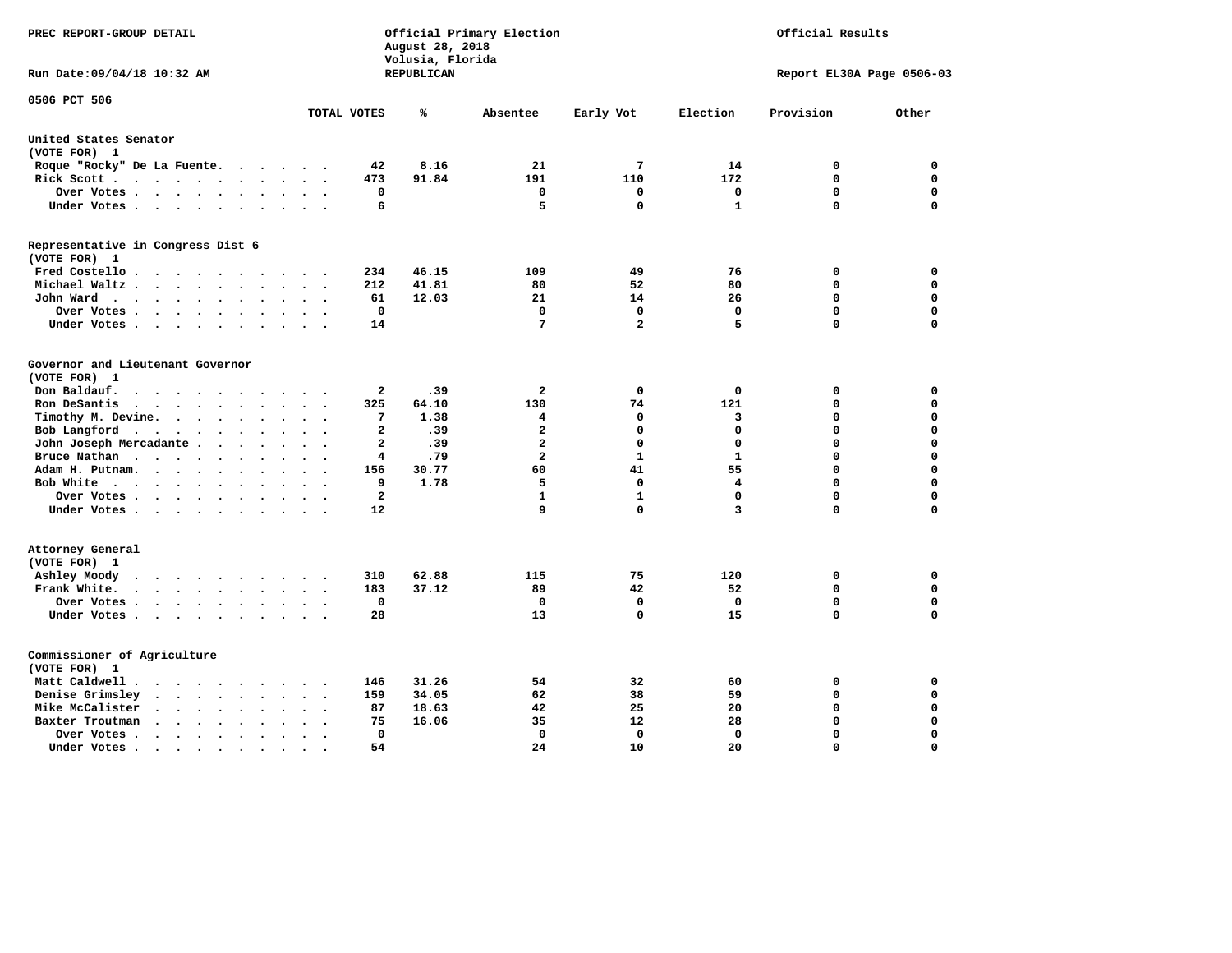| PREC REPORT-GROUP DETAIL                                                         |             | August 28, 2018<br>Volusia, Florida | Official Primary Election |           |                           | Official Results |          |
|----------------------------------------------------------------------------------|-------------|-------------------------------------|---------------------------|-----------|---------------------------|------------------|----------|
| Run Date: 09/04/18 10:32 AM                                                      |             | <b>NONPARTISAN</b>                  |                           |           | Report EL30A Page 0506-04 |                  |          |
| 0506 PCT 506                                                                     |             |                                     |                           |           |                           |                  |          |
|                                                                                  | TOTAL VOTES | ℁                                   | Absentee                  | Early Vot | Election                  | Provision        | Other    |
| Circuit Judge 7th Judicial, Grp 15<br>(VOTE FOR) 1                               |             |                                     |                           |           |                           |                  |          |
| Linda L. Gaustad                                                                 | 193         | 19.90                               | 76                        | 47        | 70                        | 0                | 0        |
| Sebrina L. Slack                                                                 | 278         | 28.66                               | 108                       | 73        | 97                        | 0                |          |
| Ryan Will $\cdots$ , $\cdots$ , $\cdots$ , $\cdots$                              | 499         | 51.44                               | 206                       | 97        | 196                       | 0                | 0        |
| Over Votes                                                                       |             | 1                                   | 1                         | $\Omega$  | 0                         | 0                | 0        |
| Under Votes                                                                      | 103         |                                     | 34                        | 21        | 48                        | 0                |          |
| County Judge 7th Judicial, Grp 5<br>(VOTE FOR) 1                                 |             |                                     |                           |           |                           |                  |          |
| Steve Burk                                                                       | 330         | 34.59                               | 135                       | 67        | 128                       | 0                | 0        |
| Dawn "Pam" Fields.                                                               | 624         | 65.41                               | 246                       | 147       | 231                       | 0                |          |
| Over Votes                                                                       |             | 0                                   | $^{\circ}$                | $\Omega$  | 0                         | 0                | 0        |
| Under Votes                                                                      | 120         |                                     | 44                        | 24        | 52                        | $\Omega$         | $\Omega$ |
| County Council at Large<br>(VOTE FOR) 1                                          |             |                                     |                           |           |                           |                  |          |
| L. Ronald Durham                                                                 | 305         | 30.32                               | 116                       | 75        | 114                       | 0                | 0        |
| Ben F. Johnson.                                                                  | 693         | 68.89                               | 286                       | 146       | 261                       | <sup>0</sup>     | 0        |
| WRITE-IN.                                                                        |             | .80<br>8                            | 1                         | 4         | 3                         | O                |          |
| Over Votes                                                                       |             | 0                                   | 0                         | 0         | $\mathbf 0$               | 0                |          |
| Under Votes, $\cdot$ , $\cdot$ , $\cdot$ , $\cdot$ , $\cdot$ , $\cdot$ , $\cdot$ |             | 68                                  | 22                        | 13        | 33                        | 0                | $\Omega$ |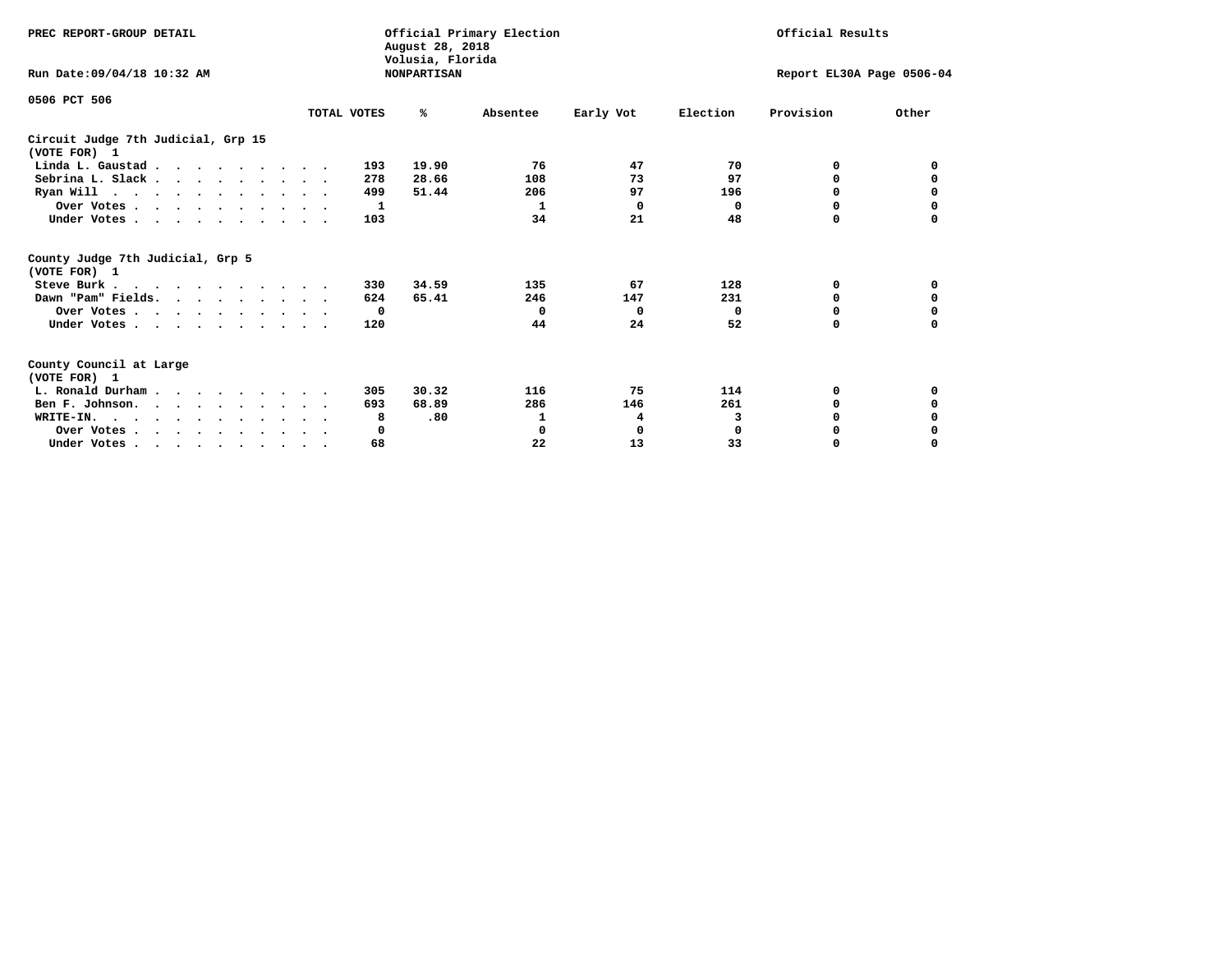| PREC REPORT-GROUP DETAIL                |  |                             |  | August 28, 2018<br>Volusia, Florida | Official Primary Election |          | Official Results |          |                           |       |
|-----------------------------------------|--|-----------------------------|--|-------------------------------------|---------------------------|----------|------------------|----------|---------------------------|-------|
| Run Date: 09/04/18 10:32 AM             |  |                             |  |                                     | <b>STATISTICS</b>         |          |                  |          | Report EL30A Page 0508-01 |       |
| 0508 PCT 508                            |  |                             |  |                                     |                           |          |                  |          |                           |       |
|                                         |  |                             |  | TOTAL VOTES                         | %ะ                        | Absentee | Early Vot        | Election | Provision                 | Other |
| REGISTERED VOTERS - TOTAL               |  |                             |  | 2,372                               |                           |          |                  |          |                           |       |
| REGISTERED VOTERS - DEMOCRATIC          |  | $\sim$ $\sim$ $\sim$ $\sim$ |  | 659                                 | 27.78                     |          |                  |          |                           |       |
| REGISTERED VOTERS - REPUBLICAN          |  |                             |  | 1,036                               | 43.68                     |          |                  |          |                           |       |
| REGISTERED VOTERS - NONPARTISAN         |  |                             |  | 677                                 |                           |          |                  |          |                           |       |
| BALLOTS CAST - TOTAL.                   |  |                             |  | 741                                 |                           | 344      | 141              | 256      | 0                         |       |
| BALLOTS CAST - DEMOCRATIC               |  |                             |  | 255                                 | 34.41                     | 110      | 66               | 79       | O                         |       |
| BALLOTS CAST - REPUBLICAN               |  |                             |  | 401                                 | 54.12                     | 175      | 68               | 158      | 0                         |       |
| BALLOTS CAST - NONPARTISAN.             |  |                             |  | 85                                  | 11.47                     | 59       | 7                | 19       | 0                         |       |
| BALLOTS CAST - BLANK.                   |  |                             |  | 0                                   |                           | 0        | 0                | O        | O                         |       |
| VOTER TURNOUT - TOTAL<br>$\cdots$       |  |                             |  |                                     | 31.24                     |          |                  |          |                           |       |
| VOTER TURNOUT - DEMOCRATIC.<br>$\cdot$  |  |                             |  |                                     | 38.69                     |          |                  |          |                           |       |
| VOTER TURNOUT - REPUBLICAN.<br>$\cdots$ |  |                             |  |                                     | 38.71                     |          |                  |          |                           |       |
| VOTER TURNOUT - BLANK                   |  |                             |  |                                     |                           |          |                  |          |                           |       |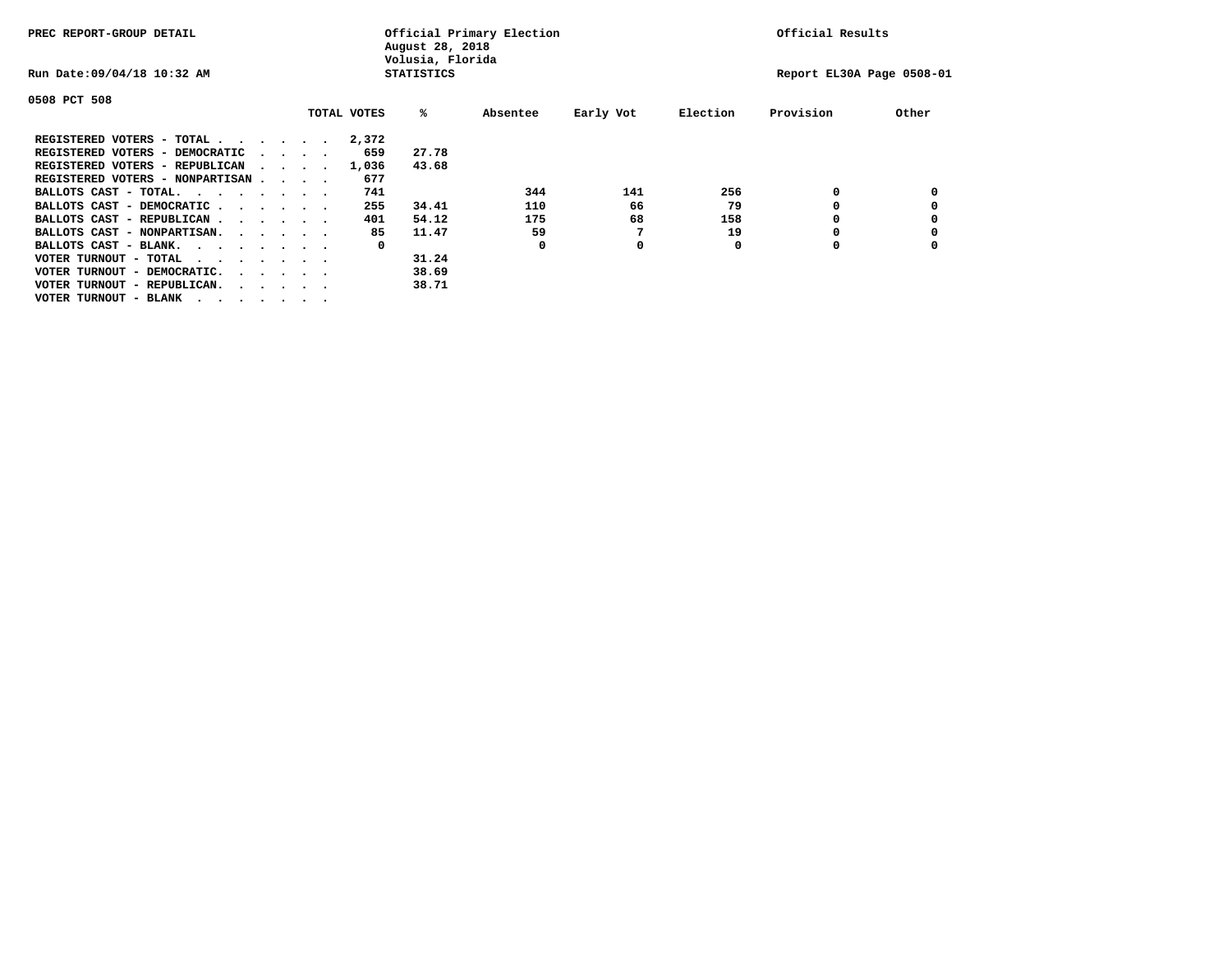| Official Primary Election<br>PREC REPORT-GROUP DETAIL<br>August 28, 2018<br>Volusia, Florida |                      |                                  |            |                         |              | Official Results |                           |             |
|----------------------------------------------------------------------------------------------|----------------------|----------------------------------|------------|-------------------------|--------------|------------------|---------------------------|-------------|
| Run Date: 09/04/18 10:32 AM                                                                  |                      |                                  | DEMOCRATIC |                         |              |                  | Report EL30A Page 0508-02 |             |
| 0508 PCT 508                                                                                 |                      |                                  |            |                         |              |                  |                           |             |
|                                                                                              |                      | TOTAL VOTES                      | ℁          | Absentee                | Early Vot    | Election         | Provision                 | Other       |
| Representative in Congress Dist 6<br>(VOTE FOR) 1                                            |                      |                                  |            |                         |              |                  |                           |             |
| Stephen Sevigny                                                                              |                      | 76                               | 30.52      | 31                      | 22           | 23               | 0                         | 0           |
| Nancy Soderberg                                                                              | $\cdots$             | 117                              | 46.99      | 52                      | 33           | 32               | $\mathbf 0$               | $\mathbf 0$ |
| John Upchurch                                                                                |                      | 56                               | 22.49      | 25                      | 10           | 21               | $\mathbf 0$               | $\mathbf 0$ |
| Over Votes                                                                                   |                      | 0                                |            | $\mathbf 0$             | $\mathbf 0$  | 0                | $\mathbf 0$               | $\mathbf 0$ |
| Under Votes                                                                                  |                      | 6                                |            | $\overline{a}$          | $\mathbf{1}$ | 3                | $\Omega$                  | $\mathbf 0$ |
| Governor and Lieutenant Governor<br>(VOTE FOR) 1                                             |                      |                                  |            |                         |              |                  |                           |             |
| Andrew Gillum                                                                                |                      | 40                               | 16.26      | 8                       | 12           | 20               | 0                         | 0           |
| Gwen Graham.                                                                                 |                      | 119                              | 48.37      | 57                      | 25           | 37               | 0                         | 0           |
| Jeff Greene.                                                                                 |                      | 32                               | 13.01      | 22                      | 5            | 5                | $\mathbf 0$               | $\mathbf 0$ |
| Chris King                                                                                   |                      | 8                                | 3.25       | 6                       | 0            | $\mathbf{2}$     | $\mathbf 0$               | $\mathbf 0$ |
| Philip Levine                                                                                |                      | 44                               | 17.89      | 10                      | 22           | 12               | $\mathbf 0$               | $\mathbf 0$ |
| Alex "Lundy" Lundmark                                                                        |                      | $\mathbf{1}$                     | .41        | $\mathbf{1}$            | 0            | $\Omega$         | $\mathbf 0$               | $\mathbf 0$ |
| John Wetherbee.                                                                              |                      | $\mathbf{2}$                     | .81        | 1                       | 1            | 0                | $\mathbf 0$               | 0           |
| Over Votes                                                                                   |                      | $\mathbf{2}$                     |            | 1                       | 0            | $\mathbf{1}$     | $\mathbf 0$               | 0           |
| Under Votes                                                                                  |                      | 7                                |            | $\overline{\mathbf{4}}$ | $\mathbf{1}$ | $\overline{a}$   | $\mathbf 0$               | $\mathbf 0$ |
| Attorney General<br>(VOTE FOR) 1                                                             |                      |                                  |            |                         |              |                  |                           |             |
| Sean Shaw                                                                                    |                      | 141                              | 63.51      | 68                      | 37           | 36               | 0                         | $\mathbf 0$ |
| Ryan Torrens<br>$\cdots$                                                                     |                      | 81                               | 36.49      | 31                      | 22           | 28               | $\mathbf 0$               | $\mathbf 0$ |
| Over Votes                                                                                   | $\sim$               | $\mathbf{1}$<br>$\sim$ $\sim$    |            | $\mathbf{1}$            | $\mathbf 0$  | $\Omega$         | $\mathbf 0$               | $\mathbf 0$ |
| Under Votes                                                                                  |                      | 32                               |            | 10                      | 7            | 15               | $\mathbf 0$               | $\mathbf 0$ |
| Commissioner of Agriculture<br>(VOTE FOR) 1                                                  |                      |                                  |            |                         |              |                  |                           |             |
| Nicole "Nikki" Fried.                                                                        |                      | 139                              | 60.96      | 60                      | 33           | 46               | 0                         | 0           |
| Jeffrey Duane Porter.                                                                        |                      | 29                               | 12.72      | 12                      | 6            | 11               | 0                         | $\mathbf 0$ |
| Roy David Walker                                                                             |                      | 60                               | 26.32      | 29                      | 20           | 11               | $\mathbf 0$               | $\mathbf 0$ |
| Over Votes                                                                                   | $\ddot{\phantom{0}}$ | $\Omega$<br>$\bullet$<br>$\cdot$ |            | $\Omega$                | 0            | $\Omega$         | $\Omega$                  | $\mathbf 0$ |
| Under Votes                                                                                  | $\bullet$            | 27                               |            | 9                       | 7            | 11               | 0                         | $\mathbf 0$ |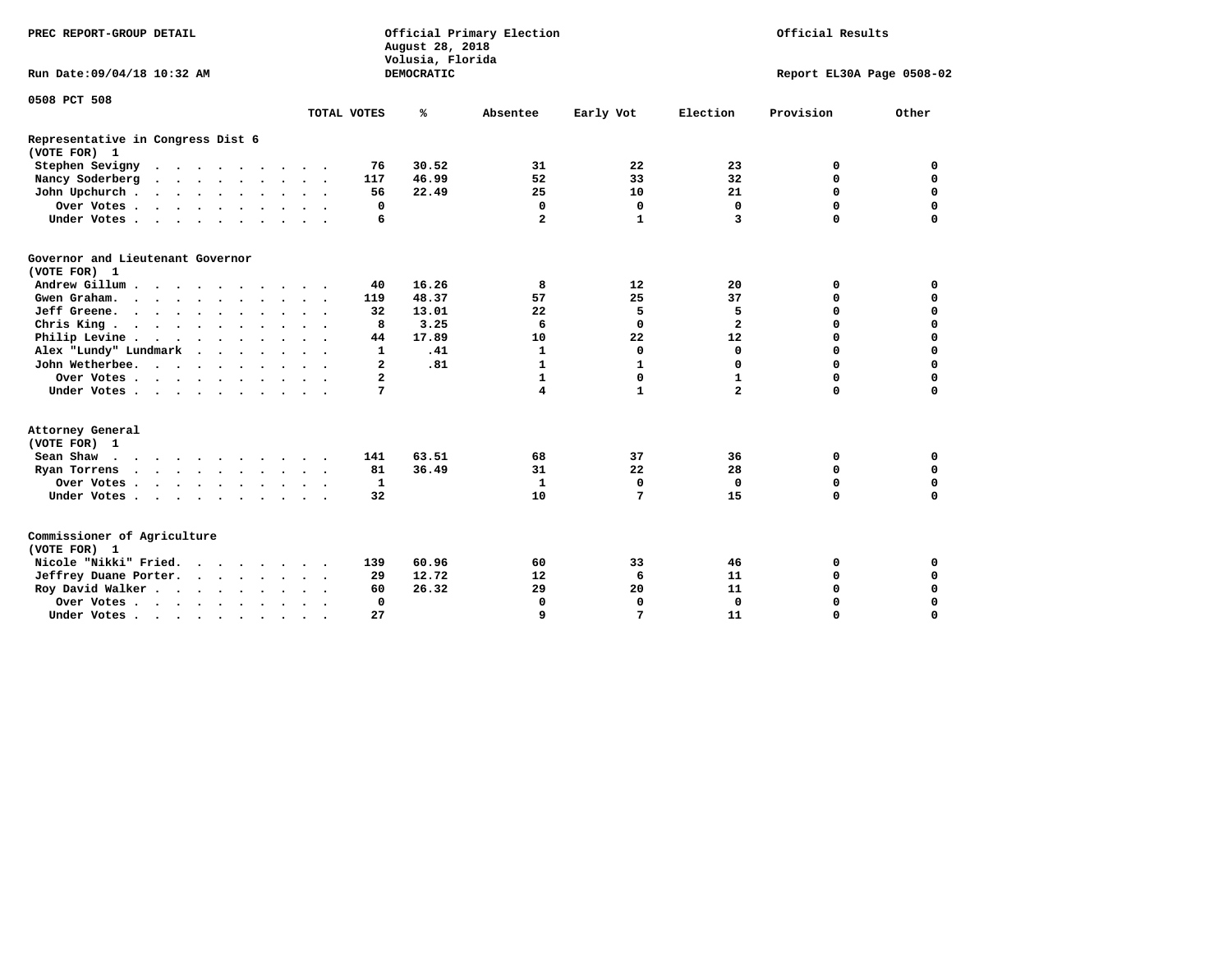| PREC REPORT-GROUP DETAIL                                                                                   |                                                   | August 28, 2018<br>Volusia, Florida | Official Primary Election | Official Results |                         |                            |                            |
|------------------------------------------------------------------------------------------------------------|---------------------------------------------------|-------------------------------------|---------------------------|------------------|-------------------------|----------------------------|----------------------------|
| Run Date: 09/04/18 10:32 AM                                                                                |                                                   | <b>REPUBLICAN</b>                   |                           |                  |                         | Report EL30A Page 0508-03  |                            |
| 0508 PCT 508                                                                                               | TOTAL VOTES                                       | ℁                                   | Absentee                  | Early Vot        | Election                | Provision                  | Other                      |
| United States Senator                                                                                      |                                                   |                                     |                           |                  |                         |                            |                            |
| (VOTE FOR) 1                                                                                               |                                                   |                                     |                           |                  |                         |                            |                            |
| Roque "Rocky" De La Fuente.<br>$\sim$ $\sim$                                                               | 40<br>$\bullet$<br>$\overline{\phantom{a}}$       | 10.05                               | 16                        | 14               | 10                      | 0                          | 0                          |
| Rick Scott<br>$\cdot$                                                                                      | 358                                               | 89.95                               | 157                       | 54               | 147                     | $\mathbf 0$                | $\mathbf 0$                |
| Over Votes<br>$\ddot{\phantom{0}}$                                                                         | 0<br>$\cdot$<br>$\ddot{\phantom{a}}$<br>$\bullet$ |                                     | 0                         | $\mathbf 0$      | $\mathbf 0$             | $\mathbf 0$                | $\mathbf 0$                |
| Under Votes<br>$\sim$                                                                                      | 3<br>$\bullet$                                    |                                     | $\mathbf{2}$              | $\mathbf 0$      | $\mathbf{1}$            | $\mathbf 0$                | $\mathbf 0$                |
| Representative in Congress Dist 6<br>(VOTE FOR) 1                                                          |                                                   |                                     |                           |                  |                         |                            |                            |
| Fred Costello                                                                                              | 169                                               | 42.68                               | 66                        | 35               | 68                      | 0                          | 0                          |
| Michael Waltz<br>$\ddot{\phantom{a}}$<br>$\ddot{\phantom{a}}$                                              | 142                                               | 35.86                               | 64                        | 23               | 55                      | 0                          | $\mathbf 0$                |
| John Ward<br>$\bullet$<br>$\bullet$                                                                        | 85<br>$\bullet$<br>$\bullet$                      | 21.46                               | 42                        | 10               | 33                      | 0                          | $\mathbf 0$                |
| Over Votes<br>$\bullet$<br>$\mathbf{A}$                                                                    | 0                                                 |                                     | $\mathbf{0}$              | $\Omega$         | $\mathbf 0$             | $\mathbf 0$                | $\mathbf 0$                |
| Under Votes<br>$\cdot$                                                                                     | 5                                                 |                                     | 3                         | $\mathbf 0$      | $\overline{a}$          | 0                          | $\mathbf 0$                |
| Governor and Lieutenant Governor<br>(VOTE FOR) 1<br>Don Baldauf.<br>$\sim$ $\sim$ $\sim$ $\sim$<br>$\cdot$ | 0                                                 |                                     | 0                         | 0                | $\mathbf 0$             | 0                          | $\mathbf 0$                |
| Ron DeSantis<br>$\cdot$ $\cdot$ $\cdot$ $\cdot$ $\cdot$<br>$\ddot{\phantom{0}}$<br>$\bullet$<br>$\sim$     | 257<br>$\overline{\phantom{a}}$                   | 65.39                               | 106                       | 44               | 107                     | $\mathbf 0$                | $\mathbf 0$                |
| Timothy M. Devine.<br>$\bullet$<br>$\bullet$<br>$\bullet$                                                  | 3<br>$\bullet$                                    | .76                                 | з                         | 0                | 0                       | $\mathbf 0$                | $\mathbf 0$                |
| Bob Langford<br>$\sim$ $\sim$<br>$\ddot{\phantom{1}}$                                                      | 1                                                 | .25                                 | 0                         | $\mathbf 0$      | ${\bf 1}$               | $\mathbf 0$                | $\mathbf 0$                |
| John Joseph Mercadante                                                                                     | 0<br>$\cdot$<br>$\ddot{\phantom{a}}$              |                                     | 0                         | $\mathbf 0$      | $\mathbf 0$             | 0                          | $\mathbf 0$                |
| Bruce Nathan<br>$\mathcal{A}=\mathcal{A}=\mathcal{A}=\mathcal{A}$ .<br>$\bullet$<br>$\bullet$              | 1                                                 | .25                                 | $\mathbf{1}$              | $\mathbf{0}$     | $\mathbf 0$             | $\mathbf 0$                | $\mathbf 0$                |
| Adam H. Putnam.<br>$\cdot$ $\cdot$ $\cdot$                                                                 | 121                                               | 30.79                               | 54                        | 22               | 45                      | 0                          | $\mathbf 0$                |
| Bob White<br>$\bullet$<br>$\bullet$                                                                        | 10<br>$\bullet$                                   | 2.54                                | 7                         | $\mathbf{1}$     | $\overline{\mathbf{2}}$ | $\mathbf 0$                | $\mathbf 0$                |
| Over Votes .<br><b>Contract Contract Contract</b><br>$\ddot{\phantom{a}}$                                  | $\mathbf 0$                                       |                                     | 0                         | $\Omega$         | $\mathbf 0$             | $\mathbf 0$                | $\mathbf 0$                |
| Under Votes                                                                                                | 8                                                 |                                     | 4                         | $\mathbf{1}$     | 3                       | 0                          | $\mathbf 0$                |
| Attorney General<br>(VOTE FOR) 1                                                                           |                                                   |                                     |                           |                  |                         |                            |                            |
| Ashley Moody<br>$\cdot$ $\cdot$ $\cdot$ $\cdot$ $\cdot$<br>$\bullet$<br>$\blacksquare$ .                   | 220                                               | 58.20                               | 91<br>75                  | 44               | 85                      | 0<br>$\mathbf 0$           | 0<br>$\mathbf 0$           |
| Frank White.<br>$\cdot$ $\cdot$ $\cdot$ $\cdot$ $\cdot$ $\cdot$ $\cdot$<br>$\overline{\phantom{a}}$        | 158                                               | 41.80                               |                           | 20               | 63                      |                            |                            |
| Over Votes<br>$\bullet$                                                                                    | $\mathbf 0$<br>$\ddot{\phantom{a}}$               |                                     | $\mathbf{0}$              | $\Omega$         | $\mathbf 0$             | $\mathbf 0$<br>$\mathbf 0$ | $\mathbf 0$<br>$\mathbf 0$ |
| Under Votes<br>$\ddot{\phantom{1}}$<br>$\bullet$                                                           | 23                                                |                                     | 9                         | 4                | 10                      |                            |                            |
| Commissioner of Agriculture<br>(VOTE FOR) 1                                                                |                                                   |                                     |                           |                  |                         |                            |                            |
| Matt Caldwell .<br>$\ddot{\phantom{0}}$<br>$\sim$ $\sim$ $\sim$<br>$\sim$                                  | 124                                               | 33.88                               | 47                        | 18               | 59                      | 0                          | 0                          |
| Denise Grimsley<br>$\sim$ $\sim$<br>$\sim$<br>$\bullet$                                                    | 109                                               | 29.78                               | 40                        | 29               | 40                      | 0                          | $\mathbf 0$                |
| Mike McCalister<br>$\sim$ $\sim$<br>$\ddotsc$<br>$\bullet$<br>$\bullet$                                    | 73<br>$\bullet$<br>$\ddot{\phantom{a}}$           | 19.95                               | 39                        | 10               | 24                      | 0                          | $\mathbf 0$                |
| Baxter Troutman<br>$\sim$ $\sim$<br>$\ddot{\phantom{0}}$<br>$\ddot{\phantom{a}}$                           | 60<br>$\ddot{\phantom{a}}$                        | 16.39                               | 38                        | 3                | 19                      | $\mathbf 0$                | $\mathbf 0$                |
| Over Votes .<br>$\sim$ $\sim$<br>$\ddot{\phantom{0}}$<br>$\cdot$<br>$\ddot{\phantom{a}}$                   | 0<br>$\ddot{\phantom{a}}$                         |                                     | 0                         | $\Omega$         | $\mathbf 0$             | $\mathbf 0$                | $\mathbf 0$                |
| Under Votes                                                                                                | 35<br>$\bullet$                                   |                                     | 11                        | 8                | 16                      | $\mathbf 0$                | $\Omega$                   |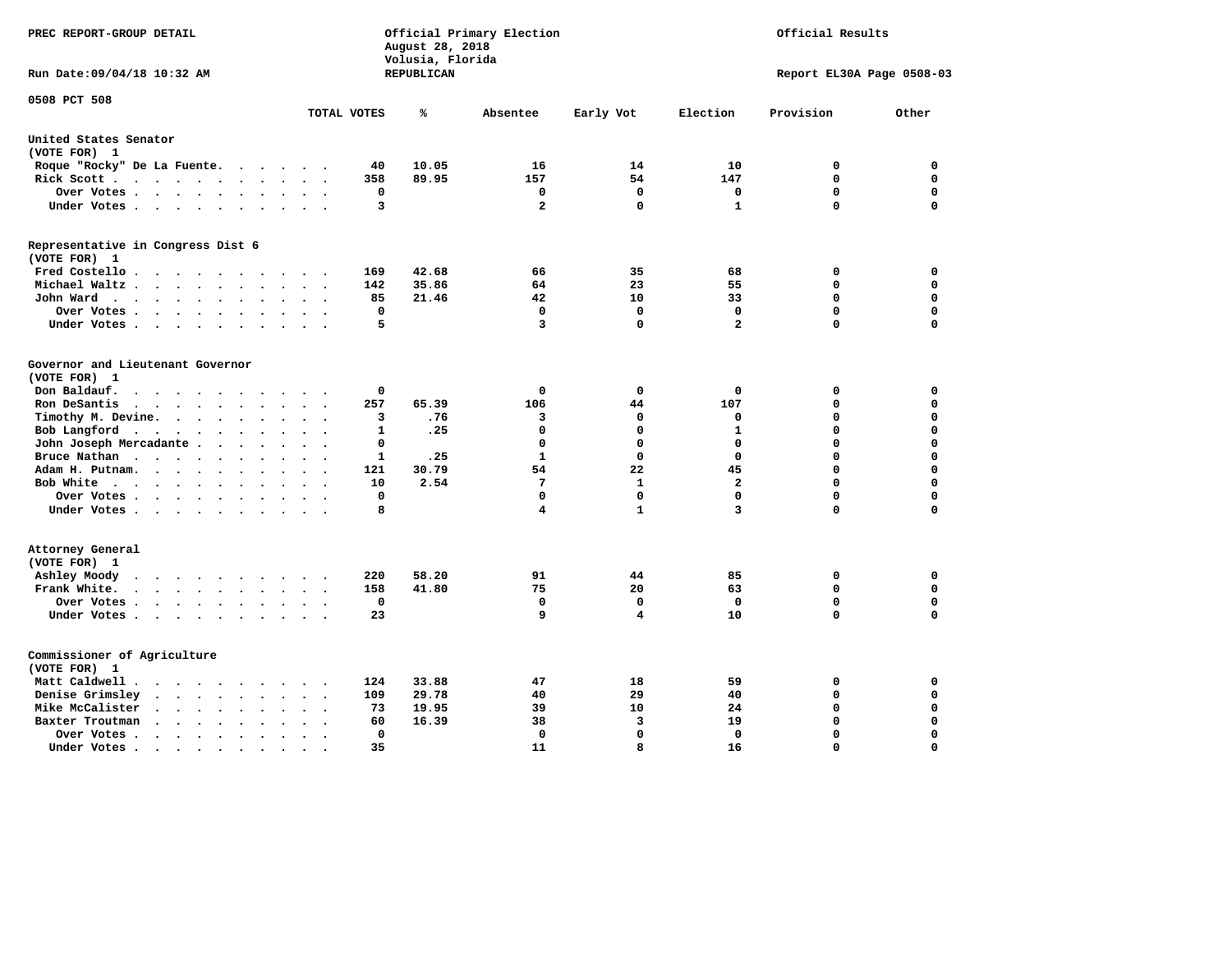| PREC REPORT-GROUP DETAIL                                                                                                                                                                                                                                                                                                                                                 | August 28, 2018<br>Volusia, Florida | Official Primary Election | Official Results |                           |             |              |          |
|--------------------------------------------------------------------------------------------------------------------------------------------------------------------------------------------------------------------------------------------------------------------------------------------------------------------------------------------------------------------------|-------------------------------------|---------------------------|------------------|---------------------------|-------------|--------------|----------|
| Run Date: 09/04/18 10:32 AM                                                                                                                                                                                                                                                                                                                                              |                                     | <b>NONPARTISAN</b>        |                  | Report EL30A Page 0508-04 |             |              |          |
| 0508 PCT 508                                                                                                                                                                                                                                                                                                                                                             |                                     |                           |                  |                           |             |              |          |
|                                                                                                                                                                                                                                                                                                                                                                          | TOTAL VOTES                         | ℁                         | Absentee         | Early Vot                 | Election    | Provision    | Other    |
| Circuit Judge 7th Judicial, Grp 15<br>(VOTE FOR) 1                                                                                                                                                                                                                                                                                                                       |                                     |                           |                  |                           |             |              |          |
| Linda L. Gaustad                                                                                                                                                                                                                                                                                                                                                         |                                     | 27.79<br>184              | 104              | 34                        | 46          | 0            | 0        |
| Sebrina L. Slack                                                                                                                                                                                                                                                                                                                                                         |                                     | 27.79<br>184              | 81               | 41                        | 62          | 0            |          |
| Ryan Will $\cdots$ , $\cdots$ , $\cdots$ , $\cdots$                                                                                                                                                                                                                                                                                                                      |                                     | 294<br>44.41              | 119              | 53                        | 122         | 0            | 0        |
| Over Votes                                                                                                                                                                                                                                                                                                                                                               |                                     | 1                         | 1                | $\Omega$                  | 0           | $\Omega$     | 0        |
| Under Votes                                                                                                                                                                                                                                                                                                                                                              |                                     | 78                        | 39               | 13                        | 26          | 0            |          |
| County Judge 7th Judicial, Grp 5<br>(VOTE FOR) 1                                                                                                                                                                                                                                                                                                                         |                                     |                           |                  |                           |             |              |          |
| Steve Burk                                                                                                                                                                                                                                                                                                                                                               |                                     | 39.57<br>258              | 119              | 45                        | 94          | 0            | 0        |
| Dawn "Pam" Fields.                                                                                                                                                                                                                                                                                                                                                       |                                     | 60.43<br>394              | 191              | 81                        | 122         | 0            |          |
| Over Votes                                                                                                                                                                                                                                                                                                                                                               |                                     | $\mathbf{o}$              | $\Omega$         | 0                         | 0           | 0            | 0        |
| Under Votes                                                                                                                                                                                                                                                                                                                                                              |                                     | 89                        | 34               | 15                        | 40          | $\Omega$     | $\Omega$ |
| County Council at Large<br>(VOTE FOR) 1                                                                                                                                                                                                                                                                                                                                  |                                     |                           |                  |                           |             |              |          |
| L. Ronald Durham                                                                                                                                                                                                                                                                                                                                                         |                                     | 31.28<br>218              | 100              | 53                        | 65          | 0            | 0        |
| Ben F. Johnson.                                                                                                                                                                                                                                                                                                                                                          |                                     | 475<br>68.15              | 229              | 83                        | 163         | <sup>0</sup> | 0        |
| WRITE-IN.                                                                                                                                                                                                                                                                                                                                                                |                                     | .57<br>4                  | 1                | 0                         | 3           | O            |          |
| Over Votes                                                                                                                                                                                                                                                                                                                                                               |                                     | 0                         | 0                | 0                         | $\mathbf 0$ | 0            |          |
| Under Votes, $\cdot$ , $\cdot$ , $\cdot$ , $\cdot$ , $\cdot$ , $\cdot$ , $\cdot$ , $\cdot$ , $\cdot$ , $\cdot$ , $\cdot$ , $\cdot$ , $\cdot$ , $\cdot$ , $\cdot$ , $\cdot$ , $\cdot$ , $\cdot$ , $\cdot$ , $\cdot$ , $\cdot$ , $\cdot$ , $\cdot$ , $\cdot$ , $\cdot$ , $\cdot$ , $\cdot$ , $\cdot$ , $\cdot$ , $\cdot$ , $\cdot$ , $\cdot$ , $\cdot$ , $\cdot$ , $\cdot$ |                                     | 44                        | 14               | 5                         | 25          | 0            | $\Omega$ |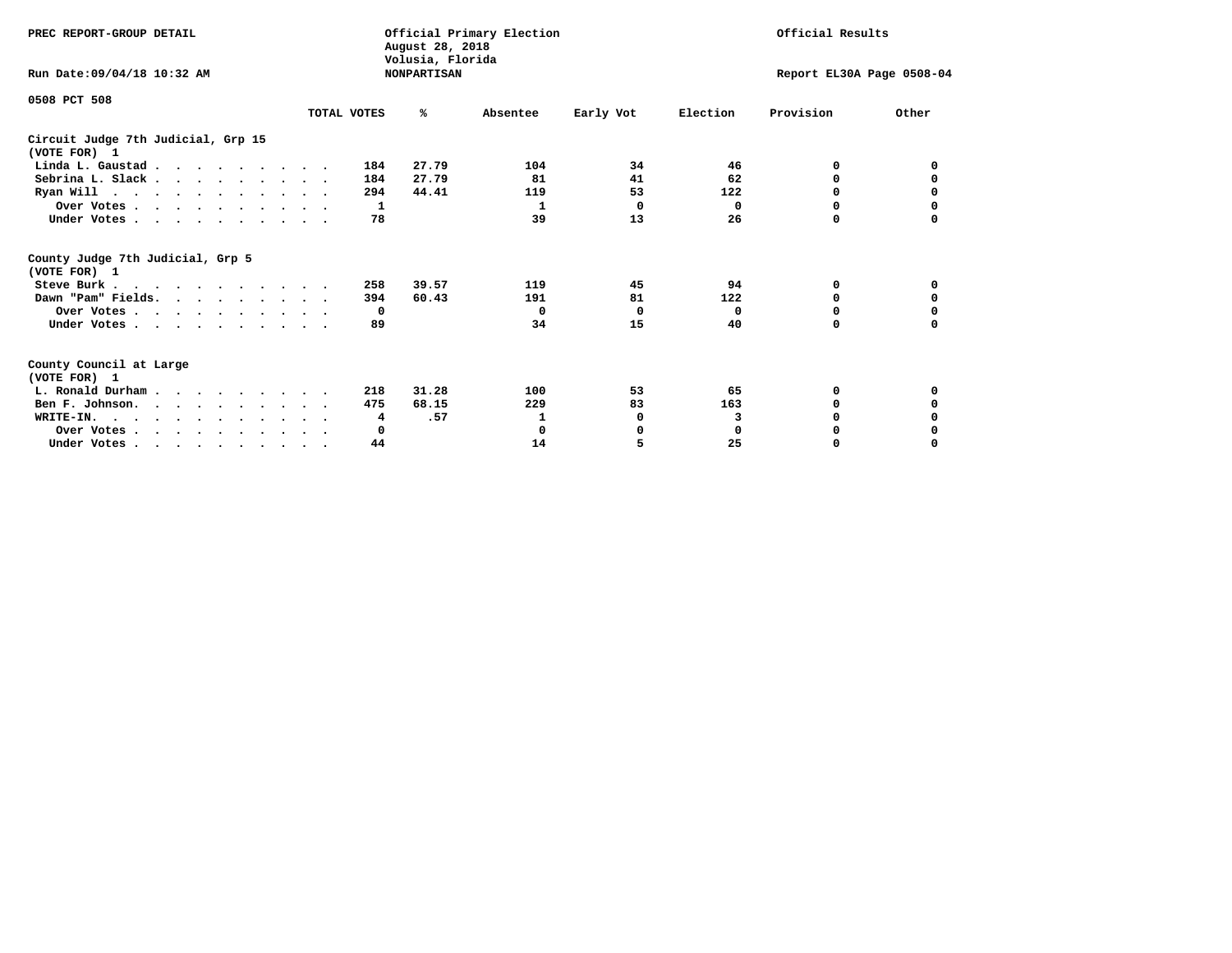| PREC REPORT-GROUP DETAIL               |  |                                 |  | Official Primary Election<br>August 28, 2018<br>Volusia, Florida | Official Results  |          |           |          |                           |       |
|----------------------------------------|--|---------------------------------|--|------------------------------------------------------------------|-------------------|----------|-----------|----------|---------------------------|-------|
| Run Date: 09/04/18 10:32 AM            |  |                                 |  |                                                                  | <b>STATISTICS</b> |          |           |          | Report EL30A Page 0509-01 |       |
| 0509 PCT 509                           |  |                                 |  |                                                                  |                   |          |           |          |                           |       |
|                                        |  |                                 |  | TOTAL VOTES                                                      | %ะ                | Absentee | Early Vot | Election | Provision                 | Other |
| REGISTERED VOTERS - TOTAL              |  |                                 |  | 1,192                                                            |                   |          |           |          |                           |       |
| REGISTERED VOTERS - DEMOCRATIC         |  | $\cdot$ $\cdot$ $\cdot$ $\cdot$ |  | 359                                                              | 30.12             |          |           |          |                           |       |
| REGISTERED VOTERS - REPUBLICAN         |  |                                 |  | 529                                                              | 44.38             |          |           |          |                           |       |
| REGISTERED VOTERS - NONPARTISAN        |  |                                 |  | 304                                                              |                   |          |           |          |                           |       |
| BALLOTS CAST - TOTAL.                  |  |                                 |  | 369                                                              |                   | 156      | 61        | 152      | 0                         |       |
| BALLOTS CAST - DEMOCRATIC              |  |                                 |  | 116                                                              | 31.44             | 56       | 20        | 40       |                           |       |
| BALLOTS CAST - REPUBLICAN              |  |                                 |  | 220                                                              | 59.62             | 81       | 38        | 101      | 0                         |       |
| BALLOTS CAST - NONPARTISAN.            |  |                                 |  | 33                                                               | 8.94              | 19       |           | 11       |                           |       |
| BALLOTS CAST - BLANK.                  |  |                                 |  | 2                                                                | .54               | 2        | 0         | 0        | 0                         |       |
| VOTER TURNOUT - TOTAL<br>.             |  |                                 |  |                                                                  | 30.96             |          |           |          |                           |       |
| VOTER TURNOUT - DEMOCRATIC.            |  | $\cdot$                         |  |                                                                  | 32.31             |          |           |          |                           |       |
| VOTER TURNOUT - REPUBLICAN.<br>$\cdot$ |  |                                 |  |                                                                  | 41.59             |          |           |          |                           |       |
| VOTER TURNOUT - BLANK                  |  |                                 |  |                                                                  | .17               |          |           |          |                           |       |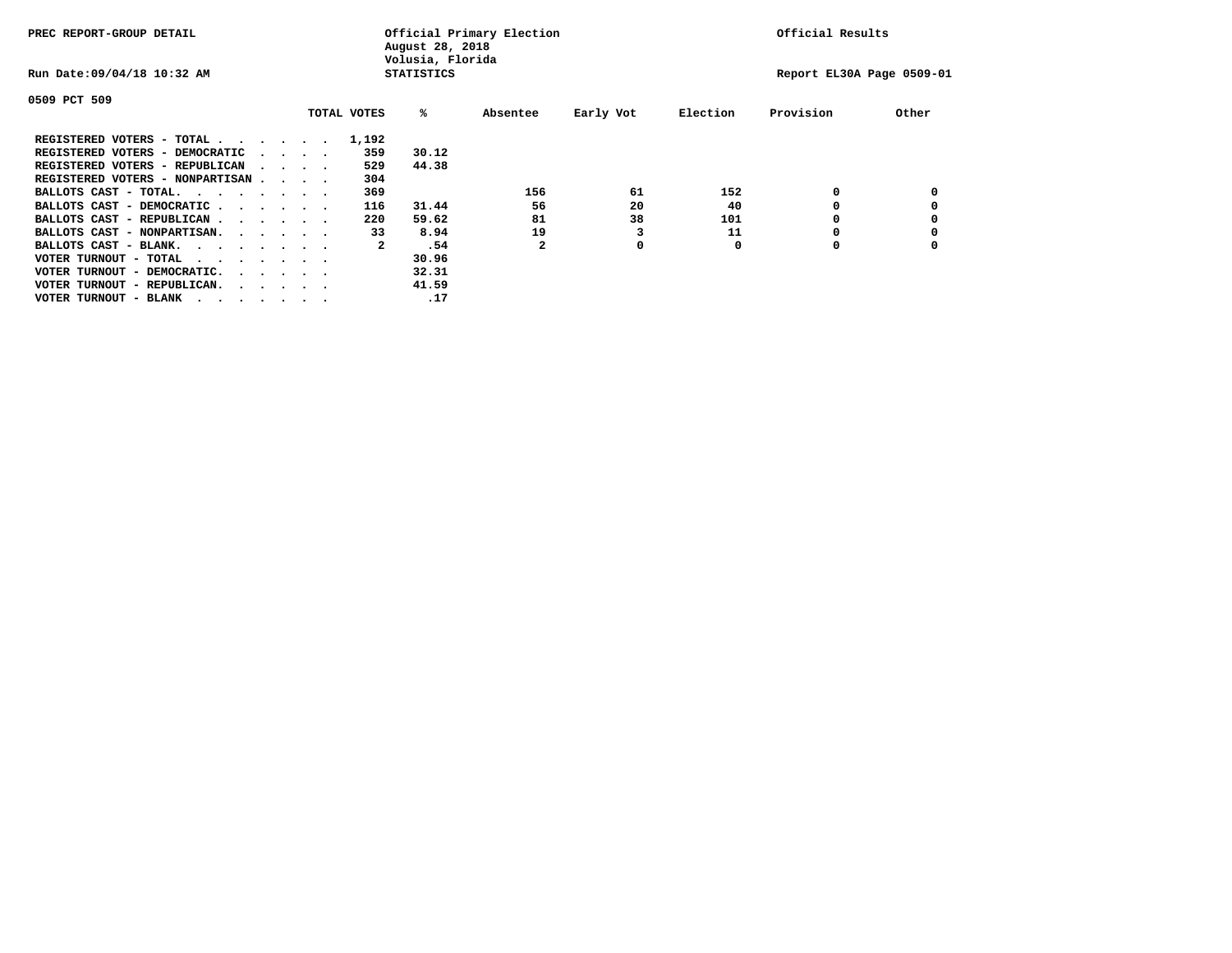| PREC REPORT-GROUP DETAIL                          |                           | August 28, 2018<br>Volusia, Florida | Official Primary Election | Official Results |                |                           |             |  |
|---------------------------------------------------|---------------------------|-------------------------------------|---------------------------|------------------|----------------|---------------------------|-------------|--|
| Run Date: 09/04/18 10:32 AM                       |                           | DEMOCRATIC                          |                           |                  |                | Report EL30A Page 0509-02 |             |  |
| 0509 PCT 509                                      | TOTAL VOTES               | ℁                                   | Absentee                  |                  | Election       | Provision                 | Other       |  |
|                                                   |                           |                                     |                           | Early Vot        |                |                           |             |  |
| Representative in Congress Dist 6<br>(VOTE FOR) 1 |                           |                                     |                           |                  |                |                           |             |  |
| Stephen Sevigny                                   | 37                        | 34.26                               | 19                        | 4                | 14             | 0                         | 0           |  |
| Nancy Soderberg                                   | 40                        | 37.04                               | 14                        | 9                | 17             | $\mathbf 0$               | $\mathbf 0$ |  |
| John Upchurch                                     | 31                        | 28.70                               | 16                        | 6                | 9              | $\mathbf 0$               | $\mathbf 0$ |  |
| Over Votes                                        | 0                         |                                     | $\mathbf 0$               | 0                | $\mathbf{0}$   | $\mathbf 0$               | $\mathbf 0$ |  |
| Under Votes.                                      | 8                         |                                     | 7                         | $\mathbf{1}$     | $\mathbf 0$    | $\Omega$                  | $\Omega$    |  |
| Governor and Lieutenant Governor<br>(VOTE FOR) 1  |                           |                                     |                           |                  |                |                           |             |  |
| Andrew Gillum                                     | 9                         | 8.26                                | 1                         | 1                | 7              | 0                         | 0           |  |
| Gwen Graham.                                      | 68                        | 62.39                               | 36                        | 11               | 21             | 0                         | 0           |  |
| Jeff Greene.                                      | 10                        | 9.17                                | 5                         | 0                | 5              | 0                         | 0           |  |
| Chris King                                        | 2                         | 1.83                                | $\overline{\mathbf{2}}$   | $\mathbf 0$      | $\mathbf 0$    | $\mathbf 0$               | $\mathbf 0$ |  |
| Philip Levine                                     | 17                        | 15.60                               | 5                         | 5                | 7              | $\mathbf 0$               | $\mathbf 0$ |  |
| Alex "Lundy" Lundmark                             | $\mathbf{1}$              | .92                                 | $\mathbf 0$               | $\mathbf{1}$     | $\mathbf 0$    | $\mathbf 0$               | $\mathbf 0$ |  |
| John Wetherbee.                                   | $\mathbf{2}$              | 1.83                                | $\mathbf{1}$              | $\mathbf{1}$     | $\mathbf 0$    | $\mathbf 0$               | $\mathbf 0$ |  |
| Over Votes                                        | 1<br>$\sim$ $\sim$ $\sim$ |                                     | $\mathbf{1}$              | $\mathbf 0$      | $\mathbf 0$    | $\Omega$                  | $\mathbf 0$ |  |
| Under Votes                                       | 6                         |                                     | 5                         | $\mathbf{1}$     | $\Omega$       | $\Omega$                  | $\mathbf 0$ |  |
|                                                   |                           |                                     |                           |                  |                |                           |             |  |
| Attorney General<br>(VOTE FOR) 1                  |                           |                                     |                           |                  |                |                           |             |  |
| Sean Shaw                                         | 72                        | 71.29                               | 32                        | 10               | 30             | 0                         | $\mathbf 0$ |  |
| Ryan Torrens<br>$\cdots$                          | 29                        | 28.71                               | 14                        | 7                | 8              | $\mathbf 0$               | $\mathbf 0$ |  |
| Over Votes.                                       | $\mathbf 0$               |                                     | $\mathbf 0$               | $\mathbf 0$      | $\mathbf 0$    | $\Omega$                  | $\mathbf 0$ |  |
| Under Votes                                       | 15                        |                                     | 10                        | 3                | $\overline{a}$ | $\Omega$                  | $\mathbf 0$ |  |
|                                                   |                           |                                     |                           |                  |                |                           |             |  |
| Commissioner of Agriculture<br>(VOTE FOR) 1       |                           |                                     |                           |                  |                |                           |             |  |
| Nicole "Nikki" Fried.                             | 56                        | 56.00                               | 29                        | 8                | 19             | 0                         | 0           |  |
| Jeffrey Duane Porter.                             | 13                        | 13.00                               | 6                         | 3                | 4              | 0                         | 0           |  |
| Roy David Walker                                  | 31                        | 31.00                               | 11                        | $7\phantom{.}$   | 13             | $\mathbf 0$               | $\mathbf 0$ |  |
| Over Votes                                        | $\mathbf 0$               |                                     | $\mathbf 0$               | $\mathbf 0$      | $\mathbf 0$    | $\mathbf 0$               | $\mathbf 0$ |  |
| Under Votes                                       | 16                        |                                     | 10                        | $\overline{a}$   | 4              | $\Omega$                  | $\mathbf 0$ |  |
|                                                   |                           |                                     |                           |                  |                |                           |             |  |
| State Representative District 26<br>(VOTE FOR) 1  |                           |                                     |                           |                  |                |                           |             |  |
| Patrick Henry                                     | 2                         | 40.00                               | 0                         | 0                | $\mathbf{2}$   | 0                         | $\mathbf 0$ |  |
| Percy L. Williamson                               | 3                         | 60.00                               | $\mathbf{2}$              | $\mathbf{1}$     | $\mathbf 0$    | $\mathbf 0$               | $\mathbf 0$ |  |
| Over Votes                                        | 0                         |                                     | $\mathbf 0$               | $\mathbf 0$      | $\mathbf 0$    | $\Omega$                  | $\Omega$    |  |
| Under Votes                                       | $\mathbf{1}$              |                                     | $\Omega$                  | $\mathbf{1}$     | $\Omega$       | $\Omega$                  | $\Omega$    |  |
|                                                   |                           |                                     |                           |                  |                |                           |             |  |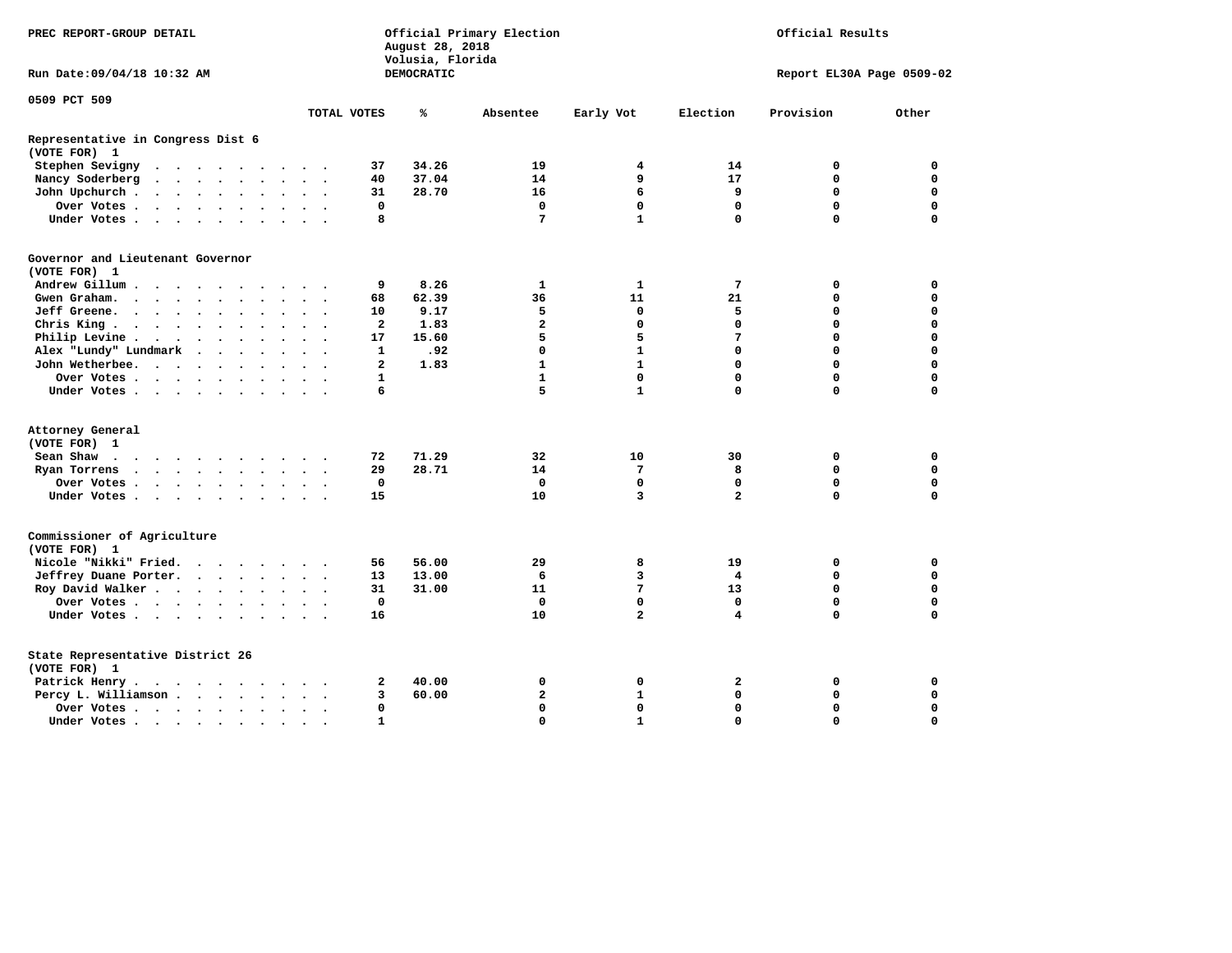| PREC REPORT-GROUP DETAIL                                                                                                                                                                        |                                 |                      | August 28, 2018<br>Volusia, Florida |       | Official Primary Election |              | Official Results |                           |             |
|-------------------------------------------------------------------------------------------------------------------------------------------------------------------------------------------------|---------------------------------|----------------------|-------------------------------------|-------|---------------------------|--------------|------------------|---------------------------|-------------|
| Run Date: 09/04/18 10:32 AM                                                                                                                                                                     |                                 |                      | REPUBLICAN                          |       |                           |              |                  | Report EL30A Page 0509-03 |             |
| 0509 PCT 509                                                                                                                                                                                    |                                 | TOTAL VOTES          |                                     | ℁     | Absentee                  | Early Vot    | Election         | Provision                 | Other       |
|                                                                                                                                                                                                 |                                 |                      |                                     |       |                           |              |                  |                           |             |
| United States Senator<br>(VOTE FOR) 1                                                                                                                                                           |                                 |                      |                                     |       |                           |              |                  |                           |             |
| Roque "Rocky" De La Fuente.                                                                                                                                                                     |                                 |                      | 6                                   | 2.80  | 3                         | $\mathbf{o}$ | 3                | 0                         | 0           |
| Rick Scott                                                                                                                                                                                      |                                 |                      | 208                                 | 97.20 | 76                        | 37           | 95               | $\mathbf 0$               | $\mathbf 0$ |
| Over Votes                                                                                                                                                                                      | $\sim$                          |                      | 0                                   |       | 0                         | 0            | 0                | 0                         | 0           |
| Under Votes                                                                                                                                                                                     | $\cdots$                        |                      | 6                                   |       | $\overline{2}$            | $\mathbf{1}$ | 3                | 0                         | $\mathbf 0$ |
| Representative in Congress Dist 6<br>(VOTE FOR) 1                                                                                                                                               |                                 |                      |                                     |       |                           |              |                  |                           |             |
| Fred Costello                                                                                                                                                                                   |                                 |                      | 106                                 | 50.72 | 39                        | 17           | 50               | 0                         | 0           |
| Michael Waltz                                                                                                                                                                                   | $\ddot{\phantom{0}}$            |                      | 66                                  | 31.58 | 24                        | 15           | 27               | 0                         | 0           |
| John Ward                                                                                                                                                                                       | $\sim$ $\sim$ $\sim$            |                      | 37                                  | 17.70 | 12                        | 6            | 19               | 0                         | $\mathbf 0$ |
| Over Votes .<br>$\cdot$ $\cdot$ $\cdot$ $\cdot$<br>$\bullet$                                                                                                                                    |                                 |                      | 0                                   |       | 0                         | 0            | 0                | 0                         | 0           |
| Under Votes                                                                                                                                                                                     |                                 |                      | 11                                  |       | 6                         | 0            | 5                | 0                         | $\mathbf 0$ |
| Governor and Lieutenant Governor<br>(VOTE FOR) 1                                                                                                                                                |                                 |                      |                                     |       |                           |              |                  |                           |             |
| Don Baldauf.<br>$\begin{array}{cccccccccccccccccc} \bullet & \bullet & \bullet & \bullet & \bullet & \bullet & \bullet & \bullet & \bullet & \bullet & \bullet & \bullet & \bullet \end{array}$ | $\ddot{\phantom{0}}$            |                      | 0                                   |       | 0                         | 0            | 0                | 0                         | 0           |
| Ron DeSantis<br>$\cdots$                                                                                                                                                                        |                                 |                      | 127                                 | 59.07 | 56                        | 17           | 54               | 0                         | 0           |
| Timothy M. Devine.                                                                                                                                                                              | $\bullet$                       | $\ddotsc$            | 1                                   | .47   | 0                         | 0            | 1                | 0                         | $\mathbf 0$ |
| Bob Langford                                                                                                                                                                                    |                                 |                      | 3                                   | 1.40  | $\mathbf{1}$              | 1            | 1                | 0                         | $\mathbf 0$ |
| $\cdot$                                                                                                                                                                                         | $\bullet$                       | $\ddot{\phantom{0}}$ | 0                                   |       | 0                         | 0            | 0                | 0                         | $\mathbf 0$ |
| John Joseph Mercadante<br>Bruce Nathan                                                                                                                                                          |                                 |                      | 1                                   | .47   | $\mathbf 0$               | 1            | $\mathbf 0$      | 0                         | $\mathbf 0$ |
| Adam H. Putnam.                                                                                                                                                                                 |                                 |                      | 82                                  | 38.14 | 22                        | 18           | 42               | 0                         | 0           |
| $\bullet$                                                                                                                                                                                       |                                 |                      |                                     | .47   | 0                         | 0            | 1                | 0                         | $\mathbf 0$ |
| Bob White<br>$\bullet$ .<br>Over Votes                                                                                                                                                          | $\cdot$                         |                      | 1<br>0                              |       | $\mathbf 0$               | $\mathbf 0$  | $\mathbf 0$      | 0                         | $\mathbf 0$ |
| $\bullet$<br>Under Votes                                                                                                                                                                        | $\bullet$                       | $\cdot$              | 5                                   |       | $\overline{a}$            | $\mathbf{1}$ | $\mathbf{2}$     | 0                         | 0           |
| Attorney General                                                                                                                                                                                |                                 |                      |                                     |       |                           |              |                  |                           |             |
| (VOTE FOR) 1                                                                                                                                                                                    |                                 |                      |                                     |       |                           |              |                  |                           |             |
| Ashley Moody                                                                                                                                                                                    | $\ddot{\phantom{0}}$            |                      | 136                                 | 65.38 | 39                        | 28           | 69               | 0                         | 0           |
| Frank White.<br>$\bullet$                                                                                                                                                                       | $\bullet$                       | $\bullet$            | 72                                  | 34.62 | 37                        | 10           | 25               | 0                         | $\mathbf 0$ |
| Over Votes.<br>$\cdot$ $\cdot$ $\cdot$ $\cdot$ $\cdot$                                                                                                                                          |                                 |                      | 0                                   |       | 0                         | 0            | 0                | 0                         | 0           |
| Under Votes                                                                                                                                                                                     | $\bullet$ .                     |                      | 12                                  |       | 5                         | $\mathbf{0}$ | 7                | 0                         | $\mathbf 0$ |
| Commissioner of Agriculture<br>(VOTE FOR) 1                                                                                                                                                     |                                 |                      |                                     |       |                           |              |                  |                           |             |
| Matt Caldwell.<br>$\cdot$ $\cdot$ $\cdot$ $\cdot$ $\cdot$ $\cdot$ $\cdot$                                                                                                                       |                                 |                      | 75                                  | 38.27 | 23                        | 14           | 38               | 0                         | 0           |
| Denise Grimsley<br>$\cdot$ $\cdot$ $\cdot$ $\cdot$ $\cdot$ $\cdot$                                                                                                                              |                                 |                      | 49                                  | 25.00 | 16                        | 7            | 26               | 0                         | 0           |
| Mike McCalister<br>$\cdots$                                                                                                                                                                     | $\ddot{\phantom{0}}$<br>$\cdot$ |                      | 34                                  | 17.35 | 9                         | 11           | 14               | 0                         | $\mathbf 0$ |
| Baxter Troutman<br>.                                                                                                                                                                            |                                 |                      | 38                                  | 19.39 | 17                        | 6            | 15               | $\Omega$                  | 0           |
| Over Votes .<br>$\bullet$<br>$\ddot{\phantom{a}}$                                                                                                                                               |                                 |                      | 0                                   |       | 0                         | 0            | 0                | 0                         | 0           |
| Under Votes.<br>$\sim$<br>$\ddot{\phantom{a}}$<br>$\bullet$                                                                                                                                     |                                 |                      | 24                                  |       | 16                        | 0            | 8                | 0                         | $\mathbf 0$ |
| State Representative District 26                                                                                                                                                                |                                 |                      |                                     |       |                           |              |                  |                           |             |
| (VOTE FOR) 1                                                                                                                                                                                    |                                 |                      |                                     |       |                           |              |                  |                           |             |
| Michael Cantu.                                                                                                                                                                                  |                                 |                      | 9                                   | 69.23 | 1                         | 2            | 6                | 0                         | 0           |
| Elizabeth Fetterhoff.<br>$\ddot{\phantom{1}}$<br>$\sim$<br>$\ddot{\phantom{a}}$                                                                                                                 |                                 |                      | 4                                   | 30.77 | 2                         | 0            | $\mathbf{2}$     | 0                         | 0           |
| Over Votes .<br>$\begin{array}{cccccccccccccc} \bullet & \bullet & \bullet & \bullet & \bullet & \bullet & \bullet & \bullet & \bullet & \bullet \end{array}$                                   |                                 |                      | 0                                   |       | 0                         | 0            | 0                | 0                         | 0           |
| Under Votes.<br>$\cdot$                                                                                                                                                                         |                                 |                      | 0                                   |       | 0                         | 0            | 0                | 0                         | 0           |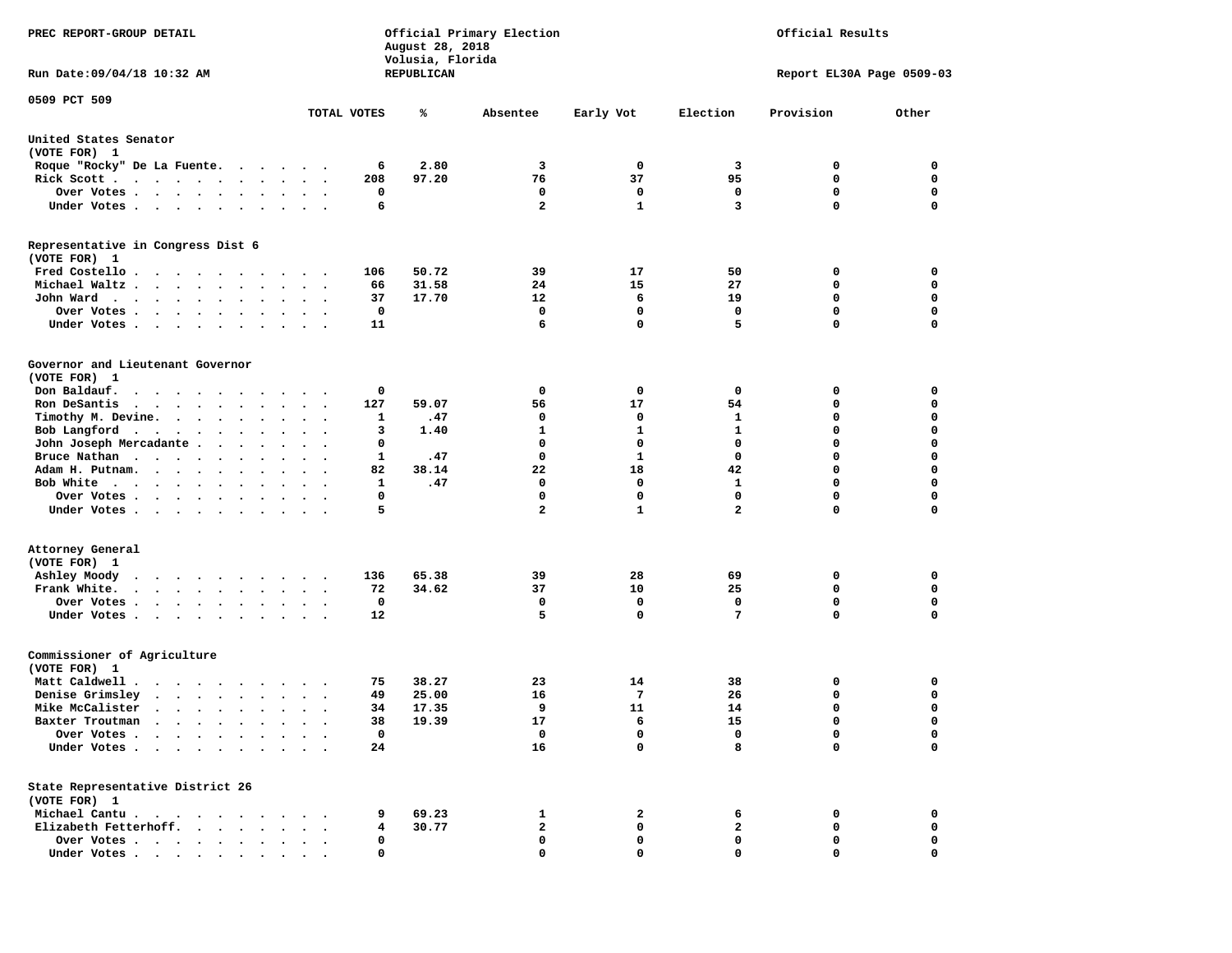| PREC REPORT-GROUP DETAIL                            | August 28, 2018 | Official Primary Election              |          | Official Results |                           |           |              |
|-----------------------------------------------------|-----------------|----------------------------------------|----------|------------------|---------------------------|-----------|--------------|
| Run Date: 09/04/18 10:32 AM                         |                 | Volusia, Florida<br><b>NONPARTISAN</b> |          |                  | Report EL30A Page 0509-04 |           |              |
| 0509 PCT 509                                        | TOTAL VOTES     | %ะ                                     | Absentee | Early Vot        | Election                  | Provision | Other        |
|                                                     |                 |                                        |          |                  |                           |           |              |
| Circuit Judge 7th Judicial, Grp 15<br>(VOTE FOR) 1  |                 |                                        |          |                  |                           |           |              |
| Linda L. Gaustad                                    |                 | 22.66<br>75                            | 38       | 12               | 25                        | 0         | <sup>0</sup> |
| Sebrina L. Slack.                                   |                 | 31.42<br>104                           | 47       | 23               | 34                        | 0         |              |
| Ryan Will $\cdots$ , $\cdots$ , $\cdots$ , $\cdots$ |                 | 152<br>45.92                           | 59       | 23               | 70                        | 0         |              |
| Over Votes                                          |                 | $\Omega$                               | 0        | 0                | 0                         | 0         | 0            |
| Under Votes                                         |                 | 38                                     | 12       | 3                | 23                        | 0         |              |
| County Judge 7th Judicial, Grp 5<br>(VOTE FOR) 1    |                 |                                        |          |                  |                           |           |              |
| Steve Burk                                          |                 | 36.22<br>117                           | 45       | 20               | 52                        | 0         | 0            |
| Dawn "Pam" Fields.                                  |                 | 63.78<br>206                           | 91       | 41               | 74                        | 0         |              |
| Over Votes                                          |                 | $\mathbf{o}$                           | $\Omega$ | 0                | 0                         | 0         | 0            |
| Under Votes                                         |                 | 46                                     | 20       | $\Omega$         | 26                        | $\Omega$  | 0            |
| County Council at Large<br>(VOTE FOR) 1             |                 |                                        |          |                  |                           |           |              |
| L. Ronald Durham                                    |                 | 27.12<br>96                            | 44       | 18               | 34                        | 0         | 0            |
| Ben F. Johnson.                                     |                 | 72.32<br>256                           | 103      | 43               | 110                       | $\Omega$  | 0            |
| WRITE-IN.                                           |                 | 2<br>.56                               | 1        | 0                | 1                         | O         |              |
| Over Votes                                          |                 | 0                                      | O        | 0                | 0                         | O         |              |
| Under Votes, , , , , , , , , ,                      |                 | 15                                     | 8        | $\Omega$         | 7                         | 0         | 0            |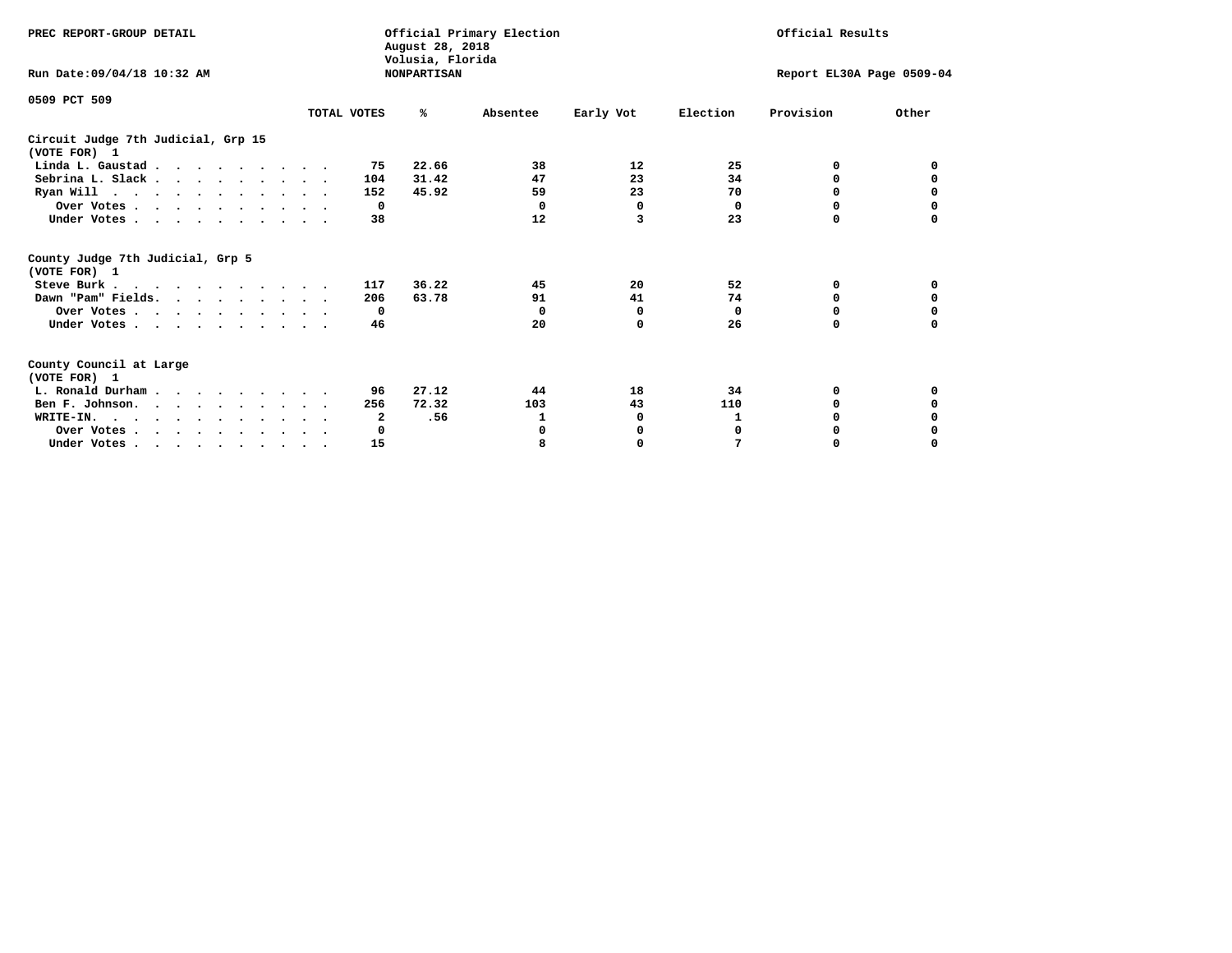| PREC REPORT-GROUP DETAIL               |  |                                         |  | Official Primary Election<br>August 28, 2018<br>Volusia, Florida | Official Results  |          |           |          |                           |       |
|----------------------------------------|--|-----------------------------------------|--|------------------------------------------------------------------|-------------------|----------|-----------|----------|---------------------------|-------|
| Run Date: 09/04/18 10:32 AM            |  |                                         |  |                                                                  | <b>STATISTICS</b> |          |           |          | Report EL30A Page 0510-01 |       |
| 0510 PCT 510                           |  |                                         |  |                                                                  |                   |          |           |          |                           |       |
|                                        |  |                                         |  | TOTAL VOTES                                                      | %ะ                | Absentee | Early Vot | Election | Provision                 | Other |
| REGISTERED VOTERS - TOTAL              |  |                                         |  | 4,339                                                            |                   |          |           |          |                           |       |
| REGISTERED VOTERS - DEMOCRATIC         |  | $\sim$ $\sim$ $\sim$ $\sim$             |  | 1,143                                                            | 26.34             |          |           |          |                           |       |
| REGISTERED VOTERS - REPUBLICAN         |  |                                         |  | 2,091                                                            | 48.19             |          |           |          |                           |       |
| REGISTERED VOTERS - NONPARTISAN        |  |                                         |  | 1,105                                                            |                   |          |           |          |                           |       |
| BALLOTS CAST - TOTAL.                  |  |                                         |  | 1,661                                                            |                   | 721      | 282       | 658      | 0                         |       |
| BALLOTS CAST - DEMOCRATIC              |  |                                         |  | 518                                                              | 31.19             | 213      | 114       | 191      |                           |       |
| BALLOTS CAST - REPUBLICAN              |  |                                         |  | 975                                                              | 58.70             | 417      | 154       | 404      | 0                         |       |
| BALLOTS CAST - NONPARTISAN.            |  |                                         |  | 168                                                              | 10.11             | 91       | 14        | 63       |                           |       |
| BALLOTS CAST - BLANK.                  |  |                                         |  | 1                                                                | .06               | 0        | 0         |          | 0                         |       |
| VOTER TURNOUT - TOTAL<br>.             |  |                                         |  |                                                                  | 38.28             |          |           |          |                           |       |
| VOTER TURNOUT - DEMOCRATIC.            |  | $\cdot$ $\cdot$ $\cdot$ $\cdot$ $\cdot$ |  |                                                                  | 45.32             |          |           |          |                           |       |
| VOTER TURNOUT - REPUBLICAN.<br>$\cdot$ |  |                                         |  |                                                                  | 46.63             |          |           |          |                           |       |
| VOTER TURNOUT - BLANK                  |  |                                         |  |                                                                  | .02               |          |           |          |                           |       |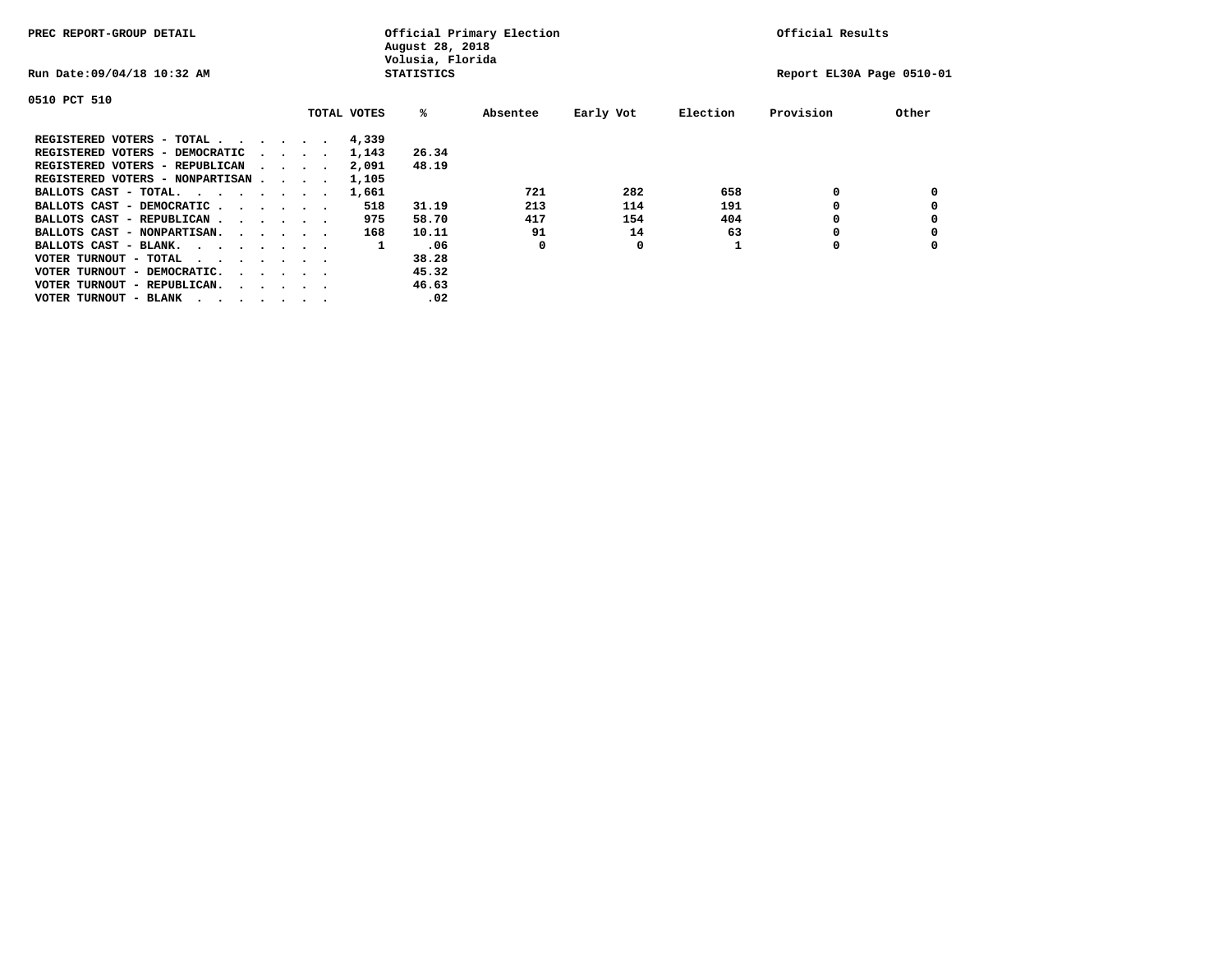| PREC REPORT-GROUP DETAIL                                                                                                                                                                                                                              |  |         |  |                      |        |                | August 28, 2018<br>Volusia, Florida | Official Primary Election | Official Results |                |                           |             |  |
|-------------------------------------------------------------------------------------------------------------------------------------------------------------------------------------------------------------------------------------------------------|--|---------|--|----------------------|--------|----------------|-------------------------------------|---------------------------|------------------|----------------|---------------------------|-------------|--|
| Run Date: 09/04/18 10:32 AM                                                                                                                                                                                                                           |  |         |  |                      |        |                | <b>DEMOCRATIC</b>                   |                           |                  |                | Report EL30A Page 0510-02 |             |  |
| 0510 PCT 510                                                                                                                                                                                                                                          |  |         |  |                      |        |                |                                     |                           |                  |                |                           |             |  |
|                                                                                                                                                                                                                                                       |  |         |  |                      |        | TOTAL VOTES    | ℁                                   | Absentee                  | Early Vot        | Election       | Provision                 | Other       |  |
| Representative in Congress Dist 6<br>(VOTE FOR) 1                                                                                                                                                                                                     |  |         |  |                      |        |                |                                     |                           |                  |                |                           |             |  |
| Stephen Sevigny                                                                                                                                                                                                                                       |  |         |  |                      |        | 187            | 36.74                               | 88                        | 33               | 66             | 0                         | 0           |  |
| Nancy Soderberg<br>$\cdots$                                                                                                                                                                                                                           |  |         |  |                      |        | 198            | 38.90                               | 71                        | 51               | 76             | $\mathbf 0$               | $\mathbf 0$ |  |
| John Upchurch                                                                                                                                                                                                                                         |  |         |  |                      |        | 124            | 24.36                               | 50                        | 29               | 45             | 0                         | 0           |  |
| Over Votes                                                                                                                                                                                                                                            |  |         |  |                      |        | $\mathbf 0$    |                                     | 0                         | $\mathbf 0$      | $\mathbf 0$    | $\mathbf 0$               | $\mathbf 0$ |  |
| Under Votes                                                                                                                                                                                                                                           |  |         |  |                      |        | 9              |                                     | 4                         | $\mathbf{1}$     | 4              | $\Omega$                  | $\mathbf 0$ |  |
| Governor and Lieutenant Governor<br>(VOTE FOR) 1                                                                                                                                                                                                      |  |         |  |                      |        |                |                                     |                           |                  |                |                           |             |  |
| Andrew Gillum                                                                                                                                                                                                                                         |  |         |  |                      |        | 100            | 19.88                               | 26                        | 26               | 48             | 0                         | $\mathbf 0$ |  |
| Gwen Graham.                                                                                                                                                                                                                                          |  |         |  |                      |        | 267            | 53.08                               | 112                       | 63               | 92             | $\mathbf 0$               | $\mathbf 0$ |  |
| Jeff Greene.                                                                                                                                                                                                                                          |  |         |  |                      |        | 43             | 8.55                                | 20                        | 8                | 15             | $\mathbf 0$               | $\mathbf 0$ |  |
| Chris King                                                                                                                                                                                                                                            |  |         |  | $\ddot{\phantom{a}}$ |        | 9              | 1.79                                | 7                         | 1                | 1              | $\mathbf 0$               | 0           |  |
| Philip Levine                                                                                                                                                                                                                                         |  |         |  |                      |        | 76             | 15.11                               | 35                        | 14               | 27             | $\mathbf 0$               | $\mathbf 0$ |  |
| Alex "Lundy" Lundmark                                                                                                                                                                                                                                 |  | $\cdot$ |  |                      |        | $\overline{a}$ | .40                                 | $\mathbf 0$               | 0                | $\overline{a}$ | $\mathbf 0$               | $\mathbf 0$ |  |
| John Wetherbee.                                                                                                                                                                                                                                       |  |         |  |                      |        | 6              | 1.19                                | $\mathbf{1}$              | 0                | 5              | $\Omega$                  | $\mathbf 0$ |  |
| Over Votes                                                                                                                                                                                                                                            |  |         |  |                      |        | 4              |                                     | 4                         | 0                | 0              | $\mathbf 0$               | $\mathbf 0$ |  |
| Under Votes                                                                                                                                                                                                                                           |  |         |  |                      |        | 11             |                                     | 8                         | $\overline{a}$   | $\mathbf{1}$   | $\mathbf 0$               | $\mathbf 0$ |  |
| Attorney General<br>(VOTE FOR) 1                                                                                                                                                                                                                      |  |         |  |                      |        |                |                                     |                           |                  |                |                           |             |  |
| Sean Shaw                                                                                                                                                                                                                                             |  |         |  |                      |        | 321            | 71.18                               | 130                       | 75               | 116            | 0                         | 0           |  |
| Ryan Torrens<br>$\mathbf{a}$ and $\mathbf{a}$ are a set of the set of the set of the set of the set of the set of the set of the set of the set of the set of the set of the set of the set of the set of the set of the set of the set of the set of |  |         |  |                      |        | 130            | 28.82                               | 59                        | 28               | 43             | $\mathbf 0$               | 0           |  |
| Over Votes                                                                                                                                                                                                                                            |  |         |  |                      |        | $\mathbf{o}$   |                                     | 0                         | $\mathbf 0$      | $\Omega$       | 0                         | $\mathbf 0$ |  |
| Under Votes                                                                                                                                                                                                                                           |  |         |  |                      |        | 67             |                                     | 24                        | 11               | 32             | $\Omega$                  | $\mathbf 0$ |  |
| Commissioner of Agriculture<br>(VOTE FOR) 1                                                                                                                                                                                                           |  |         |  |                      |        |                |                                     |                           |                  |                |                           |             |  |
| Nicole "Nikki" Fried.                                                                                                                                                                                                                                 |  |         |  |                      |        | 246            | 54.91                               | 94                        | 60               | 92             | 0                         | 0           |  |
| Jeffrey Duane Porter.                                                                                                                                                                                                                                 |  |         |  |                      |        | 56             | 12.50                               | 28                        | 11               | 17             | $\mathbf 0$               | $\mathbf 0$ |  |
| Roy David Walker                                                                                                                                                                                                                                      |  |         |  |                      |        | 146            | 32.59                               | 69                        | 34               | 43             | $\mathbf 0$               | $\mathbf 0$ |  |
| Over Votes                                                                                                                                                                                                                                            |  |         |  | $\ddot{\phantom{0}}$ |        | 0              |                                     | $\mathbf 0$               | $\mathbf 0$      | 0              | $\mathbf 0$               | 0           |  |
| Under Votes                                                                                                                                                                                                                                           |  |         |  | $\ddot{\phantom{1}}$ | $\sim$ | 70             |                                     | 22                        | 9                | 39             | $\mathbf 0$               | $\mathbf 0$ |  |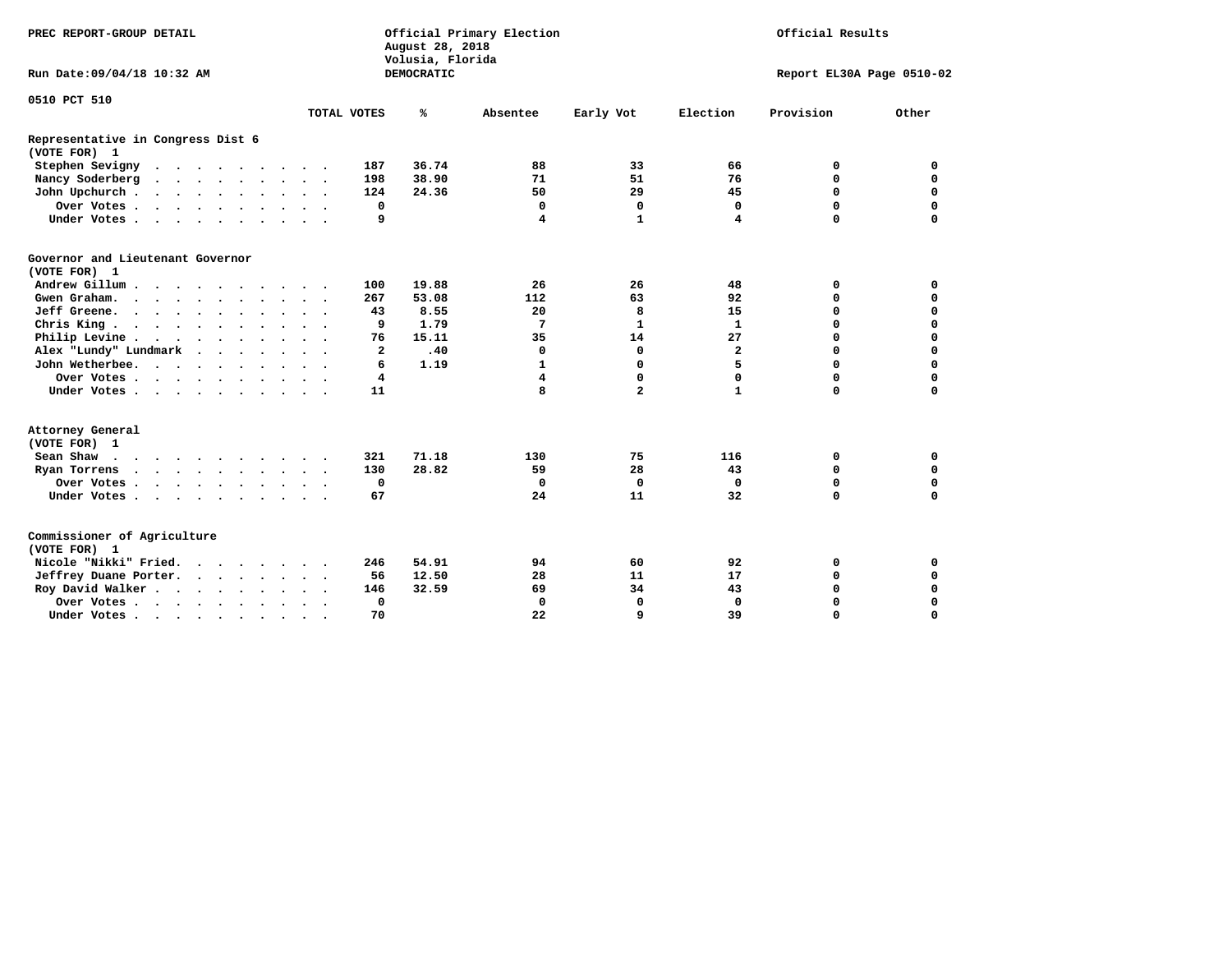| PREC REPORT-GROUP DETAIL                                                                                                                                   | Official Primary Election<br>Official Results<br>August 28, 2018<br>Volusia, Florida |                   |                         |                      |                   |                           |                            |
|------------------------------------------------------------------------------------------------------------------------------------------------------------|--------------------------------------------------------------------------------------|-------------------|-------------------------|----------------------|-------------------|---------------------------|----------------------------|
| Run Date: 09/04/18 10:32 AM                                                                                                                                |                                                                                      | <b>REPUBLICAN</b> |                         |                      |                   | Report EL30A Page 0510-03 |                            |
| 0510 PCT 510                                                                                                                                               | TOTAL VOTES                                                                          | ℁                 | Absentee                | Early Vot            | Election          | Provision                 | Other                      |
| United States Senator                                                                                                                                      |                                                                                      |                   |                         |                      |                   |                           |                            |
| (VOTE FOR) 1                                                                                                                                               |                                                                                      |                   |                         |                      |                   |                           |                            |
| Roque "Rocky" De La Fuente.<br>$\sim$<br>$\ddot{\phantom{a}}$<br>$\ddot{\phantom{1}}$                                                                      | 77<br>$\ddot{\phantom{a}}$                                                           | 8.00              | 26                      | 20                   | 31                | 0                         | 0                          |
| Rick Scott<br>$\bullet$<br>$\bullet$                                                                                                                       | 886                                                                                  | 92.00             | 390                     | 134                  | 362               | $\mathbf 0$               | $\mathbf 0$                |
| Over Votes<br>$\ddot{\phantom{1}}$<br>$\cdot$                                                                                                              | 0<br>$\bullet$                                                                       |                   | 0                       | 0                    | 0                 | $\mathbf 0$               | $\mathbf 0$                |
| Under Votes<br>$\sim$<br>$\sim$                                                                                                                            | 12<br>$\ddot{\phantom{a}}$                                                           |                   | 1                       | $\Omega$             | 11                | $\mathbf 0$               | $\mathbf 0$                |
| Representative in Congress Dist 6<br>(VOTE FOR) 1                                                                                                          |                                                                                      |                   |                         |                      |                   |                           |                            |
| Fred Costello.                                                                                                                                             | 479<br>$\sim$ $\sim$                                                                 | 50.85             | 205                     | 81                   | 193               | 0                         | 0                          |
| Michael Waltz<br>$\ddot{\phantom{a}}$                                                                                                                      | 305                                                                                  | 32.38             | 125                     | 49                   | 131               | 0                         | $\mathbf 0$                |
| John Ward<br>$\bullet$<br>$\ddot{\phantom{1}}$                                                                                                             | 158<br>$\bullet$<br>$\bullet$                                                        | 16.77             | 71                      | 24                   | 63                | 0                         | $\mathbf 0$                |
| Over Votes .<br>$\sim$ $\sim$<br>$\ddot{\phantom{0}}$<br>$\cdot$<br>$\bullet$                                                                              | 0<br>$\ddot{\phantom{0}}$                                                            |                   | 0                       | $\mathbf 0$          | 0                 | 0                         | 0                          |
| Under Votes<br>$\cdot$ $\cdot$<br>$\bullet$                                                                                                                | 33                                                                                   |                   | 16                      | 0                    | 17                | $\mathbf 0$               | $\Omega$                   |
| Governor and Lieutenant Governor<br>(VOTE FOR) 1<br>Don Baldauf.<br>$\ddotsc$ $\ddotsc$                                                                    | 8                                                                                    | .84               | 6                       | 1                    | 1                 | 0                         | 0                          |
| Ron DeSantis<br>$\cdot$ $\cdot$ $\cdot$                                                                                                                    | 652                                                                                  | 68.78             | 298                     | 94                   | 260               | $\mathbf 0$               | $\mathbf 0$                |
| Timothy M. Devine. .<br>$\sim$<br>$\ddot{\phantom{a}}$<br>$\bullet$<br>$\bullet$                                                                           | 0                                                                                    |                   | 0                       | $\mathbf 0$          | $\mathbf 0$       | $\mathbf 0$               | $\mathbf 0$                |
| Bob Langford<br>$\ddot{\phantom{1}}$<br>$\bullet$<br>$\bullet$<br>$\bullet$                                                                                | 5                                                                                    | .53               | $\mathbf{z}$            | $\overline{a}$       | $\mathbf{1}$      | $\mathbf 0$               | $\mathbf 0$                |
| John Joseph Mercadante .<br>$\ddot{\phantom{a}}$<br>$\bullet$<br>$\overline{\phantom{a}}$                                                                  | 0                                                                                    |                   | 0                       | $\mathbf 0$          | $\mathbf 0$       | $\mathbf 0$               | $\mathbf 0$                |
| Bruce Nathan<br>$\cdot \cdot \cdot \cdot$<br>$\bullet$<br>$\bullet$<br>$\bullet$                                                                           | 5<br>$\bullet$                                                                       | .53               | $\overline{\mathbf{2}}$ | $\mathbf 0$          | 3                 | 0                         | $\mathbf 0$                |
| Adam H. Putnam.<br>$\ddot{\phantom{0}}$<br>$\sim$ $\sim$<br>$\bullet$                                                                                      | 268                                                                                  | 28.27             | 94                      | 52                   | 122               | 0                         | $\mathbf 0$                |
| Bob White<br>$\bullet$<br>$\overline{\phantom{a}}$                                                                                                         | 10<br>$\ddot{\phantom{a}}$<br>$\ddot{\phantom{a}}$                                   | 1.05              | $\overline{a}$          | $\mathbf{1}$         | 7                 | $\mathbf 0$               | $\mathbf 0$                |
| Over Votes .<br>$\bullet$ , $\bullet$ , $\bullet$ , $\bullet$ , $\bullet$<br>$\bullet$<br>$\bullet$                                                        | 3                                                                                    |                   | 3                       | $\Omega$             | $\mathbf 0$       | $\mathbf 0$               | $\mathbf 0$                |
| Under Votes                                                                                                                                                | 24<br>$\ddot{\phantom{a}}$                                                           |                   | 10                      | 4                    | 10                | 0                         | 0                          |
| Attorney General<br>(VOTE FOR) 1                                                                                                                           |                                                                                      |                   |                         |                      |                   |                           |                            |
| Ashley Moody<br>$\bullet$<br>$\cdot$ $\cdot$ $\cdot$ $\cdot$ $\cdot$<br>$\cdot$                                                                            | 529                                                                                  | 59.17             | 194                     | 86                   | 249               | 0                         | 0                          |
| Frank White.<br>$\cdot$ $\cdot$ $\cdot$ $\cdot$<br>$\sim$<br>$\bullet$                                                                                     | 365                                                                                  | 40.83             | 184                     | 61                   | 120               | $\mathbf 0$               | 0                          |
| Over Votes.<br>$\mathbf{r} = \mathbf{r} + \mathbf{r} + \mathbf{r} + \mathbf{r}$<br>$\ddot{\phantom{0}}$<br>$\bullet$<br>$\bullet$<br>Under Votes<br>$\sim$ | 0<br>$\ddot{\phantom{a}}$<br>81<br>$\ddot{\phantom{a}}$<br>$\ddot{\phantom{a}}$      |                   | 0<br>39                 | 0<br>$7\phantom{.0}$ | $\mathbf 0$<br>35 | 0<br>0                    | $\mathbf 0$<br>$\mathbf 0$ |
| Commissioner of Agriculture<br>(VOTE FOR) 1                                                                                                                |                                                                                      |                   |                         |                      |                   |                           |                            |
| Matt Caldwell.<br>$\cdot$ $\cdot$ $\cdot$ $\cdot$                                                                                                          | 314                                                                                  | 37.34             | 140                     | 46                   | 128               | 0                         | 0                          |
| Denise Grimsley<br>$\ddot{\phantom{a}}$<br>$\ddot{\phantom{a}}$                                                                                            | 266                                                                                  | 31.63             | 104                     | 35                   | 127               | $\mathbf 0$               | $\mathbf 0$                |
| Mike McCalister<br>$\sim$ $\sim$<br>$\sim$<br>$\bullet$<br>$\bullet$<br>$\ddot{\phantom{a}}$                                                               | 126<br>$\bullet$                                                                     | 14.98             | 55                      | 31                   | 40                | 0                         | $\mathbf 0$                |
| Baxter Troutman<br>$\ddot{\phantom{1}}$<br>$\cdot$                                                                                                         | 135                                                                                  | 16.05             | 54                      | 30                   | 51                | $\mathbf 0$               | $\mathbf 0$                |
| Over Votes.<br>$\sim$ $\sim$<br>$\ddot{\phantom{1}}$<br>$\Delta$<br>$\cdot$                                                                                | 0<br>$\bullet$                                                                       |                   | 0                       | 0                    | $\mathbf 0$       | $\mathbf 0$               | $\mathbf 0$                |
| Under Votes.<br>$\bullet$ . $\bullet$<br>$\sim$ 100 $\pm$<br>$\bullet$<br>$\bullet$<br>$\bullet$                                                           | 134                                                                                  |                   | 64                      | 12                   | 58                | $\Omega$                  | $\Omega$                   |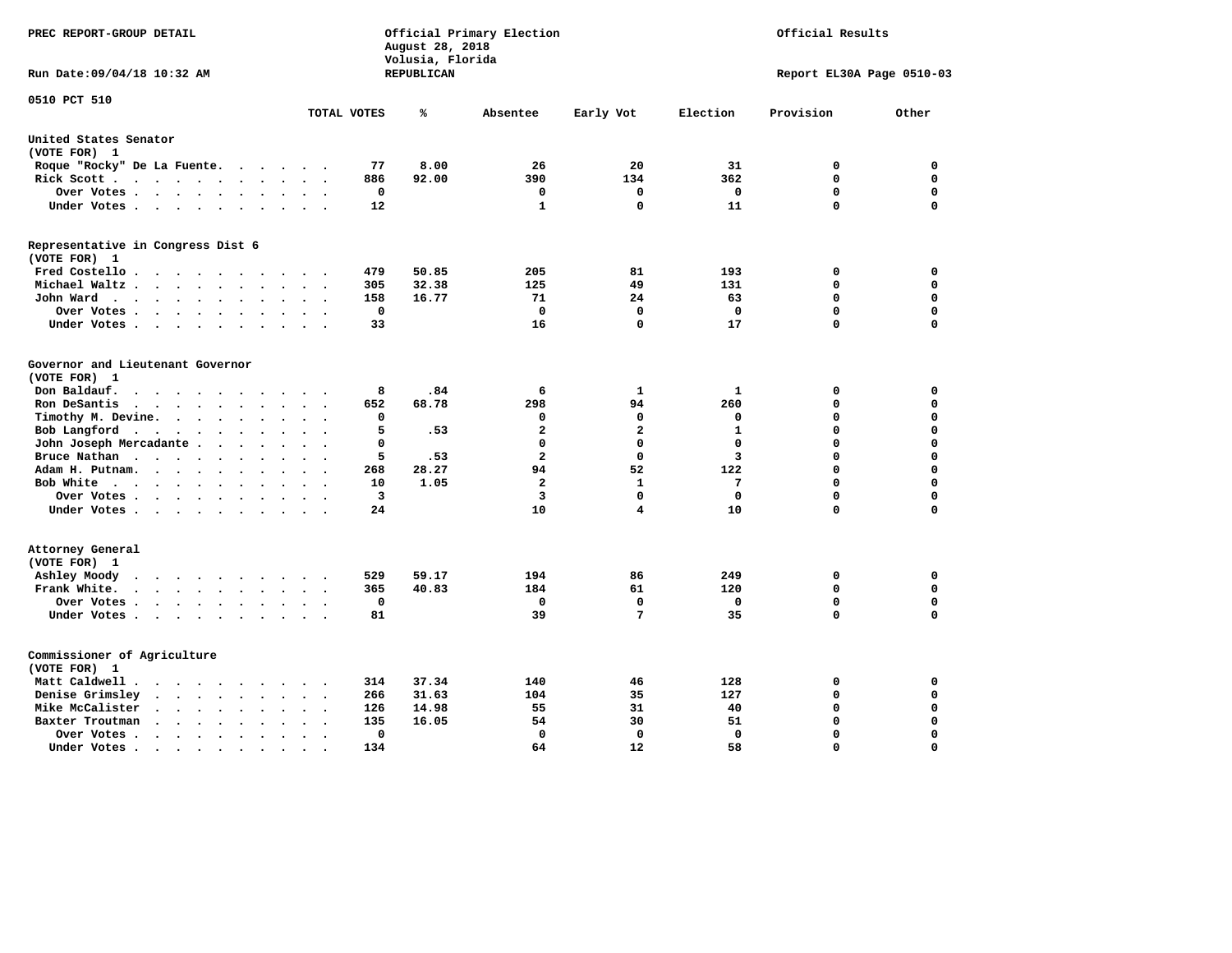| PREC REPORT-GROUP DETAIL                                                                                                                                                                                                                                                                                                                                                 | August 28, 2018<br>Volusia, Florida | Official Primary Election |            | Official Results          |             |              |          |
|--------------------------------------------------------------------------------------------------------------------------------------------------------------------------------------------------------------------------------------------------------------------------------------------------------------------------------------------------------------------------|-------------------------------------|---------------------------|------------|---------------------------|-------------|--------------|----------|
| Run Date: 09/04/18 10:32 AM                                                                                                                                                                                                                                                                                                                                              |                                     | <b>NONPARTISAN</b>        |            | Report EL30A Page 0510-04 |             |              |          |
| 0510 PCT 510                                                                                                                                                                                                                                                                                                                                                             | TOTAL VOTES                         | ℁                         | Absentee   | Early Vot                 | Election    | Provision    | Other    |
|                                                                                                                                                                                                                                                                                                                                                                          |                                     |                           |            |                           |             |              |          |
| Circuit Judge 7th Judicial, Grp 15<br>(VOTE FOR) 1                                                                                                                                                                                                                                                                                                                       |                                     |                           |            |                           |             |              |          |
| Linda L. Gaustad                                                                                                                                                                                                                                                                                                                                                         |                                     | 21.60<br>318              | 146        | 65                        | 107         | 0            | 0        |
| Sebrina L. Slack.                                                                                                                                                                                                                                                                                                                                                        |                                     | 30.98<br>456              | 206        | 92                        | 158         | 0            |          |
| Ryan Will $\cdots$ , $\cdots$ , $\cdots$ , $\cdots$                                                                                                                                                                                                                                                                                                                      |                                     | 698<br>47.42              | 291        | 103                       | 304         | 0            | 0        |
| Over Votes                                                                                                                                                                                                                                                                                                                                                               |                                     | $^{\circ}$                | $\Omega$   | $\Omega$                  | 0           | 0            | 0        |
| Under Votes                                                                                                                                                                                                                                                                                                                                                              |                                     | 189                       | 78         | 22                        | 89          | 0            |          |
| County Judge 7th Judicial, Grp 5<br>(VOTE FOR) 1                                                                                                                                                                                                                                                                                                                         |                                     |                           |            |                           |             |              |          |
| Steve Burk                                                                                                                                                                                                                                                                                                                                                               |                                     | 37.35<br>539              | 227        | 90                        | 222         | 0            | 0        |
| Dawn "Pam" Fields.                                                                                                                                                                                                                                                                                                                                                       |                                     | 904<br>62.65              | 402        | 167                       | 335         | 0            | 0        |
| Over Votes                                                                                                                                                                                                                                                                                                                                                               |                                     | 0                         | $^{\circ}$ | $\Omega$                  | 0           | 0            | 0        |
| Under Votes                                                                                                                                                                                                                                                                                                                                                              |                                     | 218                       | 92         | 25                        | 101         | $\Omega$     | $\Omega$ |
| County Council at Large<br>(VOTE FOR) 1                                                                                                                                                                                                                                                                                                                                  |                                     |                           |            |                           |             |              |          |
| L. Ronald Durham                                                                                                                                                                                                                                                                                                                                                         |                                     | 29.82<br>456              | 188        | 89                        | 179         | 0            | 0        |
| Ben F. Johnson.                                                                                                                                                                                                                                                                                                                                                          | 1,061                               | 69.39                     | 470        | 177                       | 414         | <sup>0</sup> | 0        |
| WRITE-IN.                                                                                                                                                                                                                                                                                                                                                                |                                     | .78<br>12                 | 7          | 2                         | 3           | O            |          |
| Over Votes                                                                                                                                                                                                                                                                                                                                                               |                                     | 0                         | 0          | 0                         | $\mathbf 0$ | 0            |          |
| Under Votes, $\cdot$ , $\cdot$ , $\cdot$ , $\cdot$ , $\cdot$ , $\cdot$ , $\cdot$ , $\cdot$ , $\cdot$ , $\cdot$ , $\cdot$ , $\cdot$ , $\cdot$ , $\cdot$ , $\cdot$ , $\cdot$ , $\cdot$ , $\cdot$ , $\cdot$ , $\cdot$ , $\cdot$ , $\cdot$ , $\cdot$ , $\cdot$ , $\cdot$ , $\cdot$ , $\cdot$ , $\cdot$ , $\cdot$ , $\cdot$ , $\cdot$ , $\cdot$ , $\cdot$ , $\cdot$ , $\cdot$ |                                     | 132                       | 56         | 14                        | 62          | 0            | $\Omega$ |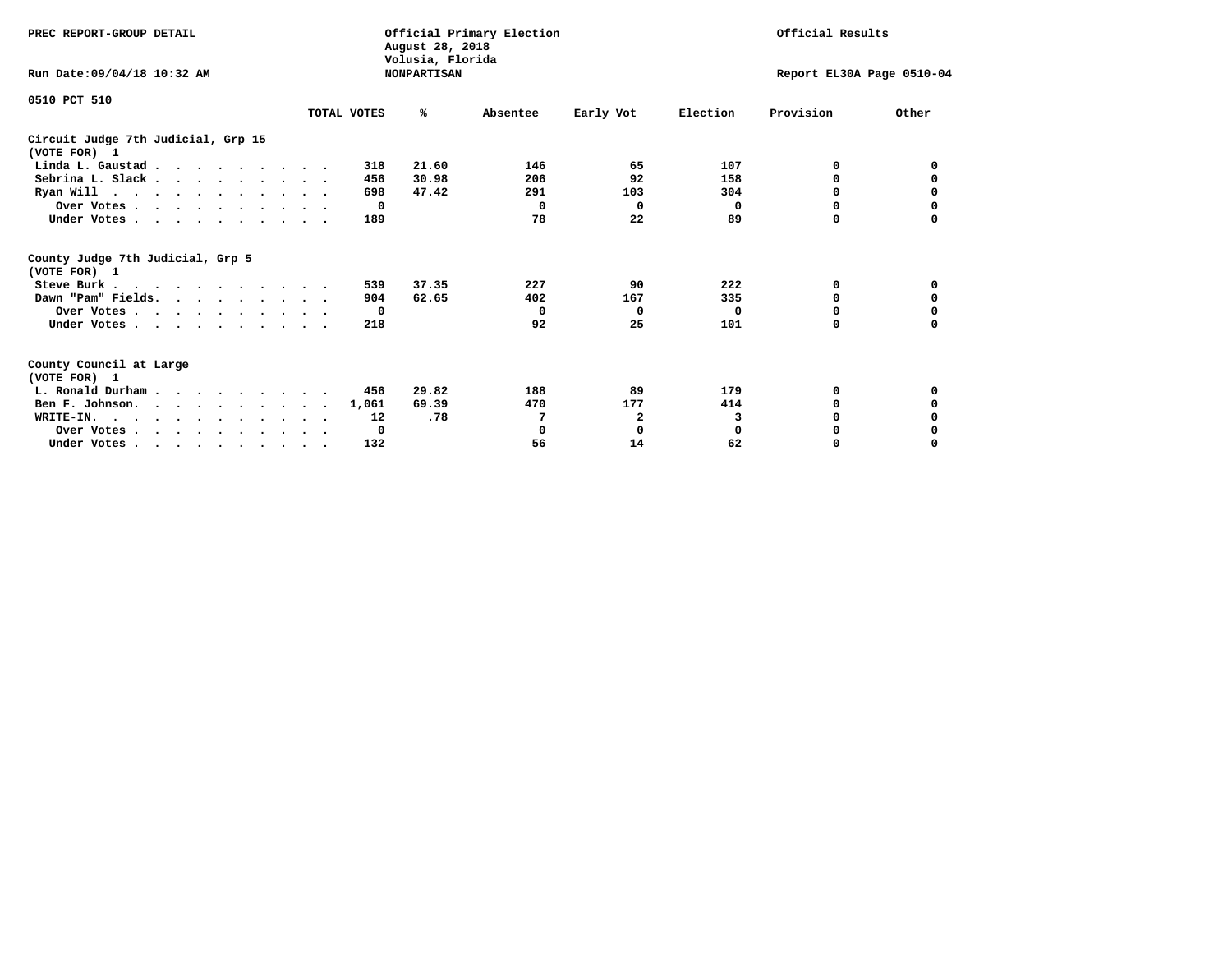| PREC REPORT-GROUP DETAIL               |  |                                         |  |  | Official Primary Election<br>August 28, 2018<br>Volusia, Florida | Official Results  |          |           |              |                           |       |
|----------------------------------------|--|-----------------------------------------|--|--|------------------------------------------------------------------|-------------------|----------|-----------|--------------|---------------------------|-------|
| Run Date: 09/04/18 10:32 AM            |  |                                         |  |  |                                                                  | <b>STATISTICS</b> |          |           |              | Report EL30A Page 0511-01 |       |
| 0511 PCT 511                           |  |                                         |  |  |                                                                  |                   |          |           |              |                           |       |
|                                        |  |                                         |  |  | TOTAL VOTES                                                      | %ะ                | Absentee | Early Vot | Election     | Provision                 | Other |
| REGISTERED VOTERS - TOTAL              |  |                                         |  |  | 977                                                              |                   |          |           |              |                           |       |
| REGISTERED VOTERS - DEMOCRATIC         |  | $\cdot$ $\cdot$ $\cdot$ $\cdot$         |  |  | 206                                                              | 21.08             |          |           |              |                           |       |
| REGISTERED VOTERS - REPUBLICAN         |  | $\sim$ $\sim$ $\sim$ $\sim$             |  |  | 463                                                              | 47.39             |          |           |              |                           |       |
| REGISTERED VOTERS - NONPARTISAN        |  |                                         |  |  | 308                                                              |                   |          |           |              |                           |       |
| BALLOTS CAST - TOTAL.                  |  |                                         |  |  | 268                                                              |                   | 96       | 24        | 148          | 0                         |       |
| BALLOTS CAST - DEMOCRATIC              |  |                                         |  |  | 70                                                               | 26.12             | 32       |           | 31           |                           |       |
| BALLOTS CAST - REPUBLICAN              |  |                                         |  |  | 172                                                              | 64.18             | 51       | 17        | 104          | 0                         |       |
| BALLOTS CAST - NONPARTISAN.            |  |                                         |  |  | 26                                                               | 9.70              | 13       | 0         | 13           |                           |       |
| BALLOTS CAST - BLANK.                  |  |                                         |  |  | 2                                                                | .75               | 0        | 0         | $\mathbf{2}$ | 0                         |       |
| VOTER TURNOUT - TOTAL<br>.             |  |                                         |  |  |                                                                  | 27.43             |          |           |              |                           |       |
| VOTER TURNOUT - DEMOCRATIC.            |  | $\cdot$ $\cdot$ $\cdot$ $\cdot$ $\cdot$ |  |  |                                                                  | 33.98             |          |           |              |                           |       |
| VOTER TURNOUT - REPUBLICAN.<br>$\cdot$ |  |                                         |  |  |                                                                  | 37.15             |          |           |              |                           |       |
| VOTER TURNOUT - BLANK                  |  |                                         |  |  |                                                                  | .20               |          |           |              |                           |       |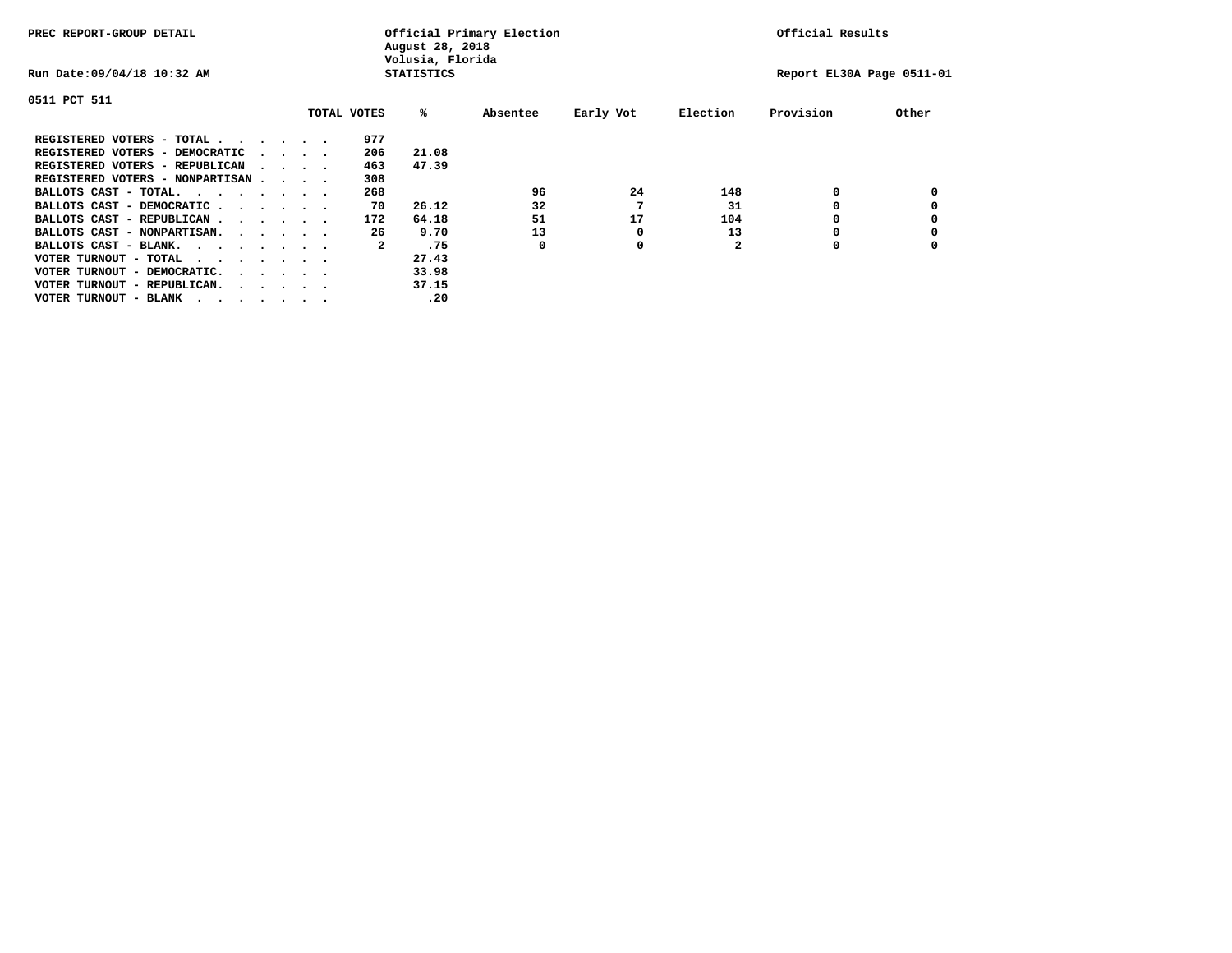| PREC REPORT-GROUP DETAIL                                                                                                                                                                    | Official Primary Election<br>August 28, 2018<br>Volusia, Florida |            |              |                         | Official Results        |                           |             |  |
|---------------------------------------------------------------------------------------------------------------------------------------------------------------------------------------------|------------------------------------------------------------------|------------|--------------|-------------------------|-------------------------|---------------------------|-------------|--|
| Run Date: 09/04/18 10:32 AM                                                                                                                                                                 |                                                                  | DEMOCRATIC |              |                         |                         | Report EL30A Page 0511-02 |             |  |
| 0511 PCT 511                                                                                                                                                                                |                                                                  |            |              |                         |                         | Provision                 |             |  |
| TOTAL VOTES                                                                                                                                                                                 |                                                                  | ℁          | Absentee     | Early Vot               | Election                |                           | Other       |  |
| Representative in Congress Dist 6<br>(VOTE FOR) 1                                                                                                                                           |                                                                  |            |              |                         |                         |                           |             |  |
| Stephen Sevigny                                                                                                                                                                             | 27                                                               | 39.71      | 12           | 1                       | 14                      | 0                         | 0           |  |
| Nancy Soderberg<br>$\begin{array}{cccccccccccccc} \bullet & \bullet & \bullet & \bullet & \bullet & \bullet & \bullet & \bullet & \bullet \end{array}$<br>$\ddot{\phantom{1}}$<br>$\bullet$ | 22                                                               | 32.35      | 10           | $\overline{\mathbf{3}}$ | 9                       | $\mathbf 0$               | $\mathbf 0$ |  |
| John Upchurch.<br>$\cdot$ $\cdot$ $\cdot$ $\cdot$ $\cdot$ $\cdot$                                                                                                                           | 19                                                               | 27.94      | 10           | $\overline{3}$          | 6                       | $\mathbf 0$               | $\Omega$    |  |
| Over Votes                                                                                                                                                                                  | $\mathbf 0$                                                      |            | $\mathbf 0$  | $\mathbf 0$             | $\mathbf 0$             | $\mathbf 0$               | $\mathbf 0$ |  |
| Under Votes                                                                                                                                                                                 | $\overline{a}$                                                   |            | $\mathbf{0}$ | $\Omega$                | $\overline{a}$          | $\Omega$                  | $\Omega$    |  |
| Governor and Lieutenant Governor                                                                                                                                                            |                                                                  |            |              |                         |                         |                           |             |  |
| (VOTE FOR) 1                                                                                                                                                                                |                                                                  |            |              |                         |                         |                           |             |  |
| Andrew Gillum                                                                                                                                                                               | 8                                                                | 11.94      | 2            | 2                       | 4                       | 0                         | 0           |  |
| Gwen Graham<br>$\cdot$ $\cdot$                                                                                                                                                              | 36                                                               | 53.73      | 16           | 3                       | 17                      | 0                         | $\mathbf 0$ |  |
| Jeff Greene.<br>$\bullet$<br>$\bullet$<br>$\ddot{\phantom{0}}$<br>$\bullet$                                                                                                                 | 10                                                               | 14.93      | 7            | $\mathbf{0}$            | 3                       | 0                         | $\mathbf 0$ |  |
| Chris King                                                                                                                                                                                  | $\mathbf{1}$                                                     | 1.49       | 0            | 0                       | $\mathbf{1}$            | 0                         | $\mathbf 0$ |  |
| Philip Levine .<br>$\mathbf{r}$ , and $\mathbf{r}$ , and $\mathbf{r}$ , and $\mathbf{r}$<br>$\ddot{\phantom{0}}$                                                                            | 12                                                               | 17.91      | 7            | $\overline{a}$          | 3                       | 0                         | $\mathbf 0$ |  |
| Alex "Lundy" Lundmark<br>$\cdot$ $\cdot$ $\cdot$ $\cdot$                                                                                                                                    | 0                                                                |            | 0            | $\mathbf 0$             | $\Omega$                | 0                         | $\Omega$    |  |
| John Wetherbee.                                                                                                                                                                             | $\mathbf 0$                                                      |            | 0            | $\mathbf 0$             | $\Omega$                | 0                         | $\Omega$    |  |
| Over Votes<br>$\cdot$                                                                                                                                                                       | $\mathbf{0}$                                                     |            | 0            | 0                       | $\Omega$                | 0                         | $\Omega$    |  |
| Under Votes                                                                                                                                                                                 | 3                                                                |            | $\Omega$     | 0                       | $\overline{\mathbf{3}}$ | $\Omega$                  | 0           |  |
| Attorney General                                                                                                                                                                            |                                                                  |            |              |                         |                         |                           |             |  |
| (VOTE FOR) 1                                                                                                                                                                                |                                                                  |            |              |                         |                         |                           |             |  |
| Sean Shaw                                                                                                                                                                                   | 43                                                               | 68.25      | 20           | 6                       | 17                      | 0                         | $\Omega$    |  |
| Ryan Torrens                                                                                                                                                                                | 20                                                               | 31.75      | 11           | $\mathbf{1}$            | 8                       | 0                         | $\Omega$    |  |
| Over Votes                                                                                                                                                                                  | $\mathbf 0$                                                      |            | $\mathbf 0$  | $\mathbf{0}$            | $\mathbf 0$             | 0                         | $\mathbf 0$ |  |
| Under Votes<br>$\cdots$                                                                                                                                                                     | 7                                                                |            | $\mathbf{1}$ | $\mathbf 0$             | 6                       | 0                         | $\Omega$    |  |
| Commissioner of Agriculture<br>(VOTE FOR) 1                                                                                                                                                 |                                                                  |            |              |                         |                         |                           |             |  |
| Nicole "Nikki" Fried.                                                                                                                                                                       | 31                                                               | 46.97      | 14           | 4                       | 13                      | 0                         | 0           |  |
| Jeffrey Duane Porter.                                                                                                                                                                       | 13                                                               | 19.70      | 6            | 0                       | 7                       | 0                         | $\mathbf 0$ |  |
| Roy David Walker                                                                                                                                                                            | 22                                                               | 33.33      | 12           | 3                       | 7                       | $\mathbf 0$               | $\mathbf 0$ |  |
| Over Votes<br>$\sim$                                                                                                                                                                        | $\mathbf 0$                                                      |            | 0            | $\mathbf{0}$            | $\mathbf 0$             | 0                         | $\mathbf 0$ |  |
| Under Votes                                                                                                                                                                                 | 4                                                                |            | 0            | 0                       | 4                       | $\Omega$                  | 0           |  |
| State Representative District 26<br>(VOTE FOR) 1                                                                                                                                            |                                                                  |            |              |                         |                         |                           |             |  |
| Patrick Henry.<br>$\cdots$                                                                                                                                                                  | 37                                                               | 54.41      | 16           | 6                       | 15                      | 0                         | 0           |  |
| Percy L. Williamson                                                                                                                                                                         | 31                                                               | 45.59      | 16           | $\mathbf{1}$            | 14                      | $\mathbf 0$               | $\mathbf 0$ |  |
| Over Votes<br>$\ddot{\phantom{0}}$                                                                                                                                                          | $\mathbf 0$                                                      |            | $\mathbf 0$  | $\mathbf{0}$            | $\mathbf 0$             | 0                         | $\mathbf 0$ |  |
| Under Votes                                                                                                                                                                                 | $\overline{2}$                                                   |            | $\Omega$     | $\Omega$                | $\overline{a}$          | $\Omega$                  | $\Omega$    |  |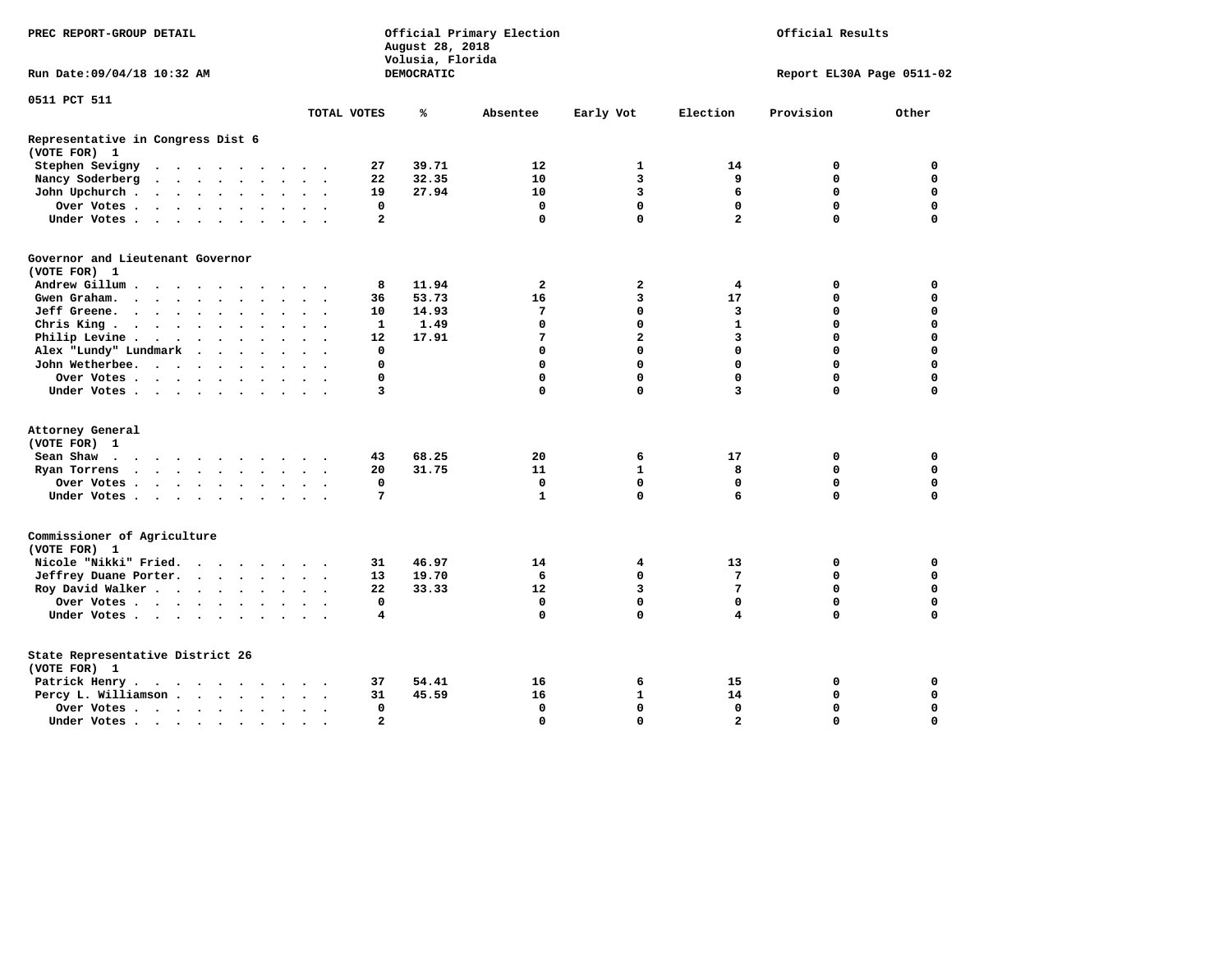| PREC REPORT-GROUP DETAIL                                                                 |                                                  | Official Primary Election<br>Official Results<br>August 28, 2018<br>Volusia, Florida |                |              |              |                           |             |
|------------------------------------------------------------------------------------------|--------------------------------------------------|--------------------------------------------------------------------------------------|----------------|--------------|--------------|---------------------------|-------------|
| Run Date: 09/04/18 10:32 AM<br>REPUBLICAN                                                |                                                  |                                                                                      |                |              |              | Report EL30A Page 0511-03 |             |
| 0511 PCT 511                                                                             |                                                  |                                                                                      |                |              |              |                           |             |
|                                                                                          | TOTAL VOTES                                      | ℁                                                                                    | Absentee       | Early Vot    | Election     | Provision                 | Other       |
| United States Senator<br>(VOTE FOR) 1                                                    |                                                  |                                                                                      |                |              |              |                           |             |
| Roque "Rocky" De La Fuente.                                                              |                                                  | 4.14<br>7                                                                            | 4              | 0            | 3            | 0                         | 0           |
| Rick Scott                                                                               |                                                  | 162<br>95.86                                                                         | 44             | 17           | 101          | 0                         | 0           |
| Over Votes                                                                               |                                                  | 0                                                                                    | 0              | 0            | 0            | 0                         | 0           |
| Under Votes                                                                              |                                                  | 3                                                                                    | 3              | $\mathbf 0$  | 0            | $\Omega$                  | $\mathbf 0$ |
| Representative in Congress Dist 6<br>(VOTE FOR) 1                                        |                                                  |                                                                                      |                |              |              |                           |             |
| Fred Costello.                                                                           |                                                  | 33.53<br>56                                                                          | 19             | 5            | 32           | 0                         | 0           |
| Michael Waltz.                                                                           |                                                  | 89<br>53.29                                                                          | 21             | 12           | 56           | 0                         | 0           |
| John Ward                                                                                |                                                  | 13.17<br>22                                                                          | 9              | 0            | 13           | 0                         | 0           |
| Over Votes                                                                               |                                                  | $\mathbf 0$                                                                          | 0              | $\mathbf 0$  | $\mathbf 0$  | 0                         | 0           |
| Under Votes                                                                              |                                                  | 5                                                                                    | $\overline{2}$ | $\mathbf 0$  | 3            | $\Omega$                  | $\mathbf 0$ |
| Governor and Lieutenant Governor<br>(VOTE FOR) 1                                         |                                                  |                                                                                      |                |              |              |                           |             |
| Don Baldauf.<br>.                                                                        |                                                  | .60<br>1                                                                             | 0              | 0            | 1            | 0                         | 0           |
| Ron DeSantis<br>$\cdots$                                                                 |                                                  | 106<br>63.10                                                                         | 32             | 11           | 63           | 0                         | 0           |
| Timothy M. Devine.                                                                       |                                                  | 1<br>.60                                                                             | 1              | 0            | 0            | $\mathbf 0$               | $\mathbf 0$ |
| Bob Langford                                                                             |                                                  | 1<br>.60                                                                             | $\mathbf 0$    | 0            | $\mathbf{1}$ | $\mathbf 0$               | 0           |
| John Joseph Mercadante                                                                   |                                                  | 1<br>.60                                                                             | 0              | 0            | $\mathbf{1}$ | $\mathbf 0$               | 0           |
| Bruce Nathan                                                                             |                                                  | 0                                                                                    | 0              | 0            | 0            | $\mathbf 0$               | 0           |
| Adam H. Putnam.                                                                          |                                                  | 33.33<br>56                                                                          | 14             | 6            | 36           | $\mathbf 0$               | $\mathbf 0$ |
| Bob White                                                                                |                                                  | 2<br>1.19                                                                            | 1              | 0            | 1            | $\Omega$                  | 0           |
| Over Votes                                                                               | $\bullet$                                        | 0                                                                                    | 0              | $\mathbf 0$  | 0            | $\mathbf 0$               | 0           |
| Under Votes                                                                              |                                                  | 4                                                                                    | 3              | 0            | $\mathbf{1}$ | $\mathbf 0$               | 0           |
| Attorney General                                                                         |                                                  |                                                                                      |                |              |              |                           |             |
| (VOTE FOR) 1                                                                             |                                                  |                                                                                      |                |              |              |                           |             |
| Ashley Moody<br>.                                                                        |                                                  | 58.18<br>96                                                                          | 24             | 10           | 62           | 0                         | 0           |
| Frank White.<br>$\cdots$                                                                 | $\cdot$ $\cdot$ $\cdot$                          | 41.82<br>69                                                                          | 26             | 7            | 36           | $\mathbf 0$               | 0           |
| Over Votes                                                                               |                                                  | 0                                                                                    | 0              | 0            | 0            | 0                         | 0           |
| Under Votes                                                                              |                                                  | 7                                                                                    | 1              | $\mathbf 0$  | 6            | $\Omega$                  | $\mathbf 0$ |
| Commissioner of Agriculture<br>(VOTE FOR) 1                                              |                                                  |                                                                                      |                |              |              |                           |             |
| Matt Caldwell .<br>$\cdots$                                                              |                                                  | 44.74<br>68                                                                          | 25             | 6            | 37           | 0                         | 0           |
| Denise Grimsley<br>$\mathbf{r}$ , and $\mathbf{r}$ , and $\mathbf{r}$ , and $\mathbf{r}$ |                                                  | 35<br>23.03                                                                          | 6              | 6            | 23           | 0                         | 0           |
| Mike McCalister                                                                          | $\ddot{\phantom{a}}$<br>$\overline{\phantom{a}}$ | 29<br>19.08                                                                          | 5              | 3            | 21           | 0                         | 0           |
| Baxter Troutman                                                                          |                                                  | 20<br>13.16                                                                          | 8              | 1            | 11           | $\Omega$                  | $\Omega$    |
| Over Votes .                                                                             |                                                  | 0                                                                                    | 0              | 0            | 0            | 0                         | 0           |
| Under Votes.<br>$\sim$ $\sim$ $\sim$<br>$\ddot{\phantom{a}}$<br>$\bullet$                |                                                  | 20                                                                                   | 7              | $\mathbf{1}$ | 12           | $\mathbf 0$               | 0           |
| State Representative District 26                                                         |                                                  |                                                                                      |                |              |              |                           |             |
| (VOTE FOR) 1                                                                             |                                                  |                                                                                      |                |              |              |                           |             |
| Michael Cantu.                                                                           |                                                  | 78<br>50.98                                                                          | 24             | 9            | 45           | 0                         | 0           |
| Elizabeth Fetterhoff.<br>$\ddot{\phantom{0}}$<br>$\ddot{\phantom{0}}$                    |                                                  | 75<br>49.02                                                                          | 20             | 8            | 47           | 0                         | 0           |
| Over Votes                                                                               |                                                  | 0                                                                                    | 0              | 0            | 0            | 0                         | 0           |
| Under Votes                                                                              |                                                  | 19                                                                                   | 7              | 0            | 12           | 0                         | $\mathbf 0$ |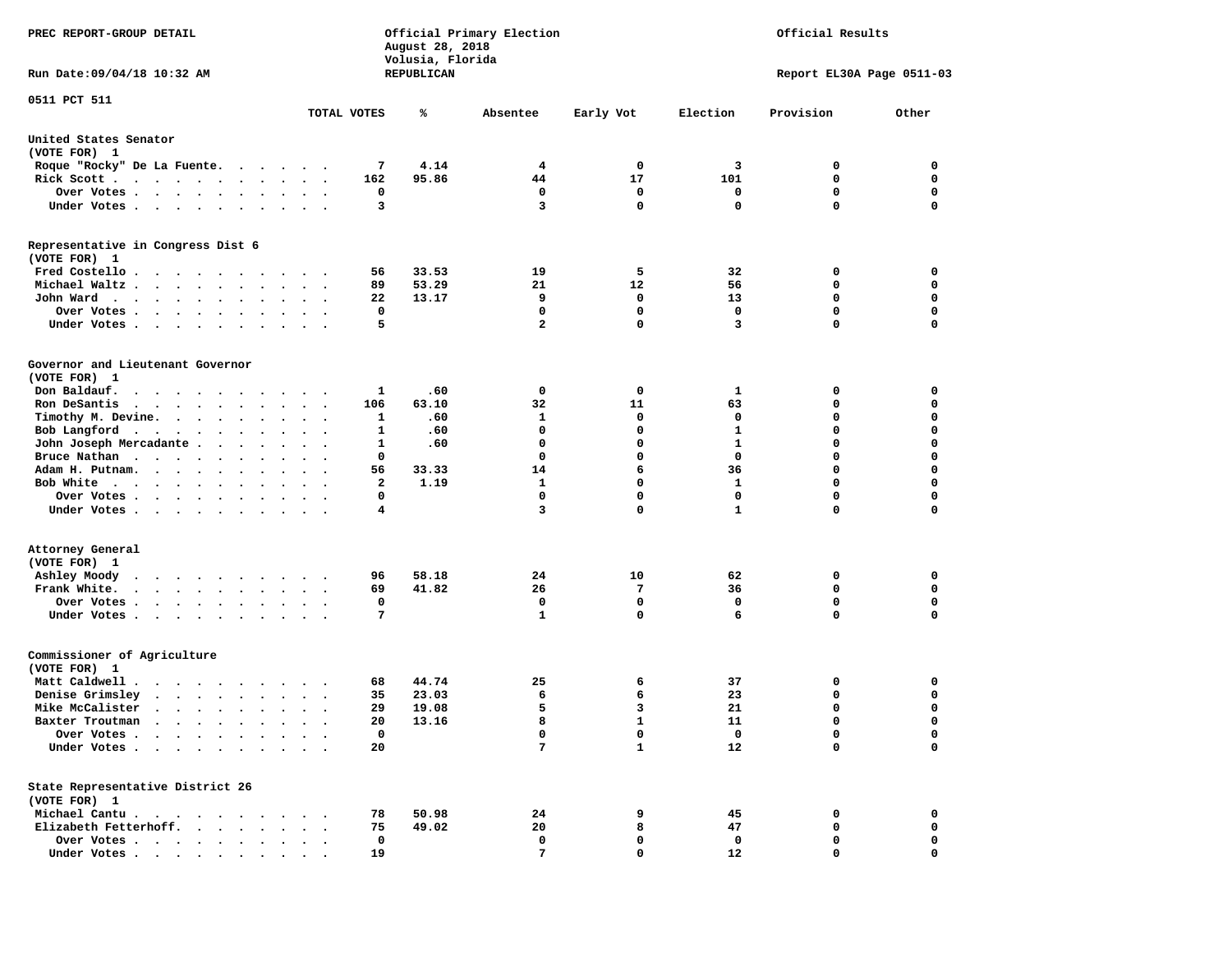| PREC REPORT-GROUP DETAIL                                                                                             |                              | August 28, 2018<br>Volusia, Florida | Official Primary Election |                | Official Results          |             |             |  |
|----------------------------------------------------------------------------------------------------------------------|------------------------------|-------------------------------------|---------------------------|----------------|---------------------------|-------------|-------------|--|
| Run Date:09/04/18 10:32 AM                                                                                           |                              | <b>NONPARTISAN</b>                  |                           |                | Report EL30A Page 0511-04 |             |             |  |
| 0511 PCT 511                                                                                                         |                              |                                     |                           |                |                           |             |             |  |
|                                                                                                                      | TOTAL VOTES                  | ℁                                   | Absentee                  | Early Vot      | Election                  | Provision   | Other       |  |
| Circuit Judge 7th Judicial, Grp 15<br>(VOTE FOR) 1                                                                   |                              |                                     |                           |                |                           |             |             |  |
| Linda L. Gaustad<br>$\cdot$                                                                                          | 47                           | 19.18                               | 12                        | 8              | 27                        | 0           | 0           |  |
| Sebrina L. Slack<br>$\bullet$                                                                                        | 90<br>$\bullet$<br>$\bullet$ | 36.73                               | 36                        | 8              | 46                        | 0           | $\mathbf 0$ |  |
| Ryan Will $\cdots$                                                                                                   | 108                          | 44.08                               | 38                        | 8              | 62                        | 0           | $\mathbf 0$ |  |
| Over Votes<br>$\bullet$                                                                                              | $\mathbf{0}$                 |                                     | $\Omega$                  | $\mathbf 0$    | $\mathbf 0$               | $\Omega$    | $\Omega$    |  |
| Under Votes<br>$\ddot{\phantom{a}}$                                                                                  | 23                           |                                     | 10                        | $\mathbf 0$    | 13                        | $\Omega$    | $\Omega$    |  |
| County Judge 7th Judicial, Grp 5<br>(VOTE FOR) 1                                                                     |                              |                                     |                           |                |                           |             |             |  |
| Steve Burk.<br>$\cdots$                                                                                              | 95                           | 39.42                               | 31                        | 7              | 57                        | 0           | 0           |  |
| Dawn "Pam" Fields.<br><b><i>Charles Committee Committee States</i></b>                                               | 146                          | 60.58                               | 58                        | 16             | 72                        | 0           | $\mathbf 0$ |  |
| Over Votes<br>$\bullet$<br>$\bullet$                                                                                 | 0<br>$\cdot$                 |                                     | 0                         | 0              | 0                         | $\mathbf 0$ | $\mathbf 0$ |  |
| Under Votes<br>$\ddot{\phantom{a}}$<br>$\ddot{\phantom{a}}$                                                          | 27                           |                                     | 7                         | $\mathbf{1}$   | 19                        | 0           | 0           |  |
| County Council at Large<br>(VOTE FOR) 1                                                                              |                              |                                     |                           |                |                           |             |             |  |
| L. Ronald Durham                                                                                                     | 75                           | 29.64                               | 32                        | 6              | 37                        | 0           | 0           |  |
| Ben F. Johnson.<br>$\cdot$<br>$\sim$                                                                                 | 178                          | 70.36                               | 59                        | 18             | 101                       | 0           | 0           |  |
| WRITE-IN.<br>$\bullet$<br>$\bullet$                                                                                  | 0                            |                                     | 0                         | 0              | 0                         | $\mathbf 0$ | $\mathbf 0$ |  |
| Over Votes.<br>$\sim$ $\sim$ $\sim$ $\sim$<br>$\bullet$<br>$\sim$<br>$\cdot$                                         | $\mathbf{1}$                 |                                     | $\mathbf 0$               | $\mathbf 0$    | $\mathbf{1}$              | $\mathbf 0$ | $\mathbf 0$ |  |
| Under Votes<br>$\sim$<br>$\bullet$                                                                                   | 14<br>$\ddot{\phantom{1}}$   |                                     | 5                         | $\mathbf{0}$   | 9                         | 0           | 0           |  |
| W Volusia Hospital Auth Grp A, Seat 1<br>(VOTE FOR) 1                                                                |                              |                                     |                           |                |                           |             |             |  |
| John M. Hill<br>$\sim$ $\sim$ $\sim$ $\sim$<br>$\Delta$                                                              | 51                           | 49.51                               | 20                        | 4              | 27                        | 0           | 0           |  |
| Raymond Long<br>$\sim$ $\sim$<br>$\bullet$ , $\bullet$ , $\bullet$ , $\bullet$ , $\bullet$<br>$\bullet$<br>$\bullet$ | 26                           | 25.24                               | 10                        | $\mathbf{1}$   | 15                        | $\mathbf 0$ | $\mathbf 0$ |  |
| Voloria Manning<br>$\ddot{\phantom{a}}$<br>$\ddot{\phantom{0}}$<br>$\bullet$<br>$\bullet$<br>$\bullet$<br>$\cdot$    | 26                           | 25.24                               | 10                        | 3              | 13                        | 0           | $\mathbf 0$ |  |
| Over Votes .<br>$\cdot$ $\cdot$ $\cdot$ $\cdot$<br>$\ddot{\phantom{a}}$                                              | $\mathbf 0$                  |                                     | $\mathbf 0$               | $\mathbf 0$    | $\mathbf 0$               | $\mathbf 0$ | $\mathbf 0$ |  |
| Under Votes.<br>$\cdot$ $\cdot$ $\cdot$ $\cdot$<br>$\sim$ $\sim$<br>$\ddot{\phantom{a}}$                             | 23<br>$\sim$                 |                                     | 4                         | $\overline{3}$ | 16                        | 0           | $\Omega$    |  |
| W Volusia Hospital Auth Grp B, Seat 2<br>(VOTE FOR) 1                                                                |                              |                                     |                           |                |                           |             |             |  |
| Michael Ray.<br>$\sim$                                                                                               | 37                           | 36.27                               | 18                        | 2              | 17                        | 0           | 0           |  |
| Kathie D. Shepard.<br>$\cdot$ $\cdot$ $\cdot$ $\cdot$                                                                | 39                           | 38.24                               | 12                        | 4              | 23                        | 0           | 0           |  |
| Brian Soukup<br>$\cdot$ $\cdot$ $\cdot$ $\cdot$                                                                      | 26                           | 25.49                               | 8                         | 2              | 16                        | $\mathbf 0$ | $\mathbf 0$ |  |
| Over Votes .<br>$\cdot$ $\cdot$ $\cdot$ $\cdot$<br>$\ddot{\phantom{a}}$<br>$\ddot{\phantom{0}}$<br>$\bullet$         | $\mathbf{0}$                 |                                     | 0                         | $\mathbf{0}$   | 0                         | 0           | 0           |  |
| Under Votes<br>$\cdot$                                                                                               | 24                           |                                     | 6                         | 3              | 15                        | 0           | $\Omega$    |  |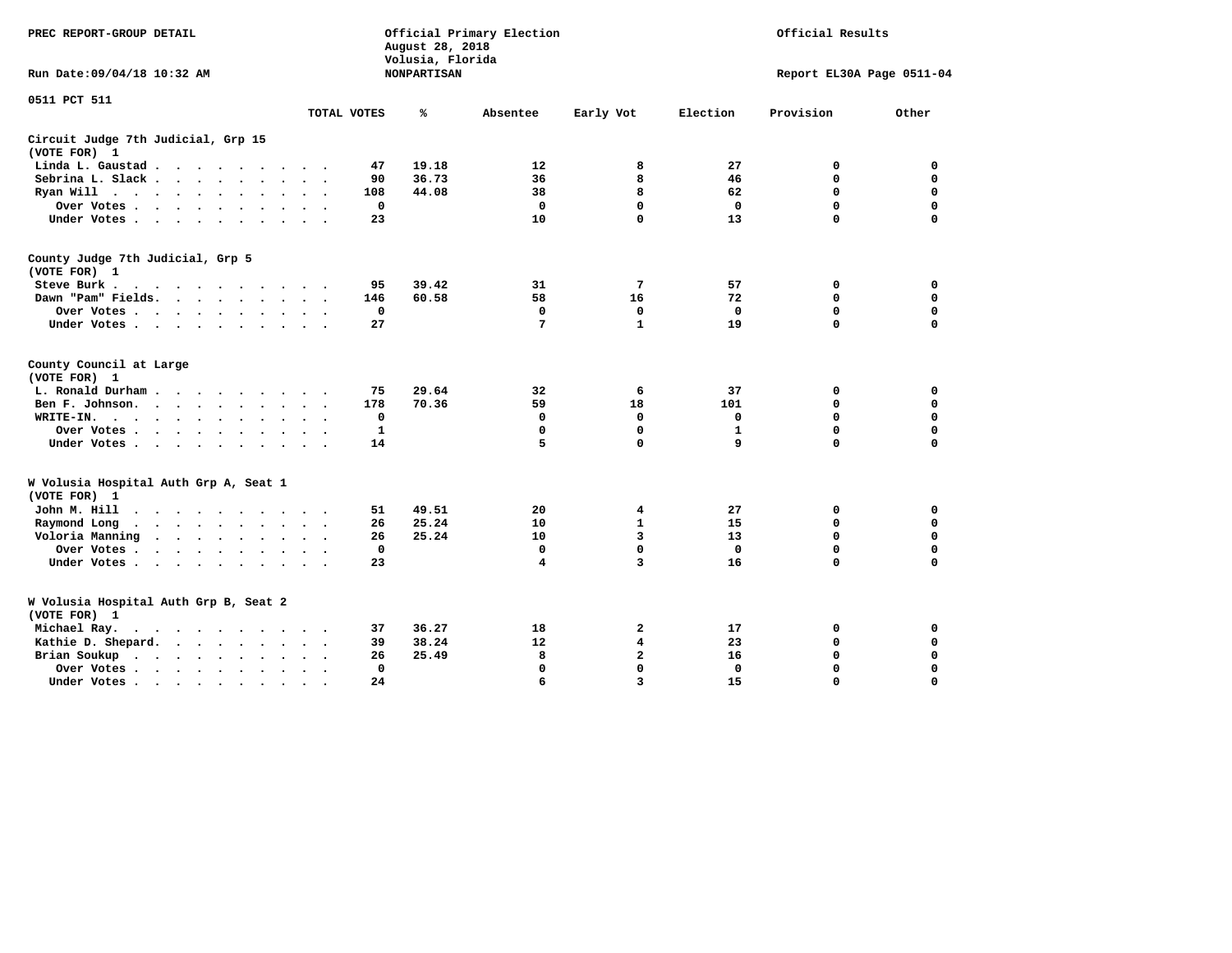| PREC REPORT-GROUP DETAIL                                               |  |  |                             | Official Primary Election<br>August 28, 2018<br>Volusia, Florida | Official Results |                   |          |           |              |                           |       |
|------------------------------------------------------------------------|--|--|-----------------------------|------------------------------------------------------------------|------------------|-------------------|----------|-----------|--------------|---------------------------|-------|
| Run Date: 09/04/18 10:32 AM                                            |  |  |                             |                                                                  |                  | <b>STATISTICS</b> |          |           |              | Report EL30A Page 0512-01 |       |
| 0512 PCT 512                                                           |  |  |                             |                                                                  |                  |                   |          |           |              |                           |       |
|                                                                        |  |  |                             |                                                                  | TOTAL VOTES      | %ะ                | Absentee | Early Vot | Election     | Provision                 | Other |
| REGISTERED VOTERS - TOTAL                                              |  |  |                             |                                                                  | 4,467            |                   |          |           |              |                           |       |
| REGISTERED VOTERS - DEMOCRATIC                                         |  |  | $\sim$ $\sim$ $\sim$ $\sim$ |                                                                  | 1,382            | 30.94             |          |           |              |                           |       |
| REGISTERED VOTERS - REPUBLICAN                                         |  |  |                             |                                                                  | 1,863            | 41.71             |          |           |              |                           |       |
| REGISTERED VOTERS - NONPARTISAN                                        |  |  |                             |                                                                  | 1,222            |                   |          |           |              |                           |       |
| BALLOTS CAST - TOTAL.                                                  |  |  |                             |                                                                  | 1,496            |                   | 653      | 299       | 543          |                           |       |
| BALLOTS CAST - DEMOCRATIC                                              |  |  |                             |                                                                  | 577              | 38.57             | 249      | 130       | 198          |                           |       |
| BALLOTS CAST - REPUBLICAN                                              |  |  |                             |                                                                  | 762              | 50.94             | 312      | 143       | 306          |                           |       |
| BALLOTS CAST - NONPARTISAN.                                            |  |  |                             |                                                                  | 157              | 10.49             | 92       | 26        | 39           |                           |       |
| BALLOTS CAST - BLANK.                                                  |  |  |                             |                                                                  | 2                | .13               | 0        | 0         | $\mathbf{2}$ | 0                         |       |
| VOTER TURNOUT - TOTAL<br>.                                             |  |  |                             |                                                                  |                  | 33.49             |          |           |              |                           |       |
| VOTER TURNOUT - DEMOCRATIC.<br>$\cdot$ $\cdot$ $\cdot$ $\cdot$ $\cdot$ |  |  |                             |                                                                  |                  | 41.75             |          |           |              |                           |       |
| VOTER TURNOUT - REPUBLICAN.<br>$\cdot$                                 |  |  |                             |                                                                  |                  | 40.90             |          |           |              |                           |       |
| VOTER TURNOUT - BLANK                                                  |  |  |                             |                                                                  |                  | .04               |          |           |              |                           |       |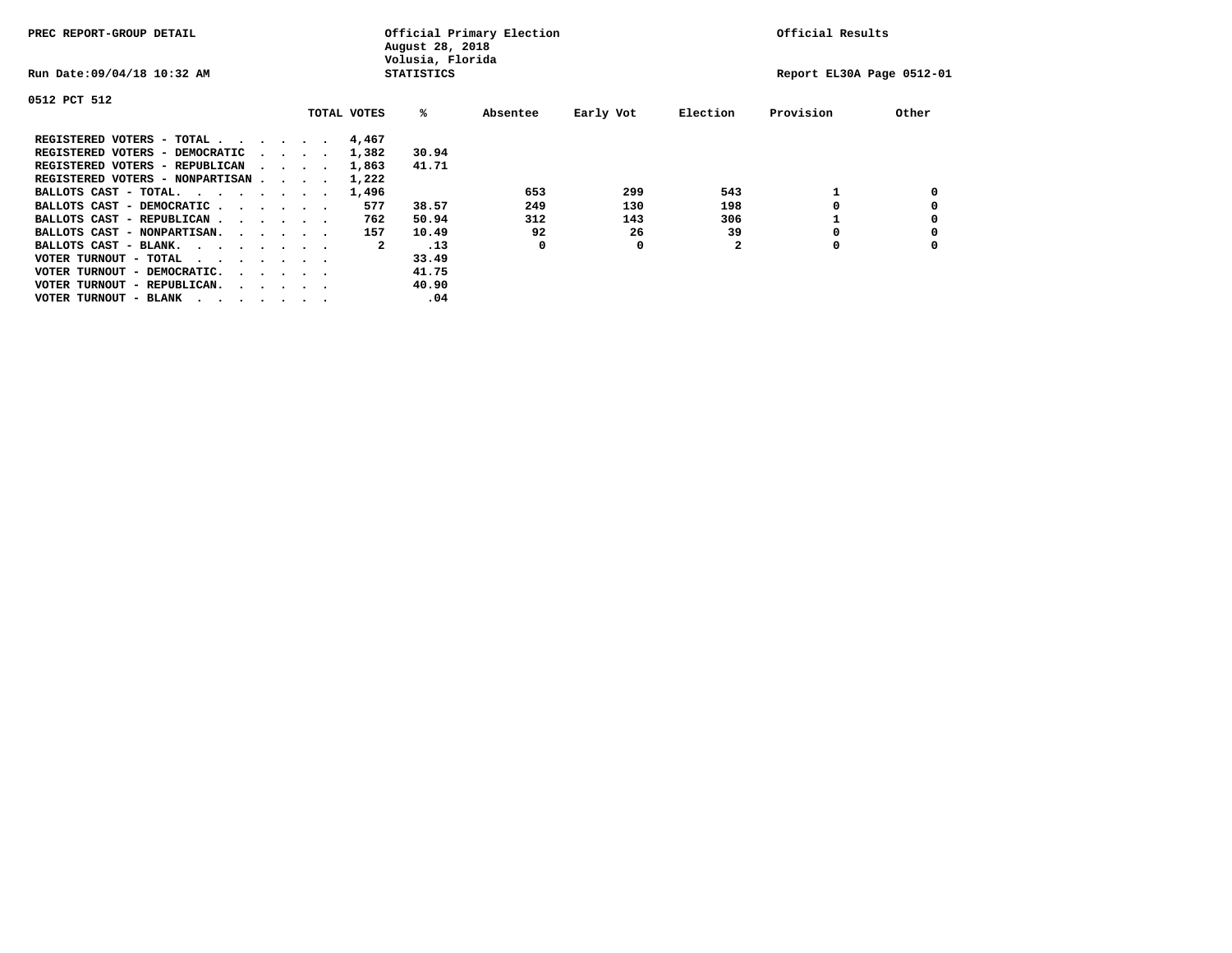|                                                   | Official Primary Election<br>Official Results<br>PREC REPORT-GROUP DETAIL<br>August 28, 2018<br>Volusia, Florida                                                                                                              |  |                   |  |                      |                                 |                         |                          |              |                   |                         |                |              |                           |             |
|---------------------------------------------------|-------------------------------------------------------------------------------------------------------------------------------------------------------------------------------------------------------------------------------|--|-------------------|--|----------------------|---------------------------------|-------------------------|--------------------------|--------------|-------------------|-------------------------|----------------|--------------|---------------------------|-------------|
| Run Date: 09/04/18 10:32 AM                       |                                                                                                                                                                                                                               |  |                   |  |                      |                                 |                         |                          |              | <b>DEMOCRATIC</b> |                         |                |              | Report EL30A Page 0512-02 |             |
| 0512 PCT 512                                      |                                                                                                                                                                                                                               |  |                   |  |                      |                                 |                         |                          |              |                   |                         |                |              |                           |             |
|                                                   |                                                                                                                                                                                                                               |  |                   |  |                      |                                 |                         |                          | TOTAL VOTES  | ℁                 | Absentee                | Early Vot      | Election     | Provision                 | Other       |
| Representative in Congress Dist 6<br>(VOTE FOR) 1 |                                                                                                                                                                                                                               |  |                   |  |                      |                                 |                         |                          |              |                   |                         |                |              |                           |             |
| Stephen Sevigny                                   |                                                                                                                                                                                                                               |  |                   |  |                      |                                 |                         |                          | 176          | 31.26             | 78                      | 40             | 58           | 0                         | 0           |
| Nancy Soderberg                                   |                                                                                                                                                                                                                               |  |                   |  |                      |                                 |                         |                          | 212          | 37.66             | 99                      | 45             | 68           | $\Omega$                  | $\mathbf 0$ |
| John Upchurch.                                    |                                                                                                                                                                                                                               |  |                   |  |                      |                                 | $\ddot{\phantom{1}}$    |                          | 175          | 31.08             | 68                      | 43             | 64           | $\mathbf 0$               | $\mathbf 0$ |
| Over Votes                                        |                                                                                                                                                                                                                               |  |                   |  |                      | $\ddot{\phantom{a}}$            | $\sim$ $\sim$           |                          | $\mathbf 0$  |                   | $\mathbf 0$             | $\mathbf 0$    | $\mathbf 0$  | $\mathbf 0$               | $\mathbf 0$ |
| Under Votes                                       |                                                                                                                                                                                                                               |  |                   |  |                      |                                 | $\cdot$ $\cdot$ $\cdot$ |                          | 14           |                   | 4                       | $\overline{a}$ | 8            | $\Omega$                  | $\Omega$    |
| Governor and Lieutenant Governor<br>(VOTE FOR) 1  |                                                                                                                                                                                                                               |  |                   |  |                      |                                 |                         |                          |              |                   |                         |                |              |                           |             |
| Andrew Gillum                                     |                                                                                                                                                                                                                               |  | $\cdot$           |  |                      |                                 |                         |                          | 113          | 20.40             | 29                      | 32             | 52           | 0                         | 0           |
| Gwen Graham.                                      |                                                                                                                                                                                                                               |  |                   |  | $\sim$               |                                 | $\ddot{\phantom{1}}$    | $\sim$                   | 282          | 50.90             | 134                     | 54             | 94           | 0                         | $\mathbf 0$ |
| Jeff Greene.                                      |                                                                                                                                                                                                                               |  |                   |  |                      |                                 | $\ddot{\phantom{a}}$    |                          | 50           | 9.03              | 31                      | 9              | 10           | $\Omega$                  | $\mathbf 0$ |
| Chris King                                        |                                                                                                                                                                                                                               |  |                   |  |                      |                                 | $\ddot{\phantom{0}}$    |                          | 17           | 3.07              | 8                       | 6              | 3            | $\mathbf 0$               | $\mathbf 0$ |
| Philip Levine.                                    | . The contract of the contract of the contract of the contract of the contract of the contract of the contract of the contract of the contract of the contract of the contract of the contract of the contract of the contrac |  |                   |  |                      |                                 | $\ddot{\phantom{1}}$    | $\sim$                   | 85           | 15.34             | 29                      | 25             | 31           | $\mathbf 0$               | $\mathbf 0$ |
| Alex "Lundy" Lundmark                             |                                                                                                                                                                                                                               |  | $\cdots$ $\cdots$ |  | $\ddot{\phantom{a}}$ |                                 | $\ddot{\phantom{a}}$    |                          | $\mathbf{1}$ | .18               | 0                       | $\mathbf{1}$   | 0            | $\mathbf 0$               | $\mathbf 0$ |
| John Wetherbee.                                   |                                                                                                                                                                                                                               |  |                   |  | $\ddot{\phantom{0}}$ | $\bullet$                       | $\cdot$                 |                          | 6            | 1.08              | 5                       | $\mathbf{1}$   | $\mathbf 0$  | $\mathbf 0$               | $\mathbf 0$ |
| Over Votes                                        |                                                                                                                                                                                                                               |  |                   |  |                      | $\sim$                          | $\sim$                  |                          | 4            |                   | $\overline{\mathbf{4}}$ | $\mathbf 0$    | $\mathbf 0$  | $\mathbf 0$               | $\mathbf 0$ |
| Under Votes                                       |                                                                                                                                                                                                                               |  |                   |  |                      |                                 |                         |                          | 19           |                   | 9                       | $\overline{a}$ | 8            | $\mathbf 0$               | $\mathbf 0$ |
|                                                   |                                                                                                                                                                                                                               |  |                   |  |                      |                                 |                         |                          |              |                   |                         |                |              |                           |             |
| Attorney General                                  |                                                                                                                                                                                                                               |  |                   |  |                      |                                 |                         |                          |              |                   |                         |                |              |                           |             |
| (VOTE FOR) 1                                      |                                                                                                                                                                                                                               |  |                   |  |                      |                                 |                         |                          |              |                   |                         | 90             | 112          | 0                         | 0           |
| Sean Shaw<br>$\cdots$                             |                                                                                                                                                                                                                               |  |                   |  |                      |                                 |                         |                          | 354          | 71.81             | 152                     |                |              |                           |             |
| Ryan Torrens                                      | $\cdots$                                                                                                                                                                                                                      |  |                   |  |                      |                                 | $\ddot{\phantom{1}}$    | $\cdot$                  | 139          | 28.19             | 57                      | 27             | 55           | $\mathbf 0$               | $\mathbf 0$ |
| Over Votes                                        |                                                                                                                                                                                                                               |  |                   |  |                      | $\bullet$ .<br><br><br><br><br> |                         |                          | $\mathbf 0$  |                   | $\mathbf 0$             | $\mathbf 0$    | $\mathbf 0$  | $\mathbf 0$               | $\mathbf 0$ |
| Under Votes                                       |                                                                                                                                                                                                                               |  |                   |  |                      |                                 | $\cdot$ $\cdot$ $\cdot$ |                          | 84           |                   | 40                      | 13             | 31           | $\mathbf 0$               | $\mathbf 0$ |
| Commissioner of Agriculture<br>(VOTE FOR) 1       |                                                                                                                                                                                                                               |  |                   |  |                      |                                 |                         |                          |              |                   |                         |                |              |                           |             |
| Nicole "Nikki" Fried.                             |                                                                                                                                                                                                                               |  |                   |  |                      |                                 |                         |                          | 308          | 62.47             | 126                     | 72             | 110          | 0                         | 0           |
| Jeffrey Duane Porter.                             |                                                                                                                                                                                                                               |  |                   |  |                      |                                 | $\sim$ $\sim$           | $\sim$                   | 50           | 10.14             | 28                      | 8              | 14           | 0                         | 0           |
| Roy David Walker                                  |                                                                                                                                                                                                                               |  |                   |  |                      |                                 | $\ddot{\phantom{1}}$    |                          | 135          | 27.38             | 58                      | 35             | 42           | $\mathbf 0$               | $\mathbf 0$ |
| Over Votes                                        |                                                                                                                                                                                                                               |  |                   |  |                      |                                 | $\ddot{\phantom{a}}$    |                          | $\mathbf 0$  |                   | $\mathbf 0$             | $\mathbf 0$    | $\mathbf{0}$ | $\mathbf 0$               | $\mathbf 0$ |
| Under Votes                                       |                                                                                                                                                                                                                               |  |                   |  |                      |                                 | $\ddot{\phantom{1}}$    |                          | 84           |                   | 37                      | 15             | 32           | $\Omega$                  | $\mathbf 0$ |
| State Representative District 26<br>(VOTE FOR) 1  |                                                                                                                                                                                                                               |  |                   |  |                      |                                 |                         |                          |              |                   |                         |                |              |                           |             |
| Patrick Henry.                                    | the contract of the contract of the contract of the contract of the contract of the contract of the contract of                                                                                                               |  |                   |  |                      |                                 |                         |                          | 41           | 80.39             | 17                      | 11             | 13           | 0                         | 0           |
| Percy L. Williamson                               |                                                                                                                                                                                                                               |  |                   |  |                      | $\ddot{\phantom{a}}$            | $\ddot{\phantom{0}}$    | $\overline{\phantom{a}}$ | 10           | 19.61             | 4                       | 3              | 3            | $\mathbf 0$               | $\mathbf 0$ |
| Over Votes                                        |                                                                                                                                                                                                                               |  |                   |  |                      | $\bullet$                       | $\bullet$               |                          | $\mathbf 0$  |                   | $\mathbf 0$             | 0              | $\mathbf 0$  | $\mathbf 0$               | $\mathbf 0$ |
| Under Votes                                       |                                                                                                                                                                                                                               |  |                   |  |                      |                                 |                         |                          | 3            |                   | $\mathbf{1}$            | $\mathbf{1}$   | $\mathbf{1}$ | $\Omega$                  | $\Omega$    |
|                                                   |                                                                                                                                                                                                                               |  |                   |  |                      |                                 |                         |                          |              |                   |                         |                |              |                           |             |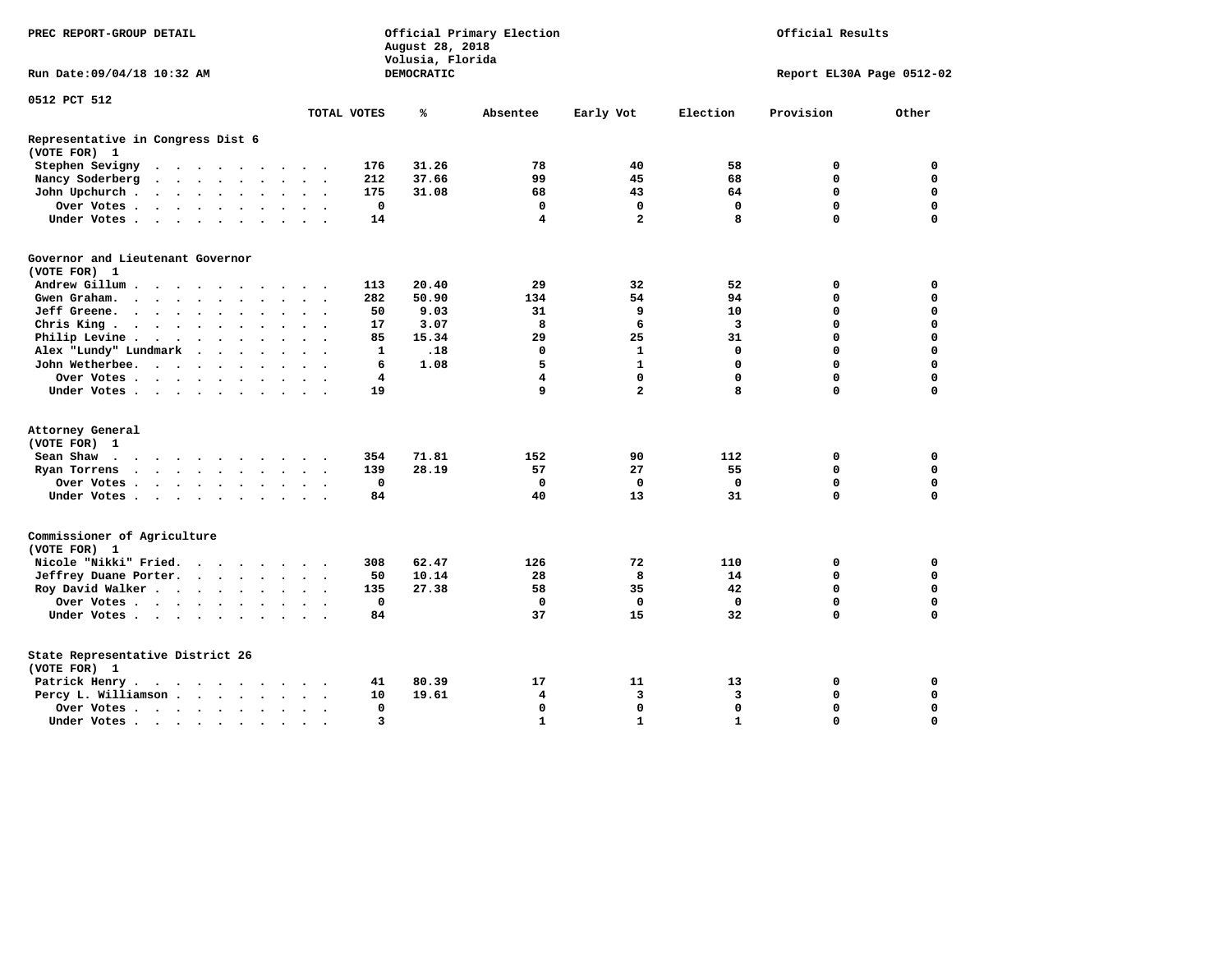| PREC REPORT-GROUP DETAIL                                                                                                                                                                        |                                              |              | August 28, 2018<br>Volusia, Florida | Official Primary Election | Official Results        |              |                           |             |
|-------------------------------------------------------------------------------------------------------------------------------------------------------------------------------------------------|----------------------------------------------|--------------|-------------------------------------|---------------------------|-------------------------|--------------|---------------------------|-------------|
| Run Date: 09/04/18 10:32 AM                                                                                                                                                                     |                                              |              | REPUBLICAN                          |                           |                         |              | Report EL30A Page 0512-03 |             |
| 0512 PCT 512                                                                                                                                                                                    | TOTAL VOTES                                  |              | ℁                                   | Absentee                  | Early Vot               | Election     | Provision                 | Other       |
|                                                                                                                                                                                                 |                                              |              |                                     |                           |                         |              |                           |             |
| United States Senator<br>(VOTE FOR) 1                                                                                                                                                           |                                              |              |                                     |                           |                         |              |                           |             |
| Roque "Rocky" De La Fuente.                                                                                                                                                                     | .                                            | 77           | 10.27                               | 25                        | 13                      | 39           | 0                         | 0           |
| Rick Scott                                                                                                                                                                                      | $\ddot{\phantom{1}}$                         | 673          | 89.73                               | 281                       | 128                     | 263          | $\mathbf{1}$              | $\mathbf 0$ |
| Over Votes                                                                                                                                                                                      | $\sim$                                       | 0            |                                     | 0                         | 0                       | 0            | 0                         | 0           |
| Under Votes                                                                                                                                                                                     | $\sim$ $\sim$ $\sim$                         | 12           |                                     | 6                         | $\mathbf{2}$            | 4            | 0                         | $\mathbf 0$ |
| Representative in Congress Dist 6<br>(VOTE FOR) 1                                                                                                                                               |                                              |              |                                     |                           |                         |              |                           |             |
| Fred Costello                                                                                                                                                                                   |                                              | 367          | 49.33                               | 152                       | 83                      | 132          | 0                         | 0           |
| Michael Waltz.                                                                                                                                                                                  | $\sim$<br>$\ddot{\phantom{a}}$               | 263          | 35.35                               | 102                       | 45                      | 115          | 1                         | 0           |
| John Ward<br>$\bullet$                                                                                                                                                                          | $\cdot$ $\cdot$ $\cdot$                      | 114          | 15.32                               | 48                        | 13                      | 53           | $\mathbf 0$               | $\mathbf 0$ |
| Over Votes .<br>$\sim$ $\sim$<br>$\ddot{\phantom{a}}$<br>$\bullet$                                                                                                                              |                                              | 0            |                                     | 0                         | 0                       | 0            | $\mathbf 0$               | 0           |
| Under Votes.<br>$\ddot{\phantom{0}}$                                                                                                                                                            |                                              | 18           |                                     | 10                        | $\overline{\mathbf{2}}$ | 6            | 0                         | $\mathbf 0$ |
| Governor and Lieutenant Governor<br>(VOTE FOR) 1                                                                                                                                                |                                              |              |                                     |                           |                         |              |                           |             |
| Don Baldauf.<br>$\begin{array}{cccccccccccccccccc} \bullet & \bullet & \bullet & \bullet & \bullet & \bullet & \bullet & \bullet & \bullet & \bullet & \bullet & \bullet & \bullet \end{array}$ | $\cdot$                                      | 5            | .67                                 | 0                         | 1                       | 4            | 0                         | 0           |
| Ron DeSantis<br>$\cdots$                                                                                                                                                                        | $\bullet$<br>$\bullet$<br>$\bullet$          | 470          | 62.67                               | 185                       | 102                     | 182          | 1                         | 0           |
| Timothy M. Devine.                                                                                                                                                                              |                                              | 8            | 1.07                                | 4                         | 1                       | 3            | 0                         | $\mathbf 0$ |
| Bob Langford<br>$\bullet$                                                                                                                                                                       | $\bullet$                                    | 5            | .67                                 | $\mathbf{2}$              | 0                       | 3            | 0                         | $\mathbf 0$ |
| John Joseph Mercadante .<br>$\sim$<br>$\bullet$                                                                                                                                                 |                                              | з            | .40                                 | 1                         | 0                       | $\mathbf{2}$ | 0                         | $\mathbf 0$ |
| Bruce Nathan<br>$\ddot{\phantom{0}}$                                                                                                                                                            |                                              | 6            | .80                                 | $\mathbf{1}$              | 1                       | 4            | 0                         | $\mathbf 0$ |
| Adam H. Putnam.<br>$\cdot$ $\cdot$ $\cdot$<br>$\bullet$                                                                                                                                         |                                              | 241          | 32.13                               | 103                       | 37                      | 101          | 0                         | 0           |
| Bob White<br>$\cdot$                                                                                                                                                                            |                                              | 12           | 1.60                                | 9                         | 0                       | 3            | 0                         | $\mathbf 0$ |
| Over Votes .<br>$\cdots$<br>$\bullet$                                                                                                                                                           | $\bullet$<br>$\ddot{\phantom{0}}$<br>$\cdot$ | 0            |                                     | 0                         | $\mathbf 0$             | $\mathbf 0$  | 0                         | $\mathbf 0$ |
| Under Votes                                                                                                                                                                                     | $\ddot{\phantom{1}}$<br>$\sim$ $\sim$        | 12           |                                     | 7                         | $\mathbf{1}$            | 4            | 0                         | 0           |
| Attorney General                                                                                                                                                                                |                                              |              |                                     |                           |                         |              |                           |             |
| (VOTE FOR) 1                                                                                                                                                                                    |                                              |              |                                     |                           |                         |              |                           |             |
| Ashley Moody                                                                                                                                                                                    | $\cdot$                                      | 453          | 64.99                               | 163                       | 85                      | 204          | 1                         | 0           |
| Frank White.<br>$\cdots$<br>$\bullet$                                                                                                                                                           | $\bullet$<br>$\bullet$                       | 244          | 35.01                               | 122                       | 47                      | 75           | 0                         | $\mathbf 0$ |
| Over Votes .<br>$\cdot$ $\cdot$ $\cdot$ $\cdot$<br>$\bullet$<br>$\bullet$                                                                                                                       |                                              | 0            |                                     | 0                         | 0                       | 0            | 0                         | 0           |
| Under Votes<br>$\bullet$ .<br>$\bullet$                                                                                                                                                         | $\bullet$<br>$\bullet$ $\bullet$             | 65           |                                     | 27                        | 11                      | 27           | 0                         | $\Omega$    |
| Commissioner of Agriculture<br>(VOTE FOR) 1                                                                                                                                                     |                                              |              |                                     |                           |                         |              |                           |             |
| Matt Caldwell .<br>$\cdot$ $\cdot$ $\cdot$ $\cdot$ $\cdot$ $\cdot$                                                                                                                              |                                              | 205          | 31.01                               | 92                        | 34                      | 78           | 1                         | 0           |
| Denise Grimsley<br>$\bullet$                                                                                                                                                                    |                                              | 234          | 35.40                               | 85                        | 47                      | 102          | 0                         | 0           |
| Mike McCalister<br>$\cdot$                                                                                                                                                                      | $\ddot{\phantom{a}}$<br>$\bullet$            | 110          | 16.64                               | 44                        | 26                      | 40           | 0                         | $\mathbf 0$ |
| Baxter Troutman<br>.                                                                                                                                                                            |                                              | 112          | 16.94                               | 47                        | 21                      | 44           | 0                         | 0           |
| Over Votes .<br>$\bullet$<br>$\bullet$                                                                                                                                                          |                                              | $\mathbf{1}$ |                                     | 0                         | 0                       | 1            | 0                         | 0           |
| Under Votes.<br>$\sim$<br>$\ddot{\phantom{a}}$<br>$\ddot{\phantom{a}}$<br>$\bullet$                                                                                                             |                                              | 100          |                                     | 44                        | 15                      | 41           | 0                         | $\mathbf 0$ |
| State Representative District 26<br>(VOTE FOR) 1                                                                                                                                                |                                              |              |                                     |                           |                         |              |                           |             |
| Michael Cantu.<br>$\sim$ $\sim$ $\sim$ $\sim$ $\sim$<br>$\cdot$<br>$\bullet$                                                                                                                    |                                              | 15           | 48.39                               | 7                         | 4                       | 4            | 0                         | 0           |
| Elizabeth Fetterhoff.<br>$\ddot{\phantom{a}}$                                                                                                                                                   |                                              | 16           | 51.61                               | 7                         | 1                       | 8            | 0                         | 0           |
| Over Votes .<br>$\ddot{\phantom{1}}$<br>$\sim$<br>$\bullet$ . $\bullet$                                                                                                                         |                                              | 0            |                                     | 0                         | 0                       | 0            | 0                         | 0           |
| Under Votes<br>$\bullet$                                                                                                                                                                        |                                              | $\mathbf{2}$ |                                     | 1                         | 1                       | 0            | 0                         | 0           |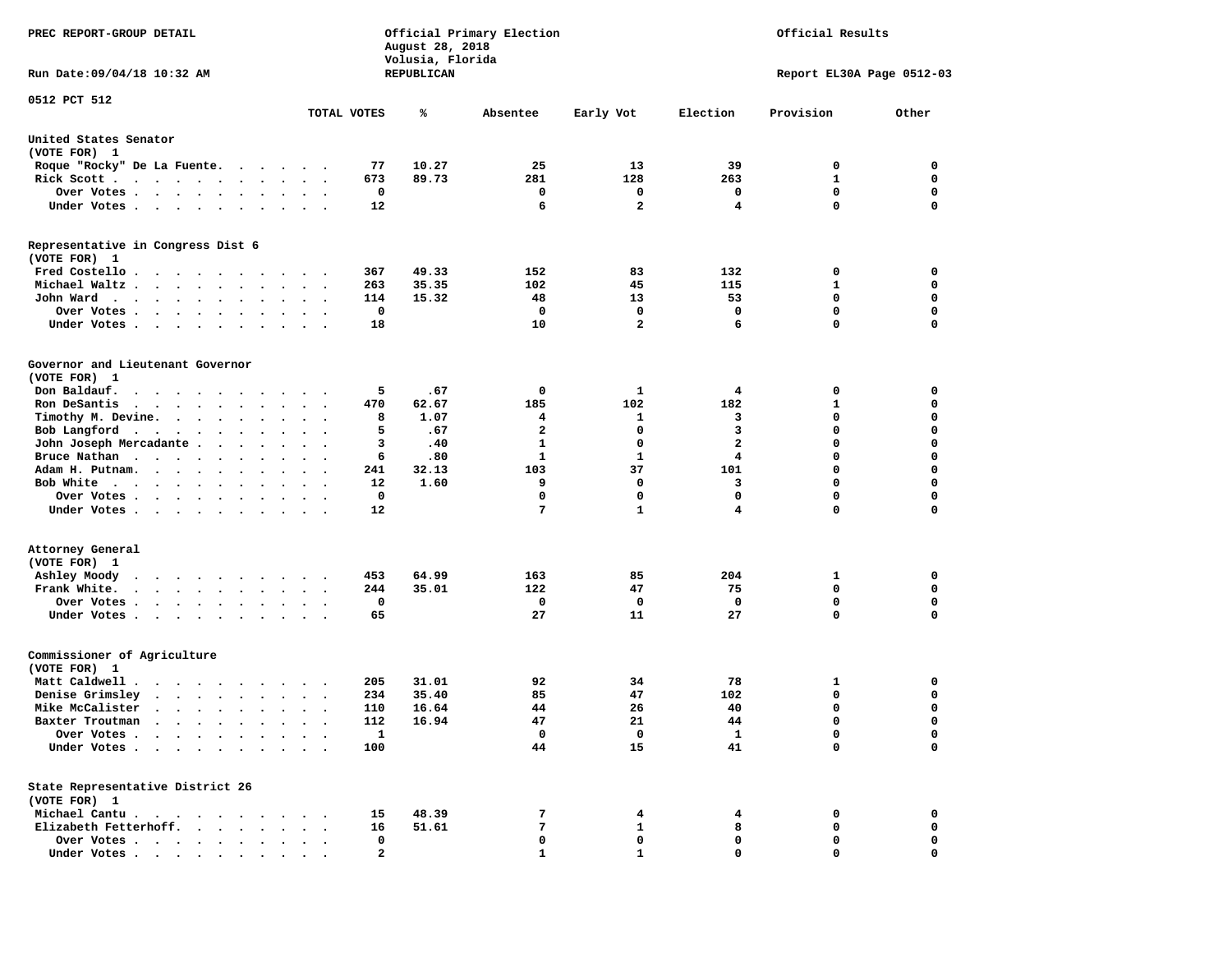| PREC REPORT-GROUP DETAIL                                                         |             | August 28, 2018<br>Volusia, Florida | Official Primary Election |              | Official Results |                           |          |  |
|----------------------------------------------------------------------------------|-------------|-------------------------------------|---------------------------|--------------|------------------|---------------------------|----------|--|
| Run Date: 09/04/18 10:32 AM                                                      |             | <b>NONPARTISAN</b>                  |                           |              |                  | Report EL30A Page 0512-04 |          |  |
| 0512 PCT 512                                                                     |             |                                     |                           |              |                  |                           |          |  |
|                                                                                  | TOTAL VOTES | ℁                                   | Absentee                  | Early Vot    | Election         | Provision                 | Other    |  |
| Circuit Judge 7th Judicial, Grp 15<br>(VOTE FOR) 1                               |             |                                     |                           |              |                  |                           |          |  |
| Linda L. Gaustad                                                                 |             | 20.20<br>276                        | 128                       | 49           | 99               | 0                         | 0        |  |
| Sebrina L. Slack                                                                 |             | 33.53<br>458                        | 210                       | 109          | 139              | 0                         |          |  |
| Ryan Will $\cdots$ , $\cdots$ , $\cdots$ , $\cdots$                              |             | 632<br>46.27                        | 247                       | 127          | 257              | 1                         | 0        |  |
| Over Votes                                                                       |             | $\mathbf{2}$                        | 2                         | $\Omega$     | 0                | $\Omega$                  | 0        |  |
| Under Votes                                                                      |             | 128                                 | 66                        | 14           | 48               | 0                         |          |  |
| County Judge 7th Judicial, Grp 5<br>(VOTE FOR) 1                                 |             |                                     |                           |              |                  |                           |          |  |
| Steve Burk                                                                       |             | 31.24<br>412                        | 175                       | 68           | 169              | 0                         | 0        |  |
| Dawn "Pam" Fields.                                                               |             | 68.76<br>907                        | 397                       | 206          | 303              |                           | 0        |  |
| Over Votes                                                                       |             | 0                                   | $\Omega$                  | $\Omega$     | 0                | 0                         | 0        |  |
| Under Votes                                                                      |             | 177                                 | 81                        | 25           | 71               | $\Omega$                  | $\Omega$ |  |
| County Council at Large<br>(VOTE FOR) 1                                          |             |                                     |                           |              |                  |                           |          |  |
| L. Ronald Durham                                                                 |             | 31.80<br>449                        | 181                       | 119          | 149              | 0                         | 0        |  |
| Ben F. Johnson.                                                                  |             | 67.78<br>957                        | 433                       | 166          | 358              | 0                         | 0        |  |
| WRITE-IN.                                                                        |             | .42<br>6                            | 2                         | $\mathbf{2}$ | 1                |                           |          |  |
| Over Votes                                                                       |             | 0                                   | 0                         | 0            | $\mathbf 0$      | 0                         |          |  |
| Under Votes, $\cdot$ , $\cdot$ , $\cdot$ , $\cdot$ , $\cdot$ , $\cdot$ , $\cdot$ |             | 84                                  | 37                        | 12           | 35               | 0                         | $\Omega$ |  |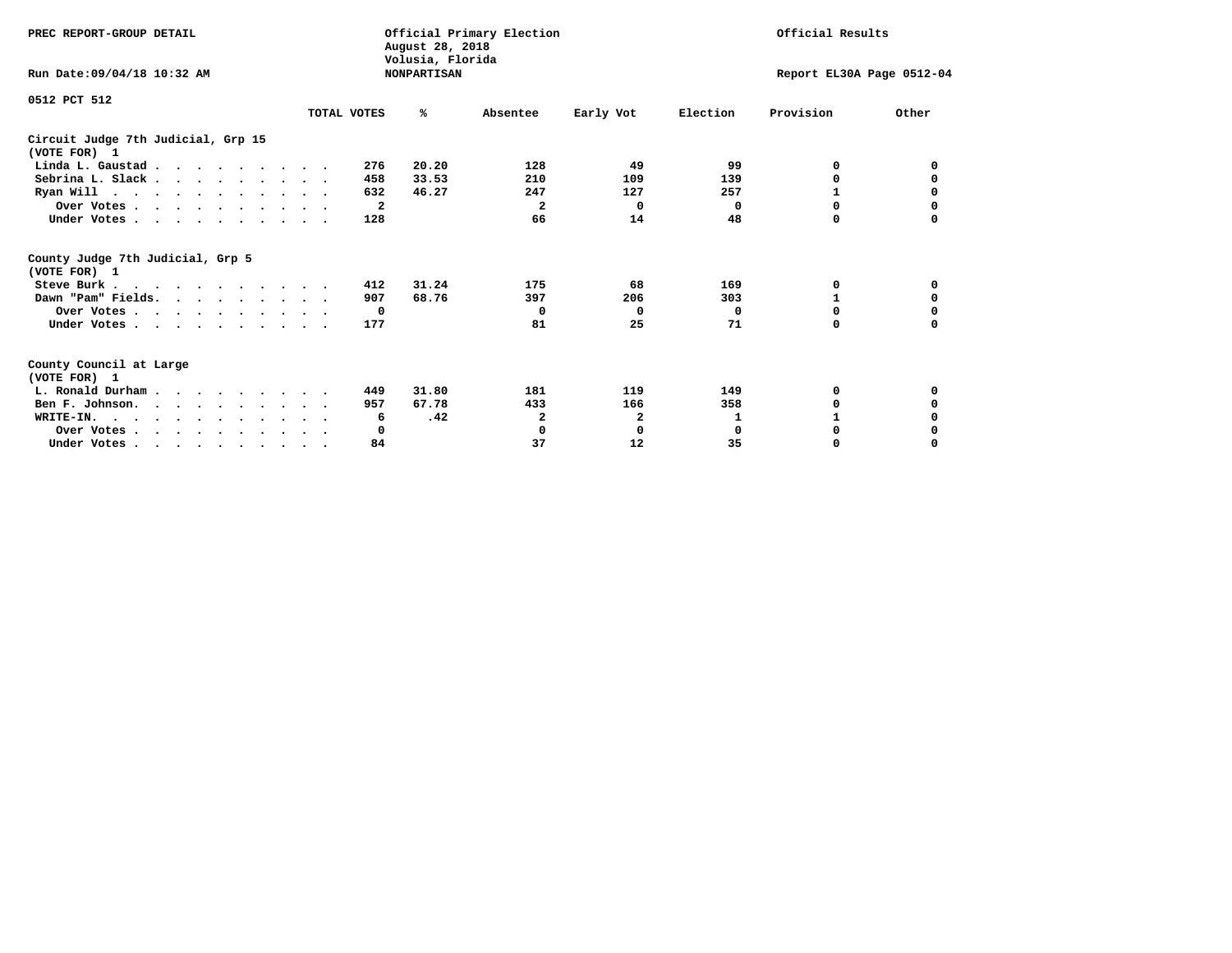| PREC REPORT-GROUP DETAIL                |  |                                         |  | Official Primary Election<br>August 28, 2018<br>Volusia, Florida | Official Results  |          |           |          |                           |       |
|-----------------------------------------|--|-----------------------------------------|--|------------------------------------------------------------------|-------------------|----------|-----------|----------|---------------------------|-------|
| Run Date: 09/04/18 10:32 AM             |  |                                         |  |                                                                  | <b>STATISTICS</b> |          |           |          | Report EL30A Page 0515-01 |       |
| 0515 PCT 515                            |  |                                         |  |                                                                  |                   |          |           |          |                           |       |
|                                         |  |                                         |  | TOTAL VOTES                                                      | %ะ                | Absentee | Early Vot | Election | Provision                 | Other |
| REGISTERED VOTERS - TOTAL               |  |                                         |  | 3,226                                                            |                   |          |           |          |                           |       |
| REGISTERED VOTERS - DEMOCRATIC          |  | $\sim$ $\sim$ $\sim$ $\sim$             |  | 1,199                                                            | 37.17             |          |           |          |                           |       |
| REGISTERED VOTERS - REPUBLICAN          |  |                                         |  | 1,058                                                            | 32.80             |          |           |          |                           |       |
| REGISTERED VOTERS - NONPARTISAN         |  |                                         |  | 969                                                              |                   |          |           |          |                           |       |
| BALLOTS CAST - TOTAL.                   |  |                                         |  | 881                                                              |                   | 378      | 173       | 329      |                           |       |
| BALLOTS CAST - DEMOCRATIC               |  |                                         |  | 425                                                              | 48.24             | 166      | 87        | 171      |                           |       |
| BALLOTS CAST - REPUBLICAN               |  |                                         |  | 353                                                              | 40.07             | 154      | 72        | 127      |                           |       |
| BALLOTS CAST - NONPARTISAN.             |  |                                         |  | 103                                                              | 11.69             | 58       | 14        | 31       |                           |       |
| BALLOTS CAST - BLANK.                   |  |                                         |  | 5                                                                | .57               |          | 0         |          | 0                         |       |
| VOTER TURNOUT - TOTAL<br>.              |  |                                         |  |                                                                  | 27.31             |          |           |          |                           |       |
| VOTER TURNOUT - DEMOCRATIC.             |  | $\cdot$ $\cdot$ $\cdot$ $\cdot$ $\cdot$ |  |                                                                  | 35.45             |          |           |          |                           |       |
| VOTER TURNOUT - REPUBLICAN.<br>$\cdots$ |  |                                         |  |                                                                  | 33.36             |          |           |          |                           |       |
| VOTER TURNOUT - BLANK                   |  |                                         |  |                                                                  | .15               |          |           |          |                           |       |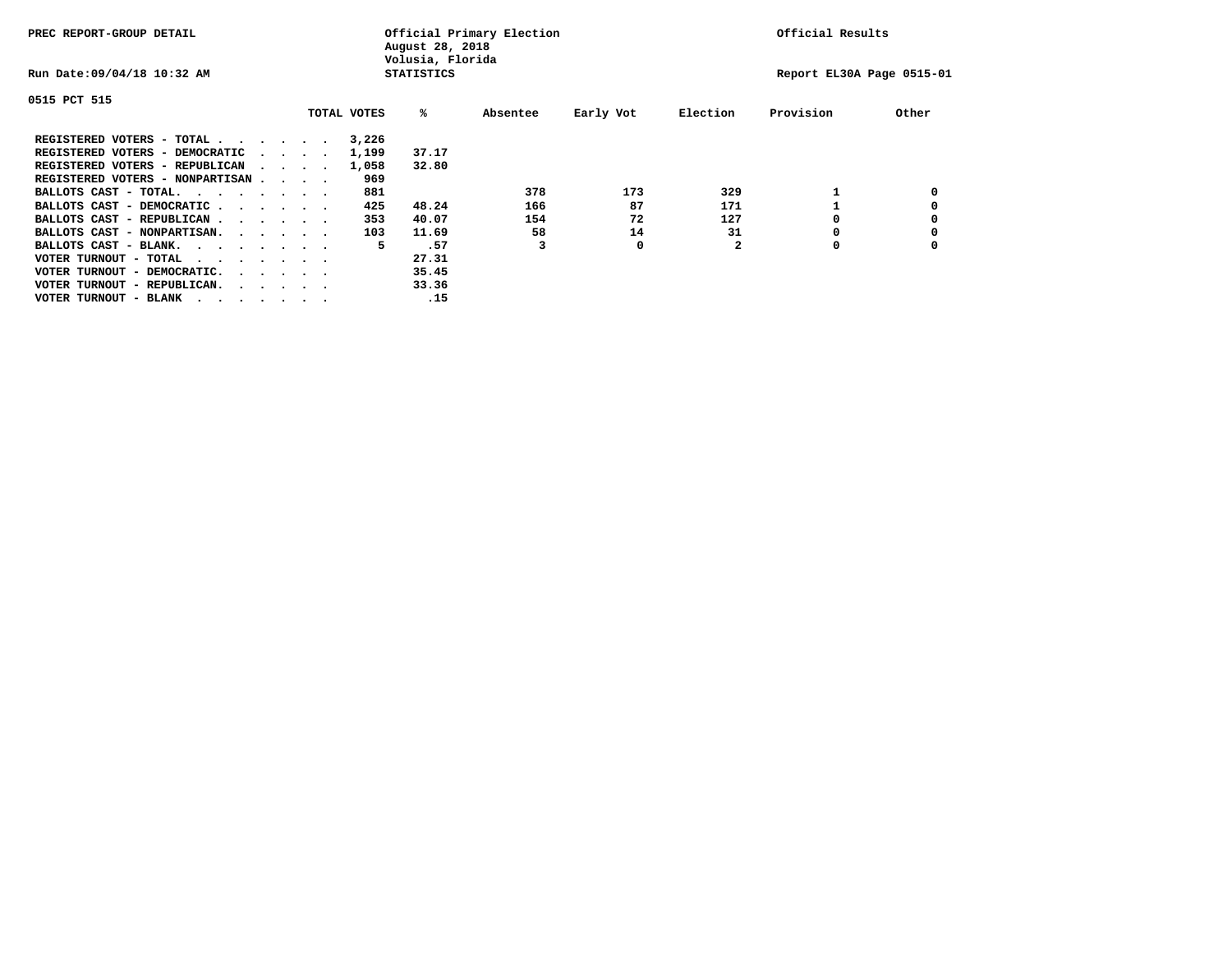| PREC REPORT-GROUP DETAIL                                 |                                                    | Official Primary Election<br>August 28, 2018<br>Volusia, Florida |                                  | Official Results<br>Report EL30A Page 0515-02 |  |  |  |
|----------------------------------------------------------|----------------------------------------------------|------------------------------------------------------------------|----------------------------------|-----------------------------------------------|--|--|--|
| Run Date: 09/04/18 10:32 AM                              |                                                    | <b>DEMOCRATIC</b>                                                |                                  |                                               |  |  |  |
| 0515 PCT 515                                             |                                                    |                                                                  |                                  |                                               |  |  |  |
|                                                          | TOTAL VOTES                                        | ℁<br>Absentee                                                    | Election<br>Early Vot            | Provision<br>Other                            |  |  |  |
| Representative in Congress Dist 6<br>(VOTE FOR) 1        |                                                    |                                                                  |                                  |                                               |  |  |  |
| Stephen Sevigny                                          | 130                                                | 31.40<br>47                                                      | 17<br>65                         | 1<br>0                                        |  |  |  |
| Nancy Soderberg                                          | 163                                                | 39.37<br>71                                                      | 42<br>50                         | $\mathbf 0$<br>$\mathbf 0$                    |  |  |  |
| John Upchurch                                            | 121                                                | 29.23<br>42                                                      | 27<br>52                         | $\mathbf 0$<br>$\mathbf 0$                    |  |  |  |
| Over Votes                                               | $\mathbf 0$                                        | 0                                                                | 0<br>0                           | $\mathbf 0$<br>0                              |  |  |  |
| Under Votes                                              | 11                                                 | 6                                                                | $\mathbf{1}$<br>4                | $\mathbf 0$<br>$\mathbf 0$                    |  |  |  |
| Governor and Lieutenant Governor<br>(VOTE FOR) 1         |                                                    |                                                                  |                                  |                                               |  |  |  |
| Andrew Gillum                                            | 79                                                 | 19.13<br>15                                                      | 20<br>43                         | 0<br>1                                        |  |  |  |
| Gwen Graham                                              | 201<br>$\overline{\phantom{a}}$                    | 48.67<br>70                                                      | 44<br>87                         | $\mathbf 0$<br>0                              |  |  |  |
| Jeff Greene.                                             | 50                                                 | 12.11<br>36                                                      | 8<br>6                           | 0<br>0                                        |  |  |  |
| Chris King                                               | 15                                                 | 3.63<br>11                                                       | $\mathbf{1}$<br>3                | $\mathbf 0$<br>$\mathbf 0$                    |  |  |  |
| Philip Levine                                            | 61                                                 | 14.77<br>25                                                      | 23<br>13                         | $\mathbf 0$<br>$\mathbf 0$                    |  |  |  |
| Alex "Lundy" Lundmark<br>$\cdot$ $\cdot$ $\cdot$ $\cdot$ | $\mathbf{1}$                                       | .24<br>$\mathbf 0$                                               | 0<br>$\mathbf{1}$                | $\mathbf 0$<br>$\mathbf 0$                    |  |  |  |
| John Wetherbee.                                          | 6                                                  | 1.45<br>$\mathbf{z}$                                             | $\overline{a}$<br>$\overline{a}$ | $\Omega$<br>$\mathbf 0$                       |  |  |  |
| Over Votes                                               | 3                                                  | $\overline{a}$                                                   | $\mathbf{1}$<br>0                | $\mathbf 0$<br>$\mathbf 0$                    |  |  |  |
| Under Votes                                              | 9                                                  | 5                                                                | $\mathbf 0$<br>4                 | $\mathbf 0$<br>$\mathbf 0$                    |  |  |  |
| Attorney General<br>(VOTE FOR) 1                         |                                                    |                                                                  |                                  |                                               |  |  |  |
| Sean Shaw                                                | 266                                                | 72.28<br>105                                                     | 55<br>105                        | $\mathbf 0$<br>1                              |  |  |  |
| Ryan Torrens<br>$\cdots$                                 | 102                                                | 27.72<br>37                                                      | 45<br>20                         | $\mathbf 0$<br>$\mathbf 0$                    |  |  |  |
| Over Votes                                               | 0<br>$\ddot{\phantom{1}}$                          | $\Omega$                                                         | 0<br>0                           | 0<br>0                                        |  |  |  |
| Under Votes                                              | 57                                                 | 24                                                               | 12<br>21                         | $\mathbf 0$<br>$\mathbf 0$                    |  |  |  |
| Commissioner of Agriculture<br>(VOTE FOR) 1              |                                                    |                                                                  |                                  |                                               |  |  |  |
| Nicole "Nikki" Fried.                                    | 217                                                | 57.56<br>76                                                      | 41<br>99                         | 1<br>0                                        |  |  |  |
| Jeffrey Duane Porter.                                    | 68                                                 | 18.04<br>31                                                      | 12<br>25                         | $\mathbf 0$<br>$\mathbf 0$                    |  |  |  |
| Roy David Walker                                         | 92                                                 | 24.40<br>36                                                      | 23<br>33                         | $\mathbf 0$<br>0                              |  |  |  |
| Over Votes                                               | $\Omega$<br>$\ddot{\phantom{0}}$                   | $\mathbf 0$                                                      | $\mathbf 0$<br>0                 | $\mathbf 0$<br>$\mathbf 0$                    |  |  |  |
| Under Votes                                              | 48<br>$\ddot{\phantom{1}}$<br>$\ddot{\phantom{0}}$ | 23                                                               | 11<br>14                         | $\Omega$<br>$\Omega$                          |  |  |  |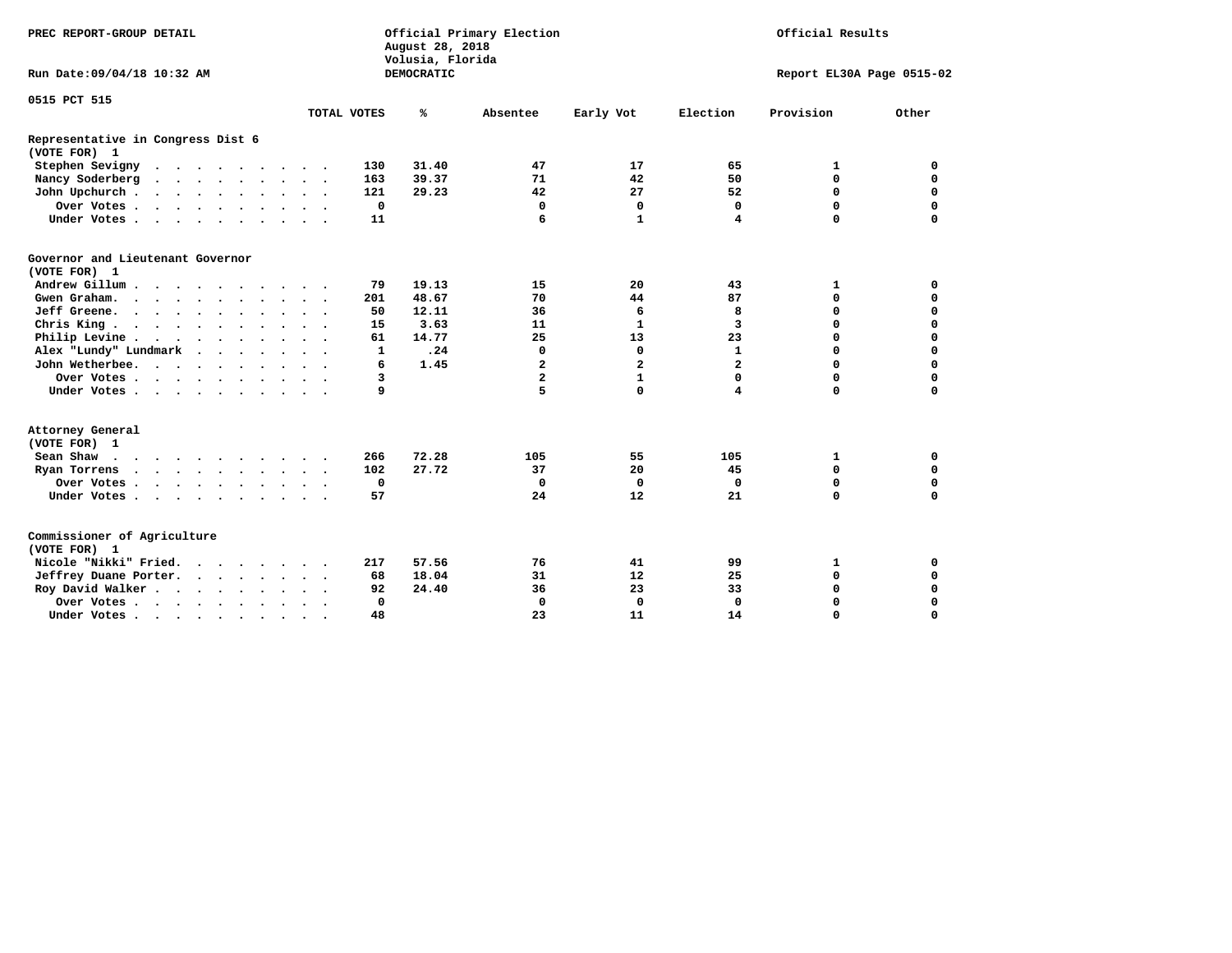| PREC REPORT-GROUP DETAIL                                                                                                                                                                     |                                                       | August 28, 2018<br>Volusia, Florida | Official Primary Election |              | Official Results |                           |             |
|----------------------------------------------------------------------------------------------------------------------------------------------------------------------------------------------|-------------------------------------------------------|-------------------------------------|---------------------------|--------------|------------------|---------------------------|-------------|
| Run Date: 09/04/18 10:32 AM                                                                                                                                                                  |                                                       | REPUBLICAN                          |                           |              |                  | Report EL30A Page 0515-03 |             |
| 0515 PCT 515                                                                                                                                                                                 | TOTAL VOTES                                           | ℁                                   | Absentee                  | Early Vot    | Election         | Provision                 | Other       |
|                                                                                                                                                                                              |                                                       |                                     |                           |              |                  |                           |             |
| United States Senator<br>(VOTE FOR) 1                                                                                                                                                        |                                                       |                                     |                           |              |                  |                           |             |
| Roque "Rocky" De La Fuente.<br>$\sim$ $\sim$ $\sim$                                                                                                                                          | 47<br>$\sim$<br>$\overline{\phantom{a}}$              | 13.47                               | 22                        | 9            | 16               | 0                         | 0           |
| Rick Scott                                                                                                                                                                                   | 302                                                   | 86.53                               | 131                       | 62           | 109              | $\mathbf 0$               | $\mathbf 0$ |
| Over Votes<br>$\ddot{\phantom{0}}$                                                                                                                                                           | 0<br>$\bullet$<br>$\ddot{\phantom{a}}$<br>$\bullet$   |                                     | 0                         | 0            | 0                | $\mathbf 0$               | $\mathbf 0$ |
| Under Votes<br>$\ddot{\phantom{a}}$                                                                                                                                                          | 4<br>$\ddot{\phantom{a}}$                             |                                     | 1                         | 1            | $\mathbf{2}$     | $\Omega$                  | $\mathbf 0$ |
| Representative in Congress Dist 6                                                                                                                                                            |                                                       |                                     |                           |              |                  |                           |             |
| (VOTE FOR) 1                                                                                                                                                                                 |                                                       |                                     |                           |              |                  |                           |             |
| Fred Costello.                                                                                                                                                                               | 148<br>$\sim$ $\sim$ $\sim$                           | 44.05                               | 66                        | 25           | 57               | 0                         | 0           |
| Michael Waltz.<br>$\sim$ $\sim$ $\sim$<br>$\ddot{\phantom{a}}$<br>$\ddot{\phantom{a}}$<br>$\ddot{\phantom{a}}$                                                                               | 118                                                   | 35.12                               | 49                        | 30           | 39               | $\mathbf 0$               | $\mathbf 0$ |
| John Ward<br>$\begin{array}{cccccccccccccc} \bullet & \bullet & \bullet & \bullet & \bullet & \bullet & \bullet & \bullet & \bullet & \bullet & \bullet \end{array}$<br>$\ddot{\phantom{a}}$ | 70<br>$\ddot{\phantom{a}}$                            | 20.83                               | 29                        | 13           | 28               | $\mathbf 0$               | 0           |
| Over Votes<br>$\cdot$                                                                                                                                                                        | $\mathbf{o}$                                          |                                     | 0                         | $\mathbf 0$  | $\mathbf 0$      | $\mathbf 0$               | 0           |
| Under Votes<br>$\cdot$                                                                                                                                                                       | 17                                                    |                                     | 10                        | 4            | 3                | $\Omega$                  | $\mathbf 0$ |
| Governor and Lieutenant Governor<br>(VOTE FOR) 1                                                                                                                                             |                                                       |                                     |                           |              |                  |                           |             |
| Don Baldauf.<br>$\sim$ $\sim$ $\sim$ $\sim$<br>$\sim$                                                                                                                                        | 0                                                     |                                     | 0                         | 0            | 0                | 0                         | 0           |
| Ron DeSantis<br>$\bullet$                                                                                                                                                                    | 186<br>$\Delta \sim 10^{-11}$<br>$\ddot{\phantom{a}}$ | 53.76                               | 79                        | 38           | 69               | 0                         | 0           |
| Timothy M. Devine.<br>$\bullet$                                                                                                                                                              | 7<br>$\overline{\phantom{a}}$                         | 2.02                                | 5                         | 0            | $\mathbf{2}$     | 0                         | $\mathbf 0$ |
| Bob Langford<br>$\ddot{\phantom{0}}$<br>$\ddot{\phantom{1}}$<br>$\ddot{\phantom{a}}$                                                                                                         | 6<br>$\ddot{\phantom{a}}$                             | 1.73                                | $\mathbf{1}$              | 3            | $\overline{a}$   | $\mathbf 0$               | $\mathbf 0$ |
| John Joseph Mercadante                                                                                                                                                                       | 3<br>$\overline{\phantom{a}}$                         | .87                                 | $\overline{a}$            | 0            | $\mathbf{1}$     | $\mathbf 0$               | $\mathbf 0$ |
| Bruce Nathan<br>$\bullet$<br>$\ddot{\phantom{a}}$                                                                                                                                            | 3                                                     | .87                                 | 3                         | 0            | $^{\circ}$       | 0                         | $\mathbf 0$ |
| Adam H. Putnam.                                                                                                                                                                              | 132                                                   | 38.15                               | 56                        | 29           | 47               | $\Omega$                  | $\mathbf 0$ |
| Bob White<br>$\ddot{\phantom{a}}$                                                                                                                                                            | 9<br>$\ddot{\phantom{a}}$                             | 2.60                                | 6                         | 1            | $\overline{a}$   | $\mathbf 0$               | $\mathbf 0$ |
| Over Votes .<br>$\cdot$                                                                                                                                                                      | $\overline{a}$                                        |                                     | 0                         | $\mathbf 0$  | $\overline{a}$   | $\mathbf 0$               | $\mathbf 0$ |
| Under Votes                                                                                                                                                                                  | 5                                                     |                                     | $\mathbf{2}$              | 1            | $\overline{a}$   | $\mathbf 0$               | $\mathbf 0$ |
| Attorney General<br>(VOTE FOR) 1                                                                                                                                                             |                                                       |                                     |                           |              |                  |                           |             |
| Ashley Moody<br>$\bullet$<br>$\cdots$<br>$\sim$                                                                                                                                              | 199<br>$\cdot$                                        | 59.58                               | 75                        | 44           | 80               | 0                         | $\mathbf 0$ |
| Frank White.<br>$\cdot$ $\cdot$ $\cdot$ $\cdot$ $\cdot$ $\cdot$ $\cdot$<br>$\sim$                                                                                                            | 135                                                   | 40.42                               | 65                        | 27           | 43               | $\mathbf 0$               | 0           |
| Over Votes .<br>$\cdots$<br>$\bullet$                                                                                                                                                        | $\mathbf 0$                                           |                                     | $\mathbf 0$               | $\mathbf 0$  | $\mathbf 0$      | $\mathbf 0$               | $\mathbf 0$ |
| Under Votes<br>$\sim$<br>$\ddot{\phantom{a}}$                                                                                                                                                | 19<br>$\ddot{\phantom{a}}$                            |                                     | 14                        | $\mathbf{1}$ | 4                | $\mathbf 0$               | 0           |
| Commissioner of Agriculture<br>(VOTE FOR) 1                                                                                                                                                  |                                                       |                                     |                           |              |                  |                           |             |
| Matt Caldwell.<br>$\cdot$ $\cdot$ $\cdot$ $\cdot$ $\cdot$ $\cdot$ $\cdot$                                                                                                                    | 102<br>$\ddot{\phantom{a}}$                           | 33.01                               | 45                        | 15           | 42               | 0                         | 0           |
| Denise Grimsley<br><b>Contract Contract Contract</b><br>$\bullet$<br>$\bullet$<br>$\bullet$                                                                                                  | 82                                                    | 26.54                               | 35                        | 20           | 27               | 0                         | 0           |
| Mike McCalister<br>$\cdots$<br>$\bullet$                                                                                                                                                     | 65<br>$\overline{\phantom{a}}$                        | 21.04                               | 29                        | 17           | 19               | 0                         | 0           |
| Baxter Troutman<br>$\sim$ $\sim$ $\sim$ $\sim$<br>$\sim$<br>$\sim$                                                                                                                           | 60                                                    | 19.42                               | 17                        | 17           | 26               | 0                         | 0           |
| Over Votes .<br>$\sim$ $\sim$ $\sim$<br>$\bullet$<br>$\bullet$                                                                                                                               | $\Omega$                                              |                                     | 0                         | $\mathbf{0}$ | $\Omega$         | $\mathbf 0$               | $\mathbf 0$ |
| Under Votes.<br>.                                                                                                                                                                            | 44                                                    |                                     | 28                        | 3            | 13               | $\Omega$                  | $\Omega$    |
|                                                                                                                                                                                              |                                                       |                                     |                           |              |                  |                           |             |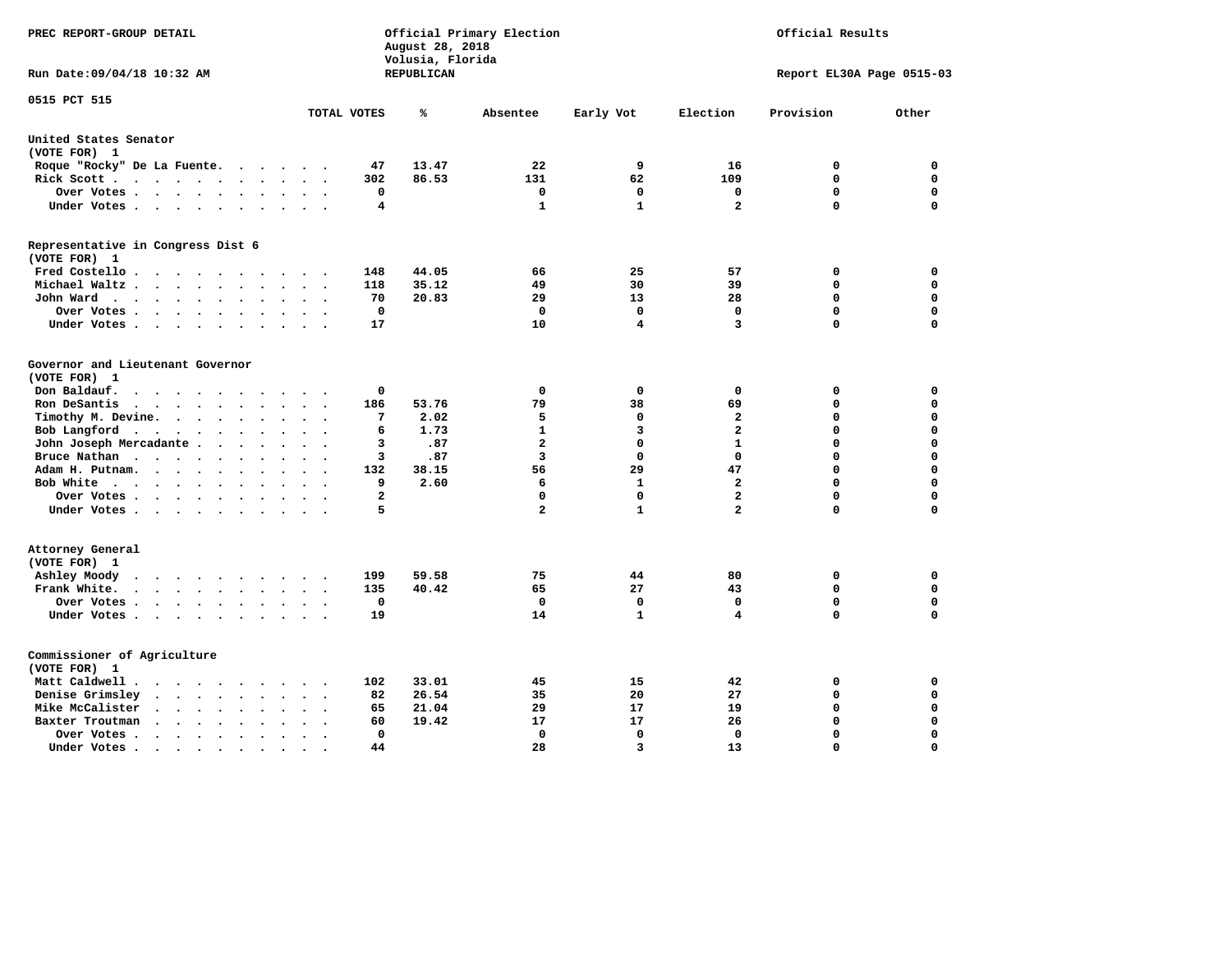| PREC REPORT-GROUP DETAIL                                                                                                                                                                                                                                                                                                                                                 |             | August 28, 2018<br>Volusia, Florida | Official Primary Election |           | Official Results          |           |          |  |
|--------------------------------------------------------------------------------------------------------------------------------------------------------------------------------------------------------------------------------------------------------------------------------------------------------------------------------------------------------------------------|-------------|-------------------------------------|---------------------------|-----------|---------------------------|-----------|----------|--|
| Run Date: 09/04/18 10:32 AM                                                                                                                                                                                                                                                                                                                                              |             | <b>NONPARTISAN</b>                  |                           |           | Report EL30A Page 0515-04 |           |          |  |
| 0515 PCT 515                                                                                                                                                                                                                                                                                                                                                             |             |                                     |                           |           |                           |           |          |  |
|                                                                                                                                                                                                                                                                                                                                                                          | TOTAL VOTES | ℁                                   | Absentee                  | Early Vot | Election                  | Provision | Other    |  |
| Circuit Judge 7th Judicial, Grp 15<br>(VOTE FOR) 1                                                                                                                                                                                                                                                                                                                       |             |                                     |                           |           |                           |           |          |  |
| Linda L. Gaustad                                                                                                                                                                                                                                                                                                                                                         |             | 28.24<br>220                        | 106                       | 37        | 77                        | 0         | 0        |  |
| Sebrina L. Slack                                                                                                                                                                                                                                                                                                                                                         |             | 29.27<br>228                        | 86                        | 52        | 90                        | 0         |          |  |
| Ryan Will $\cdots$ , $\cdots$ , $\cdots$ , $\cdots$                                                                                                                                                                                                                                                                                                                      |             | 331<br>42.49                        | 133                       | 66        | 131                       | 1         | 0        |  |
| Over Votes                                                                                                                                                                                                                                                                                                                                                               |             | 1                                   | 1                         | $\Omega$  | 0                         | $\Omega$  | 0        |  |
| Under Votes                                                                                                                                                                                                                                                                                                                                                              |             | 101                                 | 52                        | 18        | 31                        | 0         |          |  |
| County Judge 7th Judicial, Grp 5<br>(VOTE FOR) 1                                                                                                                                                                                                                                                                                                                         |             |                                     |                           |           |                           |           |          |  |
| Steve Burk                                                                                                                                                                                                                                                                                                                                                               |             | 36.78<br>288                        | 129                       | 58        | 101                       | 0         | 0        |  |
| Dawn "Pam" Fields.                                                                                                                                                                                                                                                                                                                                                       |             | 63.22<br>495                        | 200                       | 99        | 195                       |           | 0        |  |
| Over Votes                                                                                                                                                                                                                                                                                                                                                               |             | $\mathbf{o}$                        | 0                         | 0         | 0                         | 0         | 0        |  |
| Under Votes                                                                                                                                                                                                                                                                                                                                                              |             | 98                                  | 49                        | 16        | 33                        | $\Omega$  | $\Omega$ |  |
| County Council at Large<br>(VOTE FOR) 1                                                                                                                                                                                                                                                                                                                                  |             |                                     |                           |           |                           |           |          |  |
| L. Ronald Durham                                                                                                                                                                                                                                                                                                                                                         |             | 36.39<br>302                        | 110                       | 75        | 117                       | 0         | 0        |  |
| Ben F. Johnson.                                                                                                                                                                                                                                                                                                                                                          |             | 62.41<br>518                        | 239                       | 89        | 189                       | 1         | 0        |  |
| WRITE-IN.                                                                                                                                                                                                                                                                                                                                                                |             | 1.20<br>10                          | 4                         | 4         | $\mathbf{2}$              | $\Omega$  |          |  |
| Over Votes                                                                                                                                                                                                                                                                                                                                                               |             | 0                                   | 0                         | 0         | $\mathbf 0$               | 0         |          |  |
| Under Votes, $\cdot$ , $\cdot$ , $\cdot$ , $\cdot$ , $\cdot$ , $\cdot$ , $\cdot$ , $\cdot$ , $\cdot$ , $\cdot$ , $\cdot$ , $\cdot$ , $\cdot$ , $\cdot$ , $\cdot$ , $\cdot$ , $\cdot$ , $\cdot$ , $\cdot$ , $\cdot$ , $\cdot$ , $\cdot$ , $\cdot$ , $\cdot$ , $\cdot$ , $\cdot$ , $\cdot$ , $\cdot$ , $\cdot$ , $\cdot$ , $\cdot$ , $\cdot$ , $\cdot$ , $\cdot$ , $\cdot$ |             | 51                                  | 25                        | 5         | 21                        | 0         | $\Omega$ |  |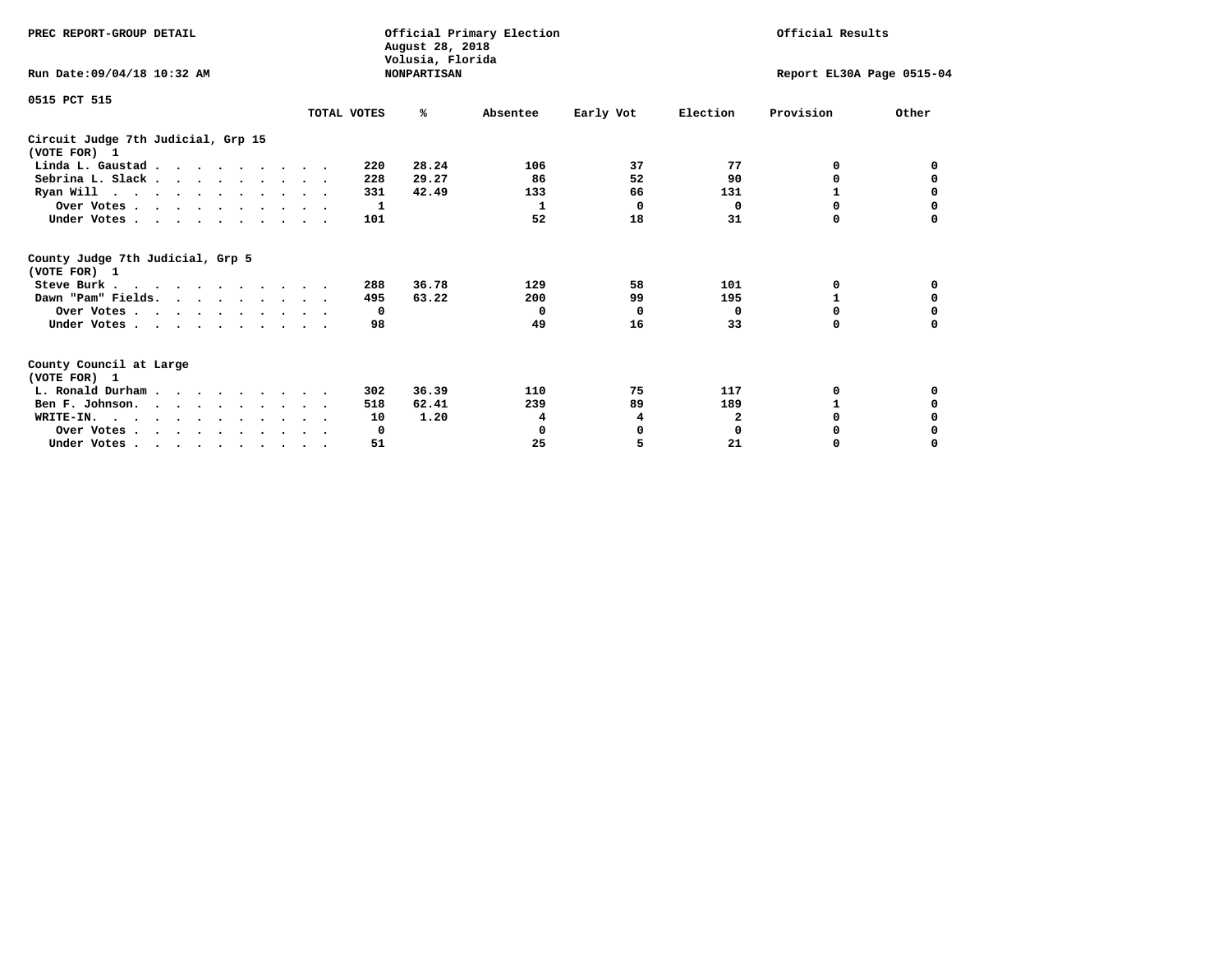| PREC REPORT-GROUP DETAIL               |  |                                         |  | Official Primary Election<br>August 28, 2018<br>Volusia, Florida | Official Results  |          |           |          |                           |       |
|----------------------------------------|--|-----------------------------------------|--|------------------------------------------------------------------|-------------------|----------|-----------|----------|---------------------------|-------|
| Run Date: 09/04/18 10:32 AM            |  |                                         |  |                                                                  | <b>STATISTICS</b> |          |           |          | Report EL30A Page 0516-01 |       |
| 0516 PCT 516                           |  |                                         |  |                                                                  |                   |          |           |          |                           |       |
|                                        |  |                                         |  | TOTAL VOTES                                                      | %ะ                | Absentee | Early Vot | Election | Provision                 | Other |
| REGISTERED VOTERS - TOTAL              |  |                                         |  | 2,444                                                            |                   |          |           |          |                           |       |
| REGISTERED VOTERS - DEMOCRATIC         |  | $\cdot$ $\cdot$ $\cdot$ $\cdot$         |  | 686                                                              | 28.07             |          |           |          |                           |       |
| REGISTERED VOTERS - REPUBLICAN         |  |                                         |  | 1,180                                                            | 48.28             |          |           |          |                           |       |
| REGISTERED VOTERS - NONPARTISAN        |  |                                         |  | 578                                                              |                   |          |           |          |                           |       |
| BALLOTS CAST - TOTAL.                  |  |                                         |  | 1,036                                                            |                   | 445      | 185       | 406      | 0                         |       |
| BALLOTS CAST - DEMOCRATIC              |  |                                         |  | 362                                                              | 34.94             | 146      | 72        | 144      |                           |       |
| BALLOTS CAST - REPUBLICAN              |  |                                         |  | 584                                                              | 56.37             | 253      | 97        | 234      | 0                         |       |
| BALLOTS CAST - NONPARTISAN.            |  |                                         |  | 90                                                               | 8.69              | 46       | 16        | 28       |                           |       |
| BALLOTS CAST - BLANK.                  |  |                                         |  | 4                                                                | .39               | 0        | 3         |          | 0                         |       |
| VOTER TURNOUT - TOTAL<br>.             |  |                                         |  |                                                                  | 42.39             |          |           |          |                           |       |
| VOTER TURNOUT - DEMOCRATIC.            |  | $\cdot$ $\cdot$ $\cdot$ $\cdot$ $\cdot$ |  |                                                                  | 52.77             |          |           |          |                           |       |
| VOTER TURNOUT - REPUBLICAN.<br>$\cdot$ |  |                                         |  |                                                                  | 49.49             |          |           |          |                           |       |
| VOTER TURNOUT - BLANK                  |  |                                         |  |                                                                  | .16               |          |           |          |                           |       |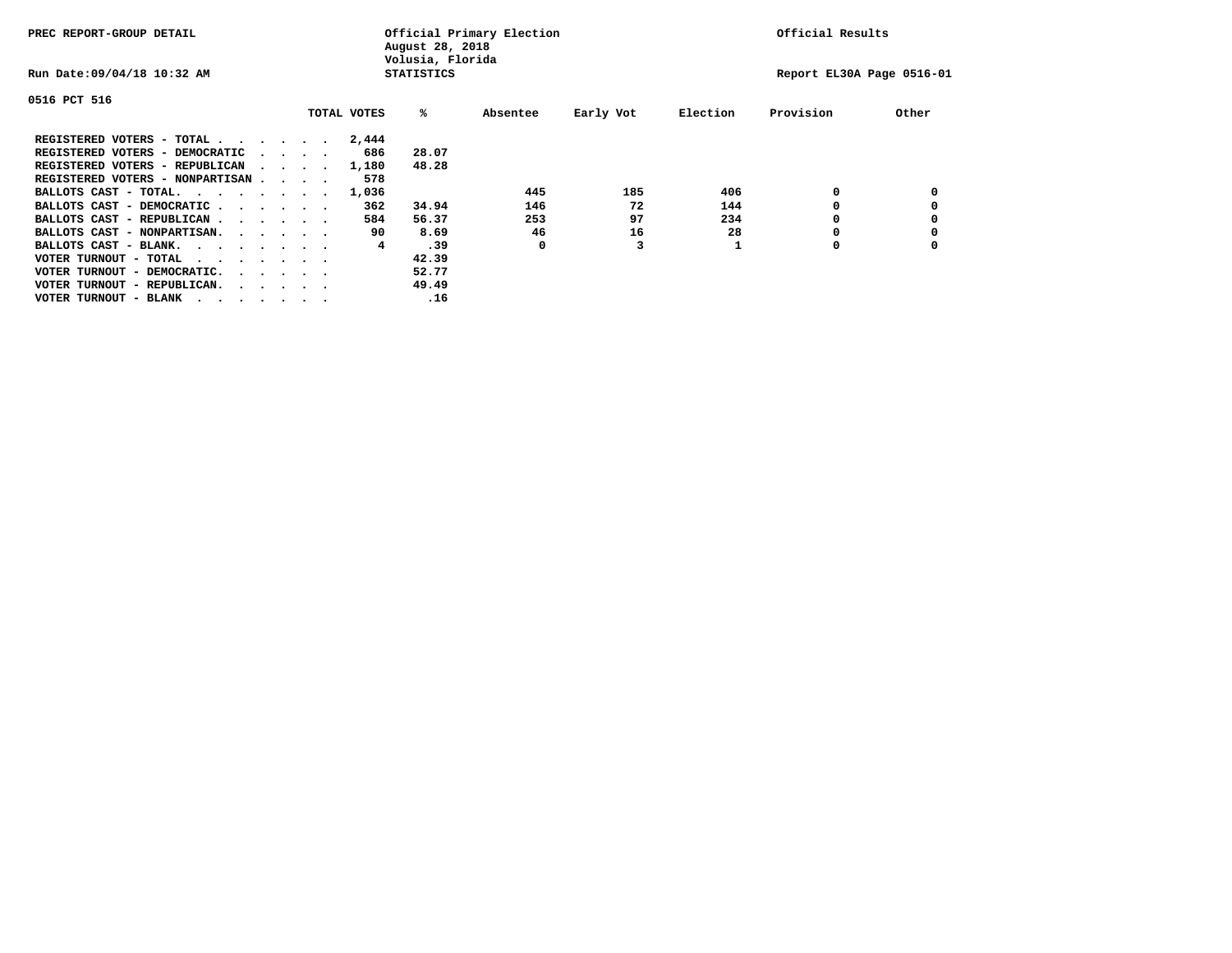| PREC REPORT-GROUP DETAIL                          |                          | Official Primary Election<br>August 28, 2018<br>Volusia, Florida |                              | Official Results           |  |  |  |
|---------------------------------------------------|--------------------------|------------------------------------------------------------------|------------------------------|----------------------------|--|--|--|
| Run Date: 09/04/18 10:32 AM                       |                          | DEMOCRATIC                                                       |                              | Report EL30A Page 0516-02  |  |  |  |
| 0516 PCT 516                                      |                          |                                                                  |                              |                            |  |  |  |
|                                                   | TOTAL VOTES              | ℁<br>Absentee                                                    | Early Vot<br>Election        | Provision<br>Other         |  |  |  |
| Representative in Congress Dist 6<br>(VOTE FOR) 1 |                          |                                                                  |                              |                            |  |  |  |
| Stephen Sevigny                                   | 106                      | 30.55<br>36                                                      | 24<br>46                     | 0<br>0                     |  |  |  |
| Nancy Soderberg                                   | 111                      | 31.99<br>52                                                      | 22<br>37                     | $\mathbf 0$<br>$\mathbf 0$ |  |  |  |
| John Upchurch                                     | 130                      | 37.46<br>47                                                      | 57<br>26                     | $\mathbf 0$<br>$\mathbf 0$ |  |  |  |
| Over Votes                                        | 0                        | 0                                                                | $\mathbf 0$<br>0             | $\mathbf 0$<br>$\mathbf 0$ |  |  |  |
| Under Votes                                       | 15                       | 11                                                               | 0<br>4                       | $\mathbf 0$<br>$\mathbf 0$ |  |  |  |
| Governor and Lieutenant Governor<br>(VOTE FOR) 1  |                          |                                                                  |                              |                            |  |  |  |
| Andrew Gillum                                     | 59                       | 16.95<br>17                                                      | 13<br>29                     | $\mathbf 0$<br>0           |  |  |  |
| Gwengraham                                        | 196                      | 56.32<br>78                                                      | 38<br>80                     | $\mathbf 0$<br>$\mathbf 0$ |  |  |  |
| Jeff Greene.                                      | 27                       | 7.76<br>13                                                       | 6<br>8                       | $\mathbf 0$<br>0           |  |  |  |
| Chris King                                        | 14<br>$\sim$ $\sim$      | 4.02<br>8                                                        | $\overline{\mathbf{2}}$<br>4 | 0<br>0                     |  |  |  |
| Philip Levine                                     | 51                       | 14.66<br>22                                                      | 12<br>17                     | $\mathbf 0$<br>$\mathbf 0$ |  |  |  |
| Alex "Lundy" Lundmark<br>$\cdot$                  | 0                        | $\mathbf 0$                                                      | 0<br>$\mathbf 0$             | $\mathbf 0$<br>$\mathbf 0$ |  |  |  |
| John Wetherbee.                                   | 1                        | $\mathbf{1}$<br>.29                                              | 0<br>$\Omega$                | $\mathbf 0$<br>$\mathbf 0$ |  |  |  |
| Over Votes                                        | 0                        | $\mathbf 0$                                                      | 0<br>$\Omega$                | $\mathbf 0$<br>$\mathbf 0$ |  |  |  |
| Under Votes                                       | 14                       | 7                                                                | $\mathbf{1}$<br>6            | $\mathbf 0$<br>$\mathbf 0$ |  |  |  |
| Attorney General<br>(VOTE FOR) 1                  |                          |                                                                  |                              |                            |  |  |  |
| Sean Shaw                                         | 214                      | 72.05<br>94                                                      | 42<br>78                     | 0<br>0                     |  |  |  |
| Ryan Torrens<br>$\cdots$                          | 83                       | 27.95<br>21                                                      | 19<br>43                     | $\mathbf 0$<br>$\mathbf 0$ |  |  |  |
| Over Votes                                        | 1<br>$\cdot$             | $\mathbf 0$                                                      | $\mathbf 0$<br>$\mathbf{1}$  | 0<br>$\mathbf 0$           |  |  |  |
| Under Votes                                       | 64                       | 31                                                               | 11<br>22                     | $\mathbf 0$<br>0           |  |  |  |
| Commissioner of Agriculture<br>(VOTE FOR) 1       |                          |                                                                  |                              |                            |  |  |  |
| Nicole "Nikki" Fried.                             | 165                      | 53.75<br>58                                                      | 36<br>71                     | 0<br>0                     |  |  |  |
| Jeffrey Duane Porter.                             | 43                       | 14.01<br>17                                                      | 9<br>17                      | $\mathbf 0$<br>$\mathbf 0$ |  |  |  |
| Roy David Walker                                  | 99                       | 32.25<br>42                                                      | 35<br>22                     | $\mathbf 0$<br>$\mathbf 0$ |  |  |  |
| Over Votes                                        | 0                        | $\mathbf 0$                                                      | 0<br>0                       | $\Omega$<br>$\Omega$       |  |  |  |
| Under Votes                                       | 55<br>$\cdot$<br>$\cdot$ | 29                                                               | 5<br>21                      | $\mathbf 0$<br>$\mathbf 0$ |  |  |  |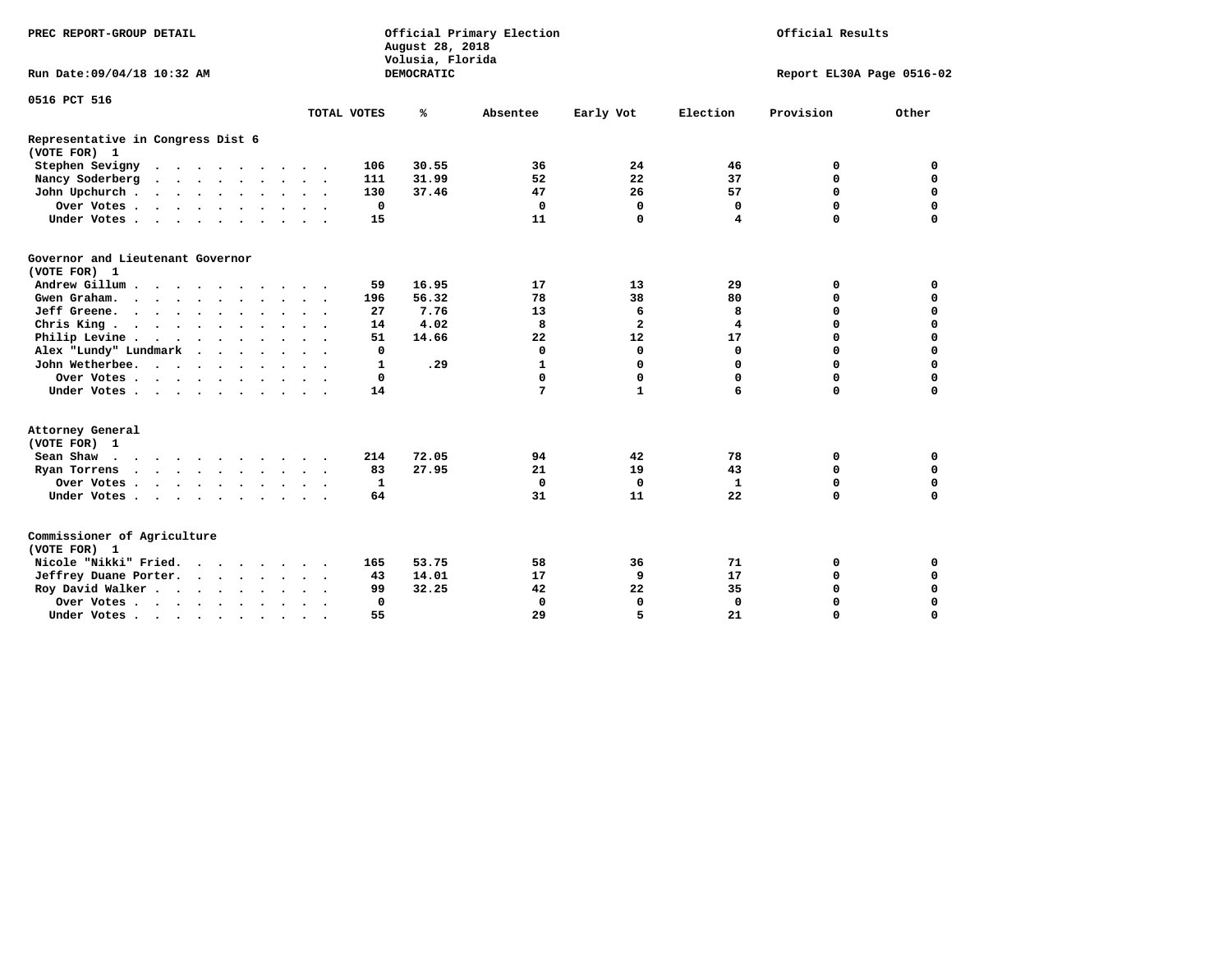| PREC REPORT-GROUP DETAIL                                                                                                                                      |                                                   | August 28, 2018<br>Volusia, Florida | Official Primary Election |             | Official Results          |             |             |  |  |
|---------------------------------------------------------------------------------------------------------------------------------------------------------------|---------------------------------------------------|-------------------------------------|---------------------------|-------------|---------------------------|-------------|-------------|--|--|
| Run Date:09/04/18 10:32 AM                                                                                                                                    |                                                   | REPUBLICAN                          |                           |             | Report EL30A Page 0516-03 |             |             |  |  |
| 0516 PCT 516                                                                                                                                                  | TOTAL VOTES                                       | ℁                                   | Absentee                  | Early Vot   | Election                  | Provision   | Other       |  |  |
|                                                                                                                                                               |                                                   |                                     |                           |             |                           |             |             |  |  |
| United States Senator<br>(VOTE FOR) 1                                                                                                                         |                                                   |                                     |                           |             |                           |             |             |  |  |
| Roque "Rocky" De La Fuente.<br>$\cdots$                                                                                                                       | 64<br>$\sim$<br>$\sim$                            | 11.23                               | 24                        | 14          | 26                        | 0           | 0           |  |  |
| Rick Scott<br>$\sim$                                                                                                                                          | 506                                               | 88.77                               | 227                       | 77          | 202                       | $\mathbf 0$ | $\mathbf 0$ |  |  |
| Over Votes<br>$\ddot{\phantom{1}}$                                                                                                                            | 0<br>$\ddot{\phantom{a}}$<br>$\ddot{\phantom{1}}$ |                                     | 0                         | 0           | 0                         | $\mathbf 0$ | $\mathbf 0$ |  |  |
| Under Votes<br>$\ddot{\phantom{0}}$                                                                                                                           | 14<br>$\cdot$                                     |                                     | $\mathbf{2}$              | 6           | 6                         | $\mathbf 0$ | $\mathbf 0$ |  |  |
| Representative in Congress Dist 6                                                                                                                             |                                                   |                                     |                           |             |                           |             |             |  |  |
| (VOTE FOR) 1                                                                                                                                                  |                                                   |                                     |                           |             |                           |             |             |  |  |
| Fred Costello.                                                                                                                                                | 242<br>$\sim$ $\sim$ $\sim$ $\sim$                | 43.14                               | 106                       | 38          | 98                        | 0           | 0           |  |  |
| Michael Waltz<br>$\ddot{\phantom{a}}$<br>$\ddot{\phantom{a}}$                                                                                                 | 226                                               | 40.29                               | 93                        | 46          | 87                        | 0           | $\mathbf 0$ |  |  |
| John Ward<br>$\ddot{\phantom{a}}$                                                                                                                             | 93<br>$\ddot{\phantom{0}}$                        | 16.58                               | 43                        | 9           | 41                        | $\mathbf 0$ | $\mathbf 0$ |  |  |
| Over Votes.<br>.<br>$\sim$                                                                                                                                    | $\overline{a}$                                    |                                     | $\mathbf{2}$              | $\mathbf 0$ | 0                         | $\mathbf 0$ | $\mathbf 0$ |  |  |
| Under Votes<br>$\cdot$                                                                                                                                        | 21                                                |                                     | 9                         | 4           | 8                         | $\mathbf 0$ | $\mathbf 0$ |  |  |
| Governor and Lieutenant Governor                                                                                                                              |                                                   |                                     |                           |             |                           |             |             |  |  |
| (VOTE FOR) 1                                                                                                                                                  |                                                   |                                     |                           |             |                           |             |             |  |  |
| Don Baldauf.<br>$\ddot{\phantom{a}}$<br>$\overline{\phantom{a}}$                                                                                              | 0                                                 |                                     | 0                         | $\mathbf 0$ | $\mathbf 0$               | 0           | 0           |  |  |
| Ron DeSantis<br>$\cdot$ $\cdot$ $\cdot$ $\cdot$ $\cdot$<br>$\ddot{\phantom{a}}$                                                                               | 363                                               | 64.13                               | 176                       | 59          | 128                       | $\mathbf 0$ | $\mathbf 0$ |  |  |
| Timothy M. Devine.<br>$\bullet$                                                                                                                               | $\overline{4}$<br>$\ddot{\phantom{0}}$            | .71                                 | 0                         | 1           | 3                         | $\mathbf 0$ | $\mathbf 0$ |  |  |
| Bob Langford<br>$\ddot{\phantom{0}}$<br>$\ddot{\phantom{0}}$<br>$\sim$<br>$\sim$                                                                              | 6<br>$\ddot{\phantom{a}}$                         | 1.06                                | $\mathbf{2}$              | $\mathbf 0$ | 4                         | $\mathbf 0$ | $\mathbf 0$ |  |  |
| John Joseph Mercadante                                                                                                                                        | $\mathbf{1}$<br>$\ddot{\phantom{a}}$              | .18                                 | $\mathbf 0$               | $\mathbf 0$ | $\mathbf{1}$              | $\mathbf 0$ | $\mathbf 0$ |  |  |
| Bruce Nathan<br>$\cdots$<br>$\ddot{\phantom{a}}$<br>$\bullet$                                                                                                 | 1                                                 | .18                                 | $\mathbf{1}$              | $\mathbf 0$ | $\Omega$                  | $\mathbf 0$ | $\mathbf 0$ |  |  |
| Adam H. Putnam.<br>$\cdots$<br>$\ddot{\phantom{a}}$                                                                                                           | 179                                               | 31.63                               | 63                        | 31          | 85                        | $\mathbf 0$ | $\mathbf 0$ |  |  |
| Bob White<br>$\ddot{\phantom{a}}$                                                                                                                             | 12<br>$\sim$                                      | 2.12                                | $\overline{\mathbf{2}}$   | 3           | 7                         | $\mathbf 0$ | $\mathbf 0$ |  |  |
| Over Votes .<br>.                                                                                                                                             | $\mathbf{1}$                                      |                                     | $\mathbf{1}$              | $\mathbf 0$ | $\mathbf 0$               | $\mathbf 0$ | 0           |  |  |
| Under Votes                                                                                                                                                   | 17                                                |                                     | 8                         | 3           | 6                         | $\mathbf 0$ | $\mathbf 0$ |  |  |
| Attorney General                                                                                                                                              |                                                   |                                     |                           |             |                           |             |             |  |  |
| (VOTE FOR) 1                                                                                                                                                  |                                                   |                                     |                           |             |                           |             |             |  |  |
| Ashley Moody<br>$\begin{array}{cccccccccccccc} \bullet & \bullet & \bullet & \bullet & \bullet & \bullet & \bullet & \bullet & \bullet \end{array}$<br>$\sim$ | 314<br>$\cdot$                                    | 58.26                               | 118                       | 56          | 140                       | 0           | 0           |  |  |
| Frank White.<br>$\cdot$ $\cdot$ $\cdot$ $\cdot$ $\cdot$<br>$\ddot{\phantom{0}}$                                                                               | 225                                               | 41.74                               | 111                       | 37          | 77                        | $\mathbf 0$ | 0           |  |  |
| Over Votes .<br>$\cdots$<br>$\bullet$                                                                                                                         | 0                                                 |                                     | 0                         | 0           | 0                         | $\mathbf 0$ | 0           |  |  |
| Under Votes                                                                                                                                                   | 45<br>$\sim$ $\sim$                               |                                     | 24                        | 4           | 17                        | $\mathbf 0$ | $\mathbf 0$ |  |  |
| Commissioner of Agriculture                                                                                                                                   |                                                   |                                     |                           |             |                           |             |             |  |  |
| (VOTE FOR) 1                                                                                                                                                  |                                                   |                                     |                           |             |                           |             |             |  |  |
| Matt Caldwell.<br>$\bullet$ .<br><br><br><br><br><br><br><br><br><br><br><br><br>$\sim$                                                                       | 163                                               | 33.40                               | 66                        | 23          | 74                        | 0           | 0           |  |  |
| Denise Grimsley<br>$\ddot{\phantom{1}}$<br>$\ddot{\phantom{a}}$<br>$\cdot$                                                                                    | 145                                               | 29.71                               | 65                        | 22          | 58                        | $\mathbf 0$ | $\mathbf 0$ |  |  |
| Mike McCalister<br>$\cdots$<br>$\ddot{\phantom{a}}$                                                                                                           | 80<br>$\bullet$                                   | 16.39                               | 32                        | 21          | 27                        | $\mathbf 0$ | 0           |  |  |
| Baxter Troutman<br>$\mathbf{a}$ , and $\mathbf{a}$ , and $\mathbf{a}$<br>$\ddot{\phantom{a}}$<br>$\sim$                                                       | 100                                               | 20.49                               | 38                        | 19          | 43                        | $\mathbf 0$ | $\mathbf 0$ |  |  |
| Over Votes .<br>$\cdot$ $\cdot$ $\cdot$ $\cdot$<br>$\cdot$<br>$\cdot$                                                                                         | 0                                                 |                                     | 0                         | 0           | $\Omega$                  | $\mathbf 0$ | $\mathbf 0$ |  |  |
| Under Votes.<br>$\cdots$<br>$\blacksquare$ .                                                                                                                  | 96<br>$\bullet$                                   |                                     | 52                        | 12          | 32                        | $\Omega$    | $\Omega$    |  |  |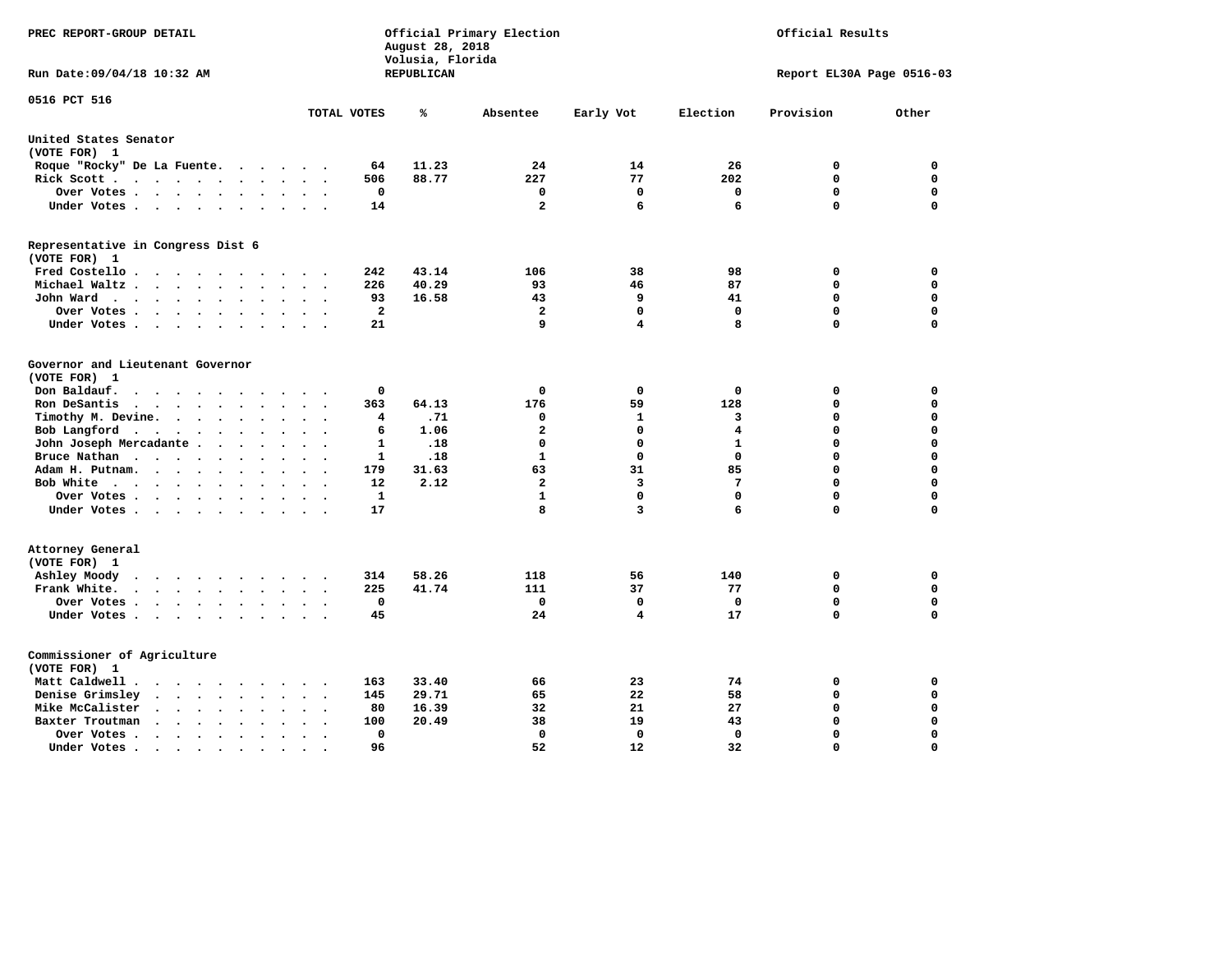| PREC REPORT-GROUP DETAIL                                                         |             | August 28, 2018                        | Official Primary Election |           |                           | Official Results |          |
|----------------------------------------------------------------------------------|-------------|----------------------------------------|---------------------------|-----------|---------------------------|------------------|----------|
| Run Date: 09/04/18 10:32 AM                                                      |             | Volusia, Florida<br><b>NONPARTISAN</b> |                           |           | Report EL30A Page 0516-04 |                  |          |
| 0516 PCT 516                                                                     | TOTAL VOTES | %ะ                                     | Absentee                  | Early Vot | Election                  | Provision        | Other    |
| Circuit Judge 7th Judicial, Grp 15<br>(VOTE FOR) 1                               |             |                                        |                           |           |                           |                  |          |
| Linda L. Gaustad                                                                 |             | 16.38<br>153                           | 60                        | 35        | 58                        | 0                | 0        |
| Sebrina L. Slack.                                                                |             | 305<br>32.66                           | 121                       | 83        | 101                       | 0                |          |
| Ryan Will $\cdots$ , $\cdots$ , $\cdots$ , $\cdots$                              |             | 476<br>50.96                           | 210                       | 52        | 214                       | 0                | 0        |
| Over Votes                                                                       |             | $\overline{\mathbf{2}}$                | $\mathbf{2}$              | $\Omega$  | 0                         | 0                | 0        |
| Under Votes                                                                      |             | 100                                    | 52                        | 15        | 33                        | 0                |          |
| County Judge 7th Judicial, Grp 5<br>(VOTE FOR) 1                                 |             |                                        |                           |           |                           |                  |          |
| Steve Burk                                                                       |             | 32.33<br>290                           | 131                       | 39        | 120                       | 0                | 0        |
| Dawn "Pam" Fields.                                                               |             | 67.67<br>607                           | 246                       | 122       | 239                       | 0                |          |
| Over Votes                                                                       |             | $\mathbf{o}$                           | 0                         | 0         | $\mathbf 0$               | 0                | 0        |
| Under Votes                                                                      |             | 139                                    | 68                        | 24        | 47                        | $\Omega$         | 0        |
| County Council at Large<br>(VOTE FOR) 1                                          |             |                                        |                           |           |                           |                  |          |
| L. Ronald Durham                                                                 |             | 30.27<br>293                           | 114                       | 63        | 116                       | 0                | 0        |
| Ben F. Johnson.                                                                  |             | 68.80<br>666                           | 298                       | 108       | 260                       | $\Omega$         | 0        |
| WRITE-IN.                                                                        |             | .93<br>9                               | 2                         | 3         | 4                         | O                |          |
| Over Votes                                                                       |             | 0                                      | 0                         | 0         | $\mathbf 0$               | 0                |          |
| Under Votes, $\cdot$ , $\cdot$ , $\cdot$ , $\cdot$ , $\cdot$ , $\cdot$ , $\cdot$ |             | 68                                     | 31                        | 11        | 26                        | 0                | $\Omega$ |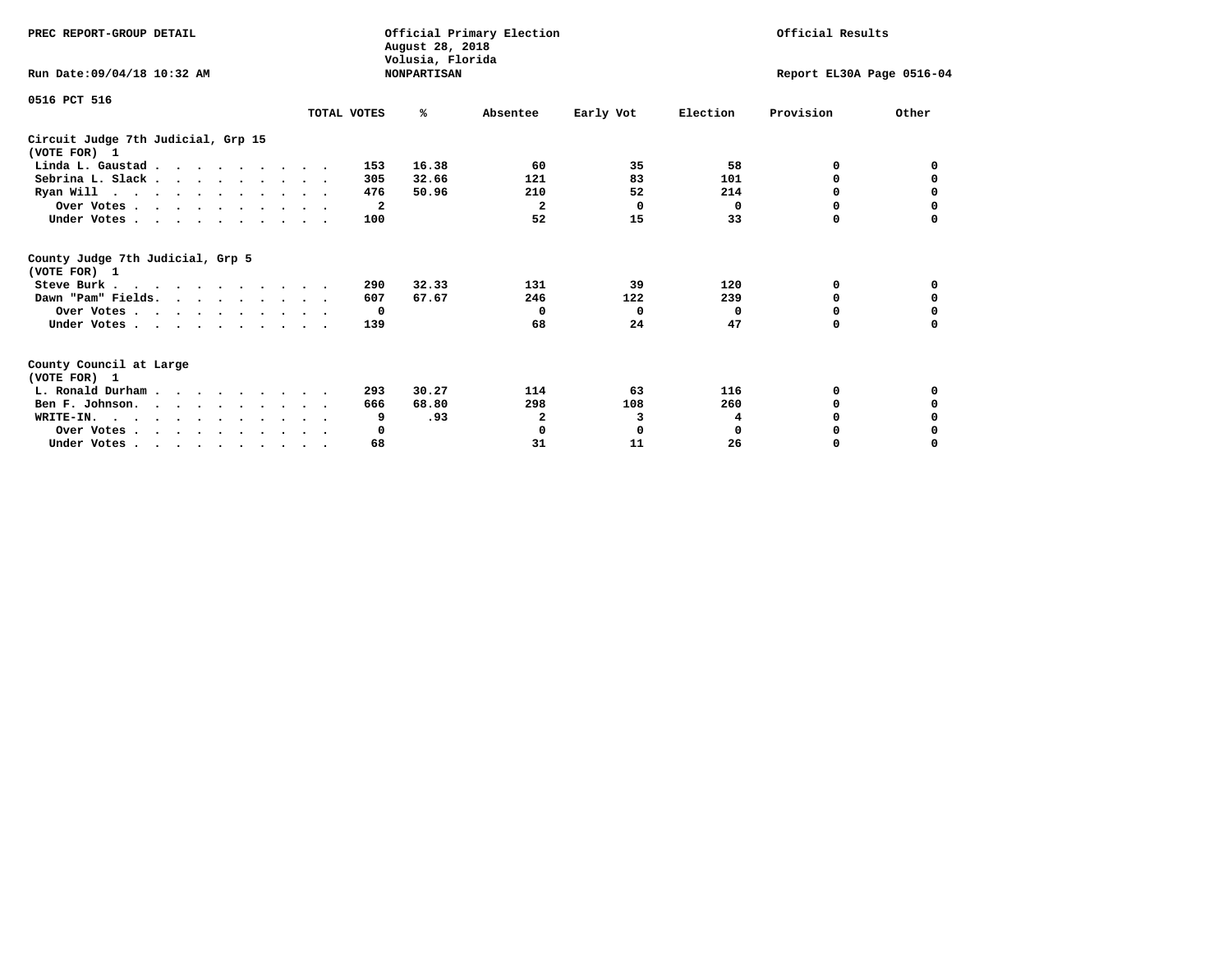| PREC REPORT-GROUP DETAIL          |                                         |  |              | August 28, 2018<br>Volusia, Florida | Official Primary Election |           |              | Official Results          |       |
|-----------------------------------|-----------------------------------------|--|--------------|-------------------------------------|---------------------------|-----------|--------------|---------------------------|-------|
| Run Date: 09/04/18 10:32 AM       |                                         |  |              | <b>STATISTICS</b>                   |                           |           |              | Report EL30A Page 0517-01 |       |
| 0517 PCT 517                      |                                         |  |              |                                     |                           |           |              |                           |       |
|                                   |                                         |  | TOTAL VOTES  | ‱                                   | Absentee                  | Early Vot | Election     | Provision                 | Other |
| REGISTERED VOTERS - TOTAL         |                                         |  | 2,488        |                                     |                           |           |              |                           |       |
| REGISTERED VOTERS - DEMOCRATIC    | $\cdot$ $\cdot$ $\cdot$ $\cdot$         |  | 779          | 31.31                               |                           |           |              |                           |       |
| REGISTERED VOTERS - REPUBLICAN    | $\sim$ $\sim$ $\sim$ $\sim$             |  | 958          | 38.50                               |                           |           |              |                           |       |
| REGISTERED VOTERS - NONPARTISAN   |                                         |  | 751          |                                     |                           |           |              |                           |       |
| BALLOTS CAST - TOTAL.             |                                         |  | 791          |                                     | 364                       | 160       | 267          | 0                         |       |
| BALLOTS CAST - DEMOCRATIC         |                                         |  | 317          | 40.08                               | 134                       | 70        | 113          |                           |       |
| BALLOTS CAST - REPUBLICAN         |                                         |  | 381          | 48.17                               | 174                       | 81        | 126          | 0                         |       |
| BALLOTS CAST - NONPARTISAN.       |                                         |  | 93           | 11.76                               | 56                        | 9         | 28           |                           |       |
| BALLOTS CAST - BLANK.             |                                         |  | $\mathbf{2}$ | .25                                 | 0                         | 0         | $\mathbf{2}$ | O                         |       |
| VOTER TURNOUT - TOTAL<br>$\cdots$ |                                         |  |              | 31.79                               |                           |           |              |                           |       |
| VOTER TURNOUT - DEMOCRATIC.       | $\cdot$ $\cdot$ $\cdot$ $\cdot$ $\cdot$ |  |              | 40.69                               |                           |           |              |                           |       |
| VOTER TURNOUT - REPUBLICAN.       | $\cdot$ $\cdot$ $\cdot$ $\cdot$ $\cdot$ |  |              | 39.77                               |                           |           |              |                           |       |
| VOTER TURNOUT - BLANK             |                                         |  |              | .08                                 |                           |           |              |                           |       |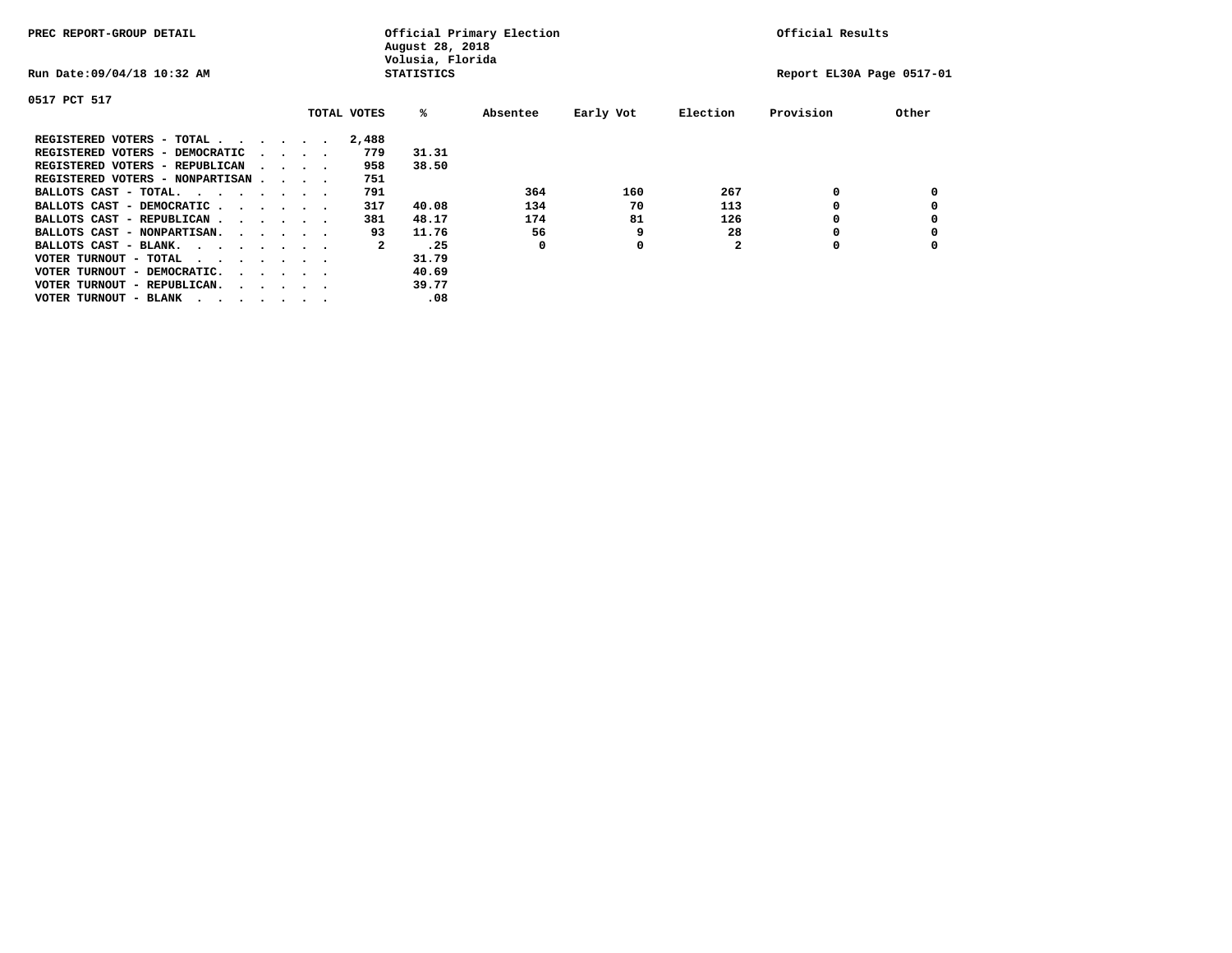| PREC REPORT-GROUP DETAIL                                                 |                      | August 28, 2018<br>Volusia, Florida | Official Primary Election |                |                   | Official Results          |             |
|--------------------------------------------------------------------------|----------------------|-------------------------------------|---------------------------|----------------|-------------------|---------------------------|-------------|
| Run Date: 09/04/18 10:32 AM                                              |                      | <b>DEMOCRATIC</b>                   |                           |                |                   | Report EL30A Page 0517-02 |             |
| 0517 PCT 517                                                             |                      |                                     |                           |                |                   |                           |             |
|                                                                          | TOTAL VOTES          | ℁                                   | Absentee                  | Early Vot      | Election          | Provision                 | Other       |
| Representative in Congress Dist 6<br>(VOTE FOR) 1                        |                      |                                     |                           |                |                   |                           |             |
| Stephen Sevigny                                                          |                      | 19.54<br>60                         | 19                        | 15             | 26                | 0                         | 0           |
| Nancy Soderberg                                                          | $\sim$ $\sim$        | 40.39<br>124                        | 60                        | 27             | 37                | 0                         | $\mathbf 0$ |
| John Upchurch                                                            |                      | 123<br>40.07                        | 52                        | 28             | 43                | $\Omega$                  | $\mathbf 0$ |
| Over Votes                                                               | $\ddot{\phantom{1}}$ | $\mathbf 0$                         | $\mathbf 0$               | $\mathbf 0$    | $\mathbf 0$       | 0                         | $\mathbf 0$ |
| Under Votes                                                              | $\ddot{\phantom{1}}$ | 10                                  | $\overline{3}$            | $\Omega$       | 7                 | $\Omega$                  | 0           |
| Governor and Lieutenant Governor<br>(VOTE FOR) 1                         |                      |                                     |                           |                |                   |                           |             |
| Andrew Gillum<br>$\ddot{\phantom{a}}$                                    | $\bullet$            | 51<br>16.45                         | 8                         | 15             | 28                | 0                         | 0           |
| Gwen Graham.                                                             |                      | 44.52<br>138                        | 62                        | 27             | 49                | 0                         | $\mathbf 0$ |
| Jeff Greene.                                                             |                      | 52<br>16.77                         | 31                        | 11             | 10                | 0                         | $\mathbf 0$ |
| Chris King                                                               |                      | 18<br>5.81                          | 9                         | $\overline{a}$ | 7                 | 0                         | $\mathbf 0$ |
| Philip Levine                                                            | $\sim$               | 46<br>14.84                         | 17                        | 14             | 15                | 0                         | 0           |
| Alex "Lundy" Lundmark<br>$\ddot{\phantom{a}}$<br>$\cdot$ $\cdot$ $\cdot$ |                      | $\mathbf{2}$<br>.65                 | 1                         | 0              | 1                 | 0                         | 0           |
| John Wetherbee.                                                          | $\ddot{\phantom{1}}$ | 3<br>.97                            | $\overline{a}$            | $\Omega$       | $\mathbf{1}$      | 0                         | $\Omega$    |
| Over Votes                                                               |                      | $\mathbf{1}$                        | $\mathbf{1}$              | 0              | $\Omega$          | $\Omega$                  | 0           |
| Under Votes                                                              |                      | 6                                   | $\overline{3}$            | $\mathbf{1}$   | $\overline{a}$    | 0                         | 0           |
| Attorney General<br>(VOTE FOR) 1                                         |                      |                                     |                           |                |                   |                           |             |
| Sean Shaw                                                                | $\sim$ $\sim$        | 71.10<br>187                        | 82                        | 48             | 57                | 0                         | 0           |
| Ryan Torrens<br>$\cdots$                                                 |                      | 76<br>28.90                         | 30                        | 15             | 31                | 0                         | $\mathbf 0$ |
| Over Votes                                                               |                      | $\mathbf 0$                         | $\mathbf{0}$              | 0              | $\Omega$          | $\Omega$                  | $\mathbf 0$ |
| Under Votes                                                              |                      | 54                                  | 22                        | 7              | 25                | $\Omega$                  | $\Omega$    |
| Commissioner of Agriculture<br>(VOTE FOR) 1                              |                      |                                     |                           |                |                   |                           |             |
| Nicole "Nikki" Fried.                                                    |                      | 57.97<br>160                        | 75                        | 37             | 48                | 0                         | 0           |
| Jeffrey Duane Porter.                                                    |                      | 14.13<br>39                         | 17                        | 10             | $12 \overline{ }$ | 0                         | $\mathbf 0$ |
| Roy David Walker                                                         |                      | 27.90<br>77                         | 25                        | 17             | 35                | 0                         | 0           |
| Over Votes                                                               | $\ddot{\phantom{a}}$ | 0                                   | $\mathbf 0$               | $\Omega$       | $\mathbf 0$       | 0                         | $\Omega$    |
| Under Votes                                                              | $\bullet$            | 41                                  | 17                        | 6              | 18                | 0                         | 0           |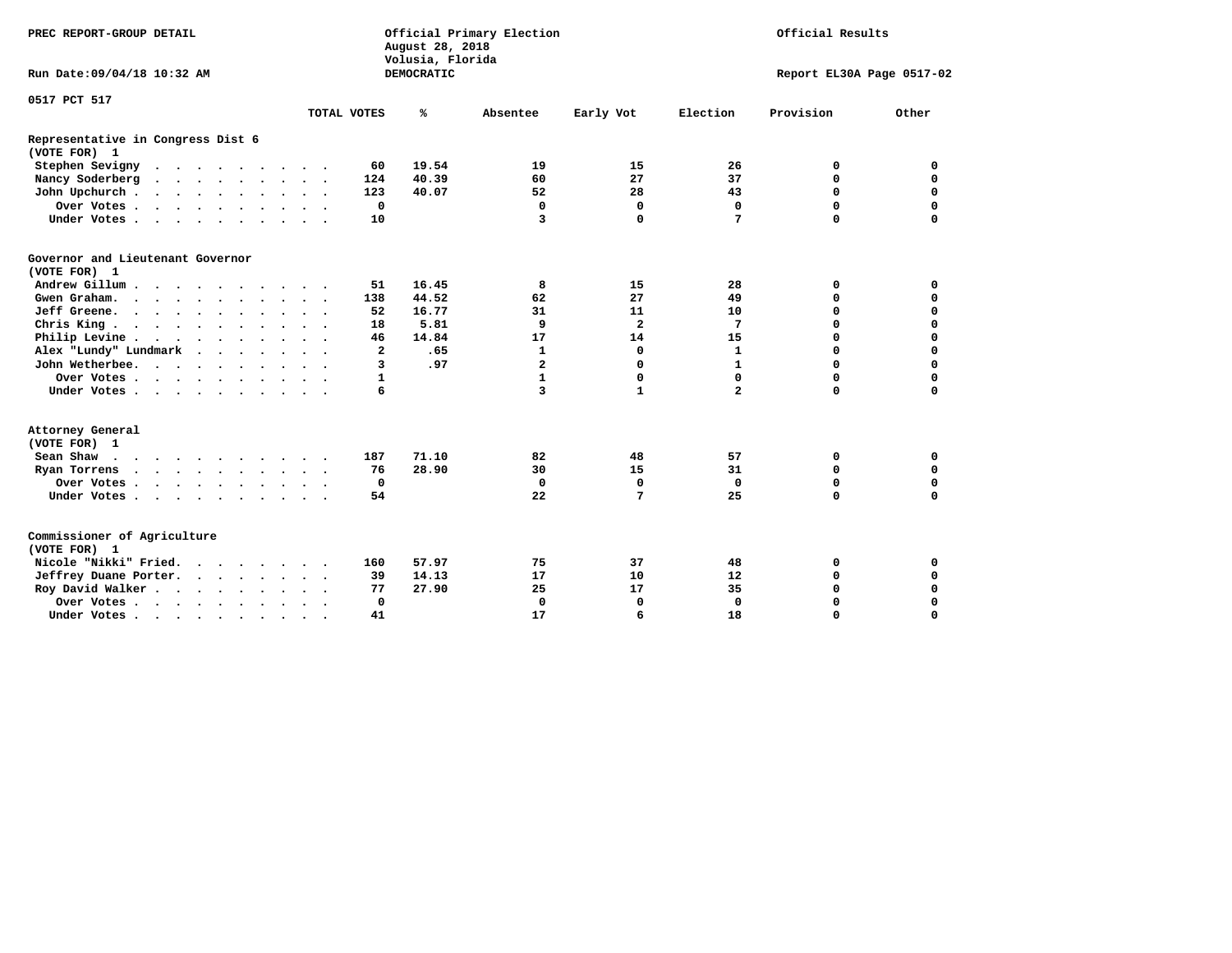| PREC REPORT-GROUP DETAIL                                                                                                                                         |                                         | August 28, 2018<br>Volusia, Florida | Official Primary Election | Official Results |                |                            |          |
|------------------------------------------------------------------------------------------------------------------------------------------------------------------|-----------------------------------------|-------------------------------------|---------------------------|------------------|----------------|----------------------------|----------|
| Run Date: 09/04/18 10:32 AM                                                                                                                                      |                                         | REPUBLICAN                          |                           |                  |                | Report EL30A Page 0517-03  |          |
| 0517 PCT 517                                                                                                                                                     | TOTAL VOTES                             | ℁                                   | Absentee                  | Early Vot        | Election       | Provision                  | Other    |
| United States Senator                                                                                                                                            |                                         |                                     |                           |                  |                |                            |          |
| (VOTE FOR) 1                                                                                                                                                     |                                         |                                     |                           |                  |                |                            |          |
| Roque "Rocky" De La Fuente.<br>$\mathcal{L}(\mathcal{A})$ , and $\mathcal{A}(\mathcal{A})$                                                                       | 37<br>$\sim$ $\sim$                     | 9.89                                | 19                        | 4                | 14             | 0                          | 0        |
| Rick Scott<br>$\sim$ $\sim$                                                                                                                                      | 337                                     | 90.11                               | 151                       | 76               | 110            | $\mathbf 0$                | 0        |
| Over Votes                                                                                                                                                       | 0<br>$\cdot$<br>$\cdot$<br>$\cdot$      |                                     | 0                         | 0                | 0              | 0                          | 0        |
| Under Votes                                                                                                                                                      | 7<br>$\ddot{\phantom{a}}$               |                                     | 4                         | $\mathbf{1}$     | $\overline{a}$ | $\mathbf 0$                | 0        |
| Representative in Congress Dist 6                                                                                                                                |                                         |                                     |                           |                  |                |                            |          |
| (VOTE FOR) 1                                                                                                                                                     |                                         |                                     |                           |                  |                |                            |          |
| Fred Costello                                                                                                                                                    | 173                                     | 46.38                               | 81                        | 31               | 61             | 0                          | 0        |
| Michael Waltz<br>$\sim$<br>$\sim$                                                                                                                                | 157                                     | 42.09                               | 71                        | 40               | 46             | $\mathbf 0$                | 0        |
| John Ward<br>$\bullet$                                                                                                                                           | 43<br>$\bullet$                         | 11.53                               | 18                        | 9                | 16             | $\mathbf 0$                | 0        |
| Over Votes .<br>$\cdots$<br>$\blacksquare$ .<br>$\ddot{\phantom{0}}$                                                                                             | $\mathbf 0$                             |                                     | 0                         | 0                | $\mathbf 0$    | $\mathbf 0$<br>$\mathbf 0$ | 0<br>0   |
| Under Votes<br>$\cdot$                                                                                                                                           | 8                                       |                                     | 4                         | 1                | 3              |                            |          |
| Governor and Lieutenant Governor                                                                                                                                 |                                         |                                     |                           |                  |                |                            |          |
| (VOTE FOR) 1                                                                                                                                                     |                                         |                                     |                           |                  |                |                            |          |
| Don Baldauf.<br>$\cdot$ $\cdot$ $\cdot$                                                                                                                          | 1                                       | .27                                 | 0                         | 0                | 1              | 0                          | 0        |
| Ron DeSantis<br>$\cdots$<br>$\ddot{\phantom{a}}$<br>$\ddot{\phantom{a}}$<br>$\overline{\phantom{a}}$                                                             | 250                                     | 67.02                               | 106                       | 57               | 87             | $\Omega$                   | 0        |
| Timothy M. Devine.<br>$\bullet$<br>$\bullet$                                                                                                                     | $\mathbf{1}$<br>$\ddot{\phantom{a}}$    | .27                                 | 0                         | 1                | 0              | $\Omega$                   | 0        |
| Bob Langford<br>$\sim$ $\sim$<br>$\sim$<br>$\ddot{\phantom{0}}$                                                                                                  | 3<br>$\ddot{\phantom{a}}$               | .80                                 | 0                         | 0                | 3              | $\Omega$                   | 0        |
| John Joseph Mercadante                                                                                                                                           | 0<br>$\sim$                             |                                     | 0                         | 0                | $\mathbf 0$    | $\Omega$                   | 0        |
| Bruce Nathan<br>$\cdots$<br>$\ddot{\phantom{1}}$<br>$\bullet$                                                                                                    | 1                                       | .27                                 | 1                         | 0                | $\Omega$       | 0                          | 0        |
| Adam H. Putnam.<br>$\sim$ $\sim$ $\sim$ $\sim$<br>$\cdot$<br>$\ddot{\phantom{a}}$                                                                                | 113                                     | 30.29                               | 57                        | 22               | 34             | $\Omega$                   | 0        |
| Bob White<br>$\sim$                                                                                                                                              | 4<br>$\overline{\phantom{a}}$           | 1.07                                | 3                         | $\mathbf 0$      | $\mathbf{1}$   | $\Omega$                   | 0        |
| Over Votes.<br>$\cdots$<br>$\bullet$                                                                                                                             | $\Omega$                                |                                     | 0                         | 0                | $\mathbf 0$    | $\Omega$                   | 0        |
| Under Votes                                                                                                                                                      | 8                                       |                                     | 7                         | $\mathbf{1}$     | $\mathbf 0$    | $\Omega$                   | 0        |
| Attorney General                                                                                                                                                 |                                         |                                     |                           |                  |                |                            |          |
| (VOTE FOR) 1                                                                                                                                                     |                                         |                                     |                           |                  |                |                            |          |
| Ashley Moody<br>$\cdots$<br>$\sim$                                                                                                                               | 194<br>$\sim$                           | 54.65                               | 75                        | 43               | 76             | 0                          | 0        |
| Frank White.<br>$\cdot$ $\cdot$ $\cdot$ $\cdot$<br>$\ddot{\phantom{1}}$<br>$\bullet$<br>$\overline{a}$                                                           | 161                                     | 45.35                               | 82                        | 34               | 45             | 0                          | 0        |
| Over Votes.<br>$\begin{array}{cccccccccccccc} \bullet & \bullet & \bullet & \bullet & \bullet & \bullet & \bullet & \bullet \end{array}$<br>$\ddot{\phantom{1}}$ | 0<br>$\sim$<br>$\overline{\phantom{a}}$ |                                     | 0                         | $\mathbf 0$      | $\mathbf 0$    | $\mathbf 0$                | 0        |
| Under Votes<br>$\cdot$ $\cdot$                                                                                                                                   | 26                                      |                                     | 17                        | 4                | 5              | $\Omega$                   | 0        |
| Commissioner of Agriculture                                                                                                                                      |                                         |                                     |                           |                  |                |                            |          |
| (VOTE FOR) 1                                                                                                                                                     |                                         |                                     |                           |                  |                |                            |          |
| Matt Caldwell .<br>$\sim$ $\sim$ $\sim$ $\sim$ $\sim$ $\sim$ $\sim$                                                                                              | 100                                     | 30.40                               | 41                        | 27               | 32             | 0                          | 0        |
| Denise Grimsley<br>$\sim$ $\sim$<br>$\ddot{\phantom{a}}$<br>$\sim$<br>$\ddot{\phantom{a}}$<br>$\ddot{\phantom{a}}$                                               | 104                                     | 31.61                               | 43                        | 24               | 37             | $\mathbf 0$                | 0        |
| Mike McCalister<br>$\cdots$<br>$\bullet$                                                                                                                         | 64                                      | 19.45                               | 32                        | 9                | 23             | $\mathbf 0$                | 0        |
| Baxter Troutman<br>$\sim$ $\sim$ $\sim$<br>$\bullet$<br>$\ddot{\phantom{1}}$                                                                                     | 61                                      | 18.54                               | 24                        | 16               | 21             | $\mathbf 0$                | 0        |
| Over Votes.<br>$\cdots$<br>$\bullet$<br>$\cdot$                                                                                                                  | 0                                       |                                     | 0                         | 0                | 0              | $\mathbf 0$                | 0        |
| Under Votes.<br>$\cdot$ $\cdot$ $\cdot$<br>$\bullet$<br>$\bullet$<br>$\bullet$                                                                                   | 52                                      |                                     | 34                        | 5                | 13             | $\Omega$                   | $\Omega$ |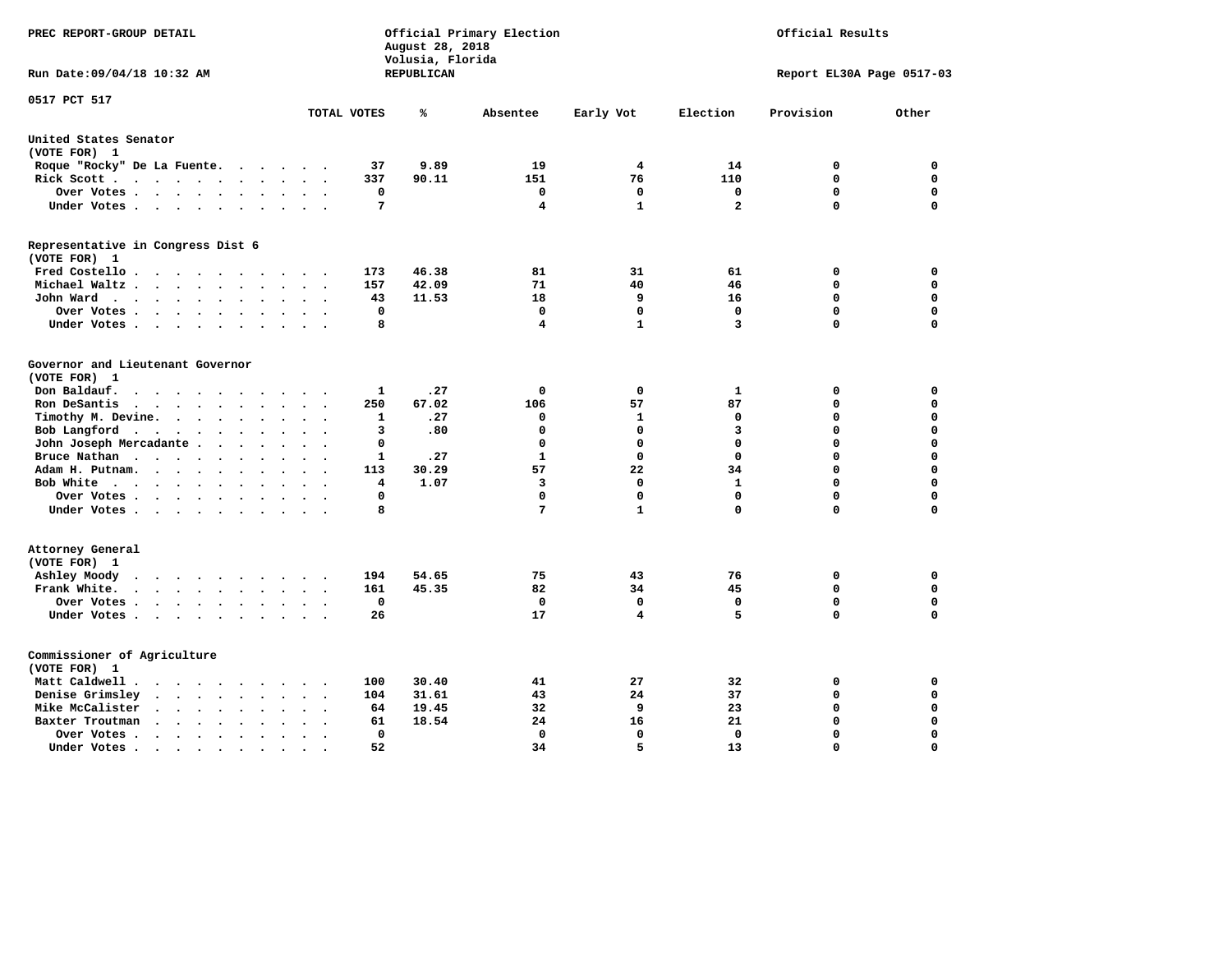| PREC REPORT-GROUP DETAIL                                                                   |             | August 28, 2018<br>Volusia, Florida | Official Primary Election |           |              | Official Results          |          |
|--------------------------------------------------------------------------------------------|-------------|-------------------------------------|---------------------------|-----------|--------------|---------------------------|----------|
| Run Date: 09/04/18 10:32 AM                                                                |             | <b>NONPARTISAN</b>                  |                           |           |              | Report EL30A Page 0517-04 |          |
| 0517 PCT 517                                                                               |             |                                     |                           |           |              |                           |          |
|                                                                                            | TOTAL VOTES | ℁                                   | Absentee                  | Early Vot | Election     | Provision                 | Other    |
| Circuit Judge 7th Judicial, Grp 15<br>(VOTE FOR) 1                                         |             |                                     |                           |           |              |                           |          |
| Linda L. Gaustad                                                                           |             | 25.68<br>180                        | 92                        | 27        | 61           | 0                         | 0        |
| Sebrina L. Slack                                                                           |             | 36.23<br>254                        | 110                       | 67        | 77           | 0                         |          |
| Ryan Will $\cdots$ , $\cdots$ , $\cdots$ , $\cdots$                                        |             | 267<br>38.09                        | 120                       | 52        | 95           | 0                         | 0        |
| Over Votes                                                                                 |             | $^{\circ}$                          | $\Omega$                  | $\Omega$  | 0            | 0                         | 0        |
| Under Votes                                                                                |             | 90                                  | 42                        | 14        | 34           | 0                         |          |
| County Judge 7th Judicial, Grp 5<br>(VOTE FOR) 1                                           |             |                                     |                           |           |              |                           |          |
| Steve Burk                                                                                 |             | 36.94<br>256                        | 122                       | 48        | 86           | 0                         | 0        |
| Dawn "Pam" Fields.                                                                         |             | 63.06<br>437                        | 200                       | 97        | 140          | 0                         |          |
| Over Votes                                                                                 |             | $\mathbf{o}$                        | $^{\circ}$                | 0         | 0            | 0                         | 0        |
| Under Votes                                                                                |             | 98                                  | 42                        | 15        | 41           | $\Omega$                  | $\Omega$ |
| County Council at Large<br>(VOTE FOR) 1                                                    |             |                                     |                           |           |              |                           |          |
| L. Ronald Durham                                                                           |             | 33.83<br>250                        | 104                       | 57        | 89           | 0                         | 0        |
| Ben F. Johnson.                                                                            |             | 481<br>65.09                        | 236                       | 93        | 152          | <sup>0</sup>              | 0        |
| WRITE-IN.                                                                                  |             | 1.08<br>8                           | 2                         | 4         | $\mathbf{2}$ | O                         |          |
| Over Votes                                                                                 |             | 0                                   | 0                         | 0         | $\mathbf 0$  | 0                         |          |
| Under Votes, $\cdot$ , $\cdot$ , $\cdot$ , $\cdot$ , $\cdot$ , $\cdot$ , $\cdot$ , $\cdot$ |             | 52                                  | 22                        | 6         | 24           | 0                         | $\Omega$ |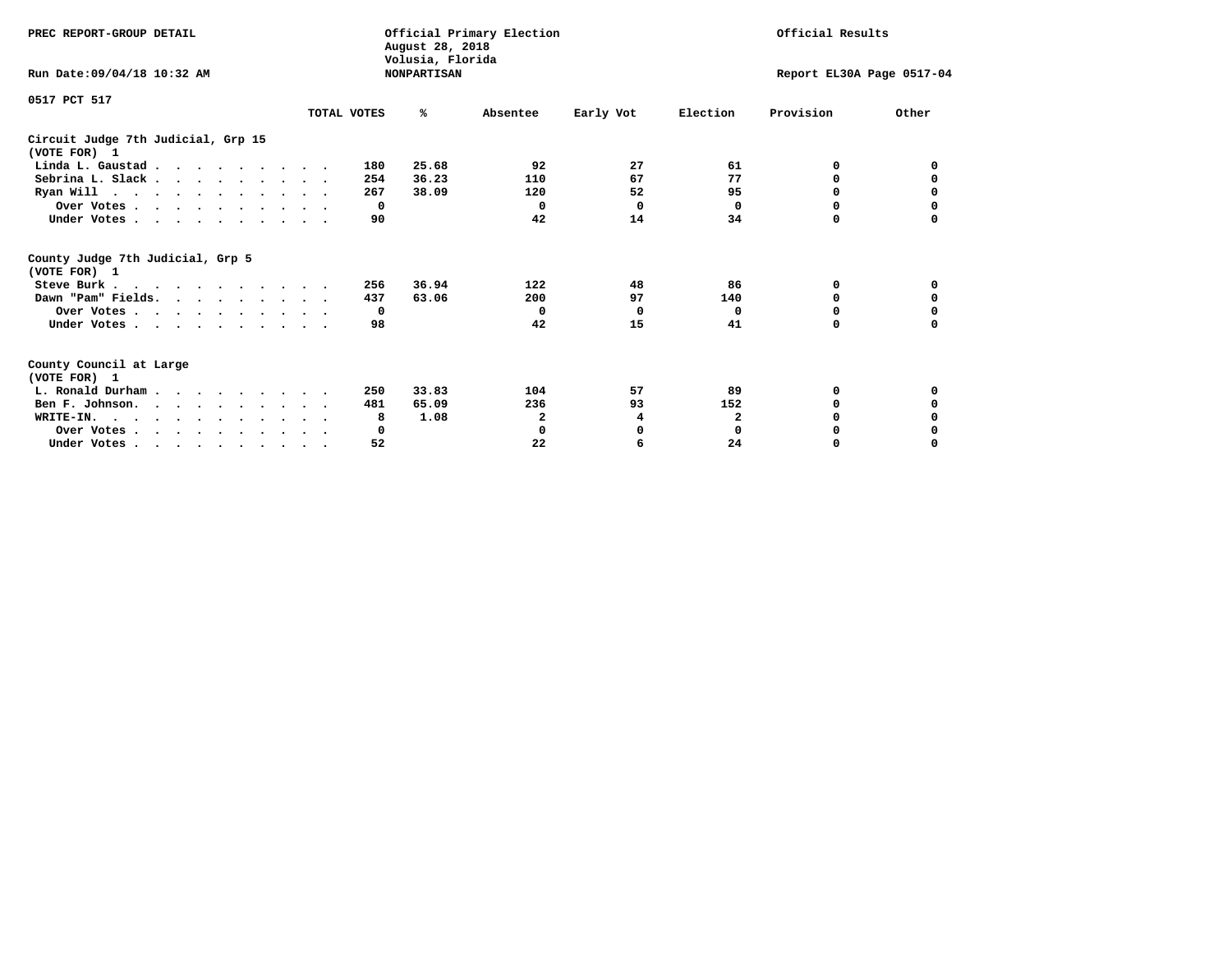| PREC REPORT-GROUP DETAIL                                                                                                                 |                                 |  |             | August 28, 2018<br>Volusia, Florida | Official Primary Election |           |          | Official Results          |       |
|------------------------------------------------------------------------------------------------------------------------------------------|---------------------------------|--|-------------|-------------------------------------|---------------------------|-----------|----------|---------------------------|-------|
| Run Date: 09/04/18 10:32 AM                                                                                                              |                                 |  |             | <b>STATISTICS</b>                   |                           |           |          | Report EL30A Page 0519-01 |       |
| 0519 PCT 519                                                                                                                             |                                 |  |             |                                     |                           |           |          |                           |       |
|                                                                                                                                          |                                 |  | TOTAL VOTES | %ะ                                  | Absentee                  | Early Vot | Election | Provision                 | Other |
| REGISTERED VOTERS - TOTAL                                                                                                                |                                 |  | 1,566       |                                     |                           |           |          |                           |       |
| REGISTERED VOTERS - DEMOCRATIC                                                                                                           | $\cdot$ $\cdot$ $\cdot$ $\cdot$ |  | 596         | 38.06                               |                           |           |          |                           |       |
| REGISTERED VOTERS - REPUBLICAN                                                                                                           | $\sim$ $\sim$ $\sim$ $\sim$     |  | 498         | 31.80                               |                           |           |          |                           |       |
| REGISTERED VOTERS - NONPARTISAN                                                                                                          |                                 |  | 472         |                                     |                           |           |          |                           |       |
| BALLOTS CAST - TOTAL.                                                                                                                    |                                 |  | 484         |                                     | 157                       | 126       | 200      |                           |       |
| BALLOTS CAST - DEMOCRATIC                                                                                                                |                                 |  | 226         | 46.69                               | 70                        | 55        | 101      |                           |       |
| BALLOTS CAST - REPUBLICAN                                                                                                                |                                 |  | 213         | 44.01                               | 62                        | 65        | 85       |                           |       |
| BALLOTS CAST - NONPARTISAN.                                                                                                              |                                 |  | 45          | 9.30                                | 25                        | 6         | 14       |                           |       |
| BALLOTS CAST - BLANK.                                                                                                                    |                                 |  | 2           | .41                                 |                           |           | 0        | 0                         |       |
| VOTER TURNOUT - TOTAL<br>the contract of the contract of the contract of the contract of the contract of the contract of the contract of |                                 |  |             | 30.91                               |                           |           |          |                           |       |
| VOTER TURNOUT - DEMOCRATIC.                                                                                                              | $\cdot$                         |  |             | 37.92                               |                           |           |          |                           |       |
| VOTER TURNOUT - REPUBLICAN.<br>$\cdots$                                                                                                  |                                 |  |             | 42.77                               |                           |           |          |                           |       |
| VOTER TURNOUT - BLANK                                                                                                                    |                                 |  |             | .13                                 |                           |           |          |                           |       |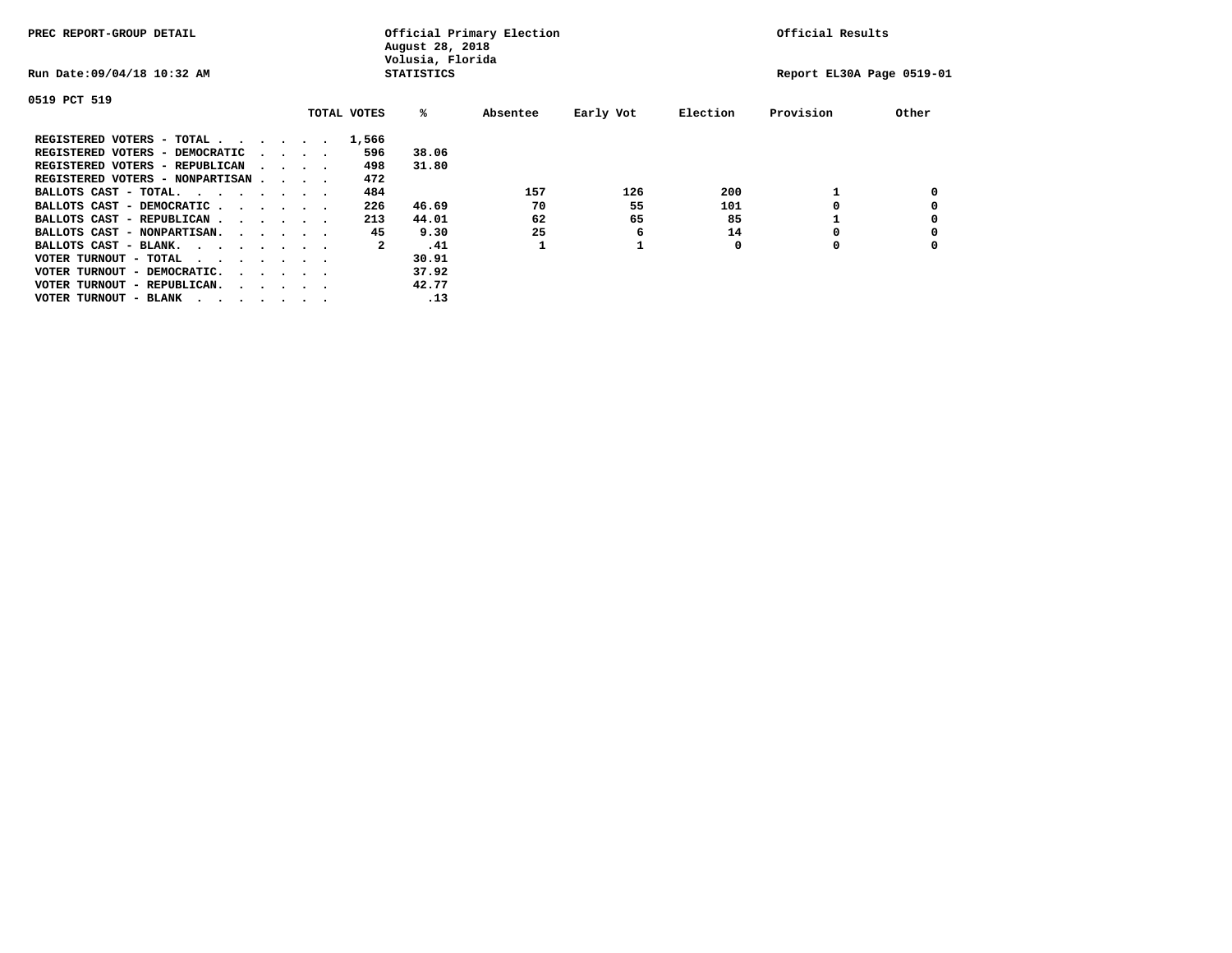| PREC REPORT-GROUP DETAIL                          |                                                                          |                             |        |                      |                      |                         |                          |                | August 28, 2018<br>Volusia, Florida | Official Primary Election | Official Results        |              |                           |             |
|---------------------------------------------------|--------------------------------------------------------------------------|-----------------------------|--------|----------------------|----------------------|-------------------------|--------------------------|----------------|-------------------------------------|---------------------------|-------------------------|--------------|---------------------------|-------------|
| Run Date: 09/04/18 10:32 AM                       |                                                                          |                             |        |                      |                      |                         |                          |                | DEMOCRATIC                          |                           |                         |              | Report EL30A Page 0519-02 |             |
| 0519 PCT 519                                      |                                                                          |                             |        |                      |                      |                         |                          | TOTAL VOTES    | ℁                                   | Absentee                  | Early Vot               | Election     | Provision                 | Other       |
|                                                   |                                                                          |                             |        |                      |                      |                         |                          |                |                                     |                           |                         |              |                           |             |
| Representative in Congress Dist 6<br>(VOTE FOR) 1 |                                                                          |                             |        |                      |                      |                         |                          |                |                                     |                           |                         |              |                           |             |
| Stephen Sevigny                                   |                                                                          |                             |        |                      |                      |                         |                          | 61             | 27.85                               | 28                        | 16                      | 17           | 0                         | 0           |
| Nancy Soderberg                                   | $\mathbf{r}$ , $\mathbf{r}$ , $\mathbf{r}$ , $\mathbf{r}$ , $\mathbf{r}$ |                             |        |                      |                      | $\cdot$ $\cdot$ $\cdot$ |                          | 89             | 40.64                               | 25                        | 24                      | 40           | $\mathbf 0$               | $\mathbf 0$ |
| John Upchurch.                                    | $\cdots$                                                                 |                             |        | $\bullet$            |                      | $\ddot{\phantom{a}}$    |                          | 69             | 31.51                               | 15                        | 13                      | 41           | $\mathbf 0$               | 0           |
| Over Votes                                        |                                                                          |                             |        |                      |                      | $\cdot$ $\cdot$ $\cdot$ |                          | 0              |                                     | $\mathbf 0$               | $\mathbf 0$             | $\mathbf{0}$ | $\mathbf 0$               | $\mathbf 0$ |
| Under Votes                                       |                                                                          |                             |        |                      |                      | $\cdot$ $\cdot$ $\cdot$ |                          | 7              |                                     | $\overline{\mathbf{2}}$   | $\overline{\mathbf{2}}$ | 3            | $\Omega$                  | $\Omega$    |
| Governor and Lieutenant Governor<br>(VOTE FOR) 1  |                                                                          |                             |        |                      |                      |                         |                          |                |                                     |                           |                         |              |                           |             |
| Andrew Gillum                                     |                                                                          |                             | $\sim$ |                      |                      |                         |                          | 62             | 27.93                               | 17                        | 11                      | 34           | 0                         | 0           |
| Gwen Graham.                                      |                                                                          |                             | $\sim$ |                      |                      | $\ddot{\phantom{1}}$    |                          | 94             | 42.34                               | 24                        | 22                      | 48           | $\mathbf 0$               | $\mathbf 0$ |
| Jeff Greene.                                      |                                                                          |                             |        | $\ddot{\phantom{a}}$ | $\ddot{\phantom{0}}$ | $\ddot{\phantom{a}}$    |                          | 27             | 12.16                               | 12                        | 8                       | 7            | 0                         | 0           |
| Chris King                                        |                                                                          |                             |        |                      | $\ddot{\phantom{a}}$ | $\ddot{\phantom{a}}$    |                          | 7              | 3.15                                | $\overline{\mathbf{2}}$   | $\overline{\mathbf{2}}$ | 3            | $\mathbf 0$               | $\mathbf 0$ |
| Philip Levine.                                    | $\cdots$                                                                 |                             |        |                      |                      | $\ddot{\phantom{0}}$    |                          | 29             | 13.06                               | 12                        | 10                      | 7            | $\mathbf 0$               | $\mathbf 0$ |
| Alex "Lundy" Lundmark                             |                                                                          | $\sim$ $\sim$ $\sim$ $\sim$ |        |                      |                      | $\sim$                  |                          | $\overline{a}$ | .90                                 | $\mathbf 0$               | $\mathbf{1}$            | $\mathbf{1}$ | $\Omega$                  | $\mathbf 0$ |
| John Wetherbee.                                   |                                                                          |                             |        |                      | $\sim$               | $\ddot{\phantom{a}}$    |                          | $\mathbf{1}$   | .45                                 | $\mathbf{1}$              | $\mathbf 0$             | $\mathbf 0$  | $\mathbf 0$               | $\mathbf 0$ |
| Over Votes .                                      |                                                                          |                             |        |                      |                      |                         |                          | $\mathbf{1}$   |                                     | $\mathbf{1}$              | $\mathbf 0$             | $\mathbf 0$  | $\mathbf 0$               | $\mathbf 0$ |
| Under Votes                                       |                                                                          |                             |        |                      |                      |                         |                          | 3              |                                     | $\mathbf{1}$              | $\mathbf{1}$            | $\mathbf{1}$ | $\mathbf 0$               | $\mathbf 0$ |
| Attorney General                                  |                                                                          |                             |        |                      |                      |                         |                          |                |                                     |                           |                         |              |                           |             |
| (VOTE FOR) 1                                      |                                                                          |                             |        |                      |                      |                         |                          |                |                                     |                           |                         |              |                           |             |
| Sean Shaw                                         |                                                                          |                             |        |                      |                      | $\cdot$ $\cdot$         |                          | 131            | 65.83                               | 41                        | 31                      | 59           | 0                         | 0           |
| Ryan Torrens<br>$\cdots$                          |                                                                          |                             |        |                      | $\ddot{\phantom{a}}$ | $\ddot{\phantom{a}}$    | $\overline{\phantom{a}}$ | 68             | 34.17                               | 22                        | 15                      | 31           | $\mathbf 0$               | $\mathbf 0$ |
| Over Votes                                        |                                                                          |                             |        |                      |                      |                         |                          | $\mathbf 0$    |                                     | $\mathbf 0$               | $\mathbf 0$             | $\mathbf 0$  | $\mathbf 0$               | $\mathbf 0$ |
| Under Votes                                       |                                                                          |                             |        |                      |                      |                         |                          | 27             |                                     | 7                         | 9                       | 11           | $\mathbf 0$               | $\mathbf 0$ |
| Commissioner of Agriculture<br>(VOTE FOR) 1       |                                                                          |                             |        |                      |                      |                         |                          |                |                                     |                           |                         |              |                           |             |
| Nicole "Nikki" Fried.                             |                                                                          | $\cdots$                    |        |                      |                      |                         |                          | 100            | 50.00                               | 29                        | 22                      | 49           | 0                         | 0           |
| Jeffrey Duane Porter.                             |                                                                          |                             |        |                      |                      | $\cdot$ $\cdot$ $\cdot$ |                          | 40             | 20.00                               | 13                        | 9                       | 18           | $\mathbf 0$               | $\mathbf 0$ |
| Roy David Walker                                  |                                                                          |                             |        |                      |                      | $\sim$ $\sim$           |                          | 60             | 30.00                               | 22                        | 17                      | 21           | $\mathbf 0$               | $\mathbf 0$ |
| Over Votes                                        |                                                                          |                             |        |                      | $\ddot{\phantom{a}}$ | $\ddot{\phantom{1}}$    |                          | $\mathbf 0$    |                                     | $\mathbf 0$               | $\mathbf 0$             | $\Omega$     | $\Omega$                  | $\mathbf 0$ |
| Under Votes                                       |                                                                          |                             |        |                      |                      | $\ddot{\phantom{1}}$    |                          | 26             |                                     | 6                         | 7                       | 13           | $\Omega$                  | $\mathbf 0$ |
| State Representative District 26<br>(VOTE FOR) 1  |                                                                          |                             |        |                      |                      |                         |                          |                |                                     |                           |                         |              |                           |             |
| Patrick Henry.                                    | $\cdots$                                                                 |                             |        |                      |                      |                         |                          | 138            | 65.71                               | 41                        | 34                      | 63           | 0                         | 0           |
| Percy L. Williamson                               |                                                                          |                             |        |                      | $\sim$               | $\sim$                  | $\ddot{\phantom{0}}$     | 72             | 34.29                               | 25                        | 15                      | 32           | $\mathbf 0$               | $\mathbf 0$ |
| Over Votes                                        |                                                                          |                             |        |                      | $\ddot{\phantom{1}}$ | $\ddot{\phantom{a}}$    |                          | 0              |                                     | $\mathbf 0$               | $\mathbf 0$             | $\mathbf 0$  | $\mathbf 0$               | $\mathbf 0$ |
| Under Votes                                       |                                                                          |                             |        |                      |                      | $\cdot$ $\cdot$         |                          | 16             |                                     | $\overline{\mathbf{4}}$   | 6                       | 6            | $\Omega$                  | $\mathbf 0$ |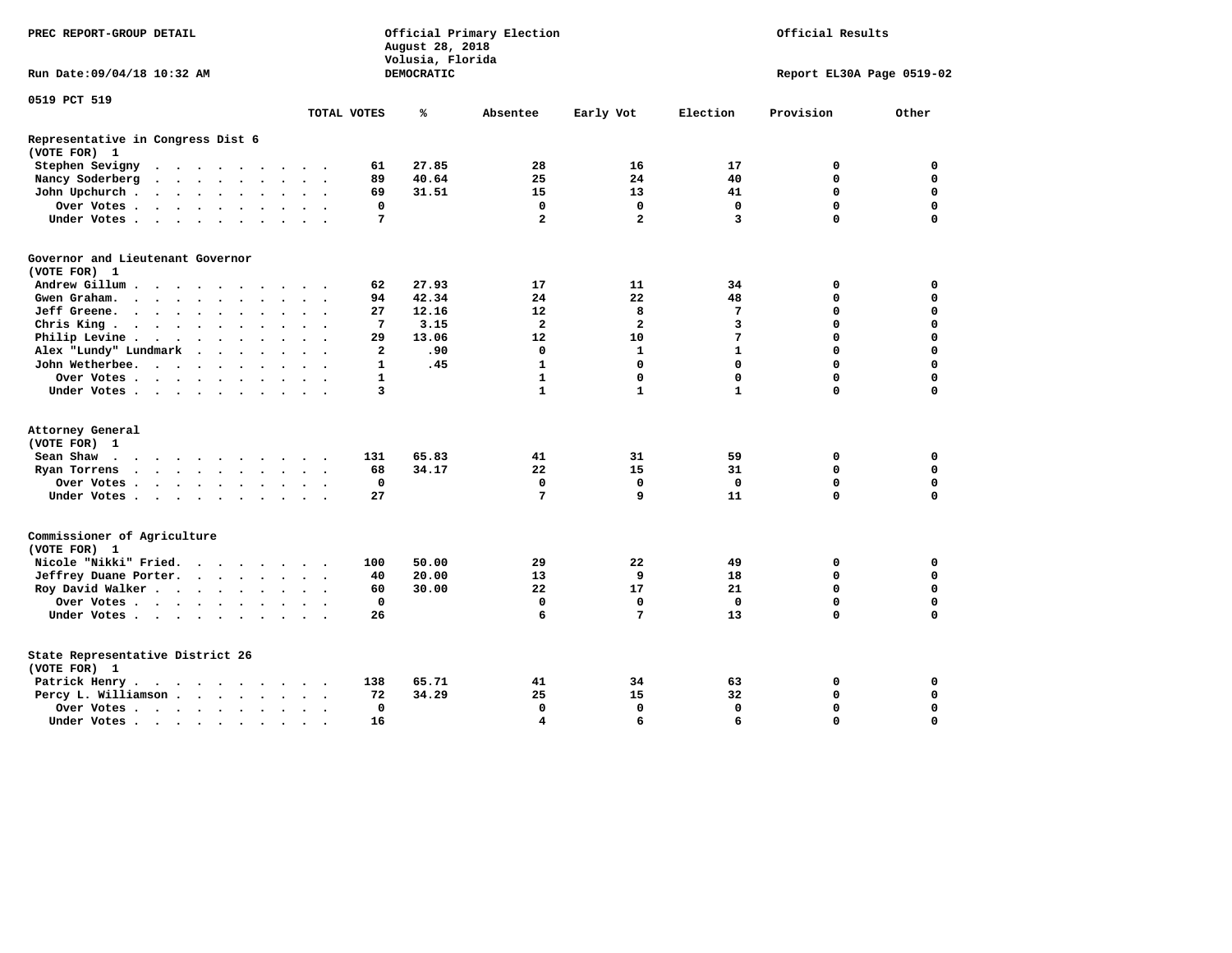| PREC REPORT-GROUP DETAIL                                                                                                                                                    |                         | August 28, 2018<br>Volusia, Florida | Official Primary Election |                |                         | Official Results          |             |
|-----------------------------------------------------------------------------------------------------------------------------------------------------------------------------|-------------------------|-------------------------------------|---------------------------|----------------|-------------------------|---------------------------|-------------|
| Run Date:09/04/18 10:32 AM                                                                                                                                                  |                         | REPUBLICAN                          |                           |                |                         | Report EL30A Page 0519-03 |             |
| 0519 PCT 519                                                                                                                                                                | TOTAL VOTES             | ℁                                   | Absentee                  | Early Vot      | Election                | Provision                 | Other       |
| United States Senator<br>(VOTE FOR) 1                                                                                                                                       |                         |                                     |                           |                |                         |                           |             |
| Roque "Rocky" De La Fuente.<br>.                                                                                                                                            |                         | 12<br>5.71                          | 3                         | 5              | 3                       | 1                         | 0           |
| Rick Scott                                                                                                                                                                  |                         | 198<br>94.29                        | 57                        | 60             | 81                      | 0                         | 0           |
| Over Votes                                                                                                                                                                  |                         | 1                                   | 1                         | 0              | 0                       | 0                         | 0           |
| Under Votes<br>$\sim$                                                                                                                                                       | $\ddot{\phantom{1}}$    | $\mathbf{2}$                        | $\mathbf{1}$              | $\mathbf 0$    | $\mathbf{1}$            | 0                         | 0           |
| Representative in Congress Dist 6<br>(VOTE FOR) 1                                                                                                                           |                         |                                     |                           |                |                         |                           |             |
| Fred Costello                                                                                                                                                               |                         | 37.91<br>80                         | 23                        | 22             | 35                      | 0                         | 0           |
| Michael Waltz.<br>$\sim$ $\sim$ $\sim$<br>$\cdot$<br>$\ddot{\phantom{1}}$<br>$\bullet$                                                                                      |                         | 37.91<br>80                         | 22                        | 31             | 27                      | 0                         | 0           |
| John Ward<br>$\bullet$<br>$\bullet$                                                                                                                                         |                         | 51<br>24.17                         | 16                        | 11             | 23                      | 1                         | 0           |
| Over Votes .<br>$\cdot$ $\cdot$ $\cdot$ $\cdot$<br>$\cdot$<br>$\cdot$                                                                                                       |                         | 0                                   | 0                         | $\mathbf 0$    | 0                       | $\mathbf 0$               | $\mathbf 0$ |
| Under Votes.<br>$\cdots$<br>$\cdot$                                                                                                                                         |                         | 2                                   | 1                         | $\mathbf{1}$   | 0                       | 0                         | $\mathbf 0$ |
| Governor and Lieutenant Governor<br>(VOTE FOR) 1                                                                                                                            |                         |                                     |                           |                |                         |                           |             |
| Don Baldauf.<br>$\begin{array}{cccccccccccccccccc} \bullet & \bullet & \bullet & \bullet & \bullet & \bullet & \bullet & \bullet & \bullet & \bullet & \bullet \end{array}$ | $\cdot$ $\cdot$ $\cdot$ | 0                                   | 0                         | 0              | 0                       | 0                         | 0           |
| Ron DeSantis<br>$\mathbf{r}$ , $\mathbf{r}$ , $\mathbf{r}$ , $\mathbf{r}$ , $\mathbf{r}$                                                                                    | $\bullet$               | 146<br>69.52                        | 43                        | 44             | 59                      | 0                         | 0           |
| Timothy M. Devine.                                                                                                                                                          |                         | 0                                   | 0                         | 0              | 0                       | 0                         | $\mathbf 0$ |
| Bob Langford<br>$\ddot{\phantom{0}}$<br>$\bullet$                                                                                                                           | $\cdot$                 | $\overline{a}$<br>.95               | 0                         | 1              | 1                       | 0                         | $\mathbf 0$ |
| John Joseph Mercadante.<br>$\ddot{\phantom{0}}$<br>$\ddot{\phantom{0}}$                                                                                                     |                         | 1<br>.48                            | 0                         | 0              | 1                       | 0                         | 0           |
| Bruce Nathan<br>$\bullet$                                                                                                                                                   |                         | 0                                   | 0                         | 0              | 0                       | 0                         | $\mathbf 0$ |
| Adam H. Putnam.<br>$\cdot$ $\cdot$ $\cdot$<br>$\cdot$<br>$\sim$                                                                                                             |                         | 54<br>25.71                         | 14                        | 20             | 20                      | 0                         | $\mathbf 0$ |
| Bob White<br>$\cdots$                                                                                                                                                       |                         | 3.33<br>7                           | 4                         | 0              | 2                       | $\mathbf{1}$              | $\mathbf 0$ |
| Over Votes .<br>$\sim$ $\sim$ $\sim$ $\sim$<br>$\bullet$                                                                                                                    | $\cdot$                 | 0                                   | 0                         | 0              | $\mathbf 0$             | 0                         | $\mathbf 0$ |
| Under Votes                                                                                                                                                                 |                         | 3                                   | $\mathbf{1}$              | $\mathbf 0$    | $\overline{\mathbf{2}}$ | 0                         | 0           |
| Attorney General<br>(VOTE FOR) 1<br>Ashley Moody<br>$\ddot{\phantom{0}}$<br>.<br>$\bullet$                                                                                  |                         | 60.78<br>124                        | 23                        | 46             | 55                      | 0                         | 0           |
| Frank White.<br>$\bullet$<br>$\bullet$                                                                                                                                      | $\cdot$<br>$\cdot$      | 39.22<br>80                         | 34                        | 18             | 27                      | 1                         | $\mathbf 0$ |
| Over Votes.<br>$\cdot$ $\cdot$ $\cdot$ $\cdot$<br>$\bullet$                                                                                                                 |                         | 0                                   | 0                         | 0              | 0                       | 0                         | 0           |
| Under Votes<br>$\bullet$                                                                                                                                                    | $\bullet$ . $\bullet$   | 9                                   | 5                         | 1              | 3                       | 0                         | $\mathbf 0$ |
| Commissioner of Agriculture<br>(VOTE FOR) 1                                                                                                                                 |                         |                                     |                           |                |                         |                           |             |
| Matt Caldwell .<br>$\mathbf{r}$ , $\mathbf{r}$ , $\mathbf{r}$ , $\mathbf{r}$ , $\mathbf{r}$ , $\mathbf{r}$                                                                  |                         | 32.83<br>65                         | 15                        | 16             | 34                      | 0                         | 0           |
| Denise Grimsley<br>$\cdots$<br>$\bullet$                                                                                                                                    |                         | 33.84<br>67                         | 17                        | 26             | 23                      | 1                         | 0           |
| Mike McCalister<br>$\cdot$<br>$\cdot$                                                                                                                                       | $\bullet$               | 37<br>18.69                         | 12                        | 12             | 13                      | 0                         | $\mathbf 0$ |
| Baxter Troutman<br>.                                                                                                                                                        |                         | 29<br>14.65                         | 10                        | 9              | 10                      | 0                         | 0           |
| Over Votes .                                                                                                                                                                |                         | 0                                   | 0                         | 0              | 0                       | 0                         | 0           |
| Under Votes.<br>$\overline{\phantom{a}}$                                                                                                                                    |                         | 15                                  | 8                         | $\overline{a}$ | 5                       | 0                         | $\mathbf 0$ |
| State Representative District 26<br>(VOTE FOR) 1                                                                                                                            |                         |                                     |                           |                |                         |                           |             |
| Michael Cantu.<br>$\sim$ $\sim$ $\sim$<br>$\overline{\phantom{a}}$                                                                                                          |                         | 48.21<br>94                         | 28                        | 28             | 38                      | 0                         | 0           |
| Elizabeth Fetterhoff.                                                                                                                                                       |                         | 101<br>51.79                        | 26                        | 34             | 40                      | $\mathbf{1}$              | 0           |
| Over Votes.<br>$\ddotsc$<br>$\sim$<br>$\bullet$<br>$\ddot{\phantom{a}}$                                                                                                     |                         | 0                                   | 0                         | 0              | 0                       | 0                         | 0           |
| Under Votes<br>$\sim$                                                                                                                                                       |                         | 18                                  | 8                         | 3              | 7                       | 0                         | 0           |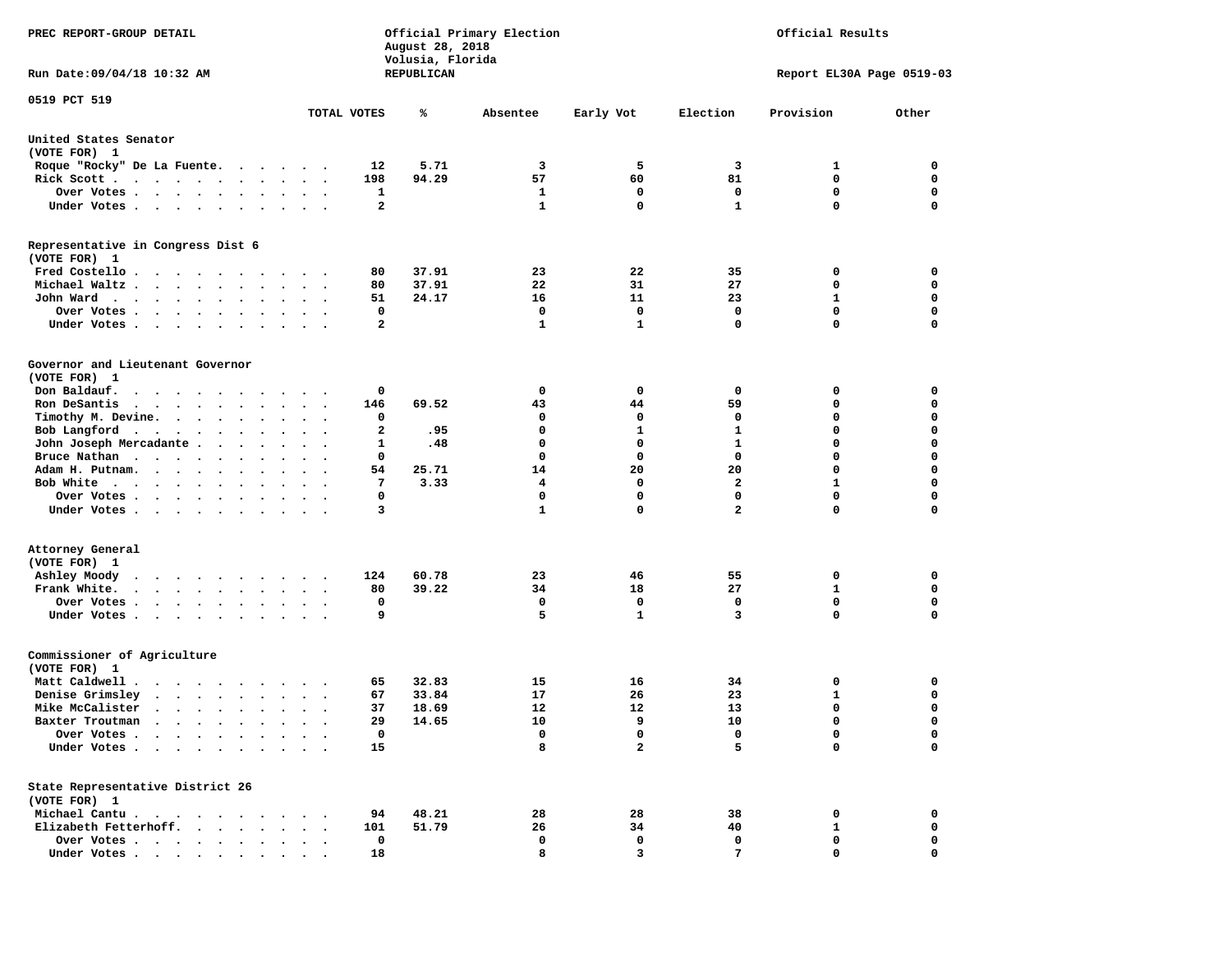| PREC REPORT-GROUP DETAIL                                                                   |             | August 28, 2018<br>Volusia, Florida | Official Primary Election |           |          | Official Results          |          |
|--------------------------------------------------------------------------------------------|-------------|-------------------------------------|---------------------------|-----------|----------|---------------------------|----------|
| Run Date:09/04/18 10:32 AM                                                                 |             | <b>NONPARTISAN</b>                  |                           |           |          | Report EL30A Page 0519-04 |          |
| 0519 PCT 519                                                                               |             |                                     |                           |           |          |                           |          |
|                                                                                            | TOTAL VOTES | ℁                                   | Absentee                  | Early Vot | Election | Provision                 | Other    |
| Circuit Judge 7th Judicial, Grp 15<br>(VOTE FOR) 1                                         |             |                                     |                           |           |          |                           |          |
| Linda L. Gaustad                                                                           |             | 20.96<br>92                         | 33                        | 23        | 35       | 1                         | 0        |
| Sebrina L. Slack                                                                           | 181         | 41.23                               | 59                        | 45        | 77       | 0                         |          |
| Ryan Will $\cdots$ , $\cdots$ , $\cdots$ , $\cdots$                                        | 166         | 37.81                               | 51                        | 45        | 70       | 0                         | 0        |
| Over Votes                                                                                 |             | $\Omega$                            | 0                         | $\Omega$  | 0        | 0                         | 0        |
| Under Votes                                                                                |             | 45                                  | 14                        | 13        | 18       | 0                         |          |
| County Judge 7th Judicial, Grp 5<br>(VOTE FOR) 1                                           |             |                                     |                           |           |          |                           |          |
| Steve Burk                                                                                 | 134         | 30.45                               | 45                        | 41        | 48       | 0                         | 0        |
| Dawn "Pam" Fields.                                                                         | 306         | 69.55                               | 97                        | 73        | 135      |                           |          |
| Over Votes                                                                                 |             | $\mathbf{o}$                        | $\Omega$                  | 0         | 0        | 0                         | 0        |
| Under Votes                                                                                |             | 44                                  | 15                        | 12        | 17       | $\Omega$                  | $\Omega$ |
| County Council at Large<br>(VOTE FOR) 1                                                    |             |                                     |                           |           |          |                           |          |
| L. Ronald Durham                                                                           | 168         | 36.68                               | 55                        | 32        | 80       | 1                         | 0        |
| Ben F. Johnson.                                                                            | 285         | 62.23                               | 97                        | 87        | 101      | <sup>0</sup>              | 0        |
| WRITE-IN.                                                                                  |             | 1.09<br>5                           | 0                         | 0         | 5        | $\Omega$                  |          |
| Over Votes                                                                                 |             | 1                                   | O                         | 0         | 1        | 0                         |          |
| Under Votes, $\cdot$ , $\cdot$ , $\cdot$ , $\cdot$ , $\cdot$ , $\cdot$ , $\cdot$ , $\cdot$ |             | 25                                  | 5                         | 7         | 13       | 0                         | $\Omega$ |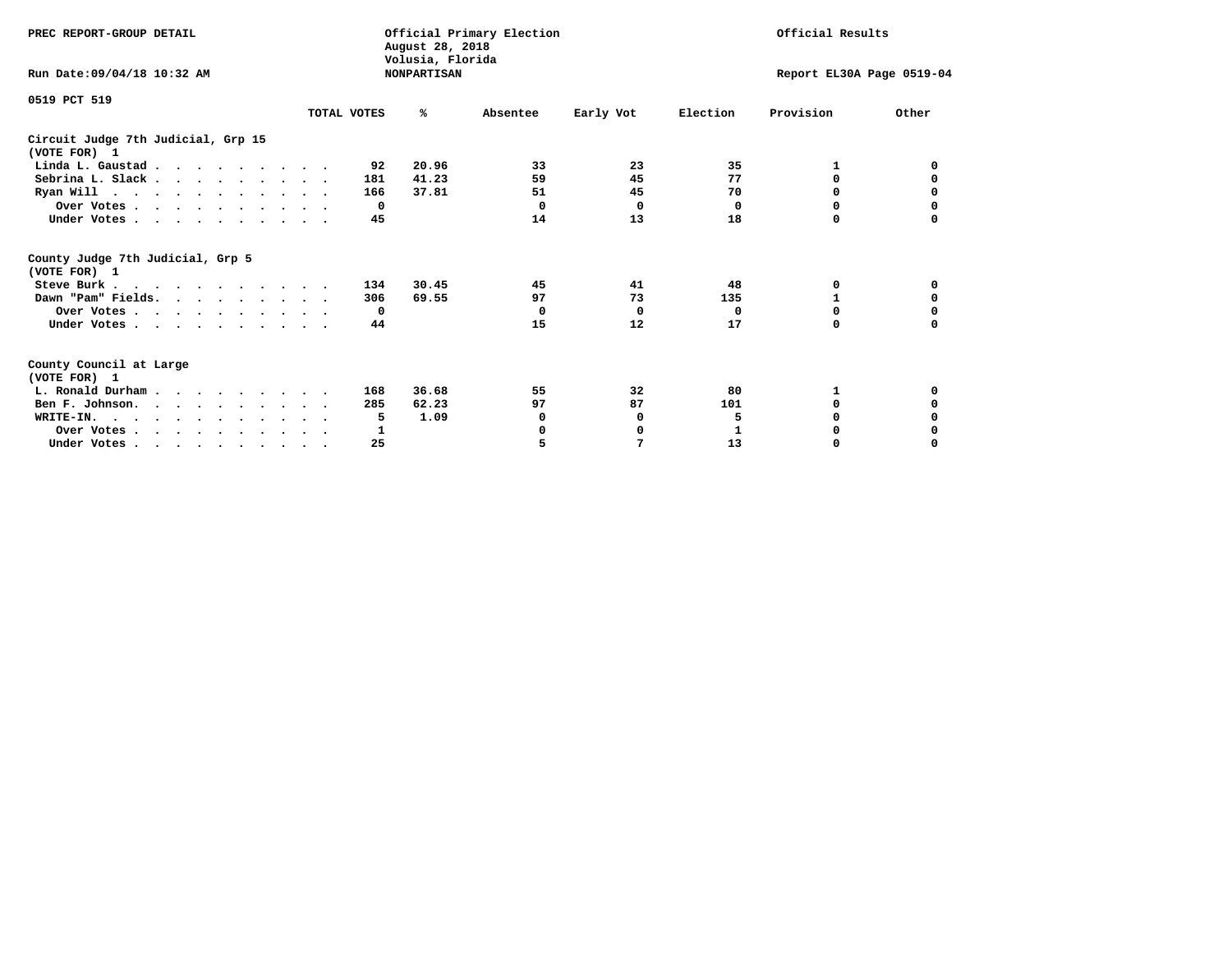| PREC REPORT-GROUP DETAIL               |  |                                         |             | August 28, 2018<br>Volusia, Florida | Official Primary Election |           |          | Official Results          |       |
|----------------------------------------|--|-----------------------------------------|-------------|-------------------------------------|---------------------------|-----------|----------|---------------------------|-------|
| Run Date: 09/04/18 10:32 AM            |  |                                         |             | <b>STATISTICS</b>                   |                           |           |          | Report EL30A Page 0521-01 |       |
| 0521 PCT 521                           |  |                                         |             |                                     |                           |           |          |                           |       |
|                                        |  |                                         | TOTAL VOTES | ‱                                   | Absentee                  | Early Vot | Election | Provision                 | Other |
| REGISTERED VOTERS - TOTAL              |  |                                         | 4,073       |                                     |                           |           |          |                           |       |
| REGISTERED VOTERS - DEMOCRATIC         |  | $\sim$ $\sim$ $\sim$ $\sim$             | 1,213       | 29.78                               |                           |           |          |                           |       |
| REGISTERED VOTERS - REPUBLICAN         |  |                                         | 1,703       | 41.81                               |                           |           |          |                           |       |
| REGISTERED VOTERS - NONPARTISAN        |  |                                         | 1,157       |                                     |                           |           |          |                           |       |
| BALLOTS CAST - TOTAL.                  |  |                                         | 1,525       |                                     | 830                       | 285       | 410      | 0                         |       |
| BALLOTS CAST - DEMOCRATIC              |  |                                         | 524         | 34.36                               | 284                       | 111       | 129      |                           |       |
| BALLOTS CAST - REPUBLICAN              |  |                                         | 789         | 51.74                               | 388                       | 153       | 248      | 0                         |       |
| BALLOTS CAST - NONPARTISAN.            |  |                                         | 212         | 13.90                               | 158                       | 21        | 33       |                           |       |
| BALLOTS CAST - BLANK.                  |  |                                         | 3           | .20                                 | 2                         |           | 0        | O                         |       |
| VOTER TURNOUT - TOTAL<br>.             |  |                                         |             | 37.44                               |                           |           |          |                           |       |
| VOTER TURNOUT - DEMOCRATIC.            |  | $\cdot$ $\cdot$ $\cdot$ $\cdot$ $\cdot$ |             | 43.20                               |                           |           |          |                           |       |
| VOTER TURNOUT - REPUBLICAN.<br>$\cdot$ |  |                                         |             | 46.33                               |                           |           |          |                           |       |
| VOTER TURNOUT - BLANK                  |  |                                         |             | .07                                 |                           |           |          |                           |       |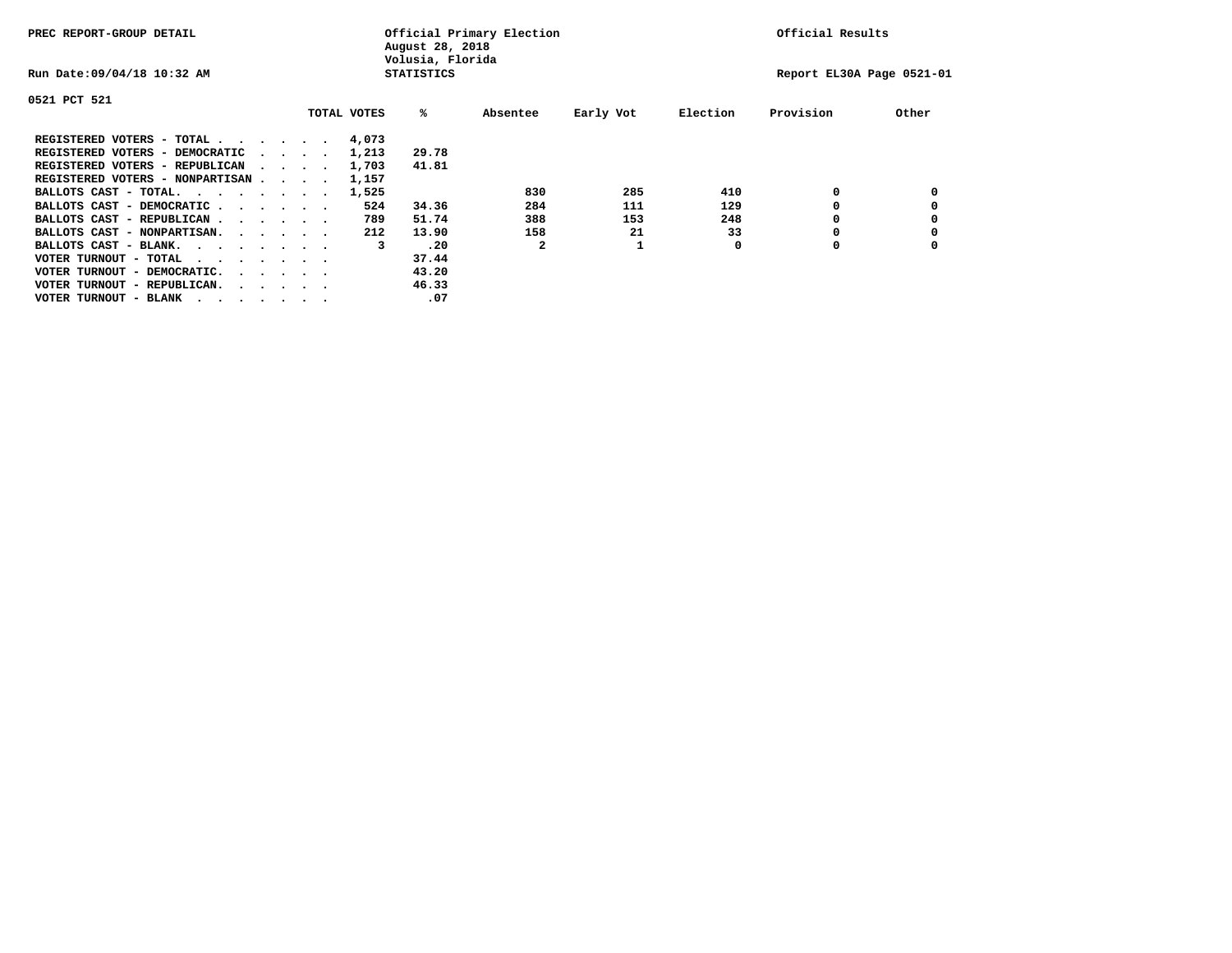| PREC REPORT-GROUP DETAIL                                                                 | Official Primary Election<br>Official Results<br>August 28, 2018<br>Volusia, Florida |               |                             |                           |             |             |  |
|------------------------------------------------------------------------------------------|--------------------------------------------------------------------------------------|---------------|-----------------------------|---------------------------|-------------|-------------|--|
| Run Date: 09/04/18 10:32 AM                                                              |                                                                                      | DEMOCRATIC    |                             | Report EL30A Page 0521-02 |             |             |  |
| 0521 PCT 521                                                                             |                                                                                      |               |                             |                           |             |             |  |
|                                                                                          | TOTAL VOTES                                                                          | ℁<br>Absentee | Early Vot                   | Election                  | Provision   | Other       |  |
| Representative in Congress Dist 6<br>(VOTE FOR) 1                                        |                                                                                      |               |                             |                           |             |             |  |
| Stephen Sevigny                                                                          | 160                                                                                  | 31.50         | 83<br>36                    | 41                        | 0           | 0           |  |
| Nancy Soderberg<br>$\mathbf{r}$ , and $\mathbf{r}$ , and $\mathbf{r}$ , and $\mathbf{r}$ | 236                                                                                  | 46.46         | 58<br>130                   | 48                        | $\mathbf 0$ | $\mathbf 0$ |  |
| John Upchurch                                                                            | 112                                                                                  | 22.05         | 16<br>61                    | 35                        | $\mathbf 0$ | $\mathbf 0$ |  |
| Over Votes.                                                                              | $\mathbf{1}$                                                                         |               | $\mathbf 0$<br>1            | $\mathbf 0$               | $\mathbf 0$ | $\mathbf 0$ |  |
| Under Votes                                                                              | 15                                                                                   |               | 9<br>$\mathbf{1}$           | 5                         | $\Omega$    | $\mathbf 0$ |  |
| Governor and Lieutenant Governor<br>(VOTE FOR) 1                                         |                                                                                      |               |                             |                           |             |             |  |
| Andrew Gillum                                                                            | 64                                                                                   | 12.60         | 24<br>12                    | 28                        | 0           | $\mathbf 0$ |  |
| Gwen Graham.                                                                             | 263                                                                                  | 51.77         | 155<br>48                   | 60                        | $\mathbf 0$ | $\mathbf 0$ |  |
| Jeff Greene.                                                                             | 80                                                                                   | 15.75         | 17<br>48                    | 15                        | 0           | $\mathbf 0$ |  |
| Chris King                                                                               | 17                                                                                   | 3.35          | 14<br>0                     | 3                         | 0           | $\mathbf 0$ |  |
| Philip Levine                                                                            | 75                                                                                   | 14.76         | 38<br>19                    | 18                        | $\mathbf 0$ | $\mathbf 0$ |  |
| Alex "Lundy" Lundmark                                                                    | $\mathbf{1}$                                                                         | .20           | $\mathbf{1}$<br>0           | $\mathbf 0$               | $\mathbf 0$ | $\mathbf 0$ |  |
| John Wetherbee.                                                                          | 8                                                                                    | 1.57          | 5<br>0                      | 3                         | $\mathbf 0$ | $\mathbf 0$ |  |
| Over Votes                                                                               | 6                                                                                    |               | 6<br>0                      | 0                         | $\mathbf 0$ | $\mathbf 0$ |  |
| Under Votes                                                                              | 10                                                                                   |               | 6<br>$\overline{a}$         | $\overline{a}$            | $\mathbf 0$ | $\mathbf 0$ |  |
| Attorney General<br>(VOTE FOR) 1                                                         |                                                                                      |               |                             |                           |             |             |  |
| Sean Shaw                                                                                | 299                                                                                  | 65.43         | 161<br>61                   | 77                        | 0           | 0           |  |
| Ryan Torrens                                                                             | 158                                                                                  | 34.57         | 35<br>85                    | 38                        | $\mathbf 0$ | $\mathbf 0$ |  |
| Over Votes                                                                               | $\overline{\mathbf{2}}$                                                              |               | 1<br>$\mathbf{1}$           | $\Omega$                  | 0           | 0           |  |
| Under Votes                                                                              | 65                                                                                   |               | 37<br>14                    | 14                        | $\mathbf 0$ | $\mathbf 0$ |  |
| Commissioner of Agriculture<br>(VOTE FOR) 1                                              |                                                                                      |               |                             |                           |             |             |  |
| Nicole "Nikki" Fried.                                                                    | 254                                                                                  | 54.98         | 124<br>57                   | 73                        | 0           | 0           |  |
| Jeffrey Duane Porter.                                                                    | 82                                                                                   | 17.75         | 14<br>51                    | 17                        | $\mathbf 0$ | $\mathbf 0$ |  |
| Roy David Walker                                                                         | 126                                                                                  | 27.27         | 73<br>27                    | 26                        | $\mathbf 0$ | $\mathbf 0$ |  |
| Over Votes                                                                               | $\mathbf{1}$<br>$\ddot{\phantom{0}}$<br>$\bullet$<br>$\overline{\phantom{a}}$        |               | $\mathbf{1}$<br>$\mathbf 0$ | $\Omega$                  | $\mathbf 0$ | $\mathbf 0$ |  |
| Under Votes                                                                              | 61<br>$\bullet$                                                                      |               | 35<br>13                    | 13                        | $\Omega$    | $\Omega$    |  |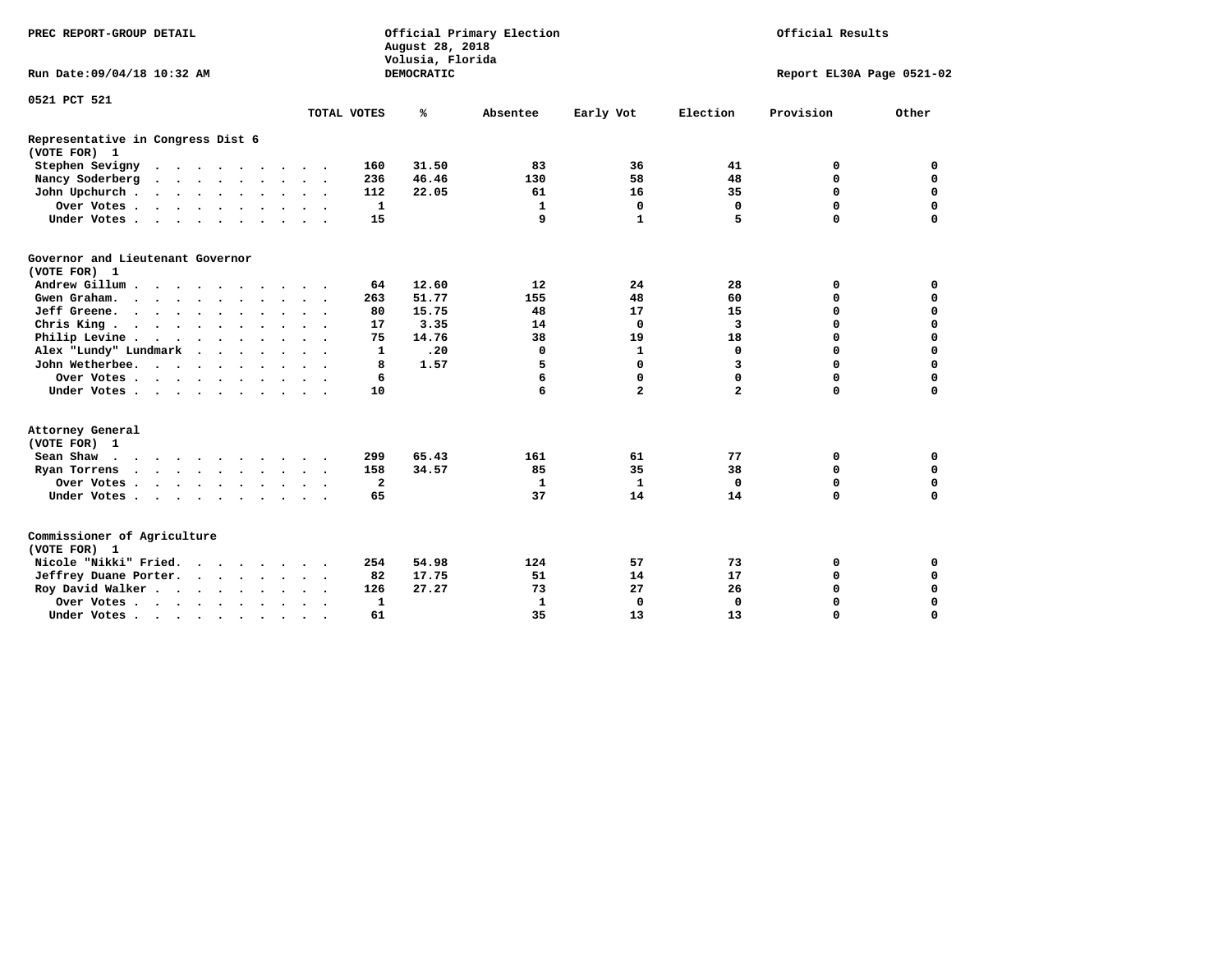| PREC REPORT-GROUP DETAIL                                                                                                                                  |                                            | August 28, 2018<br>Volusia, Florida | Official Primary Election | Official Results |                         |                           |                            |  |
|-----------------------------------------------------------------------------------------------------------------------------------------------------------|--------------------------------------------|-------------------------------------|---------------------------|------------------|-------------------------|---------------------------|----------------------------|--|
| Run Date: 09/04/18 10:32 AM                                                                                                                               |                                            | REPUBLICAN                          |                           |                  |                         | Report EL30A Page 0521-03 |                            |  |
| 0521 PCT 521                                                                                                                                              | TOTAL VOTES                                | ℁                                   | Absentee                  | Early Vot        | Election                | Provision                 | Other                      |  |
| United States Senator                                                                                                                                     |                                            |                                     |                           |                  |                         |                           |                            |  |
| (VOTE FOR) 1                                                                                                                                              |                                            |                                     |                           |                  |                         |                           |                            |  |
| Roque "Rocky" De La Fuente.<br>$\ddot{\phantom{1}}$<br>$\ddot{\phantom{a}}$<br>$\ddot{\phantom{a}}$<br>$\sim$                                             | 62                                         | 7.96                                | 41                        | 11               | 10                      | 0                         | 0                          |  |
| Rick Scott<br>$\bullet$<br>$\bullet$                                                                                                                      | 717                                        | 92.04                               | 340                       | 140              | 237                     | $\mathbf 0$               | $\mathbf 0$                |  |
| Over Votes<br>$\ddot{\phantom{1}}$<br>$\cdot$                                                                                                             | 0<br>$\bullet$<br>$\overline{\phantom{a}}$ |                                     | 0                         | 0                | 0                       | $\mathbf 0$               | $\mathbf 0$                |  |
| Under Votes<br>$\sim$<br>$\ddot{\phantom{a}}$                                                                                                             | 10                                         |                                     | 7                         | $\overline{2}$   | $\mathbf{1}$            | $\mathbf 0$               | $\mathbf 0$                |  |
| Representative in Congress Dist 6<br>(VOTE FOR) 1                                                                                                         |                                            |                                     |                           |                  |                         |                           |                            |  |
| Fred Costello.<br>.                                                                                                                                       | 367                                        | 47.91                               | 193                       | 57               | 117                     | 0                         | 0                          |  |
| Michael Waltz<br>$\ddot{\phantom{a}}$                                                                                                                     | 274                                        | 35.77                               | 124                       | 67               | 83                      | 0                         | $\mathbf 0$                |  |
| John Ward<br>$\ddot{\phantom{1}}$<br>$\cdot$<br>$\bullet$                                                                                                 | 125<br>$\bullet$                           | 16.32                               | 60                        | 24               | 41                      | 0                         | $\Omega$                   |  |
| Over Votes .<br>$\cdot$ $\cdot$ $\cdot$ $\cdot$<br>$\cdot$<br>$\bullet$<br>$\ddot{\phantom{0}}$                                                           | 2                                          |                                     | 1                         | $\mathbf 0$      | 1                       | 0                         | 0                          |  |
| Under Votes<br>$\sim$ $\sim$<br>$\bullet$                                                                                                                 | 21                                         |                                     | 10                        | 5                | 6                       | $\mathbf 0$               | $\Omega$                   |  |
| Governor and Lieutenant Governor<br>(VOTE FOR) 1<br>Don Baldauf.<br>$\ddotsc$ $\ddotsc$                                                                   | 4                                          | .51                                 | 3                         | 0                | 1                       | 0                         | 0                          |  |
| Ron DeSantis<br>$\cdot$ $\cdot$ $\cdot$<br>$\bullet$                                                                                                      | 501                                        | 64.48                               | 246                       | 89               | 166                     | $\mathbf 0$               | $\mathbf 0$                |  |
| Timothy M. Devine. .<br>$\ddot{\phantom{0}}$<br>$\bullet$<br>$\bullet$<br>$\bullet$                                                                       | 9                                          | 1.16                                | 7                         | $\mathbf{1}$     | $\mathbf 1$             | $\mathbf 0$               | $\mathbf 0$                |  |
| Bob Langford<br>$\bullet$<br>$\bullet$<br>$\ddot{\phantom{1}}$<br>$\bullet$                                                                               | 6                                          | .77                                 | 4                         | $\mathbf 0$      | $\overline{\mathbf{2}}$ | $\mathbf 0$               | $\mathbf 0$                |  |
| John Joseph Mercadante .<br>$\ddot{\phantom{a}}$<br>$\bullet$<br>$\ddot{\phantom{a}}$<br>$\overline{\phantom{a}}$                                         | 1                                          | .13                                 | $\mathbf{1}$              | $\mathbf 0$      | $\mathbf 0$             | $\mathbf 0$               | $\mathbf 0$                |  |
| Bruce Nathan<br>$\cdot \cdot \cdot \cdot$<br>$\bullet$<br>$\bullet$<br>$\bullet$<br>$\bullet$                                                             | з                                          | .39                                 | 3                         | $\mathbf 0$      | $\mathbf 0$             | 0                         | $\mathbf 0$                |  |
| Adam H. Putnam.<br>$\sim$<br>$\sim$ $\sim$<br>$\bullet$                                                                                                   | 241                                        | 31.02                               | 107                       | 59               | 75                      | 0                         | $\mathbf 0$                |  |
| Bob White<br>$\bullet$<br>$\overline{\phantom{a}}$<br>$\ddot{\phantom{a}}$                                                                                | 12<br>$\ddot{\phantom{a}}$                 | 1.54                                | 9                         | $\overline{a}$   | $\mathbf{1}$            | $\mathbf 0$               | $\mathbf 0$                |  |
| Over Votes .<br>$\bullet$ , $\bullet$ , $\bullet$ , $\bullet$ , $\bullet$<br>$\bullet$<br>$\bullet$                                                       | 4                                          |                                     | з                         | $\Omega$         | $\mathbf{1}$            | $\mathbf 0$               | $\mathbf 0$                |  |
| Under Votes                                                                                                                                               | 8                                          |                                     | 5                         | $\overline{a}$   | $\mathbf{1}$            | $\mathbf 0$               | 0                          |  |
| Attorney General<br>(VOTE FOR) 1                                                                                                                          |                                            |                                     |                           |                  |                         |                           |                            |  |
| Ashley Moody<br>$\bullet$<br>$\cdot$ $\cdot$ $\cdot$ $\cdot$ $\cdot$<br>$\cdot$<br>$\bullet$                                                              | 376<br>$\cdot$                             | 50.61                               | 174                       | 66               | 136                     | 0                         | 0                          |  |
| Frank White.<br>$\cdot$ $\cdot$ $\cdot$ $\cdot$<br>$\sim$<br>$\bullet$                                                                                    | 367                                        | 49.39                               | 189                       | 79               | 99                      | $\mathbf 0$               | 0                          |  |
| Over Votes.<br>$\mathbf{a}$ , and $\mathbf{a}$ , and $\mathbf{a}$<br>$\sim$<br>$\bullet$<br>$\ddot{\phantom{a}}$<br>$\bullet$<br>Under Votes<br>$\bullet$ | 0<br>46<br>$\ddot{\phantom{a}}$            |                                     | 0<br>25                   | $\mathbf 0$<br>8 | $\mathbf 0$<br>13       | 0<br>0                    | $\mathbf 0$<br>$\mathbf 0$ |  |
| Commissioner of Agriculture<br>(VOTE FOR) 1                                                                                                               |                                            |                                     |                           |                  |                         |                           |                            |  |
| Matt Caldwell.<br>$\cdot$ $\cdot$ $\cdot$ $\cdot$                                                                                                         | 231                                        | 32.31                               | 108                       | 47               | 76                      | 0                         | 0                          |  |
| Denise Grimsley<br>$\ddot{\phantom{a}}$<br>$\ddot{\phantom{a}}$<br>$\ddot{\phantom{a}}$                                                                   | 188                                        | 26.29                               | 85                        | 34               | 69                      | 0                         | $\mathbf 0$                |  |
| Mike McCalister<br>$\ddot{\phantom{0}}$<br>$\sim$ $\sim$<br>$\bullet$<br>$\bullet$<br>$\bullet$                                                           | 129<br>$\bullet$                           | 18.04                               | 69                        | 19               | 41                      | 0                         | $\mathbf 0$                |  |
| Baxter Troutman<br>$\ddot{\phantom{1}}$<br>$\cdot$                                                                                                        | 167                                        | 23.36                               | 84                        | 42               | 41                      | $\mathbf 0$               | $\mathbf 0$                |  |
| Over Votes.<br>$\sim$ $\sim$<br>$\ddot{\phantom{0}}$<br>$\Delta$<br>$\cdot$<br>$\bullet$                                                                  | 1                                          |                                     | 1                         | 0                | $\mathbf 0$             | $\mathbf 0$               | $\mathbf 0$                |  |
| Under Votes.<br>$\bullet$ , $\bullet$ , $\bullet$ , $\bullet$ , $\bullet$<br>$\bullet$<br>$\bullet$<br>$\bullet$                                          | 73                                         |                                     | 41                        | 11               | 21                      | $\Omega$                  | $\Omega$                   |  |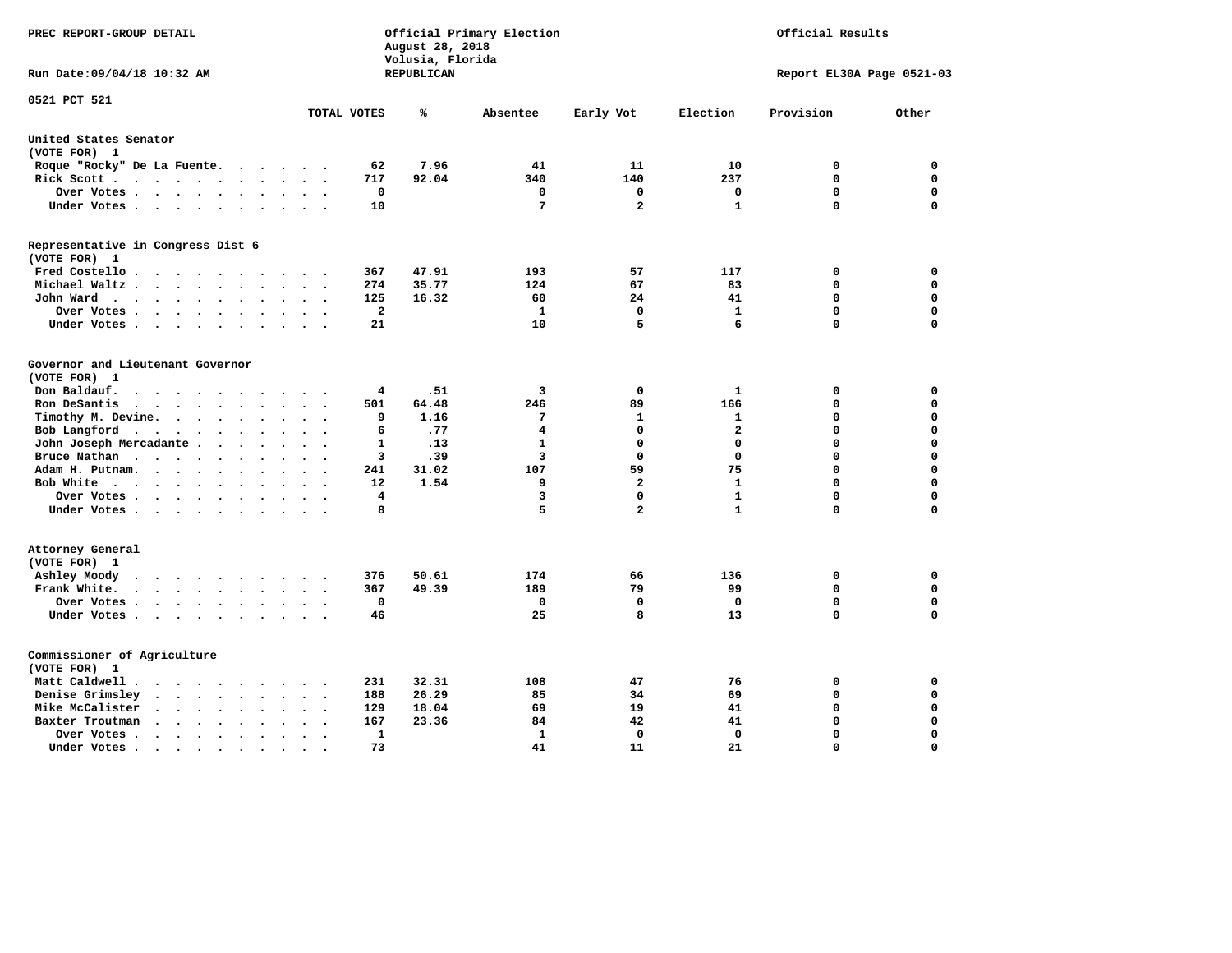| PREC REPORT-GROUP DETAIL                                                         |                      | Official Primary Election<br>August 28, 2018<br>Volusia, Florida | Official Results |                           |             |              |          |
|----------------------------------------------------------------------------------|----------------------|------------------------------------------------------------------|------------------|---------------------------|-------------|--------------|----------|
| Run Date: 09/04/18 10:32 AM                                                      |                      | <b>NONPARTISAN</b>                                               |                  | Report EL30A Page 0521-04 |             |              |          |
| 0521 PCT 521                                                                     |                      |                                                                  |                  |                           |             |              |          |
|                                                                                  | TOTAL VOTES          | ℁                                                                | Absentee         | Early Vot                 | Election    | Provision    | Other    |
| Circuit Judge 7th Judicial, Grp 15<br>(VOTE FOR) 1                               |                      |                                                                  |                  |                           |             |              |          |
| Linda L. Gaustad                                                                 |                      | 29.00<br>399                                                     | 236              | 67                        | 96          | 0            | 0        |
| Sebrina L. Slack                                                                 |                      | 29.07<br>400                                                     | 226              | 75                        | 99          | 0            |          |
| Ryan Will $\cdots$ , $\cdots$ , $\cdots$ , $\cdots$                              |                      | 577<br>41.93                                                     | 299              | 109                       | 169         | 0            | 0        |
| Over Votes                                                                       |                      | 2                                                                | 2                | $\Omega$                  | 0           | 0            | 0        |
| Under Votes                                                                      |                      | 147                                                              | 67               | 34                        | 46          | 0            |          |
| County Judge 7th Judicial, Grp 5<br>(VOTE FOR) 1                                 |                      |                                                                  |                  |                           |             |              |          |
| Steve Burk                                                                       | $\ddot{\phantom{0}}$ | 37.55<br>511                                                     | 292              | 95                        | 124         | 0            | 0        |
| Dawn "Pam" Fields.                                                               |                      | 62.45<br>850                                                     | 461              | 153                       | 236         | 0            |          |
| Over Votes                                                                       |                      | $\mathbf{o}$                                                     | 0                | $\Omega$                  | 0           | 0            | 0        |
| Under Votes                                                                      |                      | 164                                                              | 77               | 37                        | 50          | $\Omega$     | $\Omega$ |
| County Council at Large<br>(VOTE FOR) 1                                          |                      |                                                                  |                  |                           |             |              |          |
| L. Ronald Durham                                                                 |                      | 30.36<br>436                                                     | 231              | 93                        | 112         | 0            | 0        |
| Ben F. Johnson.                                                                  |                      | 68.87<br>989                                                     | 558              | 166                       | 265         | <sup>0</sup> | 0        |
| WRITE-IN.                                                                        |                      | .77<br>11                                                        | 2                | 6                         | 3           | O            |          |
| Over Votes                                                                       |                      | 0                                                                | 0                | 0                         | $\mathbf 0$ | 0            |          |
| Under Votes, $\cdot$ , $\cdot$ , $\cdot$ , $\cdot$ , $\cdot$ , $\cdot$ , $\cdot$ |                      | 89                                                               | 39               | 20                        | 30          | 0            | $\Omega$ |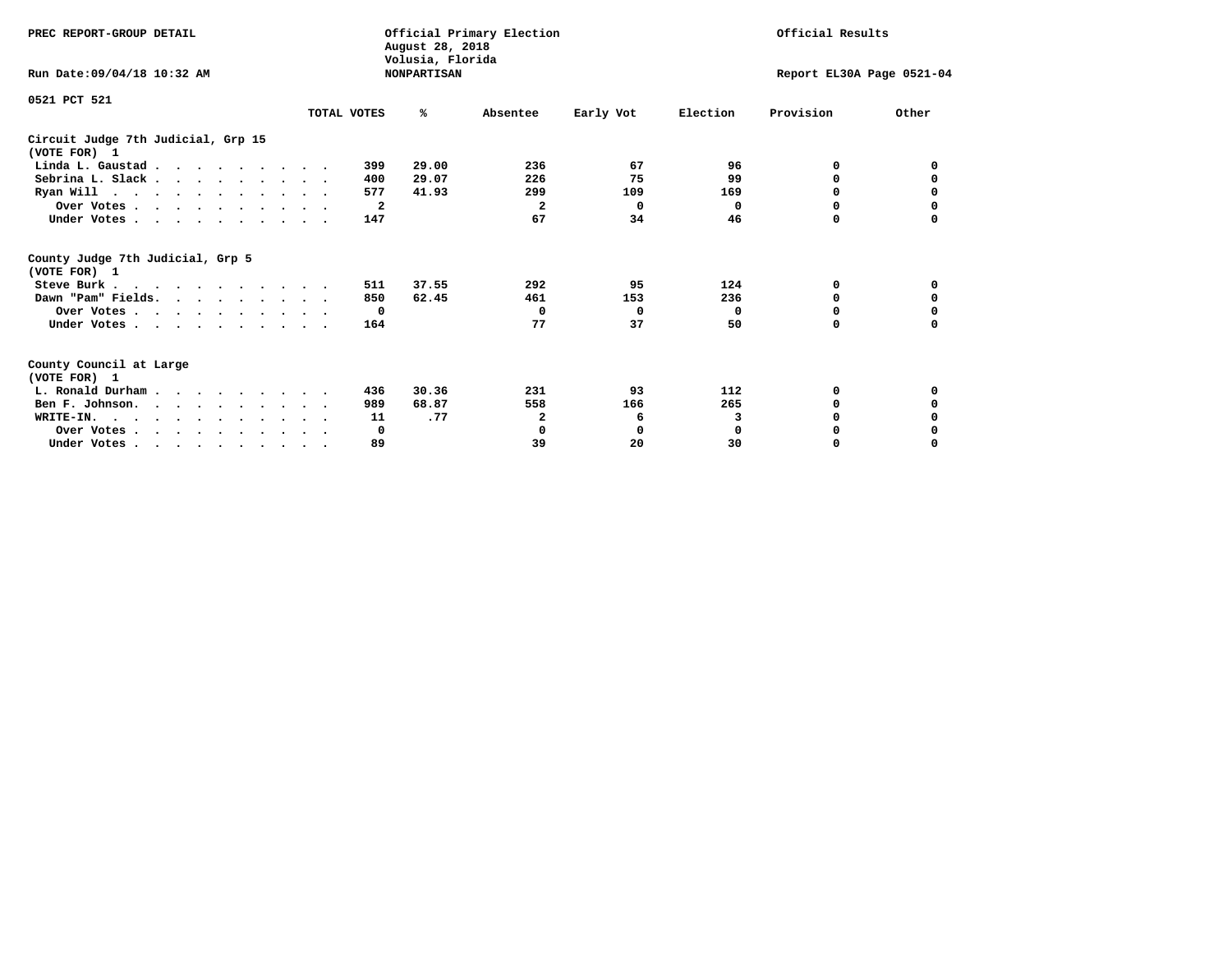| PREC REPORT-GROUP DETAIL               |  |  |                                         | Official Primary Election<br>August 28, 2018<br>Volusia, Florida |                   | Official Results |              |          |                           |       |
|----------------------------------------|--|--|-----------------------------------------|------------------------------------------------------------------|-------------------|------------------|--------------|----------|---------------------------|-------|
| Run Date: 09/04/18 10:32 AM            |  |  |                                         |                                                                  | <b>STATISTICS</b> |                  |              |          | Report EL30A Page 0522-01 |       |
| 0522 PCT 522                           |  |  |                                         |                                                                  |                   |                  |              |          |                           |       |
|                                        |  |  |                                         | TOTAL VOTES                                                      | %ะ                | Absentee         | Early Vot    | Election | Provision                 | Other |
| REGISTERED VOTERS - TOTAL              |  |  |                                         | 3,924                                                            |                   |                  |              |          |                           |       |
| REGISTERED VOTERS - DEMOCRATIC         |  |  | $\cdot$ $\cdot$ $\cdot$ $\cdot$ $\cdot$ | 1,302                                                            | 33.18             |                  |              |          |                           |       |
| REGISTERED VOTERS - REPUBLICAN         |  |  |                                         | 1,408                                                            | 35.88             |                  |              |          |                           |       |
| REGISTERED VOTERS - NONPARTISAN        |  |  |                                         | 1,214                                                            |                   |                  |              |          |                           |       |
| BALLOTS CAST - TOTAL.                  |  |  |                                         | 1,207                                                            |                   | 515              | 210          | 482      | 0                         |       |
| BALLOTS CAST - DEMOCRATIC              |  |  |                                         | 499                                                              | 41.34             | 201              | 83           | 215      |                           |       |
| BALLOTS CAST - REPUBLICAN              |  |  |                                         | 562                                                              | 46.56             | 238              | 104          | 220      |                           |       |
| BALLOTS CAST - NONPARTISAN.            |  |  |                                         | 146                                                              | 12.10             | 76               | 23           | 47       |                           |       |
| BALLOTS CAST - BLANK.                  |  |  |                                         | 3                                                                | .25               | 0                | $\mathbf{2}$ |          | 0                         |       |
| VOTER TURNOUT - TOTAL<br>.             |  |  |                                         |                                                                  | 30.76             |                  |              |          |                           |       |
| VOTER TURNOUT - DEMOCRATIC.            |  |  | $\cdot$ $\cdot$ $\cdot$ $\cdot$ $\cdot$ |                                                                  | 38.33             |                  |              |          |                           |       |
| VOTER TURNOUT - REPUBLICAN.<br>$\cdot$ |  |  |                                         |                                                                  | 39.91             |                  |              |          |                           |       |
| VOTER TURNOUT - BLANK                  |  |  |                                         |                                                                  | .08               |                  |              |          |                           |       |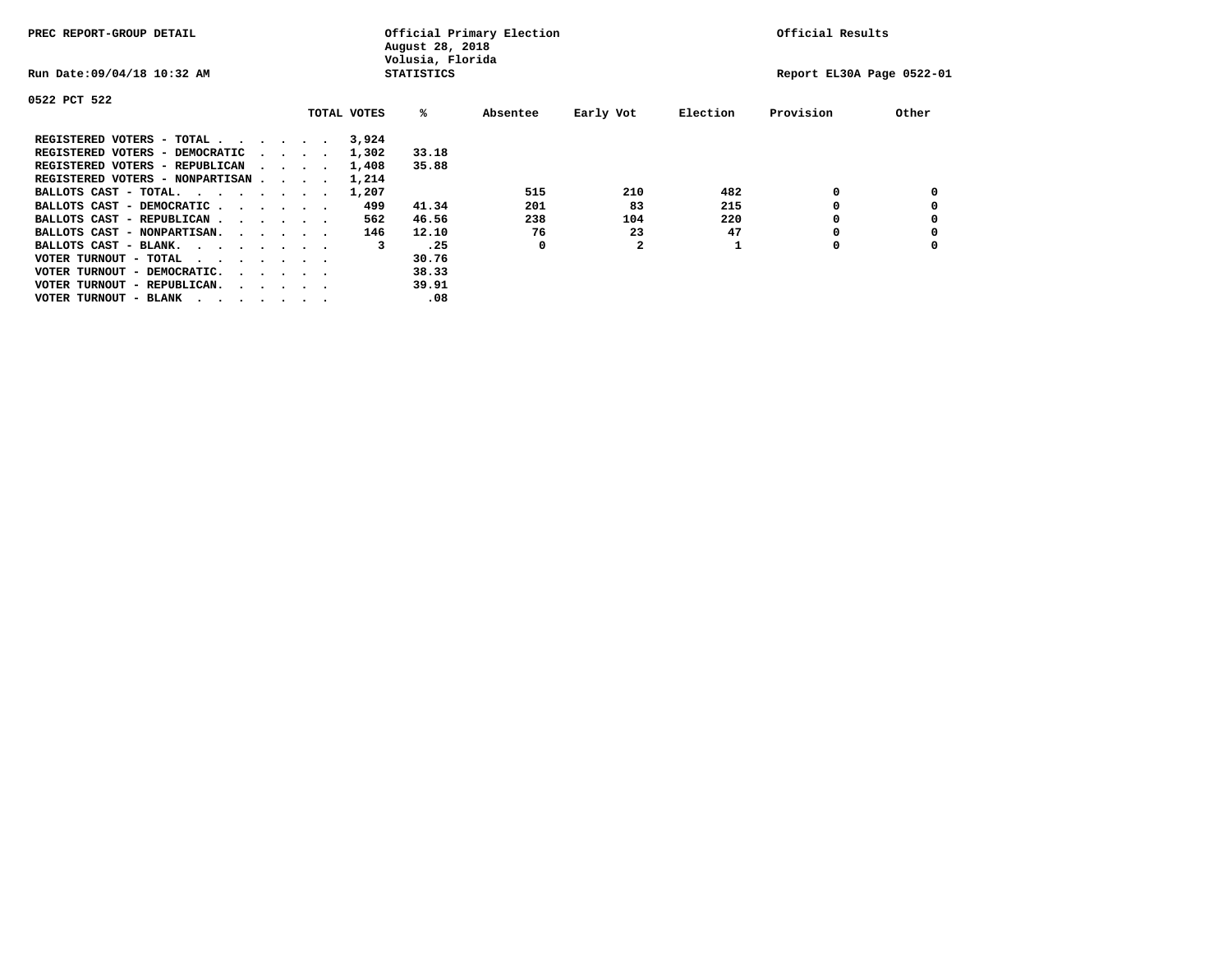| PREC REPORT-GROUP DETAIL                                                                                                                                              |                                       | August 28, 2018<br>Volusia, Florida | Official Primary Election | Official Results |              |                           |             |
|-----------------------------------------------------------------------------------------------------------------------------------------------------------------------|---------------------------------------|-------------------------------------|---------------------------|------------------|--------------|---------------------------|-------------|
| Run Date:09/04/18 10:32 AM                                                                                                                                            |                                       | DEMOCRATIC                          |                           |                  |              | Report EL30A Page 0522-02 |             |
| 0522 PCT 522                                                                                                                                                          |                                       |                                     |                           |                  |              |                           |             |
|                                                                                                                                                                       | TOTAL VOTES                           | ℁                                   | Absentee                  | Early Vot        | Election     | Provision                 | Other       |
| Representative in Congress Dist 6                                                                                                                                     |                                       |                                     |                           |                  |              |                           |             |
| (VOTE FOR) 1                                                                                                                                                          |                                       |                                     |                           |                  |              |                           |             |
| Stephen Sevigny<br>$\cdot$ $\cdot$ $\cdot$ $\cdot$ $\cdot$ $\cdot$<br>$\sim$ $\sim$                                                                                   | 139                                   | 28.78                               | 57                        | 23               | 59           | 0                         | 0           |
| Nancy Soderberg<br>$\begin{array}{cccccccccccccc} \bullet & \bullet & \bullet & \bullet & \bullet & \bullet & \bullet & \bullet & \bullet \end{array}$<br>$\bullet$ . | 188<br>$\ddot{\phantom{1}}$           | 38.92                               | 85                        | 33               | 70           | 0                         | 0           |
| John Upchurch.<br>$\cdot$ $\cdot$ $\cdot$ $\cdot$<br>$\sim$                                                                                                           | 156                                   | 32.30                               | 53                        | 26               | 77           | 0                         | $\mathbf 0$ |
| Over Votes.<br>$\mathbf{r}$ , and $\mathbf{r}$ , and $\mathbf{r}$<br>$\bullet$<br>$\bullet$                                                                           | 0<br>$\bullet$<br>$\bullet$           |                                     | 0                         | 0                | 0            | $\mathbf 0$               | $\mathbf 0$ |
| Under Votes<br>$\ddot{\phantom{a}}$<br>$\ddot{\phantom{a}}$                                                                                                           | 16<br>$\ddot{\phantom{0}}$            |                                     | 6                         | $\mathbf{1}$     | 9            | 0                         | $\mathbf 0$ |
| Governor and Lieutenant Governor                                                                                                                                      |                                       |                                     |                           |                  |              |                           |             |
| (VOTE FOR) 1                                                                                                                                                          |                                       |                                     |                           |                  |              |                           |             |
| Andrew Gillum                                                                                                                                                         | 102                                   | 21.07                               | 23                        | 14               | 65           | 0                         | $\mathbf 0$ |
| Gwen Graham.<br>$\ddot{\phantom{a}}$<br>$\sim$<br>$\ddot{\phantom{0}}$                                                                                                | 230<br>$\ddot{\phantom{0}}$           | 47.52                               | 99                        | 40               | 91           | $\mathbf 0$               | $\mathbf 0$ |
| Jeff Greene.<br>$\mathbf{r}$ , and $\mathbf{r}$ , and $\mathbf{r}$<br>$\bullet$                                                                                       | 50                                    | 10.33                               | 27                        | 7                | 16           | 0                         | 0           |
| Chris King<br>$\bullet$                                                                                                                                               | 12                                    | 2.48                                | 5                         | 3                | 4            | 0                         | $\mathbf 0$ |
| Philip Levine .<br>$\sim$ $\sim$<br>$\sim$ $\sim$ $\sim$<br>$\bullet$<br>$\cdot$<br>$\ddot{\phantom{0}}$<br>$\bullet$                                                 | 85<br>$\cdot$<br>$\ddot{\phantom{0}}$ | 17.56                               | 38                        | 16               | 31           | 0                         | $\mathbf 0$ |
| Alex "Lundy" Lundmark<br>$\ddot{\phantom{1}}$<br>$\ddot{\phantom{a}}$<br>$\bullet$                                                                                    | 1                                     | .21                                 | 0                         | 1                | 0            | 0                         | $\mathbf 0$ |
| John Wetherbee.<br>$\ddot{\phantom{a}}$<br>$\overline{\phantom{a}}$<br>$\sim$ $\sim$<br>$\bullet$                                                                     | 4                                     | .83                                 | $\overline{a}$            | $\mathbf{1}$     | $\mathbf{1}$ | 0                         | $\Omega$    |
| Over Votes.<br>$\cdots$<br>$\sim$                                                                                                                                     | 3                                     |                                     | 3                         | 0                | $\mathbf 0$  | 0                         | $\Omega$    |
| Under Votes.<br>$\sim$ $\sim$ $\sim$<br>$\bullet$                                                                                                                     | 12                                    |                                     | 4                         | $\mathbf{1}$     | 7            | $\Omega$                  | $\Omega$    |
| Attorney General                                                                                                                                                      |                                       |                                     |                           |                  |              |                           |             |
| (VOTE FOR) 1                                                                                                                                                          |                                       |                                     |                           |                  |              |                           |             |
| Sean Shaw<br>.<br>$\sim$                                                                                                                                              | 309                                   | 70.07                               | 130                       | 51               | 128          | 0                         | 0           |
| Ryan Torrens<br>$\cdots$<br>$\bullet$                                                                                                                                 | 132<br>$\ddot{\phantom{1}}$           | 29.93                               | 51                        | 23               | 58           | 0                         | 0           |
| Over Votes .<br>the contract of the contract of the contract of the contract of the contract of the contract of the contract of                                       | $\mathbf 0$                           |                                     | $\mathbf 0$               | 0                | $\mathbf 0$  | $\mathbf 0$               | $\mathbf 0$ |
| Under Votes<br>$\bullet$<br>$\bullet$                                                                                                                                 | 58<br>$\sim$ $\sim$                   |                                     | 20                        | 9                | 29           | 0                         | $\Omega$    |
| Commissioner of Agriculture<br>(VOTE FOR) 1                                                                                                                           |                                       |                                     |                           |                  |              |                           |             |
| Nicole "Nikki" Fried.<br>$\sim$                                                                                                                                       | 238                                   | 52.77                               | 83                        | 51               | 104          | 0                         | $\mathbf 0$ |
| Jeffrey Duane Porter.<br>$\cdots$                                                                                                                                     | 92                                    | 20.40                               | 40                        | 10               | 42           | $\mathbf 0$               | $\mathbf 0$ |
| Roy David Walker                                                                                                                                                      | 121                                   | 26.83                               | 60                        | 15               | 46           | $\mathbf 0$               | $\mathbf 0$ |
| Over Votes                                                                                                                                                            | $\mathbf 0$                           |                                     | $\mathbf 0$               | 0                | $\mathbf 0$  | 0                         | $\mathbf 0$ |
| Under Votes<br>$\bullet$                                                                                                                                              | 48                                    |                                     | 18                        | 7                | 23           | 0                         | 0           |
| State Representative District 26<br>(VOTE FOR) 1                                                                                                                      |                                       |                                     |                           |                  |              |                           |             |
| Patrick Henry.                                                                                                                                                        | 0                                     |                                     | 0                         | 0                | 0            | 0                         | 0           |
| Percy L. Williamson                                                                                                                                                   | 0<br>$\bullet$<br>$\cdot$             |                                     | 0                         | 0                | 0            | $\Omega$                  | $\Omega$    |
| Over Votes<br>$\cdot$                                                                                                                                                 | 0<br>$\sim$                           |                                     | 0                         | $\mathbf 0$      | $\Omega$     | 0                         | $\mathbf 0$ |
| Under Votes.                                                                                                                                                          | $\Omega$                              |                                     | $\Omega$                  | $\Omega$         | $\Omega$     | $\Omega$                  | $\Omega$    |
| $\bullet$<br>$\bullet$                                                                                                                                                |                                       |                                     |                           |                  |              |                           |             |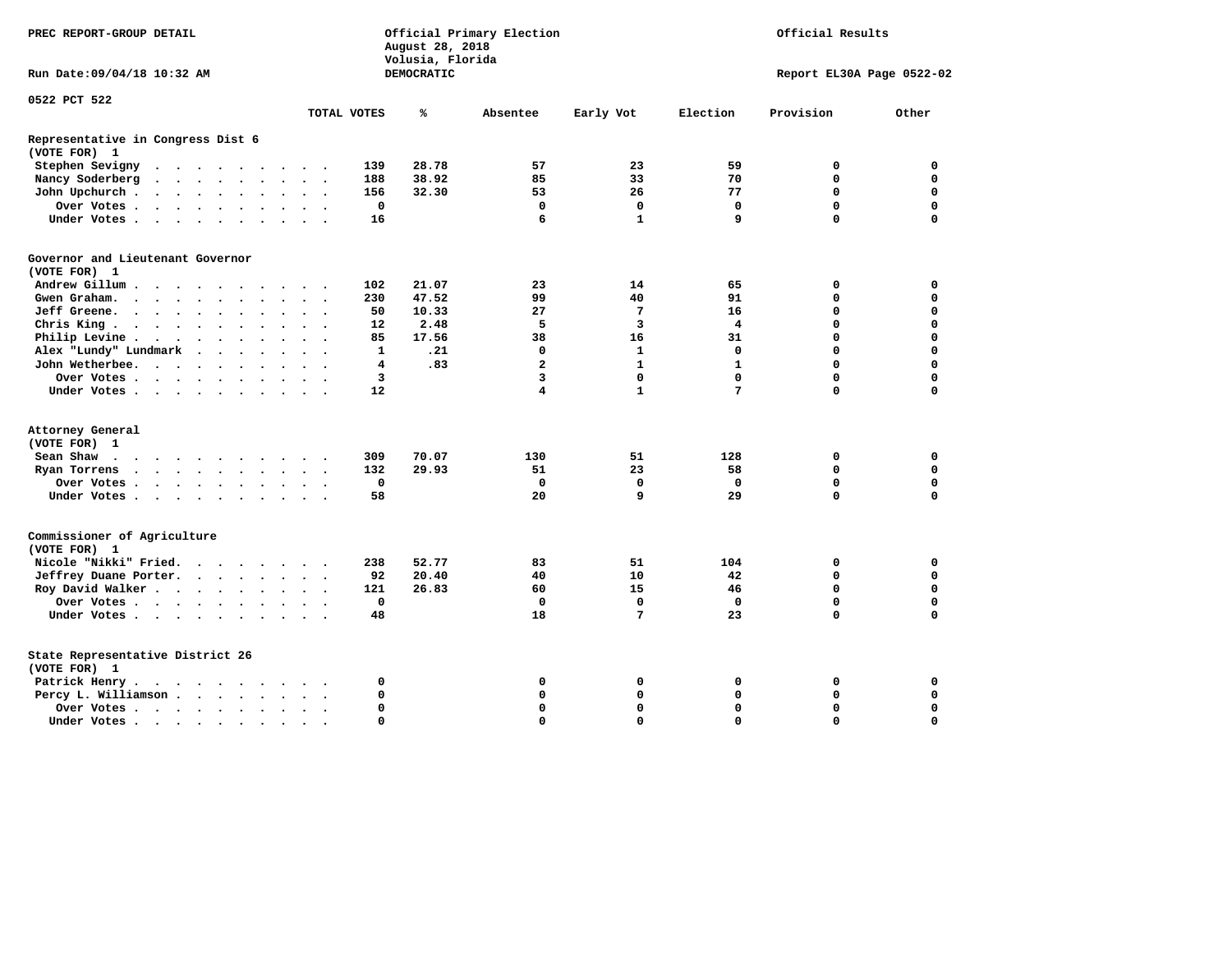| PREC REPORT-GROUP DETAIL                                                                                                                                                          | Official Primary Election<br>August 28, 2018<br>Volusia, Florida   |                      |                     |                             |                   |                            | Official Results |  |  |  |  |
|-----------------------------------------------------------------------------------------------------------------------------------------------------------------------------------|--------------------------------------------------------------------|----------------------|---------------------|-----------------------------|-------------------|----------------------------|------------------|--|--|--|--|
| Run Date: 09/04/18 10:32 AM                                                                                                                                                       |                                                                    | REPUBLICAN           |                     |                             |                   | Report EL30A Page 0522-03  |                  |  |  |  |  |
| 0522 PCT 522                                                                                                                                                                      |                                                                    |                      |                     |                             |                   |                            |                  |  |  |  |  |
|                                                                                                                                                                                   | TOTAL VOTES                                                        | ℁                    | Absentee            | Early Vot                   | Election          | Provision                  | Other            |  |  |  |  |
| United States Senator<br>(VOTE FOR) 1                                                                                                                                             |                                                                    |                      |                     |                             |                   |                            |                  |  |  |  |  |
| Roque "Rocky" De La Fuente.                                                                                                                                                       | 50                                                                 | 9.01                 | 24                  | 7                           | 19                | 0                          | 0                |  |  |  |  |
| Rick Scott                                                                                                                                                                        | 505<br>$\bullet$ .<br><br><br><br><br><br><br><br><br><br><br><br> | 90.99                | 213                 | 95                          | 197               | 0                          | 0                |  |  |  |  |
| Over Votes                                                                                                                                                                        | 0<br>$\ddot{\phantom{1}}$                                          |                      | 0                   | 0                           | 0                 | $\mathbf 0$                | 0                |  |  |  |  |
| Under Votes                                                                                                                                                                       | 7<br>$\bullet$ .<br>$\ddot{\phantom{0}}$                           |                      | 1                   | $\overline{2}$              | 4                 | $\Omega$                   | $\mathbf 0$      |  |  |  |  |
| Representative in Congress Dist 6<br>(VOTE FOR) 1                                                                                                                                 |                                                                    |                      |                     |                             |                   |                            |                  |  |  |  |  |
| Fred Costello                                                                                                                                                                     | 242                                                                | 44.73                | 101                 | 51                          | 90                | 0                          | 0                |  |  |  |  |
| Michael Waltz                                                                                                                                                                     | 163<br>$\ddot{\phantom{1}}$                                        | 30.13                | 65                  | 30                          | 68                | 0                          | 0                |  |  |  |  |
| John Ward                                                                                                                                                                         | 136<br>$\ddot{\phantom{1}}$<br>$\sim$                              | 25.14                | 61                  | 17                          | 58                | $\mathbf 0$                | 0                |  |  |  |  |
| Over Votes<br>$\sim$ $\sim$ $\sim$ $\sim$<br>$\cdot$<br>$\sim$<br>$\cdot$                                                                                                         | $\mathbf 0$                                                        |                      | 0                   | 0                           | 0                 | $\mathbf 0$                | 0                |  |  |  |  |
| Under Votes                                                                                                                                                                       | 21                                                                 |                      | 11                  | 6                           | 4                 | $\mathbf 0$                | 0                |  |  |  |  |
| Governor and Lieutenant Governor<br>(VOTE FOR) 1                                                                                                                                  |                                                                    |                      |                     |                             |                   |                            |                  |  |  |  |  |
| Don Baldauf.<br>$\cdot$ $\cdot$ $\cdot$ $\cdot$ $\cdot$ $\cdot$ $\cdot$ $\cdot$                                                                                                   | $\sim$ $\sim$                                                      | 2<br>.37             | 1                   | 1                           | 0                 | 0                          | 0                |  |  |  |  |
| Ron DeSantis                                                                                                                                                                      | 312                                                                | 58.10                | 113                 | 58                          | 141               | 0                          | 0                |  |  |  |  |
| $\cdot$                                                                                                                                                                           | $\bullet$                                                          | .74<br>4             | 1                   | 1                           | 2                 | 0                          | $\mathbf 0$      |  |  |  |  |
| Timothy M. Devine.                                                                                                                                                                | $\ddot{\phantom{1}}$<br>1                                          | .19                  | $\mathbf 0$         | $\mathbf 0$                 | $\mathbf{1}$      | $\mathbf 0$                | 0                |  |  |  |  |
| Bob Langford<br>John Joseph Mercadante .                                                                                                                                          | $\ddot{\phantom{0}}$<br>$\overline{\phantom{a}}$                   |                      |                     | 0                           |                   | $\mathbf 0$                | 0                |  |  |  |  |
| $\sim$ $\sim$ $\sim$ $\sim$                                                                                                                                                       | $\bullet$                                                          | 2<br>.37<br>3<br>.56 | 1<br>$\overline{a}$ | 0                           | 1<br>$\mathbf{1}$ | $\mathbf 0$                | 0                |  |  |  |  |
| Bruce Nathan<br>Adam H. Putnam.                                                                                                                                                   | $\bullet$ .<br>$\bullet$<br>$\cdot$                                |                      | 100                 | 39                          | 62                | $\mathbf 0$                | 0                |  |  |  |  |
| $\cdots$<br>$\sim$                                                                                                                                                                | 201<br>$\sim$                                                      | 37.43                |                     |                             |                   |                            |                  |  |  |  |  |
| Bob White                                                                                                                                                                         | 12                                                                 | 2.23                 | 7<br>3              | $\mathbf{2}$<br>$\mathbf 0$ | 3<br>$\mathbf{1}$ | $\mathbf 0$<br>$\mathbf 0$ | 0<br>0           |  |  |  |  |
| Over Votes.<br>$\cdots$<br>$\bullet$<br>Under Votes                                                                                                                               | $\ddot{\phantom{a}}$<br>$\bullet$<br>21                            | 4                    | 10                  | 3                           | 8                 | $\mathbf 0$                | 0                |  |  |  |  |
| Attorney General                                                                                                                                                                  |                                                                    |                      |                     |                             |                   |                            |                  |  |  |  |  |
| (VOTE FOR) 1                                                                                                                                                                      |                                                                    |                      |                     |                             |                   |                            |                  |  |  |  |  |
| Ashley Moody                                                                                                                                                                      | 297<br>$\cdot$ $\cdot$                                             | 56.04                | 106                 | 59                          | 132               | 0                          | 0                |  |  |  |  |
| Frank White.<br>$\begin{array}{cccccccccccccc} \bullet & \bullet & \bullet & \bullet & \bullet & \bullet & \bullet & \bullet & \bullet & \bullet & \bullet & \bullet \end{array}$ | 233<br>$\bullet$ .<br>$\bullet$<br>$\sim$                          | 43.96                | 119                 | 35                          | 79                | $\mathbf 0$                | 0                |  |  |  |  |
| Over Votes.<br>$\cdot$<br>$\ddot{\phantom{1}}$                                                                                                                                    | 0                                                                  |                      | 0                   | 0                           | 0                 | $\mathbf 0$                | 0                |  |  |  |  |
| Under Votes                                                                                                                                                                       | 32                                                                 |                      | 13                  | 10                          | 9                 | $\Omega$                   | $\mathbf 0$      |  |  |  |  |
| Commissioner of Agriculture<br>(VOTE FOR) 1                                                                                                                                       |                                                                    |                      |                     |                             |                   |                            |                  |  |  |  |  |
| Matt Caldwell.<br>$\cdots$                                                                                                                                                        | 204                                                                | 40.00                | 84                  | 39                          | 81                | 0                          | 0                |  |  |  |  |
| Denise Grimsley<br>$\mathbf{r}$ , $\mathbf{r}$ , $\mathbf{r}$ , $\mathbf{r}$ , $\mathbf{r}$ , $\mathbf{r}$                                                                        | 129<br>$\cdot$                                                     | 25.29                | 49                  | 23                          | 57                | $\mathbf 0$                | 0                |  |  |  |  |
| Mike McCalister                                                                                                                                                                   | 101<br>$\bullet$<br>$\bullet$<br>$\cdot$                           | 19.80                | 38                  | 15                          | 48                | $\mathbf 0$                | 0                |  |  |  |  |
| Baxter Troutman                                                                                                                                                                   | 76                                                                 | 14.90                | 37                  | 15                          | 24                | $\Omega$                   | $\Omega$         |  |  |  |  |
| Over Votes .<br>$\cdots$                                                                                                                                                          |                                                                    | 0                    | 0                   | 0                           | 0                 | 0                          | 0                |  |  |  |  |
| Under Votes.<br>$\ddot{\phantom{a}}$<br>$\sim$ $\sim$<br>$\ddot{\phantom{a}}$<br>$\cdot$                                                                                          | 52                                                                 |                      | 30                  | 12                          | 10                | $\mathbf 0$                | 0                |  |  |  |  |
| State Representative District 26                                                                                                                                                  |                                                                    |                      |                     |                             |                   |                            |                  |  |  |  |  |
| (VOTE FOR) 1                                                                                                                                                                      |                                                                    |                      |                     |                             |                   |                            |                  |  |  |  |  |
| Michael Cantu.<br>$\sim$ $\sim$                                                                                                                                                   | 0                                                                  |                      | 0                   | 0                           | 0                 | 0                          | 0                |  |  |  |  |
| Elizabeth Fetterhoff.<br>$\ddot{\phantom{1}}$<br>$\ddot{\phantom{a}}$                                                                                                             |                                                                    | 0                    | 0                   | 0                           | 0                 | 0                          | 0                |  |  |  |  |
| Over Votes                                                                                                                                                                        |                                                                    | 0                    | 0                   | 0                           | 0                 | 0                          | 0                |  |  |  |  |
| Under Votes                                                                                                                                                                       |                                                                    | 1                    | 0                   | 0                           | 1                 | 0                          | $\mathbf 0$      |  |  |  |  |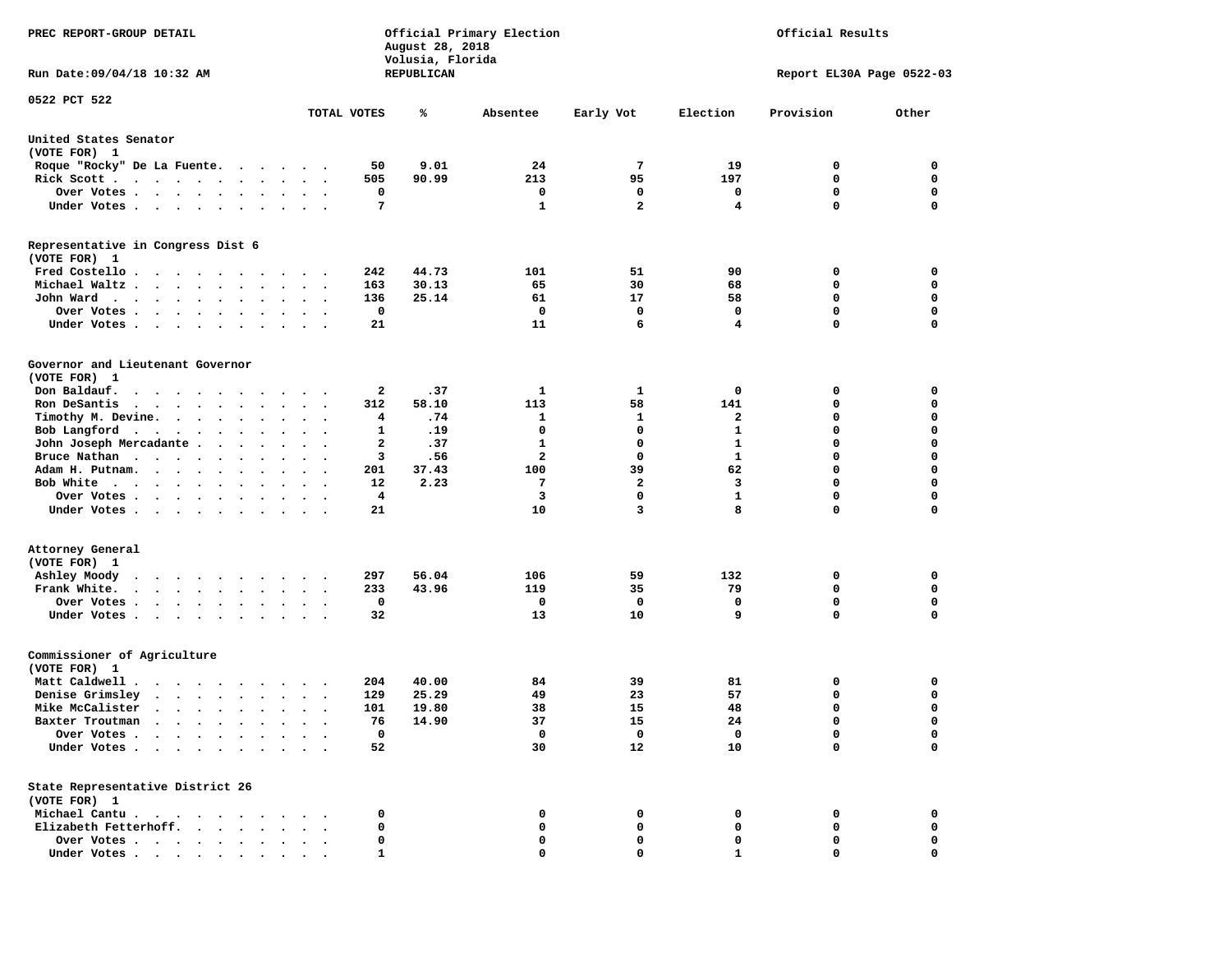| PREC REPORT-GROUP DETAIL                                                                   |             | August 28, 2018                        | Official Primary Election |           | Official Results          |           |          |  |
|--------------------------------------------------------------------------------------------|-------------|----------------------------------------|---------------------------|-----------|---------------------------|-----------|----------|--|
| Run Date: 09/04/18 10:32 AM                                                                |             | Volusia, Florida<br><b>NONPARTISAN</b> |                           |           | Report EL30A Page 0522-04 |           |          |  |
| 0522 PCT 522                                                                               | TOTAL VOTES | %ะ                                     | Absentee                  | Early Vot | Election                  | Provision | Other    |  |
| Circuit Judge 7th Judicial, Grp 15<br>(VOTE FOR) 1                                         |             |                                        |                           |           |                           |           |          |  |
| Linda L. Gaustad                                                                           |             | 24.15<br>264                           | 121                       | 40        | 103                       | 0         | 0        |  |
| Sebrina L. Slack.                                                                          |             | 33.67<br>368                           | 147                       | 74        | 147                       | 0         |          |  |
| Ryan Will $\cdots$ , $\cdots$ , $\cdots$ , $\cdots$                                        |             | 461<br>42.18                           | 189                       | 82        | 190                       | 0         | 0        |  |
| Over Votes                                                                                 |             | $\mathbf{o}$                           | $\Omega$                  | $\Omega$  | 0                         | $\Omega$  | 0        |  |
| Under Votes                                                                                |             | 114                                    | 58                        | 14        | 42                        | 0         |          |  |
| County Judge 7th Judicial, Grp 5<br>(VOTE FOR) 1                                           |             |                                        |                           |           |                           |           |          |  |
| Steve Burk                                                                                 |             | 33.18<br>357                           | 159                       | 55        | 143                       | 0         | 0        |  |
| Dawn "Pam" Fields.                                                                         |             | 66.82<br>719                           | 297                       | 133       | 289                       | 0         |          |  |
| Over Votes                                                                                 |             | $\mathbf{o}$                           | $\Omega$                  | 0         | 0                         | 0         | 0        |  |
| Under Votes                                                                                |             | 131                                    | 59                        | 22        | 50                        | $\Omega$  | 0        |  |
| County Council at Large<br>(VOTE FOR) 1                                                    |             |                                        |                           |           |                           |           |          |  |
| L. Ronald Durham                                                                           |             | 30.43<br>350                           | 138                       | 62        | 150                       | 0         | 0        |  |
| Ben F. Johnson.                                                                            |             | 69.13<br>795                           | 352                       | 138       | 305                       | $\Omega$  | 0        |  |
| WRITE-IN.                                                                                  |             | .43<br>5                               | 1                         | 2         | $\mathbf{2}$              | O         |          |  |
| Over Votes                                                                                 |             | 0                                      | 0                         | 0         | $\mathbf 0$               | 0         |          |  |
| Under Votes, $\cdot$ , $\cdot$ , $\cdot$ , $\cdot$ , $\cdot$ , $\cdot$ , $\cdot$ , $\cdot$ |             | 57                                     | 24                        | 8         | 25                        | 0         | $\Omega$ |  |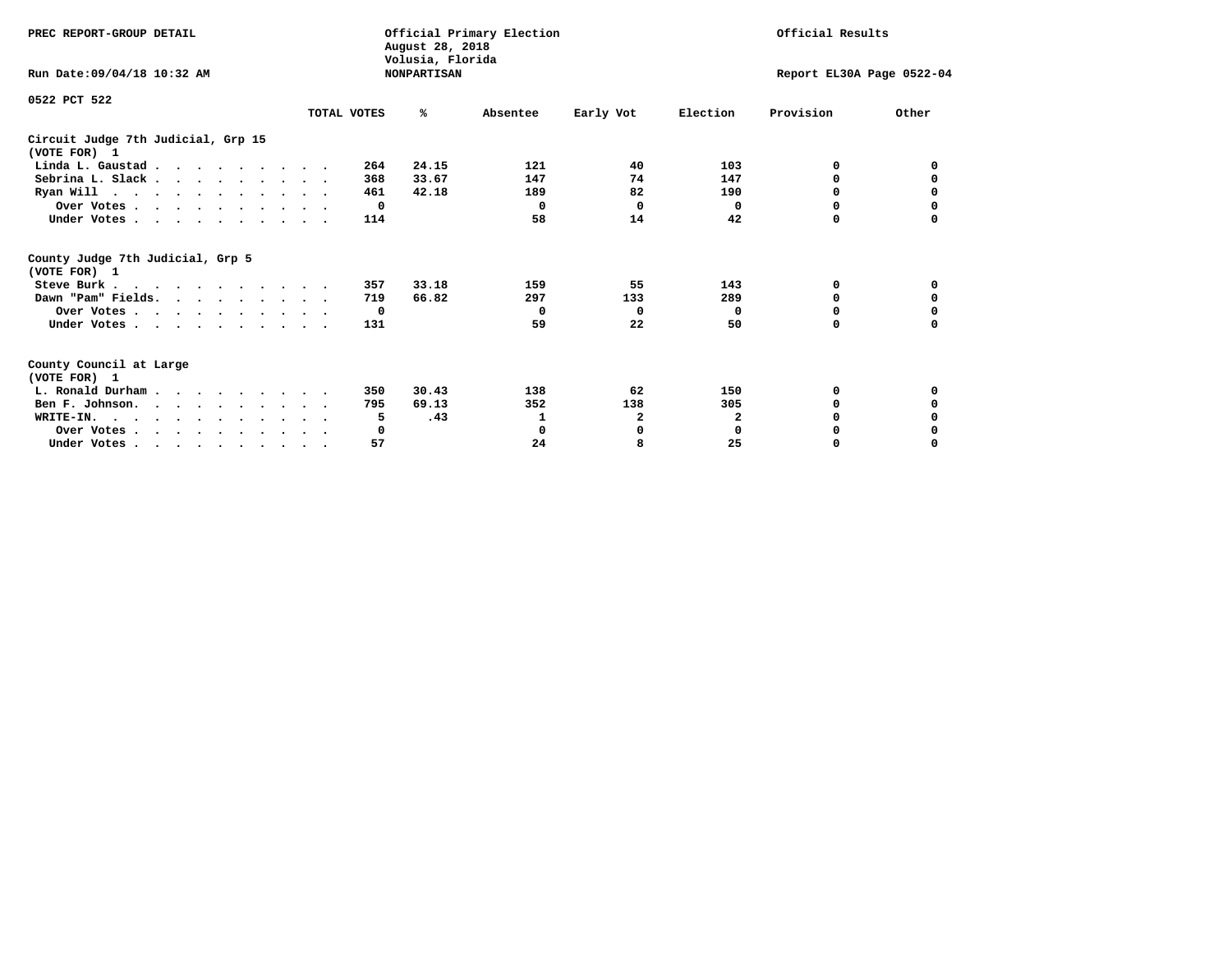| PREC REPORT-GROUP DETAIL                |  |                                         |  |             | Official Primary Election<br>August 28, 2018<br>Volusia, Florida | Official Results |           |          |                           |       |
|-----------------------------------------|--|-----------------------------------------|--|-------------|------------------------------------------------------------------|------------------|-----------|----------|---------------------------|-------|
| Run Date: 09/04/18 10:32 AM             |  |                                         |  |             | <b>STATISTICS</b>                                                |                  |           |          | Report EL30A Page 0523-01 |       |
| 0523 PCT 523                            |  |                                         |  |             |                                                                  |                  |           |          |                           |       |
|                                         |  |                                         |  | TOTAL VOTES | %ะ                                                               | Absentee         | Early Vot | Election | Provision                 | Other |
| REGISTERED VOTERS - TOTAL               |  |                                         |  | 2,683       |                                                                  |                  |           |          |                           |       |
| REGISTERED VOTERS - DEMOCRATIC          |  | $\sim$ $\sim$ $\sim$ $\sim$             |  | 1,003       | 37.38                                                            |                  |           |          |                           |       |
| REGISTERED VOTERS - REPUBLICAN          |  | $\sim$ $\sim$ $\sim$ $\sim$             |  | 783         | 29.18                                                            |                  |           |          |                           |       |
| REGISTERED VOTERS - NONPARTISAN         |  |                                         |  | 897         |                                                                  |                  |           |          |                           |       |
| BALLOTS CAST - TOTAL.                   |  |                                         |  | 605         |                                                                  | 283              | 89        | 232      |                           |       |
| BALLOTS CAST - DEMOCRATIC               |  |                                         |  | 277         | 45.79                                                            | 135              | 52        | 89       |                           |       |
| BALLOTS CAST - REPUBLICAN               |  |                                         |  | 247         | 40.83                                                            | 96               | 30        | 121      |                           |       |
| BALLOTS CAST - NONPARTISAN.             |  |                                         |  | 81          | 13.39                                                            | 52               |           | 22       |                           |       |
| BALLOTS CAST - BLANK.                   |  |                                         |  | 2           | .33                                                              | 0                | 0         |          | 0                         |       |
| VOTER TURNOUT - TOTAL<br>.              |  |                                         |  |             | 22.55                                                            |                  |           |          |                           |       |
| VOTER TURNOUT - DEMOCRATIC.             |  | $\cdot$ $\cdot$ $\cdot$ $\cdot$ $\cdot$ |  |             | 27.62                                                            |                  |           |          |                           |       |
| VOTER TURNOUT - REPUBLICAN.<br>$\cdots$ |  |                                         |  |             | 31.55                                                            |                  |           |          |                           |       |
| VOTER TURNOUT - BLANK                   |  |                                         |  |             | .07                                                              |                  |           |          |                           |       |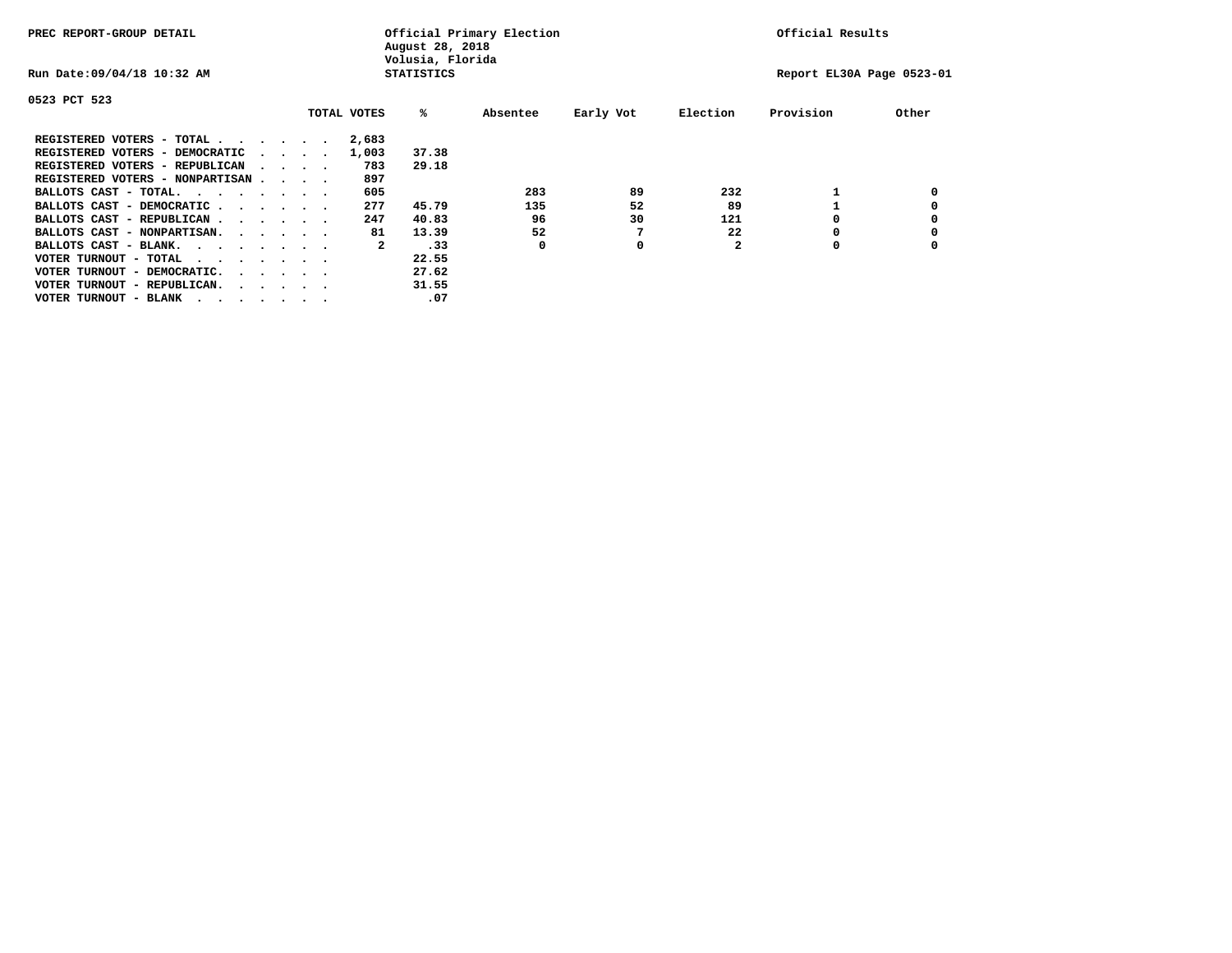|                                                   | PREC REPORT-GROUP DETAIL                                                              |  |  | Official Primary Election<br>August 28, 2018<br>Volusia, Florida |  |                      |                         | Official Results         |             |            |                |                |                 |                           |             |
|---------------------------------------------------|---------------------------------------------------------------------------------------|--|--|------------------------------------------------------------------|--|----------------------|-------------------------|--------------------------|-------------|------------|----------------|----------------|-----------------|---------------------------|-------------|
| Run Date:09/04/18 10:32 AM                        |                                                                                       |  |  |                                                                  |  |                      |                         |                          |             | DEMOCRATIC |                |                |                 | Report EL30A Page 0523-02 |             |
| 0523 PCT 523                                      |                                                                                       |  |  |                                                                  |  |                      |                         |                          |             |            |                |                |                 |                           |             |
|                                                   |                                                                                       |  |  |                                                                  |  |                      |                         |                          | TOTAL VOTES | ℁          | Absentee       | Early Vot      | Election        | Provision                 | Other       |
| Representative in Congress Dist 6<br>(VOTE FOR) 1 |                                                                                       |  |  |                                                                  |  |                      |                         |                          |             |            |                |                |                 |                           |             |
| Stephen Sevigny                                   | $\mathbf{r}$ , and $\mathbf{r}$ , and $\mathbf{r}$ , and $\mathbf{r}$                 |  |  |                                                                  |  |                      |                         |                          | 66          | 24.63      | 40             | 10             | 16              | 0                         | 0           |
| Nancy Soderberg                                   |                                                                                       |  |  |                                                                  |  |                      |                         |                          | 121         | 45.15      | 50             | 25             | 46              | $\Omega$                  | 0           |
| John Upchurch                                     |                                                                                       |  |  |                                                                  |  |                      | $\sim$ $\sim$           |                          | 81          | 30.22      | 41             | 16             | 23              | $\mathbf{1}$              | $\mathbf 0$ |
| Over Votes                                        |                                                                                       |  |  |                                                                  |  | $\ddot{\phantom{0}}$ | $\sim$                  |                          | $\mathbf 0$ |            | $\mathbf 0$    | $\mathbf 0$    | $\mathbf 0$     | $\mathbf 0$               | $\mathbf 0$ |
| Under Votes                                       |                                                                                       |  |  |                                                                  |  |                      | $\cdot$ $\cdot$ $\cdot$ |                          | 9           |            | 4              | $\mathbf{1}$   | 4               | $\Omega$                  | $\Omega$    |
| Governor and Lieutenant Governor<br>(VOTE FOR) 1  |                                                                                       |  |  |                                                                  |  |                      |                         |                          |             |            |                |                |                 |                           |             |
| Andrew Gillum                                     |                                                                                       |  |  |                                                                  |  |                      |                         |                          | 47          | 17.54      | 15             | 12             | 20              | 0                         | 0           |
| Gwen Graham.                                      |                                                                                       |  |  |                                                                  |  |                      | $\sim$ $\sim$           | $\overline{\phantom{a}}$ | 121         | 45.15      | 57             | 26             | 37              | 1                         | $\mathbf 0$ |
| Jeff Greene.                                      |                                                                                       |  |  |                                                                  |  |                      | $\ddot{\phantom{a}}$    |                          | 42          | 15.67      | 24             | 7              | 11              | $\mathbf 0$               | $\mathbf 0$ |
| Chris King                                        |                                                                                       |  |  |                                                                  |  |                      | $\sim$ $\sim$           |                          | 14          | 5.22       | 11             | $\mathbf 0$    | 3               | $\mathbf 0$               | $\mathbf 0$ |
| Philip Levine.                                    | $\mathcal{A}=\mathcal{A}=\mathcal{A}=\mathcal{A}=\mathcal{A}=\mathcal{A}=\mathcal{A}$ |  |  |                                                                  |  |                      | $\sim$ $\sim$           | $\sim$                   | 41          | 15.30      | 21             | 7              | 13              | $\mathbf 0$               | $\mathbf 0$ |
| Alex "Lundy" Lundmark                             |                                                                                       |  |  |                                                                  |  |                      | $\ddot{\phantom{0}}$    |                          | 0           |            | 0              | $\mathbf 0$    | 0               | $\mathbf 0$               | $\mathbf 0$ |
| John Wetherbee.                                   |                                                                                       |  |  |                                                                  |  | $\ddot{\phantom{0}}$ | $\ddot{\phantom{1}}$    |                          | 3           | 1.12       | $\mathbf{1}$   | $\mathbf 0$    | $\overline{a}$  | $\mathbf 0$               | $\Omega$    |
| Over Votes                                        |                                                                                       |  |  |                                                                  |  |                      |                         |                          | 4           |            | 4              | 0              | $\mathbf 0$     | $\Omega$                  | $\mathbf 0$ |
| Under Votes                                       |                                                                                       |  |  |                                                                  |  |                      | $\sim$ $\sim$           |                          | 5           |            | $\overline{a}$ | $\mathbf 0$    | 3               | $\Omega$                  | $\Omega$    |
|                                                   |                                                                                       |  |  |                                                                  |  |                      |                         |                          |             |            |                |                |                 |                           |             |
| Attorney General                                  |                                                                                       |  |  |                                                                  |  |                      |                         |                          |             |            |                |                |                 |                           |             |
| (VOTE FOR) 1                                      |                                                                                       |  |  |                                                                  |  |                      |                         |                          |             |            |                |                |                 |                           |             |
| Sean Shaw                                         |                                                                                       |  |  |                                                                  |  |                      |                         |                          | 178         | 69.80      | 90             | 39             | 48              | $\mathbf{1}$              | 0           |
| Ryan Torrens                                      | $\cdots$                                                                              |  |  |                                                                  |  |                      |                         | $\ddot{\phantom{1}}$     | 77          | 30.20      | 34             | 11             | 32              | $\mathbf 0$               | $\mathbf 0$ |
| Over Votes                                        |                                                                                       |  |  |                                                                  |  |                      |                         |                          | $\mathbf 0$ |            | $\mathbf 0$    | $\mathbf 0$    | $\mathbf 0$     | $\mathbf 0$               | $\mathbf 0$ |
| Under Votes                                       |                                                                                       |  |  |                                                                  |  |                      | $\sim$ $\sim$           |                          | 22          |            | 11             | $\overline{2}$ | 9               | $\Omega$                  | $\mathbf 0$ |
| Commissioner of Agriculture<br>(VOTE FOR) 1       |                                                                                       |  |  |                                                                  |  |                      |                         |                          |             |            |                |                |                 |                           |             |
| Nicole "Nikki" Fried.                             |                                                                                       |  |  |                                                                  |  |                      |                         |                          | 144         | 55.81      | 68             | 33             | 42              | 1                         | 0           |
| Jeffrey Duane Porter.                             |                                                                                       |  |  |                                                                  |  |                      |                         | $\sim$                   | 46          | 17.83      | 16             | 11             | 19              | 0                         | 0           |
| Roy David Walker                                  |                                                                                       |  |  |                                                                  |  |                      |                         |                          | 68          | 26.36      | 43             | 6              | 19              | $\mathbf 0$               | $\mathbf 0$ |
| Over Votes                                        |                                                                                       |  |  |                                                                  |  |                      | $\sim$                  |                          | $\mathbf 0$ |            | $\mathbf 0$    | $\mathbf 0$    | $\mathbf 0$     | $\mathbf 0$               | $\mathbf 0$ |
| Under Votes                                       |                                                                                       |  |  |                                                                  |  |                      |                         |                          | 19          |            | 8              | $\overline{a}$ | 9               | $\Omega$                  | $\mathbf 0$ |
| State Representative District 26<br>(VOTE FOR) 1  |                                                                                       |  |  |                                                                  |  |                      |                         |                          |             |            |                |                |                 |                           |             |
| Patrick Henry.                                    | .                                                                                     |  |  |                                                                  |  |                      |                         |                          | 168         | 64.86      | 75             | 36             | 56              | 1                         | 0           |
| Percy L. Williamson                               |                                                                                       |  |  |                                                                  |  | $\sim$               | $\ddot{\phantom{1}}$    |                          | 91          | 35.14      | 51             | 14             | 26              | $\mathbf 0$               | $\mathbf 0$ |
| Over Votes                                        |                                                                                       |  |  |                                                                  |  |                      | $\bullet$               |                          | $\mathbf 0$ |            | $\mathbf 0$    | $\mathbf 0$    | $\mathbf 0$     | $\mathbf 0$               | $\mathbf 0$ |
| Under Votes                                       |                                                                                       |  |  |                                                                  |  |                      |                         |                          | 18          |            | $\mathbf{q}$   | $\overline{a}$ | $7\phantom{.0}$ | $\Omega$                  | $\Omega$    |
|                                                   |                                                                                       |  |  |                                                                  |  |                      |                         |                          |             |            |                |                |                 |                           |             |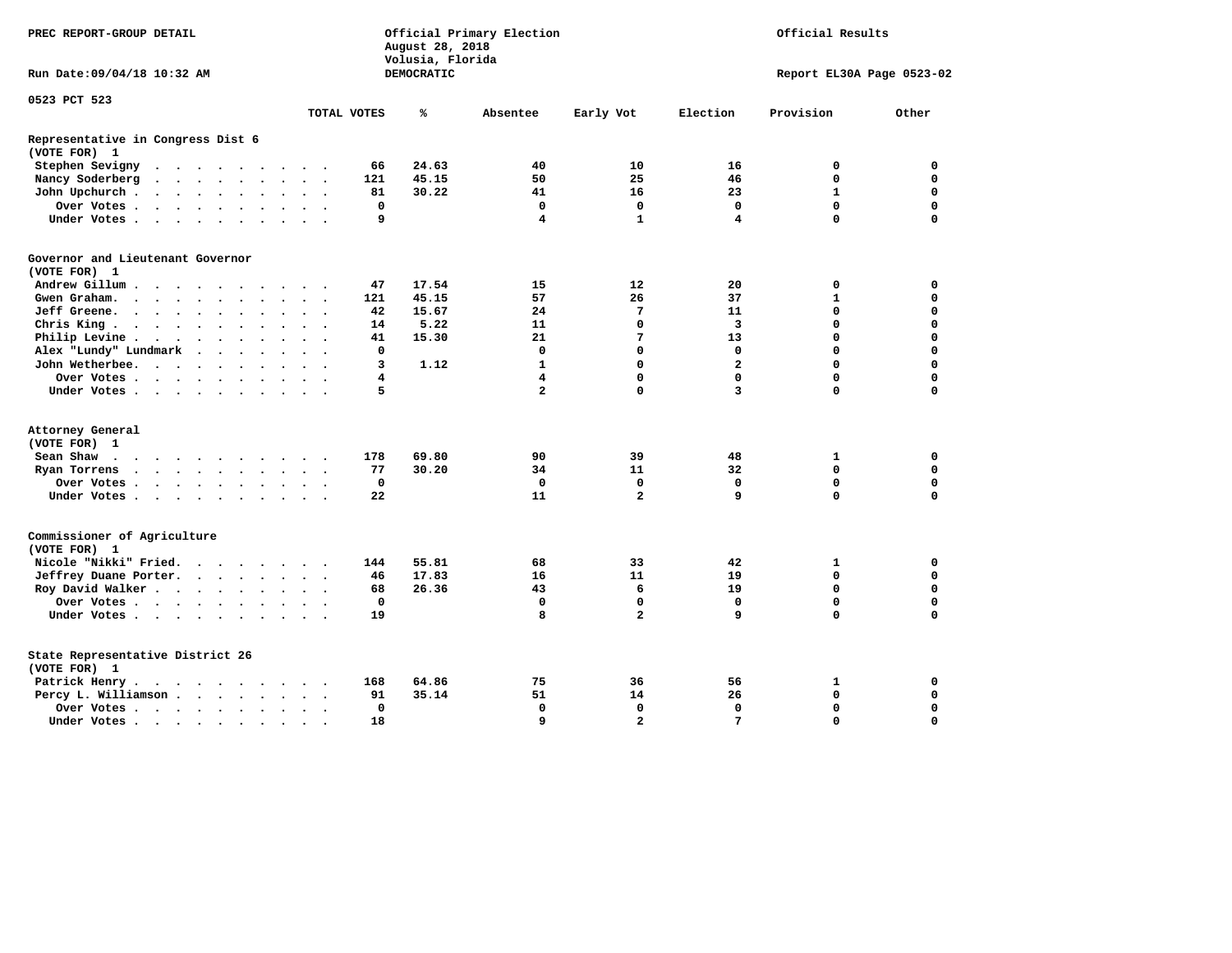| PREC REPORT-GROUP DETAIL                                                                                                                                                                                                                          |                                | August 28, 2018<br>Volusia, Florida | Official Primary Election | Official Results |                         |                            |             |  |
|---------------------------------------------------------------------------------------------------------------------------------------------------------------------------------------------------------------------------------------------------|--------------------------------|-------------------------------------|---------------------------|------------------|-------------------------|----------------------------|-------------|--|
| Run Date: 09/04/18 10:32 AM                                                                                                                                                                                                                       |                                | REPUBLICAN                          |                           |                  |                         | Report EL30A Page 0523-03  |             |  |
| 0523 PCT 523                                                                                                                                                                                                                                      |                                |                                     |                           |                  |                         |                            |             |  |
|                                                                                                                                                                                                                                                   | TOTAL VOTES                    | ℁                                   | Absentee                  | Early Vot        | Election                | Provision                  | Other       |  |
| United States Senator<br>(VOTE FOR) 1                                                                                                                                                                                                             |                                |                                     |                           |                  |                         |                            |             |  |
| Roque "Rocky" De La Fuente.                                                                                                                                                                                                                       | 28                             | 11.48                               | 5                         | 4                | 19                      | 0                          | 0           |  |
| Rick Scott                                                                                                                                                                                                                                        | 216                            | 88.52                               | 91                        | 25               | 100                     | 0                          | 0           |  |
| Over Votes                                                                                                                                                                                                                                        | 0                              |                                     | 0                         | 0                | 0                       | $\mathbf 0$                | 0           |  |
| Under Votes                                                                                                                                                                                                                                       | 3<br>$\sim$ $\sim$ $\sim$      |                                     | 0                         | $\mathbf{1}$     | $\overline{\mathbf{2}}$ | $\Omega$                   | $\mathbf 0$ |  |
| Representative in Congress Dist 6<br>(VOTE FOR) 1                                                                                                                                                                                                 |                                |                                     |                           |                  |                         |                            |             |  |
| Fred Costello                                                                                                                                                                                                                                     | 92                             | 38.17                               | 42                        | 6                | 44                      | 0                          | 0           |  |
| Michael Waltz                                                                                                                                                                                                                                     | 85<br>$\cdot$ $\cdot$ $\cdot$  | 35.27                               | 34                        | 14               | 37                      | 0                          | 0           |  |
| John Ward                                                                                                                                                                                                                                         | 64                             | 26.56                               | 18                        | 9                | 37                      | 0                          | 0           |  |
| Over Votes                                                                                                                                                                                                                                        | 0<br>$\cdot$                   |                                     | 0                         | $\mathbf 0$      | 0                       | $\mathbf 0$                | 0           |  |
| Under Votes                                                                                                                                                                                                                                       | 6                              |                                     | $\overline{a}$            | $\mathbf{1}$     | 3                       | $\mathbf 0$                | $\mathbf 0$ |  |
| Governor and Lieutenant Governor                                                                                                                                                                                                                  |                                |                                     |                           |                  |                         |                            |             |  |
| (VOTE FOR) 1                                                                                                                                                                                                                                      |                                |                                     |                           |                  |                         |                            |             |  |
| Don Baldauf.                                                                                                                                                                                                                                      | 1                              | .40                                 | 0                         | 0                | 1                       | 0                          | 0           |  |
| Ron DeSantis<br>$\mathbf{r}$ , $\mathbf{r}$ , $\mathbf{r}$ , $\mathbf{r}$ , $\mathbf{r}$ , $\mathbf{r}$                                                                                                                                           | 153<br>$\sim$ $\sim$<br>$\sim$ | 61.94                               | 48                        | 22               | 83                      | 0                          | 0           |  |
| Timothy M. Devine.                                                                                                                                                                                                                                | 3                              | 1.21                                | 3                         | 0                | 0                       | 0                          | $\mathbf 0$ |  |
| Bob Langford                                                                                                                                                                                                                                      | $\mathbf{2}$                   | .81                                 | $\overline{a}$            | $\mathbf 0$      | $\mathbf 0$             | $\mathbf 0$                | 0           |  |
| John Joseph Mercadante                                                                                                                                                                                                                            | 1                              | .40                                 | $\mathbf{1}$              | 0                | 0                       | $\mathbf 0$                | 0           |  |
| Bruce Nathan                                                                                                                                                                                                                                      | 0<br>$\sim$                    |                                     | $\mathbf 0$               | 0                | 0                       | $\mathbf 0$                | 0           |  |
| Adam H. Putnam.                                                                                                                                                                                                                                   | 79<br>$\sim$ $\sim$ $\sim$     | 31.98                               | 34                        | 8                | 37                      | $\mathbf 0$                | $\mathbf 0$ |  |
| Bob White                                                                                                                                                                                                                                         | 8                              | 3.24                                | 8                         | 0                | 0                       | $\mathbf 0$                | 0           |  |
| Over Votes<br>Under Votes                                                                                                                                                                                                                         | 0<br>$\cdot$<br>0              |                                     | 0<br>$\mathbf 0$          | 0<br>0           | 0<br>$\mathbf 0$        | $\mathbf 0$<br>$\mathbf 0$ | 0<br>0      |  |
|                                                                                                                                                                                                                                                   |                                |                                     |                           |                  |                         |                            |             |  |
| Attorney General<br>(VOTE FOR) 1                                                                                                                                                                                                                  |                                |                                     |                           |                  |                         |                            |             |  |
| Ashley Moody                                                                                                                                                                                                                                      | 127                            | 53.36                               | 48                        | 12               | 67                      | 0                          | 0           |  |
| Frank White.<br>$\cdots$                                                                                                                                                                                                                          | 111<br>$\ddotsc$ $\ddotsc$     | 46.64                               | 44                        | 16               | 51                      | 0                          | 0           |  |
| Over Votes                                                                                                                                                                                                                                        | 0                              |                                     | 0                         | 0                | 0                       | $\mathbf 0$                | 0           |  |
| Under Votes                                                                                                                                                                                                                                       | 9                              |                                     | 4                         | $\overline{a}$   | 3                       | $\Omega$                   | $\mathbf 0$ |  |
| Commissioner of Agriculture                                                                                                                                                                                                                       |                                |                                     |                           |                  |                         |                            |             |  |
| (VOTE FOR) 1<br>$\mathbf{r}$ . The set of the set of the set of the set of the set of the set of the set of the set of the set of the set of the set of the set of the set of the set of the set of the set of the set of the set of the set of t |                                |                                     |                           |                  |                         |                            |             |  |
| Matt Caldwell .                                                                                                                                                                                                                                   | 91                             | 39.06<br>24.46                      | 31<br>19                  | 12<br>9          | 48<br>29                | 0<br>$\mathbf 0$           | 0<br>0      |  |
| Denise Grimsley<br>$\sim$ $\sim$ $\sim$ $\sim$ $\sim$ $\sim$ $\sim$                                                                                                                                                                               | 57<br>$\bullet$                |                                     | 24                        | 6                | 24                      | $\mathbf 0$                | 0           |  |
| Mike McCalister                                                                                                                                                                                                                                   | 54<br>$\cdot$ $\cdot$ $\cdot$  | 23.18                               |                           |                  |                         | $\Omega$                   | $\Omega$    |  |
| Baxter Troutman                                                                                                                                                                                                                                   | 31<br>$\mathbf 0$              | 13.30                               | 13<br>0                   | 2<br>0           | 16<br>0                 | 0                          | 0           |  |
| Over Votes .<br>Under Votes<br>$\bullet$                                                                                                                                                                                                          | 14                             |                                     | 9                         | $\mathbf{1}$     | 4                       | $\mathbf 0$                | 0           |  |
| State Representative District 26                                                                                                                                                                                                                  |                                |                                     |                           |                  |                         |                            |             |  |
| (VOTE FOR) 1                                                                                                                                                                                                                                      |                                |                                     |                           |                  |                         |                            |             |  |
| Michael Cantu.                                                                                                                                                                                                                                    | 113                            | 48.71                               | 45                        | 11               | 57                      | 0                          | 0           |  |
| Elizabeth Fetterhoff.                                                                                                                                                                                                                             | 119                            | 51.29                               | 44                        | 16               | 59                      | 0                          | 0           |  |
| Over Votes                                                                                                                                                                                                                                        | $\mathbf{o}$                   |                                     | 0                         | 0                | 0                       | 0                          | 0           |  |
| Under Votes                                                                                                                                                                                                                                       | 15                             |                                     | 7                         | 3                | 5                       | 0                          | $\mathbf 0$ |  |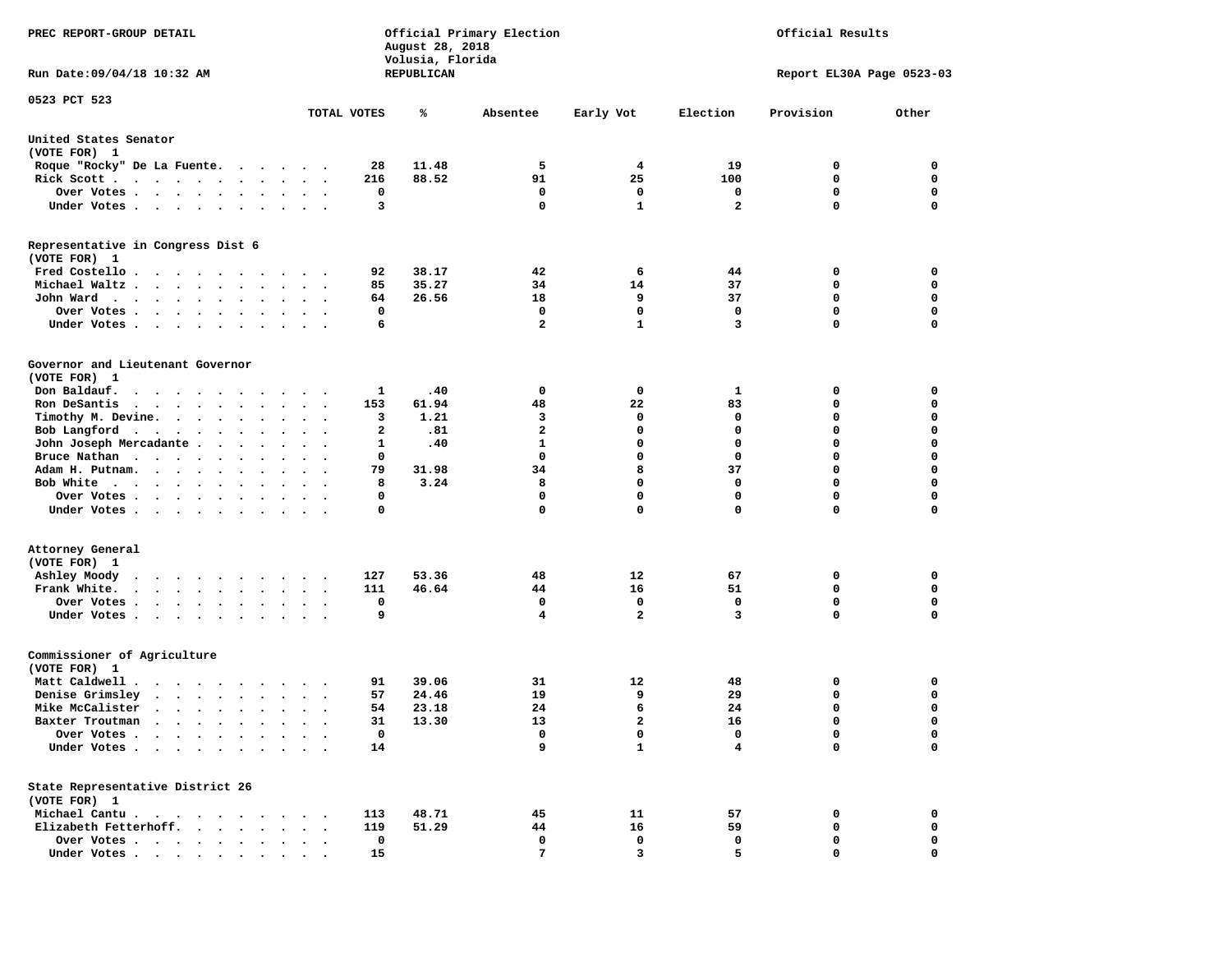| PREC REPORT-GROUP DETAIL                                                                   |             | August 28, 2018                        | Official Primary Election |           | Official Results          |           |          |
|--------------------------------------------------------------------------------------------|-------------|----------------------------------------|---------------------------|-----------|---------------------------|-----------|----------|
| Run Date: 09/04/18 10:32 AM                                                                |             | Volusia, Florida<br><b>NONPARTISAN</b> |                           |           | Report EL30A Page 0523-04 |           |          |
| 0523 PCT 523                                                                               | TOTAL VOTES | %ะ                                     | Absentee                  | Early Vot | Election                  | Provision | Other    |
|                                                                                            |             |                                        |                           |           |                           |           |          |
| Circuit Judge 7th Judicial, Grp 15<br>(VOTE FOR) 1                                         |             |                                        |                           |           |                           |           |          |
| Linda L. Gaustad                                                                           |             | 30.14<br>167                           | 88                        | 20        | 58                        |           | 0        |
| Sebrina L. Slack.                                                                          |             | 31.23<br>173                           | 79                        | 36        | 58                        | 0         |          |
| Ryan Will $\cdots$ , $\cdots$ , $\cdots$ , $\cdots$                                        |             | 38.63<br>214                           | 98                        | 27        | 89                        | 0         | 0        |
| Over Votes                                                                                 |             | $\Omega$                               | 0                         | 0         | 0                         | $\Omega$  | 0        |
| Under Votes                                                                                |             | 51                                     | 18                        | 6         | 27                        | 0         |          |
| County Judge 7th Judicial, Grp 5<br>(VOTE FOR) 1                                           |             |                                        |                           |           |                           |           |          |
| Steve Burk                                                                                 |             | 37.68<br>208                           | 97                        | 26        | 85                        | 0         | 0        |
| Dawn "Pam" Fields.                                                                         |             | 62.32<br>344                           | 167                       | 56        | 120                       |           |          |
| Over Votes                                                                                 |             | 0                                      | 0                         | 0         | 0                         | 0         | 0        |
| Under Votes                                                                                |             | 53                                     | 19                        | 7         | 27                        | $\Omega$  | 0        |
| County Council at Large<br>(VOTE FOR) 1                                                    |             |                                        |                           |           |                           |           |          |
| L. Ronald Durham                                                                           |             | 31.36<br>180                           | 75                        | 30        | 75                        | 0         | 0        |
| Ben F. Johnson.                                                                            |             | 67.25<br>386                           | 190                       | 52        | 143                       | 1         | 0        |
| WRITE-IN.                                                                                  |             | 1.39<br>8                              | 5                         | 1         | $\mathbf{2}$              | O         |          |
| Over Votes                                                                                 |             | 0                                      | 0                         | 0         | $\mathbf 0$               | O         |          |
| Under Votes, $\cdot$ , $\cdot$ , $\cdot$ , $\cdot$ , $\cdot$ , $\cdot$ , $\cdot$ , $\cdot$ |             | 31                                     | 13                        | 6         | 12                        | 0         | $\Omega$ |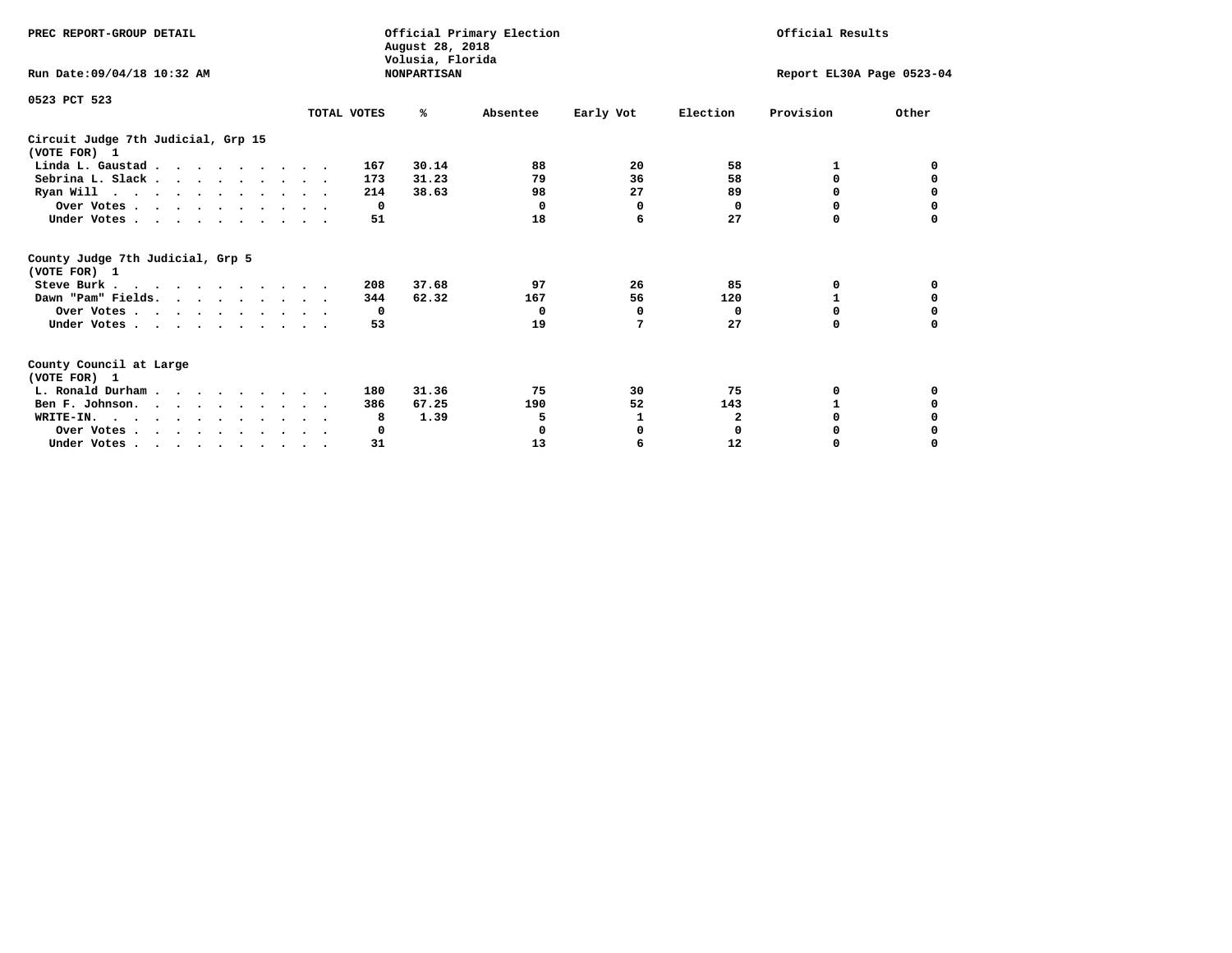| PREC REPORT-GROUP DETAIL                                                                       |  |  |                             |             | August 28, 2018<br>Volusia, Florida | Official Primary Election |           | Official Results |                           |       |
|------------------------------------------------------------------------------------------------|--|--|-----------------------------|-------------|-------------------------------------|---------------------------|-----------|------------------|---------------------------|-------|
| Run Date: 09/04/18 10:32 AM                                                                    |  |  |                             |             | <b>STATISTICS</b>                   |                           |           |                  | Report EL30A Page 0526-01 |       |
| 0526 PCT 526                                                                                   |  |  |                             |             |                                     |                           |           |                  |                           |       |
|                                                                                                |  |  |                             | TOTAL VOTES | %ะ                                  | Absentee                  | Early Vot | Election         | Provision                 | Other |
| REGISTERED VOTERS - TOTAL                                                                      |  |  |                             | 2,037       |                                     |                           |           |                  |                           |       |
| REGISTERED VOTERS - DEMOCRATIC                                                                 |  |  | $\sim$ $\sim$ $\sim$ $\sim$ | 820         | 40.26                               |                           |           |                  |                           |       |
| REGISTERED VOTERS - REPUBLICAN                                                                 |  |  |                             | 569         | 27.93                               |                           |           |                  |                           |       |
| REGISTERED VOTERS - NONPARTISAN                                                                |  |  |                             | 648         |                                     |                           |           |                  |                           |       |
| BALLOTS CAST - TOTAL.                                                                          |  |  |                             | 516         |                                     | 178                       | 56        | 280              |                           |       |
| BALLOTS CAST - DEMOCRATIC                                                                      |  |  |                             | 227         | 43.99                               | 75                        | 24        | 126              |                           |       |
| BALLOTS CAST - REPUBLICAN                                                                      |  |  |                             | 214         | 41.47                               | 79                        | 28        | 107              |                           |       |
| BALLOTS CAST - NONPARTISAN.                                                                    |  |  |                             | 75          | 14.53                               | 24                        | 4         | 47               |                           |       |
| BALLOTS CAST - BLANK.                                                                          |  |  |                             | 3           | .58                                 |                           |           |                  | O                         |       |
| VOTER TURNOUT - TOTAL<br>$\mathbf{r}$ , and $\mathbf{r}$ , and $\mathbf{r}$ , and $\mathbf{r}$ |  |  |                             |             | 25.33                               |                           |           |                  |                           |       |
| VOTER TURNOUT - DEMOCRATIC.                                                                    |  |  | $\cdot$                     |             | 27.68                               |                           |           |                  |                           |       |
| VOTER TURNOUT - REPUBLICAN.<br>$\cdot$                                                         |  |  |                             |             | 37.61                               |                           |           |                  |                           |       |
| VOTER TURNOUT - BLANK                                                                          |  |  |                             |             | .15                                 |                           |           |                  |                           |       |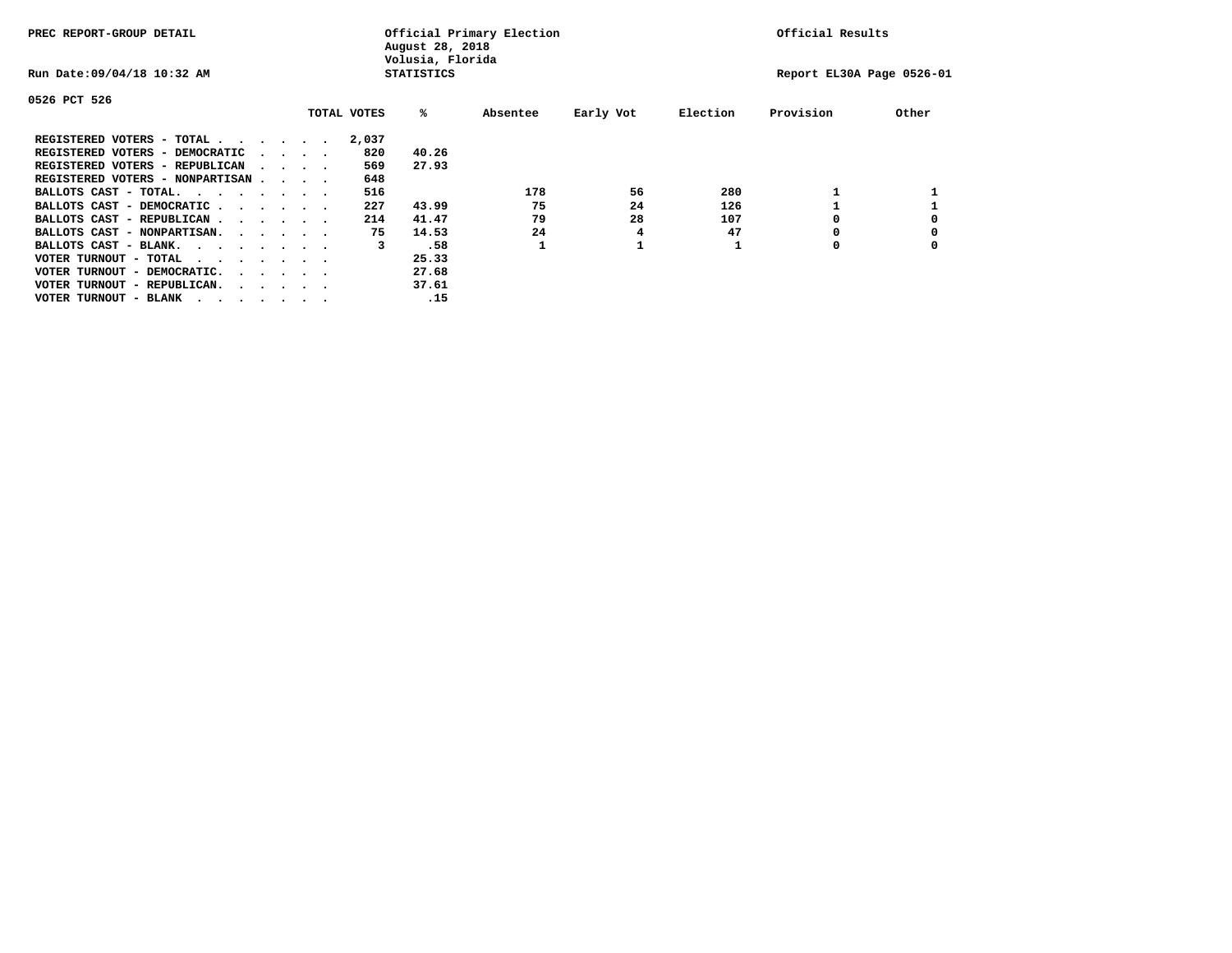| PREC REPORT-GROUP DETAIL                                                                                                                                                   |              | August 28, 2018<br>Volusia, Florida | Official Primary Election | Official Results |              |                           |              |
|----------------------------------------------------------------------------------------------------------------------------------------------------------------------------|--------------|-------------------------------------|---------------------------|------------------|--------------|---------------------------|--------------|
| Run Date: 09/04/18 10:32 AM                                                                                                                                                |              | DEMOCRATIC                          |                           |                  |              | Report EL30A Page 0526-02 |              |
| 0526 PCT 526                                                                                                                                                               |              |                                     |                           |                  |              |                           |              |
|                                                                                                                                                                            | TOTAL VOTES  | ℁                                   | Absentee                  | Early Vot        | Election     | Provision                 | Other        |
| Representative in Congress Dist 6<br>(VOTE FOR) 1                                                                                                                          |              |                                     |                           |                  |              |                           |              |
| Stephen Sevigny<br>$\begin{array}{cccccccccccccc} \bullet & \bullet & \bullet & \bullet & \bullet & \bullet & \bullet & \bullet & \bullet & \bullet \end{array}$<br>$\sim$ | 42           | 19.27                               | 15                        | $\overline{a}$   | 25           | 0                         | 0            |
| Nancy Soderberg<br>$\ddot{\phantom{a}}$<br>$\cdots$<br>$\bullet$<br>$\bullet$<br>$\ddot{\phantom{0}}$<br>$\cdot$                                                           | 106          | 48.62                               | 35                        | 13               | 56           | $\mathbf{1}$              | $\mathbf{1}$ |
| John Upchurch.<br>$\begin{array}{cccccccccccccc} \bullet & \bullet & \bullet & \bullet & \bullet & \bullet & \bullet \end{array}$<br>$\bullet$                             | 70           | 32.11                               | 22                        | 9                | 39           | 0                         | $\mathbf 0$  |
| Over Votes.<br>$\ddot{\phantom{0}}$<br>$\bullet$<br>$\bullet$                                                                                                              | 0            |                                     | $\mathbf 0$               | $\mathbf 0$      | $\mathbf 0$  | $\mathbf 0$               | $\mathbf 0$  |
| Under Votes<br>$\sim$                                                                                                                                                      | 9            |                                     | 3                         | $\mathbf{0}$     | 6            | 0                         | $\Omega$     |
| Governor and Lieutenant Governor                                                                                                                                           |              |                                     |                           |                  |              |                           |              |
| (VOTE FOR) 1                                                                                                                                                               |              |                                     |                           |                  |              |                           |              |
| Andrew Gillum                                                                                                                                                              | 57           | 26.64                               | 7                         | 7                | 43           | 0                         | 0            |
| Gwen Graham<br>$\ddot{\phantom{0}}$                                                                                                                                        | 94           | 43.93                               | 32                        | 9                | 53           | 0                         | $\mathbf 0$  |
| Jeff Greene.<br>$\bullet$<br>$\ddot{\phantom{a}}$<br>$\ddot{\phantom{a}}$<br>$\bullet$<br>$\bullet$<br>$\ddot{\phantom{0}}$                                                | 32           | 14.95                               | 17                        | 5                | 8            | 1                         | $\mathbf{1}$ |
| Chris King<br>$\bullet$<br>$\ddot{\phantom{a}}$                                                                                                                            | 7            | 3.27                                | $\overline{\mathbf{2}}$   | $\mathbf 0$      | 5            | 0                         | $\mathbf 0$  |
| Philip Levine.<br>$\cdot$ $\cdot$ $\cdot$ $\cdot$ $\cdot$ $\cdot$<br>$\bullet$<br>$\bullet$                                                                                | 20           | 9.35                                | 7                         | 3                | 10           | $\mathbf 0$               | $\Omega$     |
| Alex "Lundy" Lundmark<br>$\sim$<br>$\cdot$<br>$\ddot{\phantom{a}}$                                                                                                         | 1            | .47                                 | 0                         | 0                | $\mathbf{1}$ | 0                         | $\Omega$     |
| John Wetherbee.<br>$\cdots$                                                                                                                                                | 3            | 1.40                                | $\overline{a}$            | $\Omega$         | $\mathbf{1}$ | $\Omega$                  | $\Omega$     |
| Over Votes .<br>$\cdots$                                                                                                                                                   | $\mathbf{1}$ |                                     | $\mathbf{1}$              | 0                | $\Omega$     | $\Omega$                  | $\Omega$     |
| Under Votes<br>$\ddot{\phantom{1}}$                                                                                                                                        | 12           |                                     | 7                         | 0                | 5            | 0                         | 0            |
| Attorney General                                                                                                                                                           |              |                                     |                           |                  |              |                           |              |
| (VOTE FOR) 1                                                                                                                                                               |              |                                     |                           |                  |              |                           |              |
| Sean Shaw                                                                                                                                                                  | 138          | 68.32                               | 40                        | 15               | 82           | 0                         | 1            |
| Ryan Torrens<br>$\cdot$<br>$\bullet$<br>$\bullet$<br>$\bullet$<br>$\bullet$                                                                                                | 64           | 31.68                               | 25                        | 8                | 30           | $\mathbf{1}$              | $\mathbf 0$  |
| Over Votes.<br>$\cdot$ $\cdot$ $\cdot$ $\cdot$ $\cdot$                                                                                                                     | $\mathbf{0}$ |                                     | $\mathbf 0$               | $\mathbf 0$      | $\mathbf 0$  | $\mathbf 0$               | $\mathbf 0$  |
| Under Votes<br>$\bullet$                                                                                                                                                   | 25           |                                     | 10                        | $\mathbf{1}$     | 14           | 0                         | $\mathbf 0$  |
| Commissioner of Agriculture<br>(VOTE FOR) 1                                                                                                                                |              |                                     |                           |                  |              |                           |              |
| Nicole "Nikki" Fried.<br>$\cdots$                                                                                                                                          | 109          | 53.43                               | 29                        | 15               | 63           | 1                         | 1            |
| Jeffrey Duane Porter.<br>$\cdot \cdot \cdot \cdot$<br>$\overline{\phantom{a}}$                                                                                             | 42           | 20.59                               | 14                        | 5                | 23           | 0                         | $\Omega$     |
| Roy David Walker                                                                                                                                                           | 53           | 25.98                               | 23                        | 4                | 26           | $\mathbf 0$               | $\Omega$     |
| Over Votes<br>$\bullet$<br>$\bullet$<br>$\cdot$                                                                                                                            | $\Omega$     |                                     | $\Omega$                  | $\mathbf{0}$     | $\mathbf{0}$ | $\Omega$                  | $\Omega$     |
| Under Votes<br>$\sim$<br>$\cdot$                                                                                                                                           | 23           |                                     | 9                         | $\mathbf 0$      | 14           | 0                         | 0            |
| State Representative District 26<br>(VOTE FOR) 1                                                                                                                           |              |                                     |                           |                  |              |                           |              |
| Patrick Henry.<br>$\cdot$ $\cdot$ $\cdot$ $\cdot$ $\cdot$ $\cdot$ $\cdot$                                                                                                  | 124          | 59.62                               | 45                        | 13               | 65           | 1                         | 0            |
| Percy L. Williamson<br>$\sim$<br>$\ddot{\phantom{0}}$<br>$\bullet$                                                                                                         | 84           | 40.38                               | 24                        | 11               | 48           | $\mathbf 0$               | $\mathbf{1}$ |
| Over Votes<br>$\ddot{\phantom{0}}$                                                                                                                                         | $\mathbf{0}$ |                                     | $\Omega$                  | $\Omega$         | $\mathbf 0$  | 0                         | $\Omega$     |
| Under Votes<br>$\Delta$                                                                                                                                                    | 19           |                                     | 6                         | $\Omega$         | 13           | $\Omega$                  | $\mathbf 0$  |
|                                                                                                                                                                            |              |                                     |                           |                  |              |                           |              |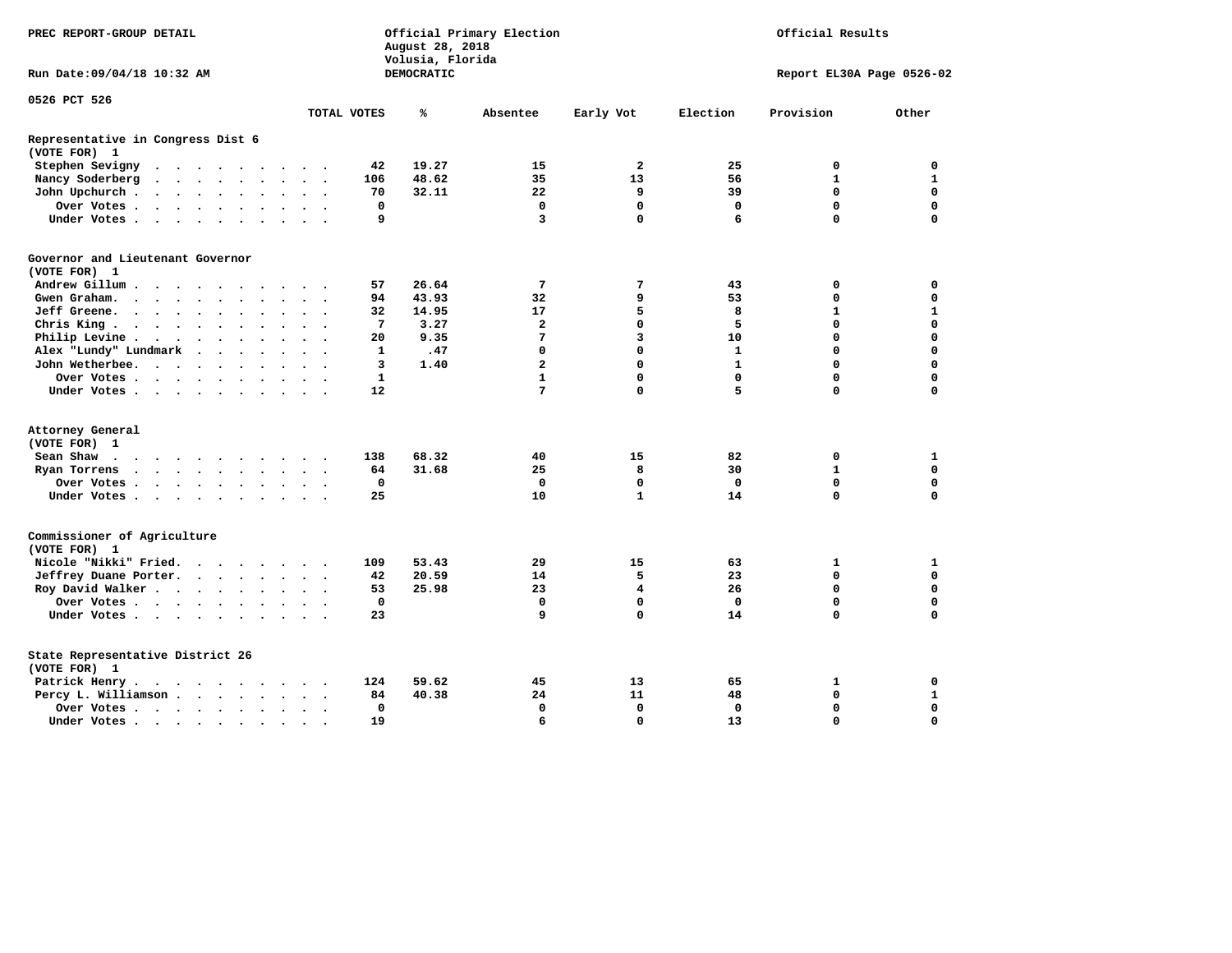| PREC REPORT-GROUP DETAIL                                                                                                        |                         |              | August 28, 2018<br>Volusia, Florida | Official Primary Election | Official Results<br>Report EL30A Page 0526-03 |             |             |             |  |
|---------------------------------------------------------------------------------------------------------------------------------|-------------------------|--------------|-------------------------------------|---------------------------|-----------------------------------------------|-------------|-------------|-------------|--|
| Run Date: 09/04/18 10:32 AM                                                                                                     |                         |              | REPUBLICAN                          |                           |                                               |             |             |             |  |
| 0526 PCT 526                                                                                                                    | TOTAL VOTES             |              | ℁                                   | Absentee                  | Early Vot                                     | Election    | Provision   | Other       |  |
| United States Senator<br>(VOTE FOR) 1                                                                                           |                         |              |                                     |                           |                                               |             |             |             |  |
| Roque "Rocky" De La Fuente.                                                                                                     |                         | 23           | 11.33                               | 8                         | 2                                             | 13          | 0           | 0           |  |
| Rick Scott                                                                                                                      |                         | 180          | 88.67                               | 69                        | 24                                            | 87          | $\mathbf 0$ | $\mathbf 0$ |  |
| Over Votes                                                                                                                      |                         | 0            |                                     | 0                         | 0                                             | 0           | 0           | 0           |  |
| Under Votes                                                                                                                     | $\cdot$ $\cdot$ $\cdot$ | 11           |                                     | $\overline{a}$            | $\overline{a}$                                | 7           | 0           | $\mathbf 0$ |  |
| Representative in Congress Dist 6<br>(VOTE FOR) 1                                                                               |                         |              |                                     |                           |                                               |             |             |             |  |
| Fred Costello                                                                                                                   |                         | 94           | 46.31                               | 38                        | 9                                             | 47          | 0           | 0           |  |
| Michael Waltz                                                                                                                   |                         | 72           | 35.47                               | 29                        | 5                                             | 38          | 0           | 0           |  |
| John Ward                                                                                                                       | $\ddot{\phantom{a}}$    | 37           | 18.23                               | 8                         | 11                                            | 18          | $\mathbf 0$ | $\mathbf 0$ |  |
| Over Votes .<br>$\mathbf{r} = \mathbf{r} + \mathbf{r} + \mathbf{r} + \mathbf{r}$                                                |                         | 0            |                                     | 0                         | 0                                             | 0           | 0           | 0           |  |
| Under Votes                                                                                                                     |                         | 11           |                                     | $\overline{\mathbf{4}}$   | 3                                             | 4           | 0           | $\mathbf 0$ |  |
| Governor and Lieutenant Governor<br>(VOTE FOR) 1                                                                                |                         |              |                                     |                           |                                               |             |             |             |  |
| Don Baldauf.                                                                                                                    |                         | 2            | 99.                                 | 2                         | 0                                             | 0           | 0           | 0           |  |
| Ron DeSantis<br>$\mathbf{r}$ , $\mathbf{r}$ , $\mathbf{r}$ , $\mathbf{r}$ , $\mathbf{r}$ , $\mathbf{r}$<br>$\ddot{\phantom{0}}$ | $\ddot{\phantom{1}}$    | 122          | 60.40                               | 43                        | 16                                            | 63          | 0           | 0           |  |
| Timothy M. Devine.                                                                                                              |                         | 2            | 99.                                 | 1                         | 0                                             | 1           | 0           | $\mathbf 0$ |  |
| Bob Langford<br>$\ddot{\phantom{0}}$                                                                                            | $\sim$<br>$\cdot$       | 5            | 2.48                                | $\mathbf{2}$              | 0                                             | 3           | 0           | $\mathbf 0$ |  |
| John Joseph Mercadante                                                                                                          |                         | 4            | 1.98                                | $\mathbf{1}$              | 0                                             | 3           | 0           | $\mathbf 0$ |  |
| Bruce Nathan<br>$\bullet$                                                                                                       |                         | 1            | .50                                 | 0                         | $\mathbf{1}$                                  | $\mathbf 0$ | 0           | $\mathbf 0$ |  |
| Adam H. Putnam.<br>$\sim$ $\sim$ $\sim$ $\sim$                                                                                  |                         | 63           | 31.19                               | 25                        | 6                                             | 32          | 0           | 0           |  |
| Bob White                                                                                                                       |                         | 3            | 1.49                                | $\mathbf{1}$              | $\overline{a}$                                | $\mathbf 0$ | 0           | $\mathbf 0$ |  |
| Over Votes<br>$\bullet$                                                                                                         | $\cdot$<br>$\cdot$      | $\mathbf{1}$ |                                     | $\mathbf{1}$              | $\mathbf 0$                                   | $\mathbf 0$ | 0           | $\mathbf 0$ |  |
| Under Votes                                                                                                                     |                         | 11           |                                     | 3                         | 3                                             | 5           | 0           | 0           |  |
| Attorney General<br>(VOTE FOR) 1                                                                                                |                         |              |                                     |                           |                                               |             |             |             |  |
| Ashley Moody<br>$\sim$                                                                                                          |                         | 106          | 54.36                               | 29                        | 17                                            | 60          | 0           | 0           |  |
| Frank White.<br>$\bullet$<br>$\bullet$                                                                                          | $\bullet$               | 89           | 45.64                               | 46                        | 8                                             | 35          | 0           | $\mathbf 0$ |  |
| Over Votes<br>$\bullet$                                                                                                         |                         | 0            |                                     | 0                         | 0                                             | 0           | 0           | 0           |  |
| Under Votes<br>$\ddot{\phantom{0}}$                                                                                             |                         | 19           |                                     | $\overline{\mathbf{4}}$   | 3                                             | 12          | 0           | $\mathbf 0$ |  |
| Commissioner of Agriculture<br>(VOTE FOR) 1                                                                                     |                         |              |                                     |                           |                                               |             |             |             |  |
| Matt Caldwell .<br>$\cdots$                                                                                                     |                         | 65           | 34.57                               | 24                        | 7                                             | 34          | 0           | 0           |  |
| Denise Grimsley<br>$\mathbf{r}$ , $\mathbf{r}$ , $\mathbf{r}$ , $\mathbf{r}$ , $\mathbf{r}$                                     |                         | 50           | 26.60                               | 18                        | 6                                             | 26          | 0           | 0           |  |
| Mike McCalister<br>$\mathbf{r}$ , $\mathbf{r}$ , $\mathbf{r}$ , $\mathbf{r}$ , $\mathbf{r}$<br>$\ddot{\phantom{0}}$             | $\cdot$                 | 38           | 20.21                               | 17                        | $\mathbf{2}$                                  | 19          | 0           | $\mathbf 0$ |  |
| Baxter Troutman<br>.                                                                                                            |                         | 35           | 18.62                               | 10                        | 9                                             | 16          | 0           | 0           |  |
| Over Votes .<br>$\ddot{\phantom{a}}$<br>$\bullet$                                                                               |                         | 0            |                                     | 0                         | 0                                             | 0           | 0           | 0           |  |
| Under Votes.<br>$\sim$ $\sim$<br>$\ddot{\phantom{0}}$<br>$\bullet$                                                              |                         | 26           |                                     | 10                        | 4                                             | 12          | 0           | $\mathbf 0$ |  |
| State Representative District 26<br>(VOTE FOR) 1                                                                                |                         |              |                                     |                           |                                               |             |             |             |  |
| Michael Cantu.<br>$\sim$ $\sim$ $\sim$                                                                                          |                         | 101          | 51.53                               | 41                        | 13                                            | 47          | 0           | 0           |  |
| Elizabeth Fetterhoff.                                                                                                           |                         | 95           | 48.47                               | 31                        | 12                                            | 52          | 0           | 0           |  |
| Over Votes.<br>$\sim$ $\sim$<br>$\ddot{\phantom{0}}$<br>$\bullet$<br>$\bullet$                                                  |                         | 0            |                                     | 0                         | 0                                             | 0           | 0           | 0           |  |
| Under Votes<br>$\bullet$                                                                                                        |                         | 18           |                                     | 7                         | 3                                             | 8           | 0           | 0           |  |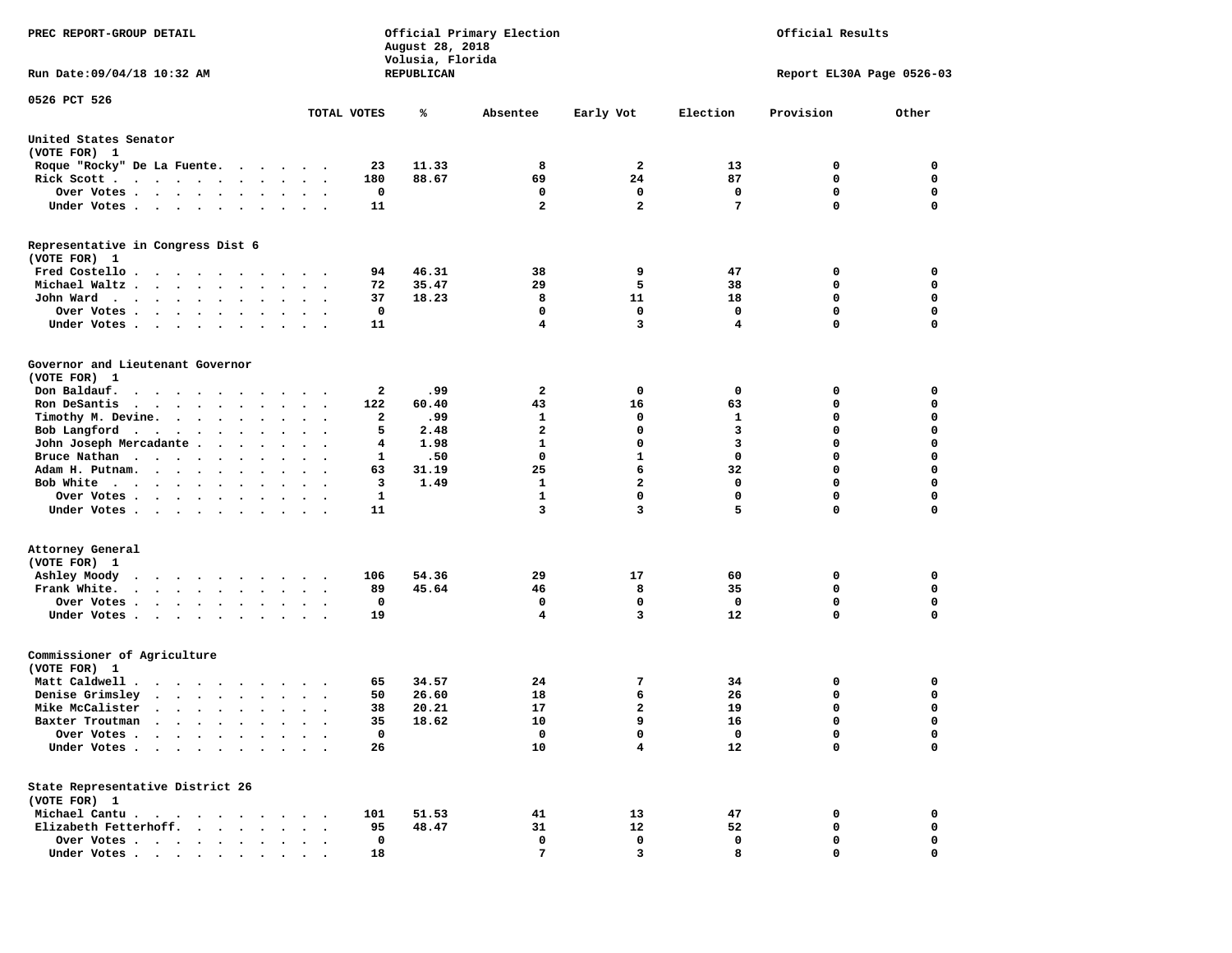| PREC REPORT-GROUP DETAIL<br>Run Date: 09/04/18 10:32 AM |                                                                                                                                                                                                                                |                 |                      |                      |                      |                             | August 28, 2018<br>Volusia, Florida<br><b>NONPARTISAN</b> | Official Primary Election |                |              | Official Results          |              |
|---------------------------------------------------------|--------------------------------------------------------------------------------------------------------------------------------------------------------------------------------------------------------------------------------|-----------------|----------------------|----------------------|----------------------|-----------------------------|-----------------------------------------------------------|---------------------------|----------------|--------------|---------------------------|--------------|
|                                                         |                                                                                                                                                                                                                                |                 |                      |                      |                      |                             |                                                           |                           |                |              | Report EL30A Page 0526-04 |              |
| 0526 PCT 526                                            |                                                                                                                                                                                                                                |                 |                      |                      |                      | TOTAL VOTES                 | ℁                                                         | Absentee                  | Early Vot      | Election     | Provision                 | Other        |
| Circuit Judge 7th Judicial, Grp 15                      |                                                                                                                                                                                                                                |                 |                      |                      |                      |                             |                                                           |                           |                |              |                           |              |
| (VOTE FOR) 1                                            |                                                                                                                                                                                                                                |                 |                      |                      |                      |                             |                                                           |                           |                |              |                           |              |
| Linda L. Gaustad                                        |                                                                                                                                                                                                                                |                 |                      |                      |                      | 129                         | 27.98                                                     | 52                        | 12             | 65           | 0                         | 0            |
| Sebrina L. Slack                                        |                                                                                                                                                                                                                                |                 | $\ddot{\phantom{a}}$ |                      | $\sim$               | 171                         | 37.09                                                     | 63                        | 24             | 83           | $\mathbf 0$               | $\mathbf 1$  |
| Ryan Will $\cdots$ $\cdots$ $\cdots$                    |                                                                                                                                                                                                                                |                 |                      | $\bullet$            |                      | 161                         | 34.92                                                     | 46                        | 14             | 100          | 1                         | 0            |
| Over Votes                                              |                                                                                                                                                                                                                                |                 |                      |                      | $\bullet$            | $\mathbf 0$                 |                                                           | $\mathbf 0$               | $\mathbf 0$    | 0            | $\mathbf 0$               | $\mathbf 0$  |
| Under Votes                                             |                                                                                                                                                                                                                                |                 | $\ddot{\phantom{1}}$ | $\ddot{\phantom{1}}$ |                      | 55                          |                                                           | 17                        | 6              | 32           | $\mathbf 0$               | $\mathbf 0$  |
| County Judge 7th Judicial, Grp 5                        |                                                                                                                                                                                                                                |                 |                      |                      |                      |                             |                                                           |                           |                |              |                           |              |
| (VOTE FOR) 1                                            |                                                                                                                                                                                                                                |                 |                      |                      |                      |                             |                                                           |                           |                |              |                           |              |
| Steve Burk.                                             |                                                                                                                                                                                                                                |                 |                      |                      |                      | 157                         | 34.35                                                     | 46                        | 14             | 96           | 0                         | 1            |
| Dawn "Pam" Fields.                                      |                                                                                                                                                                                                                                |                 |                      |                      | $\sim$               | 300<br>$\ddot{\phantom{0}}$ | 65.65                                                     | 112                       | 38             | 149          | $\mathbf{1}$              | $\mathbf 0$  |
| Over Votes                                              |                                                                                                                                                                                                                                |                 |                      | $\bullet$            | $\bullet$            | 0                           |                                                           | 0                         | 0              | 0            | 0                         | $\mathbf 0$  |
| Under Votes                                             |                                                                                                                                                                                                                                |                 |                      |                      | $\sim$               | 59                          |                                                           | 20                        | 4              | 35           | $\mathbf 0$               | $\mathbf 0$  |
|                                                         |                                                                                                                                                                                                                                |                 |                      |                      |                      |                             |                                                           |                           |                |              |                           |              |
| County Council at Large                                 |                                                                                                                                                                                                                                |                 |                      |                      |                      |                             |                                                           |                           |                |              |                           |              |
| (VOTE FOR) 1                                            |                                                                                                                                                                                                                                |                 |                      |                      |                      |                             |                                                           |                           |                |              |                           |              |
| L. Ronald Durham                                        |                                                                                                                                                                                                                                |                 |                      |                      |                      | 154                         | 32.15                                                     | 44                        | 17             | 93           | 0                         | 0            |
| Ben F. Johnson.                                         |                                                                                                                                                                                                                                |                 |                      |                      | $\sim$               | 324                         | 67.64                                                     | 123                       | 35             | 164          | $\mathbf{1}$              | 1            |
| WRITE-IN.                                               | $\cdots$                                                                                                                                                                                                                       |                 | $\ddot{\phantom{0}}$ |                      |                      | 1                           | .21                                                       | 1                         | 0              | 0            | 0                         | 0            |
| Over Votes                                              |                                                                                                                                                                                                                                |                 | $\sim$               |                      |                      | 2                           |                                                           | 0                         | 0              | $\mathbf{2}$ | 0                         | $\mathbf 0$  |
| Under Votes                                             |                                                                                                                                                                                                                                |                 | $\sim$ $\sim$        |                      |                      | 35                          |                                                           | 10                        | 4              | 21           | $\mathbf 0$               | $\mathbf 0$  |
|                                                         |                                                                                                                                                                                                                                |                 |                      |                      |                      |                             |                                                           |                           |                |              |                           |              |
| City of Holly Hill Mayor<br>(VOTE FOR) 1                |                                                                                                                                                                                                                                |                 |                      |                      |                      |                             |                                                           |                           |                |              |                           |              |
| Mike Chuven.                                            | $\cdots$                                                                                                                                                                                                                       |                 |                      |                      |                      | 136                         | 27.59                                                     | 51                        | 15             | 70           | 0                         | 0            |
| Chris Via                                               |                                                                                                                                                                                                                                |                 |                      | $\bullet$            | $\bullet$            | 357<br>$\ddot{\phantom{0}}$ | 72.41                                                     | 115                       | 37             | 203          | $\mathbf{1}$              | $\mathbf{1}$ |
| Over Votes                                              |                                                                                                                                                                                                                                |                 | $\ddot{\phantom{0}}$ | $\bullet$            |                      | 0                           |                                                           | 0                         | 0              | 0            | 0                         | $\mathbf 0$  |
| Under Votes                                             |                                                                                                                                                                                                                                |                 |                      |                      | $\bullet$ .          | 23                          |                                                           | 12                        | $\overline{4}$ | 7            | $\mathbf 0$               | $\mathbf 0$  |
|                                                         |                                                                                                                                                                                                                                |                 |                      |                      |                      |                             |                                                           |                           |                |              |                           |              |
| City of Holly Hill District 2                           |                                                                                                                                                                                                                                |                 |                      |                      |                      |                             |                                                           |                           |                |              |                           |              |
| (VOTE FOR) 1                                            |                                                                                                                                                                                                                                |                 |                      |                      |                      |                             |                                                           |                           |                |              |                           |              |
| Joan Burnett                                            | $\begin{array}{cccccccccccccccccc} \bullet & \bullet & \bullet & \bullet & \bullet & \bullet & \bullet & \bullet & \bullet & \bullet & \bullet & \bullet & \bullet \end{array}$                                                |                 |                      |                      |                      | 168                         | 34.57                                                     | 66                        | 18             | 82           | 1                         | 1            |
| Penny Currie                                            | $\mathbf{r}$ , $\mathbf{r}$ , $\mathbf{r}$ , $\mathbf{r}$ , $\mathbf{r}$ , $\mathbf{r}$                                                                                                                                        |                 |                      | $\bullet$            | $\ddot{\phantom{a}}$ | 318                         | 65.43                                                     | 103                       | 33             | 182          | 0                         | 0            |
| Over Votes                                              |                                                                                                                                                                                                                                |                 |                      |                      | $\bullet$            | 0                           |                                                           | 0                         | 0              | 0            | $\mathbf 0$               | $\mathbf 0$  |
| Under Votes                                             |                                                                                                                                                                                                                                |                 |                      |                      |                      | 30                          |                                                           | 9                         | 5              | 16           | 0                         | $\mathbf 0$  |
| City of Holly Hill District 3                           |                                                                                                                                                                                                                                |                 |                      |                      |                      |                             |                                                           |                           |                |              |                           |              |
| (VOTE FOR) 1                                            |                                                                                                                                                                                                                                |                 |                      |                      |                      |                             |                                                           |                           |                |              |                           |              |
| John Danio .                                            |                                                                                                                                                                                                                                |                 |                      |                      | .                    | 286                         | 59.71                                                     | 86                        | 35             | 164          | $\mathbf{0}$              | $\mathbf{1}$ |
| Karen Louise Van Dusen.                                 |                                                                                                                                                                                                                                | $\cdot$ $\cdot$ | $\ddot{\phantom{0}}$ |                      |                      | 193                         | 40.29                                                     | 81                        | 17             | 94           | 1                         | 0            |
| Over Votes                                              |                                                                                                                                                                                                                                |                 | $\sim$ $\sim$        |                      |                      | 0                           |                                                           | 0                         | 0              | 0            | $\mathbf 0$               | 0            |
| Under Votes                                             |                                                                                                                                                                                                                                |                 |                      |                      |                      | 37                          |                                                           | 11                        | 4              | 22           | $\mathbf 0$               | $\mathbf 0$  |
| Holly Hill Amendment 1                                  |                                                                                                                                                                                                                                |                 |                      |                      |                      |                             |                                                           |                           |                |              |                           |              |
| (VOTE FOR) 1                                            |                                                                                                                                                                                                                                |                 |                      |                      |                      |                             |                                                           |                           |                |              |                           |              |
| $Yes \t . \t .$                                         | $\cdot$ $\cdot$ $\cdot$ $\cdot$                                                                                                                                                                                                |                 |                      |                      |                      | 287                         | 62.94                                                     | 93                        | 24             | 170          | 0                         | 0            |
| No.                                                     | and the contract of the contract of the contract of the contract of the contract of the contract of the contract of the contract of the contract of the contract of the contract of the contract of the contract of the contra | $\cdot$         |                      |                      |                      | 169                         | 37.06                                                     | 56                        | 22             | 91           | 0                         | 0            |
| Over Votes<br>$\overline{\phantom{a}}$                  | $\cdot$ $\cdot$ $\cdot$ $\cdot$ $\cdot$                                                                                                                                                                                        |                 |                      |                      |                      | 0                           |                                                           | 0                         | 0              | 0            | 0                         | 0            |
| Under Votes                                             |                                                                                                                                                                                                                                |                 |                      |                      |                      | 60                          |                                                           | 29                        | 10             | 19           | 1                         | $\mathbf{1}$ |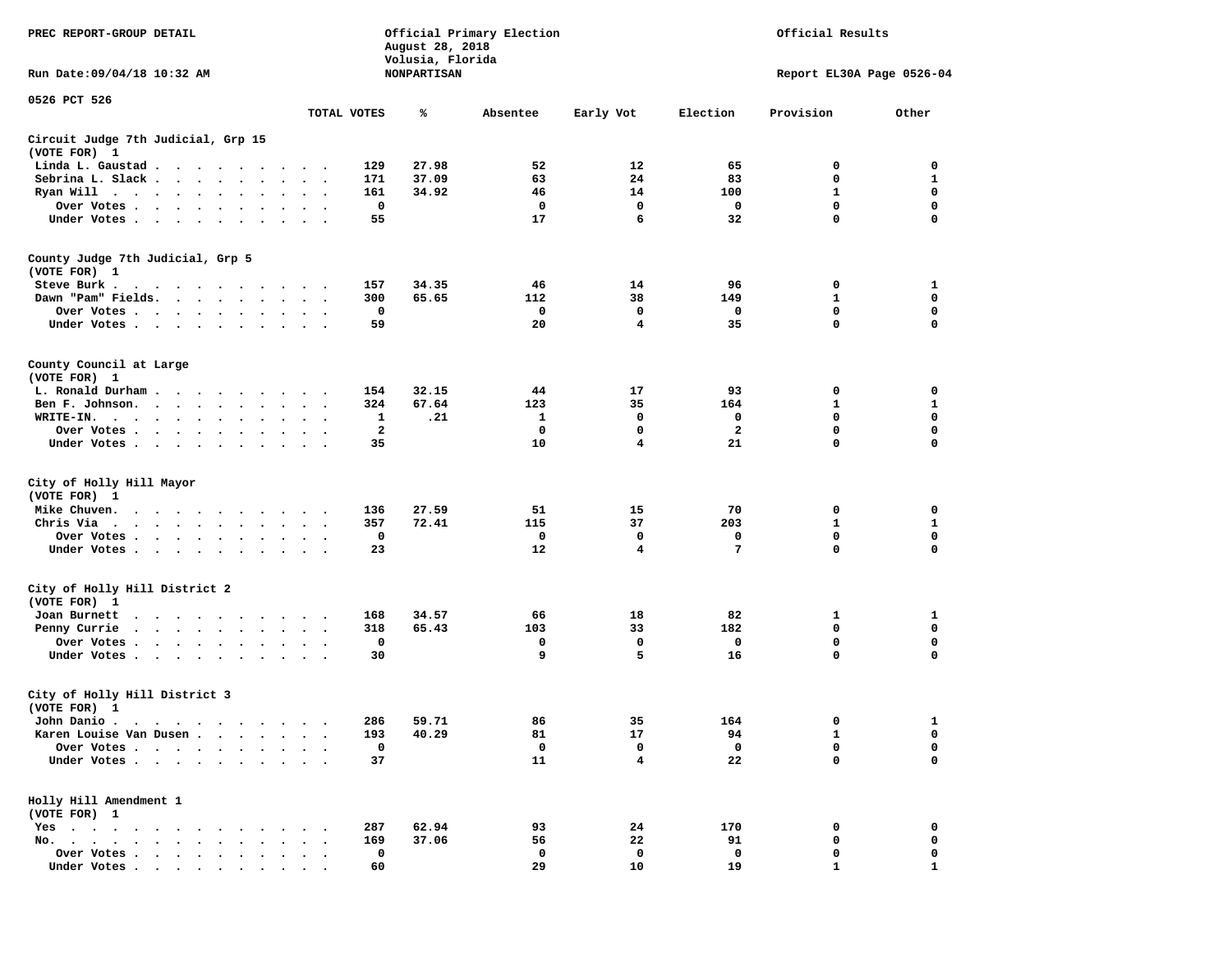| PREC REPORT-GROUP DETAIL               |            |  |  |  |  |  |  |             | August 28, 2018<br>Volusia, Florida | Official Primary Election |           |          | Official Results          |       |
|----------------------------------------|------------|--|--|--|--|--|--|-------------|-------------------------------------|---------------------------|-----------|----------|---------------------------|-------|
| Run Date: 09/04/18 10:32 AM            |            |  |  |  |  |  |  |             | <b>NONPARTISAN</b>                  |                           |           |          | Report EL30A Page 0526-05 |       |
| 0526 PCT 526                           |            |  |  |  |  |  |  | TOTAL VOTES | ℁                                   | Absentee                  | Early Vot | Election | Provision                 | Other |
| Holly Hill Amendment 2<br>(VOTE FOR) 1 |            |  |  |  |  |  |  |             |                                     |                           |           |          |                           |       |
| Yes                                    |            |  |  |  |  |  |  | 250         | 54.35                               | 83                        | 22        | 145      | $\Omega$                  | 0     |
| No.                                    |            |  |  |  |  |  |  | 210         | 45.65                               | 68                        | 24        | 118      | $^{\circ}$                | 0     |
|                                        | Over Votes |  |  |  |  |  |  | 0           |                                     | 0                         | 0         | 0        | 0                         |       |
| Under Votes                            |            |  |  |  |  |  |  | 56          |                                     | 27                        | 10        | 17       |                           |       |
|                                        |            |  |  |  |  |  |  |             |                                     |                           |           |          |                           |       |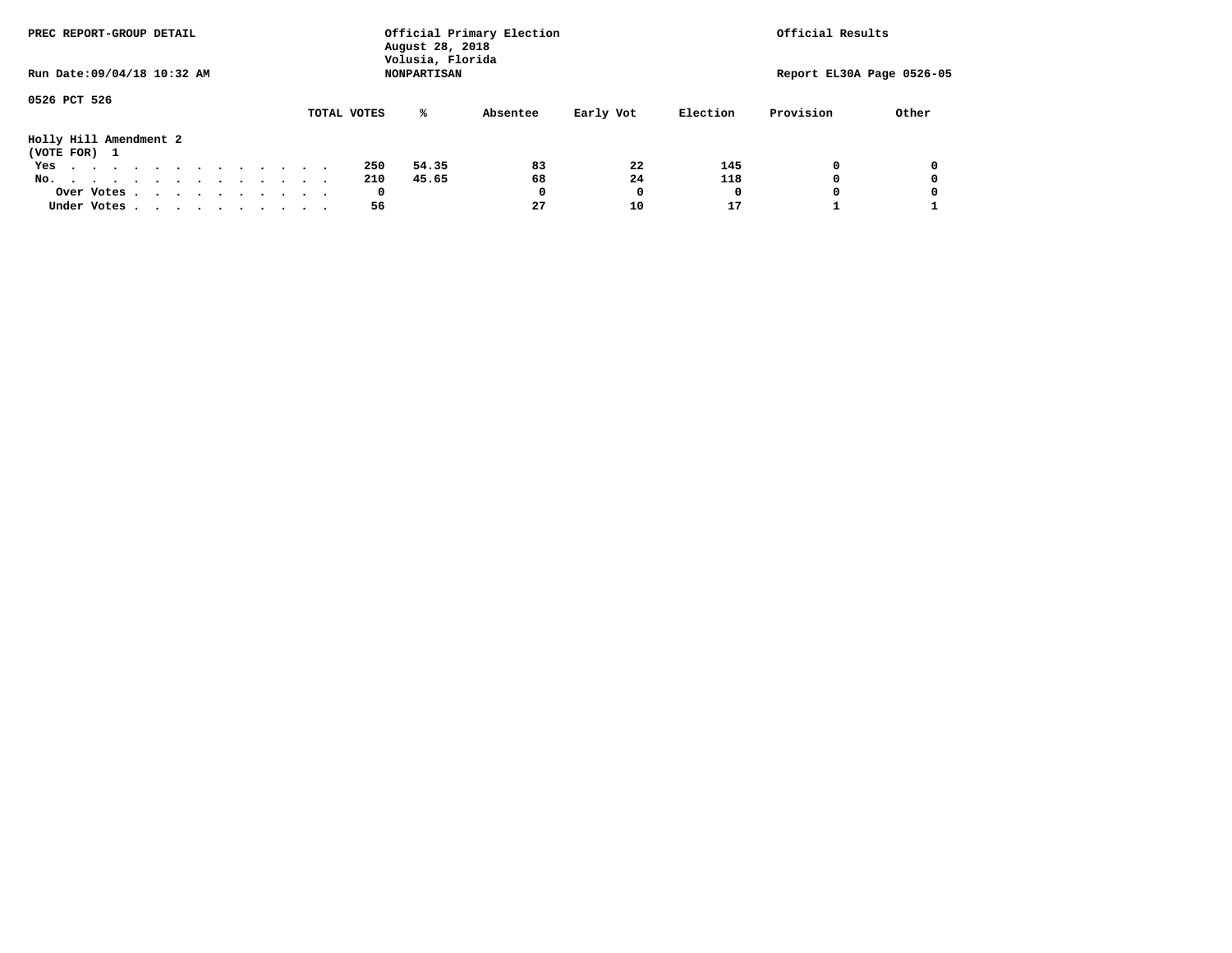| PREC REPORT-GROUP DETAIL                                                                       |                                         |  |             | August 28, 2018<br>Volusia, Florida | Official Primary Election |           |          | Official Results          |       |
|------------------------------------------------------------------------------------------------|-----------------------------------------|--|-------------|-------------------------------------|---------------------------|-----------|----------|---------------------------|-------|
| Run Date: 09/04/18 10:32 AM                                                                    |                                         |  |             | <b>STATISTICS</b>                   |                           |           |          | Report EL30A Page 0527-01 |       |
| 0527 PCT 527                                                                                   |                                         |  |             |                                     |                           |           |          |                           |       |
|                                                                                                |                                         |  | TOTAL VOTES | %ะ                                  | Absentee                  | Early Vot | Election | Provision                 | Other |
| REGISTERED VOTERS - TOTAL                                                                      |                                         |  | 1,954       |                                     |                           |           |          |                           |       |
| REGISTERED VOTERS - DEMOCRATIC                                                                 | $\cdot$ $\cdot$ $\cdot$ $\cdot$ $\cdot$ |  | 718         | 36.75                               |                           |           |          |                           |       |
| REGISTERED VOTERS - REPUBLICAN                                                                 |                                         |  | 651         | 33.32                               |                           |           |          |                           |       |
| REGISTERED VOTERS - NONPARTISAN                                                                |                                         |  | 585         |                                     |                           |           |          |                           |       |
| BALLOTS CAST - TOTAL.                                                                          |                                         |  | 606         |                                     | 304                       | 59        | 243      | 0                         |       |
| BALLOTS CAST - DEMOCRATIC                                                                      |                                         |  | 249         | 41.09                               | 119                       | 35        | 95       |                           |       |
| BALLOTS CAST - REPUBLICAN                                                                      |                                         |  | 239         | 39.44                               | 122                       | 17        | 100      | 0                         |       |
| BALLOTS CAST - NONPARTISAN.                                                                    |                                         |  | 118         | 19.47                               | 63                        | 7         | 48       | 0                         |       |
| BALLOTS CAST - BLANK.                                                                          |                                         |  | 0           |                                     | O                         | 0         | O        | O                         |       |
| VOTER TURNOUT - TOTAL<br>$\mathbf{r}$ , and $\mathbf{r}$ , and $\mathbf{r}$ , and $\mathbf{r}$ |                                         |  |             | 31.01                               |                           |           |          |                           |       |
| VOTER TURNOUT - DEMOCRATIC.<br>$\cdot$                                                         |                                         |  |             | 34.68                               |                           |           |          |                           |       |
| VOTER TURNOUT - REPUBLICAN.<br>$\cdots$                                                        |                                         |  |             | 36.71                               |                           |           |          |                           |       |
| VOTER TURNOUT - BLANK                                                                          |                                         |  |             |                                     |                           |           |          |                           |       |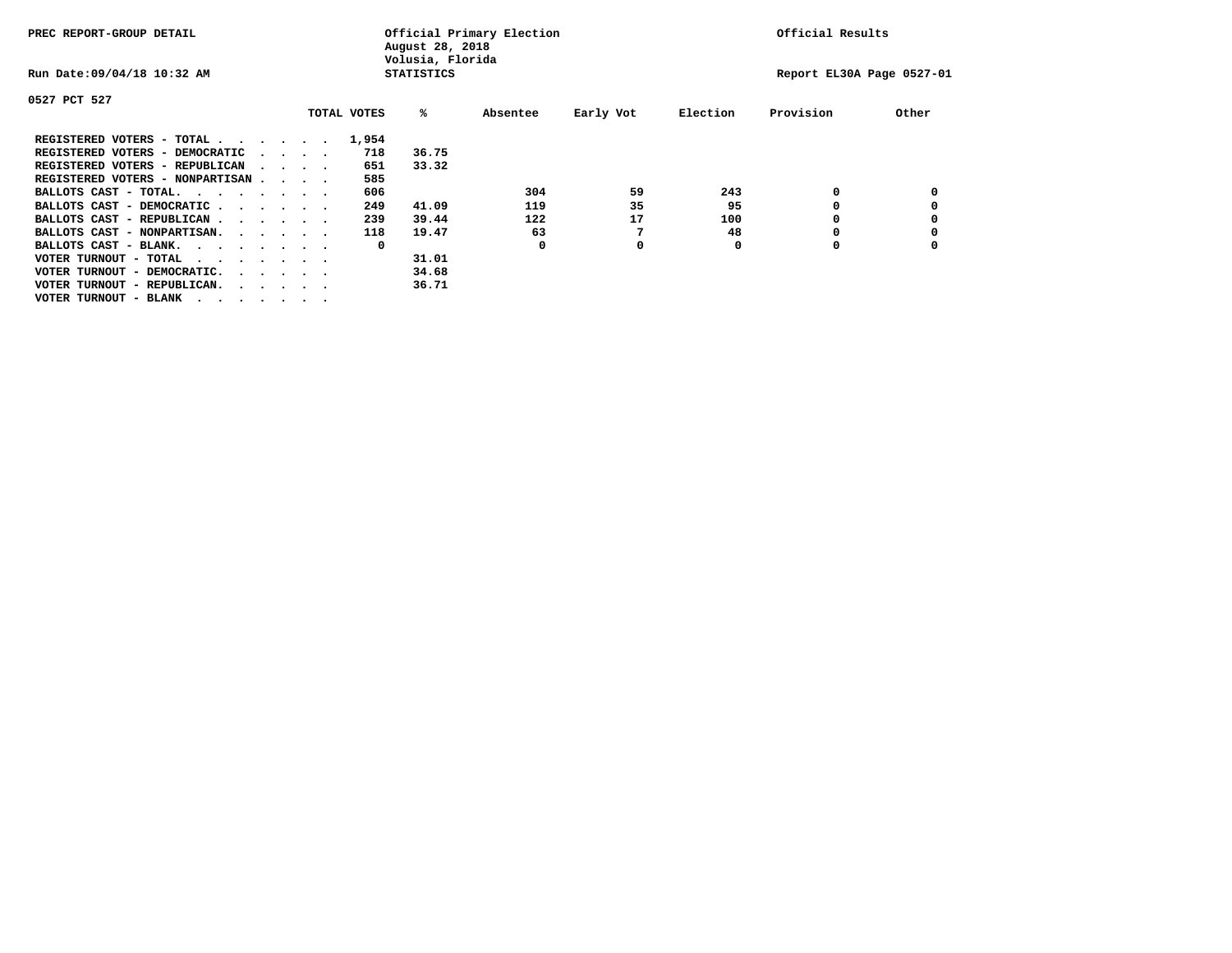| PREC REPORT-GROUP DETAIL                          |                                                                             |           |  |                      |                      |                      |              | August 28, 2018<br>Volusia, Florida | Official Primary Election |                   |                   | Official Results          |             |
|---------------------------------------------------|-----------------------------------------------------------------------------|-----------|--|----------------------|----------------------|----------------------|--------------|-------------------------------------|---------------------------|-------------------|-------------------|---------------------------|-------------|
| Run Date: 09/04/18 10:32 AM                       |                                                                             |           |  |                      |                      |                      |              | DEMOCRATIC                          |                           |                   |                   | Report EL30A Page 0527-02 |             |
| 0527 PCT 527                                      |                                                                             |           |  |                      |                      |                      |              |                                     |                           |                   |                   |                           |             |
|                                                   |                                                                             |           |  |                      |                      |                      | TOTAL VOTES  | ℁                                   | Absentee                  | Early Vot         | Election          | Provision                 | Other       |
| Representative in Congress Dist 6<br>(VOTE FOR) 1 |                                                                             |           |  |                      |                      |                      |              |                                     |                           |                   |                   |                           |             |
| Stephen Sevigny                                   | $\cdots$                                                                    |           |  |                      |                      |                      | 50           | 21.10                               | 24                        | 10                | 16                | 0                         | 0           |
| Nancy Soderberg                                   |                                                                             |           |  |                      |                      |                      | 115          | 48.52                               | 65                        | 13                | 37                | 0                         | 0           |
| John Upchurch                                     |                                                                             |           |  |                      | $\sim$ $\sim$        |                      | 72           | 30.38                               | 25                        | 11                | 36                | $\mathbf 0$               | $\mathbf 0$ |
| Over Votes                                        |                                                                             |           |  |                      | $\sim$ $\sim$ $\sim$ |                      | $\mathbf 0$  |                                     | $\mathbf 0$               | $\mathbf{o}$      | $\mathbf 0$       | $\mathbf 0$               | $\mathbf 0$ |
| Under Votes                                       |                                                                             |           |  |                      |                      |                      | 12           |                                     | 5                         | $\mathbf{1}$      | 6                 | $\Omega$                  | $\mathbf 0$ |
| Governor and Lieutenant Governor<br>(VOTE FOR) 1  |                                                                             |           |  |                      |                      |                      |              |                                     |                           |                   |                   |                           |             |
| Andrew Gillum                                     |                                                                             | $\bullet$ |  |                      |                      |                      | 38           | 16.10                               | 4                         | 9                 | 25                | 0                         | 0           |
| Gwen Graham.                                      |                                                                             |           |  |                      | $\ddotsc$ $\ddotsc$  |                      | 116          | 49.15                               | 56                        | 15                | 45                | 0                         | $\mathbf 0$ |
| Jeff Greene.                                      |                                                                             |           |  |                      | $\ddot{\phantom{a}}$ |                      | 33           | 13.98                               | 19                        | 4                 | 10                | $\mathbf 0$               | $\mathbf 0$ |
| Chris King                                        |                                                                             |           |  |                      | $\ddot{\phantom{0}}$ |                      | 6            | 2.54                                | 4                         | $\mathbf 0$       | $\mathbf{z}$      | $\mathbf 0$               | $\mathbf 0$ |
| Philip Levine.                                    | $\mathcal{A}=\mathcal{A}=\mathcal{A}=\mathcal{A}=\mathcal{A}=\mathcal{A}$ . |           |  |                      | $\sim$ $\sim$        | $\sim$               | 38           | 16.10                               | 25                        | 6                 | 7                 | $\mathbf 0$               | $\mathbf 0$ |
| Alex "Lundy" Lundmark                             |                                                                             |           |  |                      | $\ddot{\phantom{a}}$ |                      | $\mathbf{1}$ | .42                                 | 1                         | $\mathbf 0$       | 0                 | $\mathbf 0$               | $\mathbf 0$ |
|                                                   |                                                                             |           |  |                      |                      |                      | 4            | 1.69                                | 3                         | $\mathbf 0$       | $\mathbf{1}$      | $\mathbf 0$               | $\mathbf 0$ |
| John Wetherbee.                                   |                                                                             |           |  | $\ddot{\phantom{a}}$ | $\ddot{\phantom{a}}$ |                      |              |                                     | $\overline{\mathbf{2}}$   | $\mathbf 0$       |                   | $\Omega$                  |             |
| Over Votes                                        |                                                                             |           |  |                      | $\sim$               |                      | 3            |                                     |                           |                   | $\mathbf{1}$<br>4 | $\Omega$                  | $\mathbf 0$ |
| Under Votes                                       |                                                                             |           |  |                      |                      |                      | 10           |                                     | 5                         | $\mathbf{1}$      |                   |                           | $\mathbf 0$ |
| Attorney General                                  |                                                                             |           |  |                      |                      |                      |              |                                     |                           |                   |                   |                           |             |
| (VOTE FOR) 1                                      |                                                                             |           |  |                      |                      |                      |              |                                     |                           |                   |                   |                           |             |
| Sean Shaw                                         |                                                                             |           |  |                      |                      |                      | 138          | 66.35                               | 59                        | 21                | 58                | 0                         | 0           |
| Ryan Torrens                                      | $\cdots$                                                                    |           |  |                      |                      | $\ddot{\phantom{1}}$ | 70           | 33.65                               | 39                        | 8                 | 23                | $\mathbf 0$               | $\mathbf 0$ |
| Over Votes                                        |                                                                             |           |  |                      |                      |                      | 0            |                                     | $\mathbf 0$               | $\mathbf 0$       | $\mathbf 0$       | $\mathbf 0$               | $\mathbf 0$ |
| Under Votes                                       |                                                                             |           |  |                      | $\sim$ $\sim$        |                      | 41           |                                     | 21                        | 6                 | 14                | $\mathbf 0$               | $\mathbf 0$ |
| Commissioner of Agriculture<br>(VOTE FOR) 1       |                                                                             |           |  |                      |                      |                      |              |                                     |                           |                   |                   |                           |             |
| Nicole "Nikki" Fried.                             |                                                                             |           |  |                      |                      |                      | 106          | 50.00                               | 53                        | 12                | 41                | 0                         | 0           |
| Jeffrey Duane Porter.                             |                                                                             |           |  |                      |                      |                      | 39           | 18.40                               | 18                        | -5                | 16                | 0                         | 0           |
| Roy David Walker                                  |                                                                             |           |  |                      |                      |                      | 67           | 31.60                               | 29                        | $12 \overline{ }$ | 26                | $\mathbf 0$               | $\mathbf 0$ |
| Over Votes                                        |                                                                             |           |  |                      | $\sim$               |                      | $\mathbf 0$  |                                     | $\mathbf{0}$              | $\mathbf 0$       | $\Omega$          | $\mathbf 0$               | $\mathbf 0$ |
| Under Votes                                       |                                                                             |           |  |                      |                      |                      | 37           |                                     | 19                        | 6                 | $12 \overline{ }$ | $\Omega$                  | $\mathbf 0$ |
| State Representative District 26<br>(VOTE FOR) 1  |                                                                             |           |  |                      |                      |                      |              |                                     |                           |                   |                   |                           |             |
| Patrick Henry.                                    | .                                                                           |           |  |                      |                      |                      | 154          | 66.67                               | 70                        | 27                | 57                | 0                         | 0           |
| Percy L. Williamson                               |                                                                             |           |  | $\sim$               | $\ddot{\phantom{1}}$ |                      | 77           | 33.33                               | 38                        | 8                 | 31                | $\mathbf 0$               | $\mathbf 0$ |
| Over Votes                                        |                                                                             |           |  |                      | $\bullet$            |                      | $\mathbf 0$  |                                     | $\mathbf 0$               | $\mathbf 0$       | $\mathbf 0$       | $\mathbf 0$               | $\mathbf 0$ |
| Under Votes                                       |                                                                             |           |  |                      |                      |                      | 18           |                                     | 11                        | $\Omega$          | $7\phantom{.0}$   | $\Omega$                  | $\Omega$    |
|                                                   |                                                                             |           |  |                      |                      |                      |              |                                     |                           |                   |                   |                           |             |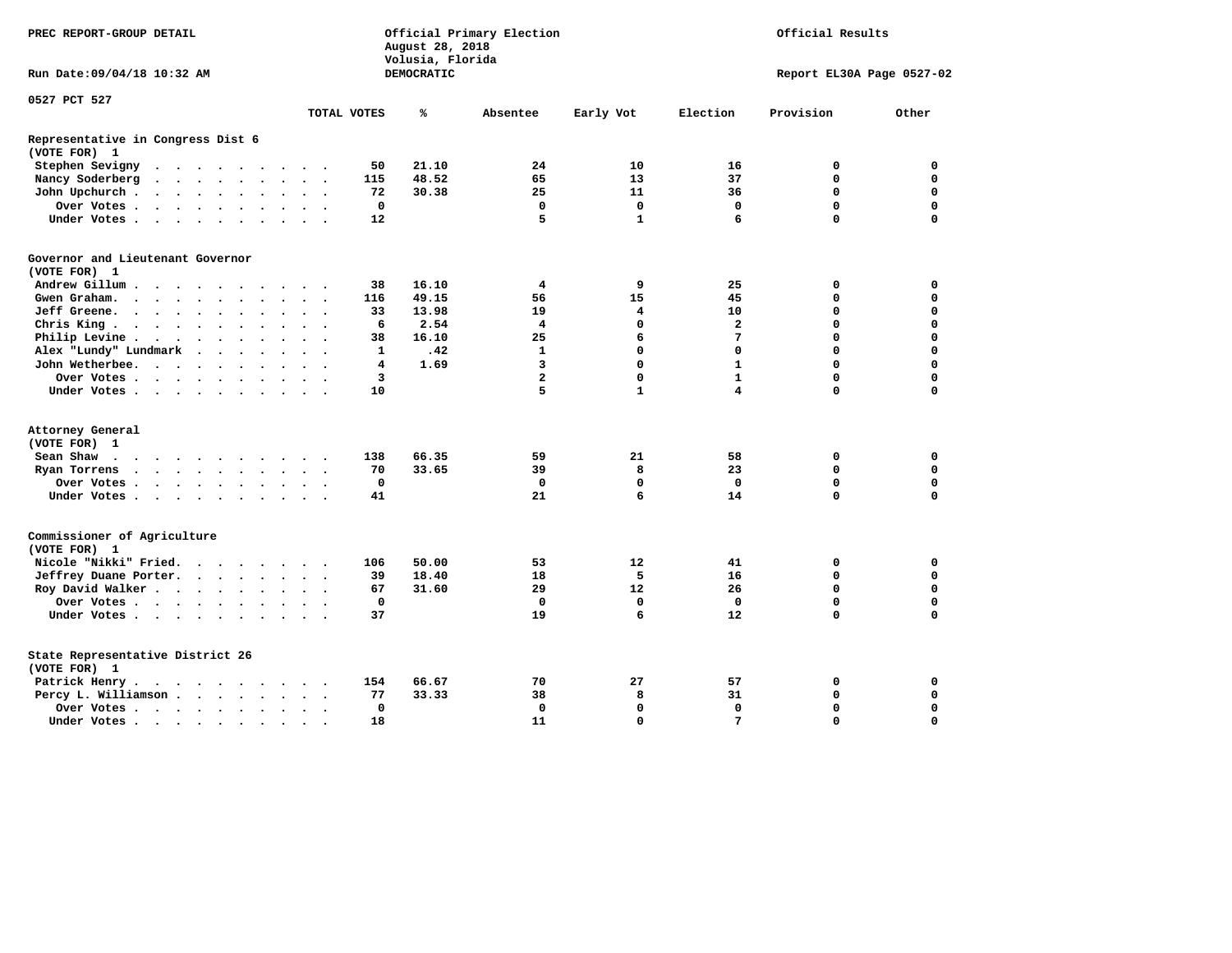| PREC REPORT-GROUP DETAIL                                                                                                                                                                   |                                      | August 28, 2018<br>Volusia, Florida | Official Primary Election |                |                         | Official Results          |             |
|--------------------------------------------------------------------------------------------------------------------------------------------------------------------------------------------|--------------------------------------|-------------------------------------|---------------------------|----------------|-------------------------|---------------------------|-------------|
| Run Date: 09/04/18 10:32 AM                                                                                                                                                                |                                      | REPUBLICAN                          |                           |                |                         | Report EL30A Page 0527-03 |             |
| 0527 PCT 527                                                                                                                                                                               | TOTAL VOTES                          | ℁                                   | Absentee                  | Early Vot      | Election                | Provision                 | Other       |
| United States Senator<br>(VOTE FOR) 1                                                                                                                                                      |                                      |                                     |                           |                |                         |                           |             |
| Roque "Rocky" De La Fuente.                                                                                                                                                                | 21                                   | 8.94                                | 11                        | 1              | 9                       | 0                         | 0           |
| Rick Scott                                                                                                                                                                                 | 214                                  | 91.06                               | 110                       | 16             | 88                      | 0                         | 0           |
| Over Votes                                                                                                                                                                                 | 0                                    |                                     | 0                         | 0              | 0                       | 0                         | 0           |
| Under Votes<br>$\sim$<br>$\ddot{\phantom{1}}$                                                                                                                                              | 4                                    |                                     | $\mathbf{1}$              | $\mathbf 0$    | 3                       | 0                         | 0           |
| Representative in Congress Dist 6<br>(VOTE FOR) 1                                                                                                                                          |                                      |                                     |                           |                |                         |                           |             |
| Fred Costello                                                                                                                                                                              | 77                                   | 33.77                               | 39                        | 6              | 32                      | 0                         | 0           |
| Michael Waltz.<br>$\cdots$                                                                                                                                                                 | 94                                   | 41.23                               | 50                        | 7              | 37                      | 0                         | 0           |
| John Ward<br>$\bullet$<br>$\bullet$                                                                                                                                                        | 57                                   | 25.00                               | 28                        | $\overline{a}$ | 27                      | 0                         | 0           |
| Over Votes .<br>$\cdot$ $\cdot$ $\cdot$ $\cdot$                                                                                                                                            | 0                                    |                                     | 0                         | 0              | 0                       | 0                         | $\mathbf 0$ |
| Under Votes.<br>$\cdots$<br>$\sim$ $\sim$                                                                                                                                                  | 11                                   |                                     | 5                         | $\overline{a}$ | 4                       | 0                         | $\mathbf 0$ |
| Governor and Lieutenant Governor<br>(VOTE FOR) 1                                                                                                                                           |                                      |                                     |                           |                |                         |                           |             |
| Don Baldauf.                                                                                                                                                                               | 0                                    |                                     | 0                         | 0              | 0                       | 0                         | 0           |
| Ron DeSantis<br>$\cdots$                                                                                                                                                                   | 135<br>$\ddot{\phantom{0}}$          | 57.94                               | 74                        | 8              | 53                      | 0                         | 0           |
| Timothy M. Devine.                                                                                                                                                                         | 4                                    | 1.72                                | 1                         | 0              | 3                       | 0                         | $\mathbf 0$ |
| Bob Langford<br>$\bullet$<br>$\bullet$                                                                                                                                                     | $\mathbf{2}$<br>$\ddot{\phantom{0}}$ | .86                                 | $\overline{a}$            | $\mathbf 0$    | $\mathbf 0$             | 0                         | $\mathbf 0$ |
| John Joseph Mercadante.<br>$\sim$<br>$\bullet$<br>$\ddot{\phantom{1}}$                                                                                                                     | 1                                    | .43                                 | 1                         | $\mathbf 0$    | $\mathbf 0$             | 0                         | 0           |
| Bruce Nathan<br>$\bullet$                                                                                                                                                                  | 1<br>$\bullet$                       | .43                                 | $\mathbf{1}$              | 0              | $\mathbf 0$             | 0                         | $\mathbf 0$ |
| Adam H. Putnam.<br>$\cdot$ $\cdot$ $\cdot$ $\cdot$                                                                                                                                         | 83                                   | 35.62                               | 37                        | 8              | 38                      | 0                         | $\mathbf 0$ |
| Bob White                                                                                                                                                                                  | 7                                    | 3.00                                | 3                         | 0              | 4                       | 0                         | $\mathbf 0$ |
| Over Votes .<br>$\bullet$<br>$\bullet$                                                                                                                                                     | 1<br>$\bullet$                       |                                     | $\mathbf{1}$              | $\mathbf 0$    | $\mathbf 0$             | 0                         | $\mathbf 0$ |
| Under Votes                                                                                                                                                                                | 5                                    |                                     | $\overline{a}$            | $\mathbf{1}$   | $\overline{\mathbf{2}}$ | 0                         | 0           |
| Attorney General<br>(VOTE FOR) 1                                                                                                                                                           |                                      |                                     |                           |                |                         |                           |             |
| Ashley Moody<br>$\cdots$                                                                                                                                                                   | 109                                  | 50.23                               | 42                        | 6              | 61                      | 0                         | 0           |
| Frank White.<br>$\begin{array}{cccccccccccccc} \bullet & \bullet & \bullet & \bullet & \bullet & \bullet & \bullet & \bullet & \bullet \end{array}$<br>$\bullet$<br>$\bullet$<br>$\bullet$ | 108<br>$\cdot$                       | 49.77                               | 69                        | 8              | 31                      | $\mathbf 0$               | $\mathbf 0$ |
| Over Votes.<br>$\cdot$ $\cdot$ $\cdot$ $\cdot$<br>$\sim$                                                                                                                                   | 0                                    |                                     | 0                         | 0              | 0                       | 0                         | 0           |
| Under Votes<br>$\bullet$ .<br>$\sim$ $\sim$                                                                                                                                                | 22                                   |                                     | 11                        | 3              | 8                       | 0                         | $\Omega$    |
| Commissioner of Agriculture<br>(VOTE FOR) 1                                                                                                                                                |                                      |                                     |                           |                |                         |                           |             |
| Matt Caldwell .<br>$\cdots$                                                                                                                                                                | 75                                   | 36.23                               | 40                        | 4              | 31                      | 0                         | 0           |
| Denise Grimsley<br>$\begin{array}{cccccccccccccc} \bullet & \bullet & \bullet & \bullet & \bullet & \bullet & \bullet & \bullet & \bullet & \bullet \end{array}$                           | 40                                   | 19.32                               | 14                        | $\mathbf{2}$   | 24                      | 0                         | 0           |
| Mike McCalister<br>$\cdots$                                                                                                                                                                | 42                                   | 20.29                               | 24                        | 3              | 15                      | 0                         | $\mathbf 0$ |
| Baxter Troutman<br>.                                                                                                                                                                       | 50                                   | 24.15                               | 23                        | 5              | 22                      | 0                         | 0           |
| Over Votes .<br>$\cdot$                                                                                                                                                                    | 0                                    |                                     | 0                         | 0              | 0                       | 0                         | 0           |
| Under Votes.<br>$\bullet$                                                                                                                                                                  | 32                                   |                                     | 21                        | 3              | 8                       | 0                         | $\mathbf 0$ |
| State Representative District 26<br>(VOTE FOR) 1                                                                                                                                           |                                      |                                     |                           |                |                         |                           |             |
| Michael Cantu.<br>$\sim$ $\sim$<br>$\sim$                                                                                                                                                  | 116                                  | 53.70                               | 64                        | 10             | 42                      | 0                         | 0           |
| Elizabeth Fetterhoff.                                                                                                                                                                      | 100                                  | 46.30                               | 43                        | 6              | 51                      | 0                         | 0           |
| Over Votes .<br>$\sim$ $\sim$<br>$\sim$ $\sim$<br>$\bullet$<br>$\bullet$                                                                                                                   | 0                                    |                                     | 0                         | 0              | 0                       | 0                         | 0           |
| Under Votes<br>$\sim$                                                                                                                                                                      | 23                                   |                                     | 15                        | 1              | 7                       | 0                         | 0           |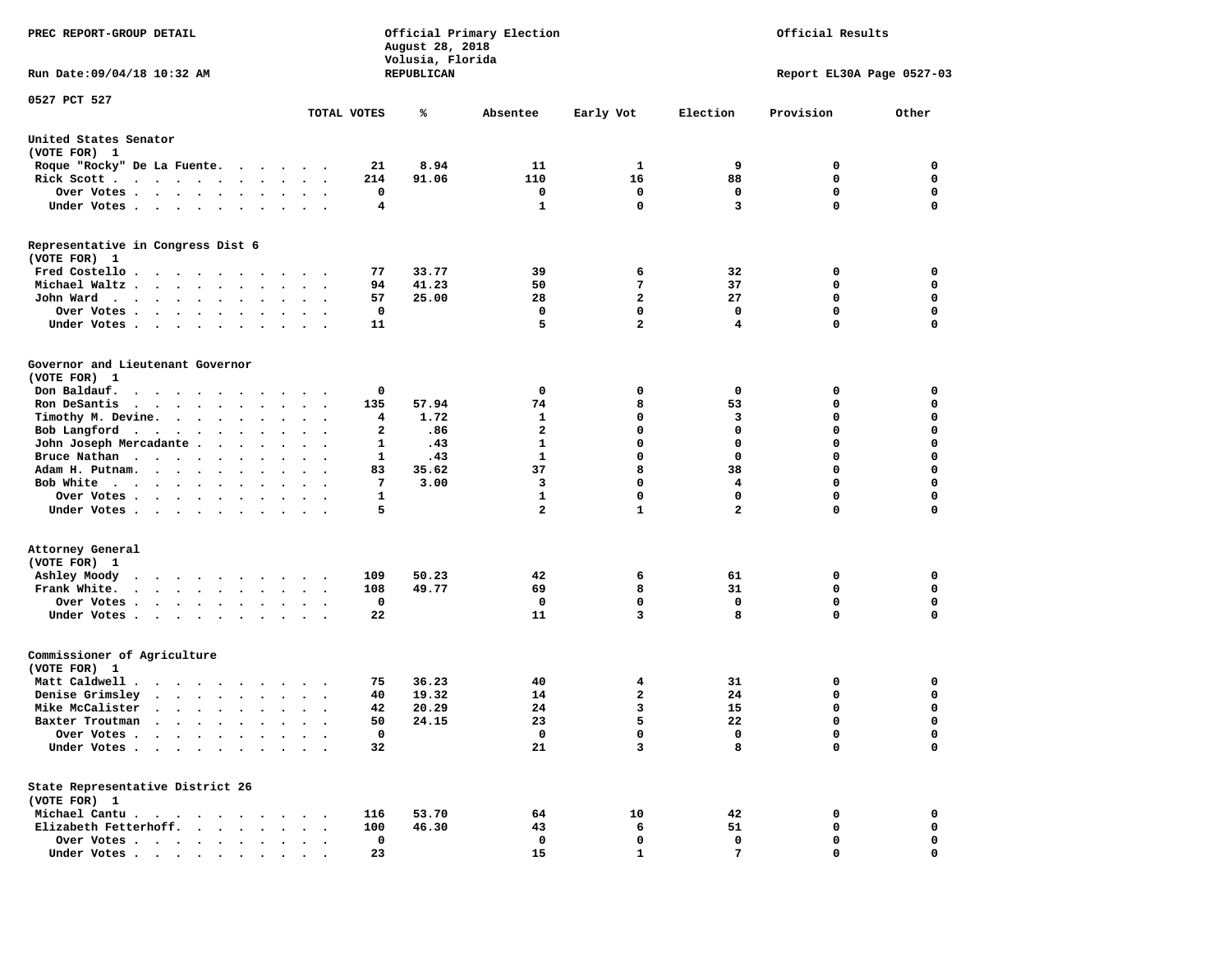| PREC REPORT-GROUP DETAIL<br>Run Date: 09/04/18 10:32 AM |                                                                                         |                      |                      |                                                                                                                                                                                                                                |              | August 28, 2018<br>Volusia, Florida<br>NONPARTISAN | Official Primary Election |              |                | Official Results<br>Report EL30A Page 0527-04 |              |
|---------------------------------------------------------|-----------------------------------------------------------------------------------------|----------------------|----------------------|--------------------------------------------------------------------------------------------------------------------------------------------------------------------------------------------------------------------------------|--------------|----------------------------------------------------|---------------------------|--------------|----------------|-----------------------------------------------|--------------|
| 0527 PCT 527                                            |                                                                                         |                      |                      |                                                                                                                                                                                                                                |              |                                                    |                           |              |                |                                               |              |
|                                                         |                                                                                         |                      |                      |                                                                                                                                                                                                                                | TOTAL VOTES  | ℁                                                  | Absentee                  | Early Vot    | Election       | Provision                                     | Other        |
| Circuit Judge 7th Judicial, Grp 15<br>(VOTE FOR) 1      |                                                                                         |                      |                      |                                                                                                                                                                                                                                |              |                                                    |                           |              |                |                                               |              |
| Linda L. Gaustad                                        |                                                                                         |                      |                      | $\ddot{\phantom{1}}$                                                                                                                                                                                                           | 158          | 29.87                                              | 80                        | 16           | 62             | 0                                             | 0            |
| Sebrina L. Slack                                        |                                                                                         |                      | $\ddot{\phantom{a}}$ | $\sim$<br>$\cdot$                                                                                                                                                                                                              | 166          | 31.38                                              | 90                        | 19           | 57             | 0                                             | 0            |
| Ryan Will $\cdots$ $\cdots$                             |                                                                                         |                      |                      |                                                                                                                                                                                                                                | 205          | 38.75                                              | 88                        | 17           | 100            | 0                                             | $\mathbf 0$  |
| Over Votes                                              |                                                                                         | $\bullet$            | $\bullet$            | $\bullet$                                                                                                                                                                                                                      | 0            |                                                    | $\mathbf 0$               | $\mathbf 0$  | 0              | $\mathbf 0$                                   | $\mathbf 0$  |
| Under Votes                                             |                                                                                         |                      |                      |                                                                                                                                                                                                                                | 77           |                                                    | 46                        | 7            | 24             | $\mathbf 0$                                   | $\mathbf 0$  |
| County Judge 7th Judicial, Grp 5                        |                                                                                         |                      |                      |                                                                                                                                                                                                                                |              |                                                    |                           |              |                |                                               |              |
| (VOTE FOR) 1                                            |                                                                                         |                      |                      |                                                                                                                                                                                                                                |              |                                                    |                           |              |                |                                               |              |
| Steve Burk .                                            |                                                                                         |                      |                      | $\cdot$ .                                                                                                                                                                                                                      | 222          | 41.81                                              | 101                       | 27           | 94             | 0                                             | 0            |
| Dawn "Pam" Fields.                                      |                                                                                         |                      | $\ddot{\phantom{a}}$ | $\ddot{\phantom{1}}$                                                                                                                                                                                                           | 309          | 58.19                                              | 158                       | 27           | 124            | 0                                             | 0            |
| Over Votes                                              |                                                                                         |                      |                      |                                                                                                                                                                                                                                | $\mathbf 0$  |                                                    | 0                         | 0            | 0              | 0                                             | 0            |
| Under Votes                                             |                                                                                         |                      |                      | $\ddot{\phantom{0}}$                                                                                                                                                                                                           | 75           |                                                    | 45                        | 5            | 25             | $\mathbf 0$                                   | $\mathbf 0$  |
| County Council at Large<br>(VOTE FOR) 1                 |                                                                                         |                      |                      |                                                                                                                                                                                                                                |              |                                                    |                           |              |                |                                               |              |
| L. Ronald Durham.                                       |                                                                                         |                      |                      | $\ddot{\phantom{1}}$                                                                                                                                                                                                           | 175          | 30.97                                              | 86                        | 19           | 70             | 0                                             | 0            |
| Ben F. Johnson.                                         | $\sim$ $\sim$ $\sim$ $\sim$ $\sim$                                                      |                      | $\sim$               | $\cdot$ .                                                                                                                                                                                                                      | 387          | 68.50                                              | 196                       | 38           | 153            | 0                                             | 0            |
| WRITE-IN.                                               | $\cdots$                                                                                |                      |                      |                                                                                                                                                                                                                                | 3            | .53                                                | 3                         | 0            | 0              | 0                                             | 0            |
| Over Votes                                              |                                                                                         |                      |                      |                                                                                                                                                                                                                                | 0            |                                                    | 0                         | 0            | 0              | 0                                             | $\mathbf 0$  |
| Under Votes                                             |                                                                                         |                      |                      |                                                                                                                                                                                                                                | 41           |                                                    | 19                        | $\mathbf{2}$ | 20             | $\mathbf 0$                                   | $\mathbf 0$  |
|                                                         |                                                                                         |                      |                      |                                                                                                                                                                                                                                |              |                                                    |                           |              |                |                                               |              |
| City of Holly Hill Mayor<br>(VOTE FOR) 1                |                                                                                         |                      |                      |                                                                                                                                                                                                                                |              |                                                    |                           |              |                |                                               |              |
| Mike Chuven.                                            | $\cdots$                                                                                |                      |                      |                                                                                                                                                                                                                                | 178          | 31.34                                              | 90                        | 22           | 66             | 0                                             | 0            |
| Chris Via                                               |                                                                                         |                      |                      | $\ddot{\phantom{0}}$                                                                                                                                                                                                           | 390          | 68.66                                              | 185                       | 35           | 170            | $\mathbf 0$                                   | 0            |
| Over Votes                                              |                                                                                         | $\ddot{\phantom{1}}$ |                      |                                                                                                                                                                                                                                | 0            |                                                    | 0                         | 0            | 0              | 0                                             | 0            |
| Under Votes                                             |                                                                                         |                      |                      | $\ddot{\phantom{1}}$                                                                                                                                                                                                           | 38           |                                                    | 29                        | $\mathbf{2}$ | $\overline{7}$ | 0                                             | $\mathbf 0$  |
| City of Holly Hill District 2<br>(VOTE FOR) 1           |                                                                                         |                      |                      |                                                                                                                                                                                                                                |              |                                                    |                           |              |                |                                               |              |
| Joan Burnett                                            |                                                                                         |                      |                      |                                                                                                                                                                                                                                | 199          | 36.58                                              | 96                        | 26           | 77             | 0                                             | 0            |
| Penny Currie                                            | $\mathbf{r}$ , $\mathbf{r}$ , $\mathbf{r}$ , $\mathbf{r}$ , $\mathbf{r}$                |                      | $\bullet$<br>$\sim$  | $\cdot$ .                                                                                                                                                                                                                      | 345          | 63.42                                              | 164                       | 30           | 151            | 0                                             | 0            |
| Over Votes                                              |                                                                                         |                      |                      | $\ddot{\phantom{1}}$                                                                                                                                                                                                           | 0            |                                                    | 0                         | 0            | 0              | 0                                             | 0            |
| Under Votes                                             |                                                                                         |                      |                      |                                                                                                                                                                                                                                | 62           |                                                    | 44                        | 3            | 15             | 0                                             | $\mathbf 0$  |
| City of Holly Hill District 3<br>(VOTE FOR) 1           |                                                                                         |                      |                      |                                                                                                                                                                                                                                |              |                                                    |                           |              |                |                                               |              |
| John Danio .                                            |                                                                                         |                      |                      | in the contract of the contract of the contract of the contract of the contract of the contract of the contract of the contract of the contract of the contract of the contract of the contract of the contract of the contrac | 319          | 58.00                                              | 145                       | 30           | 144            | $\Omega$                                      | $\mathbf{0}$ |
| Karen Louise Van Dusen                                  |                                                                                         |                      |                      | $\ddot{\phantom{1}}$                                                                                                                                                                                                           | 231          | 42.00                                              | 117                       | 26           | 88             | 0                                             | 0            |
| Over Votes                                              |                                                                                         | $\ddot{\phantom{a}}$ |                      |                                                                                                                                                                                                                                | 0            |                                                    | 0                         | 0            | 0              | 0                                             | 0            |
| Under Votes                                             |                                                                                         |                      |                      |                                                                                                                                                                                                                                | 56           |                                                    | 42                        | 3            | 11             | 0                                             | $\mathbf 0$  |
| Holly Hill Amendment 1<br>(VOTE FOR) 1                  |                                                                                         |                      |                      |                                                                                                                                                                                                                                |              |                                                    |                           |              |                |                                               |              |
| $Yes \t . \t .$<br>$\sim$                               | $\cdots$                                                                                |                      |                      |                                                                                                                                                                                                                                | 264          | 51.87                                              | 138                       | 18           | 108            | 0                                             | 0            |
| No.                                                     |                                                                                         |                      |                      |                                                                                                                                                                                                                                | 245          | 48.13                                              | 103                       | 30           | 112            | 0                                             | 0            |
| Over Votes .                                            | $\mathbf{r}$ , $\mathbf{r}$ , $\mathbf{r}$ , $\mathbf{r}$ , $\mathbf{r}$ , $\mathbf{r}$ |                      |                      |                                                                                                                                                                                                                                | $\mathbf{1}$ |                                                    | 1                         | 0            | 0              | 0                                             | 0            |
| Under Votes                                             |                                                                                         |                      |                      |                                                                                                                                                                                                                                | 96           |                                                    | 62                        | 11           | 23             | $\mathbf 0$                                   | $\mathbf 0$  |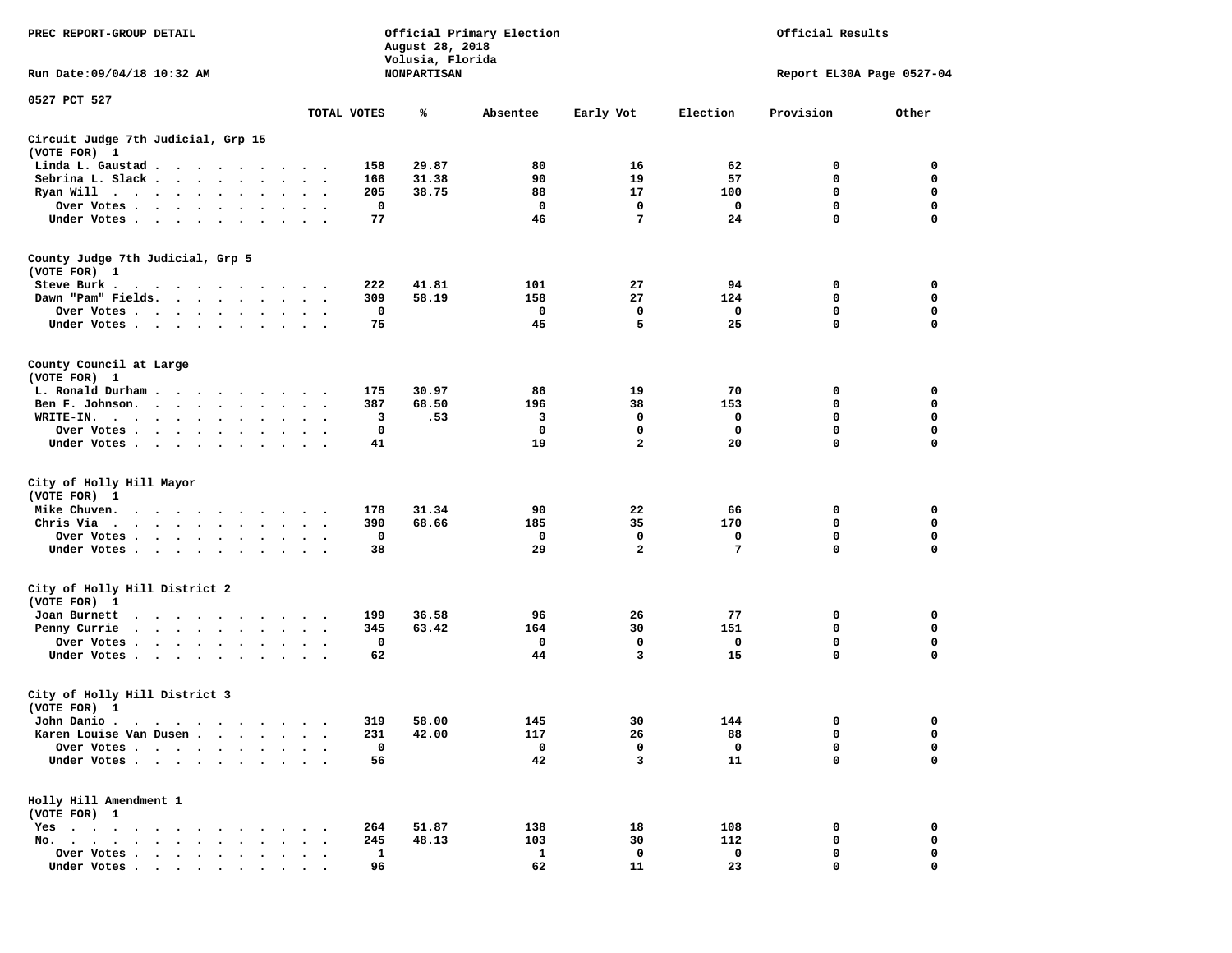| PREC REPORT-GROUP DETAIL         | August 28, 2018<br>Volusia, Florida | Official Primary Election | Official Results      |                           |
|----------------------------------|-------------------------------------|---------------------------|-----------------------|---------------------------|
| Run Date: 09/04/18 10:32 AM      | <b>NONPARTISAN</b>                  |                           |                       | Report EL30A Page 0527-05 |
| 0527 PCT 527                     | ℁<br>TOTAL VOTES                    | Early Vot<br>Absentee     | Provision<br>Election | Other                     |
| Holly Hill Amendment 2           |                                     |                           |                       |                           |
| (VOTE FOR) 1                     |                                     |                           |                       |                           |
| Yes                              | 269<br>52.54                        | 20<br>132                 | 117<br>0              | 0                         |
| No.                              | 243<br>47.46                        | 27<br>113                 | 103                   |                           |
| Over Votes                       | 0                                   | 0<br>$\Omega$             | 0<br>O                | 0                         |
| Under Votes, , , , , , , , , , , | 94                                  | 59<br>12                  | 23                    |                           |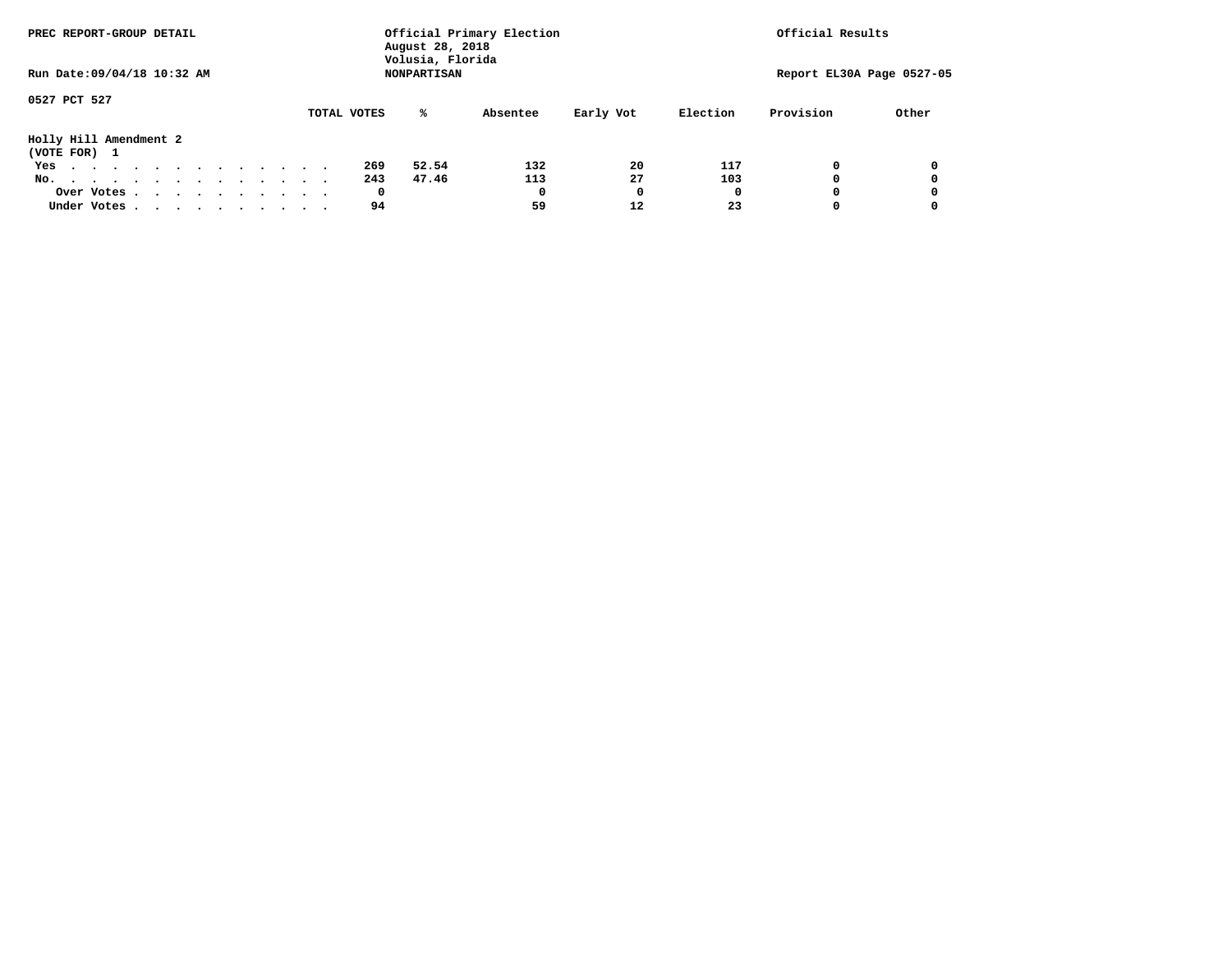| PREC REPORT-GROUP DETAIL               |  |                                         |             | August 28, 2018<br>Volusia, Florida | Official Primary Election |           |          | Official Results          |       |
|----------------------------------------|--|-----------------------------------------|-------------|-------------------------------------|---------------------------|-----------|----------|---------------------------|-------|
| Run Date: 09/04/18 10:32 AM            |  |                                         |             | <b>STATISTICS</b>                   |                           |           |          | Report EL30A Page 0528-01 |       |
| 0528 PCT 528                           |  |                                         |             |                                     |                           |           |          |                           |       |
|                                        |  |                                         | TOTAL VOTES | %ะ                                  | Absentee                  | Early Vot | Election | Provision                 | Other |
| REGISTERED VOTERS - TOTAL              |  |                                         | 1,977       |                                     |                           |           |          |                           |       |
| REGISTERED VOTERS - DEMOCRATIC         |  | $\cdot$ $\cdot$ $\cdot$ $\cdot$         | 814         | 41.17                               |                           |           |          |                           |       |
| REGISTERED VOTERS - REPUBLICAN         |  |                                         | 497         | 25.14                               |                           |           |          |                           |       |
| REGISTERED VOTERS - NONPARTISAN        |  |                                         | 666         |                                     |                           |           |          |                           |       |
| BALLOTS CAST - TOTAL.                  |  |                                         | 518         |                                     | 190                       | 63        | 265      | 0                         |       |
| BALLOTS CAST - DEMOCRATIC              |  |                                         | 256         | 49.42                               | 88                        | 31        | 137      |                           |       |
| BALLOTS CAST - REPUBLICAN              |  |                                         | 172         | 33.20                               | 68                        | 25        | 79       | ٥                         |       |
| BALLOTS CAST - NONPARTISAN.            |  |                                         | 90          | 17.37                               | 34                        |           | 49       |                           |       |
| BALLOTS CAST - BLANK.                  |  |                                         | 0           |                                     | 0                         | 0         | 0        | ٥                         |       |
| VOTER TURNOUT - TOTAL<br>$\cdots$      |  |                                         |             | 26.20                               |                           |           |          |                           |       |
| VOTER TURNOUT - DEMOCRATIC.            |  | $\cdot$ $\cdot$ $\cdot$ $\cdot$ $\cdot$ |             | 31.45                               |                           |           |          |                           |       |
| VOTER TURNOUT - REPUBLICAN.<br>$\cdot$ |  |                                         |             | 34.61                               |                           |           |          |                           |       |
| VOTER TURNOUT - BLANK                  |  |                                         |             |                                     |                           |           |          |                           |       |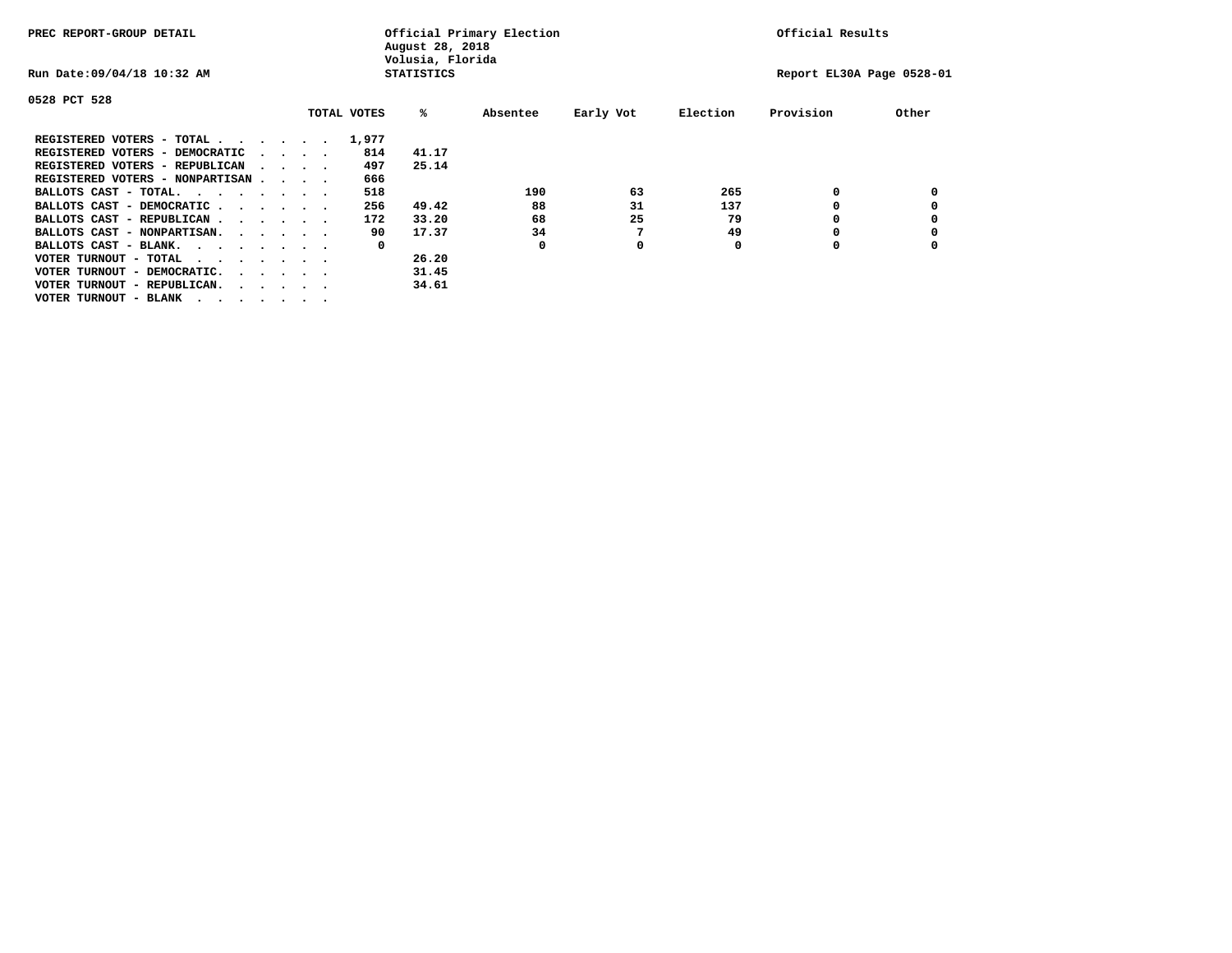| PREC REPORT-GROUP DETAIL                                                                                                                               |                               | August 28, 2018<br>Volusia, Florida | Official Primary Election |                         |              | Official Results          |             |
|--------------------------------------------------------------------------------------------------------------------------------------------------------|-------------------------------|-------------------------------------|---------------------------|-------------------------|--------------|---------------------------|-------------|
| Run Date: 09/04/18 10:32 AM                                                                                                                            |                               | DEMOCRATIC                          |                           |                         |              | Report EL30A Page 0528-02 |             |
| 0528 PCT 528                                                                                                                                           | TOTAL VOTES                   | ℁                                   | Absentee                  | Early Vot               | Election     | Provision                 | Other       |
|                                                                                                                                                        |                               |                                     |                           |                         |              |                           |             |
| Representative in Congress Dist 6<br>(VOTE FOR) 1                                                                                                      |                               |                                     |                           |                         |              |                           |             |
| Stephen Sevigny                                                                                                                                        | 68                            | 27.31                               | 24                        | 9                       | 35           | 0                         | 0           |
| Nancy Soderberg<br>$\mathbf{r}$ , and $\mathbf{r}$ , and $\mathbf{r}$ , and $\mathbf{r}$                                                               | 92<br>$\cdots$                | 36.95                               | 26                        | 16                      | 50           | $\mathbf 0$               | $\mathbf 0$ |
| John Upchurch                                                                                                                                          | 89<br>$\ddot{\phantom{0}}$    | 35.74                               | 35                        | 6                       | 48           | 0                         | 0           |
| Over Votes                                                                                                                                             | 0                             |                                     | $\mathbf 0$               | 0                       | 0            | $\mathbf 0$               | $\mathbf 0$ |
| Under Votes                                                                                                                                            | 7<br>$\sim$ $\sim$ $\sim$     |                                     | 3                         | $\mathbf 0$             | 4            | $\Omega$                  | $\Omega$    |
| Governor and Lieutenant Governor<br>(VOTE FOR) 1                                                                                                       |                               |                                     |                           |                         |              |                           |             |
| Andrew Gillum<br>$\sim$ $\sim$                                                                                                                         | 83                            | 32.94                               | 15                        | 9                       | 59           | 0                         | 0           |
| Gwengraham                                                                                                                                             | 82<br>$\cdot$ $\cdot$ $\cdot$ | 32.54                               | 30                        | 11                      | 41           | $\Omega$                  | $\mathbf 0$ |
| Jeff Greene.                                                                                                                                           | 36<br>$\bullet$               | 14.29                               | 25                        | 3                       | 8            | 0                         | 0           |
| Chris King                                                                                                                                             | 11<br>$\sim$ $\sim$           | 4.37                                | 4                         | $\mathbf{1}$            | 6            | $\mathbf 0$               | $\mathbf 0$ |
| Philip Levine .<br>$\begin{array}{cccccccccccccc} \bullet & \bullet & \bullet & \bullet & \bullet & \bullet & \bullet & \bullet & \bullet \end{array}$ | 31<br>$\ddotsc$ $\ddotsc$     | 12.30                               | 12                        | 5                       | 14           | $\mathbf 0$               | $\mathbf 0$ |
| Alex "Lundy" Lundmark                                                                                                                                  | $\mathbf{1}$<br>$\sim$        | .40                                 | 1                         | $\mathbf 0$             | 0            | $\Omega$                  | 0           |
| John Wetherbee.                                                                                                                                        | 8<br>$\ddot{\phantom{a}}$     | 3.17                                | $\mathbf{1}$              | $\overline{a}$          | 5            | $\mathbf 0$               | $\mathbf 0$ |
| Over Votes                                                                                                                                             | 1<br>$\sim$                   |                                     | $\mathbf 0$               | $\mathbf 0$             | $\mathbf{1}$ | $\mathbf 0$               | $\mathbf 0$ |
| Under Votes                                                                                                                                            | 3                             |                                     | $\mathbf 0$               | $\mathbf 0$             | 3            | $\Omega$                  | $\Omega$    |
|                                                                                                                                                        |                               |                                     |                           |                         |              |                           |             |
| Attorney General                                                                                                                                       |                               |                                     |                           |                         |              |                           |             |
| (VOTE FOR) 1                                                                                                                                           |                               |                                     |                           |                         |              |                           |             |
| Sean Shaw                                                                                                                                              | 155                           | 66.81                               | 51                        | 19                      | 85           | 0                         | 0           |
| Ryan Torrens                                                                                                                                           | 77                            | 33.19                               | 30                        | 10                      | 37           | $\mathbf 0$               | $\mathbf 0$ |
| Over Votes                                                                                                                                             | 0<br>$\bullet$                |                                     | 0                         | $\mathbf 0$             | $\mathbf 0$  | $\mathbf 0$               | 0           |
| Under Votes                                                                                                                                            | 24                            |                                     | 7                         | $\overline{\mathbf{2}}$ | 15           | $\Omega$                  | $\Omega$    |
| Commissioner of Agriculture<br>(VOTE FOR) 1                                                                                                            |                               |                                     |                           |                         |              |                           |             |
| Nicole "Nikki" Fried.                                                                                                                                  | 121                           | 50.42                               | 38                        | 15                      | 68           | 0                         | $\mathbf 0$ |
| Jeffrey Duane Porter.                                                                                                                                  | 56                            | 23.33                               | 16                        | 6                       | 34           | $\Omega$                  | 0           |
| Roy David Walker                                                                                                                                       | 63                            | 26.25                               | 29                        | 8                       | 26           | $\mathbf 0$               | $\mathbf 0$ |
| Over Votes                                                                                                                                             | 0<br>$\ddot{\phantom{1}}$     |                                     | 0                         | $\mathbf 0$             | 0            | $\mathbf 0$               | 0           |
| Under Votes                                                                                                                                            | 16                            |                                     | 5                         | $\overline{\mathbf{2}}$ | 9            | $\mathbf 0$               | $\mathbf 0$ |
| State Representative District 26<br>(VOTE FOR) 1                                                                                                       |                               |                                     |                           |                         |              |                           |             |
| Patrick Henry.<br>.                                                                                                                                    | 178                           | 71.77                               | 63                        | 22                      | 93           | 0                         | 0           |
| Percy L. Williamson                                                                                                                                    | 70<br>$\ddot{\phantom{1}}$    | 28.23                               | 24                        | 8                       | 38           | $\mathbf 0$               | $\mathbf 0$ |
| Over Votes                                                                                                                                             | 0<br>$\bullet$                |                                     | $\mathbf 0$               | $\mathbf 0$             | $\mathbf 0$  | $\mathbf 0$               | $\mathbf 0$ |
| Under Votes                                                                                                                                            | 8                             |                                     | $\mathbf{1}$              | $\mathbf{1}$            | 6            | $\Omega$                  | $\Omega$    |
|                                                                                                                                                        |                               |                                     |                           |                         |              |                           |             |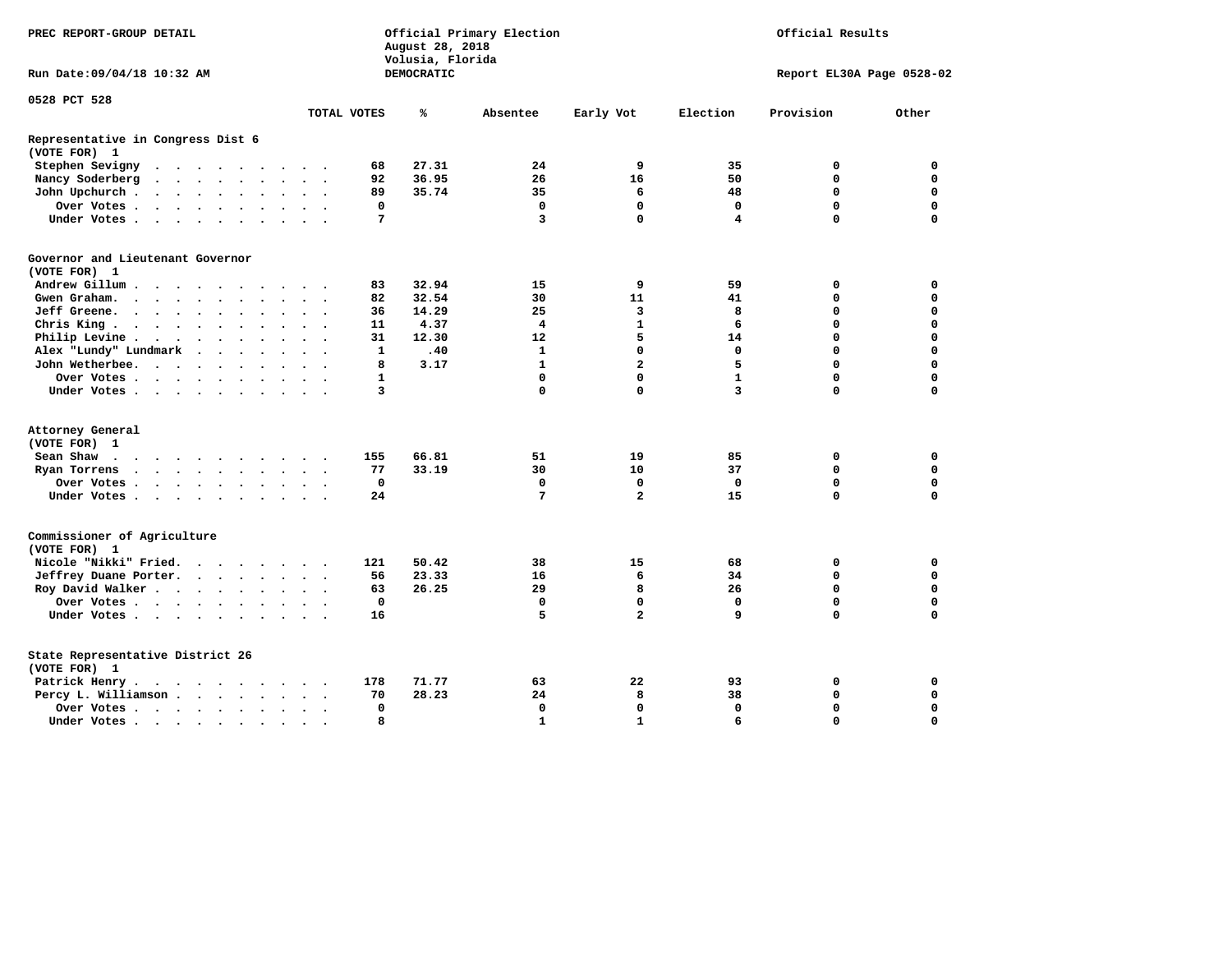| PREC REPORT-GROUP DETAIL                                                                                                              |                                              |                    | August 28, 2018<br>Volusia, Florida | Official Primary Election | Official Results<br>Report EL30A Page 0528-03 |                |             |                  |  |
|---------------------------------------------------------------------------------------------------------------------------------------|----------------------------------------------|--------------------|-------------------------------------|---------------------------|-----------------------------------------------|----------------|-------------|------------------|--|
| Run Date: 09/04/18 10:32 AM                                                                                                           |                                              |                    | REPUBLICAN                          |                           |                                               |                |             |                  |  |
| 0528 PCT 528                                                                                                                          |                                              | TOTAL VOTES        | ℁                                   | Absentee                  | Early Vot                                     | Election       | Provision   | Other            |  |
|                                                                                                                                       |                                              |                    |                                     |                           |                                               |                |             |                  |  |
| United States Senator<br>(VOTE FOR) 1                                                                                                 |                                              |                    |                                     |                           |                                               |                |             |                  |  |
| Roque "Rocky" De La Fuente.                                                                                                           |                                              | 23                 | 13.77                               | 10                        | 4                                             | 9              | 0           | 0                |  |
| Rick Scott                                                                                                                            |                                              | 144                | 86.23                               | 54                        | 21                                            | 69             | $\mathbf 0$ | $\mathbf 0$      |  |
| Over Votes                                                                                                                            |                                              | 0                  |                                     | 0                         | 0                                             | 0              | 0           | 0                |  |
| Under Votes                                                                                                                           | $\cdot$ $\cdot$ $\cdot$                      | 5                  |                                     | $\overline{4}$            | $\mathbf 0$                                   | $\mathbf{1}$   | 0           | $\mathbf 0$      |  |
| Representative in Congress Dist 6<br>(VOTE FOR) 1                                                                                     |                                              |                    |                                     |                           |                                               |                |             |                  |  |
| Fred Costello                                                                                                                         |                                              | 64                 | 39.02                               | 25                        | 7                                             | 32             | 0           | 0                |  |
| Michael Waltz                                                                                                                         |                                              | 59                 | 35.98                               | 23                        | 10                                            | 26             | 0           | 0                |  |
| John Ward                                                                                                                             |                                              | 41                 | 25.00                               | 17                        | 8                                             | 16             | $\mathbf 0$ | $\mathbf 0$      |  |
| Over Votes .<br>$\mathbf{r}$ , and $\mathbf{r}$ , and $\mathbf{r}$                                                                    |                                              | 0                  |                                     | 0                         | 0                                             | 0              | 0           | 0                |  |
| Under Votes                                                                                                                           |                                              | 8                  |                                     | 3                         | $\mathbf 0$                                   | 5              | 0           | $\mathbf 0$      |  |
| Governor and Lieutenant Governor<br>(VOTE FOR) 1                                                                                      |                                              |                    |                                     |                           |                                               |                |             |                  |  |
| Don Baldauf.                                                                                                                          |                                              | 2                  | 1.17                                | 1                         | 0                                             | 1              | 0           | 0                |  |
| Ron DeSantis<br>$\cdots$                                                                                                              | $\ddot{\phantom{a}}$<br>$\ddot{\phantom{1}}$ | 101                | 59.06                               | 38                        | 16                                            | 47             | 0           | 0                |  |
| Timothy M. Devine.                                                                                                                    |                                              | 1                  | .58                                 | 0                         | 0                                             | 1              | 0           | $\mathbf 0$      |  |
| Bob Langford<br>$\ddot{\phantom{0}}$                                                                                                  | $\cdot$                                      | 2                  | 1.17                                | $\mathbf 0$               | $\mathbf 0$                                   | $\overline{a}$ | 0           | $\mathbf 0$      |  |
| John Joseph Mercadante                                                                                                                |                                              | 2                  | 1.17                                | $\mathbf{1}$              | $\mathbf 0$                                   | $\mathbf{1}$   | 0           | $\mathbf 0$      |  |
| Bruce Nathan<br>$\bullet$                                                                                                             |                                              | 0                  |                                     | 0                         | $\mathbf 0$                                   | $\mathbf 0$    | 0           | $\mathbf 0$      |  |
| Adam H. Putnam.<br>$\cdot$ $\cdot$ $\cdot$ $\cdot$                                                                                    |                                              | 61                 | 35.67                               | 26                        | 9                                             | 26             | 0           | 0                |  |
| Bob White                                                                                                                             |                                              | 2                  | 1.17                                | 1                         | $\mathbf 0$                                   | 1              | 0           | $\mathbf 0$      |  |
| Over Votes<br>$\bullet$                                                                                                               | $\bullet$<br>$\overline{\phantom{a}}$        | 0                  |                                     | $\mathbf 0$               | $\mathbf 0$                                   | $\mathbf 0$    | 0           | $\mathbf 0$      |  |
| Under Votes                                                                                                                           |                                              | 1                  |                                     | $\mathbf{1}$              | $\mathbf 0$                                   | $\mathbf 0$    | 0           | 0                |  |
| Attorney General                                                                                                                      |                                              |                    |                                     |                           |                                               |                |             |                  |  |
| (VOTE FOR) 1                                                                                                                          |                                              |                    |                                     |                           |                                               |                |             |                  |  |
| Ashley Moody<br>$\cdots$                                                                                                              |                                              | 88                 | 55.70                               | 33                        | 13                                            | 42             | 0           | 0                |  |
| Frank White.<br>$\bullet$                                                                                                             | $\bullet$                                    | 70                 | 44.30                               | 29                        | 12                                            | 29             | 0           | $\mathbf 0$      |  |
| Over Votes                                                                                                                            |                                              | 0                  |                                     | 0<br>6                    | 0<br>$\mathbf 0$                              | 0<br>8         | 0<br>0      | 0<br>$\mathbf 0$ |  |
| Under Votes                                                                                                                           | $\ddot{\phantom{0}}$                         | 14                 |                                     |                           |                                               |                |             |                  |  |
| Commissioner of Agriculture<br>(VOTE FOR) 1                                                                                           |                                              |                    |                                     |                           |                                               |                |             |                  |  |
| Matt Caldwell .                                                                                                                       |                                              | 52                 | 33.33                               | 22                        | 8                                             | 22             | 0           | 0                |  |
| Denise Grimsley<br>$\cdot$                                                                                                            |                                              | 38                 | 24.36                               | 13                        | 5                                             | 20             | 0           | 0                |  |
| Mike McCalister<br>$\cdots$                                                                                                           | $\bullet$                                    | 32                 | 20.51                               | 9                         | 8                                             | 15             | 0           | $\mathbf 0$      |  |
| Baxter Troutman<br>.                                                                                                                  |                                              | 34                 | 21.79                               | 14                        | 4                                             | 16             | 0           | 0                |  |
| Over Votes .<br>$\ddot{\phantom{a}}$<br>$\bullet$<br>Under Votes .<br>$\mathbf{z} = \mathbf{z}$ .<br>$\sim$<br>$\bullet$<br>$\bullet$ |                                              | $\mathbf{1}$<br>15 |                                     | $\mathbf{1}$<br>9         | 0<br>0                                        | 0<br>6         | 0<br>0      | 0<br>$\mathbf 0$ |  |
| State Representative District 26                                                                                                      |                                              |                    |                                     |                           |                                               |                |             |                  |  |
| (VOTE FOR) 1                                                                                                                          |                                              |                    |                                     |                           |                                               |                |             |                  |  |
| Michael Cantu.<br>$\bullet$                                                                                                           |                                              | 96                 | 59.63                               | 35                        | 19                                            | 42             | 0           | 0                |  |
| Elizabeth Fetterhoff.                                                                                                                 |                                              | 65                 | 40.37                               | 29                        | 6                                             | 30             | 0           | 0                |  |
| Over Votes                                                                                                                            |                                              | 0                  |                                     | 0                         | 0                                             | 0              | 0           | 0                |  |
| Under Votes                                                                                                                           |                                              | 11                 |                                     | 4                         | $\mathbf 0$                                   | 7              | 0           | 0                |  |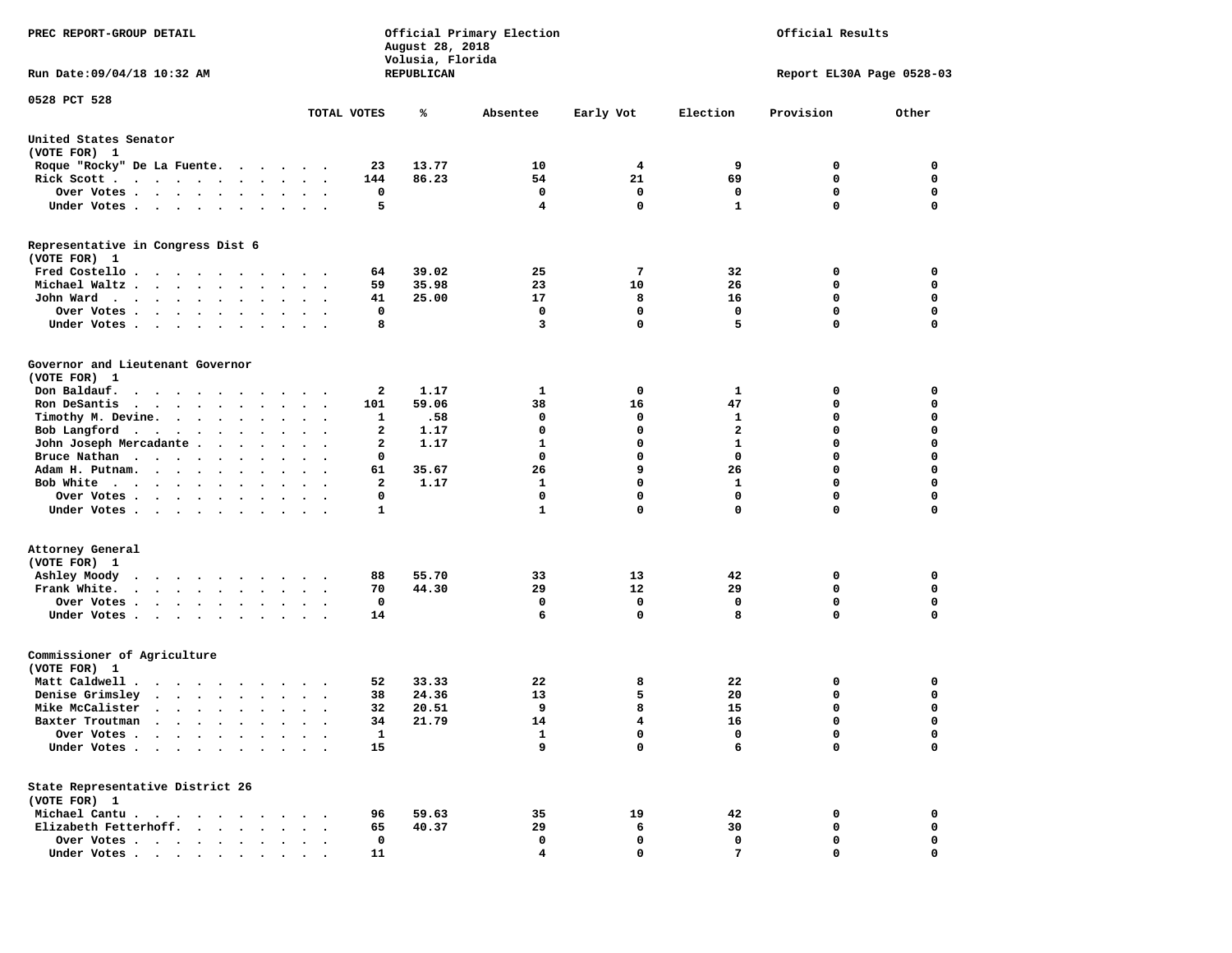| PREC REPORT-GROUP DETAIL<br>Run Date: 09/04/18 10:32 AM                                                                          |                                                    | August 28, 2018<br>Volusia, Florida<br><b>NONPARTISAN</b> | Official Primary Election |                |           | Official Results<br>Report EL30A Page 0528-04 |                  |
|----------------------------------------------------------------------------------------------------------------------------------|----------------------------------------------------|-----------------------------------------------------------|---------------------------|----------------|-----------|-----------------------------------------------|------------------|
| 0528 PCT 528                                                                                                                     |                                                    |                                                           |                           |                |           |                                               |                  |
|                                                                                                                                  | TOTAL VOTES                                        | ℁                                                         | Absentee                  | Early Vot      | Election  | Provision                                     | Other            |
| Circuit Judge 7th Judicial, Grp 15<br>(VOTE FOR) 1                                                                               |                                                    |                                                           |                           |                |           |                                               |                  |
| Linda L. Gaustad                                                                                                                 | 146                                                | 30.61                                                     | 51                        | 21             | 74        | 0                                             | 0                |
| Sebrina L. Slack<br>$\ddot{\phantom{0}}$<br>$\bullet$                                                                            | 157<br>$\ddot{\phantom{1}}$                        | 32.91                                                     | 74                        | 17             | 66        | 0                                             | 0                |
| Ryan Will $\cdots$ , $\cdots$ , $\cdots$                                                                                         | 174                                                | 36.48                                                     | 52                        | 21             | 101       | 0                                             | 0                |
| Over Votes                                                                                                                       | 1<br>$\sim$                                        |                                                           | 0                         | $\mathbf{1}$   | 0         | 0                                             | 0                |
| Under Votes                                                                                                                      | 40                                                 |                                                           | 13                        | 3              | 24        | 0                                             | $\mathbf 0$      |
| County Judge 7th Judicial, Grp 5                                                                                                 |                                                    |                                                           |                           |                |           |                                               |                  |
| (VOTE FOR) 1                                                                                                                     |                                                    |                                                           |                           |                |           |                                               |                  |
| Steve Burk .<br>$\cdots$                                                                                                         | 191<br>$\bullet$                                   | 40.21                                                     | 69                        | 27             | 95        | 0                                             | 0                |
| Dawn "Pam" Fields.                                                                                                               | 284<br>$\ddot{\phantom{1}}$                        | 59.79                                                     | 109                       | 33             | 142       | 0                                             | 0                |
| Over Votes                                                                                                                       | 0                                                  |                                                           | 0<br>12                   | 0<br>3         | 0<br>28   | 0<br>$\mathbf 0$                              | 0<br>$\mathbf 0$ |
| Under Votes                                                                                                                      | 43                                                 |                                                           |                           |                |           |                                               |                  |
| County Council at Large                                                                                                          |                                                    |                                                           |                           |                |           |                                               |                  |
| (VOTE FOR) 1<br>L. Ronald Durham                                                                                                 | 208                                                | 41.77                                                     | 70                        | 22             | 116       | 0                                             | 0                |
| Ben F. Johnson.                                                                                                                  | <b>Contract Contract Contract</b><br>286<br>$\sim$ | 57.43                                                     | 115                       | 35             | 136       | 0                                             | 0                |
| $\sim$ $\sim$<br>WRITE-IN.                                                                                                       | 4                                                  | .80                                                       | 2                         | 2              | 0         | 0                                             | $\mathbf 0$      |
| Over Votes                                                                                                                       | 1                                                  |                                                           | $\mathbf 0$               | $\mathbf 0$    | ${\bf 1}$ | $\mathbf 0$                                   | $\mathbf 0$      |
| $\bullet$<br>Under Votes                                                                                                         | $\bullet$<br>19                                    |                                                           | 3                         | 4              | 12        | 0                                             | $\mathbf 0$      |
|                                                                                                                                  |                                                    |                                                           |                           |                |           |                                               |                  |
| City of Holly Hill Mayor<br>(VOTE FOR) 1                                                                                         |                                                    |                                                           |                           |                |           |                                               |                  |
| Mike Chuven.<br>$\cdots$                                                                                                         | 141                                                | 27.59                                                     | 40                        | 17             | 84        | 0                                             | 0                |
| Chris Via<br>$\mathbf{r}$ , $\mathbf{r}$ , $\mathbf{r}$ , $\mathbf{r}$ , $\mathbf{r}$ , $\mathbf{r}$<br>$\bullet$ .<br>$\bullet$ | 370<br>$\bullet$ .<br>$\cdot$                      | 72.41                                                     | 148                       | 44             | 178       | 0                                             | 0                |
| Over Votes<br>$\bullet$<br>$\bullet$ .                                                                                           | 0                                                  |                                                           | 0                         | 0              | 0         | 0                                             | 0                |
| Under Votes                                                                                                                      | 7<br>$\cdot$ .                                     |                                                           | $\overline{a}$            | $\overline{a}$ | 3         | $\mathbf 0$                                   | $\mathbf 0$      |
| City of Holly Hill District 2                                                                                                    |                                                    |                                                           |                           |                |           |                                               |                  |
| (VOTE FOR) 1                                                                                                                     |                                                    |                                                           |                           |                |           |                                               |                  |
| Joan Burnett                                                                                                                     | 170                                                | 34.07                                                     | 58                        | 24             | 88        | 0                                             | 0                |
| Penny Currie                                                                                                                     | 329<br>$\cdot$ .                                   | 65.93                                                     | 128                       | 36             | 165       | 0                                             | 0                |
| Over Votes                                                                                                                       | 0                                                  |                                                           | 0                         | 0              | 0         | 0                                             | 0                |
| Under Votes                                                                                                                      | 19                                                 |                                                           | 4                         | 3              | 12        | 0                                             | $\mathbf 0$      |
| City of Holly Hill District 3                                                                                                    |                                                    |                                                           |                           |                |           |                                               |                  |
| (VOTE FOR) 1                                                                                                                     |                                                    |                                                           | 100                       |                |           |                                               |                  |
| John Danio .                                                                                                                     | 271                                                | 55.76                                                     |                           | 30             | 141       | $\mathbf{0}$<br>0                             | $\mathbf 0$      |
| Karen Louise Van Dusen.<br>$\sim$                                                                                                | 215                                                | 44.24                                                     | 80                        | 30             | 105       |                                               | 0                |
| Over Votes.<br>$\ddot{\phantom{a}}$                                                                                              | 0                                                  |                                                           | $\mathbf 0$               | 0              | 0         | $\mathbf 0$                                   | 0                |
| Under Votes                                                                                                                      | 32                                                 |                                                           | 10                        | 3              | 19        | 0                                             | 0                |
| Holly Hill Amendment 1<br>(VOTE FOR) 1                                                                                           |                                                    |                                                           |                           |                |           |                                               |                  |
| $Yes \cdot \cdot \cdot$<br>$\sim$ $\sim$ $\sim$ $\sim$<br>$\bullet$                                                              | 258                                                | 53.86                                                     | 101                       | 22             | 135       | 0                                             | 0                |
| $No.$ $\cdot$ $\cdot$ $\cdot$<br>$\sim$ $\sim$ $\sim$ $\sim$ $\sim$<br>$\ddot{\phantom{a}}$                                      | 221                                                | 46.14                                                     | 72                        | 33             | 116       | 0                                             | 0                |
| Over Votes .<br>$\cdot$ $\cdot$ $\cdot$ $\cdot$ $\cdot$                                                                          | 0                                                  |                                                           | 0                         | 0              | 0         | 0                                             | 0                |
| Under Votes.                                                                                                                     | 39                                                 |                                                           | 17                        | 8              | 14        | $\mathbf 0$                                   | $\mathbf 0$      |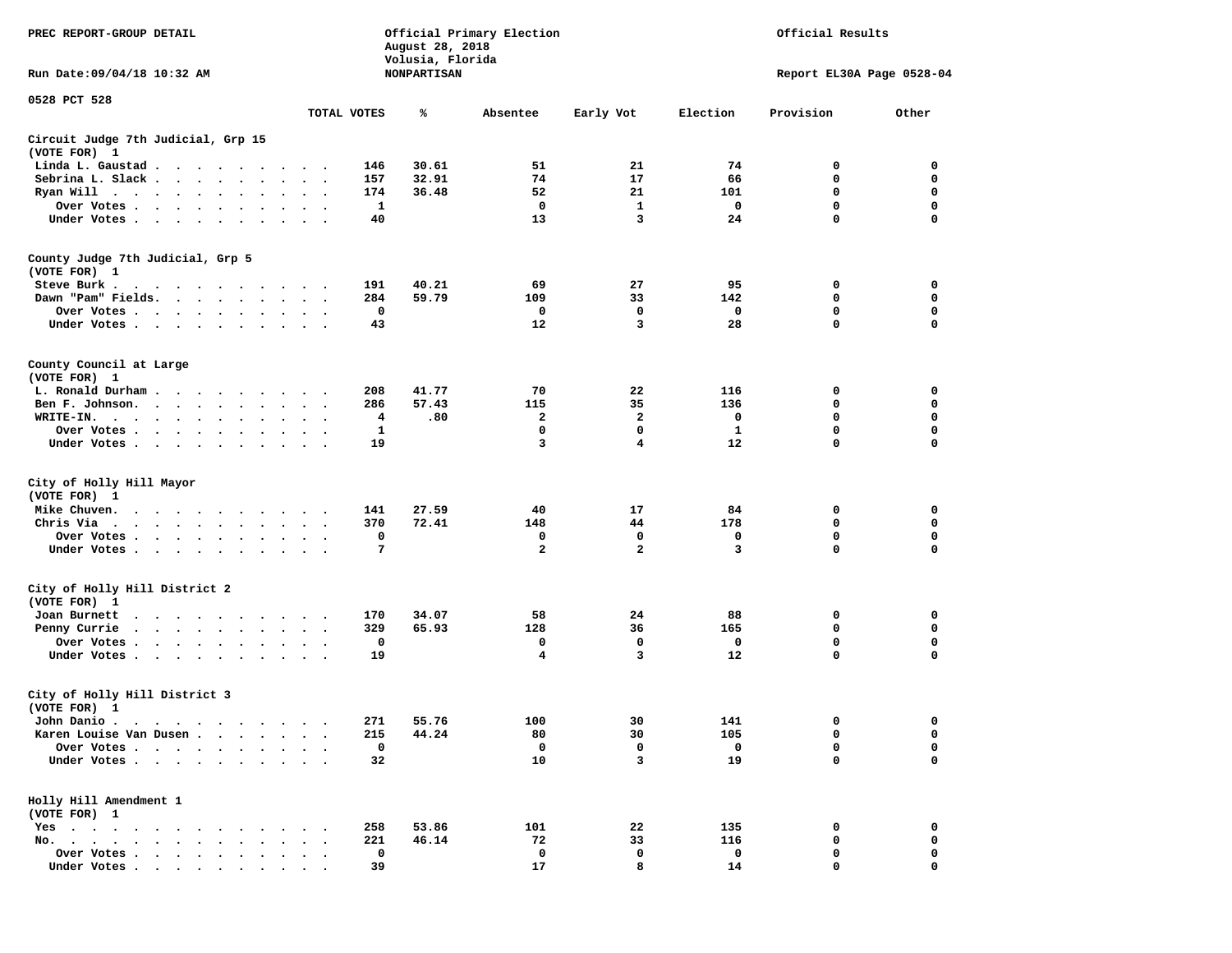|                                        | PREC REPORT-GROUP DETAIL |  |  |  |  |  |  |  |  |             | August 28, 2018                        | Official Primary Election | Official Results |          |                           |       |
|----------------------------------------|--------------------------|--|--|--|--|--|--|--|--|-------------|----------------------------------------|---------------------------|------------------|----------|---------------------------|-------|
| Run Date: 09/04/18 10:32 AM            |                          |  |  |  |  |  |  |  |  |             | Volusia, Florida<br><b>NONPARTISAN</b> |                           |                  |          | Report EL30A Page 0528-05 |       |
| 0528 PCT 528                           |                          |  |  |  |  |  |  |  |  | TOTAL VOTES | ℁                                      | Absentee                  | Early Vot        | Election | Provision                 | Other |
| Holly Hill Amendment 2<br>(VOTE FOR) 1 |                          |  |  |  |  |  |  |  |  |             |                                        |                           |                  |          |                           |       |
| Yes                                    |                          |  |  |  |  |  |  |  |  | 235         | 49.58                                  | 85                        | 19               | 131      | 0                         | 0     |
| No.                                    |                          |  |  |  |  |  |  |  |  | 239         | 50.42                                  | 86                        | 37               | 116      | o                         | 0     |
|                                        | Over Votes               |  |  |  |  |  |  |  |  | 0           |                                        | 0                         | 0                |          |                           | 0     |
| Under Votes                            |                          |  |  |  |  |  |  |  |  | 44          |                                        | 19                        |                  | 18       |                           |       |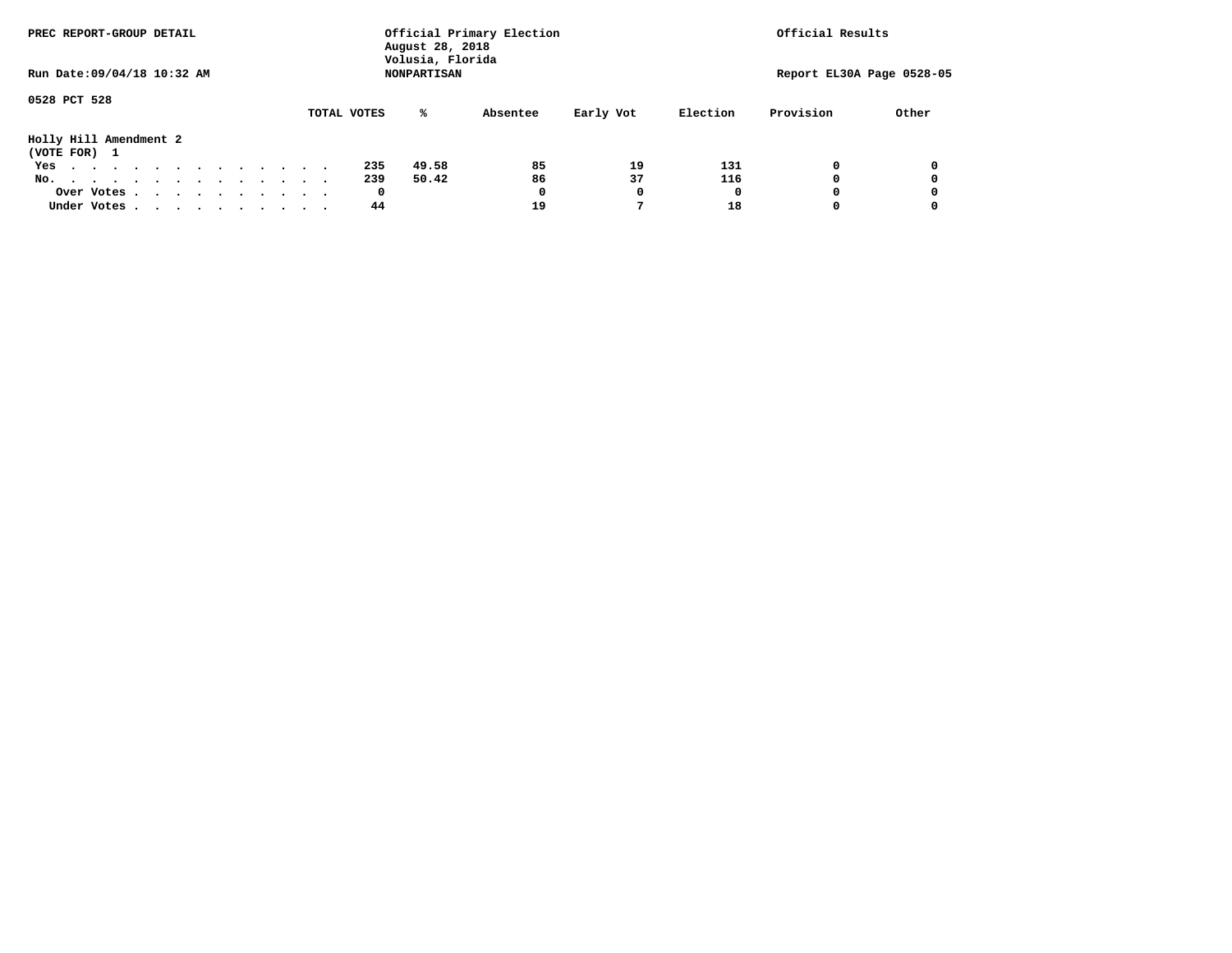| PREC REPORT-GROUP DETAIL               |  |                                         | August 28, 2018<br>Volusia, Florida | Official Primary Election |          | Official Results |          |                           |       |
|----------------------------------------|--|-----------------------------------------|-------------------------------------|---------------------------|----------|------------------|----------|---------------------------|-------|
| Run Date: 09/04/18 10:32 AM            |  |                                         |                                     | <b>STATISTICS</b>         |          |                  |          | Report EL30A Page 0529-01 |       |
| 0529 PCT 529                           |  |                                         |                                     |                           |          |                  |          |                           |       |
|                                        |  |                                         | TOTAL VOTES                         | %ะ                        | Absentee | Early Vot        | Election | Provision                 | Other |
| REGISTERED VOTERS - TOTAL              |  |                                         | 1,981                               |                           |          |                  |          |                           |       |
| REGISTERED VOTERS - DEMOCRATIC         |  | $\sim$ $\sim$ $\sim$ $\sim$             | 717                                 | 36.19                     |          |                  |          |                           |       |
| REGISTERED VOTERS - REPUBLICAN         |  |                                         | 599                                 | 30.24                     |          |                  |          |                           |       |
| REGISTERED VOTERS - NONPARTISAN        |  |                                         | 665                                 |                           |          |                  |          |                           |       |
| BALLOTS CAST - TOTAL.                  |  |                                         | 577                                 |                           | 191      | 97               | 289      | 0                         |       |
| BALLOTS CAST - DEMOCRATIC              |  |                                         | 245                                 | 42.46                     | 79       | 47               | 119      |                           |       |
| BALLOTS CAST - REPUBLICAN              |  |                                         | 228                                 | 39.51                     | 70       | 37               | 121      | 0                         |       |
| BALLOTS CAST - NONPARTISAN.            |  |                                         | 104                                 | 18.02                     | 42       | 13               | 49       |                           |       |
| BALLOTS CAST - BLANK.                  |  |                                         | 0                                   |                           | 0        | 0                | 0        | 0                         |       |
| VOTER TURNOUT - TOTAL<br>$\cdots$      |  |                                         |                                     | 29.13                     |          |                  |          |                           |       |
| VOTER TURNOUT - DEMOCRATIC.            |  | $\cdot$ $\cdot$ $\cdot$ $\cdot$ $\cdot$ |                                     | 34.17                     |          |                  |          |                           |       |
| VOTER TURNOUT - REPUBLICAN.<br>$\cdot$ |  |                                         |                                     | 38.06                     |          |                  |          |                           |       |
| VOTER TURNOUT - BLANK                  |  |                                         |                                     |                           |          |                  |          |                           |       |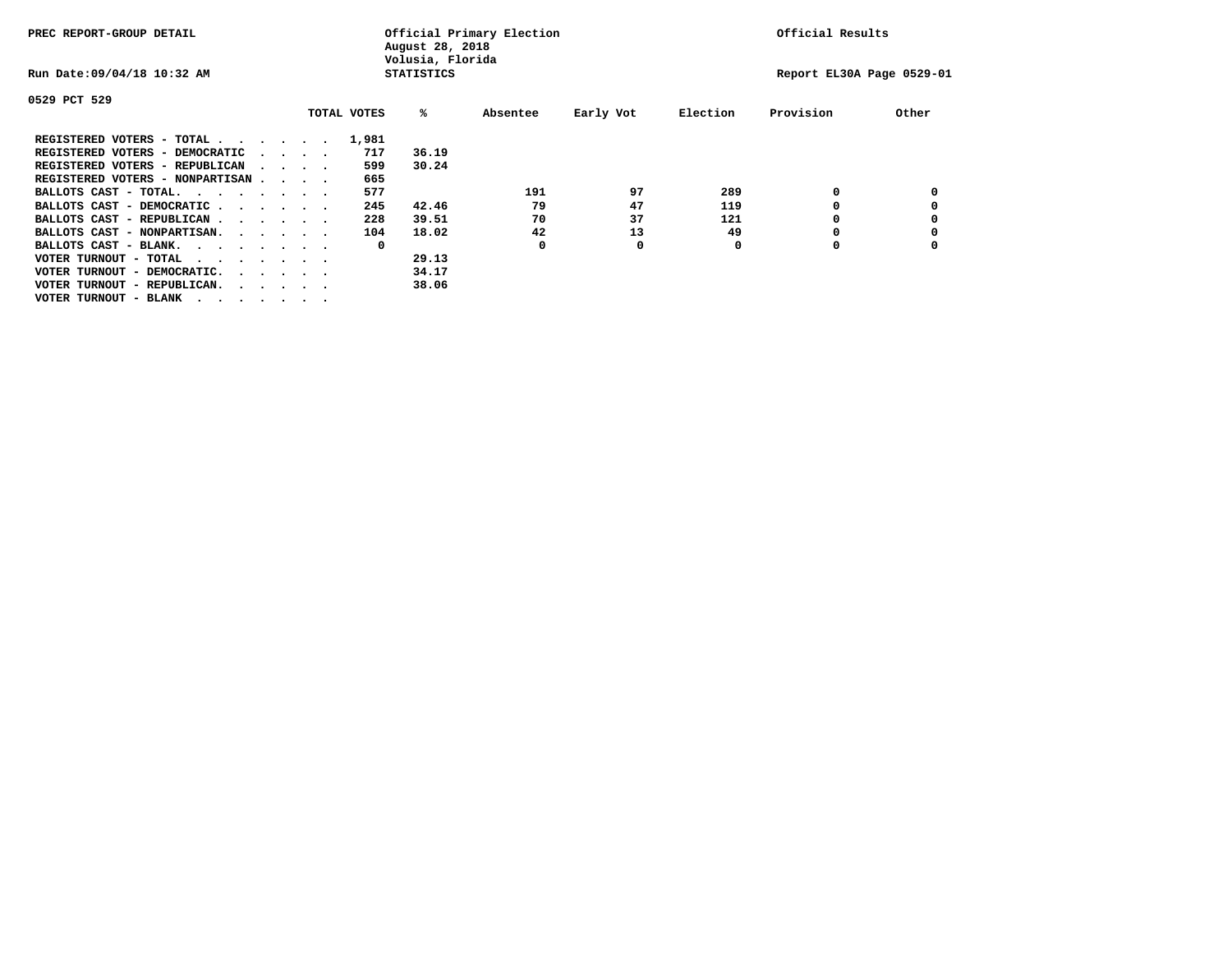| DEMOCRATIC<br>Run Date:09/04/18 10:32 AM<br>Report EL30A Page 0529-02<br>0529 PCT 529<br>Early Vot<br>Election<br>Provision<br>Other<br>TOTAL VOTES<br>℁<br>Absentee<br>Representative in Congress Dist 6<br>(VOTE FOR) 1<br>22.71<br>8<br>29<br>Stephen Sevigny<br>52<br>15<br>0<br>0<br>$\cdots$<br>45.41<br>43<br>19<br>42<br>Nancy Soderberg<br>104<br>0<br>0<br>42<br>$\mathbf 0$<br>31.88<br>14<br>17<br>$\mathbf 0$<br>John Upchurch<br>73<br>$\sim$ $\sim$<br>$\mathbf 0$<br>$\mathbf 0$<br>$\mathbf 0$<br>$\mathbf{o}$<br>$\mathbf 0$<br>$\mathbf 0$<br>Over Votes<br>$\sim$ $\sim$ $\sim$<br>7<br>$\Omega$<br>$\overline{\mathbf{3}}$<br>6<br>$\Omega$<br>Under Votes<br>16<br>Governor and Lieutenant Governor<br>(VOTE FOR) 1<br>Andrew Gillum<br>50<br>21.28<br>8<br>13<br>29<br>0<br>0<br>50.21<br>23<br>53<br>$\Omega$<br>$\mathbf 0$<br>Gwen Graham.<br>118<br>42<br>$\ddotsc$ $\ddotsc$<br>20<br>8.51<br>6<br>4<br>10<br>$\Omega$<br>$\mathbf 0$<br>Jeff Greene.<br>$\ddot{\phantom{a}}$<br>5<br>2.98<br>$\mathbf{z}$<br>Chris King<br>7<br>$\mathbf 0$<br>$\mathbf 0$<br>$\mathbf 0$<br>$\ddot{\phantom{1}}$<br>9<br>5<br>14.47<br>20<br>$\mathbf 0$<br>$\mathbf 0$<br>Philip Levine.<br>$\mathbf{r}$ . The contract of the contract of the contract of the contract of the contract of the contract of the contract of the contract of the contract of the contract of the contract of the contract of the contract of th<br>34<br>$\sim$ $\sim$<br>$\sim$<br>$\mathbf 0$<br>$\mathbf 0$<br>$\mathbf{2}$<br>$\mathbf 0$<br>$\mathbf 0$<br>Alex "Lundy" Lundmark<br>$\overline{a}$<br>.85<br>$\ddot{\phantom{0}}$<br>$\mathbf{1}$<br>$\mathbf{1}$<br>$\overline{a}$<br>1.70<br>$\mathbf 0$<br>$\mathbf 0$<br>John Wetherbee.<br>4<br>$\ddot{\phantom{a}}$<br>$\ddot{\phantom{a}}$<br>$\mathbf 0$<br>$\mathbf 0$<br>$\mathbf 0$<br>$\Omega$<br>$\mathbf 0$<br>$\mathbf 0$<br>Over Votes<br>$\sim$<br>8<br>$\mathbf{1}$<br>$\mathbf{1}$<br>$\Omega$<br>$\mathbf 0$<br>Under Votes<br>10<br>Attorney General<br>(VOTE FOR) 1<br>153<br>71.83<br>50<br>30<br>73<br>0<br>0<br>Sean Shaw<br>28.17<br>21<br>8<br>$\mathbf 0$<br>$\mathbf 0$<br>Ryan Torrens<br>60<br>31<br>$\cdots$<br>$\ddot{\phantom{1}}$<br>$\mathbf 0$<br>$\mathbf 0$<br>$\mathbf 0$<br>$\mathbf 0$<br>$\mathbf 0$<br>Over Votes<br>0<br>8<br>9<br>32<br>15<br>$\mathbf 0$<br>$\mathbf 0$<br>Under Votes<br>$\sim$ $\sim$<br>Commissioner of Agriculture<br>(VOTE FOR) 1<br>Nicole "Nikki" Fried.<br>118<br>55.14<br>20<br>55<br>0<br>0<br>43<br>Jeffrey Duane Porter.<br>39<br>18.22<br>13<br>9<br>17<br>0<br>0<br>Roy David Walker<br>16<br>11<br>30<br>$\mathbf 0$<br>$\mathbf 0$<br>57<br>26.64<br>$\mathbf 0$<br>$\mathbf 0$<br>$\mathbf 0$<br>$\Omega$<br>$\mathbf 0$<br>$\mathbf 0$<br>Over Votes<br>$\sim$<br>7<br>7<br>$\Omega$<br>$\mathbf 0$<br>Under Votes<br>31<br>17<br>State Representative District 26<br>(VOTE FOR) 1<br>Patrick Henry.<br>62.88<br>48<br>23<br>73<br>0<br>0<br>144<br>.<br>37.12<br>26<br>20<br>39<br>$\mathbf 0$<br>$\mathbf 0$<br>Percy L. Williamson<br>85<br>$\sim$<br>$\sim$ $\sim$<br>$\mathbf 0$<br>$\mathbf 0$<br>$\mathbf 0$<br>$\mathbf 0$<br>$\mathbf 0$<br>$\mathbf 0$<br>Over Votes<br>$\bullet$<br>5<br>$\overline{\mathbf{4}}$<br>$7\phantom{.0}$<br>$\Omega$<br>$\Omega$<br>Under Votes<br>16 | PREC REPORT-GROUP DETAIL |  |  |  |  |  |  |  | August 28, 2018<br>Volusia, Florida | Official Primary Election | Official Results |  |  |
|--------------------------------------------------------------------------------------------------------------------------------------------------------------------------------------------------------------------------------------------------------------------------------------------------------------------------------------------------------------------------------------------------------------------------------------------------------------------------------------------------------------------------------------------------------------------------------------------------------------------------------------------------------------------------------------------------------------------------------------------------------------------------------------------------------------------------------------------------------------------------------------------------------------------------------------------------------------------------------------------------------------------------------------------------------------------------------------------------------------------------------------------------------------------------------------------------------------------------------------------------------------------------------------------------------------------------------------------------------------------------------------------------------------------------------------------------------------------------------------------------------------------------------------------------------------------------------------------------------------------------------------------------------------------------------------------------------------------------------------------------------------------------------------------------------------------------------------------------------------------------------------------------------------------------------------------------------------------------------------------------------------------------------------------------------------------------------------------------------------------------------------------------------------------------------------------------------------------------------------------------------------------------------------------------------------------------------------------------------------------------------------------------------------------------------------------------------------------------------------------------------------------------------------------------------------------------------------------------------------------------------------------------------------------------------------------------------------------------------------------------------------------------------------------------------------------------------------------------------------------------------------------------------------------------------------------------------------------------------------------------------------------------------------------------------------------------------------------------------------------------------------------------------------------------------------------------------------------------------------------------------------------------------------------------------------------------------|--------------------------|--|--|--|--|--|--|--|-------------------------------------|---------------------------|------------------|--|--|
|                                                                                                                                                                                                                                                                                                                                                                                                                                                                                                                                                                                                                                                                                                                                                                                                                                                                                                                                                                                                                                                                                                                                                                                                                                                                                                                                                                                                                                                                                                                                                                                                                                                                                                                                                                                                                                                                                                                                                                                                                                                                                                                                                                                                                                                                                                                                                                                                                                                                                                                                                                                                                                                                                                                                                                                                                                                                                                                                                                                                                                                                                                                                                                                                                                                                                                                                |                          |  |  |  |  |  |  |  |                                     |                           |                  |  |  |
|                                                                                                                                                                                                                                                                                                                                                                                                                                                                                                                                                                                                                                                                                                                                                                                                                                                                                                                                                                                                                                                                                                                                                                                                                                                                                                                                                                                                                                                                                                                                                                                                                                                                                                                                                                                                                                                                                                                                                                                                                                                                                                                                                                                                                                                                                                                                                                                                                                                                                                                                                                                                                                                                                                                                                                                                                                                                                                                                                                                                                                                                                                                                                                                                                                                                                                                                |                          |  |  |  |  |  |  |  |                                     |                           |                  |  |  |
|                                                                                                                                                                                                                                                                                                                                                                                                                                                                                                                                                                                                                                                                                                                                                                                                                                                                                                                                                                                                                                                                                                                                                                                                                                                                                                                                                                                                                                                                                                                                                                                                                                                                                                                                                                                                                                                                                                                                                                                                                                                                                                                                                                                                                                                                                                                                                                                                                                                                                                                                                                                                                                                                                                                                                                                                                                                                                                                                                                                                                                                                                                                                                                                                                                                                                                                                |                          |  |  |  |  |  |  |  |                                     |                           |                  |  |  |
|                                                                                                                                                                                                                                                                                                                                                                                                                                                                                                                                                                                                                                                                                                                                                                                                                                                                                                                                                                                                                                                                                                                                                                                                                                                                                                                                                                                                                                                                                                                                                                                                                                                                                                                                                                                                                                                                                                                                                                                                                                                                                                                                                                                                                                                                                                                                                                                                                                                                                                                                                                                                                                                                                                                                                                                                                                                                                                                                                                                                                                                                                                                                                                                                                                                                                                                                |                          |  |  |  |  |  |  |  |                                     |                           |                  |  |  |
|                                                                                                                                                                                                                                                                                                                                                                                                                                                                                                                                                                                                                                                                                                                                                                                                                                                                                                                                                                                                                                                                                                                                                                                                                                                                                                                                                                                                                                                                                                                                                                                                                                                                                                                                                                                                                                                                                                                                                                                                                                                                                                                                                                                                                                                                                                                                                                                                                                                                                                                                                                                                                                                                                                                                                                                                                                                                                                                                                                                                                                                                                                                                                                                                                                                                                                                                |                          |  |  |  |  |  |  |  |                                     |                           |                  |  |  |
|                                                                                                                                                                                                                                                                                                                                                                                                                                                                                                                                                                                                                                                                                                                                                                                                                                                                                                                                                                                                                                                                                                                                                                                                                                                                                                                                                                                                                                                                                                                                                                                                                                                                                                                                                                                                                                                                                                                                                                                                                                                                                                                                                                                                                                                                                                                                                                                                                                                                                                                                                                                                                                                                                                                                                                                                                                                                                                                                                                                                                                                                                                                                                                                                                                                                                                                                |                          |  |  |  |  |  |  |  |                                     |                           |                  |  |  |
|                                                                                                                                                                                                                                                                                                                                                                                                                                                                                                                                                                                                                                                                                                                                                                                                                                                                                                                                                                                                                                                                                                                                                                                                                                                                                                                                                                                                                                                                                                                                                                                                                                                                                                                                                                                                                                                                                                                                                                                                                                                                                                                                                                                                                                                                                                                                                                                                                                                                                                                                                                                                                                                                                                                                                                                                                                                                                                                                                                                                                                                                                                                                                                                                                                                                                                                                |                          |  |  |  |  |  |  |  |                                     |                           |                  |  |  |
|                                                                                                                                                                                                                                                                                                                                                                                                                                                                                                                                                                                                                                                                                                                                                                                                                                                                                                                                                                                                                                                                                                                                                                                                                                                                                                                                                                                                                                                                                                                                                                                                                                                                                                                                                                                                                                                                                                                                                                                                                                                                                                                                                                                                                                                                                                                                                                                                                                                                                                                                                                                                                                                                                                                                                                                                                                                                                                                                                                                                                                                                                                                                                                                                                                                                                                                                |                          |  |  |  |  |  |  |  |                                     |                           |                  |  |  |
|                                                                                                                                                                                                                                                                                                                                                                                                                                                                                                                                                                                                                                                                                                                                                                                                                                                                                                                                                                                                                                                                                                                                                                                                                                                                                                                                                                                                                                                                                                                                                                                                                                                                                                                                                                                                                                                                                                                                                                                                                                                                                                                                                                                                                                                                                                                                                                                                                                                                                                                                                                                                                                                                                                                                                                                                                                                                                                                                                                                                                                                                                                                                                                                                                                                                                                                                |                          |  |  |  |  |  |  |  |                                     |                           |                  |  |  |
|                                                                                                                                                                                                                                                                                                                                                                                                                                                                                                                                                                                                                                                                                                                                                                                                                                                                                                                                                                                                                                                                                                                                                                                                                                                                                                                                                                                                                                                                                                                                                                                                                                                                                                                                                                                                                                                                                                                                                                                                                                                                                                                                                                                                                                                                                                                                                                                                                                                                                                                                                                                                                                                                                                                                                                                                                                                                                                                                                                                                                                                                                                                                                                                                                                                                                                                                |                          |  |  |  |  |  |  |  |                                     |                           |                  |  |  |
|                                                                                                                                                                                                                                                                                                                                                                                                                                                                                                                                                                                                                                                                                                                                                                                                                                                                                                                                                                                                                                                                                                                                                                                                                                                                                                                                                                                                                                                                                                                                                                                                                                                                                                                                                                                                                                                                                                                                                                                                                                                                                                                                                                                                                                                                                                                                                                                                                                                                                                                                                                                                                                                                                                                                                                                                                                                                                                                                                                                                                                                                                                                                                                                                                                                                                                                                |                          |  |  |  |  |  |  |  |                                     |                           |                  |  |  |
|                                                                                                                                                                                                                                                                                                                                                                                                                                                                                                                                                                                                                                                                                                                                                                                                                                                                                                                                                                                                                                                                                                                                                                                                                                                                                                                                                                                                                                                                                                                                                                                                                                                                                                                                                                                                                                                                                                                                                                                                                                                                                                                                                                                                                                                                                                                                                                                                                                                                                                                                                                                                                                                                                                                                                                                                                                                                                                                                                                                                                                                                                                                                                                                                                                                                                                                                |                          |  |  |  |  |  |  |  |                                     |                           |                  |  |  |
|                                                                                                                                                                                                                                                                                                                                                                                                                                                                                                                                                                                                                                                                                                                                                                                                                                                                                                                                                                                                                                                                                                                                                                                                                                                                                                                                                                                                                                                                                                                                                                                                                                                                                                                                                                                                                                                                                                                                                                                                                                                                                                                                                                                                                                                                                                                                                                                                                                                                                                                                                                                                                                                                                                                                                                                                                                                                                                                                                                                                                                                                                                                                                                                                                                                                                                                                |                          |  |  |  |  |  |  |  |                                     |                           |                  |  |  |
|                                                                                                                                                                                                                                                                                                                                                                                                                                                                                                                                                                                                                                                                                                                                                                                                                                                                                                                                                                                                                                                                                                                                                                                                                                                                                                                                                                                                                                                                                                                                                                                                                                                                                                                                                                                                                                                                                                                                                                                                                                                                                                                                                                                                                                                                                                                                                                                                                                                                                                                                                                                                                                                                                                                                                                                                                                                                                                                                                                                                                                                                                                                                                                                                                                                                                                                                |                          |  |  |  |  |  |  |  |                                     |                           |                  |  |  |
|                                                                                                                                                                                                                                                                                                                                                                                                                                                                                                                                                                                                                                                                                                                                                                                                                                                                                                                                                                                                                                                                                                                                                                                                                                                                                                                                                                                                                                                                                                                                                                                                                                                                                                                                                                                                                                                                                                                                                                                                                                                                                                                                                                                                                                                                                                                                                                                                                                                                                                                                                                                                                                                                                                                                                                                                                                                                                                                                                                                                                                                                                                                                                                                                                                                                                                                                |                          |  |  |  |  |  |  |  |                                     |                           |                  |  |  |
|                                                                                                                                                                                                                                                                                                                                                                                                                                                                                                                                                                                                                                                                                                                                                                                                                                                                                                                                                                                                                                                                                                                                                                                                                                                                                                                                                                                                                                                                                                                                                                                                                                                                                                                                                                                                                                                                                                                                                                                                                                                                                                                                                                                                                                                                                                                                                                                                                                                                                                                                                                                                                                                                                                                                                                                                                                                                                                                                                                                                                                                                                                                                                                                                                                                                                                                                |                          |  |  |  |  |  |  |  |                                     |                           |                  |  |  |
|                                                                                                                                                                                                                                                                                                                                                                                                                                                                                                                                                                                                                                                                                                                                                                                                                                                                                                                                                                                                                                                                                                                                                                                                                                                                                                                                                                                                                                                                                                                                                                                                                                                                                                                                                                                                                                                                                                                                                                                                                                                                                                                                                                                                                                                                                                                                                                                                                                                                                                                                                                                                                                                                                                                                                                                                                                                                                                                                                                                                                                                                                                                                                                                                                                                                                                                                |                          |  |  |  |  |  |  |  |                                     |                           |                  |  |  |
|                                                                                                                                                                                                                                                                                                                                                                                                                                                                                                                                                                                                                                                                                                                                                                                                                                                                                                                                                                                                                                                                                                                                                                                                                                                                                                                                                                                                                                                                                                                                                                                                                                                                                                                                                                                                                                                                                                                                                                                                                                                                                                                                                                                                                                                                                                                                                                                                                                                                                                                                                                                                                                                                                                                                                                                                                                                                                                                                                                                                                                                                                                                                                                                                                                                                                                                                |                          |  |  |  |  |  |  |  |                                     |                           |                  |  |  |
|                                                                                                                                                                                                                                                                                                                                                                                                                                                                                                                                                                                                                                                                                                                                                                                                                                                                                                                                                                                                                                                                                                                                                                                                                                                                                                                                                                                                                                                                                                                                                                                                                                                                                                                                                                                                                                                                                                                                                                                                                                                                                                                                                                                                                                                                                                                                                                                                                                                                                                                                                                                                                                                                                                                                                                                                                                                                                                                                                                                                                                                                                                                                                                                                                                                                                                                                |                          |  |  |  |  |  |  |  |                                     |                           |                  |  |  |
|                                                                                                                                                                                                                                                                                                                                                                                                                                                                                                                                                                                                                                                                                                                                                                                                                                                                                                                                                                                                                                                                                                                                                                                                                                                                                                                                                                                                                                                                                                                                                                                                                                                                                                                                                                                                                                                                                                                                                                                                                                                                                                                                                                                                                                                                                                                                                                                                                                                                                                                                                                                                                                                                                                                                                                                                                                                                                                                                                                                                                                                                                                                                                                                                                                                                                                                                |                          |  |  |  |  |  |  |  |                                     |                           |                  |  |  |
|                                                                                                                                                                                                                                                                                                                                                                                                                                                                                                                                                                                                                                                                                                                                                                                                                                                                                                                                                                                                                                                                                                                                                                                                                                                                                                                                                                                                                                                                                                                                                                                                                                                                                                                                                                                                                                                                                                                                                                                                                                                                                                                                                                                                                                                                                                                                                                                                                                                                                                                                                                                                                                                                                                                                                                                                                                                                                                                                                                                                                                                                                                                                                                                                                                                                                                                                |                          |  |  |  |  |  |  |  |                                     |                           |                  |  |  |
|                                                                                                                                                                                                                                                                                                                                                                                                                                                                                                                                                                                                                                                                                                                                                                                                                                                                                                                                                                                                                                                                                                                                                                                                                                                                                                                                                                                                                                                                                                                                                                                                                                                                                                                                                                                                                                                                                                                                                                                                                                                                                                                                                                                                                                                                                                                                                                                                                                                                                                                                                                                                                                                                                                                                                                                                                                                                                                                                                                                                                                                                                                                                                                                                                                                                                                                                |                          |  |  |  |  |  |  |  |                                     |                           |                  |  |  |
|                                                                                                                                                                                                                                                                                                                                                                                                                                                                                                                                                                                                                                                                                                                                                                                                                                                                                                                                                                                                                                                                                                                                                                                                                                                                                                                                                                                                                                                                                                                                                                                                                                                                                                                                                                                                                                                                                                                                                                                                                                                                                                                                                                                                                                                                                                                                                                                                                                                                                                                                                                                                                                                                                                                                                                                                                                                                                                                                                                                                                                                                                                                                                                                                                                                                                                                                |                          |  |  |  |  |  |  |  |                                     |                           |                  |  |  |
|                                                                                                                                                                                                                                                                                                                                                                                                                                                                                                                                                                                                                                                                                                                                                                                                                                                                                                                                                                                                                                                                                                                                                                                                                                                                                                                                                                                                                                                                                                                                                                                                                                                                                                                                                                                                                                                                                                                                                                                                                                                                                                                                                                                                                                                                                                                                                                                                                                                                                                                                                                                                                                                                                                                                                                                                                                                                                                                                                                                                                                                                                                                                                                                                                                                                                                                                |                          |  |  |  |  |  |  |  |                                     |                           |                  |  |  |
|                                                                                                                                                                                                                                                                                                                                                                                                                                                                                                                                                                                                                                                                                                                                                                                                                                                                                                                                                                                                                                                                                                                                                                                                                                                                                                                                                                                                                                                                                                                                                                                                                                                                                                                                                                                                                                                                                                                                                                                                                                                                                                                                                                                                                                                                                                                                                                                                                                                                                                                                                                                                                                                                                                                                                                                                                                                                                                                                                                                                                                                                                                                                                                                                                                                                                                                                |                          |  |  |  |  |  |  |  |                                     |                           |                  |  |  |
|                                                                                                                                                                                                                                                                                                                                                                                                                                                                                                                                                                                                                                                                                                                                                                                                                                                                                                                                                                                                                                                                                                                                                                                                                                                                                                                                                                                                                                                                                                                                                                                                                                                                                                                                                                                                                                                                                                                                                                                                                                                                                                                                                                                                                                                                                                                                                                                                                                                                                                                                                                                                                                                                                                                                                                                                                                                                                                                                                                                                                                                                                                                                                                                                                                                                                                                                |                          |  |  |  |  |  |  |  |                                     |                           |                  |  |  |
|                                                                                                                                                                                                                                                                                                                                                                                                                                                                                                                                                                                                                                                                                                                                                                                                                                                                                                                                                                                                                                                                                                                                                                                                                                                                                                                                                                                                                                                                                                                                                                                                                                                                                                                                                                                                                                                                                                                                                                                                                                                                                                                                                                                                                                                                                                                                                                                                                                                                                                                                                                                                                                                                                                                                                                                                                                                                                                                                                                                                                                                                                                                                                                                                                                                                                                                                |                          |  |  |  |  |  |  |  |                                     |                           |                  |  |  |
|                                                                                                                                                                                                                                                                                                                                                                                                                                                                                                                                                                                                                                                                                                                                                                                                                                                                                                                                                                                                                                                                                                                                                                                                                                                                                                                                                                                                                                                                                                                                                                                                                                                                                                                                                                                                                                                                                                                                                                                                                                                                                                                                                                                                                                                                                                                                                                                                                                                                                                                                                                                                                                                                                                                                                                                                                                                                                                                                                                                                                                                                                                                                                                                                                                                                                                                                |                          |  |  |  |  |  |  |  |                                     |                           |                  |  |  |
|                                                                                                                                                                                                                                                                                                                                                                                                                                                                                                                                                                                                                                                                                                                                                                                                                                                                                                                                                                                                                                                                                                                                                                                                                                                                                                                                                                                                                                                                                                                                                                                                                                                                                                                                                                                                                                                                                                                                                                                                                                                                                                                                                                                                                                                                                                                                                                                                                                                                                                                                                                                                                                                                                                                                                                                                                                                                                                                                                                                                                                                                                                                                                                                                                                                                                                                                |                          |  |  |  |  |  |  |  |                                     |                           |                  |  |  |
|                                                                                                                                                                                                                                                                                                                                                                                                                                                                                                                                                                                                                                                                                                                                                                                                                                                                                                                                                                                                                                                                                                                                                                                                                                                                                                                                                                                                                                                                                                                                                                                                                                                                                                                                                                                                                                                                                                                                                                                                                                                                                                                                                                                                                                                                                                                                                                                                                                                                                                                                                                                                                                                                                                                                                                                                                                                                                                                                                                                                                                                                                                                                                                                                                                                                                                                                |                          |  |  |  |  |  |  |  |                                     |                           |                  |  |  |
|                                                                                                                                                                                                                                                                                                                                                                                                                                                                                                                                                                                                                                                                                                                                                                                                                                                                                                                                                                                                                                                                                                                                                                                                                                                                                                                                                                                                                                                                                                                                                                                                                                                                                                                                                                                                                                                                                                                                                                                                                                                                                                                                                                                                                                                                                                                                                                                                                                                                                                                                                                                                                                                                                                                                                                                                                                                                                                                                                                                                                                                                                                                                                                                                                                                                                                                                |                          |  |  |  |  |  |  |  |                                     |                           |                  |  |  |
|                                                                                                                                                                                                                                                                                                                                                                                                                                                                                                                                                                                                                                                                                                                                                                                                                                                                                                                                                                                                                                                                                                                                                                                                                                                                                                                                                                                                                                                                                                                                                                                                                                                                                                                                                                                                                                                                                                                                                                                                                                                                                                                                                                                                                                                                                                                                                                                                                                                                                                                                                                                                                                                                                                                                                                                                                                                                                                                                                                                                                                                                                                                                                                                                                                                                                                                                |                          |  |  |  |  |  |  |  |                                     |                           |                  |  |  |
|                                                                                                                                                                                                                                                                                                                                                                                                                                                                                                                                                                                                                                                                                                                                                                                                                                                                                                                                                                                                                                                                                                                                                                                                                                                                                                                                                                                                                                                                                                                                                                                                                                                                                                                                                                                                                                                                                                                                                                                                                                                                                                                                                                                                                                                                                                                                                                                                                                                                                                                                                                                                                                                                                                                                                                                                                                                                                                                                                                                                                                                                                                                                                                                                                                                                                                                                |                          |  |  |  |  |  |  |  |                                     |                           |                  |  |  |
|                                                                                                                                                                                                                                                                                                                                                                                                                                                                                                                                                                                                                                                                                                                                                                                                                                                                                                                                                                                                                                                                                                                                                                                                                                                                                                                                                                                                                                                                                                                                                                                                                                                                                                                                                                                                                                                                                                                                                                                                                                                                                                                                                                                                                                                                                                                                                                                                                                                                                                                                                                                                                                                                                                                                                                                                                                                                                                                                                                                                                                                                                                                                                                                                                                                                                                                                |                          |  |  |  |  |  |  |  |                                     |                           |                  |  |  |
|                                                                                                                                                                                                                                                                                                                                                                                                                                                                                                                                                                                                                                                                                                                                                                                                                                                                                                                                                                                                                                                                                                                                                                                                                                                                                                                                                                                                                                                                                                                                                                                                                                                                                                                                                                                                                                                                                                                                                                                                                                                                                                                                                                                                                                                                                                                                                                                                                                                                                                                                                                                                                                                                                                                                                                                                                                                                                                                                                                                                                                                                                                                                                                                                                                                                                                                                |                          |  |  |  |  |  |  |  |                                     |                           |                  |  |  |
|                                                                                                                                                                                                                                                                                                                                                                                                                                                                                                                                                                                                                                                                                                                                                                                                                                                                                                                                                                                                                                                                                                                                                                                                                                                                                                                                                                                                                                                                                                                                                                                                                                                                                                                                                                                                                                                                                                                                                                                                                                                                                                                                                                                                                                                                                                                                                                                                                                                                                                                                                                                                                                                                                                                                                                                                                                                                                                                                                                                                                                                                                                                                                                                                                                                                                                                                |                          |  |  |  |  |  |  |  |                                     |                           |                  |  |  |
|                                                                                                                                                                                                                                                                                                                                                                                                                                                                                                                                                                                                                                                                                                                                                                                                                                                                                                                                                                                                                                                                                                                                                                                                                                                                                                                                                                                                                                                                                                                                                                                                                                                                                                                                                                                                                                                                                                                                                                                                                                                                                                                                                                                                                                                                                                                                                                                                                                                                                                                                                                                                                                                                                                                                                                                                                                                                                                                                                                                                                                                                                                                                                                                                                                                                                                                                |                          |  |  |  |  |  |  |  |                                     |                           |                  |  |  |
|                                                                                                                                                                                                                                                                                                                                                                                                                                                                                                                                                                                                                                                                                                                                                                                                                                                                                                                                                                                                                                                                                                                                                                                                                                                                                                                                                                                                                                                                                                                                                                                                                                                                                                                                                                                                                                                                                                                                                                                                                                                                                                                                                                                                                                                                                                                                                                                                                                                                                                                                                                                                                                                                                                                                                                                                                                                                                                                                                                                                                                                                                                                                                                                                                                                                                                                                |                          |  |  |  |  |  |  |  |                                     |                           |                  |  |  |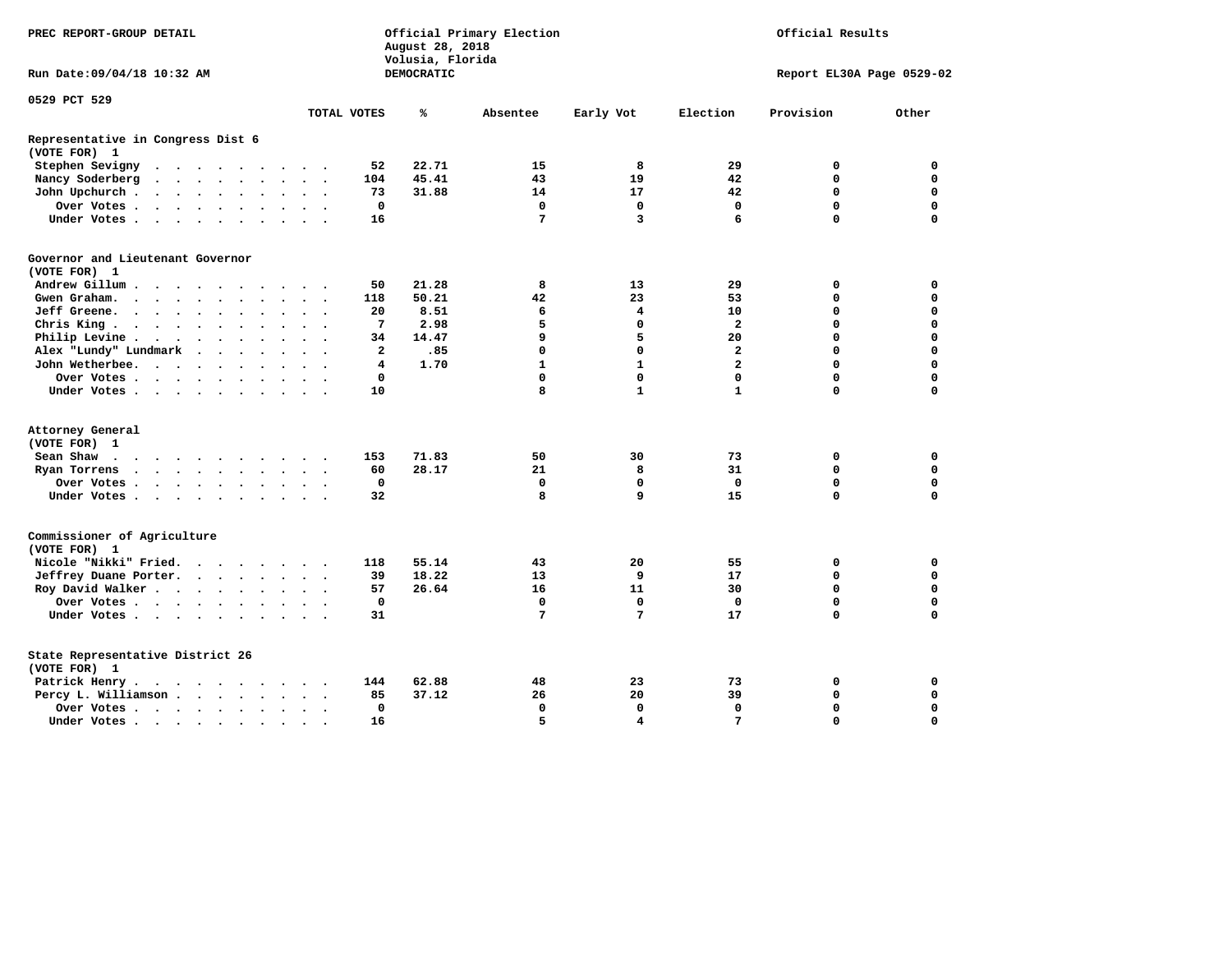| PREC REPORT-GROUP DETAIL                                                                                                   |                                       |         | August 28, 2018<br>Volusia, Florida | Official Primary Election |              |                  | Official Results          |                  |
|----------------------------------------------------------------------------------------------------------------------------|---------------------------------------|---------|-------------------------------------|---------------------------|--------------|------------------|---------------------------|------------------|
| Run Date: 09/04/18 10:32 AM                                                                                                |                                       |         | REPUBLICAN                          |                           |              |                  | Report EL30A Page 0529-03 |                  |
| 0529 PCT 529                                                                                                               | TOTAL VOTES                           |         | ℁                                   | Absentee                  | Early Vot    | Election         | Provision                 | Other            |
| United States Senator<br>(VOTE FOR) 1                                                                                      |                                       |         |                                     |                           |              |                  |                           |                  |
| Roque "Rocky" De La Fuente.                                                                                                |                                       | 41      | 18.47                               | 13                        | 5            | 23               | 0                         | 0                |
| Rick Scott                                                                                                                 |                                       | 181     | 81.53                               | 55                        | 31           | 95               | 0                         | $\mathbf 0$      |
| Over Votes.                                                                                                                |                                       | 0       |                                     | 0                         | 0            | 0                | 0                         | 0                |
| Under Votes                                                                                                                | $\cdots$                              | 6       |                                     | $\overline{a}$            | $\mathbf{1}$ | 3                | 0                         | $\mathbf 0$      |
| Representative in Congress Dist 6<br>(VOTE FOR) 1                                                                          |                                       |         |                                     |                           |              |                  |                           |                  |
| Fred Costello                                                                                                              |                                       | 65      | 30.37                               | 21                        | 14           | 30               | 0                         | 0                |
| Michael Waltz                                                                                                              |                                       | 84      | 39.25                               | 24                        | 16           | 44               | 0                         | 0                |
| John Ward                                                                                                                  | $\cdots$                              | 65      | 30.37                               | 23                        | 6            | 36               | $\mathbf 0$               | $\mathbf 0$      |
| Over Votes .<br>$\mathbf{a}$ , and $\mathbf{a}$ , and $\mathbf{a}$                                                         |                                       | 0       |                                     | 0                         | 0            | 0                | 0                         | 0                |
| Under Votes                                                                                                                |                                       | 14      |                                     | $\overline{2}$            | $\mathbf{1}$ | 11               | 0                         | $\mathbf 0$      |
| Governor and Lieutenant Governor<br>(VOTE FOR) 1                                                                           |                                       |         |                                     |                           |              |                  |                           |                  |
| Don Baldauf.                                                                                                               |                                       | 1       | .45                                 | 0                         | 0            | 1                | 0                         | 0                |
| Ron DeSantis<br>$\cdots$<br>$\ddot{\phantom{0}}$                                                                           | $\ddotsc$                             | 124     | 56.36                               | 45                        | 22           | 57               | 0                         | 0                |
| Timothy M. Devine.                                                                                                         |                                       | 4       | 1.82                                | 1                         | 0            | 3                | 0                         | $\mathbf 0$      |
| Bob Langford<br>$\bullet$                                                                                                  | $\cdot$                               | 5       | 2.27                                | 3                         | $\mathbf{2}$ | $\mathbf 0$      | 0                         | $\mathbf 0$      |
| John Joseph Mercadante                                                                                                     |                                       | з       | 1.36                                | 3                         | 0            | $\mathbf 0$      | 0                         | $\mathbf 0$      |
| Bruce Nathan<br>$\bullet$                                                                                                  |                                       | 3       | 1.36                                | 1                         | $\mathbf{1}$ | $\mathbf{1}$     | 0                         | $\mathbf 0$      |
| Adam H. Putnam.<br>$\sim$ $\sim$ $\sim$ $\sim$                                                                             |                                       | 71      | 32.27                               | 14                        | 10           | 47               | 0                         | 0                |
| Bob White                                                                                                                  |                                       | 9       | 4.09                                | $\mathbf{2}$              | $\mathbf{2}$ | 5                | 0                         | $\mathbf 0$      |
| Over Votes<br>$\bullet$<br>$\bullet$                                                                                       | $\bullet$<br>$\overline{\phantom{a}}$ | 0       |                                     | 0                         | $\mathbf 0$  | $\mathbf 0$<br>7 | 0                         | $\mathbf 0$      |
| Under Votes                                                                                                                | $\sim$ $\sim$                         | 8       |                                     | $\mathbf{1}$              | $\mathbf 0$  |                  | 0                         | 0                |
| Attorney General<br>(VOTE FOR) 1                                                                                           |                                       |         |                                     |                           |              |                  |                           |                  |
| Ashley Moody<br>$\sim$                                                                                                     |                                       | 106     | 50.48                               | 29                        | 14           | 63               | 0                         | 0                |
| Frank White.<br>$\bullet$                                                                                                  | $\bullet$                             | 104     | 49.52                               | 35                        | 22           | 47               | 0                         | $\mathbf 0$      |
| Over Votes<br>$\bullet$                                                                                                    |                                       | 0       |                                     | 0                         | 0            | 0                | 0                         | 0                |
| Under Votes<br>$\ddot{\phantom{0}}$                                                                                        |                                       | 18      |                                     | 6                         | $\mathbf{1}$ | 11               | 0                         | $\mathbf 0$      |
| Commissioner of Agriculture<br>(VOTE FOR) 1                                                                                |                                       |         |                                     |                           |              |                  |                           |                  |
| Matt Caldwell .<br>$\cdots$                                                                                                |                                       | 69      | 33.66                               | 17                        | 5            | 47               | 0                         | 0                |
| Denise Grimsley<br>$\mathbf{r}$ , $\mathbf{r}$ , $\mathbf{r}$ , $\mathbf{r}$ , $\mathbf{r}$                                |                                       | 57      | 27.80                               | 12                        | 14           | 31               | 0                         | 0                |
| Mike McCalister<br>$\cdots$<br>$\ddot{\phantom{0}}$                                                                        | $\cdot$                               | 33      | 16.10                               | 12                        | 7            | 14               | 0                         | $\mathbf 0$      |
| Baxter Troutman<br>.                                                                                                       |                                       | 46      | 22.44                               | 22                        | 6            | 18               | 0                         | 0                |
| Over Votes .<br>$\ddot{\phantom{a}}$<br>Under Votes.<br>$\mathbf{r} = \mathbf{r} + \mathbf{r}$ .<br>$\bullet$<br>$\bullet$ |                                       | 0<br>23 |                                     | 0<br>7                    | 0<br>5       | 0<br>11          | 0<br>0                    | 0<br>$\mathbf 0$ |
|                                                                                                                            |                                       |         |                                     |                           |              |                  |                           |                  |
| State Representative District 26<br>(VOTE FOR) 1                                                                           |                                       |         |                                     |                           |              |                  |                           |                  |
| Michael Cantu.                                                                                                             |                                       | 106     | 51.96                               | 32                        | 19           | 55               | 0                         | 0                |
| Elizabeth Fetterhoff.                                                                                                      |                                       | 98      | 48.04                               | 30                        | 14           | 54               | 0                         | 0                |
| Over Votes<br>$\sim$ $\sim$                                                                                                |                                       | 0       |                                     | 0                         | 0            | 0                | 0                         | 0                |
| Under Votes                                                                                                                |                                       | 24      |                                     | 8                         | 4            | 12               | 0                         | 0                |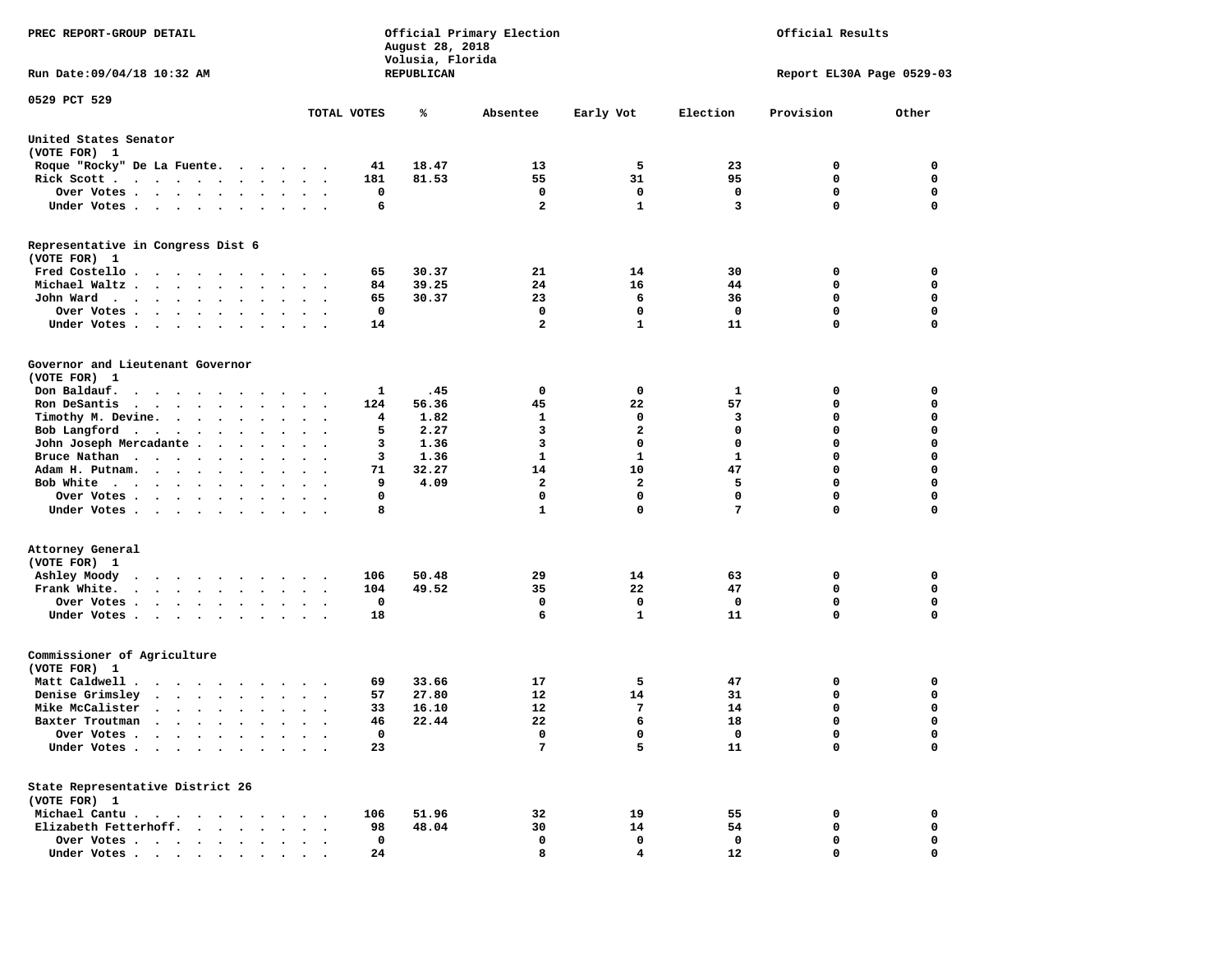| PREC REPORT-GROUP DETAIL<br>Run Date: 09/04/18 10:32 AM                                                                                                                                                                                                         |                                                  | August 28, 2018<br>Volusia, Florida<br><b>NONPARTISAN</b> | Official Primary Election |                 | Official Results<br>Report EL30A Page 0529-04 |              |             |
|-----------------------------------------------------------------------------------------------------------------------------------------------------------------------------------------------------------------------------------------------------------------|--------------------------------------------------|-----------------------------------------------------------|---------------------------|-----------------|-----------------------------------------------|--------------|-------------|
| 0529 PCT 529                                                                                                                                                                                                                                                    |                                                  |                                                           |                           |                 |                                               |              |             |
|                                                                                                                                                                                                                                                                 | TOTAL VOTES                                      | ℁                                                         | Absentee                  | Early Vot       | Election                                      | Provision    | Other       |
| Circuit Judge 7th Judicial, Grp 15<br>(VOTE FOR) 1                                                                                                                                                                                                              |                                                  |                                                           |                           |                 |                                               |              |             |
| Linda L. Gaustad                                                                                                                                                                                                                                                | 146                                              | 28.63                                                     | 59                        | 17              | 70                                            | 0            | 0           |
| Sebrina L. Slack<br>$\sim$                                                                                                                                                                                                                                      | 162<br>$\ddot{\phantom{a}}$<br>$\sim$<br>$\cdot$ | 31.76                                                     | 56                        | 28              | 78                                            | 0            | 0           |
| Ryan Will $\cdots$ $\cdots$                                                                                                                                                                                                                                     | 202                                              | 39.61                                                     | 52                        | 43              | 107                                           | 0            | $\mathbf 0$ |
| Over Votes                                                                                                                                                                                                                                                      | 0<br>$\bullet$                                   |                                                           | $\mathbf 0$               | $\mathbf 0$     | 0                                             | $\mathbf 0$  | $\mathbf 0$ |
| Under Votes                                                                                                                                                                                                                                                     | 67                                               |                                                           | 24                        | 9               | 34                                            | 0            | $\mathbf 0$ |
| County Judge 7th Judicial, Grp 5                                                                                                                                                                                                                                |                                                  |                                                           |                           |                 |                                               |              |             |
| (VOTE FOR) 1                                                                                                                                                                                                                                                    |                                                  |                                                           |                           |                 |                                               |              |             |
| Steve Burk .                                                                                                                                                                                                                                                    | 178<br>$\sim$ $\sim$                             | 35.25                                                     | 58                        | 24              | 96                                            | 0            | 0           |
| Dawn "Pam" Fields.                                                                                                                                                                                                                                              | 327<br>$\ddot{\phantom{1}}$                      | 64.75                                                     | 115                       | 59              | 153                                           | 0            | 0           |
| Over Votes<br>$\bullet$                                                                                                                                                                                                                                         | 3<br>$\cdot$                                     |                                                           | 0                         | 1               | 2                                             | 0            | 0           |
| Under Votes                                                                                                                                                                                                                                                     | 69<br>$\bullet$                                  |                                                           | 18                        | 13              | 38                                            | $\mathbf 0$  | $\mathbf 0$ |
| County Council at Large<br>(VOTE FOR) 1                                                                                                                                                                                                                         |                                                  |                                                           |                           |                 |                                               |              |             |
| L. Ronald Durham                                                                                                                                                                                                                                                | 209<br>$\sim$ $\sim$                             | 39.66                                                     | 62                        | 40              | 107                                           | 0            | 0           |
| Ben F. Johnson.<br>$\sim$ $\sim$                                                                                                                                                                                                                                | 313<br>$\sim$                                    | 59.39                                                     | 116                       | 48              | 149                                           | 0            | 0           |
| WRITE-IN.<br>$\cdots$                                                                                                                                                                                                                                           | 5                                                | .95                                                       | 3                         | 2               | 0                                             | 0            | $\mathbf 0$ |
| Over Votes<br>$\bullet$                                                                                                                                                                                                                                         | 1                                                |                                                           | 0                         | 0               | 1                                             | 0            | $\mathbf 0$ |
| Under Votes                                                                                                                                                                                                                                                     | 49                                               |                                                           | 10                        | $7\phantom{.0}$ | 32                                            | $\mathbf 0$  | $\mathbf 0$ |
|                                                                                                                                                                                                                                                                 |                                                  |                                                           |                           |                 |                                               |              |             |
| City of Holly Hill Mayor<br>(VOTE FOR) 1                                                                                                                                                                                                                        |                                                  |                                                           |                           |                 |                                               |              |             |
| Mike Chuven.<br>$\cdots$                                                                                                                                                                                                                                        | 174<br>$\sim$                                    | 30.96                                                     | 51                        | 29              | 94                                            | 0            | 0           |
| Chris Via                                                                                                                                                                                                                                                       | 388<br>$\ddot{\phantom{1}}$                      | 69.04                                                     | 134                       | 63              | 191                                           | $\mathbf 0$  | 0           |
| Over Votes<br>$\ddot{\phantom{1}}$                                                                                                                                                                                                                              | 1<br>$\ddot{\phantom{1}}$                        |                                                           | 0                         | 1               | 0                                             | 0            | 0           |
| Under Votes                                                                                                                                                                                                                                                     | 14                                               |                                                           | 6                         | 4               | 4                                             | 0            | $\mathbf 0$ |
| City of Holly Hill District 2                                                                                                                                                                                                                                   |                                                  |                                                           |                           |                 |                                               |              |             |
| (VOTE FOR) 1                                                                                                                                                                                                                                                    |                                                  |                                                           |                           |                 |                                               |              |             |
| Joan Burnett                                                                                                                                                                                                                                                    | 177                                              | 33.21                                                     | 56                        | 28              | 93                                            | 0            | 0           |
| Penny Currie<br>$\sim$ $\sim$                                                                                                                                                                                                                                   | 356                                              | 66.79                                                     | 122                       | 58              | 176                                           | 0            | 0           |
| Over Votes                                                                                                                                                                                                                                                      | 0<br>$\bullet$                                   |                                                           | 0                         | 0               | 0                                             | 0            | 0           |
| Under Votes.                                                                                                                                                                                                                                                    | 44                                               |                                                           | 13                        | 11              | 20                                            | 0            | $\mathbf 0$ |
| City of Holly Hill District 3<br>(VOTE FOR) 1                                                                                                                                                                                                                   |                                                  |                                                           |                           |                 |                                               |              |             |
| John Danio.                                                                                                                                                                                                                                                     |                                                  |                                                           |                           |                 |                                               | $\mathbf{0}$ | $^{\circ}$  |
|                                                                                                                                                                                                                                                                 | 286                                              | 54.48<br>45.52                                            | 97                        | 57              | 132                                           | 0            | 0           |
| Karen Louise Van Dusen                                                                                                                                                                                                                                          | 239<br>$\ddot{\phantom{1}}$                      |                                                           | 76                        | 31              | 132                                           |              |             |
| Over Votes<br>$\ddot{\phantom{a}}$                                                                                                                                                                                                                              | 0                                                |                                                           | 0                         | 0               | 0                                             | 0            | 0           |
| Under Votes                                                                                                                                                                                                                                                     | 52                                               |                                                           | 18                        | 9               | 25                                            | $\mathbf 0$  | $\mathbf 0$ |
| Holly Hill Amendment 1<br>(VOTE FOR) 1                                                                                                                                                                                                                          |                                                  |                                                           |                           |                 |                                               |              |             |
| $Yes \t . \t .$<br>$\bullet$<br>$\sim$ . The contract of the contract of the contract of the contract of the contract of the contract of the contract of the contract of the contract of the contract of the contract of the contract of the contract of the co | 263                                              | 51.98                                                     | 92                        | 42              | 129                                           | 0            | 0           |
| No. $\cdot$ $\cdot$ $\cdot$                                                                                                                                                                                                                                     | 243                                              | 48.02                                                     | 69                        | 41              | 133                                           | 0            | 0           |
| Over Votes .<br>$\cdot$ $\cdot$ $\cdot$ $\cdot$ $\cdot$                                                                                                                                                                                                         | 0                                                |                                                           | 0                         | 0               | 0                                             | 0            | 0           |
| Under Votes.                                                                                                                                                                                                                                                    | 71                                               |                                                           | 30                        | 14              | 27                                            | $\mathbf 0$  | $\mathbf 0$ |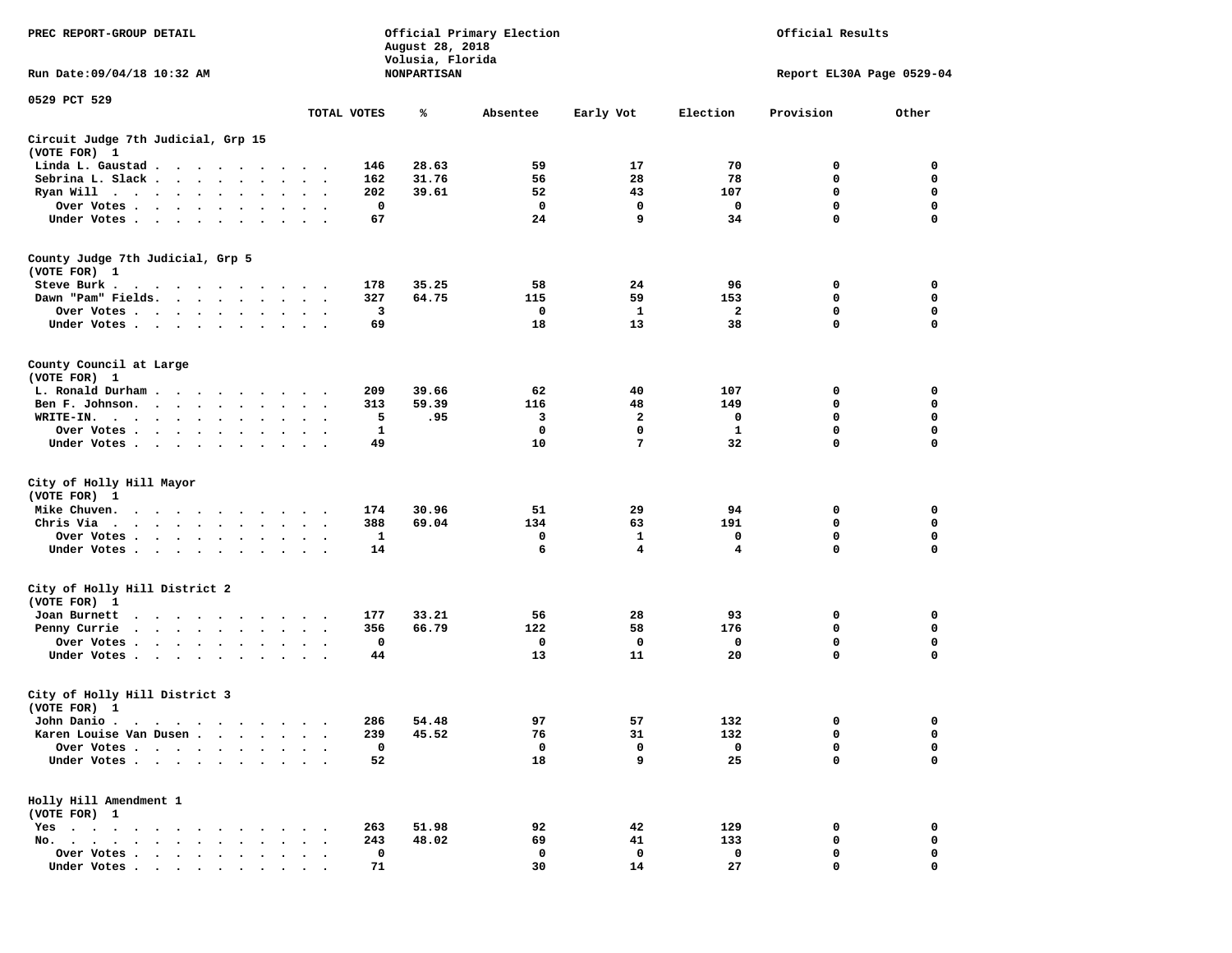|                             | PREC REPORT-GROUP DETAIL |  |  |  |  |  |  |  |  |             | Official Primary Election<br>August 28, 2018 | Official Results |           |          |                           |       |
|-----------------------------|--------------------------|--|--|--|--|--|--|--|--|-------------|----------------------------------------------|------------------|-----------|----------|---------------------------|-------|
| Run Date: 09/04/18 10:32 AM |                          |  |  |  |  |  |  |  |  |             | Volusia, Florida<br><b>NONPARTISAN</b>       |                  |           |          | Report EL30A Page 0529-05 |       |
| 0529 PCT 529                |                          |  |  |  |  |  |  |  |  |             |                                              |                  |           |          |                           |       |
|                             |                          |  |  |  |  |  |  |  |  | TOTAL VOTES | %ะ                                           | Absentee         | Early Vot | Election | Provision                 | Other |
| Holly Hill Amendment 2      |                          |  |  |  |  |  |  |  |  |             |                                              |                  |           |          |                           |       |
| (VOTE FOR) 1                |                          |  |  |  |  |  |  |  |  |             |                                              |                  |           |          |                           |       |
| Yes                         |                          |  |  |  |  |  |  |  |  | 251         | 49.12                                        | 83               | 45        | 123      | $\Omega$                  |       |
| No.                         |                          |  |  |  |  |  |  |  |  | 260         | 50.88                                        | 80               | 41        | 139      | 0                         |       |
|                             | Over Votes               |  |  |  |  |  |  |  |  | 0           |                                              | 0                | 0         |          | $\Omega$                  |       |
| Under Votes.                |                          |  |  |  |  |  |  |  |  | 66          |                                              | 28               | 11        | 27       | 0                         |       |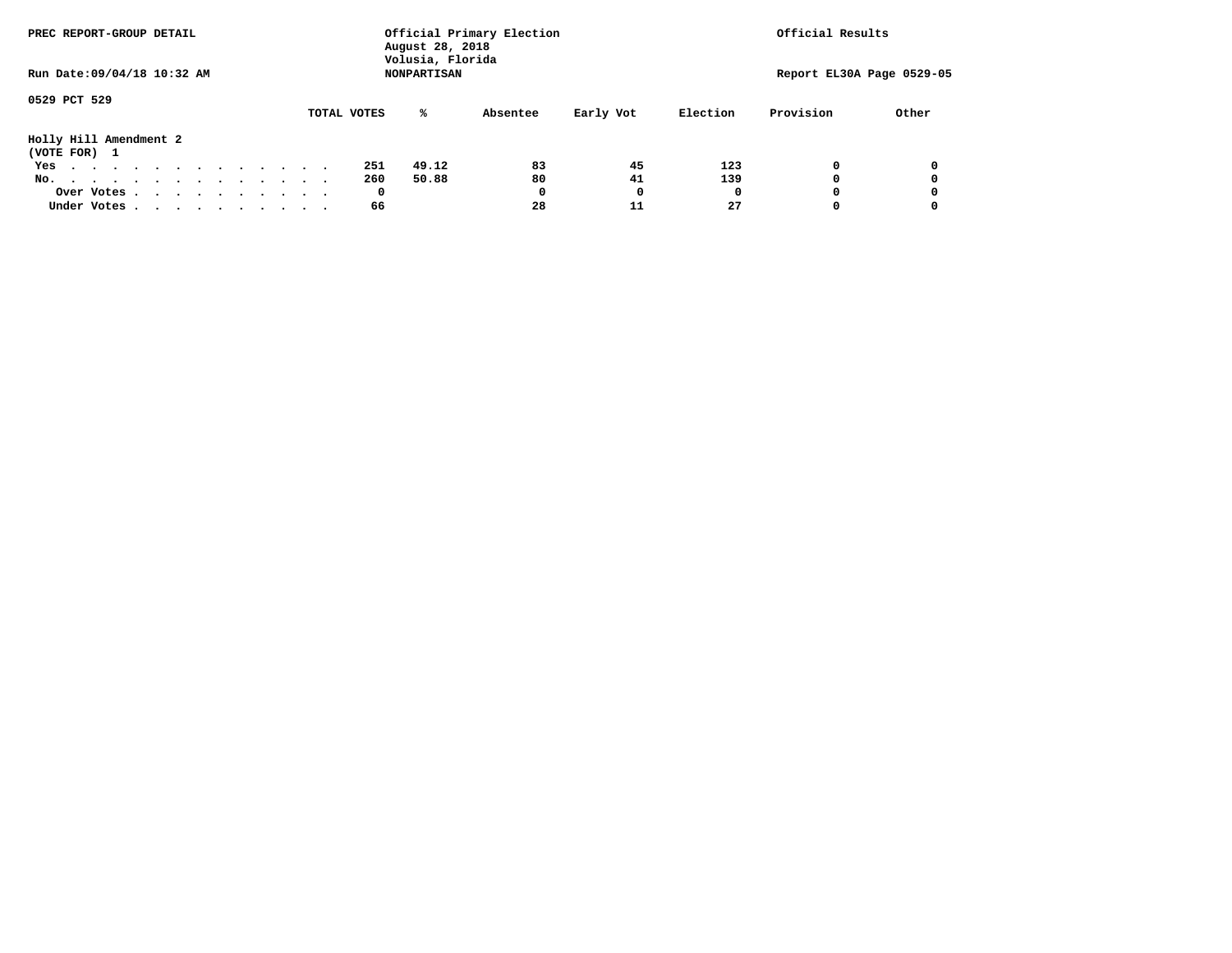| PREC REPORT-GROUP DETAIL                                                                       |  |                                         |             | Official Primary Election<br>August 28, 2018<br>Volusia, Florida |          | Official Results |          |                           |       |
|------------------------------------------------------------------------------------------------|--|-----------------------------------------|-------------|------------------------------------------------------------------|----------|------------------|----------|---------------------------|-------|
| Run Date: 09/04/18 10:32 AM                                                                    |  |                                         |             | <b>STATISTICS</b>                                                |          |                  |          | Report EL30A Page 0530-01 |       |
| 0530 PCT 530                                                                                   |  |                                         |             |                                                                  |          |                  |          |                           |       |
|                                                                                                |  |                                         | TOTAL VOTES | %ะ                                                               | Absentee | Early Vot        | Election | Provision                 | Other |
| REGISTERED VOTERS - TOTAL                                                                      |  |                                         | 2,407       |                                                                  |          |                  |          |                           |       |
| REGISTERED VOTERS - DEMOCRATIC                                                                 |  | $\cdot$ $\cdot$ $\cdot$ $\cdot$ $\cdot$ | 1,053       | 43.75                                                            |          |                  |          |                           |       |
| REGISTERED VOTERS - REPUBLICAN                                                                 |  | $\cdot$ $\cdot$ $\cdot$ $\cdot$         | 553         | 22.97                                                            |          |                  |          |                           |       |
| REGISTERED VOTERS - NONPARTISAN                                                                |  |                                         | 801         |                                                                  |          |                  |          |                           |       |
| BALLOTS CAST - TOTAL.                                                                          |  |                                         | 521         |                                                                  | 158      | 57               | 305      |                           |       |
| BALLOTS CAST - DEMOCRATIC                                                                      |  |                                         | 287         | 55.09                                                            | 76       | 43               | 167      |                           |       |
| BALLOTS CAST - REPUBLICAN                                                                      |  |                                         | 179         | 34.36                                                            | 62       | 12               | 105      |                           |       |
| BALLOTS CAST - NONPARTISAN.                                                                    |  |                                         | 55          | 10.56                                                            | 20       |                  | 33       |                           |       |
| BALLOTS CAST - BLANK.                                                                          |  |                                         | 1           | .19                                                              | 0        | 0                |          | O                         |       |
| VOTER TURNOUT - TOTAL<br>$\mathbf{r}$ , and $\mathbf{r}$ , and $\mathbf{r}$ , and $\mathbf{r}$ |  |                                         |             | 21.65                                                            |          |                  |          |                           |       |
| VOTER TURNOUT - DEMOCRATIC.                                                                    |  | $\cdot$ $\cdot$ $\cdot$ $\cdot$ $\cdot$ |             | 27.26                                                            |          |                  |          |                           |       |
| VOTER TURNOUT - REPUBLICAN.<br>$\cdot$                                                         |  |                                         |             | 32.37                                                            |          |                  |          |                           |       |
| VOTER TURNOUT - BLANK                                                                          |  |                                         |             | .04                                                              |          |                  |          |                           |       |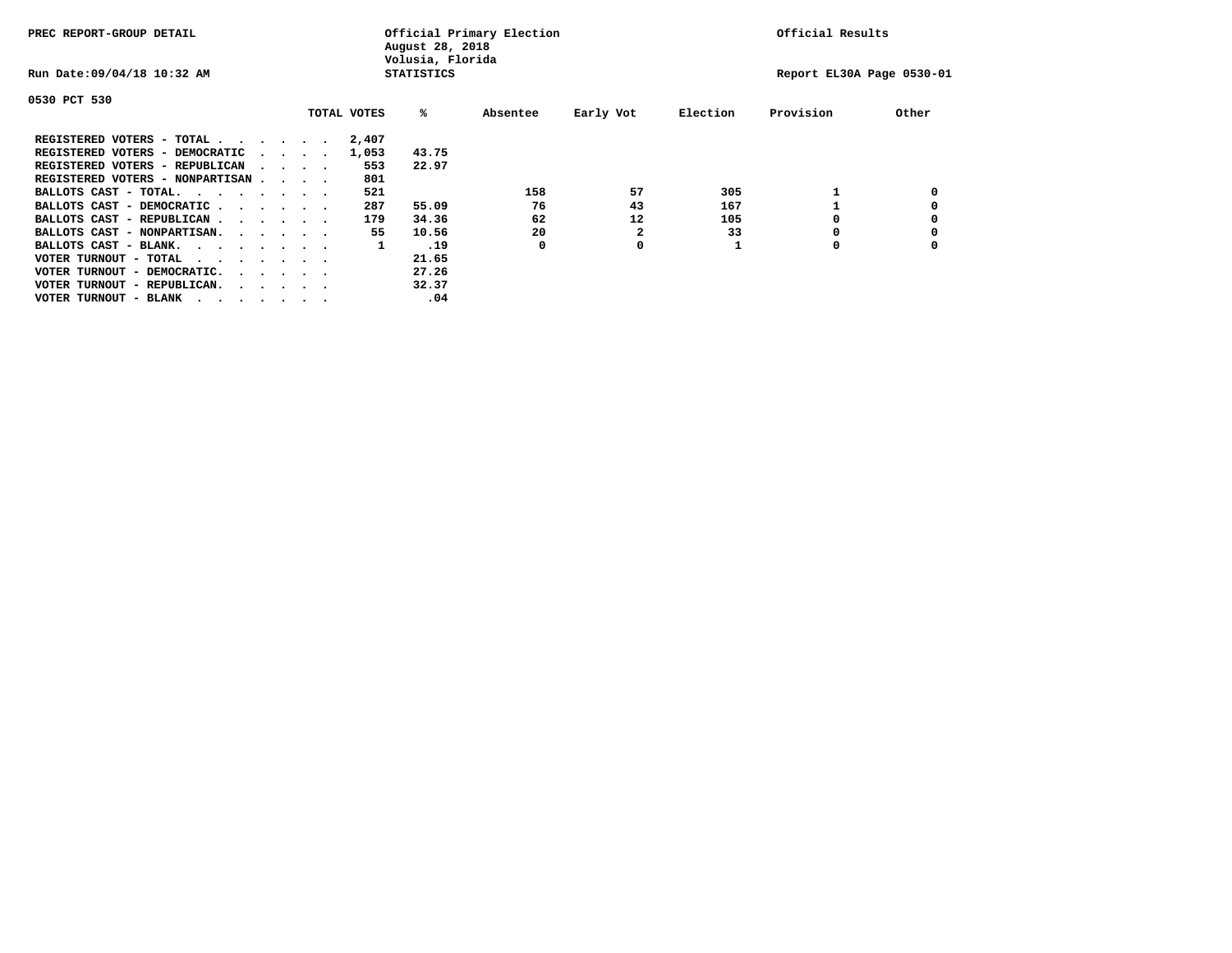| DEMOCRATIC<br>Report EL30A Page 0530-02<br>TOTAL VOTES<br>Early Vot<br>Election<br>Provision<br>Other<br>℁<br>Absentee<br>25.46<br>Stephen Sevigny<br>69<br>20<br>13<br>36<br>0<br>0<br>36.53<br>30<br>12<br>57<br>0<br>$\mathbf 0$<br>Nancy Soderberg<br>99<br>$\mathcal{A}$ , and $\mathcal{A}$ , and $\mathcal{A}$<br>$\bullet$<br>$\ddot{\phantom{0}}$<br>$\ddot{\phantom{1}}$<br>0<br>$\mathbf 0$<br>22<br>18<br>John Upchurch.<br>103<br>38.01<br>63<br>$\cdot$ $\cdot$ $\cdot$ $\cdot$ $\cdot$<br>$\bullet$<br>$\Omega$<br>$\mathbf 0$<br>$\mathbf 0$<br>$\mathbf 0$<br>$\mathbf 0$<br>$\mathbf 0$<br>Over Votes<br>$\ddot{\phantom{0}}$<br>$\bullet$<br>$\ddot{\phantom{0}}$<br>$\overline{4}$<br>$\mathbf{1}$<br>Under Votes<br>16<br>$\mathbf 0$<br>11<br>$\Omega$<br>$\sim$<br>$\cdot$<br>(VOTE FOR) 1<br>40.94<br>Andrew Gillum<br>113<br>15<br>18<br>80<br>0<br>0<br>33.33<br>33<br>$\mathbf 0$<br>$\Omega$<br>Gwen Graham.<br>92<br>11<br>48<br>$\ddot{\phantom{1}}$<br>$\sim$ $\sim$<br>$\ddot{\phantom{0}}$<br>Jeff Greene.<br>33<br>11.96<br>12<br>6<br>0<br>$\Omega$<br>15<br>$\sim$ $\sim$ $\sim$ $\sim$<br>$\ddot{\phantom{a}}$<br>0<br>$\mathbf 0$<br>Chris King<br>5<br>1.81<br>$\mathbf{2}$<br>$\mathbf 0$<br>3<br>11.23<br>7<br>0<br>$\mathbf 0$<br>Philip Levine .<br>31<br>12<br>12<br>$\ddot{\phantom{0}}$<br>$\cdots$<br>$\bullet$<br>$\bullet$<br>$\bullet$<br>$\cdot$<br>$\mathbf{2}$<br>0<br>$\mathbf 0$<br>Alex "Lundy" Lundmark<br>.72<br>0<br>0<br>$\mathbf{2}$<br>$\ddot{\phantom{0}}$<br>$\ddot{\phantom{0}}$<br>$\bullet$<br>$\ddot{\phantom{1}}$<br>$\Omega$<br>$\Omega$<br>$\mathbf 0$<br>$\Omega$<br>0<br>John Wetherbee.<br>0<br>$\cdots$<br>$\bullet$<br>$\overline{a}$<br>$\mathbf{1}$<br>$\mathbf 0$<br>$\Omega$<br>$\mathbf{1}$<br>0<br>Over Votes<br>$\cdot$<br>$\overline{a}$<br>9<br>$\mathbf{1}$<br>$\Omega$<br>7<br>$\mathbf{1}$<br>$\Omega$<br>Under Votes<br>$\bullet$<br>(VOTE FOR) 1<br>Sean Shaw<br>185<br>71.71<br>53<br>31<br>101<br>0<br>0<br>. The contract of the contract of the contract of the contract of the contract of the contract of the contract of the contract of the contract of the contract of the contract of the contract of the contract of the contrac<br>28.29<br>9<br>0<br>$\mathbf 0$<br>Ryan Torrens<br>73<br>13<br>51<br>$\mathbf{r}$ , and $\mathbf{r}$ , and $\mathbf{r}$ , and $\mathbf{r}$<br>$\bullet$<br>$\sim$<br>0<br>$\mathbf 0$<br>$\mathbf 0$<br>$\mathbf 0$<br>$\mathbf 0$<br>$\mathbf 0$<br>Over Votes<br>29<br>10<br>3<br>15<br>$\mathbf{1}$<br>$\mathbf 0$<br>Under Votes<br>$\ddot{\phantom{a}}$<br>$\ddot{\phantom{1}}$<br>Nicole "Nikki" Fried.<br>141<br>55.08<br>38<br>23<br>80<br>0<br>0<br>$\cdot$ $\cdot$ $\cdot$ $\cdot$<br>$\mathbf 0$<br>Jeffrey Duane Porter.<br>54<br>21.09<br>8<br>7<br>39<br>0<br>$\cdot$ $\cdot$ $\cdot$ $\cdot$<br>$\cdot$<br>9<br>$\mathbf 0$<br>Roy David Walker<br>20<br>32<br>$\mathbf 0$<br>61<br>23.83<br>$\bullet$<br>Over Votes<br>$\mathbf 0$<br>$\mathbf 0$<br>$\mathbf 0$<br>$\mathbf 0$<br>0<br>$\mathbf 0$<br>10<br>4<br>16<br>$\mathbf{1}$<br>$\Omega$<br>Under Votes<br>31<br>(VOTE FOR) 1<br>Patrick Henry.<br>181<br>67.54<br>41<br>33<br>107<br>0<br>0<br>$\cdots$<br>32.46<br>27<br>10<br>0<br>$\mathbf 0$<br>Percy L. Williamson<br>87<br>50<br>$\ddot{\phantom{a}}$<br>$\bullet$<br>$\cdot$<br>$\mathbf 0$<br>$\mathbf 0$<br>$\mathbf 0$<br>$\mathbf 0$<br>0<br>$\mathbf 0$<br>Over Votes<br>$\ddot{\phantom{1}}$<br>$\mathbf{a}$<br>$\Omega$<br>10<br>$\mathbf{1}$<br>$\Omega$<br>Under Votes<br>19<br>$\bullet$ | PREC REPORT-GROUP DETAIL                          | August 28, 2018<br>Volusia, Florida | Official Primary Election | Official Results |  |  |
|----------------------------------------------------------------------------------------------------------------------------------------------------------------------------------------------------------------------------------------------------------------------------------------------------------------------------------------------------------------------------------------------------------------------------------------------------------------------------------------------------------------------------------------------------------------------------------------------------------------------------------------------------------------------------------------------------------------------------------------------------------------------------------------------------------------------------------------------------------------------------------------------------------------------------------------------------------------------------------------------------------------------------------------------------------------------------------------------------------------------------------------------------------------------------------------------------------------------------------------------------------------------------------------------------------------------------------------------------------------------------------------------------------------------------------------------------------------------------------------------------------------------------------------------------------------------------------------------------------------------------------------------------------------------------------------------------------------------------------------------------------------------------------------------------------------------------------------------------------------------------------------------------------------------------------------------------------------------------------------------------------------------------------------------------------------------------------------------------------------------------------------------------------------------------------------------------------------------------------------------------------------------------------------------------------------------------------------------------------------------------------------------------------------------------------------------------------------------------------------------------------------------------------------------------------------------------------------------------------------------------------------------------------------------------------------------------------------------------------------------------------------------------------------------------------------------------------------------------------------------------------------------------------------------------------------------------------------------------------------------------------------------------------------------------------------------------------------------------------------------------------------------------------------------------------------------------------------------------------------------------------------------------------------------------------------------------------------------------------------------------------------------------------------------------------------------------------------------------------------------------------------------------------------------------------------------------|---------------------------------------------------|-------------------------------------|---------------------------|------------------|--|--|
|                                                                                                                                                                                                                                                                                                                                                                                                                                                                                                                                                                                                                                                                                                                                                                                                                                                                                                                                                                                                                                                                                                                                                                                                                                                                                                                                                                                                                                                                                                                                                                                                                                                                                                                                                                                                                                                                                                                                                                                                                                                                                                                                                                                                                                                                                                                                                                                                                                                                                                                                                                                                                                                                                                                                                                                                                                                                                                                                                                                                                                                                                                                                                                                                                                                                                                                                                                                                                                                                                                                                                                            | Run Date: 09/04/18 10:32 AM                       |                                     |                           |                  |  |  |
|                                                                                                                                                                                                                                                                                                                                                                                                                                                                                                                                                                                                                                                                                                                                                                                                                                                                                                                                                                                                                                                                                                                                                                                                                                                                                                                                                                                                                                                                                                                                                                                                                                                                                                                                                                                                                                                                                                                                                                                                                                                                                                                                                                                                                                                                                                                                                                                                                                                                                                                                                                                                                                                                                                                                                                                                                                                                                                                                                                                                                                                                                                                                                                                                                                                                                                                                                                                                                                                                                                                                                                            | 0530 PCT 530                                      |                                     |                           |                  |  |  |
|                                                                                                                                                                                                                                                                                                                                                                                                                                                                                                                                                                                                                                                                                                                                                                                                                                                                                                                                                                                                                                                                                                                                                                                                                                                                                                                                                                                                                                                                                                                                                                                                                                                                                                                                                                                                                                                                                                                                                                                                                                                                                                                                                                                                                                                                                                                                                                                                                                                                                                                                                                                                                                                                                                                                                                                                                                                                                                                                                                                                                                                                                                                                                                                                                                                                                                                                                                                                                                                                                                                                                                            |                                                   |                                     |                           |                  |  |  |
|                                                                                                                                                                                                                                                                                                                                                                                                                                                                                                                                                                                                                                                                                                                                                                                                                                                                                                                                                                                                                                                                                                                                                                                                                                                                                                                                                                                                                                                                                                                                                                                                                                                                                                                                                                                                                                                                                                                                                                                                                                                                                                                                                                                                                                                                                                                                                                                                                                                                                                                                                                                                                                                                                                                                                                                                                                                                                                                                                                                                                                                                                                                                                                                                                                                                                                                                                                                                                                                                                                                                                                            | Representative in Congress Dist 6<br>(VOTE FOR) 1 |                                     |                           |                  |  |  |
|                                                                                                                                                                                                                                                                                                                                                                                                                                                                                                                                                                                                                                                                                                                                                                                                                                                                                                                                                                                                                                                                                                                                                                                                                                                                                                                                                                                                                                                                                                                                                                                                                                                                                                                                                                                                                                                                                                                                                                                                                                                                                                                                                                                                                                                                                                                                                                                                                                                                                                                                                                                                                                                                                                                                                                                                                                                                                                                                                                                                                                                                                                                                                                                                                                                                                                                                                                                                                                                                                                                                                                            |                                                   |                                     |                           |                  |  |  |
|                                                                                                                                                                                                                                                                                                                                                                                                                                                                                                                                                                                                                                                                                                                                                                                                                                                                                                                                                                                                                                                                                                                                                                                                                                                                                                                                                                                                                                                                                                                                                                                                                                                                                                                                                                                                                                                                                                                                                                                                                                                                                                                                                                                                                                                                                                                                                                                                                                                                                                                                                                                                                                                                                                                                                                                                                                                                                                                                                                                                                                                                                                                                                                                                                                                                                                                                                                                                                                                                                                                                                                            |                                                   |                                     |                           |                  |  |  |
|                                                                                                                                                                                                                                                                                                                                                                                                                                                                                                                                                                                                                                                                                                                                                                                                                                                                                                                                                                                                                                                                                                                                                                                                                                                                                                                                                                                                                                                                                                                                                                                                                                                                                                                                                                                                                                                                                                                                                                                                                                                                                                                                                                                                                                                                                                                                                                                                                                                                                                                                                                                                                                                                                                                                                                                                                                                                                                                                                                                                                                                                                                                                                                                                                                                                                                                                                                                                                                                                                                                                                                            |                                                   |                                     |                           |                  |  |  |
|                                                                                                                                                                                                                                                                                                                                                                                                                                                                                                                                                                                                                                                                                                                                                                                                                                                                                                                                                                                                                                                                                                                                                                                                                                                                                                                                                                                                                                                                                                                                                                                                                                                                                                                                                                                                                                                                                                                                                                                                                                                                                                                                                                                                                                                                                                                                                                                                                                                                                                                                                                                                                                                                                                                                                                                                                                                                                                                                                                                                                                                                                                                                                                                                                                                                                                                                                                                                                                                                                                                                                                            |                                                   |                                     |                           |                  |  |  |
|                                                                                                                                                                                                                                                                                                                                                                                                                                                                                                                                                                                                                                                                                                                                                                                                                                                                                                                                                                                                                                                                                                                                                                                                                                                                                                                                                                                                                                                                                                                                                                                                                                                                                                                                                                                                                                                                                                                                                                                                                                                                                                                                                                                                                                                                                                                                                                                                                                                                                                                                                                                                                                                                                                                                                                                                                                                                                                                                                                                                                                                                                                                                                                                                                                                                                                                                                                                                                                                                                                                                                                            |                                                   |                                     |                           |                  |  |  |
|                                                                                                                                                                                                                                                                                                                                                                                                                                                                                                                                                                                                                                                                                                                                                                                                                                                                                                                                                                                                                                                                                                                                                                                                                                                                                                                                                                                                                                                                                                                                                                                                                                                                                                                                                                                                                                                                                                                                                                                                                                                                                                                                                                                                                                                                                                                                                                                                                                                                                                                                                                                                                                                                                                                                                                                                                                                                                                                                                                                                                                                                                                                                                                                                                                                                                                                                                                                                                                                                                                                                                                            | Governor and Lieutenant Governor                  |                                     |                           |                  |  |  |
|                                                                                                                                                                                                                                                                                                                                                                                                                                                                                                                                                                                                                                                                                                                                                                                                                                                                                                                                                                                                                                                                                                                                                                                                                                                                                                                                                                                                                                                                                                                                                                                                                                                                                                                                                                                                                                                                                                                                                                                                                                                                                                                                                                                                                                                                                                                                                                                                                                                                                                                                                                                                                                                                                                                                                                                                                                                                                                                                                                                                                                                                                                                                                                                                                                                                                                                                                                                                                                                                                                                                                                            |                                                   |                                     |                           |                  |  |  |
|                                                                                                                                                                                                                                                                                                                                                                                                                                                                                                                                                                                                                                                                                                                                                                                                                                                                                                                                                                                                                                                                                                                                                                                                                                                                                                                                                                                                                                                                                                                                                                                                                                                                                                                                                                                                                                                                                                                                                                                                                                                                                                                                                                                                                                                                                                                                                                                                                                                                                                                                                                                                                                                                                                                                                                                                                                                                                                                                                                                                                                                                                                                                                                                                                                                                                                                                                                                                                                                                                                                                                                            |                                                   |                                     |                           |                  |  |  |
|                                                                                                                                                                                                                                                                                                                                                                                                                                                                                                                                                                                                                                                                                                                                                                                                                                                                                                                                                                                                                                                                                                                                                                                                                                                                                                                                                                                                                                                                                                                                                                                                                                                                                                                                                                                                                                                                                                                                                                                                                                                                                                                                                                                                                                                                                                                                                                                                                                                                                                                                                                                                                                                                                                                                                                                                                                                                                                                                                                                                                                                                                                                                                                                                                                                                                                                                                                                                                                                                                                                                                                            |                                                   |                                     |                           |                  |  |  |
|                                                                                                                                                                                                                                                                                                                                                                                                                                                                                                                                                                                                                                                                                                                                                                                                                                                                                                                                                                                                                                                                                                                                                                                                                                                                                                                                                                                                                                                                                                                                                                                                                                                                                                                                                                                                                                                                                                                                                                                                                                                                                                                                                                                                                                                                                                                                                                                                                                                                                                                                                                                                                                                                                                                                                                                                                                                                                                                                                                                                                                                                                                                                                                                                                                                                                                                                                                                                                                                                                                                                                                            |                                                   |                                     |                           |                  |  |  |
|                                                                                                                                                                                                                                                                                                                                                                                                                                                                                                                                                                                                                                                                                                                                                                                                                                                                                                                                                                                                                                                                                                                                                                                                                                                                                                                                                                                                                                                                                                                                                                                                                                                                                                                                                                                                                                                                                                                                                                                                                                                                                                                                                                                                                                                                                                                                                                                                                                                                                                                                                                                                                                                                                                                                                                                                                                                                                                                                                                                                                                                                                                                                                                                                                                                                                                                                                                                                                                                                                                                                                                            |                                                   |                                     |                           |                  |  |  |
|                                                                                                                                                                                                                                                                                                                                                                                                                                                                                                                                                                                                                                                                                                                                                                                                                                                                                                                                                                                                                                                                                                                                                                                                                                                                                                                                                                                                                                                                                                                                                                                                                                                                                                                                                                                                                                                                                                                                                                                                                                                                                                                                                                                                                                                                                                                                                                                                                                                                                                                                                                                                                                                                                                                                                                                                                                                                                                                                                                                                                                                                                                                                                                                                                                                                                                                                                                                                                                                                                                                                                                            |                                                   |                                     |                           |                  |  |  |
|                                                                                                                                                                                                                                                                                                                                                                                                                                                                                                                                                                                                                                                                                                                                                                                                                                                                                                                                                                                                                                                                                                                                                                                                                                                                                                                                                                                                                                                                                                                                                                                                                                                                                                                                                                                                                                                                                                                                                                                                                                                                                                                                                                                                                                                                                                                                                                                                                                                                                                                                                                                                                                                                                                                                                                                                                                                                                                                                                                                                                                                                                                                                                                                                                                                                                                                                                                                                                                                                                                                                                                            |                                                   |                                     |                           |                  |  |  |
|                                                                                                                                                                                                                                                                                                                                                                                                                                                                                                                                                                                                                                                                                                                                                                                                                                                                                                                                                                                                                                                                                                                                                                                                                                                                                                                                                                                                                                                                                                                                                                                                                                                                                                                                                                                                                                                                                                                                                                                                                                                                                                                                                                                                                                                                                                                                                                                                                                                                                                                                                                                                                                                                                                                                                                                                                                                                                                                                                                                                                                                                                                                                                                                                                                                                                                                                                                                                                                                                                                                                                                            |                                                   |                                     |                           |                  |  |  |
|                                                                                                                                                                                                                                                                                                                                                                                                                                                                                                                                                                                                                                                                                                                                                                                                                                                                                                                                                                                                                                                                                                                                                                                                                                                                                                                                                                                                                                                                                                                                                                                                                                                                                                                                                                                                                                                                                                                                                                                                                                                                                                                                                                                                                                                                                                                                                                                                                                                                                                                                                                                                                                                                                                                                                                                                                                                                                                                                                                                                                                                                                                                                                                                                                                                                                                                                                                                                                                                                                                                                                                            |                                                   |                                     |                           |                  |  |  |
|                                                                                                                                                                                                                                                                                                                                                                                                                                                                                                                                                                                                                                                                                                                                                                                                                                                                                                                                                                                                                                                                                                                                                                                                                                                                                                                                                                                                                                                                                                                                                                                                                                                                                                                                                                                                                                                                                                                                                                                                                                                                                                                                                                                                                                                                                                                                                                                                                                                                                                                                                                                                                                                                                                                                                                                                                                                                                                                                                                                                                                                                                                                                                                                                                                                                                                                                                                                                                                                                                                                                                                            |                                                   |                                     |                           |                  |  |  |
|                                                                                                                                                                                                                                                                                                                                                                                                                                                                                                                                                                                                                                                                                                                                                                                                                                                                                                                                                                                                                                                                                                                                                                                                                                                                                                                                                                                                                                                                                                                                                                                                                                                                                                                                                                                                                                                                                                                                                                                                                                                                                                                                                                                                                                                                                                                                                                                                                                                                                                                                                                                                                                                                                                                                                                                                                                                                                                                                                                                                                                                                                                                                                                                                                                                                                                                                                                                                                                                                                                                                                                            | Attorney General                                  |                                     |                           |                  |  |  |
|                                                                                                                                                                                                                                                                                                                                                                                                                                                                                                                                                                                                                                                                                                                                                                                                                                                                                                                                                                                                                                                                                                                                                                                                                                                                                                                                                                                                                                                                                                                                                                                                                                                                                                                                                                                                                                                                                                                                                                                                                                                                                                                                                                                                                                                                                                                                                                                                                                                                                                                                                                                                                                                                                                                                                                                                                                                                                                                                                                                                                                                                                                                                                                                                                                                                                                                                                                                                                                                                                                                                                                            |                                                   |                                     |                           |                  |  |  |
|                                                                                                                                                                                                                                                                                                                                                                                                                                                                                                                                                                                                                                                                                                                                                                                                                                                                                                                                                                                                                                                                                                                                                                                                                                                                                                                                                                                                                                                                                                                                                                                                                                                                                                                                                                                                                                                                                                                                                                                                                                                                                                                                                                                                                                                                                                                                                                                                                                                                                                                                                                                                                                                                                                                                                                                                                                                                                                                                                                                                                                                                                                                                                                                                                                                                                                                                                                                                                                                                                                                                                                            |                                                   |                                     |                           |                  |  |  |
|                                                                                                                                                                                                                                                                                                                                                                                                                                                                                                                                                                                                                                                                                                                                                                                                                                                                                                                                                                                                                                                                                                                                                                                                                                                                                                                                                                                                                                                                                                                                                                                                                                                                                                                                                                                                                                                                                                                                                                                                                                                                                                                                                                                                                                                                                                                                                                                                                                                                                                                                                                                                                                                                                                                                                                                                                                                                                                                                                                                                                                                                                                                                                                                                                                                                                                                                                                                                                                                                                                                                                                            |                                                   |                                     |                           |                  |  |  |
|                                                                                                                                                                                                                                                                                                                                                                                                                                                                                                                                                                                                                                                                                                                                                                                                                                                                                                                                                                                                                                                                                                                                                                                                                                                                                                                                                                                                                                                                                                                                                                                                                                                                                                                                                                                                                                                                                                                                                                                                                                                                                                                                                                                                                                                                                                                                                                                                                                                                                                                                                                                                                                                                                                                                                                                                                                                                                                                                                                                                                                                                                                                                                                                                                                                                                                                                                                                                                                                                                                                                                                            |                                                   |                                     |                           |                  |  |  |
|                                                                                                                                                                                                                                                                                                                                                                                                                                                                                                                                                                                                                                                                                                                                                                                                                                                                                                                                                                                                                                                                                                                                                                                                                                                                                                                                                                                                                                                                                                                                                                                                                                                                                                                                                                                                                                                                                                                                                                                                                                                                                                                                                                                                                                                                                                                                                                                                                                                                                                                                                                                                                                                                                                                                                                                                                                                                                                                                                                                                                                                                                                                                                                                                                                                                                                                                                                                                                                                                                                                                                                            |                                                   |                                     |                           |                  |  |  |
|                                                                                                                                                                                                                                                                                                                                                                                                                                                                                                                                                                                                                                                                                                                                                                                                                                                                                                                                                                                                                                                                                                                                                                                                                                                                                                                                                                                                                                                                                                                                                                                                                                                                                                                                                                                                                                                                                                                                                                                                                                                                                                                                                                                                                                                                                                                                                                                                                                                                                                                                                                                                                                                                                                                                                                                                                                                                                                                                                                                                                                                                                                                                                                                                                                                                                                                                                                                                                                                                                                                                                                            | Commissioner of Agriculture<br>(VOTE FOR) 1       |                                     |                           |                  |  |  |
|                                                                                                                                                                                                                                                                                                                                                                                                                                                                                                                                                                                                                                                                                                                                                                                                                                                                                                                                                                                                                                                                                                                                                                                                                                                                                                                                                                                                                                                                                                                                                                                                                                                                                                                                                                                                                                                                                                                                                                                                                                                                                                                                                                                                                                                                                                                                                                                                                                                                                                                                                                                                                                                                                                                                                                                                                                                                                                                                                                                                                                                                                                                                                                                                                                                                                                                                                                                                                                                                                                                                                                            |                                                   |                                     |                           |                  |  |  |
|                                                                                                                                                                                                                                                                                                                                                                                                                                                                                                                                                                                                                                                                                                                                                                                                                                                                                                                                                                                                                                                                                                                                                                                                                                                                                                                                                                                                                                                                                                                                                                                                                                                                                                                                                                                                                                                                                                                                                                                                                                                                                                                                                                                                                                                                                                                                                                                                                                                                                                                                                                                                                                                                                                                                                                                                                                                                                                                                                                                                                                                                                                                                                                                                                                                                                                                                                                                                                                                                                                                                                                            |                                                   |                                     |                           |                  |  |  |
|                                                                                                                                                                                                                                                                                                                                                                                                                                                                                                                                                                                                                                                                                                                                                                                                                                                                                                                                                                                                                                                                                                                                                                                                                                                                                                                                                                                                                                                                                                                                                                                                                                                                                                                                                                                                                                                                                                                                                                                                                                                                                                                                                                                                                                                                                                                                                                                                                                                                                                                                                                                                                                                                                                                                                                                                                                                                                                                                                                                                                                                                                                                                                                                                                                                                                                                                                                                                                                                                                                                                                                            |                                                   |                                     |                           |                  |  |  |
|                                                                                                                                                                                                                                                                                                                                                                                                                                                                                                                                                                                                                                                                                                                                                                                                                                                                                                                                                                                                                                                                                                                                                                                                                                                                                                                                                                                                                                                                                                                                                                                                                                                                                                                                                                                                                                                                                                                                                                                                                                                                                                                                                                                                                                                                                                                                                                                                                                                                                                                                                                                                                                                                                                                                                                                                                                                                                                                                                                                                                                                                                                                                                                                                                                                                                                                                                                                                                                                                                                                                                                            |                                                   |                                     |                           |                  |  |  |
|                                                                                                                                                                                                                                                                                                                                                                                                                                                                                                                                                                                                                                                                                                                                                                                                                                                                                                                                                                                                                                                                                                                                                                                                                                                                                                                                                                                                                                                                                                                                                                                                                                                                                                                                                                                                                                                                                                                                                                                                                                                                                                                                                                                                                                                                                                                                                                                                                                                                                                                                                                                                                                                                                                                                                                                                                                                                                                                                                                                                                                                                                                                                                                                                                                                                                                                                                                                                                                                                                                                                                                            |                                                   |                                     |                           |                  |  |  |
|                                                                                                                                                                                                                                                                                                                                                                                                                                                                                                                                                                                                                                                                                                                                                                                                                                                                                                                                                                                                                                                                                                                                                                                                                                                                                                                                                                                                                                                                                                                                                                                                                                                                                                                                                                                                                                                                                                                                                                                                                                                                                                                                                                                                                                                                                                                                                                                                                                                                                                                                                                                                                                                                                                                                                                                                                                                                                                                                                                                                                                                                                                                                                                                                                                                                                                                                                                                                                                                                                                                                                                            | State Representative District 26                  |                                     |                           |                  |  |  |
|                                                                                                                                                                                                                                                                                                                                                                                                                                                                                                                                                                                                                                                                                                                                                                                                                                                                                                                                                                                                                                                                                                                                                                                                                                                                                                                                                                                                                                                                                                                                                                                                                                                                                                                                                                                                                                                                                                                                                                                                                                                                                                                                                                                                                                                                                                                                                                                                                                                                                                                                                                                                                                                                                                                                                                                                                                                                                                                                                                                                                                                                                                                                                                                                                                                                                                                                                                                                                                                                                                                                                                            |                                                   |                                     |                           |                  |  |  |
|                                                                                                                                                                                                                                                                                                                                                                                                                                                                                                                                                                                                                                                                                                                                                                                                                                                                                                                                                                                                                                                                                                                                                                                                                                                                                                                                                                                                                                                                                                                                                                                                                                                                                                                                                                                                                                                                                                                                                                                                                                                                                                                                                                                                                                                                                                                                                                                                                                                                                                                                                                                                                                                                                                                                                                                                                                                                                                                                                                                                                                                                                                                                                                                                                                                                                                                                                                                                                                                                                                                                                                            |                                                   |                                     |                           |                  |  |  |
|                                                                                                                                                                                                                                                                                                                                                                                                                                                                                                                                                                                                                                                                                                                                                                                                                                                                                                                                                                                                                                                                                                                                                                                                                                                                                                                                                                                                                                                                                                                                                                                                                                                                                                                                                                                                                                                                                                                                                                                                                                                                                                                                                                                                                                                                                                                                                                                                                                                                                                                                                                                                                                                                                                                                                                                                                                                                                                                                                                                                                                                                                                                                                                                                                                                                                                                                                                                                                                                                                                                                                                            |                                                   |                                     |                           |                  |  |  |
|                                                                                                                                                                                                                                                                                                                                                                                                                                                                                                                                                                                                                                                                                                                                                                                                                                                                                                                                                                                                                                                                                                                                                                                                                                                                                                                                                                                                                                                                                                                                                                                                                                                                                                                                                                                                                                                                                                                                                                                                                                                                                                                                                                                                                                                                                                                                                                                                                                                                                                                                                                                                                                                                                                                                                                                                                                                                                                                                                                                                                                                                                                                                                                                                                                                                                                                                                                                                                                                                                                                                                                            |                                                   |                                     |                           |                  |  |  |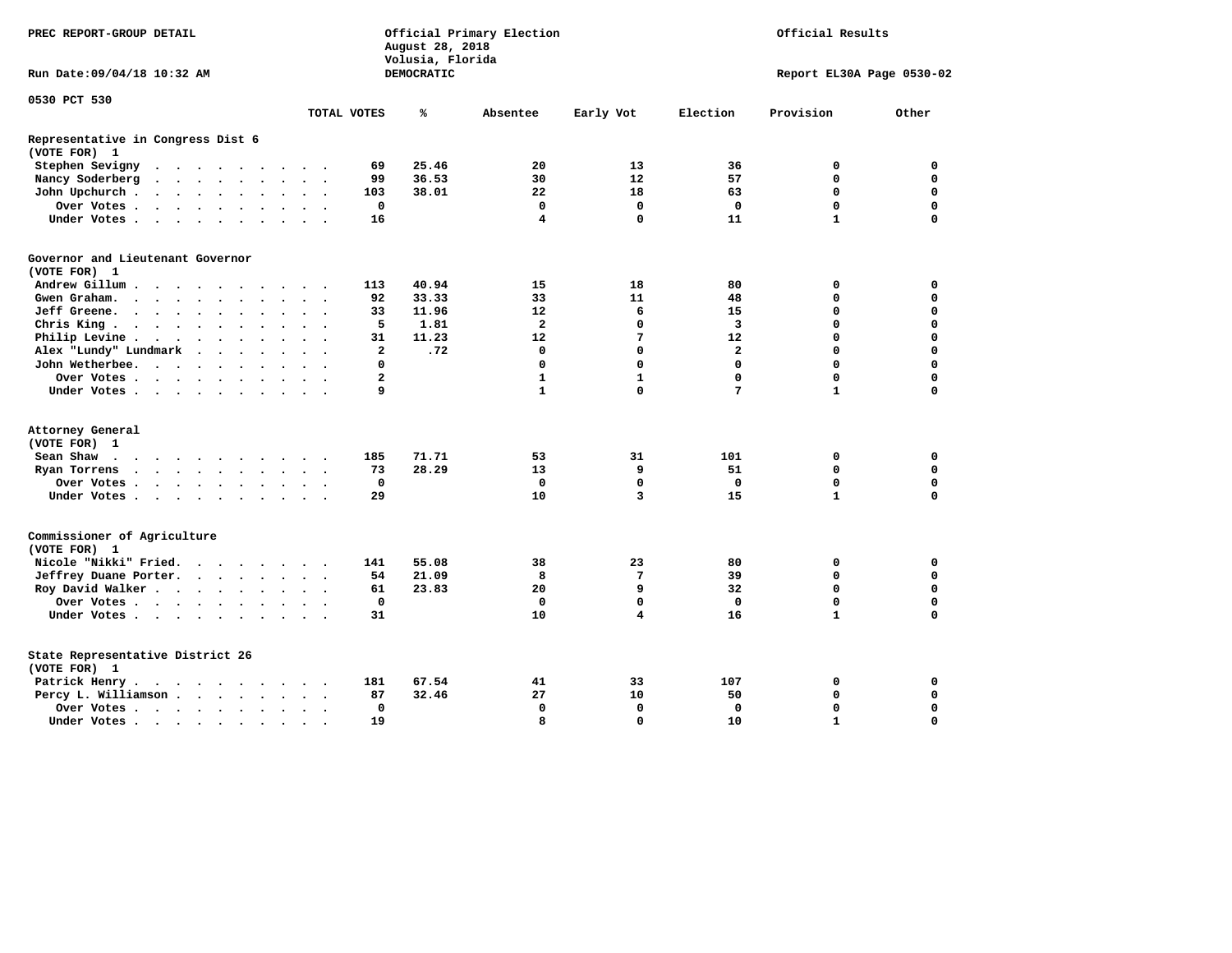| PREC REPORT-GROUP DETAIL                                                                                                                                                                                                                             |                      |         | August 28, 2018<br>Volusia, Florida | Official Primary Election |                         |                  | Official Results          |                  |
|------------------------------------------------------------------------------------------------------------------------------------------------------------------------------------------------------------------------------------------------------|----------------------|---------|-------------------------------------|---------------------------|-------------------------|------------------|---------------------------|------------------|
| Run Date: 09/04/18 10:32 AM                                                                                                                                                                                                                          |                      |         | REPUBLICAN                          |                           |                         |                  | Report EL30A Page 0530-03 |                  |
| 0530 PCT 530                                                                                                                                                                                                                                         | TOTAL VOTES          |         | ℁                                   | Absentee                  | Early Vot               | Election         | Provision                 | Other            |
|                                                                                                                                                                                                                                                      |                      |         |                                     |                           |                         |                  |                           |                  |
| United States Senator<br>(VOTE FOR) 1                                                                                                                                                                                                                |                      |         |                                     |                           |                         |                  |                           |                  |
| Roque "Rocky" De La Fuente.                                                                                                                                                                                                                          |                      | 21      | 11.80                               | 7                         | 2                       | 12               | 0                         | 0                |
| Rick Scott                                                                                                                                                                                                                                           |                      | 157     | 88.20                               | 55                        | 10                      | 92               | $\mathbf 0$               | $\mathbf 0$      |
| Over Votes.                                                                                                                                                                                                                                          |                      | 0       |                                     | 0                         | 0                       | 0                | 0                         | 0                |
| Under Votes                                                                                                                                                                                                                                          | $\cdots$             | 1       |                                     | $\mathbf 0$               | $\mathbf 0$             | $\mathbf{1}$     | 0                         | $\mathbf 0$      |
| Representative in Congress Dist 6<br>(VOTE FOR) 1                                                                                                                                                                                                    |                      |         |                                     |                           |                         |                  |                           |                  |
| Fred Costello                                                                                                                                                                                                                                        |                      | 64      | 36.78                               | 21                        | 6                       | 37               | 0                         | 0                |
| Michael Waltz                                                                                                                                                                                                                                        |                      | 64      | 36.78                               | 27                        | $\mathbf{2}$            | 35               | 0                         | 0                |
| John Ward.                                                                                                                                                                                                                                           |                      | 46      | 26.44                               | 13                        | $\overline{\mathbf{4}}$ | 29               | $\mathbf 0$               | $\mathbf 0$      |
| Over Votes .<br>$\cdots$                                                                                                                                                                                                                             |                      | 0       |                                     | 0                         | $\Omega$                | 0                | 0                         | 0                |
| Under Votes                                                                                                                                                                                                                                          |                      | 5       |                                     | $\mathbf{1}$              | $\mathbf 0$             | 4                | 0                         | $\mathbf 0$      |
| Governor and Lieutenant Governor                                                                                                                                                                                                                     |                      |         |                                     |                           |                         |                  |                           |                  |
| (VOTE FOR) 1                                                                                                                                                                                                                                         |                      |         |                                     |                           |                         |                  |                           |                  |
| Don Baldauf.                                                                                                                                                                                                                                         |                      | 1       | .57                                 | 1                         | 0                       | 0                | 0                         | 0                |
| Ron DeSantis<br>$\mathbf{r}$ , $\mathbf{r}$ , $\mathbf{r}$ , $\mathbf{r}$ , $\mathbf{r}$ , $\mathbf{r}$<br>$\ddot{\phantom{0}}$                                                                                                                      | $\ddot{\phantom{1}}$ | 109     | 62.29                               | 40<br>0                   | 7<br>$\mathbf 0$        | 62               | 0<br>0                    | 0<br>$\mathbf 0$ |
| Timothy M. Devine.                                                                                                                                                                                                                                   |                      | 1<br>1  | .57<br>.57                          | $\mathbf{1}$              | 0                       | 1<br>$\mathbf 0$ | 0                         | $\mathbf 0$      |
| Bob Langford<br>$\sim$<br>John Joseph Mercadante                                                                                                                                                                                                     | $\ddot{\phantom{1}}$ | 0       |                                     | 0                         | $\mathbf 0$             | $\mathbf 0$      | 0                         | $\mathbf 0$      |
| Bruce Nathan<br>$\bullet$                                                                                                                                                                                                                            |                      | 3       | 1.71                                | $\mathbf{1}$              | $\mathbf 0$             | $\overline{a}$   | 0                         | $\mathbf 0$      |
| Adam H. Putnam.<br>$\cdot$ $\cdot$ $\cdot$ $\cdot$                                                                                                                                                                                                   |                      | 57      | 32.57                               | 19                        | 5                       | 33               | 0                         | 0                |
| Bob White                                                                                                                                                                                                                                            |                      | 3       | 1.71                                | 0                         | $\mathbf 0$             | 3                | 0                         | $\mathbf 0$      |
| Over Votes<br>$\bullet$                                                                                                                                                                                                                              | $\ddot{\phantom{0}}$ | 0       |                                     | $\mathbf 0$               | $\mathbf 0$             | $\mathbf 0$      | 0                         | $\mathbf 0$      |
| Under Votes                                                                                                                                                                                                                                          |                      | 4       |                                     | $\mathbf 0$               | $\mathbf 0$             | 4                | 0                         | 0                |
| Attorney General                                                                                                                                                                                                                                     |                      |         |                                     |                           |                         |                  |                           |                  |
| (VOTE FOR) 1                                                                                                                                                                                                                                         |                      |         |                                     |                           |                         |                  |                           |                  |
| Ashley Moody<br>$\cdots$<br>$\sim$ $\sim$                                                                                                                                                                                                            |                      | 103     | 60.59                               | 31                        | 6                       | 66               | 0                         | 0                |
| Frank White.<br>$\bullet$                                                                                                                                                                                                                            | $\ddotsc$            | 67      | 39.41                               | 29                        | 6                       | 32               | 0                         | $\mathbf 0$      |
| Over Votes                                                                                                                                                                                                                                           |                      | 0       |                                     | 0                         | 0                       | 0                | 0                         | 0                |
| Under Votes<br>$\ddot{\phantom{0}}$                                                                                                                                                                                                                  |                      | 9       |                                     | $\overline{a}$            | $\mathbf 0$             | 7                | 0                         | $\mathbf 0$      |
| Commissioner of Agriculture<br>(VOTE FOR) 1                                                                                                                                                                                                          |                      |         |                                     |                           |                         |                  |                           |                  |
| Matt Caldwell .<br>.                                                                                                                                                                                                                                 |                      | 61      | 38.13                               | 23                        | 1                       | 37               | 0                         | 0                |
| Denise Grimsley<br>$\mathbf{r}$ . The set of the set of the set of the set of the set of the set of the set of the set of the set of the set of the set of the set of the set of the set of the set of the set of the set of the set of the set of t |                      | 46      | 28.75                               | 17                        | 3                       | 26               | 0                         | 0                |
| Mike McCalister<br>$\cdots$                                                                                                                                                                                                                          |                      | 27      | 16.88                               | 7                         | 6                       | 14               | 0                         | $\mathbf 0$      |
| Baxter Troutman<br>.                                                                                                                                                                                                                                 |                      | 26      | 16.25                               | 9                         | $\overline{a}$          | 15               | 0                         | 0                |
| Over Votes .<br>$\bullet$                                                                                                                                                                                                                            |                      | 0       |                                     | 0                         | 0                       | 0                | 0                         | 0                |
| Under Votes.<br>$\ddot{\phantom{a}}$<br>$\sim$<br>$\ddot{\phantom{0}}$<br>$\bullet$                                                                                                                                                                  |                      | 19      |                                     | 6                         | 0                       | 13               | 0                         | $\mathbf 0$      |
| State Representative District 26                                                                                                                                                                                                                     |                      |         |                                     |                           |                         |                  |                           |                  |
| (VOTE FOR) 1                                                                                                                                                                                                                                         |                      |         |                                     |                           |                         |                  |                           |                  |
| Michael Cantu.<br>$\sim$ $\sim$                                                                                                                                                                                                                      |                      | 100     | 59.17                               | 33                        | 10                      | 57               | 0                         | 0                |
| Elizabeth Fetterhoff.<br>$\ddot{\phantom{a}}$<br>$\ddot{\phantom{a}}$<br>Over Votes                                                                                                                                                                  |                      | 69<br>0 | 40.83                               | 26<br>0                   | 2<br>0                  | 41<br>0          | 0<br>0                    | 0<br>0           |
| Under Votes                                                                                                                                                                                                                                          |                      | 10      |                                     | 3                         | 0                       | 7                | 0                         | 0                |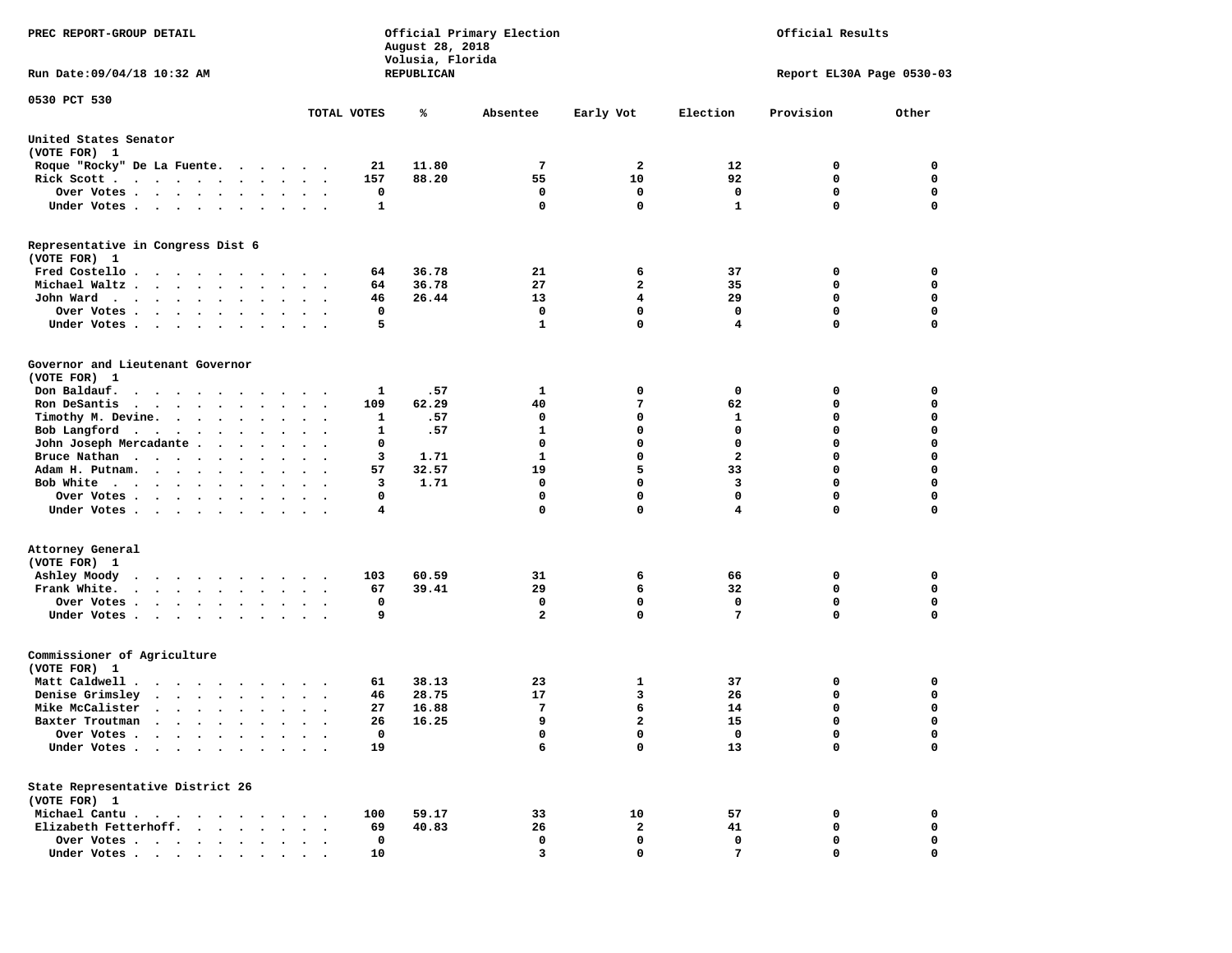| PREC REPORT-GROUP DETAIL                                                                   |             | August 28, 2018<br>Volusia, Florida | Official Primary Election |              | Official Results |                           |          |
|--------------------------------------------------------------------------------------------|-------------|-------------------------------------|---------------------------|--------------|------------------|---------------------------|----------|
| Run Date: 09/04/18 10:32 AM                                                                |             | <b>NONPARTISAN</b>                  |                           |              |                  | Report EL30A Page 0530-04 |          |
| 0530 PCT 530                                                                               |             |                                     |                           |              |                  |                           |          |
|                                                                                            | TOTAL VOTES | ℁                                   | Absentee                  | Early Vot    | Election         | Provision                 | Other    |
| Circuit Judge 7th Judicial, Grp 15<br>(VOTE FOR) 1                                         |             |                                     |                           |              |                  |                           |          |
| Linda L. Gaustad                                                                           | 140         | 29.60                               | 43                        | 19           | 78               | 0                         | 0        |
| Sebrina L. Slack                                                                           | 174         | 36.79                               | 55                        | 25           | 93               |                           |          |
| Ryan Will $\cdots$ , $\cdots$ , $\cdots$ , $\cdots$                                        | 159         | 33.62                               | 48                        | 12           | 99               | 0                         | 0        |
| Over Votes                                                                                 |             | $^{\circ}$                          | 0                         | 0            | 0                | 0                         | 0        |
| Under Votes                                                                                |             | 48                                  | 12                        | $\mathbf{1}$ | 35               | 0                         |          |
| County Judge 7th Judicial, Grp 5<br>(VOTE FOR) 1                                           |             |                                     |                           |              |                  |                           |          |
| Steve Burk                                                                                 | 140         | 29.17                               | 54                        | 8            | 77               | 1                         | 0        |
| Dawn "Pam" Fields.                                                                         | 340         | 70.83                               | 98                        | 49           | 193              | 0                         |          |
| Over Votes                                                                                 |             | $\mathbf{o}$                        | 0                         | 0            | 0                | 0                         | 0        |
| Under Votes                                                                                |             | 41                                  | 6                         | 0            | 35               | $\Omega$                  | $\Omega$ |
| County Council at Large<br>(VOTE FOR) 1                                                    |             |                                     |                           |              |                  |                           |          |
| L. Ronald Durham                                                                           | 215         | 43.09                               | 53                        | 27           | 135              | 0                         |          |
| Ben F. Johnson.                                                                            | 280         | 56.11                               | 99                        | 29           | 151              | 1                         | 0        |
| WRITE-IN.                                                                                  |             | .80<br>4                            | 1                         |              | $\mathbf{2}$     | $\Omega$                  |          |
| Over Votes                                                                                 |             | 0                                   | 0                         | 0            | $\mathbf 0$      | 0                         |          |
| Under Votes, $\cdot$ , $\cdot$ , $\cdot$ , $\cdot$ , $\cdot$ , $\cdot$ , $\cdot$ , $\cdot$ |             | 22                                  | 5                         | $\Omega$     | 17               | 0                         | $\Omega$ |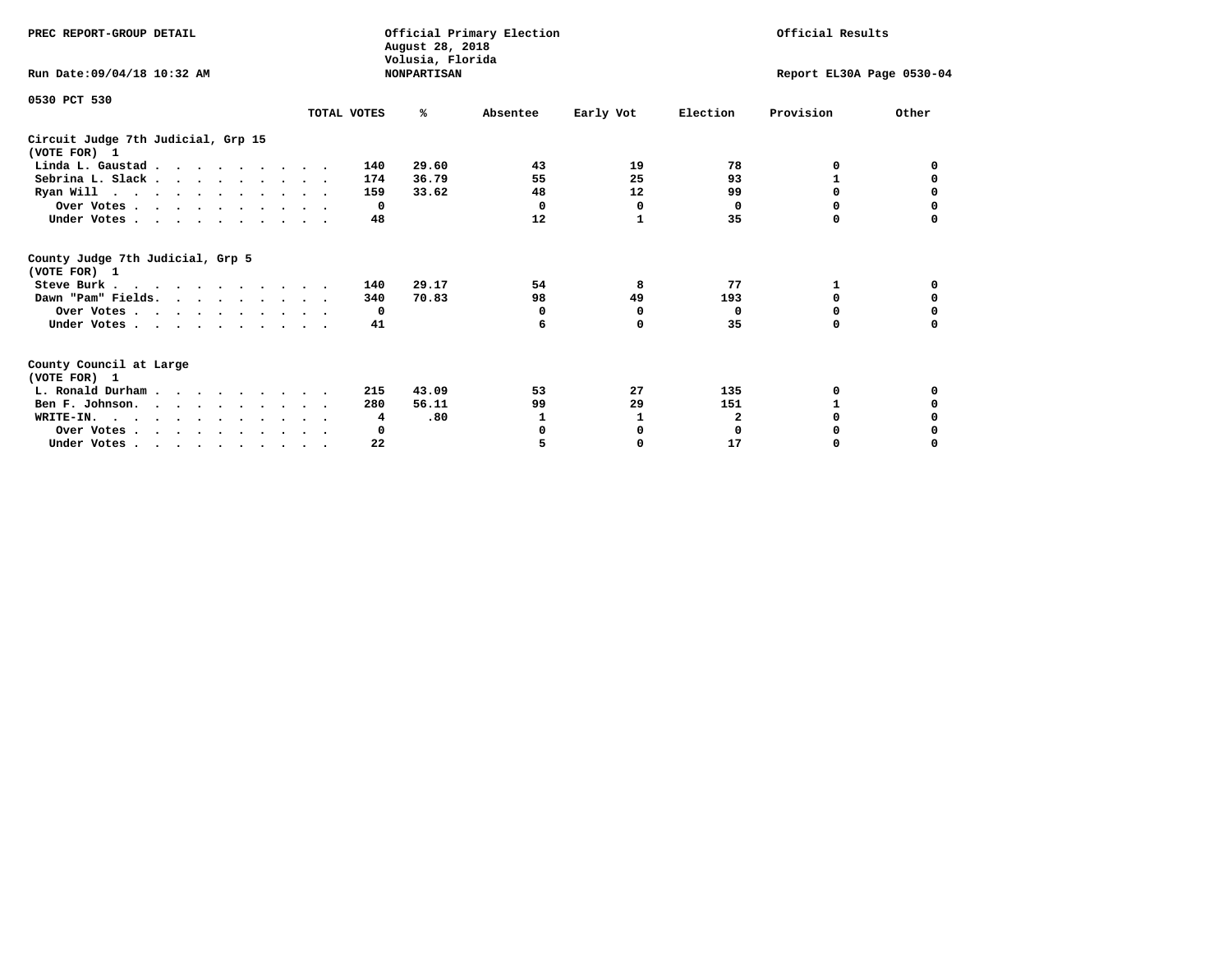| PREC REPORT-GROUP DETAIL                |  |                                         | August 28, 2018<br>Volusia, Florida | Official Primary Election |          | Official Results |          |                           |       |
|-----------------------------------------|--|-----------------------------------------|-------------------------------------|---------------------------|----------|------------------|----------|---------------------------|-------|
| Run Date: 09/04/18 10:32 AM             |  |                                         |                                     | <b>STATISTICS</b>         |          |                  |          | Report EL30A Page 0532-01 |       |
| 0532 PCT 532                            |  |                                         |                                     |                           |          |                  |          |                           |       |
|                                         |  |                                         | TOTAL VOTES                         | %ะ                        | Absentee | Early Vot        | Election | Provision                 | Other |
| REGISTERED VOTERS - TOTAL               |  |                                         | 2,571                               |                           |          |                  |          |                           |       |
| REGISTERED VOTERS - DEMOCRATIC          |  | $\cdot$ $\cdot$ $\cdot$ $\cdot$         | 590                                 | 22.95                     |          |                  |          |                           |       |
| REGISTERED VOTERS - REPUBLICAN          |  |                                         | 1,330                               | 51.73                     |          |                  |          |                           |       |
| REGISTERED VOTERS - NONPARTISAN         |  |                                         | 651                                 |                           |          |                  |          |                           |       |
| BALLOTS CAST - TOTAL.                   |  |                                         | 1,217                               |                           | 568      | 174              | 474      |                           |       |
| BALLOTS CAST - DEMOCRATIC               |  |                                         | 320                                 | 26.29                     | 136      | 67               | 117      |                           |       |
| BALLOTS CAST - REPUBLICAN               |  |                                         | 754                                 | 61.96                     | 328      | 100              | 325      |                           |       |
| BALLOTS CAST - NONPARTISAN.             |  |                                         | 143                                 | 11.75                     | 104      |                  | 32       |                           |       |
| BALLOTS CAST - BLANK.                   |  |                                         | 2                                   | .16                       |          |                  | 0        | 0                         |       |
| VOTER TURNOUT - TOTAL<br>.              |  |                                         |                                     | 47.34                     |          |                  |          |                           |       |
| VOTER TURNOUT - DEMOCRATIC.             |  | $\cdot$ $\cdot$ $\cdot$ $\cdot$ $\cdot$ |                                     | 54.24                     |          |                  |          |                           |       |
| VOTER TURNOUT - REPUBLICAN.<br>$\cdots$ |  |                                         |                                     | 56.69                     |          |                  |          |                           |       |
| VOTER TURNOUT - BLANK                   |  |                                         |                                     | .08                       |          |                  |          |                           |       |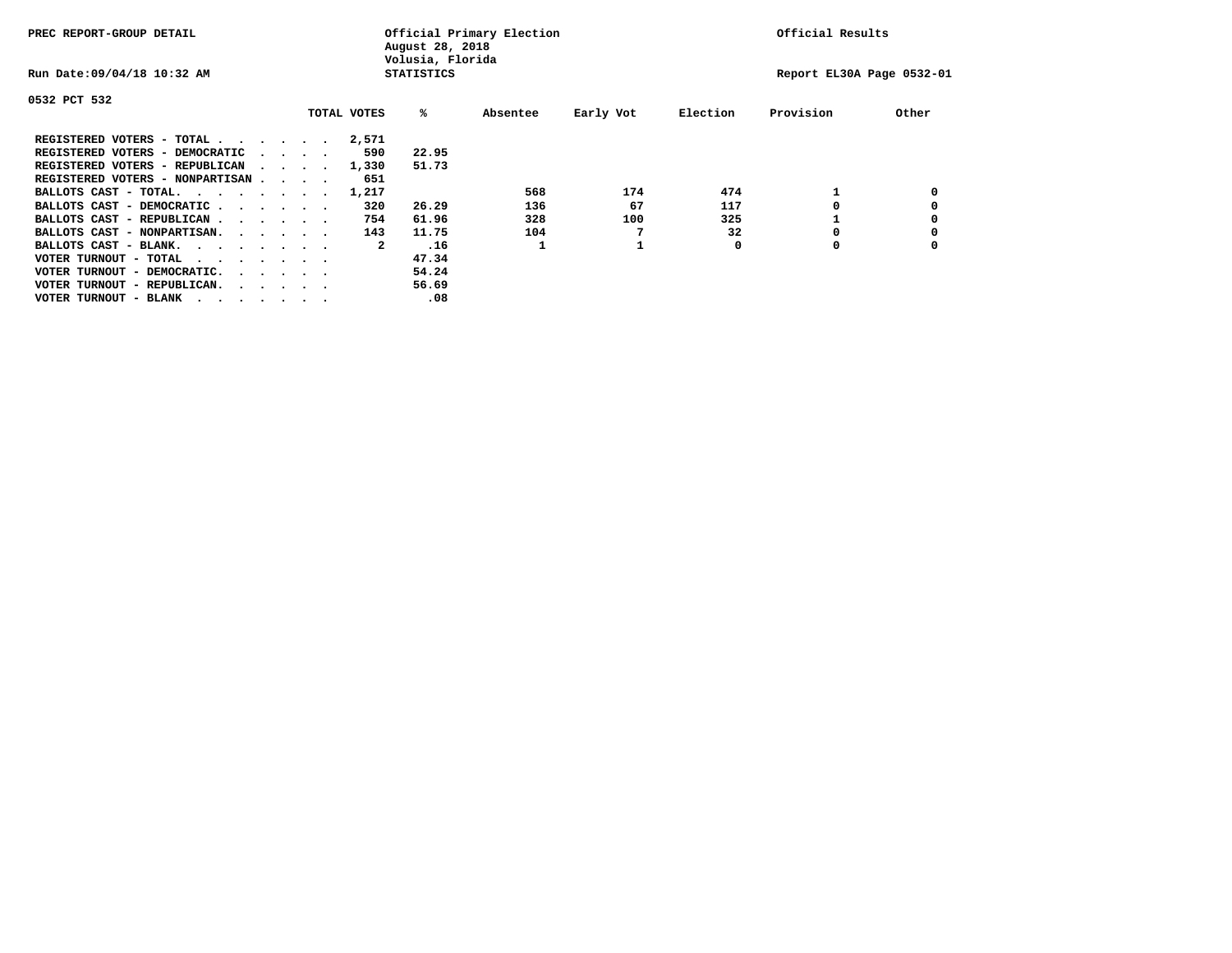| PREC REPORT-GROUP DETAIL                          |                                            |  | August 28, 2018<br>Volusia, Florida | Official Primary Election |                   |              | Official Results |                |                           |             |
|---------------------------------------------------|--------------------------------------------|--|-------------------------------------|---------------------------|-------------------|--------------|------------------|----------------|---------------------------|-------------|
| Run Date: 09/04/18 10:32 AM                       |                                            |  |                                     |                           | <b>DEMOCRATIC</b> |              |                  |                | Report EL30A Page 0532-02 |             |
| 0532 PCT 532                                      |                                            |  |                                     |                           |                   |              |                  |                |                           |             |
|                                                   |                                            |  |                                     | TOTAL VOTES               | ℁                 | Absentee     | Early Vot        | Election       | Provision                 | Other       |
| Representative in Congress Dist 6<br>(VOTE FOR) 1 |                                            |  |                                     |                           |                   |              |                  |                |                           |             |
| Stephen Sevigny                                   |                                            |  |                                     | 98                        | 30.82             | 34           | 23               | 41             | 0                         | 0           |
| Nancy Soderberg                                   |                                            |  |                                     | 164                       | 51.57             | 77           | 40               | 47             | $\mathbf 0$               | $\mathbf 0$ |
| John Upchurch                                     |                                            |  |                                     | 56                        | 17.61             | 25           | 4                | 27             | $\mathbf 0$               | $\mathbf 0$ |
| Over Votes                                        |                                            |  |                                     | 0                         |                   | 0            | $\mathbf 0$      | 0              | $\mathbf 0$               | 0           |
| Under Votes                                       |                                            |  |                                     | $\overline{2}$            |                   | 0            | $\mathbf 0$      | $\overline{a}$ | $\mathbf 0$               | $\Omega$    |
| Governor and Lieutenant Governor<br>(VOTE FOR) 1  |                                            |  |                                     |                           |                   |              |                  |                |                           |             |
| Andrew Gillum                                     |                                            |  |                                     | 43                        | 13.56             | 15           | 6                | 22             | 0                         | 0           |
| Gwen Graham.                                      |                                            |  | $\cdot$ $\cdot$ $\cdot$             | 179                       | 56.47             | 76           | 40               | 63             | 0                         | $\mathbf 0$ |
| Jeff Greene.                                      |                                            |  |                                     | 39                        | 12.30             | 29           | 4                | 6              | 0                         | 0           |
| Chris King                                        |                                            |  | $\sim$ $\sim$                       | $\overline{4}$            | 1.26              | 1            | 3                | $\mathbf 0$    | $\Omega$                  | $\Omega$    |
| Philip Levine                                     |                                            |  |                                     | 48                        | 15.14             | 10           | 14               | 24             | $\mathbf 0$               | $\mathbf 0$ |
| Alex "Lundy" Lundmark                             | <b>Contract Contract Contract Contract</b> |  |                                     | 0                         |                   | $\Omega$     | 0                | 0              | $\Omega$                  | $\mathbf 0$ |
| John Wetherbee.                                   |                                            |  |                                     | $\overline{4}$            | 1.26              | 3            | 0                | $\mathbf{1}$   | $\Omega$                  | $\Omega$    |
| Over Votes                                        |                                            |  |                                     | 1                         |                   | $\mathbf{1}$ | 0                | 0              | $\mathbf 0$               | $\mathbf 0$ |
| Under Votes                                       |                                            |  |                                     | $\mathbf{2}$              |                   | $\mathbf{1}$ | $\mathbf 0$      | $\mathbf{1}$   | $\Omega$                  | $\Omega$    |
| Attorney General<br>(VOTE FOR) 1                  |                                            |  |                                     |                           |                   |              |                  |                |                           |             |
| Sean Shaw                                         |                                            |  |                                     | 193                       | 66.55             | 78           | 43               | 72             | 0                         | $\mathbf 0$ |
| Ryan Torrens                                      |                                            |  |                                     | 97                        | 33.45             | 45           | 19               | 33             | $\mathbf 0$               | $\mathbf 0$ |
| Over Votes                                        |                                            |  |                                     | $\Omega$                  |                   | $\mathbf 0$  | $\mathbf 0$      | 0              | $\mathbf 0$               | 0           |
| Under Votes                                       |                                            |  |                                     | 30                        |                   | 13           | 5                | 12             | $\Omega$                  | $\mathbf 0$ |
| Commissioner of Agriculture<br>(VOTE FOR) 1       |                                            |  |                                     |                           |                   |              |                  |                |                           |             |
| Nicole "Nikki" Fried.                             |                                            |  |                                     | 155                       | 54.96             | 65           | 35               | 55             | 0                         | 0           |
| Jeffrey Duane Porter.                             |                                            |  |                                     | 38                        | 13.48             | 14           | 5                | 19             | 0                         | 0           |
| Roy David Walker                                  |                                            |  |                                     | 89                        | 31.56             | 42           | 22               | 25             | $\Omega$                  | 0           |
| Over Votes                                        |                                            |  |                                     | 0                         |                   | 0            | $\mathbf 0$      | 0              | $\Omega$                  | 0           |
| Under Votes                                       |                                            |  |                                     | 38                        |                   | 15           | 5                | 18             | $\Omega$                  | $\Omega$    |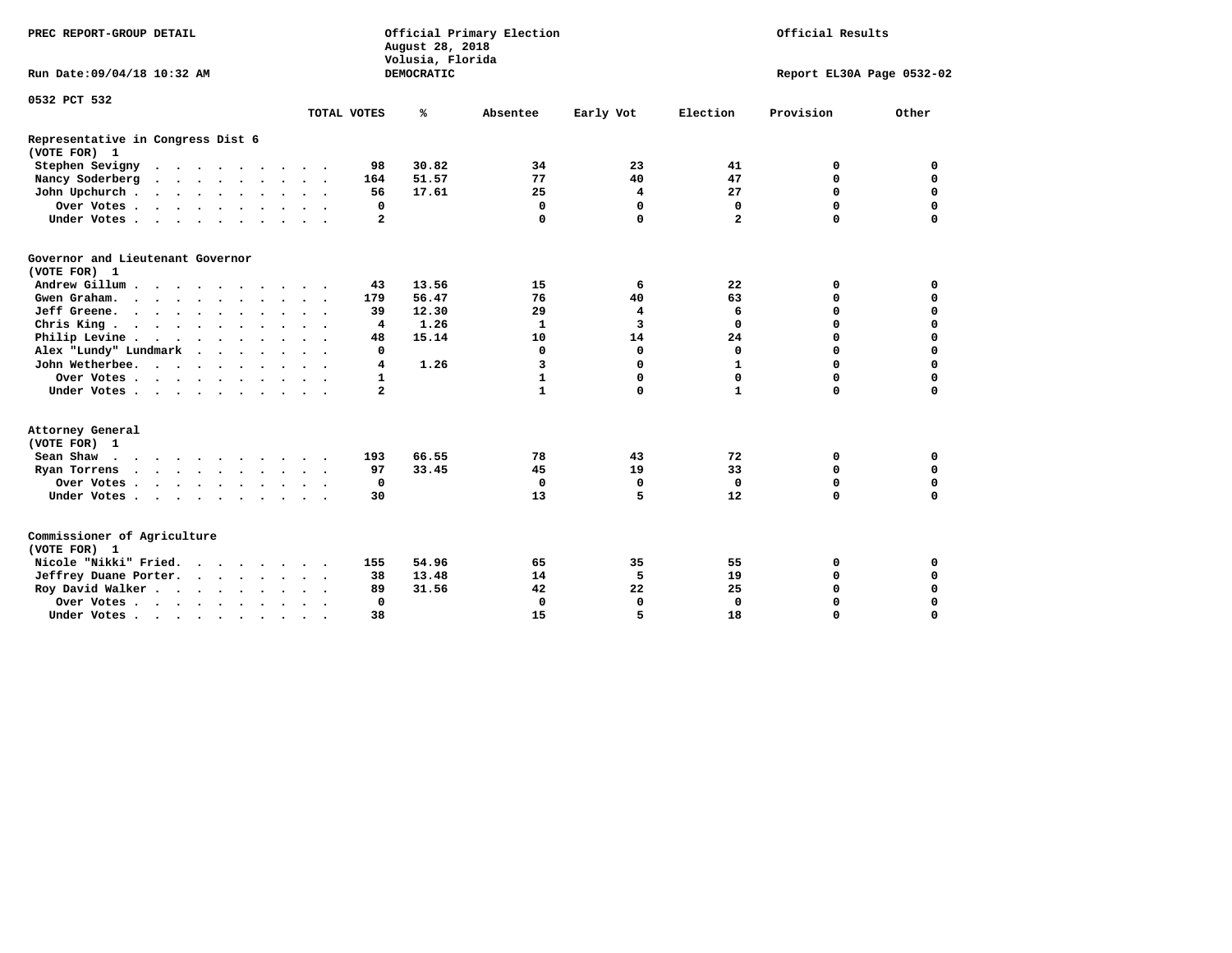| PREC REPORT-GROUP DETAIL                                                                                     |                                                   | August 28, 2018<br>Volusia, Florida | Official Primary Election | Official Results |                   |                           |             |  |
|--------------------------------------------------------------------------------------------------------------|---------------------------------------------------|-------------------------------------|---------------------------|------------------|-------------------|---------------------------|-------------|--|
| Run Date: 09/04/18 10:32 AM                                                                                  |                                                   | REPUBLICAN                          |                           |                  |                   | Report EL30A Page 0532-03 |             |  |
| 0532 PCT 532                                                                                                 | TOTAL VOTES                                       | ℁                                   | Absentee                  | Early Vot        | Election          | Provision                 | Other       |  |
| United States Senator                                                                                        |                                                   |                                     |                           |                  |                   |                           |             |  |
| (VOTE FOR) 1                                                                                                 |                                                   |                                     |                           |                  |                   |                           |             |  |
| Roque "Rocky" De La Fuente.                                                                                  | 26<br>$\cdots$                                    | 3.48                                | 12                        | $\overline{a}$   | 12                | 0                         | 0           |  |
| Rick Scott                                                                                                   | 722                                               | 96.52                               | 312                       | 98               | 311               | 1                         | 0           |  |
| Over Votes                                                                                                   | 0<br>$\ddot{\phantom{a}}$<br>$\ddot{\phantom{a}}$ |                                     | 0                         | 0                | $\mathbf 0$       | $\Omega$                  | 0           |  |
| Under Votes<br>$\ddot{\phantom{0}}$                                                                          | 6<br>$\cdot$                                      |                                     | 4                         | $\mathbf 0$      | $\overline{a}$    | $\Omega$                  | 0           |  |
| Representative in Congress Dist 6                                                                            |                                                   |                                     |                           |                  |                   |                           |             |  |
| (VOTE FOR) 1                                                                                                 |                                                   |                                     |                           |                  |                   |                           |             |  |
| Fred Costello.                                                                                               | 257<br>$\sim$ $\sim$ $\sim$ $\sim$                | 34.97                               | 119                       | 32               | 106               | 0                         | 0           |  |
| Michael Waltz .<br>$\cdots$<br>$\ddot{\phantom{a}}$<br>$\ddot{\phantom{a}}$                                  | 274                                               | 37.28                               | 111                       | 43               | 119               | 1                         | 0           |  |
| John Ward<br>$\sim$ $\sim$<br>$\ddot{\phantom{a}}$                                                           | 204<br>$\bullet$<br>$\mathbf 0$                   | 27.76                               | 84<br>0                   | 25<br>0          | 95<br>$\mathbf 0$ | 0<br>$\mathbf 0$          | 0<br>0      |  |
| Over Votes.<br>$\cdots$<br>$\overline{\phantom{a}}$                                                          |                                                   |                                     | 14                        | 0                | 5                 | $\mathbf 0$               | 0           |  |
| Under Votes<br>$\overline{\phantom{a}}$<br>$\cdot$                                                           | 19                                                |                                     |                           |                  |                   |                           |             |  |
| Governor and Lieutenant Governor                                                                             |                                                   |                                     |                           |                  |                   |                           |             |  |
| (VOTE FOR) 1                                                                                                 |                                                   |                                     |                           |                  |                   |                           |             |  |
| Don Baldauf.<br>$\ddot{\phantom{a}}$                                                                         | $\mathbf{2}$                                      | .27                                 | 1                         | $\mathbf 0$      | $\mathbf{1}$      | 0                         | 0           |  |
| Ron DeSantis<br>$\cdot$ $\cdot$ $\cdot$ $\cdot$<br>$\ddot{\phantom{1}}$<br>$\bullet$<br>$\ddot{\phantom{a}}$ | 528                                               | 71.45                               | 223                       | 79               | 225               | $\mathbf{1}$              | 0           |  |
| Timothy M. Devine.<br>$\bullet$                                                                              | 1                                                 | .14                                 | $\Omega$                  | 0                | $\mathbf{1}$      | $\mathbf 0$               | 0           |  |
| Bob Langford<br>$\ddot{\phantom{0}}$<br>$\ddot{\phantom{0}}$<br>$\ddot{\phantom{a}}$<br>$\ddot{\phantom{0}}$ | 5<br>$\bullet$                                    | .68                                 | $\overline{\mathbf{4}}$   | 0                | $\mathbf{1}$      | $\mathbf 0$               | 0           |  |
| John Joseph Mercadante                                                                                       | 0<br>$\sim$                                       |                                     | $\mathbf 0$               | 0                | $\mathbf 0$       | $\mathbf 0$               | 0           |  |
| Bruce Nathan<br>$\cdot$<br>$\ddot{\phantom{1}}$<br>$\bullet$                                                 | 4                                                 | .54                                 | $\overline{\mathbf{2}}$   | 0                | $\overline{a}$    | $\mathbf 0$               | 0           |  |
| Adam H. Putnam.<br>$\cdots$<br>$\ddot{\phantom{a}}$<br>$\bullet$                                             | 195                                               | 26.39                               | 82                        | 21               | 92                | $\mathbf 0$               | 0           |  |
| Bob White<br>$\sim$                                                                                          | 4<br>$\sim$                                       | .54                                 | 3                         | 0                | $\mathbf{1}$      | $\mathbf 0$               | 0           |  |
| Over Votes .<br>$\cdots$<br>$\ddot{\phantom{0}}$                                                             | 5                                                 |                                     | 5                         | 0                | $\mathbf 0$       | $\mathbf 0$               | 0           |  |
| Under Votes                                                                                                  | 10                                                |                                     | 8                         | 0                | $\overline{a}$    | $\mathbf 0$               | 0           |  |
| Attorney General                                                                                             |                                                   |                                     |                           |                  |                   |                           |             |  |
| (VOTE FOR) 1                                                                                                 |                                                   |                                     |                           |                  |                   |                           |             |  |
| Ashley Moody<br>$\sim$ $\sim$ $\sim$ $\sim$ $\sim$<br>$\cdot$<br>$\sim$ $\sim$                               | 396<br>$\bullet$<br>$\cdot$                       | 55.70                               | 159                       | 52               | 184               | 1                         | 0           |  |
| Frank White.<br>$\cdots$<br>$\ddot{\phantom{a}}$<br>$\overline{\phantom{a}}$                                 | 315                                               | 44.30                               | 149                       | 45               | 121               | $\mathbf 0$               | 0           |  |
| Over Votes .<br>$\bullet$                                                                                    | 0<br>$\ddot{\phantom{a}}$                         |                                     | 0                         | 0                | 0                 | $\mathbf 0$               | 0           |  |
| Under Votes                                                                                                  | 43<br>$\sim$ $\sim$                               |                                     | 20                        | 3                | 20                | $\mathbf 0$               | 0           |  |
| Commissioner of Agriculture                                                                                  |                                                   |                                     |                           |                  |                   |                           |             |  |
| (VOTE FOR) 1                                                                                                 |                                                   |                                     |                           |                  |                   |                           |             |  |
| Matt Caldwell.<br>$\cdot$ $\cdot$ $\cdot$ $\cdot$<br>$\sim$<br>$\overline{\phantom{a}}$                      | 262                                               | 39.16                               | 119                       | 31               | 112               | 0                         | 0           |  |
| Denise Grimsley<br>$\cdot$ $\cdot$<br>$\ddot{\phantom{a}}$<br>$\cdot$<br>$\ddot{\phantom{a}}$                | 213                                               | 31.84                               | 73                        | 32               | 107               | 1                         | 0           |  |
| Mike McCalister<br>$\sim$ , $\sim$ , $\sim$ , $\sim$<br>$\bullet$                                            | 92                                                | 13.75                               | 43                        | 21               | 28                | $\mathbf 0$               | 0           |  |
| Baxter Troutman<br>$\sim$ $\sim$ $\sim$ $\sim$<br>$\ddot{\phantom{a}}$<br>$\ddot{\phantom{a}}$               | 102                                               | 15.25                               | 50                        | 11               | 41                | $\mathbf 0$               | 0           |  |
| Over Votes .<br>$\sim$ $\sim$ $\sim$ $\sim$<br>$\blacksquare$ .<br>$\cdot$                                   | 0                                                 |                                     | 0                         | 0                | 0                 | $\mathbf 0$               | 0           |  |
| Under Votes.<br>$\cdots$<br>$\sim$<br>$\blacksquare$                                                         | 85<br>$\bullet$                                   |                                     | 43                        | 5                | 37                | $\Omega$                  | $\mathbf 0$ |  |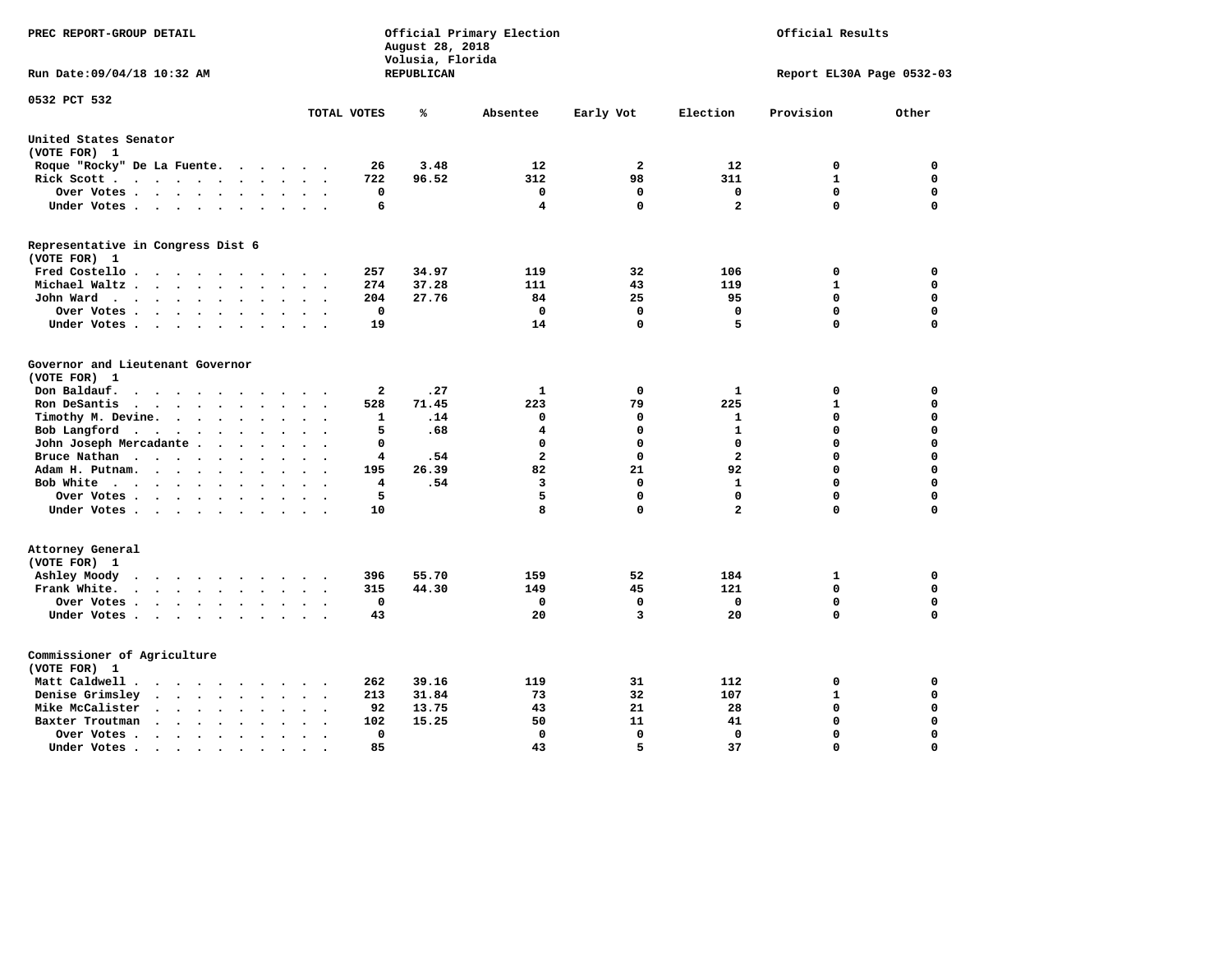| PREC REPORT-GROUP DETAIL                                                         |             | August 28, 2018                        | Official Primary Election |                           | Official Results |           |          |  |
|----------------------------------------------------------------------------------|-------------|----------------------------------------|---------------------------|---------------------------|------------------|-----------|----------|--|
| Run Date: 09/04/18 10:32 AM                                                      |             | Volusia, Florida<br><b>NONPARTISAN</b> |                           | Report EL30A Page 0532-04 |                  |           |          |  |
| 0532 PCT 532                                                                     | TOTAL VOTES | %ะ                                     | Absentee                  | Early Vot                 | Election         | Provision | Other    |  |
| Circuit Judge 7th Judicial, Grp 15<br>(VOTE FOR) 1                               |             |                                        |                           |                           |                  |           |          |  |
| Linda L. Gaustad                                                                 |             | 26.87<br>288                           | 135                       | 40                        | 113              | 0         | 0        |  |
| Sebrina L. Slack.                                                                |             | 32.37<br>347                           | 169                       | 70                        | 108              | 0         |          |  |
| Ryan Will $\cdots$ , $\cdots$ , $\cdots$ , $\cdots$                              |             | 437<br>40.76                           | 198                       | 52                        | 186              | 1         | 0        |  |
| Over Votes                                                                       |             | 1                                      | 1                         | $\Omega$                  | 0                | $\Omega$  | 0        |  |
| Under Votes                                                                      |             | 144                                    | 65                        | 12                        | 67               | 0         |          |  |
| County Judge 7th Judicial, Grp 5<br>(VOTE FOR) 1                                 |             |                                        |                           |                           |                  |           |          |  |
| Steve Burk                                                                       |             | 38.09<br>406                           | 177                       | 60                        | 169              | 0         | 0        |  |
| Dawn "Pam" Fields.                                                               |             | 61.91<br>660                           | 326                       | 101                       | 232              |           | 0        |  |
| Over Votes                                                                       |             | $\mathbf{o}$                           | $\mathbf{o}$              | 0                         | 0                | 0         | 0        |  |
| Under Votes                                                                      |             | 151                                    | 65                        | 13                        | 73               | $\Omega$  | 0        |  |
| County Council at Large<br>(VOTE FOR) 1                                          |             |                                        |                           |                           |                  |           |          |  |
| L. Ronald Durham                                                                 |             | 27.35<br>305                           | 135                       | 53                        | 117              | 0         | 0        |  |
| Ben F. Johnson.                                                                  |             | 72.20<br>805                           | 390                       | 112                       | 302              | 1         | 0        |  |
| WRITE-IN.                                                                        |             | .45<br>5                               | 2                         | 0                         | 3                | $\Omega$  |          |  |
| Over Votes                                                                       |             | 0                                      | 0                         | 0                         | $\mathbf 0$      | 0         |          |  |
| Under Votes, $\cdot$ , $\cdot$ , $\cdot$ , $\cdot$ , $\cdot$ , $\cdot$ , $\cdot$ |             | 102                                    | 41                        | 9                         | 52               | 0         | $\Omega$ |  |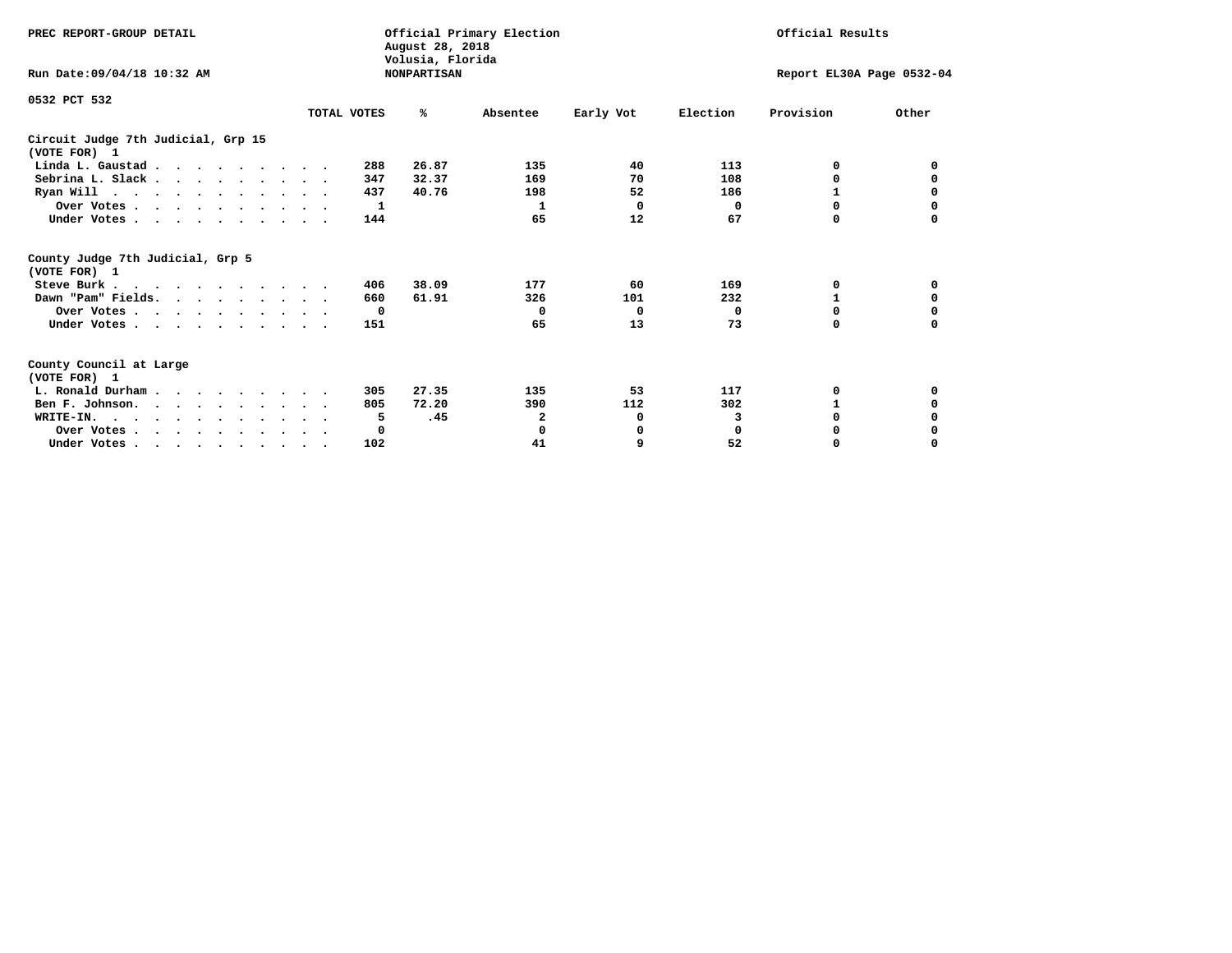| PREC REPORT-GROUP DETAIL               |  |  |                                         |             | August 28, 2018<br>Volusia, Florida | Official Primary Election |           |          | Official Results          |       |
|----------------------------------------|--|--|-----------------------------------------|-------------|-------------------------------------|---------------------------|-----------|----------|---------------------------|-------|
| Run Date: 09/04/18 10:32 AM            |  |  |                                         |             | <b>STATISTICS</b>                   |                           |           |          | Report EL30A Page 0602-01 |       |
| 0602 PCT 602                           |  |  |                                         |             |                                     |                           |           |          |                           |       |
|                                        |  |  |                                         | TOTAL VOTES | %ะ                                  | Absentee                  | Early Vot | Election | Provision                 | Other |
| REGISTERED VOTERS - TOTAL              |  |  |                                         | 4,833       |                                     |                           |           |          |                           |       |
| REGISTERED VOTERS - DEMOCRATIC         |  |  | $\sim$ $\sim$ $\sim$ $\sim$             | 1,619       | 33.50                               |                           |           |          |                           |       |
| REGISTERED VOTERS - REPUBLICAN         |  |  |                                         | 1,725       | 35.69                               |                           |           |          |                           |       |
| REGISTERED VOTERS - NONPARTISAN        |  |  |                                         | 1,489       |                                     |                           |           |          |                           |       |
| BALLOTS CAST - TOTAL.                  |  |  |                                         | 1,358       |                                     | 611                       | 211       | 536      | 0                         |       |
| BALLOTS CAST - DEMOCRATIC              |  |  |                                         | 529         | 38.95                               | 207                       | 94        | 228      |                           |       |
| BALLOTS CAST - REPUBLICAN              |  |  |                                         | 645         | 47.50                               | 296                       | 105       | 244      | 0                         |       |
| BALLOTS CAST - NONPARTISAN.            |  |  |                                         | 184         | 13.55                               | 108                       | 12        | 64       |                           |       |
| BALLOTS CAST - BLANK.                  |  |  |                                         | 6           | .44                                 |                           | 0         |          | 0                         |       |
| VOTER TURNOUT - TOTAL<br>.             |  |  |                                         |             | 28.10                               |                           |           |          |                           |       |
| VOTER TURNOUT - DEMOCRATIC.            |  |  | $\cdot$ $\cdot$ $\cdot$ $\cdot$ $\cdot$ |             | 32.67                               |                           |           |          |                           |       |
| VOTER TURNOUT - REPUBLICAN.<br>$\cdot$ |  |  |                                         |             | 37.39                               |                           |           |          |                           |       |
| VOTER TURNOUT - BLANK                  |  |  |                                         |             | .12                                 |                           |           |          |                           |       |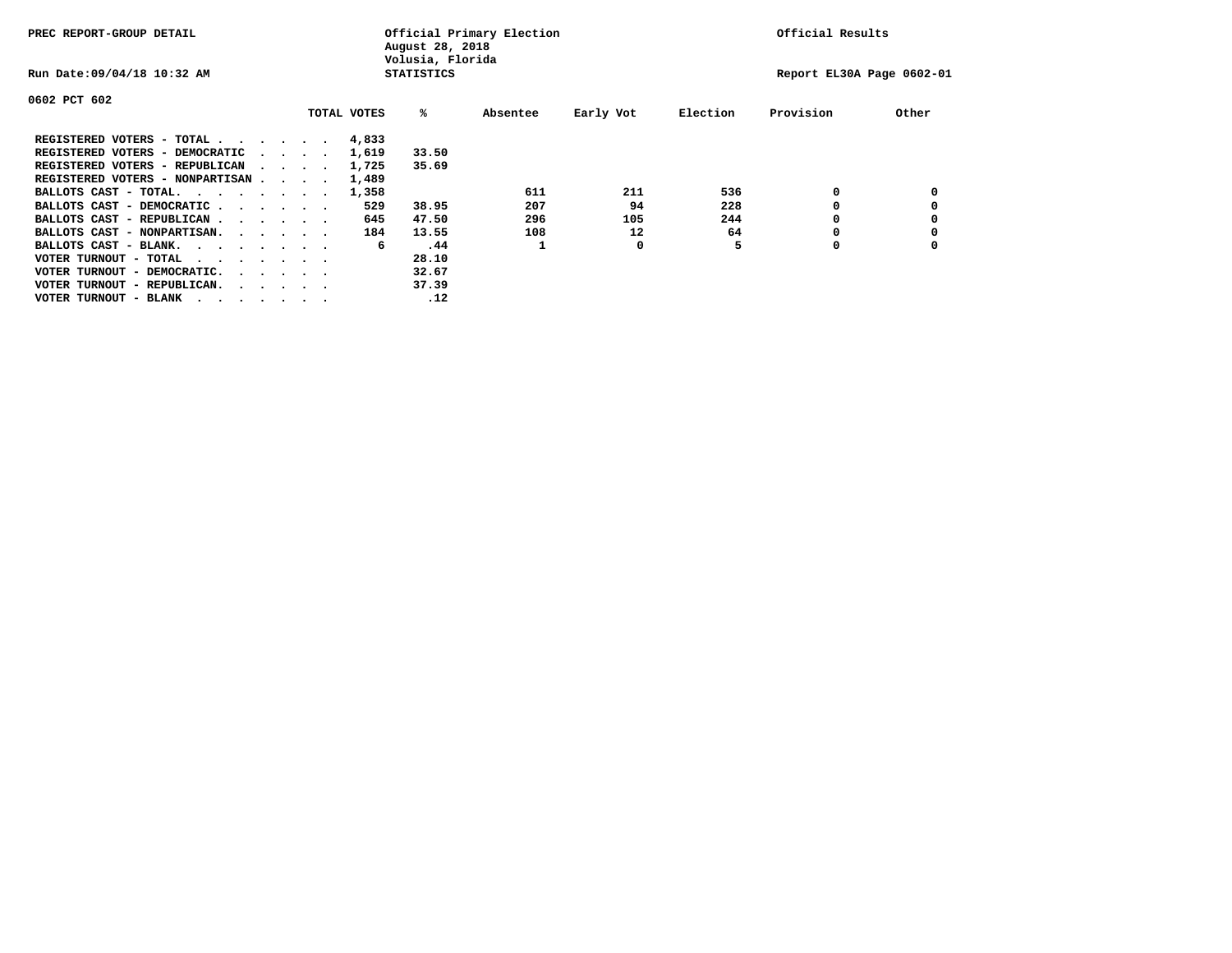| PREC REPORT-GROUP DETAIL                          |                                                                                         |                      |                      |                      |                      |                      |                          | August 28, 2018<br>Volusia, Florida | Official Primary Election |            | Official Results |                         |             |             |                           |
|---------------------------------------------------|-----------------------------------------------------------------------------------------|----------------------|----------------------|----------------------|----------------------|----------------------|--------------------------|-------------------------------------|---------------------------|------------|------------------|-------------------------|-------------|-------------|---------------------------|
| Run Date:09/04/18 10:32 AM                        |                                                                                         |                      |                      |                      |                      |                      |                          |                                     |                           | DEMOCRATIC |                  |                         |             |             | Report EL30A Page 0602-02 |
| 0602 PCT 602                                      |                                                                                         |                      |                      |                      |                      |                      |                          |                                     |                           |            |                  |                         |             |             |                           |
|                                                   |                                                                                         |                      |                      |                      |                      |                      |                          |                                     | TOTAL VOTES               | ℁          | Absentee         | Early Vot               | Election    | Provision   | Other                     |
| Representative in Congress Dist 6<br>(VOTE FOR) 1 |                                                                                         |                      |                      |                      |                      |                      |                          |                                     |                           |            |                  |                         |             |             |                           |
| Stephen Sevigny                                   | $\cdots$                                                                                |                      |                      |                      |                      |                      |                          |                                     | 106                       | 20.83      | 45               | 17                      | 44          | 0           | 0                         |
| Nancy Soderberg                                   |                                                                                         |                      |                      |                      |                      |                      |                          |                                     | 246                       | 48.33      | 103              | 45                      | 98          | 0           | 0                         |
| John Upchurch.                                    |                                                                                         |                      |                      |                      |                      |                      | $\cdot$ $\cdot$          |                                     | 157                       | 30.84      | 50               | 30                      | 77          | $\mathbf 0$ | $\mathbf 0$               |
| Over Votes                                        |                                                                                         |                      |                      |                      |                      | $\ddot{\phantom{0}}$ | $\ddot{\phantom{1}}$     |                                     | $\mathbf 0$               |            | $\mathbf 0$      | $\mathbf 0$             | $\mathbf 0$ | $\mathbf 0$ | $\mathbf 0$               |
| Under Votes                                       |                                                                                         |                      |                      |                      |                      |                      | $\sim$                   |                                     | 20                        |            | 9                | $\overline{\mathbf{2}}$ | 9           | $\Omega$    | $\mathbf 0$               |
| Governor and Lieutenant Governor<br>(VOTE FOR) 1  |                                                                                         |                      |                      |                      |                      |                      |                          |                                     |                           |            |                  |                         |             |             |                           |
| Andrew Gillum                                     |                                                                                         |                      |                      |                      |                      |                      |                          |                                     | 174                       | 34.05      | 37               | 43                      | 94          | 0           | 0                         |
| Gwen Graham.                                      | $\cdots$                                                                                |                      |                      |                      |                      |                      | $\sim$ $\sim$            | $\sim$                              | 228                       | 44.62      | 104              | 35                      | 89          | $\mathbf 0$ | $\mathbf 0$               |
| Jeff Greene.                                      |                                                                                         |                      | $\ddot{\phantom{a}}$ |                      |                      |                      | $\ddot{\phantom{a}}$     |                                     | 51                        | 9.98       | 33               | 4                       | 14          | $\mathbf 0$ | $\mathbf 0$               |
| Chris King                                        |                                                                                         |                      |                      |                      |                      |                      | $\bullet$ . $\bullet$    |                                     | 14                        | 2.74       | 9                | 2                       | 3           | $\mathbf 0$ | $\mathbf 0$               |
| Philip Levine.                                    | $\mathcal{A}=\mathcal{A}=\mathcal{A}=\mathcal{A}=\mathcal{A}=\mathcal{A}$ .             |                      |                      |                      |                      | $\ddot{\phantom{a}}$ | $\sim$                   | $\sim$                              | 36                        | 7.05       | 12               | 6                       | 18          | $\mathbf 0$ | $\mathbf 0$               |
| Alex "Lundy" Lundmark                             |                                                                                         | $\ddot{\phantom{0}}$ |                      | $\ddot{\phantom{1}}$ | $\ddot{\phantom{a}}$ |                      | $\bullet$                |                                     | 0                         |            | 0                | $\mathbf 0$             | 0           | $\mathbf 0$ | $\mathbf 0$               |
| John Wetherbee.                                   |                                                                                         |                      |                      |                      |                      | $\ddot{\phantom{a}}$ | $\bullet$                |                                     | 8                         | 1.57       | 3                | $\mathbf{1}$            | 4           | $\mathbf 0$ | $\mathbf 0$               |
| Over Votes                                        |                                                                                         |                      |                      |                      |                      |                      |                          |                                     | 3                         |            | 3                | $\mathbf 0$             | $\mathbf 0$ | $\Omega$    | $\mathbf 0$               |
| Under Votes                                       |                                                                                         |                      |                      |                      |                      |                      | $\sim$                   |                                     | 15                        |            | 6                | 3                       | 6           | $\Omega$    | $\mathbf 0$               |
|                                                   |                                                                                         |                      |                      |                      |                      |                      |                          |                                     |                           |            |                  |                         |             |             |                           |
| Attorney General                                  |                                                                                         |                      |                      |                      |                      |                      |                          |                                     |                           |            |                  |                         |             |             |                           |
| (VOTE FOR) 1                                      |                                                                                         |                      |                      |                      |                      |                      |                          |                                     |                           |            |                  |                         |             |             |                           |
| Sean Shaw                                         |                                                                                         |                      |                      |                      |                      |                      | $\sim$ $\sim$            |                                     | 338                       | 71.61      | 122              | 73                      | 143         | 0           | 0                         |
| Ryan Torrens                                      | $\mathbf{r}$ , $\mathbf{r}$ , $\mathbf{r}$ , $\mathbf{r}$ , $\mathbf{r}$ , $\mathbf{r}$ |                      |                      |                      |                      |                      | $\ddot{\phantom{1}}$     | $\ddot{\phantom{1}}$                | 134                       | 28.39      | 60               | 13                      | 61          | $\mathbf 0$ | $\mathbf 0$               |
| Over Votes                                        |                                                                                         |                      |                      |                      |                      |                      |                          |                                     | $\mathbf 0$               |            | $\mathbf 0$      | $\mathbf 0$             | $\mathbf 0$ | $\mathbf 0$ | $\mathbf 0$               |
| Under Votes                                       |                                                                                         |                      |                      |                      |                      | $\ddot{\phantom{1}}$ | $\sim$ $\sim$            |                                     | 57                        |            | 25               | 8                       | 24          | $\mathbf 0$ | $\mathbf 0$               |
| Commissioner of Agriculture<br>(VOTE FOR) 1       |                                                                                         |                      |                      |                      |                      |                      |                          |                                     |                           |            |                  |                         |             |             |                           |
| Nicole "Nikki" Fried.                             |                                                                                         |                      |                      |                      |                      |                      |                          |                                     | 272                       | 57.75      | 97               | 49                      | 126         | 0           | 0                         |
| Jeffrey Duane Porter.                             |                                                                                         |                      |                      |                      |                      |                      |                          |                                     | 83                        | 17.62      | 31               | 15                      | 37          | 0           | 0                         |
| Roy David Walker                                  |                                                                                         |                      |                      |                      |                      |                      |                          |                                     | 116                       | 24.63      | 59               | 15                      | 42          | $\mathbf 0$ | $\mathbf 0$               |
| Over Votes                                        |                                                                                         |                      |                      |                      |                      |                      | $\overline{\phantom{a}}$ |                                     | $\mathbf 0$               |            | $\mathbf 0$      | $\mathbf 0$             | $\Omega$    | $\mathbf 0$ | $\mathbf 0$               |
| Under Votes                                       |                                                                                         |                      |                      |                      |                      |                      |                          |                                     | 58                        |            | 20               | 15                      | 23          | $\Omega$    | $\mathbf 0$               |
| State Representative District 26<br>(VOTE FOR) 1  |                                                                                         |                      |                      |                      |                      |                      |                          |                                     |                           |            |                  |                         |             |             |                           |
| Patrick Henry.                                    | .                                                                                       |                      |                      |                      |                      |                      |                          |                                     | 329                       | 65.28      | 119              | 64                      | 146         | 0           | 0                         |
| Percy L. Williamson                               |                                                                                         |                      |                      |                      |                      | $\ddot{\phantom{0}}$ |                          | $\ddot{\phantom{1}}$                | 175                       | 34.72      | 77               | 26                      | 72          | $\mathbf 0$ | $\mathbf 0$               |
| Over Votes                                        |                                                                                         |                      |                      |                      |                      |                      | $\bullet$                |                                     | $\mathbf 0$               |            | $\mathbf 0$      | $\mathbf 0$             | $\mathbf 0$ | $\mathbf 0$ | $\mathbf 0$               |
| Under Votes                                       |                                                                                         |                      |                      |                      |                      |                      |                          |                                     | 25                        |            | 11               | $\overline{\mathbf{4}}$ | 10          | $\Omega$    | $\Omega$                  |
|                                                   |                                                                                         |                      |                      |                      |                      |                      |                          |                                     |                           |            |                  |                         |             |             |                           |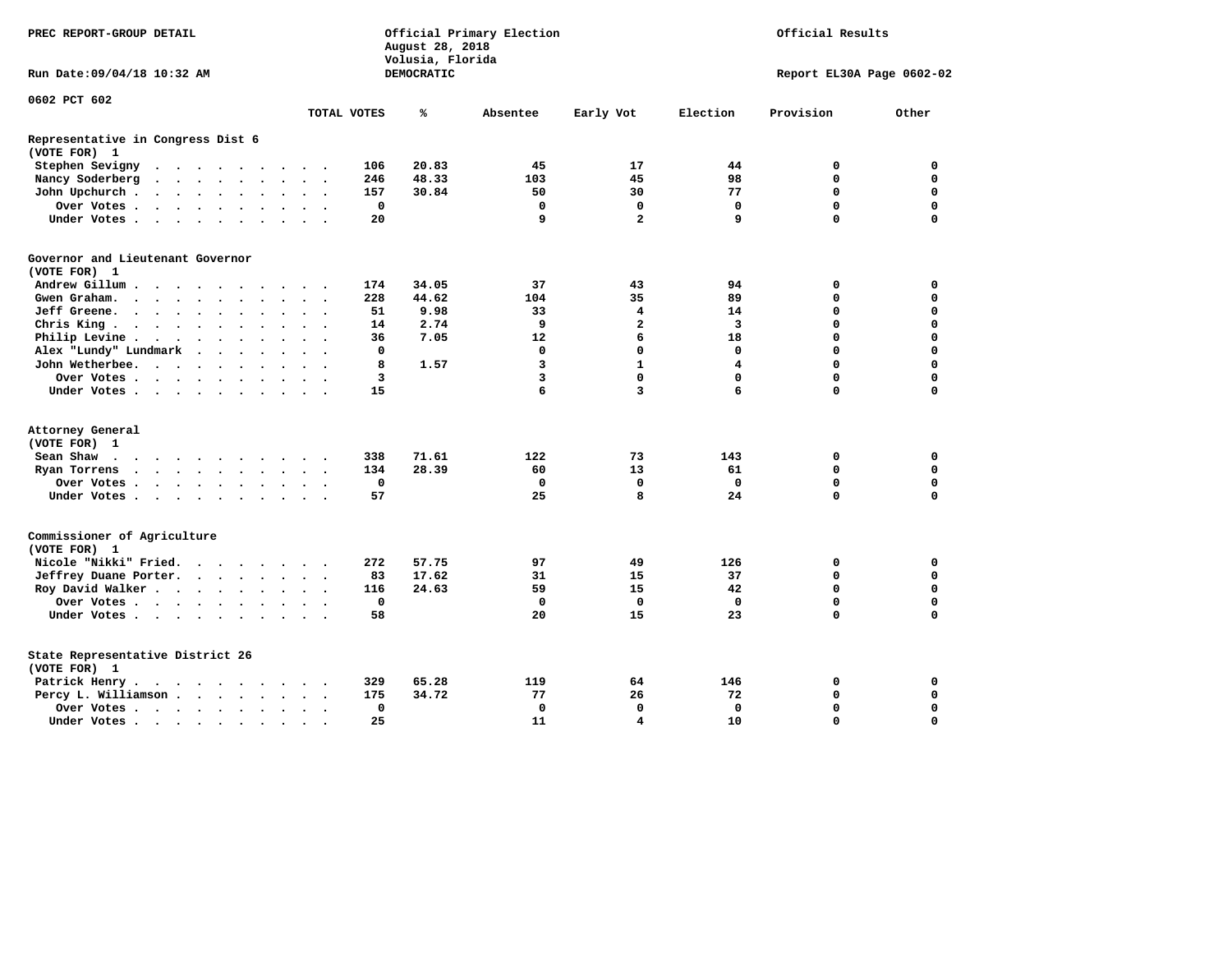| PREC REPORT-GROUP DETAIL                                                                                                                                                                                                                             |                                                                     | Volusia, Florida | Official Primary Election<br>Official Results<br>August 28, 2018 |                |              |                           |             |
|------------------------------------------------------------------------------------------------------------------------------------------------------------------------------------------------------------------------------------------------------|---------------------------------------------------------------------|------------------|------------------------------------------------------------------|----------------|--------------|---------------------------|-------------|
| Run Date: 09/04/18 10:32 AM                                                                                                                                                                                                                          |                                                                     | REPUBLICAN       |                                                                  |                |              | Report EL30A Page 0602-03 |             |
| 0602 PCT 602                                                                                                                                                                                                                                         |                                                                     |                  |                                                                  |                |              |                           |             |
|                                                                                                                                                                                                                                                      | TOTAL VOTES                                                         | ℁                | Absentee                                                         | Early Vot      | Election     | Provision                 | Other       |
| United States Senator<br>(VOTE FOR) 1                                                                                                                                                                                                                |                                                                     |                  |                                                                  |                |              |                           |             |
| Roque "Rocky" De La Fuente.                                                                                                                                                                                                                          | 47                                                                  | 7.33             | 24                                                               | 8              | 15           | 0                         | 0           |
| Rick Scott                                                                                                                                                                                                                                           | 594<br>$\bullet$ .<br><br><br><br><br><br><br><br><br><br><br><br>  | 92.67            | 270                                                              | 96             | 228          | 0                         | 0           |
| Over Votes                                                                                                                                                                                                                                           | 0<br>$\ddot{\phantom{1}}$                                           |                  | 0                                                                | 0              | 0            | $\mathbf 0$               | 0           |
| Under Votes                                                                                                                                                                                                                                          | $\bullet$ .<br>$\sim$ $\sim$                                        | 4                | $\overline{a}$                                                   | $\mathbf{1}$   | $\mathbf{1}$ | $\Omega$                  | $\mathbf 0$ |
| Representative in Congress Dist 6<br>(VOTE FOR) 1                                                                                                                                                                                                    |                                                                     |                  |                                                                  |                |              |                           |             |
| Fred Costello                                                                                                                                                                                                                                        | 235                                                                 | 37.42            | 111                                                              | 32             | 92           | 0                         | 0           |
| Michael Waltz                                                                                                                                                                                                                                        | 238<br>$\ddot{\phantom{1}}$                                         | 37.90            | 107                                                              | 48             | 83           | 0                         | 0           |
| John Ward                                                                                                                                                                                                                                            | 155<br>$\sim$ $\sim$<br>$\sim$                                      | 24.68            | 66                                                               | 24             | 65           | $\mathbf 0$               | 0           |
| Over Votes<br>$\cdot$<br>$\cdot$<br>$\sim$<br>$\cdot$                                                                                                                                                                                                | 1                                                                   |                  | 1                                                                | $\mathbf 0$    | 0            | $\mathbf 0$               | 0           |
| Under Votes                                                                                                                                                                                                                                          | 16                                                                  |                  | 11                                                               | 1              | 4            | $\mathbf 0$               | 0           |
| Governor and Lieutenant Governor<br>(VOTE FOR) 1                                                                                                                                                                                                     |                                                                     |                  |                                                                  |                |              |                           |             |
| Don Baldauf.<br>$\cdot$                                                                                                                                                                                                                              | 4<br>$\cdot$ $\cdot$                                                | .63              | 3                                                                | 0              | 1            | 0                         | 0           |
| Ron DeSantis<br>$\cdots$                                                                                                                                                                                                                             | 417<br>$\bullet$                                                    | 65.26            | 193                                                              | 71             | 153          | 0                         | 0           |
| Timothy M. Devine.                                                                                                                                                                                                                                   | $\ddot{\phantom{1}}$                                                | 4<br>.63         | $\mathbf{2}$                                                     | 1              | 1            | 0                         | $\mathbf 0$ |
| Bob Langford                                                                                                                                                                                                                                         | 8<br>$\sim$ $\sim$<br>$\overline{\phantom{a}}$                      | 1.25             | 4                                                                | $\mathbf 0$    | 4            | $\mathbf 0$               | 0           |
| John Joseph Mercadante .<br>$\sim$ $\sim$ $\sim$ $\sim$                                                                                                                                                                                              | $\bullet$                                                           | .63<br>4         | $\mathbf{2}$                                                     | 1              | 1            | $\mathbf 0$               | 0           |
| Bruce Nathan                                                                                                                                                                                                                                         | $\bullet$<br>$\ddot{\phantom{0}}$<br>$\cdot$                        | 2<br>.31         | $\mathbf{1}$                                                     | 0              | $\mathbf{1}$ | $\mathbf 0$               | 0           |
| Adam H. Putnam.<br>$\cdots$<br>$\sim$                                                                                                                                                                                                                | 190<br>$\ddot{\phantom{a}}$                                         | 29.73            | 83                                                               | 29             | 78           | $\mathbf 0$               | 0           |
| Bob White                                                                                                                                                                                                                                            | 10                                                                  | 1.56             | 5                                                                | 2              | 3            | $\mathbf 0$               | 0           |
| Over Votes.<br>$\cdots$<br>$\cdot$                                                                                                                                                                                                                   | $\overline{\mathbf{2}}$<br>$\cdot$<br>$\bullet$                     |                  | 1                                                                | $\mathbf 0$    | $\mathbf{1}$ | $\mathbf 0$               | 0           |
| Under Votes                                                                                                                                                                                                                                          |                                                                     | 4                | $\overline{a}$                                                   | $\mathbf{1}$   | $\mathbf{1}$ | $\mathbf 0$               | 0           |
| Attorney General                                                                                                                                                                                                                                     |                                                                     |                  |                                                                  |                |              |                           |             |
| (VOTE FOR) 1                                                                                                                                                                                                                                         |                                                                     | 54.09            | 145                                                              | 50             | 142          |                           | 0           |
| Ashley Moody<br>Frank White.                                                                                                                                                                                                                         | 337<br>$\cdot$ $\cdot$<br>286                                       | 45.91            | 139                                                              | 53             | 94           | 0<br>0                    | 0           |
| $\begin{array}{cccccccccccccc} \bullet & \bullet & \bullet & \bullet & \bullet & \bullet & \bullet & \bullet & \bullet & \bullet & \bullet & \bullet \end{array}$                                                                                    | $\bullet$ .<br>$\ddot{\phantom{a}}$<br>$\sim$<br>2                  |                  | 2                                                                | 0              | 0            | $\mathbf 0$               | 0           |
| Over Votes.<br>$\cdot$<br>$\ddot{\phantom{0}}$<br>Under Votes                                                                                                                                                                                        | 20                                                                  |                  | 10                                                               | $\overline{a}$ | 8            | $\Omega$                  | $\mathbf 0$ |
| Commissioner of Agriculture<br>(VOTE FOR) 1                                                                                                                                                                                                          |                                                                     |                  |                                                                  |                |              |                           |             |
| Matt Caldwell .<br>$\mathbf{r}$ . The set of the set of the set of the set of the set of the set of the set of the set of the set of the set of the set of the set of the set of the set of the set of the set of the set of the set of the set of t | 231                                                                 | 38.69            | 115                                                              | 29             | 87           | 0                         | 0           |
| Denise Grimsley<br>$\cdot$ $\cdot$ $\cdot$ $\cdot$ $\cdot$ $\cdot$                                                                                                                                                                                   | 170<br>$\cdot$                                                      | 28.48            | 72                                                               | 30             | 68           | $\mathbf 0$               | 0           |
| Mike McCalister                                                                                                                                                                                                                                      | 96<br>$\bullet$<br>$\ddot{\phantom{0}}$<br>$\overline{\phantom{a}}$ | 16.08            | 50                                                               | 18             | 28           | $\mathbf 0$               | 0           |
| Baxter Troutman                                                                                                                                                                                                                                      | 100                                                                 | 16.75            | 37                                                               | 19             | 44           | $\Omega$                  | $\Omega$    |
| Over Votes .<br>$\cdots$                                                                                                                                                                                                                             | $\mathbf 0$                                                         |                  | 0                                                                | 0              | 0            | 0                         | 0           |
| Under Votes.<br>$\ddot{\phantom{a}}$<br>$\sim$ $\sim$<br>$\ddot{\phantom{a}}$                                                                                                                                                                        | 48                                                                  |                  | 22                                                               | 9              | 17           | $\mathbf 0$               | 0           |
| State Representative District 26<br>(VOTE FOR) 1                                                                                                                                                                                                     |                                                                     |                  |                                                                  |                |              |                           |             |
| Michael Cantu.<br>$\sim$ $\sim$ $\sim$ $\sim$ $\sim$<br>$\sim$ $\sim$                                                                                                                                                                                | 327                                                                 | 55.05            | 165                                                              | 53             | 109          | 0                         | 0           |
| Elizabeth Fetterhoff.<br>$\ddot{\phantom{a}}$<br>$\ddot{\phantom{a}}$                                                                                                                                                                                | 267                                                                 | 44.95            | 111                                                              | 40             | 116          | 0                         | 0           |
| Over Votes<br>$\bullet$                                                                                                                                                                                                                              | 1                                                                   |                  | 0                                                                | 1              | 0            | 0                         | 0           |
| Under Votes                                                                                                                                                                                                                                          | 50                                                                  |                  | 20                                                               | 11             | 19           | $\mathbf 0$               | $\mathbf 0$ |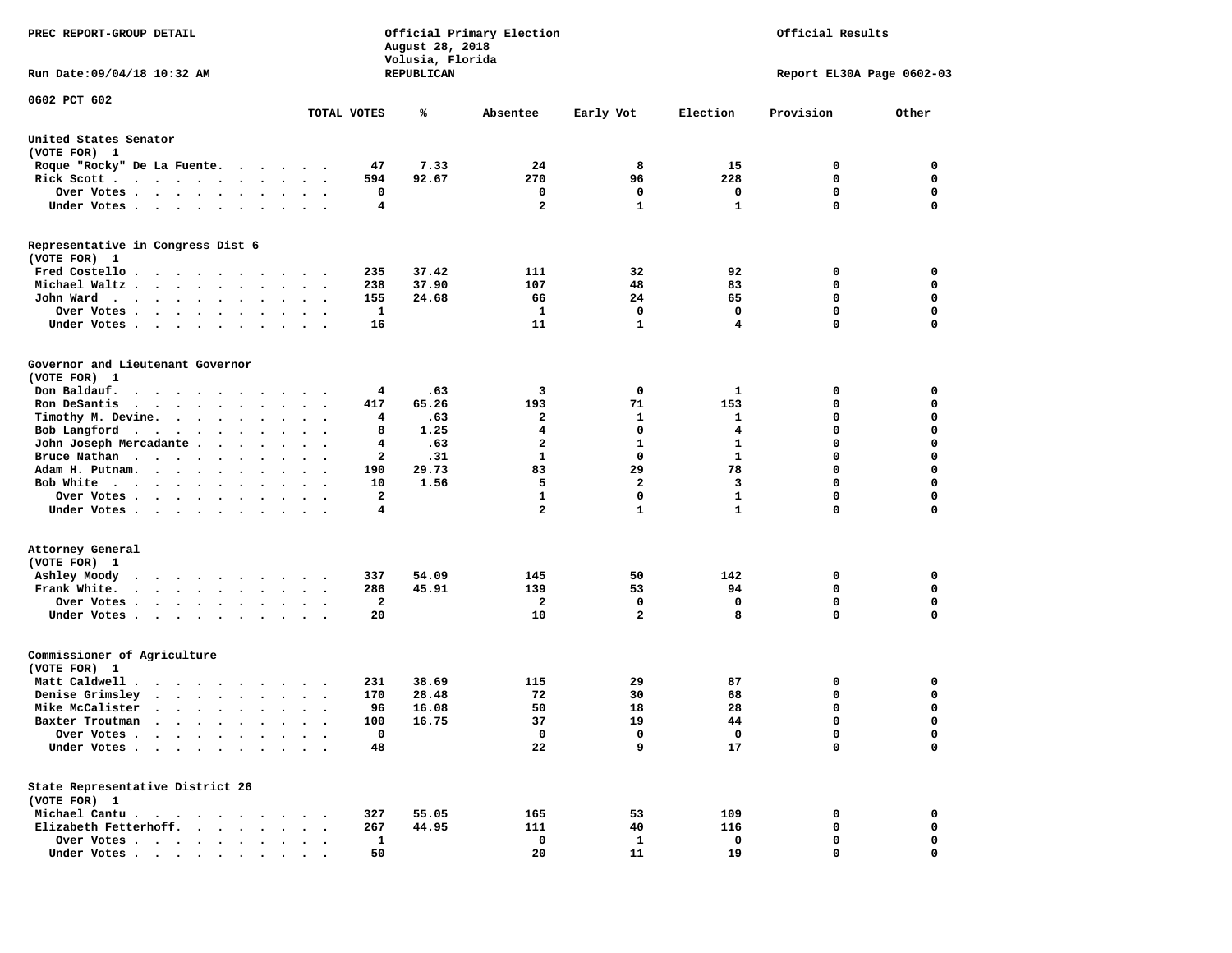| PREC REPORT-GROUP DETAIL                                                                                                                                                                                                                      |                                              | August 28, 2018<br>Volusia, Florida | Official Primary Election | Official Results |             |                            |                            |
|-----------------------------------------------------------------------------------------------------------------------------------------------------------------------------------------------------------------------------------------------|----------------------------------------------|-------------------------------------|---------------------------|------------------|-------------|----------------------------|----------------------------|
| Run Date: 09/04/18 10:32 AM                                                                                                                                                                                                                   |                                              | <b>NONPARTISAN</b>                  |                           |                  |             | Report EL30A Page 0602-04  |                            |
| 0602 PCT 602                                                                                                                                                                                                                                  | TOTAL VOTES                                  | ℁                                   | Absentee                  | Early Vot        | Election    | Provision                  | Other                      |
| Circuit Judge 7th Judicial, Grp 15                                                                                                                                                                                                            |                                              |                                     |                           |                  |             |                            |                            |
| (VOTE FOR) 1                                                                                                                                                                                                                                  |                                              |                                     |                           |                  |             |                            |                            |
| Linda L. Gaustad<br>$\overline{\phantom{a}}$<br>$\cdot$                                                                                                                                                                                       |                                              | 24.84<br>306                        | 145                       | 41               | 120         | 0                          | $\mathbf 0$                |
| Sebrina L. Slack<br>$\ddot{\phantom{a}}$<br>$\bullet$<br>$\ddot{\phantom{a}}$<br>$\ddot{\phantom{a}}$                                                                                                                                         | $\ddot{\phantom{a}}$<br>$\ddot{\phantom{0}}$ | 382<br>31.01                        | 170                       | 65               | 147         | $\mathbf 0$                | $\mathbf 0$                |
| Ryan Will $\cdots$<br>$\ddot{\phantom{a}}$<br>$\ddot{\phantom{a}}$<br>$\cdot$                                                                                                                                                                 | $\cdot$                                      | 44.16<br>544                        | 241                       | 86               | 217         | $\mathbf 0$                | $\mathbf 0$                |
| Over Votes<br>$\bullet$<br>$\bullet$                                                                                                                                                                                                          |                                              | 0                                   | 0                         | $\mathbf 0$      | 0           | $\mathbf 0$<br>$\mathbf 0$ | $\mathbf 0$<br>$\mathbf 0$ |
| Under Votes<br>$\ddot{\phantom{1}}$<br>$\bullet$<br>$\bullet$                                                                                                                                                                                 | $\bullet$                                    | 126                                 | 55                        | 19               | 52          |                            |                            |
| County Judge 7th Judicial, Grp 5<br>(VOTE FOR) 1                                                                                                                                                                                              |                                              |                                     |                           |                  |             |                            |                            |
| Steve Burk .<br>. The contract of the contract of the contract of the contract of the contract of the contract of the contract of the contract of the contract of the contract of the contract of the contract of the contract of the contrac |                                              | 468<br>38.33                        | 234                       | 60               | 174         | 0                          | 0                          |
| Dawn "Pam" Fields.<br>$\ddot{\phantom{a}}$                                                                                                                                                                                                    | $\cdot$<br>$\bullet$                         | 753<br>61.67                        | 324                       | 129              | 300         | 0                          | 0                          |
| Over Votes<br>$\ddot{\phantom{1}}$                                                                                                                                                                                                            |                                              | 0                                   | 0                         | 0                | 0           | 0                          | 0                          |
| Under Votes<br>$\ddot{\phantom{a}}$                                                                                                                                                                                                           |                                              | 137                                 | 53                        | 22               | 62          | $\mathbf 0$                | $\Omega$                   |
| County Council at Large                                                                                                                                                                                                                       |                                              |                                     |                           |                  |             |                            |                            |
| (VOTE FOR) 1<br>L. Ronald Durham                                                                                                                                                                                                              |                                              | 37.58<br>481                        | 187                       | 89               | 205         | 0                          | 0                          |
| $\mathcal{L}(\mathbf{z})$ , and $\mathcal{L}(\mathbf{z})$ , and<br>$\bullet$<br>Ben F. Johnson.<br>$\bullet$ .<br><br><br><br><br><br><br><br><br><br><br><br><br><br>$\bullet$<br>$\bullet$<br>$\bullet$<br>$\bullet$                        | $\bullet$                                    | 795<br>62.11                        | 392                       | 107              | 296         | $\mathbf 0$                | $\Omega$                   |
| WRITE-IN.<br>$\sim$ $\sim$<br>$\bullet$<br>$\bullet$<br>$\ddot{\phantom{a}}$<br>$\cdot$<br>$\ddot{\phantom{a}}$                                                                                                                               |                                              | 4<br>.31                            | 3                         | 0                | 1           | 0                          | 0                          |
| Over Votes .<br>$\cdot$ $\cdot$ $\cdot$<br>$\bullet$<br>$\bullet$<br>$\bullet$                                                                                                                                                                |                                              | $\mathbf 0$                         | $\mathbf 0$               | $\mathbf 0$      | $\mathbf 0$ | $\mathbf 0$                | $\mathbf 0$                |
| Under Votes<br>$\ddot{\phantom{0}}$<br>$\blacksquare$<br>$\bullet$<br>$\bullet$                                                                                                                                                               | $\cdot$                                      | 78                                  | 29                        | 15               | 34          | $\mathbf 0$                | $\Omega$                   |
| School Board Member District 3                                                                                                                                                                                                                |                                              |                                     |                           |                  |             |                            |                            |
| (VOTE FOR) 1                                                                                                                                                                                                                                  |                                              |                                     |                           |                  |             |                            |                            |
| Linda L. Cuthbert.<br>$\ddot{\phantom{1}}$<br>$\cdot$<br>$\bullet$                                                                                                                                                                            |                                              | 0                                   | 0                         | 0                | 0           | 0                          | 0                          |
| Kerry Lyons.<br>$\sim$ $\sim$ $\sim$ $\sim$<br>$\cdot$<br>$\ddot{\phantom{a}}$<br>$\ddot{\phantom{a}}$<br>$\sim$<br>$\Delta$                                                                                                                  | $\ddot{\phantom{a}}$                         | $\mathbf 0$                         | $\mathbf 0$               | $\mathbf 0$      | $\mathbf 0$ | $\mathbf 0$                | $\mathbf 0$                |
| John Nelson.<br>$\ddot{\phantom{a}}$<br>$\cdot$<br>$\ddot{\phantom{a}}$<br>$\ddot{\phantom{a}}$<br>$\overline{\phantom{a}}$                                                                                                                   |                                              | 0                                   | 0                         | 0                | $\mathbf 0$ | $\mathbf 0$                | $\mathbf 0$                |
| Stan Schmidt<br>$\ddot{\phantom{0}}$<br>$\cdot$ $\cdot$ $\cdot$<br>$\cdot$<br>$\cdot$<br>$\bullet$                                                                                                                                            |                                              | 0                                   | $\mathbf 0$               | $\mathbf 0$      | 0           | $\mathbf 0$                | $\mathbf 0$                |
| Over Votes .<br>$\sim$ $\sim$<br>$\ddot{\phantom{0}}$<br>$\cdot$<br>$\bullet$<br>$\bullet$<br>$\cdot$<br>$\bullet$                                                                                                                            | $\bullet$                                    | 0                                   | $\mathbf 0$               | $\mathbf 0$      | 0           | 0                          | $\mathbf 0$                |
| Under Votes.<br>$\cdots$<br>$\bullet$<br>$\sim$ $\sim$                                                                                                                                                                                        | $\sim$ $\sim$ $\sim$                         | 0                                   | $\Omega$                  | $\mathbf 0$      | $\Omega$    | $\mathbf 0$                | $\mathbf 0$                |
| School Board Member District 5<br>(VOTE FOR) 1                                                                                                                                                                                                |                                              |                                     |                           |                  |             |                            |                            |
| Ruben Colon.<br>$\bullet$<br>$\ddot{\phantom{0}}$                                                                                                                                                                                             |                                              | 0                                   | 0                         | 0                | 0           | 0                          | 0                          |
| Melody Johnson.<br>$\bullet$<br>$\ddot{\phantom{a}}$<br>$\bullet$                                                                                                                                                                             |                                              | 0                                   | $\mathbf 0$               | $\mathbf 0$      | $\mathbf 0$ | $\mathbf 0$                | 0                          |
| Robert Mann.<br>$\ddot{\phantom{0}}$<br>$\ddot{\phantom{0}}$<br>$\bullet$<br>$\bullet$<br>$\bullet$<br>$\bullet$<br>$\bullet$                                                                                                                 |                                              | 0                                   | $\mathbf 0$               | $\mathbf{0}$     | 0           | 0                          | 0                          |
| Over Votes .<br>$\cdot$ $\cdot$<br>$\bullet$<br>$\bullet$<br>$\bullet$                                                                                                                                                                        | $\bullet$                                    | $\mathbf 0$                         | $\mathbf 0$               | $\mathbf 0$      | $\mathbf 0$ | $\mathbf 0$                | $\mathbf 0$                |
| Under Votes.<br>$\ddot{\phantom{a}}$<br>$\ddot{\phantom{a}}$<br>$\blacksquare$<br>$\cdot$<br>$\ddot{\phantom{0}}$                                                                                                                             |                                              | 0                                   | 0                         | $\mathbf 0$      | $\Omega$    | $\mathbf 0$                | 0                          |
| W Volusia Hospital Auth Grp A, Seat 1<br>(VOTE FOR) 1                                                                                                                                                                                         |                                              |                                     |                           |                  |             |                            |                            |
| John M. Hill<br>$\bullet$<br>$\begin{array}{cccccccccccccc} \bullet & \bullet & \bullet & \bullet & \bullet & \bullet & \bullet & \bullet & \bullet & \bullet \end{array}$<br>$\bullet$                                                       | $\bullet$                                    | 0                                   | 0                         | 0                | 0           | 0                          | 0                          |
| Raymond Long<br>$\begin{array}{cccccccccccccc} \bullet & \bullet & \bullet & \bullet & \bullet & \bullet & \bullet & \bullet \end{array}$<br>$\bullet$<br>$\ddot{\phantom{a}}$<br>$\bullet$                                                   | $\cdot$                                      | 0                                   | 0                         | 0                | 0           | 0                          | $\mathbf 0$                |
| Voloria Manning<br>$\ddot{\phantom{a}}$<br>$\ddot{\phantom{a}}$<br>$\sim$ $\sim$<br>$\ddot{\phantom{a}}$<br>$\bullet$<br>$\ddot{\phantom{a}}$<br>$\ddot{\phantom{a}}$                                                                         |                                              | 0                                   | 0                         | 0                | 0           | 0                          | 0                          |
| Over Votes.<br>$\cdots$<br>$\ddot{\phantom{a}}$<br>$\cdot$                                                                                                                                                                                    | $\sim$                                       | $\mathbf 0$                         | $\mathbf 0$               | $\mathbf 0$      | $\mathbf 0$ | $\mathbf 0$                | $\mathbf 0$                |
| Under Votes.<br>$\cdot$ $\cdot$ $\cdot$<br>$\cdot$<br>$\bullet$<br>$\bullet$                                                                                                                                                                  |                                              | 0                                   | $\mathbf 0$               | $\mathbf 0$      | $\mathbf 0$ | $\mathbf 0$                | $\mathbf 0$                |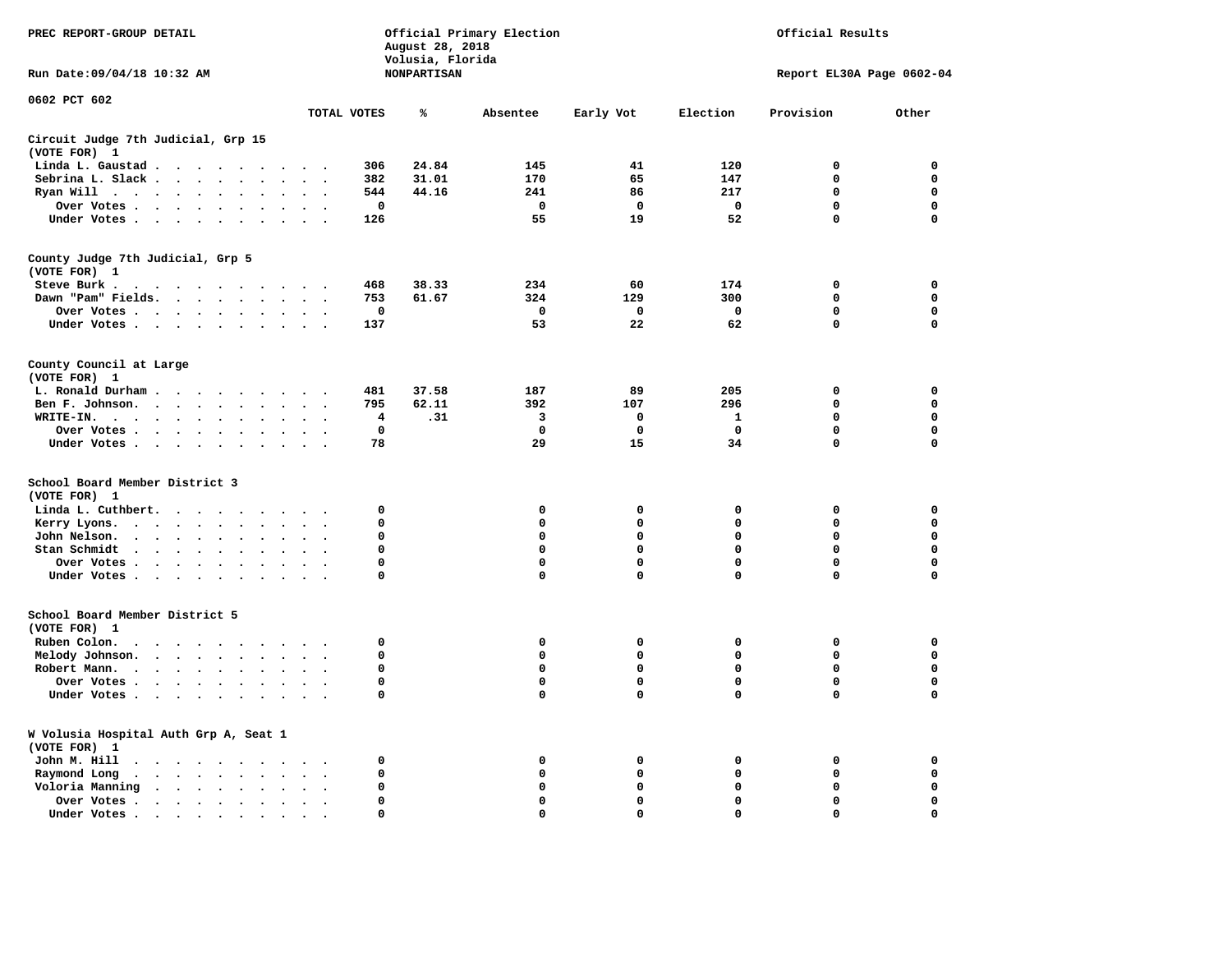| PREC REPORT-GROUP DETAIL                              |             | Official Primary Election<br>August 28, 2018<br>Volusia, Florida | Official Results      |          |                           |       |
|-------------------------------------------------------|-------------|------------------------------------------------------------------|-----------------------|----------|---------------------------|-------|
| Run Date: 09/04/18 10:32 AM                           |             | <b>NONPARTISAN</b>                                               |                       |          | Report EL30A Page 0602-05 |       |
| 0602 PCT 602                                          | TOTAL VOTES | %ะ                                                               | Early Vot<br>Absentee | Election | Provision                 | Other |
| W Volusia Hospital Auth Grp B, Seat 2<br>(VOTE FOR) 1 |             |                                                                  |                       |          |                           |       |
| Michael Ray.                                          |             | 0                                                                | O                     | 0        |                           |       |
| Kathie D. Shepard.                                    |             | 0                                                                |                       |          |                           |       |
| Brian Soukup                                          |             | 0                                                                |                       | O        |                           |       |
| Over Votes                                            |             | 0                                                                |                       |          |                           |       |
| Under Votes                                           |             | 0                                                                | O                     | O        |                           |       |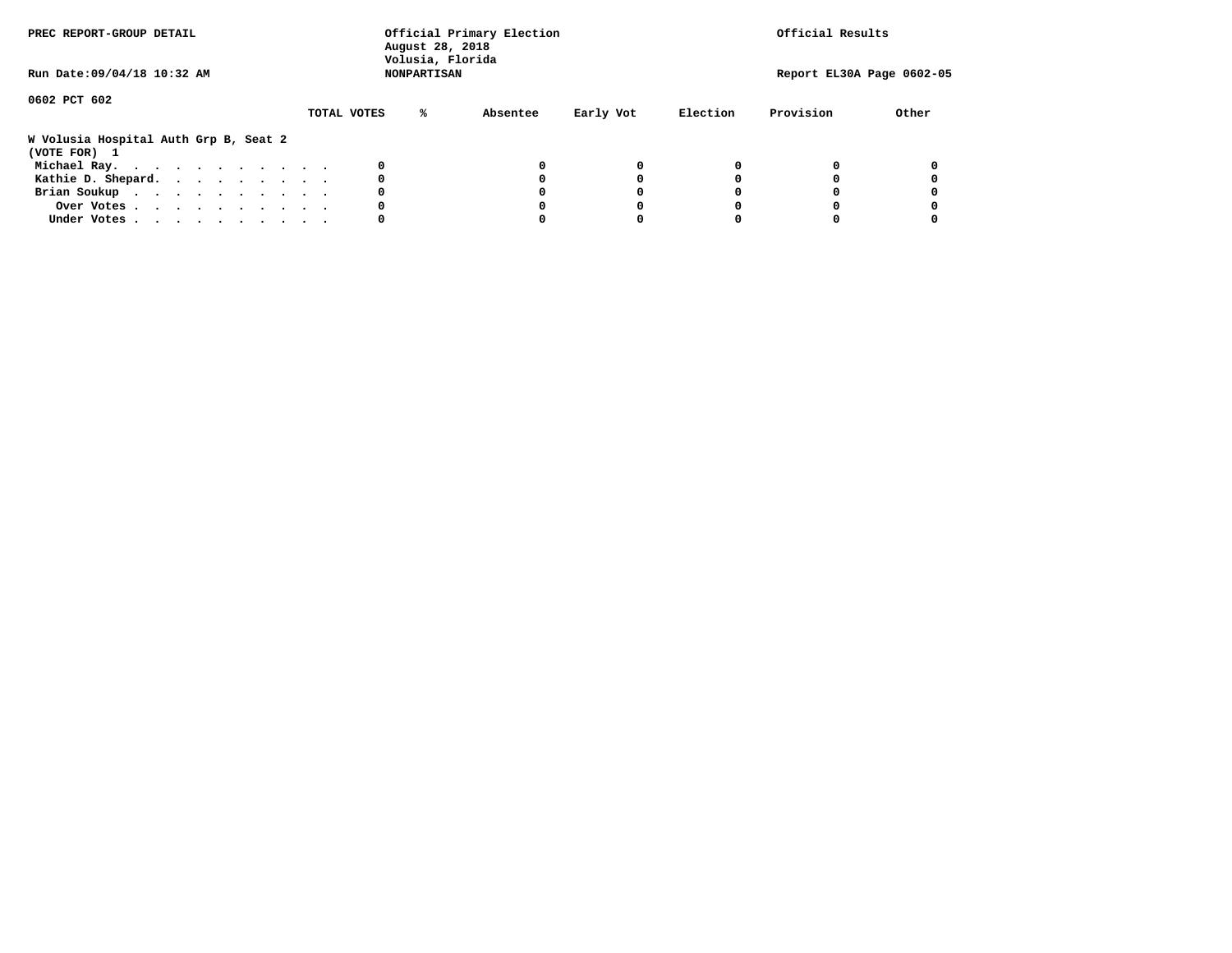| PREC REPORT-GROUP DETAIL               |  |  |                             | Official Primary Election<br>August 28, 2018<br>Volusia, Florida |             |                   |          |           |          | Official Results          |       |  |
|----------------------------------------|--|--|-----------------------------|------------------------------------------------------------------|-------------|-------------------|----------|-----------|----------|---------------------------|-------|--|
| Run Date: 09/04/18 10:32 AM            |  |  |                             |                                                                  |             | <b>STATISTICS</b> |          |           |          | Report EL30A Page 0603-01 |       |  |
| 0603 PCT 603                           |  |  |                             |                                                                  |             |                   |          |           |          |                           |       |  |
|                                        |  |  |                             |                                                                  | TOTAL VOTES | ‱                 | Absentee | Early Vot | Election | Provision                 | Other |  |
| REGISTERED VOTERS - TOTAL              |  |  |                             |                                                                  | 3,769       |                   |          |           |          |                           |       |  |
| REGISTERED VOTERS - DEMOCRATIC         |  |  | $\sim$ $\sim$ $\sim$ $\sim$ |                                                                  | 2,244       | 59.54             |          |           |          |                           |       |  |
| REGISTERED VOTERS - REPUBLICAN         |  |  | $\sim$ $\sim$ $\sim$ $\sim$ |                                                                  | 614         | 16.29             |          |           |          |                           |       |  |
| REGISTERED VOTERS - NONPARTISAN        |  |  |                             |                                                                  | 911         |                   |          |           |          |                           |       |  |
| BALLOTS CAST - TOTAL.                  |  |  |                             |                                                                  | 1,065       |                   | 335      | 222       | 508      | 0                         |       |  |
| BALLOTS CAST - DEMOCRATIC              |  |  |                             |                                                                  | 791         | 74.27             | 200      | 165       | 426      |                           |       |  |
| BALLOTS CAST - REPUBLICAN              |  |  |                             |                                                                  | 178         | 16.71             | 89       | 35        | 54       | 0                         |       |  |
| BALLOTS CAST - NONPARTISAN.            |  |  |                             |                                                                  | 96          | 9.01              | 46       | 22        | 28       |                           |       |  |
| BALLOTS CAST - BLANK.                  |  |  |                             |                                                                  | 0           |                   | 0        | 0         | 0        | O                         |       |  |
| VOTER TURNOUT - TOTAL<br>.             |  |  |                             |                                                                  |             | 28.26             |          |           |          |                           |       |  |
| VOTER TURNOUT - DEMOCRATIC.            |  |  | $\cdot$                     |                                                                  |             | 35.25             |          |           |          |                           |       |  |
| VOTER TURNOUT - REPUBLICAN.<br>$\cdot$ |  |  |                             |                                                                  |             | 28.99             |          |           |          |                           |       |  |
| VOTER TURNOUT - BLANK                  |  |  |                             |                                                                  |             |                   |          |           |          |                           |       |  |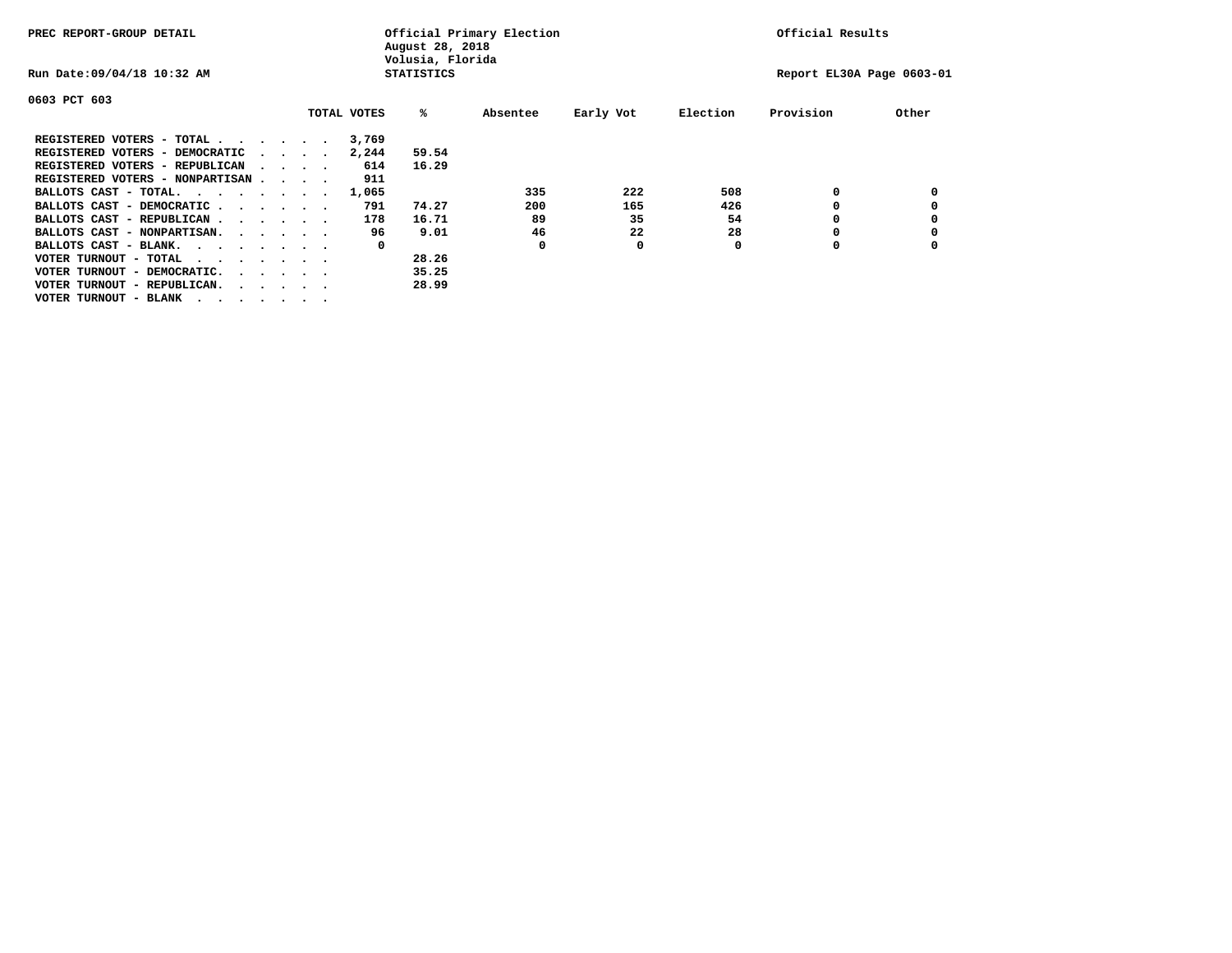| PREC REPORT-GROUP DETAIL                          |                                                 |                      |                      |                      |                      |                                 |                      | August 28, 2018<br>Volusia, Florida | Official Primary Election |            | Official Results |                |              |             |                           |
|---------------------------------------------------|-------------------------------------------------|----------------------|----------------------|----------------------|----------------------|---------------------------------|----------------------|-------------------------------------|---------------------------|------------|------------------|----------------|--------------|-------------|---------------------------|
| Run Date: 09/04/18 10:32 AM                       |                                                 |                      |                      |                      |                      |                                 |                      |                                     |                           | DEMOCRATIC |                  |                |              |             | Report EL30A Page 0603-02 |
| 0603 PCT 603                                      |                                                 |                      |                      |                      |                      |                                 |                      |                                     | TOTAL VOTES               | ℁          | Absentee         | Early Vot      | Election     | Provision   | Other                     |
|                                                   |                                                 |                      |                      |                      |                      |                                 |                      |                                     |                           |            |                  |                |              |             |                           |
| Representative in Congress Dist 6<br>(VOTE FOR) 1 |                                                 |                      |                      |                      |                      |                                 |                      |                                     |                           |            |                  |                |              |             |                           |
| Stephen Sevigny                                   | $\cdots$                                        |                      |                      |                      |                      |                                 |                      |                                     | 102                       | 13.44      | 35               | 18             | 49           | 0           | $\mathbf 0$               |
| Nancy Soderberg                                   | $\cdot$ $\cdot$ $\cdot$ $\cdot$ $\cdot$ $\cdot$ |                      |                      |                      |                      |                                 | $\sim$ $\sim$        | $\sim$                              | 252                       | 33.20      | 90               | 44             | 118          | 0           | 0                         |
| John Upchurch.                                    |                                                 |                      |                      |                      |                      |                                 | $\sim$ $\sim$        |                                     | 405                       | 53.36      | 65               | 99             | 241          | 0           | 0                         |
| Over Votes                                        |                                                 |                      |                      |                      |                      | $\ddot{\phantom{a}}$            | $\ddot{\phantom{a}}$ | $\sim$                              | 0                         |            | $\mathbf 0$      | 0              | $\mathbf 0$  | 0           | 0                         |
| Under Votes                                       |                                                 |                      |                      |                      | $\ddot{\phantom{1}}$ |                                 |                      |                                     | 32                        |            | 10               | 4              | 18           | 0           | 0                         |
| Governor and Lieutenant Governor                  |                                                 |                      |                      |                      |                      |                                 |                      |                                     |                           |            |                  |                |              |             |                           |
| (VOTE FOR) 1                                      |                                                 |                      |                      |                      |                      |                                 |                      |                                     |                           |            |                  |                |              |             |                           |
| Andrew Gillum                                     |                                                 | $\sim$               |                      |                      |                      |                                 |                      |                                     | 510                       | 65.89      | 62               | 115            | 333          | $\mathbf 0$ | $\mathbf 0$               |
| Gwen Graham.<br>$\cdots$                          |                                                 |                      |                      |                      |                      |                                 | $\ddot{\phantom{0}}$ | $\bullet$                           | 148                       | 19.12      | 63               | 24             | 61           | 0           | 0                         |
| Jeff Greene.                                      |                                                 |                      | $\ddot{\phantom{a}}$ | $\overline{a}$       |                      |                                 |                      |                                     | 56                        | 7.24       | 37               | 8              | 11           | 0           | 0                         |
| Chris King.                                       |                                                 |                      |                      | $\sim$               | $\ddot{\phantom{0}}$ |                                 |                      |                                     | 10                        | 1.29       | 5                | $\mathbf{1}$   | 4            | 0           | 0                         |
| Philip Levine .                                   | $\cdots$                                        |                      |                      |                      |                      | $\ddot{\phantom{a}}$            | $\bullet$            | $\overline{\phantom{a}}$            | 49                        | 6.33       | 21               | 15             | 13           | 0           | 0                         |
| Alex "Lundy" Lundmark                             |                                                 | $\ddot{\phantom{a}}$ | $\ddot{\phantom{a}}$ | $\ddot{\phantom{a}}$ | $\ddot{\phantom{a}}$ |                                 |                      |                                     | $\mathbf{1}$              | .13        | $\mathbf{1}$     | $\mathbf 0$    | $\mathbf{0}$ | 0           | 0                         |
| John Wetherbee.                                   |                                                 |                      |                      | $\sim$               | $\ddot{\phantom{a}}$ |                                 |                      |                                     | 0                         |            | $\mathbf 0$      | $\mathbf 0$    | $\Omega$     | 0           | 0                         |
| Over Votes                                        |                                                 |                      |                      |                      |                      |                                 | $\Delta$             |                                     | 7                         |            | 6                | $\mathbf 0$    | $\mathbf{1}$ | 0           | 0                         |
| Under Votes                                       |                                                 |                      |                      |                      |                      |                                 |                      |                                     | 10                        |            | 5                | $\overline{a}$ | 3            | 0           | 0                         |
|                                                   |                                                 |                      |                      |                      |                      |                                 |                      |                                     |                           |            |                  |                |              |             |                           |
| Attorney General                                  |                                                 |                      |                      |                      |                      |                                 |                      |                                     |                           |            |                  |                |              |             |                           |
| (VOTE FOR) 1                                      |                                                 |                      |                      |                      |                      |                                 |                      |                                     |                           |            |                  |                |              |             |                           |
| Sean Shaw                                         |                                                 |                      |                      |                      | $\sim$               |                                 |                      |                                     | 560                       | 77.46      | 139              | 118            | 303          | $\mathbf 0$ | 0                         |
| Ryan Torrens<br>$\cdots$                          |                                                 |                      |                      |                      |                      | $\bullet$                       | $\bullet$            | $\overline{\phantom{a}}$            | 163                       | 22.54      | 44               | 33             | 86           | 0           | 0                         |
| Over Votes                                        |                                                 |                      |                      |                      |                      |                                 |                      |                                     | $\mathbf 0$               |            | $\mathbf 0$      | $\mathbf 0$    | $\mathbf 0$  | 0           | $\mathbf 0$               |
| Under Votes                                       |                                                 |                      |                      |                      |                      | $\ddot{\phantom{a}}$            | $\ddot{\phantom{a}}$ |                                     | 68                        |            | 17               | 14             | 37           | 0           | $\mathbf 0$               |
| Commissioner of Agriculture<br>(VOTE FOR) 1       |                                                 |                      |                      |                      |                      |                                 |                      |                                     |                           |            |                  |                |              |             |                           |
| Nicole "Nikki" Fried.                             |                                                 |                      |                      |                      |                      |                                 |                      |                                     | 408                       | 56.04      | 99               | 85             | 224          | 0           | 0                         |
| Jeffrey Duane Porter.                             |                                                 |                      |                      |                      |                      |                                 | $\sim$               |                                     | 193                       | 26.51      | 49               | 43             | 101          | 0           | 0                         |
| Roy David Walker                                  |                                                 |                      |                      |                      |                      | $\bullet$ .<br><br><br><br><br> | $\ddot{\phantom{a}}$ |                                     | 127                       | 17.45      | 39               | 23             | 65           | $\mathbf 0$ | $\mathbf 0$               |
| Over Votes                                        |                                                 |                      |                      |                      |                      |                                 | $\ddot{\phantom{a}}$ |                                     | $\mathbf 0$               |            | $\mathbf 0$      | $\mathbf 0$    | $\mathbf{0}$ | 0           | 0                         |
| Under Votes                                       |                                                 |                      |                      |                      |                      |                                 |                      |                                     | 63                        |            | 13               | 14             | 36           | $\mathbf 0$ | 0                         |
|                                                   |                                                 |                      |                      |                      |                      |                                 |                      |                                     |                           |            |                  |                |              |             |                           |
| State Representative District 26<br>(VOTE FOR) 1  |                                                 |                      |                      |                      |                      |                                 |                      |                                     |                           |            |                  |                |              |             |                           |
| Patrick Henry.                                    | $\cdots$                                        |                      |                      |                      |                      |                                 |                      |                                     | 469                       | 60.21      | 129              | 90             | 250          | 0           | 0                         |
| Percy L. Williamson                               |                                                 |                      |                      |                      |                      | $\ddot{\phantom{a}}$            | $\bullet$            | $\ddot{\phantom{1}}$                | 310                       | 39.79      | 67               | 72             | 171          | 0           | $\mathbf 0$               |
| Over Votes                                        |                                                 |                      |                      |                      |                      |                                 | $\ddot{\phantom{0}}$ |                                     | $\mathbf 0$               |            | $\mathbf 0$      | $\mathbf 0$    | $\mathbf 0$  | 0           | 0                         |
| Under Votes                                       |                                                 |                      |                      |                      |                      |                                 |                      |                                     | 12                        |            | 4                | 3              | 5.           | $\Omega$    | $\Omega$                  |
|                                                   |                                                 |                      |                      |                      | $\bullet$            |                                 |                      |                                     |                           |            |                  |                |              |             |                           |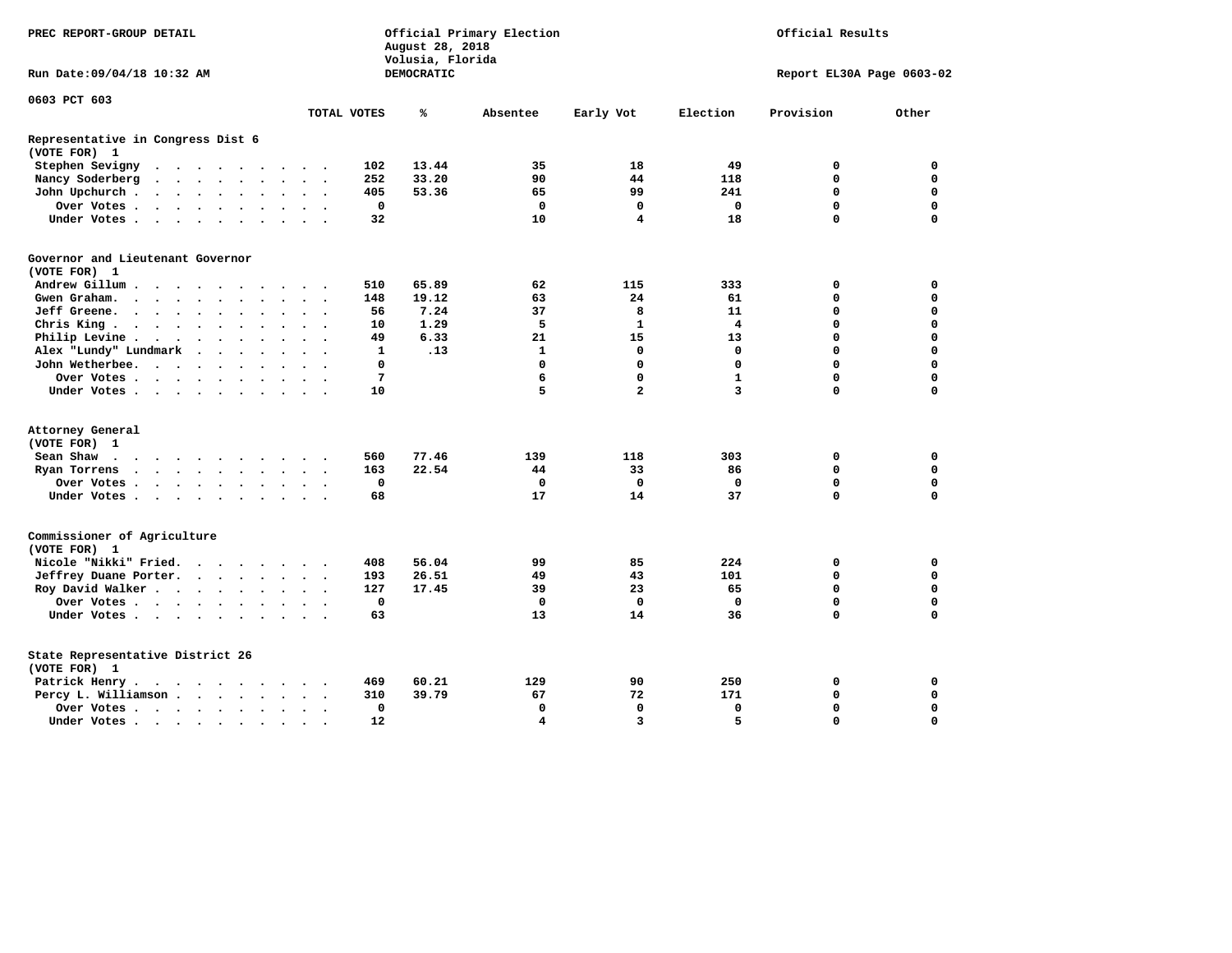| PREC REPORT-GROUP DETAIL                                                                                                                                         |                      | August 28, 2018<br>Volusia, Florida | Official Primary Election | Official Results |                |                           |             |
|------------------------------------------------------------------------------------------------------------------------------------------------------------------|----------------------|-------------------------------------|---------------------------|------------------|----------------|---------------------------|-------------|
| Run Date: 09/04/18 10:32 AM                                                                                                                                      |                      | REPUBLICAN                          |                           |                  |                | Report EL30A Page 0603-03 |             |
| 0603 PCT 603                                                                                                                                                     | TOTAL VOTES          | ℁                                   | Absentee                  | Early Vot        | Election       | Provision                 | Other       |
|                                                                                                                                                                  |                      |                                     |                           |                  |                |                           |             |
| United States Senator<br>(VOTE FOR) 1                                                                                                                            |                      |                                     |                           |                  |                |                           |             |
| Roque "Rocky" De La Fuente.                                                                                                                                      |                      | 19<br>10.80                         | 9                         | 5                | 5              | 0                         | 0           |
| Rick Scott                                                                                                                                                       |                      | 157<br>89.20                        | 80                        | 30               | 47             | 0                         | 0           |
| Over Votes                                                                                                                                                       |                      | 0                                   | 0                         | 0                | 0              | 0                         | 0           |
| Under Votes<br>$\bullet$ .                                                                                                                                       | $\ddot{\phantom{1}}$ | $\mathbf{2}$                        | $\mathbf 0$               | $\mathbf 0$      | $\overline{a}$ | 0                         | 0           |
| Representative in Congress Dist 6<br>(VOTE FOR) 1                                                                                                                |                      |                                     |                           |                  |                |                           |             |
| Fred Costello                                                                                                                                                    |                      | 37.72<br>63                         | 32                        | 15               | 16             | 0                         | 0           |
| Michael Waltz                                                                                                                                                    |                      | 57<br>34.13                         | 29                        | 11               | 17             | 0                         | 0           |
| John Ward<br>$\ddot{\phantom{a}}$                                                                                                                                |                      | 47<br>28.14                         | 21                        | 8                | 18             | 0                         | 0           |
| Over Votes .<br>$\cdot$ $\cdot$ $\cdot$ $\cdot$ $\cdot$                                                                                                          |                      | 0                                   | 0                         | 0                | $\mathbf 0$    | 0                         | $\mathbf 0$ |
| Under Votes.<br>$\cdots$<br>$\sim$ $\sim$                                                                                                                        |                      | 11                                  | 7                         | $\mathbf{1}$     | 3              | 0                         | $\mathbf 0$ |
|                                                                                                                                                                  |                      |                                     |                           |                  |                |                           |             |
| Governor and Lieutenant Governor<br>(VOTE FOR) 1                                                                                                                 |                      |                                     |                           |                  |                |                           |             |
| Don Baldauf.<br>.                                                                                                                                                |                      | 3<br>1.70                           | 3                         | 0                | 0              | 0                         | 0           |
| Ron DeSantis<br>$\cdots$                                                                                                                                         | $\ddot{\phantom{0}}$ | 62.50<br>110                        | 58                        | 19               | 33             | 0                         | 0           |
| Timothy M. Devine.                                                                                                                                               |                      | .57<br>1                            | 0                         | 0                | 1              | 0                         | $\mathbf 0$ |
| Bob Langford<br>$\bullet$<br>$\bullet$                                                                                                                           | $\cdot$              | $\mathbf{2}$<br>1.14                | $\overline{a}$            | $\mathbf 0$      | $\mathbf 0$    | 0                         | $\mathbf 0$ |
| John Joseph Mercadante<br>$\sim$ $\sim$<br>$\bullet$                                                                                                             |                      | з<br>1.70                           | $\mathbf 0$               | ${\bf 1}$        | $\mathbf{2}$   | 0                         | 0           |
| Bruce Nathan<br>$\bullet$                                                                                                                                        | $\ddot{\phantom{0}}$ | .57<br>1                            | 1                         | 0                | $\mathbf 0$    | 0                         | $\mathbf 0$ |
| Adam H. Putnam.<br>$\cdot$ $\cdot$ $\cdot$ $\cdot$                                                                                                               |                      | 51<br>28.98                         | 18                        | 15               | 18             | 0                         | $\mathbf 0$ |
| Bob White                                                                                                                                                        |                      | 2.84<br>5                           | 5                         | 0                | $\mathbf 0$    | 0                         | $\mathbf 0$ |
| Over Votes .<br>$\cdots$<br>$\bullet$                                                                                                                            | $\bullet$            | 1                                   | $\mathbf{1}$              | 0                | $\mathbf 0$    | 0                         | $\mathbf 0$ |
| Under Votes                                                                                                                                                      |                      | 1                                   | $\mathbf{1}$              | $\mathbf 0$      | 0              | 0                         | 0           |
| Attorney General                                                                                                                                                 |                      |                                     |                           |                  |                |                           |             |
| (VOTE FOR) 1                                                                                                                                                     |                      |                                     |                           |                  |                |                           |             |
| Ashley Moody<br>$\cdots$                                                                                                                                         |                      | 58.43<br>97                         | 39                        | 27               | 31             | 0                         | 0           |
| Frank White.<br>$\bullet$<br>$\bullet$                                                                                                                           | $\bullet$<br>$\cdot$ | 69<br>41.57                         | 45                        | 7                | 17             | 0                         | $\mathbf 0$ |
| Over Votes.<br>$\cdot$ $\cdot$ $\cdot$ $\cdot$ $\cdot$<br>$\bullet$                                                                                              |                      | 0                                   | 0                         | 0                | 0              | 0                         | 0           |
| Under Votes<br>$\sim$                                                                                                                                            | $\sim$ $\sim$        | 12                                  | 5                         | $\mathbf{1}$     | 6              | 0                         | $\mathbf 0$ |
| Commissioner of Agriculture<br>(VOTE FOR) 1                                                                                                                      |                      |                                     |                           |                  |                |                           |             |
| Matt Caldwell.<br>$\cdots$                                                                                                                                       |                      | 37.04<br>60                         | 28                        | 18               | 14             | 0                         | 0           |
| Denise Grimsley<br>$\begin{array}{cccccccccccccc} \bullet & \bullet & \bullet & \bullet & \bullet & \bullet & \bullet & \bullet & \bullet & \bullet \end{array}$ |                      | 25.31<br>41                         | 20                        | 4                | 17             | 0                         | 0           |
| Mike McCalister<br>$\cdots$<br>$\ddot{\phantom{a}}$                                                                                                              |                      | 23.46<br>38                         | 22                        | 7                | 9              | 0                         | $\mathbf 0$ |
| Baxter Troutman<br>.                                                                                                                                             |                      | 23<br>14.20                         | 8                         | 4                | 11             | 0                         | 0           |
| Over Votes .                                                                                                                                                     |                      | 0                                   | 0                         | 0                | 0              | 0                         | 0           |
| Under Votes.<br>$\bullet$                                                                                                                                        |                      | 16                                  | 11                        | $\overline{a}$   | 3              | 0                         | $\mathbf 0$ |
| State Representative District 26                                                                                                                                 |                      |                                     |                           |                  |                |                           |             |
| (VOTE FOR) 1                                                                                                                                                     |                      |                                     |                           |                  |                |                           |             |
| Michael Cantu.<br>$\cdots$                                                                                                                                       |                      | 57.67<br>94                         | 50                        | 19               | 25             | 0                         | 0           |
| Elizabeth Fetterhoff.                                                                                                                                            |                      | 69<br>42.33                         | 32                        | 12               | 25             | 0                         | 0           |
| Over Votes .<br>$\ddot{\phantom{1}}$<br>$\ddot{\phantom{0}}$<br>$\bullet$<br>$\bullet$                                                                           |                      | 0                                   | 0                         | 0                | 0              | 0                         | 0           |
| Under Votes                                                                                                                                                      |                      | 15                                  | 7                         | 4                | 4              | 0                         | 0           |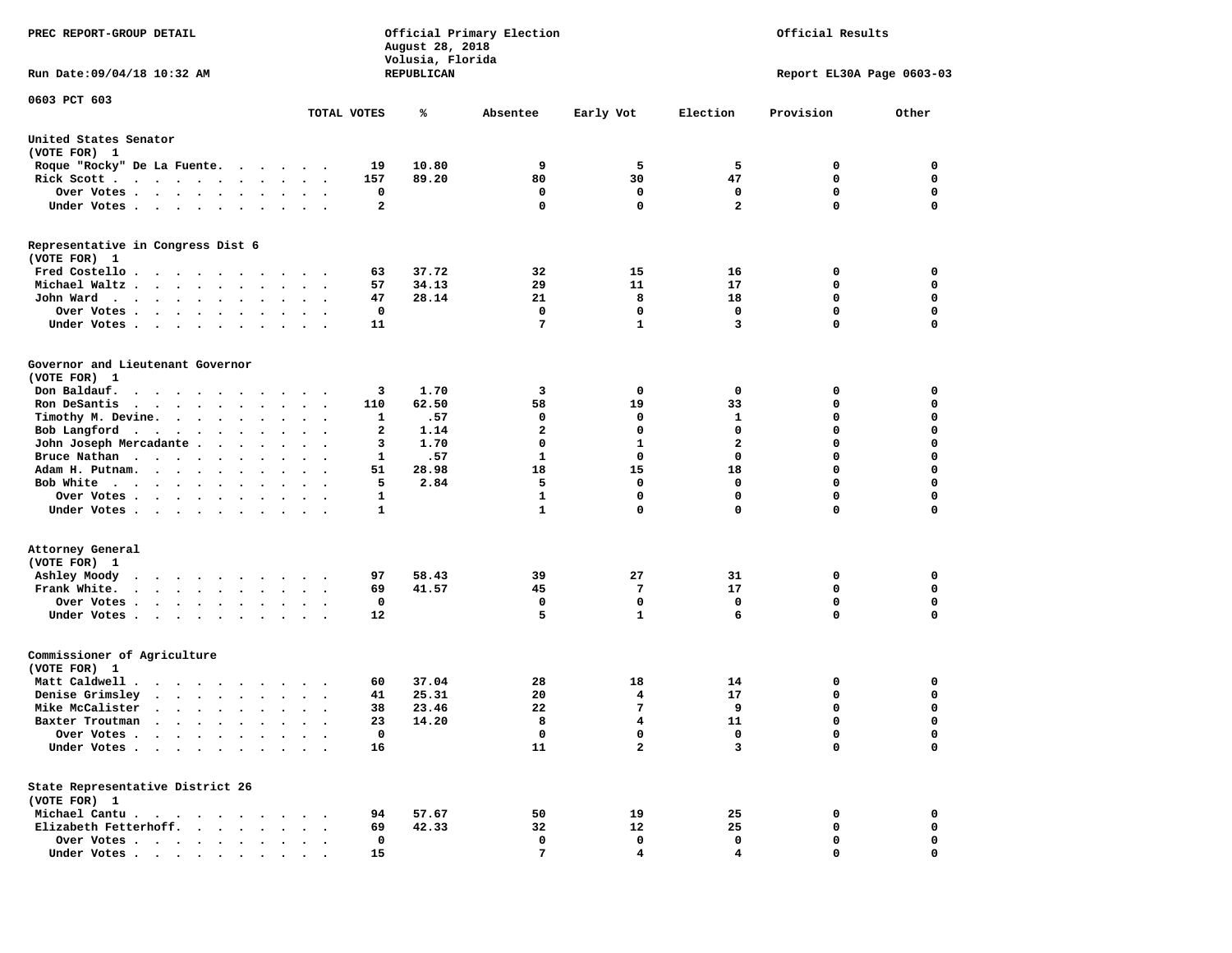| PREC REPORT-GROUP DETAIL                                                                   |             | August 28, 2018<br>Volusia, Florida | Official Primary Election |                           | Official Results |              |          |
|--------------------------------------------------------------------------------------------|-------------|-------------------------------------|---------------------------|---------------------------|------------------|--------------|----------|
| Run Date: 09/04/18 10:32 AM                                                                |             | <b>NONPARTISAN</b>                  |                           | Report EL30A Page 0603-04 |                  |              |          |
| 0603 PCT 603                                                                               |             |                                     |                           |                           |                  |              |          |
|                                                                                            | TOTAL VOTES | ℁                                   | Absentee                  | Early Vot                 | Election         | Provision    | Other    |
| Circuit Judge 7th Judicial, Grp 15<br>(VOTE FOR) 1                                         |             |                                     |                           |                           |                  |              |          |
| Linda L. Gaustad                                                                           |             | 30.19<br>295                        | 103                       | 57                        | 135              | 0            | 0        |
| Sebrina L. Slack                                                                           |             | 35.01<br>342                        | 92                        | 86                        | 164              | 0            |          |
| Ryan Will $\cdots$ , $\cdots$ , $\cdots$ , $\cdots$                                        |             | 340<br>34.80                        | 111                       | 59                        | 170              | 0            | 0        |
| Over Votes                                                                                 |             | 1                                   | 0                         | 1                         | 0                | 0            | 0        |
| Under Votes                                                                                |             | 87                                  | 29                        | 19                        | 39               | 0            |          |
| County Judge 7th Judicial, Grp 5<br>(VOTE FOR) 1                                           |             |                                     |                           |                           |                  |              |          |
| Steve Burk                                                                                 |             | 20.30<br>205                        | 83                        | 28                        | 94               | 0            | 0        |
| Dawn "Pam" Fields.                                                                         |             | 79.70<br>805                        | 234                       | 183                       | 388              | 0            |          |
| Over Votes                                                                                 |             | 1                                   | $\Omega$                  | 0                         | 1                | 0            | 0        |
| Under Votes                                                                                |             | 54                                  | 18                        | 11                        | 25               | $\Omega$     | $\Omega$ |
| County Council at Large<br>(VOTE FOR) 1                                                    |             |                                     |                           |                           |                  |              |          |
| L. Ronald Durham                                                                           |             | 64.88<br>667                        | 171                       | 147                       | 349              | 0            | 0        |
| Ben F. Johnson.                                                                            |             | 34.34<br>353                        | 146                       | 67                        | 140              | <sup>0</sup> | 0        |
| WRITE-IN.                                                                                  |             | .78<br>8                            | 1                         | $\mathbf{2}$              | 5                | $\Omega$     |          |
| Over Votes                                                                                 |             | 0                                   | 0                         | 0                         | 0                | 0            |          |
| Under Votes, $\cdot$ , $\cdot$ , $\cdot$ , $\cdot$ , $\cdot$ , $\cdot$ , $\cdot$ , $\cdot$ |             | 37                                  | 17                        | 6                         | 14               | 0            | $\Omega$ |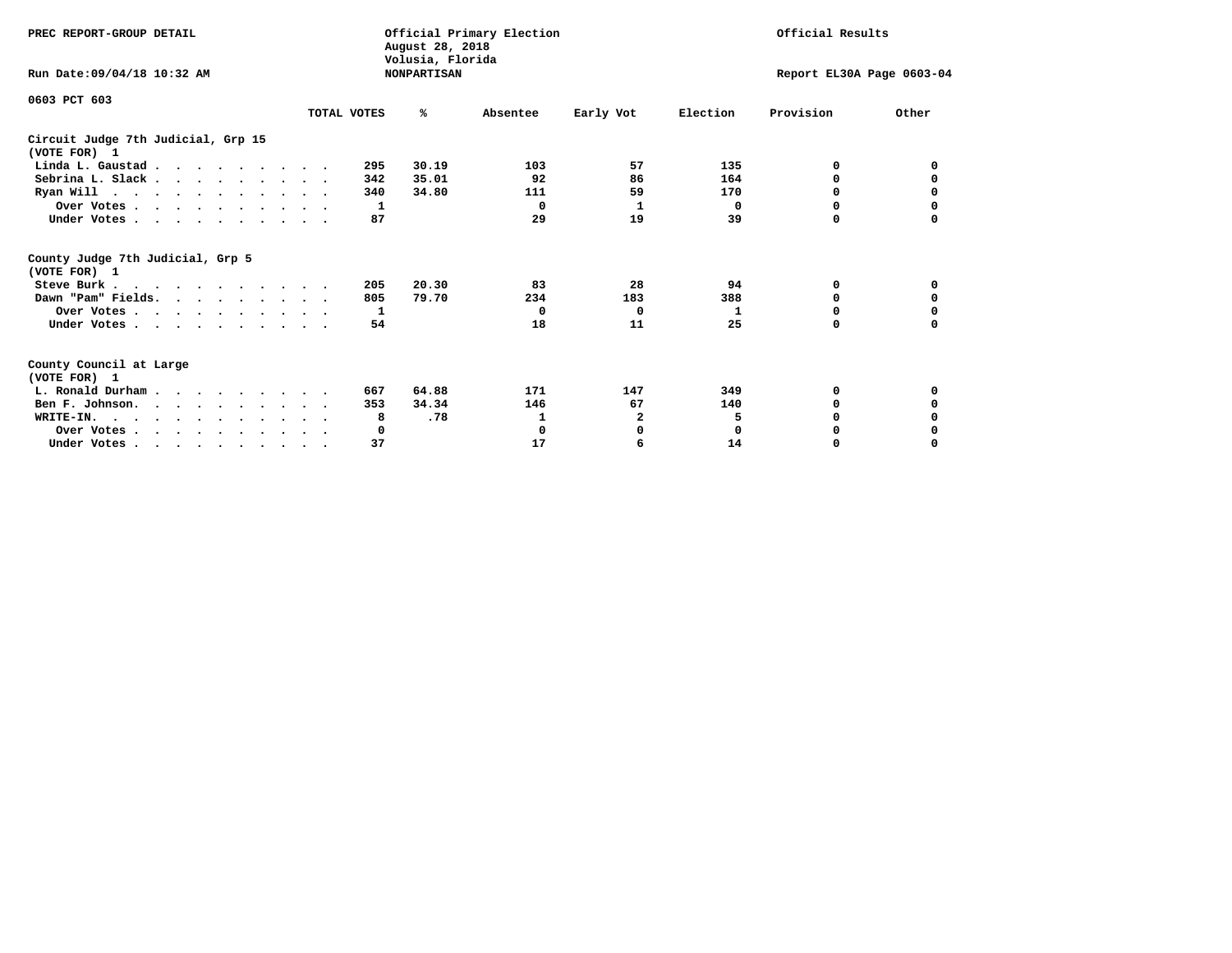| PREC REPORT-GROUP DETAIL               |  |                                         |  |             | August 28, 2018<br>Volusia, Florida | Official Primary Election |              |          | Official Results          |       |
|----------------------------------------|--|-----------------------------------------|--|-------------|-------------------------------------|---------------------------|--------------|----------|---------------------------|-------|
| Run Date: 09/04/18 10:32 AM            |  |                                         |  |             | <b>STATISTICS</b>                   |                           |              |          | Report EL30A Page 0607-01 |       |
| 0607 PCT 607                           |  |                                         |  |             |                                     |                           |              |          |                           |       |
|                                        |  |                                         |  | TOTAL VOTES | %ะ                                  | Absentee                  | Early Vot    | Election | Provision                 | Other |
| REGISTERED VOTERS - TOTAL              |  |                                         |  | 4,492       |                                     |                           |              |          |                           |       |
| REGISTERED VOTERS - DEMOCRATIC         |  | $\sim$ $\sim$ $\sim$ $\sim$             |  | 1,539       | 34.26                               |                           |              |          |                           |       |
| REGISTERED VOTERS - REPUBLICAN         |  |                                         |  | 1,589       | 35.37                               |                           |              |          |                           |       |
| REGISTERED VOTERS - NONPARTISAN        |  |                                         |  | 1,364       |                                     |                           |              |          |                           |       |
| BALLOTS CAST - TOTAL.                  |  |                                         |  | 1,392       |                                     | 578                       | 189          | 622      |                           |       |
| BALLOTS CAST - DEMOCRATIC              |  |                                         |  | 593         | 42.60                               | 224                       | 98           | 270      |                           |       |
| BALLOTS CAST - REPUBLICAN              |  |                                         |  | 636         | 45.69                               | 268                       | 70           | 296      |                           |       |
| BALLOTS CAST - NONPARTISAN.            |  |                                         |  | 163         | 11.71                               | 86                        | 21           | 56       |                           |       |
| BALLOTS CAST - BLANK.                  |  |                                         |  | 8           | .57                                 | 0                         | $\mathbf{2}$ | 6        | 0                         |       |
| VOTER TURNOUT - TOTAL<br>.             |  |                                         |  |             | 30.99                               |                           |              |          |                           |       |
| VOTER TURNOUT - DEMOCRATIC.            |  | $\cdot$ $\cdot$ $\cdot$ $\cdot$ $\cdot$ |  |             | 38.53                               |                           |              |          |                           |       |
| VOTER TURNOUT - REPUBLICAN.<br>$\cdot$ |  |                                         |  |             | 40.03                               |                           |              |          |                           |       |
| VOTER TURNOUT - BLANK                  |  |                                         |  |             | .18                                 |                           |              |          |                           |       |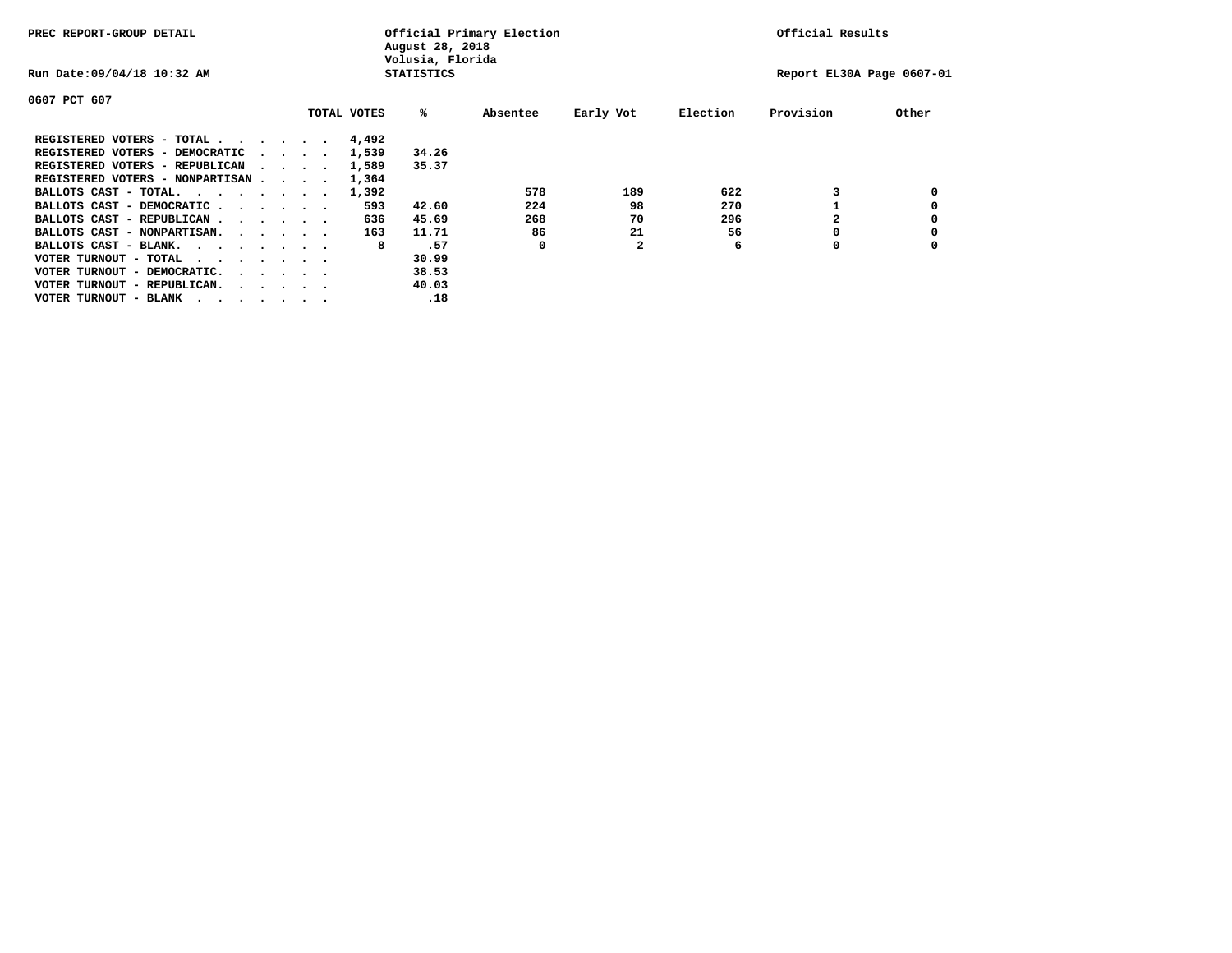| PREC REPORT-GROUP DETAIL                          | August 28, 2018                         | Official Primary Election             | Official Results             |              |                           |             |  |
|---------------------------------------------------|-----------------------------------------|---------------------------------------|------------------------------|--------------|---------------------------|-------------|--|
| Run Date: 09/04/18 10:32 AM                       |                                         | Volusia, Florida<br><b>DEMOCRATIC</b> |                              |              | Report EL30A Page 0607-02 |             |  |
| 0607 PCT 607                                      |                                         |                                       |                              |              |                           |             |  |
|                                                   | TOTAL VOTES                             | ℁<br>Absentee                         | Early Vot                    | Election     | Provision                 | Other       |  |
| Representative in Congress Dist 6<br>(VOTE FOR) 1 |                                         |                                       |                              |              |                           |             |  |
| Stephen Sevigny                                   | 152                                     | 26.39                                 | 22<br>45                     | 84           | 1                         | $\mathbf 0$ |  |
| Nancy Soderberg                                   | 235                                     | 40.80                                 | 48<br>92                     | 95           | $\mathbf 0$               | 0           |  |
| John Upchurch                                     | 189                                     | 32.81                                 | 24<br>84                     | 81           | $\mathbf 0$               | $\mathbf 0$ |  |
| Over Votes                                        | $\mathbf 0$<br>$\overline{\phantom{a}}$ |                                       | $\mathbf 0$<br>0             | $\mathbf 0$  | $\mathbf 0$               | $\mathbf 0$ |  |
| Under Votes                                       | 17                                      |                                       | 3<br>4                       | 10           | $\mathbf 0$               | $\mathbf 0$ |  |
| Governor and Lieutenant Governor<br>(VOTE FOR) 1  |                                         |                                       |                              |              |                           |             |  |
| Andrew Gillum                                     | 106                                     | 18.37                                 | 19<br>23                     | 63           | 1                         | 0           |  |
| Gwen Graham.                                      | 307                                     | 53.21                                 | 62<br>100                    | 145          | 0                         | $\mathbf 0$ |  |
| Jeff Greene.                                      | 61                                      | 10.57                                 | 4<br>43                      | 14           | $\mathbf 0$               | $\mathbf 0$ |  |
| Chris King                                        | 18                                      | 3.12                                  | 3<br>6                       | 9            | $\mathbf 0$               | $\mathbf 0$ |  |
| Philip Levine                                     | 70<br>$\cdot$ $\cdot$ $\cdot$           | 12.13                                 | 6<br>35                      | 29           | $\mathbf 0$               | $\mathbf 0$ |  |
| Alex "Lundy" Lundmark<br>$\sim$<br>$\sim$ $\sim$  | 5                                       | .87                                   | $\overline{\mathbf{2}}$<br>2 | 1            | $\mathbf 0$               | $\mathbf 0$ |  |
| John Wetherbee.                                   | 10                                      | 1.73                                  | 0<br>7                       | 3            | $\mathbf 0$               | $\mathbf 0$ |  |
| Over Votes                                        | 5                                       |                                       | 0<br>4                       | $\mathbf{1}$ | $\mathbf 0$               | $\mathbf 0$ |  |
| Under Votes                                       | 11                                      |                                       | $\overline{a}$<br>4          | 5            | $\mathbf 0$               | $\mathbf 0$ |  |
| Attorney General<br>(VOTE FOR) 1                  |                                         |                                       |                              |              |                           |             |  |
| Sean Shaw                                         | 362<br>$\sim$ $\sim$                    | 70.84                                 | 139<br>64                    | 158          | 1                         | 0           |  |
| Ryan Torrens<br>$\cdots$                          | 149                                     | 29.16                                 | 22<br>46                     | 81           | $\mathbf 0$               | $\mathbf 0$ |  |
| Over Votes                                        | $\mathbf 0$                             |                                       | $\mathbf 0$<br>$\mathbf 0$   | $\Omega$     | 0                         | $\mathbf 0$ |  |
| Under Votes                                       | 82                                      |                                       | 39<br>12                     | 31           | $\mathbf 0$               | $\mathbf 0$ |  |
| Commissioner of Agriculture<br>(VOTE FOR) 1       |                                         |                                       |                              |              |                           |             |  |
| Nicole "Nikki" Fried.                             | 276                                     | 54.44                                 | 92<br>50                     | 133          | 1                         | 0           |  |
| Jeffrey Duane Porter.                             | 75                                      | 14.79                                 | 35<br>10                     | 30           | 0                         | $\mathbf 0$ |  |
| Roy David Walker                                  | 156                                     | 30.77                                 | 26<br>59                     | 71           | $\mathbf 0$               | 0           |  |
| Over Votes                                        | 0<br>$\ddot{\phantom{a}}$               |                                       | $\mathbf 0$<br>0             | $\Omega$     | $\mathbf 0$               | 0           |  |
| Under Votes                                       | 86<br>$\ddot{\phantom{1}}$<br>$\sim$    |                                       | 38<br>12                     | 36           | $\Omega$                  | $\Omega$    |  |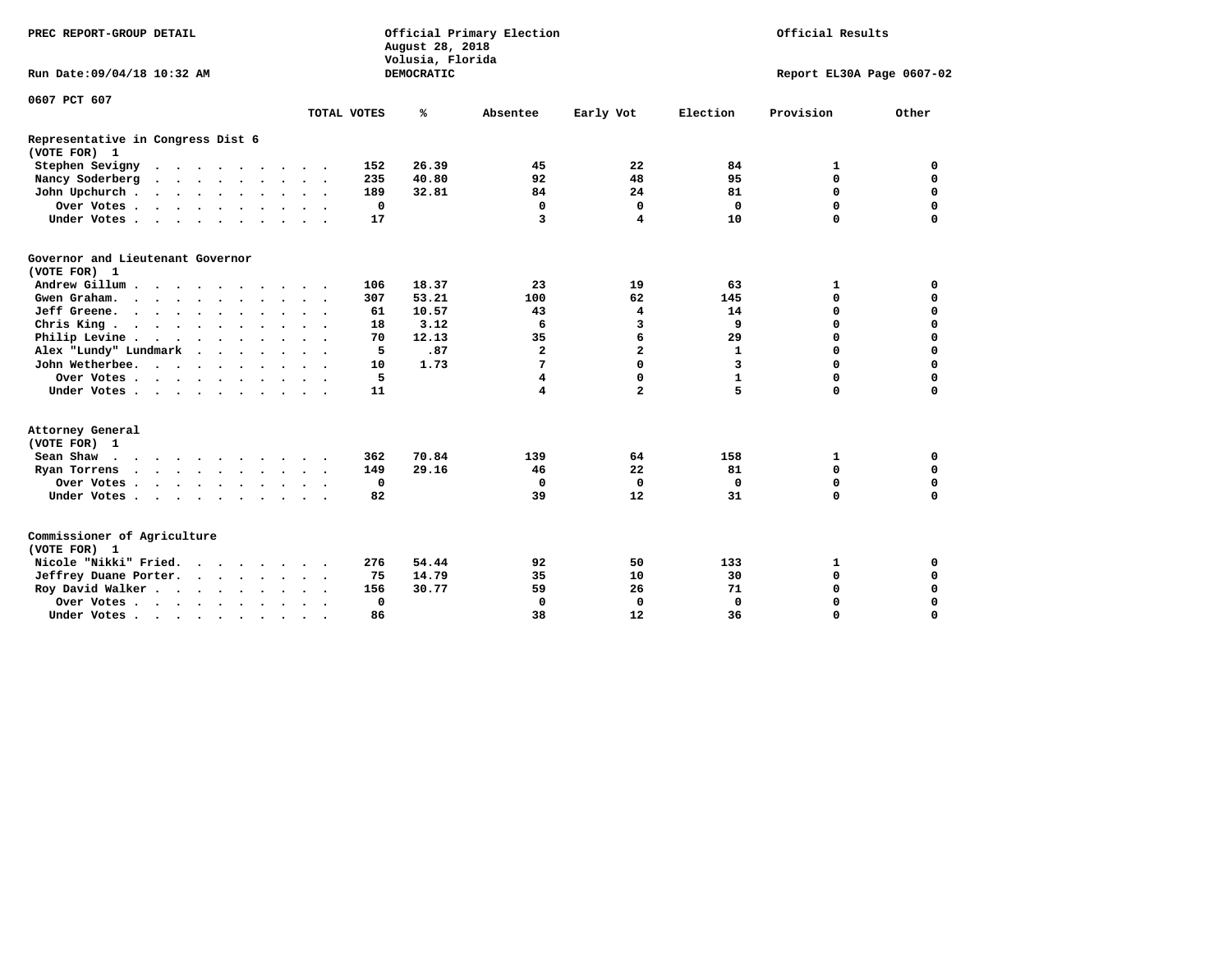| PREC REPORT-GROUP DETAIL                                                                                                                                                         |                | August 28, 2018<br>Volusia, Florida | Official Primary Election | Official Results |              |                             |             |
|----------------------------------------------------------------------------------------------------------------------------------------------------------------------------------|----------------|-------------------------------------|---------------------------|------------------|--------------|-----------------------------|-------------|
| Run Date: 09/04/18 10:32 AM                                                                                                                                                      |                | REPUBLICAN                          |                           |                  |              | Report EL30A Page 0607-03   |             |
| 0607 PCT 607                                                                                                                                                                     | TOTAL VOTES    | ℁                                   | Absentee                  | Early Vot        | Election     | Provision                   | Other       |
| United States Senator                                                                                                                                                            |                |                                     |                           |                  |              |                             |             |
| (VOTE FOR) 1                                                                                                                                                                     |                |                                     |                           |                  |              |                             |             |
| Roque "Rocky" De La Fuente.<br>$\ddot{\phantom{1}}$<br>$\ddot{\phantom{a}}$<br>$\sim$<br>$\overline{\phantom{a}}$                                                                | 73             | 11.68                               | 25                        | 9                | 38           | 1                           | 0           |
| Rick Scott<br>$\sim$ $\sim$<br>$\ddot{\phantom{1}}$<br>$\overline{\phantom{a}}$                                                                                                  | 552            | 88.32                               | 239                       | 61               | 251          | $\mathbf{1}$                | $\mathbf 0$ |
| Over Votes<br>$\bullet$<br>$\ddot{\phantom{a}}$<br>$\bullet$                                                                                                                     | 0              |                                     | 0                         | 0                | $\mathbf 0$  | $\mathbf 0$                 | $\mathbf 0$ |
| Under Votes<br>$\ddot{\phantom{1}}$<br>$\cdot$<br>$\bullet$                                                                                                                      | 11             |                                     | 4                         | $\Omega$         | 7            | $\mathbf 0$                 | 0           |
| Representative in Congress Dist 6                                                                                                                                                |                |                                     |                           |                  |              |                             |             |
| (VOTE FOR) 1                                                                                                                                                                     |                |                                     |                           |                  |              |                             |             |
| Fred Costello<br>$\cdot$<br>$\cdot$                                                                                                                                              | 196            | 32.45                               | 81                        | 20               | 94           | 1                           | 0           |
| Michael Waltz.<br>$\ddot{\phantom{1}}$                                                                                                                                           | 233            | 38.58                               | 99                        | 24               | 110          | 0                           | $\mathbf 0$ |
| John Ward<br>$\mathcal{A}=\mathcal{A}=\mathcal{A}=\mathcal{A}$ .<br>$\ddot{\phantom{0}}$<br>$\bullet$<br>$\bullet$<br>$\bullet$<br>$\bullet$<br>$\ddot{\phantom{a}}$             | 175            | 28.97                               | 75                        | 23               | 76           | $\mathbf{1}$<br>$\mathbf 0$ | $\mathbf 0$ |
| Over Votes.<br>$\sim$ $\sim$<br>$\ddot{\phantom{1}}$<br>$\cdot$<br>$\cdot$                                                                                                       | $\overline{a}$ |                                     | $\mathbf 0$               | $\mathbf{1}$     | $\mathbf{1}$ |                             | $\mathbf 0$ |
| Under Votes<br>$\cdot$                                                                                                                                                           | 30             |                                     | 13                        | $\overline{2}$   | 15           | $\mathbf 0$                 | $\mathbf 0$ |
| Governor and Lieutenant Governor<br>(VOTE FOR) 1                                                                                                                                 |                |                                     |                           |                  |              |                             |             |
| Don Baldauf.<br>$\cdot$ $\cdot$ $\cdot$<br>$\cdot$                                                                                                                               | 5              | .80                                 | 3                         | 1                | $\mathbf{1}$ | 0                           | $\mathbf 0$ |
| Ron DeSantis<br>$\ddotsc$ $\ddotsc$<br>$\ddot{\phantom{0}}$<br>$\bullet$<br>$\cdot$<br>$\ddot{\phantom{a}}$<br>$\overline{\phantom{a}}$                                          | 421            | 67.36                               | 183                       | 52               | 184          | $\mathbf{2}$                | $\mathbf 0$ |
| Timothy M. Devine.<br>$\bullet$<br>$\bullet$<br>$\bullet$                                                                                                                        | 4              | .64                                 | $\mathbf{z}$              | $\mathbf 0$      | $\mathbf{2}$ | $\mathbf 0$                 | $\mathbf 0$ |
| Bob Langford<br>$\ddot{\phantom{1}}$<br>$\bullet$<br>$\bullet$                                                                                                                   | 7              | 1.12                                | 5                         | $\mathbf{1}$     | $\mathbf{1}$ | 0                           | $\mathbf 0$ |
| John Joseph Mercadante .<br>$\ddot{\phantom{a}}$<br>$\ddot{\phantom{a}}$<br>$\bullet$<br>$\bullet$<br>$\overline{\phantom{a}}$                                                   | $\mathbf{2}$   | .32                                 | $\mathbf{1}$              | $\mathbf 0$      | $\mathbf{1}$ | 0                           | $\mathbf 0$ |
| Bruce Nathan<br>$\sim$ $\sim$ $\sim$ $\sim$<br>$\ddot{\phantom{a}}$<br>$\bullet$<br>$\ddot{\phantom{a}}$                                                                         | 6              | .96                                 | 5                         | $\mathbf{0}$     | $\mathbf{1}$ | 0                           | $\mathbf 0$ |
| Adam H. Putnam.<br>$\sim$ $\sim$<br>$\bullet$                                                                                                                                    | 167            | 26.72                               | 56                        | 14               | 97           | 0                           | $\mathbf 0$ |
| Bob White<br>$\bullet$<br>$\bullet$<br>$\ddot{\phantom{a}}$<br>$\ddot{\phantom{a}}$                                                                                              | 13             | 2.08                                | 7                         | $\overline{a}$   | 4            | $\mathbf 0$                 | $\Omega$    |
| Over Votes .<br>$\bullet$ . $\bullet$ .<br>$\sim$<br>$\ddot{\phantom{a}}$                                                                                                        | $\mathbf 0$    |                                     | 0                         | $\Omega$         | $\mathbf 0$  | $\mathbf 0$                 | $\mathbf 0$ |
| Under Votes                                                                                                                                                                      | 11             |                                     | 6                         | $\mathbf 0$      | 5            | 0                           | $\mathbf 0$ |
| Attorney General<br>(VOTE FOR) 1                                                                                                                                                 |                |                                     |                           |                  |              |                             |             |
| Ashley Moody<br>$\cdots$<br>$\bullet$<br>$\cdot$                                                                                                                                 | 326            | 55.25                               | 115                       | 36               | 173          | 2                           | 0           |
| Frank White.<br>$\ddot{\phantom{a}}$<br>$\ddot{\phantom{0}}$<br>$\bullet$<br>$\sim$                                                                                              | 264            | 44.75                               | 137                       | 29               | 98           | $\mathbf 0$                 | 0           |
| Over Votes .<br>$\mathcal{A}^{\mathcal{A}}$ , and $\mathcal{A}^{\mathcal{A}}$ , and $\mathcal{A}^{\mathcal{A}}$<br>$\bullet$<br>$\bullet$<br>$\bullet$<br>$\bullet$<br>$\bullet$ | $\mathbf 0$    |                                     | 0                         | $\mathbf 0$      | $\mathbf 0$  | $\mathbf 0$                 | $\mathbf 0$ |
| Under Votes<br>$\bullet$<br>$\bullet$<br>$\bullet$<br>$\bullet$                                                                                                                  | 46             |                                     | 16                        | 5                | 25           | $\mathbf 0$                 | 0           |
| Commissioner of Agriculture<br>(VOTE FOR) 1                                                                                                                                      |                |                                     |                           |                  |              |                             |             |
| Matt Caldwell.<br>$\ddot{\phantom{a}}$<br>$\sim$<br>$\ddot{\phantom{1}}$                                                                                                         | 180            | 32.37                               | 78                        | 18               | 83           | 1                           | 0           |
| Denise Grimsley<br>$\ddot{\phantom{a}}$<br>$\ddot{\phantom{a}}$                                                                                                                  | 192            | 34.53                               | 76                        | 22               | 93           | $\mathbf{1}$                | $\mathbf 0$ |
| Mike McCalister<br>$\sim$<br>$\ddot{\phantom{1}}$<br>$\bullet$<br>$\bullet$<br>$\bullet$<br>$\bullet$<br>$\ddot{\phantom{a}}$                                                    | 95             | 17.09                               | 43                        | 12               | 40           | $\mathbf 0$                 | $\mathbf 0$ |
| Baxter Troutman<br>$\ddot{\phantom{a}}$<br>$\sim$<br>$\ddot{\phantom{a}}$<br>$\overline{\phantom{a}}$                                                                            | 89             | 16.01                               | 34                        | 12               | 43           | $\mathbf 0$                 | $\mathbf 0$ |
| Over Votes .<br>$\sim$ $\sim$<br>$\bullet$<br>$\cdot$<br>$\ddot{\phantom{a}}$                                                                                                    | 0              |                                     | 0                         | 0                | 0            | $\mathbf 0$                 | $\mathbf 0$ |
| Under Votes.<br>$\bullet$ $\bullet$ $\bullet$ $\bullet$ $\bullet$<br>$\bullet$<br>$\bullet$<br>$\bullet$                                                                         | 80             |                                     | 37                        | 6                | 37           | $\Omega$                    | $\Omega$    |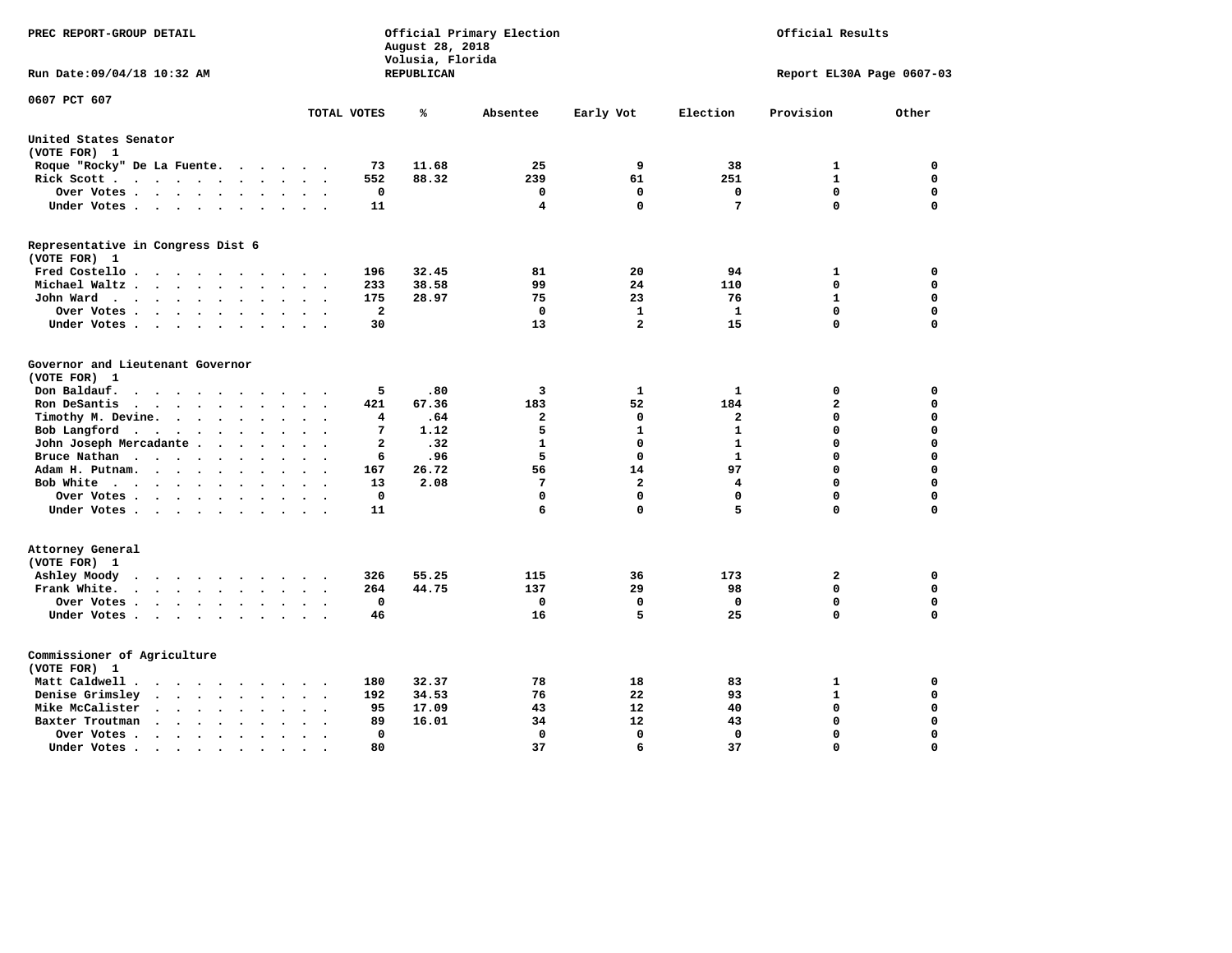| PREC REPORT-GROUP DETAIL                                                         |             | August 28, 2018<br>Volusia, Florida | Official Primary Election |                           | Official Results |                |          |  |
|----------------------------------------------------------------------------------|-------------|-------------------------------------|---------------------------|---------------------------|------------------|----------------|----------|--|
| Run Date: 09/04/18 10:32 AM                                                      |             | <b>NONPARTISAN</b>                  |                           | Report EL30A Page 0607-04 |                  |                |          |  |
| 0607 PCT 607                                                                     |             |                                     |                           |                           |                  |                |          |  |
|                                                                                  | TOTAL VOTES | ℁                                   | Absentee                  | Early Vot                 | Election         | Provision      | Other    |  |
| Circuit Judge 7th Judicial, Grp 15<br>(VOTE FOR) 1                               |             |                                     |                           |                           |                  |                |          |  |
| Linda L. Gaustad                                                                 |             | 27.12<br>329                        | 146                       | 39                        | 143              | 1              | 0        |  |
| Sebrina L. Slack.                                                                |             | 33.14<br>402                        | 166                       | 66                        | 169              |                | 0        |  |
| Ryan Will $\cdots$ , $\cdots$ , $\cdots$ , $\cdots$                              |             | 482<br>39.74                        | 188                       | 60                        | 233              | 1              | 0        |  |
| Over Votes                                                                       |             | 1                                   | 0                         | 1                         | 0                | $\Omega$       | 0        |  |
| Under Votes.                                                                     |             | 178                                 | 78                        | 23                        | 77               | 0              |          |  |
| County Judge 7th Judicial, Grp 5<br>(VOTE FOR) 1                                 |             |                                     |                           |                           |                  |                |          |  |
| Steve Burk                                                                       |             | 37.96<br>462                        | 178                       | 59                        | 223              | 2              | 0        |  |
| Dawn "Pam" Fields.                                                               |             | 755<br>62.04                        | 330                       | 111                       | 313              |                | 0        |  |
| Over Votes                                                                       |             | 0                                   | 0                         | 0                         | 0                | 0              | 0        |  |
| Under Votes                                                                      |             | 175                                 | 70                        | 19                        | 86               | $\Omega$       | $\Omega$ |  |
| County Council at Large<br>(VOTE FOR) 1                                          |             |                                     |                           |                           |                  |                |          |  |
| L. Ronald Durham                                                                 |             | 41.14<br>527                        | 195                       | 91                        | 240              | 1              | 0        |  |
| Ben F. Johnson.                                                                  |             | 55.58<br>712                        | 325                       | 82                        | 303              | $\overline{a}$ | 0        |  |
| WRITE-IN.                                                                        |             | 3.28<br>42                          | 10                        | 3                         | 29               | $\Omega$       | 0        |  |
| Over Votes                                                                       |             | 0                                   | $\mathbf 0$               | 0                         | $\mathbf 0$      | 0              |          |  |
| Under Votes, $\cdot$ , $\cdot$ , $\cdot$ , $\cdot$ , $\cdot$ , $\cdot$ , $\cdot$ |             | 111                                 | 48                        | 13                        | 50               | 0              | $\Omega$ |  |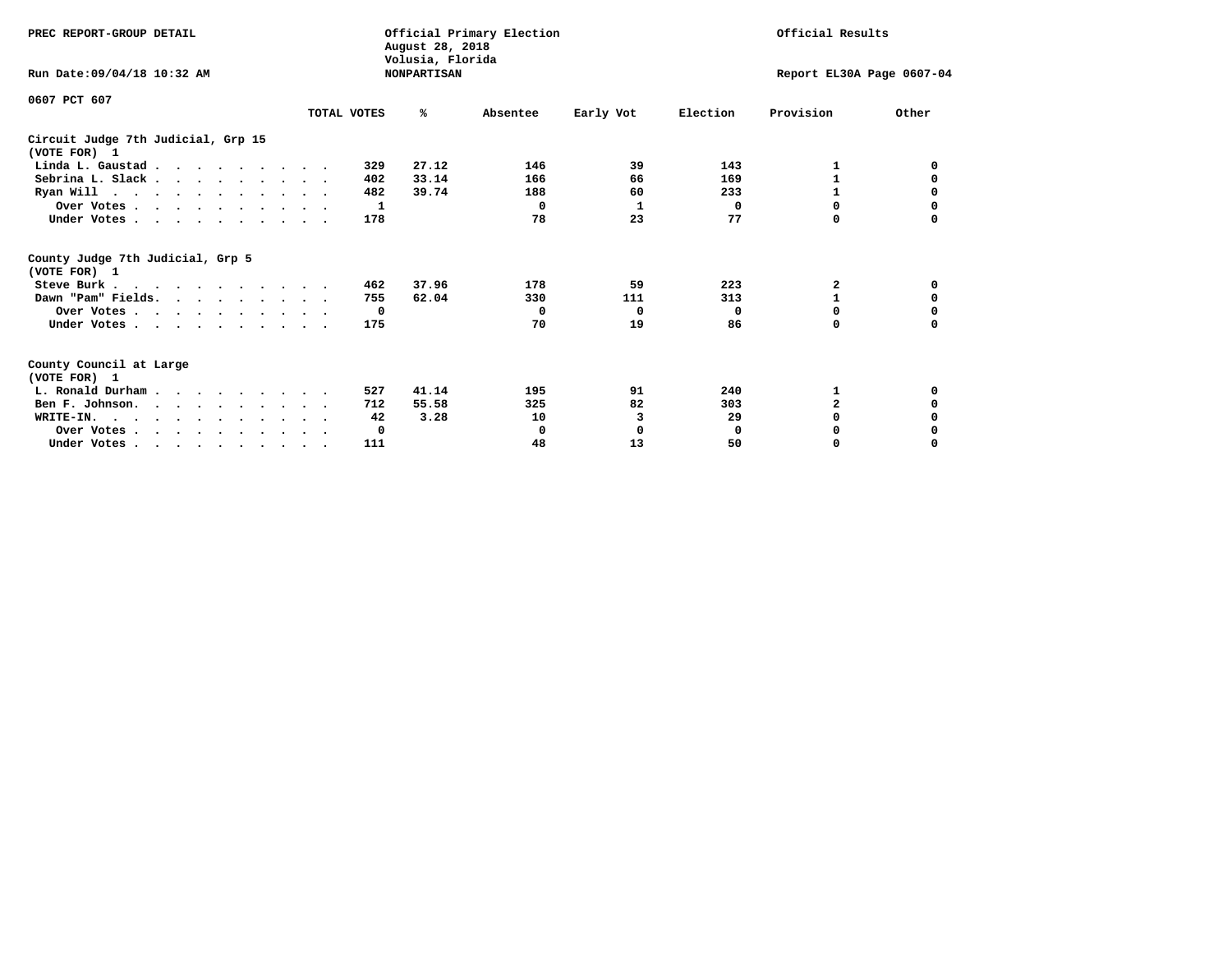| PREC REPORT-GROUP DETAIL                |  |  |                                         |  |             | August 28, 2018<br>Volusia, Florida | Official Primary Election | Official Results |          |                           |       |
|-----------------------------------------|--|--|-----------------------------------------|--|-------------|-------------------------------------|---------------------------|------------------|----------|---------------------------|-------|
| Run Date: 09/04/18 10:32 AM             |  |  |                                         |  |             | <b>STATISTICS</b>                   |                           |                  |          | Report EL30A Page 0614-01 |       |
| 0614 PCT 614                            |  |  |                                         |  |             |                                     |                           |                  |          |                           |       |
|                                         |  |  |                                         |  | TOTAL VOTES | ‱                                   | Absentee                  | Early Vot        | Election | Provision                 | Other |
| REGISTERED VOTERS - TOTAL               |  |  |                                         |  | 4,158       |                                     |                           |                  |          |                           |       |
| REGISTERED VOTERS - DEMOCRATIC          |  |  | $\sim$ $\sim$ $\sim$ $\sim$             |  | 2,561       | 61.59                               |                           |                  |          |                           |       |
| REGISTERED VOTERS - REPUBLICAN          |  |  | $\sim$ $\sim$ $\sim$ $\sim$             |  | 538         | 12.94                               |                           |                  |          |                           |       |
| REGISTERED VOTERS - NONPARTISAN         |  |  |                                         |  | 1,059       |                                     |                           |                  |          |                           |       |
| BALLOTS CAST - TOTAL.                   |  |  |                                         |  | 872         |                                     | 281                       | 163              | 427      |                           |       |
| BALLOTS CAST - DEMOCRATIC               |  |  |                                         |  | 686         | 78.67                               | 203                       | 136              | 346      |                           |       |
| BALLOTS CAST - REPUBLICAN               |  |  |                                         |  | 110         | 12.61                               | 47                        | 17               | 46       | O                         |       |
| BALLOTS CAST - NONPARTISAN.             |  |  |                                         |  | 76          | 8.72                                | 31                        | 10               | 35       |                           |       |
| BALLOTS CAST - BLANK.                   |  |  |                                         |  | 1           | .11                                 | 0                         | 0                |          | O                         |       |
| VOTER TURNOUT - TOTAL<br>.              |  |  |                                         |  |             | 20.97                               |                           |                  |          |                           |       |
| VOTER TURNOUT - DEMOCRATIC.             |  |  | $\cdot$ $\cdot$ $\cdot$ $\cdot$ $\cdot$ |  |             | 26.79                               |                           |                  |          |                           |       |
| VOTER TURNOUT - REPUBLICAN.<br>$\cdots$ |  |  |                                         |  |             | 20.45                               |                           |                  |          |                           |       |
| VOTER TURNOUT - BLANK                   |  |  |                                         |  |             | .02                                 |                           |                  |          |                           |       |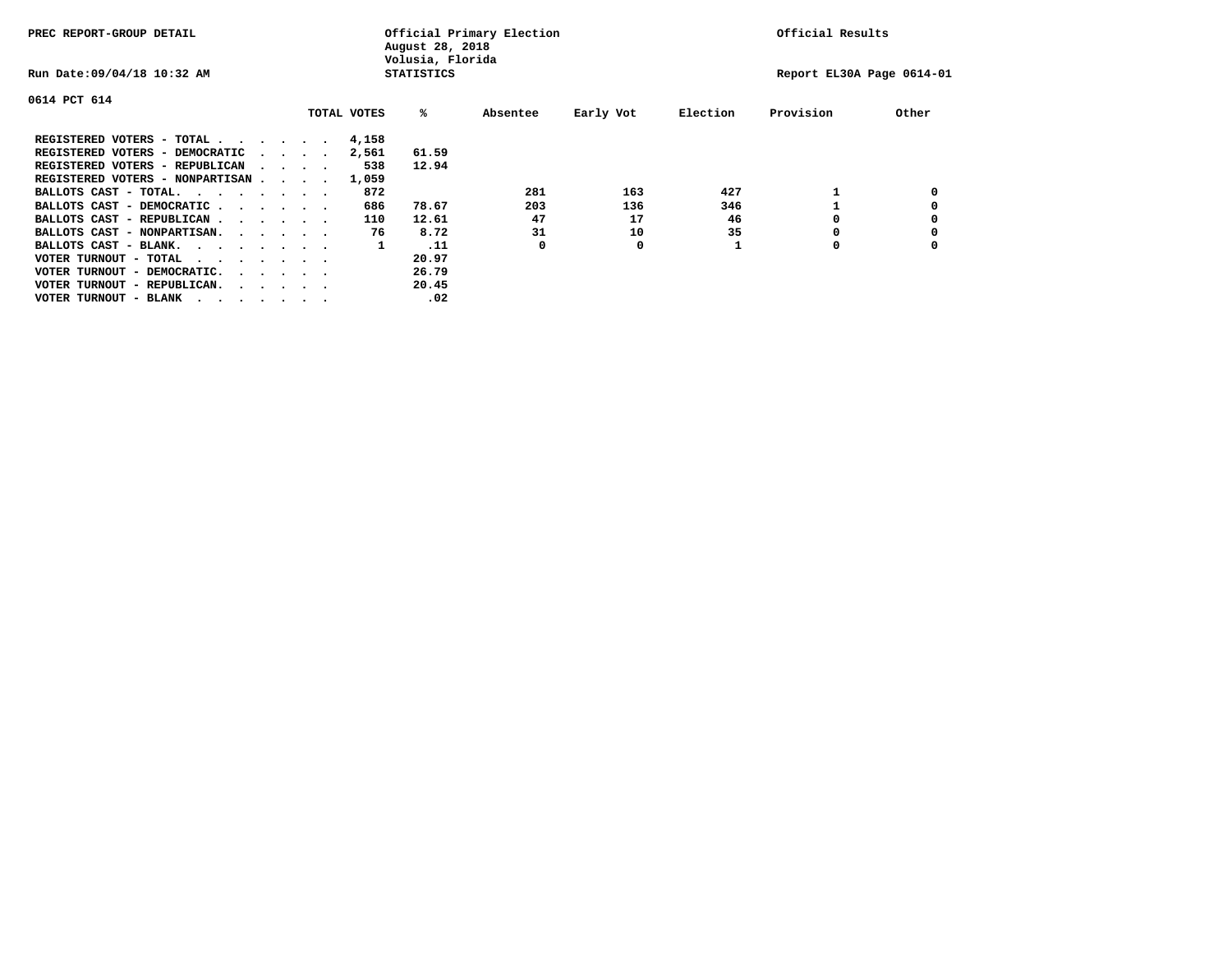| PREC REPORT-GROUP DETAIL                          |                                                                                           |                      |                      |                      |                      |                      | Official Primary Election<br>August 28, 2018<br>Volusia, Florida | Official Results     |             |                   |                |                         |                |                           |             |
|---------------------------------------------------|-------------------------------------------------------------------------------------------|----------------------|----------------------|----------------------|----------------------|----------------------|------------------------------------------------------------------|----------------------|-------------|-------------------|----------------|-------------------------|----------------|---------------------------|-------------|
| Run Date: 09/04/18 10:32 AM                       |                                                                                           |                      |                      |                      |                      |                      |                                                                  |                      |             | <b>DEMOCRATIC</b> |                |                         |                | Report EL30A Page 0614-02 |             |
| 0614 PCT 614                                      |                                                                                           |                      |                      |                      |                      |                      |                                                                  |                      |             |                   |                |                         |                |                           |             |
|                                                   |                                                                                           |                      |                      |                      |                      |                      |                                                                  |                      | TOTAL VOTES | ℁                 | Absentee       | Early Vot               | Election       | Provision                 | Other       |
| Representative in Congress Dist 6<br>(VOTE FOR) 1 |                                                                                           |                      |                      |                      |                      |                      |                                                                  |                      |             |                   |                |                         |                |                           |             |
| Stephen Sevigny                                   | $\cdots$                                                                                  |                      |                      |                      |                      |                      |                                                                  |                      | 85          | 13.00             | 28             | 14                      | 43             | 0                         | 0           |
| Nancy Soderberg                                   | $\begin{array}{cccccccccccccccccc} . & . & . & . & . & . & . & . & . & . & . \end{array}$ |                      |                      |                      |                      |                      |                                                                  |                      | 303         | 46.33             | 95             | 55                      | 152            | 1                         | 0           |
| John Upchurch.                                    |                                                                                           |                      |                      |                      |                      | $\sim$               | $\cdot$                                                          |                      | 266         | 40.67             | 70             | 64                      | 132            | $\mathbf 0$               | $\mathbf 0$ |
| Over Votes                                        |                                                                                           |                      |                      |                      |                      | $\ddot{\phantom{a}}$ | $\ddot{\phantom{a}}$                                             |                      | $\mathbf 0$ |                   | $\mathbf 0$    | $\mathbf 0$             | $\mathbf 0$    | $\mathbf 0$               | $\mathbf 0$ |
| Under Votes                                       |                                                                                           |                      |                      |                      |                      | $\sim$               | $\sim$                                                           |                      | 32          |                   | 10             | 3                       | 19             | $\Omega$                  | $\mathbf 0$ |
| Governor and Lieutenant Governor<br>(VOTE FOR) 1  |                                                                                           |                      |                      |                      |                      |                      |                                                                  |                      |             |                   |                |                         |                |                           |             |
| Andrew Gillum                                     |                                                                                           |                      |                      |                      |                      |                      |                                                                  |                      | 398         | 59.14             | 60             | 90                      | 247            | 1                         | 0           |
| Gwen Graham.                                      | $\cdots$                                                                                  |                      |                      |                      |                      |                      | $\ddot{\phantom{1}}$                                             | $\sim$               | 146         | 21.69             | 71             | 21                      | 54             | $\mathbf 0$               | $\mathbf 0$ |
| Jeff Greene.                                      |                                                                                           |                      | $\ddot{\phantom{a}}$ |                      |                      |                      | $\ddot{\phantom{a}}$                                             |                      | 53          | 7.88              | 33             | 8                       | 12             | $\mathbf 0$               | $\mathbf 0$ |
| Chris King                                        |                                                                                           |                      |                      |                      |                      |                      | $\bullet$ . $\bullet$                                            |                      | 10          | 1.49              | 5              | $\mathbf{2}$            | 3              | $\mathbf 0$               | $\mathbf 0$ |
| Philip Levine.                                    | $\mathcal{A}=\mathcal{A}=\mathcal{A}=\mathcal{A}=\mathcal{A}=\mathcal{A}$ .               |                      |                      |                      |                      | $\ddot{\phantom{a}}$ | $\sim$                                                           | $\sim$               | 52          | 7.73              | 18             | 12                      | 22             | $\mathbf 0$               | $\mathbf 0$ |
| Alex "Lundy" Lundmark                             |                                                                                           | $\ddot{\phantom{1}}$ |                      | $\ddot{\phantom{1}}$ | $\ddot{\phantom{0}}$ |                      | $\bullet$                                                        |                      | 8           | 1.19              | 4              | $\mathbf{1}$            | 3              | $\mathbf 0$               | $\mathbf 0$ |
| John Wetherbee.                                   |                                                                                           |                      |                      |                      | $\bullet$            | $\ddot{\phantom{a}}$ | $\bullet$                                                        |                      | 6           | .89               | $\overline{a}$ | $\overline{\mathbf{2}}$ | $\overline{a}$ | $\mathbf 0$               | $\mathbf 0$ |
| Over Votes                                        |                                                                                           |                      |                      |                      |                      |                      |                                                                  |                      | 6           |                   | 6              | $\mathbf 0$             | $\mathbf 0$    | $\Omega$                  | $\mathbf 0$ |
| Under Votes                                       |                                                                                           |                      |                      |                      |                      |                      | $\sim$                                                           |                      | 7           |                   | 4              | $\mathbf 0$             | 3              | $\Omega$                  | $\mathbf 0$ |
|                                                   |                                                                                           |                      |                      |                      |                      |                      |                                                                  |                      |             |                   |                |                         |                |                           |             |
| Attorney General                                  |                                                                                           |                      |                      |                      |                      |                      |                                                                  |                      |             |                   |                |                         |                |                           |             |
| (VOTE FOR) 1                                      |                                                                                           |                      |                      |                      |                      |                      |                                                                  |                      |             |                   |                |                         |                |                           |             |
| Sean Shaw                                         |                                                                                           |                      |                      |                      |                      |                      |                                                                  |                      | 469         | 74.68             | 129            | 98                      | 241            | 1                         | 0           |
| Ryan Torrens                                      | $\cdots$                                                                                  |                      |                      |                      |                      |                      | $\ddot{\phantom{0}}$                                             | $\ddot{\phantom{1}}$ | 159         | 25.32             | 56             | 30                      | 73             | $\mathbf 0$               | $\mathbf 0$ |
| Over Votes                                        |                                                                                           |                      |                      |                      |                      |                      |                                                                  |                      | $\mathbf 0$ |                   | $\mathbf 0$    | $\mathbf 0$             | $\mathbf 0$    | $\mathbf 0$               | $\mathbf 0$ |
| Under Votes                                       |                                                                                           |                      |                      |                      |                      | $\ddot{\phantom{1}}$ | $\sim$ $\sim$                                                    |                      | 58          |                   | 18             | 8                       | 32             | $\mathbf 0$               | $\mathbf 0$ |
| Commissioner of Agriculture<br>(VOTE FOR) 1       |                                                                                           |                      |                      |                      |                      |                      |                                                                  |                      |             |                   |                |                         |                |                           |             |
| Nicole "Nikki" Fried.                             |                                                                                           |                      |                      |                      |                      |                      |                                                                  |                      | 382         | 60.63             | 105            | 78                      | 198            | 1                         | 0           |
| Jeffrey Duane Porter.                             |                                                                                           |                      |                      |                      |                      |                      |                                                                  |                      | 143         | 22.70             | 40             | 27                      | 76             | 0                         | 0           |
| Roy David Walker                                  |                                                                                           |                      |                      |                      |                      |                      |                                                                  |                      | 105         | 16.67             | 42             | 20                      | 43             | $\mathbf 0$               | $\mathbf 0$ |
| Over Votes                                        |                                                                                           |                      |                      |                      |                      |                      | $\overline{\phantom{a}}$                                         |                      | $\mathbf 0$ |                   | $\mathbf{0}$   | $\mathbf 0$             | $\Omega$       | $\mathbf 0$               | $\mathbf 0$ |
| Under Votes                                       |                                                                                           |                      |                      |                      |                      |                      | $\sim$ $\sim$                                                    |                      | 56          |                   | 16             | 11                      | 29             | $\Omega$                  | $\mathbf 0$ |
| State Representative District 26<br>(VOTE FOR) 1  |                                                                                           |                      |                      |                      |                      |                      |                                                                  |                      |             |                   |                |                         |                |                           |             |
| Patrick Henry.                                    |                                                                                           |                      |                      |                      |                      |                      |                                                                  |                      | 431         | 63.76             | 127            | 80                      | 223            | 1                         | 0           |
| Percy L. Williamson                               |                                                                                           |                      |                      |                      |                      | $\ddot{\phantom{a}}$ | $\bullet$                                                        | $\ddot{\phantom{1}}$ | 245         | 36.24             | 74             | 53                      | 118            | $\mathbf 0$               | $\mathbf 0$ |
| Over Votes                                        |                                                                                           |                      |                      |                      |                      |                      | $\bullet$                                                        |                      | $\mathbf 0$ |                   | $\mathbf 0$    | $\mathbf 0$             | $\mathbf 0$    | $\mathbf 0$               | $\mathbf 0$ |
| Under Votes                                       |                                                                                           |                      |                      |                      |                      |                      |                                                                  |                      | 10          |                   | $\overline{a}$ | $\overline{3}$          | 5              | $\Omega$                  | $\Omega$    |
|                                                   |                                                                                           |                      |                      |                      |                      |                      |                                                                  |                      |             |                   |                |                         |                |                           |             |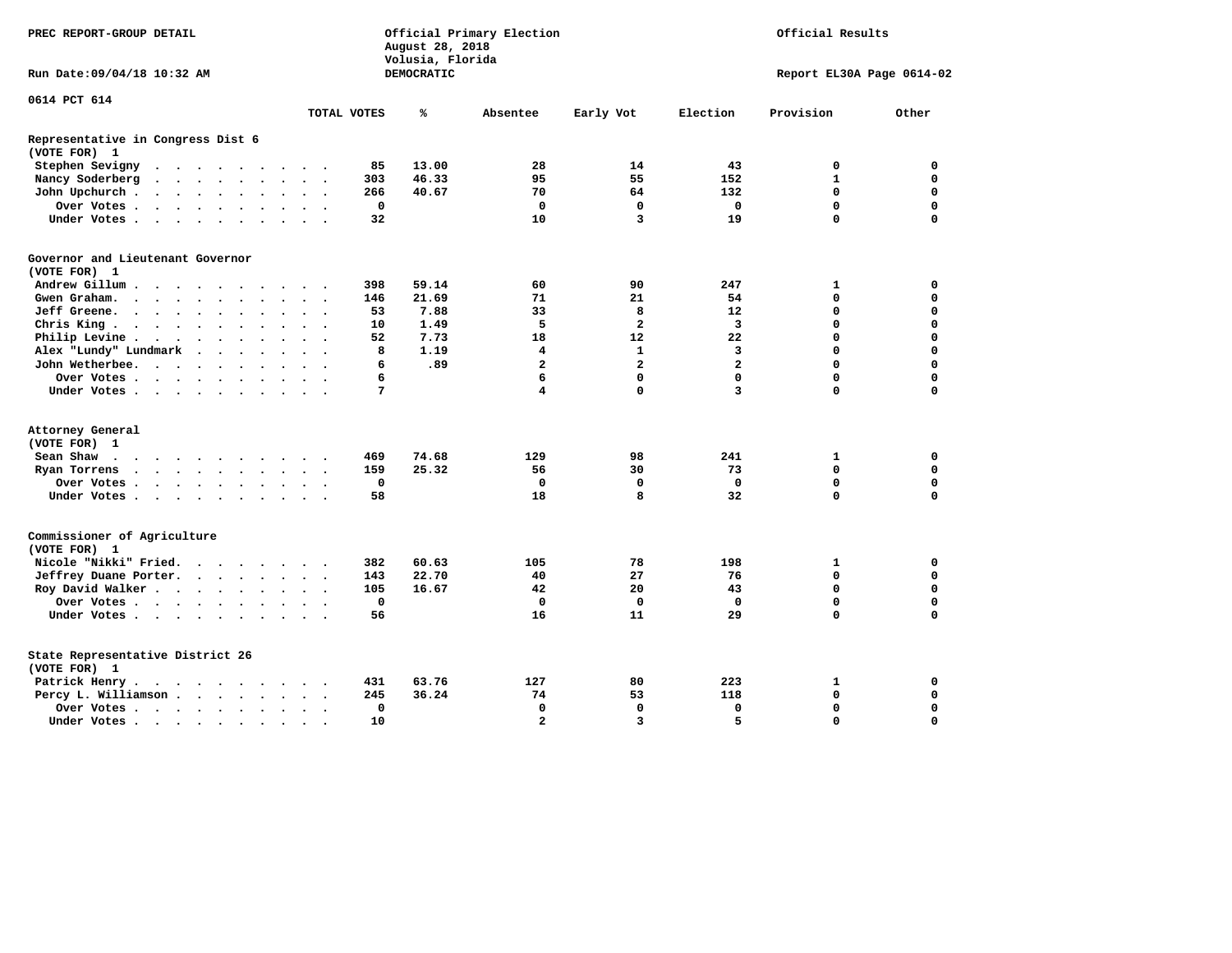| PREC REPORT-GROUP DETAIL                                                                                                                                                                                                                             |                       | August 28, 2018<br>Volusia, Florida | Official Primary Election | Official Results |              |                           |             |
|------------------------------------------------------------------------------------------------------------------------------------------------------------------------------------------------------------------------------------------------------|-----------------------|-------------------------------------|---------------------------|------------------|--------------|---------------------------|-------------|
| Run Date:09/04/18 10:32 AM                                                                                                                                                                                                                           |                       | REPUBLICAN                          |                           |                  |              | Report EL30A Page 0614-03 |             |
| 0614 PCT 614                                                                                                                                                                                                                                         |                       |                                     |                           |                  |              |                           |             |
|                                                                                                                                                                                                                                                      | TOTAL VOTES           | ℁                                   | Absentee                  | Early Vot        | Election     | Provision                 | Other       |
| United States Senator<br>(VOTE FOR) 1                                                                                                                                                                                                                |                       |                                     |                           |                  |              |                           |             |
| Roque "Rocky" De La Fuente.                                                                                                                                                                                                                          | 17                    | 15.74                               | 4                         | 5                | 8            | 0                         | 0           |
| Rick Scott                                                                                                                                                                                                                                           | 91                    | 84.26                               | 43                        | 12               | 36           | 0                         | 0           |
| Over Votes                                                                                                                                                                                                                                           |                       | 0                                   | 0                         | 0                | 0            | 0                         | 0           |
| Under Votes<br>$\sim$ $\sim$                                                                                                                                                                                                                         | $\ddot{\phantom{1}}$  | $\mathbf{2}$                        | 0                         | $\mathbf 0$      | $\mathbf{2}$ | 0                         | 0           |
| Representative in Congress Dist 6<br>(VOTE FOR) 1                                                                                                                                                                                                    |                       |                                     |                           |                  |              |                           |             |
| Fred Costello                                                                                                                                                                                                                                        | 37                    | 35.92                               | 12                        | 7                | 18           | 0                         | 0           |
| Michael Waltz.<br>$\ddot{\phantom{1}}$                                                                                                                                                                                                               | 45                    | 43.69                               | 18                        | 9                | 18           | 0                         | 0           |
| John Ward<br>$\bullet$<br>$\bullet$                                                                                                                                                                                                                  | 21<br>$\sim$ $\sim$   | 20.39                               | 14                        | 0                | 7            | 0                         | 0           |
| Over Votes .<br>$\cdot$ $\cdot$ $\cdot$ $\cdot$<br>$\ddot{\phantom{0}}$                                                                                                                                                                              |                       | 0                                   | $\mathbf 0$               | $\mathbf 0$      | 0            | $\mathbf 0$               | $\mathbf 0$ |
| Under Votes.<br>$\cdots$                                                                                                                                                                                                                             |                       | 7                                   | 3                         | $\mathbf{1}$     | 3            | 0                         | $\mathbf 0$ |
| Governor and Lieutenant Governor<br>(VOTE FOR) 1                                                                                                                                                                                                     |                       |                                     |                           |                  |              |                           |             |
| Don Baldauf.                                                                                                                                                                                                                                         |                       | .93<br>1                            | 0                         | 0                | 1            | 0                         | 0           |
| Ron DeSantis                                                                                                                                                                                                                                         | 64<br>$\bullet$       | 59.26                               | 32                        | 6                | 26           | 0                         | 0           |
| Timothy M. Devine.                                                                                                                                                                                                                                   |                       | 1.85<br>2                           | 1                         | 0                | 1            | 0                         | $\mathbf 0$ |
| Bob Langford<br>$\bullet$<br>$\bullet$ .                                                                                                                                                                                                             | $\bullet$             | 3.70<br>4                           | $\mathbf 0$               | $\mathbf{1}$     | 3            | 0                         | $\mathbf 0$ |
| John Joseph Mercadante<br>$\ddot{\phantom{a}}$                                                                                                                                                                                                       |                       | .93<br>1                            | 1                         | $\mathbf 0$      | 0            | 0                         | 0           |
| Bruce Nathan<br>$\bullet$<br>$\cdot$                                                                                                                                                                                                                 | $\ddot{\phantom{0}}$  | .93<br>1                            | 0                         | 1                | $\mathbf 0$  | 0                         | $\mathbf 0$ |
| Adam H. Putnam.<br>$\cdot$ $\cdot$ $\cdot$ $\cdot$<br>$\bullet$ .                                                                                                                                                                                    | 34                    | 31.48                               | 13                        | 8                | 13           | 0                         | $\mathbf 0$ |
| Bob White                                                                                                                                                                                                                                            |                       | 1<br>.93                            | 0                         | 0                | 1            | 0                         | $\mathbf 0$ |
| Over Votes .<br>$\bullet$<br>$\bullet$                                                                                                                                                                                                               | $\ddot{\phantom{a}}$  | 0                                   | 0                         | $\mathbf 0$      | $\mathbf 0$  | 0                         | $\mathbf 0$ |
| Under Votes                                                                                                                                                                                                                                          |                       | $\mathbf{2}$                        | 0                         | $\mathbf{1}$     | $\mathbf{1}$ | 0                         | 0           |
| Attorney General<br>(VOTE FOR) 1                                                                                                                                                                                                                     |                       |                                     |                           |                  |              |                           |             |
| Ashley Moody<br>$\mathbf{r}$ , and $\mathbf{r}$ , and $\mathbf{r}$ , and $\mathbf{r}$<br>$\sim$ $\sim$                                                                                                                                               | 47                    | 45.63                               | 15                        | 11               | 21           | 0                         | 0           |
| Frank White.<br>$\bullet$<br>$\bullet$ .<br>$\ddot{\phantom{0}}$                                                                                                                                                                                     | 56<br>$\cdot$         | 54.37                               | 30                        | 5                | 21           | 0                         | $\mathbf 0$ |
| Over Votes .<br>$\cdots$<br>$\bullet$                                                                                                                                                                                                                |                       | 0                                   | 0                         | 0                | 0            | 0                         | 0           |
| Under Votes<br>$\sim$                                                                                                                                                                                                                                | $\bullet$ . $\bullet$ | 7                                   | $\overline{a}$            | $\mathbf{1}$     | 4            | 0                         | $\Omega$    |
| Commissioner of Agriculture<br>(VOTE FOR) 1                                                                                                                                                                                                          |                       |                                     |                           |                  |              |                           |             |
| Matt Caldwell .<br>$\mathbf{r}$ . The set of the set of the set of the set of the set of the set of the set of the set of the set of the set of the set of the set of the set of the set of the set of the set of the set of the set of the set of t | 39                    | 37.86                               | 12                        | 6                | 21           | 0                         | 0           |
| Denise Grimsley<br>$\begin{array}{cccccccccccccc} \bullet & \bullet & \bullet & \bullet & \bullet & \bullet & \bullet & \bullet & \bullet & \bullet \end{array}$                                                                                     | 30                    | 29.13                               | 12                        | 8                | 10           | 0                         | 0           |
| Mike McCalister<br>$\begin{array}{cccccccccccccccccc} \bullet & \bullet & \bullet & \bullet & \bullet & \bullet & \bullet & \bullet & \bullet & \bullet \end{array}$<br>$\ddot{\phantom{0}}$                                                         | 19<br>$\cdot$ .       | 18.45                               | 10                        | $\mathbf 0$      | 9            | 0                         | $\mathbf 0$ |
| Baxter Troutman<br>.                                                                                                                                                                                                                                 | 15                    | 14.56                               | 11                        | 2                | 2            | 0                         | 0           |
| Over Votes .                                                                                                                                                                                                                                         |                       | 0                                   | 0                         | 0                | 0            | 0                         | 0           |
| Under Votes.<br>$\ddot{\phantom{a}}$                                                                                                                                                                                                                 |                       | 7                                   | 2                         | $\mathbf{1}$     | 4            | 0                         | $\mathbf 0$ |
| State Representative District 26<br>(VOTE FOR) 1                                                                                                                                                                                                     |                       |                                     |                           |                  |              |                           |             |
| Michael Cantu.<br>$\sim$ $\sim$<br>$\overline{\phantom{a}}$                                                                                                                                                                                          | 41                    | 39.05                               | 16                        | 6                | 19           | 0                         | 0           |
| Elizabeth Fetterhoff.                                                                                                                                                                                                                                | 64                    | 60.95                               | 29                        | 9                | 26           | 0                         | 0           |
| Over Votes .<br>$\ddot{\phantom{1}}$<br>$\sim$<br>$\bullet$<br>$\bullet$                                                                                                                                                                             |                       | 0                                   | 0                         | 0                | 0            | 0                         | 0           |
| Under Votes<br>$\bullet$                                                                                                                                                                                                                             |                       | 5                                   | $\mathbf{2}$              | $\mathbf{z}$     | $\mathbf{1}$ | 0                         | 0           |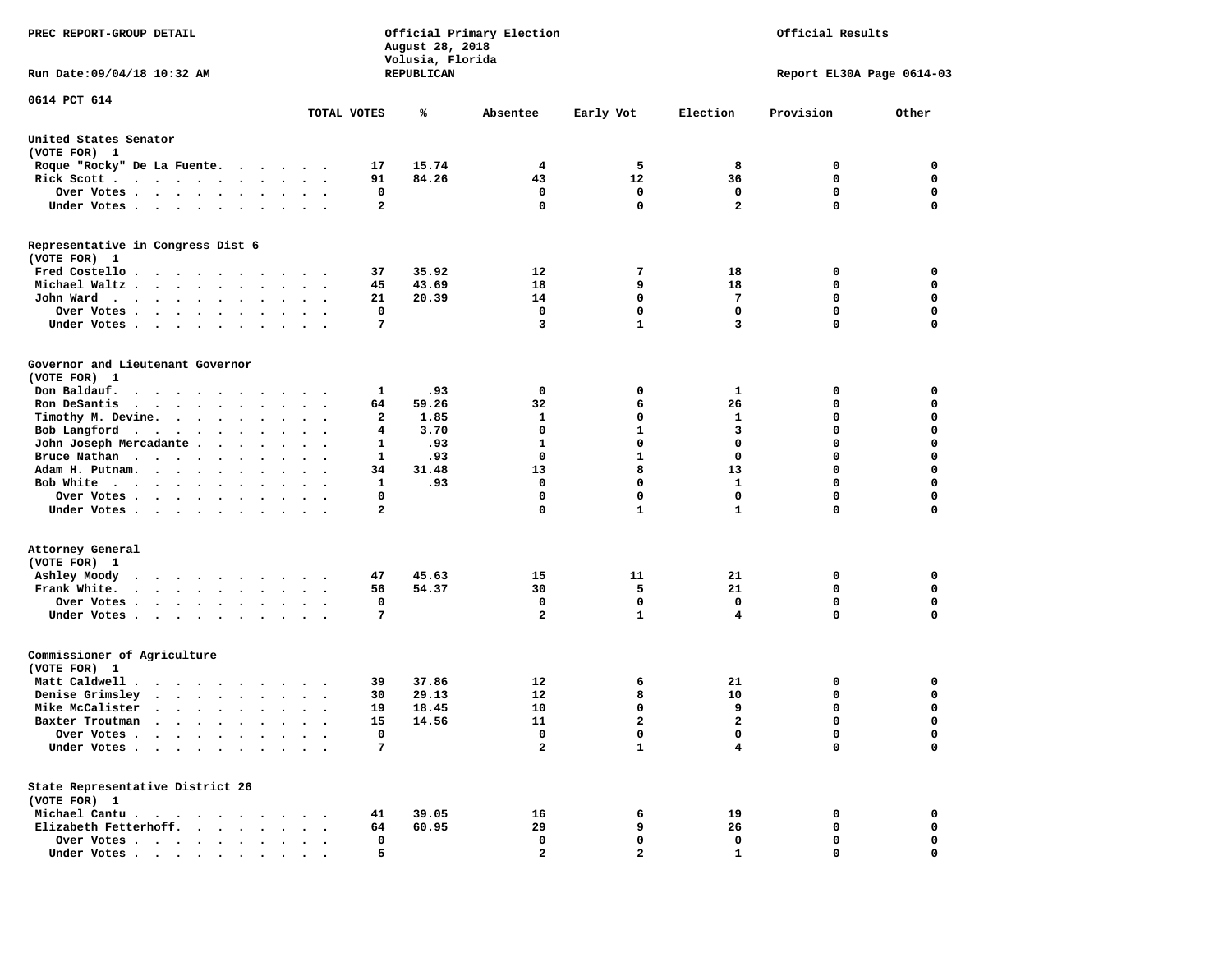| PREC REPORT-GROUP DETAIL                                                         |             | August 28, 2018                        | Official Primary Election | Official Results          |                |           |          |
|----------------------------------------------------------------------------------|-------------|----------------------------------------|---------------------------|---------------------------|----------------|-----------|----------|
| Run Date: 09/04/18 10:32 AM                                                      |             | Volusia, Florida<br><b>NONPARTISAN</b> |                           | Report EL30A Page 0614-04 |                |           |          |
| 0614 PCT 614                                                                     | TOTAL VOTES | %ะ                                     | Absentee                  | Early Vot                 | Election       | Provision | Other    |
| Circuit Judge 7th Judicial, Grp 15<br>(VOTE FOR) 1                               |             |                                        |                           |                           |                |           |          |
| Linda L. Gaustad                                                                 |             | 37.25<br>301                           | 97                        | 47                        | 156            |           | 0        |
| Sebrina L. Slack.                                                                |             | 38.86<br>314                           | 100                       | 61                        | 153            | 0         |          |
| Ryan Will $\cdots$ , $\cdots$ , $\cdots$ , $\cdots$                              |             | 193<br>23.89                           | 64                        | 49                        | 80             | 0         | 0        |
| Over Votes                                                                       |             | $\Omega$                               | 0                         | 0                         | 0              | $\Omega$  | 0        |
| Under Votes                                                                      |             | 64                                     | 20                        | 6                         | 38             | 0         |          |
| County Judge 7th Judicial, Grp 5<br>(VOTE FOR) 1                                 |             |                                        |                           |                           |                |           |          |
| Steve Burk                                                                       |             | 21.10<br>176                           | 55                        | 29                        | 91             | 1         | 0        |
| Dawn "Pam" Fields.                                                               |             | 78.90<br>658                           | 210                       | 130                       | 318            | 0         |          |
| Over Votes                                                                       |             | $\mathbf{o}$                           | $^{\circ}$                | 0                         | 0              | 0         | 0        |
| Under Votes                                                                      |             | 38                                     | 16                        | 4                         | 18             | $\Omega$  | 0        |
| County Council at Large<br>(VOTE FOR) 1                                          |             |                                        |                           |                           |                |           |          |
| L. Ronald Durham                                                                 |             | 64.27<br>536                           | 144                       | 119                       | 272            | 1         | 0        |
| Ben F. Johnson.                                                                  |             | 35.37<br>295                           | 128                       | 39                        | 128            | $\Omega$  | 0        |
| WRITE-IN.                                                                        |             | .36<br>3                               | 1                         | 0                         | $\mathbf{2}$   | O         |          |
| Over Votes                                                                       |             | 2                                      | 0                         | 0                         | $\overline{2}$ | 0         |          |
| Under Votes, $\cdot$ , $\cdot$ , $\cdot$ , $\cdot$ , $\cdot$ , $\cdot$ , $\cdot$ |             | 36                                     | 8                         | 5                         | 23             | 0         | $\Omega$ |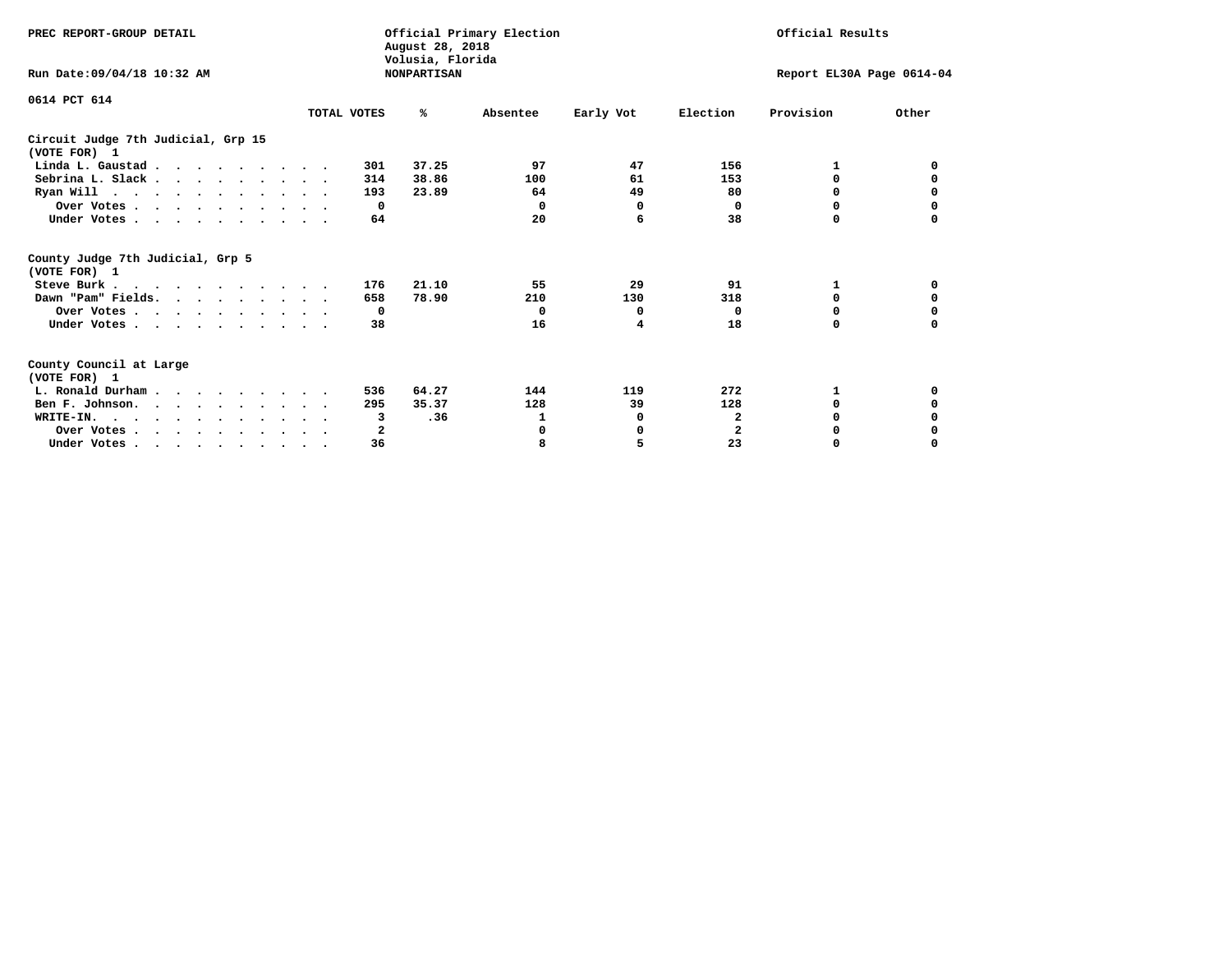| PREC REPORT-GROUP DETAIL                                                                                                                 |  | Official Primary Election<br>August 28, 2018<br>Volusia, Florida |  |  |             |                   |          |           | Official Results |                           |       |  |
|------------------------------------------------------------------------------------------------------------------------------------------|--|------------------------------------------------------------------|--|--|-------------|-------------------|----------|-----------|------------------|---------------------------|-------|--|
| Run Date: 09/04/18 10:32 AM                                                                                                              |  |                                                                  |  |  |             | <b>STATISTICS</b> |          |           |                  | Report EL30A Page 0619-01 |       |  |
| 0619 PCT 619                                                                                                                             |  |                                                                  |  |  |             |                   |          |           |                  |                           |       |  |
|                                                                                                                                          |  |                                                                  |  |  | TOTAL VOTES | %ะ                | Absentee | Early Vot | Election         | Provision                 | Other |  |
| REGISTERED VOTERS - TOTAL                                                                                                                |  |                                                                  |  |  | 2,342       |                   |          |           |                  |                           |       |  |
| REGISTERED VOTERS - DEMOCRATIC                                                                                                           |  | $\cdot$ $\cdot$ $\cdot$ $\cdot$ $\cdot$                          |  |  | 1,503       | 64.18             |          |           |                  |                           |       |  |
| REGISTERED VOTERS - REPUBLICAN                                                                                                           |  | $\cdot$ $\cdot$ $\cdot$ $\cdot$                                  |  |  | 236         | 10.08             |          |           |                  |                           |       |  |
| REGISTERED VOTERS - NONPARTISAN                                                                                                          |  |                                                                  |  |  | 603         |                   |          |           |                  |                           |       |  |
| BALLOTS CAST - TOTAL.                                                                                                                    |  |                                                                  |  |  | 502         |                   | 139      | 99        | 261              |                           | 2     |  |
| BALLOTS CAST - DEMOCRATIC                                                                                                                |  |                                                                  |  |  | 403         | 80.28             | 98       | 89        | 215              |                           |       |  |
| BALLOTS CAST - REPUBLICAN                                                                                                                |  |                                                                  |  |  | 49          | 9.76              | 20       |           | 22               | 0                         |       |  |
| BALLOTS CAST - NONPARTISAN.                                                                                                              |  |                                                                  |  |  | 50          | 9.96              | 21       |           | 24               |                           |       |  |
| BALLOTS CAST - BLANK.                                                                                                                    |  |                                                                  |  |  | 1           | .20               | 0        | 0         | 0                | O                         |       |  |
| VOTER TURNOUT - TOTAL<br>the contract of the contract of the contract of the contract of the contract of the contract of the contract of |  |                                                                  |  |  |             | 21.43             |          |           |                  |                           |       |  |
| VOTER TURNOUT - DEMOCRATIC.                                                                                                              |  | $\cdot$ $\cdot$ $\cdot$ $\cdot$ $\cdot$                          |  |  |             | 26.81             |          |           |                  |                           |       |  |
| VOTER TURNOUT - REPUBLICAN.<br>$\cdot$                                                                                                   |  |                                                                  |  |  |             | 20.76             |          |           |                  |                           |       |  |
| VOTER TURNOUT - BLANK                                                                                                                    |  |                                                                  |  |  |             | .04               |          |           |                  |                           |       |  |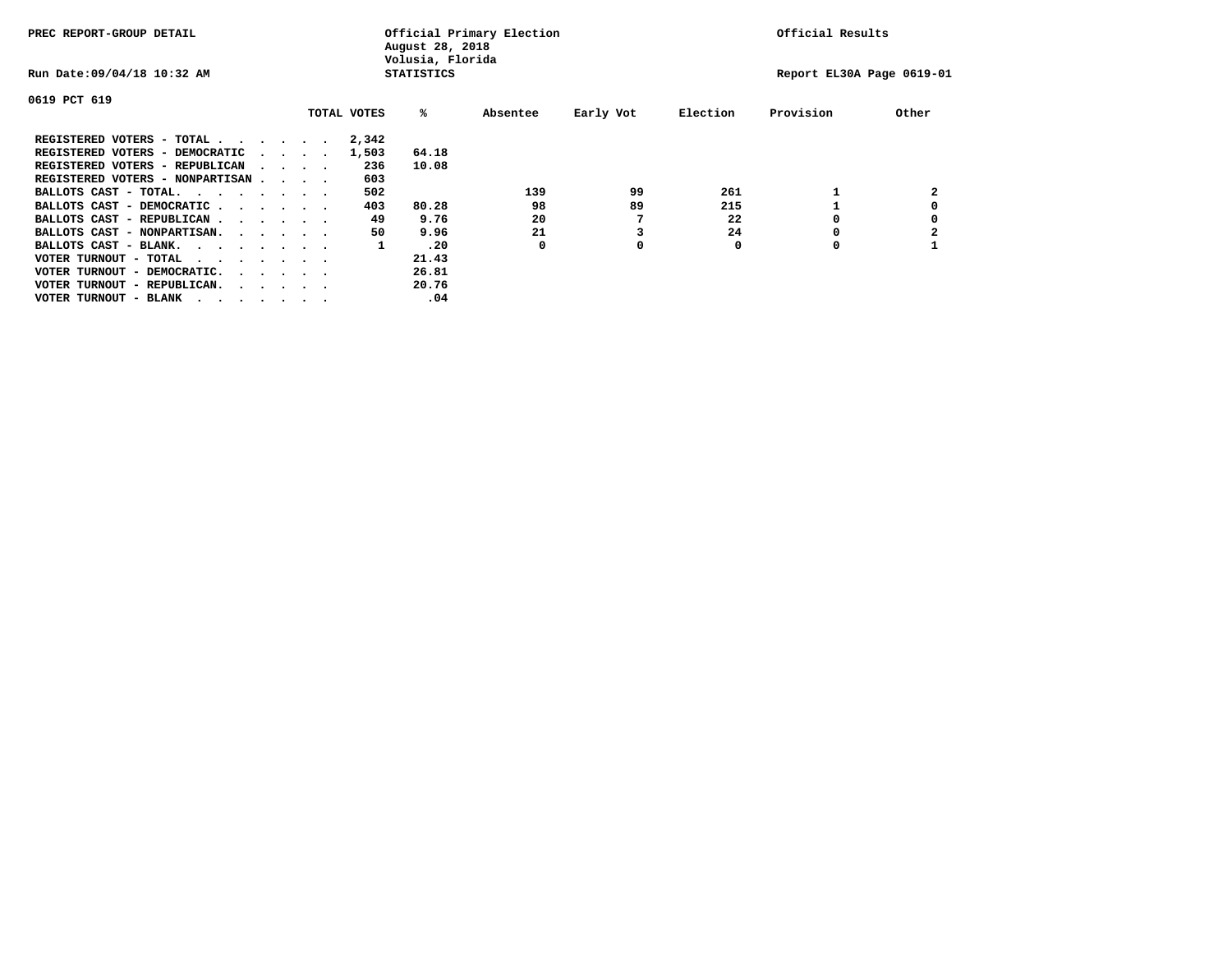| PREC REPORT-GROUP DETAIL                          |                                                                             |  |           |  |                      | Official Primary Election<br>August 28, 2018<br>Volusia, Florida | Official Results     |                |            |                         |                |              |                           |             |
|---------------------------------------------------|-----------------------------------------------------------------------------|--|-----------|--|----------------------|------------------------------------------------------------------|----------------------|----------------|------------|-------------------------|----------------|--------------|---------------------------|-------------|
| Run Date:09/04/18 10:32 AM                        |                                                                             |  |           |  |                      |                                                                  |                      |                | DEMOCRATIC |                         |                |              | Report EL30A Page 0619-02 |             |
| 0619 PCT 619                                      |                                                                             |  |           |  |                      |                                                                  |                      |                |            |                         |                |              |                           |             |
|                                                   |                                                                             |  |           |  |                      |                                                                  |                      | TOTAL VOTES    | ℁          | Absentee                | Early Vot      | Election     | Provision                 | Other       |
| Representative in Congress Dist 6<br>(VOTE FOR) 1 |                                                                             |  |           |  |                      |                                                                  |                      |                |            |                         |                |              |                           |             |
| Stephen Sevigny                                   | $\cdots$                                                                    |  |           |  |                      |                                                                  |                      | 75             | 19.38      | 25                      | 16             | 34           | 0                         | 0           |
| Nancy Soderberg                                   |                                                                             |  |           |  |                      |                                                                  |                      | 151            | 39.02      | 46                      | 32             | 73           | $\mathbf 0$               | 0           |
| John Upchurch.                                    |                                                                             |  |           |  |                      | $\sim$ $\sim$                                                    |                      | 161            | 41.60      | 25                      | 38             | 97           | $\mathbf{1}$              | $\mathbf 0$ |
| Over Votes                                        |                                                                             |  |           |  |                      | $\sim$                                                           |                      | $\mathbf 0$    |            | $\mathbf 0$             | $\mathbf 0$    | $\mathbf 0$  | $\mathbf 0$               | $\mathbf 0$ |
| Under Votes                                       |                                                                             |  |           |  |                      |                                                                  |                      | 16             |            | $\overline{\mathbf{2}}$ | 3              | 11           | $\Omega$                  | $\mathbf 0$ |
| Governor and Lieutenant Governor<br>(VOTE FOR) 1  |                                                                             |  |           |  |                      |                                                                  |                      |                |            |                         |                |              |                           |             |
| Andrew Gillum                                     |                                                                             |  | $\bullet$ |  |                      |                                                                  |                      | 223            | 56.31      | 23                      | 43             | 156          | 1                         | 0           |
| Gwen Graham.                                      |                                                                             |  |           |  |                      | $\sim$ $\sim$                                                    | $\sim$               | 98             | 24.75      | 47                      | 18             | 33           | $\mathbf 0$               | $\mathbf 0$ |
| Jeff Greene.                                      |                                                                             |  |           |  |                      | $\ddot{\phantom{a}}$                                             |                      | 39             | 9.85       | 17                      | 12             | 10           | $\mathbf 0$               | $\mathbf 0$ |
| Chris King                                        |                                                                             |  |           |  |                      | $\ddotsc$                                                        |                      | 3              | .76        | $\mathbf{2}$            | $\mathbf{1}$   | $\mathbf{0}$ | $\mathbf 0$               | $\mathbf 0$ |
| Philip Levine.                                    | $\mathcal{A}=\mathcal{A}=\mathcal{A}=\mathcal{A}=\mathcal{A}=\mathcal{A}$ . |  |           |  |                      | $\sim$ $\sim$                                                    | $\sim$               | 29             | 7.32       | 7                       | 10             | 12           | $\mathbf 0$               | $\mathbf 0$ |
| Alex "Lundy" Lundmark                             |                                                                             |  |           |  |                      | $\ddot{\phantom{a}}$                                             |                      | 2              | .51        | 1                       | 0              | 1            | $\mathbf 0$               | $\mathbf 0$ |
| John Wetherbee.                                   |                                                                             |  |           |  | $\ddot{\phantom{0}}$ | $\ddot{\phantom{1}}$                                             |                      | $\mathbf{2}$   | .51        | $\mathbf 0$             | $\overline{a}$ | $\mathbf{0}$ | $\mathbf 0$               | $\mathbf 0$ |
| Over Votes                                        |                                                                             |  |           |  |                      | $\sim$ $\sim$                                                    |                      | $\mathbf{1}$   |            | $\mathbf{1}$            | $\mathbf 0$    | $\mathbf 0$  | $\Omega$                  | $\mathbf 0$ |
| Under Votes                                       |                                                                             |  |           |  |                      |                                                                  |                      | 6              |            | $\Omega$                | 3              | 3            | $\Omega$                  | $\mathbf 0$ |
|                                                   |                                                                             |  |           |  |                      |                                                                  |                      |                |            |                         |                |              |                           |             |
| Attorney General<br>(VOTE FOR) 1                  |                                                                             |  |           |  |                      |                                                                  |                      |                |            |                         |                |              |                           |             |
| Sean Shaw                                         |                                                                             |  |           |  |                      |                                                                  |                      | 291            | 77.81      | 69                      | 71             | 150          | $\mathbf{1}$              | 0           |
| Ryan Torrens                                      | $\cdots$                                                                    |  |           |  |                      | $\sim$ $\sim$                                                    | $\ddot{\phantom{1}}$ | 83             | 22.19      | 25                      | 11             | 47           | $\mathbf 0$               | $\mathbf 0$ |
|                                                   |                                                                             |  |           |  |                      |                                                                  |                      | $\mathbf 0$    |            | $\mathbf 0$             | $\mathbf 0$    | $\mathbf 0$  | $\mathbf 0$               | $\mathbf 0$ |
| Over Votes<br>Under Votes                         |                                                                             |  |           |  | $\ddot{\phantom{0}}$ | $\sim$ $\sim$                                                    |                      | 29             |            | 4                       | $\overline{7}$ | 18           | $\mathbf 0$               | $\mathbf 0$ |
|                                                   |                                                                             |  |           |  |                      |                                                                  |                      |                |            |                         |                |              |                           |             |
| Commissioner of Agriculture<br>(VOTE FOR) 1       |                                                                             |  |           |  |                      |                                                                  |                      |                |            |                         |                |              |                           |             |
| Nicole "Nikki" Fried.                             |                                                                             |  |           |  |                      |                                                                  |                      | 206            | 56.44      | 43                      | 45             | 118          | 0                         | 0           |
| Jeffrey Duane Porter.                             |                                                                             |  |           |  |                      |                                                                  |                      | 96             | 26.30      | 17                      | 24             | 54           | $\mathbf{1}$              | 0           |
| Roy David Walker                                  |                                                                             |  |           |  |                      |                                                                  |                      | 63             | 17.26      | 29                      | 10             | 24           | $\mathbf 0$               | $\mathbf 0$ |
| Over Votes                                        |                                                                             |  |           |  |                      | $\sim$                                                           |                      | $\mathbf 0$    |            | $\mathbf 0$             | $\mathbf 0$    | $\Omega$     | $\mathbf 0$               | $\mathbf 0$ |
| Under Votes                                       |                                                                             |  |           |  |                      | $\sim$ $\sim$                                                    |                      | 38             |            | 9                       | 10             | 19           | $\Omega$                  | $\mathbf 0$ |
| State Representative District 26<br>(VOTE FOR) 1  |                                                                             |  |           |  |                      |                                                                  |                      |                |            |                         |                |              |                           |             |
| Patrick Henry.                                    | .                                                                           |  |           |  |                      |                                                                  |                      | 242            | 60.35      | 56                      | 53             | 132          | 1                         | 0           |
| Percy L. Williamson                               |                                                                             |  |           |  | $\sim$               | $\ddot{\phantom{1}}$                                             |                      | 159            | 39.65      | 41                      | 36             | 82           | $\mathbf 0$               | $\mathbf 0$ |
| Over Votes                                        |                                                                             |  |           |  |                      | $\ddot{\phantom{a}}$                                             |                      | $\mathbf 0$    |            | $\mathbf 0$             | $\mathbf 0$    | $\mathbf 0$  | $\mathbf 0$               | $\mathbf 0$ |
| Under Votes                                       |                                                                             |  |           |  |                      |                                                                  |                      | $\overline{2}$ |            | $\mathbf{1}$            | $\Omega$       | $\mathbf{1}$ | $\Omega$                  | $\Omega$    |
|                                                   |                                                                             |  |           |  |                      |                                                                  |                      |                |            |                         |                |              |                           |             |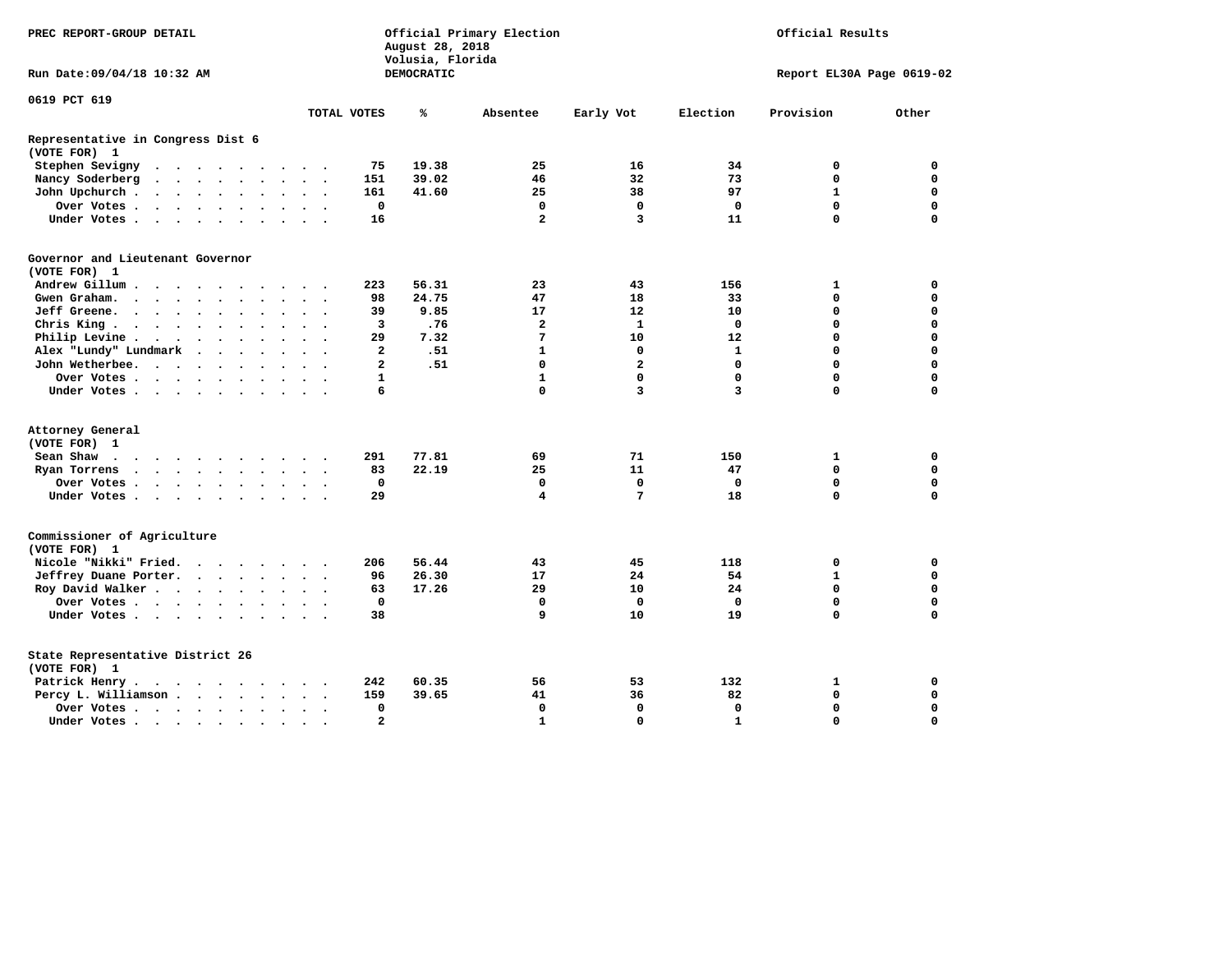| PREC REPORT-GROUP DETAIL                                               |                        |    | August 28, 2018<br>Volusia, Florida | Official Primary Election | Official Results |                         |                           |             |
|------------------------------------------------------------------------|------------------------|----|-------------------------------------|---------------------------|------------------|-------------------------|---------------------------|-------------|
| Run Date: 09/04/18 10:32 AM                                            |                        |    | REPUBLICAN                          |                           |                  |                         | Report EL30A Page 0619-03 |             |
| 0619 PCT 619                                                           | TOTAL VOTES            |    | ℁                                   | Absentee                  | Early Vot        | Election                | Provision                 | Other       |
| United States Senator<br>(VOTE FOR) 1                                  |                        |    |                                     |                           |                  |                         |                           |             |
| Roque "Rocky" De La Fuente.                                            |                        | 12 | 24.49                               | 4                         | 3                | 5                       | 0                         | 0           |
| Rick Scott                                                             | $\cdot$                | 37 | 75.51                               | 16                        | 4                | 17                      | 0                         | $\mathbf 0$ |
| Over Votes                                                             |                        | 0  |                                     | 0                         | 0                | 0                       | 0                         | 0           |
| Under Votes                                                            |                        | 0  |                                     | $\mathbf 0$               | $\mathbf{0}$     | $\mathbf 0$             | 0                         | $\mathbf 0$ |
| Representative in Congress Dist 6<br>(VOTE FOR) 1                      |                        |    |                                     |                           |                  |                         |                           |             |
| Fred Costello                                                          |                        | 23 | 50.00                               | 8                         | 0                | 15                      | 0                         | 0           |
| Michael Waltz.                                                         |                        | 11 | 23.91                               | 5                         | 3                | 3                       | 0                         | 0           |
| John Ward                                                              |                        | 12 | 26.09                               | 6                         | 4                | $\overline{a}$          | $\mathbf 0$               | $\mathbf 0$ |
| Over Votes .<br>$\bullet$ .                                            |                        | 0  |                                     | 0                         | 0                | 0                       | 0                         | 0           |
| Under Votes                                                            |                        | 3  |                                     | $\mathbf{1}$              | $\mathbf{0}$     | $\overline{a}$          | 0                         | $\mathbf 0$ |
| Governor and Lieutenant Governor<br>(VOTE FOR) 1                       |                        |    |                                     |                           |                  |                         |                           |             |
| Don Baldauf.<br>.                                                      |                        | 0  |                                     | 0                         | 0                | 0                       | 0                         | 0           |
| Ron DeSantis<br>$\cdots$<br>$\bullet$                                  | $\bullet$<br>$\bullet$ | 27 | 58.70                               | 14                        | 4                | 9                       | 0                         | $\mathbf 0$ |
| Timothy M. Devine.                                                     |                        | 1  | 2.17                                | 0                         | 1                | $\mathbf 0$             | 0                         | 0           |
| Bob Langford<br>$\sim$                                                 | $\sim$ $\sim$          | 0  |                                     | 0                         | $\mathbf 0$      | $\mathbf 0$             | 0                         | $\mathbf 0$ |
| John Joseph Mercadante                                                 |                        | 0  |                                     | 0                         | $\mathbf 0$      | $\mathbf 0$             | 0                         | $\mathbf 0$ |
| Bruce Nathan                                                           |                        | 1  | 2.17                                | 1                         | $\mathbf{0}$     | $\mathbf 0$             | 0                         | $\mathbf 0$ |
| Adam H. Putnam.                                                        |                        | 13 | 28.26                               | 5                         | $\mathbf{2}$     | 6                       | 0                         | 0           |
| Bob White                                                              |                        | 4  | 8.70                                | 0                         | $\mathbf 0$      | 4                       | 0                         | $\mathbf 0$ |
| Over Votes<br>$\sim$                                                   | $\ddot{\phantom{1}}$   | 0  |                                     | 0                         | $\mathbf 0$      | $\mathbf 0$             | 0                         | 0           |
| Under Votes                                                            |                        | 3  |                                     | $\Omega$                  | 0                | 3                       | 0                         | 0           |
| Attorney General<br>(VOTE FOR) 1<br>Ashley Moody<br>$\cdot$<br>$\cdot$ |                        | 24 | 51.06                               | 10                        | 3                | 11                      | 0                         | 0           |
| Frank White.                                                           |                        | 23 | 48.94                               | 8                         | 4                | 11                      | 0                         | 0           |
| Over Votes                                                             |                        | 0  |                                     | 0                         | 0                | 0                       | 0                         | $\mathbf 0$ |
| Under Votes                                                            |                        | 2  |                                     | $\overline{a}$            | $\mathbf{0}$     | 0                       | 0                         | 0           |
| Commissioner of Agriculture<br>(VOTE FOR) 1                            |                        |    |                                     |                           |                  |                         |                           |             |
| Matt Caldwell .                                                        |                        | 14 | 31.82                               | 8                         | 2                | 4                       | 0                         | 0           |
| Denise Grimsley                                                        |                        | 12 | 27.27                               | 2                         | 3                | 7                       | 0                         | 0           |
| Mike McCalister                                                        |                        | 12 | 27.27                               | 5                         | $\mathbf{1}$     | 6                       | 0                         | $\mathbf 0$ |
| Baxter Troutman<br>$\cdots$                                            |                        | 6  | 13.64                               | $\overline{a}$            | $\mathbf{1}$     | 3                       | 0                         | $\mathbf 0$ |
| Over Votes .<br>$\ddot{\phantom{0}}$<br>$\cdot$ $\cdot$                |                        | 0  |                                     | 0                         | 0                | 0                       | 0                         | 0           |
| Under Votes<br>$\bullet$                                               |                        | 5  |                                     | 3                         | $\mathbf{0}$     | $\overline{\mathbf{2}}$ | 0                         | 0           |
| State Representative District 26<br>(VOTE FOR) 1                       |                        |    |                                     |                           |                  |                         |                           |             |
| Michael Cantu.<br>$\cdots$<br>$\cdots$                                 |                        | 22 | 50.00                               | 8                         | 3                | 11                      | 0                         | 0           |
| Elizabeth Fetterhoff.<br>$\cdots$                                      |                        | 22 | 50.00                               | 9                         | 3                | 10                      | 0                         | 0           |
| Over Votes                                                             |                        | 0  |                                     | 0                         | 0                | 0                       | 0                         | 0           |
| Under Votes                                                            |                        | 5  |                                     | з                         | 1                | 1                       | 0                         | 0           |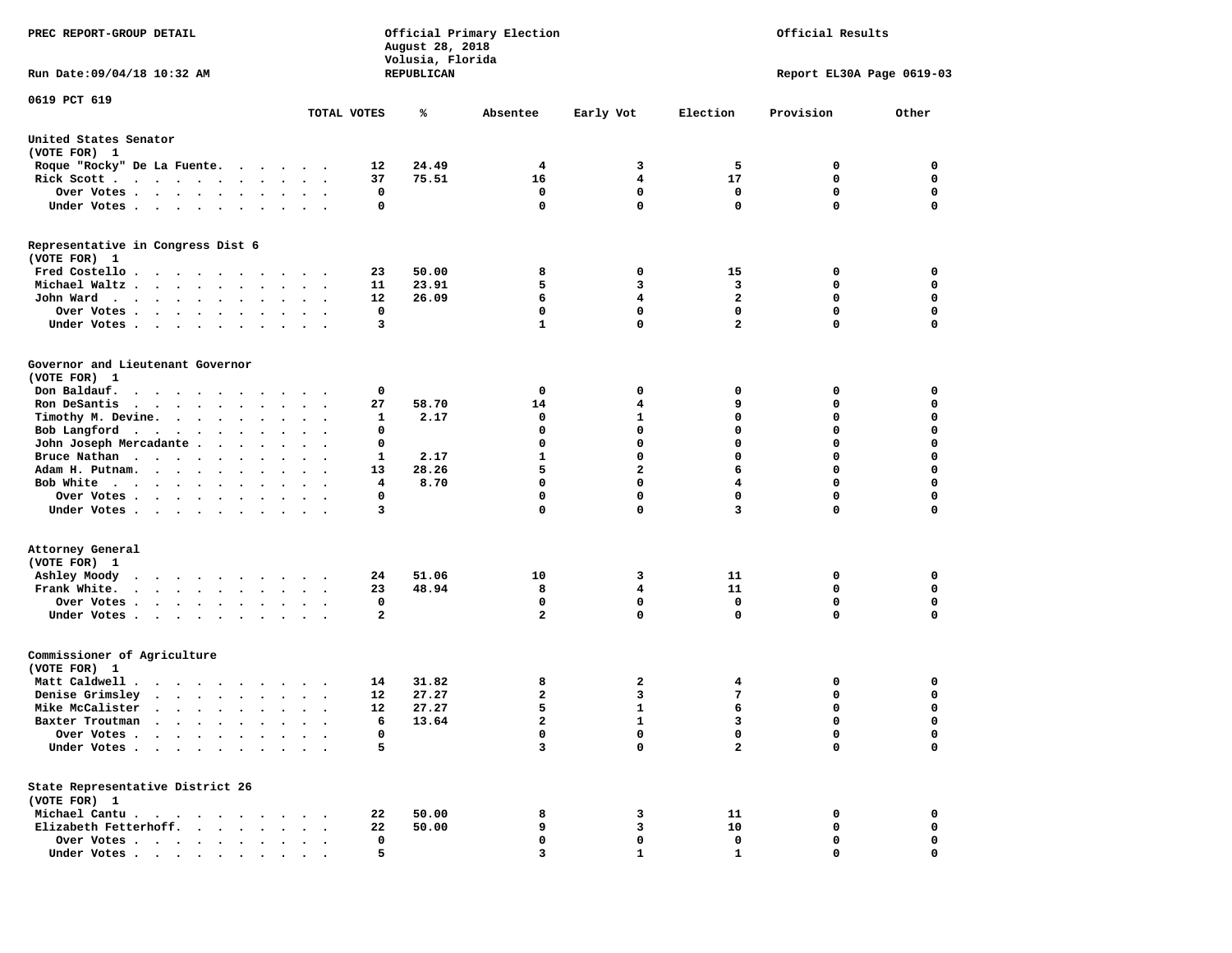| PREC REPORT-GROUP DETAIL                                                         |             | August 28, 2018<br>Volusia, Florida | Official Primary Election |                           | Official Results |              |       |
|----------------------------------------------------------------------------------|-------------|-------------------------------------|---------------------------|---------------------------|------------------|--------------|-------|
| Run Date:09/04/18 10:32 AM                                                       |             | <b>NONPARTISAN</b>                  |                           | Report EL30A Page 0619-04 |                  |              |       |
| 0619 PCT 619                                                                     |             |                                     |                           |                           |                  |              |       |
|                                                                                  | TOTAL VOTES | ℁                                   | Absentee                  | Early Vot                 | Election         | Provision    | Other |
| Circuit Judge 7th Judicial, Grp 15<br>(VOTE FOR) 1                               |             |                                     |                           |                           |                  |              |       |
| Linda L. Gaustad                                                                 |             | 31.87<br>145                        | 41                        | 26                        | 78               | 0            | 0     |
| Sebrina L. Slack                                                                 |             | 41.98<br>191                        | 52                        | 35                        | 103              | 0            |       |
| Ryan Will $\cdots$ , $\cdots$ , $\cdots$ , $\cdots$                              |             | 26.15<br>119                        | 34                        | 27                        | 57               | 1            | 0     |
| Over Votes                                                                       |             | $^{\circ}$                          | $\Omega$                  | $\Omega$                  | 0                | $\Omega$     | 0     |
| Under Votes                                                                      |             | 47                                  | 12                        | 11                        | 23               | 0            |       |
| County Judge 7th Judicial, Grp 5<br>(VOTE FOR) 1                                 |             |                                     |                           |                           |                  |              |       |
| Steve Burk                                                                       |             | 17.81<br>86                         | 31                        | 14                        | 41               | 0            | 0     |
| Dawn "Pam" Fields.                                                               |             | 82.19<br>397                        | 102                       | 80                        | 213              |              |       |
| Over Votes                                                                       |             | $\mathbf{o}$                        | 0                         | 0                         | 0                | 0            | 0     |
| Under Votes                                                                      |             | 19                                  | 6                         | 5                         | 7                | $\Omega$     | 1     |
| County Council at Large<br>(VOTE FOR) 1                                          |             |                                     |                           |                           |                  |              |       |
| L. Ronald Durham                                                                 |             | 65.22<br>315                        | 74                        | 72                        | 168              | 1            | 0     |
| Ben F. Johnson.                                                                  |             | 33.33<br>161                        | 61                        | 24                        | 76               | <sup>0</sup> | 0     |
| WRITE-IN.                                                                        |             | 1.45<br>7                           | 2                         | 1                         | 4                | O            |       |
| Over Votes                                                                       |             | 0                                   | 0                         | 0                         | $\mathbf 0$      | 0            |       |
| Under Votes, $\cdot$ , $\cdot$ , $\cdot$ , $\cdot$ , $\cdot$ , $\cdot$ , $\cdot$ |             | 19                                  |                           | $\overline{a}$            | 13               | 0            |       |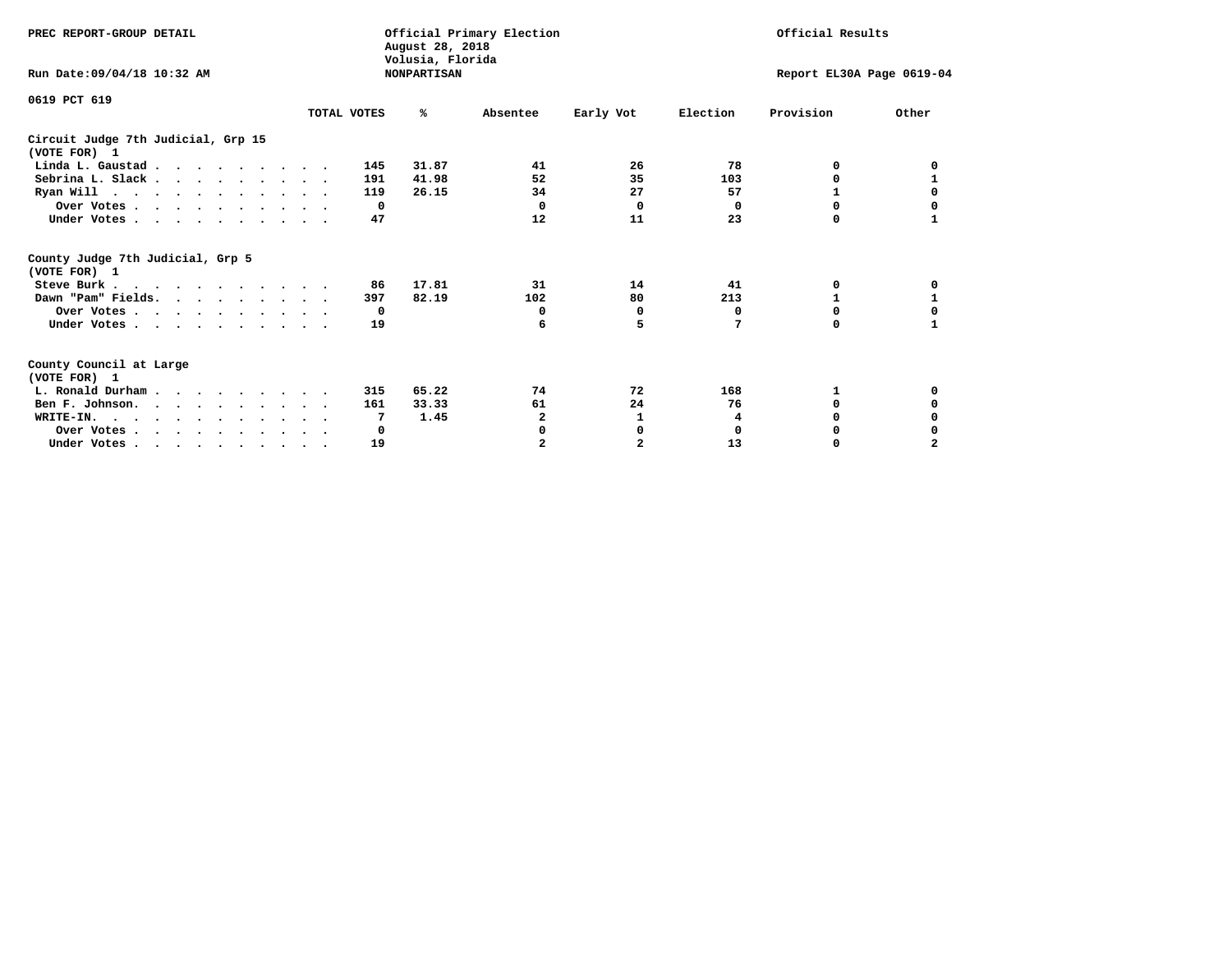| PREC REPORT-GROUP DETAIL               |  |                                         | August 28, 2018<br>Volusia, Florida | Official Primary Election | Official Results |          |           |                           |           |       |
|----------------------------------------|--|-----------------------------------------|-------------------------------------|---------------------------|------------------|----------|-----------|---------------------------|-----------|-------|
| Run Date: 09/04/18 10:32 AM            |  |                                         |                                     | <b>STATISTICS</b>         |                  |          |           | Report EL30A Page 0620-01 |           |       |
| 0620 PCT 620                           |  |                                         |                                     |                           |                  |          |           |                           |           |       |
|                                        |  |                                         |                                     | TOTAL VOTES               | %ะ               | Absentee | Early Vot | Election                  | Provision | Other |
| REGISTERED VOTERS - TOTAL              |  |                                         |                                     | 1,982                     |                  |          |           |                           |           |       |
| REGISTERED VOTERS - DEMOCRATIC         |  | $\cdot$ $\cdot$ $\cdot$ $\cdot$ $\cdot$ |                                     | 1,508                     | 76.08            |          |           |                           |           |       |
| REGISTERED VOTERS - REPUBLICAN         |  | $\cdot$ $\cdot$ $\cdot$ $\cdot$         |                                     | 33                        | 1.66             |          |           |                           |           |       |
| REGISTERED VOTERS - NONPARTISAN        |  |                                         |                                     | 441                       |                  |          |           |                           |           |       |
| BALLOTS CAST - TOTAL.                  |  |                                         |                                     | 240                       |                  | 27       | 32        | 180                       | 0         |       |
| BALLOTS CAST - DEMOCRATIC              |  |                                         |                                     | 204                       | 85.00            | 22       | 28        | 154                       |           |       |
| BALLOTS CAST - REPUBLICAN              |  |                                         |                                     | 4                         | 1.67             |          | 0         |                           | 0         |       |
| BALLOTS CAST - NONPARTISAN.            |  |                                         |                                     | 32                        | 13.33            |          | 4         | 23                        |           |       |
| BALLOTS CAST - BLANK.                  |  |                                         |                                     | 1                         | .42              |          | 0         | O                         |           |       |
| VOTER TURNOUT - TOTAL<br>$\cdots$      |  |                                         |                                     |                           | 12.11            |          |           |                           |           |       |
| VOTER TURNOUT - DEMOCRATIC.            |  | $\cdot$ $\cdot$ $\cdot$ $\cdot$ $\cdot$ |                                     |                           | 13.53            |          |           |                           |           |       |
| VOTER TURNOUT - REPUBLICAN.<br>$\cdot$ |  |                                         |                                     |                           | 12.12            |          |           |                           |           |       |
| VOTER TURNOUT - BLANK                  |  |                                         |                                     |                           | .05              |          |           |                           |           |       |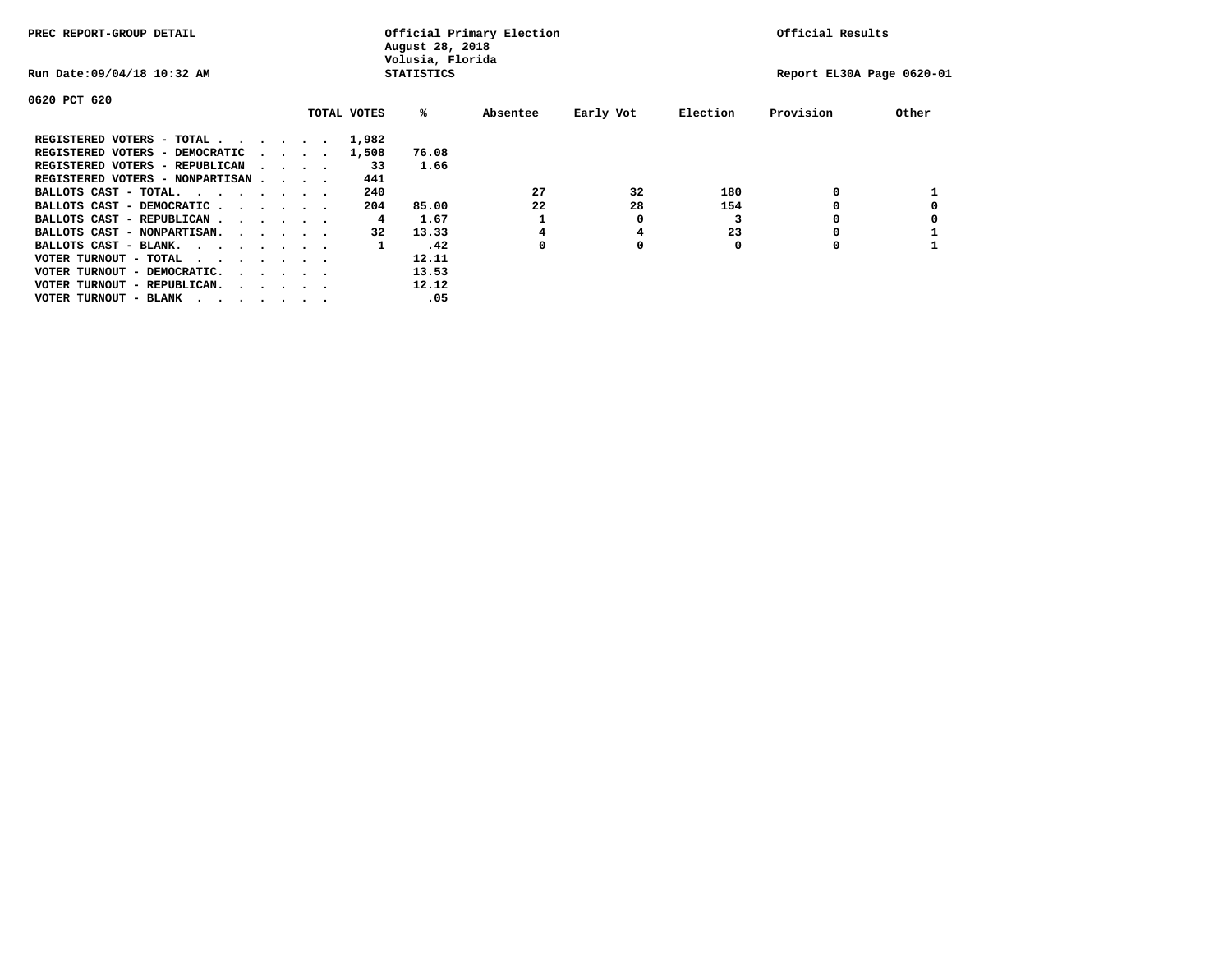| PREC REPORT-GROUP DETAIL                          |                                         | Official Primary Election<br>August 28, 2018<br>Volusia, Florida | Official Results        |                |                         |                           |             |
|---------------------------------------------------|-----------------------------------------|------------------------------------------------------------------|-------------------------|----------------|-------------------------|---------------------------|-------------|
| Run Date: 09/04/18 10:32 AM                       |                                         | DEMOCRATIC                                                       |                         |                |                         | Report EL30A Page 0620-02 |             |
| 0620 PCT 620                                      | TOTAL VOTES                             | ℁                                                                | Absentee                | Early Vot      | Election                | Provision                 | Other       |
|                                                   |                                         |                                                                  |                         |                |                         |                           |             |
| Representative in Congress Dist 6<br>(VOTE FOR) 1 |                                         |                                                                  |                         |                |                         |                           |             |
| Stephen Sevigny                                   | 29                                      | 15.10                                                            | 6                       | 3              | 20                      | 0                         | $\mathbf 0$ |
| Nancy Soderberg                                   | 65                                      | 33.85                                                            | 13                      | 8              | 44                      | $\mathbf 0$               | $\mathbf 0$ |
| John Upchurch                                     | 98                                      | 51.04                                                            | $\overline{a}$          | 17             | 79                      | $\mathbf 0$               | $\mathbf 0$ |
| Over Votes                                        | 0                                       |                                                                  | $\mathbf 0$             | 0              | $\mathbf 0$             | 0                         | 0           |
| Under Votes                                       | 12                                      |                                                                  | $\mathbf{1}$            | 0              | 11                      | $\mathbf 0$               | 0           |
| Governor and Lieutenant Governor<br>(VOTE FOR) 1  |                                         |                                                                  |                         |                |                         |                           |             |
| Andrew Gillum<br>$\sim$<br>$\bullet$              | 165                                     | 82.09                                                            | 8                       | 19             | 138                     | 0                         | 0           |
| Gwen Graham.                                      | 17                                      | 8.46                                                             | 4                       | 4              | 9                       | 0                         | $\mathbf 0$ |
| Jeff Greene.                                      | 7<br>$\ddot{\phantom{a}}$               | 3.48                                                             | 5                       | $\mathbf{1}$   | $\mathbf{1}$            | $\mathbf 0$               | $\mathbf 0$ |
| Chris King                                        | 3                                       | 1.49                                                             | $\mathbf 0$             | $\mathbf{1}$   | $\overline{a}$          | $\mathbf 0$               | $\mathbf 0$ |
| Philip Levine .<br>$\cdots$                       | 8                                       | 3.98                                                             | $\overline{a}$          | $\overline{a}$ | $\overline{\mathbf{4}}$ | $\Omega$                  | $\mathbf 0$ |
| Alex "Lundy" Lundmark                             | $\mathbf{1}$                            | .50                                                              | $\mathbf 0$             | $\mathbf{1}$   | $\mathbf 0$             | $\mathbf 0$               | $\mathbf 0$ |
| John Wetherbee.                                   | 0                                       |                                                                  | $\Omega$                | $\mathbf 0$    | $\mathbf 0$             | $\Omega$                  | $\mathbf 0$ |
| Over Votes.                                       | $\overline{a}$                          |                                                                  | $\overline{\mathbf{2}}$ | $\mathbf 0$    | $\mathbf 0$             | $\mathbf 0$               | $\mathbf 0$ |
| Under Votes                                       | 1                                       |                                                                  | 1                       | $\mathbf 0$    | $\Omega$                | $\mathbf 0$               | 0           |
| Attorney General<br>(VOTE FOR) 1                  |                                         |                                                                  |                         |                |                         |                           |             |
| Sean Shaw                                         | 146                                     | 78.07                                                            | 16                      | 21             | 109                     | 0                         | $\mathbf 0$ |
|                                                   | 41                                      | 21.93                                                            | 4                       | 5              | 32                      | $\mathbf 0$               | $\mathbf 0$ |
| Ryan Torrens<br>$\cdots$                          | $\overline{\phantom{a}}$<br>$\mathbf 0$ |                                                                  | $\mathbf 0$             | $\mathbf 0$    | $\mathbf{0}$            | $\mathbf 0$               | $\mathbf 0$ |
| Over Votes<br>Under Votes                         | 17                                      |                                                                  | $\overline{a}$          | $\overline{a}$ | 13                      | $\mathbf 0$               | $\mathbf 0$ |
|                                                   |                                         |                                                                  |                         |                |                         |                           |             |
| Commissioner of Agriculture<br>(VOTE FOR) 1       |                                         |                                                                  |                         |                |                         |                           |             |
| Nicole "Nikki" Fried.                             | 101                                     | 55.19                                                            | 9                       | 16             | 76                      | 0                         | 0           |
| Jeffrey Duane Porter.                             | 51                                      | 27.87                                                            | 5                       | 4              | 42                      | 0                         | 0           |
| Roy David Walker                                  | 31                                      | 16.94                                                            | 6                       | 6              | 19                      | $\mathbf 0$               | $\mathbf 0$ |
| Over Votes                                        | 0                                       |                                                                  | $\mathbf 0$             | $\mathbf 0$    | 0                       | $\mathbf 0$               | $\mathbf 0$ |
| Under Votes                                       | 21                                      |                                                                  | $\overline{a}$          | $\overline{2}$ | 17                      | $\mathbf 0$               | $\mathbf 0$ |
| State Representative District 26<br>(VOTE FOR) 1  |                                         |                                                                  |                         |                |                         |                           |             |
| Patrick Henry.                                    | 108                                     | 55.67                                                            | 11                      | 8              | 89                      | 0                         | $\mathbf 0$ |
| Percy L. Williamson                               | 86                                      | 44.33                                                            | 10                      | 19             | 57                      | $\mathbf 0$               | $\mathbf 0$ |
| Over Votes                                        | 0                                       |                                                                  | $\mathbf 0$             | $\mathbf 0$    | $\mathbf 0$             | $\mathbf 0$               | $\mathbf 0$ |
| Under Votes                                       | 10                                      |                                                                  | $\mathbf{1}$            | $\mathbf{1}$   | 8                       | $\Omega$                  | $\Omega$    |
|                                                   |                                         |                                                                  |                         |                |                         |                           |             |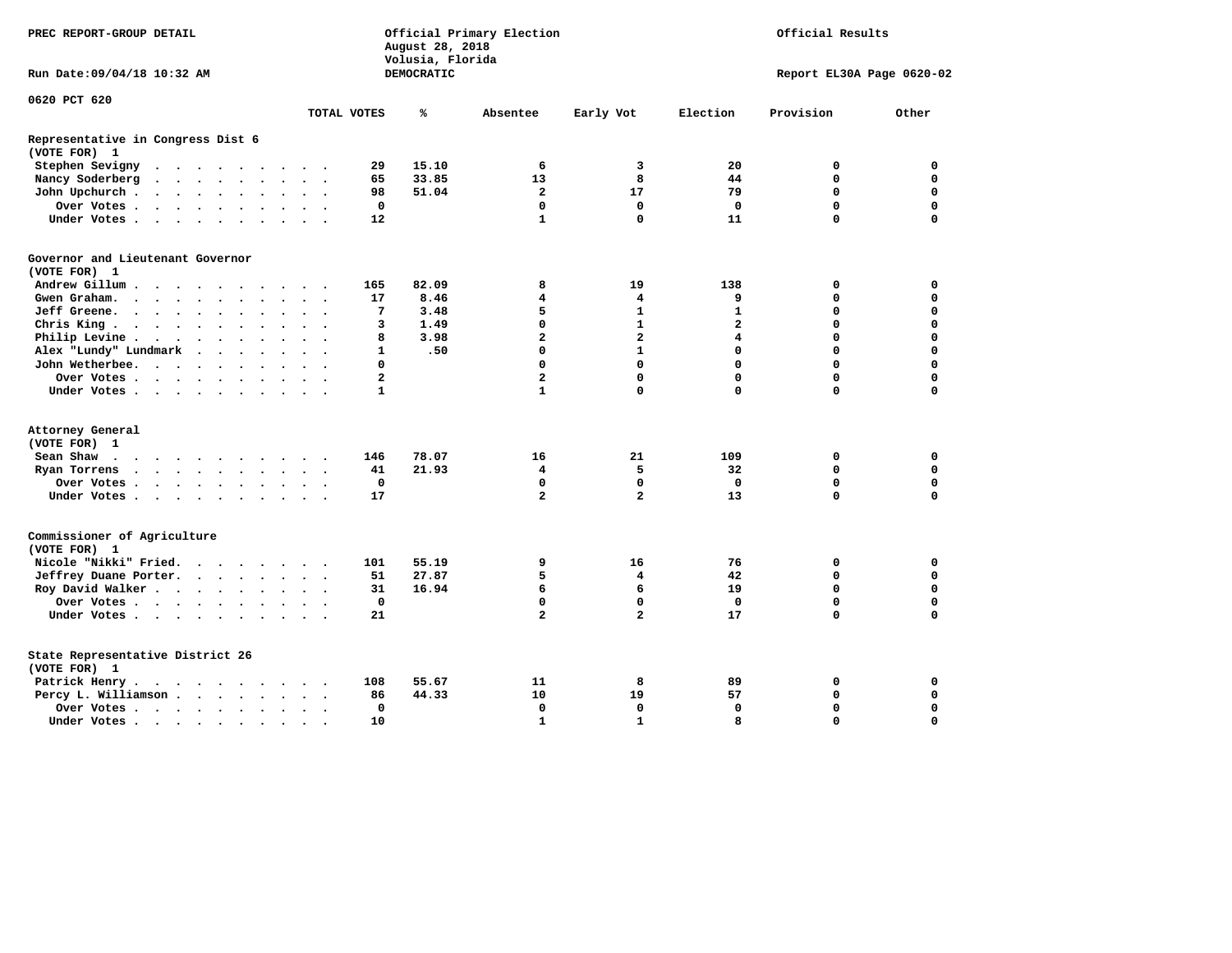| PREC REPORT-GROUP DETAIL<br>Run Date: 09/04/18 10:32 AM                                                                                                                                                                                          |                                   |             | August 28, 2018<br>Volusia, Florida<br>REPUBLICAN | Official Primary Election | Official Results<br>Report EL30A Page 0620-03 |                             |             |                  |
|--------------------------------------------------------------------------------------------------------------------------------------------------------------------------------------------------------------------------------------------------|-----------------------------------|-------------|---------------------------------------------------|---------------------------|-----------------------------------------------|-----------------------------|-------------|------------------|
| 0620 PCT 620                                                                                                                                                                                                                                     |                                   |             |                                                   |                           |                                               |                             |             |                  |
|                                                                                                                                                                                                                                                  |                                   | TOTAL VOTES | ℁                                                 | Absentee                  | Early Vot                                     | Election                    | Provision   | Other            |
| United States Senator<br>(VOTE FOR) 1                                                                                                                                                                                                            |                                   |             |                                                   |                           |                                               |                             |             |                  |
| Roque "Rocky" De La Fuente.                                                                                                                                                                                                                      |                                   | 2           | 66.67                                             | 1                         | 0                                             | 1                           | 0           | 0                |
| Rick Scott                                                                                                                                                                                                                                       | $\cdot$                           | 1           | 33.33                                             | $\mathbf 0$               | 0                                             | 1                           | 0           | $\mathbf 0$      |
| Over Votes                                                                                                                                                                                                                                       |                                   | 0           |                                                   | 0<br>0                    | 0<br>$\mathbf{0}$                             | 0                           | 0<br>0      | 0<br>$\mathbf 0$ |
| Under Votes                                                                                                                                                                                                                                      |                                   | 1           |                                                   |                           |                                               | $\mathbf{1}$                |             |                  |
| Representative in Congress Dist 6<br>(VOTE FOR) 1                                                                                                                                                                                                |                                   |             |                                                   |                           |                                               |                             |             |                  |
| Fred Costello                                                                                                                                                                                                                                    |                                   | 2           | 50.00                                             | 1                         | 0                                             | 1                           | 0           | 0                |
| Michael Waltz.                                                                                                                                                                                                                                   |                                   | 0           |                                                   | 0                         | 0                                             | 0                           | 0           | 0                |
| John Ward                                                                                                                                                                                                                                        |                                   | 2           | 50.00                                             | 0                         | $\mathbf 0$                                   | $\overline{a}$              | $\mathbf 0$ | $\mathbf 0$      |
| Over Votes                                                                                                                                                                                                                                       |                                   | 0           |                                                   | 0                         | 0                                             | $\mathbf 0$                 | 0           | 0                |
| Under Votes                                                                                                                                                                                                                                      |                                   | 0           |                                                   | $\Omega$                  | $\mathbf{0}$                                  | $\Omega$                    | 0           | $\mathbf 0$      |
| Governor and Lieutenant Governor<br>(VOTE FOR) 1                                                                                                                                                                                                 |                                   |             |                                                   |                           |                                               |                             |             |                  |
| Don Baldauf.<br>.                                                                                                                                                                                                                                |                                   | 1           | 33.33                                             | 0                         | 0                                             | 1                           | 0           | 0                |
| Ron DeSantis<br>$\mathbf{r}$ , and $\mathbf{r}$ , and $\mathbf{r}$ , and $\mathbf{r}$                                                                                                                                                            | $\bullet$<br>$\ddot{\phantom{1}}$ | $\mathbf 0$ |                                                   | 0                         | 0                                             | $\mathbf 0$                 | 0           | $\mathbf 0$      |
| Timothy M. Devine.                                                                                                                                                                                                                               |                                   | 0           |                                                   | 0                         | 0                                             | 0                           | 0           | 0                |
| Bob Langford                                                                                                                                                                                                                                     |                                   | 0           |                                                   | 0                         | $\mathbf 0$                                   | $\mathbf 0$                 | 0           | $\mathbf 0$      |
| John Joseph Mercadante                                                                                                                                                                                                                           |                                   | 0           |                                                   | 0                         | $\mathbf{0}$                                  | $\mathbf 0$                 | 0           | $\mathbf 0$      |
| Bruce Nathan                                                                                                                                                                                                                                     |                                   | 1           | 33.33                                             | 0                         | 0                                             | 1                           | 0           | 0                |
| Adam H. Putnam.                                                                                                                                                                                                                                  |                                   | 1           | 33.33                                             | $\mathbf{1}$              | 0                                             | $\mathbf 0$                 | 0           | 0                |
| Bob White                                                                                                                                                                                                                                        |                                   | 0           |                                                   | 0                         | $\mathbf 0$                                   | $\mathbf 0$                 | 0           | $\mathbf 0$      |
| Over Votes                                                                                                                                                                                                                                       |                                   | 0           |                                                   | 0                         | $\mathbf 0$                                   | $\mathbf 0$                 | 0           | 0                |
| Under Votes                                                                                                                                                                                                                                      |                                   | 1           |                                                   | 0                         | 0                                             | $\mathbf{1}$                | 0           | 0                |
| Attorney General<br>(VOTE FOR) 1                                                                                                                                                                                                                 |                                   |             |                                                   |                           |                                               |                             |             |                  |
| Ashley Moody<br>$\cdots$                                                                                                                                                                                                                         | $\sim$ $\sim$                     | 3           | 75.00                                             | 1                         | 0                                             | 2                           | 0           | 0                |
| Frank White.                                                                                                                                                                                                                                     |                                   | 1           | 25.00                                             | 0                         | 0<br>$\mathbf 0$                              | $\mathbf{1}$<br>$\mathbf 0$ | 0           | 0                |
| Over Votes<br>Under Votes                                                                                                                                                                                                                        |                                   | 0<br>0      |                                                   | 0<br>0                    | $\mathbf{0}$                                  | 0                           | 0<br>0      | 0<br>0           |
| Commissioner of Agriculture<br>(VOTE FOR) 1                                                                                                                                                                                                      |                                   |             |                                                   |                           |                                               |                             |             |                  |
| Matt Caldwell .<br>$\cdots$                                                                                                                                                                                                                      |                                   | 1           | 25.00                                             | 0                         | 0                                             | 1                           | 0           | 0                |
| Denise Grimsley                                                                                                                                                                                                                                  |                                   | 2           | 50.00                                             | 1                         | 0                                             | 1                           | 0           | 0                |
| Mike McCalister<br>$\cdots$                                                                                                                                                                                                                      |                                   | 0           |                                                   | 0                         | 0                                             | $\mathbf 0$                 | 0           | $\mathbf 0$      |
| Baxter Troutman<br>the company of the company of the company of the company of the company of the company of the company of the company of the company of the company of the company of the company of the company of the company of the company |                                   |             | 25.00                                             | $\Omega$                  | $\Omega$                                      | $\mathbf{1}$                | 0           | $\Omega$         |
| Over Votes .<br>$\sim$ $\sim$<br>$\bullet$<br>Under Votes.<br>$\mathbf{a}$ , and $\mathbf{a}$ , and $\mathbf{a}$<br>$\sim$ $\sim$                                                                                                                |                                   | 0<br>0      |                                                   | 0<br>0                    | 0<br>0                                        | 0<br>0                      | 0<br>0      | 0<br>0           |
| State Representative District 26<br>(VOTE FOR) 1                                                                                                                                                                                                 |                                   |             |                                                   |                           |                                               |                             |             |                  |
| Michael Cantu.<br>$\sim$ $\sim$ $\sim$ $\sim$ $\sim$<br>$\sim$ $\sim$                                                                                                                                                                            |                                   | 1           | 25.00                                             | 0                         | 0                                             | 1                           | 0           | 0                |
| Elizabeth Fetterhoff.                                                                                                                                                                                                                            |                                   | 3           | 75.00                                             | 1                         | 0                                             | $\mathbf{2}$                | 0           | 0                |
| Over Votes                                                                                                                                                                                                                                       |                                   | 0           |                                                   | 0                         | 0                                             | $\mathbf 0$                 | 0           | 0                |
| Under Votes.                                                                                                                                                                                                                                     |                                   | 0           |                                                   | 0                         | O                                             | $\Omega$                    | 0           | 0                |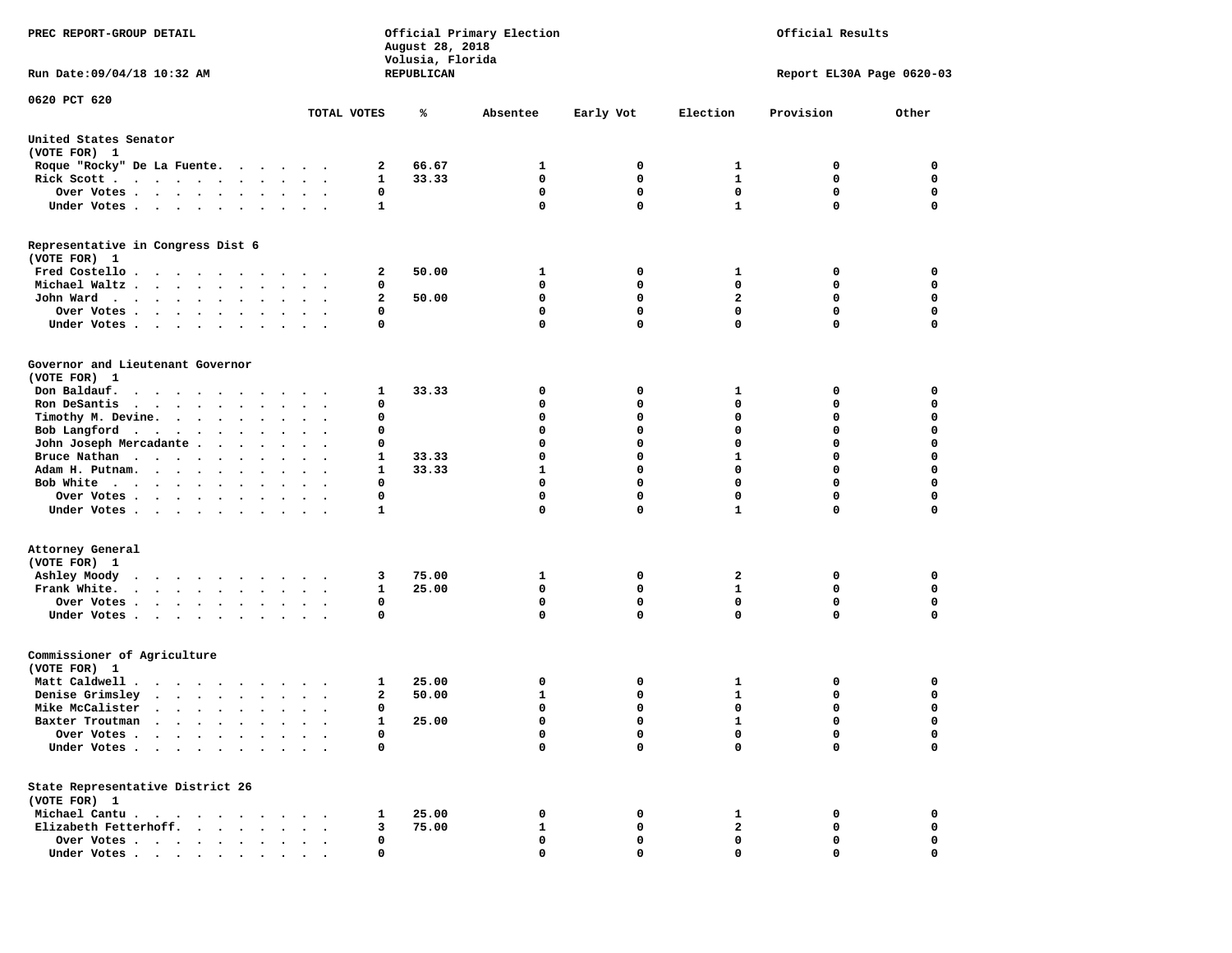| PREC REPORT-GROUP DETAIL<br>Run Date: 09/04/18 10:32 AM |                      |     | August 28, 2018<br>Volusia, Florida<br><b>NONPARTISAN</b> | Official Primary Election | Official Results<br>Report EL30A Page 0620-04 |                         |           |              |
|---------------------------------------------------------|----------------------|-----|-----------------------------------------------------------|---------------------------|-----------------------------------------------|-------------------------|-----------|--------------|
| 0620 PCT 620                                            | TOTAL VOTES          |     | ℁                                                         | Absentee                  | Early Vot                                     | Election                | Provision | Other        |
| Circuit Judge 7th Judicial, Grp 15<br>(VOTE FOR) 1      |                      |     |                                                           |                           |                                               |                         |           |              |
| Linda L. Gaustad                                        |                      | 65  | 29.68                                                     | 8                         | 8                                             | 49                      | 0         | 0            |
| Sebrina L. Slack                                        |                      | 88  | 40.18                                                     | 9                         | 11                                            | 68                      | 0         | $\Omega$     |
| Ryan Will $\cdots$ , $\cdots$ , $\cdots$ , $\cdots$     |                      | 66  | 30.14                                                     | 8                         | 10                                            | 48                      | 0         | $\mathbf 0$  |
| Over Votes                                              |                      | 0   |                                                           | $\mathbf 0$               | 0                                             | $\Omega$                | 0         | 0            |
| Under Votes                                             |                      | 21  |                                                           | $\mathbf{z}$              | 3                                             | 15                      | 0         | 1            |
| County Judge 7th Judicial, Grp 5<br>(VOTE FOR) 1        |                      |     |                                                           |                           |                                               |                         |           |              |
| Steve Burk                                              |                      | 59  | 26.34                                                     | 5.                        | 7                                             | 47                      | 0         | 0            |
| Dawn "Pam" Fields.                                      |                      | 165 | 73.66                                                     | $22 \overline{ }$         | 24                                            | 119                     | 0         | $\mathbf 0$  |
| Over Votes                                              |                      | 0   |                                                           | 0                         | 0                                             | 0                       | 0         | 0            |
| Under Votes.                                            |                      | 16  |                                                           | $\mathbf 0$               | $\mathbf{1}$                                  | 14                      | 0         | 1            |
| County Council at Large<br>(VOTE FOR) 1                 |                      |     |                                                           |                           |                                               |                         |           |              |
| L. Ronald Durham                                        |                      | 141 | 62.95                                                     | 19                        | 25                                            | 97                      | 0         | 0            |
| Ben F. Johnson.                                         |                      | 82  | 36.61                                                     | 8                         | 6                                             | 68                      | 0         | $\mathbf 0$  |
| WRITE-IN.<br>$\cdots$                                   |                      | 1   | .45                                                       | $\mathbf 0$               | $\mathbf{1}$                                  | 0                       | 0         | $\mathbf 0$  |
| Over Votes                                              |                      | 0   |                                                           | 0                         | 0                                             | 0                       | $\Omega$  | $\mathbf 0$  |
| Under Votes                                             |                      | 16  |                                                           | 0                         | $\mathbf 0$                                   | 15                      | 0         | $\mathbf{1}$ |
| The City of Daytona Beach Zone 3<br>(VOTE FOR) 1        |                      |     |                                                           |                           |                                               |                         |           |              |
| Belinda Marie Haynes.                                   |                      | 45  | 19.74                                                     | 8                         | 8                                             | 29                      | 0         | 0            |
| Quanita May.                                            |                      | 64  | 28.07                                                     | 4                         | 8                                             | 52                      | 0         | 0            |
| Steve Miller                                            |                      | 89  | 39.04                                                     | 9                         | 12                                            | 68                      | 0         | 0            |
| James Newman                                            |                      | 24  | 10.53                                                     | $\overline{\mathbf{4}}$   | $\mathbf 0$                                   | 20                      | 0         | $\mathbf 0$  |
| Amy Pyle.<br>$\cdots$                                   |                      | 6   | 2.63                                                      | 2                         | 2                                             | $\overline{\mathbf{2}}$ | 0         | 0            |
| Over Votes                                              | $\ddot{\phantom{0}}$ | 0   |                                                           | 0                         | 0                                             | $\Omega$                | 0         | 0            |
| Under Votes, , , , , , , , , ,                          |                      | 12  |                                                           | $\Omega$                  | $\mathbf{z}$                                  | Q                       | O         | 1            |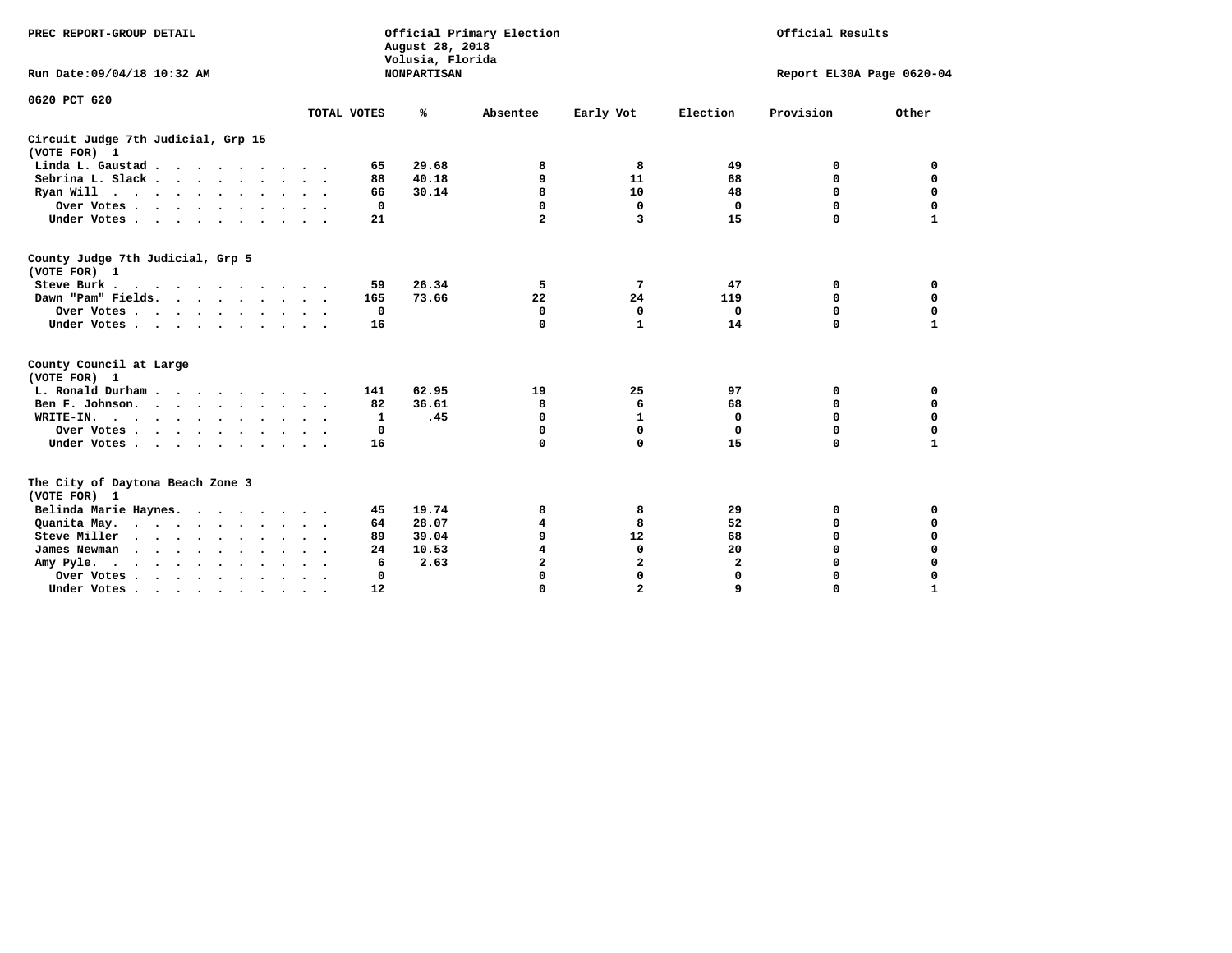| PREC REPORT-GROUP DETAIL                |  |  | Official Primary Election<br>August 28, 2018<br>Volusia, Florida |  |             |                   |          |           | Official Results |                           |       |
|-----------------------------------------|--|--|------------------------------------------------------------------|--|-------------|-------------------|----------|-----------|------------------|---------------------------|-------|
| Run Date: 09/04/18 10:32 AM             |  |  |                                                                  |  |             | <b>STATISTICS</b> |          |           |                  | Report EL30A Page 0621-01 |       |
| 0621 PCT 621                            |  |  |                                                                  |  |             |                   |          |           |                  |                           |       |
|                                         |  |  |                                                                  |  | TOTAL VOTES | %ะ                | Absentee | Early Vot | Election         | Provision                 | Other |
| REGISTERED VOTERS - TOTAL               |  |  |                                                                  |  | 1,961       |                   |          |           |                  |                           |       |
| REGISTERED VOTERS - DEMOCRATIC          |  |  | $\cdot$ $\cdot$ $\cdot$ $\cdot$                                  |  | 1,381       | 70.42             |          |           |                  |                           |       |
| REGISTERED VOTERS - REPUBLICAN          |  |  |                                                                  |  | 148         | 7.55              |          |           |                  |                           |       |
| REGISTERED VOTERS - NONPARTISAN         |  |  |                                                                  |  | 432         |                   |          |           |                  |                           |       |
| BALLOTS CAST - TOTAL.                   |  |  |                                                                  |  | 432         |                   | 148      | 104       | 175              |                           |       |
| BALLOTS CAST - DEMOCRATIC               |  |  |                                                                  |  | 367         | 84.95             | 117      | 95        | 151              |                           |       |
| BALLOTS CAST - REPUBLICAN               |  |  |                                                                  |  | 41          | 9.49              | 20       | 6         | 14               |                           |       |
| BALLOTS CAST - NONPARTISAN.             |  |  |                                                                  |  | 24          | 5.56              | 11       |           | 10               | 0                         |       |
| BALLOTS CAST - BLANK.                   |  |  |                                                                  |  | 0           |                   | O        | 0         | O                | O                         |       |
| VOTER TURNOUT - TOTAL<br>$\cdots$       |  |  |                                                                  |  |             | 22.03             |          |           |                  |                           |       |
| VOTER TURNOUT - DEMOCRATIC.<br>$\cdot$  |  |  |                                                                  |  |             | 26.57             |          |           |                  |                           |       |
| VOTER TURNOUT - REPUBLICAN.<br>$\cdots$ |  |  |                                                                  |  |             | 27.70             |          |           |                  |                           |       |
| VOTER TURNOUT - BLANK                   |  |  |                                                                  |  |             |                   |          |           |                  |                           |       |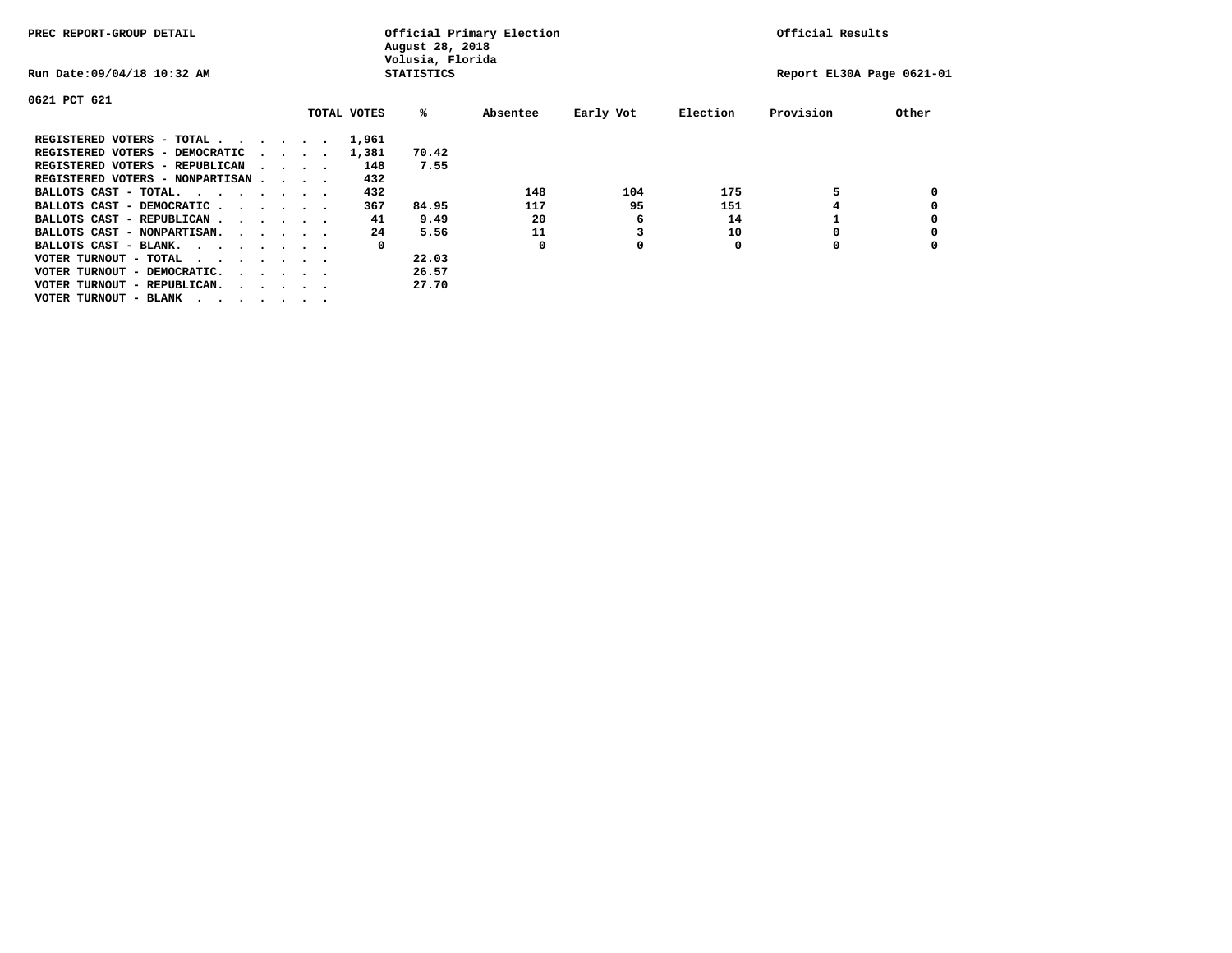| PREC REPORT-GROUP DETAIL                          |          |        |         |  |  |                      |                         |                          | August 28, 2018<br>Volusia, Florida | Official Primary Election<br>Official Results |                         |                   |                         |                           |             |
|---------------------------------------------------|----------|--------|---------|--|--|----------------------|-------------------------|--------------------------|-------------------------------------|-----------------------------------------------|-------------------------|-------------------|-------------------------|---------------------------|-------------|
| Run Date:09/04/18 10:32 AM                        |          |        |         |  |  |                      |                         |                          |                                     | DEMOCRATIC                                    |                         |                   |                         | Report EL30A Page 0621-02 |             |
| 0621 PCT 621                                      |          |        |         |  |  |                      |                         |                          |                                     |                                               |                         |                   |                         |                           |             |
|                                                   |          |        |         |  |  |                      |                         |                          | TOTAL VOTES                         | ℁                                             | Absentee                | Early Vot         | Election                | Provision                 | Other       |
| Representative in Congress Dist 6<br>(VOTE FOR) 1 |          |        |         |  |  |                      |                         |                          |                                     |                                               |                         |                   |                         |                           |             |
| Stephen Sevigny                                   |          |        |         |  |  |                      |                         |                          | 52                                  | 14.81                                         | 19                      | $12 \overline{ }$ | 19                      | $\mathbf{2}$              | $\mathbf 0$ |
| Nancy Soderberg                                   |          |        |         |  |  |                      |                         |                          | 133                                 | 37.89                                         | 52                      | 34                | 47                      | $\mathbf 0$               | $\mathbf 0$ |
| John Upchurch                                     |          |        |         |  |  |                      | $\cdot$ $\cdot$ $\cdot$ |                          | 166                                 | 47.29                                         | 39                      | 46                | 79                      | $\overline{a}$            | $\mathbf 0$ |
| Over Votes                                        |          |        |         |  |  | $\ddot{\phantom{0}}$ | $\ddot{\phantom{1}}$    |                          | 1                                   |                                               | 1                       | 0                 | 0                       | 0                         | 0           |
| Under Votes                                       |          |        |         |  |  |                      |                         |                          | 15                                  |                                               | 6                       | 3                 | 6                       | $\Omega$                  | $\mathbf 0$ |
| Governor and Lieutenant Governor<br>(VOTE FOR) 1  |          |        |         |  |  |                      |                         |                          |                                     |                                               |                         |                   |                         |                           |             |
| Andrew Gillum                                     |          |        | $\cdot$ |  |  |                      |                         |                          | 215                                 | 60.06                                         | 41                      | 58                | 113                     | 3                         | 0           |
| Gwen Graham.                                      |          |        |         |  |  |                      | $\sim$ $\sim$           | $\sim$                   | 87                                  | 24.30                                         | 48                      | 15                | 24                      | 0                         | 0           |
| Jeff Greene.                                      |          |        |         |  |  |                      |                         |                          | 21                                  | 5.87                                          | 13                      | 5                 | $\overline{\mathbf{2}}$ | $\mathbf{1}$              | 0           |
| Chris King                                        |          |        |         |  |  |                      | $\ddot{\phantom{1}}$    |                          | 3                                   | .84                                           | $\overline{\mathbf{2}}$ | $\mathbf 0$       | $\mathbf{1}$            | $\mathbf 0$               | $\mathbf 0$ |
| Philip Levine .                                   | $\cdots$ |        |         |  |  | $\ddot{\phantom{a}}$ | $\ddot{\phantom{a}}$    | $\overline{\phantom{a}}$ | 28                                  | 7.82                                          | 9                       | 14                | 5                       | $\mathbf 0$               | $\mathbf 0$ |
| Alex "Lundy" Lundmark                             |          | $\sim$ |         |  |  |                      | $\ddot{\phantom{a}}$    |                          | $\mathbf{1}$                        | .28                                           | $\mathbf 0$             | $\mathbf 0$       | $\mathbf{1}$            | $\mathbf 0$               | $\mathbf 0$ |
| John Wetherbee.                                   |          |        |         |  |  |                      | $\ddot{\phantom{a}}$    |                          | 3                                   | .84                                           | $\overline{a}$          | $\mathbf 0$       | $\mathbf{1}$            | $\mathbf 0$               | $\mathbf 0$ |
| Over Votes                                        |          |        |         |  |  |                      | $\cdot$                 |                          | $\overline{a}$                      |                                               | $\overline{\mathbf{2}}$ | $\mathbf 0$       | $\mathbf 0$             | $\mathbf 0$               | $\mathbf 0$ |
| Under Votes                                       |          |        |         |  |  |                      |                         |                          | 7                                   |                                               | $\mathbf 0$             | 3                 | 4                       | $\mathbf 0$               | 0           |
|                                                   |          |        |         |  |  |                      |                         |                          |                                     |                                               |                         |                   |                         |                           |             |
| Attorney General                                  |          |        |         |  |  |                      |                         |                          |                                     |                                               |                         |                   |                         |                           |             |
| (VOTE FOR) 1                                      |          |        |         |  |  |                      |                         |                          |                                     |                                               |                         |                   |                         |                           |             |
| Sean Shaw                                         |          |        |         |  |  |                      |                         |                          | 260                                 | 79.75                                         | 84                      | 72                | 102                     | $\overline{2}$            | $\mathbf 0$ |
| Ryan Torrens                                      |          |        |         |  |  |                      | $\cdot$ $\cdot$ $\cdot$ |                          | 66                                  | 20.25                                         | 16                      | 16                | 33                      | $\mathbf{1}$              | $\mathbf 0$ |
| Over Votes                                        |          |        |         |  |  |                      | $\bullet$               |                          | 0                                   |                                               | 0                       | $\mathbf 0$       | $\mathbf 0$             | $\mathbf 0$               | 0           |
| Under Votes                                       |          |        |         |  |  |                      |                         |                          | 41                                  |                                               | 17                      | 7                 | 16                      | $\mathbf{1}$              | $\mathbf 0$ |
| Commissioner of Agriculture<br>(VOTE FOR) 1       |          |        |         |  |  |                      |                         |                          |                                     |                                               |                         |                   |                         |                           |             |
| Nicole "Nikki" Fried.                             |          |        |         |  |  |                      |                         |                          | 179                                 | 55.42                                         | 55                      | 51                | 71                      | 2                         | 0           |
| Jeffrey Duane Porter.                             |          |        |         |  |  |                      |                         |                          | 93                                  | 28.79                                         | 30                      | 21                | 41                      | $\mathbf{1}$              | 0           |
| Roy David Walker                                  |          |        |         |  |  |                      |                         |                          | 51                                  | 15.79                                         | 18                      | 13                | 20                      | 0                         | $\mathbf 0$ |
| Over Votes                                        |          |        |         |  |  |                      | $\bullet$               |                          | $\mathbf 0$                         |                                               | $\mathbf{0}$            | $\mathbf{0}$      | $\mathbf 0$             | $\mathbf{0}$              | $\mathbf 0$ |
| Under Votes                                       |          |        |         |  |  |                      |                         |                          | 44                                  |                                               | 14                      | 10                | 19                      | $\mathbf{1}$              | $\mathbf 0$ |
| State Representative District 26<br>(VOTE FOR) 1  |          |        |         |  |  |                      |                         |                          |                                     |                                               |                         |                   |                         |                           |             |
| Patrick Henry.                                    | .        |        |         |  |  |                      |                         |                          | 191                                 | 52.76                                         | 64                      | 51                | 74                      | 2                         | 0           |
| Percy L. Williamson                               |          |        |         |  |  |                      |                         | $\ddot{\phantom{1}}$     | 171                                 | 47.24                                         | 49                      | 43                | 77                      | $\mathbf{2}$              | $\mathbf 0$ |
| Over Votes                                        |          |        |         |  |  | $\bullet$            | $\bullet$               |                          | 0                                   |                                               | $\mathbf 0$             | $\mathbf 0$       | $\mathbf 0$             | $\mathbf 0$               | $\mathbf 0$ |
| Under Votes                                       |          |        |         |  |  |                      | $\sim$ $\sim$           |                          | 5                                   |                                               | $\overline{\mathbf{4}}$ | $\mathbf{1}$      | $\Omega$                | $\Omega$                  | $\mathbf 0$ |
|                                                   |          |        |         |  |  |                      |                         |                          |                                     |                                               |                         |                   |                         |                           |             |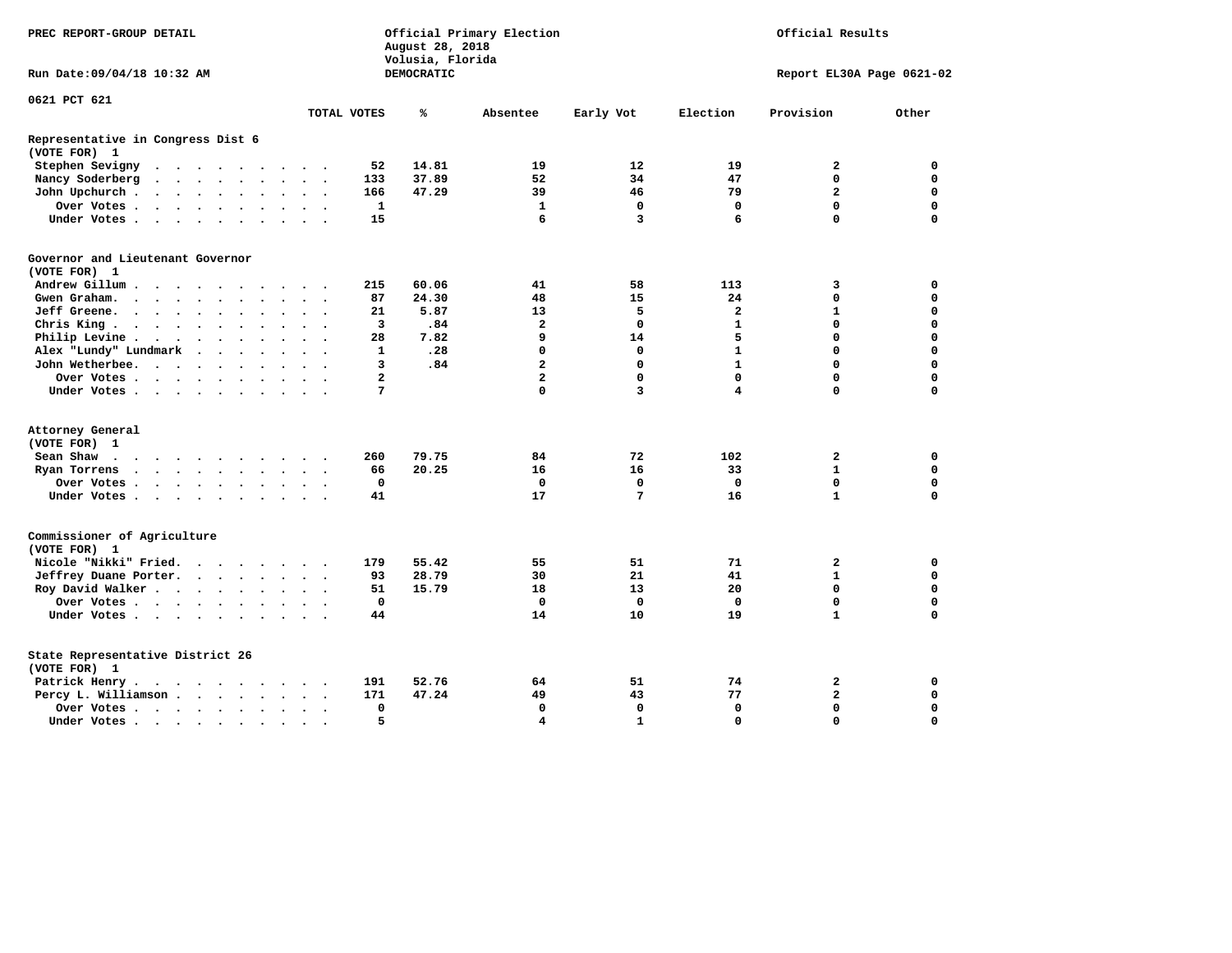| PREC REPORT-GROUP DETAIL<br>Run Date: 09/04/18 10:32 AM                                                                                                                                                                                          |                         |                      |                | August 28, 2018<br>Volusia, Florida<br>REPUBLICAN | Official Primary Election   | Official Results<br>Report EL30A Page 0621-03 |                            |              |                  |
|--------------------------------------------------------------------------------------------------------------------------------------------------------------------------------------------------------------------------------------------------|-------------------------|----------------------|----------------|---------------------------------------------------|-----------------------------|-----------------------------------------------|----------------------------|--------------|------------------|
|                                                                                                                                                                                                                                                  |                         |                      |                |                                                   |                             |                                               |                            |              |                  |
| 0621 PCT 621                                                                                                                                                                                                                                     |                         | TOTAL VOTES          |                | ℁                                                 | Absentee                    | Early Vot                                     | Election                   | Provision    | Other            |
| United States Senator<br>(VOTE FOR) 1                                                                                                                                                                                                            |                         |                      |                |                                                   |                             |                                               |                            |              |                  |
| Roque "Rocky" De La Fuente.                                                                                                                                                                                                                      |                         |                      | 9              | 22.50                                             | 6                           | 1                                             | 2                          | 0            | 0                |
| Rick Scott                                                                                                                                                                                                                                       |                         | $\bullet$            | 31             | 77.50                                             | 14                          | 5                                             | 11                         | 1            | $\mathbf 0$      |
| Over Votes                                                                                                                                                                                                                                       |                         |                      | 0              |                                                   | 0                           | 0                                             | 0                          | 0            | 0                |
| Under Votes                                                                                                                                                                                                                                      |                         |                      | 1              |                                                   | $\mathbf 0$                 | $\mathbf{0}$                                  | $\mathbf{1}$               | $\mathbf 0$  | $\mathbf 0$      |
| Representative in Congress Dist 6<br>(VOTE FOR) 1                                                                                                                                                                                                |                         |                      |                |                                                   |                             |                                               |                            |              |                  |
| Fred Costello                                                                                                                                                                                                                                    |                         |                      | 12             | 30.77                                             | 5                           | 2                                             | 5                          | 0            | 0                |
| Michael Waltz.                                                                                                                                                                                                                                   |                         |                      | 7              | 17.95                                             | 3                           | $\overline{a}$                                | $\overline{a}$             | 0            | 0                |
| John Ward                                                                                                                                                                                                                                        |                         |                      | 20             | 51.28                                             | 11                          | $\overline{a}$                                | 6                          | 1            | $\mathbf 0$      |
| Over Votes .<br>$\bullet$ .                                                                                                                                                                                                                      |                         |                      | 0              |                                                   | 0                           | $\Omega$                                      | 0                          | 0            | 0                |
| Under Votes                                                                                                                                                                                                                                      |                         |                      | $\mathbf{2}$   |                                                   | $\mathbf{1}$                | $\mathbf{0}$                                  | $\mathbf{1}$               | 0            | $\mathbf 0$      |
| Governor and Lieutenant Governor<br>(VOTE FOR) 1                                                                                                                                                                                                 |                         |                      |                |                                                   |                             |                                               |                            |              |                  |
| Don Baldauf.<br>.                                                                                                                                                                                                                                |                         |                      | 0              |                                                   | 0                           | 0                                             | 0                          | 0            | 0                |
| Ron DeSantis<br>$\cdots$                                                                                                                                                                                                                         | $\bullet$<br>$\bullet$  | $\bullet$            | 19             | 48.72                                             | 10                          | $\overline{\mathbf{2}}$                       | 7                          | 0            | $\mathbf 0$      |
| Timothy M. Devine.                                                                                                                                                                                                                               |                         |                      | 2              | 5.13                                              | 1                           | 0                                             | 1                          | 0            | 0                |
| Bob Langford                                                                                                                                                                                                                                     | $\sim$<br>$\sim$ $\sim$ |                      | 1              | 2.56                                              | 0                           | $\mathbf 0$                                   | 1                          | 0            | $\mathbf 0$      |
| John Joseph Mercadante                                                                                                                                                                                                                           |                         |                      | 0              |                                                   | 0                           | $\mathbf 0$                                   | $\mathbf 0$                | 0            | $\mathbf 0$      |
| Bruce Nathan                                                                                                                                                                                                                                     |                         |                      | 1              | 2.56                                              | 0                           | 1                                             | 0                          | 0            | 0                |
| Adam H. Putnam.                                                                                                                                                                                                                                  |                         |                      | 15             | 38.46                                             | 7                           | 3                                             | 4                          | 1            | 0                |
| Bob White<br>Over Votes.                                                                                                                                                                                                                         |                         |                      | 1<br>0         | 2.56                                              | $\mathbf{1}$<br>$\mathbf 0$ | $\mathbf 0$<br>$\mathbf 0$                    | $\mathbf 0$<br>$\mathbf 0$ | 0<br>0       | $\mathbf 0$<br>0 |
| $\mathcal{A}=\mathcal{A}=\mathcal{A}=\mathcal{A}=\mathcal{A}=\mathcal{A}=\mathcal{A}$<br>Under Votes                                                                                                                                             | $\sim$                  | $\ddot{\phantom{1}}$ | 2              |                                                   | $\mathbf{1}$                | 0                                             | $\mathbf{1}$               | 0            | 0                |
| Attorney General<br>(VOTE FOR) 1<br>Ashley Moody<br>$\cdots$                                                                                                                                                                                     | $\cdot$                 |                      | 17             | 43.59                                             | 7                           | 3                                             | 7                          | 0            | 0                |
| $\ddot{\phantom{0}}$<br>Frank White.                                                                                                                                                                                                             |                         | $\ddot{\phantom{1}}$ | 22             | 56.41                                             | 11                          | 3                                             | 7                          | 1            | 0                |
| Over Votes                                                                                                                                                                                                                                       |                         |                      | 0              |                                                   | 0                           | $\mathbf 0$                                   | $\mathbf 0$                | 0            | $\mathbf 0$      |
| Under Votes                                                                                                                                                                                                                                      |                         |                      | 2              |                                                   | $\mathbf{2}$                | $\mathbf{0}$                                  | 0                          | 0            | 0                |
| Commissioner of Agriculture<br>(VOTE FOR) 1                                                                                                                                                                                                      |                         |                      |                |                                                   |                             |                                               |                            |              |                  |
| Matt Caldwell .                                                                                                                                                                                                                                  |                         |                      | 11             | 28.21                                             | 3                           | 2                                             | 6                          | 0            | 0                |
| Denise Grimsley<br>$\begin{array}{cccccccccccccccccc} . & . & . & . & . & . & . & . & . \end{array}$                                                                                                                                             |                         |                      | 7              | 17.95                                             | 3                           | 2                                             | 2                          | 0            | 0                |
| Mike McCalister<br>$\cdots$                                                                                                                                                                                                                      |                         |                      | 15             | 38.46                                             | 12                          | 1                                             | 1                          | $\mathbf{1}$ | $\mathbf 0$      |
| Baxter Troutman<br>the company of the company of the company of the company of the company of the company of the company of the company of the company of the company of the company of the company of the company of the company of the company |                         |                      | 6              | 15.38                                             | $\mathbf{1}$                | $\mathbf{1}$                                  | $\overline{\mathbf{4}}$    | 0            | $\Omega$         |
| Over Votes .<br>$\cdot$ $\cdot$<br>$\ddot{\phantom{0}}$<br>Under Votes                                                                                                                                                                           |                         |                      | 0<br>2         |                                                   | 0<br>$\mathbf{1}$           | 0<br>$\mathbf{0}$                             | 0<br>$\mathbf{1}$          | 0<br>0       | 0<br>$\mathbf 0$ |
| State Representative District 26<br>(VOTE FOR) 1                                                                                                                                                                                                 |                         |                      |                |                                                   |                             |                                               |                            |              |                  |
| Michael Cantu.<br>$\cdots$                                                                                                                                                                                                                       |                         |                      | 16             | 41.03                                             | 8                           | 2                                             | 5                          | 1            | 0                |
| Elizabeth Fetterhoff.                                                                                                                                                                                                                            |                         |                      | 23             | 58.97                                             | 12                          | 4                                             | 7                          | 0            | 0                |
| Over Votes                                                                                                                                                                                                                                       |                         |                      | 0              |                                                   | 0                           | 0                                             | 0                          | 0            | 0                |
| Under Votes,                                                                                                                                                                                                                                     |                         |                      | $\overline{a}$ |                                                   | $\mathbf{0}$                |                                               |                            | 0            | 0                |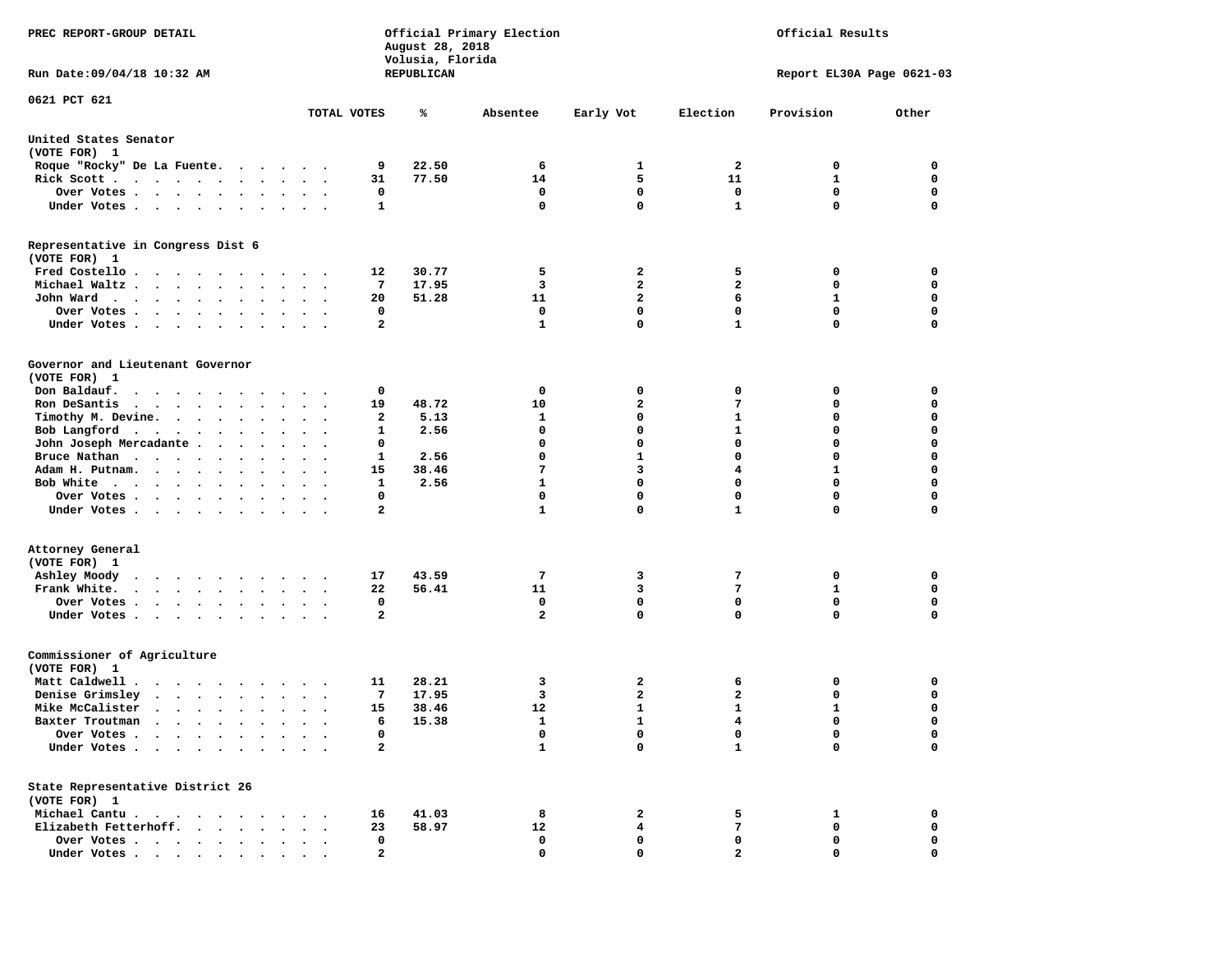| PREC REPORT-GROUP DETAIL                                                                   |             | Official Primary Election<br>August 28, 2018<br>Volusia, Florida |          | Official Results |                           |                         |          |
|--------------------------------------------------------------------------------------------|-------------|------------------------------------------------------------------|----------|------------------|---------------------------|-------------------------|----------|
| Run Date: 09/04/18 10:32 AM                                                                |             | <b>NONPARTISAN</b>                                               |          |                  | Report EL30A Page 0621-04 |                         |          |
| 0621 PCT 621                                                                               |             |                                                                  |          |                  |                           |                         |          |
|                                                                                            | TOTAL VOTES | ℁                                                                | Absentee | Early Vot        | Election                  | Provision               | Other    |
| Circuit Judge 7th Judicial, Grp 15<br>(VOTE FOR) 1                                         |             |                                                                  |          |                  |                           |                         |          |
| Linda L. Gaustad                                                                           |             | 27.30<br>107                                                     | 44       | 24               | 38                        | 1                       | 0        |
| Sebrina L. Slack.                                                                          |             | 44.39<br>174                                                     | 50       | 45               | 77                        | $\overline{\mathbf{2}}$ |          |
| Ryan Will $\cdots$ , $\cdots$ , $\cdots$ , $\cdots$                                        |             | 28.32<br>111                                                     | 39       | 28               | 43                        | 1                       | 0        |
| Over Votes                                                                                 |             | $\Omega$                                                         | 0        | 0                | 0                         | 0                       | 0        |
| Under Votes                                                                                |             | 40                                                               | 15       | 7                | 17                        |                         |          |
| County Judge 7th Judicial, Grp 5<br>(VOTE FOR) 1                                           |             |                                                                  |          |                  |                           |                         |          |
| Steve Burk                                                                                 |             | 17.22<br>72                                                      | 30       | 18               | 23                        | 1                       | 0        |
| Dawn "Pam" Fields.                                                                         |             | 82.78<br>346                                                     | 111      | 84               | 147                       | 4                       |          |
| Over Votes                                                                                 |             | 0                                                                | 0        | 0                | 0                         | 0                       | 0        |
| Under Votes                                                                                |             | 14                                                               | 7        | $\mathbf{2}$     | 5                         | $\Omega$                | $\Omega$ |
| County Council at Large<br>(VOTE FOR) 1                                                    |             |                                                                  |          |                  |                           |                         |          |
| L. Ronald Durham                                                                           |             | 68.96<br>291                                                     | 87       | 84               | 117                       | 3                       | 0        |
| Ben F. Johnson.                                                                            |             | 30.57<br>129                                                     | 58       | 18               | 51                        | $\mathbf{z}$            | 0        |
| WRITE-IN.                                                                                  |             | .47<br>2                                                         | 0        | 1                |                           | $\Omega$                |          |
| Over Votes                                                                                 |             | 0                                                                |          | 0                | 0                         | 0                       |          |
| Under Votes, $\cdot$ , $\cdot$ , $\cdot$ , $\cdot$ , $\cdot$ , $\cdot$ , $\cdot$ , $\cdot$ |             | 10                                                               | 3        |                  | 6                         | 0                       | $\Omega$ |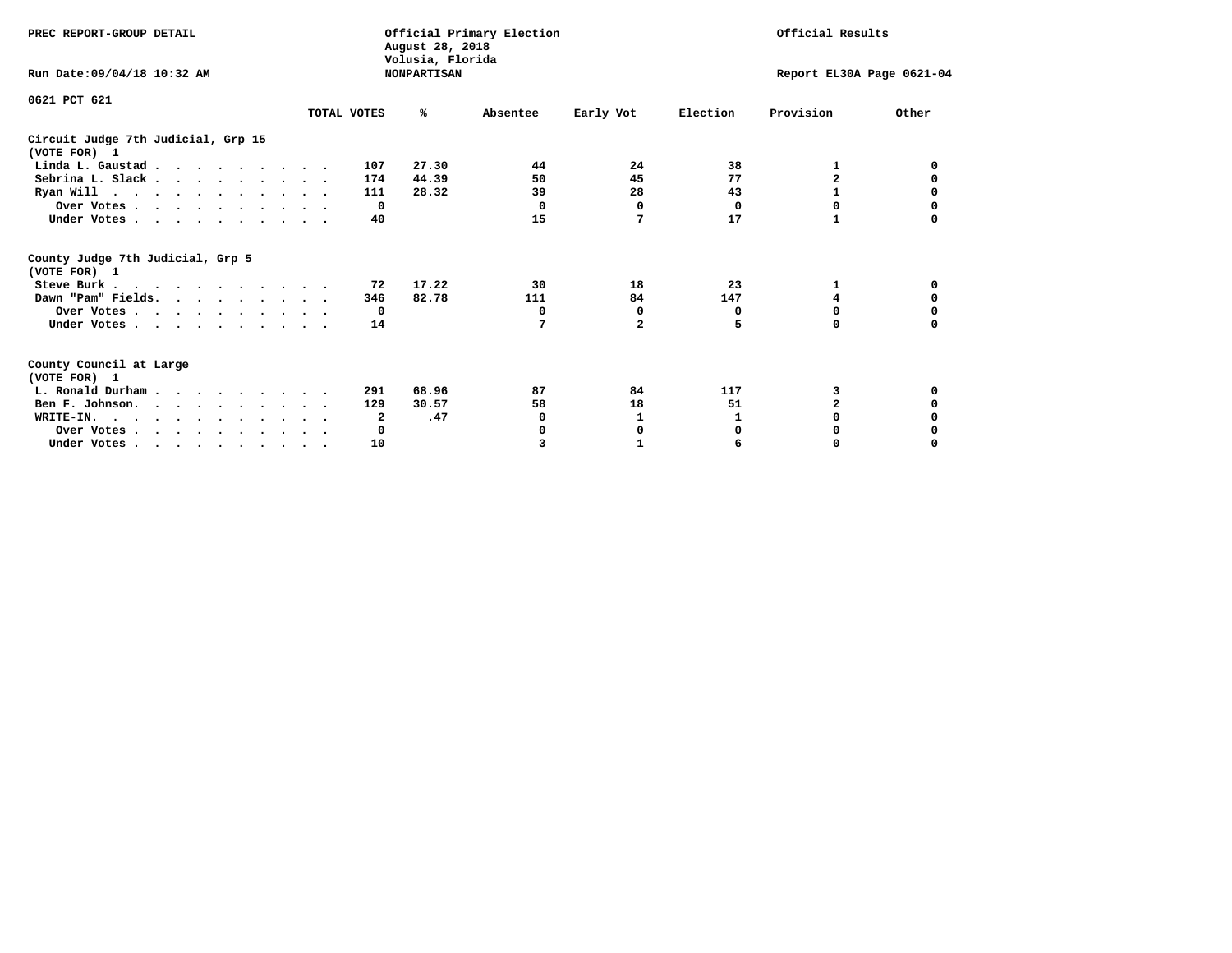| PREC REPORT-GROUP DETAIL                                               |  |  | Official Primary Election<br>August 28, 2018<br>Volusia, Florida |  |             |                   |          |           | Official Results |                           |       |
|------------------------------------------------------------------------|--|--|------------------------------------------------------------------|--|-------------|-------------------|----------|-----------|------------------|---------------------------|-------|
| Run Date: 09/04/18 10:32 AM                                            |  |  |                                                                  |  |             | <b>STATISTICS</b> |          |           |                  | Report EL30A Page 0622-01 |       |
| 0622 PCT 622                                                           |  |  |                                                                  |  |             |                   |          |           |                  |                           |       |
|                                                                        |  |  |                                                                  |  | TOTAL VOTES | %ะ                | Absentee | Early Vot | Election         | Provision                 | Other |
| REGISTERED VOTERS - TOTAL                                              |  |  |                                                                  |  | 984         |                   |          |           |                  |                           |       |
| REGISTERED VOTERS - DEMOCRATIC                                         |  |  | $\cdot$ $\cdot$ $\cdot$ $\cdot$                                  |  | 372         | 37.80             |          |           |                  |                           |       |
| REGISTERED VOTERS - REPUBLICAN                                         |  |  | $\cdots$                                                         |  | 241         | 24.49             |          |           |                  |                           |       |
| REGISTERED VOTERS - NONPARTISAN                                        |  |  |                                                                  |  | 371         |                   |          |           |                  |                           |       |
| BALLOTS CAST - TOTAL.                                                  |  |  |                                                                  |  | 180         |                   | 77       | 41        | 61               |                           |       |
| BALLOTS CAST - DEMOCRATIC                                              |  |  |                                                                  |  | 97          | 53.89             | 45       | 22        | 30               |                           |       |
| BALLOTS CAST - REPUBLICAN                                              |  |  |                                                                  |  | 55          | 30.56             | 17       | 11        | 26               |                           |       |
| BALLOTS CAST - NONPARTISAN.                                            |  |  |                                                                  |  | 28          | 15.56             | 15       | 8         |                  |                           |       |
| BALLOTS CAST - BLANK.                                                  |  |  |                                                                  |  | 0           |                   | 0        | 0         |                  | 0                         |       |
| VOTER TURNOUT - TOTAL<br>.                                             |  |  |                                                                  |  |             | 18.29             |          |           |                  |                           |       |
| VOTER TURNOUT - DEMOCRATIC.<br>$\cdot$ $\cdot$ $\cdot$ $\cdot$ $\cdot$ |  |  |                                                                  |  |             | 26.08             |          |           |                  |                           |       |
| VOTER TURNOUT - REPUBLICAN.<br>$\cdot$                                 |  |  |                                                                  |  |             | 22.82             |          |           |                  |                           |       |
| VOTER TURNOUT - BLANK                                                  |  |  |                                                                  |  |             |                   |          |           |                  |                           |       |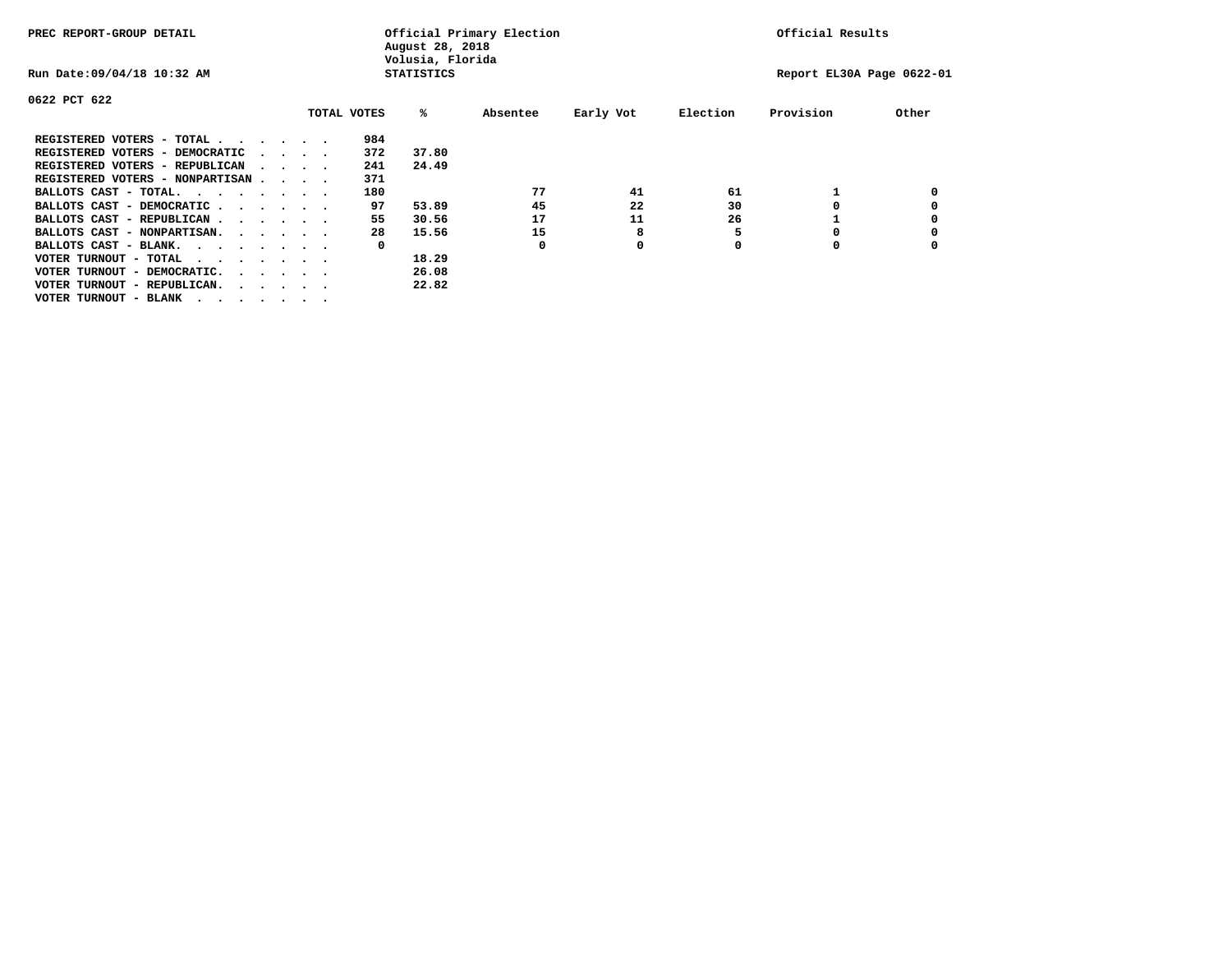| PREC REPORT-GROUP DETAIL                                                                                                                                                                                                                             |                | August 28, 2018<br>Volusia, Florida | Official Primary Election | Official Results        |                |                           |             |
|------------------------------------------------------------------------------------------------------------------------------------------------------------------------------------------------------------------------------------------------------|----------------|-------------------------------------|---------------------------|-------------------------|----------------|---------------------------|-------------|
| Run Date: 09/04/18 10:32 AM                                                                                                                                                                                                                          |                | DEMOCRATIC                          |                           |                         |                | Report EL30A Page 0622-02 |             |
| 0622 PCT 622                                                                                                                                                                                                                                         |                |                                     |                           |                         |                |                           |             |
| TOTAL VOTES                                                                                                                                                                                                                                          |                | ℁                                   | Absentee                  | Early Vot               | Election       | Provision                 | Other       |
| Representative in Congress Dist 6<br>(VOTE FOR) 1                                                                                                                                                                                                    |                |                                     |                           |                         |                |                           |             |
| Stephen Sevigny<br>$\mathbf{a}$ . The contribution of the contribution of the contribution of the contribution of the contribution of the contribution of the contribution of the contribution of the contribution of the contribution of the contri | 16             | 17.58                               | 8                         | 4                       | 4              | 0                         | $\mathbf 0$ |
| Nancy Soderberg<br>$\ddot{\phantom{a}}$                                                                                                                                                                                                              | 45             | 49.45                               | 23                        | 10                      | 12             | 0                         | $\mathbf 0$ |
| John Upchurch.<br>$\mathcal{A}=\mathcal{A}=\mathcal{A}=\mathcal{A}=\mathcal{A}=\mathcal{A}$ .<br>$\sim$ $\sim$ $\sim$                                                                                                                                | 30             | 32.97                               | 12                        | 7                       | 11             | $\mathbf 0$               | $\mathbf 0$ |
| Over Votes<br>$\cdots$                                                                                                                                                                                                                               | 0              |                                     | $\mathbf 0$               | $\mathbf 0$             | $\mathbf 0$    | $\mathbf 0$               | $\mathbf 0$ |
| Under Votes                                                                                                                                                                                                                                          | 6              |                                     | $\overline{2}$            | $\mathbf{1}$            | 3              | 0                         | $\mathbf 0$ |
| Governor and Lieutenant Governor                                                                                                                                                                                                                     |                |                                     |                           |                         |                |                           |             |
| (VOTE FOR) 1                                                                                                                                                                                                                                         |                |                                     |                           |                         |                |                           |             |
| Andrew Gillum                                                                                                                                                                                                                                        | 19             | 20.65                               | 5                         | 8                       | 6              | 0                         | 0           |
| Gwengraham                                                                                                                                                                                                                                           | 38             | 41.30                               | 20                        | 4                       | 14             | 0                         | $\mathbf 0$ |
| Jeff Greene.<br>$\ddot{\phantom{a}}$<br>$\bullet$                                                                                                                                                                                                    | 18             | 19.57                               | 13                        | 3                       | $\mathbf{2}$   | 0                         | $\mathbf 0$ |
| Chris King                                                                                                                                                                                                                                           | $\overline{a}$ | 2.17                                | $\mathbf{1}$              | $\Omega$                | $\mathbf{1}$   | $\Omega$                  | $\Omega$    |
| Philip Levine.<br>$\cdots$<br>$\bullet$<br>$\cdot$ .                                                                                                                                                                                                 | 13             | 14.13                               | $\overline{\mathbf{4}}$   | $\overline{\mathbf{4}}$ | 5              | 0                         | $\mathbf 0$ |
| Alex "Lundy" Lundmark<br>$\cdots$                                                                                                                                                                                                                    | 1              | 1.09                                | 0                         | $\mathbf{1}$            | $\Omega$       | $\Omega$                  | $\Omega$    |
| John Wetherbee.<br>$\sim$                                                                                                                                                                                                                            | $\mathbf{1}$   | 1.09                                | $\Omega$                  | $\mathbf{1}$            | $\mathbf 0$    | $\Omega$                  | $\Omega$    |
| Over Votes<br>$\ddot{\phantom{a}}$                                                                                                                                                                                                                   | $\mathbf 0$    |                                     | 0                         | $\mathbf 0$             | $\Omega$       | $\Omega$                  | $\Omega$    |
| Under Votes                                                                                                                                                                                                                                          | 5              |                                     | $\overline{a}$            | $\mathbf{1}$            | $\overline{a}$ | 0                         | 0           |
| Attorney General                                                                                                                                                                                                                                     |                |                                     |                           |                         |                |                           |             |
| (VOTE FOR) 1                                                                                                                                                                                                                                         |                |                                     |                           |                         |                |                           |             |
| Sean Shaw                                                                                                                                                                                                                                            | 56             | 70.89                               | 25                        | 14                      | 17             | 0                         | 0           |
| Ryan Torrens                                                                                                                                                                                                                                         | 23             | 29.11                               | 11                        | 3                       | 9              | 0                         | $\mathbf 0$ |
| Over Votes                                                                                                                                                                                                                                           | $\mathbf 0$    |                                     | $\mathbf 0$               | $\mathbf 0$             | $\mathbf 0$    | $\mathbf 0$               | $\mathbf 0$ |
| Under Votes                                                                                                                                                                                                                                          | 18             |                                     | 9                         | 5                       | 4              | 0                         | $\Omega$    |
| Commissioner of Agriculture<br>(VOTE FOR) 1                                                                                                                                                                                                          |                |                                     |                           |                         |                |                           |             |
| Nicole "Nikki" Fried.                                                                                                                                                                                                                                | 45             | 56.25                               | 20                        | 10                      | 15             | 0                         | 0           |
| Jeffrey Duane Porter.                                                                                                                                                                                                                                | 10             | 12.50                               | $\overline{\mathbf{2}}$   | 3                       | 5              | 0                         | $\mathbf 0$ |
| Roy David Walker                                                                                                                                                                                                                                     | 25             | 31.25                               | 15                        | 4                       | 6              | $\mathbf 0$               | $\mathbf 0$ |
| Over Votes<br>$\overline{\phantom{a}}$                                                                                                                                                                                                               | $\mathbf 0$    |                                     | 0                         | $\Omega$                | $\Omega$       | 0                         | $\Omega$    |
| Under Votes                                                                                                                                                                                                                                          | 17             |                                     | 8                         | 5                       | 4              | $\Omega$                  | 0           |
| State Representative District 26<br>(VOTE FOR) 1                                                                                                                                                                                                     |                |                                     |                           |                         |                |                           |             |
| Patrick Henry.<br>.                                                                                                                                                                                                                                  | 56             | 66.67                               | 25                        | 14                      | 17             | 0                         | 0           |
| Percy L. Williamson<br>$\sim$ $\sim$                                                                                                                                                                                                                 | 28             | 33.33                               | 13                        | 6                       | 9              | $\mathbf 0$               | $\mathbf 0$ |
| Over Votes<br>$\ddot{\phantom{a}}$                                                                                                                                                                                                                   | $\mathbf 0$    |                                     | $\mathbf 0$               | $\mathbf 0$             | $\mathbf 0$    | 0                         | $\mathbf 0$ |
| Under Votes                                                                                                                                                                                                                                          | 13             |                                     | $\overline{7}$            | $\overline{a}$          | 4              | $\Omega$                  | $\Omega$    |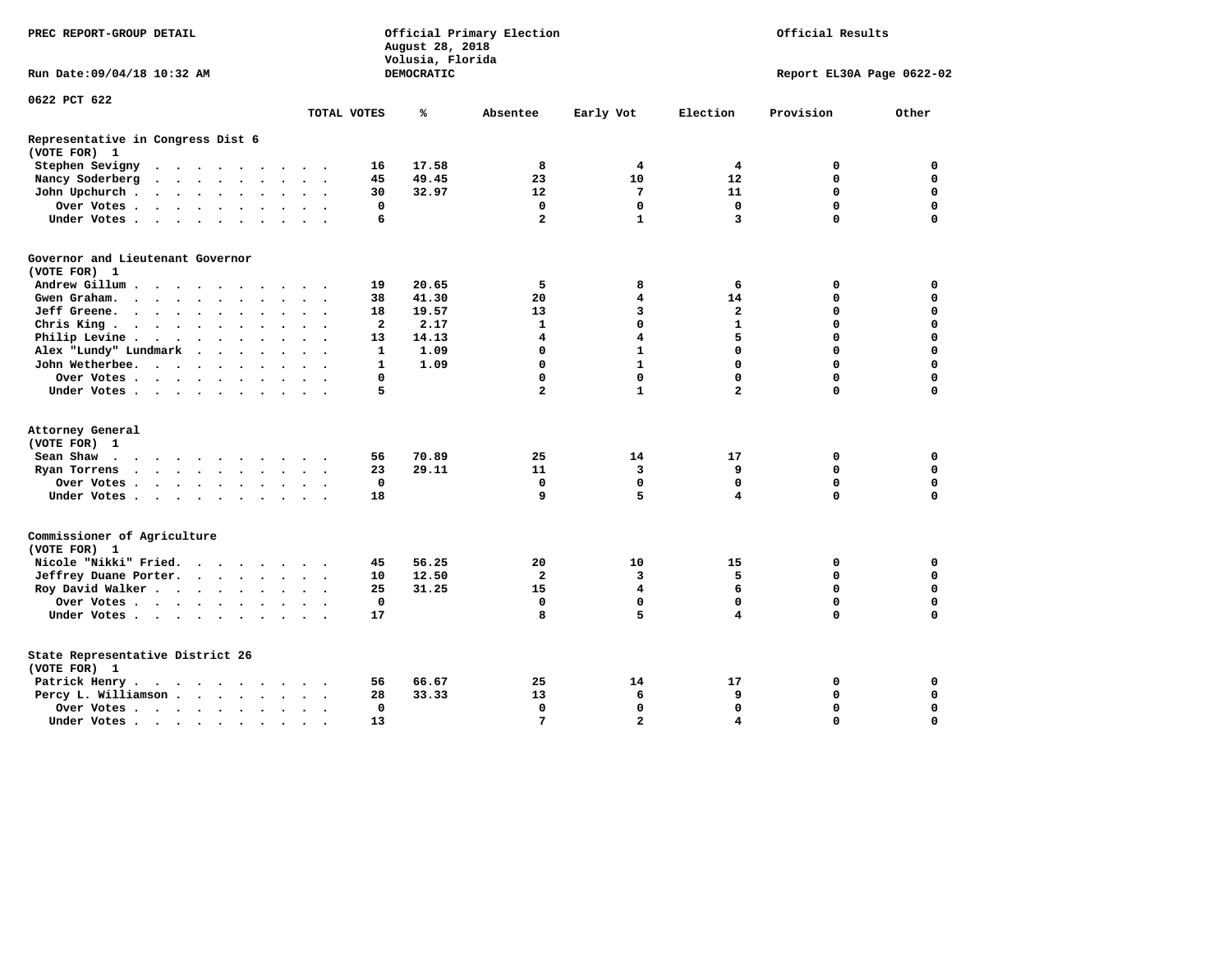| PREC REPORT-GROUP DETAIL<br>Run Date: 09/04/18 10:32 AM                                                  |                        |             | August 28, 2018<br>Volusia, Florida<br>REPUBLICAN | Official Primary Election   | Official Results<br>Report EL30A Page 0622-03 |                                        |              |                  |
|----------------------------------------------------------------------------------------------------------|------------------------|-------------|---------------------------------------------------|-----------------------------|-----------------------------------------------|----------------------------------------|--------------|------------------|
|                                                                                                          |                        |             |                                                   |                             |                                               |                                        |              |                  |
| 0622 PCT 622                                                                                             | TOTAL VOTES            |             | ℁                                                 | Absentee                    | Early Vot                                     | Election                               | Provision    | Other            |
| United States Senator<br>(VOTE FOR) 1                                                                    |                        |             |                                                   |                             |                                               |                                        |              |                  |
| Roque "Rocky" De La Fuente.                                                                              |                        | 9           | 16.36                                             | 3                           | 0                                             | 6                                      | 0            | 0                |
| Rick Scott                                                                                               | $\bullet$              | 46          | 83.64                                             | 14                          | 11                                            | 20                                     | 1            | $\mathbf 0$      |
| Over Votes                                                                                               |                        | 0           |                                                   | 0                           | 0                                             | 0                                      | 0            | 0                |
| Under Votes                                                                                              |                        | 0           |                                                   | $\mathbf{0}$                | $\mathbf{0}$                                  | $\mathbf 0$                            | $\mathbf 0$  | $\mathbf 0$      |
| Representative in Congress Dist 6<br>(VOTE FOR) 1                                                        |                        |             |                                                   |                             |                                               |                                        |              |                  |
| Fred Costello                                                                                            |                        | 23          | 46.00                                             | 7                           | 6                                             | 9                                      | 1            | 0                |
| Michael Waltz.                                                                                           |                        | 12          | 24.00                                             | $\overline{a}$              | 3                                             | 7                                      | 0            | 0                |
| John Ward                                                                                                |                        | 15          | 30.00                                             | 6                           | 1                                             | 8                                      | $\mathbf 0$  | $\mathbf 0$      |
| Over Votes .<br>$\bullet$ .                                                                              |                        | 0           |                                                   | 0                           | $^{\circ}$                                    | 0                                      | 0            | 0                |
| Under Votes                                                                                              |                        | 5           |                                                   | $\overline{a}$              | $\mathbf{1}$                                  | $\overline{\mathbf{2}}$                | 0            | $\mathbf 0$      |
| Governor and Lieutenant Governor<br>(VOTE FOR) 1                                                         |                        |             |                                                   |                             |                                               |                                        |              |                  |
| Don Baldauf.<br>.                                                                                        |                        | 0           |                                                   | 0                           | 0                                             | 0                                      | 0            | 0                |
| Ron DeSantis<br>$\cdots$<br>$\bullet$                                                                    | $\bullet$<br>$\bullet$ | 30          | 55.56                                             | 8                           | 6                                             | 15                                     | 1            | $\mathbf 0$      |
| Timothy M. Devine.                                                                                       |                        | 1           | 1.85                                              | 0                           | 0                                             | 1                                      | 0            | 0                |
| Bob Langford<br>$\sim$                                                                                   | $\sim$ $\sim$          | 0           |                                                   | 0                           | $\mathbf 0$                                   | 0                                      | 0            | $\mathbf 0$      |
| John Joseph Mercadante                                                                                   |                        | 1           | 1.85                                              | 0                           | $\mathbf{0}$                                  | 1                                      | 0            | $\mathbf 0$      |
| Bruce Nathan                                                                                             |                        | 0           |                                                   | 0                           | 0                                             | 0                                      | 0            | $\mathbf 0$      |
| Adam H. Putnam.<br>$\cdot$ $\cdot$ $\cdot$ $\cdot$ $\cdot$                                               |                        | 18          | 33.33                                             | 7                           | 4                                             | 7                                      | 0            | 0                |
| Bob White                                                                                                |                        | 4           | 7.41                                              | $\mathbf{1}$<br>$\mathbf 0$ | $\mathbf{1}$<br>$\mathbf 0$                   | $\overline{\mathbf{2}}$<br>$\mathbf 0$ | 0<br>0       | $\mathbf 0$<br>0 |
| Over Votes<br>$\sim$ $\sim$<br>Under Votes                                                               | $\ddot{\phantom{1}}$   | 0<br>1      |                                                   | $\mathbf{1}$                | 0                                             | 0                                      | 0            | 0                |
| Attorney General<br>(VOTE FOR) 1                                                                         |                        |             |                                                   |                             |                                               |                                        |              |                  |
| Ashley Moody<br>$\cdot$<br>$\cdot$                                                                       |                        | 26          | 52.00                                             | 7                           | 5                                             | 13                                     | 1            | 0                |
| Frank White.                                                                                             |                        | 24          | 48.00                                             | 7                           | 5                                             | 12                                     | 0            | 0                |
| Over Votes                                                                                               |                        | $\mathbf 0$ |                                                   | 0                           | $\mathbf 0$                                   | 0                                      | $\mathbf 0$  | $\mathbf 0$      |
| Under Votes<br>$\bullet$                                                                                 |                        | 5           |                                                   | 3                           | $\mathbf{1}$                                  | 1                                      | 0            | 0                |
| Commissioner of Agriculture<br>(VOTE FOR) 1                                                              |                        |             |                                                   |                             |                                               |                                        |              |                  |
| Matt Caldwell .<br>$\cdots$                                                                              |                        | 15          | 30.61                                             | 3                           | 4                                             | 8                                      | 0            | 0                |
| Denise Grimsley<br>$\begin{array}{cccccccccccccccccc} . & . & . & . & . & . & . & . & . & . \end{array}$ |                        | 12          | 24.49                                             | 5                           | 2                                             | 5                                      | 0            | 0                |
| Mike McCalister                                                                                          |                        | 13          | 26.53                                             | 4                           | $\mathbf{2}$                                  | 6                                      | $\mathbf{1}$ | $\mathbf 0$      |
| Baxter Troutman<br>$\cdots$                                                                              |                        | 9           | 18.37                                             | $\overline{a}$              | $\overline{a}$                                | 5                                      | 0            | $\mathbf 0$      |
| Over Votes .<br>$\cdot$ $\cdot$<br>$\cdot$<br>Under Votes<br>$\ddot{\phantom{1}}$                        |                        | 0<br>6      |                                                   | 0<br>3                      | 0<br>$\mathbf{1}$                             | 0<br>$\overline{a}$                    | 0<br>0       | 0<br>0           |
| State Representative District 26                                                                         |                        |             |                                                   |                             |                                               |                                        |              |                  |
| (VOTE FOR) 1                                                                                             |                        |             |                                                   |                             |                                               |                                        |              | 0                |
| Michael Cantu.<br>Elizabeth Fetterhoff.                                                                  |                        | 34<br>17    | 66.67<br>33.33                                    | 9<br>5                      | 5<br>6                                        | 19<br>6                                | 1<br>0       | 0                |
| Over Votes                                                                                               |                        | 0           |                                                   | 0                           | 0                                             | $\mathbf 0$                            | 0            | 0                |
| Under Votes.                                                                                             |                        | 4           |                                                   | 3                           | O                                             |                                        | 0            | 0                |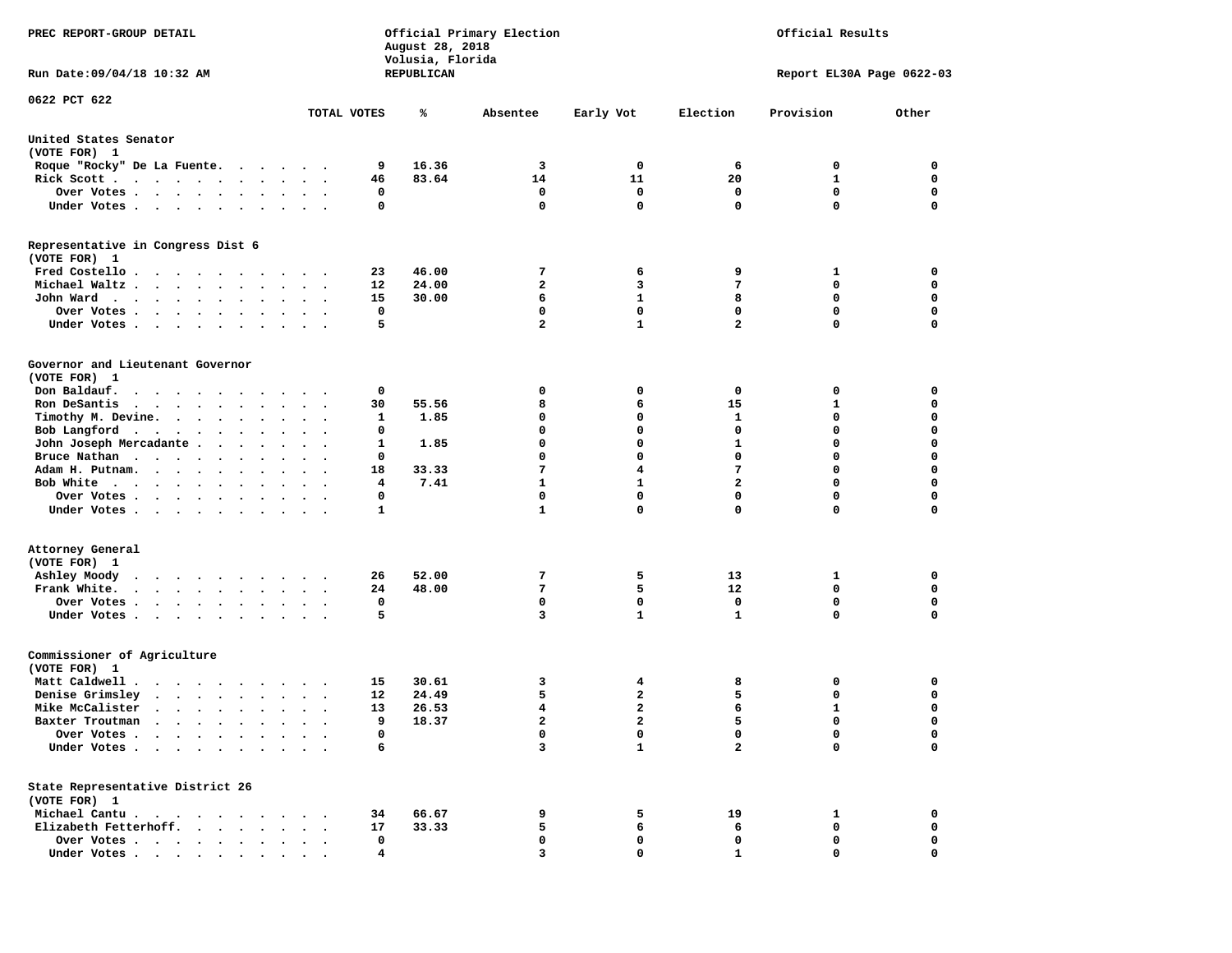| PREC REPORT-GROUP DETAIL<br>Run Date: 09/04/18 10:32 AM |               | August 28, 2018<br>Volusia, Florida<br><b>NONPARTISAN</b> | Official Primary Election |                | Official Results<br>Report EL30A Page 0622-04 |              |             |  |
|---------------------------------------------------------|---------------|-----------------------------------------------------------|---------------------------|----------------|-----------------------------------------------|--------------|-------------|--|
| 0622 PCT 622                                            | TOTAL VOTES   | ℁                                                         | Absentee                  | Early Vot      | Election                                      | Provision    | Other       |  |
| Circuit Judge 7th Judicial, Grp 15<br>(VOTE FOR) 1      |               |                                                           |                           |                |                                               |              |             |  |
| Linda L. Gaustad                                        |               | 27.04<br>43                                               | 22                        | 10             | 10                                            | 1            | 0           |  |
| Sebrina L. Slack                                        |               | 33.96<br>54                                               | 23                        | 12             | 19                                            | 0            | $\mathbf 0$ |  |
| Ryan Will $\cdots$ , $\cdots$ , $\cdots$                |               | 38.99<br>62                                               | 20                        | 15             | 27                                            | 0            | $\mathbf 0$ |  |
| Over Votes                                              |               | 0                                                         | $\Omega$                  | 0              | $\mathbf 0$                                   | 0            | 0           |  |
| Under Votes                                             |               | 21                                                        | 12                        | 4              | 5                                             | $\Omega$     | $\Omega$    |  |
|                                                         |               |                                                           |                           |                |                                               |              |             |  |
| County Judge 7th Judicial, Grp 5<br>(VOTE FOR) 1        |               |                                                           |                           |                |                                               |              |             |  |
| Steve Burk                                              | $\cdot$ .     | 34.18<br>54                                               | 24                        | 10             | 20                                            | 0            | 0           |  |
| Dawn "Pam" Fields.                                      |               | 65.82<br>104                                              | 41                        | 26             | 36                                            | $\mathbf{1}$ | $\mathbf 0$ |  |
| Over Votes                                              |               | 0                                                         | $\mathbf 0$               | 0              | $\mathbf 0$                                   | 0            | 0           |  |
| Under Votes                                             |               | 22                                                        | 12                        | 5              | 5                                             | 0            | 0           |  |
| County Council at Large<br>(VOTE FOR) 1                 |               |                                                           |                           |                |                                               |              |             |  |
| L. Ronald Durham                                        |               | 34.91<br>59                                               | 22                        | 18             | 18                                            | 1            | 0           |  |
| Ben F. Johnson.                                         |               | 62.72<br>106                                              | 46                        | 19             | 41                                            | 0            | $\mathbf 0$ |  |
| WRITE-IN.                                               |               | 2.37<br>4                                                 | 3                         | $\mathbf{1}$   | $\Omega$                                      | 0            | $\mathbf 0$ |  |
| Over Votes                                              |               | 0                                                         | $\mathbf 0$               | $\mathbf 0$    | $\Omega$                                      | $\Omega$     | $\Omega$    |  |
| Under Votes                                             |               | 11                                                        | 6                         | 3              | $\overline{a}$                                | $\Omega$     | $\Omega$    |  |
| The City of Daytona Beach Zone 3<br>(VOTE FOR) 1        |               |                                                           |                           |                |                                               |              |             |  |
| Belinda Marie Haynes.                                   |               | 8.98<br>15                                                | 8                         | $\mathbf{2}$   | 5                                             | 0            | 0           |  |
| Quanita May.                                            | $\sim$ $\sim$ | 20.36<br>34                                               | 10                        | 7              | 17                                            | 0            | 0           |  |
| Steve Miller                                            | $\bullet$     | 16.77<br>28                                               | 10                        | 7              | 10                                            | $\mathbf{1}$ | 0           |  |
| James Newman                                            |               | 38<br>22.75                                               | 21                        | 10             | 7                                             | 0            | $\mathbf 0$ |  |
| Amy Pyle.<br>$\cdots$                                   |               | 52<br>31.14                                               | 20                        | 13             | 19                                            | $\Omega$     | $\mathbf 0$ |  |
| Over Votes                                              | $\bullet$     | 0                                                         | 0                         | 0              | $\mathbf 0$                                   | 0            | 0           |  |
| Under Votes.                                            |               | 13                                                        | R                         | $\overline{2}$ | $\overline{\mathbf{z}}$                       | O            | $\Omega$    |  |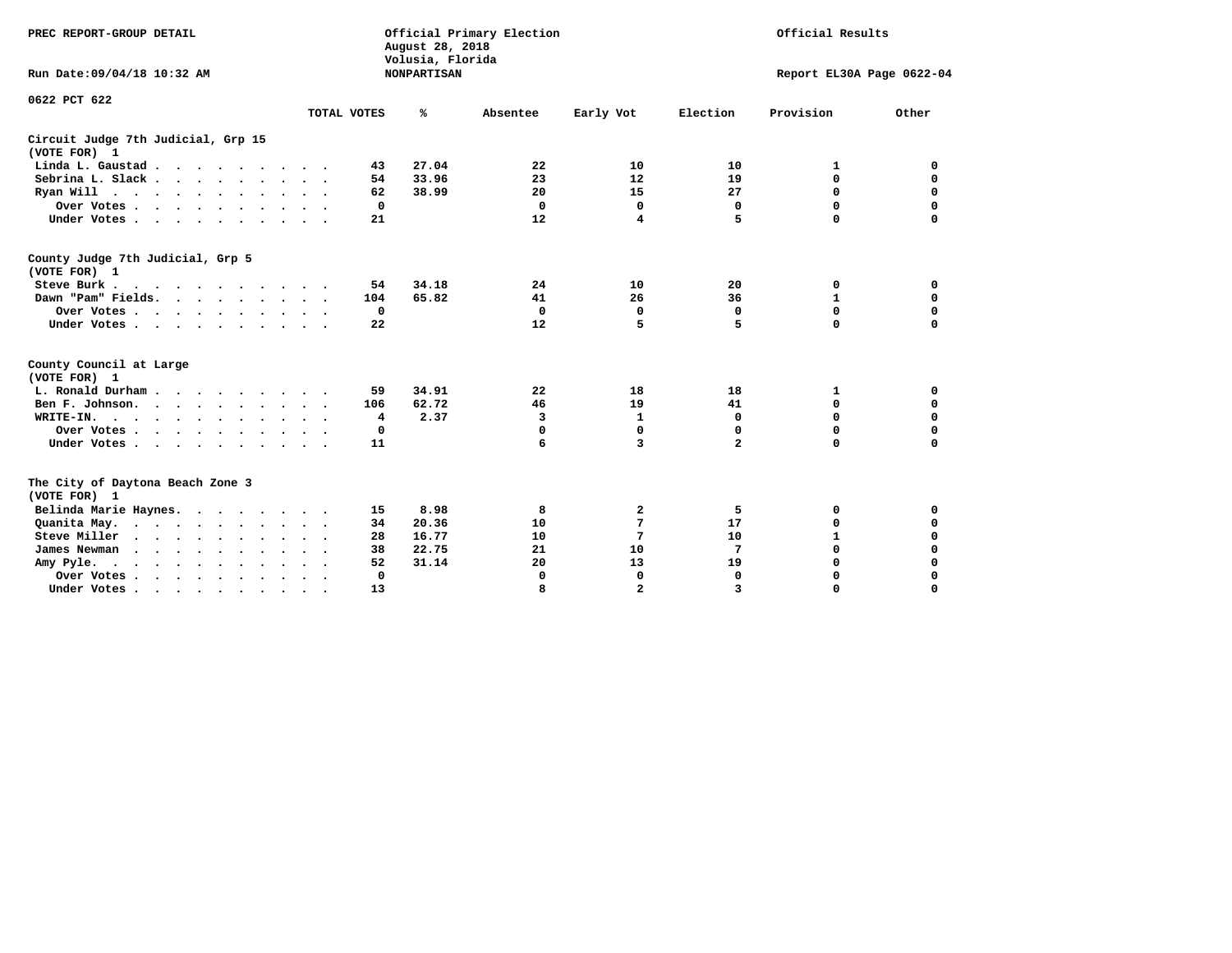| PREC REPORT-GROUP DETAIL                |  |  | Official Primary Election<br>August 28, 2018<br>Volusia, Florida |  |             |                   |          |           | Official Results |                           |       |
|-----------------------------------------|--|--|------------------------------------------------------------------|--|-------------|-------------------|----------|-----------|------------------|---------------------------|-------|
| Run Date: 09/04/18 10:32 AM             |  |  |                                                                  |  |             | <b>STATISTICS</b> |          |           |                  | Report EL30A Page 0623-01 |       |
| 0623 PCT 623                            |  |  |                                                                  |  |             |                   |          |           |                  |                           |       |
|                                         |  |  |                                                                  |  | TOTAL VOTES | %ะ                | Absentee | Early Vot | Election         | Provision                 | Other |
| REGISTERED VOTERS - TOTAL               |  |  |                                                                  |  | 2,730       |                   |          |           |                  |                           |       |
| REGISTERED VOTERS - DEMOCRATIC          |  |  | $\cdot$ $\cdot$ $\cdot$ $\cdot$                                  |  | 979         | 35.86             |          |           |                  |                           |       |
| REGISTERED VOTERS - REPUBLICAN          |  |  | $\sim$ $\sim$ $\sim$ $\sim$                                      |  | 777         | 28.46             |          |           |                  |                           |       |
| REGISTERED VOTERS - NONPARTISAN         |  |  |                                                                  |  | 974         |                   |          |           |                  |                           |       |
| BALLOTS CAST - TOTAL.                   |  |  |                                                                  |  | 681         |                   | 258      | 141       | 280              |                           |       |
| BALLOTS CAST - DEMOCRATIC               |  |  |                                                                  |  | 289         | 42.44             | 107      | 54        | 127              |                           |       |
| BALLOTS CAST - REPUBLICAN               |  |  |                                                                  |  | 292         | 42.88             | 100      | 68        | 123              |                           |       |
| BALLOTS CAST - NONPARTISAN.             |  |  |                                                                  |  | 100         | 14.68             | 51       | 19        | 30               |                           |       |
| BALLOTS CAST - BLANK.                   |  |  |                                                                  |  | 1           | .15               |          | 0         | 0                | 0                         |       |
| VOTER TURNOUT - TOTAL<br>$\cdots$       |  |  |                                                                  |  |             | 24.95             |          |           |                  |                           |       |
| VOTER TURNOUT - DEMOCRATIC.             |  |  | $\cdot$ $\cdot$ $\cdot$ $\cdot$ $\cdot$                          |  |             | 29.52             |          |           |                  |                           |       |
| VOTER TURNOUT - REPUBLICAN.<br>$\cdots$ |  |  |                                                                  |  |             | 37.58             |          |           |                  |                           |       |
| VOTER TURNOUT - BLANK                   |  |  |                                                                  |  |             | .04               |          |           |                  |                           |       |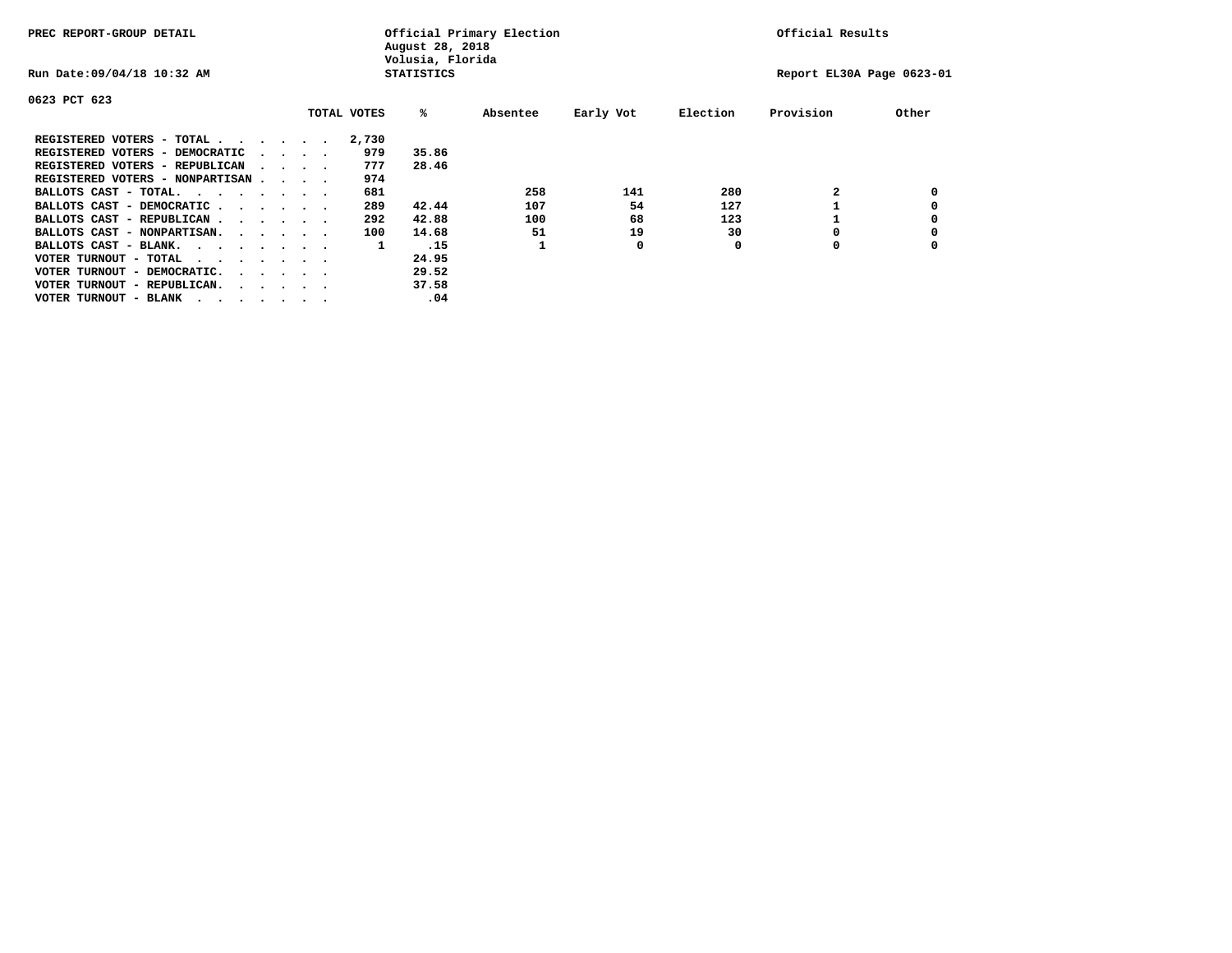| PREC REPORT-GROUP DETAIL                          |                            | Official Primary Election<br>August 28, 2018<br>Volusia, Florida | Official Results        |                |             |                           |             |
|---------------------------------------------------|----------------------------|------------------------------------------------------------------|-------------------------|----------------|-------------|---------------------------|-------------|
| Run Date: 09/04/18 10:32 AM                       |                            | DEMOCRATIC                                                       |                         |                |             | Report EL30A Page 0623-02 |             |
| 0623 PCT 623                                      |                            |                                                                  |                         |                |             |                           |             |
|                                                   | TOTAL VOTES                | %                                                                | Absentee                | Early Vot      | Election    | Provision                 | Other       |
| Representative in Congress Dist 6<br>(VOTE FOR) 1 |                            |                                                                  |                         |                |             |                           |             |
| Stephen Sevigny                                   | 58                         | 21.17                                                            | 25                      | 7              | 26          | 0                         | 0           |
| Nancy Soderberg                                   | 143                        | 52.19                                                            | 49                      | 32             | 62          | $\mathbf 0$               | $\mathbf 0$ |
| John Upchurch                                     | 73                         | 26.64                                                            | 27                      | 12             | 33          | $\mathbf{1}$              | 0           |
| Over Votes                                        | $\mathbf 0$                |                                                                  | 0                       | $\mathbf 0$    | $\mathbf 0$ | $\mathbf 0$               | $\mathbf 0$ |
| Under Votes                                       | 15                         |                                                                  | 6                       | 3              | 6           | $\Omega$                  | $\mathbf 0$ |
| Governor and Lieutenant Governor<br>(VOTE FOR) 1  |                            |                                                                  |                         |                |             |                           |             |
| Andrew Gillum                                     | 50                         | 17.92                                                            | 13                      | 6              | 31          | 0                         | 0           |
| Gwen Graham.                                      | 116                        | 41.58                                                            | 45                      | 20             | 51          | 0                         | 0           |
| Jeff Greene.                                      | 50                         | 17.92                                                            | 23                      | 10             | 17          | $\mathbf 0$               | $\mathbf 0$ |
| Chris King                                        | 12                         | 4.30                                                             | 6                       | $\mathbf{1}$   | 5           | $\mathbf 0$               | $\mathbf 0$ |
| Philip Levine                                     | 45                         | 16.13                                                            | 13                      | 12             | 19          | $\mathbf{1}$              | $\mathbf 0$ |
| Alex "Lundy" Lundmark                             | $\mathbf{2}$               | .72                                                              | $\overline{\mathbf{2}}$ | 0              | 0           | $\mathbf 0$               | $\mathbf 0$ |
| John Wetherbee.                                   | 4                          | 1.43                                                             | 1                       | $\overline{a}$ | 1           | $\mathbf 0$               | 0           |
| Over Votes                                        | $\mathbf{2}$               |                                                                  | $\mathbf{1}$            | $\mathbf{1}$   | 0           | $\mathbf 0$               | $\mathbf 0$ |
| Under Votes                                       | 8                          |                                                                  | 3                       | $\overline{a}$ | 3           | $\mathbf 0$               | $\mathbf 0$ |
| Attorney General<br>(VOTE FOR) 1                  |                            |                                                                  |                         |                |             |                           |             |
| Sean Shaw $\cdots$ $\cdots$ $\cdots$ $\cdots$     | 162                        | 63.28                                                            | 60                      | 29             | 73          | 0                         | 0           |
| Ryan Torrens                                      | 94                         | 36.72                                                            | 33                      | 18             | 43          | $\mathbf 0$               | 0           |
| Over Votes                                        | 0<br>$\ddot{\phantom{1}}$  |                                                                  | 0                       | $\mathbf 0$    | 0           | 0                         | 0           |
| Under Votes                                       | 33                         |                                                                  | 14                      | 7              | 11          | $\mathbf{1}$              | $\mathbf 0$ |
| Commissioner of Agriculture<br>(VOTE FOR) 1       |                            |                                                                  |                         |                |             |                           |             |
| Nicole "Nikki" Fried.                             | 125                        | 49.02                                                            | 45                      | 20             | 60          | 0                         | 0           |
| Jeffrey Duane Porter.                             | 57                         | 22.35                                                            | 21                      | 8              | 28          | $\mathbf 0$               | $\mathbf 0$ |
| Roy David Walker                                  | 73                         | 28.63                                                            | 25                      | 17             | 30          | $\mathbf{1}$              | $\mathbf 0$ |
| Over Votes                                        | $\mathbf 0$<br>$\cdot$     |                                                                  | $\Omega$                | $\mathbf 0$    | $\Omega$    | $\mathbf 0$               | $\mathbf 0$ |
| Under Votes                                       | 34<br>$\ddot{\phantom{a}}$ |                                                                  | 16                      | 9              | 9           | $\mathbf 0$               | $\mathbf 0$ |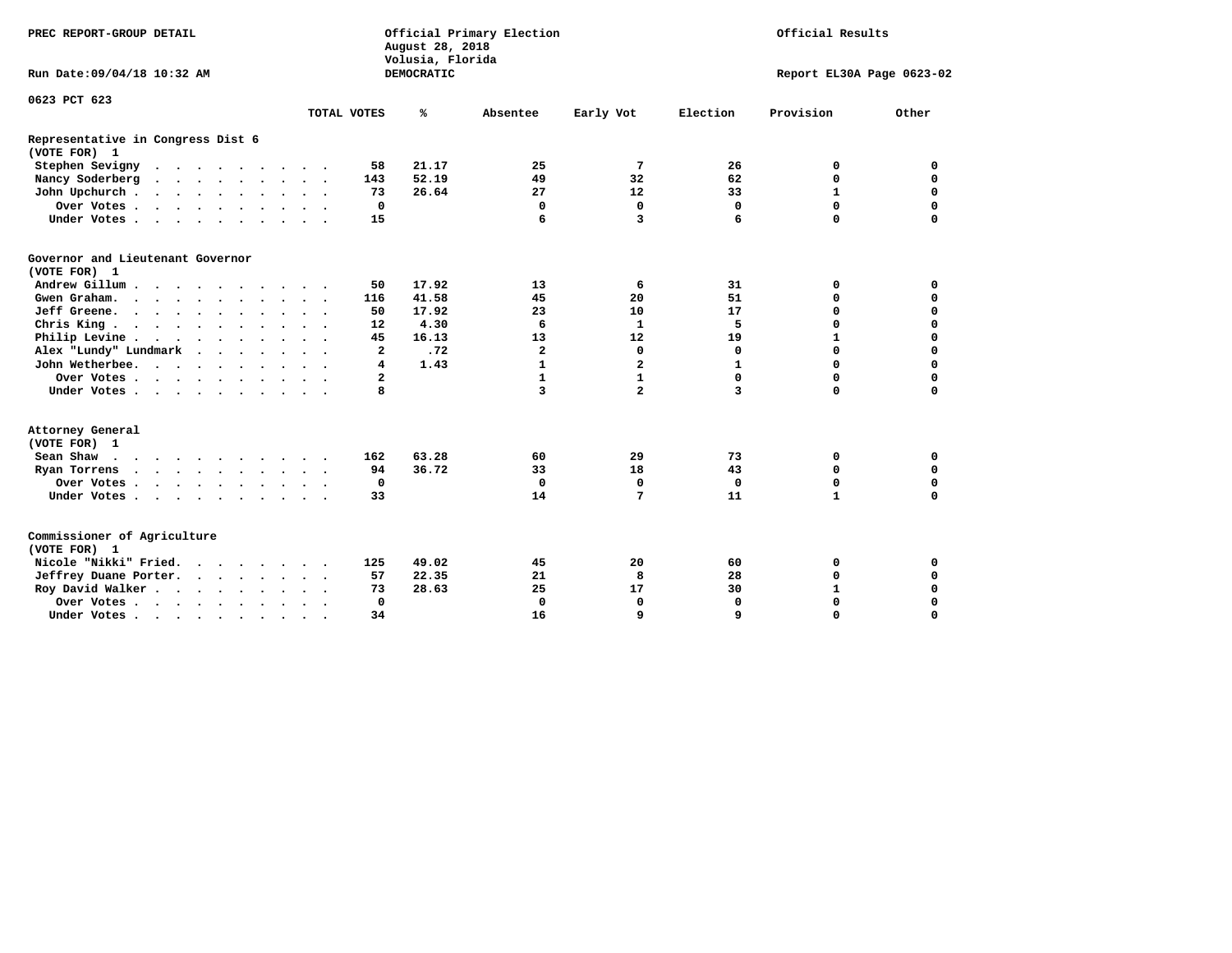| PREC REPORT-GROUP DETAIL                                                                                      | Official Primary Election<br>Official Results<br>August 28, 2018<br>Volusia, Florida |            |              |                      |                         |                           |             |
|---------------------------------------------------------------------------------------------------------------|--------------------------------------------------------------------------------------|------------|--------------|----------------------|-------------------------|---------------------------|-------------|
| Run Date: 09/04/18 10:32 AM                                                                                   |                                                                                      | REPUBLICAN |              |                      |                         | Report EL30A Page 0623-03 |             |
| 0623 PCT 623                                                                                                  | TOTAL VOTES                                                                          | ℁          | Absentee     | Early Vot            | Election                | Provision                 | Other       |
| United States Senator                                                                                         |                                                                                      |            |              |                      |                         |                           |             |
| (VOTE FOR) 1                                                                                                  |                                                                                      |            |              |                      |                         |                           |             |
| Roque "Rocky" De La Fuente.                                                                                   | 35<br>$\cdots$                                                                       | 12.15      | 13           | 8                    | 14                      | 0                         | 0           |
| Rick Scott                                                                                                    | 253                                                                                  | 87.85      | 87           | 59                   | 107                     | 0                         | 0           |
| Over Votes                                                                                                    | 0<br>$\ddot{\phantom{1}}$<br>$\bullet$<br>$\cdot$                                    |            | 0            | 0                    | 0                       | $\mathbf 0$               | 0           |
| Under Votes                                                                                                   | 4                                                                                    |            | $\mathbf 0$  | $\mathbf{1}$         | $\overline{\mathbf{2}}$ | $\mathbf{1}$              | 0           |
| Representative in Congress Dist 6<br>(VOTE FOR) 1                                                             |                                                                                      |            |              |                      |                         |                           |             |
| Fred Costello                                                                                                 | 95                                                                                   | 34.55      | 33           | 23                   | 39                      | 0                         | 0           |
| Michael Waltz<br>$\ddot{\phantom{a}}$<br>$\sim$                                                               | 103                                                                                  | 37.45      | 32           | 26                   | 45                      | $\mathbf 0$               | 0           |
| John Ward<br>$\ddot{\phantom{0}}$                                                                             | 77<br>$\bullet$                                                                      | 28.00      | 27           | 18                   | 32                      | $\mathbf 0$               | 0           |
| Over Votes .<br>$\cdots$<br>$\cdot$                                                                           | $\mathbf 0$                                                                          |            | $\mathbf 0$  | $\mathbf 0$          | $\mathbf{0}$            | $\mathbf 0$               | 0           |
| Under Votes<br>$\ddot{\phantom{0}}$                                                                           | 17                                                                                   |            | 8            | 1                    | 7                       | $\mathbf{1}$              | 0           |
|                                                                                                               |                                                                                      |            |              |                      |                         |                           |             |
| Governor and Lieutenant Governor                                                                              |                                                                                      |            |              |                      |                         |                           |             |
| (VOTE FOR) 1                                                                                                  |                                                                                      |            |              |                      |                         |                           |             |
| Don Baldauf.<br>$\bullet$ .<br><br><br><br><br><br><br><br><br><br><br><br>                                   | 3<br>173                                                                             | 1.06       | 1<br>53      | $\overline{a}$<br>46 | 0<br>74                 | 0<br>$\mathbf 0$          | 0<br>0      |
| Ron DeSantis<br>$\cdot$ $\cdot$ $\cdot$ $\cdot$<br>$\ddot{\phantom{a}}$<br>$\ddot{\phantom{a}}$<br>$\cdot$    |                                                                                      | 61.35      |              |                      |                         | $\mathbf 0$               | 0           |
| Timothy M. Devine.<br>$\bullet$                                                                               | 6<br>$\ddot{\phantom{a}}$                                                            | 2.13       | 5            | 0                    | 1                       |                           |             |
| Bob Langford                                                                                                  | 4<br>$\ddot{\phantom{a}}$                                                            | 1.42       | $\mathbf{2}$ | 1                    | 1                       | $\mathbf 0$               | 0           |
| John Joseph Mercadante                                                                                        | $\mathbf{2}$<br>$\sim$                                                               | .71        | $\mathbf{1}$ | 0                    | $\mathbf{1}$            | $\mathbf 0$               | 0           |
| Bruce Nathan<br>$\cdot$<br>$\sim$ $\sim$<br>$\ddot{\phantom{a}}$                                              | 3                                                                                    | 1.06       | 1            | 0                    | $\overline{a}$          | 0                         | 0           |
| Adam H. Putnam.<br>$\sim$ $\sim$ $\sim$ $\sim$<br>$\ddot{\phantom{a}}$                                        | 83                                                                                   | 29.43      | 29           | 19                   | 35                      | $\mathbf 0$               | 0           |
| Bob White                                                                                                     | 8<br>$\bullet$                                                                       | 2.84       | 4            | 0                    | $\overline{4}$          | $\mathbf 0$               | 0           |
| Over Votes.<br>$\cdots$<br>$\cdot$                                                                            | $\Omega$                                                                             |            | 0            | 0                    | $\Omega$                | 0                         | 0           |
| Under Votes                                                                                                   | 10                                                                                   |            | 4            | 0                    | 5                       | $\mathbf{1}$              | 0           |
| Attorney General                                                                                              |                                                                                      |            |              |                      |                         |                           |             |
| (VOTE FOR) 1                                                                                                  |                                                                                      |            |              |                      |                         |                           |             |
| Ashley Moody                                                                                                  | 133<br>$\sim$                                                                        | 49.63      | 36           | 42                   | 55                      | 0                         | $\mathbf 0$ |
| Frank White.<br>$\cdots$<br>$\ddot{\phantom{a}}$<br>$\ddot{\phantom{a}}$                                      | 135                                                                                  | 50.37      | 56           | 22                   | 57                      | $\mathbf 0$               | 0           |
| Over Votes                                                                                                    | 0<br>$\cdot$                                                                         |            | $\mathbf 0$  | 0                    | $\mathbf 0$             | $\mathbf 0$               | 0           |
| Under Votes                                                                                                   | 24                                                                                   |            | 8            | 4                    | 11                      | $\mathbf{1}$              | 0           |
| Commissioner of Agriculture                                                                                   |                                                                                      |            |              |                      |                         |                           |             |
| (VOTE FOR) 1                                                                                                  |                                                                                      |            |              |                      |                         |                           |             |
| Matt Caldwell.<br>$\cdots$                                                                                    | 84                                                                                   | 33.07      | 26           | 22                   | 36                      | 0                         | 0           |
| Denise Grimsley<br>$\cdot$ $\cdot$ $\cdot$ $\cdot$<br>$\bullet$                                               | 79                                                                                   | 31.10      | 27           | 20                   | 32                      | 0                         | 0           |
| Mike McCalister<br>$\bullet$                                                                                  | 48                                                                                   | 18.90      | 19           | 9                    | 20                      | $\mathbf 0$               | 0           |
| Baxter Troutman<br>$\mathbf{r}$ , $\mathbf{r}$ , $\mathbf{r}$<br>$\ddot{\phantom{a}}$<br>$\ddot{\phantom{a}}$ | 43                                                                                   | 16.93      | 15           | 12                   | 16                      | $\mathbf 0$               | 0           |
| Over Votes.<br>$\sim$ $\sim$ $\sim$ $\sim$ $\sim$<br>$\blacksquare$ .<br>$\cdot$                              | 0                                                                                    |            | 0            | 0                    | 0                       | $\mathbf 0$               | 0           |
| Under Votes.<br>$\cdots$<br>$\sim$<br>$\blacksquare$                                                          | 38                                                                                   |            | 13           | 5                    | 19                      | $\mathbf{1}$              | $\Omega$    |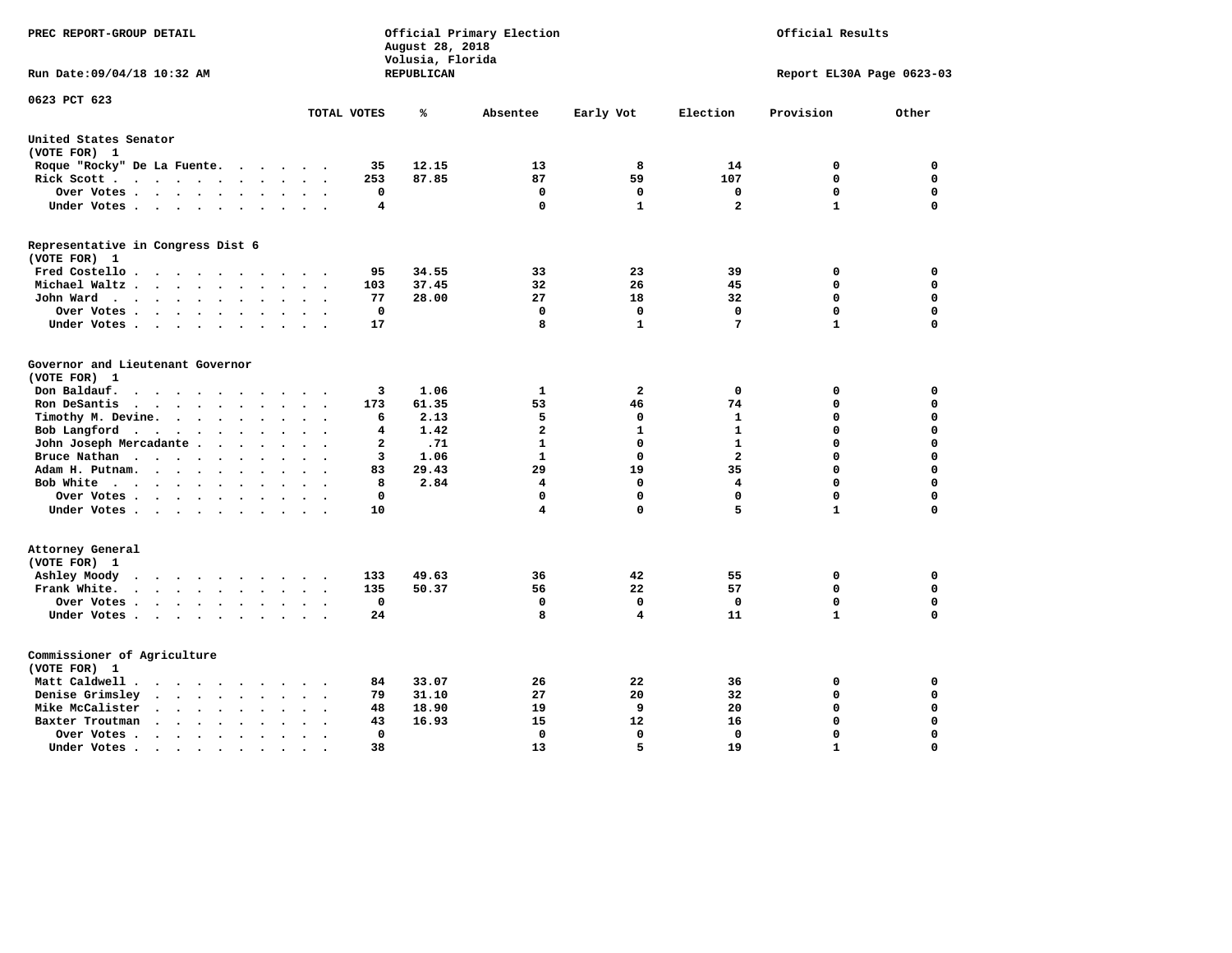| PREC REPORT-GROUP DETAIL<br>Run Date:09/04/18 10:32 AM |                             | August 28, 2018<br>Volusia, Florida<br><b>NONPARTISAN</b> | Official Primary Election | Official Results<br>Report EL30A Page 0623-04 |              |              |             |
|--------------------------------------------------------|-----------------------------|-----------------------------------------------------------|---------------------------|-----------------------------------------------|--------------|--------------|-------------|
| 0623 PCT 623                                           | TOTAL VOTES                 | ℁                                                         | Absentee                  | Early Vot                                     | Election     | Provision    | Other       |
| Circuit Judge 7th Judicial, Grp 15<br>(VOTE FOR) 1     |                             |                                                           |                           |                                               |              |              |             |
| Linda L. Gaustad                                       | 165                         | 27.32                                                     | 67                        | 35                                            | 62           | 1            | 0           |
| Sebrina L. Slack                                       | 197                         | 32.62                                                     | 69                        | 43                                            | 85           | $\mathbf 0$  | 0           |
| Ryan Will $\cdots$ , $\cdots$ , $\cdots$ , $\cdots$    | 242                         | 40.07                                                     | 95                        | 50                                            | 97           | 0            | 0           |
| Over Votes                                             | $\mathbf 0$                 |                                                           | $\mathbf{0}$              | $\mathbf 0$                                   | $\mathbf{0}$ | $\mathbf 0$  | $\mathbf 0$ |
| Under Votes                                            | 77                          |                                                           | 27                        | 13                                            | 36           | $\mathbf{1}$ | 0           |
| County Judge 7th Judicial, Grp 5<br>(VOTE FOR) 1       |                             |                                                           |                           |                                               |              |              |             |
| Steve Burk                                             | 215<br>$\ddot{\phantom{1}}$ | 36.13                                                     | 80                        | 46                                            | 88           | 1            | 0           |
| Dawn "Pam" Fields.                                     | 380                         | 63.87                                                     | 145                       | 81                                            | 154          | 0            | $\mathbf 0$ |
| Over Votes                                             | 0                           |                                                           | 0                         | 0                                             | 0            | 0            | 0           |
| Under Votes                                            | 86                          |                                                           | 33                        | 14                                            | 38           | $\mathbf{1}$ | $\mathbf 0$ |
| County Council at Large<br>(VOTE FOR) 1                |                             |                                                           |                           |                                               |              |              |             |
| L. Ronald Durham                                       | 257<br>$\cdot$ .            | 40.66                                                     | 88                        | 57                                            | 111          | 1            | 0           |
| Ben F. Johnson.                                        | 368                         | 58.23                                                     | 146                       | 74                                            | 148          | 0            | $\mathbf 0$ |
| WRITE-IN.                                              | 7                           | 1.11                                                      | 4                         | 1                                             | $\mathbf{2}$ | $\mathbf 0$  | $\mathbf 0$ |
| Over Votes                                             | 1                           |                                                           | 0                         | $\Omega$                                      | 1            | 0            | 0           |
| Under Votes                                            | 48                          |                                                           | 20                        | 9                                             | 18           | $\mathbf{1}$ | 0           |
| The City of Daytona Beach Zone 3<br>(VOTE FOR) 1       |                             |                                                           |                           |                                               |              |              |             |
| Belinda Marie Haynes.                                  | 38                          | 5.87                                                      | 12                        | 5                                             | 21           | 0            | 0           |
| Quanita May.                                           | 127<br>$\sim$ $\sim$        | 19.63                                                     | 50                        | 26                                            | 50           | $\mathbf 1$  | 0           |
| Steve Miller                                           | 95                          | 14.68                                                     | 38                        | 19                                            | 38           | $\mathbf 0$  | $\mathbf 0$ |
| James Newman<br>$\cdots$                               | 63                          | 9.74                                                      | 39                        | 9                                             | 15           | $\mathbf 0$  | 0           |
| Amy Pyle.<br>$\cdots$                                  | 324                         | 50.08                                                     | 105                       | 77                                            | 141          | $\mathbf 1$  | 0           |
| Over Votes<br>$\ddot{\phantom{1}}$                     | 0<br>$\ddot{\phantom{1}}$   |                                                           | 0                         | 0                                             | 0            | $\mathbf 0$  | 0           |
| Under Votes, , , , , , , , , ,                         | 34                          |                                                           | 14                        |                                               | 15           | $\Omega$     | $\Omega$    |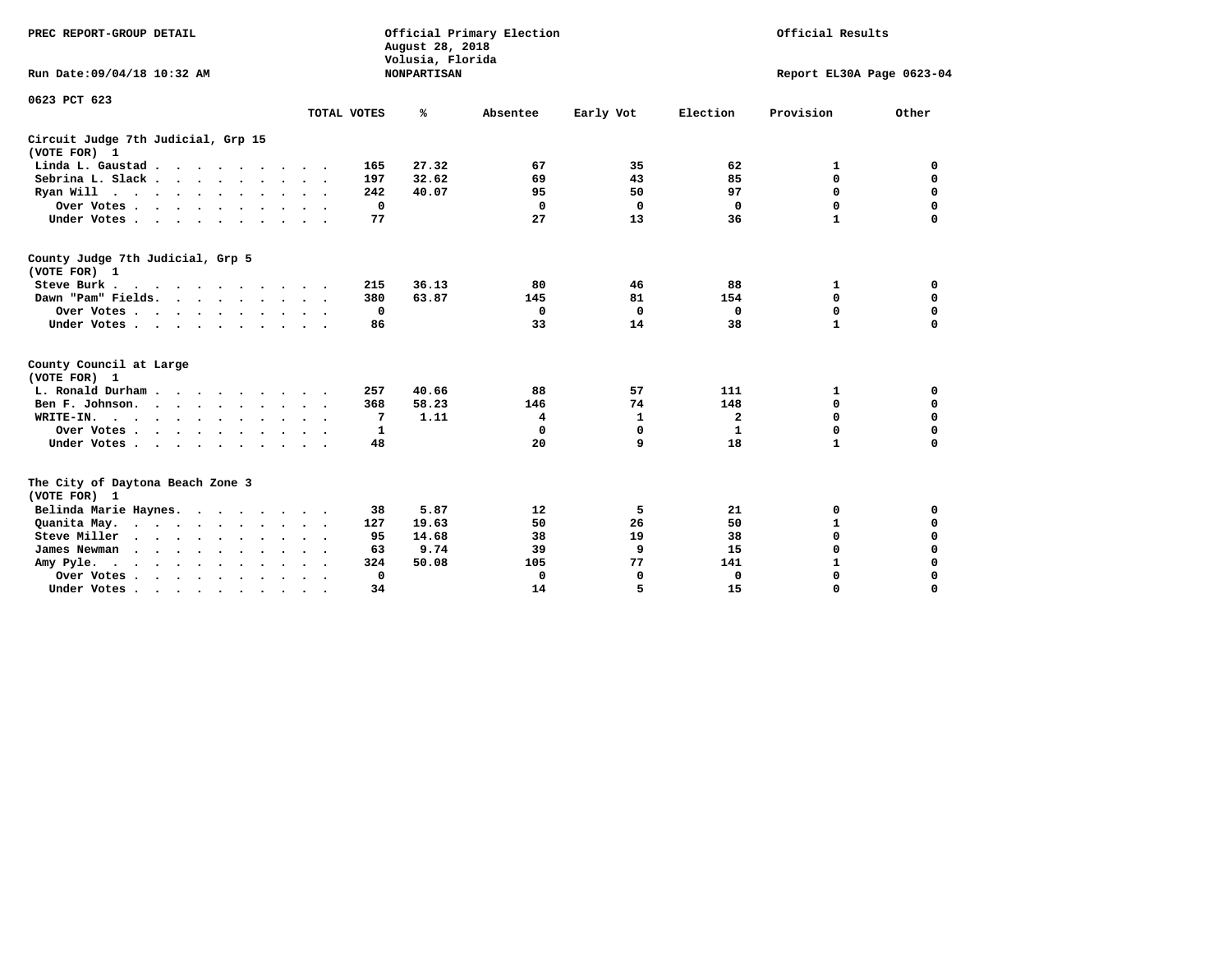| PREC REPORT-GROUP DETAIL                                               |  |  | Official Primary Election<br>August 28, 2018<br>Volusia, Florida |  |             |                   |          |           | Official Results |                           |       |  |
|------------------------------------------------------------------------|--|--|------------------------------------------------------------------|--|-------------|-------------------|----------|-----------|------------------|---------------------------|-------|--|
| Run Date: 09/04/18 10:32 AM                                            |  |  |                                                                  |  |             | <b>STATISTICS</b> |          |           |                  | Report EL30A Page 0625-01 |       |  |
| 0625 PCT 625                                                           |  |  |                                                                  |  |             |                   |          |           |                  |                           |       |  |
|                                                                        |  |  |                                                                  |  | TOTAL VOTES | %ะ                | Absentee | Early Vot | Election         | Provision                 | Other |  |
| REGISTERED VOTERS - TOTAL                                              |  |  |                                                                  |  | 1,751       |                   |          |           |                  |                           |       |  |
| REGISTERED VOTERS - DEMOCRATIC                                         |  |  | $\cdot$ $\cdot$ $\cdot$ $\cdot$                                  |  | 514         | 29.35             |          |           |                  |                           |       |  |
| REGISTERED VOTERS - REPUBLICAN                                         |  |  | $\cdots$                                                         |  | 732         | 41.80             |          |           |                  |                           |       |  |
| REGISTERED VOTERS - NONPARTISAN                                        |  |  |                                                                  |  | 505         |                   |          |           |                  |                           |       |  |
| BALLOTS CAST - TOTAL.<br>$\cdots$                                      |  |  |                                                                  |  | 631         |                   | 262      | 150       | 218              |                           |       |  |
| BALLOTS CAST - DEMOCRATIC                                              |  |  |                                                                  |  | 226         | 35.82             | 104      | 52        | 70               |                           |       |  |
| BALLOTS CAST - REPUBLICAN                                              |  |  |                                                                  |  | 321         | 50.87             | 116      | 85        | 119              |                           |       |  |
| BALLOTS CAST - NONPARTISAN.                                            |  |  |                                                                  |  | 84          | 13.31             | 42       | 13        | 29               | O                         |       |  |
| BALLOTS CAST - BLANK.                                                  |  |  |                                                                  |  | 0           |                   | O        | 0         | O                | O                         |       |  |
| VOTER TURNOUT - TOTAL<br>$\cdots$                                      |  |  |                                                                  |  |             | 36.04             |          |           |                  |                           |       |  |
| VOTER TURNOUT - DEMOCRATIC.<br>$\cdot$ $\cdot$ $\cdot$ $\cdot$ $\cdot$ |  |  |                                                                  |  |             | 43.97             |          |           |                  |                           |       |  |
| VOTER TURNOUT - REPUBLICAN.                                            |  |  |                                                                  |  |             | 43.85             |          |           |                  |                           |       |  |
| VOTER TURNOUT - BLANK                                                  |  |  |                                                                  |  |             |                   |          |           |                  |                           |       |  |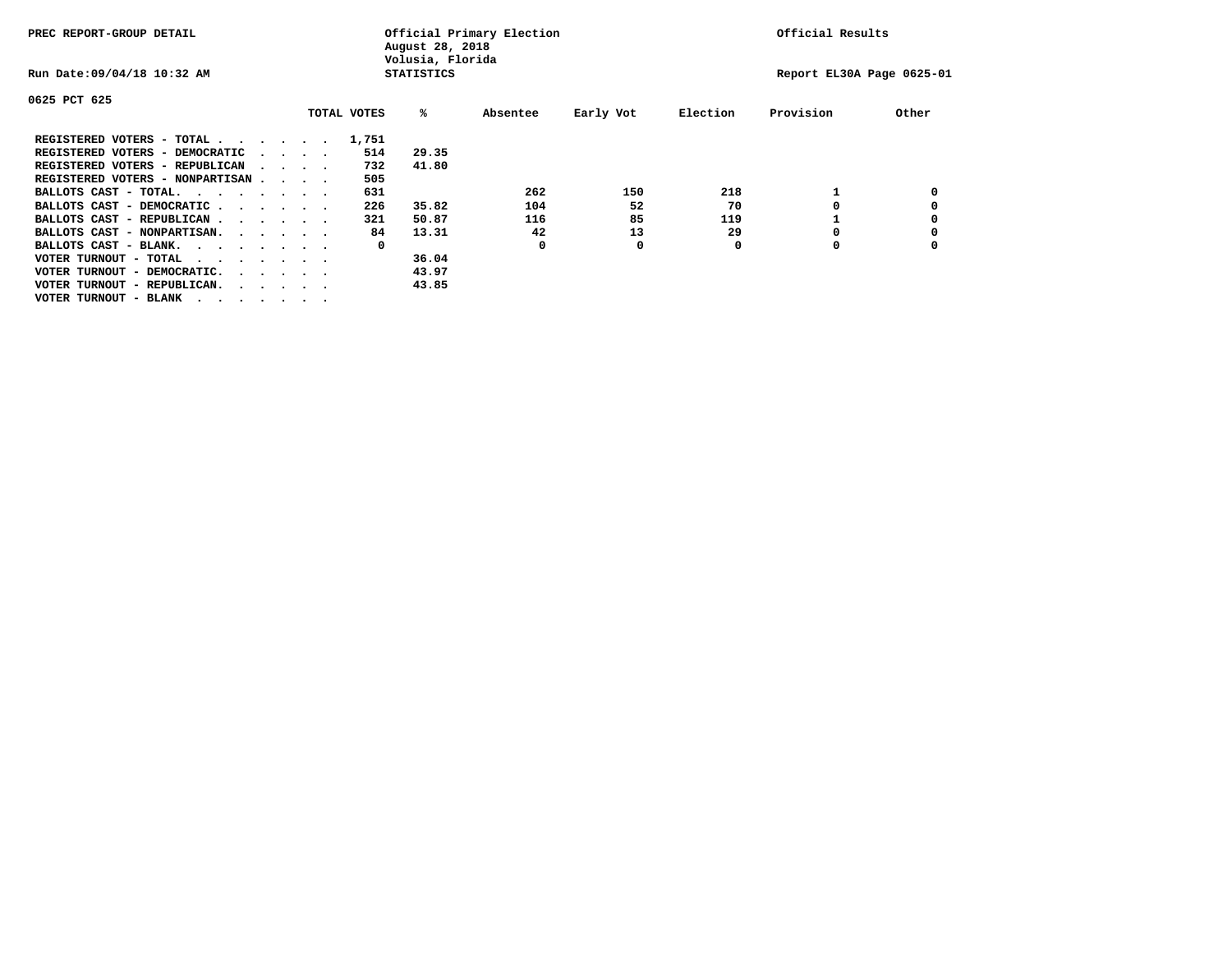| PREC REPORT-GROUP DETAIL                          | Official Results<br>Official Primary Election<br>August 28, 2018<br>Volusia, Florida |  |  |                      |           |                |            |                         |                |              |                           |             |
|---------------------------------------------------|--------------------------------------------------------------------------------------|--|--|----------------------|-----------|----------------|------------|-------------------------|----------------|--------------|---------------------------|-------------|
| Run Date: 09/04/18 10:32 AM                       |                                                                                      |  |  |                      |           |                | DEMOCRATIC |                         |                |              | Report EL30A Page 0625-02 |             |
| 0625 PCT 625                                      |                                                                                      |  |  |                      |           |                |            |                         |                |              |                           |             |
|                                                   |                                                                                      |  |  |                      |           | TOTAL VOTES    | ℁          | Absentee                | Early Vot      | Election     | Provision                 | Other       |
| Representative in Congress Dist 6<br>(VOTE FOR) 1 |                                                                                      |  |  |                      |           |                |            |                         |                |              |                           |             |
| Stephen Sevigny                                   |                                                                                      |  |  |                      |           | 62             | 28.70      | 32                      | 12             | 18           | 0                         | 0           |
| Nancy Soderberg<br>$\cdots$                       |                                                                                      |  |  |                      |           | 95             | 43.98      | 45                      | 25             | 25           | $\mathbf 0$               | 0           |
| John Upchurch                                     |                                                                                      |  |  |                      |           | 59             | 27.31      | 22                      | 13             | 24           | $\mathbf 0$               | $\mathbf 0$ |
| Over Votes                                        |                                                                                      |  |  |                      |           | $\mathbf 0$    |            | $\mathbf 0$             | $\mathbf 0$    | $\mathbf 0$  | $\mathbf 0$               | $\mathbf 0$ |
| Under Votes                                       |                                                                                      |  |  |                      |           | 10             |            | 5                       | $\overline{a}$ | 3            | $\Omega$                  | $\mathbf 0$ |
| Governor and Lieutenant Governor<br>(VOTE FOR) 1  |                                                                                      |  |  |                      |           |                |            |                         |                |              |                           |             |
| Andrew Gillum                                     |                                                                                      |  |  | $\ddot{\phantom{a}}$ |           | 47             | 21.76      | 13                      | 11             | 23           | 0                         | 0           |
| Gwen Graham                                       |                                                                                      |  |  |                      |           | 105            | 48.61      | 55                      | 23             | 27           | 0                         | 0           |
| Jeff Greene.                                      |                                                                                      |  |  |                      |           | 27             | 12.50      | 13                      | 5              | 9            | $\mathbf 0$               | $\mathbf 0$ |
| Chris King                                        |                                                                                      |  |  |                      |           | 8              | 3.70       | 6                       | $\mathbf{1}$   | 1            | 0                         | 0           |
| Philip Levine                                     |                                                                                      |  |  |                      |           | 24             | 11.11      | 10                      | 8              | 6            | $\mathbf 0$               | $\mathbf 0$ |
| Alex "Lundy" Lundmark                             |                                                                                      |  |  |                      |           | $\mathbf{1}$   | .46        | $\Omega$                | $\mathbf{1}$   | 0            | $\mathbf 0$               | $\mathbf 0$ |
| John Wetherbee.                                   |                                                                                      |  |  |                      |           | 4              | 1.85       | $\overline{\mathbf{2}}$ | $\mathbf{1}$   | $\mathbf{1}$ | $\mathbf 0$               | $\mathbf 0$ |
| Over Votes                                        |                                                                                      |  |  |                      |           | $\overline{a}$ |            | $\overline{a}$          | 0              | $\Omega$     | $\mathbf 0$               | $\mathbf 0$ |
| Under Votes                                       |                                                                                      |  |  |                      |           | 8              |            | 3                       | $\overline{a}$ | 3            | $\Omega$                  | $\mathbf 0$ |
| Attorney General<br>(VOTE FOR) 1                  |                                                                                      |  |  |                      |           |                |            |                         |                |              |                           |             |
| Sean Shaw $\cdots$ $\cdots$ $\cdots$ $\cdots$     |                                                                                      |  |  |                      |           | 140            | 71.43      | 67                      | 31             | 42           | 0                         | 0           |
| Ryan Torrens                                      |                                                                                      |  |  |                      |           | 56             | 28.57      | 23                      | 14             | 19           | $\mathbf 0$               | 0           |
| Over Votes                                        |                                                                                      |  |  |                      |           | 0              |            | 0                       | 0              | 0            | $\mathbf 0$               | 0           |
| Under Votes                                       |                                                                                      |  |  |                      |           | 30             |            | 14                      | 7              | 9            | $\mathbf 0$               | $\mathbf 0$ |
| Commissioner of Agriculture<br>(VOTE FOR) 1       |                                                                                      |  |  |                      |           |                |            |                         |                |              |                           |             |
| Nicole "Nikki" Fried.                             |                                                                                      |  |  |                      |           | 96             | 48.73      | 36                      | 24             | 36           | 0                         | 0           |
| Jeffrey Duane Porter.                             |                                                                                      |  |  |                      |           | 27             | 13.71      | 14                      | 6              | 7            | $\mathbf 0$               | $\mathbf 0$ |
| Roy David Walker                                  |                                                                                      |  |  |                      |           | 74             | 37.56      | 42                      | 15             | 17           | $\mathbf 0$               | $\mathbf 0$ |
| Over Votes                                        |                                                                                      |  |  | $\bullet$            | $\bullet$ | $\mathbf 0$    |            | $\Omega$                | $\mathbf 0$    | $\Omega$     | $\Omega$                  | $\mathbf 0$ |
| Under Votes                                       |                                                                                      |  |  | $\bullet$            |           | 29             |            | 12                      | 7              | 10           | 0                         | $\mathbf 0$ |
|                                                   |                                                                                      |  |  |                      |           |                |            |                         |                |              |                           |             |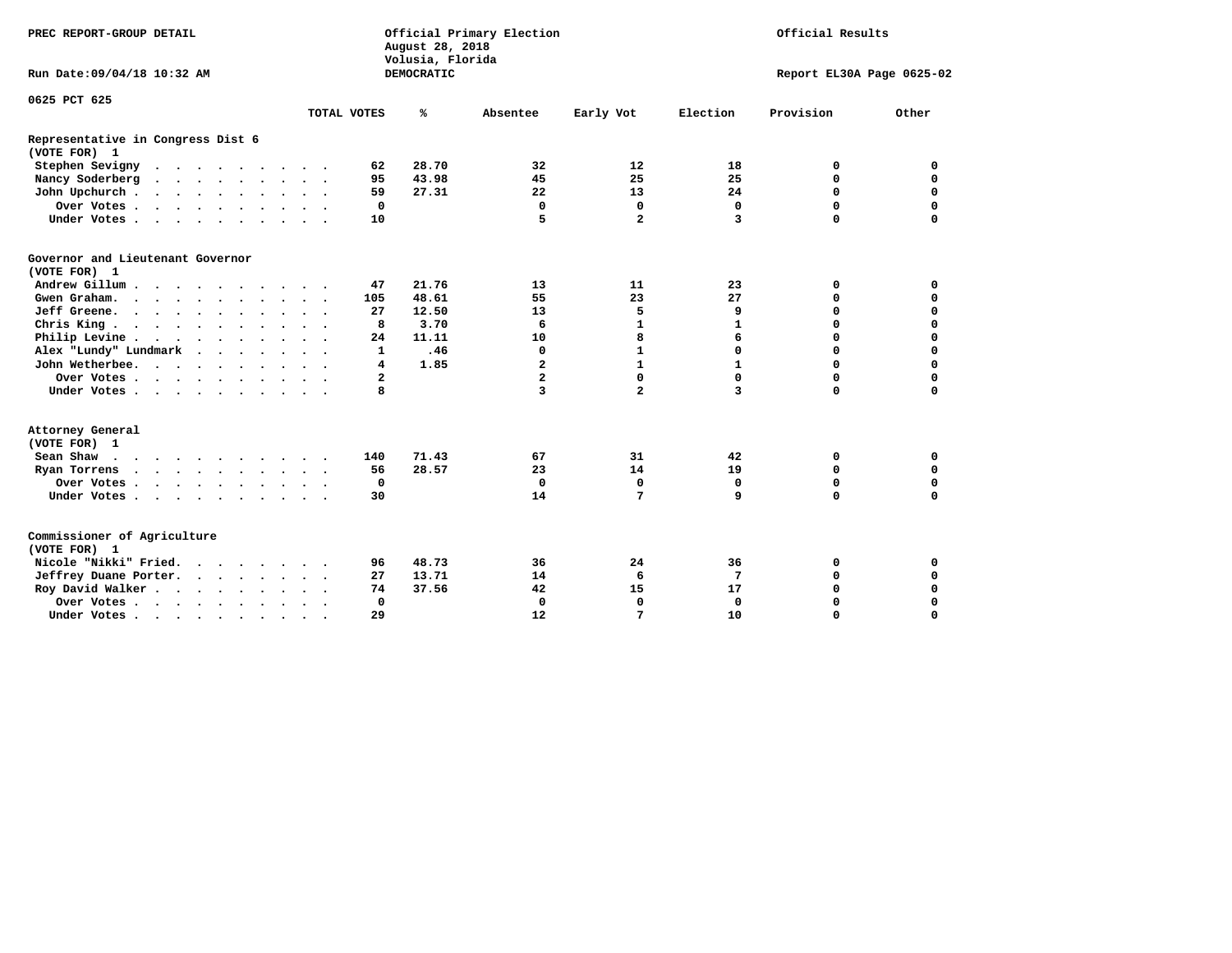| PREC REPORT-GROUP DETAIL                                                                                     |                                            | August 28, 2018<br>Volusia, Florida | Official Primary Election | Official Results |              |                           |             |
|--------------------------------------------------------------------------------------------------------------|--------------------------------------------|-------------------------------------|---------------------------|------------------|--------------|---------------------------|-------------|
| Run Date: 09/04/18 10:32 AM                                                                                  |                                            | REPUBLICAN                          |                           |                  |              | Report EL30A Page 0625-03 |             |
| 0625 PCT 625                                                                                                 | TOTAL VOTES                                | ℁                                   | Absentee                  | Early Vot        | Election     | Provision                 | Other       |
| United States Senator                                                                                        |                                            |                                     |                           |                  |              |                           |             |
| (VOTE FOR) 1                                                                                                 |                                            |                                     |                           |                  |              |                           |             |
| Roque "Rocky" De La Fuente.<br>$\ddot{\phantom{1}}$<br>$\sim$                                                | 33<br>$\ddot{\phantom{a}}$                 | 10.34                               | 11                        | 5                | 17           | 0                         | 0           |
| Rick Scott<br>$\bullet$                                                                                      | 286                                        | 89.66                               | 105                       | 79               | 101          | $\mathbf{1}$              | $\mathbf 0$ |
| Over Votes<br>$\ddot{\phantom{a}}$<br>$\bullet$                                                              | 0<br>$\bullet$<br>$\overline{\phantom{a}}$ |                                     | 0                         | 0                | $\mathbf 0$  | $\mathbf 0$               | $\mathbf 0$ |
| Under Votes<br>$\sim$                                                                                        | $\overline{a}$<br>$\sim$                   |                                     | 0                         | $\mathbf{1}$     | $\mathbf{1}$ | $\mathbf 0$               | $\mathbf 0$ |
| Representative in Congress Dist 6<br>(VOTE FOR) 1                                                            |                                            |                                     |                           |                  |              |                           |             |
| Fred Costello                                                                                                | 116                                        | 37.91                               | 40                        | 33               | 43           | 0                         | 0           |
| Michael Waltz.<br>$\ddot{\phantom{a}}$                                                                       | 141                                        | 46.08                               | 45                        | 42               | 53           | $\mathbf{1}$              | $\mathbf 0$ |
| John Ward<br>$\bullet$<br>$\bullet$                                                                          | 49<br>$\ddot{\phantom{0}}$                 | 16.01                               | 26                        | 7                | 16           | 0                         | $\mathbf 0$ |
| Over Votes<br>$\bullet$<br>$\bullet$                                                                         | 0                                          |                                     | 0                         | 0                | 0            | 0                         | 0           |
| Under Votes<br>$\bullet$<br>$\cdot$                                                                          | 15                                         |                                     | 5                         | 3                | 7            | $\Omega$                  | $\Omega$    |
| Governor and Lieutenant Governor<br>(VOTE FOR) 1<br>Don Baldauf.<br>$\cdot$ $\cdot$ $\cdot$<br>$\sim$        | 0                                          |                                     | $\mathbf 0$               | 0                | 0            | 0                         | 0           |
| Ron DeSantis<br>$\cdot$ $\cdot$ $\cdot$<br>$\ddot{\phantom{1}}$                                              | 204                                        | 64.15                               | 70                        | 62               | 72           | $\mathbf 0$               | $\mathbf 0$ |
| Timothy M. Devine. .<br>$\sim$<br>$\ddot{\phantom{a}}$<br>$\bullet$<br>$\ddot{\phantom{a}}$<br>$\bullet$     | 5<br>$\ddot{\phantom{0}}$                  | 1.57                                | $\mathbf{2}$              | $\mathbf 0$      | з            | $\mathbf 0$               | $\mathbf 0$ |
| Bob Langford<br>$\ddot{\phantom{0}}$<br>$\bullet$<br>$\ddot{\phantom{a}}$<br>$\ddot{\phantom{1}}$            | $\overline{a}$                             | .63                                 | $\mathbf{2}$              | $\mathbf 0$      | $\mathbf 0$  | $\mathbf 0$               | $\mathbf 0$ |
| John Joseph Mercadante .<br>$\bullet$<br>$\ddot{\phantom{a}}$                                                | 0                                          |                                     | $\mathbf 0$               | $\mathbf 0$      | $\mathbf 0$  | $\mathbf 0$               | $\mathbf 0$ |
| Bruce Nathan<br>$\cdots$ $\cdots$<br>$\ddot{\phantom{a}}$<br>$\bullet$<br>$\bullet$                          | 4                                          | 1.26                                | 3                         | $\mathbf 0$      | $\mathbf{1}$ | $\mathbf 0$               | $\mathbf 0$ |
| Adam H. Putnam.<br>$\cdots$ $\cdots$<br>$\ddot{\phantom{a}}$<br>$\ddot{\phantom{a}}$                         | 98                                         | 30.82                               | 36                        | 21               | 40           | $\mathbf{1}$              | $\mathbf 0$ |
| Bob White<br>$\ddot{\phantom{a}}$<br>$\overline{\phantom{a}}$<br>$\cdot$                                     | 5<br>$\sim$                                | 1.57                                | $\mathbf{1}$              | $\overline{a}$   | $\mathbf{2}$ | $\mathbf 0$               | $\mathbf 0$ |
| Over Votes .<br>$\sim$ $\sim$ $\sim$ $\sim$ $\sim$<br>$\bullet$<br>$\bullet$                                 | $\mathbf 0$                                |                                     | $\mathbf 0$               | $\mathbf 0$      | $\mathbf 0$  | $\mathbf 0$               | $\mathbf 0$ |
| Under Votes                                                                                                  | 3                                          |                                     | $\overline{\mathbf{2}}$   | $\mathbf 0$      | $\mathbf{1}$ | 0                         | 0           |
| Attorney General<br>(VOTE FOR) 1                                                                             |                                            |                                     |                           |                  |              |                           |             |
| Ashley Moody<br>$\cdot$<br>$\ddot{\phantom{a}}$<br>$\bullet$                                                 | 192<br>$\ddot{\phantom{a}}$                | 64.21                               | 58                        | 51               | 83           | 0                         | 0           |
| Frank White.<br>$\cdot$ $\cdot$ $\cdot$ $\cdot$<br>$\sim$ $\sim$                                             | 107                                        | 35.79                               | 44                        | 32               | 30           | $\mathbf{1}$              | $\mathbf 0$ |
| Over Votes.<br>$\cdots$<br>$\bullet$<br>$\bullet$                                                            | $\mathbf 0$<br>$\ddot{\phantom{a}}$        |                                     | $\mathbf 0$               | 0                | 0            | $\mathbf 0$               | $\mathbf 0$ |
| Under Votes<br>$\ddot{\phantom{1}}$                                                                          | 22<br>$\ddot{\phantom{a}}$                 |                                     | 14                        | $\overline{a}$   | 6            | 0                         | $\mathbf 0$ |
| Commissioner of Agriculture<br>(VOTE FOR) 1                                                                  |                                            |                                     |                           |                  |              |                           |             |
| Matt Caldwell.<br>$\cdot$ $\cdot$ $\cdot$ $\cdot$                                                            | 79                                         | 27.92                               | 31                        | 17               | 30           | 1                         | 0           |
| Denise Grimsley<br>$\ddot{\phantom{a}}$<br>$\sim$<br>$\ddot{\phantom{a}}$                                    | 99                                         | 34.98                               | 29                        | 24               | 46           | $\mathbf 0$               | $\mathbf 0$ |
| Mike McCalister<br>$\bullet$ .<br><br><br><br><br><br><br><br><br><br><br><br><br><br>$\bullet$<br>$\bullet$ | 59                                         | 20.85                               | 21                        | 24               | 14           | 0                         | $\mathbf 0$ |
| Baxter Troutman<br>$\ddot{\phantom{1}}$<br>$\ddot{\phantom{a}}$                                              | 46                                         | 16.25                               | 15                        | 16               | 15           | $\mathbf 0$               | $\mathbf 0$ |
| Over Votes.<br>$\sim$ $\sim$<br>$\ddot{\phantom{1}}$<br>$\cdot$<br>$\cdot$                                   | $\mathbf 0$<br>$\ddot{\phantom{1}}$        |                                     | $\mathbf 0$               | 0                | $\mathbf 0$  | $\mathbf 0$               | $\mathbf 0$ |
| Under Votes.<br>$\bullet$ , $\bullet$ , $\bullet$ , $\bullet$<br>$\bullet$<br>$\bullet$                      | 38                                         |                                     | 20                        | 4                | 14           | $\Omega$                  | $\Omega$    |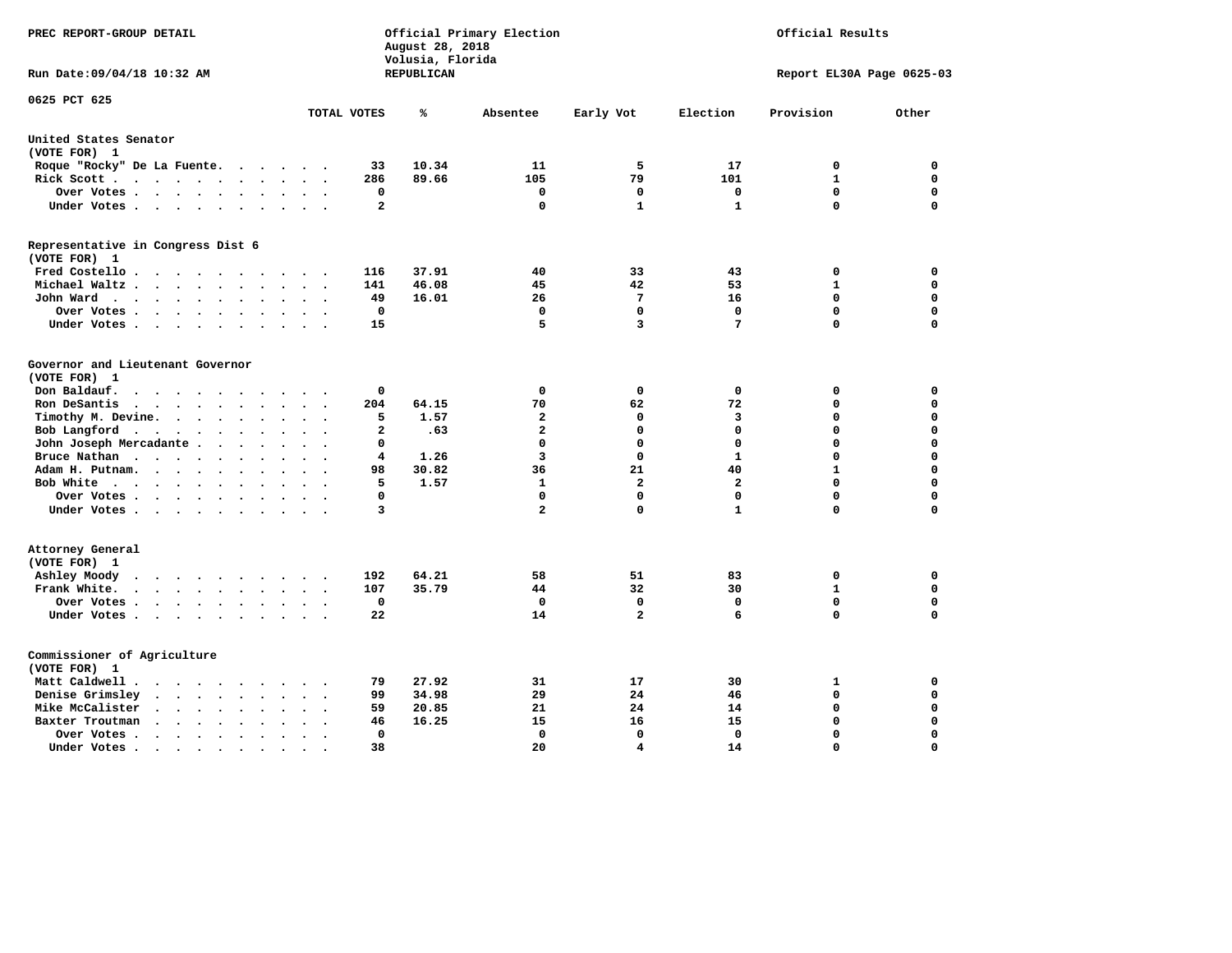| PREC REPORT-GROUP DETAIL<br>Run Date: 09/04/18 10:32 AM                                                                                                                                                                                                                                                                                                                  |              | August 28, 2018<br>Volusia, Florida<br><b>NONPARTISAN</b> | Official Primary Election |              | Official Results<br>Report EL30A Page 0625-04 |              |          |  |
|--------------------------------------------------------------------------------------------------------------------------------------------------------------------------------------------------------------------------------------------------------------------------------------------------------------------------------------------------------------------------|--------------|-----------------------------------------------------------|---------------------------|--------------|-----------------------------------------------|--------------|----------|--|
| 0625 PCT 625                                                                                                                                                                                                                                                                                                                                                             | TOTAL VOTES  | %                                                         | Absentee                  | Early Vot    | Election                                      | Provision    | Other    |  |
| Circuit Judge 7th Judicial, Grp 15<br>(VOTE FOR) 1                                                                                                                                                                                                                                                                                                                       |              |                                                           |                           |              |                                               |              |          |  |
| Linda L. Gaustad                                                                                                                                                                                                                                                                                                                                                         | 113          | 19.86                                                     | 54                        | 16           | 42                                            | 1            | 0        |  |
| Sebrina L. Slack                                                                                                                                                                                                                                                                                                                                                         | 220          | 38.66                                                     | 81                        | 65           | 74                                            | $\mathbf 0$  | 0        |  |
| Ryan Will $\cdots$ , $\cdots$ , $\cdots$ , $\cdots$                                                                                                                                                                                                                                                                                                                      | 236          | 41.48                                                     | 101                       | 60           | 75                                            | $\mathbf 0$  | 0        |  |
| Over Votes                                                                                                                                                                                                                                                                                                                                                               | $\mathbf{1}$ |                                                           | $\mathbf{1}$              | $\mathbf 0$  | $\mathbf 0$                                   | $\mathbf 0$  | 0        |  |
| Under Votes                                                                                                                                                                                                                                                                                                                                                              | 61           |                                                           | 25                        | 9            | 27                                            | $\Omega$     | 0        |  |
| County Judge 7th Judicial, Grp 5<br>(VOTE FOR) 1                                                                                                                                                                                                                                                                                                                         |              |                                                           |                           |              |                                               |              |          |  |
| Steve Burk                                                                                                                                                                                                                                                                                                                                                               | 181          | 31.70                                                     | 70                        | 46           | 64                                            | 1            | 0        |  |
| Dawn "Pam" Fields.                                                                                                                                                                                                                                                                                                                                                       | 390          | 68.30                                                     | 167                       | 94           | 129                                           | $\mathbf 0$  | 0        |  |
| Over Votes                                                                                                                                                                                                                                                                                                                                                               | 0            |                                                           | $\Omega$                  | $\Omega$     | 0                                             | $\mathbf 0$  | 0        |  |
| Under Votes                                                                                                                                                                                                                                                                                                                                                              | 60           |                                                           | 25                        | 10           | 25                                            | $\Omega$     | 0        |  |
| County Council at Large<br>(VOTE FOR) 1                                                                                                                                                                                                                                                                                                                                  |              |                                                           |                           |              |                                               |              |          |  |
| L. Ronald Durham                                                                                                                                                                                                                                                                                                                                                         | 179          | 30.19                                                     | 82                        | 37           | 60                                            | 0            | 0        |  |
| Ben F. Johnson.                                                                                                                                                                                                                                                                                                                                                          | 407          | 68.63                                                     | 167                       | 101          | 138                                           | 1            | 0        |  |
| WRITE-IN.                                                                                                                                                                                                                                                                                                                                                                | 7            | 1.18                                                      | $\mathbf{1}$              | 3            | 3                                             | 0            | 0        |  |
| Over Votes                                                                                                                                                                                                                                                                                                                                                               | 1            |                                                           | $\Omega$                  | $\mathbf{1}$ | $\mathbf 0$                                   | $\mathbf 0$  | 0        |  |
| Under Votes                                                                                                                                                                                                                                                                                                                                                              | 37           |                                                           | 12                        | 8            | 17                                            | $\mathbf 0$  | $\Omega$ |  |
| The City of Daytona Beach Zone 1<br>(VOTE FOR) 1                                                                                                                                                                                                                                                                                                                         |              |                                                           |                           |              |                                               |              |          |  |
| Danny Fuqua.<br>$\cdots$                                                                                                                                                                                                                                                                                                                                                 | 42           | 6.86                                                      | 20                        | 5            | 17                                            | 0            | 0        |  |
| Anne Ruby                                                                                                                                                                                                                                                                                                                                                                | 171          | 27.94                                                     | 64                        | 37           | 70                                            | 0            | 0        |  |
| Ruth Trager.                                                                                                                                                                                                                                                                                                                                                             | 201          | 32.84                                                     | 99                        | 43           | 59                                            | 0            | 0        |  |
| Vern Weatherholtz.                                                                                                                                                                                                                                                                                                                                                       | 141          | 23.04                                                     | 52                        | 45           | 43                                            | $\mathbf{1}$ | 0        |  |
| Frederick Zieglar.                                                                                                                                                                                                                                                                                                                                                       | 57           | 9.31                                                      | 21                        | 15           | 21                                            | 0            | 0        |  |
| Over Votes                                                                                                                                                                                                                                                                                                                                                               | 0<br>$\sim$  |                                                           | 0                         | $\mathbf 0$  | $\mathbf 0$                                   | O            | $\Omega$ |  |
| Under Votes, $\cdot$ , $\cdot$ , $\cdot$ , $\cdot$ , $\cdot$ , $\cdot$ , $\cdot$ , $\cdot$ , $\cdot$ , $\cdot$ , $\cdot$ , $\cdot$ , $\cdot$ , $\cdot$ , $\cdot$ , $\cdot$ , $\cdot$ , $\cdot$ , $\cdot$ , $\cdot$ , $\cdot$ , $\cdot$ , $\cdot$ , $\cdot$ , $\cdot$ , $\cdot$ , $\cdot$ , $\cdot$ , $\cdot$ , $\cdot$ , $\cdot$ , $\cdot$ , $\cdot$ , $\cdot$ , $\cdot$ | 19           |                                                           |                           |              | R                                             | O            | $\Omega$ |  |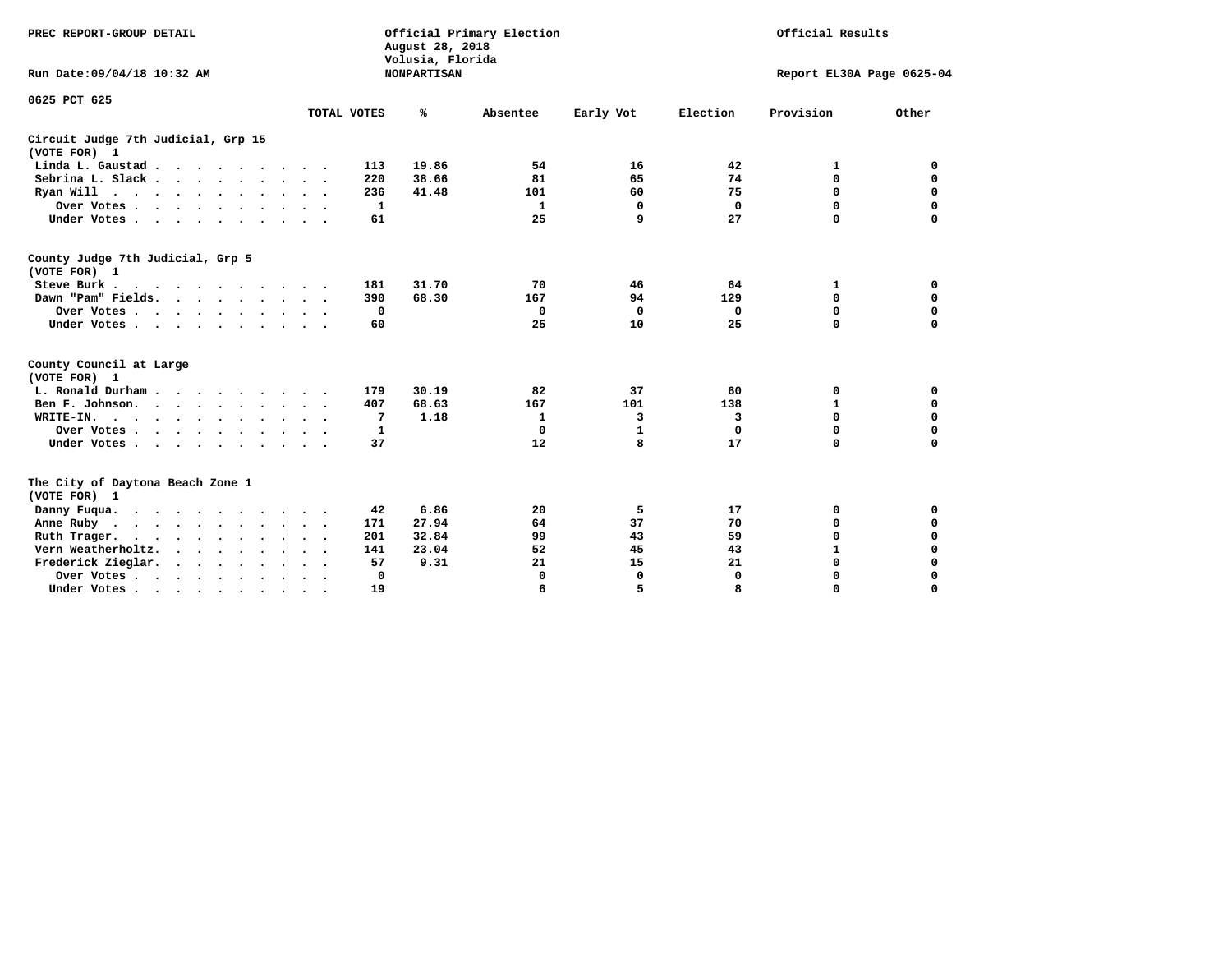| PREC REPORT-GROUP DETAIL               |  |                                         |  | Official Primary Election<br>August 28, 2018<br>Volusia, Florida |                   | Official Results |           |          |                           |       |
|----------------------------------------|--|-----------------------------------------|--|------------------------------------------------------------------|-------------------|------------------|-----------|----------|---------------------------|-------|
| Run Date: 09/04/18 10:32 AM            |  |                                         |  |                                                                  | <b>STATISTICS</b> |                  |           |          | Report EL30A Page 0626-01 |       |
| 0626 PCT 626                           |  |                                         |  |                                                                  |                   |                  |           |          |                           |       |
|                                        |  |                                         |  | TOTAL VOTES                                                      | %ะ                | Absentee         | Early Vot | Election | Provision                 | Other |
| REGISTERED VOTERS - TOTAL              |  |                                         |  | 1,629                                                            |                   |                  |           |          |                           |       |
| REGISTERED VOTERS - DEMOCRATIC         |  | $\cdot$ $\cdot$ $\cdot$ $\cdot$         |  | 674                                                              | 41.38             |                  |           |          |                           |       |
| REGISTERED VOTERS - REPUBLICAN         |  |                                         |  | 447                                                              | 27.44             |                  |           |          |                           |       |
| REGISTERED VOTERS - NONPARTISAN        |  |                                         |  | 508                                                              |                   |                  |           |          |                           |       |
| BALLOTS CAST - TOTAL.                  |  |                                         |  | 432                                                              |                   | 151              | 90        | 191      | 0                         |       |
| BALLOTS CAST - DEMOCRATIC              |  |                                         |  | 209                                                              | 48.38             | 74               | 37        | 98       |                           |       |
| BALLOTS CAST - REPUBLICAN              |  |                                         |  | 165                                                              | 38.19             | 53               | 42        | 70       | 0                         |       |
| BALLOTS CAST - NONPARTISAN.            |  |                                         |  | 58                                                               | 13.43             | 24               | 11        | 23       |                           |       |
| BALLOTS CAST - BLANK.                  |  |                                         |  | 4                                                                | .93               | 0                |           |          | 0                         |       |
| VOTER TURNOUT - TOTAL<br>.             |  |                                         |  |                                                                  | 26.52             |                  |           |          |                           |       |
| VOTER TURNOUT - DEMOCRATIC.            |  | $\cdot$ $\cdot$ $\cdot$ $\cdot$ $\cdot$ |  |                                                                  | 31.01             |                  |           |          |                           |       |
| VOTER TURNOUT - REPUBLICAN.<br>$\cdot$ |  |                                         |  |                                                                  | 36.91             |                  |           |          |                           |       |
| VOTER TURNOUT - BLANK                  |  |                                         |  |                                                                  | .25               |                  |           |          |                           |       |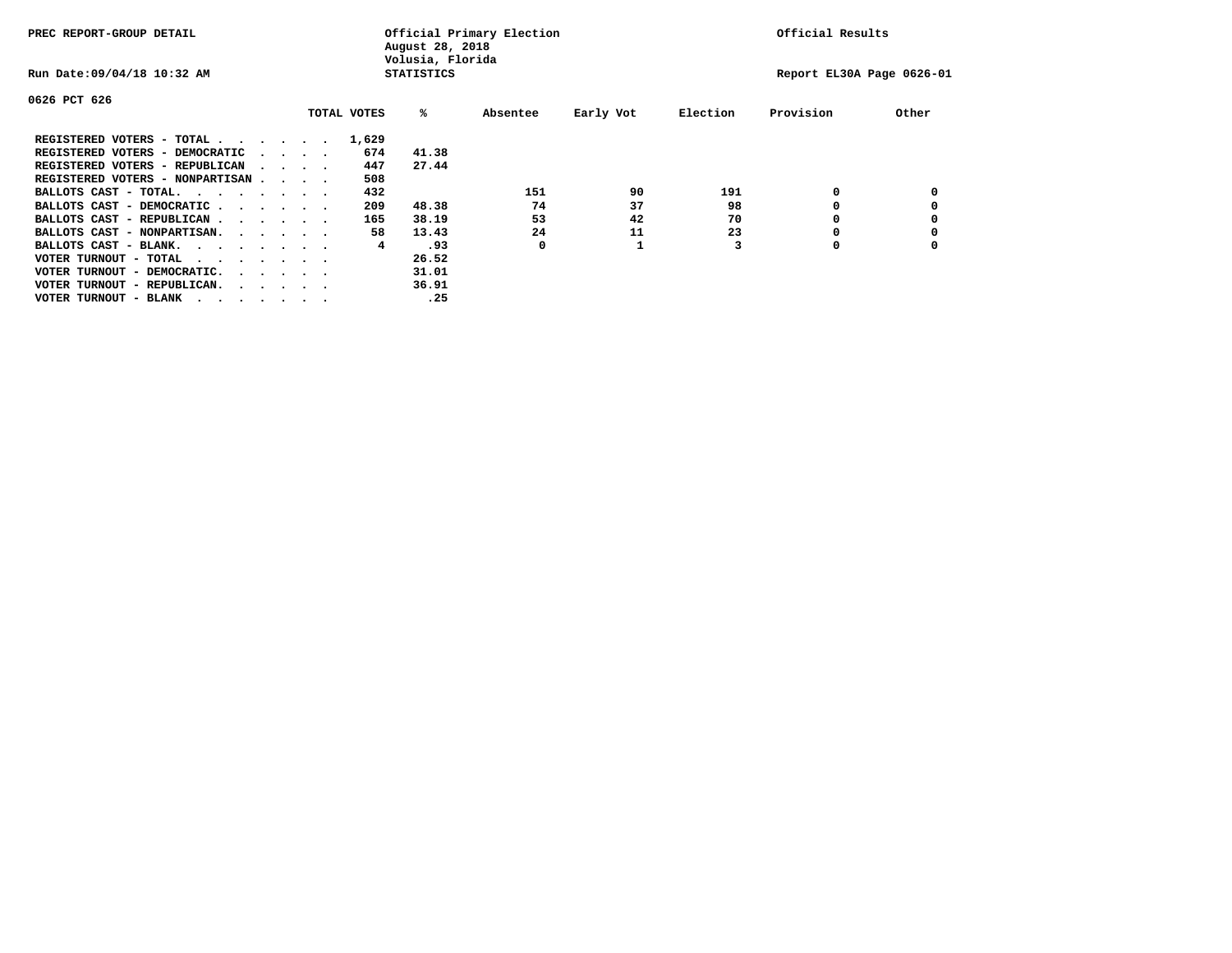| Run Date: 09/04/18 10:32 AM<br>DEMOCRATIC<br>Report EL30A Page 0626-02<br>0626 PCT 626<br>Provision<br>Other<br>TOTAL VOTES<br>℁<br>Absentee<br>Early Vot<br>Election<br>Representative in Congress Dist 6<br>(VOTE FOR) 1<br>Stephen Sevigny<br>20.30<br>16<br>6<br>19<br>0<br>41<br>0<br>$\cdots$<br>Nancy Soderberg<br>88<br>43.56<br>36<br>15<br>37<br>0<br>0<br>21<br>14<br>38<br>$\mathbf 0$<br>$\mathbf 0$<br>John Upchurch<br>73<br>36.14<br>$\ddot{\phantom{a}}$<br>$\mathbf 0$<br>$\mathbf 0$<br>$\mathbf 0$<br>0<br>$\mathbf 0$<br>Over Votes<br>0<br>$\Omega$<br>7<br>$\mathbf{1}$<br>$\mathbf{2}$<br>$\mathbf 0$<br>Under Votes<br>4<br>Governor and Lieutenant Governor<br>(VOTE FOR) 1<br>Andrew Gillum<br>22.06<br>9<br>$7\phantom{.0}$<br>29<br>45<br>0<br>0<br>$\sim$<br>42.16<br>33<br>16<br>37<br>$\mathbf 0$<br>$\mathbf 0$<br>Gwen Graham.<br>86<br>$\cdot$ $\cdot$ $\cdot$<br>Jeff Greene.<br>11.27<br>11<br>6<br>6<br>0<br>0<br>23<br>$\bullet$<br>2.94<br>5<br>$\mathbf{1}$<br>Chris King<br>6<br>0<br>0<br>0<br>$\ddot{\phantom{1}}$<br>20.59<br>7<br>21<br>$\mathbf 0$<br>$\mathbf 0$<br>Philip Levine.<br>42<br>14<br>. The contract of the contract of the contract of the contract of the contract of the contract of the contract of the contract of the contract of the contract of the contract of the contract of the contract of the contrac<br>$\mathbf 0$<br>$\mathbf 0$<br>$\mathbf 0$<br>Alex "Lundy" Lundmark<br>$\mathbf{1}$<br>.49<br>0<br>1<br>$\mathbf{1}$<br>$\mathbf 0$<br>$\mathbf{0}$<br>$\mathbf 0$<br>$\mathbf 0$<br>John Wetherbee.<br>$\mathbf{1}$<br>.49<br>$\ddot{\phantom{1}}$<br>$\mathbf 0$<br>0<br>$\mathbf 0$<br>$\Omega$<br>0<br>$\mathbf 0$<br>Over Votes<br>$\sim$ $\sim$<br>5<br>$\mathbf{1}$<br>$\mathbf{1}$<br>3<br>$\Omega$<br>$\mathbf 0$<br>Under Votes<br>Attorney General<br>(VOTE FOR) 1<br>124<br>66.67<br>50<br>25<br>49<br>0<br>0<br>Sean Shaw<br>33.33<br>62<br>19<br>7<br>36<br>0<br>0<br>Ryan Torrens<br>$\cdots$<br>$\ddot{\phantom{1}}$<br>$\mathbf 0$<br>$\mathbf 0$<br>$\mathbf 0$<br>$\mathbf 0$<br>$\mathbf 0$<br>0<br>Over Votes<br>5<br>5<br>13<br>$\mathbf 0$<br>$\mathbf 0$<br>Under Votes<br>23<br>Commissioner of Agriculture<br>(VOTE FOR) 1<br>Nicole "Nikki" Fried.<br>60.22<br>16<br>112<br>44<br>52<br>0<br>0<br>Jeffrey Duane Porter.<br>37<br>19.89<br>13<br>5<br>19<br>$\mathbf 0$<br>$\mathbf 0$<br>$\mathbf 0$<br>Roy David Walker<br>19.89<br>11<br>10<br>16<br>$\mathbf 0$<br>37<br>$\mathbf 0$<br>$\mathbf 0$<br>$\mathbf 0$<br>Over Votes<br>0<br>0<br>0<br>$\sim$ $\sim$<br>6<br>$\mathbf 0$<br>Under Votes<br>23<br>6<br>11<br>0<br>State Representative District 26<br>(VOTE FOR) 1<br>66.50<br>28<br>62<br>$\mathbf 0$<br>Patrick Henry.<br>131<br>41<br>0<br>$\cdots$<br>33.50<br>32<br>30<br>$\mathbf 0$<br>$\mathbf 0$<br>Percy L. Williamson<br>66<br>4<br>$\mathbf 0$<br>$\mathbf 0$<br>$\mathbf 0$<br>$\Omega$<br>$\mathbf 0$<br>$\mathbf 0$<br>Over Votes<br>$\mathbf{1}$<br>5<br>$\Omega$<br>$\Omega$<br>12<br>6<br>Under Votes<br>$\bullet$ | PREC REPORT-GROUP DETAIL | Official Primary Election<br>Official Results<br>August 28, 2018<br>Volusia, Florida |  |  |  |  |  |  |  |  |  |
|-----------------------------------------------------------------------------------------------------------------------------------------------------------------------------------------------------------------------------------------------------------------------------------------------------------------------------------------------------------------------------------------------------------------------------------------------------------------------------------------------------------------------------------------------------------------------------------------------------------------------------------------------------------------------------------------------------------------------------------------------------------------------------------------------------------------------------------------------------------------------------------------------------------------------------------------------------------------------------------------------------------------------------------------------------------------------------------------------------------------------------------------------------------------------------------------------------------------------------------------------------------------------------------------------------------------------------------------------------------------------------------------------------------------------------------------------------------------------------------------------------------------------------------------------------------------------------------------------------------------------------------------------------------------------------------------------------------------------------------------------------------------------------------------------------------------------------------------------------------------------------------------------------------------------------------------------------------------------------------------------------------------------------------------------------------------------------------------------------------------------------------------------------------------------------------------------------------------------------------------------------------------------------------------------------------------------------------------------------------------------------------------------------------------------------------------------------------------------------------------------------------------------------------------------------------------------------------------------------------------------------------------------------------------------------------------------------------------------------------------------------------------------------------------------------------------------------------------------------------------------------------------------------------------------------------------------------------------------------------------------------------------------------------------------------------------|--------------------------|--------------------------------------------------------------------------------------|--|--|--|--|--|--|--|--|--|
|                                                                                                                                                                                                                                                                                                                                                                                                                                                                                                                                                                                                                                                                                                                                                                                                                                                                                                                                                                                                                                                                                                                                                                                                                                                                                                                                                                                                                                                                                                                                                                                                                                                                                                                                                                                                                                                                                                                                                                                                                                                                                                                                                                                                                                                                                                                                                                                                                                                                                                                                                                                                                                                                                                                                                                                                                                                                                                                                                                                                                                                                 |                          |                                                                                      |  |  |  |  |  |  |  |  |  |
|                                                                                                                                                                                                                                                                                                                                                                                                                                                                                                                                                                                                                                                                                                                                                                                                                                                                                                                                                                                                                                                                                                                                                                                                                                                                                                                                                                                                                                                                                                                                                                                                                                                                                                                                                                                                                                                                                                                                                                                                                                                                                                                                                                                                                                                                                                                                                                                                                                                                                                                                                                                                                                                                                                                                                                                                                                                                                                                                                                                                                                                                 |                          |                                                                                      |  |  |  |  |  |  |  |  |  |
|                                                                                                                                                                                                                                                                                                                                                                                                                                                                                                                                                                                                                                                                                                                                                                                                                                                                                                                                                                                                                                                                                                                                                                                                                                                                                                                                                                                                                                                                                                                                                                                                                                                                                                                                                                                                                                                                                                                                                                                                                                                                                                                                                                                                                                                                                                                                                                                                                                                                                                                                                                                                                                                                                                                                                                                                                                                                                                                                                                                                                                                                 |                          |                                                                                      |  |  |  |  |  |  |  |  |  |
|                                                                                                                                                                                                                                                                                                                                                                                                                                                                                                                                                                                                                                                                                                                                                                                                                                                                                                                                                                                                                                                                                                                                                                                                                                                                                                                                                                                                                                                                                                                                                                                                                                                                                                                                                                                                                                                                                                                                                                                                                                                                                                                                                                                                                                                                                                                                                                                                                                                                                                                                                                                                                                                                                                                                                                                                                                                                                                                                                                                                                                                                 |                          |                                                                                      |  |  |  |  |  |  |  |  |  |
|                                                                                                                                                                                                                                                                                                                                                                                                                                                                                                                                                                                                                                                                                                                                                                                                                                                                                                                                                                                                                                                                                                                                                                                                                                                                                                                                                                                                                                                                                                                                                                                                                                                                                                                                                                                                                                                                                                                                                                                                                                                                                                                                                                                                                                                                                                                                                                                                                                                                                                                                                                                                                                                                                                                                                                                                                                                                                                                                                                                                                                                                 |                          |                                                                                      |  |  |  |  |  |  |  |  |  |
|                                                                                                                                                                                                                                                                                                                                                                                                                                                                                                                                                                                                                                                                                                                                                                                                                                                                                                                                                                                                                                                                                                                                                                                                                                                                                                                                                                                                                                                                                                                                                                                                                                                                                                                                                                                                                                                                                                                                                                                                                                                                                                                                                                                                                                                                                                                                                                                                                                                                                                                                                                                                                                                                                                                                                                                                                                                                                                                                                                                                                                                                 |                          |                                                                                      |  |  |  |  |  |  |  |  |  |
|                                                                                                                                                                                                                                                                                                                                                                                                                                                                                                                                                                                                                                                                                                                                                                                                                                                                                                                                                                                                                                                                                                                                                                                                                                                                                                                                                                                                                                                                                                                                                                                                                                                                                                                                                                                                                                                                                                                                                                                                                                                                                                                                                                                                                                                                                                                                                                                                                                                                                                                                                                                                                                                                                                                                                                                                                                                                                                                                                                                                                                                                 |                          |                                                                                      |  |  |  |  |  |  |  |  |  |
|                                                                                                                                                                                                                                                                                                                                                                                                                                                                                                                                                                                                                                                                                                                                                                                                                                                                                                                                                                                                                                                                                                                                                                                                                                                                                                                                                                                                                                                                                                                                                                                                                                                                                                                                                                                                                                                                                                                                                                                                                                                                                                                                                                                                                                                                                                                                                                                                                                                                                                                                                                                                                                                                                                                                                                                                                                                                                                                                                                                                                                                                 |                          |                                                                                      |  |  |  |  |  |  |  |  |  |
|                                                                                                                                                                                                                                                                                                                                                                                                                                                                                                                                                                                                                                                                                                                                                                                                                                                                                                                                                                                                                                                                                                                                                                                                                                                                                                                                                                                                                                                                                                                                                                                                                                                                                                                                                                                                                                                                                                                                                                                                                                                                                                                                                                                                                                                                                                                                                                                                                                                                                                                                                                                                                                                                                                                                                                                                                                                                                                                                                                                                                                                                 |                          |                                                                                      |  |  |  |  |  |  |  |  |  |
|                                                                                                                                                                                                                                                                                                                                                                                                                                                                                                                                                                                                                                                                                                                                                                                                                                                                                                                                                                                                                                                                                                                                                                                                                                                                                                                                                                                                                                                                                                                                                                                                                                                                                                                                                                                                                                                                                                                                                                                                                                                                                                                                                                                                                                                                                                                                                                                                                                                                                                                                                                                                                                                                                                                                                                                                                                                                                                                                                                                                                                                                 |                          |                                                                                      |  |  |  |  |  |  |  |  |  |
|                                                                                                                                                                                                                                                                                                                                                                                                                                                                                                                                                                                                                                                                                                                                                                                                                                                                                                                                                                                                                                                                                                                                                                                                                                                                                                                                                                                                                                                                                                                                                                                                                                                                                                                                                                                                                                                                                                                                                                                                                                                                                                                                                                                                                                                                                                                                                                                                                                                                                                                                                                                                                                                                                                                                                                                                                                                                                                                                                                                                                                                                 |                          |                                                                                      |  |  |  |  |  |  |  |  |  |
|                                                                                                                                                                                                                                                                                                                                                                                                                                                                                                                                                                                                                                                                                                                                                                                                                                                                                                                                                                                                                                                                                                                                                                                                                                                                                                                                                                                                                                                                                                                                                                                                                                                                                                                                                                                                                                                                                                                                                                                                                                                                                                                                                                                                                                                                                                                                                                                                                                                                                                                                                                                                                                                                                                                                                                                                                                                                                                                                                                                                                                                                 |                          |                                                                                      |  |  |  |  |  |  |  |  |  |
|                                                                                                                                                                                                                                                                                                                                                                                                                                                                                                                                                                                                                                                                                                                                                                                                                                                                                                                                                                                                                                                                                                                                                                                                                                                                                                                                                                                                                                                                                                                                                                                                                                                                                                                                                                                                                                                                                                                                                                                                                                                                                                                                                                                                                                                                                                                                                                                                                                                                                                                                                                                                                                                                                                                                                                                                                                                                                                                                                                                                                                                                 |                          |                                                                                      |  |  |  |  |  |  |  |  |  |
|                                                                                                                                                                                                                                                                                                                                                                                                                                                                                                                                                                                                                                                                                                                                                                                                                                                                                                                                                                                                                                                                                                                                                                                                                                                                                                                                                                                                                                                                                                                                                                                                                                                                                                                                                                                                                                                                                                                                                                                                                                                                                                                                                                                                                                                                                                                                                                                                                                                                                                                                                                                                                                                                                                                                                                                                                                                                                                                                                                                                                                                                 |                          |                                                                                      |  |  |  |  |  |  |  |  |  |
|                                                                                                                                                                                                                                                                                                                                                                                                                                                                                                                                                                                                                                                                                                                                                                                                                                                                                                                                                                                                                                                                                                                                                                                                                                                                                                                                                                                                                                                                                                                                                                                                                                                                                                                                                                                                                                                                                                                                                                                                                                                                                                                                                                                                                                                                                                                                                                                                                                                                                                                                                                                                                                                                                                                                                                                                                                                                                                                                                                                                                                                                 |                          |                                                                                      |  |  |  |  |  |  |  |  |  |
|                                                                                                                                                                                                                                                                                                                                                                                                                                                                                                                                                                                                                                                                                                                                                                                                                                                                                                                                                                                                                                                                                                                                                                                                                                                                                                                                                                                                                                                                                                                                                                                                                                                                                                                                                                                                                                                                                                                                                                                                                                                                                                                                                                                                                                                                                                                                                                                                                                                                                                                                                                                                                                                                                                                                                                                                                                                                                                                                                                                                                                                                 |                          |                                                                                      |  |  |  |  |  |  |  |  |  |
|                                                                                                                                                                                                                                                                                                                                                                                                                                                                                                                                                                                                                                                                                                                                                                                                                                                                                                                                                                                                                                                                                                                                                                                                                                                                                                                                                                                                                                                                                                                                                                                                                                                                                                                                                                                                                                                                                                                                                                                                                                                                                                                                                                                                                                                                                                                                                                                                                                                                                                                                                                                                                                                                                                                                                                                                                                                                                                                                                                                                                                                                 |                          |                                                                                      |  |  |  |  |  |  |  |  |  |
|                                                                                                                                                                                                                                                                                                                                                                                                                                                                                                                                                                                                                                                                                                                                                                                                                                                                                                                                                                                                                                                                                                                                                                                                                                                                                                                                                                                                                                                                                                                                                                                                                                                                                                                                                                                                                                                                                                                                                                                                                                                                                                                                                                                                                                                                                                                                                                                                                                                                                                                                                                                                                                                                                                                                                                                                                                                                                                                                                                                                                                                                 |                          |                                                                                      |  |  |  |  |  |  |  |  |  |
|                                                                                                                                                                                                                                                                                                                                                                                                                                                                                                                                                                                                                                                                                                                                                                                                                                                                                                                                                                                                                                                                                                                                                                                                                                                                                                                                                                                                                                                                                                                                                                                                                                                                                                                                                                                                                                                                                                                                                                                                                                                                                                                                                                                                                                                                                                                                                                                                                                                                                                                                                                                                                                                                                                                                                                                                                                                                                                                                                                                                                                                                 |                          |                                                                                      |  |  |  |  |  |  |  |  |  |
|                                                                                                                                                                                                                                                                                                                                                                                                                                                                                                                                                                                                                                                                                                                                                                                                                                                                                                                                                                                                                                                                                                                                                                                                                                                                                                                                                                                                                                                                                                                                                                                                                                                                                                                                                                                                                                                                                                                                                                                                                                                                                                                                                                                                                                                                                                                                                                                                                                                                                                                                                                                                                                                                                                                                                                                                                                                                                                                                                                                                                                                                 |                          |                                                                                      |  |  |  |  |  |  |  |  |  |
|                                                                                                                                                                                                                                                                                                                                                                                                                                                                                                                                                                                                                                                                                                                                                                                                                                                                                                                                                                                                                                                                                                                                                                                                                                                                                                                                                                                                                                                                                                                                                                                                                                                                                                                                                                                                                                                                                                                                                                                                                                                                                                                                                                                                                                                                                                                                                                                                                                                                                                                                                                                                                                                                                                                                                                                                                                                                                                                                                                                                                                                                 |                          |                                                                                      |  |  |  |  |  |  |  |  |  |
|                                                                                                                                                                                                                                                                                                                                                                                                                                                                                                                                                                                                                                                                                                                                                                                                                                                                                                                                                                                                                                                                                                                                                                                                                                                                                                                                                                                                                                                                                                                                                                                                                                                                                                                                                                                                                                                                                                                                                                                                                                                                                                                                                                                                                                                                                                                                                                                                                                                                                                                                                                                                                                                                                                                                                                                                                                                                                                                                                                                                                                                                 |                          |                                                                                      |  |  |  |  |  |  |  |  |  |
|                                                                                                                                                                                                                                                                                                                                                                                                                                                                                                                                                                                                                                                                                                                                                                                                                                                                                                                                                                                                                                                                                                                                                                                                                                                                                                                                                                                                                                                                                                                                                                                                                                                                                                                                                                                                                                                                                                                                                                                                                                                                                                                                                                                                                                                                                                                                                                                                                                                                                                                                                                                                                                                                                                                                                                                                                                                                                                                                                                                                                                                                 |                          |                                                                                      |  |  |  |  |  |  |  |  |  |
|                                                                                                                                                                                                                                                                                                                                                                                                                                                                                                                                                                                                                                                                                                                                                                                                                                                                                                                                                                                                                                                                                                                                                                                                                                                                                                                                                                                                                                                                                                                                                                                                                                                                                                                                                                                                                                                                                                                                                                                                                                                                                                                                                                                                                                                                                                                                                                                                                                                                                                                                                                                                                                                                                                                                                                                                                                                                                                                                                                                                                                                                 |                          |                                                                                      |  |  |  |  |  |  |  |  |  |
|                                                                                                                                                                                                                                                                                                                                                                                                                                                                                                                                                                                                                                                                                                                                                                                                                                                                                                                                                                                                                                                                                                                                                                                                                                                                                                                                                                                                                                                                                                                                                                                                                                                                                                                                                                                                                                                                                                                                                                                                                                                                                                                                                                                                                                                                                                                                                                                                                                                                                                                                                                                                                                                                                                                                                                                                                                                                                                                                                                                                                                                                 |                          |                                                                                      |  |  |  |  |  |  |  |  |  |
|                                                                                                                                                                                                                                                                                                                                                                                                                                                                                                                                                                                                                                                                                                                                                                                                                                                                                                                                                                                                                                                                                                                                                                                                                                                                                                                                                                                                                                                                                                                                                                                                                                                                                                                                                                                                                                                                                                                                                                                                                                                                                                                                                                                                                                                                                                                                                                                                                                                                                                                                                                                                                                                                                                                                                                                                                                                                                                                                                                                                                                                                 |                          |                                                                                      |  |  |  |  |  |  |  |  |  |
|                                                                                                                                                                                                                                                                                                                                                                                                                                                                                                                                                                                                                                                                                                                                                                                                                                                                                                                                                                                                                                                                                                                                                                                                                                                                                                                                                                                                                                                                                                                                                                                                                                                                                                                                                                                                                                                                                                                                                                                                                                                                                                                                                                                                                                                                                                                                                                                                                                                                                                                                                                                                                                                                                                                                                                                                                                                                                                                                                                                                                                                                 |                          |                                                                                      |  |  |  |  |  |  |  |  |  |
|                                                                                                                                                                                                                                                                                                                                                                                                                                                                                                                                                                                                                                                                                                                                                                                                                                                                                                                                                                                                                                                                                                                                                                                                                                                                                                                                                                                                                                                                                                                                                                                                                                                                                                                                                                                                                                                                                                                                                                                                                                                                                                                                                                                                                                                                                                                                                                                                                                                                                                                                                                                                                                                                                                                                                                                                                                                                                                                                                                                                                                                                 |                          |                                                                                      |  |  |  |  |  |  |  |  |  |
|                                                                                                                                                                                                                                                                                                                                                                                                                                                                                                                                                                                                                                                                                                                                                                                                                                                                                                                                                                                                                                                                                                                                                                                                                                                                                                                                                                                                                                                                                                                                                                                                                                                                                                                                                                                                                                                                                                                                                                                                                                                                                                                                                                                                                                                                                                                                                                                                                                                                                                                                                                                                                                                                                                                                                                                                                                                                                                                                                                                                                                                                 |                          |                                                                                      |  |  |  |  |  |  |  |  |  |
|                                                                                                                                                                                                                                                                                                                                                                                                                                                                                                                                                                                                                                                                                                                                                                                                                                                                                                                                                                                                                                                                                                                                                                                                                                                                                                                                                                                                                                                                                                                                                                                                                                                                                                                                                                                                                                                                                                                                                                                                                                                                                                                                                                                                                                                                                                                                                                                                                                                                                                                                                                                                                                                                                                                                                                                                                                                                                                                                                                                                                                                                 |                          |                                                                                      |  |  |  |  |  |  |  |  |  |
|                                                                                                                                                                                                                                                                                                                                                                                                                                                                                                                                                                                                                                                                                                                                                                                                                                                                                                                                                                                                                                                                                                                                                                                                                                                                                                                                                                                                                                                                                                                                                                                                                                                                                                                                                                                                                                                                                                                                                                                                                                                                                                                                                                                                                                                                                                                                                                                                                                                                                                                                                                                                                                                                                                                                                                                                                                                                                                                                                                                                                                                                 |                          |                                                                                      |  |  |  |  |  |  |  |  |  |
|                                                                                                                                                                                                                                                                                                                                                                                                                                                                                                                                                                                                                                                                                                                                                                                                                                                                                                                                                                                                                                                                                                                                                                                                                                                                                                                                                                                                                                                                                                                                                                                                                                                                                                                                                                                                                                                                                                                                                                                                                                                                                                                                                                                                                                                                                                                                                                                                                                                                                                                                                                                                                                                                                                                                                                                                                                                                                                                                                                                                                                                                 |                          |                                                                                      |  |  |  |  |  |  |  |  |  |
|                                                                                                                                                                                                                                                                                                                                                                                                                                                                                                                                                                                                                                                                                                                                                                                                                                                                                                                                                                                                                                                                                                                                                                                                                                                                                                                                                                                                                                                                                                                                                                                                                                                                                                                                                                                                                                                                                                                                                                                                                                                                                                                                                                                                                                                                                                                                                                                                                                                                                                                                                                                                                                                                                                                                                                                                                                                                                                                                                                                                                                                                 |                          |                                                                                      |  |  |  |  |  |  |  |  |  |
|                                                                                                                                                                                                                                                                                                                                                                                                                                                                                                                                                                                                                                                                                                                                                                                                                                                                                                                                                                                                                                                                                                                                                                                                                                                                                                                                                                                                                                                                                                                                                                                                                                                                                                                                                                                                                                                                                                                                                                                                                                                                                                                                                                                                                                                                                                                                                                                                                                                                                                                                                                                                                                                                                                                                                                                                                                                                                                                                                                                                                                                                 |                          |                                                                                      |  |  |  |  |  |  |  |  |  |
|                                                                                                                                                                                                                                                                                                                                                                                                                                                                                                                                                                                                                                                                                                                                                                                                                                                                                                                                                                                                                                                                                                                                                                                                                                                                                                                                                                                                                                                                                                                                                                                                                                                                                                                                                                                                                                                                                                                                                                                                                                                                                                                                                                                                                                                                                                                                                                                                                                                                                                                                                                                                                                                                                                                                                                                                                                                                                                                                                                                                                                                                 |                          |                                                                                      |  |  |  |  |  |  |  |  |  |
|                                                                                                                                                                                                                                                                                                                                                                                                                                                                                                                                                                                                                                                                                                                                                                                                                                                                                                                                                                                                                                                                                                                                                                                                                                                                                                                                                                                                                                                                                                                                                                                                                                                                                                                                                                                                                                                                                                                                                                                                                                                                                                                                                                                                                                                                                                                                                                                                                                                                                                                                                                                                                                                                                                                                                                                                                                                                                                                                                                                                                                                                 |                          |                                                                                      |  |  |  |  |  |  |  |  |  |
|                                                                                                                                                                                                                                                                                                                                                                                                                                                                                                                                                                                                                                                                                                                                                                                                                                                                                                                                                                                                                                                                                                                                                                                                                                                                                                                                                                                                                                                                                                                                                                                                                                                                                                                                                                                                                                                                                                                                                                                                                                                                                                                                                                                                                                                                                                                                                                                                                                                                                                                                                                                                                                                                                                                                                                                                                                                                                                                                                                                                                                                                 |                          |                                                                                      |  |  |  |  |  |  |  |  |  |
|                                                                                                                                                                                                                                                                                                                                                                                                                                                                                                                                                                                                                                                                                                                                                                                                                                                                                                                                                                                                                                                                                                                                                                                                                                                                                                                                                                                                                                                                                                                                                                                                                                                                                                                                                                                                                                                                                                                                                                                                                                                                                                                                                                                                                                                                                                                                                                                                                                                                                                                                                                                                                                                                                                                                                                                                                                                                                                                                                                                                                                                                 |                          |                                                                                      |  |  |  |  |  |  |  |  |  |
|                                                                                                                                                                                                                                                                                                                                                                                                                                                                                                                                                                                                                                                                                                                                                                                                                                                                                                                                                                                                                                                                                                                                                                                                                                                                                                                                                                                                                                                                                                                                                                                                                                                                                                                                                                                                                                                                                                                                                                                                                                                                                                                                                                                                                                                                                                                                                                                                                                                                                                                                                                                                                                                                                                                                                                                                                                                                                                                                                                                                                                                                 |                          |                                                                                      |  |  |  |  |  |  |  |  |  |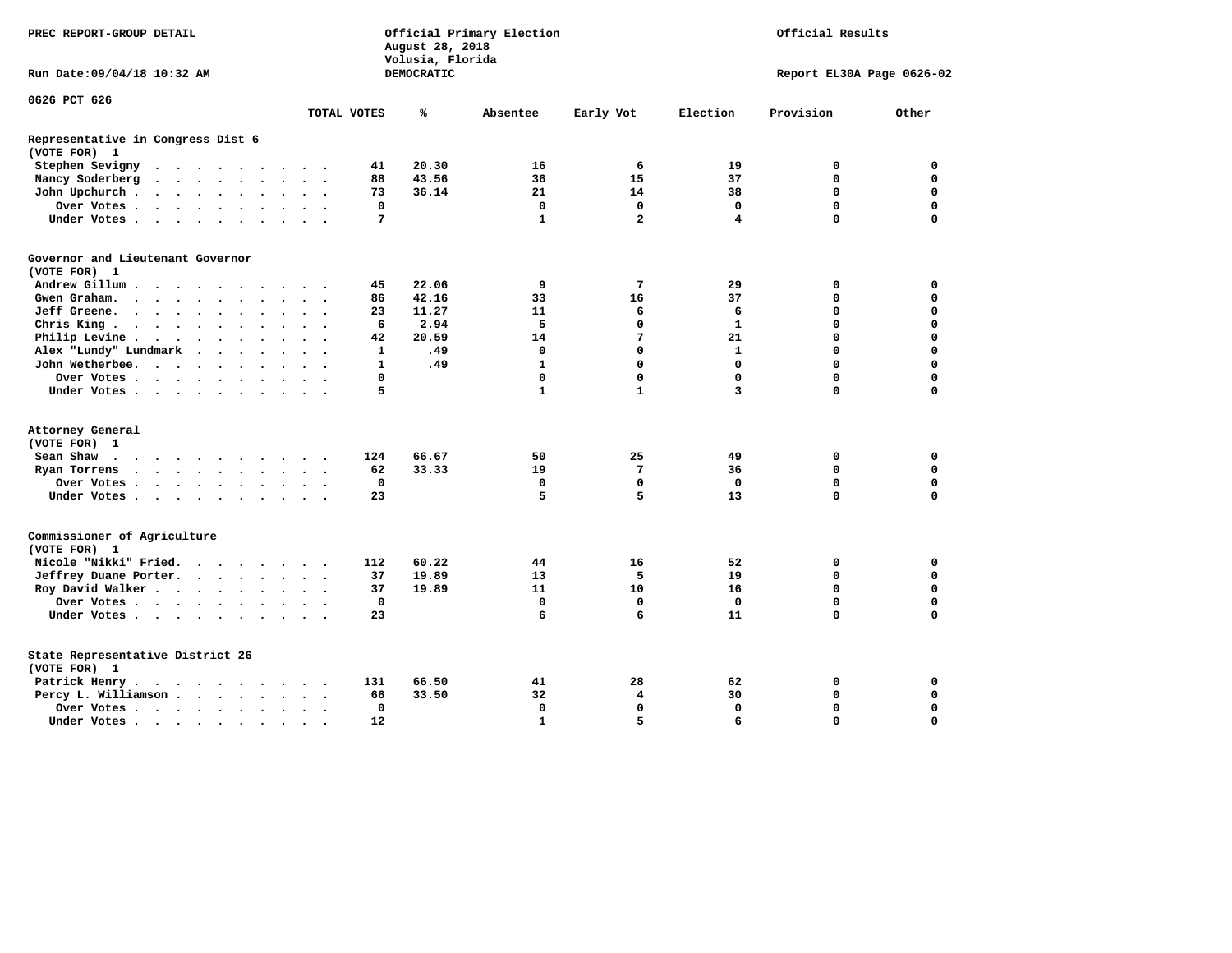| PREC REPORT-GROUP DETAIL                                                                                                                                                                                                                             |                                   | August 28, 2018<br>Volusia, Florida | Official Primary Election | Official Results |              |                           |                  |
|------------------------------------------------------------------------------------------------------------------------------------------------------------------------------------------------------------------------------------------------------|-----------------------------------|-------------------------------------|---------------------------|------------------|--------------|---------------------------|------------------|
| Run Date:09/04/18 10:32 AM                                                                                                                                                                                                                           |                                   | REPUBLICAN                          |                           |                  |              | Report EL30A Page 0626-03 |                  |
| 0626 PCT 626                                                                                                                                                                                                                                         |                                   |                                     |                           |                  |              |                           |                  |
|                                                                                                                                                                                                                                                      | TOTAL VOTES                       | ℁                                   | Absentee                  | Early Vot        | Election     | Provision                 | Other            |
| United States Senator<br>(VOTE FOR) 1                                                                                                                                                                                                                |                                   |                                     |                           |                  |              |                           |                  |
| Roque "Rocky" De La Fuente.                                                                                                                                                                                                                          |                                   | 12<br>7.55                          | 1                         | 4                | 7            | 0                         | 0                |
| Rick Scott                                                                                                                                                                                                                                           |                                   | 147<br>92.45                        | 51                        | 36               | 60           | 0                         | 0                |
| Over Votes                                                                                                                                                                                                                                           |                                   | 0                                   | 0                         | 0                | 0            | 0                         | 0                |
| Under Votes<br>$\sim$                                                                                                                                                                                                                                | $\ddot{\phantom{1}}$              | 6                                   | $\mathbf{1}$              | $\overline{a}$   | 3            | 0                         | 0                |
| Representative in Congress Dist 6<br>(VOTE FOR) 1                                                                                                                                                                                                    |                                   |                                     |                           |                  |              |                           |                  |
| Fred Costello                                                                                                                                                                                                                                        |                                   | 41.67<br>65                         | 24                        | 17               | 24           | 0                         | 0                |
| Michael Waltz.<br>$\cdots$<br>$\sim$ $\sim$<br>$\ddot{\phantom{0}}$                                                                                                                                                                                  |                                   | 34.62<br>54                         | 15                        | 20               | 19           | 0                         | 0                |
| John Ward<br>$\bullet$<br>$\bullet$                                                                                                                                                                                                                  |                                   | 37<br>23.72                         | 10                        | 5                | 22           | 0                         | 0                |
| Over Votes .<br>$\cdot$ $\cdot$ $\cdot$<br>$\sim$<br>$\cdot$                                                                                                                                                                                         |                                   | 0                                   | 0                         | 0                | 0            | $\mathbf 0$               | $\mathbf 0$      |
| Under Votes.<br>$\cdots$<br>$\cdot$                                                                                                                                                                                                                  |                                   | 9                                   | 4                         | 0                | 5            | 0                         | $\mathbf 0$      |
| Governor and Lieutenant Governor<br>(VOTE FOR) 1                                                                                                                                                                                                     |                                   |                                     |                           |                  |              |                           |                  |
| Don Baldauf.                                                                                                                                                                                                                                         |                                   | 2<br>1.24                           | 1                         | 0                | 1            | 0                         | 0                |
| Ron DeSantis<br>$\cdots$                                                                                                                                                                                                                             |                                   | 107<br>66.46                        | 35                        | 30               | 42           | 0                         | 0                |
| Timothy M. Devine.                                                                                                                                                                                                                                   |                                   | 1<br>.62                            | 0                         | 0                | 1            | 0                         | $\mathbf 0$      |
| Bob Langford<br>$\bullet$<br>$\bullet$                                                                                                                                                                                                               | $\bullet$<br>$\ddot{\phantom{0}}$ | 1<br>.62                            | $\mathbf{1}$              | 0                | $\mathbf 0$  | 0                         | $\mathbf 0$      |
| John Joseph Mercadante<br>$\sim$<br>$\ddot{\phantom{a}}$                                                                                                                                                                                             |                                   | .62<br>1                            | 0                         | $\mathbf{1}$     | 0            | 0                         | 0                |
| Bruce Nathan                                                                                                                                                                                                                                         |                                   | 2<br>1.24                           | 0                         | 0                | $\mathbf{2}$ | 0                         | $\mathbf 0$      |
| Adam H. Putnam.<br>$\cdot$ $\cdot$ $\cdot$ $\cdot$<br>$\bullet$                                                                                                                                                                                      |                                   | 25.47<br>41                         | 10                        | 10               | 21           | 0                         | $\mathbf 0$      |
| Bob White                                                                                                                                                                                                                                            |                                   | 6<br>3.73                           | 3                         | 1                | $\mathbf{2}$ | 0                         | $\mathbf 0$      |
| Over Votes .<br>$\cdot$ $\cdot$ $\cdot$ $\cdot$<br>$\ddot{\phantom{0}}$<br>$\bullet$                                                                                                                                                                 | $\bullet$                         | 0                                   | 0                         | $\mathbf 0$      | $\mathbf 0$  | 0                         | $\mathbf 0$      |
| Under Votes                                                                                                                                                                                                                                          |                                   | 4                                   | 3                         | $\mathbf 0$      | $\mathbf{1}$ | 0                         | 0                |
| Attorney General<br>(VOTE FOR) 1                                                                                                                                                                                                                     |                                   |                                     |                           |                  |              |                           |                  |
| Ashley Moody<br>$\cdots$<br>$\bullet$<br>Frank White.                                                                                                                                                                                                |                                   | 68.00<br>102<br>48<br>32.00         | 25<br>21                  | 33<br>9          | 44<br>18     | 0<br>0                    | 0<br>$\mathbf 0$ |
| $\cdots$<br>$\bullet$<br>$\bullet$<br>Over Votes.<br>$\cdot$ $\cdot$ $\cdot$ $\cdot$                                                                                                                                                                 | $\cdot$<br>$\bullet$              | 0                                   | 0                         | 0                | 0            | 0                         | 0                |
| $\sim$<br>Under Votes<br>$\sim$                                                                                                                                                                                                                      | $\sim$ $\sim$                     | 15                                  | 7                         | $\mathbf{0}$     | 8            | 0                         | $\Omega$         |
| Commissioner of Agriculture<br>(VOTE FOR) 1                                                                                                                                                                                                          |                                   |                                     |                           |                  |              |                           |                  |
| Matt Caldwell .<br>$\mathbf{r}$ . The set of the set of the set of the set of the set of the set of the set of the set of the set of the set of the set of the set of the set of the set of the set of the set of the set of the set of the set of t |                                   | 25.74<br>35                         | 14                        | 10               | 11           | 0                         | 0                |
| Denise Grimsley<br>$\begin{array}{cccccccccccccc} \bullet & \bullet & \bullet & \bullet & \bullet & \bullet & \bullet & \bullet & \bullet \end{array}$                                                                                               |                                   | 39<br>28.68                         | 12                        | 12               | 15           | 0                         | 0                |
| Mike McCalister<br>$\cdot$<br>$\ddot{\phantom{a}}$                                                                                                                                                                                                   | $\bullet$                         | 25<br>18.38                         | 3                         | 14               | 8            | 0                         | $\mathbf 0$      |
| Baxter Troutman<br>.                                                                                                                                                                                                                                 |                                   | 37<br>27.21                         | 10                        | 5                | 22           | 0                         | 0                |
| Over Votes .                                                                                                                                                                                                                                         |                                   | 0                                   | 0                         | 0                | 0            | 0                         | 0                |
| Under Votes.<br>$\ddot{\phantom{a}}$                                                                                                                                                                                                                 |                                   | 29                                  | 14                        | $\mathbf{1}$     | 14           | 0                         | $\mathbf 0$      |
| State Representative District 26<br>(VOTE FOR) 1                                                                                                                                                                                                     |                                   |                                     |                           |                  |              |                           |                  |
| Michael Cantu.<br>$\sim$ $\sim$                                                                                                                                                                                                                      |                                   | 75<br>51.02                         | 27                        | 20               | 28           | 0                         | 0                |
| Elizabeth Fetterhoff.                                                                                                                                                                                                                                |                                   | 72<br>48.98                         | 21                        | 20               | 31           | 0                         | 0                |
| Over Votes .<br>$\ddot{\phantom{0}}$<br>$\ddot{\phantom{0}}$<br>$\bullet$<br>$\bullet$                                                                                                                                                               |                                   | 0                                   | 0                         | 0                | 0            | 0                         | 0                |
| Under Votes<br>$\bullet$                                                                                                                                                                                                                             |                                   | 18                                  | 5                         | 2                | 11           | 0                         | 0                |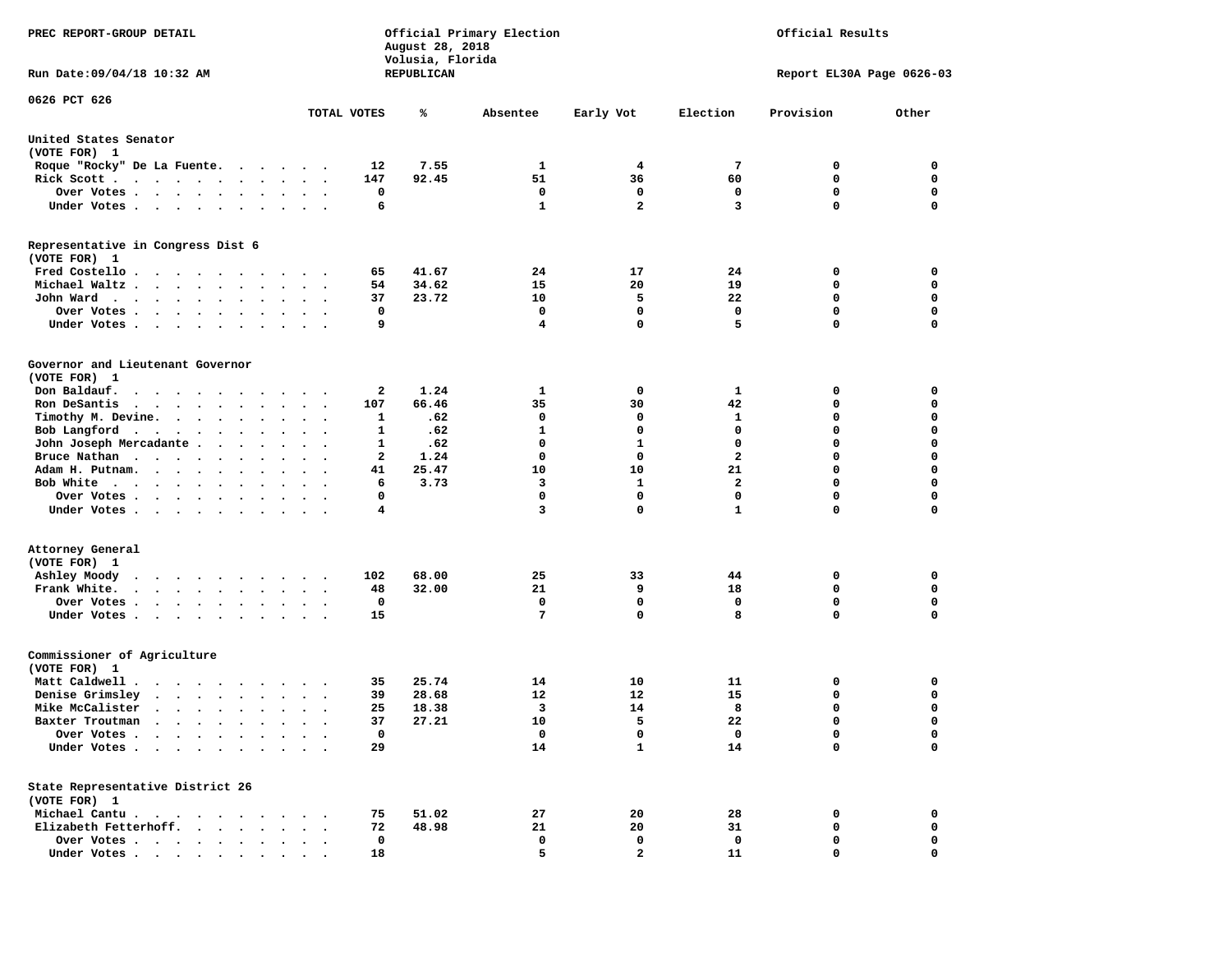| PREC REPORT-GROUP DETAIL<br>Run Date: 09/04/18 10:32 AM |             | August 28, 2018<br>Volusia, Florida<br><b>NONPARTISAN</b> | Official Primary Election |           | Official Results<br>Report EL30A Page 0626-04 |             |             |  |  |
|---------------------------------------------------------|-------------|-----------------------------------------------------------|---------------------------|-----------|-----------------------------------------------|-------------|-------------|--|--|
| 0626 PCT 626                                            | TOTAL VOTES | %                                                         | Absentee                  | Early Vot | Election                                      | Provision   | Other       |  |  |
| Circuit Judge 7th Judicial, Grp 15<br>(VOTE FOR) 1      |             |                                                           |                           |           |                                               |             |             |  |  |
| Linda L. Gaustad                                        | 97          | 25.94                                                     | 43                        | 13        | 41                                            | 0           | 0           |  |  |
| Sebrina L. Slack                                        | 140         | 37.43                                                     | 47                        | 45        | 48                                            | 0           | $\mathbf 0$ |  |  |
| Ryan Will $\cdots$ , $\cdots$ , $\cdots$ , $\cdots$     | 137         | 36.63                                                     | 44                        | 27        | 66                                            | $\mathbf 0$ | $\mathbf 0$ |  |  |
| Over Votes                                              | 0           |                                                           | $\mathbf 0$               | 0         | $\Omega$                                      | $\Omega$    | $\mathbf 0$ |  |  |
| Under Votes                                             | 58          |                                                           | 17                        | 5         | 36                                            | $\Omega$    | $\Omega$    |  |  |
| County Judge 7th Judicial, Grp 5<br>(VOTE FOR) 1        |             |                                                           |                           |           |                                               |             |             |  |  |
| Steve Burk                                              | 115         | 30.83                                                     | 37                        | 24        | 54                                            | 0           | 0           |  |  |
| Dawn "Pam" Fields.                                      | 258         | 69.17                                                     | 98                        | 59        | 101                                           | 0           | $\mathbf 0$ |  |  |
| Over Votes                                              | 0           |                                                           | 0                         | 0         | $\Omega$                                      | 0           | $\Omega$    |  |  |
| Under Votes                                             | 59          |                                                           | 16                        | 7         | 36                                            | $\Omega$    | $\Omega$    |  |  |
| County Council at Large<br>(VOTE FOR) 1                 |             |                                                           |                           |           |                                               |             |             |  |  |
| L. Ronald Durham                                        | 162         | 40.40                                                     | 54                        | 33        | 75                                            | 0           | 0           |  |  |
| Ben F. Johnson.                                         | 236         | 58.85                                                     | 88                        | 53        | 95                                            | 0           | $\mathbf 0$ |  |  |
| WRITE-IN.                                               | 3           | .75                                                       | $\mathbf{2}$              | 0         | 1                                             | 0           | 0           |  |  |
| Over Votes                                              | 0           |                                                           | $\Omega$                  | $\Omega$  | $\Omega$                                      | 0           | $\Omega$    |  |  |
| Under Votes                                             | 31          |                                                           | 7                         | 4         | 20                                            | $\Omega$    | $\Omega$    |  |  |
| The City of Daytona Beach Zone 3<br>(VOTE FOR) 1        |             |                                                           |                           |           |                                               |             |             |  |  |
| Belinda Marie Haynes.                                   | 46          | 11.47                                                     | 22                        | 6         | 18                                            | 0           | 0           |  |  |
| Quanita May.                                            | 130         | 32.42                                                     | 29                        | 30        | 71                                            | 0           | 0           |  |  |
| Steve Miller                                            | 68          | 16.96                                                     | 27                        | 19        | 22                                            | 0           | 0           |  |  |
| James Newman                                            | 36          | 8.98                                                      | 18                        | 6         | 12                                            | 0           | $\Omega$    |  |  |
| Amy Pyle.<br>$\cdots$                                   | 121         | 30.17                                                     | 47                        | 25        | 49                                            | $\Omega$    | 0           |  |  |
| Over Votes                                              | 0           |                                                           | 0                         | 0         | $\mathbf 0$                                   | 0           | 0           |  |  |
| Under Votes, , , , , , , , , ,                          | 31          |                                                           |                           | 4         | 19                                            | $\Omega$    | $\Omega$    |  |  |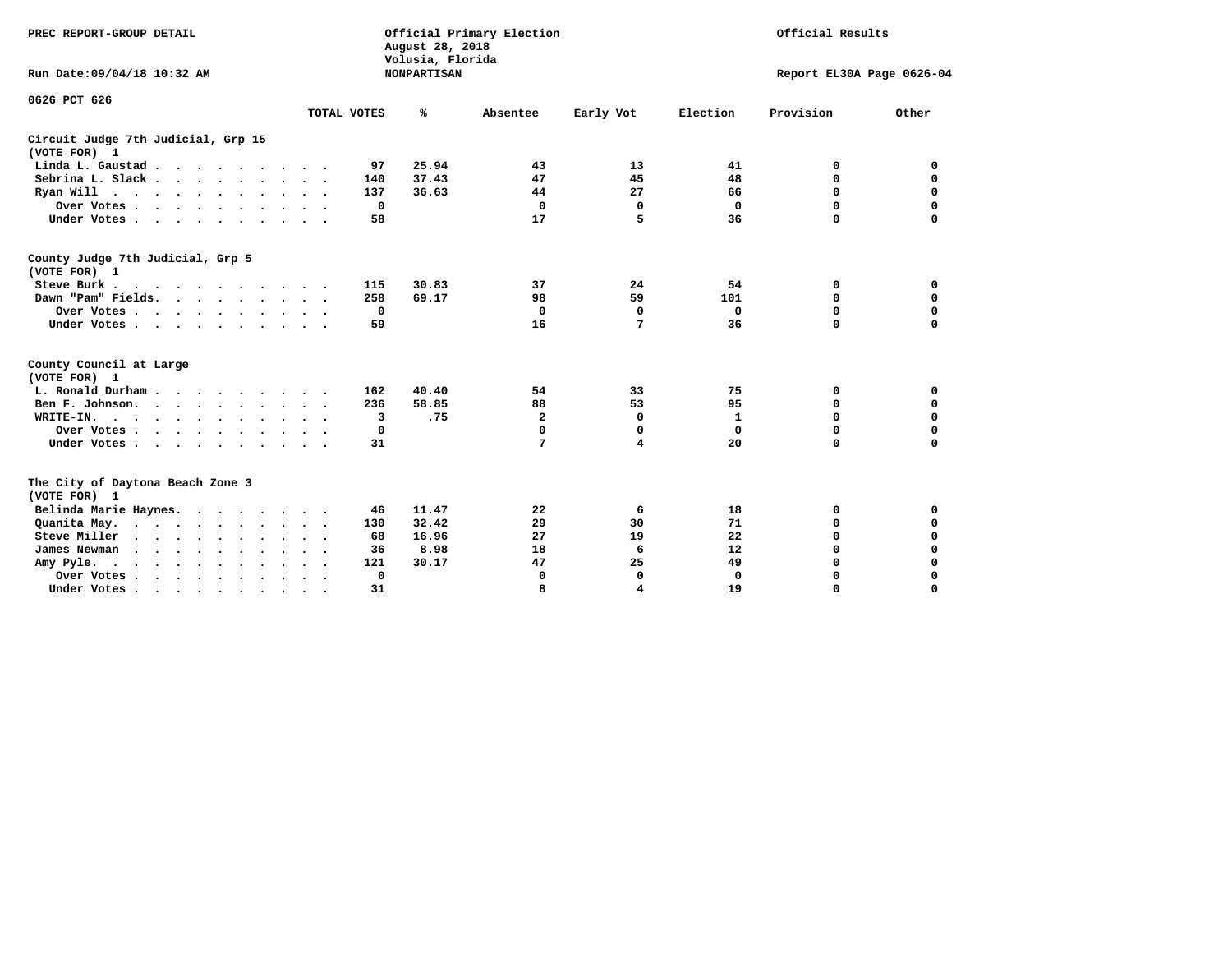| PREC REPORT-GROUP DETAIL               |  |  |                                         | August 28, 2018<br>Volusia, Florida | Official Primary Election |          | Official Results |          |                           |       |
|----------------------------------------|--|--|-----------------------------------------|-------------------------------------|---------------------------|----------|------------------|----------|---------------------------|-------|
| Run Date: 09/04/18 10:32 AM            |  |  |                                         |                                     | <b>STATISTICS</b>         |          |                  |          | Report EL30A Page 0628-01 |       |
| 0628 PCT 628                           |  |  |                                         |                                     |                           |          |                  |          |                           |       |
|                                        |  |  |                                         | TOTAL VOTES                         | %ะ                        | Absentee | Early Vot        | Election | Provision                 | Other |
| REGISTERED VOTERS - TOTAL              |  |  |                                         | 3,994                               |                           |          |                  |          |                           |       |
| REGISTERED VOTERS - DEMOCRATIC         |  |  | $\sim$ $\sim$ $\sim$ $\sim$             | 2,563                               | 64.17                     |          |                  |          |                           |       |
| REGISTERED VOTERS - REPUBLICAN         |  |  | $\sim$ $\sim$ $\sim$ $\sim$             | 451                                 | 11.29                     |          |                  |          |                           |       |
| REGISTERED VOTERS - NONPARTISAN        |  |  |                                         | 980                                 |                           |          |                  |          |                           |       |
| BALLOTS CAST - TOTAL.                  |  |  |                                         | 899                                 |                           | 298      | 159              | 441      |                           |       |
| BALLOTS CAST - DEMOCRATIC              |  |  |                                         | 722                                 | 80.31                     | 204      | 129              | 388      |                           |       |
| BALLOTS CAST - REPUBLICAN              |  |  |                                         | 101                                 | 11.23                     | 56       | 21               | 24       | 0                         |       |
| BALLOTS CAST - NONPARTISAN.            |  |  |                                         | 76                                  | 8.45                      | 38       | 9                | 29       |                           |       |
| BALLOTS CAST - BLANK.                  |  |  |                                         | 1                                   | .11                       | 0        | 0                |          | 0                         |       |
| VOTER TURNOUT - TOTAL<br>$\cdots$      |  |  |                                         |                                     | 22.51                     |          |                  |          |                           |       |
| VOTER TURNOUT - DEMOCRATIC.            |  |  | $\cdot$ $\cdot$ $\cdot$ $\cdot$ $\cdot$ |                                     | 28.17                     |          |                  |          |                           |       |
| VOTER TURNOUT - REPUBLICAN.<br>$\cdot$ |  |  |                                         |                                     | 22.39                     |          |                  |          |                           |       |
| VOTER TURNOUT - BLANK                  |  |  |                                         |                                     | .03                       |          |                  |          |                           |       |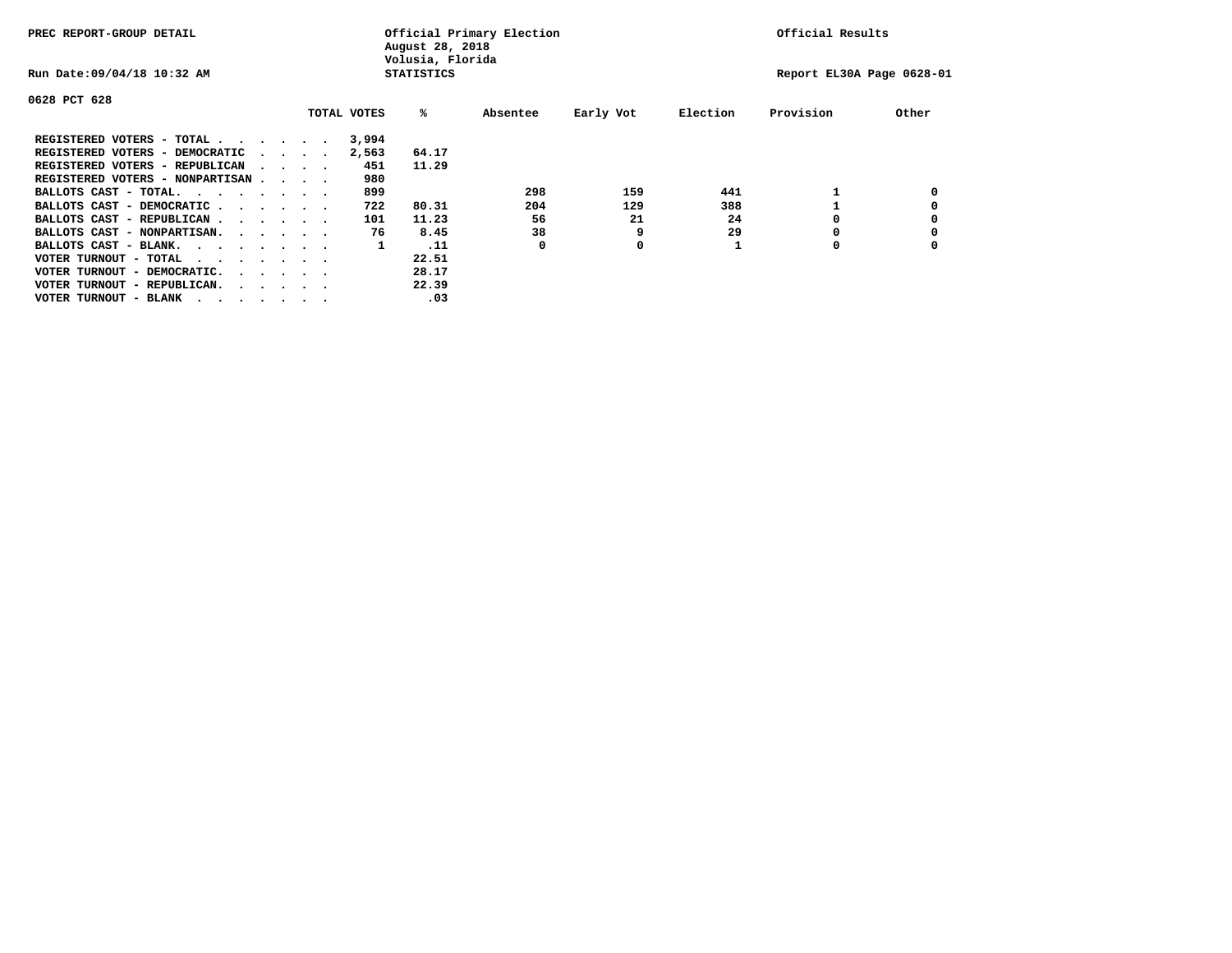| PREC REPORT-GROUP DETAIL                          |                                                                                         |                      |                      |                      |                      |                      | August 28, 2018<br>Volusia, Florida | Official Primary Election |                | Official Results |                         |              |                           |              |             |  |  |  |
|---------------------------------------------------|-----------------------------------------------------------------------------------------|----------------------|----------------------|----------------------|----------------------|----------------------|-------------------------------------|---------------------------|----------------|------------------|-------------------------|--------------|---------------------------|--------------|-------------|--|--|--|
| Run Date:09/04/18 10:32 AM                        |                                                                                         |                      |                      |                      |                      |                      |                                     |                           |                | DEMOCRATIC       |                         |              | Report EL30A Page 0628-02 |              |             |  |  |  |
| 0628 PCT 628                                      |                                                                                         |                      |                      |                      |                      |                      |                                     |                           |                |                  |                         |              |                           |              |             |  |  |  |
|                                                   |                                                                                         |                      |                      |                      |                      |                      |                                     |                           | TOTAL VOTES    | ℁                | Absentee                | Early Vot    | Election                  | Provision    | Other       |  |  |  |
| Representative in Congress Dist 6<br>(VOTE FOR) 1 |                                                                                         |                      |                      |                      |                      |                      |                                     |                           |                |                  |                         |              |                           |              |             |  |  |  |
| Stephen Sevigny                                   | $\cdots$                                                                                |                      |                      |                      |                      |                      |                                     |                           | 106            | 15.25            | 48                      | 10           | 48                        | 0            | 0           |  |  |  |
| Nancy Soderberg                                   |                                                                                         |                      |                      |                      |                      |                      |                                     |                           | 260            | 37.41            | 70                      | 54           | 136                       | 0            | 0           |  |  |  |
| John Upchurch.                                    |                                                                                         |                      |                      |                      |                      |                      | $\ddot{\phantom{1}}$                |                           | 329            | 47.34            | 78                      | 64           | 187                       | $\mathbf 0$  | $\mathbf 0$ |  |  |  |
| Over Votes                                        |                                                                                         |                      |                      |                      |                      | $\ddot{\phantom{1}}$ | $\ddot{\phantom{1}}$                |                           | $\mathbf 0$    |                  | $\mathbf 0$             | $\mathbf 0$  | $\mathbf 0$               | $\mathbf 0$  | $\mathbf 0$ |  |  |  |
| Under Votes                                       |                                                                                         |                      |                      |                      |                      |                      | $\sim$                              |                           | 27             |                  | 8                       | $\mathbf{1}$ | 17                        | $\mathbf{1}$ | $\Omega$    |  |  |  |
| Governor and Lieutenant Governor<br>(VOTE FOR) 1  |                                                                                         |                      |                      |                      |                      |                      |                                     |                           |                |                  |                         |              |                           |              |             |  |  |  |
| Andrew Gillum                                     |                                                                                         |                      |                      |                      |                      |                      |                                     |                           | 466            | 65.45            | 86                      | 84           | 296                       | 0            | 0           |  |  |  |
| Gwen Graham.                                      | $\cdots$                                                                                |                      |                      |                      |                      |                      | $\sim$ $\sim$                       | $\overline{\phantom{a}}$  | 132            | 18.54            | 59                      | 29           | 44                        | $\mathbf 0$  | $\mathbf 0$ |  |  |  |
| Jeff Greene.                                      |                                                                                         |                      | $\ddot{\phantom{a}}$ |                      |                      |                      | $\ddot{\phantom{a}}$                |                           | 49             | 6.88             | 30                      | 6            | 13                        | $\mathbf 0$  | $\mathbf 0$ |  |  |  |
| Chris King                                        |                                                                                         |                      |                      |                      |                      |                      | $\sim$ $\sim$                       |                           | 15             | 2.11             | 6                       | 2            | 7                         | $\mathbf 0$  | $\mathbf 0$ |  |  |  |
| Philip Levine.                                    | $\mathcal{A}=\mathcal{A}=\mathcal{A}=\mathcal{A}=\mathcal{A}=\mathcal{A}$ .             |                      |                      |                      |                      | $\ddot{\phantom{a}}$ | $\sim$                              | $\sim$                    | 42             | 5.90             | 15                      | 7            | 20                        | $\mathbf 0$  | $\mathbf 0$ |  |  |  |
| Alex "Lundy" Lundmark                             |                                                                                         | $\ddot{\phantom{1}}$ |                      | $\ddot{\phantom{1}}$ | $\ddot{\phantom{0}}$ |                      | $\bullet$                           |                           | 3              | .42              | 2                       | $\mathbf 0$  | 1                         | $\mathbf 0$  | 0           |  |  |  |
| John Wetherbee.                                   |                                                                                         |                      |                      |                      | $\bullet$            | $\ddot{\phantom{a}}$ | $\bullet$                           |                           | 5              | .70              | 3                       | $\mathbf 0$  | $\overline{a}$            | $\mathbf 0$  | $\mathbf 0$ |  |  |  |
| Over Votes                                        |                                                                                         |                      |                      |                      |                      |                      | $\sim$                              |                           | $\overline{a}$ |                  | $\overline{\mathbf{2}}$ | $\mathbf 0$  | $\mathbf 0$               | $\mathbf 0$  | $\mathbf 0$ |  |  |  |
| Under Votes                                       |                                                                                         |                      |                      |                      |                      |                      |                                     |                           | 8              |                  | $\mathbf{1}$            | $\mathbf{1}$ | 5                         | $\mathbf{1}$ | $\mathbf 0$ |  |  |  |
| Attorney General                                  |                                                                                         |                      |                      |                      |                      |                      |                                     |                           |                |                  |                         |              |                           |              |             |  |  |  |
| (VOTE FOR) 1                                      |                                                                                         |                      |                      |                      |                      |                      |                                     |                           |                |                  |                         |              |                           |              |             |  |  |  |
| Sean Shaw                                         |                                                                                         |                      |                      |                      |                      |                      | $\sim$ $\sim$                       |                           | 544            | 81.80            | 137                     | 103          | 304                       | 0            | 0           |  |  |  |
| Ryan Torrens                                      | $\mathbf{r}$ , $\mathbf{r}$ , $\mathbf{r}$ , $\mathbf{r}$ , $\mathbf{r}$ , $\mathbf{r}$ |                      |                      |                      |                      |                      | $\ddot{\phantom{1}}$                | $\ddot{\phantom{1}}$      | 121            | 18.20            | 53                      | 15           | 53                        | $\mathbf 0$  | $\mathbf 0$ |  |  |  |
| Over Votes                                        |                                                                                         |                      |                      |                      |                      |                      |                                     |                           | 1              |                  | $\mathbf{1}$            | $\mathbf 0$  | $\mathbf 0$               | $\mathbf 0$  | $\mathbf 0$ |  |  |  |
| Under Votes                                       |                                                                                         |                      |                      |                      |                      | $\ddot{\phantom{1}}$ | $\sim$ $\sim$                       |                           | 56             |                  | 13                      | 11           | 31                        | $\mathbf{1}$ | $\mathbf 0$ |  |  |  |
|                                                   |                                                                                         |                      |                      |                      |                      |                      |                                     |                           |                |                  |                         |              |                           |              |             |  |  |  |
| Commissioner of Agriculture<br>(VOTE FOR) 1       |                                                                                         |                      |                      |                      |                      |                      |                                     |                           |                |                  |                         |              |                           |              |             |  |  |  |
| Nicole "Nikki" Fried.                             |                                                                                         |                      |                      |                      |                      |                      |                                     |                           | 411            | 61.34            | 110                     | 73           | 228                       | 0            | 0           |  |  |  |
| Jeffrey Duane Porter.                             |                                                                                         |                      |                      |                      |                      |                      |                                     |                           | 145            | 21.64            | 44                      | 19           | 82                        | 0            | 0           |  |  |  |
| Roy David Walker                                  |                                                                                         |                      |                      |                      |                      |                      |                                     |                           | 114            | 17.01            | 38                      | 22           | 54                        | $\mathbf 0$  | $\mathbf 0$ |  |  |  |
| Over Votes                                        |                                                                                         |                      |                      |                      |                      |                      | $\overline{\phantom{a}}$            |                           | $\mathbf 0$    |                  | $\mathbf{0}$            | $\mathbf 0$  | $\Omega$                  | $\mathbf 0$  | $\mathbf 0$ |  |  |  |
| Under Votes                                       |                                                                                         |                      |                      |                      |                      |                      | $\sim$ $\sim$                       |                           | 52             |                  | 12                      | 15           | 24                        | $\mathbf{1}$ | $\mathbf 0$ |  |  |  |
| State Representative District 26<br>(VOTE FOR) 1  |                                                                                         |                      |                      |                      |                      |                      |                                     |                           |                |                  |                         |              |                           |              |             |  |  |  |
| Patrick Henry.                                    | .                                                                                       |                      |                      |                      |                      |                      |                                     |                           | 444            | 62.01            | 109                     | 83           | 251                       | 1            | 0           |  |  |  |
| Percy L. Williamson                               |                                                                                         |                      |                      |                      |                      | $\bullet$            | $\ddot{\phantom{a}}$                | $\overline{\phantom{a}}$  | 272            | 37.99            | 94                      | 46           | 132                       | $\mathbf 0$  | $\mathbf 0$ |  |  |  |
| Over Votes                                        |                                                                                         |                      |                      |                      |                      |                      | $\bullet$                           |                           | $\mathbf 0$    |                  | $\mathbf 0$             | $\mathbf 0$  | $\mathbf 0$               | $\mathbf 0$  | $\mathbf 0$ |  |  |  |
| Under Votes                                       |                                                                                         |                      |                      |                      |                      |                      |                                     |                           | 6              |                  | $\mathbf{1}$            | $\Omega$     | 5                         | $\Omega$     | $\Omega$    |  |  |  |
|                                                   |                                                                                         |                      |                      |                      |                      |                      |                                     |                           |                |                  |                         |              |                           |              |             |  |  |  |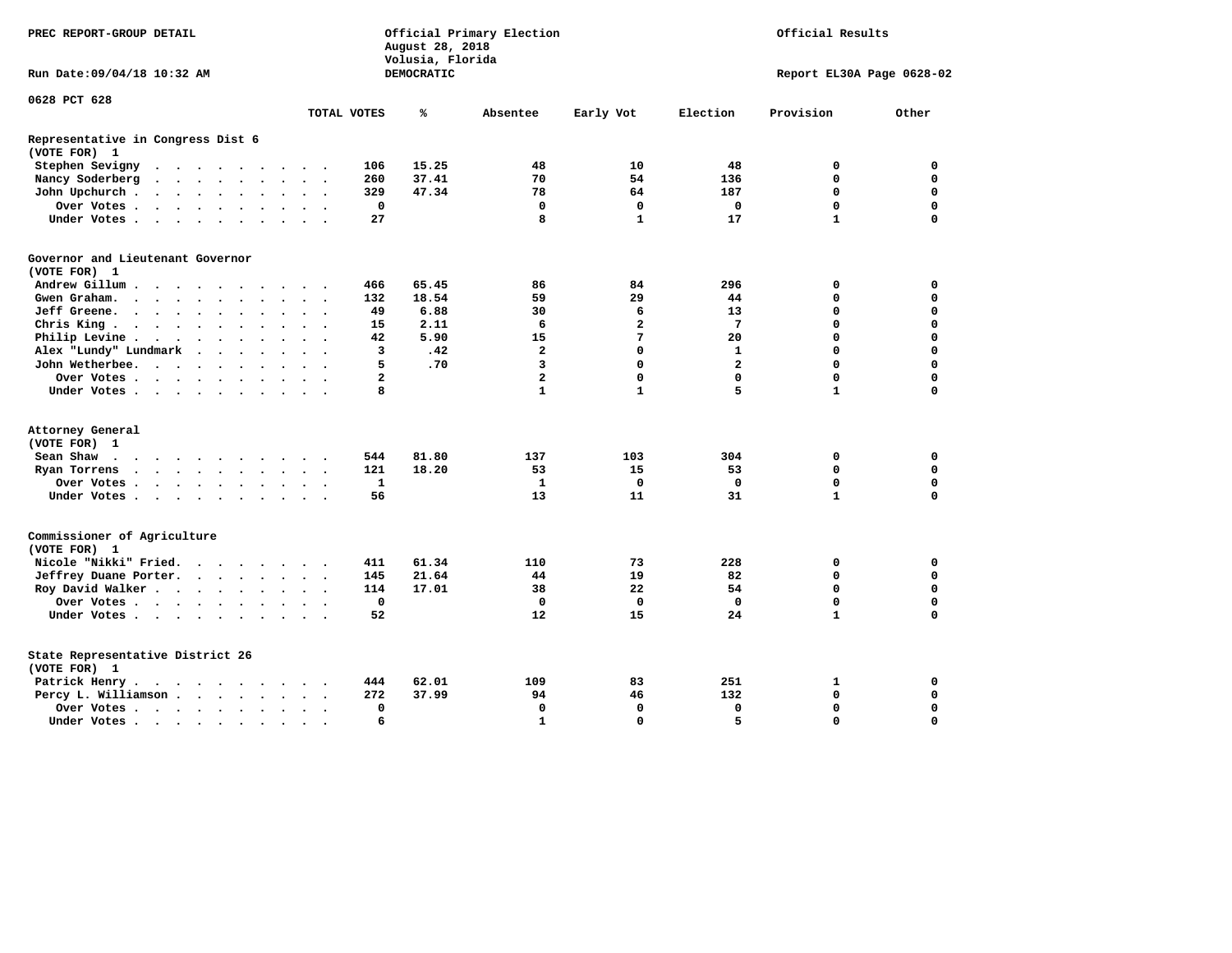| PREC REPORT-GROUP DETAIL                                                                                                                                                                                                                              |                             |              | August 28, 2018<br>Volusia, Florida<br>REPUBLICAN | Official Primary Election | Official Results<br>Report EL30A Page 0628-03 |                |             |             |  |  |
|-------------------------------------------------------------------------------------------------------------------------------------------------------------------------------------------------------------------------------------------------------|-----------------------------|--------------|---------------------------------------------------|---------------------------|-----------------------------------------------|----------------|-------------|-------------|--|--|
| Run Date: 09/04/18 10:32 AM                                                                                                                                                                                                                           |                             |              |                                                   |                           |                                               |                |             |             |  |  |
| 0628 PCT 628                                                                                                                                                                                                                                          | TOTAL VOTES                 |              | ℁                                                 | Absentee                  | Early Vot                                     | Election       | Provision   | Other       |  |  |
| United States Senator<br>(VOTE FOR) 1                                                                                                                                                                                                                 |                             |              |                                                   |                           |                                               |                |             |             |  |  |
| Roque "Rocky" De La Fuente.                                                                                                                                                                                                                           |                             | 12           | 12.12                                             | 5                         | 5                                             | 2              | 0           | 0           |  |  |
| Rick Scott                                                                                                                                                                                                                                            | $\bullet$                   | 87           | 87.88                                             | 50                        | 16                                            | 21             | 0           | $\mathbf 0$ |  |  |
| Over Votes                                                                                                                                                                                                                                            |                             | 0            |                                                   | 0                         | 0                                             | 0              | 0           | 0           |  |  |
| Under Votes                                                                                                                                                                                                                                           | $\sim$ $\sim$ $\sim$ $\sim$ | $\mathbf{2}$ |                                                   | $\mathbf{1}$              | $\mathbf 0$                                   | $\mathbf{1}$   | 0           | $\mathbf 0$ |  |  |
| Representative in Congress Dist 6<br>(VOTE FOR) 1                                                                                                                                                                                                     |                             |              |                                                   |                           |                                               |                |             |             |  |  |
| Fred Costello                                                                                                                                                                                                                                         |                             | 25           | 26.88                                             | 11                        | 7                                             | 7              | 0           | 0           |  |  |
| Michael Waltz.                                                                                                                                                                                                                                        |                             | 39           | 41.94                                             | 21                        | 7                                             | 11             | 0           | 0           |  |  |
| John Ward                                                                                                                                                                                                                                             |                             | 29           | 31.18                                             | 18                        | 7                                             | 4              | 0           | $\mathbf 0$ |  |  |
| Over Votes.<br>$\cdots$<br>$\bullet$                                                                                                                                                                                                                  |                             | 0            |                                                   | 0                         | 0                                             | $\mathbf 0$    | 0           | 0           |  |  |
| Under Votes                                                                                                                                                                                                                                           |                             | 8            |                                                   | 6                         | $\mathbf 0$                                   | $\overline{a}$ | 0           | $\mathbf 0$ |  |  |
| Governor and Lieutenant Governor<br>(VOTE FOR) 1                                                                                                                                                                                                      |                             |              |                                                   |                           |                                               |                |             |             |  |  |
| Don Baldauf.<br>.                                                                                                                                                                                                                                     |                             | 1            | 1.08                                              | 0                         | 0                                             | 1              | 0           | 0           |  |  |
| Ron DeSantis<br>$\begin{array}{cccccccccccccc} \bullet & \bullet & \bullet & \bullet & \bullet & \bullet & \bullet & \bullet & \bullet & \bullet & \bullet \end{array}$<br>$\bullet$                                                                  | $\bullet$<br>$\bullet$      | 58           | 62.37                                             | 37                        | 9                                             | 12             | 0           | $\mathbf 0$ |  |  |
| Timothy M. Devine.                                                                                                                                                                                                                                    |                             | 1            | 1.08                                              | 1                         | 0                                             | 0              | 0           | 0           |  |  |
| Bob Langford<br>$\sim$                                                                                                                                                                                                                                | $\ddot{\phantom{1}}$        | 2            | 2.15                                              | $\mathbf{1}$              | $\mathbf{1}$                                  | $\mathbf 0$    | 0           | $\mathbf 0$ |  |  |
| John Joseph Mercadante                                                                                                                                                                                                                                |                             | 4            | 4.30                                              | $\overline{a}$            | $\overline{a}$                                | $\mathbf 0$    | 0           | $\mathbf 0$ |  |  |
| Bruce Nathan                                                                                                                                                                                                                                          |                             | 2            | 2.15                                              | $\mathbf{2}$              | 0                                             | $\Omega$       | 0           | $\mathbf 0$ |  |  |
| Adam H. Putnam.<br>$\cdots$                                                                                                                                                                                                                           |                             | 23           | 24.73                                             | 9                         | 6                                             | 8              | 0           | $\mathbf 0$ |  |  |
| Bob White                                                                                                                                                                                                                                             |                             | $\mathbf{2}$ | 2.15                                              | $\mathbf 0$               | $\overline{\mathbf{2}}$                       | $\mathbf 0$    | 0           | $\mathbf 0$ |  |  |
| Over Votes<br>$\sim$                                                                                                                                                                                                                                  | $\bullet$<br>$\sim$         | 0            |                                                   | $\mathbf 0$               | $\mathbf 0$                                   | $\mathbf 0$    | 0           | 0           |  |  |
| Under Votes                                                                                                                                                                                                                                           |                             | 8            |                                                   | 4                         | $\mathbf{1}$                                  | 3              | 0           | 0           |  |  |
| Attorney General                                                                                                                                                                                                                                      |                             |              |                                                   |                           |                                               |                |             |             |  |  |
| (VOTE FOR) 1                                                                                                                                                                                                                                          |                             |              |                                                   |                           |                                               |                |             |             |  |  |
| Ashley Moody<br>$\cdots$                                                                                                                                                                                                                              |                             | 53           | 58.24                                             | 27                        | 13                                            | 13             | 0           | 0           |  |  |
| Frank White.                                                                                                                                                                                                                                          |                             | 38           | 41.76                                             | 22                        | 7                                             | 9              | 0           | 0           |  |  |
| Over Votes                                                                                                                                                                                                                                            |                             | 0            |                                                   | 0                         | 0                                             | $\mathbf 0$    | $\mathbf 0$ | $\mathbf 0$ |  |  |
| Under Votes<br>$\bullet$                                                                                                                                                                                                                              |                             | 10           |                                                   | 7                         | $\mathbf{1}$                                  | $\overline{a}$ | 0           | 0           |  |  |
| Commissioner of Agriculture<br>(VOTE FOR) 1                                                                                                                                                                                                           |                             |              |                                                   |                           |                                               |                |             |             |  |  |
| Matt Caldwell .<br>$\cdots$                                                                                                                                                                                                                           |                             | 34           | 37.78                                             | 19                        | 6                                             | 9              | 0           | 0           |  |  |
| Denise Grimsley<br>$\mathbf{r}$ , $\mathbf{r}$ , $\mathbf{r}$ , $\mathbf{r}$ , $\mathbf{r}$                                                                                                                                                           | $\overline{\phantom{a}}$    | 17           | 18.89                                             | 11                        | 4                                             | 2              | 0           | 0           |  |  |
| Mike McCalister<br>$\mathcal{A}$ . The set of the set of the set of the set of the set of the set of the set of the set of the set of the set of the set of the set of the set of the set of the set of the set of the set of the set of the set of t |                             | 20           | 22.22                                             | 9                         | 5                                             | 6              | 0           | $\mathbf 0$ |  |  |
| Baxter Troutman<br>the company of the company of the company of the company of the company of the company of the company of the company of the company of the company of the company of the company of the company of the company of the company      |                             | 19           | 21.11                                             | 9                         | 5                                             | 5              | $\Omega$    | $\mathbf 0$ |  |  |
| Over Votes .<br>$\sim$ $\sim$ $\sim$<br>$\cdot$                                                                                                                                                                                                       |                             | 0            |                                                   | 0                         | 0                                             | 0              | 0           | 0           |  |  |
| Under Votes                                                                                                                                                                                                                                           |                             | 11           |                                                   | 8                         | $\mathbf{1}$                                  | $\overline{a}$ | 0           | $\mathbf 0$ |  |  |
| State Representative District 26                                                                                                                                                                                                                      |                             |              |                                                   |                           |                                               |                |             |             |  |  |
| (VOTE FOR) 1                                                                                                                                                                                                                                          |                             |              |                                                   |                           |                                               |                |             |             |  |  |
| Michael Cantu<br>$\ddot{\phantom{1}}$<br>$\blacksquare$<br>$\sim$<br>Elizabeth Fetterhoff.                                                                                                                                                            |                             | 57           | 62.64                                             | 30                        | 14                                            | 13             | 0           | 0<br>0      |  |  |
| $\cdots$<br>Over Votes                                                                                                                                                                                                                                |                             | 34<br>0      | 37.36                                             | 18<br>0                   | 7<br>$\mathbf 0$                              | 9<br>0         | 0<br>0      | 0           |  |  |
| Under Votes                                                                                                                                                                                                                                           | $\ddotsc$ $\ddotsc$         | 10           |                                                   | 8                         | $\mathbf 0$                                   | $\mathbf{2}$   | 0           | 0           |  |  |
|                                                                                                                                                                                                                                                       |                             |              |                                                   |                           |                                               |                |             |             |  |  |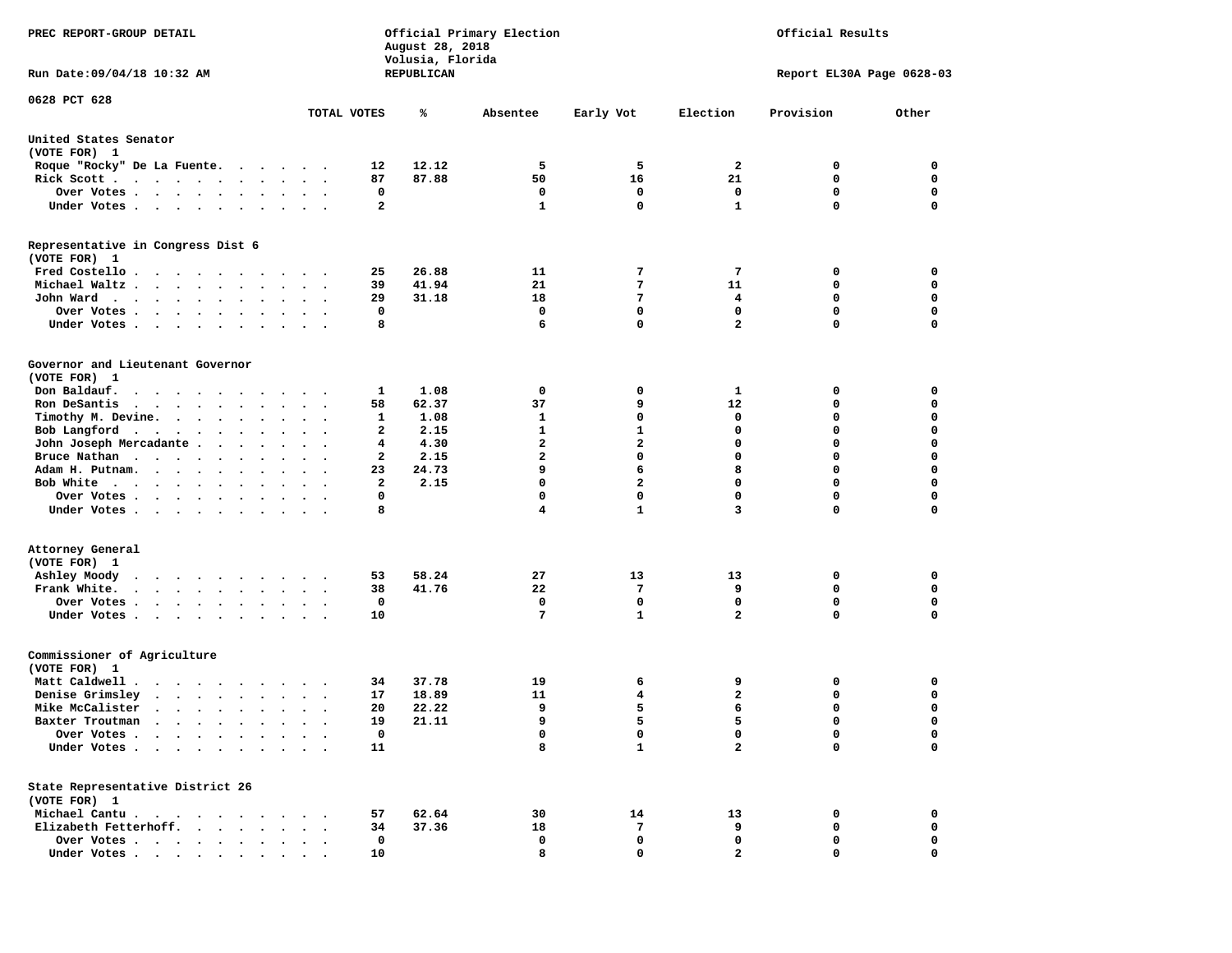| PREC REPORT-GROUP DETAIL                                                         |             | August 28, 2018                        | Official Primary Election |                           | Official Results |           |       |  |
|----------------------------------------------------------------------------------|-------------|----------------------------------------|---------------------------|---------------------------|------------------|-----------|-------|--|
| Run Date: 09/04/18 10:32 AM                                                      |             | Volusia, Florida<br><b>NONPARTISAN</b> |                           | Report EL30A Page 0628-04 |                  |           |       |  |
| 0628 PCT 628                                                                     | TOTAL VOTES | %ะ                                     | Absentee                  | Early Vot                 | Election         | Provision | Other |  |
|                                                                                  |             |                                        |                           |                           |                  |           |       |  |
| Circuit Judge 7th Judicial, Grp 15<br>(VOTE FOR) 1                               |             |                                        |                           |                           |                  |           |       |  |
| Linda L. Gaustad                                                                 |             | 30.98<br>259                           | 101                       | 38                        | 120              | 0         | 0     |  |
| Sebrina L. Slack.                                                                |             | 40.55<br>339                           | 108                       | 59                        | 172              | 0         |       |  |
| Ryan Will $\cdots$ , $\cdots$ , $\cdots$ , $\cdots$                              |             | 238<br>28.47                           | 65                        | 52                        | 121              | 0         | 0     |  |
| Over Votes                                                                       |             | $\Omega$                               | 0                         | 0                         | 0                | 0         | 0     |  |
| Under Votes                                                                      |             | 63                                     | 24                        | 10                        | 28               |           |       |  |
| County Judge 7th Judicial, Grp 5<br>(VOTE FOR) 1                                 |             |                                        |                           |                           |                  |           |       |  |
| Steve Burk                                                                       |             | 19.68<br>170                           | 62                        | 24                        | 84               | 0         | 0     |  |
| Dawn "Pam" Fields.                                                               |             | 80.32<br>694                           | 223                       | 129                       | 341              |           | 0     |  |
| Over Votes                                                                       |             | $\mathbf{o}$                           | 0                         | 0                         | 0                | 0         | 0     |  |
| Under Votes                                                                      |             | 35                                     | 13                        | 6                         | 16               | $\Omega$  | 0     |  |
| County Council at Large<br>(VOTE FOR) 1                                          |             |                                        |                           |                           |                  |           |       |  |
| L. Ronald Durham                                                                 |             | 69.26<br>606                           | 161                       | 111                       | 334              | 0         | 0     |  |
| Ben F. Johnson.                                                                  |             | 30.51<br>267                           | 126                       | 46                        | 95               | $\Omega$  | 0     |  |
| WRITE-IN.                                                                        |             | .23<br>2                               | 0                         | $\mathbf{2}$              | 0                | O         |       |  |
| Over Votes                                                                       |             | 2                                      | 1                         | 0                         | 1                | O         |       |  |
| Under Votes, $\cdot$ , $\cdot$ , $\cdot$ , $\cdot$ , $\cdot$ , $\cdot$ , $\cdot$ |             | 22                                     | 10                        | $\Omega$                  | 11               |           | 0     |  |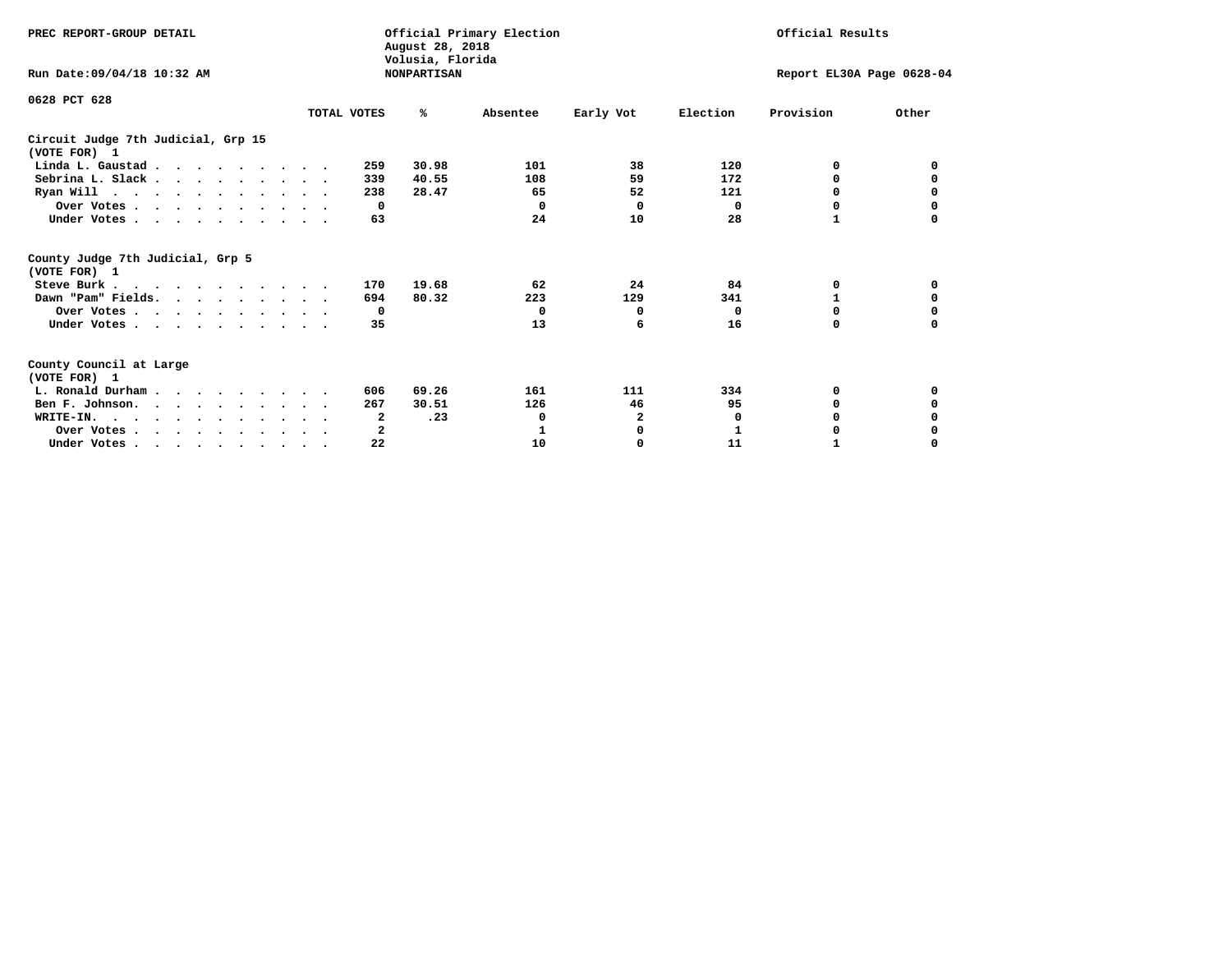| PREC REPORT-GROUP DETAIL                |  |                                         |  |             | August 28, 2018<br>Volusia, Florida | Official Primary Election | Official Results |          |                           |       |
|-----------------------------------------|--|-----------------------------------------|--|-------------|-------------------------------------|---------------------------|------------------|----------|---------------------------|-------|
| Run Date: 09/04/18 10:32 AM             |  |                                         |  |             | <b>STATISTICS</b>                   |                           |                  |          | Report EL30A Page 0633-01 |       |
| 0633 PCT 633                            |  |                                         |  |             |                                     |                           |                  |          |                           |       |
|                                         |  |                                         |  | TOTAL VOTES | %ะ                                  | Absentee                  | Early Vot        | Election | Provision                 | Other |
| REGISTERED VOTERS - TOTAL               |  |                                         |  | 4,328       |                                     |                           |                  |          |                           |       |
| REGISTERED VOTERS - DEMOCRATIC          |  | $\sim$ $\sim$ $\sim$ $\sim$             |  | 1,977       | 45.68                               |                           |                  |          |                           |       |
| REGISTERED VOTERS - REPUBLICAN          |  |                                         |  | 965         | 22.30                               |                           |                  |          |                           |       |
| REGISTERED VOTERS - NONPARTISAN         |  |                                         |  | 1,386       |                                     |                           |                  |          |                           |       |
| BALLOTS CAST - TOTAL.                   |  |                                         |  | 972         |                                     | 349                       | 156              | 465      |                           |       |
| BALLOTS CAST - DEMOCRATIC               |  |                                         |  | 557         | 57.30                               | 166                       | 103              | 287      |                           |       |
| BALLOTS CAST - REPUBLICAN               |  |                                         |  | 289         | 29.73                               | 112                       | 39               | 138      |                           |       |
| BALLOTS CAST - NONPARTISAN.             |  |                                         |  | 126         | 12.96                               | 71                        | 14               | 40       |                           |       |
| BALLOTS CAST - BLANK.                   |  |                                         |  | 3           | .31                                 |                           |                  | 0        |                           |       |
| VOTER TURNOUT - TOTAL<br>.              |  |                                         |  |             | 22.46                               |                           |                  |          |                           |       |
| VOTER TURNOUT - DEMOCRATIC.             |  | $\cdot$ $\cdot$ $\cdot$ $\cdot$ $\cdot$ |  |             | 28.17                               |                           |                  |          |                           |       |
| VOTER TURNOUT - REPUBLICAN.<br>$\cdots$ |  |                                         |  |             | 29.95                               |                           |                  |          |                           |       |
| VOTER TURNOUT - BLANK                   |  |                                         |  |             | .07                                 |                           |                  |          |                           |       |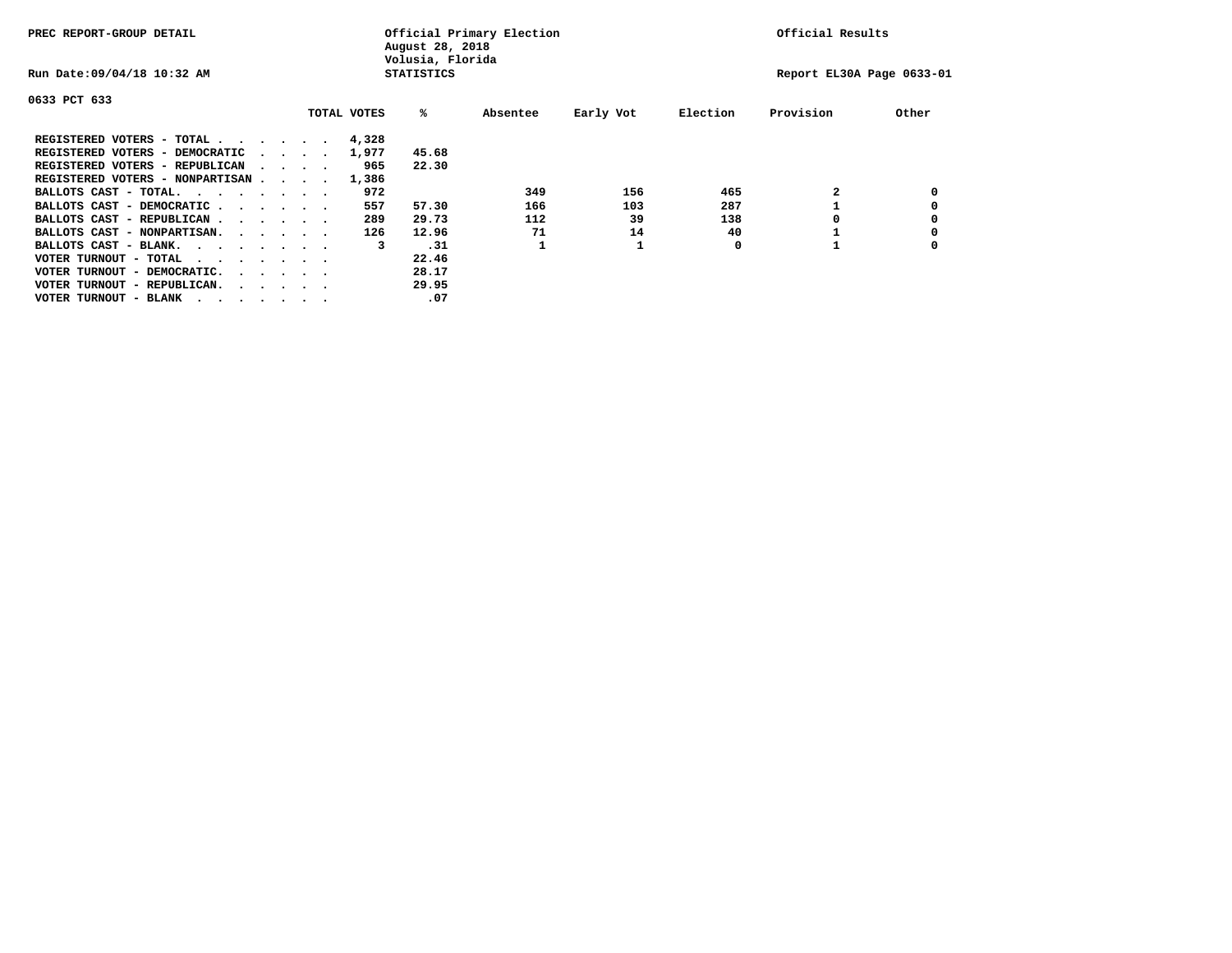| PREC REPORT-GROUP DETAIL                          |                                                         |                      | Official Primary Election<br>August 28, 2018<br>Volusia, Florida |                      |                      |                      |                      |                      |             |            | Official Results        |                |                           |              |             |  |  |
|---------------------------------------------------|---------------------------------------------------------|----------------------|------------------------------------------------------------------|----------------------|----------------------|----------------------|----------------------|----------------------|-------------|------------|-------------------------|----------------|---------------------------|--------------|-------------|--|--|
| Run Date: 09/04/18 10:32 AM                       |                                                         |                      |                                                                  |                      |                      |                      |                      |                      |             | DEMOCRATIC |                         |                | Report EL30A Page 0633-02 |              |             |  |  |
| 0633 PCT 633                                      |                                                         |                      |                                                                  |                      |                      |                      |                      |                      |             |            |                         |                |                           |              |             |  |  |
|                                                   |                                                         |                      |                                                                  |                      |                      |                      |                      |                      | TOTAL VOTES | ℁          | Absentee                | Early Vot      | Election                  | Provision    | Other       |  |  |
| Representative in Congress Dist 6<br>(VOTE FOR) 1 |                                                         |                      |                                                                  |                      |                      |                      |                      |                      |             |            |                         |                |                           |              |             |  |  |
| Stephen Sevigny                                   |                                                         |                      |                                                                  |                      |                      |                      |                      |                      | 101         | 18.95      | 29                      | 21             | 51                        | 0            | 0           |  |  |
| Nancy Soderberg                                   | $\cdot$ $\cdot$ $\cdot$ $\cdot$ $\cdot$ $\cdot$ $\cdot$ |                      |                                                                  |                      |                      |                      | $\ddot{\phantom{a}}$ |                      | 251         | 47.09      | 73                      | 49             | 129                       | 0            | 0           |  |  |
| John Upchurch.                                    |                                                         |                      |                                                                  |                      | $\bullet$            | $\sim$               | $\cdot$              |                      | 181         | 33.96      | 54                      | 30             | 97                        | $\mathbf 0$  | $\mathbf 0$ |  |  |
| Over Votes                                        |                                                         |                      |                                                                  |                      |                      | $\ddot{\phantom{a}}$ | $\ddot{\phantom{a}}$ |                      | $\mathbf 0$ |            | $\mathbf 0$             | $\mathbf 0$    | $\mathbf 0$               | $\mathbf 0$  | $\mathbf 0$ |  |  |
| Under Votes                                       |                                                         |                      |                                                                  |                      |                      | $\sim$               | $\sim$               |                      | 24          |            | 10                      | 3              | 10                        | $\mathbf{1}$ | $\mathbf 0$ |  |  |
| Governor and Lieutenant Governor<br>(VOTE FOR) 1  |                                                         |                      |                                                                  |                      |                      |                      |                      |                      |             |            |                         |                |                           |              |             |  |  |
| Andrew Gillum                                     |                                                         | $\sim$               |                                                                  |                      |                      |                      |                      |                      | 213         | 39.15      | 35                      | 49             | 129                       | 0            | 0           |  |  |
| Gwen Graham.                                      | $\cdots$                                                |                      |                                                                  |                      | $\sim$               |                      | $\sim$ $\sim$        | $\sim$               | 182         | 33.46      | 62                      | 27             | 93                        | $\mathbf 0$  | $\mathbf 0$ |  |  |
| Jeff Greene.                                      | $\cdots$                                                |                      | $\cdot$                                                          |                      |                      |                      | $\ddot{\phantom{a}}$ |                      | 68          | 12.50      | 31                      | 8              | 29                        | $\mathbf 0$  | $\mathbf 0$ |  |  |
| Chris King                                        |                                                         |                      |                                                                  |                      |                      |                      | $\bullet$            |                      | 14          | 2.57       | 6                       | 3              | 5                         | $\mathbf 0$  | $\mathbf 0$ |  |  |
| Philip Levine.                                    | $\mathbf{r}$ , and $\mathbf{r}$ , and $\mathbf{r}$      |                      |                                                                  |                      | $\bullet$            | $\bullet$            | $\bullet$            | $\sim$               | 59          | 10.85      | 19                      | 15             | 25                        | $\mathbf 0$  | $\mathbf 0$ |  |  |
| Alex "Lundy" Lundmark                             |                                                         | $\ddot{\phantom{1}}$ | $\sim$                                                           | $\ddot{\phantom{a}}$ | $\ddot{\phantom{a}}$ |                      | $\bullet$            |                      | 2           | .37        | 1                       | 0              | 1                         | $\mathbf 0$  | $\mathbf 0$ |  |  |
| John Wetherbee.                                   |                                                         |                      |                                                                  |                      | $\bullet$            | $\bullet$            |                      |                      | 6           | 1.10       | $\overline{\mathbf{2}}$ | $\mathbf 0$    | $\overline{4}$            | $\mathbf 0$  | $\mathbf 0$ |  |  |
| Over Votes                                        |                                                         |                      |                                                                  |                      |                      |                      |                      |                      | 0           |            | $\mathbf 0$             | $\mathbf 0$    | $\mathbf 0$               | $\mathbf 0$  | $\mathbf 0$ |  |  |
|                                                   |                                                         |                      |                                                                  |                      |                      |                      | $\ddot{\phantom{a}}$ |                      | 13          |            | 10                      | $\mathbf{1}$   | $\mathbf{1}$              | $\mathbf{1}$ | $\mathbf 0$ |  |  |
| Under Votes                                       |                                                         |                      |                                                                  |                      |                      |                      |                      |                      |             |            |                         |                |                           |              |             |  |  |
| Attorney General                                  |                                                         |                      |                                                                  |                      |                      |                      |                      |                      |             |            |                         |                |                           |              |             |  |  |
| (VOTE FOR) 1                                      |                                                         |                      |                                                                  |                      |                      |                      |                      |                      |             |            |                         |                |                           |              |             |  |  |
| Sean Shaw                                         |                                                         |                      |                                                                  |                      |                      |                      |                      |                      | 373         | 74.01      | 111                     | 79             | 183                       | 0            | 0           |  |  |
| Ryan Torrens                                      | $\cdots$                                                |                      |                                                                  |                      |                      |                      | $\ddot{\phantom{1}}$ | $\ddot{\phantom{1}}$ | 131         | 25.99      | 38                      | 15             | 78                        | $\mathbf 0$  | $\mathbf 0$ |  |  |
| Over Votes                                        |                                                         |                      |                                                                  |                      |                      |                      |                      |                      | $\mathbf 0$ |            | $\mathbf 0$             | $\mathbf 0$    | $\mathbf 0$               | $\mathbf 0$  | $\mathbf 0$ |  |  |
| Under Votes                                       |                                                         |                      |                                                                  |                      |                      | $\ddot{\phantom{a}}$ | $\sim$ $\sim$        |                      | 53          |            | 17                      | 9              | 26                        | $\mathbf{1}$ | $\mathbf 0$ |  |  |
| Commissioner of Agriculture<br>(VOTE FOR) 1       |                                                         |                      |                                                                  |                      |                      |                      |                      |                      |             |            |                         |                |                           |              |             |  |  |
| Nicole "Nikki" Fried.                             |                                                         |                      |                                                                  |                      |                      |                      |                      |                      | 286         | 58.25      | 86                      | 56             | 144                       | 0            | 0           |  |  |
| Jeffrey Duane Porter.                             |                                                         |                      |                                                                  |                      |                      |                      | $\sim$ $\sim$        |                      | 93          | 18.94      | 26                      | 17             | 50                        | 0            | 0           |  |  |
| Roy David Walker                                  |                                                         |                      |                                                                  |                      |                      |                      | $\sim$ $\sim$        |                      | 112         | 22.81      | 34                      | 19             | 59                        | $\mathbf 0$  | $\mathbf 0$ |  |  |
| Over Votes                                        |                                                         |                      |                                                                  |                      |                      |                      | $\ddot{\phantom{a}}$ |                      | $\mathbf 0$ |            | $\mathbf{0}$            | $\mathbf 0$    | $\mathbf 0$               | $\mathbf 0$  | $\mathbf 0$ |  |  |
| Under Votes                                       |                                                         |                      |                                                                  |                      |                      |                      |                      |                      | 66          |            | 20                      | 11             | 34                        | $\mathbf{1}$ | $\mathbf 0$ |  |  |
| State Representative District 26<br>(VOTE FOR) 1  |                                                         |                      |                                                                  |                      |                      |                      |                      |                      |             |            |                         |                |                           |              |             |  |  |
| Patrick Henry.                                    | $\cdots$                                                |                      |                                                                  |                      |                      |                      |                      |                      | 384         | 72.18      | 111                     | 73             | 200                       | 0            | 0           |  |  |
| Percy L. Williamson                               |                                                         |                      |                                                                  |                      |                      | $\ddot{\phantom{a}}$ | $\bullet$            | $\ddot{\phantom{1}}$ | 148         | 27.82      | 42                      | 28             | 78                        | $\mathbf 0$  | $\mathbf 0$ |  |  |
| Over Votes                                        |                                                         |                      |                                                                  |                      |                      |                      | $\bullet$            |                      | $\mathbf 0$ |            | $\mathbf 0$             | $\mathbf 0$    | $\mathbf 0$               | $\mathbf 0$  | $\mathbf 0$ |  |  |
| Under Votes                                       |                                                         |                      |                                                                  |                      |                      |                      |                      |                      | 25          |            | 13                      | $\overline{a}$ | 9                         | $\mathbf{1}$ | $\Omega$    |  |  |
|                                                   |                                                         |                      |                                                                  |                      |                      |                      |                      |                      |             |            |                         |                |                           |              |             |  |  |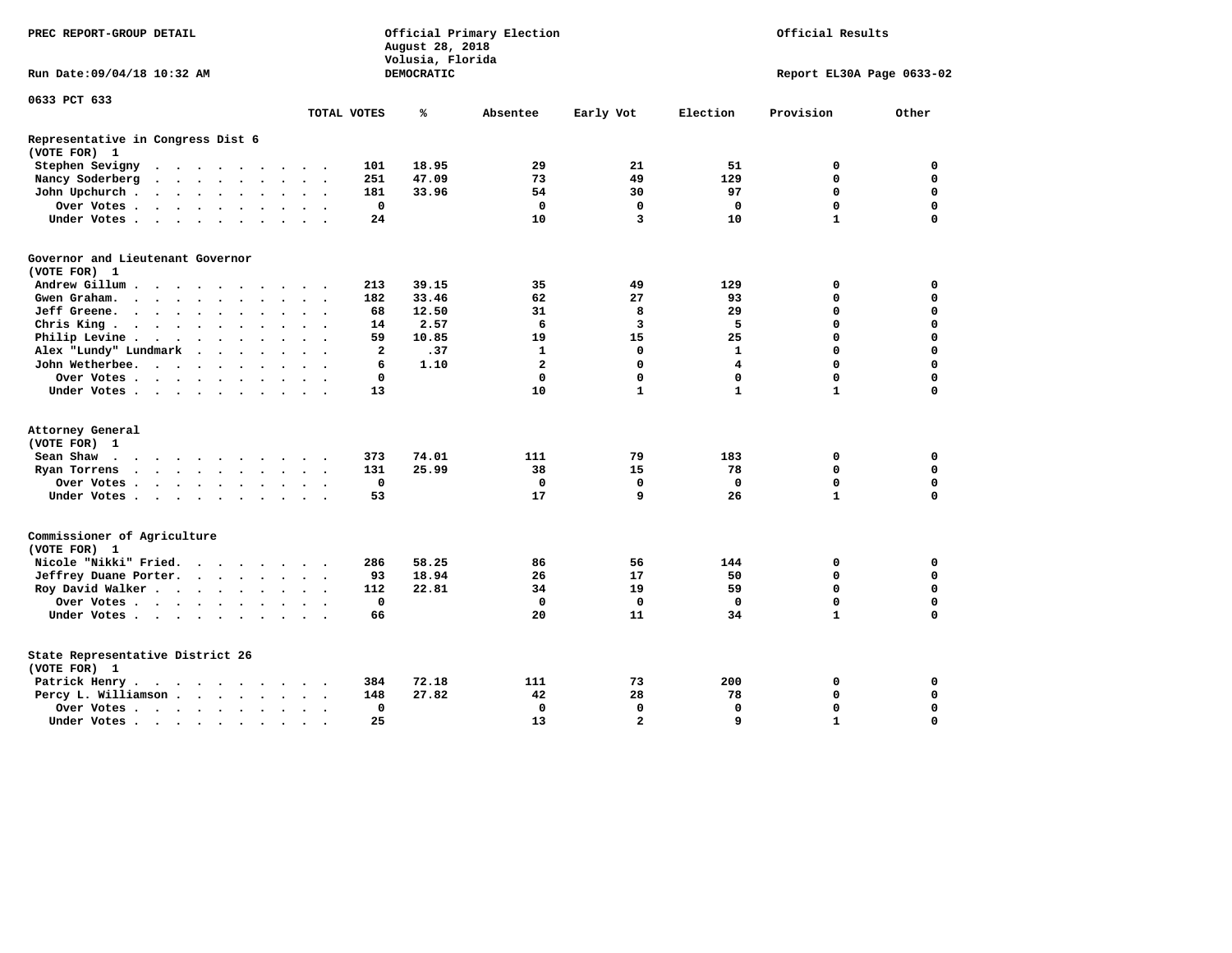| PREC REPORT-GROUP DETAIL                                                                                                                                         |             | August 28, 2018<br>Volusia, Florida | Official Primary Election | Official Results    |             |                           |                  |  |
|------------------------------------------------------------------------------------------------------------------------------------------------------------------|-------------|-------------------------------------|---------------------------|---------------------|-------------|---------------------------|------------------|--|
| Run Date: 09/04/18 10:32 AM                                                                                                                                      |             | REPUBLICAN                          |                           |                     |             | Report EL30A Page 0633-03 |                  |  |
| 0633 PCT 633                                                                                                                                                     | TOTAL VOTES | ℁                                   | Absentee                  | Early Vot           | Election    | Provision                 | Other            |  |
| United States Senator<br>(VOTE FOR) 1                                                                                                                            |             |                                     |                           |                     |             |                           |                  |  |
| Roque "Rocky" De La Fuente.                                                                                                                                      | 42          | 14.79                               | 18                        | 4                   | 20          | 0                         | 0                |  |
| Rick Scott.<br>. The contract of the contract of the contract of the contract of the contract of the $\alpha$                                                    | 242         | 85.21                               | 92                        | 35                  | 115         | 0                         | 0                |  |
| Over Votes                                                                                                                                                       | 0           |                                     | 0                         | 0                   | 0           | 0                         | 0                |  |
| Under Votes<br>$\sim$<br>$\ddot{\phantom{1}}$                                                                                                                    | 5           |                                     | $\overline{a}$            | $\mathbf 0$         | 3           | 0                         | 0                |  |
| Representative in Congress Dist 6<br>(VOTE FOR) 1                                                                                                                |             |                                     |                           |                     |             |                           |                  |  |
| Fred Costello                                                                                                                                                    | 78          | 28.78                               | 33                        | 10                  | 35          | 0                         | 0                |  |
| Michael Waltz.<br>$\cdot$ $\cdot$ $\cdot$ $\cdot$ $\cdot$ $\cdot$ $\cdot$<br>$\ddot{\phantom{1}}$                                                                | 109         | 40.22                               | 42                        | 15                  | 52          | 0                         | 0                |  |
| John Ward<br>$\bullet$<br>$\bullet$<br>$\cdot$ .                                                                                                                 | 84          | 31.00                               | 32                        | 11                  | 41          | 0                         | 0                |  |
| Over Votes .<br>$\cdot$ $\cdot$ $\cdot$ $\cdot$                                                                                                                  | $\mathbf 0$ |                                     | 0                         | $\mathbf 0$         | 0           | 0                         | $\mathbf 0$      |  |
| Under Votes.<br>$\cdots$<br>$\overline{\phantom{a}}$                                                                                                             | 18          |                                     | 5                         | 3                   | 10          | 0                         | $\mathbf 0$      |  |
| Governor and Lieutenant Governor<br>(VOTE FOR) 1                                                                                                                 |             |                                     |                           |                     |             |                           |                  |  |
| Don Baldauf.                                                                                                                                                     | 4           | 1.42                                | 0                         | 0                   | 4           | 0                         | 0                |  |
| Ron DeSantis<br>$\cdots$                                                                                                                                         | 156         | 55.52                               | 61                        | 22                  | 73          | 0                         | 0                |  |
| Timothy M. Devine.                                                                                                                                               | 3           | 1.07                                | $\mathbf{2}$              | 0                   | 1           | 0                         | $\mathbf 0$      |  |
| Bob Langford<br>$\bullet$<br>$\bullet$<br>$\ddot{\phantom{0}}$                                                                                                   | 0           |                                     | 0                         | $\mathbf 0$         | $\mathbf 0$ | 0                         | $\mathbf 0$      |  |
| John Joseph Mercadante.<br>$\sim$<br>$\bullet$<br>$\ddot{\phantom{1}}$                                                                                           | 1           | .36                                 | 1                         | 0                   | $\mathbf 0$ | 0                         | 0                |  |
| Bruce Nathan<br>$\bullet$<br>$\bullet$                                                                                                                           | 4           | 1.42                                | 4                         | 0                   | $\mathbf 0$ | 0                         | $\mathbf 0$      |  |
| Adam H. Putnam.<br>$\sim$ $\sim$ $\sim$ $\sim$<br>$\bullet$                                                                                                      | 111         | 39.50                               | 42                        | 16                  | 53          | 0                         | $\mathbf 0$      |  |
| Bob White                                                                                                                                                        | 2           | .71                                 | 1                         | 0                   | 1           | 0                         | $\mathbf 0$      |  |
| Over Votes .<br>$\cdots$<br>$\bullet$<br>$\bullet$<br>$\bullet$                                                                                                  | 0           |                                     | 0                         | 0                   | $\mathbf 0$ | 0                         | $\mathbf 0$      |  |
| Under Votes<br>$\ddot{\phantom{1}}$                                                                                                                              | 8           |                                     | $\mathbf{1}$              | $\mathbf{1}$        | 6           | 0                         | 0                |  |
| Attorney General<br>(VOTE FOR) 1                                                                                                                                 |             |                                     |                           |                     |             |                           |                  |  |
| Ashley Moody<br>$\cdots$<br>$\sim$ $\sim$                                                                                                                        | 147         | 53.85                               | 49                        | 14                  | 84          | 0<br>0                    | 0<br>$\mathbf 0$ |  |
| Frank White.<br>$\mathbf{r}$ , $\mathbf{r}$ , $\mathbf{r}$ , $\mathbf{r}$ , $\mathbf{r}$<br>$\bullet$<br>$\bullet$<br>$\cdot$<br>$\cdot$                         | 126         | 46.15                               | 57<br>0                   | 23                  | 46          |                           |                  |  |
| Over Votes.<br>$\sim$ $\sim$ $\sim$ $\sim$ $\sim$<br>$\cdot$<br>$\sim$ $\sim$<br>$\bullet$<br>Under Votes<br>$\sim$<br>$\sim$ $\sim$                             | 0<br>16     |                                     | 6                         | 0<br>$\overline{a}$ | 0<br>8      | 0<br>0                    | 0<br>$\mathbf 0$ |  |
| Commissioner of Agriculture<br>(VOTE FOR) 1                                                                                                                      |             |                                     |                           |                     |             |                           |                  |  |
| Matt Caldwell.<br>$\cdot$                                                                                                                                        | 82          | 31.78                               | 38                        | 10                  | 34          | 0                         | 0                |  |
| Denise Grimsley<br>$\begin{array}{cccccccccccccc} \bullet & \bullet & \bullet & \bullet & \bullet & \bullet & \bullet & \bullet & \bullet & \bullet \end{array}$ | 74          | 28.68                               | 22                        | 8                   | 44          | 0                         | 0                |  |
| Mike McCalister<br>$\cdots$                                                                                                                                      | 48          | 18.60                               | 22                        | 6                   | 20          | 0                         | $\mathbf 0$      |  |
| Baxter Troutman<br>the contract of the contract of the contract of the contract of the contract of the contract of the contract of                               | 54          | 20.93                               | 23                        | 9                   | 22          | 0                         | 0                |  |
| Over Votes .<br>$\ddot{\phantom{a}}$<br>$\cdot$                                                                                                                  | 0           |                                     | 0                         | 0                   | 0           | 0                         | 0                |  |
| Under Votes.<br>$\bullet$<br>$\sim$                                                                                                                              | 31          |                                     | 7                         | 6                   | 18          | 0                         | $\mathbf 0$      |  |
| State Representative District 26                                                                                                                                 |             |                                     |                           |                     |             |                           |                  |  |
| (VOTE FOR) 1<br>Michael Cantu.                                                                                                                                   | 139         | 53.26                               | 60                        | 14                  |             | 0                         | 0                |  |
| $\sim$ $\sim$<br>$\sim$<br>$\cdot$<br>Elizabeth Fetterhoff.                                                                                                      | 122         | 46.74                               | 45                        | 18                  | 65<br>59    | 0                         | 0                |  |
| Over Votes.<br>$\sim$ $\sim$ $\sim$ $\sim$<br>$\sim$ $\sim$                                                                                                      | 0           |                                     | 0                         | 0                   | 0           | 0                         | 0                |  |
| Under Votes                                                                                                                                                      | 28          |                                     | 7                         | $7\phantom{.0}$     | 14          | 0                         | 0                |  |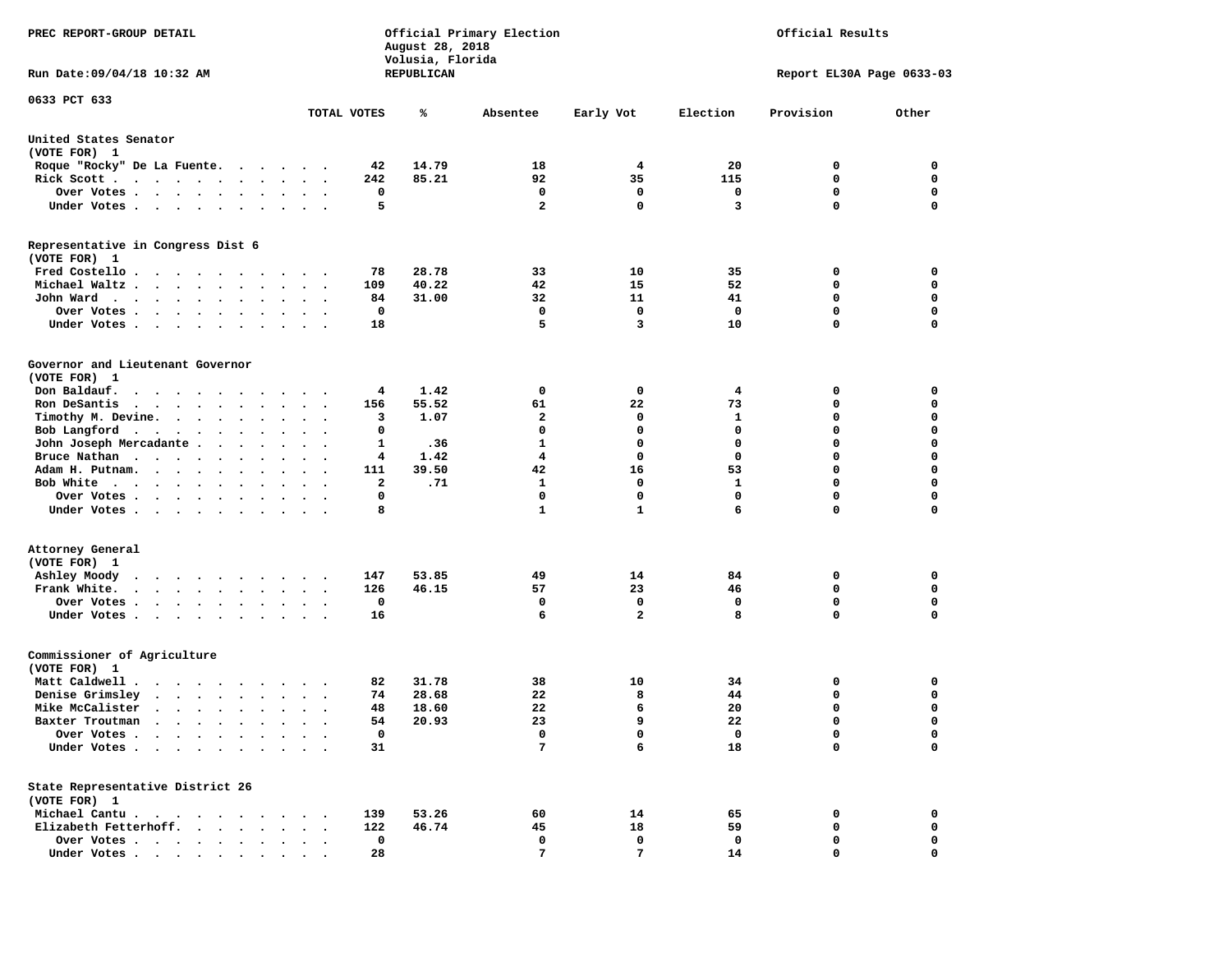| PREC REPORT-GROUP DETAIL<br>Run Date: 09/04/18 10:32 AM                          |             | August 28, 2018<br>Volusia, Florida<br><b>NONPARTISAN</b> | Official Primary Election |           | Official Results<br>Report EL30A Page 0633-04 |                |          |  |
|----------------------------------------------------------------------------------|-------------|-----------------------------------------------------------|---------------------------|-----------|-----------------------------------------------|----------------|----------|--|
| 0633 PCT 633                                                                     | TOTAL VOTES | %ะ                                                        | Absentee                  | Early Vot | Election                                      | Provision      | Other    |  |
| Circuit Judge 7th Judicial, Grp 15<br>(VOTE FOR) 1                               |             |                                                           |                           |           |                                               |                |          |  |
| Linda L. Gaustad                                                                 | 281         | 32.41                                                     | 106                       | 43        | 132                                           | 0              | 0        |  |
| Sebrina L. Slack                                                                 | 316         | 36.45                                                     | 113                       | 50        | 153                                           | 0              | 0        |  |
| Ryan Will $\cdots$ , $\cdots$ , $\cdots$ , $\cdots$                              | 270         | 31.14                                                     | 96                        | 48        | 126                                           | 0              | 0        |  |
| Over Votes                                                                       | 0           |                                                           | 0                         | 0         | 0                                             | 0              | $\Omega$ |  |
| Under Votes                                                                      | 105         |                                                           | 34                        | 15        | 54                                            | $\overline{a}$ | $\Omega$ |  |
| County Judge 7th Judicial, Grp 5<br>(VOTE FOR) 1                                 |             |                                                           |                           |           |                                               |                |          |  |
| Steve Burk                                                                       | 275         | 31.21                                                     | 104                       | 36        | 135                                           | 0              | 0        |  |
| Dawn "Pam" Fields.                                                               | 606         | 68.79                                                     | 218                       | 107       | 281                                           | 0              | 0        |  |
| Over Votes                                                                       | 1           |                                                           | 0                         | 1         | 0                                             | 0              | 0        |  |
| Under Votes                                                                      | 90          |                                                           | 27                        | 12        | 49                                            | $\overline{a}$ | $\Omega$ |  |
| County Council at Large<br>(VOTE FOR) 1                                          |             |                                                           |                           |           |                                               |                |          |  |
| L. Ronald Durham                                                                 | 459         | 50.61                                                     | 141                       | 100       | 218                                           | 0              | 0        |  |
| Ben F. Johnson.                                                                  | 443         | 48.84                                                     | 188                       | 46        | 209                                           | 0              | 0        |  |
| WRITE-IN.                                                                        | 5           | .55                                                       | $\overline{a}$            | 0         | 3                                             | 0              | 0        |  |
| Over Votes                                                                       | 0           |                                                           | 0                         | 0         | 0                                             | 0              | 0        |  |
| Under Votes                                                                      | 65          |                                                           | 18                        | 10        | 35                                            | $\mathbf{2}$   | $\Omega$ |  |
| The City of Daytona Beach Zone 1<br>(VOTE FOR) 1                                 |             |                                                           |                           |           |                                               |                |          |  |
| Danny Fuqua.                                                                     | 311         | 33.26                                                     | 86                        | 62        | 162                                           | 1              | 0        |  |
| Anne Ruby                                                                        | 160         | 17.11                                                     | 51                        | 26        | 83                                            | 0              | 0        |  |
| Ruth Trager.<br>$\cdots$                                                         | 315         | 33.69                                                     | 147                       | 40        | 128                                           | $\mathbf 0$    | 0        |  |
| Vern Weatherholtz.                                                               | 102         | 10.91                                                     | 37                        | 7         | 58                                            | 0              | $\Omega$ |  |
| Frederick Zieglar.                                                               | 47          | 5.03                                                      | 20                        | 11        | 16                                            | $\Omega$       | 0        |  |
| Over Votes                                                                       | 1           |                                                           | 0                         | 0         | 1                                             | $\Omega$       | $\Omega$ |  |
| Under Votes, $\cdot$ , $\cdot$ , $\cdot$ , $\cdot$ , $\cdot$ , $\cdot$ , $\cdot$ | 36          |                                                           | R                         | 10        | 17                                            | 1              | $\Omega$ |  |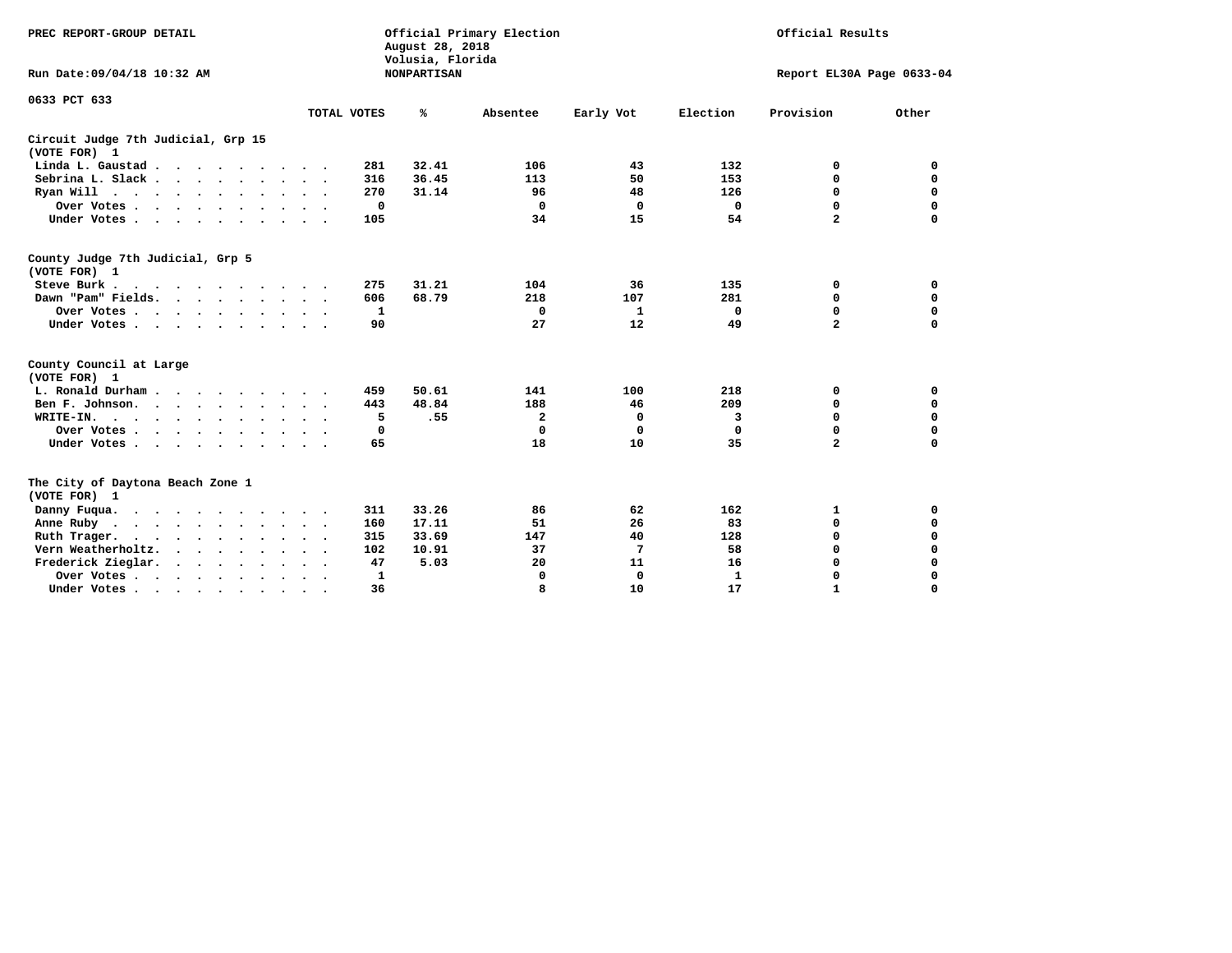| PREC REPORT-GROUP DETAIL                |  |                                         | August 28, 2018<br>Volusia, Florida | Official Primary Election |              | Official Results |          |                           |       |
|-----------------------------------------|--|-----------------------------------------|-------------------------------------|---------------------------|--------------|------------------|----------|---------------------------|-------|
| Run Date: 09/04/18 10:32 AM             |  |                                         |                                     | <b>STATISTICS</b>         |              |                  |          | Report EL30A Page 0638-01 |       |
| 0638 PCT 638                            |  |                                         |                                     |                           |              |                  |          |                           |       |
|                                         |  |                                         | TOTAL VOTES                         | %ะ                        | Absentee     | Early Vot        | Election | Provision                 | Other |
| REGISTERED VOTERS - TOTAL               |  |                                         | 2,351                               |                           |              |                  |          |                           |       |
| REGISTERED VOTERS - DEMOCRATIC          |  | $\cdot$ $\cdot$ $\cdot$ $\cdot$         | 794                                 | 33.77                     |              |                  |          |                           |       |
| REGISTERED VOTERS - REPUBLICAN          |  |                                         | 829                                 | 35.26                     |              |                  |          |                           |       |
| REGISTERED VOTERS - NONPARTISAN         |  |                                         | 728                                 |                           |              |                  |          |                           |       |
| BALLOTS CAST - TOTAL.                   |  |                                         | 750                                 |                           | 365          | 74               | 311      | 0                         |       |
| BALLOTS CAST - DEMOCRATIC               |  |                                         | 310                                 | 41.33                     | 146          | 32               | 132      |                           |       |
| BALLOTS CAST - REPUBLICAN               |  |                                         | 354                                 | 47.20                     | 160          | 39               | 155      | 0                         |       |
| BALLOTS CAST - NONPARTISAN.             |  |                                         | 86                                  | 11.47                     | 59           |                  | 24       |                           |       |
| BALLOTS CAST - BLANK.                   |  |                                         | 3                                   | .40                       | $\mathbf{z}$ | 0                |          | 0                         |       |
| VOTER TURNOUT - TOTAL<br>.              |  |                                         |                                     | 31.90                     |              |                  |          |                           |       |
| VOTER TURNOUT - DEMOCRATIC.             |  | $\cdot$ $\cdot$ $\cdot$ $\cdot$ $\cdot$ |                                     | 39.04                     |              |                  |          |                           |       |
| VOTER TURNOUT - REPUBLICAN.<br>$\cdots$ |  |                                         |                                     | 42.70                     |              |                  |          |                           |       |
| VOTER TURNOUT - BLANK                   |  |                                         |                                     | .13                       |              |                  |          |                           |       |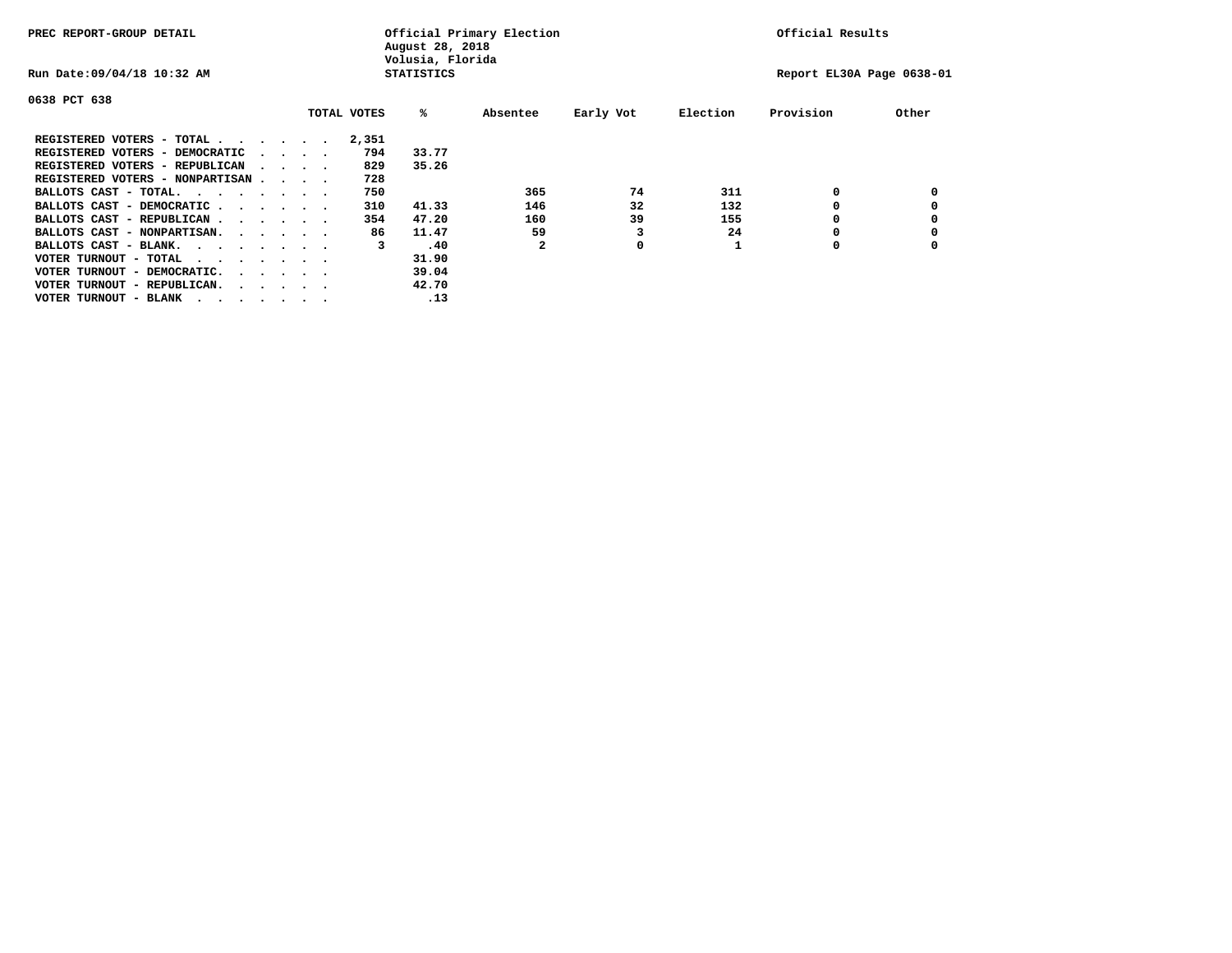| PREC REPORT-GROUP DETAIL                                                                                                                                                                                                                          |                                              | August 28, 2018<br>Volusia, Florida | Official Primary Election | Official Results        |                           |             |             |  |  |  |
|---------------------------------------------------------------------------------------------------------------------------------------------------------------------------------------------------------------------------------------------------|----------------------------------------------|-------------------------------------|---------------------------|-------------------------|---------------------------|-------------|-------------|--|--|--|
| Run Date: 09/04/18 10:32 AM                                                                                                                                                                                                                       |                                              | DEMOCRATIC                          |                           |                         | Report EL30A Page 0638-02 |             |             |  |  |  |
| 0638 PCT 638                                                                                                                                                                                                                                      | TOTAL VOTES                                  | ℁                                   | Absentee                  | Early Vot               | Election                  | Provision   | Other       |  |  |  |
|                                                                                                                                                                                                                                                   |                                              |                                     |                           |                         |                           |             |             |  |  |  |
| Representative in Congress Dist 6<br>(VOTE FOR) 1                                                                                                                                                                                                 |                                              |                                     |                           |                         |                           |             |             |  |  |  |
| Stephen Sevigny                                                                                                                                                                                                                                   | 76                                           | 25.50                               | 34                        | 7                       | 35                        | 0           | 0           |  |  |  |
| Nancy Soderberg<br>$\mathbf{a}$ , and $\mathbf{a}$ , and $\mathbf{a}$ , and $\mathbf{a}$                                                                                                                                                          | 133<br>$\cdots$                              | 44.63                               | 66                        | 20                      | 47                        | $\mathbf 0$ | 0           |  |  |  |
| John Upchurch<br>$\cdot$                                                                                                                                                                                                                          | 89<br>$\cdot$                                | 29.87                               | 40                        | 5                       | 44                        | 0           | 0           |  |  |  |
| Over Votes                                                                                                                                                                                                                                        | 0                                            |                                     | 0                         | 0                       | 0                         | $\mathbf 0$ | $\mathbf 0$ |  |  |  |
| Under Votes                                                                                                                                                                                                                                       | $12 \overline{ }$<br>$\cdot$ $\cdot$ $\cdot$ |                                     | 6                         | $\mathbf 0$             | 6                         | $\Omega$    | $\mathbf 0$ |  |  |  |
| Governor and Lieutenant Governor<br>(VOTE FOR) 1                                                                                                                                                                                                  |                                              |                                     |                           |                         |                           |             |             |  |  |  |
| Andrew Gillum<br>$\sim$<br>$\sim$                                                                                                                                                                                                                 | 43                                           | 14.29                               | 13                        | 10                      | 20                        | 0           | 0           |  |  |  |
| Gwen Graham.<br>$\mathbf{r}$ . The contract of the contract of the contract of the contract of the contract of the contract of the contract of the contract of the contract of the contract of the contract of the contract of the contract of th | 135<br>$\cdot$ $\cdot$ $\cdot$               | 44.85                               | 68                        | $\overline{\mathbf{4}}$ | 63                        | $\mathbf 0$ | $\mathbf 0$ |  |  |  |
| Jeff Greene.<br>$\ddot{\phantom{a}}$                                                                                                                                                                                                              | 79<br>$\bullet$                              | 26.25                               | 39                        | 14                      | 26                        | 0           | 0           |  |  |  |
| Chris King                                                                                                                                                                                                                                        | 6                                            | 1.99                                | 3                         | 1                       | $\overline{\mathbf{2}}$   | $\mathbf 0$ | $\mathbf 0$ |  |  |  |
| Philip Levine .<br>$\mathbf{r}$ , and $\mathbf{r}$ , and $\mathbf{r}$ , and $\mathbf{r}$<br>$\ddot{\phantom{a}}$                                                                                                                                  | 34<br>$\bullet$                              | 11.30                               | 17                        | 3                       | 14                        | $\mathbf 0$ | $\mathbf 0$ |  |  |  |
| Alex "Lundy" Lundmark<br>$\cdot \cdot \cdot \cdot$ .                                                                                                                                                                                              | $\mathbf{2}$<br>$\ddot{\phantom{a}}$         | .66                                 | 0                         | 0                       | $\overline{2}$            | $\mathbf 0$ | 0           |  |  |  |
| John Wetherbee.                                                                                                                                                                                                                                   | $\mathbf{2}$<br>$\ddot{\phantom{a}}$         | .66                                 | $\mathbf{1}$              | $\mathbf 0$             | $\mathbf{1}$              | $\mathbf 0$ | $\mathbf 0$ |  |  |  |
| Over Votes                                                                                                                                                                                                                                        | 1<br>$\sim$                                  |                                     | $\mathbf{1}$              | $\mathbf 0$             | $\mathbf{0}$              | $\mathbf 0$ | $\mathbf 0$ |  |  |  |
| Under Votes                                                                                                                                                                                                                                       | 8                                            |                                     | 4                         | $\mathbf 0$             | 4                         | $\mathbf 0$ | $\mathbf 0$ |  |  |  |
| Attorney General                                                                                                                                                                                                                                  |                                              |                                     |                           |                         |                           |             |             |  |  |  |
| (VOTE FOR) 1                                                                                                                                                                                                                                      |                                              |                                     |                           |                         |                           |             |             |  |  |  |
| Sean Shaw                                                                                                                                                                                                                                         | 167<br>$\sim$ $\sim$                         | 60.29                               | 85                        | 22                      | 60                        | 0           | 0           |  |  |  |
| Ryan Torrens                                                                                                                                                                                                                                      | 110<br>$\cdot$ $\cdot$ $\cdot$               | 39.71                               | 42                        | 8                       | 60                        | $\mathbf 0$ | $\mathbf 0$ |  |  |  |
| Over Votes                                                                                                                                                                                                                                        | 1<br>$\bullet$                               |                                     | $\mathbf 0$               | $\mathbf 0$             | $\mathbf{1}$              | $\mathbf 0$ | 0           |  |  |  |
| Under Votes                                                                                                                                                                                                                                       | 32                                           |                                     | 19                        | $\overline{a}$          | 11                        | $\mathbf 0$ | $\mathbf 0$ |  |  |  |
| Commissioner of Agriculture<br>(VOTE FOR) 1                                                                                                                                                                                                       |                                              |                                     |                           |                         |                           |             |             |  |  |  |
| Nicole "Nikki" Fried.                                                                                                                                                                                                                             | 139                                          | 50.00                               | 67                        | 12                      | 60                        | 0           | $\mathbf 0$ |  |  |  |
| Jeffrey Duane Porter.                                                                                                                                                                                                                             | 64                                           | 23.02                               | 24                        | 9                       | 31                        | $\mathbf 0$ | 0           |  |  |  |
| Roy David Walker                                                                                                                                                                                                                                  | 75                                           | 26.98                               | 38                        | 9                       | 28                        | $\mathbf 0$ | $\mathbf 0$ |  |  |  |
| Over Votes                                                                                                                                                                                                                                        | 1<br>$\ddot{\phantom{1}}$                    |                                     | 0                         | 0                       | 1                         | $\mathbf 0$ | 0           |  |  |  |
| Under Votes                                                                                                                                                                                                                                       | 31<br>$\sim$ $\sim$                          |                                     | 17                        | $\overline{\mathbf{2}}$ | 12                        | $\mathbf 0$ | $\mathbf 0$ |  |  |  |
| State Representative District 26<br>(VOTE FOR) 1                                                                                                                                                                                                  |                                              |                                     |                           |                         |                           |             |             |  |  |  |
| Patrick Henry.<br>.                                                                                                                                                                                                                               | 201                                          | 69.79                               | 93                        | 22                      | 86                        | 0           | 0           |  |  |  |
| Percy L. Williamson<br>$\ddot{\phantom{0}}$                                                                                                                                                                                                       | 87<br>$\overline{\phantom{a}}$<br>$\bullet$  | 30.21                               | 42                        | 8                       | 37                        | $\mathbf 0$ | $\mathbf 0$ |  |  |  |
| Over Votes                                                                                                                                                                                                                                        | $\mathbf 0$<br>$\bullet$                     |                                     | $\mathbf 0$               | $\mathbf 0$             | $\mathbf 0$               | $\mathbf 0$ | $\mathbf 0$ |  |  |  |
| Under Votes                                                                                                                                                                                                                                       | 22                                           |                                     | 11                        | $\overline{a}$          | 9                         | $\Omega$    | $\Omega$    |  |  |  |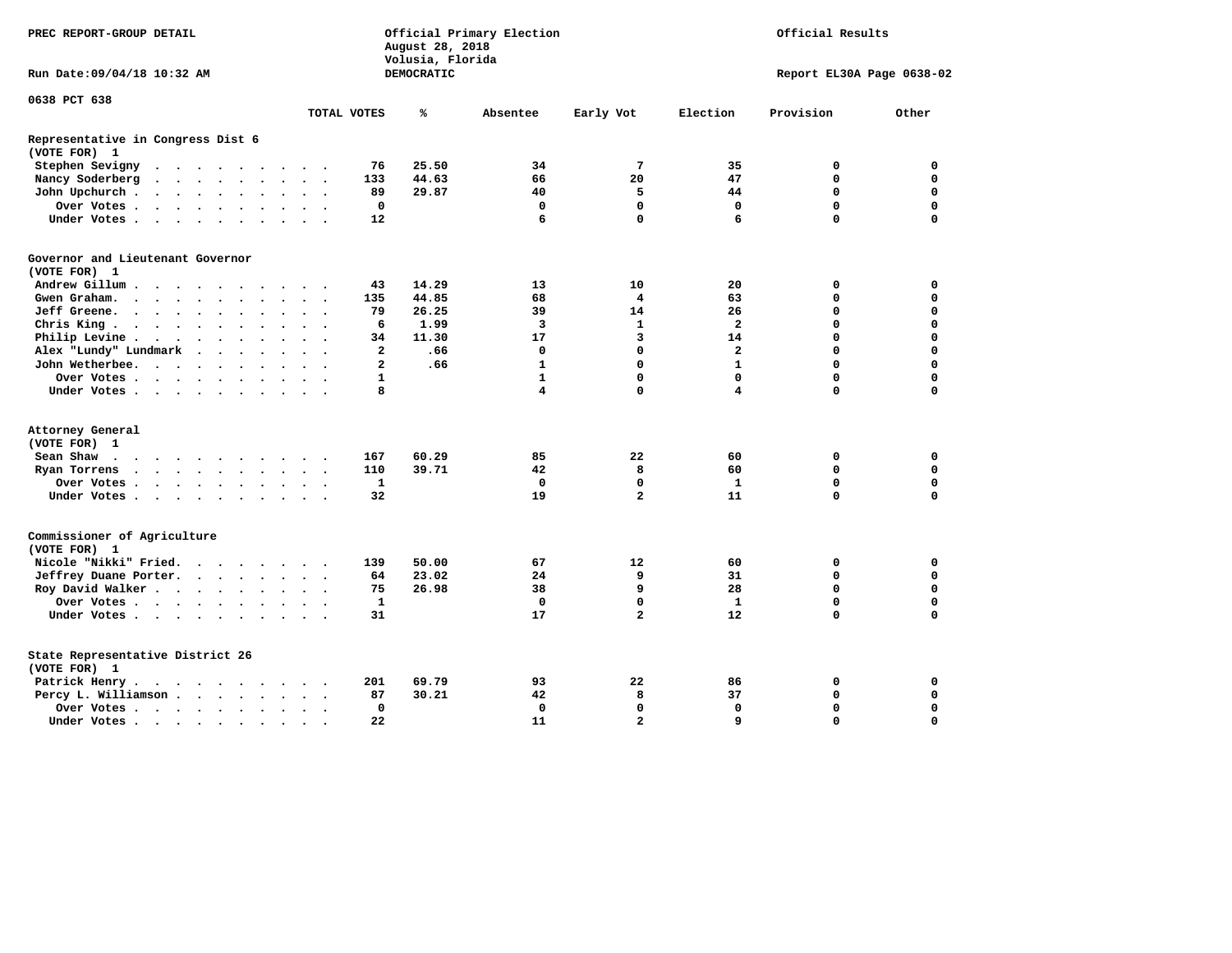| PREC REPORT-GROUP DETAIL                                                                                                                                                                                                                            |                                                                | August 28, 2018<br>Volusia, Florida | Official Primary Election |              | Official Results          |             |             |  |  |
|-----------------------------------------------------------------------------------------------------------------------------------------------------------------------------------------------------------------------------------------------------|----------------------------------------------------------------|-------------------------------------|---------------------------|--------------|---------------------------|-------------|-------------|--|--|
| Run Date: 09/04/18 10:32 AM                                                                                                                                                                                                                         |                                                                | REPUBLICAN                          |                           |              | Report EL30A Page 0638-03 |             |             |  |  |
| 0638 PCT 638                                                                                                                                                                                                                                        |                                                                |                                     |                           |              |                           |             |             |  |  |
|                                                                                                                                                                                                                                                     | TOTAL VOTES                                                    | ℁                                   | Absentee                  | Early Vot    | Election                  | Provision   | Other       |  |  |
| United States Senator<br>(VOTE FOR) 1                                                                                                                                                                                                               |                                                                |                                     |                           |              |                           |             |             |  |  |
| Roque "Rocky" De La Fuente.                                                                                                                                                                                                                         | 33                                                             | 9.35                                | 16                        | 3            | 14                        | 0           | 0           |  |  |
| Rick Scott                                                                                                                                                                                                                                          | 320                                                            | 90.65                               | 143                       | 36           | 141                       | 0           | 0           |  |  |
| Over Votes                                                                                                                                                                                                                                          | 0<br>$\sim$ $\sim$                                             |                                     | 0                         | 0            | 0                         | $\mathbf 0$ | 0           |  |  |
| Under Votes                                                                                                                                                                                                                                         | 1<br>$\cdots$                                                  |                                     | 1                         | $\mathbf 0$  | 0                         | $\Omega$    | $\mathbf 0$ |  |  |
| Representative in Congress Dist 6<br>(VOTE FOR) 1                                                                                                                                                                                                   |                                                                |                                     |                           |              |                           |             |             |  |  |
| Fred Costello                                                                                                                                                                                                                                       | 75                                                             | 22.59                               | 39                        | 9            | 27                        | 0           | 0           |  |  |
| Michael Waltz                                                                                                                                                                                                                                       | 156<br>$\ddot{\phantom{1}}$                                    | 46.99                               | 64                        | 14           | 78                        | 0           | 0           |  |  |
| John Ward                                                                                                                                                                                                                                           | 101<br>$\sim$ $\sim$<br>$\overline{\phantom{a}}$               | 30.42                               | 44                        | 15           | 42                        | 0           | 0           |  |  |
| Over Votes.<br>$\cdot$<br>$\cdot$                                                                                                                                                                                                                   | $\mathbf 0$                                                    |                                     | 0                         | $\mathbf 0$  | 0                         | $\mathbf 0$ | 0           |  |  |
| Under Votes                                                                                                                                                                                                                                         | 22                                                             |                                     | 13                        | 1            | 8                         | $\mathbf 0$ | 0           |  |  |
| Governor and Lieutenant Governor<br>(VOTE FOR) 1                                                                                                                                                                                                    |                                                                |                                     |                           |              |                           |             |             |  |  |
| Don Baldauf.<br>.                                                                                                                                                                                                                                   | 4                                                              | 1.16                                | 0                         | 0            | 4                         | 0           | 0           |  |  |
| Ron DeSantis<br>$\cdots$                                                                                                                                                                                                                            | 223<br>$\bullet$                                               | 64.45                               | 88                        | 26           | 109                       | 0           | 0           |  |  |
| Timothy M. Devine.                                                                                                                                                                                                                                  | 5                                                              | 1.45                                | 4                         | 0            | 1                         | 0           | $\mathbf 0$ |  |  |
| Bob Langford                                                                                                                                                                                                                                        | 3<br>$\sim$ $\sim$<br>$\overline{\phantom{a}}$                 | .87                                 | $\overline{\mathbf{2}}$   | $\mathbf 0$  | $\mathbf{1}$              | $\mathbf 0$ | 0           |  |  |
| John Joseph Mercadante                                                                                                                                                                                                                              | 2<br>$\sim$ $\sim$                                             | .58                                 | 0                         | 0            | $\mathbf{2}$              | $\mathbf 0$ | 0           |  |  |
| Bruce Nathan                                                                                                                                                                                                                                        | 1<br>$\ddot{\phantom{1}}$<br>$\overline{\phantom{a}}$          | .29                                 | $\mathbf{1}$              | 0            | 0                         | $\mathbf 0$ | 0           |  |  |
| Adam H. Putnam.<br><b>College</b>                                                                                                                                                                                                                   | 100<br>$\sim$                                                  | 28.90                               | 52                        | 11           | 37                        | $\mathbf 0$ | $\mathbf 0$ |  |  |
| Bob White                                                                                                                                                                                                                                           | 8                                                              | 2.31                                | 5                         | $\mathbf{2}$ | 1                         | $\mathbf 0$ | 0           |  |  |
| Over Votes .<br>.                                                                                                                                                                                                                                   | $\overline{\mathbf{2}}$<br>$\cdot$                             |                                     | $\overline{\mathbf{2}}$   | $\mathbf 0$  | 0                         | $\mathbf 0$ | 0           |  |  |
| Under Votes                                                                                                                                                                                                                                         | 6                                                              |                                     | 6                         | 0            | $\mathbf 0$               | $\mathbf 0$ | 0           |  |  |
| Attorney General                                                                                                                                                                                                                                    |                                                                |                                     |                           |              |                           |             |             |  |  |
| (VOTE FOR) 1                                                                                                                                                                                                                                        |                                                                |                                     |                           |              |                           |             |             |  |  |
| Ashley Moody<br>$\cdot$ $\cdot$ $\cdot$ $\cdot$ $\cdot$ $\cdot$ $\cdot$                                                                                                                                                                             | 137<br>$\sim$ $\sim$                                           | 42.55                               | 49                        | 13           | 75                        | 0           | 0           |  |  |
| Frank White.                                                                                                                                                                                                                                        | 185<br>$\bullet$ .<br><br><br><br><br><br>$\ddot{\phantom{1}}$ | 57.45                               | 92                        | 22           | 71                        | 0           | 0           |  |  |
| Over Votes.                                                                                                                                                                                                                                         | 1                                                              |                                     | 0                         | 1            | 0                         | $\mathbf 0$ | 0           |  |  |
| Under Votes                                                                                                                                                                                                                                         | 31                                                             |                                     | 19                        | 3            | 9                         | $\Omega$    | $\mathbf 0$ |  |  |
| Commissioner of Agriculture<br>(VOTE FOR) 1                                                                                                                                                                                                         |                                                                |                                     |                           |              |                           |             |             |  |  |
| Matt Caldwell.<br>$\mathbf{r}$ . The set of the set of the set of the set of the set of the set of the set of the set of the set of the set of the set of the set of the set of the set of the set of the set of the set of the set of the set of t | 96                                                             | 31.37                               | 35                        | 13           | 48                        | 0           | 0           |  |  |
| Denise Grimsley                                                                                                                                                                                                                                     | 91<br>$\cdot$                                                  | 29.74                               | 33                        | 9            | 49                        | 0           | 0           |  |  |
| Mike McCalister                                                                                                                                                                                                                                     | 47<br>$\sim$<br>$\cdot$<br>$\overline{\phantom{a}}$            | 15.36                               | 29                        | 5            | 13                        | $\mathbf 0$ | 0           |  |  |
| Baxter Troutman                                                                                                                                                                                                                                     | 72                                                             | 23.53                               | 32                        | 8            | 32                        | $\Omega$    | $\Omega$    |  |  |
| Over Votes .<br>$\sim$ $\sim$ $\sim$ $\sim$ $\sim$                                                                                                                                                                                                  | $\mathbf 0$                                                    |                                     | 0                         | 0            | 0                         | 0           | 0           |  |  |
| Under Votes.<br>$\sim$<br>$\sim$ $\sim$<br>$\bullet$                                                                                                                                                                                                | 48                                                             |                                     | 31                        | 4            | 13                        | $\mathbf 0$ | 0           |  |  |
| State Representative District 26<br>(VOTE FOR) 1                                                                                                                                                                                                    |                                                                |                                     |                           |              |                           |             |             |  |  |
| Michael Cantu.<br>$\sim$ $\sim$ $\sim$ $\sim$ $\sim$<br>$\sim$ $\sim$                                                                                                                                                                               | 149                                                            | 46.71                               | 73                        | 17           | 59                        | 0           | 0           |  |  |
| Elizabeth Fetterhoff.<br>$\ddot{\phantom{a}}$<br>$\ddot{\phantom{a}}$                                                                                                                                                                               | 170                                                            | 53.29                               | 64                        | 21           | 85                        | 0           | 0           |  |  |
| Over Votes<br>$\bullet$                                                                                                                                                                                                                             | 0                                                              |                                     | 0                         | 0            | 0                         | 0           | 0           |  |  |
| Under Votes                                                                                                                                                                                                                                         | 35                                                             |                                     | 23                        | $\mathbf{1}$ | 11                        | $\mathbf 0$ | $\mathbf 0$ |  |  |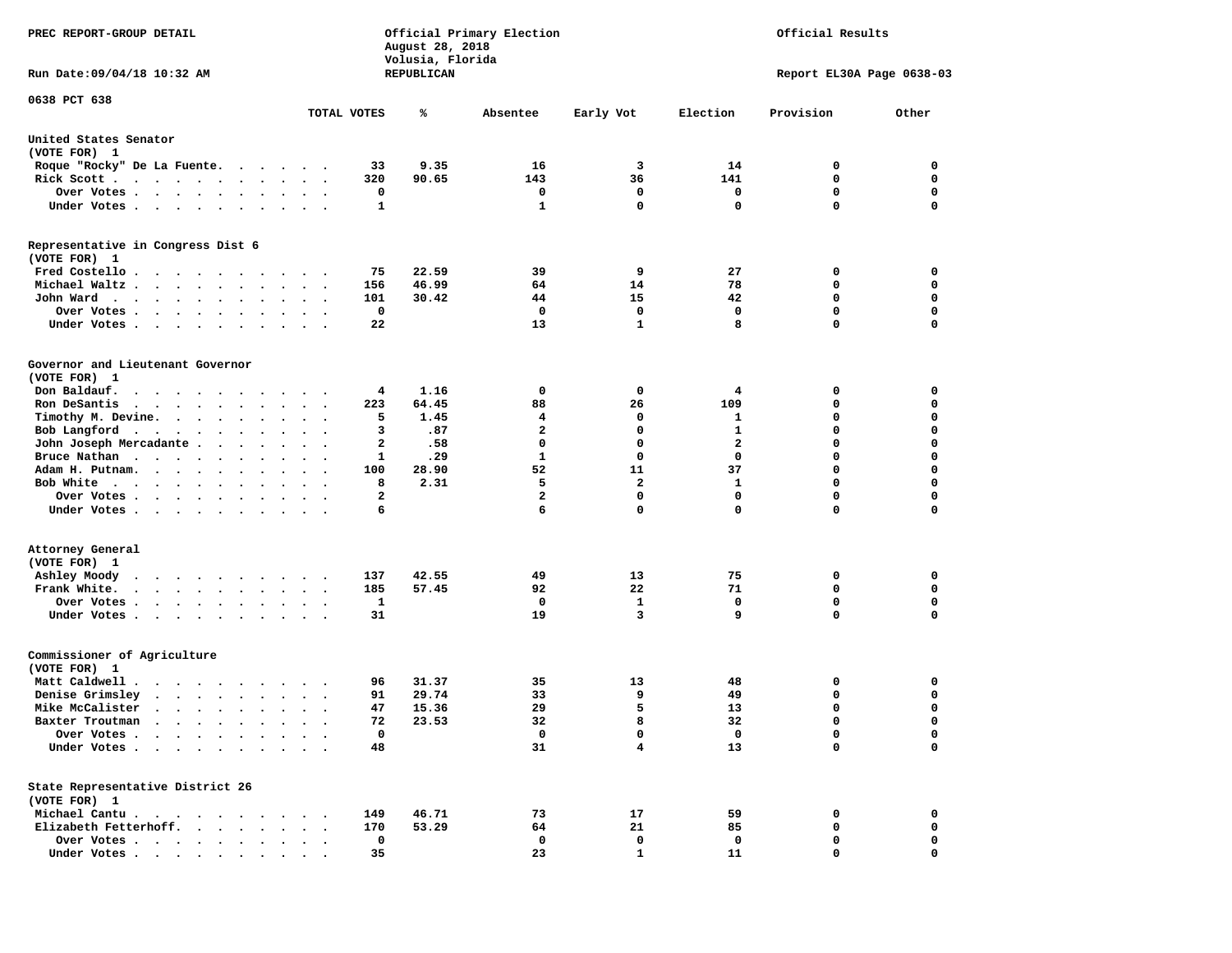| PREC REPORT-GROUP DETAIL<br>Run Date: 09/04/18 10:32 AM |                      | August 28, 2018<br>Volusia, Florida<br><b>NONPARTISAN</b> | Official Primary Election | Official Results<br>Report EL30A Page 0638-04 |             |           |             |
|---------------------------------------------------------|----------------------|-----------------------------------------------------------|---------------------------|-----------------------------------------------|-------------|-----------|-------------|
| 0638 PCT 638                                            | TOTAL VOTES          | ℁                                                         | Absentee                  | Early Vot                                     | Election    | Provision | Other       |
| Circuit Judge 7th Judicial, Grp 15<br>(VOTE FOR) 1      |                      |                                                           |                           |                                               |             |           |             |
| Linda L. Gaustad                                        |                      | 33.74<br>219                                              | 99                        | 19                                            | 101         | 0         | 0           |
| Sebrina L. Slack.                                       |                      | 28.97<br>188                                              | 97                        | 28                                            | 63          | 0         | 0           |
| Ryan Will $\cdots$ , $\cdots$ , $\cdots$ , $\cdots$     |                      | 37.29<br>242                                              | 110                       | 19                                            | 113         | 0         | $\mathbf 0$ |
|                                                         |                      | $\mathbf 0$                                               | $\Omega$                  | 0                                             | $\mathbf 0$ | 0         | 0           |
| Over Votes                                              |                      |                                                           | 59                        | 8                                             | 34          | 0         | $\Omega$    |
| Under Votes                                             |                      | 101                                                       |                           |                                               |             |           |             |
| County Judge 7th Judicial, Grp 5<br>(VOTE FOR) 1        |                      |                                                           |                           |                                               |             |           |             |
| Steve Burk                                              | $\ddot{\phantom{1}}$ | 41.18<br>266                                              | 115                       | 29                                            | 122         | 0         | 0           |
| Dawn "Pam" Fields.                                      |                      | 58.82<br>380                                              | 189                       | 38                                            | 153         | 0         | $\mathbf 0$ |
| Over Votes                                              |                      | 0                                                         | 0                         | 0                                             | 0           | 0         | $\mathbf 0$ |
| Under Votes                                             |                      | 104                                                       | 61                        | 7                                             | 36          | 0         | 0           |
| County Council at Large<br>(VOTE FOR) 1                 |                      |                                                           |                           |                                               |             |           |             |
| L. Ronald Durham                                        |                      | 28.51<br>199                                              | 87                        | 19                                            | 93          | 0         | 0           |
| Ben F. Johnson.                                         |                      | 70.77<br>494                                              | 248                       | 52                                            | 194         | 0         | $\mathbf 0$ |
| WRITE-IN.                                               |                      | 5<br>.72                                                  | $\mathbf{1}$              | 0                                             | 4           | 0         | 0           |
| Over Votes                                              |                      | 1                                                         | 0                         | 0                                             | 1           | $\Omega$  | $\Omega$    |
| Under Votes                                             |                      | 51                                                        | 29                        | 3                                             | 19          | $\Omega$  | O           |
| The City of Daytona Beach Zone 1<br>(VOTE FOR) 1        |                      |                                                           |                           |                                               |             |           |             |
| Danny Fuqua.                                            |                      | 16.35<br>52                                               | 20                        | 8                                             | 24          | 0         | 0           |
| Anne Ruby                                               |                      | 17.92<br>57                                               | 20                        | 5                                             | 32          | 0         | $\mathbf 0$ |
| Ruth Trager.                                            |                      | 44.97<br>143                                              | 63                        | 12                                            | 68          | 0         | $\mathbf 0$ |
| Vern Weatherholtz.<br>$\cdots$                          |                      | 37<br>11.64                                               | 6                         | 6                                             | 25          | 0         | $\mathbf 0$ |
| Frederick Zieglar.<br>$\cdots$                          |                      | 9.12<br>29                                                | 11                        | 3                                             | 15          | 0         | 0           |
| Over Votes                                              | $\ddot{\phantom{1}}$ | 0                                                         | 0                         | $\Omega$                                      | $\Omega$    | 0         | 0           |
| Under Votes, , , , , , , , , ,                          |                      | 22                                                        | $\Omega$                  | $\Omega$                                      | 13          | $\Omega$  | $\Omega$    |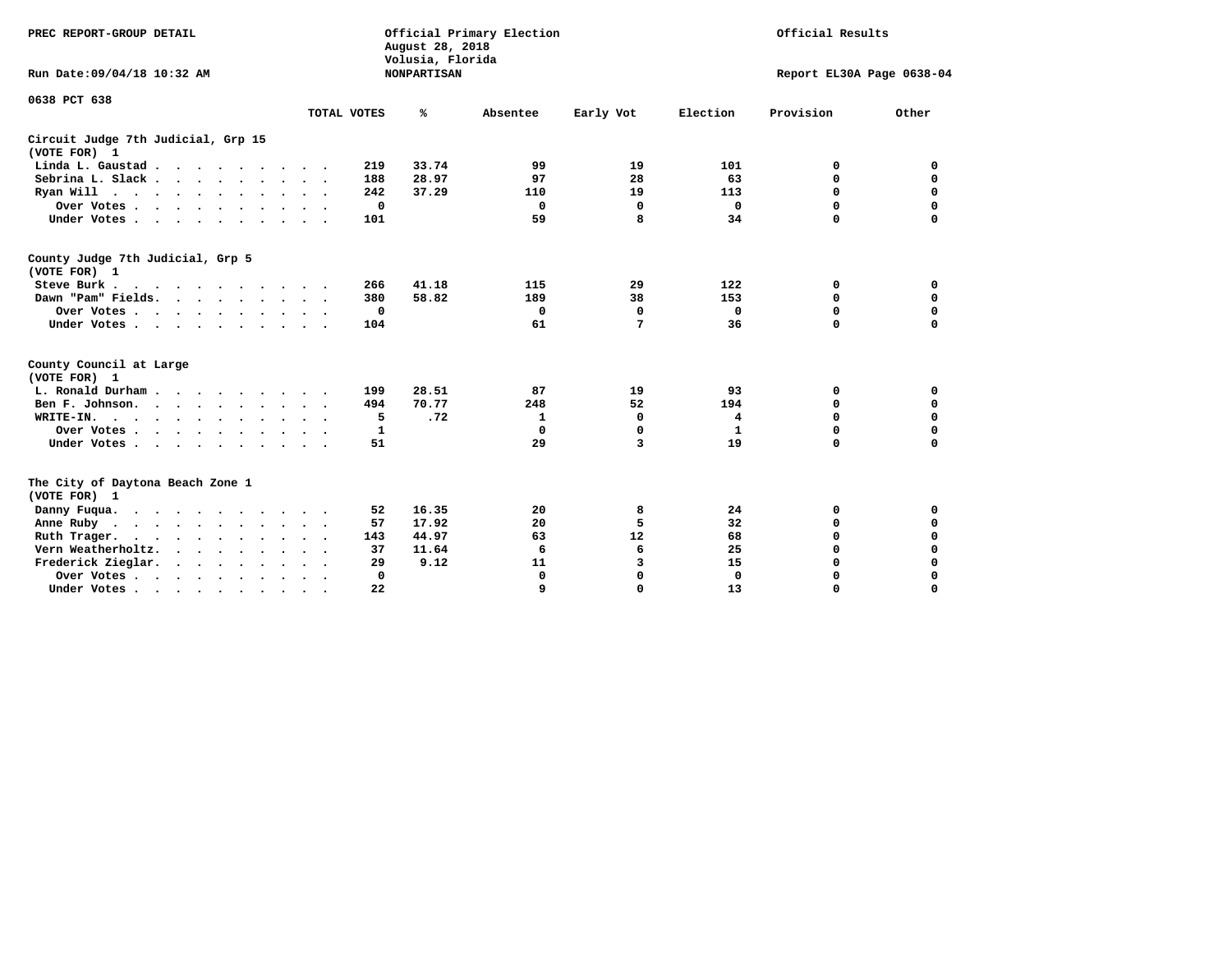| PREC REPORT-GROUP DETAIL                                               |  |  |                             |             | August 28, 2018<br>Volusia, Florida | Official Primary Election |           | Official Results |                           |       |  |
|------------------------------------------------------------------------|--|--|-----------------------------|-------------|-------------------------------------|---------------------------|-----------|------------------|---------------------------|-------|--|
| Run Date: 09/04/18 10:32 AM                                            |  |  |                             |             | <b>STATISTICS</b>                   |                           |           |                  | Report EL30A Page 0641-01 |       |  |
| 0641 PCT 641                                                           |  |  |                             |             |                                     |                           |           |                  |                           |       |  |
|                                                                        |  |  |                             | TOTAL VOTES | ‱                                   | Absentee                  | Early Vot | Election         | Provision                 | Other |  |
| REGISTERED VOTERS - TOTAL                                              |  |  |                             | 4,834       |                                     |                           |           |                  |                           |       |  |
| REGISTERED VOTERS - DEMOCRATIC                                         |  |  | $\sim$ $\sim$ $\sim$ $\sim$ | 1,591       | 32.91                               |                           |           |                  |                           |       |  |
| REGISTERED VOTERS - REPUBLICAN                                         |  |  |                             | 1,794       | 37.11                               |                           |           |                  |                           |       |  |
| REGISTERED VOTERS - NONPARTISAN                                        |  |  |                             | 1,449       |                                     |                           |           |                  |                           |       |  |
| BALLOTS CAST - TOTAL.                                                  |  |  |                             | 1,428       |                                     | 714                       | 204       | 510              | 0                         |       |  |
| BALLOTS CAST - DEMOCRATIC                                              |  |  |                             | 546         | 38.24                               | 241                       | 105       | 200              |                           |       |  |
| BALLOTS CAST - REPUBLICAN                                              |  |  |                             | 712         | 49.86                               | 367                       | 86        | 259              | 0                         |       |  |
| BALLOTS CAST - NONPARTISAN.                                            |  |  |                             | 170         | 11.90                               | 106                       | 13        | 51               |                           |       |  |
| BALLOTS CAST - BLANK.                                                  |  |  |                             | 0           |                                     | 0                         | 0         | 0                | O                         |       |  |
| VOTER TURNOUT - TOTAL<br>.                                             |  |  |                             |             | 29.54                               |                           |           |                  |                           |       |  |
| VOTER TURNOUT - DEMOCRATIC.<br>$\cdot$ $\cdot$ $\cdot$ $\cdot$ $\cdot$ |  |  |                             |             | 34.32                               |                           |           |                  |                           |       |  |
| VOTER TURNOUT - REPUBLICAN.<br>$\cdot$                                 |  |  |                             |             | 39.69                               |                           |           |                  |                           |       |  |
| VOTER TURNOUT - BLANK                                                  |  |  |                             |             |                                     |                           |           |                  |                           |       |  |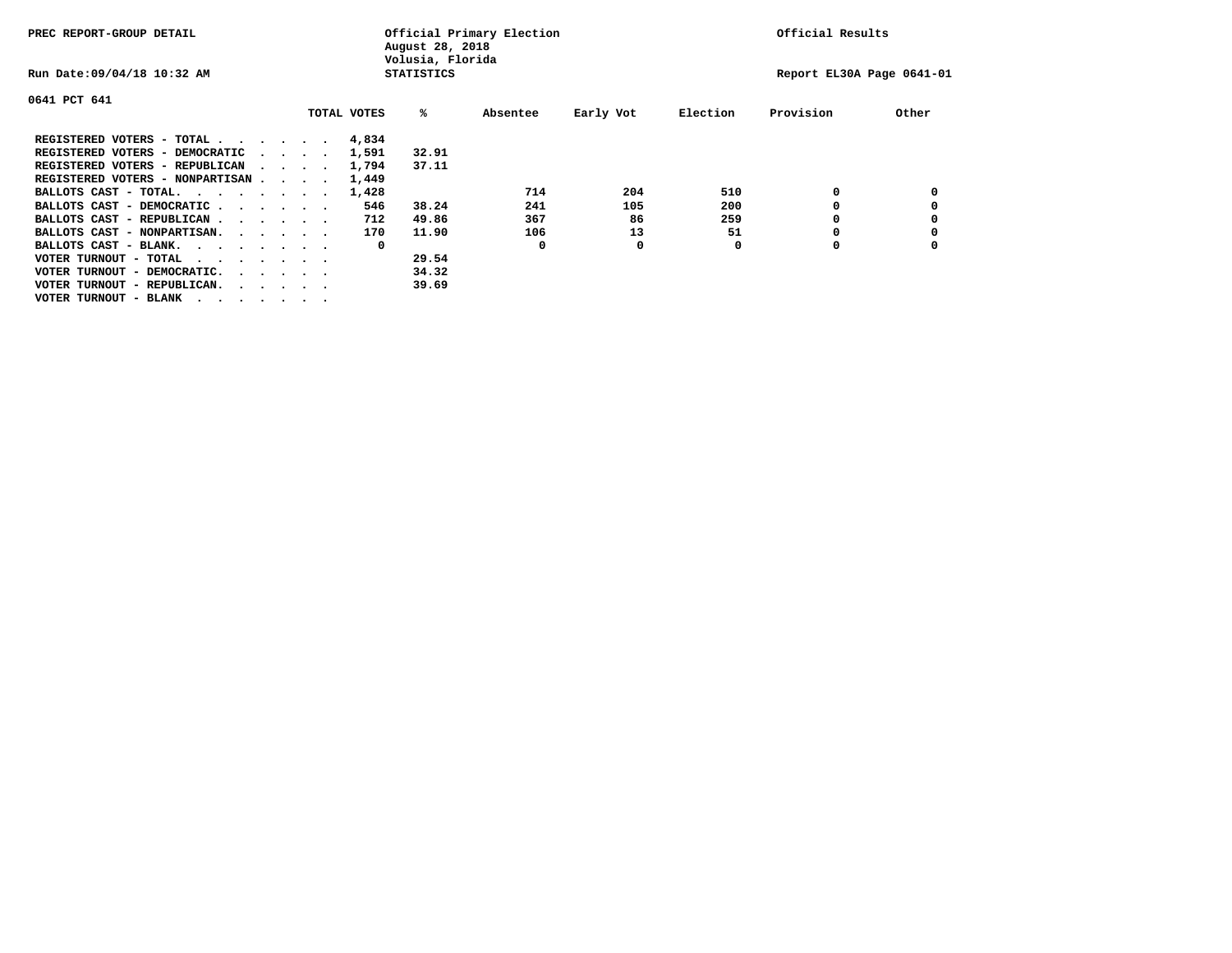| PREC REPORT-GROUP DETAIL                          |                                                                                           |                      |                      |                      |        |                      |                       | August 28, 2018<br>Volusia, Florida | Official Primary Election |            | Official Results |              |                           |             |             |  |  |
|---------------------------------------------------|-------------------------------------------------------------------------------------------|----------------------|----------------------|----------------------|--------|----------------------|-----------------------|-------------------------------------|---------------------------|------------|------------------|--------------|---------------------------|-------------|-------------|--|--|
| Run Date:09/04/18 10:32 AM                        |                                                                                           |                      |                      |                      |        |                      |                       |                                     |                           | DEMOCRATIC |                  |              | Report EL30A Page 0641-02 |             |             |  |  |
| 0641 PCT 641                                      |                                                                                           |                      |                      |                      |        |                      |                       |                                     |                           |            |                  |              |                           |             |             |  |  |
|                                                   |                                                                                           |                      |                      |                      |        |                      |                       |                                     | TOTAL VOTES               | ℁          | Absentee         | Early Vot    | Election                  | Provision   | Other       |  |  |
| Representative in Congress Dist 6<br>(VOTE FOR) 1 |                                                                                           |                      |                      |                      |        |                      |                       |                                     |                           |            |                  |              |                           |             |             |  |  |
| Stephen Sevigny                                   | $\cdots$                                                                                  |                      |                      |                      |        |                      |                       |                                     | 115                       | 21.74      | 52               | 16           | 47                        | 0           | 0           |  |  |
| Nancy Soderberg                                   | $\begin{array}{cccccccccccccccccc} . & . & . & . & . & . & . & . & . & . & . \end{array}$ |                      |                      |                      |        |                      |                       |                                     | 279                       | 52.74      | 137              | 56           | 86                        | 0           | 0           |  |  |
| John Upchurch.                                    |                                                                                           |                      |                      |                      |        |                      | $\ddot{\phantom{1}}$  |                                     | 135                       | 25.52      | 45               | 32           | 58                        | $\mathbf 0$ | $\mathbf 0$ |  |  |
| Over Votes                                        |                                                                                           |                      |                      |                      |        | $\ddot{\phantom{1}}$ | $\ddot{\phantom{1}}$  |                                     | $\mathbf 0$               |            | $\mathbf 0$      | $\mathbf{o}$ | $\mathbf 0$               | $\mathbf 0$ | $\mathbf 0$ |  |  |
| Under Votes                                       |                                                                                           |                      |                      |                      |        |                      | $\sim$                |                                     | 17                        |            | 7                | $\mathbf{1}$ | 9                         | $\Omega$    | $\mathbf 0$ |  |  |
| Governor and Lieutenant Governor<br>(VOTE FOR) 1  |                                                                                           |                      |                      |                      |        |                      |                       |                                     |                           |            |                  |              |                           |             |             |  |  |
| Andrew Gillum                                     |                                                                                           | $\sim$               |                      |                      |        |                      |                       |                                     | 151                       | 28.07      | 39               | 33           | 79                        | 0           | 0           |  |  |
| Gwen Graham.                                      | $\cdots$                                                                                  |                      |                      |                      |        |                      | $\sim$ $\sim$         | $\sim$                              | 238                       | 44.24      | 124              | 47           | 67                        | $\mathbf 0$ | $\mathbf 0$ |  |  |
| Jeff Greene.                                      | $\cdots$                                                                                  |                      | $\ddot{\phantom{a}}$ |                      |        |                      | $\ddot{\phantom{a}}$  |                                     | 58                        | 10.78      | 25               | 14           | 19                        | $\mathbf 0$ | $\mathbf 0$ |  |  |
| Chris King                                        |                                                                                           |                      |                      |                      |        |                      |                       |                                     | 23                        | 4.28       | 13               | $\mathbf{1}$ | 9                         | $\mathbf 0$ | $\mathbf 0$ |  |  |
|                                                   |                                                                                           |                      |                      |                      |        |                      | $\bullet$ . $\bullet$ |                                     | 60                        | 11.15      | 30               | 10           | 20                        | $\mathbf 0$ | $\mathbf 0$ |  |  |
| Philip Levine.                                    | $\mathcal{A}=\mathcal{A}=\mathcal{A}=\mathcal{A}=\mathcal{A}=\mathcal{A}$ .               |                      |                      |                      |        | $\ddot{\phantom{a}}$ | $\ddot{\phantom{a}}$  | $\sim$                              |                           |            | 0                | 0            |                           | $\mathbf 0$ | $\mathbf 0$ |  |  |
| Alex "Lundy" Lundmark                             |                                                                                           | $\ddot{\phantom{0}}$ |                      | $\ddot{\phantom{1}}$ | $\sim$ |                      | $\bullet$             |                                     | 1                         | .19        |                  |              | 1<br>3                    |             | $\mathbf 0$ |  |  |
| John Wetherbee.                                   |                                                                                           |                      |                      |                      |        | $\ddot{\phantom{a}}$ | $\bullet$             |                                     | 7                         | 1.30       | 4                | $\mathbf 0$  |                           | $\mathbf 0$ |             |  |  |
| Over Votes                                        |                                                                                           |                      |                      |                      |        |                      | $\sim$                |                                     | $\mathbf{1}$              |            | $\mathbf{1}$     | $\mathbf 0$  | $\mathbf 0$               | $\Omega$    | $\mathbf 0$ |  |  |
| Under Votes                                       |                                                                                           |                      |                      |                      |        |                      |                       |                                     | 7                         |            | 5                | $\mathbf 0$  | $\overline{a}$            | $\Omega$    | $\mathbf 0$ |  |  |
| Attorney General                                  |                                                                                           |                      |                      |                      |        |                      |                       |                                     |                           |            |                  |              |                           |             |             |  |  |
| (VOTE FOR) 1                                      |                                                                                           |                      |                      |                      |        |                      |                       |                                     |                           |            |                  |              |                           |             |             |  |  |
| Sean Shaw                                         |                                                                                           |                      |                      |                      |        |                      | $\sim$ $\sim$         |                                     | 352                       | 70.97      | 149              | 73           | 130                       | 0           | 0           |  |  |
| Ryan Torrens                                      | $\mathbf{r}$ , $\mathbf{r}$ , $\mathbf{r}$ , $\mathbf{r}$ , $\mathbf{r}$ , $\mathbf{r}$   |                      |                      |                      |        |                      | $\ddot{\phantom{1}}$  | $\ddot{\phantom{1}}$                | 144                       | 29.03      | 72               | 24           | 48                        | $\mathbf 0$ | $\mathbf 0$ |  |  |
| Over Votes                                        |                                                                                           |                      |                      |                      |        |                      |                       |                                     | 0                         |            | $\mathbf 0$      | $\mathbf 0$  | $\mathbf 0$               | $\mathbf 0$ | $\mathbf 0$ |  |  |
| Under Votes                                       |                                                                                           |                      |                      |                      |        | $\ddot{\phantom{1}}$ | $\sim$ $\sim$         |                                     | 50                        |            | 20               | 8            | 22                        | $\mathbf 0$ | $\mathbf 0$ |  |  |
| Commissioner of Agriculture<br>(VOTE FOR) 1       |                                                                                           |                      |                      |                      |        |                      |                       |                                     |                           |            |                  |              |                           |             |             |  |  |
| Nicole "Nikki" Fried.                             |                                                                                           |                      |                      |                      |        |                      |                       |                                     | 278                       | 57.68      | 115              | 57           | 106                       | 0           | 0           |  |  |
| Jeffrey Duane Porter.                             |                                                                                           |                      |                      |                      |        |                      | $\sim$ $\sim$         |                                     | 77                        | 15.98      | 36               | 17           | 24                        | 0           | 0           |  |  |
| Roy David Walker                                  |                                                                                           |                      |                      |                      |        |                      |                       |                                     | 127                       | 26.35      | 64               | 20           | 43                        | $\mathbf 0$ | $\mathbf 0$ |  |  |
| Over Votes                                        |                                                                                           |                      |                      |                      |        |                      | $\ddot{\phantom{a}}$  |                                     | $\mathbf 0$               |            | $\mathbf{0}$     | $\mathbf 0$  | $\mathbf{0}$              | $\mathbf 0$ | $\mathbf 0$ |  |  |
| Under Votes                                       |                                                                                           |                      |                      |                      |        |                      | $\sim$ $\sim$         |                                     | 64                        |            | 26               | 11           | 27                        | $\Omega$    | $\mathbf 0$ |  |  |
| State Representative District 26<br>(VOTE FOR) 1  |                                                                                           |                      |                      |                      |        |                      |                       |                                     |                           |            |                  |              |                           |             |             |  |  |
| Patrick Henry.                                    | .                                                                                         |                      |                      |                      |        |                      |                       |                                     | 302                       | 67.56      | 149              | 65           | 88                        | 0           | 0           |  |  |
| Percy L. Williamson                               |                                                                                           |                      |                      |                      |        | $\ddot{\phantom{0}}$ | $\bullet$             | $\sim$                              | 145                       | 32.44      | 77               | 39           | 29                        | $\mathbf 0$ | $\mathbf 0$ |  |  |
| Over Votes                                        |                                                                                           |                      |                      |                      |        |                      | $\bullet$             |                                     | $\mathbf 0$               |            | $\mathbf 0$      | $\mathbf 0$  | $\mathbf 0$               | $\mathbf 0$ | $\mathbf 0$ |  |  |
| Under Votes                                       |                                                                                           |                      |                      |                      |        |                      |                       |                                     | 22                        |            | 15               | $\mathbf{1}$ | 6                         | $\Omega$    | $\Omega$    |  |  |
|                                                   |                                                                                           |                      |                      |                      |        |                      |                       |                                     |                           |            |                  |              |                           |             |             |  |  |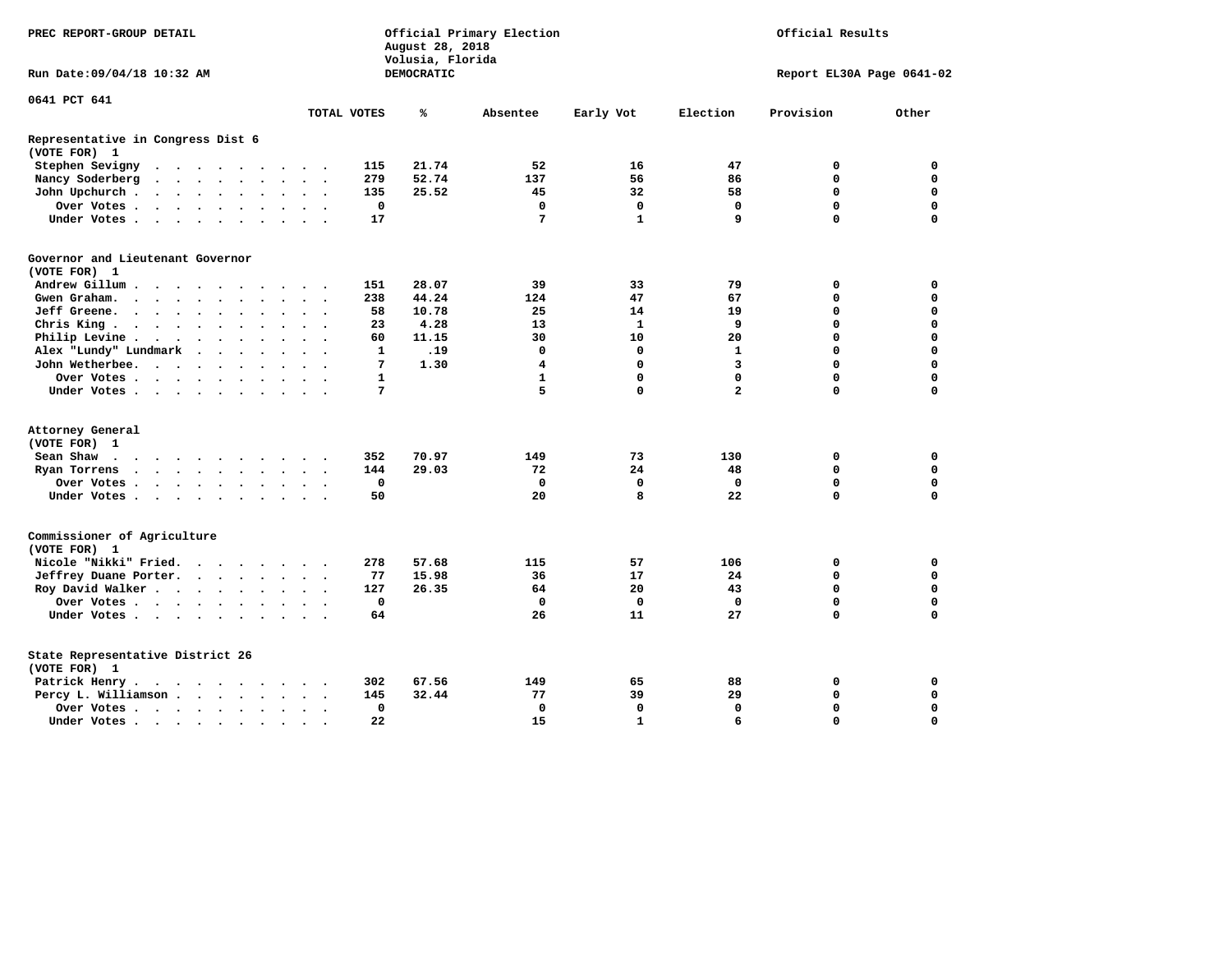| PREC REPORT-GROUP DETAIL                                                                                                                                                                                                                                                            |                                                                                 | August 28, 2018<br>Volusia, Florida | Official Primary Election |                | Official Results        |                           |             |  |  |
|-------------------------------------------------------------------------------------------------------------------------------------------------------------------------------------------------------------------------------------------------------------------------------------|---------------------------------------------------------------------------------|-------------------------------------|---------------------------|----------------|-------------------------|---------------------------|-------------|--|--|
| Run Date: 09/04/18 10:32 AM                                                                                                                                                                                                                                                         |                                                                                 | REPUBLICAN                          |                           |                |                         | Report EL30A Page 0641-03 |             |  |  |
| 0641 PCT 641                                                                                                                                                                                                                                                                        |                                                                                 |                                     |                           |                |                         |                           |             |  |  |
|                                                                                                                                                                                                                                                                                     | TOTAL VOTES                                                                     | ℁                                   | Absentee                  | Early Vot      | Election                | Provision                 | Other       |  |  |
| United States Senator<br>(VOTE FOR) 1                                                                                                                                                                                                                                               |                                                                                 |                                     |                           |                |                         |                           |             |  |  |
| Roque "Rocky" De La Fuente.                                                                                                                                                                                                                                                         | 67<br>$\ddot{\phantom{1}}$                                                      | 9.50                                | 43                        | 4              | 20                      | 0                         | 0           |  |  |
| Rick Scott                                                                                                                                                                                                                                                                          | 638<br>$\ddot{\phantom{1}}$<br>$\overline{\phantom{a}}$                         | 90.50                               | 322                       | 80             | 236                     | 0                         | 0           |  |  |
| Over Votes                                                                                                                                                                                                                                                                          |                                                                                 | 0                                   | 0                         | 0              | 0                       | $\mathbf 0$               | 0           |  |  |
| Under Votes                                                                                                                                                                                                                                                                         | $\cdot$ $\cdot$ $\cdot$                                                         | 7                                   | $\mathbf{2}$              | $\overline{a}$ | 3                       | $\mathbf 0$               | $\mathbf 0$ |  |  |
| Representative in Congress Dist 6<br>(VOTE FOR) 1                                                                                                                                                                                                                                   |                                                                                 |                                     |                           |                |                         |                           |             |  |  |
| Fred Costello                                                                                                                                                                                                                                                                       | 262                                                                             | 38.30                               | 148                       | 29             | 85                      | 0                         | 0           |  |  |
| Michael Waltz<br>$\ddot{\phantom{0}}$<br>$\bullet$                                                                                                                                                                                                                                  | 245<br>$\bullet$                                                                | 35.82                               | 116                       | 38             | 91                      | 0                         | 0           |  |  |
| John Ward<br>$\cdots$<br>$\bullet$                                                                                                                                                                                                                                                  | 177<br>$\ddot{\phantom{a}}$<br>$\ddot{\phantom{0}}$<br>$\overline{\phantom{a}}$ | 25.88                               | 91                        | 13             | 73                      | 0                         | 0           |  |  |
| Over Votes.<br>$\cdot$<br>$\bullet$                                                                                                                                                                                                                                                 | 1                                                                               |                                     | 0                         | 1              | $\mathbf{o}$            | $\mathbf 0$               | 0           |  |  |
| Under Votes<br>$\cdot$                                                                                                                                                                                                                                                              | 27                                                                              |                                     | 12                        | 5              | 10                      | $\mathbf 0$               | 0           |  |  |
| Governor and Lieutenant Governor<br>(VOTE FOR) 1                                                                                                                                                                                                                                    |                                                                                 |                                     |                           |                |                         |                           |             |  |  |
| Don Baldauf.<br>$\begin{array}{cccccccccccccccccc} \bullet & \bullet & \bullet & \bullet & \bullet & \bullet & \bullet & \bullet & \bullet & \bullet & \bullet & \bullet \end{array}$                                                                                               | $\cdot$ $\cdot$                                                                 | 2<br>.29                            | 1                         | 0              | 1                       | 0                         | 0           |  |  |
| Ron DeSantis<br>$\mathbf{r}$ . The set of the set of the set of the set of the set of the set of the set of the set of the set of the set of the set of the set of the set of the set of the set of the set of the set of the set of the set of t<br>$\sim$<br>$\ddot{\phantom{a}}$ | 454<br>$\ddot{\phantom{a}}$<br>$\ddot{\phantom{a}}$                             | 64.95                               | 237                       | 53             | 164                     | 0                         | 0           |  |  |
| Timothy M. Devine.                                                                                                                                                                                                                                                                  |                                                                                 | 8<br>1.14                           | 3                         | 2              | 3                       | 0                         | 0           |  |  |
| Bob Langford                                                                                                                                                                                                                                                                        | $\bullet$ .<br><br><br><br><br><br>$\bullet$<br>$\overline{\phantom{a}}$        | 1.00<br>7                           | 3                         | $\overline{a}$ | $\overline{\mathbf{2}}$ | $\mathbf 0$               | $\mathbf 0$ |  |  |
| John Joseph Mercadante .<br>$\sim$<br>$\ddot{\phantom{a}}$<br>$\ddot{\phantom{a}}$                                                                                                                                                                                                  | $\ddot{\phantom{a}}$                                                            | 3<br>.43                            | $\mathbf{2}$              | $\mathbf 0$    | $\mathbf{1}$            | $\mathbf 0$               | 0           |  |  |
| Bruce Nathan<br>$\sim$<br>$\bullet$                                                                                                                                                                                                                                                 | $\bullet$<br>$\bullet$<br>$\blacksquare$                                        | .14<br>1                            | 0                         | 1              | 0                       | $\mathbf 0$               | 0           |  |  |
| Adam H. Putnam.<br>$\sim$                                                                                                                                                                                                                                                           | 217<br>$\sim$                                                                   | 31.04                               | 108                       | 25             | 84                      | $\mathbf 0$               | $\mathbf 0$ |  |  |
| Bob White                                                                                                                                                                                                                                                                           | -7                                                                              | 1.00                                | 5                         | $\mathbf 0$    | $\mathbf{2}$            | $\mathbf 0$               | 0           |  |  |
| Over Votes .                                                                                                                                                                                                                                                                        |                                                                                 | 3                                   | 1                         | 2              | 0                       | 0                         | 0           |  |  |
| Under Votes                                                                                                                                                                                                                                                                         | 10                                                                              |                                     | 7                         | $\mathbf{1}$   | $\mathbf{2}$            | $\mathbf 0$               | 0           |  |  |
| Attorney General                                                                                                                                                                                                                                                                    |                                                                                 |                                     |                           |                |                         |                           |             |  |  |
| (VOTE FOR) 1                                                                                                                                                                                                                                                                        |                                                                                 |                                     |                           |                |                         |                           |             |  |  |
| Ashley Moody<br>$\begin{array}{cccccccccccccc} \bullet & \bullet & \bullet & \bullet & \bullet & \bullet & \bullet & \bullet & \bullet & \bullet & \bullet \end{array}$                                                                                                             | 360                                                                             | 53.97                               | 169                       | 41             | 150                     | 0                         | 0           |  |  |
| Frank White.                                                                                                                                                                                                                                                                        | 307<br>$\bullet$ .<br>$\bullet$<br>$\sim$                                       | 46.03                               | 175                       | 37             | 95                      | 0                         | 0           |  |  |
| Over Votes.<br>$\mathbf{r}$ . The contract of the contract of the contract of the contract of the contract of the contract of the contract of the contract of the contract of the contract of the contract of the contract of the contract of th                                    | 1<br>$\cdot$                                                                    |                                     | 1                         | 0              | 0                       | $\mathbf 0$               | 0           |  |  |
| Under Votes                                                                                                                                                                                                                                                                         | 44                                                                              |                                     | 22                        | 8              | 14                      | $\Omega$                  | $\mathbf 0$ |  |  |
| Commissioner of Agriculture<br>(VOTE FOR) 1                                                                                                                                                                                                                                         |                                                                                 |                                     |                           |                |                         |                           |             |  |  |
| Matt Caldwell .<br>$\cdots$                                                                                                                                                                                                                                                         | 211                                                                             | 33.33                               | 105                       | 27             | 79                      | 0                         | 0           |  |  |
| Denise Grimsley<br>$\cdot$ $\cdot$ $\cdot$ $\cdot$<br>$\bullet$<br>$\bullet$                                                                                                                                                                                                        | 195                                                                             | 30.81                               | 87                        | 25             | 83                      | 0                         | 0           |  |  |
| Mike McCalister                                                                                                                                                                                                                                                                     | 109<br>$\bullet$<br>$\cdot$                                                     | 17.22                               | 56                        | 15             | 38                      | $\mathbf 0$               | 0           |  |  |
| Baxter Troutman<br>in the common contract of the common contract of the common common common common common common common common common common common common common common common common common common common common common common common common c                                   | 118                                                                             | 18.64                               | 70                        | 13             | 35                      | 0                         | $\mathbf 0$ |  |  |
| Over Votes                                                                                                                                                                                                                                                                          |                                                                                 | 1                                   | $\mathbf{1}$              | 0              | 0                       | 0                         | 0           |  |  |
| Under Votes                                                                                                                                                                                                                                                                         | 78                                                                              |                                     | 48                        | 6              | 24                      | $\mathbf 0$               | $\mathbf 0$ |  |  |
| State Representative District 26<br>(VOTE FOR) 1                                                                                                                                                                                                                                    |                                                                                 |                                     |                           |                |                         |                           |             |  |  |
| Michael Cantu.                                                                                                                                                                                                                                                                      | 436                                                                             | 65.96                               | 232                       | 52             | 152                     | 0                         | 0           |  |  |
| Elizabeth Fetterhoff.                                                                                                                                                                                                                                                               | 225<br>$\ddot{\phantom{a}}$                                                     | 34.04                               | 113                       | 32             | 80                      | 0                         | 0           |  |  |
| Over Votes                                                                                                                                                                                                                                                                          | $\mathbf 0$                                                                     |                                     | 0                         | 0              | 0                       | 0                         | 0           |  |  |
| Under Votes                                                                                                                                                                                                                                                                         | 39                                                                              |                                     | 22                        | $\mathbf{2}$   | 15                      | 0                         | 0           |  |  |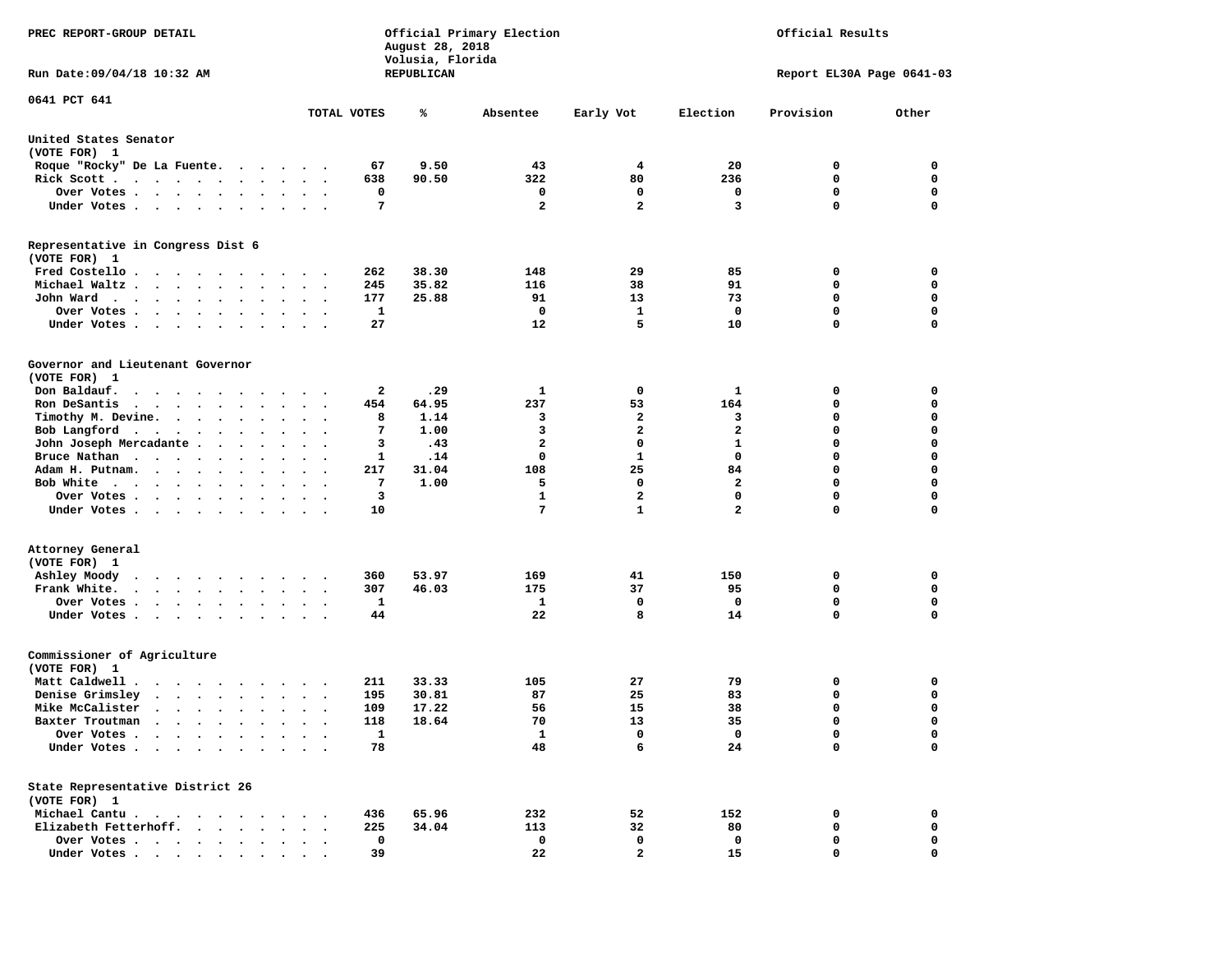| PREC REPORT-GROUP DETAIL                                                         |             | August 28, 2018                        | Official Primary Election |           | Official Results |                           |          |  |
|----------------------------------------------------------------------------------|-------------|----------------------------------------|---------------------------|-----------|------------------|---------------------------|----------|--|
| Run Date: 09/04/18 10:32 AM                                                      |             | Volusia, Florida<br><b>NONPARTISAN</b> |                           |           |                  | Report EL30A Page 0641-04 |          |  |
| 0641 PCT 641                                                                     | TOTAL VOTES | %ะ                                     | Absentee                  | Early Vot | Election         | Provision                 | Other    |  |
| Circuit Judge 7th Judicial, Grp 15<br>(VOTE FOR) 1                               |             |                                        |                           |           |                  |                           |          |  |
| Linda L. Gaustad                                                                 |             | 26.25<br>337                           | 162                       | 50        | 125              | 0                         | 0        |  |
| Sebrina L. Slack.                                                                |             | 32.09<br>412                           | 207                       | 78        | 127              | 0                         |          |  |
| Ryan Will $\cdots$ , $\cdots$ , $\cdots$ , $\cdots$                              |             | 535<br>41.67                           | 268                       | 64        | 203              | 0                         | 0        |  |
| Over Votes                                                                       |             | $\mathbf{o}$                           | $\Omega$                  | $\Omega$  | 0                | 0                         | 0        |  |
| Under Votes                                                                      |             | 144                                    | 77                        | 12        | 55               | 0                         |          |  |
| County Judge 7th Judicial, Grp 5<br>(VOTE FOR) 1                                 |             |                                        |                           |           |                  |                           |          |  |
| Steve Burk                                                                       |             | 38.78<br>496                           | 245                       | 56        | 195              | 0                         | 0        |  |
| Dawn "Pam" Fields.                                                               |             | 783<br>61.22                           | 392                       | 134       | 257              | 0                         |          |  |
| Over Votes                                                                       |             | $\mathbf{o}$                           | 0                         | 0         | 0                | 0                         | 0        |  |
| Under Votes                                                                      |             | 149                                    | 77                        | 14        | 58               | $\Omega$                  | 0        |  |
| County Council at Large<br>(VOTE FOR) 1                                          |             |                                        |                           |           |                  |                           |          |  |
| L. Ronald Durham                                                                 |             | 34.61<br>470                           | 187                       | 95        | 188              | 0                         | 0        |  |
| Ben F. Johnson.                                                                  |             | 64.73<br>879                           | 491                       | 102       | 286              | $\Omega$                  | 0        |  |
| WRITE-IN.                                                                        |             | .66<br>9                               | 3                         | 2         | 4                | O                         |          |  |
| Over Votes                                                                       |             | 1                                      | 1                         | 0         | $\mathbf 0$      | 0                         |          |  |
| Under Votes, $\cdot$ , $\cdot$ , $\cdot$ , $\cdot$ , $\cdot$ , $\cdot$ , $\cdot$ |             | 69                                     | 32                        | 5         | 32               | 0                         | $\Omega$ |  |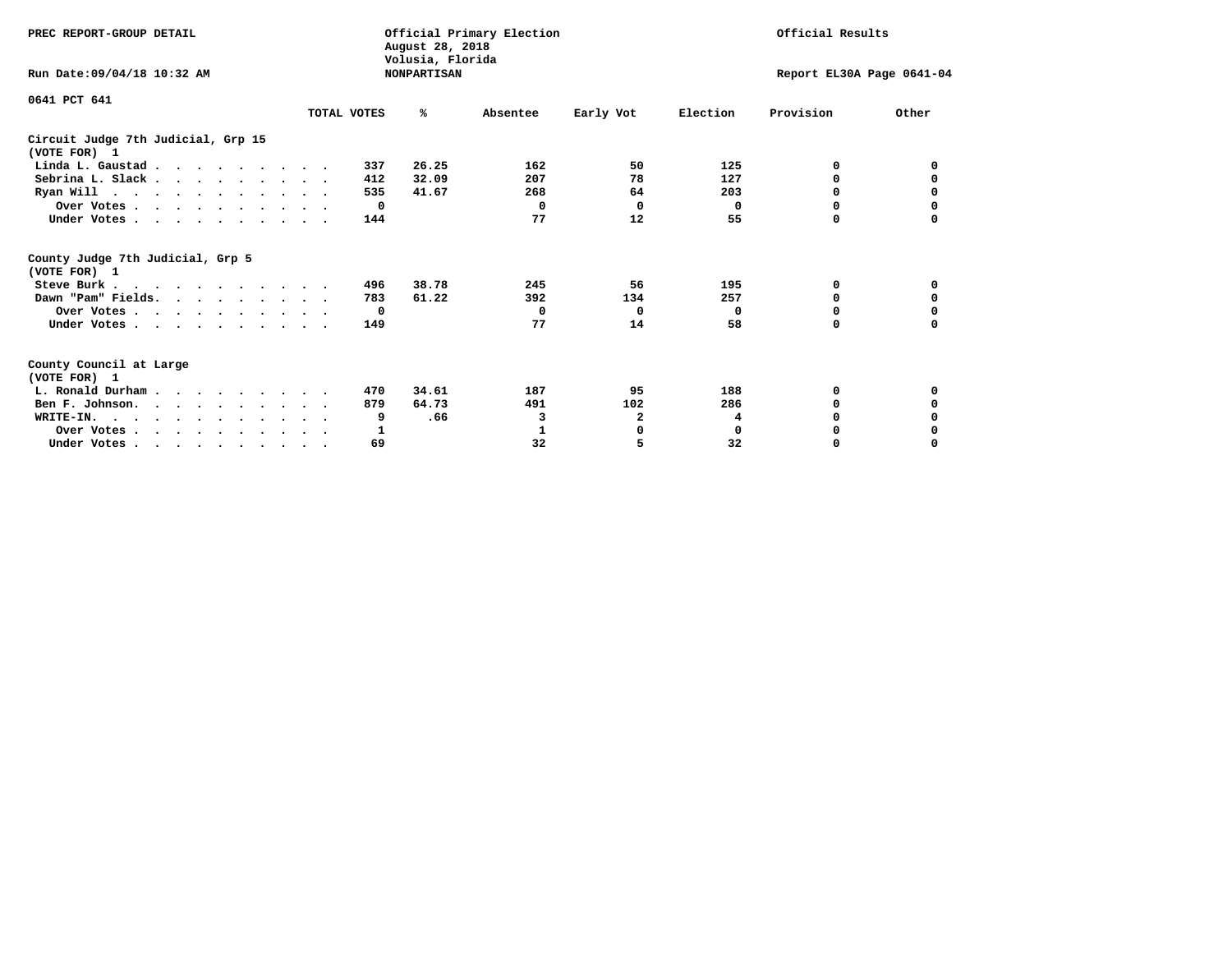| PREC REPORT-GROUP DETAIL               |                                         |  |             | August 28, 2018<br>Volusia, Florida | Official Primary Election |           |          | Official Results          |       |
|----------------------------------------|-----------------------------------------|--|-------------|-------------------------------------|---------------------------|-----------|----------|---------------------------|-------|
| Run Date: 09/04/18 10:32 AM            |                                         |  |             | <b>STATISTICS</b>                   |                           |           |          | Report EL30A Page 0701-01 |       |
| 0701 PCT 701                           |                                         |  |             |                                     |                           |           |          |                           |       |
|                                        |                                         |  | TOTAL VOTES | %ะ                                  | Absentee                  | Early Vot | Election | Provision                 | Other |
| REGISTERED VOTERS - TOTAL              |                                         |  | 4,583       |                                     |                           |           |          |                           |       |
| REGISTERED VOTERS - DEMOCRATIC         | $\sim$ $\sim$ $\sim$ $\sim$             |  | 1,675       | 36.55                               |                           |           |          |                           |       |
| REGISTERED VOTERS - REPUBLICAN         |                                         |  | 1,546       | 33.73                               |                           |           |          |                           |       |
| REGISTERED VOTERS - NONPARTISAN        |                                         |  | 1,362       |                                     |                           |           |          |                           |       |
| BALLOTS CAST - TOTAL.                  |                                         |  | 1,385       |                                     | 644                       | 140       | 601      | 0                         |       |
| BALLOTS CAST - DEMOCRATIC              |                                         |  | 567         | 40.94                               | 270                       | 61        | 236      |                           |       |
| BALLOTS CAST - REPUBLICAN              |                                         |  | 651         | 47.00                               | 264                       | 64        | 323      |                           |       |
| BALLOTS CAST - NONPARTISAN.            |                                         |  | 167         | 12.06                               | 110                       | 15        | 42       |                           |       |
| BALLOTS CAST - BLANK.                  |                                         |  | 7           | .51                                 |                           | 0         | 6        | 0                         |       |
| VOTER TURNOUT - TOTAL<br>.             |                                         |  |             | 30.22                               |                           |           |          |                           |       |
| VOTER TURNOUT - DEMOCRATIC.            | $\cdot$ $\cdot$ $\cdot$ $\cdot$ $\cdot$ |  |             | 33.85                               |                           |           |          |                           |       |
| VOTER TURNOUT - REPUBLICAN.<br>$\cdot$ |                                         |  |             | 42.11                               |                           |           |          |                           |       |
| VOTER TURNOUT - BLANK                  |                                         |  |             | .15                                 |                           |           |          |                           |       |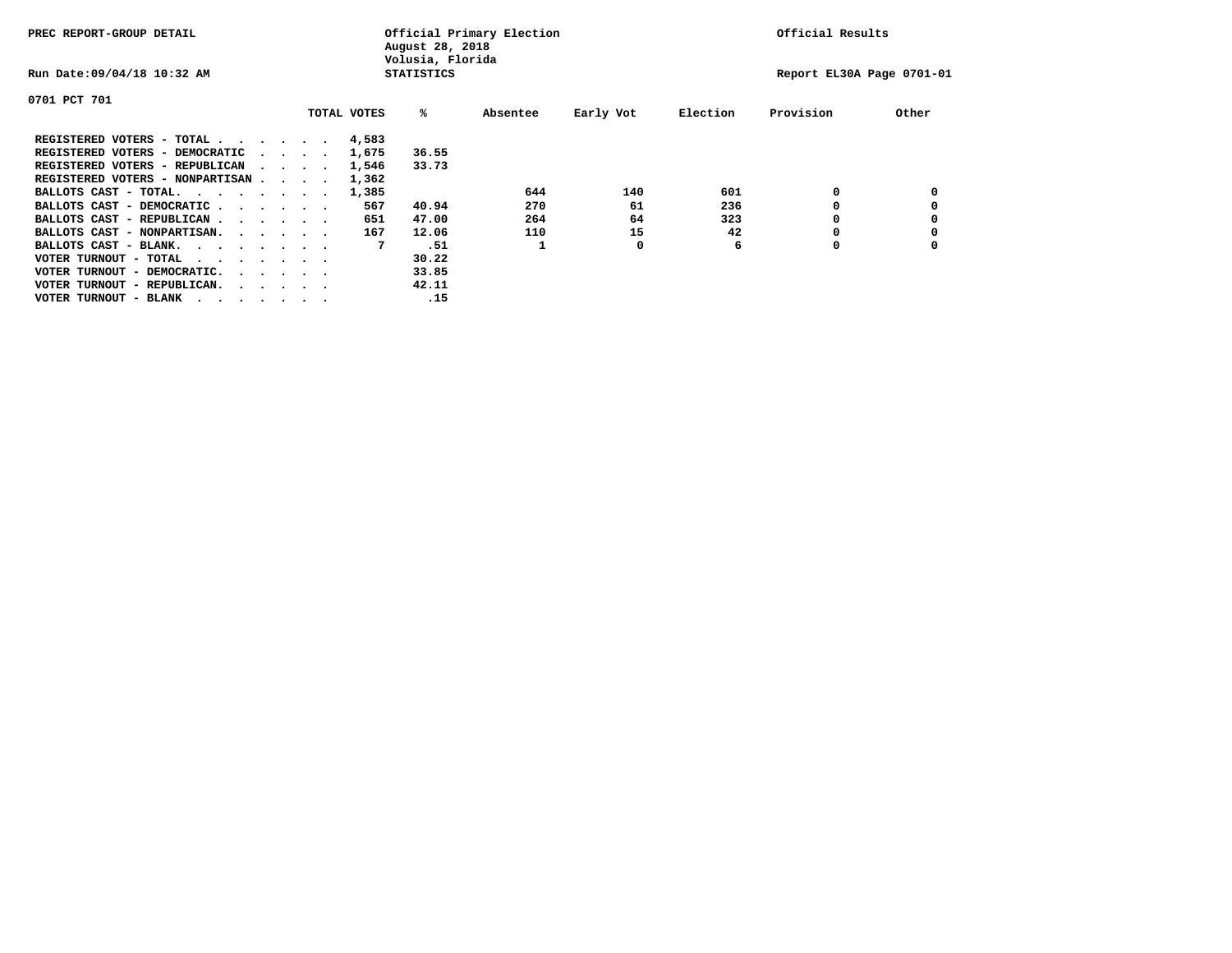| PREC REPORT-GROUP DETAIL                          |                                                                       |                      |                                         | Official Primary Election<br>August 28, 2018<br>Volusia, Florida |                      |                      |                      |                      |             |            |             | Official Results        |                 |                           |             |
|---------------------------------------------------|-----------------------------------------------------------------------|----------------------|-----------------------------------------|------------------------------------------------------------------|----------------------|----------------------|----------------------|----------------------|-------------|------------|-------------|-------------------------|-----------------|---------------------------|-------------|
| Run Date: 09/04/18 10:32 AM                       |                                                                       |                      |                                         |                                                                  |                      |                      |                      |                      |             | DEMOCRATIC |             |                         |                 | Report EL30A Page 0701-02 |             |
| 0701 PCT 701                                      |                                                                       |                      |                                         |                                                                  |                      |                      |                      |                      | TOTAL VOTES | ℁          | Absentee    | Early Vot               | Election        | Provision                 | Other       |
|                                                   |                                                                       |                      |                                         |                                                                  |                      |                      |                      |                      |             |            |             |                         |                 |                           |             |
| Representative in Congress Dist 6<br>(VOTE FOR) 1 |                                                                       |                      |                                         |                                                                  |                      |                      |                      |                      |             |            |             |                         |                 |                           |             |
| Stephen Sevigny                                   | $\cdots$                                                              |                      |                                         |                                                                  |                      |                      |                      |                      | 116         | 21.28      | 52          | 10                      | 54              | 0                         | 0           |
| Nancy Soderberg                                   | $\bullet$                                                             |                      | $\cdot$ $\cdot$ $\cdot$ $\cdot$ $\cdot$ |                                                                  |                      |                      | $\sim$ $\sim$        | $\ddot{\phantom{1}}$ | 274         | 50.28      | 136         | 27                      | 111             | 0                         | 0           |
| John Upchurch.                                    | $\cdot$ $\cdot$ $\cdot$ $\cdot$ $\cdot$                               |                      |                                         |                                                                  |                      |                      | $\bullet$            |                      | 155         | 28.44      | 68          | 23                      | 64              | $\mathbf 0$               | $\mathbf 0$ |
| Over Votes.                                       | $\cdots$                                                              |                      |                                         |                                                                  |                      | $\ddot{\phantom{a}}$ | $\ddot{\phantom{a}}$ | $\sim$               | $\mathbf 0$ |            | $\mathbf 0$ | $\mathbf 0$             | $\mathbf 0$     | $\mathbf 0$               | $\mathbf 0$ |
| Under Votes                                       |                                                                       |                      |                                         |                                                                  | $\sim$               | $\sim$               | $\sim$               |                      | 22          |            | 14          | $\mathbf{1}$            | 7               | $\Omega$                  | $\mathbf 0$ |
| Governor and Lieutenant Governor<br>(VOTE FOR) 1  |                                                                       |                      |                                         |                                                                  |                      |                      |                      |                      |             |            |             |                         |                 |                           |             |
| Andrew Gillum                                     |                                                                       | $\sim$               |                                         |                                                                  |                      |                      |                      |                      | 106         | 19.38      | 30          | 13                      | 63              | 0                         | 0           |
| Gwen Graham.                                      | $\cdot$                                                               |                      |                                         |                                                                  | $\sim$               |                      | $\sim$ $\sim$        | $\sim$               | 269         | 49.18      | 135         | 30                      | 104             | $\mathbf 0$               | $\mathbf 0$ |
| Jeff Greene.                                      | $\cdots$                                                              |                      | $\bullet$                               |                                                                  |                      |                      |                      |                      | 66          | 12.07      | 45          | 5                       | 16              | 0                         | 0           |
| Chris King                                        |                                                                       |                      |                                         |                                                                  |                      |                      |                      |                      | 15          | 2.74       | 6           | 2                       | $7\phantom{.0}$ | $\mathbf 0$               | $\mathbf 0$ |
| Philip Levine.                                    | $\cdot$ $\cdot$ $\cdot$ $\cdot$ $\cdot$                               |                      |                                         |                                                                  | $\ddot{\phantom{a}}$ | $\bullet$            | $\ddot{\phantom{a}}$ | $\sim$               | 79          | 14.44      | 37          | 9                       | 33              | $\mathbf 0$               | $\mathbf 0$ |
| Alex "Lundy" Lundmark                             |                                                                       | $\ddot{\phantom{a}}$ | $\ddot{\phantom{a}}$                    | $\ddot{\phantom{a}}$                                             | $\cdot$              |                      |                      |                      | 5           | .91        | 1           | $\mathbf{z}$            | $\overline{2}$  | $\mathbf 0$               | $\mathbf 0$ |
| John Wetherbee.                                   |                                                                       |                      |                                         |                                                                  |                      |                      |                      |                      | 7           | 1.28       | 3           | $\mathbf 0$             | $\overline{4}$  | $\mathbf 0$               | $\mathbf 0$ |
| Over Votes                                        |                                                                       |                      |                                         | $\sim$                                                           |                      |                      | $\Delta$             |                      | $\mathbf 0$ |            | $\mathbf 0$ | 0                       | $\mathbf 0$     | $\mathbf 0$               | $\mathbf 0$ |
| Under Votes                                       |                                                                       |                      |                                         |                                                                  |                      |                      |                      |                      | 20          |            | 13          | $\mathbf 0$             | 7               | $\mathbf 0$               | 0           |
|                                                   |                                                                       |                      |                                         |                                                                  |                      |                      |                      |                      |             |            |             |                         |                 |                           |             |
| Attorney General<br>(VOTE FOR) 1                  |                                                                       |                      |                                         |                                                                  |                      |                      |                      |                      |             |            |             |                         |                 |                           |             |
| Sean Shaw<br>$\cdots$                             |                                                                       |                      |                                         |                                                                  |                      |                      |                      |                      | 343         | 67.39      | 165         | 38                      | 140             | 0                         | 0           |
| Ryan Torrens                                      | $\cdots$                                                              |                      |                                         |                                                                  |                      | $\ddot{\phantom{a}}$ | $\bullet$            | $\ddot{\phantom{1}}$ | 166         | 32.61      | 78          | 19                      | 69              | $\mathbf 0$               | $\mathbf 0$ |
| Over Votes                                        |                                                                       |                      |                                         |                                                                  |                      |                      |                      |                      | $\mathbf 0$ |            | $\mathbf 0$ | $\mathbf 0$             | $\mathbf 0$     | $\mathbf 0$               | $\mathbf 0$ |
| Under Votes                                       |                                                                       |                      |                                         |                                                                  |                      |                      |                      |                      | 58          |            | 27          | $\overline{\mathbf{4}}$ | 27              | $\Omega$                  | $\Omega$    |
| Commissioner of Agriculture<br>(VOTE FOR) 1       |                                                                       |                      |                                         |                                                                  |                      |                      |                      |                      |             |            |             |                         |                 |                           |             |
| Nicole "Nikki" Fried.                             |                                                                       |                      |                                         |                                                                  |                      |                      |                      |                      | 272         | 53.54      | 125         | 34                      | 113             | 0                         | 0           |
| Jeffrey Duane Porter.                             |                                                                       |                      |                                         |                                                                  |                      |                      | $\sim$ $\sim$        |                      | 103         | 20.28      | 42          | 13                      | 48              | $\Omega$                  | $\mathbf 0$ |
| Roy David Walker                                  |                                                                       |                      |                                         |                                                                  |                      |                      | $\sim$ $\sim$        |                      | 133         | 26.18      | 75          | 10                      | 48              | $\mathbf 0$               | $\mathbf 0$ |
| Over Votes                                        |                                                                       |                      |                                         |                                                                  |                      | $\bullet$            | $\bullet$            |                      | 1           |            | 1           | 0                       | $^{\circ}$      | $\mathbf 0$               | $\mathbf 0$ |
| Under Votes                                       |                                                                       |                      |                                         |                                                                  |                      |                      |                      |                      | 58          |            | 27          | $\overline{\mathbf{4}}$ | 27              | $\Omega$                  | $\mathbf 0$ |
| State Representative District 26<br>(VOTE FOR) 1  |                                                                       |                      |                                         |                                                                  |                      |                      |                      |                      |             |            |             |                         |                 |                           |             |
| Patrick Henry.                                    | $\mathbf{r}$ , and $\mathbf{r}$ , and $\mathbf{r}$ , and $\mathbf{r}$ |                      |                                         |                                                                  |                      | $\sim$ $\sim$        |                      |                      | 331         | 62.57      | 159         | 31                      | 141             | 0                         | 0           |
| Percy L. Williamson                               |                                                                       |                      |                                         |                                                                  |                      | $\ddot{\phantom{a}}$ | $\bullet$            | $\ddot{\phantom{1}}$ | 198         | 37.43      | 93          | 28                      | 77              | 0                         | 0           |
| Over Votes                                        |                                                                       |                      |                                         |                                                                  |                      |                      | $\bullet$            |                      | 0           |            | $\mathbf 0$ | $\mathbf 0$             | 0               | $\Omega$                  | $\mathbf 0$ |
| Under Votes                                       |                                                                       |                      |                                         |                                                                  |                      | $\sim$ $\sim$        | $\Delta$             |                      | 38          |            | 18          | $\overline{a}$          | 18              | $\Omega$                  | $\mathbf 0$ |
|                                                   |                                                                       |                      |                                         |                                                                  |                      |                      |                      |                      |             |            |             |                         |                 |                           |             |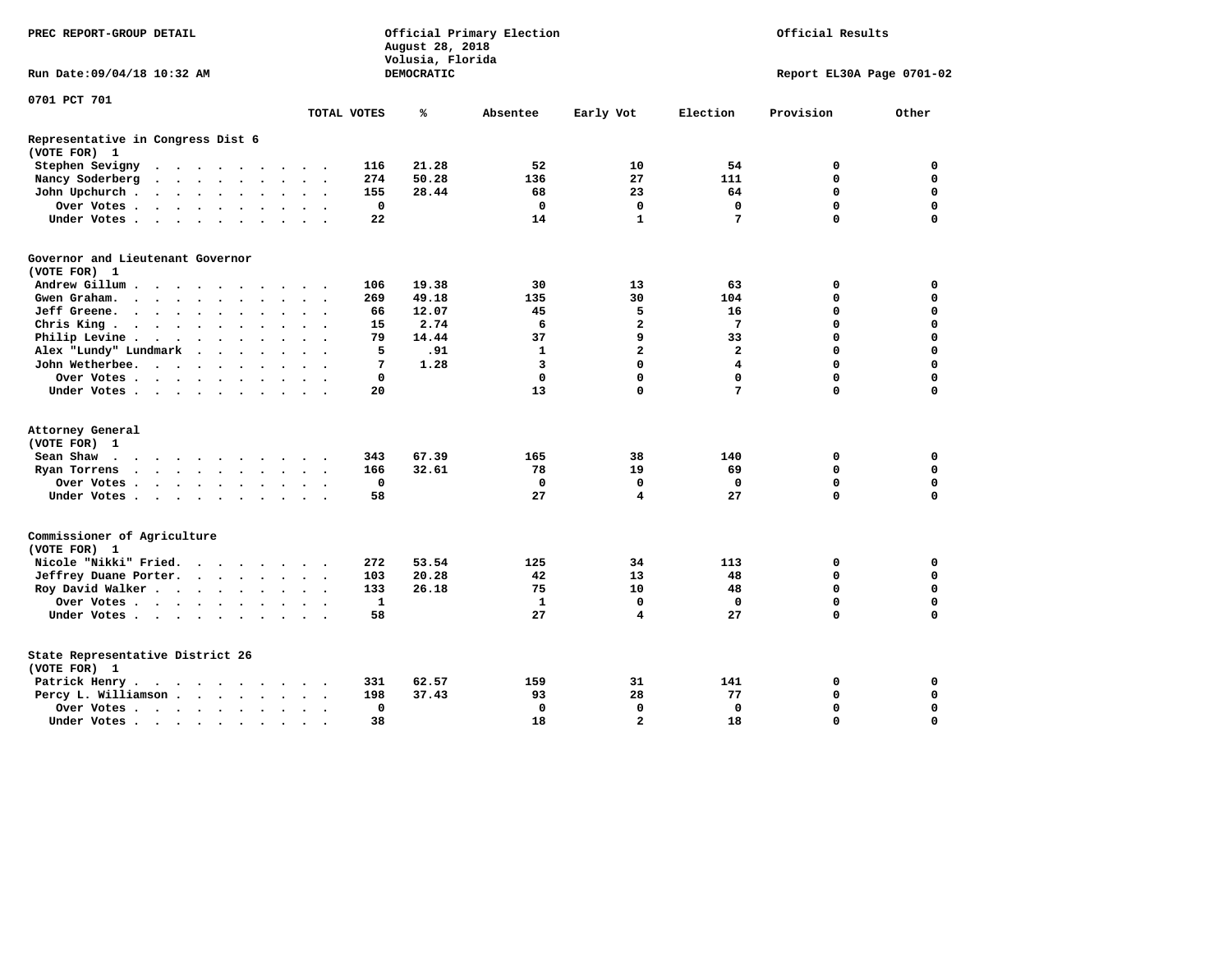| PREC REPORT-GROUP DETAIL                                                                                                                                                        |                      | August 28, 2018<br>Volusia, Florida | Official Primary Election | Official Results        |              |                           |                  |  |
|---------------------------------------------------------------------------------------------------------------------------------------------------------------------------------|----------------------|-------------------------------------|---------------------------|-------------------------|--------------|---------------------------|------------------|--|
| Run Date:09/04/18 10:32 AM                                                                                                                                                      |                      | REPUBLICAN                          |                           |                         |              | Report EL30A Page 0701-03 |                  |  |
| 0701 PCT 701                                                                                                                                                                    | TOTAL VOTES          | ℁                                   | Absentee                  |                         | Election     | Provision                 | Other            |  |
|                                                                                                                                                                                 |                      |                                     |                           | Early Vot               |              |                           |                  |  |
| United States Senator<br>(VOTE FOR) 1                                                                                                                                           |                      |                                     |                           |                         |              |                           |                  |  |
| Roque "Rocky" De La Fuente.<br>$\sim$ $\sim$                                                                                                                                    | $\ddot{\phantom{1}}$ | 7.64<br>49                          | 20                        | 8                       | 21           | 0                         | 0                |  |
| Rick Scott                                                                                                                                                                      | $\sim$ $\sim$        | 92.36<br>592                        | 238                       | 54                      | 300          | 0                         | 0                |  |
| Over Votes                                                                                                                                                                      |                      | 0                                   | 0                         | 0                       | 0            | 0                         | 0                |  |
| Under Votes<br>$\sim$<br>$\sim$                                                                                                                                                 | $\ddot{\phantom{1}}$ | 10                                  | 6                         | $\overline{a}$          | $\mathbf{2}$ | 0                         | 0                |  |
| Representative in Congress Dist 6<br>(VOTE FOR) 1                                                                                                                               |                      |                                     |                           |                         |              |                           |                  |  |
| Fred Costello                                                                                                                                                                   |                      | 29.81<br>186                        | 78                        | 17                      | 91           | 0                         | 0                |  |
| Michael Waltz.<br>$\cdot$ $\cdot$ $\cdot$ $\cdot$<br>$\bullet$<br>$\ddot{\phantom{a}}$<br>$\bullet$                                                                             |                      | 42.63<br>266                        | 117                       | 23                      | 126          | 0                         | 0                |  |
| John Ward<br>$\cdots$<br>$\cdot$<br>$\bullet$<br>$\bullet$                                                                                                                      |                      | 172<br>27.56                        | 57                        | 21                      | 94           | 0                         | 0                |  |
| Over Votes .<br>$\bullet$<br>$\sim$<br>$\bullet$<br>$\cdot$                                                                                                                     |                      | 1                                   | 0                         | $\mathbf 0$             | 1            | 0                         | $\mathbf 0$      |  |
| Under Votes.<br>$\sim$ $\sim$ $\sim$<br>$\bullet$<br>$\cdot$                                                                                                                    |                      | 26                                  | 12                        | 3                       | 11           | 0                         | $\mathbf 0$      |  |
| Governor and Lieutenant Governor<br>(VOTE FOR) 1                                                                                                                                |                      |                                     |                           |                         |              |                           |                  |  |
| Don Baldauf.<br>$\begin{array}{cccccccccccccccccc} \bullet & \bullet & \bullet & \bullet & \bullet & \bullet & \bullet & \bullet & \bullet & \bullet & \bullet \end{array}$     | $\cdot$ .            | 2<br>.31                            | 1                         | 0                       | 1            | 0                         | 0                |  |
| Ron DeSantis<br>$\cdots$<br>$\ddot{\phantom{a}}$<br>$\sim$ $\sim$<br>$\ddot{\phantom{a}}$                                                                                       |                      | 401<br>62.46                        | 157                       | 32                      | 212          | 0                         | 0                |  |
| Timothy M. Devine.                                                                                                                                                              |                      | .93<br>6                            | 4                         | $\mathbf{o}$            | 2            | 0                         | $\mathbf 0$      |  |
| Bob Langford.<br>$\begin{array}{cccccccccccccc} \bullet & \bullet & \bullet & \bullet & \bullet & \bullet & \bullet & \bullet \end{array}$<br>$\ddot{\phantom{0}}$<br>$\bullet$ |                      | 4<br>.62                            | 1                         | 1                       | $\mathbf{2}$ | 0                         | $\mathbf 0$      |  |
| John Joseph Mercadante .<br>$\bullet$<br>$\bullet$                                                                                                                              |                      | .16<br>1                            | 0                         | 1                       | 0            | 0                         | 0                |  |
| Bruce Nathan<br>$\cdot$<br>$\bullet$                                                                                                                                            |                      | 4<br>.62                            | $\overline{a}$            | 0                       | $\mathbf{2}$ | 0                         | $\mathbf 0$      |  |
| Adam H. Putnam.<br>$\bullet$<br>$\ddot{\phantom{1}}$<br>$\bullet$                                                                                                               |                      | 220<br>34.27                        | 91                        | 28                      | 101          | 0                         | $\mathbf 0$      |  |
| Bob White<br>$\cdot$ $\cdot$ $\cdot$<br>$\bullet$                                                                                                                               |                      | 4<br>.62                            | 4                         | 0                       | 0            | 0                         | $\mathbf 0$      |  |
| Over Votes .<br>$\cdot$ $\cdot$ $\cdot$ $\cdot$<br>$\bullet$                                                                                                                    | $\cdot$              | 1                                   | $\mathbf{1}$              | 0                       | 0            | 0                         | $\mathbf 0$      |  |
| Under Votes<br>$\ddot{\phantom{a}}$                                                                                                                                             |                      | 8                                   | 3                         | $\overline{\mathbf{2}}$ | 3            | 0                         | 0                |  |
| Attorney General<br>(VOTE FOR) 1                                                                                                                                                |                      |                                     |                           |                         |              |                           |                  |  |
| Ashley Moody<br>$\ddot{\phantom{0}}$<br>$\cdot$                                                                                                                                 |                      | 56.23<br>343                        | 126                       | 37                      | 180          | 0                         | 0                |  |
| Frank White.<br>$\cdots$<br>$\bullet$<br>$\bullet$                                                                                                                              | $\cdot$<br>$\cdot$   | 267<br>43.77                        | 120                       | 23                      | 124          | 0                         | $\mathbf 0$      |  |
| Over Votes .<br>$\sim$ $\sim$ $\sim$ $\sim$<br>$\ddot{\phantom{0}}$<br>$\bullet$                                                                                                |                      | 0                                   | 0                         | 0                       | 0            | 0                         | 0                |  |
| Under Votes<br>$\bullet$<br>$\bullet$                                                                                                                                           | $\bullet$            | 41                                  | 18                        | 4                       | 19           | 0                         | $\mathbf 0$      |  |
| Commissioner of Agriculture<br>(VOTE FOR) 1                                                                                                                                     |                      |                                     |                           |                         |              |                           |                  |  |
| Matt Caldwell .<br>$\cdot$ $\cdot$ $\cdot$ $\cdot$ $\cdot$ $\cdot$                                                                                                              |                      | 229<br>39.41                        | 72                        | 22                      | 135          | 0                         | 0                |  |
| Denise Grimsley<br>$\cdot$ $\cdot$ $\cdot$ $\cdot$<br>$\ddot{\phantom{a}}$<br>$\ddot{\phantom{0}}$                                                                              |                      | 25.99<br>151                        | 49                        | 17                      | 85           | 0                         | 0                |  |
| Mike McCalister<br>$\begin{array}{cccccccccccccc} \bullet & \bullet & \bullet & \bullet & \bullet & \bullet & \bullet & \bullet & \bullet \end{array}$<br>$\bullet$             |                      | 105<br>18.07                        | 58                        | 12                      | 35           | 0                         | $\mathbf 0$      |  |
| Baxter Troutman<br>.                                                                                                                                                            |                      | 96<br>16.52                         | 45                        | 10                      | 41           | 0                         | 0                |  |
| Over Votes .<br>Under Votes.<br>$\ddot{\phantom{a}}$                                                                                                                            |                      | 0<br>70                             | 0<br>40                   | 0<br>3                  | 0<br>27      | 0<br>0                    | 0<br>$\mathbf 0$ |  |
| State Representative District 26                                                                                                                                                |                      |                                     |                           |                         |              |                           |                  |  |
| (VOTE FOR) 1                                                                                                                                                                    |                      |                                     |                           |                         |              |                           |                  |  |
| Michael Cantu.<br>$\sim$ $\sim$ $\sim$                                                                                                                                          |                      | 52.98<br>311                        | 116                       | 31                      | 164          | 0                         | 0                |  |
| Elizabeth Fetterhoff.                                                                                                                                                           |                      | 276<br>47.02                        | 116                       | 28                      | 132          | 0                         | 0                |  |
| Over Votes .<br>$\ddot{\phantom{0}}$<br>$\ddot{\phantom{0}}$<br>$\bullet$<br>$\bullet$                                                                                          |                      | 0                                   | 0                         | 0                       | 0            | 0                         | 0                |  |
| Under Votes<br>$\cdot$                                                                                                                                                          |                      | 64                                  | 32                        | 5                       | 27           | 0                         | 0                |  |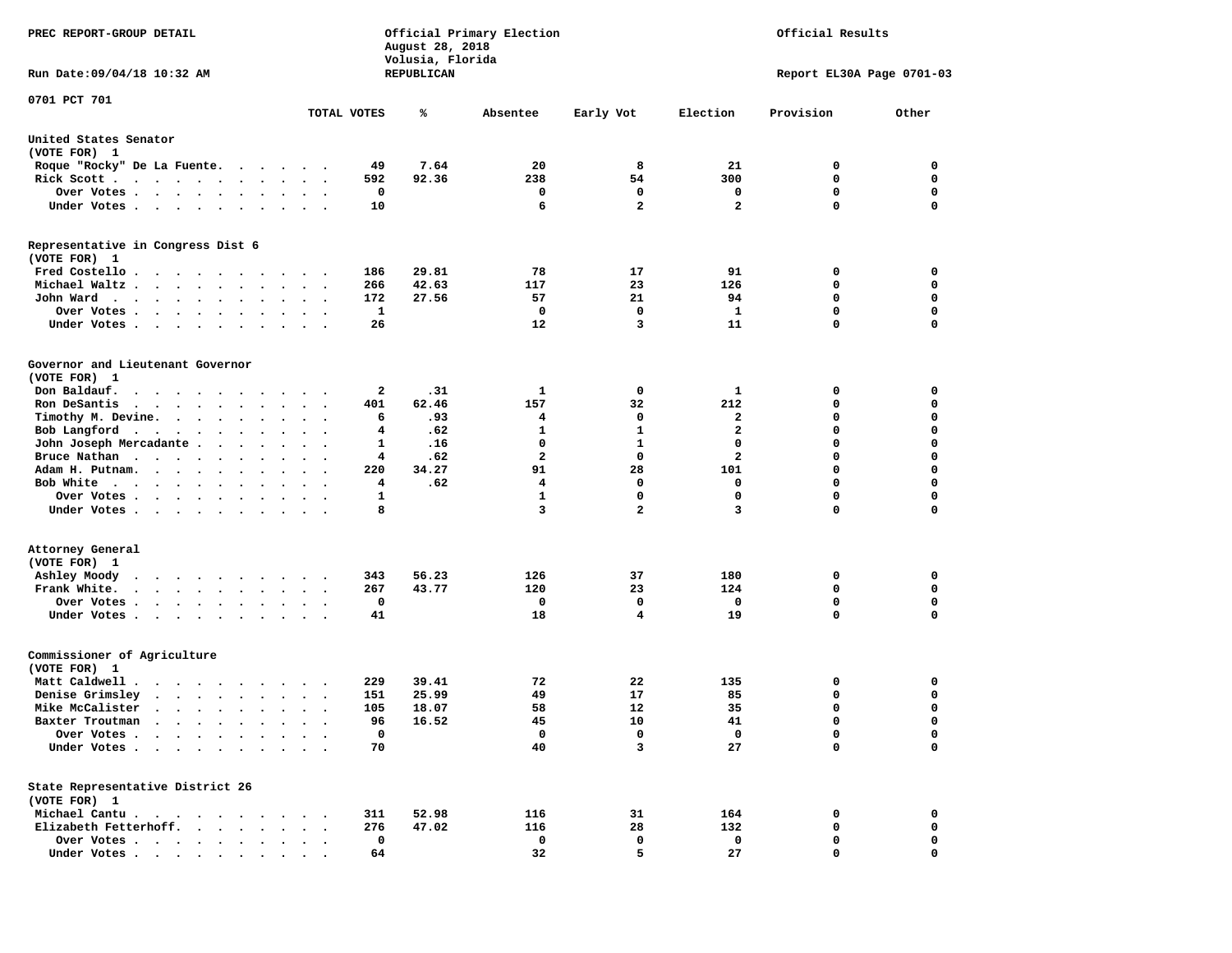| PREC REPORT-GROUP DETAIL<br>Run Date: 09/04/18 10:32 AM |                             | August 28, 2018<br>Volusia, Florida<br><b>NONPARTISAN</b> | Official Primary Election |           |              | Official Results<br>Report EL30A Page 0701-04 |             |  |  |
|---------------------------------------------------------|-----------------------------|-----------------------------------------------------------|---------------------------|-----------|--------------|-----------------------------------------------|-------------|--|--|
| 0701 PCT 701                                            | TOTAL VOTES                 | ℁                                                         | Absentee                  | Early Vot | Election     | Provision                                     | Other       |  |  |
| Circuit Judge 7th Judicial, Grp 15<br>(VOTE FOR) 1      |                             |                                                           |                           |           |              |                                               |             |  |  |
| Linda L. Gaustad                                        | 312                         | 24.86                                                     | 155                       | 34        | 123          | 0                                             | 0           |  |  |
| Sebrina L. Slack.                                       | 412                         | 32.83                                                     | 171                       | 44        | 197          | $\mathbf 0$                                   | $\mathbf 0$ |  |  |
| Ryan Will $\cdots$ $\cdots$ $\cdots$ $\cdots$           | 531                         | 42.31                                                     | 261                       | 56        | 214          | 0                                             | 0           |  |  |
| Over Votes                                              | 1<br>$\ddot{\phantom{1}}$   |                                                           | 1                         | 0         | 0            | 0                                             | $\mathbf 0$ |  |  |
| Under Votes                                             | 129                         |                                                           | 56                        | 6         | 67           | 0                                             | $\mathbf 0$ |  |  |
| County Judge 7th Judicial, Grp 5<br>(VOTE FOR) 1        |                             |                                                           |                           |           |              |                                               |             |  |  |
| Steve Burk .<br>.                                       | 423                         | 34.33                                                     | 213                       | 42        | 168          | 0                                             | 0           |  |  |
| Dawn "Pam" Fields.                                      | 809                         | 65.67                                                     | 364                       | 87        | 358          | 0                                             | 0           |  |  |
| Over Votes                                              | 1                           |                                                           | 1                         | 0         | 0            | 0                                             | 0           |  |  |
| Under Votes                                             | 152                         |                                                           | 66                        | 11        | 75           | 0                                             | $\mathbf 0$ |  |  |
| County Council at Large<br>(VOTE FOR) 1                 |                             |                                                           |                           |           |              |                                               |             |  |  |
| L. Ronald Durham.                                       | 425                         | 32.08                                                     | 183                       | 57        | 185          | 0                                             | 0           |  |  |
| Ben F. Johnson.                                         | 899<br>$\ddot{\phantom{1}}$ | 67.85                                                     | 445                       | 78        | 376          | 0                                             | 0           |  |  |
| WRITE-IN.                                               | 1                           | .08                                                       | $\mathbf 0$               | 0         | 1            | 0                                             | $\mathbf 0$ |  |  |
| Over Votes                                              | 1                           |                                                           | $\Omega$                  | 0         | $\mathbf{1}$ | 0                                             | $\mathbf 0$ |  |  |
| Under Votes                                             | 59                          |                                                           | 16                        | 5         | 38           | 0                                             | $\mathbf 0$ |  |  |
| City of South Daytona Seat 2<br>(VOTE FOR) 1            |                             |                                                           |                           |           |              |                                               |             |  |  |
| Nancy Ann Long - WITHDRAWN.                             | 491                         | 46.67                                                     | 192                       | 54        | 245          | 0                                             | 0           |  |  |
| Douglas P. Quartier                                     | 561                         | 53.33                                                     | 286                       | 60        | 215          | 0                                             | $\mathbf 0$ |  |  |
| Over Votes                                              | $\overline{\mathbf{2}}$     |                                                           | 0                         | 0         | $\mathbf{2}$ | 0                                             | 0           |  |  |
| Under Votes                                             | 331<br>$\bullet$            |                                                           | 166                       | 26        | 139          | $\Omega$                                      | $\mathbf 0$ |  |  |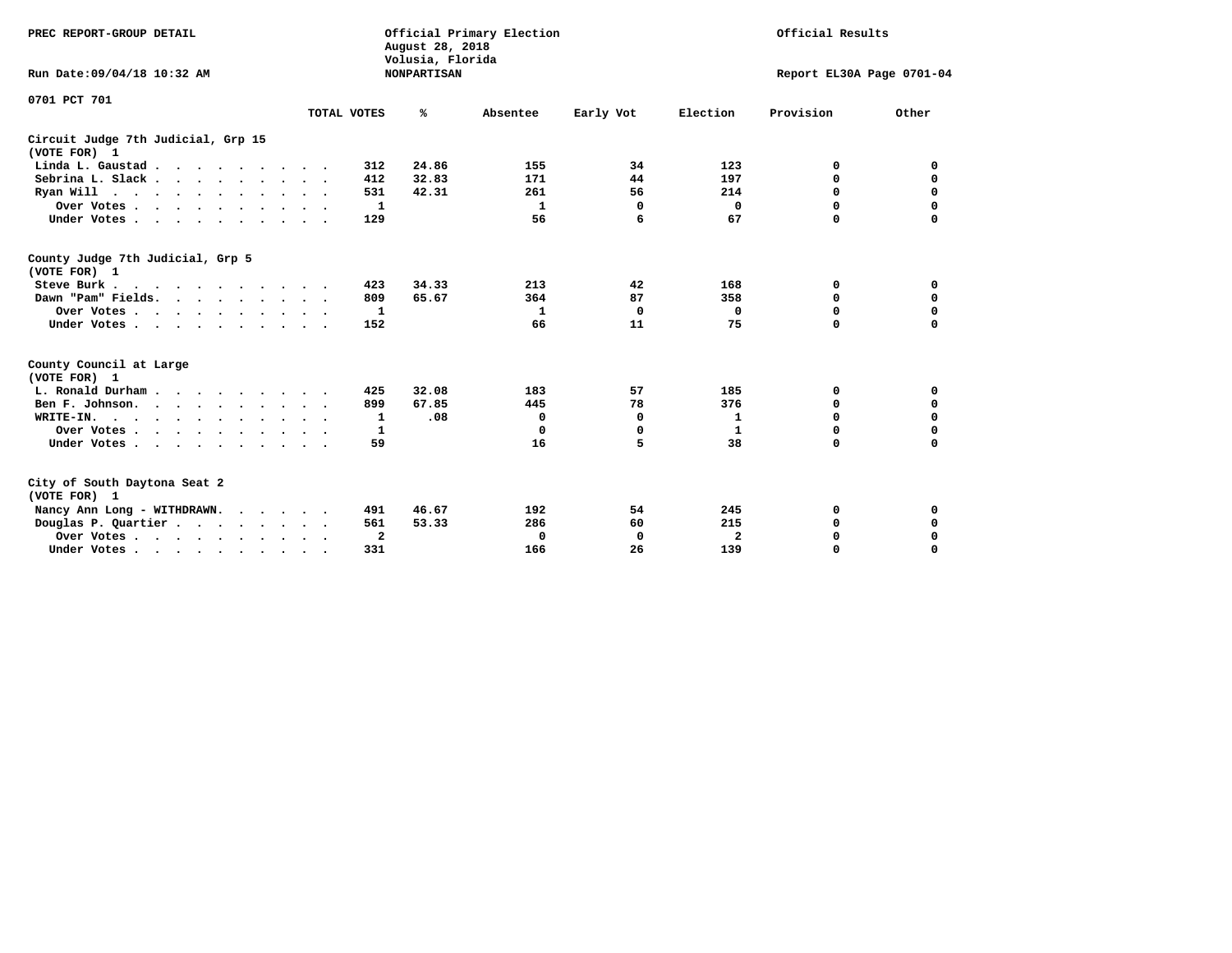| PREC REPORT-GROUP DETAIL               |  |                                         |             | August 28, 2018<br>Volusia, Florida | Official Primary Election |           |          | Official Results          |       |
|----------------------------------------|--|-----------------------------------------|-------------|-------------------------------------|---------------------------|-----------|----------|---------------------------|-------|
| Run Date: 09/04/18 10:32 AM            |  |                                         |             | <b>STATISTICS</b>                   |                           |           |          | Report EL30A Page 0703-01 |       |
| 0703 PCT 703                           |  |                                         |             |                                     |                           |           |          |                           |       |
|                                        |  |                                         | TOTAL VOTES | %ะ                                  | Absentee                  | Early Vot | Election | Provision                 | Other |
| REGISTERED VOTERS - TOTAL              |  |                                         | 4,021       |                                     |                           |           |          |                           |       |
| REGISTERED VOTERS - DEMOCRATIC         |  | $\sim$ $\sim$ $\sim$ $\sim$             | 1,474       | 36.66                               |                           |           |          |                           |       |
| REGISTERED VOTERS - REPUBLICAN         |  |                                         | 1,277       | 31.76                               |                           |           |          |                           |       |
| REGISTERED VOTERS - NONPARTISAN        |  |                                         | 1,270       |                                     |                           |           |          |                           |       |
| BALLOTS CAST - TOTAL.                  |  |                                         | 1,059       |                                     | 507                       | 110       | 440      |                           |       |
| BALLOTS CAST - DEMOCRATIC              |  |                                         | 428         | 40.42                               | 194                       | 53        | 179      |                           |       |
| BALLOTS CAST - REPUBLICAN              |  |                                         | 484         | 45.70                               | 215                       | 44        | 225      |                           |       |
| BALLOTS CAST - NONPARTISAN.            |  |                                         | 147         | 13.88                               | 98                        | 13        | 36       |                           |       |
| BALLOTS CAST - BLANK.                  |  |                                         | 2           | .19                                 | 0                         |           |          | 0                         |       |
| VOTER TURNOUT - TOTAL<br>.             |  |                                         |             | 26.34                               |                           |           |          |                           |       |
| VOTER TURNOUT - DEMOCRATIC.            |  | $\cdot$ $\cdot$ $\cdot$ $\cdot$ $\cdot$ |             | 29.04                               |                           |           |          |                           |       |
| VOTER TURNOUT - REPUBLICAN.<br>$\cdot$ |  |                                         |             | 37.90                               |                           |           |          |                           |       |
| VOTER TURNOUT - BLANK                  |  |                                         |             | .05                                 |                           |           |          |                           |       |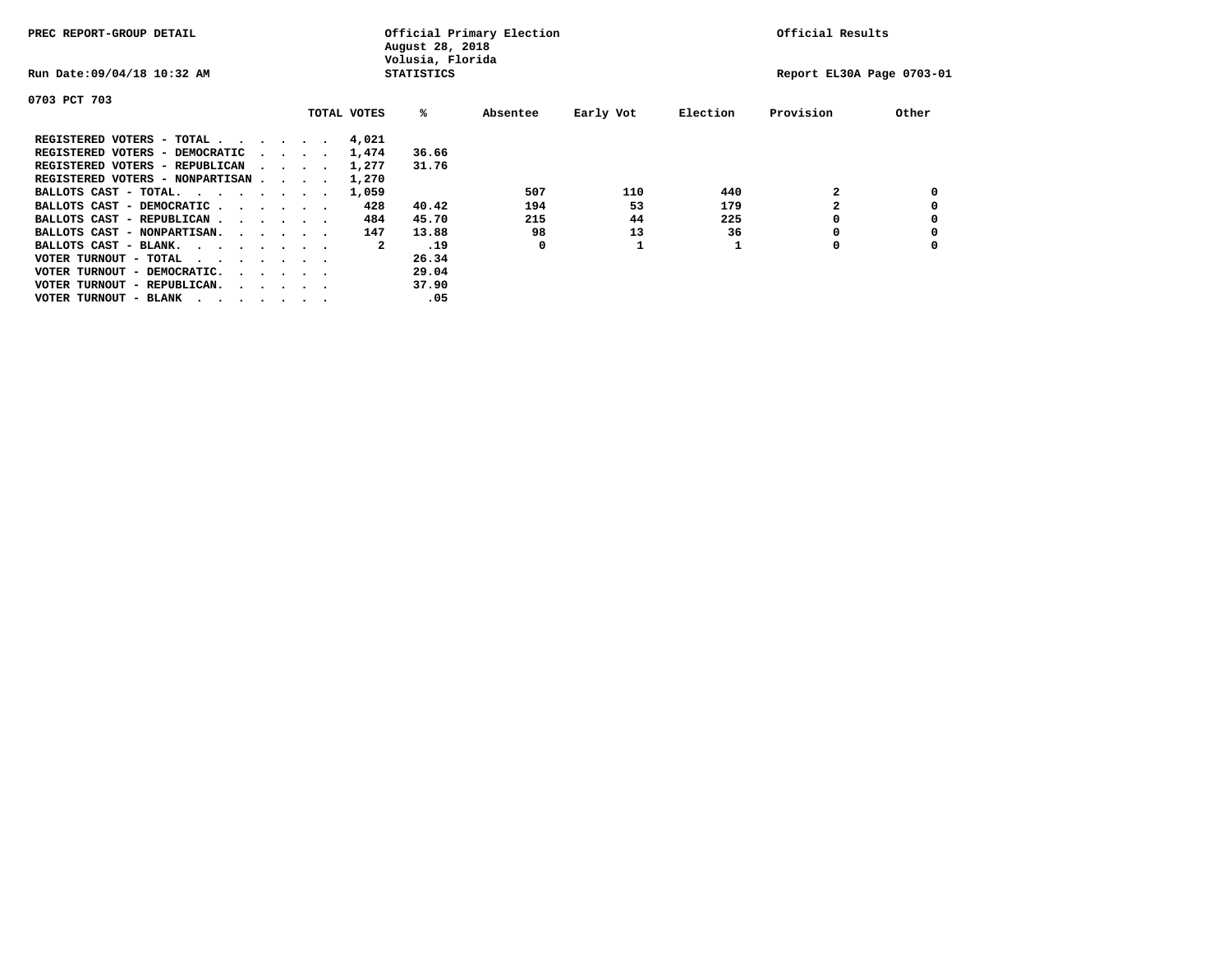| PREC REPORT-GROUP DETAIL                                                                                                                                                                                                                      |                                                                             | Official Primary Election<br>August 28, 2018<br>Volusia, Florida |                       | Official Results                       |             |  |  |
|-----------------------------------------------------------------------------------------------------------------------------------------------------------------------------------------------------------------------------------------------|-----------------------------------------------------------------------------|------------------------------------------------------------------|-----------------------|----------------------------------------|-------------|--|--|
| Run Date: 09/04/18 10:32 AM                                                                                                                                                                                                                   |                                                                             | <b>DEMOCRATIC</b>                                                |                       | Report EL30A Page 0703-02              |             |  |  |
| 0703 PCT 703                                                                                                                                                                                                                                  |                                                                             |                                                                  |                       |                                        |             |  |  |
|                                                                                                                                                                                                                                               | TOTAL VOTES                                                                 | ℁<br>Absentee                                                    | Early Vot<br>Election | Provision                              | Other       |  |  |
| Representative in Congress Dist 6<br>(VOTE FOR) 1                                                                                                                                                                                             |                                                                             |                                                                  |                       |                                        |             |  |  |
| Stephen Sevigny<br>$\cdots$                                                                                                                                                                                                                   | 98                                                                          | 23.67<br>34                                                      | 19                    | 44<br>1                                | 0           |  |  |
| Nancy Soderberg<br>$\begin{array}{cccccccccccccccccc} . & . & . & . & . & . & . & . & . & . & . & . \end{array}$                                                                                                                              | 211                                                                         | 50.97<br>116                                                     | 22                    | 73<br>$\mathbf 0$                      | 0           |  |  |
| John Upchurch.<br>$\cdots$<br>$\sim$                                                                                                                                                                                                          | 105<br>$\ddot{\phantom{a}}$<br>$\sim$                                       | 25.36<br>36                                                      | 12                    | 56<br>$\mathbf{1}$                     | $\mathbf 0$ |  |  |
| Over Votes                                                                                                                                                                                                                                    | 0                                                                           | $\mathbf 0$                                                      | $\mathbf 0$           | $\mathbf 0$<br>$\mathbf 0$             | $\mathbf 0$ |  |  |
| Under Votes                                                                                                                                                                                                                                   | 14                                                                          | 8                                                                | $\mathbf 0$           | $\Omega$<br>6                          | $\Omega$    |  |  |
| Governor and Lieutenant Governor<br>(VOTE FOR) 1                                                                                                                                                                                              |                                                                             |                                                                  |                       |                                        |             |  |  |
| Andrew Gillum<br>$\sim$                                                                                                                                                                                                                       | 109                                                                         | 25.95<br>18                                                      | 22                    | 68<br>1                                | 0           |  |  |
| Gwen Graham.                                                                                                                                                                                                                                  | 203<br>$\cdot$ $\cdot$ $\cdot$                                              | 48.33<br>115                                                     | 18                    | 70<br>$\mathbf 0$                      | $\mathbf 0$ |  |  |
| Jeff Greene.<br>$\ddot{\phantom{a}}$                                                                                                                                                                                                          | 47<br>$\bullet$                                                             | 11.19<br>31                                                      | $\mathbf{1}$          | 14<br>$\mathbf{1}$                     | $\mathbf 0$ |  |  |
| Chris King                                                                                                                                                                                                                                    | 11<br>$\sim$                                                                | 2.62<br>6                                                        | $\mathbf{1}$          | 4<br>$\mathbf 0$                       | $\mathbf 0$ |  |  |
| Philip Levine.<br>$\mathbf{r}$ , and $\mathbf{r}$ , and $\mathbf{r}$ , and $\mathbf{r}$                                                                                                                                                       | 45<br>$\ddot{\phantom{a}}$<br>$\bullet$                                     | 10.71<br>18                                                      | 8                     | 19<br>$\mathbf 0$                      | $\mathbf 0$ |  |  |
| Alex "Lundy" Lundmark<br>$\cdot$ $\cdot$ $\cdot$ $\cdot$                                                                                                                                                                                      | $\mathbf{1}$<br>$\ddot{\phantom{a}}$                                        | .24<br>0                                                         | $\mathbf{1}$          | $\mathbf 0$<br>0                       | 0           |  |  |
| John Wetherbee.<br>$\sim$                                                                                                                                                                                                                     | 4<br>$\ddot{\phantom{a}}$                                                   | .95<br>$\mathbf{1}$                                              | $\mathbf{1}$          | $\overline{\mathbf{2}}$<br>$\mathbf 0$ | $\mathbf 0$ |  |  |
| Over Votes                                                                                                                                                                                                                                    | 1<br>$\sim$                                                                 | $\mathbf{1}$                                                     | $\mathbf 0$           | $\mathbf{0}$<br>$\mathbf 0$            | $\mathbf 0$ |  |  |
| Under Votes                                                                                                                                                                                                                                   | 7                                                                           | 4                                                                | $\mathbf{1}$          | $\overline{a}$<br>$\mathbf 0$          | $\mathbf 0$ |  |  |
| Attorney General                                                                                                                                                                                                                              |                                                                             |                                                                  |                       |                                        |             |  |  |
| (VOTE FOR) 1                                                                                                                                                                                                                                  |                                                                             |                                                                  |                       |                                        |             |  |  |
| Sean Shaw<br>$\cdots$                                                                                                                                                                                                                         | 278                                                                         | 72.40<br>119                                                     | 43                    | 115<br>$\mathbf{1}$                    | 0           |  |  |
| Ryan Torrens<br>. The contract of the contract of the contract of the contract of the contract of the contract of the contract of the contract of the contract of the contract of the contract of the contract of the contract of the contrac | 106<br>$\cdot$ $\cdot$ $\cdot$                                              | 27.60<br>51                                                      | 7                     | 47<br>$\mathbf{1}$                     | $\mathbf 0$ |  |  |
| Over Votes                                                                                                                                                                                                                                    | $\mathbf 0$                                                                 | $\mathbf 0$                                                      | $\mathbf 0$           | $\mathbf 0$<br>$\mathbf 0$             | $\mathbf 0$ |  |  |
| Under Votes                                                                                                                                                                                                                                   | 44                                                                          | 24                                                               | 3                     | 17<br>$\mathbf 0$                      | $\mathbf 0$ |  |  |
| Commissioner of Agriculture<br>(VOTE FOR) 1                                                                                                                                                                                                   |                                                                             |                                                                  |                       |                                        |             |  |  |
| Nicole "Nikki" Fried.                                                                                                                                                                                                                         | 206                                                                         | 54.07<br>85                                                      | 28                    | 93<br>0                                | 0           |  |  |
| Jeffrey Duane Porter.                                                                                                                                                                                                                         | 79<br>$\cdot$ $\cdot$ $\cdot$                                               | 20.73<br>34                                                      | 8                     | $\mathbf 0$<br>37                      | 0           |  |  |
| Roy David Walker                                                                                                                                                                                                                              | 96                                                                          | 25.20<br>50                                                      | 15                    | 29<br>$\overline{a}$                   | $\mathbf 0$ |  |  |
| Over Votes                                                                                                                                                                                                                                    | 1<br>$\bullet$                                                              | $\mathbf{1}$                                                     | 0                     | $\mathbf{0}$<br>$\mathbf 0$            | $\mathbf 0$ |  |  |
| Under Votes                                                                                                                                                                                                                                   | 46                                                                          | 24                                                               | $\overline{a}$        | $\Omega$<br>20                         | $\mathbf 0$ |  |  |
| State Representative District 26<br>(VOTE FOR) 1                                                                                                                                                                                              |                                                                             |                                                                  |                       |                                        |             |  |  |
| Patrick Henry.<br>$\cdots$                                                                                                                                                                                                                    | 246                                                                         | 61.04<br>107                                                     | 32                    | 105<br>2                               | 0           |  |  |
| Percy L. Williamson                                                                                                                                                                                                                           | 157<br>$\ddot{\phantom{a}}$<br>$\ddot{\phantom{a}}$<br>$\ddot{\phantom{1}}$ | 38.96<br>73                                                      | 19                    | 65<br>$\mathbf 0$                      | $\mathbf 0$ |  |  |
| Over Votes                                                                                                                                                                                                                                    | 0<br>$\bullet$                                                              | $\mathbf 0$                                                      | $\mathbf 0$           | $\mathbf 0$<br>$\mathbf 0$             | $\mathbf 0$ |  |  |
| Under Votes                                                                                                                                                                                                                                   | 25<br>$\sim$ $\sim$                                                         | 14                                                               | $\overline{a}$        | $\mathbf{q}$<br>$\Omega$               | $\mathbf 0$ |  |  |
|                                                                                                                                                                                                                                               |                                                                             |                                                                  |                       |                                        |             |  |  |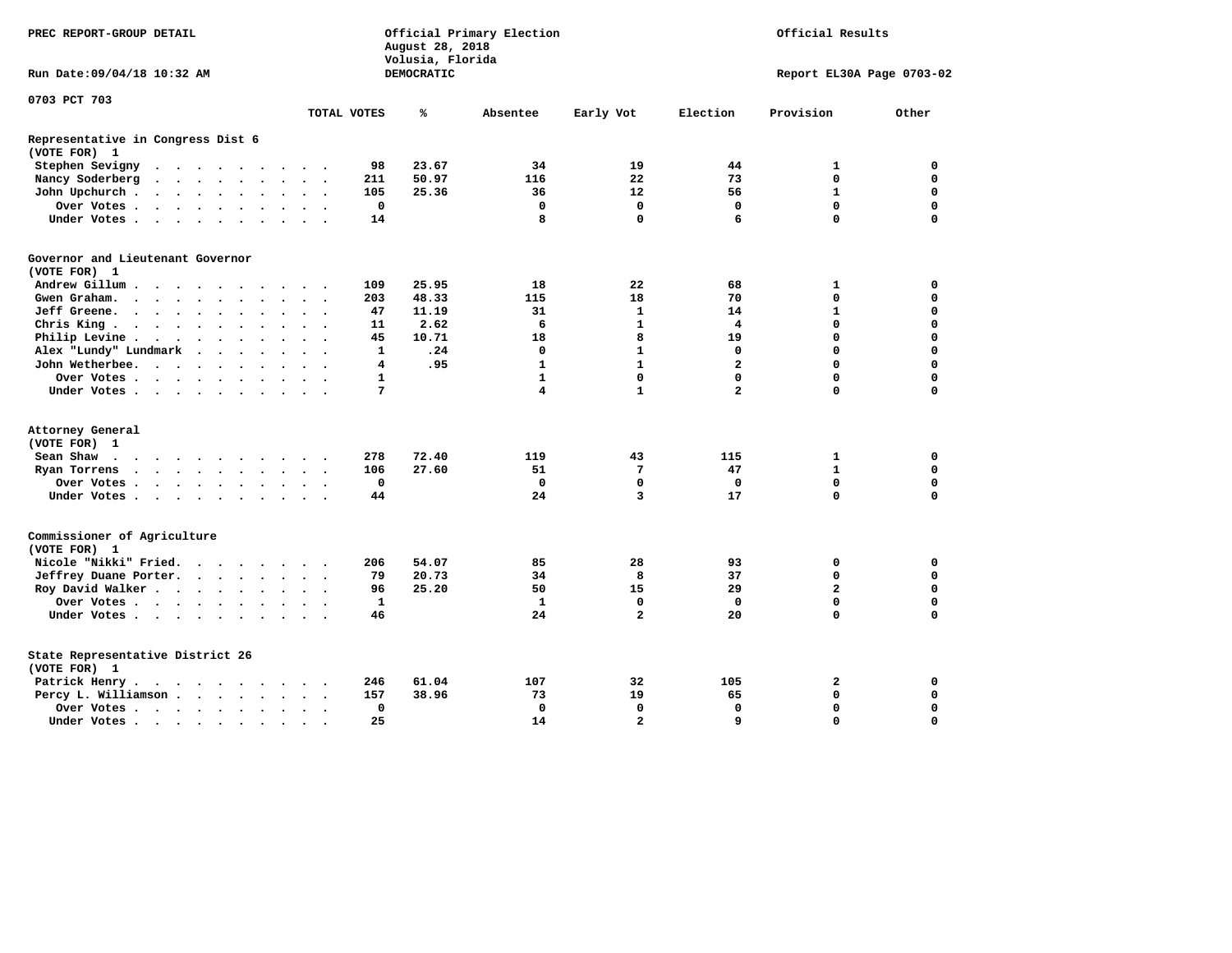| PREC REPORT-GROUP DETAIL                                                                                                                                                |                                                                 | August 28, 2018<br>Volusia, Florida | Official Primary Election | Official Results |                         |                           |             |  |
|-------------------------------------------------------------------------------------------------------------------------------------------------------------------------|-----------------------------------------------------------------|-------------------------------------|---------------------------|------------------|-------------------------|---------------------------|-------------|--|
| Run Date: 09/04/18 10:32 AM                                                                                                                                             |                                                                 | REPUBLICAN                          |                           |                  |                         | Report EL30A Page 0703-03 |             |  |
| 0703 PCT 703                                                                                                                                                            |                                                                 |                                     |                           |                  |                         |                           |             |  |
|                                                                                                                                                                         | TOTAL VOTES                                                     | ℁                                   | Absentee                  | Early Vot        | Election                | Provision                 | Other       |  |
| United States Senator<br>(VOTE FOR) 1                                                                                                                                   |                                                                 |                                     |                           |                  |                         |                           |             |  |
| Roque "Rocky" De La Fuente.                                                                                                                                             |                                                                 | 41<br>8.61                          | 25                        | 1                | 15                      | 0                         | 0           |  |
| Rick Scott                                                                                                                                                              | $\bullet$ .<br><br><br><br><br><br><br><br><br><br><br><br>     | 435<br>91.39                        | 185                       | 42               | 208                     | 0                         | 0           |  |
| Over Votes                                                                                                                                                              | $\ddot{\phantom{1}}$                                            | 0                                   | 0                         | 0                | 0                       | $\mathbf 0$               | 0           |  |
| Under Votes                                                                                                                                                             | $\bullet$ .<br>$\sim$ $\sim$                                    | 8                                   | 5                         | $\mathbf{1}$     | $\overline{\mathbf{2}}$ | $\Omega$                  | $\mathbf 0$ |  |
| Representative in Congress Dist 6<br>(VOTE FOR) 1                                                                                                                       |                                                                 |                                     |                           |                  |                         |                           |             |  |
| Fred Costello                                                                                                                                                           |                                                                 | 28.14<br>130                        | 61                        | 14               | 55                      | 0                         | 0           |  |
| Michael Waltz                                                                                                                                                           | $\ddot{\phantom{1}}$                                            | 206<br>44.59                        | 83                        | 21               | 102                     | 0                         | 0           |  |
| John Ward                                                                                                                                                               | $\ddot{\phantom{1}}$<br>$\sim$                                  | 126<br>27.27                        | 60                        | 9                | 57                      | 0                         | 0           |  |
| Over Votes<br>$\cdot$<br>$\cdot$<br>$\sim$<br>$\cdot$                                                                                                                   |                                                                 | $\mathbf 0$                         | 0                         | $\mathbf 0$      | $\mathbf 0$             | $\mathbf 0$               | 0           |  |
| Under Votes                                                                                                                                                             |                                                                 | 22                                  | 11                        | 0                | 11                      | $\mathbf 0$               | 0           |  |
| Governor and Lieutenant Governor<br>(VOTE FOR) 1                                                                                                                        |                                                                 |                                     |                           |                  |                         |                           |             |  |
| Don Baldauf.<br>$\cdot$                                                                                                                                                 | $\cdot$ $\cdot$                                                 | .83<br>4                            | 1                         | 0                | 3                       | 0                         | 0           |  |
| Ron DeSantis<br>$\cdots$                                                                                                                                                | $\bullet$                                                       | 304<br>63.33                        | 126                       | 34               | 144                     | 0                         | 0           |  |
| Timothy M. Devine.                                                                                                                                                      |                                                                 | $\mathbf{2}$<br>.42                 | $\mathbf{2}$              | 0                | 0                       | 0                         | $\mathbf 0$ |  |
| Bob Langford                                                                                                                                                            | $\sim$ $\sim$<br>$\overline{\phantom{a}}$                       | $\mathbf{2}$<br>.42                 | $\mathbf{2}$              | $\mathbf 0$      | $\mathbf 0$             | $\mathbf 0$               | 0           |  |
| John Joseph Mercadante .<br>$\sim$ $\sim$ $\sim$ $\sim$                                                                                                                 | $\ddot{\phantom{1}}$                                            | 1<br>.21                            | 1                         | 0                | 0                       | $\mathbf 0$               | 0           |  |
| Bruce Nathan                                                                                                                                                            | $\ddot{\phantom{1}}$<br>$\ddot{\phantom{0}}$                    | 1<br>.21                            | $\mathbf{1}$              | 0                | 0                       | $\mathbf 0$               | 0           |  |
| Adam H. Putnam.<br>$\sim$                                                                                                                                               | $\sim$                                                          | 159<br>33.13                        | 74                        | 10               | 75                      | $\mathbf 0$               | 0           |  |
| Bob White                                                                                                                                                               |                                                                 | 7<br>1.46                           | 5                         | 0                | $\mathbf{2}$            | $\mathbf 0$               | 0           |  |
| Over Votes .<br>$\cdots$<br>$\bullet$                                                                                                                                   | $\cdot$<br>$\bullet$                                            | $\mathbf{1}$                        | 1                         | $\mathbf 0$      | 0                       | $\mathbf 0$               | 0           |  |
| Under Votes                                                                                                                                                             |                                                                 | 3                                   | $\overline{a}$            | 0                | $\mathbf{1}$            | $\mathbf 0$               | 0           |  |
| Attorney General                                                                                                                                                        |                                                                 |                                     |                           |                  |                         |                           |             |  |
| (VOTE FOR) 1                                                                                                                                                            |                                                                 |                                     |                           |                  |                         |                           |             |  |
| Ashley Moody                                                                                                                                                            | $\cdot$ $\cdot$                                                 | 55.33<br>249                        | 103                       | 21               | 125                     | 0                         | 0           |  |
| Frank White.<br>$\begin{array}{cccccccccccccc} \bullet & \bullet & \bullet & \bullet & \bullet & \bullet & \bullet & \bullet & \bullet & \bullet & \bullet \end{array}$ | $\bullet$ .<br>$\bullet$<br>$\sim$                              | 201<br>44.67                        | 95                        | 22               | 84                      | 0                         | 0           |  |
| Over Votes.<br>$\cdots$<br>$\ddot{\phantom{1}}$                                                                                                                         |                                                                 | 1                                   | 0                         | 0                | 1                       | $\mathbf 0$               | 0           |  |
| Under Votes                                                                                                                                                             |                                                                 | 33                                  | 17                        | $\mathbf{1}$     | 15                      | $\Omega$                  | $\mathbf 0$ |  |
| Commissioner of Agriculture<br>(VOTE FOR) 1                                                                                                                             |                                                                 |                                     |                           |                  |                         |                           |             |  |
| Matt Caldwell .<br>$\cdots$                                                                                                                                             |                                                                 | 37.25<br>165                        | 69                        | 23               | 73                      | 0                         | 0           |  |
| Denise Grimsley<br>$\cdot$ $\cdot$ $\cdot$ $\cdot$ $\cdot$ $\cdot$                                                                                                      | $\cdot$                                                         | 135<br>30.47                        | 56                        | 11               | 68                      | 0                         | 0           |  |
| Mike McCalister                                                                                                                                                         | $\bullet$ .<br>$\ddot{\phantom{0}}$<br>$\overline{\phantom{a}}$ | 69<br>15.58                         | 34                        | 9                | 26                      | $\mathbf 0$               | 0           |  |
| Baxter Troutman                                                                                                                                                         |                                                                 | 74<br>16.70                         | 30                        | 1                | 43                      | $\Omega$                  | $\Omega$    |  |
| Over Votes .<br>$\sim$ $\sim$ $\sim$ $\sim$ $\sim$                                                                                                                      |                                                                 | $\mathbf 0$                         | 0                         | 0                | 0                       | 0                         | 0           |  |
| Under Votes.<br>$\sim$<br>$\ddot{\phantom{0}}$<br>$\ddot{\phantom{a}}$                                                                                                  |                                                                 | 41                                  | 26                        | 0                | 15                      | $\mathbf 0$               | 0           |  |
| State Representative District 26<br>(VOTE FOR) 1                                                                                                                        |                                                                 |                                     |                           |                  |                         |                           |             |  |
| Michael Cantu.<br>$\sim$ $\sim$                                                                                                                                         |                                                                 | 228<br>51.01                        | 110                       | 12               | 106                     | 0                         | 0           |  |
| Elizabeth Fetterhoff.<br>$\ddot{\phantom{1}}$<br>$\ddot{\phantom{a}}$                                                                                                   |                                                                 | 219<br>48.99                        | 88                        | 30               | 101                     | $\mathbf 0$               | 0           |  |
| Over Votes<br>$\bullet$                                                                                                                                                 |                                                                 | $\mathbf 0$                         | 0                         | 0                | 0                       | 0                         | 0           |  |
| Under Votes                                                                                                                                                             |                                                                 | 37                                  | 17                        | $\mathbf{2}$     | 18                      | 0                         | $\mathbf 0$ |  |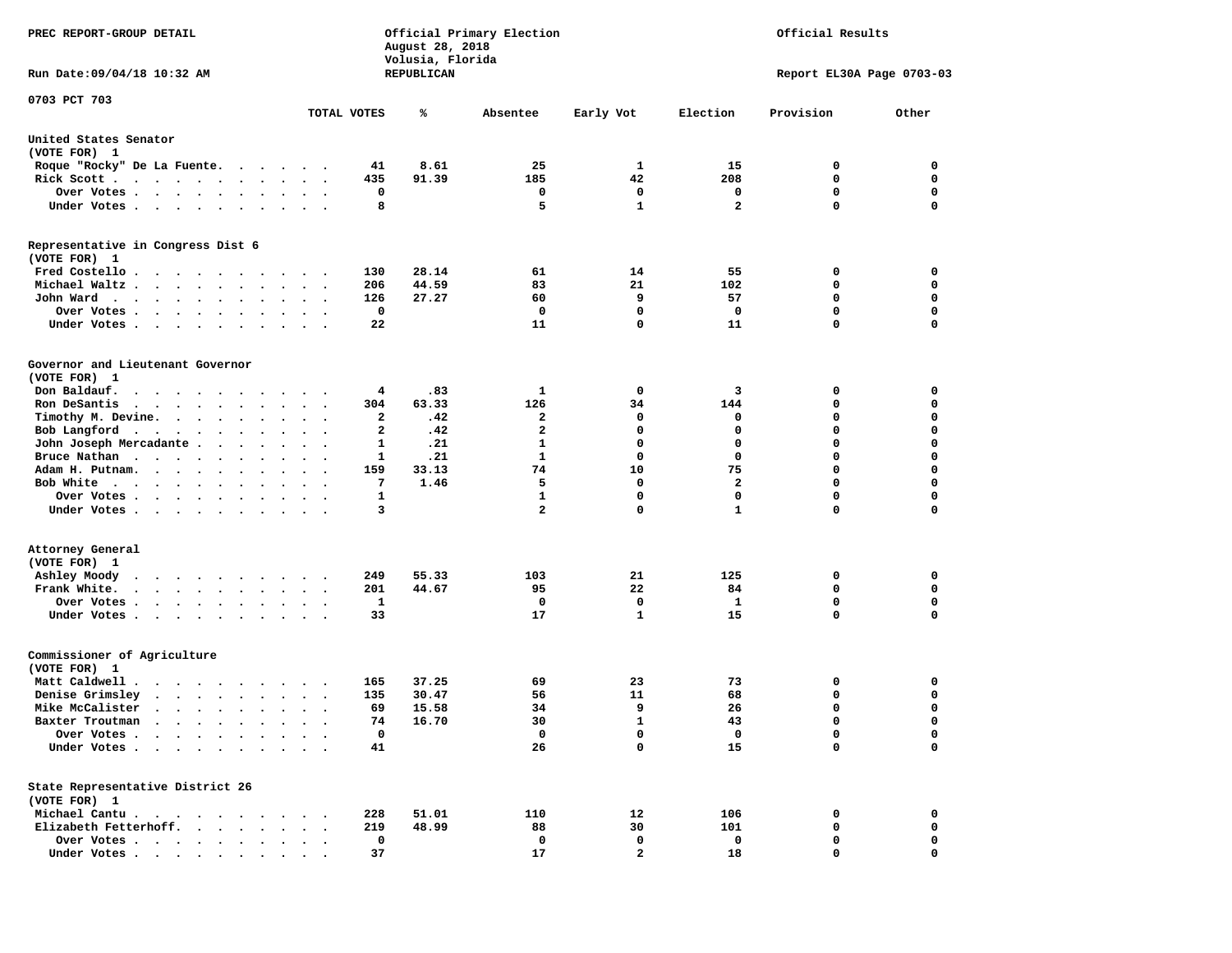| PREC REPORT-GROUP DETAIL<br>Run Date: 09/04/18 10:32 AM                                                           |                        | August 28, 2018<br>Volusia, Florida<br><b>NONPARTISAN</b> | Official Primary Election |                    | Official Results<br>Report EL30A Page 0703-04 |                             |                            |  |
|-------------------------------------------------------------------------------------------------------------------|------------------------|-----------------------------------------------------------|---------------------------|--------------------|-----------------------------------------------|-----------------------------|----------------------------|--|
| 0703 PCT 703                                                                                                      |                        |                                                           |                           |                    |                                               |                             |                            |  |
|                                                                                                                   | TOTAL VOTES            | ℁                                                         | Absentee                  | Early Vot          | Election                                      | Provision                   | Other                      |  |
| Circuit Judge 7th Judicial, Grp 15<br>(VOTE FOR) 1                                                                |                        |                                                           |                           |                    |                                               |                             |                            |  |
| Linda L. Gaustad                                                                                                  | 254                    | 26.85                                                     | 133                       | 22                 | 99                                            | 0                           | 0                          |  |
| Sebrina L. Slack.                                                                                                 | 293                    | 30.97                                                     | 140                       | 42                 | 109                                           | $\mathbf{2}$                | $\mathbf 0$                |  |
| Ryan Will $\cdots$ , $\cdots$ , $\cdots$ , $\cdots$                                                               | 399                    | 42.18                                                     | 180                       | 40                 | 179                                           | $\mathbf 0$                 | $\mathbf 0$                |  |
| Over Votes                                                                                                        | 0                      |                                                           | 0                         | 0                  | 0                                             | 0                           | $\mathbf 0$                |  |
| Under Votes                                                                                                       | 113                    |                                                           | 54                        | 6                  | 53                                            | 0                           | 0                          |  |
| County Judge 7th Judicial, Grp 5<br>(VOTE FOR) 1<br>Steve Burk<br>Dawn "Pam" Fields.<br>Over Votes<br>Under Votes | 313<br>637<br>0<br>109 | 32.95<br>67.05                                            | 146<br>311<br>0<br>50     | 25<br>79<br>0<br>6 | 141<br>246<br>0<br>53                         | 1<br>$\mathbf{1}$<br>0<br>0 | 0<br>0<br>0<br>$\mathbf 0$ |  |
| County Council at Large<br>(VOTE FOR) 1                                                                           |                        |                                                           |                           |                    |                                               |                             |                            |  |
| L. Ronald Durham                                                                                                  | 348                    | 34.97                                                     | 154                       | 44                 | 149                                           | 1                           | 0                          |  |
| Ben F. Johnson.                                                                                                   | 644<br>$\sim$ $\sim$   | 64.72                                                     | 323                       | 63                 | 257                                           | $\mathbf{1}$                | $\mathbf 0$                |  |
| WRITE-IN.                                                                                                         | 3                      | .30                                                       | 3                         | 0                  | 0                                             | 0                           | $\mathbf 0$                |  |
| Over Votes                                                                                                        | 1                      |                                                           | $\Omega$                  | 0                  | $\mathbf{1}$                                  | $\mathbf 0$                 | $\mathbf 0$                |  |
| Under Votes                                                                                                       | 63                     |                                                           | 27                        | $\overline{3}$     | 33                                            | 0                           | $\mathbf 0$                |  |
| City of South Daytona Seat 2<br>(VOTE FOR) 1                                                                      |                        |                                                           |                           |                    |                                               |                             |                            |  |
| Nancy Ann Long - WITHDRAWN.                                                                                       | 406                    | 49.88                                                     | 166                       | 53                 | 187                                           | 0                           | 0                          |  |
| Douglas P. Quartier                                                                                               | 408                    | 50.12                                                     | 215                       | 32                 | 159                                           | $\overline{2}$              | 0                          |  |
| Over Votes                                                                                                        | $\Omega$               |                                                           | $\mathbf 0$               | 0                  | 0                                             | 0                           | 0                          |  |
| Under Votes                                                                                                       | 245                    |                                                           | 126                       | 25                 | 94                                            | $\Omega$                    | $\Omega$                   |  |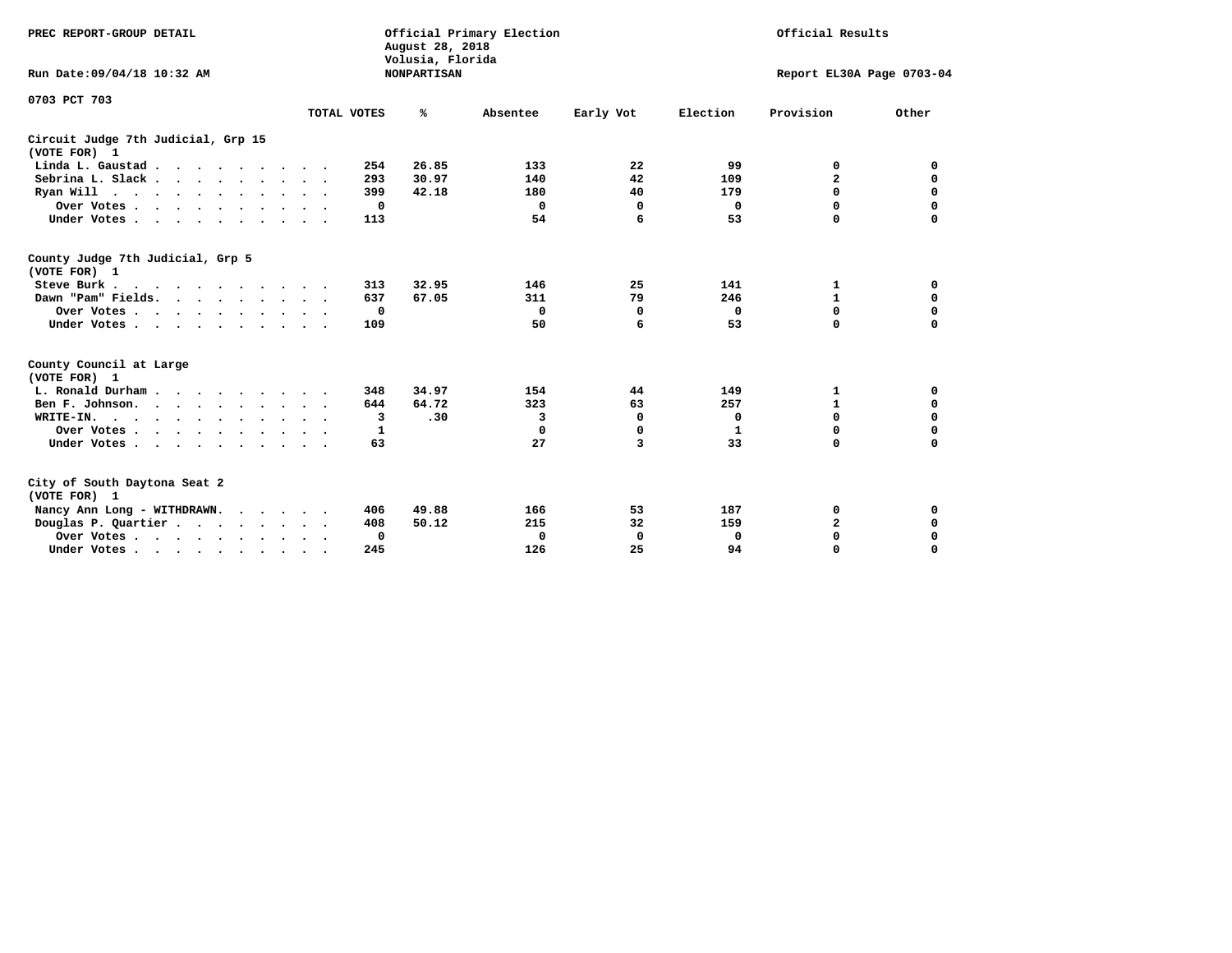| PREC REPORT-GROUP DETAIL                |  |                                 |             | August 28, 2018<br>Volusia, Florida | Official Primary Election |           |              | Official Results          |       |
|-----------------------------------------|--|---------------------------------|-------------|-------------------------------------|---------------------------|-----------|--------------|---------------------------|-------|
| Run Date: 09/04/18 10:32 AM             |  |                                 |             | <b>STATISTICS</b>                   |                           |           |              | Report EL30A Page 0705-01 |       |
| 0705 PCT 705                            |  |                                 |             |                                     |                           |           |              |                           |       |
|                                         |  |                                 | TOTAL VOTES | %ะ                                  | Absentee                  | Early Vot | Election     | Provision                 | Other |
| REGISTERED VOTERS - TOTAL               |  |                                 | 1,472       |                                     |                           |           |              |                           |       |
| REGISTERED VOTERS - DEMOCRATIC          |  | $\cdot$ $\cdot$ $\cdot$ $\cdot$ | 419         | 28.46                               |                           |           |              |                           |       |
| REGISTERED VOTERS - REPUBLICAN          |  | $\sim$ $\sim$ $\sim$ $\sim$     | 603         | 40.96                               |                           |           |              |                           |       |
| REGISTERED VOTERS - NONPARTISAN         |  |                                 | 450         |                                     |                           |           |              |                           |       |
| BALLOTS CAST - TOTAL.                   |  |                                 | 484         |                                     | 199                       | 43        | 241          |                           |       |
| BALLOTS CAST - DEMOCRATIC               |  |                                 | 176         | 36.36                               | 70                        | 16        | 90           |                           |       |
| BALLOTS CAST - REPUBLICAN               |  |                                 | 245         | 50.62                               | 101                       | 23        | 121          |                           |       |
| BALLOTS CAST - NONPARTISAN.             |  |                                 | 63          | 13.02                               | 28                        | 4         | 30           |                           |       |
| BALLOTS CAST - BLANK.                   |  |                                 | 2           | .41                                 | 0                         | 0         | $\mathbf{2}$ | 0                         |       |
| VOTER TURNOUT - TOTAL<br>.              |  |                                 |             | 32.88                               |                           |           |              |                           |       |
| VOTER TURNOUT - DEMOCRATIC.             |  | $\cdot$                         |             | 42.00                               |                           |           |              |                           |       |
| VOTER TURNOUT - REPUBLICAN.<br>$\cdots$ |  |                                 |             | 40.63                               |                           |           |              |                           |       |
| VOTER TURNOUT - BLANK                   |  |                                 |             | .14                                 |                           |           |              |                           |       |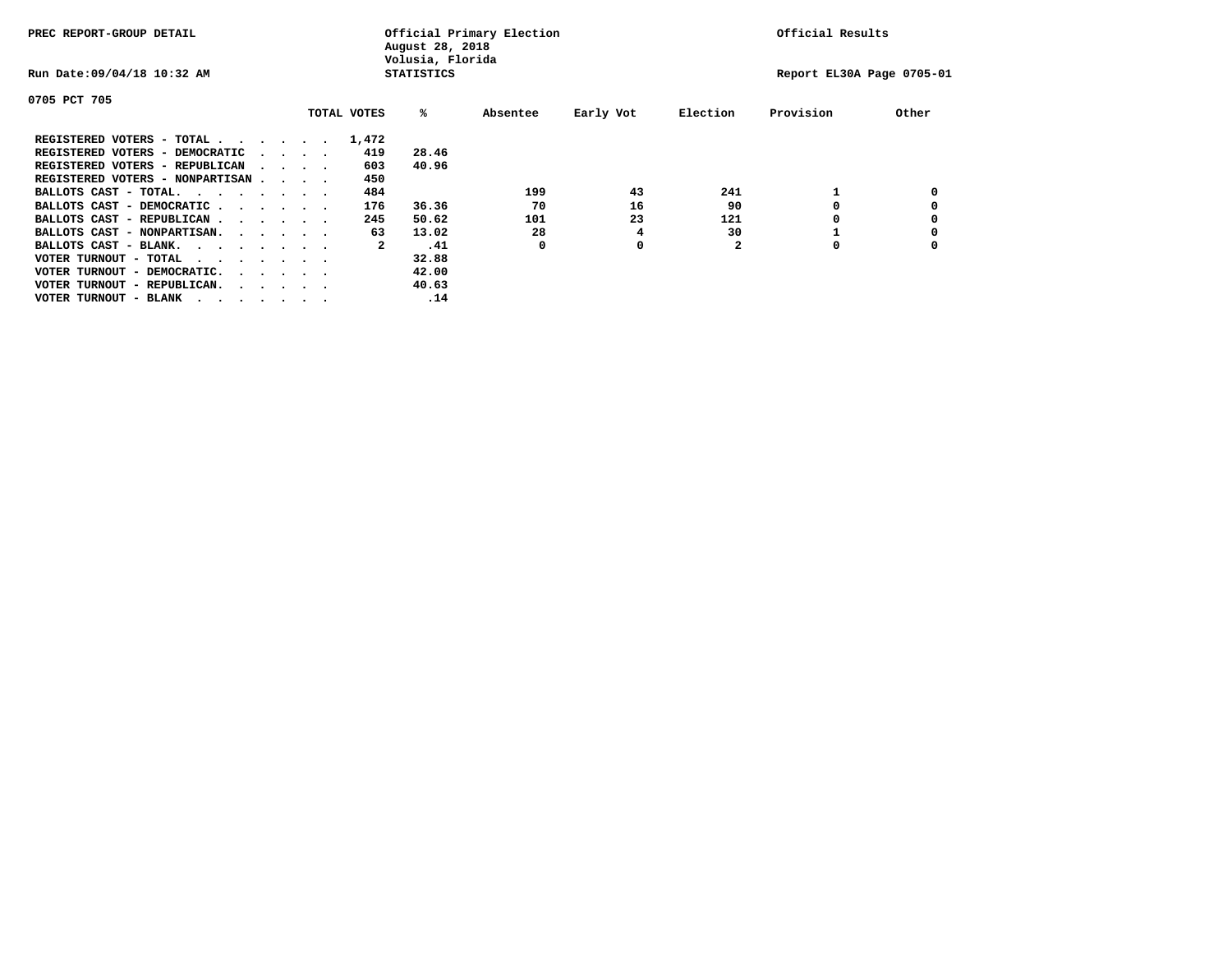| PREC REPORT-GROUP DETAIL                          |                      |               |             | August 28, 2018<br>Volusia, Florida | Official Primary Election | Official Results |              |                           |             |
|---------------------------------------------------|----------------------|---------------|-------------|-------------------------------------|---------------------------|------------------|--------------|---------------------------|-------------|
| Run Date: 09/04/18 10:32 AM                       |                      |               |             | DEMOCRATIC                          |                           |                  |              | Report EL30A Page 0705-02 |             |
| 0705 PCT 705                                      |                      |               |             |                                     |                           |                  |              |                           |             |
|                                                   |                      | TOTAL VOTES   |             | ℁                                   | Absentee                  | Early Vot        | Election     | Provision                 | Other       |
| Representative in Congress Dist 6<br>(VOTE FOR) 1 |                      |               |             |                                     |                           |                  |              |                           |             |
| Stephen Sevigny                                   |                      |               | 25          | 14.62                               | 10                        | 1                | 14           | 0                         | 0           |
| Nancy Soderberg                                   |                      |               | 85          | 49.71                               | 38                        | 9                | 38           | $\mathbf 0$               | $\mathbf 0$ |
| John Upchurch                                     |                      |               | 61          | 35.67                               | 21                        | 6                | 34           | $\mathbf 0$               | $\mathbf 0$ |
| Over Votes                                        |                      |               | 0           |                                     | 0                         | 0                | 0            | $\mathbf 0$               | $\mathbf 0$ |
| Under Votes                                       |                      |               | 5           |                                     | 1                         | $\mathbf 0$      | 4            | $\mathbf 0$               | $\mathbf 0$ |
| Governor and Lieutenant Governor<br>(VOTE FOR) 1  |                      |               |             |                                     |                           |                  |              |                           |             |
| Andrew Gillum                                     |                      |               | 21          | 11.93                               | 5                         | 3                | 13           | 0                         | $\mathbf 0$ |
| Gwengraham                                        |                      |               | 94          | 53.41                               | 35                        | 10               | 49           | $\mathbf 0$               | $\mathbf 0$ |
| Jeff Greene.                                      |                      |               | 28          | 15.91                               | 20                        | $\mathbf 1$      | 7            | 0                         | $\mathbf 0$ |
| Chris King                                        |                      |               | 4           | 2.27                                | 1                         | $\mathbf{1}$     | $\mathbf{2}$ | 0                         | 0           |
| Philip Levine                                     |                      |               | 23          | 13.07                               | 6                         | $\mathbf{1}$     | 16           | $\mathbf 0$               | $\mathbf 0$ |
| Alex "Lundy" Lundmark                             |                      |               | 0           |                                     | $\Omega$                  | 0                | $\mathbf 0$  | $\mathbf 0$               | $\mathbf 0$ |
| John Wetherbee.                                   |                      |               | 6           | 3.41                                | 3                         | 0                | 3            | $\mathbf 0$               | $\mathbf 0$ |
| Over Votes                                        |                      |               | 0           |                                     | $\mathbf 0$               | 0                | $\Omega$     | $\mathbf 0$               | $\mathbf 0$ |
| Under Votes                                       |                      |               | $\mathbf 0$ |                                     | 0                         | 0                | 0            | $\mathbf 0$               | $\mathbf 0$ |
| Attorney General<br>(VOTE FOR) 1                  |                      |               |             |                                     |                           |                  |              |                           |             |
| Sean Shaw                                         |                      |               | 103         | 70.07                               | 45                        | 10               | 48           | 0                         | $\mathbf 0$ |
| Ryan Torrens                                      |                      |               | 44          | 29.93                               | 18                        | 3                | 23           | $\mathbf 0$               | $\mathbf 0$ |
| Over Votes                                        |                      | $\sim$ $\sim$ | $\mathbf 0$ |                                     | $\mathbf 0$               | $\mathbf 0$      | $\Omega$     | $\mathbf 0$               | $\mathbf 0$ |
| Under Votes                                       |                      |               | 29          |                                     | 7                         | 3                | 19           | $\mathbf 0$               | 0           |
| Commissioner of Agriculture<br>(VOTE FOR) 1       |                      |               |             |                                     |                           |                  |              |                           |             |
| Nicole "Nikki" Fried.                             |                      |               | 73          | 48.99                               | 28                        | з                | 42           | 0                         | 0           |
| Jeffrey Duane Porter.                             |                      |               | 20          | 13.42                               | 7                         | $\mathbf{1}$     | 12           | $\mathbf 0$               | $\mathbf 0$ |
| Roy David Walker                                  |                      |               | 56          | 37.58                               | 26                        | 10               | 20           | $\mathbf 0$               | $\mathbf 0$ |
| Over Votes                                        |                      |               | $\mathbf 0$ |                                     | $\Omega$                  | 0                | $\Omega$     | $\Omega$                  | $\mathbf 0$ |
| Under Votes                                       | $\ddot{\phantom{a}}$ | $\cdot$       | 27          |                                     | 9                         | $\overline{a}$   | 16           | $\mathbf 0$               | $\mathbf 0$ |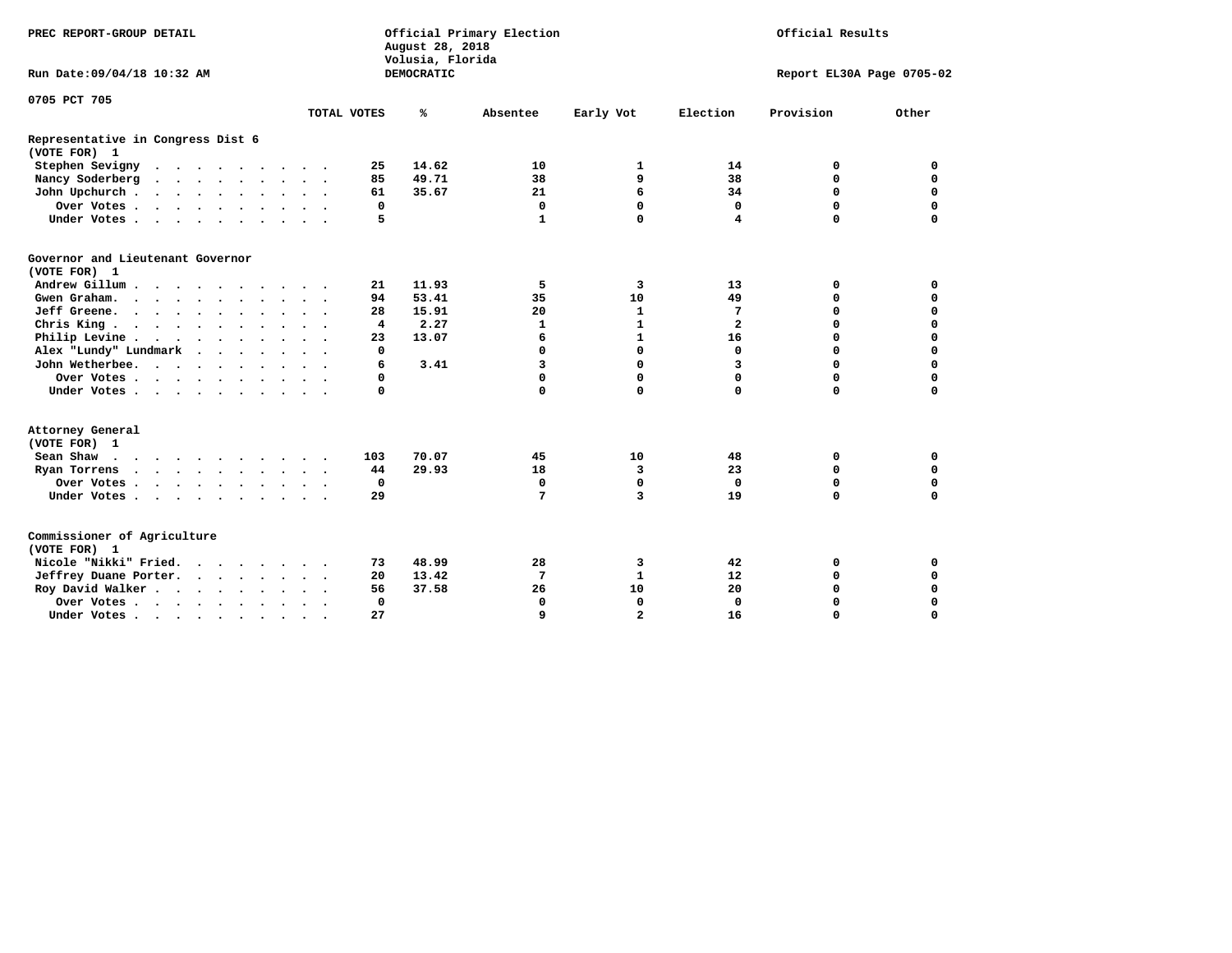| PREC REPORT-GROUP DETAIL                                                                                         |              | August 28, 2018<br>Volusia, Florida | Official Primary Election |                         | Official Results |                           |             |  |
|------------------------------------------------------------------------------------------------------------------|--------------|-------------------------------------|---------------------------|-------------------------|------------------|---------------------------|-------------|--|
| Run Date: 09/04/18 10:32 AM                                                                                      |              | <b>REPUBLICAN</b>                   |                           |                         |                  | Report EL30A Page 0705-03 |             |  |
| 0705 PCT 705                                                                                                     | TOTAL VOTES  | ℁                                   | Absentee                  | Early Vot               | Election         | Provision                 | Other       |  |
| United States Senator                                                                                            |              |                                     |                           |                         |                  |                           |             |  |
| (VOTE FOR) 1                                                                                                     |              |                                     |                           |                         |                  |                           |             |  |
| Roque "Rocky" De La Fuente.<br>$\sim$ $\sim$<br>$\ddot{\phantom{1}}$<br>$\ddot{\phantom{a}}$                     | 21           | 8.71                                | 10                        | 2                       | 9                | 0                         | 0           |  |
| Rick Scott<br>$\cdot$                                                                                            | 220          | 91.29                               | 89                        | 19                      | 112              | 0                         | $\mathbf 0$ |  |
| Over Votes<br>$\ddot{\phantom{0}}$<br>$\bullet$<br>$\bullet$                                                     | 0            |                                     | $\mathbf 0$               | $\mathbf 0$             | 0                | $\mathbf 0$               | $\mathbf 0$ |  |
| Under Votes<br>$\sim$<br>$\ddot{\phantom{1}}$                                                                    | 4            |                                     | $\overline{\mathbf{2}}$   | $\overline{a}$          | $\mathbf 0$      | $\mathbf 0$               | $\Omega$    |  |
| Representative in Congress Dist 6                                                                                |              |                                     |                           |                         |                  |                           |             |  |
| (VOTE FOR) 1                                                                                                     |              | 35.84                               | 35                        | 7                       | 39               | 0                         | 0           |  |
| Fred Costello<br>Michael Waltz<br>$\sim$<br>$\sim$<br>$\ddot{\phantom{a}}$                                       | 81<br>94     | 41.59                               | 36                        | 11                      | 47               | $\mathbf 0$               | $\mathbf 0$ |  |
| $\ddot{\phantom{1}}$                                                                                             | 51           | 22.57                               | 22                        | $\overline{a}$          | 27               | $\mathbf 0$               | $\mathbf 0$ |  |
| John Ward<br>$\ddot{\phantom{1}}$<br>$\ddot{\phantom{0}}$<br>$\bullet$<br>Over Votes                             | $\mathbf{1}$ |                                     | 0                         | $\mathbf{0}$            | $\mathbf 1$      | $\mathbf 0$               | $\mathbf 0$ |  |
| $\bullet$<br>$\bullet$<br>Under Votes<br>$\cdot$                                                                 | 18           |                                     | 8                         | 3                       | 7                | $\mathbf 0$               | $\mathbf 0$ |  |
| $\bullet$                                                                                                        |              |                                     |                           |                         |                  |                           |             |  |
| Governor and Lieutenant Governor<br>(VOTE FOR) 1                                                                 |              |                                     |                           |                         |                  |                           |             |  |
| Don Baldauf.<br>$\cdot$ $\cdot$ $\cdot$<br>$\sim$                                                                | $\mathbf{2}$ | .84                                 | 1                         | 0                       | 1                | 0                         | 0           |  |
| Ron DeSantis<br>$\cdots$<br>$\ddot{\phantom{a}}$<br>$\bullet$                                                    | 154          | 64.44                               | 59                        | 13                      | 82               | 0                         | $\mathbf 0$ |  |
| Timothy M. Devine. .<br>$\sim 100$ km s $^{-1}$<br>$\ddot{\phantom{1}}$<br>$\bullet$<br>$\bullet$<br>$\bullet$   | 2            | .84                                 | $\mathbf{1}$              | 0                       | $\mathbf{1}$     | $\mathbf 0$               | $\mathbf 0$ |  |
| Bob Langford<br>$\sim$ $\sim$<br>$\ddot{\phantom{0}}$<br>$\ddot{\phantom{a}}$                                    | 4            | 1.67                                | 3                         | $\mathbf 0$             | $\mathbf{1}$     | 0                         | $\mathbf 0$ |  |
| John Joseph Mercadante .<br>$\bullet$<br>$\sim$<br>$\ddot{\phantom{a}}$                                          | 1            | .42                                 | $\mathbf{1}$              | $\Omega$                | $\mathbf 0$      | $\mathbf 0$               | $\mathbf 0$ |  |
| Bruce Nathan<br>$\cdot$<br>$\ddot{\phantom{a}}$<br>$\bullet$<br>$\bullet$<br>$\ddot{\phantom{a}}$                | 0            |                                     | $\mathbf{0}$              | $\mathbf{0}$            | $\mathbf 0$      | 0                         | $\mathbf 0$ |  |
| Adam H. Putnam.<br>$\cdot$ $\cdot$ $\cdot$ $\cdot$<br>$\ddot{\phantom{a}}$                                       | 73           | 30.54                               | 31                        | 8                       | 34               | 0                         | $\mathbf 0$ |  |
| Bob White<br>$\overline{\phantom{a}}$<br>$\sim$<br>$\ddot{\phantom{a}}$                                          | 3            | 1.26                                | $\overline{\mathbf{2}}$   | $\mathbf{0}$            | $\mathbf{1}$     | $\mathbf 0$               | $\mathbf 0$ |  |
| Over Votes<br>$\bullet$ .<br><br><br><br><br><br><br>$\bullet$<br>$\bullet$<br>$\ddot{\phantom{a}}$              | 1            |                                     | 1                         | $\mathbf 0$             | 0                | 0                         | 0           |  |
| Under Votes                                                                                                      | 5            |                                     | $\overline{\mathbf{2}}$   | $\overline{a}$          | $\mathbf{1}$     | $\mathbf 0$               | $\mathbf 0$ |  |
| Attorney General<br>(VOTE FOR) 1                                                                                 |              |                                     |                           |                         |                  |                           |             |  |
| Ashley Moody<br>$\cdots$<br>$\ddot{\phantom{a}}$<br>$\cdot$<br>$\ddot{\phantom{0}}$                              | 126          | 56.76                               | 40                        | 16                      | 70               | 0                         | $\mathbf 0$ |  |
| Frank White.<br>$\cdot$ $\cdot$ $\cdot$ $\cdot$ $\cdot$<br>$\ddot{\phantom{0}}$                                  | 96           | 43.24                               | 48                        | 4                       | 44               | $\mathbf 0$               | $\mathbf 0$ |  |
| Over Votes.<br>$\cdots$<br>$\ddot{\phantom{1}}$<br>$\cdot$<br>$\bullet$                                          | $\mathbf 0$  |                                     | $\mathbf 0$               | $\mathbf 0$             | 0                | $\mathbf 0$               | $\mathbf 0$ |  |
| Under Votes<br>$\ddotsc$ $\ddotsc$                                                                               | 23           |                                     | 13                        | 3                       | 7                | $\mathbf 0$               | $\mathbf 0$ |  |
| Commissioner of Agriculture<br>(VOTE FOR) 1                                                                      |              |                                     |                           |                         |                  |                           |             |  |
| Matt Caldwell.<br>$\cdot$ $\cdot$ $\cdot$ $\cdot$ $\cdot$ $\cdot$                                                | 79           | 37.62                               | 24                        | 2                       | 53               | 0                         | 0           |  |
| Denise Grimsley<br>$\ddot{\phantom{a}}$<br>$\sim$<br>$\ddot{\phantom{a}}$                                        | 58           | 27.62                               | 27                        | 7                       | 24               | $\mathbf 0$               | $\mathbf 0$ |  |
| Mike McCalister<br>$\mathbf{a}$ , and $\mathbf{a}$ , and $\mathbf{a}$<br>$\bullet$<br>$\bullet$<br>$\bullet$     | 36           | 17.14                               | 18                        | $\overline{\mathbf{3}}$ | 15               | 0                         | $\mathbf 0$ |  |
| Baxter Troutman<br>$\ddot{\phantom{0}}$<br>$\ddot{\phantom{a}}$                                                  | 37           | 17.62                               | 14                        | 5                       | 18               | $\Omega$                  | $\Omega$    |  |
| Over Votes<br>$\ddot{\phantom{a}}$<br>$\cdot$<br>$\overline{\phantom{a}}$                                        | 0            |                                     | $\mathbf 0$               | $\mathbf{0}$            | $\mathbf 0$      | $\mathbf 0$               | $\mathbf 0$ |  |
| Under Votes.<br>$\bullet$ , $\bullet$ , $\bullet$ , $\bullet$ , $\bullet$<br>$\bullet$<br>$\bullet$<br>$\bullet$ | 35           |                                     | 18                        | 6                       | 11               | $\Omega$                  | $\Omega$    |  |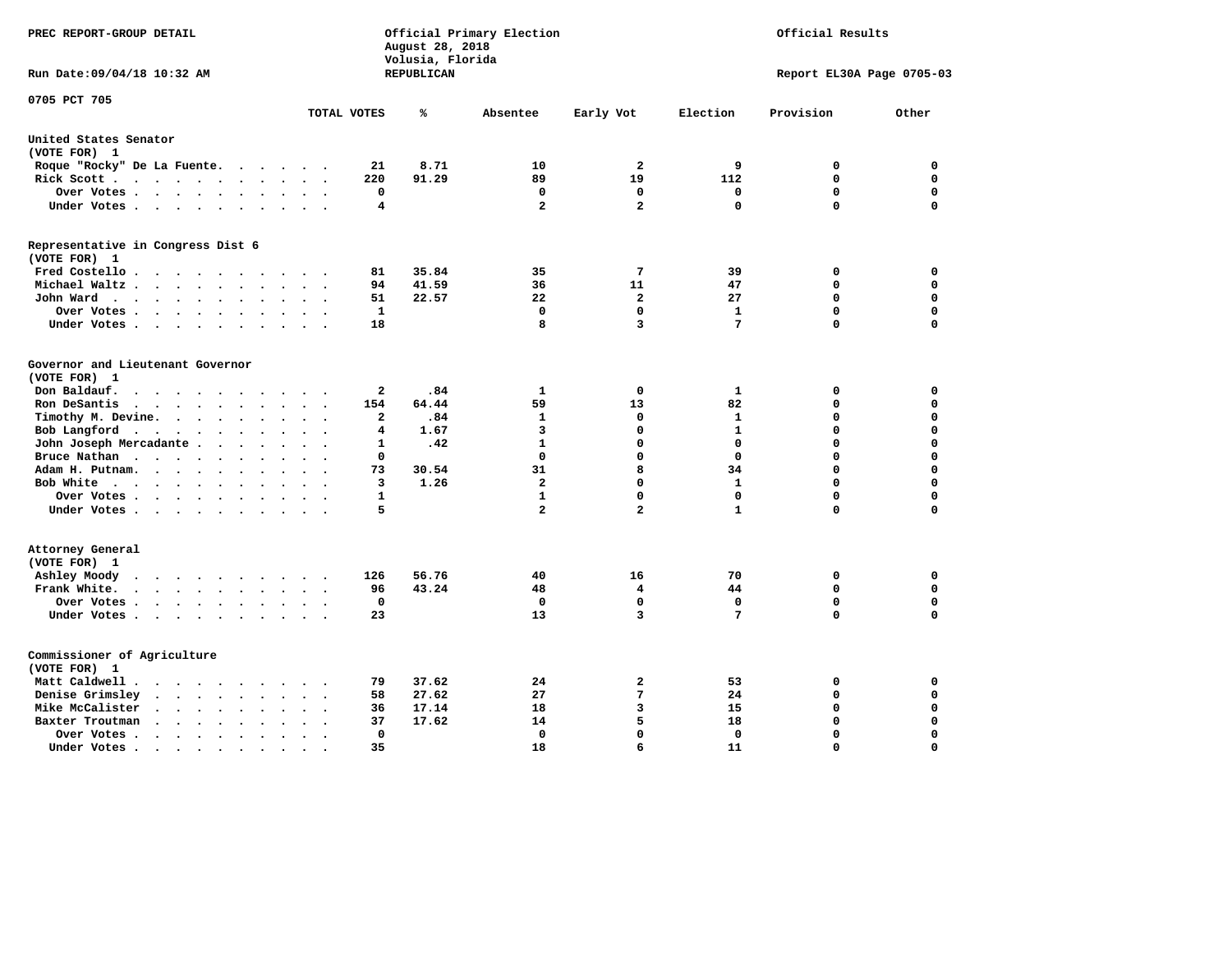| PREC REPORT-GROUP DETAIL                                                         |             | Official Primary Election<br>August 28, 2018<br>Volusia, Florida |              | Official Results |                           |           |          |
|----------------------------------------------------------------------------------|-------------|------------------------------------------------------------------|--------------|------------------|---------------------------|-----------|----------|
| Run Date: 09/04/18 10:32 AM                                                      |             | <b>NONPARTISAN</b>                                               |              |                  | Report EL30A Page 0705-04 |           |          |
| 0705 PCT 705                                                                     |             |                                                                  |              |                  |                           |           |          |
|                                                                                  | TOTAL VOTES | ℁                                                                | Absentee     | Early Vot        | Election                  | Provision | Other    |
| Circuit Judge 7th Judicial, Grp 15<br>(VOTE FOR) 1                               |             |                                                                  |              |                  |                           |           |          |
| Linda L. Gaustad                                                                 | 107         | 25.60                                                            | 43           | 5                | 59                        | 0         | 0        |
| Sebrina L. Slack                                                                 | 109         | 26.08                                                            | 52           | 9                | 47                        |           |          |
| Ryan Will $\cdots$ , $\cdots$ , $\cdots$ , $\cdots$                              | 202         | 48.33                                                            | 73           | 24               | 105                       | 0         |          |
| Over Votes                                                                       |             | $\mathbf{2}$                                                     | $\mathbf{2}$ | 0                | 0                         | 0         | 0        |
| Under Votes                                                                      |             | 64                                                               | 29           | 5                | 30                        | 0         |          |
| County Judge 7th Judicial, Grp 5<br>(VOTE FOR) 1                                 |             |                                                                  |              |                  |                           |           |          |
| Steve Burk                                                                       | 151         | 36.12                                                            | 62           | 14               | 75                        | 0         | 0        |
| Dawn "Pam" Fields.                                                               | 267         | 63.88                                                            | 112          | 25               | 129                       |           |          |
| Over Votes                                                                       |             | $\mathbf{o}$                                                     | $^{\circ}$   | 0                | 0                         | 0         | 0        |
| Under Votes                                                                      |             | 66                                                               | 25           | 4                | 37                        | $\Omega$  | $\Omega$ |
| County Council at Large<br>(VOTE FOR) 1                                          |             |                                                                  |              |                  |                           |           |          |
| L. Ronald Durham                                                                 | 113         | 25.62                                                            | 45           | 13               | 55                        | 0         |          |
| Ben F. Johnson.                                                                  | 324         | 73.47                                                            | 141          | 29               | 153                       | 1         | 0        |
| WRITE-IN.                                                                        |             | .91<br>4                                                         | 0            | 0                | 4                         | O         |          |
| Over Votes                                                                       |             | 0                                                                | 0            | 0                | $\mathbf 0$               | 0         |          |
| Under Votes, $\cdot$ , $\cdot$ , $\cdot$ , $\cdot$ , $\cdot$ , $\cdot$ , $\cdot$ |             | 43                                                               | 13           |                  | 29                        | 0         | $\Omega$ |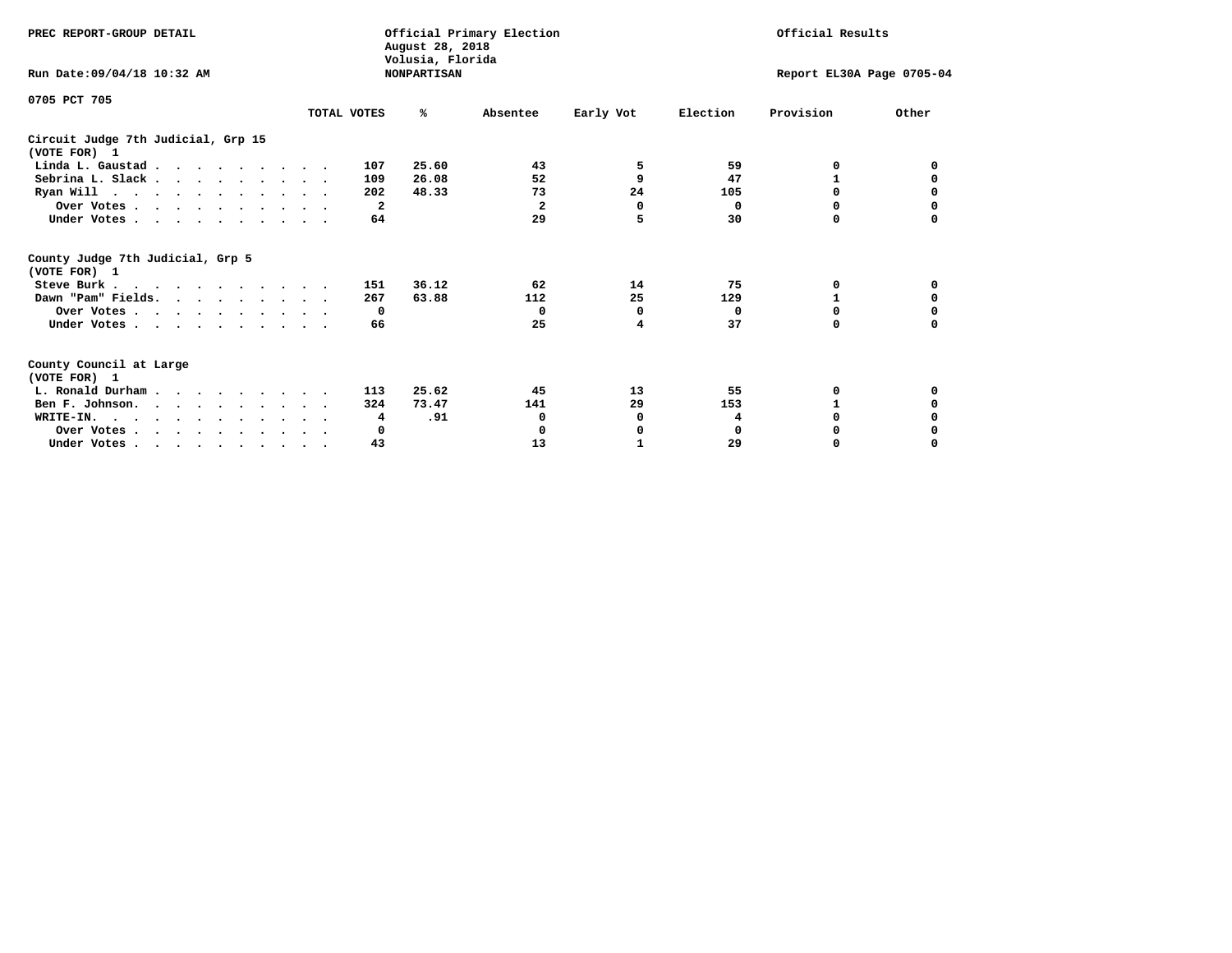| PREC REPORT-GROUP DETAIL               |  |  |                                         |             | August 28, 2018<br>Volusia, Florida | Official Primary Election |           | Official Results |                           |       |  |
|----------------------------------------|--|--|-----------------------------------------|-------------|-------------------------------------|---------------------------|-----------|------------------|---------------------------|-------|--|
| Run Date: 09/04/18 10:32 AM            |  |  |                                         |             | <b>STATISTICS</b>                   |                           |           |                  | Report EL30A Page 0706-01 |       |  |
| 0706 PCT 706                           |  |  |                                         |             |                                     |                           |           |                  |                           |       |  |
|                                        |  |  |                                         | TOTAL VOTES | %ะ                                  | Absentee                  | Early Vot | Election         | Provision                 | Other |  |
| REGISTERED VOTERS - TOTAL              |  |  |                                         | 4,576       |                                     |                           |           |                  |                           |       |  |
| REGISTERED VOTERS - DEMOCRATIC         |  |  | $\sim$ $\sim$ $\sim$ $\sim$             | 1,099       | 24.02                               |                           |           |                  |                           |       |  |
| REGISTERED VOTERS - REPUBLICAN         |  |  |                                         | 2,170       | 47.42                               |                           |           |                  |                           |       |  |
| REGISTERED VOTERS - NONPARTISAN        |  |  |                                         | 1,307       |                                     |                           |           |                  |                           |       |  |
| BALLOTS CAST - TOTAL.                  |  |  |                                         | 1,716       |                                     | 902                       | 185       | 629              | 0                         |       |  |
| BALLOTS CAST - DEMOCRATIC              |  |  |                                         | 485         | 28.26                               | 216                       | 67        | 202              |                           |       |  |
| BALLOTS CAST - REPUBLICAN              |  |  |                                         | 1,026       | 59.79                               | 548                       | 105       | 373              |                           |       |  |
| BALLOTS CAST - NONPARTISAN.            |  |  |                                         | 205         | 11.95                               | 138                       | 13        | 54               |                           |       |  |
| BALLOTS CAST - BLANK.                  |  |  |                                         | 8           | .47                                 |                           |           | 6                | 0                         |       |  |
| VOTER TURNOUT - TOTAL<br>.             |  |  |                                         |             | 37.50                               |                           |           |                  |                           |       |  |
| VOTER TURNOUT - DEMOCRATIC.            |  |  | $\cdot$ $\cdot$ $\cdot$ $\cdot$ $\cdot$ |             | 44.13                               |                           |           |                  |                           |       |  |
| VOTER TURNOUT - REPUBLICAN.<br>$\cdot$ |  |  |                                         |             | 47.28                               |                           |           |                  |                           |       |  |
| VOTER TURNOUT - BLANK                  |  |  |                                         |             | .17                                 |                           |           |                  |                           |       |  |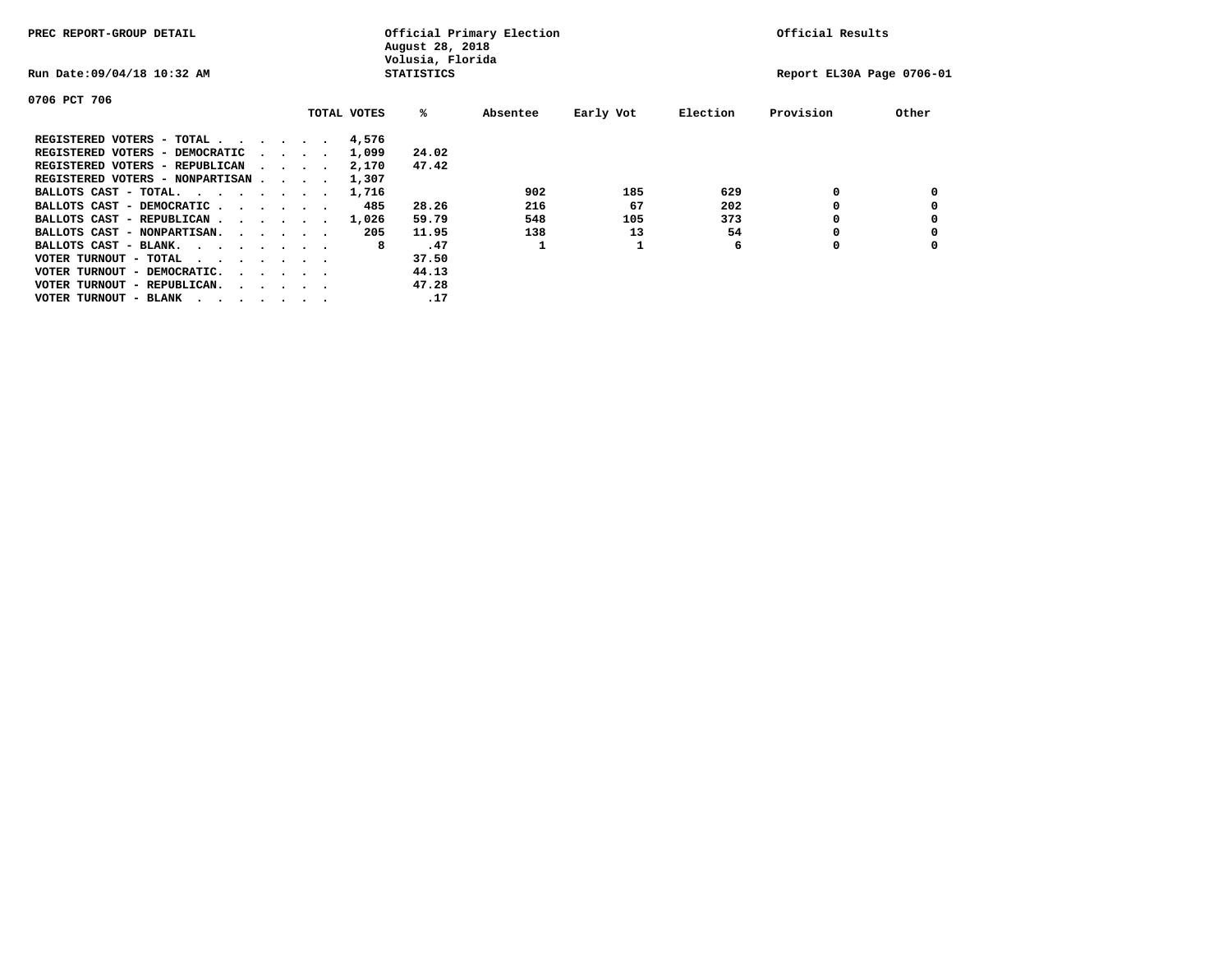| PREC REPORT-GROUP DETAIL                          |  |  |  |           |               |           |                         | August 28, 2018<br>Volusia, Florida | Official Primary Election | Official Results        |             |             |                           |
|---------------------------------------------------|--|--|--|-----------|---------------|-----------|-------------------------|-------------------------------------|---------------------------|-------------------------|-------------|-------------|---------------------------|
| Run Date: 09/04/18 10:32 AM                       |  |  |  |           |               |           |                         | DEMOCRATIC                          |                           |                         |             |             | Report EL30A Page 0706-02 |
| 0706 PCT 706                                      |  |  |  |           |               |           |                         |                                     |                           |                         |             |             |                           |
|                                                   |  |  |  |           |               |           | TOTAL VOTES             | ℁                                   | Absentee                  | Early Vot               | Election    | Provision   | Other                     |
| Representative in Congress Dist 6<br>(VOTE FOR) 1 |  |  |  |           |               |           |                         |                                     |                           |                         |             |             |                           |
| Stephen Sevigny                                   |  |  |  |           |               |           | 117                     | 25.05                               | 44                        | 15                      | 58          | 0           | 0                         |
| Nancy Soderberg                                   |  |  |  |           |               |           | 250                     | 53.53                               | 113                       | 39                      | 98          | $\mathbf 0$ | $\mathbf 0$               |
| John Upchurch                                     |  |  |  |           |               |           | 100                     | 21.41                               | 49                        | 11                      | 40          | 0           | $\mathbf 0$               |
| Over Votes                                        |  |  |  |           |               |           | $\mathbf 0$             |                                     | 0                         | $\mathbf 0$             | $\mathbf 0$ | $\mathbf 0$ | $\mathbf 0$               |
| Under Votes                                       |  |  |  |           |               |           | 18                      |                                     | 10                        | $\overline{a}$          | 6           | $\Omega$    | $\mathbf 0$               |
| Governor and Lieutenant Governor<br>(VOTE FOR) 1  |  |  |  |           |               |           |                         |                                     |                           |                         |             |             |                           |
| Andrew Gillum                                     |  |  |  |           |               |           | 70                      | 15.05                               | 17                        | 16                      | 37          | 0           | 0                         |
| Gwen Graham.                                      |  |  |  |           |               |           | 253                     | 54.41                               | 123                       | 30                      | 100         | $\mathbf 0$ | 0                         |
| Jeff Greene.                                      |  |  |  |           |               |           | 55                      | 11.83                               | 28                        | 7                       | 20          | $\mathbf 0$ | $\mathbf 0$               |
| Chris King                                        |  |  |  |           |               |           | 17                      | 3.66                                | 11                        | $\overline{\mathbf{2}}$ | 4           | $\mathbf 0$ | $\mathbf 0$               |
| Philip Levine                                     |  |  |  |           |               |           | 57                      | 12.26                               | 21                        | 10                      | 26          | $\mathbf 0$ | $\mathbf 0$               |
| Alex "Lundy" Lundmark                             |  |  |  |           |               |           | 7                       | 1.51                                | $\overline{\mathbf{2}}$   | 0                       | 5           | $\mathbf 0$ | $\mathbf 0$               |
| John Wetherbee.                                   |  |  |  |           |               |           | 6                       | 1.29                                | 3                         | 0                       | 3           | $\mathbf 0$ | 0                         |
| Over Votes                                        |  |  |  |           |               |           | $\overline{\mathbf{2}}$ |                                     | $\mathbf{z}$              | 0                       | 0           | $\mathbf 0$ | $\mathbf 0$               |
| Under Votes                                       |  |  |  |           |               |           | 18                      |                                     | 9                         | $\overline{a}$          | 7           | $\mathbf 0$ | $\mathbf 0$               |
| Attorney General<br>(VOTE FOR) 1                  |  |  |  |           |               |           |                         |                                     |                           |                         |             |             |                           |
| Sean Shaw                                         |  |  |  |           |               |           | 273                     | 67.08                               | 119                       | 50                      | 104         | 0           | $\mathbf 0$               |
| Ryan Torrens<br>$\cdots$                          |  |  |  |           |               |           | 134                     | 32.92                               | 53                        | 12                      | 69          | $\mathbf 0$ | $\mathbf 0$               |
| Over Votes                                        |  |  |  | $\bullet$ | $\sim$ $\sim$ |           | $\mathbf 0$             |                                     | $\mathbf 0$               | $\mathbf 0$             | 0           | $\mathbf 0$ | $\mathbf 0$               |
| Under Votes                                       |  |  |  |           |               |           | 78                      |                                     | 44                        | 5                       | 29          | $\mathbf 0$ | $\mathbf 0$               |
| Commissioner of Agriculture<br>(VOTE FOR) 1       |  |  |  |           |               |           |                         |                                     |                           |                         |             |             |                           |
| Nicole "Nikki" Fried.                             |  |  |  |           |               |           | 244                     | 59.37                               | 95                        | 39                      | 110         | 0           | 0                         |
| Jeffrey Duane Porter.                             |  |  |  |           |               |           | 63                      | 15.33                               | 26                        | 5                       | 32          | 0           | $\mathbf 0$               |
| Roy David Walker                                  |  |  |  |           |               |           | 104                     | 25.30                               | 54                        | 18                      | 32          | $\mathbf 0$ | $\mathbf 0$               |
| Over Votes                                        |  |  |  | $\bullet$ | $\bullet$     | $\bullet$ | $\mathbf 0$             |                                     | $\Omega$                  | 0                       | $\Omega$    | $\Omega$    | $\mathbf 0$               |
| Under Votes                                       |  |  |  | $\bullet$ |               |           | 74                      |                                     | 41                        | 5                       | 28          | 0           | $\mathbf 0$               |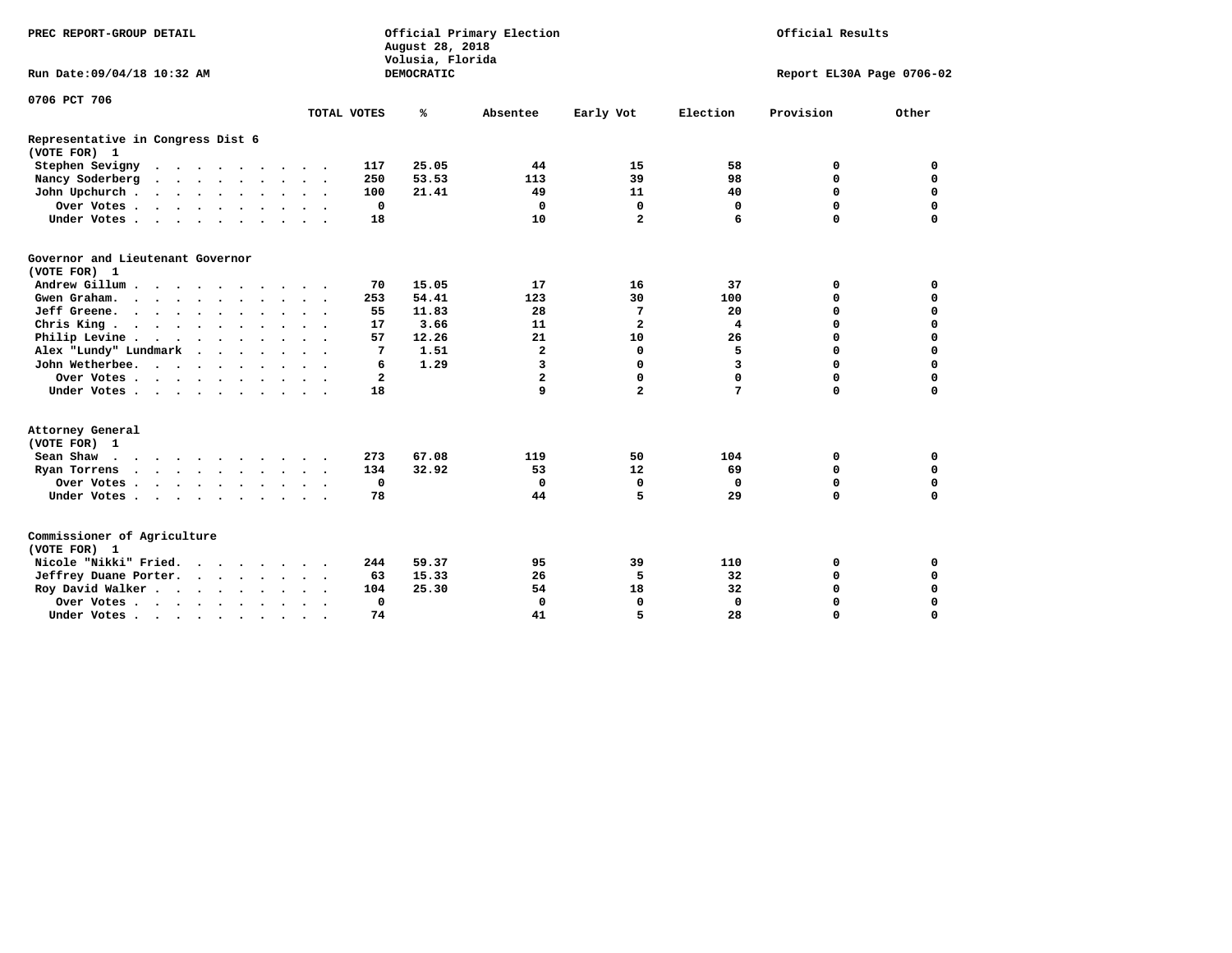| PREC REPORT-GROUP DETAIL                                                                                                     | Official Primary Election<br>August 28, 2018<br>Volusia, Florida | Official Results |                |                |                           |             |             |  |  |
|------------------------------------------------------------------------------------------------------------------------------|------------------------------------------------------------------|------------------|----------------|----------------|---------------------------|-------------|-------------|--|--|
| Run Date: 09/04/18 10:32 AM                                                                                                  |                                                                  | REPUBLICAN       |                |                | Report EL30A Page 0706-03 |             |             |  |  |
| 0706 PCT 706                                                                                                                 | TOTAL VOTES                                                      | %                | Absentee       | Early Vot      | Election                  | Provision   | Other       |  |  |
|                                                                                                                              |                                                                  |                  |                |                |                           |             |             |  |  |
| United States Senator<br>(VOTE FOR) 1                                                                                        |                                                                  |                  |                |                |                           |             |             |  |  |
| Roque "Rocky" De La Fuente.<br>$\cdot$ $\cdot$ $\cdot$                                                                       | 71<br>$\sim$                                                     | 6.95             | 34             | 7              | 30                        | 0           | 0           |  |  |
| Rick Scott                                                                                                                   | 951                                                              | 93.05            | 512            | 98             | 341                       | $\mathbf 0$ | 0           |  |  |
| Over Votes                                                                                                                   | 0<br>$\ddot{\phantom{a}}$<br>$\sim$<br>$\overline{\phantom{a}}$  |                  | 0              | 0              | 0                         | $\mathbf 0$ | 0           |  |  |
| Under Votes<br>$\ddot{\phantom{1}}$<br>$\ddot{\phantom{a}}$                                                                  | 4<br>$\sim$                                                      |                  | $\mathbf{2}$   | 0              | $\overline{a}$            | $\Omega$    | 0           |  |  |
| Representative in Congress Dist 6                                                                                            |                                                                  |                  |                |                |                           |             |             |  |  |
| (VOTE FOR) 1                                                                                                                 |                                                                  |                  |                |                |                           |             |             |  |  |
| Fred Costello<br>$\sim$                                                                                                      | 308<br>$\sim$ $\sim$ $\sim$                                      | 31.53            | 164            | 35             | 109                       | 0           | 0           |  |  |
| Michael Waltz.<br>$\cdots$<br>$\ddot{\phantom{a}}$                                                                           | 433                                                              | 44.32            | 230            | 39             | 164                       | $\mathbf 0$ | 0           |  |  |
| John Ward<br>$\ddot{\phantom{0}}$<br>$\ddot{\phantom{a}}$                                                                    | 236<br>$\bullet$                                                 | 24.16            | 132            | 28             | 76                        | $\mathbf 0$ | 0           |  |  |
| Over Votes<br>$\cdot$<br>$\cdot$                                                                                             | $\mathbf 0$                                                      |                  | 0              | 0              | $\mathbf 0$               | $\mathbf 0$ | 0           |  |  |
| Under Votes<br>$\bullet$<br>$\bullet$                                                                                        | 49                                                               |                  | 22             | 3              | 24                        | $\mathbf 0$ | 0           |  |  |
| Governor and Lieutenant Governor                                                                                             |                                                                  |                  |                |                |                           |             |             |  |  |
| (VOTE FOR) 1                                                                                                                 |                                                                  |                  |                |                |                           |             |             |  |  |
| Don Baldauf.<br>$\bullet$ , $\bullet$ , $\bullet$ , $\bullet$<br>$\overline{\phantom{a}}$                                    | 4                                                                | .40              | 1              | 0              | 3                         | 0           | 0           |  |  |
| Ron DeSantis<br>$\bullet$                                                                                                    | 724<br>$\Delta \sim 10$                                          | 71.61            | 389            | 73             | 262                       | 0           | 0           |  |  |
| Timothy M. Devine.<br>$\bullet$<br>$\bullet$                                                                                 | 6                                                                | .59              | 5              | 1              | 0                         | 0           | 0           |  |  |
| Bob Langford<br>$\cdot$ $\cdot$ $\cdot$<br>$\ddot{\phantom{0}}$<br>$\bullet$<br>$\ddot{\phantom{a}}$<br>$\ddot{\phantom{a}}$ | 9                                                                | .89              | 5              | $\mathbf{1}$   | 3                         | $\mathbf 0$ | 0           |  |  |
| John Joseph Mercadante                                                                                                       | 3                                                                | .30              | $\overline{a}$ | 1              | 0                         | $\mathbf 0$ | 0           |  |  |
| Bruce Nathan<br>$\cdots$ $\cdots$<br>$\ddot{\phantom{a}}$<br>$\bullet$<br>$\bullet$                                          | 5                                                                | .49              | 5              | $\Omega$       | $\Omega$                  | 0           | 0           |  |  |
| Adam H. Putnam.<br>$\sim$ $\sim$ $\sim$ $\sim$<br>$\sim$                                                                     | 249                                                              | 24.63            | 125            | 25             | 99                        | $\mathbf 0$ | 0           |  |  |
| Bob White<br>$\ddot{\phantom{1}}$<br>$\bullet$                                                                               | 11<br>$\ddot{\phantom{a}}$                                       | 1.09             | 6              | $\overline{a}$ | 3                         | $\mathbf 0$ | 0           |  |  |
| Over Votes .<br>$\cdot$ $\cdot$ $\cdot$ $\cdot$<br>$\cdot$<br>$\overline{\phantom{a}}$                                       | $\overline{a}$                                                   |                  | $\mathbf{2}$   | 0              | $\mathbf 0$               | $\mathbf 0$ | 0           |  |  |
| Under Votes<br>$\cdot$                                                                                                       | 13                                                               |                  | 8              | $\overline{a}$ | 3                         | $\mathbf 0$ | 0           |  |  |
| Attorney General                                                                                                             |                                                                  |                  |                |                |                           |             |             |  |  |
| (VOTE FOR) 1                                                                                                                 |                                                                  |                  |                |                |                           |             |             |  |  |
| Ashley Moody<br>$\cdot$ $\cdot$ $\cdot$ $\cdot$<br>$\cdot$<br>$\sim$<br>$\cdot$                                              | 537                                                              | 56.17            | 253            | 61             | 223                       | 0           | 0           |  |  |
| Frank White.<br>$\cdot$ $\cdot$ $\cdot$ $\cdot$ $\cdot$ $\cdot$<br>$\sim$                                                    | 419                                                              | 43.83            | 259            | 37             | 123                       | $\mathbf 0$ | 0           |  |  |
| Over Votes .<br>$\cdot$ $\cdot$ $\cdot$ $\cdot$<br>$\sim$ $\sim$<br>$\bullet$                                                | $\mathbf{2}$                                                     |                  | 1              | 0              | $\mathbf{1}$              | $\mathbf 0$ | 0           |  |  |
| Under Votes<br>$\ddot{\phantom{0}}$<br>$\ddot{\phantom{1}}$<br>$\bullet$                                                     | 68<br>$\bullet$                                                  |                  | 35             | 7              | 26                        | $\mathbf 0$ | 0           |  |  |
| Commissioner of Agriculture                                                                                                  |                                                                  |                  |                |                |                           |             |             |  |  |
| (VOTE FOR) 1                                                                                                                 |                                                                  |                  |                |                |                           |             |             |  |  |
| Matt Caldwell .<br>$\cdot$ $\cdot$ $\cdot$ $\cdot$ $\cdot$<br>$\sim$                                                         | 295                                                              | 33.18            | 154            | 28             | 113                       | 0           | 0           |  |  |
| Denise Grimsley<br>$\ddot{\phantom{a}}$ . $\ddot{\phantom{a}}$<br>$\ddot{\phantom{a}}$<br>$\bullet$                          | 253                                                              | 28.46            | 125            | 23             | 105                       | 0           | 0           |  |  |
| Mike McCalister<br>$\bullet$ .<br><br><br><br><br><br><br><br><br><br><br><br><br>$\ddot{\phantom{1}}$<br>$\bullet$          | 182<br>$\bullet$                                                 | 20.47            | 100            | 28             | 54                        | 0           | 0           |  |  |
| Baxter Troutman<br>$\langle \cdot \rangle$<br>$\bullet$<br>$\ddot{\phantom{a}}$                                              | 159                                                              | 17.89            | 88             | 13             | 58                        | 0           | 0           |  |  |
| Over Votes .<br>$\sim$ $\sim$ $\sim$<br>$\ddot{\phantom{0}}$<br>$\bullet$<br>$\cdot$                                         | 1                                                                |                  | 1              | 0              | 0                         | $\mathbf 0$ | 0           |  |  |
| Under Votes.<br>.                                                                                                            | 136                                                              |                  | 80             | 13             | 43                        | $\Omega$    | $\mathbf 0$ |  |  |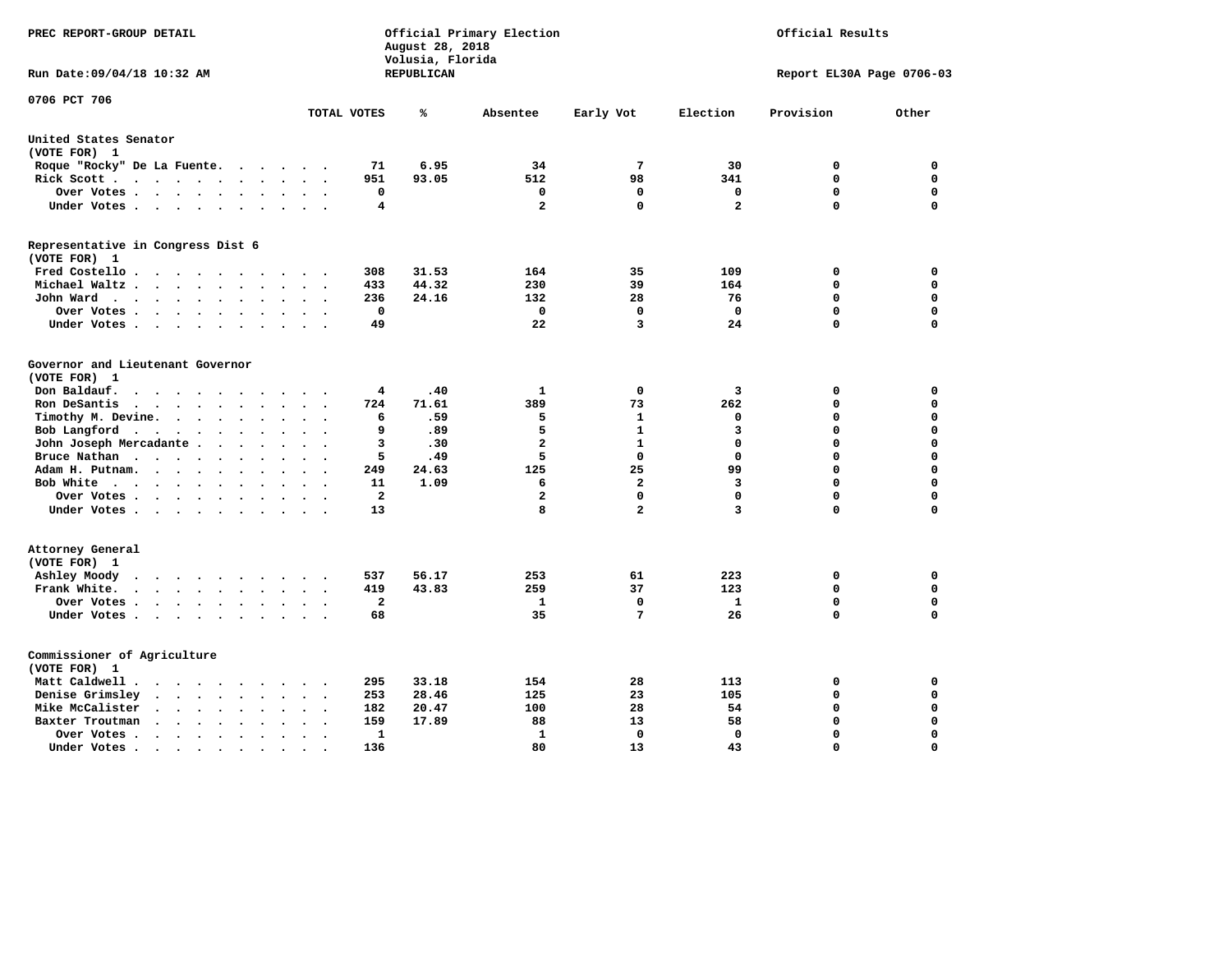| PREC REPORT-GROUP DETAIL                            |             | Official Primary Election<br>August 28, 2018<br>Volusia, Florida | Official Results |           |          |                           |          |
|-----------------------------------------------------|-------------|------------------------------------------------------------------|------------------|-----------|----------|---------------------------|----------|
| Run Date: 09/04/18 10:32 AM                         |             | <b>NONPARTISAN</b>                                               |                  |           |          | Report EL30A Page 0706-04 |          |
| 0706 PCT 706                                        |             |                                                                  |                  |           |          |                           |          |
|                                                     | TOTAL VOTES | ℁                                                                | Absentee         | Early Vot | Election | Provision                 | Other    |
| Circuit Judge 7th Judicial, Grp 15<br>(VOTE FOR) 1  |             |                                                                  |                  |           |          |                           |          |
| Linda L. Gaustad                                    |             | 26.36<br>389                                                     | 195              | 48        | 146      | 0                         | 0        |
| Sebrina L. Slack.                                   |             | 34.21<br>505                                                     | 269              | 79        | 157      | O                         | 0        |
| Ryan Will $\cdots$ , $\cdots$ , $\cdots$ , $\cdots$ |             | 39.43<br>582                                                     | 304              | 43        | 235      | 0                         |          |
| Over Votes                                          |             | 1                                                                | 1                | 0         | 0        | 0                         | 0        |
| Under Votes                                         |             | 239                                                              | 133              | 15        | 91       | O                         |          |
| County Judge 7th Judicial, Grp 5<br>(VOTE FOR) 1    |             |                                                                  |                  |           |          |                           |          |
| Steve Burk                                          |             | 41.38<br>607                                                     | 329              | 53        | 225      | 0                         | 0        |
| Dawn "Pam" Fields.                                  |             | 58.62<br>860                                                     | 443              | 119       | 298      | 0                         |          |
| Over Votes                                          |             | 1                                                                | 1                | 0         | $\Omega$ | 0                         | 0        |
| Under Votes                                         |             | 248                                                              | 129              | 13        | 106      | <sup>0</sup>              | 0        |
| County Council at Large<br>(VOTE FOR) 1             |             |                                                                  |                  |           |          |                           |          |
| L. Ronald Durham                                    |             | 28.96<br>452                                                     | 222              | 72        | 158      | 0                         | 0        |
| Ben F. Johnson.                                     |             | 70.21<br>1,096                                                   | 601              | 100       | 395      | 0                         | 0        |
| WRITE-IN.                                           |             | .83<br>13                                                        | 10               | 0         | 3        | $\Omega$                  |          |
| Over Votes                                          |             | 0                                                                | 0                | 0         | $\Omega$ | O                         |          |
| Under Votes, , , , , , , , , ,                      |             | 155                                                              | 69               | 13        | 73       | 0                         | $\Omega$ |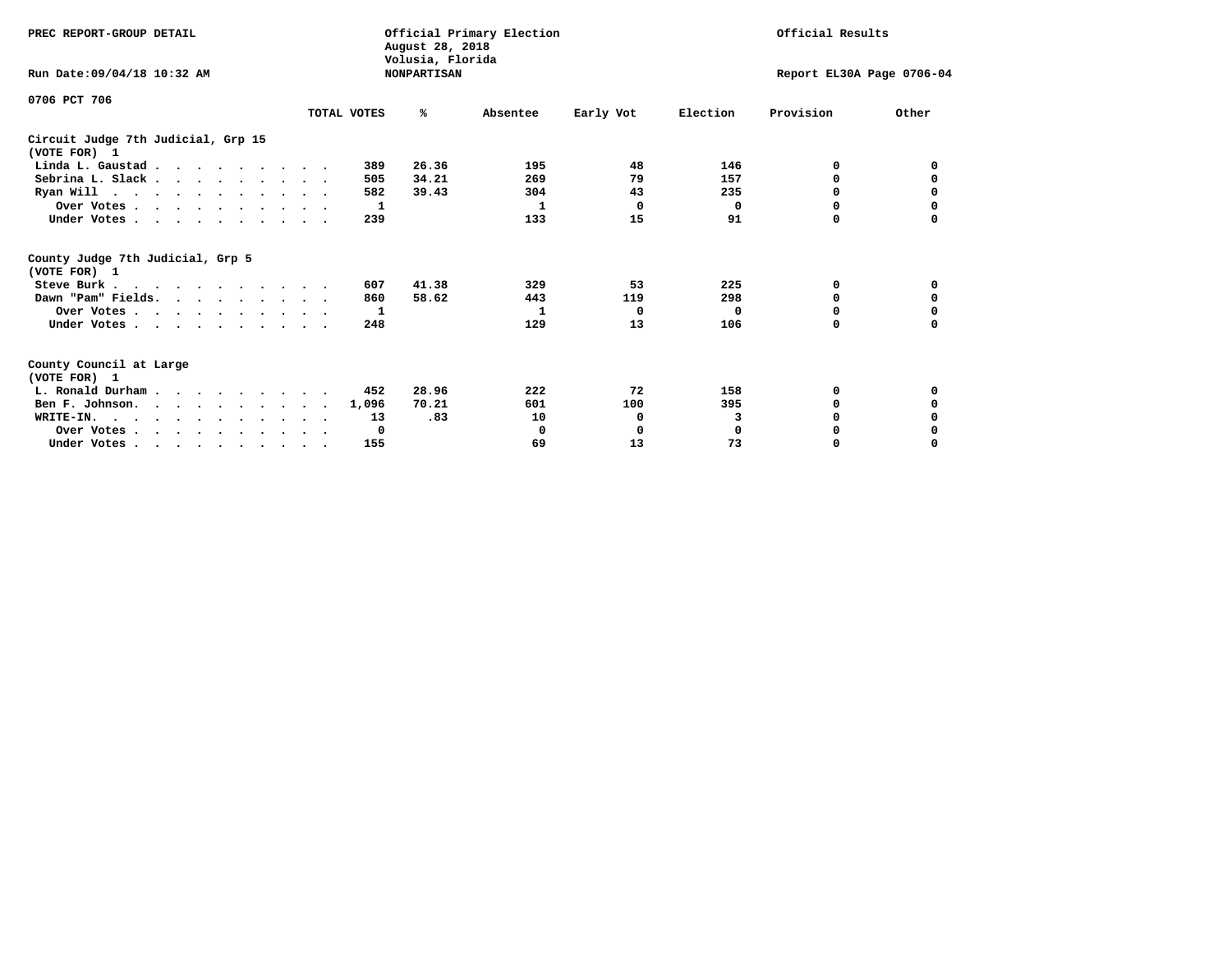| PREC REPORT-GROUP DETAIL               |  |  |                                         |             | August 28, 2018<br>Volusia, Florida | Official Primary Election | Official Results |          |                           |       |
|----------------------------------------|--|--|-----------------------------------------|-------------|-------------------------------------|---------------------------|------------------|----------|---------------------------|-------|
| Run Date: 09/04/18 10:32 AM            |  |  |                                         |             | <b>STATISTICS</b>                   |                           |                  |          | Report EL30A Page 0709-01 |       |
| 0709 PCT 709                           |  |  |                                         |             |                                     |                           |                  |          |                           |       |
|                                        |  |  |                                         | TOTAL VOTES | %ะ                                  | Absentee                  | Early Vot        | Election | Provision                 | Other |
| REGISTERED VOTERS - TOTAL              |  |  |                                         | 3,634       |                                     |                           |                  |          |                           |       |
| REGISTERED VOTERS - DEMOCRATIC         |  |  | $\sim$ $\sim$ $\sim$ $\sim$             | 1,214       | 33.41                               |                           |                  |          |                           |       |
| REGISTERED VOTERS - REPUBLICAN         |  |  |                                         | 1,204       | 33.13                               |                           |                  |          |                           |       |
| REGISTERED VOTERS - NONPARTISAN        |  |  |                                         | 1,216       |                                     |                           |                  |          |                           |       |
| BALLOTS CAST - TOTAL.                  |  |  |                                         | 810         |                                     | 409                       | 80               | 318      |                           |       |
| BALLOTS CAST - DEMOCRATIC              |  |  |                                         | 293         | 36.17                               | 146                       | 33               | 113      |                           |       |
| BALLOTS CAST - REPUBLICAN              |  |  |                                         | 399         | 49.26                               | 189                       | 38               | 171      |                           |       |
| BALLOTS CAST - NONPARTISAN.            |  |  |                                         | 118         | 14.57                               | 74                        | 9                | 34       |                           |       |
| BALLOTS CAST - BLANK.                  |  |  |                                         | 3           | .37                                 | 0                         | 0                |          |                           |       |
| VOTER TURNOUT - TOTAL<br>.             |  |  |                                         |             | 22.29                               |                           |                  |          |                           |       |
| VOTER TURNOUT - DEMOCRATIC.            |  |  | $\cdot$ $\cdot$ $\cdot$ $\cdot$ $\cdot$ |             | 24.14                               |                           |                  |          |                           |       |
| VOTER TURNOUT - REPUBLICAN.<br>$\cdot$ |  |  |                                         |             | 33.14                               |                           |                  |          |                           |       |
| VOTER TURNOUT - BLANK                  |  |  |                                         |             | .08                                 |                           |                  |          |                           |       |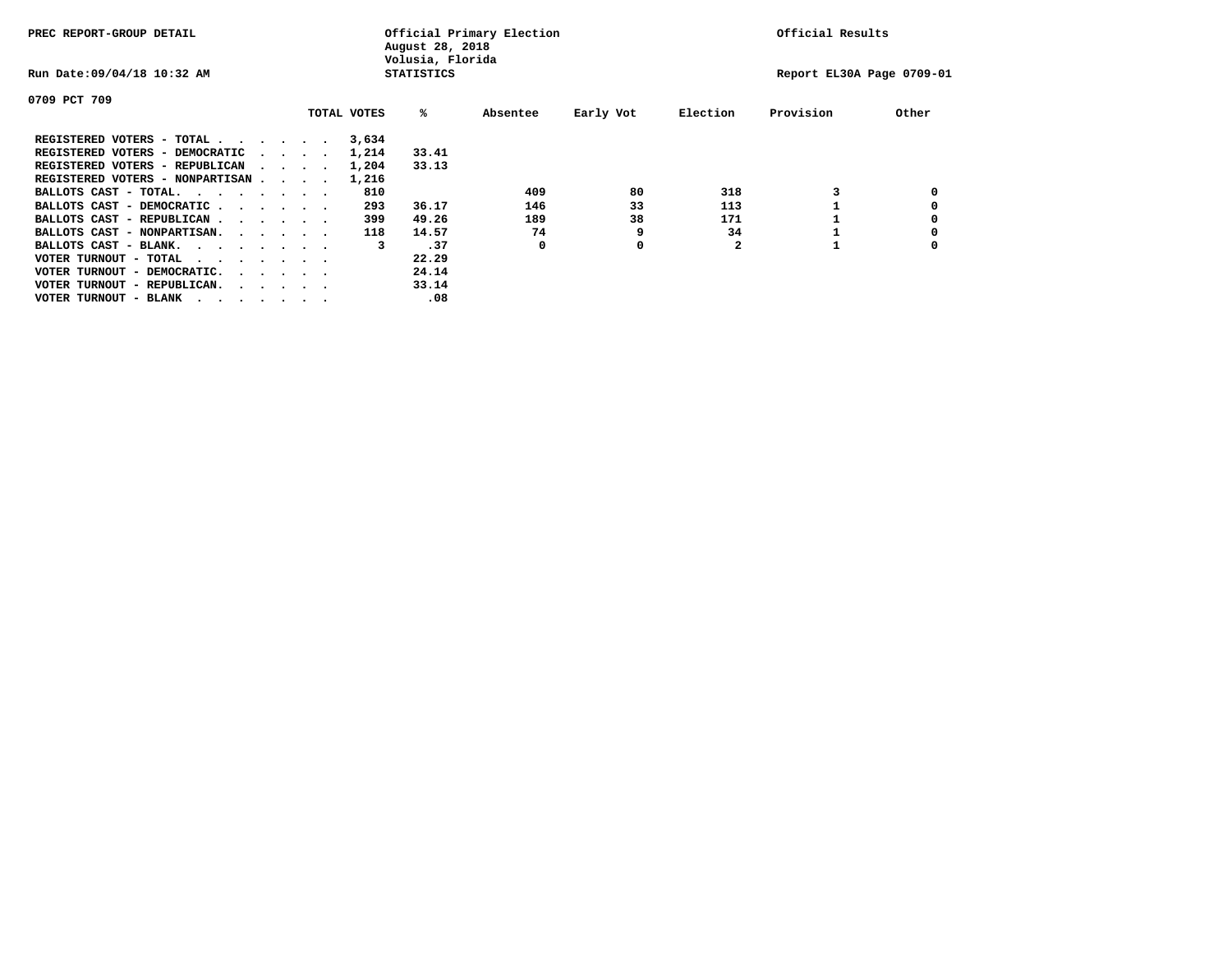| PREC REPORT-GROUP DETAIL                                                                                                                                                                                                                              |                                 | Official Primary Election<br>August 28, 2018<br>Volusia, Florida | Official Results      |                             |  |  |
|-------------------------------------------------------------------------------------------------------------------------------------------------------------------------------------------------------------------------------------------------------|---------------------------------|------------------------------------------------------------------|-----------------------|-----------------------------|--|--|
| Run Date: 09/04/18 10:32 AM                                                                                                                                                                                                                           |                                 | DEMOCRATIC                                                       |                       | Report EL30A Page 0709-02   |  |  |
| 0709 PCT 709                                                                                                                                                                                                                                          |                                 |                                                                  |                       |                             |  |  |
|                                                                                                                                                                                                                                                       | TOTAL VOTES                     | ℁<br>Absentee                                                    | Election<br>Early Vot | Provision<br>Other          |  |  |
| Representative in Congress Dist 6<br>(VOTE FOR) 1                                                                                                                                                                                                     |                                 |                                                                  |                       |                             |  |  |
| Stephen Sevigny                                                                                                                                                                                                                                       | 63                              | 22.58<br>34                                                      | 7<br>22               | 0<br>0                      |  |  |
| Nancy Soderberg                                                                                                                                                                                                                                       | 150                             | 53.76<br>74                                                      | 20<br>55              | $\mathbf{1}$<br>$\mathbf 0$ |  |  |
| John Upchurch                                                                                                                                                                                                                                         | 66                              | 23.66<br>31                                                      | 6<br>29               | $\mathbf 0$<br>$\mathbf 0$  |  |  |
| Over Votes                                                                                                                                                                                                                                            | $\mathbf{1}$                    | $\mathbf 0$                                                      | $\mathbf 0$<br>1      | $\mathbf 0$<br>$\mathbf 0$  |  |  |
| Under Votes                                                                                                                                                                                                                                           | 13                              | $7\phantom{.0}$                                                  | $\mathbf 0$<br>6      | $\Omega$<br>$\Omega$        |  |  |
| Governor and Lieutenant Governor<br>(VOTE FOR) 1                                                                                                                                                                                                      |                                 |                                                                  |                       |                             |  |  |
| Andrew Gillum                                                                                                                                                                                                                                         | 39                              | 13.88<br>15                                                      | $\mathbf{2}$<br>22    | 0<br>0                      |  |  |
| Gwen Graham.                                                                                                                                                                                                                                          | 131<br>$\overline{\phantom{a}}$ | 46.62<br>59                                                      | 13<br>59              | $\mathbf 0$<br>0            |  |  |
| Jeff Greene.                                                                                                                                                                                                                                          | 40                              | 14.23<br>24                                                      | 6<br>10               | 0<br>0                      |  |  |
| Chris King                                                                                                                                                                                                                                            | 9                               | 3.20<br>9                                                        | 0<br>$\Omega$         | $\mathbf 0$<br>$\mathbf 0$  |  |  |
| Philip Levine                                                                                                                                                                                                                                         | 55                              | 19.57<br>27                                                      | 9<br>18               | $\mathbf 0$<br>$\mathbf{1}$ |  |  |
| Alex "Lundy" Lundmark<br>$\cdot$ $\cdot$ $\cdot$ $\cdot$                                                                                                                                                                                              | 0                               | 0                                                                | 0<br>$\mathbf 0$      | $\mathbf 0$<br>$\mathbf 0$  |  |  |
| John Wetherbee.                                                                                                                                                                                                                                       | 7                               | 2.49<br>3                                                        | 3<br>$\mathbf{1}$     | $\Omega$<br>$\mathbf 0$     |  |  |
| Over Votes                                                                                                                                                                                                                                            | $\overline{2}$                  | $\overline{a}$                                                   | 0<br>0                | $\mathbf 0$<br>$\mathbf 0$  |  |  |
| Under Votes                                                                                                                                                                                                                                           | 10                              | 7                                                                | 0<br>3                | $\mathbf 0$<br>$\mathbf 0$  |  |  |
| Attorney General<br>(VOTE FOR) 1                                                                                                                                                                                                                      |                                 |                                                                  |                       |                             |  |  |
| Sean Shaw                                                                                                                                                                                                                                             | 186                             | 70.72<br>95                                                      | 23<br>67              | 0<br>1                      |  |  |
| Ryan Torrens<br>$\mathbf{a}$ and $\mathbf{a}$ are a set of the set of the set of the set of the set of the set of the set of the set of the set of the set of the set of the set of the set of the set of the set of the set of the set of the set of | 77                              | 29.28<br>31                                                      | 8<br>38               | $\mathbf 0$<br>0            |  |  |
| Over Votes                                                                                                                                                                                                                                            | 1                               | 1                                                                | 0<br>0                | $\mathbf 0$<br>$\mathbf 0$  |  |  |
| Under Votes                                                                                                                                                                                                                                           | 29                              | 19                                                               | $\overline{a}$<br>8   | $\mathbf 0$<br>$\mathbf 0$  |  |  |
| Commissioner of Agriculture<br>(VOTE FOR) 1                                                                                                                                                                                                           |                                 |                                                                  |                       |                             |  |  |
| Nicole "Nikki" Fried.                                                                                                                                                                                                                                 | 152                             | 57.58<br>77                                                      | 17<br>58              | $\mathbf 0$<br>0            |  |  |
| Jeffrey Duane Porter.                                                                                                                                                                                                                                 | 37                              | 14.02<br>19                                                      | 4<br>14               | 0<br>0                      |  |  |
| Roy David Walker                                                                                                                                                                                                                                      | 75                              | 28.41<br>33                                                      | 31<br>10              | $\mathbf{1}$<br>0           |  |  |
| Over Votes                                                                                                                                                                                                                                            | 1                               | 1                                                                | 0<br>0                | $\Omega$<br>$\Omega$        |  |  |
| Under Votes<br>$\ddot{\phantom{a}}$                                                                                                                                                                                                                   | 28                              | 16                                                               | $\overline{a}$<br>10  | $\Omega$<br>$\mathbf 0$     |  |  |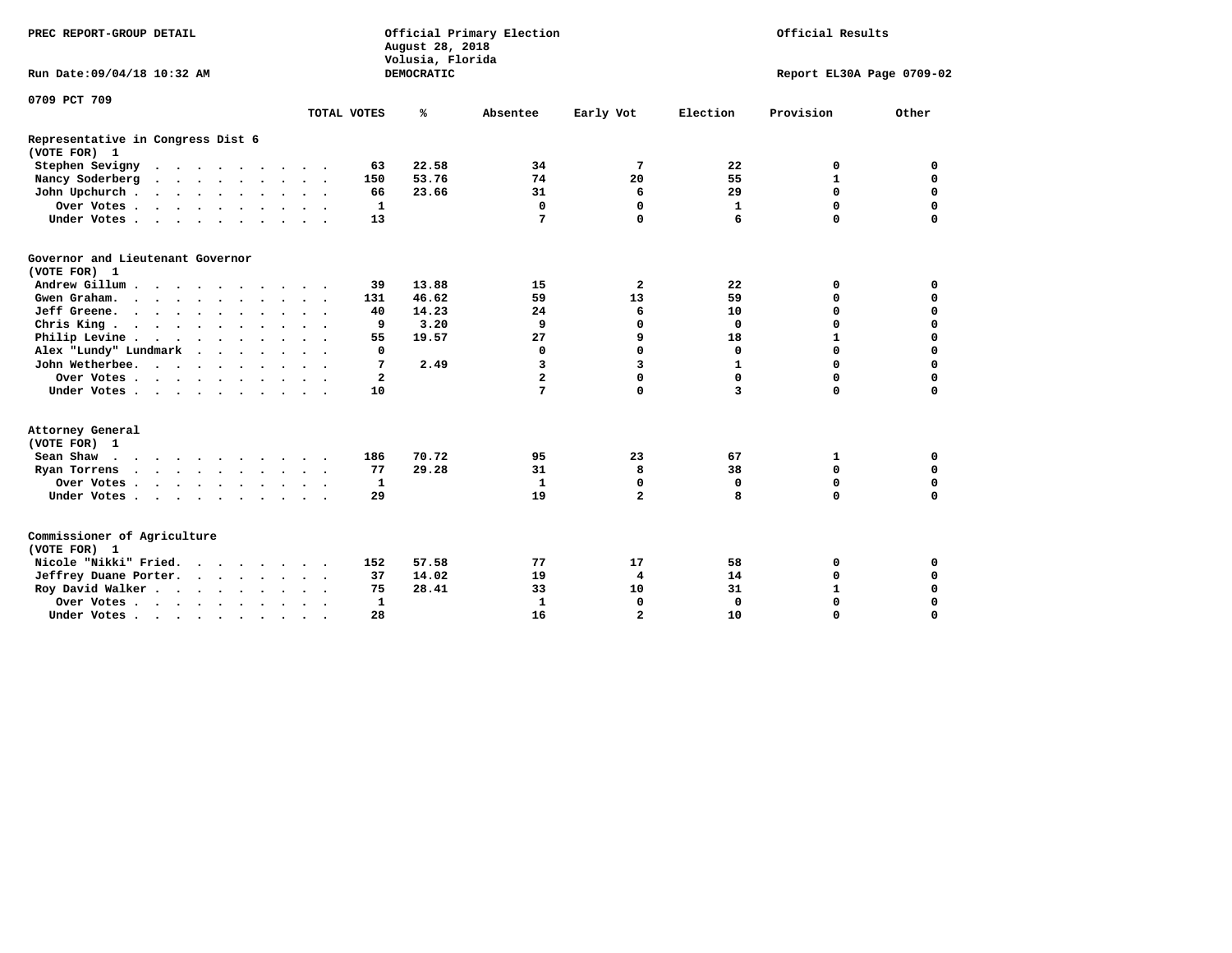| PREC REPORT-GROUP DETAIL                                                                                           |                                              | August 28, 2018<br>Volusia, Florida | Official Primary Election |                   | Official Results        |                            |                            |  |
|--------------------------------------------------------------------------------------------------------------------|----------------------------------------------|-------------------------------------|---------------------------|-------------------|-------------------------|----------------------------|----------------------------|--|
| Run Date: 09/04/18 10:32 AM                                                                                        |                                              | REPUBLICAN                          |                           |                   |                         | Report EL30A Page 0709-03  |                            |  |
| 0709 PCT 709                                                                                                       | TOTAL VOTES                                  | ℁                                   | Absentee                  | Early Vot         | Election                | Provision                  | Other                      |  |
| United States Senator                                                                                              |                                              |                                     |                           |                   |                         |                            |                            |  |
| (VOTE FOR) 1                                                                                                       |                                              |                                     |                           |                   |                         |                            |                            |  |
| Roque "Rocky" De La Fuente.<br>$\sim$ $\sim$<br>$\ddot{\phantom{a}}$                                               | 43<br>$\ddot{\phantom{a}}$                   | 10.97                               | 15                        | $\mathbf{2}$      | 26                      | 0                          | 0                          |  |
| Rick Scott                                                                                                         | 349<br>$\bullet$                             | 89.03                               | 168                       | 36                | 145                     | $\mathbf 0$                | $\mathbf 0$                |  |
| Over Votes<br>$\bullet$<br>$\bullet$                                                                               | 0<br>$\bullet$<br>$\overline{\phantom{a}}$   |                                     | 0                         | $\mathbf 0$       | 0                       | $\mathbf 0$                | $\mathbf 0$                |  |
| Under Votes                                                                                                        | 7<br>$\ddot{\phantom{a}}$                    |                                     | 6                         | $\Omega$          | $\Omega$                | $\mathbf{1}$               | $\Omega$                   |  |
| Representative in Congress Dist 6<br>(VOTE FOR) 1                                                                  |                                              |                                     |                           |                   |                         |                            |                            |  |
| Fred Costello                                                                                                      | 115                                          | 30.10                               | 53                        | 16                | 46                      | 0                          | 0                          |  |
| Michael Waltz<br>$\ddot{\phantom{a}}$                                                                              | 171                                          | 44.76                               | 78                        | 14                | 79                      | 0                          | $\mathbf 0$                |  |
| John Ward<br>$\ddot{\phantom{1}}$<br>$\ddot{\phantom{a}}$                                                          | 96<br>$\bullet$                              | 25.13                               | 47                        | 8                 | 41                      | 0                          | $\Omega$                   |  |
| Over Votes<br>$\cdot$<br>$\bullet$                                                                                 | 0<br>$\ddot{\phantom{0}}$                    |                                     | $\Omega$                  | $\mathbf 0$       | 0                       | $\Omega$                   | 0                          |  |
| Under Votes<br>$\cdot$<br>$\ddot{\phantom{a}}$                                                                     | 17                                           |                                     | 11                        | 0                 | 5                       | $\mathbf{1}$               | $\Omega$                   |  |
| Governor and Lieutenant Governor<br>(VOTE FOR) 1<br>Don Baldauf.<br>$\cdot$ $\cdot$ $\cdot$<br>$\sim$              | 3                                            | .78                                 | $\mathbf{2}$              | 0                 | 1                       | 0                          | 0                          |  |
| Ron DeSantis<br>$\cdots$<br>$\bullet$                                                                              | 249                                          | 64.68                               | 130                       | 27                | 92                      | $\mathbf 0$                | $\mathbf 0$                |  |
| Timothy M. Devine. .<br>$\sim$<br>$\bullet$<br>$\bullet$<br>$\bullet$                                              | 6                                            | 1.56                                | 3                         | 1                 | $\overline{\mathbf{2}}$ | $\mathbf 0$                | $\mathbf 0$                |  |
| Bob Langford<br>$\sim$ $-$<br>$\bullet$<br>$\bullet$<br>$\ddot{\phantom{a}}$                                       | 5                                            | 1.30                                | 3                         | $\mathbf 0$       | $\overline{\mathbf{2}}$ | $\mathbf 0$                | $\mathbf 0$                |  |
| John Joseph Mercadante .<br>$\sim$<br>$\ddot{\phantom{a}}$<br>$\overline{\phantom{a}}$                             | 1<br>$\overline{\phantom{a}}$                | .26                                 | $\mathbf{1}$              | $\mathbf 0$       | $\mathbf 0$             | $\mathbf 0$                | $\mathbf 0$                |  |
| Bruce Nathan<br>$\cdots$<br>$\bullet$<br>$\bullet$<br>$\bullet$<br>$\bullet$                                       | 1<br>$\overline{\phantom{a}}$                | .26                                 | 0                         | $\mathbf 0$       | $\mathbf{1}$            | 0                          | $\mathbf 0$                |  |
| Adam H. Putnam.<br>$\cdots$<br>$\bullet$                                                                           | 112                                          | 29.09                               | 38                        | 10                | 64                      | $\mathbf 0$                | $\mathbf 0$                |  |
| Bob White<br>$\sim$<br>$\ddot{\phantom{a}}$                                                                        | 8<br>$\ddot{\phantom{a}}$                    | 2.08                                | 4                         | $\mathbf 0$       | 4                       | $\mathbf 0$                | $\mathbf 0$                |  |
| Over Votes .<br>$\bullet$<br>$\bullet$                                                                             | 1                                            |                                     | $\mathbf{1}$              | $\Omega$          | $\mathbf 0$             | $\mathbf 0$                | $\mathbf 0$                |  |
| Under Votes                                                                                                        | 13<br>$\cdot$                                |                                     | 7                         | $\mathbf 0$       | 5                       | $\mathbf{1}$               | 0                          |  |
| Attorney General<br>(VOTE FOR) 1                                                                                   |                                              |                                     |                           |                   |                         |                            |                            |  |
| Ashley Moody<br>$\ddot{\phantom{a}}$<br>$\cdots$<br>$\bullet$                                                      | 197                                          | 51.30                               | 74                        | 18                | 105                     | 0                          | 0                          |  |
| Frank White.<br>$\sim$ $\sim$ $\sim$ $\sim$<br>$\bullet$ .<br>$\bullet$                                            | 187                                          | 48.70                               | 108                       | 16                | 63                      | $\mathbf 0$<br>$\mathbf 0$ | $\mathbf 0$<br>$\mathbf 0$ |  |
| Over Votes.<br>$\cdots$<br>$\bullet$<br>$\bullet$<br>Under Votes<br>$\ddot{\phantom{a}}$                           | 1<br>$\ddot{\phantom{a}}$<br>14<br>$\bullet$ |                                     | 0<br>7                    | $\mathbf{1}$<br>3 | 0<br>3                  | $\mathbf{1}$               | $\mathbf 0$                |  |
| Commissioner of Agriculture<br>(VOTE FOR) 1                                                                        |                                              |                                     |                           |                   |                         |                            |                            |  |
| Matt Caldwell.<br>$\cdot$ $\cdot$ $\cdot$ $\cdot$ $\cdot$                                                          | 130                                          | 34.85                               | 63                        | 12                | 55                      | 0                          | 0                          |  |
| Denise Grimsley<br>$\ddot{\phantom{a}}$<br>$\sim$<br>$\ddot{\phantom{a}}$                                          | 102                                          | 27.35                               | 38                        | 11                | 53                      | 0                          | $\mathbf 0$                |  |
| Mike McCalister<br>$\ddot{\phantom{0}}$<br>$\sim$ $\sim$<br>$\bullet$<br>$\bullet$<br>$\bullet$                    | 67                                           | 17.96                               | 34                        | 11                | 22                      | 0                          | $\Omega$                   |  |
| Baxter Troutman<br>$\ddot{\phantom{1}}$<br>$\ddot{\phantom{a}}$                                                    | 74                                           | 19.84                               | 43                        | $\Omega$          | 31                      | $\Omega$                   | $\Omega$                   |  |
| Over Votes.<br>$\cdot$ $\cdot$<br>$\ddot{\phantom{0}}$<br>$\Delta$<br>$\cdot$                                      | 0<br>$\bullet$                               |                                     | 0                         | $\mathbf 0$       | $\mathbf 0$             | $\mathbf 0$                | $\mathbf 0$                |  |
| Under Votes.<br>$\bullet$ .<br><br><br><br><br><br><br><br><br><br><br><br><br>$\bullet$<br>$\bullet$<br>$\bullet$ | 26                                           |                                     | 11                        | 4                 | 10                      | $\mathbf{1}$               | $\Omega$                   |  |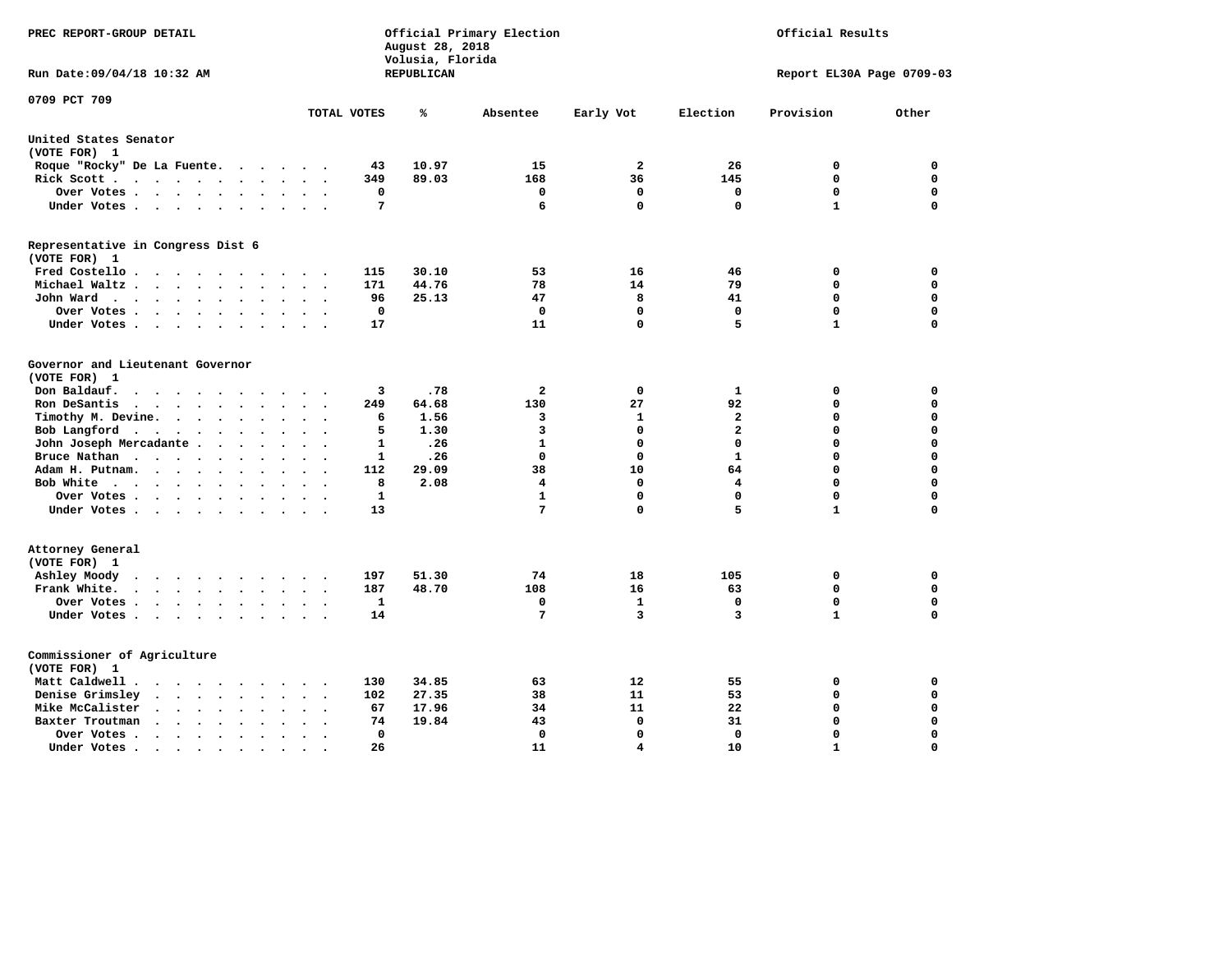| PREC REPORT-GROUP DETAIL<br>Run Date: 09/04/18 10:32 AM |                           | August 28, 2018<br>Volusia, Florida<br><b>NONPARTISAN</b> | Official Primary Election |                         | Official Results<br>Report EL30A Page 0709-04 |              |             |
|---------------------------------------------------------|---------------------------|-----------------------------------------------------------|---------------------------|-------------------------|-----------------------------------------------|--------------|-------------|
| 0709 PCT 709                                            | TOTAL VOTES               | ℁                                                         | Absentee                  | Early Vot               | Election                                      | Provision    | Other       |
| Circuit Judge 7th Judicial, Grp 15<br>(VOTE FOR) 1      |                           |                                                           |                           |                         |                                               |              |             |
| Linda L. Gaustad                                        | 235<br>$\sim$ $\sim$      | 31.38                                                     | 127                       | 25                      | 81                                            | 2            | 0           |
| Sebrina L. Slack.                                       | 236                       | 31.51                                                     | 115                       | 28                      | 93                                            | 0            | $\mathbf 0$ |
| Ryan Will $\cdots$ $\cdots$ $\cdots$ $\cdots$           | 278                       | 37.12                                                     | 133                       | 22                      | 123                                           | 0            | 0           |
| Over Votes                                              | 3<br>$\ddot{\phantom{1}}$ |                                                           | 3                         | $\mathbf 0$             | 0                                             | 0            | $\mathbf 0$ |
| Under Votes.                                            | 58                        |                                                           | 31                        | 5                       | 21                                            | $\mathbf{1}$ | $\Omega$    |
|                                                         |                           |                                                           |                           |                         |                                               |              |             |
| County Judge 7th Judicial, Grp 5<br>(VOTE FOR) 1        |                           |                                                           |                           |                         |                                               |              |             |
| Steve Burk                                              | 270                       | 36.49                                                     | 142                       | 25                      | 102                                           | 1            | 0           |
| Dawn "Pam" Fields.                                      | 470                       | 63.51                                                     | 230                       | 47                      | 192                                           | $\mathbf 1$  | 0           |
| Over Votes                                              | 1                         |                                                           | 1                         | 0                       | 0                                             | 0            | 0           |
| Under Votes                                             | 69<br>$\sim$ $\sim$       |                                                           | 36                        | 8                       | 24                                            | $\mathbf{1}$ | $\mathbf 0$ |
| County Council at Large<br>(VOTE FOR) 1                 |                           |                                                           |                           |                         |                                               |              |             |
| L. Ronald Durham.                                       | 270                       | 34.97                                                     | 128                       | 34                      | 106                                           | 2            | 0           |
| Ben F. Johnson.                                         | 491<br>$\sim$ $\sim$      | 63.60                                                     | 254                       | 40                      | 197                                           | 0            | 0           |
| WRITE-IN.                                               | 11                        | 1.42                                                      | 5                         | $\mathbf{2}$            | 4                                             | 0            | $\mathbf 0$ |
| Over Votes                                              | 0                         |                                                           | $\Omega$                  | $\mathbf 0$             | 0                                             | $\Omega$     | $\Omega$    |
| Under Votes                                             | 38                        |                                                           | 22                        | $\overline{\mathbf{4}}$ | 11                                            | $\mathbf{1}$ | $\mathbf 0$ |
| City of Port Orange District 2<br>(VOTE FOR) 1          |                           |                                                           |                           |                         |                                               |              |             |
| Sarah Jones.                                            | 362                       | 46.47                                                     | 183                       | 38                      | 140                                           | 1            | 0           |
| Chase Tramont                                           | 417                       | 53.53                                                     | 206                       | 41                      | 169                                           | $\mathbf{1}$ | $\mathbf 0$ |
| Over Votes                                              | 1                         |                                                           | 1                         | 0                       | 0                                             | 0            | 0           |
| Under Votes                                             | 30<br>$\bullet$           |                                                           | 19                        | 1                       | 9                                             | $\mathbf{1}$ | $\mathbf 0$ |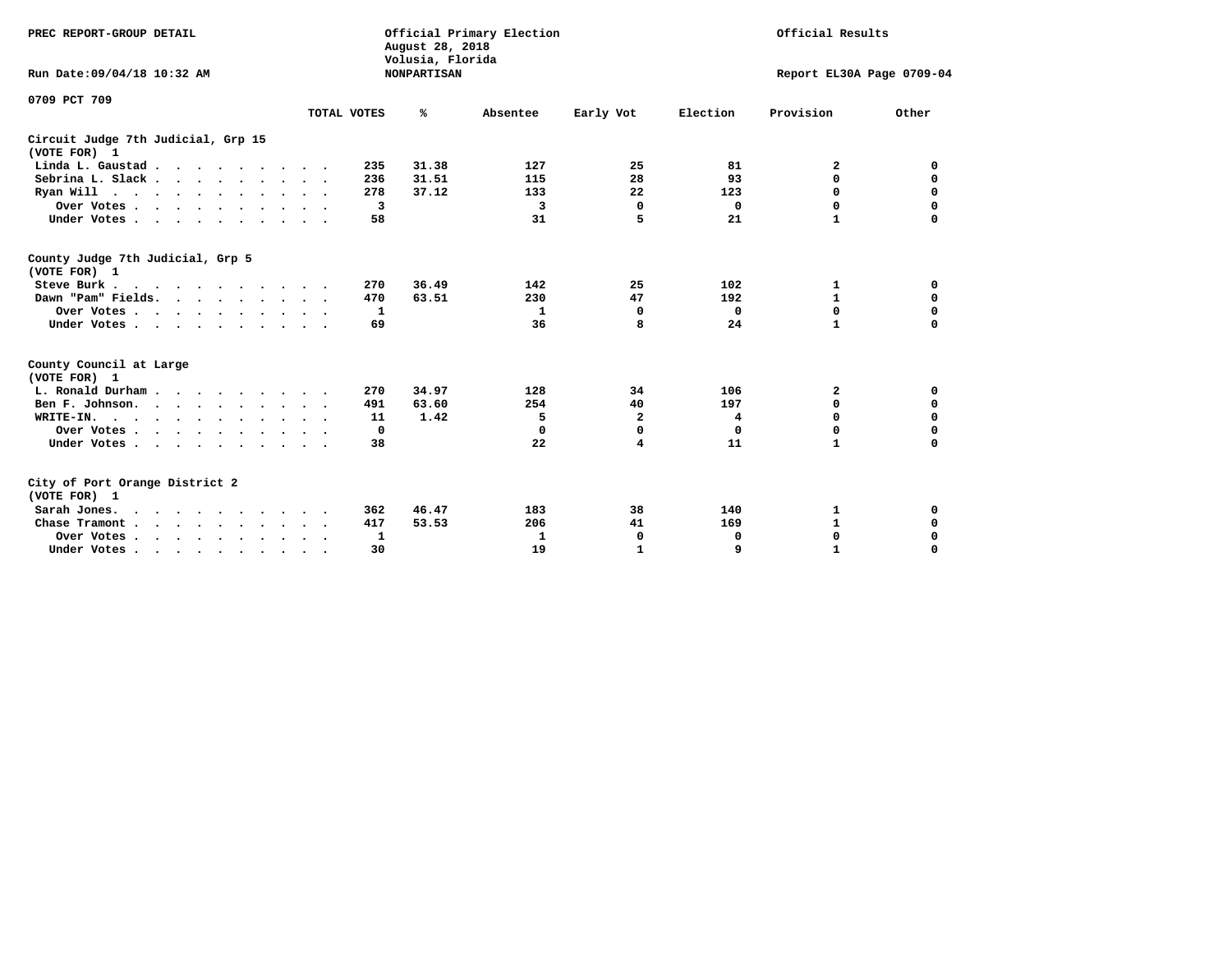| PREC REPORT-GROUP DETAIL               |  |  |                                         |             | August 28, 2018<br>Volusia, Florida | Official Primary Election | Official Results |          |                           |       |
|----------------------------------------|--|--|-----------------------------------------|-------------|-------------------------------------|---------------------------|------------------|----------|---------------------------|-------|
| Run Date: 09/04/18 10:32 AM            |  |  |                                         |             | <b>STATISTICS</b>                   |                           |                  |          | Report EL30A Page 0711-01 |       |
| 0711 PCT 711                           |  |  |                                         |             |                                     |                           |                  |          |                           |       |
|                                        |  |  |                                         | TOTAL VOTES | %ะ                                  | Absentee                  | Early Vot        | Election | Provision                 | Other |
| REGISTERED VOTERS - TOTAL              |  |  |                                         | 4,373       |                                     |                           |                  |          |                           |       |
| REGISTERED VOTERS - DEMOCRATIC         |  |  | $\cdot$ $\cdot$ $\cdot$ $\cdot$ $\cdot$ | 1,418       | 32.43                               |                           |                  |          |                           |       |
| REGISTERED VOTERS - REPUBLICAN         |  |  |                                         | 1,569       | 35.88                               |                           |                  |          |                           |       |
| REGISTERED VOTERS - NONPARTISAN        |  |  |                                         | 1,386       |                                     |                           |                  |          |                           |       |
| BALLOTS CAST - TOTAL.                  |  |  |                                         | 1,148       |                                     | 591                       | 128              | 429      | 0                         |       |
| BALLOTS CAST - DEMOCRATIC              |  |  |                                         | 455         | 39.63                               | 232                       | 65               | 158      |                           |       |
| BALLOTS CAST - REPUBLICAN              |  |  |                                         | 539         | 46.95                               | 258                       | 55               | 226      |                           |       |
| BALLOTS CAST - NONPARTISAN.            |  |  |                                         | 154         | 13.41                               | 101                       | 8                | 45       |                           |       |
| BALLOTS CAST - BLANK.                  |  |  |                                         | 4           | .35                                 |                           | 0                |          | 0                         |       |
| VOTER TURNOUT - TOTAL<br>.             |  |  |                                         |             | 26.25                               |                           |                  |          |                           |       |
| VOTER TURNOUT - DEMOCRATIC.            |  |  | $\cdot$ $\cdot$ $\cdot$ $\cdot$ $\cdot$ |             | 32.09                               |                           |                  |          |                           |       |
| VOTER TURNOUT - REPUBLICAN.<br>$\cdot$ |  |  |                                         |             | 34.35                               |                           |                  |          |                           |       |
| VOTER TURNOUT - BLANK                  |  |  |                                         |             | .09                                 |                           |                  |          |                           |       |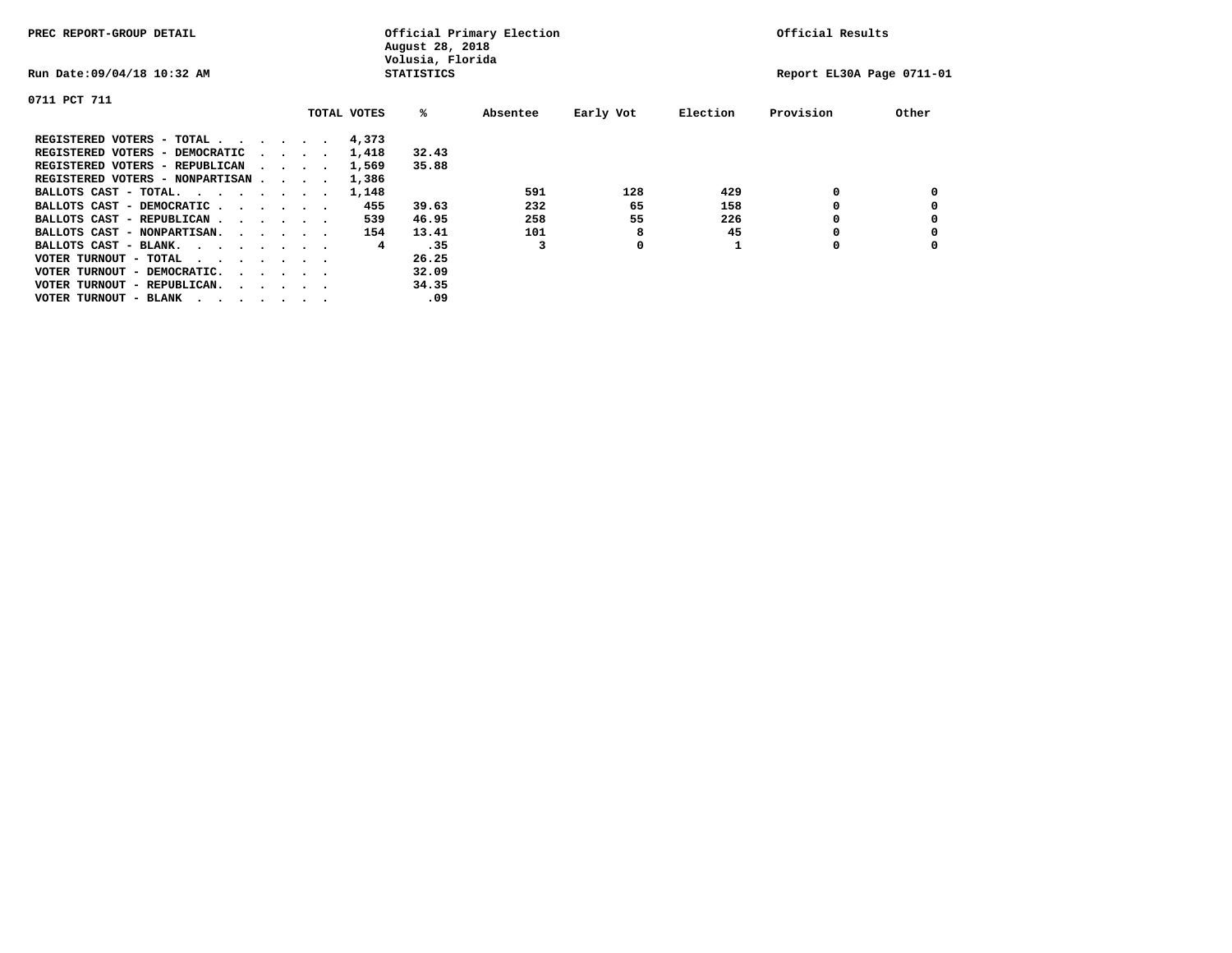| PREC REPORT-GROUP DETAIL<br>Official Primary Election<br>August 28, 2018<br>Volusia, Florida |                      |                      |             |                   |              |                           | Official Results |             |             |  |  |
|----------------------------------------------------------------------------------------------|----------------------|----------------------|-------------|-------------------|--------------|---------------------------|------------------|-------------|-------------|--|--|
| Run Date: 09/04/18 10:32 AM                                                                  |                      |                      |             | <b>DEMOCRATIC</b> |              | Report EL30A Page 0711-02 |                  |             |             |  |  |
| 0711 PCT 711                                                                                 |                      |                      |             |                   |              |                           |                  |             |             |  |  |
|                                                                                              |                      |                      | TOTAL VOTES | ℁                 | Absentee     | Early Vot                 | Election         | Provision   | Other       |  |  |
| Representative in Congress Dist 6<br>(VOTE FOR) 1                                            |                      |                      |             |                   |              |                           |                  |             |             |  |  |
| Stephen Sevigny                                                                              |                      |                      | 101         | 23.22             | 59           | 10                        | 32               | 0           | 0           |  |  |
| Nancy Soderberg                                                                              |                      |                      | 243         | 55.86             | 115          | 38                        | 90               | $\mathbf 0$ | $\mathbf 0$ |  |  |
| John Upchurch                                                                                |                      |                      | 91          | 20.92             | 45           | 16                        | 30               | $\mathbf 0$ | $\mathbf 0$ |  |  |
| Over Votes                                                                                   |                      |                      | 0           |                   | 0            | 0                         | 0                | $\mathbf 0$ | 0           |  |  |
| Under Votes                                                                                  |                      |                      | 20          |                   | 13           | $\mathbf{1}$              | 6                | $\mathbf 0$ | $\mathbf 0$ |  |  |
| Governor and Lieutenant Governor<br>(VOTE FOR) 1                                             |                      |                      |             |                   |              |                           |                  |             |             |  |  |
| Andrew Gillum                                                                                |                      |                      | 78          | 17.29             | 16           | 21                        | 41               | 0           | 0           |  |  |
| Gwen Graham.                                                                                 |                      |                      | 230         | 51.00             | 125          | 29                        | 76               | 0           | $\mathbf 0$ |  |  |
| Jeff Greene.                                                                                 |                      |                      | 64          | 14.19             | 45           | 5                         | 14               | 0           | 0           |  |  |
| Chris King                                                                                   |                      |                      | 12          | 2.66              | 8            | 0                         | 4                | $\mathbf 0$ | $\mathbf 0$ |  |  |
| Philip Levine                                                                                |                      |                      | 54          | 11.97             | 27           | 10                        | 17               | $\mathbf 0$ | $\mathbf 0$ |  |  |
| Alex "Lundy" Lundmark<br>$\sim$ $\sim$ $\sim$ $\sim$                                         |                      |                      | 3           | .67               | 3            | 0                         | 0                | $\mathbf 0$ | $\mathbf 0$ |  |  |
| John Wetherbee.                                                                              |                      |                      | 10          | 2.22              | 6            | 0                         | 4                | $\Omega$    | $\mathbf 0$ |  |  |
| Over Votes                                                                                   |                      |                      | 1           |                   | $\mathbf{1}$ | 0                         | 0                | $\mathbf 0$ | $\mathbf 0$ |  |  |
| Under Votes                                                                                  |                      |                      | 3           |                   | $\mathbf{1}$ | $\mathbf 0$               | $\overline{a}$   | $\mathbf 0$ | $\mathbf 0$ |  |  |
| Attorney General<br>(VOTE FOR) 1                                                             |                      |                      |             |                   |              |                           |                  |             |             |  |  |
| Sean Shaw                                                                                    |                      |                      | 289         | 70.15             | 153          | 46                        | 90               | 0           | $\mathbf 0$ |  |  |
| Ryan Torrens<br>$\cdots$                                                                     |                      |                      | 123         | 29.85             | 56           | 15                        | 52               | $\mathbf 0$ | $\mathbf 0$ |  |  |
| Over Votes                                                                                   |                      |                      | 0           |                   | $\mathbf 0$  | $\mathbf 0$               | 0                | $\mathbf 0$ | 0           |  |  |
| Under Votes                                                                                  |                      |                      | 43          |                   | 23           | 4                         | 16               | $\mathbf 0$ | $\mathbf 0$ |  |  |
| Commissioner of Agriculture<br>(VOTE FOR) 1                                                  |                      |                      |             |                   |              |                           |                  |             |             |  |  |
| Nicole "Nikki" Fried.                                                                        |                      |                      | 207         | 50.86             | 89           | 40                        | 78               | 0           | 0           |  |  |
| Jeffrey Duane Porter.                                                                        |                      |                      | 91          | 22.36             | 54           | 10                        | 27               | 0           | $\mathbf 0$ |  |  |
| Roy David Walker                                                                             |                      |                      | 109         | 26.78             | 59           | 12                        | 38               | $\mathbf 0$ | 0           |  |  |
| Over Votes                                                                                   | $\bullet$            |                      | $\mathbf 0$ |                   | $\mathbf 0$  | $\mathbf 0$               | 0                | $\mathbf 0$ | 0           |  |  |
| Under Votes                                                                                  | $\ddot{\phantom{1}}$ | $\ddot{\phantom{1}}$ | 48          |                   | 30           | 3                         | 15               | $\Omega$    | $\Omega$    |  |  |
|                                                                                              |                      |                      |             |                   |              |                           |                  |             |             |  |  |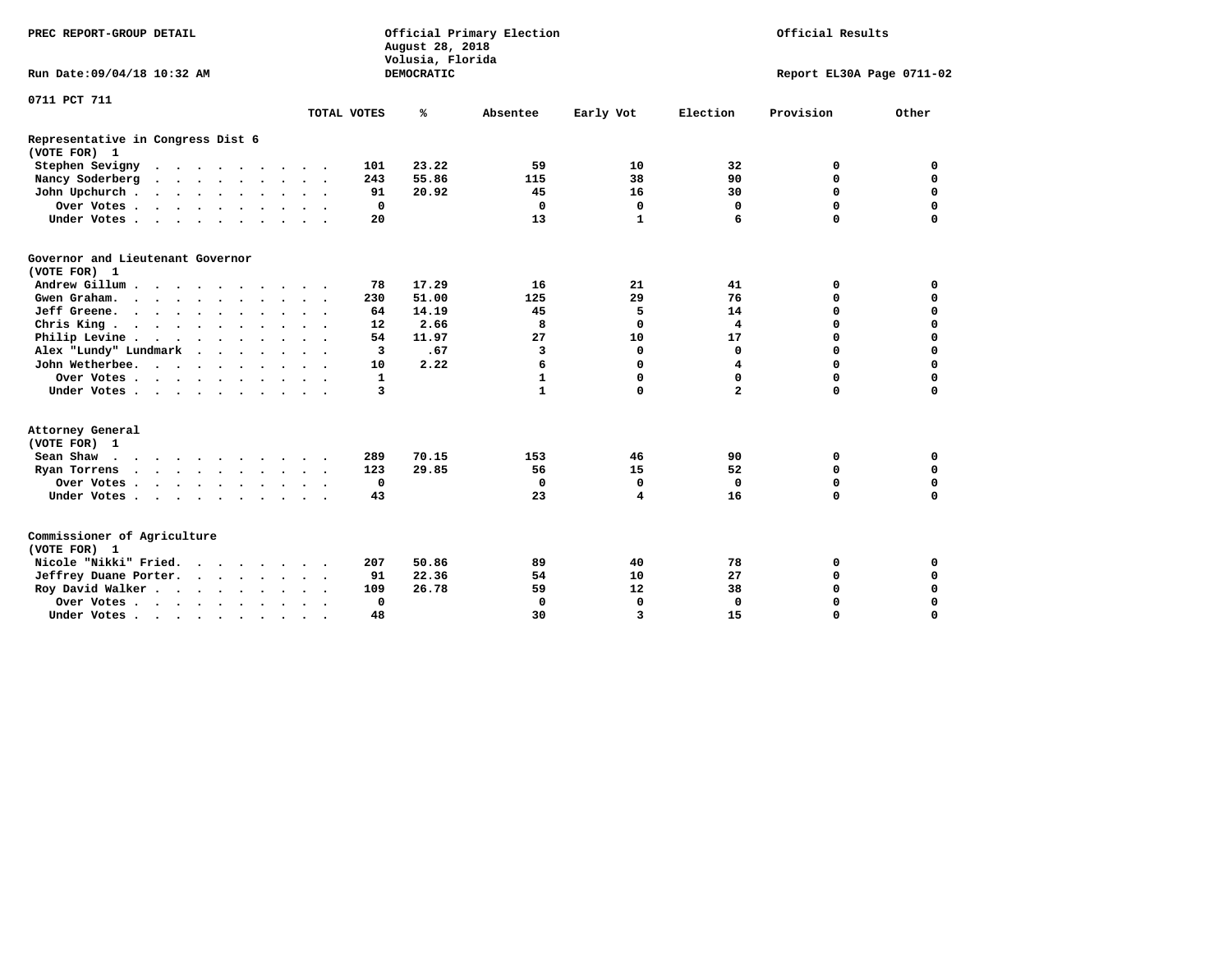| PREC REPORT-GROUP DETAIL                                                                                         |                             | August 28, 2018<br>Volusia, Florida | Official Primary Election | Official Results |                         |                           |                  |
|------------------------------------------------------------------------------------------------------------------|-----------------------------|-------------------------------------|---------------------------|------------------|-------------------------|---------------------------|------------------|
| Run Date: 09/04/18 10:32 AM                                                                                      |                             | REPUBLICAN                          |                           |                  |                         | Report EL30A Page 0711-03 |                  |
| 0711 PCT 711                                                                                                     | TOTAL VOTES                 | ℁                                   | Absentee                  | Early Vot        | Election                | Provision                 | Other            |
| United States Senator                                                                                            |                             |                                     |                           |                  |                         |                           |                  |
| (VOTE FOR) 1                                                                                                     |                             |                                     |                           |                  |                         |                           |                  |
| Roque "Rocky" De La Fuente.<br>$\sim$ $\sim$<br>$\ddot{\phantom{1}}$                                             | 64<br>$\sim$                | 11.96                               | 30                        | 5                | 29                      | 0                         | 0                |
| Rick Scott<br>$\bullet$<br>$\sim$                                                                                | 471                         | 88.04                               | 225                       | 49               | 197                     | $\mathbf 0$               | $\mathbf 0$      |
| Over Votes<br>$\bullet$<br>$\ddot{\phantom{a}}$                                                                  | $\mathbf 0$<br>$\bullet$    |                                     | 0                         | $\mathbf 0$      | 0                       | $\mathbf 0$               | $\mathbf 0$      |
| Under Votes                                                                                                      | 4<br>$\bullet$              |                                     | 3                         | $\mathbf{1}$     | $\mathbf 0$             | $\mathbf 0$               | $\mathbf 0$      |
| Representative in Congress Dist 6<br>(VOTE FOR) 1                                                                |                             |                                     |                           |                  |                         |                           |                  |
| Fred Costello                                                                                                    | 175                         | 34.18                               | 91                        | 8                | 76                      | 0                         | 0                |
| Michael Waltz<br>$\ddot{\phantom{a}}$<br>$\sim$                                                                  | 198                         | 38.67                               | 72                        | 33               | 93                      | 0                         | $\mathbf 0$      |
| John Ward<br>$\sim$<br>$\ddot{\phantom{a}}$<br>$\bullet$                                                         | 139<br>$\bullet$            | 27.15                               | 75                        | 14               | 50                      | $\mathbf 0$               | $\Omega$         |
| Over Votes.<br>$\cdots$ $\cdots$<br>$\sim$<br>$\overline{\phantom{a}}$                                           | $\mathbf 0$                 |                                     | $\mathbf 0$               | $\mathbf 0$      | $\mathbf 0$             | $\mathbf 0$               | $\Omega$         |
| Under Votes<br>$\cdot$<br>$\cdot$                                                                                | 27                          |                                     | 20                        | 0                | 7                       | 0                         | $\Omega$         |
| Governor and Lieutenant Governor<br>(VOTE FOR) 1<br>Don Baldauf.                                                 | 2                           | .38                                 | $\mathbf{2}$              | 0                | $\mathbf 0$             | 0                         | $\mathbf 0$      |
| $\sim$ $\sim$ $\sim$ $\sim$<br>$\ddot{\phantom{1}}$<br>Ron DeSantis<br>$\cdot$ $\cdot$ $\cdot$ $\cdot$<br>$\sim$ | 306<br>$\ddot{\phantom{a}}$ | 57.84                               | 141                       | 35               | 130                     | $\mathbf 0$               | $\mathbf 0$      |
| $\bullet$<br>Timothy M. Devine.<br>$\bullet$<br>$\ddot{\phantom{a}}$<br>$\ddot{\phantom{a}}$                     | 4                           | .76                                 | $\mathbf{1}$              | $\mathbf 0$      | 3                       | 0                         | $\mathbf 0$      |
| Bob Langford<br>$\cdots$<br>$\ddot{\phantom{a}}$<br>$\bullet$                                                    | 8                           | 1.51                                | 5                         | $\mathbf{1}$     | $\overline{\mathbf{2}}$ | 0                         | $\mathbf 0$      |
| John Joseph Mercadante .<br>$\cdots$<br>$\ddot{\phantom{a}}$                                                     | 5<br>$\sim$                 | .95                                 | 4                         | $\mathbf 0$      | $\mathbf{1}$            | 0                         | $\mathbf 0$      |
| Bruce Nathan<br><b>Contract Contract Contract Contract</b><br>$\ddot{\phantom{a}}$<br>$\bullet$                  | 2                           | .38                                 | $\mathbf{1}$              | $\mathbf 0$      | $\mathbf{1}$            | 0                         | $\Omega$         |
| Adam H. Putnam.<br>$\ddotsc$ $\ddotsc$<br>$\bullet$                                                              | 190                         | 35.92                               | 89                        | 19               | 82                      | 0                         | $\mathbf 0$      |
| Bob White<br>$\bullet$<br>$\bullet$<br>$\bullet$                                                                 | 12<br>$\ddot{\phantom{a}}$  | 2.27                                | 10                        | $\mathbf 0$      | $\overline{\mathbf{2}}$ | 0                         | $\mathbf 0$      |
| Over Votes .<br>$\sim$ $\sim$ $\sim$ $\sim$                                                                      | $\mathbf{1}$                |                                     | ${\bf 1}$                 | $\mathbf 0$      | $\mathbf 0$             | 0                         | $\mathbf 0$      |
| Under Votes                                                                                                      | 9                           |                                     | 4                         | $\mathbf 0$      | 5                       | 0                         | $\mathbf 0$      |
| Attorney General<br>(VOTE FOR) 1                                                                                 |                             |                                     |                           |                  |                         |                           |                  |
| Ashley Moody<br>$\cdots$<br>$\bullet$<br>$\blacksquare$ .                                                        | 265                         | 52.48                               | 111                       | 29<br>25         | 125                     | 0<br>$\mathbf 0$          | 0<br>$\mathbf 0$ |
| Frank White.<br>$\cdot$ $\cdot$ $\cdot$ $\cdot$ $\cdot$ $\cdot$<br>$\sim$                                        | 240                         | 47.52                               | 126                       | $\mathbf 0$      | 89<br>$\mathbf 0$       | $\mathbf 0$               | $\mathbf 0$      |
| Over Votes.<br>$\cdots$<br>$\bullet$<br>$\ddot{\phantom{a}}$                                                     | $\mathbf{1}$<br>$\bullet$   |                                     | 1<br>20                   | $\mathbf{1}$     |                         | 0                         | $\mathbf 0$      |
| Under Votes<br>$\ddot{\phantom{1}}$<br>$\ddot{\phantom{a}}$                                                      | 33                          |                                     |                           |                  | 12                      |                           |                  |
| Commissioner of Agriculture<br>(VOTE FOR) 1                                                                      |                             |                                     |                           |                  |                         |                           |                  |
| Matt Caldwell.<br>$\cdot$ $\cdot$ $\cdot$ $\cdot$<br>$\sim$                                                      | 154                         | 32.35                               | 81                        | 13               | 60                      | 0                         | 0                |
| Denise Grimsley<br>$\ddot{\phantom{0}}$<br>$\sim$<br>$\ddot{\phantom{a}}$                                        | 141                         | 29.62                               | 62                        | 16               | 63                      | 0                         | $\mathbf 0$      |
| Mike McCalister<br>$\ddot{\phantom{0}}$<br>$\sim$ $\sim$<br>$\bullet$<br>$\bullet$<br>$\bullet$<br>$\bullet$     | 86<br>$\ddot{\phantom{a}}$  | 18.07                               | 41                        | 10               | 35                      | 0                         | $\mathbf 0$      |
| Baxter Troutman<br>$\ddot{\phantom{0}}$<br>$\ddot{\phantom{1}}$<br>$\sim$<br>$\cdot$                             | 95                          | 19.96                               | 42                        | 10               | 43                      | $\mathbf 0$               | $\mathbf 0$      |
| Over Votes .<br>$\ddot{\phantom{0}}$<br>$\bullet$<br>$\bullet$<br>$\bullet$                                      | 0<br>$\ddot{\phantom{0}}$   |                                     | 0                         | $\mathbf 0$      | $\mathbf 0$             | $\mathbf 0$               | $\mathbf 0$      |
| Under Votes.<br>.<br>$\bullet$                                                                                   | 63<br>$\bullet$             |                                     | 32                        | 6                | 25                      | $\Omega$                  | $\Omega$         |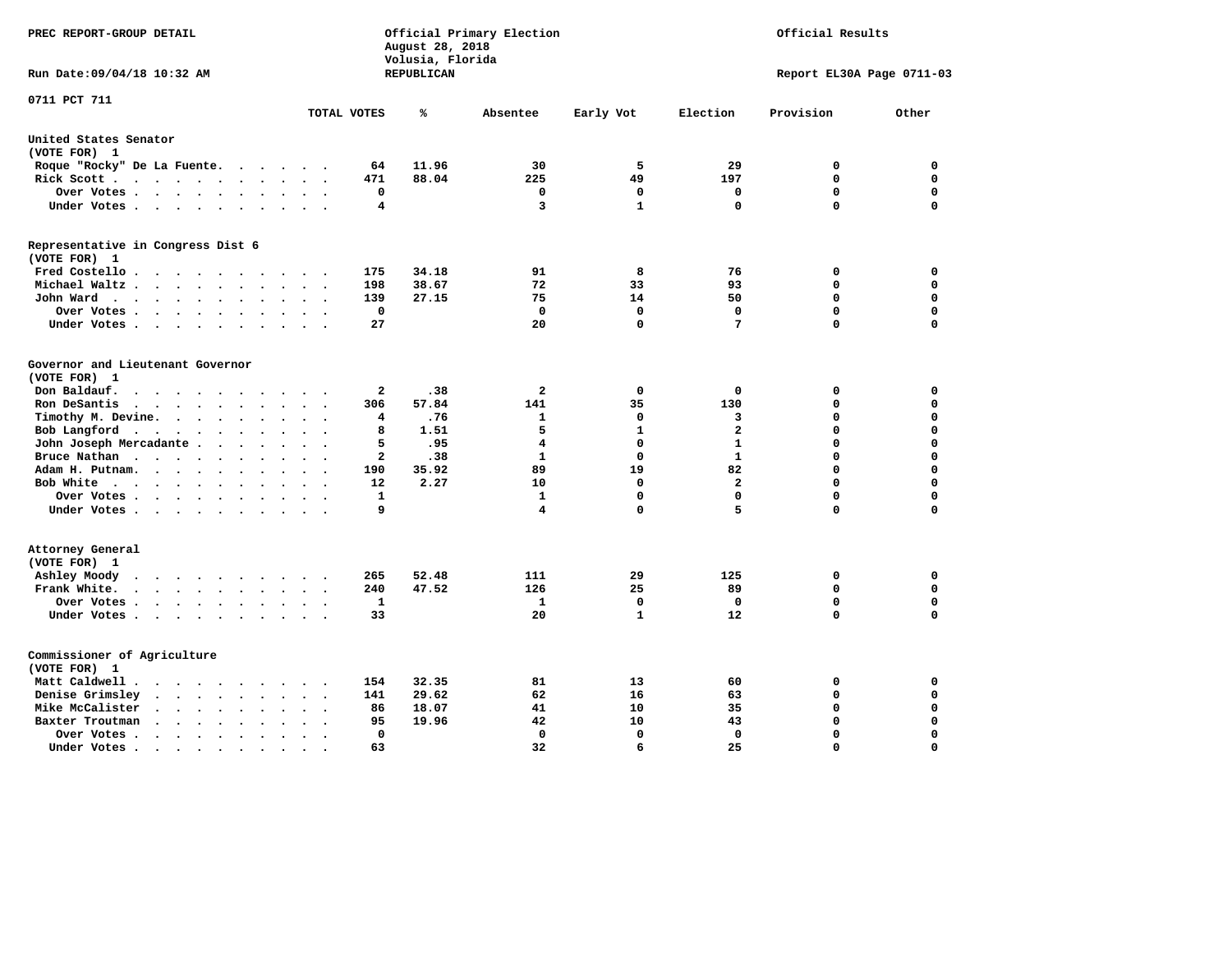| PREC REPORT-GROUP DETAIL<br>Run Date: 09/04/18 10:32 AM |             | Official Primary Election<br>August 28, 2018<br>Volusia, Florida<br><b>NONPARTISAN</b> |              | Official Results<br>Report EL30A Page 0711-04 |             |           |             |
|---------------------------------------------------------|-------------|----------------------------------------------------------------------------------------|--------------|-----------------------------------------------|-------------|-----------|-------------|
| 0711 PCT 711                                            | TOTAL VOTES | ℁                                                                                      | Absentee     | Early Vot                                     | Election    | Provision | Other       |
| Circuit Judge 7th Judicial, Grp 15<br>(VOTE FOR) 1      |             |                                                                                        |              |                                               |             |           |             |
| Linda L. Gaustad                                        |             | 32.14<br>332                                                                           | 169          | 43                                            | 120         | 0         | 0           |
| Sebrina L. Slack.                                       |             | 27.40<br>283                                                                           | 154          | 38                                            | 91          | 0         | $\mathbf 0$ |
| Ryan Will $\cdots$ , $\cdots$ , $\cdots$ , $\cdots$     |             | 40.46<br>418                                                                           | 204          | 40                                            | 174         | 0         | 0           |
| Over Votes                                              |             | 0                                                                                      | $\Omega$     | 0                                             | 0           | 0         | 0           |
| Under Votes                                             |             | 115                                                                                    | 64           | 7                                             | 44          | 0         | $\Omega$    |
|                                                         |             |                                                                                        |              |                                               |             |           |             |
| County Judge 7th Judicial, Grp 5<br>(VOTE FOR) 1        |             |                                                                                        |              |                                               |             |           |             |
| Steve Burk                                              |             | 37.74<br>388                                                                           | 222          | 35                                            | 131         | 0         | 0           |
| Dawn "Pam" Fields.                                      |             | 62.26<br>640                                                                           | 304          | 84                                            | 252         | 0         | 0           |
| Over Votes                                              |             | $\mathbf{o}$                                                                           | 0            | 0                                             | 0           | 0         | $\mathbf 0$ |
| Under Votes                                             |             | 120                                                                                    | 65           | 9                                             | 46          | $\Omega$  | $\Omega$    |
| County Council at Large<br>(VOTE FOR) 1                 |             |                                                                                        |              |                                               |             |           |             |
| L. Ronald Durham                                        |             | 33.91<br>370                                                                           | 181          | 47                                            | 142         | 0         | 0           |
| Ben F. Johnson.                                         |             | 715<br>65.54                                                                           | 381          | 75                                            | 259         | 0         | 0           |
| WRITE-IN.                                               |             | .55<br>6                                                                               | $\mathbf{2}$ | $\mathbf{1}$                                  | 3           | 0         | 0           |
| Over Votes                                              |             | 0                                                                                      | 0            | $\Omega$                                      | $\Omega$    | $\Omega$  | $\Omega$    |
| Under Votes                                             |             | 57                                                                                     | 27           | 5                                             | 25          | $\Omega$  | $\Omega$    |
|                                                         |             |                                                                                        |              |                                               |             |           |             |
| City of Port Orange District 2<br>(VOTE FOR) 1          |             |                                                                                        |              |                                               |             |           |             |
| Sarah Jones.                                            |             | 49.41<br>547                                                                           | 284          | 68                                            | 195         | 0         | 0           |
| Chase Tramont                                           |             | 560<br>50.59                                                                           | 283          | 57                                            | 220         | 0         | 0           |
| Over Votes                                              |             | 0                                                                                      | 0            | 0                                             | $\mathbf 0$ | 0         | 0           |
| Under Votes                                             | $\bullet$   | 39                                                                                     | 22           | 3                                             | 14          | 0         | $\Omega$    |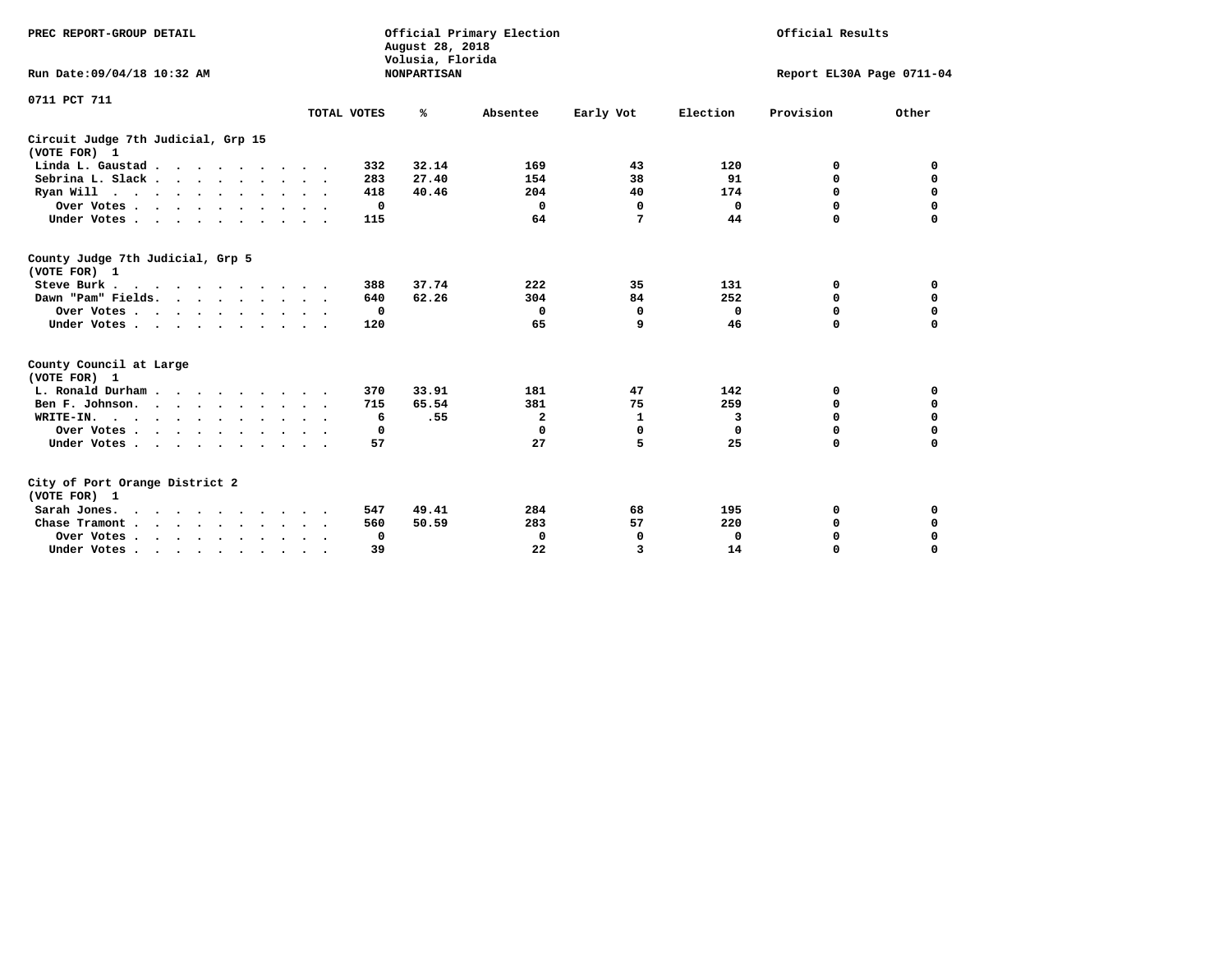| PREC REPORT-GROUP DETAIL                                                                       |  |  |                                         |  | August 28, 2018<br>Volusia, Florida | Official Primary Election |          | Official Results |          |                           |       |
|------------------------------------------------------------------------------------------------|--|--|-----------------------------------------|--|-------------------------------------|---------------------------|----------|------------------|----------|---------------------------|-------|
| Run Date: 09/04/18 10:32 AM                                                                    |  |  |                                         |  |                                     | <b>STATISTICS</b>         |          |                  |          | Report EL30A Page 0712-01 |       |
| 0712 PCT 712                                                                                   |  |  |                                         |  |                                     |                           |          |                  |          |                           |       |
|                                                                                                |  |  |                                         |  | TOTAL VOTES                         | %ะ                        | Absentee | Early Vot        | Election | Provision                 | Other |
| REGISTERED VOTERS - TOTAL                                                                      |  |  |                                         |  | 2,268                               |                           |          |                  |          |                           |       |
| REGISTERED VOTERS - DEMOCRATIC                                                                 |  |  | $\cdot$ $\cdot$ $\cdot$ $\cdot$         |  | 752                                 | 33.16                     |          |                  |          |                           |       |
| REGISTERED VOTERS - REPUBLICAN                                                                 |  |  | $\sim$ $\sim$ $\sim$ $\sim$             |  | 768                                 | 33.86                     |          |                  |          |                           |       |
| REGISTERED VOTERS - NONPARTISAN                                                                |  |  |                                         |  | 748                                 |                           |          |                  |          |                           |       |
| BALLOTS CAST - TOTAL.                                                                          |  |  |                                         |  | 608                                 |                           | 299      | 54               | 255      | 0                         |       |
| BALLOTS CAST - DEMOCRATIC                                                                      |  |  |                                         |  | 262                                 | 43.09                     | 137      | 21               | 104      |                           |       |
| BALLOTS CAST - REPUBLICAN                                                                      |  |  |                                         |  | 255                                 | 41.94                     | 109      | 28               | 118      | 0                         |       |
| BALLOTS CAST - NONPARTISAN.                                                                    |  |  |                                         |  | 91                                  | 14.97                     | 53       |                  | 33       |                           |       |
| BALLOTS CAST - BLANK.                                                                          |  |  |                                         |  | 2                                   | .33                       | 0        |                  |          | 0                         |       |
| VOTER TURNOUT - TOTAL<br>$\mathbf{r}$ , and $\mathbf{r}$ , and $\mathbf{r}$ , and $\mathbf{r}$ |  |  |                                         |  |                                     | 26.81                     |          |                  |          |                           |       |
| VOTER TURNOUT - DEMOCRATIC.                                                                    |  |  | $\cdot$ $\cdot$ $\cdot$ $\cdot$ $\cdot$ |  |                                     | 34.84                     |          |                  |          |                           |       |
| VOTER TURNOUT - REPUBLICAN.<br>$\cdots$                                                        |  |  |                                         |  |                                     | 33.20                     |          |                  |          |                           |       |
| VOTER TURNOUT - BLANK                                                                          |  |  |                                         |  |                                     | .09                       |          |                  |          |                           |       |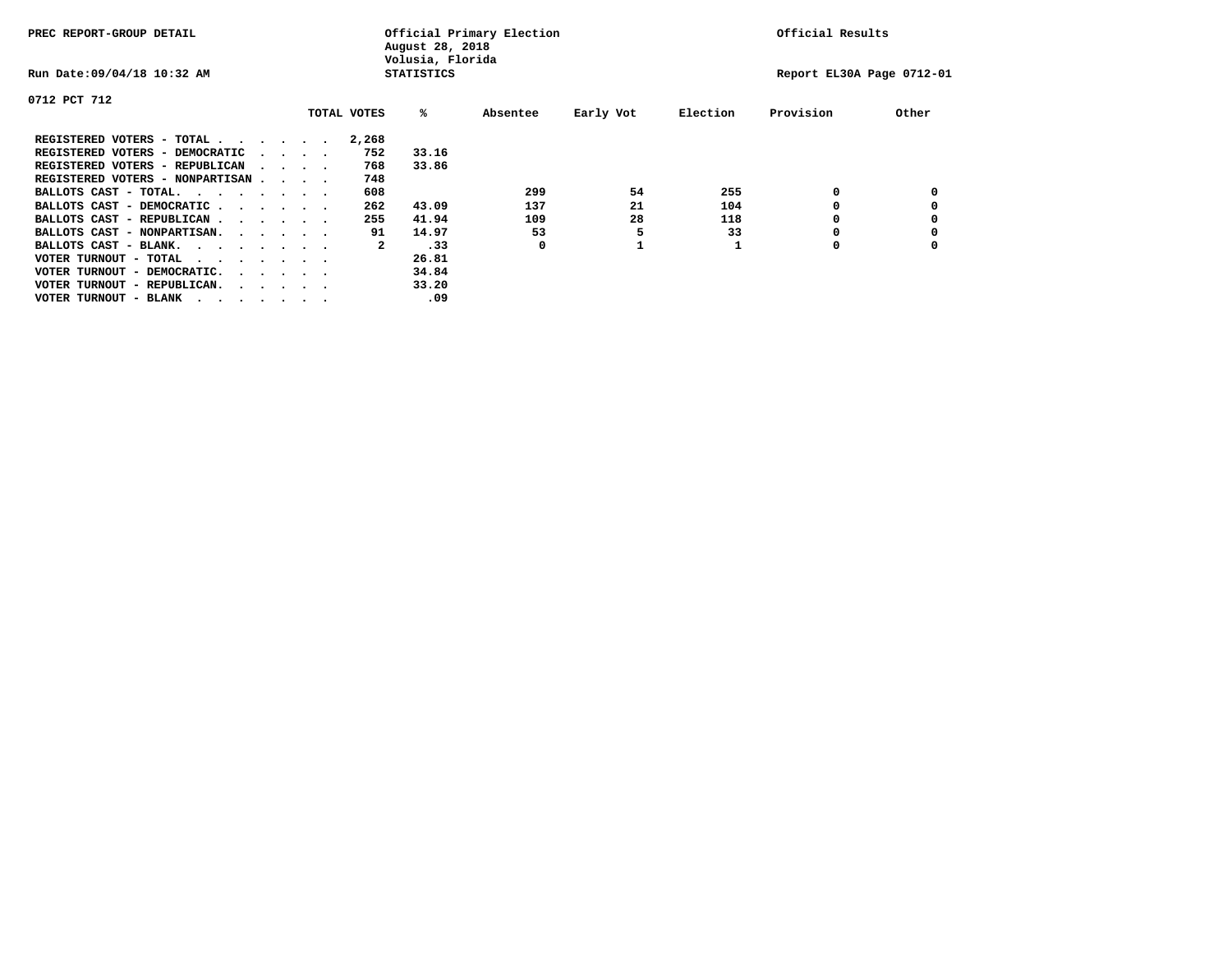| PREC REPORT-GROUP DETAIL                                  |                      |             | August 28, 2018<br>Volusia, Florida | Official Primary Election | Official Results |                           |           |             |  |
|-----------------------------------------------------------|----------------------|-------------|-------------------------------------|---------------------------|------------------|---------------------------|-----------|-------------|--|
| Run Date: 09/04/18 10:32 AM                               |                      |             | DEMOCRATIC                          |                           |                  | Report EL30A Page 0712-02 |           |             |  |
| 0712 PCT 712                                              |                      |             |                                     |                           |                  |                           |           |             |  |
|                                                           |                      | TOTAL VOTES | ℁                                   | Absentee                  | Early Vot        | Election                  | Provision | Other       |  |
| Representative in Congress Dist 6<br>(VOTE FOR) 1         |                      |             |                                     |                           |                  |                           |           |             |  |
| Stephen Sevigny                                           |                      | 56          | 22.31                               | 35                        | 4                | 17                        | 0         | 0           |  |
| Nancy Soderberg                                           |                      | 148         | 58.96                               | 78                        | 8                | 62                        | 0         | $\Omega$    |  |
| John Upchurch                                             |                      | 47          | 18.73                               | 19                        | 7                | 21                        | 0         | $\mathbf 0$ |  |
| Over Votes                                                | $\ddot{\phantom{1}}$ | 0           |                                     | 0                         | 0                | 0                         | 0         | $\mathbf 0$ |  |
| Under Votes                                               |                      | 11          |                                     | 5                         | $\overline{a}$   | 4                         | $\Omega$  | 0           |  |
| Governor and Lieutenant Governor<br>(VOTE FOR) 1          |                      |             |                                     |                           |                  |                           |           |             |  |
| Andrew Gillum                                             | $\sim$               | 45          | 17.86                               | 14                        | 8                | 23                        | 0         | 0           |  |
| Gwen Graham.                                              |                      | 123         | 48.81                               | 67                        | 8                | 48                        | 0         | $\mathbf 0$ |  |
| Jeff Greene.                                              |                      | 28          | 11.11                               | 21                        | 0                | 7                         | 0         | $\mathbf 0$ |  |
| Chris King                                                | $\ddot{\phantom{a}}$ | 9           | 3.57                                | $\overline{4}$            | $\mathbf{z}$     | 3                         | 0         | $\mathbf 0$ |  |
| Philip Levine                                             |                      | 43          | 17.06                               | 24                        | $\overline{a}$   | 17                        | 0         | $\mathbf 0$ |  |
| Alex "Lundy" Lundmark<br>$\ddot{\phantom{0}}$<br>$\cdots$ |                      | 1           | .40                                 | 0                         | $\Omega$         | $\mathbf{1}$              | 0         | 0           |  |
| John Wetherbee.                                           | $\cdot$ .            | 3           | 1.19                                | 0                         | $\Omega$         | $\overline{\mathbf{3}}$   | 0         | $\Omega$    |  |
| Over Votes                                                |                      | 0           |                                     | 0                         | 0                | $\Omega$                  | 0         | 0           |  |
| Under Votes                                               |                      | 10          |                                     | 7                         | $\mathbf{1}$     | $\overline{a}$            | 0         | 0           |  |
| Attorney General<br>(VOTE FOR) 1                          |                      |             |                                     |                           |                  |                           |           |             |  |
| Sean Shaw $\cdots$ $\cdots$ $\cdots$ $\cdots$             |                      | 158         | 69.30                               | 90                        | 13               | 55                        | 0         | 0           |  |
| Ryan Torrens                                              |                      | 70          | 30.70                               | 28                        | 6                | 36                        | 0         | $\mathbf 0$ |  |
| Over Votes                                                | $\ddot{\phantom{1}}$ | 0           |                                     | $\mathbf 0$               | 0                | $\mathbf 0$               | 0         | $\Omega$    |  |
| Under Votes                                               |                      | 34          |                                     | 19                        | $\overline{a}$   | 13                        | $\Omega$  | $\Omega$    |  |
| Commissioner of Agriculture<br>(VOTE FOR) 1               |                      |             |                                     |                           |                  |                           |           |             |  |
| Nicole "Nikki" Fried.                                     |                      | 145         | 62.23                               | 72                        | 13               | 60                        | 0         | 0           |  |
| Jeffrey Duane Porter.                                     |                      | 21          | 9.01                                | 12                        | $\mathbf{2}$     | 7                         | 0         | $\mathbf 0$ |  |
| Roy David Walker                                          |                      | 67          | 28.76                               | 38                        | 4                | 25                        | 0         | $\mathbf 0$ |  |
| Over Votes                                                | $\ddot{\phantom{1}}$ | $\mathbf 0$ |                                     | $\Omega$                  | $\Omega$         | $\Omega$                  | 0         | $\Omega$    |  |
| Under Votes                                               | $\bullet$            | 29          |                                     | 15                        | $\overline{a}$   | 12                        | 0         | $\Omega$    |  |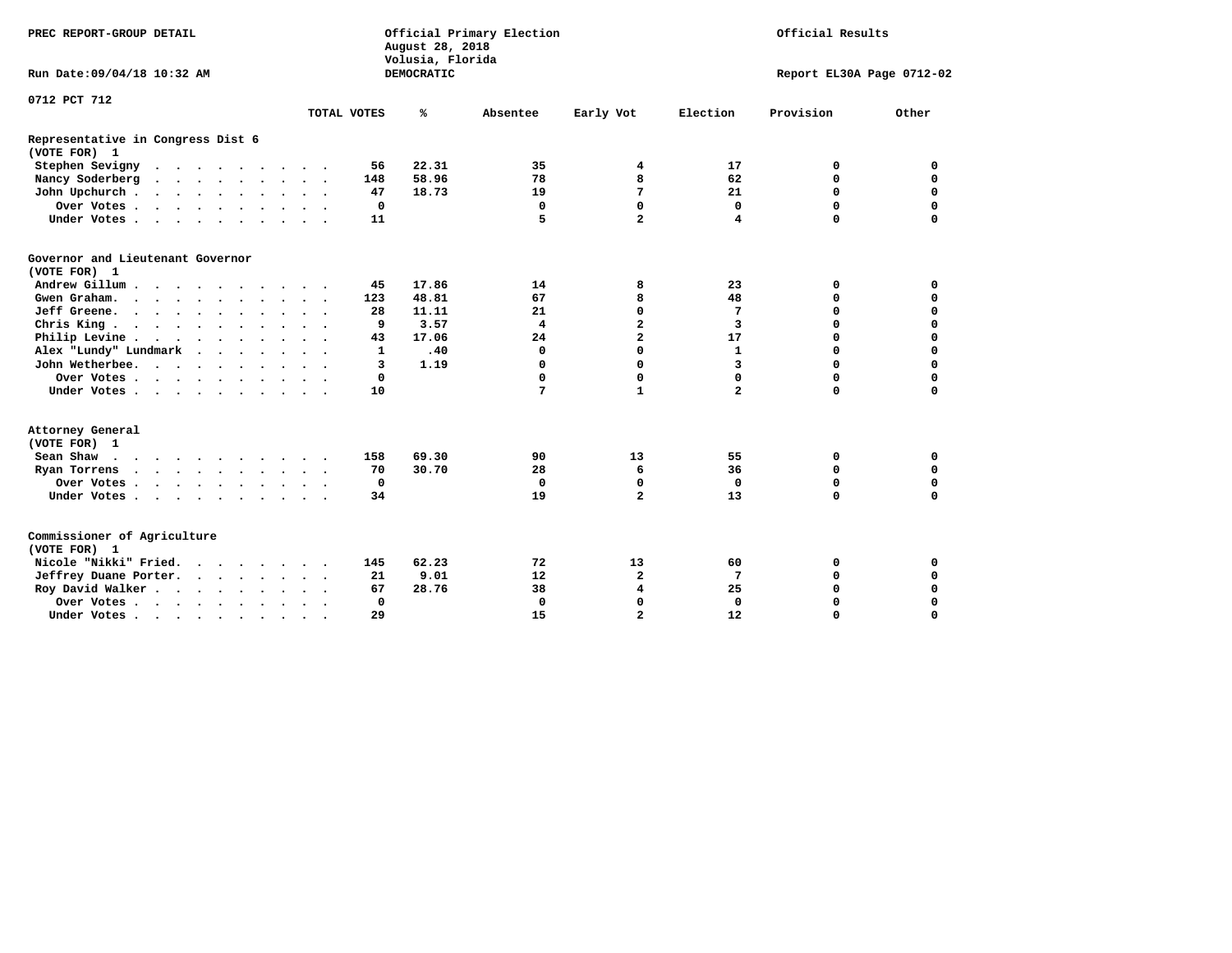| PREC REPORT-GROUP DETAIL                                                                                                                                  |                                            | August 28, 2018<br>Volusia, Florida | Official Primary Election | Official Results |                         |                           |             |
|-----------------------------------------------------------------------------------------------------------------------------------------------------------|--------------------------------------------|-------------------------------------|---------------------------|------------------|-------------------------|---------------------------|-------------|
| Run Date: 09/04/18 10:32 AM                                                                                                                               |                                            | <b>REPUBLICAN</b>                   |                           |                  |                         | Report EL30A Page 0712-03 |             |
| 0712 PCT 712                                                                                                                                              | TOTAL VOTES                                | ℁                                   | Absentee                  | Early Vot        | Election                | Provision                 | Other       |
| United States Senator                                                                                                                                     |                                            |                                     |                           |                  |                         |                           |             |
| (VOTE FOR) 1                                                                                                                                              |                                            |                                     |                           |                  |                         |                           |             |
| Roque "Rocky" De La Fuente.<br>$\cdot$ $\cdot$ $\cdot$                                                                                                    | 37<br>$\sim$ $\sim$                        | 14.74                               | 16                        | 6                | 15                      | 0                         | 0           |
| Rick Scott                                                                                                                                                | 214                                        | 85.26                               | 91                        | 22               | 101                     | 0                         | 0           |
| Over Votes<br>$\ddot{\phantom{0}}$<br>$\bullet$                                                                                                           | 0<br>$\bullet$<br>$\overline{\phantom{a}}$ |                                     | 0                         | 0                | 0                       | $\mathbf 0$               | $\mathbf 0$ |
| Under Votes                                                                                                                                               | $\overline{4}$<br>$\sim$                   |                                     | $\overline{a}$            | $\Omega$         | $\overline{\mathbf{2}}$ | $\mathbf 0$               | $\Omega$    |
| Representative in Congress Dist 6<br>(VOTE FOR) 1                                                                                                         |                                            |                                     |                           |                  |                         |                           |             |
| Fred Costello                                                                                                                                             | 84                                         | 34.71                               | 41                        | 10               | 33                      | 0                         | $\mathbf 0$ |
| Michael Waltz<br>$\ddot{\phantom{a}}$                                                                                                                     | 88                                         | 36.36                               | 41                        | 12               | 35                      | $\mathbf 0$               | $\mathbf 0$ |
| John Ward<br>$\ddot{\phantom{0}}$<br>$\bullet$                                                                                                            | 70<br>$\ddot{\phantom{1}}$                 | 28.93                               | 23                        | 6                | 41                      | $\mathbf 0$               | $\mathbf 0$ |
| Over Votes<br>$\ddot{\phantom{a}}$<br>$\bullet$                                                                                                           | $\mathbf 0$                                |                                     | $\Omega$                  | $\mathbf 0$      | $\mathbf 0$             | $\mathbf 0$               | $\mathbf 0$ |
| Under Votes<br>$\cdot$<br>$\cdot$                                                                                                                         | 13                                         |                                     | 4                         | $\mathbf 0$      | 9                       | $\Omega$                  | $\mathbf 0$ |
| Governor and Lieutenant Governor<br>(VOTE FOR) 1<br>Don Baldauf.<br>$\sim$ $\sim$ $\sim$ $\sim$<br>$\sim$                                                 | 4                                          | 1.60                                | 3                         | 0                | 1                       | 0                         | 0           |
| Ron DeSantis<br>$\sim$ $\sim$ $\sim$ $\sim$<br>$\sim$<br>$\ddot{\phantom{a}}$<br>$\sim$                                                                   | 144                                        | 57.60                               | 57                        | 22               | 65                      | $\mathbf 0$               | $\mathbf 0$ |
| Timothy M. Devine.<br>$\ddot{\phantom{a}}$<br>$\ddot{\phantom{a}}$<br>$\bullet$<br>$\bullet$                                                              | $\overline{a}$                             | .80                                 | 0                         | 0                | $\mathbf{2}$            | 0                         | $\mathbf 0$ |
| Bob Langford<br>$\ddot{\phantom{0}}$<br>$\ddot{\phantom{a}}$                                                                                              | $\mathbf{2}$                               | .80                                 | 1                         | $\mathbf{1}$     | $\mathbf 0$             | 0                         | $\mathbf 0$ |
| John Joseph Mercadante .<br>$\cdots$<br>$\ddot{\phantom{a}}$                                                                                              | 3<br>$\sim$                                | 1.20                                | $\mathbf{1}$              | $\mathbf{1}$     | $\mathbf{1}$            | 0                         | $\mathbf 0$ |
| Bruce Nathan<br>$\bullet$<br>$\bullet$<br>$\bullet$<br>$\bullet$                                                                                          | 1                                          | .40                                 | 0                         | 0                | 1                       | 0                         | 0           |
| Adam H. Putnam.<br><b>Contract Contract Contract Contract</b><br>$\ddot{\phantom{a}}$                                                                     | 88                                         | 35.20                               | 44                        | 3                | 41                      | 0                         | $\mathbf 0$ |
| Bob White<br>$\ddot{\phantom{1}}$<br>$\bullet$                                                                                                            | 6<br>$\sim$                                | 2.40                                | $\mathbf{2}$              | $\mathbf{1}$     | 3                       | 0                         | $\mathbf 0$ |
| Over Votes<br>$\bullet$                                                                                                                                   | 0                                          |                                     | 0                         | $\Omega$         | 0                       | $\mathbf 0$               | 0           |
| Under Votes                                                                                                                                               | 5                                          |                                     | 1                         | $\Omega$         | 4                       | $\Omega$                  | $\Omega$    |
| Attorney General<br>(VOTE FOR) 1                                                                                                                          |                                            |                                     |                           |                  |                         |                           |             |
| Ashley Moody<br>$\cdots$<br>$\cdot$<br>$\bullet$                                                                                                          | 126<br>$\sim$ $\sim$                       | 53.39                               | 51                        | 13               | 62                      | 0                         | 0           |
| Frank White.<br>$\cdot$ $\cdot$ $\cdot$ $\cdot$ $\cdot$ $\cdot$                                                                                           | 110                                        | 46.61                               | 51                        | 13               | 46                      | $\mathbf 0$               | $\mathbf 0$ |
| Over Votes .<br>$\cdots$<br>$\bullet$<br>$\bullet$                                                                                                        | $\mathbf 0$<br>$\ddot{\phantom{a}}$        |                                     | $\mathbf 0$               | $\mathbf 0$      | $\mathbf 0$             | $\mathbf 0$               | $\mathbf 0$ |
| Under Votes<br>$\sim$                                                                                                                                     | 19<br>$\ddot{\phantom{a}}$                 |                                     | 7                         | $\overline{a}$   | 10                      | 0                         | 0           |
| Commissioner of Agriculture<br>(VOTE FOR) 1                                                                                                               |                                            |                                     |                           |                  |                         |                           |             |
| Matt Caldwell.<br>$\cdot$ $\cdot$ $\cdot$ $\cdot$                                                                                                         | 81                                         | 35.06                               | 46                        | 5                | 30                      | 0                         | 0           |
| Denise Grimsley<br>$\ddot{\phantom{a}}$<br>$\ddot{\phantom{a}}$                                                                                           | 73                                         | 31.60                               | 19                        | 6                | 48                      | 0                         | 0           |
| Mike McCalister<br>$\mathbf{z} = \mathbf{z} + \mathbf{z} + \mathbf{z} + \mathbf{z}$<br>$\ddot{\phantom{1}}$<br>$\bullet$<br>$\bullet$                     | 23<br>$\bullet$                            | 9.96                                | 14                        | 1                | 8                       | 0                         | $\mathbf 0$ |
| Baxter Troutman<br>$\sim$<br>$\ddot{\phantom{a}}$<br>$\ddot{\phantom{a}}$<br>$\sim$                                                                       | 54                                         | 23.38                               | 18                        | 13               | 23                      | 0                         | $\mathbf 0$ |
| Over Votes.<br>$\sim$ $\sim$<br>$\ddot{\phantom{1}}$<br>$\cdot$<br>$\cdot$                                                                                | $\mathbf 0$<br>$\ddot{\phantom{0}}$        |                                     | 0                         | $\mathbf{0}$     | $\mathbf 0$             | $\mathbf 0$               | $\mathbf 0$ |
| Under Votes.<br>$\begin{array}{cccccccccccccc} \bullet & \bullet & \bullet & \bullet & \bullet & \bullet & \bullet \end{array}$<br>$\bullet$<br>$\bullet$ | 24                                         |                                     | 12                        | 3                | $\mathbf{q}$            | $\Omega$                  | $\Omega$    |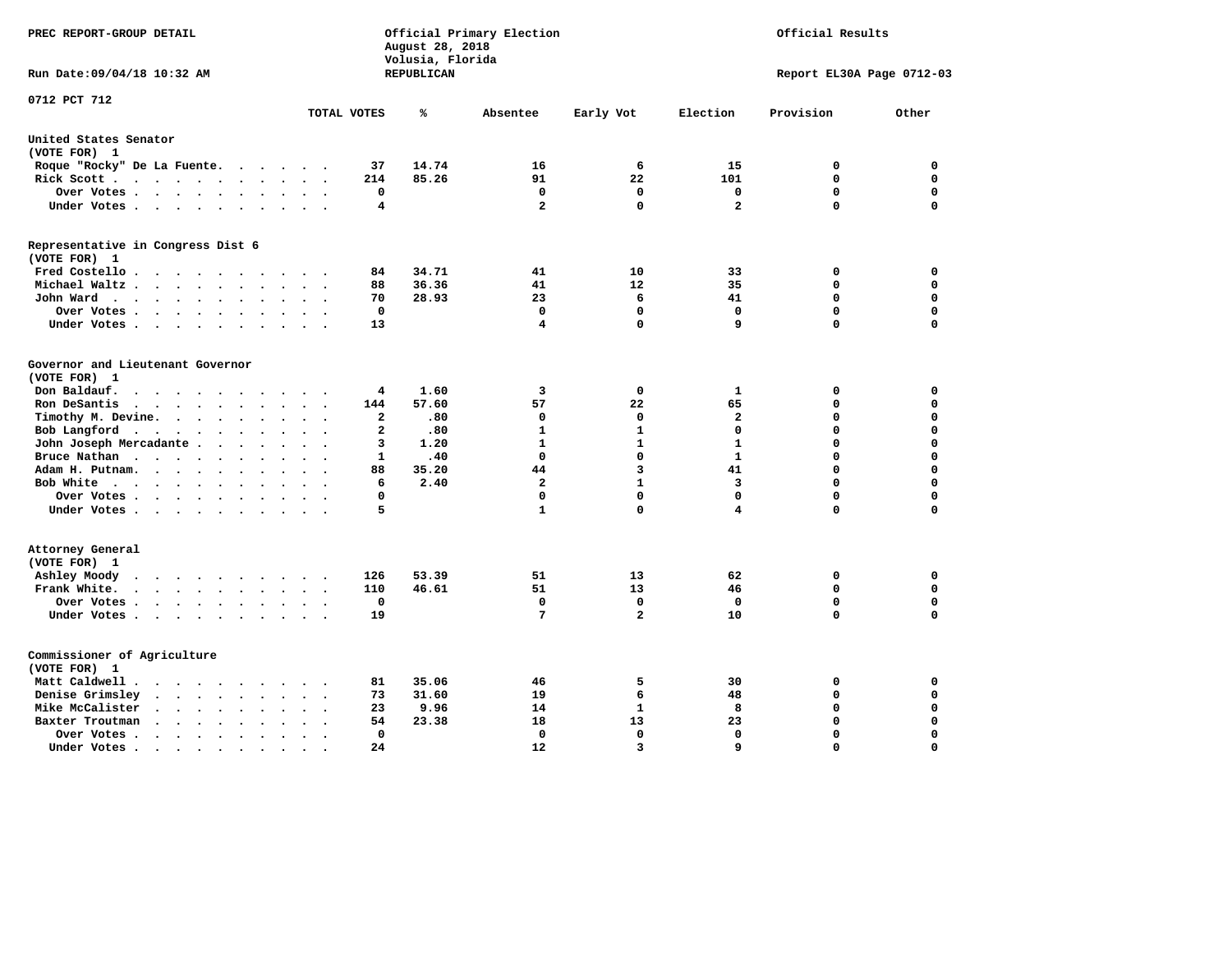| PREC REPORT-GROUP DETAIL<br>Run Date: 09/04/18 10:32 AM                                                           |                                        | August 28, 2018<br>Volusia, Florida<br><b>NONPARTISAN</b> | Official Primary Election | Official Results<br>Report EL30A Page 0712-04 |                      |                         |                            |
|-------------------------------------------------------------------------------------------------------------------|----------------------------------------|-----------------------------------------------------------|---------------------------|-----------------------------------------------|----------------------|-------------------------|----------------------------|
| 0712 PCT 712                                                                                                      | TOTAL VOTES                            | ℁                                                         | Absentee                  | Early Vot                                     | Election             | Provision               | Other                      |
| Circuit Judge 7th Judicial, Grp 15<br>(VOTE FOR) 1                                                                |                                        |                                                           |                           |                                               |                      |                         |                            |
| Linda L. Gaustad                                                                                                  | 178                                    | 33.33                                                     | 97                        | 16                                            | 65                   | 0                       | 0                          |
| Sebrina L. Slack.                                                                                                 | 179                                    | 33.52                                                     | 92                        | 15                                            | 72                   | 0                       | $\mathbf 0$                |
| Ryan Will $\cdots$ , $\cdots$ , $\cdots$                                                                          | 177                                    | 33.15                                                     | 75                        | 18                                            | 84                   | 0                       | 0                          |
| Over Votes                                                                                                        | 0<br>$\sim$ $\sim$                     |                                                           | 0                         | 0                                             | 0                    | 0                       | $\mathbf 0$                |
| Under Votes.                                                                                                      | 74                                     |                                                           | 35                        | 5                                             | 34                   | $\Omega$                | $\Omega$                   |
| County Judge 7th Judicial, Grp 5<br>(VOTE FOR) 1<br>Steve Burk<br>Dawn "Pam" Fields.<br>Over Votes<br>Under Votes | 200<br>339<br>0<br>69<br>$\sim$ $\sim$ | 37.11<br>62.89                                            | 99<br>163<br>0<br>37      | 22<br>26<br>0<br>6                            | 79<br>150<br>0<br>26 | 0<br>0<br>0<br>$\Omega$ | 0<br>0<br>0<br>$\mathbf 0$ |
| County Council at Large<br>(VOTE FOR) 1                                                                           |                                        |                                                           |                           |                                               |                      |                         |                            |
| L. Ronald Durham.                                                                                                 | 201                                    | 35.45                                                     | 98                        | 28                                            | 75                   | 0                       | 0                          |
| Ben F. Johnson.                                                                                                   | 364<br>$\sim$ $\sim$                   | 64.20                                                     | 188                       | 22                                            | 154                  | 0                       | 0                          |
| WRITE-IN.                                                                                                         | $\mathbf{2}$                           | .35                                                       | $\mathbf 0$               | 0                                             | 2                    | 0                       | $\mathbf 0$                |
| Over Votes                                                                                                        | 0                                      |                                                           | $\Omega$                  | $\mathbf 0$                                   | $\mathbf 0$          | $\Omega$                | $\mathbf 0$                |
| Under Votes                                                                                                       | 41                                     |                                                           | 13                        | 4                                             | 24                   | $\Omega$                | $\mathbf 0$                |
| City of Port Orange District 2<br>(VOTE FOR) 1<br>Sarah Jones.                                                    | 298                                    | 51.03                                                     | 156<br>137                | 31<br>21                                      | 111<br>128           | 0                       | 0                          |
| Chase Tramont                                                                                                     | 286                                    | 48.97                                                     |                           |                                               |                      | 0                       | $\mathbf 0$                |
| Over Votes<br>Under Votes                                                                                         | 0<br>24                                |                                                           | 0<br>6                    | 0<br>$\overline{a}$                           | 0<br>16              | 0<br>$\Omega$           | 0<br>$\mathbf 0$           |
|                                                                                                                   | $\bullet$                              |                                                           |                           |                                               |                      |                         |                            |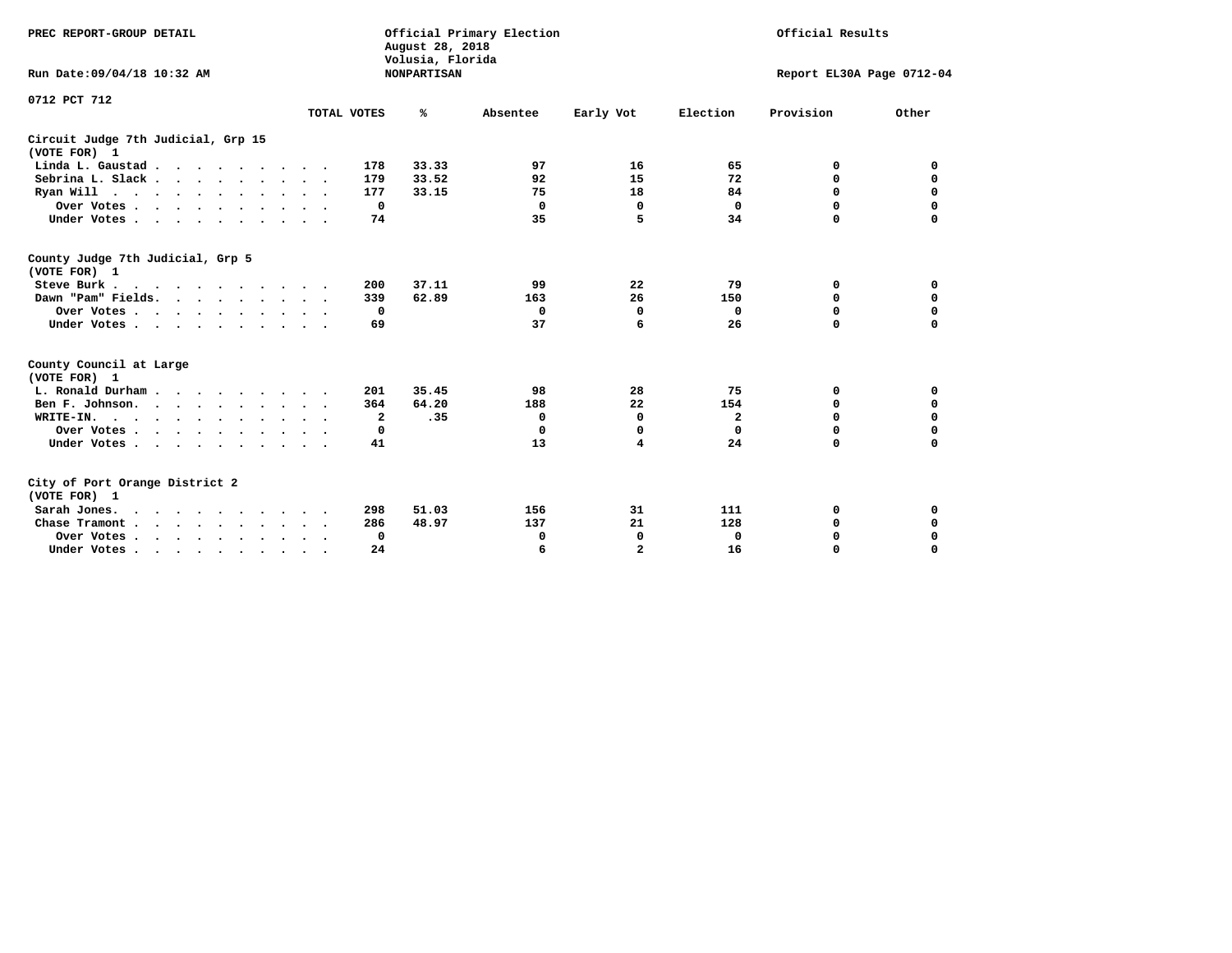| PREC REPORT-GROUP DETAIL               |  |                                         |  |             | August 28, 2018<br>Volusia, Florida | Official Primary Election |           | Official Results |                           |       |  |
|----------------------------------------|--|-----------------------------------------|--|-------------|-------------------------------------|---------------------------|-----------|------------------|---------------------------|-------|--|
| Run Date: 09/04/18 10:32 AM            |  |                                         |  |             | <b>STATISTICS</b>                   |                           |           |                  | Report EL30A Page 0714-01 |       |  |
| 0714 PCT 714                           |  |                                         |  |             |                                     |                           |           |                  |                           |       |  |
|                                        |  |                                         |  | TOTAL VOTES | %ะ                                  | Absentee                  | Early Vot | Election         | Provision                 | Other |  |
| REGISTERED VOTERS - TOTAL              |  |                                         |  | 3,728       |                                     |                           |           |                  |                           |       |  |
| REGISTERED VOTERS - DEMOCRATIC         |  | $\sim$ $\sim$ $\sim$ $\sim$             |  | 1,220       | 32.73                               |                           |           |                  |                           |       |  |
| REGISTERED VOTERS - REPUBLICAN         |  |                                         |  | 1,326       | 35.57                               |                           |           |                  |                           |       |  |
| REGISTERED VOTERS - NONPARTISAN        |  |                                         |  | 1,182       |                                     |                           |           |                  |                           |       |  |
| BALLOTS CAST - TOTAL.                  |  |                                         |  | 1,154       |                                     | 568                       | 106       | 476              | 4                         |       |  |
| BALLOTS CAST - DEMOCRATIC              |  |                                         |  | 478         | 41.42                               | 220                       | 58        | 198              |                           |       |  |
| BALLOTS CAST - REPUBLICAN              |  |                                         |  | 501         | 43.41                               | 235                       | 45        | 220              |                           |       |  |
| BALLOTS CAST - NONPARTISAN.            |  |                                         |  | 175         | 15.16                               | 113                       |           | 58               |                           |       |  |
| BALLOTS CAST - BLANK.                  |  |                                         |  | 2           | .17                                 | 0                         | 0         |                  | 0                         |       |  |
| VOTER TURNOUT - TOTAL<br>.             |  |                                         |  |             | 30.95                               |                           |           |                  |                           |       |  |
| VOTER TURNOUT - DEMOCRATIC.            |  | $\cdot$ $\cdot$ $\cdot$ $\cdot$ $\cdot$ |  |             | 39.18                               |                           |           |                  |                           |       |  |
| VOTER TURNOUT - REPUBLICAN.<br>$\cdot$ |  |                                         |  |             | 37.78                               |                           |           |                  |                           |       |  |
| VOTER TURNOUT - BLANK                  |  |                                         |  |             | .05                                 |                           |           |                  |                           |       |  |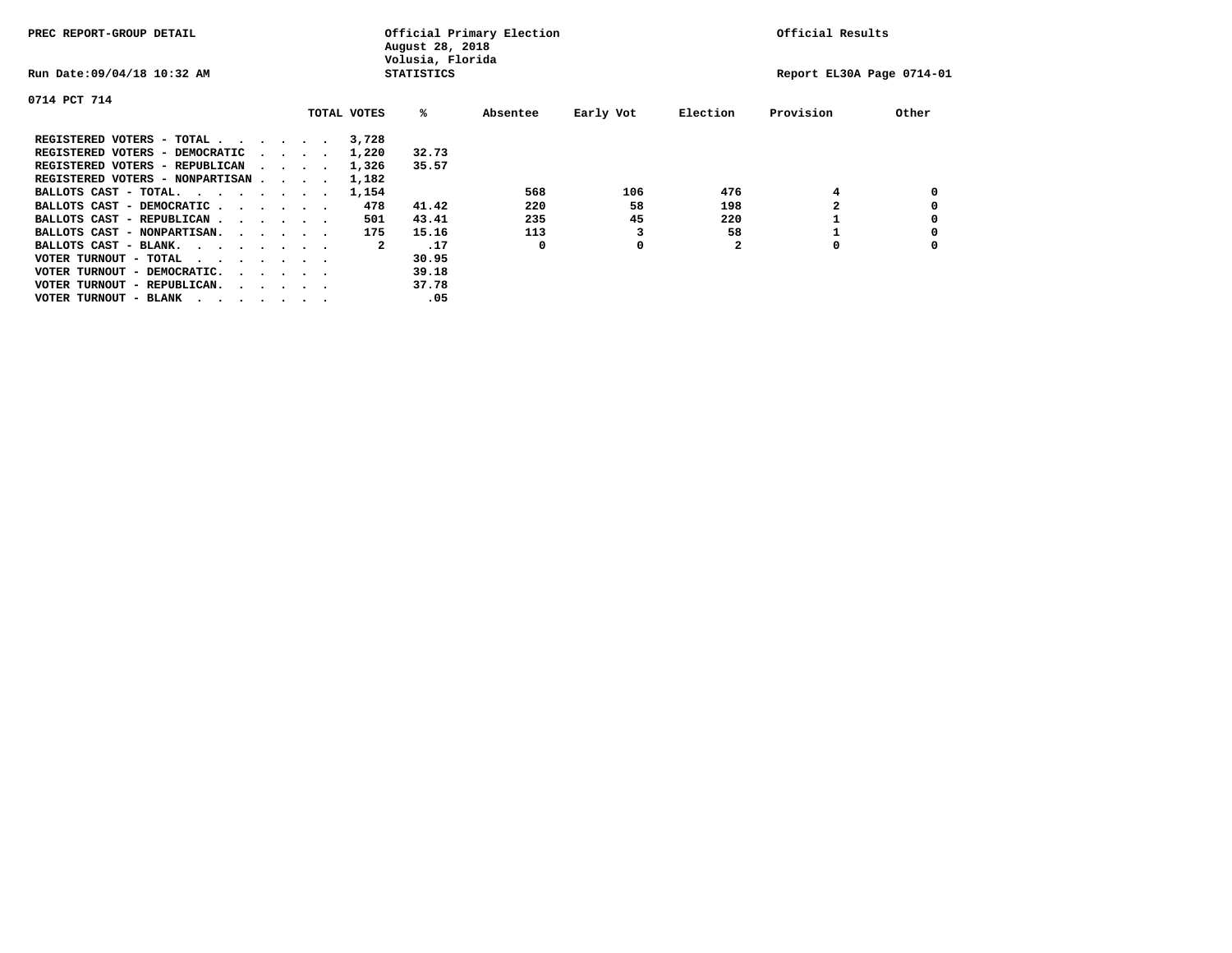| PREC REPORT-GROUP DETAIL                                                                                                                                                                 |                | August 28, 2018<br>Volusia, Florida | Official Primary Election | Official Results        |              |                           |             |
|------------------------------------------------------------------------------------------------------------------------------------------------------------------------------------------|----------------|-------------------------------------|---------------------------|-------------------------|--------------|---------------------------|-------------|
| Run Date: 09/04/18 10:32 AM                                                                                                                                                              |                | DEMOCRATIC                          |                           |                         |              | Report EL30A Page 0714-02 |             |
| 0714 PCT 714                                                                                                                                                                             |                |                                     |                           |                         |              | Provision                 |             |
| TOTAL VOTES                                                                                                                                                                              |                | ℁                                   | Absentee                  | Early Vot               | Election     |                           | Other       |
| Representative in Congress Dist 6<br>(VOTE FOR) 1                                                                                                                                        |                |                                     |                           |                         |              |                           |             |
| Stephen Sevigny<br>$\begin{array}{cccccccccccccc} \bullet & \bullet & \bullet & \bullet & \bullet & \bullet & \bullet & \bullet & \bullet & \bullet \end{array}$<br>$\ddot{\phantom{0}}$ | 105            | 22.83                               | 47                        | 20                      | 37           | 1                         | $\mathbf 0$ |
| Nancy Soderberg<br>$\cdot$ $\cdot$ $\cdot$ $\cdot$ $\cdot$<br>$\bullet$<br>$\bullet$<br>$\ddot{\phantom{1}}$                                                                             | 216            | 46.96                               | 103                       | 20                      | 93           | $\mathbf 0$               | $\mathbf 0$ |
| John Upchurch.<br>$\sim$ $\sim$ $\sim$ $\sim$<br>$\ddot{\phantom{a}}$<br>$\bullet$                                                                                                       | 139            | 30.22                               | 62                        | 18                      | 58           | $\mathbf{1}$              | $\mathbf 0$ |
| Over Votes .<br>$\begin{array}{cccccccccccccc} \bullet & \bullet & \bullet & \bullet & \bullet & \bullet & \bullet & \bullet & \bullet \end{array}$<br>$\sim$                            | $\mathbf 0$    |                                     | $\mathbf 0$               | $\mathbf 0$             | $\mathbf 0$  | $\mathbf 0$               | $\mathbf 0$ |
| Under Votes.<br>$\sim$ $\sim$ $\sim$ $\sim$ $\sim$<br>$\sim$                                                                                                                             | 18             |                                     | 8                         | $\mathbf{0}$            | 10           | 0                         | $\Omega$    |
| Governor and Lieutenant Governor                                                                                                                                                         |                |                                     |                           |                         |              |                           |             |
| (VOTE FOR) 1                                                                                                                                                                             |                |                                     |                           |                         |              |                           |             |
| Andrew Gillum                                                                                                                                                                            | 98             | 20.90                               | 20                        | 18                      | 60           | 0                         | 0           |
| Gwen Graham<br>$\ddot{\phantom{0}}$                                                                                                                                                      | 208            | 44.35                               | 99                        | 21                      | 88           | 0                         | $\mathbf 0$ |
| Jeff Greene.<br>$\cdot$ $\cdot$ $\cdot$ $\cdot$<br>$\bullet$<br>$\bullet$<br>$\ddot{\phantom{0}}$<br>$\bullet$<br>$\ddot{\phantom{0}}$                                                   | 65             | 13.86                               | 52                        | 1                       | 12           | 0                         | $\mathbf 0$ |
| Chris King $\cdots$ $\cdots$<br>$\ddot{\phantom{a}}$<br>$\bullet$                                                                                                                        | 19             | 4.05                                | 10                        | $\overline{\mathbf{3}}$ | 5            | $\mathbf{1}$              | $\mathbf 0$ |
| Philip Levine .<br>$\cdot$ $\cdot$ $\cdot$ $\cdot$ $\cdot$<br>$\bullet$<br>$\bullet$                                                                                                     | 74             | 15.78                               | 31                        | 14                      | 29           | 0                         | $\mathbf 0$ |
| Alex "Lundy" Lundmark<br>$\ddot{\phantom{1}}$<br>$\cdot$<br>$\bullet$                                                                                                                    | 1              | .21                                 | $\mathbf{1}$              | $\mathbf 0$             | 0            | 0                         | $\mathbf 0$ |
| John Wetherbee.<br>$\ddot{\phantom{1}}$                                                                                                                                                  | $\overline{4}$ | .85                                 | $\overline{2}$            | $\mathbf{1}$            | $\mathbf{1}$ | 0                         | $\mathbf 0$ |
| Over Votes .<br>$\cdots$<br>$\ddot{\phantom{0}}$                                                                                                                                         | 3              |                                     | $\overline{a}$            | $\mathbf{0}$            | $\Omega$     | $\mathbf{1}$              | $\Omega$    |
| Under Votes<br>$\ddot{\phantom{a}}$                                                                                                                                                      | 6              |                                     | 3                         | 0                       | 3            | $\Omega$                  | 0           |
| Attorney General                                                                                                                                                                         |                |                                     |                           |                         |              |                           |             |
| (VOTE FOR) 1                                                                                                                                                                             |                |                                     |                           |                         |              |                           |             |
| Sean Shaw<br>$\sim$                                                                                                                                                                      | 313            | 73.13                               | 143                       | 42                      | 127          | 1                         | $\mathbf 0$ |
| Ryan Torrens<br>$\bullet$<br>$\ddot{\phantom{1}}$                                                                                                                                        | 115            | 26.87                               | 54                        | 10                      | 50           | $\mathbf{1}$              | $\Omega$    |
| Over Votes.<br>$\cdots$                                                                                                                                                                  | $\mathbf 0$    |                                     | $\mathbf 0$               | $\mathbf 0$             | $\mathbf 0$  | $\mathbf 0$               | $\mathbf 0$ |
| Under Votes<br>$\bullet$<br>$\ddot{\phantom{1}}$                                                                                                                                         | 50             |                                     | 23                        | 6                       | 21           | 0                         | $\Omega$    |
| Commissioner of Agriculture<br>(VOTE FOR) 1                                                                                                                                              |                |                                     |                           |                         |              |                           |             |
| Nicole "Nikki" Fried.<br>$\cdots$                                                                                                                                                        | 220            | 51.16                               | 98                        | 23                      | 98           | 1                         | 0           |
| Jeffrey Duane Porter.<br>$\cdot$ $\cdot$ $\cdot$ $\cdot$<br>$\overline{\phantom{a}}$                                                                                                     | 92             | 21.40                               | 43                        | 8                       | 40           | 1                         | $\mathbf 0$ |
| Roy David Walker<br>$\bullet$                                                                                                                                                            | 118            | 27.44                               | 56                        | 21                      | 41           | $\mathbf 0$               | $\mathbf 0$ |
| Over Votes<br>$\cdot$                                                                                                                                                                    | $\mathbf 0$    |                                     | $\mathbf 0$               | 0                       | 0            | 0                         | $\Omega$    |
| Under Votes<br>$\ddot{\phantom{a}}$                                                                                                                                                      | 48             |                                     | 23                        | 6                       | 19           | $\Omega$                  | 0           |
| State Representative District 26<br>(VOTE FOR) 1                                                                                                                                         |                |                                     |                           |                         |              |                           |             |
| Patrick Henry.<br>$\cdots$                                                                                                                                                               | 2              | 66.67                               | 1                         | 0                       | 1            | 0                         | $\mathbf 0$ |
| Percy L. Williamson<br>$\bullet$<br>$\cdot$                                                                                                                                              | 1              | 33.33                               | $\mathbf{1}$              | $\mathbf 0$             | $\mathbf 0$  | 0                         | $\mathbf 0$ |
| Over Votes<br>$\bullet$<br>$\bullet$                                                                                                                                                     | 0              |                                     | 0                         | $\mathbf{0}$            | $\mathbf 0$  | 0                         | $\mathbf 0$ |
| Under Votes<br>$\bullet$                                                                                                                                                                 | $\Omega$       |                                     | $\Omega$                  | $\Omega$                | $\Omega$     | $\Omega$                  | $\Omega$    |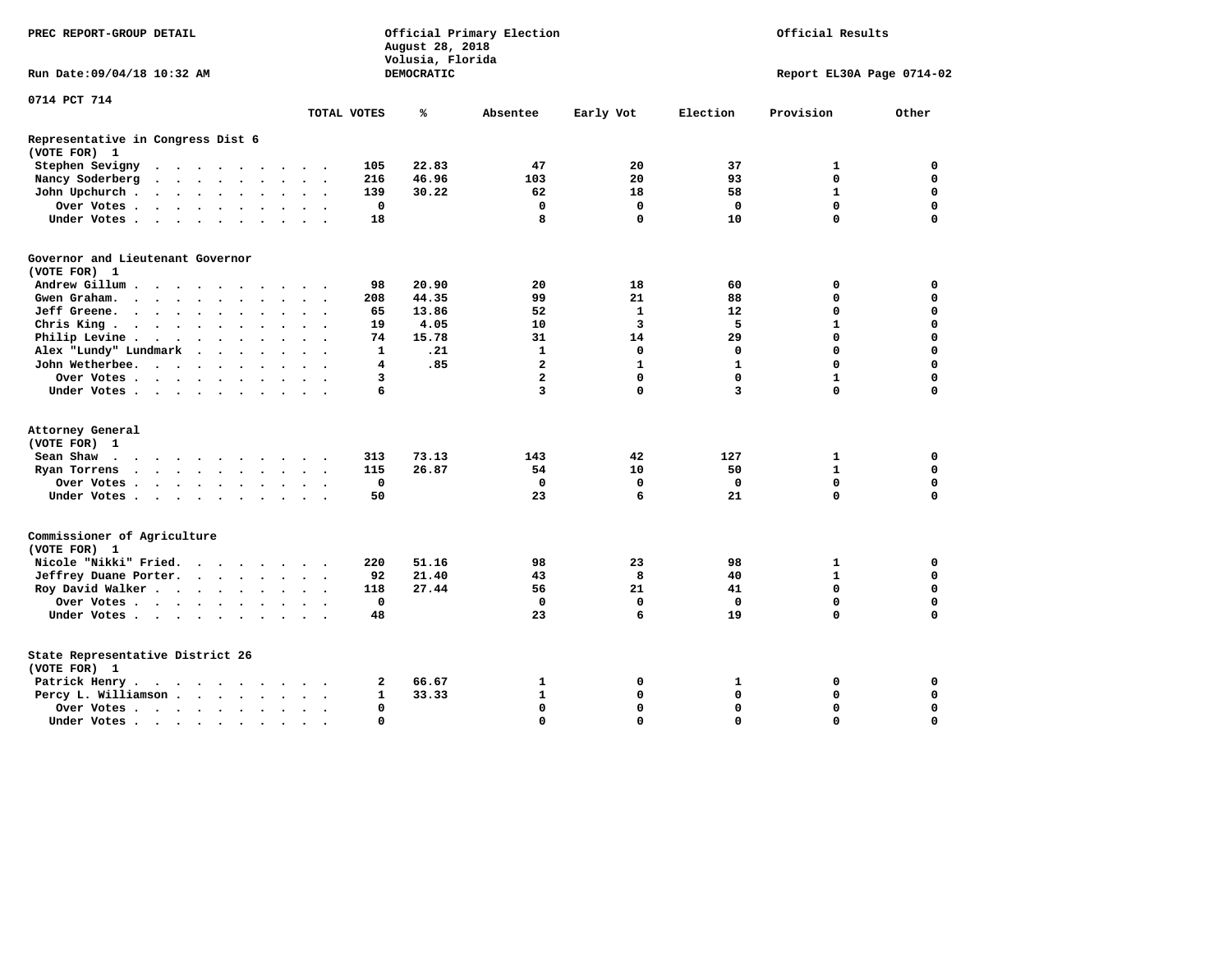| PREC REPORT-GROUP DETAIL<br>Run Date:09/04/18 10:32 AM                                                                                                                      |                       | August 28, 2018<br>Volusia, Florida<br>REPUBLICAN | Official Primary Election |              | Official Results<br>Report EL30A Page 0714-03 |             |             |  |
|-----------------------------------------------------------------------------------------------------------------------------------------------------------------------------|-----------------------|---------------------------------------------------|---------------------------|--------------|-----------------------------------------------|-------------|-------------|--|
|                                                                                                                                                                             |                       |                                                   |                           |              |                                               |             |             |  |
| 0714 PCT 714                                                                                                                                                                | TOTAL VOTES           | ℁                                                 | Absentee                  | Early Vot    | Election                                      | Provision   | Other       |  |
| United States Senator<br>(VOTE FOR) 1                                                                                                                                       |                       |                                                   |                           |              |                                               |             |             |  |
| Roque "Rocky" De La Fuente.<br>.                                                                                                                                            |                       | 11.20<br>55                                       | 33                        | 5            | 16                                            | 1           | 0           |  |
| Rick Scott                                                                                                                                                                  | $\ddot{\phantom{1}}$  | 436<br>88.80                                      | 194                       | 40           | 202                                           | 0           | 0           |  |
| Over Votes                                                                                                                                                                  |                       | 0                                                 | 0                         | 0            | 0                                             | 0           | 0           |  |
| Under Votes<br>$\sim$                                                                                                                                                       | $\ddot{\phantom{1}}$  | 10                                                | 8                         | $\mathbf{0}$ | $\mathbf{2}$                                  | 0           | 0           |  |
| Representative in Congress Dist 6<br>(VOTE FOR) 1                                                                                                                           |                       |                                                   |                           |              |                                               |             |             |  |
| Fred Costello                                                                                                                                                               |                       | 30.32<br>144                                      | 65                        | 17           | 61                                            | 1           | 0           |  |
| Michael Waltz.<br>$\cdot$ $\cdot$ $\cdot$ $\cdot$<br>$\bullet$<br>$\ddot{\phantom{a}}$<br>$\bullet$                                                                         |                       | 188<br>39.58                                      | 86                        | 14           | 88                                            | 0           | 0           |  |
| John Ward<br>$\cdot$<br>$\bullet$<br>$\bullet$                                                                                                                              |                       | 143<br>30.11                                      | 70                        | 14           | 59                                            | 0           | 0           |  |
| Over Votes .<br>$\cdot$ $\cdot$ $\cdot$ $\cdot$<br>$\bullet$<br>$\cdot$                                                                                                     |                       | 1                                                 | 0                         | 0            | 1                                             | $\mathbf 0$ | $\mathbf 0$ |  |
| Under Votes.<br>$\cdot$ $\cdot$ $\cdot$<br>$\bullet$<br>$\cdot$                                                                                                             |                       | 25                                                | 14                        | 0            | 11                                            | 0           | $\mathbf 0$ |  |
| Governor and Lieutenant Governor<br>(VOTE FOR) 1                                                                                                                            |                       |                                                   |                           |              |                                               |             |             |  |
| Don Baldauf.<br>$\begin{array}{cccccccccccccccccc} \bullet & \bullet & \bullet & \bullet & \bullet & \bullet & \bullet & \bullet & \bullet & \bullet & \bullet \end{array}$ | $\cdot$ .             | 6<br>1.23                                         | 4                         | 0            | 2                                             | 0           | 0           |  |
| Ron DeSantis<br>$\ddot{\phantom{1}}$                                                                                                                                        |                       | 65.84<br>320                                      | 138                       | 28           | 154                                           | 0           | 0           |  |
| Timothy M. Devine.                                                                                                                                                          |                       | 10<br>2.06                                        | 7                         | 1            | 2                                             | 0           | $\mathbf 0$ |  |
| Bob Langford<br>$\ddot{\phantom{0}}$<br>$\bullet$                                                                                                                           | $\cdot$<br>$\cdot$    | 1.23<br>6                                         | 5                         | $\mathbf 0$  | 1                                             | 0           | $\mathbf 0$ |  |
| John Joseph Mercadante .<br>$\ddot{\phantom{a}}$<br>$\bullet$                                                                                                               |                       | з<br>.62                                          | 1                         | 0            | $\mathbf{2}$                                  | 0           | 0           |  |
| Bruce Nathan<br>$\bullet$                                                                                                                                                   |                       | 1.23<br>6                                         | 5                         | 0            | 1                                             | 0           | $\mathbf 0$ |  |
| Adam H. Putnam.<br>$\bullet$<br>$\cdot$ $\cdot$<br>$\cdot$                                                                                                                  |                       | 26.54<br>129                                      | 59                        | 15           | 54                                            | 1           | $\mathbf 0$ |  |
| Bob White<br>$\cdot$ $\cdot$ $\cdot$ $\cdot$                                                                                                                                |                       | 6<br>1.23                                         | 4                         | 0            | 2                                             | 0           | $\mathbf 0$ |  |
| Over Votes .<br>$\cdot$ $\cdot$ $\cdot$ $\cdot$<br>$\bullet$<br>$\bullet$                                                                                                   | $\bullet$             | 3                                                 | $\overline{\mathbf{2}}$   | 0            | $\mathbf{1}$                                  | 0           | $\mathbf 0$ |  |
| Under Votes<br>$\sim$                                                                                                                                                       |                       | 12                                                | 10                        | $\mathbf{1}$ | $\mathbf{1}$                                  | 0           | 0           |  |
| Attorney General<br>(VOTE FOR) 1<br>Ashley Moody<br>$\ddot{\phantom{0}}$<br>.                                                                                               |                       | 52.31<br>249                                      | 88                        | 30           | 130                                           | 1           | 0           |  |
| Frank White.<br>$\cdots$<br>$\bullet$<br>$\bullet$                                                                                                                          | $\cdot$<br>$\cdot$    | 227<br>47.69                                      | 128                       | 15           | 84                                            | $\mathbf 0$ | $\mathbf 0$ |  |
| Over Votes.<br>$\sim$ $\sim$ $\sim$ $\sim$<br>$\ddot{\phantom{a}}$<br>$\bullet$                                                                                             |                       | 0                                                 | 0                         | 0            | 0                                             | 0           | 0           |  |
| Under Votes<br>$\bullet$                                                                                                                                                    | $\bullet$ . $\bullet$ | 25                                                | 19                        | $\mathbf 0$  | 6                                             | 0           | $\mathbf 0$ |  |
| Commissioner of Agriculture<br>(VOTE FOR) 1                                                                                                                                 |                       |                                                   |                           |              |                                               |             |             |  |
| Matt Caldwell .<br>$\mathbf{r}$ , $\mathbf{r}$ , $\mathbf{r}$ , $\mathbf{r}$ , $\mathbf{r}$ , $\mathbf{r}$                                                                  |                       | 37.04<br>170                                      | 84                        | 12           | 74                                            | 0           | 0           |  |
| Denise Grimsley<br>$\cdot \cdot \cdot \cdot$<br>$\bullet$<br>$\ddot{\phantom{0}}$                                                                                           |                       | 25.49<br>117                                      | 39                        | 15           | 63                                            | 0           | 0           |  |
| Mike McCalister<br>$\begin{array}{cccccccccccccc} \bullet & \bullet & \bullet & \bullet & \bullet & \bullet & \bullet & \bullet & \bullet & \bullet \end{array}$<br>$\cdot$ | $\bullet$             | 79<br>17.21                                       | 39                        | 12           | 27                                            | 1           | $\mathbf 0$ |  |
| Baxter Troutman<br>.                                                                                                                                                        |                       | 93<br>20.26                                       | 44                        | 5            | 44                                            | 0           | 0           |  |
| Over Votes .                                                                                                                                                                |                       | 0                                                 | 0                         | 0            | 0                                             | 0           | 0           |  |
| Under Votes.                                                                                                                                                                |                       | 42                                                | 29                        | $\mathbf{1}$ | 12                                            | 0           | $\mathbf 0$ |  |
| State Representative District 26<br>(VOTE FOR) 1                                                                                                                            |                       |                                                   |                           |              |                                               |             |             |  |
| Michael Cantu.<br>$\sim$ $\sim$<br>$\overline{\phantom{a}}$                                                                                                                 |                       | 33.33<br>1                                        | 0                         | 0            | 1                                             | 0           | 0           |  |
| Elizabeth Fetterhoff.                                                                                                                                                       |                       | 2<br>66.67                                        | 0                         | 0            | $\mathbf{2}$                                  | 0           | 0           |  |
| Over Votes .<br>$\ddot{\phantom{1}}$<br>$\sim$<br>$\bullet$<br>$\sim$ $\sim$                                                                                                |                       | 0                                                 | 0                         | 0            | 0                                             | 0           | 0           |  |
| Under Votes.<br>$\sim$ $\sim$<br>$\cdot$ .                                                                                                                                  |                       | 0                                                 | 0                         | O            | 0                                             | 0           | 0           |  |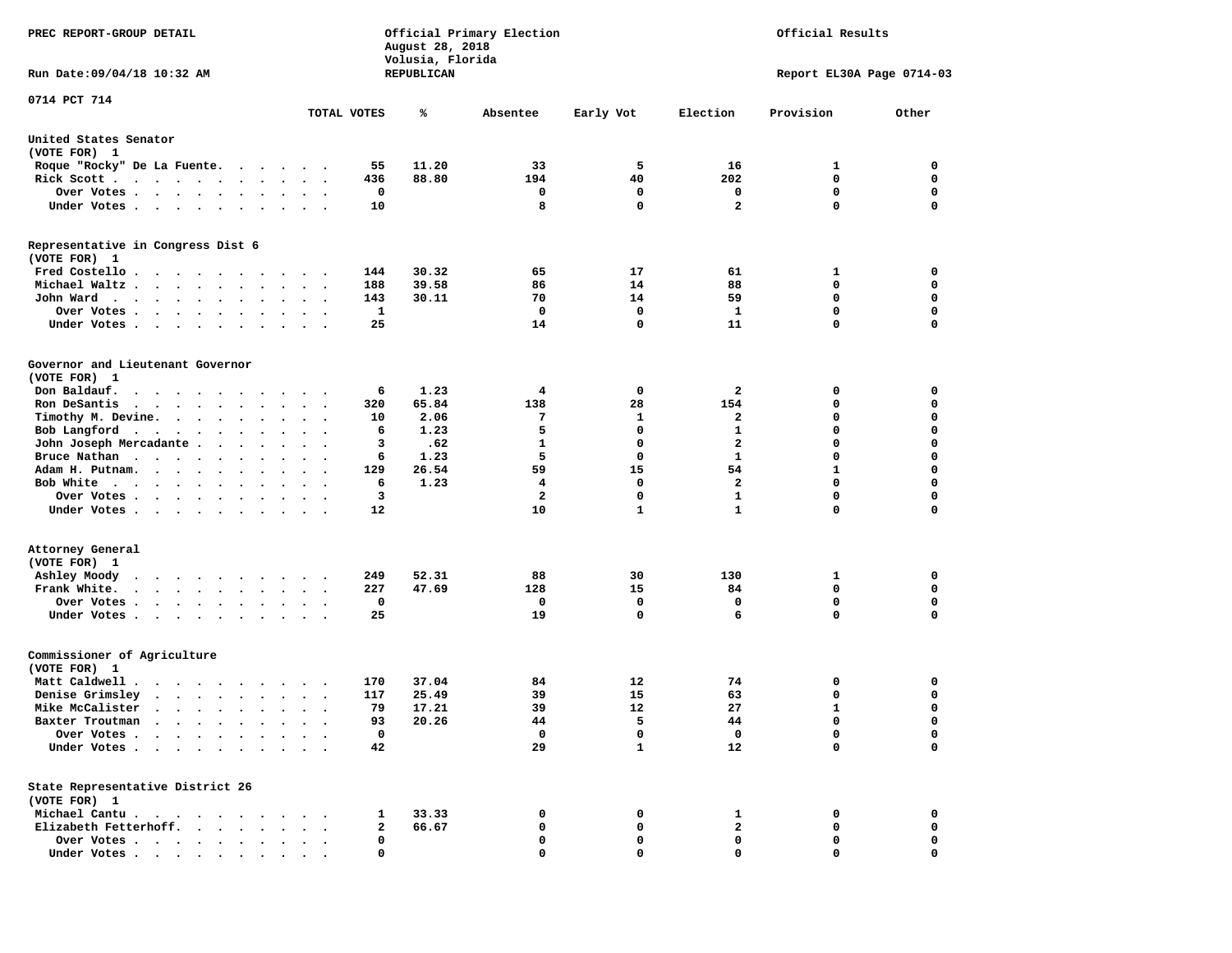| PREC REPORT-GROUP DETAIL<br>Run Date: 09/04/18 10:32 AM |                      | August 28, 2018<br>Volusia, Florida<br><b>NONPARTISAN</b> | Official Primary Election | Official Results<br>Report EL30A Page 0714-04 |             |              |             |  |
|---------------------------------------------------------|----------------------|-----------------------------------------------------------|---------------------------|-----------------------------------------------|-------------|--------------|-------------|--|
|                                                         |                      |                                                           |                           |                                               |             |              |             |  |
| 0714 PCT 714                                            | TOTAL VOTES          | ℁                                                         | Absentee                  | Early Vot                                     | Election    | Provision    | Other       |  |
| Circuit Judge 7th Judicial, Grp 15<br>(VOTE FOR) 1      |                      |                                                           |                           |                                               |             |              |             |  |
| Linda L. Gaustad                                        | 310                  | 29.89                                                     | 158                       | 11                                            | 140         | 1            | 0           |  |
| Sebrina L. Slack.                                       | 356                  | 34.33                                                     | 172                       | 43                                            | 140         | $\mathbf{1}$ | $\mathbf 0$ |  |
| Ryan Will $\cdots$ , $\cdots$ , $\cdots$ , $\cdots$     | 371                  | 35.78                                                     | 181                       | 45                                            | 143         | $\mathbf{z}$ | $\mathbf 0$ |  |
| Over Votes                                              | 0                    |                                                           | 0                         | 0                                             | 0           | 0            | 0           |  |
| Under Votes                                             | 117                  |                                                           | 57                        | 7                                             | 53          | $\Omega$     | $\mathbf 0$ |  |
|                                                         |                      |                                                           |                           |                                               |             |              |             |  |
| County Judge 7th Judicial, Grp 5<br>(VOTE FOR) 1        |                      |                                                           |                           |                                               |             |              |             |  |
| Steve Burk                                              | 356                  | 34.26                                                     | 180                       | 25                                            | 150         | 1            | 0           |  |
| Dawn "Pam" Fields.                                      | 683                  | 65.74                                                     | 333                       | 74                                            | 273         | 3            | $\mathbf 0$ |  |
| Over Votes                                              | 0                    |                                                           | 0                         | $\mathbf 0$                                   | 0           | $\mathbf 0$  | $\mathbf 0$ |  |
| Under Votes                                             | 115                  |                                                           | 55                        | 7                                             | 53          | $\Omega$     | $\mathbf 0$ |  |
| County Council at Large<br>(VOTE FOR) 1                 |                      |                                                           |                           |                                               |             |              |             |  |
| L. Ronald Durham.                                       | 407                  | 36.97                                                     | 179                       | 55                                            | 171         | 2            | 0           |  |
| Ben F. Johnson.                                         | 687<br>$\sim$ $\sim$ | 62.40                                                     | 364                       | 51                                            | 270         | $\mathbf{z}$ | $\mathbf 0$ |  |
| WRITE-IN.                                               | 7                    | .64                                                       | $\mathbf{2}$              | 0                                             | 5           | $\Omega$     | $\mathbf 0$ |  |
| Over Votes                                              | 0                    |                                                           | $\mathbf 0$               | 0                                             | $\mathbf 0$ | 0            | $\mathbf 0$ |  |
| Under Votes                                             | 53                   |                                                           | 23                        | $\mathbf 0$                                   | 30          | 0            | $\mathbf 0$ |  |
| City of Port Orange District 2<br>(VOTE FOR) 1          |                      |                                                           |                           |                                               |             |              |             |  |
| Sarah Jones.                                            | 514                  | 46.90                                                     | 247                       | 50                                            | 214         | 3            | 0           |  |
| Chase Tramont                                           | 582                  | 53.10                                                     | 291                       | 54                                            | 236         | $\mathbf{1}$ | $\mathbf 0$ |  |
| Over Votes                                              | 0                    |                                                           | 0                         | 0                                             | 0           | $\mathbf 0$  | $\mathbf 0$ |  |
| Under Votes                                             | 58<br>$\bullet$      |                                                           | 30                        | $\overline{a}$                                | 26          | $\Omega$     | $\mathbf 0$ |  |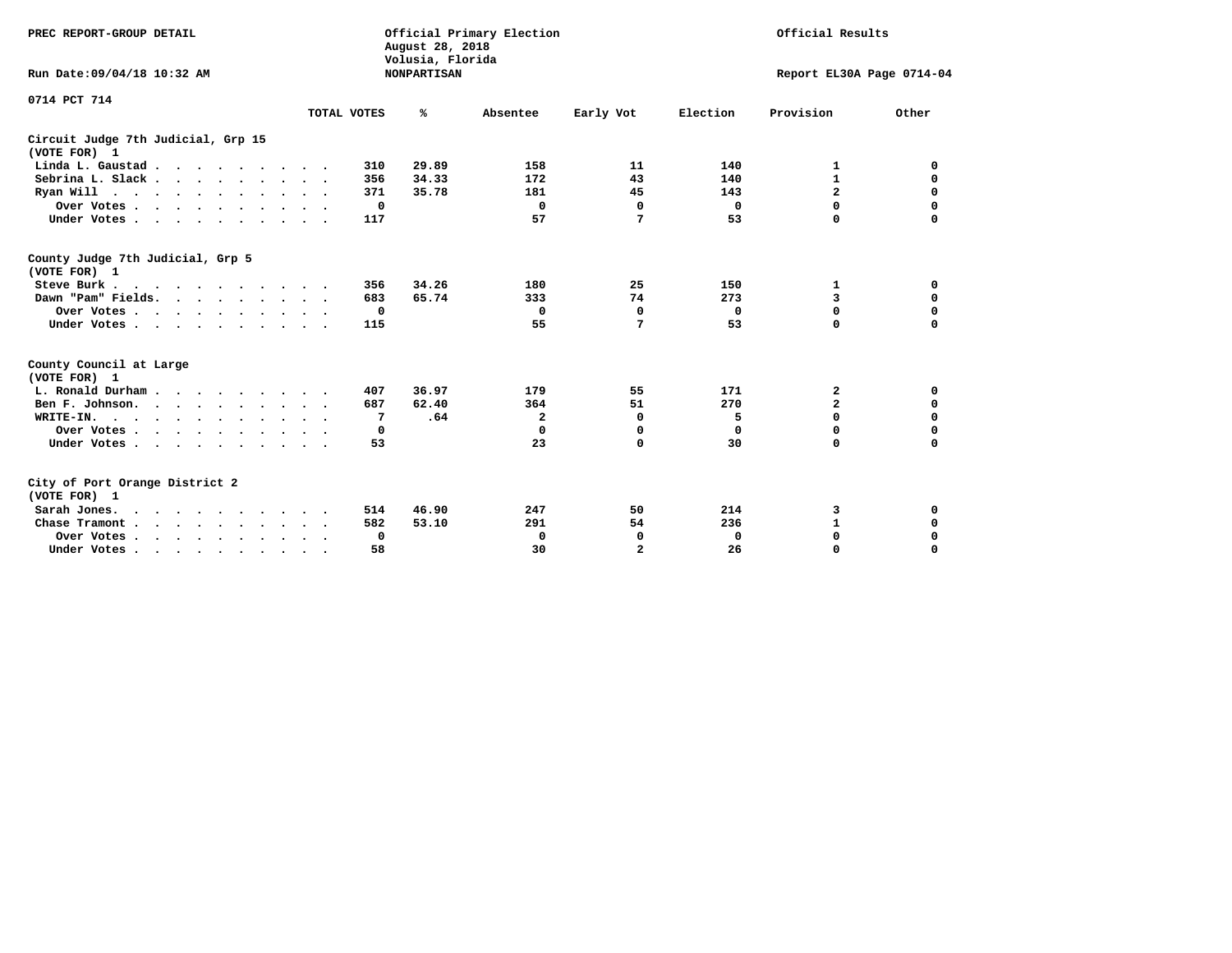| PREC REPORT-GROUP DETAIL         |  |                                         |  |             | Official Primary Election<br>August 28, 2018<br>Volusia, Florida |          | Official Results |          |                           |       |
|----------------------------------|--|-----------------------------------------|--|-------------|------------------------------------------------------------------|----------|------------------|----------|---------------------------|-------|
| Run Date: 09/04/18 10:32 AM      |  |                                         |  |             | <b>STATISTICS</b>                                                |          |                  |          | Report EL30A Page 0716-01 |       |
| 0716 PCT 716                     |  |                                         |  |             |                                                                  |          |                  |          |                           |       |
|                                  |  |                                         |  | TOTAL VOTES | %ะ                                                               | Absentee | Early Vot        | Election | Provision                 | Other |
| REGISTERED VOTERS - TOTAL        |  |                                         |  | 2,799       |                                                                  |          |                  |          |                           |       |
| REGISTERED VOTERS - DEMOCRATIC   |  | $\cdot$ $\cdot$ $\cdot$ $\cdot$         |  | 526         | 18.79                                                            |          |                  |          |                           |       |
| REGISTERED VOTERS - REPUBLICAN   |  |                                         |  | 1,545       | 55.20                                                            |          |                  |          |                           |       |
| REGISTERED VOTERS - NONPARTISAN  |  |                                         |  | 728         |                                                                  |          |                  |          |                           |       |
| BALLOTS CAST - TOTAL.            |  |                                         |  | 1,043       |                                                                  | 537      | 86               | 420      | 0                         |       |
| BALLOTS CAST - DEMOCRATIC        |  |                                         |  | 219         | 21.00                                                            | 106      | 19               | 94       |                           |       |
| BALLOTS CAST - REPUBLICAN        |  |                                         |  | 709         | 67.98                                                            | 355      | 60               | 294      | 0                         |       |
| BALLOTS CAST - NONPARTISAN.      |  |                                         |  | 115         | 11.03                                                            | 76       |                  | 32       |                           |       |
| BALLOTS CAST - BLANK.            |  |                                         |  | 2           | .19                                                              | 0        | 0                |          | 0                         |       |
| VOTER TURNOUT - TOTAL<br>.       |  |                                         |  |             | 37.26                                                            |          |                  |          |                           |       |
| VOTER TURNOUT - DEMOCRATIC.      |  | $\cdot$ $\cdot$ $\cdot$ $\cdot$ $\cdot$ |  |             | 41.63                                                            |          |                  |          |                           |       |
| VOTER TURNOUT - REPUBLICAN.<br>. |  |                                         |  |             | 45.89                                                            |          |                  |          |                           |       |
| VOTER TURNOUT - BLANK            |  |                                         |  |             | .07                                                              |          |                  |          |                           |       |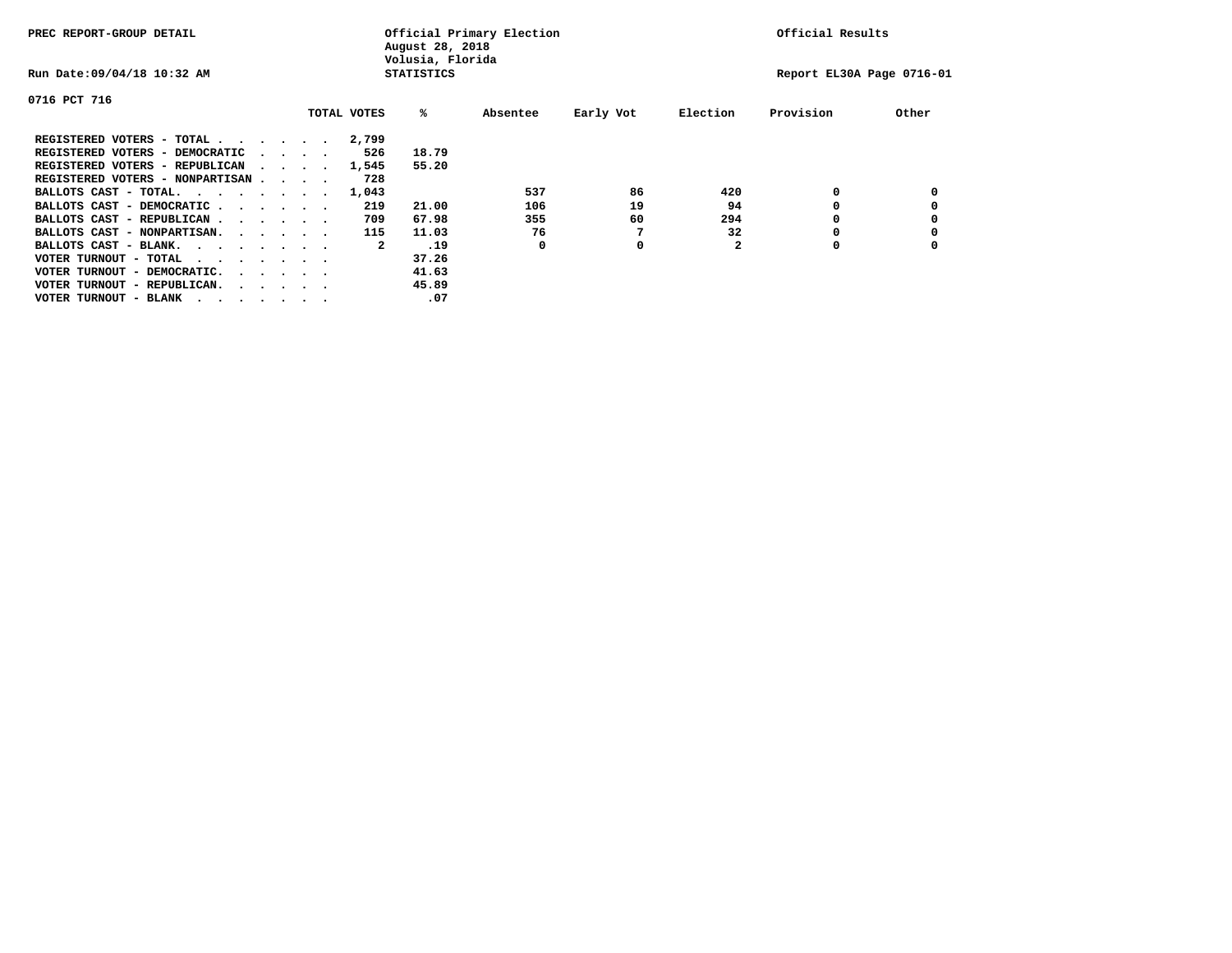| PREC REPORT-GROUP DETAIL                          |                         |              | August 28, 2018<br>Volusia, Florida | Official Primary Election | Official Results        |                   |                           |             |
|---------------------------------------------------|-------------------------|--------------|-------------------------------------|---------------------------|-------------------------|-------------------|---------------------------|-------------|
| Run Date: 09/04/18 10:32 AM                       |                         |              | DEMOCRATIC                          |                           |                         |                   | Report EL30A Page 0716-02 |             |
| 0716 PCT 716                                      |                         |              |                                     |                           |                         |                   |                           |             |
|                                                   |                         | TOTAL VOTES  | ℁                                   | Absentee                  | Early Vot               | Election          | Provision                 | Other       |
| Representative in Congress Dist 6<br>(VOTE FOR) 1 |                         |              |                                     |                           |                         |                   |                           |             |
| Stephen Sevigny                                   |                         | 56           | 26.54                               | 28                        | 6                       | 22                | 0                         | 0           |
| Nancy Soderberg                                   |                         | 125          | 59.24                               | 61                        | 10                      | 54                | $\mathbf 0$               | 0           |
| John Upchurch                                     |                         | 30           | 14.22                               | 11                        | 3                       | 16                | $\mathbf 0$               | $\mathbf 0$ |
| Over Votes                                        |                         | 0            |                                     | 0                         | $\mathbf 0$             | 0                 | $\mathbf 0$               | $\mathbf 0$ |
| Under Votes                                       |                         | 8            |                                     | 6                         | $\mathbf 0$             | $\overline{a}$    | $\Omega$                  | $\mathbf 0$ |
| Governor and Lieutenant Governor<br>(VOTE FOR) 1  |                         |              |                                     |                           |                         |                   |                           |             |
| Andrew Gillum                                     |                         | 19           | 9.05                                | 7                         | 0                       | $12 \overline{ }$ | 0                         | 0           |
| Gwen Graham.                                      | $\cdot$ $\cdot$ $\cdot$ | 121          | 57.62                               | 59                        | 9                       | 53                | 0                         | 0           |
| Jeff Greene.                                      | $\cdot$ $\cdot$ $\cdot$ | 24           | 11.43                               | 14                        | $\overline{\mathbf{4}}$ | 6                 | $\mathbf 0$               | $\mathbf 0$ |
| Chris King.                                       |                         | 15           | 7.14                                | 7                         | $\overline{\mathbf{2}}$ | 6                 | $\mathbf 0$               | 0           |
| Philip Levine                                     |                         | 28           | 13.33                               | 11                        | 4                       | 13                | $\mathbf 0$               | $\mathbf 0$ |
| Alex "Lundy" Lundmark                             |                         | 1            | .48                                 | 0                         | 0                       | $\mathbf{1}$      | $\mathbf 0$               | $\mathbf 0$ |
| John Wetherbee.                                   |                         | $\mathbf{2}$ | .95                                 | $\overline{\mathbf{2}}$   | 0                       | 0                 | $\mathbf 0$               | $\mathbf 0$ |
| Over Votes                                        |                         | $\mathbf{1}$ |                                     | $\mathbf{1}$              | 0                       | 0                 | $\mathbf 0$               | $\mathbf 0$ |
| Under Votes                                       |                         | 8            |                                     | 5                         | $\mathbf 0$             | 3                 | $\Omega$                  | $\mathbf 0$ |
| Attorney General<br>(VOTE FOR) 1                  |                         |              |                                     |                           |                         |                   |                           |             |
| Sean Shaw $\cdots$ $\cdots$ $\cdots$ $\cdots$     |                         | 133          | 74.30                               | 63                        | 14                      | 56                | 0                         | 0           |
| Ryan Torrens                                      |                         | 46           | 25.70                               | 23                        | 3                       | 20                | $\mathbf 0$               | 0           |
| Over Votes.                                       |                         | 0            |                                     | 0                         | 0                       | 0                 | $\mathbf 0$               | 0           |
| Under Votes                                       |                         | 40           |                                     | 20                        | $\overline{a}$          | 18                | $\mathbf 0$               | $\mathbf 0$ |
| Commissioner of Agriculture<br>(VOTE FOR) 1       |                         |              |                                     |                           |                         |                   |                           |             |
| Nicole "Nikki" Fried.                             |                         | 105          | 57.07                               | 41                        | 8                       | 56                | 0                         | 0           |
| Jeffrey Duane Porter.                             |                         | 27           | 14.67                               | 17                        | 4                       | 6                 | $\mathbf 0$               | $\mathbf 0$ |
| Roy David Walker                                  |                         | 52           | 28.26                               | 31                        | 6                       | 15                | $\mathbf 0$               | $\mathbf 0$ |
| Over Votes                                        | $\cdot$                 | $\mathbf 0$  |                                     | $\Omega$                  | $\mathbf 0$             | $\Omega$          | $\Omega$                  | $\mathbf 0$ |
| Under Votes                                       | $\ddot{\phantom{1}}$    | 35           |                                     | 17                        | $\mathbf{1}$            | 17                | $\mathbf 0$               | $\mathbf 0$ |
|                                                   |                         |              |                                     |                           |                         |                   |                           |             |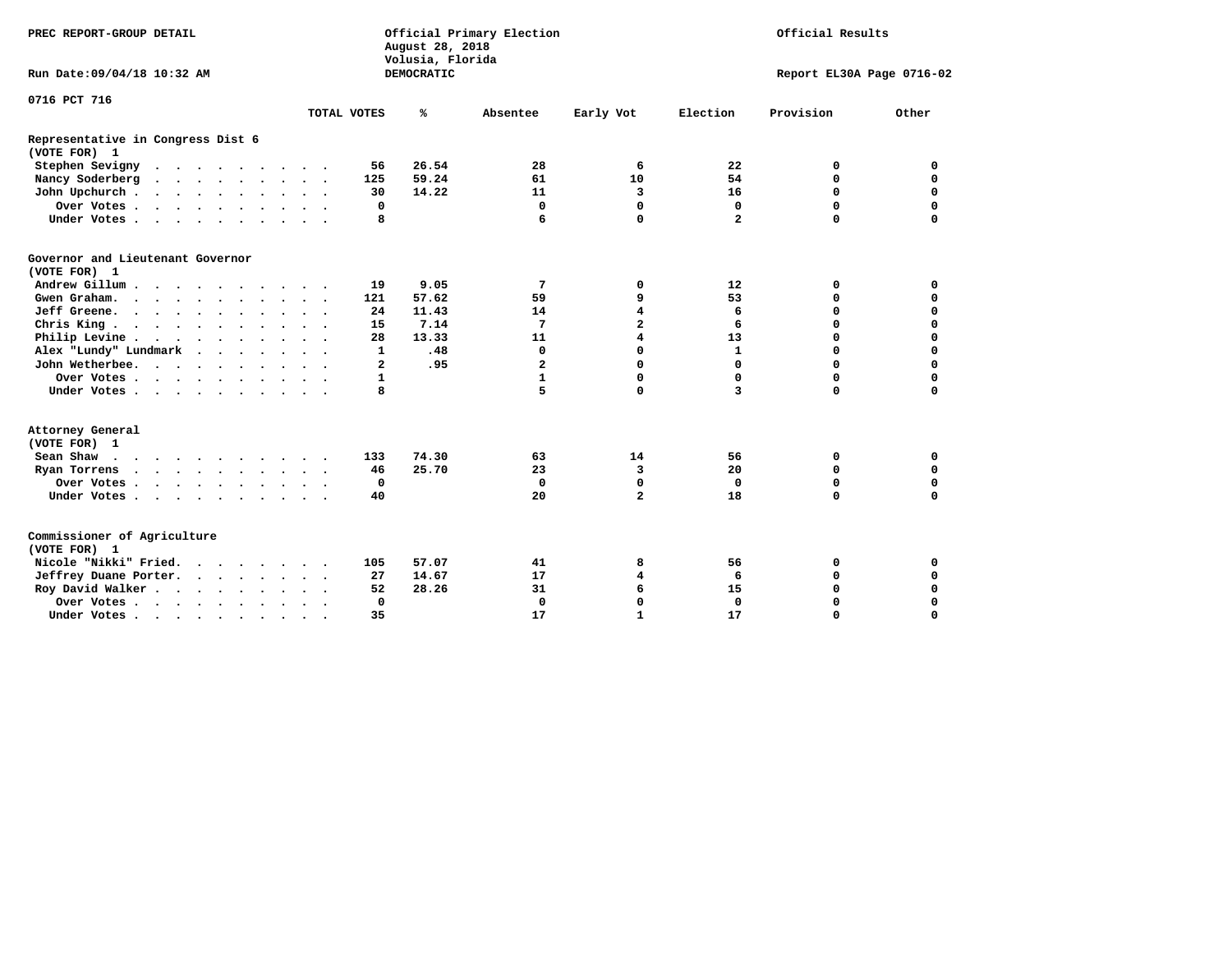| PREC REPORT-GROUP DETAIL                                                                                                                                         |                                                              | August 28, 2018<br>Volusia, Florida | Official Primary Election | Official Results |              |                           |          |  |
|------------------------------------------------------------------------------------------------------------------------------------------------------------------|--------------------------------------------------------------|-------------------------------------|---------------------------|------------------|--------------|---------------------------|----------|--|
| Run Date: 09/04/18 10:32 AM                                                                                                                                      |                                                              | REPUBLICAN                          |                           |                  |              | Report EL30A Page 0716-03 |          |  |
| 0716 PCT 716                                                                                                                                                     | TOTAL VOTES                                                  | ℁                                   | Absentee                  | Early Vot        | Election     | Provision                 | Other    |  |
| United States Senator                                                                                                                                            |                                                              |                                     |                           |                  |              |                           |          |  |
| (VOTE FOR) 1                                                                                                                                                     |                                                              |                                     |                           |                  |              |                           |          |  |
| Roque "Rocky" De La Fuente.<br>$\sim$ $\sim$ $\sim$ $\sim$                                                                                                       | 45<br>$\sim$                                                 | 6.41                                | 18                        | 6                | 21           | 0                         | 0        |  |
| Rick Scott<br>$\sim$<br>$\ddot{\phantom{0}}$                                                                                                                     | 657                                                          | 93.59                               | 333                       | 54               | 270          | $\mathbf 0$               | 0        |  |
| Over Votes                                                                                                                                                       | 0<br>$\ddot{\phantom{a}}$<br>$\cdot$<br>$\ddot{\phantom{a}}$ |                                     | $\mathbf 0$               | $\mathbf 0$      | 0            | 0                         | 0        |  |
| Under Votes<br>$\ddot{\phantom{1}}$                                                                                                                              | 7<br>$\bullet$                                               |                                     | 4                         | 0                | 3            | $\mathbf 0$               | 0        |  |
| Representative in Congress Dist 6<br>(VOTE FOR) 1                                                                                                                |                                                              |                                     |                           |                  |              |                           |          |  |
| Fred Costello                                                                                                                                                    | 268                                                          | 40.24                               | 132                       | 24               | 112          | 0                         | 0        |  |
| Michael Waltz.<br>$\cdots$<br>$\sim$                                                                                                                             | 242                                                          | 36.34                               | 114                       | 24               | 104          | $\mathbf 0$               | 0        |  |
| John Ward<br>$\bullet$                                                                                                                                           | 156<br>$\bullet$                                             | 23.42                               | 85                        | 11               | 60           | 0                         | 0        |  |
| Over Votes .<br>$\cdots$ $\cdots$<br>$\blacksquare$ .<br>$\ddot{\phantom{0}}$                                                                                    | $\mathbf 0$                                                  |                                     | $\mathbf 0$               | $\mathbf 0$      | $\mathbf 0$  | $\mathbf 0$               | 0        |  |
| Under Votes<br>$\bullet$                                                                                                                                         | 43                                                           |                                     | 24                        | 1                | 18           | $\mathbf 0$               | 0        |  |
|                                                                                                                                                                  |                                                              |                                     |                           |                  |              |                           |          |  |
| Governor and Lieutenant Governor<br>(VOTE FOR) 1                                                                                                                 |                                                              |                                     |                           |                  |              |                           |          |  |
| Don Baldauf.<br>$\cdot$ $\cdot$ $\cdot$                                                                                                                          | 5                                                            | .72                                 | 2                         | 0                | 3            | 0                         | 0        |  |
| Ron DeSantis<br>$\cdots$<br>$\bullet$<br>$\ddot{\phantom{a}}$<br>$\ddot{\phantom{a}}$                                                                            | 504                                                          | 73.04                               | 256                       | 44               | 204          | $\mathbf 0$               | 0        |  |
| Timothy M. Devine.<br>$\bullet$<br>$\bullet$                                                                                                                     | 3                                                            | .43                                 | 1                         | 1                | 1            | $\mathbf 0$               | 0        |  |
| Bob Langford<br>$\ddot{\phantom{0}}$<br>$\sim$ $\sim$<br>$\ddot{\phantom{a}}$                                                                                    | 3<br>$\ddot{\phantom{a}}$                                    | .43                                 | $\overline{\mathbf{2}}$   | $\mathbf{1}$     | $\mathbf 0$  | $\mathbf 0$               | 0        |  |
| John Joseph Mercadante.<br>$\sim$ $\sim$ $\sim$                                                                                                                  | $\overline{\mathbf{2}}$<br>$\sim$                            | .29                                 | $\mathbf{1}$              | $\mathbf{1}$     | $\mathbf 0$  | $\mathbf 0$               | 0        |  |
| Bruce Nathan<br>$\cdots$<br>$\bullet$<br>$\bullet$                                                                                                               | $\overline{\mathbf{2}}$                                      | .29                                 | $\mathbf{1}$              | $\mathbf{1}$     | $\Omega$     | 0                         | 0        |  |
| Adam H. Putnam.<br>$\sim$ $\sim$ $\sim$<br>$\cdot$<br>$\ddot{\phantom{a}}$                                                                                       | 166                                                          | 24.06                               | 76                        | 11               | 79           | $\mathbf 0$               | 0        |  |
| Bob White<br>$\overline{\phantom{a}}$                                                                                                                            | 5                                                            | .72                                 | 3                         | $\mathbf{1}$     | $\mathbf{1}$ | $\Omega$                  | 0        |  |
| Over Votes.<br>$\cdots$<br>$\bullet$                                                                                                                             | $\overline{\mathbf{2}}$                                      |                                     | $\overline{\mathbf{2}}$   | 0                | $\Omega$     | $\mathbf 0$               | 0        |  |
| Under Votes<br>$\sim$                                                                                                                                            | 17                                                           |                                     | 11                        | 0                | 6            | $\Omega$                  | 0        |  |
| Attorney General<br>(VOTE FOR) 1                                                                                                                                 |                                                              |                                     |                           |                  |              |                           |          |  |
| Ashley Moody<br>$\cdots$<br>$\sim$<br>$\sim$                                                                                                                     | 389<br>$\ddot{\phantom{a}}$                                  | 59.66                               | 178                       | 40               | 171          | 0                         | 0        |  |
| Frank White.<br>$\cdot$ $\cdot$ $\cdot$ $\cdot$<br>$\bullet$<br>$\bullet$                                                                                        | 263                                                          | 40.34                               | 145                       | 19               | 99           | 0                         | 0        |  |
| Over Votes.<br>$\begin{array}{cccccccccccccc} \bullet & \bullet & \bullet & \bullet & \bullet & \bullet & \bullet & \bullet \end{array}$<br>$\ddot{\phantom{0}}$ | 0<br>$\sim$                                                  |                                     | 0                         | 0                | 0            | $\mathbf 0$               | 0        |  |
| Under Votes<br>$\sim$ $\sim$                                                                                                                                     | 57                                                           |                                     | 32                        | $\mathbf{1}$     | 24           | $\mathbf 0$               | 0        |  |
|                                                                                                                                                                  |                                                              |                                     |                           |                  |              |                           |          |  |
| Commissioner of Agriculture<br>(VOTE FOR) 1                                                                                                                      |                                                              |                                     |                           |                  |              |                           |          |  |
| Matt Caldwell .                                                                                                                                                  | 216                                                          | 34.62                               | 110                       | 13               | 93           | 0                         | 0        |  |
| Denise Grimsley<br>$\sim$ $\sim$<br>$\ddot{\phantom{a}}$<br>$\ddot{\phantom{a}}$<br>$\ddot{\phantom{a}}$<br>$\overline{a}$                                       | 142                                                          | 22.76                               | 56                        | 12               | 74           | $\mathbf 0$               | 0        |  |
| Mike McCalister<br>$\cdots$<br>$\bullet$                                                                                                                         | 181                                                          | 29.01                               | 105                       | 22               | 54           | $\mathbf 0$               | 0        |  |
| Baxter Troutman<br>$\sim$ $\sim$<br>$\bullet$<br>$\ddot{\phantom{a}}$                                                                                            | 85                                                           | 13.62                               | 33                        | 9                | 43           | $\mathbf 0$               | 0        |  |
| Over Votes.<br>$\cdots$<br>$\bullet$<br>$\bullet$<br>$\bullet$                                                                                                   | 0                                                            |                                     | 0                         | 0                | 0            | $\mathbf 0$               | 0        |  |
| Under Votes.<br>$\cdot$ $\cdot$ $\cdot$<br>$\bullet$<br>$\bullet$<br>$\bullet$                                                                                   | 85                                                           |                                     | 51                        | 4                | 30           | $\Omega$                  | $\Omega$ |  |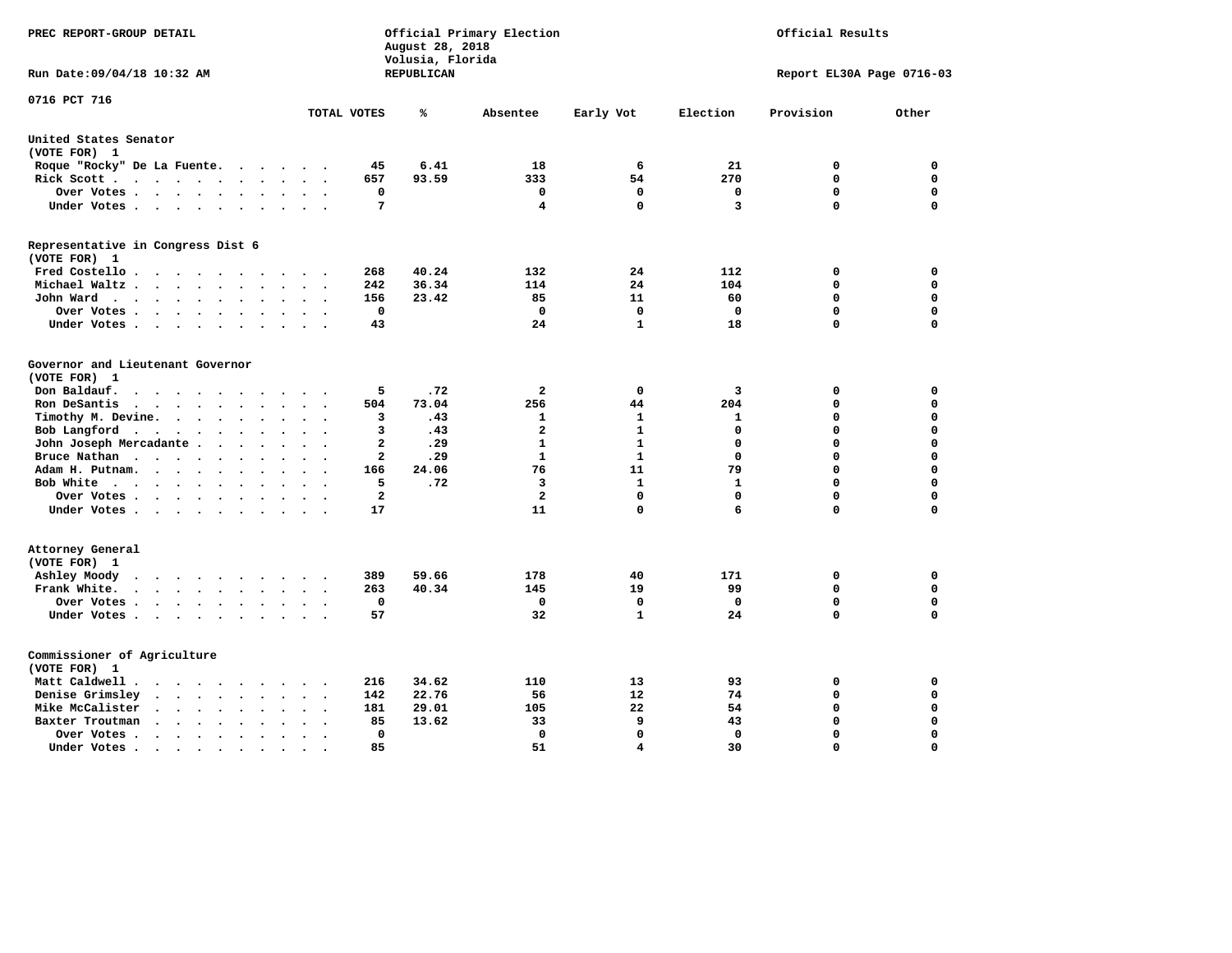| PREC REPORT-GROUP DETAIL                                     |                                         | Official Results<br>Official Primary Election<br>August 28, 2018<br>Volusia, Florida |          |                |             |                           |             |  |
|--------------------------------------------------------------|-----------------------------------------|--------------------------------------------------------------------------------------|----------|----------------|-------------|---------------------------|-------------|--|
| Run Date: 09/04/18 10:32 AM                                  |                                         | <b>NONPARTISAN</b>                                                                   |          |                |             | Report EL30A Page 0716-04 |             |  |
| 0716 PCT 716                                                 | TOTAL VOTES                             | ℁                                                                                    | Absentee | Early Vot      | Election    | Provision                 | Other       |  |
| Circuit Judge 7th Judicial, Grp 15                           |                                         |                                                                                      |          |                |             |                           |             |  |
| (VOTE FOR) 1                                                 |                                         |                                                                                      |          |                |             |                           |             |  |
| Linda L. Gaustad                                             |                                         | 22.97<br>209                                                                         | 113      | 23             | 73          | 0                         | 0           |  |
| Sebrina L. Slack                                             | $\sim$                                  | 422<br>46.37                                                                         | 223      | 34             | 165         | 0                         | $\mathbf 0$ |  |
| Ryan Will $\cdots$ , $\cdots$ , $\cdots$                     |                                         | 279<br>30.66                                                                         | 137      | 27             | 115         | 0                         | 0           |  |
| Over Votes                                                   | $\sim$                                  | 0                                                                                    | 0        | 0              | 0           | 0                         | $\Omega$    |  |
| Under Votes                                                  |                                         | 133                                                                                  | 64       | $\overline{a}$ | 67          | 0                         | 0           |  |
|                                                              |                                         |                                                                                      |          |                |             |                           |             |  |
| County Judge 7th Judicial, Grp 5<br>(VOTE FOR) 1             |                                         |                                                                                      |          |                |             |                           |             |  |
| Steve Burk                                                   |                                         | 35.39<br>321                                                                         | 158      | 32             | 131         | 0                         | 0           |  |
| Dawn "Pam" Fields.                                           |                                         | 586<br>64.61                                                                         | 317      | 52             | 217         | 0                         | $\mathbf 0$ |  |
| Over Votes                                                   |                                         | 0                                                                                    | 0        | 0              | 0           | 0                         | $\mathbf 0$ |  |
| Under Votes                                                  |                                         | 136                                                                                  | 62       | $\overline{a}$ | 72          | 0                         | $\Omega$    |  |
| County Council at Large                                      |                                         |                                                                                      |          |                |             |                           |             |  |
| (VOTE FOR) 1                                                 |                                         |                                                                                      |          |                |             |                           |             |  |
| L. Ronald Durham                                             |                                         | 21.07<br>205                                                                         | 83       | 21             | 101         | 0                         | 0           |  |
| Ben F. Johnson.                                              |                                         | 78.01<br>759                                                                         | 421      | 60             | 278         | 0                         | $\mathbf 0$ |  |
| WRITE-IN.<br>$\cdots$                                        |                                         | .92<br>9                                                                             | 3        | $\mathbf{2}$   | 4           | 0                         | $\mathbf 0$ |  |
| Over Votes                                                   |                                         | 0                                                                                    | 0        | $\mathbf 0$    | $\Omega$    | 0                         | $\mathbf 0$ |  |
| Under Votes                                                  | $\cdot$ $\cdot$<br>$\ddot{\phantom{1}}$ | 70                                                                                   | 30       | 3              | 37          | 0                         | $\Omega$    |  |
|                                                              |                                         |                                                                                      |          |                |             |                           |             |  |
| School Board Member District 3                               |                                         |                                                                                      |          |                |             |                           |             |  |
| (VOTE FOR) 1                                                 |                                         |                                                                                      |          |                |             |                           |             |  |
| Linda L. Cuthbert.                                           |                                         | 323<br>35.53                                                                         | 163      | 39             | 121         | 0                         | 0           |  |
| Kerry Lyons.                                                 | $\bullet$                               | 6.82<br>62                                                                           | 29       | 3              | 30          | 0                         | $\Omega$    |  |
| John Nelson.<br>$\cdots$                                     |                                         | 41.47<br>377                                                                         | 221      | 31             | 125         | 0                         | $\Omega$    |  |
| Stan Schmidt<br>$\sim$ $\sim$ $\sim$ $\sim$<br>$\sim$ $\sim$ |                                         | 147<br>16.17                                                                         | 56       | 8              | 83          | 0                         | 0           |  |
| Over Votes                                                   | $\bullet$<br>$\ddot{\phantom{1}}$       | 0                                                                                    | 0        | 0              | $\mathbf 0$ | 0                         | 0           |  |
| Under Votes                                                  |                                         | 134                                                                                  | 68       | 5              | 61          | O                         | $\Omega$    |  |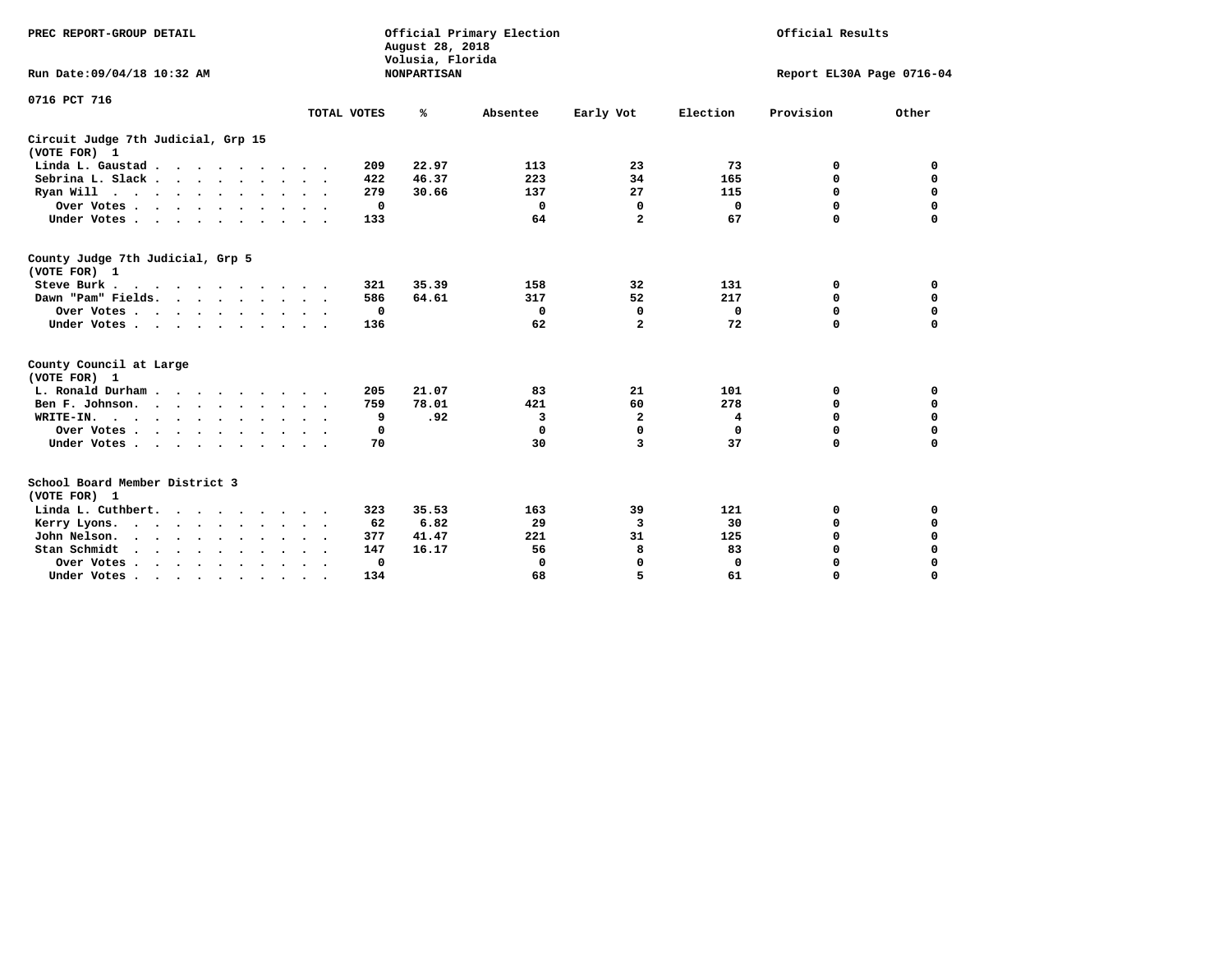| PREC REPORT-GROUP DETAIL                                                                       |  |                                         |  | August 28, 2018<br>Volusia, Florida | Official Primary Election | Official Results |           |          |                           |       |
|------------------------------------------------------------------------------------------------|--|-----------------------------------------|--|-------------------------------------|---------------------------|------------------|-----------|----------|---------------------------|-------|
| Run Date: 09/04/18 10:32 AM                                                                    |  |                                         |  |                                     | <b>STATISTICS</b>         |                  |           |          | Report EL30A Page 0717-01 |       |
| 0717 PCT 717                                                                                   |  |                                         |  |                                     |                           |                  |           |          |                           |       |
|                                                                                                |  |                                         |  | TOTAL VOTES                         | %ะ                        | Absentee         | Early Vot | Election | Provision                 | Other |
| REGISTERED VOTERS - TOTAL                                                                      |  |                                         |  | 2,092                               |                           |                  |           |          |                           |       |
| REGISTERED VOTERS - DEMOCRATIC                                                                 |  | $\cdot$ $\cdot$ $\cdot$ $\cdot$         |  | 681                                 | 32.55                     |                  |           |          |                           |       |
| REGISTERED VOTERS - REPUBLICAN                                                                 |  | $\sim$ $\sim$ $\sim$ $\sim$             |  | 735                                 | 35.13                     |                  |           |          |                           |       |
| REGISTERED VOTERS - NONPARTISAN                                                                |  |                                         |  | 676                                 |                           |                  |           |          |                           |       |
| BALLOTS CAST - TOTAL.                                                                          |  |                                         |  | 579                                 |                           | 237              | 38        | 302      |                           |       |
| BALLOTS CAST - DEMOCRATIC                                                                      |  |                                         |  | 241                                 | 41.62                     | 91               | 24        | 126      |                           |       |
| BALLOTS CAST - REPUBLICAN                                                                      |  |                                         |  | 254                                 | 43.87                     | 102              | 12        | 140      | 0                         |       |
| BALLOTS CAST - NONPARTISAN.                                                                    |  |                                         |  | 84                                  | 14.51                     | 44               | 2         | 36       |                           |       |
| BALLOTS CAST - BLANK.                                                                          |  |                                         |  | 0                                   |                           | 0                | 0         | 0        | 0                         |       |
| VOTER TURNOUT - TOTAL<br>$\mathbf{r}$ , and $\mathbf{r}$ , and $\mathbf{r}$ , and $\mathbf{r}$ |  |                                         |  |                                     | 27.68                     |                  |           |          |                           |       |
| VOTER TURNOUT - DEMOCRATIC.                                                                    |  | $\cdot$ $\cdot$ $\cdot$ $\cdot$ $\cdot$ |  |                                     | 35.39                     |                  |           |          |                           |       |
| VOTER TURNOUT - REPUBLICAN.<br>$\cdot$                                                         |  |                                         |  |                                     | 34.56                     |                  |           |          |                           |       |
| VOTER TURNOUT - BLANK                                                                          |  |                                         |  |                                     |                           |                  |           |          |                           |       |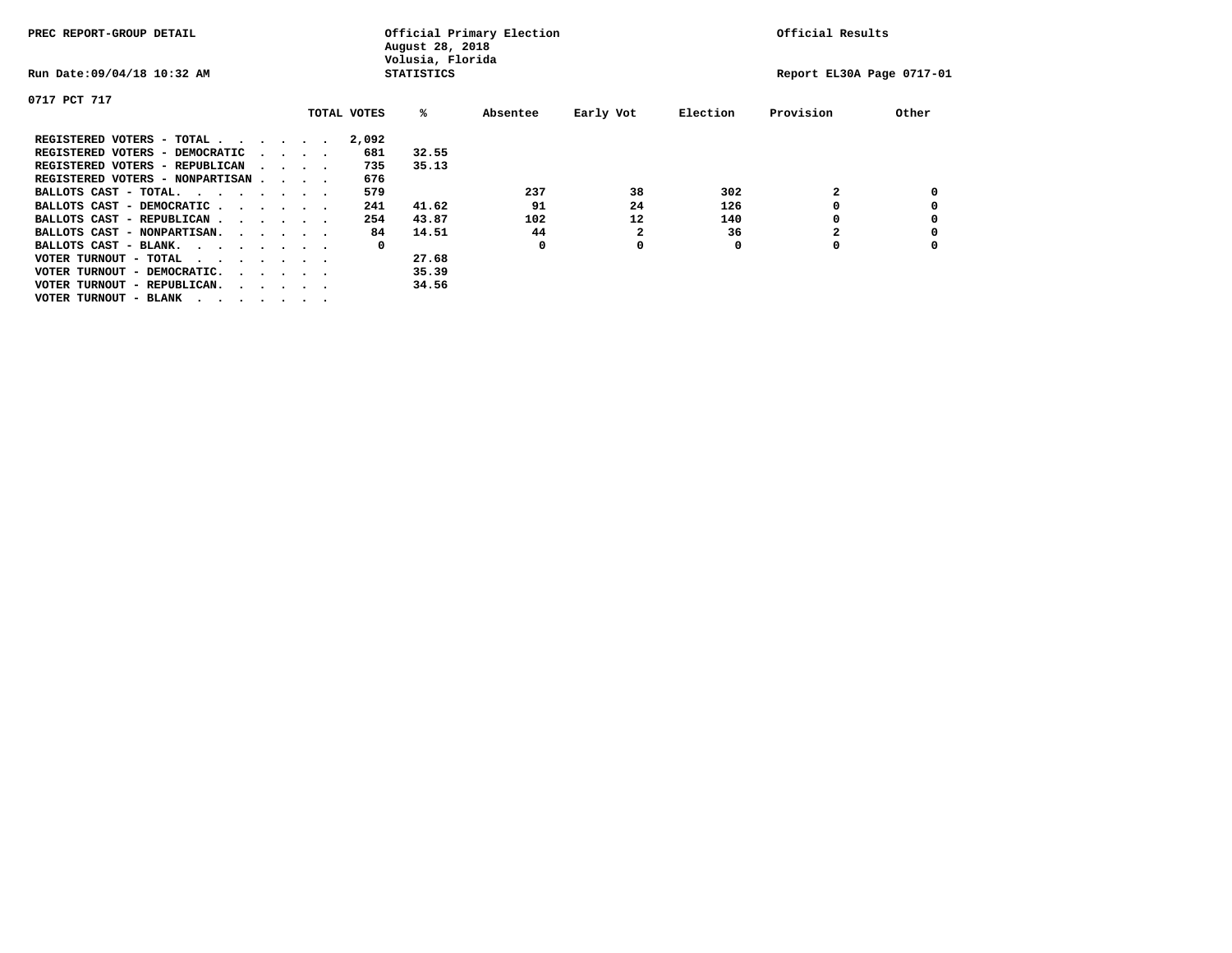| PREC REPORT-GROUP DETAIL                                            |                | Official Primary Election<br>August 28, 2018<br>Volusia, Florida |                                         | Official Results |                           |             |
|---------------------------------------------------------------------|----------------|------------------------------------------------------------------|-----------------------------------------|------------------|---------------------------|-------------|
| Run Date: 09/04/18 10:32 AM                                         |                | <b>DEMOCRATIC</b>                                                |                                         |                  | Report EL30A Page 0717-02 |             |
| 0717 PCT 717                                                        |                |                                                                  |                                         |                  |                           |             |
|                                                                     | TOTAL VOTES    | ℁<br>Absentee                                                    | Early Vot                               | Election         | Provision                 | Other       |
| Representative in Congress Dist 6<br>(VOTE FOR) 1                   |                |                                                                  |                                         |                  |                           |             |
| Stephen Sevigny                                                     | 50             | 21.83                                                            | $\overline{a}$<br>19                    | 29               | 0                         | 0           |
| Nancy Soderberg                                                     | 128            | 55.90                                                            | 47<br>20                                | 61               | $\mathbf 0$               | $\mathbf 0$ |
| John Upchurch                                                       | 51             | 22.27                                                            | 2<br>20                                 | 29               | $\mathbf 0$               | $\mathbf 0$ |
| Over Votes                                                          | 0              |                                                                  | $\mathbf 0$<br>0                        | 0                | $\mathbf 0$               | 0           |
| Under Votes                                                         | 12             |                                                                  | 5<br>0                                  | 7                | $\mathbf 0$               | $\Omega$    |
| Governor and Lieutenant Governor<br>(VOTE FOR) 1                    |                |                                                                  |                                         |                  |                           |             |
| Andrew Gillum                                                       | 54             | 23.38                                                            | 13<br>8                                 | 33               | 0                         | 0           |
| Gwen Graham.                                                        | 104            | 45.02                                                            | 7<br>44                                 | 53               | 0                         | $\mathbf 0$ |
| Jeff Greene.                                                        | 30             | 12.99                                                            | 20<br>0                                 | 10               | 0                         | 0           |
| Chris King                                                          | 6              | 2.60                                                             | $\overline{\mathbf{2}}$<br>$\mathbf{1}$ | 3                | $\Omega$                  | $\Omega$    |
| Philip Levine                                                       | 28             | 12.12                                                            | 3<br>11                                 | 14               | $\mathbf 0$               | $\mathbf 0$ |
| Alex "Lundy" Lundmark<br><b>Contract Contract Contract Contract</b> | $\overline{3}$ | 1.30                                                             | 0<br>$\mathbf{z}$                       | $\mathbf{1}$     | $\mathbf 0$               | $\mathbf 0$ |
| John Wetherbee.                                                     | 6              | 2.60                                                             | $\mathbf 0$<br>$\Omega$                 | 6                | $\Omega$                  | $\mathbf 0$ |
| Over Votes                                                          | 0              |                                                                  | 0<br>0                                  | 0                | $\mathbf 0$               | $\mathbf 0$ |
| Under Votes                                                         | 10             |                                                                  | $\mathbf 0$<br>4                        | 6                | $\mathbf 0$               | $\mathbf 0$ |
| Attorney General<br>(VOTE FOR) 1                                    |                |                                                                  |                                         |                  |                           |             |
| Sean Shaw                                                           | 169            | 80.48                                                            | 20<br>66                                | 83               | 0                         | $\mathbf 0$ |
| Ryan Torrens                                                        | 41             | 19.52                                                            | $\overline{a}$<br>11                    | 28               | $\mathbf 0$               | $\mathbf 0$ |
| Over Votes                                                          | $\Omega$       |                                                                  | $\Omega$<br>0                           | 0                | $\mathbf 0$               | 0           |
| Under Votes                                                         | 31             |                                                                  | $\overline{a}$<br>14                    | 15               | $\Omega$                  | $\mathbf 0$ |
| Commissioner of Agriculture<br>(VOTE FOR) 1                         |                |                                                                  |                                         |                  |                           |             |
| Nicole "Nikki" Fried.                                               | 108            | 50.94                                                            | 11<br>37                                | 60               | 0                         | 0           |
| Jeffrey Duane Porter.                                               | 40             | 18.87                                                            | 3<br>18                                 | 19               | 0                         | 0           |
| Roy David Walker.                                                   | 64             | 30.19                                                            | 23<br>8                                 | 33               | $\mathbf 0$               | 0           |
| Over Votes                                                          | 0              |                                                                  | 0<br>$\mathbf 0$                        | 0                | $\mathbf 0$               | 0           |
| Under Votes                                                         | 29             |                                                                  | $\overline{a}$<br>13                    | 14               | $\Omega$                  | $\Omega$    |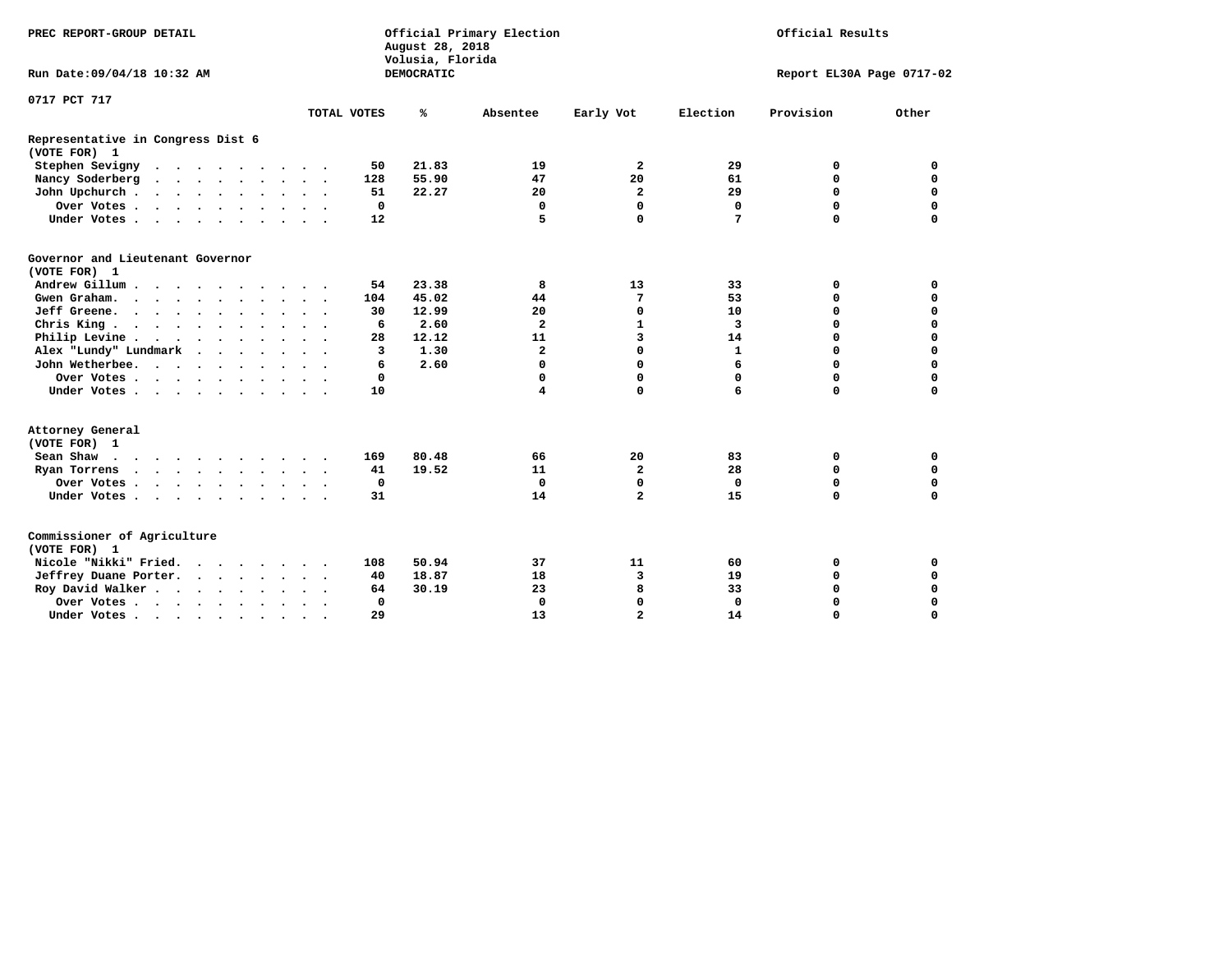| PREC REPORT-GROUP DETAIL                                                                                |                                                       | August 28, 2018<br>Volusia, Florida | Official Primary Election | Official Results |              |                           |             |
|---------------------------------------------------------------------------------------------------------|-------------------------------------------------------|-------------------------------------|---------------------------|------------------|--------------|---------------------------|-------------|
| Run Date: 09/04/18 10:32 AM                                                                             |                                                       | REPUBLICAN                          |                           |                  |              | Report EL30A Page 0717-03 |             |
| 0717 PCT 717                                                                                            | TOTAL VOTES                                           | ℁                                   | Absentee                  | Early Vot        | Election     | Provision                 | Other       |
| United States Senator                                                                                   |                                                       |                                     |                           |                  |              |                           |             |
| (VOTE FOR) 1                                                                                            |                                                       |                                     |                           |                  |              |                           |             |
| Roque "Rocky" De La Fuente.                                                                             | 24                                                    | 9.52                                | 6                         | 1                | 17           | 0                         | 0           |
| Rick Scott                                                                                              | 228                                                   | 90.48                               | 94                        | 11               | 123          | 0                         | 0           |
| Over Votes                                                                                              | 0<br>$\bullet$<br>$\cdot$                             |                                     | 0                         | $\mathbf 0$      | 0            | $\mathbf 0$               | 0           |
| Under Votes                                                                                             | $\overline{a}$                                        |                                     | $\overline{a}$            | $\mathbf 0$      | $\Omega$     | $\Omega$                  | $\mathbf 0$ |
| Representative in Congress Dist 6<br>(VOTE FOR) 1                                                       |                                                       |                                     |                           |                  |              |                           |             |
| Fred Costello                                                                                           | 83                                                    | 33.74                               | 43                        | $\mathbf{2}$     | 38           | 0                         | $\mathbf 0$ |
| Michael Waltz<br>$\sim$<br>$\sim$                                                                       | 107<br>$\ddot{\phantom{a}}$                           | 43.50                               | 34                        | $\mathbf{1}$     | 72           | $\mathbf 0$               | $\mathbf 0$ |
| John Ward                                                                                               | 56                                                    | 22.76                               | 21                        | 9                | 26           | $\mathbf 0$               | $\mathbf 0$ |
| Over Votes<br>$\cdot$                                                                                   | $\cdot$<br>$\mathbf{1}$                               |                                     | $\mathbf 0$               | $\mathbf 0$      | $\mathbf{1}$ | $\mathbf 0$               | 0           |
| Under Votes<br>$\sim$                                                                                   | $7\phantom{.0}$                                       |                                     | 4                         | $\mathbf 0$      | 3            | $\mathbf 0$               | $\mathbf 0$ |
|                                                                                                         |                                                       |                                     |                           |                  |              |                           |             |
| Governor and Lieutenant Governor<br>(VOTE FOR) 1                                                        |                                                       |                                     |                           |                  |              |                           |             |
| Don Baldauf.<br>$\cdot$ $\cdot$ $\cdot$ $\cdot$<br>$\sim$                                               | 2                                                     | .80                                 | 1                         | 0                | 1            | 0                         | 0           |
| Ron DeSantis<br>$\cdots$<br>$\sim$                                                                      | 155                                                   | 62.00                               | 63                        | 7                | 85           | $\mathbf 0$               | $\mathbf 0$ |
| Timothy M. Devine.<br>$\ddot{\phantom{0}}$                                                              | 3<br>$\ddot{\phantom{a}}$<br>$\overline{\phantom{a}}$ | 1.20                                | $\mathbf{2}$              | $\mathbf 0$      | 1            | $\mathbf 0$               | $\mathbf 0$ |
| Bob Langford                                                                                            | $\mathbf{2}$                                          | .80                                 | 1                         | 0                | $\mathbf{1}$ | $\mathbf 0$               | $\mathbf 0$ |
| John Joseph Mercadante                                                                                  | 1                                                     | .40                                 | $\mathbf{1}$              | $\mathbf 0$      | $\mathbf{0}$ | $\mathbf 0$               | $\mathbf 0$ |
| Bruce Nathan<br>$\bullet$                                                                               | $\Omega$                                              |                                     | 0                         | 0                | $\Omega$     | 0                         | $\mathbf 0$ |
| Adam H. Putnam.<br>$\ddot{\phantom{a}}$                                                                 | 85                                                    | 34.00                               | 31                        | 5                | 49           | $\mathbf 0$               | $\mathbf 0$ |
| Bob White                                                                                               | $\overline{a}$<br>$\sim$ $\sim$                       | .80                                 | 1                         | 0                | 1            | $\mathbf 0$               | $\mathbf 0$ |
| Over Votes                                                                                              | 1                                                     |                                     | $\Omega$                  | 0                | $\mathbf{1}$ | $\mathbf 0$               | $\mathbf 0$ |
| Under Votes                                                                                             | 3                                                     |                                     | $\overline{\mathbf{2}}$   | $\mathbf 0$      | $\mathbf{1}$ | $\Omega$                  | $\mathbf 0$ |
| Attorney General<br>(VOTE FOR) 1                                                                        |                                                       |                                     |                           |                  |              |                           |             |
| Ashley Moody                                                                                            | 129<br>$\overline{\phantom{a}}$                       | 54.20                               | 41                        | 6                | 82           | 0                         | $\mathbf 0$ |
| Frank White.<br>$\mathbf{r}$ , $\mathbf{r}$ , $\mathbf{r}$ , $\mathbf{r}$ , $\mathbf{r}$ , $\mathbf{r}$ | 109                                                   | 45.80                               | 51                        | 5                | 53           | $\mathbf 0$               | 0           |
| Over Votes                                                                                              | $\mathbf{1}$<br>$\ddot{\phantom{a}}$<br>$\cdot$       |                                     | 1                         | $\mathbf 0$      | $\mathbf 0$  | $\mathbf 0$               | $\mathbf 0$ |
| Under Votes                                                                                             | 15                                                    |                                     | 9                         | $\mathbf{1}$     | 5            | $\mathbf 0$               | $\mathbf 0$ |
| Commissioner of Agriculture                                                                             |                                                       |                                     |                           |                  |              |                           |             |
| (VOTE FOR) 1                                                                                            |                                                       |                                     |                           |                  |              |                           |             |
| Matt Caldwell .<br>$\cdots$                                                                             | 88                                                    | 38.60                               | 33                        | 1                | 54           | 0                         | 0           |
| Denise Grimsley<br>$\sim$ $\sim$ $\sim$ $\sim$<br>$\ddot{\phantom{a}}$                                  | 62                                                    | 27.19                               | 25                        | 4                | 33           | 0                         | 0           |
| Mike McCalister<br>$\cdots$<br>$\bullet$                                                                | 36<br>$\bullet$                                       | 15.79                               | 15                        | 6                | 15           | $\mathbf 0$               | 0           |
| Baxter Troutman<br>$\ddot{\phantom{a}}$<br>$\sim$                                                       | 42                                                    | 18.42                               | 14                        | $\mathbf{1}$     | 27           | $\mathbf 0$               | $\mathbf 0$ |
| Over Votes.<br>$\cdots$<br>$\bullet$                                                                    | 1                                                     |                                     | 0                         | $\mathbf 0$      | 1            | $\mathbf 0$               | $\mathbf 0$ |
| Under Votes.<br>$\sim$ $\sim$                                                                           | 25<br>$\bullet$                                       |                                     | 15                        | $\Omega$         | 10           | $\Omega$                  | $\Omega$    |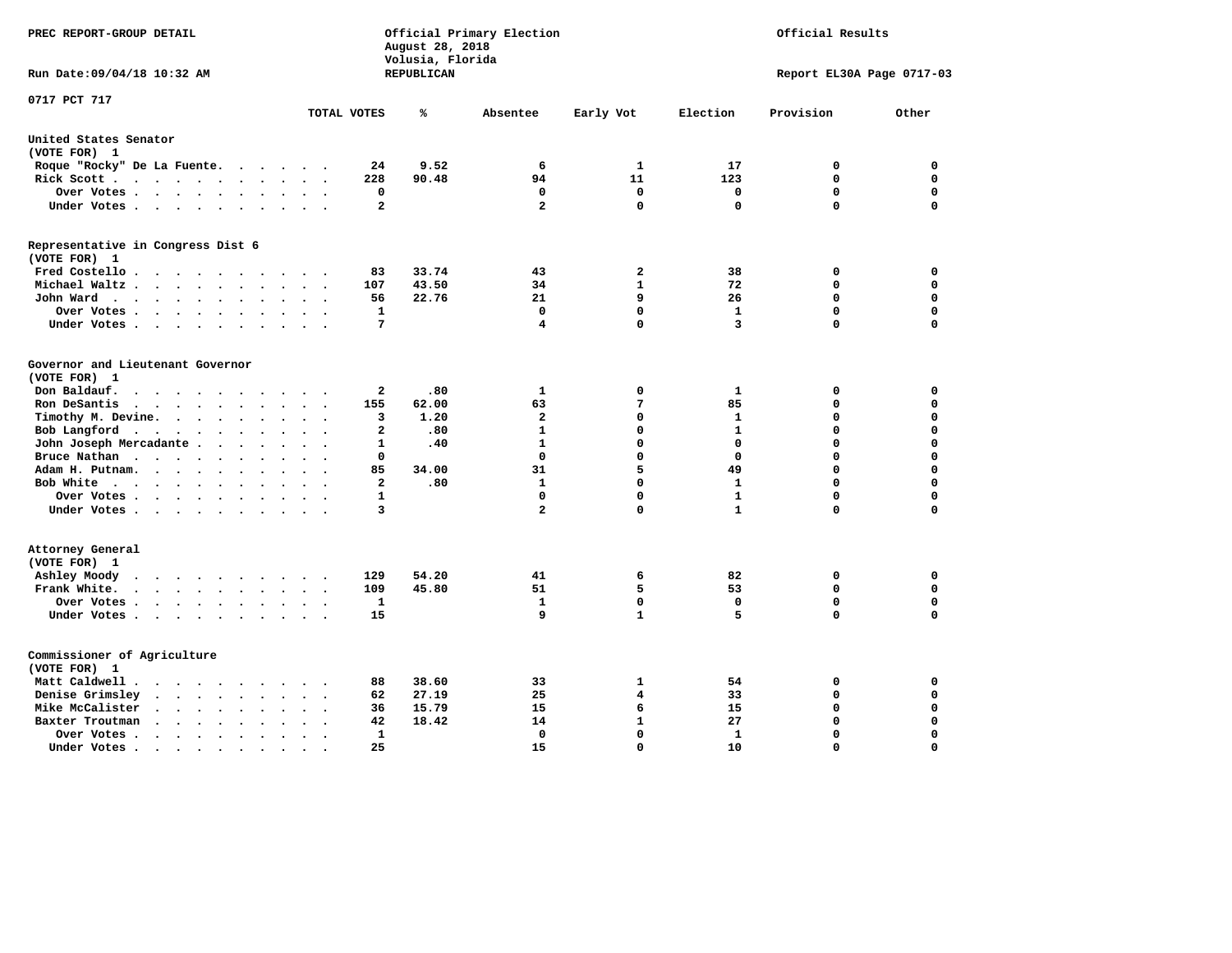| PREC REPORT-GROUP DETAIL<br>Run Date: 09/04/18 10:32 AM                                                           |                                                         | August 28, 2018<br>Volusia, Florida<br><b>NONPARTISAN</b> | Official Primary Election   |                                                    |                       | Official Results<br>Report EL30A Page 0717-04 |                                                |  |  |  |
|-------------------------------------------------------------------------------------------------------------------|---------------------------------------------------------|-----------------------------------------------------------|-----------------------------|----------------------------------------------------|-----------------------|-----------------------------------------------|------------------------------------------------|--|--|--|
| 0717 PCT 717                                                                                                      | TOTAL VOTES                                             | %                                                         | Absentee                    | Early Vot                                          | Election              | Provision                                     | Other                                          |  |  |  |
| Circuit Judge 7th Judicial, Grp 15<br>(VOTE FOR) 1                                                                |                                                         |                                                           |                             |                                                    |                       |                                               |                                                |  |  |  |
| Linda L. Gaustad                                                                                                  | 143                                                     | 27.39                                                     | 59                          | 12                                                 | 70                    | 2                                             | 0                                              |  |  |  |
| Sebrina L. Slack.                                                                                                 | 172                                                     | 32.95                                                     | 66                          | 11                                                 | 95                    | 0                                             | $\mathbf 0$                                    |  |  |  |
| Ryan Will $\cdots$ , $\cdots$ , $\cdots$ , $\cdots$                                                               | 207                                                     | 39.66                                                     | 83                          | 12                                                 | 112                   | $\Omega$                                      | $\mathbf 0$                                    |  |  |  |
| Over Votes                                                                                                        | 0<br>$\ddot{\phantom{1}}$                               |                                                           | 0                           | $\mathbf 0$                                        | 0                     | 0                                             | $\mathbf 0$                                    |  |  |  |
| Under Votes                                                                                                       | 57                                                      |                                                           | 29                          | 3                                                  | 25                    | $\Omega$                                      | 0                                              |  |  |  |
| County Judge 7th Judicial, Grp 5<br>(VOTE FOR) 1<br>Steve Burk<br>Dawn "Pam" Fields.<br>Over Votes<br>Under Votes | 186<br>334<br>0<br>59<br>$\ddot{\phantom{1}}$           | 35.77<br>64.23                                            | 73<br>134<br>0<br>30        | 12<br>24<br>$\mathbf 0$<br>$\overline{\mathbf{2}}$ | 100<br>175<br>0<br>27 | 1<br>$\mathbf{1}$<br>$\mathbf 0$<br>$\Omega$  | 0<br>$\mathbf 0$<br>$\mathbf 0$<br>$\mathbf 0$ |  |  |  |
| County Council at Large<br>(VOTE FOR) 1                                                                           |                                                         |                                                           |                             |                                                    |                       |                                               |                                                |  |  |  |
| L. Ronald Durham                                                                                                  | 178                                                     | 32.25                                                     | 58                          | 22                                                 | 98                    | 0                                             | 0                                              |  |  |  |
| Ben F. Johnson.                                                                                                   | 373<br>$\sim$ $\sim$                                    | 67.57                                                     | 167                         | 13                                                 | 191                   | $\overline{a}$                                | 0                                              |  |  |  |
| WRITE-IN.                                                                                                         | 1                                                       | .18                                                       | 0                           | 0                                                  | 1                     | $\Omega$                                      | 0                                              |  |  |  |
| Over Votes                                                                                                        | 1                                                       |                                                           | $\mathbf{1}$                | $\mathbf 0$                                        | $\Omega$              | $\mathbf 0$                                   | $\mathbf 0$                                    |  |  |  |
| Under Votes                                                                                                       | 26                                                      |                                                           | 11                          | 3                                                  | 12                    | $\Omega$                                      | $\mathbf 0$                                    |  |  |  |
| City of Port Orange District 2<br>(VOTE FOR) 1<br>Sarah Jones.<br>Chase Tramont<br>Over Votes<br>Under Votes      | 218<br>334<br>$\ddot{\phantom{1}}$<br>$\mathbf 0$<br>27 | 39.49<br>60.51                                            | 96<br>128<br>$\Omega$<br>13 | 14<br>23<br>0<br>$\mathbf{1}$                      | 108<br>181<br>0<br>13 | 0<br>$\overline{\mathbf{2}}$<br>0<br>$\Omega$ | 0<br>0<br>0<br>$\Omega$                        |  |  |  |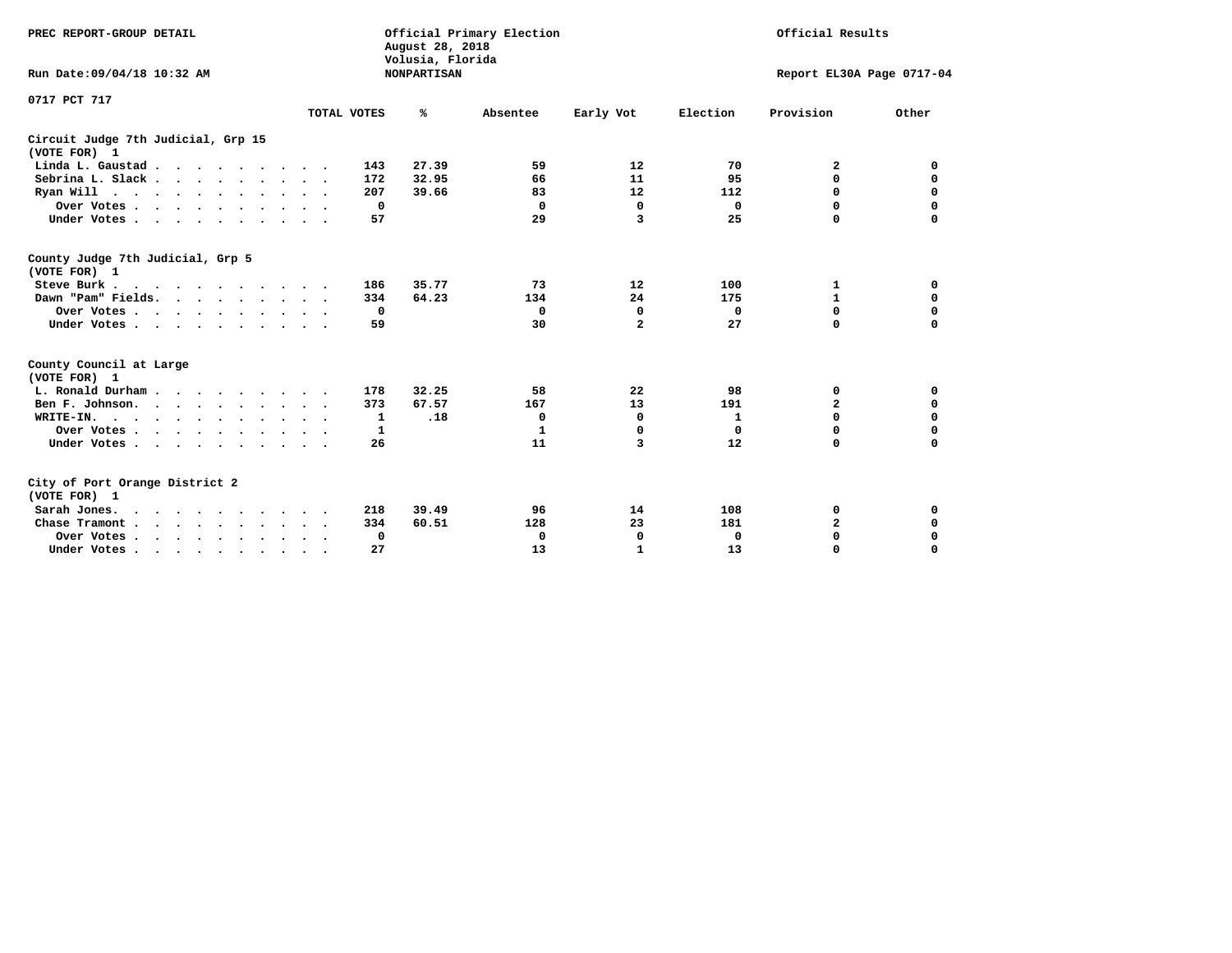| PREC REPORT-GROUP DETAIL               |  |  |                                         | August 28, 2018<br>Volusia, Florida | Official Primary Election | Official Results  |          |           |          |                           |       |
|----------------------------------------|--|--|-----------------------------------------|-------------------------------------|---------------------------|-------------------|----------|-----------|----------|---------------------------|-------|
| Run Date: 09/04/18 10:32 AM            |  |  |                                         |                                     |                           | <b>STATISTICS</b> |          |           |          | Report EL30A Page 0718-01 |       |
| 0718 PCT 718                           |  |  |                                         |                                     |                           |                   |          |           |          |                           |       |
|                                        |  |  |                                         |                                     | TOTAL VOTES               | %ะ                | Absentee | Early Vot | Election | Provision                 | Other |
| REGISTERED VOTERS - TOTAL              |  |  |                                         |                                     | 3,906                     |                   |          |           |          |                           |       |
| REGISTERED VOTERS - DEMOCRATIC         |  |  | $\sim$ $\sim$ $\sim$ $\sim$             |                                     | 1,158                     | 29.65             |          |           |          |                           |       |
| REGISTERED VOTERS - REPUBLICAN         |  |  |                                         |                                     | 1,508                     | 38.61             |          |           |          |                           |       |
| REGISTERED VOTERS - NONPARTISAN        |  |  |                                         |                                     | 1,240                     |                   |          |           |          |                           |       |
| BALLOTS CAST - TOTAL.                  |  |  |                                         |                                     | 1,162                     |                   | 575      | 98        | 488      |                           |       |
| BALLOTS CAST - DEMOCRATIC              |  |  |                                         |                                     | 415                       | 35.71             | 203      | 44        | 168      |                           |       |
| BALLOTS CAST - REPUBLICAN              |  |  |                                         |                                     | 571                       | 49.14             | 269      | 46        | 256      |                           |       |
| BALLOTS CAST - NONPARTISAN.            |  |  |                                         |                                     | 176                       | 15.15             | 103      | 8         | 64       |                           |       |
| BALLOTS CAST - BLANK.                  |  |  |                                         |                                     | 4                         | .34               | 0        | 0         | 4        | 0                         |       |
| VOTER TURNOUT - TOTAL<br>.             |  |  |                                         |                                     |                           | 29.75             |          |           |          |                           |       |
| VOTER TURNOUT - DEMOCRATIC.            |  |  | $\cdot$ $\cdot$ $\cdot$ $\cdot$ $\cdot$ |                                     |                           | 35.84             |          |           |          |                           |       |
| VOTER TURNOUT - REPUBLICAN.<br>$\cdot$ |  |  |                                         |                                     |                           | 37.86             |          |           |          |                           |       |
| VOTER TURNOUT - BLANK                  |  |  |                                         |                                     |                           | .10               |          |           |          |                           |       |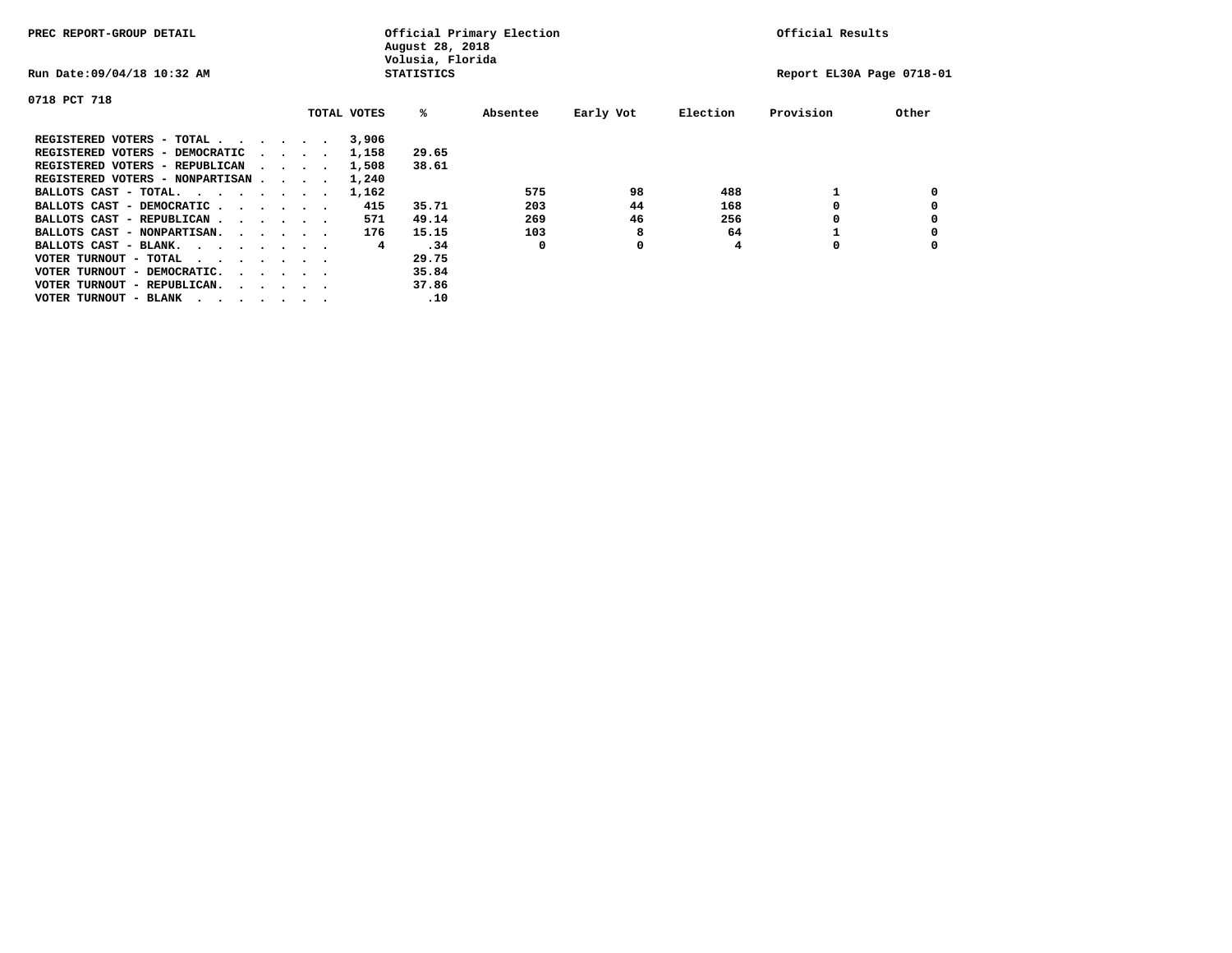| PREC REPORT-GROUP DETAIL                                                                 |                                         | Official Primary Election<br>August 28, 2018<br>Volusia, Florida |                            | Official Results |                           |             |  |
|------------------------------------------------------------------------------------------|-----------------------------------------|------------------------------------------------------------------|----------------------------|------------------|---------------------------|-------------|--|
| Run Date: 09/04/18 10:32 AM                                                              |                                         | DEMOCRATIC                                                       |                            |                  | Report EL30A Page 0718-02 |             |  |
| 0718 PCT 718                                                                             |                                         |                                                                  |                            |                  |                           |             |  |
|                                                                                          | TOTAL VOTES                             | ℁<br>Absentee                                                    | Early Vot                  | Election         | Provision                 | Other       |  |
| Representative in Congress Dist 6<br>(VOTE FOR) 1                                        |                                         |                                                                  |                            |                  |                           |             |  |
| Stephen Sevigny                                                                          | 119                                     | 29.90                                                            | 9<br>57                    | 53               | 0                         | 0           |  |
| Nancy Soderberg<br>$\mathbf{r}$ , and $\mathbf{r}$ , and $\mathbf{r}$ , and $\mathbf{r}$ | 180                                     | 45.23                                                            | 25<br>86                   | 69               | $\mathbf 0$               | $\mathbf 0$ |  |
| John Upchurch                                                                            | 99                                      | 24.87                                                            | 49<br>9                    | 41               | $\mathbf 0$               | 0           |  |
| Over Votes.                                                                              | 0                                       |                                                                  | $\mathbf 0$<br>0           | 0                | $\mathbf 0$               | $\mathbf 0$ |  |
| Under Votes                                                                              | 17                                      |                                                                  | $\mathbf{1}$<br>11         | 5                | $\mathbf 0$               | $\mathbf 0$ |  |
| Governor and Lieutenant Governor<br>(VOTE FOR) 1                                         |                                         |                                                                  |                            |                  |                           |             |  |
| Andrew Gillum                                                                            | 86<br>$\sim$ $\sim$                     | 21.66                                                            | 20<br>11                   | 55               | 0                         | 0           |  |
| Gwen Graham.                                                                             | 197                                     | 49.62<br>102                                                     | 26                         | 69               | $\mathbf 0$               | 0           |  |
| Jeff Greene.                                                                             | 46                                      | 11.59                                                            | 6<br>32                    | 8                | $\mathbf 0$               | $\mathbf 0$ |  |
| Chris King                                                                               | 13                                      | 3.27                                                             | 9<br>$\mathbf 0$           | 4                | $\Omega$                  | $\mathbf 0$ |  |
| Philip Levine                                                                            | 51                                      | 12.85                                                            | 27<br>$\mathbf{1}$         | 23               | $\mathbf 0$               | $\mathbf 0$ |  |
| Alex "Lundy" Lundmark                                                                    | 3                                       | .76                                                              | $\mathbf 0$<br>1           | $\overline{a}$   | $\Omega$                  | $\mathbf 0$ |  |
| John Wetherbee.                                                                          | $\mathbf{1}$                            | .25                                                              | $\mathbf 0$<br>1           | 0                | $\Omega$                  | 0           |  |
| Over Votes                                                                               | 5                                       |                                                                  | 4<br>$\mathbf 0$           | $\mathbf{1}$     | $\mathbf 0$               | $\mathbf 0$ |  |
| Under Votes                                                                              | 13                                      |                                                                  | $\Omega$<br>7              | 6                | $\mathbf 0$               | $\mathbf 0$ |  |
| Attorney General<br>(VOTE FOR) 1                                                         |                                         |                                                                  |                            |                  |                           |             |  |
| Sean Shaw                                                                                | 236                                     | 66.86<br>112                                                     | 22                         | 102              | 0                         | 0           |  |
| Ryan Torrens                                                                             | 117                                     | 33.14                                                            | 13<br>60                   | 44               | $\mathbf 0$               | 0           |  |
| Over Votes                                                                               | $\mathbf 0$                             |                                                                  | $\mathbf 0$<br>0           | 0                | 0                         | 0           |  |
| Under Votes                                                                              | 62                                      |                                                                  | 31<br>9                    | 22               | $\mathbf 0$               | $\mathbf 0$ |  |
| Commissioner of Agriculture<br>(VOTE FOR) 1                                              |                                         |                                                                  |                            |                  |                           |             |  |
| Nicole "Nikki" Fried.                                                                    | 197                                     | 55.18                                                            | 24<br>91                   | 82               | 0                         | 0           |  |
| Jeffrey Duane Porter.                                                                    | 47                                      | 13.17                                                            | 25<br>$\mathbf{2}$         | 20               | 0                         | $\mathbf 0$ |  |
| Roy David Walker                                                                         | 113                                     | 31.65                                                            | 8<br>61                    | 44               | $\mathbf 0$               | $\mathbf 0$ |  |
| Over Votes                                                                               | $\mathbf 0$                             |                                                                  | $\mathbf 0$<br>$\mathbf 0$ | $\mathbf 0$      | $\Omega$                  | $\mathbf 0$ |  |
| Under Votes                                                                              | 58<br><b>Contract Contract Contract</b> |                                                                  | 26<br>10                   | 22               | $\mathbf 0$               | $\mathbf 0$ |  |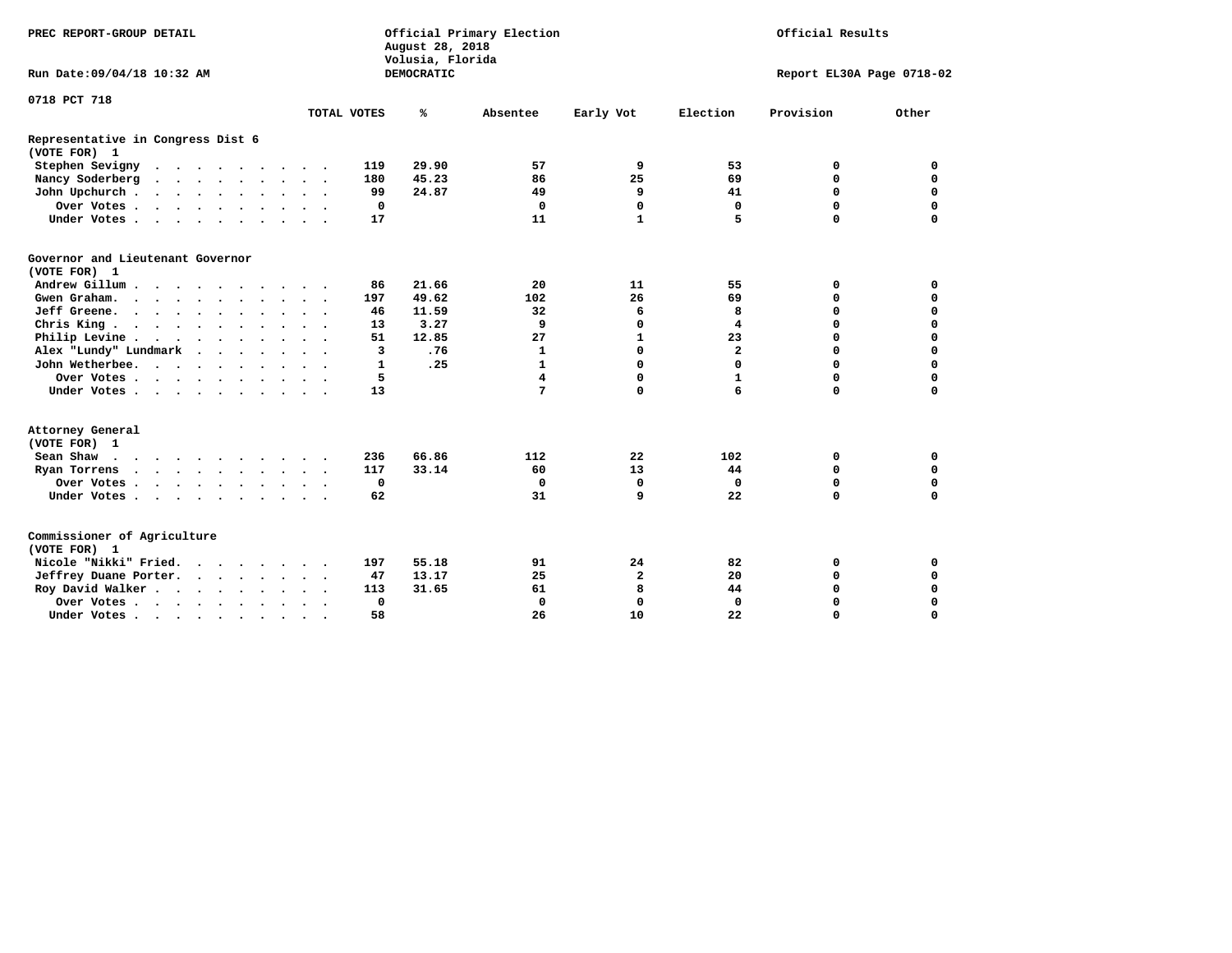| Official Primary Election<br>PREC REPORT-GROUP DETAIL<br>August 28, 2018<br>Volusia, Florida                                                                            |                                                     |            |              |              |              | Official Results          |             |  |
|-------------------------------------------------------------------------------------------------------------------------------------------------------------------------|-----------------------------------------------------|------------|--------------|--------------|--------------|---------------------------|-------------|--|
| Run Date: 09/04/18 10:32 AM                                                                                                                                             |                                                     | REPUBLICAN |              |              |              | Report EL30A Page 0718-03 |             |  |
| 0718 PCT 718                                                                                                                                                            | TOTAL VOTES                                         | ℁          | Absentee     | Early Vot    | Election     | Provision                 | Other       |  |
| United States Senator                                                                                                                                                   |                                                     |            |              |              |              |                           |             |  |
| (VOTE FOR) 1                                                                                                                                                            |                                                     |            |              |              |              |                           |             |  |
| Roque "Rocky" De La Fuente.<br>$\sim$ $\sim$                                                                                                                            | 52<br>$\cdot$<br>$\sim$<br>$\overline{\phantom{a}}$ | 9.29       | 26           | 1            | 25           | 0                         | 0           |  |
| Rick Scott<br>$\cdot$ $\cdot$                                                                                                                                           | 508                                                 | 90.71      | 239          | 43           | 226          | $\mathbf 0$               | 0           |  |
| Over Votes<br>$\bullet$                                                                                                                                                 | 0<br>$\ddot{\phantom{a}}$                           |            | 0            | 0            | 0            | 0                         | 0           |  |
| Under Votes<br>$\bullet$                                                                                                                                                | 11<br>$\cdot$                                       |            | 4            | $\mathbf{2}$ | 5            | $\mathbf 0$               | $\mathbf 0$ |  |
| Representative in Congress Dist 6                                                                                                                                       |                                                     |            |              |              |              |                           |             |  |
| (VOTE FOR) 1                                                                                                                                                            |                                                     |            |              |              |              |                           |             |  |
| Fred Costello                                                                                                                                                           | 182<br>$\cdot$ $\cdot$ $\cdot$                      | 32.79      | 95           | 14           | 73           | 0                         | 0           |  |
| Michael Waltz.<br>$\sim$ $\sim$ $\sim$<br>$\bullet$                                                                                                                     | 230                                                 | 41.44      | 99           | 21           | 110          | 0                         | 0           |  |
| John Ward<br>$\cdots$<br>$\bullet$<br>$\bullet$                                                                                                                         | 143<br>$\bullet$                                    | 25.77      | 67           | 11           | 65           | 0                         | 0           |  |
| Over Votes .<br>$\cdot$ $\cdot$ $\cdot$ $\cdot$<br>$\cdot$<br>$\ddot{\phantom{a}}$                                                                                      | $\mathbf 0$                                         |            | 0            | $\mathbf 0$  | $\mathbf 0$  | $\mathbf 0$               | 0           |  |
| Under Votes<br>$\bullet$                                                                                                                                                | 16                                                  |            | 8            | 0            | 8            | $\mathbf 0$               | $\mathbf 0$ |  |
| Governor and Lieutenant Governor                                                                                                                                        |                                                     |            |              |              |              |                           |             |  |
| (VOTE FOR) 1                                                                                                                                                            |                                                     |            |              |              |              |                           |             |  |
| Don Baldauf.<br>$\ddot{\phantom{0}}$<br>$\sim$                                                                                                                          | 4                                                   | .71        | 1            | 1            | 2            | 0                         | 0           |  |
| Ron DeSantis<br>$\sim$ $\sim$<br>$\overline{\phantom{a}}$<br>$\bullet$                                                                                                  | 362                                                 | 64.53      | 159          | 27           | 176          | 0                         | 0           |  |
| Timothy M. Devine.<br>$\cdot$<br>$\overline{\phantom{a}}$                                                                                                               | $\mathbf{2}$                                        | .36        | $\mathbf{2}$ | 0            | 0            | $\mathbf 0$               | $\mathbf 0$ |  |
| Bob Langford<br>$\ddot{\phantom{0}}$<br>$\ddot{\phantom{0}}$<br>$\cdot$<br>$\cdot$                                                                                      | 8                                                   | 1.43       | 5            | 0            | 3            | $\mathbf 0$               | $\mathbf 0$ |  |
| John Joseph Mercadante.<br>$\sim$<br>$\cdot$<br>$\cdot$                                                                                                                 | 4                                                   | .71        | $\mathbf{1}$ | $\mathbf 0$  | 3            | $\mathbf 0$               | $\mathbf 0$ |  |
| Bruce Nathan<br>$\mathcal{L}(\mathcal{A})$ , and $\mathcal{A}(\mathcal{A})$ , and $\mathcal{A}(\mathcal{A})$<br>$\ddot{\phantom{0}}$<br>$\cdot$<br>$\ddot{\phantom{a}}$ | $\mathbf{2}$                                        | .36        | 1            | 0            | $\mathbf{1}$ | 0                         | $\mathbf 0$ |  |
| Adam H. Putnam.<br>$\cdot$ $\cdot$ $\cdot$<br>$\overline{\phantom{a}}$                                                                                                  | 169                                                 | 30.12      | 88           | 17           | 64           | $\mathbf 0$               | $\mathbf 0$ |  |
| Bob White<br>$\sim$                                                                                                                                                     | 10<br>$\ddot{\phantom{a}}$                          | 1.78       | 6            | 1            | 3            | $\Omega$                  | $\mathbf 0$ |  |
| Over Votes .<br>$\cdot$ $\cdot$ $\cdot$ $\cdot$                                                                                                                         | 1                                                   |            | 1            | $\mathbf 0$  | $\mathbf 0$  | $\mathbf 0$               | $\mathbf 0$ |  |
| Under Votes<br>$\sim$                                                                                                                                                   | 9                                                   |            | 5            | $\mathbf 0$  | 4            | $\Omega$                  | $\mathbf 0$ |  |
| Attorney General                                                                                                                                                        |                                                     |            |              |              |              |                           |             |  |
| (VOTE FOR) 1                                                                                                                                                            |                                                     |            |              |              |              |                           |             |  |
| Ashley Moody<br>$\ddot{\phantom{a}}$<br>$\cdots$<br>$\sim$                                                                                                              | 283                                                 | 52.50      | 115          | 20           | 148          | 0                         | $\mathbf 0$ |  |
| Frank White.<br>$\cdot$ $\cdot$ $\cdot$ $\cdot$<br>$\bullet$<br>$\overline{\phantom{a}}$                                                                                | 256                                                 | 47.50      | 136          | 26           | 94           | 0                         | $\mathbf 0$ |  |
| Over Votes.<br>$\bullet$ .<br><br><br><br><br><br><br><br><br><br><br><br>$\ddot{\phantom{1}}$<br>$\ddot{\phantom{0}}$                                                  | 0<br>$\Delta$<br>$\overline{\phantom{a}}$           |            | 0            | $\mathbf 0$  | $\Omega$     | $\mathbf 0$               | $\mathbf 0$ |  |
| Under Votes<br>$\ddot{\phantom{a}}$                                                                                                                                     | 32<br>$\sim$                                        |            | 18           | 0            | 14           | $\mathbf 0$               | $\mathbf 0$ |  |
| Commissioner of Agriculture                                                                                                                                             |                                                     |            |              |              |              |                           |             |  |
| (VOTE FOR) 1                                                                                                                                                            |                                                     |            |              |              |              |                           |             |  |
| Matt Caldwell.                                                                                                                                                          | 158                                                 | 30.38      | 77           | 12           | 69           | 0                         | 0           |  |
| Denise Grimsley<br>$\cdot$ $\cdot$<br>$\ddot{\phantom{a}}$<br>$\ddot{\phantom{a}}$<br>$\sim$                                                                            | 168                                                 | 32.31      | 78           | 10           | 80           | $\mathbf 0$               | $\mathbf 0$ |  |
| Mike McCalister<br>$\bullet$<br>$\bullet$                                                                                                                               | 92                                                  | 17.69      | 53           | 8            | 31           | $\mathbf 0$               | $\mathbf 0$ |  |
| Baxter Troutman<br>$\ddot{\phantom{0}}$<br>$\bullet$                                                                                                                    | 102                                                 | 19.62      | 37           | 15           | 50           | $\mathbf 0$               | $\mathbf 0$ |  |
| Over Votes.<br>$\sim$ $\sim$ $\sim$<br>$\bullet$<br>$\cdot$<br>$\bullet$                                                                                                | 0                                                   |            | 0            | $\mathbf 0$  | 0            | $\mathbf 0$               | $\mathbf 0$ |  |
| Under Votes.<br>$\bullet$ .<br><br><br><br><br><br><br><br><br><br><br><br>$\bullet$<br>$\bullet$<br>$\bullet$                                                          | 51                                                  |            | 24           | $\mathbf{1}$ | 26           | $\Omega$                  | $\Omega$    |  |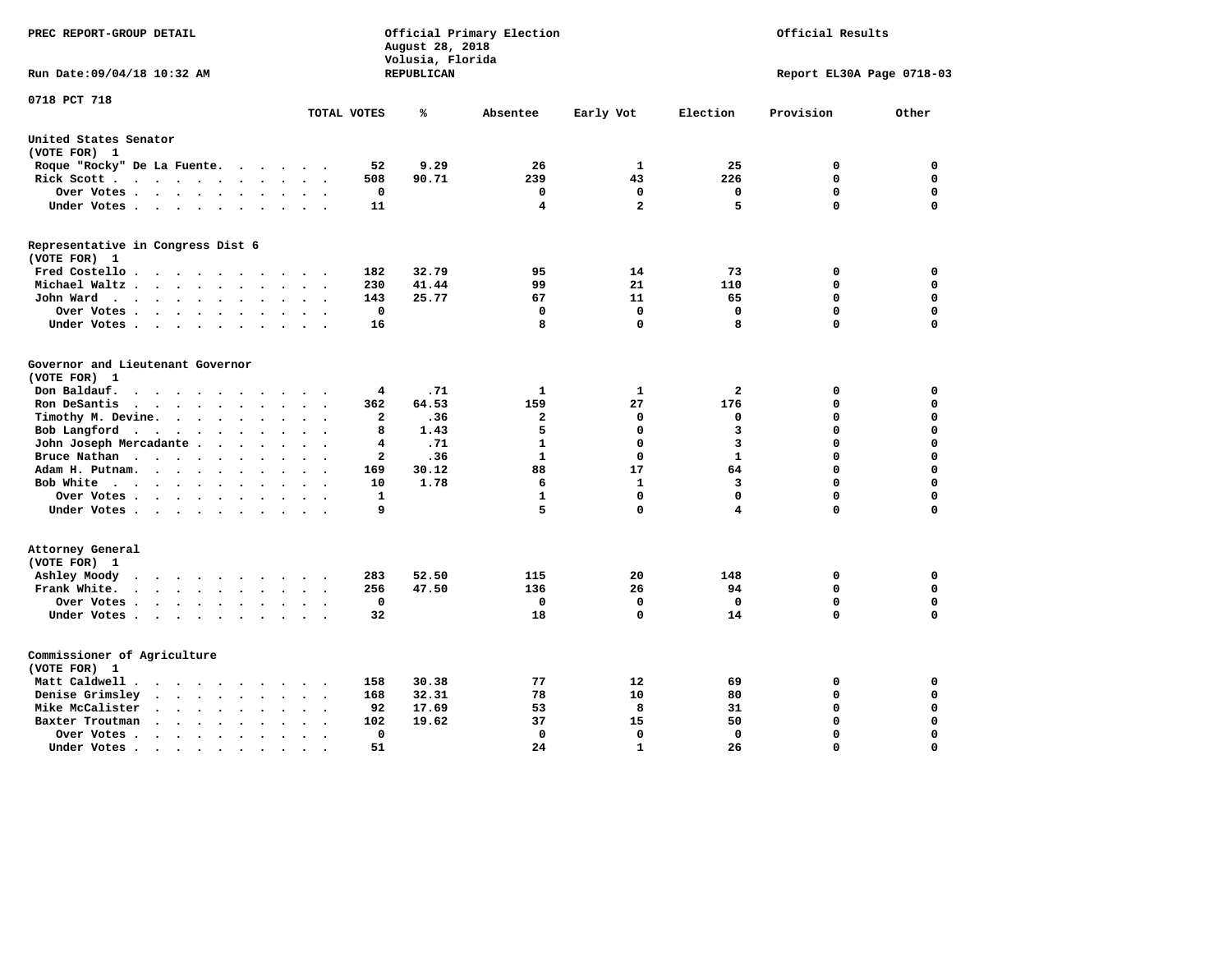| PREC REPORT-GROUP DETAIL                                                                                                                                                                                                                          |                                         | August 28, 2018<br>Volusia, Florida | Official Primary Election | Official Results |              |                           |             |  |
|---------------------------------------------------------------------------------------------------------------------------------------------------------------------------------------------------------------------------------------------------|-----------------------------------------|-------------------------------------|---------------------------|------------------|--------------|---------------------------|-------------|--|
| Run Date: 09/04/18 10:32 AM                                                                                                                                                                                                                       |                                         | <b>NONPARTISAN</b>                  |                           |                  |              | Report EL30A Page 0718-04 |             |  |
| 0718 PCT 718                                                                                                                                                                                                                                      |                                         |                                     |                           |                  |              |                           |             |  |
|                                                                                                                                                                                                                                                   | TOTAL VOTES                             | ℁                                   | Absentee                  | Early Vot        | Election     | Provision                 | Other       |  |
| Circuit Judge 7th Judicial, Grp 15<br>(VOTE FOR) 1                                                                                                                                                                                                |                                         |                                     |                           |                  |              |                           |             |  |
| Linda L. Gaustad                                                                                                                                                                                                                                  | 329<br>$\sim$ $\sim$                    | 31.97                               | 156                       | 25               | 148          | 0                         | 0           |  |
| Sebrina L. Slack                                                                                                                                                                                                                                  | 326<br>$\sim$<br>$\sim$<br>÷.           | 31.68                               | 175                       | 24               | 127          | $\mathbf 0$               | $\mathbf 0$ |  |
| Ryan Will $\cdots$ $\cdots$<br>$\ddot{\phantom{a}}$                                                                                                                                                                                               | 374                                     | 36.35                               | 182                       | 37               | 155          | $\mathbf 0$               | $\mathbf 0$ |  |
| Over Votes .<br>$\sim$ $\sim$ $\sim$ $\sim$ $\sim$<br>$\ddot{\phantom{a}}$                                                                                                                                                                        | $\mathbf{1}$                            |                                     | $\mathbf 0$               | $\mathbf 0$      | $\mathbf{1}$ | $\mathbf 0$               | $\mathbf 0$ |  |
| Under Votes<br>$\sim$                                                                                                                                                                                                                             | 132<br>$\bullet$                        |                                     | 62                        | 12               | 57           | $\mathbf{1}$              | $\mathbf 0$ |  |
| County Judge 7th Judicial, Grp 5<br>(VOTE FOR) 1                                                                                                                                                                                                  |                                         |                                     |                           |                  |              |                           |             |  |
| Steve Burk .                                                                                                                                                                                                                                      | 365                                     | 35.78                               | 173                       | 37               | 155          | 0                         | 0           |  |
| Dawn "Pam" Fields.                                                                                                                                                                                                                                | 655                                     | 64.22                               | 335                       | 48               | 272          | $\mathbf 0$               | $\mathbf 0$ |  |
| Over Votes<br>$\ddot{\phantom{0}}$                                                                                                                                                                                                                | $\mathbf{1}$                            |                                     | $\mathbf 0$               | $\mathbf 0$      | $\mathbf{1}$ | $\mathbf 0$               | $\mathbf 0$ |  |
| Under Votes                                                                                                                                                                                                                                       | 141                                     |                                     | 67                        | 13               | 60           | $\mathbf{1}$              | $\mathbf 0$ |  |
| County Council at Large<br>(VOTE FOR) 1                                                                                                                                                                                                           |                                         |                                     |                           |                  |              |                           |             |  |
| L. Ronald Durham<br>$\sim$ $\sim$                                                                                                                                                                                                                 | 322                                     | 29.57                               | 146                       | 39               | 137          | 0                         | 0           |  |
| Ben F. Johnson.<br>and the contract of the contract of the contract of the contract of the contract of the contract of the contract of the contract of the contract of the contract of the contract of the contract of the contract of the contra | 759                                     | 69.70                               | 391                       | 53               | 314          | $\mathbf{1}$              | $\mathbf 0$ |  |
| WRITE-IN.<br>$\cdots$<br>$\bullet$                                                                                                                                                                                                                | 8<br>$\bullet$                          | .73                                 | 4                         | 3                | 1            | $\mathbf 0$               | $\mathbf 0$ |  |
| Over Votes                                                                                                                                                                                                                                        | $\mathbf 0$                             |                                     | $\mathbf 0$               | 0                | $\mathbf 0$  | $\mathbf 0$               | $\mathbf 0$ |  |
| Under Votes<br>$\bullet$                                                                                                                                                                                                                          | 73<br>$\bullet$<br>$\ddot{\phantom{1}}$ |                                     | 34                        | 3                | 36           | 0                         | $\mathbf 0$ |  |
| School Board Member District 3<br>(VOTE FOR) 1                                                                                                                                                                                                    |                                         |                                     |                           |                  |              |                           |             |  |
| Linda L. Cuthbert.<br>$\cdots$                                                                                                                                                                                                                    | 501<br>$\cdot$                          | 47.44                               | 251                       | 46               | 204          | $\mathbf 0$               | 0           |  |
| Kerry Lyons.<br>$\cdots$                                                                                                                                                                                                                          | 102<br>$\bullet$<br>$\bullet$           | 9.66                                | 56                        | 10               | 36           | $\mathbf 0$               | 0           |  |
| John Nelson.<br>$\cdot$ $\cdot$ $\cdot$ $\cdot$ $\cdot$<br>$\ddot{\phantom{a}}$                                                                                                                                                                   | 199                                     | 18.84                               | 117                       | 8                | 74           | $\mathbf 0$               | $\mathbf 0$ |  |
| Stan Schmidt<br>$\sim$                                                                                                                                                                                                                            | 254                                     | 24.05                               | 103                       | 28               | 123          | $\mathbf 0$               | 0           |  |
| Over Votes.<br>$\sim$ $\sim$ $\sim$ $\sim$ $\sim$<br>$\sim$                                                                                                                                                                                       | $\Omega$                                |                                     | $\mathbf 0$               | $\mathbf 0$      | $\mathbf 0$  | $\mathbf 0$               | $\mathbf 0$ |  |
| Under Votes<br>$\sim$                                                                                                                                                                                                                             | 106<br>$\sim$                           |                                     | 48                        | 6                | 51           | $\mathbf{1}$              | $\mathbf 0$ |  |
| City of Port Orange District 2<br>(VOTE FOR) 1                                                                                                                                                                                                    |                                         |                                     |                           |                  |              |                           |             |  |
| Sarah Jones.<br>$\sim$ $\sim$ $\sim$ $\sim$<br>$\ddot{\phantom{1}}$                                                                                                                                                                               | 441                                     | 39.73                               | 241                       | 39               | 161          | 0                         | 0           |  |
| Chase Tramont.<br>$\cdots$ $\cdots$                                                                                                                                                                                                               | 669                                     | 60.27                               | 310                       | 57               | 301          | 1                         | 0           |  |
| Over Votes.<br>$\cdot$                                                                                                                                                                                                                            | 0                                       |                                     | 0                         | 0                | 0            | 0                         | $\mathbf 0$ |  |
| Under Votes                                                                                                                                                                                                                                       | 52                                      |                                     | 24                        | $\mathbf{2}$     | 26           | $\mathbf 0$               | $\mathbf 0$ |  |
|                                                                                                                                                                                                                                                   |                                         |                                     |                           |                  |              |                           |             |  |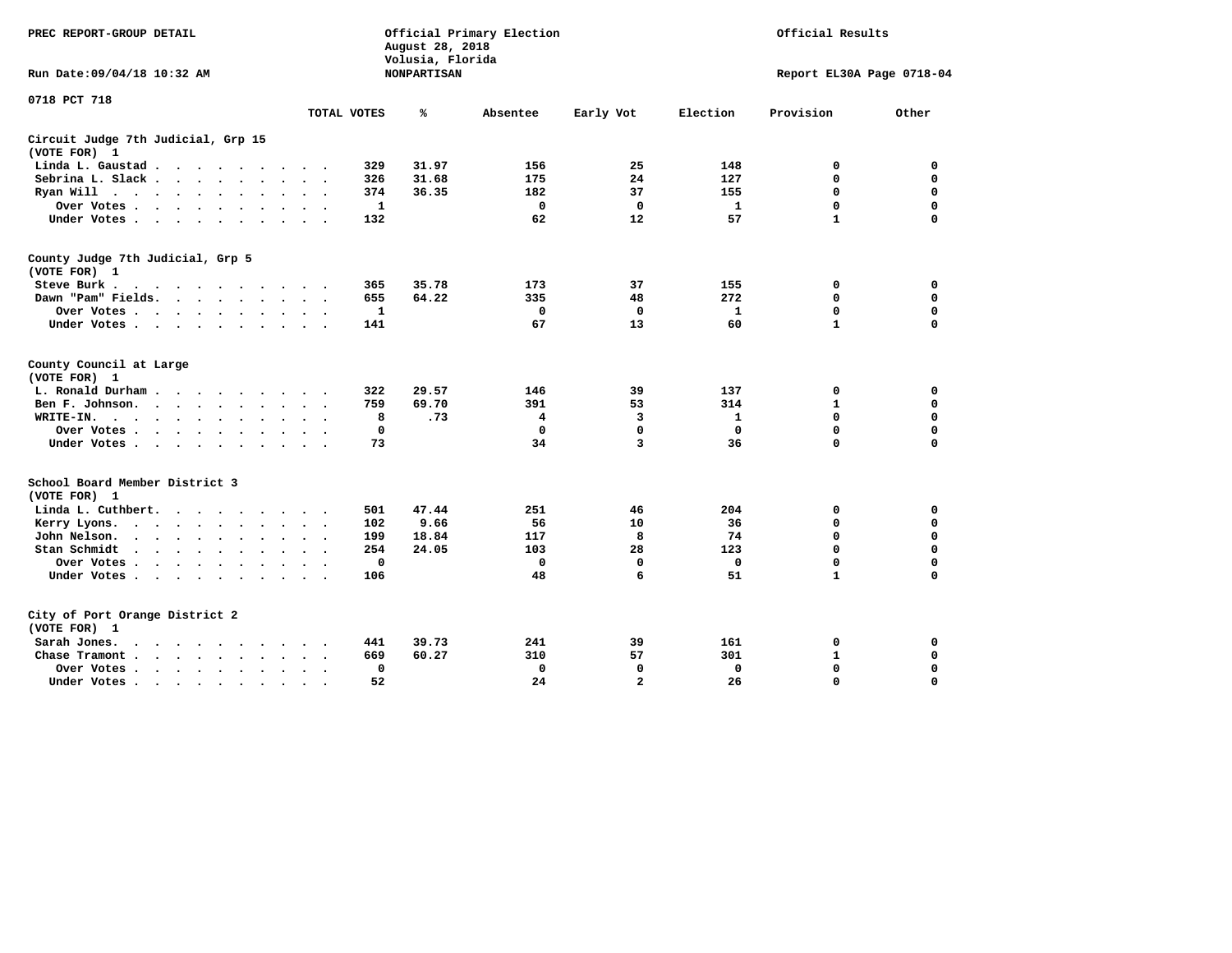| PREC REPORT-GROUP DETAIL               |  |  |                                         | August 28, 2018<br>Volusia, Florida | Official Primary Election | Official Results  |          |           |              |                           |       |
|----------------------------------------|--|--|-----------------------------------------|-------------------------------------|---------------------------|-------------------|----------|-----------|--------------|---------------------------|-------|
| Run Date: 09/04/18 10:32 AM            |  |  |                                         |                                     |                           | <b>STATISTICS</b> |          |           |              | Report EL30A Page 0719-01 |       |
| 0719 PCT 719                           |  |  |                                         |                                     |                           |                   |          |           |              |                           |       |
|                                        |  |  |                                         |                                     | TOTAL VOTES               | %ะ                | Absentee | Early Vot | Election     | Provision                 | Other |
| REGISTERED VOTERS - TOTAL              |  |  |                                         |                                     | 2,152                     |                   |          |           |              |                           |       |
| REGISTERED VOTERS - DEMOCRATIC         |  |  | $\cdot$ $\cdot$ $\cdot$ $\cdot$         |                                     | 683                       | 31.74             |          |           |              |                           |       |
| REGISTERED VOTERS - REPUBLICAN         |  |  |                                         |                                     | 790                       | 36.71             |          |           |              |                           |       |
| REGISTERED VOTERS - NONPARTISAN        |  |  |                                         |                                     | 679                       |                   |          |           |              |                           |       |
| BALLOTS CAST - TOTAL.                  |  |  |                                         |                                     | 627                       |                   | 317      | 72        | 236          |                           |       |
| BALLOTS CAST - DEMOCRATIC              |  |  |                                         |                                     | 248                       | 39.55             | 127      | 35        | 85           |                           |       |
| BALLOTS CAST - REPUBLICAN              |  |  |                                         |                                     | 302                       | 48.17             | 148      | 30        | 124          |                           |       |
| BALLOTS CAST - NONPARTISAN.            |  |  |                                         |                                     | 77                        | 12.28             | 42       |           | 27           |                           |       |
| BALLOTS CAST - BLANK.                  |  |  |                                         |                                     | 3                         | .48               | 0        |           | $\mathbf{2}$ | 0                         |       |
| VOTER TURNOUT - TOTAL<br>.             |  |  |                                         |                                     |                           | 29.14             |          |           |              |                           |       |
| VOTER TURNOUT - DEMOCRATIC.            |  |  | $\cdot$ $\cdot$ $\cdot$ $\cdot$ $\cdot$ |                                     |                           | 36.31             |          |           |              |                           |       |
| VOTER TURNOUT - REPUBLICAN.<br>$\cdot$ |  |  |                                         |                                     |                           | 38.23             |          |           |              |                           |       |
| VOTER TURNOUT - BLANK                  |  |  |                                         |                                     |                           | .14               |          |           |              |                           |       |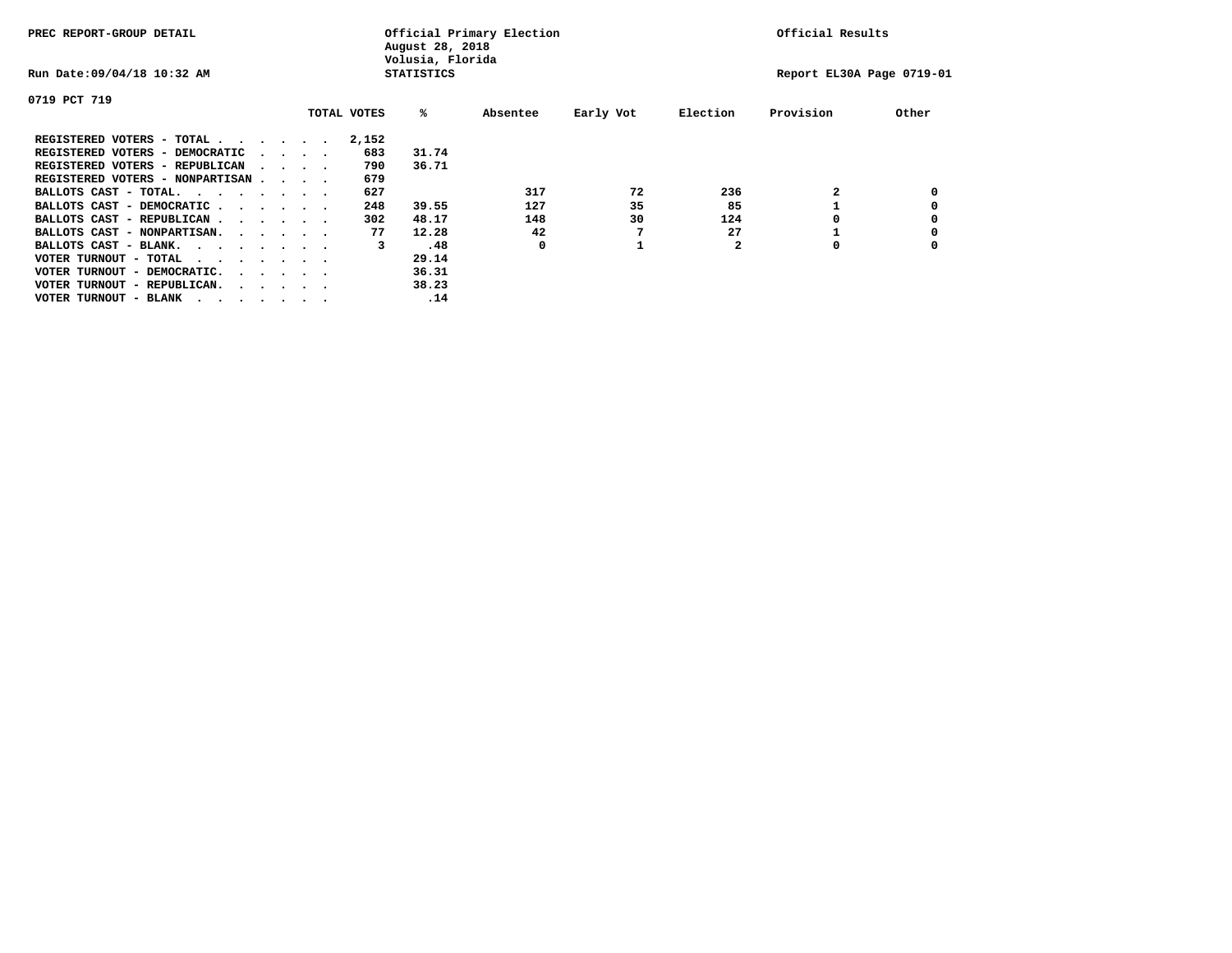| PREC REPORT-GROUP DETAIL                          |  |  |  |  |  |                      | August 28, 2018<br>Volusia, Florida | Official Primary Election |            | Official Results        |              |                           |              |             |  |
|---------------------------------------------------|--|--|--|--|--|----------------------|-------------------------------------|---------------------------|------------|-------------------------|--------------|---------------------------|--------------|-------------|--|
| Run Date: 09/04/18 10:32 AM                       |  |  |  |  |  |                      |                                     |                           | DEMOCRATIC |                         |              | Report EL30A Page 0719-02 |              |             |  |
| 0719 PCT 719                                      |  |  |  |  |  |                      |                                     |                           |            |                         |              |                           |              |             |  |
|                                                   |  |  |  |  |  |                      |                                     | TOTAL VOTES               | ℁          | Absentee                | Early Vot    | Election                  | Provision    | Other       |  |
| Representative in Congress Dist 6<br>(VOTE FOR) 1 |  |  |  |  |  |                      |                                     |                           |            |                         |              |                           |              |             |  |
| Stephen Sevigny                                   |  |  |  |  |  |                      |                                     | 49                        | 20.50      | 23                      | 7            | 19                        | 0            | 0           |  |
| Nancy Soderberg                                   |  |  |  |  |  |                      |                                     | 121                       | 50.63      | 63                      | 25           | 33                        | $\mathbf 0$  | $\mathbf 0$ |  |
| John Upchurch                                     |  |  |  |  |  |                      |                                     | 69                        | 28.87      | 34                      | 3            | 31                        | $\mathbf{1}$ | 0           |  |
| Over Votes                                        |  |  |  |  |  |                      |                                     | 0                         |            | 0                       | 0            | $\mathbf 0$               | $\mathbf 0$  | $\mathbf 0$ |  |
| Under Votes                                       |  |  |  |  |  |                      |                                     | 9                         |            | 7                       | $\mathbf 0$  | $\overline{a}$            | $\Omega$     | $\mathbf 0$ |  |
| Governor and Lieutenant Governor<br>(VOTE FOR) 1  |  |  |  |  |  |                      |                                     |                           |            |                         |              |                           |              |             |  |
| Andrew Gillum                                     |  |  |  |  |  | $\cdot$              |                                     | 29                        | 11.98      | 9                       | 7            | 13                        | 0            | 0           |  |
| Gwen Graham.                                      |  |  |  |  |  |                      |                                     | 120                       | 49.59      | 66                      | 14           | 39                        | $\mathbf{1}$ | 0           |  |
| Jeff Greene.                                      |  |  |  |  |  |                      |                                     | 36                        | 14.88      | 20                      | 5            | 11                        | $\mathbf 0$  | $\mathbf 0$ |  |
| Chris King.                                       |  |  |  |  |  |                      |                                     | 12                        | 4.96       | 5                       | $\mathbf{1}$ | 6                         | $\mathbf 0$  | $\mathbf 0$ |  |
| Philip Levine                                     |  |  |  |  |  |                      |                                     | 38                        | 15.70      | 16                      | 7            | 15                        | $\mathbf 0$  | $\mathbf 0$ |  |
| Alex "Lundy" Lundmark                             |  |  |  |  |  |                      |                                     | $\mathbf{2}$              | .83        | 1                       | 0            | $\mathbf{1}$              | $\mathbf 0$  | $\mathbf 0$ |  |
| John Wetherbee.                                   |  |  |  |  |  |                      |                                     | 5                         | 2.07       | 4                       | $\mathbf{1}$ | 0                         | $\mathbf 0$  | 0           |  |
| Over Votes                                        |  |  |  |  |  |                      |                                     | 3                         |            | 3                       | 0            | 0                         | $\mathbf 0$  | $\mathbf 0$ |  |
| Under Votes                                       |  |  |  |  |  |                      |                                     | 3                         |            | $\overline{\mathbf{3}}$ | $\mathbf 0$  | 0                         | $\mathbf 0$  | $\mathbf 0$ |  |
| Attorney General<br>(VOTE FOR) 1                  |  |  |  |  |  |                      |                                     |                           |            |                         |              |                           |              |             |  |
| Sean Shaw $\cdots$ $\cdots$ $\cdots$ $\cdots$     |  |  |  |  |  |                      |                                     | 145                       | 67.44      | 66                      | 24           | 55                        | 0            | 0           |  |
| Ryan Torrens                                      |  |  |  |  |  |                      |                                     | 70                        | 32.56      | 41                      | 8            | 20                        | $\mathbf{1}$ | 0           |  |
| Over Votes                                        |  |  |  |  |  |                      | $\sim$ $\sim$                       | 0                         |            | $\mathbf 0$             | 0            | 0                         | 0            | 0           |  |
| Under Votes                                       |  |  |  |  |  |                      |                                     | 33                        |            | 20                      | 3            | 10                        | $\mathbf 0$  | $\mathbf 0$ |  |
| Commissioner of Agriculture<br>(VOTE FOR) 1       |  |  |  |  |  |                      |                                     |                           |            |                         |              |                           |              |             |  |
| Nicole "Nikki" Fried.                             |  |  |  |  |  |                      |                                     | 123                       | 54.67      | 60                      | 19           | 44                        | 0            | 0           |  |
| Jeffrey Duane Porter.                             |  |  |  |  |  |                      |                                     | 37                        | 16.44      | 18                      | 4            | 15                        | 0            | $\mathbf 0$ |  |
| Roy David Walker                                  |  |  |  |  |  |                      |                                     | 65                        | 28.89      | 37                      | 9            | 18                        | $\mathbf{1}$ | $\mathbf 0$ |  |
| Over Votes                                        |  |  |  |  |  |                      |                                     | $\mathbf 0$               |            | $\Omega$                | $\mathbf 0$  | $\Omega$                  | $\mathbf 0$  | $\mathbf 0$ |  |
| Under Votes                                       |  |  |  |  |  | $\ddot{\phantom{a}}$ | $\Delta$                            | 23                        |            | 12                      | 3            | 8                         | $\mathbf 0$  | $\mathbf 0$ |  |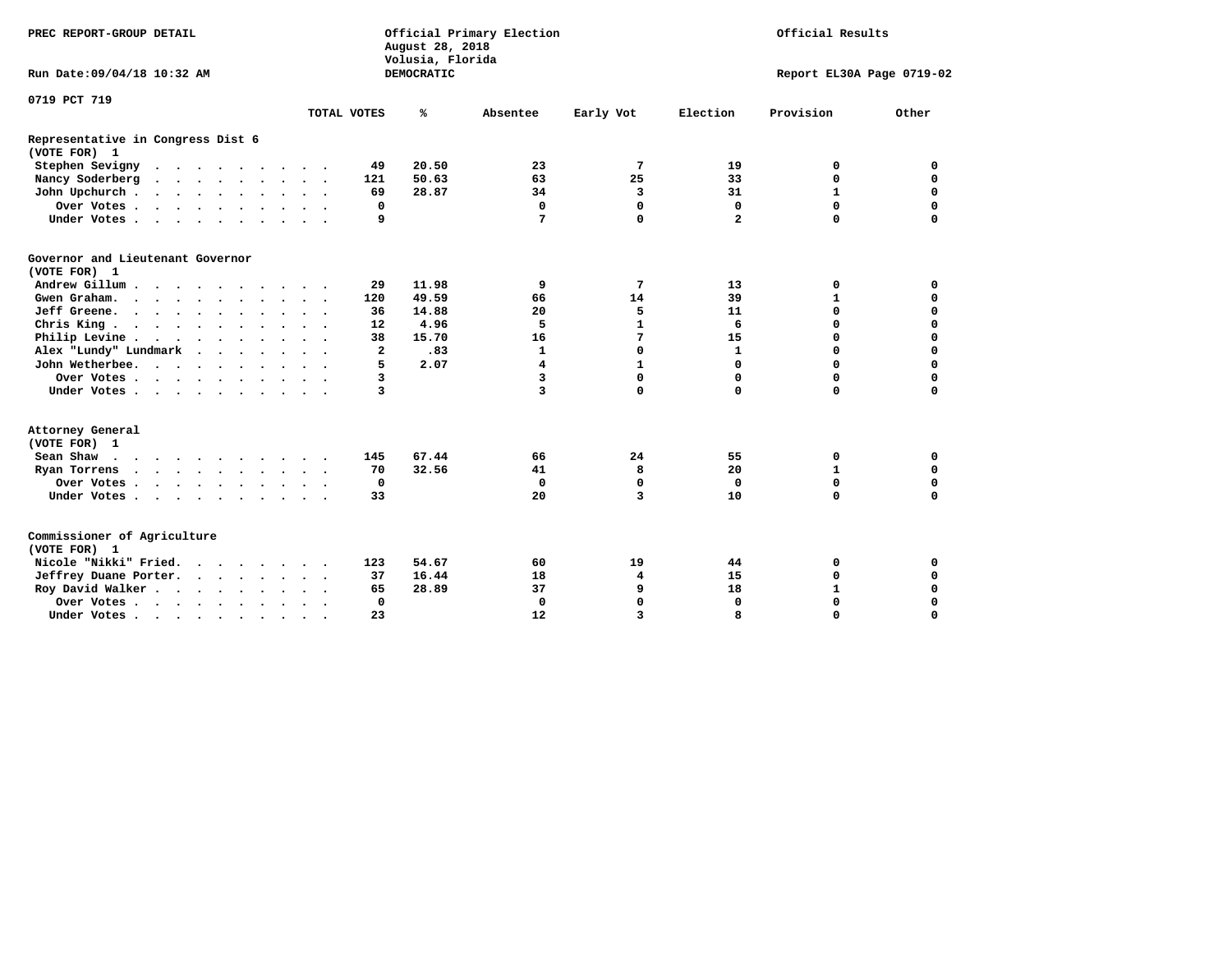| PREC REPORT-GROUP DETAIL                                                                                                                               |                                                                         | August 28, 2018<br>Volusia, Florida | Official Primary Election |              | Official Results          |             |             |  |  |
|--------------------------------------------------------------------------------------------------------------------------------------------------------|-------------------------------------------------------------------------|-------------------------------------|---------------------------|--------------|---------------------------|-------------|-------------|--|--|
| Run Date: 09/04/18 10:32 AM                                                                                                                            |                                                                         | REPUBLICAN                          |                           |              | Report EL30A Page 0719-03 |             |             |  |  |
| 0719 PCT 719                                                                                                                                           | TOTAL VOTES                                                             | ℁                                   | Absentee                  | Early Vot    | Election                  | Provision   | Other       |  |  |
| United States Senator                                                                                                                                  |                                                                         |                                     |                           |              |                           |             |             |  |  |
| (VOTE FOR) 1                                                                                                                                           |                                                                         |                                     |                           |              |                           |             |             |  |  |
| Roque "Rocky" De La Fuente.                                                                                                                            | 23<br>$\sim$ $\sim$ $\sim$ $\sim$ $\sim$                                | 7.74                                | 12                        | 4            | 7                         | 0           | 0           |  |  |
| Rick Scott                                                                                                                                             | 274<br>$\bullet$                                                        | 92.26                               | 136                       | 25           | 113                       | 0           | 0           |  |  |
| Over Votes                                                                                                                                             | 0<br>$\ddot{\phantom{a}}$<br>$\bullet$<br>$\cdot$                       |                                     | 0                         | $\mathbf 0$  | 0                         | $\mathbf 0$ | $\mathbf 0$ |  |  |
| Under Votes                                                                                                                                            | 5                                                                       |                                     | 0                         | $\mathbf{1}$ | 4                         | $\mathbf 0$ | $\mathbf 0$ |  |  |
| Representative in Congress Dist 6                                                                                                                      |                                                                         |                                     |                           |              |                           |             |             |  |  |
| (VOTE FOR) 1                                                                                                                                           |                                                                         |                                     |                           |              |                           |             |             |  |  |
| Fred Costello                                                                                                                                          | 76                                                                      | 26.48                               | 45                        | 7            | 24                        | 0           | 0           |  |  |
| Michael Waltz<br>$\ddot{\phantom{a}}$<br>$\ddot{\phantom{0}}$                                                                                          | 138<br>$\sim$                                                           | 48.08                               | 66                        | 13           | 59                        | $\mathbf 0$ | $\mathbf 0$ |  |  |
| John Ward                                                                                                                                              | 73                                                                      | 25.44                               | 29                        | 10           | 34                        | 0           | 0           |  |  |
| Over Votes<br>$\bullet$                                                                                                                                | 0                                                                       |                                     | 0                         | 0            | $\Omega$                  | 0           | $\mathbf 0$ |  |  |
| Under Votes                                                                                                                                            | 15                                                                      |                                     | 8                         | 0            | $\overline{7}$            | $\Omega$    | $\mathbf 0$ |  |  |
| Governor and Lieutenant Governor                                                                                                                       |                                                                         |                                     |                           |              |                           |             |             |  |  |
| (VOTE FOR) 1                                                                                                                                           |                                                                         |                                     |                           |              |                           |             |             |  |  |
| Don Baldauf.<br>$\cdot$ $\cdot$ $\cdot$ $\cdot$                                                                                                        | 1                                                                       | .34                                 | 1                         | $\mathbf 0$  | 0                         | 0           | $\mathbf 0$ |  |  |
| Ron DeSantis<br>$\sim$ $\sim$ $\sim$<br>$\ddot{\phantom{a}}$<br>$\bullet$                                                                              | 196                                                                     | 66.67                               | 98                        | 18           | 80                        | $\mathbf 0$ | $\mathbf 0$ |  |  |
| Timothy M. Devine.<br>$\bullet$                                                                                                                        | $\overline{\mathbf{2}}$<br>$\ddot{\phantom{a}}$<br>$\ddot{\phantom{0}}$ | .68                                 | $\overline{a}$            | $\mathbf 0$  | $\mathbf 0$               | $\mathbf 0$ | $\mathbf 0$ |  |  |
| Bob Langford<br>$\sim$<br>$\ddot{\phantom{a}}$                                                                                                         | 5<br>$\sim$                                                             | 1.70                                | $\mathbf{2}$              | $\mathbf{1}$ | $\overline{a}$            | $\mathbf 0$ | $\mathbf 0$ |  |  |
| John Joseph Mercadante.<br>$\sim$ $\sim$<br>$\ddot{\phantom{a}}$                                                                                       | 0                                                                       |                                     | $\mathbf 0$               | $\mathbf 0$  | $\mathbf 0$               | $\mathbf 0$ | $\mathbf 0$ |  |  |
| Bruce Nathan<br>$\ddot{\phantom{a}}$<br>$\bullet$                                                                                                      | 5                                                                       | 1.70                                | 4                         | $\mathbf 0$  | $\mathbf{1}$              | $\mathbf 0$ | $\mathbf 0$ |  |  |
| Adam H. Putnam.<br>$\ddot{\phantom{a}}$                                                                                                                | 78                                                                      | 26.53                               | 36                        | 8            | 34                        | $\mathbf 0$ | 0           |  |  |
| Bob White<br>$\sim$                                                                                                                                    | $7\phantom{.0}$<br>$\overline{a}$                                       | 2.38                                | $\mathbf{2}$              | 3            | $\overline{a}$            | $\mathbf 0$ | $\mathbf 0$ |  |  |
| Over Votes<br>$\bullet$                                                                                                                                | $\mathbf 0$                                                             |                                     | $\Omega$                  | $\mathbf 0$  | $\mathbf{0}$              | $\mathbf 0$ | $\mathbf 0$ |  |  |
| Under Votes                                                                                                                                            | 8                                                                       |                                     | 3                         | $\mathbf 0$  | 5                         | $\mathbf 0$ | 0           |  |  |
| Attorney General                                                                                                                                       |                                                                         |                                     |                           |              |                           |             |             |  |  |
| (VOTE FOR) 1                                                                                                                                           |                                                                         |                                     |                           |              |                           |             |             |  |  |
| Ashley Moody<br>$\begin{array}{cccccccccccccccccc} . & . & . & . & . & . & . & . & . & . \end{array}$                                                  | 164<br>$\sim$                                                           | 56.75                               | 62                        | 21           | 81                        | 0           | 0           |  |  |
| Frank White.<br>$\cdot$<br>$\ddot{\phantom{0}}$                                                                                                        | 125                                                                     | 43.25                               | 80                        | 8            | 37                        | $\mathbf 0$ | 0           |  |  |
| Over Votes .<br>$\mathbf{r}$ , $\mathbf{r}$ , $\mathbf{r}$ , $\mathbf{r}$<br>$\bullet$                                                                 | $\mathbf{1}$<br>$\cdot$<br>$\cdot$                                      |                                     | $\mathbf 0$               | $\mathbf 0$  | $\mathbf{1}$              | 0           | 0           |  |  |
| Under Votes                                                                                                                                            | 12                                                                      |                                     | 6                         | 1            | 5                         | $\mathbf 0$ | $\mathbf 0$ |  |  |
|                                                                                                                                                        |                                                                         |                                     |                           |              |                           |             |             |  |  |
| Commissioner of Agriculture                                                                                                                            |                                                                         |                                     |                           |              |                           |             |             |  |  |
| (VOTE FOR) 1                                                                                                                                           |                                                                         |                                     |                           |              |                           |             |             |  |  |
| Matt Caldwell.                                                                                                                                         | 87                                                                      | 31.99                               | 41                        | 10           | 36                        | 0           | 0           |  |  |
| Denise Grimsley<br>$\cdot$ $\cdot$ $\cdot$<br>$\ddot{\phantom{0}}$<br>$\ddot{\phantom{a}}$<br>$\ddot{\phantom{a}}$                                     | 87                                                                      | 31.99                               | 33                        | 6            | 48                        | $\mathbf 0$ | $\mathbf 0$ |  |  |
| Mike McCalister<br>$\mathbf{r}$ , $\mathbf{r}$ , $\mathbf{r}$ , $\mathbf{r}$<br>$\bullet$                                                              | 43                                                                      | 15.81                               | 26                        | 4            | 13                        | $\mathbf 0$ | $\mathbf 0$ |  |  |
| Baxter Troutman<br>$\cdot$ $\cdot$ $\cdot$ $\cdot$                                                                                                     | 55                                                                      | 20.22                               | 32                        | 9            | 14                        | $\mathbf 0$ | $\mathbf 0$ |  |  |
| Over Votes.<br>$\cdots$<br>$\cdot$<br>$\cdot$                                                                                                          | 0                                                                       |                                     | 0                         | $\mathbf 0$  | 0                         | $\mathbf 0$ | $\mathbf 0$ |  |  |
| Under Votes.<br>$\mathcal{A}^{\mathcal{A}}$ , and $\mathcal{A}^{\mathcal{A}}$ , and $\mathcal{A}^{\mathcal{A}}$<br>$\bullet$<br>$\bullet$<br>$\bullet$ | 30                                                                      |                                     | 16                        | $\mathbf{1}$ | 13                        | $\Omega$    | $\Omega$    |  |  |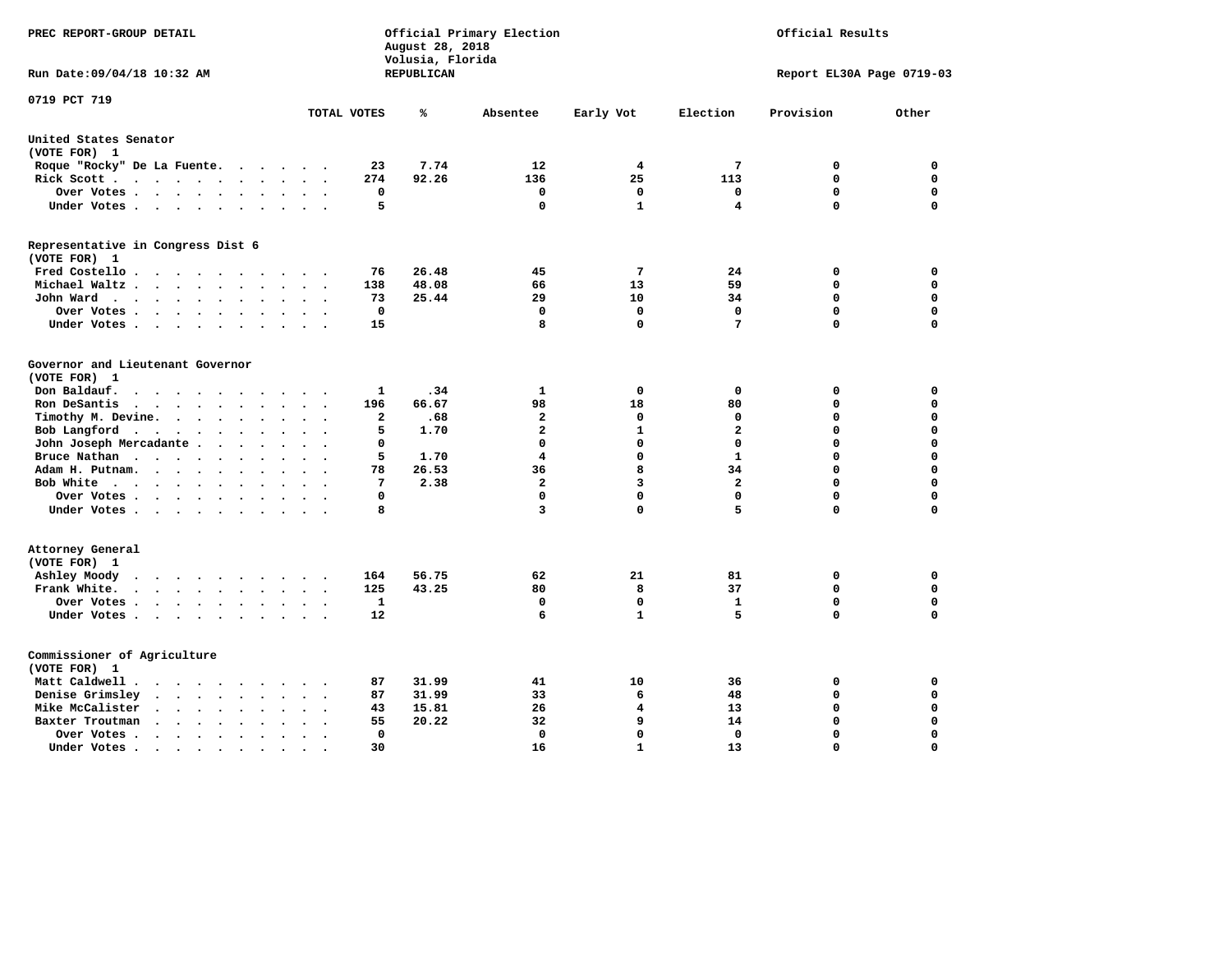| PREC REPORT-GROUP DETAIL                                                                     |                                              | August 28, 2018<br>Volusia, Florida | Official Primary Election | Official Results |                           |              |             |  |  |
|----------------------------------------------------------------------------------------------|----------------------------------------------|-------------------------------------|---------------------------|------------------|---------------------------|--------------|-------------|--|--|
| Run Date: 09/04/18 10:32 AM                                                                  |                                              | <b>NONPARTISAN</b>                  |                           |                  | Report EL30A Page 0719-04 |              |             |  |  |
| 0719 PCT 719                                                                                 |                                              |                                     |                           |                  |                           |              |             |  |  |
|                                                                                              | TOTAL VOTES                                  | ℁                                   | Absentee                  | Early Vot        | Election                  | Provision    | Other       |  |  |
| Circuit Judge 7th Judicial, Grp 15<br>(VOTE FOR) 1                                           |                                              |                                     |                           |                  |                           |              |             |  |  |
| Linda L. Gaustad                                                                             |                                              | 30.88<br>172                        | 86                        | 20               | 66                        | $\mathbf 0$  | 0           |  |  |
| Sebrina L. Slack                                                                             | $\cdot$<br>$\sim$<br>$\ddot{\phantom{0}}$    | 31.60<br>176                        | 96                        | 20               | 60                        | $\mathbf 0$  | $\mathbf 0$ |  |  |
| Ryan Will $\cdots$ $\cdots$                                                                  |                                              | 209<br>37.52                        | 103                       | 25               | 80                        | $\mathbf{1}$ | $\mathbf 0$ |  |  |
| Over Votes<br>$\ddot{\phantom{a}}$                                                           |                                              | $\mathbf 0$                         | $\mathbf 0$               | $\mathbf 0$      | 0                         | $\mathbf 0$  | $\mathbf 0$ |  |  |
| Under Votes                                                                                  |                                              | 70                                  | 32                        | 7                | 30                        | $\mathbf{1}$ | $\mathbf 0$ |  |  |
| County Judge 7th Judicial, Grp 5<br>(VOTE FOR) 1                                             |                                              |                                     |                           |                  |                           |              |             |  |  |
| Steve Burk.<br>$\cdot$                                                                       |                                              | 217<br>39.03                        | 103                       | 28               | 85                        | 1            | 0           |  |  |
| Dawn "Pam" Fields.                                                                           |                                              | 339<br>60.97                        | 179                       | 40               | 120                       | $\mathbf 0$  | $\mathbf 0$ |  |  |
| Over Votes.<br>$\cdots$                                                                      |                                              | 0                                   | $\mathbf 0$               | 0                | 0                         | $\mathbf 0$  | $\mathbf 0$ |  |  |
| Under Votes                                                                                  |                                              | 71                                  | 35                        | 4                | 31                        | ${\bf 1}$    | $\mathbf 0$ |  |  |
| County Council at Large<br>(VOTE FOR) 1                                                      |                                              |                                     |                           |                  |                           |              |             |  |  |
| L. Ronald Durham.                                                                            |                                              | 30.20<br>177                        | 90                        | 24               | 62                        | 1            | 0           |  |  |
| Ben F. Johnson.<br>$\sim$ $\sim$ $\sim$ $\sim$                                               |                                              | 68.94<br>404                        | 204                       | 44               | 155                       | $\mathbf{1}$ | $\mathbf 0$ |  |  |
| WRITE-IN.<br>$\cdot \cdot \cdot \cdot$<br>$\sim$ $\sim$<br>$\ddot{\phantom{a}}$<br>$\bullet$ | $\ddot{\phantom{a}}$<br>$\ddot{\phantom{0}}$ | 5<br>.85                            | 1                         | 0                | 4                         | 0            | 0           |  |  |
| Over Votes .<br>$\cdots$                                                                     | $\cdot$                                      | $\mathbf 0$                         | $\mathbf 0$               | 0                | 0                         | 0            | 0           |  |  |
| Under Votes                                                                                  | $\ddot{\phantom{a}}$<br>$\ddot{\phantom{1}}$ | 41                                  | 22                        | 4                | 15                        | $\mathbf 0$  | $\mathbf 0$ |  |  |
| School Board Member District 3<br>(VOTE FOR) 1                                               |                                              |                                     |                           |                  |                           |              |             |  |  |
| Linda L. Cuthbert.<br>$\cdots$                                                               |                                              | 51.15<br>288                        | 150                       | 33               | 104                       | 1            | 0           |  |  |
| Kerry Lyons.<br>$\cdot$                                                                      | $\bullet$                                    | 10.30<br>58                         | 25                        | 9                | 24                        | $\mathbf 0$  | 0           |  |  |
| John Nelson.<br>$\cdot$ $\cdot$ $\cdot$ $\cdot$ $\cdot$ $\cdot$                              |                                              | 128<br>22.74                        | 68                        | 16               | 43                        | $\mathbf{1}$ | $\mathbf 0$ |  |  |
| Stan Schmidt<br>$\cdots$<br>$\ddot{\phantom{a}}$                                             | $\bullet$<br>$\sim$                          | 89<br>15.81                         | 40                        | 8                | 41                        | $\mathbf 0$  | $\mathbf 0$ |  |  |
| Over Votes                                                                                   |                                              | 0                                   | $\mathbf 0$               | 0                | $\mathbf 0$               | $\mathbf 0$  | 0           |  |  |
| Under Votes<br>$\ddot{\phantom{1}}$                                                          | $\bullet$                                    | 64                                  | 34                        | 6                | 24                        | $\mathbf 0$  | $\mathbf 0$ |  |  |
| City of Port Orange District 2                                                               |                                              |                                     |                           |                  |                           |              |             |  |  |
| (VOTE FOR) 1                                                                                 |                                              |                                     |                           |                  |                           |              |             |  |  |
| Sarah Jones.<br>$\sim$ $\sim$ $\sim$ $\sim$ $\sim$                                           |                                              | 49.17<br>295                        | 148                       | 39               | 107                       | 1            | 0           |  |  |
| Chase Tramont.<br>$\sim$ $\sim$ $\sim$ $\sim$ $\sim$<br>$\ddot{\phantom{a}}$                 |                                              | 305<br>50.83                        | 157                       | 30               | 117                       | $\mathbf{1}$ | 0           |  |  |
| Over Votes.<br>$\cdot$ $\cdot$ $\cdot$ $\cdot$ $\cdot$<br>$\mathbf{A}$                       | $\cdot$<br>$\cdot$                           | 0                                   | 0                         | 0                | 0                         | $\mathbf 0$  | $\mathbf 0$ |  |  |
| Under Votes.<br>$\cdots$                                                                     | $\sim$                                       | 27                                  | 12                        | 3                | 12                        | $\mathbf 0$  | $\mathbf 0$ |  |  |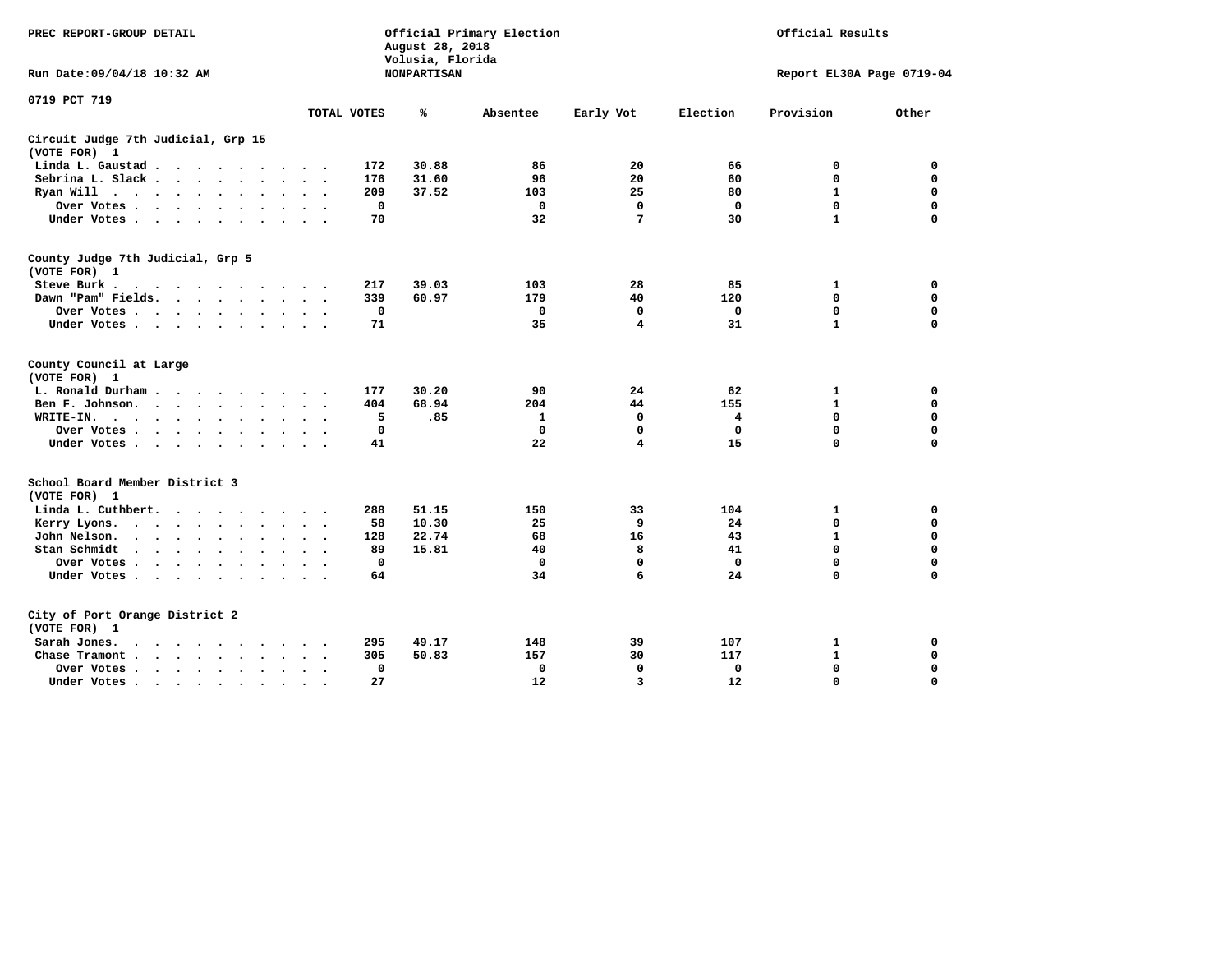| PREC REPORT-GROUP DETAIL                                               |  |                                 | August 28, 2018<br>Volusia, Florida | Official Primary Election | Official Results |           |          |                           |       |
|------------------------------------------------------------------------|--|---------------------------------|-------------------------------------|---------------------------|------------------|-----------|----------|---------------------------|-------|
| Run Date: 09/04/18 10:32 AM                                            |  |                                 |                                     | <b>STATISTICS</b>         |                  |           |          | Report EL30A Page 0720-01 |       |
| 0720 PCT 720                                                           |  |                                 |                                     |                           |                  |           |          |                           |       |
|                                                                        |  |                                 | TOTAL VOTES                         | %ะ                        | Absentee         | Early Vot | Election | Provision                 | Other |
| REGISTERED VOTERS - TOTAL                                              |  |                                 | 979                                 |                           |                  |           |          |                           |       |
| REGISTERED VOTERS - DEMOCRATIC                                         |  | $\cdot$ $\cdot$ $\cdot$ $\cdot$ | 301                                 | 30.75                     |                  |           |          |                           |       |
| REGISTERED VOTERS - REPUBLICAN                                         |  | $\cdots$                        | 332                                 | 33.91                     |                  |           |          |                           |       |
| REGISTERED VOTERS - NONPARTISAN                                        |  |                                 | 346                                 |                           |                  |           |          |                           |       |
| BALLOTS CAST - TOTAL.                                                  |  |                                 | 264                                 |                           | 134              | 31        | 98       |                           |       |
| BALLOTS CAST - DEMOCRATIC                                              |  |                                 | 107                                 | 40.53                     | 53               | 13        | 40       |                           |       |
| BALLOTS CAST - REPUBLICAN                                              |  |                                 | 117                                 | 44.32                     | 55               | 18        | 44       |                           |       |
| BALLOTS CAST - NONPARTISAN.                                            |  |                                 | 40                                  | 15.15                     | 26               | 0         | 14       |                           |       |
| BALLOTS CAST - BLANK.                                                  |  |                                 | 0                                   |                           | 0                | 0         | 0        | 0                         |       |
| VOTER TURNOUT - TOTAL<br>.                                             |  |                                 |                                     | 26.97                     |                  |           |          |                           |       |
| VOTER TURNOUT - DEMOCRATIC.<br>$\cdot$ $\cdot$ $\cdot$ $\cdot$ $\cdot$ |  |                                 |                                     | 35.55                     |                  |           |          |                           |       |
| VOTER TURNOUT - REPUBLICAN.<br>$\cdot$                                 |  |                                 |                                     | 35.24                     |                  |           |          |                           |       |
| VOTER TURNOUT - BLANK                                                  |  |                                 |                                     |                           |                  |           |          |                           |       |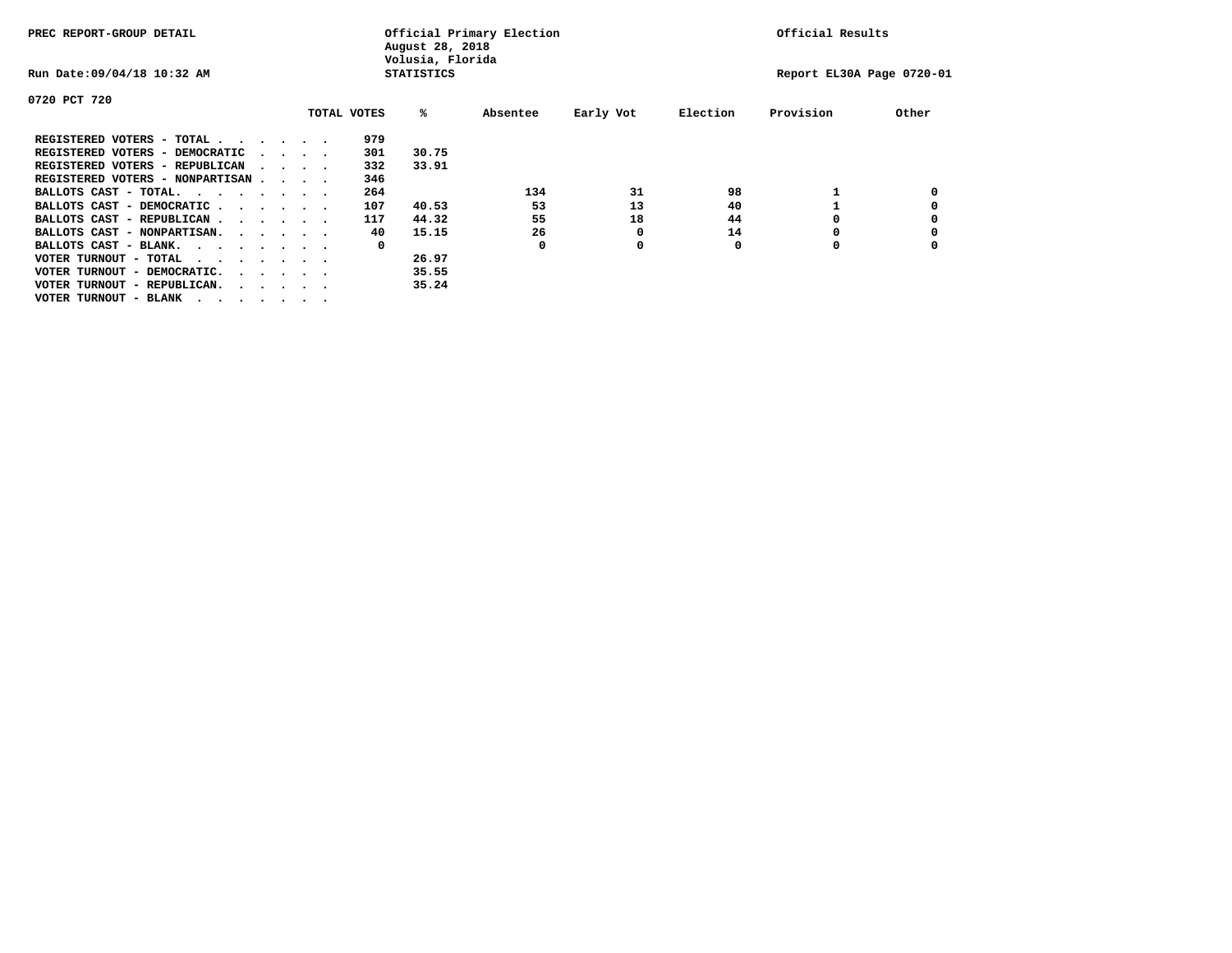| PREC REPORT-GROUP DETAIL                          |               |                      |             |                         | August 28, 2018<br>Volusia, Florida | Official Primary Election | Official Results |              |                           |             |  |  |  |
|---------------------------------------------------|---------------|----------------------|-------------|-------------------------|-------------------------------------|---------------------------|------------------|--------------|---------------------------|-------------|--|--|--|
| Run Date: 09/04/18 10:32 AM                       |               |                      |             |                         | DEMOCRATIC                          |                           |                  |              | Report EL30A Page 0720-02 |             |  |  |  |
| 0720 PCT 720                                      |               |                      |             |                         |                                     |                           |                  |              |                           |             |  |  |  |
|                                                   |               |                      | TOTAL VOTES |                         | ℁                                   | Absentee                  | Early Vot        | Election     | Provision                 | Other       |  |  |  |
| Representative in Congress Dist 6<br>(VOTE FOR) 1 |               |                      |             |                         |                                     |                           |                  |              |                           |             |  |  |  |
| Stephen Sevigny                                   |               |                      |             | 29                      | 27.88                               | 16                        | 2                | 11           | 0                         | 0           |  |  |  |
| Nancy Soderberg                                   |               |                      |             | 50                      | 48.08                               | 20                        | 8                | 21           | $\mathbf{1}$              | $\mathbf 0$ |  |  |  |
| John Upchurch                                     |               |                      |             | 25                      | 24.04                               | 14                        | 3                | 8            | 0                         | $\mathbf 0$ |  |  |  |
| Over Votes                                        |               |                      |             | 0                       |                                     | 0                         | $\Omega$         | $\mathbf 0$  | 0                         | $\mathbf 0$ |  |  |  |
| Under Votes                                       |               |                      |             | 3                       |                                     | $\overline{3}$            | $\Omega$         | $\Omega$     | 0                         | $\mathbf 0$ |  |  |  |
| Governor and Lieutenant Governor<br>(VOTE FOR) 1  |               |                      |             |                         |                                     |                           |                  |              |                           |             |  |  |  |
| Andrew Gillum                                     | $\sim$ $\sim$ |                      |             | 21                      | 19.81                               | 8                         | 4                | 9            | 0                         | 0           |  |  |  |
| Gwen Graham.                                      |               |                      |             | 53                      | 50.00                               | 23                        | 8                | 21           | $\mathbf{1}$              | $\mathbf 0$ |  |  |  |
| Jeff Greene.                                      |               |                      |             | 15                      | 14.15                               | 11                        | $\mathbf{1}$     | 3            | 0                         | 0           |  |  |  |
| Chris King                                        |               |                      |             | $\mathbf{2}$            | 1.89                                | $\overline{a}$            | $\Omega$         | $\Omega$     | 0                         | $\Omega$    |  |  |  |
| Philip Levine                                     |               |                      |             | 12                      | 11.32                               | 7                         | 0                | 5            | $\Omega$                  | $\mathbf 0$ |  |  |  |
| Alex "Lundy" Lundmark<br>$\cdot$                  |               |                      |             | $\mathbf{1}$            | .94                                 | $\mathbf{1}$              | 0                | $\Omega$     | $\Omega$                  | 0           |  |  |  |
| John Wetherbee.                                   |               | $\ddot{\phantom{1}}$ |             | $\overline{\mathbf{2}}$ | 1.89                                | $\mathbf{1}$              | $\Omega$         | $\mathbf{1}$ | $\Omega$                  | $\Omega$    |  |  |  |
| Over Votes                                        |               |                      |             | 0                       |                                     | $\mathbf 0$               | $\Omega$         | $\Omega$     | $\Omega$                  | 0           |  |  |  |
| Under Votes                                       |               |                      |             | $\mathbf{1}$            |                                     | $\Omega$                  | $\Omega$         | $\mathbf{1}$ | 0                         | 0           |  |  |  |
| Attorney General<br>(VOTE FOR) 1                  |               |                      |             |                         |                                     |                           |                  |              |                           |             |  |  |  |
| Sean Shaw $\cdots$ $\cdots$ $\cdots$ $\cdots$     |               |                      |             | 58                      | 63.74                               | 25                        | 7                | 26           | 0                         | 0           |  |  |  |
| Ryan Torrens                                      |               |                      |             | 33                      | 36.26                               | 17                        | 4                | 11           | $\mathbf{1}$              | $\mathbf 0$ |  |  |  |
| Over Votes                                        |               | $\ddot{\phantom{1}}$ |             | $\mathbf 0$             |                                     | $\mathbf 0$               | 0                | $\mathbf 0$  | $\Omega$                  | $\Omega$    |  |  |  |
| Under Votes                                       |               |                      |             | 16                      |                                     | 11                        | $\overline{2}$   | 3            | $\Omega$                  | $\Omega$    |  |  |  |
| Commissioner of Agriculture<br>(VOTE FOR) 1       |               |                      |             |                         |                                     |                           |                  |              |                           |             |  |  |  |
| Nicole "Nikki" Fried.                             |               |                      |             | 46                      | 49.46                               | 24                        | 7                | 15           | 0                         | 0           |  |  |  |
| Jeffrey Duane Porter.                             |               |                      |             | 13                      | 13.98                               | 4                         | 0                | 8            | $\mathbf{1}$              | $\mathbf 0$ |  |  |  |
| Roy David Walker                                  |               |                      |             | 34                      | 36.56                               | 14                        | 4                | 16           | 0                         | 0           |  |  |  |
| Over Votes                                        |               |                      |             | 0                       |                                     | $\Omega$                  | $\Omega$         | $\Omega$     | 0                         | $\Omega$    |  |  |  |
| Under Votes                                       | $\bullet$     |                      |             | 14                      |                                     | 11                        | $\overline{a}$   | $\mathbf{1}$ | 0                         | $\mathbf 0$ |  |  |  |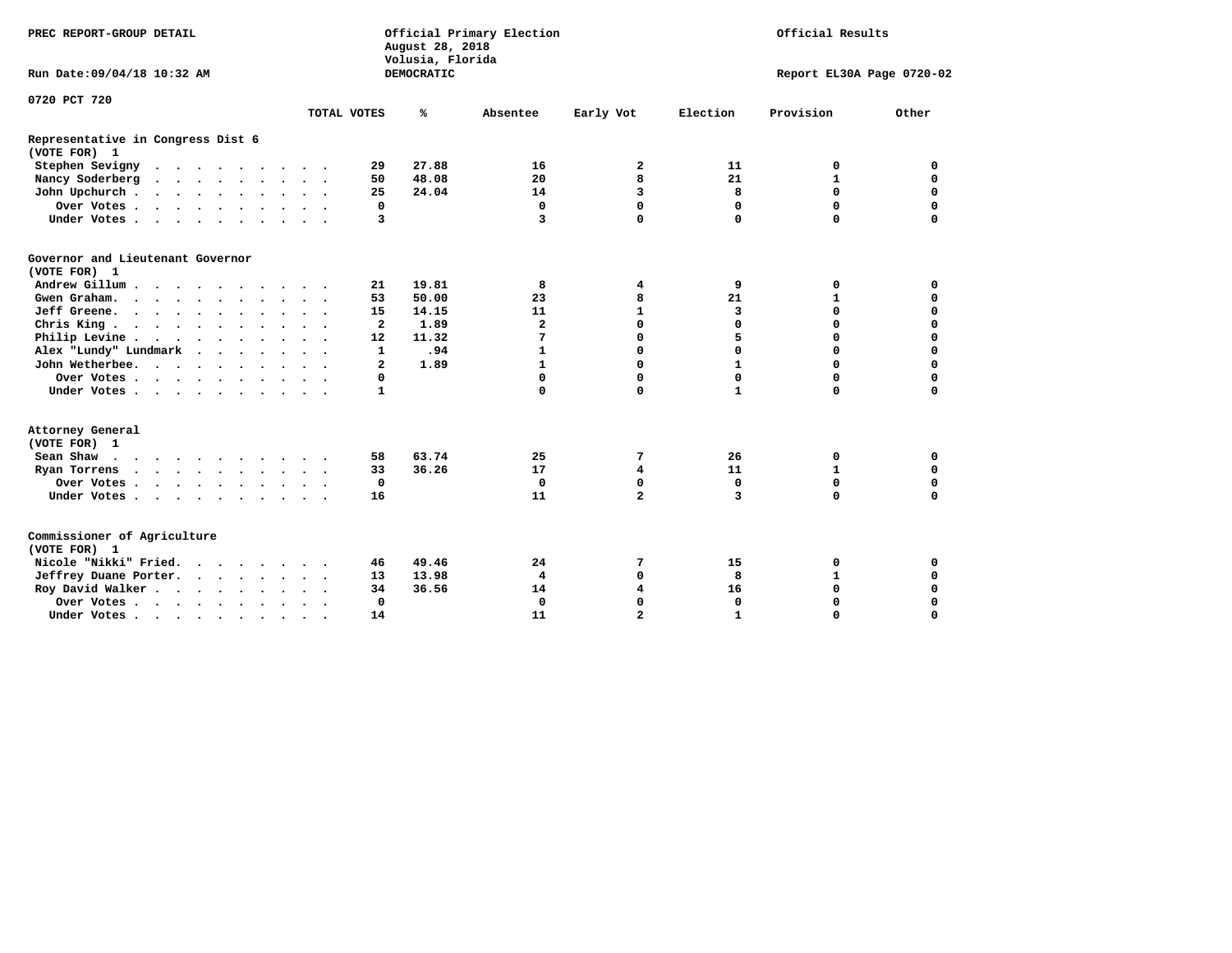| PREC REPORT-GROUP DETAIL                                                                                                                                                       |                         | August 28, 2018<br>Volusia, Florida | Official Primary Election   | Official Results           |                            |                            |                            |
|--------------------------------------------------------------------------------------------------------------------------------------------------------------------------------|-------------------------|-------------------------------------|-----------------------------|----------------------------|----------------------------|----------------------------|----------------------------|
| Run Date: 09/04/18 10:32 AM                                                                                                                                                    |                         | REPUBLICAN                          |                             |                            |                            | Report EL30A Page 0720-03  |                            |
| 0720 PCT 720                                                                                                                                                                   | TOTAL VOTES             | ℁                                   | Absentee                    | Early Vot                  | Election                   | Provision                  | Other                      |
| United States Senator                                                                                                                                                          |                         |                                     |                             |                            |                            |                            |                            |
| (VOTE FOR) 1                                                                                                                                                                   |                         |                                     |                             |                            |                            |                            |                            |
| Roque "Rocky" De La Fuente.<br>.                                                                                                                                               | 13                      | 11.21                               | 7                           | 1                          | 5                          | $\mathbf 0$                | $\mathbf 0$                |
| Rick Scott<br>$\ddot{\phantom{a}}$<br>$\ddot{\phantom{a}}$                                                                                                                     | 103                     | 88.79                               | 47                          | 17                         | 39                         | $\mathbf 0$                | $\mathbf 0$                |
| Over Votes<br>$\ddot{\phantom{0}}$<br>$\bullet$<br>Under Votes<br>$\bullet$ .<br><br><br><br><br>                                                                              | 0<br>$\mathbf{1}$       |                                     | $\mathbf 0$<br>$\mathbf{1}$ | $\mathbf 0$<br>$\mathbf 0$ | $\mathbf 0$<br>$\mathbf 0$ | $\mathbf 0$<br>$\mathbf 0$ | $\mathbf 0$<br>$\Omega$    |
| Representative in Congress Dist 6                                                                                                                                              |                         |                                     |                             |                            |                            |                            |                            |
| (VOTE FOR) 1                                                                                                                                                                   |                         |                                     |                             |                            |                            |                            |                            |
| Fred Costello                                                                                                                                                                  | 35                      | 31.53                               | 13                          | 7                          | 15                         | 0                          | 0                          |
| Michael Waltz.<br>$\sim$ 100 $\mu$                                                                                                                                             | 44                      | 39.64                               | 20                          | 8                          | 16                         | 0                          | 0                          |
| John Ward<br>$\ddot{\phantom{1}}$<br>$\bullet$ .                                                                                                                               | 32                      | 28.83                               | 17                          | 3                          | 12                         | $\mathbf 0$                | $\mathbf 0$                |
| Over Votes<br>$\ddot{\phantom{a}}$<br>$\bullet$ .<br><br><br><br><br><br><br>$\bullet$<br>$\bullet$<br>$\ddot{\phantom{a}}$                                                    | 0                       |                                     | 0                           | $\mathbf 0$                | 0                          | 0                          | $\mathbf 0$                |
| Under Votes<br>$\cdot$                                                                                                                                                         | 6                       |                                     | 5                           | 0                          | $\mathbf{1}$               | 0                          | $\mathbf 0$                |
| Governor and Lieutenant Governor<br>(VOTE FOR) 1                                                                                                                               |                         |                                     |                             |                            |                            |                            |                            |
| Don Baldauf.<br>$\cdot$ $\cdot$ $\cdot$ $\cdot$                                                                                                                                | $\mathbf 0$             |                                     | $\mathbf 0$                 | 0                          | 0                          | 0                          | $\mathbf 0$                |
| Ron DeSantis<br><b>Contract Contract Contract Contract</b><br>$\ddot{\phantom{a}}$<br>$\bullet$                                                                                | 74                      | 65.49                               | 35                          | 15                         | 24                         | $\mathbf 0$                | $\mathbf 0$                |
| Timothy M. Devine.<br>$\bullet$<br>$\bullet$<br>$\bullet$                                                                                                                      | $\mathbf{1}$            | .88                                 | 0                           | $\mathbf 0$                | $\mathbf 1$                | $\mathbf 0$                | $\mathbf 0$                |
| $\ddot{\phantom{1}}$                                                                                                                                                           | $\overline{a}$          | 1.77                                | $\overline{a}$              | $\mathbf 0$                | $\mathbf 0$                | 0                          | $\mathbf 0$                |
| Bob Langford<br>John Joseph Mercadante .<br>$\ddot{\phantom{0}}$                                                                                                               | 0                       |                                     | $\mathbf 0$                 | $\mathbf 0$                | $\mathbf 0$                | $\mathbf 0$                | $\mathbf 0$                |
| Bruce Nathan<br>$\cdot$ $\cdot$ $\cdot$ $\cdot$<br>$\ddot{\phantom{a}}$                                                                                                        | $\mathbf{2}$            | 1.77                                | $\overline{a}$              | $\mathbf 0$                | $\mathbf 0$                | 0                          | $\mathbf 0$                |
| $\bullet$<br>$\bullet$<br>$\bullet$<br>Adam H. Putnam.<br>$\mathcal{L}(\mathcal{A})$ , and $\mathcal{A}(\mathcal{A})$ , and $\mathcal{A}(\mathcal{A})$<br>$\ddot{\phantom{a}}$ | 34                      | 30.09                               | 15                          | $\overline{a}$             | 17                         | 0                          | $\mathbf 0$                |
| Bob White<br>$\sim$                                                                                                                                                            | 0                       |                                     | $\mathbf 0$                 | $\mathbf{0}$               | 0                          | $\mathbf 0$                | $\Omega$                   |
| $\ddot{\phantom{0}}$<br>$\ddot{\phantom{a}}$<br>Over Votes .                                                                                                                   | 0                       |                                     | 0                           | $\mathbf 0$                | 0                          | 0                          | $\mathbf 0$                |
| $\cdots$ $\cdots$<br>$\ddot{\phantom{a}}$<br>$\bullet$<br>$\ddot{\phantom{a}}$<br>Under Votes<br>$\sim$                                                                        | $\overline{\mathbf{4}}$ |                                     | $\mathbf{1}$                | $\mathbf{1}$               | $\overline{a}$             | 0                          | $\mathbf 0$                |
|                                                                                                                                                                                |                         |                                     |                             |                            |                            |                            |                            |
| Attorney General<br>(VOTE FOR) 1                                                                                                                                               |                         |                                     |                             |                            |                            |                            |                            |
|                                                                                                                                                                                |                         |                                     |                             |                            |                            |                            |                            |
| Ashley Moody<br>.                                                                                                                                                              | 55                      | 49.11                               | 22                          | 6                          | 27                         | $\mathbf 0$                | $\mathbf 0$                |
| Frank White.<br>$\cdot$                                                                                                                                                        | 57                      | 50.89                               | 32                          | 11                         | 14                         | $\mathbf 0$                | $\mathbf 0$                |
| Over Votes.<br>$\cdots$<br>$\bullet$<br>$\bullet$<br>$\bullet$                                                                                                                 | $\mathbf 0$             |                                     | $\mathbf 0$                 | $\mathbf 0$                | $\mathbf 0$                | $\mathbf 0$<br>$\mathbf 0$ | $\mathbf 0$<br>$\mathbf 0$ |
| Under Votes<br>$\sim$<br>$\sim$ $\sim$                                                                                                                                         | 5                       |                                     | $\mathbf{1}$                | $\mathbf{1}$               | 3                          |                            |                            |
| Commissioner of Agriculture                                                                                                                                                    |                         |                                     |                             |                            |                            |                            |                            |
| (VOTE FOR) 1                                                                                                                                                                   |                         |                                     |                             |                            |                            |                            |                            |
| Matt Caldwell .<br>$\cdots$                                                                                                                                                    | 35                      | 34.65                               | 14                          | 2                          | 19                         | 0                          | 0                          |
| Denise Grimsley<br>$\cdot$ $\cdot$ $\cdot$<br>$\bullet$                                                                                                                        | 27                      | 26.73                               | 12                          | 6                          | 9                          | 0                          | 0                          |
| Mike McCalister<br>$\mathbf{r}$ , and $\mathbf{r}$ , and $\mathbf{r}$<br>$\bullet$<br>$\bullet$                                                                                | 16                      | 15.84                               | 8                           | $\overline{2}$             | 6                          | 0                          | $\mathbf 0$                |
| Baxter Troutman<br>$\sim$ $\sim$<br>$\cdot$                                                                                                                                    | 23                      | 22.77                               | 12                          | 6                          | 5<br>$\Omega$              | $\mathbf 0$                | $\mathbf 0$                |
| Over Votes.<br>$\mathcal{L}(\mathbf{z})$ , and $\mathcal{L}(\mathbf{z})$ , and<br>$\bullet$<br>$\cdot$<br>$\ddot{\phantom{1}}$                                                 | $\mathbf 0$             |                                     | $\mathbf 0$                 | $\mathbf{0}$               | 5                          | 0                          | $\mathbf 0$                |
| Under Votes.<br>$\sim$ $\sim$ $\sim$ $\sim$ $\sim$<br>$\bullet$<br>$\bullet$<br>$\bullet$                                                                                      | 16                      |                                     | 9                           | $\mathbf{z}$               |                            | $\Omega$                   | $\Omega$                   |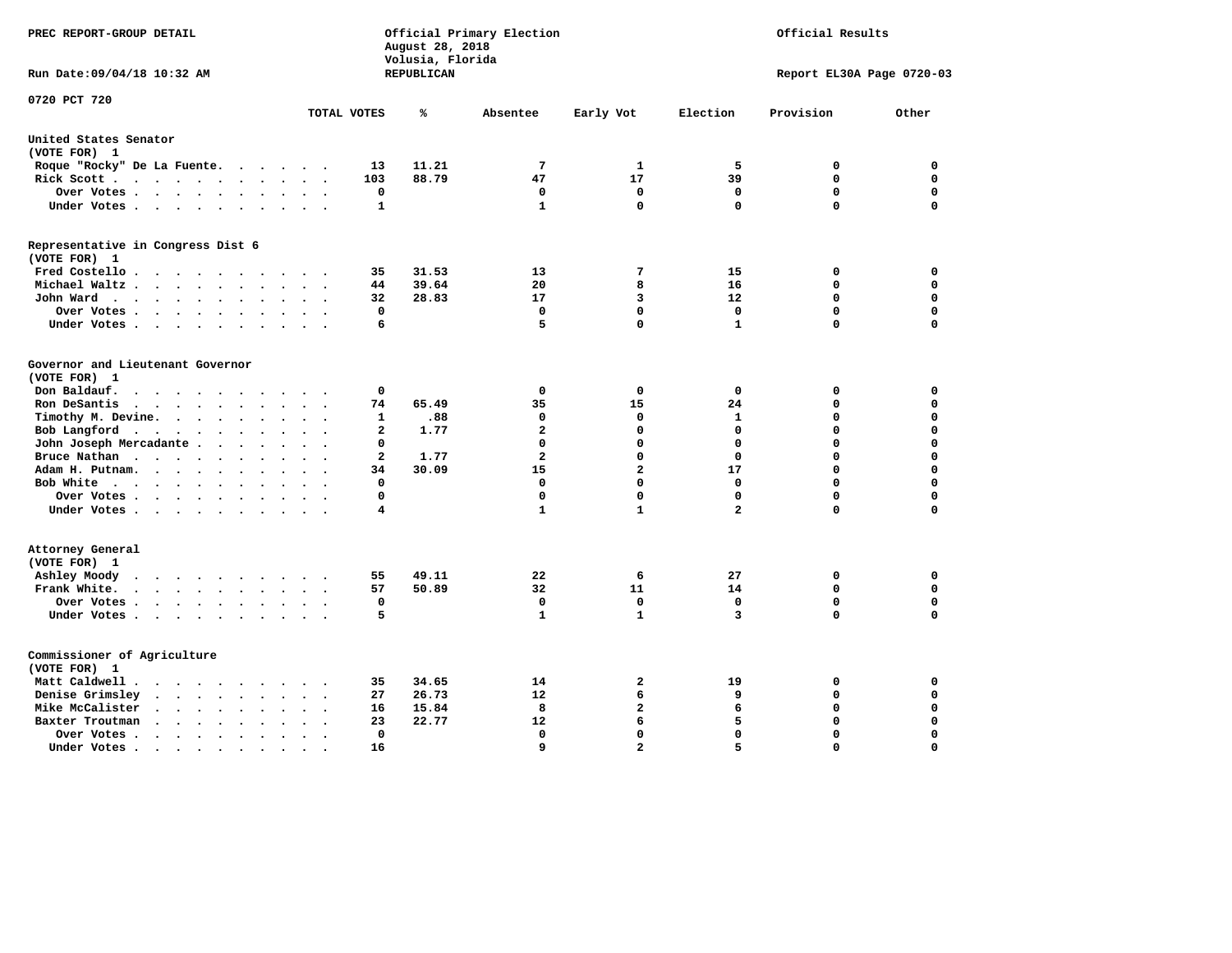| PREC REPORT-GROUP DETAIL<br>Run Date:09/04/18 10:32 AM |             | August 28, 2018<br>Volusia, Florida<br><b>NONPARTISAN</b> | Official Primary Election |                | Official Results<br>Report EL30A Page 0720-04 |             |             |  |
|--------------------------------------------------------|-------------|-----------------------------------------------------------|---------------------------|----------------|-----------------------------------------------|-------------|-------------|--|
|                                                        |             |                                                           |                           |                |                                               |             |             |  |
| 0720 PCT 720                                           | TOTAL VOTES | %                                                         | Absentee                  | Early Vot      | Election                                      | Provision   | Other       |  |
| Circuit Judge 7th Judicial, Grp 15<br>(VOTE FOR) 1     |             |                                                           |                           |                |                                               |             |             |  |
| Linda L. Gaustad                                       | 74          | 31.90                                                     | 30                        | 8              | 35                                            | 1           | 0           |  |
| Sebrina L. Slack.                                      | 69          | 29.74                                                     | 42                        | 10             | 17                                            | 0           | 0           |  |
| Ryan Will $\cdots$ , $\cdots$ , $\cdots$ , $\cdots$    | 89          | 38.36                                                     | 46                        | 11             | 32                                            | 0           | 0           |  |
| Over Votes                                             | 0           |                                                           | 0                         | $\mathbf 0$    | 0                                             | 0           | $\mathbf 0$ |  |
| Under Votes                                            | 32          |                                                           | 16                        | $\overline{a}$ | 14                                            | $\Omega$    | $\mathbf 0$ |  |
|                                                        |             |                                                           |                           |                |                                               |             |             |  |
| County Judge 7th Judicial, Grp 5<br>(VOTE FOR) 1       |             |                                                           |                           |                |                                               |             |             |  |
| Steve Burk                                             | 104         | 45.22                                                     | 50                        | 11             | 42                                            | 1           | 0           |  |
| Dawn "Pam" Fields.                                     | 126         | 54.78                                                     | 67                        | 16             | 43                                            | 0           | 0           |  |
| Over Votes                                             | 0           |                                                           | $\mathbf 0$               | 0              | 0                                             | 0           | 0           |  |
| Under Votes                                            | 34          |                                                           | 17                        | 4              | 13                                            | $\Omega$    | $\Omega$    |  |
| County Council at Large<br>(VOTE FOR) 1                |             |                                                           |                           |                |                                               |             |             |  |
| L. Ronald Durham                                       | 87          | 35.08                                                     | 40                        | 7              | 39                                            | 1           | 0           |  |
| Ben F. Johnson.                                        | 160         | 64.52                                                     | 87                        | 23             | 50                                            | 0           | 0           |  |
| WRITE-IN.                                              | 1           | .40                                                       | $\mathbf 0$               | 0              | 1                                             | $\mathbf 0$ | $\mathbf 0$ |  |
| Over Votes                                             | 0           |                                                           | $\Omega$                  | 0              | 0                                             | 0           | 0           |  |
| Under Votes                                            | 16          |                                                           | 7                         | $\mathbf{1}$   | 8                                             | $\Omega$    | $\mathbf 0$ |  |
| City of Port Orange District 2<br>(VOTE FOR) 1         |             |                                                           |                           |                |                                               |             |             |  |
| Sarah Jones.                                           | 97          | 41.45                                                     | 49                        | 11             | 36                                            | 1           | 0           |  |
| Chase Tramont                                          | 137         | 58.55                                                     | 70                        | 17             | 50                                            | 0           | 0           |  |
| Over Votes                                             | 0           |                                                           | $\mathbf 0$               | 0              | 0                                             | 0           | 0           |  |
| Under Votes                                            | 18          |                                                           | 11                        | $\overline{a}$ | 5                                             | $\Omega$    | $\mathbf 0$ |  |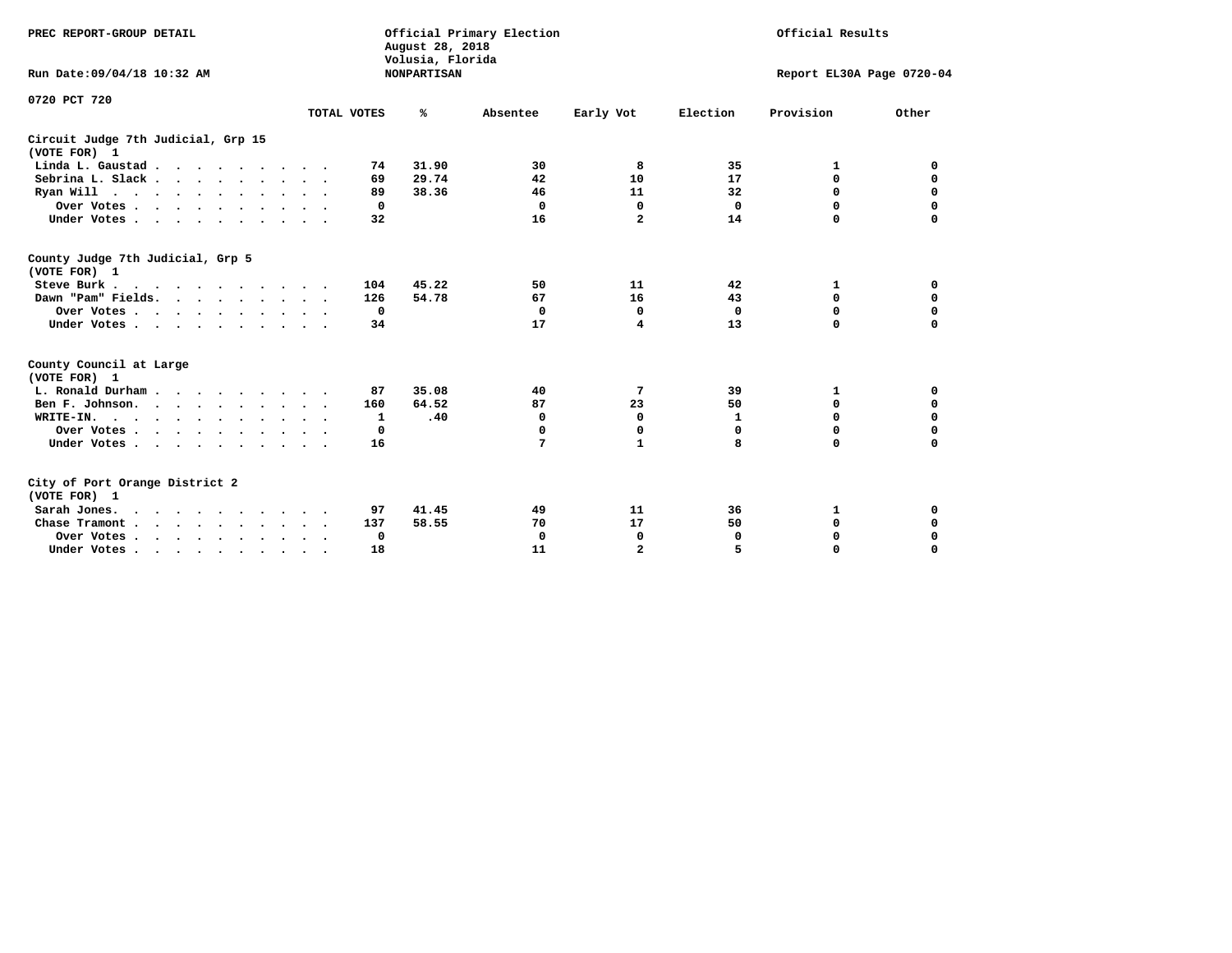| PREC REPORT-GROUP DETAIL               |  |                                         | August 28, 2018<br>Volusia, Florida | Official Primary Election | Official Results |           |          |                           |       |
|----------------------------------------|--|-----------------------------------------|-------------------------------------|---------------------------|------------------|-----------|----------|---------------------------|-------|
| Run Date: 09/04/18 10:32 AM            |  |                                         |                                     | <b>STATISTICS</b>         |                  |           |          | Report EL30A Page 0722-01 |       |
| 0722 PCT 722                           |  |                                         |                                     |                           |                  |           |          |                           |       |
|                                        |  |                                         | TOTAL VOTES                         | %ะ                        | Absentee         | Early Vot | Election | Provision                 | Other |
| REGISTERED VOTERS - TOTAL              |  |                                         | 2,886                               |                           |                  |           |          |                           |       |
| REGISTERED VOTERS - DEMOCRATIC         |  | $\cdot$ $\cdot$ $\cdot$ $\cdot$         | 956                                 | 33.13                     |                  |           |          |                           |       |
| REGISTERED VOTERS - REPUBLICAN         |  |                                         | 876                                 | 30.35                     |                  |           |          |                           |       |
| REGISTERED VOTERS - NONPARTISAN        |  |                                         | 1,054                               |                           |                  |           |          |                           |       |
| BALLOTS CAST - TOTAL.                  |  |                                         | 673                                 |                           | 307              | 44        | 321      |                           |       |
| BALLOTS CAST - DEMOCRATIC              |  |                                         | 260                                 | 38.63                     | 111              | 19        | 129      |                           |       |
| BALLOTS CAST - REPUBLICAN              |  |                                         | 289                                 | 42.94                     | 132              | 20        | 137      |                           |       |
| BALLOTS CAST - NONPARTISAN.            |  |                                         | 124                                 | 18.42                     | 64               |           | 55       |                           |       |
| BALLOTS CAST - BLANK.                  |  |                                         | 0                                   |                           | 0                | 0         | 0        | 0                         |       |
| VOTER TURNOUT - TOTAL<br>.             |  |                                         |                                     | 23.32                     |                  |           |          |                           |       |
| VOTER TURNOUT - DEMOCRATIC.            |  | $\cdot$ $\cdot$ $\cdot$ $\cdot$ $\cdot$ |                                     | 27.20                     |                  |           |          |                           |       |
| VOTER TURNOUT - REPUBLICAN.<br>$\cdot$ |  |                                         |                                     | 32.99                     |                  |           |          |                           |       |
| VOTER TURNOUT - BLANK                  |  |                                         |                                     |                           |                  |           |          |                           |       |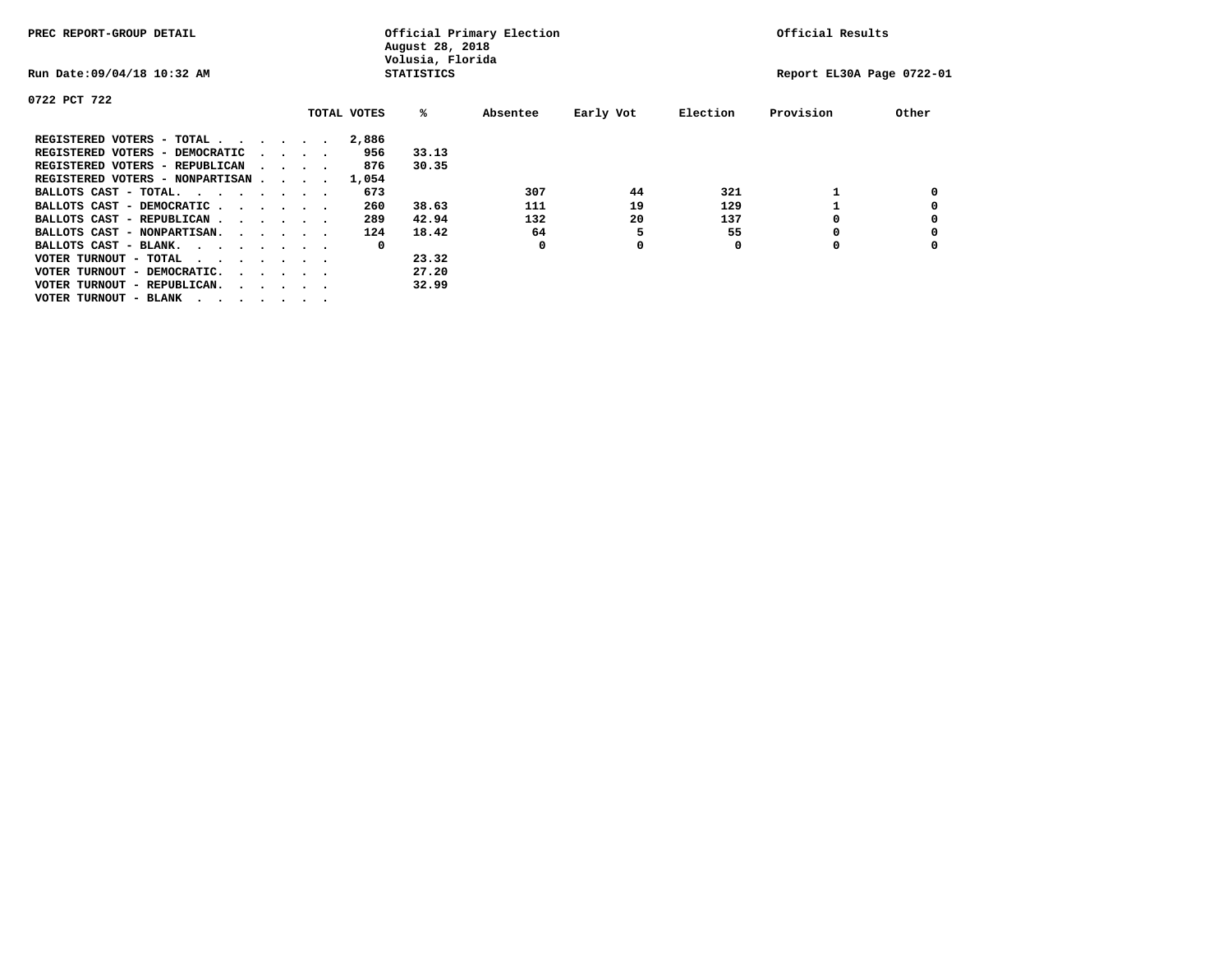| PREC REPORT-GROUP DETAIL                             |                      |                     |                | August 28, 2018<br>Volusia, Florida | Official Primary Election |                         | Official Results        |                           |             |  |
|------------------------------------------------------|----------------------|---------------------|----------------|-------------------------------------|---------------------------|-------------------------|-------------------------|---------------------------|-------------|--|
| Run Date: 09/04/18 10:32 AM                          |                      |                     |                | DEMOCRATIC                          |                           |                         |                         | Report EL30A Page 0722-02 |             |  |
| 0722 PCT 722                                         |                      |                     |                |                                     |                           |                         |                         |                           |             |  |
|                                                      |                      |                     | TOTAL VOTES    | ℁                                   | Absentee                  | Early Vot               | Election                | Provision                 | Other       |  |
| Representative in Congress Dist 6<br>(VOTE FOR) 1    |                      |                     |                |                                     |                           |                         |                         |                           |             |  |
| Stephen Sevigny                                      |                      |                     | 63             | 25.10                               | 32                        | $\overline{a}$          | 29                      | 0                         | 0           |  |
| Nancy Soderberg                                      |                      |                     | 127            | 50.60                               | 48                        | 12                      | 66                      | $\mathbf{1}$              | $\mathbf 0$ |  |
| John Upchurch                                        |                      |                     | 61             | 24.30                               | 26                        | 5                       | 30                      | $\mathbf 0$               | 0           |  |
| Over Votes                                           |                      |                     | 0              |                                     | 0                         | 0                       | 0                       | $\mathbf 0$               | 0           |  |
| Under Votes                                          |                      |                     | 9              |                                     | 5                         | $\Omega$                | 4                       | $\Omega$                  | $\mathbf 0$ |  |
| Governor and Lieutenant Governor<br>(VOTE FOR) 1     |                      |                     |                |                                     |                           |                         |                         |                           |             |  |
| Andrew Gillum                                        |                      |                     | 37             | 14.98                               | 12                        | 4                       | 21                      | 0                         | $\mathbf 0$ |  |
| Gwen Graham.                                         |                      | $\ddotsc$ $\ddotsc$ | 112            | 45.34                               | 39                        | 10                      | 63                      | $\mathbf 0$               | $\mathbf 0$ |  |
| Jeff Greene.                                         |                      |                     | 38             | 15.38                               | 27                        | 0                       | 11                      | $\mathbf 0$               | $\mathbf 0$ |  |
| Chris King                                           |                      | $\sim$ $\sim$       | 15             | 6.07                                | 8                         | 0                       | 7                       | $\Omega$                  | $\mathbf 0$ |  |
| Philip Levine                                        |                      |                     | 41             | 16.60                               | 13                        | 5                       | 22                      | $\mathbf{1}$              | $\mathbf 0$ |  |
| Alex "Lundy" Lundmark<br>$\sim$ $\sim$ $\sim$ $\sim$ |                      |                     | $\mathbf{2}$   | .81                                 | $\overline{\mathbf{2}}$   | 0                       | $\mathbf 0$             | $\mathbf 0$               | $\mathbf 0$ |  |
| John Wetherbee.                                      |                      |                     | $\overline{a}$ | .81                                 | $\Omega$                  | $\mathbf 0$             | $\overline{\mathbf{2}}$ | $\Omega$                  | $\Omega$    |  |
| Over Votes                                           |                      |                     | 4              |                                     | $\overline{\mathbf{4}}$   | 0                       | 0                       | $\mathbf 0$               | $\mathbf 0$ |  |
| Under Votes                                          |                      |                     | 9              |                                     | 6                         | 0                       | 3                       | $\Omega$                  | $\mathbf 0$ |  |
| Attorney General<br>(VOTE FOR) 1                     |                      |                     |                |                                     |                           |                         |                         |                           |             |  |
| Sean Shaw                                            |                      |                     | 157            | 66.53                               | 67                        | 16                      | 73                      | 1                         | 0           |  |
| Ryan Torrens<br>$\cdots$                             |                      |                     | 79             | 33.47                               | 30                        | 3                       | 46                      | $\mathbf 0$               | 0           |  |
| Over Votes                                           |                      |                     | 0              |                                     | $\mathbf 0$               | $\mathbf 0$             | 0                       | $\mathbf 0$               | $\mathbf 0$ |  |
| Under Votes                                          |                      |                     | 24             |                                     | 14                        | $\mathbf 0$             | 10                      | $\Omega$                  | $\mathbf 0$ |  |
| Commissioner of Agriculture<br>(VOTE FOR) 1          |                      |                     |                |                                     |                           |                         |                         |                           |             |  |
| Nicole "Nikki" Fried.                                |                      |                     | 133            | 57.83                               | 51                        | 13                      | 68                      | 1                         | 0           |  |
| Jeffrey Duane Porter.                                |                      |                     | 43             | 18.70                               | 25                        | 0                       | 18                      | $\mathbf 0$               | $\mathbf 0$ |  |
| Roy David Walker                                     |                      |                     | 54             | 23.48                               | 19                        | $\overline{\mathbf{4}}$ | 31                      | $\mathbf 0$               | 0           |  |
| Over Votes                                           |                      |                     | 0              |                                     | $\mathbf 0$               | 0                       | 0                       | $\mathbf 0$               | $\mathbf 0$ |  |
| Under Votes                                          | $\ddot{\phantom{1}}$ | $\cdot$             | 30             |                                     | 16                        | $\overline{a}$          | 12                      | $\Omega$                  | $\Omega$    |  |
|                                                      |                      |                     |                |                                     |                           |                         |                         |                           |             |  |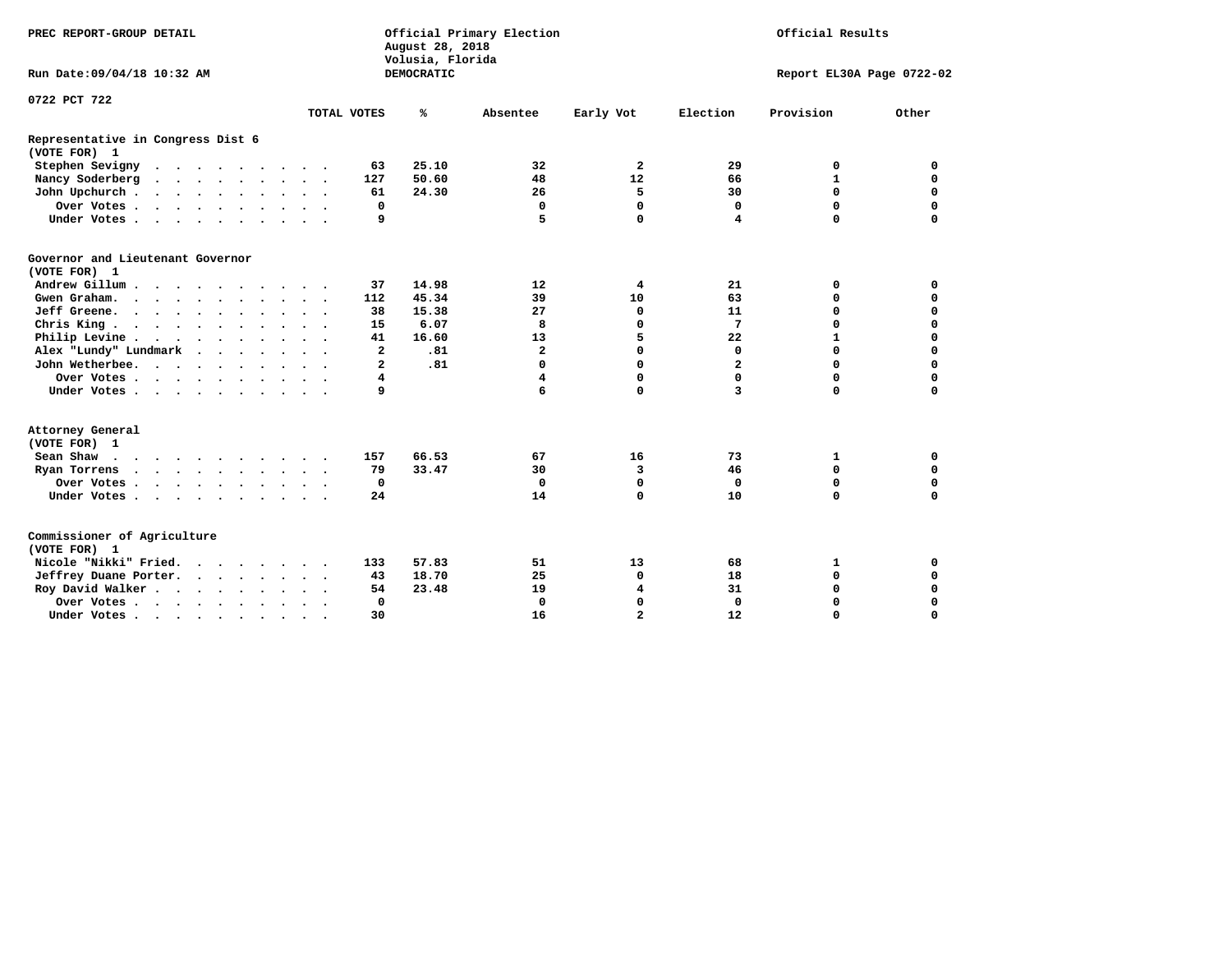| PREC REPORT-GROUP DETAIL                                                                              |                                                                           | August 28, 2018<br>Volusia, Florida | Official Primary Election |                | Official Results          |             |             |  |  |
|-------------------------------------------------------------------------------------------------------|---------------------------------------------------------------------------|-------------------------------------|---------------------------|----------------|---------------------------|-------------|-------------|--|--|
| Run Date: 09/04/18 10:32 AM                                                                           |                                                                           | REPUBLICAN                          |                           |                | Report EL30A Page 0722-03 |             |             |  |  |
| 0722 PCT 722                                                                                          | TOTAL VOTES                                                               | ℁                                   | Absentee                  | Early Vot      | Election                  | Provision   | Other       |  |  |
|                                                                                                       |                                                                           |                                     |                           |                |                           |             |             |  |  |
| United States Senator<br>(VOTE FOR) 1                                                                 |                                                                           |                                     |                           |                |                           |             |             |  |  |
| Roque "Rocky" De La Fuente.                                                                           | 34                                                                        | 11.93                               | 15                        | $\mathbf{1}$   | 18                        | 0           | $\mathbf 0$ |  |  |
| Rick Scott                                                                                            | 251                                                                       | 88.07                               | 116                       | 18             | 117                       | $\mathbf 0$ | 0           |  |  |
| Over Votes                                                                                            | 0<br>$\ddot{\phantom{a}}$<br>$\cdot$                                      |                                     | $\mathbf 0$               | $\mathbf 0$    | $\mathbf 0$               | $\mathbf 0$ | 0           |  |  |
| Under Votes                                                                                           | 4                                                                         |                                     | $\mathbf{1}$              | $\mathbf{1}$   | $\overline{a}$            | $\mathbf 0$ | $\mathbf 0$ |  |  |
| Representative in Congress Dist 6<br>(VOTE FOR) 1                                                     |                                                                           |                                     |                           |                |                           |             |             |  |  |
| Fred Costello                                                                                         | 68                                                                        | 24.82                               | 33                        | 3              | 32                        | 0           | 0           |  |  |
| Michael Waltz<br>$\sim$<br>$\sim$                                                                     | 138                                                                       | 50.36                               | 58                        | 15             | 65                        | $\mathbf 0$ | $\mathbf 0$ |  |  |
| John Ward<br>$\ddot{\phantom{0}}$<br>$\ddot{\phantom{a}}$                                             | 68                                                                        | 24.82                               | 32                        | $\overline{2}$ | 34                        | $\mathbf 0$ | $\mathbf 0$ |  |  |
| Over Votes<br>$\sim$                                                                                  | $\mathbf 0$                                                               |                                     | 0                         | $\mathbf 0$    | $\mathbf{0}$              | $\mathbf 0$ | $\mathbf 0$ |  |  |
| Under Votes<br>$\sim$                                                                                 | 15                                                                        |                                     | 9                         | 0              | 6                         | $\Omega$    | $\Omega$    |  |  |
|                                                                                                       |                                                                           |                                     |                           |                |                           |             |             |  |  |
| Governor and Lieutenant Governor<br>(VOTE FOR) 1                                                      |                                                                           |                                     |                           |                |                           |             |             |  |  |
| Don Baldauf.<br>$\cdot$ $\cdot$ $\cdot$ $\cdot$<br>$\sim$                                             | 2                                                                         | .70                                 | 1                         | $\mathbf 0$    | $\mathbf{1}$              | 0           | 0           |  |  |
| Ron DeSantis<br>$\sim$                                                                                | 188                                                                       | 65.73                               | 89                        | 13             | 86                        | $\mathbf 0$ | $\mathbf 0$ |  |  |
| Timothy M. Devine.<br>$\ddot{\phantom{1}}$                                                            | 3<br>$\ddot{\phantom{a}}$<br>$\ddot{\phantom{a}}$<br>$\ddot{\phantom{0}}$ | 1.05                                | $\mathbf{2}$              | $\mathbf 0$    | 1                         | $\mathbf 0$ | $\mathbf 0$ |  |  |
| Bob Langford                                                                                          | 8                                                                         | 2.80                                | 4                         | $\mathbf 0$    | 4                         | $\mathbf 0$ | 0           |  |  |
| John Joseph Mercadante                                                                                | $\overline{a}$<br>$\overline{\phantom{a}}$                                | .70                                 | $\mathbf 0$               | $\mathbf 0$    | $\overline{a}$            | $\mathbf 0$ | $\mathbf 0$ |  |  |
| Bruce Nathan<br>$\bullet$                                                                             | 1                                                                         | .35                                 | $\Omega$                  | $\mathbf 0$    | $\mathbf{1}$              | $\mathbf 0$ | $\mathbf 0$ |  |  |
| Adam H. Putnam.                                                                                       | 78                                                                        | 27.27                               | 34                        | 6              | 38                        | $\mathbf 0$ | 0           |  |  |
| Bob White<br>$\ddot{\phantom{a}}$                                                                     | 4<br>$\ddot{\phantom{a}}$                                                 | 1.40                                | 0                         | $\mathbf{1}$   | 3                         | $\mathbf 0$ | 0           |  |  |
| Over Votes .<br>$\cdots$                                                                              | $\Omega$                                                                  |                                     | 0                         | $\Omega$       | $\mathbf 0$               | $\mathbf 0$ | 0           |  |  |
| Under Votes                                                                                           | 3                                                                         |                                     | $\overline{a}$            | $\mathbf 0$    | $\mathbf{1}$              | $\Omega$    | $\mathbf 0$ |  |  |
| Attorney General<br>(VOTE FOR) 1                                                                      |                                                                           |                                     |                           |                |                           |             |             |  |  |
| Ashley Moody<br>$\begin{array}{cccccccccccccccccc} . & . & . & . & . & . & . & . & . & . \end{array}$ | 131                                                                       | 48.52                               | 63                        | 8              | 60                        | 0           | 0           |  |  |
| Frank White.<br>$\cdot$ $\cdot$ $\cdot$ $\cdot$ $\cdot$ $\cdot$<br>$\sim$                             | 139                                                                       | 51.48                               | 59                        | 12             | 68                        | $\mathbf 0$ | $\mathbf 0$ |  |  |
| Over Votes.<br>$\cdots$                                                                               | $\mathbf 0$                                                               |                                     | $\Omega$                  | $\mathbf 0$    | $\mathbf{0}$              | $\mathbf 0$ | $\mathbf 0$ |  |  |
| Under Votes                                                                                           | 19                                                                        |                                     | 10                        | $\mathbf 0$    | 9                         | $\Omega$    | $\mathbf 0$ |  |  |
| Commissioner of Agriculture<br>(VOTE FOR) 1                                                           |                                                                           |                                     |                           |                |                           |             |             |  |  |
| Matt Caldwell .<br>$\cdots$                                                                           | 93                                                                        | 36.47                               | 38                        | 10             | 45                        | 0           | 0           |  |  |
| Denise Grimsley<br>$\cdot$ $\cdot$ $\cdot$ $\cdot$ $\cdot$<br>$\bullet$                               | 66                                                                        | 25.88                               | 34                        | 1              | 31                        | 0           | 0           |  |  |
| Mike McCalister<br>$\cdot$ $\cdot$ $\cdot$ $\cdot$ $\cdot$<br>$\bullet$                               | 43                                                                        | 16.86                               | 23                        | 3              | 17                        | 0           | 0           |  |  |
| Baxter Troutman<br>$\cdot \cdot \cdot \cdot$<br>$\bullet$<br>$\sim$                                   | 53                                                                        | 20.78                               | 19                        | 4              | 30                        | 0           | 0           |  |  |
| Over Votes .<br>$\bullet$<br>$\bullet$                                                                | 0                                                                         |                                     | 0                         | $\mathbf 0$    | $\Omega$                  | $\mathbf 0$ | $\mathbf 0$ |  |  |
| Under Votes.<br>.                                                                                     | 34                                                                        |                                     | 18                        | $\overline{a}$ | 14                        | $\Omega$    | $\Omega$    |  |  |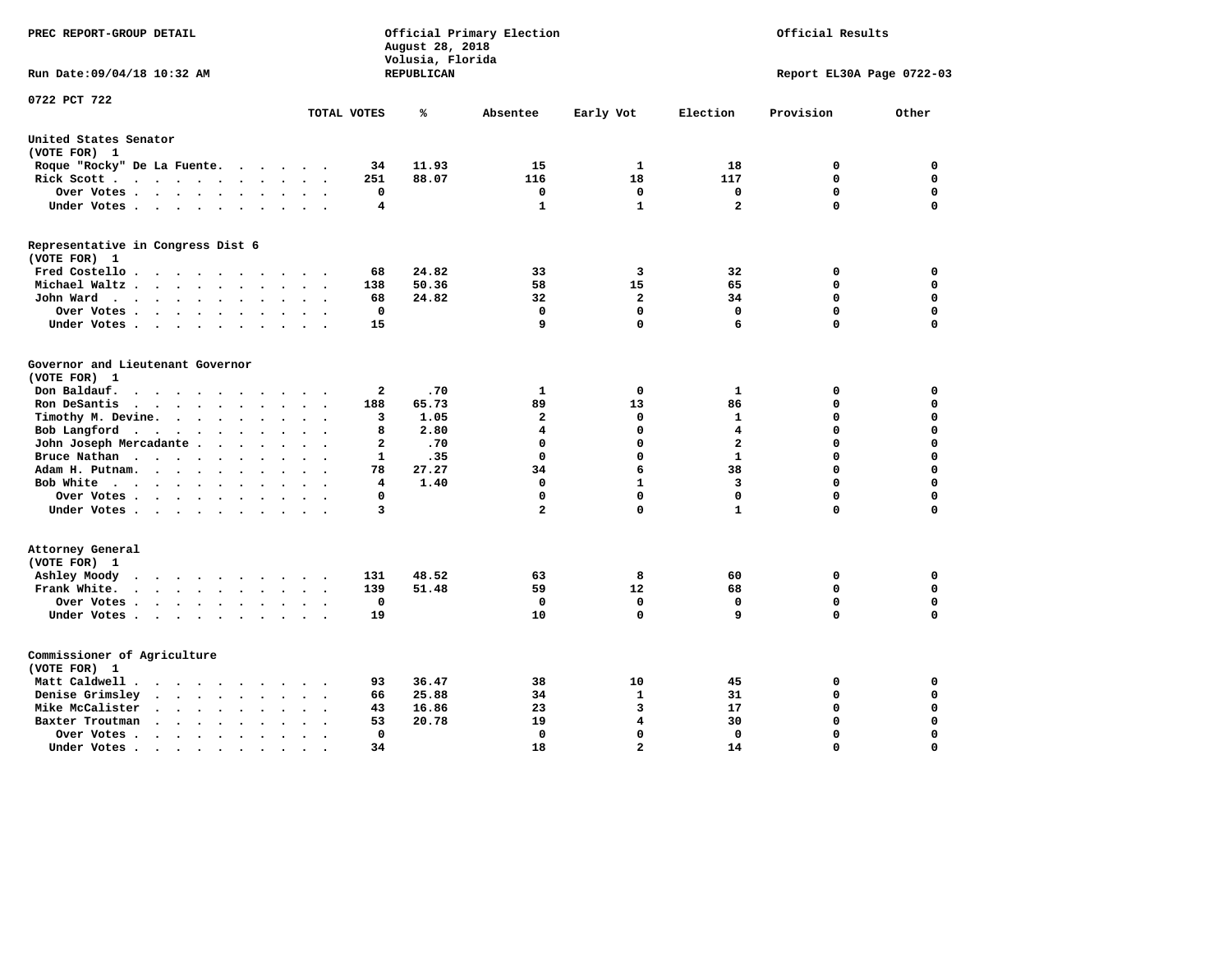| PREC REPORT-GROUP DETAIL                                                                                                   |                            | August 28, 2018<br>Volusia, Florida | Official Primary Election |              | Official Results          |              |             |  |  |
|----------------------------------------------------------------------------------------------------------------------------|----------------------------|-------------------------------------|---------------------------|--------------|---------------------------|--------------|-------------|--|--|
| Run Date: 09/04/18 10:32 AM                                                                                                |                            | <b>NONPARTISAN</b>                  |                           |              | Report EL30A Page 0722-04 |              |             |  |  |
| 0722 PCT 722                                                                                                               |                            |                                     |                           |              |                           |              |             |  |  |
|                                                                                                                            | TOTAL VOTES                | ℁                                   | Absentee                  | Early Vot    | Election                  | Provision    | Other       |  |  |
| Circuit Judge 7th Judicial, Grp 15<br>(VOTE FOR) 1                                                                         |                            |                                     |                           |              |                           |              |             |  |  |
| Linda L. Gaustad                                                                                                           | 214<br>$\cdot$ .           | 34.63                               | 88                        | 15           | 110                       | 1            | 0           |  |  |
| Sebrina L. Slack<br>$\sim$<br>$\ddot{\phantom{a}}$                                                                         | 190<br>$\sim$ $\sim$       | 30.74                               | 97                        | 16           | 77                        | $\mathbf 0$  | $\mathbf 0$ |  |  |
| Ryan Will $\cdots$ $\cdots$<br>$\ddot{\phantom{a}}$                                                                        | 214                        | 34.63                               | 97                        | 11           | 106                       | 0            | 0           |  |  |
| Over Votes<br>$\ddot{\phantom{0}}$                                                                                         | $\mathbf 0$                |                                     | $\mathbf 0$               | 0            | 0                         | 0            | 0           |  |  |
| Under Votes<br>$\bullet$ .<br><br><br><br><br><br>$\cdot$                                                                  | 55                         |                                     | 25                        | $\mathbf{2}$ | 28                        | 0            | 0           |  |  |
| County Judge 7th Judicial, Grp 5<br>(VOTE FOR) 1                                                                           |                            |                                     |                           |              |                           |              |             |  |  |
| Steve Burk.                                                                                                                | 238                        | 39.14                               | 106                       | 13           | 119                       | 0            | 0           |  |  |
| Dawn "Pam" Fields.                                                                                                         | 370                        | 60.86                               | 172                       | 28           | 169                       | $\mathbf{1}$ | 0           |  |  |
| Over Votes                                                                                                                 | 0<br>$\ddot{\phantom{0}}$  |                                     | $\mathbf 0$               | $\mathbf 0$  | 0                         | $\mathbf 0$  | $\mathbf 0$ |  |  |
| Under Votes                                                                                                                | 65                         |                                     | 29                        | 3            | 33                        | $\Omega$     | $\mathbf 0$ |  |  |
| County Council at Large<br>(VOTE FOR) 1                                                                                    |                            |                                     |                           |              |                           |              |             |  |  |
| L. Ronald Durham<br>$\sim$ $\sim$                                                                                          | 209                        | 32.81                               | 91                        | 21           | 97                        | 0            | 0           |  |  |
| Ben F. Johnson.<br>$\sim$ $\sim$ $\sim$ $\sim$ $\sim$                                                                      | 423                        | 66.41                               | 202                       | 22           | 198                       | $\mathbf{1}$ | $\mathbf 0$ |  |  |
| WRITE-IN.<br>$\cdots$<br>$\ddot{\phantom{0}}$<br>$\cdot$<br>$\bullet$                                                      | 5<br>$\ddot{\phantom{a}}$  | .78                                 | 1                         | 1            | 3                         | 0            | 0           |  |  |
| Over Votes                                                                                                                 | 0                          |                                     | $\mathbf 0$               | 0            | 0                         | 0            | 0           |  |  |
| Under Votes<br>$\ddot{\phantom{a}}$<br>$\ddot{\phantom{a}}$                                                                | 36<br>$\sim$ $\sim$        |                                     | 13                        | 0            | 23                        | $\mathbf 0$  | $\mathbf 0$ |  |  |
| School Board Member District 3<br>(VOTE FOR) 1                                                                             |                            |                                     |                           |              |                           |              |             |  |  |
| Linda L. Cuthbert.                                                                                                         | 330                        | 52.97                               | 142                       | 28           | 160                       | 0            | 0           |  |  |
| Kerry Lyons.<br>$\ddot{\phantom{a}}$<br>$\bullet$                                                                          | 68<br>$\ddot{\phantom{1}}$ | 10.91                               | 33                        | 0            | 34                        | $\mathbf{1}$ | $\mathbf 0$ |  |  |
| John Nelson.<br>$\cdots$                                                                                                   | 134                        | 21.51                               | 63                        | 7            | 64                        | $\mathbf 0$  | $\mathbf 0$ |  |  |
| Stan Schmidt<br>$\mathbf{r}$ , and $\mathbf{r}$ , and $\mathbf{r}$ , and $\mathbf{r}$<br>$\ddot{\phantom{0}}$<br>$\bullet$ | 91<br>$\sim$               | 14.61                               | 45                        | 8            | 38                        | $\mathbf 0$  | $\mathbf 0$ |  |  |
| Over Votes                                                                                                                 | $\mathbf 0$                |                                     | $\mathbf 0$               | $\mathbf 0$  | $\mathbf 0$               | $\mathbf 0$  | 0           |  |  |
| Under Votes<br>$\bullet$<br>$\bullet$                                                                                      | 50<br>$\cdot$ .            |                                     | 24                        | $\mathbf{1}$ | 25                        | $\Omega$     | $\mathbf 0$ |  |  |
| City of Port Orange District 2<br>(VOTE FOR) 1                                                                             |                            |                                     |                           |              |                           |              |             |  |  |
| Sarah Jones.<br>.                                                                                                          | 325                        | 50.62                               | 147                       | 20           | 157                       | 1            | 0           |  |  |
| Chase Tramont.<br>$\cdot \cdot \cdot \cdot$                                                                                | 317                        | 49.38                               | 144                       | 23           | 150                       | 0            | 0           |  |  |
| Over Votes.<br>$\ddot{\phantom{a}}$<br>$\overline{\phantom{a}}$                                                            | 0                          |                                     | 0                         | 0            | 0                         | 0            | 0           |  |  |
| Under Votes                                                                                                                | 31<br>$\ddot{\phantom{a}}$ |                                     | 16                        | $\mathbf{1}$ | 14                        | 0            | 0           |  |  |
|                                                                                                                            |                            |                                     |                           |              |                           |              |             |  |  |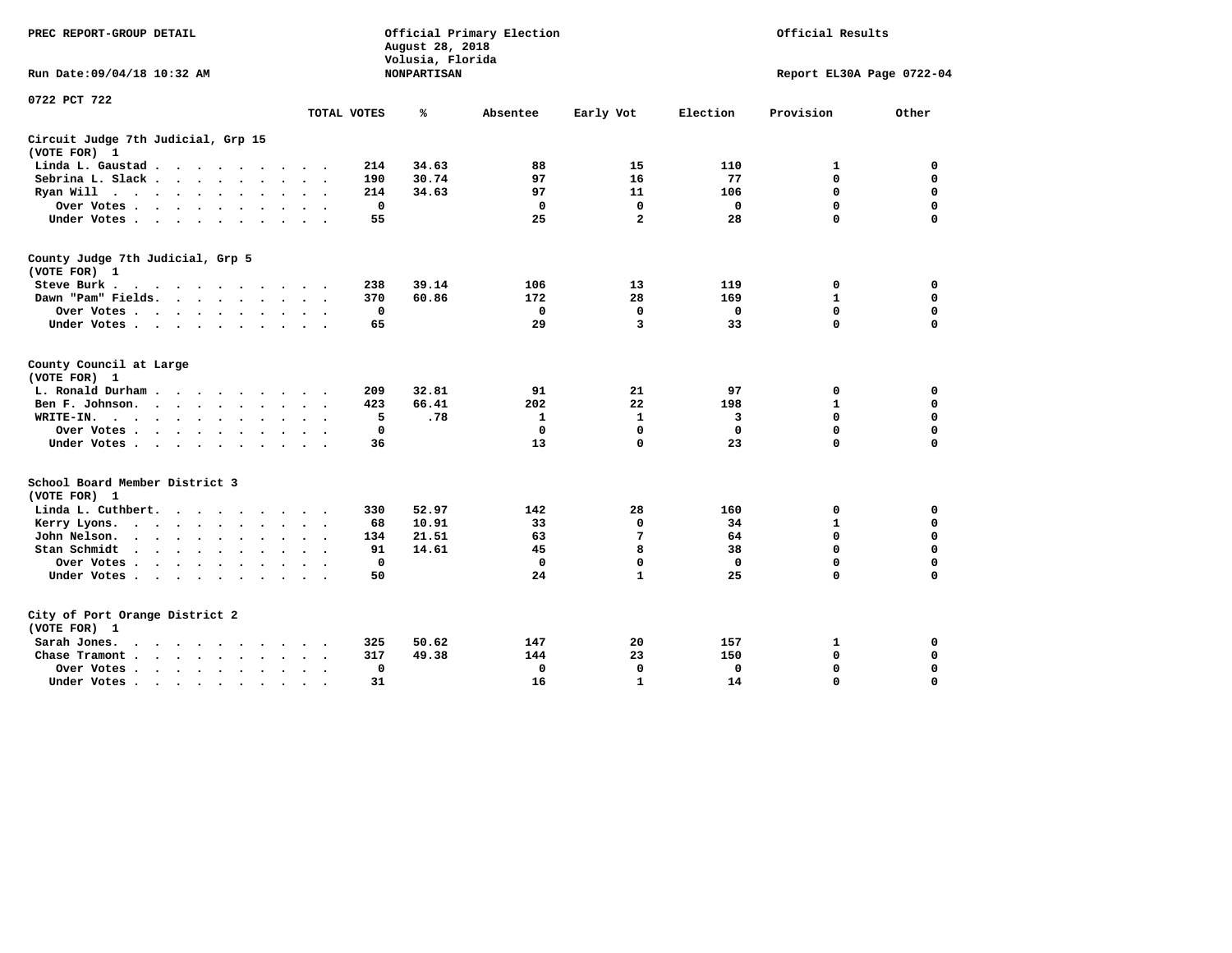| PREC REPORT-GROUP DETAIL                                                                                                                 |  |                                         | August 28, 2018<br>Volusia, Florida | Official Primary Election |          | Official Results |          |                           |       |  |
|------------------------------------------------------------------------------------------------------------------------------------------|--|-----------------------------------------|-------------------------------------|---------------------------|----------|------------------|----------|---------------------------|-------|--|
| Run Date: 09/04/18 10:32 AM                                                                                                              |  |                                         |                                     | <b>STATISTICS</b>         |          |                  |          | Report EL30A Page 0725-01 |       |  |
| 0725 PCT 725                                                                                                                             |  |                                         |                                     |                           |          |                  |          |                           |       |  |
|                                                                                                                                          |  |                                         | TOTAL VOTES                         | %ะ                        | Absentee | Early Vot        | Election | Provision                 | Other |  |
| REGISTERED VOTERS - TOTAL.<br>$\cdots$                                                                                                   |  |                                         | 2,225                               |                           |          |                  |          |                           |       |  |
| REGISTERED VOTERS - DEMOCRATIC                                                                                                           |  | $\cdot$ $\cdot$ $\cdot$ $\cdot$         | 637                                 | 28.63                     |          |                  |          |                           |       |  |
| REGISTERED VOTERS - REPUBLICAN                                                                                                           |  |                                         | 965                                 | 43.37                     |          |                  |          |                           |       |  |
| REGISTERED VOTERS - NONPARTISAN                                                                                                          |  |                                         | 623                                 |                           |          |                  |          |                           |       |  |
| BALLOTS CAST - TOTAL.<br>the contract of the contract of the contract of the contract of the contract of the contract of the contract of |  |                                         | 847                                 |                           | 423      | 63               | 361      |                           |       |  |
| BALLOTS CAST - DEMOCRATIC.<br>.                                                                                                          |  |                                         | 286                                 | 33.77                     | 142      | 24               | 120      |                           |       |  |
| BALLOTS CAST - REPUBLICAN                                                                                                                |  |                                         | 422                                 | 49.82                     | 202      | 30               | 190      |                           |       |  |
| BALLOTS CAST - NONPARTISAN.                                                                                                              |  |                                         | 139                                 | 16.41                     | 79       | 9                | 51       | O                         |       |  |
| BALLOTS CAST - BLANK.                                                                                                                    |  |                                         | 0                                   |                           | 0        | 0                | O        | O                         |       |  |
| VOTER TURNOUT - TOTAL<br>$\cdots$                                                                                                        |  |                                         |                                     | 38.07                     |          |                  |          |                           |       |  |
| VOTER TURNOUT - DEMOCRATIC.                                                                                                              |  | $\cdot$ $\cdot$ $\cdot$ $\cdot$ $\cdot$ |                                     | 44.90                     |          |                  |          |                           |       |  |
| VOTER TURNOUT - REPUBLICAN.                                                                                                              |  |                                         |                                     | 43.73                     |          |                  |          |                           |       |  |
| VOTER TURNOUT - BLANK                                                                                                                    |  |                                         |                                     |                           |          |                  |          |                           |       |  |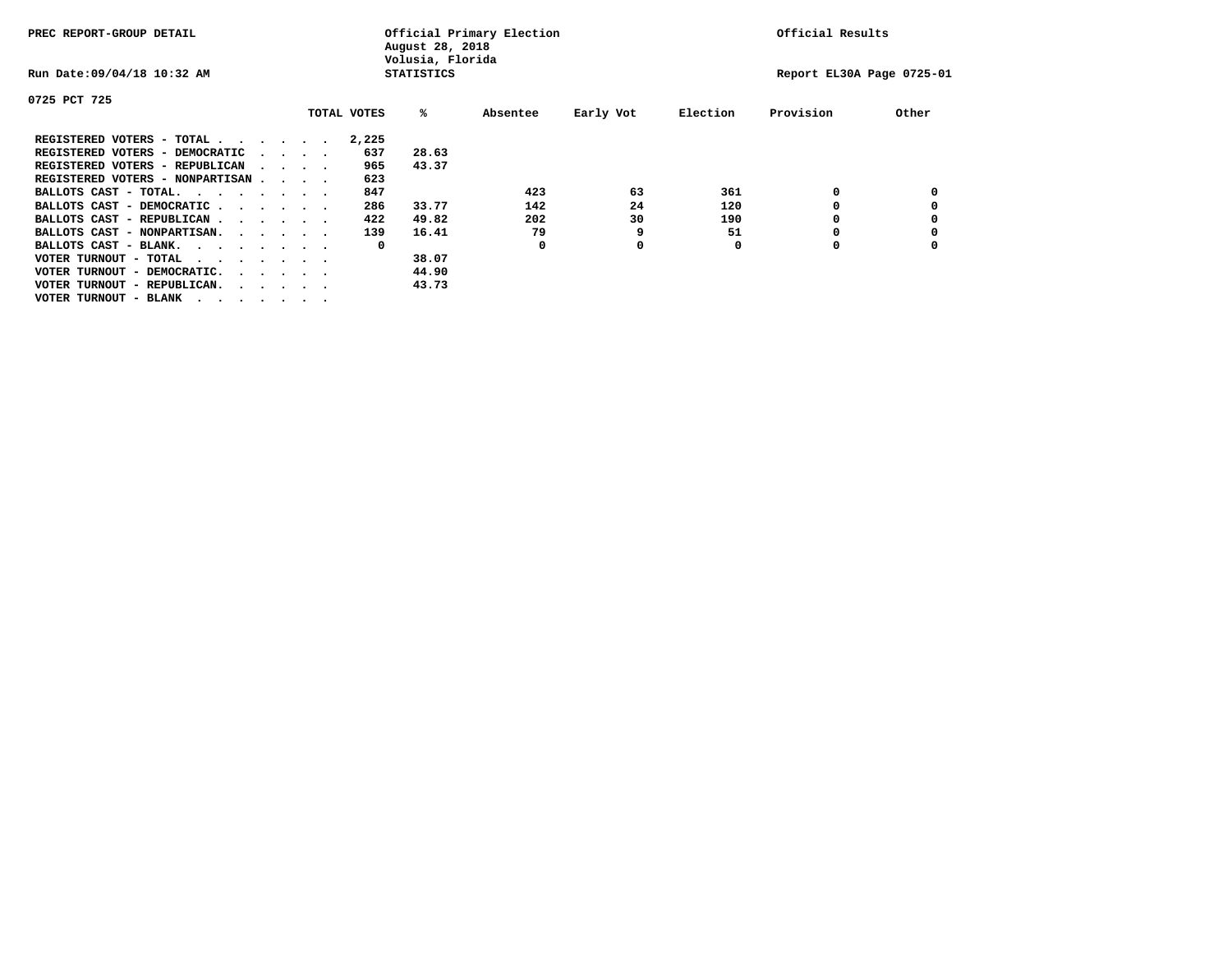| PREC REPORT-GROUP DETAIL                                 |               |                | August 28, 2018<br>Volusia, Florida | Official Primary Election | Official Results          |              |           |             |  |
|----------------------------------------------------------|---------------|----------------|-------------------------------------|---------------------------|---------------------------|--------------|-----------|-------------|--|
| Run Date: 09/04/18 10:32 AM                              |               |                | DEMOCRATIC                          |                           | Report EL30A Page 0725-02 |              |           |             |  |
| 0725 PCT 725                                             |               |                |                                     |                           |                           |              |           |             |  |
|                                                          |               | TOTAL VOTES    | ℁                                   | Absentee                  | Early Vot                 | Election     | Provision | Other       |  |
| Representative in Congress Dist 6<br>(VOTE FOR) 1        |               |                |                                     |                           |                           |              |           |             |  |
| Stephen Sevigny                                          |               | 75             | 27.88                               | 36                        | 10                        | 29           | 0         | 0           |  |
| Nancy Soderberg                                          |               | 144            | 53.53                               | 81                        | 8                         | 55           | 0         | $\mathbf 0$ |  |
| John Upchurch                                            |               | 50             | 18.59                               | 17                        | 5                         | 28           | $\Omega$  | $\mathbf 0$ |  |
| Over Votes                                               |               | $\mathbf 0$    |                                     | $\mathbf{0}$              | $\mathbf 0$               | $\mathbf 0$  | 0         | $\mathbf 0$ |  |
| Under Votes                                              |               | 17             |                                     | 8                         | $\mathbf{1}$              | 8            | $\Omega$  | $\mathbf 0$ |  |
| Governor and Lieutenant Governor<br>(VOTE FOR) 1         |               |                |                                     |                           |                           |              |           |             |  |
| Andrew Gillum                                            | $\sim$ $\sim$ | 45             | 16.25                               | 16                        | 5                         | 24           | 0         | 0           |  |
| Gwen Graham.                                             |               | 152            | 54.87                               | 76                        | 13                        | 63           | 0         | $\mathbf 0$ |  |
| Jeff Greene.                                             |               | 32             | 11.55                               | 21                        | 0                         | 11           | 0         | $\mathbf 0$ |  |
| Chris King                                               |               | 8              | 2.89                                | 4                         | 1                         | 3            | 0         | 0           |  |
| Philip Levine                                            | $\sim$ $\sim$ | 36             | 13.00                               | 19                        | 4                         | 13           | 0         | 0           |  |
| Alex "Lundy" Lundmark<br>$\cdot$ $\cdot$ $\cdot$ $\cdot$ |               | $\mathbf{1}$   | .36                                 | $\mathbf{1}$              | 0                         | $\mathbf 0$  | 0         | 0           |  |
| John Wetherbee.                                          |               | 3              | 1.08                                | $\mathbf{1}$              | $\mathbf{1}$              | $\mathbf{1}$ | 0         | $\mathbf 0$ |  |
| Over Votes                                               |               | $\overline{a}$ |                                     | $\overline{a}$            | $\Omega$                  | $\Omega$     | $\Omega$  | 0           |  |
| Under Votes                                              |               | 7              |                                     | $\overline{a}$            | $\Omega$                  | 5            | $\Omega$  | 0           |  |
| Attorney General<br>(VOTE FOR) 1                         |               |                |                                     |                           |                           |              |           |             |  |
| Sean Shaw $\cdots$ $\cdots$ $\cdots$ $\cdots$            |               | 166            | 67.21                               | 81                        | 16                        | 69           | 0         | 0           |  |
| Ryan Torrens                                             | $\sim$ $\sim$ | 81             | 32.79                               | 43                        | 6                         | 32           | 0         | 0           |  |
| Over Votes                                               | $\cdot$ .     | 0              |                                     | 0                         | 0                         | 0            | 0         | 0           |  |
| Under Votes                                              |               | 39             |                                     | 18                        | $\overline{a}$            | 19           | 0         | $\mathbf 0$ |  |
| Commissioner of Agriculture<br>(VOTE FOR) 1              |               |                |                                     |                           |                           |              |           |             |  |
| Nicole "Nikki" Fried.                                    |               | 141            | 56.63                               | 71                        | 16                        | 54           | 0         | 0           |  |
| Jeffrey Duane Porter.                                    |               | 40             | 16.06                               | 17                        | $\mathbf{1}$              | 22           | 0         | $\mathbf 0$ |  |
| Roy David Walker                                         |               | 68             | 27.31                               | 37                        | 4                         | 27           | 0         | $\mathbf 0$ |  |
| Over Votes                                               |               | $\mathbf 0$    |                                     | $\mathbf{0}$              | $\Omega$                  | $\Omega$     | 0         | $\Omega$    |  |
| Under Votes                                              | $\bullet$     | 37             |                                     | 17                        | 3                         | 17           | 0         | $\mathbf 0$ |  |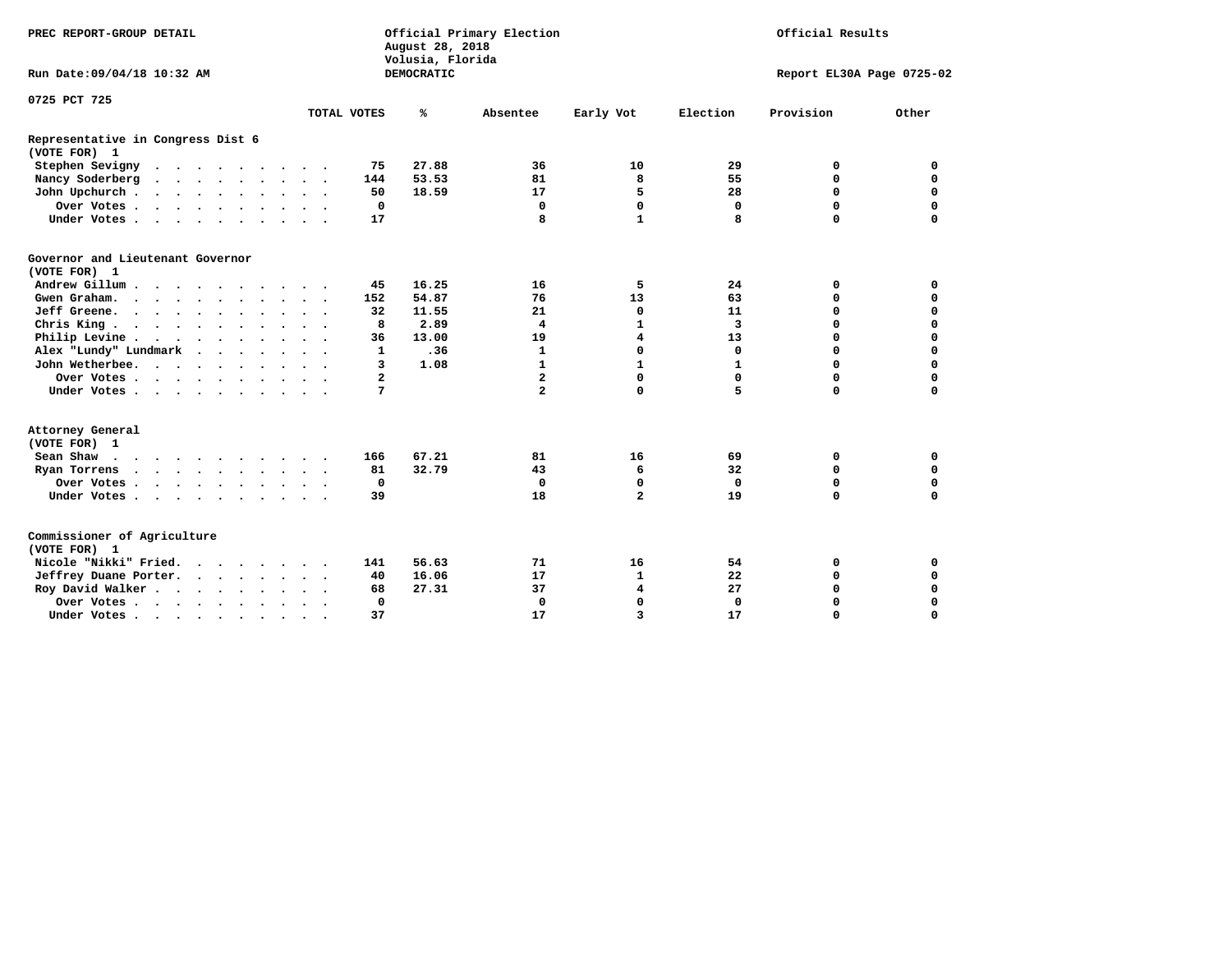| PREC REPORT-GROUP DETAIL                                                                                                                              |                                            | Official Primary Election<br>Official Results<br>August 28, 2018<br>Volusia, Florida |                         |                |                         |                           |             |
|-------------------------------------------------------------------------------------------------------------------------------------------------------|--------------------------------------------|--------------------------------------------------------------------------------------|-------------------------|----------------|-------------------------|---------------------------|-------------|
| Run Date: 09/04/18 10:32 AM                                                                                                                           |                                            | REPUBLICAN                                                                           |                         |                |                         | Report EL30A Page 0725-03 |             |
| 0725 PCT 725                                                                                                                                          | TOTAL VOTES                                | ℁                                                                                    | Absentee                | Early Vot      | Election                | Provision                 | Other       |
| United States Senator                                                                                                                                 |                                            |                                                                                      |                         |                |                         |                           |             |
| (VOTE FOR) 1                                                                                                                                          |                                            |                                                                                      |                         |                |                         |                           |             |
| Roque "Rocky" De La Fuente.<br>$\sim$ $\sim$<br>$\sim$                                                                                                | 32<br>$\ddot{\phantom{a}}$                 | 7.73                                                                                 | 16                      | 1              | 15                      | 0                         | 0           |
| Rick Scott<br>$\ddot{\phantom{0}}$<br>$\bullet$                                                                                                       | 382                                        | 92.27                                                                                | 184                     | 28             | 170                     | $\mathbf 0$               | $\mathbf 0$ |
| Over Votes<br>$\bullet$<br>$\ddot{\phantom{0}}$                                                                                                       | 0<br>$\bullet$<br>$\overline{\phantom{a}}$ |                                                                                      | 0                       | $\mathbf 0$    | 0                       | $\mathbf 0$               | $\mathbf 0$ |
| Under Votes<br>$\sim$                                                                                                                                 | 8<br>$\sim$                                |                                                                                      | $\overline{a}$          | $\mathbf{1}$   | 5                       | $\mathbf 0$               | $\mathbf 0$ |
| Representative in Congress Dist 6<br>(VOTE FOR) 1                                                                                                     |                                            |                                                                                      |                         |                |                         |                           |             |
| Fred Costello                                                                                                                                         | 137                                        | 33.83                                                                                | 57                      | 8              | 72                      | 0                         | 0           |
| Michael Waltz.<br>$\ddot{\phantom{a}}$                                                                                                                | 186                                        | 45.93                                                                                | 98                      | 17             | 71                      | 0                         | $\mathbf 0$ |
| John Ward<br>$\sim$ $\sim$<br>$\bullet$<br>$\bullet$                                                                                                  | 82<br>$\bullet$                            | 20.25                                                                                | 38                      | 5              | 39                      | 0                         | $\mathbf 0$ |
| Over Votes<br>$\ddot{\phantom{0}}$<br>$\bullet$                                                                                                       | 0                                          |                                                                                      | 0                       | 0              | 0                       | 0                         | 0           |
| Under Votes<br>$\bullet$<br>$\cdot$                                                                                                                   | 17                                         |                                                                                      | 9                       | $\Omega$       | 8                       | $\Omega$                  | $\Omega$    |
| Governor and Lieutenant Governor<br>(VOTE FOR) 1<br>Don Baldauf.<br>$\cdot$ $\cdot$ $\cdot$<br>$\overline{\phantom{a}}$                               | 0                                          |                                                                                      | $\mathbf 0$             | 0              | 0                       | 0                         | 0           |
| Ron DeSantis<br>$\cdot$ $\cdot$ $\cdot$<br>$\bullet$                                                                                                  | 251                                        | 61.52                                                                                | 119                     | 17             | 115                     | $\mathbf 0$               | $\mathbf 0$ |
| Timothy M. Devine. .<br>$\sim$<br>$\ddot{\phantom{a}}$<br>$\ddot{\phantom{a}}$<br>$\ddot{\phantom{a}}$<br>$\bullet$                                   | 8<br>$\ddot{\phantom{0}}$                  | 1.96                                                                                 | 6                       | 0              | $\mathbf{2}$            | $\mathbf 0$               | $\mathbf 0$ |
| Bob Langford<br>$\ddot{\phantom{0}}$<br>$\ddot{\phantom{a}}$<br>$\ddot{\phantom{a}}$<br>$\bullet$                                                     | $\mathbf{1}$                               | .25                                                                                  | $\mathbf 0$             | $\mathbf 0$    | $\mathbf{1}$            | 0                         | $\mathbf 0$ |
| John Joseph Mercadante .<br>$\bullet$<br>$\ddot{\phantom{a}}$                                                                                         | 3                                          | .74                                                                                  | $\mathbf{2}$            | $\mathbf 0$    | $\mathbf{1}$            | 0                         | $\mathbf 0$ |
| Bruce Nathan<br>$\cdots$ $\cdots$<br>$\ddot{\phantom{a}}$<br>$\bullet$<br>$\bullet$                                                                   | 6                                          | 1.47                                                                                 | $\overline{\mathbf{2}}$ | $\mathbf 0$    | 4                       | 0                         | $\mathbf 0$ |
| Adam H. Putnam.<br>$\sim$ $\sim$ $\sim$<br>$\ddot{\phantom{a}}$<br>$\ddot{\phantom{a}}$                                                               | 135                                        | 33.09                                                                                | 62                      | 13             | 60                      | 0                         | $\mathbf 0$ |
| Bob White<br>$\ddot{\phantom{a}}$<br>$\ddot{\phantom{a}}$<br>$\cdot$                                                                                  | 4<br>$\sim$                                | .98                                                                                  | $\mathbf{1}$            | $\mathbf 0$    | 3                       | 0                         | $\mathbf 0$ |
| Over Votes .<br>$\sim$ $\sim$ $\sim$ $\sim$ $\sim$<br>$\bullet$<br>$\bullet$                                                                          | $\mathbf{1}$                               |                                                                                      | $\mathbf{1}$            | $\mathbf 0$    | $\mathbf 0$             | $\mathbf 0$               | $\mathbf 0$ |
| Under Votes                                                                                                                                           | 13<br>$\ddot{\phantom{a}}$                 |                                                                                      | 9                       | $\mathbf 0$    | $\overline{\mathbf{4}}$ | 0                         | 0           |
| Attorney General<br>(VOTE FOR) 1                                                                                                                      |                                            |                                                                                      |                         |                |                         |                           |             |
| Ashley Moody<br>$\cdots$<br>$\ddot{\phantom{a}}$<br>$\cdot$                                                                                           | 227                                        | 56.61                                                                                | 110                     | 15             | 102                     | 0                         | 0           |
| Frank White.<br>$\mathbf{a}$ , and $\mathbf{a}$ , and $\mathbf{a}$<br>$\sim$<br>$\bullet$<br>$\bullet$                                                | 174                                        | 43.39                                                                                | 83                      | 14             | 77                      | $\mathbf 0$               | $\mathbf 0$ |
| Over Votes.<br>$\mathbf{a} = \mathbf{a} + \mathbf{a} + \mathbf{a} + \mathbf{a}$<br>$\sim$<br>$\bullet$<br>$\bullet$                                   | $\mathbf 0$<br>$\ddot{\phantom{a}}$        |                                                                                      | 0                       | $\mathbf 0$    | $\mathbf 0$             | 0                         | $\mathbf 0$ |
| Under Votes<br>$\ddot{\phantom{a}}$                                                                                                                   | 21<br>$\bullet$                            |                                                                                      | 9                       | $\mathbf{1}$   | 11                      | 0                         | $\mathbf 0$ |
| Commissioner of Agriculture<br>(VOTE FOR) 1                                                                                                           |                                            |                                                                                      |                         |                |                         |                           |             |
| Matt Caldwell.<br>$\begin{array}{cccccccccccccc} \bullet & \bullet & \bullet & \bullet & \bullet & \bullet & \bullet & \bullet & \bullet \end{array}$ | 132                                        | 35.29                                                                                | 66                      | 10             | 56                      | 0                         | 0           |
| Denise Grimsley<br>$\ddot{\phantom{a}}$<br>$\sim$<br>$\ddot{\phantom{a}}$<br>$\ddot{\phantom{a}}$                                                     | 114                                        | 30.48                                                                                | 58                      | 6              | 50                      | $\mathbf 0$               | $\mathbf 0$ |
| Mike McCalister<br>$\mathbf{r}=\mathbf{r}+\mathbf{r}+\mathbf{r}+\mathbf{r}$<br>$\bullet$<br>$\bullet$<br>$\ddot{\phantom{a}}$                         | 47                                         | 12.57                                                                                | 16                      | $\overline{a}$ | 29                      | 0                         | $\mathbf 0$ |
| Baxter Troutman<br>$\ddot{\phantom{1}}$<br>$\ddot{\phantom{a}}$                                                                                       | 81                                         | 21.66                                                                                | 39                      | 8              | 34                      | $\mathbf 0$               | $\mathbf 0$ |
| Over Votes.<br>$\sim$ $\sim$<br>$\ddot{\phantom{1}}$<br>$\ddot{\phantom{a}}$<br>$\overline{\phantom{a}}$                                              | 0<br>$\overline{\phantom{a}}$              |                                                                                      | 0                       | $\mathbf 0$    | 0                       | 0                         | $\mathbf 0$ |
| Under Votes.<br>$\bullet$ , $\bullet$ , $\bullet$ , $\bullet$<br>$\bullet$<br>$\bullet$                                                               | 48                                         |                                                                                      | 23                      | 4              | 21                      | $\Omega$                  | $\Omega$    |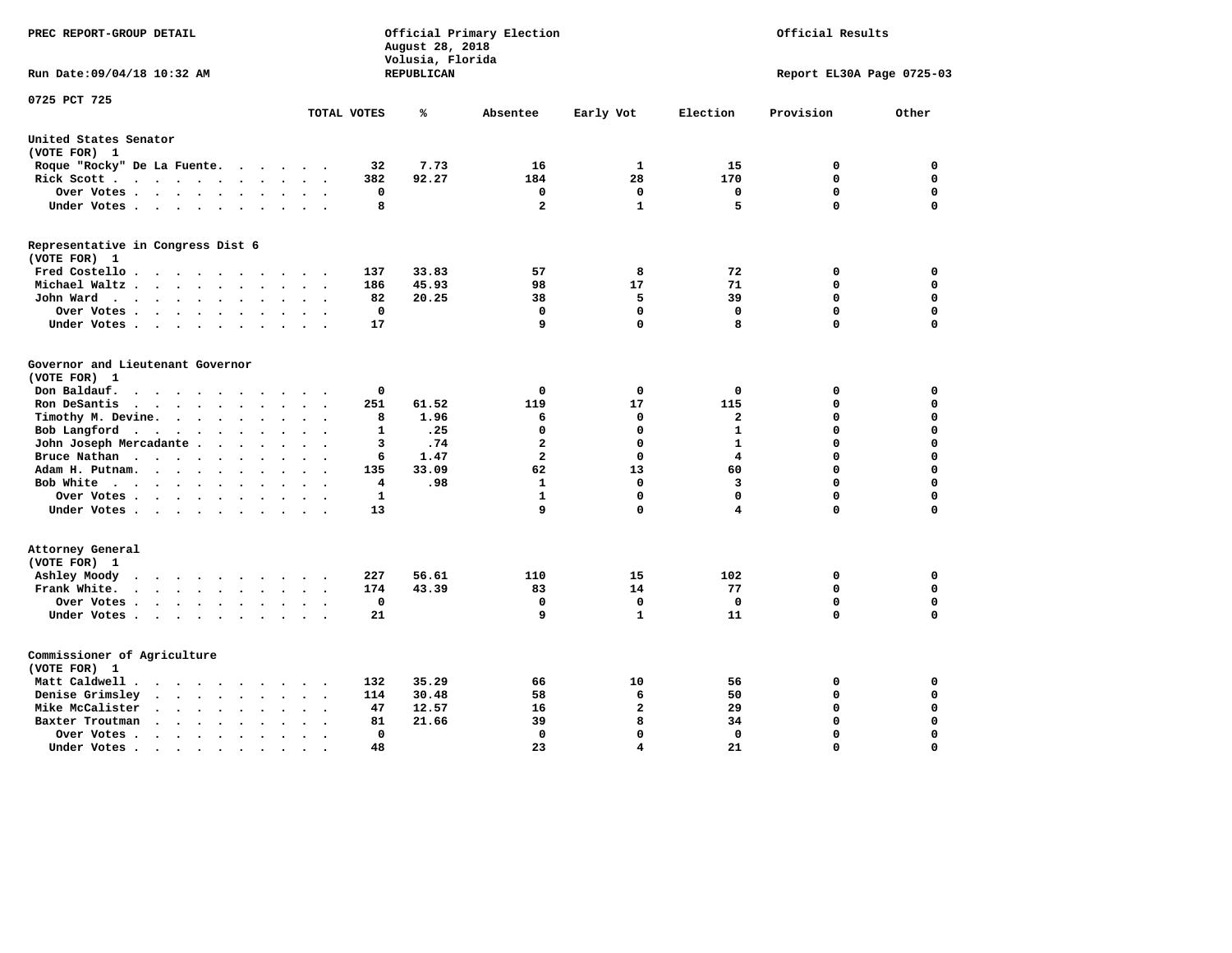| PREC REPORT-GROUP DETAIL                                                                                                      |                            | August 28, 2018<br>Volusia, Florida | Official Primary Election |              | Official Results |             |                           |  |
|-------------------------------------------------------------------------------------------------------------------------------|----------------------------|-------------------------------------|---------------------------|--------------|------------------|-------------|---------------------------|--|
| Run Date: 09/04/18 10:32 AM                                                                                                   |                            | <b>NONPARTISAN</b>                  |                           |              |                  |             | Report EL30A Page 0725-04 |  |
| 0725 PCT 725                                                                                                                  |                            |                                     |                           |              |                  |             |                           |  |
|                                                                                                                               | TOTAL VOTES                | ℁                                   | Absentee                  | Early Vot    | Election         | Provision   | Other                     |  |
| Circuit Judge 7th Judicial, Grp 15<br>(VOTE FOR) 1                                                                            |                            |                                     |                           |              |                  |             |                           |  |
| Linda L. Gaustad                                                                                                              | 200<br>$\sim$              | 26.88                               | 109                       | 8            | 83               | 0           | 0                         |  |
| Sebrina L. Slack<br>$\sim$ $\sim$ $\sim$                                                                                      | 265<br>$\sim$<br>$\bullet$ | 35.62                               | 147                       | 22           | 96               | 0           | $\mathbf 0$               |  |
| Ryan Will<br>$\ddot{\phantom{0}}$<br>$\ddot{\phantom{a}}$                                                                     | 279                        | 37.50                               | 120                       | 28           | 131              | $\mathbf 0$ | $\mathbf 0$               |  |
| Over Votes.<br>$\sim$ $\sim$ $\sim$<br>$\ddot{\phantom{a}}$<br>$\bullet$                                                      |                            | $\mathbf 0$                         | $\mathbf 0$               | $\mathbf 0$  | $\mathbf 0$      | $\mathbf 0$ | $\mathbf 0$               |  |
| Under Votes<br>$\bullet$                                                                                                      | 103<br>$\cdot$             |                                     | 47                        | 5            | 51               | $\mathbf 0$ | $\mathbf 0$               |  |
| County Judge 7th Judicial, Grp 5<br>(VOTE FOR) 1                                                                              |                            |                                     |                           |              |                  |             |                           |  |
| Steve Burk .<br>$\cdot$ $\cdot$ $\cdot$ $\cdot$ $\cdot$ $\cdot$ $\cdot$ $\cdot$                                               | 277                        | 37.79                               | 141                       | 19           | 117              | 0           | 0                         |  |
| Dawn "Pam" Fields.<br>$\sim$ $\sim$ $\sim$ $\sim$ $\sim$                                                                      | 456                        | 62.21                               | 233                       | 41           | 182              | $\mathbf 0$ | $\mathbf 0$               |  |
| Over Votes .<br>$\sim$<br>$\ddot{\phantom{1}}$<br>$\bullet$<br>$\bullet$<br>$\bullet$                                         |                            | 0                                   | 0                         | 0            | 0                | 0           | $\mathbf 0$               |  |
| Under Votes<br>$\bullet$                                                                                                      | 114                        |                                     | 49                        | 3            | 62               | $\Omega$    | $\Omega$                  |  |
| County Council at Large<br>(VOTE FOR) 1                                                                                       |                            |                                     |                           |              |                  |             |                           |  |
| L. Ronald Durham.<br>$\cdots$                                                                                                 | 265                        | 33.04                               | 140                       | 24           | 101              | 0           | $\mathbf 0$               |  |
| Ben F. Johnson.<br>$\sim$ $\sim$<br>$\bullet$<br>$\bullet$                                                                    |                            | 66.58<br>534                        | 262                       | 38           | 234              | 0           | $\mathbf 0$               |  |
| WRITE-IN.<br>$\ddot{\phantom{1}}$<br>$\sim$<br>$\ddot{\phantom{1}}$<br>$\cdot$ $\cdot$<br>$\bullet$<br>$\bullet$<br>$\bullet$ | $\ddot{\phantom{a}}$       | 3<br>.37                            | $\mathbf{2}$              | $\mathbf{1}$ | 0                | 0           | $\mathbf 0$               |  |
| Over Votes .<br>$\ddot{\phantom{a}}$<br>$\bullet$<br>$\bullet$                                                                |                            | $\mathbf 0$                         | $\mathbf 0$               | $\mathbf 0$  | $\mathbf 0$      | 0           | $\mathbf 0$               |  |
| Under Votes<br>$\bullet$<br>$\ddot{\phantom{0}}$<br>$\bullet$                                                                 | $\ddot{\phantom{0}}$       | 45                                  | 19                        | $\mathbf 0$  | 26               | 0           | 0                         |  |
| School Board Member District 3<br>(VOTE FOR) 1                                                                                |                            |                                     |                           |              |                  |             |                           |  |
| Linda L. Cuthbert.<br>$\ddot{\phantom{1}}$<br>$\ddot{\phantom{1}}$                                                            | 353                        | 46.14                               | 195                       | 29           | 129              | 0           | 0                         |  |
| Kerry Lyons.<br>$\cdot$ $\cdot$ $\cdot$ $\cdot$ $\cdot$<br>$\ddot{\phantom{1}}$<br>$\bullet$                                  |                            | 9.80<br>75                          | 39                        | 1            | 35               | 0           | 0                         |  |
| John Nelson.<br>$\ddot{\phantom{a}}$<br>$\sim$ $\sim$<br>$\bullet$<br>$\bullet$<br>$\cdot$                                    | 163                        | 21.31                               | 78                        | 9            | 76               | $\mathbf 0$ | $\mathbf 0$               |  |
| Stan Schmidt<br>$\sim$ $\sim$ $\sim$ $\sim$<br>$\bullet$<br>$\bullet$<br>$\bullet$                                            | 174                        | 22.75                               | 74                        | 19           | 81               | $\mathbf 0$ | $\mathbf 0$               |  |
| Over Votes .<br>$\sim$ $\sim$<br>$\bullet$<br>$\cdot$<br>$\cdot$                                                              |                            | $\mathbf 0$                         | $\mathbf 0$               | $\mathbf 0$  | $\mathbf 0$      | 0           | $\mathbf 0$               |  |
| Under Votes<br>$\bullet$<br>$\bullet$                                                                                         | $\bullet$                  | 82                                  | 37                        | 5            | 40               | 0           | $\Omega$                  |  |
| City of Port Orange District 2<br>(VOTE FOR) 1                                                                                |                            |                                     |                           |              |                  |             |                           |  |
| Sarah Jones.<br>$\cdot$<br>$\sim$                                                                                             | 339                        | 42.48                               | 201                       | 22           | 116              | 0           | 0                         |  |
| $\sim$<br>Chase Tramont.<br>$\ddot{\phantom{a}}$<br>$\ddot{\phantom{a}}$<br>$\ddot{\phantom{a}}$                              | 459                        | 57.52                               | 199                       | 40           | 220              | 0           | 0                         |  |
| Over Votes .<br>$\cdot$ $\cdot$<br>$\bullet$<br>$\bullet$<br>$\bullet$<br>$\bullet$                                           |                            | 0                                   | 0                         | 0            | 0                | 0           | 0                         |  |
| Under Votes .<br>$\cdot$<br>$\overline{\phantom{a}}$<br>$\bullet$<br>$\overline{a}$                                           |                            | 49                                  | 23                        | $\mathbf{1}$ | 25               | 0           | $\mathbf 0$               |  |
|                                                                                                                               |                            |                                     |                           |              |                  |             |                           |  |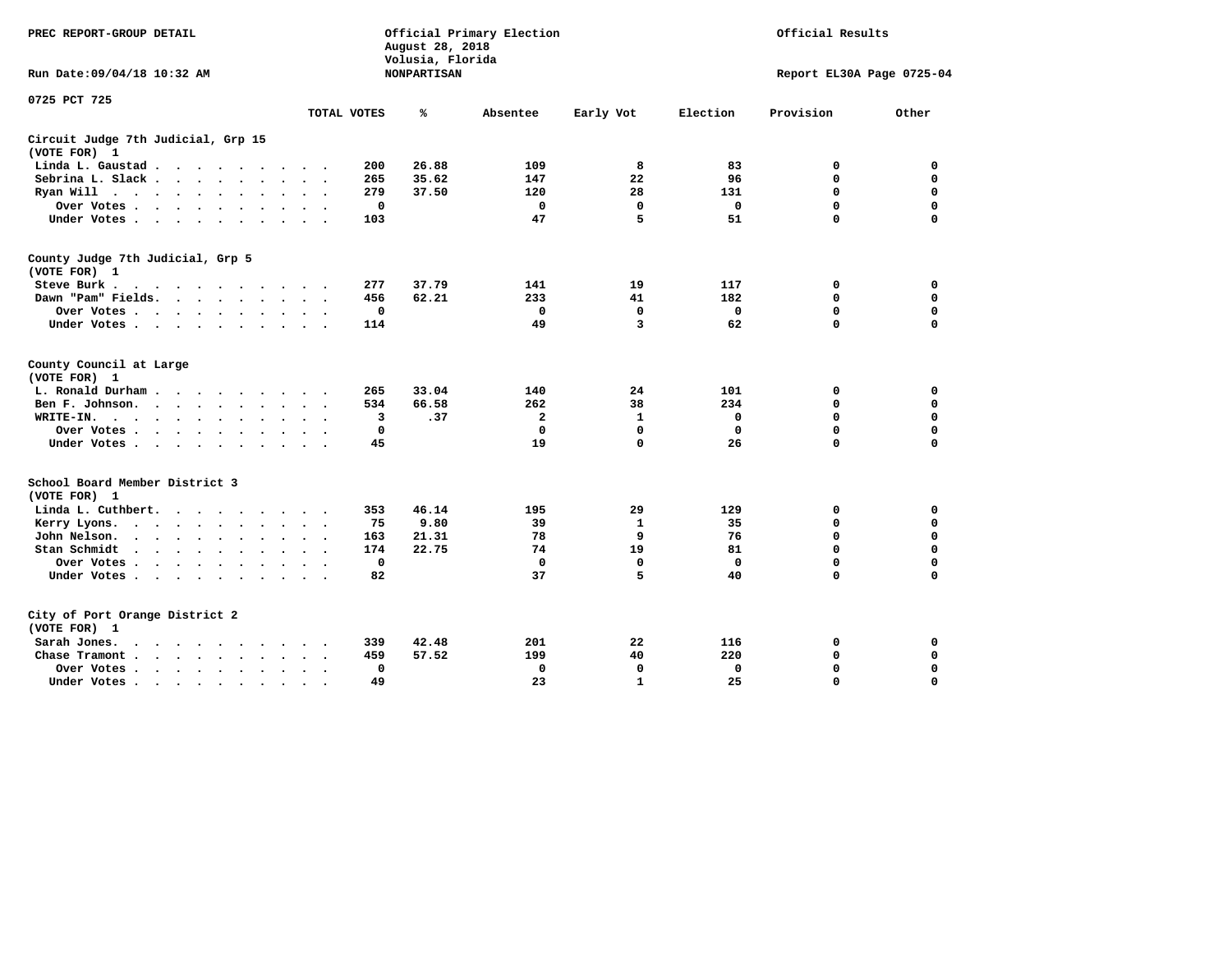| PREC REPORT-GROUP DETAIL               |                   |                                         |  | Official Primary Election<br>August 28, 2018<br>Volusia, Florida | Official Results |       |          |           |                           |           |       |
|----------------------------------------|-------------------|-----------------------------------------|--|------------------------------------------------------------------|------------------|-------|----------|-----------|---------------------------|-----------|-------|
| Run Date: 09/04/18 10:32 AM            | <b>STATISTICS</b> |                                         |  |                                                                  |                  |       |          |           | Report EL30A Page 0726-01 |           |       |
| 0726 PCT 726                           |                   |                                         |  |                                                                  |                  |       |          |           |                           |           |       |
|                                        |                   |                                         |  |                                                                  | TOTAL VOTES      | %ะ    | Absentee | Early Vot | Election                  | Provision | Other |
| REGISTERED VOTERS - TOTAL              |                   |                                         |  |                                                                  | 3,164            |       |          |           |                           |           |       |
| REGISTERED VOTERS - DEMOCRATIC         |                   | $\cdot$ $\cdot$ $\cdot$ $\cdot$         |  |                                                                  | 736              | 23.26 |          |           |                           |           |       |
| REGISTERED VOTERS - REPUBLICAN         |                   |                                         |  |                                                                  | 1,642            | 51.90 |          |           |                           |           |       |
| REGISTERED VOTERS - NONPARTISAN        |                   |                                         |  |                                                                  | 786              |       |          |           |                           |           |       |
| BALLOTS CAST - TOTAL.                  |                   |                                         |  |                                                                  | 1,437            |       | 646      | 61        | 729                       |           |       |
| BALLOTS CAST - DEMOCRATIC              |                   |                                         |  |                                                                  | 385              | 26.79 | 173      | 21        | 190                       |           |       |
| BALLOTS CAST - REPUBLICAN              |                   |                                         |  |                                                                  | 848              | 59.01 | 362      | 35        | 451                       |           |       |
| BALLOTS CAST - NONPARTISAN.            |                   |                                         |  |                                                                  | 204              | 14.20 | 111      |           | 88                        |           |       |
| BALLOTS CAST - BLANK.                  |                   |                                         |  |                                                                  | 0                |       | 0        | 0         | 0                         | 0         |       |
| VOTER TURNOUT - TOTAL<br>.             |                   |                                         |  |                                                                  |                  | 45.42 |          |           |                           |           |       |
| VOTER TURNOUT - DEMOCRATIC.            |                   | $\cdot$ $\cdot$ $\cdot$ $\cdot$ $\cdot$ |  |                                                                  |                  | 52.31 |          |           |                           |           |       |
| VOTER TURNOUT - REPUBLICAN.<br>$\cdot$ |                   |                                         |  |                                                                  |                  | 51.64 |          |           |                           |           |       |
| VOTER TURNOUT - BLANK                  |                   |                                         |  |                                                                  |                  |       |          |           |                           |           |       |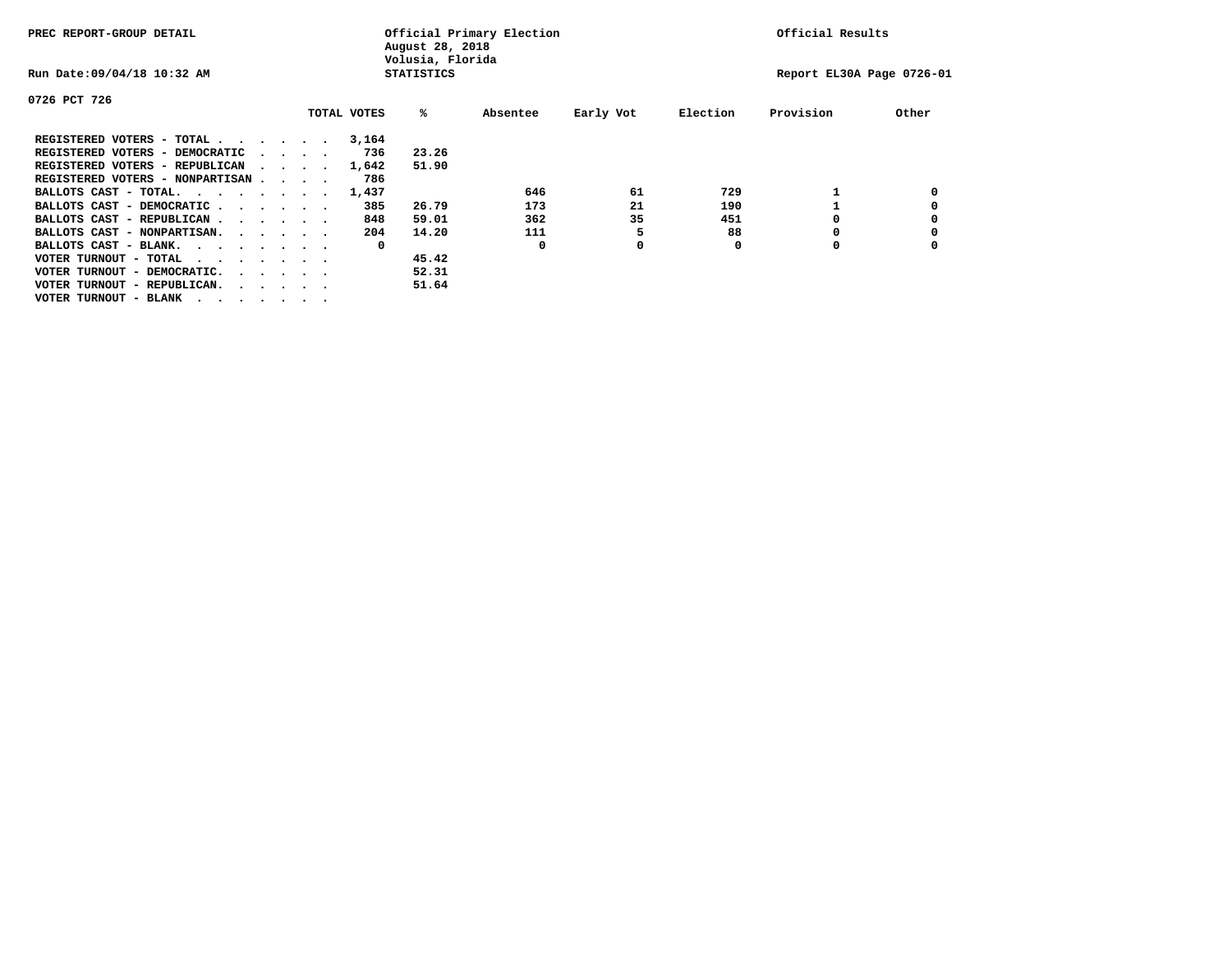| PREC REPORT-GROUP DETAIL                                                                                                                                                                                                                              | Official Primary Election<br>August 28, 2018 |                                       | Official Results              |                             |  |  |
|-------------------------------------------------------------------------------------------------------------------------------------------------------------------------------------------------------------------------------------------------------|----------------------------------------------|---------------------------------------|-------------------------------|-----------------------------|--|--|
| Run Date: 09/04/18 10:32 AM                                                                                                                                                                                                                           |                                              | Volusia, Florida<br><b>DEMOCRATIC</b> |                               | Report EL30A Page 0726-02   |  |  |
| 0726 PCT 726                                                                                                                                                                                                                                          |                                              |                                       |                               |                             |  |  |
|                                                                                                                                                                                                                                                       | TOTAL VOTES                                  | ℁<br>Absentee                         | Election<br>Early Vot         | Provision<br>Other          |  |  |
| Representative in Congress Dist 6<br>(VOTE FOR) 1                                                                                                                                                                                                     |                                              |                                       |                               |                             |  |  |
| Stephen Sevigny                                                                                                                                                                                                                                       | 86                                           | 23.24<br>41                           | $\overline{\mathbf{2}}$<br>43 | 0<br>0                      |  |  |
| Nancy Soderberg<br>$\cdots$                                                                                                                                                                                                                           | 222                                          | 60.00<br>97                           | 12<br>112                     | $\mathbf{1}$<br>$\mathbf 0$ |  |  |
| John Upchurch                                                                                                                                                                                                                                         | 62                                           | 16.76<br>29                           | 7<br>26                       | 0<br>0                      |  |  |
| Over Votes                                                                                                                                                                                                                                            | $\mathbf 0$                                  | 0                                     | 0<br>$\mathbf 0$              | $\mathbf 0$<br>$\mathbf 0$  |  |  |
| Under Votes                                                                                                                                                                                                                                           | 15                                           | 6                                     | $\mathbf 0$<br>9              | $\Omega$<br>$\mathbf 0$     |  |  |
| Governor and Lieutenant Governor<br>(VOTE FOR) 1                                                                                                                                                                                                      |                                              |                                       |                               |                             |  |  |
| Andrew Gillum                                                                                                                                                                                                                                         | 50                                           | 13.55<br>18                           | 3<br>29                       | $\mathbf 0$<br>$\mathbf 0$  |  |  |
| Gwen Graham.                                                                                                                                                                                                                                          | 215                                          | 58.27<br>93                           | 13<br>108                     | $\mathbf{1}$<br>$\mathbf 0$ |  |  |
| Jeff Greene.                                                                                                                                                                                                                                          | 37                                           | 25<br>10.03                           | 2<br>10                       | $\mathbf 0$<br>$\mathbf 0$  |  |  |
| Chris King                                                                                                                                                                                                                                            | 5<br>$\sim$ $\sim$                           | 1.36<br>5                             | 0<br>0                        | $\mathbf 0$<br>0            |  |  |
| Philip Levine                                                                                                                                                                                                                                         | 57                                           | 15.45<br>22                           | 3<br>32                       | $\mathbf 0$<br>$\mathbf 0$  |  |  |
| Alex "Lundy" Lundmark                                                                                                                                                                                                                                 | $\overline{a}$                               | .54<br>$\mathbf{1}$                   | $\mathbf 0$<br>$\mathbf{1}$   | $\mathbf 0$<br>$\mathbf 0$  |  |  |
| John Wetherbee.                                                                                                                                                                                                                                       | 3                                            | .81<br>$\mathbf{1}$                   | $\mathbf 0$<br>$\overline{a}$ | $\Omega$<br>$\mathbf 0$     |  |  |
| Over Votes                                                                                                                                                                                                                                            | $\mathbf{1}$                                 | $\mathbf{1}$                          | 0<br>0                        | $\mathbf 0$<br>$\mathbf 0$  |  |  |
| Under Votes                                                                                                                                                                                                                                           | 15                                           | 7                                     | 0<br>8                        | $\mathbf 0$<br>$\mathbf 0$  |  |  |
| Attorney General<br>(VOTE FOR) 1                                                                                                                                                                                                                      |                                              |                                       |                               |                             |  |  |
| Sean Shaw                                                                                                                                                                                                                                             | 219                                          | 68.87<br>109                          | 14<br>96                      | 0<br>0                      |  |  |
| Ryan Torrens<br>$\mathbf{a}$ and $\mathbf{a}$ are a set of the set of the set of the set of the set of the set of the set of the set of the set of the set of the set of the set of the set of the set of the set of the set of the set of the set of | 99                                           | 31.13<br>39                           | 55<br>4                       | $\mathbf{1}$<br>0           |  |  |
| Over Votes                                                                                                                                                                                                                                            | 0                                            | 0                                     | 0<br>$\Omega$                 | 0<br>$\mathbf 0$            |  |  |
| Under Votes                                                                                                                                                                                                                                           | 67                                           | 25                                    | 3<br>39                       | $\Omega$<br>$\mathbf 0$     |  |  |
| Commissioner of Agriculture<br>(VOTE FOR) 1                                                                                                                                                                                                           |                                              |                                       |                               |                             |  |  |
| Nicole "Nikki" Fried.                                                                                                                                                                                                                                 | 179                                          | 56.65<br>75                           | 9<br>94                       | 0<br>1                      |  |  |
| Jeffrey Duane Porter.                                                                                                                                                                                                                                 | 40                                           | 12.66<br>18                           | 2<br>20                       | 0<br>$\mathbf 0$            |  |  |
| Roy David Walker                                                                                                                                                                                                                                      | 97                                           | 30.70<br>46                           | 9<br>42                       | $\mathbf 0$<br>$\mathbf 0$  |  |  |
| Over Votes                                                                                                                                                                                                                                            | $\Omega$<br>$\ddot{\phantom{0}}$             | $\mathbf 0$                           | 0<br>0                        | $\mathbf 0$<br>0            |  |  |
| Under Votes                                                                                                                                                                                                                                           | 69<br>$\ddot{\phantom{1}}$<br>$\sim$         | 34                                    | $\mathbf{1}$<br>34            | $\mathbf 0$<br>$\mathbf 0$  |  |  |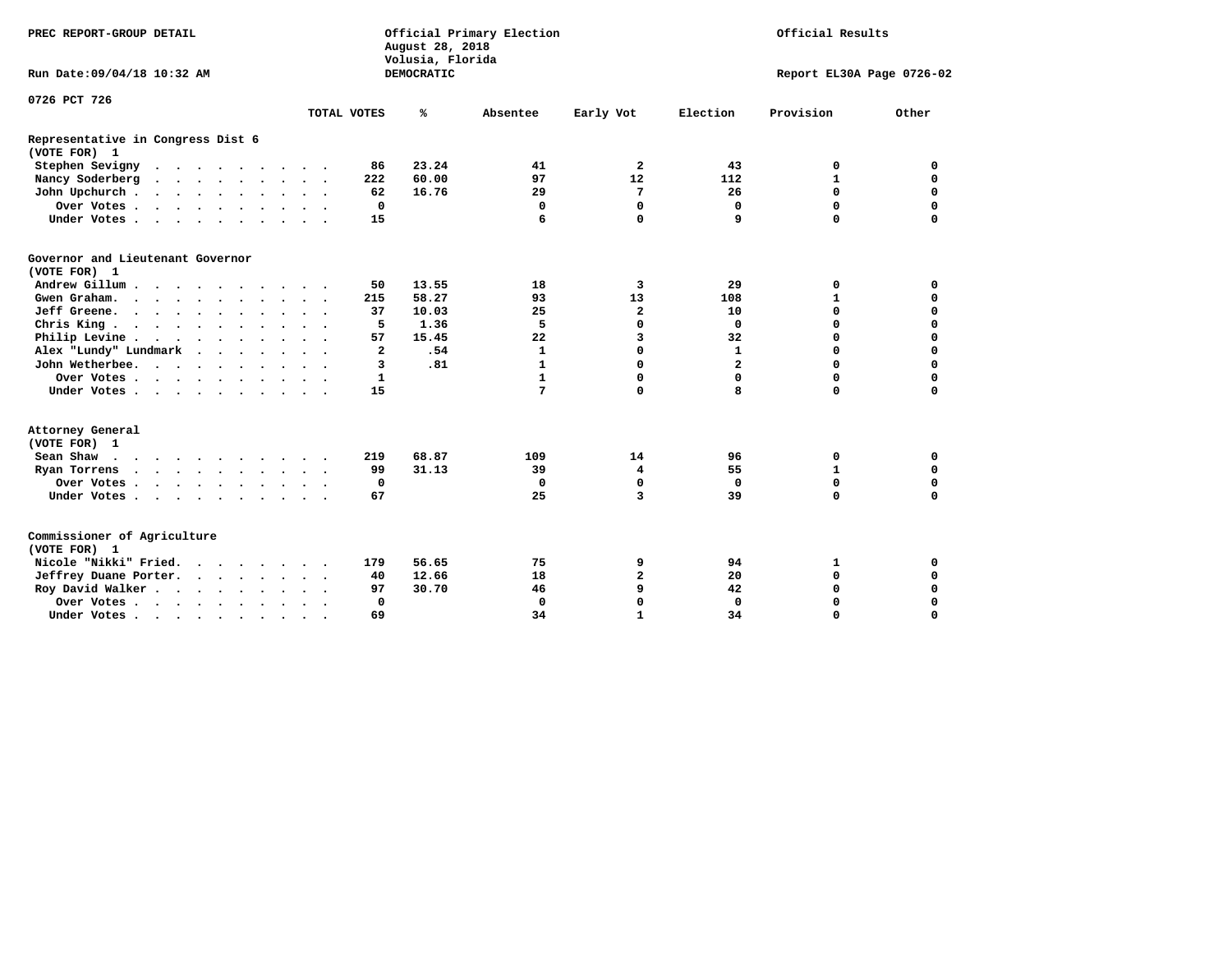| PREC REPORT-GROUP DETAIL                                                                                                                                  |                                                   | Official Primary Election<br>August 28, 2018<br>Volusia, Florida | Official Results        |              |              |                           |             |
|-----------------------------------------------------------------------------------------------------------------------------------------------------------|---------------------------------------------------|------------------------------------------------------------------|-------------------------|--------------|--------------|---------------------------|-------------|
| Run Date:09/04/18 10:32 AM                                                                                                                                |                                                   | REPUBLICAN                                                       |                         |              |              | Report EL30A Page 0726-03 |             |
| 0726 PCT 726                                                                                                                                              | TOTAL VOTES                                       | ℁                                                                | Absentee                | Early Vot    | Election     | Provision                 | Other       |
|                                                                                                                                                           |                                                   |                                                                  |                         |              |              |                           |             |
| United States Senator<br>(VOTE FOR) 1                                                                                                                     |                                                   |                                                                  |                         |              |              |                           |             |
| Roque "Rocky" De La Fuente.<br>$\cdots$                                                                                                                   | 55<br>$\sim$<br>$\sim$                            | 6.58                                                             | 22                      | 1            | 32           | 0                         | 0           |
| Rick Scott<br>$\sim$                                                                                                                                      | 781                                               | 93.42                                                            | 337                     | 34           | 410          | $\mathbf 0$               | $\mathbf 0$ |
| Over Votes<br>$\ddot{\phantom{1}}$                                                                                                                        | 0<br>$\ddot{\phantom{a}}$<br>$\ddot{\phantom{1}}$ |                                                                  | 0                       | $\mathbf 0$  | 0            | $\mathbf 0$               | $\mathbf 0$ |
| Under Votes<br>$\sim$                                                                                                                                     | 12<br>$\ddot{\phantom{a}}$                        |                                                                  | 3                       | $\mathbf 0$  | 9            | $\mathbf 0$               | $\mathbf 0$ |
| Representative in Congress Dist 6                                                                                                                         |                                                   |                                                                  |                         |              |              |                           |             |
| (VOTE FOR) 1                                                                                                                                              |                                                   |                                                                  |                         |              |              |                           |             |
| Fred Costello                                                                                                                                             | 236<br>$\sim$ $\sim$ $\sim$ $\sim$                | 29.28                                                            | 98                      | 13           | 125          | 0                         | 0           |
| Michael Waltz<br>$\ddot{\phantom{a}}$<br>$\ddot{\phantom{a}}$                                                                                             | 378                                               | 46.90                                                            | 149                     | 11           | 218          | 0                         | $\mathbf 0$ |
| John Ward<br>$\ddot{\phantom{a}}$                                                                                                                         | 192<br>$\ddot{\phantom{0}}$                       | 23.82                                                            | 89                      | 8            | 95           | $\mathbf 0$               | $\mathbf 0$ |
| Over Votes .<br>.<br>$\ddot{\phantom{a}}$                                                                                                                 | 0                                                 |                                                                  | 0                       | $\mathbf 0$  | $\Omega$     | $\mathbf 0$               | $\mathbf 0$ |
| Under Votes<br>$\cdot$<br>$\sim$                                                                                                                          | 42                                                |                                                                  | 26                      | 3            | 13           | $\mathbf 0$               | $\mathbf 0$ |
| Governor and Lieutenant Governor                                                                                                                          |                                                   |                                                                  |                         |              |              |                           |             |
| (VOTE FOR) 1                                                                                                                                              |                                                   |                                                                  |                         |              |              |                           |             |
| Don Baldauf.<br>$\cdot$ $\cdot$ $\cdot$<br>$\overline{\phantom{a}}$                                                                                       | 8                                                 | .96                                                              | $\overline{a}$          | $\mathbf{1}$ | 5            | 0                         | 0           |
| Ron DeSantis<br>$\cdot$ $\cdot$ $\cdot$ $\cdot$<br>$\bullet$<br>$\ddot{\phantom{a}}$                                                                      | 571                                               | 68.47                                                            | 242                     | 20           | 309          | $\mathbf 0$               | $\mathbf 0$ |
| Timothy M. Devine.<br>$\ddot{\phantom{a}}$<br>$\ddot{\phantom{a}}$                                                                                        | $\overline{a}$                                    | .24                                                              | $\overline{\mathbf{2}}$ | $\mathbf 0$  | 0            | $\mathbf 0$               | $\mathbf 0$ |
| Bob Langford<br>$\ddot{\phantom{0}}$<br>$\ddot{\phantom{0}}$<br>$\sim$<br>$\bullet$                                                                       | $7\phantom{.0}$<br>$\sim$                         | .84                                                              | $\overline{a}$          | $\mathbf 0$  | 5            | $\mathbf 0$               | $\mathbf 0$ |
| John Joseph Mercadante                                                                                                                                    | $\overline{a}$<br>$\sim$<br>$\ddot{\phantom{a}}$  | .24                                                              | $\mathbf{1}$            | $\mathbf 0$  | $\mathbf{1}$ | $\mathbf 0$               | $\mathbf 0$ |
| Bruce Nathan<br>$\cdot$<br>$\ddot{\phantom{a}}$<br>$\bullet$                                                                                              | 3                                                 | .36                                                              | $\overline{\mathbf{2}}$ | $\mathbf 0$  | $\mathbf{1}$ | $\mathbf 0$               | $\mathbf 0$ |
| Adam H. Putnam.<br>$\cdots$<br>$\bullet$                                                                                                                  | 235                                               | 28.18                                                            | 102                     | 14           | 119          | $\mathbf 0$               | $\mathbf 0$ |
| Bob White<br>$\bullet$                                                                                                                                    | 6<br>$\sim$                                       | .72                                                              | 1                       | $\mathbf 0$  | 5            | $\mathbf 0$               | $\mathbf 0$ |
| Over Votes .<br>$\cdots$                                                                                                                                  | $\mathbf{1}$                                      |                                                                  | $\Omega$                | $\mathbf 0$  | ${\bf 1}$    | $\mathbf 0$               | 0           |
| Under Votes                                                                                                                                               | 13                                                |                                                                  | 8                       | $\mathbf 0$  | 5            | $\mathbf 0$               | $\mathbf 0$ |
| Attorney General                                                                                                                                          |                                                   |                                                                  |                         |              |              |                           |             |
| (VOTE FOR) 1                                                                                                                                              |                                                   |                                                                  |                         |              |              |                           |             |
| Ashley Moody<br>$\cdots$<br>$\bullet$<br>$\sim$                                                                                                           | 422<br>$\cdot$                                    | 53.69                                                            | 155                     | 18           | 249          | 0                         | 0           |
| Frank White.<br>$\cdot$ $\cdot$ $\cdot$ $\cdot$ $\cdot$<br>$\ddot{\phantom{0}}$                                                                           | 364                                               | 46.31                                                            | 176                     | 16           | 172          | $\mathbf 0$               | 0           |
| Over Votes .<br>$\cdots$<br>$\bullet$                                                                                                                     | 0                                                 |                                                                  | 0                       | 0            | 0            | $\mathbf 0$               | 0           |
| Under Votes                                                                                                                                               | 62<br>$\sim$ $\sim$                               |                                                                  | 31                      | $\mathbf{1}$ | 30           | $\mathbf 0$               | $\mathbf 0$ |
| Commissioner of Agriculture                                                                                                                               |                                                   |                                                                  |                         |              |              |                           |             |
| (VOTE FOR) 1                                                                                                                                              |                                                   |                                                                  |                         |              |              |                           |             |
| Matt Caldwell.<br>$\bullet$ .<br><br><br><br><br><br><br><br><br><br><br><br><br>$\sim$                                                                   | 251                                               | 34.86                                                            | 103                     | 7            | 141          | 0                         | 0           |
| Denise Grimsley<br>$\cdot$ $\cdot$<br>$\ddot{\phantom{a}}$<br>$\cdot$                                                                                     | 227                                               | 31.53                                                            | 84                      | 8            | 135          | $\mathbf 0$               | $\mathbf 0$ |
| Mike McCalister<br>$\begin{array}{cccccccccccccc} \bullet & \bullet & \bullet & \bullet & \bullet & \bullet & \bullet & \bullet \end{array}$<br>$\bullet$ | 118<br>$\bullet$                                  | 16.39                                                            | 55                      | 10           | 53           | $\mathbf 0$               | 0           |
| Baxter Troutman<br>$\cdot$ $\cdot$<br>$\sim$<br>$\bullet$<br>$\ddot{\phantom{a}}$<br>$\sim$                                                               | 124                                               | 17.22                                                            | 50                      | 5            | 69           | $\mathbf 0$               | $\mathbf 0$ |
| Over Votes .<br>$\cdot$ $\cdot$ $\cdot$ $\cdot$<br>$\cdot$<br>$\cdot$                                                                                     | 0                                                 |                                                                  | 0                       | $\mathbf 0$  | 0            | $\mathbf 0$               | $\mathbf 0$ |
| Under Votes.<br>$\cdots$<br>$\sim$                                                                                                                        | 128<br>$\bullet$                                  |                                                                  | 70                      | 5            | 53           | $\Omega$                  | $\Omega$    |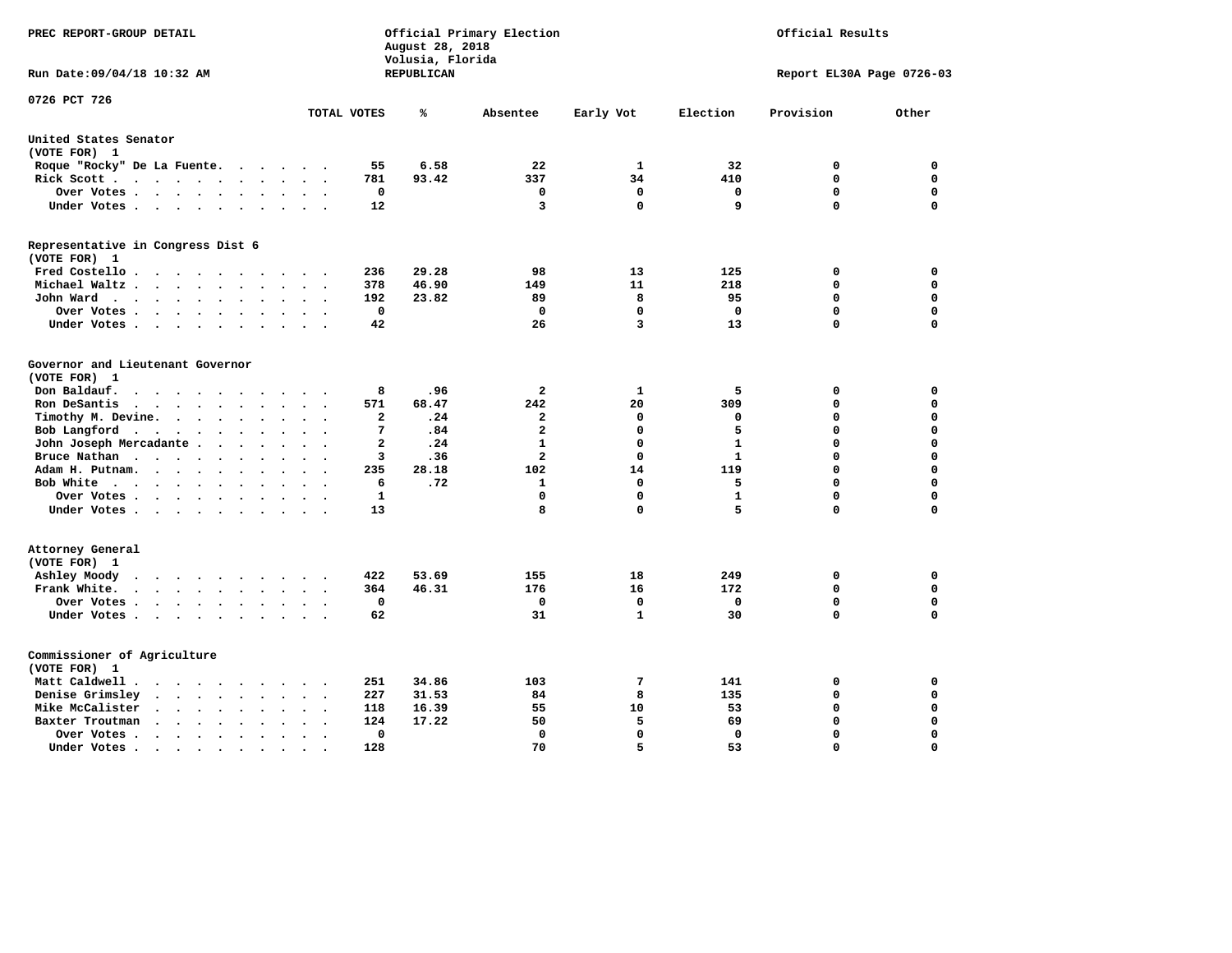| PREC REPORT-GROUP DETAIL<br>Run Date: 09/04/18 10:32 AM |                      | August 28, 2018<br>Volusia, Florida<br><b>NONPARTISAN</b> | Official Primary Election |             |          | Official Results<br>Report EL30A Page 0726-04 |             |  |
|---------------------------------------------------------|----------------------|-----------------------------------------------------------|---------------------------|-------------|----------|-----------------------------------------------|-------------|--|
|                                                         |                      |                                                           |                           |             |          |                                               |             |  |
| 0726 PCT 726                                            | TOTAL VOTES          | ℁                                                         | Absentee                  | Early Vot   | Election | Provision                                     | Other       |  |
| Circuit Judge 7th Judicial, Grp 15<br>(VOTE FOR) 1      |                      |                                                           |                           |             |          |                                               |             |  |
| Linda L. Gaustad                                        | 237                  | 19.51                                                     | 110                       | 10          | 116      | 1                                             | 0           |  |
| Sebrina L. Slack.                                       | 387                  | 31.85                                                     | 209                       | 29          | 149      | $\mathbf 0$                                   | $\mathbf 0$ |  |
| Ryan Will $\cdots$ , $\cdots$ , $\cdots$ , $\cdots$     | 591                  | 48.64                                                     | 230                       | 16          | 345      | 0                                             | $\mathbf 0$ |  |
| Over Votes                                              | 0                    |                                                           | 0                         | 0           | 0        | 0                                             | 0           |  |
| Under Votes                                             | 222                  |                                                           | 97                        | 6           | 119      | $\Omega$                                      | 0           |  |
| County Judge 7th Judicial, Grp 5<br>(VOTE FOR) 1        |                      |                                                           |                           |             |          |                                               |             |  |
| Steve Burk                                              | 440                  | 36.70                                                     | 193                       | 17          | 230      | 0                                             | 0           |  |
| Dawn "Pam" Fields.                                      | 759                  | 63.30                                                     | 350                       | 37          | 371      | $\mathbf{1}$                                  | $\mathbf 0$ |  |
| Over Votes                                              | 1                    |                                                           | 0                         | 0           | 1        | $\mathbf 0$                                   | $\mathbf 0$ |  |
| Under Votes                                             | 237                  |                                                           | 103                       | 7           | 127      | $\Omega$                                      | $\mathbf 0$ |  |
| County Council at Large<br>(VOTE FOR) 1                 |                      |                                                           |                           |             |          |                                               |             |  |
| L. Ronald Durham.                                       | 353                  | 27.17                                                     | 171                       | 15          | 167      | 0                                             | 0           |  |
| Ben F. Johnson.                                         | 936<br>$\sim$ $\sim$ | 72.06                                                     | 422                       | 38          | 475      | $\mathbf{1}$                                  | $\mathbf 0$ |  |
| WRITE-IN.                                               | 10                   | .77                                                       | 4                         | 3           | 3        | $\mathbf 0$                                   | $\mathbf 0$ |  |
| Over Votes                                              | 1                    |                                                           | 0                         | $\mathbf 0$ | 1        | 0                                             | $\mathbf 0$ |  |
| Under Votes                                             | 137                  |                                                           | 49                        | 5           | 83       | $\Omega$                                      | $\mathbf 0$ |  |
| Town of Ponce Inlet Seat 4<br>(VOTE FOR) 1              |                      |                                                           |                           |             |          |                                               |             |  |
| Joseph V. Perrone.                                      | 678                  | 51.36                                                     | 319                       | 32          | 326      | 1                                             | 0           |  |
| Joe Villanella.                                         | 642                  | 48.64                                                     | 271                       | 23          | 348      | 0                                             | $\mathbf 0$ |  |
| Over Votes                                              | 0                    |                                                           | 0                         | 0           | 0        | 0                                             | 0           |  |
| Under Votes                                             | 117<br>$\bullet$     |                                                           | 56                        | 6           | 55       | $\Omega$                                      | $\mathbf 0$ |  |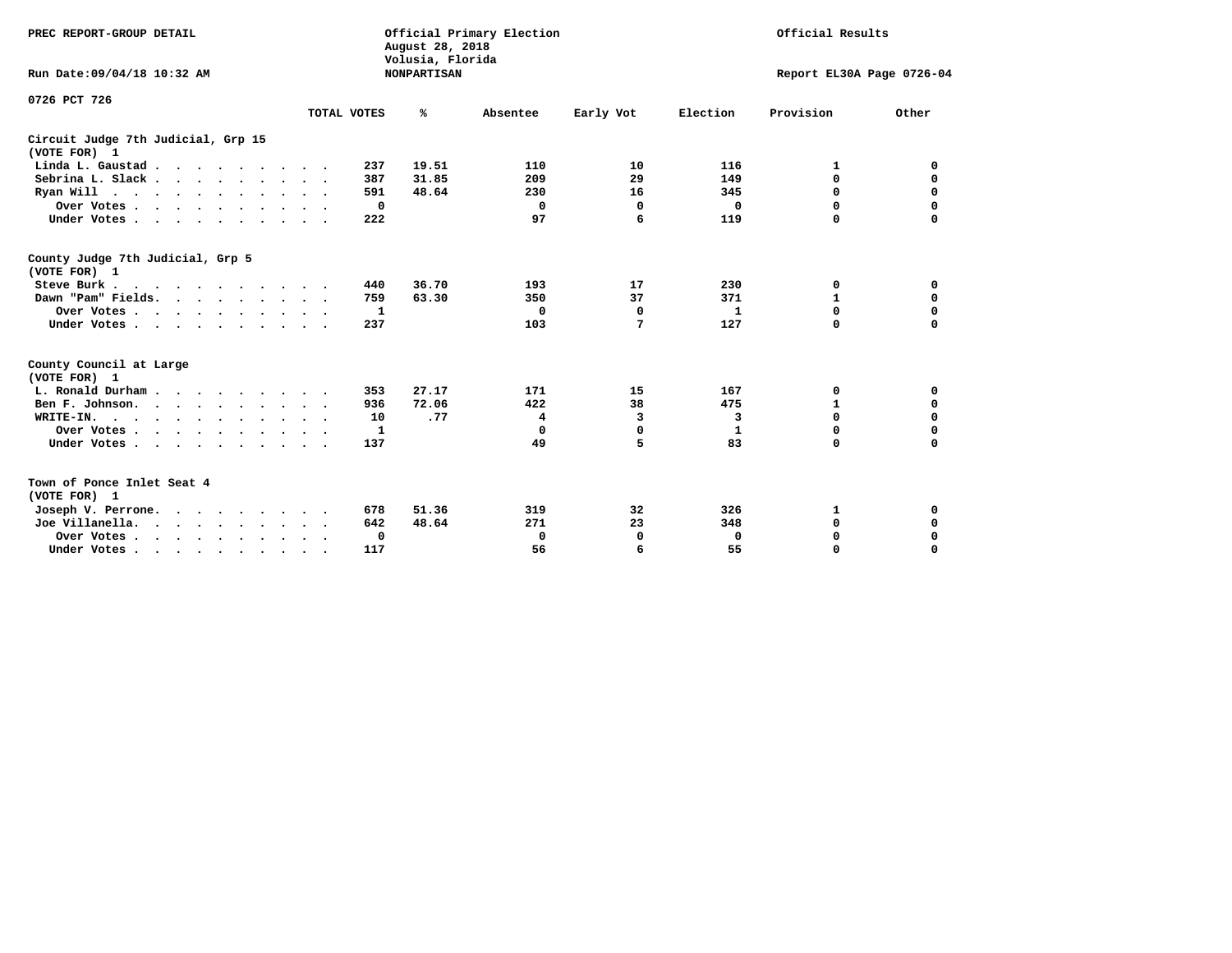| PREC REPORT-GROUP DETAIL               |  |                                         |  | Official Primary Election<br>August 28, 2018<br>Volusia, Florida | Official Results  |          |           |          |                           |       |
|----------------------------------------|--|-----------------------------------------|--|------------------------------------------------------------------|-------------------|----------|-----------|----------|---------------------------|-------|
| Run Date: 09/04/18 10:32 AM            |  |                                         |  |                                                                  | <b>STATISTICS</b> |          |           |          | Report EL30A Page 0728-01 |       |
| 0728 PCT 728                           |  |                                         |  |                                                                  |                   |          |           |          |                           |       |
|                                        |  |                                         |  | TOTAL VOTES                                                      | %ะ                | Absentee | Early Vot | Election | Provision                 | Other |
| REGISTERED VOTERS - TOTAL              |  |                                         |  | 4,289                                                            |                   |          |           |          |                           |       |
| REGISTERED VOTERS - DEMOCRATIC         |  | $\sim$ $\sim$ $\sim$ $\sim$             |  | 1,340                                                            | 31.24             |          |           |          |                           |       |
| REGISTERED VOTERS - REPUBLICAN         |  |                                         |  | 1,756                                                            | 40.94             |          |           |          |                           |       |
| REGISTERED VOTERS - NONPARTISAN        |  |                                         |  | 1,193                                                            |                   |          |           |          |                           |       |
| BALLOTS CAST - TOTAL.                  |  |                                         |  | 1,413                                                            |                   | 623      | 118       | 672      | 0                         |       |
| BALLOTS CAST - DEMOCRATIC              |  |                                         |  | 497                                                              | 35.17             | 226      | 49        | 222      |                           |       |
| BALLOTS CAST - REPUBLICAN              |  |                                         |  | 726                                                              | 51.38             | 298      | 55        | 373      |                           |       |
| BALLOTS CAST - NONPARTISAN.            |  |                                         |  | 190                                                              | 13.45             | 99       | 14        | 77       |                           |       |
| BALLOTS CAST - BLANK.                  |  |                                         |  | 1                                                                | .07               | 0        | 0         |          | 0                         |       |
| VOTER TURNOUT - TOTAL<br>.             |  |                                         |  |                                                                  | 32.94             |          |           |          |                           |       |
| VOTER TURNOUT - DEMOCRATIC.            |  | $\cdot$ $\cdot$ $\cdot$ $\cdot$ $\cdot$ |  |                                                                  | 37.09             |          |           |          |                           |       |
| VOTER TURNOUT - REPUBLICAN.<br>$\cdot$ |  |                                         |  |                                                                  | 41.34             |          |           |          |                           |       |
| VOTER TURNOUT - BLANK                  |  |                                         |  |                                                                  | .02               |          |           |          |                           |       |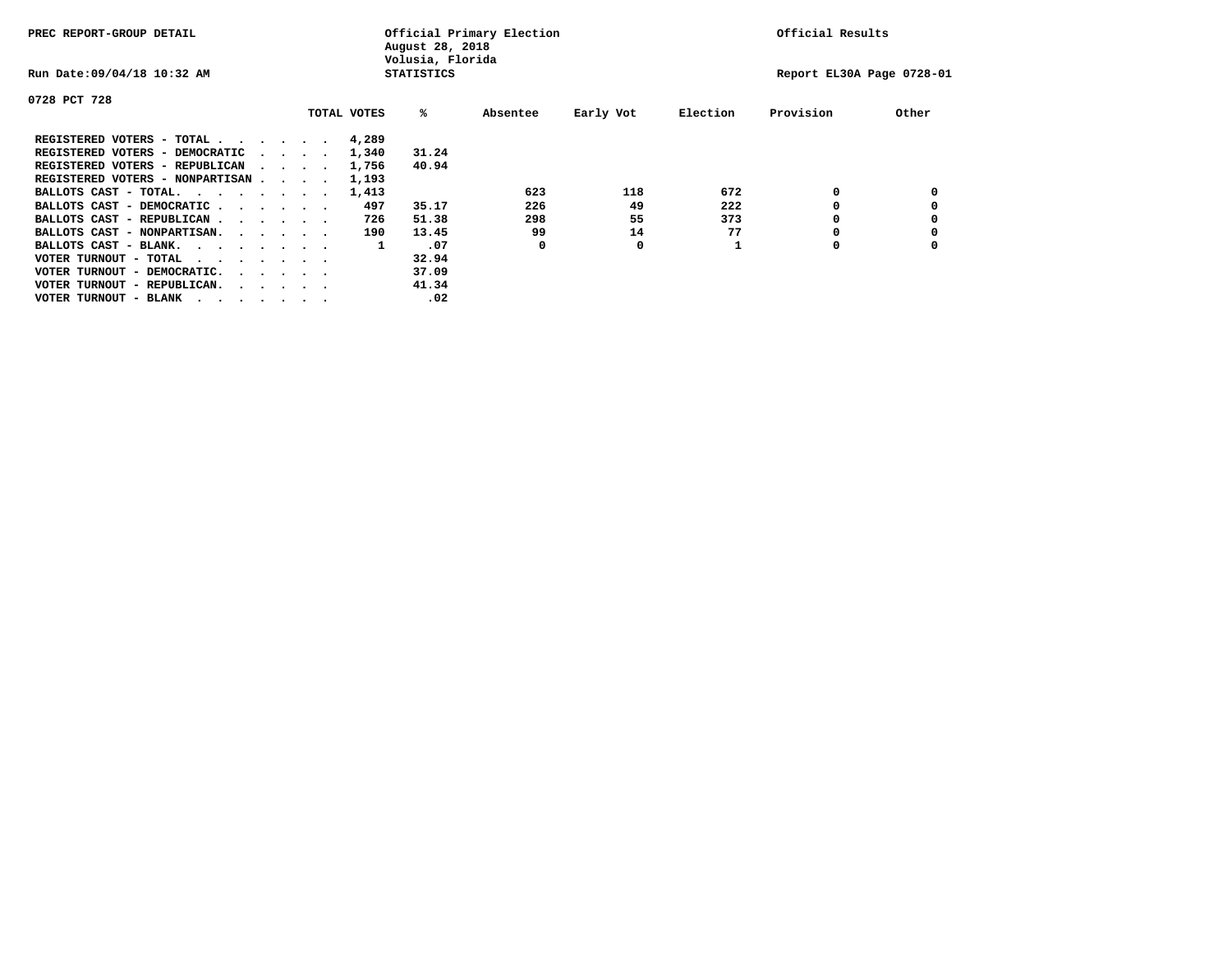| Official Primary Election<br>PREC REPORT-GROUP DETAIL<br>August 28, 2018<br>Volusia, Florida                                                                                                                                                          |                      |             |             |                   |             |              | Official Results |                           |             |  |
|-------------------------------------------------------------------------------------------------------------------------------------------------------------------------------------------------------------------------------------------------------|----------------------|-------------|-------------|-------------------|-------------|--------------|------------------|---------------------------|-------------|--|
| Run Date: 09/04/18 10:32 AM                                                                                                                                                                                                                           |                      |             |             | <b>DEMOCRATIC</b> |             |              |                  | Report EL30A Page 0728-02 |             |  |
| 0728 PCT 728                                                                                                                                                                                                                                          |                      |             |             |                   |             |              |                  |                           |             |  |
|                                                                                                                                                                                                                                                       |                      | TOTAL VOTES |             | ℁                 | Absentee    | Early Vot    | Election         | Provision                 | Other       |  |
| Representative in Congress Dist 6<br>(VOTE FOR) 1                                                                                                                                                                                                     |                      |             |             |                   |             |              |                  |                           |             |  |
| Stephen Sevigny                                                                                                                                                                                                                                       |                      |             | 130         | 27.66             | 64          | 8            | 58               | 0                         | 0           |  |
| Nancy Soderberg<br>$\cdots$                                                                                                                                                                                                                           |                      |             | 221         | 47.02             | 98          | 28           | 95               | $\mathbf 0$               | $\mathbf 0$ |  |
| John Upchurch                                                                                                                                                                                                                                         |                      |             | 119         | 25.32             | 49          | 12           | 58               | 0                         | 0           |  |
| Over Votes                                                                                                                                                                                                                                            |                      |             | $\mathbf 0$ |                   | 0           | $\mathbf 0$  | $\mathbf 0$      | $\mathbf 0$               | $\mathbf 0$ |  |
| Under Votes                                                                                                                                                                                                                                           |                      |             | 27          |                   | 15          | $\mathbf{1}$ | 11               | $\Omega$                  | $\mathbf 0$ |  |
| Governor and Lieutenant Governor<br>(VOTE FOR) 1                                                                                                                                                                                                      |                      |             |             |                   |             |              |                  |                           |             |  |
| Andrew Gillum                                                                                                                                                                                                                                         |                      |             | 78          | 16.46             | 23          | 7            | 48               | 0                         | $\mathbf 0$ |  |
| Gwen Graham.                                                                                                                                                                                                                                          |                      |             | 253         | 53.38             | 114         | 32           | 107              | $\mathbf 0$               | $\mathbf 0$ |  |
| Jeff Greene.                                                                                                                                                                                                                                          |                      |             | 64          | 13.50             | 36          | 6            | 22               | $\mathbf 0$               | $\mathbf 0$ |  |
| Chris King                                                                                                                                                                                                                                            | $\cdot$              |             | 15          | 3.16              | 9           | 0            | 6                | 0                         | 0           |  |
| Philip Levine                                                                                                                                                                                                                                         |                      |             | 51          | 10.76             | 21          | 2            | 28               | $\mathbf 0$               | $\mathbf 0$ |  |
| Alex "Lundy" Lundmark                                                                                                                                                                                                                                 | $\cdot$              |             | 8           | 1.69              | 5           | $\mathbf{1}$ | $\overline{a}$   | $\mathbf 0$               | $\mathbf 0$ |  |
| John Wetherbee.                                                                                                                                                                                                                                       |                      |             | 5           | 1.05              | 3           | $\mathbf 0$  | $\overline{a}$   | $\mathbf 0$               | $\mathbf 0$ |  |
| Over Votes                                                                                                                                                                                                                                            |                      |             | 3           |                   | 3           | 0            | 0                | $\mathbf 0$               | $\mathbf 0$ |  |
| Under Votes                                                                                                                                                                                                                                           |                      |             | 20          |                   | 12          | $\mathbf{1}$ | 7                | $\mathbf 0$               | $\mathbf 0$ |  |
| Attorney General<br>(VOTE FOR) 1                                                                                                                                                                                                                      |                      |             |             |                   |             |              |                  |                           |             |  |
| Sean Shaw                                                                                                                                                                                                                                             |                      |             | 274         | 66.02             | 130         | 35           | 109              | 0                         | 0           |  |
| Ryan Torrens<br>$\mathbf{a}$ and $\mathbf{a}$ are a set of the set of the set of the set of the set of the set of the set of the set of the set of the set of the set of the set of the set of the set of the set of the set of the set of the set of |                      |             | 141         | 33.98             | 58          | 8            | 75               | $\mathbf 0$               | 0           |  |
| Over Votes                                                                                                                                                                                                                                            |                      |             | $\mathbf 0$ |                   | 0           | 0            | $\Omega$         | 0                         | $\mathbf 0$ |  |
| Under Votes                                                                                                                                                                                                                                           |                      |             | 82          |                   | 38          | 6            | 38               | $\Omega$                  | $\mathbf 0$ |  |
| Commissioner of Agriculture<br>(VOTE FOR) 1                                                                                                                                                                                                           |                      |             |             |                   |             |              |                  |                           |             |  |
| Nicole "Nikki" Fried.                                                                                                                                                                                                                                 |                      |             | 235         | 56.22             | 90          | 22           | 123              | 0                         | 0           |  |
| Jeffrey Duane Porter.                                                                                                                                                                                                                                 |                      |             | 63          | 15.07             | 37          | 3            | 23               | $\mathbf 0$               | $\mathbf 0$ |  |
| Roy David Walker                                                                                                                                                                                                                                      |                      |             | 120         | 28.71             | 59          | 18           | 43               | $\mathbf 0$               | $\mathbf 0$ |  |
| Over Votes                                                                                                                                                                                                                                            | $\ddot{\phantom{1}}$ |             | 0           |                   | $\mathbf 0$ | $\mathbf 0$  | 0                | $\mathbf 0$               | 0           |  |
| Under Votes                                                                                                                                                                                                                                           | $\ddot{\phantom{1}}$ | $\sim$      | 79          |                   | 40          | 6            | 33               | $\mathbf 0$               | $\mathbf 0$ |  |
|                                                                                                                                                                                                                                                       |                      |             |             |                   |             |              |                  |                           |             |  |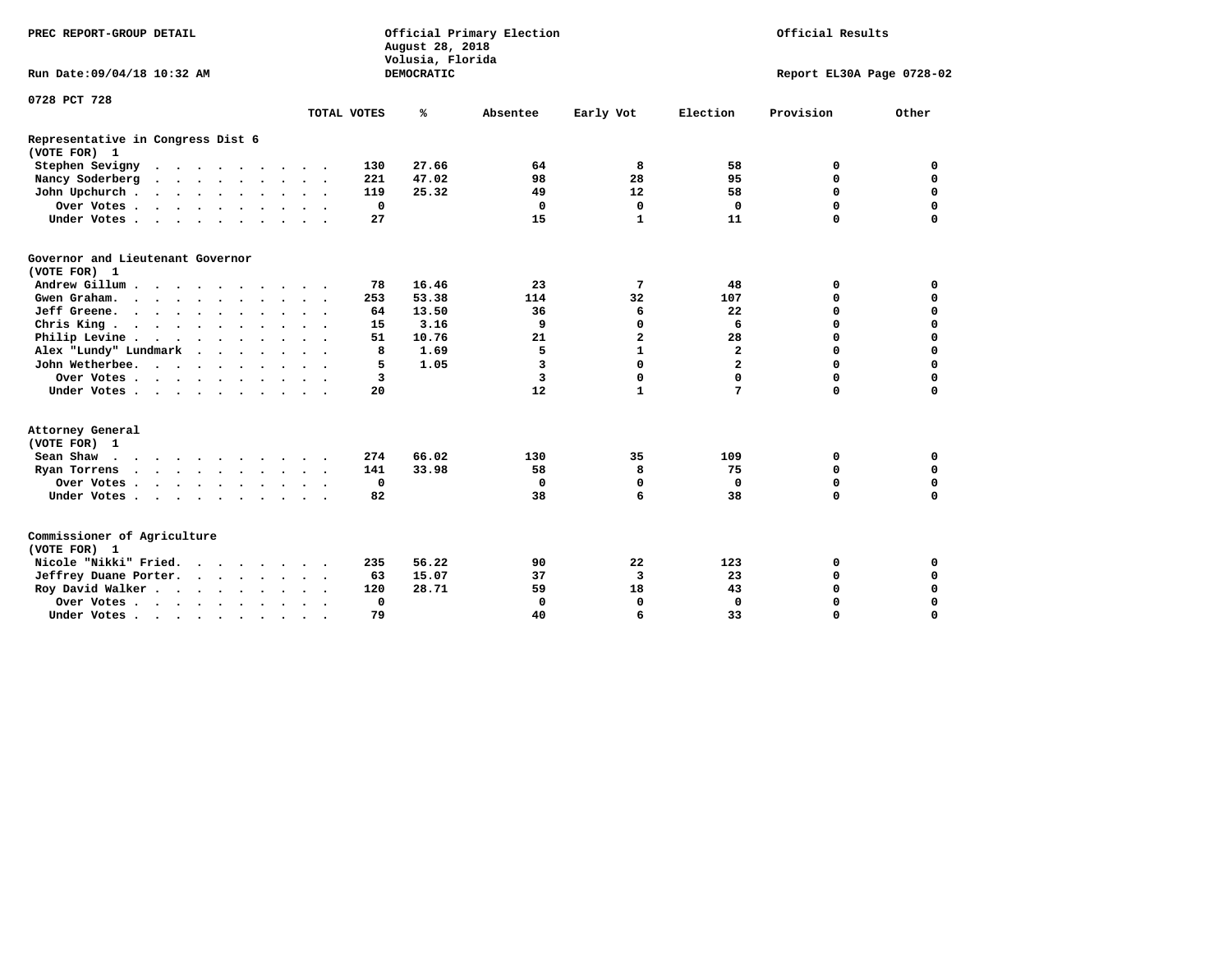| PREC REPORT-GROUP DETAIL                                                                                                                  |                                                  | Official Primary Election<br>Official Results<br>August 28, 2018<br>Volusia, Florida |                   |                               |              |                           |                  |
|-------------------------------------------------------------------------------------------------------------------------------------------|--------------------------------------------------|--------------------------------------------------------------------------------------|-------------------|-------------------------------|--------------|---------------------------|------------------|
| Run Date: 09/04/18 10:32 AM                                                                                                               |                                                  | <b>REPUBLICAN</b>                                                                    |                   |                               |              | Report EL30A Page 0728-03 |                  |
| 0728 PCT 728                                                                                                                              | TOTAL VOTES                                      | ℁                                                                                    | Absentee          | Early Vot                     | Election     | Provision                 | Other            |
| United States Senator                                                                                                                     |                                                  |                                                                                      |                   |                               |              |                           |                  |
| (VOTE FOR) 1                                                                                                                              |                                                  |                                                                                      |                   |                               |              |                           |                  |
| Roque "Rocky" De La Fuente.<br>$\ddot{\phantom{1}}$                                                                                       | $\overline{\phantom{a}}$<br>$\ddot{\phantom{a}}$ | 9.70<br>69                                                                           | 32                | 4                             | 33           | 0                         | 0                |
| Rick Scott<br>$\bullet$<br>$\cdot$                                                                                                        |                                                  | 642<br>90.30                                                                         | 257               | 51                            | 334          | 0                         | 0                |
| Over Votes<br>$\bullet$                                                                                                                   | $\ddot{\phantom{0}}$<br>$\bullet$                | 0                                                                                    | 0                 | 0                             | 0            | $\mathbf 0$               | $\mathbf 0$      |
| Under Votes<br>$\sim$                                                                                                                     | $\sim$<br>$\sim$                                 | 15                                                                                   | 9                 | $\Omega$                      | 6            | $\mathbf 0$               | $\mathbf 0$      |
| Representative in Congress Dist 6<br>(VOTE FOR) 1                                                                                         |                                                  |                                                                                      |                   |                               |              |                           |                  |
| Fred Costello                                                                                                                             |                                                  | 31.62<br>215                                                                         | 87                | 16                            | 112          | 0                         | $\mathbf 0$      |
| Michael Waltz<br>$\ddot{\phantom{a}}$<br>$\ddot{\phantom{a}}$                                                                             |                                                  | 38.97<br>265                                                                         | 106               | 23                            | 136          | $\mathbf 0$               | $\mathbf 0$      |
| John Ward<br>$\ddot{\phantom{0}}$<br>$\bullet$                                                                                            | $\ddot{\phantom{a}}$<br>$\bullet$                | 200<br>29.41                                                                         | 84                | 12                            | 104          | $\mathbf 0$               | $\mathbf 0$      |
| Over Votes.<br>$\ddot{\phantom{a}}$<br>$\ddot{\phantom{a}}$<br>$\ddot{\phantom{a}}$                                                       |                                                  | $\mathbf{1}$                                                                         | $\mathbf{1}$      | $\mathbf 0$                   | $\mathbf 0$  | $\mathbf 0$               | $\mathbf 0$      |
| Under Votes<br>$\ddot{\phantom{0}}$<br>$\cdot$                                                                                            |                                                  | 45                                                                                   | 20                | 4                             | 21           | 0                         | $\mathbf 0$      |
| Governor and Lieutenant Governor<br>(VOTE FOR) 1<br>Don Baldauf.<br>$\bullet$ .<br><br><br><br><br><br><br><br><br><br><br><br><br>$\sim$ |                                                  | 0                                                                                    | 0                 | 0                             | 0            | 0                         | 0                |
| Ron DeSantis<br>$\sim$ $\sim$ $\sim$ $\sim$                                                                                               |                                                  | 437<br>62.25                                                                         | 179               | 33                            | 225          | $\mathbf 0$               | $\mathbf 0$      |
| Timothy M. Devine.<br>$\sim$ $\sim$ $\sim$<br>$\ddot{\phantom{a}}$<br>$\ddot{\phantom{a}}$<br>$\ddot{\phantom{a}}$                        | $\ddot{\phantom{a}}$                             | 1.14<br>8                                                                            | 4                 | 0                             | 4            | 0                         | $\mathbf 0$      |
| Bob Langford<br>$\ddot{\phantom{a}}$<br>$\ddot{\phantom{a}}$<br>$\bullet$<br>$\ddot{\phantom{a}}$                                         |                                                  | 5<br>.71                                                                             | $\mathbf{2}$      | $\Omega$                      | 3            | 0                         | 0                |
| John Joseph Mercadante .<br>$\ddot{\phantom{a}}$<br>$\ddot{\phantom{a}}$<br>$\ddot{\phantom{a}}$                                          | $\ddot{\phantom{a}}$<br>$\ddot{\phantom{a}}$     | 6<br>.85                                                                             | 4                 | $\mathbf{1}$                  | $\mathbf{1}$ | 0                         | $\mathbf 0$      |
| Bruce Nathan<br>$\ddot{\phantom{a}}$<br>$\bullet$<br>$\bullet$                                                                            |                                                  | 7<br>1.00                                                                            | 5                 | 0                             | $\mathbf{2}$ | 0                         | 0                |
| Adam H. Putnam.<br>$\cdot$ $\cdot$ $\cdot$<br>$\ddot{\phantom{a}}$                                                                        |                                                  | 228<br>32.48                                                                         | 88                | 19                            | 121          | 0                         | $\mathbf 0$      |
| Bob White<br>$\bullet$<br>$\overline{\phantom{a}}$                                                                                        | $\bullet$<br>$\overline{\phantom{a}}$            | 11<br>1.57                                                                           | 5                 | 1                             | 5            | 0                         | $\mathbf 0$      |
| Over Votes.<br>$\cdot$ $\cdot$ $\cdot$ $\cdot$                                                                                            |                                                  | 1                                                                                    | 1                 | $\Omega$                      | 0            | 0                         | 0                |
| Under Votes                                                                                                                               | $\sim$                                           | 23                                                                                   | 10                | $\mathbf{1}$                  | 12           | $\Omega$                  | $\Omega$         |
| Attorney General<br>(VOTE FOR) 1                                                                                                          |                                                  |                                                                                      |                   |                               |              |                           |                  |
| Ashley Moody<br>$\cdots$<br>$\ddot{\phantom{0}}$<br>$\ddot{\phantom{0}}$                                                                  | $\bullet$                                        | 57.42<br>379                                                                         | 144               | 30                            | 205          | 0                         | 0                |
| Frank White.<br>$\cdot$ $\cdot$ $\cdot$<br>$\sim$<br>$\bullet$<br>$\bullet$                                                               |                                                  | 281<br>42.58                                                                         | 132               | 23                            | 126          | $\mathbf 0$               | $\mathbf 0$      |
| Over Votes.<br>$\mathbf{r} = \mathbf{r} + \mathbf{r} + \mathbf{r} + \mathbf{r}$<br>$\bullet$<br>$\bullet$                                 | $\bullet$<br>$\bullet$                           | $\mathbf 0$                                                                          | $\mathbf 0$<br>22 | $\mathbf 0$<br>$\overline{a}$ | $\mathbf 0$  | $\mathbf 0$<br>0          | $\mathbf 0$<br>0 |
| Under Votes<br>$\sim$<br>$\ddot{\phantom{0}}$                                                                                             | $\ddot{\phantom{a}}$<br>$\bullet$                | 66                                                                                   |                   |                               | 42           |                           |                  |
| Commissioner of Agriculture<br>(VOTE FOR) 1                                                                                               |                                                  |                                                                                      |                   |                               |              |                           |                  |
| Matt Caldwell.<br>$\ddot{\phantom{0}}$<br>$\sim$ $\sim$                                                                                   |                                                  | 39.91<br>253                                                                         | 113               | 19                            | 121          | 0                         | 0                |
| Denise Grimsley<br>$\ddot{\phantom{a}}$<br>$\ddot{\phantom{a}}$<br>$\bullet$                                                              |                                                  | 26.03<br>165                                                                         | 58                | 12                            | 95           | 0                         | 0                |
| Mike McCalister<br>$\sim$ $\sim$<br>$\ddot{\phantom{a}}$<br>$\sim$ $\sim$<br>$\bullet$<br>$\bullet$                                       | $\bullet$<br>$\bullet$                           | 15.46<br>98                                                                          | 35                | 9                             | 54           | 0                         | $\mathbf 0$      |
| Baxter Troutman<br>$\ddot{\phantom{a}}$<br>$\ddot{\phantom{a}}$<br>$\bullet$                                                              | $\ddot{\phantom{a}}$                             | 118<br>18.61                                                                         | 48                | 9                             | 61           | 0                         | $\mathbf 0$      |
| Over Votes.<br>$\ddot{\phantom{0}}$<br>$\cdot$<br>$\ddot{\phantom{a}}$<br>$\ddot{\phantom{a}}$                                            | $\ddot{\phantom{0}}$                             | 1                                                                                    | 1                 | $\Omega$                      | 0            | $\mathbf 0$               | $\mathbf 0$      |
| Under Votes.<br>$\cdot$ $\cdot$ $\cdot$<br>$\bullet$<br>$\bullet$<br>$\bullet$                                                            |                                                  | 91                                                                                   | 43                | 6                             | 42           | $\Omega$                  | $\Omega$         |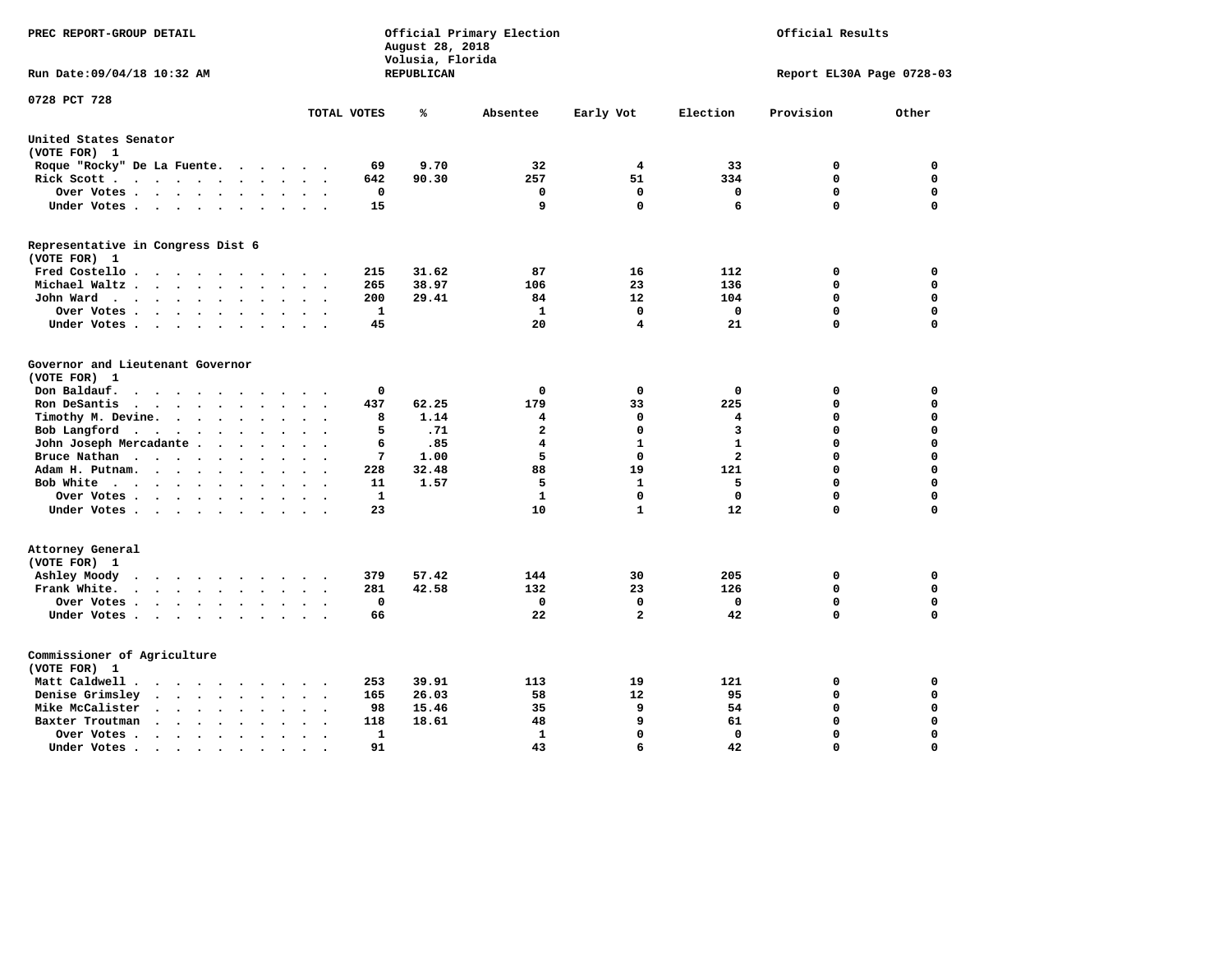| PREC REPORT-GROUP DETAIL                                                                    |                                           | August 28, 2018<br>Volusia, Florida | Official Primary Election |             | Official Results |                           |             |  |
|---------------------------------------------------------------------------------------------|-------------------------------------------|-------------------------------------|---------------------------|-------------|------------------|---------------------------|-------------|--|
| Run Date: 09/04/18 10:32 AM                                                                 |                                           | <b>NONPARTISAN</b>                  |                           |             |                  | Report EL30A Page 0728-04 |             |  |
| 0728 PCT 728                                                                                |                                           |                                     |                           |             |                  |                           |             |  |
|                                                                                             | TOTAL VOTES                               | ℁                                   | Absentee                  | Early Vot   | Election         | Provision                 | Other       |  |
| Circuit Judge 7th Judicial, Grp 15<br>(VOTE FOR) 1                                          |                                           |                                     |                           |             |                  |                           |             |  |
| Linda L. Gaustad                                                                            | 354<br>$\sim$ $\sim$                      | 28.71                               | 175                       | 19          | 160              | 0                         | 0           |  |
| Sebrina L. Slack<br>$\ddot{\phantom{a}}$                                                    | 398<br>$\sim$<br>$\overline{\phantom{a}}$ | 32.28                               | 182                       | 45          | 171              | $\mathbf 0$               | $\mathbf 0$ |  |
| Ryan Will $\cdots$ $\cdots$<br>$\ddot{\phantom{0}}$                                         | 481                                       | 39.01                               | 190                       | 44          | 247              | 0                         | 0           |  |
| Over Votes.<br>$\cdots$ $\cdots$<br>$\bullet$                                               | $\mathbf 0$                               |                                     | $\mathbf 0$               | $\mathbf 0$ | $\mathbf 0$      | $\mathbf 0$               | 0           |  |
| Under Votes<br>$\cdot$<br>$\cdot$                                                           | 180                                       |                                     | 76                        | 10          | 94               | $\mathbf 0$               | $\mathbf 0$ |  |
| County Judge 7th Judicial, Grp 5<br>(VOTE FOR) 1                                            |                                           |                                     |                           |             |                  |                           |             |  |
| Steve Burk.                                                                                 | 477                                       | 39.00                               | 216                       | 34          | 227              | 0                         | 0           |  |
| Dawn "Pam" Fields.                                                                          | 746                                       | 61.00                               | 332                       | 70          | 344              | 0                         | $\mathbf 0$ |  |
| Over Votes                                                                                  | 0                                         |                                     | $\mathbf 0$               | $\mathbf 0$ | 0                | 0                         | $\mathbf 0$ |  |
| Under Votes                                                                                 | 190                                       |                                     | 75                        | 14          | 101              | $\Omega$                  | $\mathbf 0$ |  |
| County Council at Large<br>(VOTE FOR) 1                                                     |                                           |                                     |                           |             |                  |                           |             |  |
| L. Ronald Durham                                                                            | 415                                       | 31.18                               | 182                       | 43          | 190              | 0                         | 0           |  |
| Ben F. Johnson.<br>$\mathbf{r}$ , $\mathbf{r}$ , $\mathbf{r}$ , $\mathbf{r}$ , $\mathbf{r}$ | 908                                       | 68.22                               | 410                       | 68          | 430              | $\mathbf 0$               | $\mathbf 0$ |  |
| WRITE-IN.<br>$\cdot$<br>$\cdot$<br>$\bullet$<br>$\ddot{\phantom{a}}$                        | 8                                         | .60                                 | 5                         | 0           | 3                | 0                         | $\mathbf 0$ |  |
| Over Votes<br>$\ddot{\phantom{a}}$                                                          | 0                                         |                                     | $\mathbf 0$               | 0           | 0                | 0                         | 0           |  |
| Under Votes<br>$\bullet$                                                                    | 82<br>$\sim$ $\sim$                       |                                     | 26                        | 7           | 49               | $\Omega$                  | $\mathbf 0$ |  |
| School Board Member District 3<br>(VOTE FOR) 1                                              |                                           |                                     |                           |             |                  |                           |             |  |
| Linda L. Cuthbert.<br>$\overline{\phantom{a}}$                                              | 602                                       | 47.36                               | 276                       | 45          | 281              | 0                         | 0           |  |
| Kerry Lyons.<br>$\cdots$<br>$\bullet$                                                       | 130<br>$\bullet$                          | 10.23                               | 53                        | 13          | 64               | 0                         | $\mathbf 0$ |  |
| John Nelson.<br>$\cdot$ $\cdot$ $\cdot$ $\cdot$ $\cdot$ $\cdot$ $\cdot$                     | 264                                       | 20.77                               | 120                       | 25          | 119              | $\Omega$                  | $\mathbf 0$ |  |
| Stan Schmidt<br>$\cdots$<br>$\bullet$                                                       | 275<br>$\bullet$                          | 21.64                               | 118                       | 24          | 133              | $\mathbf 0$               | $\mathbf 0$ |  |
| Over Votes                                                                                  | $\mathbf 0$                               |                                     | $\mathbf 0$               | $\mathbf 0$ | 0                | $\mathbf 0$               | 0           |  |
| Under Votes<br>$\bullet$                                                                    | 142<br>$\ddot{\phantom{0}}$               |                                     | 56                        | 11          | 75               | $\Omega$                  | $\mathbf 0$ |  |
| City of Port Orange District 2<br>(VOTE FOR) 1                                              |                                           |                                     |                           |             |                  |                           |             |  |
| Sarah Jones.<br>$\ddot{\phantom{1}}$<br>$\sim$ $\sim$ $\sim$ $\sim$<br>$\sim$               | 523                                       | 39.32                               | 246                       | 40          | 237              | 0                         | 0           |  |
| Chase Tramont.<br>$\mathbf{r}$ , $\mathbf{r}$ , $\mathbf{r}$ , $\mathbf{r}$                 | 807                                       | 60.68                               | 347                       | 68          | 392              | 0                         | 0           |  |
| Over Votes .<br>$\cdot$ $\cdot$ $\cdot$ $\cdot$ $\cdot$<br>$\bullet$                        | 0                                         |                                     | 0                         | 0           | 0                | 0                         | 0           |  |
| Under Votes                                                                                 | 48                                        |                                     | 15                        | 4           | 29               | $\mathbf 0$               | $\mathbf 0$ |  |
|                                                                                             |                                           |                                     |                           |             |                  |                           |             |  |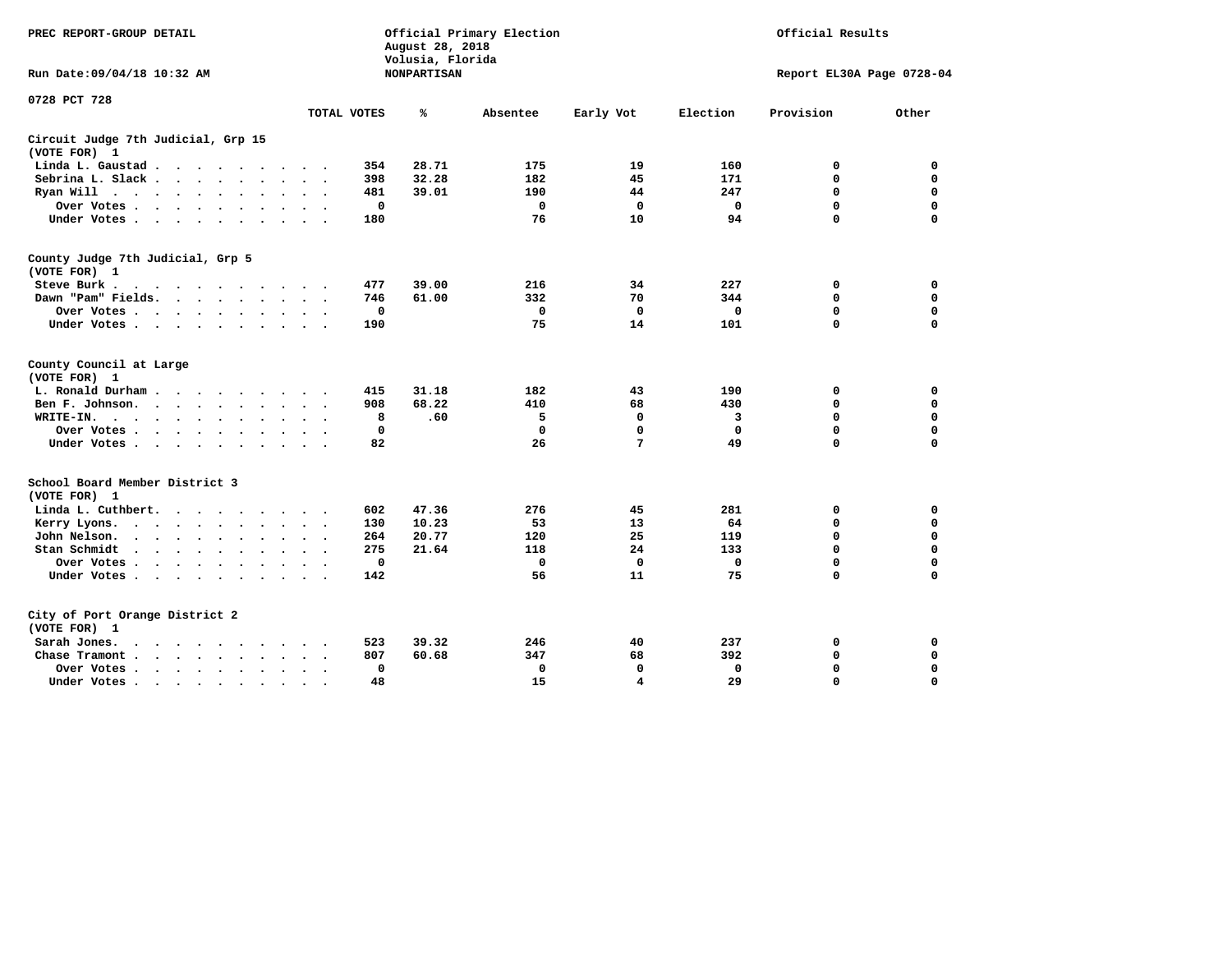| PREC REPORT-GROUP DETAIL                |  |                                         |  | Official Primary Election<br>August 28, 2018<br>Volusia, Florida | Official Results |       |          |           |                           |           |       |
|-----------------------------------------|--|-----------------------------------------|--|------------------------------------------------------------------|------------------|-------|----------|-----------|---------------------------|-----------|-------|
| Run Date: 09/04/18 10:32 AM             |  | <b>STATISTICS</b>                       |  |                                                                  |                  |       |          |           | Report EL30A Page 0729-01 |           |       |
| 0729 PCT 729                            |  |                                         |  |                                                                  |                  |       |          |           |                           |           |       |
|                                         |  |                                         |  |                                                                  | TOTAL VOTES      | %ะ    | Absentee | Early Vot | Election                  | Provision | Other |
| REGISTERED VOTERS - TOTAL               |  |                                         |  |                                                                  | 4,689            |       |          |           |                           |           |       |
| REGISTERED VOTERS - DEMOCRATIC          |  | $\sim$ $\sim$ $\sim$ $\sim$             |  |                                                                  | 1,248            | 26.62 |          |           |                           |           |       |
| REGISTERED VOTERS - REPUBLICAN          |  |                                         |  |                                                                  | 2,060            | 43.93 |          |           |                           |           |       |
| REGISTERED VOTERS - NONPARTISAN         |  |                                         |  |                                                                  | 1,381            |       |          |           |                           |           |       |
| BALLOTS CAST - TOTAL.                   |  |                                         |  |                                                                  | 1,484            |       | 629      | 147       | 708                       | 0         |       |
| BALLOTS CAST - DEMOCRATIC               |  |                                         |  |                                                                  | 450              | 30.32 | 177      | 66        | 207                       |           |       |
| BALLOTS CAST - REPUBLICAN               |  |                                         |  |                                                                  | 841              | 56.67 | 346      | 73        | 422                       | 0         |       |
| BALLOTS CAST - NONPARTISAN.             |  |                                         |  |                                                                  | 193              | 13.01 | 106      | 8         | 79                        |           |       |
| BALLOTS CAST - BLANK.                   |  |                                         |  |                                                                  | 2                | .13   | 2        | 0         | 0                         | 0         |       |
| VOTER TURNOUT - TOTAL<br>$\cdots$       |  |                                         |  |                                                                  |                  | 31.65 |          |           |                           |           |       |
| VOTER TURNOUT - DEMOCRATIC.             |  | $\cdot$ $\cdot$ $\cdot$ $\cdot$ $\cdot$ |  |                                                                  |                  | 36.06 |          |           |                           |           |       |
| VOTER TURNOUT - REPUBLICAN.<br>$\cdots$ |  |                                         |  |                                                                  |                  | 40.83 |          |           |                           |           |       |
| VOTER TURNOUT - BLANK                   |  |                                         |  |                                                                  |                  | .04   |          |           |                           |           |       |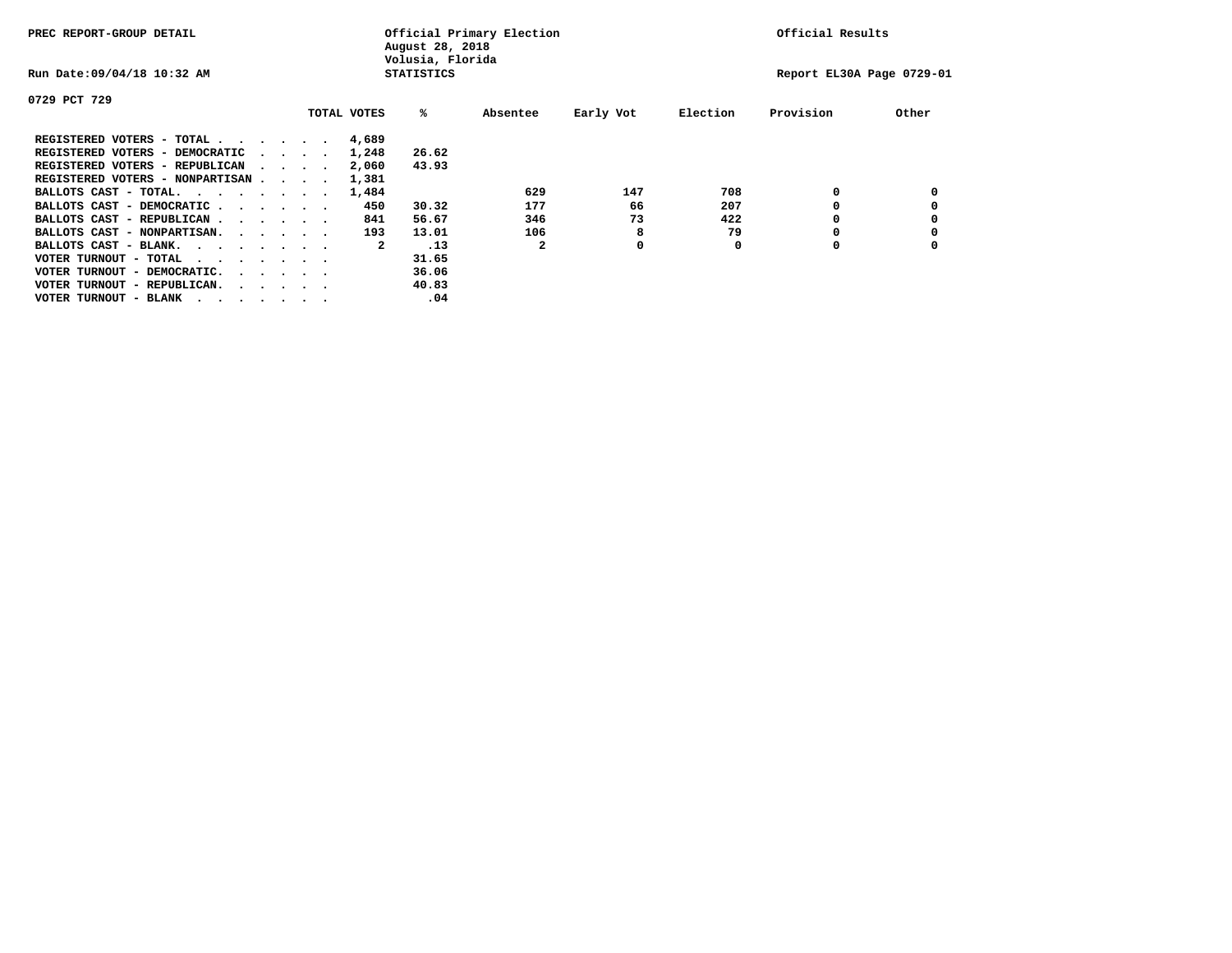| PREC REPORT-GROUP DETAIL                          |                                                              | Official Primary Election<br>August 28, 2018<br>Volusia, Florida |                            | Official Results |                           |             |  |
|---------------------------------------------------|--------------------------------------------------------------|------------------------------------------------------------------|----------------------------|------------------|---------------------------|-------------|--|
| Run Date: 09/04/18 10:32 AM                       |                                                              | DEMOCRATIC                                                       |                            |                  | Report EL30A Page 0729-02 |             |  |
| 0729 PCT 729                                      |                                                              |                                                                  |                            |                  |                           |             |  |
|                                                   | TOTAL VOTES                                                  | ℁<br>Absentee                                                    | Early Vot                  | Election         | Provision                 | Other       |  |
| Representative in Congress Dist 6<br>(VOTE FOR) 1 |                                                              |                                                                  |                            |                  |                           |             |  |
| Stephen Sevigny                                   | 98                                                           | 22.58                                                            | 9<br>40                    | 49               | 0                         | 0           |  |
| Nancy Soderberg                                   | 236                                                          | 54.38                                                            | 89<br>44                   | 103              | $\mathbf 0$               | $\mathbf 0$ |  |
| John Upchurch                                     | 100                                                          | 23.04                                                            | 13<br>40                   | 47               | $\mathbf 0$               | $\mathbf 0$ |  |
| Over Votes                                        | $\mathbf 0$                                                  |                                                                  | $\mathbf 0$<br>$\mathbf 0$ | $\mathbf 0$      | $\mathbf 0$               | $\mathbf 0$ |  |
| Under Votes                                       | 16                                                           |                                                                  | 8<br>$\mathbf 0$           | 8                | $\Omega$                  | $\mathbf 0$ |  |
| Governor and Lieutenant Governor<br>(VOTE FOR) 1  |                                                              |                                                                  |                            |                  |                           |             |  |
| Andrew Gillum                                     | 99                                                           | 22.45                                                            | 12<br>19                   | 68               | 0                         | 0           |  |
| Gwen Graham.                                      | 217                                                          | 49.21                                                            | 89<br>39                   | 89               | $\mathbf 0$               | 0           |  |
| Jeff Greene.                                      | 47                                                           | 10.66                                                            | 27<br>4                    | 16               | $\mathbf 0$               | $\mathbf 0$ |  |
| Chris King                                        | 7                                                            | 1.59                                                             | 6<br>0                     | $\mathbf{1}$     | $\mathbf 0$               | $\mathbf 0$ |  |
| Philip Levine                                     | 60                                                           | 13.61                                                            | 24<br>10                   | 26               | $\mathbf 0$               | $\mathbf 0$ |  |
| Alex "Lundy" Lundmark                             | 6                                                            | 1.36                                                             | 0<br>5                     | $\mathbf{1}$     | $\mathbf 0$               | $\mathbf 0$ |  |
| John Wetherbee.                                   | 5                                                            | 1.13                                                             | 1<br>0                     | 4                | 0                         | 0           |  |
| Over Votes                                        | 0                                                            |                                                                  | $\Omega$<br>0              | 0                | $\mathbf 0$               | 0           |  |
| Under Votes                                       | 9                                                            |                                                                  | $\mathbf{1}$<br>6          | $\overline{a}$   | $\mathbf 0$               | $\mathbf 0$ |  |
| Attorney General<br>(VOTE FOR) 1                  |                                                              |                                                                  |                            |                  |                           |             |  |
| Sean Shaw                                         | 286                                                          | 72.41                                                            | 108<br>49                  | 129              | 0                         | $\mathbf 0$ |  |
| Ryan Torrens<br>$\cdots$                          | 109                                                          | 27.59                                                            | 12<br>41                   | 56               | $\mathbf 0$               | $\mathbf 0$ |  |
| Over Votes                                        | $\mathbf 0$<br>$\sim$<br>$\cdot$<br>$\overline{\phantom{a}}$ |                                                                  | $\mathbf 0$<br>$\mathbf 0$ | $\Omega$         | $\mathbf 0$               | $\mathbf 0$ |  |
| Under Votes                                       | 55                                                           |                                                                  | 28<br>5                    | 22               | $\mathbf 0$               | $\mathbf 0$ |  |
| Commissioner of Agriculture<br>(VOTE FOR) 1       |                                                              |                                                                  |                            |                  |                           |             |  |
| Nicole "Nikki" Fried.                             | 212                                                          | 53.67                                                            | 72<br>32                   | 108              | 0                         | 0           |  |
| Jeffrey Duane Porter.                             | 67                                                           | 16.96                                                            | 25<br>8                    | 34               | $\mathbf 0$               | $\mathbf 0$ |  |
| Roy David Walker                                  | 116                                                          | 29.37                                                            | 50<br>22                   | 44               | $\mathbf 0$               | $\mathbf 0$ |  |
| Over Votes                                        | $\mathbf 0$<br>$\ddot{\phantom{0}}$<br>$\bullet$<br>$\cdot$  |                                                                  | $\Omega$<br>0              | $\Omega$         | $\Omega$                  | $\mathbf 0$ |  |
| Under Votes                                       | 55<br>$\bullet$                                              |                                                                  | 30<br>4                    | 21               | 0                         | $\mathbf 0$ |  |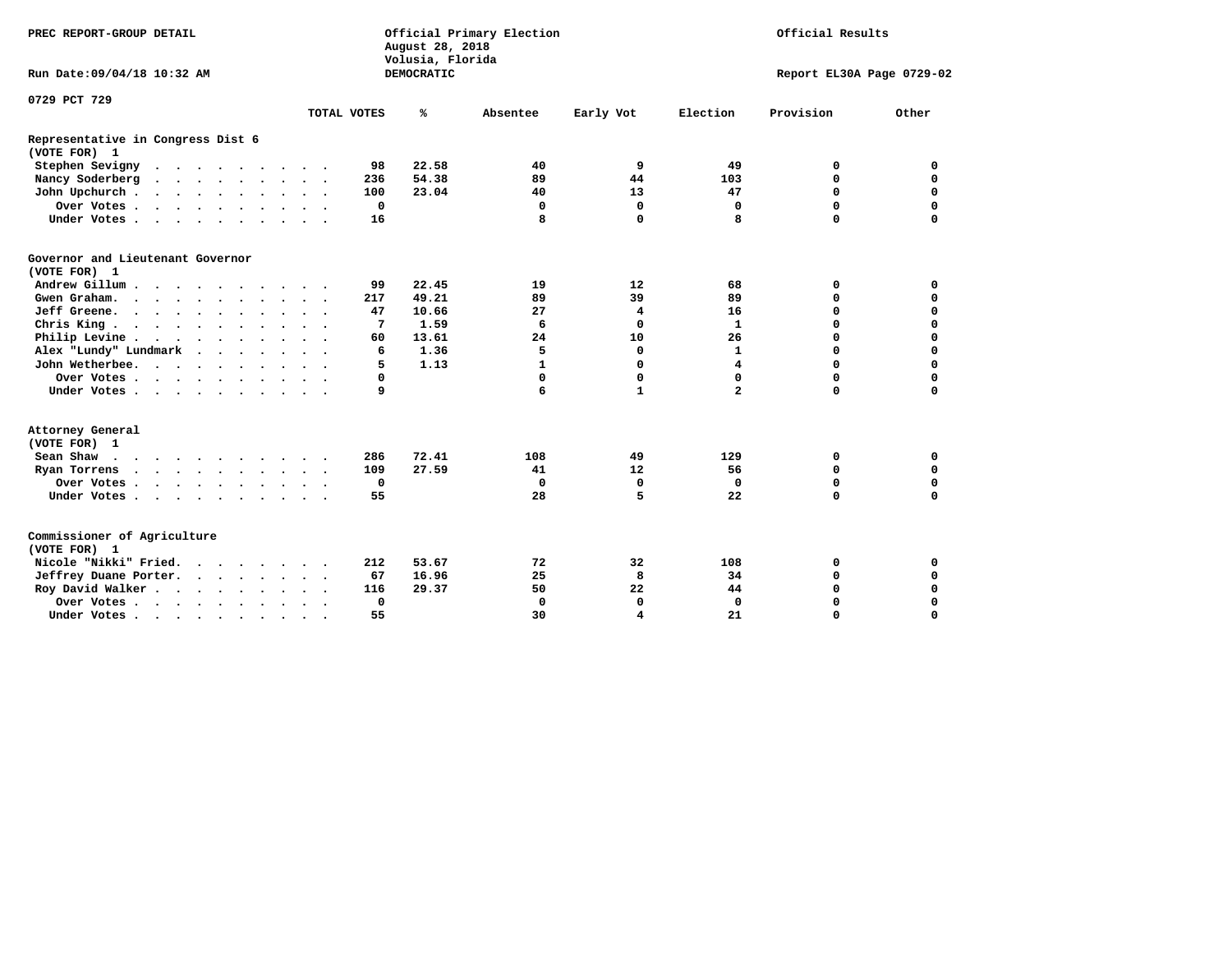| PREC REPORT-GROUP DETAIL                                                                                                   |                                                   | August 28, 2018<br>Volusia, Florida | Official Primary Election | Official Results |                         |                           |          |
|----------------------------------------------------------------------------------------------------------------------------|---------------------------------------------------|-------------------------------------|---------------------------|------------------|-------------------------|---------------------------|----------|
| Run Date: 09/04/18 10:32 AM                                                                                                |                                                   | REPUBLICAN                          |                           |                  |                         | Report EL30A Page 0729-03 |          |
| 0729 PCT 729                                                                                                               | TOTAL VOTES                                       | ℁                                   | Absentee                  | Early Vot        | Election                | Provision                 | Other    |
|                                                                                                                            |                                                   |                                     |                           |                  |                         |                           |          |
| United States Senator<br>(VOTE FOR) 1                                                                                      |                                                   |                                     |                           |                  |                         |                           |          |
| Roque "Rocky" De La Fuente.<br>$\mathcal{L}(\mathbf{z})$ , and $\mathcal{L}(\mathbf{z})$                                   | 51<br>$\sim$ $\sim$                               | 6.13                                | 25                        | 3                | 23                      | 0                         | 0        |
| Rick Scott<br>$\sim$<br>$\ddot{\phantom{0}}$                                                                               | 781                                               | 93.87                               | 317                       | 67               | 397                     | $\mathbf 0$               | 0        |
| Over Votes                                                                                                                 | 0<br>$\ddot{\phantom{a}}$<br>$\cdot$<br>$\bullet$ |                                     | 0                         | 0                | 0                       | 0                         | 0        |
| Under Votes<br>$\ddot{\phantom{0}}$                                                                                        | 9<br>$\bullet$                                    |                                     | 4                         | 3                | $\overline{\mathbf{2}}$ | $\mathbf 0$               | 0        |
| Representative in Congress Dist 6                                                                                          |                                                   |                                     |                           |                  |                         |                           |          |
| (VOTE FOR) 1                                                                                                               |                                                   |                                     |                           |                  |                         |                           |          |
| Fred Costello                                                                                                              | 273                                               | 34.51                               | 118                       | 29               | 126                     | 0                         | 0        |
| Michael Waltz.<br>$\cdots$<br>$\sim$                                                                                       | 333                                               | 42.10                               | 118                       | 34               | 181                     | $\mathbf 0$               | 0        |
| John Ward<br>$\bullet$                                                                                                     | 185<br>$\bullet$                                  | 23.39                               | 87                        | 7<br>0           | 91<br>$\mathbf 0$       | 0<br>$\mathbf 0$          | 0        |
| Over Votes .<br>$\cdot \cdot \cdot \cdot$<br>$\blacksquare$ .<br>$\ddot{\phantom{0}}$                                      | $\mathbf{1}$<br>49                                |                                     | 1<br>22                   | 3                | 24                      | $\mathbf 0$               | 0<br>0   |
| Under Votes<br>$\cdot$                                                                                                     |                                                   |                                     |                           |                  |                         |                           |          |
| Governor and Lieutenant Governor                                                                                           |                                                   |                                     |                           |                  |                         |                           |          |
| (VOTE FOR) 1                                                                                                               |                                                   |                                     |                           |                  |                         |                           |          |
| Don Baldauf.<br>$\cdot$ $\cdot$ $\cdot$                                                                                    | 2                                                 | .24                                 | $\Omega$                  | 0                | 2                       | 0                         | 0        |
| Ron DeSantis<br>$\cdots$<br>$\bullet$<br>$\ddot{\phantom{a}}$<br>$\ddot{\phantom{a}}$                                      | 560                                               | 67.71                               | 232                       | 50               | 278                     | 0                         | 0        |
| Timothy M. Devine.<br>$\bullet$<br>$\bullet$                                                                               | 6<br>$\ddot{\phantom{a}}$                         | .73                                 | $\mathbf{2}$              | 0                | $\overline{4}$          | $\Omega$                  | 0        |
| Bob Langford<br>$\sim$<br>$\sim$ $\sim$<br>$\bullet$                                                                       | 4<br>$\ddot{\phantom{a}}$                         | .48                                 | $\overline{\mathbf{2}}$   | 0                | $\overline{a}$          | $\mathbf 0$               | 0        |
| John Joseph Mercadante.<br>$\sim$ $\sim$ $\sim$                                                                            | 3<br>$\sim$                                       | .36                                 | 3                         | 0                | $\mathbf 0$             | $\mathbf 0$               | 0        |
| Bruce Nathan<br>$\cdots$<br>$\bullet$<br>$\bullet$                                                                         | 3                                                 | .36                                 | $\mathbf{1}$              | 0                | $\overline{2}$          | 0                         | 0        |
| Adam H. Putnam.<br>$\sim$ $\sim$ $\sim$<br>$\cdot$<br>$\ddot{\phantom{a}}$                                                 | 241                                               | 29.14                               | 91                        | 22               | 128                     | $\mathbf 0$               | 0        |
| Bob White<br>$\sim$                                                                                                        | 8                                                 | .97                                 | 6                         | $\mathbf{1}$     | 1                       | $\Omega$                  | 0        |
| Over Votes.<br>$\cdot$ $\cdot$ $\cdot$ $\cdot$<br>$\bullet$                                                                | $\mathbf{2}$                                      |                                     | 0                         | 0                | $\overline{a}$          | $\Omega$                  | 0        |
| Under Votes<br>$\sim$                                                                                                      | 12                                                |                                     | 9                         | 0                | 3                       | $\Omega$                  | 0        |
| Attorney General                                                                                                           |                                                   |                                     |                           |                  |                         |                           |          |
| (VOTE FOR) 1                                                                                                               |                                                   |                                     |                           |                  |                         |                           |          |
| Ashley Moody<br>$\cdots$<br>$\sim$<br>$\sim$                                                                               | 452<br>$\ddot{\phantom{a}}$                       | 57.36                               | 164                       | 39               | 249                     | 0                         | 0        |
| Frank White.<br>$\cdot$ $\cdot$ $\cdot$ $\cdot$<br>$\ddot{\phantom{1}}$<br>$\bullet$                                       | 336                                               | 42.64                               | 151                       | 34               | 151                     | 0                         | 0        |
| Over Votes.<br>$\cdot$ $\cdot$ $\cdot$ $\cdot$ $\cdot$<br>$\ddot{\phantom{0}}$                                             | $\mathbf{1}$<br>$\sim$                            |                                     | 0                         | $\mathbf 0$      | $\mathbf{1}$            | $\mathbf 0$               | 0        |
| Under Votes<br>$\sim$ $\sim$                                                                                               | 52                                                |                                     | 31                        | 0                | 21                      | $\Omega$                  | 0        |
| Commissioner of Agriculture                                                                                                |                                                   |                                     |                           |                  |                         |                           |          |
| (VOTE FOR) 1                                                                                                               |                                                   |                                     |                           |                  |                         |                           |          |
| Matt Caldwell .                                                                                                            | 264                                               | 35.39                               | 113                       | 18               | 133                     | 0                         | 0        |
| Denise Grimsley<br>$\sim$ $\sim$<br>$\ddot{\phantom{a}}$<br>$\ddot{\phantom{a}}$<br>$\ddot{\phantom{a}}$<br>$\overline{a}$ | 208                                               | 27.88                               | 63                        | 21               | 124                     | $\mathbf 0$               | 0        |
| Mike McCalister<br>$\cdot$<br>$\bullet$                                                                                    | 126                                               | 16.89                               | 51                        | 20               | 55                      | $\mathbf 0$               | 0        |
| Baxter Troutman<br>$\sim$ $\sim$<br>$\bullet$<br>$\ddot{\phantom{a}}$                                                      | 148                                               | 19.84                               | 63                        | 10               | 75                      | $\mathbf 0$               | 0        |
| Over Votes.<br>$\cdots$<br>$\bullet$<br>$\bullet$<br>$\cdot$                                                               | 0                                                 |                                     | 0                         | 0                | 0                       | $\mathbf 0$               | 0        |
| Under Votes.<br>$\cdot$ $\cdot$ $\cdot$<br>$\bullet$<br>$\bullet$<br>$\bullet$                                             | 95                                                |                                     | 56                        | 4                | 35                      | $\Omega$                  | $\Omega$ |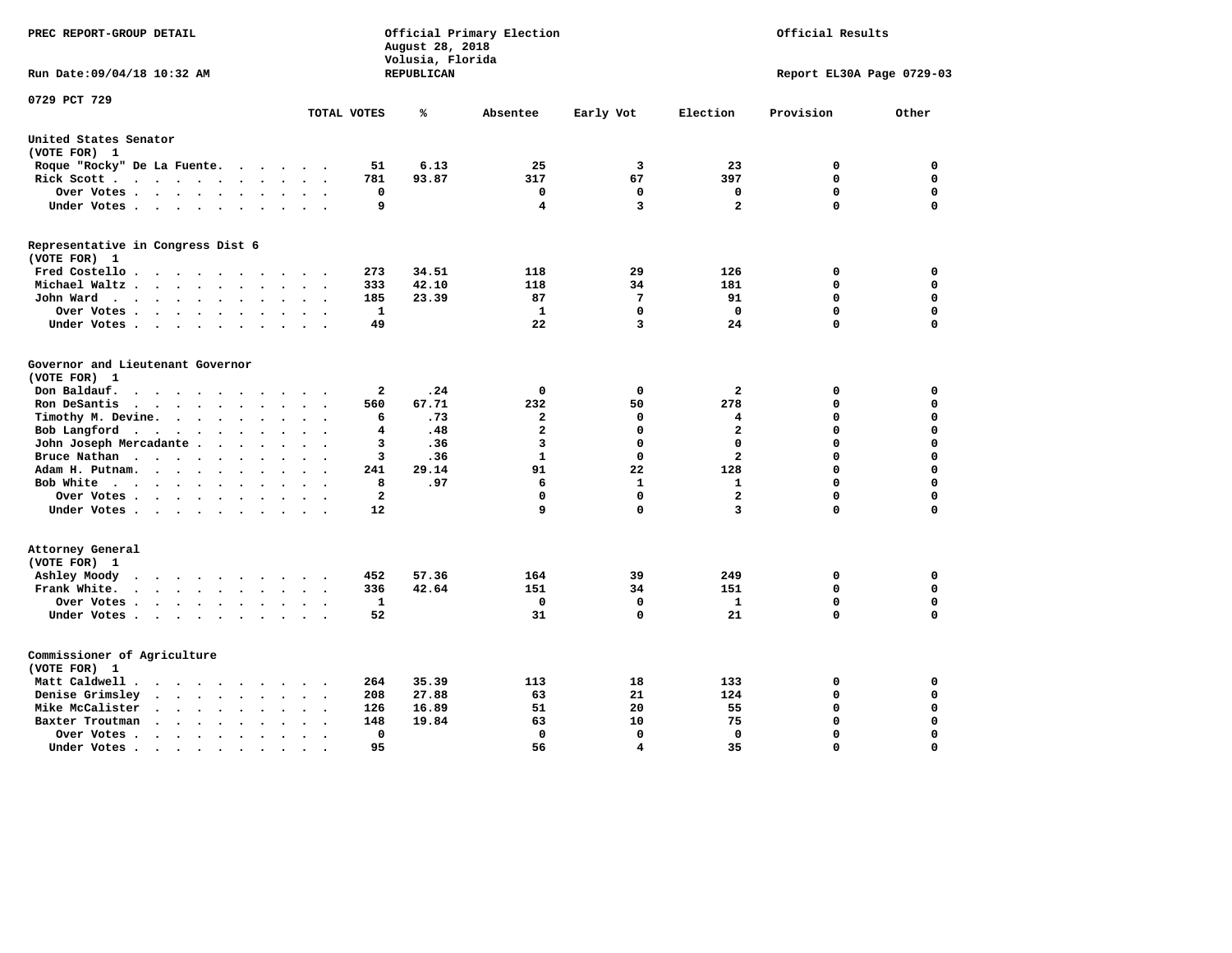| PREC REPORT-GROUP DETAIL                                                                                                                                                                                                                          |                                          | August 28, 2018<br>Volusia, Florida | Official Primary Election |                 | Official Results |                           |             |  |  |
|---------------------------------------------------------------------------------------------------------------------------------------------------------------------------------------------------------------------------------------------------|------------------------------------------|-------------------------------------|---------------------------|-----------------|------------------|---------------------------|-------------|--|--|
| Run Date: 09/04/18 10:32 AM                                                                                                                                                                                                                       |                                          | <b>NONPARTISAN</b>                  |                           |                 |                  | Report EL30A Page 0729-04 |             |  |  |
| 0729 PCT 729                                                                                                                                                                                                                                      |                                          |                                     |                           |                 |                  |                           |             |  |  |
|                                                                                                                                                                                                                                                   | TOTAL VOTES                              | ℁                                   | Absentee                  | Early Vot       | Election         | Provision                 | Other       |  |  |
| Circuit Judge 7th Judicial, Grp 15<br>(VOTE FOR) 1                                                                                                                                                                                                |                                          |                                     |                           |                 |                  |                           |             |  |  |
| Linda L. Gaustad                                                                                                                                                                                                                                  | 376<br>$\sim$ $\sim$                     | 28.95                               | 161                       | 42              | 173              | 0                         | 0           |  |  |
| Sebrina L. Slack<br>$\ddot{\phantom{a}}$                                                                                                                                                                                                          | 446<br>$\sim$                            | 34.33                               | 198                       | 48              | 200              | $\mathbf 0$               | $\mathbf 0$ |  |  |
| Ryan Will $\cdots$ $\cdots$ $\cdots$<br>$\sim$                                                                                                                                                                                                    | 477<br>$\sim$<br>$\bullet$               | 36.72                               | 179                       | 46              | 252              | 0                         | 0           |  |  |
| Over Votes                                                                                                                                                                                                                                        | $\mathbf{1}$                             |                                     | $\mathbf 0$               | $\mathbf 0$     | $\mathbf{1}$     | $\mathbf 0$               | 0           |  |  |
| Under Votes                                                                                                                                                                                                                                       | 184                                      |                                     | 91                        | 11              | 82               | $\Omega$                  | 0           |  |  |
| County Judge 7th Judicial, Grp 5<br>(VOTE FOR) 1                                                                                                                                                                                                  |                                          |                                     |                           |                 |                  |                           |             |  |  |
| Steve Burk.<br>$\cdot$                                                                                                                                                                                                                            | 488                                      | 37.65                               | 197                       | 47              | 244              | 0                         | 0           |  |  |
| Dawn "Pam" Fields.                                                                                                                                                                                                                                | 808                                      | 62.35                               | 341                       | 86              | 381              | 0                         | 0           |  |  |
| Over Votes<br>$\ddot{\phantom{0}}$                                                                                                                                                                                                                | 0                                        |                                     | 0                         | 0               | 0                | 0                         | $\mathbf 0$ |  |  |
| Under Votes                                                                                                                                                                                                                                       | 188                                      |                                     | 91                        | 14              | 83               | $\mathbf 0$               | 0           |  |  |
| County Council at Large<br>(VOTE FOR) 1                                                                                                                                                                                                           |                                          |                                     |                           |                 |                  |                           |             |  |  |
| L. Ronald Durham                                                                                                                                                                                                                                  | 435                                      | 31.34                               | 157                       | 55              | 223              | 0                         | 0           |  |  |
| Ben F. Johnson.<br>and the contract of the contract of the contract of the contract of the contract of the contract of the contract of the contract of the contract of the contract of the contract of the contract of the contract of the contra | 948                                      | 68.30                               | 418                       | 84              | 446              | $\mathbf 0$               | $\mathbf 0$ |  |  |
| WRITE-IN.<br>$\bullet$                                                                                                                                                                                                                            | 5<br>$\bullet$<br>$\sim$                 | .36                                 | 3                         | 0               | $\mathbf{2}$     | $\mathbf 0$               | $\mathbf 0$ |  |  |
| Over Votes                                                                                                                                                                                                                                        | $\mathbf 0$                              |                                     | $\mathbf 0$               | $\mathbf 0$     | $\mathbf 0$      | $\mathbf 0$               | $\mathbf 0$ |  |  |
| Under Votes<br>$\sim$ $\sim$                                                                                                                                                                                                                      | 96<br>$\sim$ $\sim$                      |                                     | 51                        | 8               | 37               | $\Omega$                  | $\mathbf 0$ |  |  |
| School Board Member District 3<br>(VOTE FOR) 1                                                                                                                                                                                                    |                                          |                                     |                           |                 |                  |                           |             |  |  |
| Linda L. Cuthbert.                                                                                                                                                                                                                                | 624                                      | 46.46                               | 263                       | 73              | 288              | 0                         | 0           |  |  |
| Kerry Lyons.<br>$\ddot{\phantom{a}}$                                                                                                                                                                                                              | 136<br>$\bullet$<br>$\sim$               | 10.13                               | 53                        | $7\phantom{.0}$ | 76               | 0                         | $\mathbf 0$ |  |  |
| John Nelson.<br>$\sim$ $\sim$ $\sim$ $\sim$ $\sim$ $\sim$                                                                                                                                                                                         | 341<br>$\ddot{\phantom{a}}$              | 25.39                               | 145                       | 30              | 166              | 0                         | $\mathbf 0$ |  |  |
| Stan Schmidt<br>$\mathbf{r}$ , $\mathbf{r}$ , $\mathbf{r}$ , $\mathbf{r}$ , $\mathbf{r}$ , $\mathbf{r}$<br>$\ddot{\phantom{a}}$                                                                                                                   | 242<br>$\bullet$<br>$\sim$               | 18.02                               | 100                       | 25              | 117              | 0                         | $\mathbf 0$ |  |  |
| Over Votes                                                                                                                                                                                                                                        | $\mathbf 0$                              |                                     | $\mathbf 0$               | $\mathbf 0$     | $\mathbf 0$      | $\mathbf 0$               | 0           |  |  |
| Under Votes<br>$\ddot{\phantom{0}}$                                                                                                                                                                                                               | 141<br>$\bullet$<br>$\ddot{\phantom{1}}$ |                                     | 68                        | 12              | 61               | $\mathbf 0$               | $\mathbf 0$ |  |  |
| City of Port Orange District 2                                                                                                                                                                                                                    |                                          |                                     |                           |                 |                  |                           |             |  |  |
| (VOTE FOR) 1                                                                                                                                                                                                                                      | 475                                      | 33.90                               | 210                       | 57              | 208              | 0                         |             |  |  |
| Sarah Jones.<br>$\cdots$                                                                                                                                                                                                                          |                                          |                                     | 375                       |                 |                  |                           | 0           |  |  |
| Chase Tramont                                                                                                                                                                                                                                     | 926                                      | 66.10                               |                           | 82              | 469              | 0                         | 0           |  |  |
| Over Votes<br>$\sim$                                                                                                                                                                                                                              | 0<br>$\sim$<br>$\cdot$                   |                                     | 0                         | $\mathbf 0$     | $\mathbf 0$      | 0                         | $\mathbf 0$ |  |  |
| Under Votes                                                                                                                                                                                                                                       | 83                                       |                                     | 44                        | 8               | 31               | $\Omega$                  | $\Omega$    |  |  |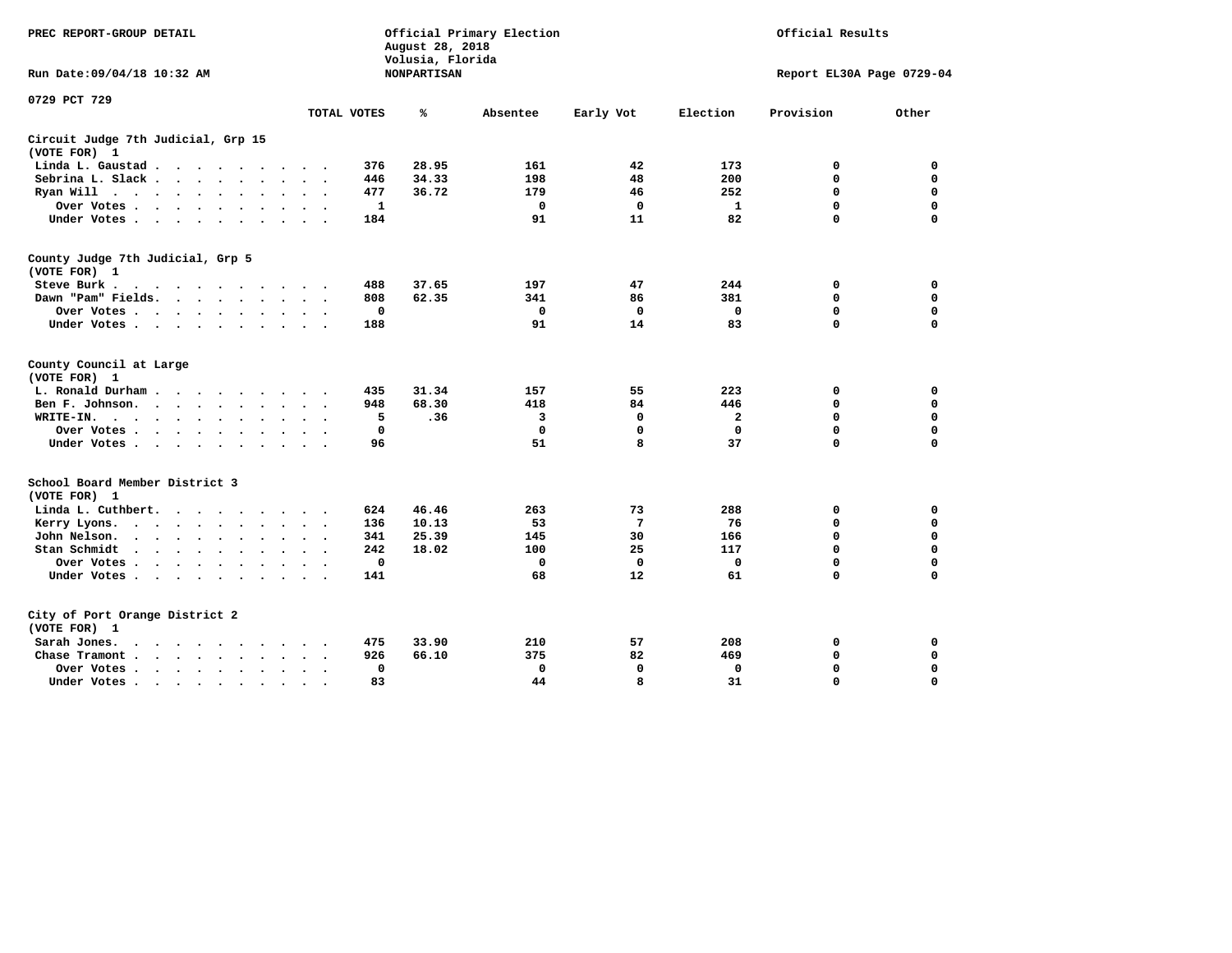| PREC REPORT-GROUP DETAIL               |  |  |                                         | Official Primary Election<br>August 28, 2018<br>Volusia, Florida | Official Results |                   |          |           |          |                           |       |
|----------------------------------------|--|--|-----------------------------------------|------------------------------------------------------------------|------------------|-------------------|----------|-----------|----------|---------------------------|-------|
| Run Date: 09/04/18 10:32 AM            |  |  |                                         |                                                                  |                  | <b>STATISTICS</b> |          |           |          | Report EL30A Page 0732-01 |       |
| 0732 PCT 732                           |  |  |                                         |                                                                  |                  |                   |          |           |          |                           |       |
|                                        |  |  |                                         |                                                                  | TOTAL VOTES      | %ะ                | Absentee | Early Vot | Election | Provision                 | Other |
| REGISTERED VOTERS - TOTAL              |  |  |                                         |                                                                  | 4,756            |                   |          |           |          |                           |       |
| REGISTERED VOTERS - DEMOCRATIC         |  |  | $\cdot$ $\cdot$ $\cdot$ $\cdot$ $\cdot$ |                                                                  | 1,308            | 27.50             |          |           |          |                           |       |
| REGISTERED VOTERS - REPUBLICAN         |  |  |                                         |                                                                  | 2,045            | 43.00             |          |           |          |                           |       |
| REGISTERED VOTERS - NONPARTISAN        |  |  |                                         |                                                                  | 1,403            |                   |          |           |          |                           |       |
| BALLOTS CAST - TOTAL.                  |  |  |                                         |                                                                  | 1,647            |                   | 738      | 132       | 776      |                           |       |
| BALLOTS CAST - DEMOCRATIC              |  |  |                                         |                                                                  | 576              | 34.97             | 254      | 56        | 266      |                           |       |
| BALLOTS CAST - REPUBLICAN              |  |  |                                         |                                                                  | 869              | 52.76             | 355      | 70        | 444      |                           |       |
| BALLOTS CAST - NONPARTISAN.            |  |  |                                         |                                                                  | 202              | 12.26             | 129      | 6         | 66       |                           |       |
| BALLOTS CAST - BLANK.                  |  |  |                                         |                                                                  | 4                | .24               | 2        |           |          | 0                         |       |
| VOTER TURNOUT - TOTAL<br>.             |  |  |                                         |                                                                  |                  | 34.63             |          |           |          |                           |       |
| VOTER TURNOUT - DEMOCRATIC.            |  |  | $\cdot$ $\cdot$ $\cdot$ $\cdot$ $\cdot$ |                                                                  |                  | 44.04             |          |           |          |                           |       |
| VOTER TURNOUT - REPUBLICAN.<br>$\cdot$ |  |  |                                         |                                                                  |                  | 42.49             |          |           |          |                           |       |
| VOTER TURNOUT - BLANK                  |  |  |                                         |                                                                  |                  | .08               |          |           |          |                           |       |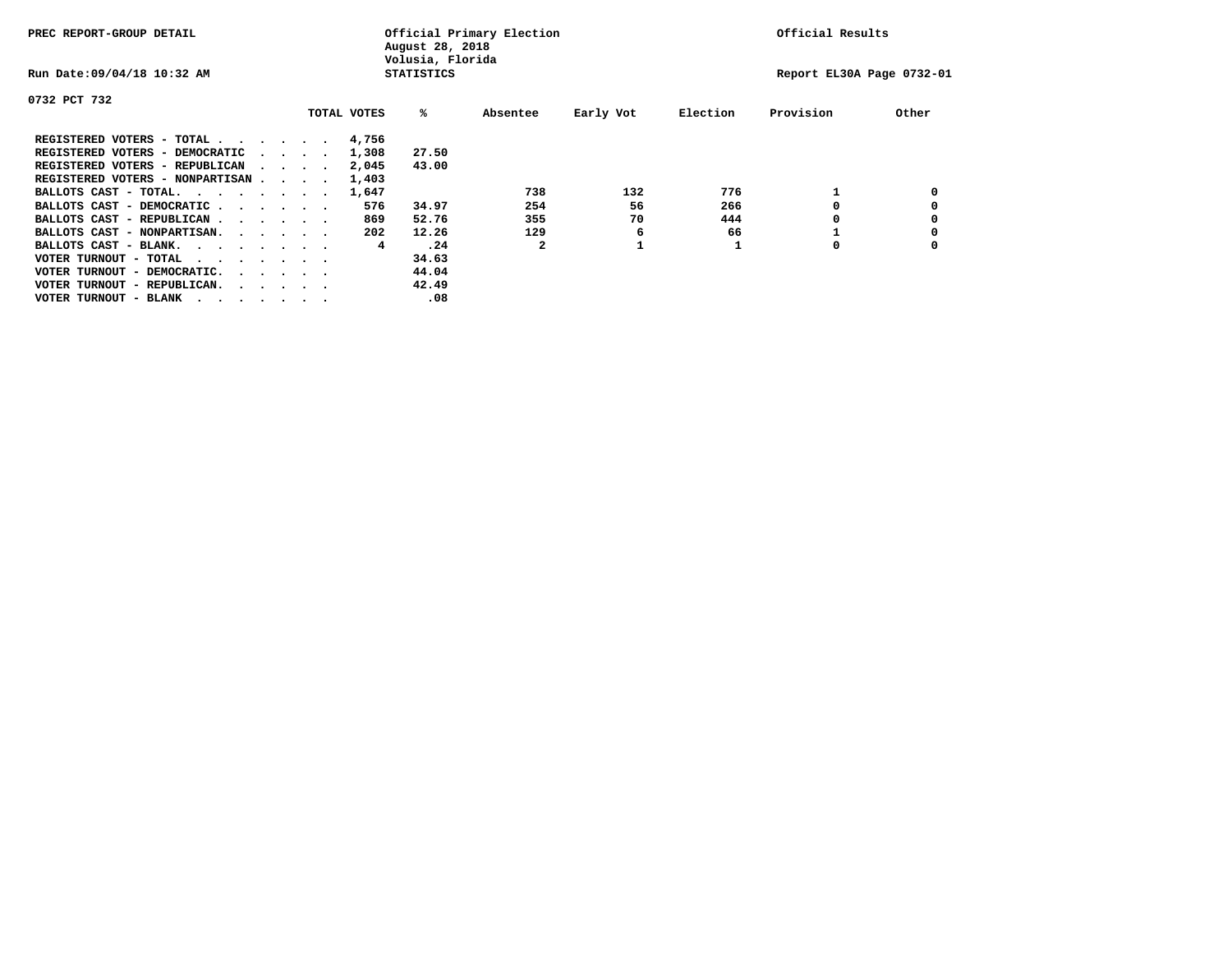| PREC REPORT-GROUP DETAIL                          |  |                      |           |         |                | August 28, 2018<br>Volusia, Florida | Official Primary Election | Official Results |                |             |                           |
|---------------------------------------------------|--|----------------------|-----------|---------|----------------|-------------------------------------|---------------------------|------------------|----------------|-------------|---------------------------|
| Run Date: 09/04/18 10:32 AM                       |  |                      |           |         |                | DEMOCRATIC                          |                           |                  |                |             | Report EL30A Page 0732-02 |
| 0732 PCT 732                                      |  |                      |           |         |                |                                     |                           |                  |                |             |                           |
|                                                   |  |                      |           |         | TOTAL VOTES    | %                                   | Absentee                  | Early Vot        | Election       | Provision   | Other                     |
| Representative in Congress Dist 6<br>(VOTE FOR) 1 |  |                      |           |         |                |                                     |                           |                  |                |             |                           |
| Stephen Sevigny                                   |  |                      |           |         | 112            | 20.29                               | 45                        | 9                | 58             | 0           | 0                         |
| Nancy Soderberg<br>$\cdots$                       |  |                      |           |         | 317            | 57.43                               | 139                       | 30               | 148            | $\mathbf 0$ | $\mathbf 0$               |
| John Upchurch                                     |  |                      |           |         | 123            | 22.28                               | 54                        | 15               | 54             | $\mathbf 0$ | $\mathbf 0$               |
| Over Votes.                                       |  |                      |           |         | $\mathbf 0$    |                                     | $\mathbf 0$               | $\mathbf 0$      | $\mathbf 0$    | $\mathbf 0$ | $\mathbf 0$               |
| Under Votes                                       |  |                      |           |         | 24             |                                     | 16                        | $\overline{a}$   | 6              | $\Omega$    | $\Omega$                  |
| Governor and Lieutenant Governor<br>(VOTE FOR) 1  |  |                      |           |         |                |                                     |                           |                  |                |             |                           |
| Andrew Gillum                                     |  |                      |           |         | 106            | 18.60                               | 20                        | 17               | 69             | 0           | $\mathbf 0$               |
| Gwen Graham.                                      |  |                      |           |         | 310            | 54.39                               | 144                       | 28               | 138            | $\Omega$    | $\mathbf 0$               |
| Jeff Greene.                                      |  |                      |           |         | 66             | 11.58                               | 40                        | 3                | 23             | 0           | $\mathbf 0$               |
| Chris King                                        |  |                      |           |         | 11             | 1.93                                | 8                         | 0                | 3              | 0           | $\mathbf 0$               |
| Philip Levine                                     |  |                      |           |         | 66             | 11.58                               | 33                        | 6                | 27             | $\Omega$    | $\mathbf 0$               |
| Alex "Lundy" Lundmark                             |  |                      |           |         | 2              | .35                                 | 1                         | 0                | $\mathbf{1}$   | $\mathbf 0$ | $\mathbf 0$               |
| John Wetherbee.                                   |  |                      |           |         | 9              | 1.58                                | 5                         | $\mathbf{1}$     | 3              | $\Omega$    | $\mathbf 0$               |
| Over Votes                                        |  |                      |           |         | $\overline{a}$ |                                     | $\overline{a}$            | 0                | 0              | $\mathbf 0$ | $\mathbf 0$               |
| Under Votes                                       |  |                      |           |         | 4              |                                     | $\mathbf{1}$              | $\mathbf{1}$     | $\overline{a}$ | $\Omega$    | $\mathbf 0$               |
| Attorney General<br>(VOTE FOR) 1                  |  |                      |           |         |                |                                     |                           |                  |                |             |                           |
| Sean Shaw                                         |  |                      |           |         | 351            | 69.50                               | 161                       | 34               | 156            | 0           | 0                         |
| Ryan Torrens<br>$\cdots$                          |  |                      |           |         | 154            | 30.50                               | 64                        | 14               | 76             | $\mathbf 0$ | 0                         |
| Over Votes.                                       |  |                      |           |         | $\mathbf 0$    |                                     | 0                         | $\mathbf 0$      | $\mathbf 0$    | 0           | 0                         |
| Under Votes                                       |  |                      |           |         | 71             |                                     | 29                        | 8                | 34             | $\mathbf 0$ | $\Omega$                  |
| Commissioner of Agriculture<br>(VOTE FOR) 1       |  |                      |           |         |                |                                     |                           |                  |                |             |                           |
| Nicole "Nikki" Fried.                             |  |                      |           |         | 277            | 55.62                               | 111                       | 27               | 139            | 0           | 0                         |
| Jeffrey Duane Porter.                             |  |                      |           |         | 72             | 14.46                               | 35                        | 5                | 32             | 0           | $\mathbf 0$               |
| Roy David Walker                                  |  |                      |           |         | 149            | 29.92                               | 70                        | 17               | 62             | $\mathbf 0$ | $\mathbf 0$               |
| Over Votes                                        |  | $\ddot{\phantom{0}}$ | $\bullet$ | $\cdot$ | $\mathbf 0$    |                                     | $\Omega$                  | 0                | $\Omega$       | $\Omega$    | $\mathbf 0$               |
| Under Votes                                       |  | $\bullet$            |           |         | 78             |                                     | 38                        | 7                | 33             | 0           | $\mathbf 0$               |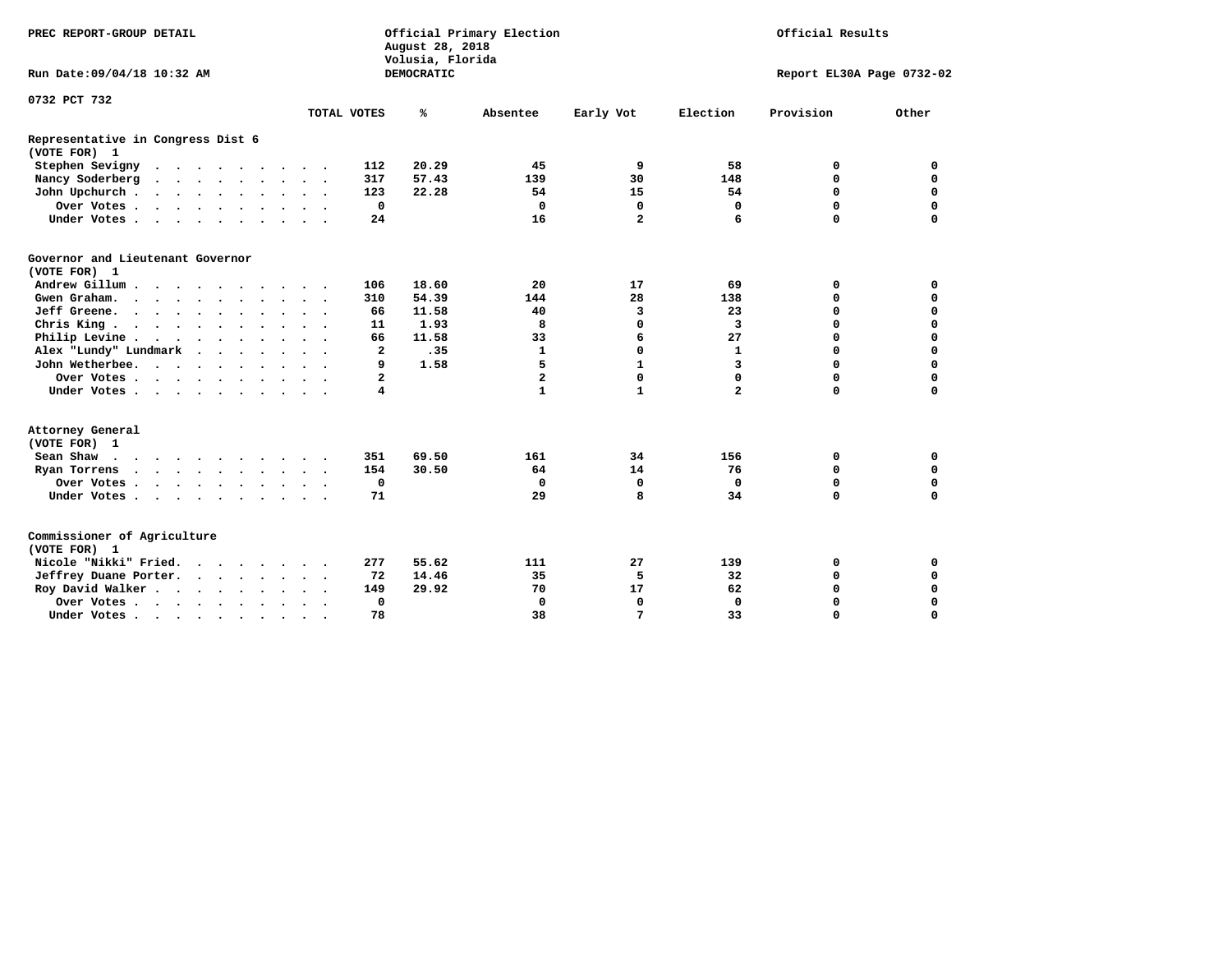| PREC REPORT-GROUP DETAIL                                                                                                                               |                                        | August 28, 2018<br>Volusia, Florida | Official Primary Election | Official Results |                         |                           |          |  |  |  |
|--------------------------------------------------------------------------------------------------------------------------------------------------------|----------------------------------------|-------------------------------------|---------------------------|------------------|-------------------------|---------------------------|----------|--|--|--|
| Run Date: 09/04/18 10:32 AM                                                                                                                            |                                        | REPUBLICAN                          |                           |                  |                         | Report EL30A Page 0732-03 |          |  |  |  |
| 0732 PCT 732                                                                                                                                           | TOTAL VOTES                            | ℁                                   | Absentee                  | Early Vot        | Election                | Provision                 | Other    |  |  |  |
| United States Senator                                                                                                                                  |                                        |                                     |                           |                  |                         |                           |          |  |  |  |
| (VOTE FOR) 1                                                                                                                                           |                                        |                                     |                           |                  |                         |                           |          |  |  |  |
| Roque "Rocky" De La Fuente.                                                                                                                            | 64<br>$\cdot$ $\cdot$ $\cdot$ $\cdot$  | 7.49                                | 32                        | 6                | 26                      | 0                         | 0        |  |  |  |
| Rick Scott                                                                                                                                             | 790                                    | 92.51                               | 314                       | 64               | 412                     | 0                         | 0        |  |  |  |
| Over Votes                                                                                                                                             | 0<br>$\bullet$<br>$\ddot{\phantom{a}}$ |                                     | 0                         | $\mathbf 0$      | $\mathbf 0$             | $\mathbf 0$               | 0        |  |  |  |
| Under Votes                                                                                                                                            | 15                                     |                                     | 9                         | 0                | 6                       | $\mathbf 0$               | 0        |  |  |  |
| Representative in Congress Dist 6<br>(VOTE FOR) 1                                                                                                      |                                        |                                     |                           |                  |                         |                           |          |  |  |  |
| Fred Costello                                                                                                                                          | 282                                    | 33.25                               | 111                       | 15               | 156                     | 0                         | 0        |  |  |  |
| Michael Waltz<br>$\cdot$<br>$\ddot{\phantom{a}}$<br>$\ddot{\phantom{a}}$                                                                               | 376                                    | 44.34                               | 171                       | 41               | 164                     | $\mathbf 0$               | 0        |  |  |  |
| John Ward<br>$\ddot{\phantom{a}}$                                                                                                                      | 190<br>$\sim$                          | 22.41                               | 61                        | 13               | 116                     | 0                         | 0        |  |  |  |
| Over Votes .<br>$\cdot$ $\cdot$ $\cdot$ $\cdot$<br>$\bullet$<br>$\cdot$                                                                                | 0                                      |                                     | 0                         | $\Omega$         | 0                       | 0                         | 0        |  |  |  |
| Under Votes<br>$\bullet$                                                                                                                               | 21                                     |                                     | 12                        | 1                | 8                       | $\Omega$                  | 0        |  |  |  |
|                                                                                                                                                        |                                        |                                     |                           |                  |                         |                           |          |  |  |  |
| Governor and Lieutenant Governor                                                                                                                       |                                        |                                     |                           |                  |                         |                           |          |  |  |  |
| (VOTE FOR) 1                                                                                                                                           |                                        |                                     |                           |                  |                         |                           |          |  |  |  |
| Don Baldauf.<br>$\cdot$ $\cdot$ $\cdot$                                                                                                                | 2                                      | .24                                 | 1                         | $\mathbf 0$      | 1                       | 0                         | 0        |  |  |  |
| Ron DeSantis<br>$\sim$ $\sim$ $\sim$<br>$\bullet$<br>$\cdot$<br>$\cdot$                                                                                | 550                                    | 64.78                               | 214                       | 46               | 290                     | $\mathbf 0$               | 0        |  |  |  |
| Timothy M. Devine.<br>$\ddot{\phantom{0}}$<br>$\ddot{\phantom{a}}$                                                                                     | 3<br>$\bullet$                         | .35                                 | $\mathbf{1}$              | 0                | $\mathbf{2}$            | $\mathbf 0$               | 0        |  |  |  |
| Bob Langford<br>$\ddot{\phantom{0}}$<br>$\ddot{\phantom{a}}$<br>$\cdot$<br>$\sim$                                                                      | 7<br>$\ddot{\phantom{a}}$              | .82                                 | 3                         | 0                | $\overline{\mathbf{4}}$ | $\mathbf 0$               | 0        |  |  |  |
| John Joseph Mercadante.<br>$\sim$ $\sim$<br>$\ddot{\phantom{a}}$                                                                                       | 3                                      | .35                                 | $\overline{a}$            | 0                | $\mathbf{1}$            | $\mathbf 0$               | 0        |  |  |  |
| Bruce Nathan<br>$\bullet$<br>$\bullet$<br>$\bullet$                                                                                                    | 3                                      | .35                                 | 1                         | 0                | $\overline{a}$          | $\mathbf 0$               | 0        |  |  |  |
| Adam H. Putnam.<br>$\cdots$<br>$\ddot{\phantom{a}}$<br>$\overline{\phantom{a}}$                                                                        | 274                                    | 32.27                               | 114                       | 22               | 138                     | $\mathbf 0$               | 0        |  |  |  |
| Bob White<br>$\sim$                                                                                                                                    | 7                                      | .82                                 | 5                         | $\overline{a}$   | $\mathbf 0$             | $\mathbf 0$               | 0        |  |  |  |
| Over Votes .<br>$\cdots$<br>$\bullet$<br>$\ddot{\phantom{0}}$                                                                                          | $\overline{4}$                         |                                     | 1                         | 0                | 3                       | $\mathbf 0$               | 0        |  |  |  |
| Under Votes<br>$\ddot{\phantom{a}}$                                                                                                                    | 16                                     |                                     | 13                        | 0                | 3                       | $\mathbf 0$               | 0        |  |  |  |
| Attorney General<br>(VOTE FOR) 1                                                                                                                       |                                        |                                     |                           |                  |                         |                           |          |  |  |  |
| Ashley Moody<br>$\cdot$<br>$\ddot{\phantom{a}}$<br>$\sim$                                                                                              | 490<br>$\bullet$                       | 59.61                               | 166                       | 42               | 282                     | 0                         | 0        |  |  |  |
| Frank White.<br>$\cdot$ $\cdot$ $\cdot$ $\cdot$<br>$\sim$ $\sim$<br>$\cdot$                                                                            | 332                                    | 40.39                               | 166                       | 26               | 140                     | 0                         | 0        |  |  |  |
| Over Votes .<br>$\begin{array}{cccccccccccccc} \bullet & \bullet & \bullet & \bullet & \bullet & \bullet & \bullet & \bullet \end{array}$<br>$\bullet$ | 0<br>$\cdot$                           |                                     | 0                         | 0                | 0                       | 0                         | 0        |  |  |  |
| Under Votes                                                                                                                                            | 47<br>$\sim$ $\sim$                    |                                     | 23                        | $\overline{a}$   | 22                      | $\mathbf 0$               | 0        |  |  |  |
| Commissioner of Agriculture<br>(VOTE FOR) 1                                                                                                            |                                        |                                     |                           |                  |                         |                           |          |  |  |  |
| Matt Caldwell.<br>$\cdots$                                                                                                                             | 261                                    | 33.38                               | 104                       | 20               | 137                     | 0                         | 0        |  |  |  |
| Denise Grimsley<br>$\cdot$ $\cdot$<br>$\ddot{\phantom{a}}$<br>$\ddot{\phantom{a}}$<br>$\ddot{\phantom{a}}$<br>$\overline{a}$                           | 243                                    | 31.07                               | 90                        | 20               | 133                     | $\mathbf 0$               | 0        |  |  |  |
| Mike McCalister<br>$\cdots$<br>$\bullet$                                                                                                               | 131                                    | 16.75                               | 64                        | 13               | 54                      | $\mathbf 0$               | 0        |  |  |  |
| Baxter Troutman<br>$\cdot$ $\cdot$<br>$\bullet$<br>$\ddot{\phantom{a}}$                                                                                | 147                                    | 18.80                               | 60                        | 12               | 75                      | $\mathbf 0$               | 0        |  |  |  |
| Over Votes.<br>$\cdots$<br>$\cdot$<br>$\bullet$<br>$\cdot$                                                                                             | 0                                      |                                     | 0                         | $\mathbf 0$      | 0                       | $\mathbf 0$               | 0        |  |  |  |
| Under Votes.<br>$\cdot$ $\cdot$ $\cdot$<br>$\bullet$<br>$\bullet$<br>$\bullet$                                                                         | 87                                     |                                     | 37                        | 5                | 45                      | $\Omega$                  | $\Omega$ |  |  |  |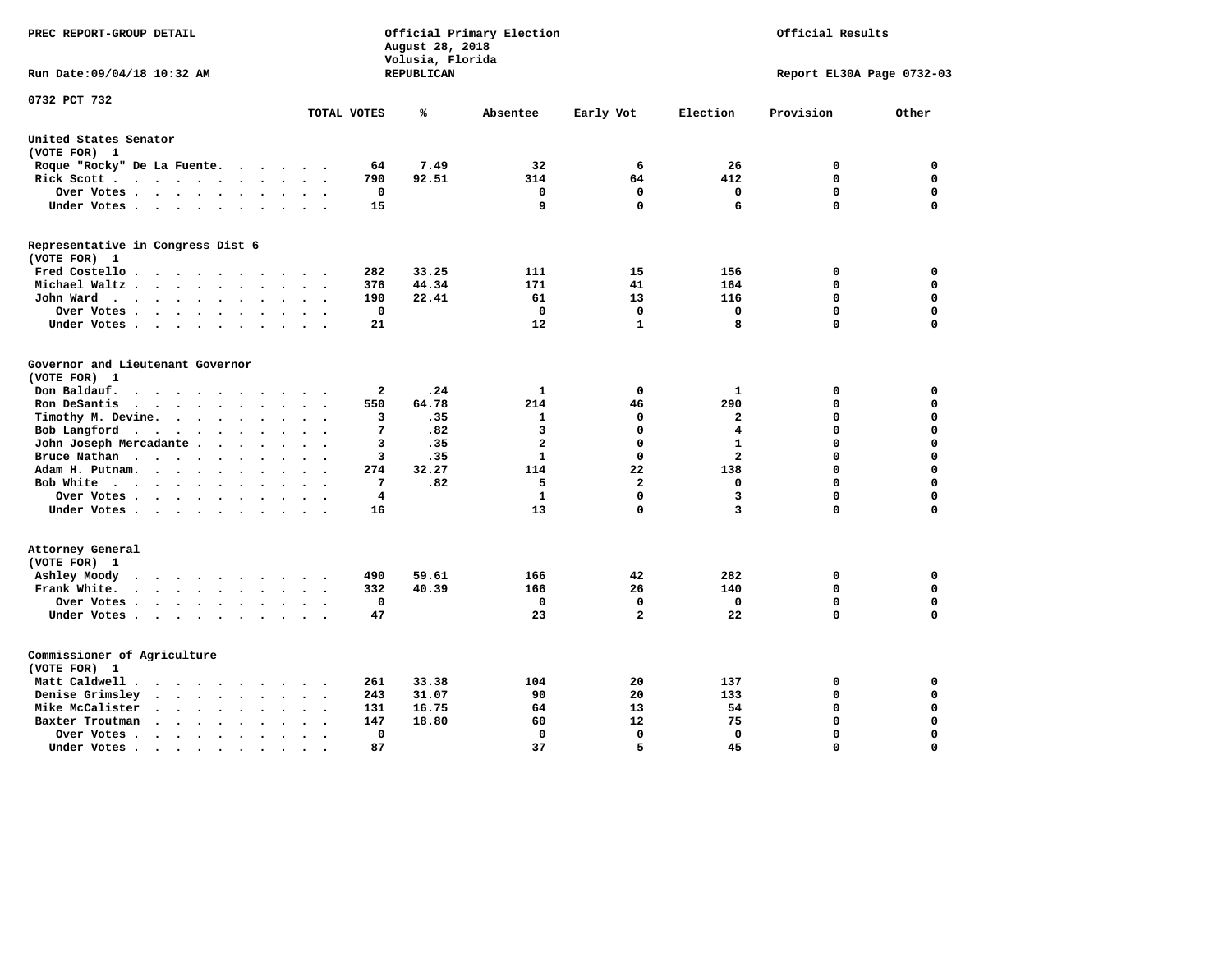| PREC REPORT-GROUP DETAIL                                                                                                    |                                 | August 28, 2018<br>Volusia, Florida | Official Primary Election |              | Official Results |              |                           |  |
|-----------------------------------------------------------------------------------------------------------------------------|---------------------------------|-------------------------------------|---------------------------|--------------|------------------|--------------|---------------------------|--|
| Run Date: 09/04/18 10:32 AM                                                                                                 |                                 | <b>NONPARTISAN</b>                  |                           |              |                  |              | Report EL30A Page 0732-04 |  |
| 0732 PCT 732                                                                                                                |                                 |                                     |                           |              |                  |              |                           |  |
|                                                                                                                             | TOTAL VOTES                     | ℁                                   | Absentee                  | Early Vot    | Election         | Provision    | Other                     |  |
| Circuit Judge 7th Judicial, Grp 15<br>(VOTE FOR) 1                                                                          |                                 |                                     |                           |              |                  |              |                           |  |
| Linda L. Gaustad<br>$\sim$                                                                                                  | 428<br>$\sim$ $\sim$            | 29.54                               | 213                       | 38           | 177              | 0            | 0                         |  |
| Sebrina L. Slack                                                                                                            | 474<br>$\overline{\phantom{a}}$ | 32.71                               | 224                       | 38           | 212              | 0            | $\mathbf 0$               |  |
| Ryan Will $\cdots$<br>$\ddot{\phantom{a}}$<br>$\bullet$                                                                     | 547                             | 37.75                               | 217                       | 40           | 289              | $\mathbf{1}$ | $\mathbf 0$               |  |
| Over Votes.<br>$\sim$ $\sim$<br>$\ddot{\phantom{a}}$<br>$\ddot{\phantom{a}}$<br>$\overline{a}$                              |                                 | $\mathbf 0$                         | $\Omega$                  | $\mathbf 0$  | $\mathbf 0$      | 0            | $\mathbf 0$               |  |
| Under Votes<br>$\ddot{\phantom{a}}$<br>$\ddot{\phantom{a}}$                                                                 | 198                             |                                     | 84                        | 16           | 98               | 0            | $\mathbf 0$               |  |
| County Judge 7th Judicial, Grp 5<br>(VOTE FOR) 1                                                                            |                                 |                                     |                           |              |                  |              |                           |  |
| Steve Burk .                                                                                                                | 571                             | 39.93                               | 261                       | 39           | 271              | 0            | 0                         |  |
| Dawn "Pam" Fields.                                                                                                          | 859                             | 60.07                               | 383                       | 80           | 396              | $\mathbf 0$  | 0                         |  |
| Over Votes .<br>$\cdots$<br>$\bullet$<br>$\ddot{\phantom{0}}$<br>$\bullet$                                                  |                                 | $\mathbf{2}$                        | 1                         | $\Omega$     | 1                | 0            | $\mathbf 0$               |  |
| Under Votes<br>$\bullet$                                                                                                    | 215                             |                                     | 93                        | 13           | 108              | $\mathbf{1}$ | $\Omega$                  |  |
| County Council at Large<br>(VOTE FOR) 1                                                                                     |                                 |                                     |                           |              |                  |              |                           |  |
| L. Ronald Durham                                                                                                            | 540                             | 35.20                               | 253                       | 57           | 230              | 0            | $\mathbf 0$               |  |
| Ben F. Johnson.<br>$\sim$ $\sim$<br>$\sim$ $\sim$<br>$\ddot{\phantom{a}}$                                                   | 987                             | 64.34                               | 430                       | 65           | 492              | 0            | $\mathbf 0$               |  |
| WRITE-IN.<br>$\sim$ $\sim$<br>$\cdot$ $\cdot$ $\cdot$ $\cdot$<br>$\ddot{\phantom{0}}$<br>$\Delta$                           |                                 | 7<br>.46                            | 4                         | $\mathbf{1}$ | $\mathbf{2}$     | 0            | $\mathbf 0$               |  |
| Over Votes.<br>$\sim$ $\sim$ $\sim$ $\sim$<br>$\bullet$<br>$\ddot{\phantom{0}}$                                             |                                 | $\overline{a}$                      | $\Omega$                  | $\mathbf 0$  | $\mathbf{2}$     | 0            | $\mathbf 0$               |  |
| Under Votes<br>$\bullet$ .<br>$\bullet$                                                                                     | 111<br>$\bullet$ $\bullet$      |                                     | 51                        | 9            | 50               | $\mathbf{1}$ | $\mathbf 0$               |  |
| School Board Member District 3<br>(VOTE FOR) 1                                                                              |                                 |                                     |                           |              |                  |              |                           |  |
| Linda L. Cuthbert.<br>$\ddot{\phantom{1}}$<br>$\sim$<br>$\cdot$<br>$\ddot{\phantom{1}}$                                     | 724                             | 49.42                               | 333                       | 55           | 336              | 0            | 0                         |  |
| Kerry Lyons.<br>$\cdots$<br>$\ddot{\phantom{a}}$<br>$\bullet$                                                               | 172<br>$\cdot$                  | 11.74                               | 70                        | 22           | 80               | 0            | $\mathbf 0$               |  |
| John Nelson.<br>$\sim$ $\sim$<br>$\ddot{\phantom{1}}$<br>$\ddot{\phantom{a}}$<br>$\bullet$<br>$\bullet$                     | 373                             | 25.46                               | 172                       | 26           | 175              | 0            | $\mathbf 0$               |  |
| Stan Schmidt<br>$\sim$ $\sim$ $\sim$ $\sim$<br>$\ddot{\phantom{0}}$<br>$\ddot{\phantom{0}}$<br>$\bullet$                    | 196                             | 13.38                               | 80                        | 17           | 99               | $\mathbf 0$  | $\mathbf 0$               |  |
| Over Votes.<br>$\cdot$ $\cdot$<br>$\bullet$<br>$\bullet$<br>$\bullet$                                                       |                                 | 3                                   | 2                         | 0            | 1                | 0            | $\mathbf 0$               |  |
| Under Votes<br>$\bullet$<br>$\bullet$                                                                                       | 179                             |                                     | 81                        | 12           | 85               | 1            | $\mathbf 0$               |  |
| City of Port Orange District 2<br>(VOTE FOR) 1                                                                              |                                 |                                     |                           |              |                  |              |                           |  |
| Sarah Jones.<br>$\cdot$ $\cdot$<br>$\sim$                                                                                   | 576                             | 40.20                               | 253                       | 49           | 274              | 0            | 0                         |  |
| Chase Tramont.<br>$\sim$ $\sim$<br>$\bullet$<br>$\bullet$                                                                   | 857                             | 59.80                               | 398                       | 66           | 393              | 0            | $\mathbf 0$               |  |
| Over Votes .<br>$\bullet$ .<br><br><br><br><br><br><br><br><br><br><br><br><br>$\bullet$<br>$\ddot{\phantom{0}}$<br>$\cdot$ |                                 | 0                                   | 0                         | 0            | 0                | 0            | 0                         |  |
| Under Votes.                                                                                                                |                                 | 79                                  | 33                        | 8            | 37               | $\mathbf{1}$ | $\Omega$                  |  |
|                                                                                                                             |                                 |                                     |                           |              |                  |              |                           |  |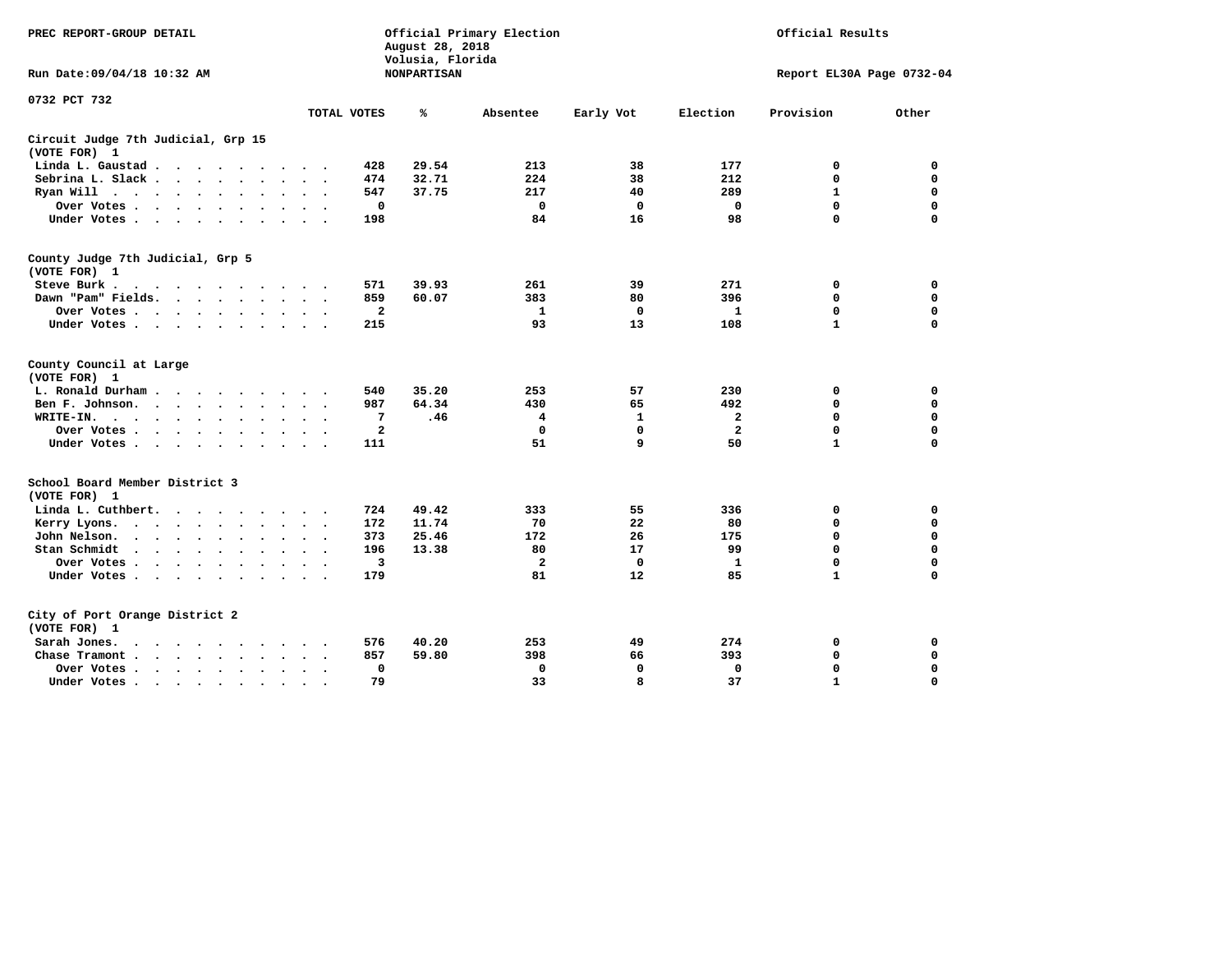| PREC REPORT-GROUP DETAIL                                                                       |  |                                 |  |  | August 28, 2018<br>Volusia, Florida | Official Primary Election |          | Official Results |          |                           |       |
|------------------------------------------------------------------------------------------------|--|---------------------------------|--|--|-------------------------------------|---------------------------|----------|------------------|----------|---------------------------|-------|
| Run Date: 09/04/18 10:32 AM                                                                    |  |                                 |  |  |                                     | <b>STATISTICS</b>         |          |                  |          | Report EL30A Page 0733-01 |       |
| 0733 PCT 733                                                                                   |  |                                 |  |  |                                     |                           |          |                  |          |                           |       |
|                                                                                                |  |                                 |  |  | TOTAL VOTES                         | %ะ                        | Absentee | Early Vot        | Election | Provision                 | Other |
| REGISTERED VOTERS - TOTAL                                                                      |  |                                 |  |  | 2,603                               |                           |          |                  |          |                           |       |
| REGISTERED VOTERS - DEMOCRATIC                                                                 |  | $\cdot$ $\cdot$ $\cdot$ $\cdot$ |  |  | 829                                 | 31.85                     |          |                  |          |                           |       |
| REGISTERED VOTERS - REPUBLICAN                                                                 |  |                                 |  |  | 1,081                               | 41.53                     |          |                  |          |                           |       |
| REGISTERED VOTERS - NONPARTISAN                                                                |  |                                 |  |  | 693                                 |                           |          |                  |          |                           |       |
| BALLOTS CAST - TOTAL.                                                                          |  |                                 |  |  | 934                                 |                           | 423      | 92               | 419      | 0                         |       |
| BALLOTS CAST - DEMOCRATIC                                                                      |  |                                 |  |  | 333                                 | 35.65                     | 146      | 49               | 138      |                           |       |
| BALLOTS CAST - REPUBLICAN                                                                      |  |                                 |  |  | 500                                 | 53.53                     | 224      | 40               | 236      | 0                         |       |
| BALLOTS CAST - NONPARTISAN.                                                                    |  |                                 |  |  | 101                                 | 10.81                     | 53       | 3                | 45       | 0                         |       |
| BALLOTS CAST - BLANK.                                                                          |  |                                 |  |  | 0                                   |                           | O        | 0                | O        | O                         |       |
| VOTER TURNOUT - TOTAL<br>$\mathbf{r}$ , and $\mathbf{r}$ , and $\mathbf{r}$ , and $\mathbf{r}$ |  |                                 |  |  |                                     | 35.88                     |          |                  |          |                           |       |
| VOTER TURNOUT - DEMOCRATIC.<br>$\cdot$                                                         |  |                                 |  |  |                                     | 40.17                     |          |                  |          |                           |       |
| VOTER TURNOUT - REPUBLICAN.<br>$\cdots$                                                        |  |                                 |  |  |                                     | 46.25                     |          |                  |          |                           |       |
| VOTER TURNOUT - BLANK                                                                          |  |                                 |  |  |                                     |                           |          |                  |          |                           |       |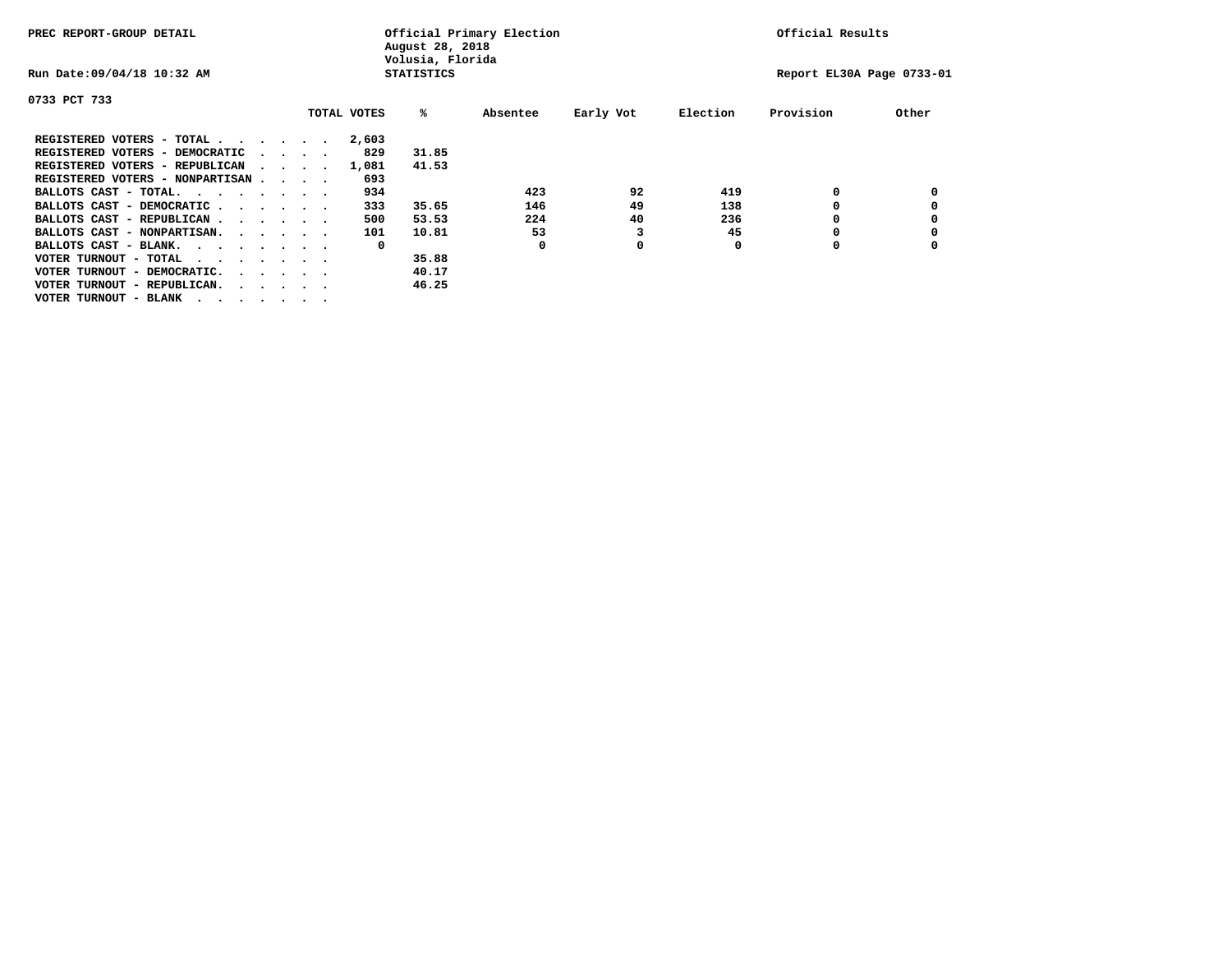| PREC REPORT-GROUP DETAIL                                                                                         |                                                    | August 28, 2018<br>Volusia, Florida | Official Primary Election |                | Official Results |                           |             |  |
|------------------------------------------------------------------------------------------------------------------|----------------------------------------------------|-------------------------------------|---------------------------|----------------|------------------|---------------------------|-------------|--|
| Run Date: 09/04/18 10:32 AM                                                                                      |                                                    | <b>DEMOCRATIC</b>                   |                           |                |                  | Report EL30A Page 0733-02 |             |  |
| 0733 PCT 733                                                                                                     |                                                    |                                     |                           |                |                  |                           |             |  |
|                                                                                                                  | TOTAL VOTES                                        | ℁                                   | Absentee                  | Early Vot      | Election         | Provision                 | Other       |  |
| Representative in Congress Dist 6<br>(VOTE FOR) 1                                                                |                                                    |                                     |                           |                |                  |                           |             |  |
| Stephen Sevigny                                                                                                  | 101                                                | 31.66                               | 43                        | 10             | 48               | 0                         | 0           |  |
| Nancy Soderberg<br>$\begin{array}{cccccccccccccccccc} . & . & . & . & . & . & . & . & . & . & . & . \end{array}$ | 143                                                | 44.83                               | 64                        | 25             | 54               | $\mathbf 0$               | 0           |  |
| John Upchurch                                                                                                    | 75                                                 | 23.51                               | 28                        | 14             | 33               | $\mathbf 0$               | $\mathbf 0$ |  |
| Over Votes                                                                                                       | 0                                                  |                                     | 0                         | $\mathbf 0$    | $\mathbf 0$      | $\mathbf 0$               | $\mathbf 0$ |  |
| Under Votes                                                                                                      | 14                                                 |                                     | 11                        | 0              | 3                | $\Omega$                  | $\mathbf 0$ |  |
| Governor and Lieutenant Governor<br>(VOTE FOR) 1                                                                 |                                                    |                                     |                           |                |                  |                           |             |  |
| Andrew Gillum                                                                                                    | 52                                                 | 16.46                               | 19                        | 6              | 27               | 0                         | 0           |  |
| Gwen Graham.                                                                                                     | 160                                                | 50.63                               | 59                        | 30             | 71               | 0                         | $\mathbf 0$ |  |
| Jeff Greene.                                                                                                     | 35                                                 | 11.08                               | 22                        | 2              | 11               | $\mathbf 0$               | $\mathbf 0$ |  |
| Chris King                                                                                                       | 20                                                 | 6.33                                | 14                        | $\mathbf{1}$   | 5                | $\mathbf 0$               | $\mathbf 0$ |  |
| Philip Levine                                                                                                    | 41                                                 | 12.97                               | 17                        | 7              | 17               | $\mathbf 0$               | $\mathbf 0$ |  |
| Alex "Lundy" Lundmark<br>$\sim$ $\sim$ $\sim$ $\sim$                                                             | $\mathbf{2}$                                       | .63                                 | $\overline{\mathbf{2}}$   | 0              | 0                | $\mathbf 0$               | $\mathbf 0$ |  |
| John Wetherbee.                                                                                                  | 6                                                  | 1.90                                | $\overline{\mathbf{2}}$   | $\overline{a}$ | $\mathbf{z}$     | $\mathbf 0$               | $\mathbf 0$ |  |
| Over Votes                                                                                                       | $\mathbf{2}$                                       |                                     | $\overline{a}$            | 0              | 0                | $\mathbf 0$               | $\mathbf 0$ |  |
| Under Votes                                                                                                      | 15                                                 |                                     | 9                         | $\mathbf{1}$   | 5                | $\mathbf 0$               | $\mathbf 0$ |  |
| Attorney General<br>(VOTE FOR) 1                                                                                 |                                                    |                                     |                           |                |                  |                           |             |  |
| Sean Shaw                                                                                                        | 202<br>$\sim$ $\sim$                               | 70.38                               | 87                        | 31             | 84               | 0                         | 0           |  |
| Ryan Torrens<br>$\cdots$                                                                                         | 85                                                 | 29.62                               | 32                        | 16             | 37               | $\mathbf 0$               | $\mathbf 0$ |  |
| Over Votes                                                                                                       | $\mathbf 0$                                        |                                     | $\mathbf 0$               | $\mathbf 0$    | $\Omega$         | 0                         | $\mathbf 0$ |  |
| Under Votes                                                                                                      | 46                                                 |                                     | 27                        | $\overline{a}$ | 17               | $\mathbf 0$               | $\mathbf 0$ |  |
| Commissioner of Agriculture<br>(VOTE FOR) 1                                                                      |                                                    |                                     |                           |                |                  |                           |             |  |
| Nicole "Nikki" Fried.                                                                                            | 148                                                | 51.75                               | 62                        | 20             | 66               | 0                         | 0           |  |
| Jeffrey Duane Porter.                                                                                            | 62                                                 | 21.68                               | 33                        | 9              | 20               | $\mathbf 0$               | $\mathbf 0$ |  |
| Roy David Walker                                                                                                 | 76                                                 | 26.57                               | 26                        | 17             | 33               | $\mathbf 0$               | 0           |  |
| Over Votes                                                                                                       | $\Omega$                                           |                                     | $\mathbf 0$               | $\mathbf 0$    | 0                | $\mathbf 0$               | 0           |  |
| Under Votes                                                                                                      | 47<br>$\ddot{\phantom{1}}$<br>$\ddot{\phantom{1}}$ |                                     | 25                        | 3              | 19               | $\mathbf 0$               | $\mathbf 0$ |  |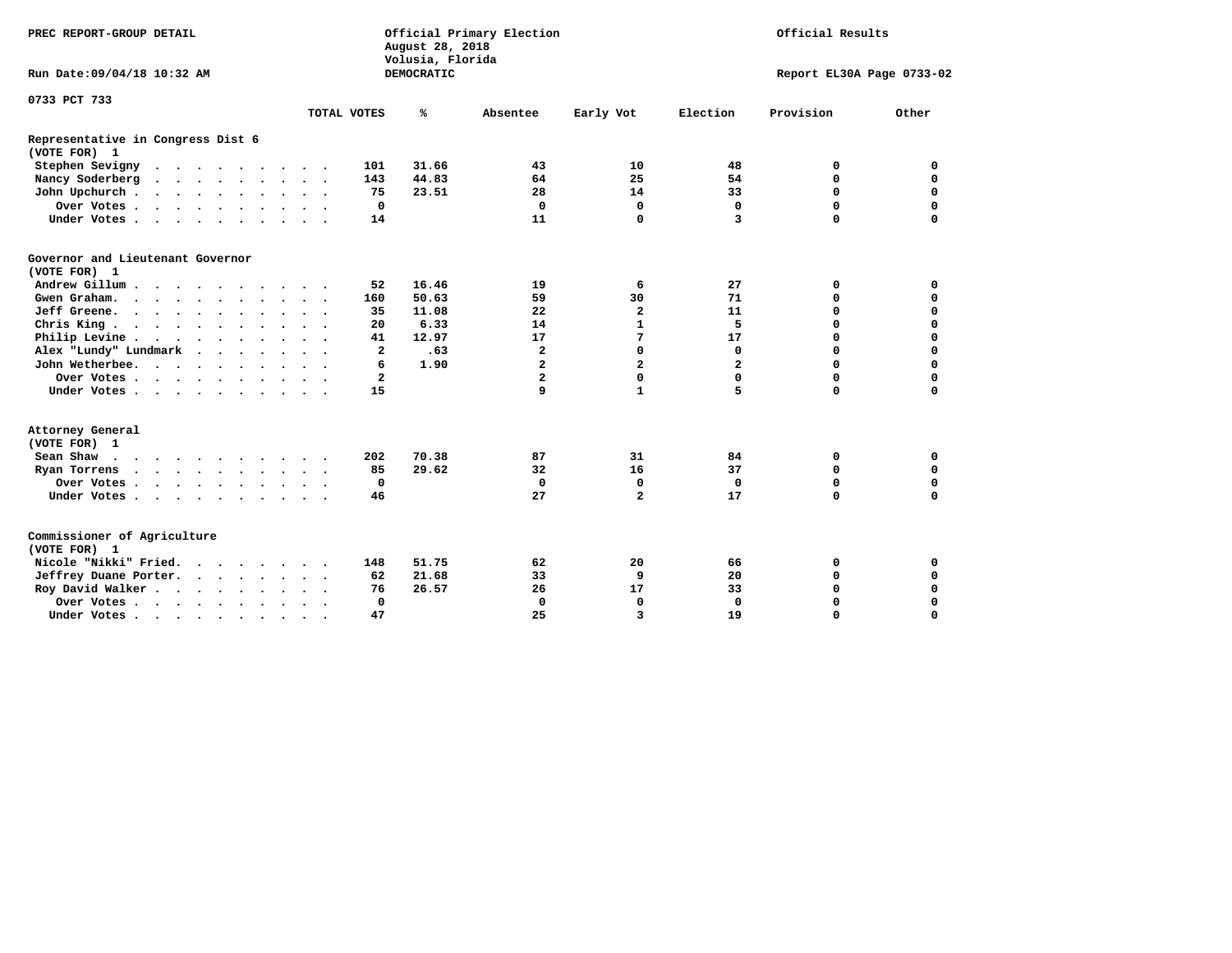| PREC REPORT-GROUP DETAIL                                                                                                                                                          |                                                                | August 28, 2018<br>Volusia, Florida | Official Primary Election               | Official Results            |                         |                            |                            |
|-----------------------------------------------------------------------------------------------------------------------------------------------------------------------------------|----------------------------------------------------------------|-------------------------------------|-----------------------------------------|-----------------------------|-------------------------|----------------------------|----------------------------|
| Run Date:09/04/18 10:32 AM                                                                                                                                                        |                                                                | REPUBLICAN                          |                                         |                             |                         | Report EL30A Page 0733-03  |                            |
| 0733 PCT 733                                                                                                                                                                      | TOTAL VOTES                                                    | ℁                                   | Absentee                                | Early Vot                   | Election                | Provision                  | Other                      |
|                                                                                                                                                                                   |                                                                |                                     |                                         |                             |                         |                            |                            |
| United States Senator<br>(VOTE FOR) 1                                                                                                                                             |                                                                |                                     |                                         |                             |                         |                            |                            |
| Roque "Rocky" De La Fuente.<br>$\cdots$                                                                                                                                           | 50<br>$\sim$<br>$\sim$                                         | 10.08                               | 19                                      | 6                           | 25                      | 0                          | 0                          |
| Rick Scott<br>$\sim$                                                                                                                                                              | 446                                                            | 89.92                               | 204                                     | 33                          | 209                     | $\mathbf 0$                | $\mathbf 0$                |
| Over Votes<br>$\ddot{\phantom{1}}$                                                                                                                                                | 0<br>$\ddot{\phantom{a}}$<br>$\ddot{\phantom{a}}$<br>$\bullet$ |                                     | 0                                       | 0                           | 0                       | $\mathbf 0$                | $\mathbf 0$                |
| Under Votes<br>$\ddot{\phantom{a}}$                                                                                                                                               | 4<br>$\ddot{\phantom{a}}$                                      |                                     | 1                                       | 1                           | $\overline{\mathbf{2}}$ | $\Omega$                   | $\mathbf 0$                |
| Representative in Congress Dist 6                                                                                                                                                 |                                                                |                                     |                                         |                             |                         |                            |                            |
| (VOTE FOR) 1                                                                                                                                                                      |                                                                |                                     |                                         |                             |                         |                            |                            |
| Fred Costello.                                                                                                                                                                    | 139<br>$\sim$ $\sim$ $\sim$                                    | 29.45                               | 60                                      | 13                          | 66                      | 0                          | 0                          |
| Michael Waltz.<br>$\sim$ $\sim$ $\sim$<br>$\ddot{\phantom{a}}$<br>$\ddot{\phantom{a}}$                                                                                            | 210                                                            | 44.49                               | 96                                      | 20                          | 94                      | $\mathbf 0$                | $\mathbf 0$                |
| John Ward<br>$\begin{array}{cccccccccccccc} \bullet & \bullet & \bullet & \bullet & \bullet & \bullet & \bullet & \bullet & \bullet & \bullet & \bullet \end{array}$<br>$\bullet$ | 123<br>$\ddot{\phantom{a}}$                                    | 26.06                               | 51                                      | 6                           | 66                      | $\mathbf 0$                | 0                          |
| Over Votes<br>$\cdot$                                                                                                                                                             | $\mathbf 0$                                                    |                                     | 0                                       | $\mathbf 0$                 | $\mathbf 0$             | $\mathbf 0$                | 0                          |
| Under Votes<br>$\bullet$<br>$\cdot$                                                                                                                                               | 28                                                             |                                     | 17                                      | $\mathbf{1}$                | 10                      | $\mathbf 0$                | $\mathbf 0$                |
| Governor and Lieutenant Governor                                                                                                                                                  |                                                                |                                     |                                         |                             |                         |                            |                            |
| (VOTE FOR) 1                                                                                                                                                                      |                                                                |                                     |                                         |                             |                         |                            |                            |
| Don Baldauf.<br>$\sim$ $\sim$ $\sim$ $\sim$<br>$\sim$                                                                                                                             | 4                                                              | .82                                 | 1                                       | 0                           | 3                       | 0                          | 0                          |
| Ron DeSantis<br>$\bullet$                                                                                                                                                         | 321<br>$\Delta \sim 10^{-11}$<br>$\ddot{\phantom{a}}$          | 65.64                               | 137                                     | 27                          | 157                     | 0                          | 0                          |
| Timothy M. Devine.<br>$\bullet$                                                                                                                                                   | 4                                                              | .82                                 | 1                                       | 0                           | 3                       | 0                          | $\mathbf 0$                |
| Bob Langford<br>$\ddot{\phantom{0}}$<br>$\overline{\phantom{a}}$<br>$\ddot{\phantom{a}}$                                                                                          | $\overline{a}$<br>$\cdot$                                      | .41                                 | $\mathbf 0$                             | $\mathbf 0$                 | $\overline{a}$          | $\mathbf 0$                | $\mathbf 0$                |
| John Joseph Mercadante                                                                                                                                                            | $\overline{a}$<br>$\overline{\phantom{a}}$                     | .41                                 | $\mathbf{1}$<br>$\overline{\mathbf{3}}$ | $\mathbf{1}$                | $\Omega$                | $\mathbf 0$                | $\mathbf 0$<br>$\mathbf 0$ |
| Bruce Nathan<br>$\bullet$<br>$\ddot{\phantom{a}}$                                                                                                                                 | $\overline{4}$                                                 | .82                                 |                                         | 0                           | 1                       | 0<br>$\mathbf 0$           |                            |
| Adam H. Putnam.                                                                                                                                                                   | 141                                                            | 28.83                               | 68                                      | 11                          | 62                      |                            | $\mathbf 0$                |
| Bob White<br>$\ddot{\phantom{1}}$                                                                                                                                                 | 11<br>$\ddot{\phantom{a}}$<br>$\mathbf 0$                      | 2.25                                | 6<br>0                                  | 0<br>$\mathbf 0$            | 5<br>$\mathbf 0$        | $\mathbf 0$<br>$\mathbf 0$ | $\mathbf 0$<br>$\mathbf 0$ |
| Over Votes .<br>$\cdot$<br>$\overline{a}$<br>Under Votes                                                                                                                          | 11                                                             |                                     | 7                                       | 1                           | $\overline{\mathbf{3}}$ | $\mathbf 0$                | $\mathbf 0$                |
|                                                                                                                                                                                   |                                                                |                                     |                                         |                             |                         |                            |                            |
| Attorney General<br>(VOTE FOR) 1                                                                                                                                                  |                                                                |                                     |                                         |                             |                         |                            |                            |
| Ashley Moody<br>$\bullet$<br>$\cdots$                                                                                                                                             | 244<br>$\cdot$                                                 | 53.04                               | 100                                     | 22                          | 122                     | 0                          | 0                          |
| $\sim$<br>Frank White.<br>$\sim$                                                                                                                                                  | 216                                                            | 46.96                               | 103                                     | 17                          | 96                      | $\mathbf 0$                | 0                          |
| Over Votes .<br>$\cdots$<br>$\bullet$                                                                                                                                             | $\mathbf 0$                                                    |                                     | 0                                       | $\mathbf 0$                 | $\mathbf{0}$            | $\mathbf 0$                | $\mathbf 0$                |
| Under Votes<br>$\sim$<br>$\sim$ $\sim$<br>$\ddot{\phantom{a}}$                                                                                                                    | 40<br>$\bullet$                                                |                                     | 21                                      | $\mathbf{1}$                | 18                      | $\mathbf 0$                | 0                          |
|                                                                                                                                                                                   |                                                                |                                     |                                         |                             |                         |                            |                            |
| Commissioner of Agriculture                                                                                                                                                       |                                                                |                                     |                                         |                             |                         |                            |                            |
| (VOTE FOR) 1                                                                                                                                                                      |                                                                |                                     |                                         |                             |                         |                            |                            |
| Matt Caldwell.<br>$\cdot$ $\cdot$ $\cdot$ $\cdot$ $\cdot$<br>$\sim$ $\sim$                                                                                                        | 177<br>$\ddot{\phantom{a}}$                                    | 40.32                               | 75                                      | 25                          | 77                      | 0                          | 0                          |
| Denise Grimsley<br>$\bullet$ .<br><br><br><br><br><br><br><br><br><br><br><br><br>$\bullet$<br>$\ddot{\phantom{a}}$<br>$\ddot{\phantom{a}}$                                       | 113                                                            | 25.74                               | 38                                      | 13                          | 62                      | 0                          | 0                          |
| Mike McCalister<br>$\cdot$ $\cdot$ $\cdot$ $\cdot$ $\cdot$<br>$\bullet$                                                                                                           | 43<br>$\overline{\phantom{a}}$                                 | 9.79                                | 21                                      | $\mathbf{1}$                | 21                      | 0                          | 0                          |
| Baxter Troutman<br>$\cdot$ $\cdot$ $\cdot$ $\cdot$<br>$\overline{\phantom{a}}$<br>$\bullet$                                                                                       | 106                                                            | 24.15                               | 57                                      | $\mathbf{1}$<br>$\mathbf 0$ | 48                      | 0<br>$\mathbf 0$           | 0                          |
| Over Votes .<br>$\sim$ $\sim$ $\sim$ $\sim$ $\sim$<br>$\bullet$                                                                                                                   | 0<br>61                                                        |                                     | 0                                       | $\mathbf 0$                 | $\Omega$<br>28          | $\Omega$                   | $\mathbf 0$<br>$\Omega$    |
| Under Votes.<br>.                                                                                                                                                                 |                                                                |                                     | 33                                      |                             |                         |                            |                            |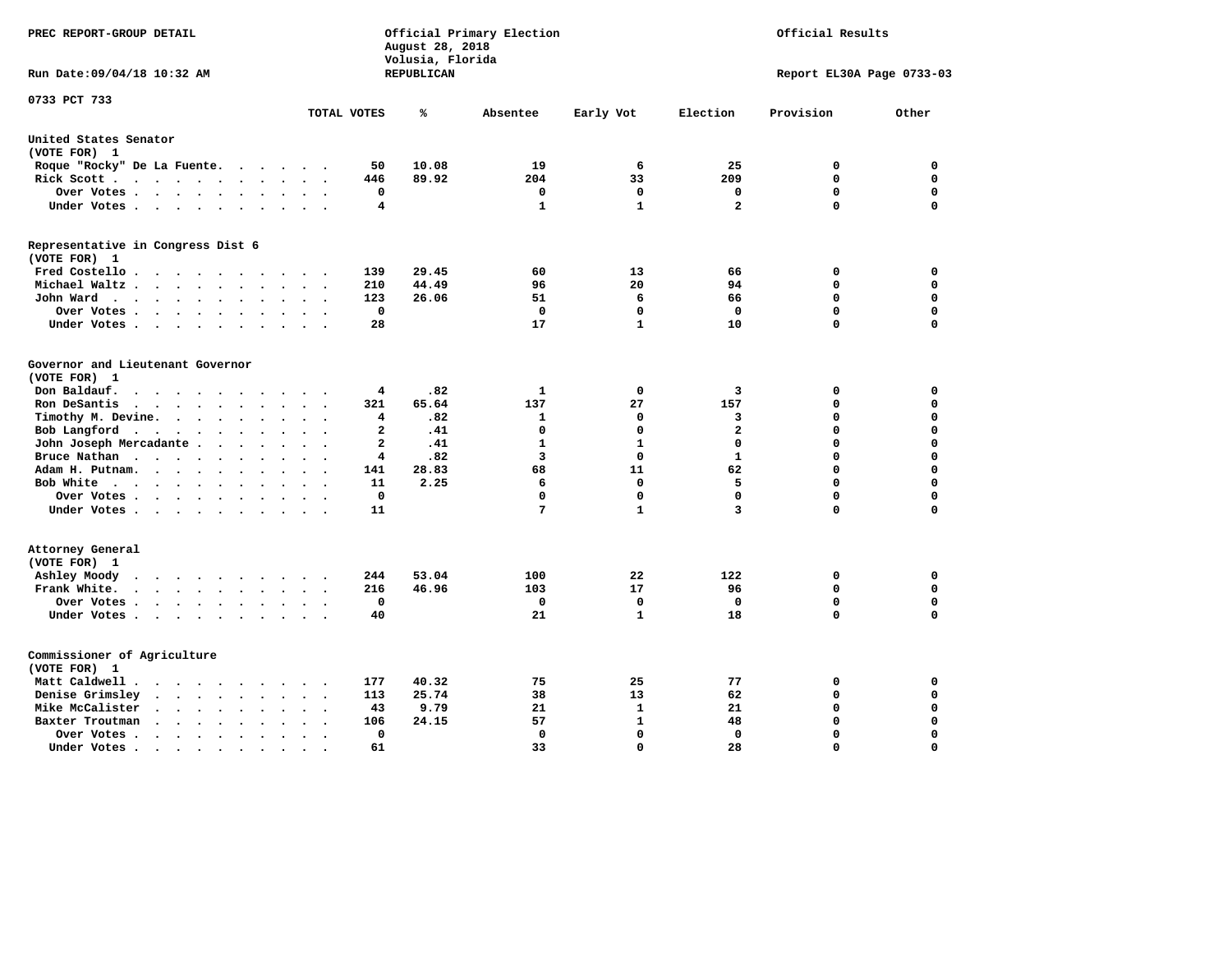| PREC REPORT-GROUP DETAIL                                                                                                                          |                                           | August 28, 2018<br>Volusia, Florida | Official Primary Election |                 | Official Results |                           |             |  |
|---------------------------------------------------------------------------------------------------------------------------------------------------|-------------------------------------------|-------------------------------------|---------------------------|-----------------|------------------|---------------------------|-------------|--|
| Run Date: 09/04/18 10:32 AM                                                                                                                       |                                           | <b>NONPARTISAN</b>                  |                           |                 |                  | Report EL30A Page 0733-04 |             |  |
| 0733 PCT 733                                                                                                                                      |                                           |                                     |                           |                 |                  |                           |             |  |
|                                                                                                                                                   | TOTAL VOTES                               | ℁                                   | Absentee                  | Early Vot       | Election         | Provision                 | Other       |  |
| Circuit Judge 7th Judicial, Grp 15<br>(VOTE FOR) 1                                                                                                |                                           |                                     |                           |                 |                  |                           |             |  |
| Linda L. Gaustad<br>$\ddot{\phantom{0}}$                                                                                                          | 218<br>$\ddot{\phantom{a}}$               | 26.72                               | 98                        | 19              | 101              | 0                         | 0           |  |
| Sebrina L. Slack<br>$\ddot{\phantom{a}}$<br>$\ddot{\phantom{0}}$<br>$\sim$                                                                        | 279<br>$\sim$<br>$\overline{\phantom{a}}$ | 34.19                               | 131                       | 28              | 120              | $\mathbf 0$               | $\mathbf 0$ |  |
| Ryan Will<br>$\ddot{\phantom{a}}$<br>$\Delta$                                                                                                     | 319                                       | 39.09                               | 138                       | 37              | 144              | $\mathbf 0$               | $\mathbf 0$ |  |
| Over Votes .<br>$\cdot$ $\cdot$<br>$\Delta$<br>$\overline{\phantom{a}}$                                                                           | $\mathbf{1}$                              |                                     | $\mathbf 0$               | $\mathbf{1}$    | $\mathbf 0$      | $\mathbf 0$               | $\mathbf 0$ |  |
| Under Votes<br>$\bullet$<br>$\bullet$                                                                                                             | 117                                       |                                     | 56                        | 7               | 54               | $\mathbf 0$               | $\mathbf 0$ |  |
| County Judge 7th Judicial, Grp 5<br>(VOTE FOR) 1                                                                                                  |                                           |                                     |                           |                 |                  |                           |             |  |
| Steve Burk .                                                                                                                                      | 295                                       | 36.51                               | 128                       | 20              | 147              | 0                         | 0           |  |
| Dawn "Pam" Fields.<br>$\sim$ $\sim$<br>$\sim$ $\sim$                                                                                              | 513                                       | 63.49                               | 234                       | 65              | 214              | $\mathbf 0$               | $\mathbf 0$ |  |
| Over Votes .<br>$\bullet$<br>$\bullet$<br>$\bullet$<br>$\bullet$<br>$\bullet$                                                                     |                                           | $\mathbf 0$                         | $\mathbf 0$               | $\mathbf 0$     | $\mathbf 0$      | $\Omega$                  | $\mathbf 0$ |  |
| Under Votes.<br>$\sim$ $\sim$ $\sim$<br>$\cdot$<br>$\bullet$                                                                                      | 126                                       |                                     | 61                        | $7\phantom{.0}$ | 58               | $\Omega$                  | $\Omega$    |  |
| County Council at Large<br>(VOTE FOR) 1                                                                                                           |                                           |                                     |                           |                 |                  |                           |             |  |
| L. Ronald Durham.<br>$\ddot{\phantom{a}}$<br>$\cdots$                                                                                             | 273                                       | 31.27                               | 114                       | 37              | 122              | 0                         | 0           |  |
| Ben F. Johnson.<br>$\sim$<br>$\ddot{\phantom{a}}$                                                                                                 | 596                                       | 68.27                               | 279                       | 52              | 265              | 0                         | $\mathbf 0$ |  |
| WRITE-IN.<br>$\ddot{\phantom{1}}$<br>$\ddot{\phantom{1}}$<br>$\bullet$<br>$\sim$<br>$\ddot{\phantom{a}}$<br>$\bullet$<br>$\bullet$<br>$\bullet$   | $\ddot{\phantom{0}}$                      | 4<br>.46                            | з                         | 0               | 1                | $\mathbf 0$               | $\mathbf 0$ |  |
| Over Votes .<br>$\sim$<br>$\ddot{\phantom{1}}$<br>$\bullet$<br>$\bullet$<br>$\bullet$                                                             |                                           | 1                                   | 0                         | 0               | 1                | 0                         | $\mathbf 0$ |  |
| Under Votes<br>$\bullet$<br>$\bullet$<br>$\ddot{\phantom{a}}$<br>$\bullet$                                                                        | 60<br>$\ddot{\phantom{1}}$                |                                     | 27                        | 3               | 30               | 0                         | 0           |  |
| School Board Member District 3<br>(VOTE FOR) 1                                                                                                    |                                           |                                     |                           |                 |                  |                           |             |  |
| Linda L. Cuthbert.<br>$\ddot{\phantom{a}}$<br>$\ddot{\phantom{1}}$<br>$\cdot$<br>$\cdot$                                                          | 353                                       | 41.92                               | 160                       | 46              | 147              | 0                         | 0           |  |
| Kerry Lyons.<br>$\cdot$ $\cdot$ $\cdot$ $\cdot$<br>$\bullet$<br>$\bullet$                                                                         | 93<br>$\bullet$                           | 11.05                               | 38                        | 3               | 52               | $\mathbf 0$               | $\mathbf 0$ |  |
| John Nelson.<br>$\ddot{\phantom{a}}$<br>$\ddot{\phantom{1}}$<br>$\ddot{\phantom{1}}$<br>$\ddot{\phantom{a}}$<br>$\bullet$<br>$\ddot{\phantom{a}}$ | 163                                       | 19.36                               | 68                        | 19              | 76               | 0                         | $\mathbf 0$ |  |
| Stan Schmidt<br>$\ddot{\phantom{0}}$<br>$\sim$ $\sim$<br>$\ddot{\phantom{1}}$<br>$\bullet$<br>$\ddot{\phantom{a}}$                                | 233                                       | 27.67                               | 101                       | 19              | 113              | $\mathbf 0$               | $\mathbf 0$ |  |
| Over Votes .<br>$\ddot{\phantom{a}}$<br>$\Delta$<br>$\ddot{\phantom{a}}$<br>$\blacksquare$                                                        |                                           | $\mathbf{0}$                        | $\mathbf 0$               | $\mathbf 0$     | $\mathbf 0$      | 0                         | $\mathbf 0$ |  |
| Under Votes.<br>$\sim$ $\sim$ $\sim$<br>$\bullet$<br>$\bullet$                                                                                    | 92                                        |                                     | 56                        | 5               | 31               | 0                         | $\mathbf 0$ |  |
| City of Port Orange District 2<br>(VOTE FOR) 1                                                                                                    |                                           |                                     |                           |                 |                  |                           |             |  |
| Sarah Jones.<br>$\ddot{\phantom{1}}$                                                                                                              | 315                                       | 35.31                               | 138                       | 32              | 145              | 0                         | 0           |  |
| $\sim$ $\sim$<br>Chase Tramont.<br>$\ddot{\phantom{1}}$<br>$\bullet$                                                                              | 577                                       | 64.69                               | 265                       | 57              | 255              | 0                         | 0           |  |
| Over Votes .<br>$\bullet$<br>$\cdot$ $\cdot$ $\cdot$<br>$\ddot{\phantom{a}}$<br>$\ddot{\phantom{0}}$                                              |                                           | 0                                   | 0                         | 0               | 0                | 0                         | 0           |  |
| Under Votes.<br>$\sim$ $\sim$ $\sim$<br>$\sim$<br>$\sim$<br>$\cdot$                                                                               | 42                                        |                                     | 20                        | 3               | 19               | 0                         | $\mathbf 0$ |  |
|                                                                                                                                                   |                                           |                                     |                           |                 |                  |                           |             |  |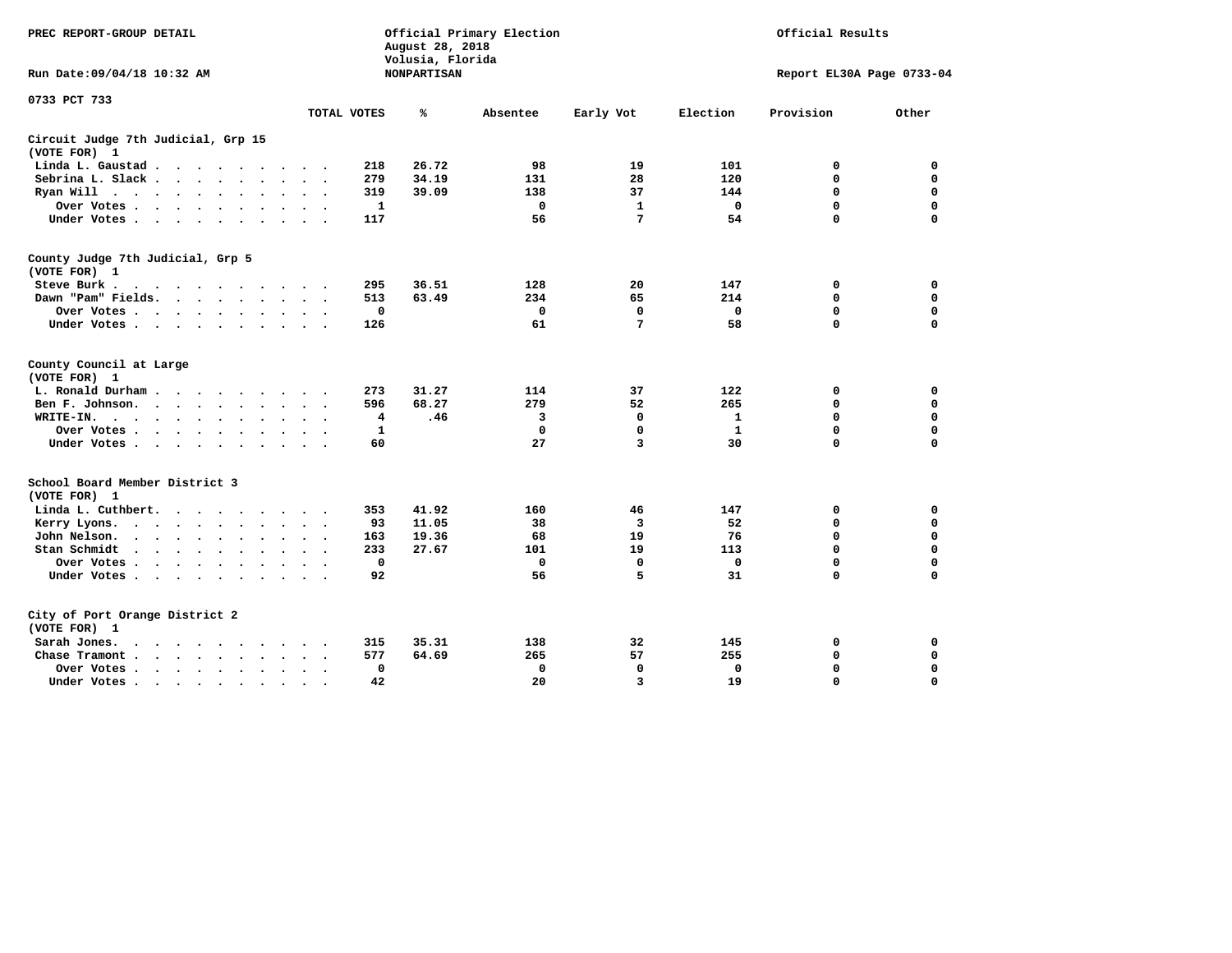| PREC REPORT-GROUP DETAIL                |  |                                         |  |  | Official Primary Election<br>August 28, 2018<br>Volusia, Florida | Official Results  |          |           |          |                           |       |
|-----------------------------------------|--|-----------------------------------------|--|--|------------------------------------------------------------------|-------------------|----------|-----------|----------|---------------------------|-------|
| Run Date: 09/04/18 10:32 AM             |  |                                         |  |  |                                                                  | <b>STATISTICS</b> |          |           |          | Report EL30A Page 0803-01 |       |
| 0803 PCT 803                            |  |                                         |  |  |                                                                  |                   |          |           |          |                           |       |
|                                         |  |                                         |  |  | TOTAL VOTES                                                      | %ะ                | Absentee | Early Vot | Election | Provision                 | Other |
| REGISTERED VOTERS - TOTAL               |  |                                         |  |  | 1,763                                                            |                   |          |           |          |                           |       |
| REGISTERED VOTERS - DEMOCRATIC          |  | $\sim$ $\sim$ $\sim$ $\sim$             |  |  | 399                                                              | 22.63             |          |           |          |                           |       |
| REGISTERED VOTERS - REPUBLICAN          |  | $\sim$ $\sim$ $\sim$ $\sim$             |  |  | 885                                                              | 50.20             |          |           |          |                           |       |
| REGISTERED VOTERS - NONPARTISAN         |  |                                         |  |  | 479                                                              |                   |          |           |          |                           |       |
| BALLOTS CAST - TOTAL.                   |  |                                         |  |  | 830                                                              |                   | 292      | 153       | 385      | 0                         |       |
| BALLOTS CAST - DEMOCRATIC               |  |                                         |  |  | 214                                                              | 25.78             | 70       | 55        | 89       |                           |       |
| BALLOTS CAST - REPUBLICAN               |  |                                         |  |  | 485                                                              | 58.43             | 164      | 79        | 242      | 0                         |       |
| BALLOTS CAST - NONPARTISAN.             |  |                                         |  |  | 131                                                              | 15.78             | 58       | 19        | 54       |                           |       |
| BALLOTS CAST - BLANK.                   |  |                                         |  |  | 1                                                                | .12               | 0        | 0         |          | 0                         |       |
| VOTER TURNOUT - TOTAL<br>$\cdots$       |  |                                         |  |  |                                                                  | 47.08             |          |           |          |                           |       |
| VOTER TURNOUT - DEMOCRATIC.             |  | $\cdot$ $\cdot$ $\cdot$ $\cdot$ $\cdot$ |  |  |                                                                  | 53.63             |          |           |          |                           |       |
| VOTER TURNOUT - REPUBLICAN.<br>$\cdots$ |  |                                         |  |  |                                                                  | 54.80             |          |           |          |                           |       |
| VOTER TURNOUT - BLANK                   |  |                                         |  |  |                                                                  | .06               |          |           |          |                           |       |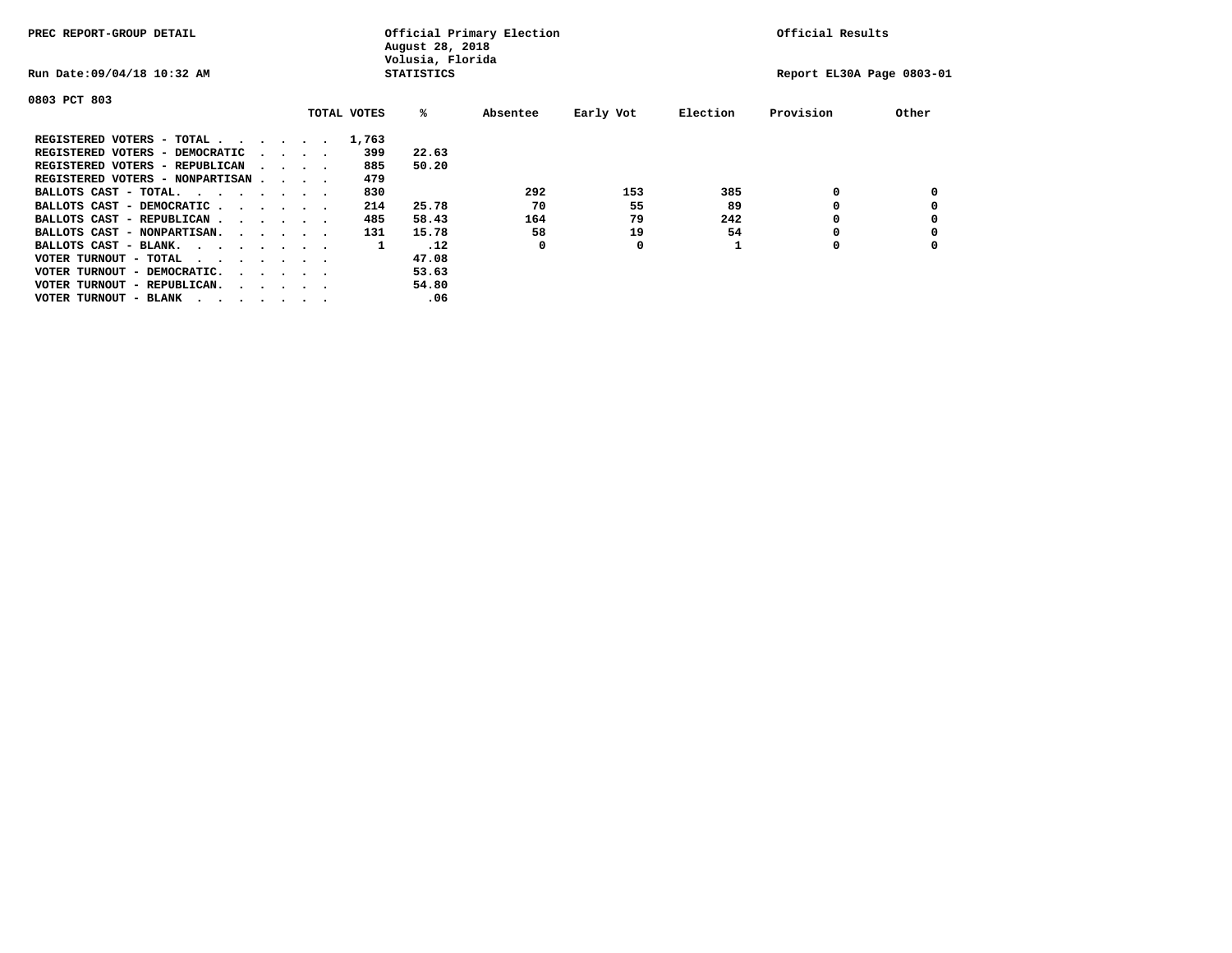| PREC REPORT-GROUP DETAIL                            |  |                                 |  |  | Official Primary Election<br>August 28, 2018<br>Volusia, Florida |  |                      |                |            |              |              | Official Results        |           |                           |
|-----------------------------------------------------|--|---------------------------------|--|--|------------------------------------------------------------------|--|----------------------|----------------|------------|--------------|--------------|-------------------------|-----------|---------------------------|
| Run Date: 09/04/18 10:32 AM                         |  |                                 |  |  |                                                                  |  |                      |                | DEMOCRATIC |              |              |                         |           | Report EL30A Page 0803-02 |
| 0803 PCT 803                                        |  |                                 |  |  |                                                                  |  |                      |                |            |              |              |                         |           |                           |
|                                                     |  |                                 |  |  |                                                                  |  |                      | TOTAL VOTES    | ℁          | Absentee     | Early Vot    | Election                | Provision | Other                     |
| Representative in Congress Dist 6<br>(VOTE FOR) 1   |  |                                 |  |  |                                                                  |  |                      |                |            |              |              |                         |           |                           |
| Stephen Sevigny                                     |  |                                 |  |  |                                                                  |  |                      | 50             | 25.25      | 16           | 7            | 27                      | 0         | 0                         |
| Nancy Soderberg                                     |  |                                 |  |  |                                                                  |  |                      | 131            | 66.16      | 43           | 43           | 45                      | 0         | $\mathbf 0$               |
| John Upchurch                                       |  |                                 |  |  |                                                                  |  |                      | 17             | 8.59       | 6            | 4            | 7                       | 0         | $\Omega$                  |
| Over Votes                                          |  |                                 |  |  |                                                                  |  |                      | 0              |            | $\mathbf 0$  | $\mathbf 0$  | $\mathbf 0$             | 0         | $\mathbf 0$               |
| Under Votes                                         |  |                                 |  |  |                                                                  |  |                      | 16             |            | 5            | $\mathbf{1}$ | 10                      | 0         | $\Omega$                  |
| Governor and Lieutenant Governor<br>(VOTE FOR) 1    |  |                                 |  |  |                                                                  |  |                      |                |            |              |              |                         |           |                           |
| Andrew Gillum                                       |  |                                 |  |  | $\sim$ $\sim$                                                    |  |                      | 38             | 18.10      | 4            | 15           | 19                      | 0         | 0                         |
| Gwen Graham.                                        |  |                                 |  |  |                                                                  |  |                      | 120            | 57.14      | 49           | 28           | 43                      | 0         | $\mathbf 0$               |
| Jeff Greene.                                        |  |                                 |  |  |                                                                  |  |                      | 17             | 8.10       | 6            | 4            | 7                       | $\Omega$  | 0                         |
| Chris King                                          |  |                                 |  |  |                                                                  |  |                      | 3              | 1.43       | $\mathbf{1}$ | $\Omega$     | $\overline{\mathbf{2}}$ | 0         | $\Omega$                  |
| Philip Levine $\cdots$ $\cdots$ $\cdots$            |  |                                 |  |  | $\bullet$ .                                                      |  | $\ddotsc$            | 29             | 13.81      | 8            | 8            | 13                      | $\Omega$  | $\Omega$                  |
| Alex "Lundy" Lundmark                               |  | $\cdot$ $\cdot$ $\cdot$ $\cdot$ |  |  |                                                                  |  |                      | 1              | .48        | $\mathbf 0$  | 0            | 1                       | 0         | 0                         |
| John Wetherbee.                                     |  |                                 |  |  |                                                                  |  |                      | $\overline{a}$ | .95        | $\mathbf{1}$ | $\Omega$     | 1                       | 0         | 0                         |
| Over Votes                                          |  |                                 |  |  |                                                                  |  |                      | 0              |            | $\mathbf 0$  | $\mathbf 0$  | $\Omega$                | 0         | 0                         |
| Under Votes                                         |  |                                 |  |  |                                                                  |  |                      | 4              |            | $\mathbf{1}$ | $\Omega$     | $\overline{\mathbf{3}}$ | 0         | 0                         |
| Attorney General<br>(VOTE FOR) 1                    |  |                                 |  |  |                                                                  |  |                      |                |            |              |              |                         |           |                           |
| Sean Shaw $\cdots$ , $\cdots$ , $\cdots$ , $\cdots$ |  |                                 |  |  |                                                                  |  |                      | 116            | 67.44      | 32           | 39           | 45                      | 0         | 0                         |
| Ryan Torrens                                        |  |                                 |  |  |                                                                  |  | $\ddot{\phantom{1}}$ | 56             | 32.56      | 19           | 10           | 27                      | 0         | 0                         |
| Over Votes                                          |  |                                 |  |  | $\ddot{\phantom{0}}$                                             |  | $\ddot{\phantom{1}}$ | $\mathbf{1}$   |            | $\mathbf 0$  | 0            | $\mathbf{1}$            | 0         | 0                         |
| Under Votes                                         |  |                                 |  |  |                                                                  |  |                      | 41             |            | 19           | 6            | 16                      | $\Omega$  | $\Omega$                  |
| Commissioner of Agriculture<br>(VOTE FOR) 1         |  |                                 |  |  |                                                                  |  |                      |                |            |              |              |                         |           |                           |
| Nicole "Nikki" Fried.                               |  |                                 |  |  |                                                                  |  |                      | 95             | 52.49      | 27           | 17           | 51                      | 0         | 0                         |
| Jeffrey Duane Porter.                               |  |                                 |  |  |                                                                  |  |                      | 23             | 12.71      | 6            | 10           | 7                       | 0         | $\mathbf 0$               |
| Roy David Walker                                    |  |                                 |  |  |                                                                  |  |                      | 63             | 34.81      | 23           | 21           | 19                      | 0         | $\mathbf 0$               |
| Over Votes                                          |  |                                 |  |  | $\bullet$                                                        |  |                      | $\mathbf{0}$   |            | $\Omega$     | $\Omega$     | $\Omega$                | $\Omega$  | 0                         |
| Under Votes                                         |  |                                 |  |  | $\sim$                                                           |  |                      | 33             |            | 14           | 7            | 12                      | 0         | 0                         |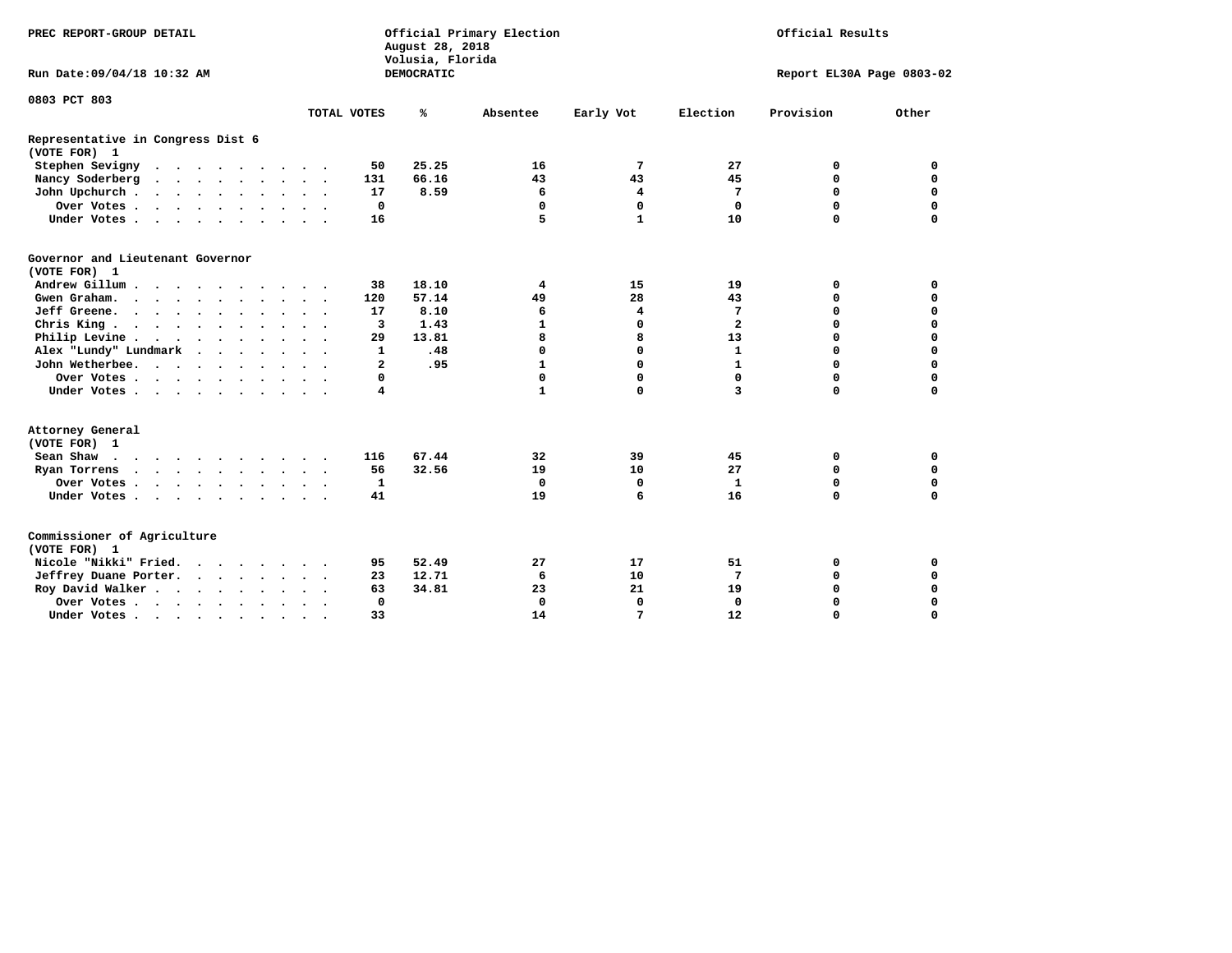| PREC REPORT-GROUP DETAIL                                                                                                                                                          |                                                                | August 28, 2018<br>Volusia, Florida | Official Primary Election |              |              |                           | Official Results |  |  |  |  |
|-----------------------------------------------------------------------------------------------------------------------------------------------------------------------------------|----------------------------------------------------------------|-------------------------------------|---------------------------|--------------|--------------|---------------------------|------------------|--|--|--|--|
| Run Date:09/04/18 10:32 AM                                                                                                                                                        |                                                                | REPUBLICAN                          |                           |              |              | Report EL30A Page 0803-03 |                  |  |  |  |  |
| 0803 PCT 803                                                                                                                                                                      | TOTAL VOTES                                                    | ℁                                   | Absentee                  | Early Vot    | Election     | Provision                 | Other            |  |  |  |  |
|                                                                                                                                                                                   |                                                                |                                     |                           |              |              |                           |                  |  |  |  |  |
| United States Senator<br>(VOTE FOR) 1                                                                                                                                             |                                                                |                                     |                           |              |              |                           |                  |  |  |  |  |
| Roque "Rocky" De La Fuente.<br>$\cdots$                                                                                                                                           | 36<br>$\sim$<br>$\sim$                                         | 7.53                                | 14                        | 1            | 21           | 0                         | 0                |  |  |  |  |
| Rick Scott<br>$\sim$                                                                                                                                                              | 442                                                            | 92.47                               | 148                       | 77           | 217          | $\mathbf 0$               | $\mathbf 0$      |  |  |  |  |
| Over Votes<br>$\ddot{\phantom{1}}$                                                                                                                                                | 0<br>$\ddot{\phantom{a}}$<br>$\ddot{\phantom{a}}$<br>$\bullet$ |                                     | 0                         | 0            | 0            | $\mathbf 0$               | $\mathbf 0$      |  |  |  |  |
| Under Votes<br>$\ddot{\phantom{a}}$                                                                                                                                               | $\overline{7}$<br>$\ddot{\phantom{a}}$                         |                                     | $\mathbf{2}$              | 1            | 4            | $\Omega$                  | $\mathbf 0$      |  |  |  |  |
| Representative in Congress Dist 6                                                                                                                                                 |                                                                |                                     |                           |              |              |                           |                  |  |  |  |  |
| (VOTE FOR) 1                                                                                                                                                                      |                                                                |                                     |                           |              |              |                           |                  |  |  |  |  |
| Fred Costello.<br>$\sim$ $\sim$                                                                                                                                                   | 132                                                            | 29.66                               | 43                        | 26           | 63           | 0                         | 0                |  |  |  |  |
| Michael Waltz.<br>$\cdots$<br>$\ddot{\phantom{a}}$<br>$\ddot{\phantom{a}}$                                                                                                        | 199                                                            | 44.72                               | 64                        | 36           | 99           | $\mathbf 0$               | $\mathbf 0$      |  |  |  |  |
| John Ward<br>$\begin{array}{cccccccccccccc} \bullet & \bullet & \bullet & \bullet & \bullet & \bullet & \bullet & \bullet & \bullet & \bullet & \bullet \end{array}$<br>$\bullet$ | 114<br>$\ddot{\phantom{a}}$                                    | 25.62                               | 40                        | 14           | 60           | $\mathbf 0$               | 0                |  |  |  |  |
| Over Votes<br>$\cdot$                                                                                                                                                             | $\mathbf{o}$                                                   |                                     | 0                         | $\mathbf 0$  | 0            | $\mathbf 0$               | 0                |  |  |  |  |
| Under Votes<br>$\bullet$<br>$\cdot$                                                                                                                                               | 40                                                             |                                     | 17                        | 3            | 20           | $\Omega$                  | $\mathbf 0$      |  |  |  |  |
| Governor and Lieutenant Governor<br>(VOTE FOR) 1                                                                                                                                  |                                                                |                                     |                           |              |              |                           |                  |  |  |  |  |
| Don Baldauf.<br>$\sim$ $\sim$ $\sim$ $\sim$<br>$\sim$                                                                                                                             | $\mathbf{1}$                                                   | .21                                 | 1                         | 0            | 0            | 0                         | 0                |  |  |  |  |
| Ron DeSantis<br>$\ddot{\phantom{0}}$                                                                                                                                              | 308<br>$\Delta \sim 10^{-11}$<br>$\ddot{\phantom{a}}$          | 65.39                               | 111                       | 51           | 146          | 0                         | 0                |  |  |  |  |
| Timothy M. Devine.<br>$\bullet$                                                                                                                                                   | $\overline{4}$                                                 | .85                                 | 1                         | 0            | 3            | 0                         | $\mathbf 0$      |  |  |  |  |
| Bob Langford<br>$\ddot{\phantom{0}}$<br>$\bullet$<br>$\ddot{\phantom{a}}$                                                                                                         | 5<br>$\ddot{\phantom{a}}$                                      | 1.06                                | $\mathbf{1}$              | $\mathbf 0$  | 4            | $\mathbf 0$               | $\mathbf 0$      |  |  |  |  |
| John Joseph Mercadante                                                                                                                                                            | 1<br>$\overline{\phantom{a}}$                                  | .21                                 | 0                         | 0            | $\mathbf{1}$ | $\mathbf 0$               | $\mathbf 0$      |  |  |  |  |
| Bruce Nathan<br>$\bullet$<br>$\ddot{\phantom{a}}$                                                                                                                                 | $\mathbf{2}$                                                   | .42                                 | $\overline{a}$            | 0            | $^{\circ}$   | 0                         | $\mathbf 0$      |  |  |  |  |
| Adam H. Putnam.                                                                                                                                                                   | 138                                                            | 29.30                               | 39                        | 24           | 75           | $\mathbf 0$               | $\mathbf 0$      |  |  |  |  |
| Bob White<br>$\ddot{\phantom{a}}$                                                                                                                                                 | 12<br>$\ddot{\phantom{a}}$                                     | 2.55                                | 6                         | $\mathbf{2}$ | 4            | $\mathbf 0$               | $\mathbf 0$      |  |  |  |  |
| Over Votes .<br>$\cdot$<br>$\overline{a}$                                                                                                                                         | $\mathbf 0$                                                    |                                     | 0                         | $\mathbf 0$  | $\mathbf 0$  | $\mathbf 0$               | $\mathbf 0$      |  |  |  |  |
| Under Votes                                                                                                                                                                       | 14                                                             |                                     | 3                         | $\mathbf{2}$ | 9            | $\mathbf 0$               | $\mathbf 0$      |  |  |  |  |
| Attorney General<br>(VOTE FOR) 1                                                                                                                                                  |                                                                |                                     |                           |              |              |                           |                  |  |  |  |  |
| Ashley Moody<br>$\bullet$<br>$\cdots$<br>$\sim$                                                                                                                                   | 250<br>$\cdot$                                                 | 56.05                               | 75                        | 37           | 138          | 0                         | 0                |  |  |  |  |
| Frank White.<br>$\cdot$ $\cdot$ $\cdot$ $\cdot$ $\cdot$ $\cdot$ $\cdot$<br>$\sim$                                                                                                 | 196                                                            | 43.95                               | 76                        | 39           | 81           | $\mathbf 0$               | 0                |  |  |  |  |
| Over Votes .<br>$\cdots$<br>$\bullet$                                                                                                                                             | $\mathbf 0$                                                    |                                     | 0                         | $\mathbf 0$  | $\mathbf{0}$ | $\mathbf 0$               | $\mathbf 0$      |  |  |  |  |
| Under Votes<br>$\sim$<br>$\sim$ $\sim$<br>$\ddot{\phantom{a}}$                                                                                                                    | 39<br>$\bullet$                                                |                                     | 13                        | 3            | 23           | $\mathbf 0$               | 0                |  |  |  |  |
| Commissioner of Agriculture<br>(VOTE FOR) 1                                                                                                                                       |                                                                |                                     |                           |              |              |                           |                  |  |  |  |  |
| Matt Caldwell.<br>$\cdot$ $\cdot$ $\cdot$ $\cdot$ $\cdot$<br><b>Contract Contract Street</b>                                                                                      | 145<br>$\ddot{\phantom{a}}$                                    | 33.96                               | 43                        | 25           | 77           | 0                         | 0                |  |  |  |  |
| Denise Grimsley<br>$\bullet$ .<br><br><br><br><br><br><br><br><br><br><br><br><br>$\bullet$<br>$\ddot{\phantom{a}}$<br>$\ddot{\phantom{a}}$                                       | 126                                                            | 29.51                               | 34                        | 22           | 70           | 0                         | 0                |  |  |  |  |
| Mike McCalister<br>$\cdot$ $\cdot$ $\cdot$ $\cdot$ $\cdot$<br>$\bullet$                                                                                                           | 71<br>$\overline{\phantom{a}}$                                 | 16.63                               | 28                        | 16           | 27           | 0                         | 0                |  |  |  |  |
| Baxter Troutman<br>$\cdot$ $\cdot$ $\cdot$ $\cdot$<br>$\sim$<br>$\sim$                                                                                                            | 85                                                             | 19.91                               | 34                        | 11           | 40           | 0                         | 0                |  |  |  |  |
| Over Votes .<br>$\sim$ $\sim$ $\sim$<br>$\bullet$<br>$\bullet$                                                                                                                    | 0                                                              |                                     | 0                         | $\mathbf{0}$ | $\Omega$     | $\mathbf 0$               | $\mathbf 0$      |  |  |  |  |
| Under Votes.<br>.                                                                                                                                                                 | 58                                                             |                                     | 25                        | 5            | 28           | $\Omega$                  | $\Omega$         |  |  |  |  |
|                                                                                                                                                                                   |                                                                |                                     |                           |              |              |                           |                  |  |  |  |  |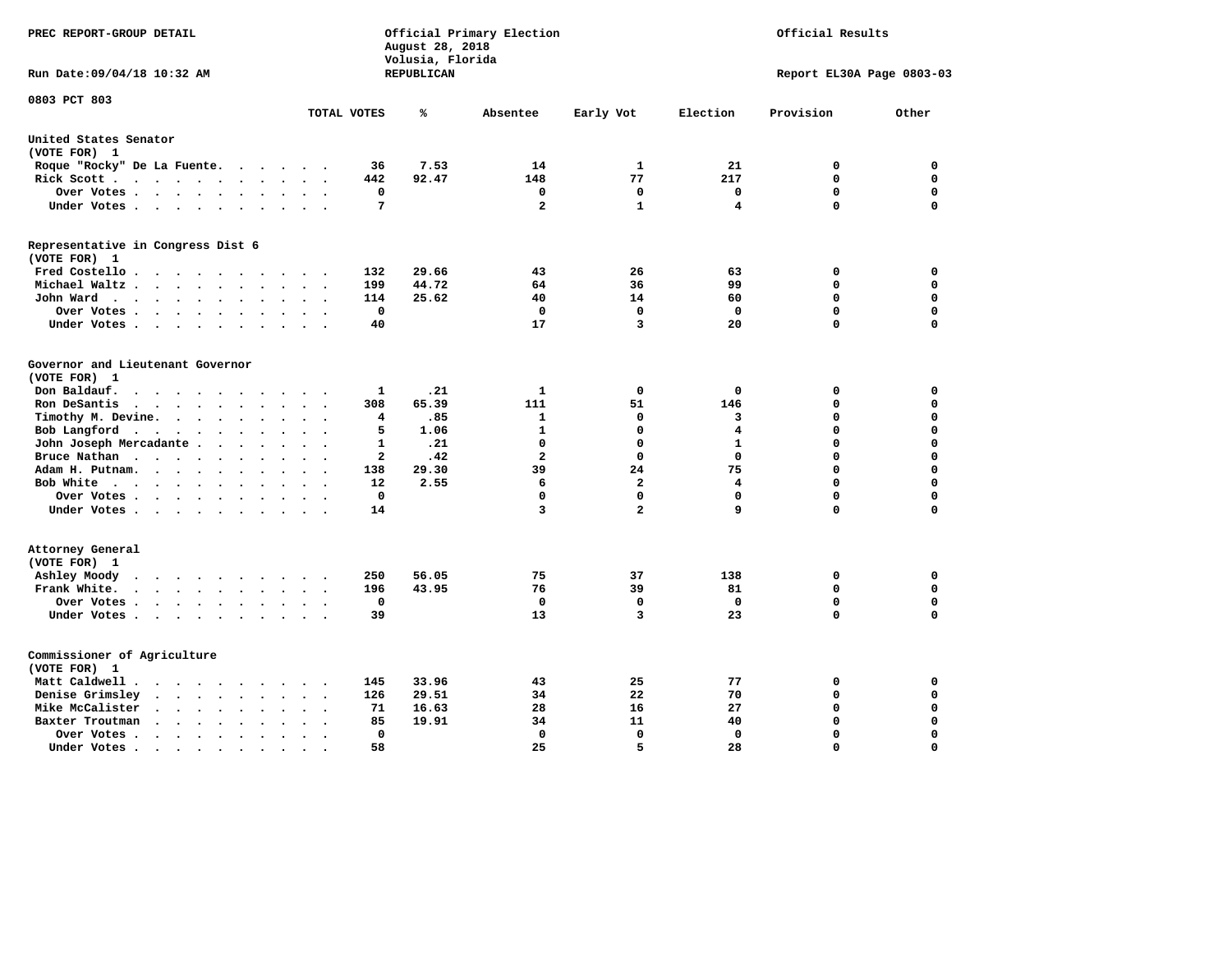| PREC REPORT-GROUP DETAIL<br>Run Date: 09/04/18 10:32 AM                                                                                                                 | Official Results<br>Official Primary Election<br>August 28, 2018<br>Volusia, Florida<br><b>NONPARTISAN</b><br>Report EL30A Page 0803-04 |       |          |           |             |             |             |
|-------------------------------------------------------------------------------------------------------------------------------------------------------------------------|-----------------------------------------------------------------------------------------------------------------------------------------|-------|----------|-----------|-------------|-------------|-------------|
| 0803 PCT 803                                                                                                                                                            |                                                                                                                                         |       |          |           |             |             |             |
|                                                                                                                                                                         | TOTAL VOTES                                                                                                                             | ℁     | Absentee | Early Vot | Election    | Provision   | Other       |
| Circuit Judge 7th Judicial, Grp 15<br>(VOTE FOR) 1                                                                                                                      |                                                                                                                                         |       |          |           |             |             |             |
| Linda L. Gaustad                                                                                                                                                        | 223                                                                                                                                     | 32.27 | 75       | 53        | 95          | 0           | 0           |
| Sebrina L. Slack                                                                                                                                                        | 204<br>$\ddot{\phantom{a}}$<br>$\cdot$                                                                                                  | 29.52 | 75       | 48        | 81          | 0           | 0           |
| Ryan Will $\cdots$ , $\cdots$ , $\cdots$                                                                                                                                | 264                                                                                                                                     | 38.21 | 99       | 36        | 129         | $\mathbf 0$ | $\mathbf 0$ |
| Over Votes                                                                                                                                                              | 0<br>$\cdot$<br>$\cdot$                                                                                                                 |       | 0        | 0         | 0           | 0           | 0           |
| Under Votes                                                                                                                                                             | 139                                                                                                                                     |       | 43       | 16        | 80          | 0           | $\mathbf 0$ |
| County Judge 7th Judicial, Grp 5                                                                                                                                        |                                                                                                                                         |       |          |           |             |             |             |
| (VOTE FOR) 1                                                                                                                                                            |                                                                                                                                         |       |          |           |             |             |             |
| Steve Burk.                                                                                                                                                             | 308                                                                                                                                     | 45.23 | 97       | 70        | 141         | 0           | 0           |
| Dawn "Pam" Fields.                                                                                                                                                      | 373<br>$\ddot{\phantom{1}}$<br>$\bullet$                                                                                                | 54.77 | 148      | 64        | 161         | 0           | 0           |
| Over Votes                                                                                                                                                              | 0                                                                                                                                       |       | 0        | 0         | 0           | 0           | 0           |
| Under Votes                                                                                                                                                             | 149                                                                                                                                     |       | 47       | 19        | 83          | 0           | 0           |
| County Council at Large<br>(VOTE FOR) 1                                                                                                                                 |                                                                                                                                         |       |          |           |             |             |             |
| L. Ronald Durham                                                                                                                                                        | 248                                                                                                                                     | 33.38 | 91       | 65        | 92          | 0           | 0           |
| Ben F. Johnson.                                                                                                                                                         | 488<br>$\sim$<br>$\cdot$                                                                                                                | 65.68 | 169      | 77        | 242         | 0           | 0           |
| WRITE-IN.<br>$\cdots$                                                                                                                                                   | 7                                                                                                                                       | .94   | 6        | 0         | 1           | 0           | $\mathbf 0$ |
| Over Votes                                                                                                                                                              | 0                                                                                                                                       |       | 0        | 0         | 0           | 0           | 0           |
| Under Votes                                                                                                                                                             | 87                                                                                                                                      |       | 26       | 11        | 50          | 0           | $\mathbf 0$ |
|                                                                                                                                                                         |                                                                                                                                         |       |          |           |             |             |             |
| School Board Member District 3<br>(VOTE FOR) 1                                                                                                                          |                                                                                                                                         |       |          |           |             |             |             |
| Linda L. Cuthbert.<br>$\cdots$                                                                                                                                          | 405                                                                                                                                     | 54.80 | 149      | 74        | 182         | 0           | 0           |
| Kerry Lyons.<br>$\begin{array}{cccccccccccccc} \bullet & \bullet & \bullet & \bullet & \bullet & \bullet & \bullet & \bullet & \bullet & \bullet & \bullet \end{array}$ | 66<br>$\bullet$<br>$\ddot{\phantom{a}}$<br>$\bullet$                                                                                    | 8.93  | 17       | 10        | 39          | 0           | 0           |
| John Nelson.<br>$\cdot$ $\cdot$ $\cdot$ $\cdot$ $\cdot$<br>$\ddot{\phantom{a}}$<br>$\sim$<br>$\cdot$                                                                    | 185<br>$\cdot$                                                                                                                          | 25.03 | 81       | 29        | 75          | 0           | $\mathbf 0$ |
| Stan Schmidt<br>$\cdots$<br>$\cdot$                                                                                                                                     | 83                                                                                                                                      | 11.23 | 21       | 28        | 34          | $\mathbf 0$ | 0           |
| Over Votes<br>$\bullet$                                                                                                                                                 | 0                                                                                                                                       |       | 0        | 0         | 0           | 0           | 0           |
| Under Votes                                                                                                                                                             | 91                                                                                                                                      |       | 24       | 12        | 55          | 0           | $\mathbf 0$ |
| City of New Smyrna Beach Mayor<br>(VOTE FOR) 1                                                                                                                          |                                                                                                                                         |       |          |           |             |             |             |
| Mark A. Beckwith                                                                                                                                                        | 124                                                                                                                                     | 15.12 | 59       | 21        | 44          | 0           | 0           |
| Ed Ellison - WITHDRAWN                                                                                                                                                  | 25<br>$\bullet$ .<br>$\bullet$                                                                                                          | 3.05  | 22       | 2         | 1           | 0           | 0           |
| Chase Herbig $\cdots$ $\cdots$<br>$\bullet$                                                                                                                             | 133                                                                                                                                     | 16.22 | 40       | 24        | 69          | $\mathbf 0$ | 0           |
| Lisa Martin.<br>$\mathbf{r}$ , $\mathbf{r}$ , $\mathbf{r}$ , $\mathbf{r}$<br>$\bullet$<br>$\ddot{\phantom{0}}$                                                          | 191<br>$\bullet$<br>$\bullet$                                                                                                           | 23.29 | 69       | 35        | 87          | 0           | 0           |
| Russ Owen                                                                                                                                                               | 321                                                                                                                                     | 39.15 | 102      | 56        | 163         | 0           | 0           |
| Joel Paige<br>$\bullet$                                                                                                                                                 | 26<br>$\bullet$                                                                                                                         | 3.17  | 10       | 7         | 9           | 0           | $\mathbf 0$ |
| Over Votes                                                                                                                                                              | 0                                                                                                                                       |       | 0        | 0         | $\mathbf 0$ | 0           | $\Omega$    |
| Under Votes                                                                                                                                                             | 30                                                                                                                                      |       | 10       | 8         | 12          | 0           | 0           |
| City of New Smyrna Beach Zone 1                                                                                                                                         |                                                                                                                                         |       |          |           |             |             |             |
| (VOTE FOR) 1                                                                                                                                                            |                                                                                                                                         |       |          |           |             |             |             |
| Peggy Belflower                                                                                                                                                         | 196                                                                                                                                     | 25.72 | 72       | 39        | 85          | 0           | 0           |
| Michael Kolody.<br>$\ddot{\phantom{a}}$                                                                                                                                 | 237                                                                                                                                     | 31.10 | 85       | 43        | 109         | 0           | $\mathbf 0$ |
| Jessica Realin.                                                                                                                                                         | 168                                                                                                                                     | 22.05 | 59       | 39        | 70          | 0           | 0           |
| John Redmond<br>$\cdot$ $\cdot$ $\cdot$ $\cdot$ $\cdot$<br>$\ddot{\phantom{a}}$                                                                                         | 161                                                                                                                                     | 21.13 | 72       | 18        | 71          | 0           | 0           |
| Over Votes                                                                                                                                                              | 0                                                                                                                                       |       | 0        | 0         | 0           | 0           | 0           |
| Under Votes,                                                                                                                                                            | 88                                                                                                                                      |       | 24       | 14        | 50          | $\Omega$    | $\mathbf 0$ |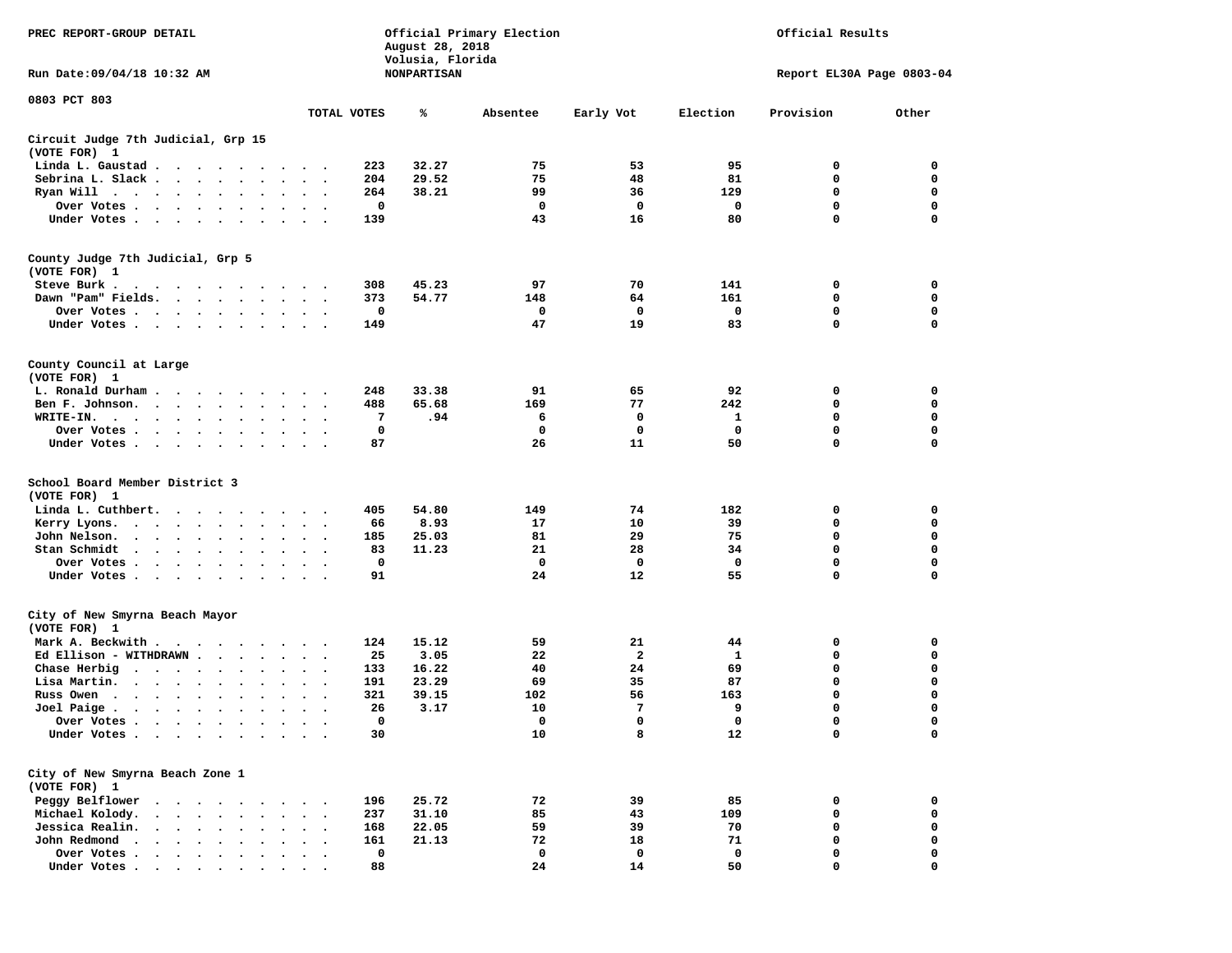| PREC REPORT-GROUP DETAIL               |  |  |                                         |             | August 28, 2018<br>Volusia, Florida | Official Primary Election |           | Official Results |           |       |  |
|----------------------------------------|--|--|-----------------------------------------|-------------|-------------------------------------|---------------------------|-----------|------------------|-----------|-------|--|
| Run Date: 09/04/18 10:32 AM            |  |  |                                         |             | <b>STATISTICS</b>                   | Report EL30A Page 0804-01 |           |                  |           |       |  |
| 0804 PCT 804                           |  |  |                                         |             |                                     |                           |           |                  |           |       |  |
|                                        |  |  |                                         | TOTAL VOTES | %ะ                                  | Absentee                  | Early Vot | Election         | Provision | Other |  |
| REGISTERED VOTERS - TOTAL              |  |  |                                         | 3,547       |                                     |                           |           |                  |           |       |  |
| REGISTERED VOTERS - DEMOCRATIC         |  |  | $\sim$ $\sim$ $\sim$ $\sim$             | 1,026       | 28.93                               |                           |           |                  |           |       |  |
| REGISTERED VOTERS - REPUBLICAN         |  |  |                                         | 1,457       | 41.08                               |                           |           |                  |           |       |  |
| REGISTERED VOTERS - NONPARTISAN        |  |  |                                         | 1,064       |                                     |                           |           |                  |           |       |  |
| BALLOTS CAST - TOTAL.                  |  |  |                                         | 1,431       |                                     | 558                       | 340       | 532              |           |       |  |
| BALLOTS CAST - DEMOCRATIC              |  |  |                                         | 464         | 32.42                               | 179                       | 118       | 167              |           |       |  |
| BALLOTS CAST - REPUBLICAN              |  |  |                                         | 727         | 50.80                               | 274                       | 174       | 278              |           |       |  |
| BALLOTS CAST - NONPARTISAN.            |  |  |                                         | 240         | 16.77                               | 105                       | 48        | 87               |           |       |  |
| BALLOTS CAST - BLANK.                  |  |  |                                         | 1           | .07                                 | 0                         |           | 0                | 0         |       |  |
| VOTER TURNOUT - TOTAL<br>.             |  |  |                                         |             | 40.34                               |                           |           |                  |           |       |  |
| VOTER TURNOUT - DEMOCRATIC.            |  |  | $\cdot$ $\cdot$ $\cdot$ $\cdot$ $\cdot$ |             | 45.22                               |                           |           |                  |           |       |  |
| VOTER TURNOUT - REPUBLICAN.<br>$\cdot$ |  |  |                                         |             | 49.90                               |                           |           |                  |           |       |  |
| VOTER TURNOUT - BLANK                  |  |  |                                         |             | .03                                 |                           |           |                  |           |       |  |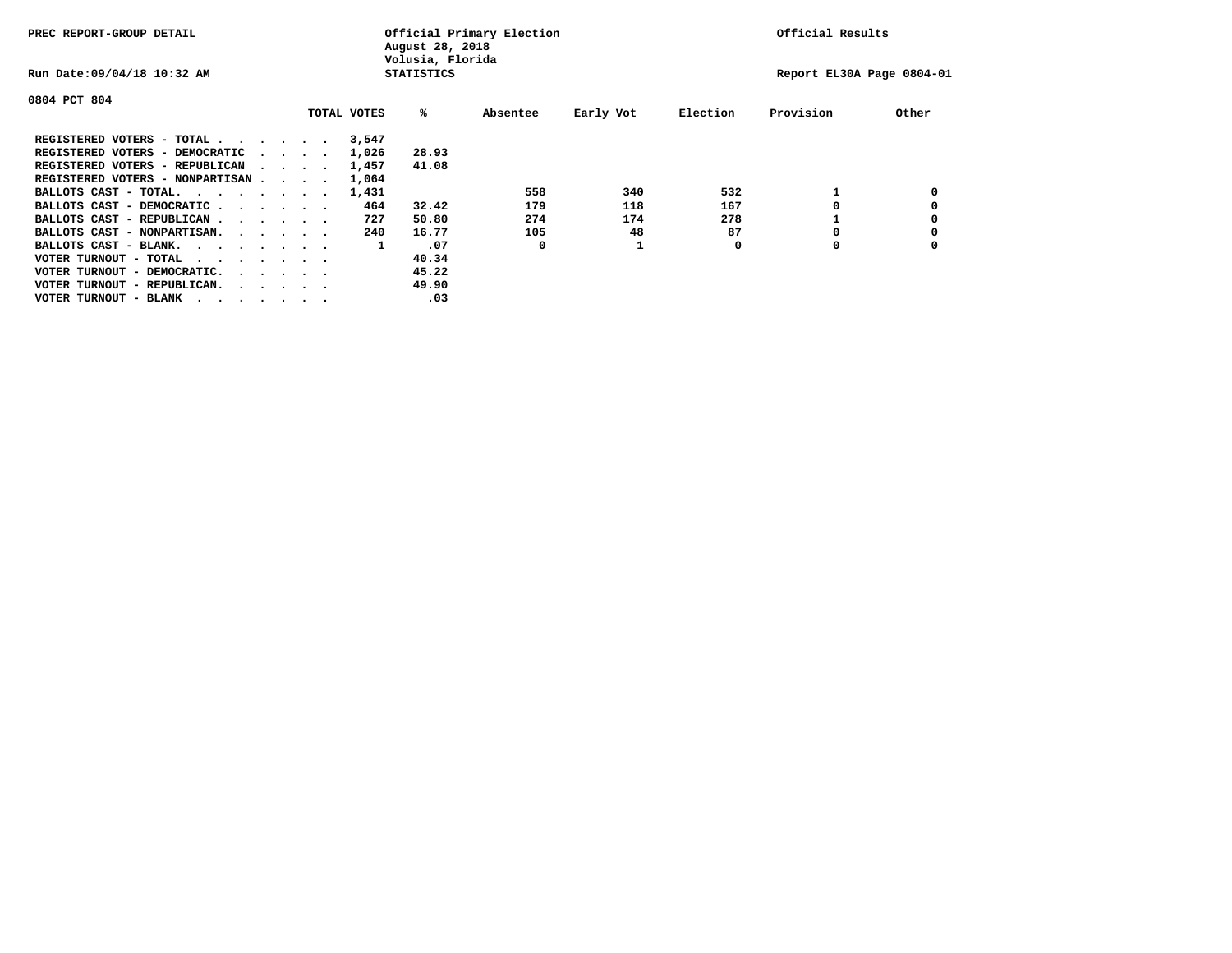| PREC REPORT-GROUP DETAIL                          |                                      | Official Primary Election<br>August 28, 2018<br>Volusia, Florida |                         | Official Results |             |                           |             |
|---------------------------------------------------|--------------------------------------|------------------------------------------------------------------|-------------------------|------------------|-------------|---------------------------|-------------|
| Run Date: 09/04/18 10:32 AM                       |                                      | DEMOCRATIC                                                       |                         |                  |             | Report EL30A Page 0804-02 |             |
| 0804 PCT 804                                      |                                      |                                                                  |                         |                  |             |                           |             |
|                                                   | TOTAL VOTES                          | %                                                                | Absentee                | Early Vot        | Election    | Provision                 | Other       |
| Representative in Congress Dist 6<br>(VOTE FOR) 1 |                                      |                                                                  |                         |                  |             |                           |             |
| Stephen Sevigny                                   | 93                                   | 21.09                                                            | 48                      | 18               | 27          | 0                         | 0           |
| Nancy Soderberg<br>$\cdots$                       | 260                                  | 58.96                                                            | 94                      | 83               | 83          | $\mathbf 0$               | $\mathbf 0$ |
| John Upchurch                                     | 88                                   | 19.95                                                            | 29                      | 14               | 45          | $\mathbf 0$               | 0           |
| Over Votes                                        | 0                                    |                                                                  | 0                       | $\mathbf 0$      | $\mathbf 0$ | $\mathbf 0$               | $\mathbf 0$ |
| Under Votes                                       | 23                                   |                                                                  | 8                       | 3                | 12          | $\Omega$                  | $\mathbf 0$ |
| Governor and Lieutenant Governor<br>(VOTE FOR) 1  |                                      |                                                                  |                         |                  |             |                           |             |
| Andrew Gillum                                     | 73                                   | 16.26                                                            | 16                      | 24               | 33          | 0                         | 0           |
| Gwen Graham.                                      | 233                                  | 51.89                                                            | 84                      | 68               | 81          | $\mathbf 0$               | 0           |
| Jeff Greene.                                      | 66                                   | 14.70                                                            | 39                      | 11               | 16          | $\mathbf 0$               | $\mathbf 0$ |
| Chris King                                        | 17<br>$\sim$<br>$\sim$               | 3.79                                                             | 6                       | $\mathbf{1}$     | 10          | $\mathbf 0$               | $\mathbf 0$ |
| Philip Levine                                     | 53                                   | 11.80                                                            | 23                      | 11               | 19          | $\mathbf 0$               | $\mathbf 0$ |
| Alex "Lundy" Lundmark                             | 5                                    | 1.11                                                             | 4                       | 0                | 1           | $\mathbf 0$               | $\mathbf 0$ |
| John Wetherbee.                                   | $\mathbf{2}$                         | .45                                                              | 0                       | $\mathbf{1}$     | 1           | $\mathbf 0$               | 0           |
| Over Votes                                        | $\mathbf{2}$                         |                                                                  | $\overline{\mathbf{2}}$ | 0                | 0           | $\mathbf 0$               | $\mathbf 0$ |
| Under Votes                                       | 13                                   |                                                                  | 5                       | $\overline{a}$   | 6           | $\mathbf 0$               | $\mathbf 0$ |
| Attorney General<br>(VOTE FOR) 1                  |                                      |                                                                  |                         |                  |             |                           |             |
| Sean Shaw                                         | 273                                  | 68.59                                                            | 119                     | 69               | 85          | 0                         | 0           |
| Ryan Torrens<br>$\cdots$                          | 125                                  | 31.41                                                            | 38                      | 35               | 52          | $\mathbf 0$               | 0           |
| Over Votes                                        | $\mathbf{1}$<br>$\ddot{\phantom{0}}$ |                                                                  | 0                       | 0                | 1           | 0                         | 0           |
| Under Votes                                       | 65                                   |                                                                  | 22                      | 14               | 29          | $\Omega$                  | $\mathbf 0$ |
| Commissioner of Agriculture<br>(VOTE FOR) 1       |                                      |                                                                  |                         |                  |             |                           |             |
| Nicole "Nikki" Fried.                             | 218                                  | 53.69                                                            | 77                      | 61               | 80          | 0                         | 0           |
| Jeffrey Duane Porter.                             | 63                                   | 15.52                                                            | 33                      | 8                | 22          | $\mathbf 0$               | $\mathbf 0$ |
| Roy David Walker                                  | 125                                  | 30.79                                                            | 51                      | 33               | 41          | $\mathbf 0$               | $\mathbf 0$ |
| Over Votes                                        | $\mathbf 0$<br>$\bullet$             |                                                                  | $\Omega$                | $\mathbf 0$      | $\mathbf 0$ | $\Omega$                  | $\mathbf 0$ |
| Under Votes                                       | 58<br>$\cdot$<br>$\cdot$             |                                                                  | 18                      | 16               | 24          | $\mathbf 0$               | $\mathbf 0$ |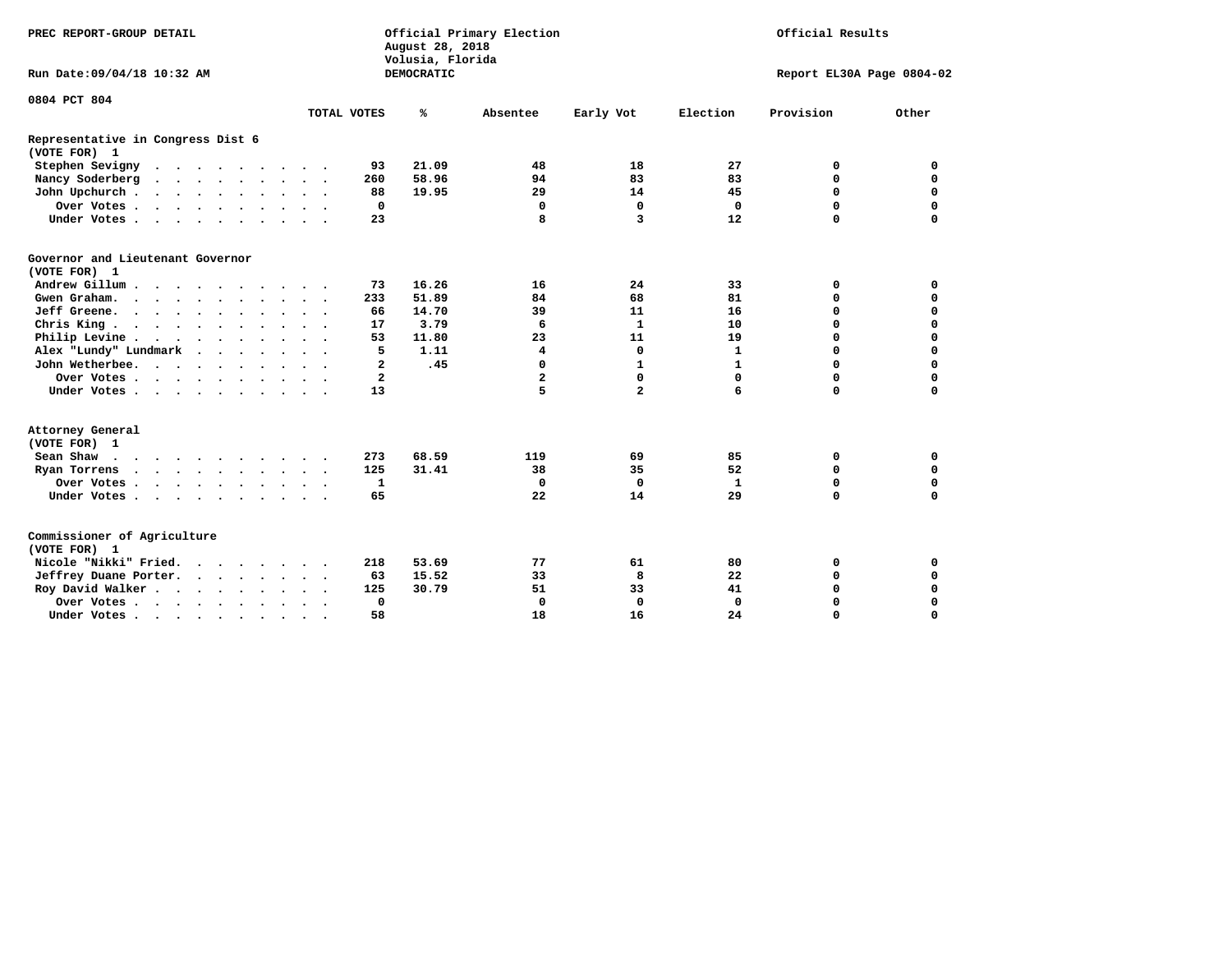| PREC REPORT-GROUP DETAIL                                                                                                               |                                                       | August 28, 2018<br>Volusia, Florida | Official Primary Election |                |                         | Official Results          |          |
|----------------------------------------------------------------------------------------------------------------------------------------|-------------------------------------------------------|-------------------------------------|---------------------------|----------------|-------------------------|---------------------------|----------|
| Run Date: 09/04/18 10:32 AM                                                                                                            |                                                       | REPUBLICAN                          |                           |                |                         | Report EL30A Page 0804-03 |          |
| 0804 PCT 804                                                                                                                           | TOTAL VOTES                                           | %                                   | Absentee                  | Early Vot      | Election                | Provision                 | Other    |
| United States Senator                                                                                                                  |                                                       |                                     |                           |                |                         |                           |          |
| (VOTE FOR) 1                                                                                                                           |                                                       |                                     |                           |                |                         |                           |          |
| Roque "Rocky" De La Fuente.                                                                                                            | 70<br>$\cdot$ $\cdot$ $\cdot$ $\cdot$ $\cdot$         | 9.86                                | 20                        | 19             | 31                      | 0                         | 0        |
| Rick Scott<br>$\sim$ $\sim$<br>$\ddot{\phantom{1}}$                                                                                    | 640                                                   | 90.14                               | 247                       | 149            | 243                     | 1                         | 0        |
| Over Votes                                                                                                                             | $\mathbf 0$<br>$\bullet$                              |                                     | $\mathbf 0$               | 0              | 0                       | $\mathbf 0$               | 0        |
| Under Votes                                                                                                                            | 17                                                    |                                     | 7                         | 6              | $\overline{\mathbf{4}}$ | $\mathbf 0$               | 0        |
| Representative in Congress Dist 6                                                                                                      |                                                       |                                     |                           |                |                         |                           |          |
| (VOTE FOR) 1                                                                                                                           |                                                       |                                     |                           |                |                         |                           |          |
| Fred Costello                                                                                                                          | 198                                                   | 28.57                               | 80                        | 45             | 73                      | 0                         | 0        |
| Michael Waltz<br>$\ddot{\phantom{a}}$<br>$\sim$                                                                                        | 300<br>$\sim$                                         | 43.29                               | 106                       | 80             | 113                     | $\mathbf 1$               | 0        |
| John Ward<br>$\cdots$<br>$\sim$                                                                                                        | 195<br>$\mathbf{r}$                                   | 28.14                               | 74                        | 40             | 81                      | $\mathbf 0$               | 0        |
| Over Votes .<br>$\cdots$<br>$\bullet$<br>$\bullet$                                                                                     | 1                                                     |                                     | 1                         | 0              | 0                       | $\mathbf 0$               | 0        |
| Under Votes<br>$\sim$<br>$\cdot$<br>$\cdot$                                                                                            | 33                                                    |                                     | 13                        | 9              | 11                      | $\mathbf 0$               | 0        |
| Governor and Lieutenant Governor                                                                                                       |                                                       |                                     |                           |                |                         |                           |          |
| (VOTE FOR) 1                                                                                                                           |                                                       |                                     |                           |                |                         |                           |          |
| Don Baldauf.<br>$\cdot$ $\cdot$ $\cdot$<br>$\sim$                                                                                      | 4                                                     | .56                                 | $\overline{\mathbf{2}}$   | 0              | $\overline{\mathbf{2}}$ | 0                         | 0        |
| Ron DeSantis<br>$\sim$ $\sim$ $\sim$<br>$\bullet$<br>$\bullet$                                                                         | 435                                                   | 61.35                               | 165                       | 108            | 161                     | 1                         | 0        |
| Timothy M. Devine.<br>$\sim$<br>$\ddot{\phantom{a}}$                                                                                   | 6<br>$\ddot{\phantom{a}}$<br>$\overline{\phantom{a}}$ | .85                                 | 3                         | 1              | $\overline{a}$          | $\mathbf 0$               | 0        |
| Bob Langford<br>$\ddot{\phantom{1}}$<br>$\ddot{\phantom{1}}$<br>$\ddot{\phantom{a}}$                                                   | 5<br>$\sim$                                           | .71                                 | $\overline{\mathbf{3}}$   | 1              | $\mathbf{1}$            | $\mathbf 0$               | 0        |
| John Joseph Mercadante.<br>$\ddot{\phantom{a}}$<br>$\sim$<br>$\cdot$                                                                   | 1                                                     | .14                                 | $\mathbf 0$               | $\mathbf{0}$   | $\mathbf{1}$            | $\mathbf 0$               | 0        |
| Bruce Nathan<br>$\sim$ $\sim$ $\sim$ $\sim$ $\sim$<br>$\bullet$<br>$\overline{\phantom{a}}$                                            | 4<br>$\ddot{\phantom{a}}$                             | .56                                 | 1                         | $\overline{a}$ | 1                       | $\mathbf 0$               | 0        |
| Adam H. Putnam.<br>$\cdots$<br>$\ddot{\phantom{a}}$<br>$\ddot{\phantom{a}}$                                                            | 245                                                   | 34.56                               | 89                        | 51             | 105                     | $\mathbf 0$               | 0        |
| Bob White<br>$\cdots$<br>$\sim$                                                                                                        | 9                                                     | 1.27                                | 4                         | 4              | 1                       | $\mathbf 0$               | 0        |
| Over Votes.<br>.<br>$\bullet$                                                                                                          | $\mathbf{2}$                                          |                                     | 1                         | 0              | 1                       | 0                         | 0        |
| Under Votes<br>$\sim$                                                                                                                  | 16<br>$\ddot{\phantom{a}}$                            |                                     | 6                         | 7              | $\overline{\mathbf{3}}$ | $\mathbf 0$               | 0        |
| Attorney General                                                                                                                       |                                                       |                                     |                           |                |                         |                           |          |
| (VOTE FOR) 1                                                                                                                           |                                                       |                                     |                           |                |                         |                           |          |
| Ashley Moody<br>$\cdots$<br>$\overline{\phantom{a}}$                                                                                   | 415                                                   | 60.41                               | 144                       | 98             | 173                     | 0                         | 0        |
| Frank White.<br>$\mathbf{a}$ , and $\mathbf{a}$ , and $\mathbf{a}$<br>$\sim$ $\sim$<br>$\sim$                                          | 272                                                   | 39.59                               | 113                       | 69             | 89                      | $\mathbf{1}$              | 0        |
| Over Votes .<br>$\cdot$ $\cdot$ $\cdot$ $\cdot$ $\cdot$ $\cdot$<br>$\sim$                                                              | 0<br>$\ddot{\phantom{a}}$                             |                                     | $\mathbf 0$               | 0              | $\mathbf 0$             | $\mathbf 0$               | 0        |
| Under Votes                                                                                                                            | 40                                                    |                                     | 17                        | 7              | 16                      | $\mathbf 0$               | 0        |
| Commissioner of Agriculture                                                                                                            |                                                       |                                     |                           |                |                         |                           |          |
| (VOTE FOR) 1                                                                                                                           |                                                       |                                     |                           |                |                         |                           |          |
| Matt Caldwell .<br>$\cdot$ $\cdot$ $\cdot$ $\cdot$ $\cdot$ $\cdot$ $\cdot$                                                             | 222                                                   | 33.74                               | 87                        | 50             | 85                      | 0                         | 0        |
| Denise Grimsley<br>$\cdot$ $\cdot$<br>$\ddot{\phantom{a}}$<br>$\ddot{\phantom{a}}$<br>$\ddot{\phantom{a}}$<br>$\overline{\phantom{a}}$ | 206                                                   | 31.31                               | 69                        | 52             | 85                      | $\mathbf 0$               | 0        |
| Mike McCalister<br>$\cdots$<br>$\bullet$                                                                                               | 120                                                   | 18.24                               | 50                        | 37             | 32                      | $\mathbf{1}$              | 0        |
| Baxter Troutman<br>$\sim$ $\sim$<br>$\bullet$<br>$\ddot{\phantom{a}}$                                                                  | 110                                                   | 16.72                               | 42                        | 16             | 52                      | $\mathbf 0$               | 0        |
| Over Votes .<br>$\cdots$<br>$\cdot$<br>$\bullet$<br>$\cdot$                                                                            | 1                                                     |                                     | 1                         | 0              | $\mathbf 0$             | $\Omega$                  | 0        |
| Under Votes.<br>$\bullet$ .<br><br><br><br><br><br><br><br><br><br><br><br>$\bullet$<br>$\bullet$<br>$\bullet$                         | 68                                                    |                                     | 25                        | 19             | 24                      | $\Omega$                  | $\Omega$ |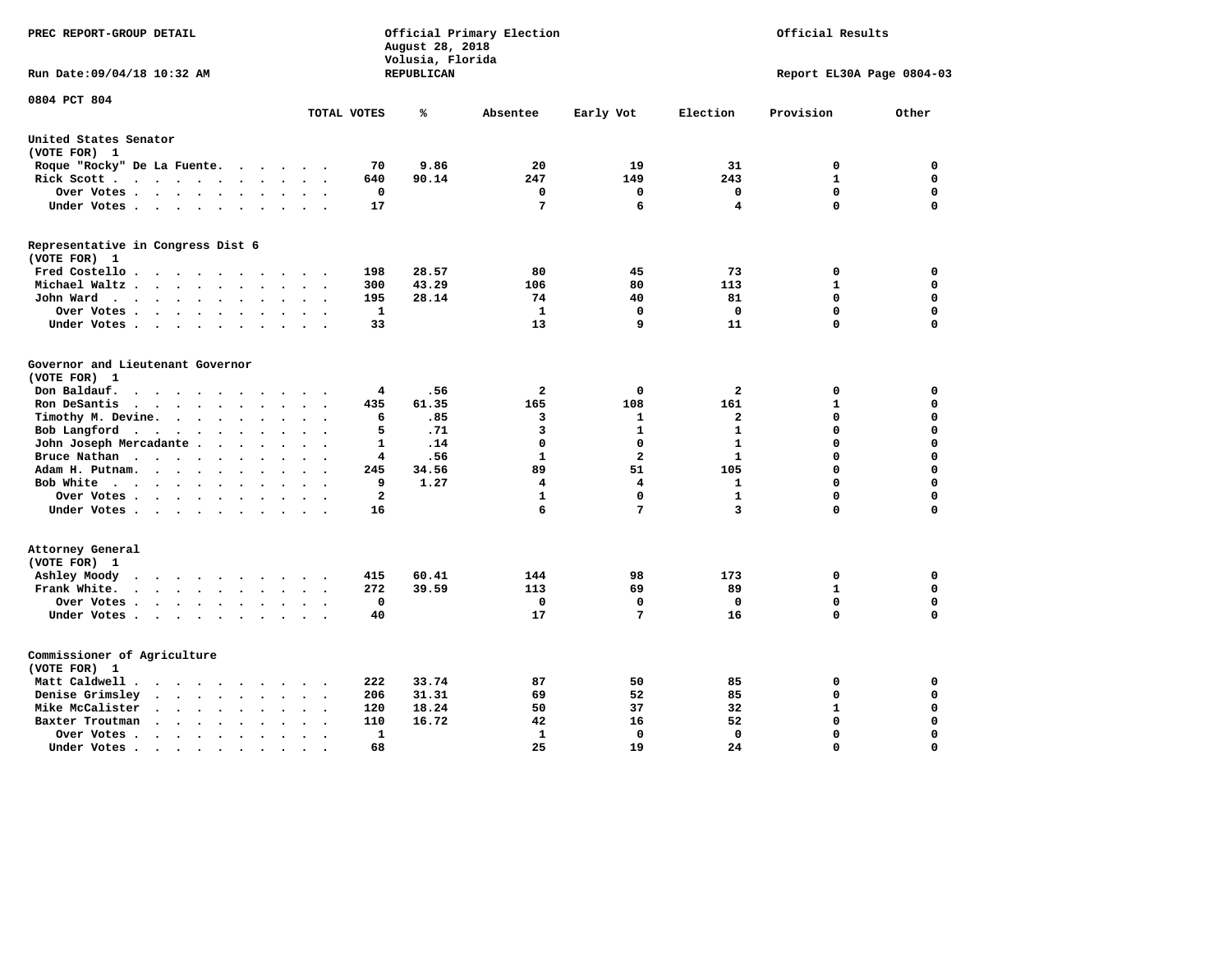| Official Results<br>PREC REPORT-GROUP DETAIL<br>Official Primary Election<br>August 28, 2018<br>Volusia, Florida                                                                                                                                  |                                                       |                    |              |            |          |                           |             |
|---------------------------------------------------------------------------------------------------------------------------------------------------------------------------------------------------------------------------------------------------|-------------------------------------------------------|--------------------|--------------|------------|----------|---------------------------|-------------|
| Run Date: 09/04/18 10:32 AM                                                                                                                                                                                                                       |                                                       | <b>NONPARTISAN</b> |              |            |          | Report EL30A Page 0804-04 |             |
| 0804 PCT 804                                                                                                                                                                                                                                      |                                                       |                    |              |            |          |                           |             |
|                                                                                                                                                                                                                                                   | TOTAL VOTES                                           | ℁                  | Absentee     | Early Vot  | Election | Provision                 | Other       |
| Circuit Judge 7th Judicial, Grp 15<br>(VOTE FOR) 1                                                                                                                                                                                                |                                                       |                    |              |            |          |                           |             |
| Linda L. Gaustad                                                                                                                                                                                                                                  | 382                                                   | 31.36              | 156          | 100        | 126      | 0                         | 0           |
| Sebrina L. Slack                                                                                                                                                                                                                                  | 412<br>$\ddot{\phantom{1}}$                           | 33.83              | 165          | 106        | 141      | 0                         | 0           |
| Ryan Will $\cdots$ $\cdots$ $\cdots$                                                                                                                                                                                                              | 424                                                   | 34.81              | 164          | 83         | 176      | 1                         | 0           |
| Over Votes                                                                                                                                                                                                                                        | $\sim$ $\sim$<br>$\sim$ $\sim$                        | 0                  | 0            | 0          | 0        | $\mathbf 0$               | 0           |
| Under Votes                                                                                                                                                                                                                                       | 213<br>$\ddotsc$ $\ddotsc$                            |                    | 73           | 51         | 89       | 0                         | 0           |
| County Judge 7th Judicial, Grp 5                                                                                                                                                                                                                  |                                                       |                    |              |            |          |                           |             |
| (VOTE FOR) 1                                                                                                                                                                                                                                      |                                                       |                    |              |            |          |                           |             |
| Steve Burk .<br>.                                                                                                                                                                                                                                 | 483                                                   | 39.69              | 184          | 111        | 187      | 1                         | 0           |
| Dawn "Pam" Fields.                                                                                                                                                                                                                                | 734<br>$\ddot{\phantom{1}}$                           | 60.31              | 301          | 181        | 252      | $\mathbf 0$               | 0           |
| Over Votes                                                                                                                                                                                                                                        | $\bullet$<br>$\ddot{\phantom{0}}$                     | 0                  | 0            | 0          | 0        | 0                         | 0           |
| Under Votes                                                                                                                                                                                                                                       | 214<br>$\cdots$                                       |                    | 73           | 48         | 93       | $\mathbf 0$               | 0           |
| County Council at Large                                                                                                                                                                                                                           |                                                       |                    |              |            |          |                           |             |
| (VOTE FOR) 1                                                                                                                                                                                                                                      |                                                       |                    |              |            |          |                           |             |
| L. Ronald Durham                                                                                                                                                                                                                                  | 400                                                   | 30.05              | 151          | 106        | 143      | 0                         | 0           |
| Ben F. Johnson.                                                                                                                                                                                                                                   | 930<br>$\sim$<br>$\ddot{\phantom{1}}$                 | 69.87              | 373          | 210        | 346      | 1                         | 0           |
| WRITE-IN.<br>$\cdots$                                                                                                                                                                                                                             |                                                       | .08<br>1           | 0            | 1          | 0        | 0                         | 0           |
| Over Votes .<br>$\bullet$ .                                                                                                                                                                                                                       | $\bullet$                                             | 0                  | 0            | 0          | 0        | 0                         | 0           |
| Under Votes<br>$\sim$ $\sim$                                                                                                                                                                                                                      | 100<br>$\ddot{\phantom{1}}$                           |                    | 34           | 23         | 43       | $\mathbf 0$               | 0           |
| School Board Member District 3                                                                                                                                                                                                                    |                                                       |                    |              |            |          |                           |             |
| (VOTE FOR) 1                                                                                                                                                                                                                                      |                                                       |                    |              |            |          |                           |             |
| Linda L. Cuthbert.                                                                                                                                                                                                                                | 721                                                   | 55.63              | 281          | 197        | 243      | 0                         | 0           |
| Kerry Lyons.<br>$\begin{array}{cccccccccccccc} \bullet & \bullet & \bullet & \bullet & \bullet & \bullet & \bullet & \bullet & \bullet & \bullet & \bullet \end{array}$                                                                           | 112<br>$\cdots$                                       | 8.64               | 44           | 16         | 52       | $\mathbf 0$               | 0           |
| John Nelson.<br>$\mathbf{r} = \mathbf{r} + \mathbf{r} + \mathbf{r} + \mathbf{r}$<br>$\ddot{\phantom{a}}$                                                                                                                                          | 293<br>$\bullet$<br>$\ddot{\phantom{0}}$              | 22.61              | 111          | 64         | 117      | 1                         | 0           |
| Stan Schmidt<br>$\cdots$<br>$\bullet$                                                                                                                                                                                                             | 170<br>$\bullet$<br>$\bullet$<br>$\ddot{\phantom{1}}$ | 13.12              | 66           | 38         | 66       | 0                         | 0           |
| Over Votes                                                                                                                                                                                                                                        | $\cdot$<br>$\sim$                                     | 1                  | 0            | 1          | 0        | $\mathbf 0$               | 0           |
| Under Votes<br>$\sim$                                                                                                                                                                                                                             | 134<br>$\bullet$                                      |                    | 56           | 24         | 54       | 0                         | 0           |
| City of New Smyrna Beach Mayor                                                                                                                                                                                                                    |                                                       |                    |              |            |          |                           |             |
| (VOTE FOR) 1                                                                                                                                                                                                                                      |                                                       |                    |              |            |          |                           |             |
| Mark A. Beckwith                                                                                                                                                                                                                                  | 186<br>$\sim$ $\sim$ $\sim$                           | 13.43              | 93           | 29         | 64       | 0                         | 0           |
| Ed Ellison - WITHDRAWN.<br>$\sim$ 100 $\sim$                                                                                                                                                                                                      | 84                                                    | 6.06               | 56           | 4          | 23       | 1                         | 0           |
| Chase Herbig<br>.                                                                                                                                                                                                                                 | 288                                                   | 20.79              | 112          | 68         | 108      | 0                         | 0           |
| Lisa Martin.<br>$\cdot$<br>$\bullet$                                                                                                                                                                                                              | 257<br>$\bullet$<br>$\ddot{\phantom{0}}$              | 18.56              | 111          | 66         | 80       | $\mathbf 0$               | 0           |
| Russ Owen                                                                                                                                                                                                                                         | 538                                                   | 38.84              | 149          | 158        | 231      | 0                         | 0           |
| Joel Paige $\cdots$ $\cdots$<br>$\ddot{\phantom{0}}$<br>$\bullet$                                                                                                                                                                                 | 32<br>$\bullet$<br>$\bullet$<br>$\ddot{\phantom{0}}$  | 2.31               | 14           | 7          | 11       | 0                         | 0           |
| Over Votes                                                                                                                                                                                                                                        |                                                       | $\mathbf{1}$       | $\mathbf{1}$ | $^{\circ}$ | 0        | $\mathbf 0$               | 0           |
| Under Votes                                                                                                                                                                                                                                       |                                                       | 45                 | 22           | 8          | 15       | 0                         | 0           |
| City of New Smyrna Beach Zone 1                                                                                                                                                                                                                   |                                                       |                    |              |            |          |                           |             |
| (VOTE FOR) 1                                                                                                                                                                                                                                      |                                                       |                    |              |            |          |                           |             |
| Peggy Belflower                                                                                                                                                                                                                                   | 333                                                   | 25.87              | 124          | 84         | 125      | 0                         | 0           |
| Michael Kolody.<br>$\begin{array}{cccccccccccccc} \bullet & \bullet & \bullet & \bullet & \bullet & \bullet & \bullet \end{array}$                                                                                                                | 328                                                   | 25.49              | 135          | 75         | 118      | 0                         | 0           |
| Jessica Realin.<br>$\mathbf{r}$ , $\mathbf{r}$ , $\mathbf{r}$ , $\mathbf{r}$ , $\mathbf{r}$                                                                                                                                                       | 343                                                   | 26.65              | 133          | 96         | 114      | $\mathbf 0$               | 0           |
| John Redmond                                                                                                                                                                                                                                      | 283<br>$\ddot{\phantom{a}}$                           | 21.99              | 108          | 58         | 116      | $\mathbf{1}$              | 0           |
| Over Votes .<br>$\mathbf{r}$ . The set of the set of the set of the set of the set of the set of the set of the set of the set of the set of the set of the set of the set of the set of the set of the set of the set of the set of the set of t |                                                       | $\mathbf{1}$       | 0            | 0          | 1        | 0                         | 0           |
| Under Votes.                                                                                                                                                                                                                                      | 143                                                   |                    | 58           | 27         | 58       | 0                         | $\mathbf 0$ |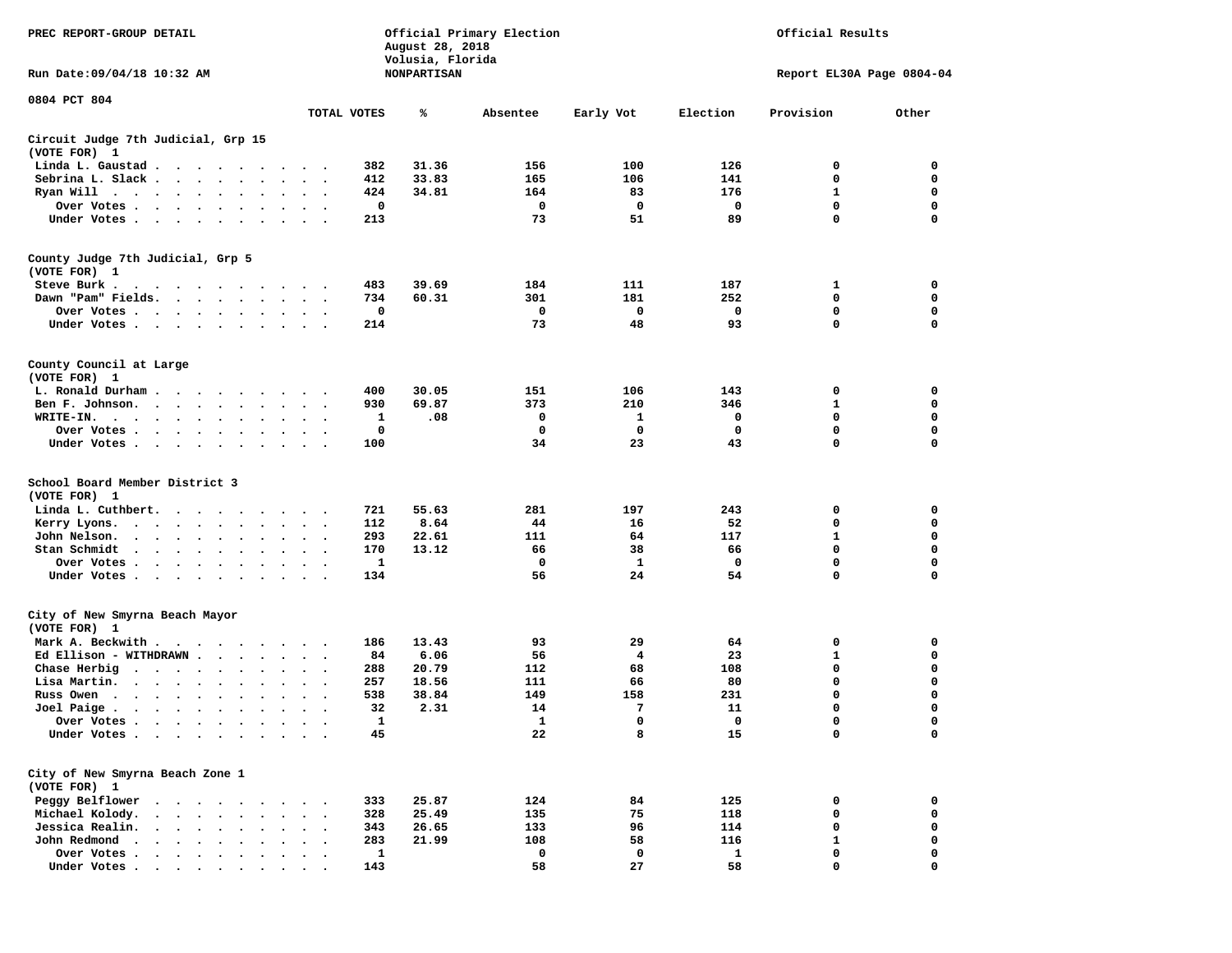| PREC REPORT-GROUP DETAIL                                               |  |  |                             |             | August 28, 2018<br>Volusia, Florida | Official Primary Election |           | Official Results |                           |       |  |
|------------------------------------------------------------------------|--|--|-----------------------------|-------------|-------------------------------------|---------------------------|-----------|------------------|---------------------------|-------|--|
| Run Date: 09/04/18 10:32 AM                                            |  |  |                             |             | <b>STATISTICS</b>                   |                           |           |                  | Report EL30A Page 0805-01 |       |  |
| 0805 PCT 805                                                           |  |  |                             |             |                                     |                           |           |                  |                           |       |  |
|                                                                        |  |  |                             | TOTAL VOTES | %ะ                                  | Absentee                  | Early Vot | Election         | Provision                 | Other |  |
| REGISTERED VOTERS - TOTAL                                              |  |  |                             | 4,506       |                                     |                           |           |                  |                           |       |  |
| REGISTERED VOTERS - DEMOCRATIC                                         |  |  | $\sim$ $\sim$ $\sim$ $\sim$ | 1,220       | 27.08                               |                           |           |                  |                           |       |  |
| REGISTERED VOTERS - REPUBLICAN                                         |  |  |                             | 2,154       | 47.80                               |                           |           |                  |                           |       |  |
| REGISTERED VOTERS - NONPARTISAN                                        |  |  |                             | 1,132       |                                     |                           |           |                  |                           |       |  |
| BALLOTS CAST - TOTAL.                                                  |  |  |                             | 2,044       |                                     | 821                       | 494       | 727              |                           |       |  |
| BALLOTS CAST - DEMOCRATIC                                              |  |  |                             | 649         | 31.75                               | 258                       | 176       | 214              |                           |       |  |
| BALLOTS CAST - REPUBLICAN                                              |  |  |                             | 1,090       | 53.33                               | 455                       | 242       | 392              |                           |       |  |
| BALLOTS CAST - NONPARTISAN.                                            |  |  |                             | 305         | 14.92                               | 108                       | 76        | 121              |                           |       |  |
| BALLOTS CAST - BLANK.                                                  |  |  |                             | 2           | .10                                 | 2                         | 0         | 0                | 0                         |       |  |
| VOTER TURNOUT - TOTAL<br>.                                             |  |  |                             |             | 45.36                               |                           |           |                  |                           |       |  |
| VOTER TURNOUT - DEMOCRATIC.<br>$\cdot$ $\cdot$ $\cdot$ $\cdot$ $\cdot$ |  |  |                             |             | 53.20                               |                           |           |                  |                           |       |  |
| VOTER TURNOUT - REPUBLICAN.<br>$\cdot$                                 |  |  |                             |             | 50.60                               |                           |           |                  |                           |       |  |
| VOTER TURNOUT - BLANK                                                  |  |  |                             |             | .04                                 |                           |           |                  |                           |       |  |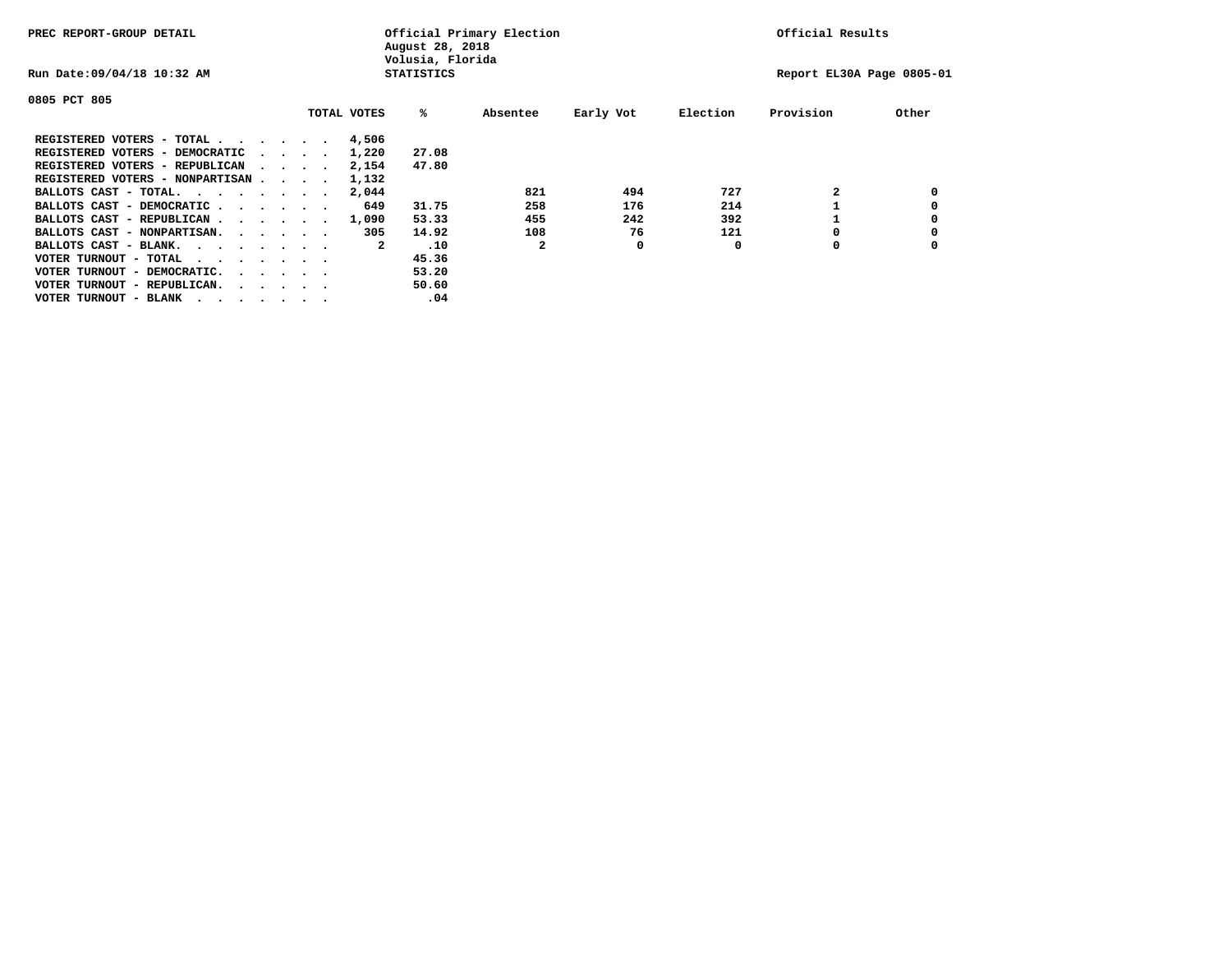| PREC REPORT-GROUP DETAIL                          |                                                           | Official Primary Election<br>August 28, 2018<br>Volusia, Florida | Official Results            |                             |  |  |
|---------------------------------------------------|-----------------------------------------------------------|------------------------------------------------------------------|-----------------------------|-----------------------------|--|--|
| Run Date: 09/04/18 10:32 AM                       |                                                           | DEMOCRATIC                                                       |                             | Report EL30A Page 0805-02   |  |  |
| 0805 PCT 805                                      |                                                           |                                                                  |                             |                             |  |  |
|                                                   | TOTAL VOTES                                               | ℁<br>Absentee                                                    | Early Vot<br>Election       | Provision<br>Other          |  |  |
| Representative in Congress Dist 6<br>(VOTE FOR) 1 |                                                           |                                                                  |                             |                             |  |  |
| Stephen Sevigny<br>$\cdots$                       | 122                                                       | 20.96<br>47                                                      | 31<br>44                    | 0<br>0                      |  |  |
| Nancy Soderberg<br>$\cdot$                        | 370<br>$\sim$                                             | 63.57<br>152                                                     | 107<br>110                  | $\mathbf{1}$<br>0           |  |  |
| John Upchurch                                     | 90                                                        | 15.46<br>33                                                      | 23<br>34                    | $\mathbf 0$<br>0            |  |  |
| Over Votes                                        | $\mathbf 0$                                               | $\mathbf 0$                                                      | $\mathbf 0$<br>$\mathbf 0$  | 0<br>0                      |  |  |
| Under Votes                                       | 67<br>$\ddot{\phantom{a}}$                                | 26                                                               | 15<br>26                    | $\Omega$<br>$\Omega$        |  |  |
| Governor and Lieutenant Governor<br>(VOTE FOR) 1  |                                                           |                                                                  |                             |                             |  |  |
| Andrew Gillum                                     | 98                                                        | 16.12<br>23                                                      | 23<br>52                    | $\mathbf 0$<br>0            |  |  |
| Gwen Graham.<br>$\cdots$                          | 346                                                       | 56.91<br>145                                                     | 104<br>97                   | $\mathbf 0$<br>$\mathbf 0$  |  |  |
| Jeff Greene.                                      | 48                                                        | 7.89<br>29                                                       | 8<br>10                     | $\mathbf 0$<br>$\mathbf{1}$ |  |  |
| Chris King                                        | 23<br>$\cdot$                                             | 3.78<br>13                                                       | 6<br>4                      | $\mathbf 0$<br>$\mathbf 0$  |  |  |
| Philip Levine                                     | 83<br>$\sim$ $\sim$<br>$\sim$                             | 30<br>13.65                                                      | 22<br>31                    | $\mathbf 0$<br>$\mathbf 0$  |  |  |
| Alex "Lundy" Lundmark                             | $\overline{a}$                                            | .33<br>$\mathbf{2}$                                              | $\mathbf 0$<br>$\mathbf{0}$ | $\mathbf 0$<br>$\mathbf 0$  |  |  |
| John Wetherbee.                                   | 8                                                         | 1.32<br>$\mathbf{1}$                                             | $\mathbf{2}$<br>5           | $\mathbf 0$<br>$\mathbf 0$  |  |  |
| Over Votes                                        | 3                                                         | $\overline{a}$                                                   | $\mathbf{1}$<br>$\mathbf 0$ | $\mathbf 0$<br>$\mathbf 0$  |  |  |
| Under Votes                                       | 38                                                        | 13                                                               | 10<br>15                    | $\mathbf 0$<br>$\mathbf 0$  |  |  |
| Attorney General<br>(VOTE FOR) 1                  |                                                           |                                                                  |                             |                             |  |  |
| Sean Shaw                                         | 380<br>$\sim$                                             | 74.22<br>151                                                     | 122<br>106                  | 0<br>1                      |  |  |
| Ryan Torrens<br>$\cdots$                          | 132<br>$\sim$ $\sim$                                      | 25.78<br>49                                                      | 38<br>45                    | 0<br>0                      |  |  |
| Over Votes                                        | $\mathbf 0$<br>$\cdot$<br>$\ddot{\phantom{0}}$<br>$\cdot$ | 0                                                                | 0<br>0                      | 0<br>0                      |  |  |
| Under Votes                                       | 137                                                       | 58                                                               | 32<br>47                    | $\mathbf 0$<br>$\mathbf 0$  |  |  |
| Commissioner of Agriculture                       |                                                           |                                                                  |                             |                             |  |  |
| (VOTE FOR) 1                                      |                                                           |                                                                  |                             |                             |  |  |
| Nicole "Nikki" Fried.                             | 272                                                       | 52.51<br>98                                                      | 74<br>99                    | 0<br>1                      |  |  |
| Jeffrey Duane Porter.                             | 47<br>$\bullet$                                           | 9.07<br>22                                                       | 9<br>16                     | $\mathbf 0$<br>$\mathbf 0$  |  |  |
| Roy David Walker                                  | 199                                                       | 79<br>38.42                                                      | 58<br>62                    | $\mathbf 0$<br>$\mathbf 0$  |  |  |
| Over Votes                                        | $\mathbf 0$                                               | $\Omega$                                                         | $\mathbf 0$<br>$\Omega$     | $\Omega$<br>$\mathbf 0$     |  |  |
| Under Votes                                       | 131<br>$\cdot$<br>$\cdot$                                 | 59                                                               | 31<br>41                    | $\mathbf 0$<br>$\mathbf 0$  |  |  |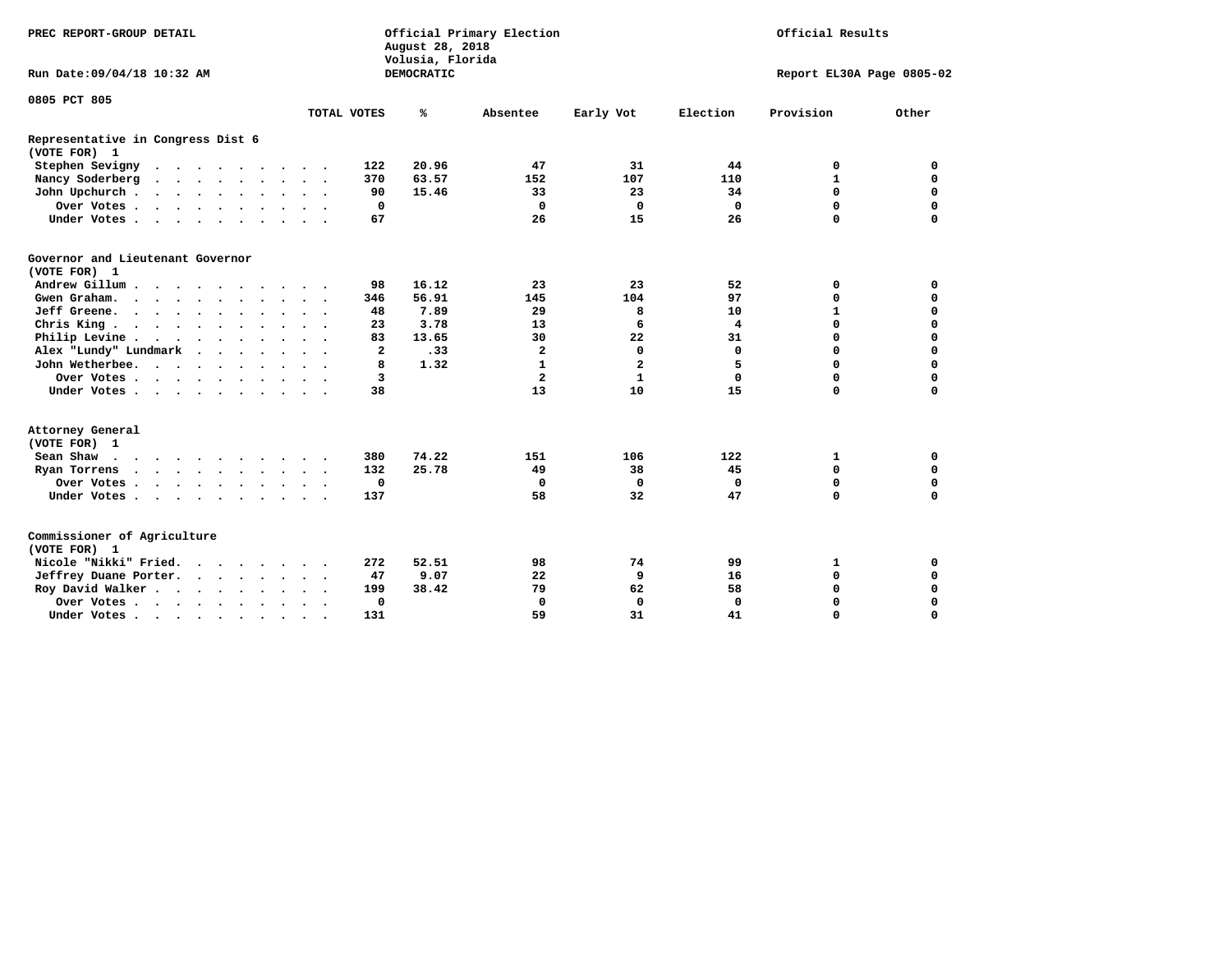| PREC REPORT-GROUP DETAIL                                                                                                                                  |                                        | August 28, 2018<br>Volusia, Florida | Official Primary Election |                |              |                           | Official Results |  |  |  |  |
|-----------------------------------------------------------------------------------------------------------------------------------------------------------|----------------------------------------|-------------------------------------|---------------------------|----------------|--------------|---------------------------|------------------|--|--|--|--|
| Run Date: 09/04/18 10:32 AM                                                                                                                               |                                        | REPUBLICAN                          |                           |                |              | Report EL30A Page 0805-03 |                  |  |  |  |  |
| 0805 PCT 805                                                                                                                                              | TOTAL VOTES                            | ℁                                   | Absentee                  | Early Vot      | Election     | Provision                 | Other            |  |  |  |  |
|                                                                                                                                                           |                                        |                                     |                           |                |              |                           |                  |  |  |  |  |
| United States Senator<br>(VOTE FOR) 1                                                                                                                     |                                        |                                     |                           |                |              |                           |                  |  |  |  |  |
| Roque "Rocky" De La Fuente.                                                                                                                               | 107<br>$\cdot$ $\cdot$ $\cdot$ $\cdot$ | 10.04                               | 33                        | 30             | 43           | 1                         | 0                |  |  |  |  |
| Rick Scott<br>$\sim 100$ km s $^{-1}$<br>$\ddot{\phantom{a}}$                                                                                             | 959                                    | 89.96                               | 415                       | 207            | 337          | $\mathbf 0$               | 0                |  |  |  |  |
| Over Votes<br>$\bullet$                                                                                                                                   | 0<br>$\bullet$<br>$\ddot{\phantom{0}}$ |                                     | $\mathbf 0$               | 0              | 0            | $\mathbf 0$               | 0                |  |  |  |  |
| Under Votes                                                                                                                                               | 24                                     |                                     | 7                         | 5              | 12           | $\mathbf 0$               | 0                |  |  |  |  |
| Representative in Congress Dist 6<br>(VOTE FOR) 1                                                                                                         |                                        |                                     |                           |                |              |                           |                  |  |  |  |  |
| Fred Costello                                                                                                                                             | 285                                    | 28.41                               | 114                       | 73             | 98           | 0                         | 0                |  |  |  |  |
| Michael Waltz.<br>$\sim$ $\sim$ $\sim$<br>$\ddot{\phantom{a}}$<br>$\sim$<br>$\sim$                                                                        | 446                                    | 44.47                               | 185                       | 102            | 158          | $\mathbf{1}$              | 0                |  |  |  |  |
| John Ward<br>$\cdots$<br>$\ddot{\phantom{a}}$                                                                                                             | 272<br>$\ddot{\phantom{a}}$            | 27.12                               | 115                       | 54             | 103          | $\mathbf 0$               | 0                |  |  |  |  |
| Over Votes .<br>$\cdots$<br>$\bullet$<br>$\bullet$<br>$\cdot$                                                                                             | 0                                      |                                     | 0                         | 0              | 0            | $\mathbf 0$               | 0                |  |  |  |  |
| Under Votes<br>$\bullet$<br>$\sim$                                                                                                                        | 87                                     |                                     | 41                        | 13             | 33           | $\mathbf 0$               | 0                |  |  |  |  |
|                                                                                                                                                           |                                        |                                     |                           |                |              |                           |                  |  |  |  |  |
| Governor and Lieutenant Governor<br>(VOTE FOR) 1                                                                                                          |                                        |                                     |                           |                |              |                           |                  |  |  |  |  |
| Don Baldauf.<br>$\cdot$ $\cdot$ $\cdot$                                                                                                                   | 4                                      | .39                                 | 0                         | 3              | 1            | 0                         | 0                |  |  |  |  |
| Ron DeSantis<br>$\cdot$ $\cdot$ $\cdot$<br>$\bullet$                                                                                                      | 675                                    | 65.15                               | 280                       | 141            | 253          | ${\bf 1}$                 | 0                |  |  |  |  |
| Timothy M. Devine.<br>$\bullet$<br>$\bullet$                                                                                                              | 10<br>$\ddot{\phantom{a}}$             | .97                                 | 3                         | 5              | $\mathbf{2}$ | $\mathbf 0$               | 0                |  |  |  |  |
| Bob Langford<br>$\sim$<br>$\ddot{\phantom{a}}$<br>$\ddot{\phantom{a}}$                                                                                    | 14<br>$\bullet$                        | 1.35                                | 5                         | 6              | 3            | $\mathbf 0$               | 0                |  |  |  |  |
| $\ddot{\phantom{0}}$<br>John Joseph Mercadante .<br>$\ddot{\phantom{a}}$                                                                                  | 5<br>$\mathbf{r}$                      | .48                                 | 3                         | $\mathbf{1}$   | ${\bf 1}$    | $\mathbf 0$               | 0                |  |  |  |  |
| $\sim$ $\sim$<br>Bruce Nathan                                                                                                                             | 3                                      | .29                                 | 1                         | $\overline{a}$ | 0            | $\mathbf 0$               | 0                |  |  |  |  |
| $\cdots$<br>$\bullet$<br>$\bullet$                                                                                                                        |                                        |                                     |                           |                |              | $\mathbf 0$               |                  |  |  |  |  |
| Adam H. Putnam.<br>$\cdots$<br>$\bullet$<br>$\bullet$                                                                                                     | 313                                    | 30.21                               | 133                       | 73             | 107          |                           | 0                |  |  |  |  |
| Bob White<br>$\cdot$                                                                                                                                      | 12<br>$\sim$                           | 1.16                                | 4                         | 4              | 4            | $\mathbf 0$               | 0                |  |  |  |  |
| Over Votes .<br>$\cdot$ $\cdot$ $\cdot$ $\cdot$<br>$\bullet$                                                                                              | 5                                      |                                     | 5                         | 0              | 0            | $\mathbf 0$               | 0                |  |  |  |  |
| Under Votes<br>$\sim$                                                                                                                                     | 49                                     |                                     | 21                        | 7              | 21           | $\Omega$                  | 0                |  |  |  |  |
| Attorney General                                                                                                                                          |                                        |                                     |                           |                |              |                           |                  |  |  |  |  |
| (VOTE FOR) 1                                                                                                                                              | 586                                    | 60.29                               | 220                       | 129            | 236          | 1                         | 0                |  |  |  |  |
| Ashley Moody<br>$\cdots$<br>$\overline{\phantom{a}}$<br>$\sim$<br>Frank White.                                                                            | $\ddot{\phantom{a}}$<br>386            | 39.71                               | 176                       | 94             | 116          | $\mathbf 0$               | 0                |  |  |  |  |
| $\cdot$ $\cdot$ $\cdot$ $\cdot$ $\cdot$<br>$\bullet$                                                                                                      | $\mathbf{1}$                           |                                     | 1                         | $\mathbf 0$    | $\mathbf 0$  | $\mathbf 0$               | 0                |  |  |  |  |
| Over Votes .<br>$\mathbf{r}$ , $\mathbf{r}$ , $\mathbf{r}$ , $\mathbf{r}$ , $\mathbf{r}$<br>$\bullet$                                                     | $\ddot{\phantom{a}}$<br>$\bullet$      |                                     | 58                        | 19             | 40           | $\mathbf 0$               | 0                |  |  |  |  |
| Under Votes<br>$\ddotsc$                                                                                                                                  | 117<br>$\sim$                          |                                     |                           |                |              |                           |                  |  |  |  |  |
| Commissioner of Agriculture                                                                                                                               |                                        |                                     |                           |                |              |                           |                  |  |  |  |  |
| (VOTE FOR) 1                                                                                                                                              |                                        |                                     |                           |                |              |                           |                  |  |  |  |  |
| Matt Caldwell .<br>$\cdot$ $\cdot$ $\cdot$ $\cdot$ $\cdot$                                                                                                | 290                                    | 32.19                               | 127                       | 60             | 103          | 0                         | 0                |  |  |  |  |
| Denise Grimsley<br>$\sim$ $\sim$<br>$\bullet$<br>$\ddot{\phantom{a}}$<br>$\bullet$                                                                        | 292                                    | 32.41                               | 119                       | 73             | 99           | $\mathbf 1$               | 0                |  |  |  |  |
| Mike McCalister<br>$\begin{array}{cccccccccccccc} \bullet & \bullet & \bullet & \bullet & \bullet & \bullet & \bullet & \bullet \end{array}$<br>$\bullet$ | 151<br>$\bullet$                       | 16.76                               | 61                        | 38             | 52           | $\mathbf 0$               | 0                |  |  |  |  |
| Baxter Troutman<br>$\sim$ $\sim$ $\sim$ $\sim$<br>$\ddot{\phantom{a}}$<br>$\ddot{\phantom{a}}$<br>$\ddot{\phantom{a}}$                                    | 168                                    | 18.65                               | 66                        | 39             | 63           | 0                         | 0                |  |  |  |  |
| Over Votes .<br>$\cdot$ $\cdot$ $\cdot$ $\cdot$<br>$\cdot$<br>$\bullet$<br>$\cdot$                                                                        | 1                                      |                                     | 1                         | 0              | 0            | $\mathbf 0$               | 0                |  |  |  |  |
| Under Votes.<br>$\cdot$ $\cdot$ $\cdot$ $\cdot$<br>$\sim$ $\sim$<br>$\sim$                                                                                | 188                                    |                                     | 81                        | 32             | 75           | $\Omega$                  | $\Omega$         |  |  |  |  |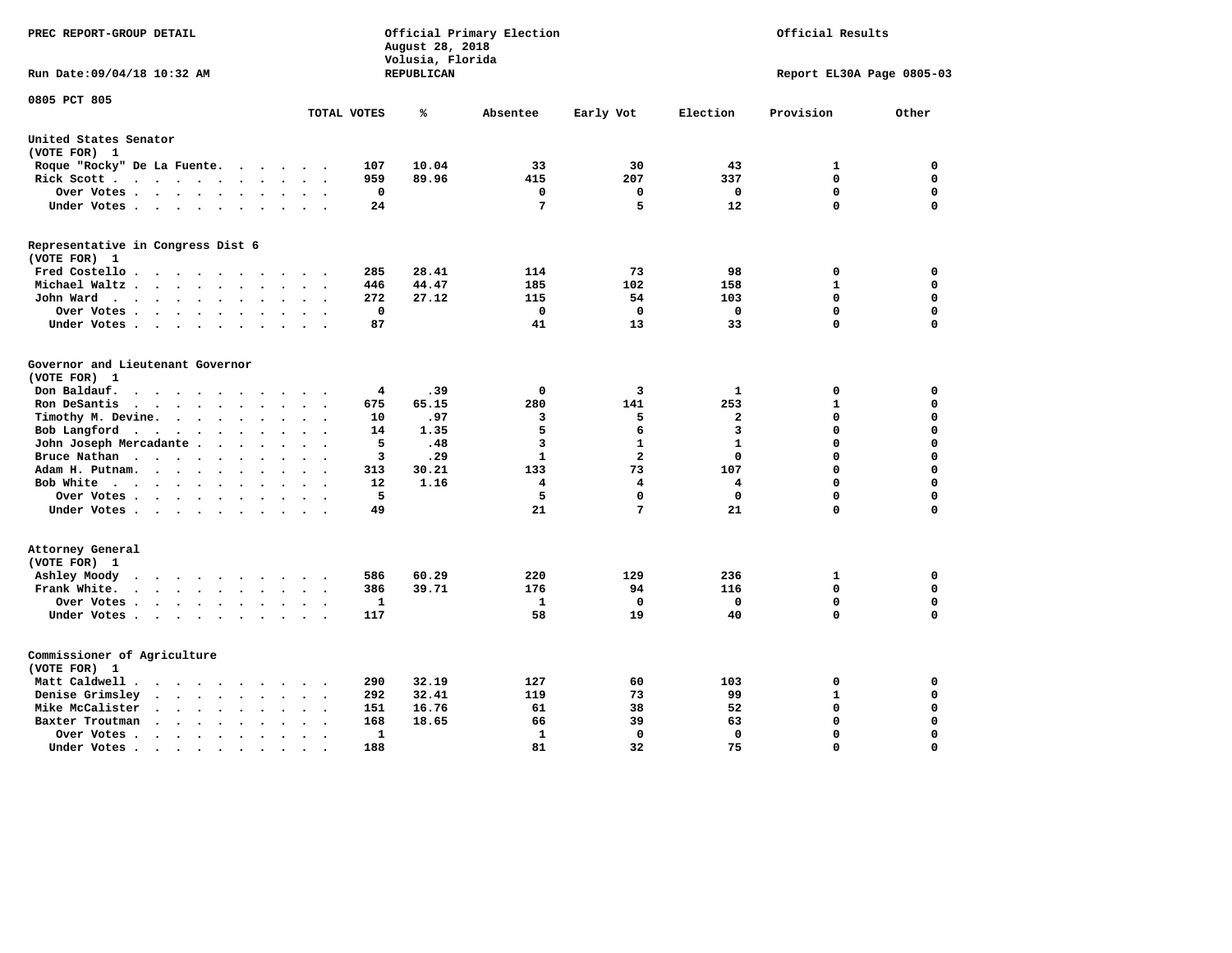| PREC REPORT-GROUP DETAIL                                                                             |                                               | August 28, 2018<br>Volusia, Florida | Official Primary Election | Official Results |          |                           |          |
|------------------------------------------------------------------------------------------------------|-----------------------------------------------|-------------------------------------|---------------------------|------------------|----------|---------------------------|----------|
| Run Date: 09/04/18 10:32 AM                                                                          |                                               | NONPARTISAN                         |                           |                  |          | Report EL30A Page 0805-04 |          |
| 0805 PCT 805                                                                                         |                                               |                                     |                           |                  |          |                           |          |
|                                                                                                      | TOTAL VOTES                                   | ℁                                   | Absentee                  | Early Vot        | Election | Provision                 | Other    |
| Circuit Judge 7th Judicial, Grp 15<br>(VOTE FOR) 1                                                   |                                               |                                     |                           |                  |          |                           |          |
| Linda L. Gaustad                                                                                     | 490                                           | 30.10                               | 184                       | 133              | 172      | 1                         | 0        |
| Sebrina L. Slack                                                                                     | 622<br>$\sim$ $\sim$                          | 38.21                               | 268                       | 171              | 183      | 0                         | 0        |
| Ryan Will $\cdots$ , $\cdots$ , $\cdots$                                                             | 516<br>$\ddot{\phantom{1}}$                   | 31.70                               | 190                       | 117              | 208      | 1                         | 0        |
| Over Votes                                                                                           | 0<br>$\sim$ $\sim$                            |                                     | 0                         | 0                | 0        | 0                         | 0        |
| Under Votes                                                                                          | 416                                           |                                     | 179                       | 73               | 164      | 0                         | 0        |
| County Judge 7th Judicial, Grp 5                                                                     |                                               |                                     |                           |                  |          |                           |          |
| (VOTE FOR) 1                                                                                         |                                               |                                     |                           |                  |          |                           |          |
| Steve Burk.<br>.                                                                                     | 555                                           | 34.05                               | 199                       | 143              | 213      | 0                         | 0        |
| Dawn "Pam" Fields.                                                                                   | 1,075                                         | 65.95                               | 451                       | 272              | 350      | $\overline{\mathbf{2}}$   | 0        |
| Over Votes                                                                                           | 0<br>$\bullet$                                |                                     | 0                         | 0                | 0        | 0                         | 0        |
| Under Votes                                                                                          | 414<br>$\ddot{\phantom{1}}$                   |                                     | 171                       | 79               | 164      | 0                         | 0        |
| County Council at Large                                                                              |                                               |                                     |                           |                  |          |                           |          |
| (VOTE FOR) 1                                                                                         |                                               |                                     |                           |                  |          |                           |          |
| L. Ronald Durham                                                                                     | 560<br>$\sim$ $\sim$ $\sim$                   | 31.35                               | 203                       | 168              | 188      | 1                         | 0        |
| Ben F. Johnson.                                                                                      | 1,215<br>$\ddot{\phantom{1}}$                 | 68.03                               | 494                       | 279              | 441      | 1                         | 0        |
| WRITE-IN.<br>$\ddot{\phantom{0}}$                                                                    | 11<br>$\cdot$<br>$\bullet$                    | .62                                 | 3                         | 3                | 5        | 0                         | 0        |
| Over Votes.<br>$\cdot$<br>$\cdot$                                                                    | 0<br>$\bullet$                                |                                     | 0                         | 0                | 0        | 0                         | 0        |
| Under Votes                                                                                          | 258<br>$\bullet$<br>$\ddot{\phantom{0}}$      |                                     | 121                       | 44               | 93       | 0                         | 0        |
| School Board Member District 3                                                                       |                                               |                                     |                           |                  |          |                           |          |
| (VOTE FOR) 1                                                                                         |                                               |                                     |                           |                  |          |                           |          |
| Linda L. Cuthbert.<br>$\cdot$                                                                        | 952                                           | 54.56                               | 368                       | 249              | 334      | 1                         | 0        |
| Kerry Lyons.<br>.                                                                                    | 106<br>$\ddot{\phantom{1}}$                   | 6.07                                | 36                        | 17               | 53       | 0                         | 0        |
| John Nelson.<br>$\cdot$ $\cdot$ $\cdot$ $\cdot$<br>$\ddot{\phantom{a}}$                              | 476                                           | 27.28                               | 209                       | 110              | 157      | 0                         | 0        |
| Stan Schmidt<br>$\cdot$ $\cdot$ $\cdot$ $\cdot$ $\cdot$ $\cdot$<br>$\ddot{\phantom{0}}$<br>$\bullet$ | 211<br>$\ddot{\phantom{1}}$<br>$\bullet$      | 12.09                               | 78                        | 62               | 70       | 1                         | 0        |
| Over Votes.<br>$\cdots$<br>$\bullet$                                                                 | 0                                             |                                     | 0                         | 0                | 0        | 0                         | 0        |
| Under Votes                                                                                          | 299<br>$\cdot$ $\cdot$ $\cdot$                |                                     | 130                       | 56               | 113      | 0                         | 0        |
| City of New Smyrna Beach Mayor                                                                       |                                               |                                     |                           |                  |          |                           |          |
| (VOTE FOR) 1<br>Mark A. Beckwith                                                                     | 273                                           | 13.81                               | 119                       | 45               | 109      | 0                         | 0        |
| Ed Ellison - WITHDRAWN<br>$\ddot{\phantom{0}}$                                                       | $\overline{\phantom{a}}$<br>39                | 1.97                                | 23                        | 9                | 7        | 0                         | 0        |
| Chase Herbig                                                                                         | 306                                           | 15.48                               | 129                       | 68               | 109      | 0                         | 0        |
| Lisa Martin.<br>$\bullet$                                                                            | 398<br>$\bullet$                              | 20.13                               | 155                       | 104              | 139      | 0                         | 0        |
| Russ Owen<br>$\cdot$                                                                                 | 924                                           | 46.74                               | 320                       | 255              | 347      | 2                         | 0        |
| Joel Paige $\cdots$ $\cdots$<br>$\ddot{\phantom{0}}$                                                 | 37                                            | 1.87                                | 26                        | 6                | 5        | 0                         | 0        |
| $\bullet$<br>$\bullet$<br>Over Votes                                                                 | $\bullet$<br>$\ddot{\phantom{1}}$<br>$\Omega$ |                                     | $\Omega$                  | $\Omega$         | 0        | $\Omega$                  | $\Omega$ |
| Under Votes                                                                                          | 67                                            |                                     | 49                        | 7                | 11       | 0                         | 0        |
|                                                                                                      |                                               |                                     |                           |                  |          |                           |          |
| City of New Smyrna Beach Zone 1                                                                      |                                               |                                     |                           |                  |          |                           |          |
| (VOTE FOR) 1                                                                                         |                                               |                                     |                           |                  |          |                           |          |
| Peggy Belflower<br>$\sim$<br>$\sim$ $\sim$<br>$\sim$                                                 | 711                                           | 37.62                               | 244                       | 191              | 275      | 1                         | 0        |
| Michael Kolody.<br>$\bullet$<br>$\ddot{\phantom{a}}$<br>$\ddot{\phantom{a}}$<br>$\sim$               | 548                                           | 28.99                               | 253                       | 142              | 153      | 0                         | 0        |
| Jessica Realin.<br>$\cdot$ $\cdot$ $\cdot$ $\cdot$ $\cdot$                                           | 305                                           | 16.14                               | 104                       | 79               | 122      | 0                         | 0        |
| John Redmond<br>$\cdot$ $\cdot$ $\cdot$ $\cdot$ $\cdot$                                              | 326                                           | 17.25                               | 131                       | 64               | 130      | 1                         | 0        |
| Over Votes<br>$\cdot$ $\cdot$ $\cdot$ $\cdot$ $\cdot$ $\cdot$                                        | $\overline{\mathbf{2}}$                       |                                     | $\mathbf{2}$              | 0                | 0        | 0                         | 0        |
| Under Votes                                                                                          | 152                                           |                                     | 87                        | 18               | 47       | 0                         | $\Omega$ |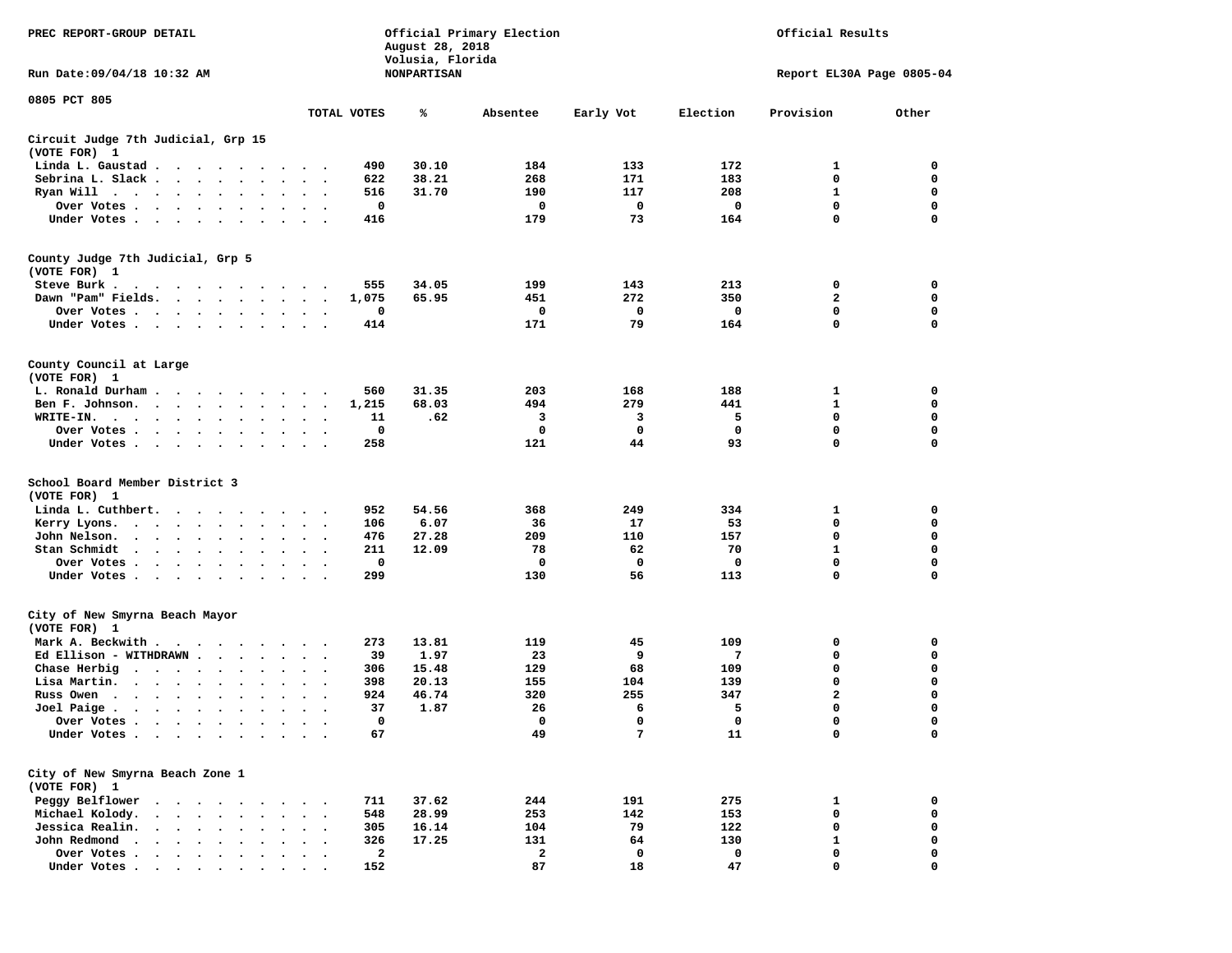| PREC REPORT-GROUP DETAIL               |  |  |                                         |             | August 28, 2018<br>Volusia, Florida | Official Primary Election |           | Official Results |                           |       |  |
|----------------------------------------|--|--|-----------------------------------------|-------------|-------------------------------------|---------------------------|-----------|------------------|---------------------------|-------|--|
| Run Date: 09/04/18 10:32 AM            |  |  |                                         |             | <b>STATISTICS</b>                   |                           |           |                  | Report EL30A Page 0807-01 |       |  |
| 0807 PCT 807                           |  |  |                                         |             |                                     |                           |           |                  |                           |       |  |
|                                        |  |  |                                         | TOTAL VOTES | %ะ                                  | Absentee                  | Early Vot | Election         | Provision                 | Other |  |
| REGISTERED VOTERS - TOTAL              |  |  |                                         | 2,055       |                                     |                           |           |                  |                           |       |  |
| REGISTERED VOTERS - DEMOCRATIC         |  |  | $\cdot$ $\cdot$ $\cdot$ $\cdot$         | 687         | 33.43                               |                           |           |                  |                           |       |  |
| REGISTERED VOTERS - REPUBLICAN         |  |  | $\sim$ $\sim$ $\sim$ $\sim$             | 767         | 37.32                               |                           |           |                  |                           |       |  |
| REGISTERED VOTERS - NONPARTISAN        |  |  |                                         | 601         |                                     |                           |           |                  |                           |       |  |
| BALLOTS CAST - TOTAL.                  |  |  |                                         | 560         |                                     | 217                       | 133       | 209              |                           |       |  |
| BALLOTS CAST - DEMOCRATIC              |  |  |                                         | 229         | 40.89                               | 96                        | 47        | 86               |                           |       |  |
| BALLOTS CAST - REPUBLICAN              |  |  |                                         | 269         | 48.04                               | 96                        | 65        | 107              |                           |       |  |
| BALLOTS CAST - NONPARTISAN.            |  |  |                                         | 62          | 11.07                               | 25                        | 21        | 16               |                           |       |  |
| BALLOTS CAST - BLANK.                  |  |  |                                         | 0           |                                     | 0                         | 0         | 0                | 0                         |       |  |
| VOTER TURNOUT - TOTAL<br>$\cdots$      |  |  |                                         |             | 27.25                               |                           |           |                  |                           |       |  |
| VOTER TURNOUT - DEMOCRATIC.            |  |  | $\cdot$ $\cdot$ $\cdot$ $\cdot$ $\cdot$ |             | 33.33                               |                           |           |                  |                           |       |  |
| VOTER TURNOUT - REPUBLICAN.<br>$\cdot$ |  |  |                                         |             | 35.07                               |                           |           |                  |                           |       |  |
| VOTER TURNOUT - BLANK                  |  |  |                                         |             |                                     |                           |           |                  |                           |       |  |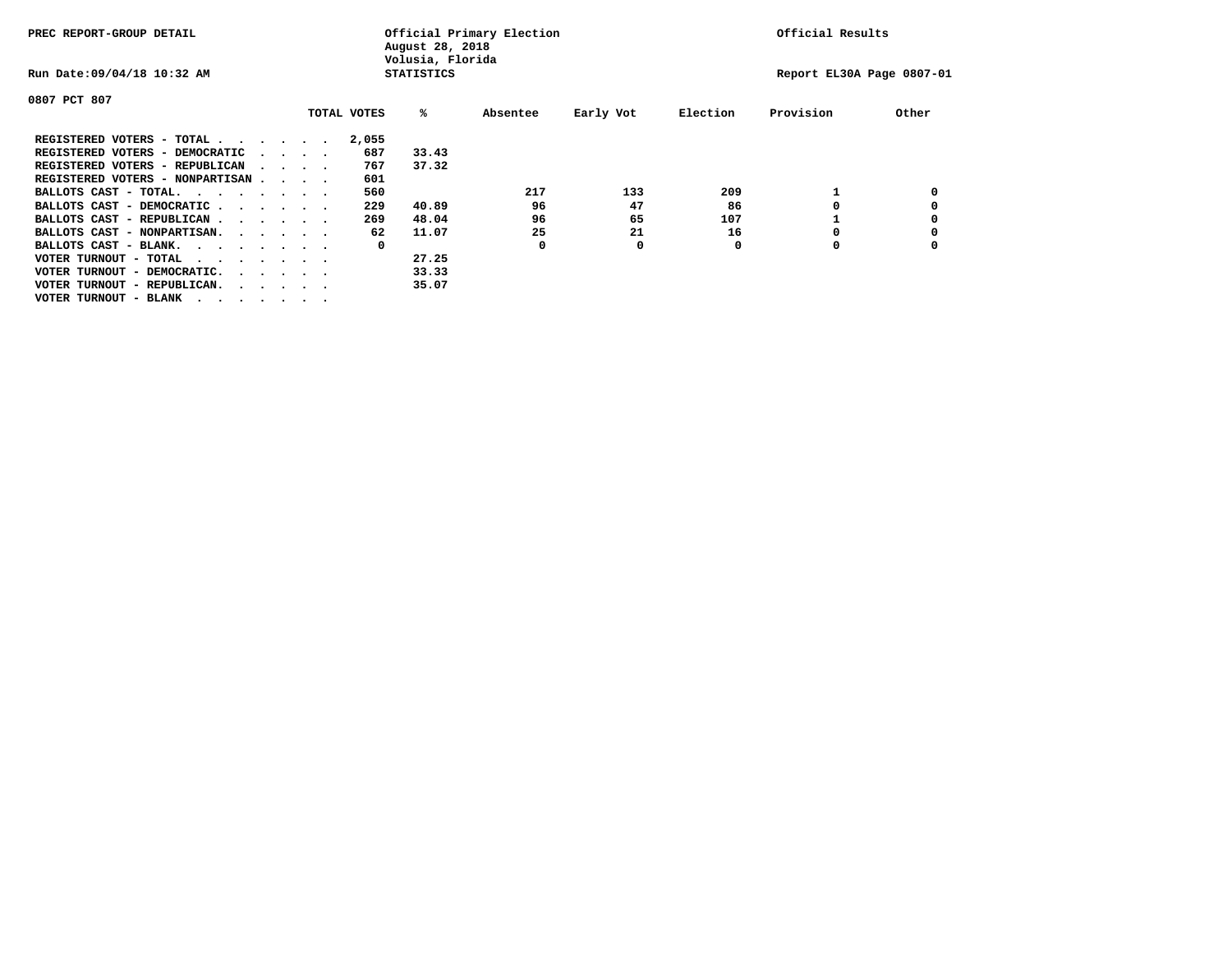| PREC REPORT-GROUP DETAIL                             |                                                    | Official Primary Election<br>August 28, 2018<br>Volusia, Florida | Official Results           |                            |  |  |
|------------------------------------------------------|----------------------------------------------------|------------------------------------------------------------------|----------------------------|----------------------------|--|--|
| Run Date: 09/04/18 10:32 AM                          |                                                    | <b>DEMOCRATIC</b>                                                |                            | Report EL30A Page 0807-02  |  |  |
| 0807 PCT 807                                         |                                                    |                                                                  |                            |                            |  |  |
|                                                      | TOTAL VOTES                                        | ℁<br>Absentee                                                    | Early Vot<br>Election      | Provision<br>Other         |  |  |
| Representative in Congress Dist 6<br>(VOTE FOR) 1    |                                                    |                                                                  |                            |                            |  |  |
| Stephen Sevigny                                      | 37                                                 | 17.21<br>22                                                      | $\overline{a}$<br>13       | 0<br>0                     |  |  |
| Nancy Soderberg                                      | 120                                                | 55.81<br>45                                                      | 32<br>43                   | $\mathbf 0$<br>0           |  |  |
| John Upchurch                                        | 58                                                 | 26.98<br>24                                                      | 23<br>11                   | $\mathbf 0$<br>$\mathbf 0$ |  |  |
| Over Votes                                           | 0                                                  | 0                                                                | $\mathbf 0$<br>$\mathbf 0$ | $\mathbf 0$<br>$\mathbf 0$ |  |  |
| Under Votes                                          | 14                                                 | 5                                                                | $\overline{a}$<br>7        | $\Omega$<br>$\mathbf 0$    |  |  |
| Governor and Lieutenant Governor<br>(VOTE FOR) 1     |                                                    |                                                                  |                            |                            |  |  |
| Andrew Gillum                                        | 56                                                 | 25.23<br>7                                                       | 16<br>33                   | 0<br>0                     |  |  |
| Gwen Graham.                                         | 102                                                | 45.95<br>53                                                      | 19<br>30                   | $\mathbf 0$<br>0           |  |  |
| Jeff Greene.                                         | 25                                                 | 11.26<br>14                                                      | 5<br>6                     | $\mathbf 0$<br>$\mathbf 0$ |  |  |
| Chris King                                           | 8                                                  | 3.60<br>$\overline{\mathbf{2}}$                                  | 3<br>3                     | $\mathbf 0$<br>$\mathbf 0$ |  |  |
| Philip Levine                                        | 26                                                 | 11.71<br>13                                                      | 3<br>10                    | $\mathbf 0$<br>$\mathbf 0$ |  |  |
| Alex "Lundy" Lundmark<br>$\sim$ $\sim$ $\sim$ $\sim$ | 1                                                  | .45<br>0                                                         | 0<br>$\mathbf{1}$          | $\mathbf 0$<br>$\mathbf 0$ |  |  |
| John Wetherbee.                                      | 4                                                  | 1.80<br>3                                                        | $\mathbf{1}$<br>0          | $\mathbf 0$<br>$\mathbf 0$ |  |  |
| Over Votes                                           | 0                                                  | 0                                                                | 0<br>$\mathbf 0$           | $\mathbf 0$<br>$\mathbf 0$ |  |  |
| Under Votes                                          | 7                                                  | $\overline{\mathbf{4}}$                                          | 0<br>3                     | $\mathbf 0$<br>$\mathbf 0$ |  |  |
| Attorney General<br>(VOTE FOR) 1                     |                                                    |                                                                  |                            |                            |  |  |
| Sean Shaw                                            | 143                                                | 72.96<br>64                                                      | 28<br>51                   | 0<br>0                     |  |  |
| Ryan Torrens<br>$\cdots$                             | 53                                                 | 27.04<br>22                                                      | 12<br>19                   | $\mathbf 0$<br>$\mathbf 0$ |  |  |
| Over Votes                                           | $\mathbf 0$                                        | $\mathbf 0$                                                      | $\mathbf 0$<br>$\Omega$    | 0<br>$\mathbf 0$           |  |  |
| Under Votes                                          | 33                                                 | 10                                                               | 7<br>16                    | $\mathbf 0$<br>$\mathbf 0$ |  |  |
| Commissioner of Agriculture<br>(VOTE FOR) 1          |                                                    |                                                                  |                            |                            |  |  |
| Nicole "Nikki" Fried.                                | 111                                                | 54.95<br>47                                                      | 20<br>44                   | 0<br>0                     |  |  |
| Jeffrey Duane Porter.                                | 29                                                 | 14.36<br>11                                                      | 6<br>12                    | $\mathbf 0$<br>$\mathbf 0$ |  |  |
| Roy David Walker                                     | 62                                                 | 30.69<br>26                                                      | 16<br>20                   | $\mathbf 0$<br>0           |  |  |
| Over Votes                                           | $\Omega$                                           | $\mathbf 0$                                                      | $\mathbf 0$<br>0           | $\mathbf 0$<br>0           |  |  |
| Under Votes                                          | 27<br>$\ddot{\phantom{a}}$<br>$\ddot{\phantom{1}}$ | 12                                                               | 5<br>10                    | $\mathbf 0$<br>$\mathbf 0$ |  |  |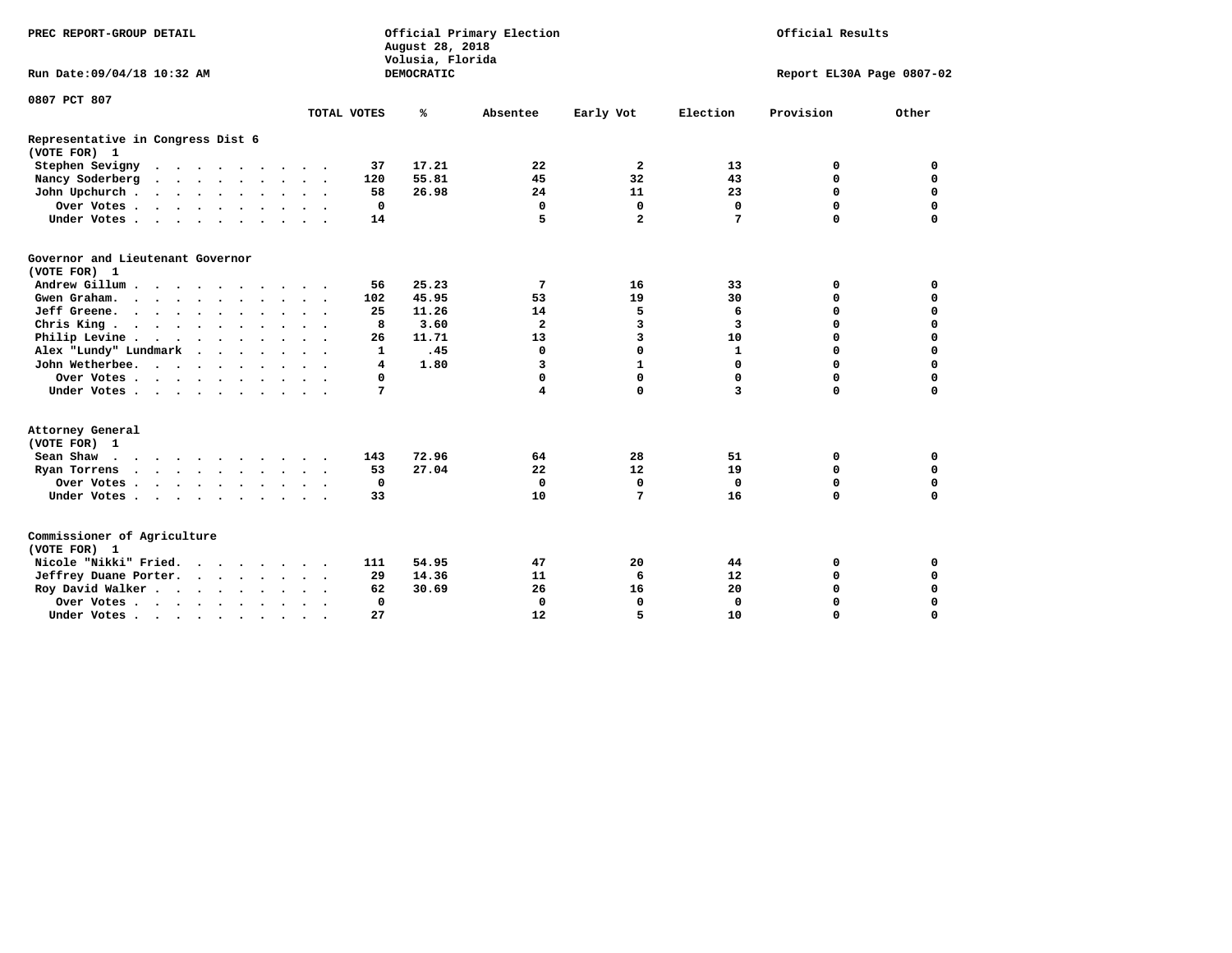| PREC REPORT-GROUP DETAIL                                                                              |                                                                           | August 28, 2018<br>Volusia, Florida | Official Primary Election | Official Results        |                            |                         |                  |  |  |
|-------------------------------------------------------------------------------------------------------|---------------------------------------------------------------------------|-------------------------------------|---------------------------|-------------------------|----------------------------|-------------------------|------------------|--|--|
| Run Date: 09/04/18 10:32 AM                                                                           |                                                                           | REPUBLICAN                          |                           |                         | Report EL30A Page 0807-03  |                         |                  |  |  |
| 0807 PCT 807                                                                                          | TOTAL VOTES                                                               | ℁                                   | Absentee                  | Early Vot               | Election                   | Provision               | Other            |  |  |
| United States Senator                                                                                 |                                                                           |                                     |                           |                         |                            |                         |                  |  |  |
| (VOTE FOR) 1                                                                                          |                                                                           |                                     |                           |                         |                            |                         |                  |  |  |
| Roque "Rocky" De La Fuente.                                                                           | 24<br>$\cdots$                                                            | 9.02                                | 9                         | $7\phantom{.0}$         | 8                          | 0                       | $\mathbf 0$      |  |  |
| Rick Scott                                                                                            | 242                                                                       | 90.98                               | 84                        | 58                      | 99                         | $\mathbf{1}$            | 0                |  |  |
| Over Votes                                                                                            | 0<br>$\ddot{\phantom{a}}$<br>$\cdot$                                      |                                     | $\mathbf 0$               | $\mathbf 0$             | $\mathbf 0$                | $\mathbf 0$             | 0                |  |  |
| Under Votes                                                                                           | 3                                                                         |                                     | 3                         | $\mathbf 0$             | $\mathbf 0$                | $\Omega$                | $\mathbf 0$      |  |  |
| Representative in Congress Dist 6                                                                     |                                                                           |                                     |                           |                         |                            |                         |                  |  |  |
| (VOTE FOR) 1<br>Fred Costello                                                                         | 80                                                                        | 32.52                               | 27                        | 19                      | 34                         | 0                       | 0                |  |  |
| Michael Waltz<br>$\sim$<br>$\ddot{\phantom{a}}$                                                       | 102                                                                       | 41.46                               | 35                        | 26                      | 40                         | $\mathbf{1}$            | $\mathbf 0$      |  |  |
| John Ward<br>$\ddot{\phantom{a}}$                                                                     | 64<br>$\ddot{\phantom{a}}$<br>$\bullet$                                   | 26.02                               | 25                        | 16                      | 23                         | $\mathbf 0$             | $\mathbf 0$      |  |  |
| Over Votes<br>$\sim$                                                                                  | $\mathbf 0$                                                               |                                     | $\mathbf 0$               | $\mathbf 0$             | $\Omega$                   | $\mathbf 0$             | $\mathbf 0$      |  |  |
| Under Votes<br>$\sim$                                                                                 | 23                                                                        |                                     | 9                         | 4                       | 10                         | $\mathbf 0$             | $\Omega$         |  |  |
|                                                                                                       |                                                                           |                                     |                           |                         |                            |                         |                  |  |  |
| Governor and Lieutenant Governor                                                                      |                                                                           |                                     |                           |                         |                            |                         |                  |  |  |
| (VOTE FOR) 1                                                                                          |                                                                           |                                     |                           |                         |                            |                         |                  |  |  |
| Don Baldauf.<br>$\cdot$ $\cdot$ $\cdot$ $\cdot$<br>$\sim$                                             | 4                                                                         | 1.50                                | 1                         | $\mathbf{1}$            | $\overline{a}$             | 0                       | $\mathbf 0$      |  |  |
| Ron DeSantis<br>$\sim$                                                                                | 154                                                                       | 57.68                               | 52                        | 41                      | 60                         | $\mathbf{1}$            | $\mathbf 0$      |  |  |
| Timothy M. Devine.<br>$\ddot{\phantom{1}}$                                                            | 3<br>$\ddot{\phantom{a}}$<br>$\ddot{\phantom{a}}$<br>$\ddot{\phantom{a}}$ | 1.12                                | $\mathbf 0$               | $\mathbf 0$             | 3                          | $\mathbf 0$             | $\mathbf 0$      |  |  |
| Bob Langford                                                                                          | $\overline{a}$<br>$\ddot{\phantom{a}}$                                    | .75                                 | $\mathbf{1}$              | $\mathbf{1}$            | $\mathbf 0$                | $\mathbf 0$             | 0                |  |  |
| John Joseph Mercadante                                                                                | $\overline{a}$<br>$\overline{\phantom{a}}$                                | .75                                 | $\mathbf 0$               | $\mathbf{1}$            | $\mathbf{1}$               | $\mathbf 0$             | $\mathbf 0$      |  |  |
| Bruce Nathan<br>$\bullet$                                                                             | 1                                                                         | .37                                 | $\mathbf{1}$              | $\mathbf 0$             | $\Omega$                   | $\mathbf 0$             | $\mathbf 0$      |  |  |
| Adam H. Putnam.                                                                                       | 98                                                                        | 36.70                               | 41                        | 19                      | 38                         | $\mathbf 0$             | 0                |  |  |
| Bob White<br>$\ddot{\phantom{a}}$                                                                     | 3<br>$\ddot{\phantom{a}}$                                                 | 1.12                                | $\mathbf 0$               | $\mathbf{2}$            | $\mathbf{1}$               | $\mathbf 0$             | 0                |  |  |
| Over Votes .<br>$\cdots$                                                                              | $\Omega$<br>$\overline{a}$                                                |                                     | 0<br>$\Omega$             | $\Omega$<br>$\mathbf 0$ | $\Omega$<br>$\overline{a}$ | $\mathbf 0$<br>$\Omega$ | 0<br>$\mathbf 0$ |  |  |
| Under Votes                                                                                           |                                                                           |                                     |                           |                         |                            |                         |                  |  |  |
| Attorney General                                                                                      |                                                                           |                                     |                           |                         |                            |                         |                  |  |  |
| (VOTE FOR) 1                                                                                          |                                                                           |                                     |                           |                         |                            |                         |                  |  |  |
| Ashley Moody<br>$\begin{array}{cccccccccccccccccc} . & . & . & . & . & . & . & . & . & . \end{array}$ | 134                                                                       | 54.25                               | 45                        | 29                      | 60                         | 0                       | 0                |  |  |
| Frank White.<br>$\cdot$ $\cdot$ $\cdot$ $\cdot$ $\cdot$ $\cdot$<br>$\sim$                             | 113                                                                       | 45.75                               | 40                        | 33                      | 39                         | 1                       | $\mathbf 0$      |  |  |
| Over Votes.<br>$\cdots$                                                                               | $\mathbf{1}$                                                              |                                     | $\Omega$                  | $\mathbf 0$             | $\mathbf{1}$               | $\mathbf 0$<br>$\Omega$ | $\mathbf 0$      |  |  |
| Under Votes                                                                                           | 21<br>$\sim$ $\sim$                                                       |                                     | 11                        | 3                       | 7                          |                         | $\mathbf 0$      |  |  |
| Commissioner of Agriculture                                                                           |                                                                           |                                     |                           |                         |                            |                         |                  |  |  |
| (VOTE FOR) 1                                                                                          |                                                                           |                                     |                           |                         |                            |                         |                  |  |  |
| Matt Caldwell .<br>$\sim$ $\sim$ $\sim$ $\sim$ $\sim$<br>$\sim$ $\sim$                                | 68<br>$\ddot{\phantom{a}}$                                                | 28.94                               | 21                        | 18                      | 28                         | 1                       | 0                |  |  |
| Denise Grimsley<br>$\cdot$ $\cdot$ $\cdot$ $\cdot$ $\cdot$<br>$\ddot{\phantom{a}}$                    | 65                                                                        | 27.66                               | 22                        | 19                      | 24                         | 0                       | 0                |  |  |
| Mike McCalister<br>$\cdot$ $\cdot$ $\cdot$ $\cdot$ $\cdot$<br>$\bullet$                               | 59                                                                        | 25.11                               | 20                        | 18                      | 21                         | 0                       | 0                |  |  |
| Baxter Troutman<br>$\cdot \cdot \cdot \cdot$<br>$\sim$<br>$\sim$                                      | 43                                                                        | 18.30                               | 17                        | 7                       | 19                         | 0                       | 0                |  |  |
| Over Votes .<br>$\bullet$<br>$\bullet$                                                                | 0                                                                         |                                     | 0                         | $\mathbf 0$             | $\Omega$                   | $\mathbf 0$             | $\mathbf 0$      |  |  |
| Under Votes.<br>.                                                                                     | 34                                                                        |                                     | 16                        | 3                       | 15                         | $\Omega$                | $\Omega$         |  |  |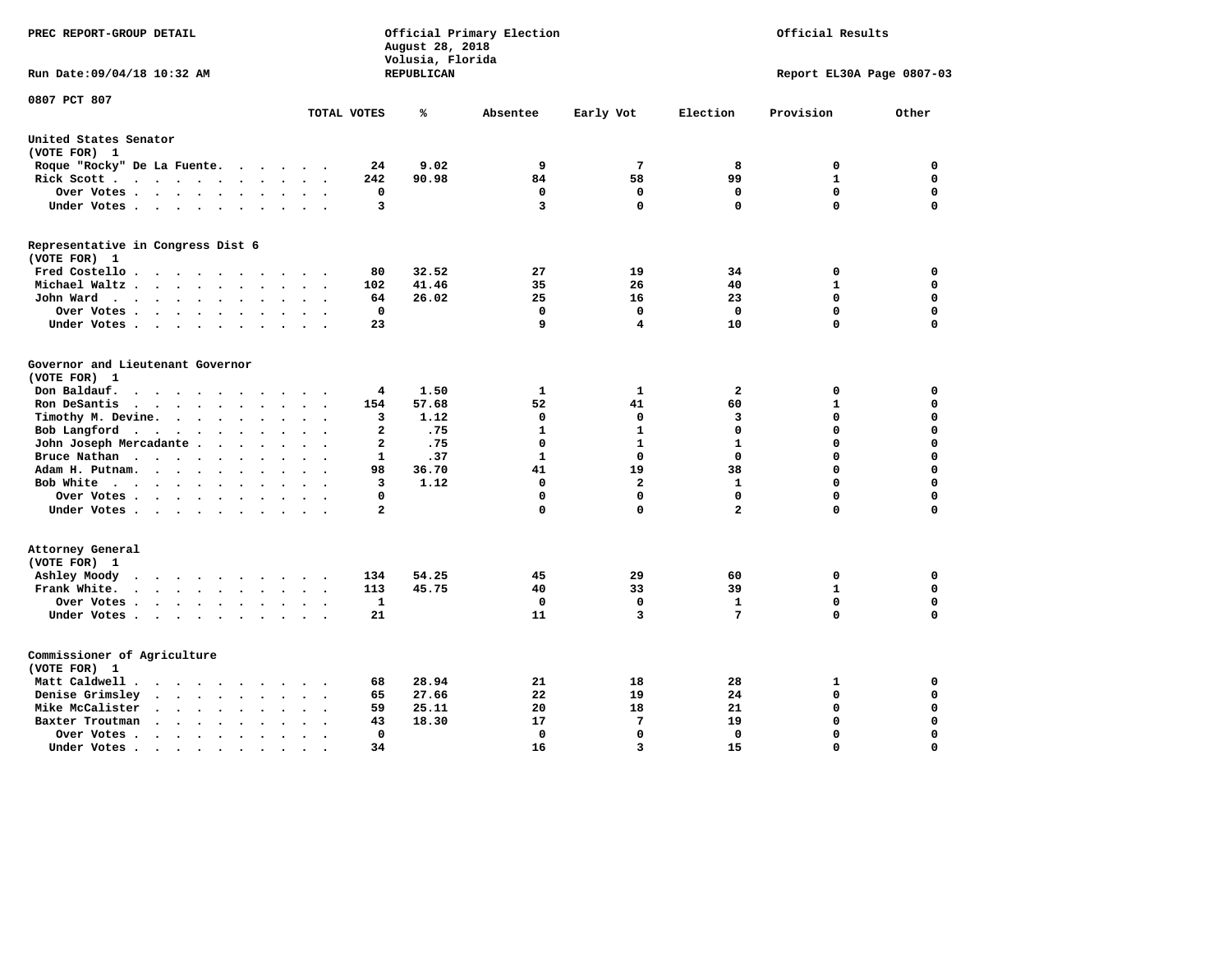| PREC REPORT-GROUP DETAIL                                                |                                     | Official Primary Election<br>Official Results<br>August 28, 2018<br>Volusia, Florida |             |              |              |                           |             |  |  |  |
|-------------------------------------------------------------------------|-------------------------------------|--------------------------------------------------------------------------------------|-------------|--------------|--------------|---------------------------|-------------|--|--|--|
| Run Date: 09/04/18 10:32 AM                                             |                                     | <b>NONPARTISAN</b>                                                                   |             |              |              | Report EL30A Page 0807-04 |             |  |  |  |
| 0807 PCT 807                                                            | TOTAL VOTES                         | ℁                                                                                    | Absentee    | Early Vot    | Election     | Provision                 | Other       |  |  |  |
|                                                                         |                                     |                                                                                      |             |              |              |                           |             |  |  |  |
| Circuit Judge 7th Judicial, Grp 15<br>(VOTE FOR) 1                      |                                     |                                                                                      |             |              |              |                           |             |  |  |  |
| Linda L. Gaustad                                                        | 144<br>$\ddot{\phantom{1}}$         | 29.45                                                                                | 54          | 28           | 62           | 0                         | 0           |  |  |  |
| Sebrina L. Slack                                                        | 160                                 | 32.72                                                                                | 57          | 43           | 59           | $\mathbf{1}$              | $\mathbf 0$ |  |  |  |
| Ryan Will $\cdots$ $\cdots$ $\cdots$ $\cdots$                           | 185                                 | 37.83                                                                                | 80          | 46           | 59           | 0                         | 0           |  |  |  |
| Over Votes                                                              | 0                                   |                                                                                      | 0           | 0            | 0            | 0                         | 0           |  |  |  |
| Under Votes                                                             | 71                                  |                                                                                      | 26          | 16           | 29           | 0                         | $\mathbf 0$ |  |  |  |
| County Judge 7th Judicial, Grp 5<br>(VOTE FOR) 1                        |                                     |                                                                                      |             |              |              |                           |             |  |  |  |
| Steve Burk .<br>$\cdots$                                                | 173                                 | 35.45                                                                                | 59          | 47           | 66           | 1                         | 0           |  |  |  |
| Dawn "Pam" Fields.                                                      | 315                                 | 64.55                                                                                | 131         | 72           | 112          | 0                         | 0           |  |  |  |
| Over Votes                                                              | 0                                   |                                                                                      | 0           | 0            | 0            | 0                         | 0           |  |  |  |
| Under Votes                                                             | 72<br>$\sim$ $\sim$                 |                                                                                      | 27          | 14           | 31           | 0                         | 0           |  |  |  |
| County Council at Large<br>(VOTE FOR) 1                                 |                                     |                                                                                      |             |              |              |                           |             |  |  |  |
| L. Ronald Durham                                                        | 168                                 | 31.88                                                                                | 71          | 46           | 51           | $\mathbf{o}$              | 0           |  |  |  |
| Ben F. Johnson.                                                         | 358                                 | 67.93                                                                                | 138         | 80           | 139          | 1                         | 0           |  |  |  |
| WRITE-IN.<br>$\cdots$                                                   | 1                                   | .19                                                                                  | $\mathbf 0$ | 0            | $\mathbf{1}$ | $\mathbf 0$               | 0           |  |  |  |
| Over Votes                                                              | 0                                   |                                                                                      | 0           | 0            | $\mathbf 0$  | $\mathbf 0$               | $\mathbf 0$ |  |  |  |
| Under Votes                                                             | 33                                  |                                                                                      | 8           | 7            | 18           | $\Omega$                  | $\mathbf 0$ |  |  |  |
| School Board Member District 3<br>(VOTE FOR) 1                          |                                     |                                                                                      |             |              |              |                           |             |  |  |  |
| Linda L. Cuthbert.                                                      | 322                                 | 62.16                                                                                | 134         | 72           | 116          | 0                         | 0           |  |  |  |
| Kerry Lyons.                                                            | 33                                  | 6.37                                                                                 | 17          | $\mathbf{2}$ | 14           | 0                         | 0           |  |  |  |
| John Nelson.<br>$\cdot$ $\cdot$ $\cdot$ $\cdot$ $\cdot$ $\cdot$ $\cdot$ | 96                                  | 18.53                                                                                | 28          | 29           | 38           | $\mathbf{1}$              | 0           |  |  |  |
| Stan Schmidt<br>$\sim$ $\sim$ $\sim$ $\sim$ $\sim$<br>$\sim$            | 67                                  | 12.93                                                                                | 22          | 25           | 20           | 0                         | 0           |  |  |  |
| Over Votes                                                              | $\mathbf 0$<br>$\ddot{\phantom{1}}$ |                                                                                      | 0           | 0            | 0            | 0                         | 0           |  |  |  |
| Under Votes.                                                            | 42                                  |                                                                                      | 16          | 5            | 21           | $\Omega$                  | $\Omega$    |  |  |  |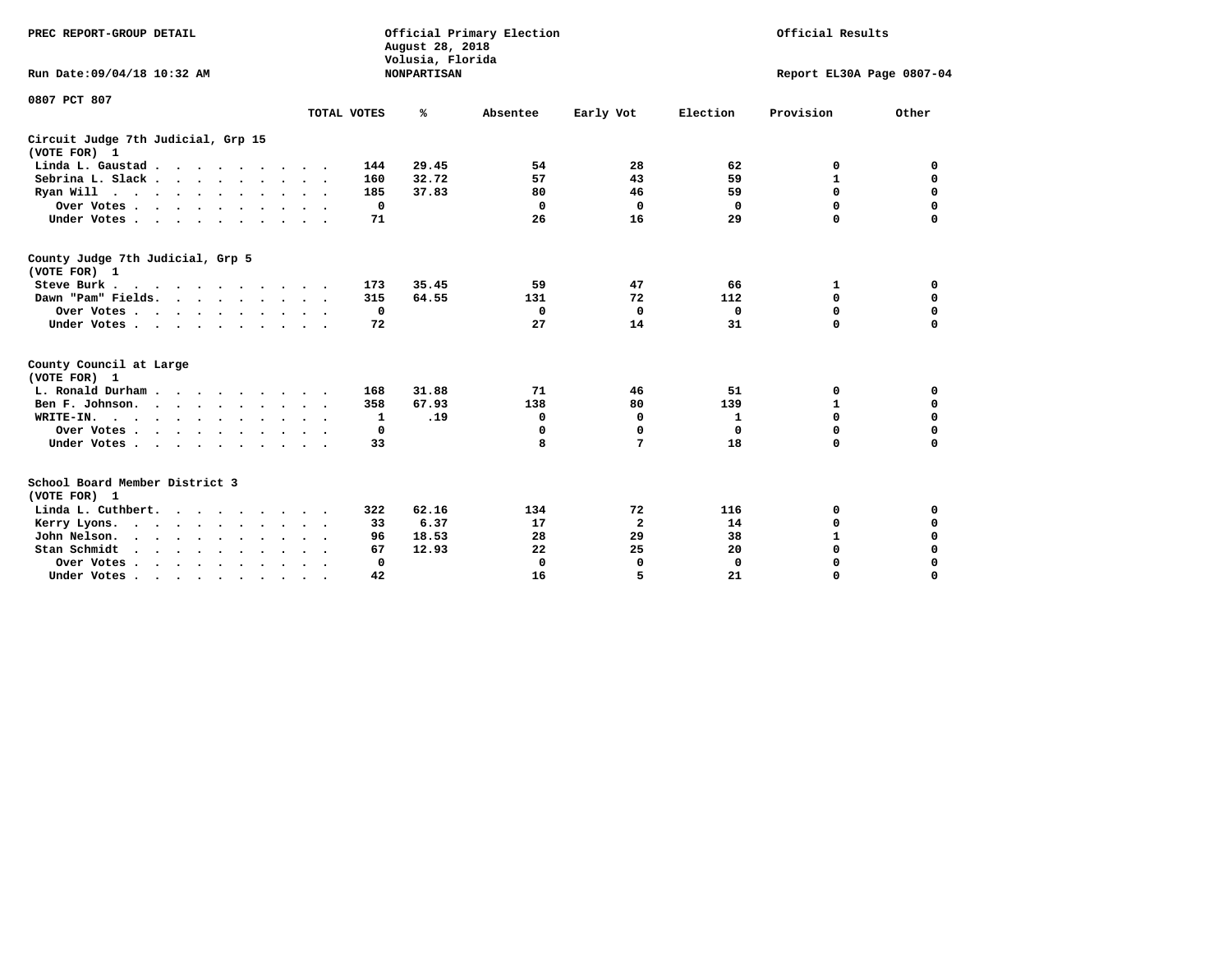| PREC REPORT-GROUP DETAIL               |  |                                         |  | Official Primary Election<br>August 28, 2018<br>Volusia, Florida | Official Results  |          |           |          |                           |       |
|----------------------------------------|--|-----------------------------------------|--|------------------------------------------------------------------|-------------------|----------|-----------|----------|---------------------------|-------|
| Run Date: 09/04/18 10:32 AM            |  |                                         |  |                                                                  | <b>STATISTICS</b> |          |           |          | Report EL30A Page 0808-01 |       |
| 0808 PCT 808                           |  |                                         |  |                                                                  |                   |          |           |          |                           |       |
|                                        |  |                                         |  | TOTAL VOTES                                                      | %ะ                | Absentee | Early Vot | Election | Provision                 | Other |
| REGISTERED VOTERS - TOTAL              |  |                                         |  | 6,233                                                            |                   |          |           |          |                           |       |
| REGISTERED VOTERS - DEMOCRATIC         |  | $\sim$ $\sim$ $\sim$ $\sim$             |  | 2,048                                                            | 32.86             |          |           |          |                           |       |
| REGISTERED VOTERS - REPUBLICAN         |  |                                         |  | 2,468                                                            | 39.60             |          |           |          |                           |       |
| REGISTERED VOTERS - NONPARTISAN        |  |                                         |  | 1,717                                                            |                   |          |           |          |                           |       |
| BALLOTS CAST - TOTAL.                  |  |                                         |  | 2,301                                                            |                   | 1,004    | 595       | 701      |                           |       |
| BALLOTS CAST - DEMOCRATIC              |  |                                         |  | 835                                                              | 36.29             | 358      | 231       | 245      |                           |       |
| BALLOTS CAST - REPUBLICAN              |  |                                         |  | 1,104                                                            | 47.98             | 447      | 299       | 358      |                           |       |
| BALLOTS CAST - NONPARTISAN.            |  |                                         |  | 362                                                              | 15.73             | 199      | 65        | 98       |                           |       |
| BALLOTS CAST - BLANK.                  |  |                                         |  | 1                                                                | .04               |          | 0         | 0        | 0                         |       |
| VOTER TURNOUT - TOTAL<br>.             |  |                                         |  |                                                                  | 36.92             |          |           |          |                           |       |
| VOTER TURNOUT - DEMOCRATIC.            |  | $\cdot$ $\cdot$ $\cdot$ $\cdot$ $\cdot$ |  |                                                                  | 40.77             |          |           |          |                           |       |
| VOTER TURNOUT - REPUBLICAN.<br>$\cdot$ |  |                                         |  |                                                                  | 44.73             |          |           |          |                           |       |
| VOTER TURNOUT - BLANK                  |  |                                         |  |                                                                  | .02               |          |           |          |                           |       |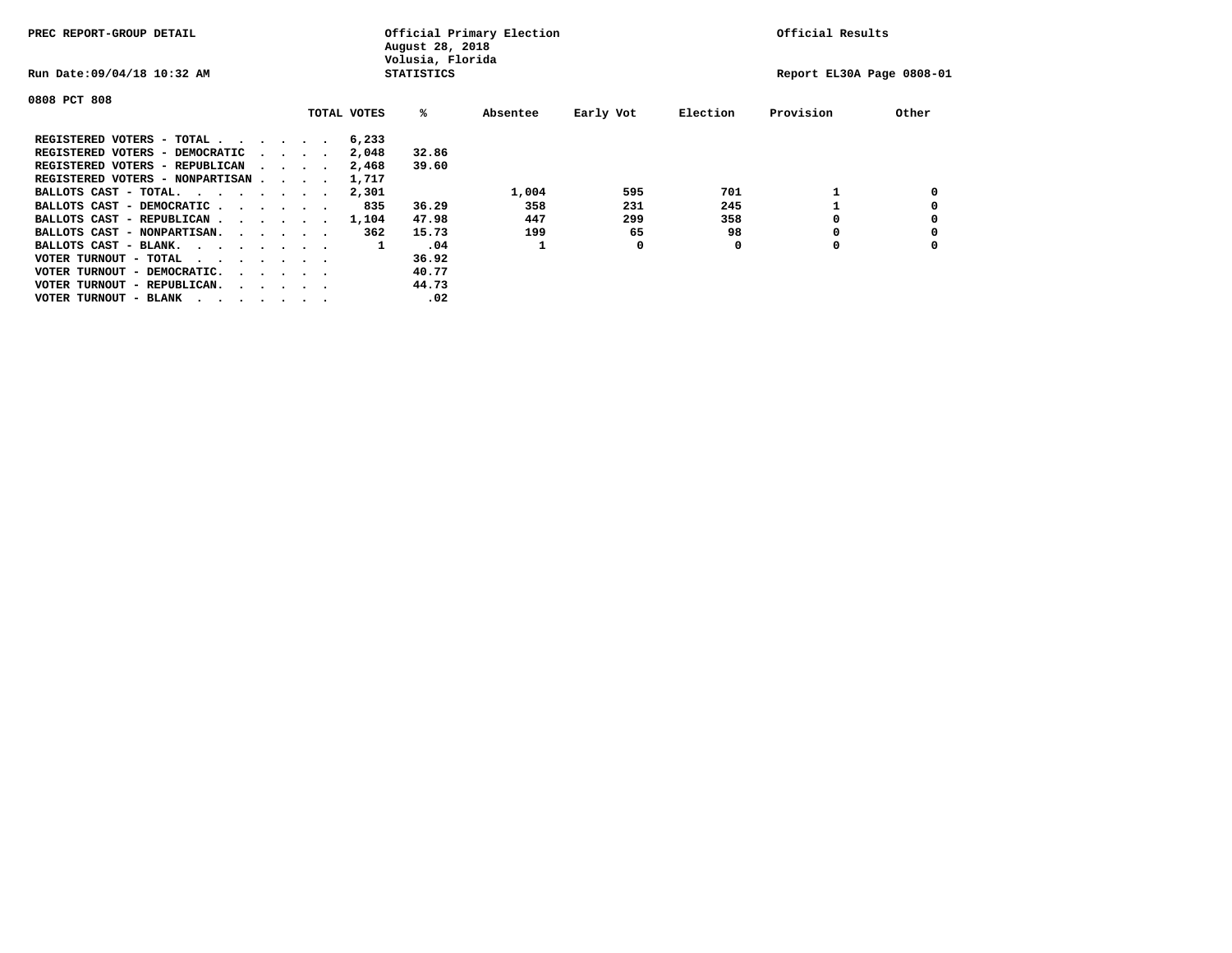| PREC REPORT-GROUP DETAIL                          |                                                             | August 28, 2018<br>Volusia, Florida | Official Primary Election | Official Results        |                |                           |             |
|---------------------------------------------------|-------------------------------------------------------------|-------------------------------------|---------------------------|-------------------------|----------------|---------------------------|-------------|
| Run Date: 09/04/18 10:32 AM                       |                                                             | <b>DEMOCRATIC</b>                   |                           |                         |                | Report EL30A Page 0808-02 |             |
| 0808 PCT 808                                      |                                                             |                                     |                           |                         |                |                           |             |
|                                                   | TOTAL VOTES                                                 | ℁                                   | Absentee                  | Early Vot               | Election       | Provision                 | Other       |
| Representative in Congress Dist 6<br>(VOTE FOR) 1 |                                                             |                                     |                           |                         |                |                           |             |
| Stephen Sevigny                                   | 150                                                         | 18.94                               | 67                        | 34                      | 49             | 0                         | 0           |
| Nancy Soderberg<br>$\cdots$                       | 508<br>$\sim$                                               | 64.14                               | 222                       | 155                     | 131            | $\Omega$                  | $\mathbf 0$ |
| John Upchurch                                     | 134                                                         | 16.92                               | 54                        | 31                      | 48             | $\mathbf{1}$              | 0           |
| Over Votes                                        | 0                                                           |                                     | 0                         | $\Omega$                | 0              | $\mathbf 0$               | $\mathbf 0$ |
| Under Votes                                       | 43                                                          |                                     | 15                        | 11                      | 17             | $\Omega$                  | $\Omega$    |
| Governor and Lieutenant Governor<br>(VOTE FOR) 1  |                                                             |                                     |                           |                         |                |                           |             |
| Andrew Gillum                                     | 200                                                         | 24.88                               | 50                        | 54                      | 96             | 0                         | 0           |
| Gwen Graham.                                      | 372<br>$\sim$                                               | 46.27                               | 166                       | 108                     | 97             | $\mathbf{1}$              | $\mathbf 0$ |
| Jeff Greene.                                      | 86                                                          | 10.70                               | 55                        | 15                      | 16             | 0                         | $\mathbf 0$ |
| Chris King                                        | 23<br>$\sim$ $\sim$                                         | 2.86                                | 17                        | $\overline{\mathbf{2}}$ | 4              | $\Omega$                  | $\mathbf 0$ |
| Philip Levine                                     | 110                                                         | 13.68                               | 49                        | 38                      | 23             | $\Omega$                  | $\mathbf 0$ |
| Alex "Lundy" Lundmark                             | 5                                                           | .62                                 | $\mathbf{1}$              | $\mathbf{2}$            | $\overline{a}$ | $\mathbf 0$               | $\mathbf 0$ |
| John Wetherbee.                                   | 8                                                           | 1.00                                | 4                         | 3                       | $\mathbf{1}$   | $\Omega$                  | $\Omega$    |
| Over Votes                                        | 4                                                           |                                     | 3                         | $\mathbf{1}$            | $\mathbf 0$    | $\Omega$                  | $\Omega$    |
| Under Votes                                       | 27                                                          |                                     | 13                        | 8                       | 6              | $\mathbf 0$               | $\mathbf 0$ |
| Attorney General<br>(VOTE FOR) 1                  |                                                             |                                     |                           |                         |                |                           |             |
| Sean Shaw                                         | 517<br>$\sim$ $\sim$<br>$\sim$                              | 72.41                               | 225                       | 150                     | 141            | 1                         | 0           |
| Ryan Torrens                                      | 197<br>$\cdot$ $\cdot$ $\cdot$                              | 27.59                               | 74                        | 58                      | 65             | $\mathbf 0$               | $\mathbf 0$ |
| Over Votes                                        | $\mathbf 0$<br>$\ddot{\phantom{1}}$<br>$\ddot{\phantom{1}}$ |                                     | $\mathbf 0$               | 0                       | 0              | 0                         | 0           |
| Under Votes                                       | 121<br>$\sim$                                               |                                     | 59                        | 23                      | 39             | $\Omega$                  | $\Omega$    |
| Commissioner of Agriculture<br>(VOTE FOR) 1       |                                                             |                                     |                           |                         |                |                           |             |
| Nicole "Nikki" Fried.                             | 369                                                         | 50.97                               | 161                       | 98                      | 110            | 0                         | 0           |
| Jeffrey Duane Porter.                             | 97                                                          | 13.40                               | 40                        | 26                      | 30             | $\mathbf{1}$              | $\mathbf 0$ |
| Roy David Walker                                  | 258                                                         | 35.64                               | 111                       | 81                      | 66             | $\mathbf 0$               | $\mathbf 0$ |
| Over Votes                                        | $\mathbf 0$<br>$\bullet$<br>$\bullet$<br>$\bullet$          |                                     | $\mathbf 0$               | $\mathbf 0$             | $\Omega$       | $\Omega$                  | $\Omega$    |
| Under Votes                                       | 111<br>$\ddot{\phantom{1}}$                                 |                                     | 46                        | 26                      | 39             | $\Omega$                  | $\mathbf 0$ |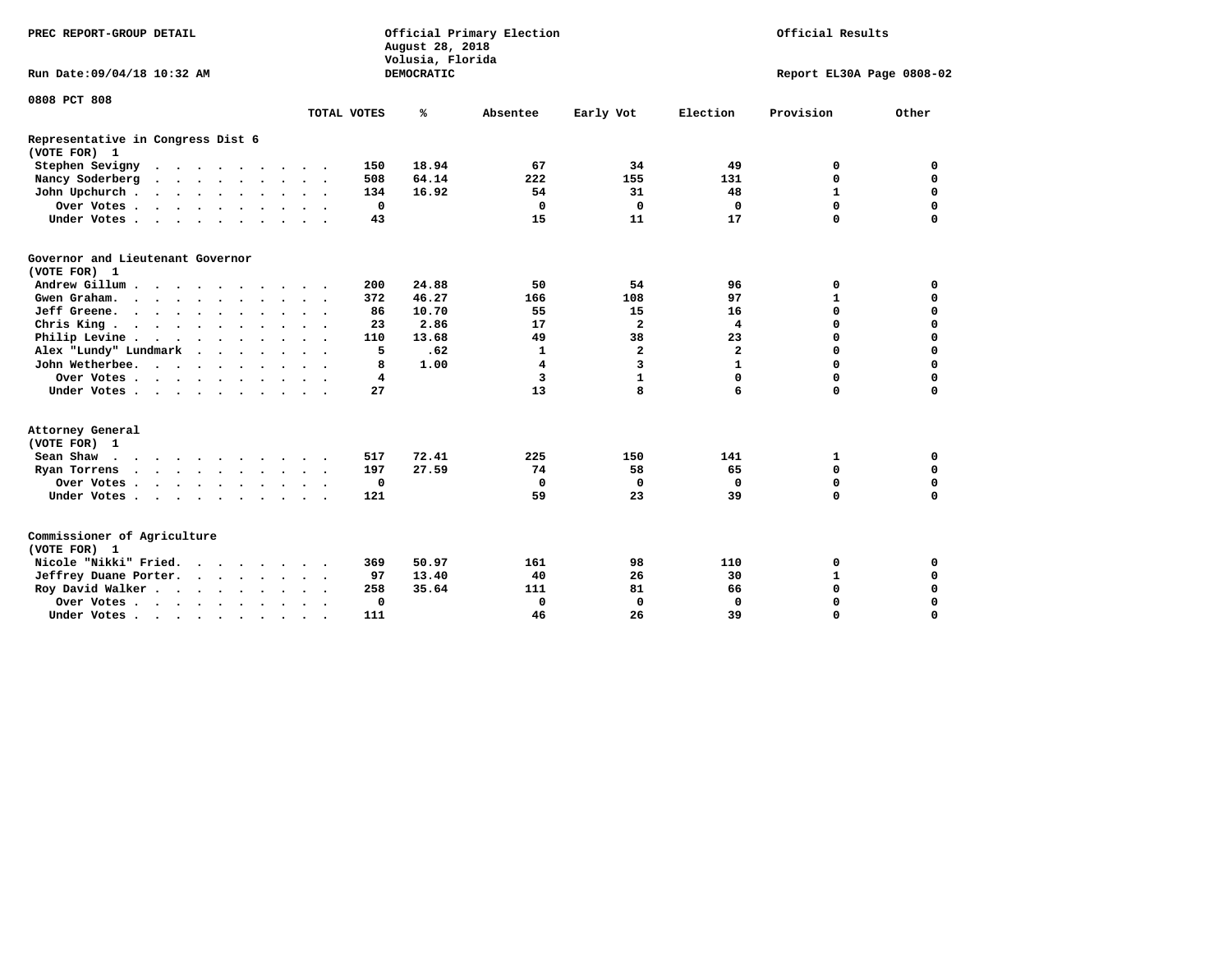| PREC REPORT-GROUP DETAIL                                                                                                                                |                               | August 28, 2018<br>Volusia, Florida | Official Primary Election |                 | Official Results |                           |             |  |
|---------------------------------------------------------------------------------------------------------------------------------------------------------|-------------------------------|-------------------------------------|---------------------------|-----------------|------------------|---------------------------|-------------|--|
| Run Date:09/04/18 10:32 AM                                                                                                                              |                               | REPUBLICAN                          |                           |                 |                  | Report EL30A Page 0808-03 |             |  |
| 0808 PCT 808                                                                                                                                            | TOTAL VOTES                   | ℁                                   | Absentee                  | Early Vot       | Election         | Provision                 | Other       |  |
| United States Senator                                                                                                                                   |                               |                                     |                           |                 |                  |                           |             |  |
| (VOTE FOR) 1                                                                                                                                            |                               |                                     |                           |                 |                  |                           |             |  |
| Roque "Rocky" De La Fuente.<br>$\overline{\phantom{a}}$<br>$\sim$<br>$\ddot{\phantom{a}}$                                                               | 97<br>$\sim$                  | 8.94                                | 49                        | 24              | 24               | 0                         | 0           |  |
| Rick Scott<br>$\bullet$<br>$\cdot$                                                                                                                      | 988                           | 91.06                               | 390                       | 272             | 326              | $\mathbf 0$               | $\mathbf 0$ |  |
| Over Votes<br>$\ddot{\phantom{0}}$<br>$\ddot{\phantom{0}}$                                                                                              | 0<br>$\bullet$                |                                     | 0                         | 0               | $\mathbf 0$      | $\mathbf 0$               | $\mathbf 0$ |  |
| Under Votes<br>$\sim$<br>$\sim$                                                                                                                         | 19<br>$\sim$                  |                                     | 8                         | 3               | 8                | $\mathbf 0$               | $\mathbf 0$ |  |
| Representative in Congress Dist 6<br>(VOTE FOR) 1                                                                                                       |                               |                                     |                           |                 |                  |                           |             |  |
| Fred Costello                                                                                                                                           | 318                           | 30.43                               | 134                       | 89              | 95               | 0                         | 0           |  |
| Michael Waltz<br>$\ddot{\phantom{a}}$<br>$\ddot{\phantom{a}}$<br>$\ddot{\phantom{a}}$                                                                   | 465                           | 44.50                               | 187                       | 127             | 151              | 0                         | $\mathbf 0$ |  |
| John Ward<br>$\ddot{\phantom{1}}$<br>$\bullet$<br>$\bullet$<br>$\bullet$                                                                                | 262<br>$\bullet$              | 25.07                               | 108                       | 67              | 87               | 0                         | $\mathbf 0$ |  |
| Over Votes.<br>$\ddot{\phantom{0}}$<br>$\cdot$<br>$\ddot{\phantom{0}}$<br>$\bullet$                                                                     | 0                             |                                     | 0                         | 0               | 0                | 0                         | 0           |  |
| Under Votes<br>$\cdot$<br>$\bullet$                                                                                                                     | 59                            |                                     | 18                        | 16              | 25               | $\Omega$                  | $\mathbf 0$ |  |
| Governor and Lieutenant Governor<br>(VOTE FOR) 1<br>Don Baldauf.<br>$\ddotsc$ $\ddotsc$<br>$\ddot{\phantom{a}}$                                         | 8                             | .75                                 | 4                         | 3               | 1                | 0                         | 0           |  |
| Ron DeSantis<br>$\cdot$ $\cdot$ $\cdot$                                                                                                                 | 694                           | 64.92                               | 268                       | 194             | 232              | $\mathbf 0$               | $\mathbf 0$ |  |
| Timothy M. Devine.<br>$\ddot{\phantom{1}}$<br>$\ddot{\phantom{0}}$<br>$\ddot{\phantom{a}}$<br>$\ddot{\phantom{a}}$<br>$\bullet$<br>$\ddot{\phantom{a}}$ | 9<br>$\ddot{\phantom{a}}$     | .84                                 | 6                         | $\mathbf{2}$    | $\mathbf 1$      | 0                         | $\mathbf 0$ |  |
| Bob Langford<br>$\blacksquare$<br>$\ddot{\phantom{a}}$<br>$\bullet$<br>$\bullet$                                                                        | 7                             | .65                                 | 4                         | $\mathbf{1}$    | $\mathbf{2}$     | 0                         | $\mathbf 0$ |  |
| John Joseph Mercadante .<br>$\ddot{\phantom{a}}$<br>$\ddot{\phantom{a}}$                                                                                | $\overline{a}$                | .19                                 | $\mathbf{1}$              | $\mathbf 0$     | $\mathbf{1}$     | 0                         | $\mathbf 0$ |  |
| Bruce Nathan<br>$\bullet$<br>$\overline{\phantom{a}}$<br>$\ddot{\phantom{a}}$                                                                           | 4                             | .37                                 | $\overline{\mathbf{2}}$   | $\overline{a}$  | $\mathbf 0$      | 0                         | $\mathbf 0$ |  |
| Adam H. Putnam.<br>$\ddot{\phantom{a}}$<br>$\ddot{\phantom{a}}$<br>$\sim$<br>$\sim$                                                                     | 329                           | 30.78                               | 136                       | 85              | 108              | 0                         | $\mathbf 0$ |  |
| Bob White<br>$\ddot{\phantom{a}}$<br>$\ddot{\phantom{a}}$<br>$\cdot$                                                                                    | 16<br>$\ddot{\phantom{a}}$    | 1.50                                | 10                        | 4               | $\mathbf{2}$     | 0                         | $\mathbf 0$ |  |
| Over Votes .<br>$\mathbf{z} = \mathbf{z} + \mathbf{z}$ .<br>$\bullet$<br>$\bullet$                                                                      | 7                             |                                     | 5                         | $\mathbf{1}$    | $\mathbf{1}$     | 0                         | $\mathbf 0$ |  |
| Under Votes<br>$\ddot{\phantom{1}}$                                                                                                                     | 28                            |                                     | 11                        | $7\phantom{.0}$ | 10               | 0                         | 0           |  |
| Attorney General<br>(VOTE FOR) 1                                                                                                                        |                               |                                     |                           |                 |                  |                           |             |  |
| Ashley Moody<br>$\cdot$ $\cdot$ $\cdot$ $\cdot$ $\cdot$<br>$\bullet$<br>$\sim$<br>$\cdot$                                                               | 593                           | 57.63                               | 233                       | 161             | 199              | 0                         | 0           |  |
| Frank White.<br>$\mathbf{r} = \mathbf{r} + \mathbf{r}$ , where $\mathbf{r}$<br>$\bullet$ .<br>$\bullet$<br>$\sim$                                       | 436                           | 42.37                               | 186                       | 121             | 129              | $\mathbf 0$               | $\mathbf 0$ |  |
| Over Votes .<br>$\mathbf{a}$ , and $\mathbf{a}$ , and $\mathbf{a}$<br>$\cdot$<br>$\bullet$<br>$\bullet$<br>$\bullet$                                    | $\mathbf 0$<br>$\bullet$      |                                     | 0                         | $\mathbf 0$     | 0                | 0                         | $\mathbf 0$ |  |
| Under Votes<br>$\sim$<br>$\ddot{\phantom{0}}$<br>$\ddot{\phantom{a}}$                                                                                   | 75<br>$\bullet$               |                                     | 28                        | 17              | 30               | 0                         | $\mathbf 0$ |  |
| Commissioner of Agriculture<br>(VOTE FOR) 1                                                                                                             |                               |                                     |                           |                 |                  |                           |             |  |
| Matt Caldwell.<br>$\cdot$ $\cdot$ $\cdot$ $\cdot$                                                                                                       | 333                           | 34.33                               | 153                       | 72              | 108              | 0                         | 0           |  |
| Denise Grimsley<br>$\ddot{\phantom{a}}$<br>$\sim$<br>$\ddot{\phantom{a}}$                                                                               | 274                           | 28.25                               | 106                       | 68              | 100              | $\mathbf 0$               | $\mathbf 0$ |  |
| Mike McCalister<br>$\sim$<br>$\sim$<br>$\bullet$<br>$\sim$<br>$\bullet$<br>$\ddot{\phantom{a}}$                                                         | 193<br>$\ddot{\phantom{0}}$   | 19.90                               | 77                        | 64              | 52               | 0                         | $\Omega$    |  |
| Baxter Troutman<br>$\ddot{\phantom{a}}$<br>$\ddot{\phantom{a}}$                                                                                         | 170                           | 17.53                               | 60                        | 58              | 52               | $\Omega$                  | $\mathbf 0$ |  |
| Over Votes.<br>$\sim$ $\sim$<br>$\ddot{\phantom{1}}$<br>$\ddot{\phantom{a}}$<br>$\ddot{\phantom{a}}$                                                    | 1<br>$\overline{\phantom{a}}$ |                                     | 1                         | 0               | $\mathbf 0$      | 0                         | $\mathbf 0$ |  |
| Under Votes.<br>$\bullet$ . $\bullet$<br>$\sim$<br>$\bullet$<br>$\bullet$                                                                               | 133                           |                                     | 50                        | 37              | 46               | $\Omega$                  | $\Omega$    |  |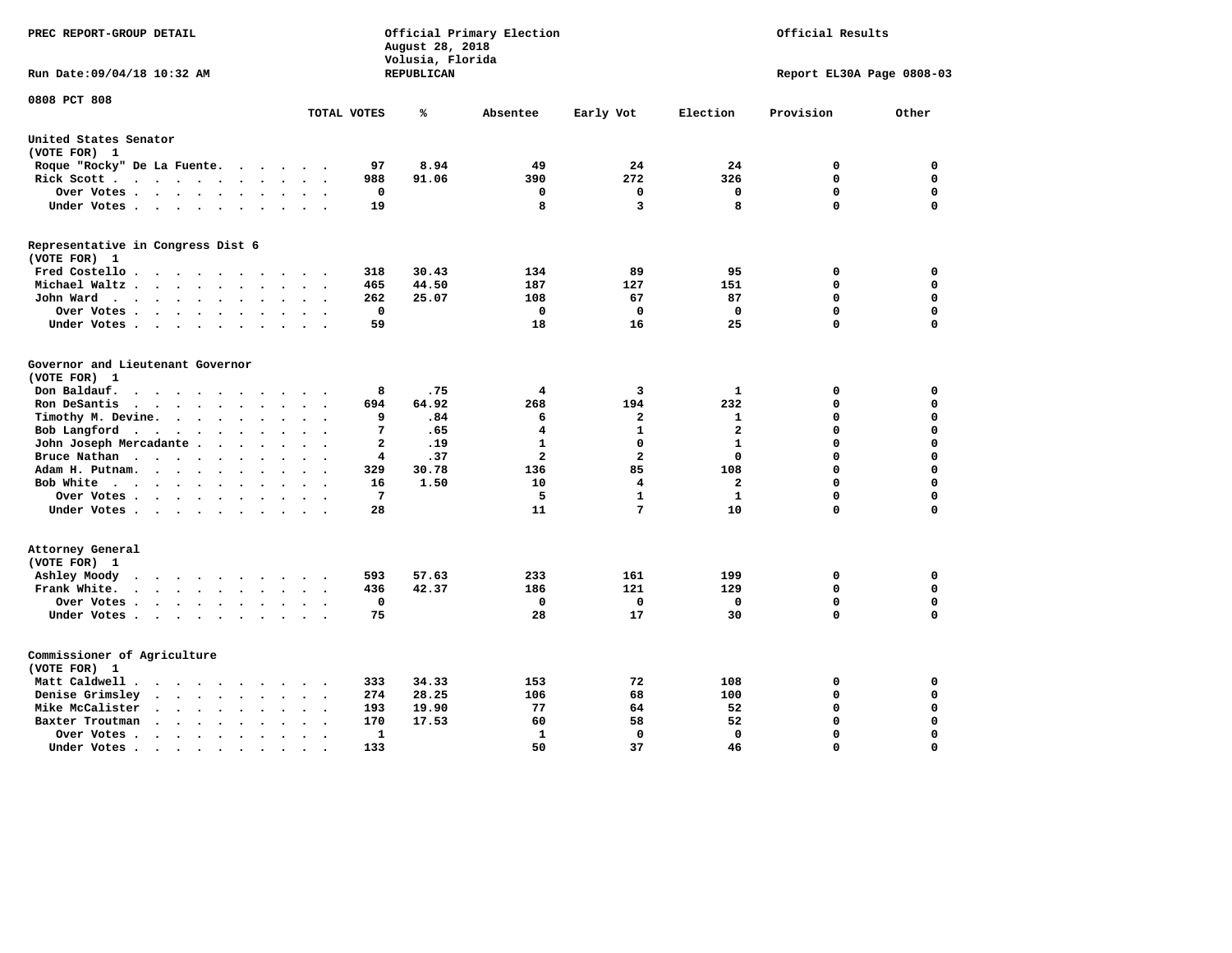| PREC REPORT-GROUP DETAIL                                                                                                                                                                                                                          |                                                     | August 28, 2018<br>Volusia, Florida | Official Primary Election | Official Results |          |                           |       |
|---------------------------------------------------------------------------------------------------------------------------------------------------------------------------------------------------------------------------------------------------|-----------------------------------------------------|-------------------------------------|---------------------------|------------------|----------|---------------------------|-------|
| Run Date: 09/04/18 10:32 AM                                                                                                                                                                                                                       |                                                     | <b>NONPARTISAN</b>                  |                           |                  |          | Report EL30A Page 0808-04 |       |
| 0808 PCT 808                                                                                                                                                                                                                                      |                                                     |                                     |                           |                  |          |                           |       |
|                                                                                                                                                                                                                                                   | TOTAL VOTES                                         | ℁                                   | Absentee                  | Early Vot        | Election | Provision                 | Other |
| Circuit Judge 7th Judicial, Grp 15<br>(VOTE FOR) 1                                                                                                                                                                                                |                                                     |                                     |                           |                  |          |                           |       |
| Linda L. Gaustad                                                                                                                                                                                                                                  | 644                                                 | 32.54                               | 298                       | 161              | 185      | 0                         | 0     |
| Sebrina L. Slack                                                                                                                                                                                                                                  | 651<br>$\sim$<br>$\sim$ $\sim$                      | 32.90                               | 296                       | 180              | 175      | 0                         | 0     |
| Ryan Will $\cdots$ $\cdots$ $\cdots$                                                                                                                                                                                                              | 684                                                 | 34.56                               | 282                       | 172              | 229      | 1                         | 0     |
| Over Votes                                                                                                                                                                                                                                        | 1<br>$\bullet$                                      |                                     | 1                         | 0                | 0        | 0                         | 0     |
| Under Votes                                                                                                                                                                                                                                       | 321                                                 |                                     | 127                       | 82               | 112      | 0                         | 0     |
| County Judge 7th Judicial, Grp 5                                                                                                                                                                                                                  |                                                     |                                     |                           |                  |          |                           |       |
| (VOTE FOR) 1                                                                                                                                                                                                                                      |                                                     |                                     |                           |                  |          |                           |       |
| Steve Burk.                                                                                                                                                                                                                                       | 698                                                 | 35.29                               | 282                       | 195              | 221      | 0                         | 0     |
| Dawn "Pam" Fields.                                                                                                                                                                                                                                | 1,280<br>$\ddot{\phantom{1}}$                       | 64.71                               | 591                       | 317              | 371      | $\mathbf{1}$              | 0     |
| Over Votes                                                                                                                                                                                                                                        | 1                                                   |                                     | 1                         | 0                | 0        | 0                         | 0     |
| Under Votes                                                                                                                                                                                                                                       | 322<br>$\bullet$<br>$\cdot$ $\cdot$                 |                                     | 130                       | 83               | 109      | 0                         | 0     |
| County Council at Large                                                                                                                                                                                                                           |                                                     |                                     |                           |                  |          |                           |       |
| (VOTE FOR) 1                                                                                                                                                                                                                                      |                                                     |                                     |                           |                  |          |                           |       |
| L. Ronald Durham                                                                                                                                                                                                                                  | 725<br>$\sim$ $\sim$                                | 34.67                               | 318                       | 194              | 213      | 0                         | 0     |
| Ben F. Johnson.                                                                                                                                                                                                                                   | 1,357<br>$\sim$                                     | 64.90                               | 599                       | 347              | 410      | 1                         | 0     |
| WRITE-IN.<br><u>in the contract of the contract of the contract of the contract of the contract of the contract of the contract of the contract of the contract of the contract of the contract of the contract of the contract of the contra</u> | 9                                                   | .43                                 | 5                         | 3                | 1        | 0                         | 0     |
| Over Votes<br>$\ddot{\phantom{0}}$                                                                                                                                                                                                                | 0                                                   |                                     | 0                         | 0                | 0        | 0                         | 0     |
| Under Votes                                                                                                                                                                                                                                       | 210<br>$\sim$<br>$\sim$ $\sim$                      |                                     | 82                        | 51               | 77       | 0                         | 0     |
| School Board Member District 3                                                                                                                                                                                                                    |                                                     |                                     |                           |                  |          |                           |       |
| (VOTE FOR) 1                                                                                                                                                                                                                                      |                                                     |                                     |                           |                  |          |                           |       |
| Linda L. Cuthbert.<br>.                                                                                                                                                                                                                           | 1,174                                               | 56.09                               | 514                       | 320              | 340      | 0                         | 0     |
| Kerry Lyons.<br>.                                                                                                                                                                                                                                 | 156<br>$\ddot{\phantom{1}}$                         | 7.45                                | 79                        | 31               | 46       | 0                         | 0     |
| John Nelson.<br>$\cdot$ $\cdot$ $\cdot$ $\cdot$ $\cdot$<br>$\bullet$                                                                                                                                                                              | 511                                                 | 24.41                               | 237                       | 117              | 157      | $\mathbf 0$               | 0     |
| Stan Schmidt<br>$\cdots$<br>$\bullet$<br>$\bullet$                                                                                                                                                                                                | 252<br>$\bullet$<br>$\sim$ $\sim$                   | 12.04                               | 84                        | 83               | 84       | 1                         | 0     |
| Over Votes<br>$\bullet$<br>$\cdot$                                                                                                                                                                                                                | 2                                                   |                                     | 2                         | 0                | 0        | 0                         | 0     |
| Under Votes                                                                                                                                                                                                                                       | 206<br>$\ddot{\phantom{0}}$<br>$\ddot{\phantom{1}}$ |                                     | 88                        | 44               | 74       | $\mathbf 0$               | 0     |
| City of New Smyrna Beach Mayor                                                                                                                                                                                                                    |                                                     |                                     |                           |                  |          |                           |       |
| (VOTE FOR) 1                                                                                                                                                                                                                                      |                                                     |                                     |                           |                  |          |                           |       |
| Mark A. Beckwith                                                                                                                                                                                                                                  | 197<br>$\cdots$                                     | 8.91                                | 82                        | 39               | 75       | 1                         | 0     |
| Ed Ellison - WITHDRAWN<br>$\ddot{\phantom{1}}$                                                                                                                                                                                                    | 131                                                 | 5.92                                | 84                        | 24               | 23       | 0                         | 0     |
| Chase Herbig<br>$\cdot$<br>$\bullet$                                                                                                                                                                                                              | 562                                                 | 25.42                               | 223                       | 163              | 176      | 0                         | 0     |
| Lisa Martin.<br>$\bullet$<br>$\bullet$                                                                                                                                                                                                            | 502                                                 | 22.70                               | 261                       | 130              | 111      | 0                         | 0     |
| Russ Owen                                                                                                                                                                                                                                         | 777                                                 | 35.14                               | 282                       | 217              | 278      | 0                         | 0     |
| Joel Paige $\cdots$ $\cdots$<br>$\bullet$<br>$\bullet$<br>$\bullet$                                                                                                                                                                               | 42<br>$\bullet$<br>$\ddot{\phantom{1}}$             | 1.90                                | 24                        | 6                | 12       | 0                         | 0     |
| Over Votes                                                                                                                                                                                                                                        | $\mathbf{2}$                                        |                                     | $\boldsymbol{z}$          | 0                | $\Omega$ | $\Omega$                  | 0     |
| Under Votes                                                                                                                                                                                                                                       | 88                                                  |                                     | 46                        | 16               | 26       | 0                         | 0     |
| City of New Smyrna Beach Zone 1                                                                                                                                                                                                                   |                                                     |                                     |                           |                  |          |                           |       |
| (VOTE FOR) 1                                                                                                                                                                                                                                      |                                                     |                                     |                           |                  |          |                           |       |
| Peggy Belflower<br>$\cdot$<br>$\sim$ $\sim$<br>$\ddot{\phantom{1}}$                                                                                                                                                                               | 525                                                 | 26.00                               | 251                       | 121              | 153      | 0                         | 0     |
| Michael Kolody.<br>$\cdot$<br>$\ddot{\phantom{0}}$<br>$\mathbf{r}$                                                                                                                                                                                | 488                                                 | 24.17                               | 213                       | 154              | 121      | 0                         | 0     |
| Jessica Realin.<br>$\cdot$ $\cdot$ $\cdot$ $\cdot$                                                                                                                                                                                                | 576                                                 | 28.53                               | 222                       | 156              | 197      | 1                         | 0     |
| John Redmond<br>$\cdots$ $\cdots$<br>$\bullet$<br>$\cdot$                                                                                                                                                                                         | 430                                                 | 21.30                               | 198                       | 100              | 132      | 0                         | 0     |
| Over Votes<br>$\mathbf{r}$ . The set of the set of $\mathbf{r}$                                                                                                                                                                                   | $\mathbf{2}$                                        |                                     | $\mathbf{2}$              | 0                | 0        | 0                         | 0     |
| Under Votes                                                                                                                                                                                                                                       | 280                                                 |                                     | 118                       | 64               | 98       | 0                         | O     |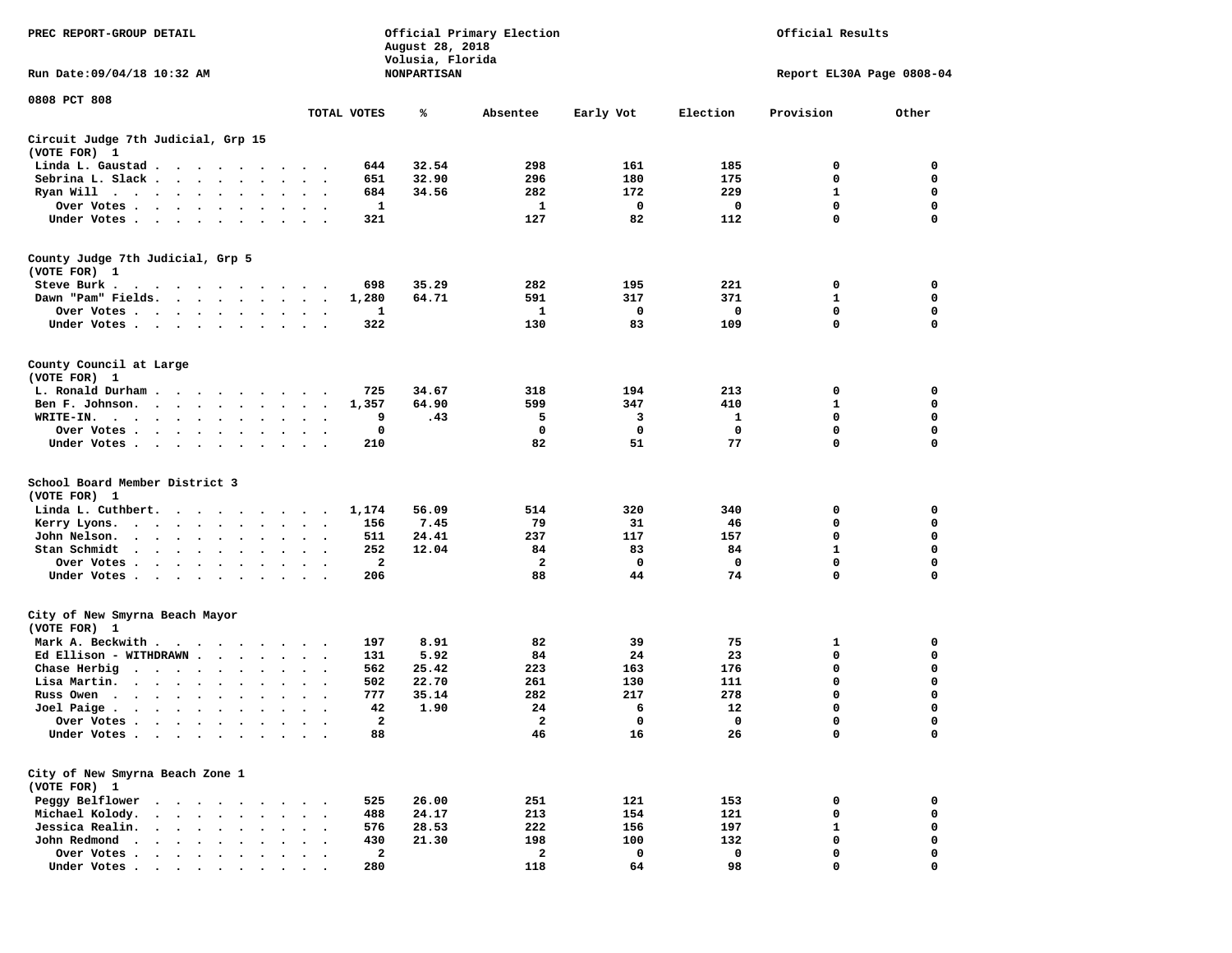| PREC REPORT-GROUP DETAIL               |  |  |                                         |  | Official Primary Election<br>August 28, 2018<br>Volusia, Florida | Official Results  |          |           |          |                           |       |
|----------------------------------------|--|--|-----------------------------------------|--|------------------------------------------------------------------|-------------------|----------|-----------|----------|---------------------------|-------|
| Run Date: 09/04/18 10:32 AM            |  |  |                                         |  |                                                                  | <b>STATISTICS</b> |          |           |          | Report EL30A Page 0809-01 |       |
| 0809 PCT 809                           |  |  |                                         |  |                                                                  |                   |          |           |          |                           |       |
|                                        |  |  |                                         |  | TOTAL VOTES                                                      | %ะ                | Absentee | Early Vot | Election | Provision                 | Other |
| REGISTERED VOTERS - TOTAL              |  |  |                                         |  | 799                                                              |                   |          |           |          |                           |       |
| REGISTERED VOTERS - DEMOCRATIC         |  |  | $\sim$ $\sim$ $\sim$ $\sim$             |  | 300                                                              | 37.55             |          |           |          |                           |       |
| REGISTERED VOTERS - REPUBLICAN         |  |  | $\sim$ $\sim$ $\sim$ $\sim$             |  | 269                                                              | 33.67             |          |           |          |                           |       |
| REGISTERED VOTERS - NONPARTISAN        |  |  |                                         |  | 230                                                              |                   |          |           |          |                           |       |
| BALLOTS CAST - TOTAL.                  |  |  |                                         |  | 279                                                              |                   | 97       | 85        | 97       | 0                         |       |
| BALLOTS CAST - DEMOCRATIC              |  |  |                                         |  | 124                                                              | 44.44             | 54       | 39        | 31       |                           |       |
| BALLOTS CAST - REPUBLICAN              |  |  |                                         |  | 112                                                              | 40.14             | 31       | 35        | 46       | 0                         |       |
| BALLOTS CAST - NONPARTISAN.            |  |  |                                         |  | 43                                                               | 15.41             | 12       | 11        | 20       |                           |       |
| BALLOTS CAST - BLANK.                  |  |  |                                         |  | 1                                                                | .36               | 0        | 0         |          | 0                         |       |
| VOTER TURNOUT - TOTAL<br>.             |  |  |                                         |  |                                                                  | 34.92             |          |           |          |                           |       |
| VOTER TURNOUT - DEMOCRATIC.            |  |  | $\cdot$ $\cdot$ $\cdot$ $\cdot$ $\cdot$ |  |                                                                  | 41.33             |          |           |          |                           |       |
| VOTER TURNOUT - REPUBLICAN.<br>$\cdot$ |  |  |                                         |  |                                                                  | 41.64             |          |           |          |                           |       |
| VOTER TURNOUT - BLANK                  |  |  |                                         |  |                                                                  | .13               |          |           |          |                           |       |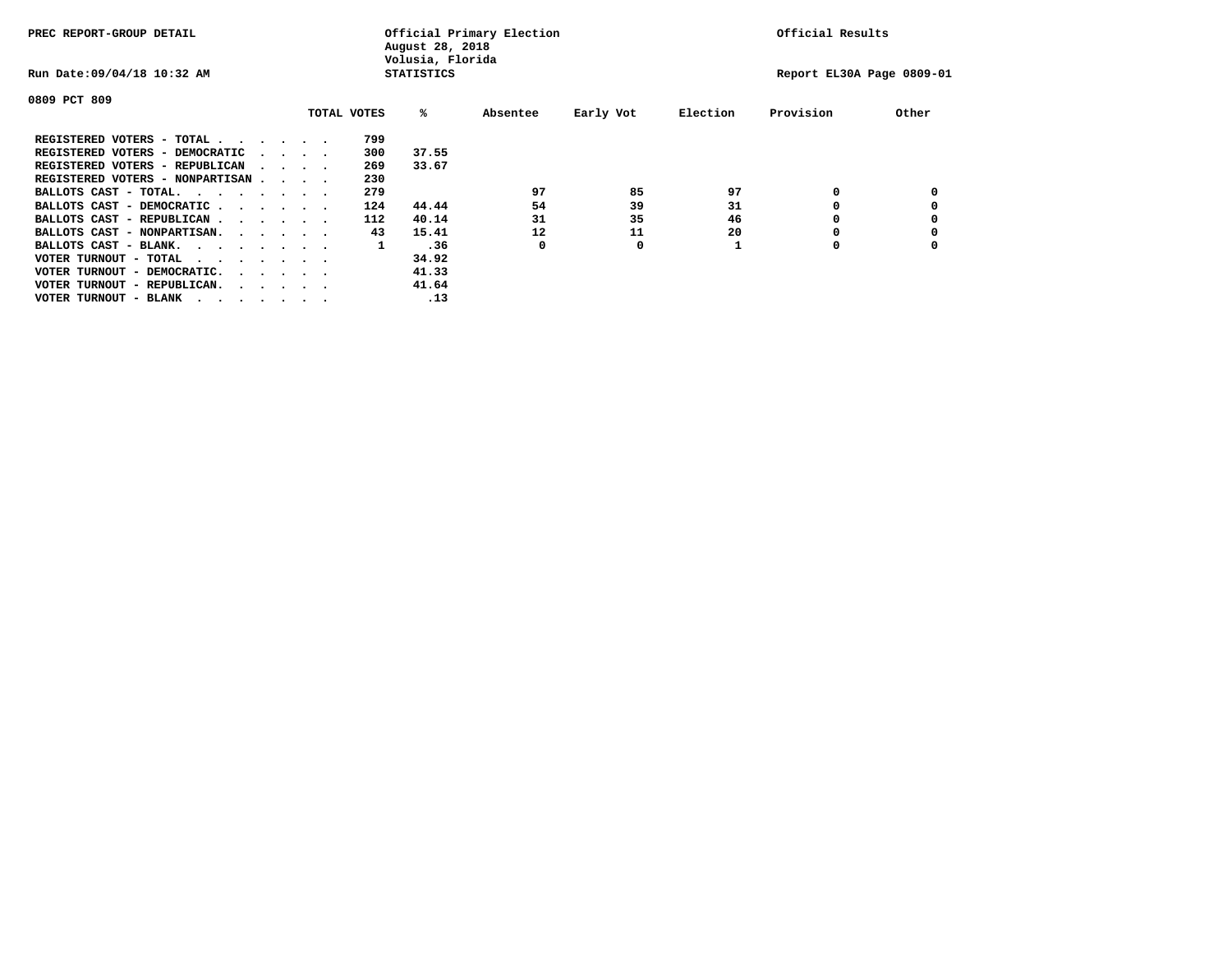| PREC REPORT-GROUP DETAIL                          |                                               | Official Primary Election<br>August 28, 2018<br>Volusia, Florida | Official Results             |                            |  |  |
|---------------------------------------------------|-----------------------------------------------|------------------------------------------------------------------|------------------------------|----------------------------|--|--|
| Run Date: 09/04/18 10:32 AM                       |                                               | DEMOCRATIC                                                       |                              | Report EL30A Page 0809-02  |  |  |
| 0809 PCT 809                                      |                                               |                                                                  |                              |                            |  |  |
|                                                   | TOTAL VOTES                                   | ℁<br>Absentee                                                    | Early Vot<br>Election        | Provision<br>Other         |  |  |
| Representative in Congress Dist 6<br>(VOTE FOR) 1 |                                               |                                                                  |                              |                            |  |  |
| Stephen Sevigny                                   | 20                                            | 17.24<br>7                                                       | 7<br>6                       | 0<br>0                     |  |  |
| Nancy Soderberg                                   | 72                                            | 62.07<br>39                                                      | 22<br>11                     | $\mathbf 0$<br>$\mathbf 0$ |  |  |
| John Upchurch                                     | 24                                            | 20.69<br>6                                                       | 10<br>8                      | $\mathbf 0$<br>$\mathbf 0$ |  |  |
| Over Votes                                        | $\mathbf 0$                                   | $\mathbf 0$                                                      | $\mathbf 0$<br>0             | $\mathbf 0$<br>$\mathbf 0$ |  |  |
| Under Votes                                       | 8                                             | $\overline{a}$                                                   | $\mathbf{1}$<br>5.           | $\Omega$<br>$\mathbf 0$    |  |  |
| Governor and Lieutenant Governor<br>(VOTE FOR) 1  |                                               |                                                                  |                              |                            |  |  |
| Andrew Gillum                                     | 21<br>$\cdot$                                 | 17.50<br>6                                                       | 5<br>10                      | 0<br>0                     |  |  |
| Gwen Graham.                                      | 59                                            | 49.17<br>28                                                      | 19<br>12                     | 0<br>0                     |  |  |
| Jeff Greene.                                      | 16                                            | 13.33<br>9                                                       | 3<br>4                       | $\mathbf 0$<br>$\mathbf 0$ |  |  |
| Chris King                                        | 4                                             | 3.33<br>$\overline{\mathbf{2}}$                                  | $\mathbf{1}$<br>$\mathbf{1}$ | $\mathbf 0$<br>$\mathbf 0$ |  |  |
| Philip Levine                                     | 17                                            | 7<br>14.17                                                       | 6<br>$\overline{\mathbf{4}}$ | $\mathbf 0$<br>$\mathbf 0$ |  |  |
| Alex "Lundy" Lundmark                             | 3                                             | 2.50<br>$\mathbf{1}$                                             | 0<br>$\overline{a}$          | $\mathbf 0$<br>$\mathbf 0$ |  |  |
| John Wetherbee.                                   | $\mathbf 0$                                   | $\Omega$                                                         | 0<br>$\Omega$                | $\mathbf 0$<br>0           |  |  |
| Over Votes                                        | 0                                             | 0                                                                | 0<br>0                       | $\mathbf 0$<br>0           |  |  |
| Under Votes                                       | 4                                             | $\mathbf{1}$                                                     | 0<br>3                       | $\mathbf 0$<br>$\mathbf 0$ |  |  |
| Attorney General<br>(VOTE FOR) 1                  |                                               |                                                                  |                              |                            |  |  |
| Sean Shaw                                         | 72                                            | 69.23<br>34                                                      | 12<br>26                     | $\mathbf 0$<br>0           |  |  |
| Ryan Torrens                                      | 32                                            | 30.77<br>13                                                      | 9<br>10                      | $\mathbf 0$<br>$\mathbf 0$ |  |  |
| Over Votes.                                       | $\mathbf 0$                                   | $\mathbf 0$                                                      | $\mathbf 0$<br>$\mathbf 0$   | $\mathbf 0$<br>$\mathbf 0$ |  |  |
| Under Votes                                       | 20                                            | 7                                                                | $\overline{3}$<br>10         | $\mathbf 0$<br>$\mathbf 0$ |  |  |
| Commissioner of Agriculture<br>(VOTE FOR) 1       |                                               |                                                                  |                              |                            |  |  |
| Nicole "Nikki" Fried.                             | 70                                            | 67.31<br>34                                                      | 21<br>15                     | 0<br>0                     |  |  |
| Jeffrey Duane Porter.                             | 9                                             | 8.65<br>4                                                        | $\overline{a}$<br>3          | $\mathbf 0$<br>0           |  |  |
| Roy David Walker                                  | 25                                            | 24.04<br>8                                                       | 5<br>12                      | $\mathbf 0$<br>$\mathbf 0$ |  |  |
| Over Votes                                        | $\Omega$<br>$\ddot{\phantom{a}}$<br>$\bullet$ | $\Omega$                                                         | 0<br>$\Omega$                | $\Omega$<br>$\mathbf 0$    |  |  |
| Under Votes                                       | 20<br>$\bullet$                               | 8                                                                | 4<br>8                       | 0<br>0                     |  |  |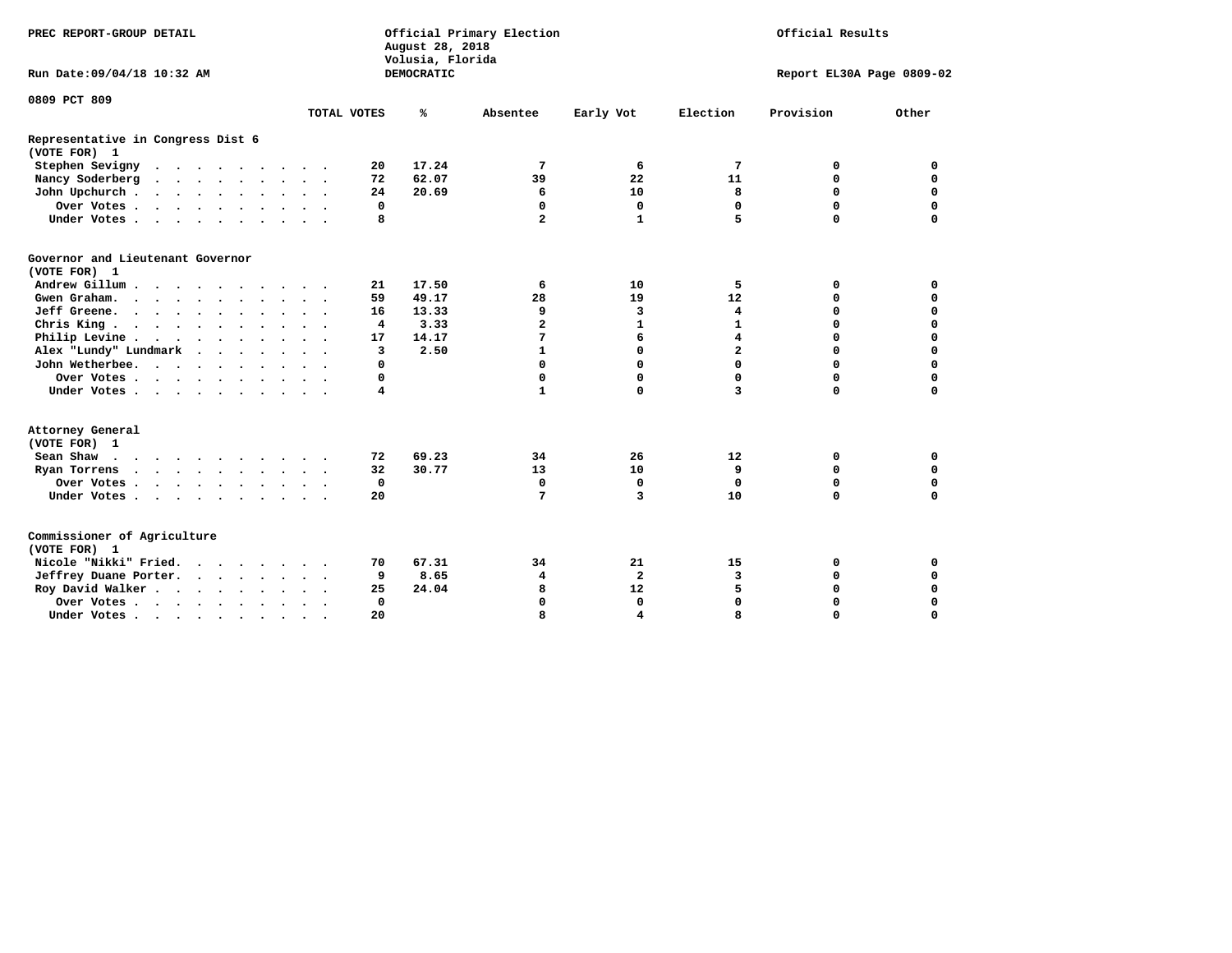| PREC REPORT-GROUP DETAIL                                                                                                |                | August 28, 2018<br>Volusia, Florida | Official Primary Election |                   | Official Results |                           |             |  |
|-------------------------------------------------------------------------------------------------------------------------|----------------|-------------------------------------|---------------------------|-------------------|------------------|---------------------------|-------------|--|
| Run Date: 09/04/18 10:32 AM                                                                                             |                | REPUBLICAN                          |                           |                   |                  | Report EL30A Page 0809-03 |             |  |
| 0809 PCT 809<br>TOTAL VOTES                                                                                             |                | ℁                                   | Absentee                  | Early Vot         | Election         | Provision                 | Other       |  |
| United States Senator                                                                                                   |                |                                     |                           |                   |                  |                           |             |  |
| (VOTE FOR) 1                                                                                                            |                |                                     |                           |                   |                  |                           |             |  |
| Roque "Rocky" De La Fuente.<br>$\cdots$                                                                                 | 15             | 14.15                               | 3                         | 7                 | 5                | 0                         | 0           |  |
| Rick Scott<br>$\ddot{\phantom{a}}$                                                                                      | 91             | 85.85                               | 25                        | 28                | 38               | 0                         | $\mathbf 0$ |  |
| Over Votes<br>$\bullet$<br>$\ddot{\phantom{0}}$<br>$\cdot$                                                              | $\mathbf 0$    |                                     | 0                         | $\mathbf 0$       | $\mathbf 0$      | $\mathbf 0$               | $\mathbf 0$ |  |
| Under Votes                                                                                                             | 6              |                                     | 3                         | $\mathbf 0$       | 3                | $\mathbf 0$               | $\Omega$    |  |
| Representative in Congress Dist 6<br>(VOTE FOR) 1                                                                       |                |                                     |                           |                   |                  |                           |             |  |
| Fred Costello                                                                                                           | 31             | 30.10                               | 5                         | 14                | 12               | 0                         | 0           |  |
| Michael Waltz<br>$\sim$                                                                                                 | 43             | 41.75                               | 17                        | 9                 | 17               | $\mathbf 0$               | $\mathbf 0$ |  |
| John Ward<br>$\bullet$ .<br>$\ddot{\phantom{1}}$                                                                        | 29             | 28.16                               | $7\phantom{.0}$           | 10                | 12               | $\mathbf 0$               | $\mathbf 0$ |  |
| Over Votes<br>$\bullet$<br>$\bullet$                                                                                    | $\mathbf 0$    |                                     | $\mathbf 0$               | $\Omega$          | $\mathbf 0$      | $\mathbf 0$               | $\mathbf 0$ |  |
| Under Votes<br>$\cdot$<br>$\cdot$                                                                                       | 9              |                                     | $\overline{\mathbf{2}}$   | $\overline{a}$    | 5                | 0                         | 0           |  |
| Governor and Lieutenant Governor<br>(VOTE FOR) 1<br>Don Baldauf.<br><b>Contract Contract Contract Contract</b>          | $\mathbf{2}$   | 1.94                                | 0                         | 1                 | 1                | 0                         | 0           |  |
| Ron DeSantis<br>$\bullet$                                                                                               | 69             | 66.99                               | 20                        | 23                | 26               | 0                         | $\mathbf 0$ |  |
| Timothy M. Devine.<br>$\sim$<br>$\ddot{\phantom{a}}$<br>$\bullet$<br>$\bullet$                                          | $\overline{a}$ | 1.94                                | 0                         | $\mathbf{1}$      | $\mathbf{1}$     | $\mathbf 0$               | $\mathbf 0$ |  |
| Bob Langford<br>$\cdot$ $\cdot$                                                                                         | 1              | .97                                 | $\Omega$                  | $\mathbf{1}$      | 0                | 0                         | $\mathbf 0$ |  |
| John Joseph Mercadante .<br>$\sim$ $\sim$<br>$\ddot{\phantom{a}}$                                                       | 1              | .97                                 | $\mathbf{1}$              | $\mathbf{0}$      | $\mathbf 0$      | $\mathbf 0$               | $\mathbf 0$ |  |
| Bruce Nathan<br>$\bullet$<br>$\bullet$<br>$\bullet$<br>$\ddot{\phantom{a}}$                                             | 0              |                                     | $\mathbf 0$               | $\mathbf{0}$      | $\mathbf 0$      | 0                         | $\mathbf 0$ |  |
| Adam H. Putnam.<br>$\cdot$<br>$\ddot{\phantom{a}}$                                                                      | 24             | 23.30                               | 5                         | 5                 | 14               | 0                         | $\mathbf 0$ |  |
| Bob White<br>$\ddot{\phantom{a}}$<br>$\sim$                                                                             | 4              | 3.88                                | $\overline{a}$            | $\overline{a}$    | 0                | $\mathbf 0$               | $\mathbf 0$ |  |
| Over Votes<br>$\ddot{\phantom{a}}$<br>$\bullet$                                                                         | $\overline{a}$ |                                     | 1                         | $\mathbf 0$       | 1                | $\mathbf 0$               | 0           |  |
| Under Votes                                                                                                             | 7              |                                     | $\overline{a}$            | $\overline{a}$    | 3                | 0                         | $\mathbf 0$ |  |
| Attorney General<br>(VOTE FOR) 1                                                                                        |                |                                     |                           |                   |                  |                           |             |  |
| Ashley Moody<br>$\sim$ $\sim$                                                                                           | 52             | 48.60                               | 9                         | 15                | 28               | 0                         | $\mathbf 0$ |  |
| Frank White.                                                                                                            | 55             | 51.40                               | 21                        | 20                | 14               | $\mathbf 0$               | $\mathbf 0$ |  |
| Over Votes.<br>$\cdots$<br>$\ddot{\phantom{0}}$<br>$\bullet$<br>$\ddot{\phantom{a}}$                                    | $\mathbf 0$    |                                     | 0                         | $\mathbf 0$       | $\mathbf 0$      | $\mathbf 0$               | $\mathbf 0$ |  |
| Under Votes<br>$\sim$ $\sim$                                                                                            | 5              |                                     | $\mathbf{1}$              | $\mathbf 0$       | 4                | $\mathbf 0$               | $\mathbf 0$ |  |
| Commissioner of Agriculture<br>(VOTE FOR) 1                                                                             |                |                                     |                           |                   |                  |                           |             |  |
| Matt Caldwell .                                                                                                         | 24             | 25.26                               | 5                         | 10                | 9                | 0                         | 0           |  |
| Denise Grimsley<br>$\cdot$ $\cdot$ $\cdot$<br>$\ddot{\phantom{a}}$<br>$\ddot{\phantom{a}}$                              | 25             | 26.32                               | 6                         | 6                 | 13               | $\mathbf 0$               | $\mathbf 0$ |  |
| Mike McCalister<br>$\mathbf{u} = \mathbf{u} + \mathbf{u} + \mathbf{u} + \mathbf{u}$<br>$\bullet$<br>$\bullet$<br>$\sim$ | 27             | 28.42                               | 8                         | $12 \overline{ }$ | 7                | 0                         | $\mathbf 0$ |  |
| Baxter Troutman<br>$\ddot{\phantom{a}}$<br>$\sim$                                                                       | 19             | 20.00                               | 5                         | 5                 | 9                | $\mathbf 0$               | $\mathbf 0$ |  |
| Over Votes.<br>$\cdots$<br>$\bullet$<br>$\cdot$<br>$\ddot{\phantom{a}}$                                                 | $\mathbf 0$    |                                     | $\mathbf 0$               | $\mathbf 0$       | $\mathbf 0$      | $\mathbf 0$               | $\mathbf 0$ |  |
| Under Votes.<br>$\sim$ $\sim$ $\sim$ $\sim$ $\sim$<br>$\bullet$<br>$\bullet$<br>$\bullet$                               | 17             |                                     | 7                         | $\mathbf{z}$      | 8                | $\Omega$                  | $\Omega$    |  |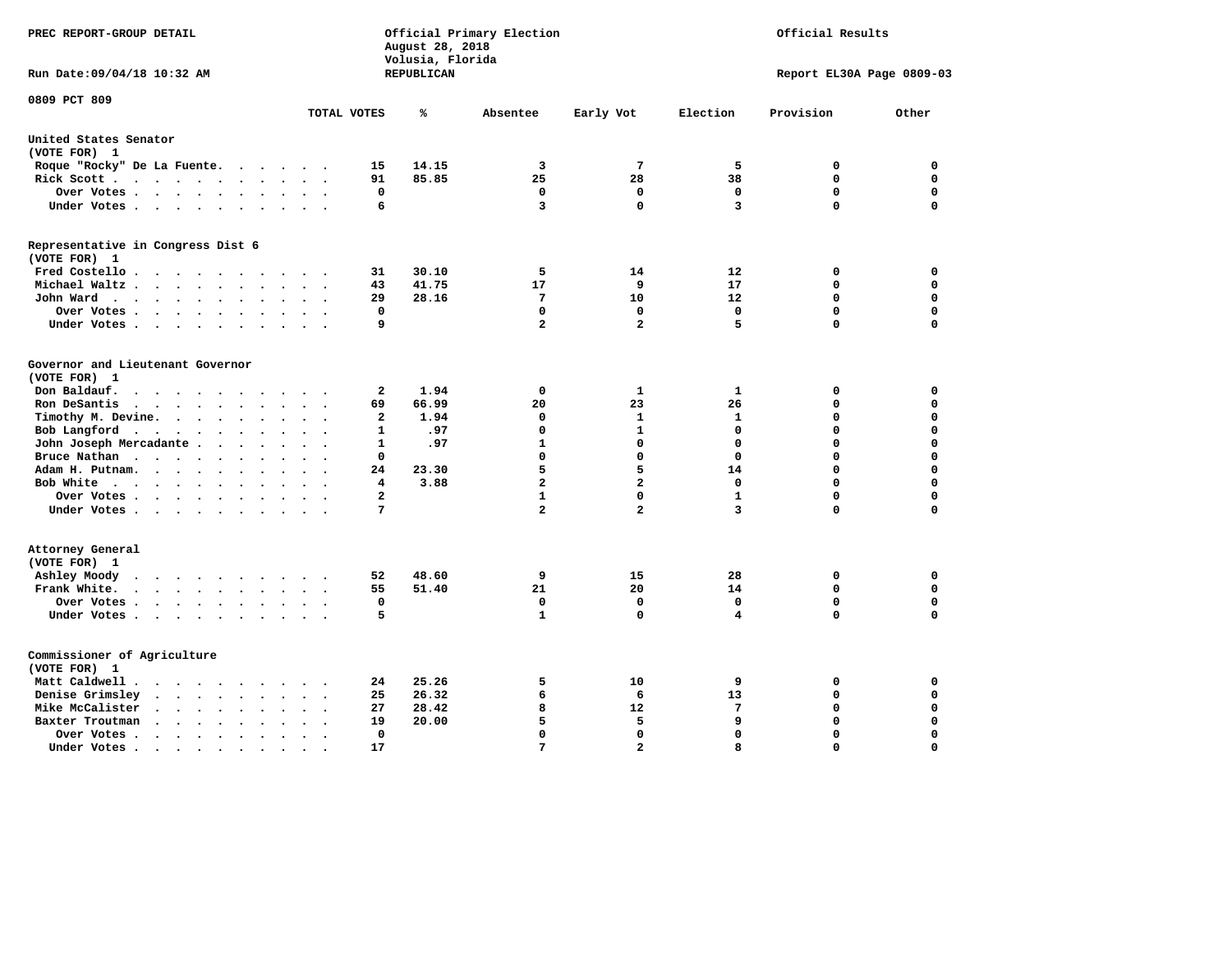| PREC REPORT-GROUP DETAIL<br>Run Date: 09/04/18 10:32 AM                    |                            | August 28, 2018<br>Volusia, Florida<br><b>NONPARTISAN</b> | Official Primary Election |              | Official Results<br>Report EL30A Page 0809-04 |             |             |
|----------------------------------------------------------------------------|----------------------------|-----------------------------------------------------------|---------------------------|--------------|-----------------------------------------------|-------------|-------------|
| 0809 PCT 809                                                               |                            |                                                           |                           |              |                                               |             |             |
|                                                                            | TOTAL VOTES                | ℁                                                         | Absentee                  | Early Vot    | Election                                      | Provision   | Other       |
| Circuit Judge 7th Judicial, Grp 15<br>(VOTE FOR) 1                         |                            |                                                           |                           |              |                                               |             |             |
| Linda L. Gaustad                                                           | 88                         | 36.51                                                     | 36                        | 32           | 20                                            | 0           | 0           |
| Sebrina L. Slack.                                                          | 70                         | 29.05                                                     | 25                        | 21           | 24                                            | $\mathbf 0$ | 0           |
| Ryan Will $\cdots$ $\cdots$ $\cdots$ $\cdots$                              | 83                         | 34.44                                                     | 25                        | 29           | 29                                            | $\mathbf 0$ | 0           |
| Over Votes                                                                 | 0                          |                                                           | 0                         | 0            | 0                                             | $\mathbf 0$ | 0           |
| Under Votes                                                                | 38                         |                                                           | 11                        | 3            | 24                                            | $\Omega$    | 0           |
| County Judge 7th Judicial, Grp 5                                           |                            |                                                           |                           |              |                                               |             |             |
| (VOTE FOR) 1                                                               |                            |                                                           |                           |              |                                               |             |             |
| Steve Burk.<br>$\cdots$                                                    | 93                         | 37.80                                                     | 26                        | 30           | 37                                            | 0           | 0           |
| Dawn "Pam" Fields.                                                         | 153                        | 62.20                                                     | 63                        | 51           | 39                                            | 0           | 0           |
| Over Votes<br>$\bullet$                                                    | $\mathbf 0$                |                                                           | 0                         | 0            | 0                                             | $\mathbf 0$ | 0           |
| Under Votes                                                                | 33                         |                                                           | 8                         | 4            | 21                                            | $\mathbf 0$ | 0           |
| County Council at Large                                                    |                            |                                                           |                           |              |                                               |             |             |
| (VOTE FOR) 1                                                               |                            |                                                           |                           |              |                                               |             |             |
| L. Ronald Durham                                                           | 99                         | 37.50                                                     | 36                        | 35           | 28                                            | 0           | 0           |
| Ben F. Johnson.                                                            | 164                        | 62.12                                                     | 56                        | 46           | 62                                            | $\mathbf 0$ | $\mathbf 0$ |
| WRITE-IN.                                                                  | 1                          | .38                                                       | 1                         | 0            | 0                                             | $\mathbf 0$ | 0           |
| Over Votes                                                                 | 0                          |                                                           | $\mathbf 0$               | $\mathbf 0$  | $\mathbf 0$                                   | $\mathbf 0$ | 0           |
| Under Votes                                                                | 15                         |                                                           | 4                         | 4            | 7                                             | $\Omega$    | 0           |
| School Board Member District 3<br>(VOTE FOR) 1                             |                            |                                                           |                           |              |                                               |             |             |
| Linda L. Cuthbert.                                                         | 137                        | 54.58                                                     | 51                        | 43           | 43                                            | 0           | 0           |
| Kerry Lyons.                                                               | 14<br>$\cdot$              | 5.58                                                      | 7                         | 3            | 4                                             | $\mathbf 0$ | 0           |
| John Nelson.<br>.                                                          | 70                         | 27.89                                                     | 20                        | 25           | 25                                            | $\mathbf 0$ | 0           |
| Stan Schmidt<br>$\cdots$                                                   | 30                         | 11.95                                                     | 10                        | 11           | 9                                             | $\mathbf 0$ | 0           |
| Over Votes                                                                 | 1                          |                                                           | 0                         | 0            | 1                                             | $\mathbf 0$ | 0           |
| Under Votes                                                                | 27                         |                                                           | 9                         | 3            | 15                                            | $\mathbf 0$ | 0           |
| City of New Smyrna Beach Mayor                                             |                            |                                                           |                           |              |                                               |             |             |
| (VOTE FOR) 1                                                               |                            |                                                           |                           |              |                                               |             |             |
| Mark A. Beckwith                                                           | 31                         | 11.52                                                     | 12                        | 8            | 11                                            | 0           | 0           |
| Ed Ellison - WITHDRAWN                                                     | 13                         | 4.83                                                      | 8                         | 3            | $\mathbf{2}$                                  | $\mathbf 0$ | 0           |
| Chase Herbig                                                               | 57                         | 21.19                                                     | 18                        | 19           | 20                                            | $\mathbf 0$ | 0           |
| Lisa Martin.<br>$\ddot{\phantom{1}}$<br>$\ddot{\phantom{0}}$               | 56<br>$\ddot{\phantom{1}}$ | 20.82                                                     | 25                        | 17           | 14                                            | $\mathbf 0$ | 0           |
| Russ Owen<br>$\cdot$                                                       | 105                        | 39.03                                                     | 28                        | 33           | 44                                            | $\mathbf 0$ | 0           |
| Joel Paige $\cdots$ $\cdots$ $\cdots$<br>$\ddot{\phantom{a}}$<br>$\bullet$ | 7<br>$\bullet$             | 2.60                                                      | $\mathbf{1}$              | 4            | $\overline{a}$                                | $\mathbf 0$ | 0           |
| Over Votes                                                                 | n                          |                                                           | $\Omega$                  | 0            | 0                                             | $\Omega$    | $\Omega$    |
| Under Votes                                                                | 10                         |                                                           | 5                         | $\mathbf{1}$ | $\overline{\mathbf{4}}$                       | 0           | 0           |
| City of New Smyrna Beach Zone 1                                            |                            |                                                           |                           |              |                                               |             |             |
| (VOTE FOR) 1                                                               |                            |                                                           |                           |              |                                               |             |             |
| Peggy Belflower<br>$\ddot{\phantom{1}}$                                    | 59                         | 23.51                                                     | 20                        | 22           | 17                                            | 0           | 0           |
| Michael Kolody.<br>$\cdot$ $\cdot$ $\cdot$ $\cdot$ $\cdot$<br>$\bullet$    | 65                         | 25.90                                                     | 21                        | 22           | 22                                            | 0           | 0           |
| Jessica Realin.<br>$\cdot$ $\cdot$ $\cdot$ $\cdot$<br>$\ddot{\phantom{a}}$ | 86                         | 34.26                                                     | 31                        | 27           | 28                                            | $\mathbf 0$ | 0           |
| John Redmond.<br>$\cdot$ $\cdot$ $\cdot$ $\cdot$ $\cdot$                   | 41                         | 16.33                                                     | 16                        | 11           | 14                                            | $\mathbf 0$ | 0           |
| Over Votes                                                                 | 0                          |                                                           | 0                         | $\mathbf 0$  | 0                                             | $\mathbf 0$ | 0           |
| Under Votes                                                                | 28                         |                                                           | 9                         | 3            | 16                                            | $\mathbf 0$ | $\Omega$    |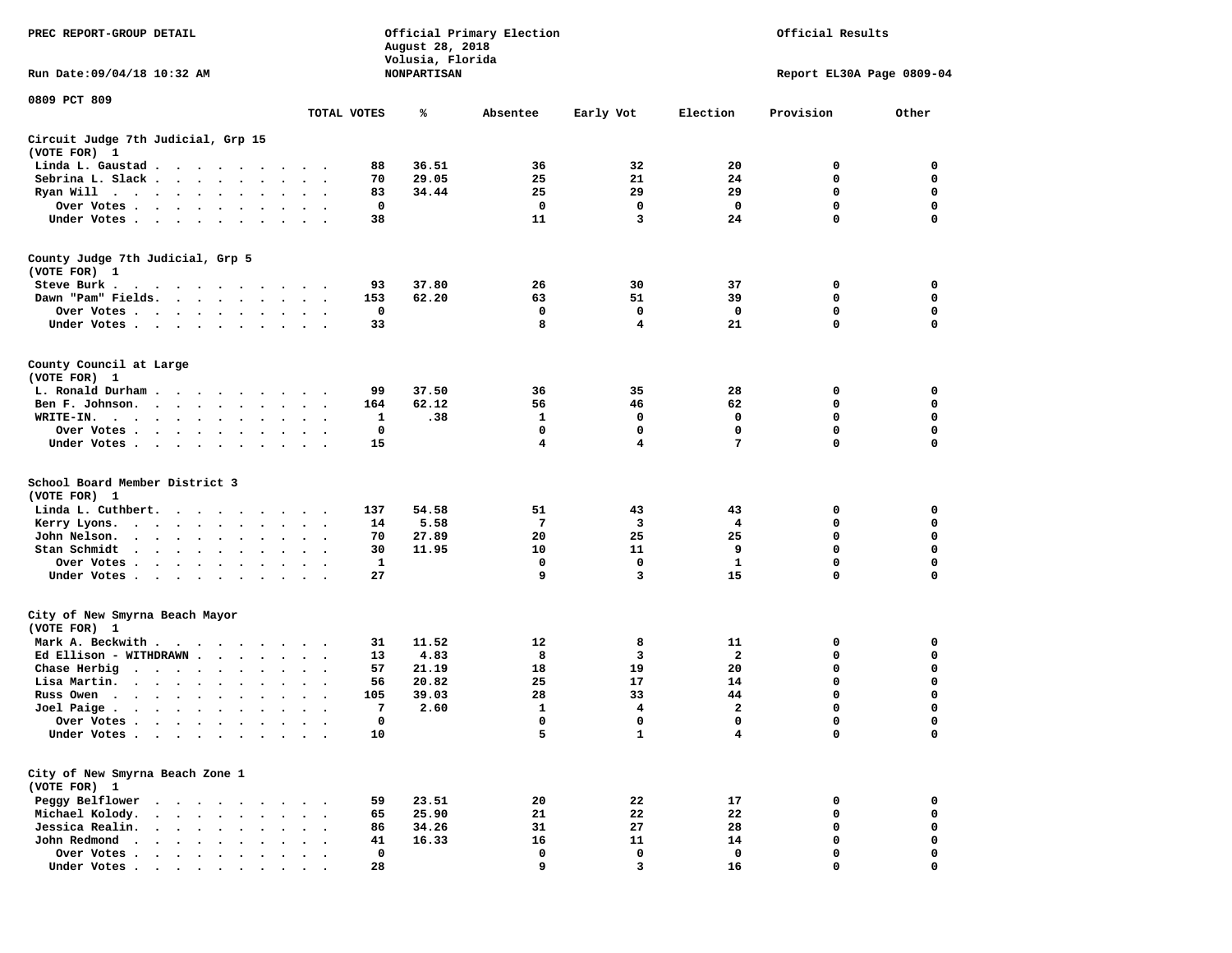| PREC REPORT-GROUP DETAIL               |  |  |                                         |  | Official Primary Election<br>August 28, 2018<br>Volusia, Florida | Official Results  |          |           |          |                           |       |
|----------------------------------------|--|--|-----------------------------------------|--|------------------------------------------------------------------|-------------------|----------|-----------|----------|---------------------------|-------|
| Run Date: 09/04/18 10:32 AM            |  |  |                                         |  |                                                                  | <b>STATISTICS</b> |          |           |          | Report EL30A Page 0810-01 |       |
| 0810 PCT 810                           |  |  |                                         |  |                                                                  |                   |          |           |          |                           |       |
|                                        |  |  |                                         |  | TOTAL VOTES                                                      | %ะ                | Absentee | Early Vot | Election | Provision                 | Other |
| REGISTERED VOTERS - TOTAL              |  |  |                                         |  | 1,839                                                            |                   |          |           |          |                           |       |
| REGISTERED VOTERS - DEMOCRATIC         |  |  | $\cdot$ $\cdot$ $\cdot$ $\cdot$         |  | 654                                                              | 35.56             |          |           |          |                           |       |
| REGISTERED VOTERS - REPUBLICAN         |  |  | $\sim$ $\sim$ $\sim$ $\sim$             |  | 645                                                              | 35.07             |          |           |          |                           |       |
| REGISTERED VOTERS - NONPARTISAN        |  |  |                                         |  | 540                                                              |                   |          |           |          |                           |       |
| BALLOTS CAST - TOTAL.                  |  |  |                                         |  | 645                                                              |                   | 242      | 165       | 238      | 0                         |       |
| BALLOTS CAST - DEMOCRATIC              |  |  |                                         |  | 263                                                              | 40.78             | 97       | 79        | 87       |                           |       |
| BALLOTS CAST - REPUBLICAN              |  |  |                                         |  | 285                                                              | 44.19             | 112      | 60        | 113      | 0                         |       |
| BALLOTS CAST - NONPARTISAN.            |  |  |                                         |  | 97                                                               | 15.04             | 33       | 26        | 38       |                           |       |
| BALLOTS CAST - BLANK.                  |  |  |                                         |  | 1                                                                | .16               |          | 0         | 0        | 0                         |       |
| VOTER TURNOUT - TOTAL<br>$\cdots$      |  |  |                                         |  |                                                                  | 35.07             |          |           |          |                           |       |
| VOTER TURNOUT - DEMOCRATIC.            |  |  | $\cdot$ $\cdot$ $\cdot$ $\cdot$ $\cdot$ |  |                                                                  | 40.21             |          |           |          |                           |       |
| VOTER TURNOUT - REPUBLICAN.<br>$\cdot$ |  |  |                                         |  |                                                                  | 44.19             |          |           |          |                           |       |
| VOTER TURNOUT - BLANK                  |  |  |                                         |  |                                                                  | .05               |          |           |          |                           |       |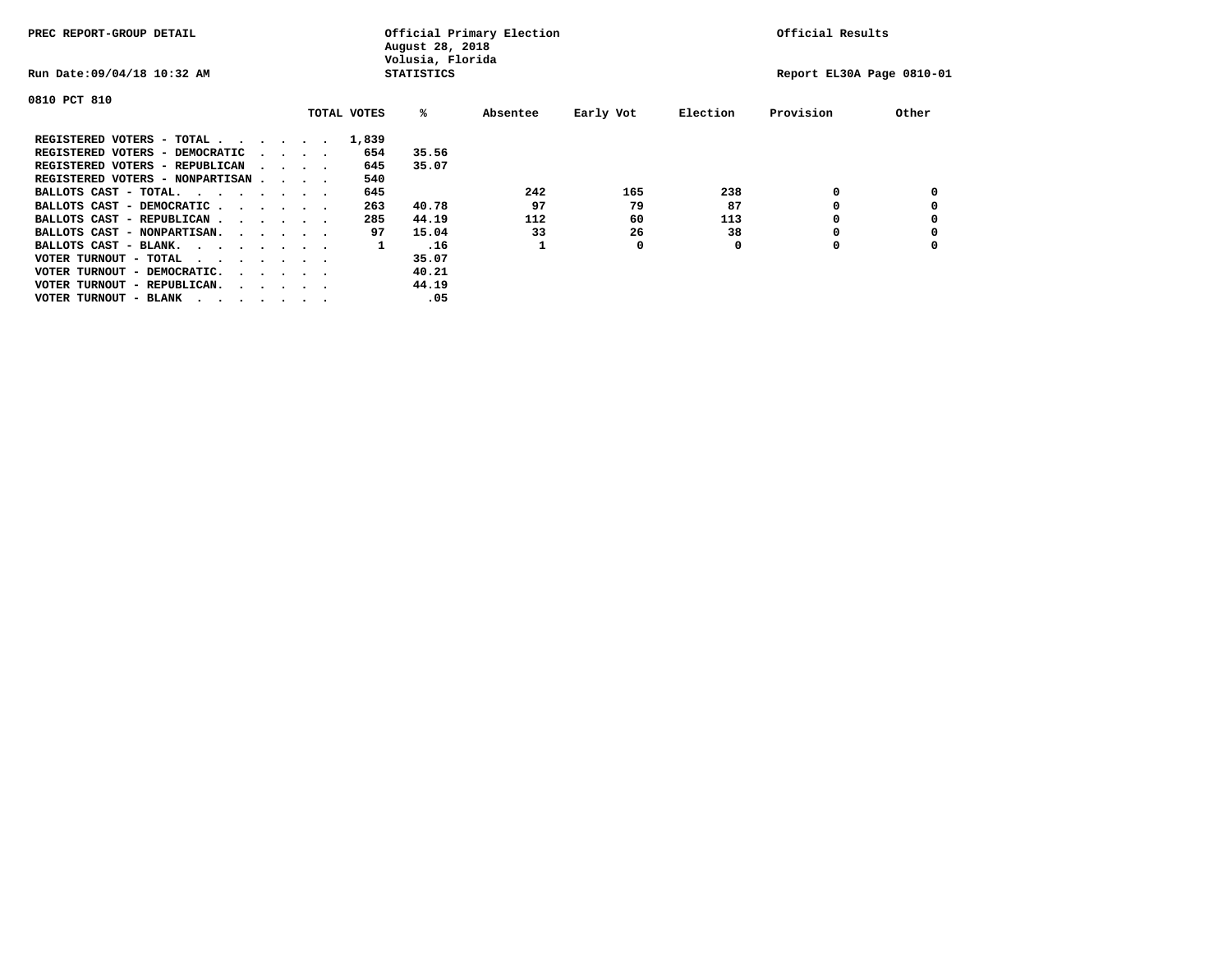| PREC REPORT-GROUP DETAIL                                                                                                                                                                                                                              |                            | August 28, 2018<br>Volusia, Florida | Official Primary Election | Official Results |                |                           |             |
|-------------------------------------------------------------------------------------------------------------------------------------------------------------------------------------------------------------------------------------------------------|----------------------------|-------------------------------------|---------------------------|------------------|----------------|---------------------------|-------------|
| Run Date: 09/04/18 10:32 AM                                                                                                                                                                                                                           |                            | <b>DEMOCRATIC</b>                   |                           |                  |                | Report EL30A Page 0810-02 |             |
| 0810 PCT 810                                                                                                                                                                                                                                          |                            |                                     |                           |                  |                |                           |             |
|                                                                                                                                                                                                                                                       | TOTAL VOTES                | ℁                                   | Absentee                  | Early Vot        | Election       | Provision                 | Other       |
| Representative in Congress Dist 6<br>(VOTE FOR) 1                                                                                                                                                                                                     |                            |                                     |                           |                  |                |                           |             |
| Stephen Sevigny                                                                                                                                                                                                                                       | 51                         | 20.73                               | 19                        | 13               | 19             | 0                         | 0           |
| Nancy Soderberg<br>$\cdots$                                                                                                                                                                                                                           | 142                        | 57.72                               | 56                        | 41               | 45             | $\mathbf 0$               | $\mathbf 0$ |
| John Upchurch                                                                                                                                                                                                                                         | 53                         | 21.54                               | 18                        | 18               | 17             | 0                         | 0           |
| Over Votes                                                                                                                                                                                                                                            | $\mathbf 0$                |                                     | 0                         | $\mathbf 0$      | 0              | $\mathbf 0$               | $\mathbf 0$ |
| Under Votes                                                                                                                                                                                                                                           | 17                         |                                     | 4                         | $7\phantom{.0}$  | 6              | $\Omega$                  | $\mathbf 0$ |
| Governor and Lieutenant Governor<br>(VOTE FOR) 1                                                                                                                                                                                                      |                            |                                     |                           |                  |                |                           |             |
| Andrew Gillum<br>$\bullet$                                                                                                                                                                                                                            | 62                         | 24.51                               | 13                        | 19               | 30             | 0                         | $\mathbf 0$ |
| Gwen Graham.                                                                                                                                                                                                                                          | 114                        | 45.06                               | 48                        | 31               | 35             | $\mathbf 0$               | $\mathbf 0$ |
| Jeff Greene.                                                                                                                                                                                                                                          | 18                         | 7.11                                | 8                         | 5                | 5              | $\mathbf 0$               | $\mathbf 0$ |
| Chris King                                                                                                                                                                                                                                            | 19                         | 7.51                                | 13                        | 4                | $\overline{a}$ | 0                         | 0           |
| Philip Levine                                                                                                                                                                                                                                         | 35                         | 13.83                               | 11                        | 15               | 9              | $\mathbf 0$               | $\mathbf 0$ |
| Alex "Lundy" Lundmark                                                                                                                                                                                                                                 | $\overline{a}$             | .79                                 | $\mathbf 0$               | 0                | $\overline{a}$ | $\mathbf 0$               | $\mathbf 0$ |
| John Wetherbee.                                                                                                                                                                                                                                       | $\overline{3}$             | 1.19                                | $\mathbf{1}$              | $\overline{a}$   | $\Omega$       | $\Omega$                  | $\mathbf 0$ |
| Over Votes                                                                                                                                                                                                                                            | $\mathbf 0$                |                                     | $\Omega$                  | 0                | 0              | $\mathbf 0$               | $\mathbf 0$ |
| Under Votes                                                                                                                                                                                                                                           | 10                         |                                     | 3                         | 3                | 4              | $\mathbf 0$               | $\mathbf 0$ |
| Attorney General<br>(VOTE FOR) 1                                                                                                                                                                                                                      |                            |                                     |                           |                  |                |                           |             |
| Sean Shaw                                                                                                                                                                                                                                             | 158                        | 73.83                               | 64                        | 47               | 47             | 0                         | 0           |
| Ryan Torrens<br>$\mathbf{a}$ and $\mathbf{a}$ are a set of the set of the set of the set of the set of the set of the set of the set of the set of the set of the set of the set of the set of the set of the set of the set of the set of the set of | 56                         | 26.17                               | 14                        | 17               | 25             | $\mathbf 0$               | 0           |
| Over Votes                                                                                                                                                                                                                                            | 0                          |                                     | 0                         | $\mathbf 0$      | $\Omega$       | 0                         | $\mathbf 0$ |
| Under Votes                                                                                                                                                                                                                                           | 49                         |                                     | 19                        | 15               | 15             | $\Omega$                  | $\mathbf 0$ |
| Commissioner of Agriculture<br>(VOTE FOR) 1                                                                                                                                                                                                           |                            |                                     |                           |                  |                |                           |             |
| Nicole "Nikki" Fried.                                                                                                                                                                                                                                 | 122                        | 53.51                               | 46                        | 35               | 41             | 0                         | 0           |
| Jeffrey Duane Porter.                                                                                                                                                                                                                                 | 33                         | 14.47                               | 7                         | 14               | 12             | $\mathbf 0$               | $\mathbf 0$ |
| Roy David Walker                                                                                                                                                                                                                                      | 73                         | 32.02                               | 30                        | 22               | 21             | $\mathbf 0$               | $\mathbf 0$ |
| Over Votes<br>$\ddot{\phantom{0}}$                                                                                                                                                                                                                    | $\Omega$                   |                                     | $\mathbf 0$               | $\mathbf 0$      | 0              | $\mathbf 0$               | 0           |
| Under Votes<br>$\ddot{\phantom{1}}$                                                                                                                                                                                                                   | 35<br>$\ddot{\phantom{0}}$ |                                     | 14                        | 8                | 13             | $\mathbf 0$               | $\mathbf 0$ |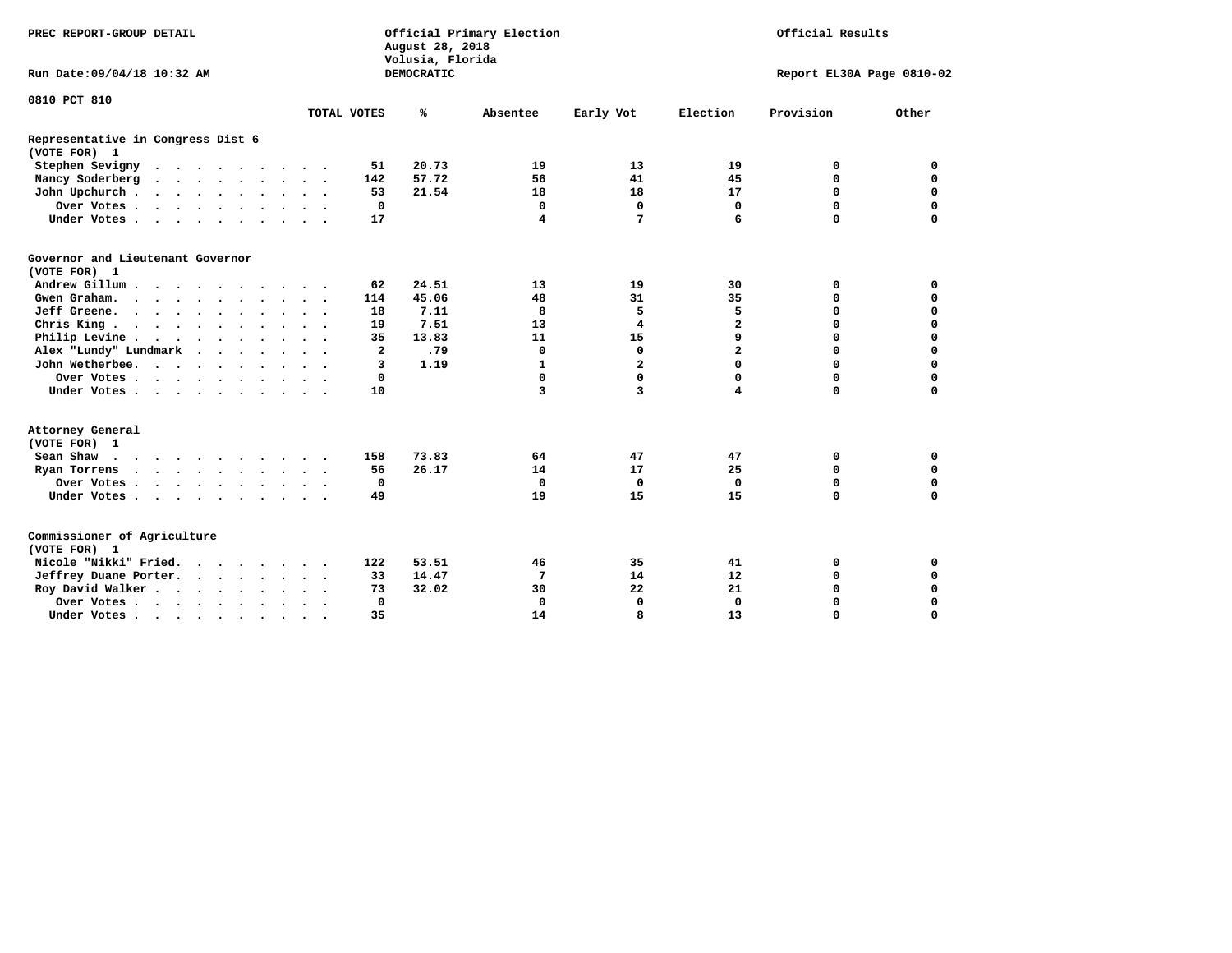| Official Primary Election<br>PREC REPORT-GROUP DETAIL<br>August 28, 2018<br>Volusia, Florida                           |                                                            |            |                   |                         |                                | Official Results          |                            |  |  |  |
|------------------------------------------------------------------------------------------------------------------------|------------------------------------------------------------|------------|-------------------|-------------------------|--------------------------------|---------------------------|----------------------------|--|--|--|
| Run Date: 09/04/18 10:32 AM                                                                                            |                                                            | REPUBLICAN |                   |                         |                                | Report EL30A Page 0810-03 |                            |  |  |  |
| 0810 PCT 810                                                                                                           | TOTAL VOTES                                                | ℁          | Absentee          | Early Vot               | Election                       | Provision                 | Other                      |  |  |  |
| United States Senator                                                                                                  |                                                            |            |                   |                         |                                |                           |                            |  |  |  |
| (VOTE FOR) 1                                                                                                           |                                                            |            |                   |                         |                                |                           |                            |  |  |  |
| Roque "Rocky" De La Fuente.                                                                                            | 40<br>$\cdots$                                             | 14.44      | 12                | 10                      | 18                             | 0                         | 0                          |  |  |  |
| Rick Scott                                                                                                             | 237                                                        | 85.56      | 99                | 49                      | 89                             | 0                         | 0                          |  |  |  |
| Over Votes                                                                                                             | 0<br>$\bullet$<br>$\cdot$                                  |            | 0                 | 0                       | 0                              | $\mathbf 0$               | 0                          |  |  |  |
| Under Votes                                                                                                            | 8                                                          |            | $\mathbf{1}$      | $\mathbf{1}$            | 6                              | $\Omega$                  | $\mathbf 0$                |  |  |  |
| Representative in Congress Dist 6                                                                                      |                                                            |            |                   |                         |                                |                           |                            |  |  |  |
| (VOTE FOR) 1                                                                                                           | 68                                                         | 25.00      | 19                | 17                      | 32                             | 0                         | $\mathbf 0$                |  |  |  |
| Fred Costello<br>Michael Waltz<br>$\ddot{\phantom{a}}$<br>$\ddot{\phantom{a}}$                                         | 134<br>$\ddot{\phantom{a}}$                                | 49.26      | 57                | 36                      | 41                             | $\mathbf 0$               | $\mathbf 0$                |  |  |  |
|                                                                                                                        | 70                                                         | 25.74      | 33                | 5                       | 32                             | $\mathbf 0$               | 0                          |  |  |  |
| John Ward                                                                                                              | $\mathbf 0$                                                |            | $\mathbf 0$       | $\mathbf 0$             | $\mathbf 0$                    | $\mathbf 0$               | 0                          |  |  |  |
| Over Votes<br>$\cdot$<br>Under Votes                                                                                   | 13                                                         |            | 3                 | $\overline{\mathbf{2}}$ | 8                              | $\mathbf 0$               | $\mathbf 0$                |  |  |  |
| $\ddot{\phantom{0}}$                                                                                                   |                                                            |            |                   |                         |                                |                           |                            |  |  |  |
| Governor and Lieutenant Governor<br>(VOTE FOR) 1                                                                       |                                                            |            |                   |                         |                                |                           |                            |  |  |  |
| Don Baldauf.<br>$\cdot$ $\cdot$ $\cdot$ $\cdot$                                                                        | 3                                                          | 1.09       | 1                 | 1                       | 1                              | 0                         | 0                          |  |  |  |
| Ron DeSantis<br>$\cdot$                                                                                                | 182                                                        | 66.42      | 78                | 35                      | 69                             | $\mathbf 0$               | $\mathbf 0$                |  |  |  |
| $\cdot$ $\cdot$ $\cdot$ $\cdot$ $\cdot$                                                                                | 5                                                          | 1.82       | $\overline{2}$    | 0                       | $\overline{\mathbf{3}}$        | $\mathbf 0$               | $\mathbf 0$                |  |  |  |
| Timothy M. Devine.<br>$\ddot{\phantom{a}}$                                                                             | $\ddot{\phantom{a}}$<br>$\overline{\phantom{a}}$<br>1      |            | 0                 | 0                       | $\mathbf{1}$                   | $\mathbf 0$               | $\mathbf 0$                |  |  |  |
| Bob Langford                                                                                                           |                                                            | .36        |                   |                         |                                |                           |                            |  |  |  |
| John Joseph Mercadante                                                                                                 | 3<br>$\mathbf{2}$                                          | 1.09       | $\mathbf{1}$<br>0 | $\mathbf{1}$<br>0       | $\mathbf{1}$<br>$\overline{a}$ | $\mathbf 0$<br>0          | $\mathbf 0$<br>$\mathbf 0$ |  |  |  |
| Bruce Nathan<br>$\bullet$                                                                                              |                                                            | .73        |                   |                         |                                |                           |                            |  |  |  |
| Adam H. Putnam.<br>$\cdot$                                                                                             | 73                                                         | 26.64      | 23                | 21                      | 29                             | $\mathbf 0$               | $\mathbf 0$                |  |  |  |
| Bob White                                                                                                              | 5<br>$\sim$                                                | 1.82       | 3                 | 1                       | $\mathbf{1}$                   | $\mathbf 0$               | $\mathbf 0$                |  |  |  |
| Over Votes                                                                                                             | $\Omega$                                                   |            | 0                 | 0<br>$\mathbf{1}$       | $\Omega$<br>6                  | $\mathbf 0$<br>$\Omega$   | $\mathbf 0$<br>$\mathbf 0$ |  |  |  |
| Under Votes                                                                                                            | 11                                                         |            | 4                 |                         |                                |                           |                            |  |  |  |
| Attorney General                                                                                                       |                                                            |            |                   |                         |                                |                           |                            |  |  |  |
| (VOTE FOR) 1                                                                                                           |                                                            |            |                   |                         |                                |                           |                            |  |  |  |
| Ashley Moody                                                                                                           | 153<br>$\sim$<br>$\overline{\phantom{a}}$                  | 59.77      | 57                | 33                      | 63                             | 0                         | $\mathbf 0$                |  |  |  |
| Frank White.<br>$\mathbf{r}$ , $\mathbf{r}$ , $\mathbf{r}$ , $\mathbf{r}$ , $\mathbf{r}$ , $\mathbf{r}$ , $\mathbf{r}$ | 103                                                        | 40.23      | 46                | 20                      | 37                             | $\mathbf 0$               | 0                          |  |  |  |
| Over Votes                                                                                                             | $\mathbf{1}$<br>$\ddot{\phantom{a}}$<br>$\cdot$<br>$\cdot$ |            | 1                 | $\mathbf 0$             | 0                              | $\mathbf 0$               | $\mathbf 0$                |  |  |  |
| Under Votes                                                                                                            | 28                                                         |            | 8                 | 7                       | 13                             | $\mathbf 0$               | $\mathbf 0$                |  |  |  |
| Commissioner of Agriculture                                                                                            |                                                            |            |                   |                         |                                |                           |                            |  |  |  |
| (VOTE FOR) 1                                                                                                           |                                                            |            |                   |                         |                                |                           |                            |  |  |  |
| Matt Caldwell.<br>$\sim$ $\sim$ $\sim$ $\sim$ $\sim$                                                                   | 70                                                         | 27.67      | 25                | 14                      | 31                             | 0                         | 0                          |  |  |  |
| Denise Grimsley<br>$\cdot$ $\cdot$ $\cdot$ $\cdot$<br>$\sim$                                                           | 68                                                         | 26.88      | 23                | 22                      | 23                             | 0                         | 0                          |  |  |  |
| Mike McCalister<br>$\sim$ , and $\sim$ , and $\sim$<br>$\bullet$                                                       | 63<br>$\bullet$                                            | 24.90      | 32                | 11                      | 20                             | $\mathbf 0$               | 0                          |  |  |  |
| Baxter Troutman<br>$\sim$ $\sim$ $\sim$ $\sim$<br>$\overline{\phantom{a}}$<br>$\sim$                                   | 52                                                         | 20.55      | 21                | 9                       | 22                             | $\mathbf 0$               | $\mathbf 0$                |  |  |  |
| Over Votes .<br>$\cdot$<br>$\cdot$                                                                                     | $\Omega$                                                   |            | 0                 | 0                       | $\Omega$                       | $\mathbf 0$               | $\mathbf 0$                |  |  |  |
| Under Votes.<br>$\cdots$<br>$\sim$ $\sim$                                                                              | 32<br>$\bullet$                                            |            | 11                | 4                       | 17                             | $\Omega$                  | $\Omega$                   |  |  |  |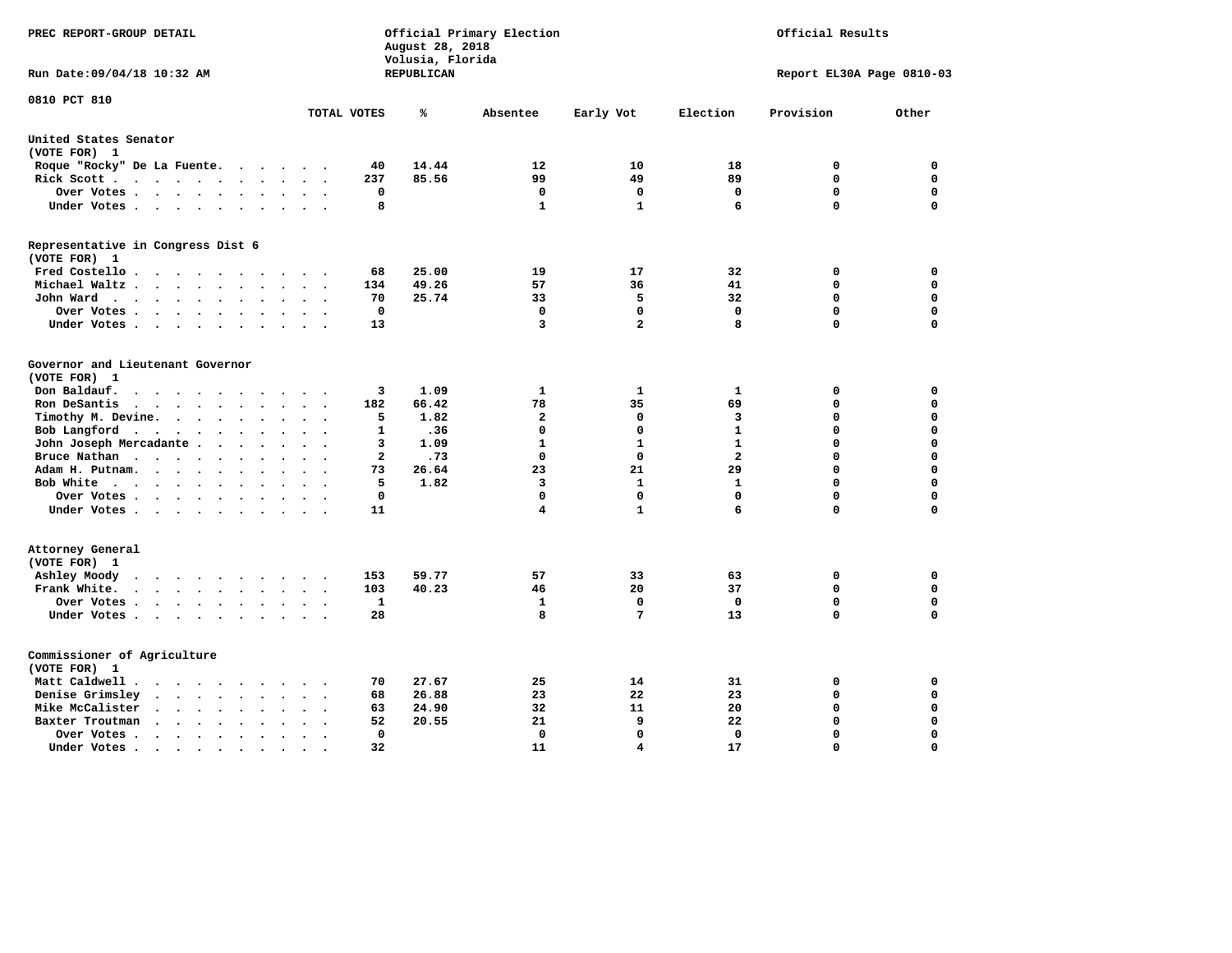| PREC REPORT-GROUP DETAIL                                                                                                                                                              |                            | August 28, 2018<br>Volusia, Florida | Official Primary Election | Official Results |             |                           |                |
|---------------------------------------------------------------------------------------------------------------------------------------------------------------------------------------|----------------------------|-------------------------------------|---------------------------|------------------|-------------|---------------------------|----------------|
| Run Date: 09/04/18 10:32 AM                                                                                                                                                           |                            | <b>NONPARTISAN</b>                  |                           |                  |             | Report EL30A Page 0810-04 |                |
| 0810 PCT 810                                                                                                                                                                          |                            |                                     |                           |                  |             |                           |                |
|                                                                                                                                                                                       | TOTAL VOTES                | ℁                                   | Absentee                  | Early Vot        | Election    | Provision                 | Other          |
| Circuit Judge 7th Judicial, Grp 15<br>(VOTE FOR) 1                                                                                                                                    |                            |                                     |                           |                  |             |                           |                |
| Linda L. Gaustad                                                                                                                                                                      | 198                        | 36.40                               | 83                        | 52               | 63          | 0                         | 0              |
| Sebrina L. Slack                                                                                                                                                                      | 183                        | 33.64                               | 65                        | 48               | 70          | 0                         | 0              |
| Ryan Will $\cdots$ , $\cdots$ , $\cdots$                                                                                                                                              | 163                        | 29.96                               | 58                        | 37               | 68          | 0                         | 0              |
| Over Votes                                                                                                                                                                            | 0                          |                                     | $\mathbf{o}$              | 0                | $\mathbf 0$ | 0                         | 0              |
| Under Votes                                                                                                                                                                           | 101                        |                                     | 36                        | 28               | 37          | 0                         | 0              |
| County Judge 7th Judicial, Grp 5                                                                                                                                                      |                            |                                     |                           |                  |             |                           |                |
| (VOTE FOR) 1                                                                                                                                                                          |                            |                                     |                           |                  |             |                           |                |
| Steve Burk.<br>the contract of the contract of the contract of the contract of the contract of the contract of the contract of                                                        | 203                        | 37.25                               | 67                        | 60               | 76          | 0                         | 0              |
| Dawn "Pam" Fields.                                                                                                                                                                    | 342<br>$\sim$ $\sim$       | 62.75                               | 142                       | 81               | 119         | 0                         | 0              |
| Over Votes                                                                                                                                                                            | 0                          |                                     | $\mathbf{o}$              | 0                | 0           | 0                         | 0              |
| Under Votes                                                                                                                                                                           | 100                        |                                     | 33                        | 24               | 43          | 0                         | $\mathsf{o}\,$ |
| County Council at Large                                                                                                                                                               |                            |                                     |                           |                  |             |                           |                |
| (VOTE FOR) 1                                                                                                                                                                          |                            |                                     |                           |                  |             |                           |                |
| L. Ronald Durham                                                                                                                                                                      | 208                        | 34.84                               | 78                        | 67               | 63          | 0                         | 0              |
| Ben F. Johnson.                                                                                                                                                                       | 389                        | 65.16                               | 149                       | 86               | 154         | 0                         | $\mathbf 0$    |
| WRITE-IN.                                                                                                                                                                             | 0                          |                                     | 0                         | 0                | 0           | 0                         | 0              |
| Over Votes                                                                                                                                                                            | 1                          |                                     | $^{\circ}$                | 0                | 1           | 0                         | 0              |
| Under Votes                                                                                                                                                                           | 47                         |                                     | 15                        | 12               | 20          | 0                         | 0              |
| School Board Member District 3                                                                                                                                                        |                            |                                     |                           |                  |             |                           |                |
| (VOTE FOR) 1                                                                                                                                                                          |                            |                                     |                           |                  |             |                           |                |
| Linda L. Cuthbert.                                                                                                                                                                    | 347                        | 59.01                               | 144                       | 92               | 111         | 0                         | 0              |
| Kerry Lyons.<br>$\mathbf{r}$ , and $\mathbf{r}$ , and $\mathbf{r}$ , and $\mathbf{r}$                                                                                                 | 37<br>$\ddot{\phantom{1}}$ | 6.29                                | 6                         | 10               | 21          | 0                         | 0              |
| John Nelson.<br>$\mathbf{r}$ , $\mathbf{r}$ , $\mathbf{r}$ , $\mathbf{r}$ , $\mathbf{r}$<br>$\ddot{\phantom{a}}$<br>$\ddot{\phantom{a}}$                                              | 140                        | 23.81                               | 46                        | 32               | 62          | 0                         | 0              |
| Stan Schmidt<br>$\ddot{\phantom{1}}$                                                                                                                                                  | 64                         | 10.88                               | 20                        | 22               | 22          | 0                         | 0              |
| Over Votes                                                                                                                                                                            | 0                          |                                     | 0                         | 0                | $\mathbf 0$ | 0                         | 0              |
| Under Votes                                                                                                                                                                           | 57                         |                                     | 26                        | 9                | 22          | 0                         | $\mathbf 0$    |
| City of New Smyrna Beach Mayor                                                                                                                                                        |                            |                                     |                           |                  |             |                           |                |
| (VOTE FOR) 1                                                                                                                                                                          |                            |                                     |                           |                  |             |                           |                |
| Mark A. Beckwith                                                                                                                                                                      | 136                        | 21.66                               | 51                        | 33               | 52          | 0                         | 0              |
| Ed Ellison - WITHDRAWN $\cdot$                                                                                                                                                        | 24                         | 3.82                                | 20                        | 1                | 3           | 0                         | 0              |
| Chase Herbig                                                                                                                                                                          | 81                         | 12.90                               | 31                        | 24               | 26          | 0                         | 0              |
| Lisa Martin.<br>$\ddot{\phantom{a}}$                                                                                                                                                  | 133                        | 21.18                               | 52                        | 39               | 42          | $\mathbf 0$               | 0              |
| Russ Owen<br>$\bullet$                                                                                                                                                                | 234                        | 37.26                               | 68                        | 60               | 106         | 0                         | 0              |
| Joel Paige<br>$\bullet$<br>$\bullet$                                                                                                                                                  | 20<br>$\ddot{\phantom{0}}$ | 3.18                                | 10                        | 6                | 4           | 0                         | 0              |
| Over Votes .                                                                                                                                                                          | $\Omega$                   |                                     | $\Omega$                  | $^{\circ}$       | 0           | $\mathbf{0}$              | 0              |
| Under Votes                                                                                                                                                                           | 17                         |                                     | 10                        | $\mathbf{2}$     | 5           | 0                         | 0              |
| City of New Smyrna Beach Zone 1                                                                                                                                                       |                            |                                     |                           |                  |             |                           |                |
| (VOTE FOR) 1                                                                                                                                                                          |                            |                                     |                           |                  |             |                           |                |
| Peggy Belflower                                                                                                                                                                       | 182                        | 30.43                               | 57                        | 52               | 73          | 0                         | 0              |
| Michael Kolody.<br>$\cdot$ $\cdot$ $\cdot$ $\cdot$ $\cdot$                                                                                                                            | 154                        | 25.75                               | 62                        | 38               | 54          | 0                         | 0              |
| Jessica Realin.<br>$\cdots$                                                                                                                                                           | 155                        | 25.92                               | 57                        | 42               | 56          | 0                         | 0              |
| $\begin{array}{cccccccccccccc} \bullet & \bullet & \bullet & \bullet & \bullet & \bullet & \bullet & \bullet & \bullet \end{array}$<br>John Redmond<br>$\sim$<br>$\ddot{\phantom{a}}$ | 107                        | 17.89                               | 47                        | 22               | 38          | 0                         | 0              |
| Over Votes .<br>$\begin{array}{cccccccccccccc} \bullet & \bullet & \bullet & \bullet & \bullet & \bullet & \bullet & \bullet & \bullet \end{array}$                                   | 0                          |                                     | 0                         | 0                | 0           | 0                         | 0              |
| Under Votes.                                                                                                                                                                          | 47                         |                                     | 19                        | 11               | 17          | $\Omega$                  | 0              |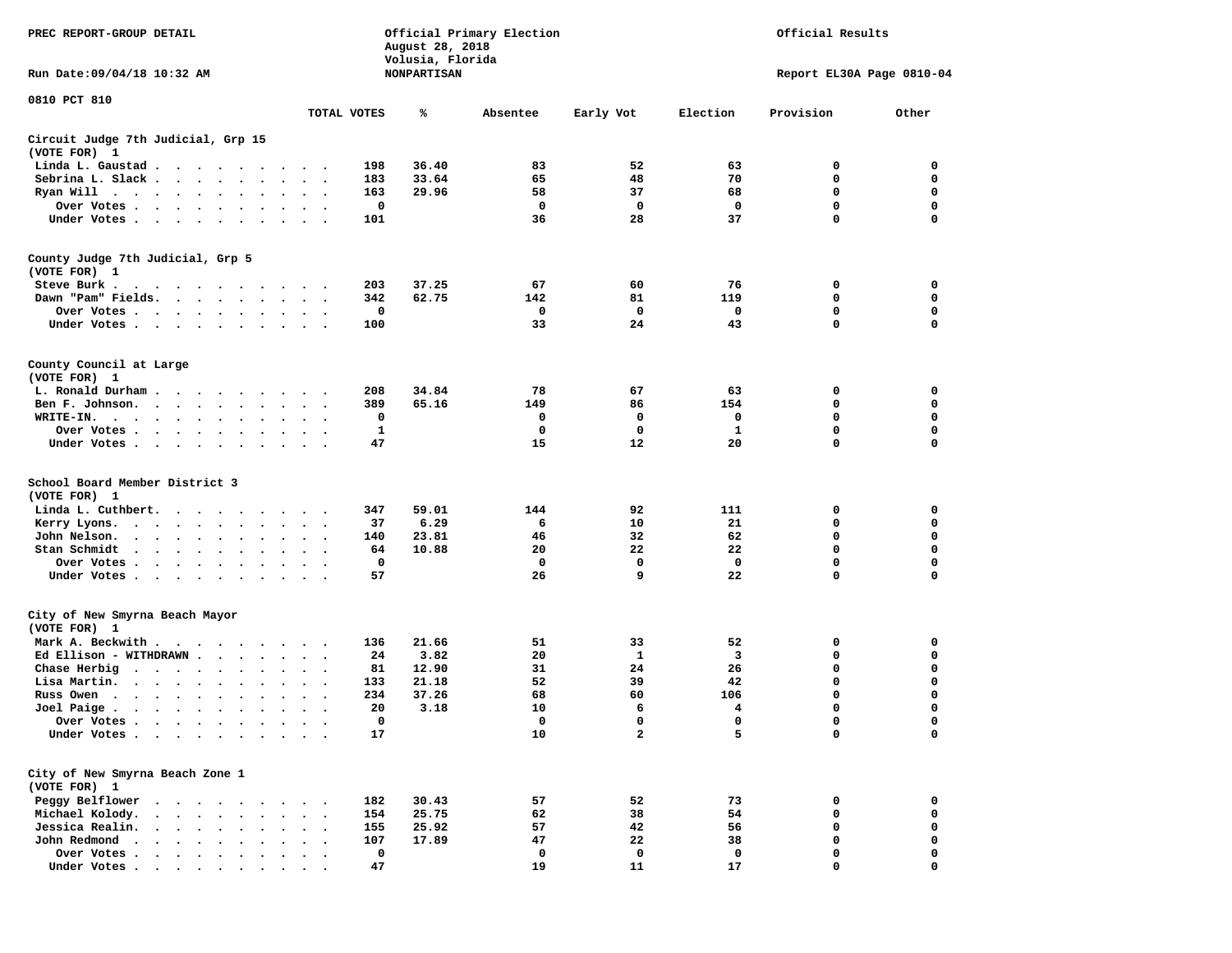| PREC REPORT-GROUP DETAIL                |  |                                         |  |             | Official Primary Election<br>August 28, 2018<br>Volusia, Florida |          | Official Results |          |                           |       |
|-----------------------------------------|--|-----------------------------------------|--|-------------|------------------------------------------------------------------|----------|------------------|----------|---------------------------|-------|
| Run Date: 09/04/18 10:32 AM             |  |                                         |  |             | <b>STATISTICS</b>                                                |          |                  |          | Report EL30A Page 0812-01 |       |
| 0812 PCT 812                            |  |                                         |  |             |                                                                  |          |                  |          |                           |       |
|                                         |  |                                         |  | TOTAL VOTES | %ะ                                                               | Absentee | Early Vot        | Election | Provision                 | Other |
| REGISTERED VOTERS - TOTAL               |  |                                         |  | 2,826       |                                                                  |          |                  |          |                           |       |
| REGISTERED VOTERS - DEMOCRATIC          |  | $\cdot$ $\cdot$ $\cdot$ $\cdot$         |  | 838         | 29.65                                                            |          |                  |          |                           |       |
| REGISTERED VOTERS - REPUBLICAN          |  |                                         |  | 1,180       | 41.76                                                            |          |                  |          |                           |       |
| REGISTERED VOTERS - NONPARTISAN         |  |                                         |  | 808         |                                                                  |          |                  |          |                           |       |
| BALLOTS CAST - TOTAL.                   |  |                                         |  | 1,166       |                                                                  | 429      | 256              | 480      |                           |       |
| BALLOTS CAST - DEMOCRATIC               |  |                                         |  | 396         | 33.96                                                            | 139      | 97               | 160      |                           |       |
| BALLOTS CAST - REPUBLICAN               |  |                                         |  | 574         | 49.23                                                            | 218      | 122              | 233      |                           |       |
| BALLOTS CAST - NONPARTISAN.             |  |                                         |  | 196         | 16.81                                                            | 72       | 37               | 87       |                           |       |
| BALLOTS CAST - BLANK.                   |  |                                         |  | 4           | .34                                                              |          |                  | 0        | 0                         |       |
| VOTER TURNOUT - TOTAL<br>.              |  |                                         |  |             | 41.26                                                            |          |                  |          |                           |       |
| VOTER TURNOUT - DEMOCRATIC.             |  | $\cdot$ $\cdot$ $\cdot$ $\cdot$ $\cdot$ |  |             | 47.26                                                            |          |                  |          |                           |       |
| VOTER TURNOUT - REPUBLICAN.<br>$\cdots$ |  |                                         |  |             | 48.64                                                            |          |                  |          |                           |       |
| VOTER TURNOUT - BLANK                   |  |                                         |  |             | .14                                                              |          |                  |          |                           |       |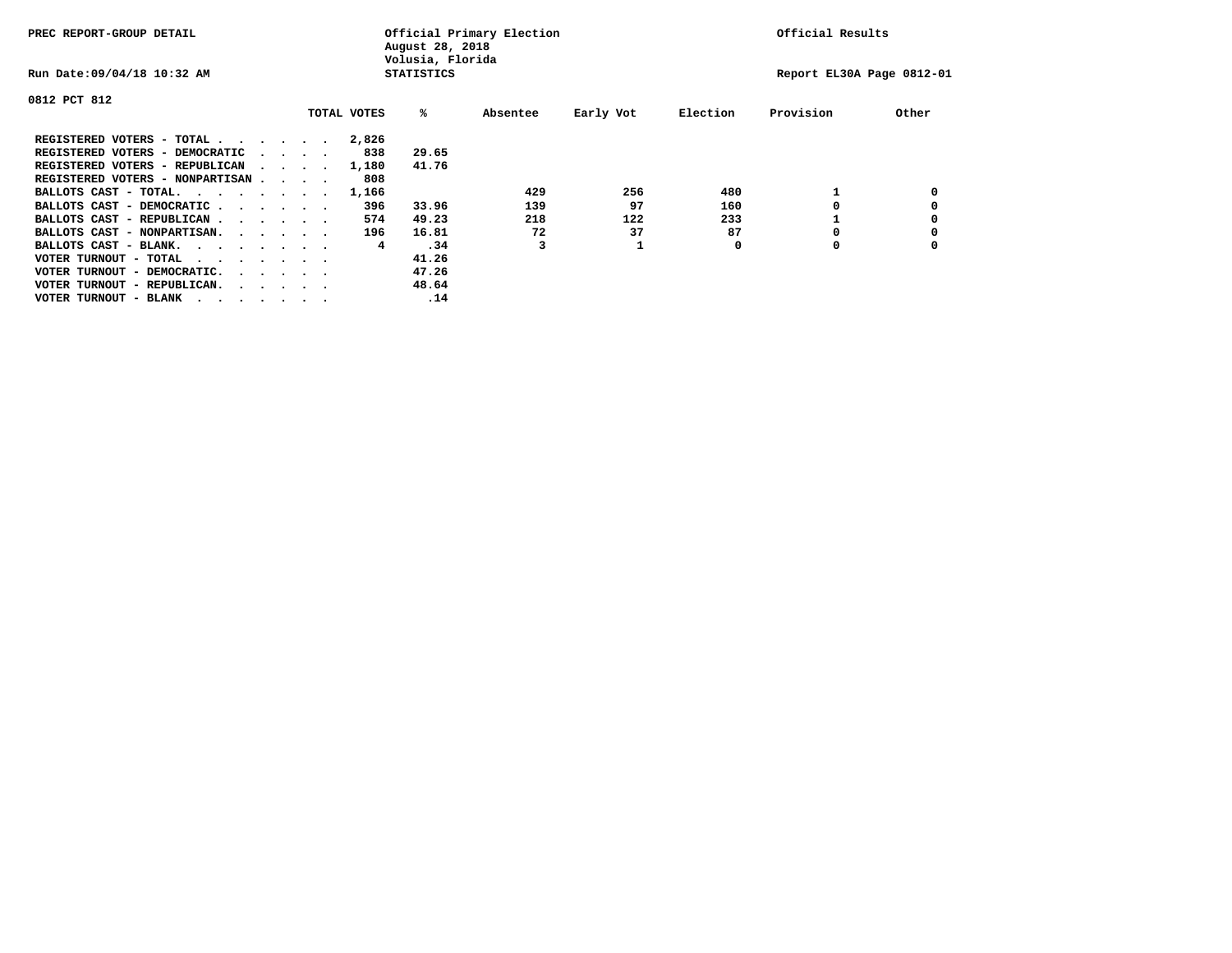|                                                   | Official Primary Election<br>Official Results<br>PREC REPORT-GROUP DETAIL<br>August 28, 2018<br>Volusia, Florida |  |         |  |  |  |                      |           |                |            |                         |                         |              |             |                           |
|---------------------------------------------------|------------------------------------------------------------------------------------------------------------------|--|---------|--|--|--|----------------------|-----------|----------------|------------|-------------------------|-------------------------|--------------|-------------|---------------------------|
| Run Date: 09/04/18 10:32 AM                       |                                                                                                                  |  |         |  |  |  |                      |           |                | DEMOCRATIC |                         |                         |              |             | Report EL30A Page 0812-02 |
| 0812 PCT 812                                      |                                                                                                                  |  |         |  |  |  |                      |           |                |            |                         |                         |              |             |                           |
|                                                   |                                                                                                                  |  |         |  |  |  |                      |           | TOTAL VOTES    | ℁          | Absentee                | Early Vot               | Election     | Provision   | Other                     |
| Representative in Congress Dist 6<br>(VOTE FOR) 1 |                                                                                                                  |  |         |  |  |  |                      |           |                |            |                         |                         |              |             |                           |
| Stephen Sevigny                                   | $\cdots$                                                                                                         |  |         |  |  |  |                      |           | 66             | 17.74      | 22                      | 11                      | 33           | 0           | $\mathbf 0$               |
| Nancy Soderberg                                   |                                                                                                                  |  |         |  |  |  |                      |           | 262            | 70.43      | 99                      | 74                      | 89           | $\Omega$    | $\mathbf 0$               |
| John Upchurch                                     |                                                                                                                  |  |         |  |  |  |                      |           | 44             | 11.83      | 14                      | 5                       | 25           | $\mathbf 0$ | $\mathbf 0$               |
| Over Votes                                        |                                                                                                                  |  |         |  |  |  |                      |           | 0              |            | 0                       | 0                       | 0            | 0           | 0                         |
| Under Votes                                       |                                                                                                                  |  |         |  |  |  |                      |           | 24             |            | 4                       | 7                       | 13           | $\Omega$    | 0                         |
| Governor and Lieutenant Governor                  |                                                                                                                  |  |         |  |  |  |                      |           |                |            |                         |                         |              |             |                           |
| (VOTE FOR) 1                                      |                                                                                                                  |  |         |  |  |  |                      |           |                |            |                         |                         |              |             |                           |
| Andrew Gillum                                     |                                                                                                                  |  | $\cdot$ |  |  |  |                      |           | 53             | 13.98      | 8                       | 11                      | 34           | 0           | 0                         |
| Gwen Graham.                                      |                                                                                                                  |  |         |  |  |  |                      |           | 210            | 55.41      | 78                      | 56                      | 76           | 0           | $\mathbf 0$               |
| Jeff Greene.                                      |                                                                                                                  |  |         |  |  |  | $\ddot{\phantom{a}}$ |           | 40             | 10.55      | 23                      | 8                       | 9            | $\Omega$    | $\mathbf 0$               |
| Chris King                                        |                                                                                                                  |  |         |  |  |  |                      |           | 19             | 5.01       | 5                       | 3                       | 11           | $\mathbf 0$ | $\mathbf 0$               |
| Philip Levine .                                   | $\cdots$                                                                                                         |  |         |  |  |  |                      |           | 53             | 13.98      | 19                      | 15                      | 19           | $\Omega$    | $\mathbf 0$               |
| Alex "Lundy" Lundmark                             |                                                                                                                  |  |         |  |  |  |                      |           | 3              | .79        | $\mathbf 0$             | $\mathbf 0$             | 3            | $\mathbf 0$ | $\mathbf 0$               |
| John Wetherbee.                                   |                                                                                                                  |  |         |  |  |  | $\ddot{\phantom{1}}$ |           | $\mathbf{1}$   | .26        | $\Omega$                | $\mathbf 0$             | $\mathbf{1}$ | $\Omega$    | $\mathbf 0$               |
| Over Votes                                        |                                                                                                                  |  |         |  |  |  | $\sim$ $\sim$        |           | $\overline{2}$ |            | $\overline{\mathbf{2}}$ | $\mathbf 0$             | $\mathbf 0$  | $\mathbf 0$ | $\mathbf 0$               |
| Under Votes                                       |                                                                                                                  |  |         |  |  |  |                      |           | 15             |            | 4                       | $\overline{\mathbf{4}}$ | 7            | $\mathbf 0$ | 0                         |
|                                                   |                                                                                                                  |  |         |  |  |  |                      |           |                |            |                         |                         |              |             |                           |
| Attorney General                                  |                                                                                                                  |  |         |  |  |  |                      |           |                |            |                         |                         |              |             |                           |
| (VOTE FOR) 1                                      |                                                                                                                  |  |         |  |  |  |                      |           |                |            |                         |                         |              |             |                           |
| Sean Shaw                                         |                                                                                                                  |  |         |  |  |  |                      |           | 238            | 71.90      | 84                      | 63                      | 91           | 0           | $\mathbf 0$               |
| Ryan Torrens                                      | $\mathbf{r}$ , $\mathbf{r}$ , $\mathbf{r}$ , $\mathbf{r}$ , $\mathbf{r}$ , $\mathbf{r}$                          |  |         |  |  |  | $\ddot{\phantom{1}}$ |           | 93             | 28.10      | 36                      | 18                      | 39           | $\mathbf 0$ | $\mathbf 0$               |
| Over Votes                                        |                                                                                                                  |  |         |  |  |  |                      |           | $\mathbf 0$    |            | $\mathbf 0$             | $\mathbf{0}$            | $\mathbf 0$  | $\mathbf 0$ | $\mathbf 0$               |
| Under Votes                                       |                                                                                                                  |  |         |  |  |  |                      |           | 65             |            | 19                      | 16                      | 30           | $\mathbf 0$ | $\mathbf 0$               |
| Commissioner of Agriculture<br>(VOTE FOR) 1       |                                                                                                                  |  |         |  |  |  |                      |           |                |            |                         |                         |              |             |                           |
| Nicole "Nikki" Fried.                             |                                                                                                                  |  |         |  |  |  |                      |           | 184            | 55.09      | 70                      | 41                      | 73           | 0           | 0                         |
| Jeffrey Duane Porter.                             |                                                                                                                  |  |         |  |  |  |                      |           | 29             | 8.68       | 15                      | 8                       | 6            | 0           | 0                         |
| Roy David Walker                                  |                                                                                                                  |  |         |  |  |  |                      |           | 121            | 36.23      | 36                      | 35                      | 50           | $\mathbf 0$ | $\mathbf 0$               |
| Over Votes                                        |                                                                                                                  |  |         |  |  |  |                      |           | 0              |            | $\mathbf 0$             | $\mathbf 0$             | 0            | $\mathbf 0$ | $\mathbf 0$               |
| Under Votes                                       |                                                                                                                  |  |         |  |  |  |                      |           | 62             |            | 18                      | 13                      | 31           | $\mathbf 0$ | $\mathbf 0$               |
|                                                   |                                                                                                                  |  |         |  |  |  |                      |           |                |            |                         |                         |              |             |                           |
| State Representative District 27<br>(VOTE FOR) 1  |                                                                                                                  |  |         |  |  |  |                      |           |                |            |                         |                         |              |             |                           |
| Neil Henrichsen                                   | $\cdots$                                                                                                         |  |         |  |  |  |                      |           | 0              |            | 0                       | 0                       | 0            | 0           | $\mathbf 0$               |
| Carol Lawrence.                                   | $\cdots$                                                                                                         |  |         |  |  |  |                      |           | 0              |            | $\mathbf 0$             | $\mathbf 0$             | $\mathbf 0$  | $\mathbf 0$ | $\mathbf 0$               |
| Over Votes                                        |                                                                                                                  |  |         |  |  |  | $\sim$ $\sim$        |           | 0              |            | $\Omega$                | 0                       | $\mathbf 0$  | $\Omega$    | $\mathbf 0$               |
| Under Votes.                                      | .                                                                                                                |  |         |  |  |  |                      | $\bullet$ | $\Omega$       |            | $\Omega$                | 0                       | $\Omega$     | $\Omega$    | $\Omega$                  |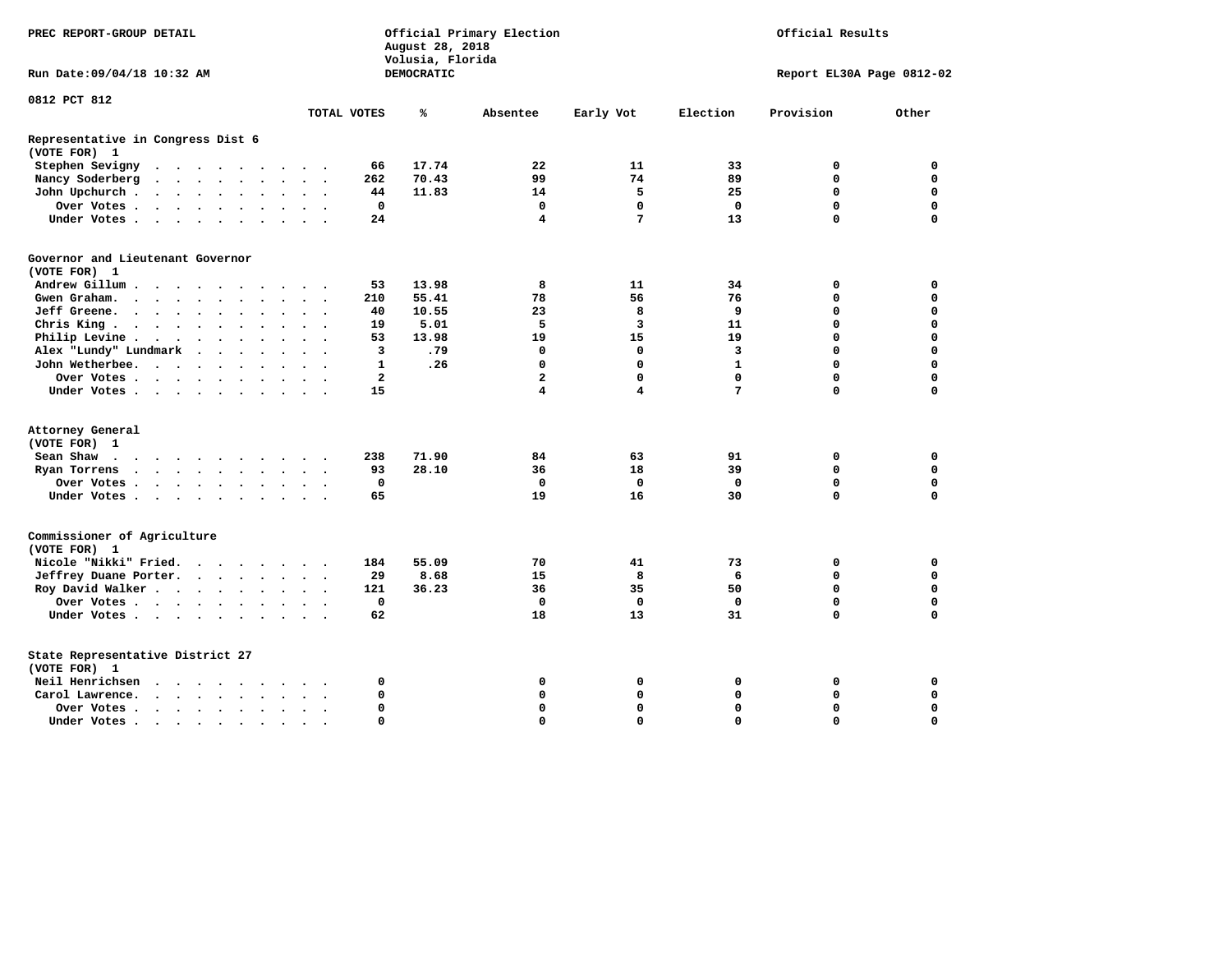| PREC REPORT-GROUP DETAIL                                                                        |                                                  | August 28, 2018<br>Volusia, Florida | Official Primary Election |              | Official Results |                           |             |  |
|-------------------------------------------------------------------------------------------------|--------------------------------------------------|-------------------------------------|---------------------------|--------------|------------------|---------------------------|-------------|--|
| Run Date:09/04/18 10:32 AM                                                                      |                                                  | REPUBLICAN                          |                           |              |                  | Report EL30A Page 0812-03 |             |  |
| 0812 PCT 812                                                                                    | TOTAL VOTES                                      | ℁                                   | Absentee                  | Early Vot    | Election         | Provision                 | Other       |  |
|                                                                                                 |                                                  |                                     |                           |              |                  |                           |             |  |
| United States Senator<br>(VOTE FOR) 1                                                           |                                                  |                                     |                           |              |                  |                           |             |  |
| Roque "Rocky" De La Fuente.<br>$\cdot$ $\cdot$ $\cdot$                                          | 60<br>$\sim$<br>$\sim$                           | 10.68                               | 28                        | 11           | 20               | 1                         | 0           |  |
| Rick Scott<br>$\sim$                                                                            | 502                                              | 89.32                               | 188                       | 107          | 207              | $\mathbf 0$               | $\mathbf 0$ |  |
| Over Votes<br>$\ddot{\phantom{a}}$                                                              | 0<br>$\ddot{\phantom{a}}$                        |                                     | 0                         | 0            | 0                | $\mathbf 0$               | $\mathbf 0$ |  |
| Under Votes<br>$\ddot{\phantom{0}}$                                                             | 12<br>$\cdot$                                    |                                     | $\mathbf{2}$              | 4            | 6                | $\mathbf 0$               | $\mathbf 0$ |  |
| Representative in Congress Dist 6                                                               |                                                  |                                     |                           |              |                  |                           |             |  |
| (VOTE FOR) 1                                                                                    |                                                  |                                     |                           |              |                  |                           |             |  |
| Fred Costello.                                                                                  | 163<br>$\sim$ $\sim$ $\sim$                      | 30.70                               | 63                        | 33           | 67               | 0                         | 0           |  |
| Michael Waltz.<br>$\cdots$<br>$\ddot{\phantom{a}}$<br>$\ddot{\phantom{a}}$                      | 246                                              | 46.33                               | 86                        | 59           | 101              | 0                         | $\mathbf 0$ |  |
| John Ward<br>$\sim$<br>$\bullet$                                                                | 122<br>$\ddot{\phantom{0}}$                      | 22.98                               | 48                        | 21           | 52               | 1                         | 0           |  |
| Over Votes .<br>$\cdot$ $\cdot$ $\cdot$ $\cdot$<br>$\overline{\phantom{a}}$<br>$\sim$           | $\mathbf 0$                                      |                                     | 0                         | $\mathbf 0$  | $\Omega$         | $\mathbf 0$               | $\mathbf 0$ |  |
| Under Votes<br>$\cdot$                                                                          | 43                                               |                                     | 21                        | 9            | 13               | $\mathbf 0$               | $\mathbf 0$ |  |
|                                                                                                 |                                                  |                                     |                           |              |                  |                           |             |  |
| Governor and Lieutenant Governor                                                                |                                                  |                                     |                           |              |                  |                           |             |  |
| (VOTE FOR) 1                                                                                    |                                                  |                                     |                           |              |                  |                           |             |  |
| Don Baldauf.<br>$\cdot$ $\cdot$ $\cdot$<br>$\overline{\phantom{a}}$                             | 1                                                | .18                                 | 0                         | $\mathbf 0$  | $\mathbf{1}$     | 0                         | 0           |  |
| Ron DeSantis<br>$\cdot$ $\cdot$ $\cdot$ $\cdot$<br>$\bullet$<br>$\ddot{\phantom{a}}$            | 381                                              | 68.28                               | 140                       | 83           | 158              | $\mathbf 0$               | $\mathbf 0$ |  |
| Timothy M. Devine.<br>$\ddot{\phantom{a}}$<br>$\ddot{\phantom{a}}$                              | 6                                                | 1.08                                | 3                         | $\mathbf{1}$ | $\mathbf{2}$     | $\mathbf 0$               | $\mathbf 0$ |  |
| Bob Langford<br>$\ddot{\phantom{0}}$<br>$\blacksquare$<br>$\ddot{\phantom{a}}$<br>$\bullet$     | $7\phantom{.0}$<br>$\ddot{\phantom{a}}$          | 1.25                                | 5                         | $\mathbf{1}$ | $\mathbf{1}$     | $\mathbf 0$               | $\mathbf 0$ |  |
| John Joseph Mercadante.<br>$\cdot$ $\cdot$ $\cdot$                                              | $\overline{a}$<br>$\sim$<br>$\ddot{\phantom{a}}$ | .36                                 | $\mathbf{1}$              | $\mathbf 0$  | $\mathbf{1}$     | $\mathbf 0$               | $\mathbf 0$ |  |
| Bruce Nathan<br>$\cdot$<br>$\bullet$<br>$\ddot{\phantom{a}}$                                    | 3                                                | .54                                 | $\Omega$                  | $\mathbf{2}$ | $\mathbf{1}$     | $\mathbf 0$               | $\mathbf 0$ |  |
| Adam H. Putnam.<br>$\sim$ $\sim$ $\sim$<br>$\bullet$                                            | 152                                              | 27.24                               | 59                        | 31           | 62               | $\mathbf 0$               | $\mathbf 0$ |  |
| Bob White<br>$\bullet$                                                                          | 6<br>$\sim$                                      | 1.08                                | 3                         | $\mathbf{1}$ | $\mathbf{1}$     | $\mathbf{1}$              | $\mathbf 0$ |  |
| Over Votes .<br>$\cdot$                                                                         | $\mathbf{1}$                                     |                                     | $\mathbf{1}$              | $\mathbf 0$  | $\mathbf 0$      | $\mathbf 0$               | 0           |  |
| Under Votes<br>$\sim$                                                                           | 15                                               |                                     | 6                         | 3            | 6                | $\mathbf 0$               | $\mathbf 0$ |  |
| Attorney General                                                                                |                                                  |                                     |                           |              |                  |                           |             |  |
| (VOTE FOR) 1                                                                                    |                                                  |                                     |                           |              |                  |                           |             |  |
| Ashley Moody<br>$\cdots$<br>$\bullet$<br>$\sim$                                                 | 296<br>$\cdot$                                   | 56.81                               | 103                       | 64           | 128              | 1                         | 0           |  |
| Frank White.<br>$\cdot$ $\cdot$ $\cdot$ $\cdot$ $\cdot$<br>$\overline{\phantom{a}}$             | 225                                              | 43.19                               | 93                        | 47           | 85               | $\mathbf 0$               | 0           |  |
| Over Votes .<br>$\cdots$<br>$\bullet$                                                           | 0                                                |                                     | 0                         | 0            | 0                | $\mathbf 0$               | 0           |  |
| Under Votes<br>$\ddot{\phantom{0}}$                                                             | 53<br>$\ddot{\phantom{a}}$                       |                                     | 22                        | 11           | 20               | $\mathbf 0$               | $\mathbf 0$ |  |
|                                                                                                 |                                                  |                                     |                           |              |                  |                           |             |  |
| Commissioner of Agriculture                                                                     |                                                  |                                     |                           |              |                  |                           |             |  |
| (VOTE FOR) 1                                                                                    |                                                  |                                     |                           |              |                  |                           |             |  |
| Matt Caldwell.<br>$\bullet$ .<br><br><br><br><br><br><br><br><br><br><br><br><br><br><br>$\sim$ | 140                                              | 29.41                               | 44                        | 28           | 68               | 0                         | 0           |  |
| Denise Grimsley<br>$\ddot{\phantom{0}}$<br>$\cdot$<br>$\ddot{\phantom{a}}$                      | 157                                              | 32.98                               | 52                        | 32           | 73               | $\mathbf 0$               | $\mathbf 0$ |  |
| Mike McCalister<br>$\cdot$ $\cdot$ $\cdot$ $\cdot$ $\cdot$<br>$\bullet$<br>$\ddot{\phantom{0}}$ | 81                                               | 17.02                               | 33                        | 23           | 25               | $\mathbf 0$               | 0           |  |
| Baxter Troutman<br>$\sim$ $\sim$<br>$\sim$<br>$\bullet$<br>$\ddot{\phantom{a}}$<br>$\Delta$     | 98                                               | 20.59                               | 38                        | 22           | 37               | $\mathbf{1}$              | $\mathbf 0$ |  |
| Over Votes .<br>$\sim$ $\sim$ $\sim$ $\sim$ $\sim$<br>$\cdot$<br>$\cdot$                        | $\Omega$                                         |                                     | 0                         | 0            | 0                | $\mathbf 0$               | $\mathbf 0$ |  |
| Under Votes.<br>$\cdots$<br>$\blacksquare$                                                      | 98<br>$\bullet$                                  |                                     | 51                        | 17           | 30               | $\Omega$                  | $\Omega$    |  |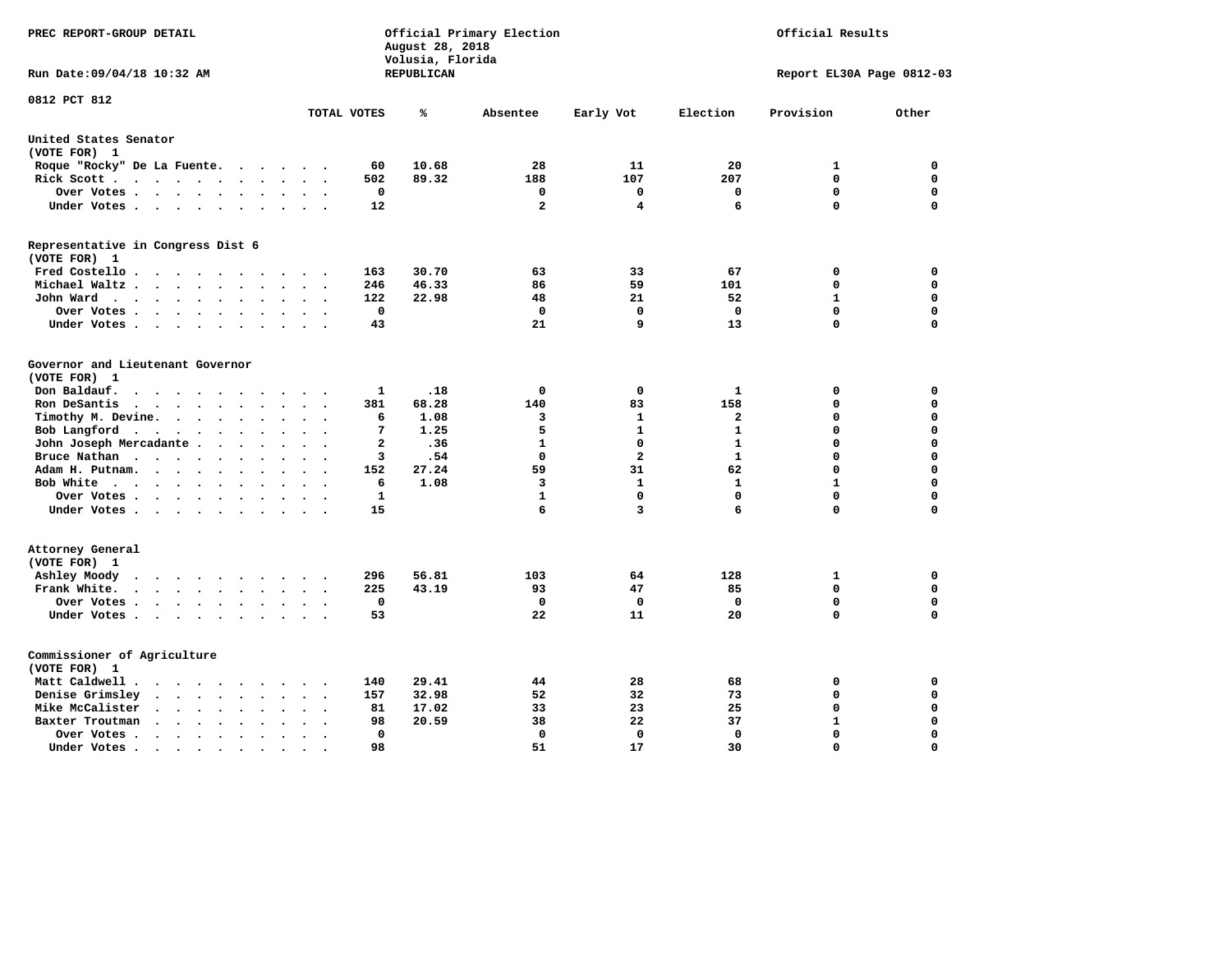| PREC REPORT-GROUP DETAIL                                                           |                                                                          |                                   |           |                      |                                       |             |              | August 28, 2018<br>Volusia, Florida | Official Primary Election |           |            | Official Results |                           |
|------------------------------------------------------------------------------------|--------------------------------------------------------------------------|-----------------------------------|-----------|----------------------|---------------------------------------|-------------|--------------|-------------------------------------|---------------------------|-----------|------------|------------------|---------------------------|
| Run Date:09/04/18 10:32 AM                                                         |                                                                          |                                   |           |                      |                                       |             |              | NONPARTISAN                         |                           |           |            |                  | Report EL30A Page 0812-04 |
| 0812 PCT 812                                                                       |                                                                          |                                   |           |                      |                                       |             |              |                                     |                           |           |            |                  |                           |
|                                                                                    |                                                                          |                                   |           |                      |                                       | TOTAL VOTES |              | ℁                                   | Absentee                  | Early Vot | Election   | Provision        | Other                     |
| Circuit Judge 7th Judicial, Grp 15<br>(VOTE FOR) 1                                 |                                                                          |                                   |           |                      |                                       |             |              |                                     |                           |           |            |                  |                           |
| Linda L. Gaustad                                                                   |                                                                          |                                   |           |                      |                                       |             | 311          | 32.63                               | 118                       | 68        | 125        | 0                | 0                         |
| Sebrina L. Slack                                                                   |                                                                          |                                   |           | $\ddot{\phantom{a}}$ | $\sim$ $\sim$                         |             | 367          | 38.51                               | 143                       | 77        | 146        | 1                | 0                         |
| Ryan Will $\cdots$ , $\cdots$ , $\cdots$                                           |                                                                          |                                   |           |                      | $\sim$ $\sim$                         |             | 275          | 28.86                               | 102                       | 62        | 111        | 0                | 0                         |
| Over Votes                                                                         |                                                                          |                                   |           |                      | $\ddot{\phantom{0}}$                  |             | 0            |                                     | 0                         | 0         | 0          | $\mathbf 0$      | 0                         |
| Under Votes                                                                        |                                                                          |                                   |           | $\sim$               |                                       |             | 213          |                                     | 66                        | 49        | 98         | 0                | $\mathbf 0$               |
| County Judge 7th Judicial, Grp 5                                                   |                                                                          |                                   |           |                      |                                       |             |              |                                     |                           |           |            |                  |                           |
| (VOTE FOR) 1                                                                       |                                                                          |                                   |           |                      |                                       |             |              |                                     |                           |           |            |                  |                           |
| Steve Burk .<br>$\cdots$                                                           |                                                                          |                                   |           |                      |                                       |             | 345          | 36.09                               | 124                       | 80        | 141        | 0                | 0                         |
| Dawn "Pam" Fields.                                                                 |                                                                          |                                   |           |                      | $\ddot{\phantom{1}}$                  |             | 611          | 63.91                               | 239                       | 127       | 244        | 1                | 0                         |
| Over Votes                                                                         |                                                                          |                                   |           |                      | $\ddot{\phantom{1}}$                  |             | 0            |                                     | 0                         | 0         | 0          | 0                | 0                         |
| Under Votes                                                                        |                                                                          |                                   |           |                      |                                       |             | 210          |                                     | 66                        | 49        | 95         | $\mathbf 0$      | $\mathbf 0$               |
| County Council at Large                                                            |                                                                          |                                   |           |                      |                                       |             |              |                                     |                           |           |            |                  |                           |
| (VOTE FOR) 1                                                                       |                                                                          |                                   |           |                      |                                       |             |              |                                     |                           |           |            |                  |                           |
| L. Ronald Durham                                                                   |                                                                          |                                   |           |                      |                                       |             | 379          | 37.01                               | 135                       | 105       | 139        | 0                | 0                         |
| Ben F. Johnson.                                                                    | $\cdots$                                                                 |                                   |           |                      | $\ddot{\phantom{1}}$                  |             | 642          | 62.70                               | 255                       | 119       | 267        | 1                | 0                         |
| WRITE-IN.                                                                          |                                                                          |                                   |           |                      |                                       |             | 3            | .29                                 | 2                         | 0         | 1          | 0                | 0                         |
| Over Votes                                                                         |                                                                          | $\bullet$ .                       | $\bullet$ |                      |                                       |             | 0            |                                     | 0                         | 0         | 0          | 0                | $\mathbf 0$               |
| Under Votes                                                                        |                                                                          |                                   |           |                      |                                       |             | 142          |                                     | 37                        | 32        | 73         | 0                | $\mathbf 0$               |
| School Board Member District 3                                                     |                                                                          |                                   |           |                      |                                       |             |              |                                     |                           |           |            |                  |                           |
| (VOTE FOR) 1                                                                       |                                                                          |                                   |           |                      |                                       |             |              |                                     |                           |           |            |                  |                           |
| Linda L. Cuthbert.                                                                 |                                                                          |                                   |           |                      |                                       |             | 566          | 55.82                               | 222                       | 135       | 208        | 1                | 0                         |
| Kerry Lyons.                                                                       |                                                                          |                                   |           |                      |                                       |             | 96           | 9.47                                | 28                        | 19        | 49         | $\mathbf 0$      | 0                         |
| John Nelson.<br>$\mathbf{u} = \mathbf{u} + \mathbf{u} + \mathbf{u} + \mathbf{u}$ . |                                                                          | $\ddot{\phantom{0}}$<br>$\bullet$ | $\bullet$ |                      | $\bullet$                             |             | 245          | 24.16                               | 88                        | 46        | 111        | 0                | 0                         |
| Stan Schmidt<br>$\cdot$ $\cdot$ $\cdot$ $\cdot$ $\cdot$                            |                                                                          | $\ddot{\phantom{0}}$              | $\bullet$ | $\bullet$            | $\cdot$                               |             | 107          | 10.55                               | 29                        | 39        | 39         | 0                | 0                         |
| Over Votes                                                                         |                                                                          |                                   | $\cdot$   |                      | $\ddot{\phantom{1}}$                  |             | $\mathbf{2}$ |                                     | 0                         | 1         | 1          | 0                | $\mathbf 0$               |
| Under Votes                                                                        |                                                                          | $\bullet$ .                       | $\bullet$ | $\bullet$            | $\cdot$ .                             |             | 150          |                                     | 62                        | 16        | 72         | 0                | $\mathbf 0$               |
| City of New Smyrna Beach Mayor                                                     |                                                                          |                                   |           |                      |                                       |             |              |                                     |                           |           |            |                  |                           |
| (VOTE FOR) 1                                                                       |                                                                          |                                   |           |                      |                                       |             |              |                                     |                           |           |            |                  |                           |
| Mark A. Beckwith                                                                   |                                                                          |                                   |           |                      |                                       |             | 101          | 8.96                                | 37                        | 18        | 46         | 0                | 0                         |
| Ed Ellison - WITHDRAWN.                                                            |                                                                          | $\sim$ $\sim$                     |           |                      | $\overline{\phantom{a}}$              |             | 24           | 2.13                                | 11                        | 3         | 10         | 0                | 0                         |
| Chase Herbig<br>$\cdots$                                                           |                                                                          |                                   |           |                      |                                       |             | 206          | 18.28                               | 95                        | 42        | 69         | 0                | 0                         |
| Lisa Martin.<br>$\sim$ , and $\sim$ , and $\sim$                                   |                                                                          |                                   | $\bullet$ | $\bullet$            | $\bullet$<br>$\overline{\phantom{a}}$ |             | 245          | 21.74                               | 99                        | 68        | 77         | $\mathbf{1}$     | $\mathbf 0$               |
| Russ Owen                                                                          |                                                                          | $\bullet$                         |           |                      |                                       |             | 490          | 43.48                               | 135                       | 110       | 245        | 0                | 0                         |
| Joel Paige $\cdots$ $\cdots$                                                       |                                                                          | $\ddot{\phantom{0}}$<br>$\bullet$ | $\bullet$ | $\bullet$            | $\bullet$<br>$\bullet$                |             | 61           | 5.41                                | 30                        | 8         | 23         | $\mathbf 0$      | $\mathbf 0$               |
| Over Votes                                                                         |                                                                          |                                   |           |                      |                                       |             | $^{\circ}$   |                                     | $\mathbf 0$               | $\Omega$  | $^{\circ}$ | 0                | $\Omega$                  |
| Under Votes                                                                        |                                                                          |                                   |           |                      |                                       |             | 39           |                                     | 22                        | 7         | 10         | 0                | 0                         |
| City of New Smyrna Beach Zone 1                                                    |                                                                          |                                   |           |                      |                                       |             |              |                                     |                           |           |            |                  |                           |
| (VOTE FOR) 1                                                                       |                                                                          |                                   |           |                      |                                       |             |              |                                     |                           |           |            |                  |                           |
| Peggy Belflower                                                                    |                                                                          |                                   |           |                      |                                       |             | 339          | 32.69                               | 101                       | 86        | 151        | 1                | 0                         |
| Michael Kolody.<br>$\ddot{\phantom{0}}$                                            | $\sim$                                                                   | $\ddot{\phantom{a}}$              |           |                      |                                       |             | 280          | 27.00                               | 118                       | 62        | 100        | 0                | 0                         |
| Jessica Realin.                                                                    | <b>Contract Contract Contract</b>                                        |                                   |           |                      |                                       |             | 203          | 19.58                               | 70                        | 38        | 95         | 0                | 0                         |
| John Redmond                                                                       | $\mathbf{r}$ , and $\mathbf{r}$ , and $\mathbf{r}$                       |                                   |           |                      |                                       |             | 215          | 20.73                               | 88                        | 46        | 81         | 0                | $\mathbf 0$               |
| Over Votes .                                                                       | $\mathbf{r}$ , $\mathbf{r}$ , $\mathbf{r}$ , $\mathbf{r}$ , $\mathbf{r}$ |                                   |           |                      |                                       |             | 0            |                                     | 0                         | 0         | 0          | 0                | 0                         |
| Under Votes.                                                                       |                                                                          |                                   |           |                      |                                       |             | 129          |                                     | 52                        | 24        | 53         | O                | $\Omega$                  |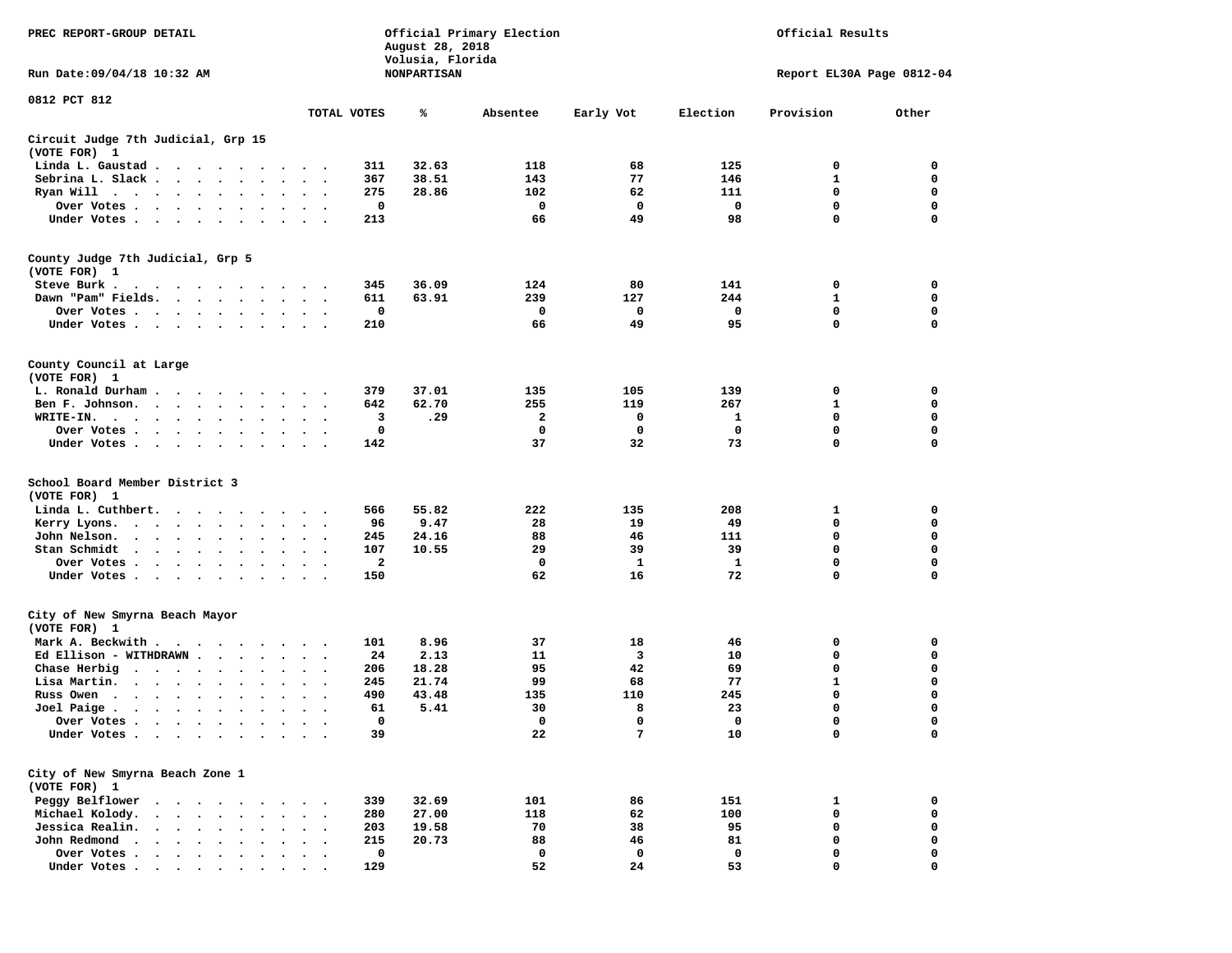| PREC REPORT-GROUP DETAIL                |  |  |                                         |             | August 28, 2018<br>Volusia, Florida | Official Primary Election |           | Official Results |                           |       |  |
|-----------------------------------------|--|--|-----------------------------------------|-------------|-------------------------------------|---------------------------|-----------|------------------|---------------------------|-------|--|
| Run Date: 09/04/18 10:32 AM             |  |  |                                         |             | <b>STATISTICS</b>                   |                           |           |                  | Report EL30A Page 0813-01 |       |  |
| 0813 PCT 813                            |  |  |                                         |             |                                     |                           |           |                  |                           |       |  |
|                                         |  |  |                                         | TOTAL VOTES | %ะ                                  | Absentee                  | Early Vot | Election         | Provision                 | Other |  |
| REGISTERED VOTERS - TOTAL               |  |  |                                         | 2,010       |                                     |                           |           |                  |                           |       |  |
| REGISTERED VOTERS - DEMOCRATIC          |  |  | $\sim$ $\sim$ $\sim$ $\sim$             | 524         | 26.07                               |                           |           |                  |                           |       |  |
| REGISTERED VOTERS - REPUBLICAN          |  |  |                                         | 952         | 47.36                               |                           |           |                  |                           |       |  |
| REGISTERED VOTERS - NONPARTISAN         |  |  |                                         | 534         |                                     |                           |           |                  |                           |       |  |
| BALLOTS CAST - TOTAL.                   |  |  |                                         | 748         |                                     | 321                       | 131       | 296              | 0                         |       |  |
| BALLOTS CAST - DEMOCRATIC               |  |  |                                         | 257         | 34.36                               | 110                       | 33        | 114              |                           |       |  |
| BALLOTS CAST - REPUBLICAN               |  |  |                                         | 408         | 54.55                               | 165                       | 89        | 154              | 0                         |       |  |
| BALLOTS CAST - NONPARTISAN.             |  |  |                                         | 83          | 11.10                               | 46                        | 9         | 28               |                           |       |  |
| BALLOTS CAST - BLANK.                   |  |  |                                         | 4           | .53                                 |                           | 2         |                  | 0                         |       |  |
| VOTER TURNOUT - TOTAL<br>$\cdots$       |  |  |                                         |             | 37.21                               |                           |           |                  |                           |       |  |
| VOTER TURNOUT - DEMOCRATIC.             |  |  | $\cdot$ $\cdot$ $\cdot$ $\cdot$ $\cdot$ |             | 49.05                               |                           |           |                  |                           |       |  |
| VOTER TURNOUT - REPUBLICAN.<br>$\cdots$ |  |  |                                         |             | 42.86                               |                           |           |                  |                           |       |  |
| VOTER TURNOUT - BLANK                   |  |  |                                         |             | .20                                 |                           |           |                  |                           |       |  |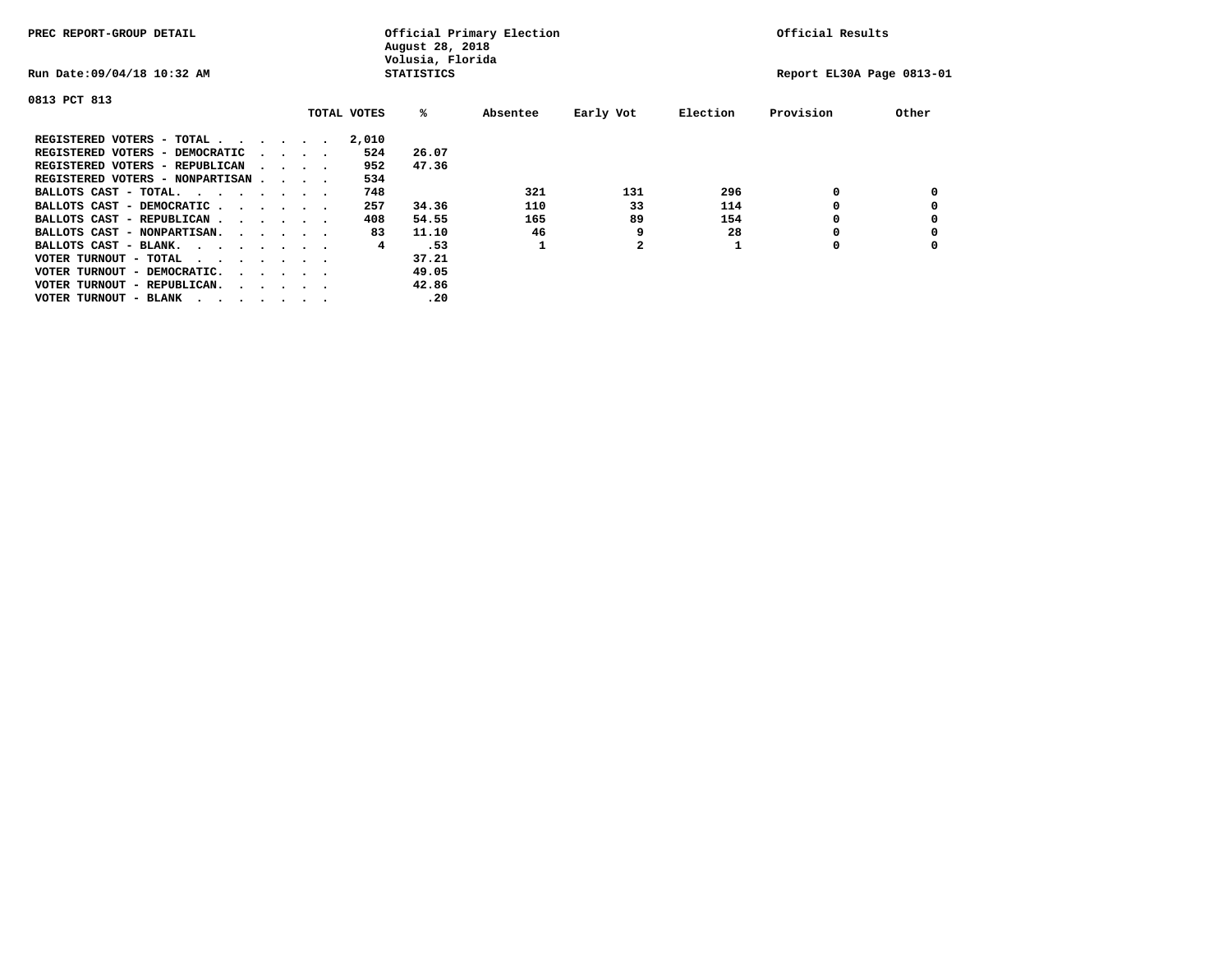| PREC REPORT-GROUP DETAIL                                                                                                                                                                                               |                         | August 28, 2018<br>Volusia, Florida | Official Primary Election | Official Results |              |                           |             |
|------------------------------------------------------------------------------------------------------------------------------------------------------------------------------------------------------------------------|-------------------------|-------------------------------------|---------------------------|------------------|--------------|---------------------------|-------------|
| Run Date: 09/04/18 10:32 AM                                                                                                                                                                                            |                         | DEMOCRATIC                          |                           |                  |              | Report EL30A Page 0813-02 |             |
| 0813 PCT 813                                                                                                                                                                                                           |                         |                                     |                           |                  |              |                           |             |
|                                                                                                                                                                                                                        | TOTAL VOTES             | ℁                                   | Absentee                  | Early Vot        | Election     | Provision                 | Other       |
| Representative in Congress Dist 6<br>(VOTE FOR) 1                                                                                                                                                                      |                         |                                     |                           |                  |              |                           |             |
| Stephen Sevigny<br>$\mathbf{u} = \mathbf{u} + \mathbf{u} + \mathbf{u} + \mathbf{u} + \mathbf{u} + \mathbf{u} + \mathbf{u} + \mathbf{u}$                                                                                | 44                      | 17.89                               | 20                        | 4                | 20           | 0                         | 0           |
| Nancy Soderberg<br>$\bullet$<br>$\ddotsc$                                                                                                                                                                              | 160                     | 65.04                               | 77                        | 24               | 59           | 0                         | $\mathbf 0$ |
| John Upchurch.<br>$\cdot$ $\cdot$ $\cdot$ $\cdot$ $\cdot$ $\cdot$<br>$\bullet$                                                                                                                                         | 42                      | 17.07                               | 12                        | 5                | 25           | 0                         | $\mathbf 0$ |
| Over Votes<br>$\bullet$<br>$\sim$ $\sim$                                                                                                                                                                               | 0                       |                                     | $\mathbf 0$               | $\mathbf 0$      | $\mathbf 0$  | $\mathbf 0$               | $\Omega$    |
| Under Votes<br>$\sim$                                                                                                                                                                                                  | 11                      |                                     | $\mathbf{1}$              | $\Omega$         | 10           | $\Omega$                  | $\Omega$    |
| Governor and Lieutenant Governor                                                                                                                                                                                       |                         |                                     |                           |                  |              |                           |             |
| (VOTE FOR) 1                                                                                                                                                                                                           |                         |                                     |                           |                  |              |                           |             |
| Andrew Gillum                                                                                                                                                                                                          | 40                      | 15.87                               | 13                        | 7                | 20           | 0                         | 0           |
| Gwen Graham.<br>$\cdot$<br>$\sim$<br>$\sim$                                                                                                                                                                            | 137                     | 54.37                               | 56                        | 15               | 66           | 0                         | $\mathbf 0$ |
| Jeff Greene.<br>$\bullet$<br>$\bullet$                                                                                                                                                                                 | 22                      | 8.73                                | 12                        | 3                | 7            | 0                         | 0           |
| Chris King                                                                                                                                                                                                             | 10                      | 3.97                                | $\overline{4}$            | $\mathbf{1}$     | 5            | 0                         | $\mathbf 0$ |
| Philip Levine .<br>$\begin{array}{cccccccccccccc} \bullet & \bullet & \bullet & \bullet & \bullet & \bullet & \bullet & \bullet \end{array}$<br>$\bullet$<br>$\ddot{\phantom{a}}$<br>$\bullet$<br>$\ddot{\phantom{1}}$ | 38                      | 15.08                               | 22                        | 7                | 9            | 0                         | $\mathbf 0$ |
| Alex "Lundy" Lundmark<br>$\sim$<br>$\ddot{\phantom{1}}$<br>$\ddot{\phantom{1}}$                                                                                                                                        | $\mathbf{1}$            | .40                                 | $\mathbf 0$               | $\mathbf 0$      | $\mathbf{1}$ | 0                         | $\mathbf 0$ |
| John Wetherbee.                                                                                                                                                                                                        | $\overline{\mathbf{4}}$ | 1.59                                | $\mathbf{1}$              | $\Omega$         | 3            | $\Omega$                  | $\Omega$    |
| Over Votes .<br>$\overline{\phantom{a}}$                                                                                                                                                                               | 0                       |                                     | 0                         | $\mathbf 0$      | $\Omega$     | 0                         | $\mathbf 0$ |
| Under Votes                                                                                                                                                                                                            | 5                       |                                     | $\overline{a}$            | $\mathbf 0$      | 3            | $\Omega$                  | $\Omega$    |
| Attorney General                                                                                                                                                                                                       |                         |                                     |                           |                  |              |                           |             |
| (VOTE FOR) 1                                                                                                                                                                                                           |                         |                                     |                           |                  |              |                           |             |
| Sean Shaw<br>$\cdots$<br>$\sim$ $\sim$                                                                                                                                                                                 | 165                     | 73.01                               | 73                        | 24               | 68           | 0                         | $\mathbf 0$ |
| Ryan Torrens<br>$\cdots$                                                                                                                                                                                               | 61                      | 26.99                               | 29                        | $7\phantom{.0}$  | 25           | $\Omega$                  | $\Omega$    |
| Over Votes                                                                                                                                                                                                             | $\mathbf 0$             |                                     | $\mathbf 0$               | $\mathbf 0$      | $\Omega$     | 0                         | $\mathbf 0$ |
| Under Votes<br>$\sim$<br>$\ddot{\phantom{1}}$                                                                                                                                                                          | 31                      |                                     | 8                         | $\overline{a}$   | 21           | 0                         | $\Omega$    |
| Commissioner of Agriculture<br>(VOTE FOR) 1                                                                                                                                                                            |                         |                                     |                           |                  |              |                           |             |
| Nicole "Nikki" Fried.<br>$\cdots$                                                                                                                                                                                      | 115                     | 50.44                               | 49                        | 19               | 47           | 0                         | 0           |
| Jeffrey Duane Porter.<br>$\mathcal{L}(\mathbf{z})$ , and $\mathcal{L}(\mathbf{z})$ , and $\mathcal{L}(\mathbf{z})$<br>$\ddot{\phantom{a}}$                                                                             | 25                      | 10.96                               | 11                        | 1                | 13           | 0                         | $\mathbf 0$ |
| Roy David Walker<br>$\bullet$                                                                                                                                                                                          | 88                      | 38.60                               | 43                        | 10               | 35           | $\mathbf 0$               | $\mathbf 0$ |
| Over Votes                                                                                                                                                                                                             | $\mathbf 0$             |                                     | $\mathbf 0$               | $\mathbf 0$      | $\mathbf 0$  | 0                         | $\Omega$    |
| Under Votes                                                                                                                                                                                                            | 29                      |                                     | 7                         | $\overline{3}$   | 19           | $\Omega$                  | 0           |
| State Representative District 27<br>(VOTE FOR) 1                                                                                                                                                                       |                         |                                     |                           |                  |              |                           |             |
| Neil Henrichsen<br>$\ddot{\phantom{a}}$<br>$\sim$<br>$\sim$<br>$\cdots$                                                                                                                                                | 95                      | 40.95                               | 53                        | 11               | 31           | 0                         | $\mathbf 0$ |
| Carol Lawrence.<br>$\cdot$ $\cdot$ $\cdot$ $\cdot$ $\cdot$<br>$\ddot{\phantom{0}}$<br>$\cdot$<br>$\bullet$<br>$\cdot$                                                                                                  | 137                     | 59.05                               | 52                        | 19               | 66           | $\mathbf 0$               | $\Omega$    |
| Over Votes<br>$\cdot$                                                                                                                                                                                                  | $\mathbf 0$             |                                     | $\Omega$                  | $\mathbf 0$      | $\Omega$     | 0                         | $\mathbf 0$ |
| Under Votes.<br>$\cdot$ $\cdot$ $\cdot$ $\cdot$ $\cdot$<br>$\sim$<br>$\bullet$                                                                                                                                         | 25                      |                                     | 5                         | 3                | 17           | $\Omega$                  | $\Omega$    |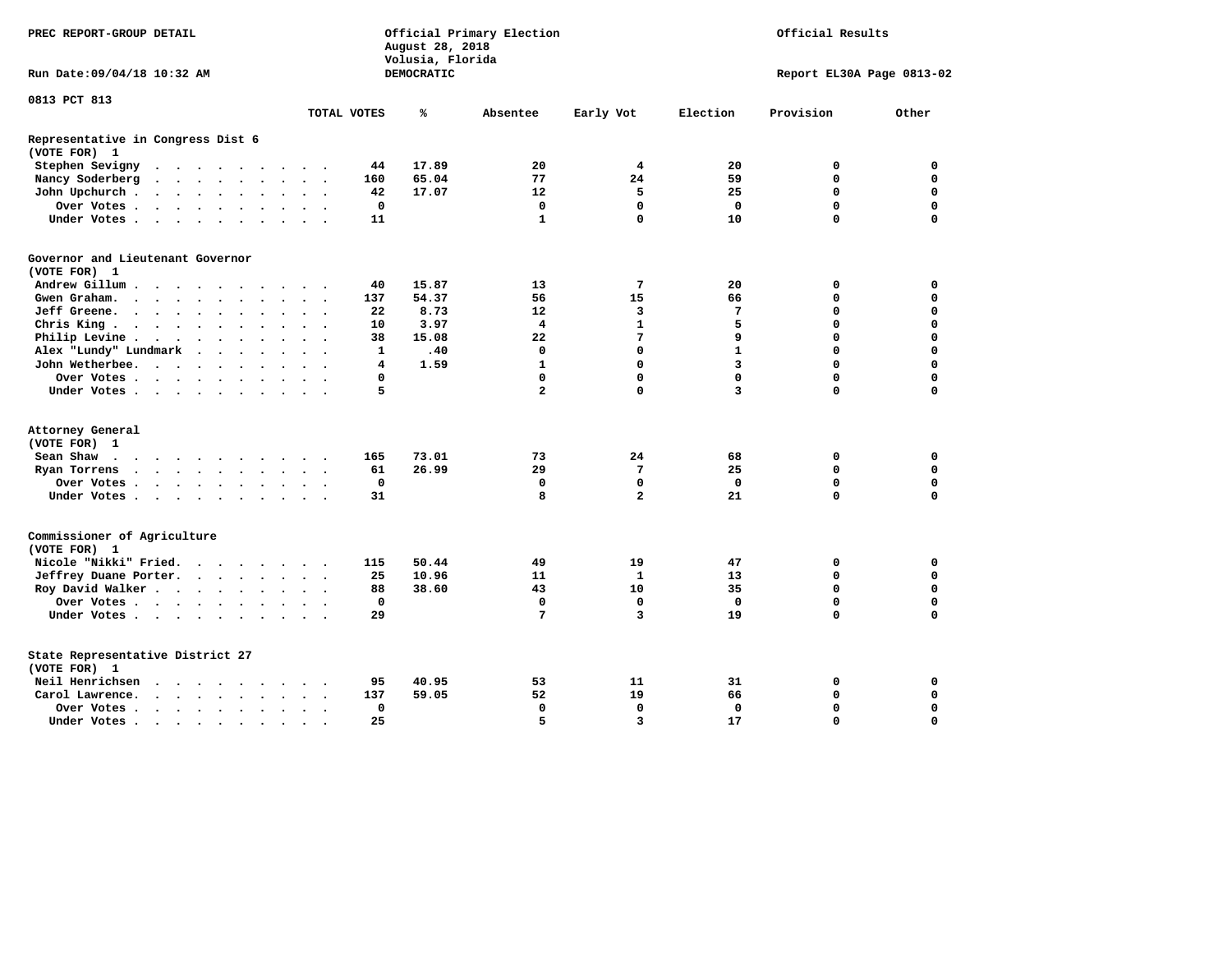| PREC REPORT-GROUP DETAIL                                                                                      |                                                                 | August 28, 2018<br>Volusia, Florida | Official Primary Election | Official Results |                 |                           |          |
|---------------------------------------------------------------------------------------------------------------|-----------------------------------------------------------------|-------------------------------------|---------------------------|------------------|-----------------|---------------------------|----------|
| Run Date: 09/04/18 10:32 AM                                                                                   |                                                                 | REPUBLICAN                          |                           |                  |                 | Report EL30A Page 0813-03 |          |
| 0813 PCT 813                                                                                                  | TOTAL VOTES                                                     | ℁                                   | Absentee                  | Early Vot        | Election        | Provision                 | Other    |
|                                                                                                               |                                                                 |                                     |                           |                  |                 |                           |          |
| United States Senator<br>(VOTE FOR) 1                                                                         |                                                                 |                                     |                           |                  |                 |                           |          |
| Roque "Rocky" De La Fuente.                                                                                   | 42<br>$\cdots$                                                  | 10.40                               | 21                        | 5                | 16              | 0                         | 0        |
| Rick Scott                                                                                                    | 362                                                             | 89.60                               | 143                       | 82               | 137             | $\mathbf 0$               | 0        |
| Over Votes                                                                                                    | 0<br>$\sim$<br>$\ddot{\phantom{a}}$<br>$\overline{\phantom{a}}$ |                                     | 0                         | 0                | 0               | $\mathbf 0$               | 0        |
| Under Votes                                                                                                   | 4<br>$\ddot{\phantom{a}}$                                       |                                     | 1                         | $\overline{a}$   | $\mathbf{1}$    | $\mathbf 0$               | 0        |
| Representative in Congress Dist 6                                                                             |                                                                 |                                     |                           |                  |                 |                           |          |
| (VOTE FOR) 1                                                                                                  |                                                                 |                                     |                           |                  |                 |                           |          |
| Fred Costello                                                                                                 | 113                                                             | 29.12                               | 34                        | 30               | 49              | 0                         | 0        |
| Michael Waltz<br>$\ddot{\phantom{a}}$<br>$\ddot{\phantom{a}}$<br>$\ddot{\phantom{a}}$                         | 182                                                             | 46.91                               | 77                        | 41               | 64              | 0                         | 0        |
| John Ward<br>$\bullet$                                                                                        | 93<br>$\bullet$                                                 | 23.97                               | 42                        | 14               | 37              | 0                         | 0        |
| Over Votes<br>$\overline{\phantom{a}}$                                                                        | 0                                                               |                                     | 0                         | 0                | $\mathbf 0$     | $\mathbf 0$               | 0        |
| Under Votes<br>$\overline{\phantom{a}}$<br>$\cdot$                                                            | 20                                                              |                                     | 12                        | 4                | $\overline{4}$  | $\mathbf 0$               | 0        |
| Governor and Lieutenant Governor                                                                              |                                                                 |                                     |                           |                  |                 |                           |          |
| (VOTE FOR) 1                                                                                                  |                                                                 |                                     |                           |                  |                 |                           |          |
| Don Baldauf.<br>$\cdot$ $\cdot$ $\cdot$ $\cdot$                                                               | 2                                                               | .50                                 | $\overline{\mathbf{2}}$   | $\mathbf 0$      | $\mathbf 0$     | 0                         | 0        |
| Ron DeSantis<br>$\bullet$<br>$\sim$                                                                           | 263                                                             | 65.91                               | 106                       | 65               | 92              | $\mathbf 0$               | 0        |
| Timothy M. Devine.<br>$\ddot{\phantom{a}}$                                                                    | 0                                                               |                                     | 0                         | 0                | $\mathbf 0$     | $\mathbf 0$               | 0        |
| Bob Langford<br>$\sim$                                                                                        | 5<br>$\ddot{\phantom{a}}$                                       | 1.25                                | 3                         | $\overline{a}$   | $\mathbf 0$     | $\mathbf 0$               | 0        |
| John Joseph Mercadante                                                                                        | $\overline{\mathbf{2}}$<br>$\overline{\phantom{a}}$             | .50                                 | $\mathbf 0$               | 0                | $\overline{a}$  | $\mathbf 0$               | 0        |
| Bruce Nathan<br>$\mathbf{r}$ , and $\mathbf{r}$ , and $\mathbf{r}$ , and $\mathbf{r}$<br>$\ddot{\phantom{0}}$ | 3                                                               | .75                                 | $\overline{\mathbf{2}}$   | $\mathbf{1}$     | $\mathbf{0}$    | $\mathbf 0$               | 0        |
| Adam H. Putnam.<br>$\cdots$<br>$\ddot{\phantom{a}}$                                                           | 121                                                             | 30.33                               | 45                        | 19               | 57              | $\mathbf 0$               | 0        |
| Bob White<br>$\ddot{\phantom{a}}$                                                                             | 3<br>$\sim$                                                     | .75                                 | 3                         | 0                | $\mathbf 0$     | $\mathbf 0$               | 0        |
| Over Votes .<br>.<br>$\ddot{\phantom{0}}$                                                                     | $\mathbf{1}$                                                    |                                     | $\mathbf{1}$              | 0                | $\mathbf 0$     | $\mathbf 0$               | 0        |
| Under Votes                                                                                                   | 8                                                               |                                     | 3                         | $\overline{a}$   | 3               | $\mathbf 0$               | 0        |
| Attorney General                                                                                              |                                                                 |                                     |                           |                  |                 |                           |          |
| (VOTE FOR) 1                                                                                                  |                                                                 |                                     |                           |                  |                 |                           |          |
| Ashley Moody<br>$\cdots$<br>$\cdot$                                                                           | 204<br>$\overline{\phantom{a}}$                                 | 53.68                               | 64                        | 42               | 98              | 0                         | 0        |
| Frank White.<br>$\cdots$<br>$\ddot{\phantom{0}}$<br>$\overline{\phantom{a}}$                                  | 176                                                             | 46.32                               | 89                        | 38               | 49              | $\mathbf 0$               | 0        |
| Over Votes .<br>$\cdots$<br>$\sim$                                                                            | 0<br>$\cdot$                                                    |                                     | 0                         | 0                | $\mathbf 0$     | $\mathbf 0$               | 0        |
| Under Votes                                                                                                   | 28                                                              |                                     | 12                        | 9                | $7\phantom{.0}$ | $\mathbf 0$               | 0        |
| Commissioner of Agriculture                                                                                   |                                                                 |                                     |                           |                  |                 |                           |          |
| (VOTE FOR) 1                                                                                                  |                                                                 |                                     |                           |                  |                 |                           |          |
| Matt Caldwell .<br>$\cdot$ $\cdot$ $\cdot$ $\cdot$ $\cdot$<br>$\sim$ $\sim$                                   | 113                                                             | 31.04                               | 42                        | 26               | 45              | 0                         | 0        |
| Denise Grimsley<br>$\sim$ $\sim$<br>$\ddot{\phantom{a}}$<br>$\ddot{\phantom{a}}$<br>$\ddot{\phantom{a}}$      | 126                                                             | 34.62                               | 42                        | 21               | 63              | $\mathbf 0$               | 0        |
| Mike McCalister<br>$\mathbf{r}$ , $\mathbf{r}$ , $\mathbf{r}$ , $\mathbf{r}$<br>$\ddot{\phantom{a}}$          | 65                                                              | 17.86                               | 35                        | 14               | 16              | $\mathbf 0$               | 0        |
| Baxter Troutman<br>$\mathbf{r}$ , $\mathbf{r}$ , $\mathbf{r}$<br>$\ddot{\phantom{a}}$<br>$\ddot{\phantom{a}}$ | 60                                                              | 16.48                               | 23                        | 15               | 22              | $\mathbf 0$               | 0        |
| Over Votes.<br>$\sim$ $\sim$ $\sim$ $\sim$<br>$\sim$<br>$\cdot$                                               | 0                                                               |                                     | 0                         | 0                | 0               | $\mathbf 0$               | 0        |
| Under Votes.<br>$\cdots$<br>$\sim$<br>$\blacksquare$                                                          | 44<br>$\bullet$                                                 |                                     | 23                        | 13               | 8               | $\Omega$                  | $\Omega$ |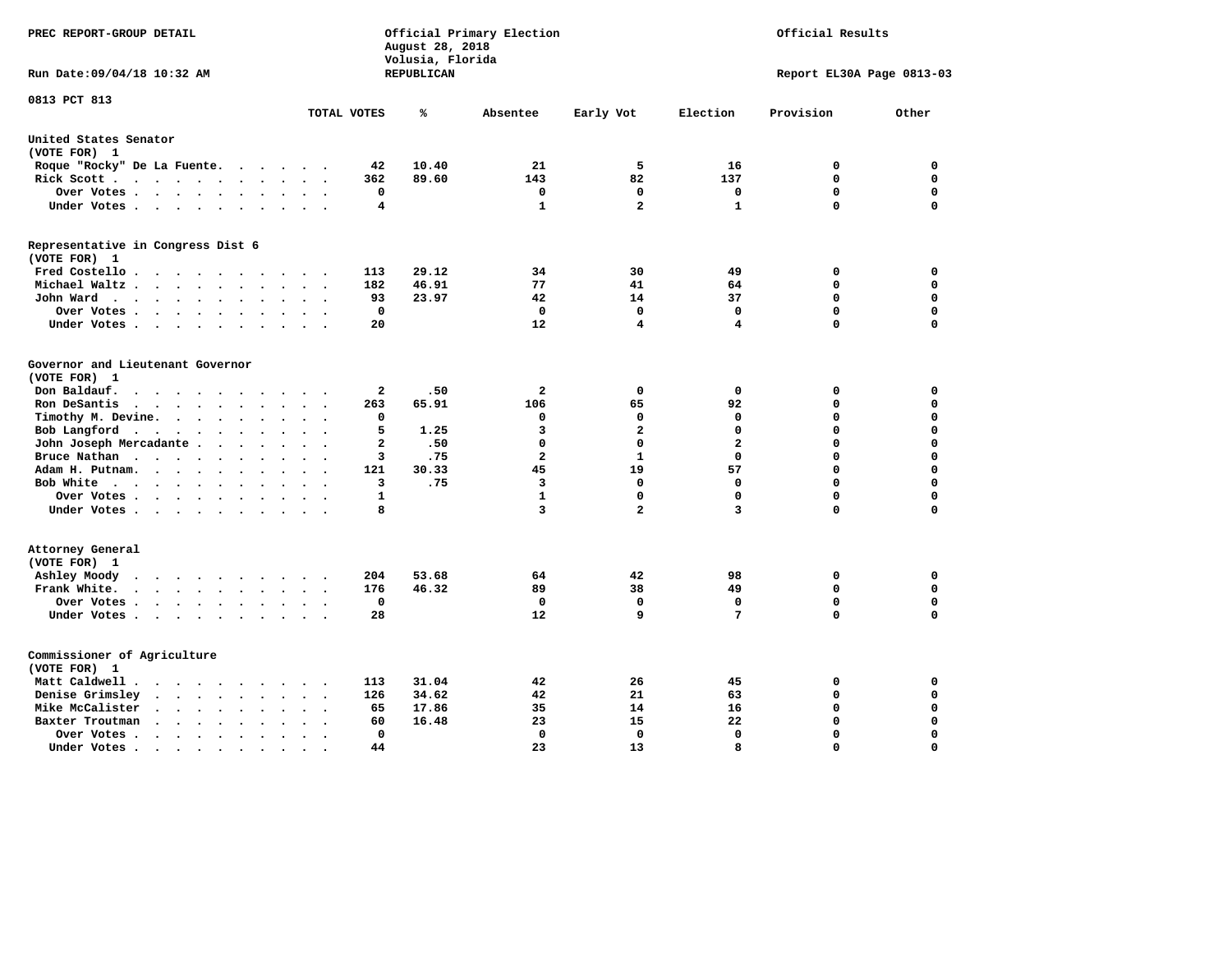| PREC REPORT-GROUP DETAIL                                                |                      | August 28, 2018<br>Volusia, Florida | Official Primary Election |             | Official Results |                           |             |  |  |
|-------------------------------------------------------------------------|----------------------|-------------------------------------|---------------------------|-------------|------------------|---------------------------|-------------|--|--|
| Run Date: 09/04/18 10:32 AM                                             |                      | <b>NONPARTISAN</b>                  |                           |             |                  | Report EL30A Page 0813-04 |             |  |  |
| 0813 PCT 813                                                            | TOTAL VOTES          | ℁                                   | Absentee                  | Early Vot   | Election         | Provision                 | Other       |  |  |
| Circuit Judge 7th Judicial, Grp 15<br>(VOTE FOR) 1                      |                      |                                     |                           |             |                  |                           |             |  |  |
| Linda L. Gaustad                                                        | 206                  | 32.96                               | 84                        | 37          | 85               | 0                         | 0           |  |  |
| Sebrina L. Slack.                                                       | 218                  | 34.88                               | 106                       | 35          | 77               | 0                         | $\mathbf 0$ |  |  |
| Ryan Will $\cdots$ , $\cdots$ , $\cdots$                                | 201                  | 32.16                               | 88                        | 33          | 80               | $\mathbf 0$               | $\mathbf 0$ |  |  |
| Over Votes                                                              | 0                    |                                     | $\mathbf 0$               | $\mathbf 0$ | 0                | $\mathbf 0$               | $\mathbf 0$ |  |  |
| Under Votes                                                             | 123                  |                                     | 43                        | 26          | 54               | 0                         | $\mathbf 0$ |  |  |
| County Judge 7th Judicial, Grp 5<br>(VOTE FOR) 1                        |                      |                                     |                           |             |                  |                           |             |  |  |
| Steve Burk                                                              | 235<br>$\sim$ $\sim$ | 37.42                               | 96                        | 44          | 95               | 0                         | 0           |  |  |
| Dawn "Pam" Fields.                                                      | 393                  | 62.58                               | 183                       | 62          | 148              | $\mathbf 0$               | 0           |  |  |
| Over Votes                                                              | 0                    |                                     | 0                         | 0           | 0                | 0                         | 0           |  |  |
| Under Votes                                                             | 120<br>$\sim$ $\sim$ |                                     | 42                        | 25          | 53               | $\Omega$                  | $\mathbf 0$ |  |  |
| County Council at Large<br>(VOTE FOR) 1                                 |                      |                                     |                           |             |                  |                           |             |  |  |
| L. Ronald Durham                                                        | 220                  | 32.79                               | 85                        | 42          | 93               | 0                         | 0           |  |  |
| Ben F. Johnson.                                                         | 447                  | 66.62                               | 204                       | 72          | 171              | 0                         | $\mathbf 0$ |  |  |
| WRITE-IN.<br>$\cdots$                                                   | 4                    | .60                                 | 0                         | 1           | 3                | $\mathbf 0$               | $\mathbf 0$ |  |  |
| Over Votes                                                              | 0                    |                                     | 0                         | 0           | 0                | 0                         | 0           |  |  |
| Under Votes                                                             | 77<br>$\sim$ $\sim$  |                                     | 32                        | 16          | 29               | $\Omega$                  | 0           |  |  |
| School Board Member District 3<br>(VOTE FOR) 1                          |                      |                                     |                           |             |                  |                           |             |  |  |
| Linda L. Cuthbert.                                                      | 343                  | 52.45                               | 158                       | 46          | 139              | 0                         | 0           |  |  |
| Kerry Lyons.<br>.                                                       | 59                   | 9.02                                | 23                        | 9           | 27               | 0                         | $\mathbf 0$ |  |  |
| John Nelson.<br>$\cdot$ $\cdot$ $\cdot$ $\cdot$ $\cdot$ $\cdot$ $\cdot$ | 163                  | 24.92                               | 76                        | 30          | 57               | $\mathbf 0$               | $\mathbf 0$ |  |  |
| Stan Schmidt<br>$\sim$<br>$\cdot$ $\cdot$<br>$\sim$                     | 89                   | 13.61                               | 24                        | 26          | 39               | 0                         | $\mathbf 0$ |  |  |
| Over Votes                                                              | 0<br>$\sim$          |                                     | $\mathbf 0$               | 0           | 0                | 0                         | $\mathbf 0$ |  |  |
| Under Votes.                                                            | 94                   |                                     | 40                        | 20          | 34               | $\Omega$                  | $\Omega$    |  |  |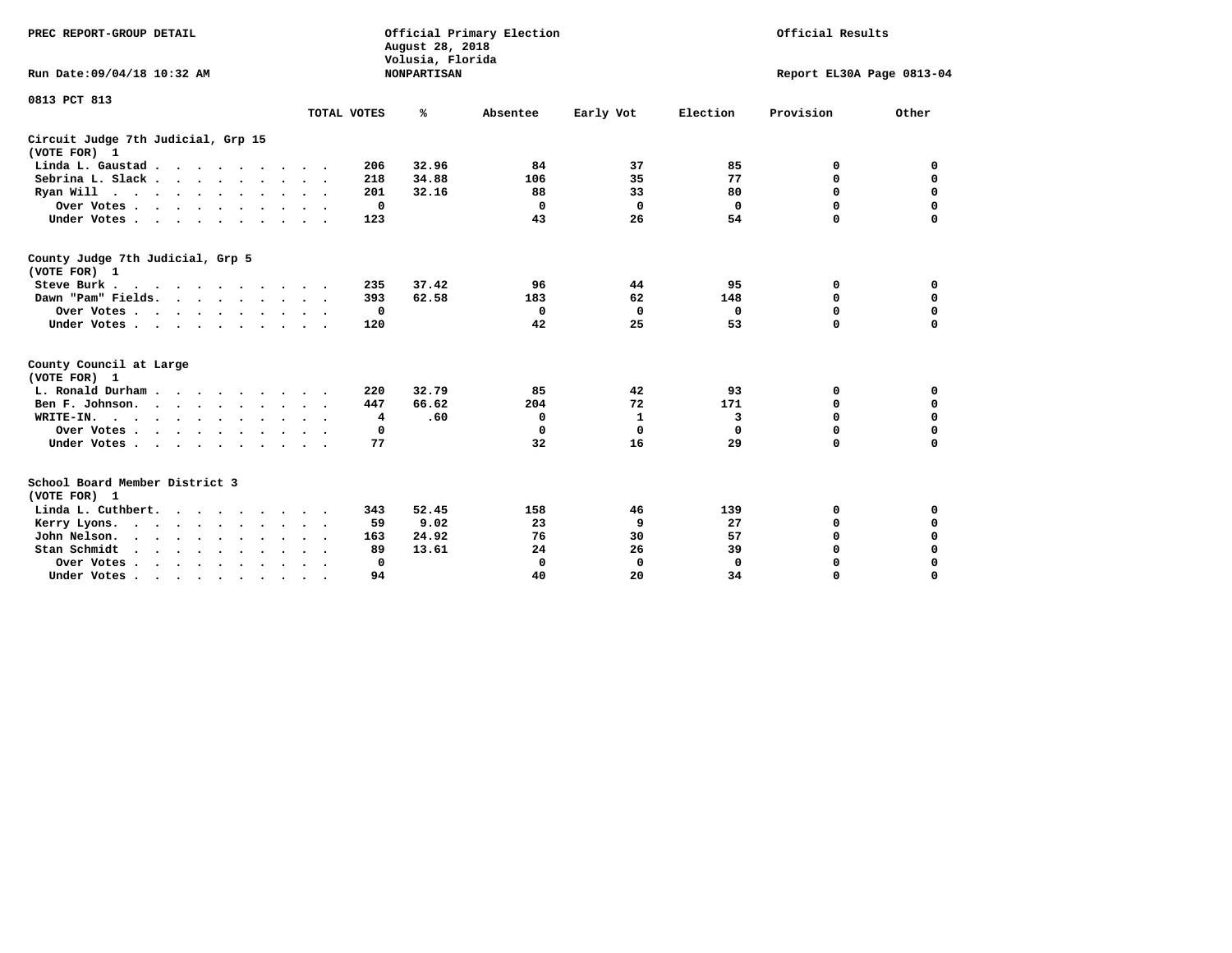| PREC REPORT-GROUP DETAIL               |  |                                         |  |             | Official Primary Election<br>August 28, 2018<br>Volusia, Florida |          | Official Results |              |                           |       |
|----------------------------------------|--|-----------------------------------------|--|-------------|------------------------------------------------------------------|----------|------------------|--------------|---------------------------|-------|
| Run Date: 09/04/18 10:32 AM            |  |                                         |  |             | <b>STATISTICS</b>                                                |          |                  |              | Report EL30A Page 0814-01 |       |
| 0814 PCT 814                           |  |                                         |  |             |                                                                  |          |                  |              |                           |       |
|                                        |  |                                         |  | TOTAL VOTES | %ะ                                                               | Absentee | Early Vot        | Election     | Provision                 | Other |
| REGISTERED VOTERS - TOTAL              |  |                                         |  | 2,628       |                                                                  |          |                  |              |                           |       |
| REGISTERED VOTERS - DEMOCRATIC         |  | $\cdot$ $\cdot$ $\cdot$ $\cdot$         |  | 833         | 31.70                                                            |          |                  |              |                           |       |
| REGISTERED VOTERS - REPUBLICAN         |  |                                         |  | 1,004       | 38.20                                                            |          |                  |              |                           |       |
| REGISTERED VOTERS - NONPARTISAN        |  |                                         |  | 791         |                                                                  |          |                  |              |                           |       |
| BALLOTS CAST - TOTAL.                  |  |                                         |  | 753         |                                                                  | 316      | 140              | 295          |                           |       |
| BALLOTS CAST - DEMOCRATIC              |  |                                         |  | 279         | 37.05                                                            | 105      | 59               | 114          |                           |       |
| BALLOTS CAST - REPUBLICAN              |  |                                         |  | 397         | 52.72                                                            | 173      | 74               | 149          |                           |       |
| BALLOTS CAST - NONPARTISAN.            |  |                                         |  | 77          | 10.23                                                            | 38       |                  | 32           |                           |       |
| BALLOTS CAST - BLANK.                  |  |                                         |  | 2           | .27                                                              | 0        | 0                | $\mathbf{2}$ | 0                         |       |
| VOTER TURNOUT - TOTAL<br>.             |  |                                         |  |             | 28.65                                                            |          |                  |              |                           |       |
| VOTER TURNOUT - DEMOCRATIC.            |  | $\cdot$ $\cdot$ $\cdot$ $\cdot$ $\cdot$ |  |             | 33.49                                                            |          |                  |              |                           |       |
| VOTER TURNOUT - REPUBLICAN.<br>$\cdot$ |  |                                         |  |             | 39.54                                                            |          |                  |              |                           |       |
| VOTER TURNOUT - BLANK                  |  |                                         |  |             | .08                                                              |          |                  |              |                           |       |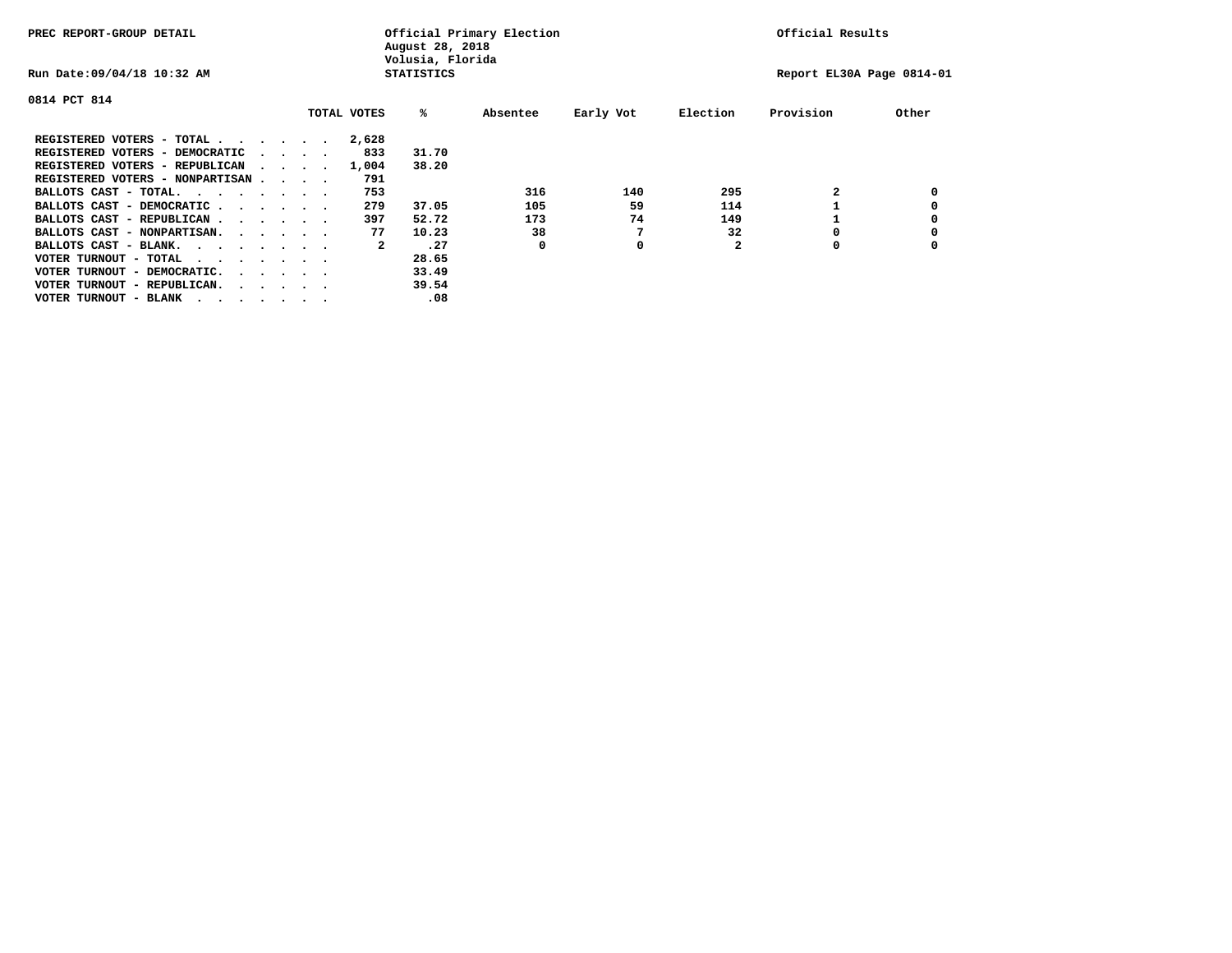| PREC REPORT-GROUP DETAIL                          |                           | Official Primary Election<br>August 28, 2018<br>Volusia, Florida |                               | Official Results |                           |             |  |
|---------------------------------------------------|---------------------------|------------------------------------------------------------------|-------------------------------|------------------|---------------------------|-------------|--|
| Run Date: 09/04/18 10:32 AM                       |                           | DEMOCRATIC                                                       |                               |                  | Report EL30A Page 0814-02 |             |  |
| 0814 PCT 814                                      |                           |                                                                  |                               |                  |                           |             |  |
|                                                   | TOTAL VOTES               | %<br>Absentee                                                    | Early Vot                     | Election         | Provision                 | Other       |  |
| Representative in Congress Dist 6<br>(VOTE FOR) 1 |                           |                                                                  |                               |                  |                           |             |  |
| Stephen Sevigny                                   | 62                        | 23.94                                                            | 9<br>29                       | 23               | 1                         | 0           |  |
| Nancy Soderberg                                   | 135                       | 52.12                                                            | 29<br>48                      | 58               | $\mathbf 0$               | $\mathbf 0$ |  |
| John Upchurch                                     | 62                        | 23.94                                                            | 17<br>17                      | 28               | 0                         | 0           |  |
| Over Votes                                        | 0                         |                                                                  | $\mathbf 0$<br>0              | $\mathbf 0$      | $\mathbf 0$               | $\mathbf 0$ |  |
| Under Votes                                       | 20                        |                                                                  | 11<br>$\overline{\mathbf{4}}$ | 5                | $\Omega$                  | $\Omega$    |  |
| Governor and Lieutenant Governor<br>(VOTE FOR) 1  |                           |                                                                  |                               |                  |                           |             |  |
| Andrew Gillum                                     | 41                        | 15.02                                                            | 5<br>6                        | 30               | 0                         | 0           |  |
| Gwen Graham.                                      | 138                       | 50.55                                                            | 24<br>61                      | 52               | $\mathbf{1}$              | 0           |  |
| Jeff Greene.                                      | 30                        | 10.99                                                            | 21<br>4                       | 5                | $\mathbf 0$               | $\mathbf 0$ |  |
| Chris King                                        | 12                        | 4.40                                                             | 5<br>$\mathbf{1}$             | 6                | $\Omega$                  | $\mathbf 0$ |  |
| Philip Levine                                     | 41                        | 15.02                                                            | 10<br>18                      | 13               | $\mathbf 0$               | $\mathbf 0$ |  |
| Alex "Lundy" Lundmark                             | $\mathbf{1}$              | .37                                                              | $\mathbf{1}$<br>0             | $\mathbf 0$      | $\Omega$                  | $\mathbf 0$ |  |
| John Wetherbee.                                   | 10<br>$\sim$ $\sim$       | 3.66                                                             | 4<br>$\Omega$                 | 6                | $\Omega$                  | 0           |  |
| Over Votes                                        | 0                         |                                                                  | 0<br>0                        | 0                | $\mathbf 0$               | $\mathbf 0$ |  |
| Under Votes                                       | 6                         |                                                                  | $\mathbf{1}$<br>3             | $\overline{a}$   | $\mathbf 0$               | $\mathbf 0$ |  |
| Attorney General<br>(VOTE FOR) 1                  |                           |                                                                  |                               |                  |                           |             |  |
| Sean Shaw $\cdots$ $\cdots$ $\cdots$ $\cdots$     | 176                       | 73.95                                                            | 33<br>69                      | 74               | 0                         | 0           |  |
| Ryan Torrens                                      | 62                        | 26.05                                                            | 17<br>20                      | 24               | $\mathbf{1}$              | 0           |  |
| Over Votes                                        | 0<br>$\ddot{\phantom{0}}$ |                                                                  | $\mathbf 0$<br>0              | $\mathbf 0$      | 0                         | 0           |  |
| Under Votes                                       | 41                        |                                                                  | 16<br>9                       | 16               | $\Omega$                  | $\mathbf 0$ |  |
| Commissioner of Agriculture<br>(VOTE FOR) 1       |                           |                                                                  |                               |                  |                           |             |  |
| Nicole "Nikki" Fried.                             | 136                       | 57.38                                                            | 58<br>24                      | 53               | 1                         | 0           |  |
| Jeffrey Duane Porter.                             | 26                        | 10.97                                                            | 10<br>6                       | 10               | $\mathbf 0$               | $\mathbf 0$ |  |
| Roy David Walker                                  | 75                        | 31.65                                                            | 22<br>18                      | 35               | $\mathbf 0$               | $\mathbf 0$ |  |
| Over Votes                                        | $\mathbf 0$               |                                                                  | $\Omega$<br>$\mathbf 0$       | $\Omega$         | $\Omega$                  | $\Omega$    |  |
| Under Votes                                       | 42<br>$\cdot$             |                                                                  | 15<br>11                      | 16               | $\mathbf 0$               | $\mathbf 0$ |  |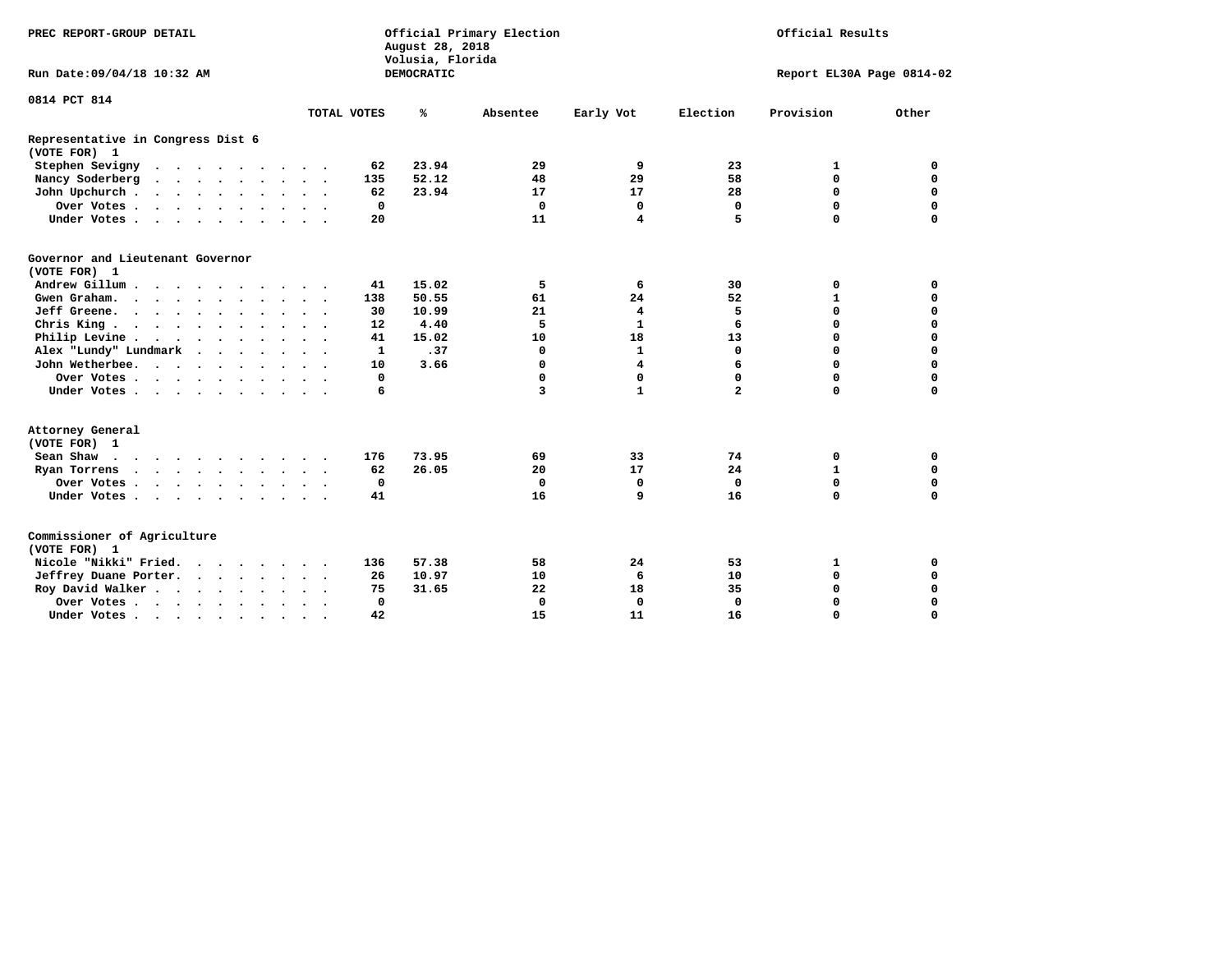| PREC REPORT-GROUP DETAIL                                                                                                                                         |                                                 | August 28, 2018<br>Volusia, Florida | Official Primary Election | Official Results           |                   |                           |          |
|------------------------------------------------------------------------------------------------------------------------------------------------------------------|-------------------------------------------------|-------------------------------------|---------------------------|----------------------------|-------------------|---------------------------|----------|
| Run Date: 09/04/18 10:32 AM                                                                                                                                      |                                                 | REPUBLICAN                          |                           |                            |                   | Report EL30A Page 0814-03 |          |
| 0814 PCT 814                                                                                                                                                     | TOTAL VOTES                                     | ℁                                   | Absentee                  | Early Vot                  | Election          | Provision                 | Other    |
|                                                                                                                                                                  |                                                 |                                     |                           |                            |                   |                           |          |
| United States Senator<br>(VOTE FOR) 1                                                                                                                            |                                                 |                                     |                           |                            |                   |                           |          |
| Roque "Rocky" De La Fuente.<br>$\mathcal{L}(\mathbf{z})$ , and $\mathcal{L}(\mathbf{z})$                                                                         | 47<br>$\sim$ $\sim$                             | 11.90                               | 25                        | 8                          | 14                | 0                         | 0        |
| Rick Scott<br>$\sim$ $\sim$                                                                                                                                      | 348                                             | 88.10                               | 147                       | 65                         | 135               | $\mathbf{1}$              | 0        |
| Over Votes                                                                                                                                                       | 0<br>$\cdot$<br>$\ddot{\phantom{a}}$<br>$\cdot$ |                                     | 0                         | 0                          | 0                 | $\mathbf 0$               | 0        |
| Under Votes                                                                                                                                                      | $\mathbf{2}$<br>$\ddot{\phantom{a}}$            |                                     | 1                         | $\mathbf{1}$               | $\mathbf 0$       | $\mathbf 0$               | 0        |
| Representative in Congress Dist 6                                                                                                                                |                                                 |                                     |                           |                            |                   |                           |          |
| (VOTE FOR) 1                                                                                                                                                     |                                                 | 39.02                               | 57                        | 29                         |                   |                           | 0        |
| Fred Costello<br>$\sim$                                                                                                                                          | 144                                             | 36.31                               |                           | 27                         | 58                | 0<br>$\mathbf{1}$         | 0        |
| Michael Waltz<br>$\ddot{\phantom{a}}$                                                                                                                            | 134                                             |                                     | 62                        | 15                         | 44                | $\mathbf 0$               |          |
| John Ward<br>$\bullet$                                                                                                                                           | 91<br>$\bullet$<br>$\mathbf 0$                  | 24.66                               | 40<br>$\mathbf 0$         | $\mathbf 0$                | 36<br>$\mathbf 0$ | $\mathbf 0$               | 0<br>0   |
| Over Votes .<br>.<br>$\cdot$<br>Under Votes                                                                                                                      | 28                                              |                                     | 14                        | 3                          | 11                | $\mathbf 0$               | 0        |
| $\overline{\phantom{a}}$                                                                                                                                         |                                                 |                                     |                           |                            |                   |                           |          |
| Governor and Lieutenant Governor<br>(VOTE FOR) 1                                                                                                                 |                                                 |                                     |                           |                            |                   |                           |          |
| Don Baldauf.<br>$\ddot{\phantom{a}}$                                                                                                                             | 1                                               | .26                                 | 0                         | 1                          | 0                 | 0                         | 0        |
| Ron DeSantis<br>$\cdots$<br>$\ddot{\phantom{a}}$<br>$\ddot{\phantom{a}}$<br>$\bullet$<br>$\bullet$                                                               | 220                                             | 56.27                               | 95                        | 41                         | 84                | $\mathbf 0$               | 0        |
|                                                                                                                                                                  | 5                                               | 1.28                                | 3                         | $\overline{a}$             | 0                 | $\mathbf 0$               | 0        |
| Timothy M. Devine.<br>$\bullet$                                                                                                                                  | $\ddot{\phantom{a}}$                            |                                     | 3                         | $\overline{a}$             | $\mathbf{1}$      | $\mathbf 0$               | 0        |
| Bob Langford                                                                                                                                                     | 6<br>$\cdot$                                    | 1.53                                | $\mathbf{1}$              | $\mathbf{1}$               | $\mathbf 0$       | $\mathbf 0$               | 0        |
| John Joseph Mercadante                                                                                                                                           | $\overline{2}$<br>$\Delta \sim 10^{-10}$        | .51                                 | $\mathbf{1}$              | $\Omega$                   | $\mathbf{1}$      | 0                         | 0        |
| Bruce Nathan<br>$\cdots$<br>$\ddot{\phantom{0}}$<br>$\bullet$                                                                                                    | $\mathbf{2}$                                    | .51                                 |                           |                            |                   |                           |          |
| Adam H. Putnam.<br>$\sim$ $\sim$ $\sim$<br>$\ddot{\phantom{a}}$<br>$\ddot{\phantom{a}}$                                                                          | 147                                             | 37.60                               | 60                        | 25                         | 61                | $\mathbf{1}$              | 0        |
| Bob White<br>$\sim$                                                                                                                                              | 8<br>$\overline{\phantom{a}}$                   | 2.05                                | 5                         | $\overline{a}$<br>$\Omega$ | $\mathbf{1}$      | $\mathbf 0$               | 0        |
| Over Votes.<br>$\cdots$<br>$\bullet$                                                                                                                             | 0                                               |                                     | 0                         |                            | $\mathbf 0$       | $\mathbf 0$<br>$\Omega$   | 0        |
| Under Votes                                                                                                                                                      | 6                                               |                                     | 5                         | 0                          | $\mathbf{1}$      |                           | 0        |
| Attorney General                                                                                                                                                 |                                                 |                                     |                           |                            |                   |                           |          |
| (VOTE FOR) 1                                                                                                                                                     |                                                 |                                     |                           |                            |                   |                           |          |
| Ashley Moody<br>$\ddot{\phantom{a}}$                                                                                                                             | 237<br>$\sim$                                   | 62.70                               | 94                        | 54                         | 88                | 1                         | 0        |
| Frank White.<br>$\cdots$<br>$\ddot{\phantom{1}}$<br>$\ddot{\phantom{0}}$<br>$\overline{\phantom{a}}$                                                             | 141                                             | 37.30                               | 71                        | 17                         | 53                | 0                         | 0        |
| Over Votes.<br>$\begin{array}{cccccccccccccc} \bullet & \bullet & \bullet & \bullet & \bullet & \bullet & \bullet & \bullet \end{array}$<br>$\ddot{\phantom{a}}$ | 0<br>$\sim$<br>$\overline{\phantom{a}}$         |                                     | $\mathbf 0$               | 0                          | $\mathbf 0$       | $\mathbf 0$               | 0        |
| Under Votes                                                                                                                                                      | 19                                              |                                     | 8                         | 3                          | 8                 | $\mathbf 0$               | 0        |
| Commissioner of Agriculture                                                                                                                                      |                                                 |                                     |                           |                            |                   |                           |          |
| (VOTE FOR) 1                                                                                                                                                     |                                                 |                                     |                           |                            |                   |                           |          |
| Matt Caldwell .<br>$\cdots$                                                                                                                                      | 125                                             | 34.15                               | 55                        | 17                         | 53                | 0                         | 0        |
| Denise Grimsley<br>$\cdot$ $\cdot$ $\cdot$<br>$\ddot{\phantom{a}}$<br>$\ddot{\phantom{a}}$<br>$\ddot{\phantom{a}}$                                               | 89                                              | 24.32                               | 34                        | 18                         | 37                | $\mathbf 0$               | 0        |
| Mike McCalister<br>$\cdots$<br>$\bullet$                                                                                                                         | 84                                              | 22.95                               | 45                        | 16                         | 23                | $\mathbf 0$               | 0        |
| Baxter Troutman<br>$\sim$ $\sim$<br>$\bullet$<br>$\ddot{\phantom{a}}$                                                                                            | 68                                              | 18.58                               | 27                        | 19                         | 21                | $\mathbf{1}$              | 0        |
| Over Votes.<br>$\cdot$ $\cdot$ $\cdot$ $\cdot$<br>$\bullet$<br>$\cdot$                                                                                           | 0                                               |                                     | 0                         | $\mathbf 0$                | 0                 | $\mathbf 0$               | 0        |
| Under Votes .<br>$\cdot$ $\cdot$ $\cdot$<br>$\bullet$<br>$\bullet$<br>$\bullet$                                                                                  | 31                                              |                                     | 12                        | 4                          | 15                | $\Omega$                  | $\Omega$ |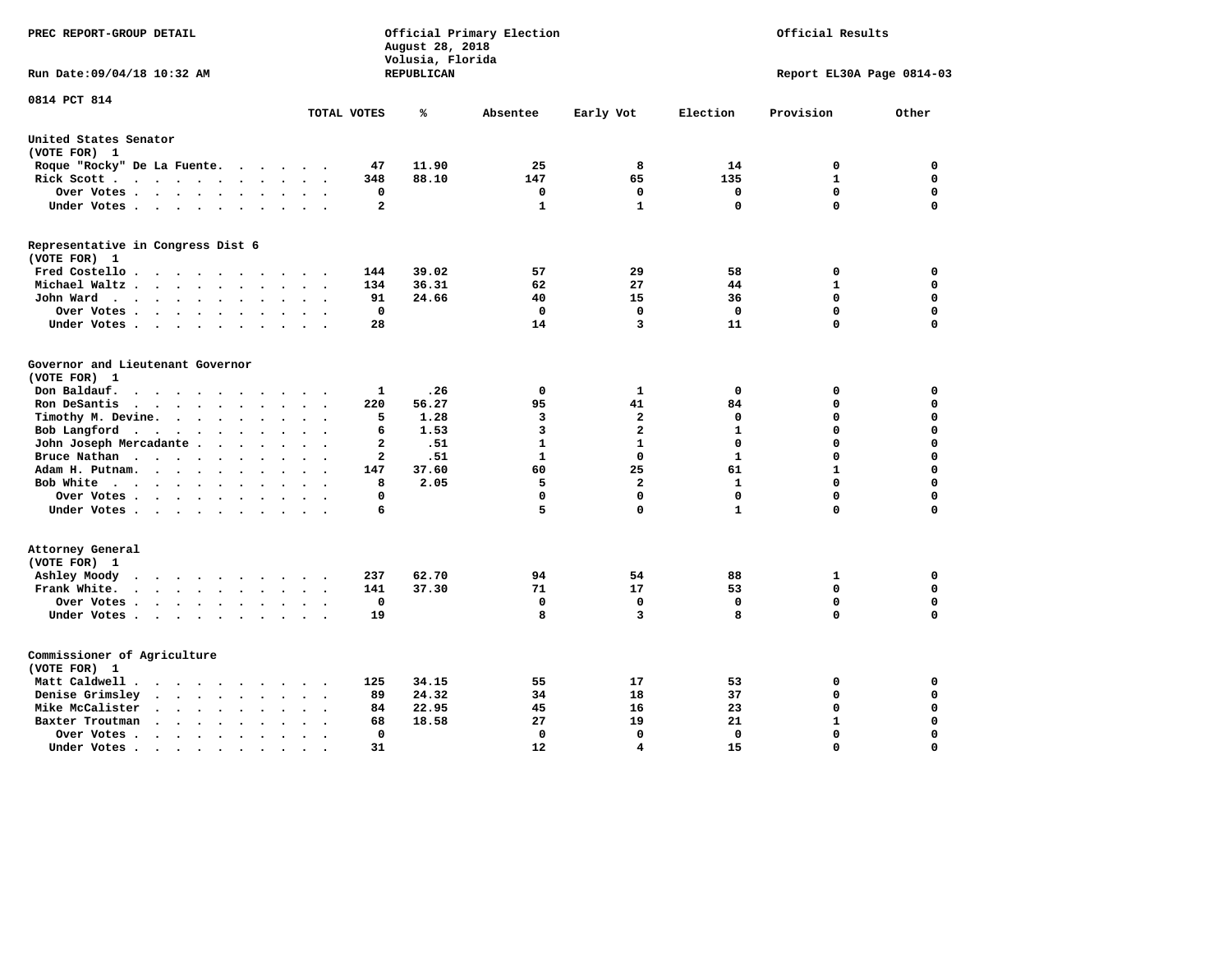| PREC REPORT-GROUP DETAIL                                                                                 |                                  | August 28, 2018<br>Volusia, Florida | Official Primary Election | Official Results |             |                           |             |
|----------------------------------------------------------------------------------------------------------|----------------------------------|-------------------------------------|---------------------------|------------------|-------------|---------------------------|-------------|
| Run Date: 09/04/18 10:32 AM                                                                              |                                  | <b>NONPARTISAN</b>                  |                           |                  |             | Report EL30A Page 0814-04 |             |
| 0814 PCT 814                                                                                             | TOTAL VOTES                      | ℁                                   | Absentee                  | Early Vot        | Election    | Provision                 | Other       |
| Circuit Judge 7th Judicial, Grp 15<br>(VOTE FOR) 1                                                       |                                  |                                     |                           |                  |             |                           |             |
| Linda L. Gaustad                                                                                         | 210                              | 31.96                               | 82                        | 51               | 77          | 0                         | 0           |
| Sebrina L. Slack.                                                                                        | 235<br>$\ddot{\phantom{1}}$      | 35.77                               | 104                       | 41               | 88          | $\overline{\mathbf{2}}$   | 0           |
| Ryan Will $\cdots$ , $\cdots$ , $\cdots$                                                                 | 212<br>$\cdot$ .                 | 32.27                               | 91                        | 35               | 86          | $\mathbf 0$               | $\mathbf 0$ |
| Over Votes                                                                                               | $\mathbf 0$                      |                                     | $\mathbf 0$               | $\mathbf 0$      | $\mathbf 0$ | $\mathbf 0$               | $\mathbf 0$ |
| Under Votes                                                                                              | 96                               |                                     | 39                        | 13               | 44          | $\mathbf 0$               | 0           |
| County Judge 7th Judicial, Grp 5<br>(VOTE FOR) 1                                                         |                                  |                                     |                           |                  |             |                           |             |
| Steve Burk                                                                                               | 253                              | 38.45                               | 104                       | 55               | 93          | 1                         | 0           |
| Dawn "Pam" Fields.                                                                                       | 405                              | 61.55                               | 176                       | 75               | 153         | $\mathbf 1$               | 0           |
| Over Votes                                                                                               | 0                                |                                     | $\mathbf{o}$              | 0                | 0           | 0                         | 0           |
| Under Votes                                                                                              | 95<br>$\sim$ $\sim$              |                                     | 36                        | 10               | 49          | $\Omega$                  | $\mathbf 0$ |
| County Council at Large<br>(VOTE FOR) 1                                                                  |                                  |                                     |                           |                  |             |                           |             |
| L. Ronald Durham.                                                                                        | 207                              | 29.32                               | 83                        | 39               | 85          | 0                         | 0           |
| Ben F. Johnson.                                                                                          | 497                              | 70.40                               | 212                       | 93               | 190         | $\mathbf{2}$              | 0           |
| WRITE-IN.<br>$\cdots$                                                                                    | 2                                | .28                                 | 1                         | 0                | 1           | $\mathbf 0$               | 0           |
| Over Votes                                                                                               | 1                                |                                     | $\Omega$                  | 1                | 0           | $\mathbf 0$               | 0           |
| Under Votes                                                                                              | 46<br>$\sim$ $\sim$              |                                     | 20                        | 7                | 19          | $\Omega$                  | $\Omega$    |
| School Board Member District 3<br>(VOTE FOR) 1                                                           |                                  |                                     |                           |                  |             |                           |             |
| Linda L. Cuthbert.                                                                                       | 361                              | 52.17                               | 160                       | 71               | 129         | 1                         | 0           |
| Kerry Lyons.<br>$\mathbf{r}$ , and $\mathbf{r}$ , and $\mathbf{r}$ , and $\mathbf{r}$ , and $\mathbf{r}$ | 69                               | 9.97                                | 29                        | 15               | 25          | $\mathbf 0$               | 0           |
| John Nelson.<br>$\mathbf{r}$ , $\mathbf{r}$ , $\mathbf{r}$ , $\mathbf{r}$ , $\mathbf{r}$ , $\mathbf{r}$  | 196                              | 28.32                               | 74                        | 31               | 91          | $\mathbf 0$               | 0           |
| Stan Schmidt<br>$\mathbf{r}$ , $\mathbf{r}$ , $\mathbf{r}$ , $\mathbf{r}$ , $\mathbf{r}$                 | 66                               | 9.54                                | 24                        | 20               | 21          | $\mathbf{1}$              | 0           |
| Over Votes                                                                                               | $\Omega$<br>$\ddot{\phantom{1}}$ |                                     | 0                         | 0                | $\mathbf 0$ | 0                         | 0           |
| Under Votes.                                                                                             | 61                               |                                     | 29                        | 3                | 29          | $\Omega$                  | $\Omega$    |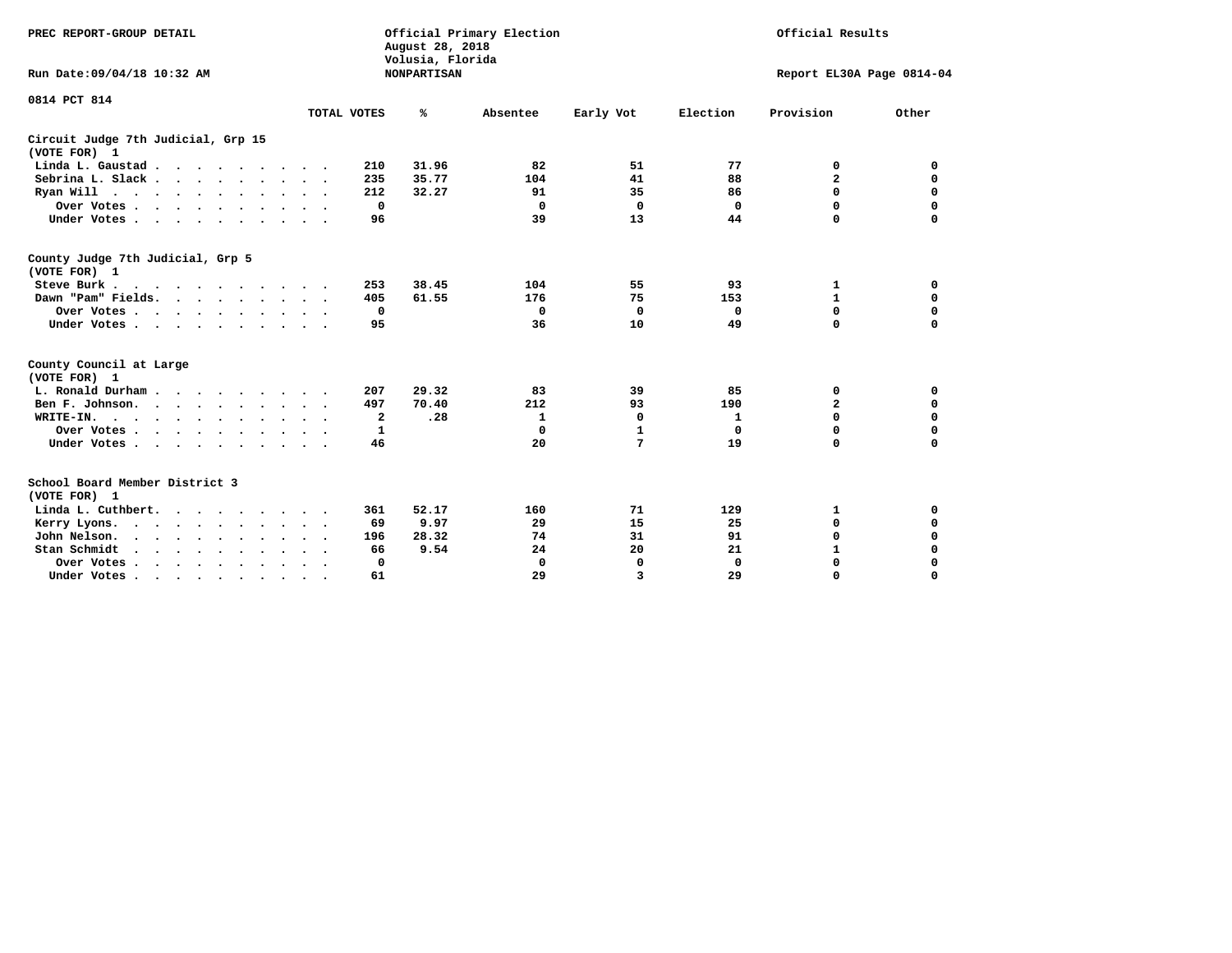| PREC REPORT-GROUP DETAIL               |  |  |                                         |  |             | August 28, 2018<br>Volusia, Florida | Official Primary Election |           |          | Official Results          |       |
|----------------------------------------|--|--|-----------------------------------------|--|-------------|-------------------------------------|---------------------------|-----------|----------|---------------------------|-------|
| Run Date: 09/04/18 10:32 AM            |  |  |                                         |  |             | <b>STATISTICS</b>                   |                           |           |          | Report EL30A Page 0816-01 |       |
| 0816 PCT 816                           |  |  |                                         |  |             |                                     |                           |           |          |                           |       |
|                                        |  |  |                                         |  | TOTAL VOTES | %ะ                                  | Absentee                  | Early Vot | Election | Provision                 | Other |
| REGISTERED VOTERS - TOTAL              |  |  |                                         |  | 1,980       |                                     |                           |           |          |                           |       |
| REGISTERED VOTERS - DEMOCRATIC         |  |  | $\cdot$ $\cdot$ $\cdot$ $\cdot$         |  | 492         | 24.85                               |                           |           |          |                           |       |
| REGISTERED VOTERS - REPUBLICAN         |  |  |                                         |  | 914         | 46.16                               |                           |           |          |                           |       |
| REGISTERED VOTERS - NONPARTISAN        |  |  |                                         |  | 574         |                                     |                           |           |          |                           |       |
| BALLOTS CAST - TOTAL.                  |  |  |                                         |  | 631         |                                     | 289                       | 61        | 281      | 0                         |       |
| BALLOTS CAST - DEMOCRATIC              |  |  |                                         |  | 166         | 26.31                               | 92                        | 15        | 59       |                           |       |
| BALLOTS CAST - REPUBLICAN              |  |  |                                         |  | 389         | 61.65                               | 148                       | 38        | 203      | 0                         |       |
| BALLOTS CAST - NONPARTISAN.            |  |  |                                         |  | 76          | 12.04                               | 49                        | 8         | 19       |                           |       |
| BALLOTS CAST - BLANK.                  |  |  |                                         |  | 0           |                                     | 0                         | 0         | 0        | 0                         |       |
| VOTER TURNOUT - TOTAL<br>.             |  |  |                                         |  |             | 31.87                               |                           |           |          |                           |       |
| VOTER TURNOUT - DEMOCRATIC.            |  |  | $\cdot$ $\cdot$ $\cdot$ $\cdot$ $\cdot$ |  |             | 33.74                               |                           |           |          |                           |       |
| VOTER TURNOUT - REPUBLICAN.<br>$\cdot$ |  |  |                                         |  |             | 42.56                               |                           |           |          |                           |       |
| VOTER TURNOUT - BLANK                  |  |  |                                         |  |             |                                     |                           |           |          |                           |       |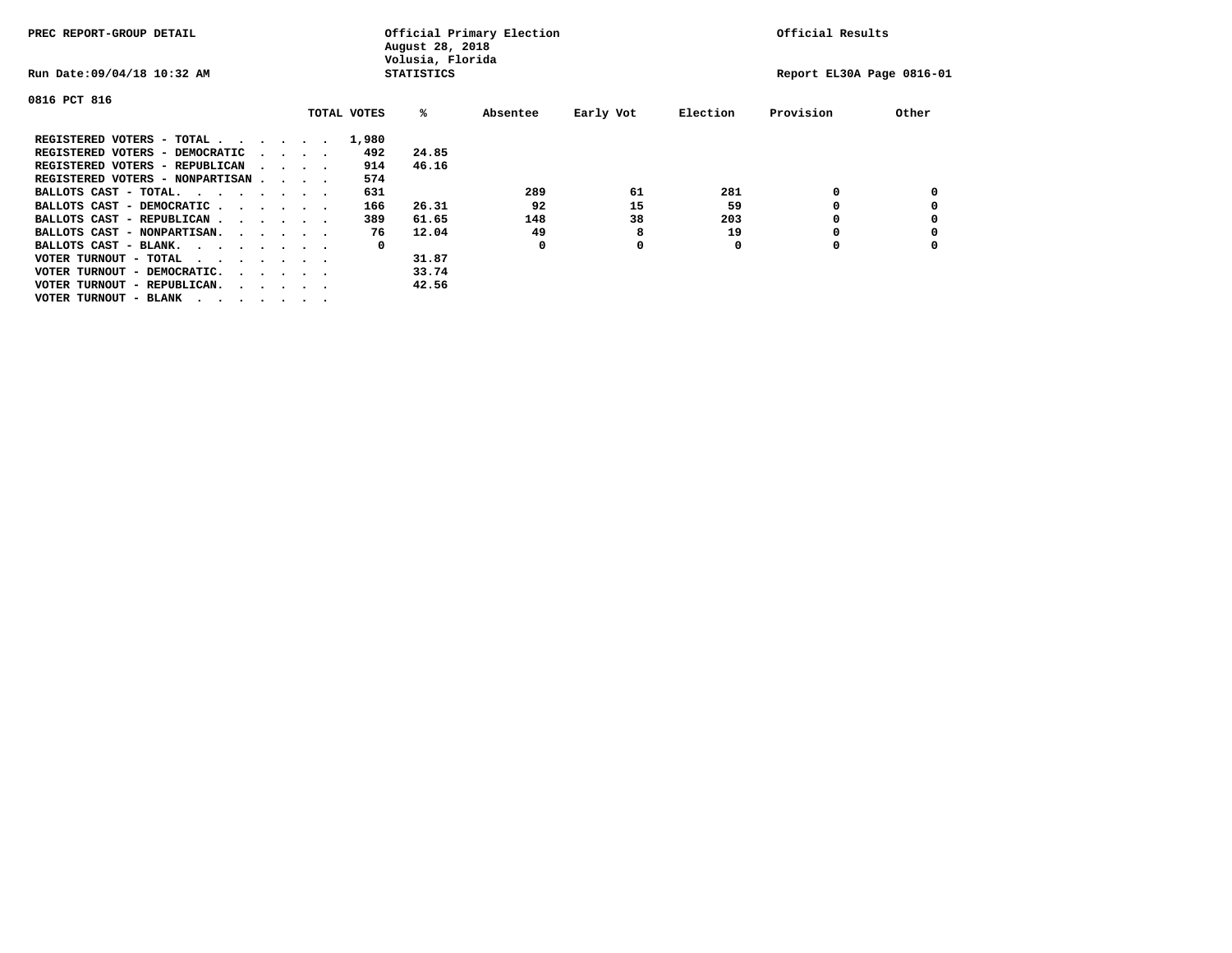| PREC REPORT-GROUP DETAIL                                                           |                                                                                                                 |  |  |        |              |           | August 28, 2018<br>Volusia, Florida | Official Primary Election | Official Results  |                         |                |                         |                           |              |
|------------------------------------------------------------------------------------|-----------------------------------------------------------------------------------------------------------------|--|--|--------|--------------|-----------|-------------------------------------|---------------------------|-------------------|-------------------------|----------------|-------------------------|---------------------------|--------------|
| Run Date: 09/04/18 10:32 AM                                                        |                                                                                                                 |  |  |        |              |           |                                     |                           | <b>DEMOCRATIC</b> |                         |                |                         | Report EL30A Page 0816-02 |              |
| 0816 PCT 816                                                                       |                                                                                                                 |  |  |        |              |           |                                     |                           |                   |                         |                |                         |                           |              |
|                                                                                    |                                                                                                                 |  |  |        |              |           |                                     | TOTAL VOTES               | ℁                 | Absentee                | Early Vot      | Election                | Provision                 | Other        |
| Representative in Congress Dist 6<br>(VOTE FOR) 1                                  |                                                                                                                 |  |  |        |              |           |                                     |                           |                   |                         |                |                         |                           |              |
| Stephen Sevigny                                                                    | .                                                                                                               |  |  |        |              |           |                                     | 29                        | 18.83             | 17                      | $\mathbf 0$    | $12 \overline{ }$       | $\mathbf 0$               | $\mathbf 0$  |
| Nancy Soderberg                                                                    |                                                                                                                 |  |  |        |              |           |                                     | 73                        | 47.40             | 35                      | 9              | 29                      | $\mathbf 0$               | $\mathbf 0$  |
| John Upchurch                                                                      |                                                                                                                 |  |  |        | $\sim$       |           | $\mathbf{r}$                        | 52                        | 33.77             | 34                      | $\overline{a}$ | 16                      | $\mathbf 0$               | $\mathbf 0$  |
| Over Votes                                                                         |                                                                                                                 |  |  |        |              |           |                                     | $\mathbf 0$               |                   | $\mathbf 0$             | 0              | $\mathbf 0$             | $\mathbf 0$               | $\mathbf 0$  |
| Under Votes                                                                        |                                                                                                                 |  |  |        |              |           |                                     | 12                        |                   | 6                       | 4              | $\overline{a}$          | $\mathbf 0$               | $\mathbf 0$  |
| Governor and Lieutenant Governor<br>(VOTE FOR) 1                                   |                                                                                                                 |  |  |        |              |           |                                     |                           |                   |                         |                |                         |                           |              |
| Andrew Gillum                                                                      |                                                                                                                 |  |  |        |              |           |                                     | 17                        | 10.76             | 8                       | 3              | 6                       | $\mathbf 0$               | $\mathbf 0$  |
| Gwen Graham.                                                                       |                                                                                                                 |  |  |        |              |           |                                     | 97                        | 61.39             | 53                      | 8              | 36                      | $\mathbf 0$               | $\mathbf 0$  |
| Jeff Greene.                                                                       |                                                                                                                 |  |  | $\sim$ | $\mathbf{r}$ | $\cdot$   | $\ddot{\phantom{a}}$                | 18                        | 11.39             | 13                      | $\mathbf{1}$   | $\overline{\mathbf{4}}$ | $\mathbf 0$               | $\mathbf 0$  |
| Chris King                                                                         |                                                                                                                 |  |  |        |              |           |                                     | 10                        | 6.33              | $7\phantom{.0}$         | $\mathbf{1}$   | $\overline{a}$          | $\mathbf 0$               | $\mathbf 0$  |
| Philip Levine                                                                      |                                                                                                                 |  |  |        |              |           | $\mathbf{r}$                        | 13                        | 8.23              | 6                       | $\mathbf{1}$   | 6                       | $\mathbf 0$               | $\mathbf 0$  |
| Alex "Lundy" Lundmark                                                              |                                                                                                                 |  |  |        |              |           | $\sim$ $\sim$ $\sim$                | 0                         |                   | $\mathbf 0$             | $\mathbf 0$    | $\mathbf 0$             | $\mathbf 0$               | $\mathbf 0$  |
| John Wetherbee.                                                                    |                                                                                                                 |  |  |        | $\sim$       |           | $\overline{\phantom{a}}$            | 3                         | 1.90              | $\mathbf 0$             | $\mathbf 0$    | $\overline{3}$          | $\mathbf 0$               | $\mathbf 0$  |
| Over Votes                                                                         |                                                                                                                 |  |  |        |              |           |                                     | $\mathbf{1}$              |                   | $\mathbf{1}$            | $\mathbf 0$    | $\mathbf 0$             | $\mathbf 0$               | $\mathbf 0$  |
| Under Votes                                                                        |                                                                                                                 |  |  |        |              | $\sim$    |                                     | $7\phantom{.0}$           |                   | 4                       | $\mathbf{1}$   | $\overline{a}$          | $\mathbf 0$               | $\mathbf 0$  |
| Attorney General                                                                   |                                                                                                                 |  |  |        |              |           |                                     |                           |                   |                         |                |                         |                           |              |
| (VOTE FOR) 1                                                                       |                                                                                                                 |  |  |        |              |           |                                     |                           |                   |                         |                |                         |                           |              |
| Sean Shaw<br>$\mathbf{r}$ , and $\mathbf{r}$ , and $\mathbf{r}$ , and $\mathbf{r}$ |                                                                                                                 |  |  |        |              |           | $\sim$ $\sim$                       | 97                        | 68.31             | 56                      | 5              | 36                      | $\mathbf 0$               | $\mathbf 0$  |
| Ryan Torrens                                                                       |                                                                                                                 |  |  |        |              |           |                                     | 45                        | 31.69             | 22                      | 5              | 18                      | $\mathbf 0$               | $\mathbf 0$  |
| Over Votes                                                                         |                                                                                                                 |  |  |        |              | $\bullet$ | $\bullet$                           | $\mathbf 0$               |                   | $\mathbf 0$             | $\mathbf 0$    | $\mathbf 0$             | $\mathbf 0$               | $\mathbf 0$  |
| Under Votes                                                                        |                                                                                                                 |  |  |        |              |           |                                     | 24                        |                   | 14                      | 5              | 5                       | $\mathbf 0$               | $\mathbf 0$  |
| Commissioner of Agriculture<br>(VOTE FOR) 1                                        |                                                                                                                 |  |  |        |              |           |                                     |                           |                   |                         |                |                         |                           |              |
| Nicole "Nikki" Fried.                                                              |                                                                                                                 |  |  |        |              |           |                                     | 77                        | 52.03             | 35                      | 7              | 35                      | $\mathbf 0$               | $\mathbf 0$  |
| Jeffrey Duane Porter.                                                              |                                                                                                                 |  |  |        |              |           |                                     | 22                        | 14.86             | 12                      | $\mathbf{1}$   | 9                       | $\mathbf{0}$              | $\mathbf 0$  |
| Roy David Walker                                                                   |                                                                                                                 |  |  |        |              |           |                                     | 49                        | 33.11             | 34                      | $\overline{3}$ | 12                      | $\mathbf 0$               | $\mathbf 0$  |
| Over Votes                                                                         |                                                                                                                 |  |  |        |              |           |                                     | $\mathbf{0}$              |                   | $\Omega$                | $\mathbf{0}$   | $\mathbf{0}$            | $\mathbf{0}$              | $\mathbf{0}$ |
| Under Votes                                                                        |                                                                                                                 |  |  |        |              |           |                                     | 18                        |                   | 11                      | 4              | 3                       | $\mathbf 0$               | $\mathbf 0$  |
| State Representative District 26                                                   |                                                                                                                 |  |  |        |              |           |                                     |                           |                   |                         |                |                         |                           |              |
| (VOTE FOR) 1                                                                       |                                                                                                                 |  |  |        |              |           |                                     |                           |                   |                         |                |                         |                           |              |
| Patrick Henry.                                                                     |                                                                                                                 |  |  |        |              |           |                                     | 53                        | 60.23             | 35                      | 5              | 13                      | $\mathbf 0$               | $\mathbf 0$  |
| Percy L. Williamson                                                                |                                                                                                                 |  |  |        |              |           |                                     | 35                        | 39.77             | 24                      | $\mathbf{1}$   | 10                      | $\mathbf 0$               | $\mathbf 0$  |
| Over Votes                                                                         |                                                                                                                 |  |  |        |              |           | $\ddot{\phantom{a}}$                | $\mathbf 0$               |                   | 0                       | 0              | $\mathbf 0$             | $\mathbf 0$               | $\mathbf 0$  |
| Under Votes                                                                        |                                                                                                                 |  |  |        |              |           |                                     | 5                         |                   | $\overline{\mathbf{4}}$ | $\mathbf{0}$   | $\mathbf{1}$            | $\mathbf 0$               | $\Omega$     |
| State Representative District 27<br>(VOTE FOR) 1                                   |                                                                                                                 |  |  |        |              |           |                                     |                           |                   |                         |                |                         |                           |              |
| Neil Henrichsen                                                                    |                                                                                                                 |  |  |        |              |           |                                     | 6                         | 17.14             | 4                       | $\mathbf 0$    | $\overline{\mathbf{2}}$ | $\mathbf 0$               | $\mathbf 0$  |
| Carol Lawrence.                                                                    |                                                                                                                 |  |  |        |              |           | $\cdot$                             | 29                        | 82.86             | 6                       | 4              | 19                      | $\mathbf 0$               | $\mathbf 0$  |
| Over Votes                                                                         |                                                                                                                 |  |  |        |              |           | $\ddotsc$ $\ddotsc$                 | 0                         |                   | $\mathbf 0$             | $\mathbf 0$    | $\mathbf 0$             | $\mathbf 0$               | $\mathbf 0$  |
| Under Votes.                                                                       | the contract of the contract of the contract of the contract of the contract of the contract of the contract of |  |  |        |              |           | $\sim$                              | 10                        |                   | 4                       | 3              | 3                       | $\Omega$                  | $\mathbf 0$  |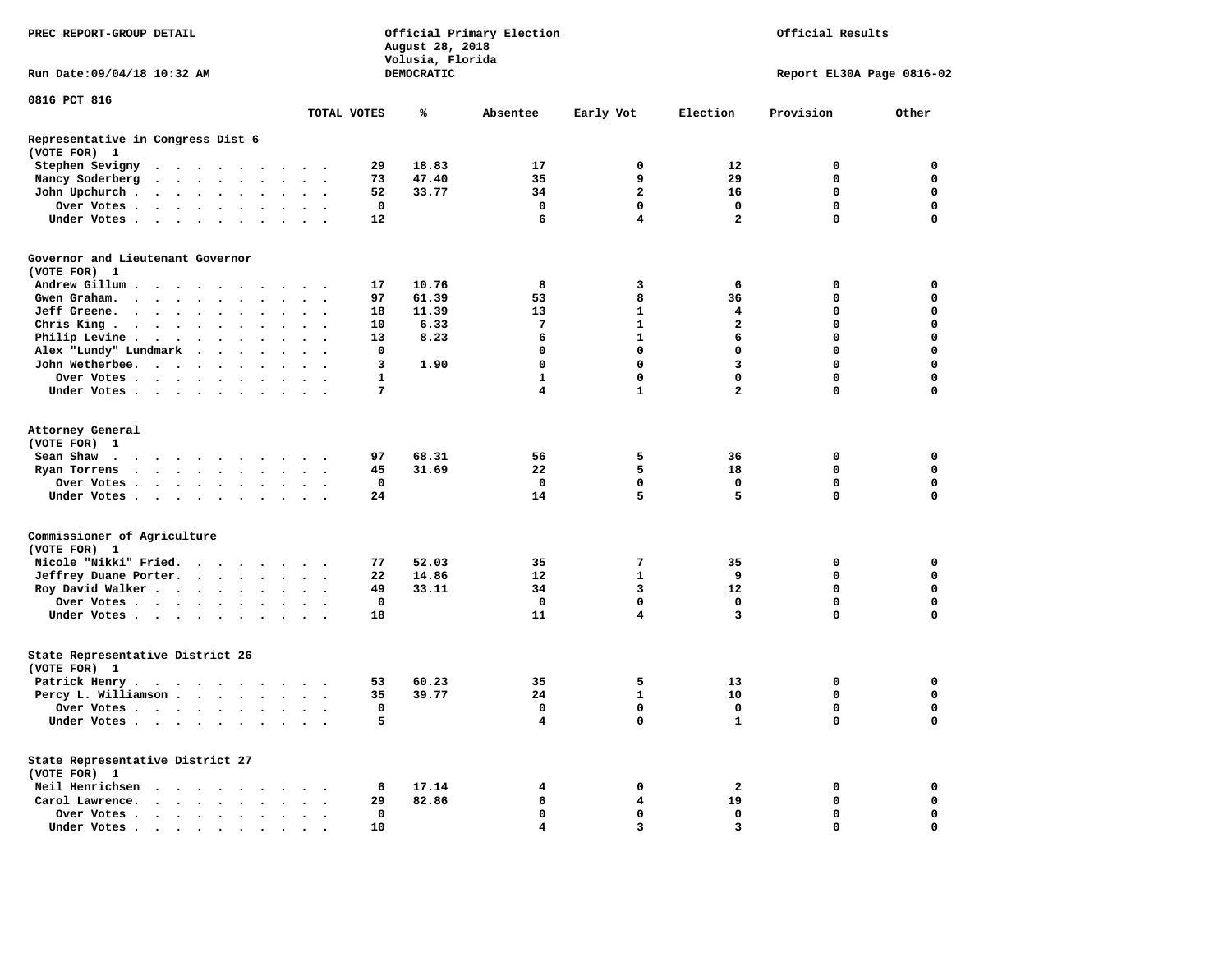| PREC REPORT-GROUP DETAIL                                                                                                                                                                        |                                                                      | August 28, 2018<br>Volusia, Florida | Official Primary Election | Official Results |              |                           |             |
|-------------------------------------------------------------------------------------------------------------------------------------------------------------------------------------------------|----------------------------------------------------------------------|-------------------------------------|---------------------------|------------------|--------------|---------------------------|-------------|
| Run Date: 09/04/18 10:32 AM                                                                                                                                                                     |                                                                      | REPUBLICAN                          |                           |                  |              | Report EL30A Page 0816-03 |             |
| 0816 PCT 816                                                                                                                                                                                    | TOTAL VOTES                                                          | ℁                                   | Absentee                  | Early Vot        | Election     | Provision                 | Other       |
|                                                                                                                                                                                                 |                                                                      |                                     |                           |                  |              |                           |             |
| United States Senator<br>(VOTE FOR) 1                                                                                                                                                           |                                                                      |                                     |                           |                  |              |                           |             |
| Roque "Rocky" De La Fuente.                                                                                                                                                                     | 17                                                                   | 4.44                                | 5                         | $\mathbf{2}$     | 10           | 0                         | 0           |
| Rick Scott                                                                                                                                                                                      | 366<br>$\cdot$ $\cdot$ $\cdot$                                       | 95.56                               | 142                       | 36               | 188          | 0                         | 0           |
| Over Votes                                                                                                                                                                                      | 0                                                                    |                                     | 0                         | 0                | 0            | $\mathbf 0$               | 0           |
| Under Votes                                                                                                                                                                                     | 6<br>$\cdots$                                                        |                                     | $\mathbf{1}$              | $\mathbf 0$      | 5            | $\mathbf 0$               | $\mathbf 0$ |
| Representative in Congress Dist 6<br>(VOTE FOR) 1                                                                                                                                               |                                                                      |                                     |                           |                  |              |                           |             |
| Fred Costello                                                                                                                                                                                   | 114                                                                  | 31.40                               | 37                        | 14               | 63           | 0                         | 0           |
| Michael Waltz                                                                                                                                                                                   | 128<br>$\bullet$                                                     | 35.26                               | 58                        | 11               | 59           | 0                         | 0           |
| John Ward<br>$\ddot{\phantom{1}}$                                                                                                                                                               | 121<br>$\ddot{\phantom{0}}$<br>$\bullet$<br>$\overline{\phantom{a}}$ | 33.33                               | 40                        | 13               | 68           | 0                         | 0           |
| Over Votes                                                                                                                                                                                      | 0                                                                    |                                     | 0                         | 0                | $\mathbf{o}$ | $\mathbf 0$               | 0           |
| Under Votes                                                                                                                                                                                     | 26                                                                   |                                     | 13                        | $\mathbf 0$      | 13           | $\mathbf 0$               | 0           |
| Governor and Lieutenant Governor<br>(VOTE FOR) 1                                                                                                                                                |                                                                      |                                     |                           |                  |              |                           |             |
| Don Baldauf.<br>$\begin{array}{cccccccccccccccccc} \bullet & \bullet & \bullet & \bullet & \bullet & \bullet & \bullet & \bullet & \bullet & \bullet & \bullet & \bullet & \bullet \end{array}$ | 2<br>$\sim$ $\sim$                                                   | .52                                 | 2                         | 0                | $\mathbf{o}$ | 0                         | 0           |
| Ron DeSantis<br>the contract of the contract of the contract of the contract of the contract of the contract of the contract of                                                                 | 200<br>$\ddot{\phantom{0}}$<br>$\bullet$                             | 52.49                               | 85                        | 20               | 95           | 0                         | 0           |
| Timothy M. Devine.                                                                                                                                                                              | 0                                                                    |                                     | 0                         | 0                | 0            | 0                         | 0           |
| Bob Langford                                                                                                                                                                                    | 5<br>$\ddot{\phantom{0}}$<br>$\overline{\phantom{a}}$                | 1.31                                | 0                         | 0                | 5            | $\mathbf 0$               | $\mathbf 0$ |
| John Joseph Mercadante .<br>$\sim$ $\sim$ $\sim$                                                                                                                                                | 0<br>$\overline{\phantom{a}}$                                        |                                     | 0                         | 0                | $\mathbf 0$  | $\mathbf 0$               | 0           |
| Bruce Nathan                                                                                                                                                                                    | 5<br>$\bullet$ .<br>$\ddot{\phantom{0}}$<br>$\blacksquare$           | 1.31                                | 2                         | 0                | 3            | $\mathbf 0$               | 0           |
| Adam H. Putnam.                                                                                                                                                                                 | 165<br>$\sim$                                                        | 43.31                               | 53                        | 17               | 95           | $\mathbf 0$               | $\mathbf 0$ |
| Bob White                                                                                                                                                                                       | 4<br>$\ddot{\phantom{a}}$                                            | 1.05                                | 3                         | $\mathbf{1}$     | 0            | $\mathbf 0$               | 0           |
| Over Votes.<br>$\sim$                                                                                                                                                                           | 1                                                                    |                                     | 1                         | 0                | 0            | 0                         | 0           |
| Under Votes                                                                                                                                                                                     | 7                                                                    |                                     | $\overline{\mathbf{2}}$   | 0                | 5            | $\mathbf 0$               | 0           |
| Attorney General                                                                                                                                                                                |                                                                      |                                     |                           |                  |              |                           |             |
| (VOTE FOR) 1                                                                                                                                                                                    |                                                                      |                                     |                           |                  |              |                           |             |
| Ashley Moody                                                                                                                                                                                    | 213                                                                  | 59.00                               | 63                        | 20               | 130          | 0                         | 0           |
| Frank White.<br>$\mathbf{r}$ , and $\mathbf{r}$ , and $\mathbf{r}$ , and $\mathbf{r}$                                                                                                           | 148<br>$\ddot{\phantom{0}}$<br>$\sim$                                | 41.00                               | 72                        | 18               | 58           | 0                         | 0           |
| Over Votes                                                                                                                                                                                      | 0<br>$\cdot$                                                         |                                     | 0                         | 0                | 0            | $\mathbf 0$               | 0           |
| Under Votes                                                                                                                                                                                     | 28                                                                   |                                     | 13                        | 0                | 15           | $\Omega$                  | $\mathbf 0$ |
| Commissioner of Agriculture<br>(VOTE FOR) 1                                                                                                                                                     |                                                                      |                                     |                           |                  |              |                           |             |
| Matt Caldwell .                                                                                                                                                                                 | 160                                                                  | 44.94                               | 67                        | 12               | 81           | 0                         | 0           |
| Denise Grimsley<br>$\cdot$ $\cdot$ $\cdot$ $\cdot$ $\cdot$<br>$\sim$                                                                                                                            | 82                                                                   | 23.03                               | 26                        | 12               | 44           | 0                         | 0           |
| Mike McCalister                                                                                                                                                                                 | 42<br>$\bullet$                                                      | 11.80                               | 20                        | 5                | 17           | $\mathbf 0$               | 0           |
| Baxter Troutman<br>.                                                                                                                                                                            | 72                                                                   | 20.22                               | 23                        | 7                | 42           | $\mathbf 0$               | $\mathbf 0$ |
| Over Votes                                                                                                                                                                                      | 0                                                                    |                                     | 0                         | 0                | 0            | 0                         | 0           |
| Under Votes                                                                                                                                                                                     | 33                                                                   |                                     | 12                        | $\mathbf{2}$     | 19           | $\mathbf 0$               | $\mathbf 0$ |
| State Representative District 26                                                                                                                                                                |                                                                      |                                     |                           |                  |              |                           |             |
| (VOTE FOR) 1                                                                                                                                                                                    |                                                                      |                                     |                           |                  |              |                           |             |
| Michael Cantu.                                                                                                                                                                                  | 104                                                                  | 55.61                               | 39                        | 18               | 47           | 0                         | 0           |
| Elizabeth Fetterhoff.                                                                                                                                                                           | 83                                                                   | 44.39                               | 35                        | 6                | 42           | 0                         | 0           |
| Over Votes                                                                                                                                                                                      | $\mathbf 0$                                                          |                                     | 0                         | 0                | 0            | 0                         | 0           |
| Under Votes                                                                                                                                                                                     | 11                                                                   |                                     | 2                         | 1                | 8            | 0                         | 0           |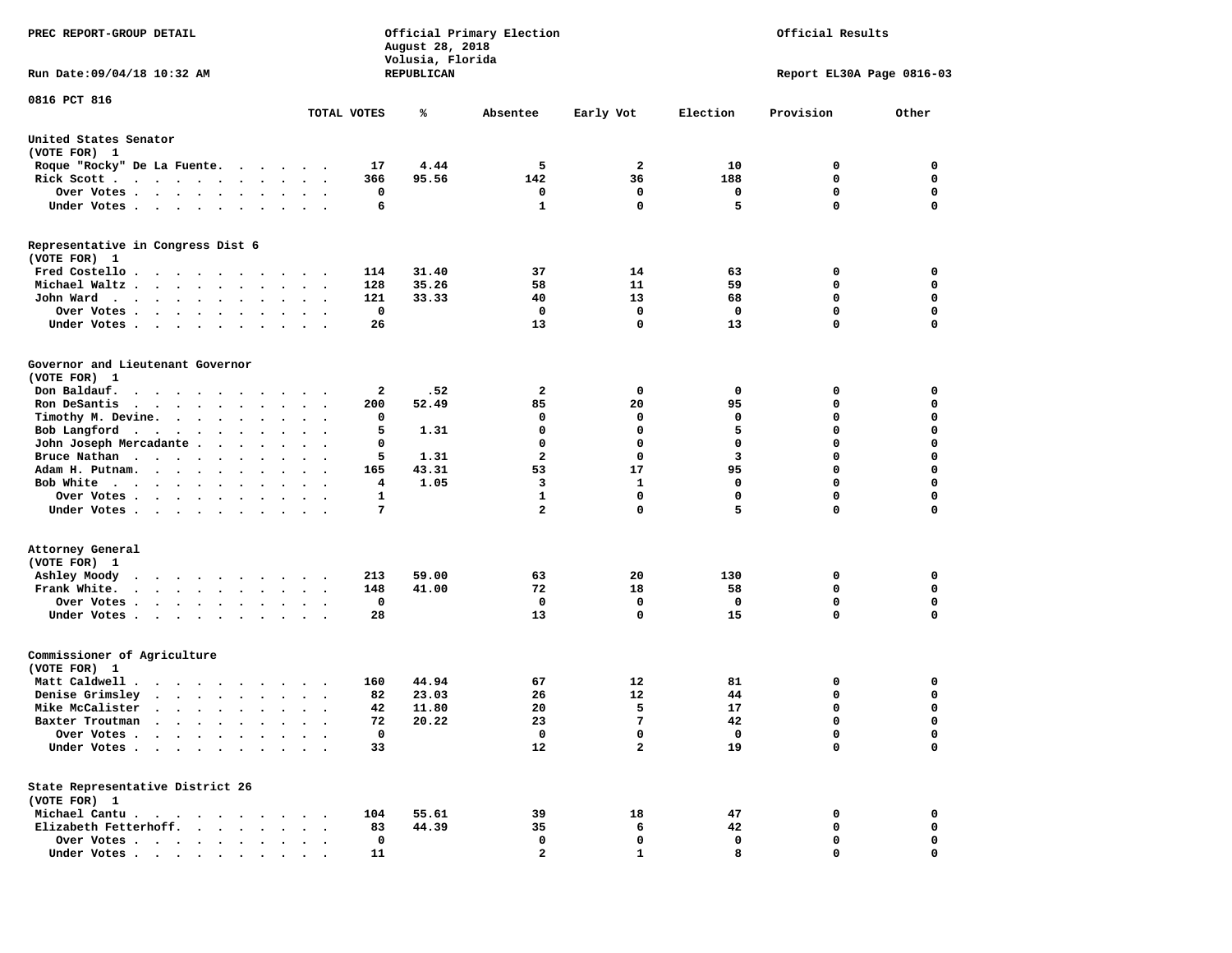| PREC REPORT-GROUP DETAIL                                                                                                                                                                                                                          |                                     | August 28, 2018<br>Volusia, Florida | Official Primary Election | Official Results        |              |                           |             |
|---------------------------------------------------------------------------------------------------------------------------------------------------------------------------------------------------------------------------------------------------|-------------------------------------|-------------------------------------|---------------------------|-------------------------|--------------|---------------------------|-------------|
| Run Date:09/04/18 10:32 AM                                                                                                                                                                                                                        |                                     | <b>NONPARTISAN</b>                  |                           |                         |              | Report EL30A Page 0816-04 |             |
| 0816 PCT 816                                                                                                                                                                                                                                      |                                     |                                     |                           |                         |              |                           |             |
|                                                                                                                                                                                                                                                   | TOTAL VOTES                         | ℁                                   | Absentee                  | Early Vot               | Election     | Provision                 | Other       |
| Circuit Judge 7th Judicial, Grp 15<br>(VOTE FOR) 1                                                                                                                                                                                                |                                     |                                     |                           |                         |              |                           |             |
| Linda L. Gaustad                                                                                                                                                                                                                                  | 118                                 | 20.42                               | 71                        | 11                      | 36           | 0                         | 0           |
| Sebrina L. Slack.                                                                                                                                                                                                                                 | 185                                 | 32.01                               | 88                        | 16                      | 81           | 0                         | $\mathbf 0$ |
| Ryan Will<br>$\cdots$                                                                                                                                                                                                                             | 275                                 | 47.58                               | 107                       | 28                      | 140          | 0                         | 0           |
| Over Votes                                                                                                                                                                                                                                        | 0                                   |                                     | $\Omega$                  | $\mathbf 0$             | 0            | $\mathbf 0$               | 0           |
| Under Votes                                                                                                                                                                                                                                       | 53                                  |                                     | 23                        | 6                       | 24           | $\mathbf 0$               | 0           |
|                                                                                                                                                                                                                                                   |                                     |                                     |                           |                         |              |                           |             |
| County Judge 7th Judicial, Grp 5<br>(VOTE FOR) 1                                                                                                                                                                                                  |                                     |                                     |                           |                         |              |                           |             |
| Steve Burk.<br>.                                                                                                                                                                                                                                  | 214                                 | 38.28                               | 102                       | 21                      | 91           | 0                         | 0           |
| Dawn "Pam" Fields.                                                                                                                                                                                                                                | 345                                 | 61.72                               | 159                       | 33                      | 153          | 0                         | 0           |
| Over Votes                                                                                                                                                                                                                                        | 0                                   |                                     | 0                         | $\mathbf 0$             | 0            | 0                         | 0           |
| Under Votes                                                                                                                                                                                                                                       | 72<br>$\sim$ $\sim$                 |                                     | 28                        | 7                       | 37           | $\Omega$                  | 0           |
| County Council at Large                                                                                                                                                                                                                           |                                     |                                     |                           |                         |              |                           |             |
| (VOTE FOR) 1                                                                                                                                                                                                                                      |                                     |                                     |                           |                         |              |                           |             |
| L. Ronald Durham                                                                                                                                                                                                                                  | 149                                 | 24.59                               | 73                        | 16                      | 60           | 0                         | 0           |
| Ben F. Johnson.                                                                                                                                                                                                                                   | 451                                 | 74.42                               | 197                       | 45                      | 209          | 0                         | 0           |
| WRITE-IN.                                                                                                                                                                                                                                         | 6                                   | 99.                                 | 3                         | $\mathbf 0$             | 3            | 0                         | $\mathbf 0$ |
| Over Votes                                                                                                                                                                                                                                        | 0                                   |                                     | 0                         | $\mathbf 0$             | 0            | 0                         | 0           |
| Under Votes                                                                                                                                                                                                                                       | 25<br>$\ddot{\phantom{1}}$          |                                     | 16                        | $\Omega$                | 9            | $\mathbf 0$               | $\mathbf 0$ |
|                                                                                                                                                                                                                                                   |                                     |                                     |                           |                         |              |                           |             |
| School Board Member District 3<br>(VOTE FOR) 1                                                                                                                                                                                                    |                                     |                                     |                           |                         |              |                           |             |
| Linda L. Cuthbert.                                                                                                                                                                                                                                | 292                                 | 50.17                               | 149                       | 33                      | 110          | 0                         | 0           |
| Kerry Lyons.                                                                                                                                                                                                                                      | 62                                  | 10.65                               | 22                        | 3                       | 37           | 0                         | 0           |
| John Nelson.<br>$\mathbf{r}$ , $\mathbf{r}$ , $\mathbf{r}$ , $\mathbf{r}$ , $\mathbf{r}$ , $\mathbf{r}$                                                                                                                                           | 142                                 | 24.40                               | 56                        | 13                      | 73           | $\mathbf 0$               | 0           |
| Stan Schmidt<br>$\mathbf{r}$ . The set of the set of the set of the set of the set of the set of the set of the set of the set of the set of the set of the set of the set of the set of the set of the set of the set of the set of the set of t | 86                                  | 14.78                               | 36                        | 9                       | 41           | $\mathbf 0$               | 0           |
| Over Votes                                                                                                                                                                                                                                        | $\mathbf 0$<br>$\ddot{\phantom{1}}$ |                                     | $\Omega$                  | $\Omega$                | $\mathbf{0}$ | $\mathbf 0$               | 0           |
| Under Votes.                                                                                                                                                                                                                                      | 49                                  |                                     | 26                        | $\overline{\mathbf{z}}$ | 20           | $\Omega$                  | $\Omega$    |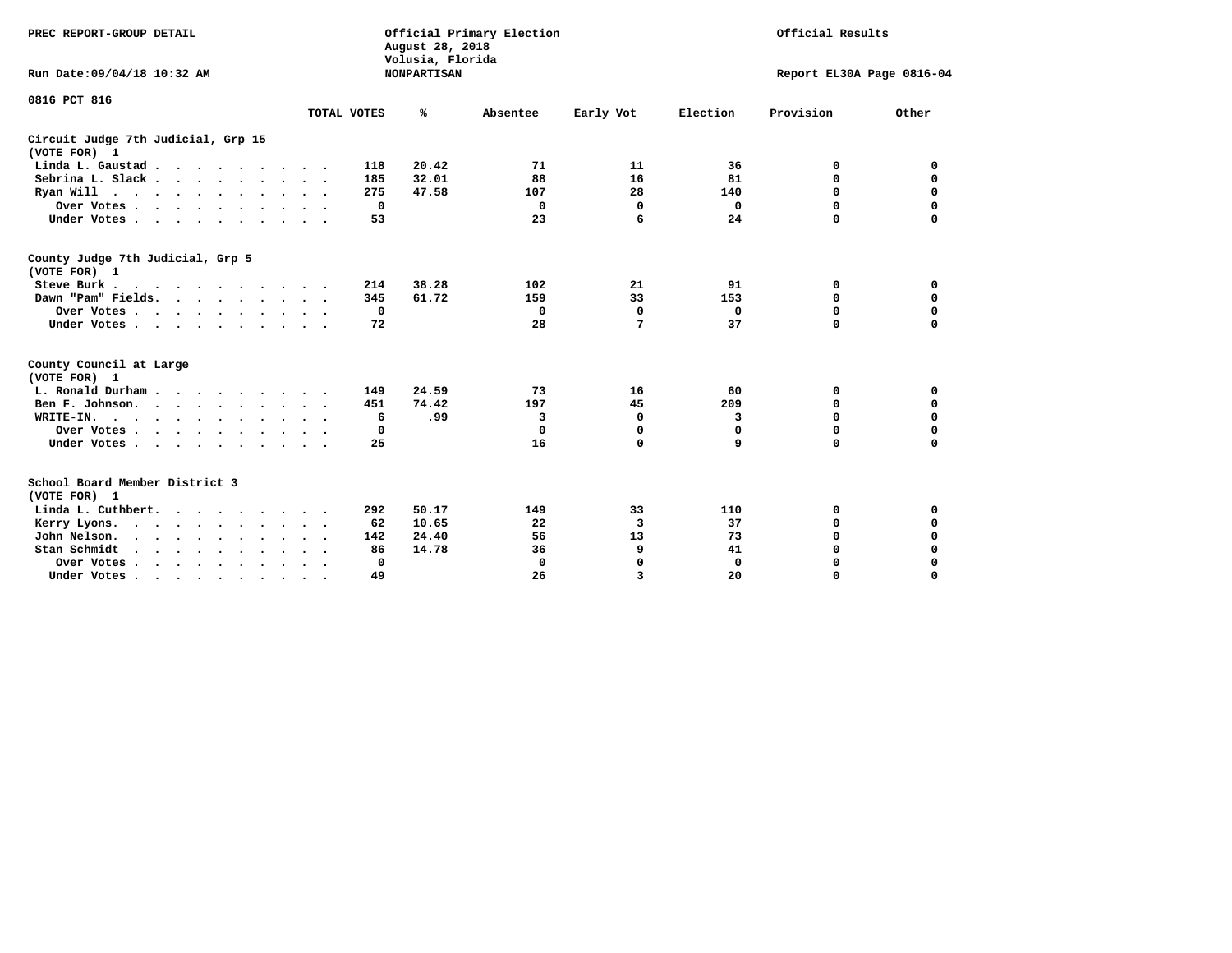| PREC REPORT-GROUP DETAIL               |  |  |                                         |  |             | Official Primary Election<br>August 28, 2018<br>Volusia, Florida | Official Results |           |          |                           |       |
|----------------------------------------|--|--|-----------------------------------------|--|-------------|------------------------------------------------------------------|------------------|-----------|----------|---------------------------|-------|
| Run Date: 09/04/18 10:32 AM            |  |  |                                         |  |             | <b>STATISTICS</b>                                                |                  |           |          | Report EL30A Page 0901-01 |       |
| 0901 PCT 901                           |  |  |                                         |  |             |                                                                  |                  |           |          |                           |       |
|                                        |  |  |                                         |  | TOTAL VOTES | %ะ                                                               | Absentee         | Early Vot | Election | Provision                 | Other |
| REGISTERED VOTERS - TOTAL              |  |  |                                         |  | 2,288       |                                                                  |                  |           |          |                           |       |
| REGISTERED VOTERS - DEMOCRATIC         |  |  | $\cdot$ $\cdot$ $\cdot$ $\cdot$         |  | 763         | 33.35                                                            |                  |           |          |                           |       |
| REGISTERED VOTERS - REPUBLICAN         |  |  | $\sim$ $\sim$ $\sim$ $\sim$             |  | 804         | 35.14                                                            |                  |           |          |                           |       |
| REGISTERED VOTERS - NONPARTISAN        |  |  |                                         |  | 721         |                                                                  |                  |           |          |                           |       |
| BALLOTS CAST - TOTAL.                  |  |  |                                         |  | 669         |                                                                  | 275              | 128       | 266      | 0                         |       |
| BALLOTS CAST - DEMOCRATIC              |  |  |                                         |  | 264         | 39.46                                                            | 110              | 50        | 104      |                           |       |
| BALLOTS CAST - REPUBLICAN              |  |  |                                         |  | 323         | 48.28                                                            | 124              | 63        | 136      | 0                         |       |
| BALLOTS CAST - NONPARTISAN.            |  |  |                                         |  | 82          | 12.26                                                            | 41               | 15        | 26       |                           |       |
| BALLOTS CAST - BLANK.                  |  |  |                                         |  | 3           | .45                                                              | $\mathbf{z}$     | 0         |          | O                         |       |
| VOTER TURNOUT - TOTAL<br>$\cdots$      |  |  |                                         |  |             | 29.24                                                            |                  |           |          |                           |       |
| VOTER TURNOUT - DEMOCRATIC.            |  |  | $\cdot$ $\cdot$ $\cdot$ $\cdot$ $\cdot$ |  |             | 34.60                                                            |                  |           |          |                           |       |
| VOTER TURNOUT - REPUBLICAN.<br>$\cdot$ |  |  |                                         |  |             | 40.17                                                            |                  |           |          |                           |       |
| VOTER TURNOUT - BLANK                  |  |  |                                         |  |             | .13                                                              |                  |           |          |                           |       |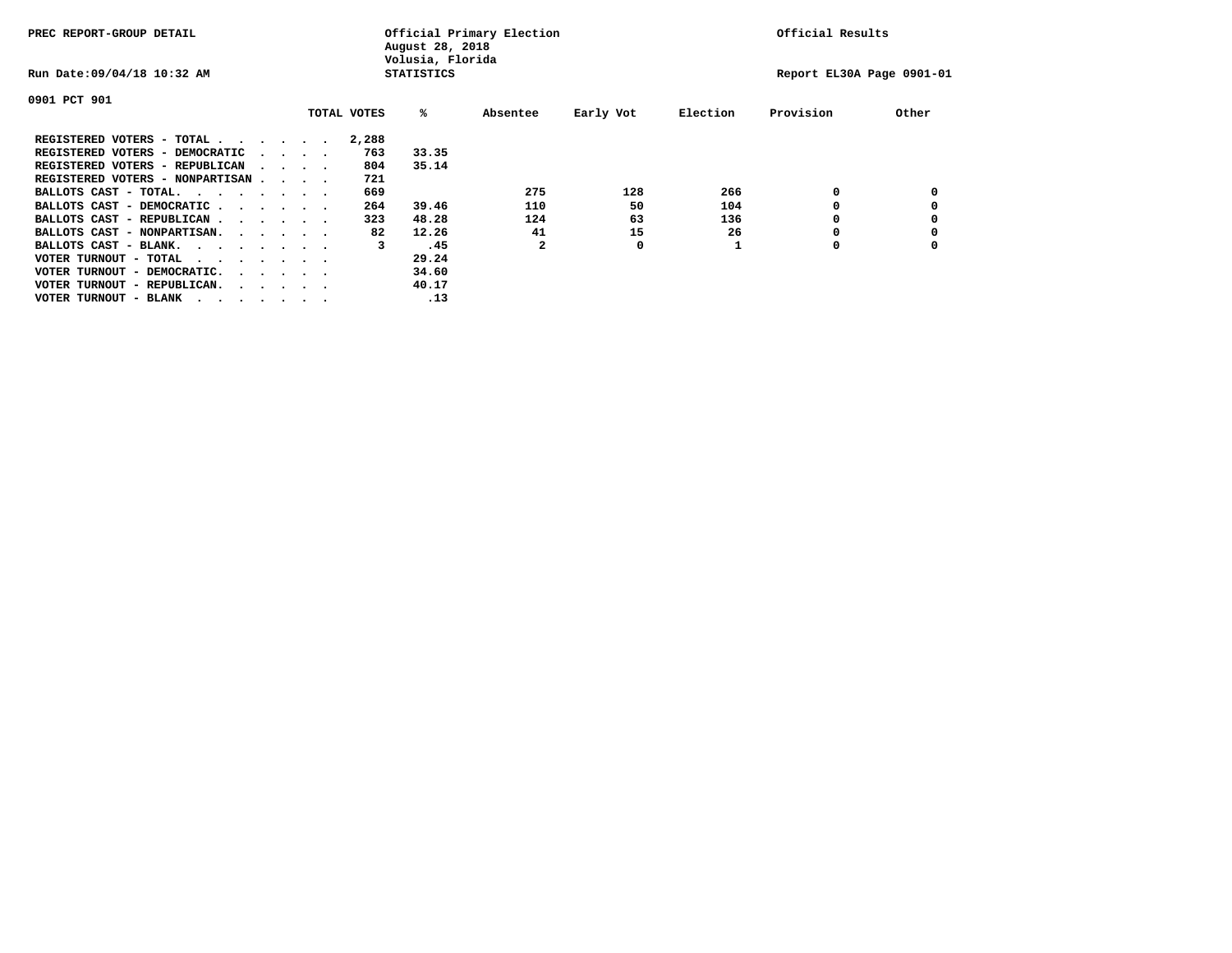| PREC REPORT-GROUP DETAIL                          |                                                                                                                                                                                                                                   |  |                          |                      | Official Primary Election<br>August 28, 2018<br>Volusia, Florida |                      |                      |                      |                |            |                |                | Official Results |                           |             |  |
|---------------------------------------------------|-----------------------------------------------------------------------------------------------------------------------------------------------------------------------------------------------------------------------------------|--|--------------------------|----------------------|------------------------------------------------------------------|----------------------|----------------------|----------------------|----------------|------------|----------------|----------------|------------------|---------------------------|-------------|--|
| Run Date: 09/04/18 10:32 AM                       |                                                                                                                                                                                                                                   |  |                          |                      |                                                                  |                      |                      |                      |                | DEMOCRATIC |                |                |                  | Report EL30A Page 0901-02 |             |  |
| 0901 PCT 901                                      |                                                                                                                                                                                                                                   |  |                          |                      |                                                                  |                      |                      |                      |                |            |                |                |                  |                           |             |  |
|                                                   |                                                                                                                                                                                                                                   |  |                          |                      |                                                                  |                      |                      |                      | TOTAL VOTES    | ℁          | Absentee       | Early Vot      | Election         | Provision                 | Other       |  |
| Representative in Congress Dist 6<br>(VOTE FOR) 1 |                                                                                                                                                                                                                                   |  |                          |                      |                                                                  |                      |                      |                      |                |            |                |                |                  |                           |             |  |
| Stephen Sevigny                                   | $\cdots$                                                                                                                                                                                                                          |  |                          |                      |                                                                  |                      |                      |                      | 47             | 19.26      | 20             | 5              | 22               | 0                         | 0           |  |
| Nancy Soderberg                                   | $\mathbf{r}$ , $\mathbf{r}$ , $\mathbf{r}$ , $\mathbf{r}$ , $\mathbf{r}$                                                                                                                                                          |  |                          |                      |                                                                  |                      | $\ddotsc$ $\ddotsc$  |                      | 151            | 61.89      | 63             | 36             | 52               | 0                         | 0           |  |
| John Upchurch.                                    |                                                                                                                                                                                                                                   |  |                          |                      |                                                                  |                      | $\cdot$ $\cdot$      |                      | 46             | 18.85      | 17             | 8              | 21               | 0                         | 0           |  |
| Over Votes                                        |                                                                                                                                                                                                                                   |  |                          |                      |                                                                  | $\ddot{\phantom{a}}$ | $\sim$               | $\ddot{\phantom{1}}$ | $\mathbf 0$    |            | $\mathbf 0$    | $\mathbf 0$    | $\mathbf 0$      | $\mathbf 0$               | $\mathbf 0$ |  |
| Under Votes                                       |                                                                                                                                                                                                                                   |  |                          |                      |                                                                  |                      |                      |                      | 20             |            | 10             | $\mathbf{1}$   | 9                | $\Omega$                  | 0           |  |
| Governor and Lieutenant Governor                  |                                                                                                                                                                                                                                   |  |                          |                      |                                                                  |                      |                      |                      |                |            |                |                |                  |                           |             |  |
| (VOTE FOR) 1                                      |                                                                                                                                                                                                                                   |  |                          |                      |                                                                  |                      |                      |                      |                |            |                |                |                  |                           |             |  |
| Andrew Gillum                                     |                                                                                                                                                                                                                                   |  | $\overline{\phantom{a}}$ |                      |                                                                  |                      |                      |                      | 47             | 18.22      | 15             | 11             | 21               | 0                         | 0           |  |
| Gwen Graham.                                      | $\cdots$                                                                                                                                                                                                                          |  |                          |                      |                                                                  |                      | $\ddot{\phantom{1}}$ | $\ddot{\phantom{0}}$ | 124            | 48.06      | 41             | 29             | 54               | 0                         | 0           |  |
| <b>Jeff Greene.</b>                               | $\cdots$                                                                                                                                                                                                                          |  |                          | $\ddot{\phantom{a}}$ |                                                                  |                      |                      |                      | 31             | 12.02      | 22             | 0              | 9                | 0                         | 0           |  |
| Chris King                                        |                                                                                                                                                                                                                                   |  |                          |                      |                                                                  |                      | $\ddot{\phantom{1}}$ |                      | 13             | 5.04       | 8              | 2              | 3                | 0                         | 0           |  |
| Philip Levine.                                    | $\mathbf{r}$ . The contract of the contract of the contract of the contract of the contract of the contract of the contract of the contract of the contract of the contract of the contract of the contract of the contract of th |  |                          |                      |                                                                  | $\bullet$ .          | $\ddot{\phantom{a}}$ | $\sim$               | 39             | 15.12      | 20             | 7              | 12               | 0                         | 0           |  |
| Alex "Lundy" Lundmark                             |                                                                                                                                                                                                                                   |  |                          |                      |                                                                  |                      | $\ddot{\phantom{a}}$ |                      | 2              | .78        | 0              | 0              | $\overline{2}$   | 0                         | 0           |  |
| John Wetherbee.                                   |                                                                                                                                                                                                                                   |  |                          |                      |                                                                  | $\ddot{\phantom{0}}$ | $\bullet$            | $\sim$               | $\overline{a}$ | .78        | $\mathbf{1}$   | $\mathbf 0$    | $\mathbf{1}$     | 0                         | 0           |  |
| Over Votes                                        |                                                                                                                                                                                                                                   |  |                          |                      |                                                                  |                      | $\sim$               |                      | $\mathbf{1}$   |            | $\mathbf{1}$   | 0              | $\mathbf{0}$     | $\mathbf 0$               | 0           |  |
| Under Votes                                       |                                                                                                                                                                                                                                   |  |                          |                      |                                                                  |                      |                      |                      | 5              |            | $\overline{a}$ | $\mathbf{1}$   | $\mathbf{2}$     | $\Omega$                  | 0           |  |
| Attorney General                                  |                                                                                                                                                                                                                                   |  |                          |                      |                                                                  |                      |                      |                      |                |            |                |                |                  |                           |             |  |
| (VOTE FOR) 1                                      |                                                                                                                                                                                                                                   |  |                          |                      |                                                                  |                      |                      |                      |                |            |                |                |                  |                           |             |  |
| Sean Shaw                                         |                                                                                                                                                                                                                                   |  |                          |                      |                                                                  |                      | $\ddot{\phantom{1}}$ |                      | 157            | 68.56      | 59             | 34             | 64               | 0                         | 0           |  |
| Ryan Torrens                                      | $\cdots$                                                                                                                                                                                                                          |  |                          |                      |                                                                  | $\bullet$            | $\bullet$            | $\ddot{\phantom{1}}$ | 72             | 31.44      | 33             | 12             | 27               | 0                         | 0           |  |
| Over Votes                                        |                                                                                                                                                                                                                                   |  |                          |                      |                                                                  |                      |                      |                      | $\mathbf 0$    |            | $\mathbf 0$    | $\mathbf 0$    | $\mathbf 0$      | 0                         | $\mathbf 0$ |  |
| Under Votes                                       |                                                                                                                                                                                                                                   |  |                          |                      |                                                                  | $\ddot{\phantom{a}}$ | $\ddot{\phantom{1}}$ |                      | 35             |            | 18             | $\overline{4}$ | 13               | 0                         | $\mathbf 0$ |  |
|                                                   |                                                                                                                                                                                                                                   |  |                          |                      |                                                                  |                      |                      |                      |                |            |                |                |                  |                           |             |  |
| Commissioner of Agriculture<br>(VOTE FOR) 1       |                                                                                                                                                                                                                                   |  |                          |                      |                                                                  |                      |                      |                      |                |            |                |                |                  |                           |             |  |
| Nicole "Nikki" Fried.                             |                                                                                                                                                                                                                                   |  |                          |                      |                                                                  |                      |                      |                      | 114            | 49.14      | 48             | 21             | 45               | 0                         | 0           |  |
| Jeffrey Duane Porter.                             |                                                                                                                                                                                                                                   |  |                          |                      |                                                                  |                      | $\sim$ $\sim$        | $\sim$               | 34             | 14.66      | 15             | 4              | 15               | 0                         | 0           |  |
| Roy David Walker                                  |                                                                                                                                                                                                                                   |  |                          |                      |                                                                  |                      | $\sim$ $\sim$        |                      | 84             | 36.21      | 33             | 19             | 32               | 0                         | $\mathbf 0$ |  |
| Over Votes                                        |                                                                                                                                                                                                                                   |  |                          |                      |                                                                  |                      |                      |                      | $\mathbf 0$    |            | $\mathbf{0}$   | $\mathbf{0}$   | $\mathbf{0}$     | 0                         | 0           |  |
| Under Votes                                       |                                                                                                                                                                                                                                   |  |                          |                      |                                                                  |                      | $\sim$ $\sim$        |                      | 32             |            | 14             | 6              | 12               | $\Omega$                  | 0           |  |
|                                                   |                                                                                                                                                                                                                                   |  |                          |                      |                                                                  |                      |                      |                      |                |            |                |                |                  |                           |             |  |
| State Representative District 27<br>(VOTE FOR) 1  |                                                                                                                                                                                                                                   |  |                          |                      |                                                                  |                      |                      |                      |                |            |                |                |                  |                           |             |  |
| Neil Henrichsen                                   | $\cdots$                                                                                                                                                                                                                          |  |                          |                      |                                                                  |                      |                      |                      | 82             | 34.89      | 37             | 12             | 33               | 0                         | 0           |  |
| Carol Lawrence.                                   | $\cdots$                                                                                                                                                                                                                          |  |                          |                      |                                                                  | $\ddot{\phantom{a}}$ | $\ddot{\phantom{0}}$ | $\ddot{\phantom{1}}$ | 153            | 65.11      | 59             | 30             | 64               | 0                         | $\mathbf 0$ |  |
| Over Votes                                        |                                                                                                                                                                                                                                   |  |                          |                      | $\ddot{\phantom{a}}$                                             |                      | $\bullet$            |                      | $\mathbf 0$    |            | $\mathbf 0$    | $\mathbf 0$    | $\mathbf 0$      | 0                         | 0           |  |
| Under Votes.                                      |                                                                                                                                                                                                                                   |  |                          |                      |                                                                  |                      |                      |                      | 29             |            | 14             | 8              | $7\phantom{.0}$  | $\Omega$                  | $\Omega$    |  |
|                                                   | $\sim$ , and $\sim$ , and $\sim$ , and $\sim$                                                                                                                                                                                     |  |                          |                      | $\cdot$                                                          |                      |                      |                      |                |            |                |                |                  |                           |             |  |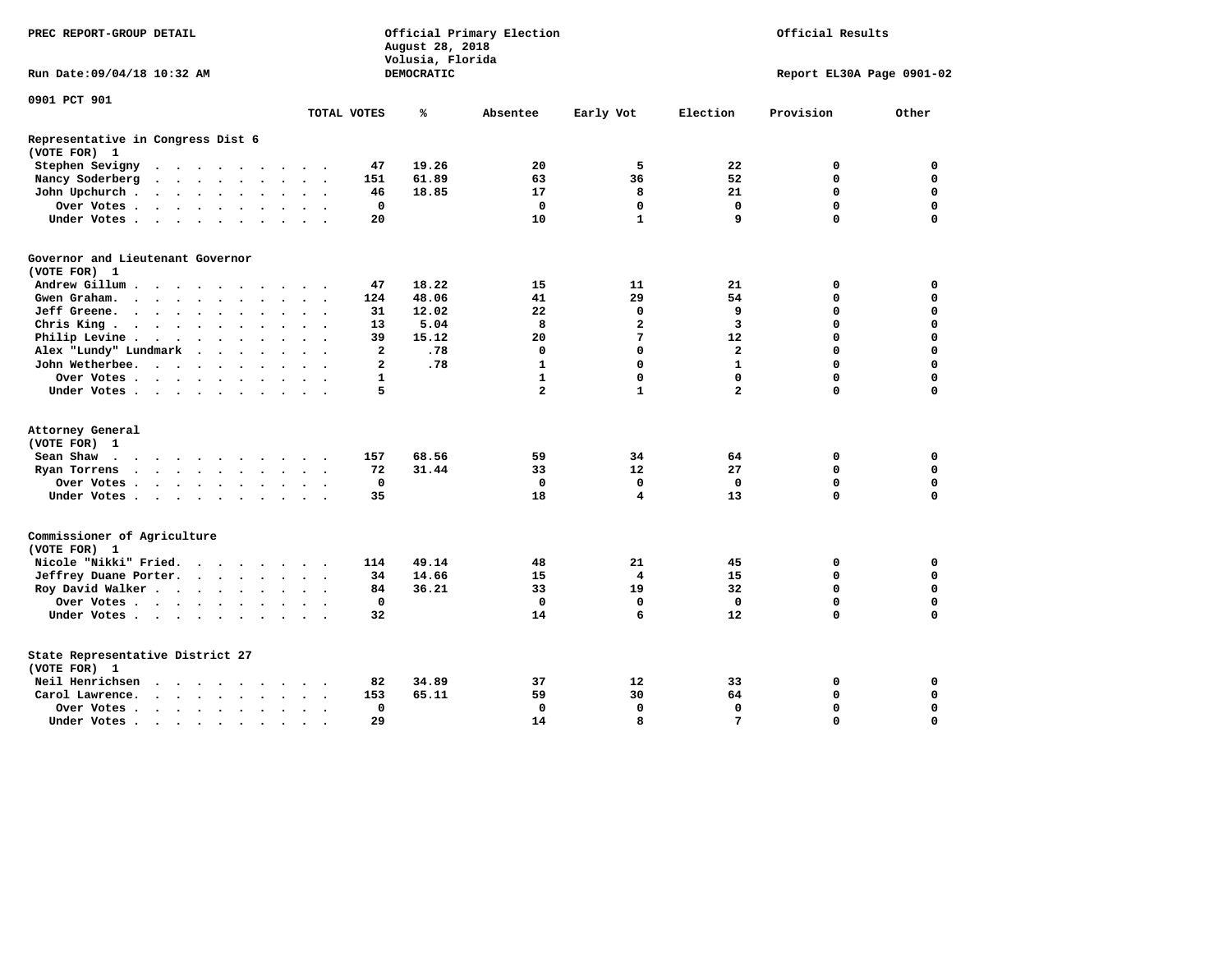| PREC REPORT-GROUP DETAIL                                                                                   |                                                             | August 28, 2018<br>Volusia, Florida | Official Primary Election |                | Official Results        |                           |             |  |
|------------------------------------------------------------------------------------------------------------|-------------------------------------------------------------|-------------------------------------|---------------------------|----------------|-------------------------|---------------------------|-------------|--|
| Run Date: 09/04/18 10:32 AM                                                                                |                                                             | REPUBLICAN                          |                           |                |                         | Report EL30A Page 0901-03 |             |  |
| 0901 PCT 901                                                                                               | TOTAL VOTES                                                 | ℁                                   | Absentee                  | Early Vot      | Election                | Provision                 | Other       |  |
| United States Senator                                                                                      |                                                             |                                     |                           |                |                         |                           |             |  |
| (VOTE FOR) 1                                                                                               |                                                             |                                     |                           |                |                         |                           |             |  |
| Roque "Rocky" De La Fuente.                                                                                | 37<br>$\cdot$                                               | 11.56                               | 10                        | 11             | 16                      | 0                         | $\mathbf 0$ |  |
| Rick Scott                                                                                                 | 283                                                         | 88.44                               | 112                       | 52             | 119                     | $\mathbf 0$               | 0           |  |
| Over Votes                                                                                                 | 0<br>$\sim$<br>$\ddot{\phantom{a}}$<br>$\ddot{\phantom{0}}$ |                                     | $\mathbf 0$               | $\mathbf 0$    | $\mathbf 0$             | $\mathbf 0$               | 0           |  |
| Under Votes                                                                                                | 3                                                           |                                     | $\overline{\mathbf{2}}$   | 0              | $\mathbf{1}$            | $\mathbf 0$               | 0           |  |
| Representative in Congress Dist 6<br>(VOTE FOR) 1                                                          |                                                             |                                     |                           |                |                         |                           |             |  |
| Fred Costello                                                                                              | 90                                                          | 29.80                               | 31                        | 24             | 35                      | 0                         | 0           |  |
| Michael Waltz<br>$\ddot{\phantom{a}}$<br>$\cdot$                                                           | 107                                                         | 35.43                               | 42                        | 21             | 44                      | $\Omega$                  | 0           |  |
| John Ward<br>$\ddot{\phantom{a}}$                                                                          | 105<br>$\bullet$                                            | 34.77                               | 40                        | 15             | 50                      | $\mathbf 0$               | 0           |  |
| Over Votes.<br>$\cdots$<br>$\overline{\phantom{a}}$                                                        | $\mathbf{1}$                                                |                                     | 1                         | $\mathbf{0}$   | $\mathbf 0$             | $\Omega$                  | 0           |  |
| Under Votes<br>$\ddot{\phantom{0}}$                                                                        | 20                                                          |                                     | 10                        | 3              | 7                       | $\Omega$                  | $\mathbf 0$ |  |
| Governor and Lieutenant Governor<br>(VOTE FOR) 1                                                           |                                                             |                                     |                           |                |                         |                           |             |  |
| Don Baldauf.<br>$\cdot$ $\cdot$ $\cdot$<br>$\sim$                                                          | 1                                                           | .32                                 | 0                         | 1              | 0                       | 0                         | 0           |  |
| Ron DeSantis<br>$\sim$                                                                                     | 193                                                         | 61.27                               | 73                        | 38             | 82                      | $\mathbf 0$               | 0           |  |
| Timothy M. Devine.<br>$\ddot{\phantom{a}}$                                                                 | 7                                                           | 2.22                                | 3                         | $\overline{a}$ | $\overline{a}$          | $\mathbf 0$               | 0           |  |
| Bob Langford<br>$\sim$<br>$\ddot{\phantom{a}}$                                                             | 8<br>$\bullet$                                              | 2.54                                | 5                         | $\mathbf 0$    | 3                       | $\mathbf 0$               | 0           |  |
| John Joseph Mercadante                                                                                     | $\overline{\mathbf{2}}$                                     | .63                                 | $\mathbf{1}$              | 0              | $\mathbf{1}$            | $\mathbf 0$               | 0           |  |
| Bruce Nathan<br>$\cdots$<br>$\ddot{\phantom{1}}$<br>$\bullet$                                              | 3                                                           | .95                                 | $\mathbf{1}$              | $\mathbf{1}$   | $\mathbf{1}$            | $\Omega$                  | 0           |  |
| Adam H. Putnam.<br>$\cdots$                                                                                | 94                                                          | 29.84                               | 35                        | 17             | 42                      | $\mathbf 0$               | 0           |  |
| Bob White<br>$\bullet$                                                                                     | 7<br>$\cdot$                                                | 2.22                                | $\mathbf{2}$              | 3              | $\overline{\mathbf{2}}$ | $\mathbf 0$               | 0           |  |
| Over Votes .<br>$\cdots$                                                                                   | $\mathbf{1}$                                                |                                     | $\mathbf{1}$              | 0              | $\mathbf 0$             | $\Omega$                  | 0           |  |
| Under Votes                                                                                                | 7                                                           |                                     | 3                         | $\mathbf{1}$   | 3                       | $\Omega$                  | 0           |  |
| Attorney General<br>(VOTE FOR) 1                                                                           |                                                             |                                     |                           |                |                         |                           |             |  |
| Ashley Moody<br>$\cdots$<br>$\cdot$<br>$\sim$                                                              | 163<br>$\cdot$                                              | 53.62                               | 52                        | 32             | 79                      | 0                         | 0           |  |
| Frank White.<br>.<br>$\sim$<br>$\ddot{\phantom{a}}$                                                        | 141                                                         | 46.38                               | 64                        | 26             | 51                      | $\mathbf 0$               | 0           |  |
| Over Votes.<br>$\sim$ $\sim$ $\sim$ $\sim$ $\sim$<br>$\ddot{\phantom{0}}$                                  | $\mathbf 0$                                                 |                                     | $\mathbf 0$               | 0              | $\Omega$                | $\mathbf 0$               | 0           |  |
| Under Votes<br>$\sim$ $\sim$<br>$\sim$                                                                     | 19<br>$\ddot{\phantom{1}}$                                  |                                     | 8                         | 5              | 6                       | $\Omega$                  | 0           |  |
| Commissioner of Agriculture<br>(VOTE FOR) 1                                                                |                                                             |                                     |                           |                |                         |                           |             |  |
| Matt Caldwell .                                                                                            | 107                                                         | 36.27                               | 46                        | 18             | 43                      | 0                         | 0           |  |
| Denise Grimsley<br>$\cdot$ $\cdot$ $\cdot$ $\cdot$ $\cdot$ $\cdot$                                         | 86                                                          | 29.15                               | 22                        | 14             | 50                      | 0                         | 0           |  |
| Mike McCalister<br>$\mathbf{a}$ , and $\mathbf{a}$ , and $\mathbf{a}$<br>$\ddot{\phantom{1}}$<br>$\bullet$ | 57                                                          | 19.32                               | 30                        | 11             | 16                      | 0                         | 0           |  |
| Baxter Troutman<br>$\cdot$ $\cdot$ $\cdot$ $\cdot$<br>$\bullet$<br>$\cdot$                                 | 45                                                          | 15.25                               | 13                        | 15             | 17                      | 0                         | 0           |  |
| Over Votes .<br>$\sim$ $\sim$ $\sim$ $\sim$<br>$\bullet$<br>$\bullet$<br>$\bullet$                         | 0                                                           |                                     | 0                         | $\mathbf{0}$   | 0                       | $\mathbf 0$               | 0           |  |
| Under Votes.<br>.                                                                                          | 28                                                          |                                     | 13                        | 5              | 10                      | $\Omega$                  | $\mathbf 0$ |  |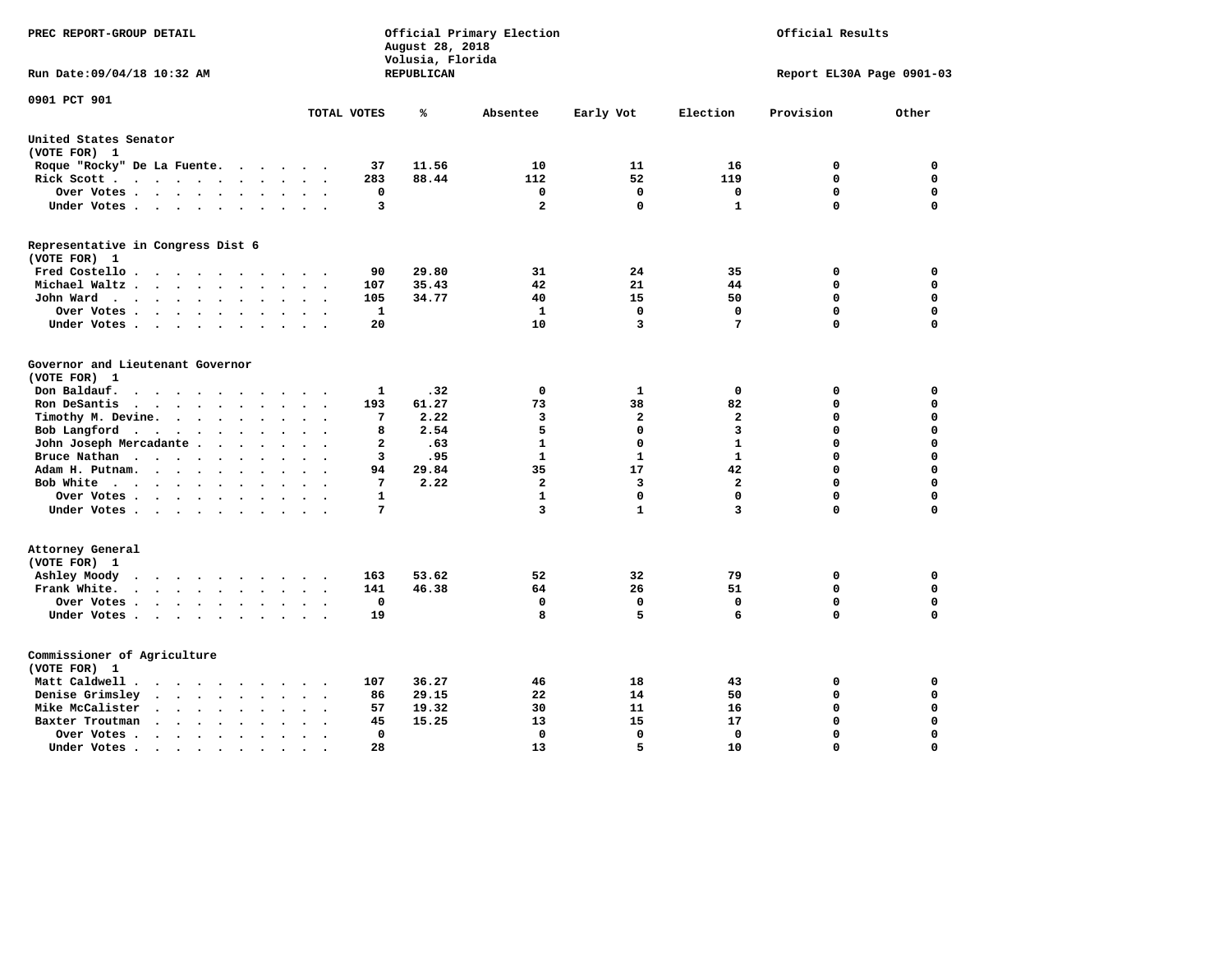| PREC REPORT-GROUP DETAIL<br>Run Date: 09/04/18 10:32 AM                                                                                                                                                                                           |                      | August 28, 2018<br>Volusia, Florida<br><b>NONPARTISAN</b> | Official Primary Election |            | Official Results<br>Report EL30A Page 0901-04 |           |               |  |
|---------------------------------------------------------------------------------------------------------------------------------------------------------------------------------------------------------------------------------------------------|----------------------|-----------------------------------------------------------|---------------------------|------------|-----------------------------------------------|-----------|---------------|--|
|                                                                                                                                                                                                                                                   |                      |                                                           |                           |            |                                               |           |               |  |
| 0901 PCT 901                                                                                                                                                                                                                                      | TOTAL VOTES          | ℁                                                         | Absentee                  | Early Vot  | Election                                      | Provision | Other         |  |
| Circuit Judge 7th Judicial, Grp 15                                                                                                                                                                                                                |                      |                                                           |                           |            |                                               |           |               |  |
| (VOTE FOR) 1                                                                                                                                                                                                                                      |                      |                                                           |                           |            |                                               |           |               |  |
| Linda L. Gaustad                                                                                                                                                                                                                                  | 200                  | 34.66                                                     | 78                        | 37         | 85                                            | 0         | 0             |  |
| Sebrina L. Slack.                                                                                                                                                                                                                                 | 174                  | 30.16                                                     | 73                        | 34         | 67                                            | 0         | $\mathbf 0$   |  |
| Ryan Will $\cdots$ , $\cdots$ , $\cdots$                                                                                                                                                                                                          | 203                  | 35.18                                                     | 87                        | 37         | 79                                            | 0         | $\Omega$      |  |
| Over Votes                                                                                                                                                                                                                                        |                      | $\mathbf{0}$                                              | $\mathbf{0}$              | 0          | $\Omega$                                      | $\Omega$  | $\Omega$      |  |
| Under Votes                                                                                                                                                                                                                                       | $\ddot{\phantom{1}}$ | 92                                                        | 37                        | 20         | 35                                            | $\Omega$  | $\Omega$      |  |
| County Judge 7th Judicial, Grp 5<br>(VOTE FOR) 1                                                                                                                                                                                                  |                      |                                                           |                           |            |                                               |           |               |  |
| Steve Burk                                                                                                                                                                                                                                        | 238                  | 40.61                                                     | 91                        | 51         | 96                                            | 0         | 0             |  |
| Dawn "Pam" Fields.                                                                                                                                                                                                                                | 348                  | 59.39                                                     | 151                       | 58         | 139                                           | 0         | $\mathbf 0$   |  |
| Over Votes                                                                                                                                                                                                                                        |                      | 0                                                         | 0                         | $^{\circ}$ | 0                                             | 0         | 0             |  |
| Under Votes                                                                                                                                                                                                                                       |                      | 83                                                        | 33                        | 19         | 31                                            | $\Omega$  | $\Omega$      |  |
|                                                                                                                                                                                                                                                   |                      |                                                           |                           |            |                                               |           |               |  |
| County Council at Large                                                                                                                                                                                                                           |                      |                                                           |                           |            |                                               |           |               |  |
| (VOTE FOR) 1                                                                                                                                                                                                                                      |                      |                                                           |                           |            |                                               |           |               |  |
| L. Ronald Durham                                                                                                                                                                                                                                  | 190                  | 30.45                                                     | 75                        | 35         | 80                                            | 0         | 0             |  |
| Ben F. Johnson.                                                                                                                                                                                                                                   | 428                  | 68.59                                                     | 173                       | 83         | 172                                           | 0         | $\mathbf 0$   |  |
| WRITE-IN.<br>$\mathbf{r}$ . The contract of the contract of the contract of the contract of the contract of the contract of the contract of the contract of the contract of the contract of the contract of the contract of the contract of th    |                      | .96<br>6                                                  | 6                         | 0          | $\mathbf 0$                                   | 0         | $\Omega$      |  |
| Over Votes                                                                                                                                                                                                                                        |                      | 0                                                         | 0                         | 0          | $\mathbf 0$                                   | 0         | 0             |  |
| Under Votes                                                                                                                                                                                                                                       | $\sim$ $\sim$        | 45                                                        | 21                        | 10         | 14                                            | 0         | $\Omega$      |  |
| School Board Member District 3<br>(VOTE FOR) 1                                                                                                                                                                                                    |                      |                                                           |                           |            |                                               |           |               |  |
| Linda L. Cuthbert.                                                                                                                                                                                                                                | 374                  | 59.94                                                     | 160                       | 72         | 142                                           | 0         | 0             |  |
|                                                                                                                                                                                                                                                   |                      | 9.62<br>60                                                | 27                        | 3          | 30                                            | 0         | $\Omega$      |  |
| Kerry Lyons.<br>John Nelson.                                                                                                                                                                                                                      | $\bullet$ .<br>121   | 19.39                                                     | 43                        | 34         | 44                                            | 0         | $\Omega$      |  |
| $\cdots$                                                                                                                                                                                                                                          |                      |                                                           |                           |            |                                               | 0         |               |  |
| Stan Schmidt<br>$\mathbf{r}$ . The contract of the contract of the contract of the contract of the contract of the contract of the contract of the contract of the contract of the contract of the contract of the contract of the contract of th |                      | 69<br>11.06                                               | 24                        | 13         | 32                                            |           | 0             |  |
| Over Votes                                                                                                                                                                                                                                        | $\bullet$            | 0                                                         | $\Omega$                  | 0<br>6     | $\mathbf 0$                                   | 0<br>O    | 0<br>$\Omega$ |  |
| Under Votes.                                                                                                                                                                                                                                      |                      | 45                                                        | 21                        |            | 18                                            |           |               |  |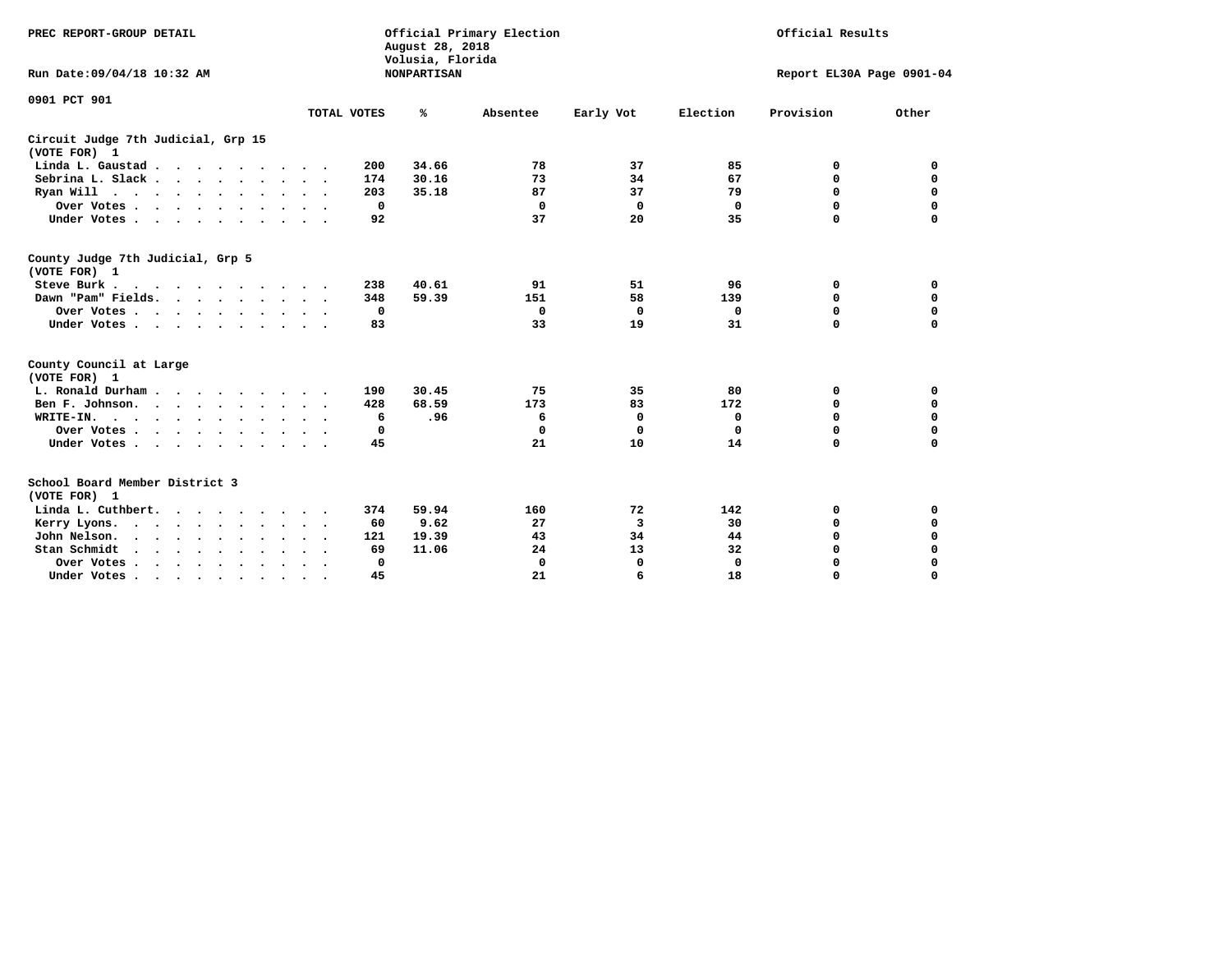| PREC REPORT-GROUP DETAIL               |  |  |                                         |  |             | August 28, 2018<br>Volusia, Florida | Official Primary Election |           |          | Official Results          |       |
|----------------------------------------|--|--|-----------------------------------------|--|-------------|-------------------------------------|---------------------------|-----------|----------|---------------------------|-------|
| Run Date: 09/04/18 10:32 AM            |  |  |                                         |  |             | <b>STATISTICS</b>                   |                           |           |          | Report EL30A Page 0902-01 |       |
| 0902 PCT 902                           |  |  |                                         |  |             |                                     |                           |           |          |                           |       |
|                                        |  |  |                                         |  | TOTAL VOTES | %ะ                                  | Absentee                  | Early Vot | Election | Provision                 | Other |
| REGISTERED VOTERS - TOTAL              |  |  |                                         |  | 3,998       |                                     |                           |           |          |                           |       |
| REGISTERED VOTERS - DEMOCRATIC         |  |  | $\sim$ $\sim$ $\sim$ $\sim$             |  | 1,258       | 31.47                               |                           |           |          |                           |       |
| REGISTERED VOTERS - REPUBLICAN         |  |  |                                         |  | 1,492       | 37.32                               |                           |           |          |                           |       |
| REGISTERED VOTERS - NONPARTISAN        |  |  |                                         |  | 1,248       |                                     |                           |           |          |                           |       |
| BALLOTS CAST - TOTAL.                  |  |  |                                         |  | 1,124       |                                     | 448                       | 236       | 439      |                           |       |
| BALLOTS CAST - DEMOCRATIC              |  |  |                                         |  | 424         | 37.72                               | 165                       | 107       | 152      |                           |       |
| BALLOTS CAST - REPUBLICAN              |  |  |                                         |  | 562         | 50.00                               | 217                       | 110       | 235      |                           |       |
| BALLOTS CAST - NONPARTISAN.            |  |  |                                         |  | 138         | 12.28                               | 66                        | 19        | 52       |                           |       |
| BALLOTS CAST - BLANK.                  |  |  |                                         |  | 1           | .09                                 | 0                         | 0         | 0        |                           |       |
| VOTER TURNOUT - TOTAL<br>.             |  |  |                                         |  |             | 28.11                               |                           |           |          |                           |       |
| VOTER TURNOUT - DEMOCRATIC.            |  |  | $\cdot$ $\cdot$ $\cdot$ $\cdot$ $\cdot$ |  |             | 33.70                               |                           |           |          |                           |       |
| VOTER TURNOUT - REPUBLICAN.<br>$\cdot$ |  |  |                                         |  |             | 37.67                               |                           |           |          |                           |       |
| VOTER TURNOUT - BLANK                  |  |  |                                         |  |             | .03                                 |                           |           |          |                           |       |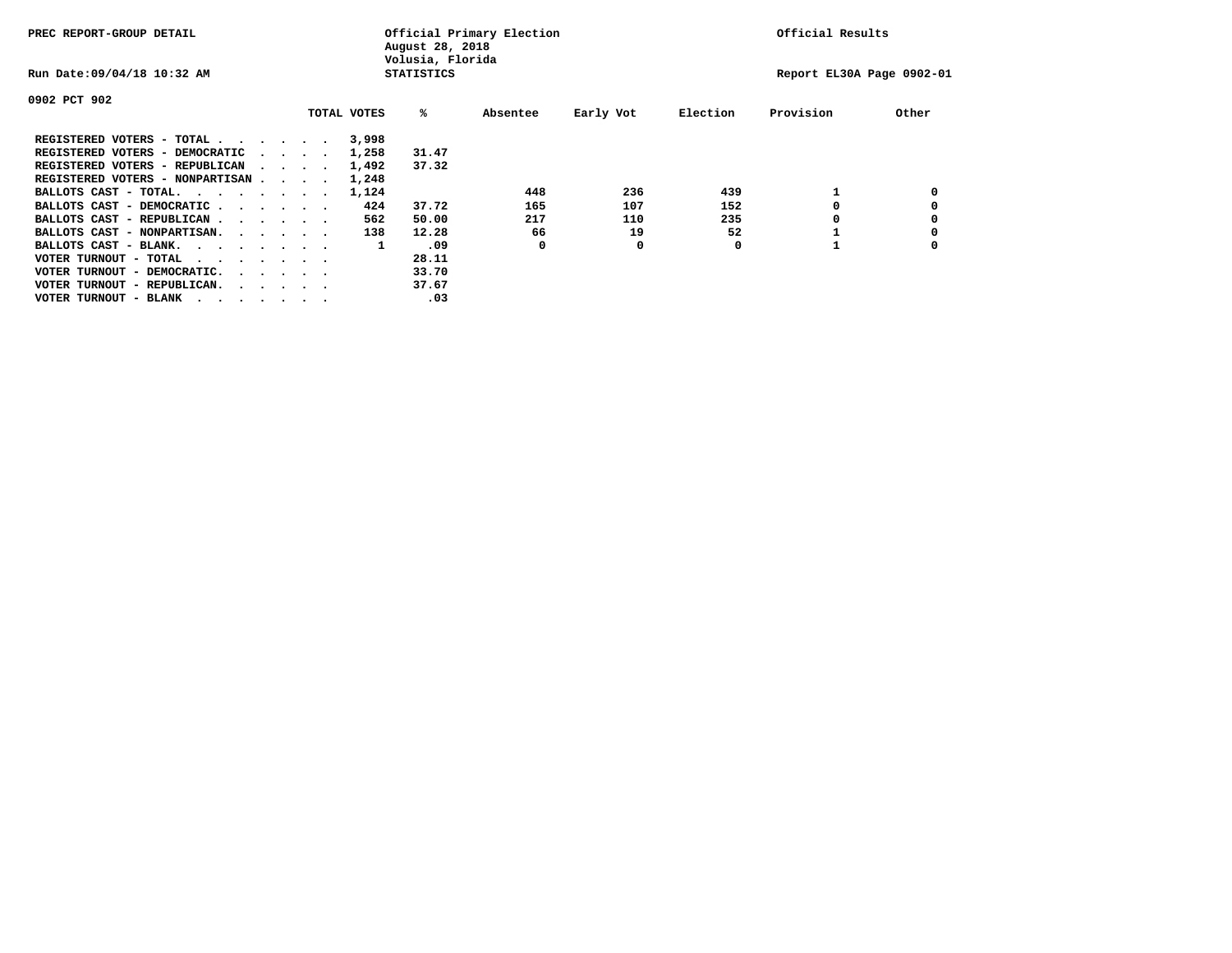| PREC REPORT-GROUP DETAIL                          |                                                                                                                                                                                                                               |                          |                      |                      |                      |                      |                      | August 28, 2018<br>Volusia, Florida | Official Primary Election |            | Official Results        |              |                           |             |             |  |  |  |
|---------------------------------------------------|-------------------------------------------------------------------------------------------------------------------------------------------------------------------------------------------------------------------------------|--------------------------|----------------------|----------------------|----------------------|----------------------|----------------------|-------------------------------------|---------------------------|------------|-------------------------|--------------|---------------------------|-------------|-------------|--|--|--|
| Run Date:09/04/18 10:32 AM                        |                                                                                                                                                                                                                               |                          |                      |                      |                      |                      |                      |                                     |                           | DEMOCRATIC |                         |              | Report EL30A Page 0902-02 |             |             |  |  |  |
| 0902 PCT 902                                      |                                                                                                                                                                                                                               |                          |                      |                      |                      |                      |                      |                                     |                           |            |                         |              |                           |             |             |  |  |  |
|                                                   |                                                                                                                                                                                                                               |                          |                      |                      |                      |                      |                      |                                     | TOTAL VOTES               | ℁          | Absentee                | Early Vot    | Election                  | Provision   | Other       |  |  |  |
| Representative in Congress Dist 6<br>(VOTE FOR) 1 |                                                                                                                                                                                                                               |                          |                      |                      |                      |                      |                      |                                     |                           |            |                         |              |                           |             |             |  |  |  |
| Stephen Sevigny                                   | $\cdots$                                                                                                                                                                                                                      |                          |                      |                      |                      |                      |                      |                                     | 83                        | 20.05      | 34                      | 15           | 34                        | 0           | $\mathbf 0$ |  |  |  |
| Nancy Soderberg                                   | $\begin{array}{cccccccccccccccccc} . & . & . & . & . & . & . & . & . & . & . & . \end{array}$                                                                                                                                 |                          |                      |                      |                      |                      |                      |                                     | 216                       | 52.17      | 88                      | 59           | 69                        | $\Omega$    | $\mathbf 0$ |  |  |  |
| John Upchurch.                                    |                                                                                                                                                                                                                               |                          |                      |                      | $\sim$               | $\sim$               | $\cdot$              |                                     | 115                       | 27.78      | 36                      | 31           | 48                        | $\Omega$    | $\mathbf 0$ |  |  |  |
| Over Votes                                        |                                                                                                                                                                                                                               |                          |                      |                      |                      | $\ddot{\phantom{1}}$ | $\bullet$            |                                     | 0                         |            | 0                       | 0            | 0                         | 0           | 0           |  |  |  |
| Under Votes                                       |                                                                                                                                                                                                                               |                          |                      |                      |                      |                      |                      |                                     | 10                        |            | 7                       | $\mathbf{2}$ | $\mathbf{1}$              | $\Omega$    | $\Omega$    |  |  |  |
| Governor and Lieutenant Governor<br>(VOTE FOR) 1  |                                                                                                                                                                                                                               |                          |                      |                      |                      |                      |                      |                                     |                           |            |                         |              |                           |             |             |  |  |  |
| Andrew Gillum                                     |                                                                                                                                                                                                                               | $\overline{\phantom{a}}$ |                      |                      |                      |                      |                      |                                     | 84                        | 20.05      | 17                      | 26           | 41                        | 0           | 0           |  |  |  |
| Gwen Graham.                                      | $\cdots$                                                                                                                                                                                                                      |                          |                      |                      | $\bullet$            |                      | $\sim$ $\sim$        | $\ddot{\phantom{1}}$                | 206                       | 49.16      | 89                      | 53           | 64                        | 0           | 0           |  |  |  |
| Jeff Greene.                                      |                                                                                                                                                                                                                               |                          | $\ddot{\phantom{a}}$ |                      |                      |                      |                      |                                     | 53                        | 12.65      | 27                      | 9            | 17                        | 0           | 0           |  |  |  |
| Chris King                                        |                                                                                                                                                                                                                               |                          |                      |                      |                      |                      |                      |                                     | 4                         | .95        | 3                       | $\mathbf{1}$ | $\mathbf{0}$              | $\Omega$    | $\mathbf 0$ |  |  |  |
| Philip Levine .                                   | $\cdot$ $\cdot$ $\cdot$ $\cdot$ $\cdot$                                                                                                                                                                                       |                          |                      |                      | $\ddot{\phantom{a}}$ | $\ddot{\phantom{a}}$ | $\ddot{\phantom{a}}$ |                                     | 63                        | 15.04      | 22                      | 17           | 24                        | $\Omega$    | $\mathbf 0$ |  |  |  |
| Alex "Lundy" Lundmark                             |                                                                                                                                                                                                                               | $\ddot{\phantom{a}}$     |                      | $\ddot{\phantom{1}}$ | $\ddot{\phantom{a}}$ |                      | $\ddot{\phantom{a}}$ |                                     | $\overline{2}$            | .48        | $\mathbf 0$             | $\mathbf 0$  | $\overline{2}$            | $\Omega$    | $\Omega$    |  |  |  |
| John Wetherbee.                                   |                                                                                                                                                                                                                               |                          |                      |                      |                      |                      |                      |                                     | 7                         | 1.67       | $\overline{\mathbf{4}}$ | $\mathbf{0}$ | $\overline{3}$            | $\Omega$    | $\mathbf 0$ |  |  |  |
| Over Votes                                        |                                                                                                                                                                                                                               |                          |                      |                      |                      |                      |                      |                                     | 2                         |            | $\overline{\mathbf{2}}$ | $\mathbf 0$  | $\mathbf 0$               | $\mathbf 0$ | $\mathbf 0$ |  |  |  |
|                                                   |                                                                                                                                                                                                                               |                          |                      | $\sim$               |                      |                      | $\bullet$            |                                     | 3                         |            | 1                       | $\mathbf{1}$ | $\mathbf{1}$              | $\Omega$    | 0           |  |  |  |
| Under Votes                                       |                                                                                                                                                                                                                               |                          |                      |                      |                      |                      |                      |                                     |                           |            |                         |              |                           |             |             |  |  |  |
| Attorney General                                  |                                                                                                                                                                                                                               |                          |                      |                      |                      |                      |                      |                                     |                           |            |                         |              |                           |             |             |  |  |  |
| (VOTE FOR) 1                                      |                                                                                                                                                                                                                               |                          |                      |                      |                      |                      |                      |                                     |                           |            |                         |              |                           |             |             |  |  |  |
| Sean Shaw<br>$\cdots$                             |                                                                                                                                                                                                                               |                          |                      |                      |                      |                      |                      |                                     | 266                       | 68.38      | 100                     | 71           | 95                        | 0           | $\mathbf 0$ |  |  |  |
| Ryan Torrens                                      | . The contract of the contract of the contract of the contract of the contract of the contract of the contract of the contract of the contract of the contract of the contract of the contract of the contract of the contrac |                          |                      |                      |                      |                      | $\ddot{\phantom{1}}$ | $\sim$                              | 123                       | 31.62      | 50                      | 29           | 44                        | $\mathbf 0$ | $\mathbf 0$ |  |  |  |
| Over Votes                                        |                                                                                                                                                                                                                               |                          |                      |                      |                      |                      |                      |                                     | 0                         |            | 0                       | $\mathbf 0$  | $\mathbf 0$               | $\mathbf 0$ | 0           |  |  |  |
| Under Votes                                       |                                                                                                                                                                                                                               |                          |                      |                      |                      |                      |                      |                                     | 35                        |            | 15                      | 7            | 13                        | $\mathbf 0$ | $\mathbf 0$ |  |  |  |
| Commissioner of Agriculture<br>(VOTE FOR) 1       |                                                                                                                                                                                                                               |                          |                      |                      |                      |                      |                      |                                     |                           |            |                         |              |                           |             |             |  |  |  |
| Nicole "Nikki" Fried.                             |                                                                                                                                                                                                                               |                          |                      |                      |                      |                      |                      |                                     | 234                       | 59.39      | 91                      | 59           | 84                        | 0           | 0           |  |  |  |
| Jeffrey Duane Porter.                             |                                                                                                                                                                                                                               |                          |                      |                      |                      |                      | $\sim$ $\sim$        |                                     | 46                        | 11.68      | 20                      | 11           | 15                        | 0           | 0           |  |  |  |
| Roy David Walker                                  |                                                                                                                                                                                                                               |                          |                      |                      |                      |                      |                      |                                     | 114                       | 28.93      | 40                      | 29           | 45                        | $\mathbf 0$ | $\mathbf 0$ |  |  |  |
| Over Votes                                        |                                                                                                                                                                                                                               |                          |                      |                      | $\ddot{\phantom{a}}$ |                      | $\bullet$            |                                     | 0                         |            | $\mathbf{0}$            | 0            | $\mathbf 0$               | $\mathbf 0$ | $\mathbf 0$ |  |  |  |
| Under Votes                                       |                                                                                                                                                                                                                               |                          |                      |                      |                      |                      |                      |                                     | 30                        |            | 14                      | 8            | 8                         | $\Omega$    | $\mathbf 0$ |  |  |  |
| State Representative District 27<br>(VOTE FOR) 1  |                                                                                                                                                                                                                               |                          |                      |                      |                      |                      |                      |                                     |                           |            |                         |              |                           |             |             |  |  |  |
| Neil Henrichsen                                   |                                                                                                                                                                                                                               |                          |                      |                      |                      |                      |                      |                                     | 117                       | 32.96      | 46                      | 33           | 38                        | 0           | 0           |  |  |  |
| Carol Lawrence.                                   | $\cdot$ $\cdot$ $\cdot$ $\cdot$ $\cdot$                                                                                                                                                                                       |                          |                      |                      | $\ddot{\phantom{a}}$ | $\bullet$            | $\bullet$            | $\bullet$                           | 238                       | 67.04      | 88                      | 56           | 94                        | $\mathbf 0$ | $\mathbf 0$ |  |  |  |
| Over Votes                                        |                                                                                                                                                                                                                               |                          |                      |                      | $\ddot{\phantom{a}}$ |                      |                      |                                     | 0                         |            | $\mathbf 0$             | $\mathbf 0$  | $\mathbf 0$               | $\mathbf 0$ | $\mathbf 0$ |  |  |  |
| Under Votes                                       |                                                                                                                                                                                                                               |                          |                      |                      |                      |                      |                      |                                     | 24                        |            | 10                      | 9            | 5                         | $\Omega$    | $\mathbf 0$ |  |  |  |
|                                                   |                                                                                                                                                                                                                               |                          |                      |                      | $\sim$               | $\cdot$              |                      |                                     |                           |            |                         |              |                           |             |             |  |  |  |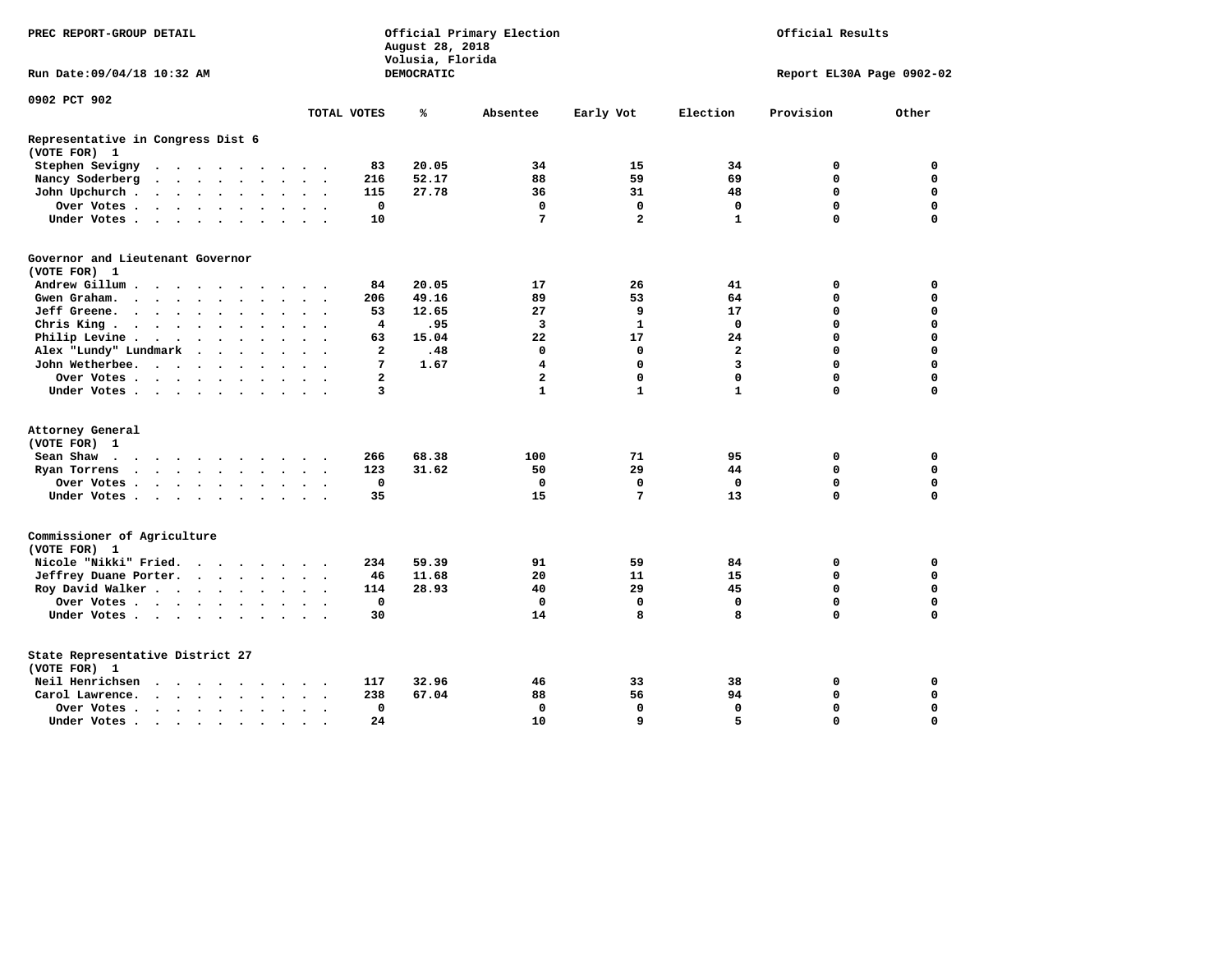| PREC REPORT-GROUP DETAIL                                                                                 |                                    | August 28, 2018<br>Volusia, Florida | Official Primary Election | Official Results |                   |                           |          |  |
|----------------------------------------------------------------------------------------------------------|------------------------------------|-------------------------------------|---------------------------|------------------|-------------------|---------------------------|----------|--|
| Run Date: 09/04/18 10:32 AM                                                                              |                                    | REPUBLICAN                          |                           |                  |                   | Report EL30A Page 0902-03 |          |  |
| 0902 PCT 902                                                                                             | TOTAL VOTES                        | ℁                                   | Absentee                  | Early Vot        | Election          | Provision                 | Other    |  |
| United States Senator                                                                                    |                                    |                                     |                           |                  |                   |                           |          |  |
| (VOTE FOR) 1                                                                                             |                                    |                                     |                           |                  |                   |                           |          |  |
| Roque "Rocky" De La Fuente.<br>$\sim$ $\sim$ $\sim$                                                      | 50<br>$\sim$ 100 $\mu$             | 9.03                                | 19                        | 12               | 19                | 0                         | 0        |  |
| Rick Scott                                                                                               | 504                                | 90.97                               | 194                       | 98               | 212               | $\mathbf 0$               | 0        |  |
| Over Votes                                                                                               | 0<br>$\sim$                        |                                     | 0                         | 0                | 0                 | $\mathbf 0$               | 0        |  |
| Under Votes<br>$\ddot{\phantom{0}}$                                                                      | 8<br>$\cdot$                       |                                     | 4                         | 0                | 4                 | $\mathbf 0$               | 0        |  |
| Representative in Congress Dist 6                                                                        |                                    |                                     |                           |                  |                   |                           |          |  |
| (VOTE FOR) 1                                                                                             |                                    |                                     |                           | 34               |                   |                           | 0        |  |
| Fred Costello.                                                                                           | 157<br>$\sim$ $\sim$ $\sim$ $\sim$ | 29.24<br>35.01                      | 61<br>58                  |                  | 62                | 0<br>0                    | 0        |  |
| Michael Waltz .<br>$\cdots$<br>$\ddot{\phantom{a}}$                                                      | 188                                |                                     |                           | 44<br>27         | 86                |                           | 0        |  |
| John Ward<br>$\bullet$                                                                                   | 192<br>$\bullet$                   | 35.75                               | 84<br>0                   | $\mathbf{1}$     | 81<br>$\mathbf 0$ | 0<br>$\mathbf 0$          | 0        |  |
| Over Votes.<br>$\cdots$<br>$\overline{\phantom{a}}$<br>Under Votes                                       | 1<br>24                            |                                     | 14                        | 4                | 6                 | $\mathbf 0$               | 0        |  |
| $\overline{\phantom{a}}$<br>$\cdot$                                                                      |                                    |                                     |                           |                  |                   |                           |          |  |
| Governor and Lieutenant Governor                                                                         |                                    |                                     |                           |                  |                   |                           |          |  |
| (VOTE FOR) 1                                                                                             |                                    |                                     |                           |                  |                   |                           |          |  |
| Don Baldauf.<br>$\ddot{\phantom{a}}$                                                                     | 3                                  | .54                                 | 1                         | $\mathbf 0$      | $\overline{a}$    | 0                         | 0        |  |
| Ron DeSantis<br>$\cdot \cdot \cdot \cdot$<br>$\ddot{\phantom{a}}$<br>$\bullet$<br>$\ddot{\phantom{a}}$   | 351                                | 63.36                               | 135                       | 72               | 144               | $\mathbf 0$               | 0        |  |
| Timothy M. Devine.<br>$\bullet$                                                                          | 7                                  | 1.26                                | 4                         | 1                | $\mathbf{2}$      | $\mathbf 0$               | 0        |  |
| Bob Langford<br>$\sim$ $\sim$<br>$\ddot{\phantom{1}}$<br>$\ddot{\phantom{a}}$                            | 6<br>$\ddot{\phantom{a}}$          | 1.08                                | 3                         | $\mathbf 0$      | 3                 | $\mathbf 0$               | 0        |  |
| John Joseph Mercadante                                                                                   | 1                                  | .18                                 | $\mathbf 0$               | $\mathbf{1}$     | $\mathbf 0$       | $\mathbf 0$               | 0        |  |
| Bruce Nathan<br>$\cdot$<br>$\sim$ $\sim$<br>$\bullet$                                                    | $\mathbf{2}$                       | .36                                 | $\mathbf 0$               | $\overline{a}$   | $\mathbf 0$       | $\mathbf 0$               | 0        |  |
| Adam H. Putnam.<br>$\cdots$<br>$\ddot{\phantom{a}}$<br>$\bullet$                                         | 177                                | 31.95                               | 65                        | 32               | 80                | $\mathbf 0$               | 0        |  |
| Bob White<br>$\sim$                                                                                      | $7\phantom{.0}$<br>$\sim$          | 1.26                                | $\overline{\mathbf{2}}$   | $\overline{a}$   | 3                 | $\mathbf 0$               | 0        |  |
| Over Votes .<br>$\cdots$<br>$\ddot{\phantom{0}}$                                                         | $\mathbf{1}$                       |                                     | $\mathbf{1}$              | 0                | $\mathbf 0$       | $\mathbf 0$               | 0        |  |
| Under Votes                                                                                              | 7                                  |                                     | 6                         | 0                | $\mathbf{1}$      | $\mathbf 0$               | 0        |  |
| Attorney General                                                                                         |                                    |                                     |                           |                  |                   |                           |          |  |
| (VOTE FOR) 1                                                                                             |                                    |                                     |                           |                  |                   |                           |          |  |
| Ashley Moody<br>$\sim$ $\sim$ $\sim$ $\sim$ $\sim$<br>$\cdot$<br>$\sim$ $\sim$                           | 270<br>$\bullet$                   | 50.28                               | 82                        | 62               | 126               | 0                         | 0        |  |
| Frank White.<br>$\cdot$ $\cdot$ $\cdot$ $\cdot$ $\cdot$ $\cdot$<br>$\bullet$<br>$\overline{\phantom{a}}$ | 267                                | 49.72                               | 124                       | 42               | 101               | $\mathbf 0$               | 0        |  |
| Over Votes .<br>$\cdots$<br>$\bullet$                                                                    | 0<br>$\ddot{\phantom{a}}$          |                                     | 0                         | 0                | 0                 | $\mathbf 0$               | 0        |  |
| Under Votes                                                                                              | 25<br>$\sim$ $\sim$                |                                     | 11                        | 6                | 8                 | $\mathbf 0$               | 0        |  |
| Commissioner of Agriculture                                                                              |                                    |                                     |                           |                  |                   |                           |          |  |
| (VOTE FOR) 1                                                                                             |                                    |                                     |                           |                  |                   |                           |          |  |
| Matt Caldwell.<br>$\cdot$ $\cdot$ $\cdot$ $\cdot$<br>$\sim$<br>$\overline{\phantom{a}}$                  | 201                                | 39.41                               | 69                        | 42               | 90                | 0                         | 0        |  |
| Denise Grimsley<br>$\cdot$ $\cdot$<br>$\ddot{\phantom{a}}$<br>$\cdot$<br>$\ddot{\phantom{a}}$            | 114                                | 22.35                               | 37                        | 17               | 60                | $\mathbf 0$               | 0        |  |
| Mike McCalister<br>$\sim$ , $\sim$ , $\sim$ , $\sim$<br>$\bullet$                                        | 102<br>$\bullet$                   | 20.00                               | 46                        | 23               | 33                | $\mathbf 0$               | 0        |  |
| Baxter Troutman<br>$\sim$ $\sim$ $\sim$ $\sim$<br>$\ddot{\phantom{a}}$<br>$\ddot{\phantom{a}}$           | 93                                 | 18.24                               | 39                        | 18               | 36                | $\mathbf 0$               | 0        |  |
| Over Votes.<br>$\cdot$ $\cdot$ $\cdot$ $\cdot$<br>$\bullet$<br>$\cdot$                                   | 0                                  |                                     | 0                         | 0                | 0                 | $\mathbf 0$               | 0        |  |
| Under Votes.<br>$\cdot$ $\cdot$ $\cdot$ $\cdot$<br>$\sim$<br>$\blacksquare$                              | 52<br>$\bullet$                    |                                     | 26                        | 10               | 16                | $\Omega$                  | $\Omega$ |  |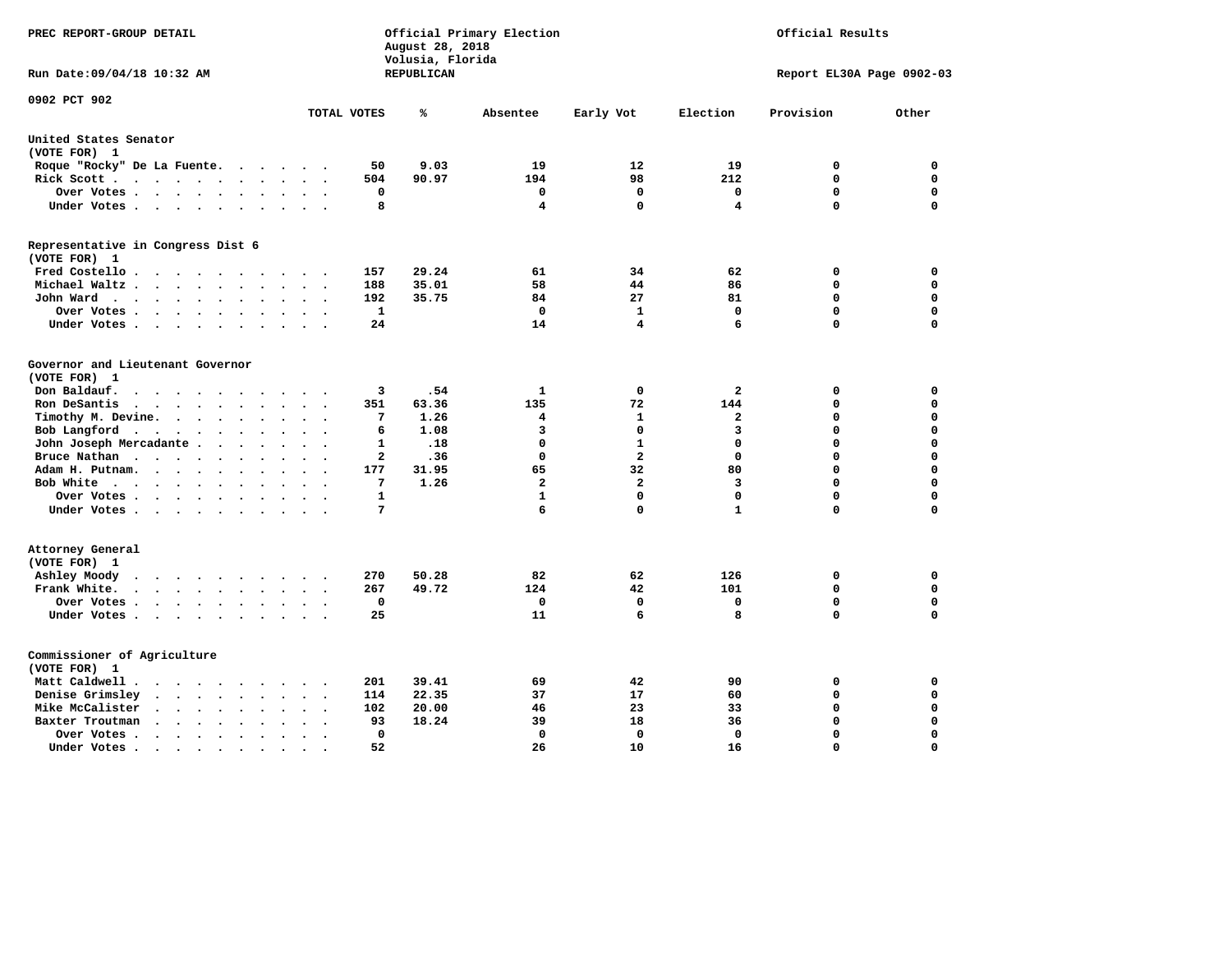| PREC REPORT-GROUP DETAIL                                        |                             | August 28, 2018<br>Volusia, Florida | Official Primary Election |                | Official Results |                           |             |  |  |
|-----------------------------------------------------------------|-----------------------------|-------------------------------------|---------------------------|----------------|------------------|---------------------------|-------------|--|--|
| Run Date: 09/04/18 10:32 AM                                     |                             | <b>NONPARTISAN</b>                  |                           |                |                  | Report EL30A Page 0902-04 |             |  |  |
| 0902 PCT 902                                                    |                             |                                     |                           |                |                  |                           |             |  |  |
|                                                                 | TOTAL VOTES                 | ℁                                   | Absentee                  | Early Vot      | Election         | Provision                 | Other       |  |  |
| Circuit Judge 7th Judicial, Grp 15<br>(VOTE FOR) 1              |                             |                                     |                           |                |                  |                           |             |  |  |
| Linda L. Gaustad                                                | 320                         | 31.94                               | 116                       | 76             | 128              | 0                         | 0           |  |  |
| Sebrina L. Slack.                                               | 312                         | 31.14                               | 137                       | 53             | 122              | 0                         | 0           |  |  |
| Ryan Will $\cdots$ , $\cdots$ , $\cdots$                        | 370                         | 36.93                               | 145                       | 83             | 142              | 0                         | 0           |  |  |
| Over Votes                                                      | 0                           |                                     | 0                         | $^{\circ}$     | 0                | 0                         | 0           |  |  |
| Under Votes                                                     | 122                         |                                     | 50                        | 24             | 47               | $\mathbf{1}$              | $\mathbf 0$ |  |  |
| County Judge 7th Judicial, Grp 5<br>(VOTE FOR) 1                |                             |                                     |                           |                |                  |                           |             |  |  |
| Steve Burk                                                      | 393                         | 39.38                               | 158                       | 78             | 157              | 0                         | 0           |  |  |
| Dawn "Pam" Fields.                                              | 605<br>$\cdot$ .            | 60.62                               | 242                       | 131            | 232              | 0                         | 0           |  |  |
| Over Votes                                                      | 0                           |                                     | $\mathbf 0$               | 0              | $\mathbf 0$      | 0                         | 0           |  |  |
| Under Votes                                                     | 126                         |                                     | 48                        | 27             | 50               | $\mathbf{1}$              | 0           |  |  |
| County Council at Large                                         |                             |                                     |                           |                |                  |                           |             |  |  |
| (VOTE FOR) 1                                                    |                             |                                     |                           |                |                  |                           |             |  |  |
| L. Ronald Durham                                                | 353                         | 33.49                               | 137                       | 82             | 134              | 0                         | 0           |  |  |
| Ben F. Johnson.<br>$\cdots$                                     | 697                         | 66.13                               | 289                       | 135            | 273              | 0                         | 0           |  |  |
| WRITE-IN.                                                       | 4                           | .38                                 | 1                         | $\overline{a}$ | 1                | $\mathbf 0$               | 0           |  |  |
| Over Votes                                                      | 1                           |                                     | 1                         | $\mathbf 0$    | 0                | 0                         | 0           |  |  |
| Under Votes                                                     | 69<br>$\cdot$ .             |                                     | 20                        | 17             | 31               | $\mathbf{1}$              | O           |  |  |
| School Board Member District 3<br>(VOTE FOR) 1                  |                             |                                     |                           |                |                  |                           |             |  |  |
| Linda L. Cuthbert.                                              | 577                         | 55.48                               | 219                       | 132            | 226              | 0                         | 0           |  |  |
| Kerry Lyons.<br>$\cdot$                                         | 83                          | 7.98                                | 28                        | 18             | 37               | 0                         | 0           |  |  |
| John Nelson.<br>$\cdot$ $\cdot$ $\cdot$ $\cdot$ $\cdot$ $\cdot$ | 260                         | 25.00                               | 107                       | 38             | 115              | 0                         | 0           |  |  |
| Stan Schmidt<br>$\sim$<br>$\cdot$ $\cdot$<br>$\sim$             | 120                         | 11.54                               | 50                        | 35             | 35               | 0                         | 0           |  |  |
| Over Votes                                                      | 0<br>$\ddot{\phantom{1}}$ . |                                     | 0                         | 0              | 0                | 0                         | 0           |  |  |
| Under Votes.                                                    | 84                          |                                     | 44                        | 13             | 26               | $\mathbf{1}$              | $\Omega$    |  |  |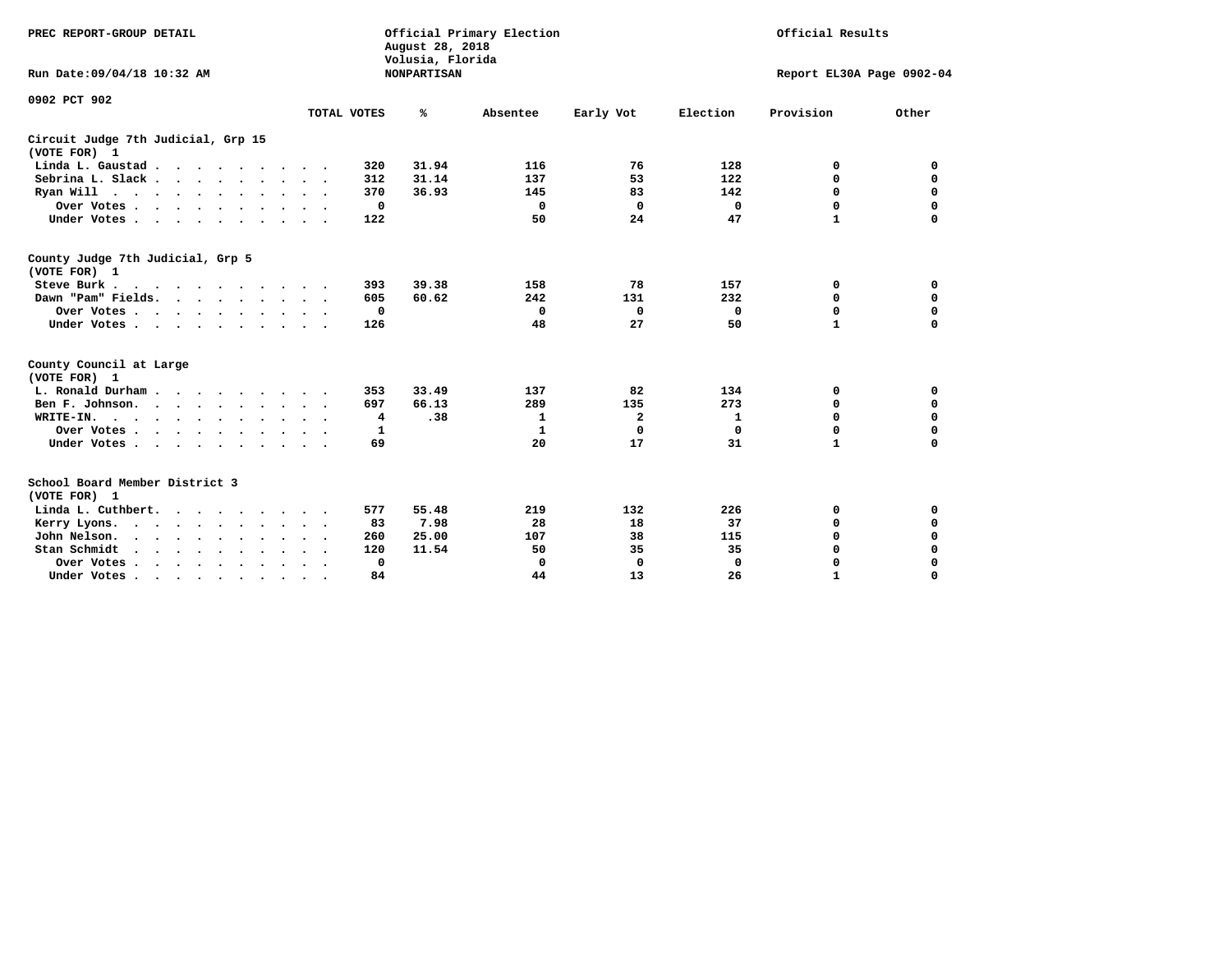| PREC REPORT-GROUP DETAIL                |                                         |  | August 28, 2018<br>Volusia, Florida | Official Primary Election |          | Official Results |          |                           |       |
|-----------------------------------------|-----------------------------------------|--|-------------------------------------|---------------------------|----------|------------------|----------|---------------------------|-------|
| Run Date: 09/04/18 10:32 AM             |                                         |  |                                     | <b>STATISTICS</b>         |          |                  |          | Report EL30A Page 0903-01 |       |
| 0903 PCT 903                            |                                         |  |                                     |                           |          |                  |          |                           |       |
|                                         |                                         |  | TOTAL VOTES                         | %ะ                        | Absentee | Early Vot        | Election | Provision                 | Other |
| REGISTERED VOTERS - TOTAL               |                                         |  | 3,828                               |                           |          |                  |          |                           |       |
| REGISTERED VOTERS - DEMOCRATIC          | $\sim$ $\sim$ $\sim$ $\sim$             |  | 1,209                               | 31.58                     |          |                  |          |                           |       |
| REGISTERED VOTERS - REPUBLICAN          |                                         |  | 1,371                               | 35.82                     |          |                  |          |                           |       |
| REGISTERED VOTERS - NONPARTISAN         |                                         |  | 1,248                               |                           |          |                  |          |                           |       |
| BALLOTS CAST - TOTAL.                   |                                         |  | 994                                 |                           | 397      | 198              | 398      |                           |       |
| BALLOTS CAST - DEMOCRATIC               |                                         |  | 362                                 | 36.42                     | 142      | 75               | 145      |                           |       |
| BALLOTS CAST - REPUBLICAN               |                                         |  | 503                                 | 50.60                     | 195      | 110              | 197      |                           |       |
| BALLOTS CAST - NONPARTISAN.             |                                         |  | 129                                 | 12.98                     | 60       | 13               | 56       |                           |       |
| BALLOTS CAST - BLANK.                   |                                         |  | 3                                   | .30                       | 0        | 0                |          | 0                         |       |
| VOTER TURNOUT - TOTAL<br>$\cdots$       |                                         |  |                                     | 25.97                     |          |                  |          |                           |       |
| VOTER TURNOUT - DEMOCRATIC.             | $\cdot$ $\cdot$ $\cdot$ $\cdot$ $\cdot$ |  |                                     | 29.94                     |          |                  |          |                           |       |
| VOTER TURNOUT - REPUBLICAN.<br>$\cdots$ |                                         |  |                                     | 36.69                     |          |                  |          |                           |       |
| VOTER TURNOUT - BLANK                   |                                         |  |                                     | .08                       |          |                  |          |                           |       |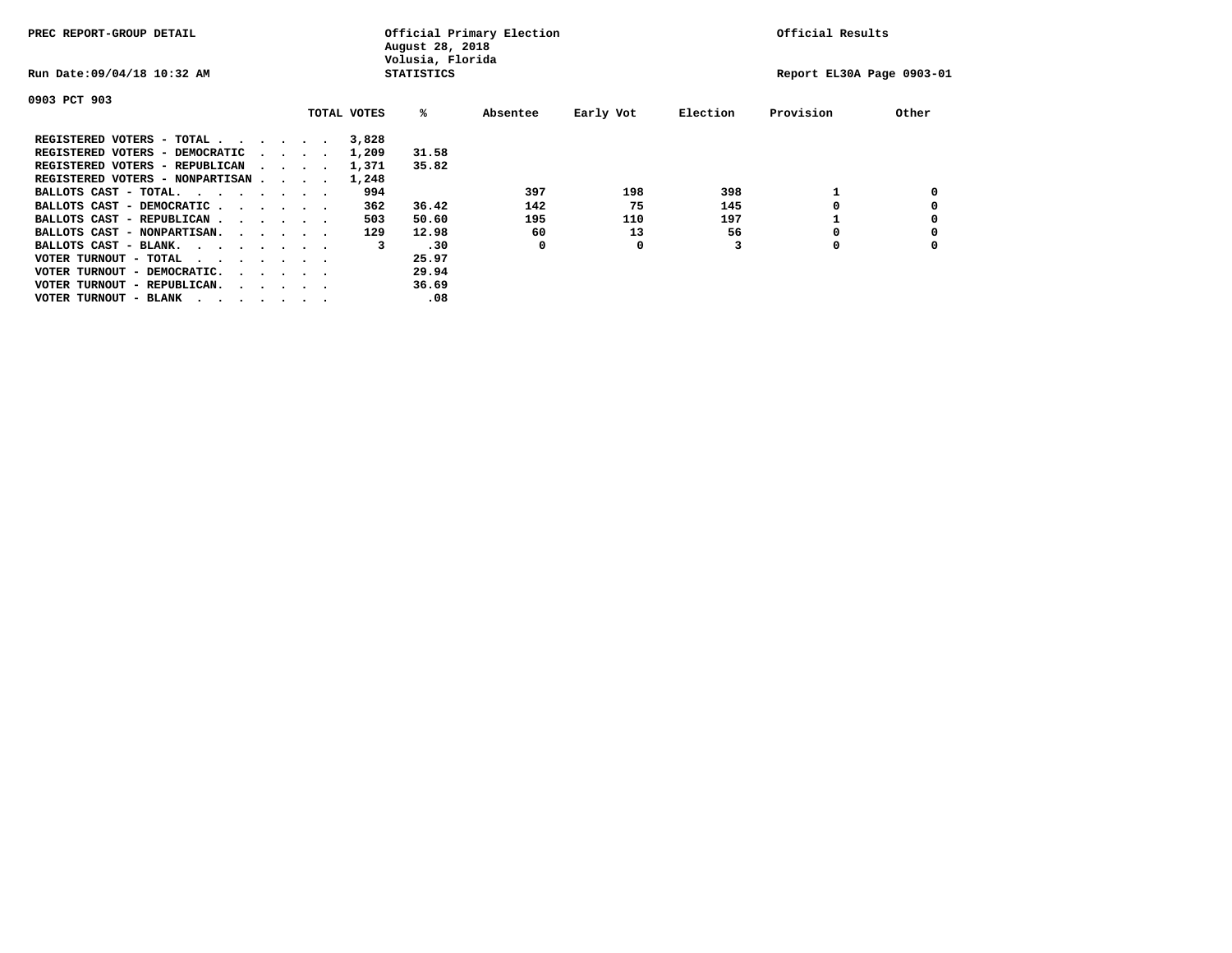| PREC REPORT-GROUP DETAIL                                                                                                                                                          |              | August 28, 2018<br>Volusia, Florida | Official Primary Election |                | Official Results |                           |             |  |  |
|-----------------------------------------------------------------------------------------------------------------------------------------------------------------------------------|--------------|-------------------------------------|---------------------------|----------------|------------------|---------------------------|-------------|--|--|
| Run Date: 09/04/18 10:32 AM                                                                                                                                                       |              | DEMOCRATIC                          |                           |                |                  | Report EL30A Page 0903-02 |             |  |  |
| 0903 PCT 903                                                                                                                                                                      |              |                                     |                           |                |                  |                           |             |  |  |
|                                                                                                                                                                                   | TOTAL VOTES  | ℁                                   | Absentee                  | Early Vot      | Election         | Provision                 | Other       |  |  |
| Representative in Congress Dist 6<br>(VOTE FOR) 1                                                                                                                                 |              |                                     |                           |                |                  |                           |             |  |  |
| Stephen Sevigny<br>$\begin{array}{cccccccccccccc} \bullet & \bullet & \bullet & \bullet & \bullet & \bullet & \bullet & \bullet & \bullet & \bullet \end{array}$<br>.             | 69           | 20.00                               | 30                        | 13             | 26               | 0                         | 0           |  |  |
| Nancy Soderberg<br><b>Contract Contract Contract</b><br>$\ddot{\phantom{a}}$<br>$\sim$<br>$\bullet$<br>$\ddot{\phantom{a}}$<br>$\ddot{\phantom{1}}$                               | 163          | 47.25                               | 66                        | 35             | 62               | 0                         | $\mathbf 0$ |  |  |
| John Upchurch.<br>$\cdot$ $\cdot$ $\cdot$ $\cdot$<br>$\ddot{\phantom{1}}$                                                                                                         | 113          | 32.75                               | 37                        | 24             | 52               | 0                         | $\mathbf 0$ |  |  |
| Over Votes .<br>$\cdot$ $\cdot$ $\cdot$ $\cdot$ $\cdot$<br>$\ddot{\phantom{a}}$<br>$\bullet$<br>$\bullet$<br>$\cdot$                                                              | $\mathbf 0$  |                                     | $\mathbf 0$               | $\mathbf 0$    | $\mathbf 0$      | $\mathbf 0$               | $\mathbf 0$ |  |  |
| Under Votes<br>$\ddot{\phantom{a}}$<br>$\sim$<br>$\sim$                                                                                                                           | 17           |                                     | 9                         | $\overline{3}$ | 5                | 0                         | $\Omega$    |  |  |
| Governor and Lieutenant Governor                                                                                                                                                  |              |                                     |                           |                |                  |                           |             |  |  |
| (VOTE FOR) 1                                                                                                                                                                      | 70           | 19.94                               | 17                        |                |                  |                           | 0           |  |  |
| Andrew Gillum.<br>$\sim$<br>$\sim$<br>Gwen Graham.                                                                                                                                | 176          | 50.14                               | 68                        | 19<br>32       | 34<br>76         | 0<br>$\mathbf 0$          | $\mathbf 0$ |  |  |
| $\cdots$<br>$\ddot{\phantom{a}}$<br>$\ddot{\phantom{0}}$<br>$\bullet$<br>$\ddot{\phantom{0}}$<br>$\ddot{\phantom{0}}$<br>Jeff Greene.<br>$\sim$ $\sim$<br>$\ddot{\phantom{a}}$    | 42           | 11.97                               | 23                        | 9              | 10               | 0                         | $\mathbf 0$ |  |  |
| $\sim$<br>Chris King                                                                                                                                                              | 14           | 3.99                                | 6                         | $\mathbf{1}$   | 7                | 0                         | $\mathbf 0$ |  |  |
| $\bullet$<br>$\bullet$<br>Philip Levine .                                                                                                                                         | 45           | 12.82                               | 19                        | 13             | 13               | 0                         | $\mathbf 0$ |  |  |
| $\sim$ $\sim$<br>$\sim$ $\sim$<br>$\bullet$<br>$\cdot$<br>$\bullet$<br>$\bullet$<br>$\cdot$<br>$\ddot{\phantom{0}}$<br>Alex "Lundy" Lundmark<br>$\ddot{\phantom{a}}$<br>$\bullet$ | $\mathbf{1}$ | .28                                 | 0                         | 1              | 0                | 0                         | $\mathbf 0$ |  |  |
| $\bullet$<br>John Wetherbee.                                                                                                                                                      | 3            | .85                                 | $\overline{a}$            | $\mathbf{0}$   | $\mathbf{1}$     | $\mathbf 0$               | $\Omega$    |  |  |
| $\ddot{\phantom{a}}$<br>$\bullet$<br>$\sim$ $\sim$<br>$\bullet$<br>$\bullet$<br>Over Votes .                                                                                      | 4            |                                     | 3                         | 0              | $\mathbf{1}$     | 0                         | $\Omega$    |  |  |
| $\cdot$ $\cdot$ $\cdot$ $\cdot$<br>$\sim$<br>Under Votes.                                                                                                                         | 7            |                                     | 4                         | $\Omega$       | 3                | $\Omega$                  | $\Omega$    |  |  |
| $\cdots$                                                                                                                                                                          |              |                                     |                           |                |                  |                           |             |  |  |
| Attorney General                                                                                                                                                                  |              |                                     |                           |                |                  |                           |             |  |  |
| (VOTE FOR) 1                                                                                                                                                                      |              |                                     |                           |                |                  |                           |             |  |  |
| Sean Shaw<br>$\sim$ $\sim$<br>.<br>$\ddot{\phantom{0}}$                                                                                                                           | 223          | 69.47                               | 84                        | 55             | 84               | 0                         | 0           |  |  |
| Ryan Torrens<br>$\cdots$<br>$\bullet$<br>$\cdot$<br>$\cdot$                                                                                                                       | 98           | 30.53                               | 39                        | 17             | 42               | 0                         | $\mathbf 0$ |  |  |
| Over Votes.<br>the contract of the contract of the contract of the contract of the contract of the contract of the contract of                                                    | $\mathbf 0$  |                                     | $\mathbf 0$               | 0              | $\mathbf 0$      | 0                         | $\mathbf 0$ |  |  |
| Under Votes<br>$\ddot{\phantom{a}}$<br>$\bullet$<br>$\sim$ $\sim$                                                                                                                 | 41           |                                     | 19                        | 3              | 19               | 0                         | $\mathbf 0$ |  |  |
| Commissioner of Agriculture<br>(VOTE FOR) 1                                                                                                                                       |              |                                     |                           |                |                  |                           |             |  |  |
| Nicole "Nikki" Fried.<br>$\cdot$ $\cdot$ $\cdot$ $\cdot$                                                                                                                          | 165          | 50.30                               | 56                        | 33             | 76               | 0                         | 0           |  |  |
| Jeffrey Duane Porter.<br>$\cdot$ $\cdot$ $\cdot$ $\cdot$                                                                                                                          | 60           | 18.29                               | 25                        | 11             | 24               | 0                         | $\mathbf 0$ |  |  |
| Roy David Walker<br>$\ddot{\phantom{a}}$<br>$\sim$                                                                                                                                | 103          | 31.40                               | 44                        | 27             | 32               | $\mathbf 0$               | $\mathbf 0$ |  |  |
| Over Votes                                                                                                                                                                        | $\mathbf 0$  |                                     | $\mathbf 0$               | $\mathbf{0}$   | $\mathbf 0$      | 0                         | $\mathbf 0$ |  |  |
| Under Votes<br>$\ddot{\phantom{a}}$                                                                                                                                               | 34           |                                     | 17                        | 4              | 13               | $\Omega$                  | $\Omega$    |  |  |
| State Representative District 27<br>(VOTE FOR) 1                                                                                                                                  |              |                                     |                           |                |                  |                           |             |  |  |
| Neil Henrichsen<br>$\sim$<br>$\bullet$<br>$\bullet$<br>$\ddot{\phantom{0}}$                                                                                                       | 121          | 36.45                               | 48                        | 30             | 43               | 0                         | 0           |  |  |
| Carol Lawrence.<br>$\cdot$ $\cdot$ $\cdot$ $\cdot$<br>$\ddot{\phantom{a}}$<br>$\bullet$<br>$\bullet$<br>$\cdot$<br>$\cdot$                                                        | 211          | 63.55                               | 80                        | 42             | 89               | $\mathbf 0$               | $\mathbf 0$ |  |  |
| Over Votes .<br>$\cdots$<br>$\ddot{\phantom{a}}$<br>$\ddot{\phantom{a}}$                                                                                                          | $\mathbf{1}$ |                                     | $\mathbf 0$               | $\mathbf 0$    | $\mathbf{1}$     | 0                         | $\mathbf 0$ |  |  |
| Under Votes.<br>$\cdots$<br>$\sim 100$ km s $^{-1}$<br>$\bullet$<br>$\bullet$                                                                                                     | 29           |                                     | 14                        | 3              | 12               | $\Omega$                  | $\Omega$    |  |  |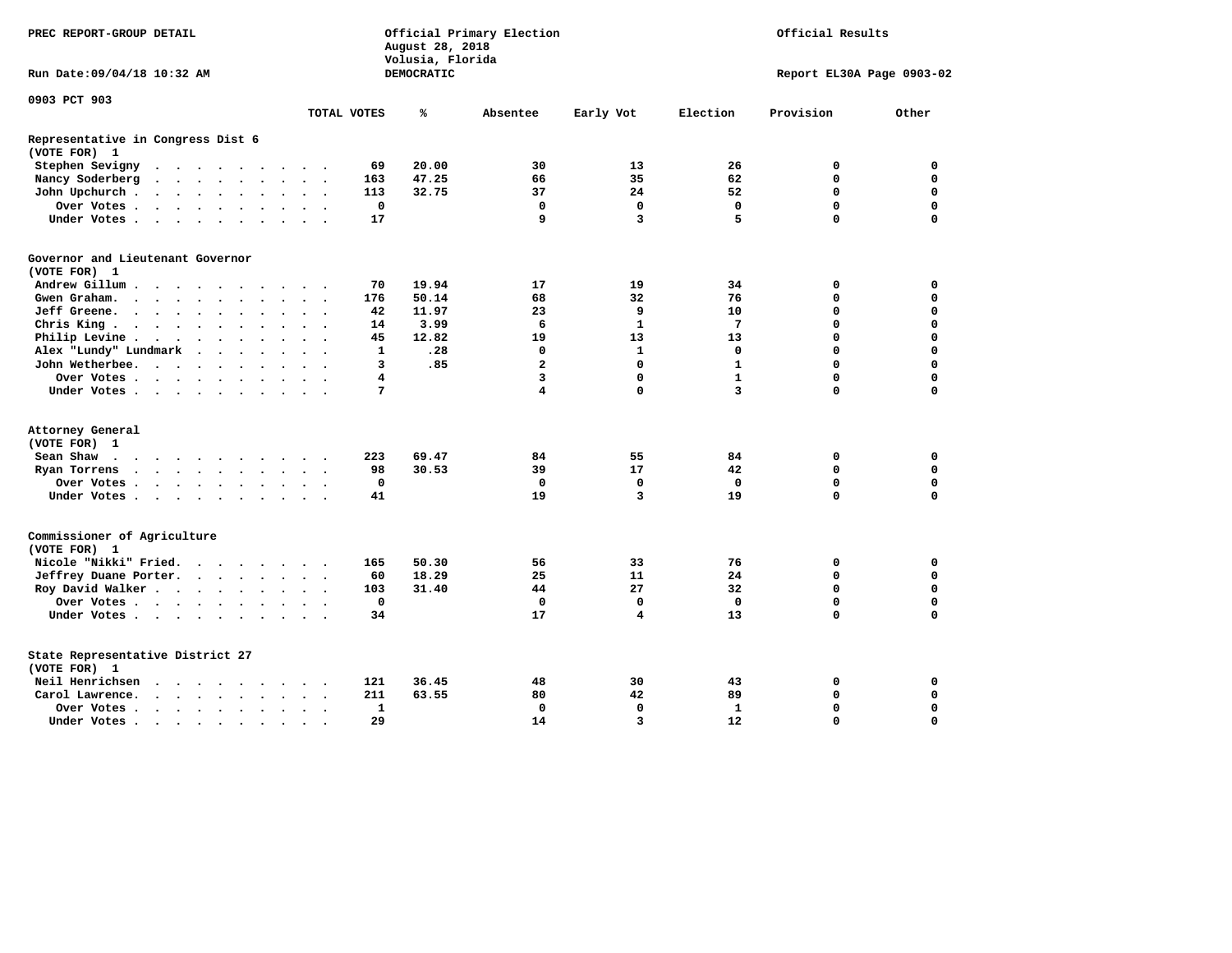| PREC REPORT-GROUP DETAIL                                                                                                |                                            | August 28, 2018<br>Volusia, Florida | Official Primary Election | Official Results        |                         |                           |             |
|-------------------------------------------------------------------------------------------------------------------------|--------------------------------------------|-------------------------------------|---------------------------|-------------------------|-------------------------|---------------------------|-------------|
| Run Date: 09/04/18 10:32 AM                                                                                             |                                            | REPUBLICAN                          |                           |                         |                         | Report EL30A Page 0903-03 |             |
| 0903 PCT 903                                                                                                            | TOTAL VOTES                                | ℁                                   | Absentee                  | Early Vot               | Election                | Provision                 | Other       |
| United States Senator                                                                                                   |                                            |                                     |                           |                         |                         |                           |             |
| (VOTE FOR) 1                                                                                                            |                                            |                                     |                           |                         |                         |                           |             |
| Roque "Rocky" De La Fuente.<br>$\sim$ $\sim$<br>$\overline{\phantom{a}}$                                                | 50<br>$\sim$                               | 10.00                               | 17                        | 10                      | 23                      | 0                         | 0           |
| Rick Scott<br>$\bullet$<br>$\bullet$                                                                                    | 450                                        | 90.00                               | 176                       | 99                      | 174                     | $\mathbf{1}$              | $\mathbf 0$ |
| Over Votes<br>$\ddot{\phantom{a}}$<br>$\ddot{\phantom{0}}$                                                              | 0<br>$\bullet$<br>$\overline{\phantom{a}}$ |                                     | 0                         | 0                       | 0                       | $\mathbf 0$               | $\mathbf 0$ |
| Under Votes<br>$\sim$<br>$\sim$                                                                                         | 3<br>$\sim$                                |                                     | $\overline{a}$            | $\mathbf{1}$            | $\mathbf 0$             | $\mathbf 0$               | $\mathbf 0$ |
| Representative in Congress Dist 6<br>(VOTE FOR) 1                                                                       |                                            |                                     |                           |                         |                         |                           |             |
| Fred Costello                                                                                                           | 124                                        | 25.46                               | 46                        | 32                      | 46                      | 0                         | 0           |
| Michael Waltz.<br>$\ddot{\phantom{a}}$                                                                                  | 166                                        | 34.09                               | 72                        | 33                      | 61                      | 0                         | $\mathbf 0$ |
| John Ward<br>$\sim$ $\sim$<br>$\bullet$<br>$\bullet$                                                                    | 197<br>$\bullet$                           | 40.45                               | 72                        | 42                      | 82                      | $\mathbf{1}$              | $\mathbf 0$ |
| Over Votes.<br>$\ddot{\phantom{a}}$<br>$\ddot{\phantom{0}}$<br>$\bullet$                                                | 1                                          |                                     | 0                         | $\Omega$                | 1                       | $\mathbf 0$               | 0           |
| Under Votes<br>$\bullet$                                                                                                | 15<br>$\ddot{\phantom{a}}$                 |                                     | 5                         | 3                       | 7                       | $\Omega$                  | $\mathbf 0$ |
| Governor and Lieutenant Governor<br>(VOTE FOR) 1<br>Don Baldauf.<br>$\cdot$ $\cdot$ $\cdot$<br>$\overline{\phantom{a}}$ | 3                                          | .60                                 | $\mathbf 0$               | $\overline{\mathbf{2}}$ | 1                       | 0                         | 0           |
| Ron DeSantis<br>$\cdot$ $\cdot$ $\cdot$                                                                                 | 289                                        | 58.15                               | 92                        | 76                      | 120                     | $\mathbf{1}$              | $\mathbf 0$ |
| Timothy M. Devine. .<br>$\sim$<br>$\ddot{\phantom{a}}$<br>$\ddot{\phantom{a}}$<br>$\ddot{\phantom{a}}$<br>$\bullet$     | 1<br>$\ddot{\phantom{0}}$                  | .20                                 | $\mathbf{1}$              | $\mathbf 0$             | $\mathbf 0$             | $\mathbf 0$               | $\mathbf 0$ |
| Bob Langford<br>$\ddot{\phantom{0}}$<br>$\ddot{\phantom{a}}$<br>$\ddot{\phantom{a}}$<br>$\bullet$                       | 5                                          | 1.01                                | $\mathbf{1}$              | 3                       | $\mathbf{1}$            | 0                         | $\mathbf 0$ |
| John Joseph Mercadante .<br>$\bullet$<br>$\ddot{\phantom{a}}$                                                           | 4                                          | .80                                 | 3                         | $\mathbf 0$             | $\mathbf{1}$            | $\mathbf 0$               | $\mathbf 0$ |
| Bruce Nathan<br>$\cdots$ $\cdots$<br>$\ddot{\phantom{a}}$<br>$\bullet$<br>$\bullet$                                     | 3                                          | .60                                 | $\mathbf 0$               | $\mathbf 0$             | 3                       | 0                         | $\mathbf 0$ |
| Adam H. Putnam.<br>$\sim$ $\sim$ $\sim$<br>$\ddot{\phantom{a}}$<br>$\ddot{\phantom{a}}$                                 | 182                                        | 36.62                               | 91                        | 26                      | 65                      | 0                         | $\mathbf 0$ |
| Bob White<br>$\ddot{\phantom{a}}$<br>$\ddot{\phantom{a}}$<br>$\cdot$                                                    | 10<br>$\sim$                               | 2.01                                | 5                         | $\overline{a}$          | 3                       | 0                         | $\mathbf 0$ |
| Over Votes .<br>$\sim$ $\sim$ $\sim$ $\sim$ $\sim$<br>$\bullet$<br>$\bullet$                                            | 1                                          |                                     | $\mathbf 0$               | $\mathbf 0$             | $\mathbf{1}$            | $\mathbf 0$               | $\mathbf 0$ |
| Under Votes                                                                                                             | 5                                          |                                     | $\overline{\mathbf{2}}$   | $\mathbf{1}$            | $\overline{\mathbf{2}}$ | 0                         | 0           |
| Attorney General<br>(VOTE FOR) 1                                                                                        |                                            |                                     |                           |                         |                         |                           |             |
| Ashley Moody<br>$\cdots$<br>$\ddot{\phantom{a}}$<br>$\cdot$                                                             | 249                                        | 51.34                               | 88                        | 53                      | 107                     | 1                         | 0           |
| Frank White.<br>$\mathbf{a}$ , and $\mathbf{a}$ , and $\mathbf{a}$<br>$\bullet$ .<br>$\bullet$<br>$\sim$                | 236                                        | 48.66                               | 98                        | 56                      | 82                      | $\mathbf 0$               | $\mathbf 0$ |
| Over Votes.<br>$\mathbf{a} = \mathbf{a} + \mathbf{a} + \mathbf{a} + \mathbf{a}$<br>$\sim$<br>$\bullet$<br>$\bullet$     | $\mathbf 0$<br>$\cdot$                     |                                     | 0                         | $\mathbf 0$             | 0                       | 0                         | $\mathbf 0$ |
| Under Votes<br>$\ddot{\phantom{a}}$                                                                                     | 18<br>$\bullet$                            |                                     | 9                         | $\mathbf{1}$            | 8                       | 0                         | $\mathbf 0$ |
| Commissioner of Agriculture<br>(VOTE FOR) 1                                                                             |                                            |                                     |                           |                         |                         |                           |             |
| Matt Caldwell.<br>$\cdot$ $\cdot$ $\cdot$ $\cdot$ $\cdot$ $\cdot$                                                       | 167                                        | 36.38                               | 68                        | 33                      | 66                      | 0                         | 0           |
| Denise Grimsley<br>$\ddot{\phantom{a}}$<br>$\sim$<br>$\ddot{\phantom{a}}$                                               | 129                                        | 28.10                               | 38                        | 34                      | 57                      | $\mathbf 0$               | $\mathbf 0$ |
| Mike McCalister<br>$\cdot$ $\cdot$ $\cdot$ $\cdot$<br>$\ddot{\phantom{1}}$<br>$\bullet$<br>$\ddot{\phantom{a}}$         | 86                                         | 18.74                               | 38                        | 18                      | 30                      | 0                         | $\mathbf 0$ |
| Baxter Troutman<br>$\ddot{\phantom{1}}$<br>$\ddot{\phantom{a}}$                                                         | 77                                         | 16.78                               | 28                        | 19                      | 29                      | $\mathbf{1}$              | $\mathbf 0$ |
| Over Votes.<br>$\sim$ $\sim$<br>$\ddot{\phantom{1}}$<br>$\cdot$<br>$\overline{a}$                                       | 1<br>$\overline{\phantom{a}}$              |                                     | 0                         | $\mathbf 0$             | $\mathbf{1}$            | $\mathbf 0$               | $\mathbf 0$ |
| Under Votes.<br>$\bullet$ , $\bullet$ , $\bullet$ , $\bullet$<br>$\bullet$<br>$\bullet$                                 | 43                                         |                                     | 23                        | 6                       | 14                      | $\Omega$                  | $\Omega$    |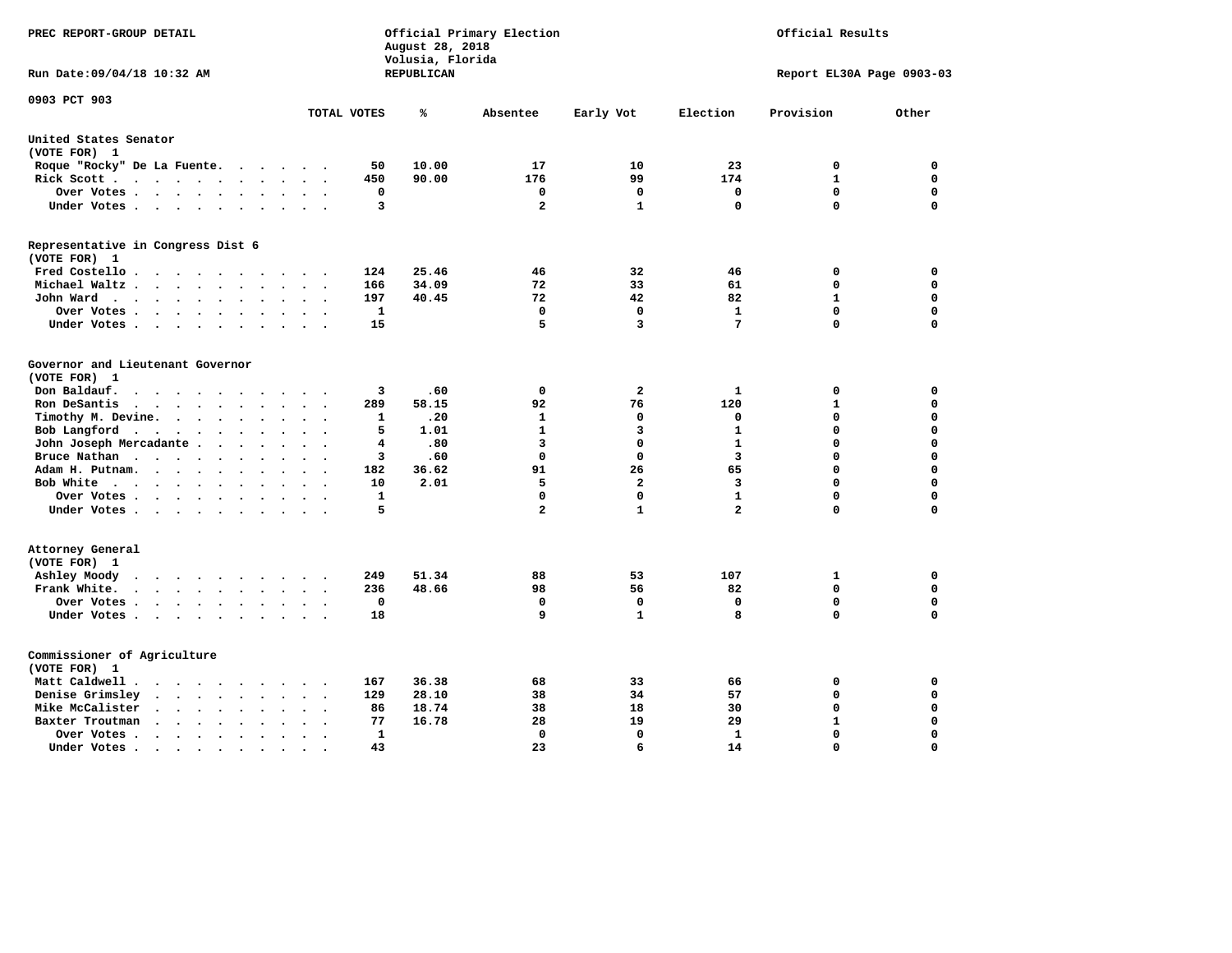| PREC REPORT-GROUP DETAIL                                        |                                                 | August 28, 2018<br>Volusia, Florida | Official Primary Election |              | Official Results |                           |             |  |  |
|-----------------------------------------------------------------|-------------------------------------------------|-------------------------------------|---------------------------|--------------|------------------|---------------------------|-------------|--|--|
| Run Date: 09/04/18 10:32 AM                                     |                                                 | <b>NONPARTISAN</b>                  |                           |              |                  | Report EL30A Page 0903-04 |             |  |  |
| 0903 PCT 903                                                    | TOTAL VOTES                                     | ℁                                   | Absentee                  |              | Election         | Provision                 | Other       |  |  |
|                                                                 |                                                 |                                     |                           | Early Vot    |                  |                           |             |  |  |
| Circuit Judge 7th Judicial, Grp 15<br>(VOTE FOR) 1              |                                                 |                                     |                           |              |                  |                           |             |  |  |
| Linda L. Gaustad                                                | 268                                             | 30.21                               | 111                       | 57           | 100              | 0                         | 0           |  |  |
| Sebrina L. Slack.                                               | 294                                             | 33.15                               | 120                       | 69           | 105              | $\mathbf 0$               | $\mathbf 0$ |  |  |
| Ryan Will $\cdots$ , $\cdots$ , $\cdots$                        | 325                                             | 36.64                               | 116                       | 60           | 148              | 1                         | $\mathbf 0$ |  |  |
| Over Votes                                                      | 1                                               |                                     | $\mathbf{1}$              | 0            | 0                | 0                         | $\mathbf 0$ |  |  |
| Under Votes                                                     | 106                                             |                                     | 49                        | 12           | 45               | 0                         | $\mathbf 0$ |  |  |
| County Judge 7th Judicial, Grp 5<br>(VOTE FOR) 1                |                                                 |                                     |                           |              |                  |                           |             |  |  |
| Steve Burk.<br>$\cdots$                                         | 364                                             | 40.90                               | 137                       | 86           | 140              | 1                         | 0           |  |  |
| Dawn "Pam" Fields.                                              | 526                                             | 59.10                               | 214                       | 99           | 213              | 0                         | $\mathbf 0$ |  |  |
| Over Votes                                                      | 0                                               |                                     | 0                         | 0            | 0                | $\mathbf 0$               | $\mathbf 0$ |  |  |
| Under Votes                                                     | 104                                             |                                     | 46                        | 13           | 45               | 0                         | $\mathbf 0$ |  |  |
| County Council at Large<br>(VOTE FOR) 1                         |                                                 |                                     |                           |              |                  |                           |             |  |  |
| L. Ronald Durham                                                | 282                                             | 30.10                               | 98                        | 61           | 123              | 0                         | 0           |  |  |
| Ben F. Johnson.                                                 | 651                                             | 69.48                               | 270                       | 131          | 249              | 1                         | $\mathbf 0$ |  |  |
| WRITE-IN.<br>$\cdots$                                           | 4                                               | .43                                 | 2                         | $\mathbf{1}$ | $\mathbf{1}$     | $\mathbf 0$               | $\mathbf 0$ |  |  |
| Over Votes                                                      | 0                                               |                                     | $\mathbf 0$               | 0            | 0                | $\mathbf 0$               | 0           |  |  |
| Under Votes                                                     | 57<br>$\sim$ $\sim$                             |                                     | 27                        | 5            | 25               | $\Omega$                  | $\mathbf 0$ |  |  |
| School Board Member District 3<br>(VOTE FOR) 1                  |                                                 |                                     |                           |              |                  |                           |             |  |  |
| Linda L. Cuthbert.                                              | 518                                             | 56.06                               | 202                       | 101          | 215              | 0                         | 0           |  |  |
| Kerry Lyons.<br>$\cdot$                                         | 76                                              | 8.23                                | 31                        | 13           | 32               | 0                         | $\mathbf 0$ |  |  |
| John Nelson.<br>$\cdot$ $\cdot$ $\cdot$ $\cdot$ $\cdot$ $\cdot$ | 224                                             | 24.24                               | 81                        | 51           | 91               | 1                         | $\mathbf 0$ |  |  |
| Stan Schmidt<br>$\sim$ $\sim$ $\sim$<br>$\sim$<br>$\sim$        | 106                                             | 11.47                               | 46                        | 26           | 34               | $\mathbf 0$               | 0           |  |  |
| Over Votes                                                      | $\overline{\mathbf{2}}$<br>$\ddot{\phantom{1}}$ |                                     | $\mathbf 0$               | 0            | $\mathbf{2}$     | 0                         | $\mathbf 0$ |  |  |
| Under Votes.                                                    | 68                                              |                                     | 37                        | 7            | 24               | $\Omega$                  | $\Omega$    |  |  |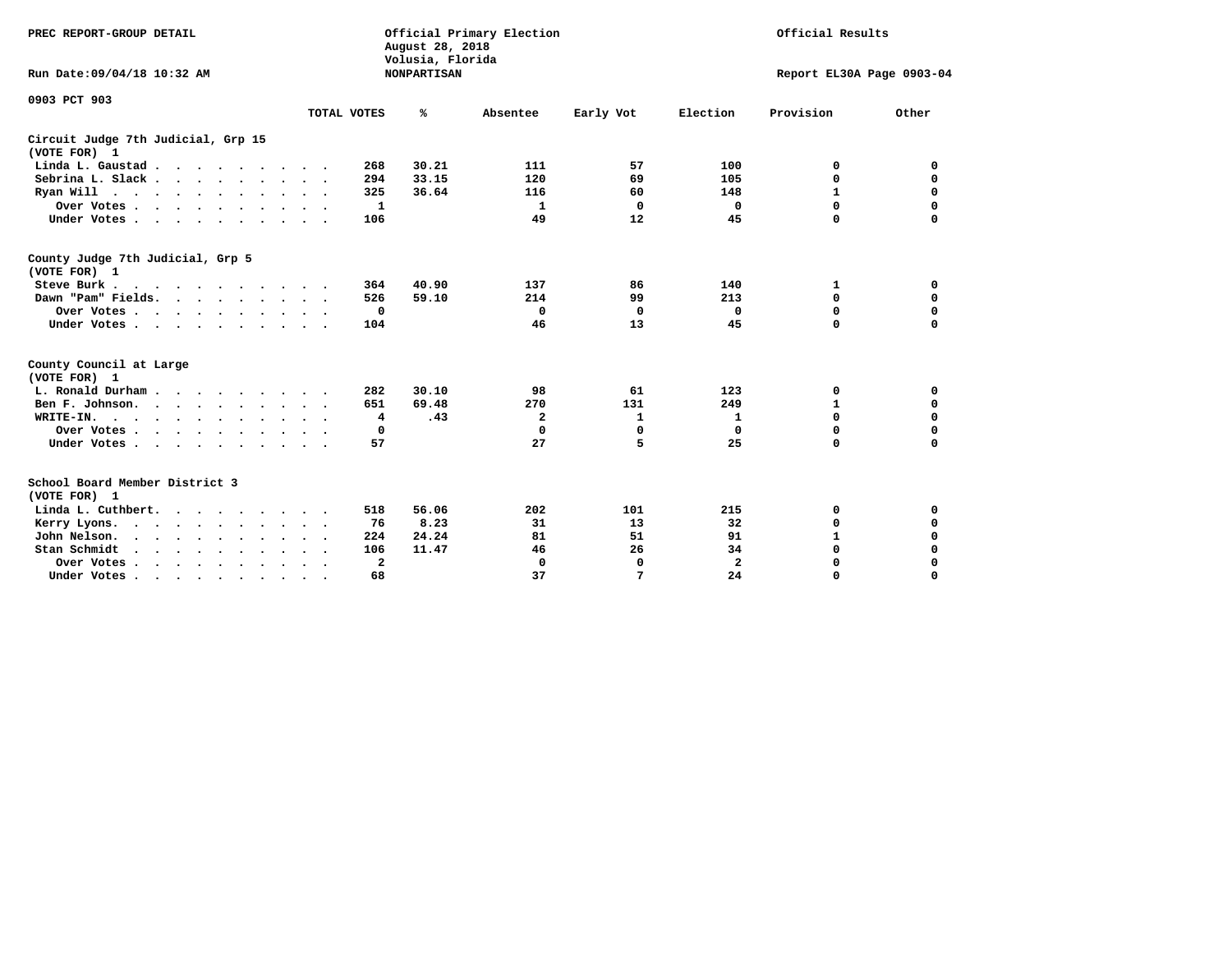| PREC REPORT-GROUP DETAIL                |  |                                         | August 28, 2018<br>Volusia, Florida | Official Primary Election |          | Official Results |          |                           |       |
|-----------------------------------------|--|-----------------------------------------|-------------------------------------|---------------------------|----------|------------------|----------|---------------------------|-------|
| Run Date: 09/04/18 10:32 AM             |  |                                         |                                     | <b>STATISTICS</b>         |          |                  |          | Report EL30A Page 0904-01 |       |
| 0904 PCT 904                            |  |                                         |                                     |                           |          |                  |          |                           |       |
|                                         |  |                                         | TOTAL VOTES                         | %ะ                        | Absentee | Early Vot        | Election | Provision                 | Other |
| REGISTERED VOTERS - TOTAL               |  |                                         | 4,859                               |                           |          |                  |          |                           |       |
| REGISTERED VOTERS - DEMOCRATIC          |  | $\sim$ $\sim$ $\sim$ $\sim$             | 1,433                               | 29.49                     |          |                  |          |                           |       |
| REGISTERED VOTERS - REPUBLICAN          |  |                                         | 1,874                               | 38.57                     |          |                  |          |                           |       |
| REGISTERED VOTERS - NONPARTISAN         |  |                                         | 1,552                               |                           |          |                  |          |                           |       |
| BALLOTS CAST - TOTAL.                   |  |                                         | 1,495                               |                           | 643      | 264              | 587      | 0                         |       |
| BALLOTS CAST - DEMOCRATIC               |  |                                         | 532                                 | 35.59                     | 229      | 118              | 185      |                           |       |
| BALLOTS CAST - REPUBLICAN               |  |                                         | 764                                 | 51.10                     | 294      | 127              | 343      | 0                         |       |
| BALLOTS CAST - NONPARTISAN.             |  |                                         | 199                                 | 13.31                     | 120      | 19               | 59       |                           |       |
| BALLOTS CAST - BLANK.                   |  |                                         | 4                                   | .27                       | 0        |                  |          | 0                         |       |
| VOTER TURNOUT - TOTAL<br>.              |  |                                         |                                     | 30.77                     |          |                  |          |                           |       |
| VOTER TURNOUT - DEMOCRATIC.             |  | $\cdot$ $\cdot$ $\cdot$ $\cdot$ $\cdot$ |                                     | 37.12                     |          |                  |          |                           |       |
| VOTER TURNOUT - REPUBLICAN.<br>$\cdots$ |  |                                         |                                     | 40.77                     |          |                  |          |                           |       |
| VOTER TURNOUT - BLANK                   |  |                                         |                                     | .08                       |          |                  |          |                           |       |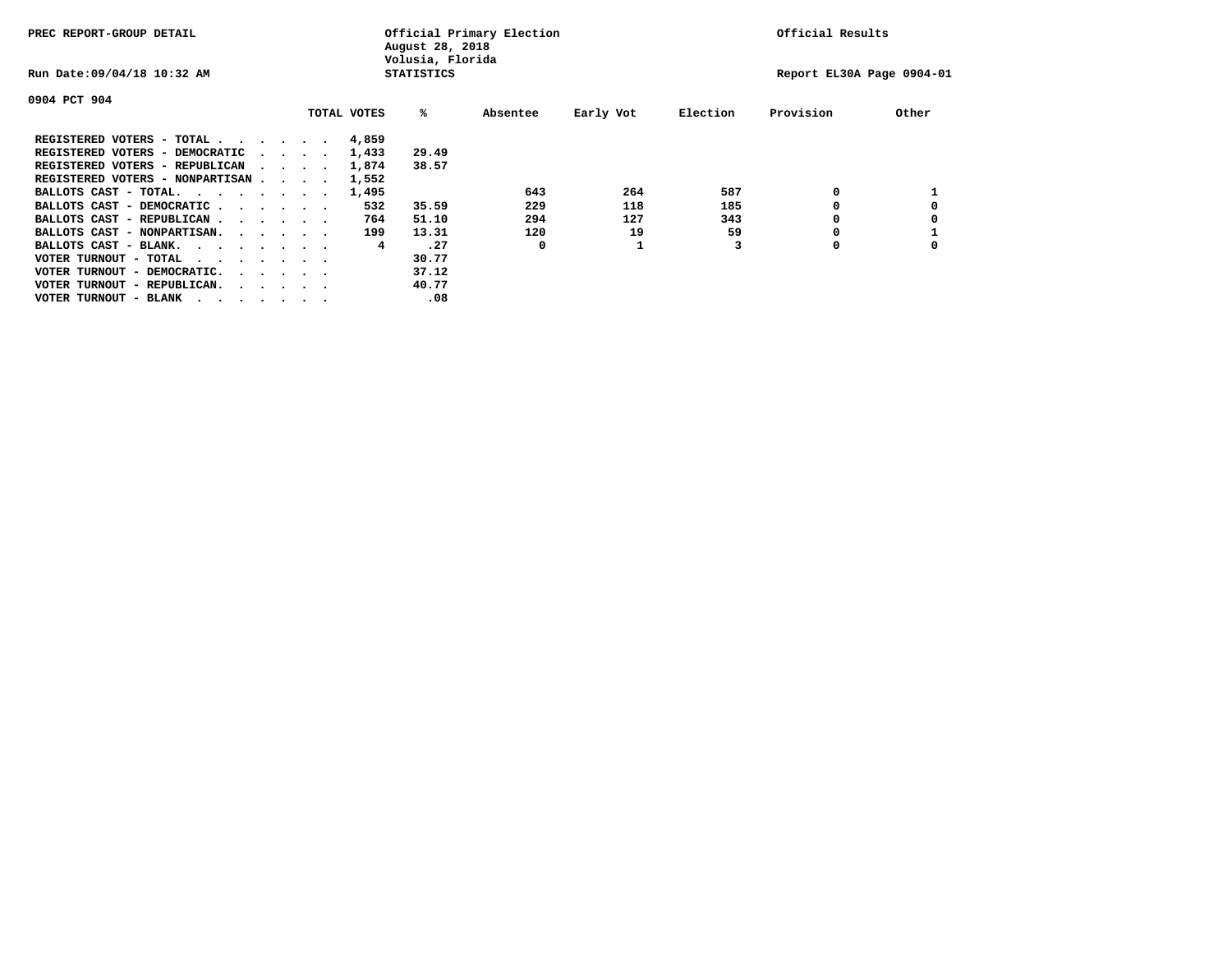| PREC REPORT-GROUP DETAIL                                                                                                                                                                                                                   |                                         |                      |                      |                      |                      |                          |                          |              | August 28, 2018<br>Volusia, Florida | Official Primary Election |                         | Official Results |                           |             |  |
|--------------------------------------------------------------------------------------------------------------------------------------------------------------------------------------------------------------------------------------------|-----------------------------------------|----------------------|----------------------|----------------------|----------------------|--------------------------|--------------------------|--------------|-------------------------------------|---------------------------|-------------------------|------------------|---------------------------|-------------|--|
| Run Date: 09/04/18 10:32 AM                                                                                                                                                                                                                |                                         |                      |                      |                      |                      |                          |                          |              | DEMOCRATIC                          |                           |                         |                  | Report EL30A Page 0904-02 |             |  |
| 0904 PCT 904                                                                                                                                                                                                                               |                                         |                      |                      |                      |                      |                          |                          |              |                                     |                           |                         |                  |                           |             |  |
|                                                                                                                                                                                                                                            |                                         |                      |                      |                      |                      |                          |                          | TOTAL VOTES  | ℁                                   | Absentee                  | Early Vot               | Election         | Provision                 | Other       |  |
| Representative in Congress Dist 6<br>(VOTE FOR) 1                                                                                                                                                                                          |                                         |                      |                      |                      |                      |                          |                          |              |                                     |                           |                         |                  |                           |             |  |
| Stephen Sevigny<br>$\cdots$                                                                                                                                                                                                                |                                         |                      |                      |                      |                      |                          |                          | 104          | 20.47                               | 46                        | 21                      | 37               | 0                         | $\mathbf 0$ |  |
| Nancy Soderberg<br>$\bullet$                                                                                                                                                                                                               | $\cdot$ $\cdot$ $\cdot$ $\cdot$ $\cdot$ |                      |                      |                      | $\bullet$            | $\ddot{\phantom{a}}$     | $\ddot{\phantom{1}}$     | 312          | 61.42                               | 133                       | 75                      | 104              | $\mathbf 0$               | $\mathbf 0$ |  |
| John Upchurch.<br>$\begin{array}{cccccccccccccc} \bullet & \bullet & \bullet & \bullet & \bullet & \bullet & \bullet & \bullet \end{array}$                                                                                                |                                         |                      |                      |                      |                      | $\bullet$                |                          | 92           | 18.11                               | 40                        | 18                      | 34               | $\mathbf 0$               | $\mathbf 0$ |  |
| Over Votes.<br>$\mathbf{r}$ , $\mathbf{r}$ , $\mathbf{r}$ , $\mathbf{r}$ , $\mathbf{r}$                                                                                                                                                    |                                         |                      |                      | $\ddot{\phantom{0}}$ | $\ddot{\phantom{0}}$ | $\ddot{\phantom{a}}$     |                          | $\mathbf 0$  |                                     | $\mathbf 0$               | $\mathbf 0$             | $\mathbf 0$      | $\mathbf 0$               | $\mathbf 0$ |  |
| Under Votes                                                                                                                                                                                                                                |                                         |                      |                      | $\sim$               | $\sim$               | $\sim$                   |                          | 24           |                                     | 10                        | $\overline{\mathbf{4}}$ | 10               | $\mathbf 0$               | $\mathbf 0$ |  |
| Governor and Lieutenant Governor<br>(VOTE FOR) 1                                                                                                                                                                                           |                                         |                      |                      |                      |                      |                          |                          |              |                                     |                           |                         |                  |                           |             |  |
| Andrew Gillum<br>$\sim$ $\sim$                                                                                                                                                                                                             | $\sim$                                  |                      |                      |                      |                      |                          |                          | 80           | 15.59                               | 21                        | 18                      | 41               | 0                         | 0           |  |
| Gwen Graham.<br>$\cdot$                                                                                                                                                                                                                    |                                         |                      |                      | $\ddot{\phantom{0}}$ | $\ddot{\phantom{1}}$ |                          | $\cdot$                  | 280          | 54.58                               | 126                       | 66                      | 88               | 0                         | $\mathbf 0$ |  |
| Jeff Greene.<br>$\cdots$                                                                                                                                                                                                                   |                                         | $\ddot{\phantom{a}}$ |                      |                      |                      | $\ddot{\phantom{a}}$     |                          | 62           | 12.09                               | 35                        | 11                      | 16               | $\mathbf 0$               | $\mathbf 0$ |  |
| Chris King.                                                                                                                                                                                                                                |                                         |                      | $\ddot{\phantom{a}}$ |                      |                      | $\bullet$                |                          | 14           | 2.73                                | 8                         | $\mathbf{1}$            | 5                | $\mathbf 0$               | $\mathbf 0$ |  |
| Philip Levine .<br>$\begin{array}{cccccccccccccc} \bullet & \bullet & \bullet & \bullet & \bullet & \bullet & \bullet & \bullet \end{array}$                                                                                               |                                         |                      |                      | $\ddot{\phantom{a}}$ | $\ddot{\phantom{a}}$ | $\bullet$                | $\overline{\phantom{a}}$ | 63           | 12.28                               | 27                        | 17                      | 19               | $\mathbf 0$               | $\mathbf 0$ |  |
| Alex "Lundy" Lundmark                                                                                                                                                                                                                      | $\ddot{\phantom{0}}$                    | $\bullet$            | $\ddot{\phantom{a}}$ | $\ddot{\phantom{a}}$ |                      | $\overline{\phantom{a}}$ |                          | 3            | .58                                 | 1                         | 1                       | 1                | $\mathbf 0$               | $\mathbf 0$ |  |
| John Wetherbee. .                                                                                                                                                                                                                          | $\cdot$ $\cdot$ $\cdot$ $\cdot$         |                      |                      | $\bullet$            | $\bullet$            | $\cdot$                  |                          | 11           | 2.14                                | 5                         | $\mathbf{1}$            | 5                | $\mathbf 0$               | $\mathbf 0$ |  |
| Over Votes                                                                                                                                                                                                                                 |                                         |                      |                      |                      |                      | $\ddot{\phantom{a}}$     |                          | $\mathbf{1}$ |                                     | $\mathbf{1}$              | $\mathbf 0$             | $\mathbf 0$      | $\Omega$                  | $\mathbf 0$ |  |
| Under Votes                                                                                                                                                                                                                                |                                         |                      |                      |                      |                      |                          |                          | 18           |                                     | 5                         | 3                       | 10               | $\mathbf 0$               | $\mathbf 0$ |  |
| Attorney General                                                                                                                                                                                                                           |                                         |                      |                      |                      |                      |                          |                          |              |                                     |                           |                         |                  |                           |             |  |
| (VOTE FOR) 1                                                                                                                                                                                                                               |                                         |                      |                      |                      |                      |                          |                          |              |                                     |                           |                         |                  |                           |             |  |
| Sean Shaw<br>. The contract of the contract of the contract of the contract of the contract of the contract of the contract of the contract of the contract of the contract of the contract of the contract of the contract of the contrac |                                         |                      |                      |                      |                      |                          |                          | 304          | 67.56                               | 122                       | 78                      | 104              | 0                         | 0           |  |
| Ryan Torrens<br>$\cdots$                                                                                                                                                                                                                   |                                         |                      |                      |                      | $\bullet$            | $\bullet$                | $\sim$                   | 146          | 32.44                               | 63                        | 28                      | 55               | $\mathbf 0$               | $\mathbf 0$ |  |
| Over Votes                                                                                                                                                                                                                                 |                                         |                      |                      |                      |                      |                          |                          | $\mathbf 0$  |                                     | $\mathbf 0$               | $\mathbf 0$             | $\mathbf 0$      | $\mathbf 0$               | $\mathbf 0$ |  |
| Under Votes                                                                                                                                                                                                                                |                                         |                      |                      |                      |                      | $\sim$ $\sim$            |                          | 82           |                                     | 44                        | 12                      | 26               | $\mathbf 0$               | $\mathbf 0$ |  |
| Commissioner of Agriculture<br>(VOTE FOR) 1                                                                                                                                                                                                |                                         |                      |                      |                      |                      |                          |                          |              |                                     |                           |                         |                  |                           |             |  |
| Nicole "Nikki" Fried.                                                                                                                                                                                                                      |                                         |                      |                      |                      |                      |                          |                          | 271          | 58.53                               | 114                       | 62                      | 95               | 0                         | $\mathbf 0$ |  |
| Jeffrey Duane Porter.                                                                                                                                                                                                                      |                                         |                      |                      |                      | $\sim$ $\sim$        |                          |                          | 67           | 14.47                               | 29                        | 15                      | 23               | $\mathbf 0$               | $\mathbf 0$ |  |
| Roy David Walker                                                                                                                                                                                                                           |                                         |                      |                      |                      | $\sim$               | $\bullet$                |                          | 125          | 27.00                               | 51                        | 29                      | 45               | $\mathbf 0$               | $\mathbf 0$ |  |
| Over Votes                                                                                                                                                                                                                                 |                                         |                      |                      | $\ddot{\phantom{a}}$ |                      | $\bullet$                |                          | $\mathbf{2}$ |                                     | $\overline{\mathbf{2}}$   | 0                       | $\mathbf{0}$     | $\mathbf 0$               | $\mathbf 0$ |  |
| Under Votes                                                                                                                                                                                                                                |                                         |                      |                      |                      |                      |                          |                          | 67           |                                     | 33                        | 12                      | 22               | $\Omega$                  | $\mathbf 0$ |  |
| State Representative District 27<br>(VOTE FOR) 1                                                                                                                                                                                           |                                         |                      |                      |                      |                      |                          |                          |              |                                     |                           |                         |                  |                           |             |  |
| Neil Henrichsen<br>$\ddot{\phantom{a}}$                                                                                                                                                                                                    |                                         | $\sim$ $\sim$ $\sim$ |                      |                      |                      |                          |                          | 168          | 34.15                               | 67                        | 34                      | 67               | 0                         | 0           |  |
| Carol Lawrence.<br>$\cdot$ $\cdot$ $\cdot$ $\cdot$                                                                                                                                                                                         |                                         |                      | $\ddot{\phantom{a}}$ | $\ddot{\phantom{a}}$ | $\bullet$            | $\bullet$                | $\bullet$                | 324          | 65.85                               | 145                       | 76                      | 103              | $\mathbf 0$               | $\mathbf 0$ |  |
| Over Votes                                                                                                                                                                                                                                 |                                         |                      |                      | $\bullet$            |                      |                          |                          | 0            |                                     | $\mathbf 0$               | $\mathbf 0$             | 0                | $\mathbf 0$               | $\mathbf 0$ |  |
| Under Votes                                                                                                                                                                                                                                |                                         |                      | $\sim$               |                      | $\cdot$              |                          |                          | 40           |                                     | 17                        | 8                       | 15               | $\Omega$                  | $\mathbf 0$ |  |
|                                                                                                                                                                                                                                            |                                         |                      |                      |                      |                      |                          |                          |              |                                     |                           |                         |                  |                           |             |  |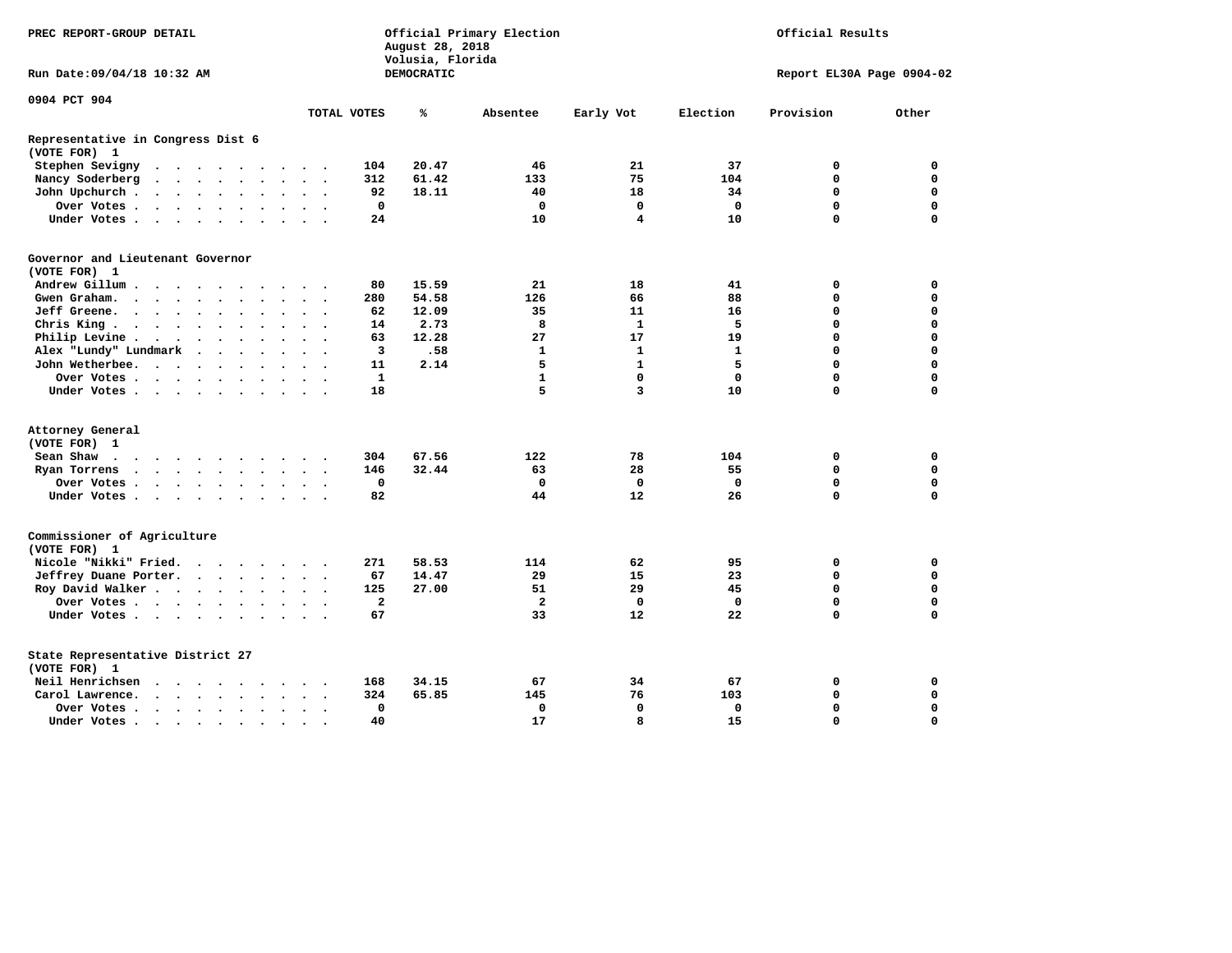| PREC REPORT-GROUP DETAIL                                                                                                                                     |                                                        | August 28, 2018<br>Volusia, Florida | Official Primary Election | Official Results |                           |             |             |  |  |
|--------------------------------------------------------------------------------------------------------------------------------------------------------------|--------------------------------------------------------|-------------------------------------|---------------------------|------------------|---------------------------|-------------|-------------|--|--|
| Run Date: 09/04/18 10:32 AM                                                                                                                                  |                                                        | REPUBLICAN                          |                           |                  | Report EL30A Page 0904-03 |             |             |  |  |
| 0904 PCT 904                                                                                                                                                 | TOTAL VOTES                                            | ℁                                   | Absentee                  | Early Vot        | Election                  | Provision   | Other       |  |  |
|                                                                                                                                                              |                                                        |                                     |                           |                  |                           |             |             |  |  |
| United States Senator<br>(VOTE FOR) 1                                                                                                                        |                                                        |                                     |                           |                  |                           |             |             |  |  |
| Roque "Rocky" De La Fuente.<br>$\sim$ $\sim$                                                                                                                 | 46<br>$\overline{\phantom{a}}$<br>$\ddot{\phantom{a}}$ | 6.11                                | 19                        | 11               | 16                        | 0           | 0           |  |  |
| Rick Scott<br>$\sim$<br>$\sim$                                                                                                                               | 707                                                    | 93.89                               | 271                       | 114              | 322                       | $\mathbf 0$ | 0           |  |  |
| Over Votes<br>$\bullet$                                                                                                                                      | 1<br>$\bullet$                                         |                                     | 0                         | 0                | 1                         | 0           | 0           |  |  |
| Under Votes<br>$\sim$                                                                                                                                        | 10<br>$\ddot{\phantom{a}}$                             |                                     | 4                         | $\mathbf{2}$     | 4                         | $\mathbf 0$ | $\mathbf 0$ |  |  |
| Representative in Congress Dist 6                                                                                                                            |                                                        |                                     |                           |                  |                           |             |             |  |  |
| (VOTE FOR) 1                                                                                                                                                 |                                                        |                                     |                           |                  |                           |             |             |  |  |
| Fred Costello                                                                                                                                                | 153<br>$\cdot$ $\cdot$ $\cdot$                         | 20.87                               | 60                        | 33               | 60                        | 0           | 0           |  |  |
| Michael Waltz.<br>$\cdot$ $\cdot$ $\cdot$<br>$\bullet$                                                                                                       | 363                                                    | 49.52                               | 132                       | 59               | 172                       | 0           | 0           |  |  |
| John Ward<br>$\cdots$<br>$\bullet$<br>$\bullet$                                                                                                              | 217<br>$\bullet$                                       | 29.60                               | 87                        | 30               | 100                       | 0           | 0           |  |  |
| Over Votes .<br>$\cdot$ $\cdot$ $\cdot$ $\cdot$<br>$\cdot$<br>$\ddot{\phantom{a}}$                                                                           | $\overline{\mathbf{2}}$                                |                                     | 1                         | $\mathbf 0$      | $\mathbf{1}$              | 0           | 0           |  |  |
| Under Votes<br>$\bullet$                                                                                                                                     | 29                                                     |                                     | 14                        | 5                | 10                        | $\mathbf 0$ | $\mathbf 0$ |  |  |
| Governor and Lieutenant Governor                                                                                                                             |                                                        |                                     |                           |                  |                           |             |             |  |  |
| (VOTE FOR) 1                                                                                                                                                 |                                                        |                                     |                           |                  |                           |             |             |  |  |
| Don Baldauf.<br>$\ddot{\phantom{0}}$<br>$\sim$                                                                                                               | 4                                                      | .53                                 | 2                         | 0                | 2                         | 0           | 0           |  |  |
| Ron DeSantis<br>$\ddot{\phantom{1}}$<br>$\overline{\phantom{a}}$<br>$\ddot{\phantom{a}}$                                                                     | 484                                                    | 64.62                               | 189                       | 75               | 220                       | 0           | 0           |  |  |
| Timothy M. Devine.<br>$\sim$ $\sim$<br>$\cdot$<br>$\ddot{\phantom{a}}$                                                                                       | 8                                                      | 1.07                                | 6                         | 1                | 1                         | $\mathbf 0$ | $\mathbf 0$ |  |  |
| Bob Langford<br>$\ddot{\phantom{0}}$<br>$\bullet$<br>$\cdot$<br>$\sim$                                                                                       | 9                                                      | 1.20                                | 7                         | $\mathbf 0$      | $\overline{a}$            | $\mathbf 0$ | $\mathbf 0$ |  |  |
| John Joseph Mercadante .<br>$\sim$<br>$\ddot{\phantom{a}}$<br>$\ddot{\phantom{a}}$                                                                           | 1                                                      | .13                                 | $\Omega$                  | $\mathbf 0$      | $\mathbf{1}$              | $\mathbf 0$ | $\mathbf 0$ |  |  |
| Bruce Nathan<br>$\mathcal{L}(\mathcal{A})$ , and $\mathcal{A}(\mathcal{A})$ , and $\mathcal{A}(\mathcal{A})$<br>$\bullet$<br>$\cdot$<br>$\ddot{\phantom{a}}$ | 6                                                      | .80                                 | $\overline{a}$            | 3                | $\mathbf{1}$              | 0           | $\mathbf 0$ |  |  |
| Adam H. Putnam.<br>$\cdot$ $\cdot$ $\cdot$<br>$\ddot{\phantom{a}}$                                                                                           | 222                                                    | 29.64                               | 77                        | 40               | 105                       | $\mathbf 0$ | $\mathbf 0$ |  |  |
| Bob White<br>$\overline{\phantom{a}}$<br>$\ddot{\phantom{a}}$                                                                                                | 15<br>$\overline{\phantom{a}}$                         | 2.00                                | 6                         | 3                | 6                         | $\Omega$    | $\mathbf 0$ |  |  |
| Over Votes .<br>$\sim$<br>$\ddot{\phantom{a}}$                                                                                                               | 3                                                      |                                     | 1                         | $\mathbf{1}$     | 1                         | $\mathbf 0$ | $\mathbf 0$ |  |  |
| Under Votes<br>$\sim$                                                                                                                                        | 12                                                     |                                     | 4                         | 4                | 4                         | $\Omega$    | $\mathbf 0$ |  |  |
| Attorney General                                                                                                                                             |                                                        |                                     |                           |                  |                           |             |             |  |  |
| (VOTE FOR) 1                                                                                                                                                 |                                                        |                                     |                           |                  |                           |             |             |  |  |
| Ashley Moody<br>$\overline{\phantom{a}}$<br>$\cdot$<br>$\sim$                                                                                                | 404                                                    | 55.04                               | 136                       | 71               | 197                       | 0           | $\mathbf 0$ |  |  |
| Frank White.<br>$\cdot$ $\cdot$ $\cdot$ $\cdot$<br>$\cdot$<br>$\bullet$<br>$\overline{\phantom{a}}$                                                          | 330                                                    | 44.96                               | 145                       | 50               | 135                       | 0           | 0           |  |  |
| Over Votes.<br>$\bullet$ , $\bullet$ , $\bullet$ , $\bullet$ , $\bullet$<br>$\ddot{\phantom{1}}$<br>$\ddot{\phantom{0}}$                                     | 0<br>$\ddot{\phantom{a}}$<br>$\overline{\phantom{a}}$  |                                     | 0                         | $\mathbf 0$      | 0                         | $\mathbf 0$ | $\mathbf 0$ |  |  |
| Under Votes<br>$\ddot{\phantom{a}}$                                                                                                                          | 30<br>$\sim$                                           |                                     | 13                        | 6                | 11                        | $\mathbf 0$ | $\mathbf 0$ |  |  |
| Commissioner of Agriculture                                                                                                                                  |                                                        |                                     |                           |                  |                           |             |             |  |  |
| (VOTE FOR) 1                                                                                                                                                 |                                                        |                                     |                           |                  |                           |             |             |  |  |
| Matt Caldwell.                                                                                                                                               | 254                                                    | 35.93                               | 95                        | 31               | 128                       | 0           | 0           |  |  |
| Denise Grimsley<br>$\ddot{\phantom{1}}$<br>$\ddot{\phantom{a}}$<br>$\ddot{\phantom{a}}$<br>$\sim$                                                            | 189                                                    | 26.73                               | 61                        | 31               | 97                        | $\mathbf 0$ | $\mathbf 0$ |  |  |
| Mike McCalister<br>$\cdot$ $\cdot$ $\cdot$ $\cdot$<br>$\bullet$<br>$\bullet$                                                                                 | 143                                                    | 20.23                               | 69                        | 32               | 42                        | $\mathbf 0$ | $\mathbf 0$ |  |  |
| Baxter Troutman<br>$\sim$<br>$\sim$<br>$\bullet$                                                                                                             | 121                                                    | 17.11                               | 42                        | 22               | 57                        | $\mathbf 0$ | $\mathbf 0$ |  |  |
| Over Votes.<br>$\sim$ $\sim$ $\sim$<br>$\bullet$<br>$\cdot$<br>$\bullet$                                                                                     | 1                                                      |                                     | 0                         | 0                | 1                         | $\mathbf 0$ | $\mathbf 0$ |  |  |
| Under Votes.<br>$\bullet$ .<br><br><br><br><br><br><br><br><br><br><br><br>$\bullet$<br>$\bullet$<br>$\bullet$                                               | 56                                                     |                                     | 27                        | 11               | 18                        | $\Omega$    | $\Omega$    |  |  |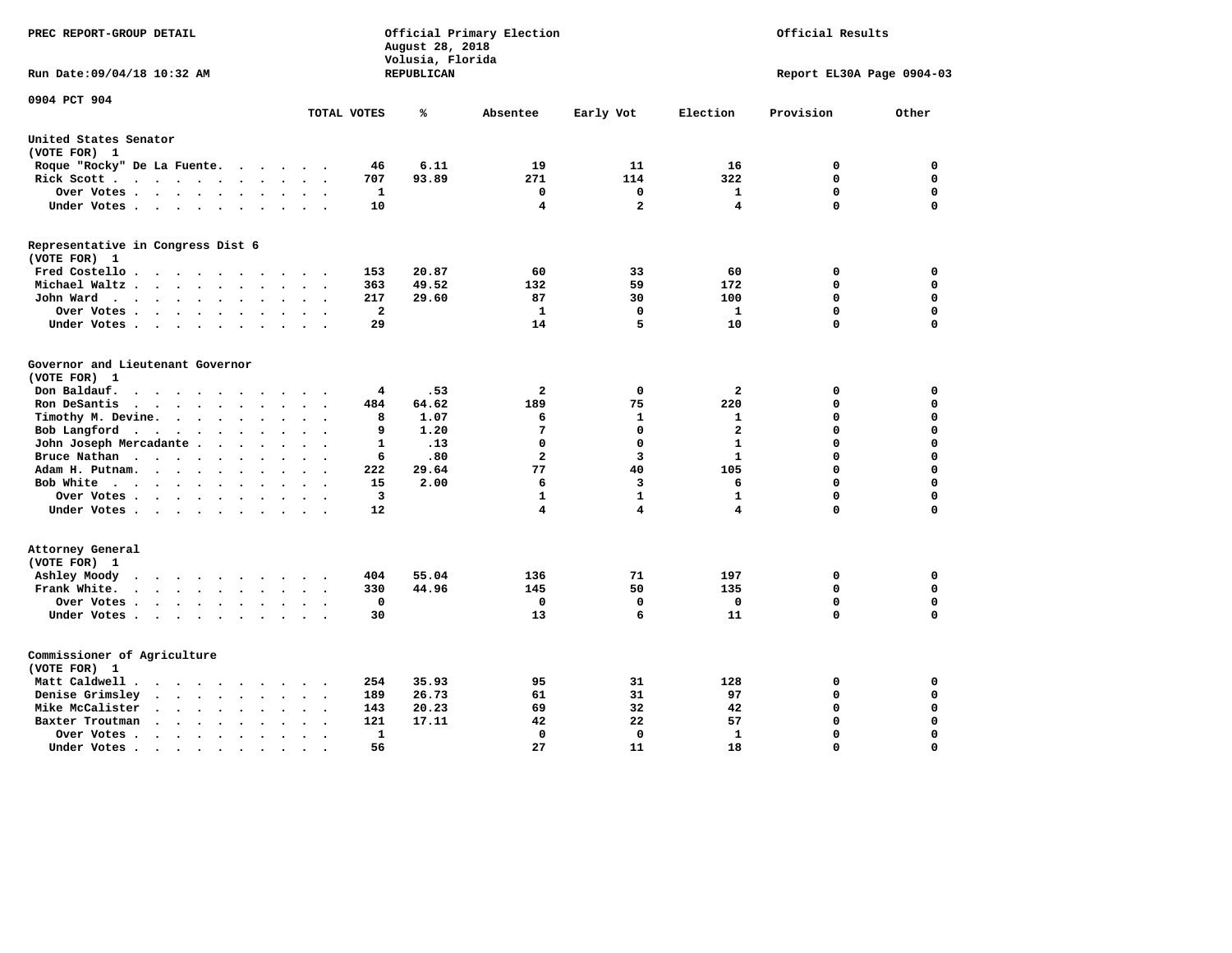| PREC REPORT-GROUP DETAIL                                                                                                                                      |                        | August 28, 2018<br>Volusia, Florida | Official Primary Election |           | Official Results |             |                           |  |  |
|---------------------------------------------------------------------------------------------------------------------------------------------------------------|------------------------|-------------------------------------|---------------------------|-----------|------------------|-------------|---------------------------|--|--|
| Run Date:09/04/18 10:32 AM                                                                                                                                    |                        | <b>NONPARTISAN</b>                  |                           |           |                  |             | Report EL30A Page 0904-04 |  |  |
| 0904 PCT 904                                                                                                                                                  |                        |                                     |                           |           |                  |             |                           |  |  |
|                                                                                                                                                               | TOTAL VOTES            | ℁                                   | Absentee                  | Early Vot | Election         | Provision   | Other                     |  |  |
| Circuit Judge 7th Judicial, Grp 15<br>(VOTE FOR) 1                                                                                                            |                        |                                     |                           |           |                  |             |                           |  |  |
| Linda L. Gaustad                                                                                                                                              | 451                    | 35.10                               | 200                       | 74        | 176              | 0           | 1                         |  |  |
| Sebrina L. Slack                                                                                                                                              | 415                    | 32.30                               | 192                       | 78        | 145              | 0           | $\mathbf 0$               |  |  |
| Ryan Will $\cdots$ $\cdots$ $\cdots$ $\cdots$                                                                                                                 | 419                    | 32.61                               | 163                       | 76        | 180              | 0           | $\mathbf 0$               |  |  |
| Over Votes                                                                                                                                                    | 3                      |                                     | $\mathbf{2}$              | 0         | 1                | 0           | $\mathbf 0$               |  |  |
| Under Votes                                                                                                                                                   | 207                    |                                     | 86                        | 36        | 85               | $\Omega$    | $\mathbf 0$               |  |  |
| County Judge 7th Judicial, Grp 5<br>(VOTE FOR) 1                                                                                                              |                        |                                     |                           |           |                  |             |                           |  |  |
| Steve Burk.<br>$\cdots$                                                                                                                                       | 499                    | 38.53                               | 176                       | 93        | 229              | 0           | 1                         |  |  |
| Dawn "Pam" Fields.                                                                                                                                            | 796                    | 61.47                               | 387                       | 130       | 279              | 0           | $\mathbf 0$               |  |  |
| Over Votes                                                                                                                                                    | $\overline{a}$         |                                     | $\mathbf{2}$              | 0         | 0                | $\mathbf 0$ | $\mathbf 0$               |  |  |
| Under Votes                                                                                                                                                   | 198<br>$\cdot$ .       |                                     | 78                        | 41        | 79               | $\Omega$    | $\mathbf 0$               |  |  |
| County Council at Large<br>(VOTE FOR) 1                                                                                                                       |                        |                                     |                           |           |                  |             |                           |  |  |
| L. Ronald Durham.                                                                                                                                             | 383                    | 27.79                               | 145                       | 84        | 153              | 0           | 1                         |  |  |
| Ben F. Johnson.<br>$\cdots$                                                                                                                                   | 990                    | 71.84                               | 450                       | 156       | 384              | 0           | $\mathbf 0$               |  |  |
| WRITE-IN.<br>$\cdots$                                                                                                                                         | 5                      | .36                                 | 1                         | 1         | 3                | $\mathbf 0$ | 0                         |  |  |
| Over Votes                                                                                                                                                    | 0                      |                                     | 0                         | 0         | $\mathbf 0$      | 0           | 0                         |  |  |
| Under Votes                                                                                                                                                   | 117<br>$\sim$ $\sim$   |                                     | 47                        | 23        | 47               | $\Omega$    | $\mathbf 0$               |  |  |
| School Board Member District 3<br>(VOTE FOR) 1                                                                                                                |                        |                                     |                           |           |                  |             |                           |  |  |
| Linda L. Cuthbert.                                                                                                                                            | 756                    | 56.17                               | 338                       | 134       | 283              | 0           | 1                         |  |  |
| Kerry Lyons.<br>$\cdots$                                                                                                                                      | 106                    | 7.88                                | 48                        | 11        | 47               | 0           | $\mathbf 0$               |  |  |
| John Nelson.<br>$\begin{array}{cccccccccccccc} \bullet & \bullet & \bullet & \bullet & \bullet & \bullet & \bullet & \bullet & \bullet & \bullet \end{array}$ | 322                    | 23.92                               | 125                       | 57        | 140              | 0           | $\mathbf 0$               |  |  |
| Stan Schmidt<br>$\sim$<br>$\mathbf{r} = \mathbf{r}$<br>$\sim$                                                                                                 | 162                    | 12.04                               | 67                        | 36        | 59               | 0           | 0                         |  |  |
| Over Votes                                                                                                                                                    | $\mathbf{2}$<br>$\sim$ |                                     | $\overline{\mathbf{2}}$   | 0         | 0                | 0           | $\Omega$                  |  |  |
| Under Votes.                                                                                                                                                  | 147                    |                                     | 63                        | 26        | 58               | $\Omega$    | $\Omega$                  |  |  |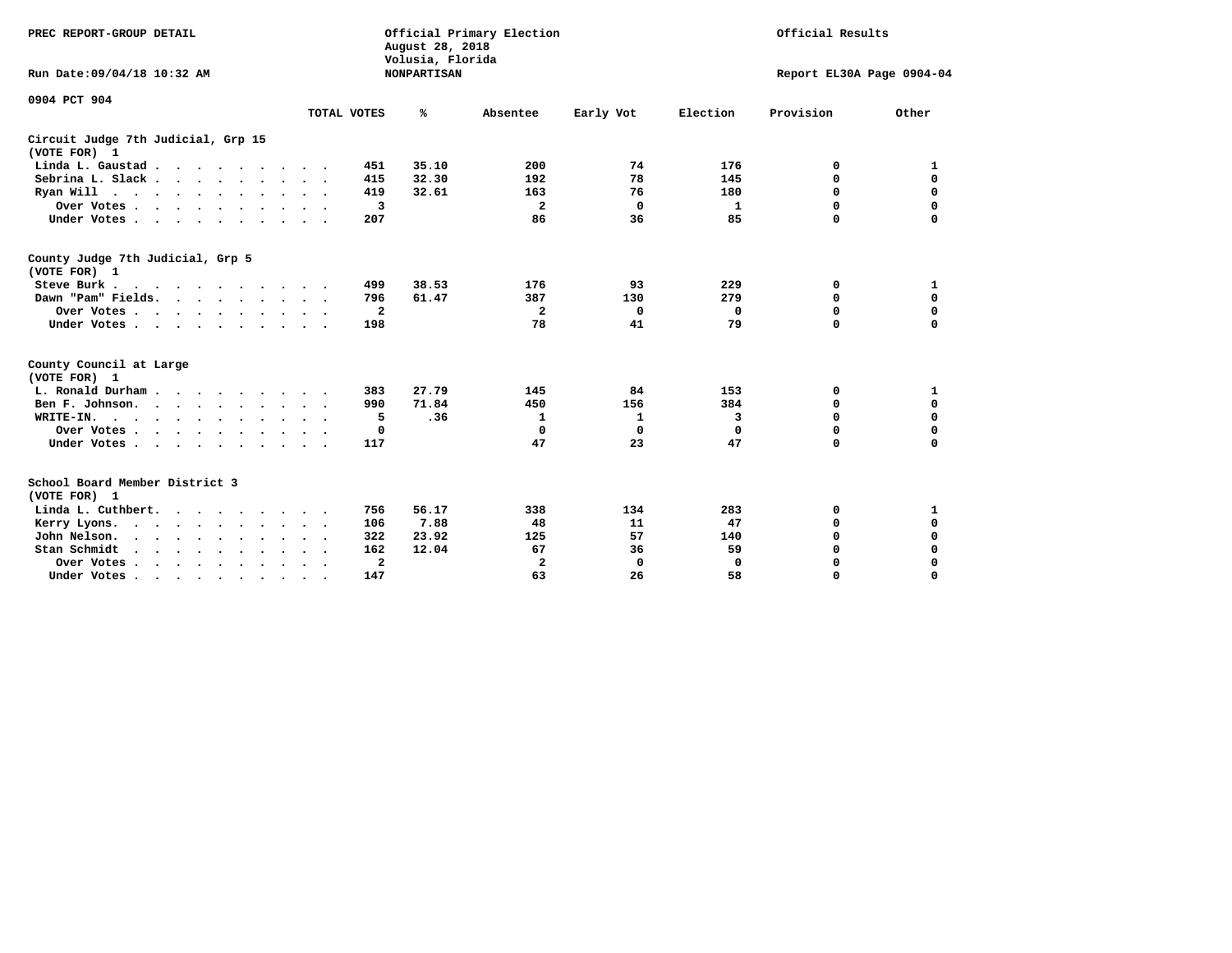| PREC REPORT-GROUP DETAIL         |  |                                         | Official Primary Election<br>August 28, 2018<br>Volusia, Florida |                   | Official Results |           |          |                           |       |
|----------------------------------|--|-----------------------------------------|------------------------------------------------------------------|-------------------|------------------|-----------|----------|---------------------------|-------|
| Run Date: 09/04/18 10:32 AM      |  |                                         |                                                                  | <b>STATISTICS</b> |                  |           |          | Report EL30A Page 0907-01 |       |
| 0907 PCT 907                     |  |                                         |                                                                  |                   |                  |           |          |                           |       |
|                                  |  |                                         | TOTAL VOTES                                                      | %ะ                | Absentee         | Early Vot | Election | Provision                 | Other |
| REGISTERED VOTERS - TOTAL        |  |                                         | 2,500                                                            |                   |                  |           |          |                           |       |
| REGISTERED VOTERS - DEMOCRATIC   |  | $\cdot$ $\cdot$ $\cdot$ $\cdot$         | 698                                                              | 27.92             |                  |           |          |                           |       |
| REGISTERED VOTERS - REPUBLICAN   |  |                                         | 1,068                                                            | 42.72             |                  |           |          |                           |       |
| REGISTERED VOTERS - NONPARTISAN  |  |                                         | 734                                                              |                   |                  |           |          |                           |       |
| BALLOTS CAST - TOTAL.            |  |                                         | 749                                                              |                   | 294              | 125       | 327      |                           |       |
| BALLOTS CAST - DEMOCRATIC        |  |                                         | 229                                                              | 30.57             | 98               | 38        | 93       |                           |       |
| BALLOTS CAST - REPUBLICAN        |  |                                         | 429                                                              | 57.28             | 139              | 80        | 208      |                           |       |
| BALLOTS CAST - NONPARTISAN.      |  |                                         | 91                                                               | 12.15             | 57               |           | 26       |                           |       |
| BALLOTS CAST - BLANK.            |  |                                         | 5                                                                | .67               | 0                |           | 4        | 0                         |       |
| VOTER TURNOUT - TOTAL<br>.       |  |                                         |                                                                  | 29.96             |                  |           |          |                           |       |
| VOTER TURNOUT - DEMOCRATIC.      |  | $\cdot$ $\cdot$ $\cdot$ $\cdot$ $\cdot$ |                                                                  | 32.81             |                  |           |          |                           |       |
| VOTER TURNOUT - REPUBLICAN.<br>. |  |                                         |                                                                  | 40.17             |                  |           |          |                           |       |
| VOTER TURNOUT - BLANK            |  |                                         |                                                                  | .20               |                  |           |          |                           |       |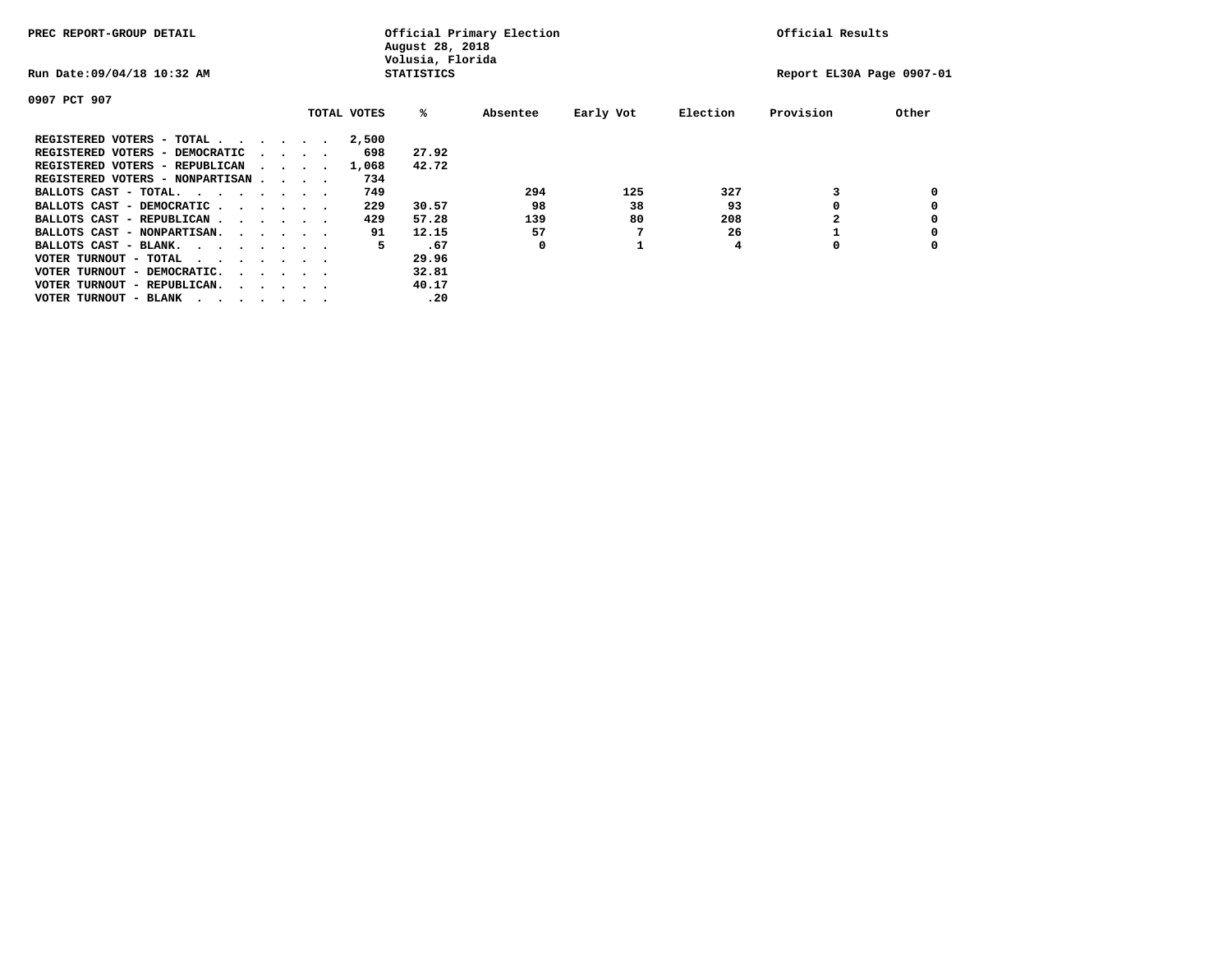| PREC REPORT-GROUP DETAIL                                                                                                                     |                         | August 28, 2018<br>Volusia, Florida | Official Primary Election |                         |              | Official Results          |             |
|----------------------------------------------------------------------------------------------------------------------------------------------|-------------------------|-------------------------------------|---------------------------|-------------------------|--------------|---------------------------|-------------|
| Run Date: 09/04/18 10:32 AM                                                                                                                  |                         | DEMOCRATIC                          |                           |                         |              | Report EL30A Page 0907-02 |             |
| 0907 PCT 907                                                                                                                                 |                         |                                     |                           |                         |              |                           |             |
|                                                                                                                                              | TOTAL VOTES             | ℁                                   | Absentee                  | Early Vot               | Election     | Provision                 | Other       |
| Representative in Congress Dist 6<br>(VOTE FOR) 1                                                                                            |                         |                                     |                           |                         |              |                           |             |
| Stephen Sevigny                                                                                                                              | 37                      | 17.79                               | 20                        | 1                       | 16           | 0                         | 0           |
| Nancy Soderberg<br>$\cdots$<br>$\ddot{\phantom{a}}$<br>$\ddot{\phantom{a}}$<br>$\ddot{\phantom{1}}$                                          | 124                     | 59.62                               | 56                        | 25                      | 43           | 0                         | $\mathbf 0$ |
| John Upchurch.<br>$\cdot$ $\cdot$ $\cdot$ $\cdot$<br>$\bullet$                                                                               | 47                      | 22.60                               | 17                        | 8                       | 22           | 0                         | $\mathbf 0$ |
| Over Votes .<br>$\cdot$ $\cdot$ $\cdot$ $\cdot$ $\cdot$<br>$\ddot{\phantom{1}}$<br>$\ddot{\phantom{1}}$<br>$\ddot{\phantom{0}}$<br>$\bullet$ | $\mathbf 0$             |                                     | $\mathbf 0$               | $\mathbf 0$             | $\mathbf 0$  | $\mathbf 0$               | $\mathbf 0$ |
| Under Votes<br>$\sim$<br>$\sim$                                                                                                              | 21                      |                                     | 5                         | 4                       | 12           | 0                         | $\Omega$    |
| Governor and Lieutenant Governor<br>(VOTE FOR) 1                                                                                             |                         |                                     |                           |                         |              |                           |             |
| Andrew Gillum.<br>$\sim$<br>$\sim$                                                                                                           | 25                      | 11.57                               | 9                         | 6                       | 10           | 0                         | 0           |
| Gwen Graham.<br>$\ddot{\phantom{a}}$<br>$\ddot{\phantom{0}}$<br>$\bullet$<br>$\bullet$ .<br>$\bullet$                                        | 129                     | 59.72                               | 53                        | 16                      | 60           | $\mathbf 0$               | $\mathbf 0$ |
| Jeff Greene.<br>$\mathbf{r}$ , and $\mathbf{r}$ , and $\mathbf{r}$<br>$\ddot{\phantom{a}}$                                                   | 20                      | 9.26                                | 13                        | 4                       | 3            | 0                         | $\mathbf 0$ |
| Chris King<br>$\bullet$                                                                                                                      | 10                      | 4.63                                | $\overline{4}$            | 3                       | 3            | 0                         | $\mathbf 0$ |
| Philip Levine .<br>$\sim$ 100 $\pm$<br>$\sim$ $\sim$<br>$\bullet$<br>$\cdot$<br>$\bullet$<br>$\bullet$<br>$\cdot$<br>$\ddot{\phantom{0}}$    | 23                      | 10.65                               | 12                        | 5                       | 6            | 0                         | $\mathbf 0$ |
| Alex "Lundy" Lundmark<br>$\ddot{\phantom{1}}$<br>$\ddot{\phantom{a}}$<br>$\bullet$<br>$\bullet$                                              | $\overline{\mathbf{2}}$ | .93                                 | $\overline{2}$            | $\mathbf 0$             | $\mathbf 0$  | 0                         | $\mathbf 0$ |
| John Wetherbee.<br>$\ddot{\phantom{a}}$<br>$\sim$ $\sim$<br>$\overline{\phantom{a}}$<br>$\bullet$<br>$\bullet$                               | 7                       | 3.24                                | $\overline{\mathbf{4}}$   | $\overline{\mathbf{2}}$ | $\mathbf{1}$ | $\mathbf 0$               | $\Omega$    |
| Over Votes .<br>$\cdot$ $\cdot$ $\cdot$ $\cdot$<br>$\sim$                                                                                    | $\overline{a}$          |                                     | $\mathbf{1}$              | $\Omega$                | $\mathbf{1}$ | 0                         | $\Omega$    |
| Under Votes.<br>$\cdots$                                                                                                                     | 11                      |                                     | $\Omega$                  | $\overline{a}$          | 9            | $\Omega$                  | $\Omega$    |
| Attorney General                                                                                                                             |                         |                                     |                           |                         |              |                           |             |
| (VOTE FOR) 1                                                                                                                                 |                         |                                     |                           |                         |              |                           |             |
| Sean Shaw<br>$\sim$ $\sim$<br>.<br>$\cdot$                                                                                                   | 130                     | 65.99                               | 60                        | 27                      | 43           | 0                         | 0           |
| Ryan Torrens<br>$\cdots$<br>$\bullet$<br>$\cdot$<br>$\cdot$                                                                                  | 67                      | 34.01                               | 28                        | 6                       | 33           | 0                         | $\mathbf 0$ |
| Over Votes.<br>$\cdots$                                                                                                                      | $\mathbf 0$             |                                     | $\mathbf 0$               | 0                       | $\mathbf 0$  | 0                         | $\mathbf 0$ |
| Under Votes<br>$\ddot{\phantom{a}}$<br>$\ddot{\phantom{0}}$<br>$\sim$ $\sim$                                                                 | 32                      |                                     | 10                        | 5                       | 17           | 0                         | $\mathbf 0$ |
| Commissioner of Agriculture<br>(VOTE FOR) 1                                                                                                  |                         |                                     |                           |                         |              |                           |             |
| Nicole "Nikki" Fried.<br>$\cdot$                                                                                                             | 96                      | 47.29                               | 39                        | 17                      | 40           | 0                         | 0           |
| Jeffrey Duane Porter.<br><b>Contract Contract Contract</b>                                                                                   | 43                      | 21.18                               | 21                        | 3                       | 19           | 0                         | $\mathbf 0$ |
| Roy David Walker<br>$\ddot{\phantom{0}}$<br>$\sim$                                                                                           | 64                      | 31.53                               | 29                        | 13                      | 22           | $\mathbf 0$               | $\mathbf 0$ |
| Over Votes                                                                                                                                   | $\mathbf 0$             |                                     | $\mathbf 0$               | $\mathbf{0}$            | $\mathbf 0$  | 0                         | $\mathbf 0$ |
| Under Votes                                                                                                                                  | 26                      |                                     | 9                         | 5                       | 12           | $\Omega$                  | $\Omega$    |
| State Representative District 27<br>(VOTE FOR) 1                                                                                             |                         |                                     |                           |                         |              |                           |             |
| Neil Henrichsen<br>$\sim$<br>$\ddot{\phantom{0}}$<br>$\bullet$<br>$\cdot$                                                                    | 77                      | 37.20                               | 32                        | 11                      | 34           | 0                         | 0           |
| Carol Lawrence.<br>$\cdot$ $\cdot$ $\cdot$ $\cdot$<br>$\ddot{\phantom{a}}$<br>$\bullet$<br>$\bullet$<br>$\cdot$<br>$\sim$                    | 130                     | 62.80                               | 59                        | 21                      | 50           | $\mathbf 0$               | $\mathbf 0$ |
| Over Votes .<br>$\cdots$<br>$\bullet$<br>$\cdot$                                                                                             | $\mathbf 0$             |                                     | $\mathbf 0$               | $\mathbf 0$             | $\mathbf 0$  | 0                         | $\mathbf 0$ |
| Under Votes.<br>$\sim$ $\sim$ $\sim$<br>$\sim$ $\sim$<br>$\bullet$ .<br>$\bullet$                                                            | 22                      |                                     | $\overline{7}$            | 6                       | $\mathbf{q}$ | $\Omega$                  | $\Omega$    |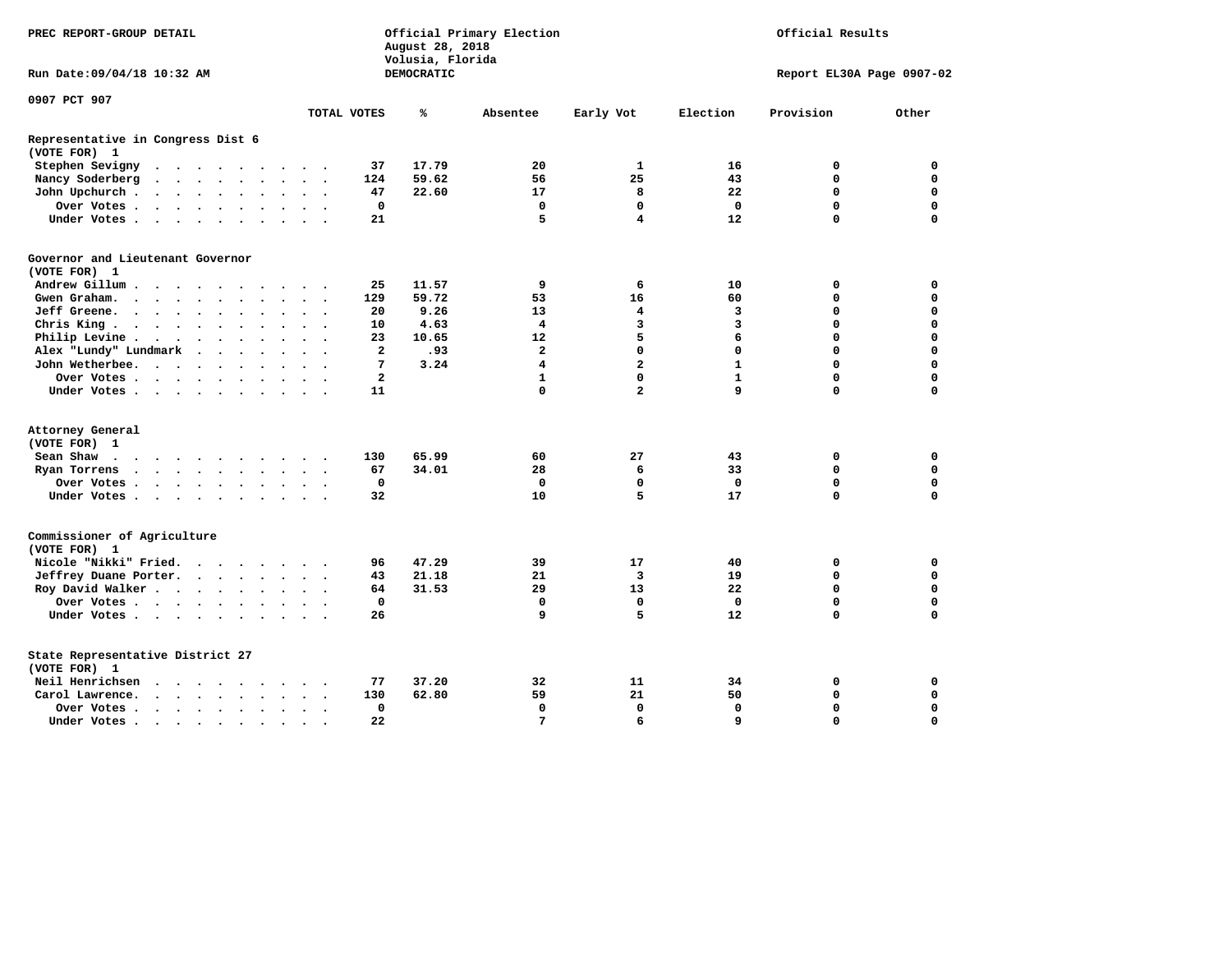| PREC REPORT-GROUP DETAIL                                                                                                                                                                |                | August 28, 2018<br>Volusia, Florida | Official Primary Election |              |              | Official Results          |             |
|-----------------------------------------------------------------------------------------------------------------------------------------------------------------------------------------|----------------|-------------------------------------|---------------------------|--------------|--------------|---------------------------|-------------|
| Run Date: 09/04/18 10:32 AM                                                                                                                                                             |                | REPUBLICAN                          |                           |              |              | Report EL30A Page 0907-03 |             |
| 0907 PCT 907                                                                                                                                                                            | TOTAL VOTES    | ℁                                   | Absentee                  | Early Vot    | Election     | Provision                 | Other       |
| United States Senator                                                                                                                                                                   |                |                                     |                           |              |              |                           |             |
| (VOTE FOR) 1                                                                                                                                                                            |                |                                     |                           |              |              |                           |             |
| Roque "Rocky" De La Fuente.<br>$\sim$<br>$\ddot{\phantom{0}}$<br>$\overline{\phantom{a}}$<br>$\sim$                                                                                     | 27             | 6.37                                | 7                         | 7            | 13           | 0                         | 0           |
| Rick Scott<br>$\ddot{\phantom{a}}$<br>$\ddot{\phantom{a}}$<br>$\sim$<br>$\ddot{\phantom{a}}$                                                                                            | 397            | 93.63                               | 130                       | 72           | 193          | $\overline{a}$            | $\mathbf 0$ |
| Over Votes<br>$\bullet$<br>$\cdot$<br>$\ddot{\phantom{a}}$                                                                                                                              | 0              |                                     | 0                         | 0            | 0            | $\mathbf 0$               | $\mathbf 0$ |
| Under Votes<br>$\ddot{\phantom{a}}$<br>$\ddot{\phantom{a}}$<br>$\overline{\phantom{a}}$                                                                                                 | 5              |                                     | $\overline{a}$            | $\mathbf{1}$ | $\mathbf{2}$ | $\mathbf 0$               | 0           |
| Representative in Congress Dist 6<br>(VOTE FOR) 1                                                                                                                                       |                |                                     |                           |              |              |                           |             |
| Fred Costello<br>$\cdot$<br>$\cdot$                                                                                                                                                     | 99             | 24.44                               | 18                        | 24           | 56           | 1                         | 0           |
| Michael Waltz.<br>$\sim$ $\sim$                                                                                                                                                         | 154            | 38.02                               | 47                        | 23           | 83           | $\mathbf{1}$              | $\mathbf 0$ |
| John Ward<br>$\ddot{\phantom{1}}$<br>$\bullet$<br>$\bullet$<br>$\bullet$<br>$\bullet$                                                                                                   | 152            | 37.53                               | 62                        | 28           | 62           | $\mathbf 0$               | $\mathbf 0$ |
| Over Votes.<br>$\sim$ $\sim$ $\sim$<br>$\bullet$<br>$\overline{\phantom{a}}$                                                                                                            | $\mathbf 0$    |                                     | $\mathbf 0$               | $\mathbf 0$  | $\mathbf 0$  | $\mathbf 0$               | $\mathbf 0$ |
| Under Votes<br>$\cdot$<br>$\cdot$<br>$\ddot{\phantom{a}}$                                                                                                                               | 24             |                                     | 12                        | 5            | 7            | 0                         | $\mathbf 0$ |
| Governor and Lieutenant Governor<br>(VOTE FOR) 1<br>Don Baldauf.<br>$\sim$ $\sim$ $\sim$ $\sim$<br>$\sim$                                                                               | 1              | .24                                 | $\mathbf 0$               | $\mathbf 0$  | $\mathbf{1}$ | 0                         | $\mathbf 0$ |
| Ron DeSantis<br>$\cdot$ $\cdot$ $\cdot$<br>$\ddot{\phantom{a}}$<br>$\ddot{\phantom{0}}$<br>$\overline{\phantom{a}}$                                                                     | 266            | 62.59                               | 82                        | 42           | 140          | $\overline{\mathbf{2}}$   | $\mathbf 0$ |
| Timothy M. Devine.<br>$\bullet$<br>$\bullet$<br>$\bullet$<br>$\ddot{\phantom{a}}$                                                                                                       | 3              | .71                                 | $\mathbf{2}$              | $\mathbf 0$  | 1            | 0                         | $\mathbf 0$ |
| Bob Langford<br>$\sim$ $\sim$ $\sim$ $\sim$<br>$\ddot{\phantom{a}}$<br>$\bullet$<br>$\ddot{\phantom{a}}$<br>$\bullet$                                                                   | $\mathbf 0$    |                                     | $\mathbf 0$               | $\mathbf 0$  | $\mathbf 0$  | 0                         | $\mathbf 0$ |
| John Joseph Mercadante .<br>$\ddot{\phantom{a}}$<br>$\sim$<br>$\ddot{\phantom{a}}$<br>$\ddot{\phantom{a}}$<br>$\ddot{\phantom{a}}$                                                      | $\overline{a}$ | .47                                 | $\mathbf{1}$              | $\mathbf{1}$ | $\mathbf 0$  | 0                         | $\mathbf 0$ |
| Bruce Nathan<br>$\mathbf{r}$ , and $\mathbf{r}$ , and $\mathbf{r}$<br>$\ddot{\phantom{a}}$<br>$\bullet$                                                                                 | 1              | .24                                 | $\mathbf 0$               | $\mathbf{1}$ | $\mathbf 0$  | 0                         | $\mathbf 0$ |
| Adam H. Putnam.<br>$\ddotsc$ $\ddotsc$<br>$\ddot{\phantom{a}}$                                                                                                                          | 144            | 33.88                               | 49                        | 35           | 60           | 0                         | $\mathbf 0$ |
| Bob White<br>$\bullet$<br>$\ddot{\phantom{a}}$<br>$\bullet$<br>$\cdot$                                                                                                                  | 8              | 1.88                                | 5                         | $\mathbf{1}$ | $\mathbf{2}$ | $\mathbf 0$               | $\Omega$    |
| Over Votes.<br>$\bullet$ .<br><br><br><br><br><br><br><br><br><br><br><br><br>$\ddot{\phantom{a}}$<br>$\ddot{\phantom{a}}$                                                              | $\mathbf 0$    |                                     | $\mathbf 0$               | $\mathbf 0$  | $\mathbf 0$  | 0                         | $\mathbf 0$ |
| Under Votes                                                                                                                                                                             | 4              |                                     | $\mathbf 0$               | $\mathbf 0$  | 4            | 0                         | $\mathbf 0$ |
| Attorney General<br>(VOTE FOR) 1                                                                                                                                                        |                |                                     |                           |              |              |                           |             |
| Ashley Moody<br>$\ddot{\phantom{0}}$<br>$\sim$ , and $\sim$ , and $\sim$<br>$\ddot{\phantom{1}}$<br>$\bullet$<br>$\cdot$                                                                | 235            | 57.74                               | 60                        | 44           | 129          | 2                         | 0           |
| Frank White.<br>$\cdot$ $\cdot$ $\cdot$ $\cdot$<br>$\sim$<br>$\bullet$<br>$\bullet$                                                                                                     | 172            | 42.26                               | 72                        | 35           | 65           | $\mathbf 0$               | $\mathbf 0$ |
| Over Votes.<br>$\mathcal{L}(\mathcal{A})$ , and $\mathcal{L}(\mathcal{A})$ , and $\mathcal{L}(\mathcal{A})$<br>$\bullet$<br>$\bullet$<br>$\bullet$<br>$\ddot{\phantom{a}}$<br>$\bullet$ | 0              |                                     | $\mathbf 0$               | $\mathbf 0$  | $\mathbf 0$  | $\mathbf 0$               | $\mathbf 0$ |
| Under Votes<br>$\ddot{\phantom{0}}$<br>$\cdot$<br>$\bullet$<br>$\cdot$                                                                                                                  | 22             |                                     | 7                         | $\mathbf{1}$ | 14           | 0                         | 0           |
| Commissioner of Agriculture<br>(VOTE FOR) 1                                                                                                                                             |                |                                     |                           |              |              |                           |             |
| Matt Caldwell.<br>$\ddot{\phantom{0}}$<br>$\sim$ $\sim$                                                                                                                                 | 156            | 40.73                               | 45                        | 30           | 81           | 0                         | 0           |
| Denise Grimsley<br>$\ddot{\phantom{a}}$<br>$\ddot{\phantom{a}}$<br>$\ddot{\phantom{a}}$                                                                                                 | 99             | 25.85                               | 25                        | 9            | 63           | $\mathbf{2}$              | $\mathbf 0$ |
| Mike McCalister<br>$\sim$ $\sim$<br>$\ddot{\phantom{0}}$<br>$\bullet$<br>$\bullet$<br>$\bullet$                                                                                         | 56             | 14.62                               | 20                        | 13           | 23           | $\mathbf 0$               | $\mathbf 0$ |
| Baxter Troutman<br>$\ddot{\phantom{a}}$<br>$\ddot{\phantom{a}}$<br>$\bullet$                                                                                                            | 72             | 18.80                               | 24                        | 20           | 28           | $\mathbf 0$               | $\mathbf 0$ |
| Over Votes.<br>$\ddot{\phantom{0}}$<br>$\cdot$<br>$\cdot$<br>$\ddot{\phantom{a}}$<br>$\ddot{\phantom{0}}$                                                                               | $\mathbf 0$    |                                     | 0                         | 0            | 0            | $\mathbf 0$               | $\mathbf 0$ |
| Under Votes.<br>$\cdot$ $\cdot$ $\cdot$<br>$\sim$<br>$\bullet$<br>$\bullet$                                                                                                             | 46             |                                     | 25                        | 8            | 13           | $\Omega$                  | $\Omega$    |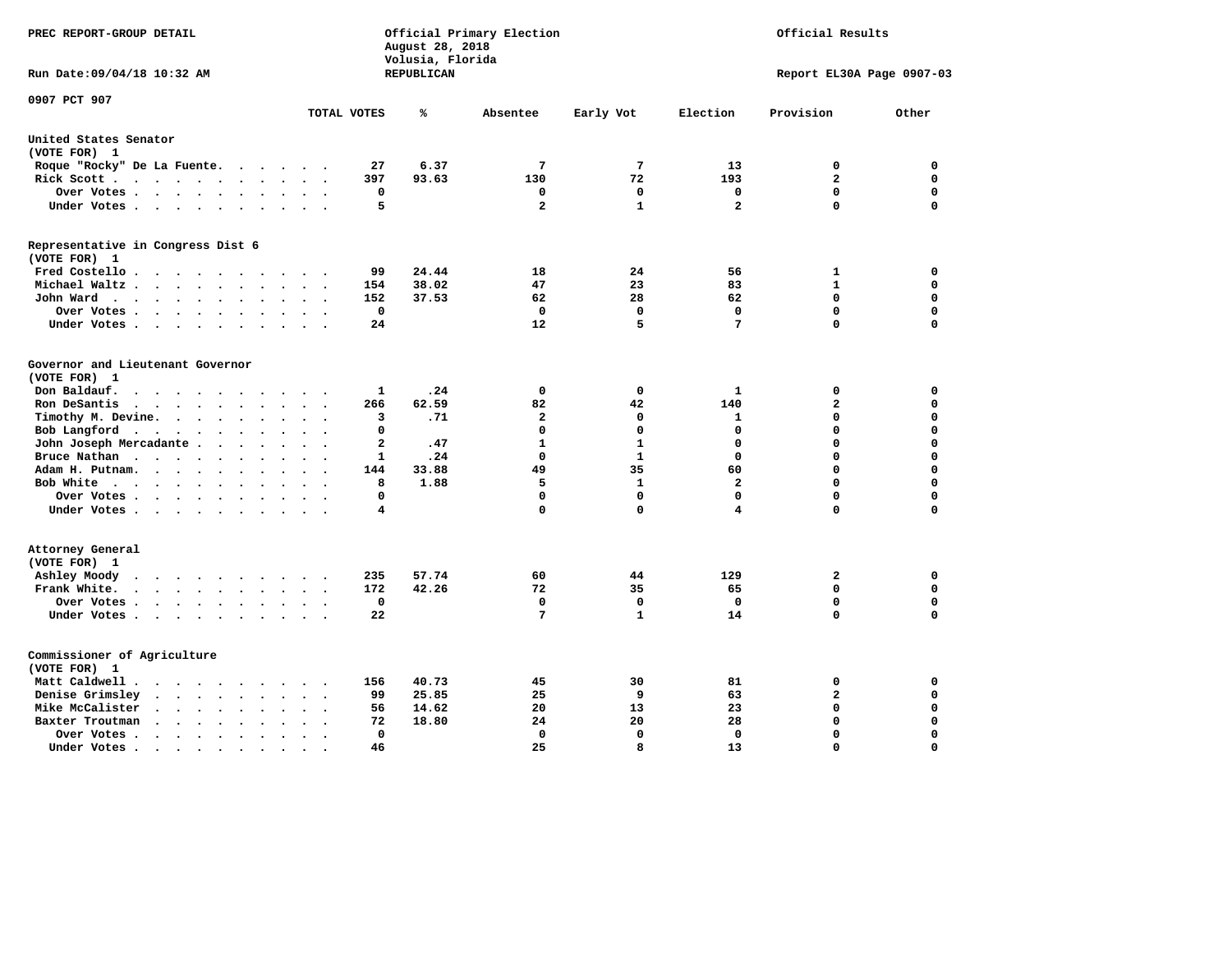| PREC REPORT-GROUP DETAIL                                        |                           | August 28, 2018<br>Volusia, Florida | Official Primary Election |             | Official Results |                           |             |
|-----------------------------------------------------------------|---------------------------|-------------------------------------|---------------------------|-------------|------------------|---------------------------|-------------|
| Run Date: 09/04/18 10:32 AM                                     |                           | <b>NONPARTISAN</b>                  |                           |             |                  | Report EL30A Page 0907-04 |             |
| 0907 PCT 907                                                    |                           |                                     |                           |             |                  |                           |             |
|                                                                 | TOTAL VOTES               | ℁                                   | Absentee                  | Early Vot   | Election         | Provision                 | Other       |
| Circuit Judge 7th Judicial, Grp 15<br>(VOTE FOR) 1              |                           |                                     |                           |             |                  |                           |             |
| Linda L. Gaustad                                                | 176                       | 27.08                               | 76                        | 23          | 76               | 1                         | 0           |
| Sebrina L. Slack.                                               | 226                       | 34.77                               | 92                        | 41          | 93               | $\mathbf 0$               | 0           |
| Ryan Will $\cdots$ , $\cdots$ , $\cdots$                        | 248                       | 38.15                               | 89                        | 45          | 112              | $\mathbf{2}$              | $\mathbf 0$ |
| Over Votes                                                      | $\mathbf{2}$              |                                     | $\mathbf 0$               | 1           | 1                | 0                         | $\mathbf 0$ |
| Under Votes                                                     | 97                        |                                     | 37                        | 15          | 45               | 0                         | $\mathbf 0$ |
| County Judge 7th Judicial, Grp 5<br>(VOTE FOR) 1                |                           |                                     |                           |             |                  |                           |             |
| Steve Burk .<br>$\cdots$                                        | 273                       | 42.33                               | 96                        | 44          | 131              | 2                         | 0           |
| Dawn "Pam" Fields.                                              | 372                       | 57.67                               | 160                       | 64          | 147              | $\mathbf{1}$              | $\mathbf 0$ |
| Over Votes                                                      | 0                         |                                     | 0                         | $\mathbf 0$ | 0                | $\mathbf 0$               | $\mathbf 0$ |
| Under Votes                                                     | 104                       |                                     | 38                        | 17          | 49               | 0                         | $\mathbf 0$ |
| County Council at Large<br>(VOTE FOR) 1                         |                           |                                     |                           |             |                  |                           |             |
| L. Ronald Durham                                                | 171                       | 24.05                               | 78                        | 29          | 62               | 2                         | 0           |
| Ben F. Johnson.                                                 | 535                       | 75.25                               | 201                       | 91          | 242              | $\mathbf{1}$              | $\mathbf 0$ |
| WRITE-IN.<br>$\cdots$                                           | 5                         | .70                                 | $\mathbf{2}$              | 0           | 3                | $\mathbf 0$               | $\mathbf 0$ |
| Over Votes                                                      | 0                         |                                     | $\mathbf 0$               | 0           | $\mathbf 0$      | $\mathbf 0$               | 0           |
| Under Votes                                                     | 38<br>$\sim$ $\sim$       |                                     | 13                        | 5           | 20               | $\Omega$                  | $\mathbf 0$ |
| School Board Member District 3<br>(VOTE FOR) 1                  |                           |                                     |                           |             |                  |                           |             |
| Linda L. Cuthbert.                                              | 342                       | 50.07                               | 138                       | 55          | 149              | 0                         | 0           |
| Kerry Lyons.<br>$\cdot$                                         | 70                        | 10.25                               | 24                        | 10          | 35               | $\mathbf{1}$              | $\mathbf 0$ |
| John Nelson.<br>$\cdot$ $\cdot$ $\cdot$ $\cdot$ $\cdot$ $\cdot$ | 193                       | 28.26                               | 68                        | 34          | 90               | ${\bf 1}$                 | $\mathbf 0$ |
| Stan Schmidt<br>$\sim$ $\sim$ $\sim$<br>$\sim$<br>$\sim$        | 78                        | 11.42                               | 32                        | 17          | 28               | $\mathbf{1}$              | 0           |
| Over Votes                                                      | 0<br>$\ddot{\phantom{1}}$ |                                     | $\mathbf 0$               | 0           | 0                | 0                         | $\mathbf 0$ |
| Under Votes.                                                    | 66                        |                                     | 32                        | 9           | 25               | $\Omega$                  | $\Omega$    |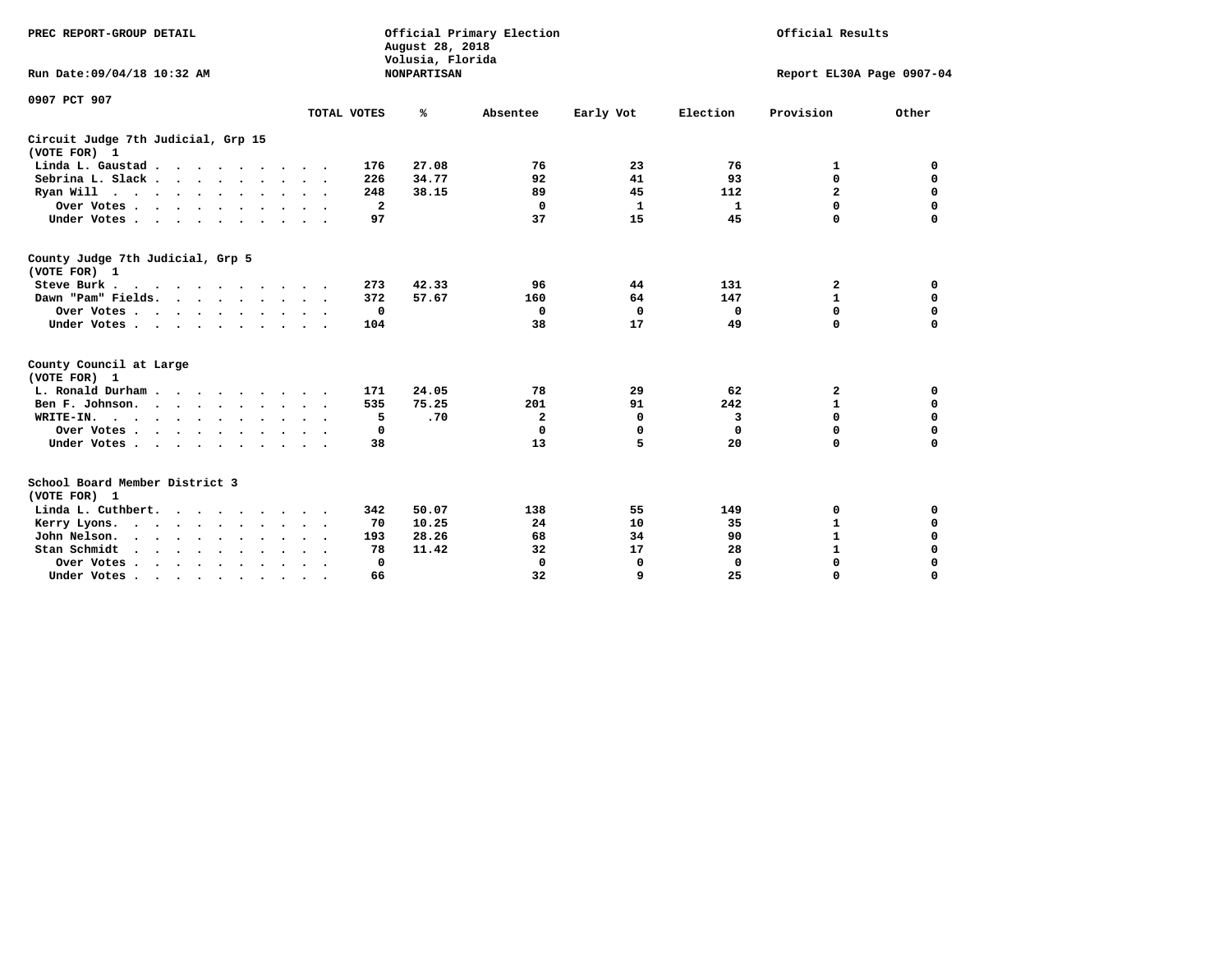| PREC REPORT-GROUP DETAIL               |  |                                         |             | August 28, 2018<br>Volusia, Florida | Official Primary Election |           |          | Official Results          |       |
|----------------------------------------|--|-----------------------------------------|-------------|-------------------------------------|---------------------------|-----------|----------|---------------------------|-------|
| Run Date: 09/04/18 10:32 AM            |  |                                         |             | <b>STATISTICS</b>                   |                           |           |          | Report EL30A Page 0909-01 |       |
| 0909 PCT 909                           |  |                                         |             |                                     |                           |           |          |                           |       |
|                                        |  |                                         | TOTAL VOTES | %ะ                                  | Absentee                  | Early Vot | Election | Provision                 | Other |
| REGISTERED VOTERS - TOTAL              |  |                                         | 1,517       |                                     |                           |           |          |                           |       |
| REGISTERED VOTERS - DEMOCRATIC         |  | $\cdot$ $\cdot$ $\cdot$ $\cdot$         | 487         | 32.10                               |                           |           |          |                           |       |
| REGISTERED VOTERS - REPUBLICAN         |  |                                         | 609         | 40.15                               |                           |           |          |                           |       |
| REGISTERED VOTERS - NONPARTISAN        |  |                                         | 421         |                                     |                           |           |          |                           |       |
| BALLOTS CAST - TOTAL.                  |  |                                         | 523         |                                     | 194                       | 64        | 260      |                           |       |
| BALLOTS CAST - DEMOCRATIC              |  |                                         | 189         | 36.14                               | 56                        | 21        | 110      |                           |       |
| BALLOTS CAST - REPUBLICAN              |  |                                         | 269         | 51.43                               | 102                       | 37        | 127      |                           |       |
| BALLOTS CAST - NONPARTISAN.            |  |                                         | 65          | 12.43                               | 36                        | 6         | 23       |                           |       |
| BALLOTS CAST - BLANK.                  |  |                                         | 0           |                                     | 0                         | 0         | 0        | ٥                         |       |
| VOTER TURNOUT - TOTAL<br>$\cdots$      |  |                                         |             | 34.48                               |                           |           |          |                           |       |
| VOTER TURNOUT - DEMOCRATIC.            |  | $\cdot$ $\cdot$ $\cdot$ $\cdot$ $\cdot$ |             | 38.81                               |                           |           |          |                           |       |
| VOTER TURNOUT - REPUBLICAN.<br>$\cdot$ |  |                                         |             | 44.17                               |                           |           |          |                           |       |
| VOTER TURNOUT - BLANK                  |  |                                         |             |                                     |                           |           |          |                           |       |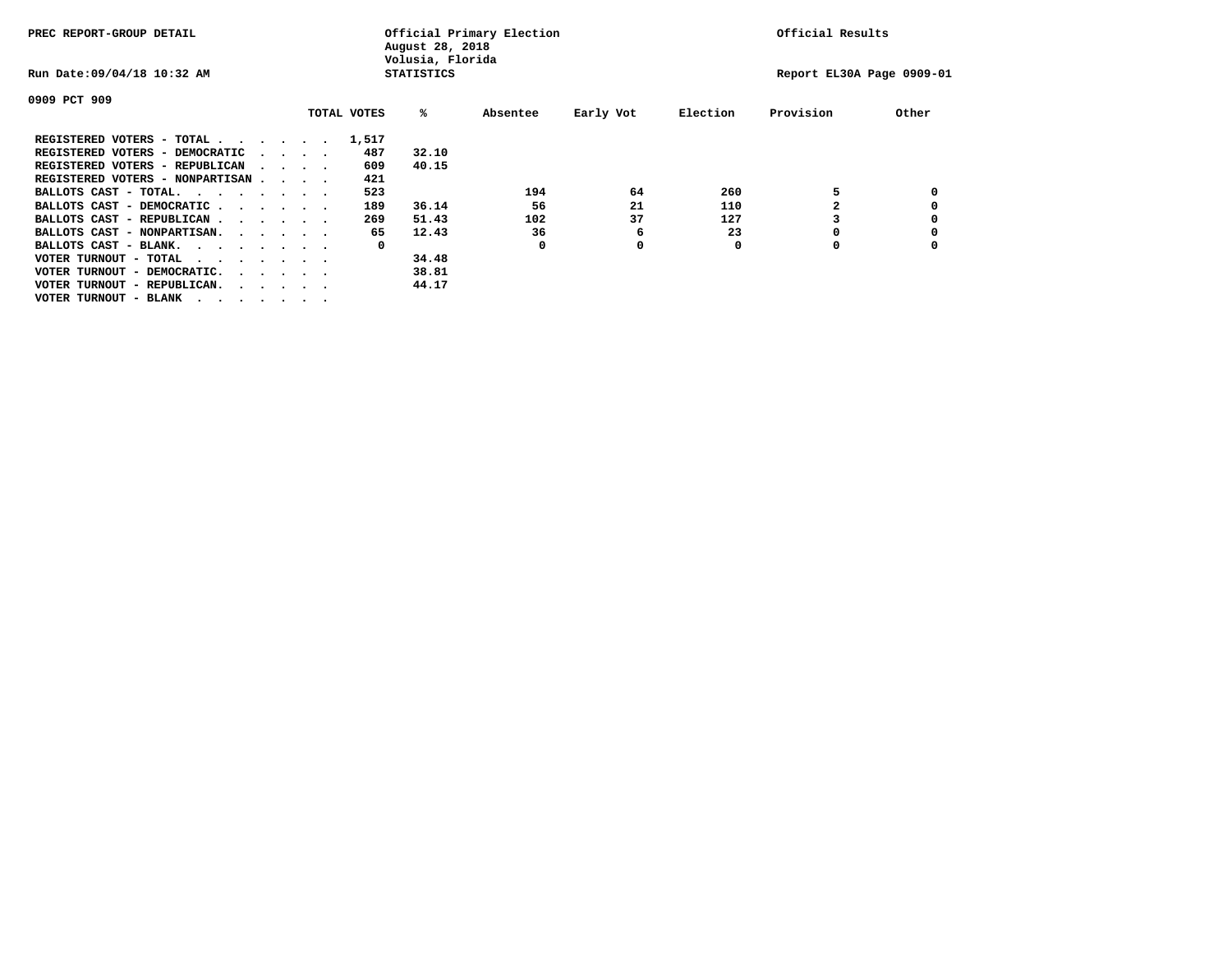| PREC REPORT-GROUP DETAIL                          |          |  | Official Primary Election<br>Official Results<br>August 28, 2018<br>Volusia, Florida |  |                      |                      |                          |                |            |              |                         |                |                           |              |
|---------------------------------------------------|----------|--|--------------------------------------------------------------------------------------|--|----------------------|----------------------|--------------------------|----------------|------------|--------------|-------------------------|----------------|---------------------------|--------------|
| Run Date:09/04/18 10:32 AM                        |          |  |                                                                                      |  |                      |                      |                          |                | DEMOCRATIC |              |                         |                | Report EL30A Page 0909-02 |              |
| 0909 PCT 909                                      |          |  |                                                                                      |  |                      |                      |                          |                |            |              |                         |                |                           |              |
|                                                   |          |  |                                                                                      |  |                      |                      |                          | TOTAL VOTES    | ℁          | Absentee     | Early Vot               | Election       | Provision                 | Other        |
| Representative in Congress Dist 6<br>(VOTE FOR) 1 |          |  |                                                                                      |  |                      |                      |                          |                |            |              |                         |                |                           |              |
| Stephen Sevigny                                   |          |  |                                                                                      |  |                      |                      |                          | 45             | 24.86      | 8            | 3                       | 34             | 0                         | 0            |
| Nancy Soderberg                                   |          |  |                                                                                      |  |                      |                      |                          | 93             | 51.38      | 27           | 13                      | 52             | $\mathbf{1}$              | 0            |
| John Upchurch                                     |          |  |                                                                                      |  |                      | $\ddot{\phantom{1}}$ |                          | 43             | 23.76      | 18           | $\overline{\mathbf{4}}$ | 21             | $\mathbf 0$               | $\mathbf 0$  |
| Over Votes                                        |          |  |                                                                                      |  | $\ddot{\phantom{1}}$ | $\sim$               |                          | $\mathbf 0$    |            | $\mathbf 0$  | $\mathbf 0$             | $\mathbf 0$    | $\mathbf 0$               | $\mathbf 0$  |
| Under Votes                                       |          |  |                                                                                      |  | $\sim$               | $\sim$               |                          | 8              |            | 3            | $\mathbf{1}$            | 3              | $\mathbf{1}$              | $\mathbf 0$  |
| Governor and Lieutenant Governor<br>(VOTE FOR) 1  |          |  |                                                                                      |  |                      |                      |                          |                |            |              |                         |                |                           |              |
| Andrew Gillum                                     |          |  |                                                                                      |  |                      |                      |                          | 65             | 34.57      | 7            | 3                       | 55             | 0                         | 0            |
| Gwen Graham.                                      |          |  |                                                                                      |  |                      | $\sim$ $\sim$        | $\overline{\phantom{a}}$ | 72             | 38.30      | 27           | 8                       | 35             | $\mathbf{2}$              | 0            |
| Jeff Greene.                                      |          |  |                                                                                      |  |                      | $\ddot{\phantom{a}}$ |                          | 28             | 14.89      | 12           | 7                       | 9              | $\mathbf 0$               | $\mathbf 0$  |
| Chris King $\cdots$ $\cdots$ $\cdots$             |          |  |                                                                                      |  |                      | $\sim$ $\sim$        |                          | 5              | 2.66       | 3            | $\overline{a}$          | $\mathbf{0}$   | $\mathbf 0$               | $\mathbf 0$  |
| Philip Levine .                                   | $\cdots$ |  |                                                                                      |  |                      |                      |                          | 15             | 7.98       | 5            | $\mathbf{1}$            | 9              | $\Omega$                  | $\mathbf 0$  |
| Alex "Lundy" Lundmark                             |          |  |                                                                                      |  |                      |                      |                          | $\overline{2}$ | 1.06       | $\mathbf 0$  | $\mathbf 0$             | $\overline{a}$ | $\mathbf 0$               | $\mathbf 0$  |
| John Wetherbee.                                   |          |  |                                                                                      |  |                      | $\sim$ $\sim$        | $\sim$                   | $\mathbf{1}$   | .53        | $\mathbf{1}$ | $\mathbf 0$             | $\mathbf 0$    | $\Omega$                  | $\mathbf 0$  |
| Over Votes                                        |          |  |                                                                                      |  |                      | $\sim$ $\sim$        |                          | 0              |            | $\mathbf 0$  | $\mathbf 0$             | $\mathbf 0$    | $\mathbf 0$               | $\mathbf 0$  |
| Under Votes                                       |          |  |                                                                                      |  |                      |                      |                          | $\mathbf{1}$   |            | $\mathbf{1}$ | $\mathbf 0$             | 0              | $\mathbf 0$               | 0            |
|                                                   |          |  |                                                                                      |  |                      |                      |                          |                |            |              |                         |                |                           |              |
| Attorney General<br>(VOTE FOR) 1                  |          |  |                                                                                      |  |                      |                      |                          |                |            |              |                         |                |                           |              |
| Sean Shaw                                         |          |  |                                                                                      |  |                      |                      |                          | 126            | 73.26      | 31           | $12 \overline{ }$       | 83             | 0                         | $\mathbf 0$  |
| Ryan Torrens                                      | $\cdots$ |  |                                                                                      |  |                      | $\ddot{\phantom{1}}$ | $\sim$                   | 46             | 26.74      | 20           | 6                       | 19             | $\mathbf{1}$              | $\mathbf 0$  |
| Over Votes                                        |          |  |                                                                                      |  |                      |                      |                          | $\mathbf 0$    |            | $\Omega$     | $\mathbf 0$             | $\mathbf{0}$   | $\mathbf 0$               | $\mathbf 0$  |
| Under Votes                                       |          |  |                                                                                      |  |                      | $\ddotsc$            |                          | 17             |            | 5            | 3                       | 8              | $\mathbf{1}$              | $\mathbf 0$  |
| Commissioner of Agriculture<br>(VOTE FOR) 1       |          |  |                                                                                      |  |                      |                      |                          |                |            |              |                         |                |                           |              |
| Nicole "Nikki" Fried.                             |          |  |                                                                                      |  |                      |                      |                          | 98             | 56.65      | 22           | 12                      | 63             | $\mathbf{1}$              | 0            |
| Jeffrey Duane Porter.                             |          |  |                                                                                      |  |                      |                      |                          | 34             | 19.65      | 11           | $\mathbf{1}$            | 22             | $\mathbf 0$               | $\mathbf 0$  |
| Roy David Walker                                  |          |  |                                                                                      |  |                      |                      |                          | 41             | 23.70      | 18           | 5                       | 18             | $\mathbf{0}$              | $\mathbf{0}$ |
| Over Votes                                        |          |  |                                                                                      |  |                      | $\sim$ $\sim$        |                          | $\mathbf 0$    |            | $\mathbf 0$  | $\mathbf 0$             | $\mathbf{0}$   | $\mathbf 0$               | $\mathbf 0$  |
| Under Votes                                       |          |  |                                                                                      |  |                      |                      |                          | 16             |            | 5            | 3                       | 7              | $\mathbf{1}$              | 0            |
| State Representative District 27<br>(VOTE FOR) 1  |          |  |                                                                                      |  |                      |                      |                          |                |            |              |                         |                |                           |              |
| Neil Henrichsen                                   | $\cdots$ |  |                                                                                      |  |                      |                      |                          | 50             | 28.25      | 19           | 3                       | 28             | 0                         | $\mathbf 0$  |
| Carol Lawrence.                                   | $\cdots$ |  |                                                                                      |  |                      | $\sim$ $\sim$        | $\ddot{\phantom{1}}$     | 127            | 71.75      | 32           | 16                      | 78             | $\mathbf{1}$              | $\mathbf 0$  |
| Over Votes                                        |          |  |                                                                                      |  | $\sim$               | $\ddot{\phantom{a}}$ |                          | $\mathbf 0$    |            | $\mathbf 0$  | $\mathbf 0$             | $\mathbf 0$    | $\mathbf 0$               | $\mathbf 0$  |
| Under Votes.                                      | $\cdots$ |  |                                                                                      |  | $\bullet$            | $\bullet$            |                          | 12             |            | 5            | $\overline{a}$          | 4              | $\mathbf{1}$              | $\Omega$     |
|                                                   |          |  |                                                                                      |  |                      |                      |                          |                |            |              |                         |                |                           |              |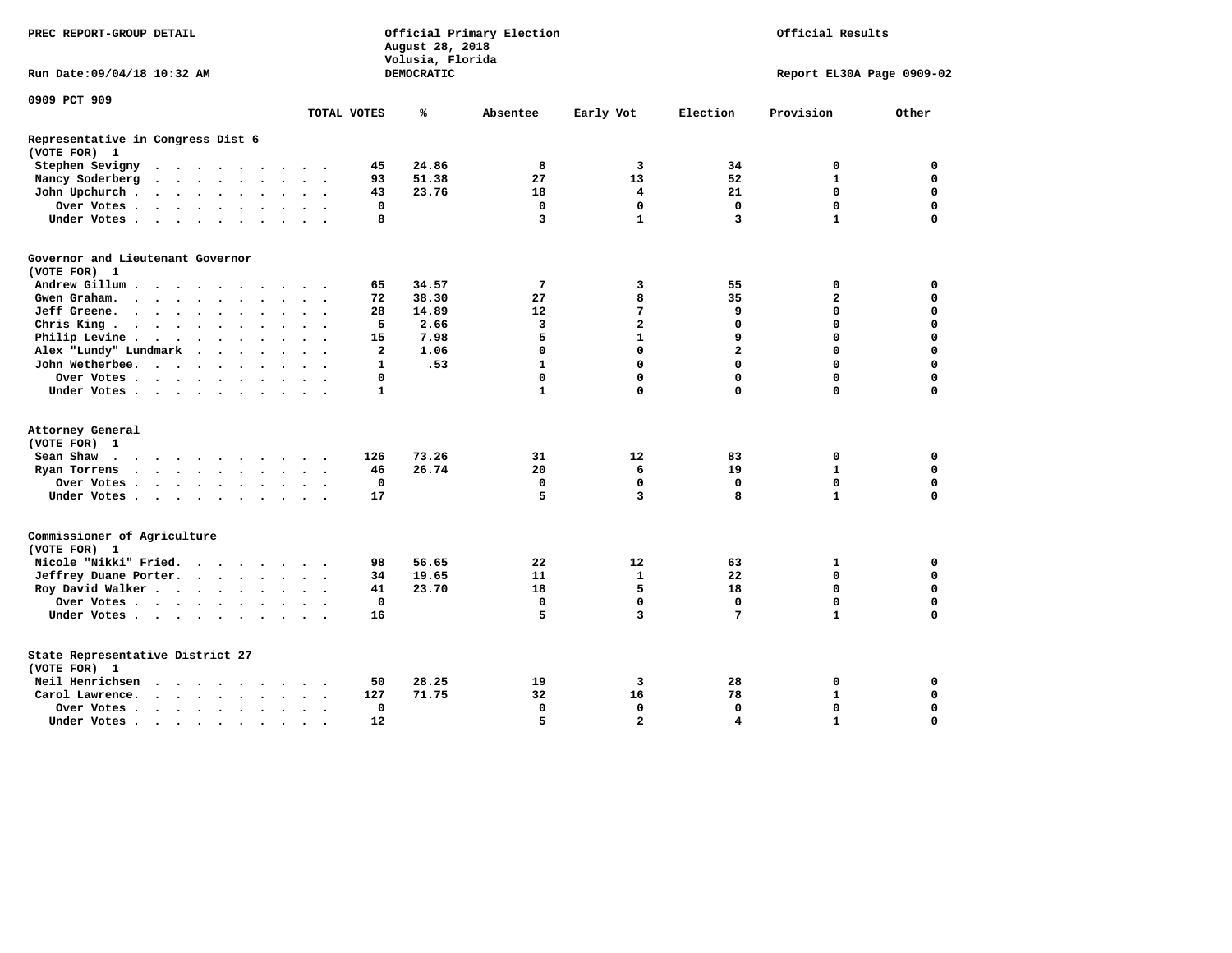| PREC REPORT-GROUP DETAIL                                                                                                         |              | August 28, 2018<br>Volusia, Florida | Official Primary Election |                         |                         | Official Results          |             |
|----------------------------------------------------------------------------------------------------------------------------------|--------------|-------------------------------------|---------------------------|-------------------------|-------------------------|---------------------------|-------------|
| Run Date: 09/04/18 10:32 AM                                                                                                      |              | <b>REPUBLICAN</b>                   |                           |                         |                         | Report EL30A Page 0909-03 |             |
| 0909 PCT 909                                                                                                                     | TOTAL VOTES  | ℁                                   | Absentee                  | Early Vot               | Election                | Provision                 | Other       |
| United States Senator                                                                                                            |              |                                     |                           |                         |                         |                           |             |
| (VOTE FOR) 1                                                                                                                     |              |                                     |                           |                         |                         |                           |             |
| Roque "Rocky" De La Fuente.<br>$\sim$ $\sim$<br>$\bullet$<br>$\ddot{\phantom{a}}$                                                | 21           | 7.89                                | 10                        | 4                       | 6                       | 1                         | 0           |
| Rick Scott                                                                                                                       | 245          | 92.11                               | 91                        | 33                      | 119                     | $\overline{\mathbf{2}}$   | $\mathbf 0$ |
| Over Votes<br>$\ddot{\phantom{0}}$<br>$\bullet$<br>$\bullet$                                                                     | 0            |                                     | $\mathbf 0$               | $\mathbf 0$             | $\mathbf 0$             | $\mathbf 0$               | $\mathbf 0$ |
| Under Votes<br>$\sim$<br>$\ddot{\phantom{1}}$                                                                                    | 3            |                                     | $\mathbf{1}$              | $\mathbf 0$             | $\overline{\mathbf{2}}$ | $\mathbf 0$               | $\Omega$    |
| Representative in Congress Dist 6<br>(VOTE FOR) 1                                                                                |              |                                     |                           |                         |                         |                           |             |
| Fred Costello<br>$\bullet$                                                                                                       | 55           | 22.27                               | 17                        | 5                       | 32                      | 1                         | 0           |
| Michael Waltz<br>$\bullet$<br>$\ddot{\phantom{a}}$<br>$\ddot{\phantom{a}}$                                                       | 92           | 37.25                               | 31                        | 14                      | 45                      | $\mathbf{2}$              | 0           |
| John Ward<br>$\bullet$<br>$\ddot{\phantom{1}}$                                                                                   | 100          | 40.49                               | 41                        | 16                      | 43                      | $\mathbf 0$               | $\mathbf 0$ |
| $\bullet$<br>Over Votes<br>$\bullet$<br>$\bullet$                                                                                | $\mathbf 0$  |                                     | $\mathbf 0$               | $\mathbf 0$             | $\mathbf 0$             | $\mathbf 0$               | $\mathbf 0$ |
| Under Votes<br>$\cdot$<br>$\ddot{\phantom{a}}$                                                                                   | 22           |                                     | 13                        | $\overline{a}$          | 7                       | $\mathbf 0$               | 0           |
|                                                                                                                                  |              |                                     |                           |                         |                         |                           |             |
| Governor and Lieutenant Governor<br>(VOTE FOR) 1                                                                                 |              |                                     |                           |                         |                         |                           |             |
| Don Baldauf.<br>$\cdot$ $\cdot$ $\cdot$                                                                                          | 0            |                                     | 0                         | 0                       | 0                       | 0                         | 0           |
| Ron DeSantis<br>$\cdot$ $\cdot$ $\cdot$<br>$\bullet$                                                                             | 175          | 66.29                               | 69                        | 21                      | 84                      | $\mathbf{1}$              | $\mathbf 0$ |
| Timothy M. Devine. .<br>$\sim$<br>$\ddot{\phantom{a}}$<br>$\bullet$<br>$\bullet$<br>$\ddot{\phantom{0}}$<br>$\ddot{\phantom{a}}$ | з            | 1.14                                | $\mathbf{2}$              | 0                       | $\mathbf{1}$            | $\mathbf 0$               | $\mathbf 0$ |
| Bob Langford<br>$\ddot{\phantom{a}}$<br>$\bullet$<br>$\bullet$<br>$\cdot$                                                        | 1            | .38                                 | 0                         | $\Omega$                | $\mathbf{1}$            | 0                         | $\mathbf 0$ |
| John Joseph Mercadante.<br>$\ddot{\phantom{a}}$<br>$\ddot{\phantom{a}}$<br>$\overline{\phantom{a}}$                              | $\mathbf{2}$ | .76                                 | 0                         | $\mathbf{1}$            | $\mathbf{1}$            | $\mathbf 0$               | $\mathbf 0$ |
| Bruce Nathan<br>$\bullet$<br>$\bullet$<br>$\bullet$<br>$\ddot{\phantom{a}}$                                                      | 2            | .76                                 | 0                         | $\Omega$                | $\overline{\mathbf{2}}$ | $\mathbf 0$               | $\mathbf 0$ |
| Adam H. Putnam.<br>$\sim$ $\sim$ $\sim$<br>$\ddot{\phantom{a}}$                                                                  | 78           | 29.55                               | 29                        | 13                      | 35                      | $\mathbf{1}$              | 0           |
| Bob White<br>.<br>$\ddot{\phantom{a}}$<br>$\sim$<br>$\ddot{\phantom{a}}$<br>$\ddot{\phantom{a}}$                                 | 3            | 1.14                                | 0                         | $\overline{\mathbf{2}}$ | $\mathbf{1}$            | $\mathbf 0$               | $\mathbf 0$ |
| Over Votes .<br><b>Contract Contract Contract</b><br>$\bullet$<br>$\bullet$                                                      | 1            |                                     | 0                         | $\mathbf 0$             | 0                       | $\mathbf{1}$              | 0           |
| Under Votes<br>$\sim$                                                                                                            | 4            |                                     | $\overline{\mathbf{2}}$   | $\mathbf 0$             | $\overline{\mathbf{2}}$ | $\mathbf 0$               | $\mathbf 0$ |
| Attorney General<br>(VOTE FOR) 1                                                                                                 |              |                                     |                           |                         |                         |                           |             |
| Ashley Moody<br>$\cdots$<br>$\ddot{\phantom{a}}$<br>$\sim$<br>$\ddot{\phantom{a}}$<br>$\cdot$                                    | 147          | 58.33                               | 47                        | 23                      | 76                      | 1                         | $\mathbf 0$ |
| Frank White.<br>$\sim$ $\sim$ $\sim$ $\sim$<br>$\sim$<br>$\bullet$                                                               | 105          | 41.67                               | 49                        | 12                      | 42                      | $\mathbf{2}$              | $\mathbf 0$ |
| Over Votes .<br>$\cdot$ $\cdot$ $\cdot$ $\cdot$ $\cdot$<br>$\bullet$<br>$\ddot{\phantom{a}}$<br>$\bullet$                        | $\mathbf 0$  |                                     | 0                         | 0                       | 0                       | $\mathbf 0$               | $\mathbf 0$ |
| Under Votes<br>$\ddot{\phantom{a}}$<br>$\sim$ $\sim$                                                                             | 17           |                                     | 6                         | $\overline{a}$          | 9                       | $\mathbf 0$               | $\mathbf 0$ |
| Commissioner of Agriculture<br>(VOTE FOR) 1                                                                                      |              |                                     |                           |                         |                         |                           |             |
| Matt Caldwell .<br>$\cdot$ $\cdot$ $\cdot$ $\cdot$                                                                               | 87           | 36.86                               | 31                        | 15                      | 40                      | 1                         | 0           |
| Denise Grimsley<br>$\ddot{\phantom{a}}$<br>$\sim$<br>$\ddot{\phantom{a}}$                                                        | 59           | 25.00                               | 16                        | 9                       | 34                      | $\mathbf 0$               | $\mathbf 0$ |
| Mike McCalister<br>$\ddot{\phantom{1}}$<br>$\sim$ $\sim$<br>$\bullet$<br>$\bullet$<br>$\bullet$                                  | 42           | 17.80                               | 18                        | $\overline{4}$          | 19                      | $\mathbf{1}$              | $\mathbf 0$ |
| Baxter Troutman<br>$\ddot{\phantom{0}}$<br>$\cdot$                                                                               | 48           | 20.34                               | 18                        | 6                       | 24                      | $\mathbf 0$               | $\mathbf 0$ |
| Over Votes.<br>$\sim$ $\sim$<br>$\ddot{\phantom{0}}$<br>$\Delta$<br>$\cdot$                                                      | 0            |                                     | $\mathbf 0$               | $\mathbf{0}$            | 0                       | $\mathbf 0$               | $\mathbf 0$ |
| Under Votes.<br>$\bullet$ .<br><br><br><br><br><br><br><br><br><br><br><br><br>$\bullet$<br>$\bullet$<br>$\bullet$               | 33           |                                     | 19                        | 3                       | 10                      | $\mathbf{1}$              | $\Omega$    |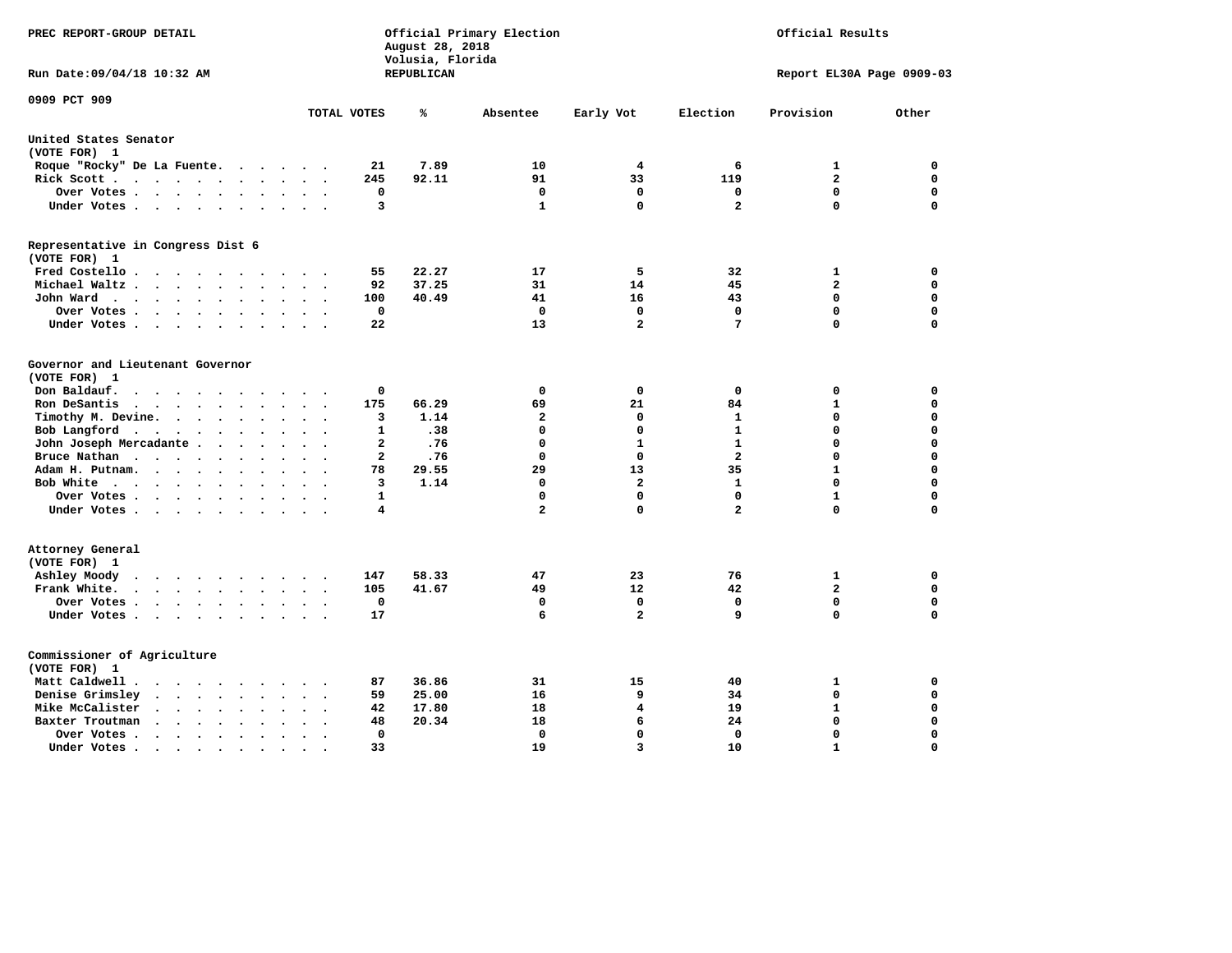| PREC REPORT-GROUP DETAIL                                                |                                     | August 28, 2018<br>Volusia, Florida | Official Primary Election |                 |              | Official Results          |             |
|-------------------------------------------------------------------------|-------------------------------------|-------------------------------------|---------------------------|-----------------|--------------|---------------------------|-------------|
| Run Date:09/04/18 10:32 AM                                              |                                     | <b>NONPARTISAN</b>                  |                           |                 |              | Report EL30A Page 0909-04 |             |
| 0909 PCT 909                                                            |                                     |                                     |                           |                 |              |                           |             |
|                                                                         | TOTAL VOTES                         | ℁                                   | Absentee                  | Early Vot       | Election     | Provision                 | Other       |
| Circuit Judge 7th Judicial, Grp 15<br>(VOTE FOR) 1                      |                                     |                                     |                           |                 |              |                           |             |
| Linda L. Gaustad                                                        | 160                                 | 36.53                               | 56                        | 21              | 82           | 1                         | 0           |
| Sebrina L. Slack                                                        | 152                                 | 34.70                               | 58                        | 24              | 69           | $\mathbf{1}$              | $\mathbf 0$ |
| Ryan Will $\cdots$ , $\cdots$ , $\cdots$                                | 126                                 | 28.77                               | 50                        | 12 <sup>2</sup> | 63           | $\mathbf{1}$              | 0           |
| Over Votes                                                              | 0                                   |                                     | $\mathbf 0$               | 0               | 0            | $\mathbf 0$               | $\mathbf 0$ |
| Under Votes                                                             | 85                                  |                                     | 30                        | $7\phantom{.0}$ | 46           | $\overline{a}$            | $\mathbf 0$ |
| County Judge 7th Judicial, Grp 5<br>(VOTE FOR) 1                        |                                     |                                     |                           |                 |              |                           |             |
| Steve Burk                                                              | 180                                 | 40.27                               | 70                        | 18              | 91           | 1                         | 0           |
| Dawn "Pam" Fields.                                                      | 267                                 | 59.73                               | 97                        | 38              | 130          | $\mathbf{2}$              | $\mathbf 0$ |
| Over Votes                                                              | 0                                   |                                     | 0                         | $\mathbf 0$     | 0            | $\mathbf 0$               | $\mathbf 0$ |
| Under Votes                                                             | 76<br>$\cdot$ .                     |                                     | 27                        | 8               | 39           | $\overline{a}$            | $\mathbf 0$ |
| County Council at Large<br>(VOTE FOR) 1                                 |                                     |                                     |                           |                 |              |                           |             |
| L. Ronald Durham                                                        | 123                                 | 25.52                               | 40                        | 14              | 67           | 2                         | 0           |
| Ben F. Johnson.                                                         | 357                                 | 74.07                               | 135                       | 45              | 175          | $\overline{a}$            | $\mathbf 0$ |
| WRITE-IN.                                                               | 2                                   | .41                                 | $\mathbf{z}$              | $\mathbf 0$     | 0            | $\mathbf 0$               | 0           |
| Over Votes                                                              | 1                                   |                                     | 0                         | $\mathbf 0$     | $\mathbf{1}$ | $\mathbf 0$               | 0           |
| Under Votes                                                             | 40<br>$\sim$ $\sim$                 |                                     | 17                        | 5               | 17           | $\mathbf{1}$              | $\mathbf 0$ |
| School Board Member District 3<br>(VOTE FOR) 1                          |                                     |                                     |                           |                 |              |                           |             |
| Linda L. Cuthbert.                                                      | 249                                 | 52.53                               | 82                        | 28              | 138          | 1                         | 0           |
| Kerry Lyons.<br>$\cdots$                                                | 49                                  | 10.34                               | 26                        | 3               | 19           | $\mathbf{1}$              | $\mathbf 0$ |
| John Nelson.<br>$\cdot$ $\cdot$ $\cdot$ $\cdot$ $\cdot$ $\cdot$ $\cdot$ | 137                                 | 28.90                               | 45                        | 21              | 70           | $\mathbf{1}$              | $\mathbf 0$ |
| Stan Schmidt<br>$\sim$<br>$\sim$ $\sim$ $\sim$<br>$\sim$                | 39                                  | 8.23                                | 16                        | 7               | 16           | $\mathbf 0$               | $\mathbf 0$ |
| Over Votes                                                              | $\mathbf 0$<br>$\ddot{\phantom{0}}$ |                                     | $\mathbf 0$               | 0               | 0            | 0                         | $\mathbf 0$ |
| Under Votes.                                                            | 49                                  |                                     | 25                        | 5               | 17           | 2                         | $\Omega$    |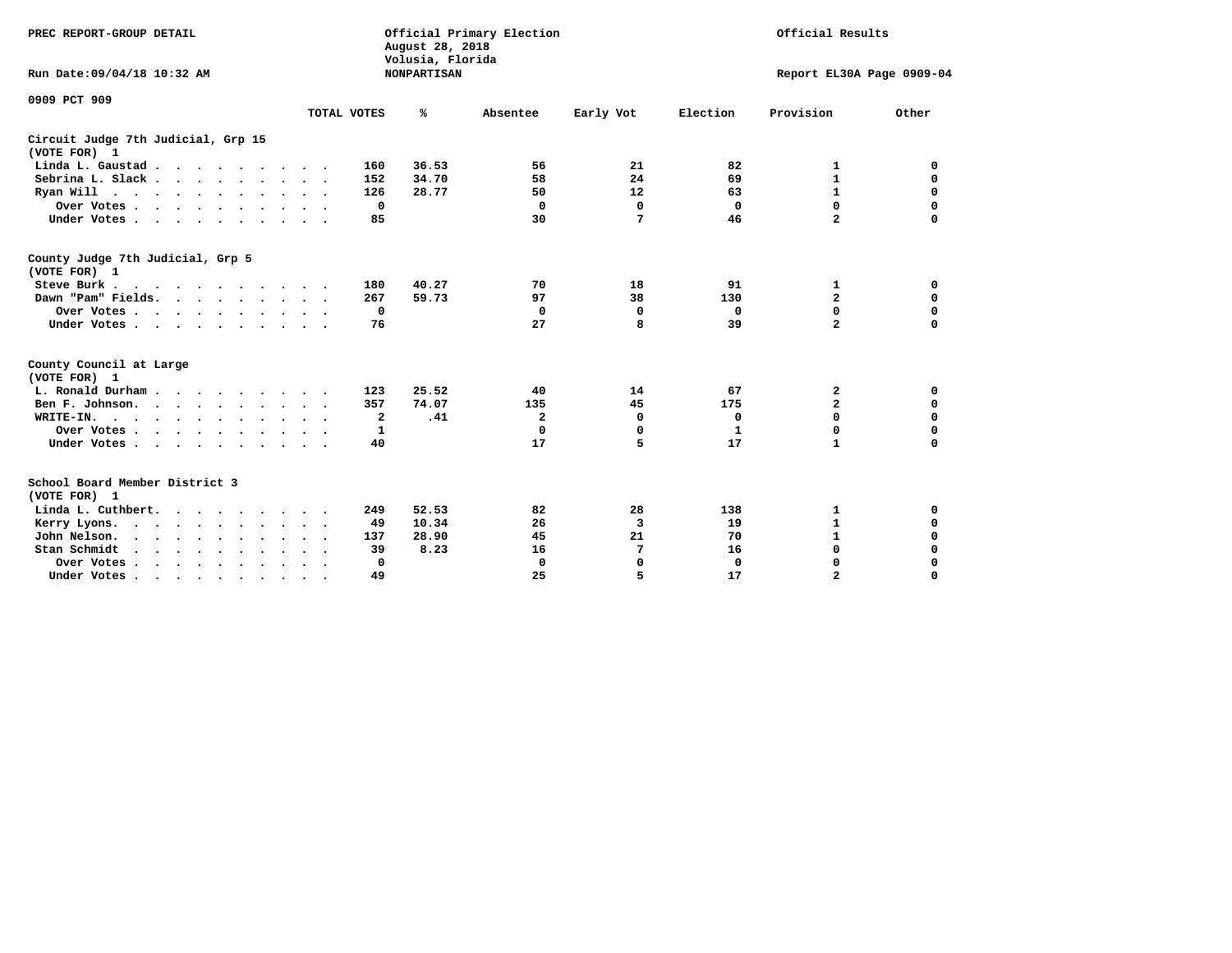| PREC REPORT-GROUP DETAIL               |  |                                         |             | August 28, 2018<br>Volusia, Florida | Official Primary Election |           |          | Official Results          |       |
|----------------------------------------|--|-----------------------------------------|-------------|-------------------------------------|---------------------------|-----------|----------|---------------------------|-------|
| Run Date: 09/04/18 10:32 AM            |  |                                         |             | <b>STATISTICS</b>                   |                           |           |          | Report EL30A Page 0910-01 |       |
| 0910 PCT 910                           |  |                                         |             |                                     |                           |           |          |                           |       |
|                                        |  |                                         | TOTAL VOTES | %ะ                                  | Absentee                  | Early Vot | Election | Provision                 | Other |
| REGISTERED VOTERS - TOTAL              |  |                                         | 1,363       |                                     |                           |           |          |                           |       |
| REGISTERED VOTERS - DEMOCRATIC         |  | $\sim$ $\sim$ $\sim$ $\sim$             | 436         | 31.99                               |                           |           |          |                           |       |
| REGISTERED VOTERS - REPUBLICAN         |  | $\sim$ $\sim$ $\sim$ $\sim$             | 486         | 35.66                               |                           |           |          |                           |       |
| REGISTERED VOTERS - NONPARTISAN        |  |                                         | 441         |                                     |                           |           |          |                           |       |
| BALLOTS CAST - TOTAL.                  |  |                                         | 386         |                                     | 145                       | 101       | 139      |                           |       |
| BALLOTS CAST - DEMOCRATIC              |  |                                         | 146         | 37.82                               | 62                        | 37        | 47       |                           |       |
| BALLOTS CAST - REPUBLICAN              |  |                                         | 184         | 47.67                               | 62                        | 53        | 69       |                           |       |
| BALLOTS CAST - NONPARTISAN.            |  |                                         | 56          | 14.51                               | 21                        | 11        | 23       |                           |       |
| BALLOTS CAST - BLANK.                  |  |                                         | 1           | .26                                 | 0                         |           | 0        | 0                         |       |
| VOTER TURNOUT - TOTAL<br>$\cdots$      |  |                                         |             | 28.32                               |                           |           |          |                           |       |
| VOTER TURNOUT - DEMOCRATIC.            |  | $\cdot$ $\cdot$ $\cdot$ $\cdot$ $\cdot$ |             | 33.49                               |                           |           |          |                           |       |
| VOTER TURNOUT - REPUBLICAN.<br>$\cdot$ |  |                                         |             | 37.86                               |                           |           |          |                           |       |
| VOTER TURNOUT - BLANK                  |  |                                         |             | .07                                 |                           |           |          |                           |       |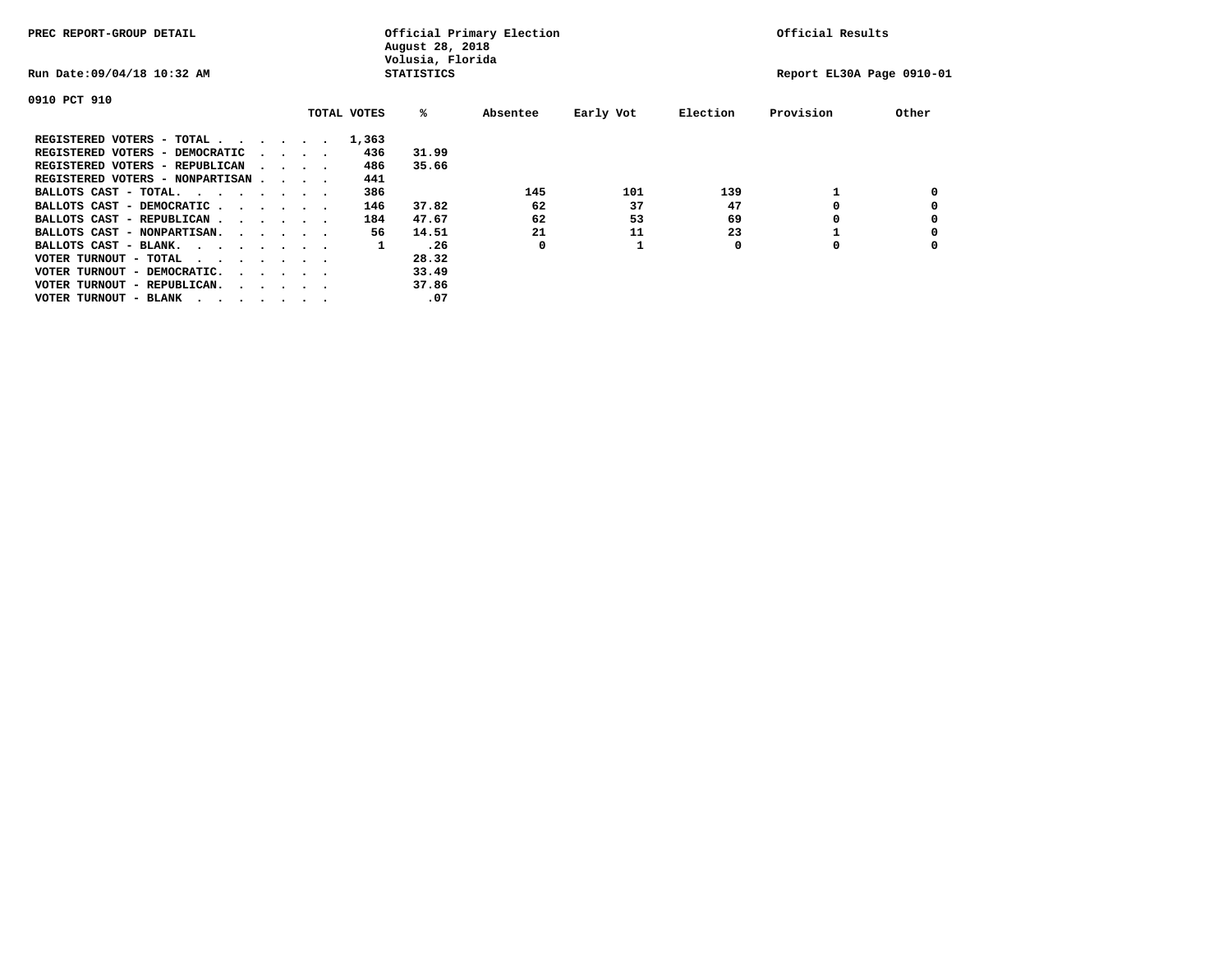| PREC REPORT-GROUP DETAIL                          |  |  |                      |           |             |                         | August 28, 2018<br>Volusia, Florida | Official Primary Election |                         | Official Results |                           |             |  |
|---------------------------------------------------|--|--|----------------------|-----------|-------------|-------------------------|-------------------------------------|---------------------------|-------------------------|------------------|---------------------------|-------------|--|
| Run Date: 09/04/18 10:32 AM                       |  |  |                      |           |             |                         | DEMOCRATIC                          |                           |                         |                  | Report EL30A Page 0910-02 |             |  |
| 0910 PCT 910                                      |  |  |                      |           |             |                         |                                     |                           |                         |                  |                           |             |  |
|                                                   |  |  |                      |           | TOTAL VOTES |                         | ℁                                   | Absentee                  | Early Vot               | Election         | Provision                 | Other       |  |
| Representative in Congress Dist 6<br>(VOTE FOR) 1 |  |  |                      |           |             |                         |                                     |                           |                         |                  |                           |             |  |
| Stephen Sevigny                                   |  |  |                      |           |             | 36                      | 25.00                               | 16                        | 6                       | 14               | 0                         | 0           |  |
| Nancy Soderberg                                   |  |  |                      |           |             | 74                      | 51.39                               | 30                        | 22                      | 22               | $\mathbf 0$               | $\mathbf 0$ |  |
| John Upchurch                                     |  |  |                      |           |             | 34                      | 23.61                               | 15                        | 9                       | 10               | $\mathbf 0$               | $\mathbf 0$ |  |
| Over Votes                                        |  |  |                      |           |             | 0                       |                                     | $\mathbf 0$               | 0                       | 0                | $\mathbf 0$               | $\mathbf 0$ |  |
| Under Votes                                       |  |  |                      |           |             | $\overline{\mathbf{2}}$ |                                     | $\mathbf{1}$              | $\mathbf 0$             | $\mathbf{1}$     | $\Omega$                  | $\mathbf 0$ |  |
| Governor and Lieutenant Governor<br>(VOTE FOR) 1  |  |  |                      |           |             |                         |                                     |                           |                         |                  |                           |             |  |
| Andrew Gillum                                     |  |  |                      |           |             | 26                      | 17.93                               | 8                         | 8                       | 10               | 0                         | 0           |  |
| Gwen Graham.                                      |  |  |                      |           |             | 80                      | 55.17                               | 28                        | 21                      | 31               | 0                         | 0           |  |
| Jeff Greene.                                      |  |  |                      |           |             | 16                      | 11.03                               | 13                        | 3                       | $\mathbf 0$      | $\mathbf 0$               | $\mathbf 0$ |  |
| Chris King.                                       |  |  |                      |           |             | 9                       | 6.21                                | 6                         | 0                       | 3                | $\mathbf 0$               | $\mathbf 0$ |  |
| Philip Levine                                     |  |  |                      |           |             | 13                      | 8.97                                | 6                         | $\overline{\mathbf{4}}$ | $\overline{3}$   | $\mathbf 0$               | $\mathbf 0$ |  |
| Alex "Lundy" Lundmark                             |  |  |                      |           |             | $\mathbf 0$             |                                     | $\Omega$                  | 0                       | $\Omega$         | $\mathbf 0$               | $\mathbf 0$ |  |
| John Wetherbee.                                   |  |  |                      |           |             | $\mathbf{1}$            | .69                                 | 0                         | $\mathbf{1}$            | $\Omega$         | $\mathbf 0$               | 0           |  |
| Over Votes                                        |  |  |                      |           |             | 0                       |                                     | 0                         | 0                       | 0                | $\mathbf 0$               | 0           |  |
| Under Votes                                       |  |  |                      |           |             | 1                       |                                     | $\mathbf{1}$              | 0                       | 0                | $\mathbf 0$               | $\mathbf 0$ |  |
| Attorney General<br>(VOTE FOR) 1                  |  |  |                      |           |             |                         |                                     |                           |                         |                  |                           |             |  |
| Sean Shaw                                         |  |  |                      |           |             | 98                      | 73.68                               | 35                        | 25                      | 38               | 0                         | $\mathbf 0$ |  |
| Ryan Torrens                                      |  |  |                      |           |             | 35                      | 26.32                               | 20                        | 9                       | 6                | $\mathbf 0$               | $\mathbf 0$ |  |
| Over Votes.                                       |  |  |                      |           |             | $\mathbf 0$             |                                     | $\mathbf 0$               | 0                       | $\mathbf 0$      | $\mathbf 0$               | $\mathbf 0$ |  |
| Under Votes                                       |  |  |                      |           |             | 13                      |                                     | 7                         | 3                       | 3                | $\mathbf 0$               | $\mathbf 0$ |  |
| Commissioner of Agriculture<br>(VOTE FOR) 1       |  |  |                      |           |             |                         |                                     |                           |                         |                  |                           |             |  |
| Nicole "Nikki" Fried.                             |  |  |                      |           |             | 64                      | 46.72                               | 22                        | 18                      | 24               | 0                         | 0           |  |
| Jeffrey Duane Porter.                             |  |  |                      |           |             | 23                      | 16.79                               | 14                        | 7                       | $\overline{a}$   | 0                         | $\mathbf 0$ |  |
| Roy David Walker                                  |  |  |                      |           |             | 50                      | 36.50                               | 23                        | 8                       | 19               | $\mathbf 0$               | $\mathbf 0$ |  |
| Over Votes                                        |  |  | $\ddot{\phantom{a}}$ | $\bullet$ |             | $\Omega$                |                                     | $\mathbf 0$               | 0                       | 0                | $\Omega$                  | $\mathbf 0$ |  |
| Under Votes                                       |  |  | $\bullet$            |           |             | 9                       |                                     | 3                         | 4                       | $\overline{a}$   | 0                         | 0           |  |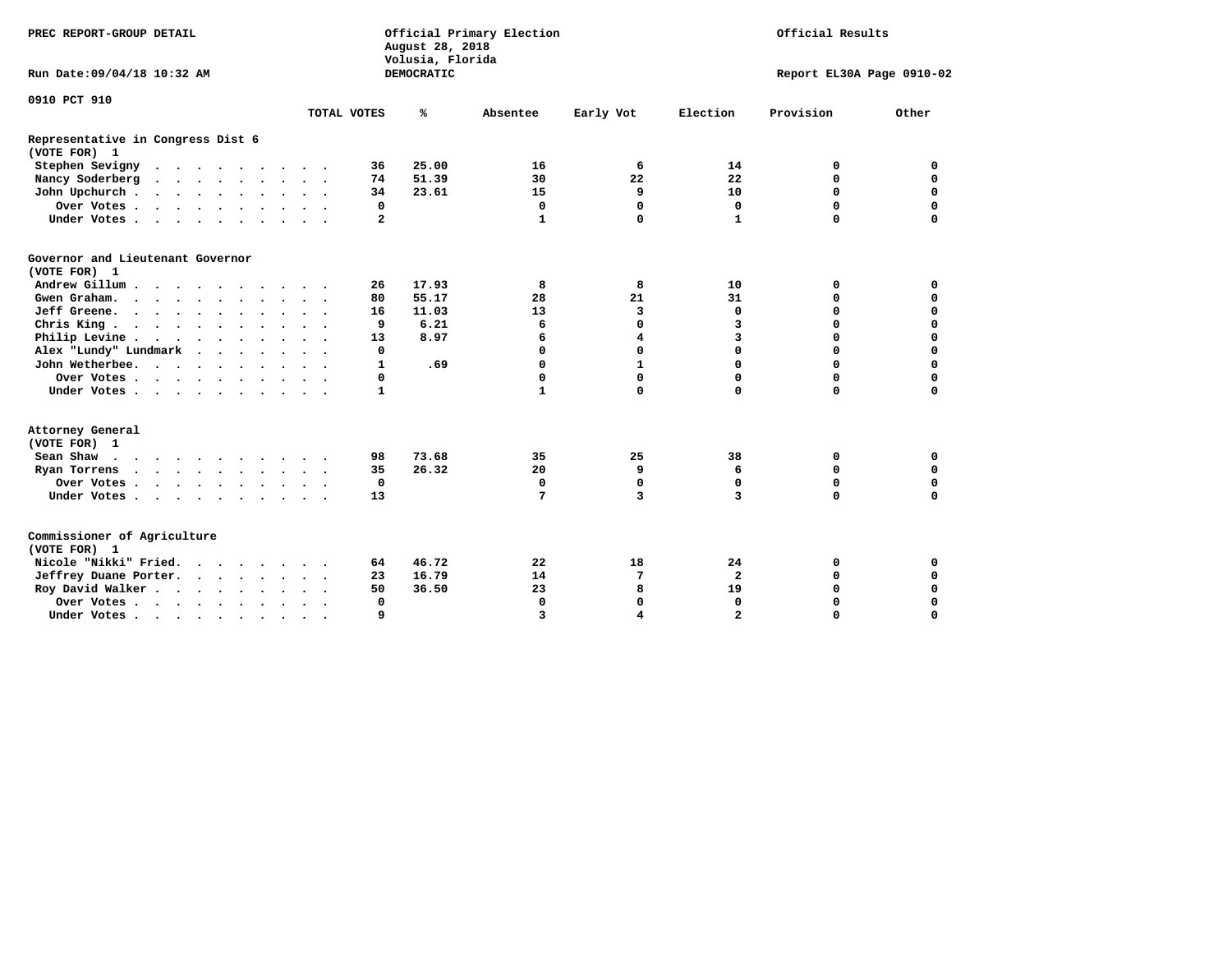| PREC REPORT-GROUP DETAIL                                                                                                                                                          |                         | August 28, 2018<br>Volusia, Florida | Official Primary Election | Official Results |              |                           |             |
|-----------------------------------------------------------------------------------------------------------------------------------------------------------------------------------|-------------------------|-------------------------------------|---------------------------|------------------|--------------|---------------------------|-------------|
| Run Date: 09/04/18 10:32 AM                                                                                                                                                       |                         | REPUBLICAN                          |                           |                  |              | Report EL30A Page 0910-03 |             |
| 0910 PCT 910                                                                                                                                                                      | TOTAL VOTES             | ℁                                   | Absentee                  | Early Vot        | Election     | Provision                 | Other       |
| United States Senator                                                                                                                                                             |                         |                                     |                           |                  |              |                           |             |
| (VOTE FOR) 1                                                                                                                                                                      |                         |                                     |                           |                  |              |                           |             |
| Roque "Rocky" De La Fuente.<br>$\sim$ $\sim$ $\sim$ $\sim$<br>$\sim$ $\sim$ $\sim$                                                                                                | 20                      | 10.99                               | 8                         | 7                | 5            | 0                         | 0           |
| Rick Scott<br>$\ddot{\phantom{a}}$                                                                                                                                                | 162                     | 89.01                               | 54                        | 46               | 62           | $\mathbf 0$               | $\mathbf 0$ |
| Over Votes<br>$\bullet$<br>$\bullet$                                                                                                                                              | 0                       |                                     | 0                         | 0                | 0            | $\mathbf 0$               | 0           |
| Under Votes<br>$\bullet$ .<br><br><br><br><br>                                                                                                                                    | $\mathbf{2}$            |                                     | $\mathbf 0$               | $\Omega$         | $\mathbf{2}$ | $\mathbf 0$               | $\mathbf 0$ |
| Representative in Congress Dist 6<br>(VOTE FOR) 1                                                                                                                                 |                         |                                     |                           |                  |              |                           |             |
| Fred Costello                                                                                                                                                                     | 52                      | 29.71                               | 16                        | 20               | 16           | 0                         | 0           |
| Michael Waltz<br>$\sim$ $\sim$<br>$\sim$                                                                                                                                          | 73                      | 41.71                               | 22                        | 21               | 30           | $\mathbf 0$               | $\mathbf 0$ |
| John Ward<br>$\bullet$ .<br>$\sim$ $\sim$                                                                                                                                         | 50                      | 28.57                               | 21                        | 10               | 19           | $\mathbf 0$               | $\mathbf 0$ |
| Over Votes<br>$\bullet$ .<br>$\bullet$                                                                                                                                            | $\mathbf 0$             |                                     | $\mathbf 0$               | $\mathbf{0}$     | $\mathbf 0$  | $\mathbf 0$               | $\mathbf 0$ |
| Under Votes<br>$\ddot{\phantom{a}}$                                                                                                                                               | 9                       |                                     | 3                         | $\overline{a}$   | 4            | 0                         | $\mathbf 0$ |
| Governor and Lieutenant Governor<br>(VOTE FOR) 1                                                                                                                                  |                         |                                     |                           |                  |              |                           |             |
| Don Baldauf.<br>$\ddot{\phantom{a}}$<br>$\sim$                                                                                                                                    | 0                       |                                     | 0                         | 0                | 0            | 0                         | 0           |
| Ron DeSantis<br>$\cdot$ $\cdot$ $\cdot$<br>$\ddot{\phantom{0}}$<br>$\bullet$                                                                                                      | 111                     | 60.66                               | 39                        | 30               | 42           | 0                         | $\mathbf 0$ |
| Timothy M. Devine.<br>$\sim$<br>$\ddot{\phantom{a}}$<br>$\bullet$<br>$\ddot{\phantom{a}}$                                                                                         | $\mathbf{2}$            | 1.09                                | $\mathbf{2}$              | 0                | 0            | $\mathbf 0$               | $\mathbf 0$ |
| Bob Langford<br>$\sim$<br>$\ddot{\phantom{1}}$                                                                                                                                    | 3                       | 1.64                                | $\overline{a}$            | 1                | $\mathbf 0$  | 0                         | $\mathbf 0$ |
| John Joseph Mercadante .<br>$\sim$<br>$\ddot{\phantom{a}}$<br>$\ddot{\phantom{a}}$                                                                                                | 0                       |                                     | $\mathbf 0$               | $\mathbf{0}$     | $\mathbf 0$  | $\mathbf 0$               | $\mathbf 0$ |
| Bruce Nathan<br>$\bullet$<br>$\bullet$<br>$\bullet$<br>$\ddot{\phantom{a}}$                                                                                                       | 1                       | .55                                 | $\mathbf{1}$              | $\mathbf 0$      | $\mathbf 0$  | 0                         | $\mathbf 0$ |
| Adam H. Putnam.<br>$\cdots$<br>$\ddot{\phantom{a}}$                                                                                                                               | 62                      | 33.88                               | 15                        | 21               | 26           | 0                         | $\mathbf 0$ |
| Bob White<br>$\ddot{\phantom{a}}$<br>$\sim$                                                                                                                                       | $\overline{\mathbf{4}}$ | 2.19                                | 3                         | $\mathbf{1}$     | $\mathbf 0$  | $\mathbf 0$               | $\Omega$    |
| Over Votes .<br><b>Contract Contract Contract</b><br>$\bullet$<br>$\bullet$                                                                                                       | 0                       |                                     | $\mathbf 0$               | $\mathbf 0$      | $\mathbf 0$  | $\mathbf 0$               | $\mathbf 0$ |
| Under Votes                                                                                                                                                                       | $\mathbf{1}$            |                                     | $\mathbf 0$               | $\mathbf 0$      | $\mathbf{1}$ | 0                         | 0           |
| Attorney General<br>(VOTE FOR) 1                                                                                                                                                  |                         |                                     |                           |                  |              |                           |             |
| Ashley Moody<br>$\cdots$<br>$\ddot{\phantom{1}}$<br>$\cdot$<br>$\sim$                                                                                                             | 103                     | 58.52                               | 31                        | 25               | 47           | 0                         | 0           |
| Frank White.<br>$\cdot$ $\cdot$ $\cdot$ $\cdot$<br>$\sim$ $\sim$                                                                                                                  | 73                      | 41.48                               | 27                        | 27               | 19           | $\mathbf 0$               | $\mathbf 0$ |
| Over Votes.<br>$\cdots$<br>$\ddot{\phantom{0}}$<br>$\bullet$<br>$\cdot$                                                                                                           | 0                       |                                     | 0                         | 0                | 0            | $\mathbf 0$               | $\mathbf 0$ |
| Under Votes<br>$\sim$                                                                                                                                                             | 8                       |                                     | 4                         | 1                | 3            | 0                         | $\Omega$    |
| Commissioner of Agriculture<br>(VOTE FOR) 1                                                                                                                                       |                         |                                     |                           |                  |              |                           |             |
| Matt Caldwell.<br><b>Contract Contract Service</b>                                                                                                                                | 53                      | 31.36                               | 15                        | 18               | 20           | 0                         | 0           |
| Denise Grimsley<br>$\ddot{\phantom{0}}$<br>$\sim$<br>$\ddot{\phantom{a}}$                                                                                                         | 47                      | 27.81                               | 11                        | 14               | 22           | 0                         | 0           |
| Mike McCalister<br>$\begin{array}{cccccccccccccc} \bullet & \bullet & \bullet & \bullet & \bullet & \bullet & \bullet & \bullet \end{array}$<br>$\bullet$<br>$\bullet$<br>$\cdot$ | 38                      | 22.49                               | 16                        | 11               | 11           | $\mathbf 0$               | $\mathbf 0$ |
| Baxter Troutman<br>$\ddot{\phantom{1}}$<br>$\ddot{\phantom{a}}$<br>$\overline{a}$<br>$\cdot$                                                                                      | 31                      | 18.34                               | 13                        | $7\phantom{.0}$  | 11           | $\mathbf 0$               | $\mathbf 0$ |
| Over Votes.<br>$\cdot$<br>$\cdot$<br>$\ddot{\phantom{0}}$                                                                                                                         | 0                       |                                     | $\mathbf 0$               | $\mathbf 0$      | $\mathbf 0$  | $\mathbf 0$               | $\mathbf 0$ |
| Under Votes.<br>$\begin{array}{cccccccccccccc} \bullet & \bullet & \bullet & \bullet & \bullet & \bullet & \bullet \end{array}$<br>$\bullet$<br>$\bullet$<br>$\bullet$            | 15                      |                                     | 7                         | 3                | 5            | $\Omega$                  | $\Omega$    |